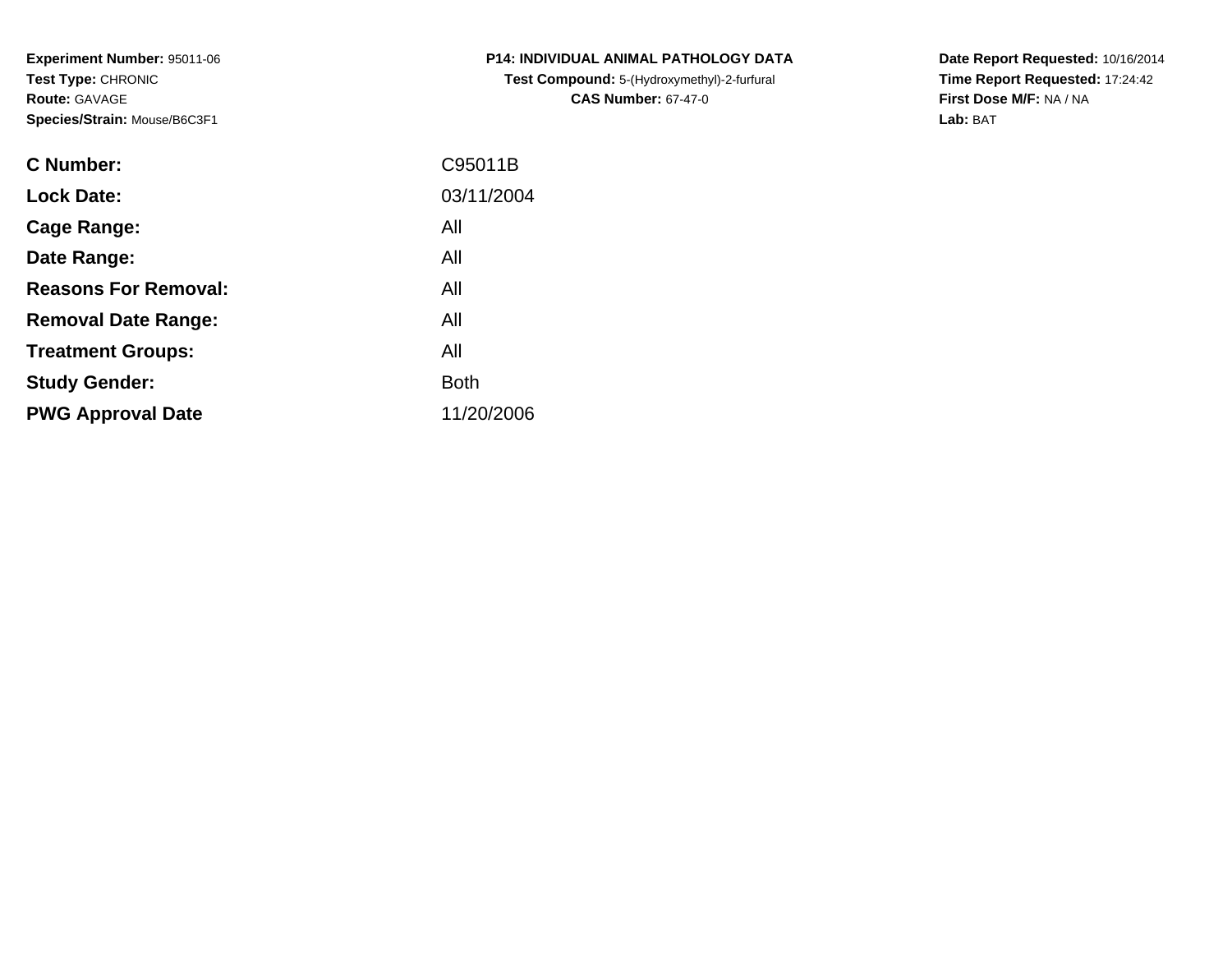| Experiment Number: 95011-06<br>Test Type: CHRONIC<br><b>Route: GAVAGE</b><br>Species/Strain: Mouse/B6C3F1 |                                  | <b>P14: INDIVIDUAL ANIMAL PATHOLOGY DATA</b><br>Test Compound: 5-(Hydroxymethyl)-2-furfural<br><b>CAS Number: 67-47-0</b> |                            |
|-----------------------------------------------------------------------------------------------------------|----------------------------------|---------------------------------------------------------------------------------------------------------------------------|----------------------------|
| <b>ANIMAL ID: 1</b>                                                                                       | <b>TRT#: 1</b>                   | <b>SEX: Male</b>                                                                                                          | DAY ON TEST: 524           |
|                                                                                                           | DOSE: 0 MG/KG                    | <b>DISP: Natural Death</b>                                                                                                | HISTO: 0301291             |
|                                                                                                           |                                  | ORGAN AND ACCOUNTABLE SITE STATUS                                                                                         |                            |
| <b>NORMAL</b>                                                                                             |                                  |                                                                                                                           |                            |
| * Adrenal Medulla                                                                                         | * Bone                           | * Bone Marrow                                                                                                             | * Brain                    |
| * Epididymis                                                                                              | * Esophagus                      | * Eye                                                                                                                     | * Gallbladder              |
| * Harderian Gland                                                                                         | * Heart                          | * Intestine Large, Cecum                                                                                                  | * Intestine Large, Colon   |
| * Intestine Large, Rectum                                                                                 | * Intestine Small, Duodenum      | * Intestine Small, Ileum                                                                                                  | * Intestine Small, Jejunum |
| * Islets, Pancreatic                                                                                      | * Lung                           | * Lymph Node, Mandibular                                                                                                  | * Lymph Node, Mesenteric   |
| * Nose                                                                                                    | * Pancreas                       | * Parathyroid Gland                                                                                                       | * Pituitary Gland          |
| * Prostate                                                                                                | * Salivary Glands                | * Seminal Vesicle                                                                                                         | * Skin                     |
| * Spleen                                                                                                  | * Stomach, Forestomach           | * Stomach, Glandular                                                                                                      | * Testes                   |
| * Thymus                                                                                                  | * Thyroid Gland                  | * Trachea                                                                                                                 | * Urinary Bladder          |
| <b>MISSING</b>                                                                                            |                                  |                                                                                                                           |                            |
| * Mammary Gland                                                                                           |                                  |                                                                                                                           |                            |
| <b>OBSERVATIONS</b>                                                                                       |                                  |                                                                                                                           |                            |
| * Adrenal Cortex                                                                                          | Subcapsular                      | Hyperplasia                                                                                                               | Minimal                    |
| * Kidney                                                                                                  | <b>Renal Tubule</b>              | Cyst                                                                                                                      |                            |
| * Liver                                                                                                   |                                  | Hepatocellular Carcinoma                                                                                                  |                            |
|                                                                                                           | Hepatocyte                       | Vacuolization Cytoplasmic                                                                                                 | Mild                       |
| [Hepatocellular Carcinoma TGLS = 2-12]                                                                    |                                  |                                                                                                                           |                            |
| * Preputial Gland                                                                                         | Duct                             | Ectasia                                                                                                                   | Mild                       |
| PRIMARY CAUSE OF DEATH                                                                                    | - Liver Hepatocellular Carcinoma |                                                                                                                           |                            |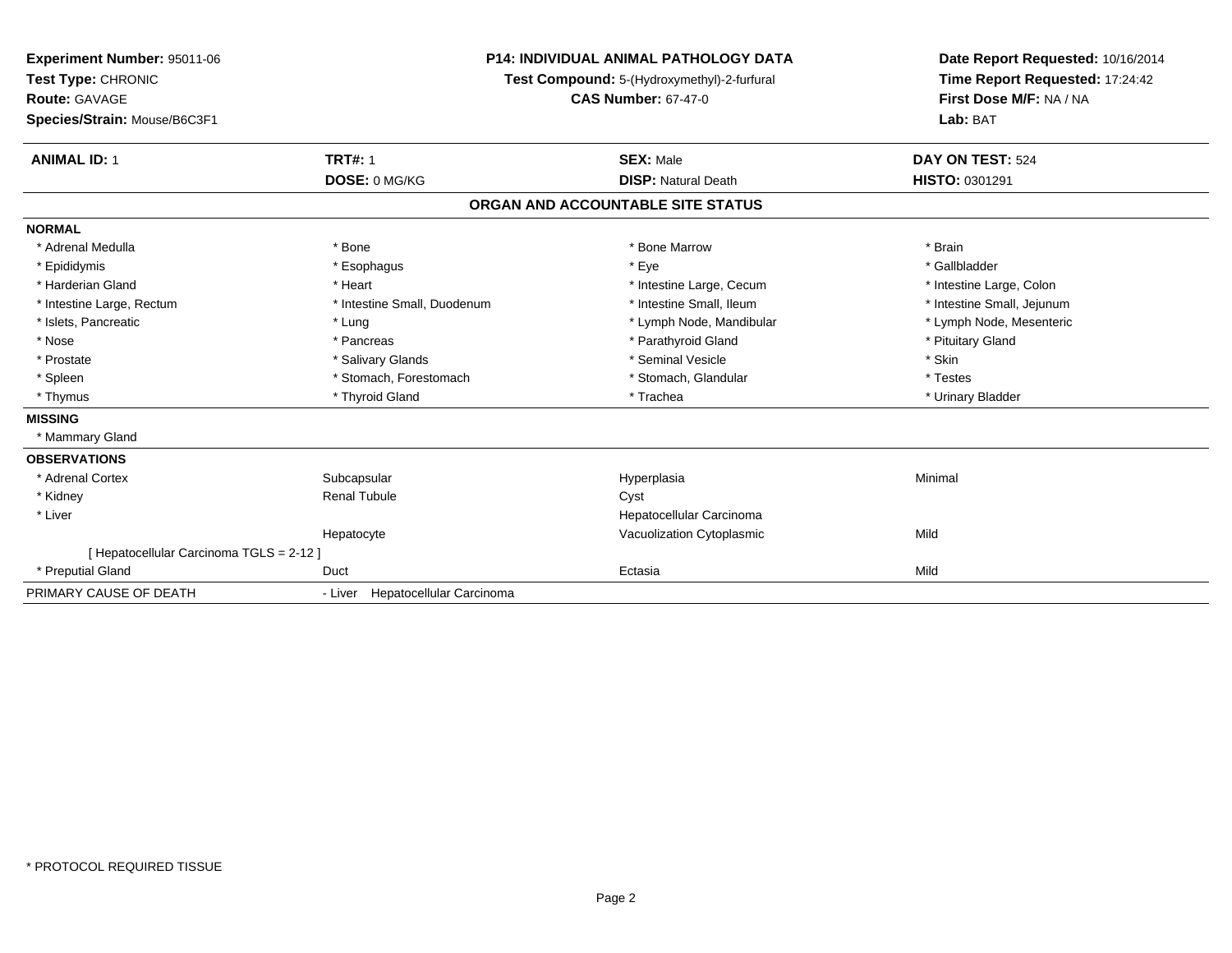| Experiment Number: 95011-06<br>Test Type: CHRONIC<br><b>Route: GAVAGE</b><br>Species/Strain: Mouse/B6C3F1 |                                  | <b>P14: INDIVIDUAL ANIMAL PATHOLOGY DATA</b><br>Test Compound: 5-(Hydroxymethyl)-2-furfural<br><b>CAS Number: 67-47-0</b> | Date Report Requested: 10/16/2014<br>Time Report Requested: 17:24:42<br>First Dose M/F: NA / NA<br>Lab: BAT |
|-----------------------------------------------------------------------------------------------------------|----------------------------------|---------------------------------------------------------------------------------------------------------------------------|-------------------------------------------------------------------------------------------------------------|
| <b>ANIMAL ID: 2</b>                                                                                       | <b>TRT#: 1</b>                   | <b>SEX: Male</b>                                                                                                          | DAY ON TEST: 580                                                                                            |
|                                                                                                           | DOSE: 0 MG/KG                    | <b>DISP: Natural Death</b>                                                                                                | HISTO: 0301292                                                                                              |
|                                                                                                           |                                  | ORGAN AND ACCOUNTABLE SITE STATUS                                                                                         |                                                                                                             |
| <b>NORMAL</b>                                                                                             |                                  |                                                                                                                           |                                                                                                             |
| * Adrenal Medulla                                                                                         | * Bone                           | * Bone Marrow                                                                                                             | * Brain                                                                                                     |
| * Epididymis                                                                                              | * Esophagus                      | * Eye                                                                                                                     | * Gallbladder                                                                                               |
| * Harderian Gland                                                                                         | * Heart                          | * Intestine Large, Cecum                                                                                                  | * Intestine Large, Colon                                                                                    |
| * Intestine Large, Rectum                                                                                 | * Intestine Small, Duodenum      | * Intestine Small, Ileum                                                                                                  | * Intestine Small, Jejunum                                                                                  |
| * Islets, Pancreatic                                                                                      | * Lymph Node, Mandibular         | * Lymph Node, Mesenteric                                                                                                  | * Pancreas                                                                                                  |
| * Parathyroid Gland                                                                                       | * Pituitary Gland                | * Prostate                                                                                                                | * Seminal Vesicle                                                                                           |
| * Skin                                                                                                    | * Stomach, Forestomach           | * Stomach, Glandular                                                                                                      | * Testes                                                                                                    |
| * Thyroid Gland                                                                                           | * Trachea                        | * Urinary Bladder                                                                                                         |                                                                                                             |
| <b>MISSING</b>                                                                                            |                                  |                                                                                                                           |                                                                                                             |
| * Mammary Gland                                                                                           |                                  |                                                                                                                           |                                                                                                             |
| <b>OBSERVATIONS</b>                                                                                       |                                  |                                                                                                                           |                                                                                                             |
| * Adrenal Cortex                                                                                          | Subcapsular                      | Hyperplasia                                                                                                               | Minimal                                                                                                     |
| * Kidney                                                                                                  | <b>Renal Tubule</b>              | Cyst                                                                                                                      |                                                                                                             |
|                                                                                                           |                                  | Nephropathy                                                                                                               | Moderate                                                                                                    |
| [Nephropathy TGLS = $3-4$ ]                                                                               |                                  |                                                                                                                           |                                                                                                             |
| * Liver                                                                                                   |                                  | Hepatocellular Adenoma                                                                                                    |                                                                                                             |
|                                                                                                           |                                  | Hepatocellular Carcinoma                                                                                                  | Multiple                                                                                                    |
| [ Hepatocellular Adenoma TGLS = 4-12 ]                                                                    |                                  |                                                                                                                           |                                                                                                             |
| [ Hepatocellular Carcinoma TGLS = 1,2-12+13 ]                                                             |                                  |                                                                                                                           |                                                                                                             |
| * Lung                                                                                                    |                                  | Hepatocellular Carcinoma                                                                                                  | Metastatic (Liver)                                                                                          |
| * Nose                                                                                                    | <b>Respirat Epith</b>            | Accumulation, Hyaline Droplet                                                                                             | Minimal                                                                                                     |
|                                                                                                           | Glands                           | <b>Dilatation</b>                                                                                                         | Mild                                                                                                        |
|                                                                                                           | Glands                           | Hyperplasia                                                                                                               | Minimal                                                                                                     |
| * Preputial Gland                                                                                         |                                  | Inflammation                                                                                                              | Chronic Active, Minimal                                                                                     |
| * Salivary Glands                                                                                         | Artery                           | Mineralization                                                                                                            | Mild                                                                                                        |
| * Spleen                                                                                                  |                                  | Hematopoietic Cell Proliferation                                                                                          | Moderate                                                                                                    |
| * Thymus                                                                                                  |                                  | Atrophy                                                                                                                   | Moderate                                                                                                    |
| Tooth                                                                                                     | Gingiva                          | Inflammation                                                                                                              | Chronic Active, Moderate                                                                                    |
| PRIMARY CAUSE OF DEATH                                                                                    | - Liver Hepatocellular Carcinoma |                                                                                                                           |                                                                                                             |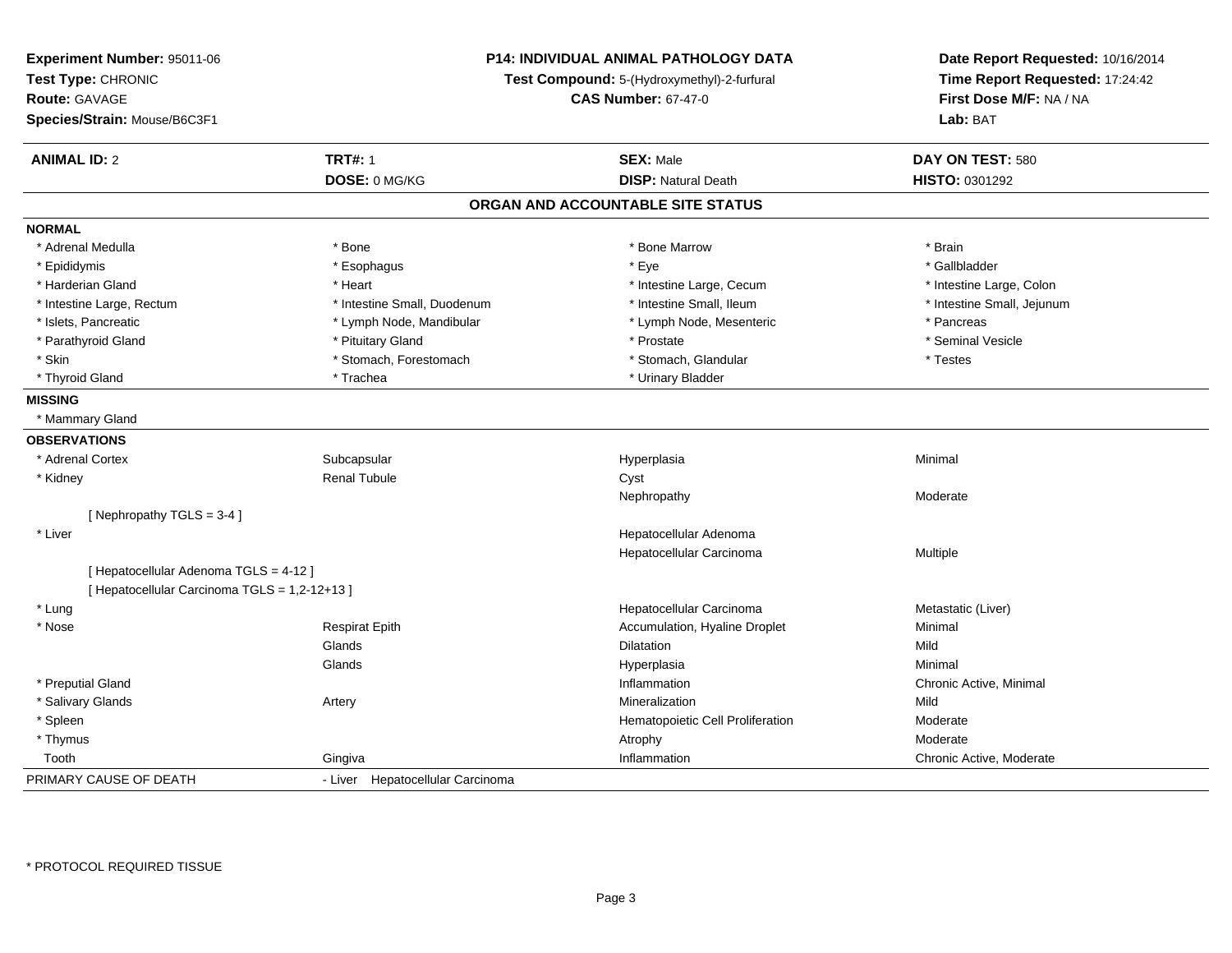| Experiment Number: 95011-06<br>Test Type: CHRONIC<br><b>Route: GAVAGE</b><br>Species/Strain: Mouse/B6C3F1 | P14: INDIVIDUAL ANIMAL PATHOLOGY DATA<br>Test Compound: 5-(Hydroxymethyl)-2-furfural<br><b>CAS Number: 67-47-0</b> | Date Report Requested: 10/16/2014<br>Time Report Requested: 17:24:42<br>First Dose M/F: NA / NA<br>Lab: BAT |
|-----------------------------------------------------------------------------------------------------------|--------------------------------------------------------------------------------------------------------------------|-------------------------------------------------------------------------------------------------------------|
| <b>ANIMAL ID: 3</b><br><b>TRT#: 1</b>                                                                     | <b>SEX: Male</b>                                                                                                   | DAY ON TEST: 729                                                                                            |
| DOSE: 0 MG/KG                                                                                             | <b>DISP: Terminal Sacrifice</b>                                                                                    | HISTO: 0301293                                                                                              |
|                                                                                                           | ORGAN AND ACCOUNTABLE SITE STATUS                                                                                  |                                                                                                             |
| <b>NORMAL</b>                                                                                             |                                                                                                                    |                                                                                                             |
| * Adrenal Medulla<br>* Bone                                                                               | * Bone Marrow                                                                                                      | * Brain                                                                                                     |
| * Epididymis<br>* Esophagus                                                                               | * Eye                                                                                                              | * Gallbladder                                                                                               |
| * Heart<br>* Intestine Large, Cecum                                                                       | * Intestine Large, Colon                                                                                           | * Intestine Large, Rectum                                                                                   |
| * Intestine Small, Ileum<br>* Intestine Small, Duodenum                                                   | * Intestine Small, Jejunum                                                                                         | * Islets, Pancreatic                                                                                        |
| * Lymph Node, Mesenteric<br>* Lymph Node, Mandibular                                                      | * Pancreas                                                                                                         | * Parathyroid Gland                                                                                         |
| * Pituitary Gland<br>* Preputial Gland                                                                    | * Prostate                                                                                                         | * Salivary Glands                                                                                           |
| * Skin<br>* Seminal Vesicle                                                                               | * Spleen                                                                                                           | * Stomach, Glandular                                                                                        |
| * Testes<br>* Trachea                                                                                     | * Urinary Bladder                                                                                                  |                                                                                                             |
| <b>MISSING</b>                                                                                            |                                                                                                                    |                                                                                                             |
| * Mammary Gland                                                                                           |                                                                                                                    |                                                                                                             |
| <b>OBSERVATIONS</b>                                                                                       |                                                                                                                    |                                                                                                             |
| * Adrenal Cortex<br>Subcapsular                                                                           | Hyperplasia                                                                                                        | Minimal                                                                                                     |
| * Harderian Gland                                                                                         | Adenoma                                                                                                            |                                                                                                             |
| * Kidney                                                                                                  | Mineralization                                                                                                     | Minimal                                                                                                     |
|                                                                                                           | Nephropathy                                                                                                        | Minimal                                                                                                     |
| * Liver                                                                                                   | <b>Clear Cell Focus</b>                                                                                            |                                                                                                             |
|                                                                                                           | Hepatocellular Adenoma                                                                                             | Multiple                                                                                                    |
|                                                                                                           | Hepatocellular Carcinoma                                                                                           |                                                                                                             |
|                                                                                                           | Inflammation                                                                                                       | Chronic Active, Minimal                                                                                     |
| Hepatocyte                                                                                                | Vacuolization Cytoplasmic                                                                                          | Mild                                                                                                        |
| Note: Hepatocellular adenoma also observed histologically on slide #12.                                   |                                                                                                                    |                                                                                                             |
| [ Clear Cell Focus TGLS = 1,5-12+15 ]                                                                     |                                                                                                                    |                                                                                                             |
| [ Hepatocellular Adenoma TGLS = 2,4-4+14 ]                                                                |                                                                                                                    |                                                                                                             |
| [ Hepatocellular Carcinoma TGLS = 3-14 ]                                                                  |                                                                                                                    |                                                                                                             |
| * Lung                                                                                                    | Alveolar/Bronchiolar Adenoma                                                                                       |                                                                                                             |
| * Nose<br>Olfactory Epi                                                                                   | Accumulation, Hyaline Droplet                                                                                      | Minimal                                                                                                     |
| <b>Respirat Epith</b>                                                                                     | Accumulation, Hyaline Droplet                                                                                      | Minimal                                                                                                     |
| Glands                                                                                                    | Dilatation                                                                                                         | Mild                                                                                                        |
| * Stomach, Forestomach                                                                                    | Squamous Cell Papilloma                                                                                            |                                                                                                             |
| [Squamous Cell Papilloma TGLS = 6-13A]                                                                    |                                                                                                                    |                                                                                                             |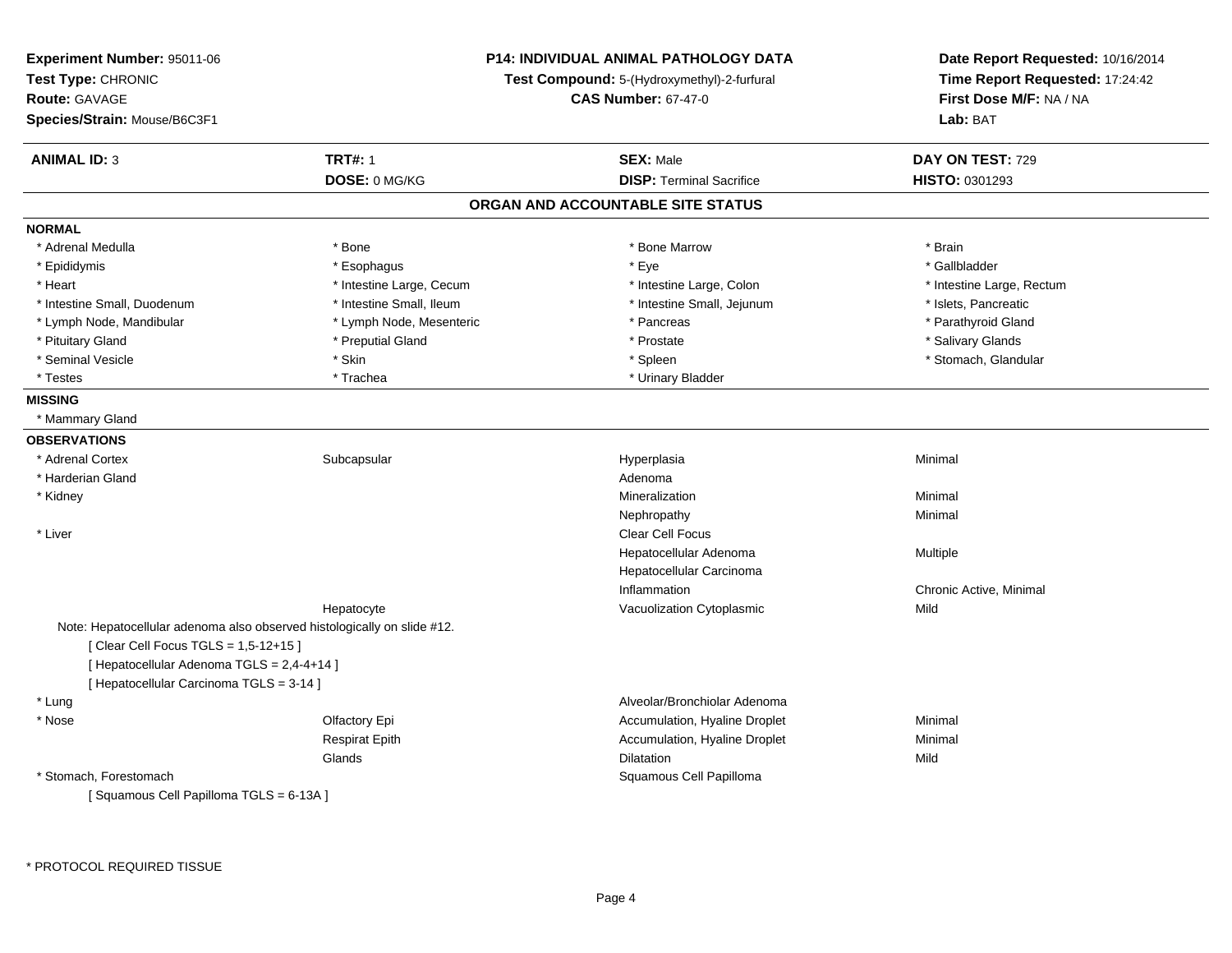| <b>Experiment Number: 95011-06</b>                                             |                       | <b>P14: INDIVIDUAL ANIMAL PATHOLOGY DATA</b>                              | Date Report Requested: 10/16/2014<br>Time Report Requested: 17:24:42 |  |
|--------------------------------------------------------------------------------|-----------------------|---------------------------------------------------------------------------|----------------------------------------------------------------------|--|
| Test Type: CHRONIC<br><b>Route: GAVAGE</b>                                     |                       | Test Compound: 5-(Hydroxymethyl)-2-furfural<br><b>CAS Number: 67-47-0</b> | First Dose M/F: NA / NA                                              |  |
|                                                                                |                       |                                                                           |                                                                      |  |
| Species/Strain: Mouse/B6C3F1                                                   |                       |                                                                           | Lab: BAT                                                             |  |
| <b>ANIMAL ID: 3</b>                                                            | <b>TRT#: 1</b>        | <b>SEX: Male</b>                                                          | <b>DAY ON TEST: 729</b>                                              |  |
|                                                                                | DOSE: 0 MG/KG         | <b>DISP:</b> Terminal Sacrifice                                           | <b>HISTO: 0301293</b>                                                |  |
|                                                                                |                       | ORGAN AND ACCOUNTABLE SITE STATUS                                         |                                                                      |  |
| * Testes                                                                       |                       |                                                                           |                                                                      |  |
| Note: Rete testis with adjacent tubuli recti - unilateral - normal, not coded. |                       |                                                                           |                                                                      |  |
| * Thymus                                                                       |                       | Atrophy                                                                   | Moderate                                                             |  |
| * Thyroid Gland                                                                | <b>Follicular Cel</b> | Hyperplasia                                                               | Mild                                                                 |  |
| PRIMARY CAUSE OF DEATH                                                         |                       |                                                                           |                                                                      |  |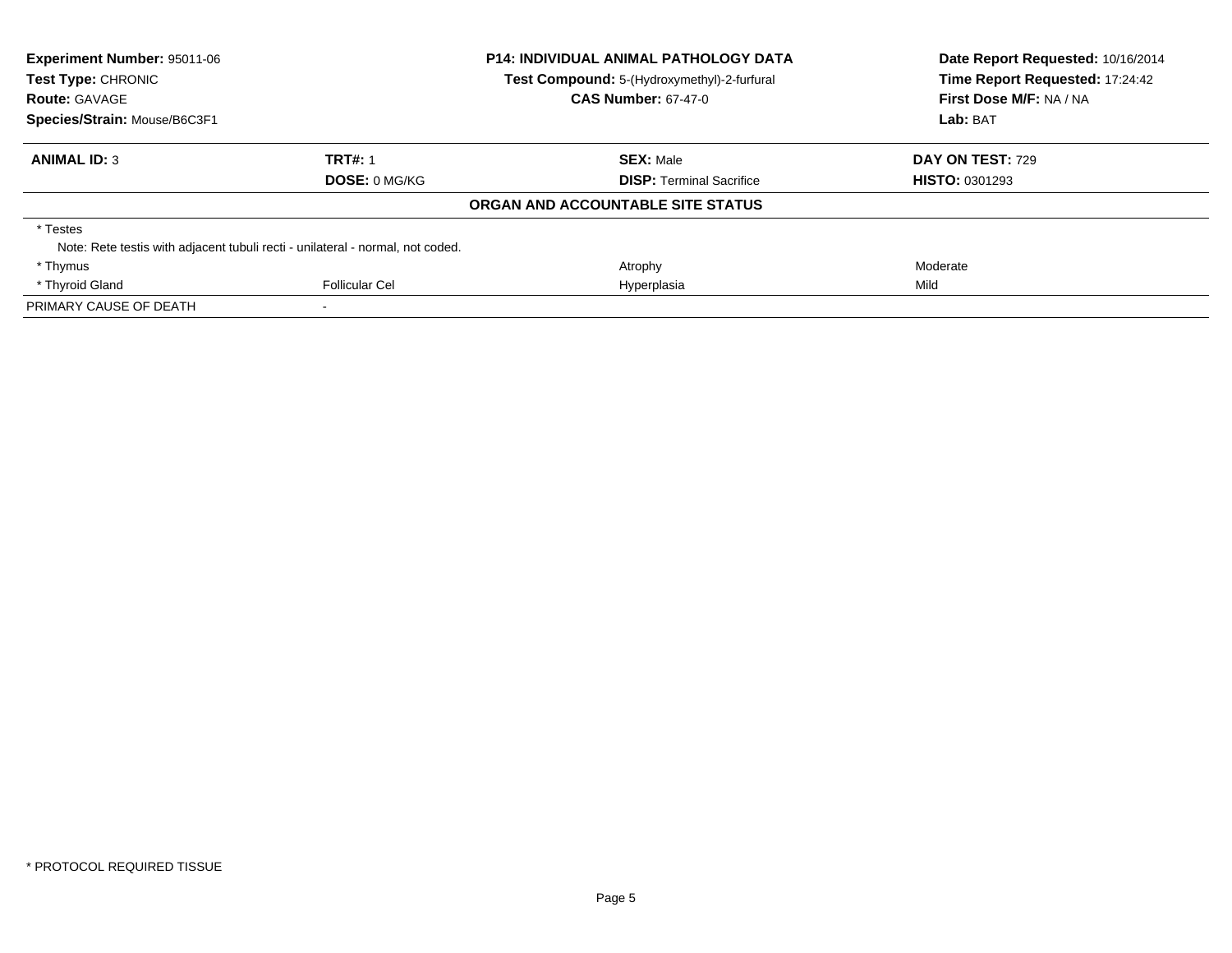| Experiment Number: 95011-06<br>Test Type: CHRONIC<br>Route: GAVAGE<br>Species/Strain: Mouse/B6C3F1 |                                                                                | P14: INDIVIDUAL ANIMAL PATHOLOGY DATA<br>Test Compound: 5-(Hydroxymethyl)-2-furfural<br><b>CAS Number: 67-47-0</b> | Date Report Requested: 10/16/2014<br>Time Report Requested: 17:24:42<br>First Dose M/F: NA / NA<br>Lab: BAT |
|----------------------------------------------------------------------------------------------------|--------------------------------------------------------------------------------|--------------------------------------------------------------------------------------------------------------------|-------------------------------------------------------------------------------------------------------------|
| <b>ANIMAL ID: 4</b>                                                                                | <b>TRT#: 1</b>                                                                 | <b>SEX: Male</b>                                                                                                   | DAY ON TEST: 728                                                                                            |
|                                                                                                    | DOSE: 0 MG/KG                                                                  | <b>DISP: Terminal Sacrifice</b>                                                                                    | HISTO: 0301294                                                                                              |
|                                                                                                    |                                                                                | ORGAN AND ACCOUNTABLE SITE STATUS                                                                                  |                                                                                                             |
| <b>NORMAL</b>                                                                                      |                                                                                |                                                                                                                    |                                                                                                             |
| * Adrenal Medulla                                                                                  | * Bone                                                                         | * Bone Marrow                                                                                                      | * Brain                                                                                                     |
| * Epididymis                                                                                       | * Esophagus                                                                    | * Eye                                                                                                              | * Gallbladder                                                                                               |
| * Harderian Gland                                                                                  | * Heart                                                                        | * Intestine Large, Colon                                                                                           | * Intestine Large, Rectum                                                                                   |
| * Intestine Small, Duodenum                                                                        | * Intestine Small, Ileum                                                       | * Intestine Small, Jejunum                                                                                         | * Islets, Pancreatic                                                                                        |
| * Lymph Node, Mandibular                                                                           | * Nose                                                                         | * Pancreas                                                                                                         | * Parathyroid Gland                                                                                         |
| * Pituitary Gland                                                                                  | * Preputial Gland                                                              | * Prostate                                                                                                         | * Salivary Glands                                                                                           |
| * Seminal Vesicle                                                                                  | * Skin                                                                         | * Spleen                                                                                                           | * Stomach, Forestomach                                                                                      |
| * Stomach, Glandular                                                                               | * Testes                                                                       | * Thyroid Gland                                                                                                    | * Trachea                                                                                                   |
| * Urinary Bladder                                                                                  |                                                                                |                                                                                                                    |                                                                                                             |
| <b>MISSING</b>                                                                                     |                                                                                |                                                                                                                    |                                                                                                             |
| * Mammary Gland                                                                                    |                                                                                |                                                                                                                    |                                                                                                             |
| <b>OBSERVATIONS</b>                                                                                |                                                                                |                                                                                                                    |                                                                                                             |
| * Adrenal Cortex                                                                                   | Subcapsular                                                                    | Hyperplasia                                                                                                        | Minimal                                                                                                     |
|                                                                                                    |                                                                                | Hypertrophy                                                                                                        | Minimal                                                                                                     |
| * Int Sm Ileum                                                                                     |                                                                                |                                                                                                                    |                                                                                                             |
|                                                                                                    | Note: TGL#3-4-NCL: Ileum considered to be within normal limits histologically. |                                                                                                                    |                                                                                                             |
| * Intestine Large, Cecum                                                                           |                                                                                | Carcinoma                                                                                                          |                                                                                                             |
| [ Carcinoma TGLS = 2-4 ]                                                                           |                                                                                |                                                                                                                    |                                                                                                             |
| * Kidney                                                                                           |                                                                                | Mineralization                                                                                                     | Minimal                                                                                                     |
|                                                                                                    |                                                                                | Nephropathy                                                                                                        | Mild                                                                                                        |
| * Liver                                                                                            |                                                                                | Hepatocellular Adenoma                                                                                             |                                                                                                             |
|                                                                                                    |                                                                                | Inflammation                                                                                                       | Chronic Active, Minimal                                                                                     |
| [ Hepatocellular Adenoma TGLS = 1-12 ]                                                             |                                                                                |                                                                                                                    |                                                                                                             |
| * Lung                                                                                             |                                                                                | Alveolar/Bronchiolar Carcinoma                                                                                     |                                                                                                             |
|                                                                                                    |                                                                                | <b>Infiltration Cellular</b>                                                                                       | Mononuclear CI, Mild                                                                                        |
| [ Alveolar/Bronchiolar Carcinoma TGLS = 5-13 ]                                                     |                                                                                |                                                                                                                    |                                                                                                             |
| * Lymph Node, Mesenteric                                                                           |                                                                                | Carcinoma                                                                                                          | Metastatic (Intestine Large, Cecum)                                                                         |
| [Carcinoma TGLS = 4-5]                                                                             |                                                                                |                                                                                                                    |                                                                                                             |
| $^\star$ Testes                                                                                    |                                                                                |                                                                                                                    |                                                                                                             |
| Note: Rete testis with adjacent tubuli recti - unilateral - normal, not coded.                     |                                                                                |                                                                                                                    |                                                                                                             |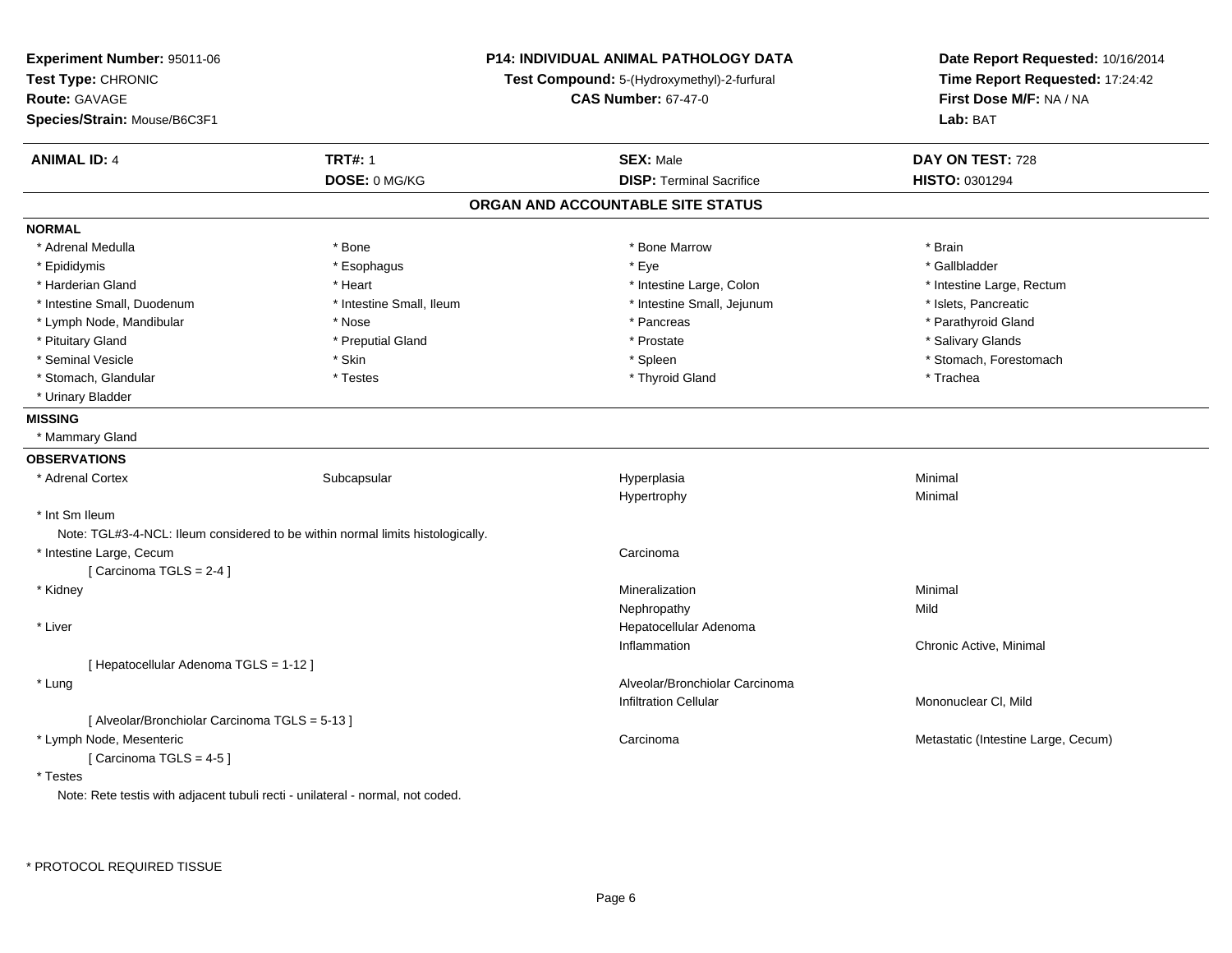| Experiment Number: 95011-06<br>Test Type: CHRONIC<br><b>Route: GAVAGE</b><br>Species/Strain: Mouse/B6C3F1 |                      | <b>P14: INDIVIDUAL ANIMAL PATHOLOGY DATA</b> | Date Report Requested: 10/16/2014<br>Time Report Requested: 17:24:42<br>First Dose M/F: NA / NA |
|-----------------------------------------------------------------------------------------------------------|----------------------|----------------------------------------------|-------------------------------------------------------------------------------------------------|
|                                                                                                           |                      | Test Compound: 5-(Hydroxymethyl)-2-furfural  |                                                                                                 |
|                                                                                                           |                      | <b>CAS Number: 67-47-0</b>                   |                                                                                                 |
|                                                                                                           |                      |                                              | Lab: BAT                                                                                        |
| <b>ANIMAL ID: 4</b>                                                                                       | <b>TRT#: 1</b>       | <b>SEX: Male</b>                             | DAY ON TEST: 728                                                                                |
|                                                                                                           | <b>DOSE: 0 MG/KG</b> | <b>DISP:</b> Terminal Sacrifice              | <b>HISTO: 0301294</b>                                                                           |
|                                                                                                           |                      | ORGAN AND ACCOUNTABLE SITE STATUS            |                                                                                                 |
| * Thymus                                                                                                  |                      | Cyst                                         | Minimal                                                                                         |
| PRIMARY CAUSE OF DEATH                                                                                    |                      |                                              |                                                                                                 |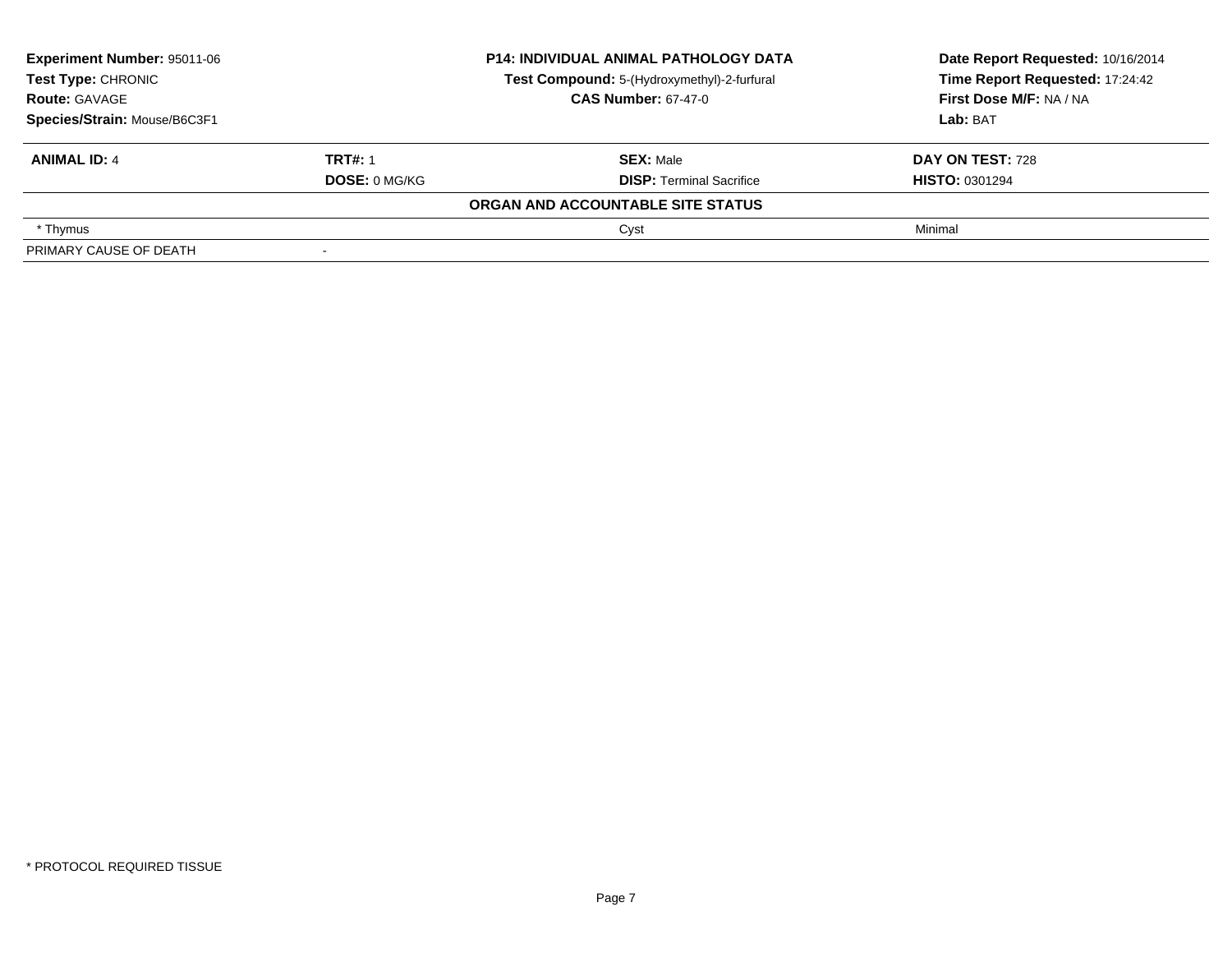| Experiment Number: 95011-06<br>Test Type: CHRONIC<br><b>Route: GAVAGE</b><br>Species/Strain: Mouse/B6C3F1 | P14: INDIVIDUAL ANIMAL PATHOLOGY DATA<br>Test Compound: 5-(Hydroxymethyl)-2-furfural<br><b>CAS Number: 67-47-0</b> |                                   | Date Report Requested: 10/16/2014<br>Time Report Requested: 17:24:42<br>First Dose M/F: NA / NA<br>Lab: BAT |
|-----------------------------------------------------------------------------------------------------------|--------------------------------------------------------------------------------------------------------------------|-----------------------------------|-------------------------------------------------------------------------------------------------------------|
| <b>ANIMAL ID: 5</b>                                                                                       | <b>TRT#: 1</b>                                                                                                     | <b>SEX: Male</b>                  | DAY ON TEST: 729                                                                                            |
|                                                                                                           | DOSE: 0 MG/KG                                                                                                      | <b>DISP: Terminal Sacrifice</b>   | HISTO: 0301295                                                                                              |
|                                                                                                           |                                                                                                                    | ORGAN AND ACCOUNTABLE SITE STATUS |                                                                                                             |
| <b>NORMAL</b>                                                                                             |                                                                                                                    |                                   |                                                                                                             |
| * Adrenal Medulla                                                                                         | * Bone                                                                                                             | * Bone Marrow                     | * Brain                                                                                                     |
| * Epididymis                                                                                              | * Esophagus                                                                                                        | * Eye                             | * Gallbladder                                                                                               |
| * Harderian Gland                                                                                         | * Heart                                                                                                            | * Intestine Large, Cecum          | * Intestine Large, Colon                                                                                    |
| * Intestine Large, Rectum                                                                                 | * Intestine Small, Duodenum                                                                                        | * Intestine Small, Ileum          | * Intestine Small, Jejunum                                                                                  |
| * Islets, Pancreatic                                                                                      | * Lung                                                                                                             | * Lymph Node, Mandibular          | * Lymph Node, Mesenteric                                                                                    |
| * Nose                                                                                                    | * Pancreas                                                                                                         | * Parathyroid Gland               | * Pituitary Gland                                                                                           |
| * Preputial Gland                                                                                         | * Prostate                                                                                                         | * Salivary Glands                 | * Seminal Vesicle                                                                                           |
| * Skin                                                                                                    | * Stomach, Forestomach                                                                                             | * Stomach, Glandular              | * Trachea                                                                                                   |
| * Urinary Bladder                                                                                         |                                                                                                                    |                                   |                                                                                                             |
| <b>MISSING</b>                                                                                            |                                                                                                                    |                                   |                                                                                                             |
| * Mammary Gland                                                                                           |                                                                                                                    |                                   |                                                                                                             |
| <b>OBSERVATIONS</b>                                                                                       |                                                                                                                    |                                   |                                                                                                             |
| * Adrenal Cortex                                                                                          | Subcapsular                                                                                                        | Hyperplasia                       | Minimal                                                                                                     |
| * Kidney                                                                                                  |                                                                                                                    | Mineralization                    | Minimal                                                                                                     |
|                                                                                                           |                                                                                                                    | Nephropathy                       | Mild                                                                                                        |
| * Liver                                                                                                   |                                                                                                                    | Clear Cell Focus                  |                                                                                                             |
|                                                                                                           |                                                                                                                    | Hepatocellular Adenoma            | Multiple                                                                                                    |
|                                                                                                           |                                                                                                                    | Hepatocellular Carcinoma          |                                                                                                             |
|                                                                                                           | Hepatocyte                                                                                                         | Vacuolization Cytoplasmic         | Mild                                                                                                        |
| [ Clear Cell Focus TGLS = 2,5-15+13 ]<br>[ Hepatocellular Adenoma TGLS = 3,4-14 ]                         |                                                                                                                    |                                   |                                                                                                             |
| [ Hepatocellular Carcinoma TGLS = 1-12 ]                                                                  |                                                                                                                    |                                   |                                                                                                             |
| * Spleen                                                                                                  |                                                                                                                    | Hematopoietic Cell Proliferation  | Mild                                                                                                        |
| * Testes                                                                                                  |                                                                                                                    | Mineralization                    | Minimal                                                                                                     |
| * Thymus                                                                                                  |                                                                                                                    | Atrophy                           | Moderate                                                                                                    |
|                                                                                                           |                                                                                                                    | Cyst                              | Minimal                                                                                                     |
| * Thyroid Gland                                                                                           | <b>Follicular Cel</b>                                                                                              | Hyperplasia                       | Mild                                                                                                        |
| PRIMARY CAUSE OF DEATH                                                                                    | $\overline{a}$                                                                                                     |                                   |                                                                                                             |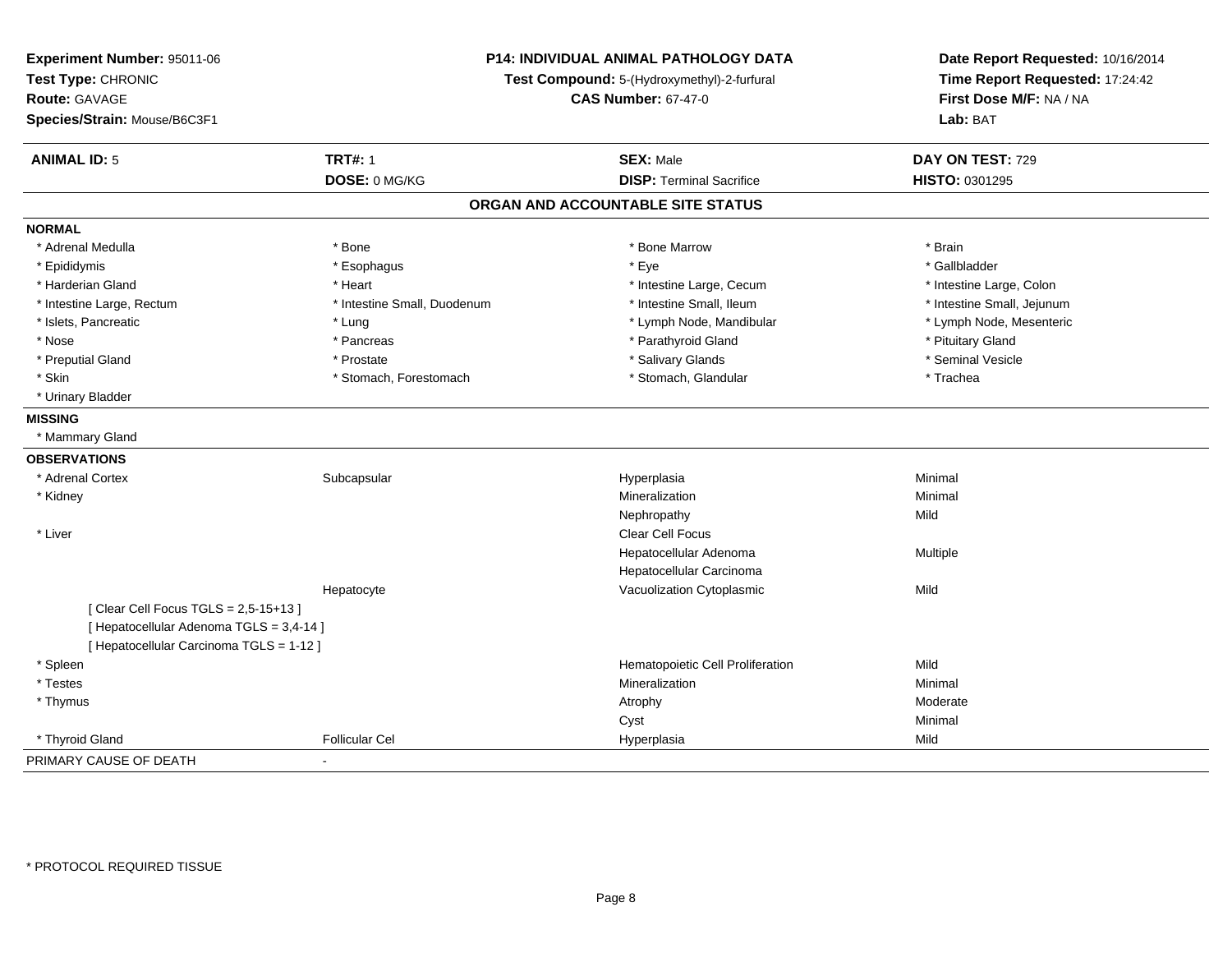| Experiment Number: 95011-06<br>Test Type: CHRONIC<br><b>Route: GAVAGE</b><br>Species/Strain: Mouse/B6C3F1 | <b>P14: INDIVIDUAL ANIMAL PATHOLOGY DATA</b><br>Test Compound: 5-(Hydroxymethyl)-2-furfural<br><b>CAS Number: 67-47-0</b> |                                   | Date Report Requested: 10/16/2014<br>Time Report Requested: 17:24:42<br>First Dose M/F: NA / NA<br>Lab: BAT |  |
|-----------------------------------------------------------------------------------------------------------|---------------------------------------------------------------------------------------------------------------------------|-----------------------------------|-------------------------------------------------------------------------------------------------------------|--|
| <b>ANIMAL ID: 6</b>                                                                                       | <b>TRT#: 1</b>                                                                                                            | <b>SEX: Male</b>                  | DAY ON TEST: 730                                                                                            |  |
|                                                                                                           | DOSE: 0 MG/KG                                                                                                             | <b>DISP: Terminal Sacrifice</b>   | HISTO: 0301296                                                                                              |  |
|                                                                                                           |                                                                                                                           | ORGAN AND ACCOUNTABLE SITE STATUS |                                                                                                             |  |
| <b>NORMAL</b>                                                                                             |                                                                                                                           |                                   |                                                                                                             |  |
| * Adrenal Medulla                                                                                         | * Bone                                                                                                                    | * Bone Marrow                     | * Brain                                                                                                     |  |
| * Epididymis                                                                                              | * Esophagus                                                                                                               | * Eye                             | * Gallbladder                                                                                               |  |
| * Heart                                                                                                   | * Intestine Large, Cecum                                                                                                  | * Intestine Large, Colon          | * Intestine Large, Rectum                                                                                   |  |
| * Intestine Small, Duodenum                                                                               | * Intestine Small, Ileum                                                                                                  | * Intestine Small, Jejunum        | * Islets, Pancreatic                                                                                        |  |
| * Lung                                                                                                    | * Lymph Node, Mandibular                                                                                                  | * Lymph Node, Mesenteric          | * Nose                                                                                                      |  |
| * Pancreas                                                                                                | * Parathyroid Gland                                                                                                       | * Pituitary Gland                 | * Preputial Gland                                                                                           |  |
| * Prostate                                                                                                | * Salivary Glands                                                                                                         | * Seminal Vesicle                 | * Skin                                                                                                      |  |
| * Stomach, Forestomach                                                                                    | * Stomach, Glandular                                                                                                      | * Testes                          | * Thyroid Gland                                                                                             |  |
| * Trachea                                                                                                 | * Urinary Bladder                                                                                                         |                                   |                                                                                                             |  |
| <b>MISSING</b>                                                                                            |                                                                                                                           |                                   |                                                                                                             |  |
| * Mammary Gland                                                                                           |                                                                                                                           |                                   |                                                                                                             |  |
| <b>OBSERVATIONS</b>                                                                                       |                                                                                                                           |                                   |                                                                                                             |  |
| * Adrenal Cortex                                                                                          | Subcapsular                                                                                                               | Hyperplasia                       | Mild                                                                                                        |  |
|                                                                                                           |                                                                                                                           | Hypertrophy                       | Mild                                                                                                        |  |
| * Harderian Gland                                                                                         |                                                                                                                           | Adenoma                           |                                                                                                             |  |
|                                                                                                           |                                                                                                                           | Carcinoma                         |                                                                                                             |  |
| * Kidney                                                                                                  | <b>Renal Tubule</b>                                                                                                       | Cyst                              |                                                                                                             |  |
|                                                                                                           |                                                                                                                           | Mineralization                    | Minimal                                                                                                     |  |
|                                                                                                           |                                                                                                                           | Nephropathy                       | Minimal                                                                                                     |  |
| * Liver                                                                                                   |                                                                                                                           | Clear Cell Focus                  |                                                                                                             |  |
|                                                                                                           | Hepatocyte                                                                                                                | Vacuolization Cytoplasmic         | Mild                                                                                                        |  |
| [ Clear Cell Focus TGLS = 1-3+4+12 ]                                                                      |                                                                                                                           |                                   |                                                                                                             |  |
| * Spleen                                                                                                  |                                                                                                                           | Hemangiosarcoma                   |                                                                                                             |  |
| * Thymus                                                                                                  |                                                                                                                           | Cyst                              | Minimal                                                                                                     |  |
| PRIMARY CAUSE OF DEATH                                                                                    | $\blacksquare$                                                                                                            |                                   |                                                                                                             |  |
|                                                                                                           |                                                                                                                           |                                   |                                                                                                             |  |

Animal Note: An unidentified piece of tissue adjacent to the left kidney is present on slide #04 and is considered to be a floater.

Animal Note: Re-examination of the wet tissue from this animal revealed nothing that matched up with this specimen.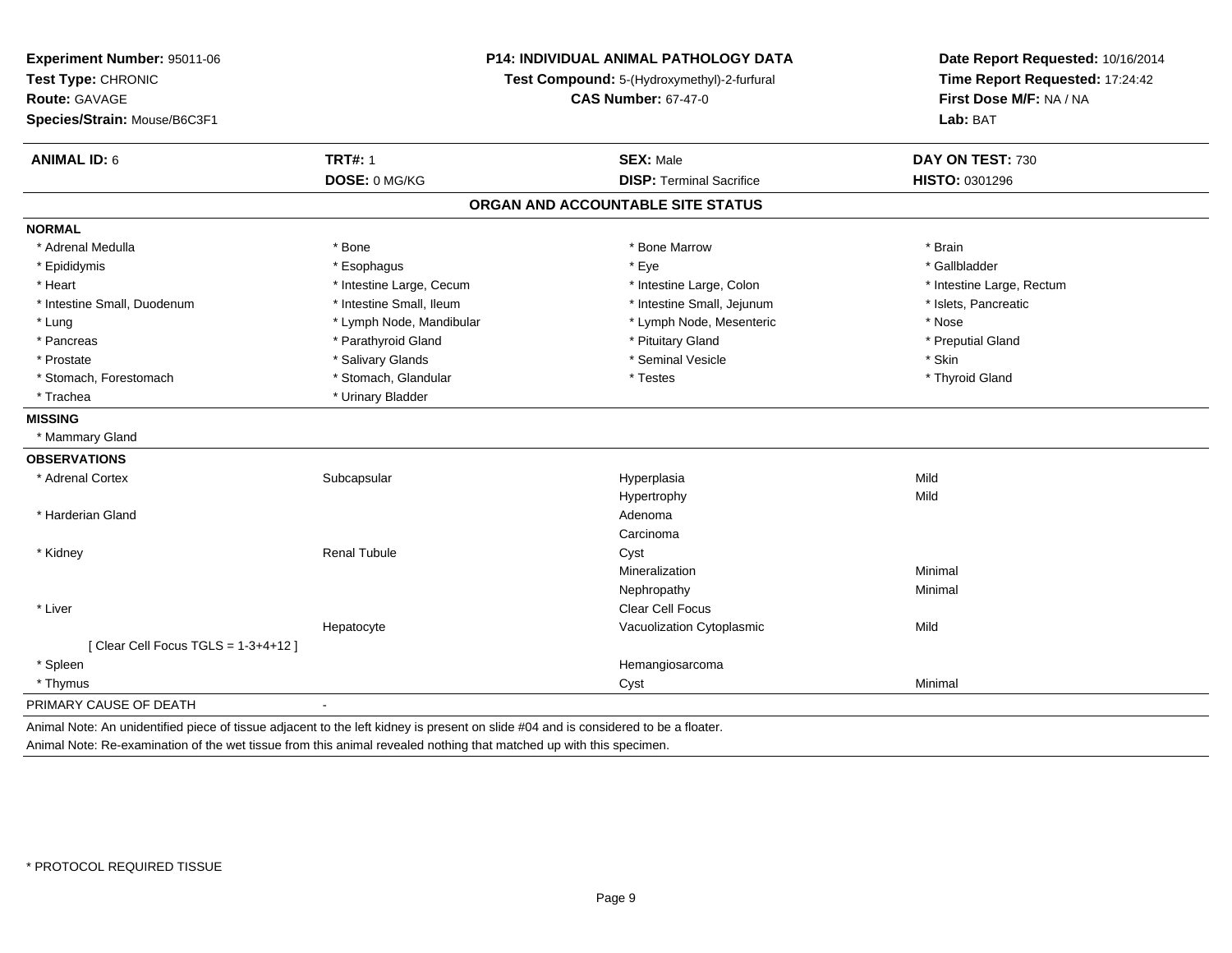| Experiment Number: 95011-06<br>Test Type: CHRONIC<br>Route: GAVAGE<br>Species/Strain: Mouse/B6C3F1 | P14: INDIVIDUAL ANIMAL PATHOLOGY DATA<br>Test Compound: 5-(Hydroxymethyl)-2-furfural<br><b>CAS Number: 67-47-0</b> |                                   | Date Report Requested: 10/16/2014<br>Time Report Requested: 17:24:42<br>First Dose M/F: NA / NA<br>Lab: BAT |  |
|----------------------------------------------------------------------------------------------------|--------------------------------------------------------------------------------------------------------------------|-----------------------------------|-------------------------------------------------------------------------------------------------------------|--|
| <b>ANIMAL ID: 7</b>                                                                                | <b>TRT#: 1</b>                                                                                                     | <b>SEX: Male</b>                  | DAY ON TEST: 730                                                                                            |  |
|                                                                                                    | DOSE: 0 MG/KG                                                                                                      | <b>DISP: Terminal Sacrifice</b>   | HISTO: 0301297                                                                                              |  |
|                                                                                                    |                                                                                                                    | ORGAN AND ACCOUNTABLE SITE STATUS |                                                                                                             |  |
| <b>NORMAL</b>                                                                                      |                                                                                                                    |                                   |                                                                                                             |  |
| * Adrenal Medulla                                                                                  | * Bone                                                                                                             | * Bone Marrow                     | * Brain                                                                                                     |  |
| * Epididymis                                                                                       | * Esophagus                                                                                                        | * Eye                             | * Gallbladder                                                                                               |  |
| * Harderian Gland                                                                                  | * Heart                                                                                                            | * Intestine Large, Cecum          | * Intestine Large, Colon                                                                                    |  |
| * Intestine Large, Rectum                                                                          | * Intestine Small, Duodenum                                                                                        | * Intestine Small, Ileum          | * Intestine Small, Jejunum                                                                                  |  |
| * Islets, Pancreatic                                                                               | * Lung                                                                                                             | * Lymph Node, Mandibular          | * Lymph Node, Mesenteric                                                                                    |  |
| * Nose                                                                                             | * Pancreas                                                                                                         | * Parathyroid Gland               | * Pituitary Gland                                                                                           |  |
| * Prostate                                                                                         | * Salivary Glands                                                                                                  | * Seminal Vesicle                 | * Skin                                                                                                      |  |
| * Spleen                                                                                           | * Stomach, Forestomach                                                                                             | * Stomach, Glandular              | * Testes                                                                                                    |  |
| * Thyroid Gland                                                                                    | * Trachea                                                                                                          | * Urinary Bladder                 |                                                                                                             |  |
| <b>MISSING</b>                                                                                     |                                                                                                                    |                                   |                                                                                                             |  |
| * Mammary Gland                                                                                    |                                                                                                                    |                                   |                                                                                                             |  |
| <b>OBSERVATIONS</b>                                                                                |                                                                                                                    |                                   |                                                                                                             |  |
| * Adrenal Cortex                                                                                   | Subcapsular                                                                                                        | Hyperplasia                       | Minimal                                                                                                     |  |
| * Kidney                                                                                           | <b>Renal Tubule</b>                                                                                                | Cyst                              |                                                                                                             |  |
|                                                                                                    |                                                                                                                    | Mineralization                    | Minimal                                                                                                     |  |
|                                                                                                    |                                                                                                                    | Nephropathy                       | Minimal                                                                                                     |  |
| * Liver                                                                                            |                                                                                                                    | Clear Cell Focus                  |                                                                                                             |  |
|                                                                                                    |                                                                                                                    | Hemangiosarcoma                   |                                                                                                             |  |
|                                                                                                    |                                                                                                                    | Mixed Cell Focus                  |                                                                                                             |  |
|                                                                                                    | Hepatocyte                                                                                                         | Vacuolization Cytoplasmic         | Minimal                                                                                                     |  |
| [Hemangiosarcoma TGLS = 2-12]                                                                      |                                                                                                                    |                                   |                                                                                                             |  |
| * Preputial Gland                                                                                  | Duct                                                                                                               | Ectasia                           | Moderate                                                                                                    |  |
| [ Ectasia TGLS = $1-8$ ]                                                                           |                                                                                                                    |                                   |                                                                                                             |  |
| * Thymus                                                                                           |                                                                                                                    | Atrophy                           | Moderate                                                                                                    |  |
| Tooth                                                                                              |                                                                                                                    | Malformation                      |                                                                                                             |  |
| PRIMARY CAUSE OF DEATH                                                                             | $\overline{\phantom{a}}$                                                                                           |                                   |                                                                                                             |  |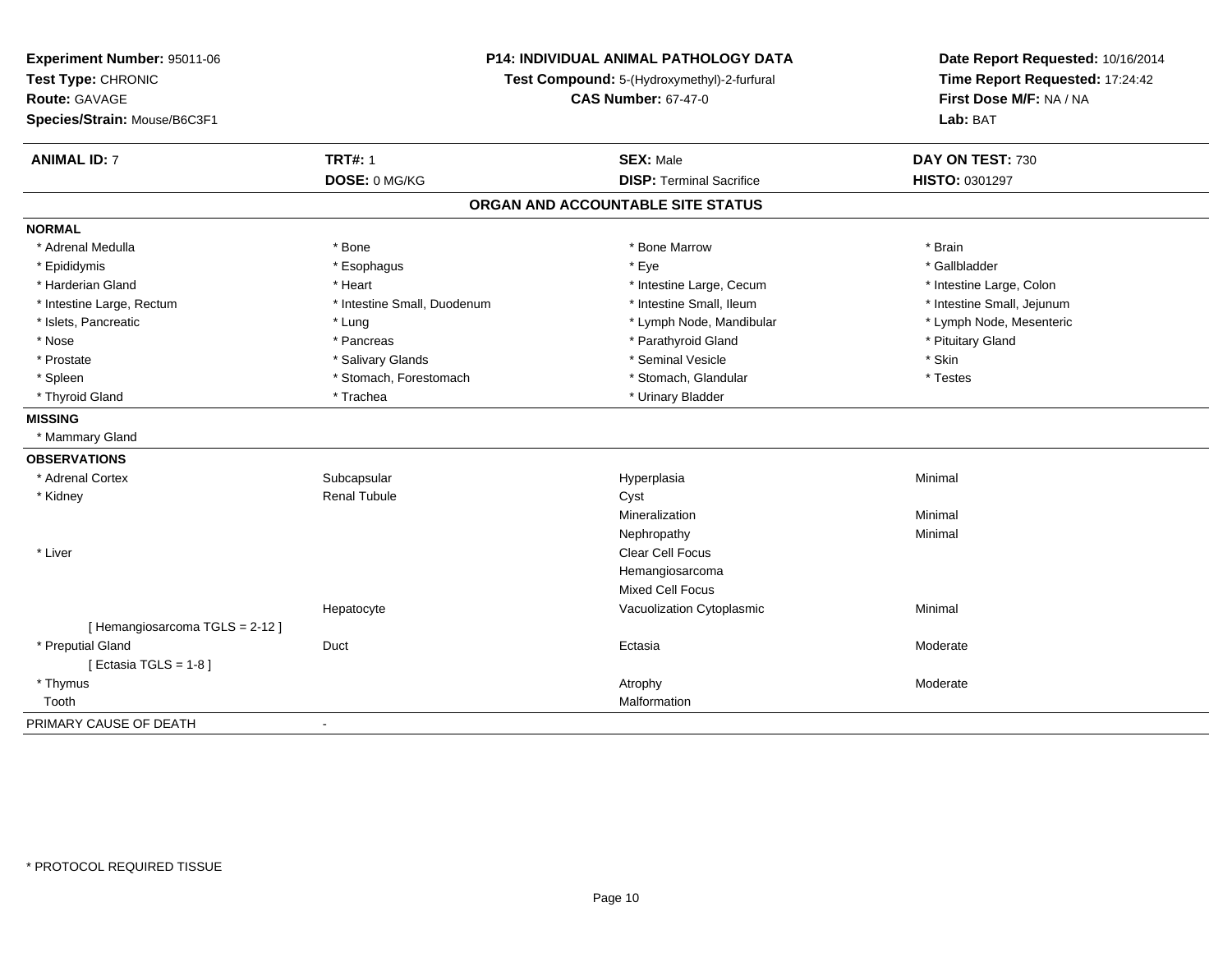| Experiment Number: 95011-06<br>Test Type: CHRONIC<br>Route: GAVAGE<br>Species/Strain: Mouse/B6C3F1 | <b>P14: INDIVIDUAL ANIMAL PATHOLOGY DATA</b><br>Test Compound: 5-(Hydroxymethyl)-2-furfural<br><b>CAS Number: 67-47-0</b> |                                   | Date Report Requested: 10/16/2014<br>Time Report Requested: 17:24:42<br>First Dose M/F: NA / NA<br>Lab: BAT |  |
|----------------------------------------------------------------------------------------------------|---------------------------------------------------------------------------------------------------------------------------|-----------------------------------|-------------------------------------------------------------------------------------------------------------|--|
| <b>ANIMAL ID: 8</b>                                                                                | <b>TRT#: 1</b>                                                                                                            | <b>SEX: Male</b>                  | DAY ON TEST: 692                                                                                            |  |
|                                                                                                    | DOSE: 0 MG/KG                                                                                                             | <b>DISP:</b> Moribund Sacrifice   | HISTO: 0301298                                                                                              |  |
|                                                                                                    |                                                                                                                           | ORGAN AND ACCOUNTABLE SITE STATUS |                                                                                                             |  |
| <b>NORMAL</b>                                                                                      |                                                                                                                           |                                   |                                                                                                             |  |
| * Adrenal Medulla                                                                                  | * Bone                                                                                                                    | * Bone Marrow                     | * Brain                                                                                                     |  |
| * Epididymis                                                                                       | * Esophagus                                                                                                               | * Eye                             | * Gallbladder                                                                                               |  |
| * Harderian Gland                                                                                  | * Heart                                                                                                                   | * Intestine Large, Cecum          | * Intestine Large, Colon                                                                                    |  |
| * Intestine Large, Rectum                                                                          | * Intestine Small, Duodenum                                                                                               | * Intestine Small, Ileum          | * Intestine Small, Jejunum                                                                                  |  |
| * Islets, Pancreatic                                                                               | * Lymph Node, Mandibular                                                                                                  | * Lymph Node, Mesenteric          | * Nose                                                                                                      |  |
| * Pancreas                                                                                         | * Parathyroid Gland                                                                                                       | * Pituitary Gland                 | * Preputial Gland                                                                                           |  |
| * Prostate                                                                                         | * Salivary Glands                                                                                                         | * Seminal Vesicle                 | * Stomach, Glandular                                                                                        |  |
| * Testes                                                                                           | * Trachea                                                                                                                 | * Urinary Bladder                 |                                                                                                             |  |
| <b>MISSING</b>                                                                                     |                                                                                                                           |                                   |                                                                                                             |  |
| * Mammary Gland                                                                                    |                                                                                                                           |                                   |                                                                                                             |  |
| <b>OBSERVATIONS</b>                                                                                |                                                                                                                           |                                   |                                                                                                             |  |
| * Adrenal Cortex                                                                                   | Subcapsular                                                                                                               | Hyperplasia                       | Minimal                                                                                                     |  |
| * Kidney                                                                                           | Artery                                                                                                                    | Inflammation                      | Chronic Active, Mild                                                                                        |  |
|                                                                                                    |                                                                                                                           | Nephropathy                       | Moderate                                                                                                    |  |
| * Liver                                                                                            |                                                                                                                           | Hepatocellular Carcinoma          | Multiple                                                                                                    |  |
| Note: A small portion of hepatocellular carcinoma is also present on slide #03.                    |                                                                                                                           |                                   |                                                                                                             |  |
| [ Hepatocellular Carcinoma TGLS = 2,3-13+14 ]                                                      |                                                                                                                           |                                   |                                                                                                             |  |
| * Lung                                                                                             |                                                                                                                           | Hepatocellular Carcinoma          | Metastatic (Liver)                                                                                          |  |
| * Skin                                                                                             | Epidermis                                                                                                                 | Hyperplasia                       | Moderate                                                                                                    |  |
|                                                                                                    |                                                                                                                           | Inflammation                      | Chronic Active, Marked                                                                                      |  |
|                                                                                                    | Epidermis                                                                                                                 | Ulcer                             | Marked                                                                                                      |  |
| [ $Ulecr$ TGLS = 1-12 ]                                                                            |                                                                                                                           |                                   |                                                                                                             |  |
| * Spleen                                                                                           |                                                                                                                           | Hematopoietic Cell Proliferation  | Moderate                                                                                                    |  |
| * Stomach, Forestomach                                                                             | Epithelium                                                                                                                | Hyperplasia                       | Moderate                                                                                                    |  |
| * Thymus                                                                                           |                                                                                                                           | Atrophy                           | Moderate                                                                                                    |  |
|                                                                                                    |                                                                                                                           | Cyst                              | Minimal                                                                                                     |  |
| * Thyroid Gland                                                                                    | Follicle                                                                                                                  | Degeneration                      | Mild                                                                                                        |  |
| PRIMARY CAUSE OF DEATH                                                                             | Hepatocellular Carcinoma<br>- Liver                                                                                       |                                   |                                                                                                             |  |
| CONTRIBUTORY CAUSE OF DEATH                                                                        | - Lung Hepatocellular Carcinoma Liver                                                                                     |                                   |                                                                                                             |  |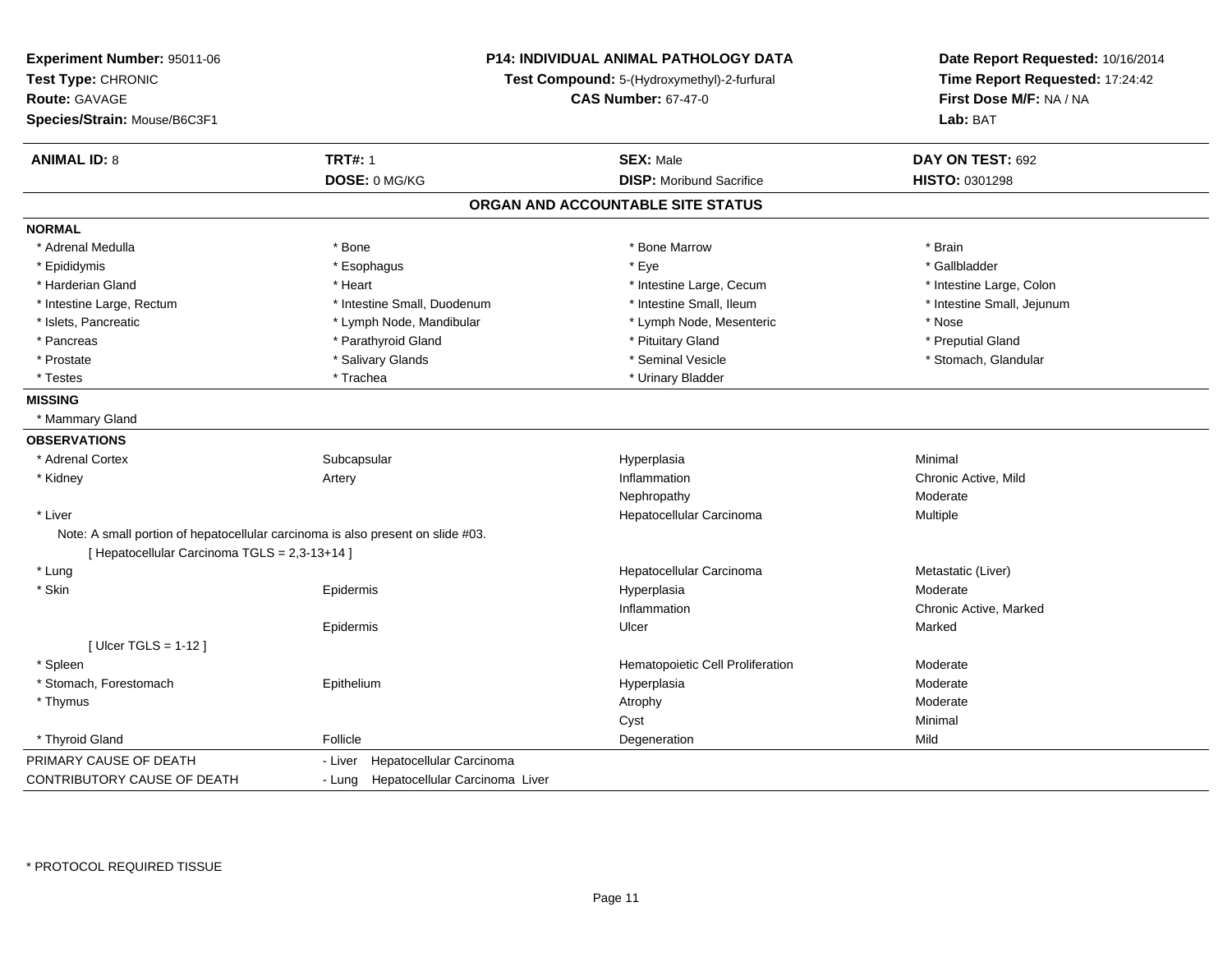| Experiment Number: 95011-06<br>Test Type: CHRONIC<br><b>Route: GAVAGE</b><br>Species/Strain: Mouse/B6C3F1 |                          | P14: INDIVIDUAL ANIMAL PATHOLOGY DATA<br>Test Compound: 5-(Hydroxymethyl)-2-furfural<br><b>CAS Number: 67-47-0</b> | Date Report Requested: 10/16/2014<br>Time Report Requested: 17:24:42<br>First Dose M/F: NA / NA<br>Lab: BAT |
|-----------------------------------------------------------------------------------------------------------|--------------------------|--------------------------------------------------------------------------------------------------------------------|-------------------------------------------------------------------------------------------------------------|
| <b>ANIMAL ID: 9</b>                                                                                       | <b>TRT#: 1</b>           | <b>SEX: Male</b>                                                                                                   | DAY ON TEST: 730                                                                                            |
|                                                                                                           | DOSE: 0 MG/KG            | <b>DISP: Terminal Sacrifice</b>                                                                                    | HISTO: 0301299                                                                                              |
|                                                                                                           |                          | ORGAN AND ACCOUNTABLE SITE STATUS                                                                                  |                                                                                                             |
| <b>NORMAL</b>                                                                                             |                          |                                                                                                                    |                                                                                                             |
| * Adrenal Medulla                                                                                         | * Bone                   | * Bone Marrow                                                                                                      | * Brain                                                                                                     |
| * Epididymis                                                                                              | * Esophagus              | * Eye                                                                                                              | * Gallbladder                                                                                               |
| * Heart                                                                                                   | * Intestine Large, Cecum | * Intestine Large, Colon                                                                                           | * Intestine Large, Rectum                                                                                   |
| * Intestine Small, Duodenum                                                                               | * Intestine Small, Ileum | * Intestine Small, Jejunum                                                                                         | * Islets, Pancreatic                                                                                        |
| * Lymph Node, Mesenteric                                                                                  | * Pancreas               | * Parathyroid Gland                                                                                                | * Pituitary Gland                                                                                           |
| * Preputial Gland                                                                                         | * Prostate               | * Salivary Glands                                                                                                  | * Seminal Vesicle                                                                                           |
| * Skin                                                                                                    | * Spleen                 | * Stomach, Forestomach                                                                                             | * Stomach, Glandular                                                                                        |
| * Testes                                                                                                  | * Trachea                | * Urinary Bladder                                                                                                  |                                                                                                             |
| <b>MISSING</b>                                                                                            |                          |                                                                                                                    |                                                                                                             |
| * Mammary Gland                                                                                           | * Thymus                 |                                                                                                                    |                                                                                                             |
| <b>OBSERVATIONS</b>                                                                                       |                          |                                                                                                                    |                                                                                                             |
| * Adrenal Cortex                                                                                          | Subcapsular              | Hyperplasia                                                                                                        | Minimal                                                                                                     |
| * Harderian Gland                                                                                         |                          | Adenoma                                                                                                            |                                                                                                             |
| [Adenoma TGLS = $1-9$ ]                                                                                   |                          |                                                                                                                    |                                                                                                             |
| * Kidney                                                                                                  |                          | Mineralization                                                                                                     | Minimal                                                                                                     |
|                                                                                                           |                          | Nephropathy                                                                                                        | Minimal                                                                                                     |
| * Liver                                                                                                   |                          | <b>Eosinophilic Focus</b>                                                                                          |                                                                                                             |
|                                                                                                           |                          | Hepatocellular Adenoma                                                                                             | Multiple                                                                                                    |
|                                                                                                           |                          | Inflammation                                                                                                       | Chronic Active, Minimal                                                                                     |
| [ Hepatocellular Adenoma TGLS = 2,3-13+5 ]                                                                |                          |                                                                                                                    |                                                                                                             |
| * Lung                                                                                                    |                          | Alveolar/Bronchiolar Carcinoma                                                                                     |                                                                                                             |
|                                                                                                           |                          | Inflammation                                                                                                       | Chronic Active, Minimal                                                                                     |
| [ Alveolar/Bronchiolar Carcinoma TGLS = 4-12 ]                                                            |                          |                                                                                                                    |                                                                                                             |
| * Lymph Node, Mandibular                                                                                  |                          | Hyperplasia                                                                                                        | Lymphoid, Moderate                                                                                          |
| * Nose                                                                                                    | Glands                   | Dilatation                                                                                                         | Mild                                                                                                        |
| * Testes                                                                                                  |                          |                                                                                                                    |                                                                                                             |
| Note: Rete testis with adjacent tubuli recti - unilateral - normal, not coded.                            |                          |                                                                                                                    |                                                                                                             |
| * Thyroid Gland                                                                                           | <b>Follicular Cel</b>    | Hyperplasia                                                                                                        | Mild                                                                                                        |
| PRIMARY CAUSE OF DEATH                                                                                    | $\blacksquare$           |                                                                                                                    |                                                                                                             |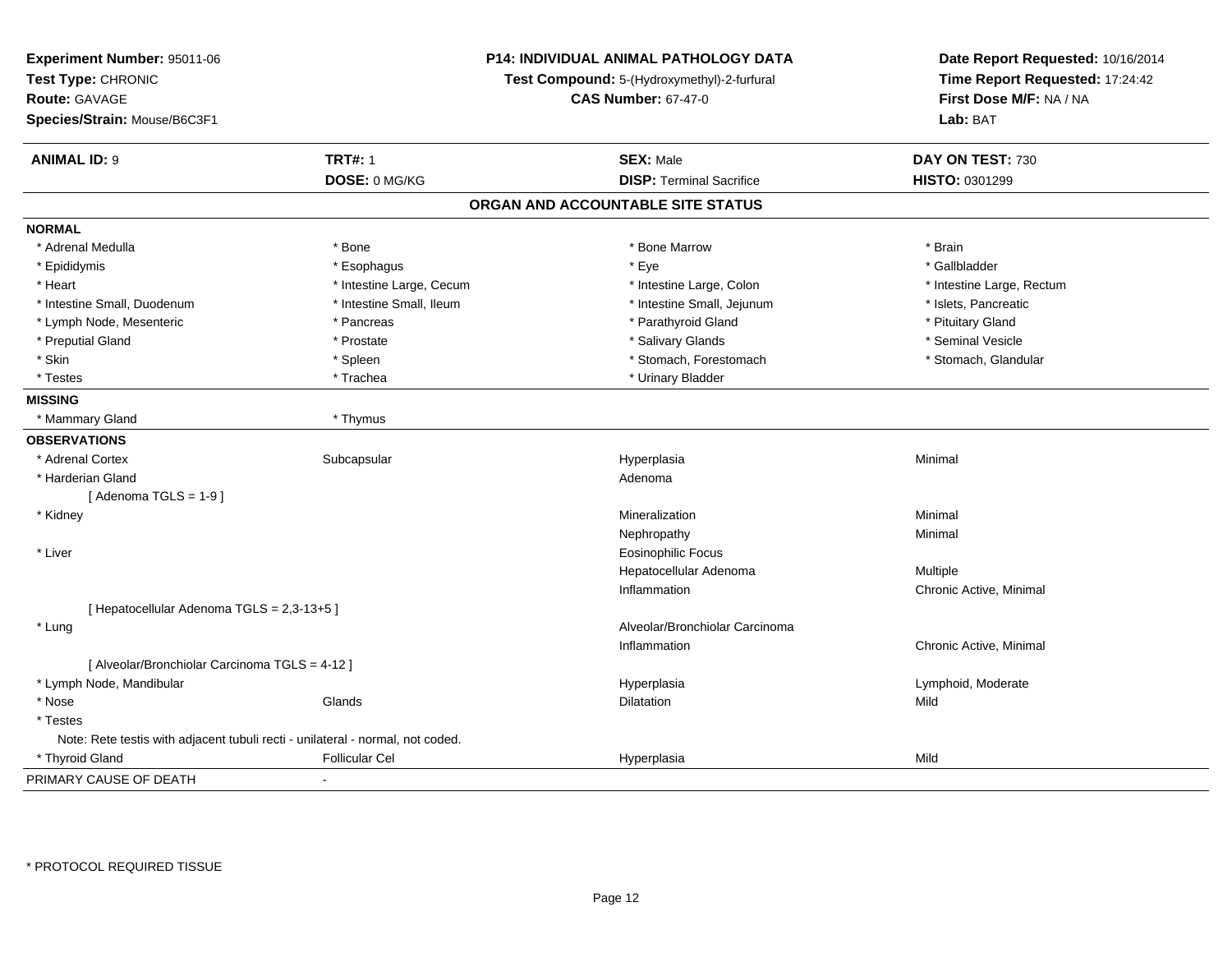| <b>Experiment Number: 95011-06</b><br>Test Type: CHRONIC<br><b>Route: GAVAGE</b><br>Species/Strain: Mouse/B6C3F1                       | P14: INDIVIDUAL ANIMAL PATHOLOGY DATA<br>Test Compound: 5-(Hydroxymethyl)-2-furfural<br><b>CAS Number: 67-47-0</b> |                                   | Date Report Requested: 10/16/2014<br>Time Report Requested: 17:24:42<br>First Dose M/F: NA / NA<br>Lab: BAT |
|----------------------------------------------------------------------------------------------------------------------------------------|--------------------------------------------------------------------------------------------------------------------|-----------------------------------|-------------------------------------------------------------------------------------------------------------|
| <b>ANIMAL ID: 10</b>                                                                                                                   | <b>TRT#: 1</b>                                                                                                     | <b>SEX: Male</b>                  | DAY ON TEST: 728                                                                                            |
|                                                                                                                                        | DOSE: 0 MG/KG                                                                                                      | <b>DISP: Terminal Sacrifice</b>   | HISTO: 0301300                                                                                              |
|                                                                                                                                        |                                                                                                                    | ORGAN AND ACCOUNTABLE SITE STATUS |                                                                                                             |
| <b>NORMAL</b>                                                                                                                          |                                                                                                                    |                                   |                                                                                                             |
| * Adrenal Medulla                                                                                                                      | * Bone                                                                                                             | * Bone Marrow                     | * Brain                                                                                                     |
| * Epididymis                                                                                                                           | * Esophagus                                                                                                        | * Eye                             | * Gallbladder                                                                                               |
| * Heart                                                                                                                                | * Intestine Large, Cecum                                                                                           | * Intestine Large, Colon          | * Intestine Large, Rectum                                                                                   |
| * Intestine Small, Duodenum                                                                                                            | * Intestine Small, Ileum                                                                                           | * Intestine Small, Jejunum        | * Islets, Pancreatic                                                                                        |
| * Lung                                                                                                                                 | * Lymph Node, Mesenteric                                                                                           | * Pancreas                        | * Parathyroid Gland                                                                                         |
| * Preputial Gland                                                                                                                      | * Prostate                                                                                                         | * Salivary Glands                 | * Seminal Vesicle                                                                                           |
| * Skin                                                                                                                                 | * Spleen                                                                                                           | * Stomach, Forestomach            | * Stomach, Glandular                                                                                        |
| * Testes                                                                                                                               | * Trachea                                                                                                          | * Urinary Bladder                 |                                                                                                             |
| <b>MISSING</b>                                                                                                                         |                                                                                                                    |                                   |                                                                                                             |
| * Mammary Gland                                                                                                                        | * Thymus                                                                                                           |                                   |                                                                                                             |
| <b>OBSERVATIONS</b>                                                                                                                    |                                                                                                                    |                                   |                                                                                                             |
| * Adrenal Cortex                                                                                                                       | Subcapsular                                                                                                        | Hyperplasia                       | Minimal                                                                                                     |
|                                                                                                                                        |                                                                                                                    | Hypertrophy                       | Mild                                                                                                        |
| * Eye                                                                                                                                  |                                                                                                                    |                                   |                                                                                                             |
| Note: No optic nerve found in block or wet tissue.                                                                                     |                                                                                                                    |                                   |                                                                                                             |
| * Harderian Gland                                                                                                                      |                                                                                                                    | Adenoma                           |                                                                                                             |
| [Adenoma TGLS = $1-9$ ]                                                                                                                |                                                                                                                    |                                   |                                                                                                             |
| * Kidney                                                                                                                               |                                                                                                                    | Mineralization                    | Minimal                                                                                                     |
|                                                                                                                                        |                                                                                                                    | Nephropathy                       | Minimal                                                                                                     |
| $*$ Liver                                                                                                                              |                                                                                                                    | Clear Cell Focus                  |                                                                                                             |
|                                                                                                                                        |                                                                                                                    | Hepatocellular Adenoma            |                                                                                                             |
|                                                                                                                                        |                                                                                                                    | Inflammation                      | Chronic Active, Minimal                                                                                     |
|                                                                                                                                        | Hepatocyte                                                                                                         | Vacuolization Cytoplasmic         | Mild                                                                                                        |
| Note: Clear cell foci also present on slides #03, 04 & 05.<br>[Clear Cell Focus TGLS = 3-13]<br>[ Hepatocellular Adenoma TGLS = 2-12 ] |                                                                                                                    |                                   |                                                                                                             |
| * Lymph Node, Mandibular                                                                                                               |                                                                                                                    | Hyperplasia                       | Lymphoid, Mild                                                                                              |
| * Nose                                                                                                                                 | Glands                                                                                                             | Dilatation                        | Mild                                                                                                        |
|                                                                                                                                        | Nasolacrim Dct                                                                                                     | Inflammation                      | Suppurative, Mild                                                                                           |
| * Pituitary Gland                                                                                                                      | Pars Distalis                                                                                                      | Cyst                              | Minimal                                                                                                     |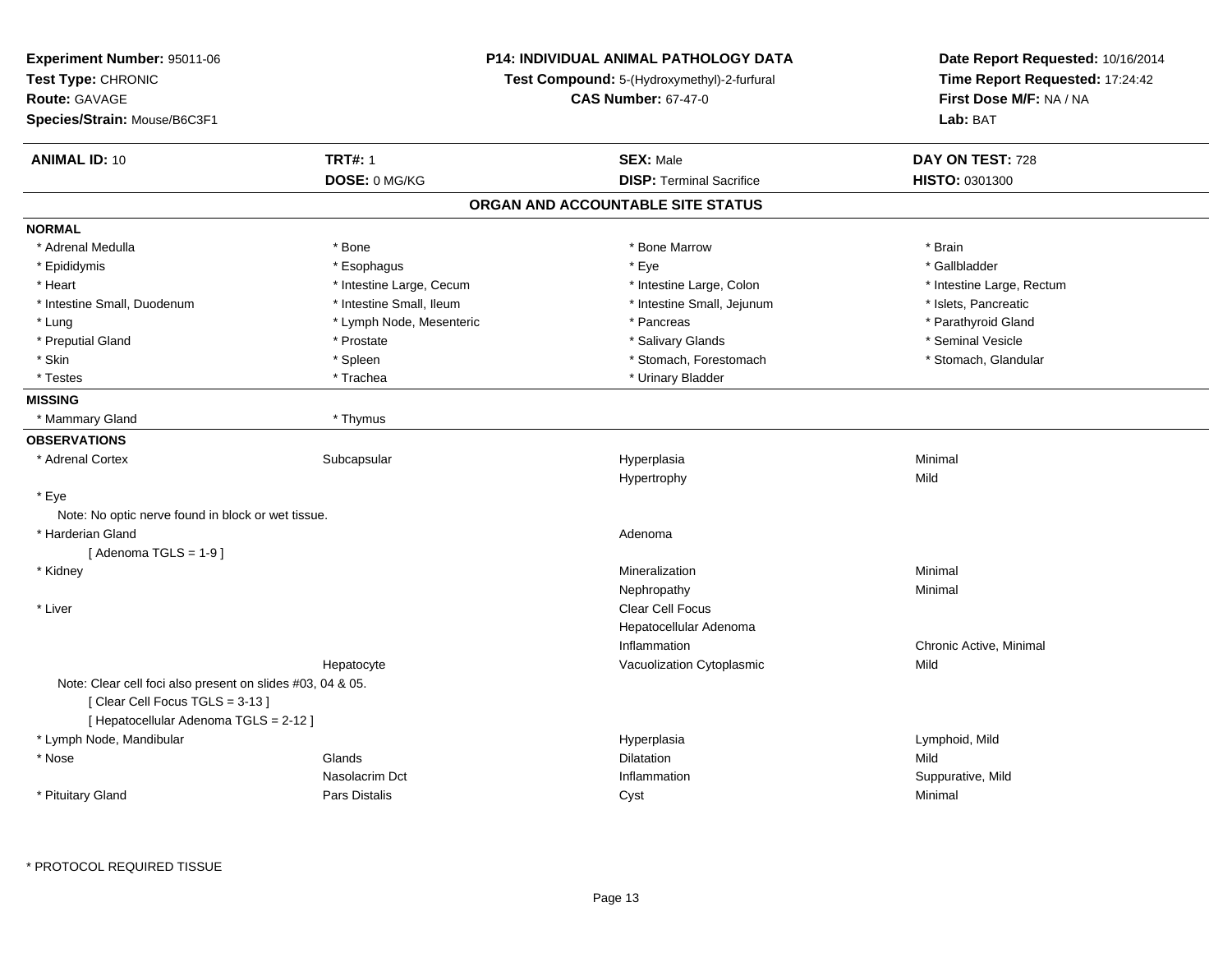| <b>Experiment Number: 95011-06</b><br>Test Type: CHRONIC<br><b>Route: GAVAGE</b> | <b>P14: INDIVIDUAL ANIMAL PATHOLOGY DATA</b><br>Test Compound: 5-(Hydroxymethyl)-2-furfural<br><b>CAS Number: 67-47-0</b> |                                   | Date Report Requested: 10/16/2014<br>Time Report Requested: 17:24:42<br>First Dose M/F: NA / NA |  |
|----------------------------------------------------------------------------------|---------------------------------------------------------------------------------------------------------------------------|-----------------------------------|-------------------------------------------------------------------------------------------------|--|
| Species/Strain: Mouse/B6C3F1                                                     |                                                                                                                           |                                   | Lab: BAT                                                                                        |  |
| <b>ANIMAL ID: 10</b>                                                             | <b>TRT#: 1</b>                                                                                                            | <b>SEX:</b> Male                  | DAY ON TEST: 728                                                                                |  |
|                                                                                  | <b>DOSE: 0 MG/KG</b>                                                                                                      | <b>DISP:</b> Terminal Sacrifice   | <b>HISTO: 0301300</b>                                                                           |  |
|                                                                                  |                                                                                                                           | ORGAN AND ACCOUNTABLE SITE STATUS |                                                                                                 |  |
| * Testes                                                                         |                                                                                                                           |                                   |                                                                                                 |  |
| Note: Rete testis with adjacent tubuli recti - unilateral - normal, not coded.   |                                                                                                                           |                                   |                                                                                                 |  |
| * Thyroid Gland                                                                  | Follicular Cel                                                                                                            | Hyperplasia                       | Mild                                                                                            |  |
| PRIMARY CAUSE OF DEATH                                                           |                                                                                                                           |                                   |                                                                                                 |  |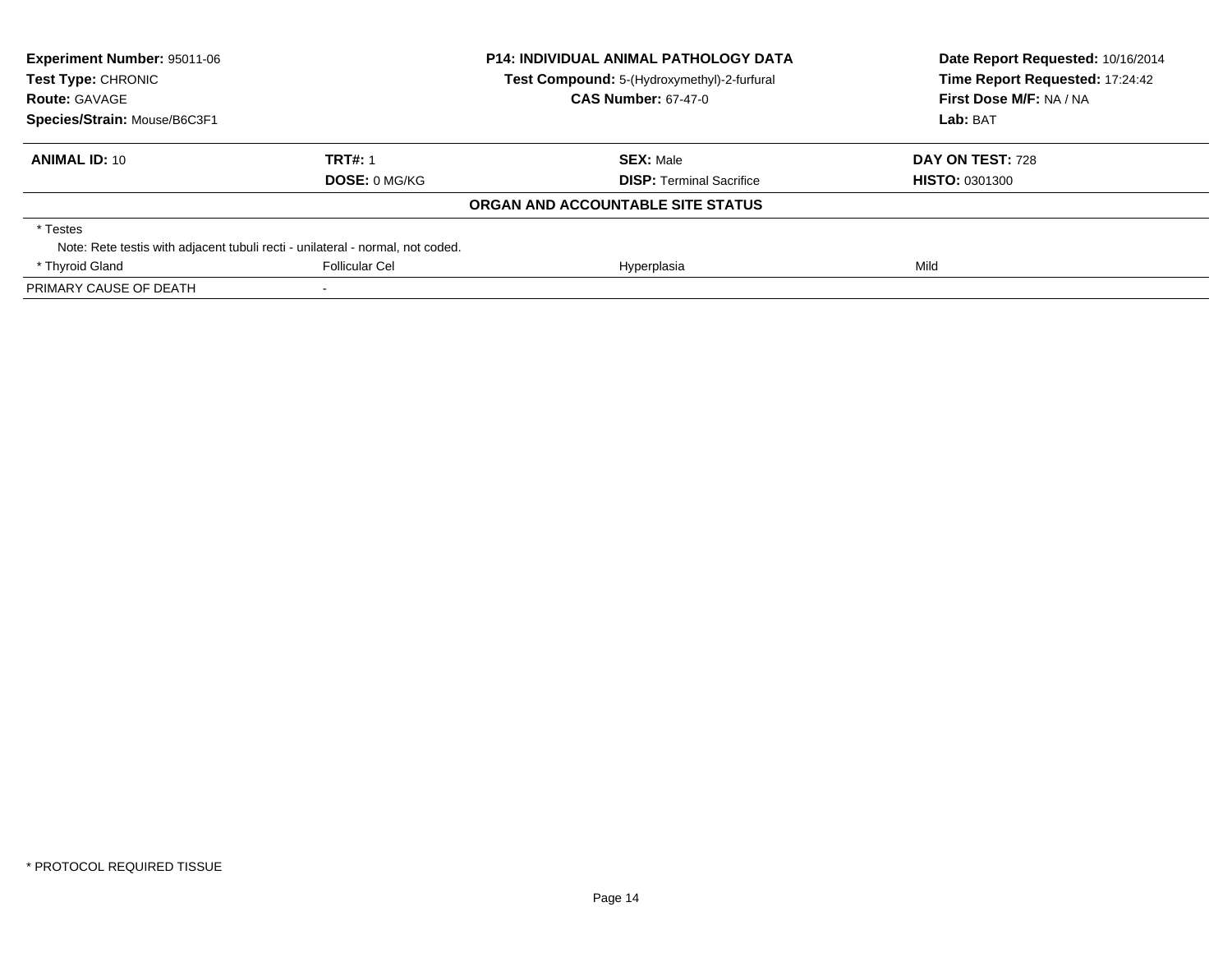| <b>Experiment Number: 95011-06</b><br>Test Type: CHRONIC<br><b>Route: GAVAGE</b><br>Species/Strain: Mouse/B6C3F1 |                          | <b>P14: INDIVIDUAL ANIMAL PATHOLOGY DATA</b><br>Test Compound: 5-(Hydroxymethyl)-2-furfural<br><b>CAS Number: 67-47-0</b> | Date Report Requested: 10/16/2014<br>Time Report Requested: 17:24:42<br>First Dose M/F: NA / NA<br>Lab: BAT |
|------------------------------------------------------------------------------------------------------------------|--------------------------|---------------------------------------------------------------------------------------------------------------------------|-------------------------------------------------------------------------------------------------------------|
| <b>ANIMAL ID: 11</b>                                                                                             | <b>TRT#: 1</b>           | <b>SEX: Male</b>                                                                                                          | DAY ON TEST: 713                                                                                            |
|                                                                                                                  | DOSE: 0 MG/KG            | <b>DISP:</b> Moribund Sacrifice                                                                                           | HISTO: 0301301                                                                                              |
|                                                                                                                  |                          | ORGAN AND ACCOUNTABLE SITE STATUS                                                                                         |                                                                                                             |
| <b>NORMAL</b>                                                                                                    |                          |                                                                                                                           |                                                                                                             |
| <b>Blood Vessel</b>                                                                                              | * Bone                   | * Bone Marrow                                                                                                             | * Brain                                                                                                     |
| * Esophagus                                                                                                      | * Eye                    | * Gallbladder                                                                                                             | * Harderian Gland                                                                                           |
| * Heart                                                                                                          | * Intestine Large, Cecum | * Intestine Large, Colon                                                                                                  | * Intestine Large, Rectum                                                                                   |
| * Intestine Small, Duodenum                                                                                      | * Intestine Small, Ileum | * Intestine Small, Jejunum                                                                                                | * Islets, Pancreatic                                                                                        |
| * Parathyroid Gland                                                                                              | * Pituitary Gland        | * Preputial Gland                                                                                                         | * Salivary Glands                                                                                           |
| * Seminal Vesicle                                                                                                | * Skin                   | * Stomach, Forestomach                                                                                                    | * Stomach, Glandular                                                                                        |
| * Testes                                                                                                         | * Trachea                | * Urinary Bladder                                                                                                         |                                                                                                             |
| <b>MISSING</b>                                                                                                   |                          |                                                                                                                           |                                                                                                             |
| * Mammary Gland                                                                                                  |                          |                                                                                                                           |                                                                                                             |
| <b>OBSERVATIONS</b>                                                                                              |                          |                                                                                                                           |                                                                                                             |
| * Adrenal Cortex                                                                                                 | Subcapsular              | Hyperplasia                                                                                                               | Minimal                                                                                                     |
|                                                                                                                  |                          | Lymphoma Malignant                                                                                                        |                                                                                                             |
| * Adrenal Medulla                                                                                                |                          | Lymphoma Malignant                                                                                                        |                                                                                                             |
| * Epididymis                                                                                                     |                          | Lymphoma Malignant                                                                                                        |                                                                                                             |
| * Kidney                                                                                                         |                          | Lymphoma Malignant                                                                                                        |                                                                                                             |
|                                                                                                                  |                          | Mineralization                                                                                                            | Minimal                                                                                                     |
|                                                                                                                  |                          | Nephropathy                                                                                                               | Minimal                                                                                                     |
| * Liver                                                                                                          |                          | Hepatocellular Adenoma                                                                                                    | Multiple                                                                                                    |
|                                                                                                                  |                          | Lymphoma Malignant                                                                                                        |                                                                                                             |
| [ Hepatocellular Adenoma TGLS = 4-13 ]                                                                           |                          |                                                                                                                           |                                                                                                             |
| * Lung                                                                                                           |                          | Lymphoma Malignant                                                                                                        |                                                                                                             |
| Lymph Node                                                                                                       | Inguinal                 | Lymphoma Malignant                                                                                                        |                                                                                                             |
|                                                                                                                  | Lumbar                   | Lymphoma Malignant                                                                                                        |                                                                                                             |
|                                                                                                                  | Mediastinal              | Lymphoma Malignant                                                                                                        |                                                                                                             |
|                                                                                                                  | Renal                    | Lymphoma Malignant                                                                                                        |                                                                                                             |
|                                                                                                                  | Thoracic                 | Lymphoma Malignant                                                                                                        |                                                                                                             |
| Note: TGL#6-16 relates to bronchial lymph node. This term is currently not in the NTP lexicon,                   |                          |                                                                                                                           |                                                                                                             |
| [ Lymphoma Malignant TGLS = 3-15 ]                                                                               |                          |                                                                                                                           |                                                                                                             |
| [ Lymphoma Malignant TGLS = 6-16 ]                                                                               |                          |                                                                                                                           |                                                                                                             |
| [ Lymphoma Malignant TGLS = 2-14 ]                                                                               |                          |                                                                                                                           |                                                                                                             |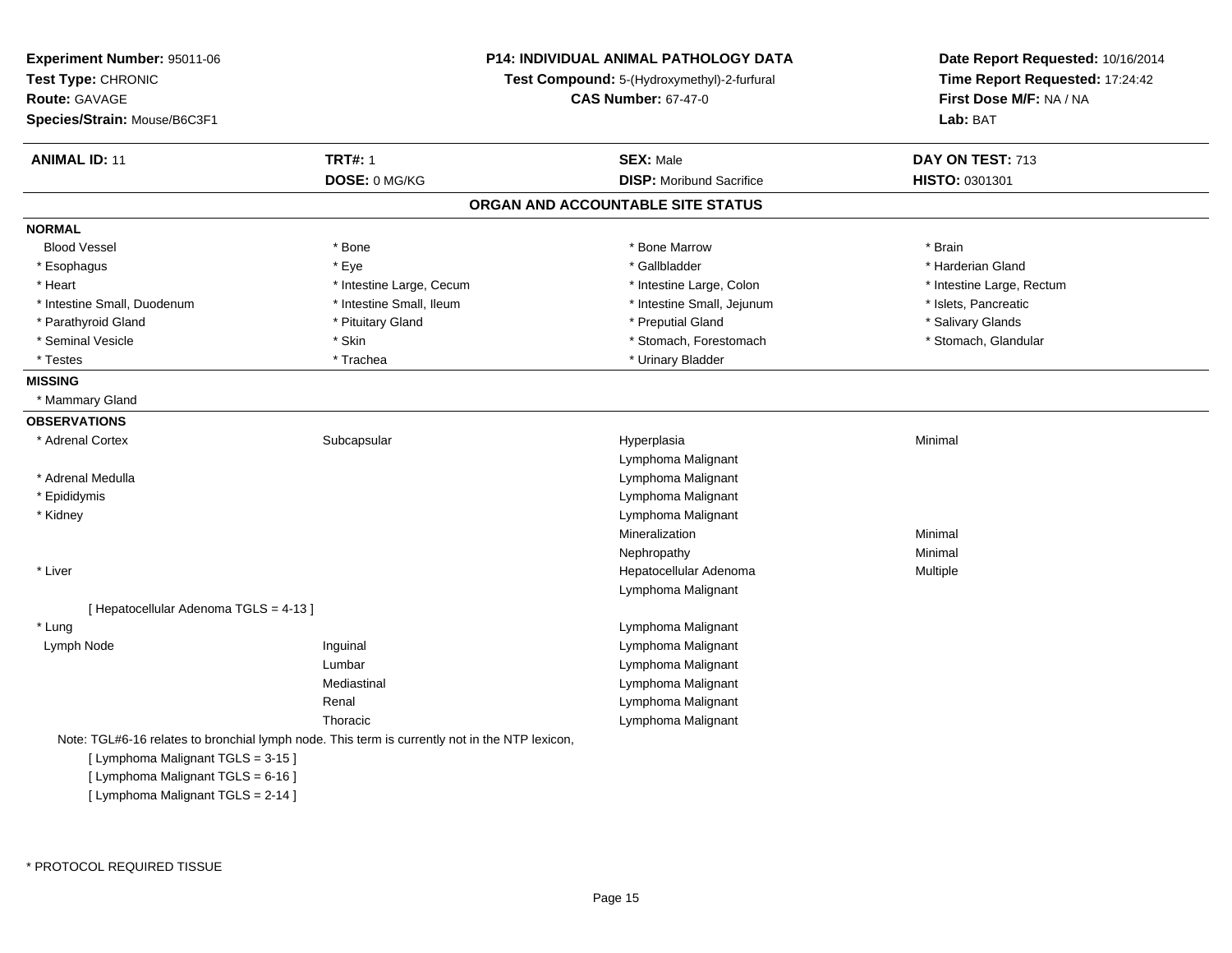| <b>Experiment Number: 95011-06</b><br>Test Type: CHRONIC<br><b>Route: GAVAGE</b><br>Species/Strain: Mouse/B6C3F1 |                                | <b>P14: INDIVIDUAL ANIMAL PATHOLOGY DATA</b><br>Test Compound: 5-(Hydroxymethyl)-2-furfural<br><b>CAS Number: 67-47-0</b> | Date Report Requested: 10/16/2014<br>Time Report Requested: 17:24:42<br>First Dose M/F: NA / NA<br>Lab: BAT |
|------------------------------------------------------------------------------------------------------------------|--------------------------------|---------------------------------------------------------------------------------------------------------------------------|-------------------------------------------------------------------------------------------------------------|
| <b>ANIMAL ID: 11</b>                                                                                             | <b>TRT#: 1</b>                 | <b>SEX: Male</b>                                                                                                          | DAY ON TEST: 713                                                                                            |
|                                                                                                                  | DOSE: 0 MG/KG                  | <b>DISP:</b> Moribund Sacrifice                                                                                           | HISTO: 0301301                                                                                              |
|                                                                                                                  |                                | ORGAN AND ACCOUNTABLE SITE STATUS                                                                                         |                                                                                                             |
| * Lymph Node, Mandibular                                                                                         |                                | Lymphoma Malignant                                                                                                        |                                                                                                             |
| [ Lymphoma Malignant TGLS = 5-2 ]                                                                                |                                |                                                                                                                           |                                                                                                             |
| * Lymph Node, Mesenteric                                                                                         |                                | Lymphoma Malignant                                                                                                        |                                                                                                             |
| [ Lymphoma Malignant TGLS = 7-12 ]                                                                               |                                |                                                                                                                           |                                                                                                             |
| Mesentery                                                                                                        |                                | Lymphoma Malignant                                                                                                        |                                                                                                             |
| * Nose                                                                                                           | Glands                         | Dilatation                                                                                                                | Mild                                                                                                        |
| * Pancreas                                                                                                       |                                | Lymphoma Malignant                                                                                                        |                                                                                                             |
| * Prostate                                                                                                       |                                | Lymphoma Malignant                                                                                                        |                                                                                                             |
| * Spleen                                                                                                         |                                | Lymphoma Malignant                                                                                                        |                                                                                                             |
| [ Lymphoma Malignant TGLS = 1-12 ]                                                                               |                                |                                                                                                                           |                                                                                                             |
| * Thymus                                                                                                         |                                | Lymphoma Malignant                                                                                                        |                                                                                                             |
| [ Lymphoma Malignant TGLS = 8-16 ]                                                                               |                                |                                                                                                                           |                                                                                                             |
| * Thyroid Gland                                                                                                  | <b>Follicular Cel</b>          | Hyperplasia                                                                                                               | Mild                                                                                                        |
| PRIMARY CAUSE OF DEATH                                                                                           | Lymphoma Malignant<br>- Spleen |                                                                                                                           |                                                                                                             |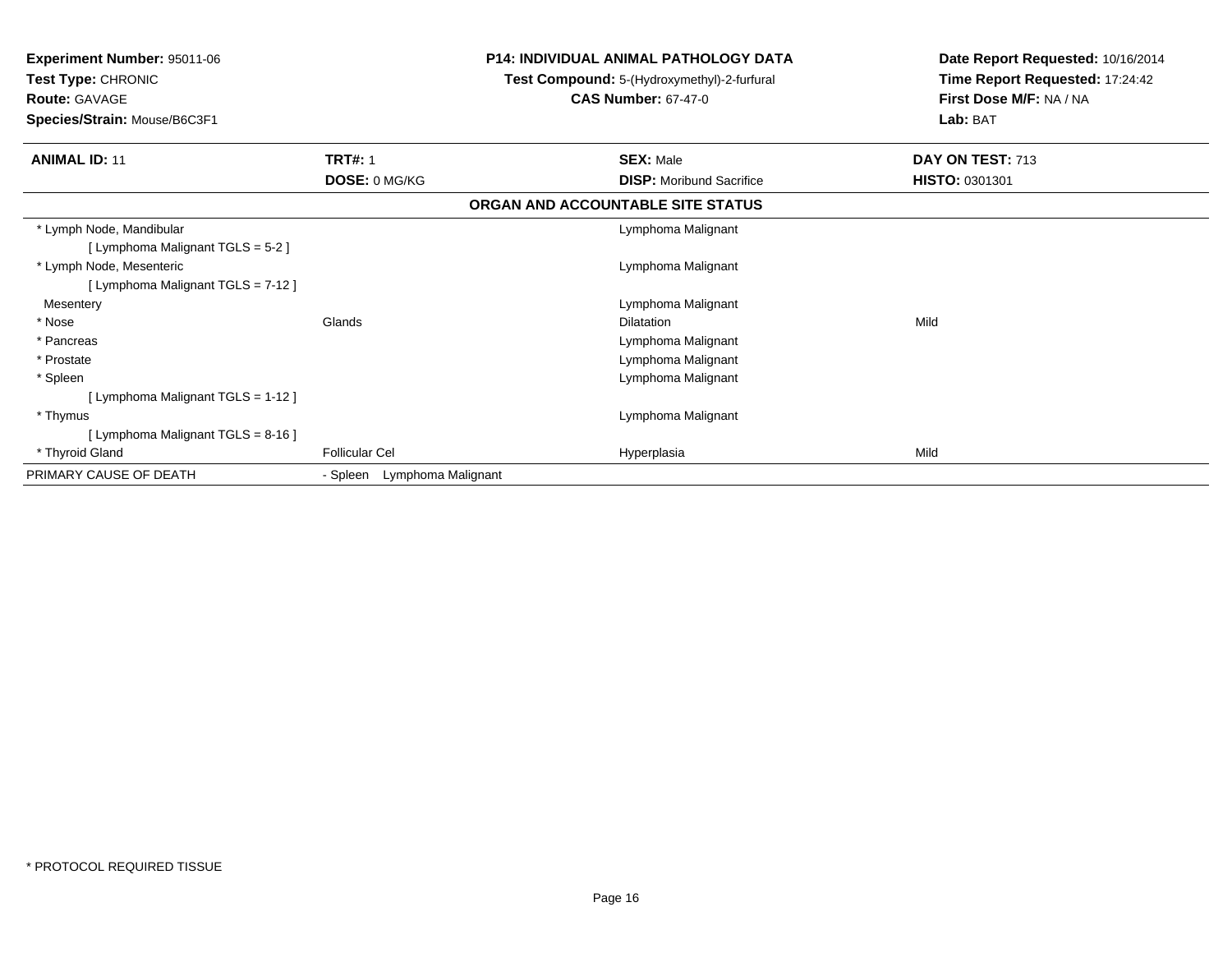| Experiment Number: 95011-06<br>Test Type: CHRONIC<br>Route: GAVAGE<br>Species/Strain: Mouse/B6C3F1 | <b>P14: INDIVIDUAL ANIMAL PATHOLOGY DATA</b><br>Test Compound: 5-(Hydroxymethyl)-2-furfural<br><b>CAS Number: 67-47-0</b> |                                   | Date Report Requested: 10/16/2014<br>Time Report Requested: 17:24:42<br>First Dose M/F: NA / NA<br>Lab: BAT |
|----------------------------------------------------------------------------------------------------|---------------------------------------------------------------------------------------------------------------------------|-----------------------------------|-------------------------------------------------------------------------------------------------------------|
| <b>ANIMAL ID: 12</b>                                                                               | <b>TRT#: 1</b>                                                                                                            | <b>SEX: Male</b>                  | DAY ON TEST: 729                                                                                            |
|                                                                                                    | DOSE: 0 MG/KG                                                                                                             | <b>DISP: Terminal Sacrifice</b>   | HISTO: 0301302                                                                                              |
|                                                                                                    |                                                                                                                           | ORGAN AND ACCOUNTABLE SITE STATUS |                                                                                                             |
| <b>NORMAL</b>                                                                                      |                                                                                                                           |                                   |                                                                                                             |
| * Adrenal Medulla                                                                                  | * Bone                                                                                                                    | * Bone Marrow                     | * Brain                                                                                                     |
| * Epididymis                                                                                       | * Esophagus                                                                                                               | * Eye                             | * Gallbladder                                                                                               |
| * Harderian Gland                                                                                  | * Heart                                                                                                                   | * Intestine Large, Cecum          | * Intestine Large, Colon                                                                                    |
| * Intestine Large, Rectum                                                                          | * Intestine Small, Duodenum                                                                                               | * Intestine Small, Ileum          | * Intestine Small, Jejunum                                                                                  |
| * Islets, Pancreatic                                                                               | * Pancreas                                                                                                                | * Parathyroid Gland               | * Pituitary Gland                                                                                           |
| * Prostate                                                                                         | * Salivary Glands                                                                                                         | * Seminal Vesicle                 | * Skin                                                                                                      |
| * Spleen                                                                                           | * Stomach, Forestomach                                                                                                    | * Stomach, Glandular              | * Testes                                                                                                    |
| * Thyroid Gland                                                                                    | * Trachea                                                                                                                 | * Urinary Bladder                 |                                                                                                             |
| <b>MISSING</b>                                                                                     |                                                                                                                           |                                   |                                                                                                             |
| * Mammary Gland                                                                                    |                                                                                                                           |                                   |                                                                                                             |
| <b>OBSERVATIONS</b>                                                                                |                                                                                                                           |                                   |                                                                                                             |
| * Adrenal Cortex                                                                                   | Subcapsular                                                                                                               | Hyperplasia                       | Mild                                                                                                        |
|                                                                                                    |                                                                                                                           | Hypertrophy                       | Mild                                                                                                        |
| * Kidney                                                                                           |                                                                                                                           | Mineralization                    | Minimal                                                                                                     |
|                                                                                                    |                                                                                                                           | Nephropathy                       | Minimal                                                                                                     |
| * Liver                                                                                            |                                                                                                                           | Clear Cell Focus                  |                                                                                                             |
|                                                                                                    |                                                                                                                           | Hepatocellular Adenoma            | Multiple                                                                                                    |
|                                                                                                    | Hepatocyte                                                                                                                | Vacuolization Cytoplasmic         | Mild                                                                                                        |
| [ Hepatocellular Adenoma TGLS = 1,2-12+13 ]                                                        |                                                                                                                           |                                   |                                                                                                             |
| * Lung                                                                                             |                                                                                                                           | Alveolar/Bronchiolar Adenoma      |                                                                                                             |
| [ Alveolar/Bronchiolar Adenoma TGLS = 3-14 ]                                                       |                                                                                                                           |                                   |                                                                                                             |
| Lymph Node                                                                                         | Inguinal                                                                                                                  | Hyperplasia                       | Lymphoid, Mild                                                                                              |
|                                                                                                    | Mediastinal                                                                                                               | Hyperplasia                       | Lymphoid, Mild                                                                                              |
| * Lymph Node, Mandibular                                                                           |                                                                                                                           | Hyperplasia                       | Lymphoid, Mild                                                                                              |
| * Lymph Node, Mesenteric                                                                           |                                                                                                                           | Hyperplasia                       | Lymphoid, Mild                                                                                              |
| * Nose                                                                                             | Glands                                                                                                                    | Hyperplasia                       | Mild                                                                                                        |
|                                                                                                    | Glands                                                                                                                    | Inflammation                      | Chronic Active, Minimal                                                                                     |
| * Preputial Gland                                                                                  |                                                                                                                           | Inflammation                      | Chronic Active, Marked                                                                                      |
| * Thymus                                                                                           |                                                                                                                           | Cyst                              | Minimal                                                                                                     |
| Tooth                                                                                              |                                                                                                                           | Malformation                      |                                                                                                             |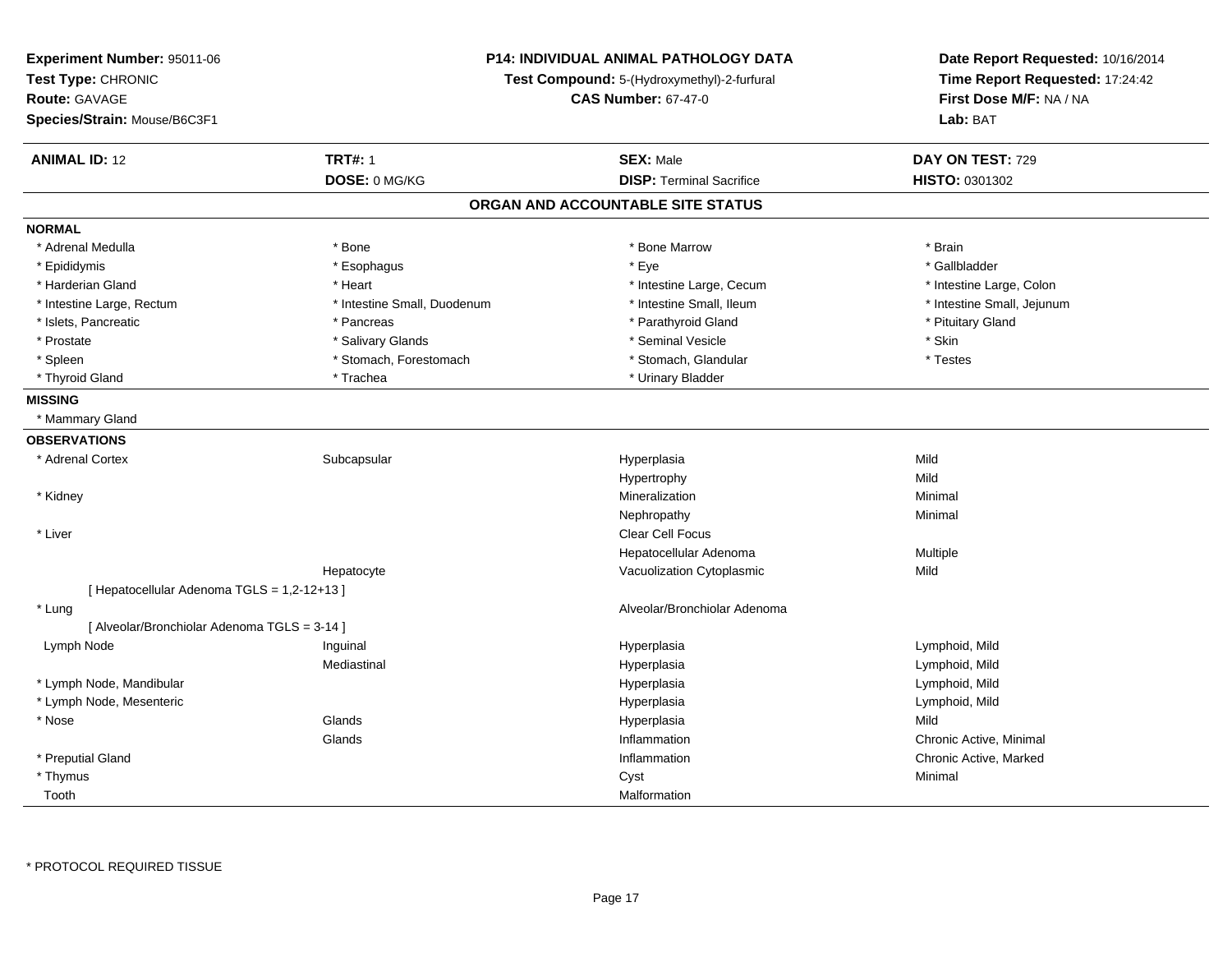| <b>Experiment Number: 95011-06</b><br>Test Type: CHRONIC<br><b>Route: GAVAGE</b><br>Species/Strain: Mouse/B6C3F1 | <b>P14: INDIVIDUAL ANIMAL PATHOLOGY DATA</b><br>Test Compound: 5-(Hydroxymethyl)-2-furfural<br><b>CAS Number: 67-47-0</b> |                                                     | Date Report Requested: 10/16/2014<br>Time Report Requested: 17:24:42<br>First Dose M/F: NA / NA<br>Lab: BAT |
|------------------------------------------------------------------------------------------------------------------|---------------------------------------------------------------------------------------------------------------------------|-----------------------------------------------------|-------------------------------------------------------------------------------------------------------------|
| <b>ANIMAL ID: 12</b><br><b>TRT#: 1</b><br><b>DOSE: 0 MG/KG</b>                                                   |                                                                                                                           | <b>SEX: Male</b><br><b>DISP:</b> Terminal Sacrifice | DAY ON TEST: 729<br><b>HISTO: 0301302</b>                                                                   |
|                                                                                                                  |                                                                                                                           | ORGAN AND ACCOUNTABLE SITE STATUS                   |                                                                                                             |
| PRIMARY CAUSE OF DEATH                                                                                           |                                                                                                                           |                                                     |                                                                                                             |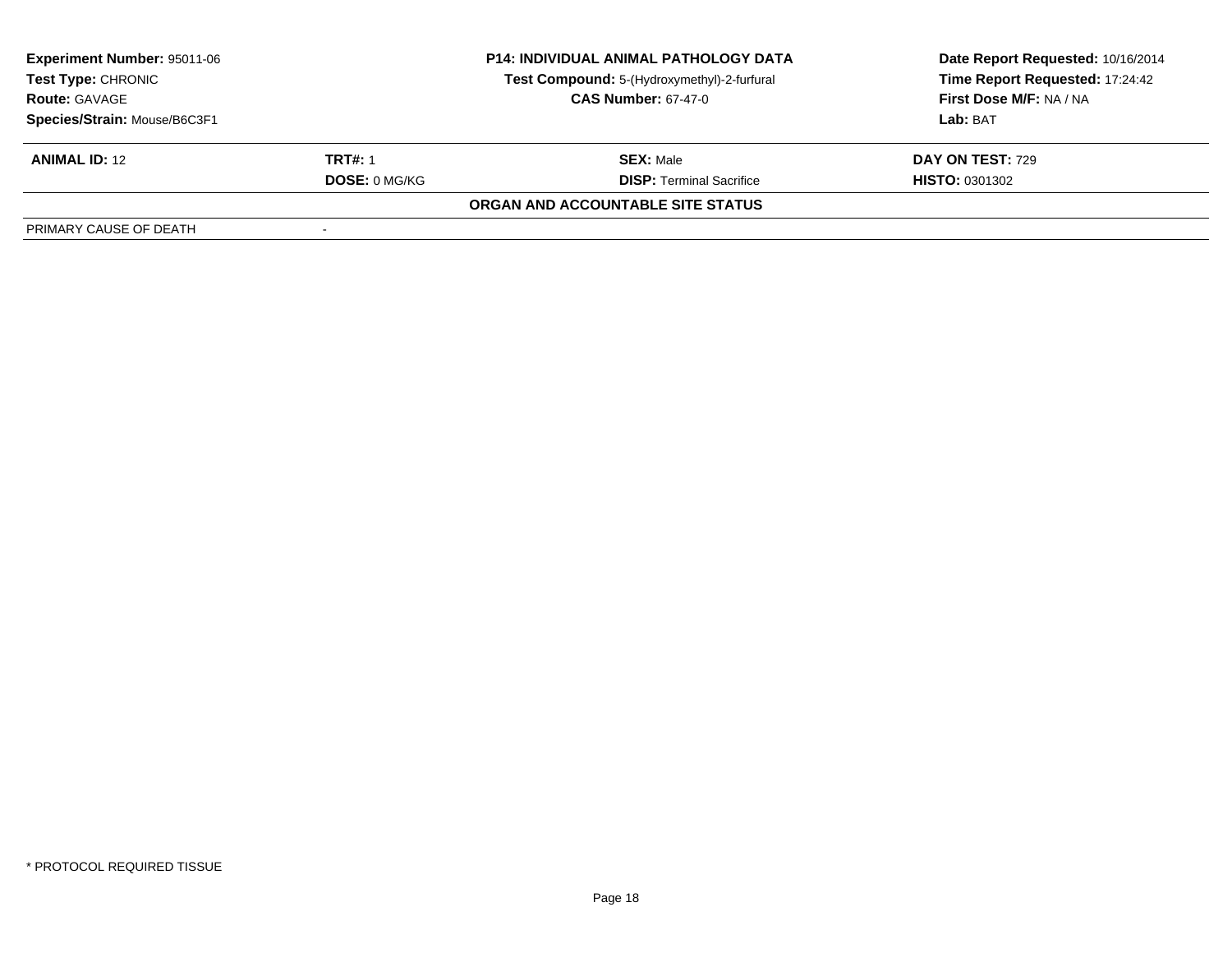| Experiment Number: 95011-06<br>Test Type: CHRONIC    |                             | P14: INDIVIDUAL ANIMAL PATHOLOGY DATA<br>Test Compound: 5-(Hydroxymethyl)-2-furfural<br><b>CAS Number: 67-47-0</b> | Date Report Requested: 10/16/2014<br>Time Report Requested: 17:24:42<br>First Dose M/F: NA / NA |
|------------------------------------------------------|-----------------------------|--------------------------------------------------------------------------------------------------------------------|-------------------------------------------------------------------------------------------------|
| <b>Route: GAVAGE</b><br>Species/Strain: Mouse/B6C3F1 |                             |                                                                                                                    | Lab: BAT                                                                                        |
|                                                      |                             |                                                                                                                    |                                                                                                 |
| <b>ANIMAL ID: 13</b>                                 | <b>TRT#: 1</b>              | <b>SEX: Male</b>                                                                                                   | DAY ON TEST: 730                                                                                |
|                                                      | DOSE: 0 MG/KG               | <b>DISP: Terminal Sacrifice</b>                                                                                    | HISTO: 0301303                                                                                  |
|                                                      |                             | ORGAN AND ACCOUNTABLE SITE STATUS                                                                                  |                                                                                                 |
| <b>NORMAL</b>                                        |                             |                                                                                                                    |                                                                                                 |
| * Adrenal Medulla                                    | * Bone                      | * Bone Marrow                                                                                                      | * Brain                                                                                         |
| * Epididymis                                         | * Esophagus                 | * Eye                                                                                                              | * Gallbladder                                                                                   |
| * Harderian Gland                                    | * Heart                     | * Intestine Large, Cecum                                                                                           | * Intestine Large, Colon                                                                        |
| * Intestine Large, Rectum                            | * Intestine Small, Duodenum | * Intestine Small, Ileum                                                                                           | * Intestine Small, Jejunum                                                                      |
| * Islets, Pancreatic                                 | * Lymph Node, Mandibular    | * Lymph Node, Mesenteric                                                                                           | * Pancreas                                                                                      |
| * Parathyroid Gland                                  | * Pituitary Gland           | * Prostate                                                                                                         | * Salivary Glands                                                                               |
| * Seminal Vesicle                                    | * Skin                      | * Spleen                                                                                                           | * Stomach, Forestomach                                                                          |
| * Stomach, Glandular                                 | * Testes                    | * Trachea                                                                                                          | * Urinary Bladder                                                                               |
| <b>MISSING</b>                                       |                             |                                                                                                                    |                                                                                                 |
| * Mammary Gland                                      |                             |                                                                                                                    |                                                                                                 |
| <b>OBSERVATIONS</b>                                  |                             |                                                                                                                    |                                                                                                 |
| * Adrenal Cortex                                     | Subcapsular                 | Hyperplasia                                                                                                        | Mild                                                                                            |
| * Kidney                                             |                             | Mineralization                                                                                                     | Minimal                                                                                         |
|                                                      |                             | Nephropathy                                                                                                        | Minimal                                                                                         |
| * Liver                                              |                             | Hepatocellular Adenoma                                                                                             |                                                                                                 |
|                                                      |                             | Inflammation                                                                                                       | Chronic Active, Minimal                                                                         |
|                                                      | Hepatocyte                  | Vacuolization Cytoplasmic                                                                                          | Mild                                                                                            |
| [ Hepatocellular Adenoma TGLS = 3-13 ]               |                             |                                                                                                                    |                                                                                                 |
| * Lung                                               |                             | Alveolar/Bronchiolar Adenoma                                                                                       |                                                                                                 |
|                                                      |                             | Alveolar/Bronchiolar Carcinoma                                                                                     |                                                                                                 |
| [ Alveolar/Bronchiolar Carcinoma TGLS = 2-12 ]       |                             |                                                                                                                    |                                                                                                 |
| * Nose                                               | Olfactory Epi               | Degeneration                                                                                                       | Mild                                                                                            |
| * Preputial Gland                                    | Duct                        | Ectasia                                                                                                            | Mild                                                                                            |
| [ Ectasia TGLS = $1-8$ ]                             |                             |                                                                                                                    |                                                                                                 |
| * Thymus                                             |                             | Cyst                                                                                                               | Minimal                                                                                         |
| * Thyroid Gland                                      | Follicle                    | Cyst                                                                                                               | Mild                                                                                            |
| PRIMARY CAUSE OF DEATH                               | $\blacksquare$              |                                                                                                                    |                                                                                                 |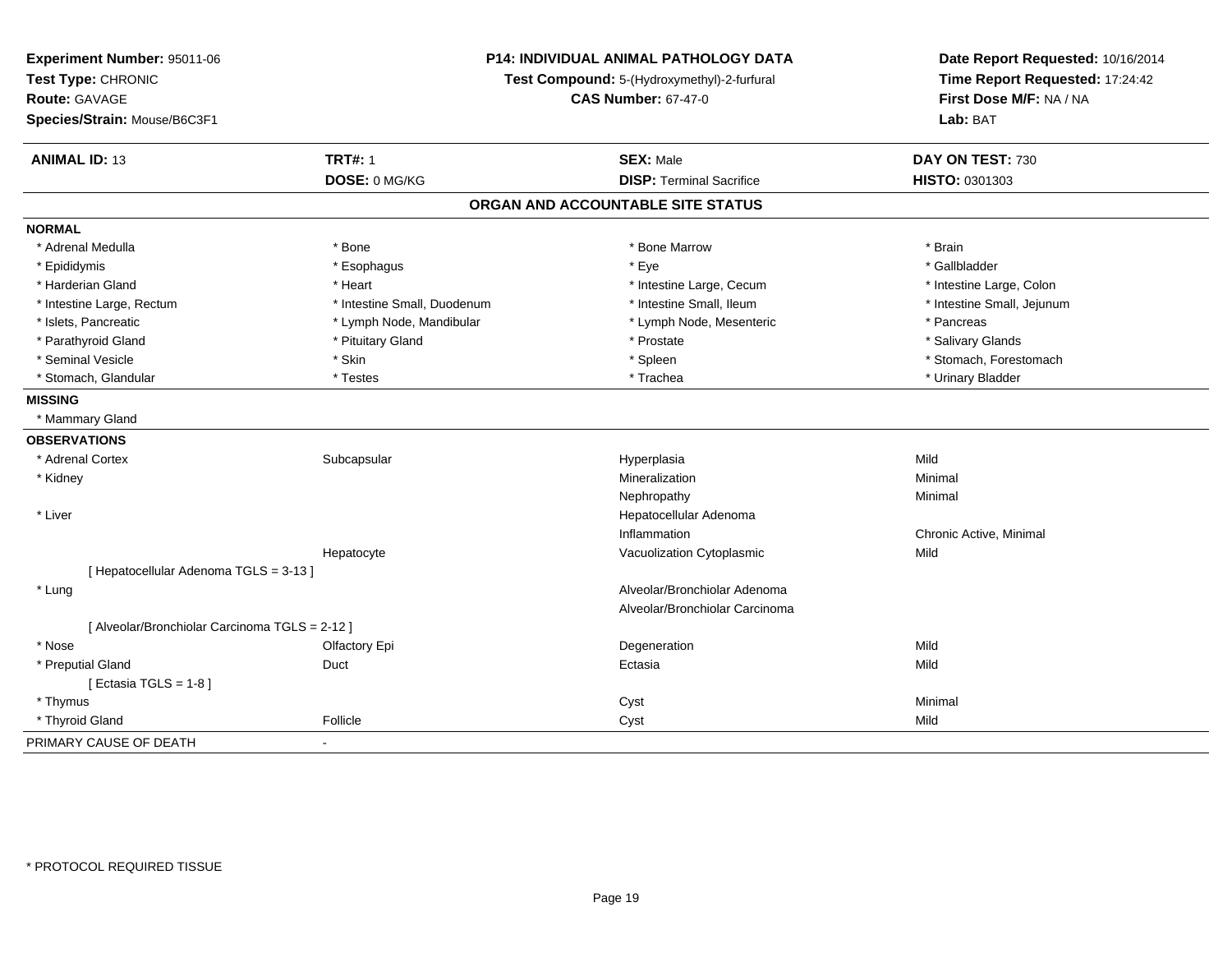| Experiment Number: 95011-06                                                   | <b>P14: INDIVIDUAL ANIMAL PATHOLOGY DATA</b><br>Test Compound: 5-(Hydroxymethyl)-2-furfural |                                   | Date Report Requested: 10/16/2014 |  |
|-------------------------------------------------------------------------------|---------------------------------------------------------------------------------------------|-----------------------------------|-----------------------------------|--|
| Test Type: CHRONIC                                                            |                                                                                             |                                   | Time Report Requested: 17:24:42   |  |
| <b>Route: GAVAGE</b>                                                          |                                                                                             | <b>CAS Number: 67-47-0</b>        | First Dose M/F: NA / NA           |  |
| Species/Strain: Mouse/B6C3F1                                                  |                                                                                             |                                   | Lab: BAT                          |  |
| <b>ANIMAL ID: 14</b>                                                          | <b>TRT#: 1</b>                                                                              | <b>SEX: Male</b>                  | DAY ON TEST: 625                  |  |
|                                                                               | DOSE: 0 MG/KG                                                                               | <b>DISP: Natural Death</b>        | HISTO: 0301304                    |  |
|                                                                               |                                                                                             | ORGAN AND ACCOUNTABLE SITE STATUS |                                   |  |
| <b>NORMAL</b>                                                                 |                                                                                             |                                   |                                   |  |
| * Adrenal Cortex                                                              | * Adrenal Medulla                                                                           | * Bone                            | * Bone Marrow                     |  |
| * Brain                                                                       | * Epididymis                                                                                | * Esophagus                       | * Eve                             |  |
| * Harderian Gland                                                             | * Heart                                                                                     | * Intestine Large, Cecum          | * Intestine Large, Colon          |  |
| * Intestine Large, Rectum                                                     | * Intestine Small, Duodenum                                                                 | * Intestine Small, Jejunum        | * Islets, Pancreatic              |  |
| * Lung                                                                        | * Lymph Node, Mandibular                                                                    | * Lymph Node, Mesenteric          | * Pancreas                        |  |
| * Preputial Gland                                                             | * Prostate                                                                                  | * Salivary Glands                 | * Seminal Vesicle                 |  |
| * Skin                                                                        | * Spleen                                                                                    | * Stomach, Forestomach            | * Stomach, Glandular              |  |
| * Testes                                                                      | * Thymus                                                                                    | * Trachea                         | * Urinary Bladder                 |  |
| <b>MISSING</b>                                                                |                                                                                             |                                   |                                   |  |
| * Gallbladder                                                                 | * Intestine Small. Ileum                                                                    | * Mammary Gland                   | * Parathyroid Gland               |  |
| <b>OBSERVATIONS</b>                                                           |                                                                                             |                                   |                                   |  |
| * Kidney                                                                      |                                                                                             | Nephropathy                       | Moderate                          |  |
| [Nephropathy TGLS = $1-4$ ]                                                   |                                                                                             |                                   |                                   |  |
| * Liver                                                                       |                                                                                             | Hepatocellular Carcinoma          | Multiple                          |  |
|                                                                               |                                                                                             | Mineralization                    | Mild                              |  |
| [Hepatocellular Carcinoma TGLS = 2,3-12]                                      |                                                                                             |                                   |                                   |  |
| * Nose                                                                        | Glands                                                                                      | <b>Dilatation</b>                 | Mild                              |  |
| * Pituitary Gland                                                             | <b>Pars Distalis</b>                                                                        | Cyst                              | Mild                              |  |
| * Testes                                                                      |                                                                                             |                                   |                                   |  |
| Note: Rete testis with adjacent tubuli recti - bilateral - normal, not coded. |                                                                                             |                                   |                                   |  |
| * Thyroid Gland                                                               | Follicle                                                                                    | Cyst                              | Mild                              |  |
|                                                                               | <b>Follicular Cel</b>                                                                       | Hyperplasia                       | Mild                              |  |
| PRIMARY CAUSE OF DEATH                                                        | - Liver Hepatocellular Carcinoma                                                            |                                   |                                   |  |
| <b>CONTRIBUTORY CAUSE OF DEATH</b>                                            | - Kidney Nephropathy                                                                        |                                   |                                   |  |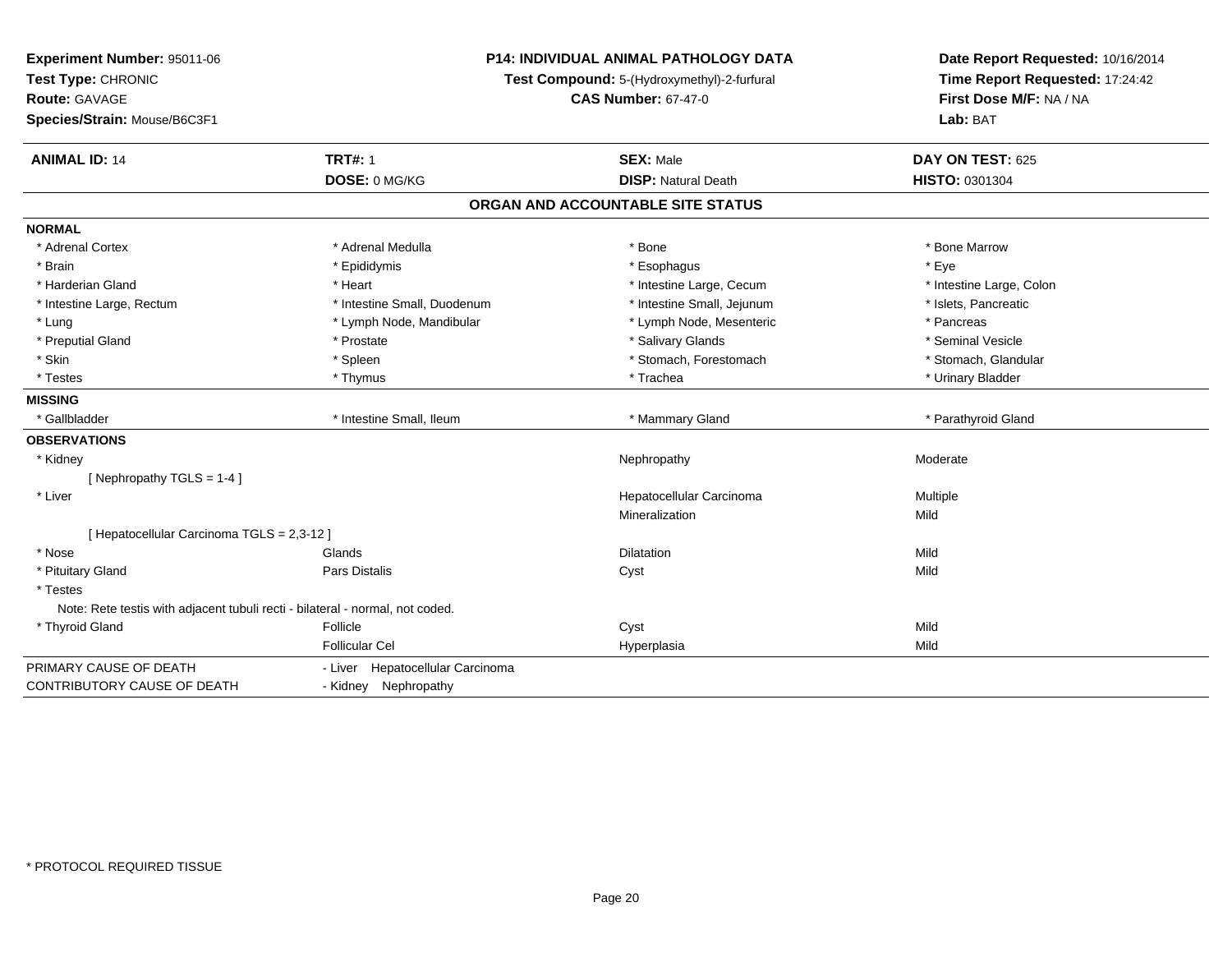| Experiment Number: 95011-06<br>Test Type: CHRONIC<br><b>Route: GAVAGE</b><br>Species/Strain: Mouse/B6C3F1 | <b>P14: INDIVIDUAL ANIMAL PATHOLOGY DATA</b><br>Test Compound: 5-(Hydroxymethyl)-2-furfural<br><b>CAS Number: 67-47-0</b> |                                   | Date Report Requested: 10/16/2014<br>Time Report Requested: 17:24:42<br>First Dose M/F: NA / NA<br>Lab: BAT |
|-----------------------------------------------------------------------------------------------------------|---------------------------------------------------------------------------------------------------------------------------|-----------------------------------|-------------------------------------------------------------------------------------------------------------|
| <b>ANIMAL ID: 15</b>                                                                                      | <b>TRT#: 1</b>                                                                                                            | <b>SEX: Male</b>                  | DAY ON TEST: 728                                                                                            |
|                                                                                                           | DOSE: 0 MG/KG                                                                                                             | <b>DISP: Terminal Sacrifice</b>   | HISTO: 0301305                                                                                              |
|                                                                                                           |                                                                                                                           | ORGAN AND ACCOUNTABLE SITE STATUS |                                                                                                             |
| <b>NORMAL</b>                                                                                             |                                                                                                                           |                                   |                                                                                                             |
| * Adrenal Medulla                                                                                         | * Bone                                                                                                                    | * Bone Marrow                     | * Brain                                                                                                     |
| * Epididymis                                                                                              | * Esophagus                                                                                                               | * Eye                             | * Gallbladder                                                                                               |
| * Harderian Gland                                                                                         | * Heart                                                                                                                   | * Intestine Large, Cecum          | * Intestine Large, Colon                                                                                    |
| * Intestine Large, Rectum                                                                                 | * Intestine Small, Duodenum                                                                                               | * Intestine Small, Ileum          | * Intestine Small, Jejunum                                                                                  |
| * Islets, Pancreatic                                                                                      | * Lymph Node, Mandibular                                                                                                  | * Lymph Node, Mesenteric          | * Nose                                                                                                      |
| * Pancreas                                                                                                | * Parathyroid Gland                                                                                                       | * Pituitary Gland                 | * Prostate                                                                                                  |
| * Salivary Glands                                                                                         | * Seminal Vesicle                                                                                                         | * Skin                            | * Stomach, Glandular                                                                                        |
| * Testes                                                                                                  | * Trachea                                                                                                                 | * Urinary Bladder                 |                                                                                                             |
| <b>MISSING</b>                                                                                            |                                                                                                                           |                                   |                                                                                                             |
| * Mammary Gland                                                                                           | * Thymus                                                                                                                  |                                   |                                                                                                             |
| <b>OBSERVATIONS</b>                                                                                       |                                                                                                                           |                                   |                                                                                                             |
| * Adrenal Cortex                                                                                          | Subcapsular                                                                                                               | Hyperplasia                       | Minimal                                                                                                     |
| * Kidney                                                                                                  | <b>Renal Tubule</b>                                                                                                       | Cyst                              |                                                                                                             |
|                                                                                                           |                                                                                                                           | Nephropathy                       | Moderate                                                                                                    |
| * Liver                                                                                                   |                                                                                                                           | Hepatocellular Adenoma            |                                                                                                             |
|                                                                                                           |                                                                                                                           | Hepatocellular Carcinoma          |                                                                                                             |
|                                                                                                           |                                                                                                                           | Inflammation                      | Chronic Active, Minimal                                                                                     |
| [ Hepatocellular Adenoma TGLS = 2-13 ]<br>[ Hepatocellular Carcinoma TGLS = 1-12 ]                        | Note: A portion of the hepatocellular carcinoma involving the median lobe is also present on slide #03.                   |                                   |                                                                                                             |
| * Lung                                                                                                    |                                                                                                                           | Hepatocellular Carcinoma          | Metastatic (Liver)                                                                                          |
| * Lym Node Mesen                                                                                          |                                                                                                                           |                                   |                                                                                                             |
| Note: Mesenteric LN on slides 05I and 06.                                                                 |                                                                                                                           |                                   |                                                                                                             |
| * Preputial Gland                                                                                         |                                                                                                                           | Inflammation                      | Chronic Active, Minimal                                                                                     |
| * Spleen                                                                                                  |                                                                                                                           | Hematopoietic Cell Proliferation  | Mild                                                                                                        |
| * Stomach, Forestomach                                                                                    |                                                                                                                           | Squamous Cell Papilloma           |                                                                                                             |
| [Squamous Cell Papilloma TGLS = 3-14]                                                                     |                                                                                                                           |                                   |                                                                                                             |
| * Thyroid Gland                                                                                           | <b>Follicular Cel</b>                                                                                                     | Hyperplasia                       | Minimal                                                                                                     |
| Tooth                                                                                                     | Gingiva                                                                                                                   | Inflammation                      | Chronic Active, Mild                                                                                        |

PRIMARY CAUSE OF DEATH-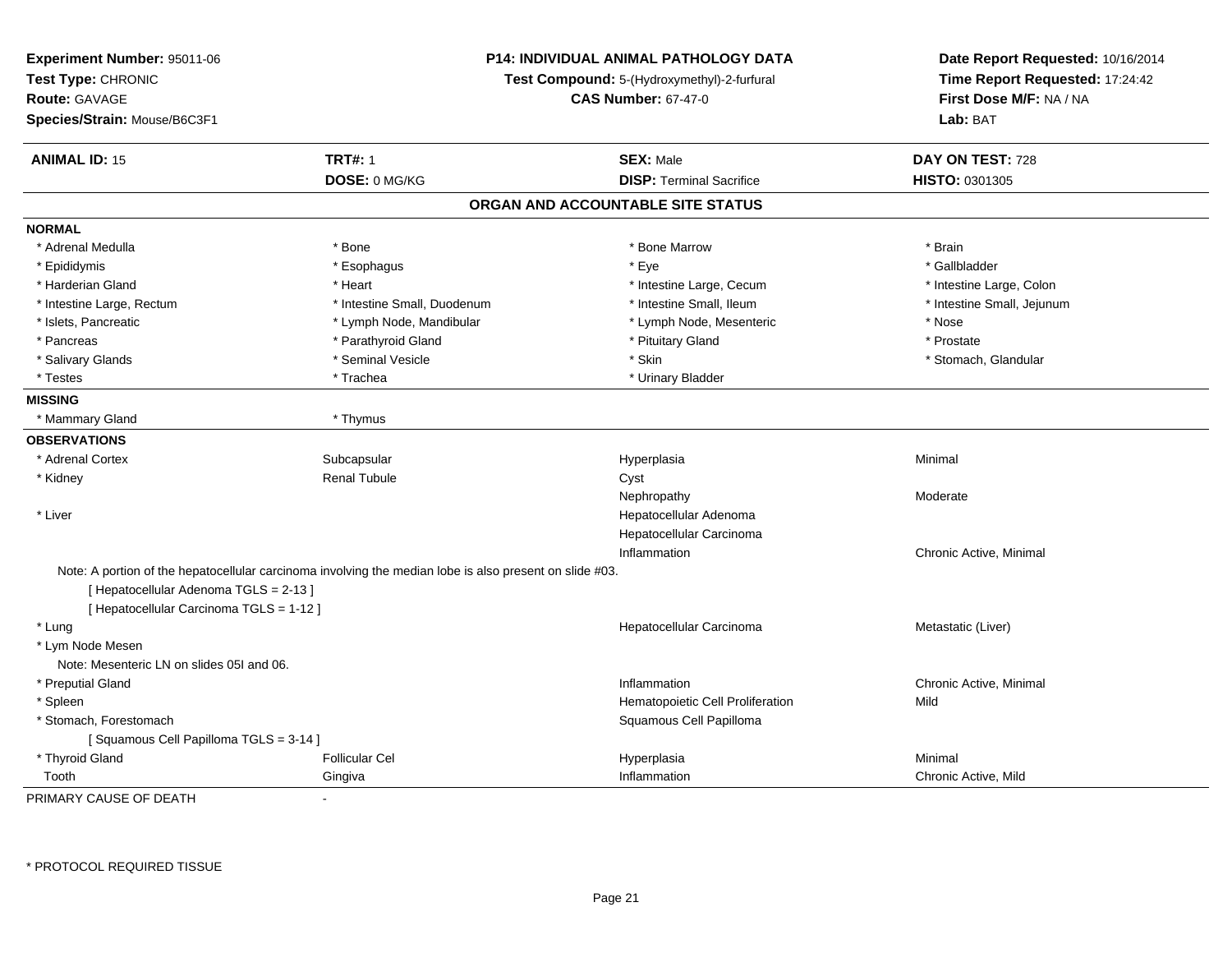| <b>Experiment Number: 95011-06</b><br><b>Test Type: CHRONIC</b> |                      | <b>P14: INDIVIDUAL ANIMAL PATHOLOGY DATA</b><br>Test Compound: 5-(Hydroxymethyl)-2-furfural | Date Report Requested: 10/16/2014<br>Time Report Requested: 17:24:42 |
|-----------------------------------------------------------------|----------------------|---------------------------------------------------------------------------------------------|----------------------------------------------------------------------|
| <b>Route: GAVAGE</b>                                            |                      | <b>CAS Number: 67-47-0</b>                                                                  | First Dose M/F: NA / NA                                              |
| Species/Strain: Mouse/B6C3F1                                    |                      |                                                                                             | Lab: BAT                                                             |
| <b>ANIMAL ID: 15</b>                                            | TRT#: 1              | <b>SEX: Male</b>                                                                            | DAY ON TEST: 728                                                     |
|                                                                 | <b>DOSE: 0 MG/KG</b> | <b>DISP: Terminal Sacrifice</b>                                                             | <b>HISTO: 0301305</b>                                                |
|                                                                 |                      | ORGAN AND ACCOUNTABLE SITE STATUS                                                           |                                                                      |
|                                                                 |                      |                                                                                             |                                                                      |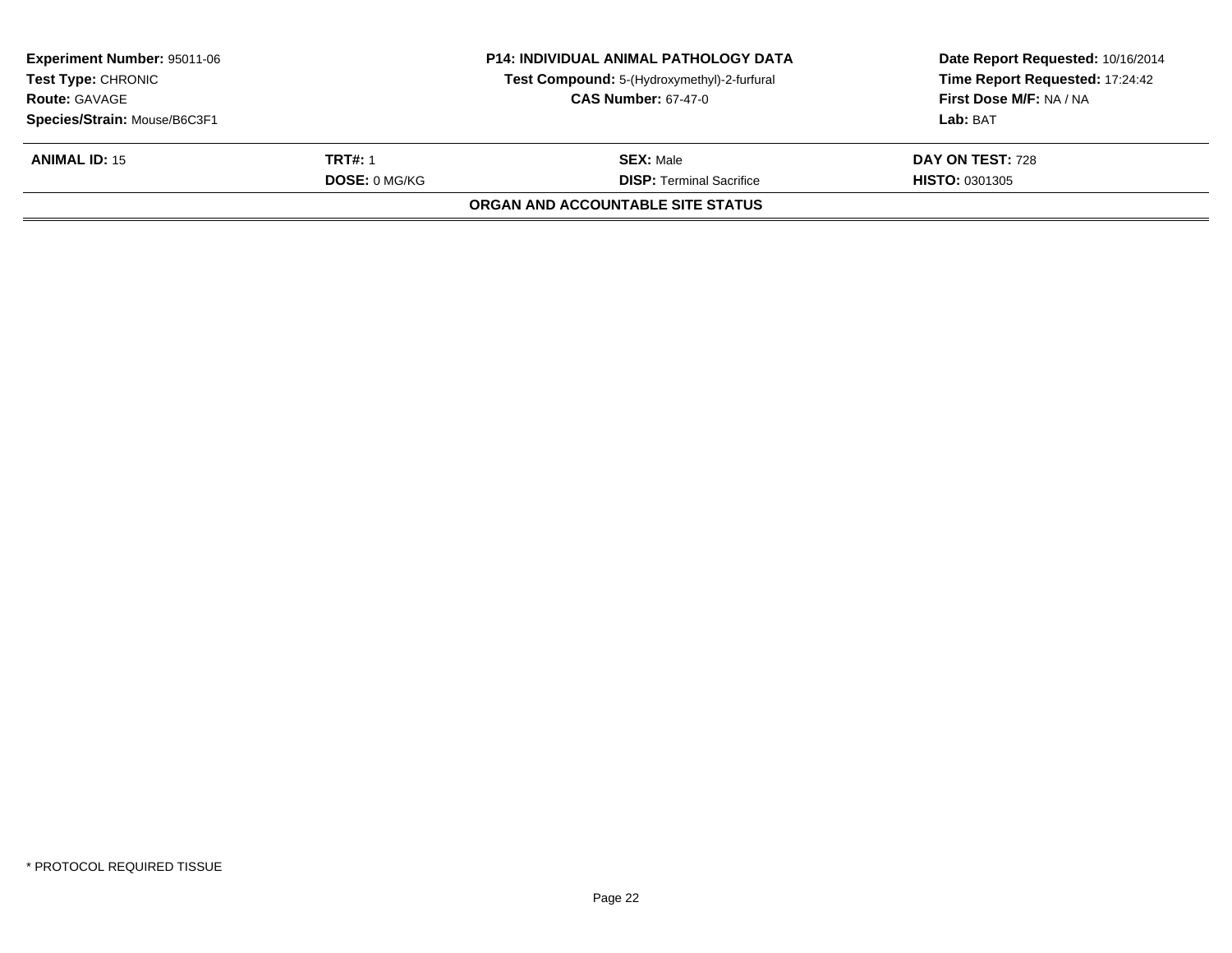| Experiment Number: 95011-06<br>Test Type: CHRONIC<br><b>Route: GAVAGE</b><br>Species/Strain: Mouse/B6C3F1 | P14: INDIVIDUAL ANIMAL PATHOLOGY DATA<br>Test Compound: 5-(Hydroxymethyl)-2-furfural<br><b>CAS Number: 67-47-0</b> |                                                     | Date Report Requested: 10/16/2014<br>Time Report Requested: 17:24:42<br>First Dose M/F: NA / NA<br>Lab: BAT |
|-----------------------------------------------------------------------------------------------------------|--------------------------------------------------------------------------------------------------------------------|-----------------------------------------------------|-------------------------------------------------------------------------------------------------------------|
| <b>ANIMAL ID: 16</b>                                                                                      | <b>TRT#: 1</b><br>DOSE: 0 MG/KG                                                                                    | <b>SEX: Male</b><br><b>DISP: Terminal Sacrifice</b> | DAY ON TEST: 729<br>HISTO: 0301306                                                                          |
|                                                                                                           |                                                                                                                    | ORGAN AND ACCOUNTABLE SITE STATUS                   |                                                                                                             |
| <b>NORMAL</b>                                                                                             |                                                                                                                    |                                                     |                                                                                                             |
| * Adrenal Medulla                                                                                         | * Bone                                                                                                             | * Bone Marrow                                       | * Brain                                                                                                     |
| * Epididymis                                                                                              | * Esophagus                                                                                                        | * Eye                                               | * Gallbladder                                                                                               |
| * Harderian Gland                                                                                         | * Heart                                                                                                            | * Intestine Large, Cecum                            | * Intestine Large, Colon                                                                                    |
| * Intestine Large, Rectum                                                                                 | * Intestine Small, Duodenum                                                                                        | * Intestine Small, Ileum                            | * Intestine Small, Jejunum                                                                                  |
| * Islets, Pancreatic                                                                                      | * Lymph Node, Mandibular                                                                                           | * Lymph Node, Mesenteric                            | * Nose                                                                                                      |
| * Pancreas                                                                                                | * Parathyroid Gland                                                                                                | * Pituitary Gland                                   | * Preputial Gland                                                                                           |
| * Prostate                                                                                                | * Salivary Glands                                                                                                  | * Seminal Vesicle                                   | * Skin                                                                                                      |
| * Spleen                                                                                                  | * Stomach, Forestomach                                                                                             | * Stomach, Glandular                                | * Testes                                                                                                    |
| * Thyroid Gland                                                                                           | * Trachea                                                                                                          | * Urinary Bladder                                   |                                                                                                             |
| <b>MISSING</b>                                                                                            |                                                                                                                    |                                                     |                                                                                                             |
| * Mammary Gland                                                                                           |                                                                                                                    |                                                     |                                                                                                             |
| <b>OBSERVATIONS</b>                                                                                       |                                                                                                                    |                                                     |                                                                                                             |
| * Adrenal Cortex                                                                                          | Subcapsular                                                                                                        | Hyperplasia                                         | Mild                                                                                                        |
| * Kidney                                                                                                  | <b>Renal Tubule</b>                                                                                                | Cyst                                                |                                                                                                             |
|                                                                                                           |                                                                                                                    | Nephropathy                                         | Minimal                                                                                                     |
| * Liver                                                                                                   |                                                                                                                    | Clear Cell Focus                                    |                                                                                                             |
|                                                                                                           |                                                                                                                    | Hepatocellular Adenoma                              |                                                                                                             |
|                                                                                                           |                                                                                                                    | <b>Infiltration Cellular</b>                        | Mononuclear CI, Minimal                                                                                     |
|                                                                                                           |                                                                                                                    | Inflammation                                        | Chronic Active, Minimal                                                                                     |
|                                                                                                           |                                                                                                                    | <b>Mixed Cell Focus</b>                             |                                                                                                             |
|                                                                                                           | Hepatocyte                                                                                                         | Vacuolization Cytoplasmic                           | Mild                                                                                                        |
| [Clear Cell Focus TGLS = 2-13]                                                                            |                                                                                                                    |                                                     |                                                                                                             |
| [Hepatocellular Adenoma TGLS = 1-12]                                                                      |                                                                                                                    |                                                     |                                                                                                             |
| [Mixed Cell Focus TGLS = 2-13]                                                                            |                                                                                                                    |                                                     |                                                                                                             |
| * Lung                                                                                                    |                                                                                                                    | Alveolar/Bronchiolar Adenoma                        |                                                                                                             |
| [ Alveolar/Bronchiolar Adenoma TGLS = 3-3 ]                                                               |                                                                                                                    |                                                     |                                                                                                             |
| * Thymus                                                                                                  |                                                                                                                    | Cyst                                                | Minimal                                                                                                     |
| PRIMARY CAUSE OF DEATH                                                                                    |                                                                                                                    |                                                     |                                                                                                             |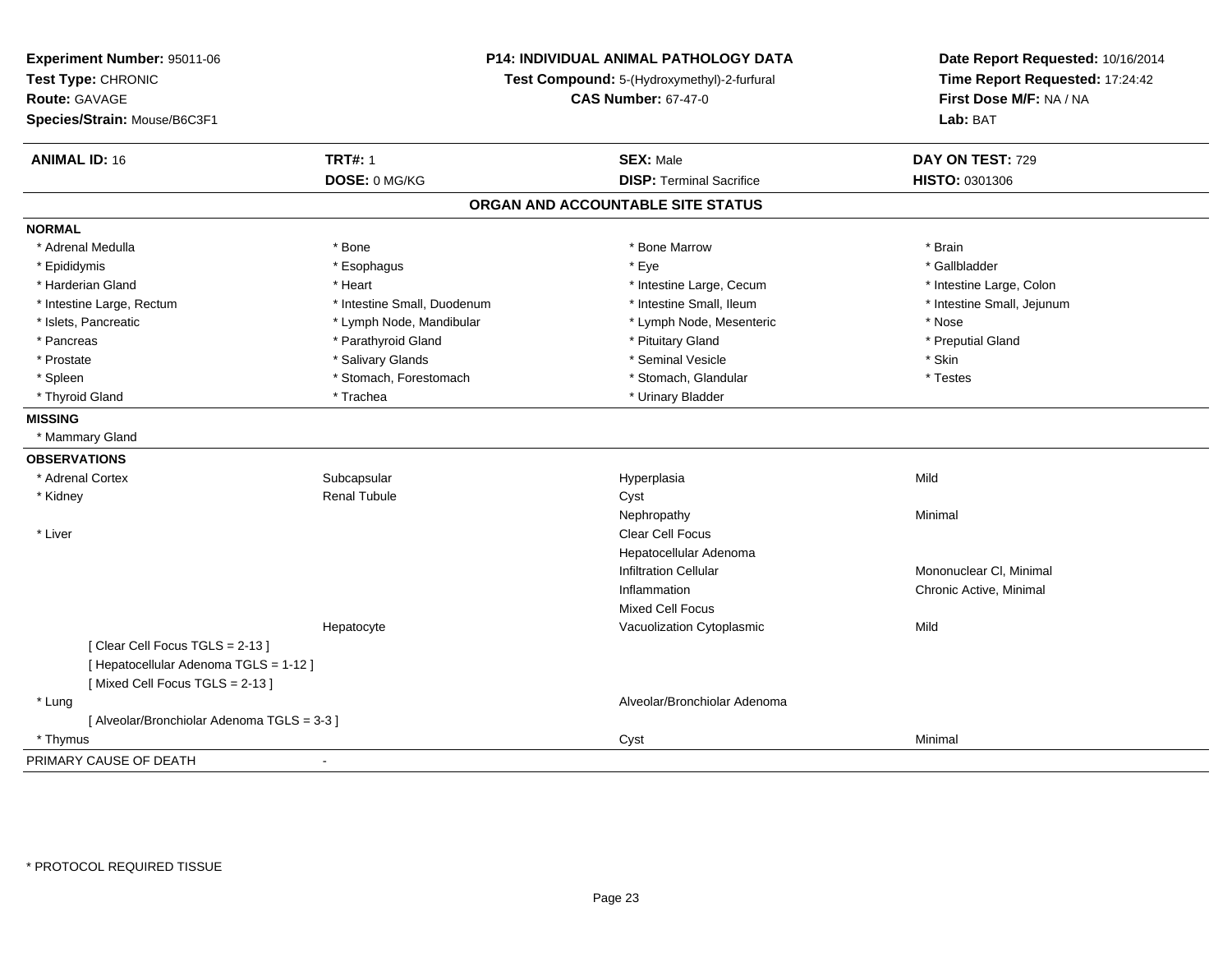| Experiment Number: 95011-06<br>Test Type: CHRONIC<br><b>Route: GAVAGE</b><br>Species/Strain: Mouse/B6C3F1 | P14: INDIVIDUAL ANIMAL PATHOLOGY DATA<br>Test Compound: 5-(Hydroxymethyl)-2-furfural<br><b>CAS Number: 67-47-0</b> |                                   | Date Report Requested: 10/16/2014<br>Time Report Requested: 17:24:42<br>First Dose M/F: NA / NA<br>Lab: BAT |
|-----------------------------------------------------------------------------------------------------------|--------------------------------------------------------------------------------------------------------------------|-----------------------------------|-------------------------------------------------------------------------------------------------------------|
|                                                                                                           |                                                                                                                    |                                   |                                                                                                             |
| <b>ANIMAL ID: 17</b>                                                                                      | <b>TRT#: 1</b>                                                                                                     | <b>SEX: Male</b>                  | DAY ON TEST: 728                                                                                            |
|                                                                                                           | DOSE: 0 MG/KG                                                                                                      | <b>DISP: Terminal Sacrifice</b>   | HISTO: 0301307                                                                                              |
|                                                                                                           |                                                                                                                    | ORGAN AND ACCOUNTABLE SITE STATUS |                                                                                                             |
| <b>NORMAL</b>                                                                                             |                                                                                                                    |                                   |                                                                                                             |
| * Adrenal Medulla                                                                                         | * Bone                                                                                                             | * Bone Marrow                     | * Brain                                                                                                     |
| * Epididymis                                                                                              | * Esophagus                                                                                                        | * Eye                             | * Gallbladder                                                                                               |
| * Heart                                                                                                   | * Intestine Large, Cecum                                                                                           | * Intestine Large, Colon          | * Intestine Large, Rectum                                                                                   |
| * Intestine Small, Duodenum                                                                               | * Intestine Small, Ileum                                                                                           | * Intestine Small, Jejunum        | * Lung                                                                                                      |
| * Lymph Node, Mandibular                                                                                  | * Lymph Node, Mesenteric                                                                                           | * Pancreas                        | * Parathyroid Gland                                                                                         |
| * Pituitary Gland                                                                                         | * Preputial Gland                                                                                                  | * Prostate                        | * Salivary Glands                                                                                           |
| * Seminal Vesicle                                                                                         | * Skin                                                                                                             | * Stomach, Forestomach            | * Stomach, Glandular                                                                                        |
| * Testes                                                                                                  | * Thyroid Gland                                                                                                    | * Trachea                         | * Urinary Bladder                                                                                           |
| <b>MISSING</b>                                                                                            |                                                                                                                    |                                   |                                                                                                             |
| * Mammary Gland                                                                                           |                                                                                                                    |                                   |                                                                                                             |
| <b>OBSERVATIONS</b>                                                                                       |                                                                                                                    |                                   |                                                                                                             |
| * Adrenal Cortex                                                                                          | Subcapsular                                                                                                        | Hyperplasia                       | Minimal                                                                                                     |
| Note: Only one adrenal gland available for histological examination.                                      |                                                                                                                    |                                   |                                                                                                             |
| * Harderian Gland                                                                                         |                                                                                                                    | Hyperplasia                       | Mild                                                                                                        |
| * Islets, Pancreatic                                                                                      |                                                                                                                    | Hyperplasia                       | Mild                                                                                                        |
| * Kidney                                                                                                  | <b>Renal Tubule</b>                                                                                                | Cyst                              |                                                                                                             |
|                                                                                                           |                                                                                                                    | Mineralization                    | Minimal                                                                                                     |
|                                                                                                           |                                                                                                                    | Nephropathy                       | Mild                                                                                                        |
| * Liver                                                                                                   |                                                                                                                    | <b>Clear Cell Focus</b>           |                                                                                                             |
|                                                                                                           |                                                                                                                    | Inflammation                      | Chronic Active, Minimal                                                                                     |
|                                                                                                           | Hepatocyte                                                                                                         | Vacuolization Cytoplasmic         | Mild                                                                                                        |
| Lymph Node                                                                                                | Pancreatic                                                                                                         | Lymphoma Malignant                |                                                                                                             |
| [ Lymphoma Malignant TGLS = 3-13 ]                                                                        |                                                                                                                    |                                   |                                                                                                             |
| * Nose                                                                                                    | Olfactory Epi                                                                                                      | Accumulation, Hyaline Droplet     | Minimal                                                                                                     |
| * Spleen                                                                                                  |                                                                                                                    | Lymphoma Malignant                |                                                                                                             |
| [ Lymphoma Malignant TGLS = 1,2-12 ]                                                                      |                                                                                                                    |                                   |                                                                                                             |
| * Thymus                                                                                                  |                                                                                                                    | Cyst                              | Mild                                                                                                        |
| PRIMARY CAUSE OF DEATH                                                                                    | $\overline{a}$                                                                                                     |                                   |                                                                                                             |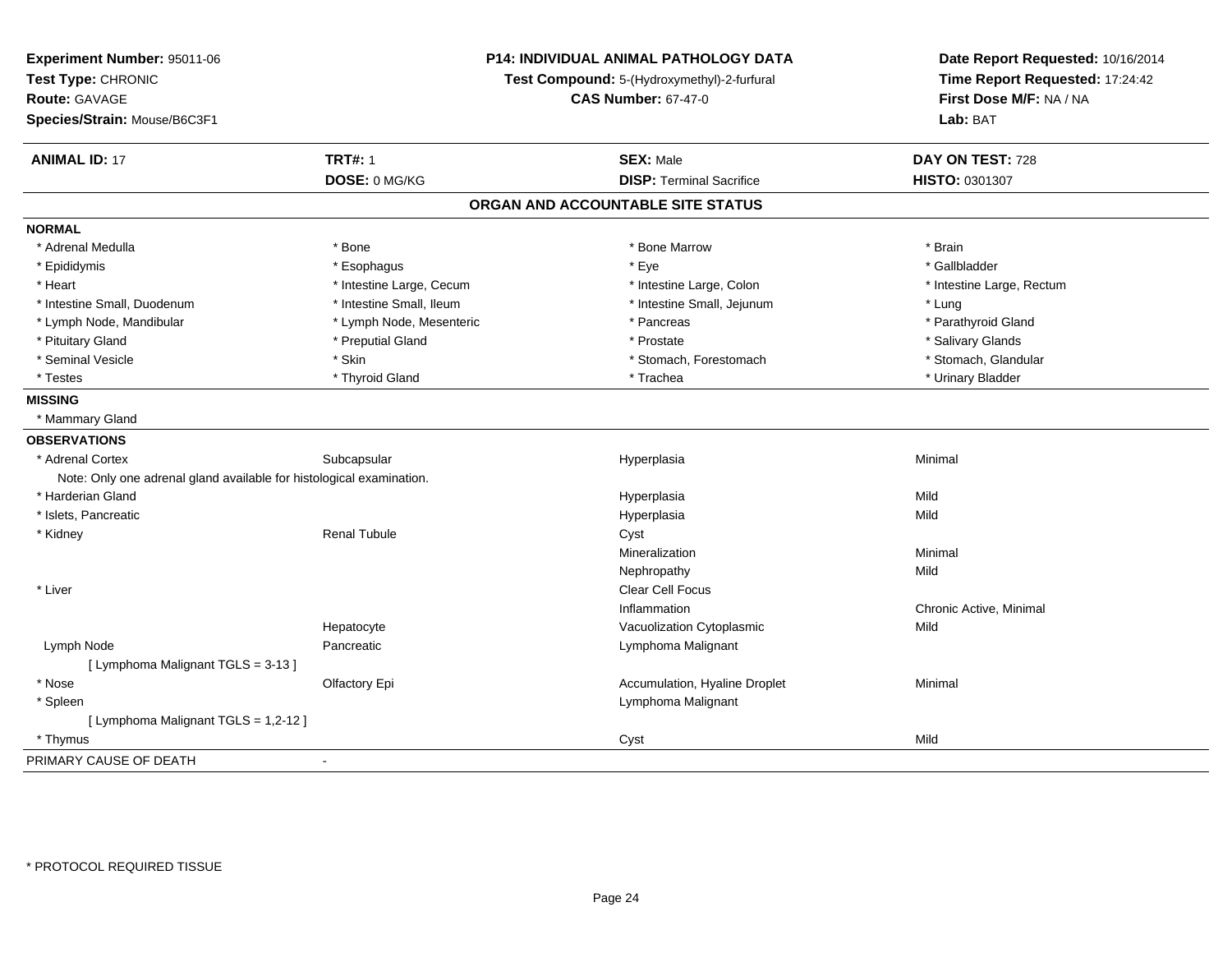| Experiment Number: 95011-06<br>Test Type: CHRONIC<br><b>Route: GAVAGE</b><br>Species/Strain: Mouse/B6C3F1 | <b>P14: INDIVIDUAL ANIMAL PATHOLOGY DATA</b><br>Test Compound: 5-(Hydroxymethyl)-2-furfural<br><b>CAS Number: 67-47-0</b> |                                   | Date Report Requested: 10/16/2014<br>Time Report Requested: 17:24:42<br>First Dose M/F: NA / NA<br>Lab: BAT |
|-----------------------------------------------------------------------------------------------------------|---------------------------------------------------------------------------------------------------------------------------|-----------------------------------|-------------------------------------------------------------------------------------------------------------|
| <b>ANIMAL ID: 18</b>                                                                                      | <b>TRT#: 1</b>                                                                                                            | <b>SEX: Male</b>                  | DAY ON TEST: 728                                                                                            |
|                                                                                                           | DOSE: 0 MG/KG                                                                                                             | <b>DISP: Terminal Sacrifice</b>   | HISTO: 0301308                                                                                              |
|                                                                                                           |                                                                                                                           | ORGAN AND ACCOUNTABLE SITE STATUS |                                                                                                             |
| <b>NORMAL</b>                                                                                             |                                                                                                                           |                                   |                                                                                                             |
| * Adrenal Cortex                                                                                          | * Adrenal Medulla                                                                                                         | * Bone                            | * Bone Marrow                                                                                               |
| * Brain                                                                                                   | * Epididymis                                                                                                              | * Esophagus                       | * Eye                                                                                                       |
| * Gallbladder                                                                                             | * Harderian Gland                                                                                                         | * Heart                           | * Intestine Large, Cecum                                                                                    |
| * Intestine Large, Colon                                                                                  | * Intestine Large, Rectum                                                                                                 | * Intestine Small, Duodenum       | * Intestine Small, Ileum                                                                                    |
| * Intestine Small, Jejunum                                                                                | * Islets, Pancreatic                                                                                                      | * Lymph Node, Mandibular          | * Lymph Node, Mesenteric                                                                                    |
| * Parathyroid Gland                                                                                       | * Pituitary Gland                                                                                                         | * Prostate                        | * Salivary Glands                                                                                           |
| * Seminal Vesicle                                                                                         | * Skin                                                                                                                    | * Spleen                          | * Stomach, Forestomach                                                                                      |
| * Stomach, Glandular                                                                                      | $^\star$ Testes                                                                                                           | * Thyroid Gland                   | * Trachea                                                                                                   |
| * Urinary Bladder                                                                                         |                                                                                                                           |                                   |                                                                                                             |
| <b>MISSING</b>                                                                                            |                                                                                                                           |                                   |                                                                                                             |
| * Mammary Gland                                                                                           |                                                                                                                           |                                   |                                                                                                             |
| <b>OBSERVATIONS</b>                                                                                       |                                                                                                                           |                                   |                                                                                                             |
| * Kidney                                                                                                  |                                                                                                                           | Mineralization                    | Minimal                                                                                                     |
|                                                                                                           |                                                                                                                           | Nephropathy                       | Minimal                                                                                                     |
| * Liver                                                                                                   |                                                                                                                           | <b>Eosinophilic Focus</b>         |                                                                                                             |
|                                                                                                           |                                                                                                                           | Hepatocellular Adenoma            | Multiple                                                                                                    |
|                                                                                                           |                                                                                                                           | Inflammation                      | Chronic Active, Minimal                                                                                     |
| [ Hepatocellular Adenoma TGLS = 2,3-12+13 ]                                                               | Note: A portion of the median lobe hepatocellular adenoma present on slide #12 is also on slide #03.                      |                                   |                                                                                                             |
| * Lung                                                                                                    |                                                                                                                           | Alveolar/Bronchiolar Adenoma      |                                                                                                             |
|                                                                                                           | Alveolus                                                                                                                  | <b>Infiltration Cellular</b>      | Histiocyte, Moderate                                                                                        |
|                                                                                                           |                                                                                                                           | Inflammation                      | Chronic Active, Mild                                                                                        |
| [ Alveolar/Bronchiolar Adenoma TGLS = 4-3 ]                                                               |                                                                                                                           |                                   |                                                                                                             |
| * Nose                                                                                                    | Olfactory Epi                                                                                                             | Accumulation, Hyaline Droplet     | Mild                                                                                                        |
|                                                                                                           | <b>Respirat Epith</b>                                                                                                     | Accumulation, Hyaline Droplet     | Mild                                                                                                        |
|                                                                                                           | Olfactory Epi                                                                                                             | Degeneration                      | Mild                                                                                                        |
| * Pancreas                                                                                                | Acinus                                                                                                                    | Atrophy                           | Minimal                                                                                                     |
| * Preputial Gland                                                                                         | Duct                                                                                                                      | Ectasia                           | Mild                                                                                                        |
| [Ectasia TGLS = $1-8$ ]                                                                                   |                                                                                                                           |                                   |                                                                                                             |
| * Thymus                                                                                                  |                                                                                                                           | Atrophy                           | Moderate                                                                                                    |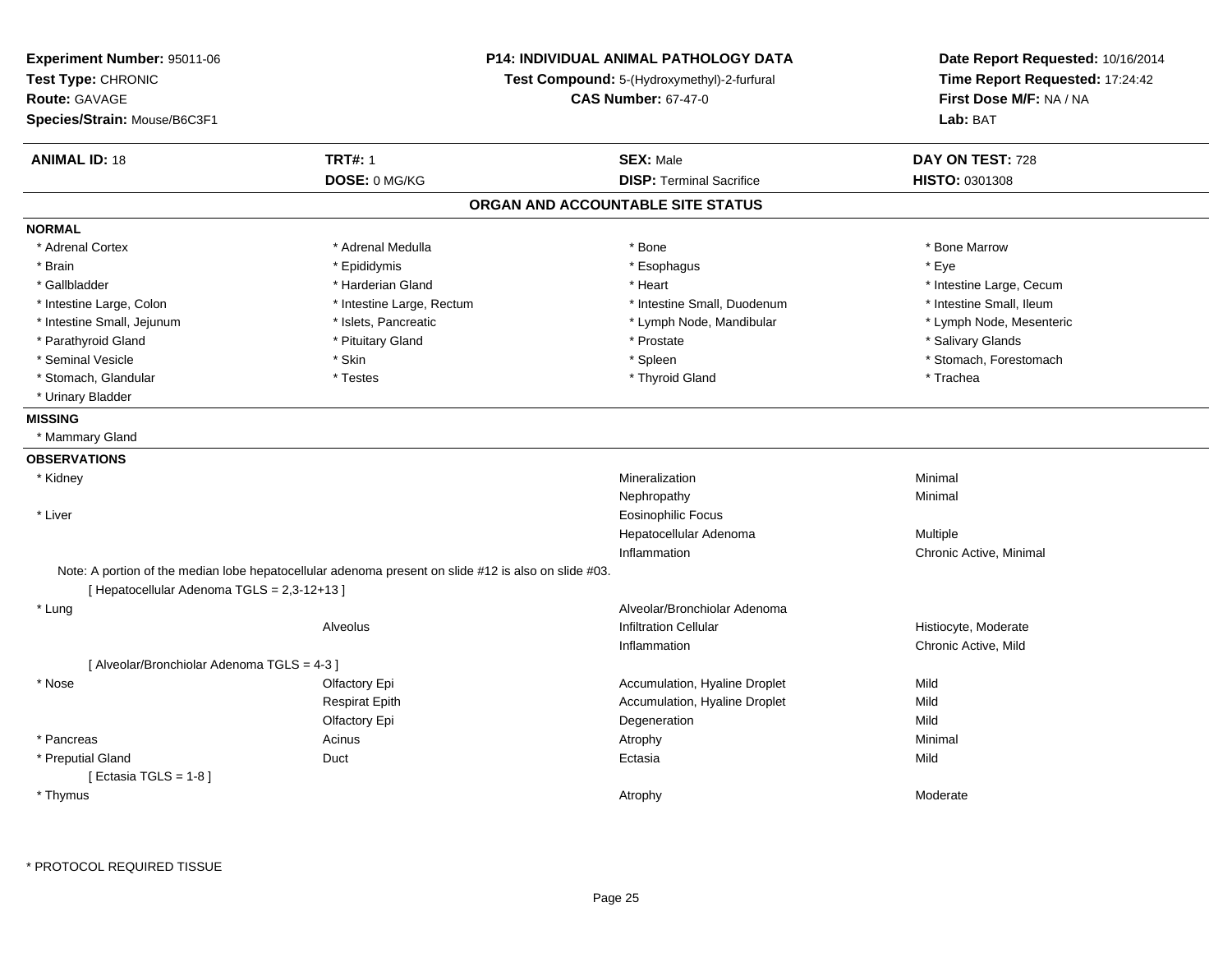| <b>Experiment Number: 95011-06</b><br><b>Test Type: CHRONIC</b><br><b>Route: GAVAGE</b><br>Species/Strain: Mouse/B6C3F1 |                      | <b>P14: INDIVIDUAL ANIMAL PATHOLOGY DATA</b> | Date Report Requested: 10/16/2014<br>Time Report Requested: 17:24:42<br>First Dose M/F: NA / NA |
|-------------------------------------------------------------------------------------------------------------------------|----------------------|----------------------------------------------|-------------------------------------------------------------------------------------------------|
|                                                                                                                         |                      | Test Compound: 5-(Hydroxymethyl)-2-furfural  |                                                                                                 |
|                                                                                                                         |                      | <b>CAS Number: 67-47-0</b>                   |                                                                                                 |
|                                                                                                                         |                      |                                              | <b>Lab: BAT</b>                                                                                 |
| <b>ANIMAL ID: 18</b>                                                                                                    | <b>TRT#: 1</b>       | <b>SEX: Male</b>                             | <b>DAY ON TEST: 728</b>                                                                         |
|                                                                                                                         | <b>DOSE: 0 MG/KG</b> | <b>DISP: Terminal Sacrifice</b>              | <b>HISTO: 0301308</b>                                                                           |
|                                                                                                                         |                      | ORGAN AND ACCOUNTABLE SITE STATUS            |                                                                                                 |
|                                                                                                                         |                      | Cyst                                         | Minimal                                                                                         |
| PRIMARY CAUSE OF DEATH                                                                                                  |                      |                                              |                                                                                                 |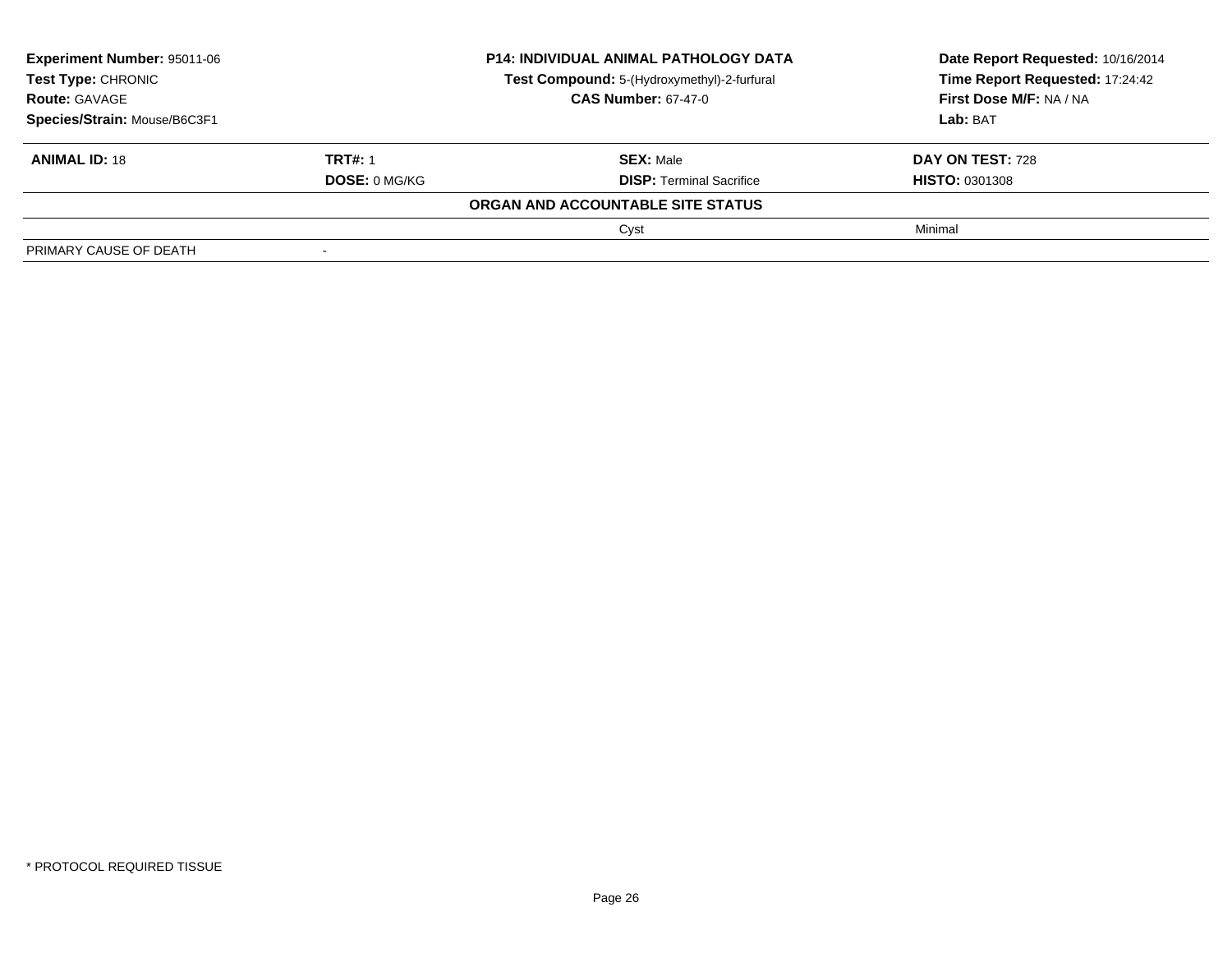| Experiment Number: 95011-06<br>Test Type: CHRONIC<br><b>Route: GAVAGE</b><br>Species/Strain: Mouse/B6C3F1 | P14: INDIVIDUAL ANIMAL PATHOLOGY DATA<br>Test Compound: 5-(Hydroxymethyl)-2-furfural<br><b>CAS Number: 67-47-0</b> |                                   | Date Report Requested: 10/16/2014<br>Time Report Requested: 17:24:43<br>First Dose M/F: NA / NA<br>Lab: BAT |
|-----------------------------------------------------------------------------------------------------------|--------------------------------------------------------------------------------------------------------------------|-----------------------------------|-------------------------------------------------------------------------------------------------------------|
| <b>ANIMAL ID: 19</b>                                                                                      | <b>TRT#: 1</b>                                                                                                     | <b>SEX: Male</b>                  | DAY ON TEST: 728                                                                                            |
|                                                                                                           | DOSE: 0 MG/KG                                                                                                      | <b>DISP: Terminal Sacrifice</b>   | HISTO: 0301309                                                                                              |
|                                                                                                           |                                                                                                                    | ORGAN AND ACCOUNTABLE SITE STATUS |                                                                                                             |
| <b>NORMAL</b>                                                                                             |                                                                                                                    |                                   |                                                                                                             |
| * Adrenal Medulla                                                                                         | * Bone                                                                                                             | * Bone Marrow                     | * Brain                                                                                                     |
| * Epididymis                                                                                              | * Esophagus                                                                                                        | * Eye                             | * Gallbladder                                                                                               |
| * Harderian Gland                                                                                         | * Heart                                                                                                            | * Intestine Large, Cecum          | * Intestine Large, Colon                                                                                    |
| * Intestine Large, Rectum                                                                                 | * Intestine Small, Duodenum                                                                                        | * Intestine Small, Ileum          | * Intestine Small, Jejunum                                                                                  |
| * Islets, Pancreatic                                                                                      | * Lung                                                                                                             | * Lymph Node, Mandibular          | * Nose                                                                                                      |
| * Pancreas                                                                                                | * Parathyroid Gland                                                                                                | * Pituitary Gland                 | * Preputial Gland                                                                                           |
| * Prostate                                                                                                | * Salivary Glands                                                                                                  | * Skin                            | * Spleen                                                                                                    |
| * Stomach, Forestomach                                                                                    | * Stomach, Glandular                                                                                               | * Testes                          | * Trachea                                                                                                   |
| * Urinary Bladder                                                                                         |                                                                                                                    |                                   |                                                                                                             |
| <b>MISSING</b>                                                                                            |                                                                                                                    |                                   |                                                                                                             |
| * Mammary Gland                                                                                           |                                                                                                                    |                                   |                                                                                                             |
| <b>OBSERVATIONS</b>                                                                                       |                                                                                                                    |                                   |                                                                                                             |
| * Adrenal Cortex                                                                                          | Subcapsular                                                                                                        | Hyperplasia                       | Minimal                                                                                                     |
| * Kidney                                                                                                  |                                                                                                                    | Mineralization                    | Minimal                                                                                                     |
|                                                                                                           |                                                                                                                    | Nephropathy                       | Minimal                                                                                                     |
| * Liver                                                                                                   |                                                                                                                    | <b>Clear Cell Focus</b>           |                                                                                                             |
|                                                                                                           |                                                                                                                    | Hepatocellular Adenoma            |                                                                                                             |
|                                                                                                           |                                                                                                                    | Inflammation                      | Chronic Active, Minimal                                                                                     |
|                                                                                                           | Hepatocyte                                                                                                         | Vacuolization Cytoplasmic         | Mild                                                                                                        |
| [ Hepatocellular Adenoma TGLS = 1-12 ]                                                                    |                                                                                                                    |                                   |                                                                                                             |
| * Lymph Node, Mesenteric                                                                                  |                                                                                                                    | Hyperplasia                       | Lymphoid, Mild                                                                                              |
| * Seminal Vesicle                                                                                         |                                                                                                                    | Inflammation                      | Chronic Active, Mild                                                                                        |
| * Testes                                                                                                  |                                                                                                                    |                                   |                                                                                                             |
| Note: Rete testis with adjacent tubuli recti - unilateral - normal, not coded.                            |                                                                                                                    |                                   |                                                                                                             |
| * Thymus                                                                                                  |                                                                                                                    | Cyst                              | Minimal                                                                                                     |
| * Thyroid Gland                                                                                           | Follicle                                                                                                           | Degeneration                      | Minimal                                                                                                     |
| PRIMARY CAUSE OF DEATH                                                                                    |                                                                                                                    |                                   |                                                                                                             |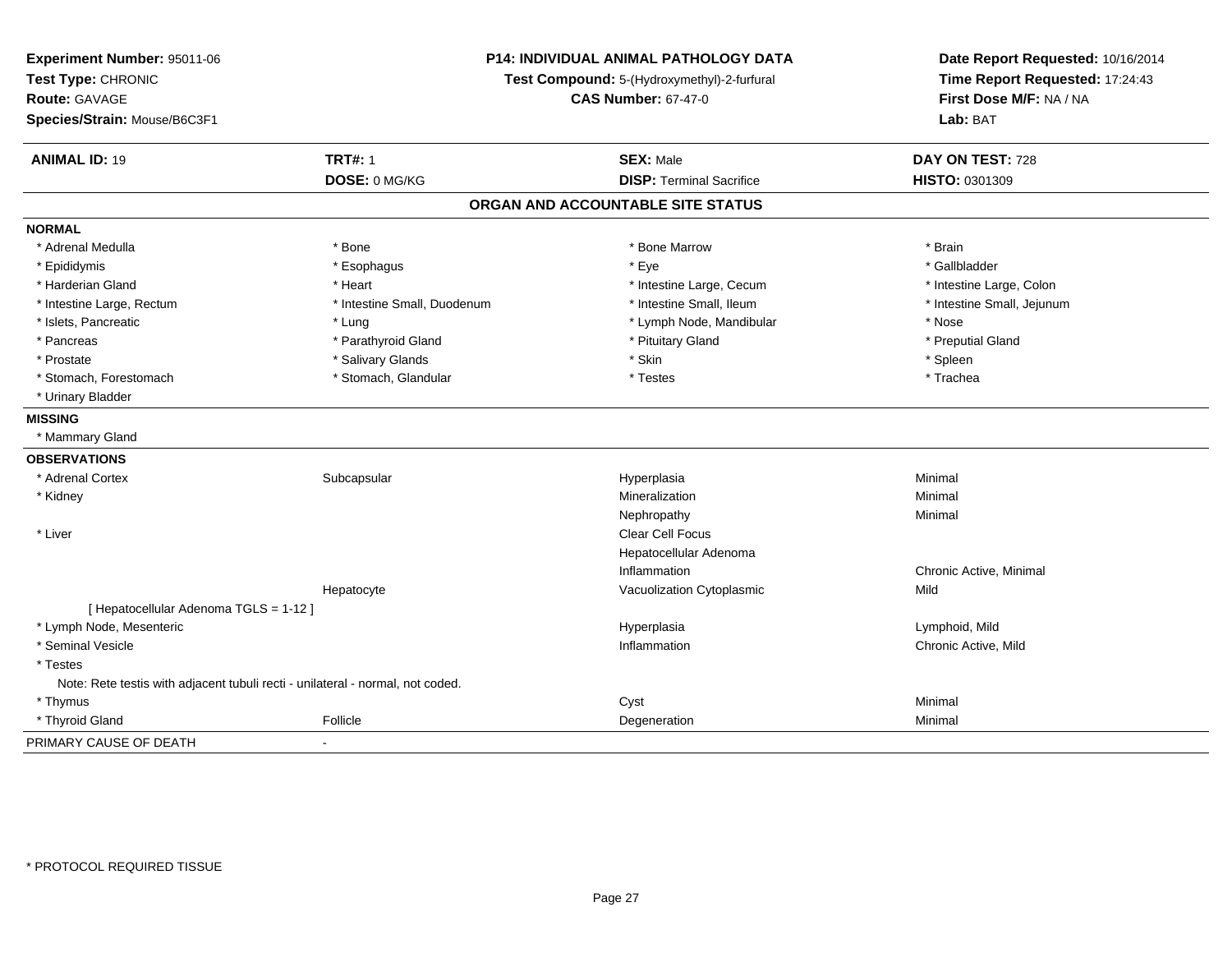| Experiment Number: 95011-06                                             | P14: INDIVIDUAL ANIMAL PATHOLOGY DATA |                                             | Date Report Requested: 10/16/2014                          |
|-------------------------------------------------------------------------|---------------------------------------|---------------------------------------------|------------------------------------------------------------|
| Test Type: CHRONIC                                                      |                                       | Test Compound: 5-(Hydroxymethyl)-2-furfural |                                                            |
| <b>Route: GAVAGE</b>                                                    |                                       | <b>CAS Number: 67-47-0</b>                  | Time Report Requested: 17:24:43<br>First Dose M/F: NA / NA |
| Species/Strain: Mouse/B6C3F1                                            |                                       |                                             | Lab: BAT                                                   |
| <b>ANIMAL ID: 20</b>                                                    | <b>TRT#: 1</b>                        | <b>SEX: Male</b>                            | DAY ON TEST: 729                                           |
|                                                                         | DOSE: 0 MG/KG                         | <b>DISP: Terminal Sacrifice</b>             | HISTO: 0301310                                             |
|                                                                         |                                       | ORGAN AND ACCOUNTABLE SITE STATUS           |                                                            |
| <b>NORMAL</b>                                                           |                                       |                                             |                                                            |
| * Adrenal Medulla                                                       | * Bone                                | * Bone Marrow                               | * Brain                                                    |
| * Epididymis                                                            | * Esophagus                           | * Eye                                       | * Gallbladder                                              |
| * Harderian Gland                                                       | * Heart                               | * Intestine Large, Cecum                    | * Intestine Large, Colon                                   |
| * Intestine Large, Rectum                                               | * Intestine Small, Duodenum           | * Intestine Small, Ileum                    | * Intestine Small, Jejunum                                 |
| * Islets, Pancreatic                                                    | * Lung                                | * Lymph Node, Mandibular                    | * Lymph Node, Mesenteric                                   |
| * Nose                                                                  | * Pancreas                            | * Pituitary Gland                           | * Preputial Gland                                          |
| * Prostate                                                              | * Salivary Glands                     | * Seminal Vesicle                           | * Skin                                                     |
| * Spleen                                                                | * Stomach, Forestomach                | * Stomach, Glandular                        | * Testes                                                   |
| * Thyroid Gland                                                         | * Trachea                             | * Urinary Bladder                           |                                                            |
| <b>MISSING</b>                                                          |                                       |                                             |                                                            |
| * Mammary Gland                                                         | * Parathyroid Gland                   |                                             |                                                            |
| <b>OBSERVATIONS</b>                                                     |                                       |                                             |                                                            |
| * Adrenal Cortex                                                        | Subcapsular                           | Hyperplasia                                 | Mild                                                       |
| * Kidney                                                                |                                       | Mineralization                              | Minimal                                                    |
|                                                                         |                                       | Nephropathy                                 | Minimal                                                    |
| * Liver                                                                 |                                       | Infarct                                     | Marked                                                     |
|                                                                         |                                       | Inflammation                                | Chronic Active, Minimal                                    |
|                                                                         | Hepatocyte                            | Vacuolization Cytoplasmic                   | Mild                                                       |
| Note: TGL#1-12: Consistent with a diagnosis of strangulated liver lobe. |                                       |                                             |                                                            |
| [Infarct TGLS = $1-12$ ]                                                |                                       |                                             |                                                            |
| * Thymus                                                                |                                       | Atrophy                                     | Moderate                                                   |
| PRIMARY CAUSE OF DEATH                                                  | $\blacksquare$                        |                                             |                                                            |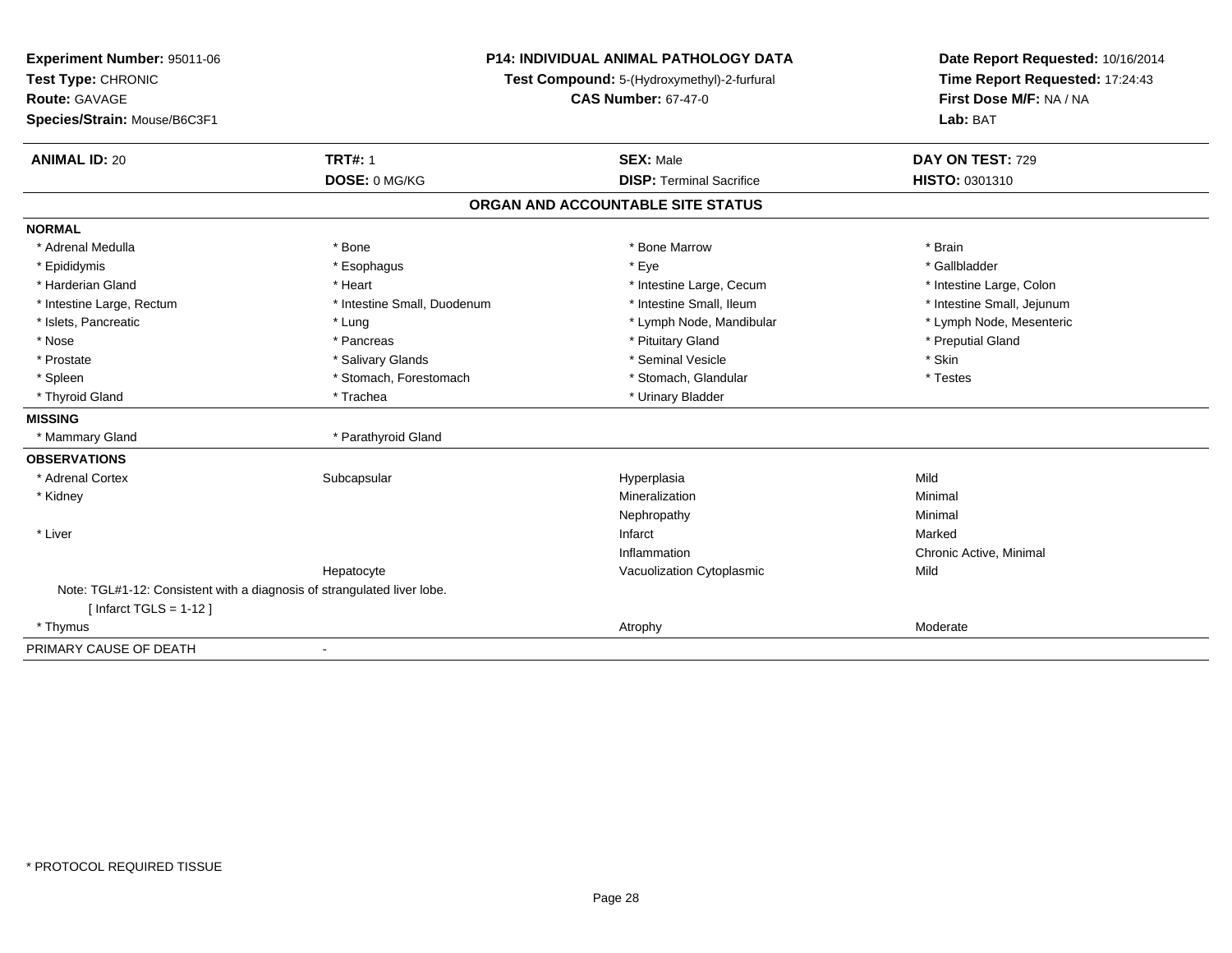| Experiment Number: 95011-06<br>Test Type: CHRONIC<br><b>Route: GAVAGE</b><br>Species/Strain: Mouse/B6C3F1 | P14: INDIVIDUAL ANIMAL PATHOLOGY DATA<br>Test Compound: 5-(Hydroxymethyl)-2-furfural<br><b>CAS Number: 67-47-0</b> |                                                | Date Report Requested: 10/16/2014<br>Time Report Requested: 17:24:43<br>First Dose M/F: NA / NA<br>Lab: BAT |  |
|-----------------------------------------------------------------------------------------------------------|--------------------------------------------------------------------------------------------------------------------|------------------------------------------------|-------------------------------------------------------------------------------------------------------------|--|
| <b>ANIMAL ID: 21</b>                                                                                      | <b>TRT#: 1</b><br>DOSE: 0 MG/KG                                                                                    | <b>SEX: Male</b><br><b>DISP: Natural Death</b> | DAY ON TEST: 327<br>HISTO: 0301311                                                                          |  |
|                                                                                                           |                                                                                                                    | ORGAN AND ACCOUNTABLE SITE STATUS              |                                                                                                             |  |
| <b>NORMAL</b>                                                                                             |                                                                                                                    |                                                |                                                                                                             |  |
| * Adrenal Medulla                                                                                         | * Bone                                                                                                             | * Bone Marrow                                  | * Brain                                                                                                     |  |
| * Epididymis                                                                                              | * Esophagus                                                                                                        | * Eye                                          | * Gallbladder                                                                                               |  |
| * Harderian Gland                                                                                         | * Heart                                                                                                            | * Intestine Large, Cecum                       | * Intestine Large, Colon                                                                                    |  |
| * Intestine Large, Rectum                                                                                 | * Intestine Small, Duodenum                                                                                        | * Intestine Small, Ileum                       | * Intestine Small, Jejunum                                                                                  |  |
| * Islets, Pancreatic                                                                                      | * Lymph Node, Mandibular                                                                                           | * Lymph Node, Mesenteric                       | * Pancreas                                                                                                  |  |
| * Pituitary Gland                                                                                         | * Preputial Gland                                                                                                  | * Prostate                                     | * Salivary Glands                                                                                           |  |
| * Seminal Vesicle                                                                                         | * Skin                                                                                                             | * Stomach, Forestomach                         | * Stomach, Glandular                                                                                        |  |
| * Testes                                                                                                  | * Thymus                                                                                                           | * Thyroid Gland                                | * Trachea                                                                                                   |  |
| * Urinary Bladder                                                                                         |                                                                                                                    |                                                |                                                                                                             |  |
| <b>MISSING</b>                                                                                            |                                                                                                                    |                                                |                                                                                                             |  |
| * Mammary Gland                                                                                           | * Parathyroid Gland                                                                                                |                                                |                                                                                                             |  |
| <b>OBSERVATIONS</b>                                                                                       |                                                                                                                    |                                                |                                                                                                             |  |
| * Adrenal Cortex                                                                                          | Subcapsular                                                                                                        | Hyperplasia                                    | Minimal                                                                                                     |  |
| * Kidney                                                                                                  |                                                                                                                    | Nephropathy                                    | Minimal                                                                                                     |  |
| * Liver                                                                                                   |                                                                                                                    | Hepatocellular Adenoma                         |                                                                                                             |  |
|                                                                                                           |                                                                                                                    | Inflammation                                   | Chronic Active, Mild                                                                                        |  |
|                                                                                                           | Hepatocyte                                                                                                         | Vacuolization Cytoplasmic                      | Minimal                                                                                                     |  |
| [ Hepatocellular Adenoma TGLS = 1-12 ]                                                                    |                                                                                                                    |                                                |                                                                                                             |  |
| * Lung                                                                                                    | Alveolar Epith                                                                                                     | Hyperplasia                                    | Marked                                                                                                      |  |
| * Nose                                                                                                    | Glands                                                                                                             | <b>Dilatation</b>                              | Mild                                                                                                        |  |
| * Spleen                                                                                                  |                                                                                                                    | Hematopoietic Cell Proliferation               | Minimal                                                                                                     |  |
| PRIMARY CAUSE OF DEATH                                                                                    | - Liver Hepatocellular Adenoma                                                                                     |                                                |                                                                                                             |  |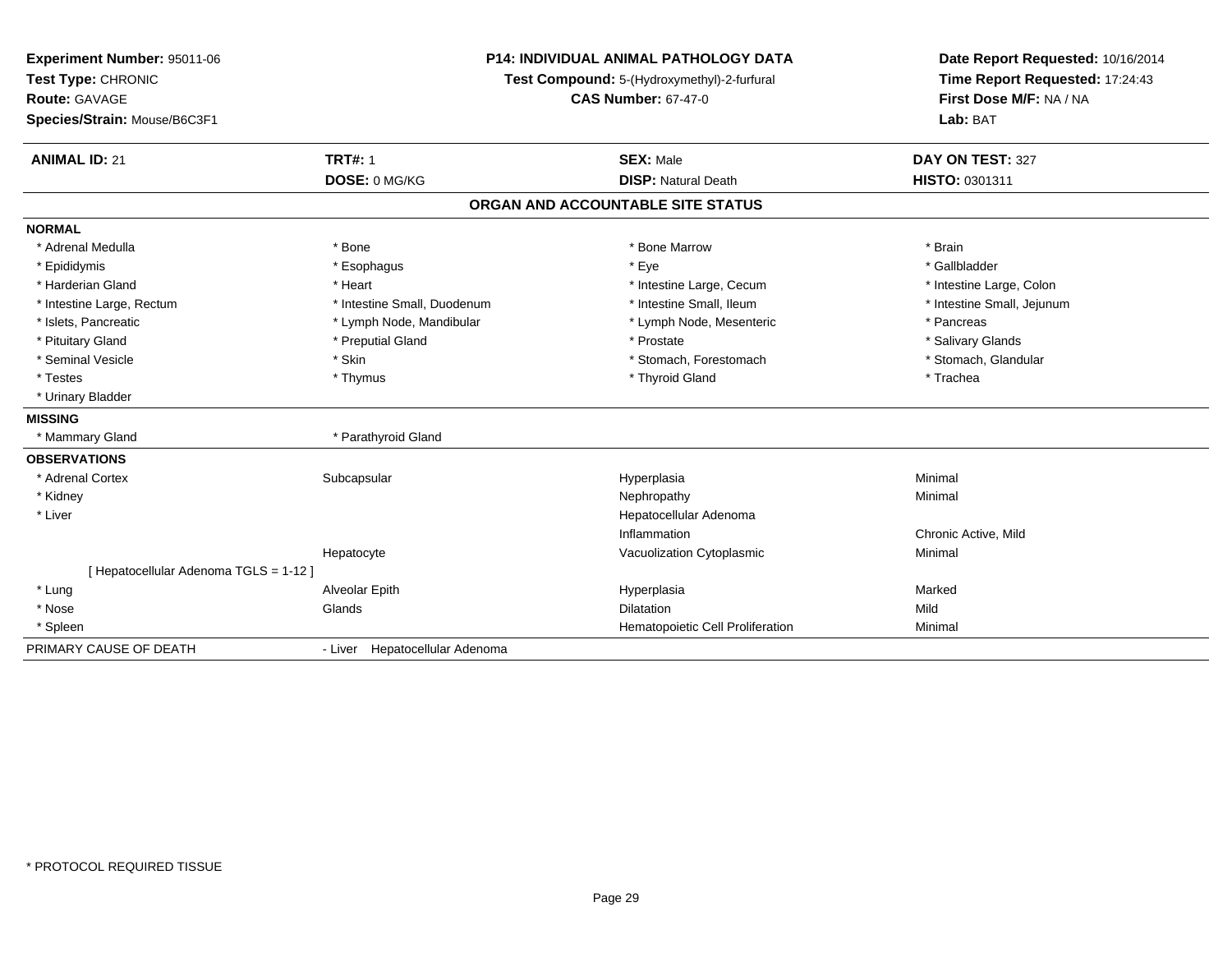| Experiment Number: 95011-06<br>Test Type: CHRONIC<br><b>Route: GAVAGE</b><br>Species/Strain: Mouse/B6C3F1 |                            | P14: INDIVIDUAL ANIMAL PATHOLOGY DATA<br>Test Compound: 5-(Hydroxymethyl)-2-furfural<br><b>CAS Number: 67-47-0</b> | Date Report Requested: 10/16/2014<br>Time Report Requested: 17:24:43<br>First Dose M/F: NA / NA<br>Lab: BAT |
|-----------------------------------------------------------------------------------------------------------|----------------------------|--------------------------------------------------------------------------------------------------------------------|-------------------------------------------------------------------------------------------------------------|
| <b>ANIMAL ID: 22</b>                                                                                      | <b>TRT#: 1</b>             | <b>SEX: Male</b>                                                                                                   | DAY ON TEST: 602                                                                                            |
|                                                                                                           | DOSE: 0 MG/KG              | <b>DISP:</b> Moribund Sacrifice                                                                                    | HISTO: 0301312                                                                                              |
|                                                                                                           |                            | ORGAN AND ACCOUNTABLE SITE STATUS                                                                                  |                                                                                                             |
| <b>NORMAL</b>                                                                                             |                            |                                                                                                                    |                                                                                                             |
| * Adrenal Medulla                                                                                         | * Bone                     | * Bone Marrow                                                                                                      | * Brain                                                                                                     |
| * Epididymis                                                                                              | * Esophagus                | * Gallbladder                                                                                                      | * Heart                                                                                                     |
| * Intestine Large, Cecum                                                                                  | * Intestine Large, Colon   | * Intestine Large, Rectum                                                                                          | * Intestine Small, Duodenum                                                                                 |
| * Intestine Small, Ileum                                                                                  | * Intestine Small, Jejunum | * Islets, Pancreatic                                                                                               | * Lymph Node, Mandibular                                                                                    |
| * Lymph Node, Mesenteric                                                                                  | * Pancreas                 | * Parathyroid Gland                                                                                                | * Pituitary Gland                                                                                           |
| * Preputial Gland                                                                                         | * Prostate                 | * Salivary Glands                                                                                                  | * Seminal Vesicle                                                                                           |
| * Skin                                                                                                    | * Spleen                   | * Stomach, Forestomach                                                                                             | * Stomach, Glandular                                                                                        |
| * Testes                                                                                                  | * Trachea                  | * Urinary Bladder                                                                                                  |                                                                                                             |
| <b>MISSING</b>                                                                                            |                            |                                                                                                                    |                                                                                                             |
| * Mammary Gland                                                                                           |                            |                                                                                                                    |                                                                                                             |
| <b>OBSERVATIONS</b>                                                                                       |                            |                                                                                                                    |                                                                                                             |
| * Adrenal Cortex                                                                                          | Subcapsular                | Hyperplasia                                                                                                        | Minimal                                                                                                     |
| * Eye                                                                                                     | Cornea                     | Inflammation                                                                                                       | Chronic Active, Moderate                                                                                    |
| * Harderian Gland                                                                                         |                            | Carcinoma                                                                                                          |                                                                                                             |
| [Carcinoma TGLS = 1-9]                                                                                    |                            |                                                                                                                    |                                                                                                             |
| * Kidney                                                                                                  | <b>Renal Tubule</b>        | Cyst                                                                                                               |                                                                                                             |
|                                                                                                           |                            | Mineralization                                                                                                     | Minimal                                                                                                     |
|                                                                                                           |                            | Nephropathy                                                                                                        | Mild                                                                                                        |
| * Liver                                                                                                   |                            | <b>Clear Cell Focus</b>                                                                                            |                                                                                                             |
|                                                                                                           |                            | Hepatocellular Adenoma                                                                                             |                                                                                                             |
|                                                                                                           |                            | Inflammation                                                                                                       | Chronic Active, Minimal                                                                                     |
|                                                                                                           | Hepatocyte                 | Vacuolization Cytoplasmic                                                                                          | Mild                                                                                                        |
| [ Hepatocellular Adenoma TGLS = 2-12 ]                                                                    |                            |                                                                                                                    |                                                                                                             |
| * Lung                                                                                                    | Glands                     | Inflammation                                                                                                       | Chronic Active, Mild                                                                                        |
| * Nose                                                                                                    | Olfactory Epi              | Accumulation, Hyaline Droplet                                                                                      | Mild                                                                                                        |
|                                                                                                           | <b>Respirat Epith</b>      | Accumulation, Hyaline Droplet                                                                                      | Mild                                                                                                        |
| * Testes                                                                                                  |                            |                                                                                                                    |                                                                                                             |
| Note: Rete testis with adjacent tubuli recti - unilateral - normal, not coded.                            |                            |                                                                                                                    |                                                                                                             |
| * Thymus                                                                                                  |                            | Cyst                                                                                                               | Minimal                                                                                                     |
| * Thyroid Gland                                                                                           | <b>Follicular Cel</b>      | Hyperplasia                                                                                                        | Mild                                                                                                        |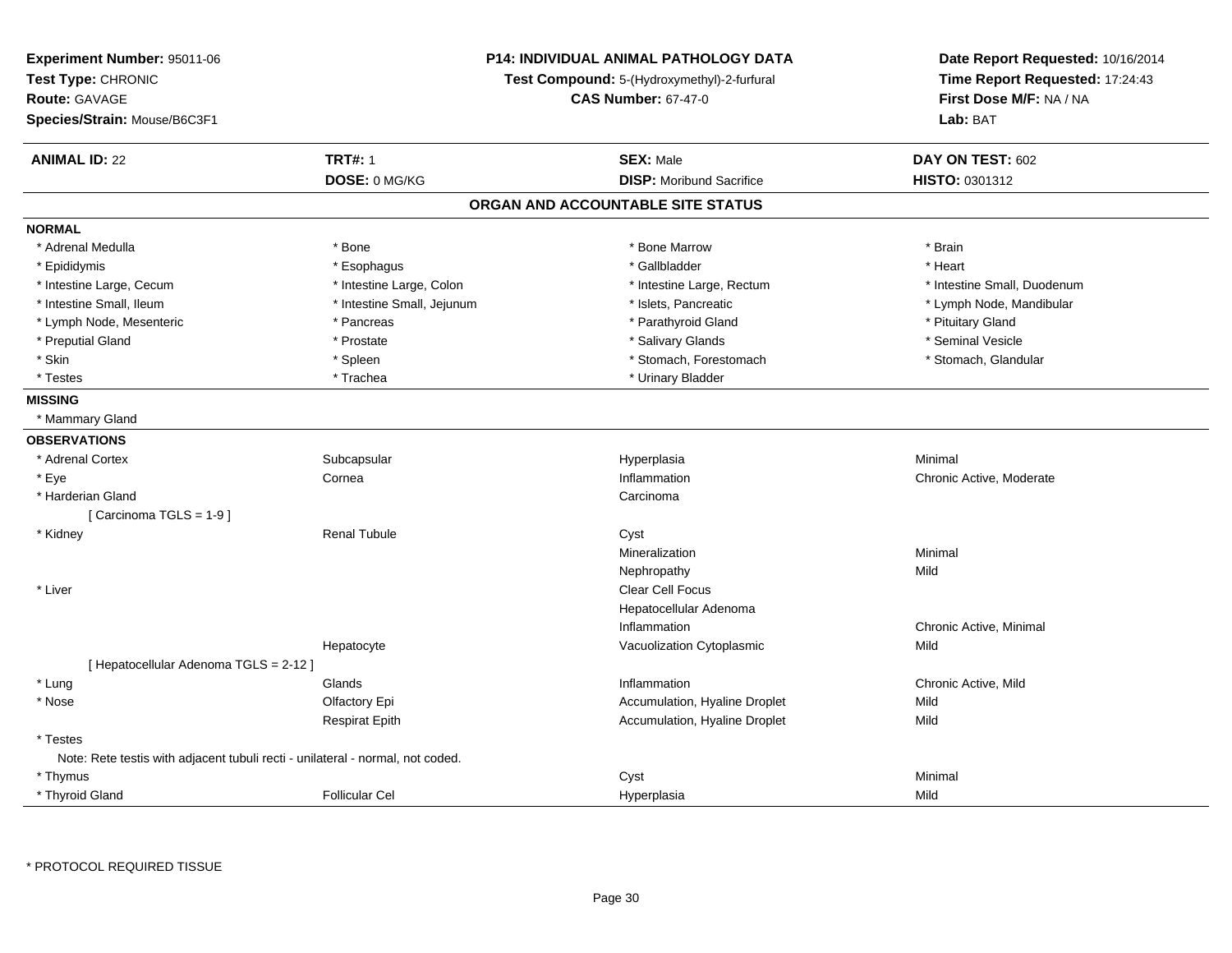| <b>Experiment Number: 95011-06</b><br>Test Type: CHRONIC<br><b>Route: GAVAGE</b><br>Species/Strain: Mouse/B6C3F1 | <b>P14: INDIVIDUAL ANIMAL PATHOLOGY DATA</b><br>Test Compound: 5-(Hydroxymethyl)-2-furfural<br><b>CAS Number: 67-47-0</b> |                                                     | Date Report Requested: 10/16/2014<br>Time Report Requested: 17:24:43<br><b>First Dose M/F: NA / NA</b><br>Lab: BAT |  |
|------------------------------------------------------------------------------------------------------------------|---------------------------------------------------------------------------------------------------------------------------|-----------------------------------------------------|--------------------------------------------------------------------------------------------------------------------|--|
| <b>ANIMAL ID: 22</b>                                                                                             | <b>TRT#: 1</b><br><b>DOSE: 0 MG/KG</b>                                                                                    | <b>SEX: Male</b><br><b>DISP:</b> Moribund Sacrifice | <b>DAY ON TEST: 602</b><br><b>HISTO: 0301312</b>                                                                   |  |
|                                                                                                                  |                                                                                                                           | <b>ORGAN AND ACCOUNTABLE SITE STATUS</b>            |                                                                                                                    |  |
| PRIMARY CAUSE OF DEATH                                                                                           | - Harderian Gland Carcinoma                                                                                               |                                                     |                                                                                                                    |  |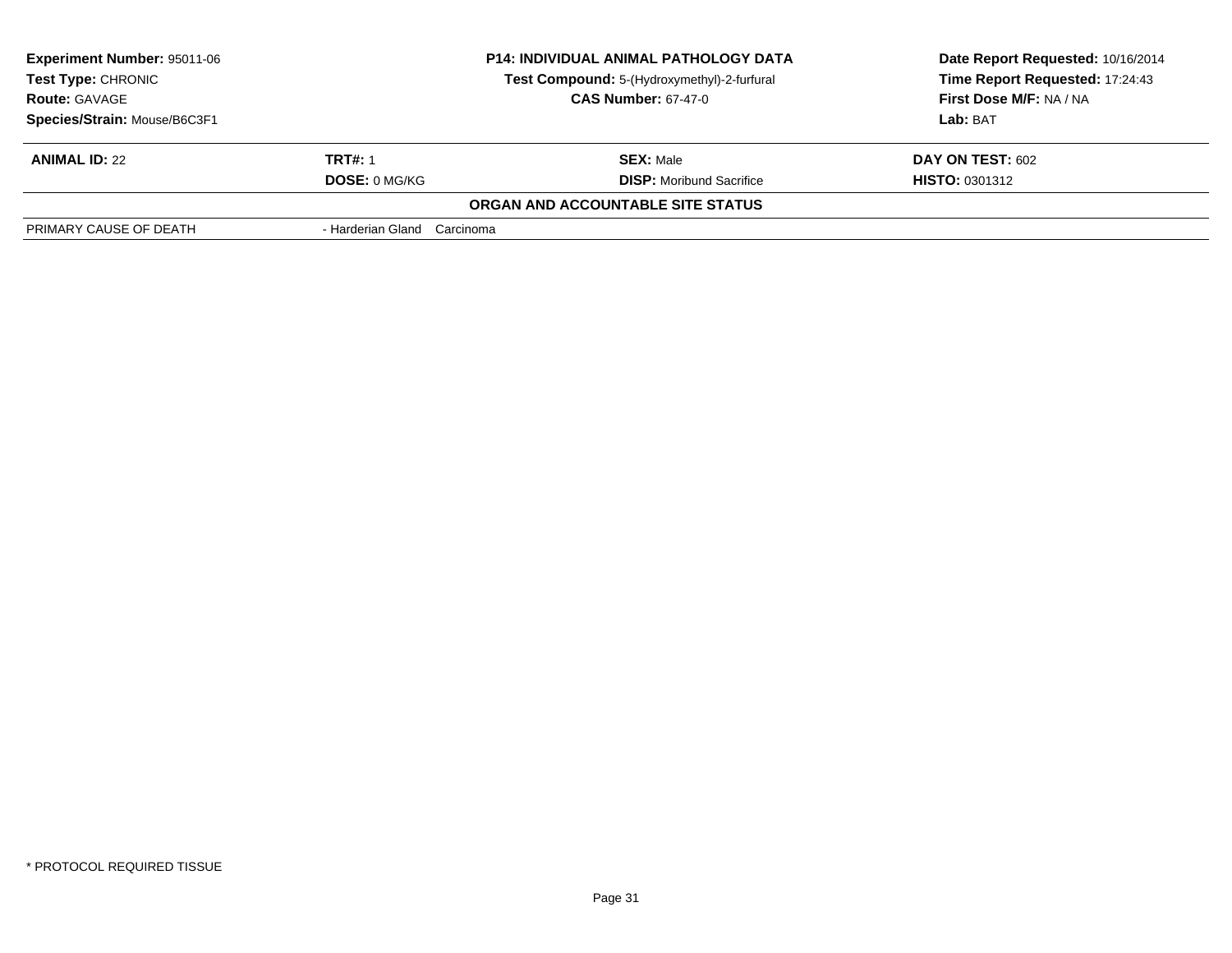| Experiment Number: 95011-06<br>Test Type: CHRONIC<br><b>Route: GAVAGE</b><br>Species/Strain: Mouse/B6C3F1 |                            | <b>P14: INDIVIDUAL ANIMAL PATHOLOGY DATA</b><br>Test Compound: 5-(Hydroxymethyl)-2-furfural<br><b>CAS Number: 67-47-0</b> | Date Report Requested: 10/16/2014<br>Time Report Requested: 17:24:43<br>First Dose M/F: NA / NA<br>Lab: BAT |  |
|-----------------------------------------------------------------------------------------------------------|----------------------------|---------------------------------------------------------------------------------------------------------------------------|-------------------------------------------------------------------------------------------------------------|--|
| <b>ANIMAL ID: 23</b>                                                                                      | <b>TRT#: 1</b>             | <b>SEX: Male</b>                                                                                                          | DAY ON TEST: 728                                                                                            |  |
|                                                                                                           | DOSE: 0 MG/KG              | <b>DISP: Terminal Sacrifice</b>                                                                                           | HISTO: 0301313                                                                                              |  |
|                                                                                                           |                            | ORGAN AND ACCOUNTABLE SITE STATUS                                                                                         |                                                                                                             |  |
| <b>NORMAL</b>                                                                                             |                            |                                                                                                                           |                                                                                                             |  |
| * Adrenal Medulla                                                                                         | * Bone                     | * Bone Marrow                                                                                                             | * Brain                                                                                                     |  |
| * Epididymis                                                                                              | * Esophagus                | * Eye                                                                                                                     | * Gallbladder                                                                                               |  |
| * Heart                                                                                                   | * Intestine Large, Cecum   | * Intestine Large, Colon                                                                                                  | * Intestine Large, Rectum                                                                                   |  |
| * Intestine Small, Ileum                                                                                  | * Intestine Small, Jejunum | * Islets, Pancreatic                                                                                                      | * Liver                                                                                                     |  |
| * Lung                                                                                                    | * Lymph Node, Mandibular   | * Lymph Node, Mesenteric                                                                                                  | * Nose                                                                                                      |  |
| * Pancreas                                                                                                | * Parathyroid Gland        | * Pituitary Gland                                                                                                         | * Prostate                                                                                                  |  |
| * Salivary Glands                                                                                         | * Seminal Vesicle          | * Skin                                                                                                                    | * Stomach, Forestomach                                                                                      |  |
| * Stomach, Glandular                                                                                      | * Testes                   | * Trachea                                                                                                                 | * Urinary Bladder                                                                                           |  |
| <b>MISSING</b>                                                                                            |                            |                                                                                                                           |                                                                                                             |  |
| * Mammary Gland                                                                                           |                            |                                                                                                                           |                                                                                                             |  |
| <b>OBSERVATIONS</b>                                                                                       |                            |                                                                                                                           |                                                                                                             |  |
| * Adrenal Cortex                                                                                          | Subcapsular                | Hyperplasia                                                                                                               | Minimal                                                                                                     |  |
| * Harderian Gland                                                                                         |                            | Adenoma                                                                                                                   |                                                                                                             |  |
|                                                                                                           |                            | Hyperplasia                                                                                                               | Mild                                                                                                        |  |
| [Adenoma TGLS = $1-9$ ]                                                                                   |                            |                                                                                                                           |                                                                                                             |  |
| * Intestine Small, Duodenum                                                                               |                            | Carcinoma                                                                                                                 |                                                                                                             |  |
| [Carcinoma TGLS = $2-12$ ]                                                                                |                            |                                                                                                                           |                                                                                                             |  |
| * Kidney                                                                                                  |                            | Infarct                                                                                                                   | Moderate                                                                                                    |  |
|                                                                                                           |                            | Mineralization                                                                                                            | Minimal                                                                                                     |  |
|                                                                                                           |                            | Nephropathy                                                                                                               | Mild                                                                                                        |  |
| * Preputial Gland                                                                                         |                            | Inflammation                                                                                                              | Chronic Active, Marked                                                                                      |  |
| * Spleen                                                                                                  |                            | Hematopoietic Cell Proliferation                                                                                          | Moderate                                                                                                    |  |
| * Thymus                                                                                                  |                            | Atrophy                                                                                                                   | Moderate                                                                                                    |  |
|                                                                                                           |                            | Cyst                                                                                                                      | Minimal                                                                                                     |  |
| * Thyroid Gland                                                                                           | Follicle                   | Cyst                                                                                                                      | Mild                                                                                                        |  |
|                                                                                                           | <b>Follicular Cel</b>      | Hyperplasia                                                                                                               | Mild                                                                                                        |  |
| PRIMARY CAUSE OF DEATH                                                                                    | $\blacksquare$             |                                                                                                                           |                                                                                                             |  |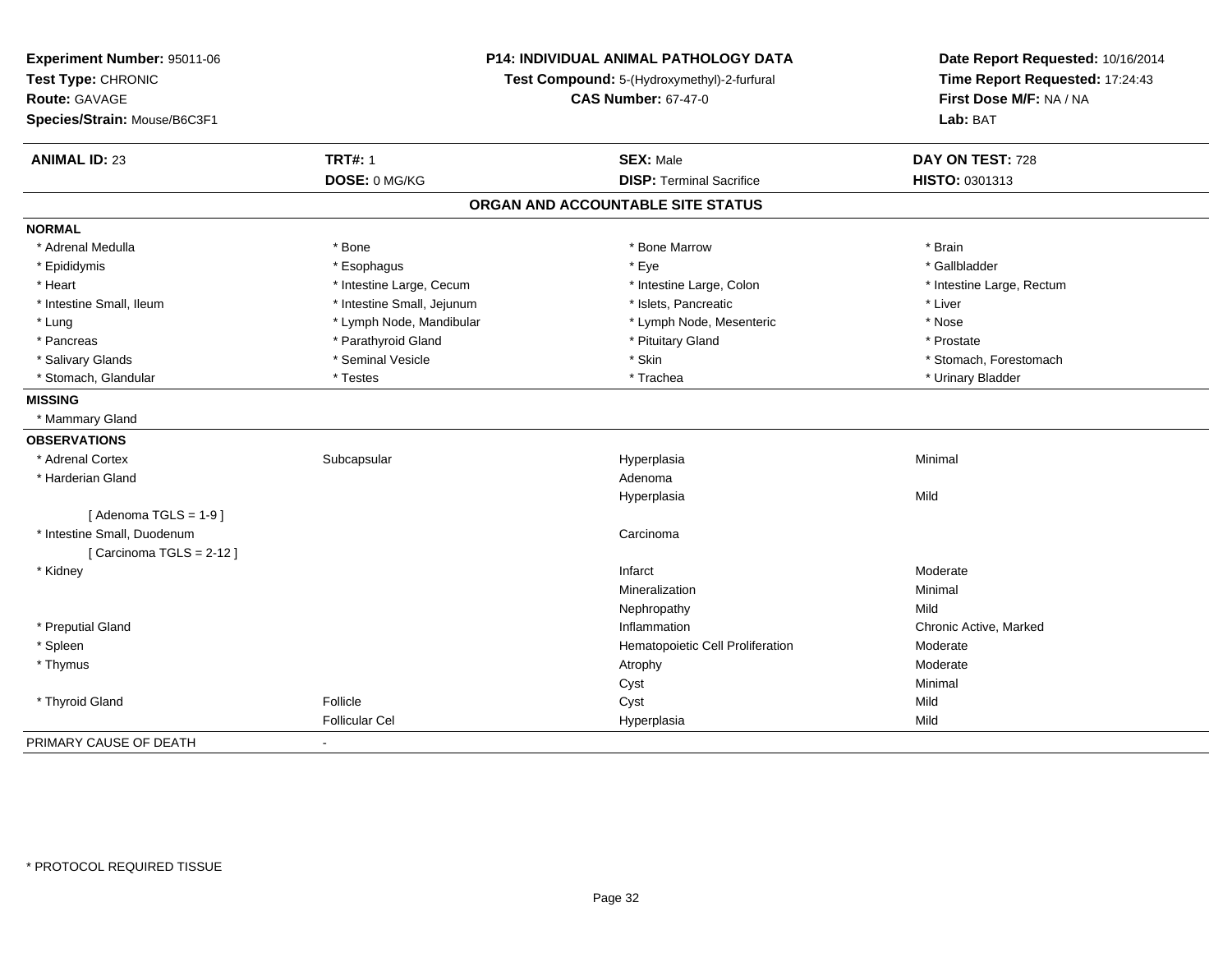| Experiment Number: 95011-06<br>Test Type: CHRONIC<br><b>Route: GAVAGE</b><br>Species/Strain: Mouse/B6C3F1       |                          | <b>P14: INDIVIDUAL ANIMAL PATHOLOGY DATA</b><br>Test Compound: 5-(Hydroxymethyl)-2-furfural<br><b>CAS Number: 67-47-0</b> | Date Report Requested: 10/16/2014<br>Time Report Requested: 17:24:43<br>First Dose M/F: NA / NA<br>Lab: BAT |
|-----------------------------------------------------------------------------------------------------------------|--------------------------|---------------------------------------------------------------------------------------------------------------------------|-------------------------------------------------------------------------------------------------------------|
| <b>ANIMAL ID: 24</b>                                                                                            | <b>TRT#: 1</b>           | <b>SEX: Male</b>                                                                                                          | DAY ON TEST: 729                                                                                            |
|                                                                                                                 | DOSE: 0 MG/KG            | <b>DISP: Terminal Sacrifice</b>                                                                                           | HISTO: 0301314                                                                                              |
|                                                                                                                 |                          | ORGAN AND ACCOUNTABLE SITE STATUS                                                                                         |                                                                                                             |
| <b>NORMAL</b>                                                                                                   |                          |                                                                                                                           |                                                                                                             |
| * Adrenal Medulla                                                                                               | * Bone                   | * Bone Marrow                                                                                                             | * Brain                                                                                                     |
| * Epididymis                                                                                                    | * Esophagus              | * Eye                                                                                                                     | * Gallbladder                                                                                               |
| * Heart                                                                                                         | * Intestine Large, Cecum | * Intestine Large, Colon                                                                                                  | * Intestine Large, Rectum                                                                                   |
| * Intestine Small, Duodenum                                                                                     | * Intestine Small, Ileum | * Intestine Small, Jejunum                                                                                                | * Islets, Pancreatic                                                                                        |
| * Lung                                                                                                          | * Lymph Node, Mandibular | * Lymph Node, Mesenteric                                                                                                  | * Pancreas                                                                                                  |
| * Parathyroid Gland                                                                                             | * Pituitary Gland        | * Preputial Gland                                                                                                         | * Prostate                                                                                                  |
| * Salivary Glands                                                                                               | * Seminal Vesicle        | * Skin                                                                                                                    | * Spleen                                                                                                    |
| * Stomach, Forestomach                                                                                          | * Stomach, Glandular     | * Trachea                                                                                                                 | * Urinary Bladder                                                                                           |
| <b>MISSING</b>                                                                                                  |                          |                                                                                                                           |                                                                                                             |
| * Mammary Gland                                                                                                 |                          |                                                                                                                           |                                                                                                             |
| <b>OBSERVATIONS</b>                                                                                             |                          |                                                                                                                           |                                                                                                             |
| * Adrenal Cortex                                                                                                | Subcapsular              | Hyperplasia                                                                                                               | Mild                                                                                                        |
| * Harderian Gland                                                                                               |                          | Hyperplasia                                                                                                               | Marked                                                                                                      |
| * Kidney                                                                                                        | <b>Renal Tubule</b>      | Cyst                                                                                                                      |                                                                                                             |
|                                                                                                                 |                          | Mineralization                                                                                                            | Minimal                                                                                                     |
|                                                                                                                 |                          | Nephropathy                                                                                                               | Minimal                                                                                                     |
| * Liver                                                                                                         |                          | Clear Cell Focus                                                                                                          |                                                                                                             |
|                                                                                                                 |                          | Hepatocellular Adenoma                                                                                                    | Multiple                                                                                                    |
|                                                                                                                 |                          | Inflammation                                                                                                              | Chronic Active, Minimal                                                                                     |
|                                                                                                                 | Hepatocyte               | Vacuolization Cytoplasmic                                                                                                 | Mild                                                                                                        |
| Note: Hepatocellular adenoma also present histologically on slide #03.<br>[Clear Cell Focus TGLS = $2,5-4+14$ ] |                          |                                                                                                                           |                                                                                                             |
| [ Hepatocellular Adenoma TGLS = 1,3,4-12+13+14 ]                                                                |                          |                                                                                                                           |                                                                                                             |
| * Nose                                                                                                          | Olfactory Epi            | Accumulation, Hyaline Droplet                                                                                             | Mild                                                                                                        |
|                                                                                                                 | <b>Respirat Epith</b>    | Accumulation, Hyaline Droplet                                                                                             | Mild                                                                                                        |
| * Testes                                                                                                        |                          | Mineralization                                                                                                            | Minimal                                                                                                     |
| * Thymus                                                                                                        |                          | Cyst                                                                                                                      | Mild                                                                                                        |
| * Thyroid Gland                                                                                                 | Follicle                 | Degeneration                                                                                                              | Mild                                                                                                        |
| PRIMARY CAUSE OF DEATH                                                                                          | $\overline{\phantom{a}}$ |                                                                                                                           |                                                                                                             |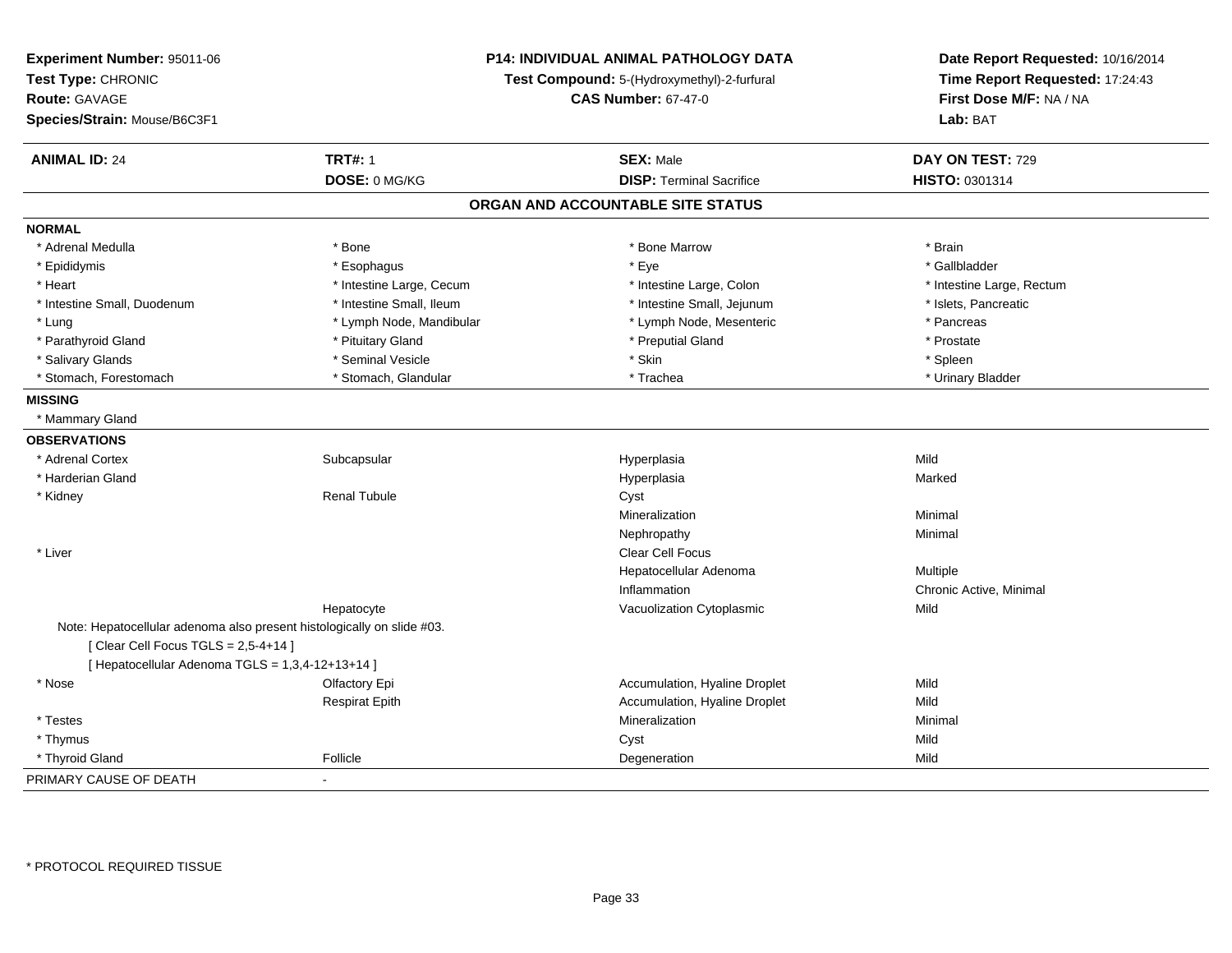| Experiment Number: 95011-06<br>Test Type: CHRONIC<br><b>Route: GAVAGE</b><br>Species/Strain: Mouse/B6C3F1 |                           | P14: INDIVIDUAL ANIMAL PATHOLOGY DATA<br>Test Compound: 5-(Hydroxymethyl)-2-furfural<br><b>CAS Number: 67-47-0</b> | Date Report Requested: 10/16/2014<br>Time Report Requested: 17:24:43<br>First Dose M/F: NA / NA<br>Lab: BAT |  |
|-----------------------------------------------------------------------------------------------------------|---------------------------|--------------------------------------------------------------------------------------------------------------------|-------------------------------------------------------------------------------------------------------------|--|
| <b>ANIMAL ID: 25</b>                                                                                      | <b>TRT#: 1</b>            | <b>SEX: Male</b>                                                                                                   | DAY ON TEST: 729                                                                                            |  |
|                                                                                                           | DOSE: 0 MG/KG             | <b>DISP: Terminal Sacrifice</b>                                                                                    | HISTO: 0301315                                                                                              |  |
|                                                                                                           |                           | ORGAN AND ACCOUNTABLE SITE STATUS                                                                                  |                                                                                                             |  |
| <b>NORMAL</b>                                                                                             |                           |                                                                                                                    |                                                                                                             |  |
| * Adrenal Medulla                                                                                         | <b>Blood Vessel</b>       | * Bone                                                                                                             | * Bone Marrow                                                                                               |  |
| * Brain                                                                                                   | * Epididymis              | * Esophagus                                                                                                        | * Eye                                                                                                       |  |
| * Gallbladder                                                                                             | * Harderian Gland         | * Heart                                                                                                            | * Intestine Large, Cecum                                                                                    |  |
| * Intestine Large, Colon                                                                                  | * Intestine Large, Rectum | * Intestine Small, Duodenum                                                                                        | * Intestine Small, Ileum                                                                                    |  |
| * Intestine Small, Jejunum                                                                                | * Islets, Pancreatic      | * Lymph Node, Mandibular                                                                                           | * Lymph Node, Mesenteric                                                                                    |  |
| * Nose                                                                                                    | * Pancreas                | * Parathyroid Gland                                                                                                | * Pituitary Gland                                                                                           |  |
| * Preputial Gland                                                                                         | * Prostate                | * Salivary Glands                                                                                                  | * Seminal Vesicle                                                                                           |  |
| * Skin                                                                                                    | * Spleen                  | * Stomach, Forestomach                                                                                             | * Stomach, Glandular                                                                                        |  |
| * Testes                                                                                                  | * Thyroid Gland           | * Trachea                                                                                                          | * Urinary Bladder                                                                                           |  |
| <b>MISSING</b>                                                                                            |                           |                                                                                                                    |                                                                                                             |  |
| * Mammary Gland                                                                                           |                           |                                                                                                                    |                                                                                                             |  |
| <b>OBSERVATIONS</b>                                                                                       |                           |                                                                                                                    |                                                                                                             |  |
| * Adrenal Cortex                                                                                          | Subcapsular               | Hyperplasia                                                                                                        | Mild                                                                                                        |  |
| * Kidney                                                                                                  | <b>Renal Tubule</b>       | Cyst                                                                                                               |                                                                                                             |  |
|                                                                                                           |                           | Mineralization                                                                                                     | Minimal                                                                                                     |  |
|                                                                                                           |                           | Nephropathy                                                                                                        | Minimal                                                                                                     |  |
| * Liver                                                                                                   |                           | Clear Cell Focus                                                                                                   |                                                                                                             |  |
|                                                                                                           |                           | <b>Eosinophilic Focus</b>                                                                                          |                                                                                                             |  |
|                                                                                                           |                           | <b>Infiltration Cellular</b>                                                                                       | Mononuclear CI, Minimal                                                                                     |  |
|                                                                                                           |                           | Inflammation                                                                                                       | Chronic Active, Minimal                                                                                     |  |
|                                                                                                           | Hepatocyte                | Vacuolization Cytoplasmic                                                                                          | Mild                                                                                                        |  |
| * Lung                                                                                                    |                           | Alveolar/Bronchiolar Adenoma                                                                                       |                                                                                                             |  |
|                                                                                                           | Alveolar Epith            | Hyperplasia                                                                                                        | Minimal                                                                                                     |  |
| * Thymus                                                                                                  |                           | Cyst                                                                                                               | Minimal                                                                                                     |  |
|                                                                                                           |                           | Ectopic Parathyroid Gland                                                                                          | Mild                                                                                                        |  |
| PRIMARY CAUSE OF DEATH                                                                                    | $\blacksquare$            |                                                                                                                    |                                                                                                             |  |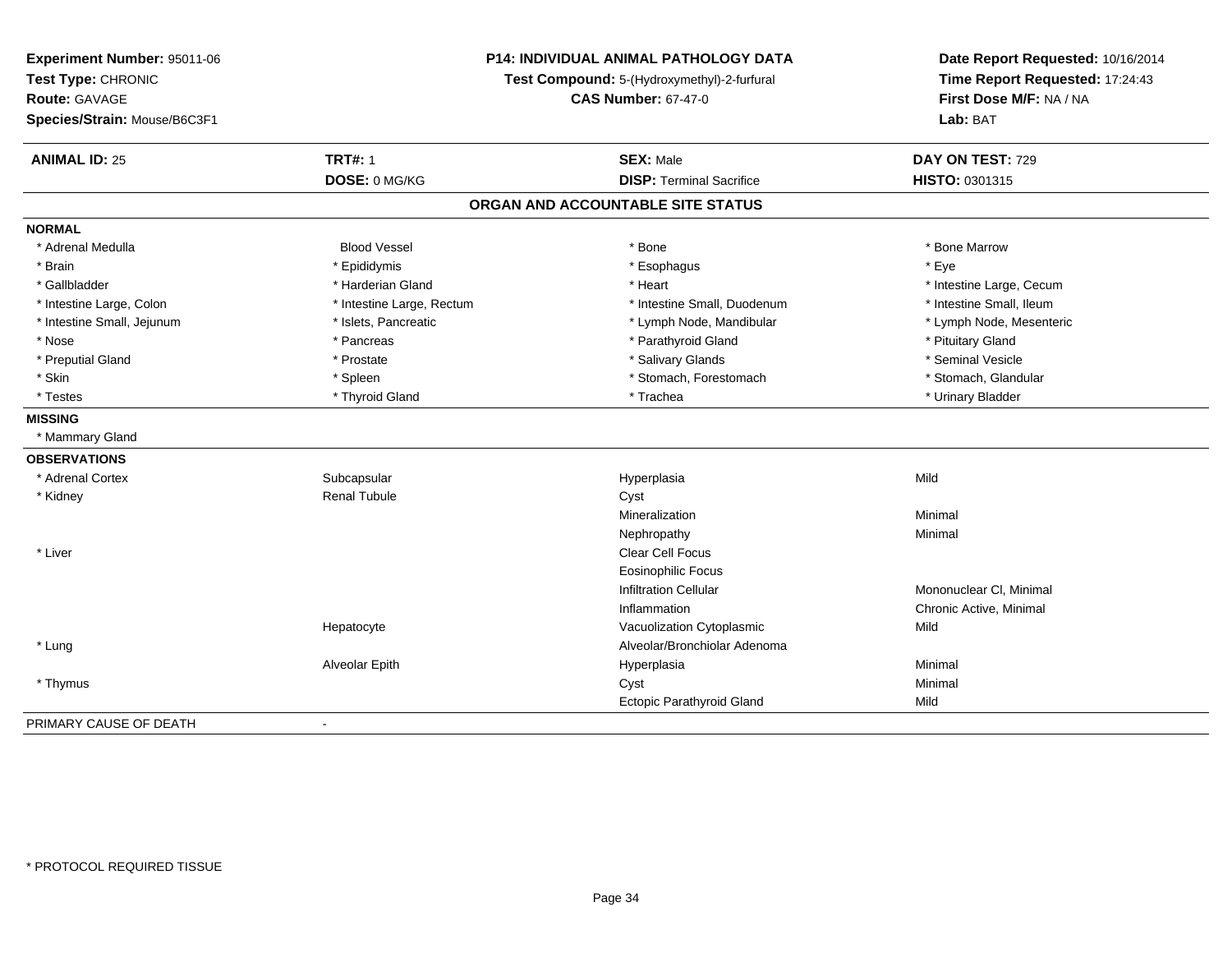| Experiment Number: 95011-06<br>Test Type: CHRONIC<br><b>Route: GAVAGE</b><br>Species/Strain: Mouse/B6C3F1 |                          | <b>P14: INDIVIDUAL ANIMAL PATHOLOGY DATA</b><br>Test Compound: 5-(Hydroxymethyl)-2-furfural<br><b>CAS Number: 67-47-0</b> | Date Report Requested: 10/16/2014<br>Time Report Requested: 17:24:43<br>First Dose M/F: NA / NA<br>Lab: BAT |
|-----------------------------------------------------------------------------------------------------------|--------------------------|---------------------------------------------------------------------------------------------------------------------------|-------------------------------------------------------------------------------------------------------------|
| <b>ANIMAL ID: 26</b>                                                                                      | <b>TRT#: 1</b>           | <b>SEX: Male</b>                                                                                                          | DAY ON TEST: 729                                                                                            |
|                                                                                                           | DOSE: 0 MG/KG            | <b>DISP: Terminal Sacrifice</b>                                                                                           | HISTO: 0301316                                                                                              |
|                                                                                                           |                          | ORGAN AND ACCOUNTABLE SITE STATUS                                                                                         |                                                                                                             |
| <b>NORMAL</b>                                                                                             |                          |                                                                                                                           |                                                                                                             |
| * Adrenal Medulla                                                                                         | * Bone                   | * Bone Marrow                                                                                                             | * Brain                                                                                                     |
| * Epididymis                                                                                              | * Esophagus              | * Eye                                                                                                                     | * Gallbladder                                                                                               |
| * Harderian Gland                                                                                         | * Intestine Large, Cecum | * Intestine Large, Colon                                                                                                  | * Intestine Large, Rectum                                                                                   |
| * Intestine Small, Duodenum                                                                               | * Intestine Small, Ileum | * Intestine Small, Jejunum                                                                                                | * Islets, Pancreatic                                                                                        |
| * Lymph Node, Mandibular                                                                                  | * Lymph Node, Mesenteric | * Nose                                                                                                                    | * Pancreas                                                                                                  |
| * Parathyroid Gland                                                                                       | * Preputial Gland        | * Prostate                                                                                                                | * Salivary Glands                                                                                           |
| * Seminal Vesicle                                                                                         | * Skin                   | * Spleen                                                                                                                  | * Stomach, Forestomach                                                                                      |
| * Stomach, Glandular                                                                                      | * Testes                 | * Trachea                                                                                                                 | * Urinary Bladder                                                                                           |
| <b>MISSING</b>                                                                                            |                          |                                                                                                                           |                                                                                                             |
| * Mammary Gland                                                                                           | * Pituitary Gland        |                                                                                                                           |                                                                                                             |
| <b>OBSERVATIONS</b>                                                                                       |                          |                                                                                                                           |                                                                                                             |
| * Adrenal Cortex                                                                                          | Subcapsular              | Hyperplasia                                                                                                               | Mild                                                                                                        |
| * Heart                                                                                                   |                          | Inflammation                                                                                                              | Chronic Active, Mild                                                                                        |
| * Kidney                                                                                                  |                          | Mineralization                                                                                                            | Minimal                                                                                                     |
|                                                                                                           |                          | Nephropathy                                                                                                               | Minimal                                                                                                     |
| * Liver                                                                                                   |                          | Hepatocellular Adenoma                                                                                                    |                                                                                                             |
|                                                                                                           |                          | Inflammation                                                                                                              | Chronic Active, Minimal                                                                                     |
| [ Hepatocellular Adenoma TGLS = 2-5 ]                                                                     |                          |                                                                                                                           |                                                                                                             |
| * Lung                                                                                                    |                          | Alveolar/Bronchiolar Carcinoma                                                                                            |                                                                                                             |
|                                                                                                           | Alveolus                 | <b>Infiltration Cellular</b>                                                                                              | Histiocyte, Moderate                                                                                        |
|                                                                                                           |                          | Inflammation                                                                                                              | Chronic Active, Mild                                                                                        |
| [ Alveolar/Bronchiolar Carcinoma TGLS = 1-12 ]<br>* Lym Node Mesen                                        |                          |                                                                                                                           |                                                                                                             |
| Note: Mesenteric lymph node on slide #06 instead of slide #05.                                            |                          |                                                                                                                           |                                                                                                             |
| * Pituitary Gl                                                                                            |                          |                                                                                                                           |                                                                                                             |
| Note: Pituitary gland missing at trim.                                                                    |                          |                                                                                                                           |                                                                                                             |
| * Thymus                                                                                                  |                          | Atrophy                                                                                                                   | Moderate                                                                                                    |
|                                                                                                           |                          | Cyst                                                                                                                      | Minimal                                                                                                     |
| * Thyroid Gland                                                                                           | Follicle                 | Cyst                                                                                                                      | Mild                                                                                                        |
| PRIMARY CAUSE OF DEATH                                                                                    | $\blacksquare$           |                                                                                                                           |                                                                                                             |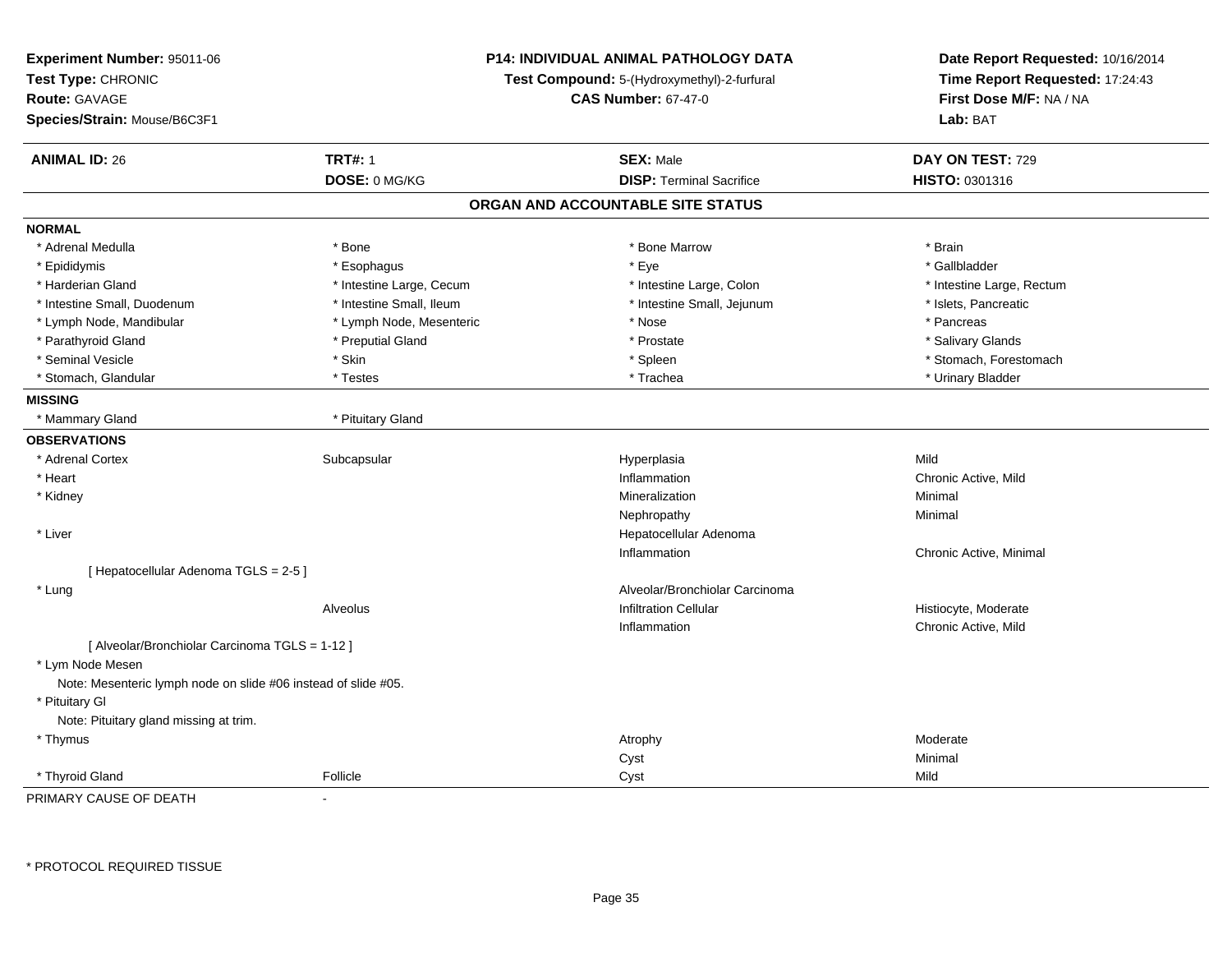| <b>Experiment Number: 95011-06</b><br><b>Test Type: CHRONIC</b><br><b>Route: GAVAGE</b><br>Species/Strain: Mouse/B6C3F1 |                                 | <b>P14: INDIVIDUAL ANIMAL PATHOLOGY DATA</b><br>Test Compound: 5-(Hydroxymethyl)-2-furfural<br><b>CAS Number: 67-47-0</b> | Date Report Requested: 10/16/2014<br>Time Report Requested: 17:24:43<br>First Dose M/F: NA / NA<br>Lab: BAT |
|-------------------------------------------------------------------------------------------------------------------------|---------------------------------|---------------------------------------------------------------------------------------------------------------------------|-------------------------------------------------------------------------------------------------------------|
| <b>ANIMAL ID: 26</b>                                                                                                    | TRT#: 1<br><b>DOSE: 0 MG/KG</b> | <b>SEX: Male</b><br><b>DISP: Terminal Sacrifice</b>                                                                       | <b>DAY ON TEST: 729</b><br><b>HISTO: 0301316</b>                                                            |
| ORGAN AND ACCOUNTABLE SITE STATUS                                                                                       |                                 |                                                                                                                           |                                                                                                             |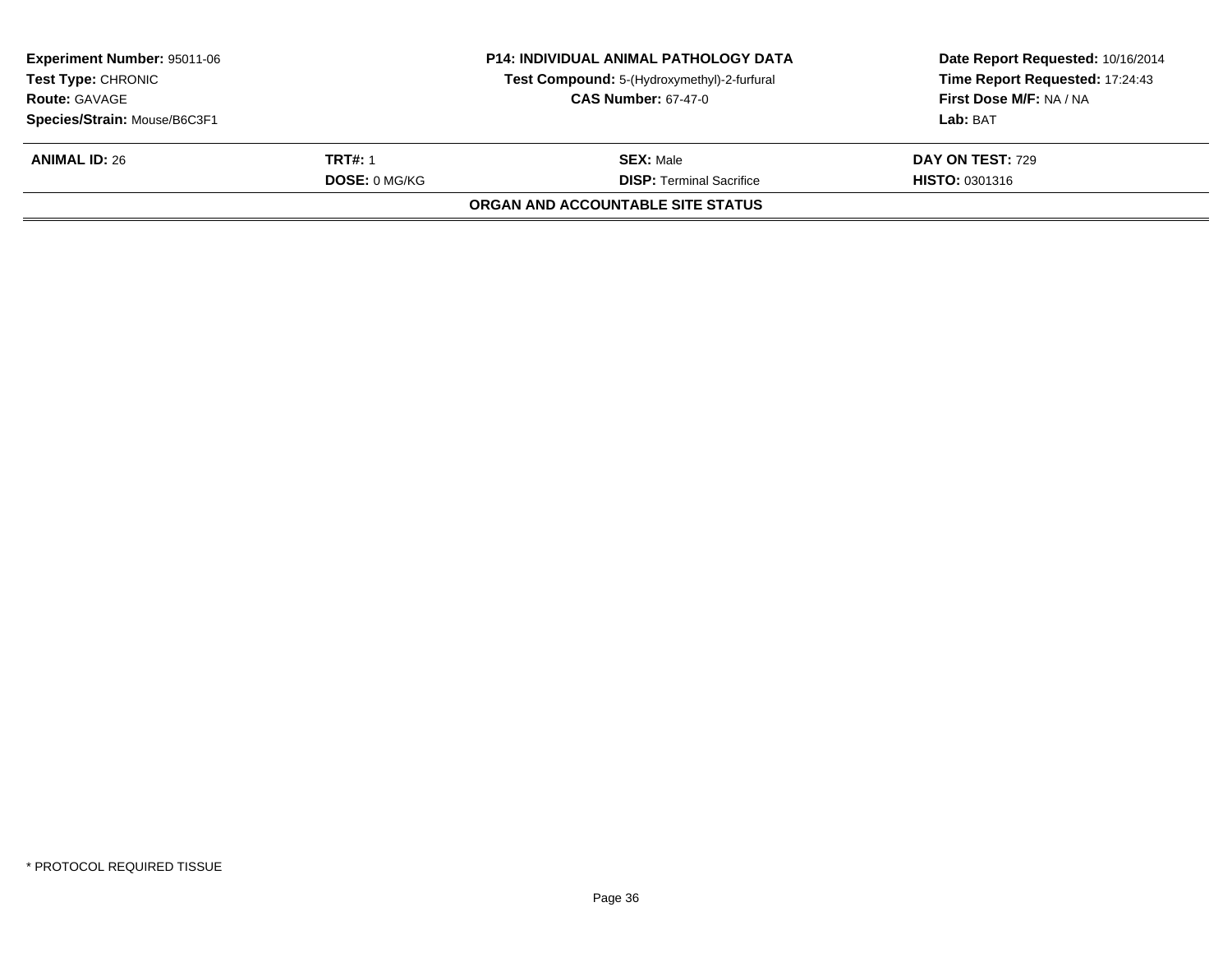| Experiment Number: 95011-06<br>Test Type: CHRONIC<br><b>Route: GAVAGE</b><br>Species/Strain: Mouse/B6C3F1 | P14: INDIVIDUAL ANIMAL PATHOLOGY DATA<br>Test Compound: 5-(Hydroxymethyl)-2-furfural<br><b>CAS Number: 67-47-0</b> |                                   | Date Report Requested: 10/16/2014<br>Time Report Requested: 17:24:43<br>First Dose M/F: NA / NA<br>Lab: BAT |
|-----------------------------------------------------------------------------------------------------------|--------------------------------------------------------------------------------------------------------------------|-----------------------------------|-------------------------------------------------------------------------------------------------------------|
| <b>ANIMAL ID: 27</b>                                                                                      | <b>TRT#: 1</b>                                                                                                     | <b>SEX: Male</b>                  | DAY ON TEST: 729                                                                                            |
|                                                                                                           | DOSE: 0 MG/KG                                                                                                      | <b>DISP: Terminal Sacrifice</b>   | HISTO: 0301317                                                                                              |
|                                                                                                           |                                                                                                                    | ORGAN AND ACCOUNTABLE SITE STATUS |                                                                                                             |
| <b>NORMAL</b>                                                                                             |                                                                                                                    |                                   |                                                                                                             |
| * Adrenal Medulla                                                                                         | * Bone                                                                                                             | * Bone Marrow                     | * Brain                                                                                                     |
| * Epididymis                                                                                              | * Esophagus                                                                                                        | * Eye                             | * Gallbladder                                                                                               |
| * Heart                                                                                                   | * Intestine Large, Cecum                                                                                           | * Intestine Large, Colon          | * Intestine Large, Rectum                                                                                   |
| * Intestine Small, Duodenum                                                                               | * Intestine Small, Ileum                                                                                           | * Intestine Small, Jejunum        | * Islets, Pancreatic                                                                                        |
| * Lymph Node, Mandibular                                                                                  | * Lymph Node, Mesenteric                                                                                           | * Nose                            | * Pancreas                                                                                                  |
| * Parathyroid Gland                                                                                       | * Pituitary Gland                                                                                                  | * Prostate                        | * Salivary Glands                                                                                           |
| * Seminal Vesicle                                                                                         | * Skin                                                                                                             | * Spleen                          | * Stomach, Forestomach                                                                                      |
| * Stomach, Glandular                                                                                      | * Testes                                                                                                           | * Trachea                         | * Urinary Bladder                                                                                           |
| <b>MISSING</b>                                                                                            |                                                                                                                    |                                   |                                                                                                             |
| * Mammary Gland                                                                                           |                                                                                                                    |                                   |                                                                                                             |
| <b>OBSERVATIONS</b>                                                                                       |                                                                                                                    |                                   |                                                                                                             |
| * Adrenal Cortex                                                                                          | Subcapsular                                                                                                        | Hyperplasia                       | Minimal                                                                                                     |
| * Harderian Gland                                                                                         |                                                                                                                    | Adenoma                           |                                                                                                             |
| [Adenoma TGLS = $2-9$ ]                                                                                   |                                                                                                                    |                                   |                                                                                                             |
| * Kidney                                                                                                  |                                                                                                                    | Mineralization                    | Minimal                                                                                                     |
|                                                                                                           |                                                                                                                    | Nephropathy                       | Mild                                                                                                        |
| * Liver                                                                                                   |                                                                                                                    | Clear Cell Focus                  |                                                                                                             |
|                                                                                                           |                                                                                                                    | <b>Eosinophilic Focus</b>         |                                                                                                             |
|                                                                                                           |                                                                                                                    | Hepatocellular Adenoma            |                                                                                                             |
|                                                                                                           |                                                                                                                    | Inflammation                      | Chronic Active, Minimal                                                                                     |
|                                                                                                           |                                                                                                                    | <b>Mixed Cell Focus</b>           |                                                                                                             |
|                                                                                                           | Hepatocyte                                                                                                         | Vacuolization Cytoplasmic         | Mild                                                                                                        |
| [Clear Cell Focus TGLS = $1-3+4+5$ ]                                                                      |                                                                                                                    |                                   |                                                                                                             |
| [Eosinophilic Focus TGLS = 1-5]                                                                           |                                                                                                                    |                                   |                                                                                                             |
| [ Hepatocellular Adenoma TGLS = 1-3 ]                                                                     |                                                                                                                    |                                   |                                                                                                             |
| [Mixed Cell Focus TGLS = 1-3]                                                                             |                                                                                                                    |                                   |                                                                                                             |
| * Lung                                                                                                    | Alveolar Epith                                                                                                     | Hyperplasia                       | Marked                                                                                                      |
| * Preputial Gland                                                                                         |                                                                                                                    | Inflammation                      | Chronic Active, Moderate                                                                                    |
| * Testes                                                                                                  |                                                                                                                    |                                   |                                                                                                             |

Note: Rete testis with adjacent tubuli recti - unilateral - normal, not coded.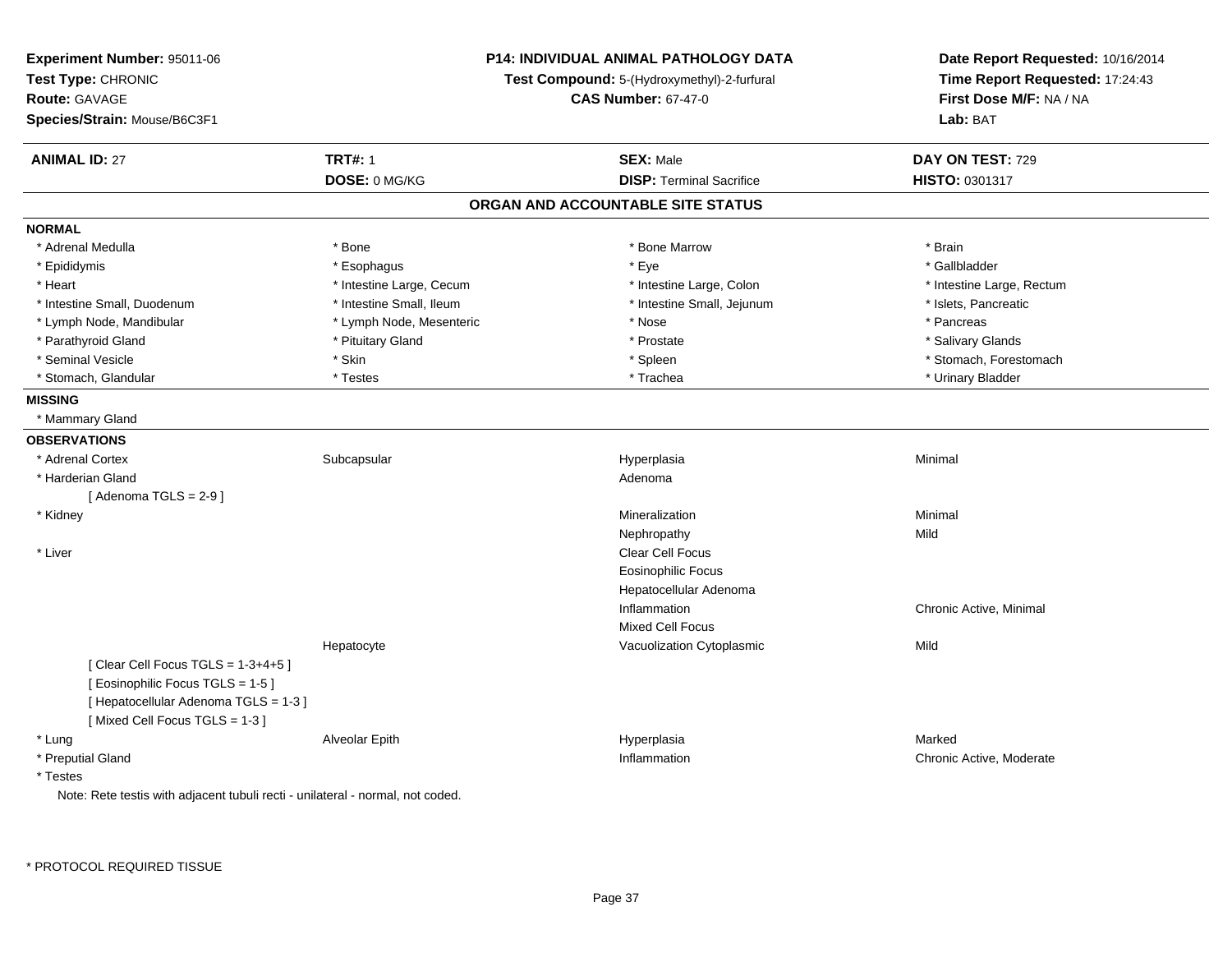| Experiment Number: 95011-06<br><b>Test Type: CHRONIC</b> |                      | <b>P14: INDIVIDUAL ANIMAL PATHOLOGY DATA</b> | Date Report Requested: 10/16/2014<br>Time Report Requested: 17:24:43 |
|----------------------------------------------------------|----------------------|----------------------------------------------|----------------------------------------------------------------------|
|                                                          |                      | Test Compound: 5-(Hydroxymethyl)-2-furfural  |                                                                      |
| <b>Route: GAVAGE</b>                                     |                      | <b>CAS Number: 67-47-0</b>                   | First Dose M/F: NA / NA                                              |
| Species/Strain: Mouse/B6C3F1                             |                      |                                              | Lab: BAT                                                             |
| <b>ANIMAL ID: 27</b>                                     | <b>TRT#: 1</b>       | <b>SEX: Male</b>                             | DAY ON TEST: 729                                                     |
|                                                          | <b>DOSE: 0 MG/KG</b> | <b>DISP:</b> Terminal Sacrifice              | <b>HISTO: 0301317</b>                                                |
|                                                          |                      | ORGAN AND ACCOUNTABLE SITE STATUS            |                                                                      |
| * Thymus                                                 |                      | Cyst                                         | Mild                                                                 |
| * Thyroid Gland                                          | Follicular Cel       | Hyperplasia                                  | Mild                                                                 |
| Tooth                                                    |                      | Malformation                                 |                                                                      |
| PRIMARY CAUSE OF DEATH                                   |                      |                                              |                                                                      |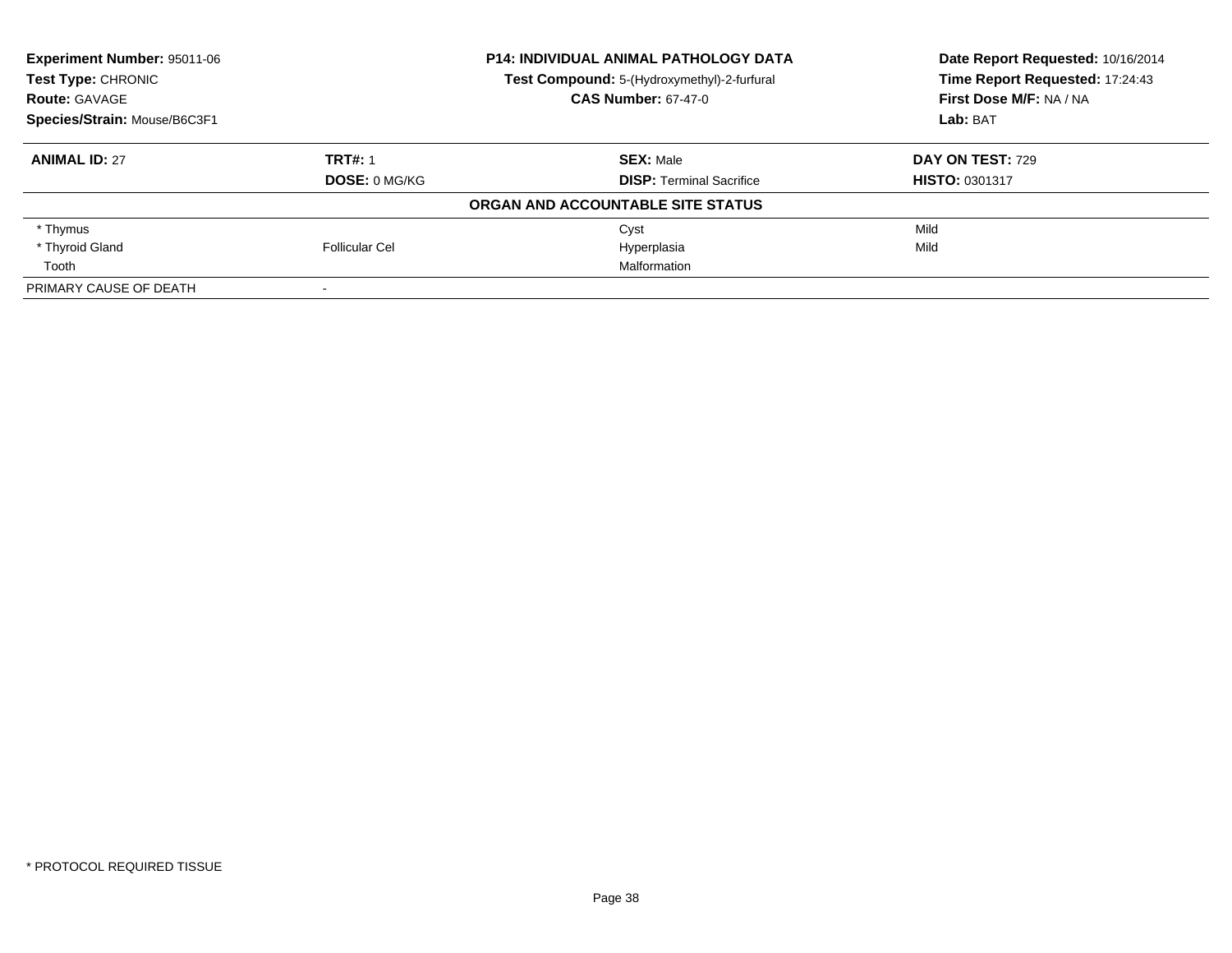| Experiment Number: 95011-06<br>Test Type: CHRONIC<br><b>Route: GAVAGE</b><br>Species/Strain: Mouse/B6C3F1 | P14: INDIVIDUAL ANIMAL PATHOLOGY DATA<br>Test Compound: 5-(Hydroxymethyl)-2-furfural<br><b>CAS Number: 67-47-0</b> |                                   | Date Report Requested: 10/16/2014<br>Time Report Requested: 17:24:43<br>First Dose M/F: NA / NA<br>Lab: BAT |
|-----------------------------------------------------------------------------------------------------------|--------------------------------------------------------------------------------------------------------------------|-----------------------------------|-------------------------------------------------------------------------------------------------------------|
| <b>ANIMAL ID: 28</b>                                                                                      | <b>TRT#: 1</b>                                                                                                     | <b>SEX: Male</b>                  | DAY ON TEST: 729                                                                                            |
|                                                                                                           | DOSE: 0 MG/KG                                                                                                      | <b>DISP: Terminal Sacrifice</b>   | HISTO: 0301318                                                                                              |
|                                                                                                           |                                                                                                                    | ORGAN AND ACCOUNTABLE SITE STATUS |                                                                                                             |
| <b>NORMAL</b>                                                                                             |                                                                                                                    |                                   |                                                                                                             |
| * Adrenal Medulla                                                                                         | * Bone                                                                                                             | * Bone Marrow                     | * Brain                                                                                                     |
| * Epididymis                                                                                              | * Esophagus                                                                                                        | * Eye                             | * Gallbladder                                                                                               |
| * Harderian Gland                                                                                         | * Heart                                                                                                            | * Intestine Large, Cecum          | * Intestine Large, Colon                                                                                    |
| * Intestine Large, Rectum                                                                                 | * Intestine Small, Duodenum                                                                                        | * Intestine Small, Ileum          | * Intestine Small, Jejunum                                                                                  |
| * Islets, Pancreatic                                                                                      | * Lung                                                                                                             | * Lymph Node, Mandibular          | * Lymph Node, Mesenteric                                                                                    |
| * Pancreas                                                                                                | * Parathyroid Gland                                                                                                | * Pituitary Gland                 | * Prostate                                                                                                  |
| * Salivary Glands                                                                                         | * Seminal Vesicle                                                                                                  | * Skin                            | * Spleen                                                                                                    |
| * Stomach, Forestomach                                                                                    | * Stomach, Glandular                                                                                               | * Testes                          | * Trachea                                                                                                   |
| * Urinary Bladder                                                                                         |                                                                                                                    |                                   |                                                                                                             |
| <b>MISSING</b>                                                                                            |                                                                                                                    |                                   |                                                                                                             |
| * Mammary Gland                                                                                           |                                                                                                                    |                                   |                                                                                                             |
| <b>OBSERVATIONS</b>                                                                                       |                                                                                                                    |                                   |                                                                                                             |
| * Adrenal Cortex                                                                                          | Subcapsular                                                                                                        | Hyperplasia                       | Minimal                                                                                                     |
|                                                                                                           |                                                                                                                    | Hypertrophy                       | Moderate                                                                                                    |
| * Kidney                                                                                                  |                                                                                                                    | Mineralization                    | Minimal                                                                                                     |
|                                                                                                           |                                                                                                                    | Nephropathy                       | Minimal                                                                                                     |
| * Liver                                                                                                   |                                                                                                                    | Clear Cell Focus                  |                                                                                                             |
|                                                                                                           |                                                                                                                    | <b>Eosinophilic Focus</b>         |                                                                                                             |
|                                                                                                           |                                                                                                                    | Hepatocellular Adenoma            | Multiple                                                                                                    |
|                                                                                                           |                                                                                                                    | Inflammation                      | Chronic Active, Minimal                                                                                     |
|                                                                                                           | Hepatocyte                                                                                                         | Vacuolization Cytoplasmic         | Mild                                                                                                        |
| [Clear Cell Focus TGLS = 3-14]                                                                            |                                                                                                                    |                                   |                                                                                                             |
| [ Hepatocellular Adenoma TGLS = 1,2,3-12+13+14 ]                                                          |                                                                                                                    |                                   |                                                                                                             |
| * Nose                                                                                                    | Olfactory Epi                                                                                                      | Degeneration                      | Minimal                                                                                                     |
| * Preputial Gland                                                                                         |                                                                                                                    | Inflammation                      | Chronic Active, Marked                                                                                      |
| * Testes                                                                                                  |                                                                                                                    |                                   |                                                                                                             |
| Note: Rete testis with adjacent tubuli recti - unilateral - normal, not coded.                            |                                                                                                                    |                                   |                                                                                                             |
| * Thymus                                                                                                  |                                                                                                                    | Atrophy                           | Moderate                                                                                                    |
| * Thyroid Gland                                                                                           | Follicle                                                                                                           | Degeneration                      | Mild                                                                                                        |
|                                                                                                           | <b>Follicular Cel</b>                                                                                              | Hyperplasia                       | Mild                                                                                                        |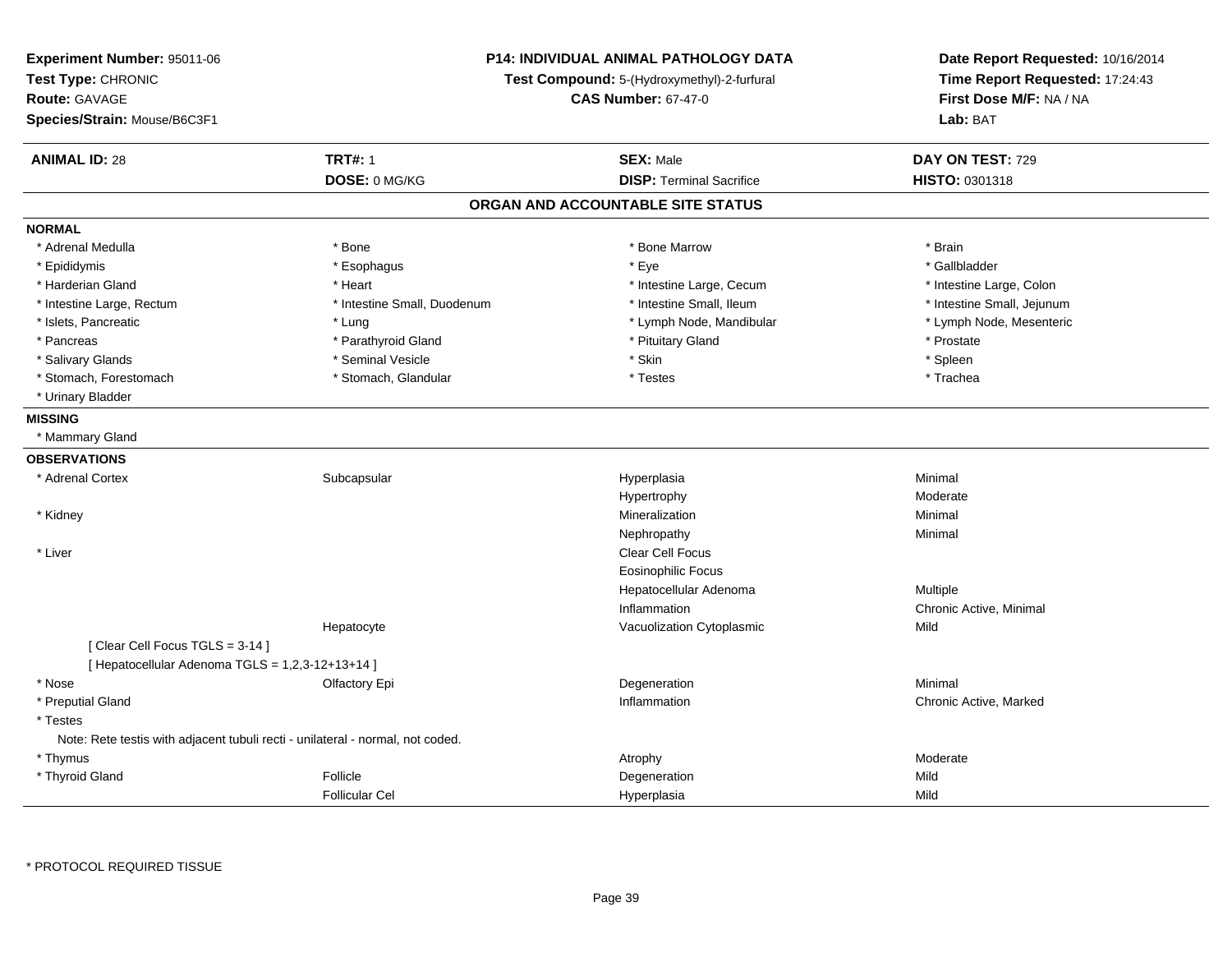| <b>Experiment Number: 95011-06</b><br>Test Type: CHRONIC<br><b>Route: GAVAGE</b> |                      | <b>P14: INDIVIDUAL ANIMAL PATHOLOGY DATA</b><br>Test Compound: 5-(Hydroxymethyl)-2-furfural<br><b>CAS Number: 67-47-0</b> | Date Report Requested: 10/16/2014<br>Time Report Requested: 17:24:43<br>First Dose M/F: NA / NA<br>Lab: BAT |
|----------------------------------------------------------------------------------|----------------------|---------------------------------------------------------------------------------------------------------------------------|-------------------------------------------------------------------------------------------------------------|
| Species/Strain: Mouse/B6C3F1                                                     |                      |                                                                                                                           |                                                                                                             |
| <b>ANIMAL ID: 28</b>                                                             | <b>TRT#: 1</b>       | <b>SEX: Male</b>                                                                                                          | DAY ON TEST: 729                                                                                            |
|                                                                                  | <b>DOSE: 0 MG/KG</b> | <b>DISP:</b> Terminal Sacrifice                                                                                           | <b>HISTO: 0301318</b>                                                                                       |
|                                                                                  |                      | ORGAN AND ACCOUNTABLE SITE STATUS                                                                                         |                                                                                                             |
| PRIMARY CAUSE OF DEATH                                                           |                      |                                                                                                                           |                                                                                                             |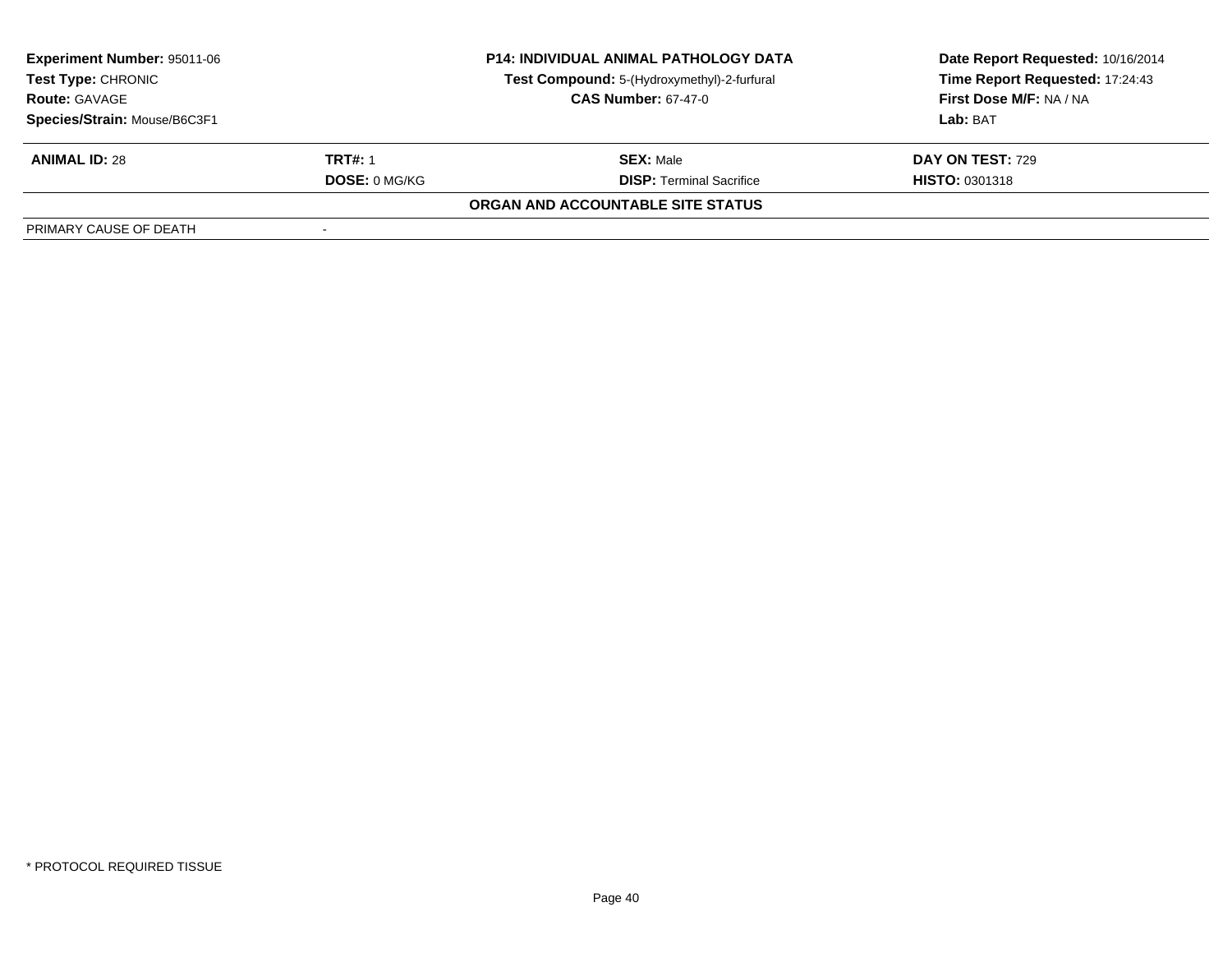| Experiment Number: 95011-06                                                    | <b>P14: INDIVIDUAL ANIMAL PATHOLOGY DATA</b> |                                             | Date Report Requested: 10/16/2014                          |  |
|--------------------------------------------------------------------------------|----------------------------------------------|---------------------------------------------|------------------------------------------------------------|--|
| Test Type: CHRONIC                                                             |                                              | Test Compound: 5-(Hydroxymethyl)-2-furfural |                                                            |  |
| <b>Route: GAVAGE</b>                                                           |                                              | <b>CAS Number: 67-47-0</b>                  | Time Report Requested: 17:24:43<br>First Dose M/F: NA / NA |  |
| Species/Strain: Mouse/B6C3F1                                                   |                                              |                                             | Lab: BAT                                                   |  |
| <b>ANIMAL ID: 29</b>                                                           | <b>TRT#: 1</b>                               | <b>SEX: Male</b>                            | DAY ON TEST: 588                                           |  |
|                                                                                | DOSE: 0 MG/KG                                | <b>DISP:</b> Moribund Sacrifice             | HISTO: 0301319                                             |  |
|                                                                                |                                              | ORGAN AND ACCOUNTABLE SITE STATUS           |                                                            |  |
| <b>NORMAL</b>                                                                  |                                              |                                             |                                                            |  |
| * Adrenal Medulla                                                              | * Bone                                       | * Bone Marrow                               | * Brain                                                    |  |
| * Epididymis                                                                   | * Esophagus                                  | * Eye                                       | * Gallbladder                                              |  |
| * Harderian Gland                                                              | * Heart                                      | * Intestine Large, Cecum                    | * Intestine Large, Colon                                   |  |
| * Intestine Large, Rectum                                                      | * Intestine Small, Duodenum                  | * Intestine Small, Ileum                    | * Intestine Small, Jejunum                                 |  |
| * Islets, Pancreatic                                                           | * Lung                                       | * Lymph Node, Mesenteric                    | * Pancreas                                                 |  |
| * Parathyroid Gland                                                            | * Prostate                                   | * Salivary Glands                           | * Seminal Vesicle                                          |  |
| * Skin                                                                         | * Spleen                                     | * Stomach, Glandular                        | * Testes                                                   |  |
| * Thymus                                                                       | * Thyroid Gland                              | * Trachea                                   | * Urinary Bladder                                          |  |
| <b>MISSING</b>                                                                 |                                              |                                             |                                                            |  |
| * Lymph Node, Mandibular                                                       | * Mammary Gland                              | * Pituitary Gland                           |                                                            |  |
| <b>OBSERVATIONS</b>                                                            |                                              |                                             |                                                            |  |
| * Adrenal Cortex                                                               |                                              | Degeneration                                | Fatty, Mild                                                |  |
|                                                                                | Subcapsular                                  | Hyperplasia                                 | Mild                                                       |  |
| * Kidney                                                                       |                                              | Mineralization                              | Minimal                                                    |  |
|                                                                                |                                              | Nephropathy                                 | Moderate                                                   |  |
| * Liver                                                                        |                                              | Hepatocellular Carcinoma                    |                                                            |  |
|                                                                                |                                              | Infarct                                     | Marked                                                     |  |
|                                                                                |                                              | Inflammation                                | Chronic Active, Mild                                       |  |
| [ Hepatocellular Carcinoma TGLS = 1-12 ]<br>[Infarct TGLS = $2-12$ ]           |                                              |                                             |                                                            |  |
| * Nose                                                                         | <b>Respirat Epith</b>                        | Accumulation, Hyaline Droplet               | Minimal                                                    |  |
|                                                                                | Glands                                       | Dilatation                                  | Mild                                                       |  |
| * Pituitary Gl                                                                 |                                              |                                             |                                                            |  |
| Note: Pituitary gland missing at trim.                                         |                                              |                                             |                                                            |  |
| * Preputial Gland                                                              | Duct                                         | Ectasia                                     | Mild                                                       |  |
| * Stomach, Forestomach                                                         |                                              | Inflammation                                | Chronic Active, Mild                                       |  |
| * Testes                                                                       |                                              |                                             |                                                            |  |
| Note: Rete testis with adjacent tubuli recti - unilateral - normal, not coded. |                                              |                                             |                                                            |  |
| PRIMARY CAUSE OF DEATH                                                         | Hepatocellular Carcinoma<br>- Liver          |                                             |                                                            |  |
| CONTRIBUTORY CAUSE OF DEATH                                                    | - Liver Infarct                              |                                             |                                                            |  |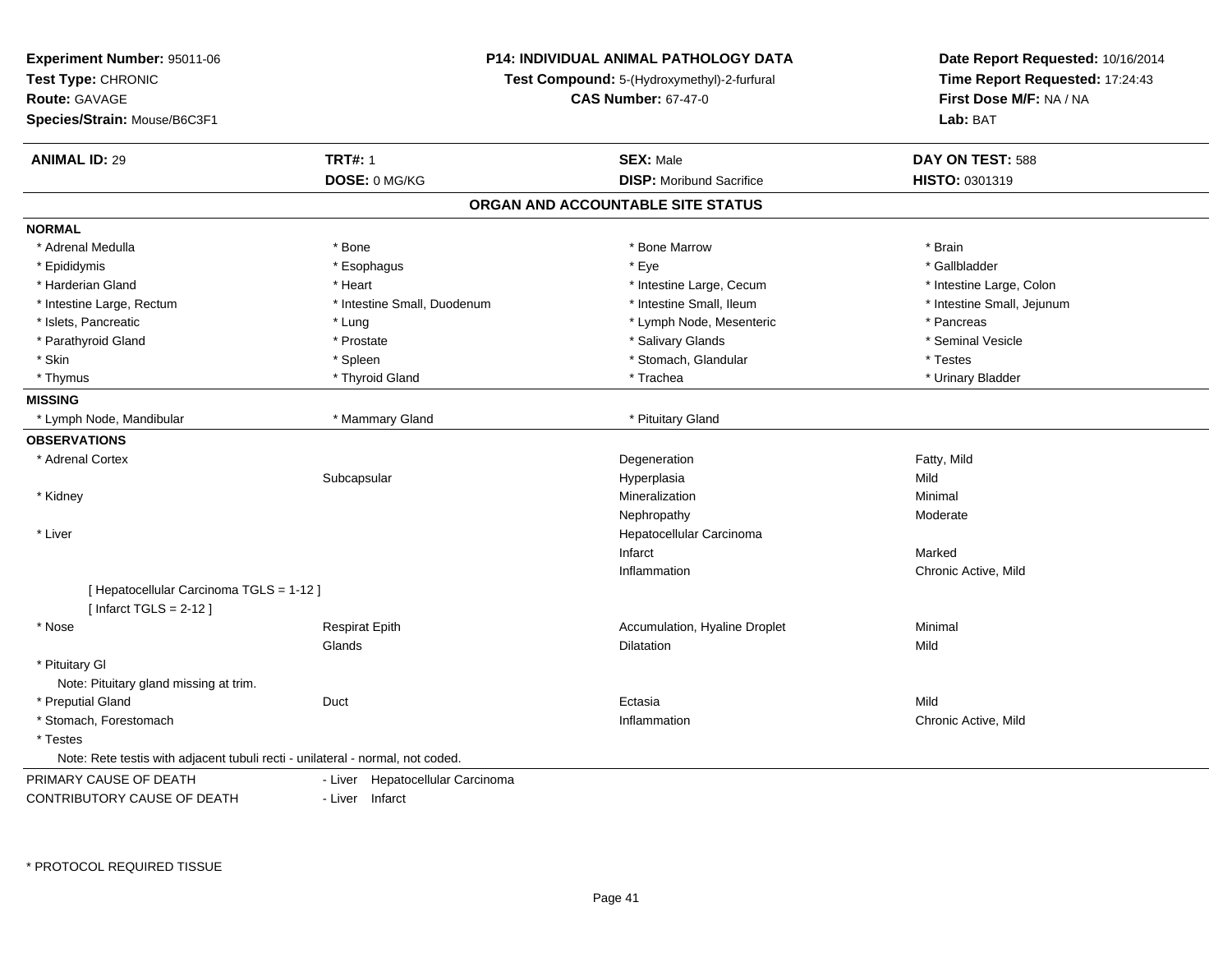| <b>Experiment Number: 95011-06</b><br><b>Test Type: CHRONIC</b><br><b>Route: GAVAGE</b><br>Species/Strain: Mouse/B6C3F1 |                                 | <b>P14: INDIVIDUAL ANIMAL PATHOLOGY DATA</b><br>Test Compound: 5-(Hydroxymethyl)-2-furfural<br><b>CAS Number: 67-47-0</b> | Date Report Requested: 10/16/2014<br>Time Report Requested: 17:24:43<br>First Dose M/F: NA / NA<br>Lab: BAT |
|-------------------------------------------------------------------------------------------------------------------------|---------------------------------|---------------------------------------------------------------------------------------------------------------------------|-------------------------------------------------------------------------------------------------------------|
| <b>ANIMAL ID: 29</b>                                                                                                    | TRT#: 1<br><b>DOSE: 0 MG/KG</b> | <b>SEX: Male</b><br><b>DISP:</b> Moribund Sacrifice                                                                       | DAY ON TEST: 588<br><b>HISTO: 0301319</b>                                                                   |
|                                                                                                                         |                                 | ORGAN AND ACCOUNTABLE SITE STATUS                                                                                         |                                                                                                             |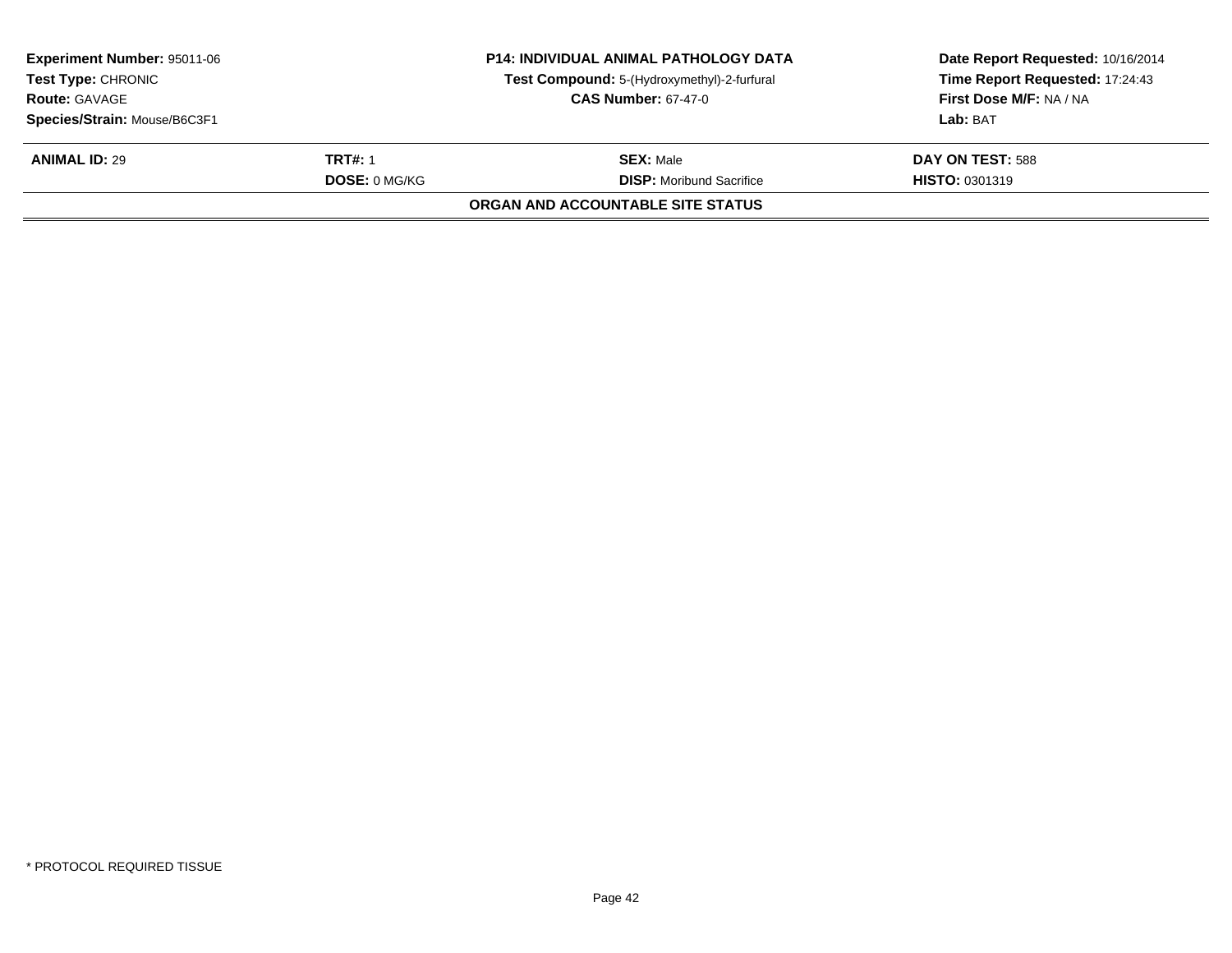| Experiment Number: 95011-06<br>Test Type: CHRONIC<br>Route: GAVAGE<br>Species/Strain: Mouse/B6C3F1 |                             | <b>P14: INDIVIDUAL ANIMAL PATHOLOGY DATA</b><br>Test Compound: 5-(Hydroxymethyl)-2-furfural<br><b>CAS Number: 67-47-0</b> | Date Report Requested: 10/16/2014<br>Time Report Requested: 17:24:43<br>First Dose M/F: NA / NA<br>Lab: BAT |
|----------------------------------------------------------------------------------------------------|-----------------------------|---------------------------------------------------------------------------------------------------------------------------|-------------------------------------------------------------------------------------------------------------|
| <b>ANIMAL ID: 30</b>                                                                               | <b>TRT#: 1</b>              | <b>SEX: Male</b>                                                                                                          | DAY ON TEST: 729                                                                                            |
|                                                                                                    | DOSE: 0 MG/KG               | <b>DISP: Terminal Sacrifice</b>                                                                                           | HISTO: 0301320                                                                                              |
|                                                                                                    |                             | ORGAN AND ACCOUNTABLE SITE STATUS                                                                                         |                                                                                                             |
| <b>NORMAL</b>                                                                                      |                             |                                                                                                                           |                                                                                                             |
| * Adrenal Medulla                                                                                  | * Bone                      | * Bone Marrow                                                                                                             | * Brain                                                                                                     |
| * Epididymis                                                                                       | * Esophagus                 | * Eye                                                                                                                     | * Gallbladder                                                                                               |
| * Harderian Gland                                                                                  | * Heart                     | * Intestine Large, Cecum                                                                                                  | * Intestine Large, Colon                                                                                    |
| * Intestine Large, Rectum                                                                          | * Intestine Small, Duodenum | * Intestine Small, Ileum                                                                                                  | * Intestine Small, Jejunum                                                                                  |
| * Islets, Pancreatic                                                                               | * Lung                      | * Lymph Node, Mandibular                                                                                                  | * Lymph Node, Mesenteric                                                                                    |
| * Nose                                                                                             | * Pancreas                  | * Pituitary Gland                                                                                                         | * Prostate                                                                                                  |
| * Salivary Glands                                                                                  | * Seminal Vesicle           | * Skin                                                                                                                    | * Spleen                                                                                                    |
| * Stomach, Forestomach                                                                             | * Stomach, Glandular        | * Testes                                                                                                                  | * Trachea                                                                                                   |
| * Urinary Bladder                                                                                  |                             |                                                                                                                           |                                                                                                             |
| <b>MISSING</b>                                                                                     |                             |                                                                                                                           |                                                                                                             |
| * Mammary Gland                                                                                    | * Parathyroid Gland         |                                                                                                                           |                                                                                                             |
| <b>OBSERVATIONS</b>                                                                                |                             |                                                                                                                           |                                                                                                             |
| * Adrenal Cortex                                                                                   | Subcapsular                 | Hyperplasia                                                                                                               | Minimal                                                                                                     |
|                                                                                                    |                             | Hypertrophy                                                                                                               | Minimal                                                                                                     |
| * Kidney                                                                                           |                             | Mineralization                                                                                                            | Minimal                                                                                                     |
|                                                                                                    |                             | Nephropathy                                                                                                               | Minimal                                                                                                     |
| * Liver                                                                                            |                             | Inflammation                                                                                                              | Chronic Active, Minimal                                                                                     |
|                                                                                                    | Hepatocyte                  | Vacuolization Cytoplasmic                                                                                                 | Mild                                                                                                        |
| * Preputial Gland                                                                                  | Duct                        | Ectasia                                                                                                                   | Mild                                                                                                        |
| * Thymus                                                                                           |                             | Cyst                                                                                                                      | Mild                                                                                                        |
| * Thyroid Gland                                                                                    | <b>Follicular Cel</b>       | Adenoma                                                                                                                   | Multiple                                                                                                    |
|                                                                                                    | Follicle                    | Degeneration                                                                                                              | Minimal                                                                                                     |
| PRIMARY CAUSE OF DEATH                                                                             | $\overline{\phantom{a}}$    |                                                                                                                           |                                                                                                             |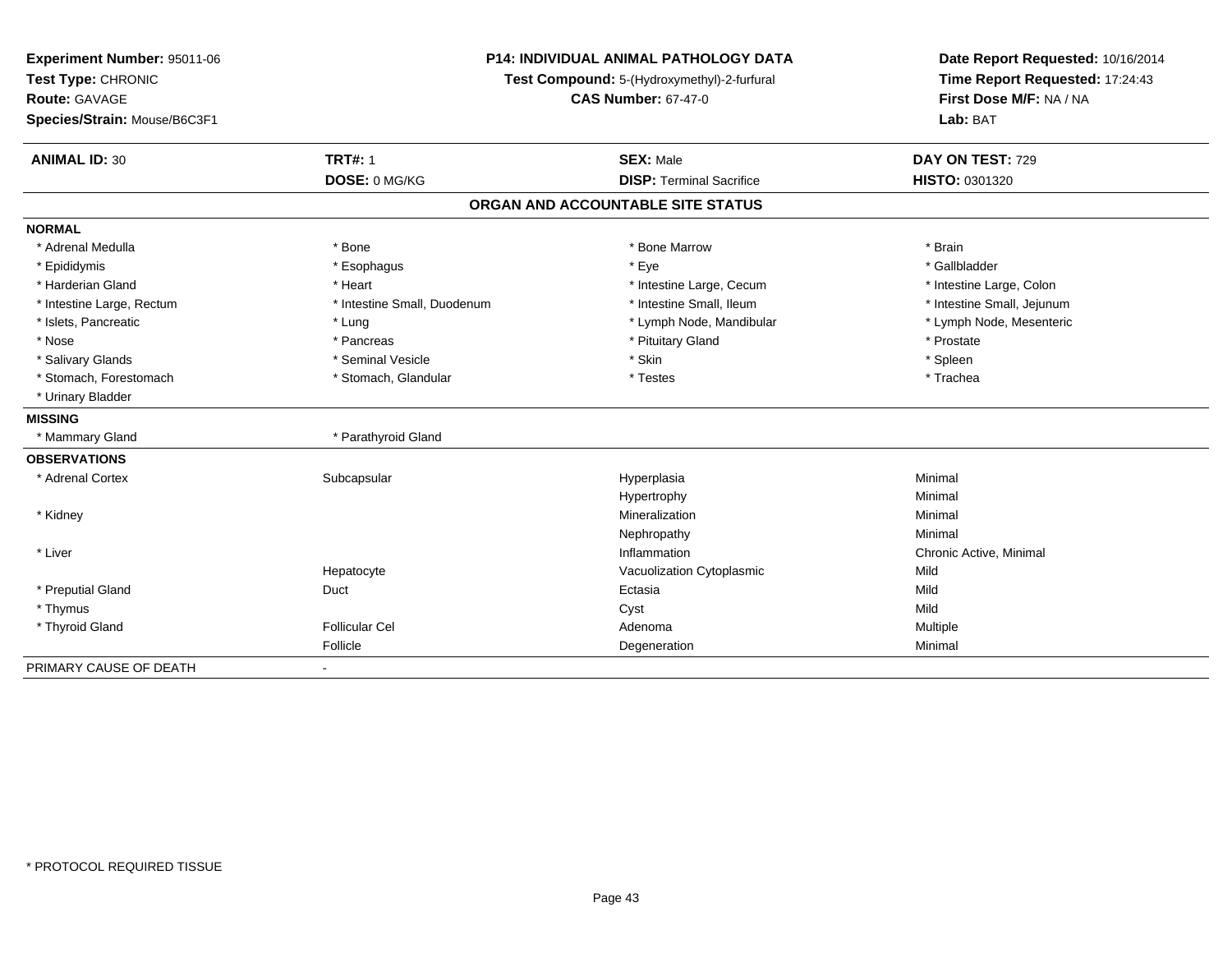| Experiment Number: 95011-06<br>Test Type: CHRONIC<br><b>Route: GAVAGE</b><br>Species/Strain: Mouse/B6C3F1 | P14: INDIVIDUAL ANIMAL PATHOLOGY DATA<br>Test Compound: 5-(Hydroxymethyl)-2-furfural<br><b>CAS Number: 67-47-0</b> |                                   | Date Report Requested: 10/16/2014<br>Time Report Requested: 17:24:43<br>First Dose M/F: NA / NA<br>Lab: BAT |
|-----------------------------------------------------------------------------------------------------------|--------------------------------------------------------------------------------------------------------------------|-----------------------------------|-------------------------------------------------------------------------------------------------------------|
| <b>ANIMAL ID: 31</b>                                                                                      | <b>TRT#: 1</b>                                                                                                     | <b>SEX: Male</b>                  | DAY ON TEST: 730                                                                                            |
|                                                                                                           | DOSE: 0 MG/KG                                                                                                      | <b>DISP: Terminal Sacrifice</b>   | HISTO: 0301321                                                                                              |
|                                                                                                           |                                                                                                                    | ORGAN AND ACCOUNTABLE SITE STATUS |                                                                                                             |
| <b>NORMAL</b>                                                                                             |                                                                                                                    |                                   |                                                                                                             |
| * Adrenal Medulla                                                                                         | * Bone                                                                                                             | * Bone Marrow                     | * Brain                                                                                                     |
| * Epididymis                                                                                              | * Esophagus                                                                                                        | * Eye                             | * Gallbladder                                                                                               |
| * Heart                                                                                                   | * Intestine Large, Cecum                                                                                           | * Intestine Large, Colon          | * Intestine Large, Rectum                                                                                   |
| * Intestine Small, Duodenum                                                                               | * Intestine Small, Ileum                                                                                           | * Intestine Small, Jejunum        | * Islets, Pancreatic                                                                                        |
| * Lymph Node, Mandibular                                                                                  | * Lymph Node, Mesenteric                                                                                           | * Pancreas                        | * Pituitary Gland                                                                                           |
| * Preputial Gland                                                                                         | * Prostate                                                                                                         | * Salivary Glands                 | * Seminal Vesicle                                                                                           |
| * Skin                                                                                                    | * Spleen                                                                                                           | * Stomach, Forestomach            | * Stomach, Glandular                                                                                        |
| * Testes                                                                                                  | * Trachea                                                                                                          | * Urinary Bladder                 |                                                                                                             |
| <b>MISSING</b>                                                                                            |                                                                                                                    |                                   |                                                                                                             |
| * Mammary Gland                                                                                           | * Parathyroid Gland                                                                                                |                                   |                                                                                                             |
| <b>OBSERVATIONS</b>                                                                                       |                                                                                                                    |                                   |                                                                                                             |
| * Adrenal Cortex                                                                                          | Subcapsular                                                                                                        | Hyperplasia                       | Minimal                                                                                                     |
|                                                                                                           |                                                                                                                    | Hypertrophy                       | Minimal                                                                                                     |
| * Harderian Gland                                                                                         |                                                                                                                    | Adenoma                           |                                                                                                             |
| * Kidney                                                                                                  | <b>Renal Tubule</b>                                                                                                | Cyst                              |                                                                                                             |
|                                                                                                           |                                                                                                                    | Mineralization                    | Minimal                                                                                                     |
|                                                                                                           |                                                                                                                    | Nephropathy                       | Minimal                                                                                                     |
| * Liver                                                                                                   |                                                                                                                    | <b>Eosinophilic Focus</b>         |                                                                                                             |
|                                                                                                           |                                                                                                                    | Inflammation                      | Chronic Active, Minimal                                                                                     |
|                                                                                                           | Hepatocyte                                                                                                         | Vacuolization Cytoplasmic         | Mild                                                                                                        |
| [ Eosinophilic Focus TGLS = 1-12 ]                                                                        |                                                                                                                    |                                   |                                                                                                             |
| * Lung                                                                                                    |                                                                                                                    | Alveolar/Bronchiolar Adenoma      |                                                                                                             |
| [ Alveolar/Bronchiolar Adenoma TGLS = 2-13 ]                                                              |                                                                                                                    |                                   |                                                                                                             |
| * Nose                                                                                                    | <b>Respirat Epith</b>                                                                                              | Accumulation, Hyaline Droplet     | Minimal                                                                                                     |
| * Thymus                                                                                                  |                                                                                                                    | Cyst                              | Mild                                                                                                        |
| * Thyroid Gland                                                                                           | <b>Follicular Cel</b>                                                                                              | Hyperplasia                       | Mild                                                                                                        |
| Tooth                                                                                                     |                                                                                                                    | Malformation                      |                                                                                                             |
| PRIMARY CAUSE OF DEATH<br>$\blacksquare$                                                                  |                                                                                                                    |                                   |                                                                                                             |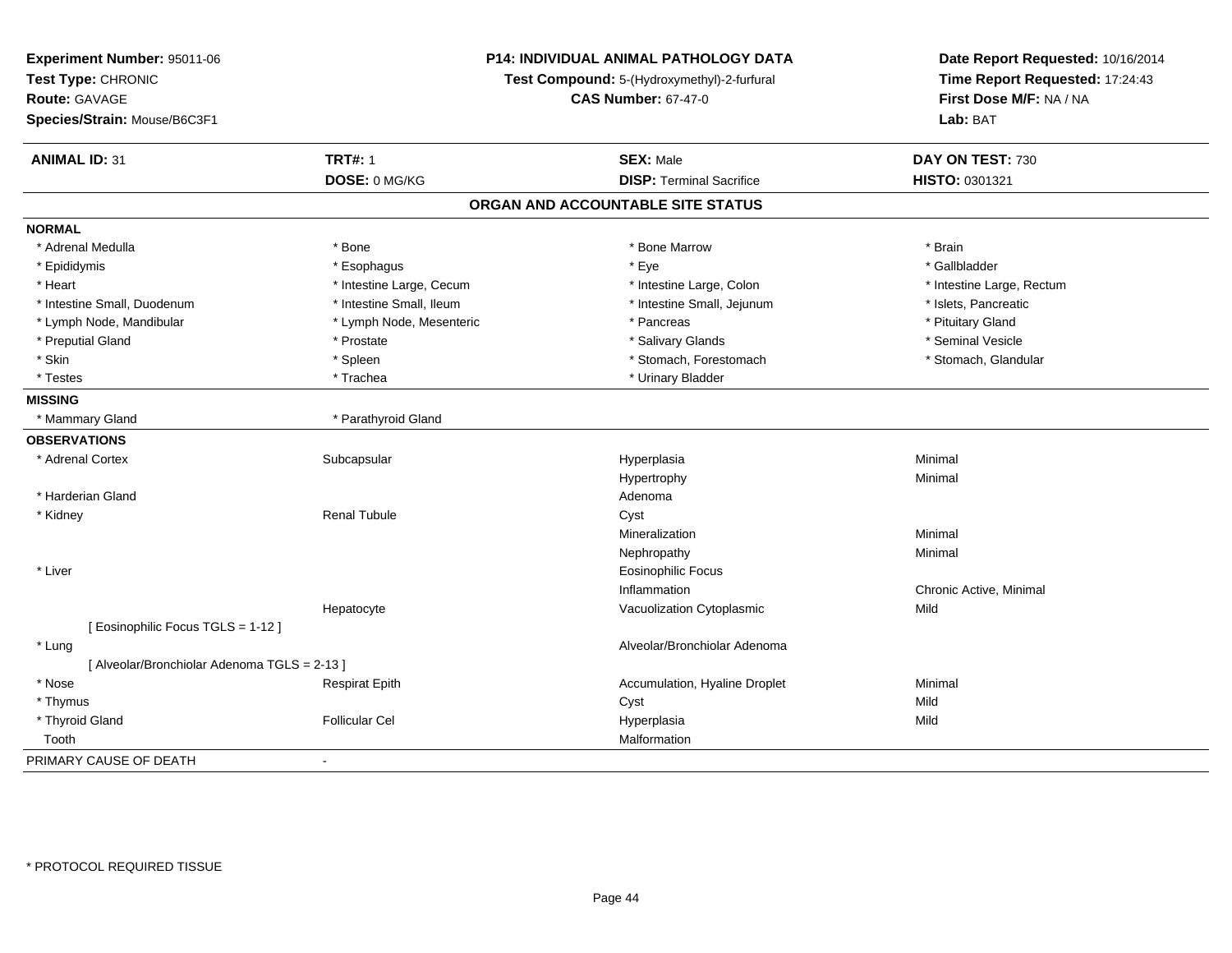| Experiment Number: 95011-06<br>Test Type: CHRONIC<br><b>Route: GAVAGE</b><br>Species/Strain: Mouse/B6C3F1 | <b>P14: INDIVIDUAL ANIMAL PATHOLOGY DATA</b><br>Test Compound: 5-(Hydroxymethyl)-2-furfural<br><b>CAS Number: 67-47-0</b> |                                   | Date Report Requested: 10/16/2014<br>Time Report Requested: 17:24:43<br>First Dose M/F: NA / NA<br>Lab: BAT |
|-----------------------------------------------------------------------------------------------------------|---------------------------------------------------------------------------------------------------------------------------|-----------------------------------|-------------------------------------------------------------------------------------------------------------|
| <b>ANIMAL ID: 32</b>                                                                                      | <b>TRT#: 1</b>                                                                                                            | <b>SEX: Male</b>                  | DAY ON TEST: 699                                                                                            |
|                                                                                                           | DOSE: 0 MG/KG                                                                                                             | <b>DISP:</b> Moribund Sacrifice   | HISTO: 0301322                                                                                              |
|                                                                                                           |                                                                                                                           | ORGAN AND ACCOUNTABLE SITE STATUS |                                                                                                             |
| <b>NORMAL</b>                                                                                             |                                                                                                                           |                                   |                                                                                                             |
| * Adrenal Medulla                                                                                         | * Bone                                                                                                                    | * Bone Marrow                     | * Brain                                                                                                     |
| * Epididymis                                                                                              | * Esophagus                                                                                                               | * Gallbladder                     | * Heart                                                                                                     |
| * Intestine Large, Cecum                                                                                  | * Intestine Large, Colon                                                                                                  | * Intestine Large, Rectum         | * Intestine Small, Duodenum                                                                                 |
| * Intestine Small, Ileum                                                                                  | * Intestine Small, Jejunum                                                                                                | * Islets, Pancreatic              | * Lymph Node, Mesenteric                                                                                    |
| * Pancreas                                                                                                | * Parathyroid Gland                                                                                                       | * Pituitary Gland                 | * Preputial Gland                                                                                           |
| * Prostate                                                                                                | * Salivary Glands                                                                                                         | * Seminal Vesicle                 | * Skin                                                                                                      |
| * Stomach, Forestomach                                                                                    | * Stomach, Glandular                                                                                                      | * Testes                          | * Trachea                                                                                                   |
| * Urinary Bladder                                                                                         |                                                                                                                           |                                   |                                                                                                             |
| <b>MISSING</b>                                                                                            |                                                                                                                           |                                   |                                                                                                             |
| * Mammary Gland                                                                                           |                                                                                                                           |                                   |                                                                                                             |
| <b>OBSERVATIONS</b>                                                                                       |                                                                                                                           |                                   |                                                                                                             |
| * Adrenal Cortex                                                                                          | Subcapsular                                                                                                               | Hyperplasia                       | Minimal                                                                                                     |
|                                                                                                           |                                                                                                                           | Hypertrophy                       | Mild                                                                                                        |
| * Eye                                                                                                     | Cornea                                                                                                                    | Inflammation                      | Chronic Active, Moderate                                                                                    |
| * Harderian Gland                                                                                         |                                                                                                                           | Adenoma                           |                                                                                                             |
| [Adenoma TGLS = $1-9$ ]                                                                                   |                                                                                                                           |                                   |                                                                                                             |
| * Kidney                                                                                                  | <b>Renal Tubule</b>                                                                                                       | Cyst                              |                                                                                                             |
|                                                                                                           |                                                                                                                           | Mineralization                    | Minimal                                                                                                     |
|                                                                                                           |                                                                                                                           | Nephropathy                       | Mild                                                                                                        |
| * Liver                                                                                                   |                                                                                                                           | Hepatocellular Adenoma            |                                                                                                             |
|                                                                                                           |                                                                                                                           | Hepatocellular Carcinoma          | Multiple                                                                                                    |
|                                                                                                           |                                                                                                                           | <b>Infiltration Cellular</b>      | Mononuclear CI, Minimal                                                                                     |
|                                                                                                           |                                                                                                                           | Inflammation                      | Chronic Active, Mild                                                                                        |
| [ Hepatocellular Adenoma TGLS = 2-12 ]<br>[ Hepatocellular Carcinoma TGLS = 3,4-13+14 ]                   |                                                                                                                           |                                   |                                                                                                             |
| * Lung                                                                                                    |                                                                                                                           | Alveolar/Bronchiolar Adenoma      |                                                                                                             |
|                                                                                                           |                                                                                                                           | Hepatocellular Carcinoma          | Metastatic (Liver)                                                                                          |
| [ Alveolar/Bronchiolar Adenoma TGLS = 5-12 ]                                                              |                                                                                                                           |                                   |                                                                                                             |
| * Lymph Node, Mandibular                                                                                  |                                                                                                                           | Hyperplasia                       | Lymphoid, Marked                                                                                            |
| * Nose                                                                                                    | Olfactory Epi                                                                                                             | Accumulation, Hyaline Droplet     | Mild                                                                                                        |

\* PROTOCOL REQUIRED TISSUE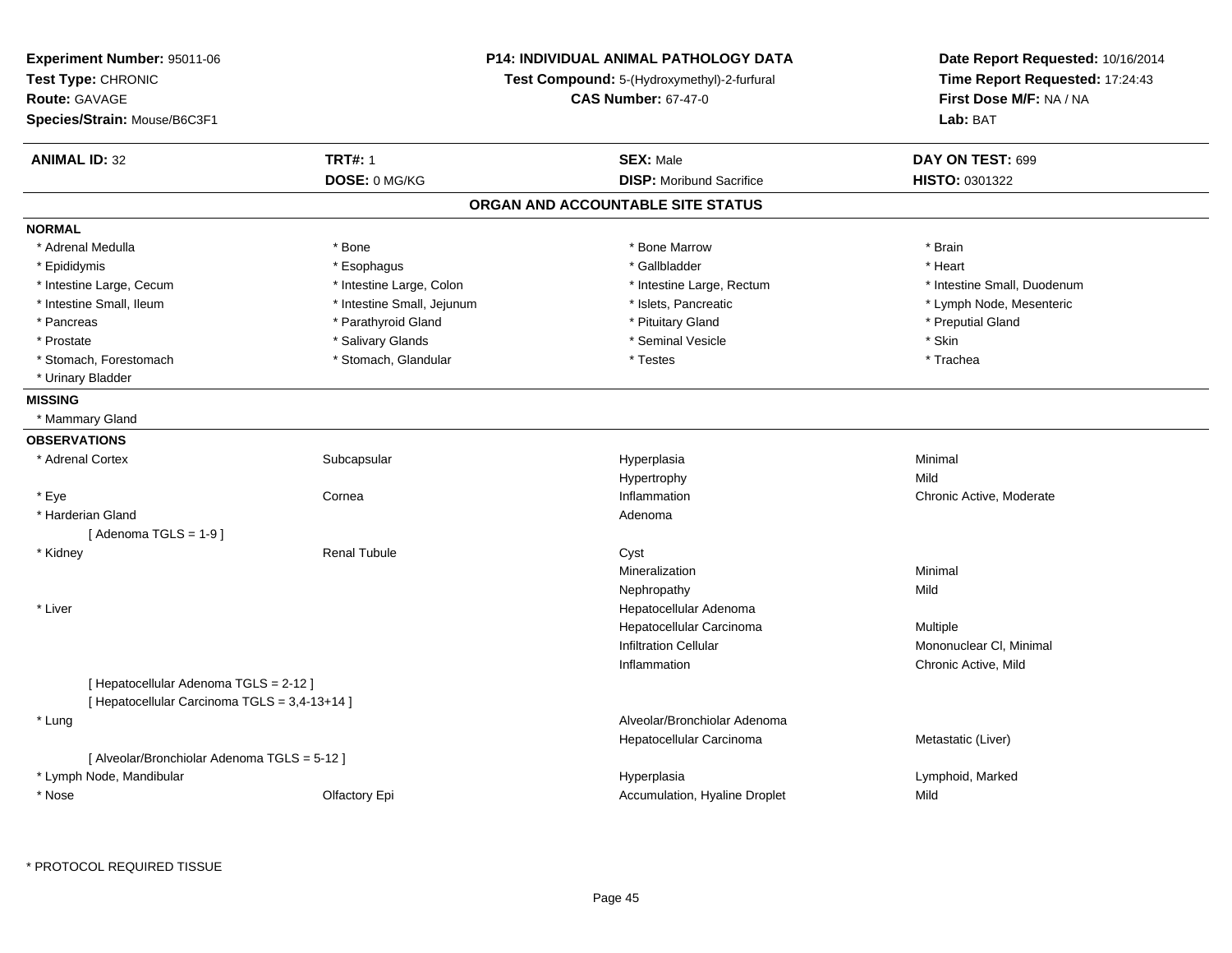| <b>Experiment Number: 95011-06</b><br>Test Type: CHRONIC<br><b>Route: GAVAGE</b><br>Species/Strain: Mouse/B6C3F1 |                                  | <b>P14: INDIVIDUAL ANIMAL PATHOLOGY DATA</b><br>Test Compound: 5-(Hydroxymethyl)-2-furfural<br><b>CAS Number: 67-47-0</b> | Date Report Requested: 10/16/2014<br>Time Report Requested: 17:24:43<br>First Dose M/F: NA / NA<br>Lab: BAT |  |
|------------------------------------------------------------------------------------------------------------------|----------------------------------|---------------------------------------------------------------------------------------------------------------------------|-------------------------------------------------------------------------------------------------------------|--|
| <b>ANIMAL ID: 32</b>                                                                                             | <b>TRT#: 1</b>                   | <b>SEX: Male</b>                                                                                                          | DAY ON TEST: 699                                                                                            |  |
|                                                                                                                  | DOSE: 0 MG/KG                    | <b>DISP:</b> Moribund Sacrifice                                                                                           | <b>HISTO: 0301322</b>                                                                                       |  |
|                                                                                                                  |                                  | ORGAN AND ACCOUNTABLE SITE STATUS                                                                                         |                                                                                                             |  |
|                                                                                                                  | <b>Respirat Epith</b>            | Accumulation, Hyaline Droplet                                                                                             | Mild                                                                                                        |  |
|                                                                                                                  | Glands                           | <b>Dilatation</b>                                                                                                         | Mild                                                                                                        |  |
|                                                                                                                  | Glands                           | Inflammation                                                                                                              | Chronic Active, Mild                                                                                        |  |
|                                                                                                                  | Nasolacrim Dct                   | Inflammation                                                                                                              | Suppurative, Mild                                                                                           |  |
| * Spleen                                                                                                         |                                  | Hematopoietic Cell Proliferation                                                                                          | Moderate                                                                                                    |  |
| * Testes                                                                                                         |                                  |                                                                                                                           |                                                                                                             |  |
| Note: Rete testis with adjacent tubuli recti - unilateral - normal, not coded.                                   |                                  |                                                                                                                           |                                                                                                             |  |
| * Thymus                                                                                                         |                                  | Atrophy                                                                                                                   | Moderate                                                                                                    |  |
| * Thyroid Gland                                                                                                  | <b>Follicular Cel</b>            | Hyperplasia                                                                                                               | Mild                                                                                                        |  |
| Tooth                                                                                                            |                                  | Malformation                                                                                                              |                                                                                                             |  |
| PRIMARY CAUSE OF DEATH                                                                                           | - Harderian Gland Adenoma        |                                                                                                                           |                                                                                                             |  |
| CONTRIBUTORY CAUSE OF DEATH                                                                                      | - Liver Hepatocellular Carcinoma |                                                                                                                           |                                                                                                             |  |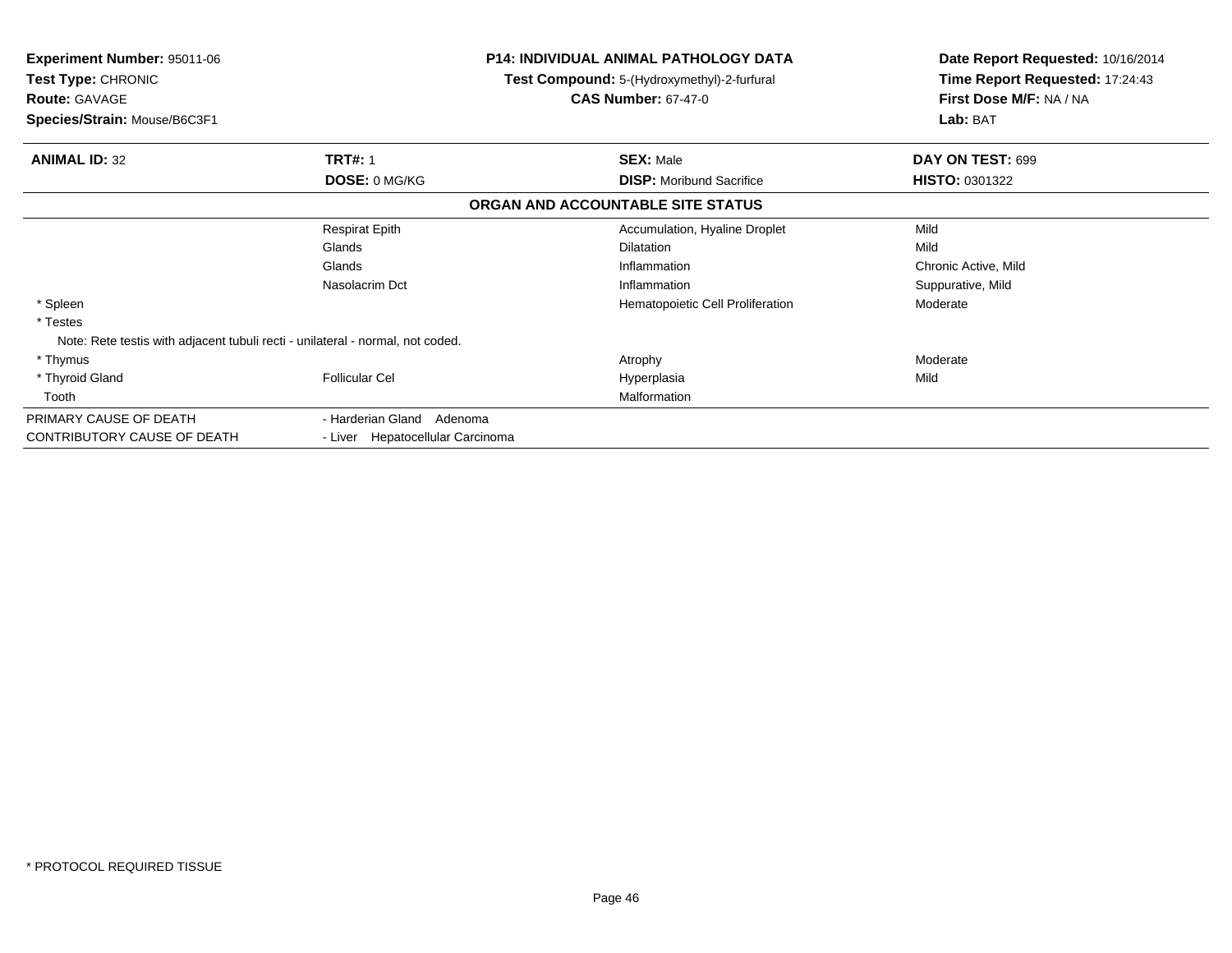| Experiment Number: 95011-06<br>Test Type: CHRONIC<br><b>Route: GAVAGE</b><br>Species/Strain: Mouse/B6C3F1 | P14: INDIVIDUAL ANIMAL PATHOLOGY DATA<br>Test Compound: 5-(Hydroxymethyl)-2-furfural<br><b>CAS Number: 67-47-0</b> |                                   | Date Report Requested: 10/16/2014<br>Time Report Requested: 17:24:43<br>First Dose M/F: NA / NA<br>Lab: BAT |
|-----------------------------------------------------------------------------------------------------------|--------------------------------------------------------------------------------------------------------------------|-----------------------------------|-------------------------------------------------------------------------------------------------------------|
| <b>ANIMAL ID: 33</b>                                                                                      | <b>TRT#: 1</b>                                                                                                     | <b>SEX: Male</b>                  | DAY ON TEST: 729                                                                                            |
|                                                                                                           | DOSE: 0 MG/KG                                                                                                      | <b>DISP: Terminal Sacrifice</b>   | HISTO: 0301323                                                                                              |
|                                                                                                           |                                                                                                                    | ORGAN AND ACCOUNTABLE SITE STATUS |                                                                                                             |
| <b>NORMAL</b>                                                                                             |                                                                                                                    |                                   |                                                                                                             |
| * Adrenal Medulla                                                                                         | * Bone                                                                                                             | * Bone Marrow                     | * Brain                                                                                                     |
| * Epididymis                                                                                              | * Esophagus                                                                                                        | * Eye                             | * Gallbladder                                                                                               |
| * Harderian Gland                                                                                         | * Heart                                                                                                            | * Intestine Large, Cecum          | * Intestine Large, Colon                                                                                    |
| * Intestine Large, Rectum                                                                                 | * Intestine Small, Duodenum                                                                                        | * Intestine Small, Ileum          | * Intestine Small, Jejunum                                                                                  |
| * Islets, Pancreatic                                                                                      | $*$ Lung                                                                                                           | * Lymph Node, Mandibular          | * Lymph Node, Mesenteric                                                                                    |
| * Pancreas                                                                                                | * Parathyroid Gland                                                                                                | * Pituitary Gland                 | * Preputial Gland                                                                                           |
| * Prostate                                                                                                | * Salivary Glands                                                                                                  | * Seminal Vesicle                 | * Skin                                                                                                      |
| * Spleen                                                                                                  | * Stomach, Forestomach                                                                                             | * Stomach, Glandular              | * Testes                                                                                                    |
| * Thymus                                                                                                  | * Thyroid Gland                                                                                                    | * Trachea                         | * Urinary Bladder                                                                                           |
| <b>MISSING</b>                                                                                            |                                                                                                                    |                                   |                                                                                                             |
| * Mammary Gland                                                                                           |                                                                                                                    |                                   |                                                                                                             |
| <b>OBSERVATIONS</b>                                                                                       |                                                                                                                    |                                   |                                                                                                             |
| * Adrenal Cortex                                                                                          | Subcapsular                                                                                                        | Adenoma                           |                                                                                                             |
|                                                                                                           | Subcapsular                                                                                                        | Hyperplasia                       | Minimal                                                                                                     |
|                                                                                                           |                                                                                                                    | Hypertrophy                       | Mild                                                                                                        |
| * Eye                                                                                                     |                                                                                                                    |                                   |                                                                                                             |
| Note: No optic nerve found in block or wet tissue.                                                        |                                                                                                                    |                                   |                                                                                                             |
| * Kidney                                                                                                  | <b>Renal Tubule</b>                                                                                                | Cyst                              |                                                                                                             |
|                                                                                                           |                                                                                                                    | Mineralization                    | Minimal                                                                                                     |
|                                                                                                           |                                                                                                                    | Nephropathy                       | Minimal                                                                                                     |
| * Liver                                                                                                   |                                                                                                                    | Clear Cell Focus                  |                                                                                                             |
|                                                                                                           |                                                                                                                    | Hepatoblastoma                    |                                                                                                             |
|                                                                                                           |                                                                                                                    | Hepatocellular Adenoma            | Multiple                                                                                                    |
|                                                                                                           |                                                                                                                    | Inflammation                      | Chronic Active, Minimal                                                                                     |
|                                                                                                           | Hepatocyte                                                                                                         | Vacuolization Cytoplasmic         | Mild                                                                                                        |
| [Hepatoblastoma TGLS = 1-12]                                                                              |                                                                                                                    |                                   |                                                                                                             |
| [ Hepatocellular Adenoma TGLS = 2,3-13+14 ]                                                               |                                                                                                                    |                                   |                                                                                                             |
| * Nose                                                                                                    | Glands                                                                                                             | <b>Dilatation</b>                 | Mild                                                                                                        |
| PRIMARY CAUSE OF DEATH                                                                                    | $\sim$                                                                                                             |                                   |                                                                                                             |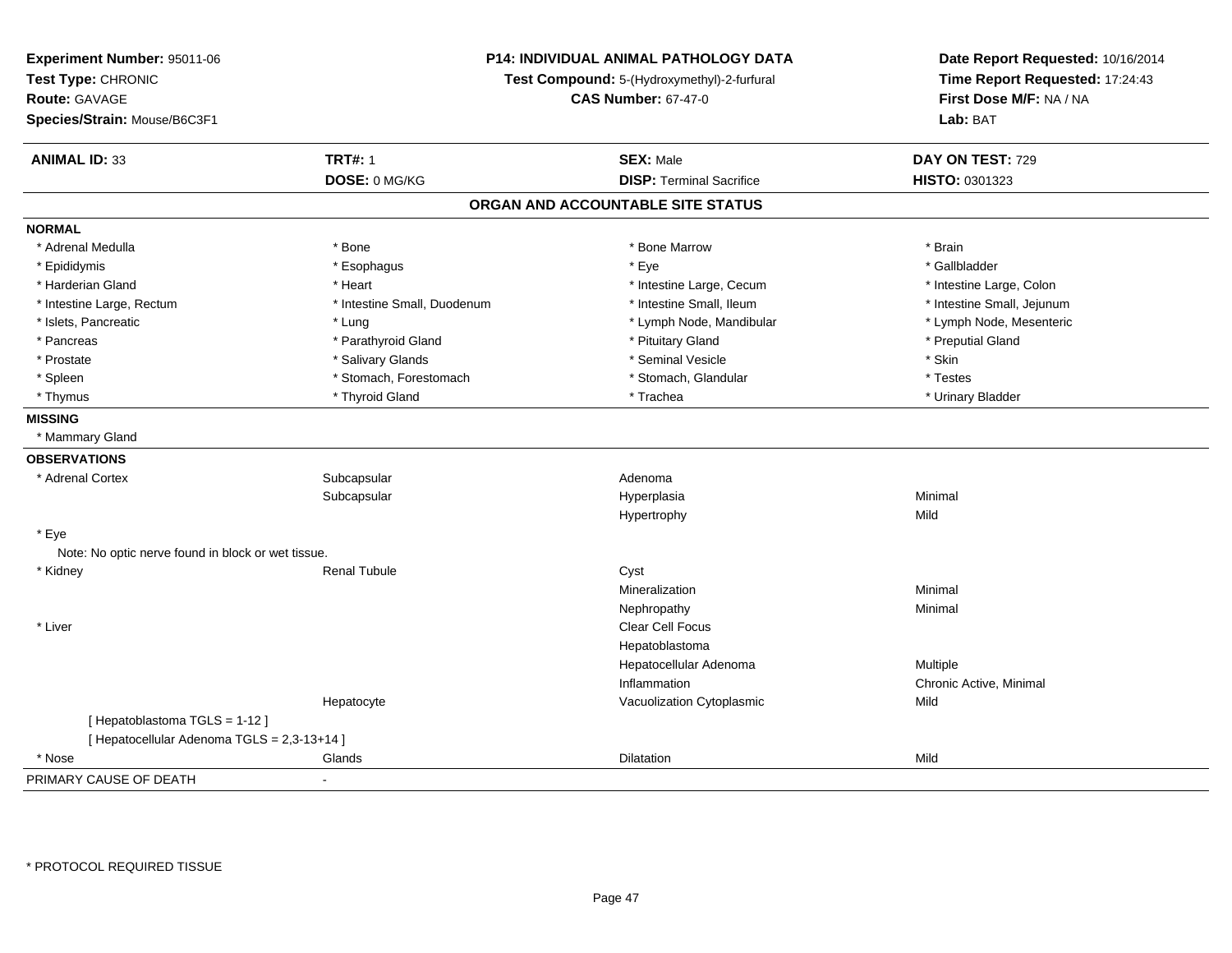| Experiment Number: 95011-06<br>Test Type: CHRONIC<br><b>Route: GAVAGE</b><br>Species/Strain: Mouse/B6C3F1 |                             | <b>P14: INDIVIDUAL ANIMAL PATHOLOGY DATA</b><br>Test Compound: 5-(Hydroxymethyl)-2-furfural<br><b>CAS Number: 67-47-0</b> | Date Report Requested: 10/16/2014<br>Time Report Requested: 17:24:43<br>First Dose M/F: NA / NA<br>Lab: BAT |
|-----------------------------------------------------------------------------------------------------------|-----------------------------|---------------------------------------------------------------------------------------------------------------------------|-------------------------------------------------------------------------------------------------------------|
| <b>ANIMAL ID: 34</b>                                                                                      | <b>TRT#: 1</b>              | <b>SEX: Male</b>                                                                                                          | DAY ON TEST: 651                                                                                            |
|                                                                                                           | DOSE: 0 MG/KG               | <b>DISP:</b> Moribund Sacrifice                                                                                           | HISTO: 0301324                                                                                              |
|                                                                                                           |                             | ORGAN AND ACCOUNTABLE SITE STATUS                                                                                         |                                                                                                             |
| <b>NORMAL</b>                                                                                             |                             |                                                                                                                           |                                                                                                             |
| * Adrenal Medulla                                                                                         | * Bone                      | * Bone Marrow                                                                                                             | * Brain                                                                                                     |
| * Epididymis                                                                                              | * Esophagus                 | * Eye                                                                                                                     | * Gallbladder                                                                                               |
| * Harderian Gland                                                                                         | * Heart                     | * Intestine Large, Cecum                                                                                                  | * Intestine Large, Colon                                                                                    |
| * Intestine Large, Rectum                                                                                 | * Intestine Small, Duodenum | * Intestine Small, Ileum                                                                                                  | * Intestine Small, Jejunum                                                                                  |
| * Islets, Pancreatic                                                                                      | * Lymph Node, Mandibular    | Mesentery                                                                                                                 | * Pancreas                                                                                                  |
| * Parathyroid Gland                                                                                       | * Prostate                  | * Salivary Glands                                                                                                         | * Seminal Vesicle                                                                                           |
| * Skin                                                                                                    | * Stomach, Forestomach      | * Stomach, Glandular                                                                                                      | * Testes                                                                                                    |
| * Trachea                                                                                                 | * Urinary Bladder           |                                                                                                                           |                                                                                                             |
| <b>MISSING</b>                                                                                            |                             |                                                                                                                           |                                                                                                             |
| * Mammary Gland                                                                                           |                             |                                                                                                                           |                                                                                                             |
| <b>OBSERVATIONS</b>                                                                                       |                             |                                                                                                                           |                                                                                                             |
| * Adrenal Cortex                                                                                          | Subcapsular                 | Hyperplasia                                                                                                               | Minimal                                                                                                     |
| * Kidney                                                                                                  |                             | Alveolar/Bronchiolar Carcinoma                                                                                            | Metastatic (Lung)                                                                                           |
|                                                                                                           |                             | Mineralization                                                                                                            | Minimal                                                                                                     |
|                                                                                                           |                             | Nephropathy                                                                                                               | Minimal                                                                                                     |
| * Liver                                                                                                   |                             | Hepatocellular Carcinoma                                                                                                  | Multiple                                                                                                    |
|                                                                                                           |                             | Inflammation                                                                                                              | Chronic Active, Mild                                                                                        |
|                                                                                                           | Hepatocyte                  | Necrosis                                                                                                                  | Mild                                                                                                        |
|                                                                                                           | Hepatocyte                  | <b>Tension Lipidosis</b>                                                                                                  | Minimal                                                                                                     |
| [ Hepatocellular Carcinoma TGLS = 5,6,7-12+5+12 ]                                                         |                             |                                                                                                                           |                                                                                                             |
| [Necrosis $TGLS = 8-14$ ]                                                                                 |                             |                                                                                                                           |                                                                                                             |
| * Lung                                                                                                    | Mediastinum                 | Alveolar/Bronchiolar Carcinoma                                                                                            | Metastatic (Lung)                                                                                           |
|                                                                                                           | Serosa                      | Alveolar/Bronchiolar Carcinoma                                                                                            | Metastatic (Lung)                                                                                           |
|                                                                                                           |                             | Alveolar/Bronchiolar Carcinoma                                                                                            |                                                                                                             |
|                                                                                                           |                             | Hepatocellular Carcinoma                                                                                                  | Metastatic (Liver)                                                                                          |
| [ Alveolar/Bronchiolar Carcinoma TGLS = 2-13 ]                                                            |                             |                                                                                                                           |                                                                                                             |
| [ Alveolar/Bronchiolar Carcinoma TGLS = 3-15 ]                                                            |                             |                                                                                                                           |                                                                                                             |
| [ Alveolar/Bronchiolar Carcinoma TGLS = 2-13 ]                                                            |                             |                                                                                                                           |                                                                                                             |
| [ Hepatocellular Carcinoma TGLS = 2-13 ]                                                                  |                             |                                                                                                                           |                                                                                                             |
| Lymph Node                                                                                                | Mediastinal                 | Alveolar/Bronchiolar Carcinoma                                                                                            | Metastatic (Lung)                                                                                           |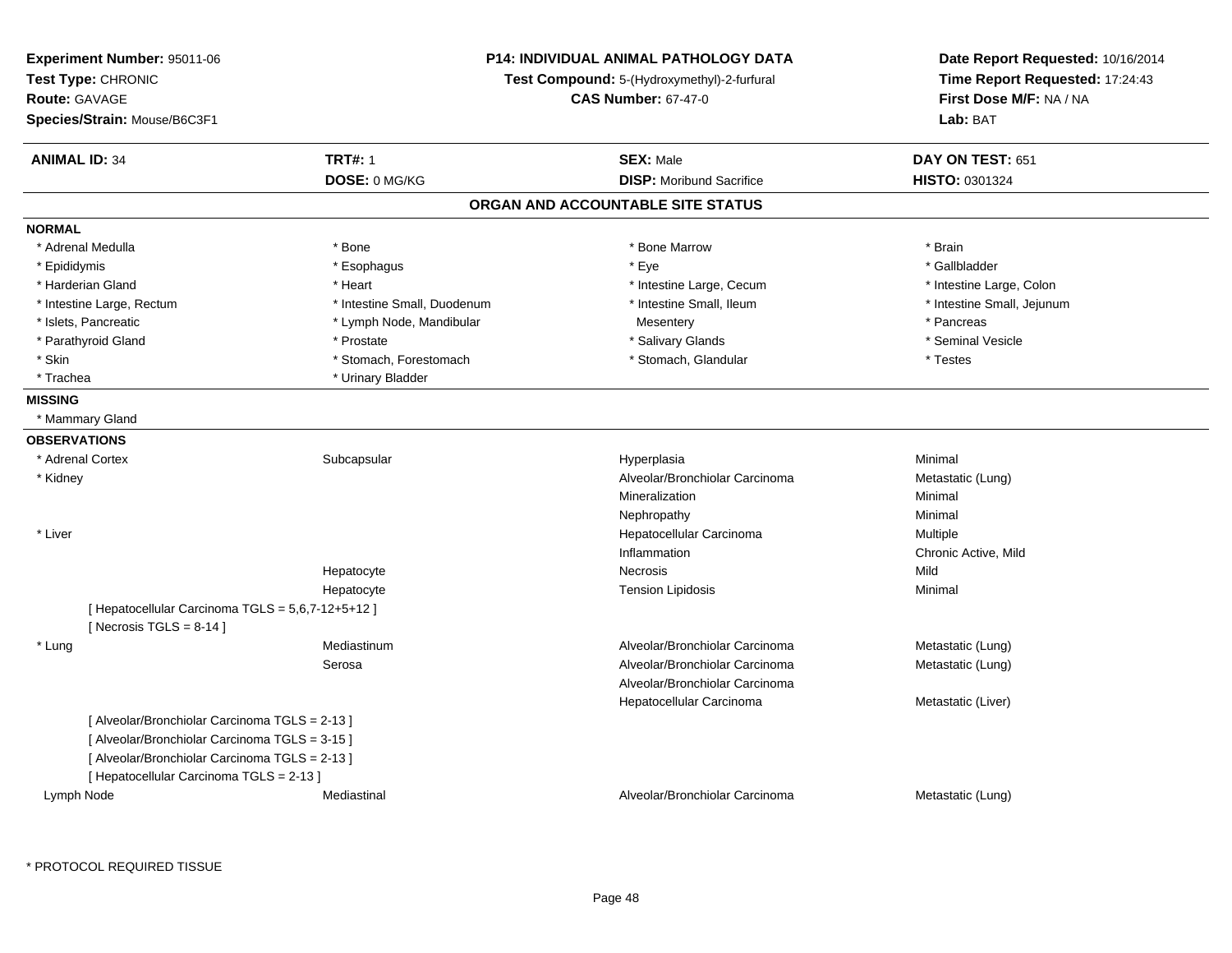| <b>Experiment Number: 95011-06</b><br>Test Type: CHRONIC                       |                                       | P14: INDIVIDUAL ANIMAL PATHOLOGY DATA                                                                                                               | Date Report Requested: 10/16/2014<br>Time Report Requested: 17:24:43 |  |
|--------------------------------------------------------------------------------|---------------------------------------|-----------------------------------------------------------------------------------------------------------------------------------------------------|----------------------------------------------------------------------|--|
|                                                                                |                                       | Test Compound: 5-(Hydroxymethyl)-2-furfural                                                                                                         |                                                                      |  |
| <b>Route: GAVAGE</b>                                                           |                                       | <b>CAS Number: 67-47-0</b>                                                                                                                          | First Dose M/F: NA / NA                                              |  |
| Species/Strain: Mouse/B6C3F1                                                   |                                       |                                                                                                                                                     | Lab: BAT                                                             |  |
| <b>ANIMAL ID: 34</b>                                                           | <b>TRT#: 1</b>                        | <b>SEX: Male</b>                                                                                                                                    | DAY ON TEST: 651                                                     |  |
|                                                                                | DOSE: 0 MG/KG                         | <b>DISP:</b> Moribund Sacrifice                                                                                                                     | HISTO: 0301324                                                       |  |
|                                                                                |                                       | ORGAN AND ACCOUNTABLE SITE STATUS                                                                                                                   |                                                                      |  |
| * Lymph Node, Mesenteric                                                       |                                       | Hepatocellular Carcinoma                                                                                                                            | Metastatic (Liver)                                                   |  |
| Mesentery                                                                      |                                       |                                                                                                                                                     |                                                                      |  |
|                                                                                |                                       | Note: TGL#5-12: Mesenteric fat nodule, documented at necropsy, is necrotic liver lobe containing hepatocellular carcinoma histologically.           |                                                                      |  |
| * Nose                                                                         | Olfactory Epi                         | Accumulation, Hyaline Droplet                                                                                                                       | Mild                                                                 |  |
|                                                                                | <b>Respirat Epith</b>                 | Accumulation, Hyaline Droplet                                                                                                                       | Mild                                                                 |  |
| * Pituitary Gland                                                              | <b>Pars Distalis</b>                  | Cyst                                                                                                                                                | Minimal                                                              |  |
| * Preputial Gland<br>[ Ectasia TGLS = $4-8$ ]                                  | Duct                                  | Ectasia                                                                                                                                             | Moderate                                                             |  |
| <b>Skeletal Muscle</b>                                                         |                                       | Alveolar/Bronchiolar Carcinoma                                                                                                                      | Metastatic (Lung)                                                    |  |
| [ Alveolar/Bronchiolar Carcinoma TGLS = 3-15 ]                                 |                                       |                                                                                                                                                     |                                                                      |  |
| * Spleen                                                                       |                                       | Hematopoietic Cell Proliferation                                                                                                                    | Marked                                                               |  |
| * Testes                                                                       |                                       |                                                                                                                                                     |                                                                      |  |
| Note: Rete testis with adjacent tubulo recti - unilateral - normal, not coded. |                                       |                                                                                                                                                     |                                                                      |  |
| * Thymus                                                                       |                                       | Alveolar/Bronchiolar Carcinoma                                                                                                                      | Metastatic (Lung)                                                    |  |
|                                                                                |                                       | Atrophy                                                                                                                                             | Marked                                                               |  |
| [ Alveolar/Bronchiolar Carcinoma TGLS = 1-12 ]                                 |                                       |                                                                                                                                                     |                                                                      |  |
| * Thyroid Gland                                                                | Follicle                              | Cyst                                                                                                                                                | Mild                                                                 |  |
|                                                                                | <b>Follicular Cel</b>                 | Hyperplasia                                                                                                                                         | Minimal                                                              |  |
| PRIMARY CAUSE OF DEATH                                                         | - Lung Alveolar/Bronchiolar Carcinoma |                                                                                                                                                     |                                                                      |  |
| <b>CONTRIBUTORY CAUSE OF DEATH</b>                                             | - Liver Hepatocellular Carcinoma      |                                                                                                                                                     |                                                                      |  |
|                                                                                |                                       | Animal Note: TGL#3-15: Thoracic cavity nodules, documented at necropsy, is metastatic A-B car cinoma involving skeletal muscle and pleura (serosa). |                                                                      |  |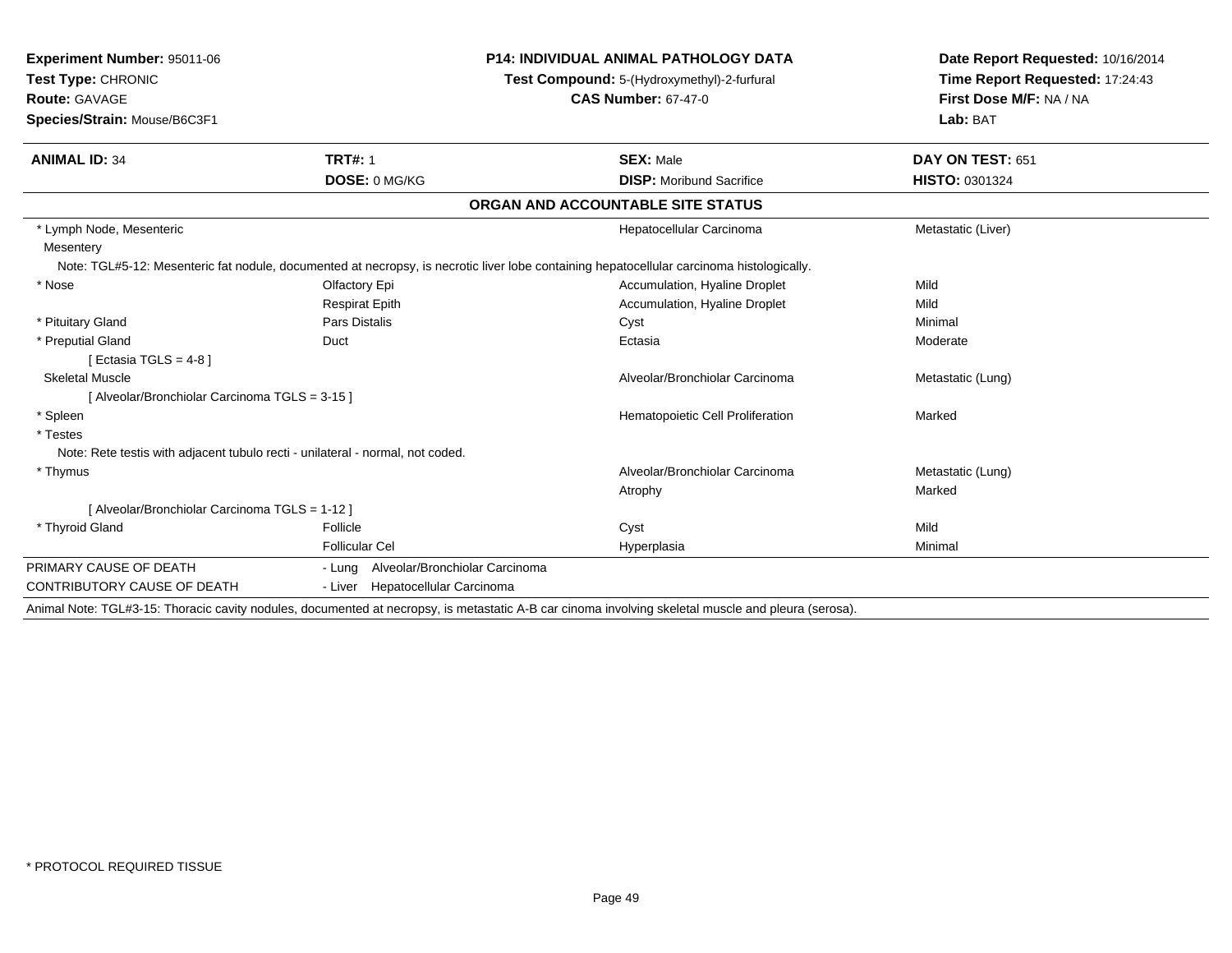| Experiment Number: 95011-06<br>Test Type: CHRONIC |                             | <b>P14: INDIVIDUAL ANIMAL PATHOLOGY DATA</b><br>Test Compound: 5-(Hydroxymethyl)-2-furfural | Date Report Requested: 10/16/2014<br>Time Report Requested: 17:24:43 |
|---------------------------------------------------|-----------------------------|---------------------------------------------------------------------------------------------|----------------------------------------------------------------------|
| <b>Route: GAVAGE</b>                              |                             | <b>CAS Number: 67-47-0</b>                                                                  | First Dose M/F: NA / NA                                              |
| Species/Strain: Mouse/B6C3F1                      |                             |                                                                                             | Lab: BAT                                                             |
| <b>ANIMAL ID: 35</b>                              | <b>TRT#: 1</b>              | <b>SEX: Male</b>                                                                            | DAY ON TEST: 729                                                     |
|                                                   | DOSE: 0 MG/KG               | <b>DISP: Terminal Sacrifice</b>                                                             | HISTO: 0301325                                                       |
|                                                   |                             | ORGAN AND ACCOUNTABLE SITE STATUS                                                           |                                                                      |
| <b>NORMAL</b>                                     |                             |                                                                                             |                                                                      |
| * Adrenal Medulla                                 | * Bone                      | * Bone Marrow                                                                               | * Brain                                                              |
| * Epididymis                                      | * Esophagus                 | * Eye                                                                                       | * Gallbladder                                                        |
| * Harderian Gland                                 | * Heart                     | * Intestine Large, Cecum                                                                    | * Intestine Large, Colon                                             |
| * Intestine Large, Rectum                         | * Intestine Small, Duodenum | * Intestine Small, Ileum                                                                    | * Intestine Small, Jejunum                                           |
| * Islets, Pancreatic                              | * Lymph Node, Mandibular    | * Lymph Node, Mesenteric                                                                    | * Pancreas                                                           |
| * Salivary Glands                                 | * Seminal Vesicle           | * Skin                                                                                      | * Spleen                                                             |
| * Stomach, Forestomach                            | * Stomach, Glandular        | * Testes                                                                                    | * Thyroid Gland                                                      |
| * Trachea                                         | * Urinary Bladder           |                                                                                             |                                                                      |
| <b>MISSING</b>                                    |                             |                                                                                             |                                                                      |
| * Mammary Gland                                   | * Parathyroid Gland         | * Thymus                                                                                    |                                                                      |
| <b>OBSERVATIONS</b>                               |                             |                                                                                             |                                                                      |
| * Adrenal Cortex                                  | Subcapsular                 | Hyperplasia                                                                                 | Minimal                                                              |
| * Kidney                                          | Artery                      | Inflammation                                                                                | Chronic Active, Moderate                                             |
|                                                   |                             | Mineralization                                                                              | Minimal                                                              |
|                                                   |                             | Nephropathy                                                                                 | Moderate                                                             |
| * Liver                                           |                             | Hepatocellular Adenoma                                                                      |                                                                      |
|                                                   |                             | Inflammation                                                                                | Chronic Active, Minimal                                              |
| [ Hepatocellular Adenoma TGLS = 1-12 ]            |                             |                                                                                             |                                                                      |
| * Lung                                            |                             | Inflammation                                                                                | Chronic Active, Minimal                                              |
| * Lym Node Mesen                                  |                             |                                                                                             |                                                                      |
| Note: Mesenteric LN on slides 051 and 06.         |                             |                                                                                             |                                                                      |
| * Nose                                            | Olfactory Epi               | Accumulation, Hyaline Droplet                                                               | Mild                                                                 |
|                                                   | <b>Respirat Epith</b>       | Accumulation, Hyaline Droplet                                                               | Mild                                                                 |
| * Pituitary Gland                                 | Pars Distalis               | Cyst                                                                                        | Mild                                                                 |
| * Preputial Gland                                 |                             | Inflammation                                                                                | Chronic Active, Mild                                                 |
| * Prostate                                        | Artery                      | Inflammation                                                                                | Chronic Active, Mild                                                 |
| PRIMARY CAUSE OF DEATH                            | $\blacksquare$              |                                                                                             |                                                                      |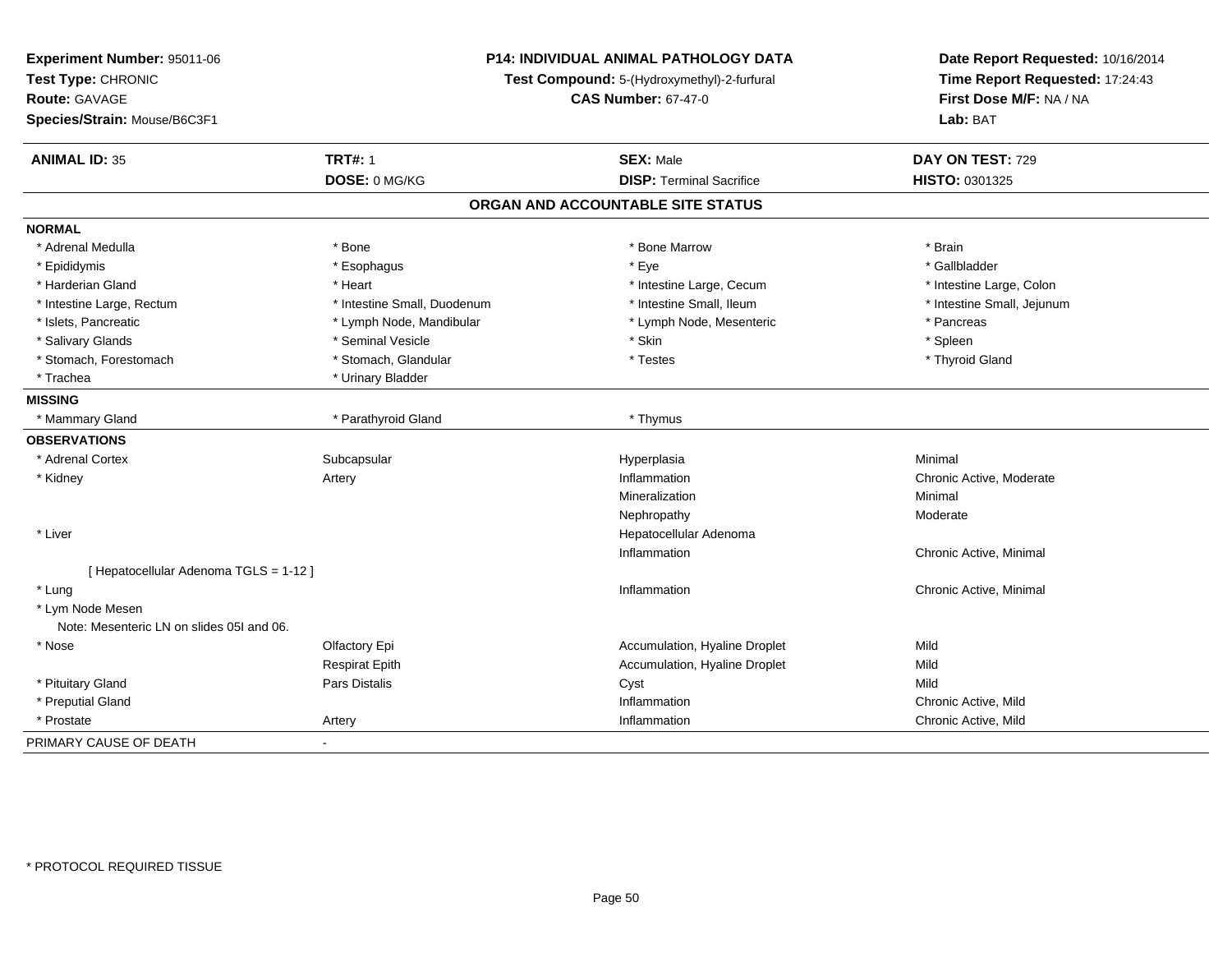| <b>Experiment Number: 95011-06</b><br>Test Type: CHRONIC<br><b>Route: GAVAGE</b><br>Species/Strain: Mouse/B6C3F1 | P14: INDIVIDUAL ANIMAL PATHOLOGY DATA<br>Test Compound: 5-(Hydroxymethyl)-2-furfural<br><b>CAS Number: 67-47-0</b> |                                   | Date Report Requested: 10/16/2014<br>Time Report Requested: 17:24:43<br>First Dose M/F: NA / NA<br>Lab: BAT |
|------------------------------------------------------------------------------------------------------------------|--------------------------------------------------------------------------------------------------------------------|-----------------------------------|-------------------------------------------------------------------------------------------------------------|
| <b>ANIMAL ID: 36</b>                                                                                             | <b>TRT#: 1</b>                                                                                                     | <b>SEX: Male</b>                  | DAY ON TEST: 729                                                                                            |
|                                                                                                                  | DOSE: 0 MG/KG                                                                                                      | <b>DISP: Terminal Sacrifice</b>   | HISTO: 0301326                                                                                              |
|                                                                                                                  |                                                                                                                    | ORGAN AND ACCOUNTABLE SITE STATUS |                                                                                                             |
| <b>NORMAL</b>                                                                                                    |                                                                                                                    |                                   |                                                                                                             |
| * Adrenal Medulla                                                                                                | * Bone                                                                                                             | * Bone Marrow                     | * Brain                                                                                                     |
| * Esophagus                                                                                                      | * Eye                                                                                                              | * Gallbladder                     | * Harderian Gland                                                                                           |
| * Intestine Large, Cecum                                                                                         | * Intestine Large, Colon                                                                                           | * Intestine Large, Rectum         | * Intestine Small, Duodenum                                                                                 |
| * Intestine Small, Ileum                                                                                         | * Intestine Small, Jejunum                                                                                         | * Islets, Pancreatic              | * Lung                                                                                                      |
| * Lymph Node, Mandibular                                                                                         | * Lymph Node, Mesenteric                                                                                           | * Parathyroid Gland               | * Pituitary Gland                                                                                           |
| * Preputial Gland                                                                                                | * Prostate                                                                                                         | * Salivary Glands                 | * Seminal Vesicle                                                                                           |
| * Skin                                                                                                           | * Spleen                                                                                                           | * Stomach, Forestomach            | * Stomach, Glandular                                                                                        |
| * Testes                                                                                                         | * Thyroid Gland                                                                                                    | * Trachea                         | * Urinary Bladder                                                                                           |
| <b>MISSING</b>                                                                                                   |                                                                                                                    |                                   |                                                                                                             |
| * Mammary Gland                                                                                                  |                                                                                                                    |                                   |                                                                                                             |
| <b>OBSERVATIONS</b>                                                                                              |                                                                                                                    |                                   |                                                                                                             |
| * Adrenal Cortex                                                                                                 | Subcapsular                                                                                                        | Hyperplasia                       | Mild                                                                                                        |
| <b>Blood Vessel</b>                                                                                              |                                                                                                                    | Inflammation                      | Chronic Active, Marked                                                                                      |
| * Epididymis                                                                                                     |                                                                                                                    | Granuloma Sperm                   | Marked                                                                                                      |
| * Heart                                                                                                          | Artery                                                                                                             | Inflammation                      | Chronic Active, Moderate                                                                                    |
|                                                                                                                  |                                                                                                                    | Mineralization                    | Minimal                                                                                                     |
| * Kidney                                                                                                         | <b>Renal Tubule</b>                                                                                                | Cyst                              |                                                                                                             |
|                                                                                                                  | Artery                                                                                                             | Inflammation                      | Chronic Active, Moderate                                                                                    |
|                                                                                                                  |                                                                                                                    | Mineralization                    | Minimal                                                                                                     |
|                                                                                                                  |                                                                                                                    | Nephropathy                       | Mild                                                                                                        |
| * Liver                                                                                                          |                                                                                                                    | <b>Clear Cell Focus</b>           |                                                                                                             |
|                                                                                                                  |                                                                                                                    | Hepatocellular Adenoma            | <b>Multiple</b>                                                                                             |
|                                                                                                                  |                                                                                                                    | Inflammation                      | Chronic Active, Minimal                                                                                     |
|                                                                                                                  | Hepatocyte                                                                                                         | Vacuolization Cytoplasmic         | Mild                                                                                                        |
| Note: Hepatocellular adenomas are also found on slide #s 03 and 05.                                              |                                                                                                                    |                                   |                                                                                                             |
| [ Hepatocellular Adenoma TGLS = 1-12 ]                                                                           |                                                                                                                    |                                   |                                                                                                             |
| Mesentery                                                                                                        | Fat                                                                                                                | Fibrosis                          | Mild                                                                                                        |
|                                                                                                                  | Fat                                                                                                                | Inflammation                      | Chronic Active, Mild                                                                                        |
|                                                                                                                  | Fat                                                                                                                | Mineralization                    | Minimal                                                                                                     |
|                                                                                                                  | Fat                                                                                                                | Necrosis                          | Marked                                                                                                      |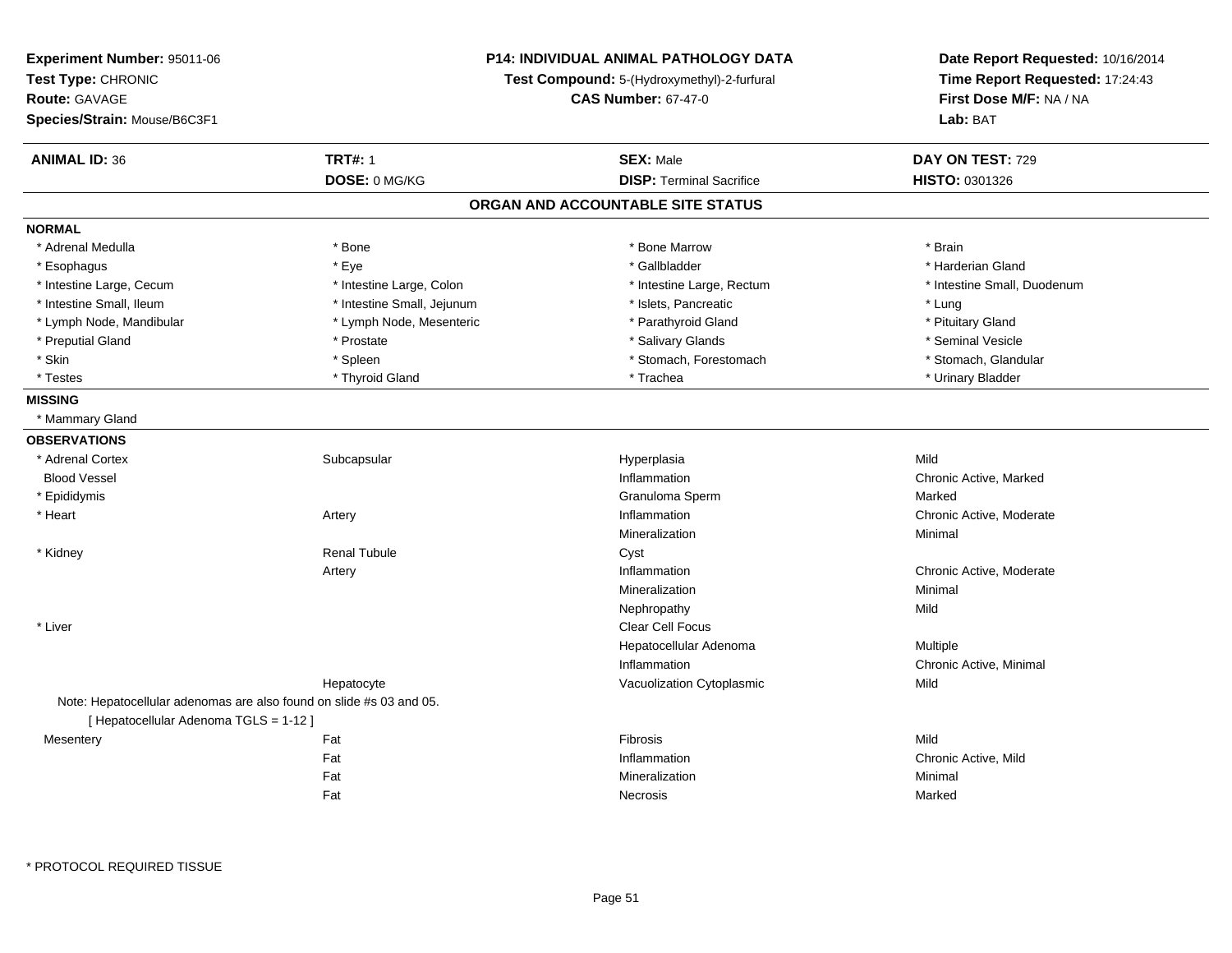| Experiment Number: 95011-06<br>Test Type: CHRONIC<br><b>Route: GAVAGE</b> |                | <b>P14: INDIVIDUAL ANIMAL PATHOLOGY DATA</b><br>Test Compound: 5-(Hydroxymethyl)-2-furfural<br><b>CAS Number: 67-47-0</b> | Date Report Requested: 10/16/2014<br>Time Report Requested: 17:24:43<br>First Dose M/F: NA / NA |
|---------------------------------------------------------------------------|----------------|---------------------------------------------------------------------------------------------------------------------------|-------------------------------------------------------------------------------------------------|
| Species/Strain: Mouse/B6C3F1                                              |                |                                                                                                                           | Lab: BAT                                                                                        |
| <b>ANIMAL ID: 36</b>                                                      | <b>TRT#: 1</b> | <b>SEX: Male</b>                                                                                                          | <b>DAY ON TEST: 729</b>                                                                         |
|                                                                           | DOSE: 0 MG/KG  | <b>DISP:</b> Terminal Sacrifice                                                                                           | <b>HISTO: 0301326</b>                                                                           |
|                                                                           |                | ORGAN AND ACCOUNTABLE SITE STATUS                                                                                         |                                                                                                 |
| [Necrosis TGLS = $2-13$ ]                                                 |                |                                                                                                                           |                                                                                                 |
| * Nose                                                                    | Glands         | <b>Dilatation</b>                                                                                                         | Mild                                                                                            |
|                                                                           | Glands         | Inflammation                                                                                                              | Chronic Active, Mild                                                                            |
| * Pancreas                                                                | Artery         | Inflammation                                                                                                              | Chronic Active, Mild                                                                            |
| * Thymus                                                                  |                | Atrophy                                                                                                                   | Moderate                                                                                        |
| PRIMARY CAUSE OF DEATH                                                    |                |                                                                                                                           |                                                                                                 |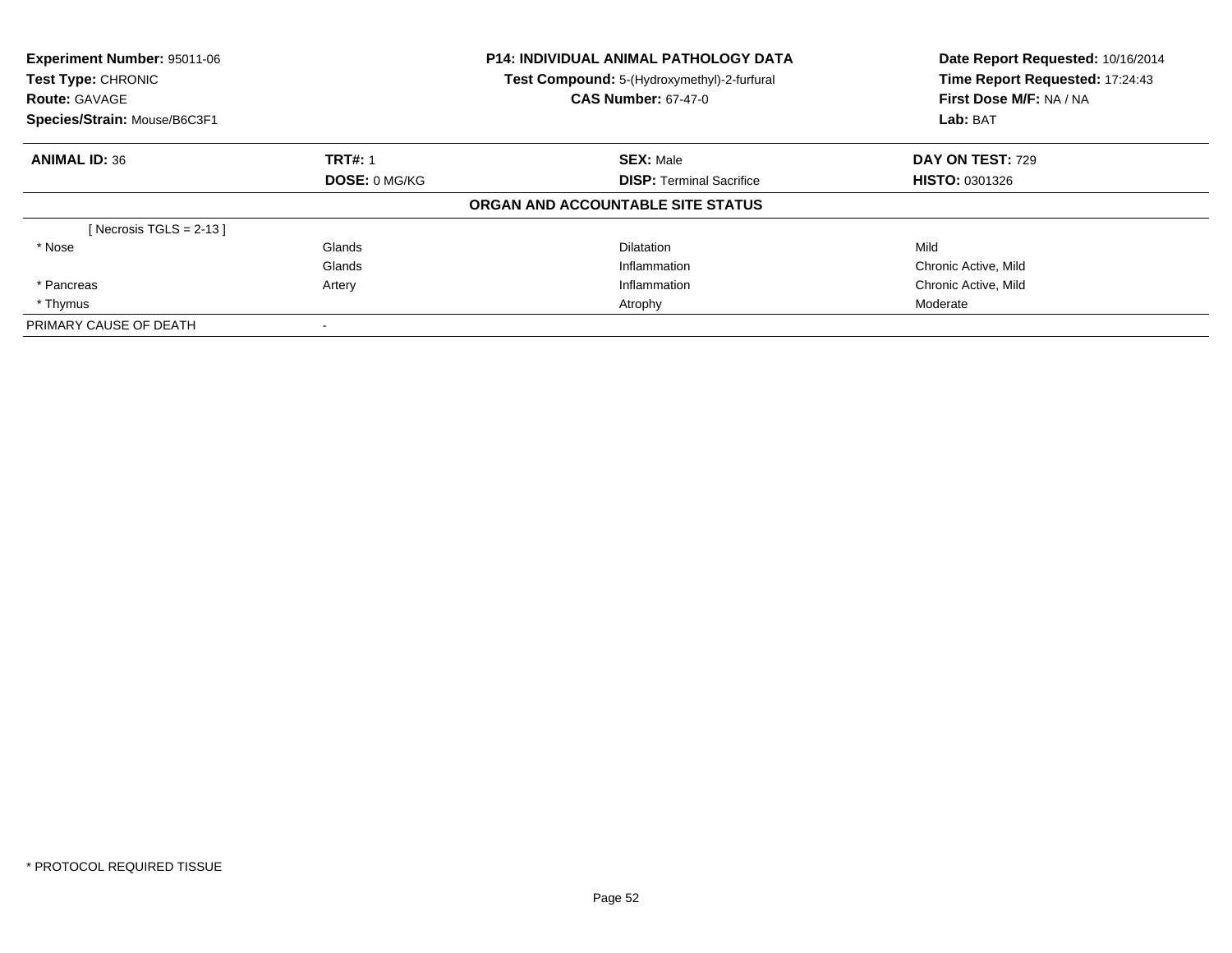| Experiment Number: 95011-06<br>Test Type: CHRONIC<br><b>Route: GAVAGE</b><br>Species/Strain: Mouse/B6C3F1 | P14: INDIVIDUAL ANIMAL PATHOLOGY DATA<br>Test Compound: 5-(Hydroxymethyl)-2-furfural<br><b>CAS Number: 67-47-0</b> |                                   | Date Report Requested: 10/16/2014<br>Time Report Requested: 17:24:43<br>First Dose M/F: NA / NA<br>Lab: BAT |
|-----------------------------------------------------------------------------------------------------------|--------------------------------------------------------------------------------------------------------------------|-----------------------------------|-------------------------------------------------------------------------------------------------------------|
| <b>ANIMAL ID: 37</b>                                                                                      | <b>TRT#: 1</b>                                                                                                     | <b>SEX: Male</b>                  | DAY ON TEST: 730                                                                                            |
|                                                                                                           | DOSE: 0 MG/KG                                                                                                      | <b>DISP: Terminal Sacrifice</b>   | HISTO: 0301327                                                                                              |
|                                                                                                           |                                                                                                                    | ORGAN AND ACCOUNTABLE SITE STATUS |                                                                                                             |
| <b>NORMAL</b>                                                                                             |                                                                                                                    |                                   |                                                                                                             |
| * Adrenal Medulla                                                                                         | * Bone                                                                                                             | * Bone Marrow                     | * Brain                                                                                                     |
| * Epididymis                                                                                              | * Esophagus                                                                                                        | * Eye                             | * Gallbladder                                                                                               |
| * Harderian Gland                                                                                         | * Heart                                                                                                            | * Intestine Large, Cecum          | * Intestine Large, Colon                                                                                    |
| * Intestine Large, Rectum                                                                                 | * Intestine Small, Duodenum                                                                                        | * Intestine Small, Ileum          | * Intestine Small, Jejunum                                                                                  |
| * Islets, Pancreatic                                                                                      | * Lymph Node, Mandibular                                                                                           | * Lymph Node, Mesenteric          | * Nose                                                                                                      |
| * Pancreas                                                                                                | * Parathyroid Gland                                                                                                | * Pituitary Gland                 | * Preputial Gland                                                                                           |
| * Prostate                                                                                                | * Salivary Glands                                                                                                  | * Seminal Vesicle                 | * Skin                                                                                                      |
| * Spleen                                                                                                  | * Stomach, Forestomach                                                                                             | * Stomach, Glandular              | * Testes                                                                                                    |
| * Thymus                                                                                                  | * Thyroid Gland                                                                                                    | * Trachea                         | * Urinary Bladder                                                                                           |
| <b>MISSING</b>                                                                                            |                                                                                                                    |                                   |                                                                                                             |
| * Mammary Gland                                                                                           |                                                                                                                    |                                   |                                                                                                             |
| <b>OBSERVATIONS</b>                                                                                       |                                                                                                                    |                                   |                                                                                                             |
| * Adrenal Cortex                                                                                          | Subcapsular                                                                                                        | Hyperplasia                       | Mild                                                                                                        |
| * Kidney                                                                                                  | <b>Renal Tubule</b>                                                                                                | Cyst                              |                                                                                                             |
|                                                                                                           |                                                                                                                    | Mineralization                    | Minimal                                                                                                     |
|                                                                                                           |                                                                                                                    | Nephropathy                       | Mild                                                                                                        |
| * Liver                                                                                                   |                                                                                                                    | <b>Clear Cell Focus</b>           |                                                                                                             |
|                                                                                                           |                                                                                                                    | Infiltration Cellular             | Mononuclear CI, Mild                                                                                        |
|                                                                                                           |                                                                                                                    | Inflammation                      | Chronic Active, Minimal                                                                                     |
|                                                                                                           | Hepatocyte                                                                                                         | Vacuolization Cytoplasmic         | Mild                                                                                                        |
| * Lung                                                                                                    |                                                                                                                    | Alveolar/Bronchiolar Adenoma      |                                                                                                             |
| * Testes                                                                                                  |                                                                                                                    |                                   |                                                                                                             |
| Note: Rete testis with adjacent tubuli recti - unilateral - normal, not coded.                            |                                                                                                                    |                                   |                                                                                                             |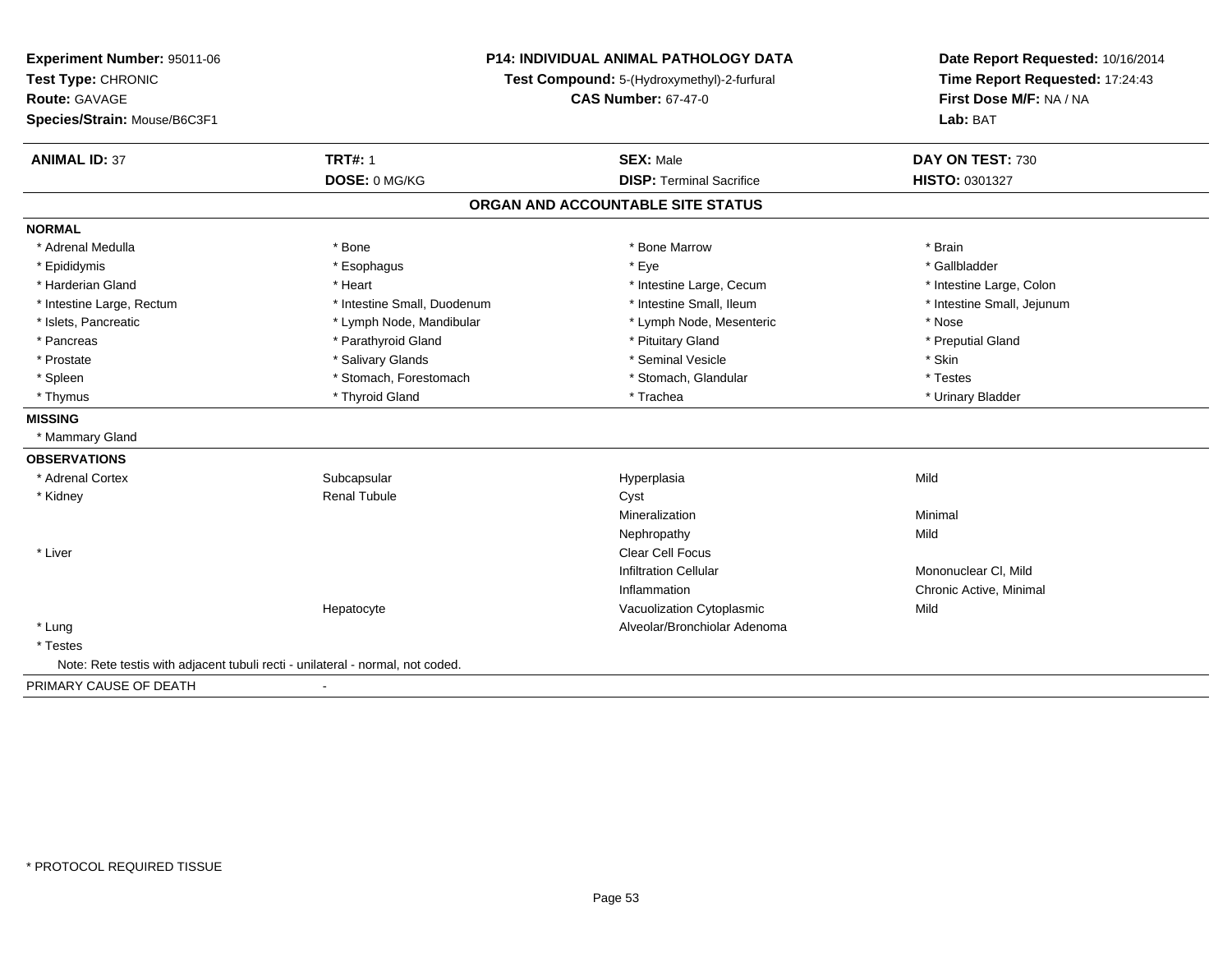| Experiment Number: 95011-06<br>Test Type: CHRONIC<br><b>Route: GAVAGE</b><br>Species/Strain: Mouse/B6C3F1 | <b>P14: INDIVIDUAL ANIMAL PATHOLOGY DATA</b><br>Test Compound: 5-(Hydroxymethyl)-2-furfural<br><b>CAS Number: 67-47-0</b> |                                   | Date Report Requested: 10/16/2014<br>Time Report Requested: 17:24:43<br>First Dose M/F: NA / NA<br>Lab: BAT |
|-----------------------------------------------------------------------------------------------------------|---------------------------------------------------------------------------------------------------------------------------|-----------------------------------|-------------------------------------------------------------------------------------------------------------|
| <b>ANIMAL ID: 38</b>                                                                                      | <b>TRT#: 1</b>                                                                                                            | <b>SEX: Male</b>                  | DAY ON TEST: 730                                                                                            |
|                                                                                                           | DOSE: 0 MG/KG                                                                                                             | <b>DISP: Terminal Sacrifice</b>   | HISTO: 0301328                                                                                              |
|                                                                                                           |                                                                                                                           | ORGAN AND ACCOUNTABLE SITE STATUS |                                                                                                             |
| <b>NORMAL</b>                                                                                             |                                                                                                                           |                                   |                                                                                                             |
| * Adrenal Medulla                                                                                         | * Bone                                                                                                                    | * Bone Marrow                     | * Brain                                                                                                     |
| * Epididymis                                                                                              | * Esophagus                                                                                                               | * Eye                             | * Gallbladder                                                                                               |
| * Harderian Gland                                                                                         | * Heart                                                                                                                   | * Intestine Large, Cecum          | * Intestine Large, Colon                                                                                    |
| * Intestine Large, Rectum                                                                                 | * Intestine Small, Duodenum                                                                                               | * Intestine Small, Ileum          | * Intestine Small, Jejunum                                                                                  |
| * Islets, Pancreatic                                                                                      | * Lung                                                                                                                    | * Lymph Node, Mandibular          | * Lymph Node, Mesenteric                                                                                    |
| * Pancreas                                                                                                | * Parathyroid Gland                                                                                                       | * Pituitary Gland                 | * Prostate                                                                                                  |
| * Salivary Glands                                                                                         | * Seminal Vesicle                                                                                                         | * Skin                            | * Spleen                                                                                                    |
| * Stomach, Forestomach                                                                                    | * Stomach, Glandular                                                                                                      | * Testes                          | * Trachea                                                                                                   |
| * Urinary Bladder                                                                                         |                                                                                                                           |                                   |                                                                                                             |
| <b>MISSING</b>                                                                                            |                                                                                                                           |                                   |                                                                                                             |
| * Mammary Gland                                                                                           |                                                                                                                           |                                   |                                                                                                             |
| <b>OBSERVATIONS</b>                                                                                       |                                                                                                                           |                                   |                                                                                                             |
| * Adrenal Cortex                                                                                          | Subcapsular                                                                                                               | Hyperplasia                       | Minimal                                                                                                     |
| * Kidney                                                                                                  |                                                                                                                           | Mineralization                    | Minimal                                                                                                     |
|                                                                                                           |                                                                                                                           | Nephropathy                       | Minimal                                                                                                     |
| * Liver                                                                                                   |                                                                                                                           | Hepatocellular Adenoma            | Multiple                                                                                                    |
| [ Hepatocellular Adenoma TGLS = 2,3-12+13 ]                                                               |                                                                                                                           |                                   |                                                                                                             |
| * Nose                                                                                                    | Olfactory Epi                                                                                                             | Accumulation, Hyaline Droplet     | Mild                                                                                                        |
|                                                                                                           | <b>Respirat Epith</b>                                                                                                     | Accumulation, Hyaline Droplet     | Mild                                                                                                        |
|                                                                                                           | Olfactory Epi                                                                                                             | Metaplasia                        | Mild                                                                                                        |
| * Preputial Gland<br>[ Ectasia TGLS = $1-8$ ]                                                             | Duct                                                                                                                      | Ectasia                           | Mild                                                                                                        |
| * Testes                                                                                                  |                                                                                                                           |                                   |                                                                                                             |
| Note: Rete testis with adjacent tubuli recti - unilateral - normal, not coded.                            |                                                                                                                           |                                   |                                                                                                             |
| * Thymus                                                                                                  |                                                                                                                           | Cyst                              | Minimal                                                                                                     |
| * Thyroid Gland                                                                                           | <b>Follicular Cel</b>                                                                                                     | Hyperplasia                       | Mild                                                                                                        |
| PRIMARY CAUSE OF DEATH                                                                                    |                                                                                                                           |                                   |                                                                                                             |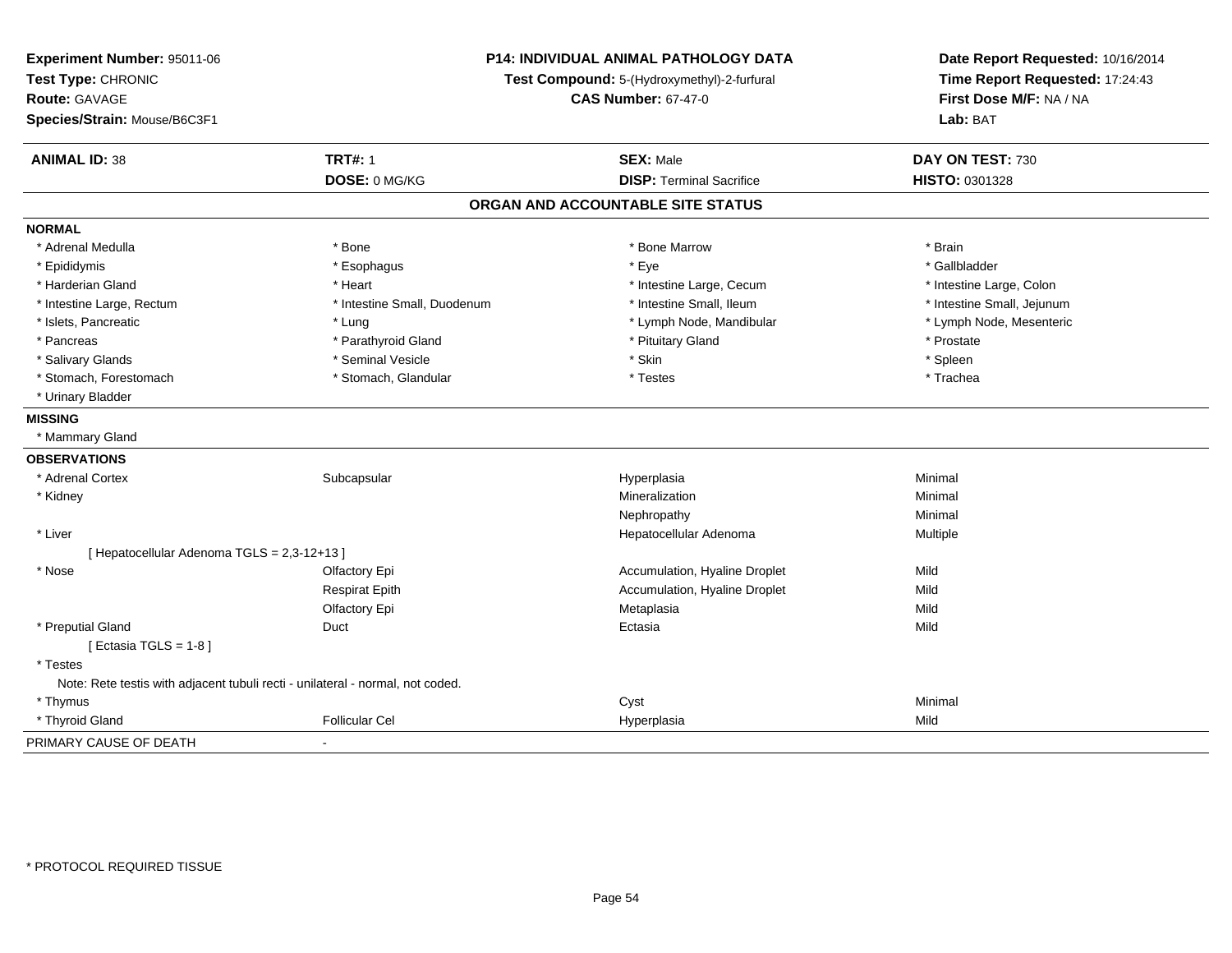| Experiment Number: 95011-06<br>Test Type: CHRONIC<br><b>Route: GAVAGE</b><br>Species/Strain: Mouse/B6C3F1                                     |                                                                                                | P14: INDIVIDUAL ANIMAL PATHOLOGY DATA<br>Test Compound: 5-(Hydroxymethyl)-2-furfural<br><b>CAS Number: 67-47-0</b> | Date Report Requested: 10/16/2014<br>Time Report Requested: 17:24:43<br>First Dose M/F: NA / NA<br>Lab: BAT |
|-----------------------------------------------------------------------------------------------------------------------------------------------|------------------------------------------------------------------------------------------------|--------------------------------------------------------------------------------------------------------------------|-------------------------------------------------------------------------------------------------------------|
| <b>ANIMAL ID: 39</b>                                                                                                                          | <b>TRT#: 1</b>                                                                                 | <b>SEX: Male</b>                                                                                                   | DAY ON TEST: 730                                                                                            |
|                                                                                                                                               | DOSE: 0 MG/KG                                                                                  | <b>DISP: Terminal Sacrifice</b>                                                                                    | HISTO: 0301329                                                                                              |
|                                                                                                                                               |                                                                                                | ORGAN AND ACCOUNTABLE SITE STATUS                                                                                  |                                                                                                             |
| <b>NORMAL</b>                                                                                                                                 |                                                                                                |                                                                                                                    |                                                                                                             |
| * Adrenal Medulla                                                                                                                             | * Bone                                                                                         | * Bone Marrow                                                                                                      | * Brain                                                                                                     |
| * Epididymis                                                                                                                                  | * Esophagus                                                                                    | * Eye                                                                                                              | * Gallbladder                                                                                               |
| * Harderian Gland                                                                                                                             | * Heart                                                                                        | * Intestine Large, Cecum                                                                                           | * Intestine Large, Colon                                                                                    |
| * Intestine Large, Rectum                                                                                                                     | * Intestine Small, Ileum                                                                       | * Intestine Small, Jejunum                                                                                         | * Islets, Pancreatic                                                                                        |
| * Lung                                                                                                                                        | * Lymph Node, Mandibular                                                                       | * Lymph Node, Mesenteric                                                                                           | * Pancreas                                                                                                  |
| * Pituitary Gland                                                                                                                             | * Preputial Gland                                                                              | * Prostate                                                                                                         | * Seminal Vesicle                                                                                           |
| * Stomach, Forestomach                                                                                                                        | * Stomach, Glandular                                                                           | * Testes                                                                                                           | * Thyroid Gland                                                                                             |
| * Trachea                                                                                                                                     | * Urinary Bladder                                                                              |                                                                                                                    |                                                                                                             |
| <b>MISSING</b>                                                                                                                                |                                                                                                |                                                                                                                    |                                                                                                             |
| * Mammary Gland                                                                                                                               | * Parathyroid Gland                                                                            |                                                                                                                    |                                                                                                             |
| <b>OBSERVATIONS</b>                                                                                                                           |                                                                                                |                                                                                                                    |                                                                                                             |
| * Adrenal Cortex                                                                                                                              | Subcapsular                                                                                    | Hyperplasia                                                                                                        | Minimal                                                                                                     |
| * Intestine Small, Duodenum                                                                                                                   |                                                                                                | Carcinoma                                                                                                          |                                                                                                             |
| [Carcinoma TGLS = $5-15$ ]                                                                                                                    | Note: TGL#5-15: Duodenal intussusception, documented at necropsy, is carcinoma histologically. |                                                                                                                    |                                                                                                             |
| * Kidney                                                                                                                                      |                                                                                                | Mineralization                                                                                                     | Minimal                                                                                                     |
|                                                                                                                                               |                                                                                                | Nephropathy                                                                                                        | Minimal                                                                                                     |
| * Liver                                                                                                                                       |                                                                                                | Hepatocellular Adenoma                                                                                             | Multiple                                                                                                    |
|                                                                                                                                               |                                                                                                | Infarct                                                                                                            | Marked                                                                                                      |
|                                                                                                                                               |                                                                                                | Inflammation                                                                                                       | Chronic Active, Minimal                                                                                     |
|                                                                                                                                               | Hepatocyte                                                                                     | Necrosis                                                                                                           | Minimal                                                                                                     |
| Note: TGL#3-13: Consistent with a diagnosis of strangulated liver lobe.<br>[ Hepatocellular Adenoma TGLS = 4-14 ]<br>[Infarct TGLS = $3-13$ ] |                                                                                                |                                                                                                                    |                                                                                                             |
| * Lym Node Mesen                                                                                                                              |                                                                                                |                                                                                                                    |                                                                                                             |
| Note: Mesenteric LN on slides 05 and 06.                                                                                                      |                                                                                                |                                                                                                                    |                                                                                                             |
| * Nose                                                                                                                                        | Glands                                                                                         | <b>Dilatation</b>                                                                                                  | Mild                                                                                                        |
| * Salivary Glands                                                                                                                             | Artery                                                                                         | Mineralization                                                                                                     | Minimal                                                                                                     |
| * Skin                                                                                                                                        | Epidermis                                                                                      | Hyperplasia                                                                                                        | Moderate                                                                                                    |
|                                                                                                                                               |                                                                                                | Inflammation                                                                                                       | Chronic Active, Marked                                                                                      |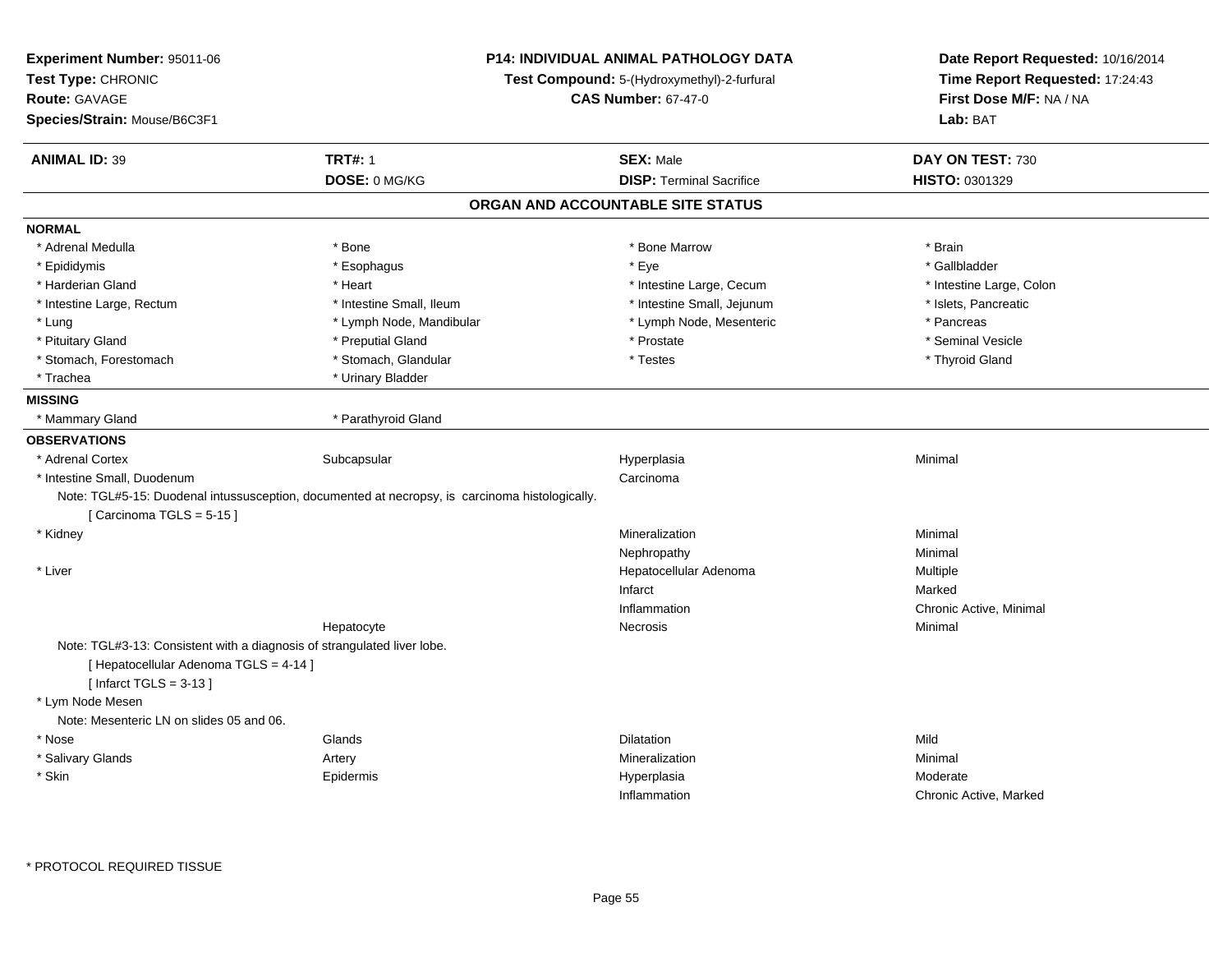| Experiment Number: 95011-06<br>Test Type: CHRONIC<br><b>Route: GAVAGE</b><br>Species/Strain: Mouse/B6C3F1 |                | <b>P14: INDIVIDUAL ANIMAL PATHOLOGY DATA</b><br>Test Compound: 5-(Hydroxymethyl)-2-furfural<br><b>CAS Number: 67-47-0</b> | Date Report Requested: 10/16/2014<br>Time Report Requested: 17:24:43<br>First Dose M/F: NA / NA<br>Lab: BAT |
|-----------------------------------------------------------------------------------------------------------|----------------|---------------------------------------------------------------------------------------------------------------------------|-------------------------------------------------------------------------------------------------------------|
| <b>ANIMAL ID: 39</b>                                                                                      | <b>TRT#: 1</b> | <b>SEX: Male</b>                                                                                                          | DAY ON TEST: 730                                                                                            |
|                                                                                                           | DOSE: 0 MG/KG  | <b>DISP:</b> Terminal Sacrifice                                                                                           | <b>HISTO: 0301329</b>                                                                                       |
|                                                                                                           |                | ORGAN AND ACCOUNTABLE SITE STATUS                                                                                         |                                                                                                             |
|                                                                                                           | Epidermis      | Ulcer                                                                                                                     | Marked                                                                                                      |
| [Inflammation TGLS = $1-12$ ]                                                                             |                |                                                                                                                           |                                                                                                             |
| [ Ulcer TGLS = $1-12$ ]                                                                                   |                |                                                                                                                           |                                                                                                             |
| * Spleen                                                                                                  |                | Hematopoietic Cell Proliferation                                                                                          | Moderate                                                                                                    |
| [Hematopoietic Cell Proliferation TGLS = 2-4 ]                                                            |                |                                                                                                                           |                                                                                                             |
| * Thymus                                                                                                  |                | Atrophy                                                                                                                   | Moderate                                                                                                    |
| PRIMARY CAUSE OF DEATH                                                                                    |                |                                                                                                                           |                                                                                                             |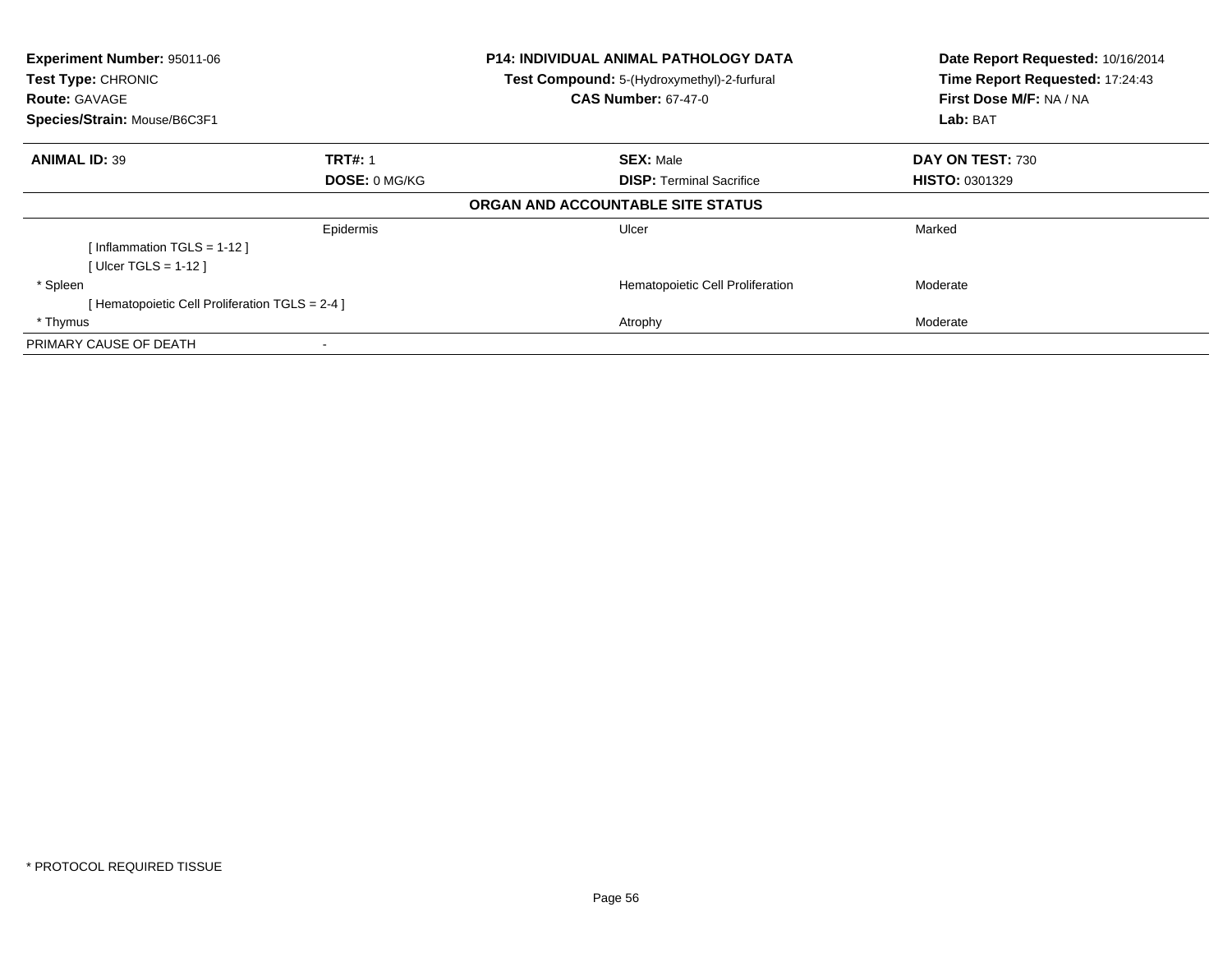| Experiment Number: 95011-06<br>Test Type: CHRONIC<br>Route: GAVAGE<br>Species/Strain: Mouse/B6C3F1 | P14: INDIVIDUAL ANIMAL PATHOLOGY DATA<br>Test Compound: 5-(Hydroxymethyl)-2-furfural<br><b>CAS Number: 67-47-0</b> |                                   | Date Report Requested: 10/16/2014<br>Time Report Requested: 17:24:43<br>First Dose M/F: NA / NA<br>Lab: BAT |
|----------------------------------------------------------------------------------------------------|--------------------------------------------------------------------------------------------------------------------|-----------------------------------|-------------------------------------------------------------------------------------------------------------|
| <b>ANIMAL ID: 40</b>                                                                               | <b>TRT#: 1</b>                                                                                                     | <b>SEX: Male</b>                  | DAY ON TEST: 729                                                                                            |
|                                                                                                    | DOSE: 0 MG/KG                                                                                                      | <b>DISP: Terminal Sacrifice</b>   | HISTO: 0301330                                                                                              |
|                                                                                                    |                                                                                                                    | ORGAN AND ACCOUNTABLE SITE STATUS |                                                                                                             |
| <b>NORMAL</b>                                                                                      |                                                                                                                    |                                   |                                                                                                             |
| * Adrenal Medulla                                                                                  | * Bone                                                                                                             | * Bone Marrow                     | * Brain                                                                                                     |
| * Epididymis                                                                                       | * Esophagus                                                                                                        | * Eye                             | * Gallbladder                                                                                               |
| * Heart                                                                                            | * Intestine Large, Cecum                                                                                           | * Intestine Large, Colon          | * Intestine Large, Rectum                                                                                   |
| * Intestine Small, Duodenum                                                                        | * Intestine Small, Ileum                                                                                           | * Intestine Small, Jejunum        | * Islets, Pancreatic                                                                                        |
| * Lung                                                                                             | * Lymph Node, Mesenteric                                                                                           | * Nose                            | * Pancreas                                                                                                  |
| * Parathyroid Gland                                                                                | * Pituitary Gland                                                                                                  | * Preputial Gland                 | * Prostate                                                                                                  |
| * Salivary Glands                                                                                  | * Seminal Vesicle                                                                                                  | * Skin                            | * Spleen                                                                                                    |
| * Stomach, Forestomach                                                                             | * Stomach, Glandular                                                                                               | * Testes                          | * Trachea                                                                                                   |
| * Urinary Bladder                                                                                  |                                                                                                                    |                                   |                                                                                                             |
| <b>MISSING</b>                                                                                     |                                                                                                                    |                                   |                                                                                                             |
| * Mammary Gland                                                                                    |                                                                                                                    |                                   |                                                                                                             |
| <b>OBSERVATIONS</b>                                                                                |                                                                                                                    |                                   |                                                                                                             |
| * Adrenal Cortex                                                                                   | Subcapsular                                                                                                        | Hyperplasia                       | Mild                                                                                                        |
| * Eye                                                                                              |                                                                                                                    |                                   |                                                                                                             |
| Note: Optic nerve is in block 02.                                                                  |                                                                                                                    |                                   |                                                                                                             |
| * Harderian Gland                                                                                  |                                                                                                                    | Adenoma                           |                                                                                                             |
| [Adenoma TGLS = $1-9$ ]                                                                            |                                                                                                                    |                                   |                                                                                                             |
| * Kidney                                                                                           | <b>Renal Tubule</b>                                                                                                | Adenoma                           |                                                                                                             |
|                                                                                                    |                                                                                                                    | Mineralization                    | Minimal                                                                                                     |
|                                                                                                    |                                                                                                                    | Nephropathy                       | Minimal                                                                                                     |
| [Adenoma TGLS = $4-4$ ]                                                                            |                                                                                                                    |                                   |                                                                                                             |
| * Liver                                                                                            |                                                                                                                    | Clear Cell Focus                  |                                                                                                             |
|                                                                                                    |                                                                                                                    | Hepatocellular Adenoma            | Multiple                                                                                                    |
| Note: Hepatocellular adenoma also present on slide #03.                                            |                                                                                                                    |                                   |                                                                                                             |
| [ Hepatocellular Adenoma TGLS = 2,3-12+13 ]                                                        |                                                                                                                    |                                   |                                                                                                             |
| * Lymph Node, Mandibular                                                                           |                                                                                                                    | Hyperplasia                       | Lymphoid, Moderate                                                                                          |
| * Testes                                                                                           |                                                                                                                    |                                   |                                                                                                             |
| Note: Rete testis with adjacent tubuli recti - unilateral - normal, not coded.                     |                                                                                                                    |                                   |                                                                                                             |
| * Thymus                                                                                           |                                                                                                                    | Atrophy                           | Moderate                                                                                                    |
|                                                                                                    |                                                                                                                    | Cyst                              | Mild                                                                                                        |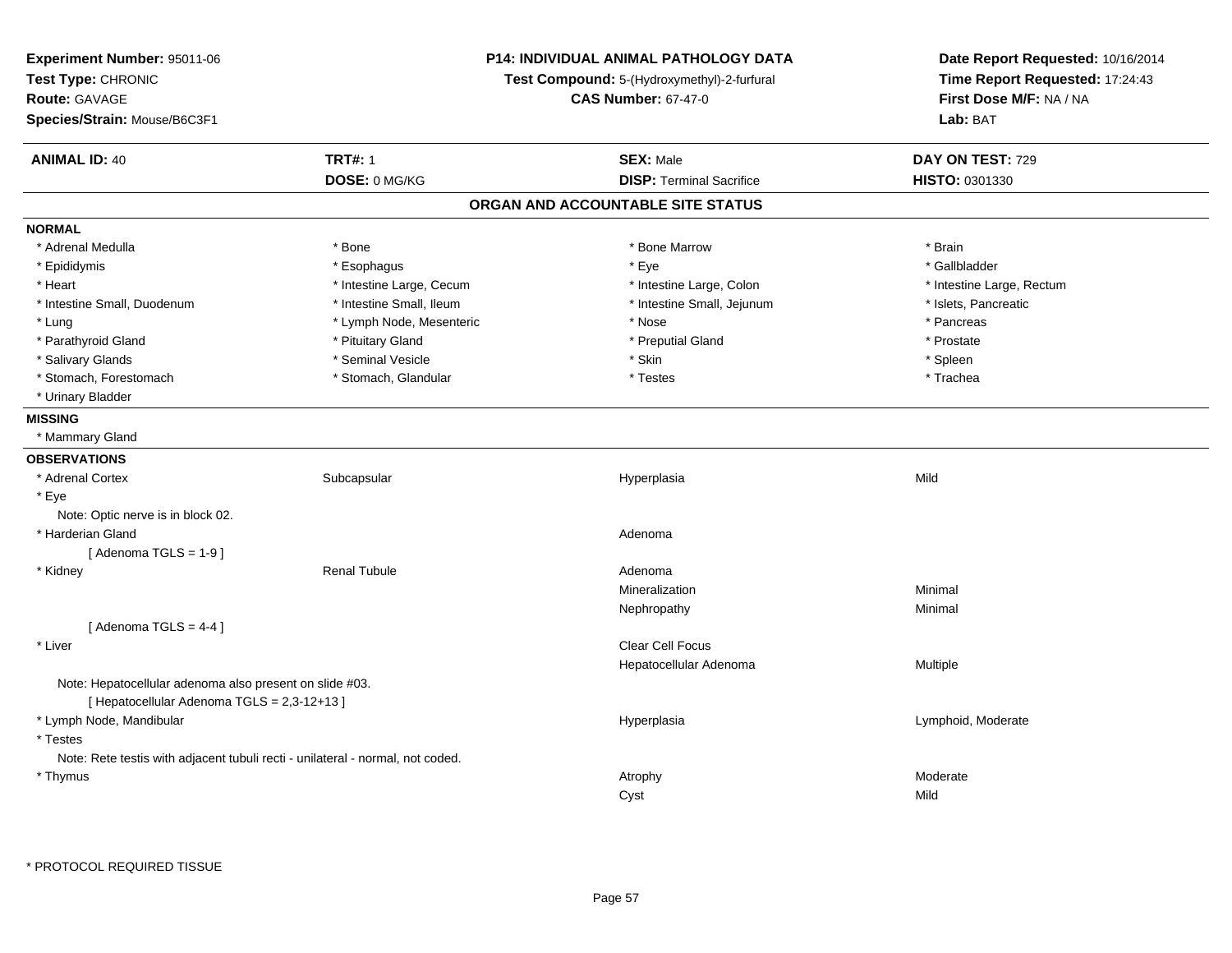| Experiment Number: 95011-06<br>Test Type: CHRONIC |                      | <b>P14: INDIVIDUAL ANIMAL PATHOLOGY DATA</b> | Date Report Requested: 10/16/2014 |
|---------------------------------------------------|----------------------|----------------------------------------------|-----------------------------------|
|                                                   |                      | Test Compound: 5-(Hydroxymethyl)-2-furfural  | Time Report Requested: 17:24:43   |
| <b>Route: GAVAGE</b>                              |                      | <b>CAS Number: 67-47-0</b>                   | First Dose M/F: NA / NA           |
| Species/Strain: Mouse/B6C3F1                      |                      |                                              | Lab: BAT                          |
| <b>ANIMAL ID: 40</b>                              | <b>TRT#: 1</b>       | <b>SEX: Male</b>                             | <b>DAY ON TEST: 729</b>           |
|                                                   | <b>DOSE: 0 MG/KG</b> | <b>DISP: Terminal Sacrifice</b>              | <b>HISTO: 0301330</b>             |
|                                                   |                      | ORGAN AND ACCOUNTABLE SITE STATUS            |                                   |
| * Thyroid Gland                                   |                      | Inflammation                                 | Chronic Active, Minimal           |
| Tooth                                             |                      | Malformation                                 |                                   |
| PRIMARY CAUSE OF DEATH                            |                      |                                              |                                   |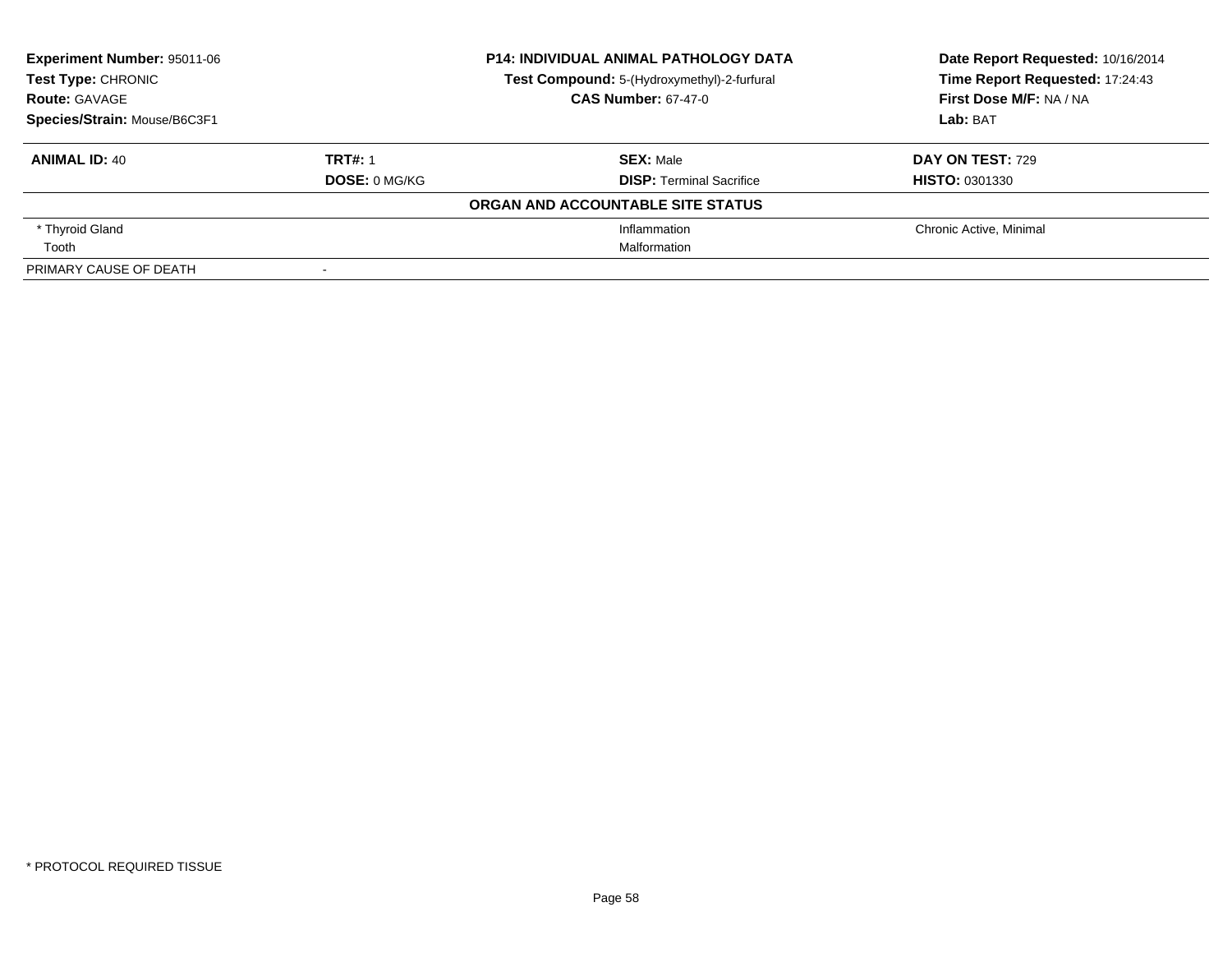| Experiment Number: 95011-06<br>Test Type: CHRONIC<br><b>Route: GAVAGE</b><br>Species/Strain: Mouse/B6C3F1 | <b>P14: INDIVIDUAL ANIMAL PATHOLOGY DATA</b><br>Test Compound: 5-(Hydroxymethyl)-2-furfural<br><b>CAS Number: 67-47-0</b> |                                   | Date Report Requested: 10/16/2014<br>Time Report Requested: 17:24:43<br>First Dose M/F: NA / NA<br>Lab: BAT |
|-----------------------------------------------------------------------------------------------------------|---------------------------------------------------------------------------------------------------------------------------|-----------------------------------|-------------------------------------------------------------------------------------------------------------|
| <b>ANIMAL ID: 41</b>                                                                                      | <b>TRT#: 1</b>                                                                                                            | <b>SEX: Male</b>                  | DAY ON TEST: 730                                                                                            |
|                                                                                                           | DOSE: 0 MG/KG                                                                                                             | <b>DISP: Terminal Sacrifice</b>   | HISTO: 0301331                                                                                              |
|                                                                                                           |                                                                                                                           | ORGAN AND ACCOUNTABLE SITE STATUS |                                                                                                             |
| <b>NORMAL</b>                                                                                             |                                                                                                                           |                                   |                                                                                                             |
| * Adrenal Medulla                                                                                         | * Bone                                                                                                                    | * Bone Marrow                     | * Brain                                                                                                     |
| * Epididymis                                                                                              | * Esophagus                                                                                                               | * Eye                             | * Gallbladder                                                                                               |
| * Harderian Gland                                                                                         | * Heart                                                                                                                   | * Intestine Large, Cecum          | * Intestine Large, Colon                                                                                    |
| * Intestine Large, Rectum                                                                                 | * Intestine Small, Duodenum                                                                                               | * Intestine Small, Ileum          | * Intestine Small, Jejunum                                                                                  |
| * Islets, Pancreatic                                                                                      | * Lymph Node, Mandibular                                                                                                  | * Lymph Node, Mesenteric          | * Pancreas                                                                                                  |
| * Parathyroid Gland                                                                                       | * Pituitary Gland                                                                                                         | * Prostate                        | * Salivary Glands                                                                                           |
| * Seminal Vesicle                                                                                         | * Skin                                                                                                                    | * Spleen                          | * Stomach, Forestomach                                                                                      |
| * Stomach, Glandular                                                                                      | * Testes                                                                                                                  | * Trachea                         | * Urinary Bladder                                                                                           |
| <b>MISSING</b>                                                                                            |                                                                                                                           |                                   |                                                                                                             |
| * Mammary Gland                                                                                           | * Thymus                                                                                                                  |                                   |                                                                                                             |
| <b>OBSERVATIONS</b>                                                                                       |                                                                                                                           |                                   |                                                                                                             |
| * Adrenal Cortex                                                                                          | Subcapsular                                                                                                               | Adenoma                           |                                                                                                             |
|                                                                                                           | Subcapsular                                                                                                               | Hyperplasia                       | Minimal                                                                                                     |
| * Kidney                                                                                                  |                                                                                                                           | Mineralization                    | Minimal                                                                                                     |
|                                                                                                           |                                                                                                                           | Nephropathy                       | Mild                                                                                                        |
| * Liver                                                                                                   |                                                                                                                           | <b>Clear Cell Focus</b>           |                                                                                                             |
|                                                                                                           |                                                                                                                           | Hepatocellular Adenoma            | Multiple                                                                                                    |
|                                                                                                           |                                                                                                                           | Inflammation                      | Chronic Active, Minimal                                                                                     |
|                                                                                                           |                                                                                                                           | <b>Mixed Cell Focus</b>           |                                                                                                             |
|                                                                                                           | Hepatocyte                                                                                                                | Vacuolization Cytoplasmic         | Mild                                                                                                        |
|                                                                                                           | Note: Clear cell foci are also present on slides #s 03, 04, and 14. Hepatocellular adenoma is also present on slide #04.  |                                   |                                                                                                             |
| [ Clear Cell Focus TGLS = 1,2-12+13 ]                                                                     |                                                                                                                           |                                   |                                                                                                             |
| [ Hepatocellular Adenoma TGLS = 1,3-12+14 ]                                                               |                                                                                                                           |                                   |                                                                                                             |
| [Mixed Cell Focus TGLS = 2-13]                                                                            |                                                                                                                           |                                   |                                                                                                             |
| * Lung                                                                                                    |                                                                                                                           | Alveolar/Bronchiolar Carcinoma    |                                                                                                             |
|                                                                                                           | Alveolus                                                                                                                  | <b>Infiltration Cellular</b>      | Histiocyte, Moderate                                                                                        |
| [ Alveolar/Bronchiolar Carcinoma TGLS = 4-15 ]                                                            |                                                                                                                           |                                   |                                                                                                             |
| * Nose                                                                                                    | Olfactory Epi                                                                                                             | Accumulation, Hyaline Droplet     | Minimal                                                                                                     |
|                                                                                                           | <b>Respirat Epith</b>                                                                                                     | Accumulation, Hyaline Droplet     | Mild                                                                                                        |
|                                                                                                           | Glands                                                                                                                    | <b>Dilatation</b>                 | Mild                                                                                                        |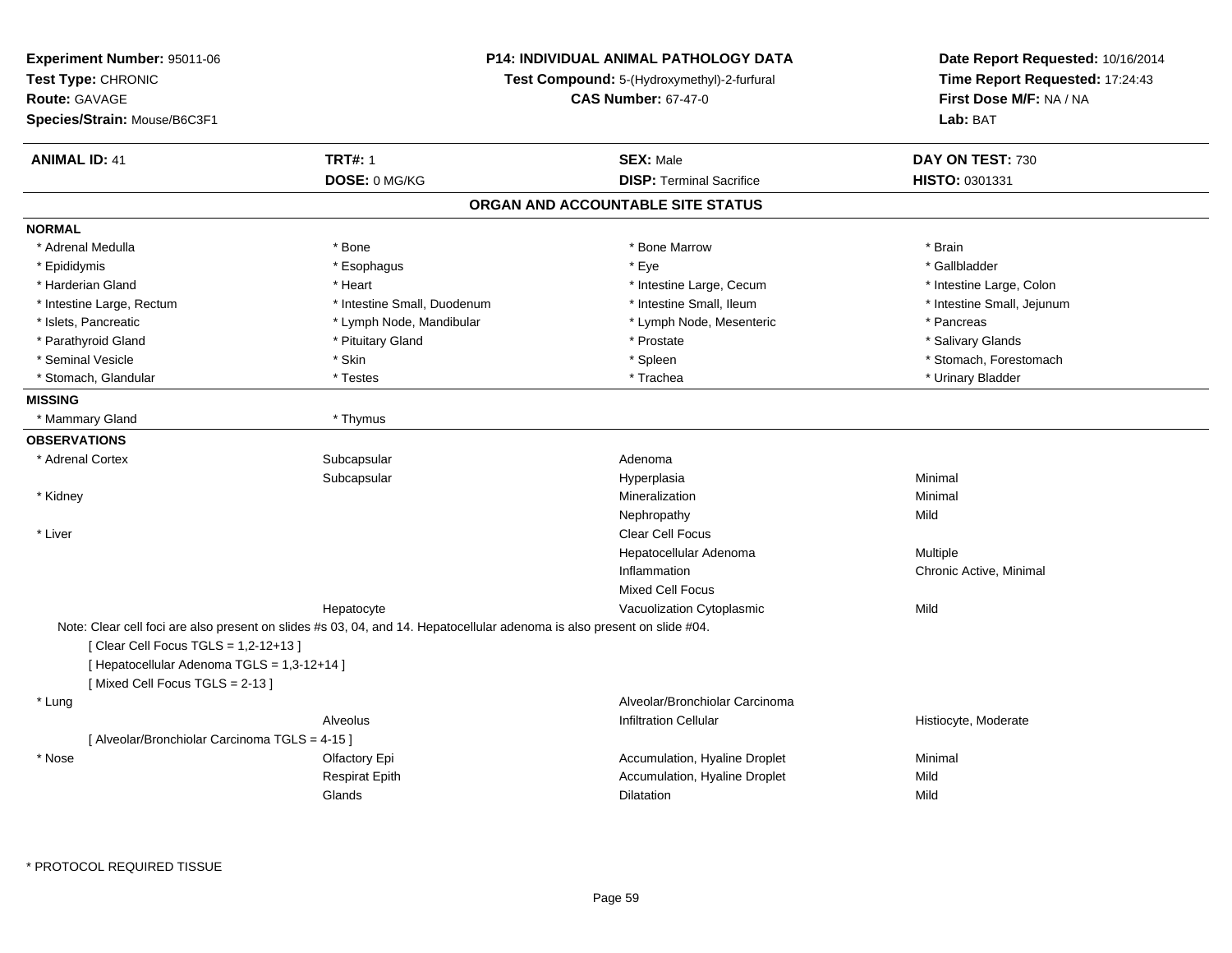| Experiment Number: 95011-06<br><b>Test Type: CHRONIC</b> |                      | <b>P14: INDIVIDUAL ANIMAL PATHOLOGY DATA</b> | Date Report Requested: 10/16/2014<br>Time Report Requested: 17:24:43 |
|----------------------------------------------------------|----------------------|----------------------------------------------|----------------------------------------------------------------------|
|                                                          |                      | Test Compound: 5-(Hydroxymethyl)-2-furfural  |                                                                      |
| <b>Route: GAVAGE</b>                                     |                      | <b>CAS Number: 67-47-0</b>                   | First Dose M/F: NA / NA                                              |
| Species/Strain: Mouse/B6C3F1                             |                      |                                              | Lab: BAT                                                             |
| <b>ANIMAL ID: 41</b>                                     | <b>TRT#: 1</b>       | <b>SEX: Male</b>                             | DAY ON TEST: 730                                                     |
|                                                          | <b>DOSE: 0 MG/KG</b> | <b>DISP:</b> Terminal Sacrifice              | <b>HISTO: 0301331</b>                                                |
|                                                          |                      | ORGAN AND ACCOUNTABLE SITE STATUS            |                                                                      |
| * Preputial Gland                                        | Duct                 | Ectasia                                      | Mild                                                                 |
| * Thyroid Gland                                          | Follicular Cel       | Hyperplasia                                  | Mild                                                                 |
| Tooth                                                    |                      | Malformation                                 |                                                                      |
| PRIMARY CAUSE OF DEATH                                   |                      |                                              |                                                                      |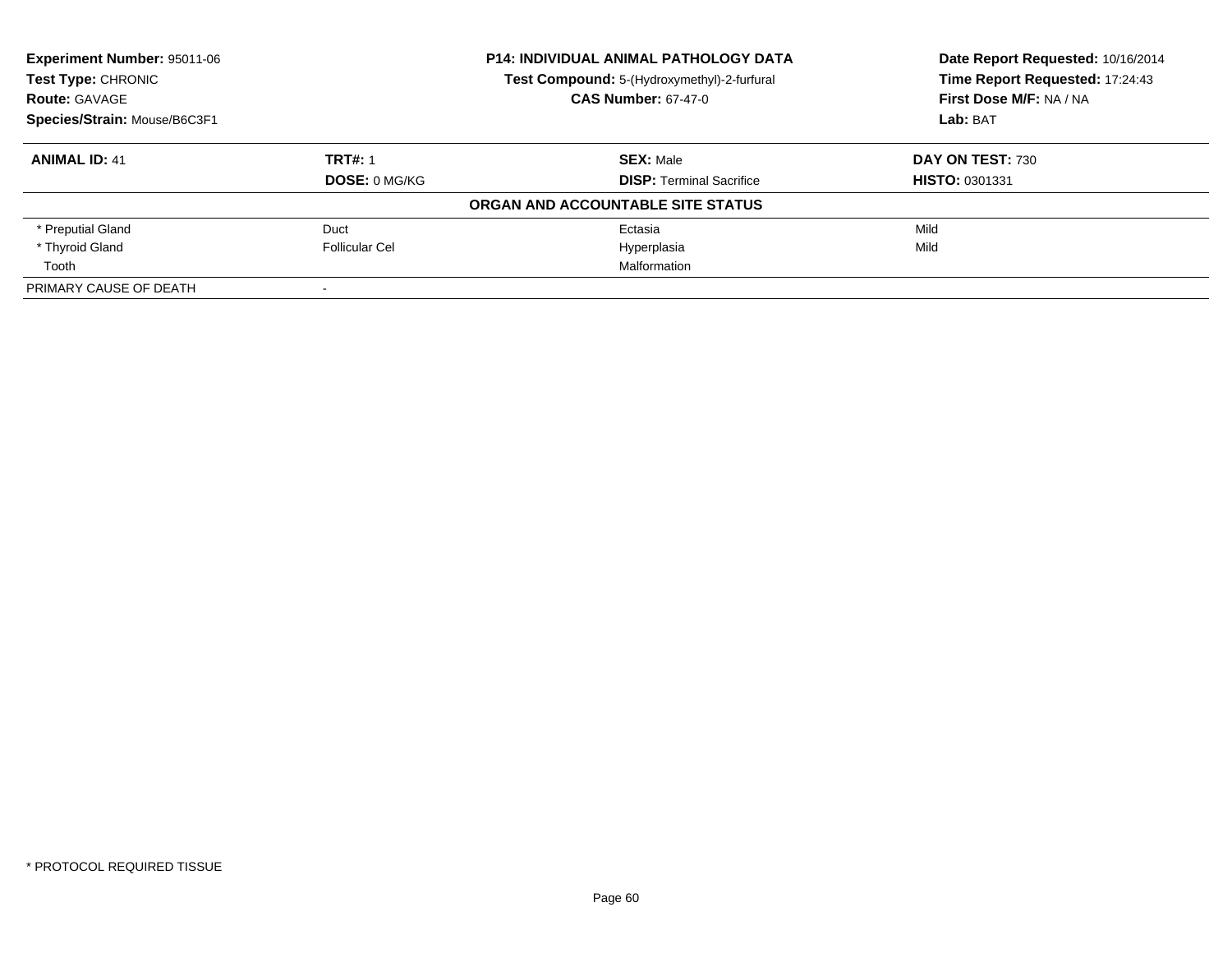| Experiment Number: 95011-06<br>Test Type: CHRONIC<br><b>Route: GAVAGE</b><br>Species/Strain: Mouse/B6C3F1 | P14: INDIVIDUAL ANIMAL PATHOLOGY DATA<br>Test Compound: 5-(Hydroxymethyl)-2-furfural<br><b>CAS Number: 67-47-0</b> |                                   | Date Report Requested: 10/16/2014<br>Time Report Requested: 17:24:43<br>First Dose M/F: NA / NA<br>Lab: BAT |
|-----------------------------------------------------------------------------------------------------------|--------------------------------------------------------------------------------------------------------------------|-----------------------------------|-------------------------------------------------------------------------------------------------------------|
| <b>ANIMAL ID: 42</b>                                                                                      | <b>TRT#: 1</b>                                                                                                     | <b>SEX: Male</b>                  | DAY ON TEST: 728                                                                                            |
|                                                                                                           | DOSE: 0 MG/KG                                                                                                      | <b>DISP: Terminal Sacrifice</b>   | <b>HISTO: 0301332</b>                                                                                       |
|                                                                                                           |                                                                                                                    | ORGAN AND ACCOUNTABLE SITE STATUS |                                                                                                             |
| <b>NORMAL</b>                                                                                             |                                                                                                                    |                                   |                                                                                                             |
| * Bone                                                                                                    | * Bone Marrow                                                                                                      | * Brain                           | * Epididymis                                                                                                |
| * Esophagus                                                                                               | * Eye                                                                                                              | * Gallbladder                     | * Harderian Gland                                                                                           |
| * Heart                                                                                                   | * Intestine Large, Cecum                                                                                           | * Intestine Large, Colon          | * Intestine Large, Rectum                                                                                   |
| * Intestine Small, Duodenum                                                                               | * Intestine Small, Ileum                                                                                           | * Intestine Small, Jejunum        | * Islets, Pancreatic                                                                                        |
| * Lung                                                                                                    | * Lymph Node, Mandibular                                                                                           | * Lymph Node, Mesenteric          | * Pancreas                                                                                                  |
| * Parathyroid Gland                                                                                       | * Pituitary Gland                                                                                                  | * Preputial Gland                 | * Prostate                                                                                                  |
| * Salivary Glands                                                                                         | * Seminal Vesicle                                                                                                  | * Skin                            | * Spleen                                                                                                    |
| * Stomach, Forestomach                                                                                    | * Stomach, Glandular                                                                                               | * Testes                          | * Thymus                                                                                                    |
| * Thyroid Gland                                                                                           | * Trachea                                                                                                          | * Urinary Bladder                 |                                                                                                             |
| <b>MISSING</b>                                                                                            |                                                                                                                    |                                   |                                                                                                             |
| * Adrenal Cortex                                                                                          | * Adrenal Medulla                                                                                                  | * Mammary Gland                   |                                                                                                             |
| <b>OBSERVATIONS</b>                                                                                       |                                                                                                                    |                                   |                                                                                                             |
| * Adren Cortex                                                                                            |                                                                                                                    |                                   |                                                                                                             |
| Note: Adrenal glands not available for histologic examination.                                            |                                                                                                                    |                                   |                                                                                                             |
| * Kidney                                                                                                  |                                                                                                                    | Mineralization                    | Minimal                                                                                                     |
|                                                                                                           |                                                                                                                    | Nephropathy                       | Minimal                                                                                                     |
| * Liver                                                                                                   |                                                                                                                    | <b>Clear Cell Focus</b>           |                                                                                                             |
|                                                                                                           |                                                                                                                    | Hepatocellular Adenoma            | Multiple                                                                                                    |
|                                                                                                           |                                                                                                                    | Inflammation                      | Chronic Active, Minimal                                                                                     |
|                                                                                                           | Hepatocyte                                                                                                         | Vacuolization Cytoplasmic         | Mild                                                                                                        |
| Note: Clear cell focus also on slide #04.                                                                 |                                                                                                                    |                                   |                                                                                                             |
| [Clear Cell Focus TGLS = 2-13]                                                                            |                                                                                                                    |                                   |                                                                                                             |
| [ Hepatocellular Adenoma TGLS = 1,3-12+14 ]                                                               |                                                                                                                    |                                   |                                                                                                             |
| * Lym Node Mesen                                                                                          |                                                                                                                    |                                   |                                                                                                             |
| Note: Mesenteric L N present on both slides 05 and 06.                                                    |                                                                                                                    |                                   |                                                                                                             |
| * Nose                                                                                                    | Olfactory Epi                                                                                                      | Accumulation, Hyaline Droplet     | Mild                                                                                                        |
|                                                                                                           | Respirat Epith                                                                                                     | Accumulation, Hyaline Droplet     | Minimal                                                                                                     |
| * Spleen                                                                                                  |                                                                                                                    |                                   |                                                                                                             |
|                                                                                                           | Note: TGL#4-4-NCL: Spleen considerd to be within normal limits histologically.                                     |                                   |                                                                                                             |
| * Testes                                                                                                  |                                                                                                                    |                                   |                                                                                                             |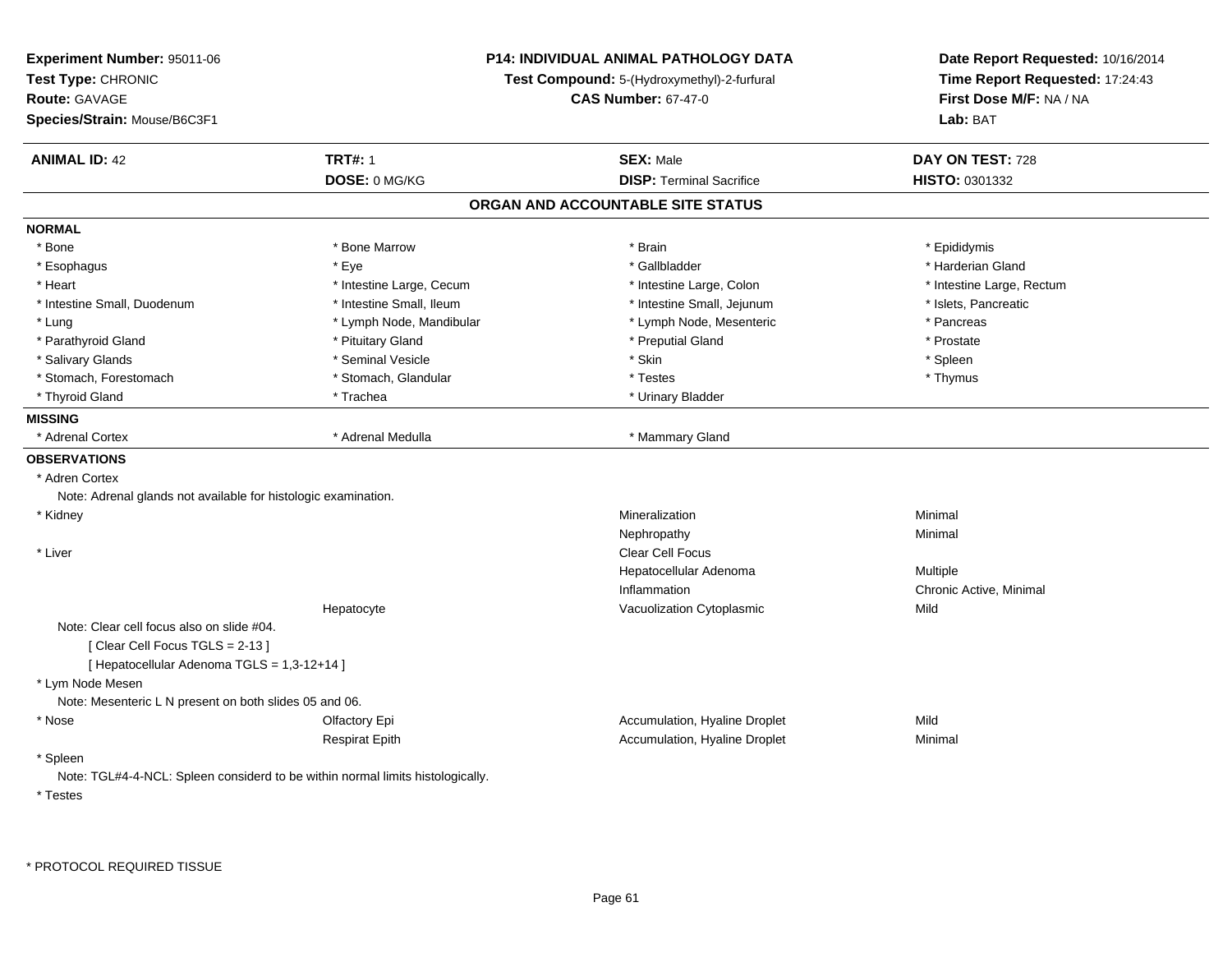| Experiment Number: 95011-06<br>Test Type: CHRONIC<br><b>Route: GAVAGE</b>      |                      | <b>P14: INDIVIDUAL ANIMAL PATHOLOGY DATA</b><br>Test Compound: 5-(Hydroxymethyl)-2-furfural<br><b>CAS Number: 67-47-0</b> | Date Report Requested: 10/16/2014<br>Time Report Requested: 17:24:43<br>First Dose M/F: NA / NA |
|--------------------------------------------------------------------------------|----------------------|---------------------------------------------------------------------------------------------------------------------------|-------------------------------------------------------------------------------------------------|
| Species/Strain: Mouse/B6C3F1                                                   |                      |                                                                                                                           | Lab: BAT                                                                                        |
| <b>ANIMAL ID: 42</b>                                                           | <b>TRT#: 1</b>       | <b>SEX: Male</b>                                                                                                          | DAY ON TEST: 728                                                                                |
|                                                                                | <b>DOSE: 0 MG/KG</b> | <b>DISP: Terminal Sacrifice</b>                                                                                           | <b>HISTO: 0301332</b>                                                                           |
|                                                                                |                      | ORGAN AND ACCOUNTABLE SITE STATUS                                                                                         |                                                                                                 |
| Note: Rete testis with adjacent tubuli recti - unilateral - normal, not coded. |                      |                                                                                                                           |                                                                                                 |
| PRIMARY CAUSE OF DEATH                                                         |                      |                                                                                                                           |                                                                                                 |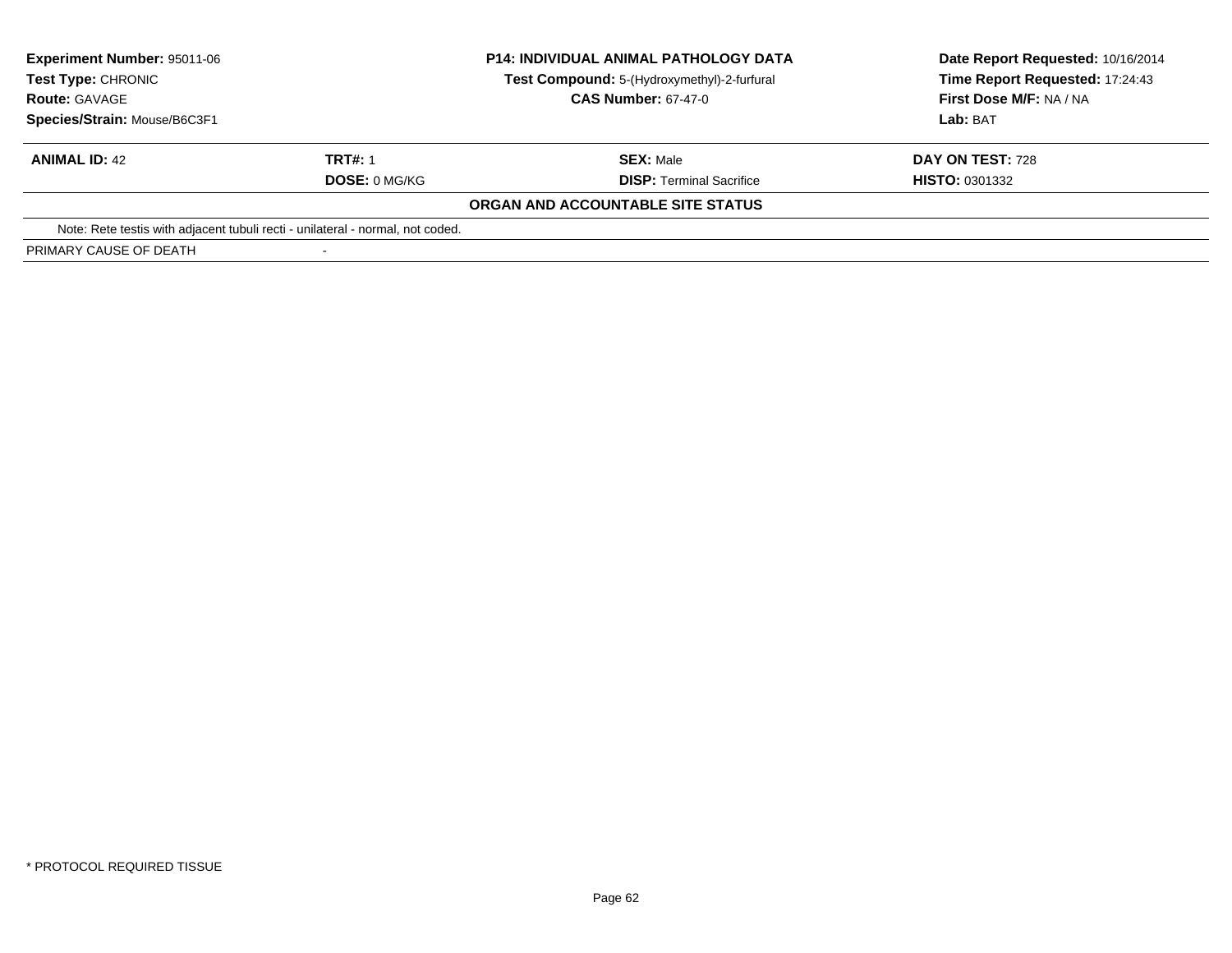| Experiment Number: 95011-06<br>Test Type: CHRONIC<br><b>Route: GAVAGE</b><br>Species/Strain: Mouse/B6C3F1            |                          | P14: INDIVIDUAL ANIMAL PATHOLOGY DATA<br>Test Compound: 5-(Hydroxymethyl)-2-furfural<br><b>CAS Number: 67-47-0</b> | Date Report Requested: 10/16/2014<br>Time Report Requested: 17:24:43<br>First Dose M/F: NA / NA<br>Lab: BAT |
|----------------------------------------------------------------------------------------------------------------------|--------------------------|--------------------------------------------------------------------------------------------------------------------|-------------------------------------------------------------------------------------------------------------|
| <b>ANIMAL ID: 43</b>                                                                                                 | <b>TRT#: 1</b>           | <b>SEX: Male</b>                                                                                                   | DAY ON TEST: 730                                                                                            |
|                                                                                                                      | DOSE: 0 MG/KG            | <b>DISP: Terminal Sacrifice</b>                                                                                    | HISTO: 0301333                                                                                              |
|                                                                                                                      |                          | ORGAN AND ACCOUNTABLE SITE STATUS                                                                                  |                                                                                                             |
| <b>NORMAL</b>                                                                                                        |                          |                                                                                                                    |                                                                                                             |
| * Adrenal Medulla                                                                                                    | * Bone                   | * Bone Marrow                                                                                                      | * Brain                                                                                                     |
| * Epididymis                                                                                                         | * Esophagus              | * Eye                                                                                                              | * Gallbladder                                                                                               |
| * Heart                                                                                                              | * Intestine Large, Cecum | * Intestine Large, Colon                                                                                           | * Intestine Large, Rectum                                                                                   |
| * Intestine Small, Duodenum                                                                                          | * Intestine Small, Ileum | * Intestine Small, Jejunum                                                                                         | * Islets, Pancreatic                                                                                        |
| * Lymph Node, Mesenteric                                                                                             | * Pancreas               | * Parathyroid Gland                                                                                                | * Preputial Gland                                                                                           |
| * Prostate                                                                                                           | * Salivary Glands        | * Seminal Vesicle                                                                                                  | * Skin                                                                                                      |
| * Stomach, Forestomach                                                                                               | * Stomach, Glandular     | * Testes                                                                                                           | * Thyroid Gland                                                                                             |
| * Trachea                                                                                                            | * Urinary Bladder        |                                                                                                                    |                                                                                                             |
| <b>MISSING</b>                                                                                                       |                          |                                                                                                                    |                                                                                                             |
| * Mammary Gland                                                                                                      |                          |                                                                                                                    |                                                                                                             |
| <b>OBSERVATIONS</b>                                                                                                  |                          |                                                                                                                    |                                                                                                             |
| * Adrenal Cortex                                                                                                     | Subcapsular              | Hyperplasia                                                                                                        | Mild                                                                                                        |
| * Harderian Gland                                                                                                    |                          | Carcinoma                                                                                                          |                                                                                                             |
| [Carcinoma TGLS = 1-9]                                                                                               |                          |                                                                                                                    |                                                                                                             |
| * Kidney                                                                                                             | <b>Renal Tubule</b>      | Dilatation                                                                                                         | Mild                                                                                                        |
|                                                                                                                      |                          | Mineralization                                                                                                     | Minimal                                                                                                     |
|                                                                                                                      |                          | Nephropathy                                                                                                        | Minimal                                                                                                     |
| * Liver                                                                                                              |                          | Hepatocellular Adenoma                                                                                             | Multiple                                                                                                    |
|                                                                                                                      |                          | <b>Infiltration Cellular</b>                                                                                       | Mononuclear CI, Minimal                                                                                     |
|                                                                                                                      |                          | Inflammation                                                                                                       | Chronic Active, Minimal                                                                                     |
| Note: A portion of hepatocellular adenoma on slide #05 is on slide #03.<br>[ Hepatocellular Adenoma TGLS = 2,3-4+5 ] |                          |                                                                                                                    |                                                                                                             |
| * Lung                                                                                                               |                          | Carcinoma                                                                                                          | Metastatic (Harderian Gland)                                                                                |
| * Lymph Node, Mandibular                                                                                             |                          | Hyperplasia                                                                                                        | Lymphoid, Moderate                                                                                          |
| $*$ Nose                                                                                                             | Olfactory Epi            | Accumulation, Hyaline Droplet                                                                                      | Mild                                                                                                        |
|                                                                                                                      | Glands                   | Hyperplasia                                                                                                        | Mild                                                                                                        |
| * Pituitary Gland                                                                                                    | <b>Pars Distalis</b>     | Cyst                                                                                                               | Minimal                                                                                                     |
| * Spleen                                                                                                             |                          | Hematopoietic Cell Proliferation                                                                                   | Mild                                                                                                        |
| * Thymus                                                                                                             |                          | Cyst                                                                                                               | Minimal                                                                                                     |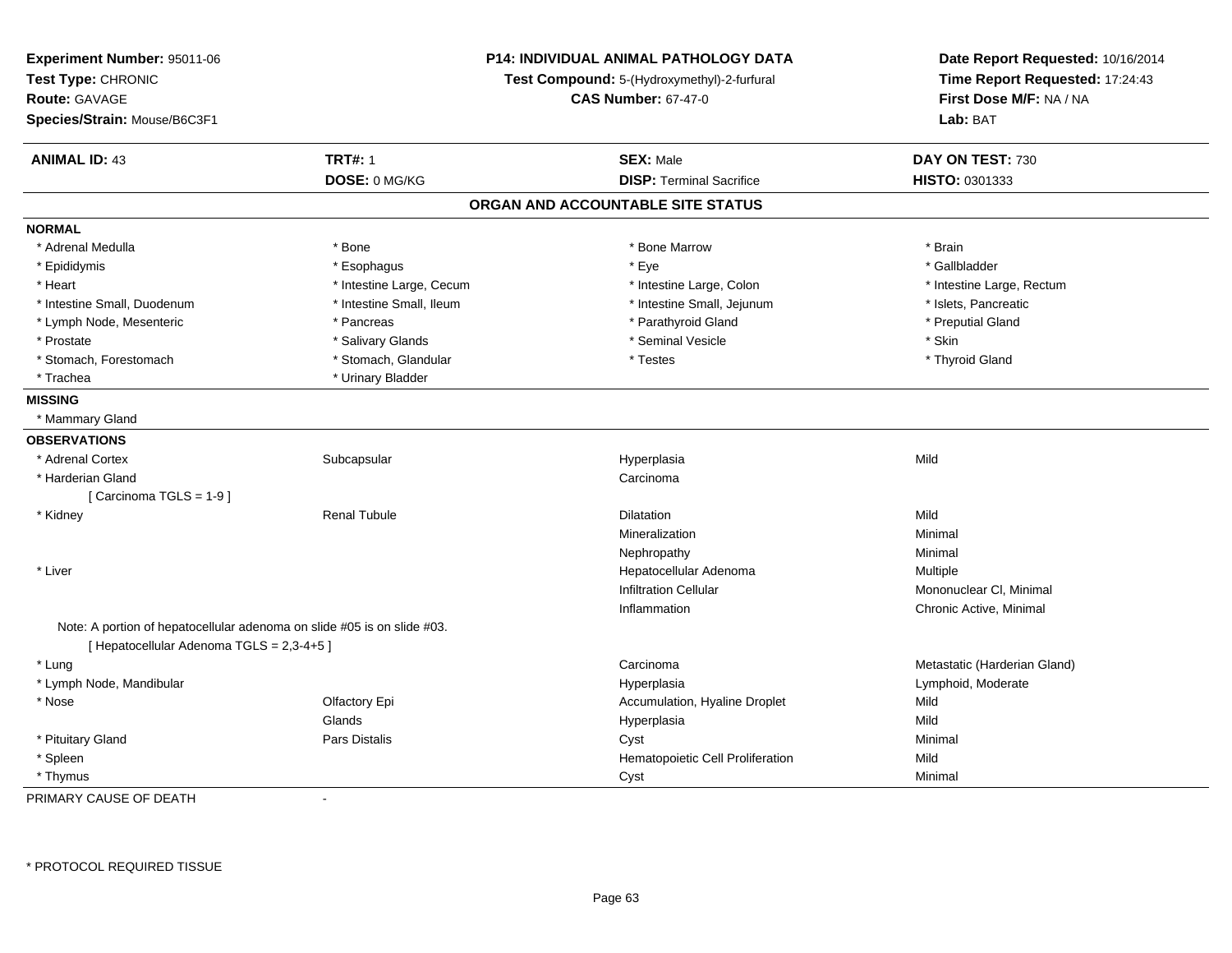| <b>Experiment Number: 95011-06</b><br><b>Test Type: CHRONIC</b><br><b>Route: GAVAGE</b><br>Species/Strain: Mouse/B6C3F1 |  | <b>P14: INDIVIDUAL ANIMAL PATHOLOGY DATA</b><br>Test Compound: 5-(Hydroxymethyl)-2-furfural<br><b>CAS Number: 67-47-0</b> | Date Report Requested: 10/16/2014<br>Time Report Requested: 17:24:43<br>First Dose M/F: NA / NA<br>Lab: BAT |
|-------------------------------------------------------------------------------------------------------------------------|--|---------------------------------------------------------------------------------------------------------------------------|-------------------------------------------------------------------------------------------------------------|
| TRT#: 1<br><b>ANIMAL ID: 43</b><br><b>DOSE: 0 MG/KG</b>                                                                 |  | <b>SEX: Male</b><br><b>DISP: Terminal Sacrifice</b>                                                                       | DAY ON TEST: 730<br><b>HISTO: 0301333</b>                                                                   |
|                                                                                                                         |  | ORGAN AND ACCOUNTABLE SITE STATUS                                                                                         |                                                                                                             |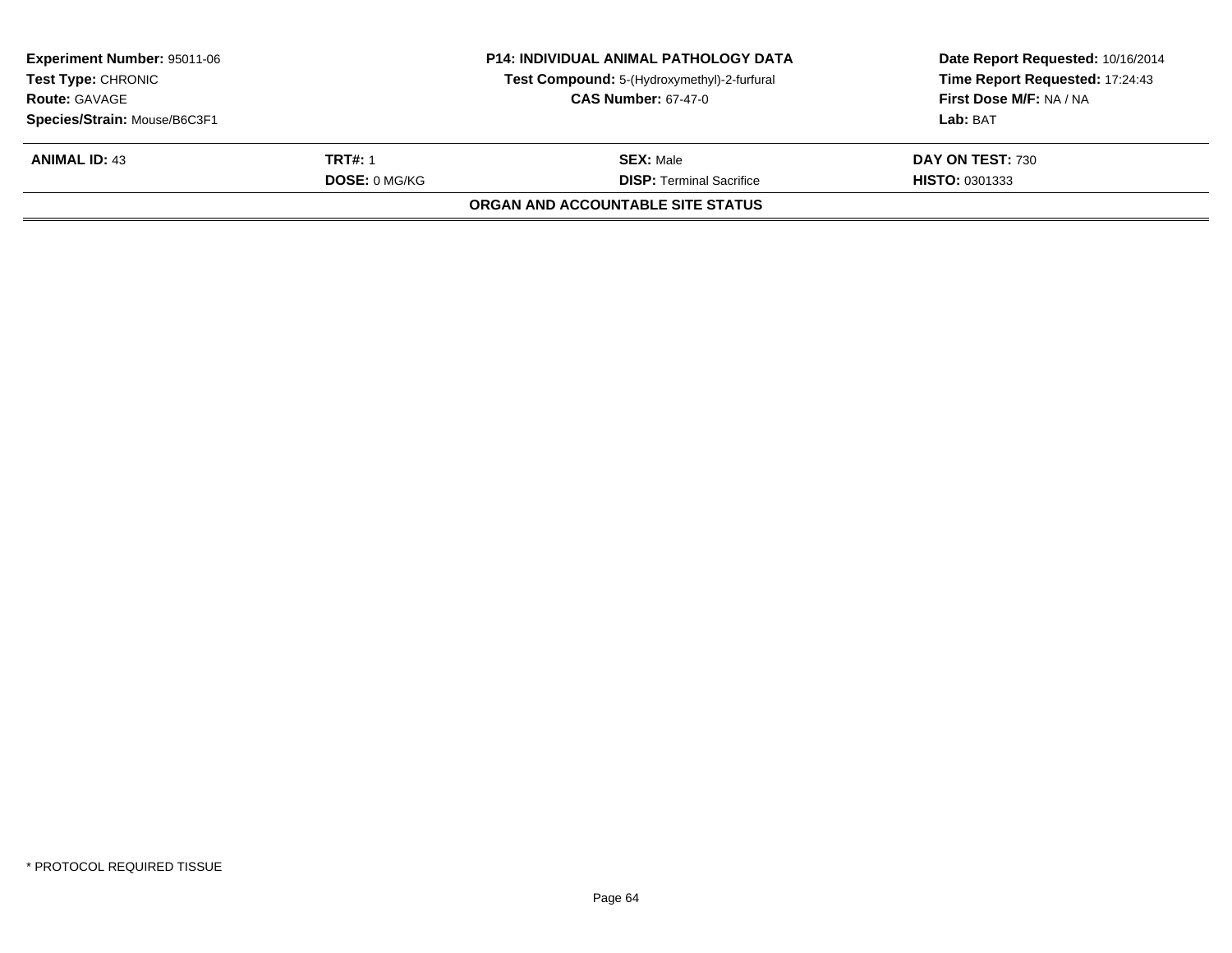| Experiment Number: 95011-06<br>Test Type: CHRONIC<br><b>Route: GAVAGE</b><br>Species/Strain: Mouse/B6C3F1 | P14: INDIVIDUAL ANIMAL PATHOLOGY DATA<br>Test Compound: 5-(Hydroxymethyl)-2-furfural<br><b>CAS Number: 67-47-0</b> |                                   | Date Report Requested: 10/16/2014<br>Time Report Requested: 17:24:43<br>First Dose M/F: NA / NA<br>Lab: BAT |
|-----------------------------------------------------------------------------------------------------------|--------------------------------------------------------------------------------------------------------------------|-----------------------------------|-------------------------------------------------------------------------------------------------------------|
| <b>ANIMAL ID: 44</b>                                                                                      | <b>TRT#: 1</b>                                                                                                     | <b>SEX: Male</b>                  | DAY ON TEST: 730                                                                                            |
|                                                                                                           | DOSE: 0 MG/KG                                                                                                      | <b>DISP: Terminal Sacrifice</b>   | HISTO: 0301334                                                                                              |
|                                                                                                           |                                                                                                                    | ORGAN AND ACCOUNTABLE SITE STATUS |                                                                                                             |
| <b>NORMAL</b>                                                                                             |                                                                                                                    |                                   |                                                                                                             |
| * Adrenal Medulla                                                                                         | * Bone                                                                                                             | * Bone Marrow                     | * Brain                                                                                                     |
| * Epididymis                                                                                              | * Esophagus                                                                                                        | * Eye                             | * Gallbladder                                                                                               |
| * Heart                                                                                                   | * Intestine Large, Cecum                                                                                           | * Intestine Large, Colon          | * Intestine Large, Rectum                                                                                   |
| * Intestine Small, Duodenum                                                                               | * Intestine Small, Ileum                                                                                           | * Intestine Small, Jejunum        | * Islets, Pancreatic                                                                                        |
| * Lung                                                                                                    | * Lymph Node, Mandibular                                                                                           | * Lymph Node, Mesenteric          | * Pancreas                                                                                                  |
| * Parathyroid Gland                                                                                       | * Pituitary Gland                                                                                                  | * Preputial Gland                 | * Prostate                                                                                                  |
| * Salivary Glands                                                                                         | * Seminal Vesicle                                                                                                  | * Skin                            | * Spleen                                                                                                    |
| * Stomach, Forestomach                                                                                    | * Stomach, Glandular                                                                                               | * Testes                          | * Trachea                                                                                                   |
| * Urinary Bladder                                                                                         |                                                                                                                    |                                   |                                                                                                             |
| <b>MISSING</b>                                                                                            |                                                                                                                    |                                   |                                                                                                             |
| * Mammary Gland                                                                                           |                                                                                                                    |                                   |                                                                                                             |
| <b>OBSERVATIONS</b>                                                                                       |                                                                                                                    |                                   |                                                                                                             |
| * Adrenal Cortex                                                                                          | Subcapsular                                                                                                        | Adenoma                           |                                                                                                             |
|                                                                                                           |                                                                                                                    | Hypertrophy                       | Mild                                                                                                        |
| * Harderian Gland                                                                                         |                                                                                                                    | Adenoma                           |                                                                                                             |
| [Adenoma TGLS = $3-9$ ]                                                                                   |                                                                                                                    |                                   |                                                                                                             |
| * Kidney                                                                                                  |                                                                                                                    | Mineralization                    | Minimal                                                                                                     |
|                                                                                                           |                                                                                                                    | Nephropathy                       | Minimal                                                                                                     |
| * Liver                                                                                                   |                                                                                                                    | Clear Cell Focus                  |                                                                                                             |
|                                                                                                           |                                                                                                                    | Hepatocellular Adenoma            |                                                                                                             |
|                                                                                                           |                                                                                                                    | Inflammation                      | Chronic Active, Minimal                                                                                     |
|                                                                                                           | Hepatocyte                                                                                                         | Vacuolization Cytoplasmic         | Mild                                                                                                        |
| [Clear Cell Focus TGLS = 2-4]                                                                             |                                                                                                                    |                                   |                                                                                                             |
| [ Hepatocellular Adenoma TGLS = 1-5 ]                                                                     |                                                                                                                    |                                   |                                                                                                             |
| * Nose                                                                                                    | Olfactory Epi                                                                                                      | Accumulation, Hyaline Droplet     | Minimal                                                                                                     |
|                                                                                                           | <b>Respirat Epith</b>                                                                                              | Accumulation, Hyaline Droplet     | Minimal                                                                                                     |
|                                                                                                           | Glands                                                                                                             | <b>Dilatation</b>                 | Mild                                                                                                        |
| * Thymus                                                                                                  |                                                                                                                    | Atrophy                           | Moderate                                                                                                    |
| * Thyroid Gland                                                                                           | Follicle                                                                                                           | Degeneration                      | Mild                                                                                                        |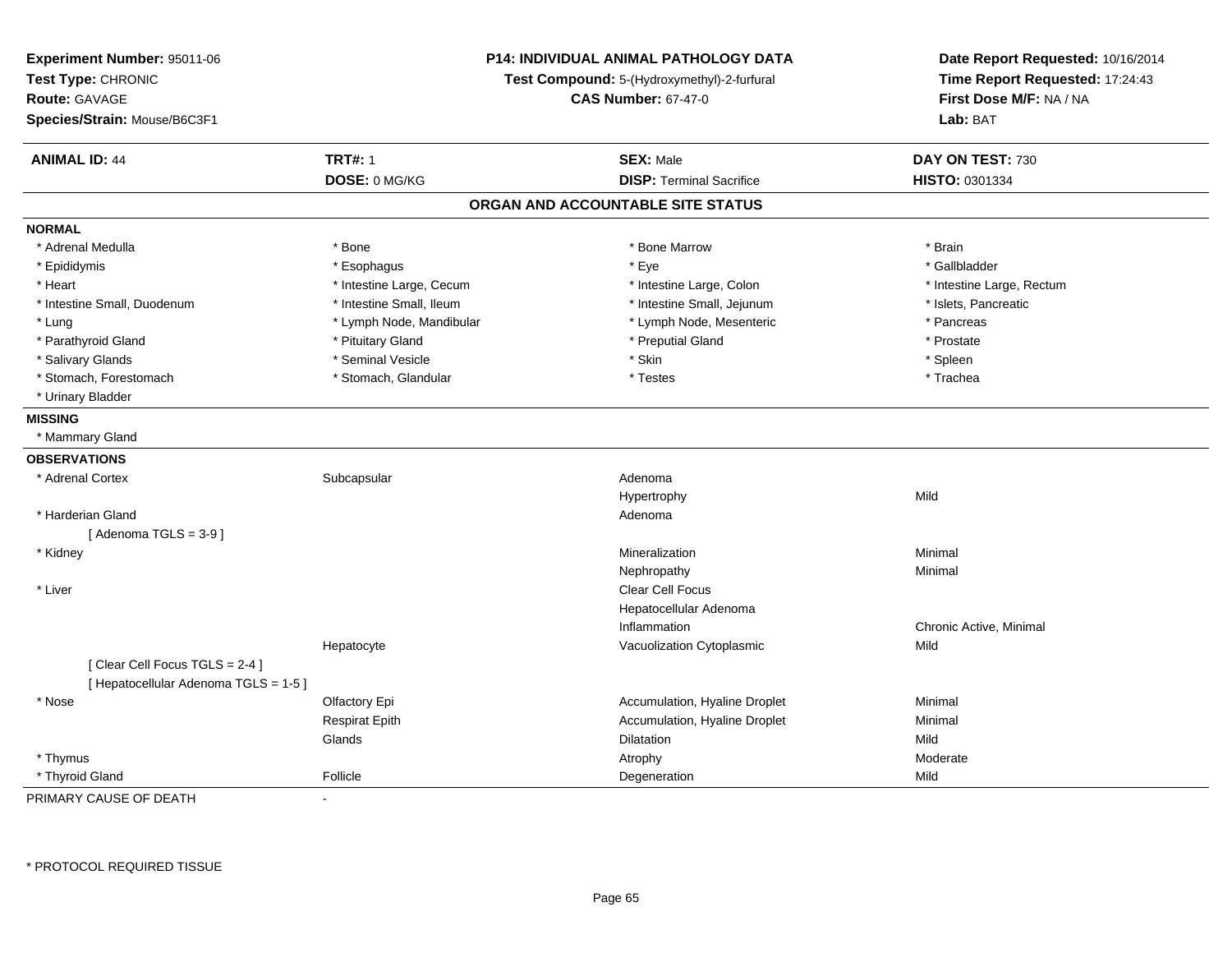| <b>Experiment Number: 95011-06</b><br><b>Test Type: CHRONIC</b><br><b>Route: GAVAGE</b><br>Species/Strain: Mouse/B6C3F1 |  | <b>P14: INDIVIDUAL ANIMAL PATHOLOGY DATA</b><br>Test Compound: 5-(Hydroxymethyl)-2-furfural<br><b>CAS Number: 67-47-0</b> | Date Report Requested: 10/16/2014<br>Time Report Requested: 17:24:43<br>First Dose M/F: NA / NA<br>Lab: BAT |
|-------------------------------------------------------------------------------------------------------------------------|--|---------------------------------------------------------------------------------------------------------------------------|-------------------------------------------------------------------------------------------------------------|
| TRT#: 1<br><b>ANIMAL ID: 44</b><br><b>DOSE: 0 MG/KG</b>                                                                 |  | <b>SEX: Male</b><br><b>DISP: Terminal Sacrifice</b>                                                                       | DAY ON TEST: 730<br><b>HISTO: 0301334</b>                                                                   |
|                                                                                                                         |  | ORGAN AND ACCOUNTABLE SITE STATUS                                                                                         |                                                                                                             |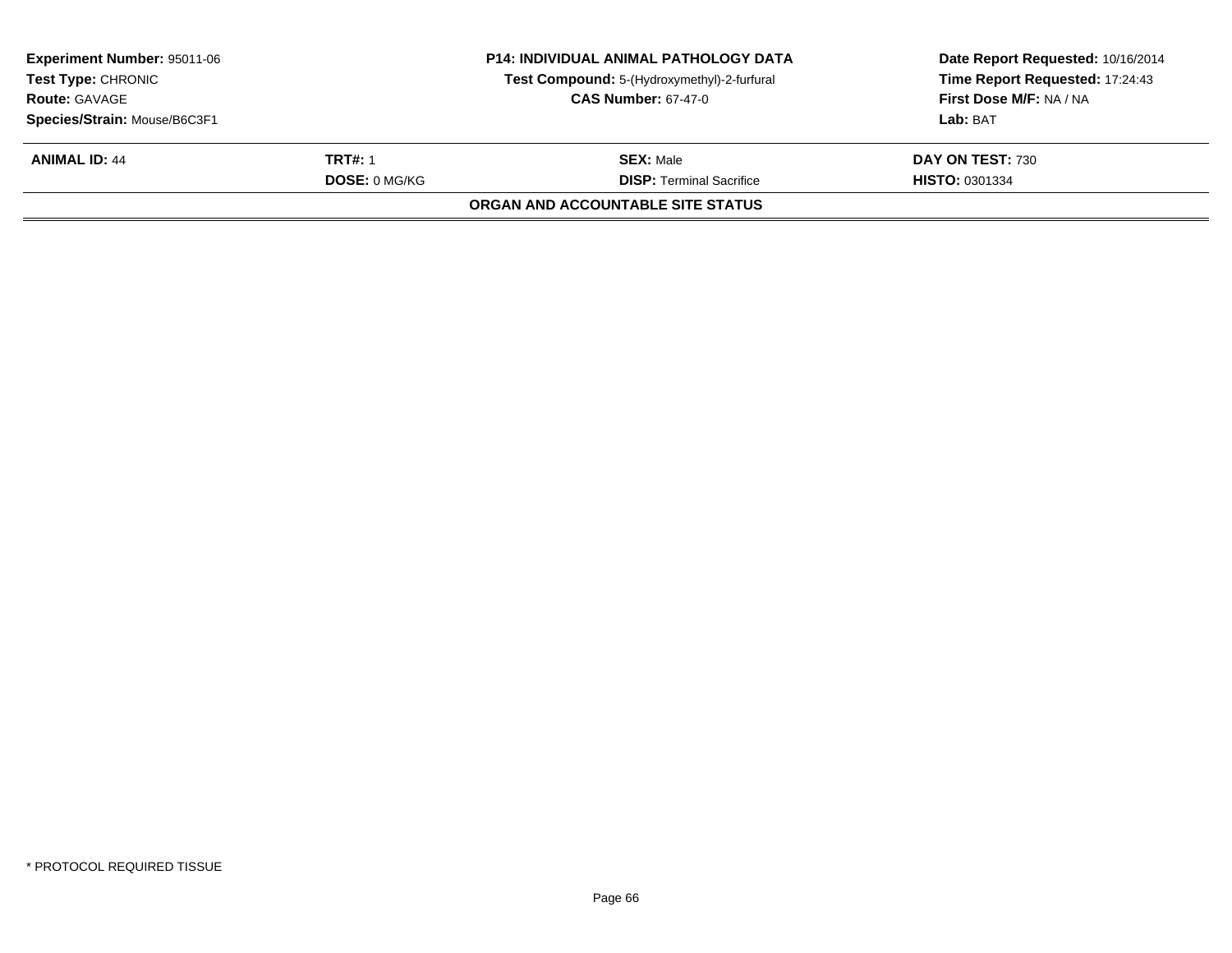| Experiment Number: 95011-06<br>Test Type: CHRONIC<br><b>Route: GAVAGE</b><br>Species/Strain: Mouse/B6C3F1 | <b>P14: INDIVIDUAL ANIMAL PATHOLOGY DATA</b><br>Test Compound: 5-(Hydroxymethyl)-2-furfural<br><b>CAS Number: 67-47-0</b> |                                   | Date Report Requested: 10/16/2014<br>Time Report Requested: 17:24:43<br>First Dose M/F: NA / NA<br>Lab: BAT |
|-----------------------------------------------------------------------------------------------------------|---------------------------------------------------------------------------------------------------------------------------|-----------------------------------|-------------------------------------------------------------------------------------------------------------|
| <b>ANIMAL ID: 45</b>                                                                                      | <b>TRT#: 1</b>                                                                                                            | <b>SEX: Male</b>                  | DAY ON TEST: 730                                                                                            |
|                                                                                                           | DOSE: 0 MG/KG                                                                                                             | <b>DISP: Terminal Sacrifice</b>   | HISTO: 0301335                                                                                              |
|                                                                                                           |                                                                                                                           | ORGAN AND ACCOUNTABLE SITE STATUS |                                                                                                             |
| <b>NORMAL</b>                                                                                             |                                                                                                                           |                                   |                                                                                                             |
| * Adrenal Medulla                                                                                         | * Bone                                                                                                                    | * Bone Marrow                     | * Brain                                                                                                     |
| * Epididymis                                                                                              | * Esophagus                                                                                                               | * Eye                             | * Gallbladder                                                                                               |
| * Harderian Gland                                                                                         | * Heart                                                                                                                   | * Intestine Large, Cecum          | * Intestine Large, Colon                                                                                    |
| * Intestine Large, Rectum                                                                                 | * Intestine Small, Duodenum                                                                                               | * Intestine Small, Ileum          | * Intestine Small, Jejunum                                                                                  |
| * Islets, Pancreatic                                                                                      | * Lymph Node, Mandibular                                                                                                  | * Lymph Node, Mesenteric          | * Preputial Gland                                                                                           |
| * Prostate                                                                                                | * Salivary Glands                                                                                                         | * Seminal Vesicle                 | * Skin                                                                                                      |
| * Stomach, Forestomach                                                                                    | * Stomach, Glandular                                                                                                      | * Testes                          | * Trachea                                                                                                   |
| * Urinary Bladder                                                                                         |                                                                                                                           |                                   |                                                                                                             |
| <b>MISSING</b>                                                                                            |                                                                                                                           |                                   |                                                                                                             |
| * Mammary Gland                                                                                           | * Parathyroid Gland                                                                                                       |                                   |                                                                                                             |
| <b>OBSERVATIONS</b>                                                                                       |                                                                                                                           |                                   |                                                                                                             |
| * Adrenal Cortex                                                                                          |                                                                                                                           | Hypertrophy                       | Mild                                                                                                        |
| * Eye                                                                                                     |                                                                                                                           |                                   |                                                                                                             |
| Note: No optic nerve found in block or wet tissue.                                                        |                                                                                                                           |                                   |                                                                                                             |
| * Kidney                                                                                                  | <b>Renal Tubule</b>                                                                                                       | Cyst                              |                                                                                                             |
|                                                                                                           |                                                                                                                           | Mineralization                    | Minimal                                                                                                     |
|                                                                                                           |                                                                                                                           | Nephropathy                       | Minimal                                                                                                     |
| * Liver                                                                                                   |                                                                                                                           | Hepatocellular Carcinoma          | Multiple                                                                                                    |
| [ Hepatocellular Carcinoma TGLS = 1,2-3+12+13 ]                                                           |                                                                                                                           |                                   |                                                                                                             |
| * Lung                                                                                                    |                                                                                                                           | Hepatocellular Carcinoma          | Metastatic (Liver)                                                                                          |
| * Nose                                                                                                    | Glands                                                                                                                    | Dilatation                        | Minimal                                                                                                     |
| * Pancreas                                                                                                | Artery                                                                                                                    | Inflammation                      | Chronic Active, Minimal                                                                                     |
| * Pituitary Gland                                                                                         | <b>Pars Distalis</b>                                                                                                      | Cyst                              | Mild                                                                                                        |
| * Spleen                                                                                                  |                                                                                                                           | Hematopoietic Cell Proliferation  | Mild                                                                                                        |
| * Testes                                                                                                  |                                                                                                                           |                                   |                                                                                                             |
| Note: Rete testis with adjacent tubuli recti - unilateral - normal, not coded.                            |                                                                                                                           |                                   |                                                                                                             |
| * Thymus                                                                                                  |                                                                                                                           | Cyst                              | Mild                                                                                                        |
| * Thyroid Gland                                                                                           | <b>Follicular Cel</b>                                                                                                     | Adenoma                           |                                                                                                             |
|                                                                                                           | Follicle                                                                                                                  | Degeneration                      | Mild                                                                                                        |
| [Adenoma TGLS = $3-3$ ]                                                                                   |                                                                                                                           |                                   |                                                                                                             |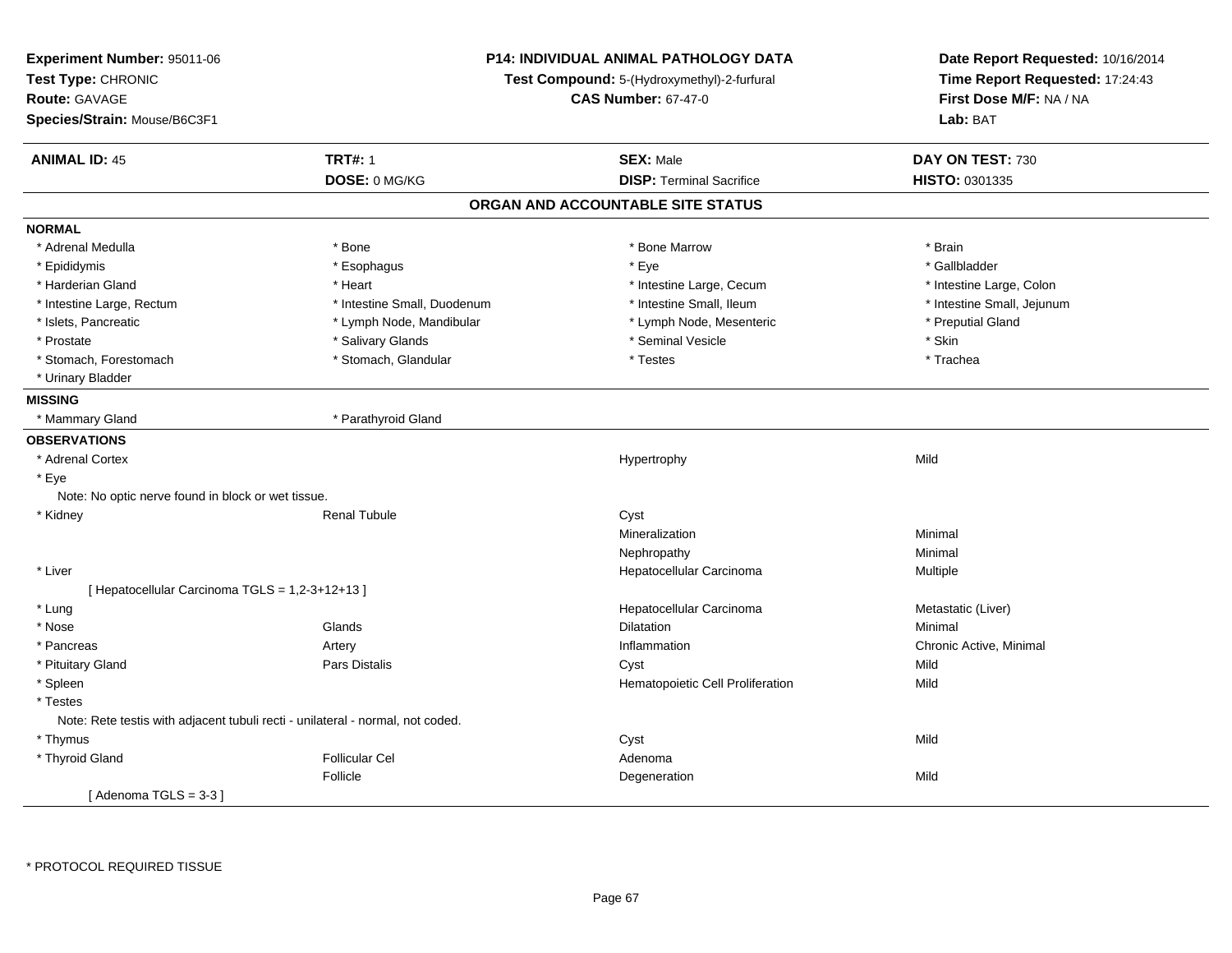| <b>Experiment Number: 95011-06</b><br>Test Type: CHRONIC<br><b>Route: GAVAGE</b> | <b>P14: INDIVIDUAL ANIMAL PATHOLOGY DATA</b><br>Test Compound: 5-(Hydroxymethyl)-2-furfural<br><b>CAS Number: 67-47-0</b> |                                   | Date Report Requested: 10/16/2014<br>Time Report Requested: 17:24:43<br>First Dose M/F: NA / NA<br>Lab: BAT |
|----------------------------------------------------------------------------------|---------------------------------------------------------------------------------------------------------------------------|-----------------------------------|-------------------------------------------------------------------------------------------------------------|
| Species/Strain: Mouse/B6C3F1                                                     |                                                                                                                           |                                   |                                                                                                             |
| <b>ANIMAL ID: 45</b>                                                             | <b>TRT#: 1</b>                                                                                                            | <b>SEX: Male</b>                  | DAY ON TEST: 730                                                                                            |
|                                                                                  | <b>DOSE: 0 MG/KG</b>                                                                                                      | <b>DISP:</b> Terminal Sacrifice   | <b>HISTO: 0301335</b>                                                                                       |
|                                                                                  |                                                                                                                           | ORGAN AND ACCOUNTABLE SITE STATUS |                                                                                                             |
| PRIMARY CAUSE OF DEATH                                                           |                                                                                                                           |                                   |                                                                                                             |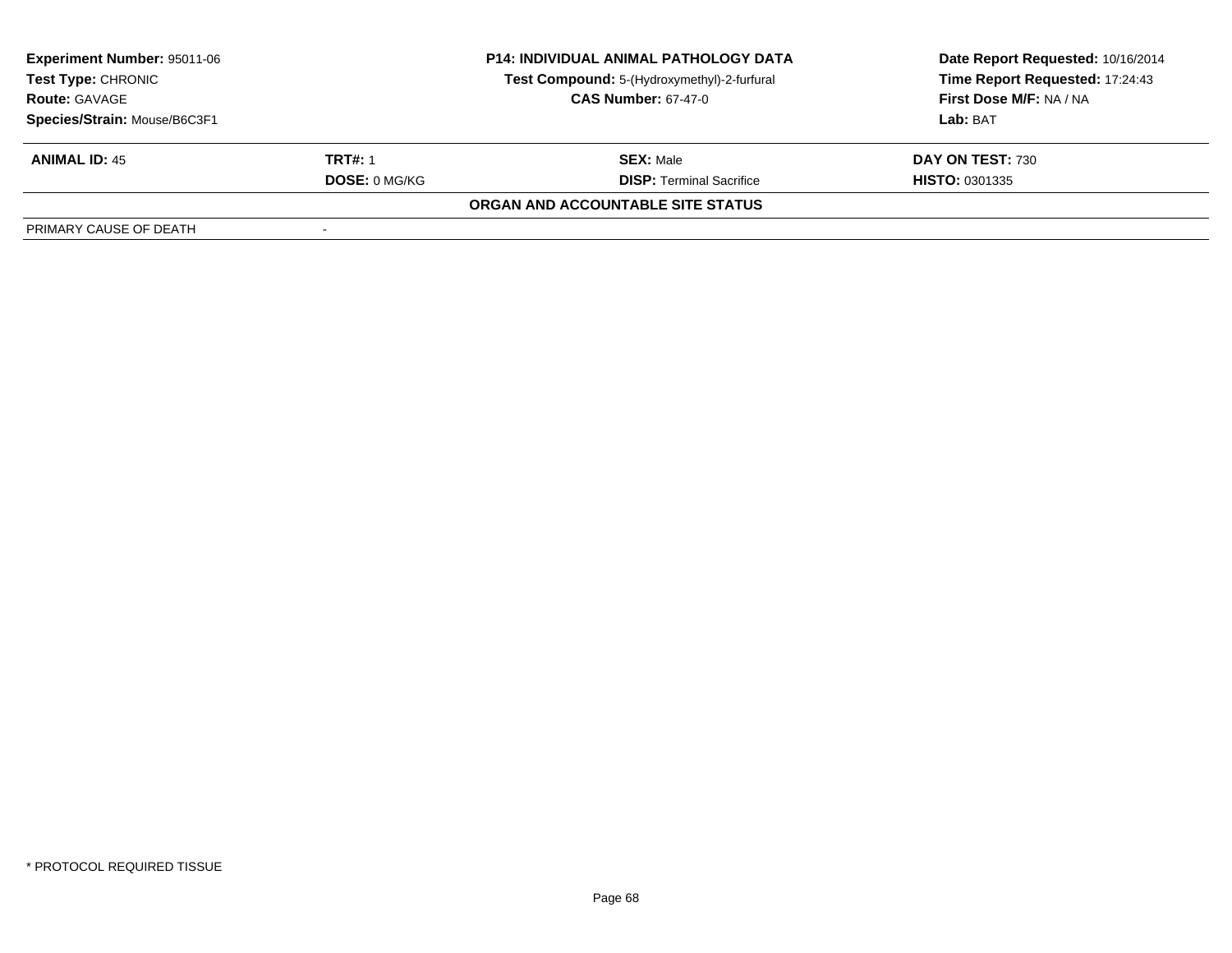| Experiment Number: 95011-06<br>Test Type: CHRONIC<br><b>Route: GAVAGE</b><br>Species/Strain: Mouse/B6C3F1 | P14: INDIVIDUAL ANIMAL PATHOLOGY DATA<br>Test Compound: 5-(Hydroxymethyl)-2-furfural<br><b>CAS Number: 67-47-0</b> |                                   | Date Report Requested: 10/16/2014<br>Time Report Requested: 17:24:43<br>First Dose M/F: NA / NA<br>Lab: BAT |
|-----------------------------------------------------------------------------------------------------------|--------------------------------------------------------------------------------------------------------------------|-----------------------------------|-------------------------------------------------------------------------------------------------------------|
| <b>ANIMAL ID: 46</b>                                                                                      | <b>TRT#: 1</b>                                                                                                     | <b>SEX: Male</b>                  | DAY ON TEST: 729                                                                                            |
|                                                                                                           | DOSE: 0 MG/KG                                                                                                      | <b>DISP: Terminal Sacrifice</b>   | HISTO: 0301336                                                                                              |
|                                                                                                           |                                                                                                                    | ORGAN AND ACCOUNTABLE SITE STATUS |                                                                                                             |
| <b>NORMAL</b>                                                                                             |                                                                                                                    |                                   |                                                                                                             |
| * Adrenal Medulla                                                                                         | * Bone                                                                                                             | * Bone Marrow                     | * Brain                                                                                                     |
| * Esophagus                                                                                               | * Eye                                                                                                              | * Heart                           | * Intestine Large, Cecum                                                                                    |
| * Intestine Large, Colon                                                                                  | * Intestine Large, Rectum                                                                                          | * Intestine Small, Duodenum       | * Intestine Small, Ileum                                                                                    |
| * Intestine Small, Jejunum                                                                                | * Islets, Pancreatic                                                                                               | * Lung                            | * Lymph Node, Mandibular                                                                                    |
| * Lymph Node, Mesenteric                                                                                  | * Pancreas                                                                                                         | * Pituitary Gland                 | * Preputial Gland                                                                                           |
| * Prostate                                                                                                | * Salivary Glands                                                                                                  | * Seminal Vesicle                 | * Skin                                                                                                      |
| * Spleen                                                                                                  | * Stomach, Forestomach                                                                                             | * Stomach, Glandular              | * Testes                                                                                                    |
| * Trachea                                                                                                 | * Urinary Bladder                                                                                                  |                                   |                                                                                                             |
| <b>MISSING</b>                                                                                            |                                                                                                                    |                                   |                                                                                                             |
| * Mammary Gland                                                                                           | * Parathyroid Gland                                                                                                | * Thymus                          |                                                                                                             |
| <b>OBSERVATIONS</b>                                                                                       |                                                                                                                    |                                   |                                                                                                             |
| * Adrenal Cortex                                                                                          | Subcapsular                                                                                                        | Hyperplasia                       | Mild                                                                                                        |
|                                                                                                           |                                                                                                                    | Hypertrophy                       | Mild                                                                                                        |
| * Epididymis                                                                                              |                                                                                                                    | Mineralization                    | Minimal                                                                                                     |
| * Gallbladder                                                                                             |                                                                                                                    | <b>Infiltration Cellular</b>      | Mononuclear CI, Minimal                                                                                     |
| * Harderian Gland                                                                                         |                                                                                                                    | Adenoma                           |                                                                                                             |
| [Adenoma TGLS = $1-9$ ]                                                                                   |                                                                                                                    |                                   |                                                                                                             |
| * Kidney                                                                                                  | <b>Renal Tubule</b>                                                                                                | Cyst                              |                                                                                                             |
|                                                                                                           |                                                                                                                    | Mineralization                    | Minimal                                                                                                     |
|                                                                                                           |                                                                                                                    | Nephropathy                       | Mild                                                                                                        |
| * Liver                                                                                                   |                                                                                                                    | Clear Cell Focus                  |                                                                                                             |
|                                                                                                           |                                                                                                                    | Inflammation                      | Chronic Active, Minimal                                                                                     |
|                                                                                                           | Hepatocyte                                                                                                         | Vacuolization Cytoplasmic         | Mild                                                                                                        |
| * Nose                                                                                                    | Glands                                                                                                             | Dilatation                        | Mild                                                                                                        |
|                                                                                                           | Glands                                                                                                             | Inflammation                      | Chronic Active, Minimal                                                                                     |
| * Testes                                                                                                  |                                                                                                                    |                                   |                                                                                                             |
| Note: Rete testis with adjacent tubuli recti - unilateral - normal, not coded.                            |                                                                                                                    |                                   |                                                                                                             |
| * Thyroid Gland                                                                                           | Follicle                                                                                                           | Degeneration                      | Minimal                                                                                                     |
|                                                                                                           | <b>Follicular Cel</b>                                                                                              | Hyperplasia                       | Mild                                                                                                        |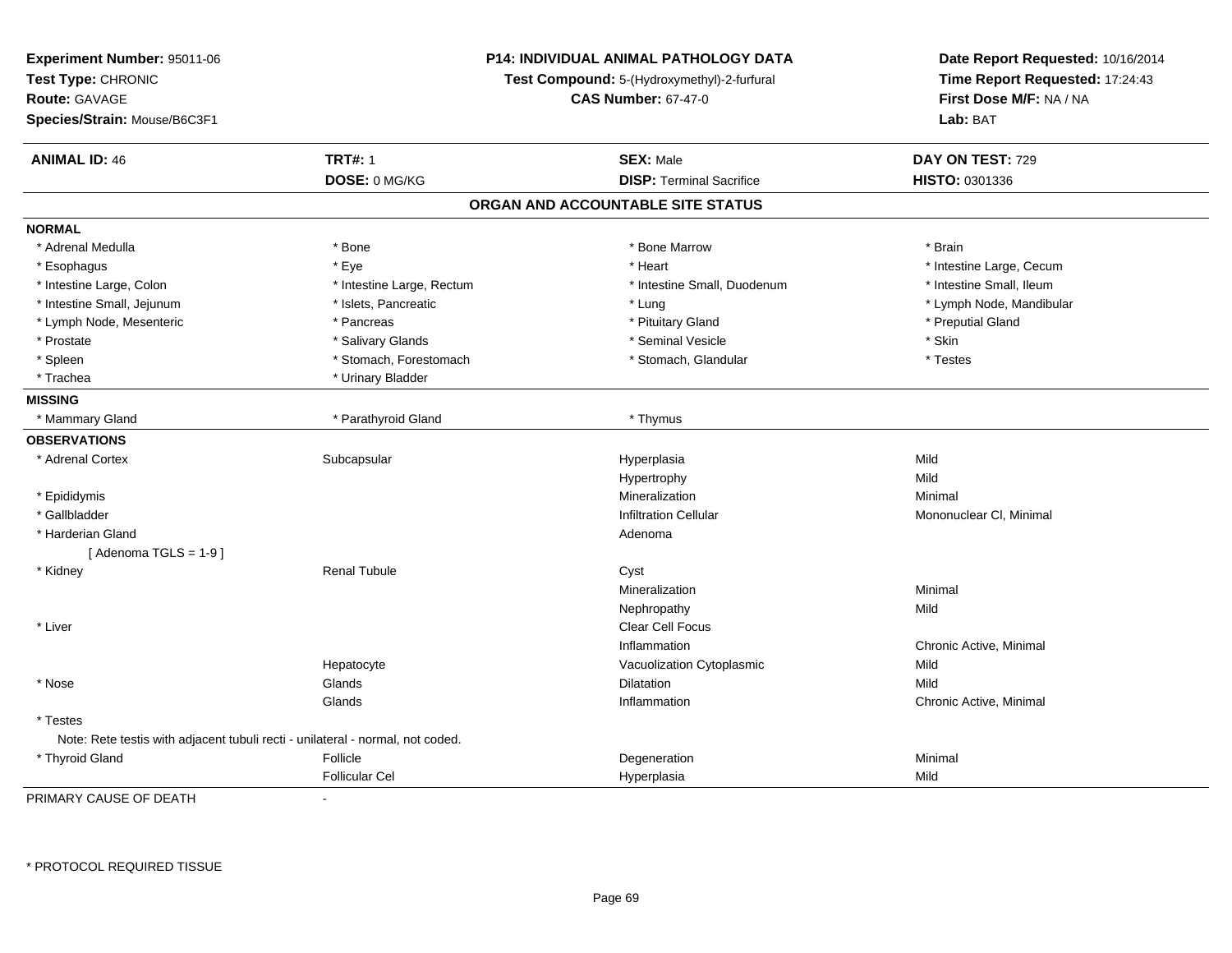| <b>Experiment Number: 95011-06</b><br><b>Test Type: CHRONIC</b><br><b>Route: GAVAGE</b><br>Species/Strain: Mouse/B6C3F1 |                      | <b>P14: INDIVIDUAL ANIMAL PATHOLOGY DATA</b><br>Test Compound: 5-(Hydroxymethyl)-2-furfural<br><b>CAS Number: 67-47-0</b> | Date Report Requested: 10/16/2014<br>Time Report Requested: 17:24:43<br>First Dose M/F: NA / NA<br>Lab: BAT |
|-------------------------------------------------------------------------------------------------------------------------|----------------------|---------------------------------------------------------------------------------------------------------------------------|-------------------------------------------------------------------------------------------------------------|
| <b>ANIMAL ID: 46</b>                                                                                                    | TRT#: 1              | <b>SEX: Male</b>                                                                                                          | <b>DAY ON TEST: 729</b>                                                                                     |
|                                                                                                                         | <b>DOSE: 0 MG/KG</b> | <b>DISP: Terminal Sacrifice</b>                                                                                           | <b>HISTO: 0301336</b>                                                                                       |
|                                                                                                                         |                      | ORGAN AND ACCOUNTABLE SITE STATUS                                                                                         |                                                                                                             |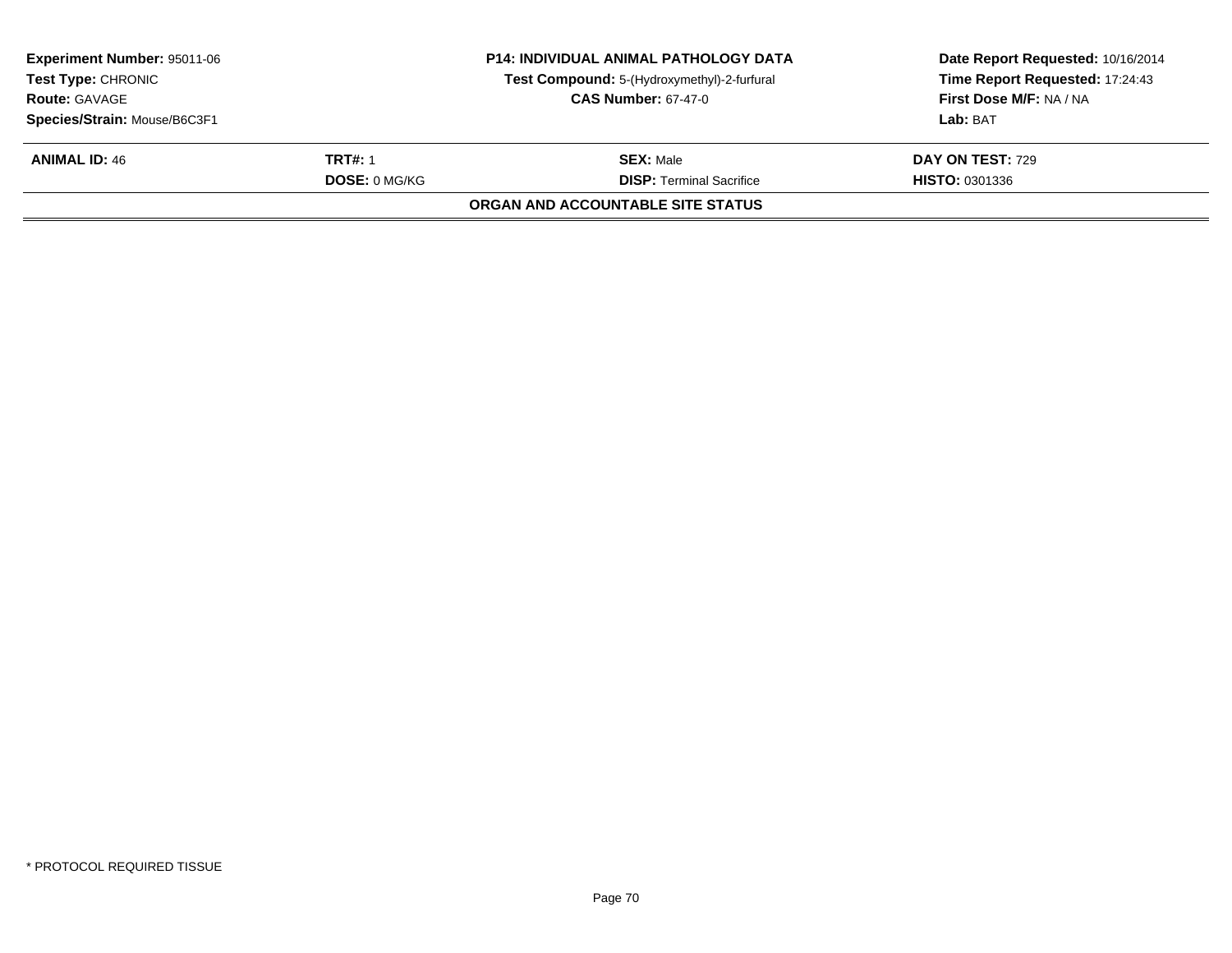| Experiment Number: 95011-06                               | P14: INDIVIDUAL ANIMAL PATHOLOGY DATA                                                     |                                             | Date Report Requested: 10/16/2014                          |
|-----------------------------------------------------------|-------------------------------------------------------------------------------------------|---------------------------------------------|------------------------------------------------------------|
| Test Type: CHRONIC                                        |                                                                                           | Test Compound: 5-(Hydroxymethyl)-2-furfural | Time Report Requested: 17:24:43<br>First Dose M/F: NA / NA |
| Route: GAVAGE                                             |                                                                                           | <b>CAS Number: 67-47-0</b>                  |                                                            |
| Species/Strain: Mouse/B6C3F1                              |                                                                                           |                                             | Lab: BAT                                                   |
| <b>ANIMAL ID: 47</b>                                      | <b>TRT#: 1</b>                                                                            | <b>SEX: Male</b>                            | DAY ON TEST: 729                                           |
|                                                           | DOSE: 0 MG/KG                                                                             | <b>DISP: Terminal Sacrifice</b>             | HISTO: 0301337                                             |
|                                                           |                                                                                           | ORGAN AND ACCOUNTABLE SITE STATUS           |                                                            |
| <b>NORMAL</b>                                             |                                                                                           |                                             |                                                            |
| * Adrenal Medulla                                         | * Bone                                                                                    | * Bone Marrow                               | * Brain                                                    |
| * Epididymis                                              | * Esophagus                                                                               | * Eye                                       | * Gallbladder                                              |
| * Heart                                                   | * Intestine Large, Cecum                                                                  | * Intestine Large, Colon                    | * Intestine Large, Rectum                                  |
| * Intestine Small, Duodenum                               | * Intestine Small, Ileum                                                                  | * Intestine Small, Jejunum                  | * Islets, Pancreatic                                       |
| * Lung                                                    | * Lymph Node, Mandibular                                                                  | * Lymph Node, Mesenteric                    | * Nose                                                     |
| * Pancreas                                                | * Parathyroid Gland                                                                       | * Pituitary Gland                           | * Preputial Gland                                          |
| * Prostate                                                | * Salivary Glands                                                                         | * Seminal Vesicle                           | * Skin                                                     |
| * Spleen                                                  | * Stomach, Forestomach                                                                    | * Stomach, Glandular                        | * Testes                                                   |
| * Thyroid Gland                                           | * Trachea                                                                                 | * Urinary Bladder                           |                                                            |
| <b>MISSING</b>                                            |                                                                                           |                                             |                                                            |
| * Mammary Gland                                           |                                                                                           |                                             |                                                            |
| <b>OBSERVATIONS</b>                                       |                                                                                           |                                             |                                                            |
| * Adrenal Cortex                                          | Subcapsular                                                                               | Adenoma                                     |                                                            |
|                                                           | Subcapsular                                                                               | Hyperplasia                                 | Minimal                                                    |
| * Harderian Gland                                         |                                                                                           | Hyperplasia                                 | Moderate                                                   |
| * Kidney                                                  | <b>Renal Tubule</b>                                                                       | Cyst                                        |                                                            |
|                                                           |                                                                                           | Mineralization                              | Minimal                                                    |
|                                                           |                                                                                           | Nephropathy                                 | Mild                                                       |
| * Liver                                                   |                                                                                           | Clear Cell Focus                            |                                                            |
|                                                           |                                                                                           | Hepatocellular Adenoma                      | Multiple                                                   |
|                                                           |                                                                                           | <b>Infiltration Cellular</b>                | Mononuclear CI, Minimal                                    |
|                                                           |                                                                                           | Inflammation                                | Chronic Active, Minimal                                    |
|                                                           | Hepatocyte                                                                                | Vacuolization Cytoplasmic                   | Mild                                                       |
| Note: Clear cell foci also present on slide #s 05 and 12. |                                                                                           |                                             |                                                            |
| [Clear Cell Focus TGLS = 4-3+4+13]                        |                                                                                           |                                             |                                                            |
| [ Hepatocellular Adenoma TGLS = 2,3,4,5-5+12+4+13+14.]    |                                                                                           |                                             |                                                            |
| * Preputial GI                                            |                                                                                           |                                             |                                                            |
|                                                           | Note: TGL#1-8-NCL- Preputial glands considered to be within normal limits histologically. |                                             |                                                            |

\* Testes

Note: Rete testis with adjacent tubuli recti - bilateral - normal, not coded.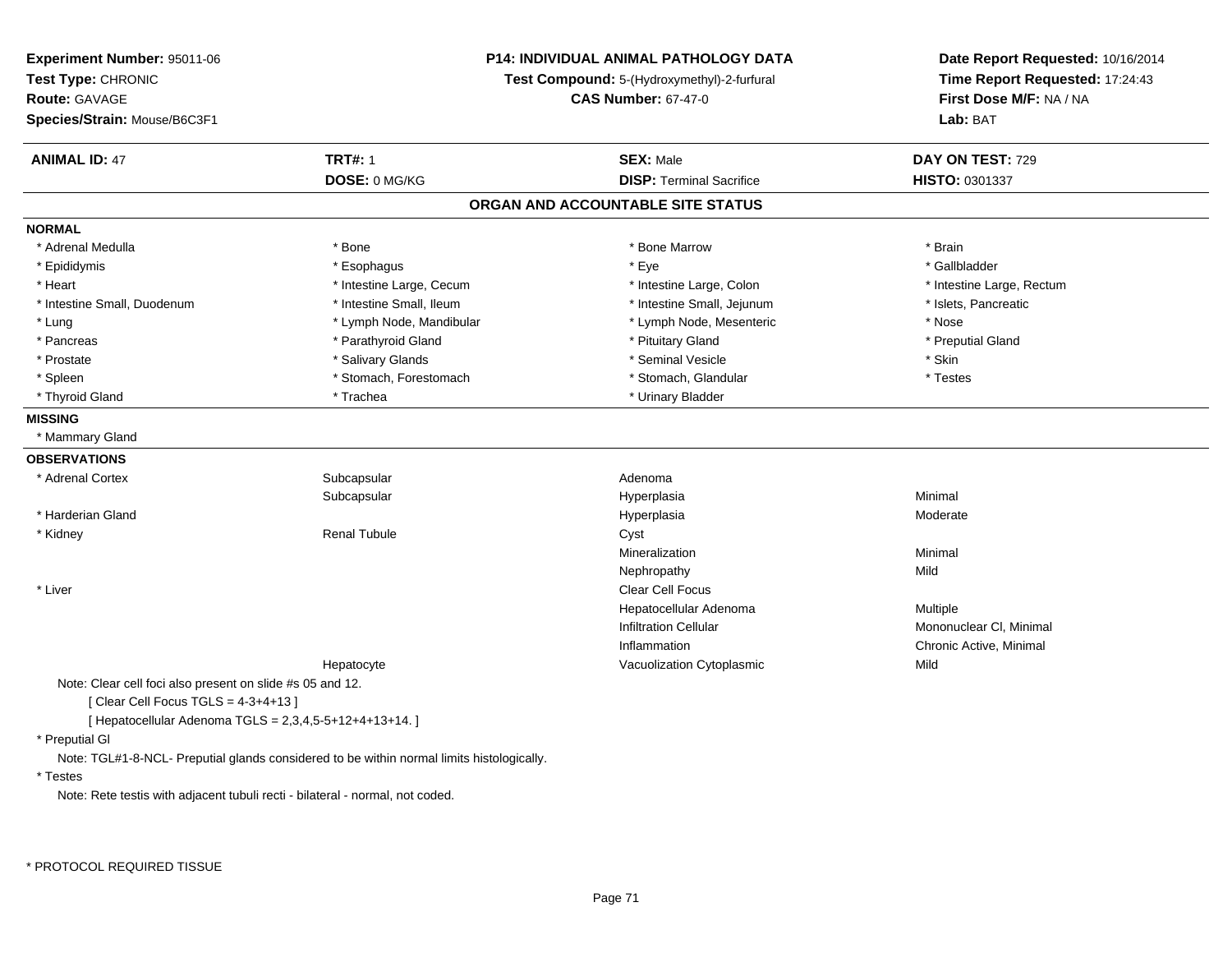| Experiment Number: 95011-06<br><b>Test Type: CHRONIC</b> |                            | <b>P14: INDIVIDUAL ANIMAL PATHOLOGY DATA</b> | Date Report Requested: 10/16/2014<br>Time Report Requested: 17:24:43 |
|----------------------------------------------------------|----------------------------|----------------------------------------------|----------------------------------------------------------------------|
|                                                          |                            | Test Compound: 5-(Hydroxymethyl)-2-furfural  |                                                                      |
| <b>Route: GAVAGE</b>                                     | <b>CAS Number: 67-47-0</b> |                                              | First Dose M/F: NA / NA                                              |
| Species/Strain: Mouse/B6C3F1                             |                            |                                              | Lab: BAT                                                             |
| <b>ANIMAL ID: 47</b>                                     | <b>TRT#: 1</b>             | <b>SEX: Male</b>                             | <b>DAY ON TEST: 729</b>                                              |
|                                                          | <b>DOSE: 0 MG/KG</b>       | <b>DISP:</b> Terminal Sacrifice              | <b>HISTO: 0301337</b>                                                |
|                                                          |                            | ORGAN AND ACCOUNTABLE SITE STATUS            |                                                                      |
| * Thymus                                                 |                            | Atrophy                                      | Moderate                                                             |
|                                                          |                            | Cyst                                         | Minimal                                                              |
| PRIMARY CAUSE OF DEATH                                   |                            |                                              |                                                                      |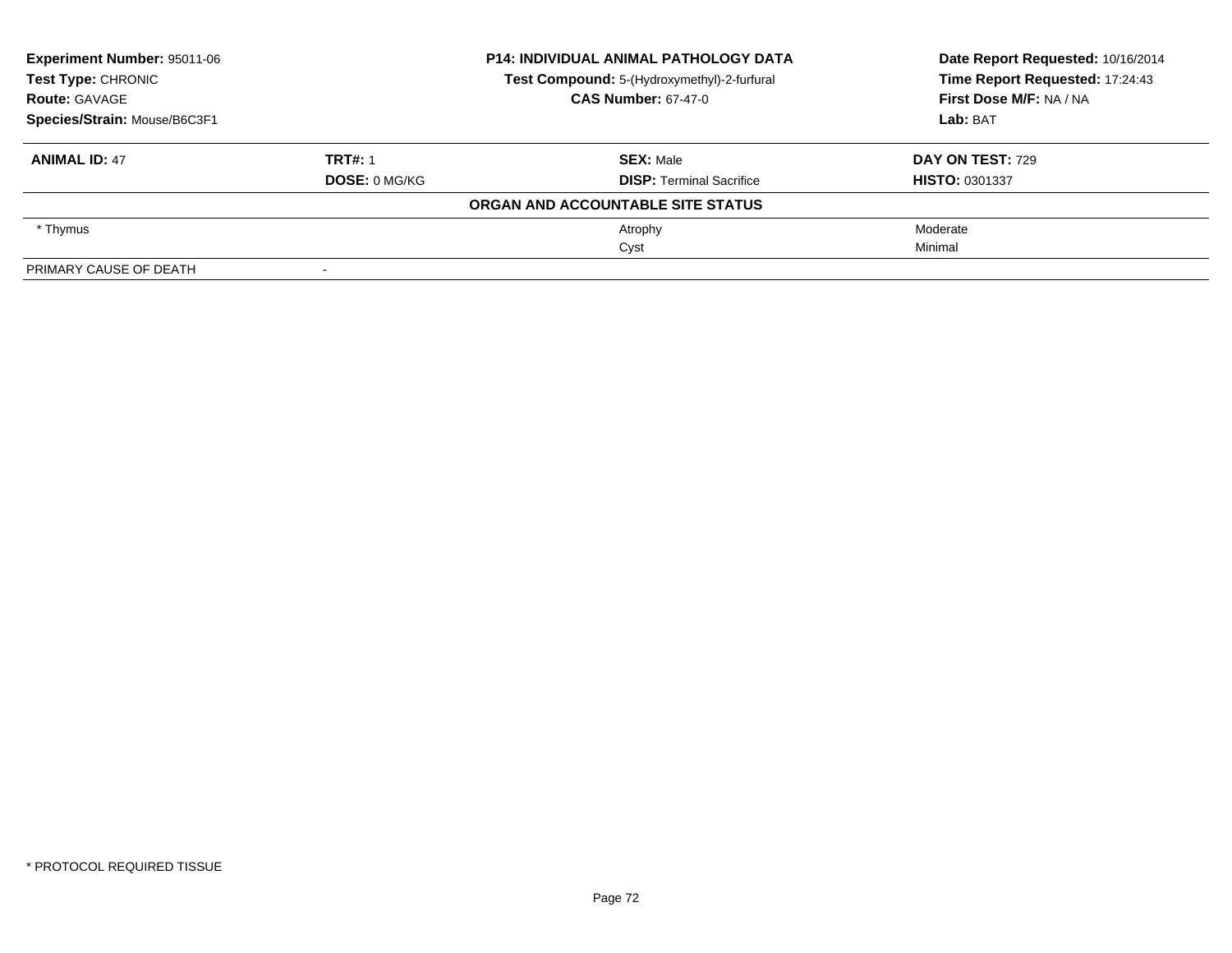| Experiment Number: 95011-06<br>Test Type: CHRONIC<br>Route: GAVAGE<br>Species/Strain: Mouse/B6C3F1 |                          | <b>P14: INDIVIDUAL ANIMAL PATHOLOGY DATA</b><br>Test Compound: 5-(Hydroxymethyl)-2-furfural<br><b>CAS Number: 67-47-0</b> | Date Report Requested: 10/16/2014<br>Time Report Requested: 17:24:43<br>First Dose M/F: NA / NA<br>Lab: BAT |
|----------------------------------------------------------------------------------------------------|--------------------------|---------------------------------------------------------------------------------------------------------------------------|-------------------------------------------------------------------------------------------------------------|
| <b>ANIMAL ID: 48</b>                                                                               | <b>TRT#: 1</b>           | <b>SEX: Male</b>                                                                                                          | DAY ON TEST: 730                                                                                            |
|                                                                                                    | DOSE: 0 MG/KG            | <b>DISP: Terminal Sacrifice</b>                                                                                           | HISTO: 0301338                                                                                              |
|                                                                                                    |                          | ORGAN AND ACCOUNTABLE SITE STATUS                                                                                         |                                                                                                             |
| <b>NORMAL</b>                                                                                      |                          |                                                                                                                           |                                                                                                             |
| * Adrenal Medulla                                                                                  | * Bone                   | * Bone Marrow                                                                                                             | * Brain                                                                                                     |
| * Esophagus                                                                                        | * Eye                    | * Gallbladder                                                                                                             | * Harderian Gland                                                                                           |
| * Heart                                                                                            | * Intestine Large, Cecum | * Intestine Large, Colon                                                                                                  | * Intestine Large, Rectum                                                                                   |
| * Intestine Small, Duodenum                                                                        | * Intestine Small, Ileum | * Intestine Small, Jejunum                                                                                                | * Islets, Pancreatic                                                                                        |
| * Lung                                                                                             | * Lymph Node, Mandibular | * Lymph Node, Mesenteric                                                                                                  | * Pancreas                                                                                                  |
| * Parathyroid Gland                                                                                | * Pituitary Gland        | * Preputial Gland                                                                                                         | * Prostate                                                                                                  |
| * Salivary Glands                                                                                  | * Seminal Vesicle        | $*$ Skin                                                                                                                  | * Spleen                                                                                                    |
| * Stomach, Forestomach                                                                             | * Stomach, Glandular     | * Testes                                                                                                                  | * Thyroid Gland                                                                                             |
| * Trachea                                                                                          | * Urinary Bladder        |                                                                                                                           |                                                                                                             |
| <b>MISSING</b>                                                                                     |                          |                                                                                                                           |                                                                                                             |
| * Mammary Gland                                                                                    |                          |                                                                                                                           |                                                                                                             |
| <b>OBSERVATIONS</b>                                                                                |                          |                                                                                                                           |                                                                                                             |
| * Adrenal Cortex                                                                                   | Subcapsular              | Hyperplasia                                                                                                               | Minimal                                                                                                     |
| * Epididymis                                                                                       |                          | Mineralization                                                                                                            | Mild                                                                                                        |
| * Kidney                                                                                           | <b>Renal Tubule</b>      | Cyst                                                                                                                      |                                                                                                             |
|                                                                                                    |                          | Mineralization                                                                                                            | Minimal                                                                                                     |
|                                                                                                    |                          | Nephropathy                                                                                                               | Minimal                                                                                                     |
| * Liver                                                                                            |                          | Clear Cell Focus                                                                                                          |                                                                                                             |
|                                                                                                    |                          | Hepatocellular Adenoma                                                                                                    | Multiple                                                                                                    |
|                                                                                                    |                          | Inflammation                                                                                                              | Chronic Active, Minimal                                                                                     |
|                                                                                                    | Hepatocyte               | Vacuolization Cytoplasmic                                                                                                 | Mild                                                                                                        |
| Note: Microscopic hepatocellular adenoma also on slide #05.                                        |                          |                                                                                                                           |                                                                                                             |
| Note: Clear cell foci also on slides #04, 05 and 14.                                               |                          |                                                                                                                           |                                                                                                             |
| [Clear Cell Focus TGLS = 2-13]                                                                     |                          |                                                                                                                           |                                                                                                             |
| [ Hepatocellular Adenoma TGLS = 3-14 ]                                                             |                          |                                                                                                                           |                                                                                                             |
| Mesentery                                                                                          | Fat                      | Fibrosis                                                                                                                  | Mild                                                                                                        |
|                                                                                                    | Fat                      | Inflammation                                                                                                              | Chronic Active, Minimal                                                                                     |
|                                                                                                    | Fat                      | Mineralization                                                                                                            | Minimal                                                                                                     |
|                                                                                                    | Fat                      | Necrosis                                                                                                                  | Marked                                                                                                      |
| [Necrosis $TGLS = 1-12$ ]                                                                          |                          |                                                                                                                           |                                                                                                             |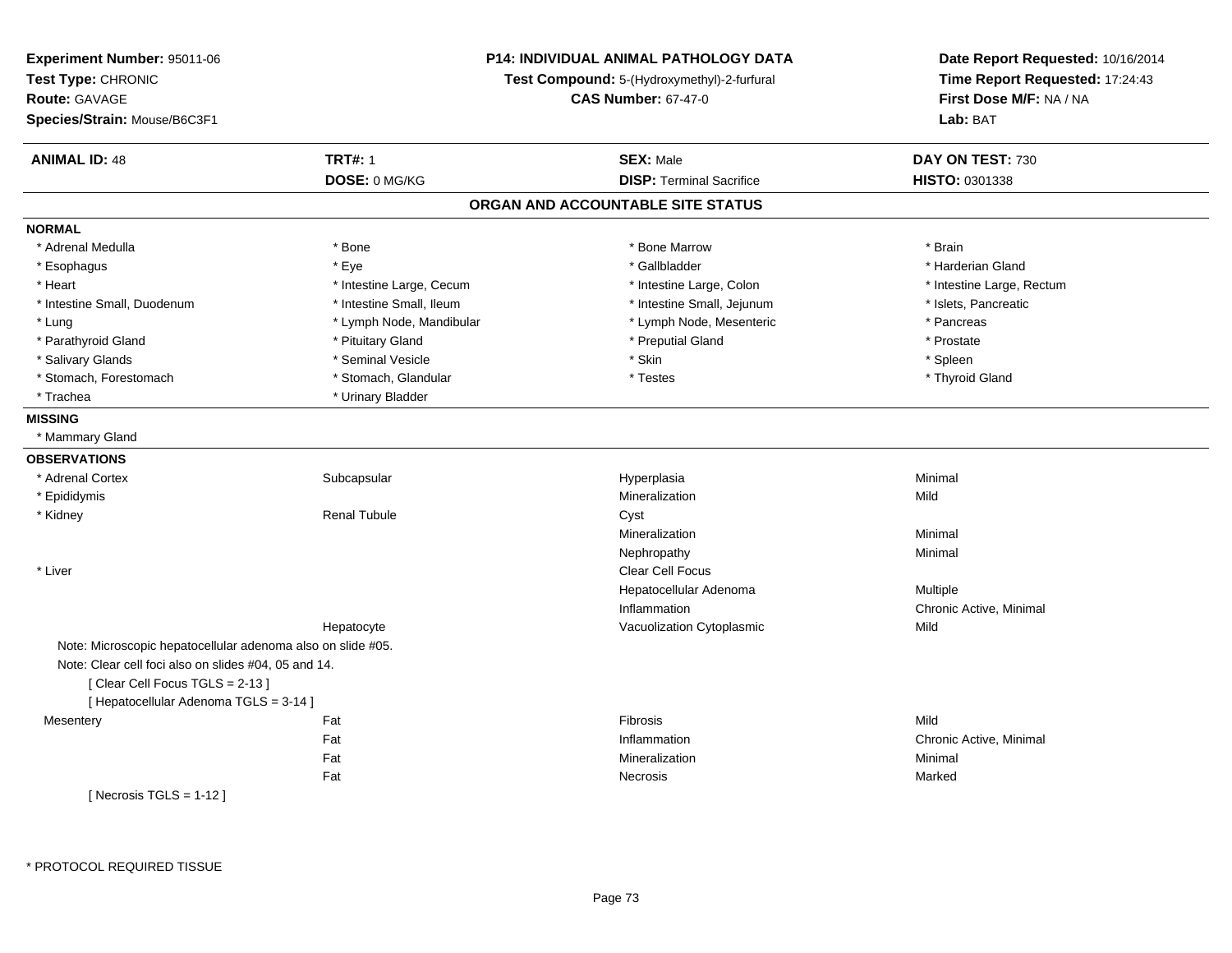| <b>Experiment Number: 95011-06</b>                                                                         | <b>P14: INDIVIDUAL ANIMAL PATHOLOGY DATA</b> | Date Report Requested: 10/16/2014 |
|------------------------------------------------------------------------------------------------------------|----------------------------------------------|-----------------------------------|
| <b>Test Type: CHRONIC</b>                                                                                  | Test Compound: 5-(Hydroxymethyl)-2-furfural  | Time Report Requested: 17:24:43   |
| <b>Route: GAVAGE</b>                                                                                       | <b>CAS Number: 67-47-0</b>                   | First Dose M/F: NA / NA           |
| Species/Strain: Mouse/B6C3F1                                                                               |                                              | Lab: BAT                          |
| <b>ANIMAL ID: 48</b><br><b>TRT#: 1</b>                                                                     | <b>SEX: Male</b>                             | DAY ON TEST: 730                  |
| <b>DOSE: 0 MG/KG</b>                                                                                       | <b>DISP:</b> Terminal Sacrifice              | <b>HISTO: 0301338</b>             |
|                                                                                                            | ORGAN AND ACCOUNTABLE SITE STATUS            |                                   |
| * Nose<br>Olfactory Epi                                                                                    | Degeneration                                 | Moderate                          |
|                                                                                                            | Edema                                        | Marked                            |
| * Pancreas                                                                                                 |                                              |                                   |
| Note: TGL#1-12: Pancreatic mass, documented at necropsy, is necrotic mesenteric fat nodule histologically. |                                              |                                   |
| * Testes                                                                                                   |                                              |                                   |
| Note: Rete testis with adjacent tubuli recti - unilateral - normal, not coded.                             |                                              |                                   |
| * Thymus                                                                                                   | Atrophy                                      | Moderate                          |
|                                                                                                            | Cyst                                         | Minimal                           |
| Tooth                                                                                                      | Malformation                                 |                                   |
| PRIMARY CAUSE OF DEATH                                                                                     |                                              |                                   |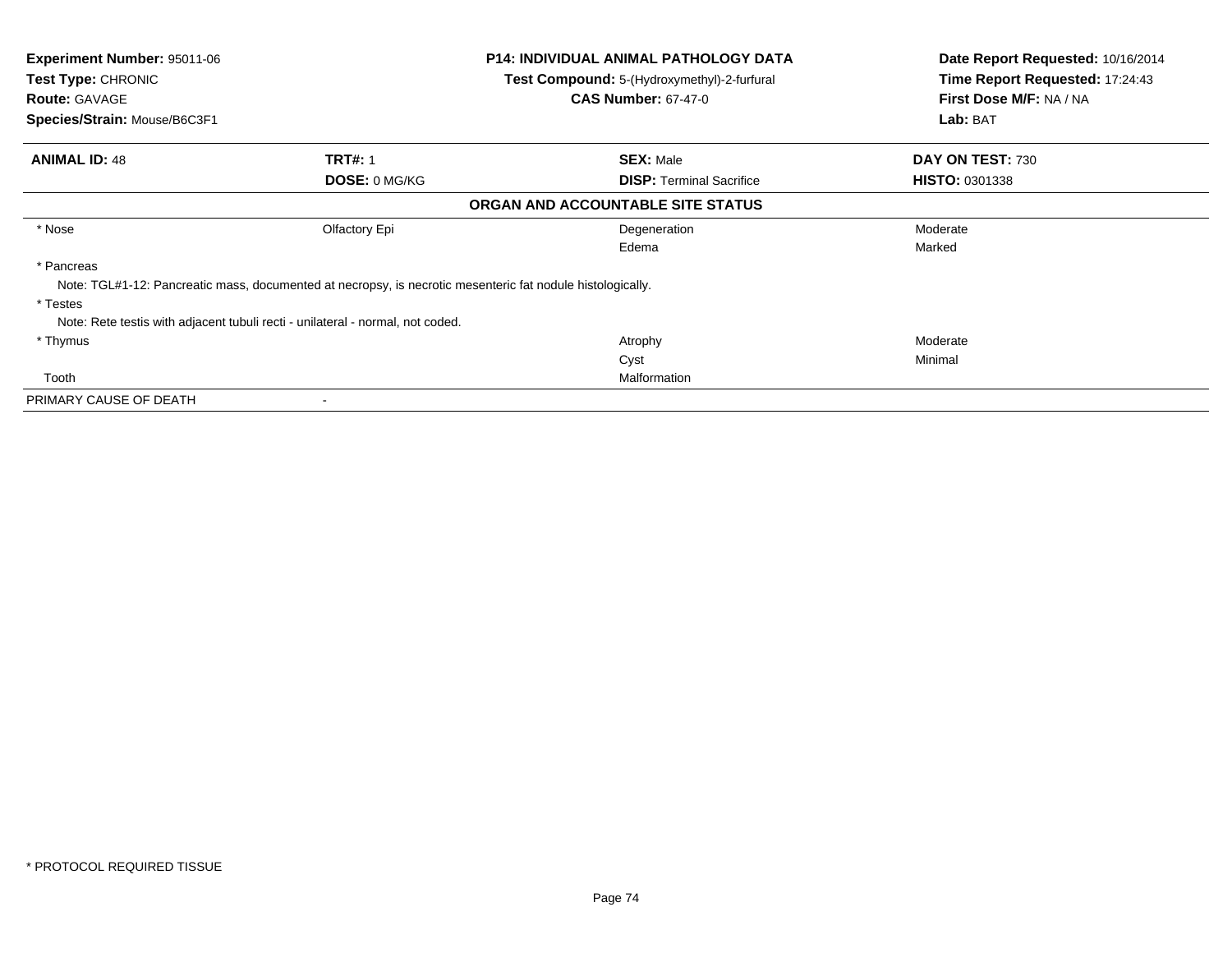| Experiment Number: 95011-06<br>Test Type: CHRONIC<br><b>Route: GAVAGE</b><br>Species/Strain: Mouse/B6C3F1 |                                                                                          | P14: INDIVIDUAL ANIMAL PATHOLOGY DATA<br>Test Compound: 5-(Hydroxymethyl)-2-furfural<br><b>CAS Number: 67-47-0</b> | Date Report Requested: 10/16/2014<br>Time Report Requested: 17:24:43<br>First Dose M/F: NA / NA<br>Lab: BAT |
|-----------------------------------------------------------------------------------------------------------|------------------------------------------------------------------------------------------|--------------------------------------------------------------------------------------------------------------------|-------------------------------------------------------------------------------------------------------------|
| <b>ANIMAL ID: 49</b>                                                                                      | <b>TRT#: 1</b>                                                                           | <b>SEX: Male</b>                                                                                                   | DAY ON TEST: 729                                                                                            |
|                                                                                                           | DOSE: 0 MG/KG                                                                            | <b>DISP: Terminal Sacrifice</b>                                                                                    | HISTO: 0301339                                                                                              |
|                                                                                                           |                                                                                          | ORGAN AND ACCOUNTABLE SITE STATUS                                                                                  |                                                                                                             |
| <b>NORMAL</b>                                                                                             |                                                                                          |                                                                                                                    |                                                                                                             |
| * Adrenal Medulla                                                                                         | * Bone                                                                                   | * Bone Marrow                                                                                                      | * Brain                                                                                                     |
| * Epididymis                                                                                              | * Esophagus                                                                              | * Eye                                                                                                              | * Gallbladder                                                                                               |
| * Harderian Gland                                                                                         | * Heart                                                                                  | * Intestine Large, Cecum                                                                                           | * Intestine Large, Colon                                                                                    |
| * Intestine Large, Rectum                                                                                 | * Intestine Small, Duodenum                                                              | * Intestine Small, Ileum                                                                                           | * Intestine Small, Jejunum                                                                                  |
| * Islets, Pancreatic                                                                                      | * Lymph Node, Mandibular                                                                 | * Lymph Node, Mesenteric                                                                                           | * Nose                                                                                                      |
| * Pancreas                                                                                                | * Parathyroid Gland                                                                      | * Pituitary Gland                                                                                                  | * Preputial Gland                                                                                           |
| * Prostate                                                                                                | * Salivary Glands                                                                        | * Seminal Vesicle                                                                                                  | * Skin                                                                                                      |
| $^{\star}$ Spleen                                                                                         | * Stomach, Forestomach                                                                   | * Stomach, Glandular                                                                                               | * Testes                                                                                                    |
| * Trachea                                                                                                 | * Urinary Bladder                                                                        |                                                                                                                    |                                                                                                             |
| <b>MISSING</b>                                                                                            |                                                                                          |                                                                                                                    |                                                                                                             |
| * Mammary Gland                                                                                           |                                                                                          |                                                                                                                    |                                                                                                             |
| <b>OBSERVATIONS</b>                                                                                       |                                                                                          |                                                                                                                    |                                                                                                             |
| * Adrenal Cortex                                                                                          | Subcapsular                                                                              | Adenoma                                                                                                            |                                                                                                             |
|                                                                                                           | Subcapsular                                                                              | Hyperplasia                                                                                                        | Mild                                                                                                        |
|                                                                                                           |                                                                                          | Hypertrophy                                                                                                        | Mild                                                                                                        |
| * Kidney                                                                                                  |                                                                                          | Mineralization                                                                                                     | Minimal                                                                                                     |
|                                                                                                           |                                                                                          | Nephropathy                                                                                                        | Minimal                                                                                                     |
| * Liver                                                                                                   |                                                                                          | <b>Clear Cell Focus</b>                                                                                            |                                                                                                             |
|                                                                                                           |                                                                                          | <b>Eosinophilic Focus</b>                                                                                          |                                                                                                             |
|                                                                                                           |                                                                                          | Hepatocellular Adenoma                                                                                             | Multiple                                                                                                    |
|                                                                                                           |                                                                                          | Inflammation                                                                                                       | Chronic Active, Minimal                                                                                     |
|                                                                                                           | Hepatocyte                                                                               | Vacuolization Cytoplasmic                                                                                          | Mild                                                                                                        |
| Note: Clear cell foci also found on slide #13.                                                            |                                                                                          |                                                                                                                    |                                                                                                             |
|                                                                                                           | Note: A portion of the hepatocellular adenoma present on slide #13 is also on slide #03. |                                                                                                                    |                                                                                                             |
| [Clear Cell Focus TGLS = $1-3+4+14$ ]                                                                     |                                                                                          |                                                                                                                    |                                                                                                             |
| [ Hepatocellular Adenoma TGLS = 1,2-3+13 ]                                                                |                                                                                          |                                                                                                                    |                                                                                                             |
| * Lung                                                                                                    |                                                                                          | Alveolar/Bronchiolar Carcinoma                                                                                     |                                                                                                             |
| [ Alveolar/Bronchiolar Carcinoma TGLS = 3-12 ]                                                            |                                                                                          |                                                                                                                    |                                                                                                             |
| * Testes                                                                                                  |                                                                                          |                                                                                                                    |                                                                                                             |
| Note: Rete testis with adjacent tubuli recti - unilateral - normal, not coded.                            |                                                                                          |                                                                                                                    |                                                                                                             |
|                                                                                                           |                                                                                          |                                                                                                                    |                                                                                                             |
|                                                                                                           |                                                                                          |                                                                                                                    |                                                                                                             |

\* PROTOCOL REQUIRED TISSUE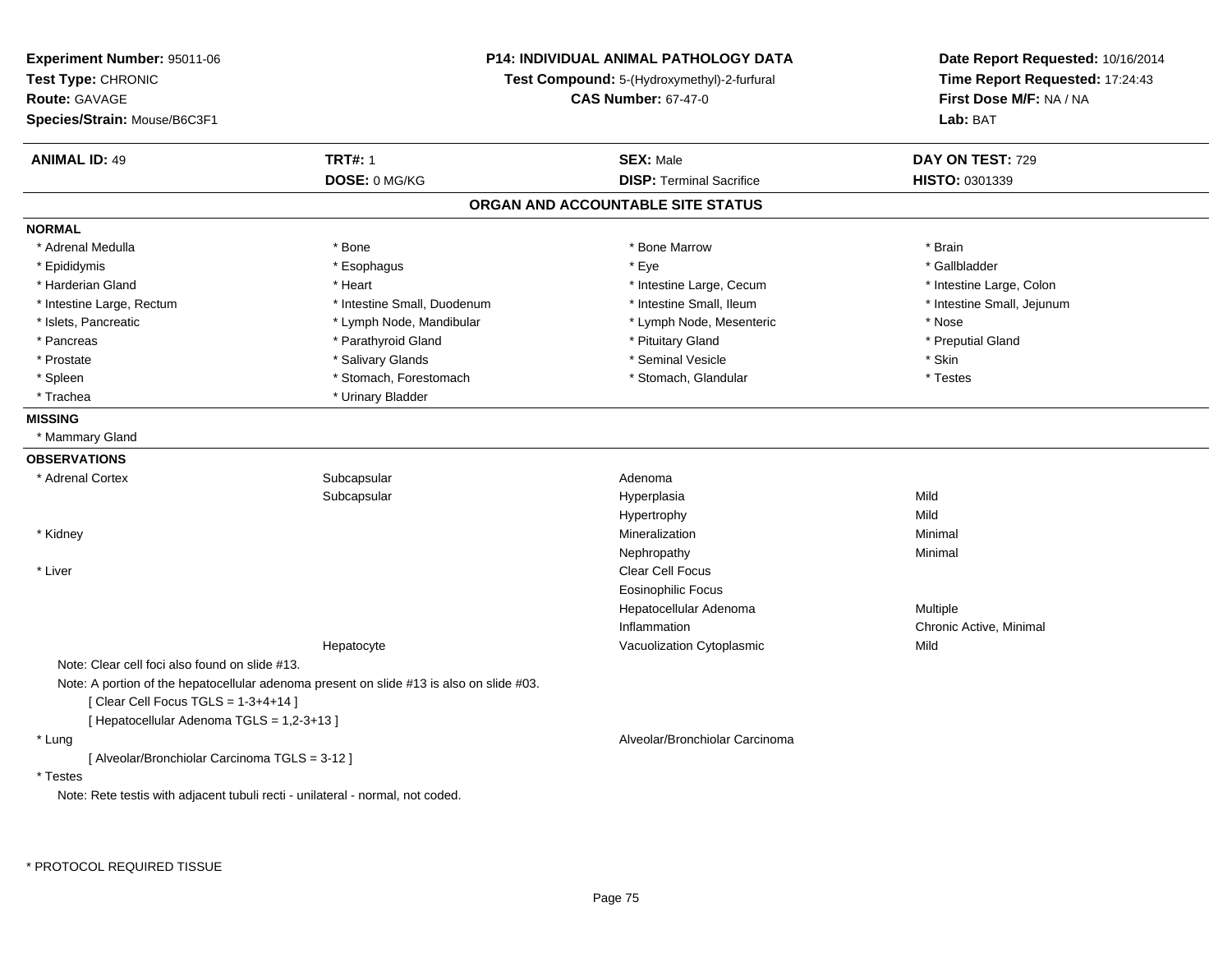| Experiment Number: 95011-06<br>Test Type: CHRONIC |                | <b>P14: INDIVIDUAL ANIMAL PATHOLOGY DATA</b> | Date Report Requested: 10/16/2014 |  |
|---------------------------------------------------|----------------|----------------------------------------------|-----------------------------------|--|
|                                                   |                | Test Compound: 5-(Hydroxymethyl)-2-furfural  | Time Report Requested: 17:24:43   |  |
| <b>Route: GAVAGE</b>                              |                | <b>CAS Number: 67-47-0</b>                   | First Dose M/F: NA / NA           |  |
| Species/Strain: Mouse/B6C3F1                      |                |                                              | Lab: BAT                          |  |
| <b>ANIMAL ID: 49</b>                              | <b>TRT#: 1</b> | <b>SEX: Male</b>                             | DAY ON TEST: 729                  |  |
|                                                   | DOSE: 0 MG/KG  | <b>DISP: Terminal Sacrifice</b>              | <b>HISTO: 0301339</b>             |  |
|                                                   |                | ORGAN AND ACCOUNTABLE SITE STATUS            |                                   |  |
| * Thymus                                          |                | Cyst                                         | Minimal                           |  |
|                                                   |                | <b>Ectopic Parathyroid Gland</b>             | Mild                              |  |
| * Thyroid Gland                                   | Follicle       | Degeneration                                 | Mild                              |  |
| Tooth                                             |                | Malformation                                 |                                   |  |
| PRIMARY CAUSE OF DEATH                            |                |                                              |                                   |  |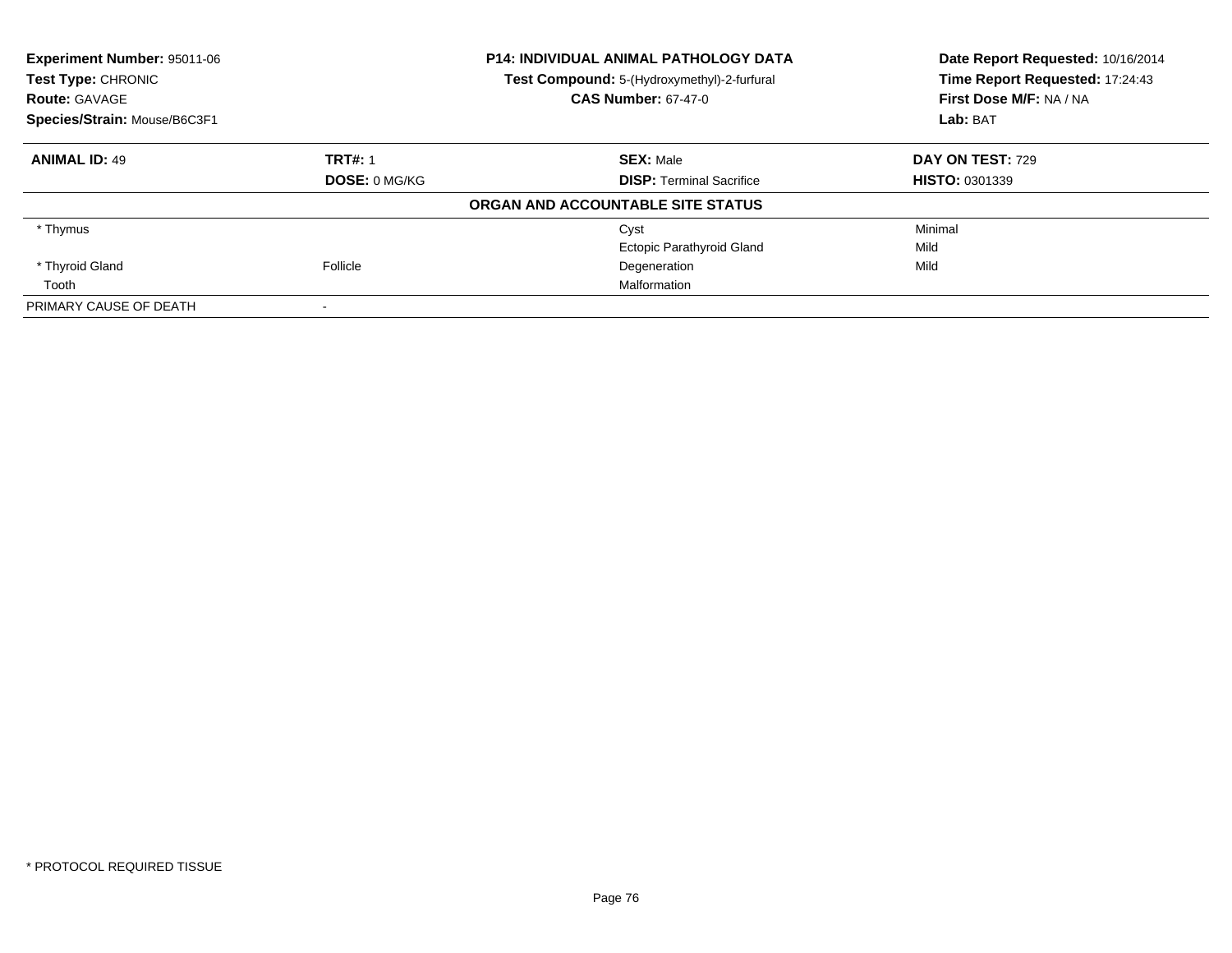| Experiment Number: 95011-06<br>Test Type: CHRONIC<br><b>Route: GAVAGE</b><br>Species/Strain: Mouse/B6C3F1 |                             | P14: INDIVIDUAL ANIMAL PATHOLOGY DATA<br>Test Compound: 5-(Hydroxymethyl)-2-furfural<br><b>CAS Number: 67-47-0</b> | Date Report Requested: 10/16/2014<br>Time Report Requested: 17:24:43<br>First Dose M/F: NA / NA<br>Lab: BAT |
|-----------------------------------------------------------------------------------------------------------|-----------------------------|--------------------------------------------------------------------------------------------------------------------|-------------------------------------------------------------------------------------------------------------|
| <b>ANIMAL ID: 50</b>                                                                                      | <b>TRT#: 1</b>              | <b>SEX: Male</b>                                                                                                   | DAY ON TEST: 730                                                                                            |
|                                                                                                           | DOSE: 0 MG/KG               | <b>DISP: Terminal Sacrifice</b>                                                                                    | <b>HISTO: 0301340</b>                                                                                       |
|                                                                                                           |                             | ORGAN AND ACCOUNTABLE SITE STATUS                                                                                  |                                                                                                             |
| <b>NORMAL</b>                                                                                             |                             |                                                                                                                    |                                                                                                             |
| * Adrenal Medulla                                                                                         | * Bone                      | * Bone Marrow                                                                                                      | * Brain                                                                                                     |
| * Epididymis                                                                                              | * Esophagus                 | * Eye                                                                                                              | * Gallbladder                                                                                               |
| * Harderian Gland                                                                                         | * Heart                     | * Intestine Large, Cecum                                                                                           | * Intestine Large, Colon                                                                                    |
| * Intestine Large, Rectum                                                                                 | * Intestine Small, Duodenum | * Intestine Small, Ileum                                                                                           | * Intestine Small, Jejunum                                                                                  |
| * Islets, Pancreatic                                                                                      | * Lymph Node, Mandibular    | * Lymph Node, Mesenteric                                                                                           | * Nose                                                                                                      |
| * Pancreas                                                                                                | * Parathyroid Gland         | * Pituitary Gland                                                                                                  | * Prostate                                                                                                  |
| * Salivary Glands                                                                                         | * Seminal Vesicle           | * Skin                                                                                                             | * Spleen                                                                                                    |
| * Stomach, Forestomach                                                                                    | * Stomach, Glandular        | * Testes                                                                                                           | * Thyroid Gland                                                                                             |
| * Trachea                                                                                                 | * Urinary Bladder           |                                                                                                                    |                                                                                                             |
| <b>MISSING</b>                                                                                            |                             |                                                                                                                    |                                                                                                             |
| * Mammary Gland                                                                                           | * Thymus                    |                                                                                                                    |                                                                                                             |
| <b>OBSERVATIONS</b>                                                                                       |                             |                                                                                                                    |                                                                                                             |
| * Adrenal Cortex                                                                                          | Subcapsular                 | Hyperplasia                                                                                                        | Mild                                                                                                        |
| * Kidney                                                                                                  | Renal Tubule                | Cyst                                                                                                               |                                                                                                             |
|                                                                                                           |                             | Mineralization                                                                                                     | Minimal                                                                                                     |
|                                                                                                           |                             | Nephropathy                                                                                                        | Minimal                                                                                                     |
| * Liver                                                                                                   |                             | Clear Cell Focus                                                                                                   |                                                                                                             |
|                                                                                                           |                             | Inflammation                                                                                                       | Chronic Active, Minimal                                                                                     |
|                                                                                                           |                             | <b>Mixed Cell Focus</b>                                                                                            |                                                                                                             |
|                                                                                                           | Hepatocyte                  | Vacuolization Cytoplasmic                                                                                          | Mild                                                                                                        |
| * Lung                                                                                                    |                             | Alveolar/Bronchiolar Adenoma                                                                                       |                                                                                                             |
| [ Alveolar/Bronchiolar Adenoma TGLS = 2-12 ]                                                              |                             |                                                                                                                    |                                                                                                             |
| * Preputial Gland                                                                                         | Duct                        | Ectasia                                                                                                            | Mild                                                                                                        |
| [Ectasia TGLS = $1-8$ ]                                                                                   |                             |                                                                                                                    |                                                                                                             |
| * Testes                                                                                                  |                             |                                                                                                                    |                                                                                                             |
| Note: Rete testis with adjacent tubuli recti - unilateral - normal, not coded.                            |                             |                                                                                                                    |                                                                                                             |
| Tooth                                                                                                     |                             | Malformation                                                                                                       |                                                                                                             |
| PRIMARY CAUSE OF DEATH                                                                                    | $\blacksquare$              |                                                                                                                    |                                                                                                             |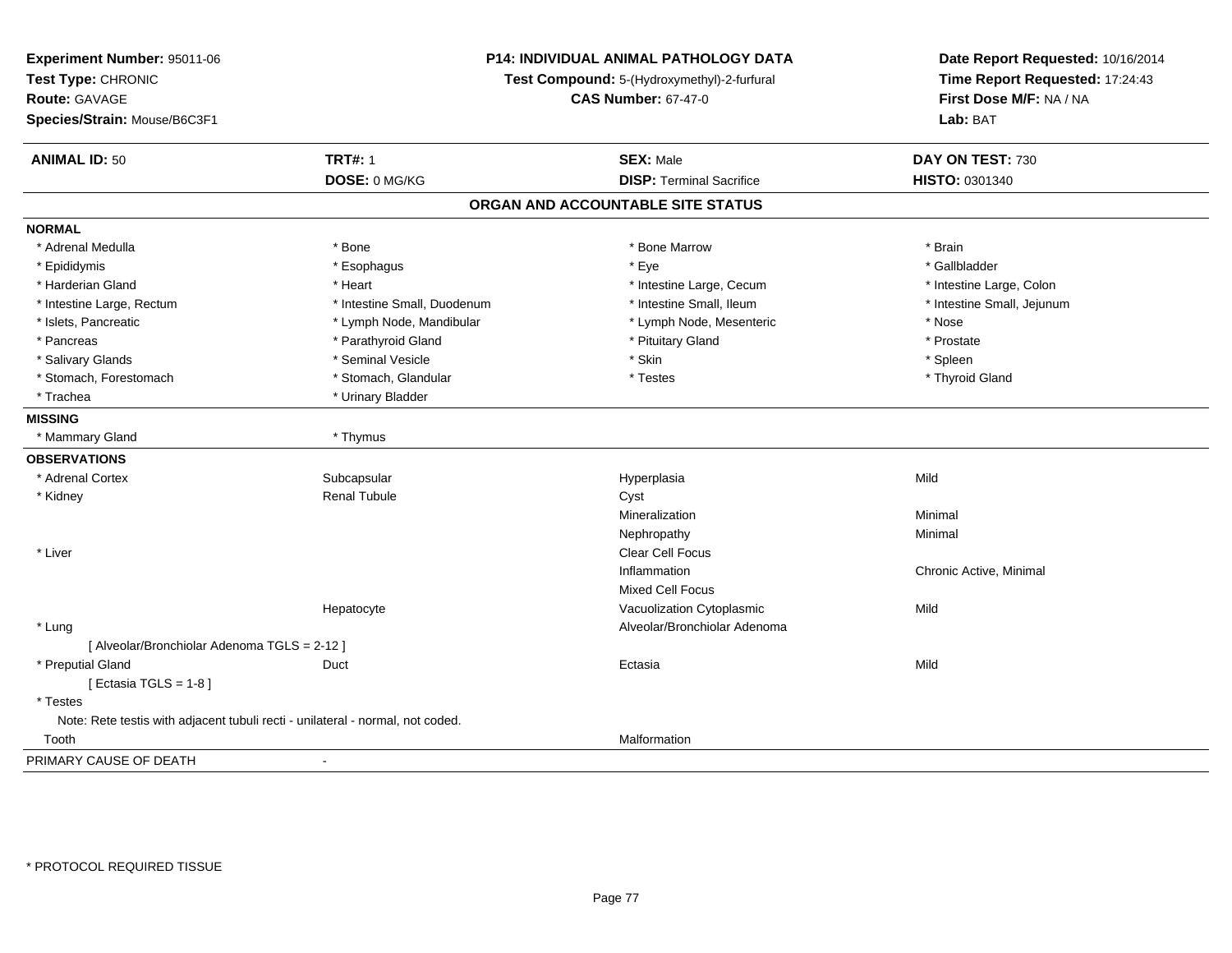| Experiment Number: 95011-06<br>Test Type: CHRONIC<br><b>Route: GAVAGE</b><br>Species/Strain: Mouse/B6C3F1 |                           | <b>P14: INDIVIDUAL ANIMAL PATHOLOGY DATA</b><br>Test Compound: 5-(Hydroxymethyl)-2-furfural<br><b>CAS Number: 67-47-0</b> | Date Report Requested: 10/16/2014<br>Time Report Requested: 17:24:43<br>First Dose M/F: NA / NA<br>Lab: BAT |
|-----------------------------------------------------------------------------------------------------------|---------------------------|---------------------------------------------------------------------------------------------------------------------------|-------------------------------------------------------------------------------------------------------------|
| <b>ANIMAL ID: 51</b>                                                                                      | <b>TRT#: 3</b>            | <b>SEX: Male</b>                                                                                                          | DAY ON TEST: 728                                                                                            |
|                                                                                                           | <b>DOSE: 188</b><br>MG/KG | <b>DISP: Terminal Sacrifice</b>                                                                                           | HISTO: 0301341                                                                                              |
|                                                                                                           |                           | ORGAN AND ACCOUNTABLE SITE STATUS                                                                                         |                                                                                                             |
| <b>NORMAL</b>                                                                                             |                           |                                                                                                                           |                                                                                                             |
| * Adrenal Medulla                                                                                         | * Bone                    | * Bone Marrow                                                                                                             | * Brain                                                                                                     |
| * Epididymis                                                                                              | * Esophagus               | * Eye                                                                                                                     | * Gallbladder                                                                                               |
| * Heart                                                                                                   | * Intestine Large, Cecum  | * Intestine Large, Colon                                                                                                  | * Intestine Large, Rectum                                                                                   |
| * Intestine Small, Duodenum                                                                               | * Intestine Small, Ileum  | * Intestine Small, Jejunum                                                                                                | * Islets, Pancreatic                                                                                        |
| * Lymph Node, Mesenteric                                                                                  | * Pancreas                | * Parathyroid Gland                                                                                                       | * Pituitary Gland                                                                                           |
| * Prostate                                                                                                | * Salivary Glands         | * Seminal Vesicle                                                                                                         | * Skin                                                                                                      |
| * Spleen                                                                                                  | * Stomach, Forestomach    | * Stomach, Glandular                                                                                                      | * Testes                                                                                                    |
| * Trachea                                                                                                 | * Urinary Bladder         |                                                                                                                           |                                                                                                             |
| <b>MISSING</b>                                                                                            |                           |                                                                                                                           |                                                                                                             |
| * Mammary Gland                                                                                           | * Thymus                  |                                                                                                                           |                                                                                                             |
| <b>OBSERVATIONS</b>                                                                                       |                           |                                                                                                                           |                                                                                                             |
| * Adrenal Cortex                                                                                          | Subcapsular               | Hyperplasia                                                                                                               | Mild                                                                                                        |
| * Harderian Gland                                                                                         |                           | Adenoma                                                                                                                   |                                                                                                             |
| [Adenoma TGLS = $2-9$ ]                                                                                   |                           |                                                                                                                           |                                                                                                             |
| * Kidney                                                                                                  | <b>Renal Tubule</b>       | Cyst                                                                                                                      |                                                                                                             |
|                                                                                                           |                           | Mineralization                                                                                                            | Minimal                                                                                                     |
|                                                                                                           |                           | Nephropathy                                                                                                               | Minimal                                                                                                     |
| * Liver                                                                                                   |                           | <b>Clear Cell Focus</b>                                                                                                   |                                                                                                             |
|                                                                                                           |                           | Hepatocellular Adenoma                                                                                                    | Multiple                                                                                                    |
|                                                                                                           |                           | Inflammation                                                                                                              | Chronic Active, Minimal                                                                                     |
|                                                                                                           | Hepatocyte                | Vacuolization Cytoplasmic                                                                                                 | Mild                                                                                                        |
| Note: Clear cell foci also on slide #04.<br>[Clear Cell Focus TGLS = 4-13]                                |                           |                                                                                                                           |                                                                                                             |
| [ Hepatocellular Adenoma TGLS = 3,4,5-13+12 ]                                                             |                           |                                                                                                                           |                                                                                                             |
| * Lung                                                                                                    |                           | Mineralization                                                                                                            | Minimal                                                                                                     |
| * Lymph Node, Mandibular                                                                                  |                           | Hyperplasia                                                                                                               | Lymphoid, Mild                                                                                              |
| * Nose                                                                                                    | Olfactory Epi             | Accumulation, Hyaline Droplet                                                                                             | Mild                                                                                                        |
|                                                                                                           | <b>Respirat Epith</b>     | Accumulation, Hyaline Droplet                                                                                             | Mild                                                                                                        |
|                                                                                                           | Glands                    | Dilatation                                                                                                                | Mild                                                                                                        |
|                                                                                                           | Glands                    | Hyperplasia                                                                                                               | Mild                                                                                                        |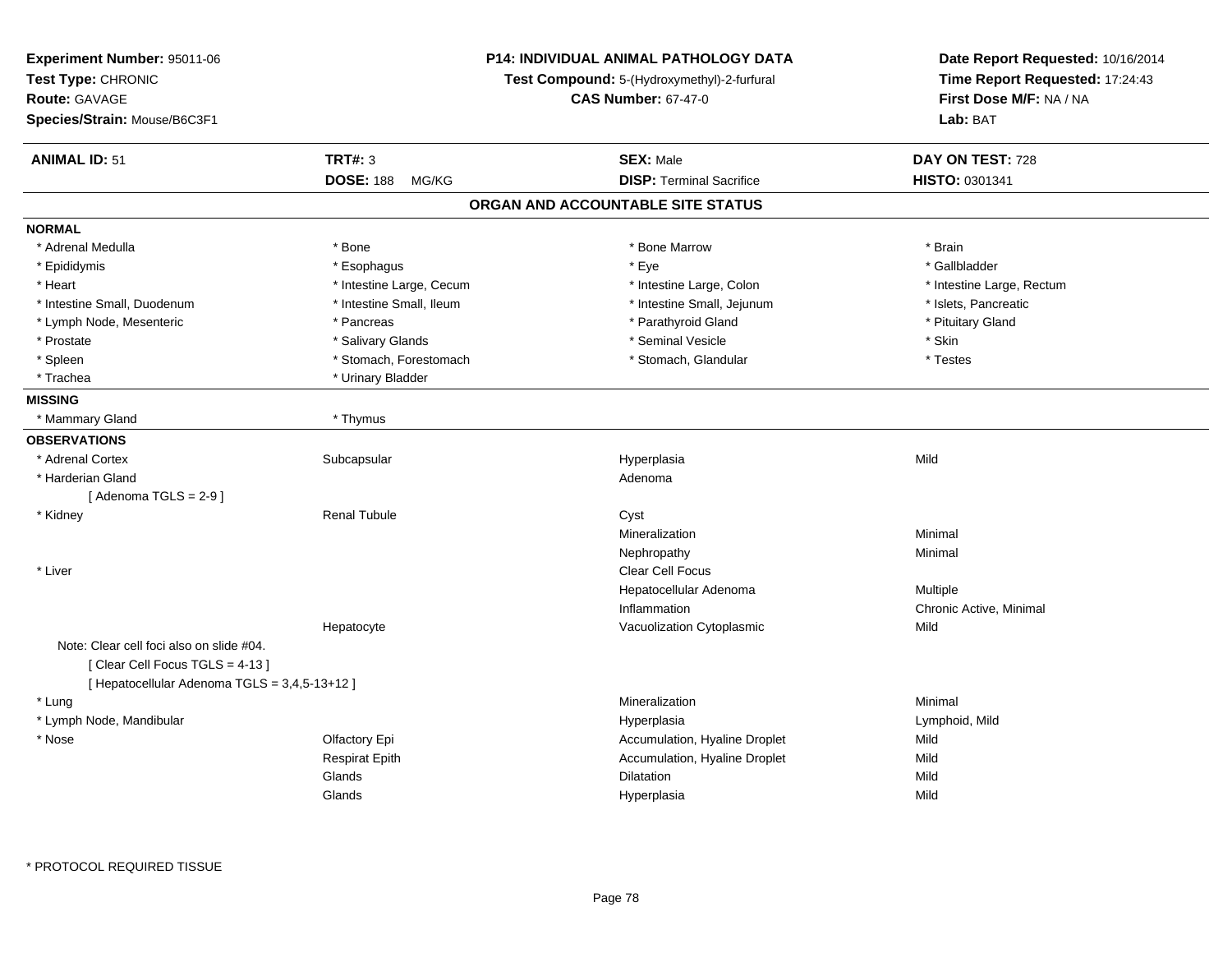| <b>Experiment Number: 95011-06</b><br>Test Type: CHRONIC<br><b>Route: GAVAGE</b> |                           | P14: INDIVIDUAL ANIMAL PATHOLOGY DATA<br>Test Compound: 5-(Hydroxymethyl)-2-furfural<br><b>CAS Number: 67-47-0</b> | Date Report Requested: 10/16/2014<br>Time Report Requested: 17:24:43<br>First Dose M/F: NA / NA |  |
|----------------------------------------------------------------------------------|---------------------------|--------------------------------------------------------------------------------------------------------------------|-------------------------------------------------------------------------------------------------|--|
| Species/Strain: Mouse/B6C3F1                                                     |                           |                                                                                                                    | Lab: BAT                                                                                        |  |
| <b>ANIMAL ID: 51</b>                                                             | <b>TRT#: 3</b>            | <b>SEX: Male</b>                                                                                                   | DAY ON TEST: 728                                                                                |  |
|                                                                                  | <b>DOSE: 188</b><br>MG/KG | <b>DISP:</b> Terminal Sacrifice                                                                                    | <b>HISTO: 0301341</b>                                                                           |  |
|                                                                                  |                           | ORGAN AND ACCOUNTABLE SITE STATUS                                                                                  |                                                                                                 |  |
|                                                                                  | Glands                    | Inflammation                                                                                                       | Chronic Active, Minimal                                                                         |  |
|                                                                                  | Olfactory Epi             | Metaplasia                                                                                                         | Mild                                                                                            |  |
| * Preputial Gland                                                                | Duct                      | Ectasia                                                                                                            | Moderate                                                                                        |  |
| [ Ectasia TGLS = $1-8$ ]                                                         |                           |                                                                                                                    |                                                                                                 |  |
| * Thyroid Gland                                                                  | Follicle                  | Degeneration                                                                                                       | Minimal                                                                                         |  |
| Tooth                                                                            |                           | Malformation                                                                                                       |                                                                                                 |  |
| PRIMARY CAUSE OF DEATH                                                           |                           |                                                                                                                    |                                                                                                 |  |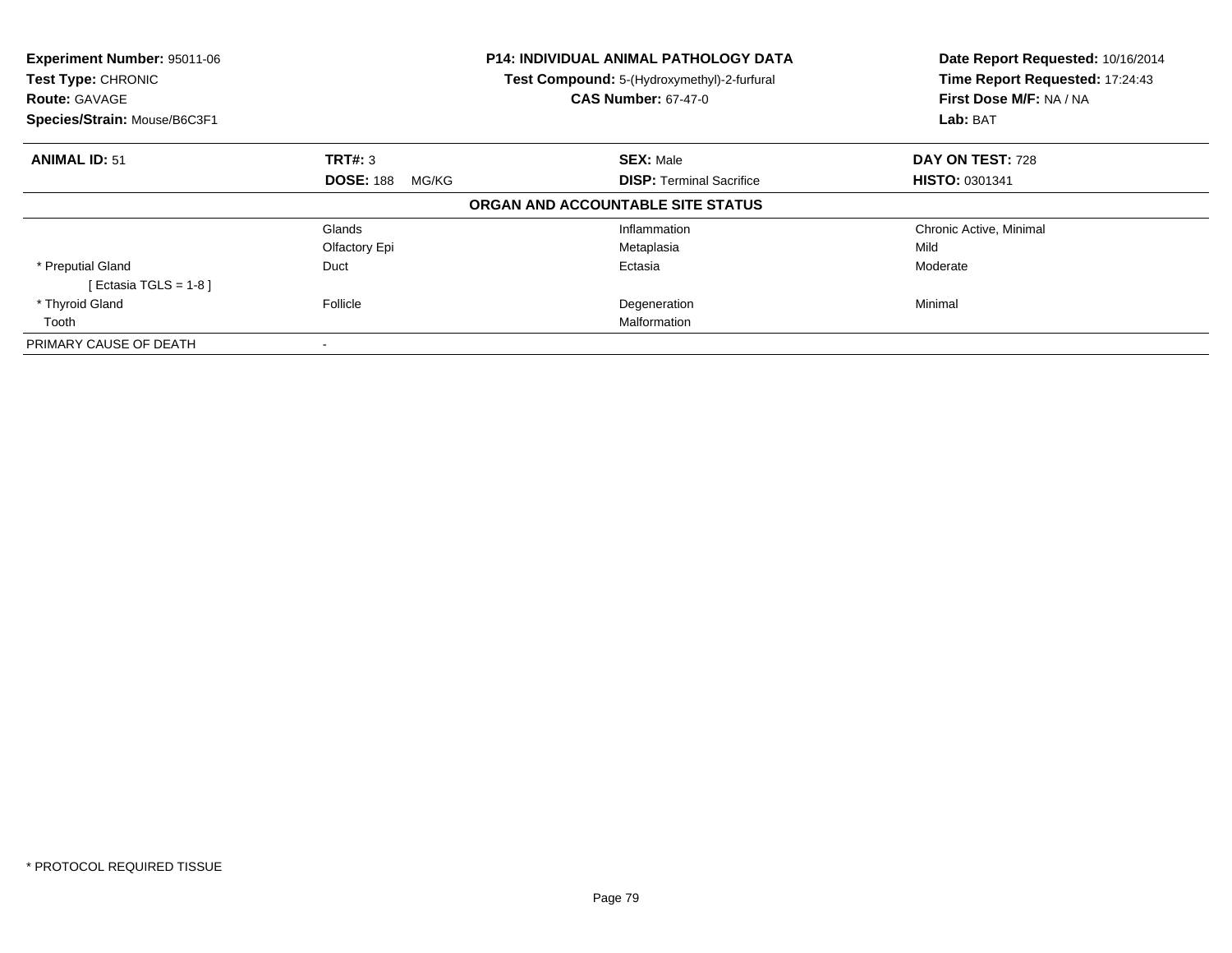| Experiment Number: 95011-06<br>Test Type: CHRONIC<br><b>Route: GAVAGE</b><br>Species/Strain: Mouse/B6C3F1 |                             | P14: INDIVIDUAL ANIMAL PATHOLOGY DATA<br>Test Compound: 5-(Hydroxymethyl)-2-furfural<br><b>CAS Number: 67-47-0</b> | Date Report Requested: 10/16/2014<br>Time Report Requested: 17:24:43<br>First Dose M/F: NA / NA<br>Lab: BAT |
|-----------------------------------------------------------------------------------------------------------|-----------------------------|--------------------------------------------------------------------------------------------------------------------|-------------------------------------------------------------------------------------------------------------|
| <b>ANIMAL ID: 52</b>                                                                                      | <b>TRT#: 3</b>              | <b>SEX: Male</b>                                                                                                   | DAY ON TEST: 729                                                                                            |
|                                                                                                           | <b>DOSE: 188</b><br>MG/KG   | <b>DISP: Terminal Sacrifice</b>                                                                                    | HISTO: 0301342                                                                                              |
|                                                                                                           |                             | ORGAN AND ACCOUNTABLE SITE STATUS                                                                                  |                                                                                                             |
| <b>NORMAL</b>                                                                                             |                             |                                                                                                                    |                                                                                                             |
| * Adrenal Medulla                                                                                         | * Bone                      | * Bone Marrow                                                                                                      | * Brain                                                                                                     |
| * Epididymis                                                                                              | * Esophagus                 | * Eye                                                                                                              | * Gallbladder                                                                                               |
| * Harderian Gland                                                                                         | * Heart                     | * Intestine Large, Cecum                                                                                           | * Intestine Large, Colon                                                                                    |
| * Intestine Large, Rectum                                                                                 | * Intestine Small, Duodenum | * Intestine Small, Ileum                                                                                           | * Intestine Small, Jejunum                                                                                  |
| * Islets, Pancreatic                                                                                      | * Lung                      | * Pancreas                                                                                                         | * Parathyroid Gland                                                                                         |
| * Pituitary Gland                                                                                         | * Preputial Gland           | * Prostate                                                                                                         | * Salivary Glands                                                                                           |
| * Seminal Vesicle                                                                                         | * Skin                      | * Stomach, Forestomach                                                                                             | * Thyroid Gland                                                                                             |
| * Trachea                                                                                                 | * Urinary Bladder           |                                                                                                                    |                                                                                                             |
| <b>MISSING</b>                                                                                            |                             |                                                                                                                    |                                                                                                             |
| * Mammary Gland                                                                                           |                             |                                                                                                                    |                                                                                                             |
| <b>OBSERVATIONS</b>                                                                                       |                             |                                                                                                                    |                                                                                                             |
| * Adrenal Cortex                                                                                          | Subcapsular                 | Hyperplasia                                                                                                        | Minimal                                                                                                     |
|                                                                                                           |                             | Hypertrophy                                                                                                        | Minimal                                                                                                     |
| * Kidney                                                                                                  |                             | Mineralization                                                                                                     | Minimal                                                                                                     |
|                                                                                                           |                             | Nephropathy                                                                                                        | Minimal                                                                                                     |
| * Liver                                                                                                   |                             | Clear Cell Focus                                                                                                   |                                                                                                             |
|                                                                                                           |                             | Hepatocellular Adenoma                                                                                             |                                                                                                             |
|                                                                                                           |                             | <b>Infiltration Cellular</b>                                                                                       | Mononuclear CI, Mild                                                                                        |
| * Lymph Node, Mandibular                                                                                  |                             | Hyperplasia                                                                                                        | Lymphoid, Moderate                                                                                          |
| * Lymph Node, Mesenteric                                                                                  |                             | Hyperplasia                                                                                                        | Lymphoid, Marked                                                                                            |
| * Nose                                                                                                    | Olfactory Epi               | Accumulation, Hyaline Droplet                                                                                      | Minimal                                                                                                     |
|                                                                                                           | <b>Respirat Epith</b>       | Accumulation, Hyaline Droplet                                                                                      | Minimal                                                                                                     |
|                                                                                                           | Glands                      | Dilatation                                                                                                         | Mild                                                                                                        |
| * Spleen                                                                                                  | Lymph Follic                | Hyperplasia                                                                                                        | Moderate                                                                                                    |
| * Stomach, Glandular                                                                                      |                             | Inflammation                                                                                                       | Chronic Active, Mild                                                                                        |
| * Testes                                                                                                  |                             | Mineralization                                                                                                     | Minimal                                                                                                     |
| Note: Rete testis with adjacent tubuli recti, unilateral, normal, not coded.                              |                             |                                                                                                                    |                                                                                                             |
| * Thymus                                                                                                  |                             | Cyst                                                                                                               | Mild                                                                                                        |
| PRIMARY CAUSE OF DEATH                                                                                    | $\mathbf{r}$                |                                                                                                                    |                                                                                                             |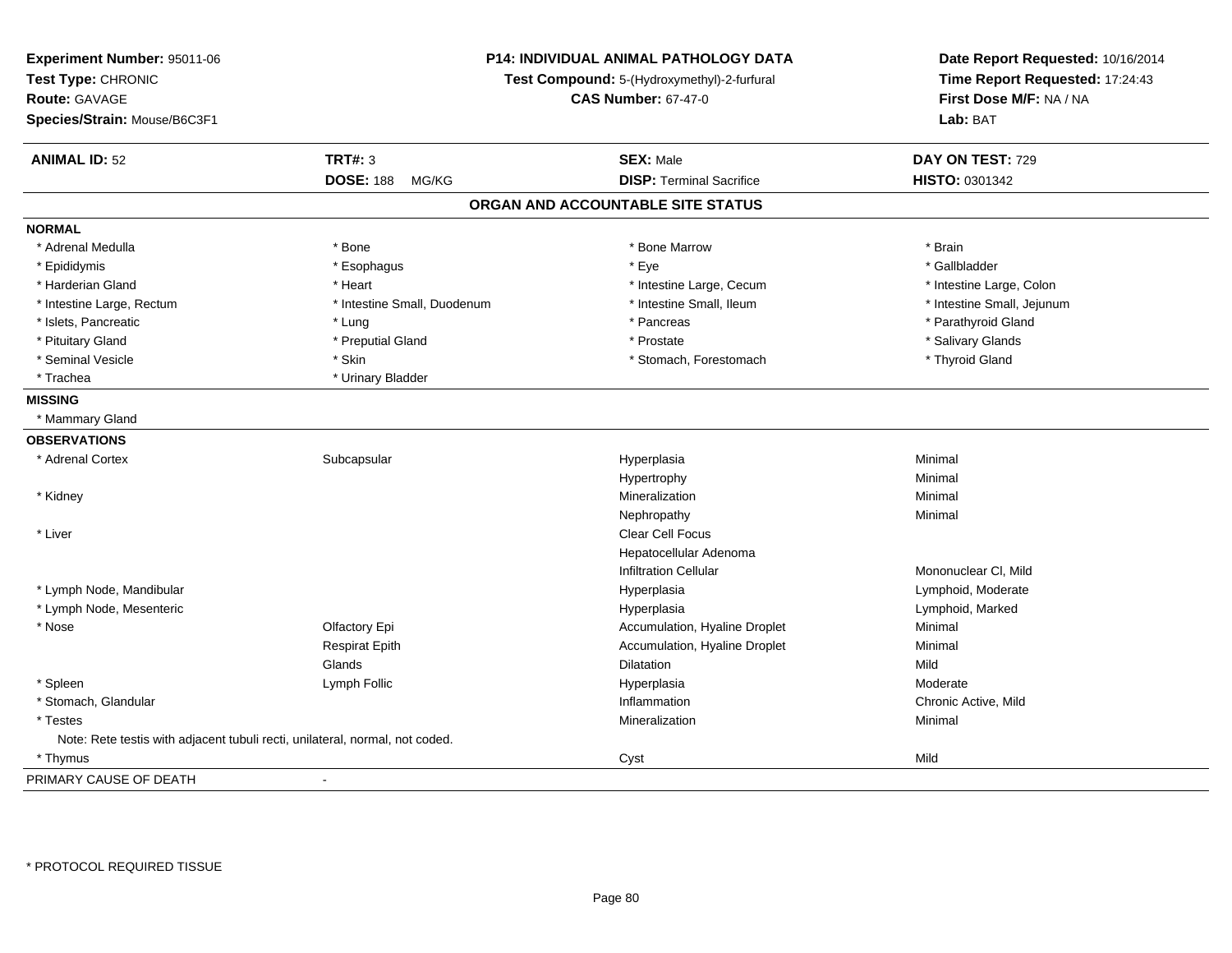| Experiment Number: 95011-06<br>Test Type: CHRONIC<br><b>Route: GAVAGE</b><br>Species/Strain: Mouse/B6C3F1 | P14: INDIVIDUAL ANIMAL PATHOLOGY DATA<br>Test Compound: 5-(Hydroxymethyl)-2-furfural<br><b>CAS Number: 67-47-0</b> |                                   | Date Report Requested: 10/16/2014<br>Time Report Requested: 17:24:43<br>First Dose M/F: NA / NA<br>Lab: BAT |
|-----------------------------------------------------------------------------------------------------------|--------------------------------------------------------------------------------------------------------------------|-----------------------------------|-------------------------------------------------------------------------------------------------------------|
|                                                                                                           |                                                                                                                    |                                   |                                                                                                             |
| <b>ANIMAL ID: 53</b>                                                                                      | <b>TRT#: 3</b>                                                                                                     | <b>SEX: Male</b>                  | DAY ON TEST: 668                                                                                            |
|                                                                                                           | <b>DOSE: 188</b><br>MG/KG                                                                                          | <b>DISP: Natural Death</b>        | HISTO: 0301343                                                                                              |
|                                                                                                           |                                                                                                                    | ORGAN AND ACCOUNTABLE SITE STATUS |                                                                                                             |
| <b>NORMAL</b>                                                                                             |                                                                                                                    |                                   |                                                                                                             |
| * Adrenal Medulla                                                                                         | * Bone                                                                                                             | * Bone Marrow                     | * Brain                                                                                                     |
| * Epididymis                                                                                              | * Esophagus                                                                                                        | * Eye                             | * Gallbladder                                                                                               |
| * Harderian Gland                                                                                         | * Heart                                                                                                            | * Intestine Large, Cecum          | * Intestine Large, Colon                                                                                    |
| * Intestine Large, Rectum                                                                                 | * Intestine Small, Duodenum                                                                                        | * Intestine Small, Ileum          | * Intestine Small, Jejunum                                                                                  |
| * Islets, Pancreatic                                                                                      | * Lymph Node, Mandibular                                                                                           | * Lymph Node, Mesenteric          | * Nose                                                                                                      |
| * Pancreas                                                                                                | * Parathyroid Gland                                                                                                | * Pituitary Gland                 | * Preputial Gland                                                                                           |
| * Prostate                                                                                                | * Salivary Glands                                                                                                  | * Seminal Vesicle                 | * Skin                                                                                                      |
| * Spleen                                                                                                  | * Stomach, Glandular                                                                                               | * Testes                          | * Thyroid Gland                                                                                             |
| * Trachea                                                                                                 | * Urinary Bladder                                                                                                  |                                   |                                                                                                             |
| <b>MISSING</b>                                                                                            |                                                                                                                    |                                   |                                                                                                             |
| * Mammary Gland                                                                                           |                                                                                                                    |                                   |                                                                                                             |
| <b>OBSERVATIONS</b>                                                                                       |                                                                                                                    |                                   |                                                                                                             |
| * Adrenal Cortex                                                                                          | Subcapsular                                                                                                        | Hyperplasia                       | Minimal                                                                                                     |
| * Kidney                                                                                                  |                                                                                                                    | Mineralization                    | Minimal                                                                                                     |
|                                                                                                           |                                                                                                                    | Nephropathy                       | Mild                                                                                                        |
| * Liver                                                                                                   |                                                                                                                    | Hepatocellular Adenoma            | Multiple                                                                                                    |
|                                                                                                           |                                                                                                                    | Hepatocellular Carcinoma          |                                                                                                             |
|                                                                                                           | Hepatocyte                                                                                                         | Necrosis                          | Moderate                                                                                                    |
| [ Hepatocellular Adenoma TGLS = 2,3-13 ]                                                                  |                                                                                                                    |                                   |                                                                                                             |
| [ Hepatocellular Carcinoma TGLS = 1-12 ]                                                                  |                                                                                                                    |                                   |                                                                                                             |
| [Necrosis $TGLS = 2-13$ ]                                                                                 |                                                                                                                    |                                   |                                                                                                             |
| * Lung                                                                                                    | Alveolar Epith                                                                                                     | Hyperplasia                       | Mild                                                                                                        |
| * Stomach, Forestomach                                                                                    |                                                                                                                    | Inflammation                      | Chronic Active, Mild                                                                                        |
| * Testes                                                                                                  |                                                                                                                    |                                   |                                                                                                             |
| Note: Rete testis with adjacent tubuli recti - unilateral - normal, not coded.                            |                                                                                                                    |                                   |                                                                                                             |
| * Thymus                                                                                                  |                                                                                                                    | Atrophy                           | Marked                                                                                                      |
| PRIMARY CAUSE OF DEATH                                                                                    | - Liver Hepatocellular Carcinoma                                                                                   |                                   |                                                                                                             |
| CONTRIBUTORY CAUSE OF DEATH                                                                               | - Liver Hepatocyte Necrosis                                                                                        |                                   |                                                                                                             |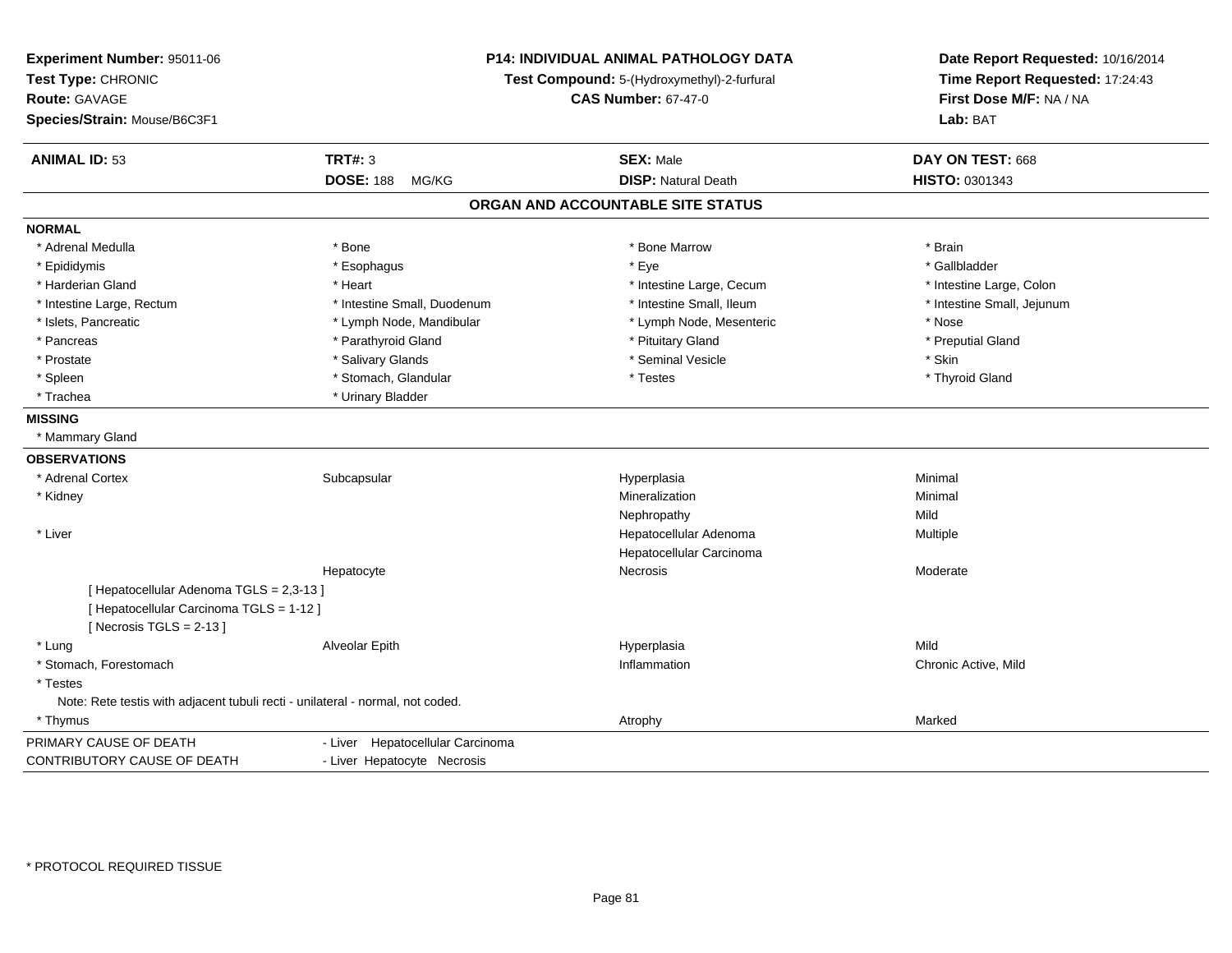| Experiment Number: 95011-06<br>Test Type: CHRONIC<br><b>Route: GAVAGE</b><br>Species/Strain: Mouse/B6C3F1 |                             | P14: INDIVIDUAL ANIMAL PATHOLOGY DATA<br>Test Compound: 5-(Hydroxymethyl)-2-furfural<br><b>CAS Number: 67-47-0</b> | Date Report Requested: 10/16/2014<br>Time Report Requested: 17:24:43<br>First Dose M/F: NA / NA<br>Lab: BAT |
|-----------------------------------------------------------------------------------------------------------|-----------------------------|--------------------------------------------------------------------------------------------------------------------|-------------------------------------------------------------------------------------------------------------|
| <b>ANIMAL ID: 54</b>                                                                                      | <b>TRT#: 3</b>              | <b>SEX: Male</b>                                                                                                   | DAY ON TEST: 728                                                                                            |
|                                                                                                           | <b>DOSE: 188</b><br>MG/KG   | <b>DISP: Terminal Sacrifice</b>                                                                                    | HISTO: 0301344                                                                                              |
|                                                                                                           |                             | ORGAN AND ACCOUNTABLE SITE STATUS                                                                                  |                                                                                                             |
| <b>NORMAL</b>                                                                                             |                             |                                                                                                                    |                                                                                                             |
| * Adrenal Cortex                                                                                          | * Adrenal Medulla           | * Bone                                                                                                             | * Bone Marrow                                                                                               |
| * Brain                                                                                                   | * Epididymis                | * Esophagus                                                                                                        | * Eye                                                                                                       |
| * Gallbladder                                                                                             | * Heart                     | * Intestine Large, Cecum                                                                                           | * Intestine Large, Colon                                                                                    |
| * Intestine Large, Rectum                                                                                 | * Intestine Small, Duodenum | * Intestine Small, Ileum                                                                                           | * Intestine Small, Jejunum                                                                                  |
| * Islets, Pancreatic                                                                                      | * Lung                      | * Lymph Node, Mandibular                                                                                           | * Lymph Node, Mesenteric                                                                                    |
| * Pancreas                                                                                                | * Parathyroid Gland         | * Pituitary Gland                                                                                                  | * Preputial Gland                                                                                           |
| * Prostate                                                                                                | * Salivary Glands           | * Seminal Vesicle                                                                                                  | * Skin                                                                                                      |
| * Spleen                                                                                                  | * Stomach, Forestomach      | * Stomach, Glandular                                                                                               | * Testes                                                                                                    |
| * Thyroid Gland                                                                                           | * Trachea                   | * Urinary Bladder                                                                                                  |                                                                                                             |
| <b>MISSING</b>                                                                                            |                             |                                                                                                                    |                                                                                                             |
| * Mammary Gland                                                                                           |                             |                                                                                                                    |                                                                                                             |
| <b>OBSERVATIONS</b>                                                                                       |                             |                                                                                                                    |                                                                                                             |
| * Harderian Gland                                                                                         |                             | Hyperplasia                                                                                                        | Marked                                                                                                      |
| * Kidney                                                                                                  | <b>Renal Tubule</b>         | Cyst                                                                                                               |                                                                                                             |
|                                                                                                           |                             | Infarct                                                                                                            | Marked                                                                                                      |
|                                                                                                           |                             | Mineralization                                                                                                     | Minimal                                                                                                     |
|                                                                                                           |                             | Nephropathy                                                                                                        | Mild                                                                                                        |
| * Liver                                                                                                   |                             | <b>Clear Cell Focus</b>                                                                                            |                                                                                                             |
|                                                                                                           |                             | Hepatocellular Adenoma                                                                                             |                                                                                                             |
|                                                                                                           |                             | Hepatocellular Carcinoma                                                                                           |                                                                                                             |
| [Hepatocellular Adenoma TGLS = 1-12]                                                                      |                             |                                                                                                                    |                                                                                                             |
| [ Hepatocellular Carcinoma TGLS = 2-13 ]                                                                  |                             |                                                                                                                    |                                                                                                             |
| * Nose                                                                                                    | Olfactory Epi               | Accumulation, Hyaline Droplet                                                                                      | Mild                                                                                                        |
|                                                                                                           | <b>Respirat Epith</b>       | Accumulation, Hyaline Droplet                                                                                      | Mild                                                                                                        |
|                                                                                                           | Glands                      | Dilatation                                                                                                         | Mild                                                                                                        |
|                                                                                                           | Glands                      | Hyperplasia                                                                                                        | Mild                                                                                                        |
|                                                                                                           |                             | Inflammation                                                                                                       | Chronic Active, Minimal                                                                                     |
| * Thymus                                                                                                  |                             | Atrophy                                                                                                            | Moderate                                                                                                    |
| Tooth                                                                                                     |                             | Malformation                                                                                                       |                                                                                                             |

PRIMARY CAUSE OF DEATH-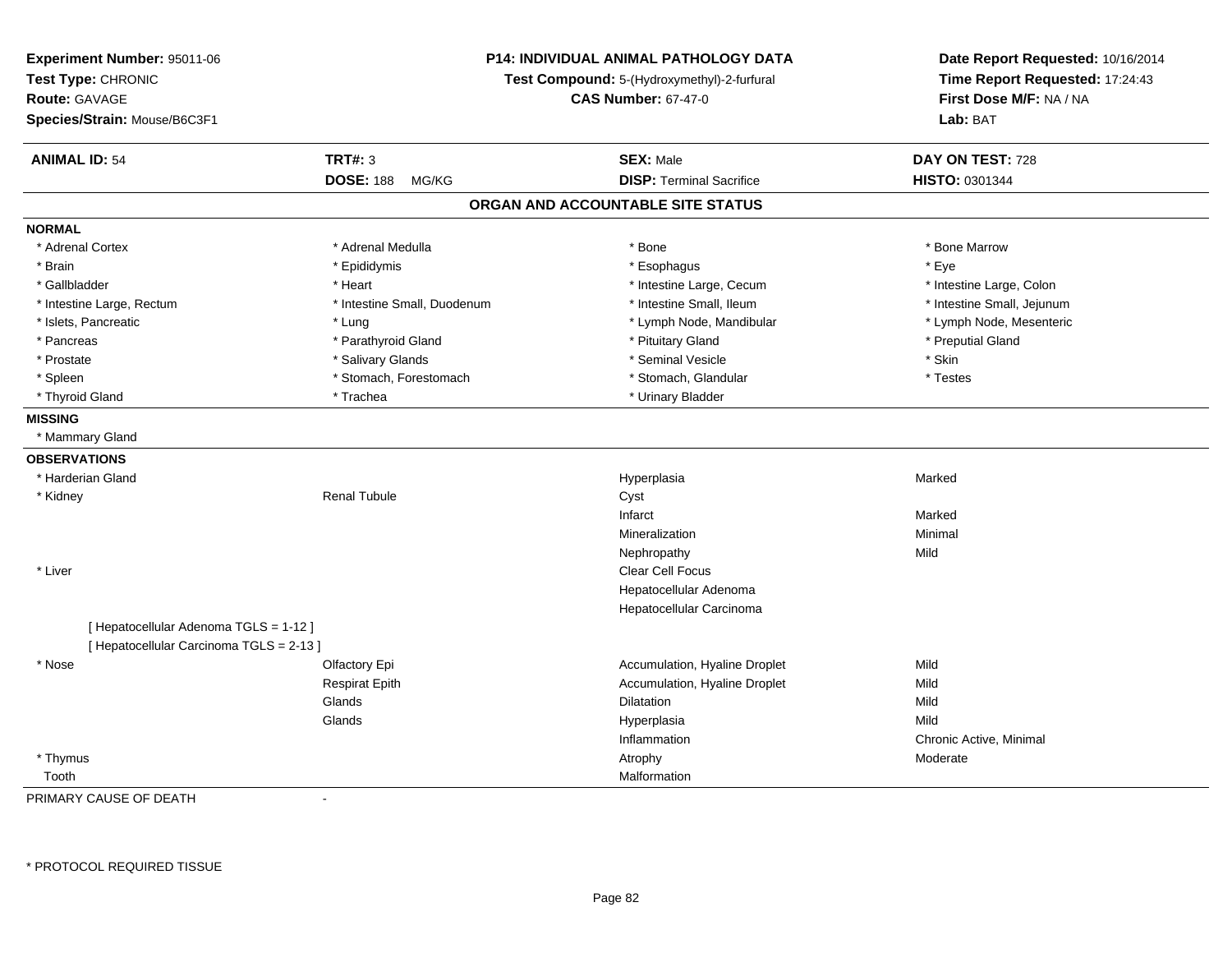|                              | <b>P14: INDIVIDUAL ANIMAL PATHOLOGY DATA</b> | Date Report Requested: 10/16/2014<br>Time Report Requested: 17:24:43                    |
|------------------------------|----------------------------------------------|-----------------------------------------------------------------------------------------|
|                              | <b>CAS Number: 67-47-0</b>                   | First Dose M/F: NA / NA                                                                 |
| Species/Strain: Mouse/B6C3F1 |                                              | Lab: BAT                                                                                |
| TRT#: 3                      | <b>SEX: Male</b>                             | DAY ON TEST: 728                                                                        |
| <b>DOSE: 188</b><br>MG/KG    | <b>DISP: Terminal Sacrifice</b>              | <b>HISTO: 0301344</b>                                                                   |
|                              |                                              |                                                                                         |
|                              |                                              | Test Compound: 5-(Hydroxymethyl)-2-furfural<br><b>ORGAN AND ACCOUNTABLE SITE STATUS</b> |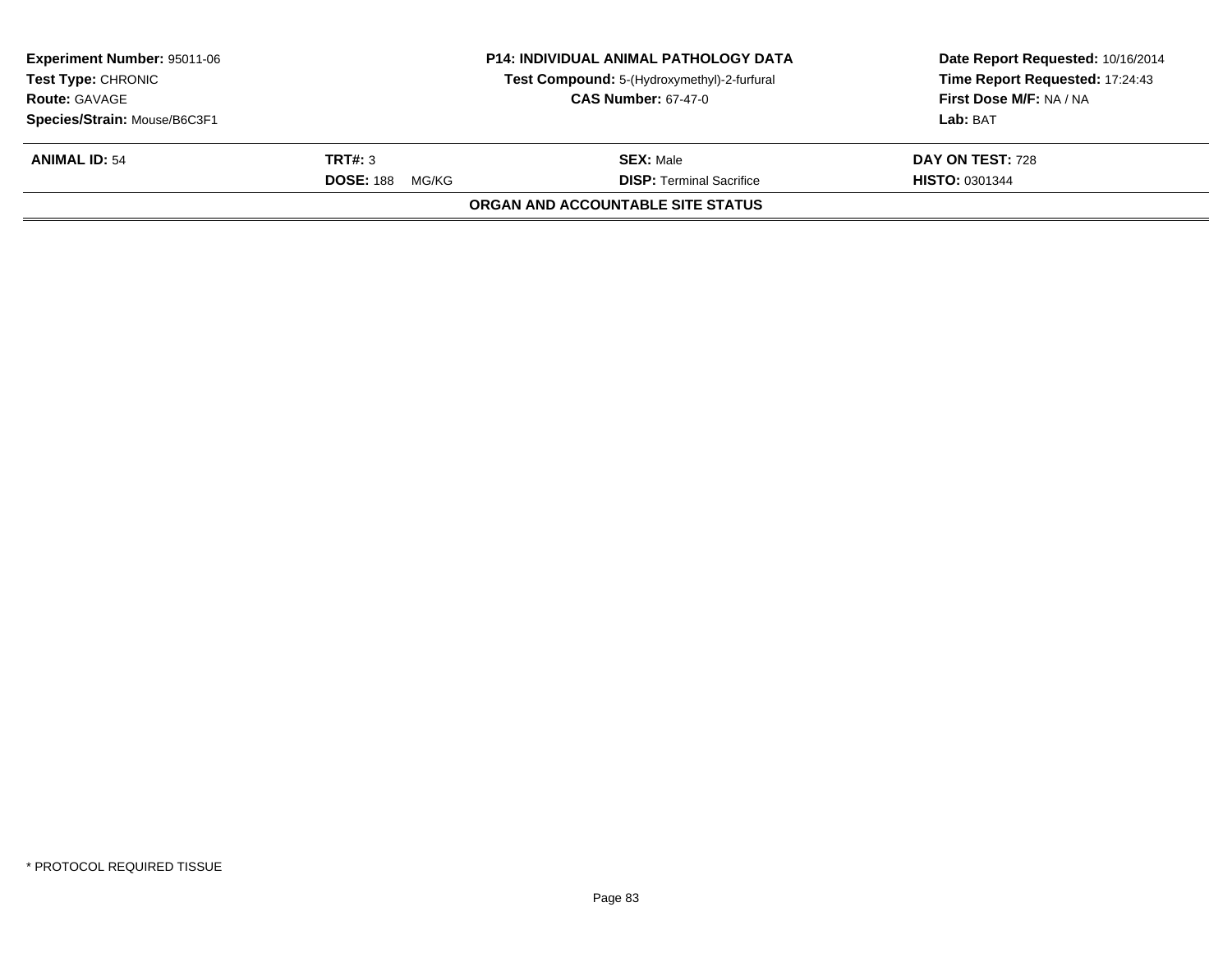| Experiment Number: 95011-06<br>Test Type: CHRONIC<br><b>Route: GAVAGE</b><br>Species/Strain: Mouse/B6C3F1 |                           | <b>P14: INDIVIDUAL ANIMAL PATHOLOGY DATA</b><br>Test Compound: 5-(Hydroxymethyl)-2-furfural<br><b>CAS Number: 67-47-0</b> | Date Report Requested: 10/16/2014<br>Time Report Requested: 17:24:43<br>First Dose M/F: NA / NA<br>Lab: BAT |
|-----------------------------------------------------------------------------------------------------------|---------------------------|---------------------------------------------------------------------------------------------------------------------------|-------------------------------------------------------------------------------------------------------------|
| <b>ANIMAL ID: 55</b>                                                                                      | <b>TRT#: 3</b>            | <b>SEX: Male</b>                                                                                                          | DAY ON TEST: 729                                                                                            |
|                                                                                                           | <b>DOSE: 188</b><br>MG/KG | <b>DISP: Terminal Sacrifice</b>                                                                                           | HISTO: 0301345                                                                                              |
|                                                                                                           |                           | ORGAN AND ACCOUNTABLE SITE STATUS                                                                                         |                                                                                                             |
| <b>NORMAL</b>                                                                                             |                           |                                                                                                                           |                                                                                                             |
| * Adrenal Medulla                                                                                         | * Bone                    | * Bone Marrow                                                                                                             | * Brain                                                                                                     |
| * Epididymis                                                                                              | * Esophagus               | * Eye                                                                                                                     | * Gallbladder                                                                                               |
| * Harderian Gland                                                                                         | * Intestine Large, Cecum  | * Intestine Large, Colon                                                                                                  | * Intestine Large, Rectum                                                                                   |
| * Intestine Small, Duodenum                                                                               | * Intestine Small, Ileum  | * Intestine Small, Jejunum                                                                                                | * Islets, Pancreatic                                                                                        |
| * Lymph Node, Mandibular                                                                                  | * Lymph Node, Mesenteric  | * Nose                                                                                                                    | * Pancreas                                                                                                  |
| * Preputial Gland                                                                                         | * Prostate                | * Salivary Glands                                                                                                         | * Seminal Vesicle                                                                                           |
| * Skin                                                                                                    | * Spleen                  | * Stomach, Forestomach                                                                                                    | * Stomach, Glandular                                                                                        |
| * Testes                                                                                                  | * Thymus                  | * Thyroid Gland                                                                                                           | * Trachea                                                                                                   |
| * Urinary Bladder                                                                                         |                           |                                                                                                                           |                                                                                                             |
| <b>MISSING</b>                                                                                            |                           |                                                                                                                           |                                                                                                             |
| * Heart                                                                                                   | * Mammary Gland           |                                                                                                                           |                                                                                                             |
| <b>OBSERVATIONS</b>                                                                                       |                           |                                                                                                                           |                                                                                                             |
| * Adrenal Cortex                                                                                          | Subcapsular               | Hyperplasia                                                                                                               | Minimal                                                                                                     |
|                                                                                                           |                           | Hypertrophy                                                                                                               | Mild                                                                                                        |
| * Kidney                                                                                                  |                           | Mineralization                                                                                                            | Minimal                                                                                                     |
|                                                                                                           |                           | Nephropathy                                                                                                               | Minimal                                                                                                     |
| * Liver                                                                                                   |                           | Clear Cell Focus                                                                                                          |                                                                                                             |
|                                                                                                           |                           | <b>Eosinophilic Focus</b>                                                                                                 |                                                                                                             |
|                                                                                                           |                           | Hepatocellular Adenoma                                                                                                    | Multiple                                                                                                    |
|                                                                                                           |                           | Inflammation                                                                                                              | Chronic Active, Minimal                                                                                     |
|                                                                                                           | Hepatocyte                | Vacuolization Cytoplasmic                                                                                                 | Mild                                                                                                        |
| Note: Clear cell foci also on slides #03 and 12.                                                          |                           |                                                                                                                           |                                                                                                             |
| [Clear Cell Focus TGLS = 3-14]                                                                            |                           |                                                                                                                           |                                                                                                             |
| [Eosinophilic Focus TGLS = 2-13]                                                                          |                           |                                                                                                                           |                                                                                                             |
| [ Hepatocellular Adenoma TGLS = 1,3-12+3+14 ]                                                             |                           |                                                                                                                           |                                                                                                             |
| * Lung                                                                                                    | Glands                    | Inflammation                                                                                                              | Chronic Active, Mild                                                                                        |
| * Parathyroid Gland                                                                                       |                           | Cyst                                                                                                                      | Mild                                                                                                        |
| * Pituitary Gland                                                                                         | Pars Distalis             | Cyst                                                                                                                      | Mild                                                                                                        |
| PRIMARY CAUSE OF DEATH                                                                                    |                           |                                                                                                                           |                                                                                                             |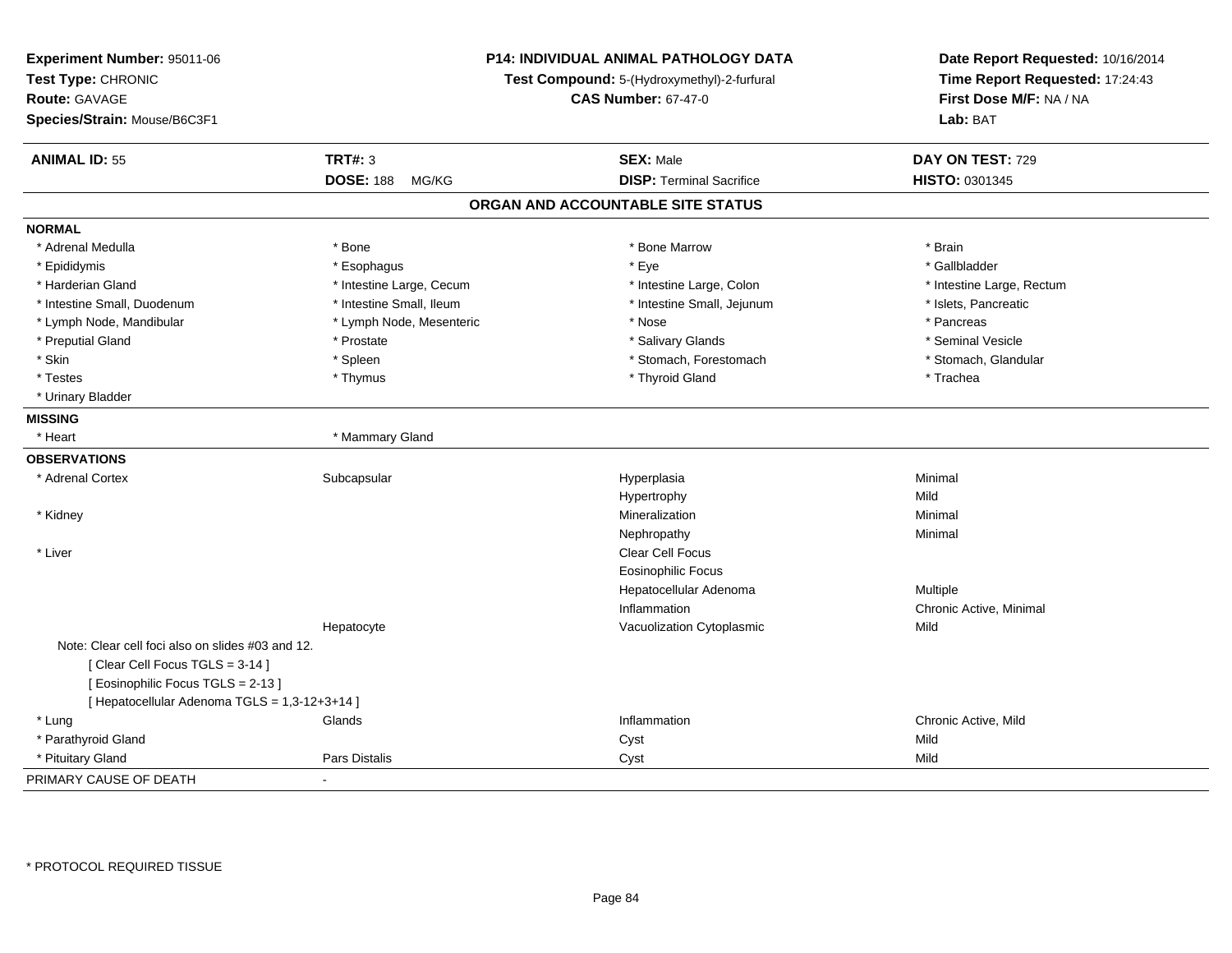| Experiment Number: 95011-06<br>Test Type: CHRONIC<br><b>Route: GAVAGE</b><br>Species/Strain: Mouse/B6C3F1 |                             | P14: INDIVIDUAL ANIMAL PATHOLOGY DATA<br>Test Compound: 5-(Hydroxymethyl)-2-furfural<br><b>CAS Number: 67-47-0</b> | Date Report Requested: 10/16/2014<br>Time Report Requested: 17:24:43<br>First Dose M/F: NA / NA<br>Lab: BAT |  |
|-----------------------------------------------------------------------------------------------------------|-----------------------------|--------------------------------------------------------------------------------------------------------------------|-------------------------------------------------------------------------------------------------------------|--|
| <b>ANIMAL ID: 56</b>                                                                                      | <b>TRT#: 3</b>              | <b>SEX: Male</b>                                                                                                   | DAY ON TEST: 729                                                                                            |  |
|                                                                                                           | <b>DOSE: 188</b><br>MG/KG   | <b>DISP: Terminal Sacrifice</b>                                                                                    | HISTO: 0301346                                                                                              |  |
|                                                                                                           |                             | ORGAN AND ACCOUNTABLE SITE STATUS                                                                                  |                                                                                                             |  |
| <b>NORMAL</b>                                                                                             |                             |                                                                                                                    |                                                                                                             |  |
| * Adrenal Medulla                                                                                         | * Bone                      | * Bone Marrow                                                                                                      | * Brain                                                                                                     |  |
| * Epididymis                                                                                              | * Esophagus                 | * Eye                                                                                                              | * Gallbladder                                                                                               |  |
| * Harderian Gland                                                                                         | * Heart                     | * Intestine Large, Cecum                                                                                           | * Intestine Large, Colon                                                                                    |  |
| * Intestine Large, Rectum                                                                                 | * Intestine Small, Duodenum | * Intestine Small, Ileum                                                                                           | * Intestine Small, Jejunum                                                                                  |  |
| * Islets, Pancreatic                                                                                      | * Lung                      | * Lymph Node, Mandibular                                                                                           | * Lymph Node, Mesenteric                                                                                    |  |
| * Pancreas                                                                                                | * Parathyroid Gland         | * Pituitary Gland                                                                                                  | * Preputial Gland                                                                                           |  |
| * Prostate                                                                                                | * Salivary Glands           | * Seminal Vesicle                                                                                                  | $^\star$ Skin                                                                                               |  |
| * Spleen                                                                                                  | * Stomach, Forestomach      | * Stomach, Glandular                                                                                               | * Testes                                                                                                    |  |
| * Trachea                                                                                                 | * Urinary Bladder           |                                                                                                                    |                                                                                                             |  |
| <b>MISSING</b>                                                                                            |                             |                                                                                                                    |                                                                                                             |  |
| * Mammary Gland                                                                                           |                             |                                                                                                                    |                                                                                                             |  |
| <b>OBSERVATIONS</b>                                                                                       |                             |                                                                                                                    |                                                                                                             |  |
| * Adrenal Cortex                                                                                          | Zona Fascult                | Hyperplasia                                                                                                        | Mild                                                                                                        |  |
|                                                                                                           |                             | Hypertrophy                                                                                                        | Minimal                                                                                                     |  |
| * Kidney                                                                                                  |                             | Mineralization                                                                                                     | Minimal                                                                                                     |  |
|                                                                                                           |                             | Nephropathy                                                                                                        | Mild                                                                                                        |  |
| * Liver                                                                                                   |                             | <b>Eosinophilic Focus</b>                                                                                          |                                                                                                             |  |
|                                                                                                           |                             | Inflammation                                                                                                       | Chronic Active, Minimal                                                                                     |  |
| * Nose                                                                                                    | Glands                      | <b>Dilatation</b>                                                                                                  | Mild                                                                                                        |  |
|                                                                                                           | Glands                      | Inflammation                                                                                                       | Chronic Active, Mild                                                                                        |  |
| * Thymus                                                                                                  |                             | Atrophy                                                                                                            | Mild                                                                                                        |  |
|                                                                                                           |                             | Cyst                                                                                                               | Mild                                                                                                        |  |
| * Thyroid Gland                                                                                           | Follicle                    | Cyst                                                                                                               | Mild                                                                                                        |  |
| PRIMARY CAUSE OF DEATH                                                                                    | $\blacksquare$              |                                                                                                                    |                                                                                                             |  |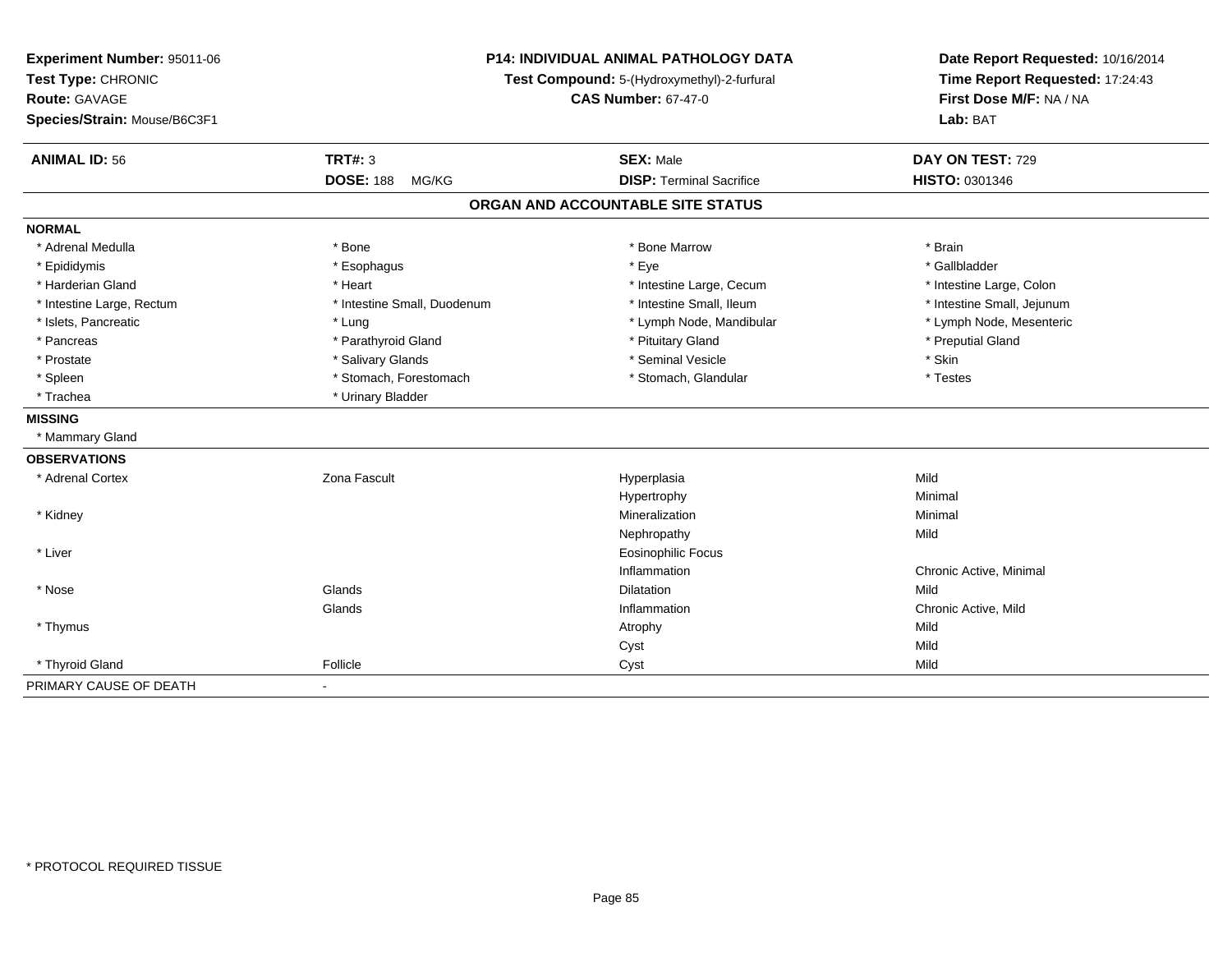| Experiment Number: 95011-06                  | <b>P14: INDIVIDUAL ANIMAL PATHOLOGY DATA</b> |                                                                                                                                                       | Date Report Requested: 10/16/2014 |  |
|----------------------------------------------|----------------------------------------------|-------------------------------------------------------------------------------------------------------------------------------------------------------|-----------------------------------|--|
| Test Type: CHRONIC                           |                                              | Test Compound: 5-(Hydroxymethyl)-2-furfural                                                                                                           | Time Report Requested: 17:24:43   |  |
| <b>Route: GAVAGE</b>                         |                                              | <b>CAS Number: 67-47-0</b>                                                                                                                            | First Dose M/F: NA / NA           |  |
| Species/Strain: Mouse/B6C3F1                 |                                              |                                                                                                                                                       | Lab: BAT                          |  |
| <b>ANIMAL ID: 57</b>                         | <b>TRT#: 3</b>                               | <b>SEX: Male</b>                                                                                                                                      | DAY ON TEST: 446                  |  |
|                                              | <b>DOSE: 188</b><br>MG/KG                    | <b>DISP: Natural Death</b>                                                                                                                            | HISTO: 0301347                    |  |
|                                              |                                              | ORGAN AND ACCOUNTABLE SITE STATUS                                                                                                                     |                                   |  |
| <b>NORMAL</b>                                |                                              |                                                                                                                                                       |                                   |  |
| * Adrenal Cortex                             | * Adrenal Medulla                            | * Bone                                                                                                                                                | * Bone Marrow                     |  |
| * Brain                                      | * Epididymis                                 | * Esophagus                                                                                                                                           | * Eve                             |  |
| * Gallbladder                                | * Harderian Gland                            | * Heart                                                                                                                                               | * Intestine Large, Cecum          |  |
| * Intestine Large, Colon                     | * Intestine Large, Rectum                    | * Intestine Small, Duodenum                                                                                                                           | * Intestine Small. Ileum          |  |
| * Intestine Small, Jejunum                   | * Islets, Pancreatic                         | * Kidney                                                                                                                                              | * Lung                            |  |
| * Lymph Node, Mandibular                     | * Pancreas                                   | * Parathyroid Gland                                                                                                                                   | * Pituitary Gland                 |  |
| * Preputial Gland                            | * Prostate                                   | * Salivary Glands                                                                                                                                     | * Seminal Vesicle                 |  |
| * Skin                                       | * Spleen                                     | * Stomach, Forestomach                                                                                                                                | * Stomach, Glandular              |  |
| * Testes                                     | * Thyroid Gland                              | * Trachea                                                                                                                                             | * Urinary Bladder                 |  |
| <b>MISSING</b>                               |                                              |                                                                                                                                                       |                                   |  |
| * Lymph Node, Mesenteric                     | * Mammary Gland                              |                                                                                                                                                       |                                   |  |
| <b>OBSERVATIONS</b>                          |                                              |                                                                                                                                                       |                                   |  |
| * Liver                                      |                                              | Hepatocellular Adenoma                                                                                                                                |                                   |  |
| [ Hepatocellular Adenoma TGLS = 1-12 ]       |                                              | Note: THE RP AND CHAIRPERSON AGREED THAT THE TISSUE WAS TOO AUTOLYZED TO DIAGNOSE THE BASOPHILIC AND EOSINOPHILIC FOCUS THAT WAS DIAGNOSED BY THE SP. |                                   |  |
| * Lym Node Mesen                             |                                              |                                                                                                                                                       |                                   |  |
| Note: Mesenteric lymph node missing at trim. |                                              |                                                                                                                                                       |                                   |  |
| * Nose                                       | Glands                                       | <b>Dilatation</b>                                                                                                                                     | Mild                              |  |
|                                              | Glands                                       | Inflammation                                                                                                                                          | Chronic Active, Minimal           |  |
|                                              |                                              | Inflammation                                                                                                                                          | Chronic Active, Mild              |  |
| * Thymus                                     |                                              | Atrophy                                                                                                                                               | Mild                              |  |
| PRIMARY CAUSE OF DEATH                       | - Liver Hepatocellular Adenoma               |                                                                                                                                                       |                                   |  |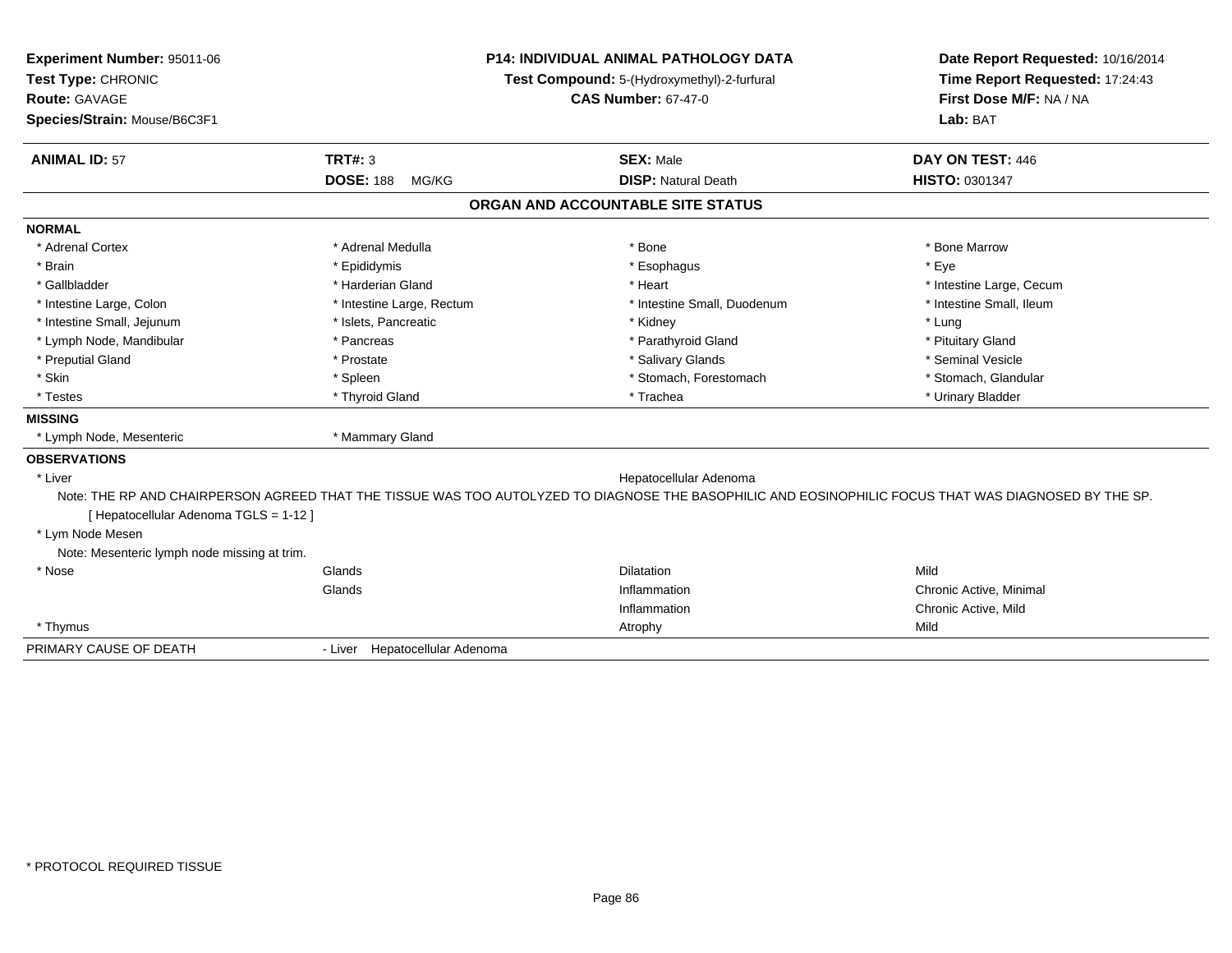| Experiment Number: 95011-06<br>Test Type: CHRONIC<br><b>Route: GAVAGE</b><br>Species/Strain: Mouse/B6C3F1 | <b>P14: INDIVIDUAL ANIMAL PATHOLOGY DATA</b><br>Test Compound: 5-(Hydroxymethyl)-2-furfural<br><b>CAS Number: 67-47-0</b> |                                   | Date Report Requested: 10/16/2014<br>Time Report Requested: 17:24:43<br>First Dose M/F: NA / NA<br>Lab: BAT |  |
|-----------------------------------------------------------------------------------------------------------|---------------------------------------------------------------------------------------------------------------------------|-----------------------------------|-------------------------------------------------------------------------------------------------------------|--|
| <b>ANIMAL ID: 58</b>                                                                                      | <b>TRT#: 3</b>                                                                                                            | <b>SEX: Male</b>                  | DAY ON TEST: 729                                                                                            |  |
|                                                                                                           | <b>DOSE: 188</b><br>MG/KG                                                                                                 | <b>DISP: Terminal Sacrifice</b>   | HISTO: 0301348                                                                                              |  |
|                                                                                                           |                                                                                                                           | ORGAN AND ACCOUNTABLE SITE STATUS |                                                                                                             |  |
| <b>NORMAL</b>                                                                                             |                                                                                                                           |                                   |                                                                                                             |  |
| * Adrenal Medulla                                                                                         | * Bone                                                                                                                    | * Bone Marrow                     | * Brain                                                                                                     |  |
| * Epididymis                                                                                              | * Esophagus                                                                                                               | * Eve                             | * Gallbladder                                                                                               |  |
| * Harderian Gland                                                                                         | * Heart                                                                                                                   | * Intestine Large, Cecum          | * Intestine Large, Colon                                                                                    |  |
| * Intestine Large, Rectum                                                                                 | * Intestine Small, Duodenum                                                                                               | * Intestine Small. Ileum          | * Intestine Small, Jejunum                                                                                  |  |
| * Islets, Pancreatic                                                                                      | * Lung                                                                                                                    | * Nose                            | * Pancreas                                                                                                  |  |
| * Parathyroid Gland                                                                                       | * Pituitary Gland                                                                                                         | * Prostate                        | * Salivary Glands                                                                                           |  |
| * Seminal Vesicle                                                                                         | * Skin                                                                                                                    | * Stomach, Forestomach            | * Stomach, Glandular                                                                                        |  |
| * Testes                                                                                                  | * Thymus                                                                                                                  | * Thyroid Gland                   | * Trachea                                                                                                   |  |
| * Urinary Bladder                                                                                         |                                                                                                                           |                                   |                                                                                                             |  |
| <b>MISSING</b>                                                                                            |                                                                                                                           |                                   |                                                                                                             |  |
| * Mammary Gland                                                                                           |                                                                                                                           |                                   |                                                                                                             |  |
| <b>OBSERVATIONS</b>                                                                                       |                                                                                                                           |                                   |                                                                                                             |  |
| * Adrenal Cortex                                                                                          | Subcapsular                                                                                                               | Hyperplasia                       | Mild                                                                                                        |  |
| * Kidney                                                                                                  |                                                                                                                           | Mineralization                    | Minimal                                                                                                     |  |
|                                                                                                           |                                                                                                                           | Nephropathy                       | Minimal                                                                                                     |  |
| * Liver                                                                                                   |                                                                                                                           | Inflammation                      | Chronic Active, Minimal                                                                                     |  |
|                                                                                                           | Hepatocyte                                                                                                                | Vacuolization Cytoplasmic         | Mild                                                                                                        |  |
| * Lymph Node, Mandibular                                                                                  |                                                                                                                           | Lymphoma Malignant                |                                                                                                             |  |
| * Lymph Node, Mesenteric                                                                                  |                                                                                                                           | Lymphoma Malignant                |                                                                                                             |  |
| [ Lymphoma Malignant TGLS = 2-5 ]                                                                         |                                                                                                                           |                                   |                                                                                                             |  |
| * Preputial Gland                                                                                         |                                                                                                                           | Inflammation                      | Chronic Active, Marked                                                                                      |  |
| * Spleen                                                                                                  |                                                                                                                           | Lymphoma Malignant                |                                                                                                             |  |
| [ Lymphoma Malignant TGLS = 1-4 ]                                                                         |                                                                                                                           |                                   |                                                                                                             |  |
| PRIMARY CAUSE OF DEATH                                                                                    |                                                                                                                           |                                   |                                                                                                             |  |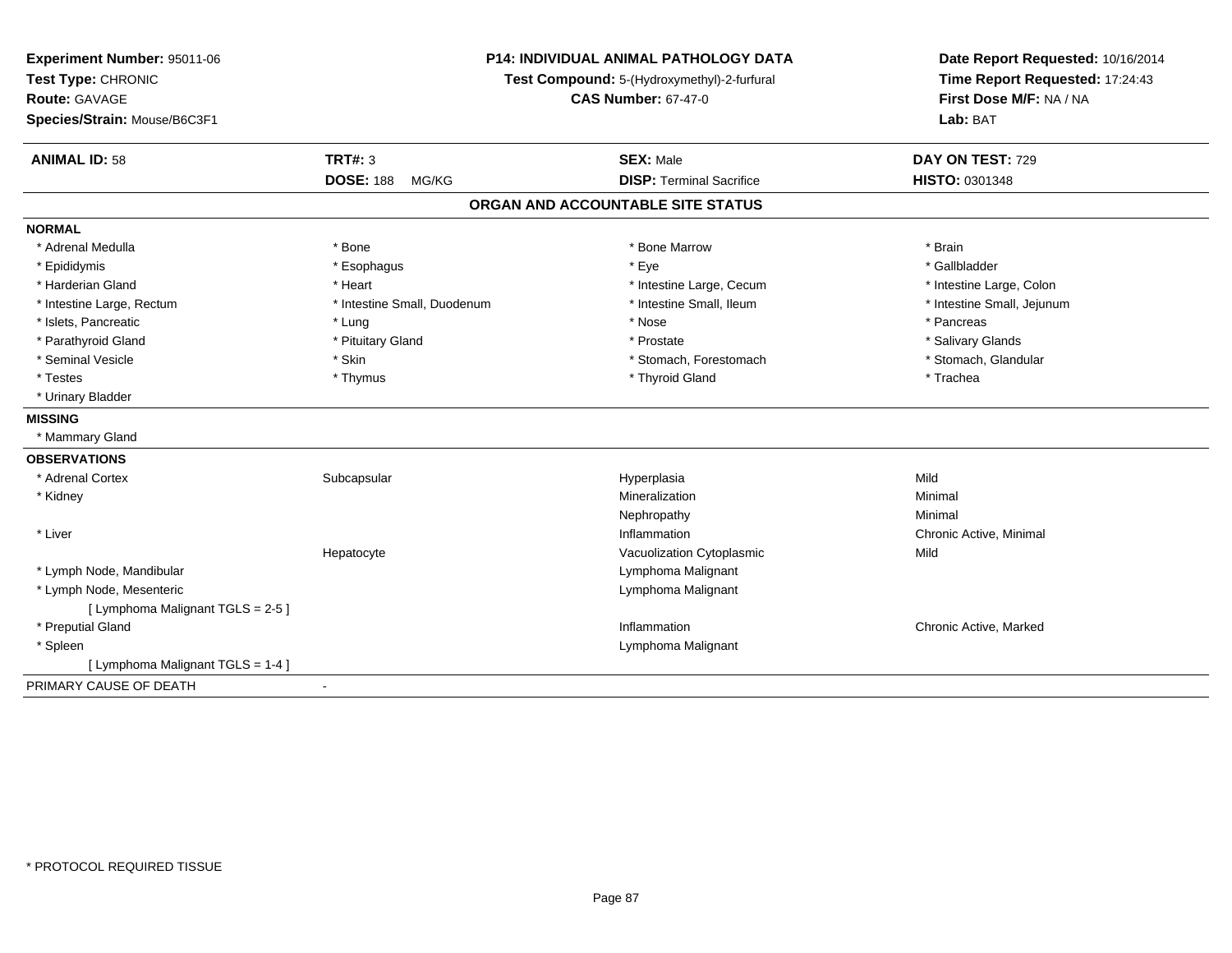| Experiment Number: 95011-06<br>Test Type: CHRONIC<br><b>Route: GAVAGE</b><br>Species/Strain: Mouse/B6C3F1 | <b>P14: INDIVIDUAL ANIMAL PATHOLOGY DATA</b><br>Test Compound: 5-(Hydroxymethyl)-2-furfural<br><b>CAS Number: 67-47-0</b> |                                   | Date Report Requested: 10/16/2014<br>Time Report Requested: 17:24:43<br>First Dose M/F: NA / NA<br>Lab: BAT |
|-----------------------------------------------------------------------------------------------------------|---------------------------------------------------------------------------------------------------------------------------|-----------------------------------|-------------------------------------------------------------------------------------------------------------|
| <b>ANIMAL ID: 59</b>                                                                                      | <b>TRT#: 3</b>                                                                                                            | <b>SEX: Male</b>                  | DAY ON TEST: 729                                                                                            |
|                                                                                                           | <b>DOSE: 188</b><br>MG/KG                                                                                                 | <b>DISP: Terminal Sacrifice</b>   | <b>HISTO: 0301349</b>                                                                                       |
|                                                                                                           |                                                                                                                           | ORGAN AND ACCOUNTABLE SITE STATUS |                                                                                                             |
| <b>NORMAL</b>                                                                                             |                                                                                                                           |                                   |                                                                                                             |
| * Adrenal Medulla                                                                                         | * Bone                                                                                                                    | * Bone Marrow                     | * Brain                                                                                                     |
| * Epididymis                                                                                              | * Esophagus                                                                                                               | * Eye                             | * Gallbladder                                                                                               |
| * Heart                                                                                                   | * Intestine Large, Cecum                                                                                                  | * Intestine Large, Colon          | * Intestine Large, Rectum                                                                                   |
| * Intestine Small, Duodenum                                                                               | * Intestine Small, Ileum                                                                                                  | * Intestine Small, Jejunum        | * Islets, Pancreatic                                                                                        |
| * Lymph Node, Mandibular                                                                                  | * Lymph Node, Mesenteric                                                                                                  | * Pancreas                        | * Parathyroid Gland                                                                                         |
| * Pituitary Gland                                                                                         | * Preputial Gland                                                                                                         | * Prostate                        | * Salivary Glands                                                                                           |
| * Seminal Vesicle                                                                                         | * Skin                                                                                                                    | * Spleen                          | * Stomach, Forestomach                                                                                      |
| * Stomach, Glandular                                                                                      | * Testes                                                                                                                  | * Thymus                          | * Thyroid Gland                                                                                             |
| * Trachea                                                                                                 | * Urinary Bladder                                                                                                         |                                   |                                                                                                             |
| <b>MISSING</b>                                                                                            |                                                                                                                           |                                   |                                                                                                             |
| * Mammary Gland                                                                                           |                                                                                                                           |                                   |                                                                                                             |
| <b>OBSERVATIONS</b>                                                                                       |                                                                                                                           |                                   |                                                                                                             |
| * Adrenal Cortex                                                                                          | Subcapsular                                                                                                               | Hyperplasia                       | Minimal                                                                                                     |
|                                                                                                           |                                                                                                                           | Hypertrophy                       | Mild                                                                                                        |
| * Harderian Gland                                                                                         |                                                                                                                           | Adenoma                           |                                                                                                             |
| [Adenoma TGLS = $1-9$ ]                                                                                   |                                                                                                                           |                                   |                                                                                                             |
| * Kidney                                                                                                  |                                                                                                                           | Mineralization                    | Minimal                                                                                                     |
|                                                                                                           |                                                                                                                           | Nephropathy                       | Minimal                                                                                                     |
| * Liver                                                                                                   |                                                                                                                           | Clear Cell Focus                  |                                                                                                             |
|                                                                                                           |                                                                                                                           | Inflammation                      | Chronic Active, Minimal                                                                                     |
|                                                                                                           | Hepatocyte                                                                                                                | Vacuolization Cytoplasmic         | Mild                                                                                                        |
| * Lung                                                                                                    |                                                                                                                           | Alveolar/Bronchiolar Adenoma      | Multiple                                                                                                    |
|                                                                                                           | Alveolus                                                                                                                  | Infiltration Cellular             | Histiocyte, Moderate                                                                                        |
| [ Alveolar/Bronchiolar Adenoma TGLS = 2,3-12+13 ]                                                         |                                                                                                                           |                                   |                                                                                                             |
| * Nose                                                                                                    | Olfactory Epi                                                                                                             | Accumulation, Hyaline Droplet     | Mild                                                                                                        |
|                                                                                                           | <b>Respirat Epith</b>                                                                                                     | Accumulation, Hyaline Droplet     | Mild                                                                                                        |
|                                                                                                           | Glands                                                                                                                    | <b>Dilatation</b>                 | Minimal                                                                                                     |
|                                                                                                           | Glands                                                                                                                    | Hyperplasia                       | Mild                                                                                                        |
|                                                                                                           | Glands                                                                                                                    | Inflammation                      | Chronic Active, Mild                                                                                        |
|                                                                                                           |                                                                                                                           | Inflammation                      | Chronic Active, Minimal                                                                                     |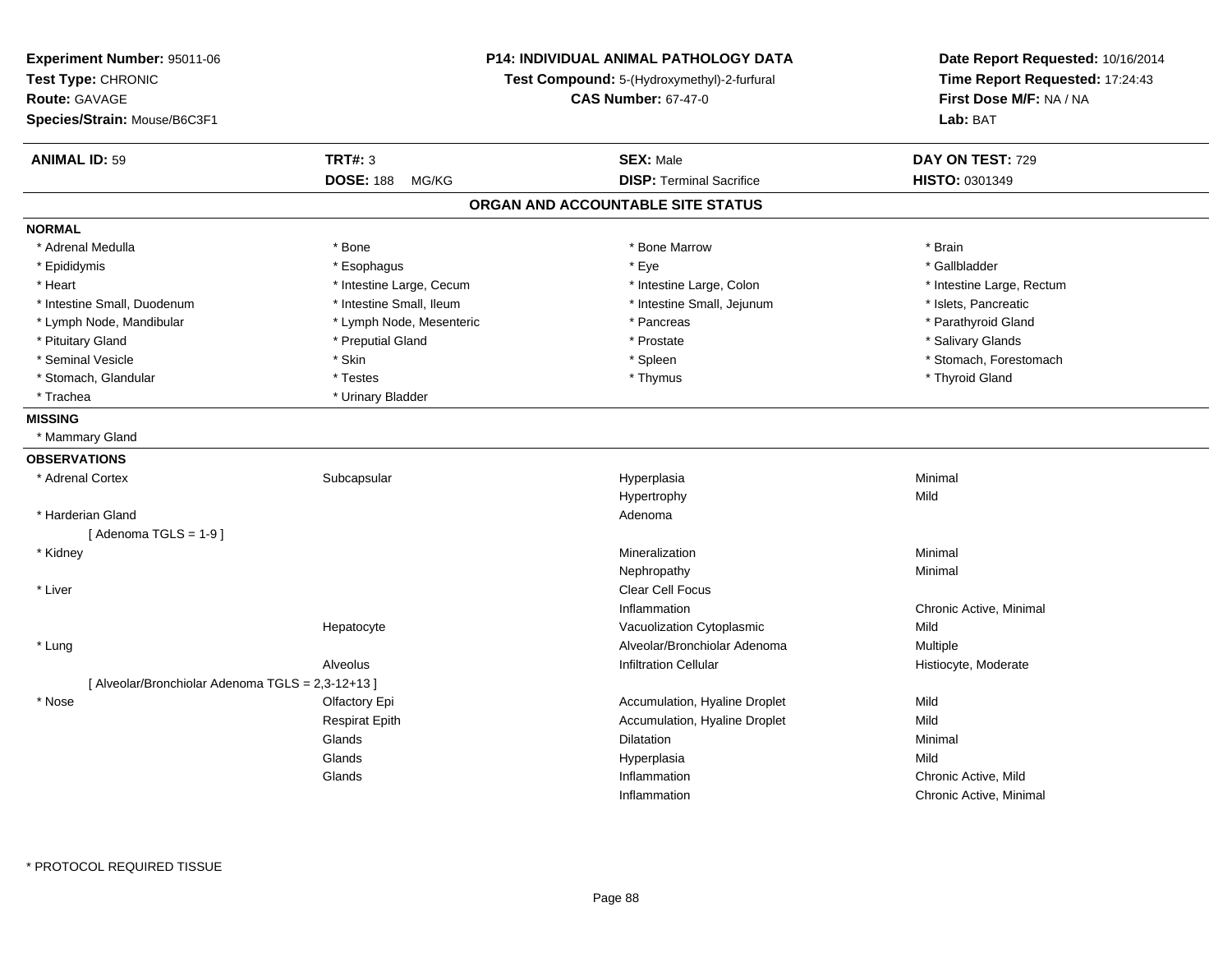| <b>Experiment Number: 95011-06</b> |                           | <b>P14: INDIVIDUAL ANIMAL PATHOLOGY DATA</b> | Date Report Requested: 10/16/2014 |
|------------------------------------|---------------------------|----------------------------------------------|-----------------------------------|
| Test Type: CHRONIC                 |                           | Test Compound: 5-(Hydroxymethyl)-2-furfural  | Time Report Requested: 17:24:43   |
| <b>Route: GAVAGE</b>               |                           | <b>CAS Number: 67-47-0</b>                   | First Dose M/F: NA / NA           |
| Species/Strain: Mouse/B6C3F1       |                           |                                              | Lab: BAT                          |
| <b>ANIMAL ID: 59</b>               | TRT#: 3                   | <b>SEX: Male</b>                             | DAY ON TEST: 729                  |
|                                    | <b>DOSE: 188</b><br>MG/KG | <b>DISP: Terminal Sacrifice</b>              | <b>HISTO: 0301349</b>             |
|                                    |                           | ORGAN AND ACCOUNTABLE SITE STATUS            |                                   |
|                                    | Olfactory Epi             | Metaplasia                                   | Mild                              |
| PRIMARY CAUSE OF DEATH             |                           |                                              |                                   |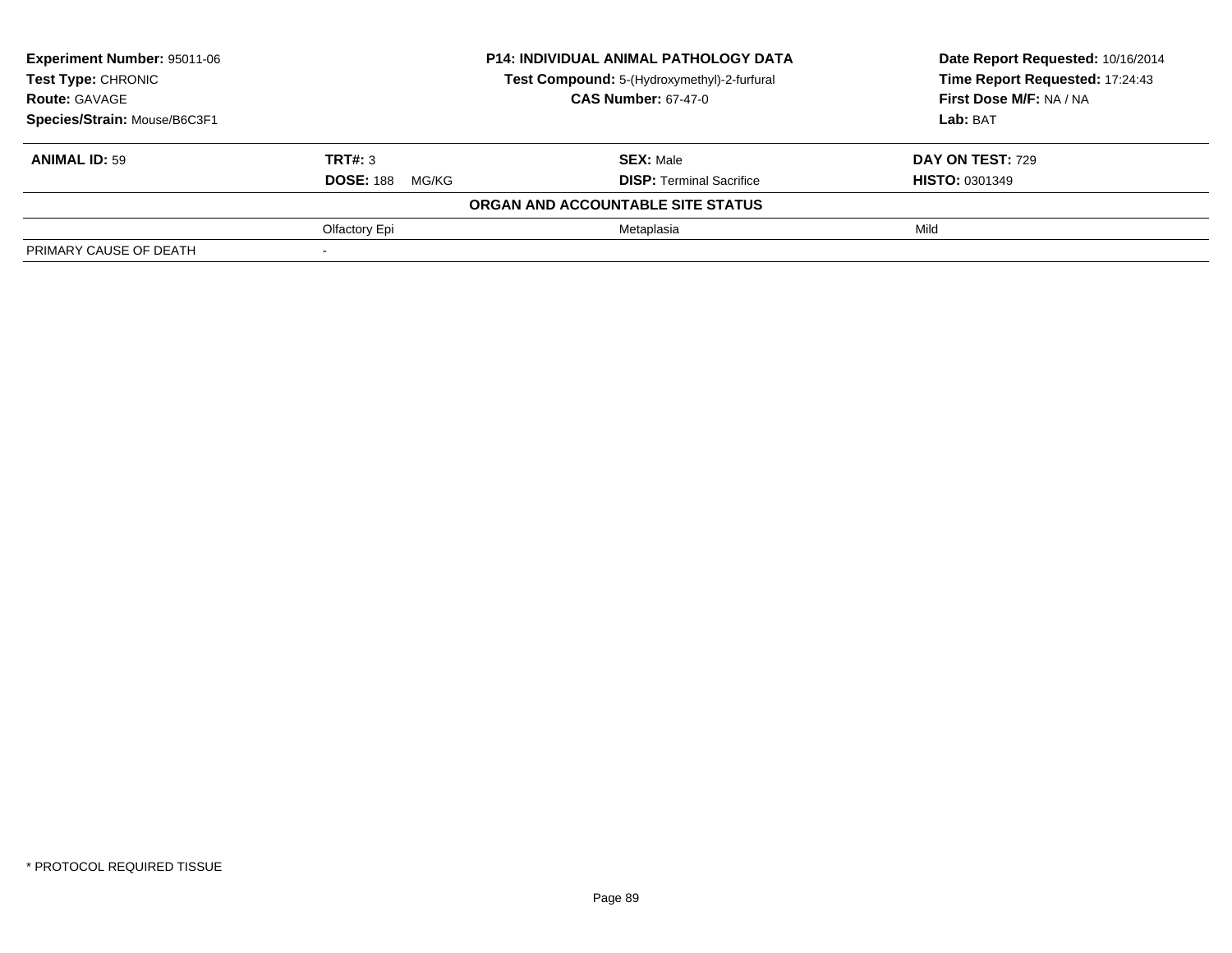| Experiment Number: 95011-06<br>Test Type: CHRONIC<br><b>Route: GAVAGE</b><br>Species/Strain: Mouse/B6C3F1 | P14: INDIVIDUAL ANIMAL PATHOLOGY DATA<br>Test Compound: 5-(Hydroxymethyl)-2-furfural<br><b>CAS Number: 67-47-0</b> |                                   | Date Report Requested: 10/16/2014<br>Time Report Requested: 17:24:43<br>First Dose M/F: NA / NA<br>Lab: BAT |
|-----------------------------------------------------------------------------------------------------------|--------------------------------------------------------------------------------------------------------------------|-----------------------------------|-------------------------------------------------------------------------------------------------------------|
| <b>ANIMAL ID: 60</b>                                                                                      | <b>TRT#: 3</b>                                                                                                     | <b>SEX: Male</b>                  | DAY ON TEST: 730                                                                                            |
|                                                                                                           | <b>DOSE: 188</b><br>MG/KG                                                                                          | <b>DISP: Terminal Sacrifice</b>   | HISTO: 0301350                                                                                              |
|                                                                                                           |                                                                                                                    | ORGAN AND ACCOUNTABLE SITE STATUS |                                                                                                             |
| <b>NORMAL</b>                                                                                             |                                                                                                                    |                                   |                                                                                                             |
| * Adrenal Medulla                                                                                         | * Bone                                                                                                             | * Bone Marrow                     | * Brain                                                                                                     |
| * Epididymis                                                                                              | * Esophagus                                                                                                        | * Eye                             | * Gallbladder                                                                                               |
| * Harderian Gland                                                                                         | * Heart                                                                                                            | * Intestine Large, Cecum          | * Intestine Large, Colon                                                                                    |
| * Intestine Large, Rectum                                                                                 | * Intestine Small, Duodenum                                                                                        | * Intestine Small, Ileum          | * Intestine Small, Jejunum                                                                                  |
| * Islets, Pancreatic                                                                                      | * Lung                                                                                                             | * Lymph Node, Mandibular          | * Lymph Node, Mesenteric                                                                                    |
| * Nose                                                                                                    | * Pancreas                                                                                                         | * Parathyroid Gland               | * Pituitary Gland                                                                                           |
| * Preputial Gland                                                                                         | * Prostate                                                                                                         | * Salivary Glands                 | * Seminal Vesicle                                                                                           |
| * Skin                                                                                                    | * Spleen                                                                                                           | * Stomach, Forestomach            | * Stomach, Glandular                                                                                        |
| * Thyroid Gland                                                                                           | * Trachea                                                                                                          | * Urinary Bladder                 |                                                                                                             |
| <b>MISSING</b>                                                                                            |                                                                                                                    |                                   |                                                                                                             |
| * Mammary Gland                                                                                           |                                                                                                                    |                                   |                                                                                                             |
| <b>OBSERVATIONS</b>                                                                                       |                                                                                                                    |                                   |                                                                                                             |
| * Adrenal Cortex                                                                                          | Subcapsular                                                                                                        | Hyperplasia                       | Minimal                                                                                                     |
|                                                                                                           |                                                                                                                    | Hypertrophy                       | Mild                                                                                                        |
| * Kidney                                                                                                  | <b>Renal Tubule</b>                                                                                                | Cyst                              |                                                                                                             |
|                                                                                                           |                                                                                                                    | Mineralization                    | Minimal                                                                                                     |
|                                                                                                           |                                                                                                                    | Nephropathy                       | Minimal                                                                                                     |
| * Liver                                                                                                   |                                                                                                                    | Clear Cell Focus                  |                                                                                                             |
|                                                                                                           |                                                                                                                    | Hepatocellular Adenoma            | Multiple                                                                                                    |
|                                                                                                           |                                                                                                                    | <b>Infiltration Cellular</b>      | Mononuclear CI, Minimal                                                                                     |
|                                                                                                           |                                                                                                                    | Inflammation                      | Chronic Active, Minimal                                                                                     |
|                                                                                                           | Hepatocyte                                                                                                         | Vacuolization Cytoplasmic         | Mild                                                                                                        |
| Note: Clear cell focus also on slide #13.                                                                 |                                                                                                                    |                                   |                                                                                                             |
| [Clear Cell Focus TGLS = 1-5+12]                                                                          |                                                                                                                    |                                   |                                                                                                             |
| [ Hepatocellular Adenoma TGLS = 1,2-12+3+13 ]                                                             |                                                                                                                    |                                   |                                                                                                             |
| * Testes                                                                                                  | <b>Interstit Cell</b>                                                                                              | Adenoma                           |                                                                                                             |
| Note: Rete testis with adjacent tubuli recti - bilateral - normal, not coded.                             |                                                                                                                    |                                   |                                                                                                             |
| * Thymus                                                                                                  |                                                                                                                    | Cyst                              | Mild                                                                                                        |
| PRIMARY CAUSE OF DEATH                                                                                    | $\overline{a}$                                                                                                     |                                   |                                                                                                             |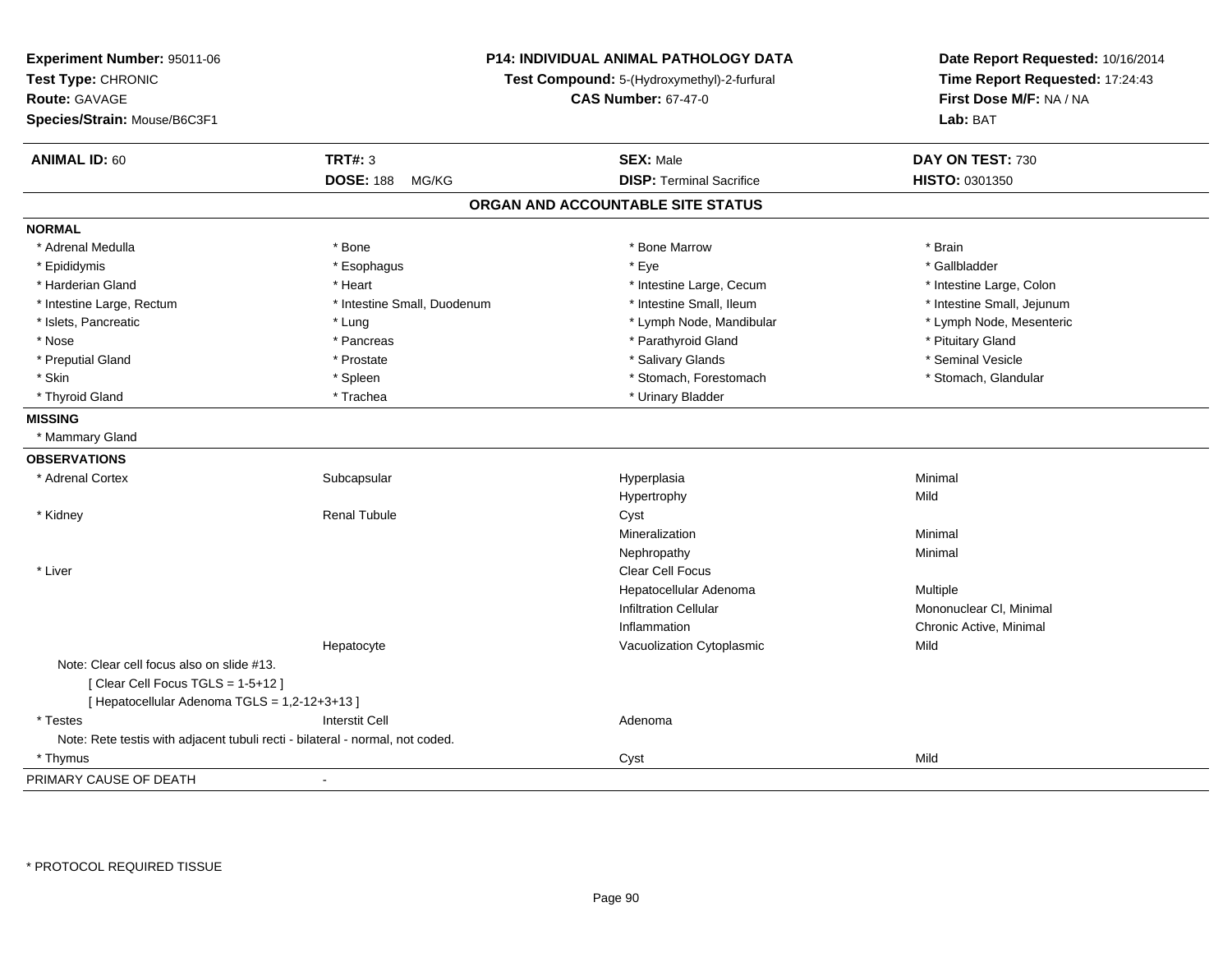| Experiment Number: 95011-06<br>Test Type: CHRONIC<br><b>Route: GAVAGE</b><br>Species/Strain: Mouse/B6C3F1 | <b>P14: INDIVIDUAL ANIMAL PATHOLOGY DATA</b><br>Test Compound: 5-(Hydroxymethyl)-2-furfural<br><b>CAS Number: 67-47-0</b> |                                   | Date Report Requested: 10/16/2014<br>Time Report Requested: 17:24:43<br>First Dose M/F: NA / NA<br>Lab: BAT |
|-----------------------------------------------------------------------------------------------------------|---------------------------------------------------------------------------------------------------------------------------|-----------------------------------|-------------------------------------------------------------------------------------------------------------|
| <b>ANIMAL ID: 61</b>                                                                                      | <b>TRT#: 3</b>                                                                                                            | <b>SEX: Male</b>                  | DAY ON TEST: 728                                                                                            |
|                                                                                                           | <b>DOSE: 188</b><br>MG/KG                                                                                                 | <b>DISP: Terminal Sacrifice</b>   | HISTO: 0301351                                                                                              |
|                                                                                                           |                                                                                                                           | ORGAN AND ACCOUNTABLE SITE STATUS |                                                                                                             |
| <b>NORMAL</b>                                                                                             |                                                                                                                           |                                   |                                                                                                             |
| * Adrenal Medulla                                                                                         | * Bone                                                                                                                    | * Bone Marrow                     | * Brain                                                                                                     |
| * Epididymis                                                                                              | * Esophagus                                                                                                               | * Eye                             | * Gallbladder                                                                                               |
| * Heart                                                                                                   | * Intestine Large, Cecum                                                                                                  | * Intestine Large, Colon          | * Intestine Large, Rectum                                                                                   |
| * Intestine Small, Duodenum                                                                               | * Intestine Small, Ileum                                                                                                  | * Intestine Small, Jejunum        | * Islets, Pancreatic                                                                                        |
| * Lung                                                                                                    | * Lymph Node, Mandibular                                                                                                  | * Lymph Node, Mesenteric          | * Nose                                                                                                      |
| * Pancreas                                                                                                | * Parathyroid Gland                                                                                                       | * Pituitary Gland                 | * Preputial Gland                                                                                           |
| * Prostate                                                                                                | * Salivary Glands                                                                                                         | * Seminal Vesicle                 | * Skin                                                                                                      |
| * Stomach, Forestomach                                                                                    | * Stomach, Glandular                                                                                                      | * Testes                          | * Trachea                                                                                                   |
| * Urinary Bladder                                                                                         |                                                                                                                           |                                   |                                                                                                             |
| <b>MISSING</b>                                                                                            |                                                                                                                           |                                   |                                                                                                             |
| * Mammary Gland                                                                                           |                                                                                                                           |                                   |                                                                                                             |
| <b>OBSERVATIONS</b>                                                                                       |                                                                                                                           |                                   |                                                                                                             |
| * Adrenal Cortex                                                                                          | Subcapsular                                                                                                               | Hyperplasia                       | Minimal                                                                                                     |
|                                                                                                           |                                                                                                                           | Hypertrophy                       | Mild                                                                                                        |
| * Harderian Gland                                                                                         |                                                                                                                           | Hyperplasia                       | Moderate                                                                                                    |
| * Kidney                                                                                                  |                                                                                                                           | Mineralization                    | Minimal                                                                                                     |
|                                                                                                           |                                                                                                                           | Nephropathy                       | Mild                                                                                                        |
| * Liver                                                                                                   |                                                                                                                           | Clear Cell Focus                  |                                                                                                             |
|                                                                                                           |                                                                                                                           | Hepatocellular Adenoma            |                                                                                                             |
|                                                                                                           | Hepatocyte                                                                                                                | Necrosis                          | Mild                                                                                                        |
| [ Hepatocellular Adenoma TGLS = 1-12 ]                                                                    | Note: A portion of the hepatocellular adenoma present on slide #12 is also on slide #04.                                  |                                   |                                                                                                             |
| * Spleen                                                                                                  |                                                                                                                           | Hematopoietic Cell Proliferation  | Mild                                                                                                        |
| * Testes                                                                                                  |                                                                                                                           |                                   |                                                                                                             |
| Note: Rete testis with adjacent tubuli recti - unilateral - normal, not coded.                            |                                                                                                                           |                                   |                                                                                                             |
| * Thymus                                                                                                  |                                                                                                                           | Atrophy                           | Moderate                                                                                                    |
| * Thyroid Gland                                                                                           | Follicle                                                                                                                  | Degeneration                      | Mild                                                                                                        |
| PRIMARY CAUSE OF DEATH                                                                                    | ÷,                                                                                                                        |                                   |                                                                                                             |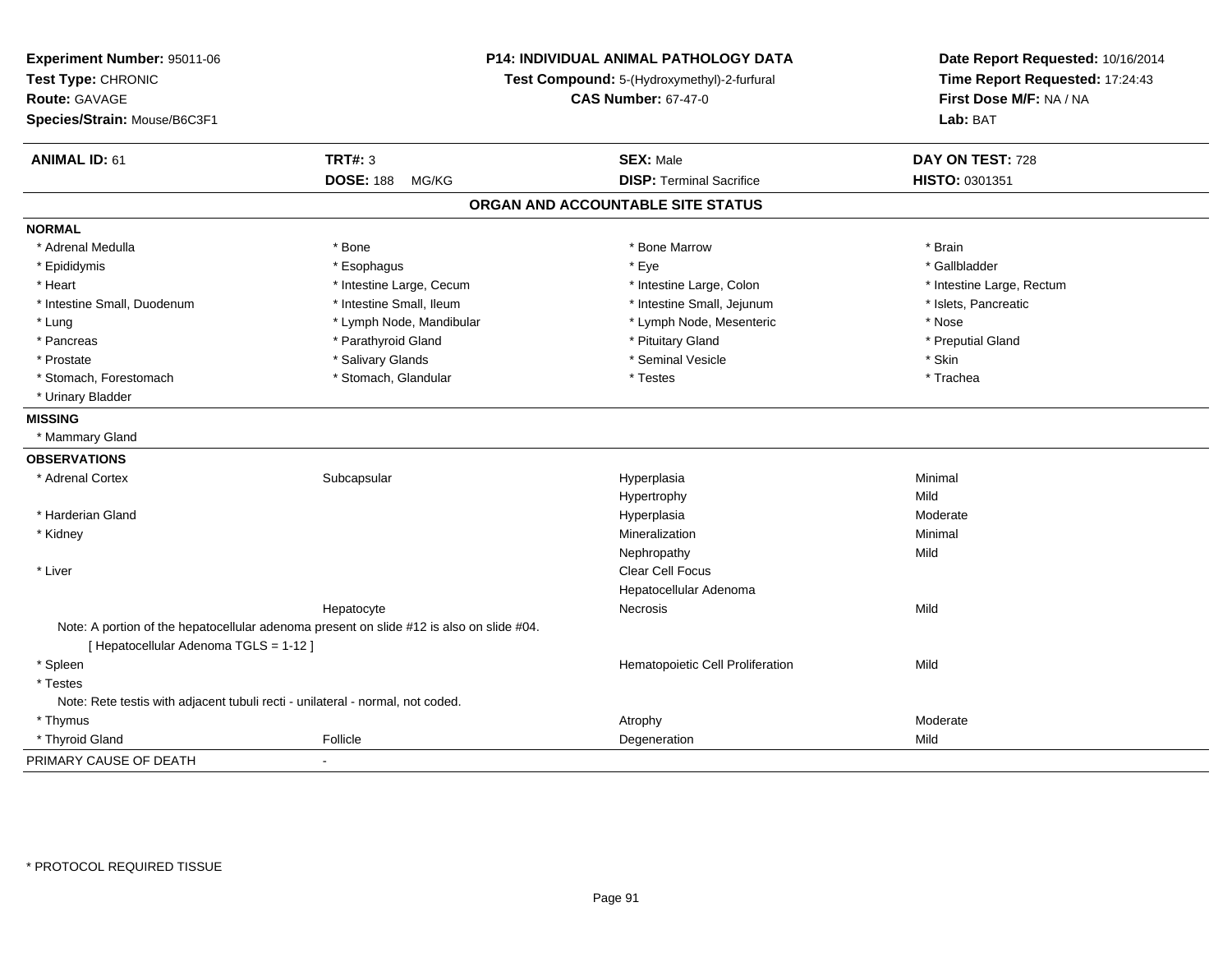| Experiment Number: 95011-06<br>Test Type: CHRONIC<br>Route: GAVAGE<br>Species/Strain: Mouse/B6C3F1 |                             | <b>P14: INDIVIDUAL ANIMAL PATHOLOGY DATA</b><br>Test Compound: 5-(Hydroxymethyl)-2-furfural<br><b>CAS Number: 67-47-0</b> | Date Report Requested: 10/16/2014<br>Time Report Requested: 17:24:43<br>First Dose M/F: NA / NA<br>Lab: BAT |  |
|----------------------------------------------------------------------------------------------------|-----------------------------|---------------------------------------------------------------------------------------------------------------------------|-------------------------------------------------------------------------------------------------------------|--|
| <b>ANIMAL ID: 62</b>                                                                               | TRT#: 3                     | <b>SEX: Male</b>                                                                                                          | <b>DAY ON TEST: 555</b>                                                                                     |  |
|                                                                                                    | <b>DOSE: 188</b><br>MG/KG   | <b>DISP:</b> Moribund Sacrifice                                                                                           | HISTO: 0301352                                                                                              |  |
|                                                                                                    |                             | ORGAN AND ACCOUNTABLE SITE STATUS                                                                                         |                                                                                                             |  |
| <b>NORMAL</b>                                                                                      |                             |                                                                                                                           |                                                                                                             |  |
| * Adrenal Medulla                                                                                  | * Bone                      | * Bone Marrow                                                                                                             | * Brain                                                                                                     |  |
| * Epididymis                                                                                       | * Esophagus                 | * Eye                                                                                                                     | * Gallbladder                                                                                               |  |
| * Harderian Gland                                                                                  | * Heart                     | * Intestine Large, Cecum                                                                                                  | * Intestine Large, Colon                                                                                    |  |
| * Intestine Large, Rectum                                                                          | * Intestine Small, Duodenum | * Intestine Small, Ileum                                                                                                  | * Intestine Small, Jejunum                                                                                  |  |
| * Islets, Pancreatic                                                                               | * Lymph Node, Mandibular    | * Lymph Node, Mesenteric                                                                                                  | * Nose                                                                                                      |  |
| * Pancreas                                                                                         | * Parathyroid Gland         | * Pituitary Gland                                                                                                         | * Prostate                                                                                                  |  |
| * Salivary Glands                                                                                  | * Seminal Vesicle           | * Stomach, Forestomach                                                                                                    | * Stomach, Glandular                                                                                        |  |
| * Testes                                                                                           | * Thyroid Gland             | * Trachea                                                                                                                 | * Urinary Bladder                                                                                           |  |
| <b>MISSING</b>                                                                                     |                             |                                                                                                                           |                                                                                                             |  |
| * Mammary Gland                                                                                    | * Thymus                    |                                                                                                                           |                                                                                                             |  |
| <b>OBSERVATIONS</b>                                                                                |                             |                                                                                                                           |                                                                                                             |  |
| * Adrenal Cortex                                                                                   | Subcapsular                 | Hyperplasia                                                                                                               | Minimal                                                                                                     |  |
| * Kidney                                                                                           |                             | Mineralization                                                                                                            | Minimal                                                                                                     |  |
|                                                                                                    |                             | Nephropathy                                                                                                               | Moderate                                                                                                    |  |
| * Liver                                                                                            |                             | Hepatoblastoma                                                                                                            |                                                                                                             |  |
|                                                                                                    |                             | <b>Mixed Cell Focus</b>                                                                                                   |                                                                                                             |  |
| [Hepatoblastoma TGLS = 1-12+13]                                                                    |                             |                                                                                                                           |                                                                                                             |  |
| * Lung                                                                                             |                             | Hepatoblastoma                                                                                                            | Metastatic (Liver)                                                                                          |  |
| * Preputial Gland                                                                                  | Duct                        | Ectasia                                                                                                                   | Mild                                                                                                        |  |
| * Skin                                                                                             | <b>Subcut Tiss</b>          | Inflammation                                                                                                              | Chronic Active, Mild                                                                                        |  |
| * Spleen                                                                                           |                             | Hematopoietic Cell Proliferation                                                                                          | Moderate                                                                                                    |  |
| * Testes                                                                                           |                             |                                                                                                                           |                                                                                                             |  |
| Note: Rete testis with adjacent tubuli recti - unilateral - normal, not coded.                     |                             |                                                                                                                           |                                                                                                             |  |
| PRIMARY CAUSE OF DEATH                                                                             | - Liver Hepatoblastoma      |                                                                                                                           |                                                                                                             |  |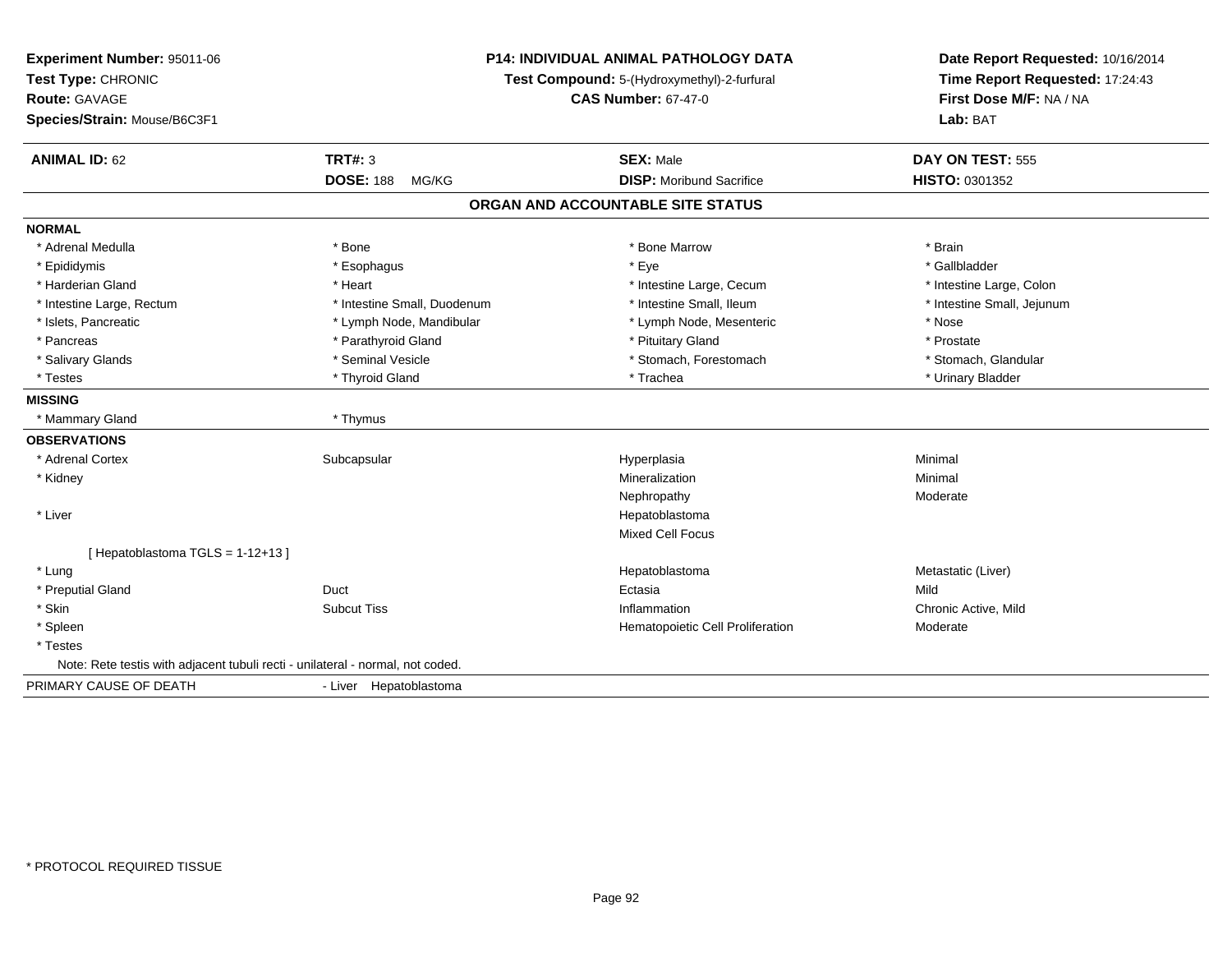| Experiment Number: 95011-06<br>Test Type: CHRONIC<br><b>Route: GAVAGE</b><br>Species/Strain: Mouse/B6C3F1 |                                                                                          | <b>P14: INDIVIDUAL ANIMAL PATHOLOGY DATA</b><br>Test Compound: 5-(Hydroxymethyl)-2-furfural<br><b>CAS Number: 67-47-0</b> | Date Report Requested: 10/16/2014<br>Time Report Requested: 17:24:43<br>First Dose M/F: NA / NA<br>Lab: BAT |
|-----------------------------------------------------------------------------------------------------------|------------------------------------------------------------------------------------------|---------------------------------------------------------------------------------------------------------------------------|-------------------------------------------------------------------------------------------------------------|
| <b>ANIMAL ID: 63</b>                                                                                      | <b>TRT#: 3</b>                                                                           | <b>SEX: Male</b>                                                                                                          | DAY ON TEST: 729                                                                                            |
|                                                                                                           | <b>DOSE: 188</b><br>MG/KG                                                                | <b>DISP: Terminal Sacrifice</b>                                                                                           | HISTO: 0301353                                                                                              |
|                                                                                                           |                                                                                          | ORGAN AND ACCOUNTABLE SITE STATUS                                                                                         |                                                                                                             |
| <b>NORMAL</b>                                                                                             |                                                                                          |                                                                                                                           |                                                                                                             |
| * Adrenal Medulla                                                                                         | * Bone                                                                                   | * Bone Marrow                                                                                                             | * Brain                                                                                                     |
| * Epididymis                                                                                              | * Esophagus                                                                              | * Eye                                                                                                                     | * Gallbladder                                                                                               |
| * Heart                                                                                                   | * Intestine Large, Cecum                                                                 | * Intestine Large, Colon                                                                                                  | * Intestine Large, Rectum                                                                                   |
| * Intestine Small, Duodenum                                                                               | * Intestine Small, Ileum                                                                 | * Intestine Small, Jejunum                                                                                                | * Islets, Pancreatic                                                                                        |
| * Lung                                                                                                    | * Lymph Node, Mandibular                                                                 | * Lymph Node, Mesenteric                                                                                                  | * Pancreas                                                                                                  |
| * Pituitary Gland                                                                                         | * Preputial Gland                                                                        | * Prostate                                                                                                                | * Salivary Glands                                                                                           |
| * Seminal Vesicle                                                                                         | * Skin                                                                                   | * Spleen                                                                                                                  | * Stomach, Forestomach                                                                                      |
| * Stomach, Glandular                                                                                      | * Testes                                                                                 | * Thyroid Gland                                                                                                           | * Trachea                                                                                                   |
| * Urinary Bladder                                                                                         |                                                                                          |                                                                                                                           |                                                                                                             |
| <b>MISSING</b>                                                                                            |                                                                                          |                                                                                                                           |                                                                                                             |
| * Mammary Gland                                                                                           |                                                                                          |                                                                                                                           |                                                                                                             |
| <b>OBSERVATIONS</b>                                                                                       |                                                                                          |                                                                                                                           |                                                                                                             |
| * Adrenal Cortex                                                                                          | Subcapsular                                                                              | Adenoma                                                                                                                   |                                                                                                             |
|                                                                                                           | Subcapsular                                                                              | Hyperplasia                                                                                                               | Mild                                                                                                        |
|                                                                                                           |                                                                                          | Hypertrophy                                                                                                               | Minimal                                                                                                     |
| * Harderian Gland                                                                                         |                                                                                          | Adenoma                                                                                                                   |                                                                                                             |
| [Adenoma TGLS = $1-9$ ]                                                                                   |                                                                                          |                                                                                                                           |                                                                                                             |
| * Kidney                                                                                                  | <b>Renal Tubule</b>                                                                      | Cyst                                                                                                                      |                                                                                                             |
|                                                                                                           |                                                                                          | Mineralization                                                                                                            | Minimal                                                                                                     |
|                                                                                                           |                                                                                          | Nephropathy                                                                                                               | Mild                                                                                                        |
| * Liver                                                                                                   |                                                                                          | Clear Cell Focus                                                                                                          |                                                                                                             |
|                                                                                                           |                                                                                          | Hepatocellular Adenoma                                                                                                    | Multiple                                                                                                    |
|                                                                                                           |                                                                                          | Inflammation                                                                                                              | Chronic Active, Minimal                                                                                     |
|                                                                                                           |                                                                                          | <b>Mixed Cell Focus</b>                                                                                                   |                                                                                                             |
|                                                                                                           | Hepatocyte                                                                               | Vacuolization Cytoplasmic                                                                                                 | Mild                                                                                                        |
| Note: Clear cell focus also on slides #03 and 12.                                                         |                                                                                          |                                                                                                                           |                                                                                                             |
|                                                                                                           | Note: A portion of the hepatocellular adenoma present on slide #12 is also on slide #03. |                                                                                                                           |                                                                                                             |
| [Clear Cell Focus TGLS = 3-13]                                                                            |                                                                                          |                                                                                                                           |                                                                                                             |
| [ Hepatocellular Adenoma TGLS = 2,3-12+13 ]                                                               |                                                                                          |                                                                                                                           |                                                                                                             |
| [Mixed Cell Focus TGLS = 3-13]                                                                            |                                                                                          |                                                                                                                           |                                                                                                             |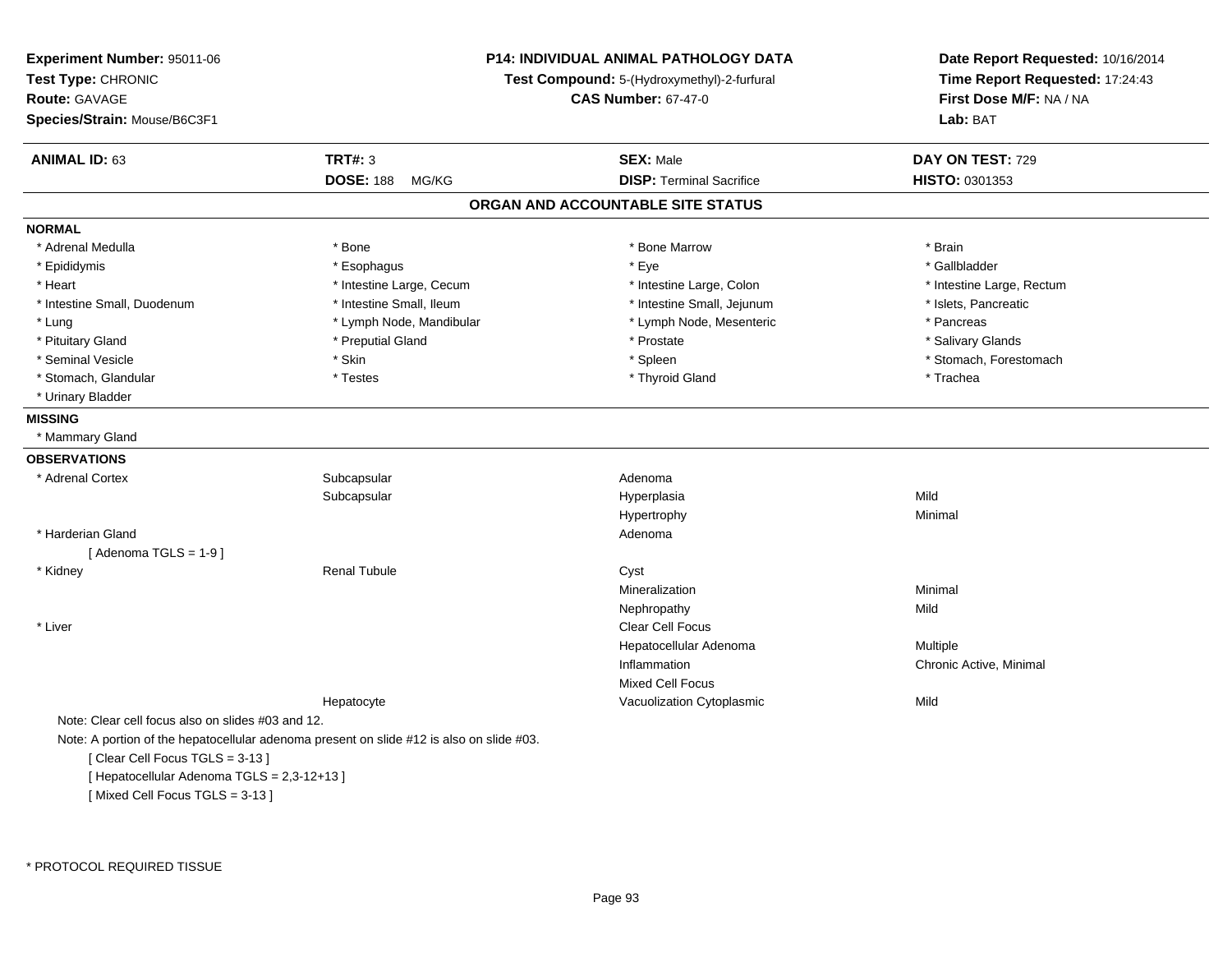| Experiment Number: 95011-06<br>Test Type: CHRONIC<br><b>Route: GAVAGE</b><br>Species/Strain: Mouse/B6C3F1 |                           | <b>P14: INDIVIDUAL ANIMAL PATHOLOGY DATA</b><br>Test Compound: 5-(Hydroxymethyl)-2-furfural<br><b>CAS Number: 67-47-0</b> | Date Report Requested: 10/16/2014<br>Time Report Requested: 17:24:43<br>First Dose M/F: NA / NA<br>Lab: BAT |
|-----------------------------------------------------------------------------------------------------------|---------------------------|---------------------------------------------------------------------------------------------------------------------------|-------------------------------------------------------------------------------------------------------------|
| <b>ANIMAL ID: 63</b>                                                                                      | <b>TRT#: 3</b>            | <b>SEX: Male</b>                                                                                                          | DAY ON TEST: 729                                                                                            |
|                                                                                                           | <b>DOSE: 188</b><br>MG/KG | <b>DISP: Terminal Sacrifice</b>                                                                                           | <b>HISTO: 0301353</b>                                                                                       |
|                                                                                                           |                           | ORGAN AND ACCOUNTABLE SITE STATUS                                                                                         |                                                                                                             |
| * Nose                                                                                                    | Olfactory Epi             | Accumulation, Hyaline Droplet                                                                                             | Mild                                                                                                        |
|                                                                                                           | <b>Respirat Epith</b>     | Accumulation, Hyaline Droplet                                                                                             | Minimal                                                                                                     |
|                                                                                                           |                           | Edema                                                                                                                     | Moderate                                                                                                    |
| * Parathyroid Gland                                                                                       |                           | Cyst                                                                                                                      | Mild                                                                                                        |
| * Thymus                                                                                                  |                           | Atrophy                                                                                                                   | Moderate                                                                                                    |
|                                                                                                           |                           | Cyst                                                                                                                      | Minimal                                                                                                     |
| Tooth                                                                                                     |                           | Odontoma                                                                                                                  |                                                                                                             |
| PRIMARY CAUSE OF DEATH                                                                                    |                           |                                                                                                                           |                                                                                                             |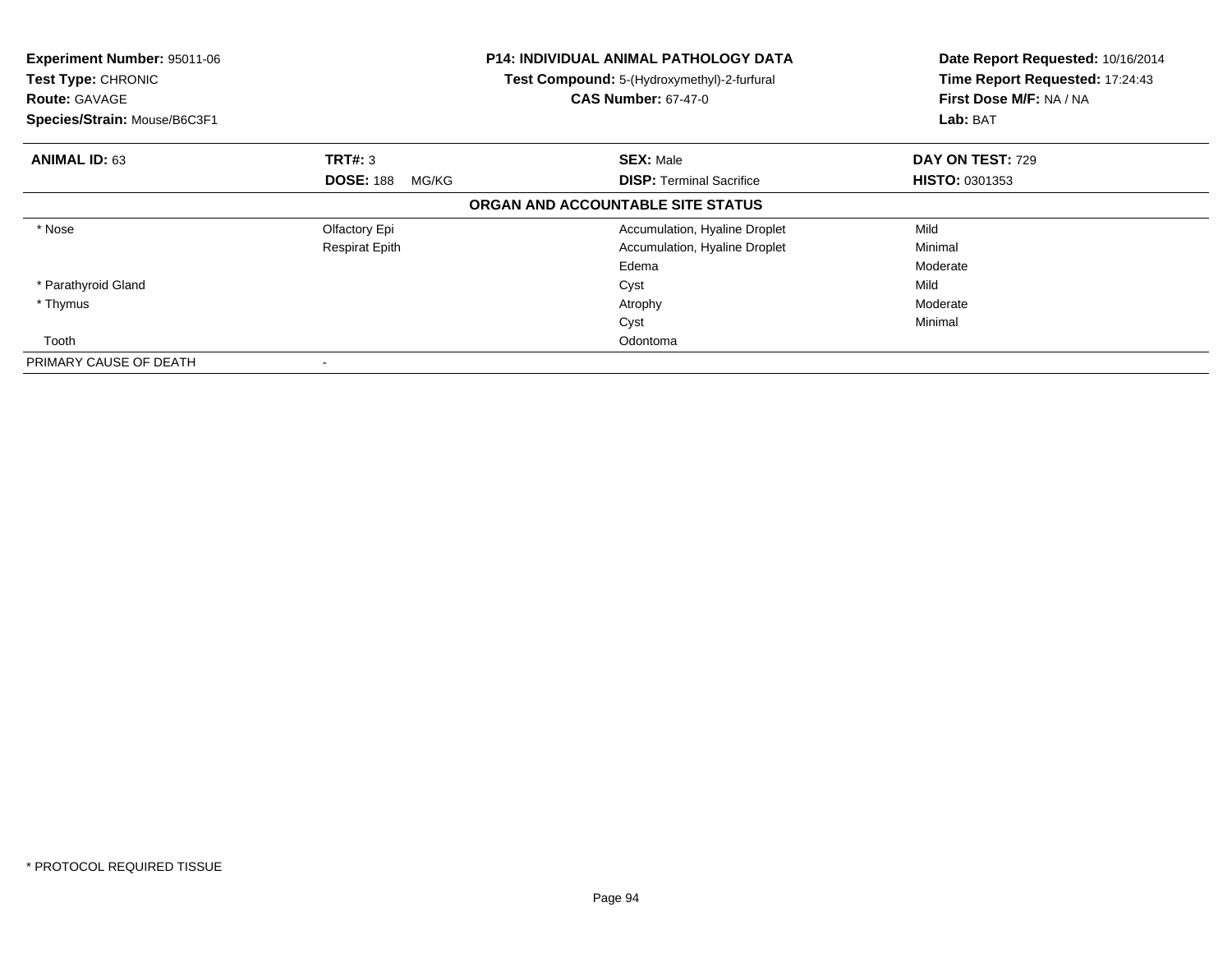| Experiment Number: 95011-06                             |                            | <b>P14: INDIVIDUAL ANIMAL PATHOLOGY DATA</b>                                                                                                                       | Date Report Requested: 10/16/2014                                      |
|---------------------------------------------------------|----------------------------|--------------------------------------------------------------------------------------------------------------------------------------------------------------------|------------------------------------------------------------------------|
| Test Type: CHRONIC                                      |                            | Test Compound: 5-(Hydroxymethyl)-2-furfural                                                                                                                        | Time Report Requested: 17:24:43<br>First Dose M/F: NA / NA<br>Lab: BAT |
| <b>Route: GAVAGE</b>                                    |                            | <b>CAS Number: 67-47-0</b>                                                                                                                                         |                                                                        |
| Species/Strain: Mouse/B6C3F1                            |                            |                                                                                                                                                                    |                                                                        |
| <b>ANIMAL ID: 64</b>                                    | <b>TRT#: 3</b>             | <b>SEX: Male</b>                                                                                                                                                   | DAY ON TEST: 629                                                       |
|                                                         | <b>DOSE: 188</b><br>MG/KG  | <b>DISP:</b> Moribund Sacrifice                                                                                                                                    | HISTO: 0301354                                                         |
|                                                         |                            | ORGAN AND ACCOUNTABLE SITE STATUS                                                                                                                                  |                                                                        |
| <b>NORMAL</b>                                           |                            |                                                                                                                                                                    |                                                                        |
| * Adrenal Medulla                                       | * Bone                     | * Bone Marrow                                                                                                                                                      | * Brain                                                                |
| * Epididymis                                            | * Esophagus                | * Eye                                                                                                                                                              | * Harderian Gland                                                      |
| * Intestine Large, Cecum                                | * Intestine Large, Colon   | * Intestine Large, Rectum                                                                                                                                          | * Intestine Small, Duodenum                                            |
| * Intestine Small, Ileum                                | * Intestine Small, Jejunum | * Islets, Pancreatic                                                                                                                                               | * Lymph Node, Mandibular                                               |
| * Lymph Node, Mesenteric                                | * Pancreas                 | * Parathyroid Gland                                                                                                                                                | * Pituitary Gland                                                      |
| * Salivary Glands                                       | * Seminal Vesicle          | * Skin                                                                                                                                                             | * Stomach, Glandular                                                   |
| * Testes                                                | * Trachea                  | * Urinary Bladder                                                                                                                                                  |                                                                        |
| <b>MISSING</b>                                          |                            |                                                                                                                                                                    |                                                                        |
| * Mammary Gland                                         |                            |                                                                                                                                                                    |                                                                        |
| <b>OBSERVATIONS</b>                                     |                            |                                                                                                                                                                    |                                                                        |
| * Adrenal Cortex                                        | Subcapsular                | Hyperplasia                                                                                                                                                        | Mild                                                                   |
| * Bone                                                  |                            |                                                                                                                                                                    |                                                                        |
|                                                         |                            | Note: TGL#8-17: Nodules involving the bone (ribs), documented at necropsy are metastatic liposarcoma involving the fatty C T and skel muscle surrounding the ribs. |                                                                        |
| <b>Coagulating Gland</b>                                |                            | Inflammation                                                                                                                                                       | Chronic Active, Mild                                                   |
| * Gallbladder                                           |                            | <b>Necrosis</b>                                                                                                                                                    | Moderate                                                               |
| * Heart                                                 |                            | Liposarcoma                                                                                                                                                        | Metastatic (Uncertain Primary Site)                                    |
|                                                         |                            | Mineralization                                                                                                                                                     | Minimal                                                                |
| [ Liposarcoma TGLS = 7,9-13+16 ]                        |                            |                                                                                                                                                                    |                                                                        |
| * Kidney                                                |                            | Mineralization                                                                                                                                                     | Minimal                                                                |
|                                                         |                            | Nephropathy                                                                                                                                                        | Moderate                                                               |
| * Liver                                                 |                            | Clear Cell Focus                                                                                                                                                   |                                                                        |
|                                                         |                            | <b>Eosinophilic Focus</b>                                                                                                                                          |                                                                        |
|                                                         |                            | Hematopoietic Cell Proliferation                                                                                                                                   | Minimal                                                                |
|                                                         |                            | Hepatocellular Adenoma                                                                                                                                             | Multiple                                                               |
|                                                         | Hepatocyte                 | Vacuolization Cytoplasmic                                                                                                                                          | Mild                                                                   |
| [ Hepatocellular Adenoma TGLS = 2,3,4,5,-12+15+13+3+4 ] |                            |                                                                                                                                                                    |                                                                        |
| * Lung                                                  |                            | Alveolar/Bronchiolar Carcinoma                                                                                                                                     |                                                                        |
|                                                         | Mediastinum                | Liposarcoma                                                                                                                                                        | Metastatic (Uncertain Primary Site)                                    |
|                                                         |                            | Liposarcoma                                                                                                                                                        | Metastatic (Uncertain Primary Site)                                    |
| [ Alveolar/Bronchiolar Carcinoma TGLS = 6-14 ]          |                            |                                                                                                                                                                    |                                                                        |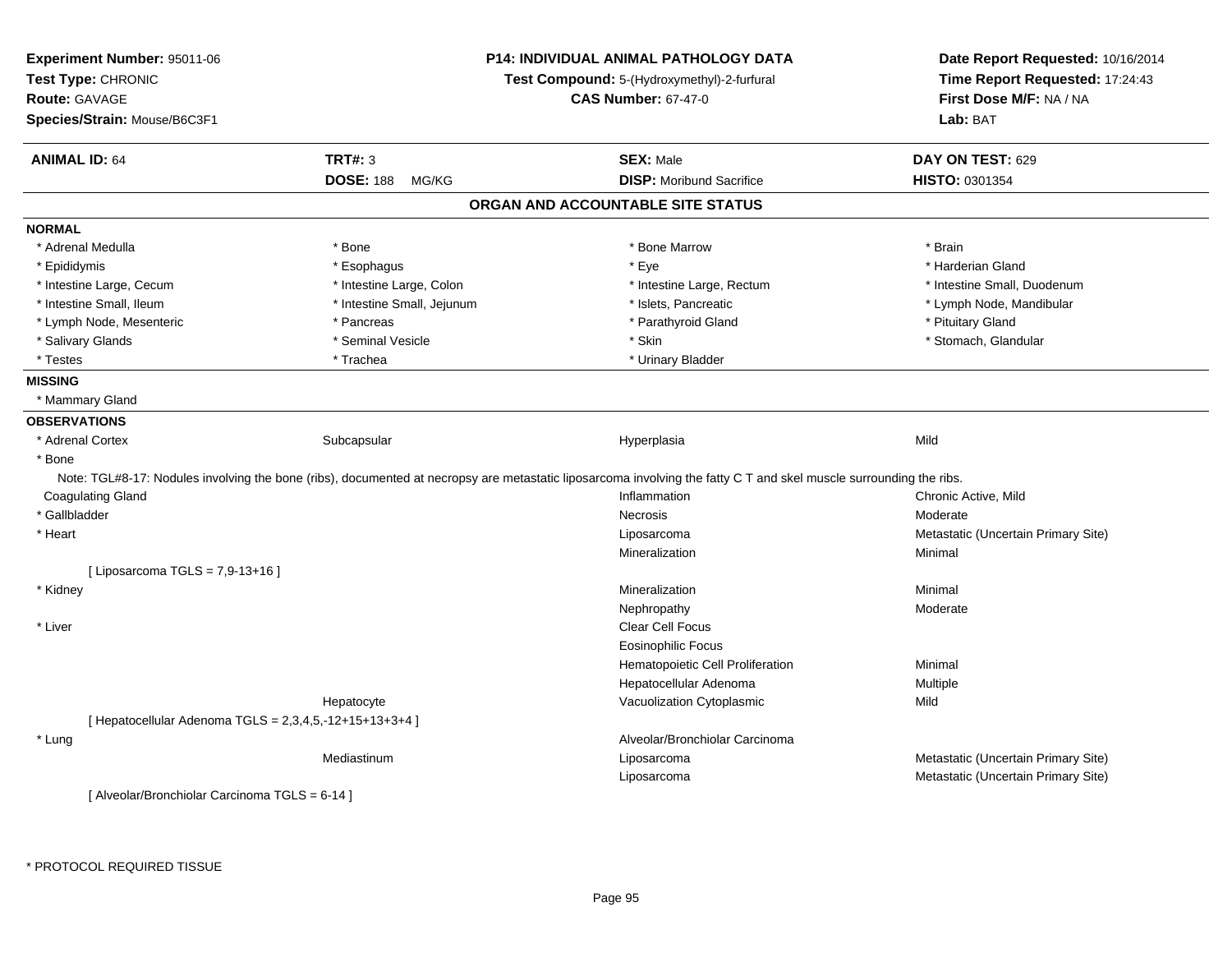| Experiment Number: 95011-06<br>Test Type: CHRONIC<br>Route: GAVAGE |                               | <b>P14: INDIVIDUAL ANIMAL PATHOLOGY DATA</b>                                                                                | Date Report Requested: 10/16/2014<br>Time Report Requested: 17:24:43<br>First Dose M/F: NA / NA |  |
|--------------------------------------------------------------------|-------------------------------|-----------------------------------------------------------------------------------------------------------------------------|-------------------------------------------------------------------------------------------------|--|
|                                                                    |                               | Test Compound: 5-(Hydroxymethyl)-2-furfural                                                                                 |                                                                                                 |  |
|                                                                    |                               | <b>CAS Number: 67-47-0</b>                                                                                                  |                                                                                                 |  |
| Species/Strain: Mouse/B6C3F1                                       |                               |                                                                                                                             | Lab: BAT                                                                                        |  |
| <b>ANIMAL ID: 64</b>                                               | <b>TRT#: 3</b>                | <b>SEX: Male</b>                                                                                                            | DAY ON TEST: 629                                                                                |  |
|                                                                    | <b>DOSE: 188</b><br>MG/KG     | <b>DISP:</b> Moribund Sacrifice                                                                                             | HISTO: 0301354                                                                                  |  |
|                                                                    |                               | ORGAN AND ACCOUNTABLE SITE STATUS                                                                                           |                                                                                                 |  |
| Lymph Node                                                         | Mediastinal                   | Liposarcoma                                                                                                                 | Metastatic (Uncertain Primary Site)                                                             |  |
| * Nose                                                             | Glands                        | <b>Dilatation</b>                                                                                                           | Minimal                                                                                         |  |
|                                                                    | Olfactory Epi                 | Metaplasia                                                                                                                  | Mild                                                                                            |  |
| * Preputial Gland                                                  | Duct                          | Ectasia                                                                                                                     | Moderate                                                                                        |  |
| [Ectasia TGLS = 1-8 ]                                              |                               |                                                                                                                             |                                                                                                 |  |
| * Prostate                                                         |                               | Inflammation                                                                                                                | Chronic Active, Mild                                                                            |  |
| <b>Skeletal Muscle</b>                                             |                               | Liposarcoma                                                                                                                 | Metastatic (Uncertain Primary Site)                                                             |  |
| [ Liposarcoma TGLS = $8,10-17+14$ ]                                |                               |                                                                                                                             |                                                                                                 |  |
| * Spleen                                                           |                               | Hematopoietic Cell Proliferation                                                                                            | Marked                                                                                          |  |
| * Stomach, Forestomach                                             | Epithelium                    | Hyperkeratosis                                                                                                              | Mild                                                                                            |  |
|                                                                    | Epithelium                    | Hyperplasia                                                                                                                 | Mild                                                                                            |  |
|                                                                    |                               | Inflammation                                                                                                                | Chronic Active, Marked                                                                          |  |
|                                                                    |                               | Ulcer                                                                                                                       | Marked                                                                                          |  |
| * Thymus                                                           |                               | Atrophy                                                                                                                     | Moderate                                                                                        |  |
|                                                                    |                               | Liposarcoma                                                                                                                 | Metastatic (Uncertain Primary Site)                                                             |  |
| * Thyroid Gland                                                    | Follicle                      | Degeneration                                                                                                                | Mild                                                                                            |  |
| Tooth                                                              |                               | Malformation                                                                                                                |                                                                                                 |  |
| PRIMARY CAUSE OF DEATH                                             | - Heart                       | Liposarcoma Uncertain Primary Site                                                                                          |                                                                                                 |  |
| CONTRIBUTORY CAUSE OF DEATH                                        | <b>Uncertain Primary Site</b> | - Liver Hepatocellular Adenoma;Lung Alveolar/Bronchiolar Carcinoma;Lung Mediastinum Liposarcoma Uncertain Primary Site;Lung | Liposarcoma                                                                                     |  |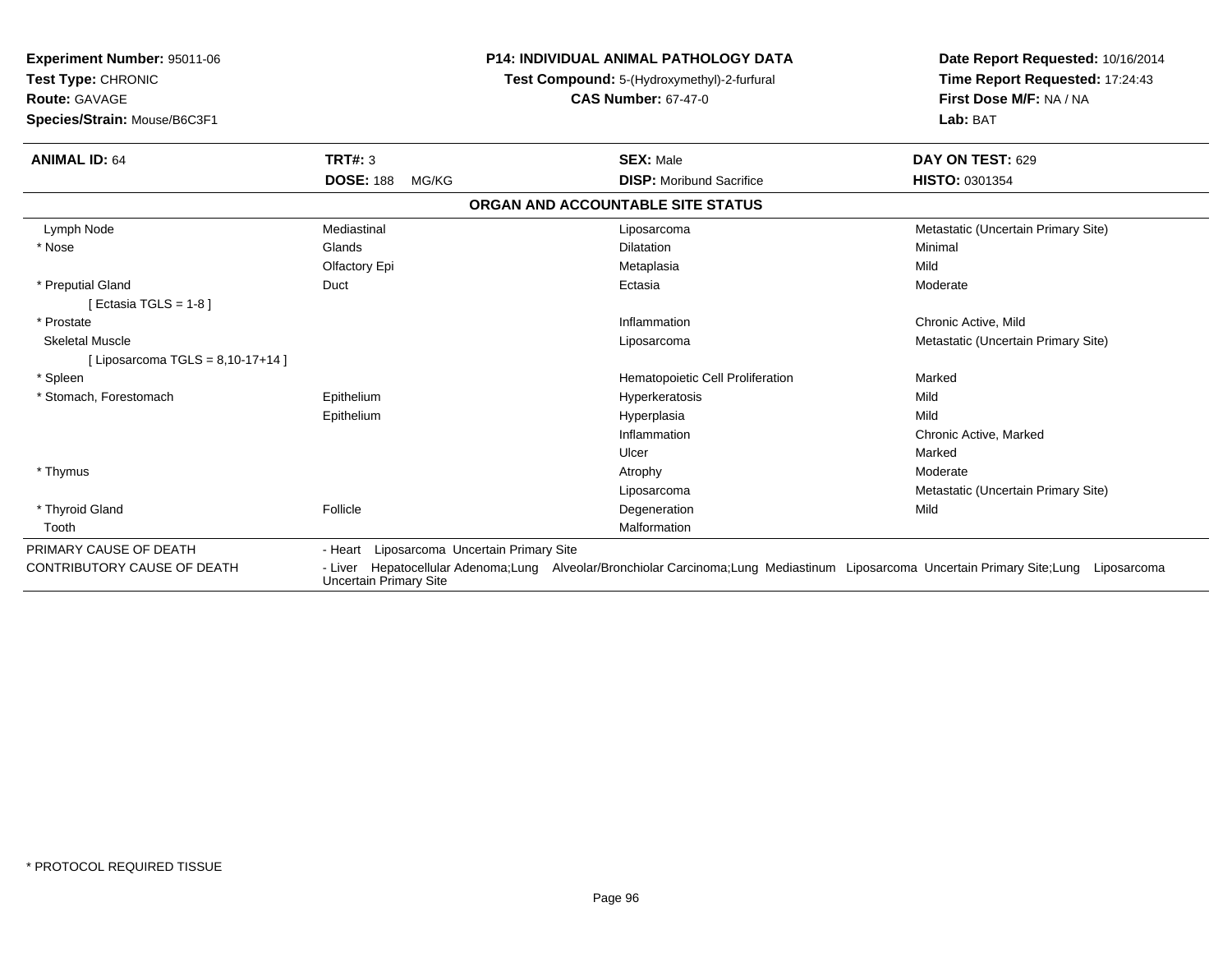| <b>Experiment Number: 95011-06</b> | <b>P14: INDIVIDUAL ANIMAL PATHOLOGY DATA</b><br>Test Compound: 5-(Hydroxymethyl)-2-furfural |                                   | Date Report Requested: 10/16/2014 |  |
|------------------------------------|---------------------------------------------------------------------------------------------|-----------------------------------|-----------------------------------|--|
| Test Type: CHRONIC                 |                                                                                             |                                   | Time Report Requested: 17:24:43   |  |
| <b>Route: GAVAGE</b>               |                                                                                             | <b>CAS Number: 67-47-0</b>        | First Dose M/F: NA / NA           |  |
| Species/Strain: Mouse/B6C3F1       |                                                                                             |                                   | Lab: BAT                          |  |
| <b>ANIMAL ID: 65</b>               | <b>TRT#: 3</b>                                                                              | <b>SEX: Male</b>                  | DAY ON TEST: 728                  |  |
|                                    | <b>DOSE: 188</b><br>MG/KG                                                                   | <b>DISP: Terminal Sacrifice</b>   | <b>HISTO: 0301355</b>             |  |
|                                    |                                                                                             |                                   |                                   |  |
|                                    |                                                                                             | ORGAN AND ACCOUNTABLE SITE STATUS |                                   |  |
| <b>NORMAL</b>                      |                                                                                             |                                   |                                   |  |
| * Adrenal Medulla                  | * Bone                                                                                      | * Bone Marrow                     | * Brain                           |  |
| * Epididymis                       | * Esophagus                                                                                 | * Eye                             | * Gallbladder                     |  |
| * Harderian Gland                  | * Heart                                                                                     | * Intestine Large, Cecum          | * Intestine Large, Colon          |  |
| * Intestine Large, Rectum          | * Intestine Small, Duodenum                                                                 | * Intestine Small, Ileum          | * Intestine Small, Jejunum        |  |
| * Islets, Pancreatic               | * Lung                                                                                      | * Lymph Node, Mandibular          | * Lymph Node, Mesenteric          |  |
| * Nose                             | * Pancreas                                                                                  | * Parathyroid Gland               | * Pituitary Gland                 |  |
| * Prostate                         | * Salivary Glands                                                                           | * Seminal Vesicle                 | * Skin                            |  |
| * Spleen                           | * Stomach, Forestomach                                                                      | * Stomach, Glandular              | * Testes                          |  |
| * Thyroid Gland                    | * Trachea                                                                                   | * Urinary Bladder                 |                                   |  |
| <b>MISSING</b>                     |                                                                                             |                                   |                                   |  |
| * Mammary Gland                    |                                                                                             |                                   |                                   |  |
| <b>OBSERVATIONS</b>                |                                                                                             |                                   |                                   |  |
| * Adrenal Cortex                   | Subcapsular                                                                                 | Hyperplasia                       | Mild                              |  |
| * Kidney                           |                                                                                             | Mineralization                    | Minimal                           |  |
|                                    |                                                                                             | Nephropathy                       | Minimal                           |  |
| * Liver                            | Hepatocyte                                                                                  | Vacuolization Cytoplasmic         | Mild                              |  |
| * Preputial Gland                  |                                                                                             | Inflammation                      | Chronic Active, Marked            |  |
| * Thymus                           |                                                                                             | Atrophy                           | Moderate                          |  |
| PRIMARY CAUSE OF DEATH             |                                                                                             |                                   |                                   |  |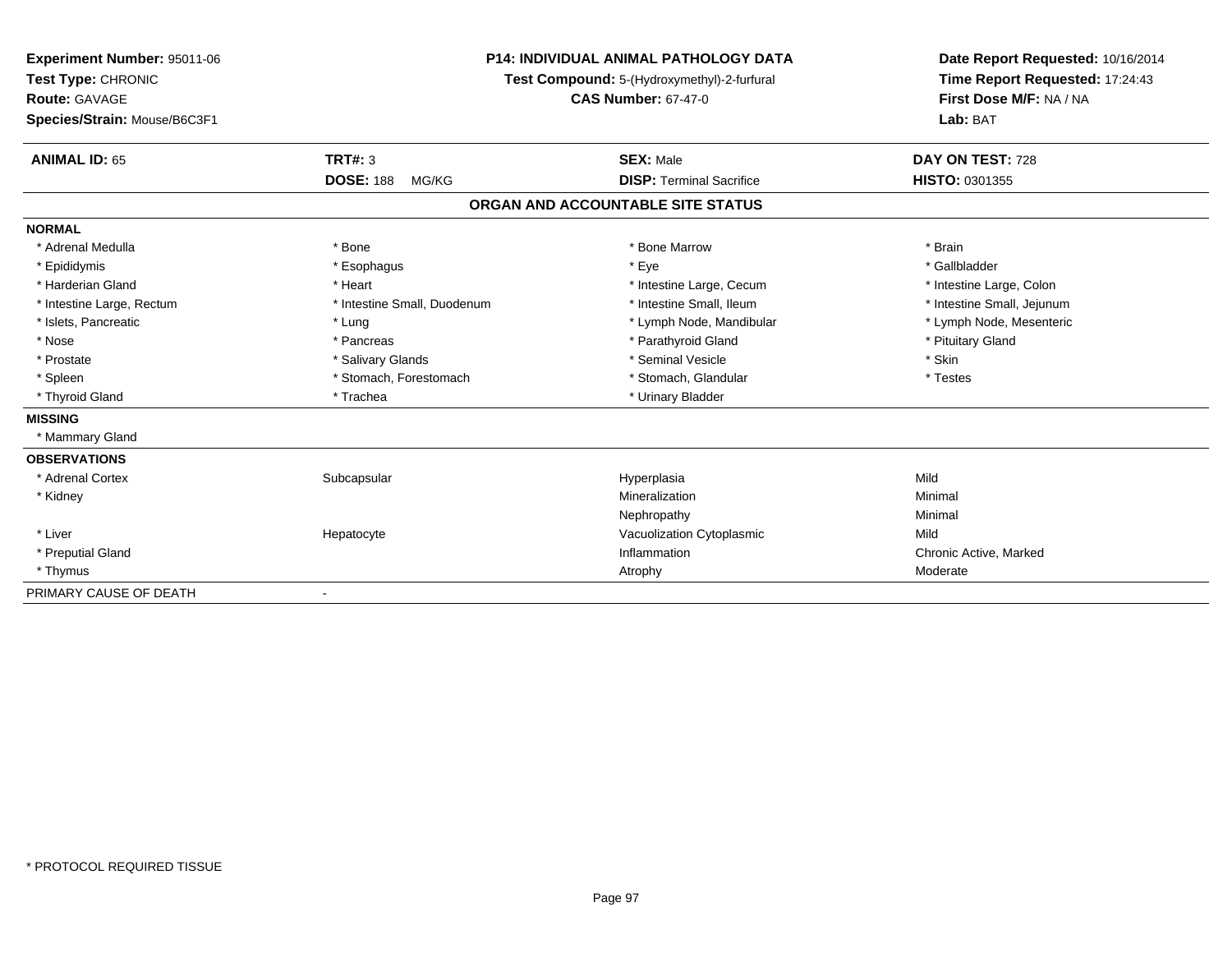| Experiment Number: 95011-06<br>Test Type: CHRONIC<br>Route: GAVAGE<br>Species/Strain: Mouse/B6C3F1 |                             | P14: INDIVIDUAL ANIMAL PATHOLOGY DATA<br>Test Compound: 5-(Hydroxymethyl)-2-furfural<br><b>CAS Number: 67-47-0</b> | Date Report Requested: 10/16/2014<br>Time Report Requested: 17:24:43<br>First Dose M/F: NA / NA<br>Lab: BAT |  |
|----------------------------------------------------------------------------------------------------|-----------------------------|--------------------------------------------------------------------------------------------------------------------|-------------------------------------------------------------------------------------------------------------|--|
| <b>ANIMAL ID: 66</b>                                                                               | TRT#: 3                     | <b>SEX: Male</b>                                                                                                   | DAY ON TEST: 730                                                                                            |  |
|                                                                                                    | <b>DOSE: 188</b><br>MG/KG   | <b>DISP: Terminal Sacrifice</b>                                                                                    | HISTO: 0301356                                                                                              |  |
|                                                                                                    |                             | ORGAN AND ACCOUNTABLE SITE STATUS                                                                                  |                                                                                                             |  |
| <b>NORMAL</b>                                                                                      |                             |                                                                                                                    |                                                                                                             |  |
| * Adrenal Medulla                                                                                  | * Bone                      | * Bone Marrow                                                                                                      | * Brain                                                                                                     |  |
| * Epididymis                                                                                       | * Esophagus                 | * Eve                                                                                                              | * Gallbladder                                                                                               |  |
| * Harderian Gland                                                                                  | * Heart                     | * Intestine Large, Cecum                                                                                           | * Intestine Large, Colon                                                                                    |  |
| * Intestine Large, Rectum                                                                          | * Intestine Small, Duodenum | * Intestine Small, Ileum                                                                                           | * Intestine Small, Jejunum                                                                                  |  |
| * Islets, Pancreatic                                                                               | * Lung                      | * Lymph Node, Mandibular                                                                                           | * Lymph Node, Mesenteric                                                                                    |  |
| * Mammary Gland                                                                                    | * Pancreas                  | * Parathyroid Gland                                                                                                | * Pituitary Gland                                                                                           |  |
| * Preputial Gland                                                                                  | * Prostate                  | * Salivary Glands                                                                                                  | * Seminal Vesicle                                                                                           |  |
| * Skin                                                                                             | * Spleen                    | * Stomach, Forestomach                                                                                             | * Stomach, Glandular                                                                                        |  |
| * Testes                                                                                           | * Thyroid Gland             | * Trachea                                                                                                          | * Urinary Bladder                                                                                           |  |
| <b>OBSERVATIONS</b>                                                                                |                             |                                                                                                                    |                                                                                                             |  |
| * Adrenal Cortex                                                                                   | Subcapsular                 | Hyperplasia                                                                                                        | Minimal                                                                                                     |  |
|                                                                                                    |                             | Hypertrophy                                                                                                        | Mild                                                                                                        |  |
| * Kidney                                                                                           |                             | Mineralization                                                                                                     | Minimal                                                                                                     |  |
|                                                                                                    |                             | Nephropathy                                                                                                        | Minimal                                                                                                     |  |
| * Liver                                                                                            |                             | Inflammation                                                                                                       | Chronic Active, Minimal                                                                                     |  |
|                                                                                                    |                             | <b>Mixed Cell Focus</b>                                                                                            |                                                                                                             |  |
|                                                                                                    | Hepatocyte                  | Vacuolization Cytoplasmic                                                                                          | Mild                                                                                                        |  |
| * Nose                                                                                             | Olfactory Epi               | Accumulation, Hyaline Droplet                                                                                      | Mild                                                                                                        |  |
|                                                                                                    | Glands                      | Dilatation                                                                                                         | Mild                                                                                                        |  |
|                                                                                                    |                             | Inflammation                                                                                                       | Chronic Active, Minimal                                                                                     |  |
| * Testes                                                                                           |                             |                                                                                                                    |                                                                                                             |  |
| Note: Rete testis with adjacent tubuli recti - unilateral - normal, not coded.                     |                             |                                                                                                                    |                                                                                                             |  |
| * Thymus                                                                                           |                             | Atrophy                                                                                                            | Moderate                                                                                                    |  |
| PRIMARY CAUSE OF DEATH                                                                             | $\blacksquare$              |                                                                                                                    |                                                                                                             |  |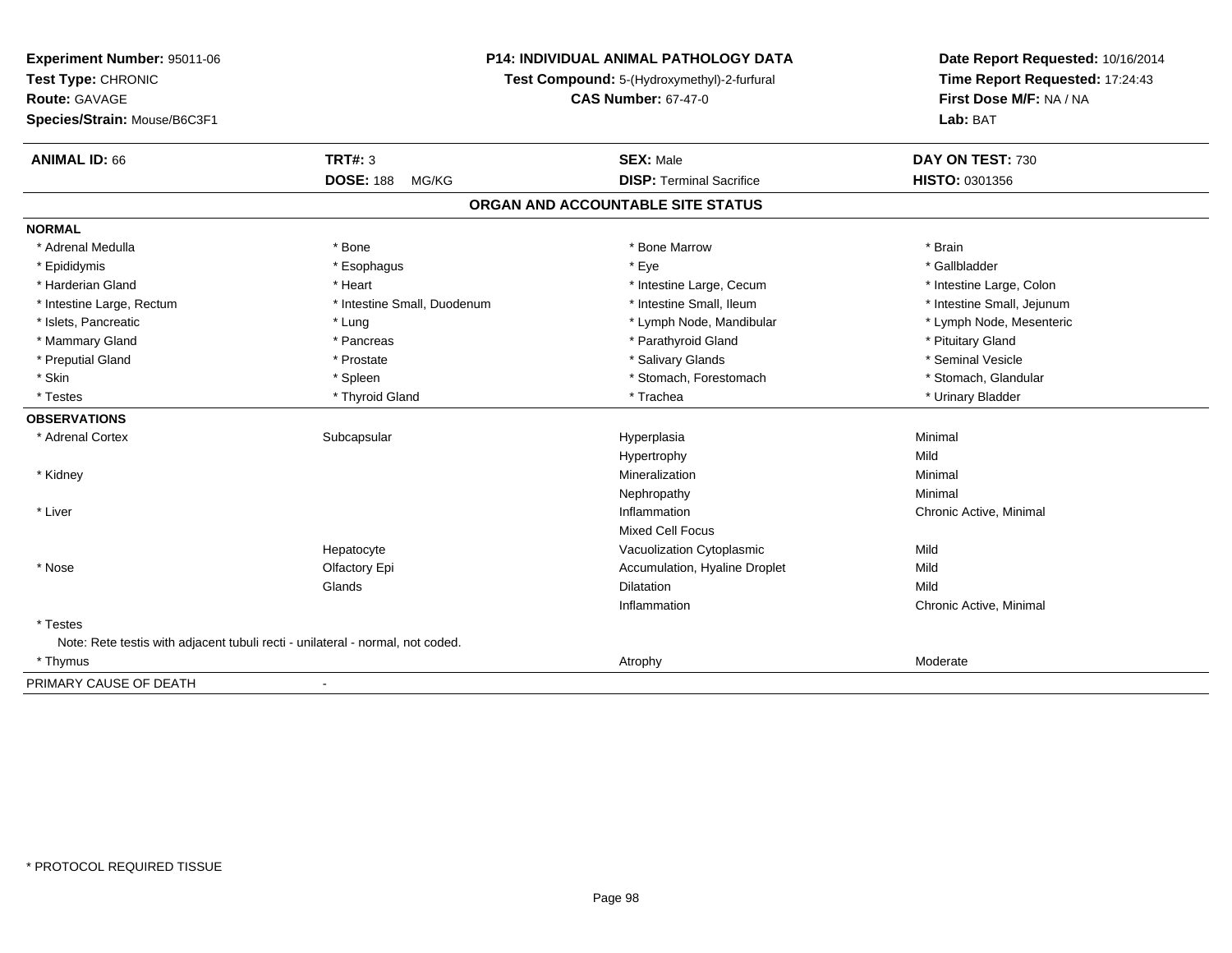| Experiment Number: 95011-06<br>Test Type: CHRONIC     |                             | <b>P14: INDIVIDUAL ANIMAL PATHOLOGY DATA</b><br>Test Compound: 5-(Hydroxymethyl)-2-furfural | Date Report Requested: 10/16/2014<br>Time Report Requested: 17:24:43 |
|-------------------------------------------------------|-----------------------------|---------------------------------------------------------------------------------------------|----------------------------------------------------------------------|
| <b>Route: GAVAGE</b>                                  |                             | <b>CAS Number: 67-47-0</b>                                                                  | First Dose M/F: NA / NA                                              |
| Species/Strain: Mouse/B6C3F1                          |                             |                                                                                             | Lab: BAT                                                             |
| <b>ANIMAL ID: 67</b>                                  | <b>TRT#: 3</b>              | <b>SEX: Male</b>                                                                            | DAY ON TEST: 728                                                     |
|                                                       | <b>DOSE: 188</b><br>MG/KG   | <b>DISP: Terminal Sacrifice</b>                                                             | HISTO: 0301357                                                       |
|                                                       |                             | ORGAN AND ACCOUNTABLE SITE STATUS                                                           |                                                                      |
| <b>NORMAL</b>                                         |                             |                                                                                             |                                                                      |
| * Adrenal Medulla                                     | * Bone                      | * Bone Marrow                                                                               | * Brain                                                              |
| * Epididymis                                          | * Esophagus                 | * Eye                                                                                       | * Gallbladder                                                        |
| * Harderian Gland                                     | * Heart                     | * Intestine Large, Cecum                                                                    | * Intestine Large, Colon                                             |
| * Intestine Large, Rectum                             | * Intestine Small, Duodenum | * Intestine Small, Ileum                                                                    | * Intestine Small, Jejunum                                           |
| * Islets, Pancreatic                                  | * Lung                      | * Lymph Node, Mandibular                                                                    | * Lymph Node, Mesenteric                                             |
| * Pancreas                                            | * Parathyroid Gland         | * Pituitary Gland                                                                           | * Prostate                                                           |
| * Salivary Glands                                     | * Seminal Vesicle           | * Skin                                                                                      | * Spleen                                                             |
| * Stomach, Forestomach                                | * Stomach, Glandular        | * Testes                                                                                    | * Thyroid Gland                                                      |
| * Trachea                                             | * Urinary Bladder           |                                                                                             |                                                                      |
| <b>MISSING</b>                                        |                             |                                                                                             |                                                                      |
| * Mammary Gland                                       |                             |                                                                                             |                                                                      |
| <b>OBSERVATIONS</b>                                   |                             |                                                                                             |                                                                      |
| * Adrenal Cortex                                      | Subcapsular                 | Hyperplasia                                                                                 | Mild                                                                 |
| * Heart                                               |                             |                                                                                             |                                                                      |
| Note: Aorta is with heart section on slide #03.       |                             |                                                                                             |                                                                      |
| * Kidney                                              |                             | Mineralization                                                                              | Minimal                                                              |
|                                                       |                             | Nephropathy                                                                                 | Mild                                                                 |
| * Liver                                               |                             | <b>Basophilic Focus</b>                                                                     |                                                                      |
|                                                       |                             | Hepatocellular Adenoma                                                                      |                                                                      |
|                                                       |                             | Infarct                                                                                     | Marked                                                               |
|                                                       |                             | Inflammation                                                                                | Chronic Active, Minimal                                              |
|                                                       | Hepatocyte                  | Vacuolization Cytoplasmic                                                                   | Mild                                                                 |
| Note: TGL 1-12 IS A LIVER LOBE OR LIVER MASS INFARCT. |                             |                                                                                             |                                                                      |
| [ Hepatocellular Adenoma TGLS = 2-12 ]                |                             |                                                                                             |                                                                      |
| [Infarct TGLS = $1-12$ ]                              |                             |                                                                                             |                                                                      |
| Mesentery                                             | Fat                         | Fibrosis                                                                                    | Mild                                                                 |
|                                                       | Fat                         | Inflammation                                                                                | Chronic Active, Moderate                                             |
|                                                       | Fat                         | Mineralization                                                                              | Minimal                                                              |
|                                                       | Fat                         | Necrosis                                                                                    | Marked                                                               |
| [Necrosis TGLS = $1-12$ ]                             |                             |                                                                                             |                                                                      |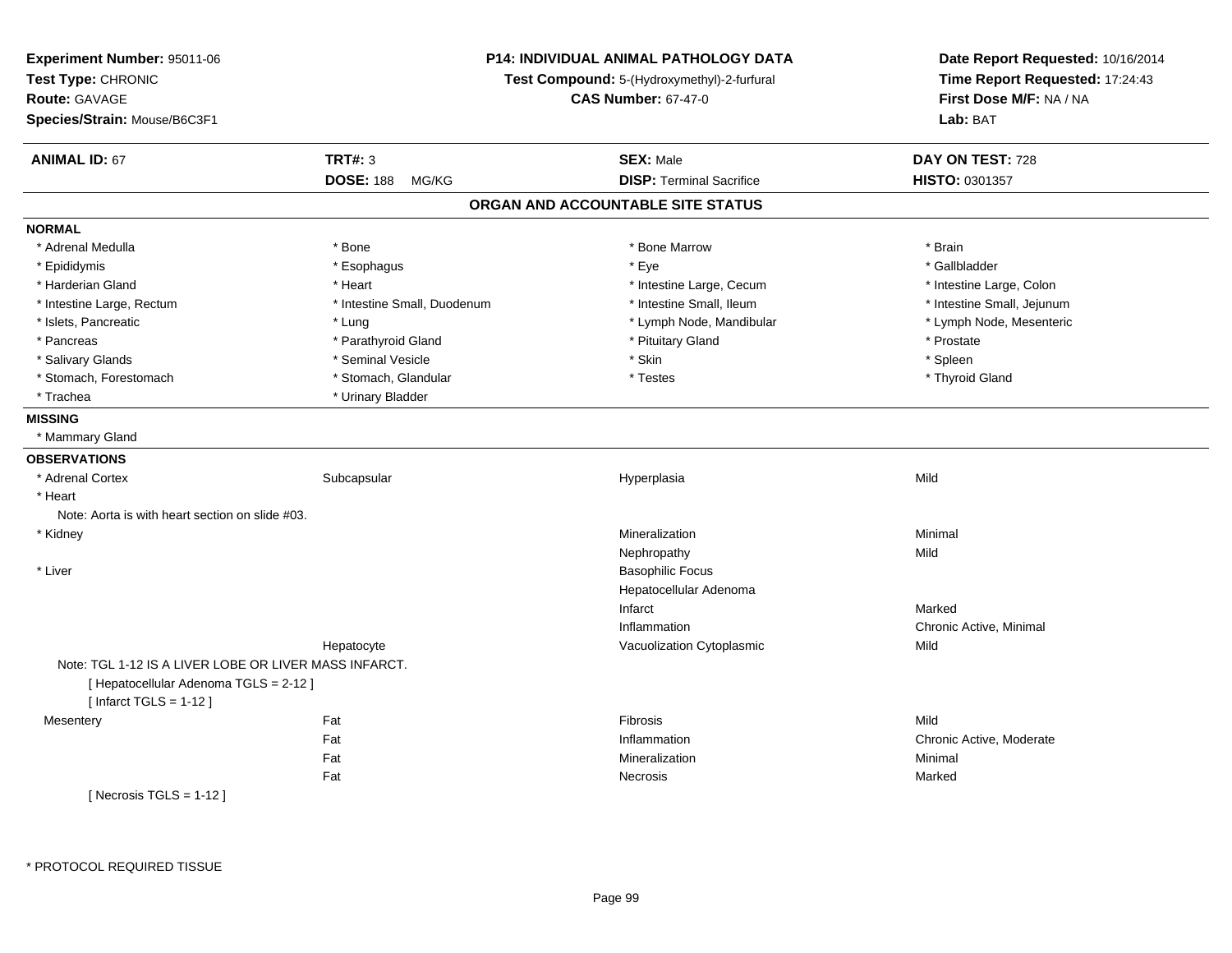|       | <b>CAS Number: 67-47-0</b>                                                                                                                                                                          | Date Report Requested: 10/16/2014<br>Time Report Requested: 17:24:43<br>First Dose M/F: NA / NA<br>Lab: BAT                      |  |
|-------|-----------------------------------------------------------------------------------------------------------------------------------------------------------------------------------------------------|----------------------------------------------------------------------------------------------------------------------------------|--|
|       | <b>SEX: Male</b>                                                                                                                                                                                    | DAY ON TEST: 728                                                                                                                 |  |
| MG/KG | <b>DISP:</b> Terminal Sacrifice                                                                                                                                                                     | HISTO: 0301357                                                                                                                   |  |
|       |                                                                                                                                                                                                     |                                                                                                                                  |  |
|       | Accumulation, Hyaline Droplet                                                                                                                                                                       | Mild                                                                                                                             |  |
|       | Accumulation, Hyaline Droplet                                                                                                                                                                       | Mild                                                                                                                             |  |
|       | <b>Dilatation</b>                                                                                                                                                                                   | Mild                                                                                                                             |  |
|       | Inflammation                                                                                                                                                                                        | Chronic Active, Minimal                                                                                                          |  |
|       | Metaplasia                                                                                                                                                                                          | Mild                                                                                                                             |  |
|       | Ectasia                                                                                                                                                                                             | Mild                                                                                                                             |  |
|       |                                                                                                                                                                                                     |                                                                                                                                  |  |
|       |                                                                                                                                                                                                     |                                                                                                                                  |  |
|       | Atrophy                                                                                                                                                                                             | Moderate                                                                                                                         |  |
|       |                                                                                                                                                                                                     |                                                                                                                                  |  |
| Duct  | <b>TRT#: 3</b><br><b>DOSE: 188</b><br>Olfactory Epi<br><b>Respirat Epith</b><br>Glands<br>Glands<br>Olfactory Epi<br>Note: Rete testis with adjacent tubuli recti - unilateral - normal, not coded. | <b>P14: INDIVIDUAL ANIMAL PATHOLOGY DATA</b><br>Test Compound: 5-(Hydroxymethyl)-2-furfural<br>ORGAN AND ACCOUNTABLE SITE STATUS |  |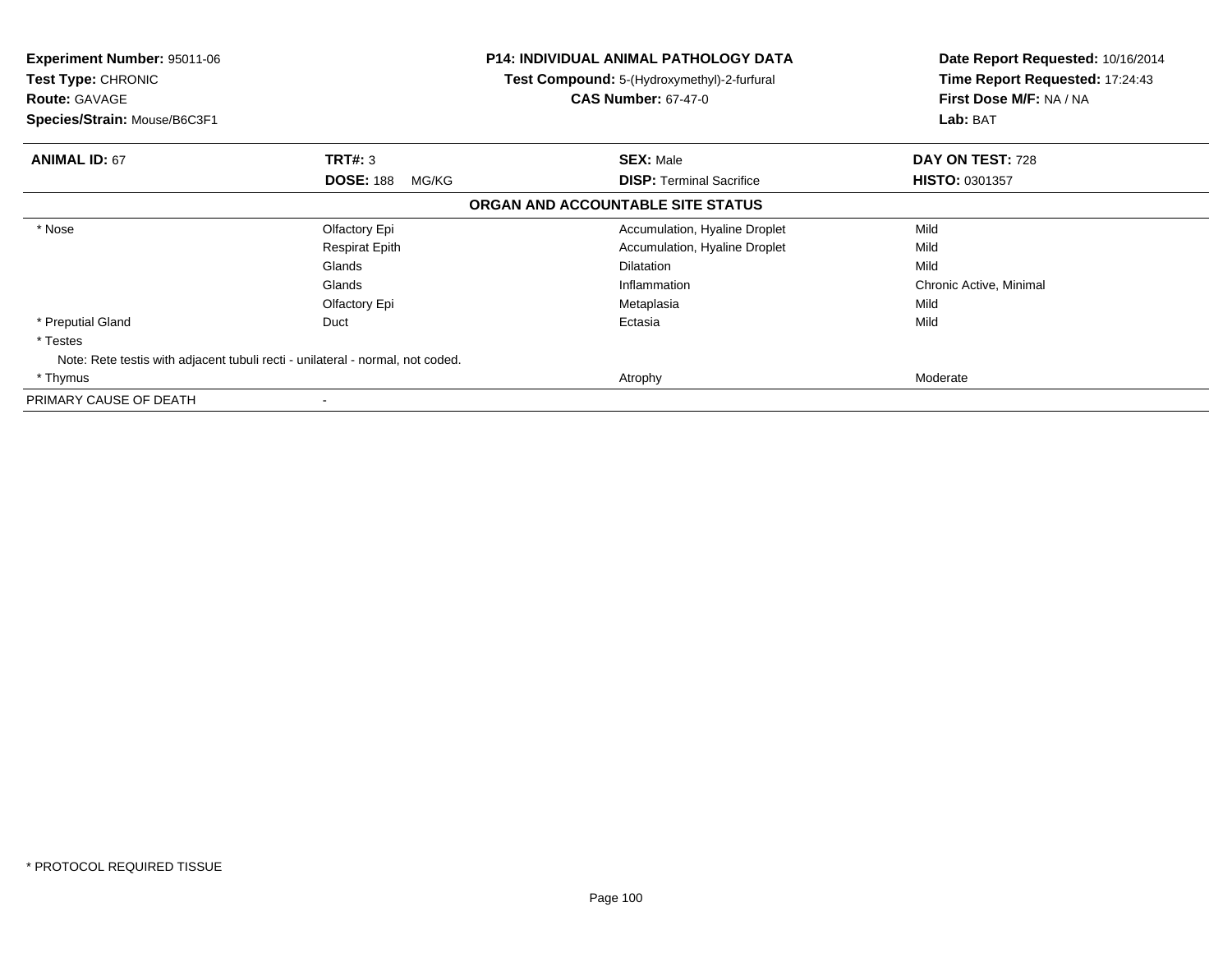| Experiment Number: 95011-06<br>Test Type: CHRONIC<br><b>Route: GAVAGE</b><br>Species/Strain: Mouse/B6C3F1 | <b>P14: INDIVIDUAL ANIMAL PATHOLOGY DATA</b><br>Test Compound: 5-(Hydroxymethyl)-2-furfural<br><b>CAS Number: 67-47-0</b> |                                          | Date Report Requested: 10/16/2014<br>Time Report Requested: 17:24:43<br>First Dose M/F: NA / NA<br>Lab: BAT |  |
|-----------------------------------------------------------------------------------------------------------|---------------------------------------------------------------------------------------------------------------------------|------------------------------------------|-------------------------------------------------------------------------------------------------------------|--|
| <b>ANIMAL ID: 68</b>                                                                                      | <b>TRT#: 3</b>                                                                                                            | <b>SEX: Male</b>                         | DAY ON TEST: 729                                                                                            |  |
|                                                                                                           | <b>DOSE: 188</b><br>MG/KG                                                                                                 | <b>DISP: Terminal Sacrifice</b>          | HISTO: 0301358                                                                                              |  |
|                                                                                                           |                                                                                                                           | ORGAN AND ACCOUNTABLE SITE STATUS        |                                                                                                             |  |
| NORMAL                                                                                                    |                                                                                                                           |                                          |                                                                                                             |  |
| * Adrenal Medulla                                                                                         | * Bone                                                                                                                    | * Bone Marrow                            | * Brain                                                                                                     |  |
| * Epididymis                                                                                              | * Esophagus                                                                                                               | * Eye                                    | * Gallbladder                                                                                               |  |
| * Harderian Gland                                                                                         | * Heart                                                                                                                   | * Intestine Large, Cecum                 | * Intestine Large, Colon                                                                                    |  |
| * Intestine Large, Rectum                                                                                 | * Intestine Small, Duodenum                                                                                               | * Intestine Small, Ileum                 | * Islets, Pancreatic                                                                                        |  |
| * Lymph Node, Mandibular                                                                                  | * Lymph Node, Mesenteric                                                                                                  | * Nose                                   | * Parathyroid Gland                                                                                         |  |
| * Pituitary Gland                                                                                         | * Preputial Gland                                                                                                         | * Prostate                               | * Salivary Glands                                                                                           |  |
| * Seminal Vesicle                                                                                         | * Skin                                                                                                                    | * Stomach, Forestomach                   | * Stomach, Glandular                                                                                        |  |
| * Testes                                                                                                  | * Thyroid Gland                                                                                                           | * Trachea                                | * Urinary Bladder                                                                                           |  |
| <b>MISSING</b>                                                                                            |                                                                                                                           |                                          |                                                                                                             |  |
| * Mammary Gland                                                                                           |                                                                                                                           |                                          |                                                                                                             |  |
| <b>OBSERVATIONS</b>                                                                                       |                                                                                                                           |                                          |                                                                                                             |  |
| * Adrenal Cortex                                                                                          |                                                                                                                           | <b>Accessory Adrenal Cortical Nodule</b> | Mild                                                                                                        |  |
|                                                                                                           | Subcapsular                                                                                                               | Hyperplasia                              | Minimal                                                                                                     |  |
| * Intestine Small, Jejunum                                                                                | Peyers Patch                                                                                                              | Hyperplasia                              | Lymphoid, Marked                                                                                            |  |
| [Hyperplasia TGLS = 3-13]                                                                                 |                                                                                                                           |                                          |                                                                                                             |  |
| * Kidney                                                                                                  | <b>Renal Tubule</b>                                                                                                       | Cyst                                     |                                                                                                             |  |
|                                                                                                           | Artery                                                                                                                    | Inflammation                             | Chronic Active, Moderate                                                                                    |  |
|                                                                                                           |                                                                                                                           | Nephropathy                              | Mild                                                                                                        |  |
| * Liver                                                                                                   |                                                                                                                           | Hepatocholangiocarcinoma                 |                                                                                                             |  |
|                                                                                                           |                                                                                                                           | Inflammation                             | Chronic Active, Minimal                                                                                     |  |
| [ Hepatocholangiocarcinoma TGLS = 2-12 ]                                                                  |                                                                                                                           |                                          |                                                                                                             |  |
| * Lung                                                                                                    |                                                                                                                           | Hepatocholangiocarcinoma                 | Metastatic (Liver)                                                                                          |  |
| [ Hepatocholangiocarcinoma TGLS = 6-16 ]                                                                  |                                                                                                                           |                                          |                                                                                                             |  |
| Lymph Node                                                                                                | Mediastinal                                                                                                               | Hepatocholangiocarcinoma                 | Metastatic (Liver)                                                                                          |  |
|                                                                                                           | Mediastinal                                                                                                               | Hyperplasia                              | Lymphoid, Moderate                                                                                          |  |
| [Hepatocholangiocarcinoma TGLS = 4-14]                                                                    |                                                                                                                           |                                          |                                                                                                             |  |
| * Pancreas                                                                                                | Artery                                                                                                                    | Inflammation                             | Chronic Active, Mild                                                                                        |  |
| <b>Skeletal Muscle</b>                                                                                    |                                                                                                                           | Hepatocholangiocarcinoma                 | Metastatic (Liver)                                                                                          |  |
| [ Hepatocholangiocarcinoma TGLS = 5-15 ]                                                                  |                                                                                                                           |                                          |                                                                                                             |  |
| * Spleen                                                                                                  |                                                                                                                           | Hematopoietic Cell Proliferation         | Moderate                                                                                                    |  |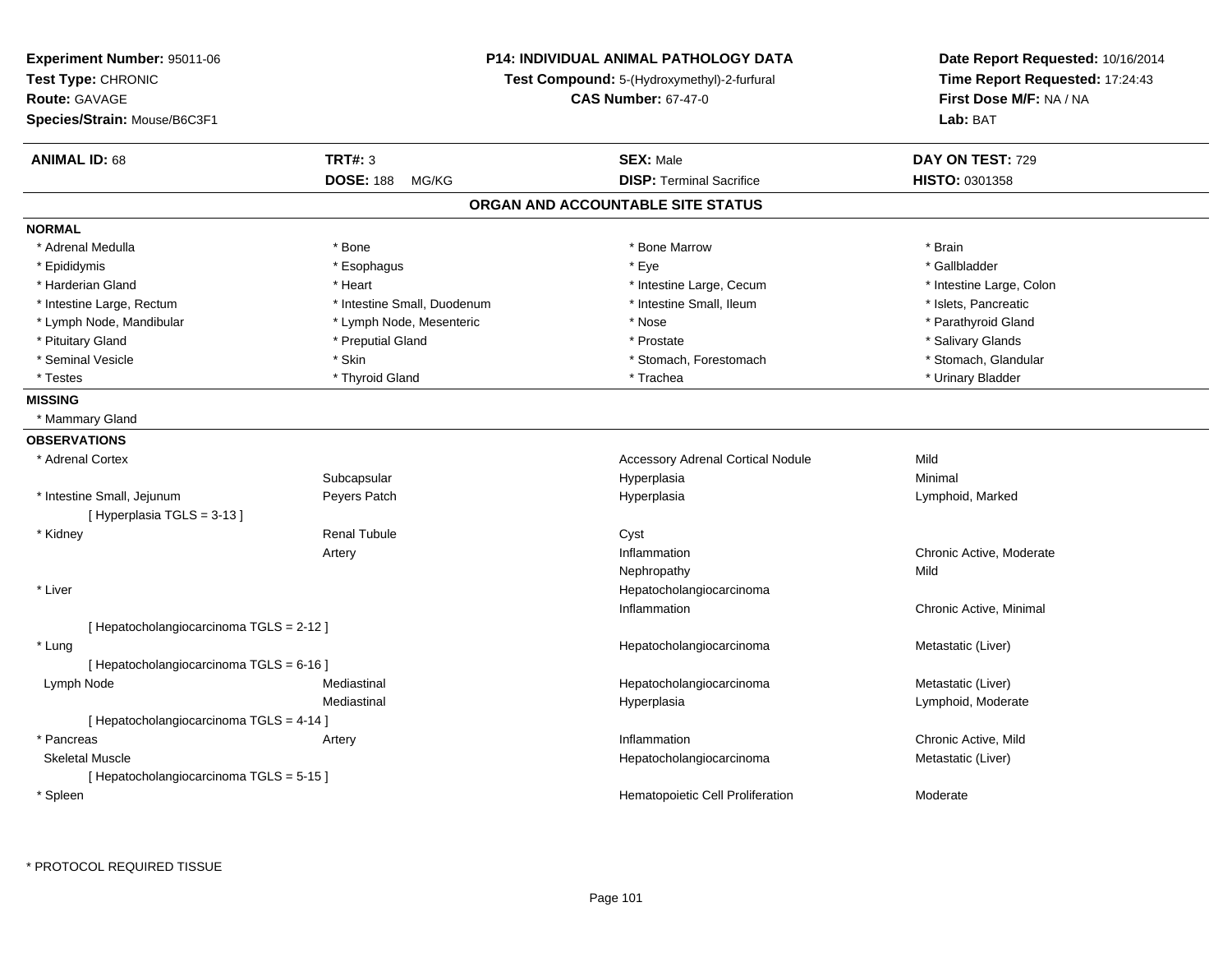| Experiment Number: 95011-06<br>Test Type: CHRONIC<br><b>Route: GAVAGE</b> | <b>P14: INDIVIDUAL ANIMAL PATHOLOGY DATA</b><br>Test Compound: 5-(Hydroxymethyl)-2-furfural<br><b>CAS Number: 67-47-0</b> |                                   | Date Report Requested: 10/16/2014<br>Time Report Requested: 17:24:43<br>First Dose M/F: NA / NA |  |
|---------------------------------------------------------------------------|---------------------------------------------------------------------------------------------------------------------------|-----------------------------------|-------------------------------------------------------------------------------------------------|--|
| Species/Strain: Mouse/B6C3F1                                              |                                                                                                                           |                                   | Lab: BAT                                                                                        |  |
| <b>ANIMAL ID: 68</b>                                                      | TRT#: 3                                                                                                                   | <b>SEX: Male</b>                  | <b>DAY ON TEST: 729</b>                                                                         |  |
|                                                                           | <b>DOSE: 188</b><br>MG/KG                                                                                                 | <b>DISP:</b> Terminal Sacrifice   | <b>HISTO: 0301358</b>                                                                           |  |
|                                                                           |                                                                                                                           | ORGAN AND ACCOUNTABLE SITE STATUS |                                                                                                 |  |
| Hematopoietic Cell Proliferation TGLS = 1-4 ]                             |                                                                                                                           |                                   |                                                                                                 |  |
| * Testes                                                                  |                                                                                                                           |                                   |                                                                                                 |  |
|                                                                           | Note: Rete testis with adjacent tubuli recti - unilateral - normal, not coded.                                            |                                   |                                                                                                 |  |
| * Thymus                                                                  |                                                                                                                           | Atrophy                           | Moderate                                                                                        |  |
| PRIMARY CAUSE OF DEATH                                                    |                                                                                                                           |                                   |                                                                                                 |  |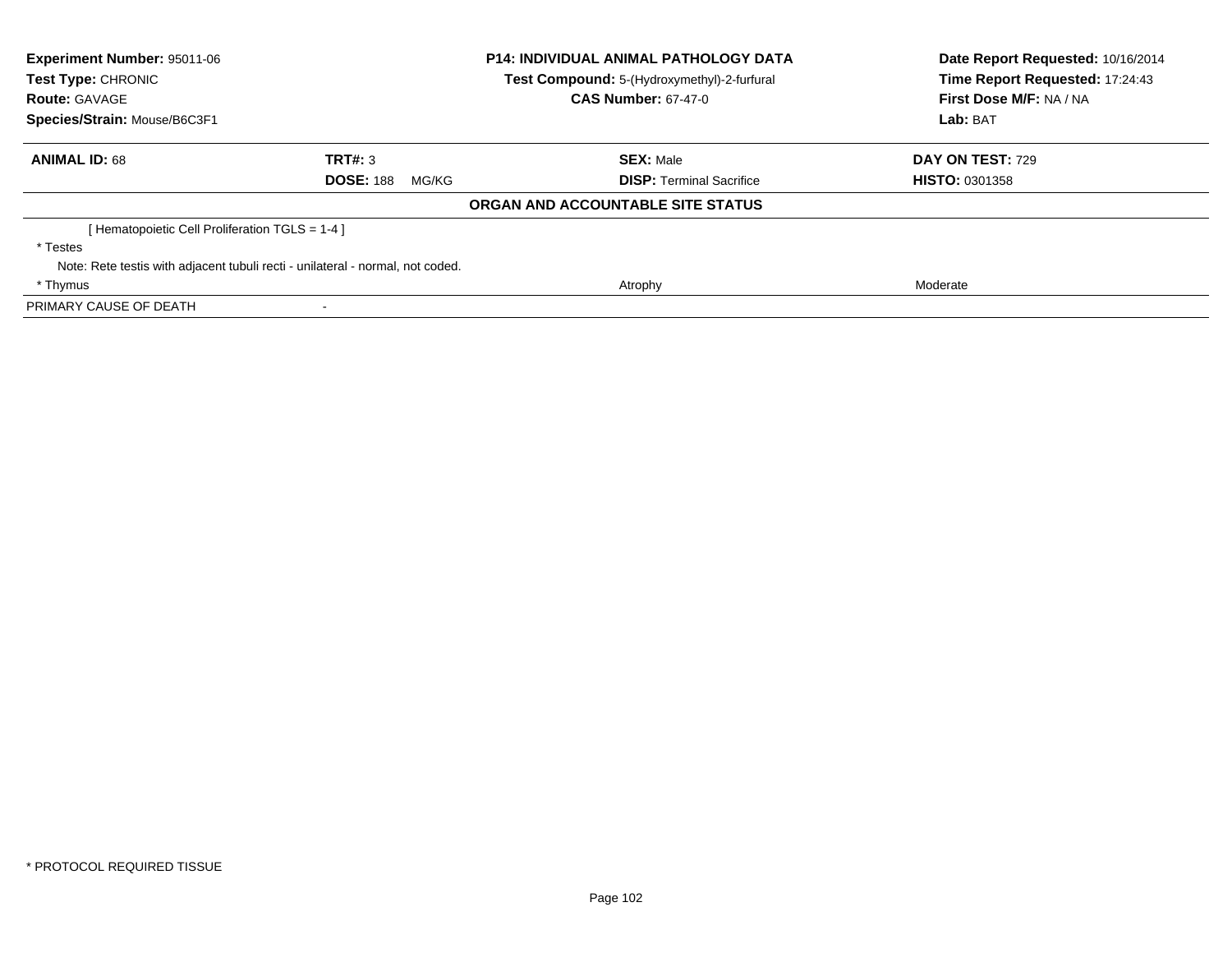| Experiment Number: 95011-06<br>Test Type: CHRONIC<br><b>Route: GAVAGE</b><br>Species/Strain: Mouse/B6C3F1 |                           | <b>P14: INDIVIDUAL ANIMAL PATHOLOGY DATA</b><br>Test Compound: 5-(Hydroxymethyl)-2-furfural<br><b>CAS Number: 67-47-0</b> | Date Report Requested: 10/16/2014<br>Time Report Requested: 17:24:43<br>First Dose M/F: NA / NA<br>Lab: BAT |
|-----------------------------------------------------------------------------------------------------------|---------------------------|---------------------------------------------------------------------------------------------------------------------------|-------------------------------------------------------------------------------------------------------------|
| <b>ANIMAL ID: 69</b>                                                                                      | <b>TRT#: 3</b>            | <b>SEX: Male</b>                                                                                                          | DAY ON TEST: 551                                                                                            |
|                                                                                                           | <b>DOSE: 188</b><br>MG/KG | <b>DISP:</b> Moribund Sacrifice                                                                                           | HISTO: 0301359                                                                                              |
|                                                                                                           |                           | ORGAN AND ACCOUNTABLE SITE STATUS                                                                                         |                                                                                                             |
| <b>NORMAL</b>                                                                                             |                           |                                                                                                                           |                                                                                                             |
| * Adrenal Medulla                                                                                         | * Bone                    | * Bone Marrow                                                                                                             | * Brain                                                                                                     |
| * Epididymis                                                                                              | * Esophagus               | * Gallbladder                                                                                                             | * Heart                                                                                                     |
| * Intestine Large, Cecum                                                                                  | * Intestine Large, Colon  | * Intestine Large, Rectum                                                                                                 | * Intestine Small, Duodenum                                                                                 |
| * Intestine Small, Ileum                                                                                  | * Islets, Pancreatic      | * Lung                                                                                                                    | * Lymph Node, Mesenteric                                                                                    |
| * Pancreas                                                                                                | * Parathyroid Gland       | * Pituitary Gland                                                                                                         | * Preputial Gland                                                                                           |
| * Prostate                                                                                                | * Salivary Glands         | * Seminal Vesicle                                                                                                         | * Skin                                                                                                      |
| * Spleen                                                                                                  | * Stomach, Forestomach    | * Stomach, Glandular                                                                                                      | * Testes                                                                                                    |
| * Trachea                                                                                                 | * Urinary Bladder         |                                                                                                                           |                                                                                                             |
| <b>MISSING</b>                                                                                            |                           |                                                                                                                           |                                                                                                             |
| * Mammary Gland                                                                                           |                           |                                                                                                                           |                                                                                                             |
| <b>OBSERVATIONS</b>                                                                                       |                           |                                                                                                                           |                                                                                                             |
| * Adrenal Cortex                                                                                          | Subcapsular               | Hyperplasia                                                                                                               | Moderate                                                                                                    |
| * Eye                                                                                                     | Cornea                    | Inflammation                                                                                                              | Chronic Active, Mild                                                                                        |
| [Inflammation TGLS = $1-9$ ]                                                                              |                           |                                                                                                                           |                                                                                                             |
| * Harderian Gland                                                                                         |                           | Carcinoma                                                                                                                 |                                                                                                             |
| [Carcinoma TGLS = 2-9]                                                                                    |                           |                                                                                                                           |                                                                                                             |
| * Intestine Small, Jejunum                                                                                |                           | Inflammation                                                                                                              | Chronic Active, Moderate                                                                                    |
| * Kidney                                                                                                  |                           | Mineralization                                                                                                            | Minimal                                                                                                     |
|                                                                                                           |                           | Nephropathy                                                                                                               | Minimal                                                                                                     |
| * Liver                                                                                                   |                           | Clear Cell Focus                                                                                                          |                                                                                                             |
|                                                                                                           | Hepatocyte                | Vacuolization Cytoplasmic                                                                                                 | Mild                                                                                                        |
| [Clear Cell Focus TGLS = $3,4-5+4$ ]                                                                      |                           |                                                                                                                           |                                                                                                             |
| * Lymph Node, Mandibular                                                                                  |                           | Hyperplasia                                                                                                               | Lymphoid, Moderate                                                                                          |
| * Nose                                                                                                    | Olfactory Epi             | Accumulation, Hyaline Droplet                                                                                             | Minimal                                                                                                     |
|                                                                                                           | <b>Respirat Epith</b>     | Accumulation, Hyaline Droplet                                                                                             | Minimal                                                                                                     |
|                                                                                                           | Nasolacrim Dct            | Inflammation                                                                                                              | Suppurative, Minimal                                                                                        |
| * Testes                                                                                                  |                           |                                                                                                                           |                                                                                                             |
| Note: Rete testis with adjacent tubuli recti - unilateral - normal, not coded.                            |                           |                                                                                                                           |                                                                                                             |
| * Thymus                                                                                                  |                           | Cyst                                                                                                                      | Minimal                                                                                                     |
| * Thyroid Gland                                                                                           | Follicle                  | Degeneration                                                                                                              | Minimal                                                                                                     |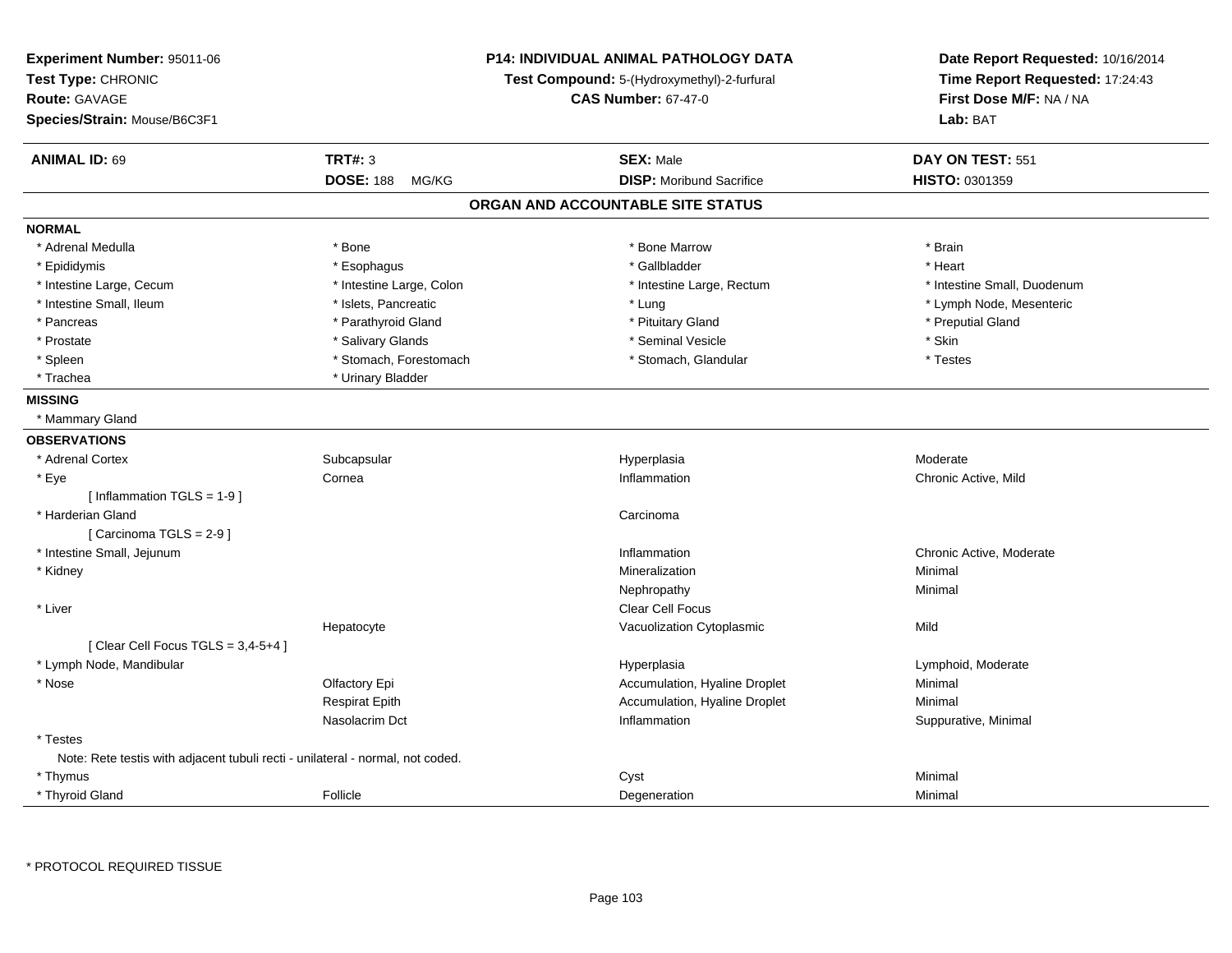| <b>Experiment Number: 95011-06</b><br><b>Test Type: CHRONIC</b><br><b>Route: GAVAGE</b> | <b>P14: INDIVIDUAL ANIMAL PATHOLOGY DATA</b><br>Test Compound: 5-(Hydroxymethyl)-2-furfural<br><b>CAS Number: 67-47-0</b> |                                          | Date Report Requested: 10/16/2014<br>Time Report Requested: 17:24:43<br>First Dose M/F: NA / NA |  |
|-----------------------------------------------------------------------------------------|---------------------------------------------------------------------------------------------------------------------------|------------------------------------------|-------------------------------------------------------------------------------------------------|--|
|                                                                                         |                                                                                                                           |                                          |                                                                                                 |  |
| Species/Strain: Mouse/B6C3F1                                                            |                                                                                                                           |                                          | Lab: BAT                                                                                        |  |
| <b>ANIMAL ID: 69</b>                                                                    | TRT#: 3                                                                                                                   | <b>SEX: Male</b>                         | DAY ON TEST: 551                                                                                |  |
|                                                                                         | <b>DOSE: 188</b><br>MG/KG                                                                                                 | <b>DISP:</b> Moribund Sacrifice          | <b>HISTO: 0301359</b>                                                                           |  |
|                                                                                         |                                                                                                                           | <b>ORGAN AND ACCOUNTABLE SITE STATUS</b> |                                                                                                 |  |
| PRIMARY CAUSE OF DEATH                                                                  | - Harderian Gland Carcinoma                                                                                               |                                          |                                                                                                 |  |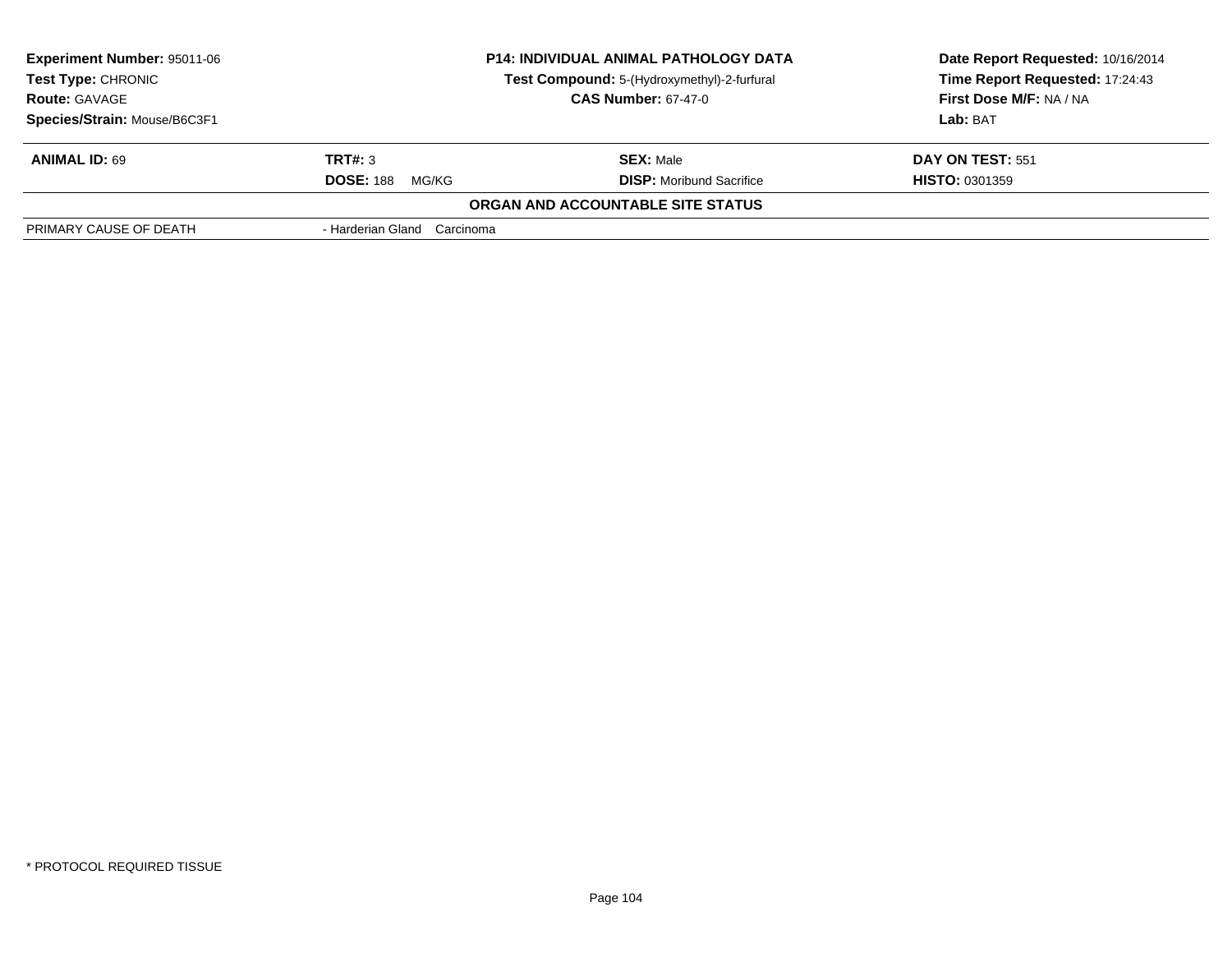| Experiment Number: 95011-06<br>Test Type: CHRONIC<br><b>Route: GAVAGE</b><br>Species/Strain: Mouse/B6C3F1 | P14: INDIVIDUAL ANIMAL PATHOLOGY DATA<br>Test Compound: 5-(Hydroxymethyl)-2-furfural<br><b>CAS Number: 67-47-0</b> |                                   | Date Report Requested: 10/16/2014<br>Time Report Requested: 17:24:43<br>First Dose M/F: NA / NA<br>Lab: BAT |
|-----------------------------------------------------------------------------------------------------------|--------------------------------------------------------------------------------------------------------------------|-----------------------------------|-------------------------------------------------------------------------------------------------------------|
| <b>ANIMAL ID: 70</b>                                                                                      | <b>TRT#: 3</b>                                                                                                     | <b>SEX: Male</b>                  | DAY ON TEST: 730                                                                                            |
|                                                                                                           | <b>DOSE: 188</b><br>MG/KG                                                                                          | <b>DISP: Terminal Sacrifice</b>   | HISTO: 0301360                                                                                              |
|                                                                                                           |                                                                                                                    | ORGAN AND ACCOUNTABLE SITE STATUS |                                                                                                             |
| <b>NORMAL</b>                                                                                             |                                                                                                                    |                                   |                                                                                                             |
| * Adrenal Medulla                                                                                         | * Bone                                                                                                             | * Bone Marrow                     | * Brain                                                                                                     |
| * Epididymis                                                                                              | * Esophagus                                                                                                        | * Eye                             | * Gallbladder                                                                                               |
| * Harderian Gland                                                                                         | * Heart                                                                                                            | * Intestine Large, Cecum          | * Intestine Large, Colon                                                                                    |
| * Intestine Large, Rectum                                                                                 | * Intestine Small, Duodenum                                                                                        | * Intestine Small, Ileum          | * Intestine Small, Jejunum                                                                                  |
| * Islets, Pancreatic                                                                                      | * Lymph Node, Mandibular                                                                                           | * Lymph Node, Mesenteric          | * Parathyroid Gland                                                                                         |
| * Pituitary Gland                                                                                         | * Preputial Gland                                                                                                  | * Prostate                        | * Salivary Glands                                                                                           |
| * Seminal Vesicle                                                                                         | * Skin                                                                                                             | * Spleen                          | * Stomach, Forestomach                                                                                      |
| * Stomach, Glandular                                                                                      | * Testes                                                                                                           | * Trachea                         | * Urinary Bladder                                                                                           |
| <b>MISSING</b>                                                                                            |                                                                                                                    |                                   |                                                                                                             |
| * Mammary Gland                                                                                           |                                                                                                                    |                                   |                                                                                                             |
| <b>OBSERVATIONS</b>                                                                                       |                                                                                                                    |                                   |                                                                                                             |
| * Adrenal Cortex                                                                                          | Subcapsular                                                                                                        | Hyperplasia                       | Minimal                                                                                                     |
| * Kidney                                                                                                  |                                                                                                                    | Mineralization                    | Minimal                                                                                                     |
|                                                                                                           |                                                                                                                    | Nephropathy                       | Minimal                                                                                                     |
| * Liver                                                                                                   |                                                                                                                    | <b>Clear Cell Focus</b>           |                                                                                                             |
|                                                                                                           |                                                                                                                    | Hepatocellular Adenoma            | Multiple                                                                                                    |
|                                                                                                           |                                                                                                                    | Inflammation                      | Chronic Active, Minimal                                                                                     |
|                                                                                                           | Hepatocyte                                                                                                         | Vacuolization Cytoplasmic         | Mild                                                                                                        |
| [Clear Cell Focus TGLS = 1-12]                                                                            |                                                                                                                    |                                   |                                                                                                             |
| [ Hepatocellular Adenoma TGLS = 1-12 ]                                                                    |                                                                                                                    |                                   |                                                                                                             |
| * Lung                                                                                                    |                                                                                                                    | Alveolar/Bronchiolar Adenoma      | Multiple                                                                                                    |
| * Nose                                                                                                    | Glands                                                                                                             | <b>Dilatation</b>                 | Mild                                                                                                        |
|                                                                                                           | Glands                                                                                                             | Hyperplasia                       | Mild                                                                                                        |
| * Pancreas                                                                                                | Acinus                                                                                                             | Atrophy                           | Marked                                                                                                      |
| * Thymus                                                                                                  |                                                                                                                    | Cyst                              | Minimal                                                                                                     |
| * Thyroid Gland                                                                                           | Follicle                                                                                                           | Degeneration                      | Mild                                                                                                        |
| PRIMARY CAUSE OF DEATH                                                                                    | $\blacksquare$                                                                                                     |                                   |                                                                                                             |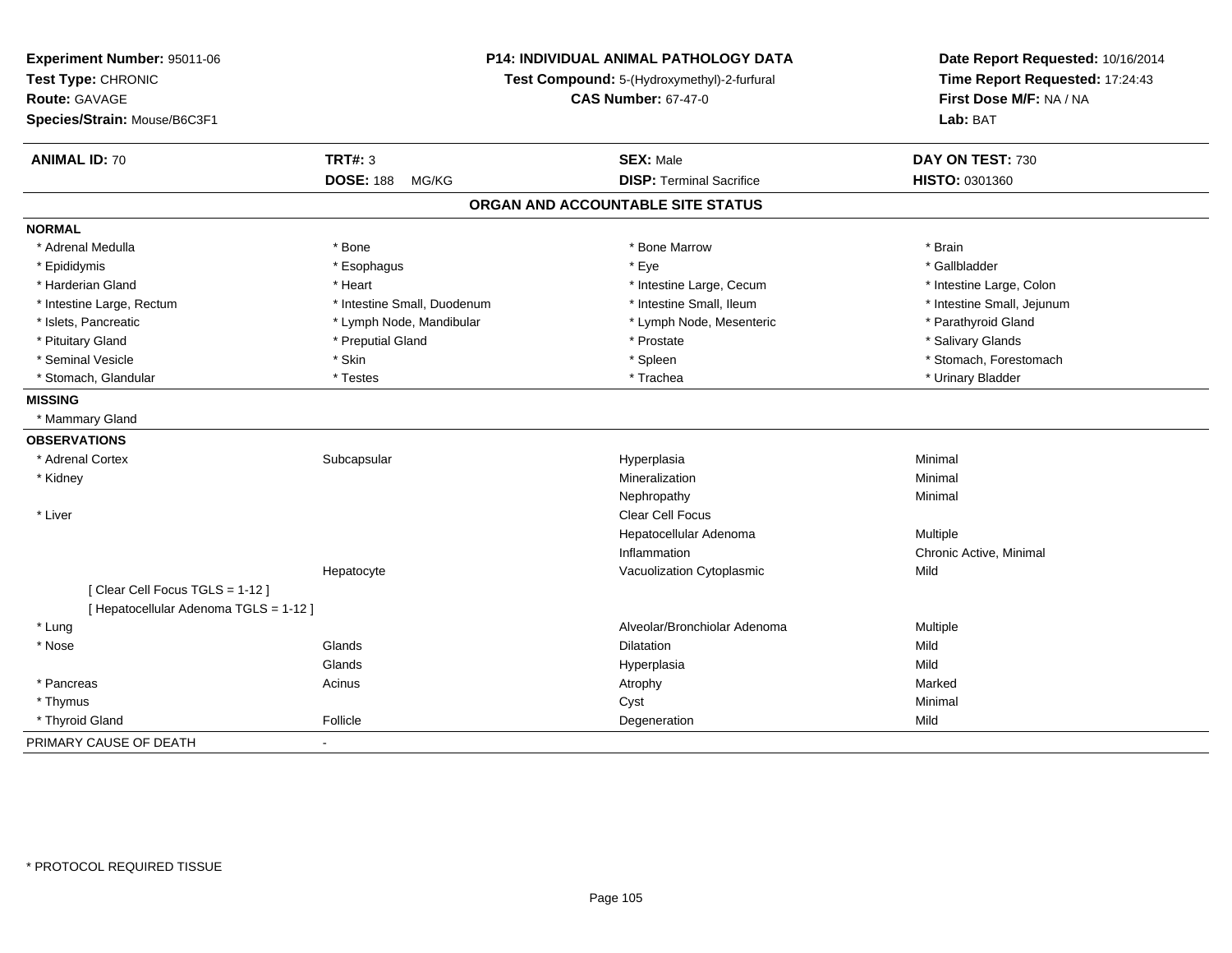| Experiment Number: 95011-06<br>Test Type: CHRONIC<br>Route: GAVAGE<br>Species/Strain: Mouse/B6C3F1 |                            | P14: INDIVIDUAL ANIMAL PATHOLOGY DATA<br>Test Compound: 5-(Hydroxymethyl)-2-furfural<br><b>CAS Number: 67-47-0</b> | Date Report Requested: 10/16/2014<br>Time Report Requested: 17:24:43<br>First Dose M/F: NA / NA<br>Lab: BAT |
|----------------------------------------------------------------------------------------------------|----------------------------|--------------------------------------------------------------------------------------------------------------------|-------------------------------------------------------------------------------------------------------------|
| <b>ANIMAL ID: 71</b>                                                                               | <b>TRT#: 3</b>             | <b>SEX: Male</b>                                                                                                   | DAY ON TEST: 730                                                                                            |
|                                                                                                    | <b>DOSE: 188</b><br>MG/KG  | <b>DISP: Terminal Sacrifice</b>                                                                                    | HISTO: 0301361                                                                                              |
|                                                                                                    |                            | ORGAN AND ACCOUNTABLE SITE STATUS                                                                                  |                                                                                                             |
| <b>NORMAL</b>                                                                                      |                            |                                                                                                                    |                                                                                                             |
| * Adrenal Cortex                                                                                   | * Adrenal Medulla          | <b>Blood Vessel</b>                                                                                                | * Bone                                                                                                      |
| * Bone Marrow                                                                                      | * Brain                    | * Epididymis                                                                                                       | * Esophagus                                                                                                 |
| * Eye                                                                                              | * Gallbladder              | * Harderian Gland                                                                                                  | * Heart                                                                                                     |
| * Intestine Large, Cecum                                                                           | * Intestine Large, Colon   | * Intestine Large, Rectum                                                                                          | * Intestine Small, Duodenum                                                                                 |
| * Intestine Small, Ileum                                                                           | * Intestine Small, Jejunum | * Islets, Pancreatic                                                                                               | * Lung                                                                                                      |
| * Lymph Node, Mandibular                                                                           | * Nose                     | * Pancreas                                                                                                         | * Parathyroid Gland                                                                                         |
| * Pituitary Gland                                                                                  | * Prostate                 | * Salivary Glands                                                                                                  | * Seminal Vesicle                                                                                           |
| * Skin                                                                                             | * Spleen                   | * Stomach, Forestomach                                                                                             | * Stomach, Glandular                                                                                        |
| * Testes                                                                                           | * Thyroid Gland            | * Trachea                                                                                                          | * Urinary Bladder                                                                                           |
| <b>MISSING</b>                                                                                     |                            |                                                                                                                    |                                                                                                             |
| * Mammary Gland                                                                                    |                            |                                                                                                                    |                                                                                                             |
| <b>OBSERVATIONS</b>                                                                                |                            |                                                                                                                    |                                                                                                             |
| * Kidney                                                                                           |                            | Mineralization                                                                                                     | Minimal                                                                                                     |
|                                                                                                    |                            | Nephropathy                                                                                                        | Minimal                                                                                                     |
| * Liver                                                                                            |                            | <b>Eosinophilic Focus</b>                                                                                          |                                                                                                             |
|                                                                                                    |                            | Inflammation                                                                                                       | Chronic Active, Minimal                                                                                     |
|                                                                                                    | Hepatocyte                 | Vacuolization Cytoplasmic                                                                                          | Moderate                                                                                                    |
| [Eosinophilic Focus TGLS = 2-4+12 ]                                                                |                            |                                                                                                                    |                                                                                                             |
| * Lymph Node, Mesenteric                                                                           |                            | Hyperplasia                                                                                                        | Lymphoid, Marked                                                                                            |
| * Preputial Gland                                                                                  | Duct                       | Ectasia                                                                                                            | Mild                                                                                                        |
| [Ectasia TGLS = $1-8$ ]                                                                            |                            |                                                                                                                    |                                                                                                             |
| * Thymus                                                                                           |                            | Atrophy                                                                                                            | Mild                                                                                                        |
| PRIMARY CAUSE OF DEATH                                                                             | $\blacksquare$             |                                                                                                                    |                                                                                                             |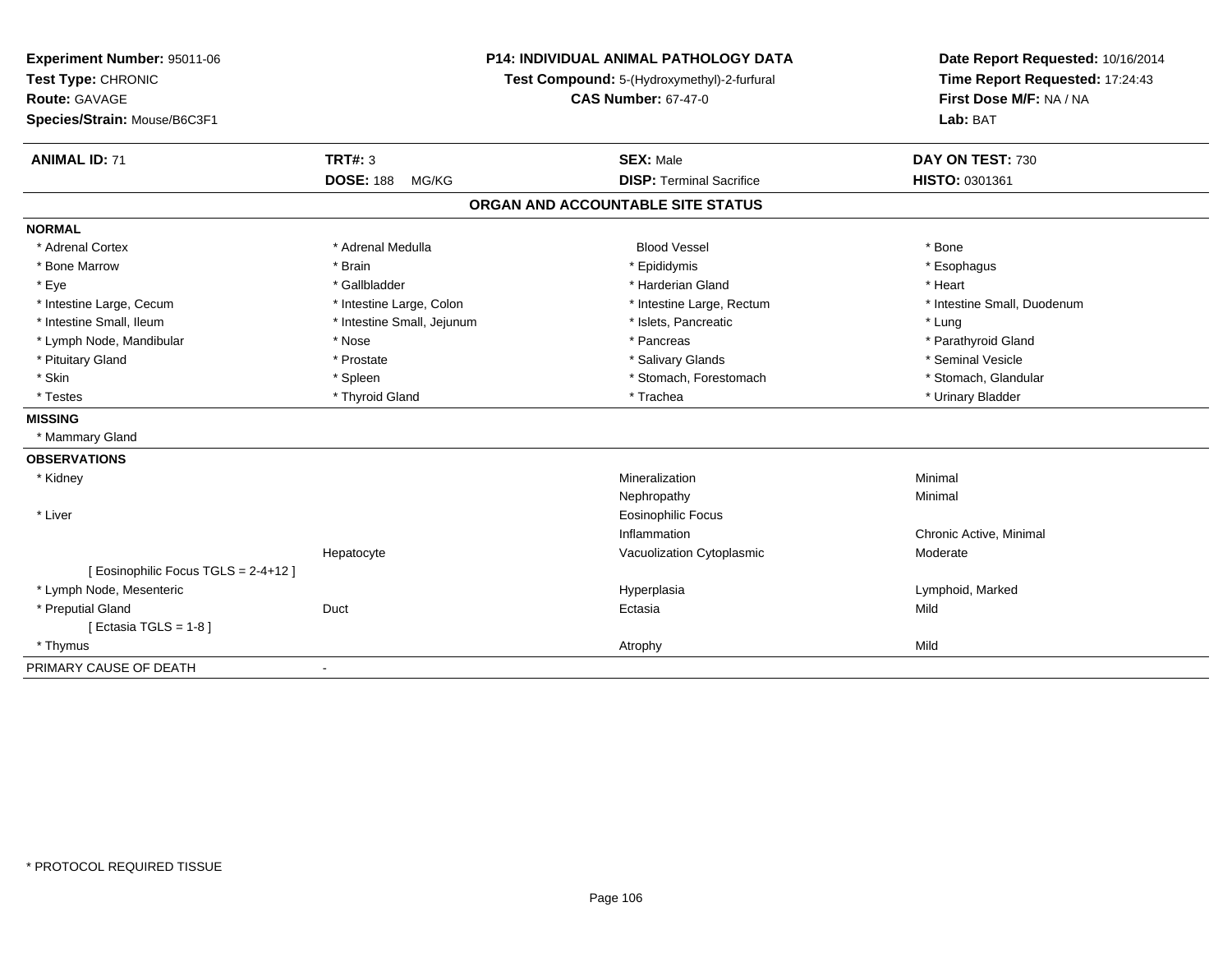| Experiment Number: 95011-06<br>Test Type: CHRONIC<br>Route: GAVAGE<br>Species/Strain: Mouse/B6C3F1 |                           | P14: INDIVIDUAL ANIMAL PATHOLOGY DATA<br>Test Compound: 5-(Hydroxymethyl)-2-furfural<br><b>CAS Number: 67-47-0</b> | Date Report Requested: 10/16/2014<br>Time Report Requested: 17:24:43<br>First Dose M/F: NA / NA<br>Lab: BAT |
|----------------------------------------------------------------------------------------------------|---------------------------|--------------------------------------------------------------------------------------------------------------------|-------------------------------------------------------------------------------------------------------------|
| <b>ANIMAL ID: 72</b>                                                                               | <b>TRT#: 3</b>            | <b>SEX: Male</b>                                                                                                   | DAY ON TEST: 730                                                                                            |
|                                                                                                    | <b>DOSE: 188</b><br>MG/KG | <b>DISP: Terminal Sacrifice</b>                                                                                    | HISTO: 0301362                                                                                              |
|                                                                                                    |                           | ORGAN AND ACCOUNTABLE SITE STATUS                                                                                  |                                                                                                             |
| <b>NORMAL</b>                                                                                      |                           |                                                                                                                    |                                                                                                             |
| * Adrenal Medulla                                                                                  | * Bone                    | * Bone Marrow                                                                                                      | * Brain                                                                                                     |
| * Epididymis                                                                                       | * Esophagus               | * Eye                                                                                                              | * Gallbladder                                                                                               |
| * Heart                                                                                            | * Intestine Large, Cecum  | * Intestine Large, Colon                                                                                           | * Intestine Large, Rectum                                                                                   |
| * Intestine Small, Duodenum                                                                        | * Intestine Small, Ileum  | * Intestine Small, Jejunum                                                                                         | * Islets, Pancreatic                                                                                        |
| * Lung                                                                                             | * Lymph Node, Mandibular  | * Lymph Node, Mesenteric                                                                                           | * Nose                                                                                                      |
| * Pancreas                                                                                         | * Parathyroid Gland       | * Pituitary Gland                                                                                                  | * Preputial Gland                                                                                           |
| * Prostate                                                                                         | * Salivary Glands         | * Seminal Vesicle                                                                                                  | * Stomach, Forestomach                                                                                      |
| * Testes                                                                                           | * Trachea                 | * Urinary Bladder                                                                                                  |                                                                                                             |
| <b>MISSING</b>                                                                                     |                           |                                                                                                                    |                                                                                                             |
| * Mammary Gland                                                                                    |                           |                                                                                                                    |                                                                                                             |
| <b>OBSERVATIONS</b>                                                                                |                           |                                                                                                                    |                                                                                                             |
| * Adrenal Cortex                                                                                   | Subcapsular               | Hyperplasia                                                                                                        | Mild                                                                                                        |
| * Harderian Gland                                                                                  |                           | Adenoma                                                                                                            |                                                                                                             |
| * Kidney                                                                                           | <b>Renal Tubule</b>       | Cyst                                                                                                               |                                                                                                             |
|                                                                                                    |                           | Mineralization                                                                                                     | Minimal                                                                                                     |
|                                                                                                    |                           | Nephropathy                                                                                                        | Minimal                                                                                                     |
| * Liver                                                                                            |                           | Hepatocellular Adenoma                                                                                             | Multiple                                                                                                    |
|                                                                                                    |                           | Hepatocellular Carcinoma                                                                                           |                                                                                                             |
|                                                                                                    |                           | <b>Infiltration Cellular</b>                                                                                       | Mononuclear CI, Minimal                                                                                     |
| [ Hepatocellular Adenoma TGLS = 4,5,6-15+16+17 ]<br>[ Hepatocellular Carcinoma TGLS = 7-18 ]       |                           |                                                                                                                    |                                                                                                             |
| * Skin                                                                                             | Epidermis                 | Hyperkeratosis                                                                                                     | Mild                                                                                                        |
|                                                                                                    | Epidermis                 | Hyperplasia                                                                                                        | Moderate                                                                                                    |
|                                                                                                    |                           | Inflammation                                                                                                       | Chronic Active, Marked                                                                                      |
|                                                                                                    | Epidermis                 | Ulcer                                                                                                              | Marked                                                                                                      |
| [ Ulcer TGLS = $1,2,3-12+13+14$ ]                                                                  |                           |                                                                                                                    |                                                                                                             |
| * Spleen                                                                                           |                           | Hematopoietic Cell Proliferation                                                                                   | Moderate                                                                                                    |
| [ Hematopoietic Cell Proliferation TGLS = 8-4 ]                                                    |                           |                                                                                                                    |                                                                                                             |
| * Stomach, Glandular                                                                               |                           | Dysplasia                                                                                                          | Marked                                                                                                      |
| * Testes                                                                                           |                           |                                                                                                                    |                                                                                                             |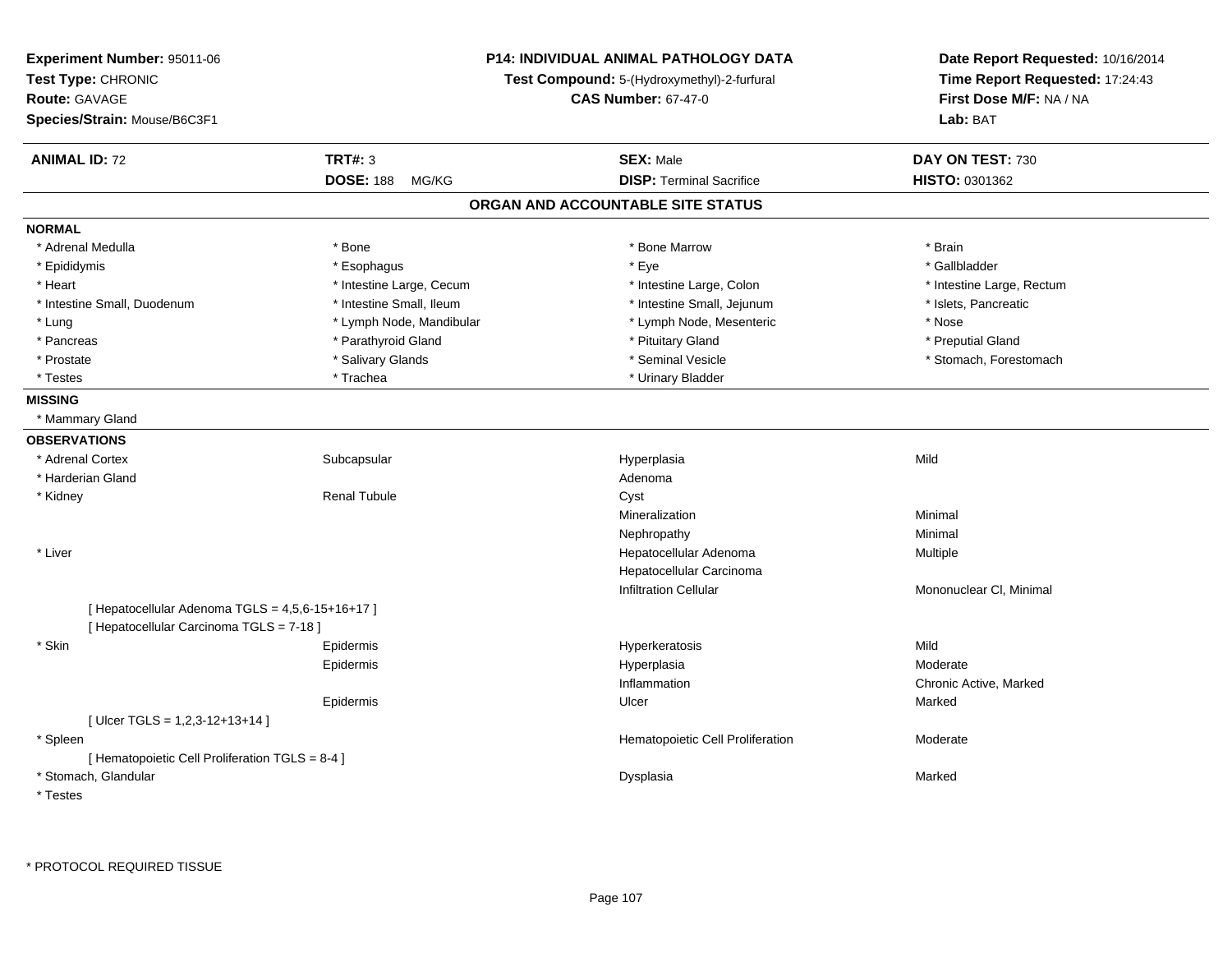| <b>Experiment Number: 95011-06</b><br>Test Type: CHRONIC<br><b>Route: GAVAGE</b> |                           | <b>P14: INDIVIDUAL ANIMAL PATHOLOGY DATA</b><br>Test Compound: 5-(Hydroxymethyl)-2-furfural<br><b>CAS Number: 67-47-0</b> | Date Report Requested: 10/16/2014<br>Time Report Requested: 17:24:43<br>First Dose M/F: NA / NA |
|----------------------------------------------------------------------------------|---------------------------|---------------------------------------------------------------------------------------------------------------------------|-------------------------------------------------------------------------------------------------|
| Species/Strain: Mouse/B6C3F1                                                     |                           |                                                                                                                           | Lab: BAT                                                                                        |
| <b>ANIMAL ID: 72</b>                                                             | TRT#: 3                   | <b>SEX: Male</b>                                                                                                          | DAY ON TEST: 730                                                                                |
|                                                                                  | <b>DOSE: 188</b><br>MG/KG | <b>DISP: Terminal Sacrifice</b>                                                                                           | <b>HISTO: 0301362</b>                                                                           |
|                                                                                  |                           | ORGAN AND ACCOUNTABLE SITE STATUS                                                                                         |                                                                                                 |
| Note: Rete testis with adjacent tubuli recti - unilateral - normal, not coded.   |                           |                                                                                                                           |                                                                                                 |
| * Thymus                                                                         |                           | Atrophy                                                                                                                   | Moderate                                                                                        |
|                                                                                  |                           | Cyst                                                                                                                      | Minimal                                                                                         |
| * Thyroid Gland                                                                  | <b>Follicular Cel</b>     | Adenoma                                                                                                                   |                                                                                                 |
|                                                                                  | <b>Follicular Cel</b>     | Hyperplasia                                                                                                               | Mild                                                                                            |
| PRIMARY CAUSE OF DEATH                                                           |                           |                                                                                                                           |                                                                                                 |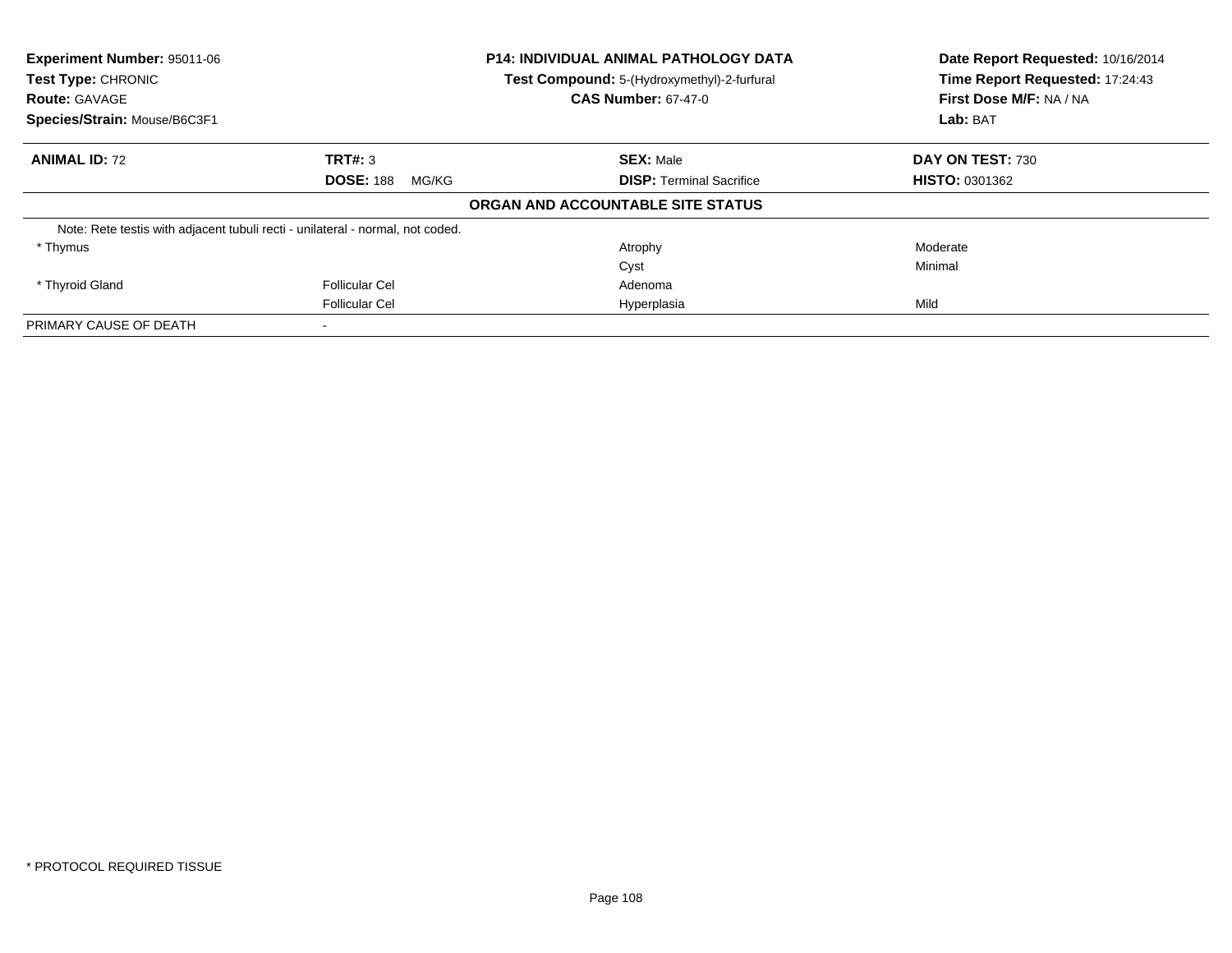| Experiment Number: 95011-06<br>Test Type: CHRONIC<br><b>Route: GAVAGE</b> |                           | <b>P14: INDIVIDUAL ANIMAL PATHOLOGY DATA</b><br>Test Compound: 5-(Hydroxymethyl)-2-furfural | Date Report Requested: 10/16/2014<br>Time Report Requested: 17:24:43 |
|---------------------------------------------------------------------------|---------------------------|---------------------------------------------------------------------------------------------|----------------------------------------------------------------------|
|                                                                           |                           | <b>CAS Number: 67-47-0</b>                                                                  | First Dose M/F: NA / NA                                              |
| Species/Strain: Mouse/B6C3F1                                              |                           |                                                                                             | Lab: BAT                                                             |
|                                                                           |                           |                                                                                             |                                                                      |
| <b>ANIMAL ID: 73</b>                                                      | <b>TRT#: 3</b>            | <b>SEX: Male</b>                                                                            | DAY ON TEST: 603                                                     |
|                                                                           | <b>DOSE: 188</b><br>MG/KG | <b>DISP:</b> Moribund Sacrifice                                                             | HISTO: 0301363                                                       |
|                                                                           |                           | ORGAN AND ACCOUNTABLE SITE STATUS                                                           |                                                                      |
| <b>NORMAL</b>                                                             |                           |                                                                                             |                                                                      |
| * Adrenal Medulla                                                         | * Bone                    | * Brain                                                                                     | * Esophagus                                                          |
| * Eye                                                                     | * Gallbladder             | * Harderian Gland                                                                           | * Intestine Large, Cecum                                             |
| * Intestine Large, Rectum                                                 | * Intestine Small, Ileum  | * Intestine Small, Jejunum                                                                  | * Islets, Pancreatic                                                 |
| * Lymph Node, Mandibular                                                  | * Nose                    | * Parathyroid Gland                                                                         | * Pituitary Gland                                                    |
| * Preputial Gland                                                         | * Prostate                | * Salivary Glands                                                                           | * Stomach, Forestomach                                               |
| * Stomach, Glandular                                                      | * Testes                  | * Thyroid Gland                                                                             | * Trachea                                                            |
| * Urinary Bladder                                                         |                           |                                                                                             |                                                                      |
| <b>MISSING</b>                                                            |                           |                                                                                             |                                                                      |
| * Mammary Gland                                                           |                           |                                                                                             |                                                                      |
| <b>OBSERVATIONS</b>                                                       |                           |                                                                                             |                                                                      |
| * Adrenal Cortex                                                          | Subcapsular               | Hyperplasia                                                                                 | Minimal                                                              |
| * Bone Marrow                                                             | <b>Myeloid Cell</b>       | Hyperplasia                                                                                 | Marked                                                               |
| <b>Coagulating Gland</b>                                                  |                           | Leiomyosarcoma                                                                              | Metastatic (Intestine Large, Colon)                                  |
| * Epididymis                                                              |                           | Leiomyosarcoma                                                                              | Metastatic (Intestine Large, Colon)                                  |
| * Heart                                                                   |                           | Leiomyosarcoma                                                                              | Metastatic (Intestine Large, Colon)                                  |
| * Intestine Large, Colon                                                  |                           | Leiomyosarcoma                                                                              |                                                                      |
| * Intestine Small, Duodenum                                               |                           | Leiomyosarcoma                                                                              | Metastatic (Intestine Large, Colon)                                  |
| * Kidney                                                                  |                           | Leiomyosarcoma                                                                              | Metastatic (Intestine Large, Colon)                                  |
|                                                                           |                           | Mineralization                                                                              | Minimal                                                              |
|                                                                           |                           | Nephropathy                                                                                 | Moderate                                                             |
| * Liver                                                                   |                           | Hematopoietic Cell Proliferation                                                            | Mild                                                                 |
|                                                                           |                           | Inflammation                                                                                | Chronic Active, Minimal                                              |
|                                                                           |                           | Leiomyosarcoma                                                                              | Metastatic (Intestine Large, Colon)                                  |
| [ Leiomyosarcoma TGLS = 1,2,3-12+13+14+4 ]                                |                           |                                                                                             |                                                                      |
| * Lung                                                                    | Mediastinum               | Leiomyosarcoma                                                                              | Metastatic (Intestine Large, Colon)                                  |
|                                                                           |                           | Leiomyosarcoma                                                                              | Metastatic (Intestine Large, Colon)                                  |
| [ Leiomyosarcoma TGLS = 4-3 ]                                             |                           |                                                                                             |                                                                      |
| * Lymph Node, Mesenteric                                                  |                           | Leiomyosarcoma                                                                              | Metastatic (Intestine Large, Colon)                                  |
| Mesentery                                                                 |                           | Leiomyosarcoma                                                                              | Metastatic (Intestine Large, Colon)                                  |
| * Pancreas                                                                | Acinus                    | Atrophy                                                                                     | Marked                                                               |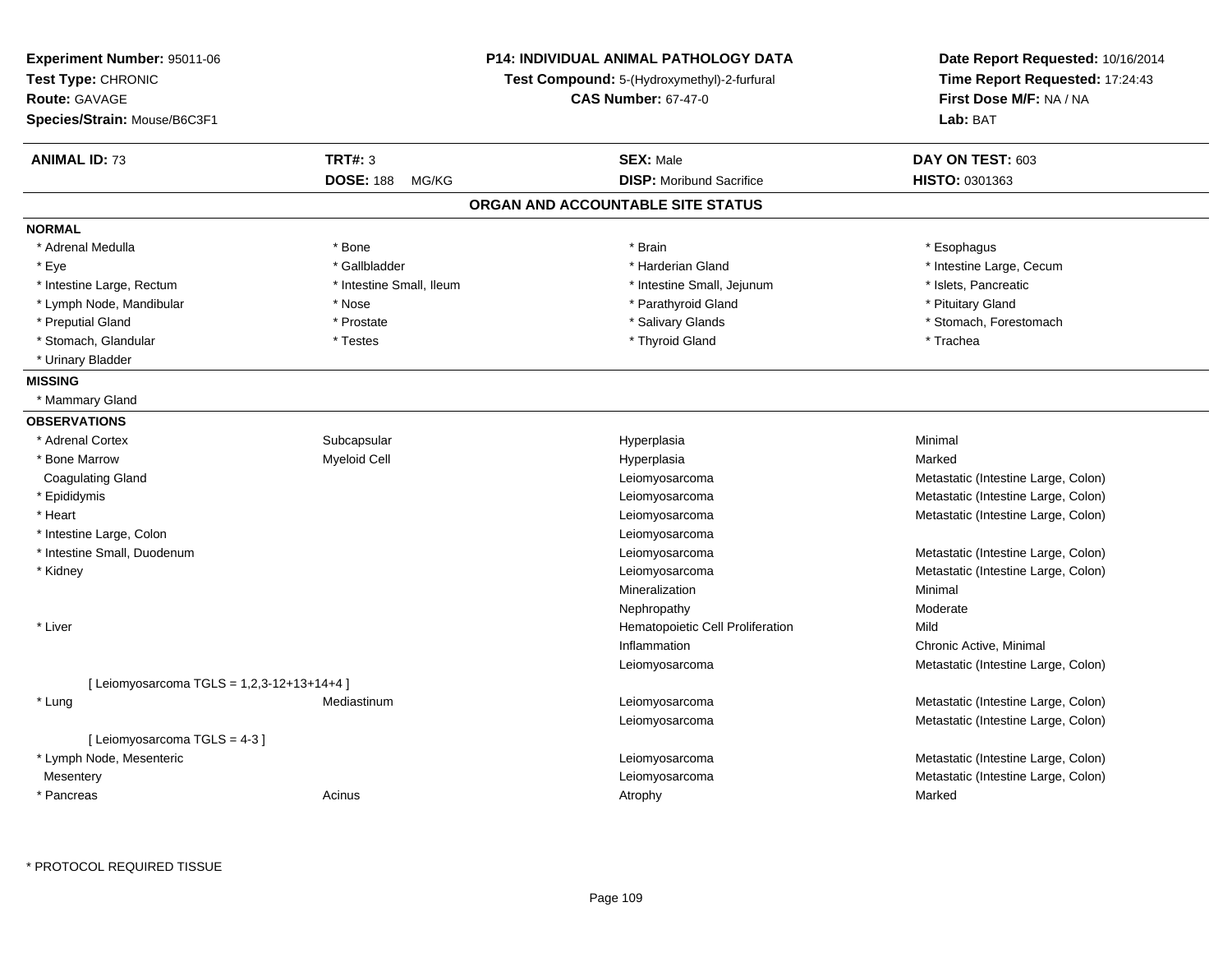| <b>Experiment Number: 95011-06</b><br><b>Test Type: CHRONIC</b><br><b>Route: GAVAGE</b><br>Species/Strain: Mouse/B6C3F1 |                           | <b>P14: INDIVIDUAL ANIMAL PATHOLOGY DATA</b><br>Test Compound: 5-(Hydroxymethyl)-2-furfural<br><b>CAS Number: 67-47-0</b> |                                   | Date Report Requested: 10/16/2014<br>Time Report Requested: 17:24:43<br>First Dose M/F: NA / NA<br>Lab: BAT |  |
|-------------------------------------------------------------------------------------------------------------------------|---------------------------|---------------------------------------------------------------------------------------------------------------------------|-----------------------------------|-------------------------------------------------------------------------------------------------------------|--|
| <b>ANIMAL ID: 73</b>                                                                                                    | TRT#: 3                   |                                                                                                                           | <b>SEX: Male</b>                  | DAY ON TEST: 603                                                                                            |  |
|                                                                                                                         | <b>DOSE: 188</b><br>MG/KG |                                                                                                                           | <b>DISP:</b> Moribund Sacrifice   | <b>HISTO: 0301363</b>                                                                                       |  |
|                                                                                                                         |                           |                                                                                                                           | ORGAN AND ACCOUNTABLE SITE STATUS |                                                                                                             |  |
| * Seminal Vesicle                                                                                                       |                           |                                                                                                                           | Leiomyosarcoma                    | Metastatic (Intestine Large, Colon)                                                                         |  |
| <b>Skeletal Muscle</b>                                                                                                  |                           |                                                                                                                           | Leiomyosarcoma                    | Metastatic (Intestine Large, Colon)                                                                         |  |
| [Leiomyosarcoma TGLS = 5-12 ]                                                                                           |                           |                                                                                                                           |                                   |                                                                                                             |  |
| * Skin                                                                                                                  |                           |                                                                                                                           | Leiomyosarcoma                    | Metastatic (Intestine Large, Colon)                                                                         |  |
| * Spleen                                                                                                                |                           |                                                                                                                           | Hematopoietic Cell Proliferation  | Moderate                                                                                                    |  |
|                                                                                                                         |                           |                                                                                                                           | Leiomyosarcoma                    | Metastatic (Intestine Large, Colon)                                                                         |  |
| * Testes                                                                                                                |                           |                                                                                                                           |                                   |                                                                                                             |  |
| Note: Rete testes with adjacent tubuli recti - bilateral - normal, not coded.                                           |                           |                                                                                                                           |                                   |                                                                                                             |  |
| * Thymus                                                                                                                |                           |                                                                                                                           | Atrophy                           | Marked                                                                                                      |  |
| PRIMARY CAUSE OF DEATH                                                                                                  | - Intestine Large, Colon  | Leiomyosarcoma                                                                                                            |                                   |                                                                                                             |  |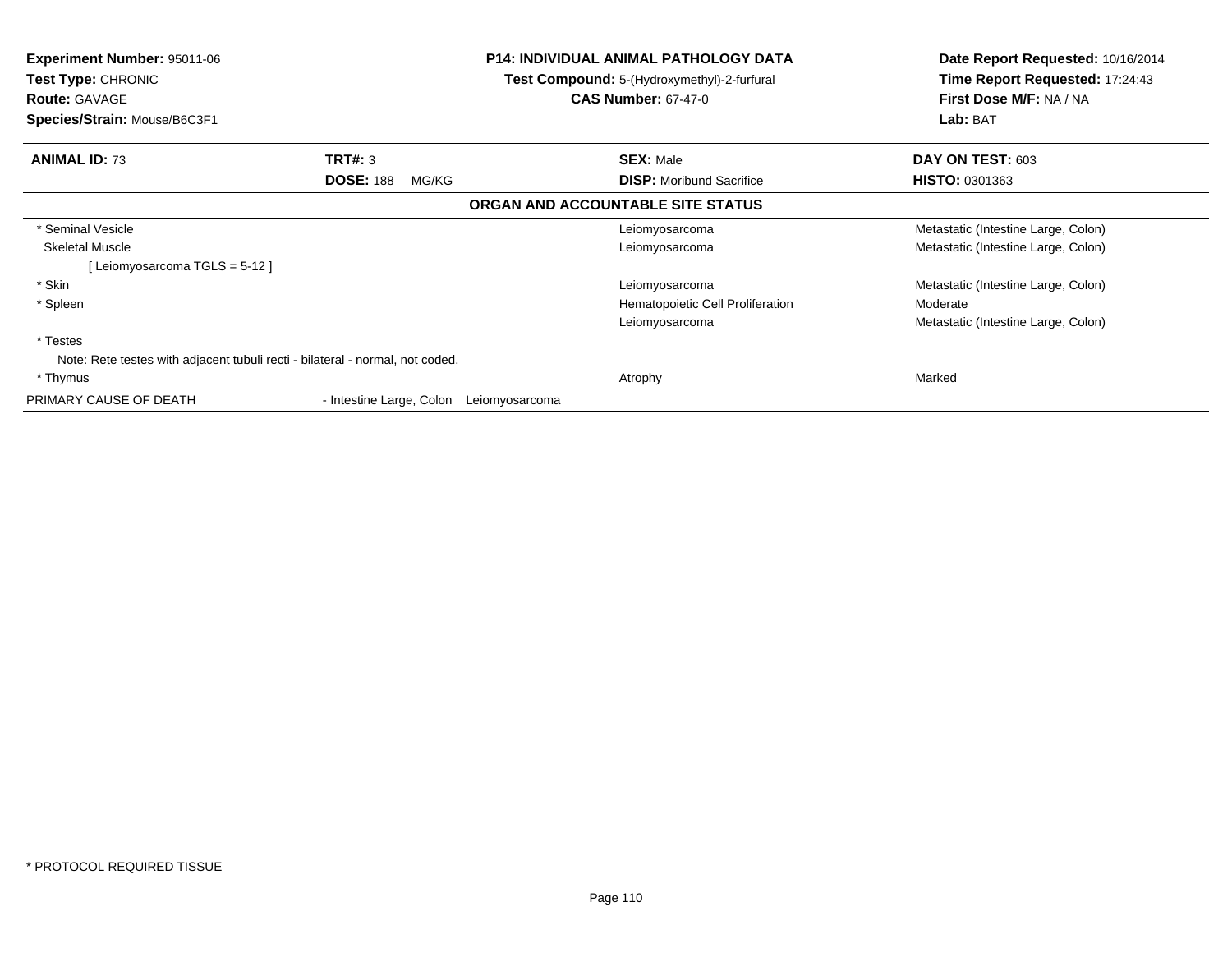| Experiment Number: 95011-06<br>Test Type: CHRONIC<br><b>Route: GAVAGE</b><br>Species/Strain: Mouse/B6C3F1 | P14: INDIVIDUAL ANIMAL PATHOLOGY DATA<br>Test Compound: 5-(Hydroxymethyl)-2-furfural<br><b>CAS Number: 67-47-0</b> |                                   | Date Report Requested: 10/16/2014<br>Time Report Requested: 17:24:43<br>First Dose M/F: NA / NA<br>Lab: BAT |  |
|-----------------------------------------------------------------------------------------------------------|--------------------------------------------------------------------------------------------------------------------|-----------------------------------|-------------------------------------------------------------------------------------------------------------|--|
| <b>ANIMAL ID: 74</b>                                                                                      | <b>TRT#: 3</b>                                                                                                     | <b>SEX: Male</b>                  | DAY ON TEST: 518                                                                                            |  |
|                                                                                                           | <b>DOSE: 188</b><br>MG/KG                                                                                          | <b>DISP:</b> Moribund Sacrifice   | HISTO: 0301364                                                                                              |  |
|                                                                                                           |                                                                                                                    | ORGAN AND ACCOUNTABLE SITE STATUS |                                                                                                             |  |
| <b>NORMAL</b>                                                                                             |                                                                                                                    |                                   |                                                                                                             |  |
| * Adrenal Medulla                                                                                         | * Bone                                                                                                             | * Bone Marrow                     | * Brain                                                                                                     |  |
| * Epididymis                                                                                              | * Esophagus                                                                                                        | * Eye                             | * Gallbladder                                                                                               |  |
| * Harderian Gland                                                                                         | * Heart                                                                                                            | * Intestine Large, Cecum          | * Intestine Large, Colon                                                                                    |  |
| * Intestine Large, Rectum                                                                                 | * Intestine Small, Duodenum                                                                                        | * Intestine Small, Ileum          | * Intestine Small, Jejunum                                                                                  |  |
| * Islets, Pancreatic                                                                                      | * Lymph Node, Mandibular                                                                                           | * Lymph Node, Mesenteric          | * Nose                                                                                                      |  |
| * Pancreas                                                                                                | * Parathyroid Gland                                                                                                | * Pituitary Gland                 | * Preputial Gland                                                                                           |  |
| * Prostate                                                                                                | * Salivary Glands                                                                                                  | * Seminal Vesicle                 | * Skin                                                                                                      |  |
| * Stomach, Forestomach                                                                                    | * Stomach, Glandular                                                                                               | * Testes                          | * Thyroid Gland                                                                                             |  |
| * Trachea                                                                                                 | * Urinary Bladder                                                                                                  |                                   |                                                                                                             |  |
| <b>MISSING</b>                                                                                            |                                                                                                                    |                                   |                                                                                                             |  |
| * Mammary Gland                                                                                           |                                                                                                                    |                                   |                                                                                                             |  |
| <b>OBSERVATIONS</b>                                                                                       |                                                                                                                    |                                   |                                                                                                             |  |
| * Adrenal Cortex                                                                                          | Subcapsular                                                                                                        | Hyperplasia                       | Minimal                                                                                                     |  |
| * Kidney                                                                                                  |                                                                                                                    | Nephropathy                       | Moderate                                                                                                    |  |
| * Liver                                                                                                   |                                                                                                                    | <b>Basophilic Focus</b>           |                                                                                                             |  |
|                                                                                                           |                                                                                                                    | Hepatocellular Carcinoma          | Multiple                                                                                                    |  |
|                                                                                                           |                                                                                                                    | Pigmentation                      | Mild                                                                                                        |  |
| [ Hepatocellular Carcinoma TGLS = 1,2-12+4 ]                                                              |                                                                                                                    |                                   |                                                                                                             |  |
| * Lung                                                                                                    |                                                                                                                    | Hepatocellular Carcinoma          | Metastatic (Liver)                                                                                          |  |
| [ Hepatocellular Carcinoma TGLS = 3,4,5-13+3+3+13 ]                                                       |                                                                                                                    |                                   |                                                                                                             |  |
| * Spleen                                                                                                  |                                                                                                                    | Hematopoietic Cell Proliferation  | Moderate                                                                                                    |  |
| * Testes                                                                                                  |                                                                                                                    |                                   |                                                                                                             |  |
| Note: Rete testis with adjacent tubuli recti - unilateral - normal, not coded.                            |                                                                                                                    |                                   |                                                                                                             |  |
| * Thymus                                                                                                  |                                                                                                                    | Atrophy                           | Marked                                                                                                      |  |
| PRIMARY CAUSE OF DEATH                                                                                    | Hepatocellular Carcinoma<br>- Liver                                                                                |                                   |                                                                                                             |  |
| CONTRIBUTORY CAUSE OF DEATH                                                                               | - Lung Hepatocellular Carcinoma Liver                                                                              |                                   |                                                                                                             |  |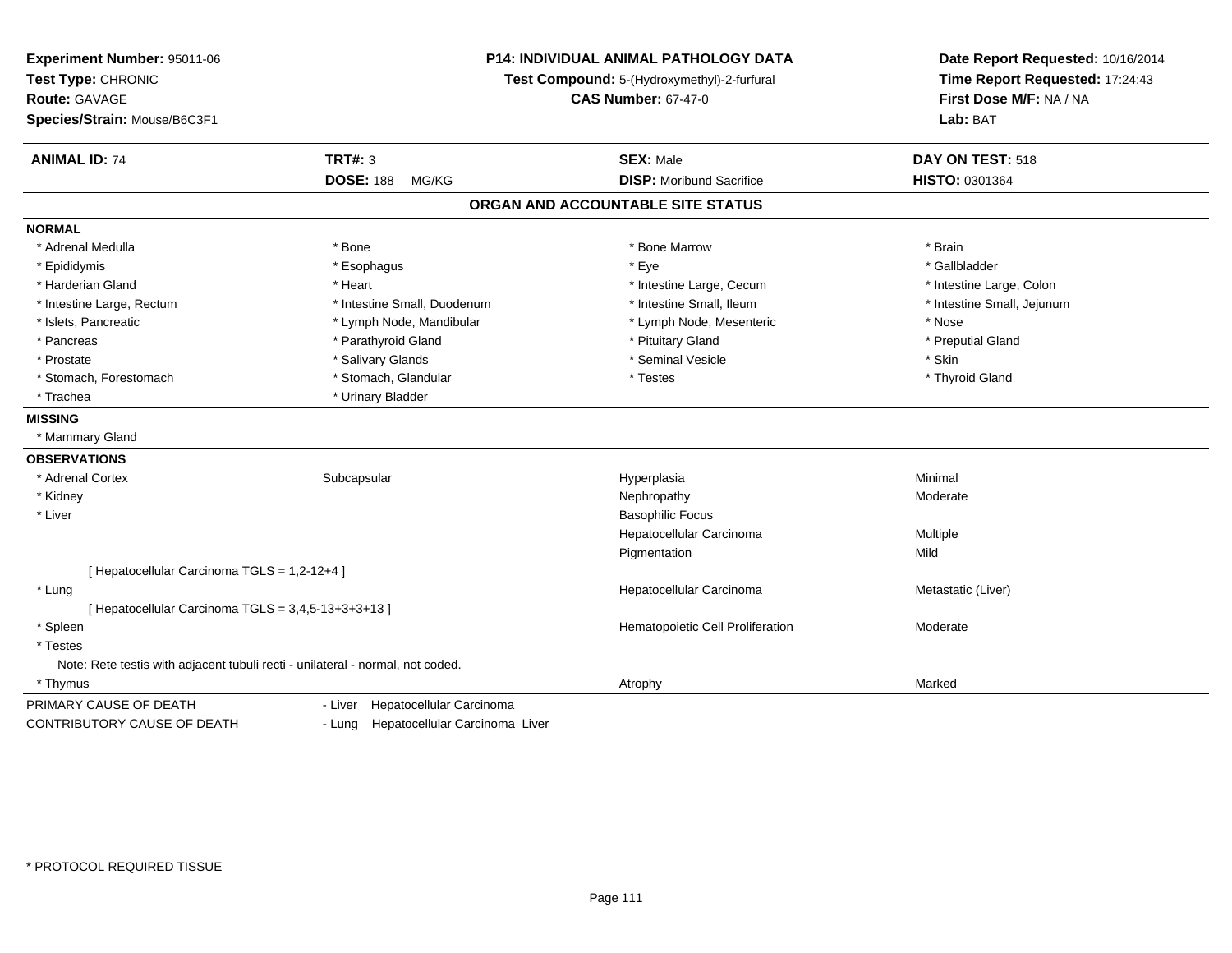| Experiment Number: 95011-06<br>Test Type: CHRONIC<br><b>Route: GAVAGE</b><br>Species/Strain: Mouse/B6C3F1 | P14: INDIVIDUAL ANIMAL PATHOLOGY DATA<br>Test Compound: 5-(Hydroxymethyl)-2-furfural                         | Date Report Requested: 10/16/2014<br>Time Report Requested: 17:24:43<br>First Dose M/F: NA / NA<br>Lab: BAT |                            |
|-----------------------------------------------------------------------------------------------------------|--------------------------------------------------------------------------------------------------------------|-------------------------------------------------------------------------------------------------------------|----------------------------|
| <b>ANIMAL ID: 75</b>                                                                                      | <b>TRT#: 3</b>                                                                                               | <b>SEX: Male</b>                                                                                            | DAY ON TEST: 730           |
|                                                                                                           | <b>DOSE: 188</b><br>MG/KG                                                                                    | <b>DISP: Terminal Sacrifice</b>                                                                             | HISTO: 0301365             |
|                                                                                                           |                                                                                                              | ORGAN AND ACCOUNTABLE SITE STATUS                                                                           |                            |
| <b>NORMAL</b>                                                                                             |                                                                                                              |                                                                                                             |                            |
| * Adrenal Medulla                                                                                         | * Bone                                                                                                       | * Bone Marrow                                                                                               | * Brain                    |
| * Epididymis                                                                                              | * Esophagus                                                                                                  | * Eye                                                                                                       | * Gallbladder              |
| * Harderian Gland                                                                                         | * Heart                                                                                                      | * Intestine Large, Cecum                                                                                    | * Intestine Large, Colon   |
| * Intestine Large, Rectum                                                                                 | * Intestine Small, Duodenum                                                                                  | * Intestine Small, Ileum                                                                                    | * Intestine Small, Jejunum |
| * Islets, Pancreatic                                                                                      | * Lung                                                                                                       | * Lymph Node, Mandibular                                                                                    | * Lymph Node, Mesenteric   |
| * Pancreas                                                                                                | * Parathyroid Gland                                                                                          | * Pituitary Gland                                                                                           | * Preputial Gland          |
| * Prostate                                                                                                | * Salivary Glands                                                                                            | * Seminal Vesicle                                                                                           | * Skin                     |
| * Spleen                                                                                                  | * Stomach, Forestomach                                                                                       | * Stomach, Glandular                                                                                        | * Testes                   |
| * Trachea                                                                                                 | * Urinary Bladder                                                                                            |                                                                                                             |                            |
| <b>MISSING</b>                                                                                            |                                                                                                              |                                                                                                             |                            |
| * Mammary Gland                                                                                           |                                                                                                              |                                                                                                             |                            |
| <b>OBSERVATIONS</b>                                                                                       |                                                                                                              |                                                                                                             |                            |
| * Adrenal Cortex                                                                                          | Subcapsular                                                                                                  | Hyperplasia                                                                                                 | Mild                       |
|                                                                                                           |                                                                                                              | Hypertrophy                                                                                                 | Mild                       |
| * Kidney                                                                                                  |                                                                                                              | Metaplasia                                                                                                  | Osseous, Minimal           |
|                                                                                                           |                                                                                                              | Mineralization                                                                                              | Minimal                    |
|                                                                                                           |                                                                                                              | Nephropathy                                                                                                 | Minimal                    |
| * Liver                                                                                                   |                                                                                                              | <b>Clear Cell Focus</b>                                                                                     |                            |
|                                                                                                           |                                                                                                              | <b>Eosinophilic Focus</b>                                                                                   |                            |
|                                                                                                           |                                                                                                              | Hepatocellular Adenoma                                                                                      | Multiple                   |
|                                                                                                           |                                                                                                              | Inflammation                                                                                                | Chronic Active, Minimal    |
|                                                                                                           |                                                                                                              | <b>Mixed Cell Focus</b>                                                                                     |                            |
|                                                                                                           | Hepatocyte                                                                                                   | Vacuolization Cytoplasmic                                                                                   | Mild                       |
|                                                                                                           | Note: Portions of the median lobe hepatocellular adenoma present on slide #12 are also on slides #03 and 05. |                                                                                                             |                            |
| [ Hepatocellular Adenoma TGLS = 1,2,3,4-12+13+14+15 ]                                                     |                                                                                                              |                                                                                                             |                            |
| * Nose                                                                                                    | Olfactory Epi                                                                                                | Accumulation, Hyaline Droplet                                                                               | Mild                       |
|                                                                                                           | <b>Respirat Epith</b>                                                                                        | Accumulation, Hyaline Droplet                                                                               | Minimal                    |
|                                                                                                           | Glands                                                                                                       | <b>Dilatation</b>                                                                                           | Mild                       |
|                                                                                                           | Glands                                                                                                       | Inflammation                                                                                                | Chronic Active, Mild       |
| * Testes                                                                                                  |                                                                                                              |                                                                                                             |                            |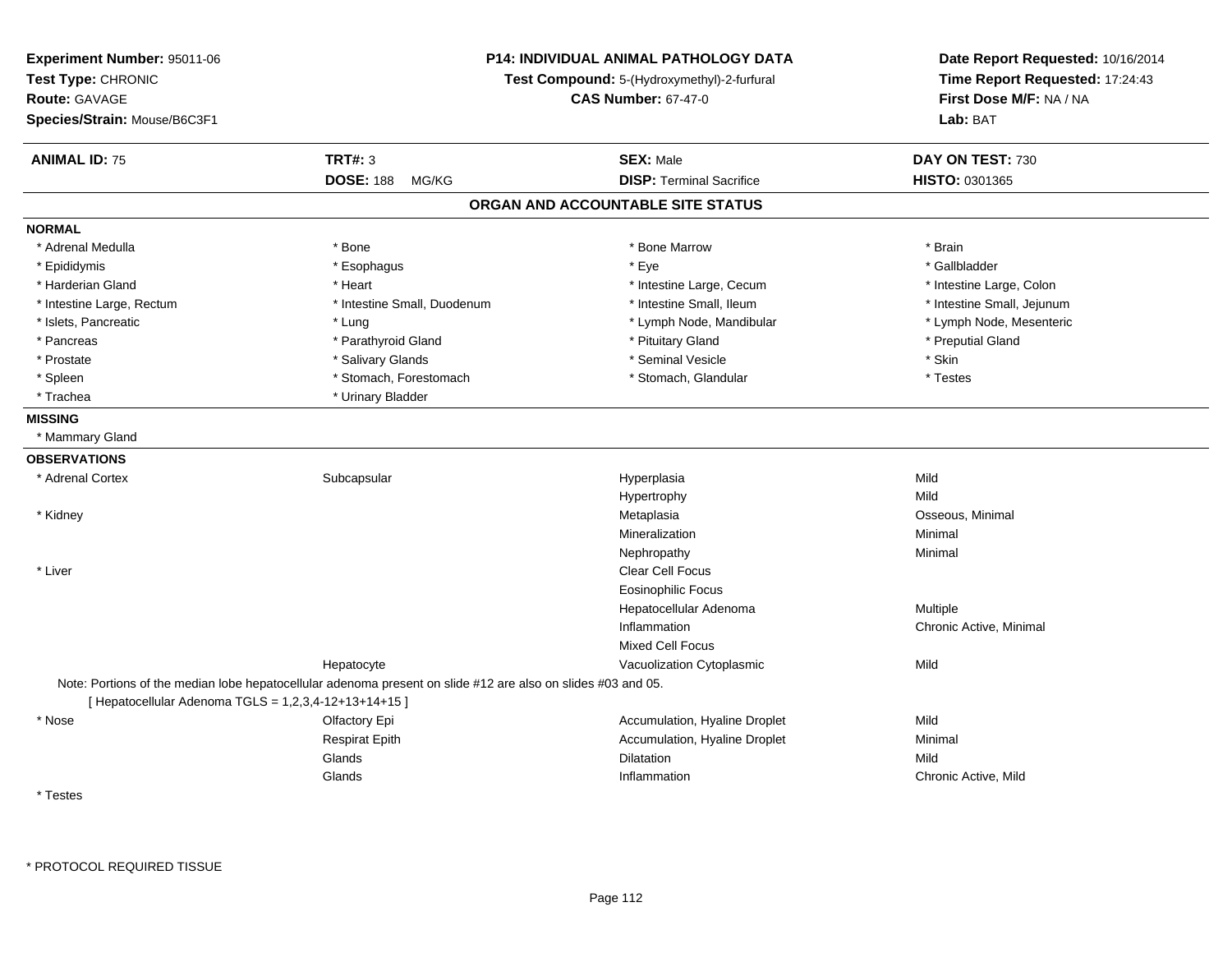| <b>Experiment Number: 95011-06</b><br><b>P14: INDIVIDUAL ANIMAL PATHOLOGY DATA</b><br>Test Type: CHRONIC<br>Test Compound: 5-(Hydroxymethyl)-2-furfural |                                                                                | Date Report Requested: 10/16/2014 |                                 |
|---------------------------------------------------------------------------------------------------------------------------------------------------------|--------------------------------------------------------------------------------|-----------------------------------|---------------------------------|
|                                                                                                                                                         |                                                                                |                                   | Time Report Requested: 17:24:43 |
| <b>Route: GAVAGE</b>                                                                                                                                    |                                                                                | <b>CAS Number: 67-47-0</b>        | First Dose M/F: NA / NA         |
| Species/Strain: Mouse/B6C3F1                                                                                                                            |                                                                                |                                   | Lab: BAT                        |
| <b>ANIMAL ID: 75</b>                                                                                                                                    | TRT#: 3                                                                        | <b>SEX: Male</b>                  | DAY ON TEST: 730                |
|                                                                                                                                                         | <b>DOSE: 188</b><br>MG/KG                                                      | <b>DISP:</b> Terminal Sacrifice   | <b>HISTO: 0301365</b>           |
|                                                                                                                                                         |                                                                                | ORGAN AND ACCOUNTABLE SITE STATUS |                                 |
|                                                                                                                                                         | Note: Rete testis with adjacent tubuli recti - unilateral - normal, not coded. |                                   |                                 |
| * Thymus                                                                                                                                                |                                                                                | Atrophy                           | Moderate                        |
| * Thyroid Gland                                                                                                                                         | Follicular Cel                                                                 | Hyperplasia                       | Mild                            |
| PRIMARY CAUSE OF DEATH                                                                                                                                  |                                                                                |                                   |                                 |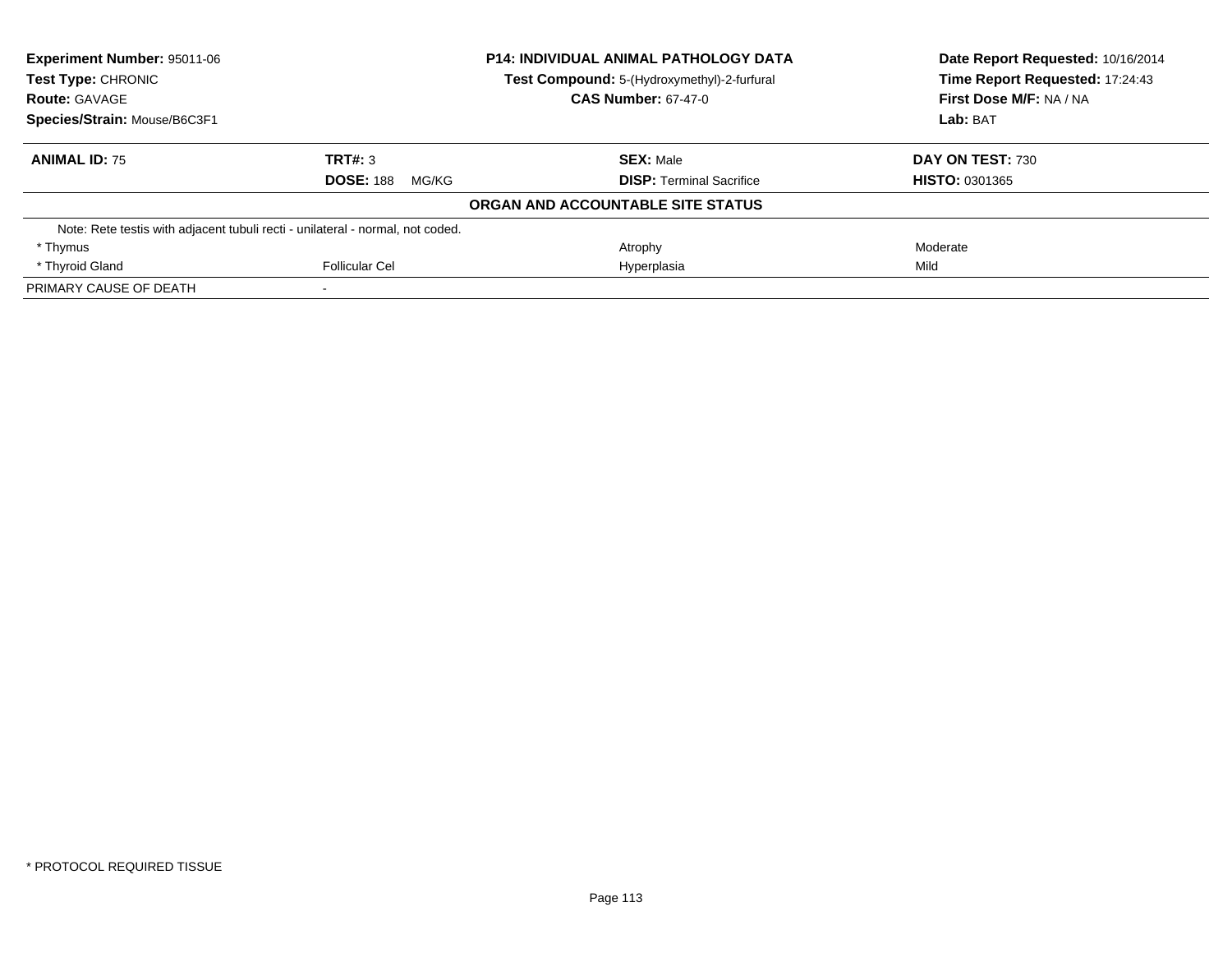| Experiment Number: 95011-06<br>Test Type: CHRONIC<br><b>Route: GAVAGE</b><br>Species/Strain: Mouse/B6C3F1 |                           | <b>P14: INDIVIDUAL ANIMAL PATHOLOGY DATA</b><br>Test Compound: 5-(Hydroxymethyl)-2-furfural<br><b>CAS Number: 67-47-0</b>                     | Date Report Requested: 10/16/2014<br>Time Report Requested: 17:24:43<br>First Dose M/F: NA / NA<br>Lab: BAT |  |
|-----------------------------------------------------------------------------------------------------------|---------------------------|-----------------------------------------------------------------------------------------------------------------------------------------------|-------------------------------------------------------------------------------------------------------------|--|
| <b>ANIMAL ID: 76</b>                                                                                      | <b>TRT#: 3</b>            | <b>SEX: Male</b>                                                                                                                              | DAY ON TEST: 728                                                                                            |  |
|                                                                                                           | <b>DOSE: 188</b><br>MG/KG | <b>DISP: Terminal Sacrifice</b>                                                                                                               | HISTO: 0301366                                                                                              |  |
|                                                                                                           |                           | ORGAN AND ACCOUNTABLE SITE STATUS                                                                                                             |                                                                                                             |  |
| <b>NORMAL</b>                                                                                             |                           |                                                                                                                                               |                                                                                                             |  |
| * Adrenal Medulla                                                                                         | * Bone                    | * Bone Marrow                                                                                                                                 | * Brain                                                                                                     |  |
| * Epididymis                                                                                              | * Esophagus               | * Eye                                                                                                                                         | * Gallbladder                                                                                               |  |
| * Heart                                                                                                   | * Intestine Large, Cecum  | * Intestine Large, Colon                                                                                                                      | * Intestine Large, Rectum                                                                                   |  |
| * Intestine Small, Duodenum                                                                               | * Intestine Small, Ileum  | * Intestine Small, Jejunum                                                                                                                    | * Islets, Pancreatic                                                                                        |  |
| * Lung                                                                                                    | * Lymph Node, Mandibular  | * Lymph Node, Mesenteric                                                                                                                      | * Pancreas                                                                                                  |  |
| * Parathyroid Gland                                                                                       | * Pituitary Gland         | * Prostate                                                                                                                                    | * Salivary Glands                                                                                           |  |
| * Seminal Vesicle                                                                                         | * Skin                    | * Spleen                                                                                                                                      | * Stomach, Forestomach                                                                                      |  |
| * Stomach, Glandular                                                                                      | * Testes                  | * Thymus                                                                                                                                      | * Trachea                                                                                                   |  |
| * Urinary Bladder                                                                                         |                           |                                                                                                                                               |                                                                                                             |  |
| <b>MISSING</b>                                                                                            |                           |                                                                                                                                               |                                                                                                             |  |
| * Mammary Gland                                                                                           |                           |                                                                                                                                               |                                                                                                             |  |
| <b>OBSERVATIONS</b>                                                                                       |                           |                                                                                                                                               |                                                                                                             |  |
| * Adrenal Cortex                                                                                          | Subcapsular               | Hyperplasia                                                                                                                                   | Minimal                                                                                                     |  |
|                                                                                                           | Zona Glomer               | Hyperplasia                                                                                                                                   | Mild                                                                                                        |  |
|                                                                                                           |                           | Hypertrophy                                                                                                                                   | Mild                                                                                                        |  |
| * Harderian Gland                                                                                         |                           | Hyperplasia                                                                                                                                   | Marked                                                                                                      |  |
| * Kidney                                                                                                  |                           | Mineralization                                                                                                                                | Minimal                                                                                                     |  |
|                                                                                                           |                           | Nephropathy                                                                                                                                   | Minimal                                                                                                     |  |
| * Liver                                                                                                   |                           | Cyst                                                                                                                                          | Moderate                                                                                                    |  |
|                                                                                                           |                           | Hepatocellular Adenoma                                                                                                                        | Multiple                                                                                                    |  |
| [ Hepatocellular Adenoma TGLS = 1,2,3,4-12+13+14+15 ]                                                     |                           | Note: TGL#4-15: Mesenteric fat nodule, documented at necropsy, is infarcted, inflammed and mineralized hepatocellular adenoma histologically. |                                                                                                             |  |
| Mesentery                                                                                                 | Fat                       | Inflammation                                                                                                                                  | Chronic Active, Mild                                                                                        |  |
| * Nose                                                                                                    | Olfactory Epi             | Accumulation, Hyaline Droplet                                                                                                                 | Mild                                                                                                        |  |
|                                                                                                           | <b>Respirat Epith</b>     | Accumulation, Hyaline Droplet                                                                                                                 | Minimal                                                                                                     |  |
|                                                                                                           | Glands                    | Dilatation                                                                                                                                    | Mild                                                                                                        |  |
|                                                                                                           | Glands                    | Inflammation                                                                                                                                  | Chronic Active, Mild                                                                                        |  |
| * Preputial Gland                                                                                         |                           | Inflammation                                                                                                                                  | Chronic Active, Minimal                                                                                     |  |
| * Thyroid Gland                                                                                           | Follicle                  | Degeneration                                                                                                                                  | Mild                                                                                                        |  |
| PRIMARY CAUSE OF DEATH                                                                                    | $\blacksquare$            |                                                                                                                                               |                                                                                                             |  |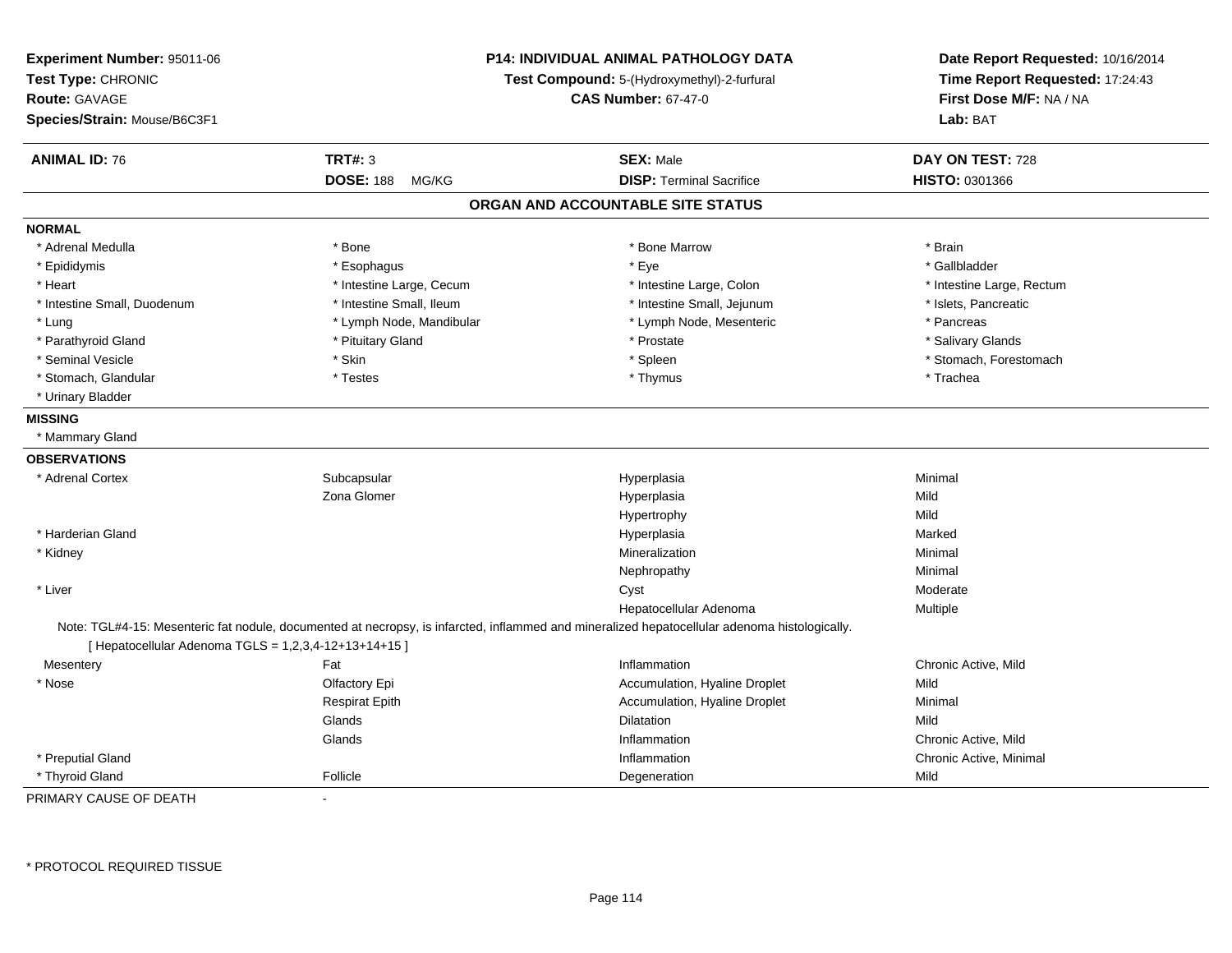| <b>Experiment Number: 95011-06</b><br><b>Test Type: CHRONIC</b> |                           | <b>P14: INDIVIDUAL ANIMAL PATHOLOGY DATA</b> | Date Report Requested: 10/16/2014<br>Time Report Requested: 17:24:43 |
|-----------------------------------------------------------------|---------------------------|----------------------------------------------|----------------------------------------------------------------------|
|                                                                 |                           | Test Compound: 5-(Hydroxymethyl)-2-furfural  |                                                                      |
| <b>Route: GAVAGE</b>                                            |                           | <b>CAS Number: 67-47-0</b>                   | First Dose M/F: NA / NA                                              |
| Species/Strain: Mouse/B6C3F1                                    |                           |                                              | Lab: BAT                                                             |
| <b>ANIMAL ID: 76</b>                                            | TRT#: 3                   | <b>SEX: Male</b>                             | DAY ON TEST: 728                                                     |
|                                                                 | <b>DOSE: 188</b><br>MG/KG | <b>DISP: Terminal Sacrifice</b>              | <b>HISTO: 0301366</b>                                                |
|                                                                 |                           | ORGAN AND ACCOUNTABLE SITE STATUS            |                                                                      |
|                                                                 |                           |                                              |                                                                      |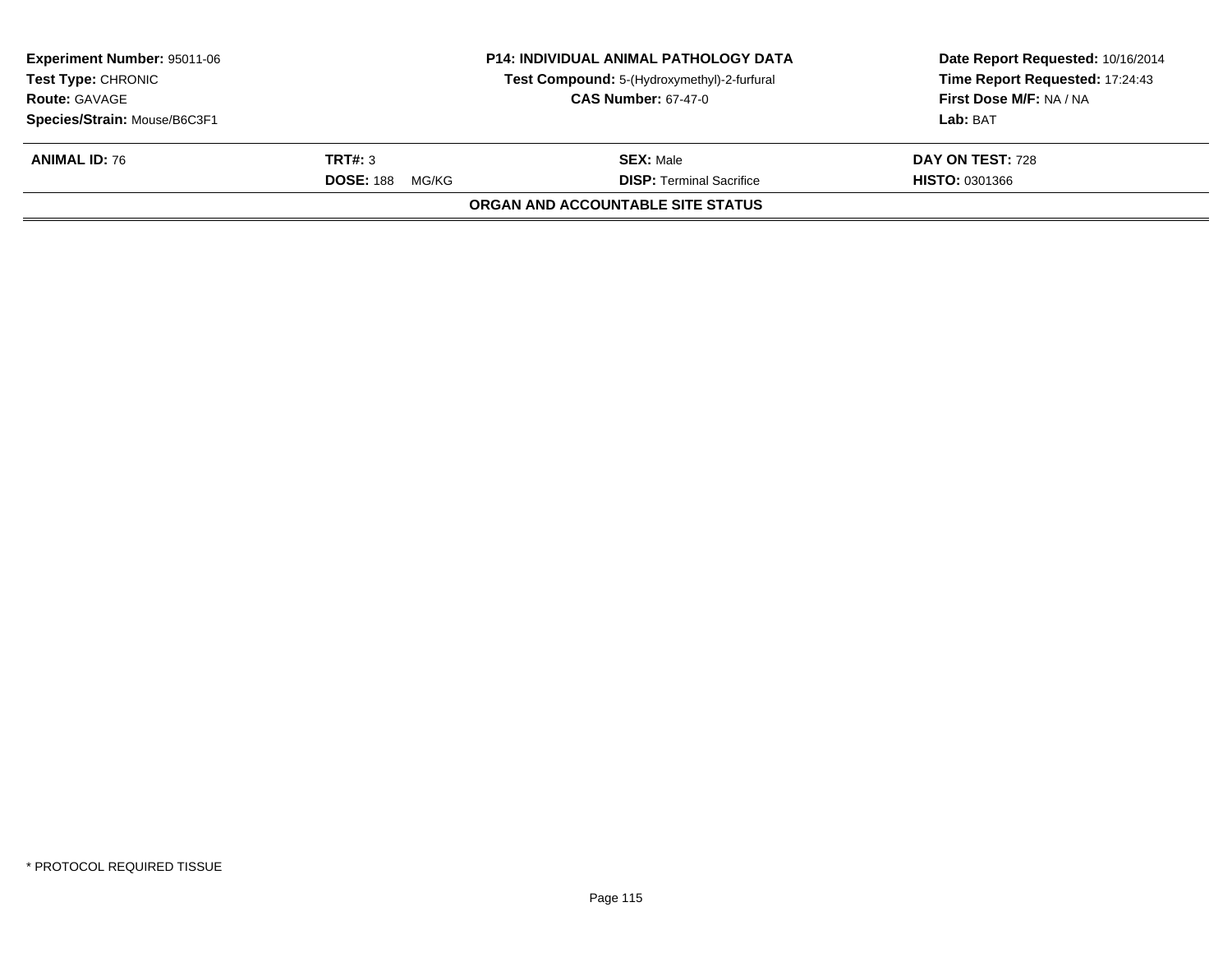| Experiment Number: 95011-06<br>Test Type: CHRONIC<br><b>Route: GAVAGE</b><br>Species/Strain: Mouse/B6C3F1 | P14: INDIVIDUAL ANIMAL PATHOLOGY DATA<br>Test Compound: 5-(Hydroxymethyl)-2-furfural<br><b>CAS Number: 67-47-0</b> |                                   | Date Report Requested: 10/16/2014<br>Time Report Requested: 17:24:43<br>First Dose M/F: NA / NA<br>Lab: BAT |
|-----------------------------------------------------------------------------------------------------------|--------------------------------------------------------------------------------------------------------------------|-----------------------------------|-------------------------------------------------------------------------------------------------------------|
| <b>ANIMAL ID: 77</b>                                                                                      | <b>TRT#: 3</b>                                                                                                     | <b>SEX: Male</b>                  | DAY ON TEST: 728                                                                                            |
|                                                                                                           | <b>DOSE: 188</b><br>MG/KG                                                                                          | <b>DISP: Terminal Sacrifice</b>   | HISTO: 0301367                                                                                              |
|                                                                                                           |                                                                                                                    | ORGAN AND ACCOUNTABLE SITE STATUS |                                                                                                             |
| <b>NORMAL</b>                                                                                             |                                                                                                                    |                                   |                                                                                                             |
| * Adrenal Medulla                                                                                         | * Bone                                                                                                             | * Bone Marrow                     | * Brain                                                                                                     |
| * Epididymis                                                                                              | * Esophagus                                                                                                        | * Eye                             | * Gallbladder                                                                                               |
| * Harderian Gland                                                                                         | * Heart                                                                                                            | * Intestine Large, Cecum          | * Intestine Large, Colon                                                                                    |
| * Intestine Large, Rectum                                                                                 | * Intestine Small, Duodenum                                                                                        | * Intestine Small, Ileum          | * Intestine Small, Jejunum                                                                                  |
| * Islets, Pancreatic                                                                                      | * Lung                                                                                                             | * Lymph Node, Mandibular          | * Lymph Node, Mesenteric                                                                                    |
| * Pancreas                                                                                                | * Parathyroid Gland                                                                                                | * Pituitary Gland                 | * Preputial Gland                                                                                           |
| * Prostate                                                                                                | * Salivary Glands                                                                                                  | * Seminal Vesicle                 | * Skin                                                                                                      |
| * Spleen                                                                                                  | * Stomach, Forestomach                                                                                             | * Stomach, Glandular              | * Testes                                                                                                    |
| * Thyroid Gland                                                                                           | * Trachea                                                                                                          | * Urinary Bladder                 |                                                                                                             |
| <b>MISSING</b>                                                                                            |                                                                                                                    |                                   |                                                                                                             |
| * Mammary Gland                                                                                           |                                                                                                                    |                                   |                                                                                                             |
| <b>OBSERVATIONS</b>                                                                                       |                                                                                                                    |                                   |                                                                                                             |
| * Adrenal Cortex                                                                                          | Subcapsular                                                                                                        | Hyperplasia                       | Minimal                                                                                                     |
| * Kidney                                                                                                  |                                                                                                                    | Mineralization                    | Minimal                                                                                                     |
|                                                                                                           |                                                                                                                    | Nephropathy                       | Minimal                                                                                                     |
| * Liver                                                                                                   |                                                                                                                    | Hepatocellular Adenoma            | Multiple                                                                                                    |
|                                                                                                           |                                                                                                                    | Inflammation                      | Chronic Active, Minimal                                                                                     |
|                                                                                                           |                                                                                                                    | Mixed Cell Focus                  |                                                                                                             |
|                                                                                                           | Hepatocyte                                                                                                         | Vacuolization Cytoplasmic         | Mild                                                                                                        |
| [ Hepatocellular Adenoma TGLS = 1-12 ]<br>[Mixed Cell Focus TGLS = 1-12]                                  |                                                                                                                    |                                   |                                                                                                             |
| * Nose                                                                                                    | Olfactory Epi                                                                                                      | Accumulation, Hyaline Droplet     | Mild                                                                                                        |
|                                                                                                           | <b>Respirat Epith</b>                                                                                              | Accumulation, Hyaline Droplet     | Mild                                                                                                        |
|                                                                                                           | Glands                                                                                                             | Dilatation                        | Mild                                                                                                        |
| * Testes                                                                                                  |                                                                                                                    |                                   |                                                                                                             |
| Note: Rete testis with adjacent tubuli recti - unilateral - normal, not coded.                            |                                                                                                                    |                                   |                                                                                                             |
| * Thymus                                                                                                  |                                                                                                                    | Atrophy                           | Moderate                                                                                                    |
| PRIMARY CAUSE OF DEATH                                                                                    | $\blacksquare$                                                                                                     |                                   |                                                                                                             |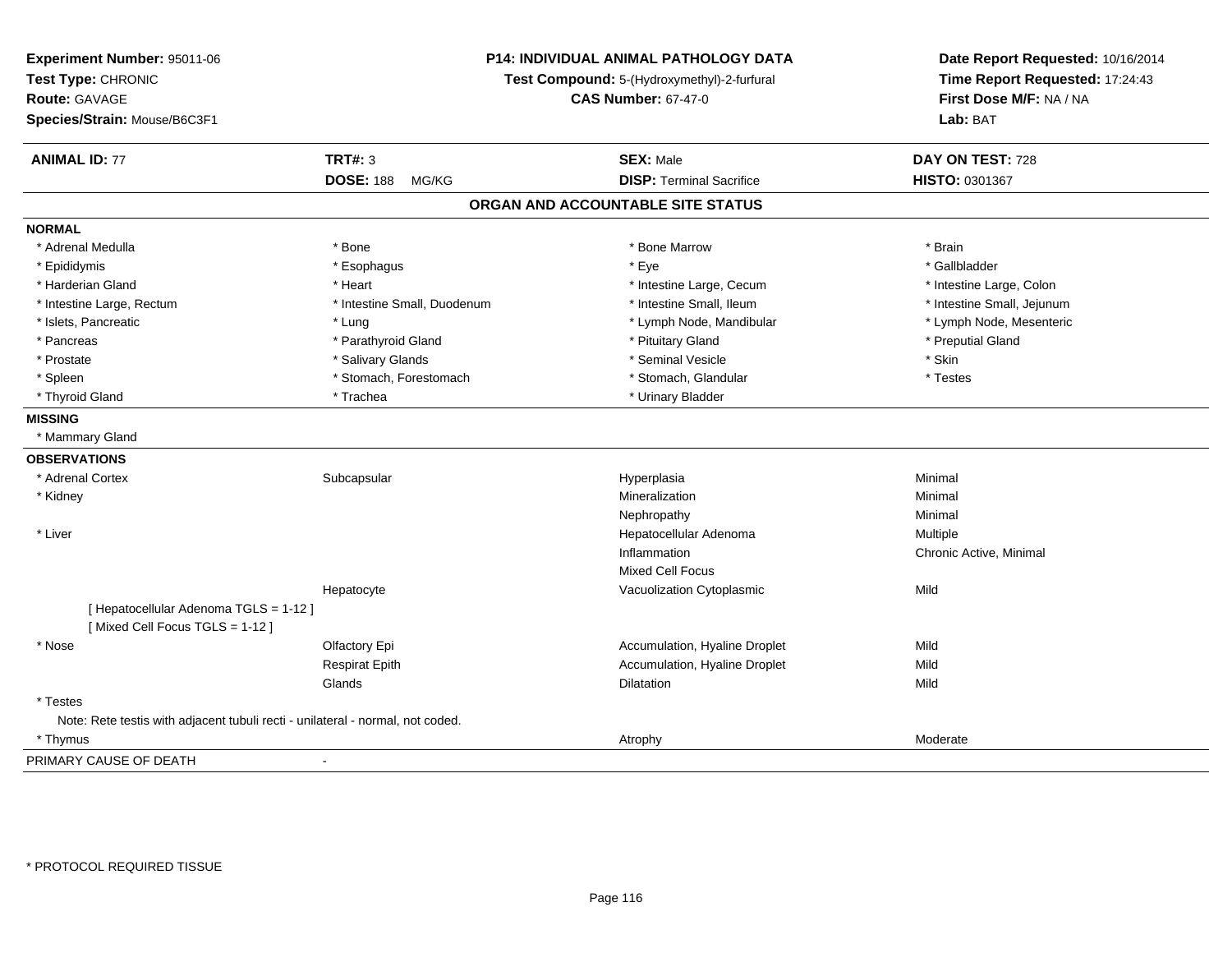| Experiment Number: 95011-06<br>Test Type: CHRONIC<br>Route: GAVAGE<br>Species/Strain: Mouse/B6C3F1 |                             | P14: INDIVIDUAL ANIMAL PATHOLOGY DATA<br>Test Compound: 5-(Hydroxymethyl)-2-furfural<br><b>CAS Number: 67-47-0</b> |                            |
|----------------------------------------------------------------------------------------------------|-----------------------------|--------------------------------------------------------------------------------------------------------------------|----------------------------|
| <b>ANIMAL ID: 78</b>                                                                               | <b>TRT#: 3</b>              | <b>SEX: Male</b>                                                                                                   | DAY ON TEST: 730           |
|                                                                                                    | <b>DOSE: 188</b><br>MG/KG   | <b>DISP: Terminal Sacrifice</b>                                                                                    | HISTO: 0301368             |
|                                                                                                    |                             | ORGAN AND ACCOUNTABLE SITE STATUS                                                                                  |                            |
| <b>NORMAL</b>                                                                                      |                             |                                                                                                                    |                            |
| * Adrenal Medulla                                                                                  | * Bone                      | * Bone Marrow                                                                                                      | * Brain                    |
| * Epididymis                                                                                       | * Esophagus                 | * Eye                                                                                                              | * Gallbladder              |
| * Harderian Gland                                                                                  | * Heart                     | * Intestine Large, Cecum                                                                                           | * Intestine Large, Colon   |
| * Intestine Large, Rectum                                                                          | * Intestine Small, Duodenum | * Intestine Small, Ileum                                                                                           | * Intestine Small, Jejunum |
| * Islets, Pancreatic                                                                               | * Lung                      | * Lymph Node, Mandibular                                                                                           | * Lymph Node, Mesenteric   |
| * Nose                                                                                             | * Pancreas                  | * Parathyroid Gland                                                                                                | * Pituitary Gland          |
| * Preputial Gland                                                                                  | * Prostate                  | * Salivary Glands                                                                                                  | * Seminal Vesicle          |
| * Skin                                                                                             | * Spleen                    | * Stomach, Forestomach                                                                                             | * Stomach, Glandular       |
| * Testes                                                                                           | * Thymus                    | * Trachea                                                                                                          | * Urinary Bladder          |
| <b>MISSING</b>                                                                                     |                             |                                                                                                                    |                            |
| * Mammary Gland                                                                                    |                             |                                                                                                                    |                            |
| <b>OBSERVATIONS</b>                                                                                |                             |                                                                                                                    |                            |
| * Adrenal Cortex                                                                                   | Subcapsular                 | Adenoma                                                                                                            |                            |
|                                                                                                    | Subcapsular                 | Hyperplasia                                                                                                        | Mild                       |
| * Kidney                                                                                           |                             | Mineralization                                                                                                     | Minimal                    |
|                                                                                                    |                             | Nephropathy                                                                                                        | Mild                       |
| * Liver                                                                                            |                             | Hepatocellular Adenoma                                                                                             | Multiple                   |
|                                                                                                    |                             | Inflammation                                                                                                       | Chronic Active, Minimal    |
|                                                                                                    | Hepatocyte                  | Vacuolization Cytoplasmic                                                                                          | Mild                       |
| [ Hepatocellular Adenoma TGLS = 1,2-12+13 ]                                                        |                             |                                                                                                                    |                            |
| * Testes                                                                                           |                             |                                                                                                                    |                            |
| Note: Rete testis with adjacent tubuli recti - bilateral - normal, not coded.                      |                             |                                                                                                                    |                            |
| * Thyroid Gland                                                                                    | <b>Follicular Cel</b>       | Hyperplasia                                                                                                        | Mild                       |
| PRIMARY CAUSE OF DEATH                                                                             | $\blacksquare$              |                                                                                                                    |                            |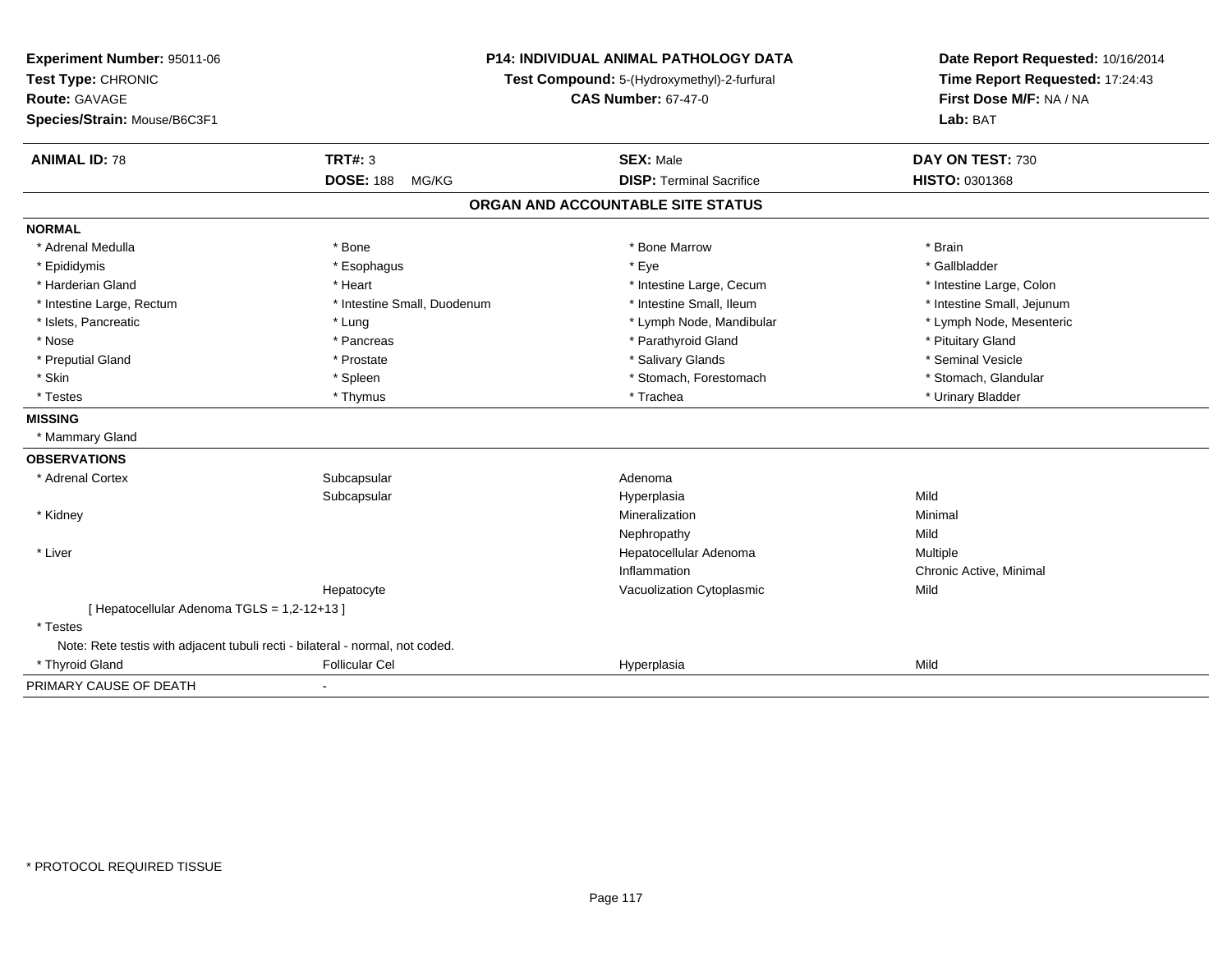| Experiment Number: 95011-06<br>Test Type: CHRONIC<br><b>Route: GAVAGE</b><br>Species/Strain: Mouse/B6C3F1 | P14: INDIVIDUAL ANIMAL PATHOLOGY DATA<br>Test Compound: 5-(Hydroxymethyl)-2-furfural<br><b>CAS Number: 67-47-0</b> |                                                                                                                                                                   | Date Report Requested: 10/16/2014<br>Time Report Requested: 17:24:43<br>First Dose M/F: NA / NA<br>Lab: BAT |  |
|-----------------------------------------------------------------------------------------------------------|--------------------------------------------------------------------------------------------------------------------|-------------------------------------------------------------------------------------------------------------------------------------------------------------------|-------------------------------------------------------------------------------------------------------------|--|
| <b>ANIMAL ID: 79</b>                                                                                      | <b>TRT#: 3</b>                                                                                                     | <b>SEX: Male</b>                                                                                                                                                  | DAY ON TEST: 697                                                                                            |  |
|                                                                                                           | <b>DOSE: 188</b><br>MG/KG                                                                                          | <b>DISP: Natural Death</b>                                                                                                                                        | HISTO: 0301369                                                                                              |  |
|                                                                                                           |                                                                                                                    | ORGAN AND ACCOUNTABLE SITE STATUS                                                                                                                                 |                                                                                                             |  |
| <b>NORMAL</b>                                                                                             |                                                                                                                    |                                                                                                                                                                   |                                                                                                             |  |
| * Adrenal Cortex                                                                                          | * Adrenal Medulla                                                                                                  | * Bone                                                                                                                                                            | * Bone Marrow                                                                                               |  |
| * Brain                                                                                                   | * Epididymis                                                                                                       | * Esophagus                                                                                                                                                       | * Eye                                                                                                       |  |
| * Gallbladder                                                                                             | * Harderian Gland                                                                                                  | * Heart                                                                                                                                                           | * Intestine Large, Cecum                                                                                    |  |
| * Intestine Large, Colon                                                                                  | * Intestine Large, Rectum                                                                                          | * Intestine Small, Duodenum                                                                                                                                       | * Intestine Small, Ileum                                                                                    |  |
| * Intestine Small, Jejunum                                                                                | * Islets, Pancreatic                                                                                               | * Lung                                                                                                                                                            | * Lymph Node, Mandibular                                                                                    |  |
| * Lymph Node, Mesenteric                                                                                  | * Pancreas                                                                                                         | * Parathyroid Gland                                                                                                                                               | * Pituitary Gland                                                                                           |  |
| * Preputial Gland                                                                                         | * Prostate                                                                                                         | * Salivary Glands                                                                                                                                                 | * Seminal Vesicle                                                                                           |  |
| * Stomach, Forestomach                                                                                    | * Stomach, Glandular                                                                                               | * Testes                                                                                                                                                          | * Trachea                                                                                                   |  |
| * Urinary Bladder                                                                                         |                                                                                                                    |                                                                                                                                                                   |                                                                                                             |  |
| <b>MISSING</b>                                                                                            |                                                                                                                    |                                                                                                                                                                   |                                                                                                             |  |
| * Mammary Gland                                                                                           |                                                                                                                    |                                                                                                                                                                   |                                                                                                             |  |
| <b>OBSERVATIONS</b>                                                                                       |                                                                                                                    |                                                                                                                                                                   |                                                                                                             |  |
| * Kidney                                                                                                  |                                                                                                                    | Mineralization                                                                                                                                                    | Minimal                                                                                                     |  |
| * Liver                                                                                                   |                                                                                                                    | Hepatocellular Carcinoma                                                                                                                                          |                                                                                                             |  |
| [ Hepatocellular Carcinoma TGLS = 1-12 ]                                                                  |                                                                                                                    |                                                                                                                                                                   |                                                                                                             |  |
| * Nose                                                                                                    | <b>Respirat Epith</b>                                                                                              | Accumulation, Hyaline Droplet                                                                                                                                     | Minimal                                                                                                     |  |
| <b>Skeletal Muscle</b>                                                                                    |                                                                                                                    | Schwannoma Malignant                                                                                                                                              | Metastatic (Skin)                                                                                           |  |
| [Schwannoma Malignant TGLS = 2-13]                                                                        |                                                                                                                    | Note: TGL#2-13: Skeletal mus. mass, documented at trim, is subcutaneous malig, schwannoma histologically that is invading and replacing adjacent skeletal muscle. |                                                                                                             |  |
| * Skin                                                                                                    | <b>Subcut Tiss</b>                                                                                                 | Schwannoma Malignant                                                                                                                                              |                                                                                                             |  |
| [Schwannoma Malignant TGLS = 2-13]                                                                        |                                                                                                                    |                                                                                                                                                                   |                                                                                                             |  |
| * Spleen                                                                                                  | Lymph Follic                                                                                                       | Hyperplasia                                                                                                                                                       | Moderate                                                                                                    |  |
| * Thymus                                                                                                  |                                                                                                                    | Atrophy                                                                                                                                                           | Marked                                                                                                      |  |
| * Thyroid Gland                                                                                           | <b>Follicular Cel</b>                                                                                              | Hyperplasia                                                                                                                                                       | Minimal                                                                                                     |  |
| PRIMARY CAUSE OF DEATH                                                                                    | - Liver Hepatocellular Carcinoma                                                                                   |                                                                                                                                                                   |                                                                                                             |  |
| CONTRIBUTORY CAUSE OF DEATH                                                                               | - Skin Subcut Tiss Schwannoma Malignant                                                                            |                                                                                                                                                                   |                                                                                                             |  |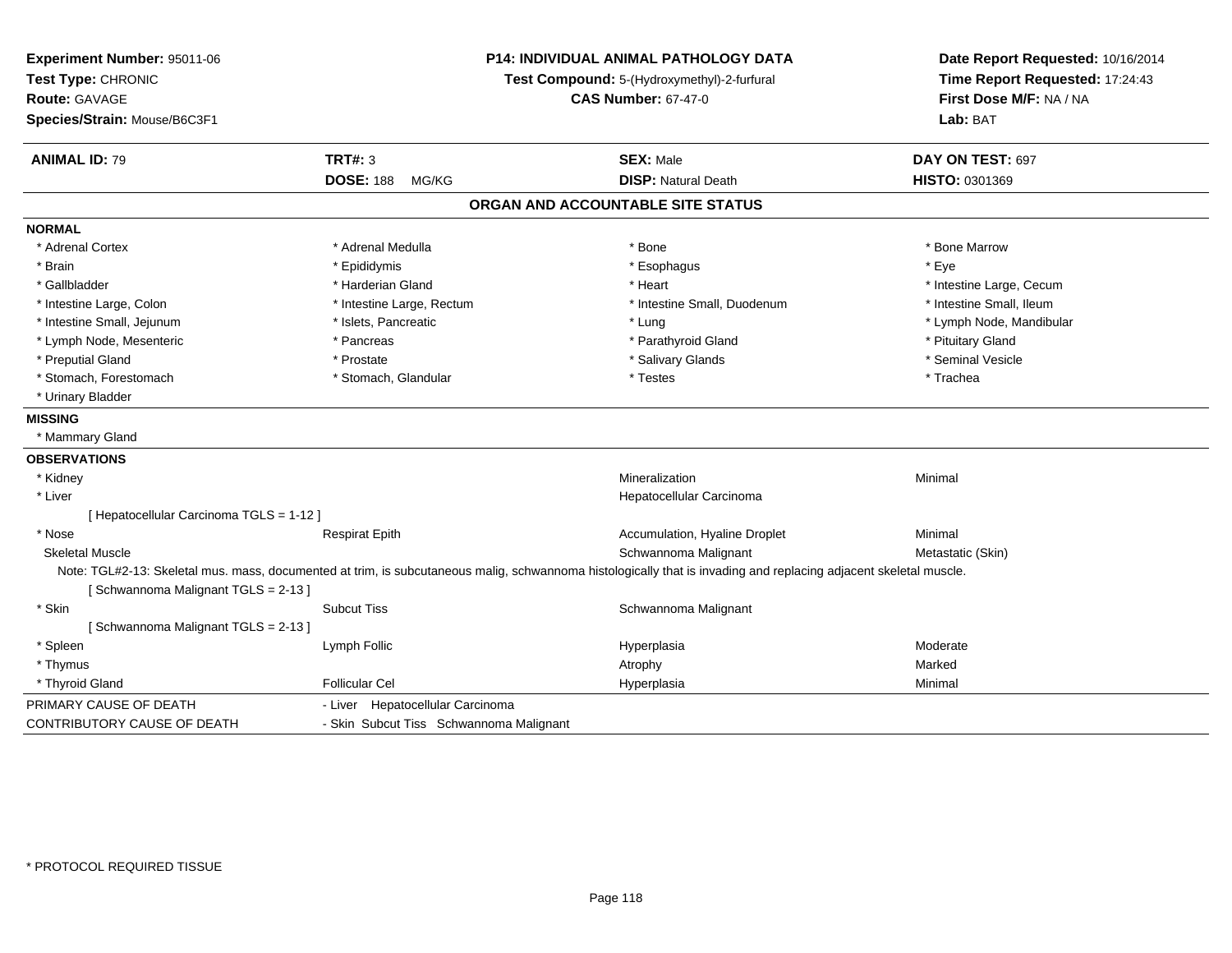| Experiment Number: 95011-06<br>Test Type: CHRONIC<br><b>Route: GAVAGE</b><br>Species/Strain: Mouse/B6C3F1                                                                                                                                            | <b>P14: INDIVIDUAL ANIMAL PATHOLOGY DATA</b><br>Test Compound: 5-(Hydroxymethyl)-2-furfural<br><b>CAS Number: 67-47-0</b> |  | Date Report Requested: 10/16/2014<br>Time Report Requested: 17:24:43<br>First Dose M/F: NA / NA<br>Lab: BAT |                           |
|------------------------------------------------------------------------------------------------------------------------------------------------------------------------------------------------------------------------------------------------------|---------------------------------------------------------------------------------------------------------------------------|--|-------------------------------------------------------------------------------------------------------------|---------------------------|
| <b>ANIMAL ID: 80</b>                                                                                                                                                                                                                                 | <b>TRT#: 3</b>                                                                                                            |  | <b>SEX: Male</b>                                                                                            | DAY ON TEST: 730          |
|                                                                                                                                                                                                                                                      | <b>DOSE: 188</b><br>MG/KG                                                                                                 |  | <b>DISP: Terminal Sacrifice</b>                                                                             | HISTO: 0301370            |
|                                                                                                                                                                                                                                                      |                                                                                                                           |  | ORGAN AND ACCOUNTABLE SITE STATUS                                                                           |                           |
| <b>NORMAL</b>                                                                                                                                                                                                                                        |                                                                                                                           |  |                                                                                                             |                           |
| * Adrenal Medulla                                                                                                                                                                                                                                    | * Bone                                                                                                                    |  | * Bone Marrow                                                                                               | * Brain                   |
| * Epididymis                                                                                                                                                                                                                                         | * Esophagus                                                                                                               |  | * Eye                                                                                                       | * Gallbladder             |
| * Harderian Gland                                                                                                                                                                                                                                    | * Intestine Large, Cecum                                                                                                  |  | * Intestine Large, Colon                                                                                    | * Intestine Large, Rectum |
| * Intestine Small, Duodenum                                                                                                                                                                                                                          | * Intestine Small, Ileum                                                                                                  |  | * Intestine Small, Jejunum                                                                                  | * Islets, Pancreatic      |
| * Lung                                                                                                                                                                                                                                               | * Lymph Node, Mandibular                                                                                                  |  | * Lymph Node, Mesenteric                                                                                    | * Pancreas                |
| * Parathyroid Gland                                                                                                                                                                                                                                  | * Pituitary Gland                                                                                                         |  | * Prostate                                                                                                  | * Salivary Glands         |
| * Seminal Vesicle                                                                                                                                                                                                                                    | * Skin                                                                                                                    |  | * Spleen                                                                                                    | * Stomach, Glandular      |
| * Testes                                                                                                                                                                                                                                             | * Trachea                                                                                                                 |  | * Urinary Bladder                                                                                           |                           |
| <b>MISSING</b>                                                                                                                                                                                                                                       |                                                                                                                           |  |                                                                                                             |                           |
| * Mammary Gland                                                                                                                                                                                                                                      |                                                                                                                           |  |                                                                                                             |                           |
| <b>OBSERVATIONS</b>                                                                                                                                                                                                                                  |                                                                                                                           |  |                                                                                                             |                           |
| * Adrenal Cortex                                                                                                                                                                                                                                     | Subcapsular                                                                                                               |  | Hyperplasia                                                                                                 | Minimal                   |
|                                                                                                                                                                                                                                                      |                                                                                                                           |  | Hypertrophy                                                                                                 | Mild                      |
| * Heart                                                                                                                                                                                                                                              | Artery                                                                                                                    |  | Inflammation                                                                                                | Chronic Active, Mild      |
| * Kidney                                                                                                                                                                                                                                             | <b>Renal Tubule</b>                                                                                                       |  | Cyst                                                                                                        |                           |
|                                                                                                                                                                                                                                                      |                                                                                                                           |  | Mineralization                                                                                              | Minimal                   |
|                                                                                                                                                                                                                                                      |                                                                                                                           |  | Nephropathy                                                                                                 | Mild                      |
| * Liver                                                                                                                                                                                                                                              |                                                                                                                           |  | Clear Cell Focus                                                                                            |                           |
|                                                                                                                                                                                                                                                      |                                                                                                                           |  | <b>Eosinophilic Focus</b>                                                                                   |                           |
|                                                                                                                                                                                                                                                      |                                                                                                                           |  | Hepatoblastoma                                                                                              |                           |
|                                                                                                                                                                                                                                                      |                                                                                                                           |  | Hepatocellular Adenoma                                                                                      |                           |
|                                                                                                                                                                                                                                                      |                                                                                                                           |  | <b>Mixed Cell Focus</b>                                                                                     |                           |
| Note: A portion of the median lobe hepatocellular adenoma present on slide #12 is also on slide #03.<br>[Eosinophilic Focus TGLS = 3-13]<br>[Hepatoblastoma TGLS = 4-14]<br>[ Hepatocellular Adenoma TGLS = 2-12 ]<br>[Mixed Cell Focus TGLS = 3-13] |                                                                                                                           |  |                                                                                                             |                           |
| * Nose                                                                                                                                                                                                                                               | <b>Respirat Epith</b>                                                                                                     |  | Accumulation, Hyaline Droplet                                                                               | Minimal                   |
|                                                                                                                                                                                                                                                      | Glands                                                                                                                    |  | <b>Dilatation</b>                                                                                           | Mild                      |
|                                                                                                                                                                                                                                                      | Glands                                                                                                                    |  | Inflammation                                                                                                | Chronic Active, Mild      |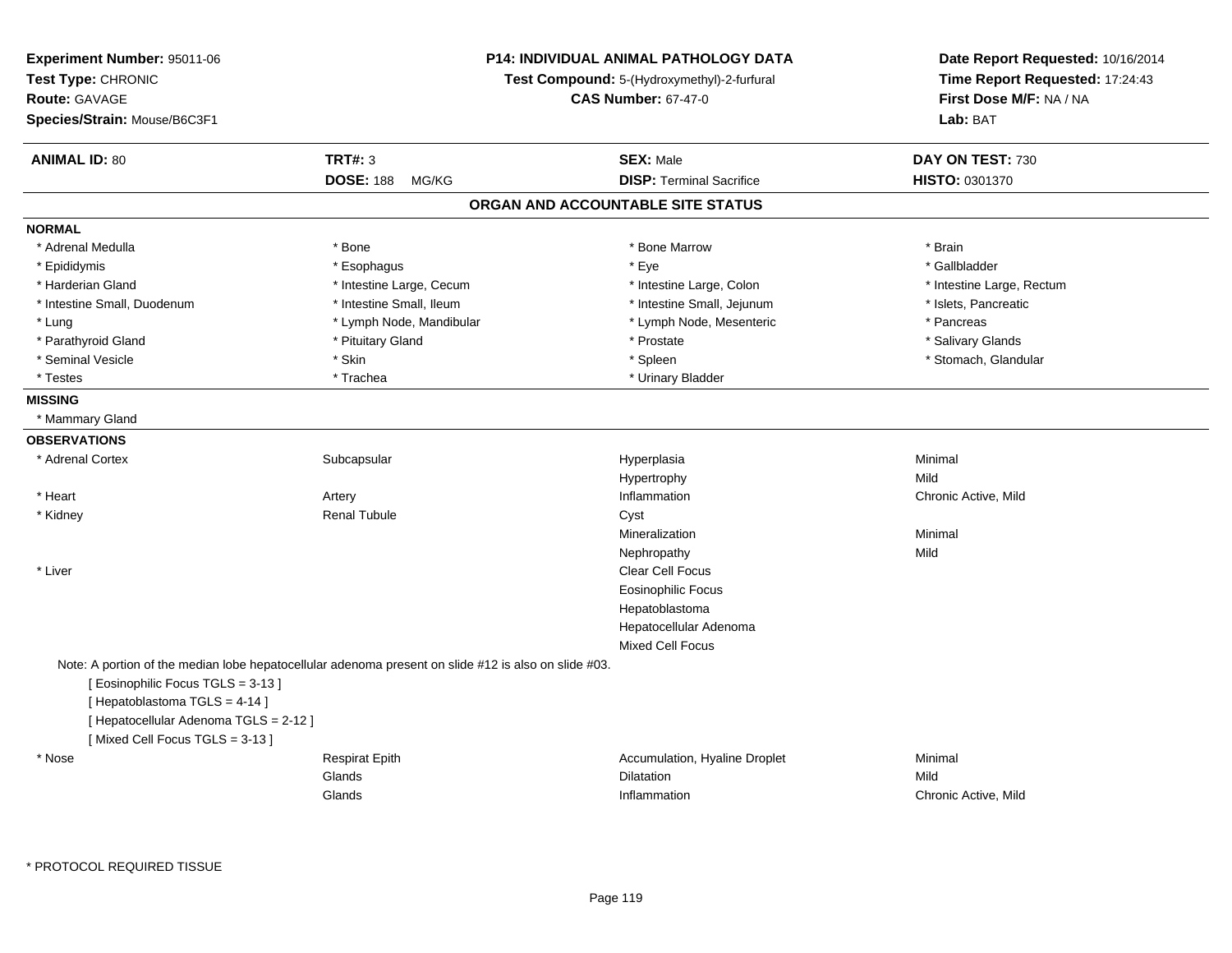| <b>Experiment Number: 95011-06</b><br>Test Type: CHRONIC<br><b>Route: GAVAGE</b> |                           | P14: INDIVIDUAL ANIMAL PATHOLOGY DATA<br>Test Compound: 5-(Hydroxymethyl)-2-furfural<br><b>CAS Number: 67-47-0</b> | Date Report Requested: 10/16/2014<br>Time Report Requested: 17:24:43<br>First Dose M/F: NA / NA |
|----------------------------------------------------------------------------------|---------------------------|--------------------------------------------------------------------------------------------------------------------|-------------------------------------------------------------------------------------------------|
| Species/Strain: Mouse/B6C3F1                                                     |                           |                                                                                                                    | Lab: BAT                                                                                        |
| <b>ANIMAL ID: 80</b>                                                             | <b>TRT#: 3</b>            | <b>SEX: Male</b>                                                                                                   | DAY ON TEST: 730                                                                                |
|                                                                                  | <b>DOSE: 188</b><br>MG/KG | <b>DISP:</b> Terminal Sacrifice                                                                                    | <b>HISTO: 0301370</b>                                                                           |
|                                                                                  |                           | ORGAN AND ACCOUNTABLE SITE STATUS                                                                                  |                                                                                                 |
|                                                                                  | Olfactory Epi             | Metaplasia                                                                                                         | Minimal                                                                                         |
| * Preputial Gland<br>[ Ectasia TGLS = $1-8$ ]                                    | Duct                      | Ectasia                                                                                                            | Mild                                                                                            |
| * Stomach, Forestomach                                                           | Epithelium                | Hyperplasia                                                                                                        | Mild                                                                                            |
| * Thymus                                                                         |                           | Cyst                                                                                                               | Mild                                                                                            |
| * Thyroid Gland                                                                  | <b>Follicular Cel</b>     | Hyperplasia                                                                                                        | Minimal                                                                                         |
| PRIMARY CAUSE OF DEATH                                                           |                           |                                                                                                                    |                                                                                                 |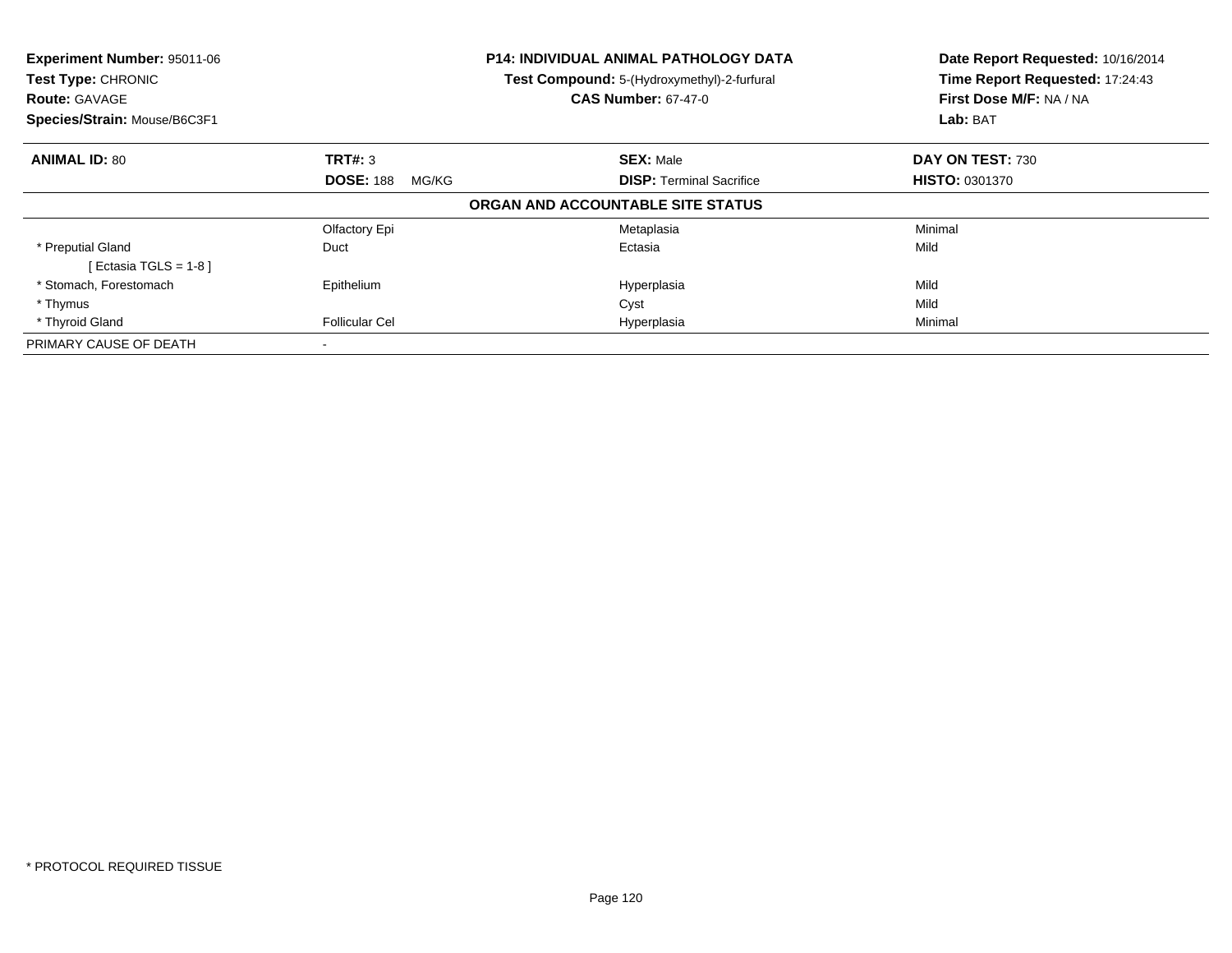| Experiment Number: 95011-06<br>Test Type: CHRONIC<br><b>Route: GAVAGE</b><br>Species/Strain: Mouse/B6C3F1 |                           | P14: INDIVIDUAL ANIMAL PATHOLOGY DATA<br>Test Compound: 5-(Hydroxymethyl)-2-furfural<br><b>CAS Number: 67-47-0</b> | Date Report Requested: 10/16/2014<br>Time Report Requested: 17:24:43<br>First Dose M/F: NA / NA<br>Lab: BAT |  |
|-----------------------------------------------------------------------------------------------------------|---------------------------|--------------------------------------------------------------------------------------------------------------------|-------------------------------------------------------------------------------------------------------------|--|
| <b>ANIMAL ID: 81</b>                                                                                      | <b>TRT#: 3</b>            | <b>SEX: Male</b>                                                                                                   | DAY ON TEST: 728                                                                                            |  |
|                                                                                                           | <b>DOSE: 188</b><br>MG/KG | <b>DISP: Terminal Sacrifice</b>                                                                                    | HISTO: 0301371                                                                                              |  |
|                                                                                                           |                           | ORGAN AND ACCOUNTABLE SITE STATUS                                                                                  |                                                                                                             |  |
| <b>NORMAL</b>                                                                                             |                           |                                                                                                                    |                                                                                                             |  |
| * Adrenal Cortex                                                                                          | * Adrenal Medulla         | * Bone                                                                                                             | * Bone Marrow                                                                                               |  |
| * Brain                                                                                                   | * Epididymis              | * Esophagus                                                                                                        | * Eve                                                                                                       |  |
| * Gallbladder                                                                                             | * Harderian Gland         | * Heart                                                                                                            | * Intestine Large, Cecum                                                                                    |  |
| * Intestine Large, Colon                                                                                  | * Intestine Large, Rectum | * Intestine Small, Duodenum                                                                                        | * Intestine Small, Ileum                                                                                    |  |
| * Intestine Small, Jejunum                                                                                | * Islets, Pancreatic      | * Lymph Node, Mandibular                                                                                           | * Lymph Node, Mesenteric                                                                                    |  |
| * Pancreas                                                                                                | * Parathyroid Gland       | * Pituitary Gland                                                                                                  | * Preputial Gland                                                                                           |  |
| * Prostate                                                                                                | * Salivary Glands         | * Seminal Vesicle                                                                                                  | * Skin                                                                                                      |  |
| * Spleen                                                                                                  | * Stomach, Forestomach    | * Stomach, Glandular                                                                                               | * Testes                                                                                                    |  |
| * Thyroid Gland                                                                                           | * Trachea                 | * Urinary Bladder                                                                                                  |                                                                                                             |  |
| <b>MISSING</b>                                                                                            |                           |                                                                                                                    |                                                                                                             |  |
| * Mammary Gland                                                                                           |                           |                                                                                                                    |                                                                                                             |  |
| <b>OBSERVATIONS</b>                                                                                       |                           |                                                                                                                    |                                                                                                             |  |
| * Kidney                                                                                                  |                           | Mineralization                                                                                                     | Minimal                                                                                                     |  |
|                                                                                                           |                           | Nephropathy                                                                                                        | Minimal                                                                                                     |  |
| * Liver                                                                                                   |                           | Clear Cell Focus                                                                                                   |                                                                                                             |  |
|                                                                                                           |                           | Hepatocellular Carcinoma                                                                                           | Multiple                                                                                                    |  |
|                                                                                                           |                           | <b>Infiltration Cellular</b>                                                                                       | Mononuclear CI, Minimal                                                                                     |  |
|                                                                                                           |                           | Inflammation                                                                                                       | Chronic Active, Mild                                                                                        |  |
| Note: TGL#2-13: Liver median lobe mass is markedly infarcted.                                             |                           |                                                                                                                    |                                                                                                             |  |
| [ Hepatocellular Carcinoma TGLS = 1,2-12+13 ]                                                             |                           |                                                                                                                    |                                                                                                             |  |
| * Lung                                                                                                    |                           | Inflammation                                                                                                       | Chronic Active, Mild                                                                                        |  |
| * Nose                                                                                                    | Olfactory Epi             | Accumulation, Hyaline Droplet                                                                                      | Mild                                                                                                        |  |
| * Thymus                                                                                                  |                           | Cyst                                                                                                               | Mild                                                                                                        |  |
| PRIMARY CAUSE OF DEATH                                                                                    |                           |                                                                                                                    |                                                                                                             |  |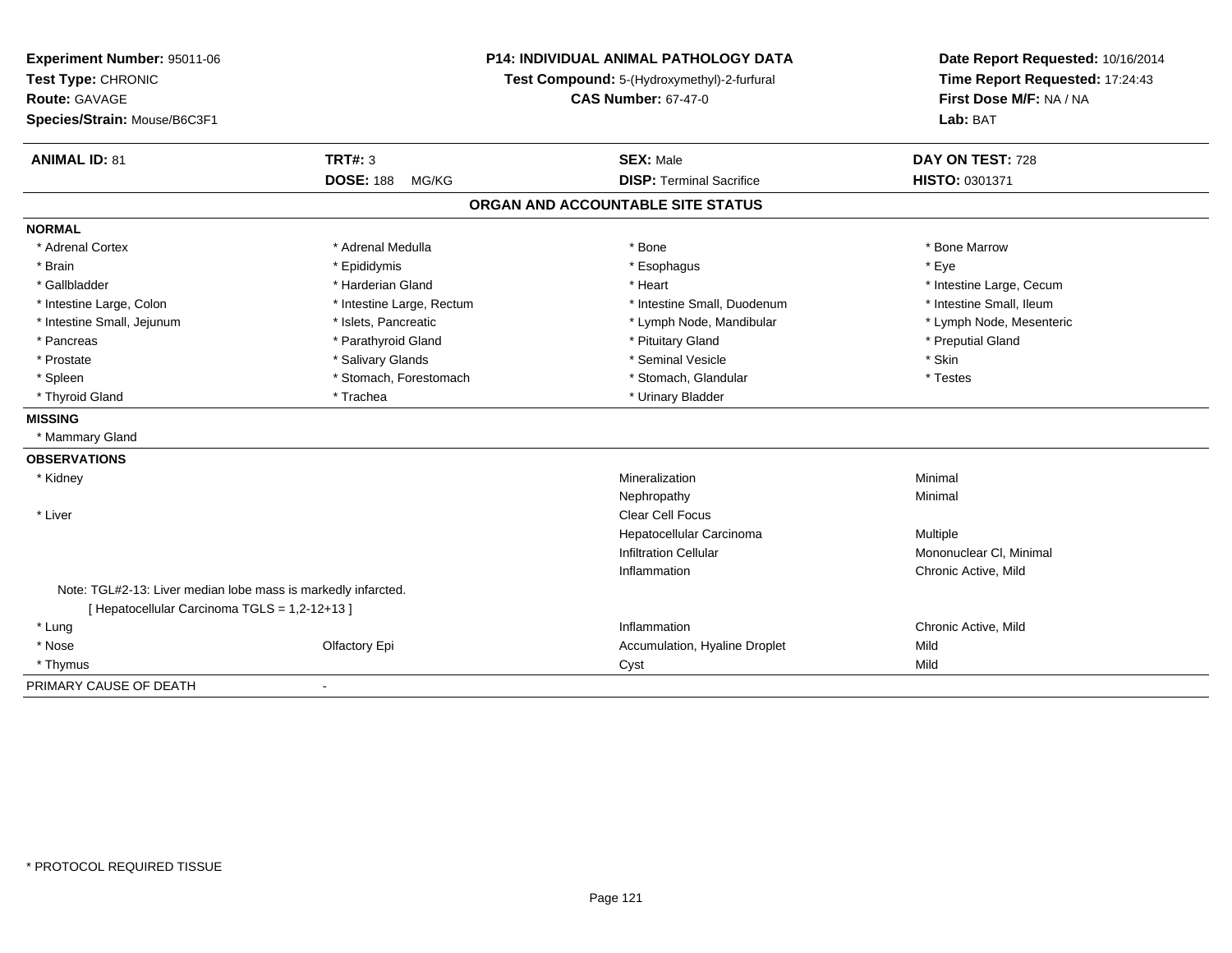| Experiment Number: 95011-06<br>Test Type: CHRONIC<br>Route: GAVAGE<br>Species/Strain: Mouse/B6C3F1 | P14: INDIVIDUAL ANIMAL PATHOLOGY DATA<br>Test Compound: 5-(Hydroxymethyl)-2-furfural<br><b>CAS Number: 67-47-0</b> |                                   | Date Report Requested: 10/16/2014<br>Time Report Requested: 17:24:43<br>First Dose M/F: NA / NA<br>Lab: BAT |
|----------------------------------------------------------------------------------------------------|--------------------------------------------------------------------------------------------------------------------|-----------------------------------|-------------------------------------------------------------------------------------------------------------|
| <b>ANIMAL ID: 82</b>                                                                               | <b>TRT#: 3</b>                                                                                                     | <b>SEX: Male</b>                  | DAY ON TEST: 729                                                                                            |
|                                                                                                    | <b>DOSE: 188</b><br>MG/KG                                                                                          | <b>DISP: Terminal Sacrifice</b>   | <b>HISTO: 0301372</b>                                                                                       |
|                                                                                                    |                                                                                                                    | ORGAN AND ACCOUNTABLE SITE STATUS |                                                                                                             |
| <b>NORMAL</b>                                                                                      |                                                                                                                    |                                   |                                                                                                             |
| * Adrenal Medulla                                                                                  | * Bone                                                                                                             | * Bone Marrow                     | * Brain                                                                                                     |
| * Epididymis                                                                                       | * Esophagus                                                                                                        | * Eye                             | * Gallbladder                                                                                               |
| * Harderian Gland                                                                                  | * Heart                                                                                                            | * Intestine Large, Cecum          | * Intestine Large, Colon                                                                                    |
| * Intestine Large, Rectum                                                                          | * Intestine Small, Duodenum                                                                                        | * Intestine Small, Ileum          | * Islets, Pancreatic                                                                                        |
| * Lymph Node, Mandibular                                                                           | * Lymph Node, Mesenteric                                                                                           | * Nose                            | * Pancreas                                                                                                  |
| * Parathyroid Gland                                                                                | * Pituitary Gland                                                                                                  | * Preputial Gland                 | * Prostate                                                                                                  |
| * Salivary Glands                                                                                  | * Seminal Vesicle                                                                                                  | * Skin                            | * Stomach, Forestomach                                                                                      |
| * Stomach, Glandular                                                                               | * Testes                                                                                                           | * Thymus                          | * Trachea                                                                                                   |
| * Urinary Bladder                                                                                  |                                                                                                                    |                                   |                                                                                                             |
| <b>MISSING</b>                                                                                     |                                                                                                                    |                                   |                                                                                                             |
| * Mammary Gland                                                                                    |                                                                                                                    |                                   |                                                                                                             |
| <b>OBSERVATIONS</b>                                                                                |                                                                                                                    |                                   |                                                                                                             |
| * Adrenal Cortex                                                                                   | Subcapsular                                                                                                        | Hyperplasia                       | Minimal                                                                                                     |
|                                                                                                    | Zona Fascult                                                                                                       | Hyperplasia                       | Mild                                                                                                        |
|                                                                                                    |                                                                                                                    | Hypertrophy                       | Mild                                                                                                        |
| * Intestine Small, Jejunum<br>[ Hyperplasia TGLS = 4-14 ]                                          | Peyers Patch                                                                                                       | Hyperplasia                       | Lymphoid, Marked                                                                                            |
| * Kidney                                                                                           |                                                                                                                    | Mineralization                    | Minimal                                                                                                     |
|                                                                                                    |                                                                                                                    | Nephropathy                       | Minimal                                                                                                     |
| * Liver                                                                                            |                                                                                                                    | Clear Cell Focus                  |                                                                                                             |
|                                                                                                    |                                                                                                                    | Hepatoblastoma                    |                                                                                                             |
|                                                                                                    |                                                                                                                    | Hepatocellular Adenoma            |                                                                                                             |
|                                                                                                    |                                                                                                                    | Mixed Cell Focus                  |                                                                                                             |
|                                                                                                    | Hepatocyte                                                                                                         | Vacuolization Cytoplasmic         | Mild                                                                                                        |
| Note: Hepatocellular adenoma also on slide #05.                                                    |                                                                                                                    |                                   |                                                                                                             |
| Note: Clear cell foci also on slides #04 and 05.                                                   |                                                                                                                    |                                   |                                                                                                             |
|                                                                                                    | Note: A portion of the hepatocellular carcinoma present on slide #12 is also on slide #03.                         |                                   |                                                                                                             |
| [Clear Cell Focus TGLS = 3-13]                                                                     |                                                                                                                    |                                   |                                                                                                             |
| [Hepatoblastoma TGLS = 2-12]                                                                       |                                                                                                                    |                                   |                                                                                                             |
| [ Hepatocellular Adenoma TGLS = 3-13 ]                                                             |                                                                                                                    |                                   |                                                                                                             |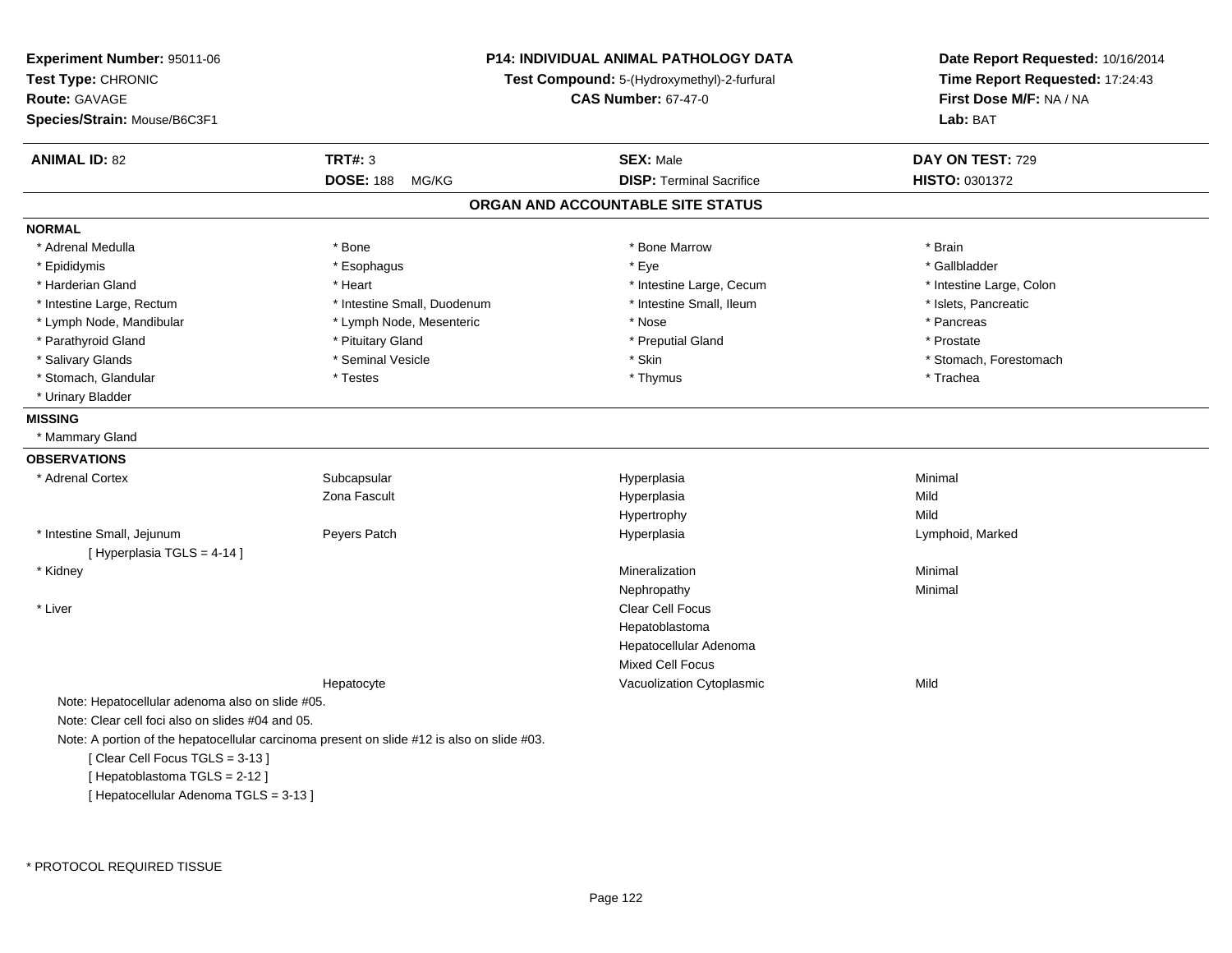| <b>Experiment Number: 95011-06</b>                |                           | <b>P14: INDIVIDUAL ANIMAL PATHOLOGY DATA</b>                              | Date Report Requested: 10/16/2014                          |  |
|---------------------------------------------------|---------------------------|---------------------------------------------------------------------------|------------------------------------------------------------|--|
| <b>Test Type: CHRONIC</b><br><b>Route: GAVAGE</b> |                           | Test Compound: 5-(Hydroxymethyl)-2-furfural<br><b>CAS Number: 67-47-0</b> | Time Report Requested: 17:24:43<br>First Dose M/F: NA / NA |  |
| Species/Strain: Mouse/B6C3F1                      |                           |                                                                           | Lab: BAT                                                   |  |
| <b>ANIMAL ID: 82</b>                              | TRT#: 3                   | <b>SEX: Male</b>                                                          | DAY ON TEST: 729                                           |  |
|                                                   | <b>DOSE: 188</b><br>MG/KG | <b>DISP:</b> Terminal Sacrifice                                           | <b>HISTO: 0301372</b>                                      |  |
|                                                   |                           | ORGAN AND ACCOUNTABLE SITE STATUS                                         |                                                            |  |
| * Lung                                            |                           | Alveolar/Bronchiolar Adenoma                                              |                                                            |  |
| * Spleen                                          |                           | Hematopoietic Cell Proliferation                                          | Moderate                                                   |  |
| [Hematopoietic Cell Proliferation TGLS = 1-4 ]    |                           |                                                                           |                                                            |  |
| * Thyroid Gland                                   | Follicle                  | Degeneration                                                              | Mild                                                       |  |
| PRIMARY CAUSE OF DEATH                            | $\,$                      |                                                                           |                                                            |  |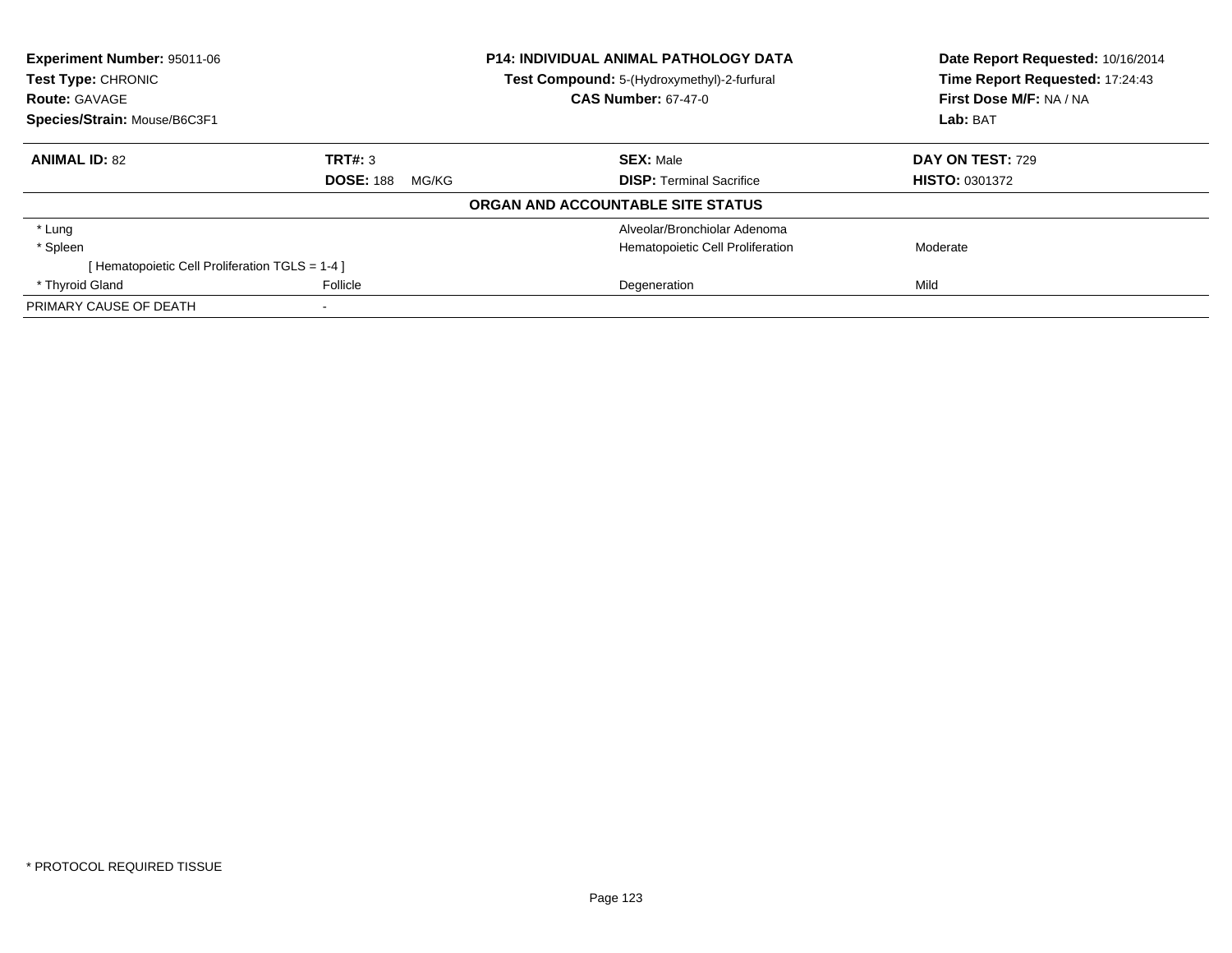| Experiment Number: 95011-06<br>Test Type: CHRONIC<br>Route: GAVAGE<br>Species/Strain: Mouse/B6C3F1 |                             | P14: INDIVIDUAL ANIMAL PATHOLOGY DATA<br>Test Compound: 5-(Hydroxymethyl)-2-furfural<br><b>CAS Number: 67-47-0</b> | Date Report Requested: 10/16/2014<br>Time Report Requested: 17:24:43<br>First Dose M/F: NA / NA<br>Lab: BAT |
|----------------------------------------------------------------------------------------------------|-----------------------------|--------------------------------------------------------------------------------------------------------------------|-------------------------------------------------------------------------------------------------------------|
| <b>ANIMAL ID: 83</b>                                                                               | <b>TRT#: 3</b>              | <b>SEX: Male</b>                                                                                                   | DAY ON TEST: 729                                                                                            |
|                                                                                                    | <b>DOSE: 188</b><br>MG/KG   | <b>DISP: Terminal Sacrifice</b>                                                                                    | HISTO: 0301373                                                                                              |
|                                                                                                    |                             | ORGAN AND ACCOUNTABLE SITE STATUS                                                                                  |                                                                                                             |
| <b>NORMAL</b>                                                                                      |                             |                                                                                                                    |                                                                                                             |
| * Adrenal Medulla                                                                                  | * Bone                      | * Bone Marrow                                                                                                      | * Brain                                                                                                     |
| * Epididymis                                                                                       | * Esophagus                 | * Eye                                                                                                              | * Gallbladder                                                                                               |
| * Harderian Gland                                                                                  | * Heart                     | * Intestine Large, Cecum                                                                                           | * Intestine Large, Colon                                                                                    |
| * Intestine Large, Rectum                                                                          | * Intestine Small, Duodenum | * Intestine Small, Ileum                                                                                           | * Intestine Small, Jejunum                                                                                  |
| * Islets, Pancreatic                                                                               | * Lymph Node, Mandibular    | * Lymph Node, Mesenteric                                                                                           | * Pancreas                                                                                                  |
| * Parathyroid Gland                                                                                | * Pituitary Gland           | * Preputial Gland                                                                                                  | * Prostate                                                                                                  |
| * Salivary Glands                                                                                  | * Seminal Vesicle           | * Skin                                                                                                             | * Stomach, Forestomach                                                                                      |
| * Stomach, Glandular                                                                               | * Testes                    | * Thymus                                                                                                           | * Trachea                                                                                                   |
| * Urinary Bladder                                                                                  |                             |                                                                                                                    |                                                                                                             |
| <b>MISSING</b>                                                                                     |                             |                                                                                                                    |                                                                                                             |
| * Mammary Gland                                                                                    |                             |                                                                                                                    |                                                                                                             |
| <b>OBSERVATIONS</b>                                                                                |                             |                                                                                                                    |                                                                                                             |
| * Adrenal Cortex                                                                                   | Subcapsular                 | Hyperplasia                                                                                                        | Mild                                                                                                        |
|                                                                                                    |                             | Hypertrophy                                                                                                        | Mild                                                                                                        |
| * Kidney                                                                                           |                             | Mineralization                                                                                                     | Minimal                                                                                                     |
|                                                                                                    |                             | Nephropathy                                                                                                        | Mild                                                                                                        |
| * Liver                                                                                            |                             | Hepatocellular Carcinoma                                                                                           |                                                                                                             |
|                                                                                                    | Hepatocyte                  | Vacuolization Cytoplasmic                                                                                          | Mild                                                                                                        |
| [ Hepatocellular Carcinoma TGLS = 1-12 ]                                                           |                             |                                                                                                                    |                                                                                                             |
| * Lung                                                                                             |                             | Alveolar/Bronchiolar Adenoma                                                                                       |                                                                                                             |
| * Nose                                                                                             | Olfactory Epi               | Degeneration                                                                                                       | Mild                                                                                                        |
|                                                                                                    | Glands                      | Dilatation                                                                                                         | Mild                                                                                                        |
|                                                                                                    |                             | Edema                                                                                                              | Marked                                                                                                      |
|                                                                                                    | Glands                      | Hyperplasia                                                                                                        | Mild                                                                                                        |
|                                                                                                    | Glands                      | Inflammation                                                                                                       | Chronic Active, Mild                                                                                        |
|                                                                                                    |                             | Inflammation                                                                                                       | Chronic Active, Mild                                                                                        |
|                                                                                                    | Olfactory Epi               | Metaplasia                                                                                                         | Marked                                                                                                      |
|                                                                                                    |                             | Polyp, Inflammatory                                                                                                | Marked                                                                                                      |
| * Spleen                                                                                           |                             | Hematopoietic Cell Proliferation                                                                                   | Moderate                                                                                                    |
|                                                                                                    |                             |                                                                                                                    |                                                                                                             |

**Testes**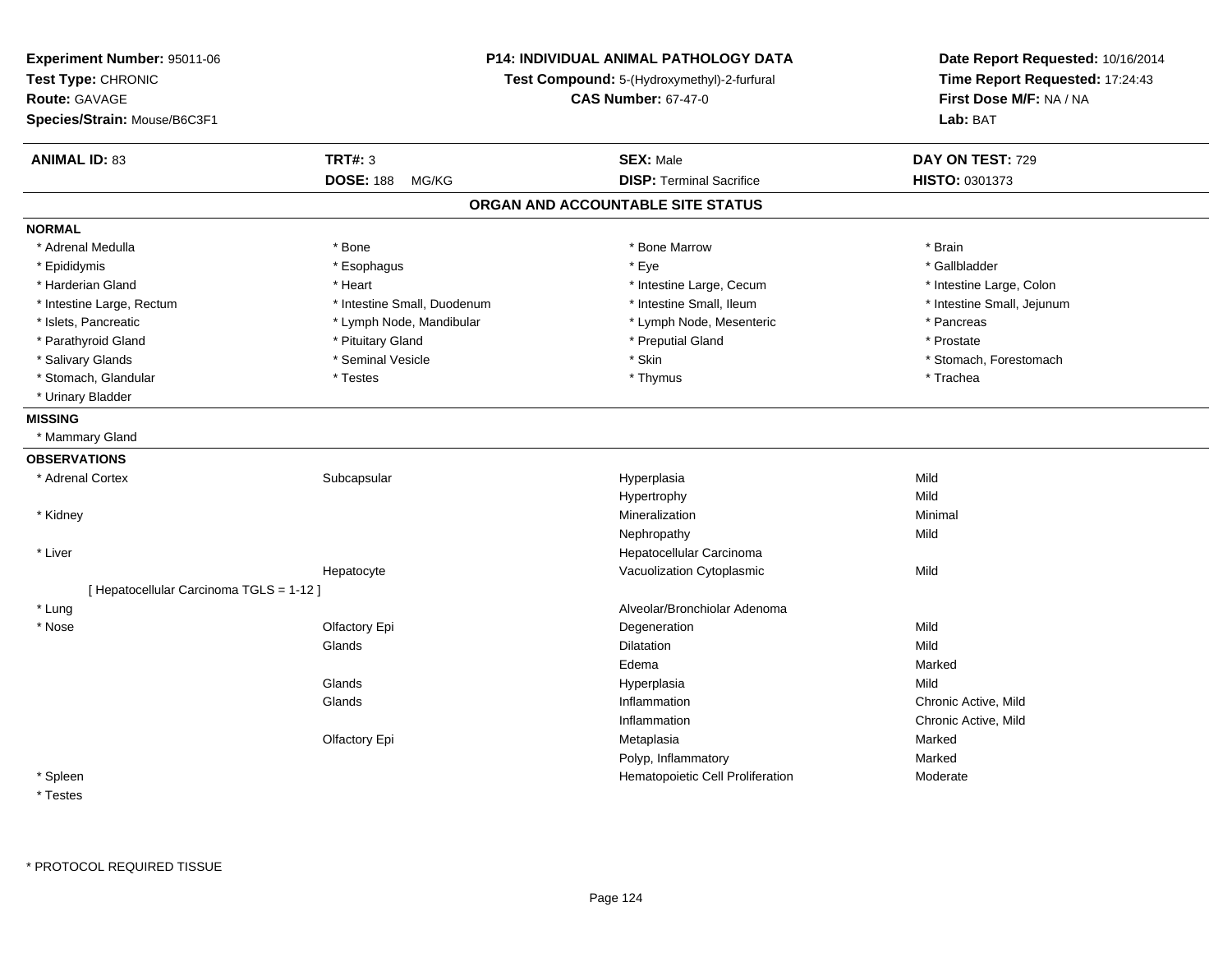| Experiment Number: 95011-06                                                    |                           | <b>P14: INDIVIDUAL ANIMAL PATHOLOGY DATA</b> | Date Report Requested: 10/16/2014<br>Time Report Requested: 17:24:43 |  |
|--------------------------------------------------------------------------------|---------------------------|----------------------------------------------|----------------------------------------------------------------------|--|
| <b>Test Type: CHRONIC</b>                                                      |                           | Test Compound: 5-(Hydroxymethyl)-2-furfural  |                                                                      |  |
| <b>Route: GAVAGE</b>                                                           |                           | <b>CAS Number: 67-47-0</b>                   | First Dose M/F: NA / NA                                              |  |
| Species/Strain: Mouse/B6C3F1                                                   |                           |                                              | Lab: BAT                                                             |  |
| <b>ANIMAL ID: 83</b>                                                           | TRT#: 3                   | <b>SEX: Male</b>                             | DAY ON TEST: 729                                                     |  |
|                                                                                | <b>DOSE: 188</b><br>MG/KG | <b>DISP: Terminal Sacrifice</b>              | <b>HISTO: 0301373</b>                                                |  |
|                                                                                |                           | ORGAN AND ACCOUNTABLE SITE STATUS            |                                                                      |  |
| Note: Rete testis with adjacent tubuli recti - unilateral - normal, not coded. |                           |                                              |                                                                      |  |
| * Thyroid Gland                                                                | Follicle                  | Degeneration                                 | Mild                                                                 |  |
| Tooth                                                                          |                           | Odontoma                                     |                                                                      |  |
| PRIMARY CAUSE OF DEATH                                                         |                           |                                              |                                                                      |  |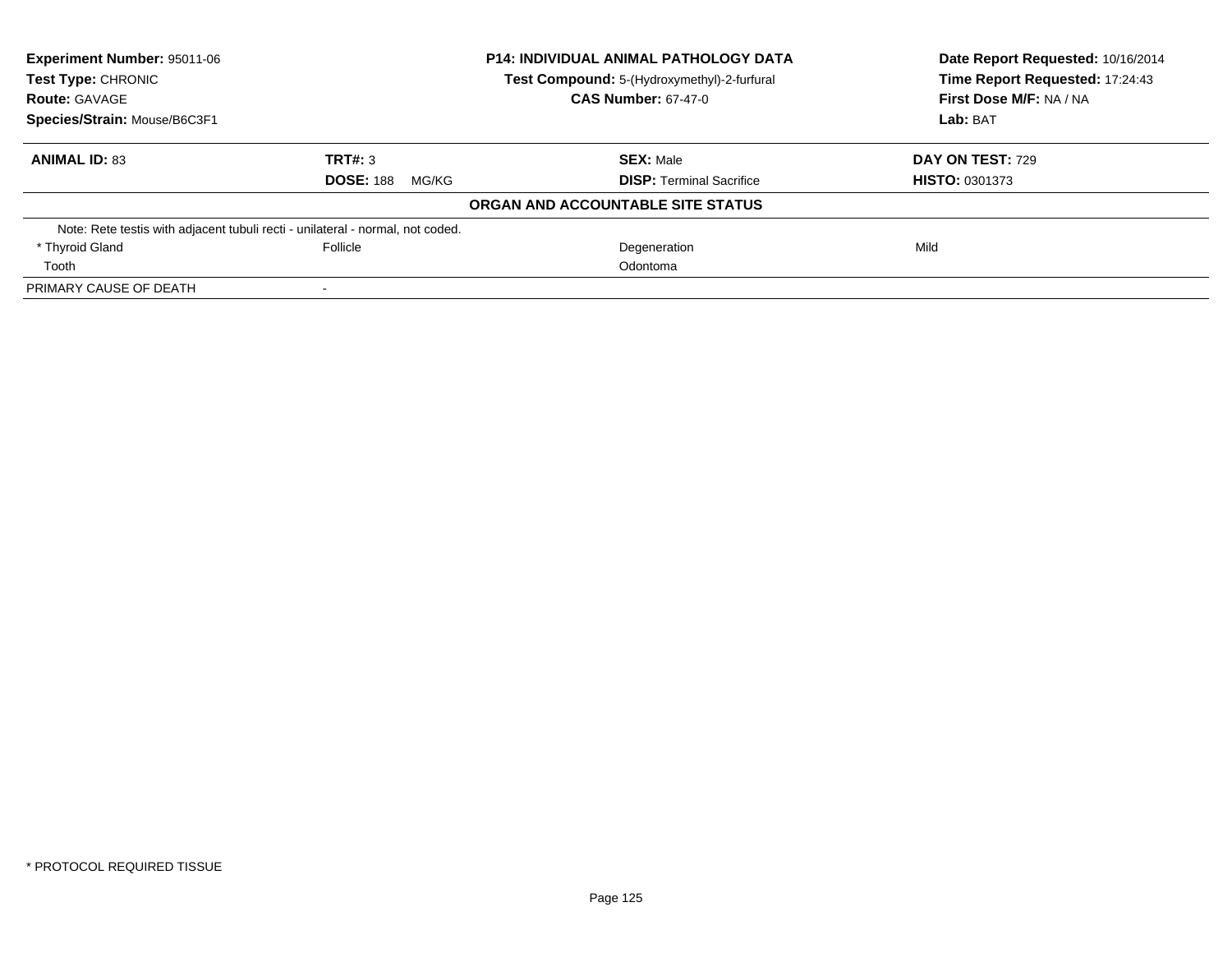| Experiment Number: 95011-06<br>Test Type: CHRONIC<br><b>Route: GAVAGE</b><br>Species/Strain: Mouse/B6C3F1 |                            | P14: INDIVIDUAL ANIMAL PATHOLOGY DATA<br>Test Compound: 5-(Hydroxymethyl)-2-furfural<br><b>CAS Number: 67-47-0</b> | Date Report Requested: 10/16/2014<br>Time Report Requested: 17:24:43<br>First Dose M/F: NA / NA<br>Lab: BAT |
|-----------------------------------------------------------------------------------------------------------|----------------------------|--------------------------------------------------------------------------------------------------------------------|-------------------------------------------------------------------------------------------------------------|
| <b>ANIMAL ID: 84</b>                                                                                      | <b>TRT#: 3</b>             | <b>SEX: Male</b>                                                                                                   | DAY ON TEST: 730                                                                                            |
|                                                                                                           | <b>DOSE: 188</b><br>MG/KG  | <b>DISP: Terminal Sacrifice</b>                                                                                    | HISTO: 0301374                                                                                              |
|                                                                                                           |                            | ORGAN AND ACCOUNTABLE SITE STATUS                                                                                  |                                                                                                             |
| <b>NORMAL</b>                                                                                             |                            |                                                                                                                    |                                                                                                             |
| * Adrenal Medulla                                                                                         | * Bone                     | * Bone Marrow                                                                                                      | * Brain                                                                                                     |
| * Epididymis                                                                                              | * Esophagus                | * Gallbladder                                                                                                      | * Heart                                                                                                     |
| * Intestine Large, Cecum                                                                                  | * Intestine Large, Colon   | * Intestine Large, Rectum                                                                                          | * Intestine Small, Duodenum                                                                                 |
| * Intestine Small, Ileum                                                                                  | * Intestine Small, Jejunum | * Islets, Pancreatic                                                                                               | * Lymph Node, Mandibular                                                                                    |
| * Lymph Node, Mesenteric                                                                                  | * Pancreas                 | * Parathyroid Gland                                                                                                | * Pituitary Gland                                                                                           |
| * Preputial Gland                                                                                         | * Prostate                 | * Salivary Glands                                                                                                  | * Seminal Vesicle                                                                                           |
| * Skin                                                                                                    | $*$ Spleen                 | * Stomach, Forestomach                                                                                             | * Stomach, Glandular                                                                                        |
| * Testes                                                                                                  | * Trachea                  | * Urinary Bladder                                                                                                  |                                                                                                             |
| <b>MISSING</b>                                                                                            |                            |                                                                                                                    |                                                                                                             |
| * Mammary Gland                                                                                           |                            |                                                                                                                    |                                                                                                             |
| <b>OBSERVATIONS</b>                                                                                       |                            |                                                                                                                    |                                                                                                             |
| * Adrenal Cortex                                                                                          | Subcapsular                | Hyperplasia                                                                                                        | Mild                                                                                                        |
| * Eye                                                                                                     |                            | Carcinoma                                                                                                          | Metastatic (Harderian Gland)                                                                                |
| * Harderian Gland                                                                                         |                            | Carcinoma                                                                                                          |                                                                                                             |
| [Carcinoma TGLS = 1-9]                                                                                    |                            |                                                                                                                    |                                                                                                             |
| * Kidney                                                                                                  | Renal Tubule               | Cyst                                                                                                               |                                                                                                             |
|                                                                                                           |                            | Mineralization                                                                                                     | Minimal                                                                                                     |
|                                                                                                           |                            | Nephropathy                                                                                                        | Mild                                                                                                        |
| * Liver                                                                                                   |                            | <b>Basophilic Focus</b>                                                                                            |                                                                                                             |
|                                                                                                           |                            | Inflammation                                                                                                       | Chronic Active, Minimal                                                                                     |
|                                                                                                           |                            | <b>Mixed Cell Focus</b>                                                                                            |                                                                                                             |
|                                                                                                           | Hepatocyte                 | Vacuolization Cytoplasmic                                                                                          | Mild                                                                                                        |
| * Lung                                                                                                    |                            | Carcinoma                                                                                                          | Metastatic (Harderian Gland)                                                                                |
| * Nose                                                                                                    | Olfactory Epi              | Accumulation, Hyaline Droplet                                                                                      | Mild                                                                                                        |
|                                                                                                           | <b>Respirat Epith</b>      | Accumulation, Hyaline Droplet                                                                                      | Mild                                                                                                        |
| * Thymus                                                                                                  |                            | Cyst                                                                                                               | Minimal                                                                                                     |
| * Thyroid Gland                                                                                           | Follicle                   | Degeneration                                                                                                       | Mild                                                                                                        |
| Tooth                                                                                                     |                            | Inflammation                                                                                                       | Chronic Active, Mild                                                                                        |
| Note: Inflammation involves one of the central maxillary incisors.                                        |                            |                                                                                                                    |                                                                                                             |
|                                                                                                           |                            |                                                                                                                    |                                                                                                             |

PRIMARY CAUSE OF DEATH-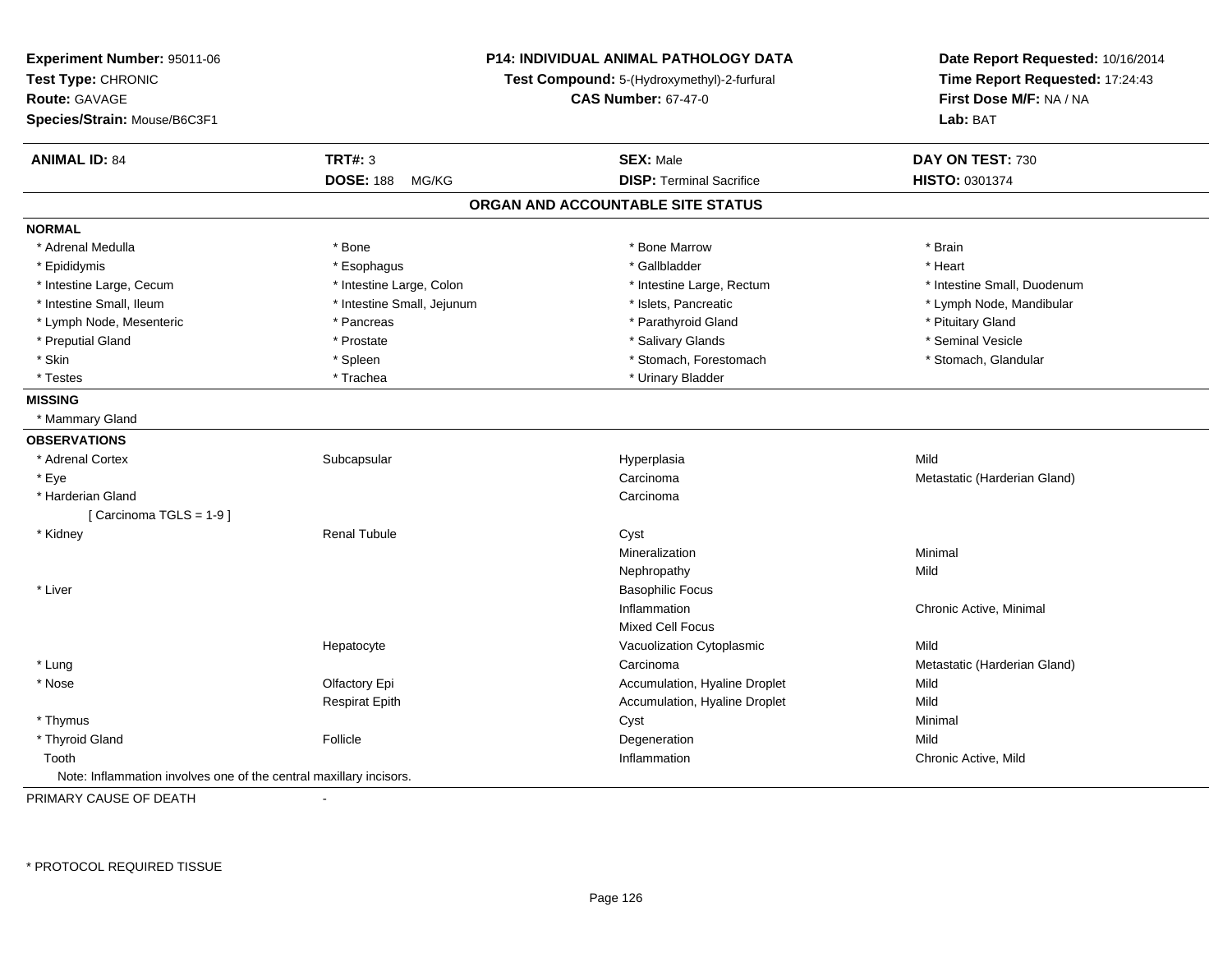|                           |                                 | Date Report Requested: 10/16/2014<br>Time Report Requested: 17:24:43                                                             |
|---------------------------|---------------------------------|----------------------------------------------------------------------------------------------------------------------------------|
|                           | <b>CAS Number: 67-47-0</b>      | First Dose M/F: NA / NA                                                                                                          |
|                           |                                 | Lab: BAT                                                                                                                         |
| TRT#: 3                   | <b>SEX: Male</b>                | DAY ON TEST: 730                                                                                                                 |
| <b>DOSE: 188</b><br>MG/KG | <b>DISP: Terminal Sacrifice</b> | <b>HISTO: 0301374</b>                                                                                                            |
|                           |                                 |                                                                                                                                  |
|                           |                                 | <b>P14: INDIVIDUAL ANIMAL PATHOLOGY DATA</b><br>Test Compound: 5-(Hydroxymethyl)-2-furfural<br>ORGAN AND ACCOUNTABLE SITE STATUS |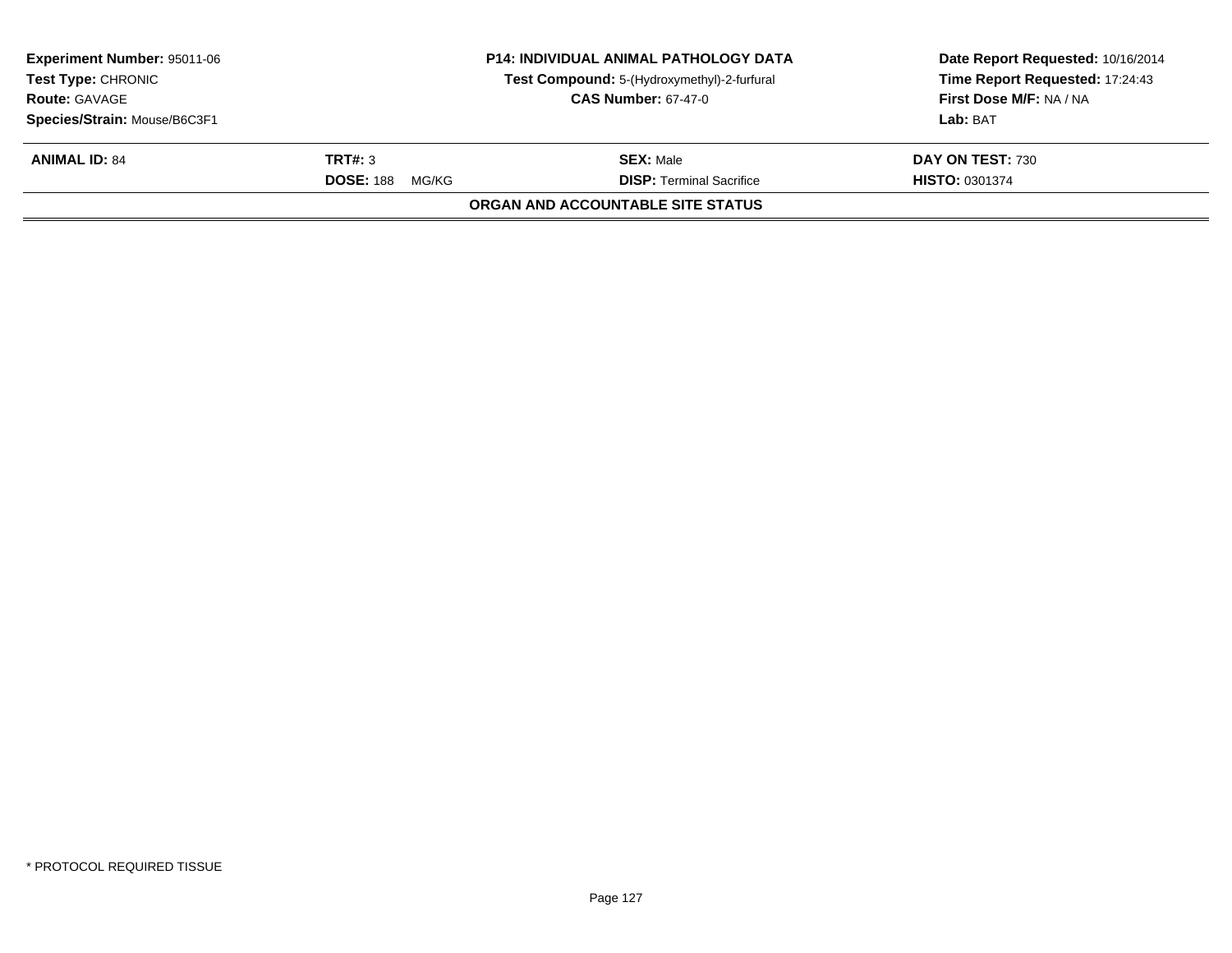| <b>P14: INDIVIDUAL ANIMAL PATHOLOGY DATA</b><br>Experiment Number: 95011-06<br>Test Type: CHRONIC<br>Test Compound: 5-(Hydroxymethyl)-2-furfural<br>Route: GAVAGE<br><b>CAS Number: 67-47-0</b><br>Species/Strain: Mouse/B6C3F1 |                                                                                  |                                   | Date Report Requested: 10/16/2014<br>Time Report Requested: 17:24:43<br>First Dose M/F: NA / NA<br>Lab: BAT |
|---------------------------------------------------------------------------------------------------------------------------------------------------------------------------------------------------------------------------------|----------------------------------------------------------------------------------|-----------------------------------|-------------------------------------------------------------------------------------------------------------|
| <b>ANIMAL ID: 85</b>                                                                                                                                                                                                            | <b>TRT#: 3</b>                                                                   | <b>SEX: Male</b>                  | DAY ON TEST: 729                                                                                            |
|                                                                                                                                                                                                                                 | <b>DOSE: 188</b><br>MG/KG                                                        | <b>DISP: Terminal Sacrifice</b>   | HISTO: 0301375                                                                                              |
|                                                                                                                                                                                                                                 |                                                                                  | ORGAN AND ACCOUNTABLE SITE STATUS |                                                                                                             |
| <b>NORMAL</b>                                                                                                                                                                                                                   |                                                                                  |                                   |                                                                                                             |
| * Adrenal Medulla                                                                                                                                                                                                               | * Bone                                                                           | * Bone Marrow                     | * Brain                                                                                                     |
| * Epididymis                                                                                                                                                                                                                    | * Esophagus                                                                      | $*$ Eye                           | * Gallbladder                                                                                               |
| * Harderian Gland                                                                                                                                                                                                               | * Heart                                                                          | * Intestine Large, Cecum          | * Intestine Large, Colon                                                                                    |
| * Intestine Large, Rectum                                                                                                                                                                                                       | * Intestine Small, Duodenum                                                      | * Intestine Small, Ileum          | * Intestine Small, Jejunum                                                                                  |
| * Islets, Pancreatic                                                                                                                                                                                                            | * Lung                                                                           | * Lymph Node, Mandibular          | * Lymph Node, Mesenteric                                                                                    |
| * Pancreas                                                                                                                                                                                                                      | * Parathyroid Gland                                                              | * Pituitary Gland                 | * Prostate                                                                                                  |
| * Salivary Glands                                                                                                                                                                                                               | * Seminal Vesicle                                                                | * Skin                            | * Stomach, Forestomach                                                                                      |
| * Stomach, Glandular                                                                                                                                                                                                            | * Thyroid Gland                                                                  | * Trachea                         | * Urinary Bladder                                                                                           |
| <b>MISSING</b>                                                                                                                                                                                                                  |                                                                                  |                                   |                                                                                                             |
| * Mammary Gland                                                                                                                                                                                                                 |                                                                                  |                                   |                                                                                                             |
| <b>OBSERVATIONS</b>                                                                                                                                                                                                             |                                                                                  |                                   |                                                                                                             |
| * Adrenal Cortex                                                                                                                                                                                                                | Subcapsular                                                                      | Hyperplasia                       | Minimal                                                                                                     |
|                                                                                                                                                                                                                                 |                                                                                  | Hypertrophy                       | Minimal                                                                                                     |
| * Kidney                                                                                                                                                                                                                        |                                                                                  | Mineralization                    | Minimal                                                                                                     |
|                                                                                                                                                                                                                                 |                                                                                  | Nephropathy                       | Mild                                                                                                        |
| * Liver                                                                                                                                                                                                                         |                                                                                  | <b>Eosinophilic Focus</b>         |                                                                                                             |
|                                                                                                                                                                                                                                 |                                                                                  | Hepatoblastoma                    |                                                                                                             |
|                                                                                                                                                                                                                                 |                                                                                  | Hepatocellular Adenoma            | Multiple                                                                                                    |
|                                                                                                                                                                                                                                 |                                                                                  | <b>Infiltration Cellular</b>      | Mononuclear CI, Minimal                                                                                     |
|                                                                                                                                                                                                                                 |                                                                                  | Inflammation                      | Chronic Active, Mild                                                                                        |
|                                                                                                                                                                                                                                 | Hepatocyte                                                                       | Necrosis                          | Mild                                                                                                        |
|                                                                                                                                                                                                                                 | Hepatocyte                                                                       | Vacuolization Cytoplasmic         | Mild                                                                                                        |
| Note: A hepatocellular adenoma is also on slide #05.                                                                                                                                                                            |                                                                                  |                                   |                                                                                                             |
|                                                                                                                                                                                                                                 | Note: A portion of the hepatoblastoma present on slide #14 is also on slide #03. |                                   |                                                                                                             |
| [Hepatoblastoma TGLS = 3-14]                                                                                                                                                                                                    |                                                                                  |                                   |                                                                                                             |
| [ Hepatocellular Adenoma TGLS = 1,2,4-12+13+15 ]                                                                                                                                                                                |                                                                                  |                                   |                                                                                                             |
| Mesentery                                                                                                                                                                                                                       | Fat                                                                              | Fibrosis                          | Moderate                                                                                                    |
|                                                                                                                                                                                                                                 | Fat                                                                              | Inflammation                      | Chronic Active, Mild                                                                                        |
|                                                                                                                                                                                                                                 | Fat                                                                              | Mineralization                    | Minimal                                                                                                     |
|                                                                                                                                                                                                                                 | Fat                                                                              | Necrosis                          | Marked                                                                                                      |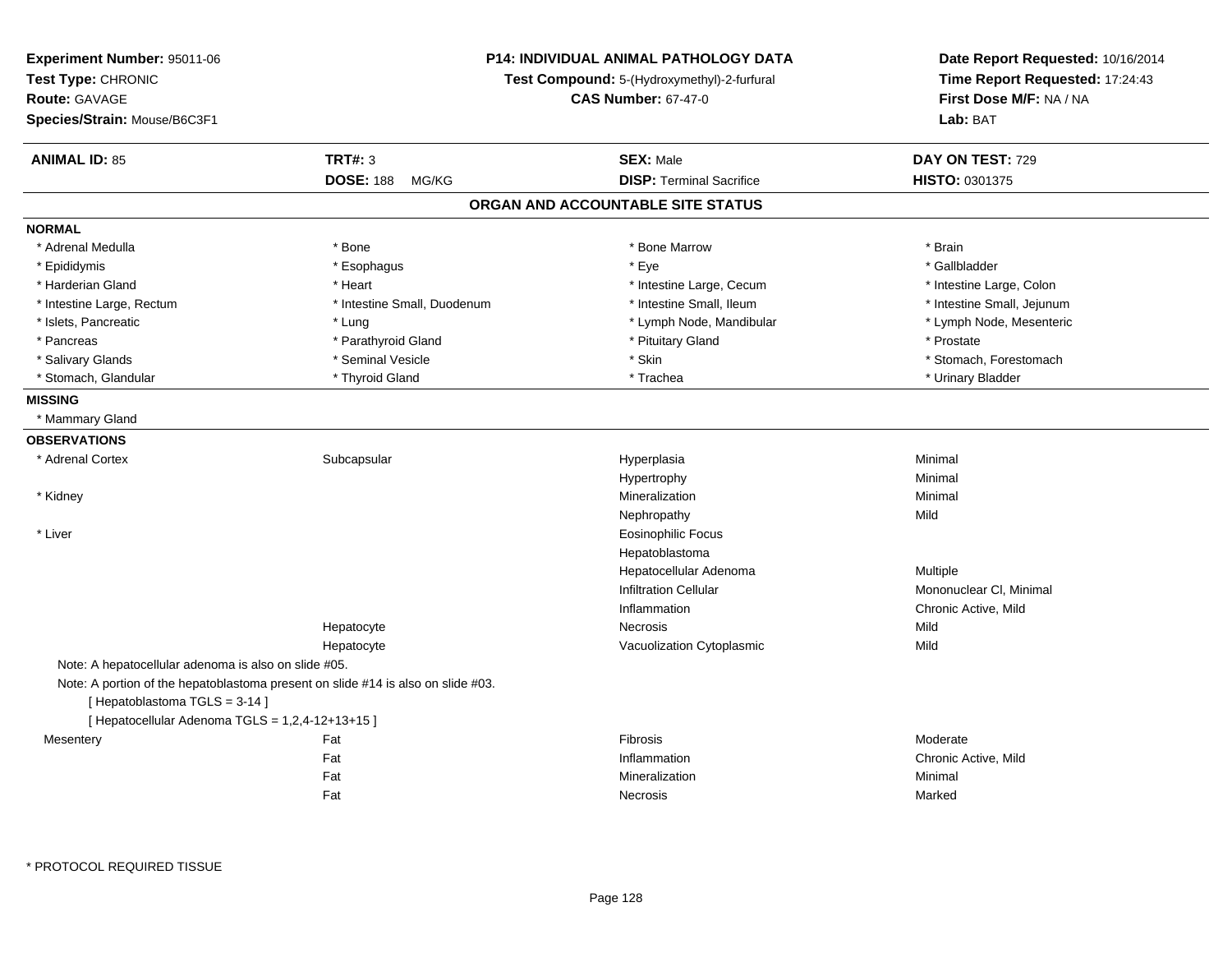| <b>Experiment Number: 95011-06</b><br>Test Type: CHRONIC<br><b>Route: GAVAGE</b><br>Species/Strain: Mouse/B6C3F1 | <b>P14: INDIVIDUAL ANIMAL PATHOLOGY DATA</b><br><b>Test Compound:</b> 5-(Hydroxymethyl)-2-furfural<br><b>CAS Number: 67-47-0</b> |                                   | Date Report Requested: 10/16/2014<br>Time Report Requested: 17:24:43<br>First Dose M/F: NA / NA<br>Lab: BAT |  |
|------------------------------------------------------------------------------------------------------------------|----------------------------------------------------------------------------------------------------------------------------------|-----------------------------------|-------------------------------------------------------------------------------------------------------------|--|
| <b>ANIMAL ID: 85</b>                                                                                             | TRT#: 3                                                                                                                          | <b>SEX: Male</b>                  | DAY ON TEST: 729                                                                                            |  |
|                                                                                                                  | <b>DOSE: 188</b><br>MG/KG                                                                                                        | <b>DISP:</b> Terminal Sacrifice   | <b>HISTO: 0301375</b>                                                                                       |  |
|                                                                                                                  |                                                                                                                                  | ORGAN AND ACCOUNTABLE SITE STATUS |                                                                                                             |  |
| [Necrosis TGLS = $5-16$ ]                                                                                        |                                                                                                                                  |                                   |                                                                                                             |  |
| * Nose                                                                                                           | Olfactory Epi                                                                                                                    | Accumulation, Hyaline Droplet     | Minimal                                                                                                     |  |
| * Preputial Gland                                                                                                | Duct                                                                                                                             | Ectasia                           | Mild                                                                                                        |  |
| * Spleen                                                                                                         |                                                                                                                                  | Hematopoietic Cell Proliferation  | Moderate                                                                                                    |  |
| * Testes                                                                                                         |                                                                                                                                  | Mineralization                    | Minimal                                                                                                     |  |
|                                                                                                                  | Note: Rete testis with adjacent tubuli recti - unilateral - normal, not coded.                                                   |                                   |                                                                                                             |  |
| * Thymus                                                                                                         |                                                                                                                                  | Atrophy                           | Marked                                                                                                      |  |
|                                                                                                                  |                                                                                                                                  | Cyst                              | Mild                                                                                                        |  |
| PRIMARY CAUSE OF DEATH                                                                                           |                                                                                                                                  |                                   |                                                                                                             |  |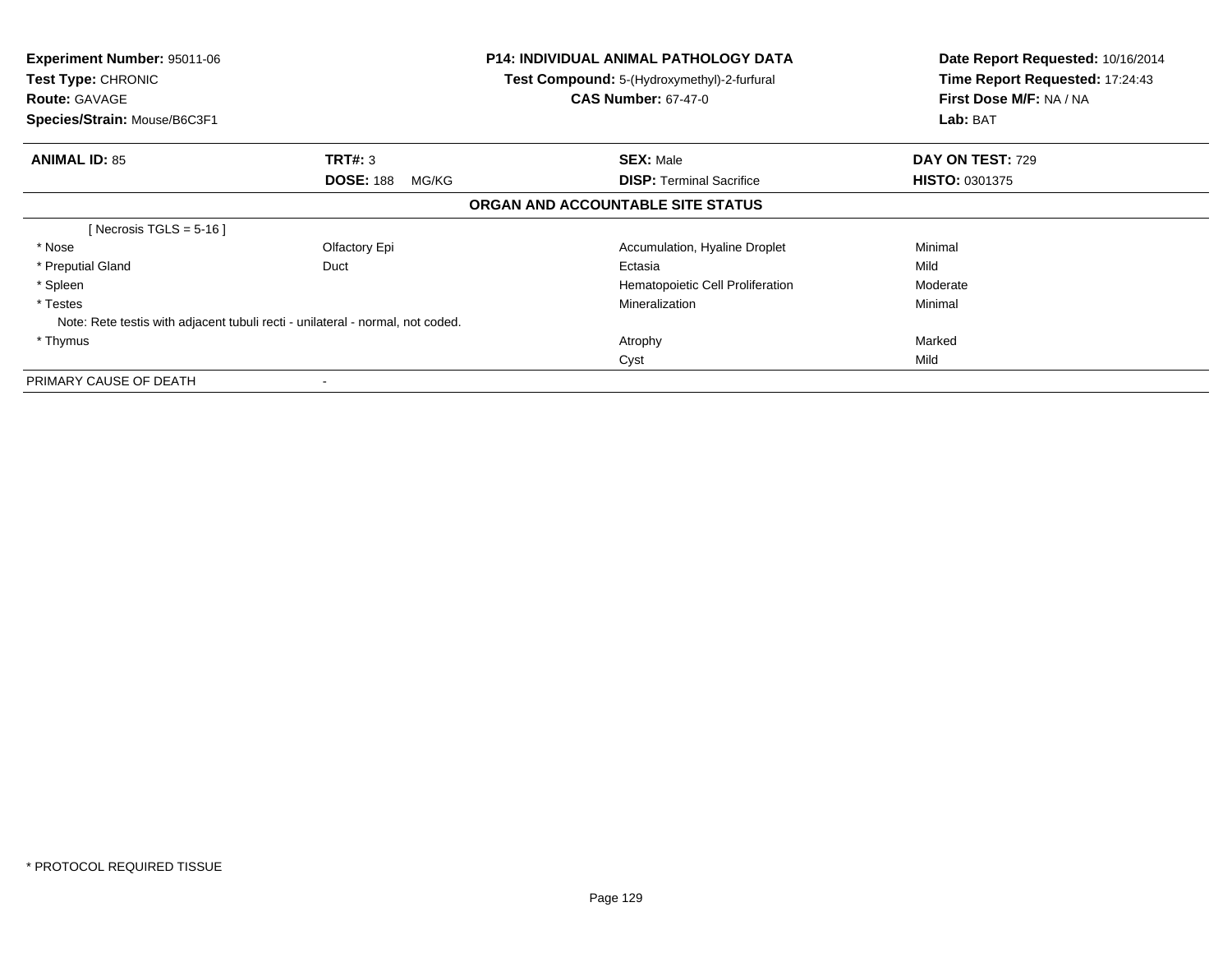| Experiment Number: 95011-06<br>Test Type: CHRONIC<br><b>Route: GAVAGE</b><br>Species/Strain: Mouse/B6C3F1 |                             | P14: INDIVIDUAL ANIMAL PATHOLOGY DATA<br>Test Compound: 5-(Hydroxymethyl)-2-furfural<br><b>CAS Number: 67-47-0</b> | Date Report Requested: 10/16/2014<br>Time Report Requested: 17:24:43<br>First Dose M/F: NA / NA<br>Lab: BAT |  |
|-----------------------------------------------------------------------------------------------------------|-----------------------------|--------------------------------------------------------------------------------------------------------------------|-------------------------------------------------------------------------------------------------------------|--|
| <b>ANIMAL ID: 86</b>                                                                                      | <b>TRT#: 3</b>              | <b>SEX: Male</b>                                                                                                   | DAY ON TEST: 728                                                                                            |  |
|                                                                                                           | <b>DOSE: 188</b><br>MG/KG   | <b>DISP: Terminal Sacrifice</b>                                                                                    | HISTO: 0301376                                                                                              |  |
|                                                                                                           |                             | ORGAN AND ACCOUNTABLE SITE STATUS                                                                                  |                                                                                                             |  |
| <b>NORMAL</b>                                                                                             |                             |                                                                                                                    |                                                                                                             |  |
| * Adrenal Medulla                                                                                         | * Bone                      | * Bone Marrow                                                                                                      | * Brain                                                                                                     |  |
| * Epididymis                                                                                              | * Esophagus                 | * Eye                                                                                                              | * Gallbladder                                                                                               |  |
| * Harderian Gland                                                                                         | * Heart                     | * Intestine Large, Cecum                                                                                           | * Intestine Large, Colon                                                                                    |  |
| * Intestine Large, Rectum                                                                                 | * Intestine Small, Duodenum | * Intestine Small, Ileum                                                                                           | * Intestine Small, Jejunum                                                                                  |  |
| * Islets, Pancreatic                                                                                      | * Lung                      | * Lymph Node, Mandibular                                                                                           | * Lymph Node, Mesenteric                                                                                    |  |
| * Pancreas                                                                                                | * Parathyroid Gland         | * Pituitary Gland                                                                                                  | * Preputial Gland                                                                                           |  |
| * Prostate                                                                                                | * Salivary Glands           | * Seminal Vesicle                                                                                                  | * Skin                                                                                                      |  |
| * Spleen                                                                                                  | * Stomach, Forestomach      | * Stomach, Glandular                                                                                               | * Testes                                                                                                    |  |
| * Thyroid Gland                                                                                           | * Trachea                   | * Urinary Bladder                                                                                                  |                                                                                                             |  |
| <b>MISSING</b>                                                                                            |                             |                                                                                                                    |                                                                                                             |  |
| * Mammary Gland                                                                                           |                             |                                                                                                                    |                                                                                                             |  |
| <b>OBSERVATIONS</b>                                                                                       |                             |                                                                                                                    |                                                                                                             |  |
| * Adrenal Cortex                                                                                          | Subcapsular                 | Hyperplasia                                                                                                        | Minimal                                                                                                     |  |
| * Kidney                                                                                                  |                             | Mineralization                                                                                                     | Minimal                                                                                                     |  |
|                                                                                                           |                             | Nephropathy                                                                                                        | Minimal                                                                                                     |  |
| * Liver                                                                                                   |                             | Inflammation                                                                                                       | Granulomatous, Moderate                                                                                     |  |
|                                                                                                           | Hepatocyte                  | Vacuolization Cytoplasmic                                                                                          | Mild                                                                                                        |  |
| [Inflammation TGLS = $1-12$ ]                                                                             |                             |                                                                                                                    |                                                                                                             |  |
| * Nose                                                                                                    | Olfactory Epi               | Degeneration                                                                                                       | Minimal                                                                                                     |  |
| * Testes                                                                                                  |                             |                                                                                                                    |                                                                                                             |  |
| Note: Rete testis with adjacent tubuli recti - unilateral - normal, not coded.                            |                             |                                                                                                                    |                                                                                                             |  |
| * Thymus                                                                                                  |                             | Atrophy                                                                                                            | Marked                                                                                                      |  |
| PRIMARY CAUSE OF DEATH                                                                                    |                             |                                                                                                                    |                                                                                                             |  |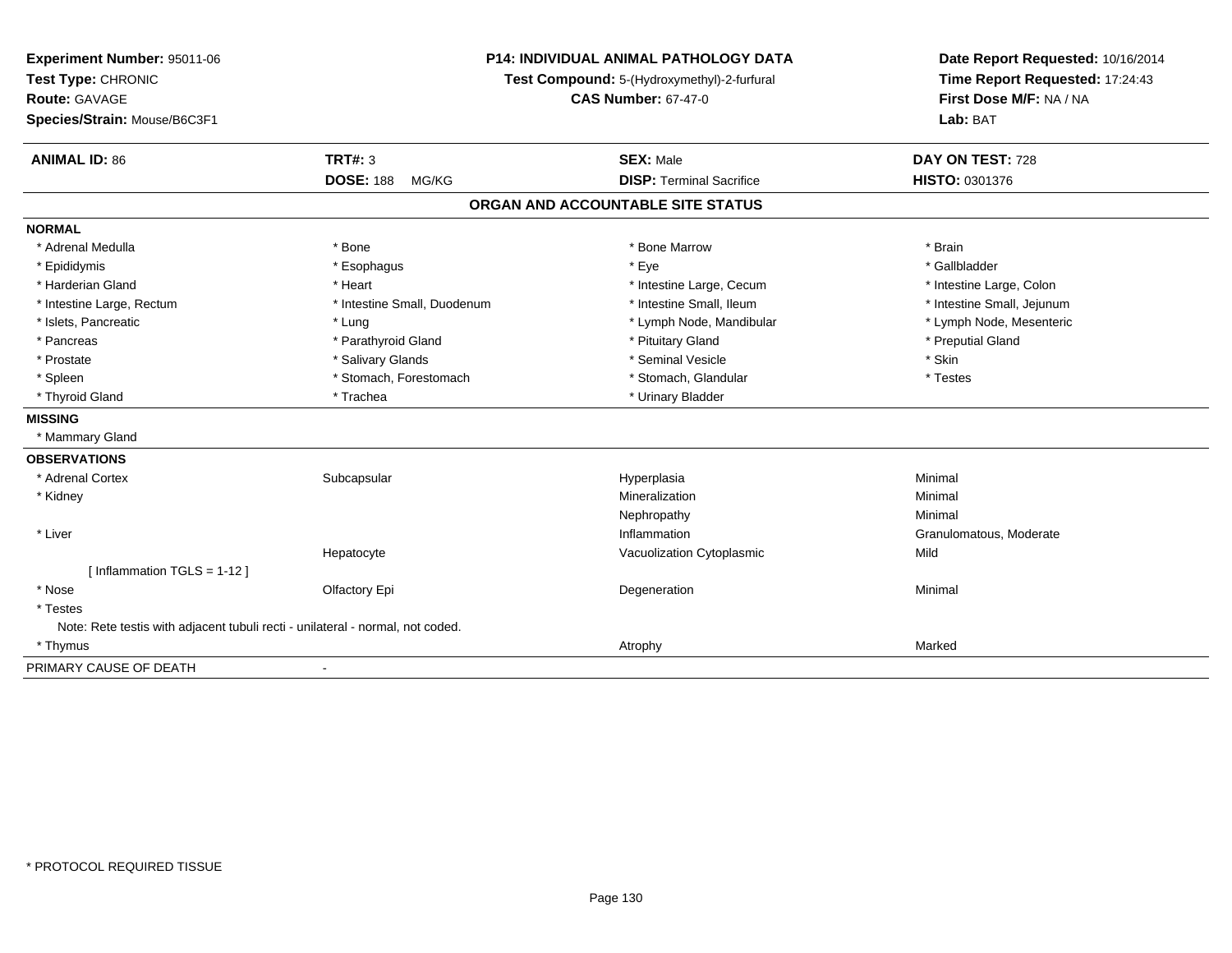| Experiment Number: 95011-06<br>Test Type: CHRONIC<br><b>Route: GAVAGE</b><br>Species/Strain: Mouse/B6C3F1 |                             | P14: INDIVIDUAL ANIMAL PATHOLOGY DATA<br>Test Compound: 5-(Hydroxymethyl)-2-furfural<br><b>CAS Number: 67-47-0</b> | Date Report Requested: 10/16/2014<br>Time Report Requested: 17:24:43<br>First Dose M/F: NA / NA<br>Lab: BAT |
|-----------------------------------------------------------------------------------------------------------|-----------------------------|--------------------------------------------------------------------------------------------------------------------|-------------------------------------------------------------------------------------------------------------|
| <b>ANIMAL ID: 87</b>                                                                                      | <b>TRT#: 3</b>              | <b>SEX: Male</b>                                                                                                   | DAY ON TEST: 730                                                                                            |
|                                                                                                           | <b>DOSE: 188</b><br>MG/KG   | <b>DISP: Terminal Sacrifice</b>                                                                                    | <b>HISTO: 0301377</b>                                                                                       |
|                                                                                                           |                             | ORGAN AND ACCOUNTABLE SITE STATUS                                                                                  |                                                                                                             |
| <b>NORMAL</b>                                                                                             |                             |                                                                                                                    |                                                                                                             |
| * Adrenal Medulla                                                                                         | * Bone                      | * Bone Marrow                                                                                                      | * Brain                                                                                                     |
| * Epididymis                                                                                              | * Esophagus                 | * Eye                                                                                                              | * Gallbladder                                                                                               |
| * Harderian Gland                                                                                         | * Heart                     | * Intestine Large, Cecum                                                                                           | * Intestine Large, Colon                                                                                    |
| * Intestine Large, Rectum                                                                                 | * Intestine Small, Duodenum | * Intestine Small, Ileum                                                                                           | * Intestine Small, Jejunum                                                                                  |
| * Islets, Pancreatic                                                                                      | * Lung                      | * Lymph Node, Mandibular                                                                                           | * Lymph Node, Mesenteric                                                                                    |
| * Pancreas                                                                                                | * Parathyroid Gland         | * Pituitary Gland                                                                                                  | * Preputial Gland                                                                                           |
| * Prostate                                                                                                | * Salivary Glands           | * Seminal Vesicle                                                                                                  | * Skin                                                                                                      |
| $*$ Spleen                                                                                                | * Stomach, Forestomach      | * Stomach, Glandular                                                                                               | * Testes                                                                                                    |
| * Trachea                                                                                                 | * Urinary Bladder           |                                                                                                                    |                                                                                                             |
| <b>MISSING</b>                                                                                            |                             |                                                                                                                    |                                                                                                             |
| * Mammary Gland                                                                                           |                             |                                                                                                                    |                                                                                                             |
| <b>OBSERVATIONS</b>                                                                                       |                             |                                                                                                                    |                                                                                                             |
| * Adrenal Cortex                                                                                          |                             | Hypertrophy                                                                                                        | Moderate                                                                                                    |
| * Eye                                                                                                     |                             |                                                                                                                    |                                                                                                             |
| Note: No optic nerve found in block or wet tissue.                                                        |                             |                                                                                                                    |                                                                                                             |
| * Kidney                                                                                                  |                             | Mineralization                                                                                                     | Minimal                                                                                                     |
|                                                                                                           |                             | Nephropathy                                                                                                        | Mild                                                                                                        |
| * Liver                                                                                                   |                             | Clear Cell Focus                                                                                                   |                                                                                                             |
|                                                                                                           |                             | <b>Eosinophilic Focus</b>                                                                                          |                                                                                                             |
|                                                                                                           |                             | Hepatocellular Adenoma                                                                                             | Multiple                                                                                                    |
|                                                                                                           |                             | <b>Infiltration Cellular</b>                                                                                       | Mononuclear CI, Minimal                                                                                     |
|                                                                                                           |                             | Inflammation                                                                                                       | Chronic Active, Minimal                                                                                     |
|                                                                                                           | Hepatocyte                  | Vacuolization Cytoplasmic                                                                                          | Mild                                                                                                        |
| Note: A hepatocellular adenoma is also on slide #03.                                                      |                             |                                                                                                                    |                                                                                                             |
| [ Hepatocellular Adenoma TGLS = 1,2-12+13 ]                                                               |                             |                                                                                                                    |                                                                                                             |
| * Nose                                                                                                    | Olfactory Epi               | Accumulation, Hyaline Droplet                                                                                      | Mild                                                                                                        |
|                                                                                                           | <b>Respirat Epith</b>       | Accumulation, Hyaline Droplet                                                                                      | Mild                                                                                                        |
|                                                                                                           | Glands                      | Dilatation                                                                                                         | Mild                                                                                                        |
|                                                                                                           | Glands                      | Hyperplasia                                                                                                        | Mild                                                                                                        |
|                                                                                                           | Glands                      | Inflammation                                                                                                       | Chronic Active, Minimal                                                                                     |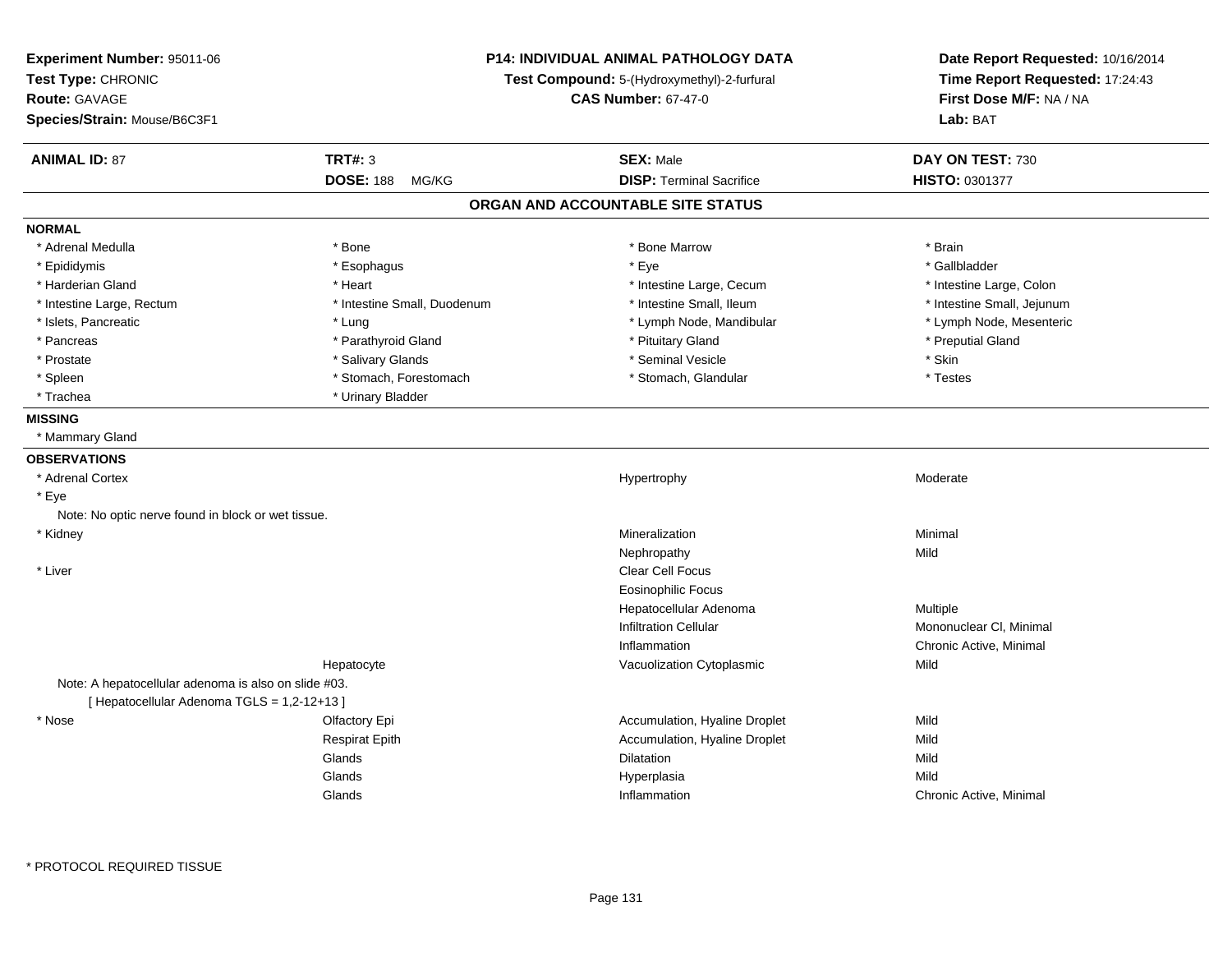| Experiment Number: 95011-06<br>Test Type: CHRONIC                             |                           | <b>P14: INDIVIDUAL ANIMAL PATHOLOGY DATA</b> | Date Report Requested: 10/16/2014<br>Time Report Requested: 17:24:43 |  |
|-------------------------------------------------------------------------------|---------------------------|----------------------------------------------|----------------------------------------------------------------------|--|
|                                                                               |                           | Test Compound: 5-(Hydroxymethyl)-2-furfural  |                                                                      |  |
| <b>Route: GAVAGE</b>                                                          |                           | <b>CAS Number: 67-47-0</b>                   | First Dose M/F: NA / NA                                              |  |
| Species/Strain: Mouse/B6C3F1                                                  |                           |                                              | Lab: BAT                                                             |  |
| <b>ANIMAL ID: 87</b>                                                          | TRT#: 3                   | <b>SEX: Male</b>                             | DAY ON TEST: 730                                                     |  |
|                                                                               | <b>DOSE: 188</b><br>MG/KG | <b>DISP: Terminal Sacrifice</b>              | <b>HISTO: 0301377</b>                                                |  |
|                                                                               |                           | ORGAN AND ACCOUNTABLE SITE STATUS            |                                                                      |  |
| * Testes                                                                      |                           |                                              |                                                                      |  |
| Note: Rete testis with adjacent tubuli recti - bilateral - normal, not coded. |                           |                                              |                                                                      |  |
| * Thymus                                                                      |                           | Cyst                                         | Minimal                                                              |  |
| * Thyroid Gland                                                               | Follicle                  | Degeneration                                 | Mild                                                                 |  |
| PRIMARY CAUSE OF DEATH                                                        | $\overline{\phantom{a}}$  |                                              |                                                                      |  |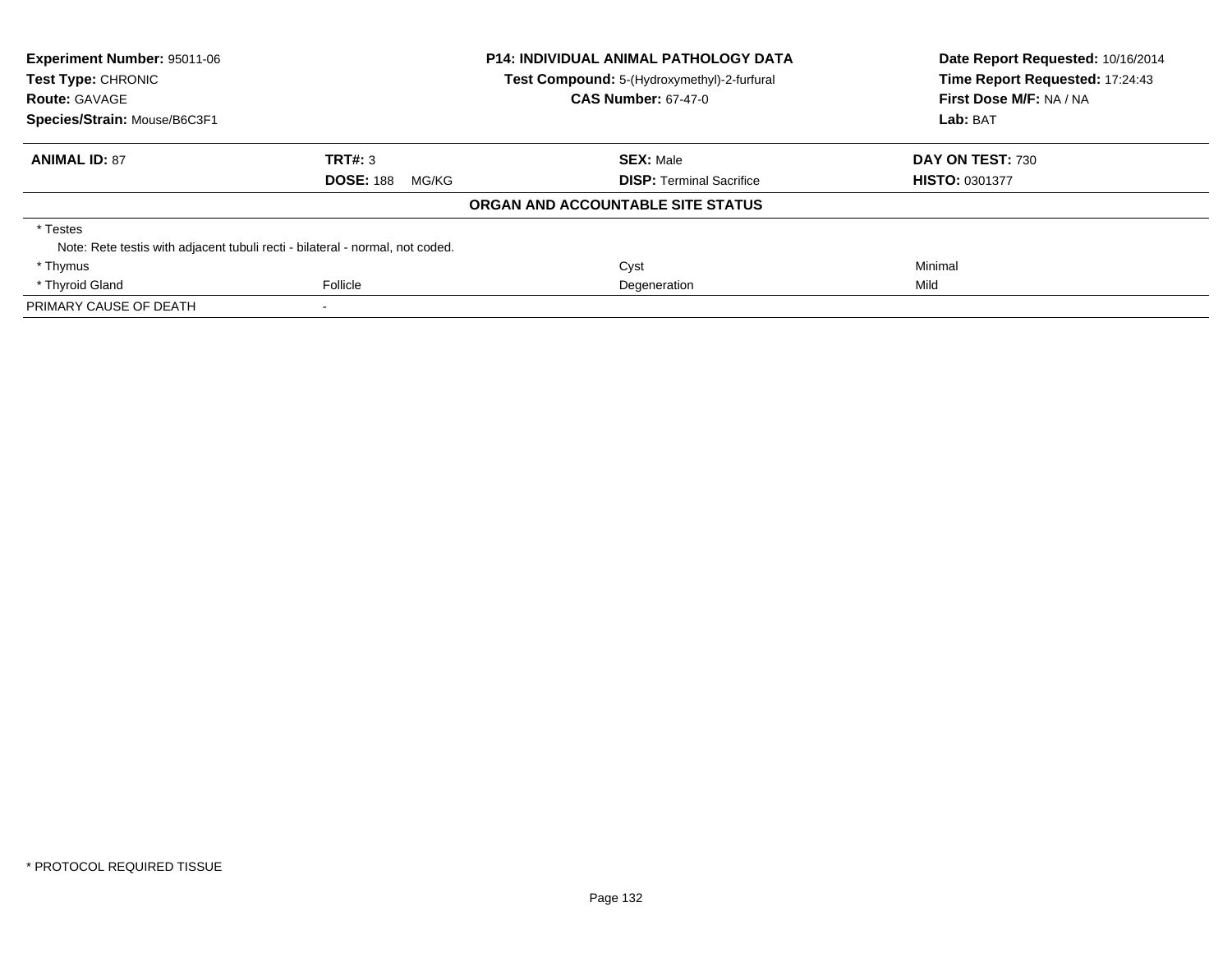| Experiment Number: 95011-06<br>Test Type: CHRONIC<br><b>Route: GAVAGE</b><br>Species/Strain: Mouse/B6C3F1 |                           | P14: INDIVIDUAL ANIMAL PATHOLOGY DATA<br>Test Compound: 5-(Hydroxymethyl)-2-furfural<br><b>CAS Number: 67-47-0</b> | Date Report Requested: 10/16/2014<br>Time Report Requested: 17:24:43<br>First Dose M/F: NA / NA<br>Lab: BAT |
|-----------------------------------------------------------------------------------------------------------|---------------------------|--------------------------------------------------------------------------------------------------------------------|-------------------------------------------------------------------------------------------------------------|
| <b>ANIMAL ID: 88</b>                                                                                      | <b>TRT#: 3</b>            | <b>SEX: Male</b><br><b>DISP: Terminal Sacrifice</b>                                                                | DAY ON TEST: 730                                                                                            |
|                                                                                                           | <b>DOSE: 188</b><br>MG/KG |                                                                                                                    | HISTO: 0301378                                                                                              |
|                                                                                                           |                           | ORGAN AND ACCOUNTABLE SITE STATUS                                                                                  |                                                                                                             |
| <b>NORMAL</b>                                                                                             |                           |                                                                                                                    |                                                                                                             |
| * Adrenal Medulla                                                                                         | * Bone                    | * Bone Marrow                                                                                                      | * Brain                                                                                                     |
| * Epididymis                                                                                              | * Esophagus               | * Eye                                                                                                              | * Gallbladder                                                                                               |
| * Heart                                                                                                   | * Intestine Large, Cecum  | * Intestine Large, Colon                                                                                           | * Intestine Large, Rectum                                                                                   |
| * Intestine Small, Duodenum                                                                               | * Intestine Small, Ileum  | * Intestine Small, Jejunum                                                                                         | * Islets, Pancreatic                                                                                        |
| * Lymph Node, Mandibular                                                                                  | * Lymph Node, Mesenteric  | * Pancreas                                                                                                         | * Parathyroid Gland                                                                                         |
| * Pituitary Gland                                                                                         | * Preputial Gland         | * Prostate                                                                                                         | * Salivary Glands                                                                                           |
| * Seminal Vesicle                                                                                         | * Skin                    | * Stomach, Forestomach                                                                                             | * Stomach, Glandular                                                                                        |
| * Testes                                                                                                  | * Thymus                  | * Thyroid Gland                                                                                                    | * Trachea                                                                                                   |
| * Urinary Bladder                                                                                         |                           |                                                                                                                    |                                                                                                             |
| <b>MISSING</b>                                                                                            |                           |                                                                                                                    |                                                                                                             |
| * Mammary Gland                                                                                           |                           |                                                                                                                    |                                                                                                             |
| <b>OBSERVATIONS</b>                                                                                       |                           |                                                                                                                    |                                                                                                             |
| * Adrenal Cortex                                                                                          | Subcapsular               | Adenoma                                                                                                            |                                                                                                             |
|                                                                                                           | Subcapsular               | Hyperplasia                                                                                                        | Mild                                                                                                        |
|                                                                                                           |                           | Hypertrophy                                                                                                        | Mild                                                                                                        |
| * Harderian Gland                                                                                         |                           | Hyperplasia                                                                                                        | Moderate                                                                                                    |
| * Kidney                                                                                                  | <b>Renal Tubule</b>       | Cyst                                                                                                               |                                                                                                             |
|                                                                                                           |                           | Mineralization                                                                                                     | Minimal                                                                                                     |
|                                                                                                           |                           | Nephropathy                                                                                                        | Minimal                                                                                                     |
| * Liver                                                                                                   |                           | Clear Cell Focus                                                                                                   |                                                                                                             |
|                                                                                                           |                           | Hepatocellular Adenoma                                                                                             | Multiple                                                                                                    |
|                                                                                                           |                           | Hepatocellular Carcinoma                                                                                           |                                                                                                             |
|                                                                                                           |                           | <b>Infiltration Cellular</b>                                                                                       | Mononuclear CI, Minimal                                                                                     |
|                                                                                                           |                           | Mixed Cell Focus                                                                                                   |                                                                                                             |
| Note: Clear cell foci also on slides #03 and 05.                                                          |                           |                                                                                                                    |                                                                                                             |
| [Clear Cell Focus TGLS = 4-15]                                                                            |                           |                                                                                                                    |                                                                                                             |
| [ Hepatocellular Adenoma TGLS = 3,4-14+15 ]                                                               |                           |                                                                                                                    |                                                                                                             |
| [ Hepatocellular Carcinoma TGLS = 1-12 ]                                                                  |                           |                                                                                                                    |                                                                                                             |
| [Mixed Cell Focus TGLS = $5-4$ ]                                                                          |                           |                                                                                                                    |                                                                                                             |
| * Lung                                                                                                    |                           | Alveolar/Bronchiolar Adenoma                                                                                       |                                                                                                             |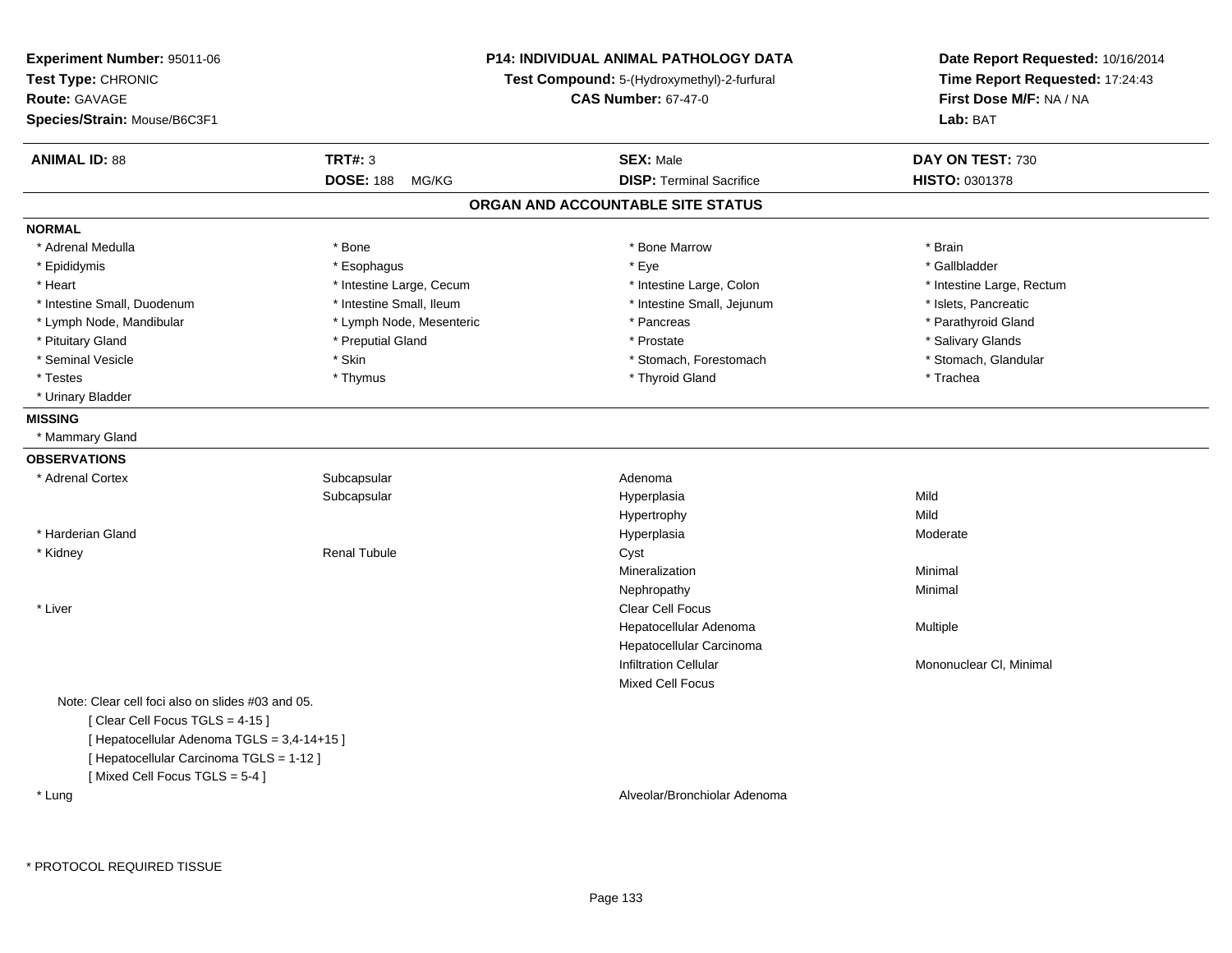| <b>Experiment Number: 95011-06</b>          |                           | <b>P14: INDIVIDUAL ANIMAL PATHOLOGY DATA</b> | Date Report Requested: 10/16/2014 |  |
|---------------------------------------------|---------------------------|----------------------------------------------|-----------------------------------|--|
| Test Type: CHRONIC                          |                           | Test Compound: 5-(Hydroxymethyl)-2-furfural  | Time Report Requested: 17:24:43   |  |
| <b>Route: GAVAGE</b>                        |                           | <b>CAS Number: 67-47-0</b>                   | First Dose M/F: NA / NA           |  |
| Species/Strain: Mouse/B6C3F1                |                           |                                              | Lab: BAT                          |  |
| <b>ANIMAL ID: 88</b>                        | TRT#: 3                   | <b>SEX: Male</b>                             | DAY ON TEST: 730                  |  |
|                                             | <b>DOSE: 188</b><br>MG/KG | <b>DISP:</b> Terminal Sacrifice              | <b>HISTO: 0301378</b>             |  |
|                                             |                           | ORGAN AND ACCOUNTABLE SITE STATUS            |                                   |  |
| [Alveolar/Bronchiolar Adenoma TGLS = 2-13 ] |                           |                                              |                                   |  |
| * Nose                                      | <b>Respirat Epith</b>     | Accumulation, Hyaline Droplet                | Mild                              |  |
| * Spleen                                    | Lymph Follic              | Hyperplasia                                  | Moderate                          |  |
| Tooth                                       |                           | Odontoma                                     |                                   |  |
| PRIMARY CAUSE OF DEATH                      |                           |                                              |                                   |  |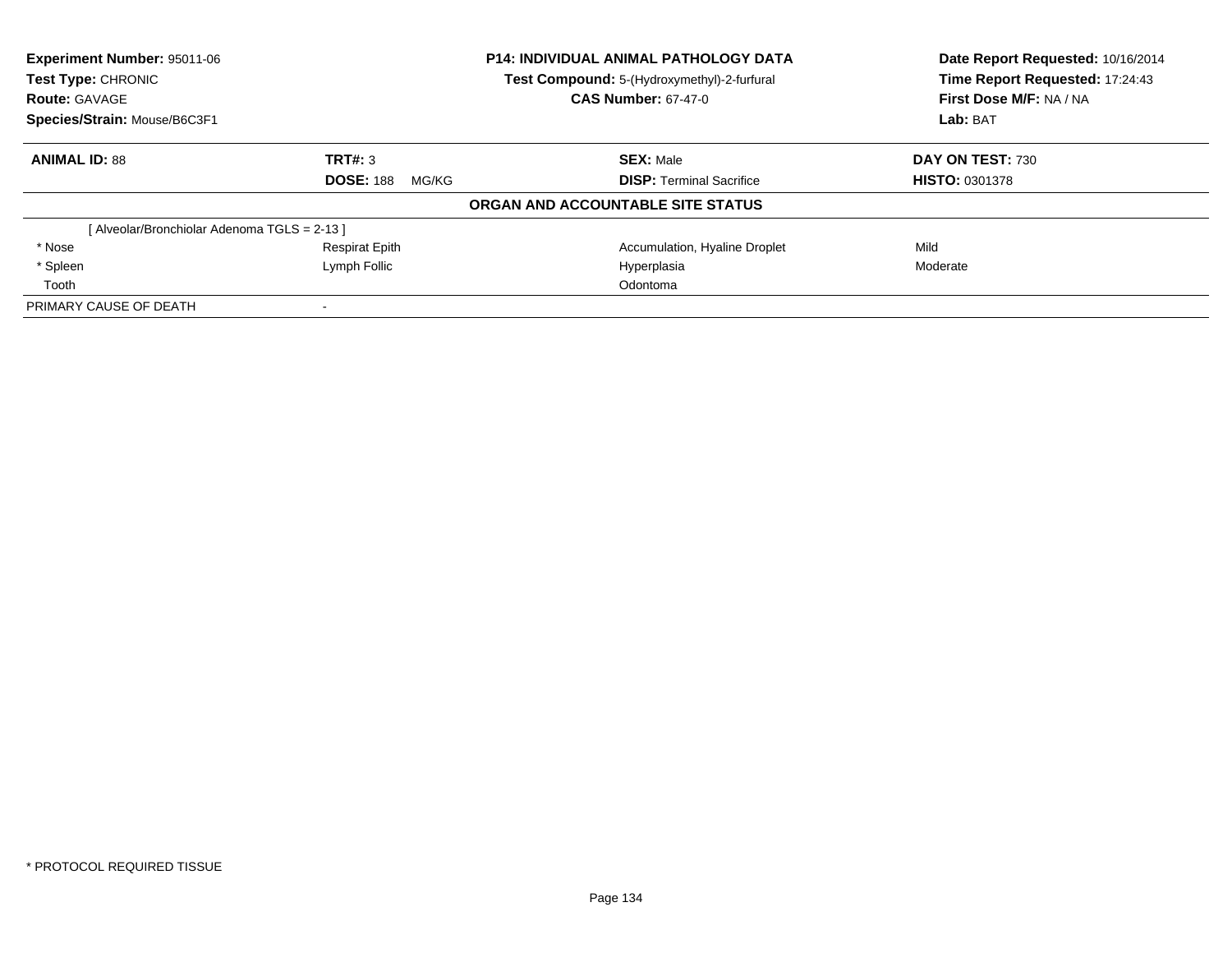| Experiment Number: 95011-06<br>Test Type: CHRONIC<br>Route: GAVAGE<br>Species/Strain: Mouse/B6C3F1 | P14: INDIVIDUAL ANIMAL PATHOLOGY DATA<br>Test Compound: 5-(Hydroxymethyl)-2-furfural<br><b>CAS Number: 67-47-0</b> |                                   | Date Report Requested: 10/16/2014<br>Time Report Requested: 17:24:43<br>First Dose M/F: NA / NA<br>Lab: BAT |
|----------------------------------------------------------------------------------------------------|--------------------------------------------------------------------------------------------------------------------|-----------------------------------|-------------------------------------------------------------------------------------------------------------|
| <b>ANIMAL ID: 89</b>                                                                               | <b>TRT#: 3</b>                                                                                                     | <b>SEX: Male</b>                  | DAY ON TEST: 729                                                                                            |
|                                                                                                    | <b>DOSE: 188</b><br>MG/KG                                                                                          | <b>DISP: Terminal Sacrifice</b>   | HISTO: 0301379                                                                                              |
|                                                                                                    |                                                                                                                    | ORGAN AND ACCOUNTABLE SITE STATUS |                                                                                                             |
| <b>NORMAL</b>                                                                                      |                                                                                                                    |                                   |                                                                                                             |
| * Adrenal Medulla                                                                                  | * Bone                                                                                                             | * Bone Marrow                     | * Brain                                                                                                     |
| * Epididymis                                                                                       | * Esophagus                                                                                                        | * Eye                             | * Gallbladder                                                                                               |
| * Harderian Gland                                                                                  | * Heart                                                                                                            | * Intestine Large, Cecum          | * Intestine Large, Colon                                                                                    |
| * Intestine Large, Rectum                                                                          | * Intestine Small, Duodenum                                                                                        | * Intestine Small, Ileum          | * Intestine Small, Jejunum                                                                                  |
| * Islets, Pancreatic                                                                               | * Lymph Node, Mandibular                                                                                           | * Lymph Node, Mesenteric          | * Pancreas                                                                                                  |
| * Parathyroid Gland                                                                                | * Pituitary Gland                                                                                                  | * Preputial Gland                 | * Prostate                                                                                                  |
| * Salivary Glands                                                                                  | * Seminal Vesicle                                                                                                  | * Skin                            | * Stomach, Forestomach                                                                                      |
| * Stomach, Glandular                                                                               | * Testes                                                                                                           | * Thyroid Gland                   | * Trachea                                                                                                   |
| * Urinary Bladder                                                                                  |                                                                                                                    |                                   |                                                                                                             |
| <b>MISSING</b>                                                                                     |                                                                                                                    |                                   |                                                                                                             |
| * Mammary Gland                                                                                    |                                                                                                                    |                                   |                                                                                                             |
| <b>OBSERVATIONS</b>                                                                                |                                                                                                                    |                                   |                                                                                                             |
| * Adrenal Cortex                                                                                   | Subcapsular                                                                                                        | Hyperplasia                       | Minimal                                                                                                     |
|                                                                                                    | Zona Fascult                                                                                                       | Hyperplasia                       | Minimal                                                                                                     |
|                                                                                                    |                                                                                                                    | Hypertrophy                       | Mild                                                                                                        |
| * Kidney                                                                                           |                                                                                                                    | Mineralization                    | Minimal                                                                                                     |
|                                                                                                    |                                                                                                                    | Nephropathy                       | Mild                                                                                                        |
| * Liver                                                                                            |                                                                                                                    | Hepatocellular Adenoma            | Multiple                                                                                                    |
|                                                                                                    |                                                                                                                    | Hepatocellular Carcinoma          |                                                                                                             |
|                                                                                                    |                                                                                                                    | <b>Infiltration Cellular</b>      | Mononuclear CI, Mild                                                                                        |
|                                                                                                    |                                                                                                                    | Inflammation                      | Chronic Active, Mild                                                                                        |
| Note: Hepatocellular adenomas also on slide #05.                                                   |                                                                                                                    |                                   |                                                                                                             |
| [ Hepatocellular Adenoma TGLS = 1-12 ]                                                             |                                                                                                                    |                                   |                                                                                                             |
| [ Hepatocellular Carcinoma TGLS = 2-13 ]                                                           |                                                                                                                    |                                   |                                                                                                             |
| * Lung                                                                                             |                                                                                                                    | Hepatocellular Carcinoma          | Metastatic (Liver)                                                                                          |
| * Nose                                                                                             | Glands                                                                                                             | <b>Dilatation</b>                 | Mild                                                                                                        |
| * Spleen                                                                                           |                                                                                                                    | Hematopoietic Cell Proliferation  | Moderate                                                                                                    |
| * Thymus                                                                                           |                                                                                                                    | Cyst                              | Minimal                                                                                                     |
| PRIMARY CAUSE OF DEATH                                                                             | $\sim$                                                                                                             |                                   |                                                                                                             |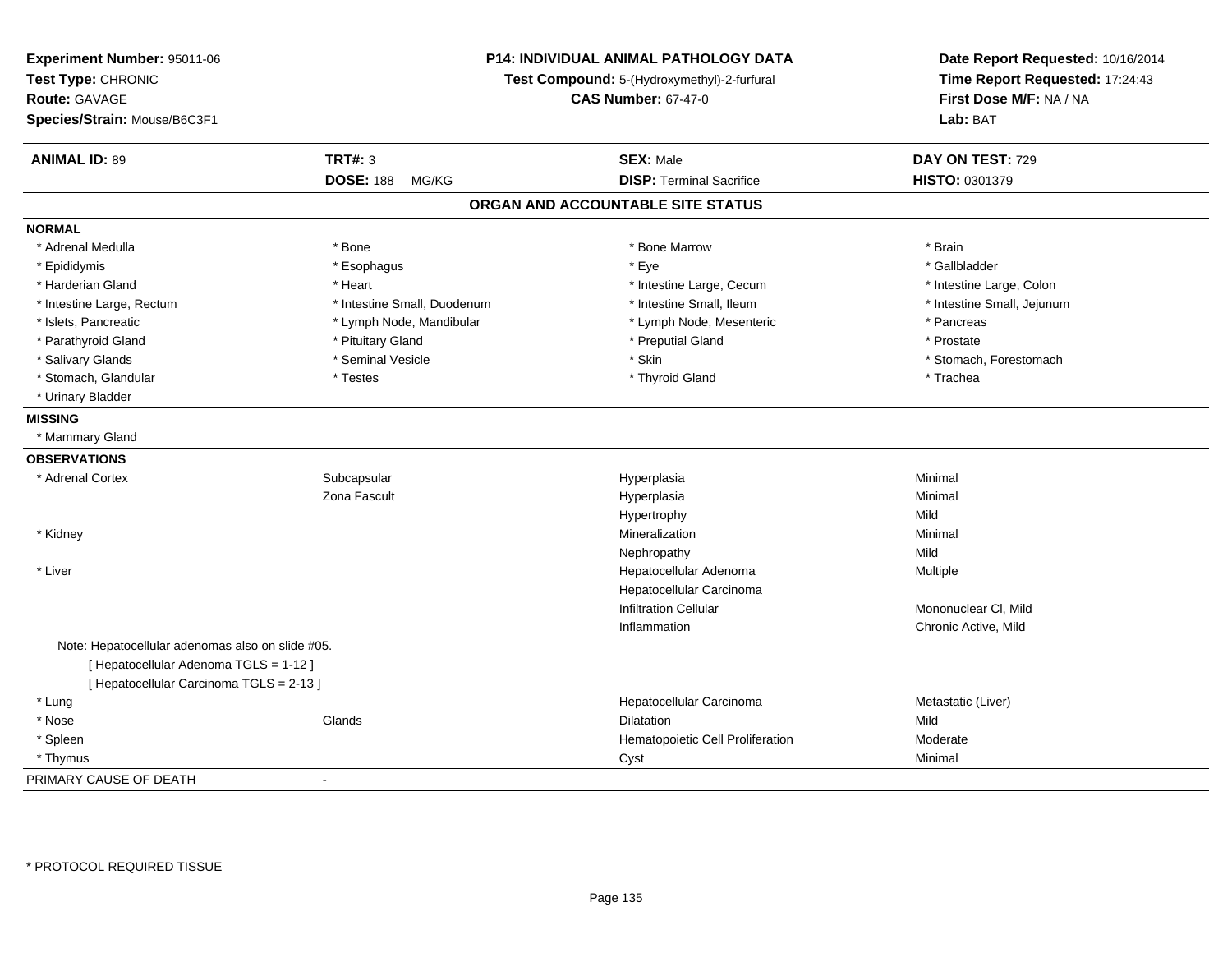| Experiment Number: 95011-06<br>Test Type: CHRONIC<br><b>Route: GAVAGE</b><br>Species/Strain: Mouse/B6C3F1 | P14: INDIVIDUAL ANIMAL PATHOLOGY DATA<br>Test Compound: 5-(Hydroxymethyl)-2-furfural<br><b>CAS Number: 67-47-0</b> |                                   | Date Report Requested: 10/16/2014<br>Time Report Requested: 17:24:43<br>First Dose M/F: NA / NA<br>Lab: BAT |
|-----------------------------------------------------------------------------------------------------------|--------------------------------------------------------------------------------------------------------------------|-----------------------------------|-------------------------------------------------------------------------------------------------------------|
| <b>ANIMAL ID: 90</b>                                                                                      | TRT#: 3                                                                                                            | <b>SEX: Male</b>                  | DAY ON TEST: 648                                                                                            |
|                                                                                                           | <b>DOSE: 188</b><br>MG/KG                                                                                          | <b>DISP: Natural Death</b>        | HISTO: 0301380                                                                                              |
|                                                                                                           |                                                                                                                    | ORGAN AND ACCOUNTABLE SITE STATUS |                                                                                                             |
| <b>NORMAL</b>                                                                                             |                                                                                                                    |                                   |                                                                                                             |
| * Adrenal Medulla                                                                                         | * Bone                                                                                                             | * Bone Marrow                     | * Brain                                                                                                     |
| * Epididymis                                                                                              | * Esophagus                                                                                                        | * Eye                             | * Gallbladder                                                                                               |
| * Harderian Gland                                                                                         | * Heart                                                                                                            | * Intestine Large, Cecum          | * Intestine Large, Colon                                                                                    |
| * Intestine Large, Rectum                                                                                 | * Intestine Small, Duodenum                                                                                        | * Intestine Small, Ileum          | * Intestine Small, Jejunum                                                                                  |
| * Islets, Pancreatic                                                                                      | * Lymph Node, Mandibular                                                                                           | * Lymph Node, Mesenteric          | * Pancreas                                                                                                  |
| * Parathyroid Gland                                                                                       | * Pituitary Gland                                                                                                  | * Preputial Gland                 | * Prostate                                                                                                  |
| * Salivary Glands                                                                                         | * Seminal Vesicle                                                                                                  | * Skin                            | * Stomach, Glandular                                                                                        |
| * Testes                                                                                                  | * Trachea                                                                                                          | * Urinary Bladder                 |                                                                                                             |
| <b>MISSING</b>                                                                                            |                                                                                                                    |                                   |                                                                                                             |
| * Mammary Gland                                                                                           |                                                                                                                    |                                   |                                                                                                             |
| <b>OBSERVATIONS</b>                                                                                       |                                                                                                                    |                                   |                                                                                                             |
| * Adrenal Cortex                                                                                          | Subcapsular                                                                                                        | Hyperplasia                       | Minimal                                                                                                     |
| * Kidney                                                                                                  | <b>Renal Tubule</b>                                                                                                | Cyst                              |                                                                                                             |
|                                                                                                           |                                                                                                                    | Nephropathy                       | Minimal                                                                                                     |
| * Liver                                                                                                   |                                                                                                                    | Hepatocellular Adenoma            | Multiple                                                                                                    |
|                                                                                                           |                                                                                                                    | Hepatocellular Carcinoma          |                                                                                                             |
|                                                                                                           |                                                                                                                    | Inflammation                      | Chronic Active, Minimal                                                                                     |
| Note: Hepatocellular adenoma also on slide #05 - median liver lobe.                                       |                                                                                                                    |                                   |                                                                                                             |
| [Hepatocellular Adenoma TGLS = 2-12]                                                                      |                                                                                                                    |                                   |                                                                                                             |
| [ Hepatocellular Carcinoma TGLS = 1-12 ]                                                                  |                                                                                                                    |                                   |                                                                                                             |
| * Lung                                                                                                    |                                                                                                                    | Hepatocellular Carcinoma          | Metastatic (Liver)                                                                                          |
| * Nose                                                                                                    | Glands                                                                                                             | Dilatation                        | Mild                                                                                                        |
| * Spleen                                                                                                  |                                                                                                                    | Hematopoietic Cell Proliferation  | Moderate                                                                                                    |
| * Stomach, Forestomach                                                                                    | Epithelium                                                                                                         | Hyperkeratosis                    | Minimal                                                                                                     |
|                                                                                                           | Epithelium                                                                                                         | Hyperplasia                       | Minimal                                                                                                     |
|                                                                                                           |                                                                                                                    | Inflammation                      | Chronic Active, Minimal                                                                                     |
| * Thymus                                                                                                  |                                                                                                                    | Atrophy                           | Moderate                                                                                                    |
| * Thyroid Gland                                                                                           | <b>Follicular Cel</b>                                                                                              | Hyperplasia                       | Mild                                                                                                        |
| PRIMARY CAUSE OF DEATH                                                                                    | - Liver Hepatocellular Carcinoma                                                                                   |                                   |                                                                                                             |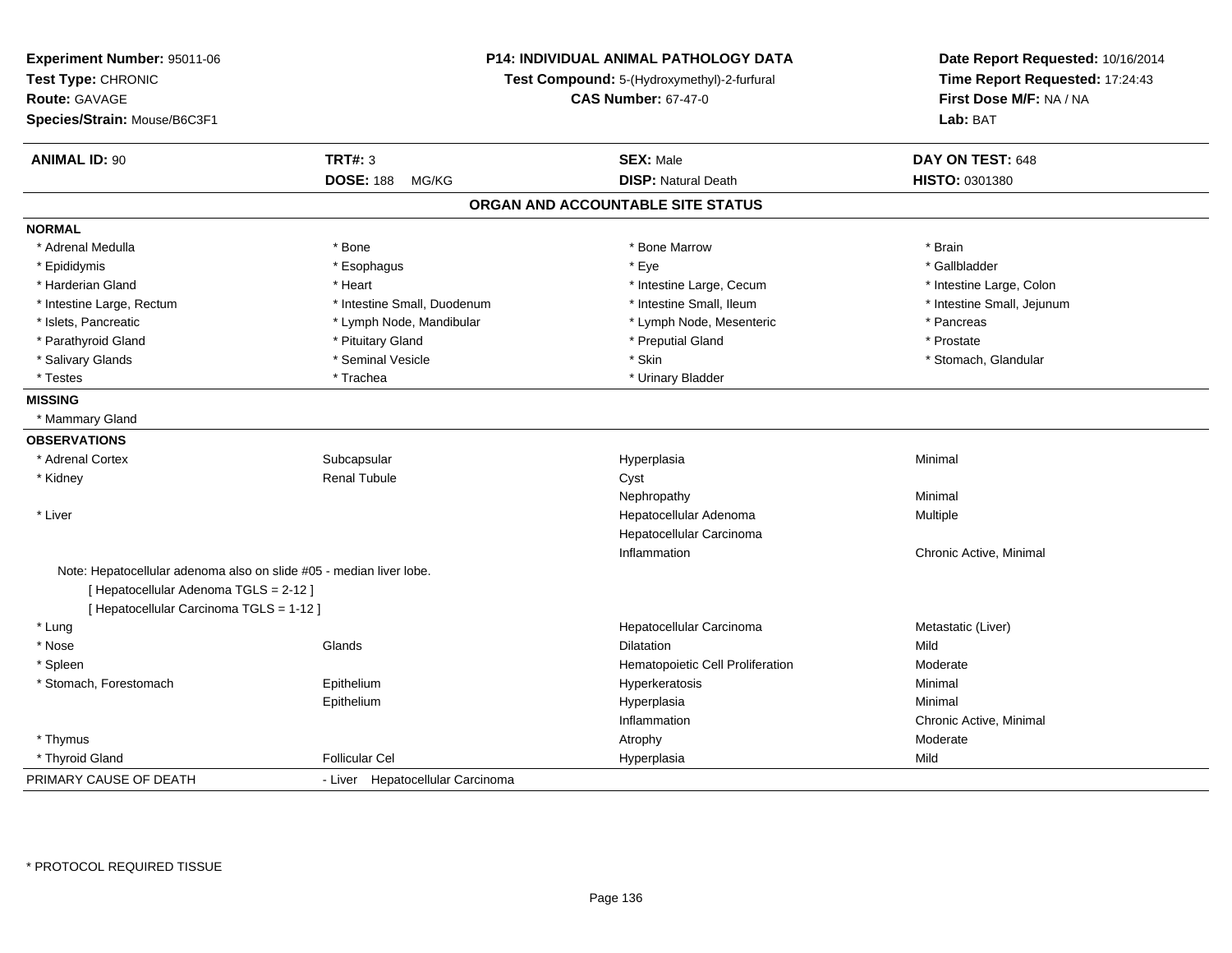| Experiment Number: 95011-06<br>Test Type: CHRONIC<br><b>Route: GAVAGE</b><br>Species/Strain: Mouse/B6C3F1 | P14: INDIVIDUAL ANIMAL PATHOLOGY DATA<br>Test Compound: 5-(Hydroxymethyl)-2-furfural<br><b>CAS Number: 67-47-0</b> |                                                | Date Report Requested: 10/16/2014<br>Time Report Requested: 17:24:43<br>First Dose M/F: NA / NA<br>Lab: BAT |
|-----------------------------------------------------------------------------------------------------------|--------------------------------------------------------------------------------------------------------------------|------------------------------------------------|-------------------------------------------------------------------------------------------------------------|
| <b>ANIMAL ID: 91</b>                                                                                      | <b>TRT#: 3</b><br><b>DOSE: 188</b><br>MG/KG                                                                        | <b>SEX: Male</b><br><b>DISP: Natural Death</b> | DAY ON TEST: 643<br>HISTO: 0301381                                                                          |
|                                                                                                           |                                                                                                                    |                                                |                                                                                                             |
|                                                                                                           |                                                                                                                    | ORGAN AND ACCOUNTABLE SITE STATUS              |                                                                                                             |
| <b>NORMAL</b>                                                                                             |                                                                                                                    |                                                |                                                                                                             |
| * Adrenal Medulla                                                                                         | * Bone                                                                                                             | * Bone Marrow                                  | * Brain                                                                                                     |
| * Epididymis                                                                                              | * Esophagus                                                                                                        | * Eye                                          | * Gallbladder                                                                                               |
| * Harderian Gland                                                                                         | * Heart                                                                                                            | * Intestine Large, Cecum                       | * Intestine Large, Colon                                                                                    |
| * Intestine Large, Rectum                                                                                 | * Intestine Small, Duodenum                                                                                        | * Intestine Small, Ileum                       | * Intestine Small, Jejunum                                                                                  |
| * Islets, Pancreatic                                                                                      | * Lymph Node, Mandibular                                                                                           | * Lymph Node, Mesenteric                       | * Nose                                                                                                      |
| * Pancreas                                                                                                | * Pituitary Gland                                                                                                  | * Preputial Gland                              | * Prostate                                                                                                  |
| * Salivary Glands                                                                                         | * Seminal Vesicle                                                                                                  | * Skin                                         | * Stomach, Forestomach                                                                                      |
| * Stomach, Glandular                                                                                      | * Testes                                                                                                           | * Trachea                                      | * Urinary Bladder                                                                                           |
| <b>MISSING</b>                                                                                            |                                                                                                                    |                                                |                                                                                                             |
| * Mammary Gland                                                                                           | * Parathyroid Gland                                                                                                |                                                |                                                                                                             |
| <b>OBSERVATIONS</b>                                                                                       |                                                                                                                    |                                                |                                                                                                             |
| * Adrenal Cortex                                                                                          | Subcapsular                                                                                                        | Hyperplasia                                    | Minimal                                                                                                     |
| * Kidney                                                                                                  |                                                                                                                    | Nephropathy                                    | Moderate                                                                                                    |
| * Liver                                                                                                   |                                                                                                                    | <b>Basophilic Focus</b>                        |                                                                                                             |
|                                                                                                           |                                                                                                                    | Hepatocellular Adenoma                         |                                                                                                             |
|                                                                                                           |                                                                                                                    | Hepatocellular Carcinoma                       |                                                                                                             |
|                                                                                                           |                                                                                                                    | Inflammation                                   | Chronic Active, Minimal                                                                                     |
|                                                                                                           | Hepatocyte                                                                                                         | <b>Necrosis</b>                                | Mild                                                                                                        |
| [ Hepatocellular Adenoma TGLS = 2-12 ]                                                                    |                                                                                                                    |                                                |                                                                                                             |
| [ Hepatocellular Carcinoma TGLS = 1-12 ]                                                                  |                                                                                                                    |                                                |                                                                                                             |
| * Lung                                                                                                    |                                                                                                                    | Inflammation                                   | Chronic Active, Minimal                                                                                     |
| * Spleen                                                                                                  |                                                                                                                    | Hematopoietic Cell Proliferation               | Mild                                                                                                        |
| * Thymus                                                                                                  |                                                                                                                    | Cyst                                           | Minimal                                                                                                     |
| * Thyroid Gland                                                                                           | Follicle                                                                                                           | Cyst                                           | Minimal                                                                                                     |
|                                                                                                           | <b>Follicular Cel</b>                                                                                              | Hyperplasia                                    | Mild                                                                                                        |
| PRIMARY CAUSE OF DEATH                                                                                    | - Liver Hepatocellular Carcinoma                                                                                   |                                                |                                                                                                             |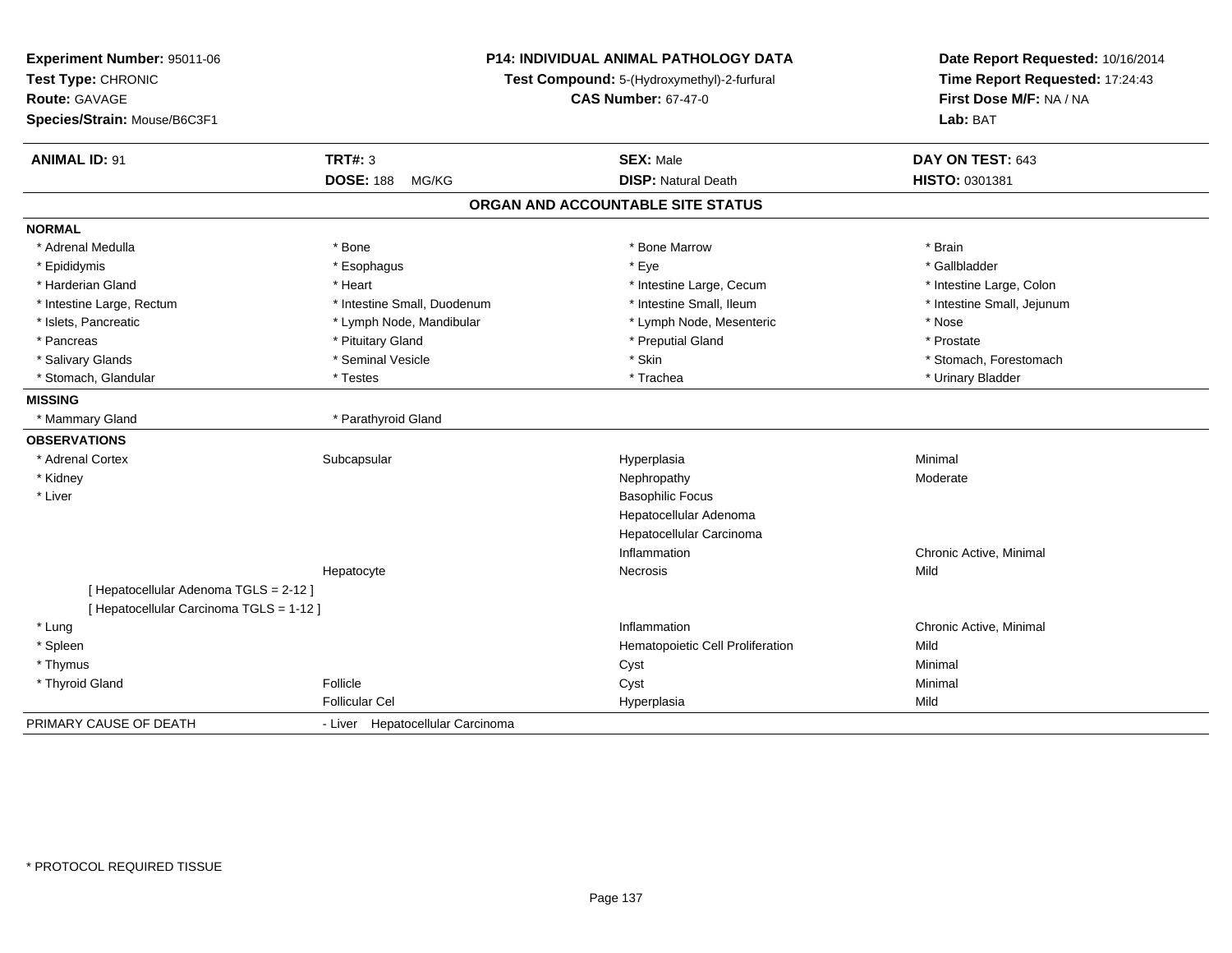| Experiment Number: 95011-06<br>Test Type: CHRONIC<br>Route: GAVAGE<br>Species/Strain: Mouse/B6C3F1 |                           | P14: INDIVIDUAL ANIMAL PATHOLOGY DATA<br>Test Compound: 5-(Hydroxymethyl)-2-furfural<br><b>CAS Number: 67-47-0</b> | Date Report Requested: 10/16/2014<br>Time Report Requested: 17:24:43<br>First Dose M/F: NA / NA<br>Lab: BAT |
|----------------------------------------------------------------------------------------------------|---------------------------|--------------------------------------------------------------------------------------------------------------------|-------------------------------------------------------------------------------------------------------------|
| <b>ANIMAL ID: 92</b>                                                                               | <b>TRT#: 3</b>            | <b>SEX: Male</b>                                                                                                   | DAY ON TEST: 572                                                                                            |
|                                                                                                    | <b>DOSE: 188</b><br>MG/KG | <b>DISP:</b> Moribund Sacrifice                                                                                    | <b>HISTO: 0301382</b>                                                                                       |
|                                                                                                    |                           | ORGAN AND ACCOUNTABLE SITE STATUS                                                                                  |                                                                                                             |
| <b>NORMAL</b>                                                                                      |                           |                                                                                                                    |                                                                                                             |
| * Adrenal Medulla                                                                                  | * Bone                    | * Bone Marrow                                                                                                      | * Brain                                                                                                     |
| * Esophagus                                                                                        | * Eye                     | * Gallbladder                                                                                                      | * Harderian Gland                                                                                           |
| * Heart                                                                                            | * Intestine Large, Cecum  | * Intestine Large, Colon                                                                                           | * Intestine Large, Rectum                                                                                   |
| * Intestine Small, Duodenum                                                                        | * Intestine Small, Ileum  | * Intestine Small, Jejunum                                                                                         | * Islets, Pancreatic                                                                                        |
| * Lymph Node, Mandibular                                                                           | * Nose                    | * Pancreas                                                                                                         | * Parathyroid Gland                                                                                         |
| * Pituitary Gland                                                                                  | * Preputial Gland         | * Salivary Glands                                                                                                  | * Seminal Vesicle                                                                                           |
| * Stomach, Forestomach                                                                             | * Stomach, Glandular      | * Testes                                                                                                           | * Trachea                                                                                                   |
| * Urinary Bladder                                                                                  |                           |                                                                                                                    |                                                                                                             |
| <b>MISSING</b>                                                                                     |                           |                                                                                                                    |                                                                                                             |
| * Mammary Gland                                                                                    |                           |                                                                                                                    |                                                                                                             |
| <b>OBSERVATIONS</b>                                                                                |                           |                                                                                                                    |                                                                                                             |
| * Adrenal Cortex                                                                                   | Subcapsular               | Hyperplasia                                                                                                        | Minimal                                                                                                     |
| * Epididymis                                                                                       |                           | Granuloma Sperm                                                                                                    | Moderate                                                                                                    |
| * Kidney                                                                                           |                           | Nephropathy                                                                                                        | Minimal                                                                                                     |
| * Liver                                                                                            |                           | <b>Eosinophilic Focus</b>                                                                                          |                                                                                                             |
|                                                                                                    |                           | Hepatocellular Carcinoma                                                                                           |                                                                                                             |
|                                                                                                    |                           | <b>Infiltration Cellular</b>                                                                                       | Mononuclear CI, Mild                                                                                        |
|                                                                                                    |                           | Inflammation                                                                                                       | Chronic Active, Minimal                                                                                     |
|                                                                                                    |                           | Mixed Cell Focus                                                                                                   |                                                                                                             |
| [ Hepatocellular Carcinoma TGLS = 3-13 ]                                                           |                           |                                                                                                                    |                                                                                                             |
| * Lung                                                                                             | Artery, Mediastinum       | Inflammation                                                                                                       | Chronic Active, Marked                                                                                      |
| Note: This lesion is on slide #06I adjacent to section of thymus.                                  |                           |                                                                                                                    |                                                                                                             |
| Lymph Node                                                                                         | Pancreatic                | Hematopoietic Cell Proliferation                                                                                   | Mild                                                                                                        |
| * Lymph Node, Mesenteric                                                                           |                           | Hyperplasia                                                                                                        | Lymphoid, Marked                                                                                            |
| [Hyperplasia TGLS = 2-5]                                                                           |                           |                                                                                                                    |                                                                                                             |
| * Prostate                                                                                         | Artery                    | Inflammation                                                                                                       | Chronic Active, Marked                                                                                      |
| * Skin                                                                                             |                           | Inflammation                                                                                                       | Chronic Active, Marked                                                                                      |
|                                                                                                    | Epidermis                 | Ulcer                                                                                                              | Marked                                                                                                      |
| [Inflammation TGLS = 1-12]                                                                         |                           |                                                                                                                    |                                                                                                             |
| [ $Ulcer TGLS = 1-12$ ]                                                                            |                           |                                                                                                                    |                                                                                                             |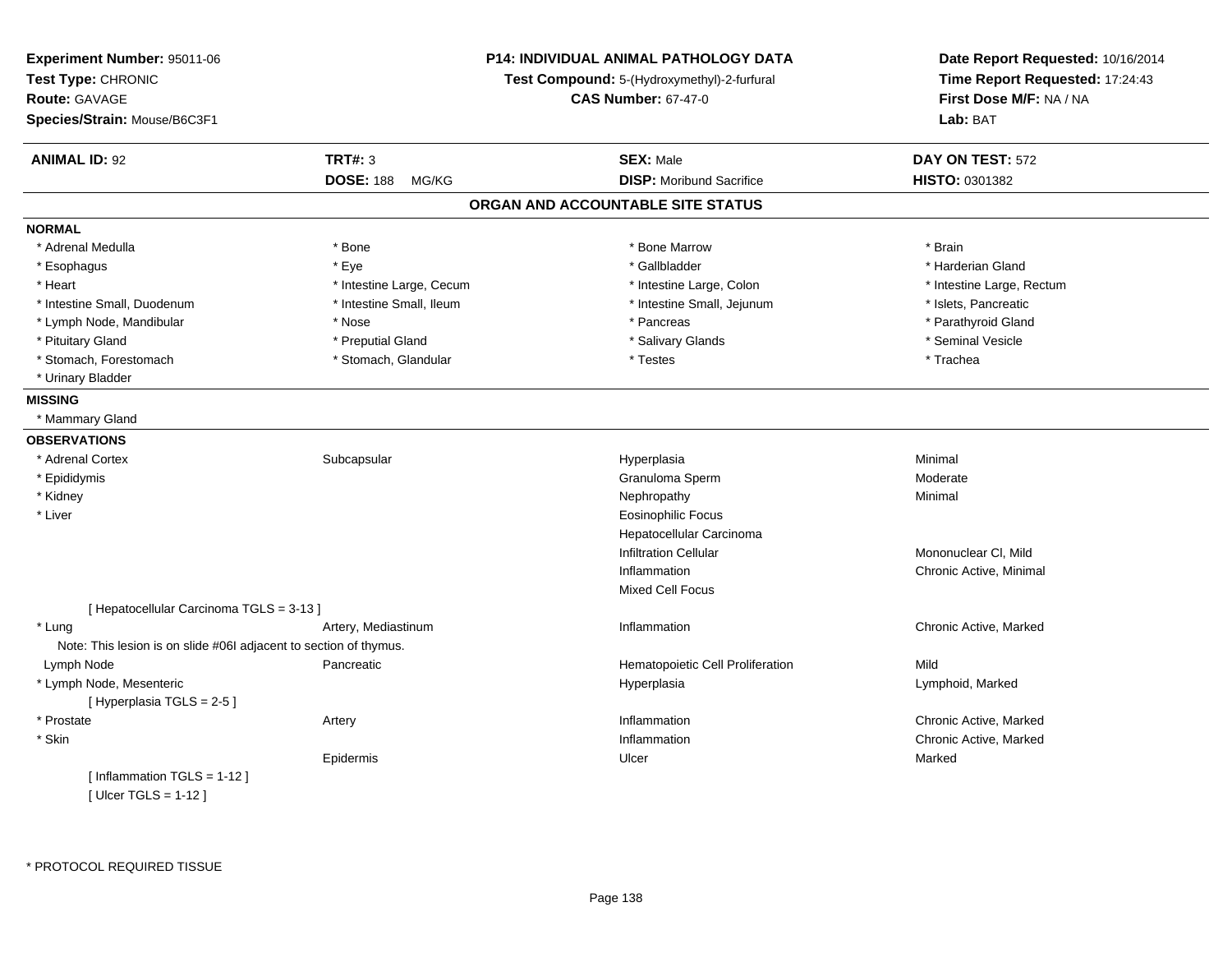| <b>Experiment Number: 95011-06</b><br><b>Test Type: CHRONIC</b> |                                  | <b>P14: INDIVIDUAL ANIMAL PATHOLOGY DATA</b>                                                                                                                                  | Date Report Requested: 10/16/2014<br>Time Report Requested: 17:24:43 |
|-----------------------------------------------------------------|----------------------------------|-------------------------------------------------------------------------------------------------------------------------------------------------------------------------------|----------------------------------------------------------------------|
|                                                                 |                                  | <b>Test Compound:</b> 5-(Hydroxymethyl)-2-furfural                                                                                                                            |                                                                      |
| <b>Route: GAVAGE</b>                                            |                                  | <b>CAS Number: 67-47-0</b>                                                                                                                                                    | First Dose M/F: NA / NA                                              |
| Species/Strain: Mouse/B6C3F1                                    |                                  |                                                                                                                                                                               | Lab: BAT                                                             |
| <b>ANIMAL ID: 92</b>                                            | TRT#: 3                          | <b>SEX: Male</b>                                                                                                                                                              | <b>DAY ON TEST: 572</b>                                              |
|                                                                 | <b>DOSE: 188</b><br>MG/KG        | <b>DISP:</b> Moribund Sacrifice                                                                                                                                               | <b>HISTO: 0301382</b>                                                |
|                                                                 |                                  | ORGAN AND ACCOUNTABLE SITE STATUS                                                                                                                                             |                                                                      |
| * Spleen                                                        |                                  | Hematopoietic Cell Proliferation                                                                                                                                              | Mild                                                                 |
| * Thymus                                                        |                                  | Cyst                                                                                                                                                                          | Minimal                                                              |
| * Thyroid Gland                                                 |                                  | Inflammation                                                                                                                                                                  | Chronic Active, Mild                                                 |
| PRIMARY CAUSE OF DEATH                                          | - Liver Hepatocellular Carcinoma |                                                                                                                                                                               |                                                                      |
|                                                                 |                                  | Animal Note: Inflammatory arterial lesions involving mediastinum, prostate and thyroid glds, are consistent with a diagnosis of systemic periarteritis (polyarteritis nodosa) |                                                                      |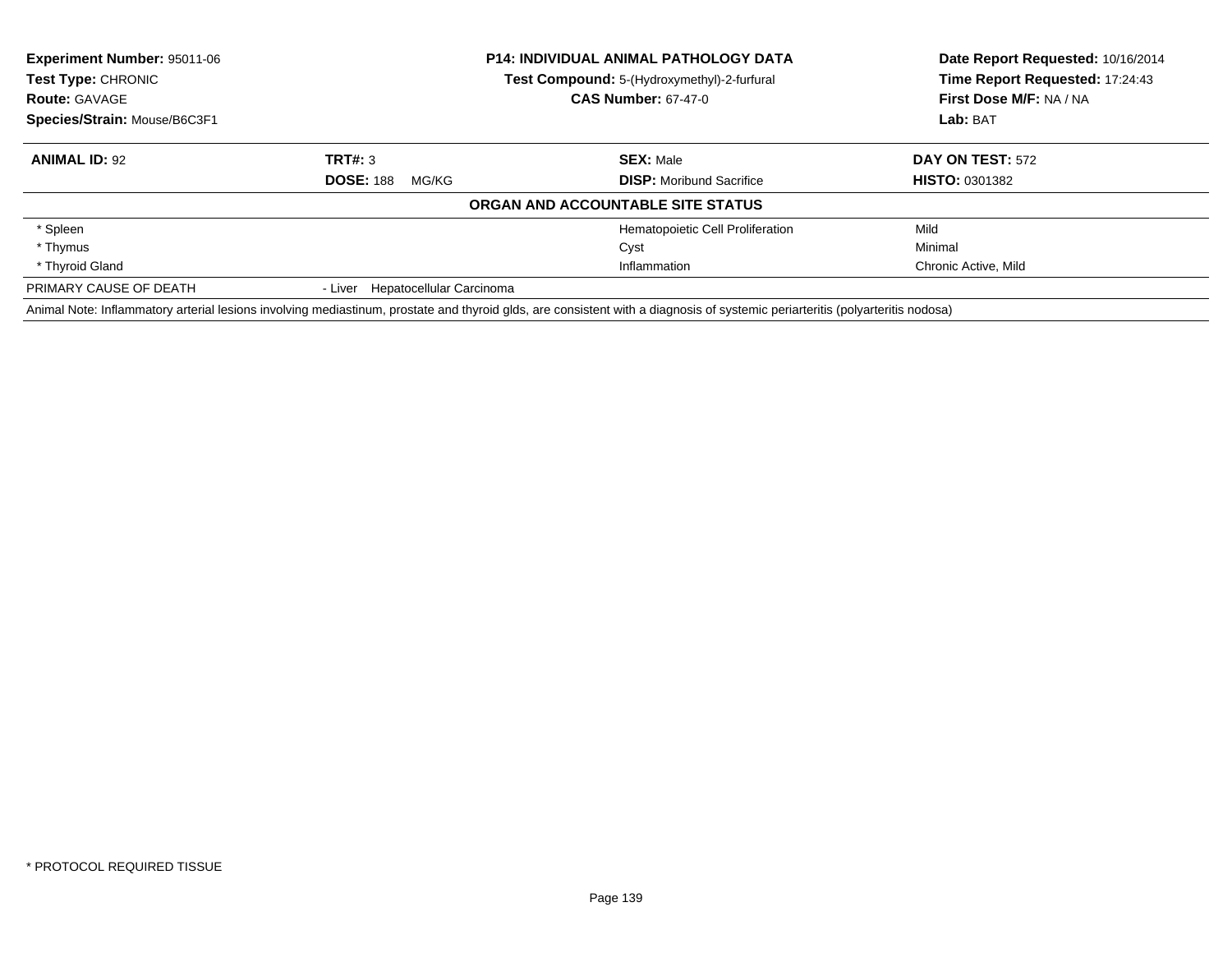| Experiment Number: 95011-06<br>Test Type: CHRONIC<br><b>Route: GAVAGE</b><br>Species/Strain: Mouse/B6C3F1 | P14: INDIVIDUAL ANIMAL PATHOLOGY DATA<br>Test Compound: 5-(Hydroxymethyl)-2-furfural<br><b>CAS Number: 67-47-0</b> |                                   | Date Report Requested: 10/16/2014<br>Time Report Requested: 17:24:43<br>First Dose M/F: NA / NA<br>Lab: BAT |
|-----------------------------------------------------------------------------------------------------------|--------------------------------------------------------------------------------------------------------------------|-----------------------------------|-------------------------------------------------------------------------------------------------------------|
| <b>ANIMAL ID: 93</b>                                                                                      | <b>TRT#: 3</b>                                                                                                     | <b>SEX: Male</b>                  | DAY ON TEST: 699                                                                                            |
|                                                                                                           | <b>DOSE: 188</b><br>MG/KG                                                                                          | <b>DISP:</b> Moribund Sacrifice   | HISTO: 0301383                                                                                              |
|                                                                                                           |                                                                                                                    | ORGAN AND ACCOUNTABLE SITE STATUS |                                                                                                             |
| <b>NORMAL</b>                                                                                             |                                                                                                                    |                                   |                                                                                                             |
| * Adrenal Medulla                                                                                         | * Bone                                                                                                             | * Bone Marrow                     | * Brain                                                                                                     |
| * Epididymis                                                                                              | * Esophagus                                                                                                        | * Eye                             | * Gallbladder                                                                                               |
| * Harderian Gland                                                                                         | * Heart                                                                                                            | * Intestine Large, Cecum          | * Intestine Large, Colon                                                                                    |
| * Intestine Large, Rectum                                                                                 | * Intestine Small, Duodenum                                                                                        | * Intestine Small, Ileum          | * Intestine Small, Jejunum                                                                                  |
| * Islets, Pancreatic                                                                                      | * Lung                                                                                                             | * Lymph Node, Mandibular          | * Lymph Node, Mesenteric                                                                                    |
| * Nose                                                                                                    | * Pancreas                                                                                                         | * Parathyroid Gland               | * Pituitary Gland                                                                                           |
| * Preputial Gland                                                                                         | * Prostate                                                                                                         | * Salivary Glands                 | * Seminal Vesicle                                                                                           |
| * Stomach, Forestomach                                                                                    | * Stomach, Glandular                                                                                               | * Testes                          | * Trachea                                                                                                   |
| * Urinary Bladder                                                                                         |                                                                                                                    |                                   |                                                                                                             |
| <b>MISSING</b>                                                                                            |                                                                                                                    |                                   |                                                                                                             |
| * Mammary Gland                                                                                           |                                                                                                                    |                                   |                                                                                                             |
| <b>OBSERVATIONS</b>                                                                                       |                                                                                                                    |                                   |                                                                                                             |
| * Adrenal Cortex                                                                                          | Subcapsular                                                                                                        | Hyperplasia                       | Minimal                                                                                                     |
| * Kidney                                                                                                  |                                                                                                                    | Mineralization                    | Minimal                                                                                                     |
|                                                                                                           |                                                                                                                    | Nephropathy                       | Mild                                                                                                        |
| * Liver                                                                                                   |                                                                                                                    | Hepatocellular Adenoma            | <b>Multiple</b>                                                                                             |
|                                                                                                           |                                                                                                                    | Inflammation                      | Chronic Active, Minimal                                                                                     |
| Note: Hepatocellular adenoma also on slide #03.                                                           |                                                                                                                    |                                   |                                                                                                             |
| [ Hepatocellular Adenoma TGLS = 2,3,4-13+14+15 ]                                                          |                                                                                                                    |                                   |                                                                                                             |
| * Skin                                                                                                    | Epidermis                                                                                                          | Hyperplasia                       | Moderate                                                                                                    |
|                                                                                                           |                                                                                                                    | Inflammation                      | Chronic Active, Marked                                                                                      |
|                                                                                                           | Epidermis                                                                                                          | Ulcer                             | Marked                                                                                                      |
| [ Ulcer TGLS = $1-12$ ]                                                                                   |                                                                                                                    |                                   |                                                                                                             |
| * Spleen                                                                                                  |                                                                                                                    | Hematopoietic Cell Proliferation  | Moderate                                                                                                    |
| * Thymus                                                                                                  |                                                                                                                    | Cyst                              | Minimal                                                                                                     |
| * Thyroid Gland                                                                                           | Follicle                                                                                                           | Degeneration                      | Mild                                                                                                        |
| PRIMARY CAUSE OF DEATH                                                                                    | - Skin Epidermis Ulcer                                                                                             |                                   |                                                                                                             |
| CONTRIBUTORY CAUSE OF DEATH                                                                               | - Skin Inflammation                                                                                                |                                   |                                                                                                             |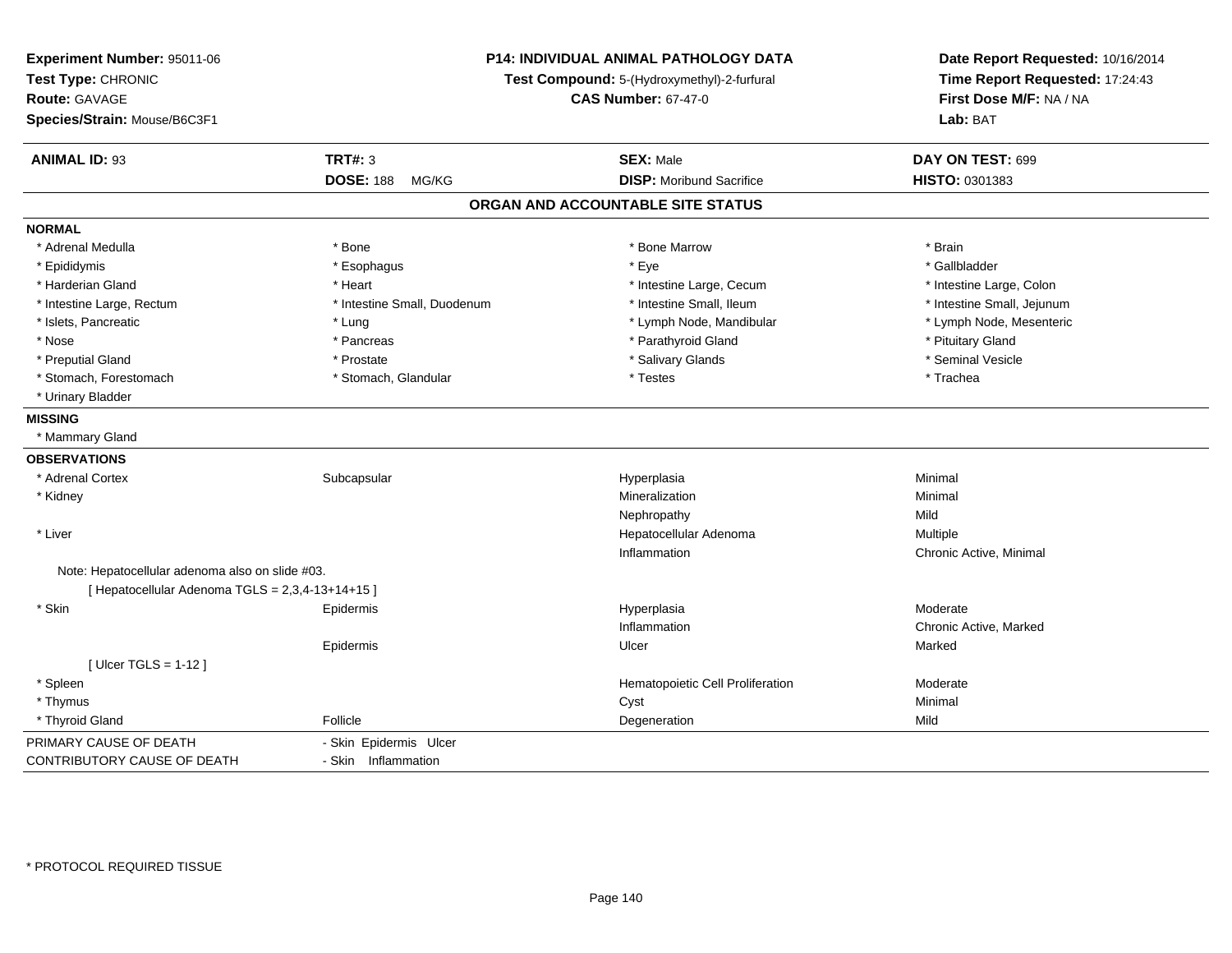| Experiment Number: 95011-06<br>Test Type: CHRONIC<br><b>Route: GAVAGE</b><br>Species/Strain: Mouse/B6C3F1 |                             | P14: INDIVIDUAL ANIMAL PATHOLOGY DATA<br>Test Compound: 5-(Hydroxymethyl)-2-furfural<br><b>CAS Number: 67-47-0</b> | Date Report Requested: 10/16/2014<br>Time Report Requested: 17:24:43<br>First Dose M/F: NA / NA<br>Lab: BAT |
|-----------------------------------------------------------------------------------------------------------|-----------------------------|--------------------------------------------------------------------------------------------------------------------|-------------------------------------------------------------------------------------------------------------|
| <b>ANIMAL ID: 94</b>                                                                                      | <b>TRT#: 3</b>              | <b>SEX: Male</b>                                                                                                   | DAY ON TEST: 730                                                                                            |
|                                                                                                           | <b>DOSE: 188</b><br>MG/KG   | <b>DISP: Terminal Sacrifice</b>                                                                                    | HISTO: 0301384                                                                                              |
|                                                                                                           |                             | ORGAN AND ACCOUNTABLE SITE STATUS                                                                                  |                                                                                                             |
| <b>NORMAL</b>                                                                                             |                             |                                                                                                                    |                                                                                                             |
| * Adrenal Medulla                                                                                         | $*$ Bone                    | * Bone Marrow                                                                                                      | * Brain                                                                                                     |
| * Epididymis                                                                                              | * Esophagus                 | * Eye                                                                                                              | * Gallbladder                                                                                               |
| * Harderian Gland                                                                                         | * Heart                     | * Intestine Large, Cecum                                                                                           | * Intestine Large, Colon                                                                                    |
| * Intestine Large, Rectum                                                                                 | * Intestine Small, Duodenum | * Intestine Small, Ileum                                                                                           | * Intestine Small, Jejunum                                                                                  |
| * Islets, Pancreatic                                                                                      | * Lung                      | * Lymph Node, Mandibular                                                                                           | * Lymph Node, Mesenteric                                                                                    |
| * Pancreas                                                                                                | * Pituitary Gland           | * Preputial Gland                                                                                                  | * Prostate                                                                                                  |
| * Salivary Glands                                                                                         | * Seminal Vesicle           | * Skin                                                                                                             | * Spleen                                                                                                    |
| * Stomach, Forestomach                                                                                    | * Stomach, Glandular        | * Testes                                                                                                           | * Trachea                                                                                                   |
| * Urinary Bladder                                                                                         |                             |                                                                                                                    |                                                                                                             |
| <b>MISSING</b>                                                                                            |                             |                                                                                                                    |                                                                                                             |
| * Mammary Gland                                                                                           | * Parathyroid Gland         |                                                                                                                    |                                                                                                             |
| <b>OBSERVATIONS</b>                                                                                       |                             |                                                                                                                    |                                                                                                             |
| * Adrenal Cortex                                                                                          |                             | <b>Accessory Adrenal Cortical Nodule</b>                                                                           | Mild                                                                                                        |
|                                                                                                           | Subcapsular                 | Hyperplasia                                                                                                        | Mild                                                                                                        |
|                                                                                                           | Zona Fascult                | Hyperplasia                                                                                                        | Mild                                                                                                        |
|                                                                                                           |                             | Hypertrophy                                                                                                        | Mild                                                                                                        |
| * Kidney                                                                                                  |                             | Mineralization                                                                                                     | Minimal                                                                                                     |
|                                                                                                           |                             | Nephropathy                                                                                                        | Mild                                                                                                        |
| * Liver                                                                                                   |                             | <b>Clear Cell Focus</b>                                                                                            |                                                                                                             |
|                                                                                                           |                             | Hepatocellular Adenoma                                                                                             |                                                                                                             |
|                                                                                                           |                             | Inflammation                                                                                                       | Chronic Active, Minimal                                                                                     |
|                                                                                                           |                             | <b>Mixed Cell Focus</b>                                                                                            |                                                                                                             |
|                                                                                                           | Hepatocyte                  | Vacuolization Cytoplasmic                                                                                          | Mild                                                                                                        |
| Note: Clear cell focus also on slide #03.                                                                 |                             |                                                                                                                    |                                                                                                             |
| [ Clear Cell Focus TGLS = 1,3-5+12+14 ]                                                                   |                             |                                                                                                                    |                                                                                                             |
| [ Hepatocellular Adenoma TGLS = 2-13 ]                                                                    |                             |                                                                                                                    |                                                                                                             |
| * Nose                                                                                                    | Olfactory Epi               | Accumulation, Hyaline Droplet                                                                                      | Minimal                                                                                                     |
|                                                                                                           | <b>Respirat Epith</b>       | Accumulation, Hyaline Droplet                                                                                      | Minimal                                                                                                     |
|                                                                                                           |                             | Inflammation                                                                                                       | Chronic Active, Minimal                                                                                     |
| * Thymus                                                                                                  |                             | Atrophy                                                                                                            | Moderate                                                                                                    |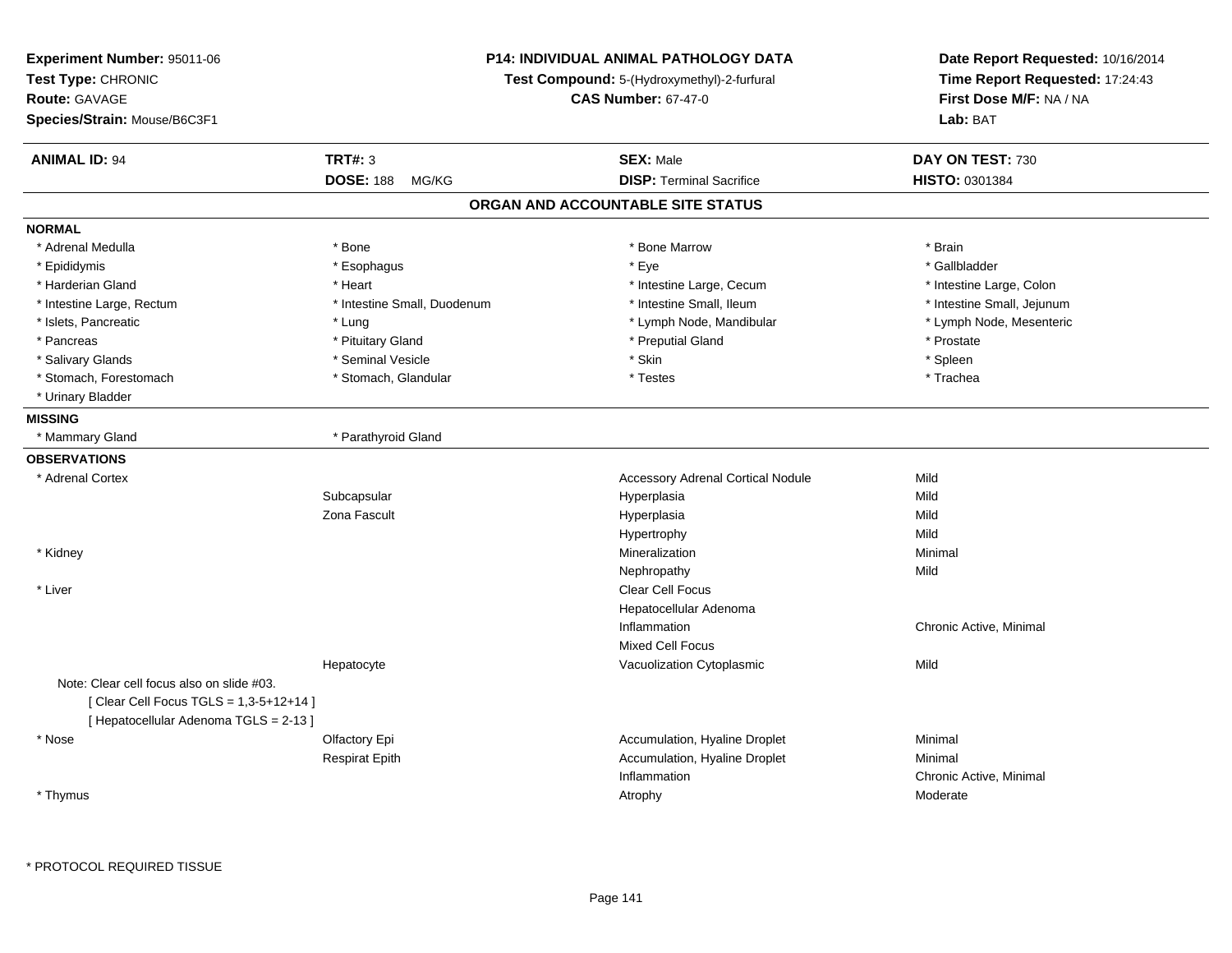| Experiment Number: 95011-06  |                           | <b>P14: INDIVIDUAL ANIMAL PATHOLOGY DATA</b> | Date Report Requested: 10/16/2014 |
|------------------------------|---------------------------|----------------------------------------------|-----------------------------------|
| <b>Test Type: CHRONIC</b>    |                           | Test Compound: 5-(Hydroxymethyl)-2-furfural  | Time Report Requested: 17:24:43   |
| <b>Route: GAVAGE</b>         |                           | <b>CAS Number: 67-47-0</b>                   | First Dose M/F: NA / NA           |
| Species/Strain: Mouse/B6C3F1 |                           |                                              | Lab: BAT                          |
| <b>ANIMAL ID: 94</b>         | TRT#: 3                   | <b>SEX: Male</b>                             | DAY ON TEST: 730                  |
|                              | <b>DOSE: 188</b><br>MG/KG | <b>DISP: Terminal Sacrifice</b>              | <b>HISTO: 0301384</b>             |
|                              |                           | ORGAN AND ACCOUNTABLE SITE STATUS            |                                   |
| * Thyroid Gland              | <b>Follicular Cel</b>     | Hyperplasia                                  | Mild                              |
| PRIMARY CAUSE OF DEATH       |                           |                                              |                                   |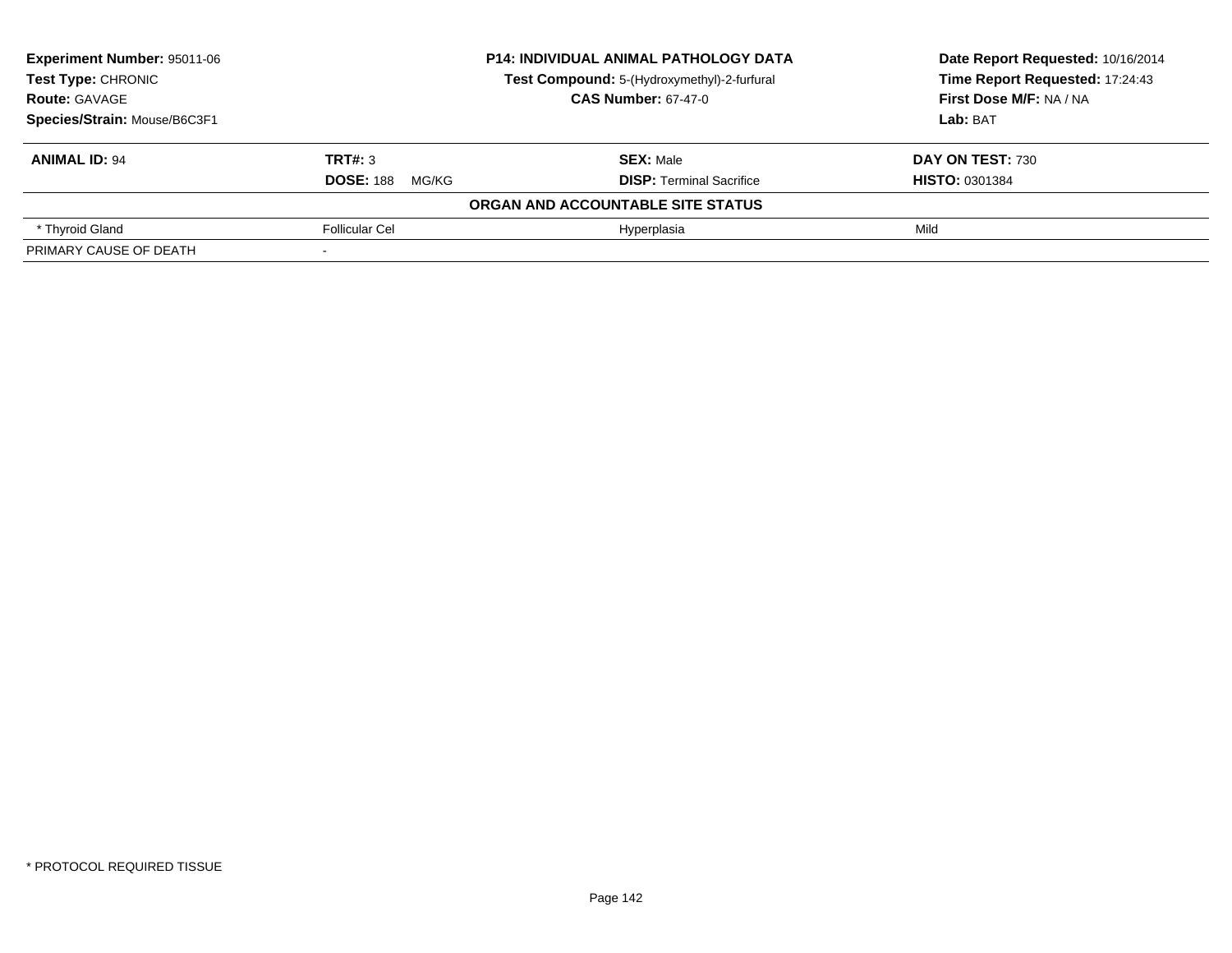| Experiment Number: 95011-06<br>Test Type: CHRONIC<br>Route: GAVAGE<br>Species/Strain: Mouse/B6C3F1 | P14: INDIVIDUAL ANIMAL PATHOLOGY DATA<br>Test Compound: 5-(Hydroxymethyl)-2-furfural<br><b>CAS Number: 67-47-0</b> |                                   | Date Report Requested: 10/16/2014<br>Time Report Requested: 17:24:43<br>First Dose M/F: NA / NA<br>Lab: BAT |
|----------------------------------------------------------------------------------------------------|--------------------------------------------------------------------------------------------------------------------|-----------------------------------|-------------------------------------------------------------------------------------------------------------|
| <b>ANIMAL ID: 95</b>                                                                               | <b>TRT#: 3</b>                                                                                                     | <b>SEX: Male</b>                  | DAY ON TEST: 730                                                                                            |
|                                                                                                    | <b>DOSE: 188</b><br>MG/KG                                                                                          | <b>DISP: Terminal Sacrifice</b>   | HISTO: 0301385                                                                                              |
|                                                                                                    |                                                                                                                    | ORGAN AND ACCOUNTABLE SITE STATUS |                                                                                                             |
| <b>NORMAL</b>                                                                                      |                                                                                                                    |                                   |                                                                                                             |
| * Adrenal Medulla                                                                                  | * Bone                                                                                                             | * Bone Marrow                     | * Brain                                                                                                     |
| * Epididymis                                                                                       | * Esophagus                                                                                                        | * Eye                             | * Gallbladder                                                                                               |
| * Heart                                                                                            | * Intestine Large, Cecum                                                                                           | * Intestine Large, Colon          | * Intestine Large, Rectum                                                                                   |
| * Intestine Small, Duodenum                                                                        | * Intestine Small, Ileum                                                                                           | * Intestine Small, Jejunum        | * Islets, Pancreatic                                                                                        |
| * Lung                                                                                             | * Lymph Node, Mesenteric                                                                                           | * Pancreas                        | * Parathyroid Gland                                                                                         |
| * Pituitary Gland                                                                                  | * Preputial Gland                                                                                                  | * Prostate                        | * Salivary Glands                                                                                           |
| * Seminal Vesicle                                                                                  | * Skin                                                                                                             | * Spleen                          | * Stomach, Forestomach                                                                                      |
| * Stomach, Glandular                                                                               | * Testes                                                                                                           | * Trachea                         | * Urinary Bladder                                                                                           |
| <b>MISSING</b>                                                                                     |                                                                                                                    |                                   |                                                                                                             |
| * Mammary Gland                                                                                    |                                                                                                                    |                                   |                                                                                                             |
| <b>OBSERVATIONS</b>                                                                                |                                                                                                                    |                                   |                                                                                                             |
| * Adrenal Cortex                                                                                   | Subcapsular                                                                                                        | Hyperplasia                       | Minimal                                                                                                     |
| * Harderian Gland                                                                                  |                                                                                                                    | Adenoma                           |                                                                                                             |
|                                                                                                    |                                                                                                                    | Hyperplasia                       | Moderate                                                                                                    |
| [Adenoma TGLS = $1-9$ ]                                                                            |                                                                                                                    |                                   |                                                                                                             |
| * Kidney                                                                                           |                                                                                                                    | Mineralization                    | Minimal                                                                                                     |
|                                                                                                    |                                                                                                                    | Nephropathy                       | Mild                                                                                                        |
| * Liver                                                                                            |                                                                                                                    | Clear Cell Focus                  |                                                                                                             |
|                                                                                                    |                                                                                                                    | Hepatocellular Adenoma            |                                                                                                             |
|                                                                                                    |                                                                                                                    | Inflammation                      | Chronic Active, Minimal                                                                                     |
|                                                                                                    | Hepatocyte                                                                                                         | Vacuolization Cytoplasmic         | Mild                                                                                                        |
| [ Hepatocellular Adenoma TGLS = 2-12 ]                                                             |                                                                                                                    |                                   |                                                                                                             |
| * Lymph Node, Mandibular                                                                           |                                                                                                                    | Hyperplasia                       | Lymphoid, Mild                                                                                              |
| * Nose                                                                                             | Glands                                                                                                             | Dilatation                        | Mild                                                                                                        |
| * Parathyroid Gl                                                                                   |                                                                                                                    |                                   |                                                                                                             |
| Note: Parathyroid gland on slide #06 adjacent to thymus.                                           |                                                                                                                    |                                   |                                                                                                             |
| * Thymus                                                                                           |                                                                                                                    | Cyst                              | Mild                                                                                                        |
|                                                                                                    |                                                                                                                    | Ectopic Parathyroid Gland         | Minimal                                                                                                     |
| * Thyroid Gland                                                                                    | Follicle                                                                                                           | Degeneration                      | Mild                                                                                                        |

PRIMARY CAUSE OF DEATH-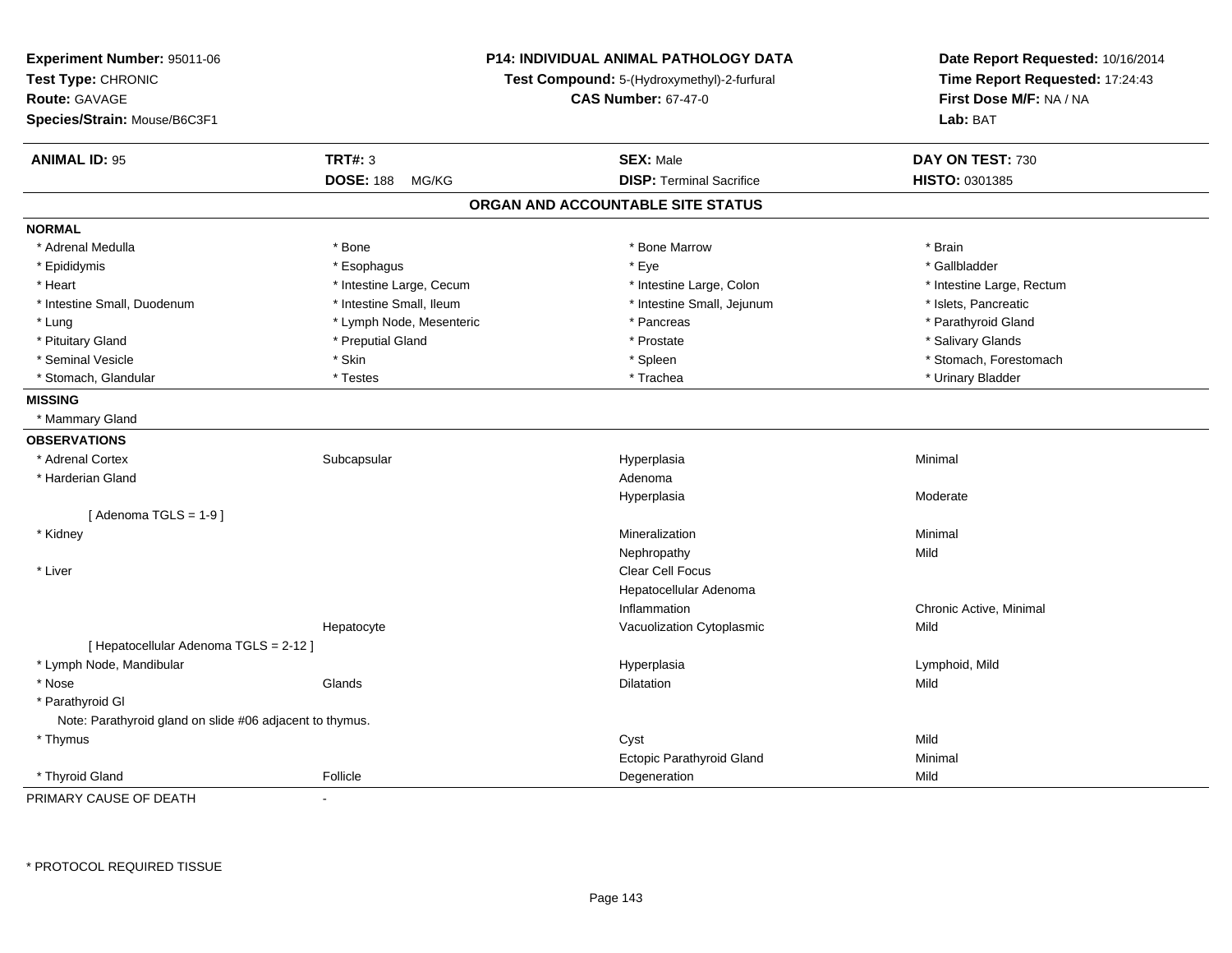| <b>Experiment Number: 95011-06</b><br><b>Test Type: CHRONIC</b> |                           | <b>P14: INDIVIDUAL ANIMAL PATHOLOGY DATA</b> | Date Report Requested: 10/16/2014<br>Time Report Requested: 17:24:43 |
|-----------------------------------------------------------------|---------------------------|----------------------------------------------|----------------------------------------------------------------------|
|                                                                 |                           | Test Compound: 5-(Hydroxymethyl)-2-furfural  |                                                                      |
| <b>Route: GAVAGE</b>                                            |                           | <b>CAS Number: 67-47-0</b>                   | First Dose M/F: NA / NA                                              |
| Species/Strain: Mouse/B6C3F1                                    |                           |                                              | Lab: BAT                                                             |
| <b>ANIMAL ID: 95</b>                                            | TRT#: 3                   | <b>SEX: Male</b>                             | DAY ON TEST: 730                                                     |
|                                                                 | <b>DOSE: 188</b><br>MG/KG | <b>DISP: Terminal Sacrifice</b>              | <b>HISTO: 0301385</b>                                                |
|                                                                 |                           | ORGAN AND ACCOUNTABLE SITE STATUS            |                                                                      |
|                                                                 |                           |                                              |                                                                      |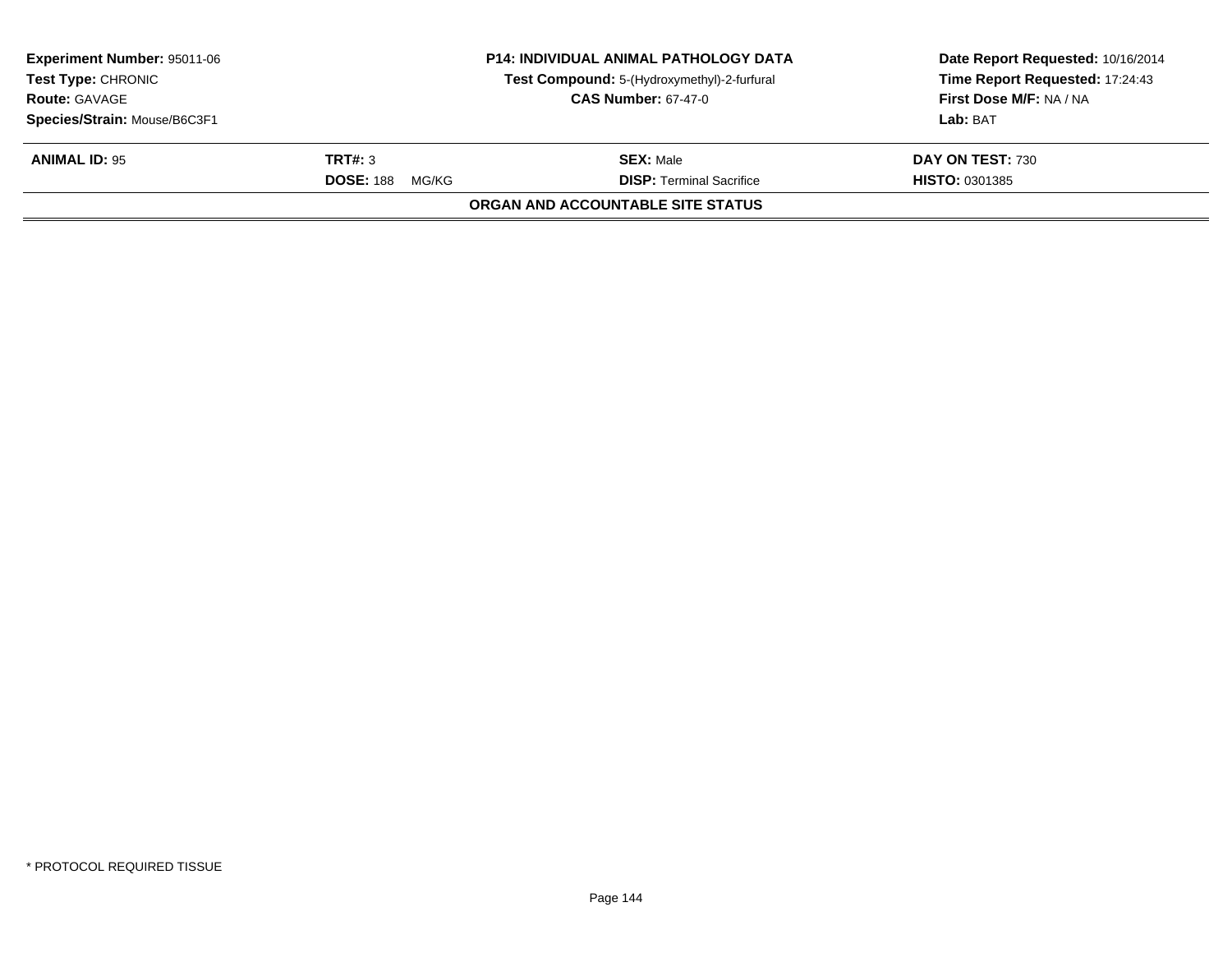| Experiment Number: 95011-06<br>Test Type: CHRONIC<br><b>Route: GAVAGE</b><br>Species/Strain: Mouse/B6C3F1 |                                     | P14: INDIVIDUAL ANIMAL PATHOLOGY DATA<br>Test Compound: 5-(Hydroxymethyl)-2-furfural<br><b>CAS Number: 67-47-0</b> | Date Report Requested: 10/16/2014<br>Time Report Requested: 17:24:43<br>First Dose M/F: NA / NA<br>Lab: BAT |
|-----------------------------------------------------------------------------------------------------------|-------------------------------------|--------------------------------------------------------------------------------------------------------------------|-------------------------------------------------------------------------------------------------------------|
| <b>ANIMAL ID: 96</b>                                                                                      | <b>TRT#: 3</b><br><b>DOSE: 188</b>  | <b>SEX: Male</b><br><b>DISP: Natural Death</b>                                                                     | DAY ON TEST: 683<br>HISTO: 0301386                                                                          |
|                                                                                                           | MG/KG                               |                                                                                                                    |                                                                                                             |
|                                                                                                           |                                     | ORGAN AND ACCOUNTABLE SITE STATUS                                                                                  |                                                                                                             |
| <b>NORMAL</b>                                                                                             |                                     |                                                                                                                    |                                                                                                             |
| * Adrenal Cortex                                                                                          | * Adrenal Medulla                   | * Bone                                                                                                             | * Bone Marrow                                                                                               |
| * Brain                                                                                                   | * Epididymis                        | * Esophagus                                                                                                        | * Eye                                                                                                       |
| * Gallbladder                                                                                             | * Harderian Gland                   | * Heart                                                                                                            | * Intestine Large, Cecum                                                                                    |
| * Intestine Large, Colon                                                                                  | * Intestine Large, Rectum           | * Intestine Small, Duodenum                                                                                        | * Intestine Small, Ileum                                                                                    |
| * Intestine Small, Jejunum                                                                                | * Islets, Pancreatic                | * Lymph Node, Mandibular                                                                                           | * Lymph Node, Mesenteric                                                                                    |
| * Nose                                                                                                    | * Pancreas                          | * Parathyroid Gland                                                                                                | * Pituitary Gland                                                                                           |
| * Preputial Gland                                                                                         | * Prostate                          | * Salivary Glands                                                                                                  | * Seminal Vesicle                                                                                           |
| * Skin                                                                                                    | * Stomach, Glandular                | * Testes                                                                                                           | * Thyroid Gland                                                                                             |
| * Trachea                                                                                                 | * Urinary Bladder                   |                                                                                                                    |                                                                                                             |
| <b>MISSING</b>                                                                                            |                                     |                                                                                                                    |                                                                                                             |
| * Mammary Gland                                                                                           | * Thymus                            |                                                                                                                    |                                                                                                             |
| <b>OBSERVATIONS</b>                                                                                       |                                     |                                                                                                                    |                                                                                                             |
| * Kidney                                                                                                  |                                     | Mineralization                                                                                                     | Minimal                                                                                                     |
|                                                                                                           |                                     | Nephropathy                                                                                                        | Mild                                                                                                        |
| * Liver                                                                                                   |                                     | Hepatocellular Adenoma                                                                                             | Multiple                                                                                                    |
|                                                                                                           |                                     | Hepatocellular Carcinoma                                                                                           | Multiple                                                                                                    |
|                                                                                                           |                                     | Infarct                                                                                                            | Marked                                                                                                      |
| [ Hepatocellular Adenoma TGLS = 3,4-14+15 ]                                                               |                                     |                                                                                                                    |                                                                                                             |
| [ Hepatocellular Carcinoma TGLS = 1,2-12+13 ]                                                             |                                     |                                                                                                                    |                                                                                                             |
| * Lung                                                                                                    |                                     | Hepatocellular Carcinoma                                                                                           | Metastatic (Liver)                                                                                          |
| * Spleen                                                                                                  |                                     | Hematopoietic Cell Proliferation                                                                                   | Marked                                                                                                      |
| * Stomach, Forestomach                                                                                    | Epithelium                          | Hyperplasia                                                                                                        | Moderate                                                                                                    |
|                                                                                                           |                                     | Inflammation                                                                                                       | Chronic Active, Mild                                                                                        |
| [Hyperplasia TGLS = 5-15]                                                                                 |                                     |                                                                                                                    |                                                                                                             |
| PRIMARY CAUSE OF DEATH                                                                                    | Hepatocellular Carcinoma<br>- Liver |                                                                                                                    |                                                                                                             |
| CONTRIBUTORY CAUSE OF DEATH                                                                               | - Liver Infarct                     |                                                                                                                    |                                                                                                             |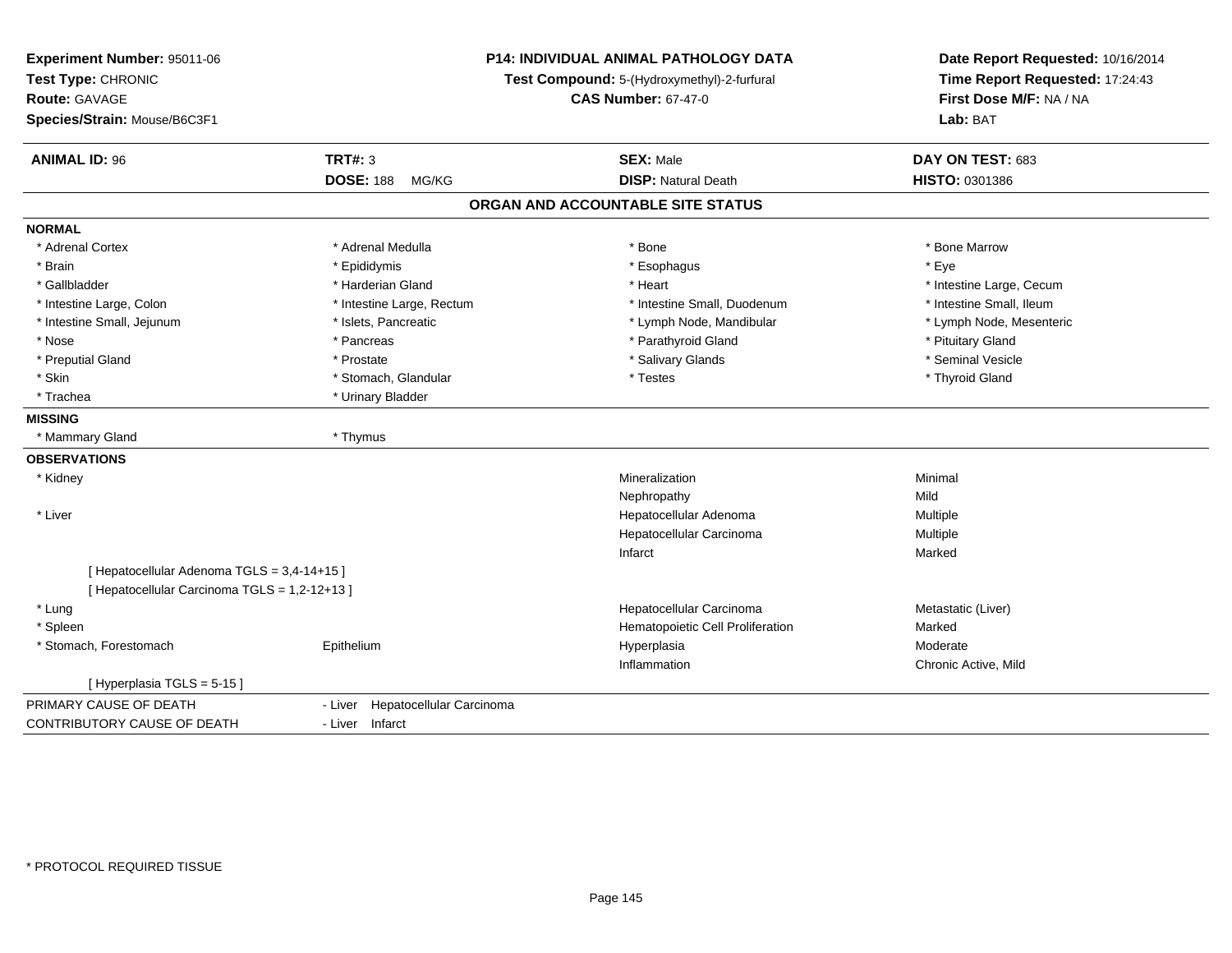| Experiment Number: 95011-06<br>Test Type: CHRONIC<br><b>Route: GAVAGE</b><br>Species/Strain: Mouse/B6C3F1 | P14: INDIVIDUAL ANIMAL PATHOLOGY DATA<br>Test Compound: 5-(Hydroxymethyl)-2-furfural<br><b>CAS Number: 67-47-0</b> |                                   | Date Report Requested: 10/16/2014<br>Time Report Requested: 17:24:43<br>First Dose M/F: NA / NA<br>Lab: BAT |  |
|-----------------------------------------------------------------------------------------------------------|--------------------------------------------------------------------------------------------------------------------|-----------------------------------|-------------------------------------------------------------------------------------------------------------|--|
| <b>ANIMAL ID: 97</b>                                                                                      | <b>TRT#: 3</b>                                                                                                     | <b>SEX: Male</b>                  | DAY ON TEST: 729                                                                                            |  |
|                                                                                                           | <b>DOSE: 188</b><br>MG/KG                                                                                          | <b>DISP: Terminal Sacrifice</b>   | HISTO: 0301387                                                                                              |  |
|                                                                                                           |                                                                                                                    | ORGAN AND ACCOUNTABLE SITE STATUS |                                                                                                             |  |
| <b>NORMAL</b>                                                                                             |                                                                                                                    |                                   |                                                                                                             |  |
| * Adrenal Medulla                                                                                         | * Bone                                                                                                             | * Bone Marrow                     | * Brain                                                                                                     |  |
| * Epididymis                                                                                              | * Esophagus                                                                                                        | * Eye                             | * Gallbladder                                                                                               |  |
| * Harderian Gland                                                                                         | * Heart                                                                                                            | * Intestine Large, Cecum          | * Intestine Large, Colon                                                                                    |  |
| * Intestine Large, Rectum                                                                                 | * Intestine Small, Duodenum                                                                                        | * Intestine Small, Ileum          | * Intestine Small, Jejunum                                                                                  |  |
| * Islets, Pancreatic                                                                                      | $*$ Lung                                                                                                           | * Lymph Node, Mandibular          | * Lymph Node, Mesenteric                                                                                    |  |
| * Pancreas                                                                                                | * Parathyroid Gland                                                                                                | * Preputial Gland                 | * Prostate                                                                                                  |  |
| * Salivary Glands                                                                                         | * Seminal Vesicle                                                                                                  | * Skin                            | * Spleen                                                                                                    |  |
| * Stomach, Forestomach                                                                                    | * Stomach, Glandular                                                                                               | * Testes                          | * Thyroid Gland                                                                                             |  |
| * Trachea                                                                                                 | * Urinary Bladder                                                                                                  |                                   |                                                                                                             |  |
| <b>MISSING</b>                                                                                            |                                                                                                                    |                                   |                                                                                                             |  |
| * Mammary Gland                                                                                           |                                                                                                                    |                                   |                                                                                                             |  |
| <b>OBSERVATIONS</b>                                                                                       |                                                                                                                    |                                   |                                                                                                             |  |
| * Adrenal Cortex                                                                                          | Subcapsular                                                                                                        | Hyperplasia                       | Minimal                                                                                                     |  |
|                                                                                                           |                                                                                                                    | Hypertrophy                       | Minimal                                                                                                     |  |
| * Kidney                                                                                                  |                                                                                                                    | Mineralization                    | Minimal                                                                                                     |  |
|                                                                                                           |                                                                                                                    | Nephropathy                       | Minimal                                                                                                     |  |
| * Liver                                                                                                   |                                                                                                                    | Clear Cell Focus                  |                                                                                                             |  |
|                                                                                                           |                                                                                                                    | Inflammation                      | Chronic Active, Minimal                                                                                     |  |
|                                                                                                           | Hepatocyte                                                                                                         | Vacuolization Cytoplasmic         | Mild                                                                                                        |  |
| [ Clear Cell Focus TGLS = 1-4+5+12 ]                                                                      |                                                                                                                    |                                   |                                                                                                             |  |
| * Lung                                                                                                    |                                                                                                                    |                                   |                                                                                                             |  |
|                                                                                                           | Note: TGL#2-13-NCL: Nodule, documented at necropsy, not demonstrated histologically.                               |                                   |                                                                                                             |  |
| * Nose                                                                                                    | Glands                                                                                                             | Dilatation                        | Mild                                                                                                        |  |
|                                                                                                           | Glands                                                                                                             | Inflammation                      | Chronic Active, Mild                                                                                        |  |
| * Pituitary Gland                                                                                         | Pars Distalis                                                                                                      | Cyst                              | Mild                                                                                                        |  |
| * Testes                                                                                                  |                                                                                                                    |                                   |                                                                                                             |  |
| Note: Rete testis with adjacent tubuli recti - unilateral - normal, not coded.                            |                                                                                                                    |                                   |                                                                                                             |  |
| * Thymus                                                                                                  |                                                                                                                    | Cyst                              | Minimal                                                                                                     |  |
| PRIMARY CAUSE OF DEATH                                                                                    | $\sim$                                                                                                             |                                   |                                                                                                             |  |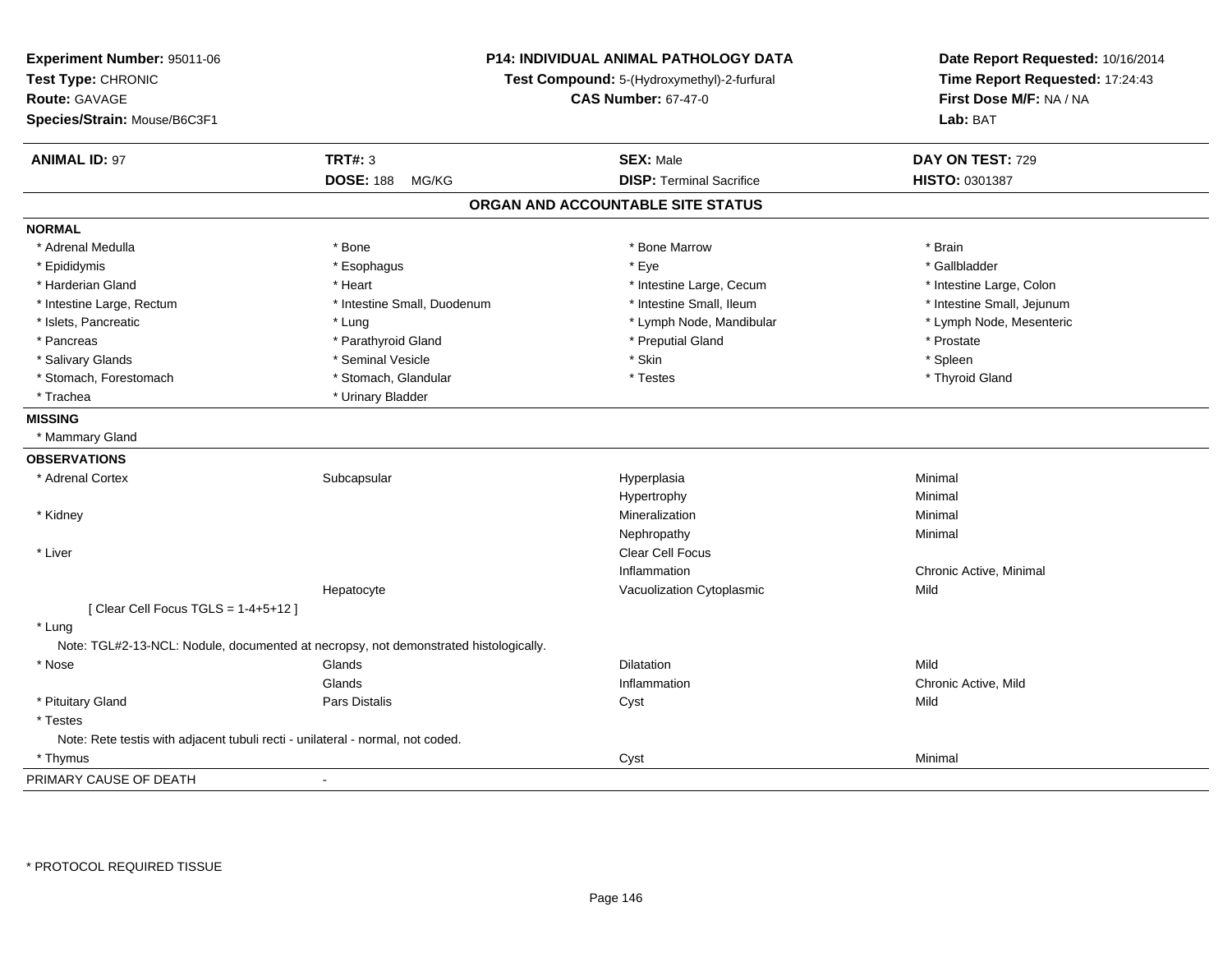| Experiment Number: 95011-06<br>Test Type: CHRONIC<br><b>Route: GAVAGE</b><br>Species/Strain: Mouse/B6C3F1 |                           | P14: INDIVIDUAL ANIMAL PATHOLOGY DATA<br>Test Compound: 5-(Hydroxymethyl)-2-furfural<br><b>CAS Number: 67-47-0</b> | Date Report Requested: 10/16/2014<br>Time Report Requested: 17:24:43<br>First Dose M/F: NA / NA<br>Lab: BAT |
|-----------------------------------------------------------------------------------------------------------|---------------------------|--------------------------------------------------------------------------------------------------------------------|-------------------------------------------------------------------------------------------------------------|
| <b>ANIMAL ID: 98</b>                                                                                      | <b>TRT#: 3</b>            | <b>SEX: Male</b>                                                                                                   | DAY ON TEST: 625                                                                                            |
|                                                                                                           | <b>DOSE: 188</b><br>MG/KG | <b>DISP:</b> Moribund Sacrifice                                                                                    | HISTO: 0301388                                                                                              |
|                                                                                                           |                           | ORGAN AND ACCOUNTABLE SITE STATUS                                                                                  |                                                                                                             |
| <b>NORMAL</b>                                                                                             |                           |                                                                                                                    |                                                                                                             |
| * Adrenal Medulla                                                                                         | * Bone                    | * Bone Marrow                                                                                                      | * Brain                                                                                                     |
| * Epididymis                                                                                              | * Esophagus               | * Eye                                                                                                              | * Harderian Gland                                                                                           |
| * Heart                                                                                                   | * Intestine Large, Cecum  | * Intestine Large, Colon                                                                                           | * Intestine Large, Rectum                                                                                   |
| * Intestine Small, Duodenum                                                                               | * Islets, Pancreatic      | * Lung                                                                                                             | * Lymph Node, Mandibular                                                                                    |
| * Lymph Node, Mesenteric                                                                                  | * Pancreas                | * Parathyroid Gland                                                                                                | * Pituitary Gland                                                                                           |
| * Preputial Gland                                                                                         | * Prostate                | * Salivary Glands                                                                                                  | * Seminal Vesicle                                                                                           |
| * Skin                                                                                                    | * Spleen                  | * Testes                                                                                                           | * Trachea                                                                                                   |
| * Urinary Bladder                                                                                         |                           |                                                                                                                    |                                                                                                             |
| <b>MISSING</b>                                                                                            |                           |                                                                                                                    |                                                                                                             |
| * Mammary Gland                                                                                           |                           |                                                                                                                    |                                                                                                             |
| <b>OBSERVATIONS</b>                                                                                       |                           |                                                                                                                    |                                                                                                             |
| * Adrenal Cortex                                                                                          | Subcapsular               | Hyperplasia                                                                                                        | Minimal                                                                                                     |
| * Gallbladder                                                                                             |                           | <b>Infiltration Cellular</b>                                                                                       | Mononuclear CI, Minimal                                                                                     |
| * Intestine Small, Ileum                                                                                  |                           | Inflammation                                                                                                       | Chronic Active, Mild                                                                                        |
| [Inflammation $TGLS = 2-4+12$ ]                                                                           |                           |                                                                                                                    |                                                                                                             |
| * Intestine Small, Jejunum                                                                                |                           | Inflammation                                                                                                       | Chronic Active, Mild                                                                                        |
| [Inflammation TGLS = $1-5+12$ ]                                                                           |                           |                                                                                                                    |                                                                                                             |
| * Kidney                                                                                                  | <b>Renal Tubule</b>       | Cyst                                                                                                               |                                                                                                             |
|                                                                                                           |                           | Mineralization                                                                                                     | Minimal                                                                                                     |
|                                                                                                           |                           | Nephropathy                                                                                                        | Mild                                                                                                        |
| * Liver                                                                                                   |                           | Inflammation                                                                                                       | Chronic Active, Minimal                                                                                     |
|                                                                                                           | Hepatocyte                | Vacuolization Cytoplasmic                                                                                          | Marked                                                                                                      |
| * Nose                                                                                                    | Glands                    | <b>Dilatation</b>                                                                                                  | Mild                                                                                                        |
| * Stomach, Forestomach                                                                                    |                           | Inflammation                                                                                                       | Chronic Active, Mild                                                                                        |
| * Stomach, Glandular                                                                                      |                           | Mineralization                                                                                                     | Mild                                                                                                        |
| * Testes                                                                                                  |                           |                                                                                                                    |                                                                                                             |
| Note: Rete testis with adjacent tubuli recti - unilateral - normal, not coded.                            |                           |                                                                                                                    |                                                                                                             |
| * Thymus                                                                                                  |                           | Atrophy                                                                                                            | Moderate                                                                                                    |
|                                                                                                           |                           | Cyst                                                                                                               | Minimal                                                                                                     |
| * Thyroid Gland                                                                                           | Follicle                  | Degeneration                                                                                                       | Mild                                                                                                        |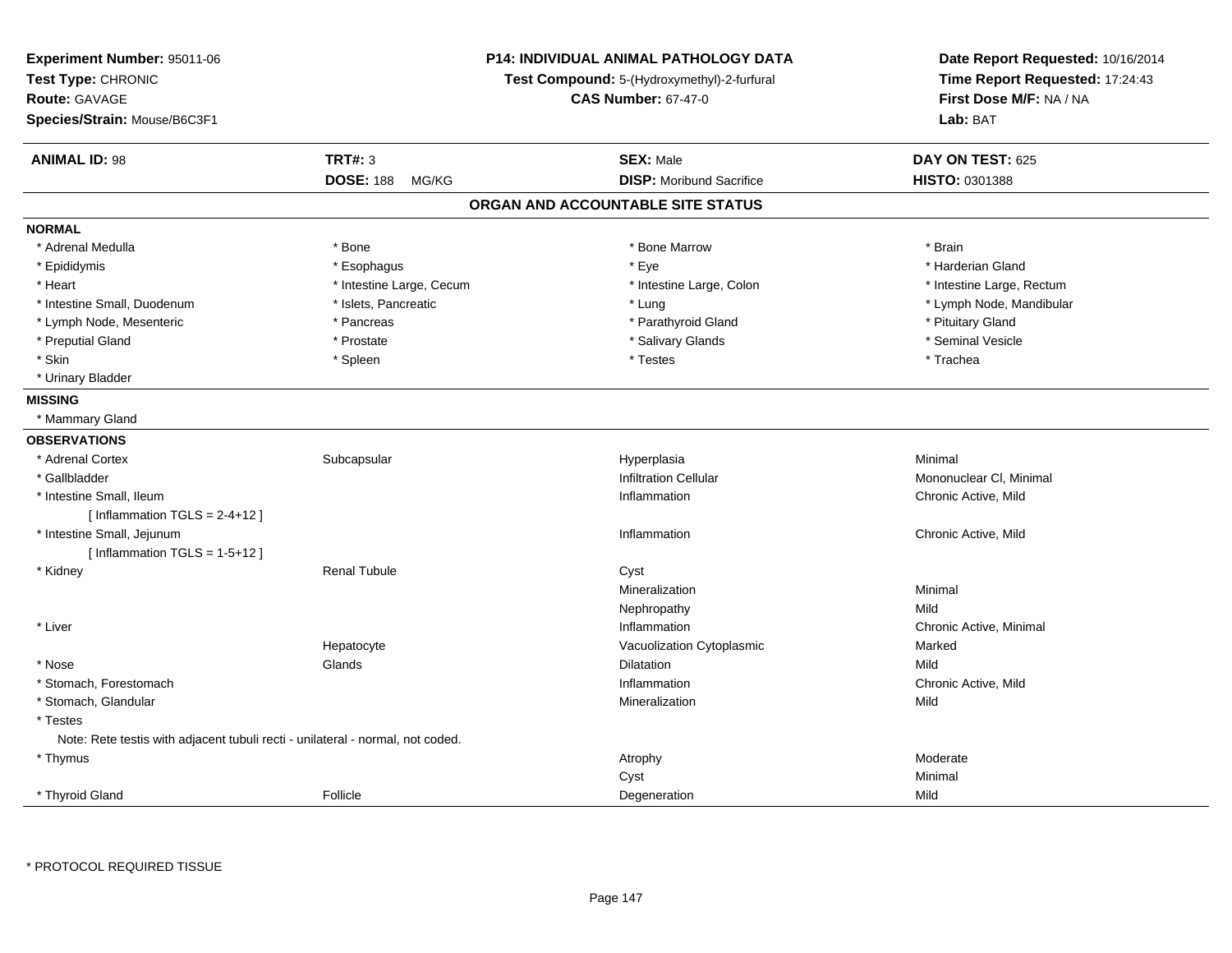| <b>Experiment Number: 95011-06</b> |                            | <b>P14: INDIVIDUAL ANIMAL PATHOLOGY DATA</b> | Date Report Requested: 10/16/2014 |
|------------------------------------|----------------------------|----------------------------------------------|-----------------------------------|
| <b>Test Type: CHRONIC</b>          |                            | Test Compound: 5-(Hydroxymethyl)-2-furfural  | Time Report Requested: 17:24:43   |
| <b>Route: GAVAGE</b>               | <b>CAS Number: 67-47-0</b> |                                              | First Dose M/F: NA / NA           |
| Species/Strain: Mouse/B6C3F1       |                            |                                              | Lab: BAT                          |
| <b>ANIMAL ID: 98</b>               | TRT#: 3                    | <b>SEX: Male</b>                             | DAY ON TEST: 625                  |
|                                    | <b>DOSE: 188</b><br>MG/KG  | <b>DISP:</b> Moribund Sacrifice              | <b>HISTO: 0301388</b>             |
|                                    |                            | ORGAN AND ACCOUNTABLE SITE STATUS            |                                   |
| PRIMARY CAUSE OF DEATH             | - UNCERTAIN                |                                              |                                   |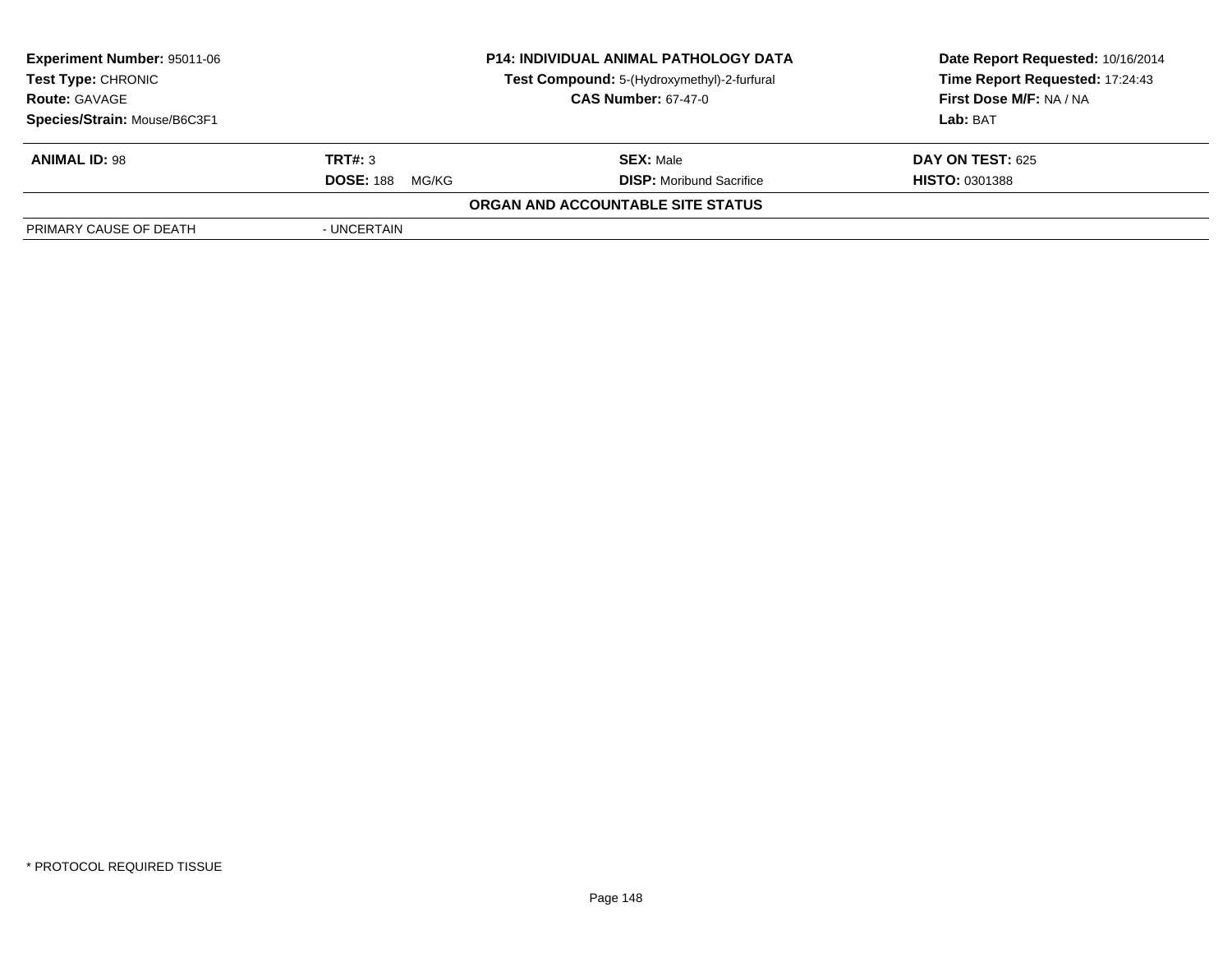| Experiment Number: 95011-06<br>Test Type: CHRONIC<br><b>Route: GAVAGE</b><br>Species/Strain: Mouse/B6C3F1<br><b>ANIMAL ID: 99</b> | <b>TRT#: 3</b>                   | <b>P14: INDIVIDUAL ANIMAL PATHOLOGY DATA</b><br>Test Compound: 5-(Hydroxymethyl)-2-furfural<br><b>CAS Number: 67-47-0</b><br><b>SEX: Male</b> | Date Report Requested: 10/16/2014<br>Time Report Requested: 17:24:43<br>First Dose M/F: NA / NA<br>Lab: BAT<br>DAY ON TEST: 380 |
|-----------------------------------------------------------------------------------------------------------------------------------|----------------------------------|-----------------------------------------------------------------------------------------------------------------------------------------------|---------------------------------------------------------------------------------------------------------------------------------|
|                                                                                                                                   | <b>DOSE: 188</b><br>MG/KG        | <b>DISP:</b> Moribund Sacrifice                                                                                                               | HISTO: 0301389                                                                                                                  |
|                                                                                                                                   |                                  | ORGAN AND ACCOUNTABLE SITE STATUS                                                                                                             |                                                                                                                                 |
| <b>NORMAL</b>                                                                                                                     |                                  |                                                                                                                                               |                                                                                                                                 |
| * Adrenal Cortex                                                                                                                  | * Adrenal Medulla                | * Bone                                                                                                                                        | * Bone Marrow                                                                                                                   |
| * Brain                                                                                                                           | * Epididymis                     | * Esophagus                                                                                                                                   | * Eye                                                                                                                           |
| * Gallbladder                                                                                                                     | * Harderian Gland                | * Heart                                                                                                                                       | * Intestine Large, Cecum                                                                                                        |
| * Intestine Large, Colon                                                                                                          | * Intestine Large, Rectum        | * Intestine Small, Duodenum                                                                                                                   | * Intestine Small, Ileum                                                                                                        |
| * Intestine Small, Jejunum                                                                                                        | * Islets, Pancreatic             | * Lung                                                                                                                                        | * Lymph Node, Mandibular                                                                                                        |
| * Lymph Node, Mesenteric                                                                                                          | * Nose                           | * Pancreas                                                                                                                                    | * Parathyroid Gland                                                                                                             |
| * Pituitary Gland                                                                                                                 | * Preputial Gland                | * Prostate                                                                                                                                    | * Salivary Glands                                                                                                               |
| * Seminal Vesicle                                                                                                                 | * Skin                           | * Spleen                                                                                                                                      | * Stomach, Forestomach                                                                                                          |
| * Stomach, Glandular                                                                                                              | * Testes                         | * Thymus                                                                                                                                      | * Thyroid Gland                                                                                                                 |
| * Trachea                                                                                                                         | * Urinary Bladder                |                                                                                                                                               |                                                                                                                                 |
| <b>MISSING</b>                                                                                                                    |                                  |                                                                                                                                               |                                                                                                                                 |
| * Mammary Gland                                                                                                                   |                                  |                                                                                                                                               |                                                                                                                                 |
| <b>OBSERVATIONS</b>                                                                                                               |                                  |                                                                                                                                               |                                                                                                                                 |
| * Kidney                                                                                                                          |                                  | Nephropathy                                                                                                                                   | Minimal                                                                                                                         |
| * Liver                                                                                                                           |                                  | Hepatocellular Carcinoma                                                                                                                      |                                                                                                                                 |
|                                                                                                                                   | Hepatocyte                       | Vacuolization Cytoplasmic                                                                                                                     | Mild                                                                                                                            |
| [Hepatocellular Carcinoma TGLS = 1-12]                                                                                            |                                  |                                                                                                                                               |                                                                                                                                 |
| * Testes                                                                                                                          |                                  |                                                                                                                                               |                                                                                                                                 |
| Note: Rete testis with adjacent tubuli recti - unilateral - normal, not coded.                                                    |                                  |                                                                                                                                               |                                                                                                                                 |
| PRIMARY CAUSE OF DEATH                                                                                                            | - Liver Hepatocellular Carcinoma |                                                                                                                                               |                                                                                                                                 |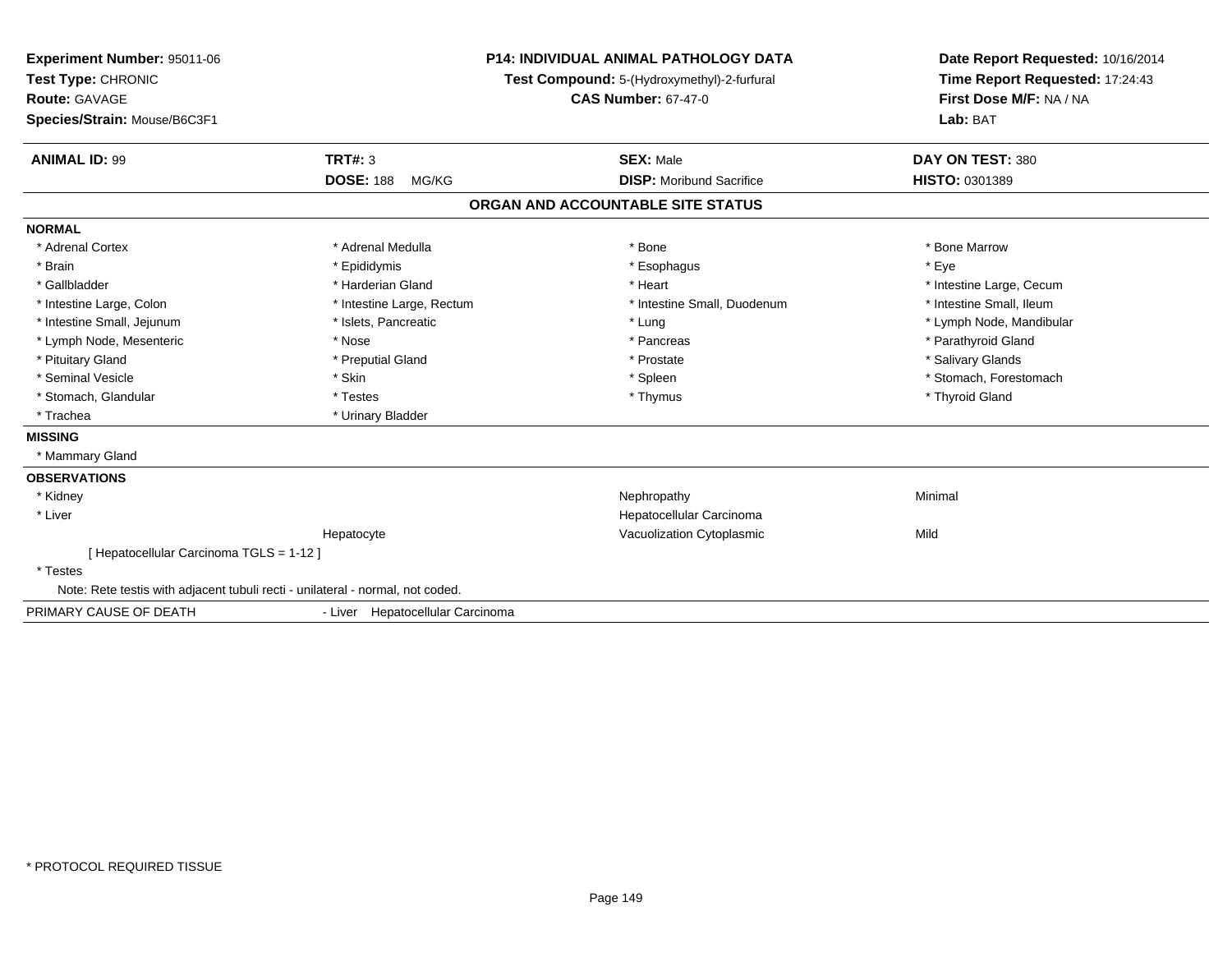| Experiment Number: 95011-06                 |                                                                           | <b>P14: INDIVIDUAL ANIMAL PATHOLOGY DATA</b> |                                                                                                 |
|---------------------------------------------|---------------------------------------------------------------------------|----------------------------------------------|-------------------------------------------------------------------------------------------------|
| Test Type: CHRONIC                          | Test Compound: 5-(Hydroxymethyl)-2-furfural<br><b>CAS Number: 67-47-0</b> |                                              | Date Report Requested: 10/16/2014<br>Time Report Requested: 17:24:43<br>First Dose M/F: NA / NA |
| <b>Route: GAVAGE</b>                        |                                                                           |                                              |                                                                                                 |
| Species/Strain: Mouse/B6C3F1                |                                                                           |                                              | Lab: BAT                                                                                        |
| <b>ANIMAL ID: 100</b>                       | <b>TRT#: 3</b>                                                            | <b>SEX: Male</b>                             | DAY ON TEST: 728                                                                                |
|                                             | <b>DOSE: 188</b><br>MG/KG                                                 | <b>DISP: Terminal Sacrifice</b>              | HISTO: 0301390                                                                                  |
|                                             |                                                                           | ORGAN AND ACCOUNTABLE SITE STATUS            |                                                                                                 |
| <b>NORMAL</b>                               |                                                                           |                                              |                                                                                                 |
| * Adrenal Medulla                           | * Bone                                                                    | * Bone Marrow                                | * Brain                                                                                         |
| * Epididymis                                | * Esophagus                                                               | * Eye                                        | * Gallbladder                                                                                   |
| * Harderian Gland                           | * Heart                                                                   | * Intestine Large, Cecum                     | * Intestine Large, Colon                                                                        |
| * Intestine Large, Rectum                   | * Intestine Small, Duodenum                                               | * Intestine Small, Ileum                     | * Intestine Small, Jejunum                                                                      |
| * Islets, Pancreatic                        | * Lung                                                                    | * Lymph Node, Mandibular                     | * Lymph Node, Mesenteric                                                                        |
| * Mammary Gland                             | * Pancreas                                                                | * Parathyroid Gland                          | * Pituitary Gland                                                                               |
| * Preputial Gland                           | * Prostate                                                                | * Salivary Glands                            | * Seminal Vesicle                                                                               |
| * Skin                                      | * Spleen                                                                  | * Stomach, Forestomach                       | * Stomach, Glandular                                                                            |
| * Testes                                    | * Thymus                                                                  | * Trachea                                    | * Urinary Bladder                                                                               |
| <b>OBSERVATIONS</b>                         |                                                                           |                                              |                                                                                                 |
| * Adrenal Cortex                            | Subcapsular                                                               | Hyperplasia                                  | Mild                                                                                            |
|                                             |                                                                           | Hypertrophy                                  | Mild                                                                                            |
| * Kidney                                    | <b>Renal Tubule</b>                                                       | Cyst                                         |                                                                                                 |
|                                             |                                                                           | Mineralization                               | Minimal                                                                                         |
|                                             |                                                                           | Nephropathy                                  | Mild                                                                                            |
| * Liver                                     |                                                                           | Clear Cell Focus                             |                                                                                                 |
|                                             |                                                                           | Hepatocellular Adenoma                       | Multiple                                                                                        |
|                                             |                                                                           | Inflammation                                 | Chronic Active, Minimal                                                                         |
|                                             | Hepatocyte                                                                | Vacuolization Cytoplasmic                    | Moderate                                                                                        |
| Note: Clear cell focus also on slide #04.   |                                                                           |                                              |                                                                                                 |
| [Clear Cell Focus TGLS = 2-13]              |                                                                           |                                              |                                                                                                 |
| [ Hepatocellular Adenoma TGLS = 1,2-12+13 ] |                                                                           |                                              |                                                                                                 |
| $*$ Nose                                    | Olfactory Epi                                                             | Accumulation, Hyaline Droplet                | Mild                                                                                            |
|                                             | <b>Respirat Epith</b>                                                     | Accumulation, Hyaline Droplet                | Mild                                                                                            |
|                                             | Glands                                                                    | <b>Dilatation</b>                            | Mild                                                                                            |
|                                             | Glands                                                                    | Hyperplasia                                  | Mild                                                                                            |
|                                             | Glands                                                                    | Inflammation                                 | Chronic Active, Mild                                                                            |
|                                             | Olfactory Epi                                                             | Metaplasia                                   | Mild                                                                                            |
| * Thyroid Gland                             | <b>Follicular Cel</b>                                                     | Adenoma                                      |                                                                                                 |
| PRIMARY CAUSE OF DEATH                      | $\blacksquare$                                                            |                                              |                                                                                                 |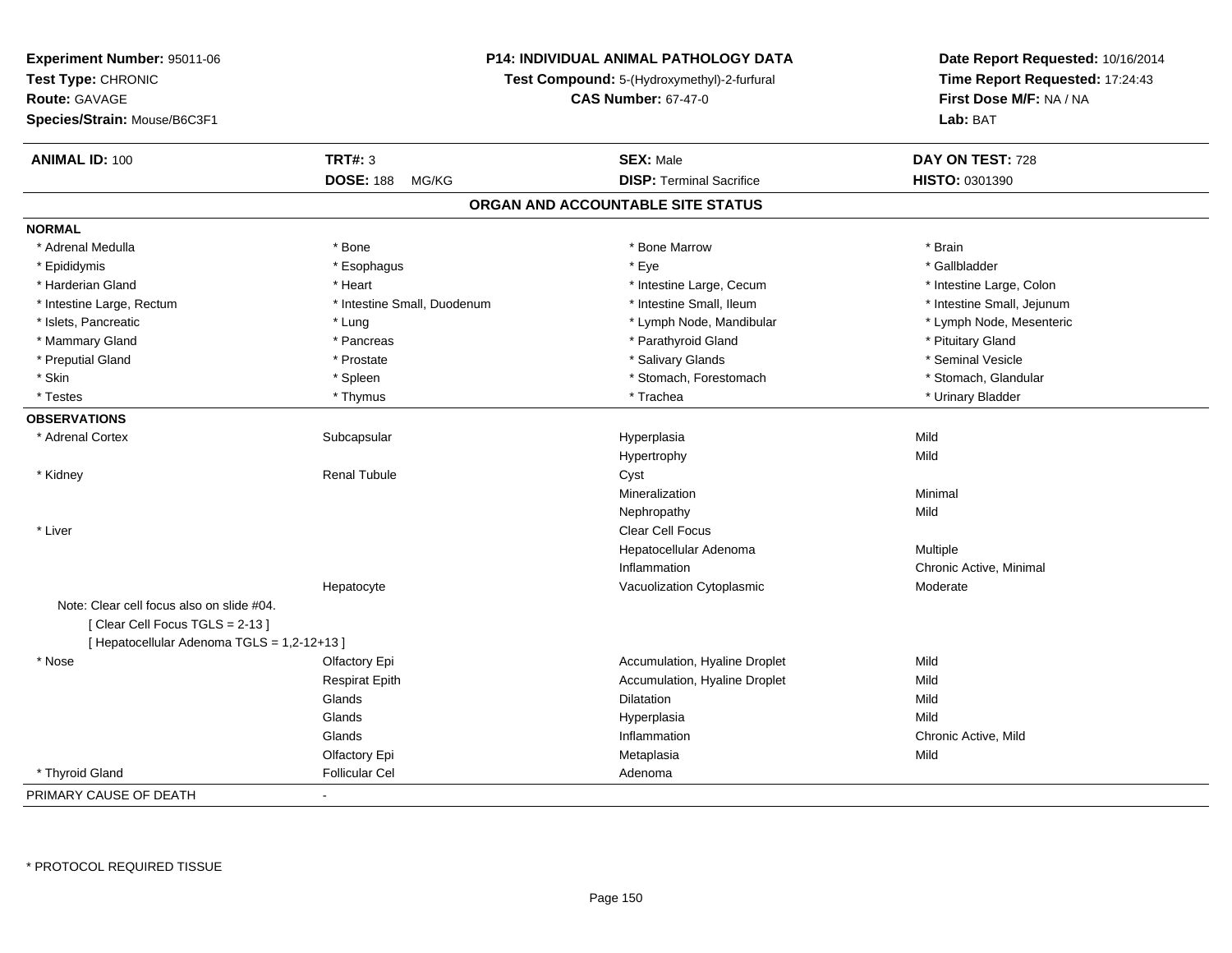| Experiment Number: 95011-06<br>Test Type: CHRONIC                                                            | <b>P14: INDIVIDUAL ANIMAL PATHOLOGY DATA</b><br>Test Compound: 5-(Hydroxymethyl)-2-furfural |                                   | Date Report Requested: 10/16/2014<br>Time Report Requested: 17:24:43 |
|--------------------------------------------------------------------------------------------------------------|---------------------------------------------------------------------------------------------|-----------------------------------|----------------------------------------------------------------------|
| <b>Route: GAVAGE</b>                                                                                         |                                                                                             | <b>CAS Number: 67-47-0</b>        | First Dose M/F: NA / NA                                              |
| Species/Strain: Mouse/B6C3F1                                                                                 |                                                                                             |                                   | Lab: BAT                                                             |
| <b>ANIMAL ID: 101</b>                                                                                        | <b>TRT#: 5</b>                                                                              | <b>SEX: Male</b>                  | DAY ON TEST: 730                                                     |
|                                                                                                              | <b>DOSE: 375</b><br>MG/KG                                                                   | <b>DISP: Terminal Sacrifice</b>   | HISTO: 0301391                                                       |
|                                                                                                              |                                                                                             | ORGAN AND ACCOUNTABLE SITE STATUS |                                                                      |
| <b>NORMAL</b>                                                                                                |                                                                                             |                                   |                                                                      |
| * Adrenal Medulla                                                                                            | * Bone                                                                                      | * Bone Marrow                     | * Brain                                                              |
| * Epididymis                                                                                                 | * Esophagus                                                                                 | * Eye                             | * Gallbladder                                                        |
| * Harderian Gland                                                                                            | * Heart                                                                                     | * Intestine Large, Cecum          | * Intestine Large, Colon                                             |
| * Intestine Large, Rectum                                                                                    | * Intestine Small, Duodenum                                                                 | * Intestine Small, Ileum          | * Intestine Small, Jejunum                                           |
| * Islets, Pancreatic                                                                                         | * Lymph Node, Mandibular                                                                    | * Lymph Node, Mesenteric          | * Pancreas                                                           |
| * Parathyroid Gland                                                                                          | * Pituitary Gland                                                                           | * Prostate                        | * Salivary Glands                                                    |
| * Seminal Vesicle                                                                                            | * Skin                                                                                      | * Testes                          | * Trachea                                                            |
| * Urinary Bladder                                                                                            |                                                                                             |                                   |                                                                      |
| <b>MISSING</b>                                                                                               |                                                                                             |                                   |                                                                      |
| * Mammary Gland                                                                                              |                                                                                             |                                   |                                                                      |
| <b>OBSERVATIONS</b>                                                                                          |                                                                                             |                                   |                                                                      |
| * Adrenal Cortex                                                                                             | Subcapsular                                                                                 | Hyperplasia                       | Minimal                                                              |
| * Kidney                                                                                                     | <b>Renal Tubule</b>                                                                         | Cyst                              |                                                                      |
|                                                                                                              |                                                                                             | Nephropathy                       | Minimal                                                              |
| * Liver                                                                                                      |                                                                                             | Hepatocellular Adenoma            | Multiple                                                             |
|                                                                                                              |                                                                                             | Hepatocellular Carcinoma          |                                                                      |
|                                                                                                              |                                                                                             | Inflammation                      | Chronic Active, Mild                                                 |
| [ Hepatocellular Adenoma TGLS = 3,5-13+15 ]                                                                  |                                                                                             |                                   |                                                                      |
| [ Hepatocellular Carcinoma TGLS = 2-12 ]                                                                     |                                                                                             |                                   |                                                                      |
| * Lung                                                                                                       |                                                                                             | Hepatocellular Carcinoma          | Metastatic (Liver)                                                   |
| Mesentery                                                                                                    | Artery                                                                                      | Inflammation                      | Chronic Active, Moderate                                             |
| * Nose                                                                                                       | Olfactory Epi                                                                               | Degeneration                      | Mild                                                                 |
|                                                                                                              | Glands                                                                                      | <b>Dilatation</b>                 | Mild                                                                 |
|                                                                                                              | Glands                                                                                      | Inflammation                      | Chronic Active, Minimal                                              |
|                                                                                                              |                                                                                             | Inflammation                      | Chronic Active, Minimal                                              |
|                                                                                                              | Olfactory Epi                                                                               | Metaplasia                        | Minimal                                                              |
| * Preputial Gland                                                                                            |                                                                                             | <b>Infiltration Cellular</b>      | Mononuclear CI, Minimal                                              |
| Note: Only one preputial gland available for histologic examination.<br>[ Infiltration Cellular TGLS = 1-8 ] |                                                                                             |                                   |                                                                      |
| * Spleen                                                                                                     |                                                                                             | Hematopoietic Cell Proliferation  | Moderate                                                             |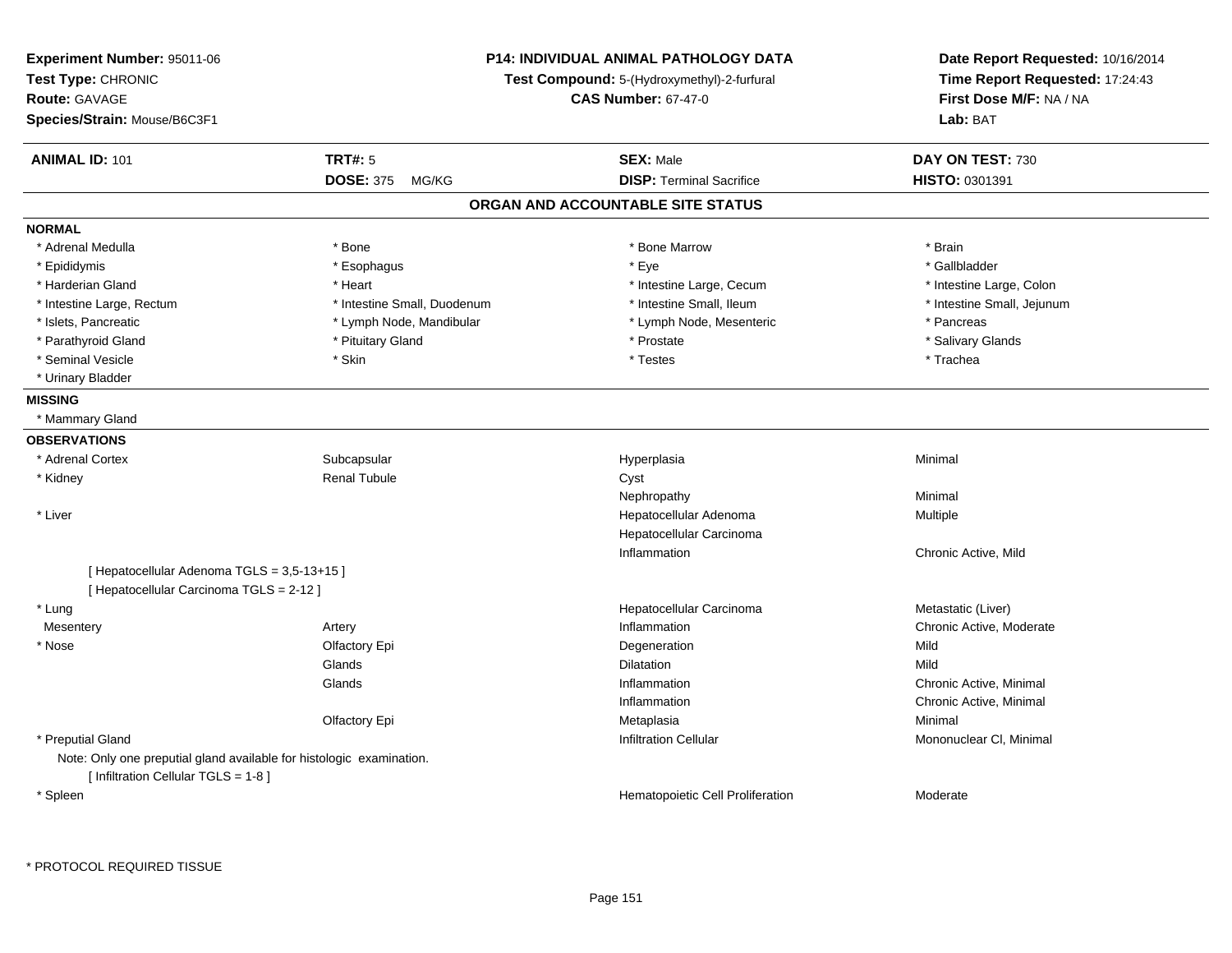| Experiment Number: 95011-06<br>Test Type: CHRONIC<br><b>Route: GAVAGE</b><br>Species/Strain: Mouse/B6C3F1 |                           | <b>P14: INDIVIDUAL ANIMAL PATHOLOGY DATA</b><br>Test Compound: 5-(Hydroxymethyl)-2-furfural<br><b>CAS Number: 67-47-0</b>        | Date Report Requested: 10/16/2014<br>Time Report Requested: 17:24:43<br>First Dose M/F: NA / NA<br>Lab: BAT |
|-----------------------------------------------------------------------------------------------------------|---------------------------|----------------------------------------------------------------------------------------------------------------------------------|-------------------------------------------------------------------------------------------------------------|
| <b>ANIMAL ID: 101</b>                                                                                     | <b>TRT#: 5</b>            | <b>SEX: Male</b>                                                                                                                 | DAY ON TEST: 730                                                                                            |
|                                                                                                           | <b>DOSE: 375</b><br>MG/KG | <b>DISP: Terminal Sacrifice</b>                                                                                                  | HISTO: 0301391                                                                                              |
|                                                                                                           |                           | ORGAN AND ACCOUNTABLE SITE STATUS                                                                                                |                                                                                                             |
| * Stomach, Forestomach                                                                                    | Epithelium                | Hyperkeratosis                                                                                                                   | Mild                                                                                                        |
|                                                                                                           | Epithelium                | Hyperplasia                                                                                                                      | Moderate                                                                                                    |
|                                                                                                           |                           | Inflammation                                                                                                                     | Chronic Active, Moderate                                                                                    |
|                                                                                                           |                           | Squamous Cell Papilloma                                                                                                          |                                                                                                             |
|                                                                                                           |                           | Ulcer                                                                                                                            | Marked                                                                                                      |
| [ Hyperplasia TGLS = 4-14 ]                                                                               |                           |                                                                                                                                  |                                                                                                             |
| Squamous Cell Papilloma TGLS = 4-14 ]                                                                     |                           |                                                                                                                                  |                                                                                                             |
| [Ulcer TGLS = $4-14$ ]                                                                                    |                           |                                                                                                                                  |                                                                                                             |
| * Stomach, Glandular                                                                                      |                           | <b>Infiltration Cellular</b>                                                                                                     | Mast Cell, Marked                                                                                           |
|                                                                                                           |                           | Note: Prefer a diagnosis of mast cell tumor but unable to code mast cell tumor using current TDMS lexicon for glandular stomach. |                                                                                                             |
| * Testes                                                                                                  |                           |                                                                                                                                  |                                                                                                             |
| Note: Rete testis with adjacent tubuli recti - unilateral - normal, not coded.                            |                           |                                                                                                                                  |                                                                                                             |
| * Thymus                                                                                                  |                           | Atrophy                                                                                                                          | Moderate                                                                                                    |
|                                                                                                           |                           | Cyst                                                                                                                             | Minimal                                                                                                     |
| * Thyroid Gland                                                                                           | <b>Follicular Cel</b>     | Adenoma                                                                                                                          |                                                                                                             |
|                                                                                                           | <b>Follicular Cel</b>     | Hyperplasia                                                                                                                      | Moderate                                                                                                    |
| PRIMARY CAUSE OF DEATH                                                                                    |                           |                                                                                                                                  |                                                                                                             |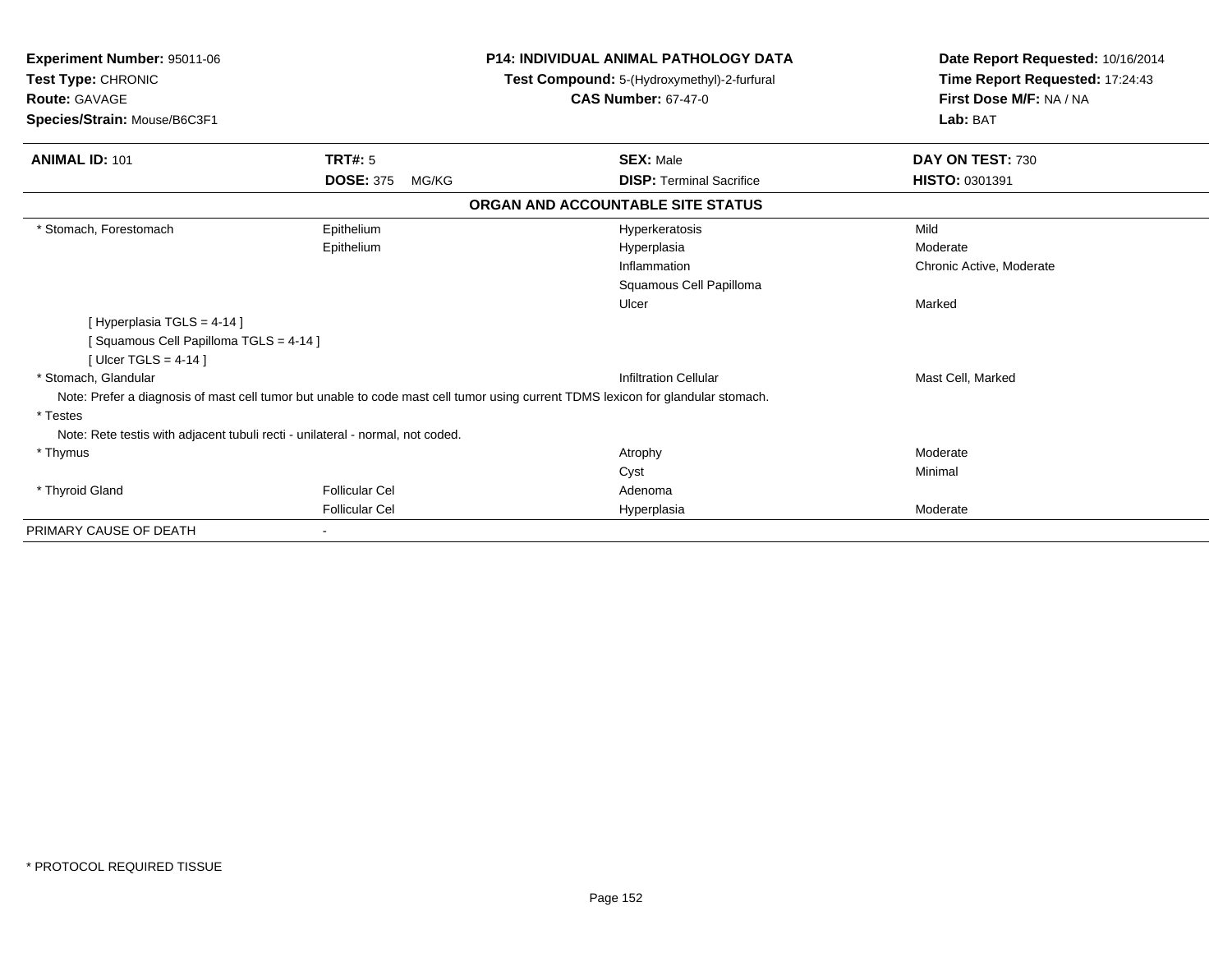| Experiment Number: 95011-06<br>Test Type: CHRONIC          | <b>P14: INDIVIDUAL ANIMAL PATHOLOGY DATA</b><br>Test Compound: 5-(Hydroxymethyl)-2-furfural                |                                   | Date Report Requested: 10/16/2014<br>Time Report Requested: 17:24:43 |
|------------------------------------------------------------|------------------------------------------------------------------------------------------------------------|-----------------------------------|----------------------------------------------------------------------|
| <b>Route: GAVAGE</b>                                       |                                                                                                            | <b>CAS Number: 67-47-0</b>        | First Dose M/F: NA / NA                                              |
| Species/Strain: Mouse/B6C3F1                               |                                                                                                            |                                   | Lab: BAT                                                             |
| <b>ANIMAL ID: 102</b>                                      | <b>TRT#: 5</b>                                                                                             | <b>SEX: Male</b>                  | DAY ON TEST: 728                                                     |
|                                                            | <b>DOSE: 375</b><br>MG/KG                                                                                  | <b>DISP: Terminal Sacrifice</b>   | <b>HISTO: 0301392</b>                                                |
|                                                            |                                                                                                            | ORGAN AND ACCOUNTABLE SITE STATUS |                                                                      |
| <b>NORMAL</b>                                              |                                                                                                            |                                   |                                                                      |
| * Adrenal Cortex                                           | * Adrenal Medulla                                                                                          | * Bone                            | * Bone Marrow                                                        |
| * Brain                                                    | * Epididymis                                                                                               | * Esophagus                       | * Eye                                                                |
| * Gallbladder                                              | * Harderian Gland                                                                                          | * Intestine Large, Cecum          | * Intestine Large, Colon                                             |
| * Intestine Large, Rectum                                  | * Intestine Small, Duodenum                                                                                | * Intestine Small, Ileum          | * Intestine Small, Jejunum                                           |
| * Islets, Pancreatic                                       | * Lymph Node, Mandibular                                                                                   | * Lymph Node, Mesenteric          | * Pancreas                                                           |
| * Parathyroid Gland                                        | * Preputial Gland                                                                                          | * Prostate                        | * Salivary Glands                                                    |
| * Seminal Vesicle                                          | * Skin                                                                                                     | * Stomach, Forestomach            | * Stomach, Glandular                                                 |
| * Testes                                                   | * Trachea                                                                                                  | * Urinary Bladder                 |                                                                      |
| <b>MISSING</b>                                             |                                                                                                            |                                   |                                                                      |
| * Mammary Gland                                            |                                                                                                            |                                   |                                                                      |
| <b>OBSERVATIONS</b>                                        |                                                                                                            |                                   |                                                                      |
| * Adren Cortex                                             |                                                                                                            |                                   |                                                                      |
|                                                            | Note: Only one adrenal gland available for histologic examination. Right adrenal gland missing at trim.    |                                   |                                                                      |
| * Heart                                                    |                                                                                                            | Cardiomyopathy                    | Mild                                                                 |
| * Kidney                                                   | <b>Renal Tubule</b>                                                                                        | Cyst                              |                                                                      |
|                                                            |                                                                                                            | Mineralization                    | Minimal                                                              |
|                                                            |                                                                                                            | Nephropathy                       | Minimal                                                              |
| [Cyst TGLS = $6-4$ ]                                       |                                                                                                            |                                   |                                                                      |
| * Liver                                                    |                                                                                                            | <b>Eosinophilic Focus</b>         |                                                                      |
|                                                            |                                                                                                            | Hemangiosarcoma                   |                                                                      |
|                                                            |                                                                                                            | Hepatocellular Adenoma            | Multiple                                                             |
|                                                            |                                                                                                            | Hepatocellular Carcinoma          |                                                                      |
|                                                            |                                                                                                            | <b>Infiltration Cellular</b>      | Mononuclear CI, Minimal                                              |
|                                                            |                                                                                                            | Inflammation                      | Chronic Active, Minimal                                              |
|                                                            | Note: Hepatic hemangiosarcoma also present on slide #05. Hepatocellular adenoma also present on slide #04. |                                   |                                                                      |
| [ Hemangiosarcoma TGLS = 1,3,5-12+14+16 ]                  |                                                                                                            |                                   |                                                                      |
| [ Hepatocellular Adenoma TGLS = $2,3,4,5-13+14+15+16$ ]    |                                                                                                            |                                   |                                                                      |
| [ Hepatocellular Carcinoma TGLS = 1-12 ]                   |                                                                                                            |                                   |                                                                      |
| * Lung                                                     |                                                                                                            | Alveolar/Bronchiolar Adenoma      |                                                                      |
| Note: Pulmonary alveolar-bronchiolar adenoma on slide #03. |                                                                                                            |                                   |                                                                      |
|                                                            |                                                                                                            |                                   |                                                                      |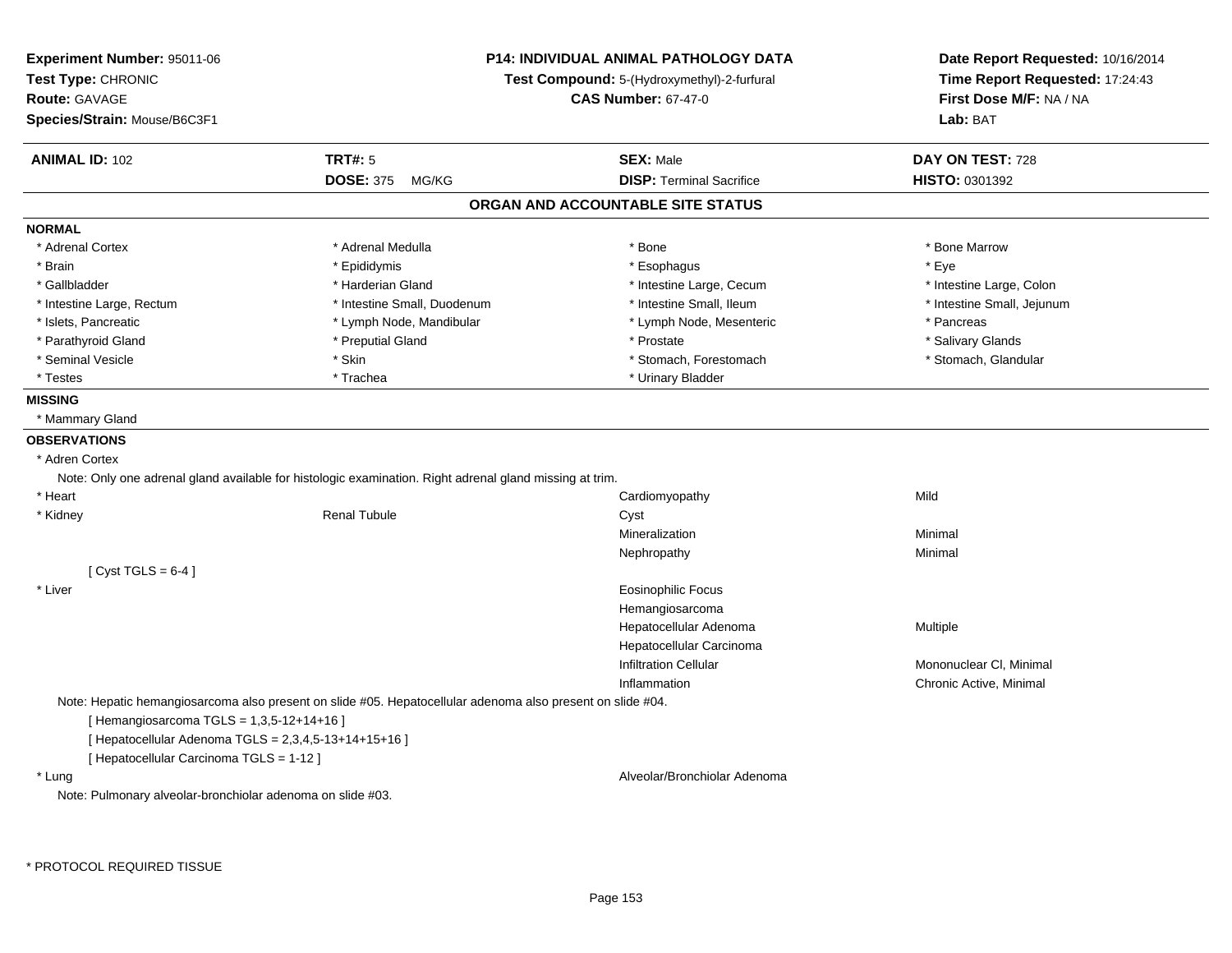| Experiment Number: 95011-06<br>Test Type: CHRONIC<br><b>Route: GAVAGE</b><br>Species/Strain: Mouse/B6C3F1 |                           | <b>P14: INDIVIDUAL ANIMAL PATHOLOGY DATA</b><br>Test Compound: 5-(Hydroxymethyl)-2-furfural<br><b>CAS Number: 67-47-0</b> | Date Report Requested: 10/16/2014<br>Time Report Requested: 17:24:43<br>First Dose M/F: NA / NA<br>Lab: BAT |  |
|-----------------------------------------------------------------------------------------------------------|---------------------------|---------------------------------------------------------------------------------------------------------------------------|-------------------------------------------------------------------------------------------------------------|--|
| <b>ANIMAL ID: 102</b>                                                                                     | <b>TRT#: 5</b>            | <b>SEX: Male</b>                                                                                                          | DAY ON TEST: 728                                                                                            |  |
|                                                                                                           | <b>DOSE: 375</b><br>MG/KG | <b>DISP: Terminal Sacrifice</b>                                                                                           | <b>HISTO: 0301392</b>                                                                                       |  |
|                                                                                                           |                           | ORGAN AND ACCOUNTABLE SITE STATUS                                                                                         |                                                                                                             |  |
| * Nose                                                                                                    | Olfactory Epi             | Accumulation, Hyaline Droplet                                                                                             | Minimal                                                                                                     |  |
|                                                                                                           | <b>Respirat Epith</b>     | Accumulation, Hyaline Droplet                                                                                             | Mild                                                                                                        |  |
|                                                                                                           | <b>Olfactory Epi</b>      | Degeneration                                                                                                              | Mild                                                                                                        |  |
|                                                                                                           | Glands                    | <b>Dilatation</b>                                                                                                         | Mild                                                                                                        |  |
|                                                                                                           | Glands                    | Hyperplasia                                                                                                               | Mild                                                                                                        |  |
|                                                                                                           | Glands                    | Inflammation                                                                                                              | Chronic Active, Minimal                                                                                     |  |
|                                                                                                           | Olfactory Epi             | Metaplasia                                                                                                                | Mild                                                                                                        |  |
| * Pituitary Gland                                                                                         | Pars Distalis             | Cyst                                                                                                                      | Mild                                                                                                        |  |
| * Spleen                                                                                                  |                           | Hematopoietic Cell Proliferation                                                                                          | Moderate                                                                                                    |  |
| * Testes                                                                                                  |                           |                                                                                                                           |                                                                                                             |  |
| Note: Rete testis with adjacent tubuli recti - unilateral - normal, not coded.                            |                           |                                                                                                                           |                                                                                                             |  |
| * Thymus                                                                                                  |                           | Atrophy                                                                                                                   | Moderate                                                                                                    |  |
|                                                                                                           |                           | Cyst                                                                                                                      | Mild                                                                                                        |  |
| * Thyroid Gland                                                                                           | Follicle                  | Degeneration                                                                                                              | Mild                                                                                                        |  |
| PRIMARY CAUSE OF DEATH                                                                                    |                           |                                                                                                                           |                                                                                                             |  |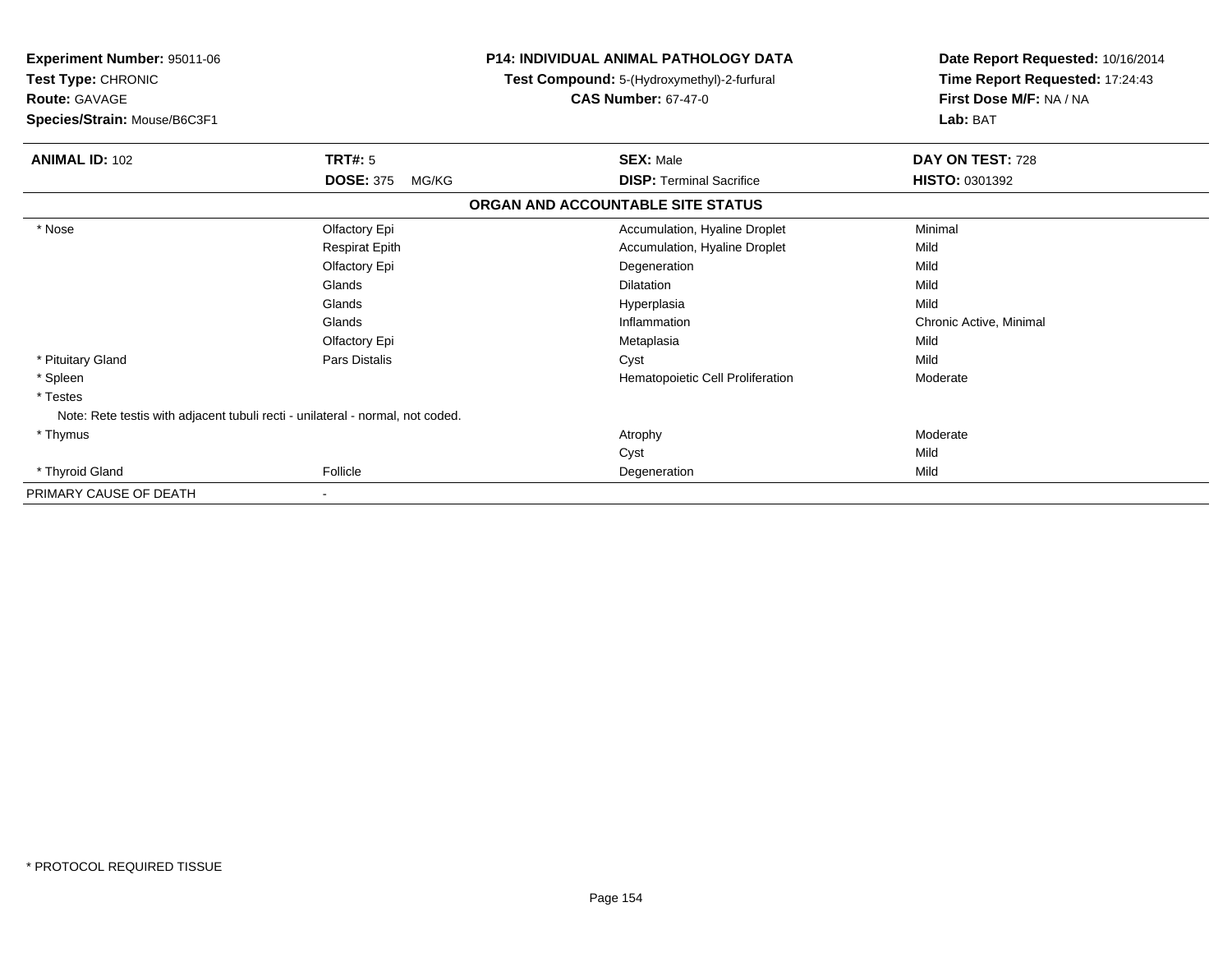| <b>Experiment Number: 95011-06</b><br>Test Type: CHRONIC<br><b>Route: GAVAGE</b><br>Species/Strain: Mouse/B6C3F1 |                          | P14: INDIVIDUAL ANIMAL PATHOLOGY DATA<br>Test Compound: 5-(Hydroxymethyl)-2-furfural<br><b>CAS Number: 67-47-0</b> | Date Report Requested: 10/16/2014<br>Time Report Requested: 17:24:43<br>First Dose M/F: NA / NA<br>Lab: BAT |
|------------------------------------------------------------------------------------------------------------------|--------------------------|--------------------------------------------------------------------------------------------------------------------|-------------------------------------------------------------------------------------------------------------|
| <b>ANIMAL ID: 103</b>                                                                                            | <b>TRT#: 5</b>           | <b>SEX: Male</b>                                                                                                   | DAY ON TEST: 728                                                                                            |
|                                                                                                                  | DOSE: 375 MG/KG          | <b>DISP: Terminal Sacrifice</b>                                                                                    | HISTO: 0301393                                                                                              |
|                                                                                                                  |                          | ORGAN AND ACCOUNTABLE SITE STATUS                                                                                  |                                                                                                             |
| <b>NORMAL</b>                                                                                                    |                          |                                                                                                                    |                                                                                                             |
| * Adrenal Medulla                                                                                                | $*$ Bone                 | * Bone Marrow                                                                                                      | * Brain                                                                                                     |
| * Epididymis                                                                                                     | * Esophagus              | $*$ Eye                                                                                                            | * Gallbladder                                                                                               |
| * Heart                                                                                                          | * Intestine Large, Cecum | * Intestine Large, Colon                                                                                           | * Intestine Large, Rectum                                                                                   |
| * Intestine Small, Duodenum                                                                                      | * Intestine Small, Ileum | * Intestine Small, Jejunum                                                                                         | * Islets, Pancreatic                                                                                        |
| * Lymph Node, Mandibular                                                                                         | * Lymph Node, Mesenteric | * Pancreas                                                                                                         | * Parathyroid Gland                                                                                         |
| * Pituitary Gland                                                                                                | * Prostate               | * Salivary Glands                                                                                                  | * Seminal Vesicle                                                                                           |
| * Skin                                                                                                           | * Spleen                 | * Stomach, Forestomach                                                                                             | * Stomach, Glandular                                                                                        |
| * Testes                                                                                                         | * Thymus                 | * Trachea                                                                                                          | * Urinary Bladder                                                                                           |
| <b>MISSING</b>                                                                                                   |                          |                                                                                                                    |                                                                                                             |
| * Mammary Gland                                                                                                  |                          |                                                                                                                    |                                                                                                             |
| <b>OBSERVATIONS</b>                                                                                              |                          |                                                                                                                    |                                                                                                             |
| * Adrenal Cortex                                                                                                 | Subcapsular              | Hyperplasia                                                                                                        | Minimal                                                                                                     |
|                                                                                                                  |                          | Hypertrophy                                                                                                        | Minimal                                                                                                     |
| * Harderian Gland                                                                                                |                          | Adenoma                                                                                                            |                                                                                                             |
| [Adenoma TGLS = $1-9$ ]                                                                                          |                          |                                                                                                                    |                                                                                                             |
| * Kidney                                                                                                         |                          | Mineralization                                                                                                     | Minimal                                                                                                     |
|                                                                                                                  |                          | Nephropathy                                                                                                        | Minimal                                                                                                     |
| * Liver                                                                                                          |                          | Hepatocellular Adenoma                                                                                             |                                                                                                             |
|                                                                                                                  |                          | Inflammation                                                                                                       | Chronic Active, Minimal                                                                                     |
|                                                                                                                  |                          | Mixed Cell Focus                                                                                                   |                                                                                                             |
| [ Hepatocellular Adenoma TGLS = 2-5REE ]                                                                         |                          |                                                                                                                    |                                                                                                             |
| * Lung                                                                                                           | Alveolar Epith           | Hyperplasia                                                                                                        | Marked                                                                                                      |
| * Nose                                                                                                           | Olfactory Epi            | Accumulation, Hyaline Droplet                                                                                      | Minimal                                                                                                     |
|                                                                                                                  | <b>Respirat Epith</b>    | Accumulation, Hyaline Droplet                                                                                      | Minimal                                                                                                     |
|                                                                                                                  | Glands                   | <b>Dilatation</b>                                                                                                  | Mild                                                                                                        |
|                                                                                                                  | Glands                   | Hyperplasia                                                                                                        | Mild                                                                                                        |
|                                                                                                                  | Glands                   | Inflammation                                                                                                       | Chronic Active, Minimal                                                                                     |
|                                                                                                                  |                          | Inflammation                                                                                                       | Chronic Active, Minimal                                                                                     |
|                                                                                                                  | Olfactory Epi            | Metaplasia                                                                                                         | Mild                                                                                                        |
| * Preputial Gland                                                                                                | Duct                     | Ectasia                                                                                                            | Mild                                                                                                        |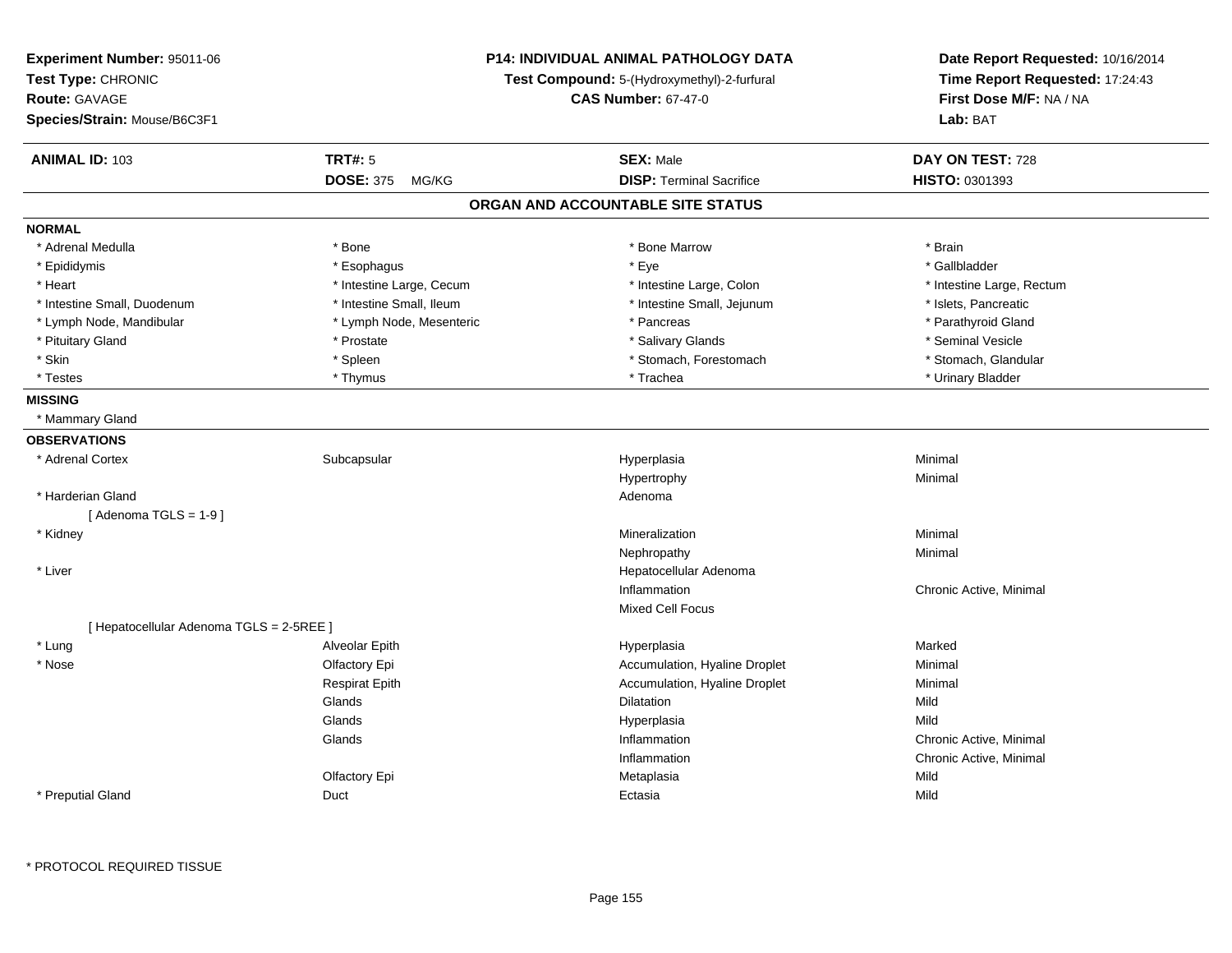| Experiment Number: 95011-06<br>Test Type: CHRONIC                              |                            | <b>P14: INDIVIDUAL ANIMAL PATHOLOGY DATA</b><br>Test Compound: 5-(Hydroxymethyl)-2-furfural | Date Report Requested: 10/16/2014<br>Time Report Requested: 17:24:43 |
|--------------------------------------------------------------------------------|----------------------------|---------------------------------------------------------------------------------------------|----------------------------------------------------------------------|
| <b>Route: GAVAGE</b>                                                           | <b>CAS Number: 67-47-0</b> |                                                                                             | First Dose M/F: NA / NA                                              |
| Species/Strain: Mouse/B6C3F1                                                   |                            |                                                                                             | Lab: BAT                                                             |
| <b>ANIMAL ID: 103</b>                                                          | TRT#: 5                    | <b>SEX: Male</b>                                                                            | DAY ON TEST: 728                                                     |
|                                                                                | <b>DOSE: 375</b><br>MG/KG  | <b>DISP:</b> Terminal Sacrifice                                                             | <b>HISTO: 0301393</b>                                                |
|                                                                                |                            | ORGAN AND ACCOUNTABLE SITE STATUS                                                           |                                                                      |
| * Testes                                                                       |                            |                                                                                             |                                                                      |
| Note: Rete testis with adjacent tubuli recti - unilateral - normal, not coded. |                            |                                                                                             |                                                                      |
| * Thyroid Gland                                                                | Follicle                   | Degeneration                                                                                | Mild                                                                 |
| PRIMARY CAUSE OF DEATH                                                         |                            |                                                                                             |                                                                      |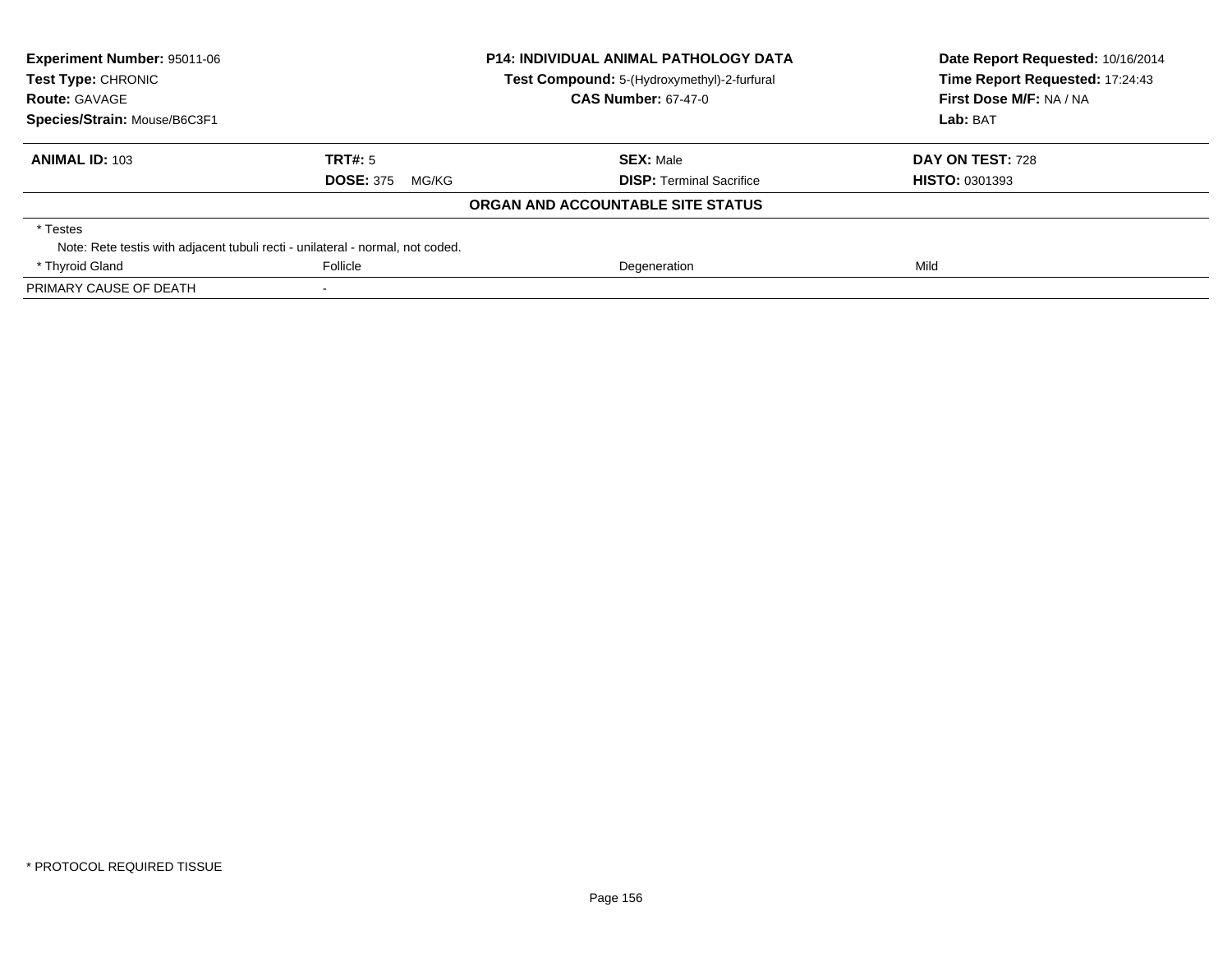| Experiment Number: 95011-06<br>Test Type: CHRONIC<br><b>Route: GAVAGE</b><br>Species/Strain: Mouse/B6C3F1 |                                                                                                   | P14: INDIVIDUAL ANIMAL PATHOLOGY DATA<br>Test Compound: 5-(Hydroxymethyl)-2-furfural<br><b>CAS Number: 67-47-0</b> | Date Report Requested: 10/16/2014<br>Time Report Requested: 17:24:43<br>First Dose M/F: NA / NA<br>Lab: BAT |
|-----------------------------------------------------------------------------------------------------------|---------------------------------------------------------------------------------------------------|--------------------------------------------------------------------------------------------------------------------|-------------------------------------------------------------------------------------------------------------|
| <b>ANIMAL ID: 104</b>                                                                                     | <b>TRT#: 5</b>                                                                                    | <b>SEX: Male</b>                                                                                                   | DAY ON TEST: 730                                                                                            |
|                                                                                                           | <b>DOSE: 375</b><br>MG/KG                                                                         | <b>DISP: Terminal Sacrifice</b>                                                                                    | HISTO: 0301394                                                                                              |
|                                                                                                           |                                                                                                   | ORGAN AND ACCOUNTABLE SITE STATUS                                                                                  |                                                                                                             |
| <b>NORMAL</b>                                                                                             |                                                                                                   |                                                                                                                    |                                                                                                             |
| * Adrenal Medulla                                                                                         | * Bone                                                                                            | * Bone Marrow                                                                                                      | * Brain                                                                                                     |
| * Epididymis                                                                                              | * Esophagus                                                                                       | * Eye                                                                                                              | * Gallbladder                                                                                               |
| * Harderian Gland                                                                                         | * Heart                                                                                           | * Intestine Large, Cecum                                                                                           | * Intestine Large, Colon                                                                                    |
| * Intestine Large, Rectum                                                                                 | * Intestine Small, Duodenum                                                                       | * Intestine Small, Ileum                                                                                           | * Intestine Small, Jejunum                                                                                  |
| * Islets, Pancreatic                                                                                      | * Lymph Node, Mandibular                                                                          | * Lymph Node, Mesenteric                                                                                           | * Pancreas                                                                                                  |
| * Parathyroid Gland                                                                                       | * Pituitary Gland                                                                                 | * Preputial Gland                                                                                                  | * Prostate                                                                                                  |
| * Salivary Glands                                                                                         | * Seminal Vesicle                                                                                 | * Skin                                                                                                             | * Spleen                                                                                                    |
| * Stomach, Forestomach                                                                                    | * Stomach, Glandular                                                                              | * Testes                                                                                                           | * Thyroid Gland                                                                                             |
| * Trachea                                                                                                 | * Urinary Bladder                                                                                 |                                                                                                                    |                                                                                                             |
| <b>MISSING</b>                                                                                            |                                                                                                   |                                                                                                                    |                                                                                                             |
| * Mammary Gland                                                                                           |                                                                                                   |                                                                                                                    |                                                                                                             |
| <b>OBSERVATIONS</b>                                                                                       |                                                                                                   |                                                                                                                    |                                                                                                             |
| * Adrenal Cortex                                                                                          | Subcapsular                                                                                       | Adenoma                                                                                                            |                                                                                                             |
|                                                                                                           | Subcapsular                                                                                       | Hyperplasia                                                                                                        | Mild                                                                                                        |
| * Kidney                                                                                                  |                                                                                                   | Metaplasia                                                                                                         | Osseous, Minimal                                                                                            |
|                                                                                                           |                                                                                                   | Mineralization                                                                                                     | Minimal                                                                                                     |
|                                                                                                           |                                                                                                   | Nephropathy                                                                                                        | Mild                                                                                                        |
| * Liver                                                                                                   |                                                                                                   | Clear Cell Focus                                                                                                   |                                                                                                             |
|                                                                                                           |                                                                                                   | Hepatocellular Adenoma                                                                                             | Multiple                                                                                                    |
|                                                                                                           |                                                                                                   | Hepatocellular Carcinoma                                                                                           |                                                                                                             |
|                                                                                                           | Hepatocyte                                                                                        | Vacuolization Cytoplasmic                                                                                          | Mild                                                                                                        |
|                                                                                                           | Note: A portion of the hepatocellular adenomas on slides #15 and 16 is also present on slide #03. |                                                                                                                    |                                                                                                             |
| [ Hepatocellular Adenoma TGLS = 2,3,4,5-13+14+15+16 ]                                                     |                                                                                                   |                                                                                                                    |                                                                                                             |
| [ Hepatocellular Carcinoma TGLS = 1-12 ]                                                                  |                                                                                                   |                                                                                                                    |                                                                                                             |
| * Lung                                                                                                    |                                                                                                   | Alveolar/Bronchiolar Adenoma                                                                                       |                                                                                                             |
| * Nose                                                                                                    | Olfactory Epi                                                                                     | Accumulation, Hyaline Droplet                                                                                      | Minimal                                                                                                     |
|                                                                                                           | Glands                                                                                            | Dilatation                                                                                                         | Mild                                                                                                        |
|                                                                                                           | Glands                                                                                            | Hyperplasia                                                                                                        | Mild                                                                                                        |
|                                                                                                           | Glands                                                                                            | Inflammation                                                                                                       | Chronic Active, Mild                                                                                        |
|                                                                                                           | Olfactory Epi                                                                                     | Metaplasia                                                                                                         | Mild                                                                                                        |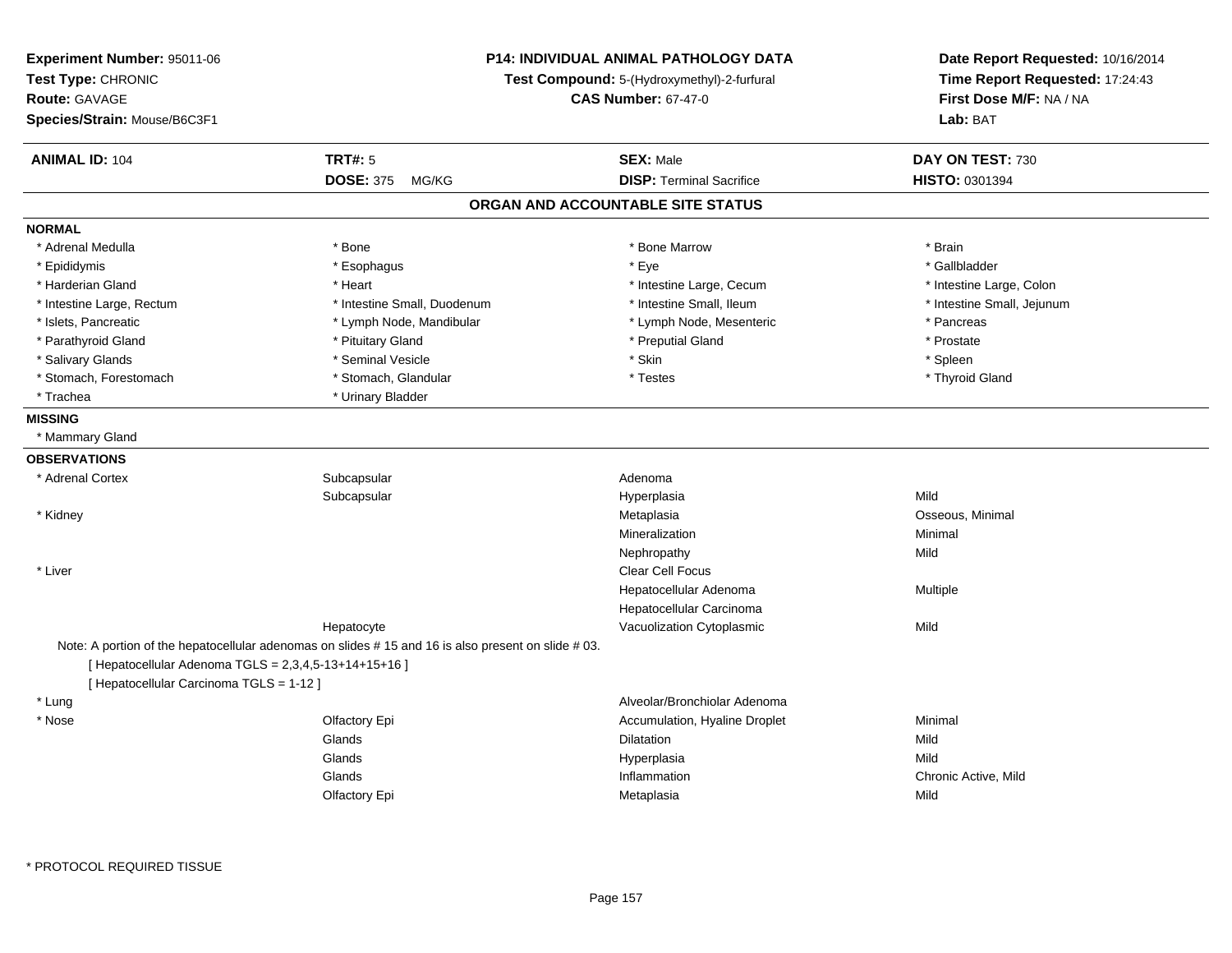| <b>Experiment Number: 95011-06</b> |                            | <b>P14: INDIVIDUAL ANIMAL PATHOLOGY DATA</b> | Date Report Requested: 10/16/2014 |
|------------------------------------|----------------------------|----------------------------------------------|-----------------------------------|
| Test Type: CHRONIC                 |                            | Test Compound: 5-(Hydroxymethyl)-2-furfural  | Time Report Requested: 17:24:43   |
| <b>Route: GAVAGE</b>               | <b>CAS Number: 67-47-0</b> |                                              | First Dose M/F: NA / NA           |
| Species/Strain: Mouse/B6C3F1       |                            |                                              | Lab: BAT                          |
| <b>ANIMAL ID: 104</b>              | TRT#: 5                    | <b>SEX: Male</b>                             | <b>DAY ON TEST: 730</b>           |
|                                    | <b>DOSE: 375</b><br>MG/KG  | <b>DISP:</b> Terminal Sacrifice              | <b>HISTO: 0301394</b>             |
|                                    |                            | ORGAN AND ACCOUNTABLE SITE STATUS            |                                   |
| * Thymus                           |                            | Cyst                                         | Minimal                           |
| PRIMARY CAUSE OF DEATH             | $\,$                       |                                              |                                   |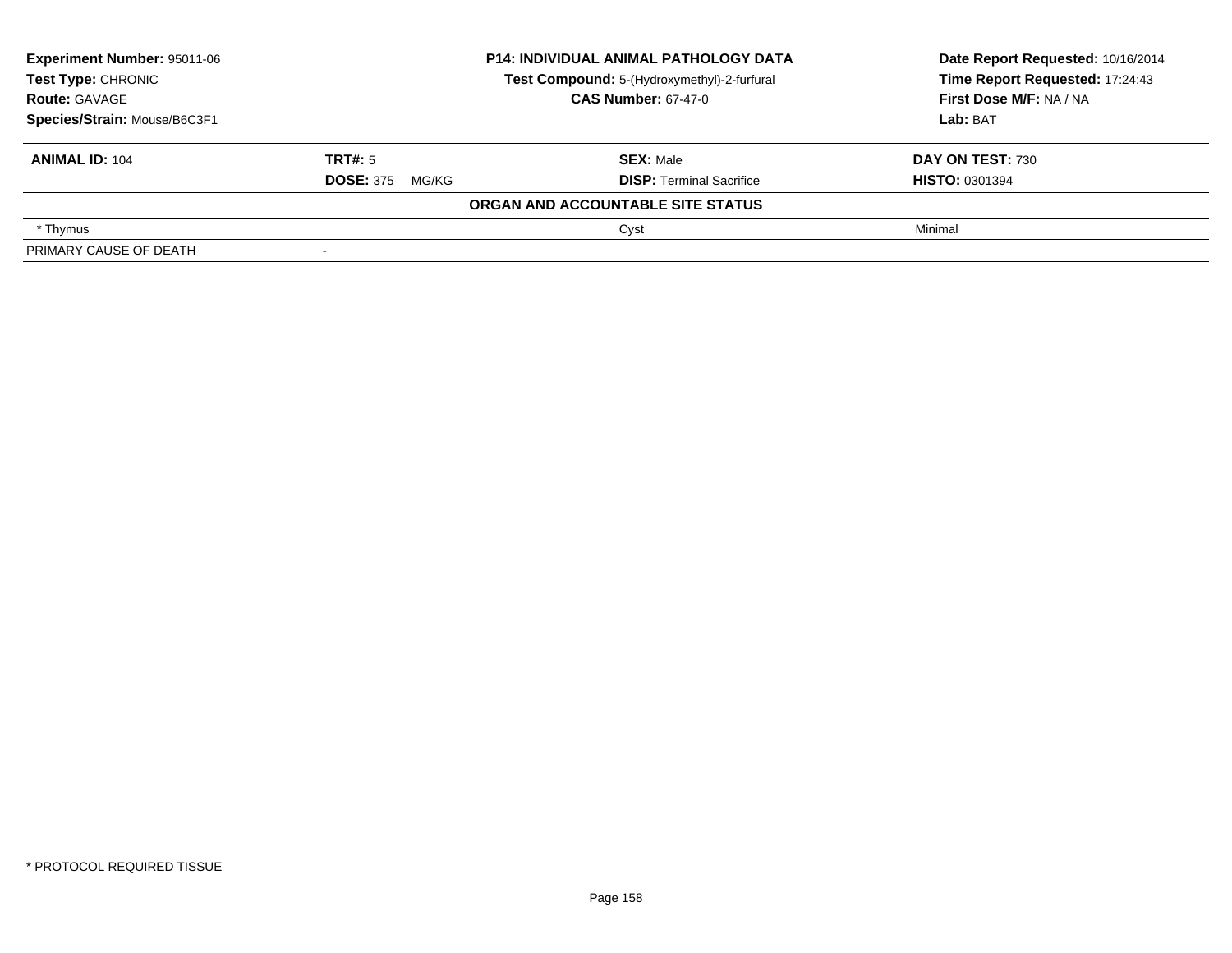| Experiment Number: 95011-06<br>Test Type: CHRONIC<br><b>Route: GAVAGE</b><br>Species/Strain: Mouse/B6C3F1 | <b>P14: INDIVIDUAL ANIMAL PATHOLOGY DATA</b><br>Test Compound: 5-(Hydroxymethyl)-2-furfural<br><b>CAS Number: 67-47-0</b> |                                   | Date Report Requested: 10/16/2014<br>Time Report Requested: 17:24:43<br>First Dose M/F: NA / NA<br>Lab: BAT |
|-----------------------------------------------------------------------------------------------------------|---------------------------------------------------------------------------------------------------------------------------|-----------------------------------|-------------------------------------------------------------------------------------------------------------|
| <b>ANIMAL ID: 105</b>                                                                                     | <b>TRT#: 5</b>                                                                                                            | <b>SEX: Male</b>                  | DAY ON TEST: 730                                                                                            |
|                                                                                                           | <b>DOSE: 375</b><br>MG/KG                                                                                                 | <b>DISP: Terminal Sacrifice</b>   | HISTO: 0301395                                                                                              |
|                                                                                                           |                                                                                                                           | ORGAN AND ACCOUNTABLE SITE STATUS |                                                                                                             |
| <b>NORMAL</b>                                                                                             |                                                                                                                           |                                   |                                                                                                             |
| * Adrenal Medulla                                                                                         | * Bone                                                                                                                    | * Bone Marrow                     | * Brain                                                                                                     |
| * Epididymis                                                                                              | * Esophagus                                                                                                               | * Eye                             | * Gallbladder                                                                                               |
| * Harderian Gland                                                                                         | * Heart                                                                                                                   | * Intestine Large, Cecum          | * Intestine Large, Colon                                                                                    |
| * Intestine Large, Rectum                                                                                 | * Intestine Small, Duodenum                                                                                               | * Intestine Small, Ileum          | * Intestine Small, Jejunum                                                                                  |
| * Islets, Pancreatic                                                                                      | * Lung                                                                                                                    | * Lymph Node, Mesenteric          | * Pancreas                                                                                                  |
| * Parathyroid Gland                                                                                       | * Preputial Gland                                                                                                         | * Prostate                        | * Salivary Glands                                                                                           |
| * Seminal Vesicle                                                                                         | * Skin                                                                                                                    | * Spleen                          | * Stomach, Forestomach                                                                                      |
| * Stomach, Glandular                                                                                      | * Testes                                                                                                                  | * Trachea                         | * Urinary Bladder                                                                                           |
| <b>MISSING</b>                                                                                            |                                                                                                                           |                                   |                                                                                                             |
| * Lymph Node, Mandibular                                                                                  | * Mammary Gland                                                                                                           |                                   |                                                                                                             |
| <b>OBSERVATIONS</b>                                                                                       |                                                                                                                           |                                   |                                                                                                             |
| * Adrenal Cortex                                                                                          | Subcapsular                                                                                                               | Adenoma                           | Multiple                                                                                                    |
| * Kidney                                                                                                  |                                                                                                                           | Nephropathy                       | Mild                                                                                                        |
| * Liver                                                                                                   |                                                                                                                           | <b>Basophilic Focus</b>           |                                                                                                             |
|                                                                                                           |                                                                                                                           | <b>Clear Cell Focus</b>           |                                                                                                             |
|                                                                                                           |                                                                                                                           | <b>Eosinophilic Focus</b>         |                                                                                                             |
|                                                                                                           |                                                                                                                           | Hepatocellular Adenoma            | Multiple                                                                                                    |
|                                                                                                           |                                                                                                                           | Mixed Cell Focus                  |                                                                                                             |
|                                                                                                           | Hepatocyte                                                                                                                | Vacuolization Cytoplasmic         | Mild                                                                                                        |
| Note: Clear cell foci also present on slides #03, and #12.                                                |                                                                                                                           |                                   |                                                                                                             |
| Note: Hepatocellular adenoma also on slide #04.                                                           |                                                                                                                           |                                   |                                                                                                             |
| [Clear Cell Focus TGLS = 3-13]                                                                            |                                                                                                                           |                                   |                                                                                                             |
| [ Hepatocellular Adenoma TGLS = 1,2,3-12+3+13 ]                                                           |                                                                                                                           |                                   |                                                                                                             |
| [Mixed Cell Focus TGLS = 3-4+13]                                                                          |                                                                                                                           |                                   |                                                                                                             |
| * Nose                                                                                                    | Olfactory Epi                                                                                                             | Accumulation, Hyaline Droplet     | Mild                                                                                                        |
|                                                                                                           | <b>Respirat Epith</b>                                                                                                     | Accumulation, Hyaline Droplet     | Mild                                                                                                        |
|                                                                                                           | Glands                                                                                                                    | Dilatation                        | Mild                                                                                                        |
|                                                                                                           | Glands                                                                                                                    | Hyperplasia                       | Mild                                                                                                        |
|                                                                                                           | Glands                                                                                                                    | Inflammation                      | Chronic Active, Minimal                                                                                     |
| * Pituitary Gland                                                                                         | Pars Distalis                                                                                                             | Hyperplasia                       | Mild                                                                                                        |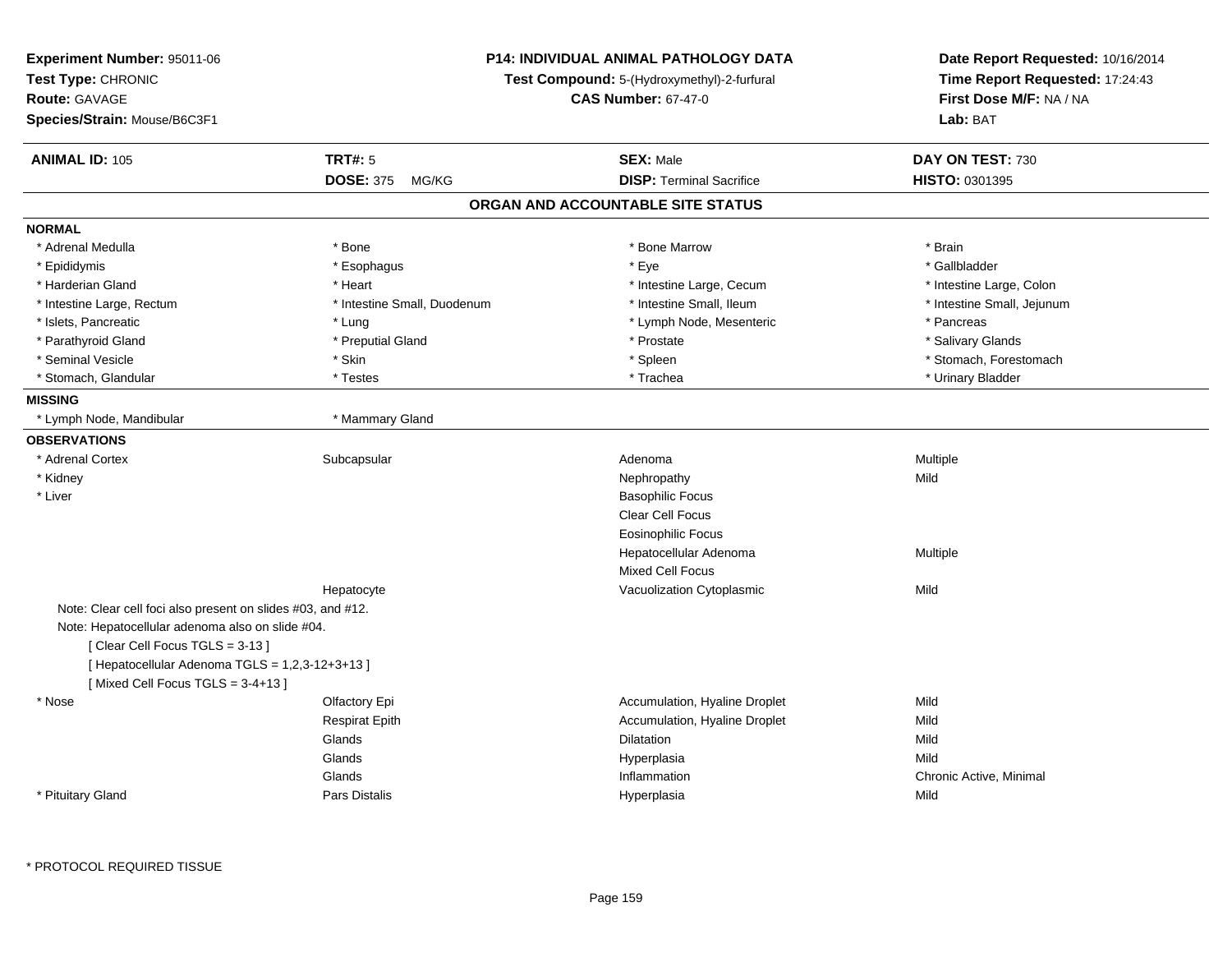| <b>Experiment Number: 95011-06</b> |                           | <b>P14: INDIVIDUAL ANIMAL PATHOLOGY DATA</b> | Date Report Requested: 10/16/2014 |
|------------------------------------|---------------------------|----------------------------------------------|-----------------------------------|
| Test Type: CHRONIC                 |                           | Test Compound: 5-(Hydroxymethyl)-2-furfural  | Time Report Requested: 17:24:43   |
| <b>Route: GAVAGE</b>               |                           | <b>CAS Number: 67-47-0</b>                   | First Dose M/F: NA / NA           |
| Species/Strain: Mouse/B6C3F1       |                           |                                              | Lab: BAT                          |
| <b>ANIMAL ID: 105</b>              | <b>TRT#: 5</b>            | <b>SEX: Male</b>                             | DAY ON TEST: 730                  |
|                                    | <b>DOSE: 375</b><br>MG/KG | <b>DISP:</b> Terminal Sacrifice              | <b>HISTO: 0301395</b>             |
|                                    |                           | ORGAN AND ACCOUNTABLE SITE STATUS            |                                   |
| * Thymus                           |                           | Atrophy                                      | Moderate                          |
|                                    |                           | Cyst                                         | Minimal                           |
| * Thyroid Gland                    | Follicle                  | Degeneration                                 | Minimal                           |
|                                    | Follicular Cel            | Hyperplasia                                  | Minimal                           |
| PRIMARY CAUSE OF DEATH             |                           |                                              |                                   |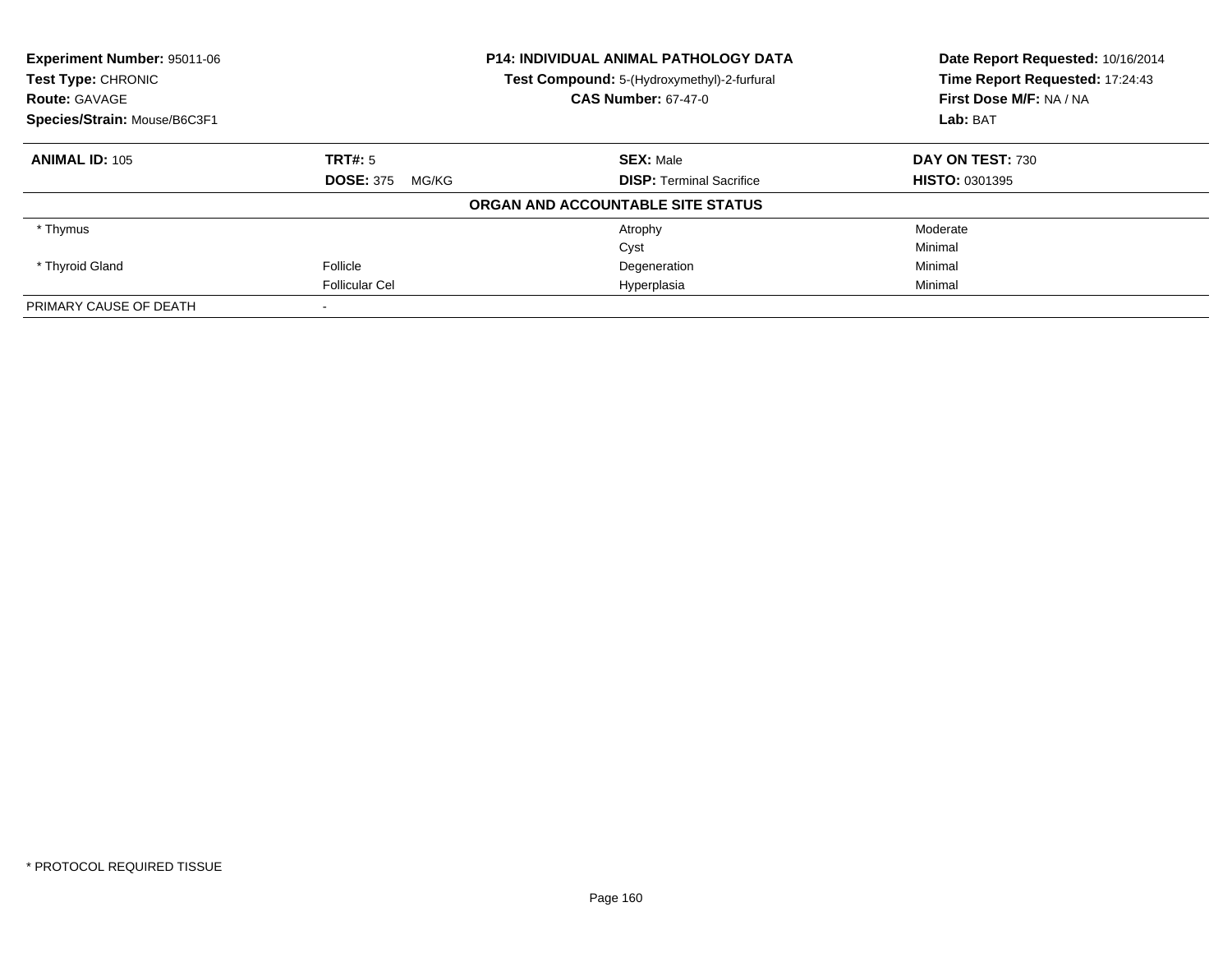| Experiment Number: 95011-06<br>Test Type: CHRONIC<br><b>Route: GAVAGE</b><br>Species/Strain: Mouse/B6C3F1 | P14: INDIVIDUAL ANIMAL PATHOLOGY DATA<br>Test Compound: 5-(Hydroxymethyl)-2-furfural<br><b>CAS Number: 67-47-0</b> |                                   | Date Report Requested: 10/16/2014<br>Time Report Requested: 17:24:43<br>First Dose M/F: NA / NA<br>Lab: BAT |  |
|-----------------------------------------------------------------------------------------------------------|--------------------------------------------------------------------------------------------------------------------|-----------------------------------|-------------------------------------------------------------------------------------------------------------|--|
| <b>ANIMAL ID: 106</b>                                                                                     | <b>TRT#: 5</b>                                                                                                     | <b>SEX: Male</b>                  | DAY ON TEST: 730                                                                                            |  |
|                                                                                                           | <b>DOSE: 375</b><br>MG/KG                                                                                          | <b>DISP: Terminal Sacrifice</b>   | HISTO: 0301396                                                                                              |  |
|                                                                                                           |                                                                                                                    | ORGAN AND ACCOUNTABLE SITE STATUS |                                                                                                             |  |
| <b>NORMAL</b>                                                                                             |                                                                                                                    |                                   |                                                                                                             |  |
| * Adrenal Medulla                                                                                         | * Bone                                                                                                             | * Bone Marrow                     | * Brain                                                                                                     |  |
| * Epididymis                                                                                              | * Esophagus                                                                                                        | * Eye                             | * Heart                                                                                                     |  |
| * Intestine Large, Cecum                                                                                  | * Intestine Large, Colon                                                                                           | * Intestine Large, Rectum         | * Intestine Small, Duodenum                                                                                 |  |
| * Intestine Small, Ileum                                                                                  | * Intestine Small, Jejunum                                                                                         | * Islets, Pancreatic              | * Lung                                                                                                      |  |
| * Lymph Node, Mandibular                                                                                  | * Lymph Node, Mesenteric                                                                                           | * Pancreas                        | * Parathyroid Gland                                                                                         |  |
| * Pituitary Gland                                                                                         | * Preputial Gland                                                                                                  | * Prostate                        | * Salivary Glands                                                                                           |  |
| * Seminal Vesicle                                                                                         | * Skin                                                                                                             | * Spleen                          | * Stomach, Forestomach                                                                                      |  |
| * Stomach, Glandular                                                                                      | * Testes                                                                                                           | * Thymus                          | * Trachea                                                                                                   |  |
| * Urinary Bladder                                                                                         |                                                                                                                    |                                   |                                                                                                             |  |
| <b>MISSING</b>                                                                                            |                                                                                                                    |                                   |                                                                                                             |  |
| * Mammary Gland                                                                                           |                                                                                                                    |                                   |                                                                                                             |  |
| <b>OBSERVATIONS</b>                                                                                       |                                                                                                                    |                                   |                                                                                                             |  |
| * Adrenal Cortex                                                                                          |                                                                                                                    | Adenoma                           |                                                                                                             |  |
|                                                                                                           | Subcapsular                                                                                                        | Hyperplasia                       | Minimal                                                                                                     |  |
| * Gallbladder                                                                                             |                                                                                                                    | <b>Infiltration Cellular</b>      | Mononuclear CI, Minimal                                                                                     |  |
| * Harderian Gland                                                                                         |                                                                                                                    | Adenoma                           |                                                                                                             |  |
| [Adenoma TGLS = $1-9$ ]                                                                                   |                                                                                                                    |                                   |                                                                                                             |  |
| * Kidney                                                                                                  |                                                                                                                    | Infarct                           | Mild                                                                                                        |  |
|                                                                                                           |                                                                                                                    | Mineralization                    | Minimal                                                                                                     |  |
|                                                                                                           |                                                                                                                    | Nephropathy                       | Minimal                                                                                                     |  |
| * Liver                                                                                                   |                                                                                                                    | Clear Cell Focus                  |                                                                                                             |  |
|                                                                                                           |                                                                                                                    | Hepatocellular Adenoma            | Multiple                                                                                                    |  |
|                                                                                                           |                                                                                                                    | Inflammation                      | Chronic Active, Minimal                                                                                     |  |
|                                                                                                           | Hepatocyte                                                                                                         | Vacuolization Cytoplasmic         | Mild                                                                                                        |  |
| [ Hepatocellular Adenoma TGLS = 2,3,4,5,6-12+13+5+14+4 ]                                                  |                                                                                                                    |                                   |                                                                                                             |  |
| * Nose                                                                                                    | Olfactory Epi                                                                                                      | Degeneration                      | Minimal                                                                                                     |  |
|                                                                                                           | Glands                                                                                                             | <b>Dilatation</b>                 | Mild                                                                                                        |  |
|                                                                                                           | Glands                                                                                                             | Hyperplasia                       | Mild                                                                                                        |  |
| * Thyroid Gland                                                                                           | Follicle                                                                                                           | Degeneration                      | Minimal                                                                                                     |  |

PRIMARY CAUSE OF DEATH-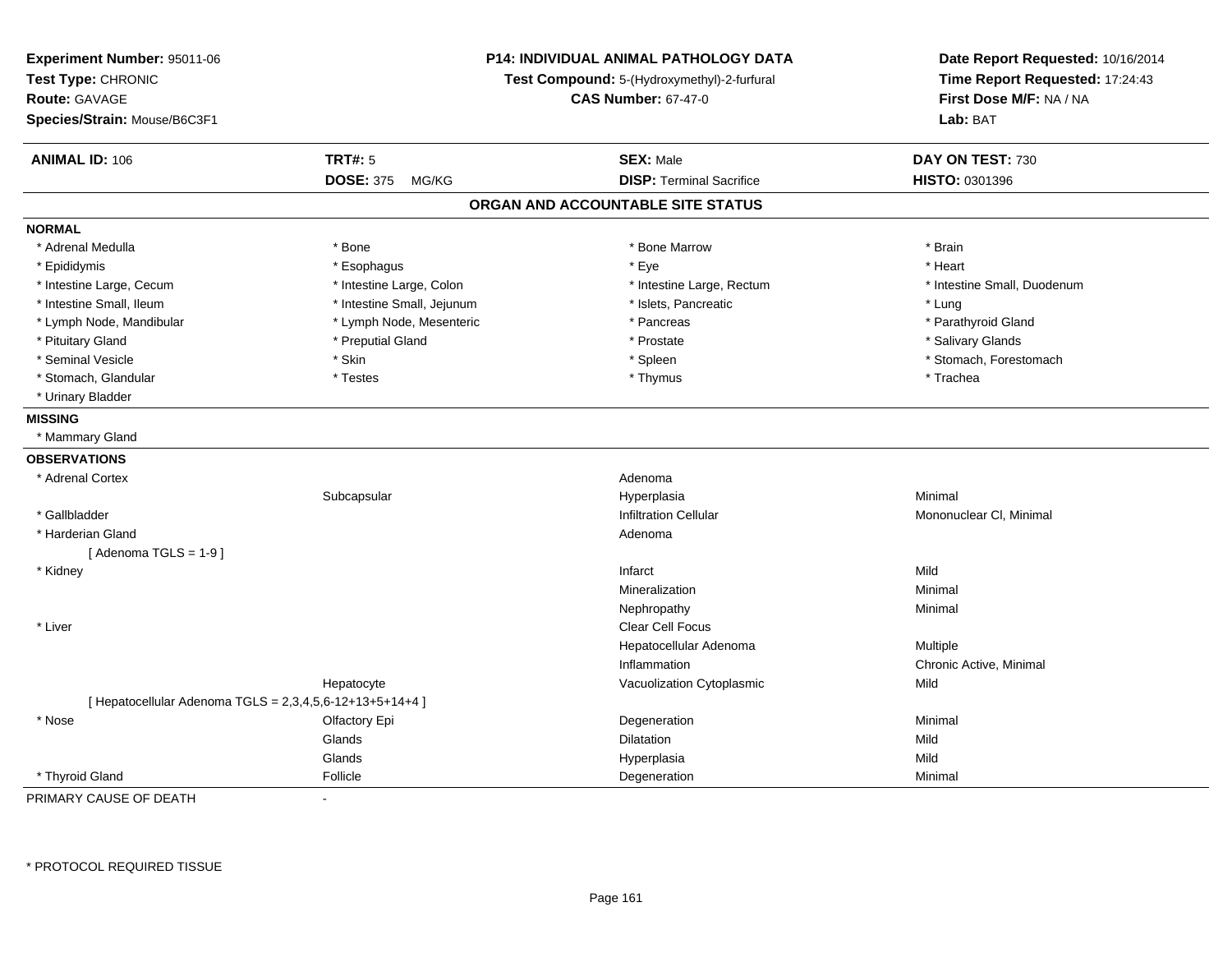| <b>Experiment Number: 95011-06</b><br><b>Test Type: CHRONIC</b> |                           | <b>P14: INDIVIDUAL ANIMAL PATHOLOGY DATA</b><br>Test Compound: 5-(Hydroxymethyl)-2-furfural | Date Report Requested: 10/16/2014<br>Time Report Requested: 17:24:43 |
|-----------------------------------------------------------------|---------------------------|---------------------------------------------------------------------------------------------|----------------------------------------------------------------------|
| <b>Route: GAVAGE</b>                                            |                           | <b>CAS Number: 67-47-0</b>                                                                  | First Dose M/F: NA / NA                                              |
| Species/Strain: Mouse/B6C3F1                                    |                           |                                                                                             | Lab: BAT                                                             |
| <b>ANIMAL ID: 106</b>                                           | <b>TRT#:</b> 5            | <b>SEX: Male</b>                                                                            | DAY ON TEST: 730                                                     |
|                                                                 | <b>DOSE: 375</b><br>MG/KG | <b>DISP: Terminal Sacrifice</b>                                                             | <b>HISTO: 0301396</b>                                                |
|                                                                 |                           | ORGAN AND ACCOUNTABLE SITE STATUS                                                           |                                                                      |
|                                                                 |                           |                                                                                             |                                                                      |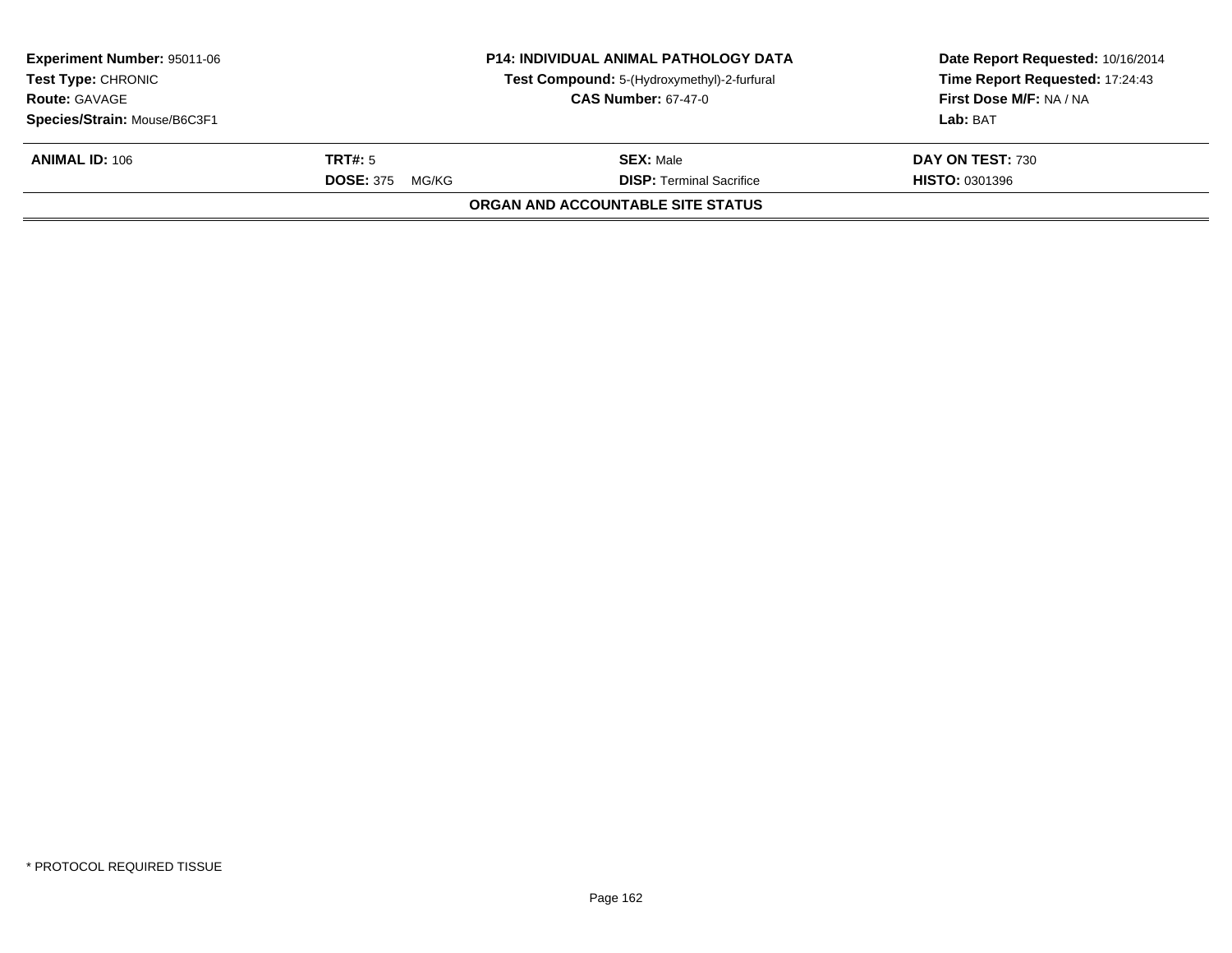| Experiment Number: 95011-06<br>Test Type: CHRONIC<br><b>Route: GAVAGE</b><br>Species/Strain: Mouse/B6C3F1          |                                                        | <b>P14: INDIVIDUAL ANIMAL PATHOLOGY DATA</b><br>Test Compound: 5-(Hydroxymethyl)-2-furfural<br><b>CAS Number: 67-47-0</b> | Date Report Requested: 10/16/2014<br>Time Report Requested: 17:24:43<br>First Dose M/F: NA / NA<br>Lab: BAT |
|--------------------------------------------------------------------------------------------------------------------|--------------------------------------------------------|---------------------------------------------------------------------------------------------------------------------------|-------------------------------------------------------------------------------------------------------------|
| <b>ANIMAL ID: 107</b>                                                                                              | <b>TRT#: 5</b><br><b>DOSE: 375</b><br>MG/KG            | <b>SEX: Male</b><br><b>DISP: Terminal Sacrifice</b>                                                                       | DAY ON TEST: 730<br>HISTO: 0301397                                                                          |
|                                                                                                                    |                                                        | ORGAN AND ACCOUNTABLE SITE STATUS                                                                                         |                                                                                                             |
|                                                                                                                    |                                                        |                                                                                                                           |                                                                                                             |
| <b>NORMAL</b>                                                                                                      |                                                        |                                                                                                                           |                                                                                                             |
| * Adrenal Medulla                                                                                                  | * Bone                                                 | * Bone Marrow<br>* Eye                                                                                                    | * Brain<br>* Gallbladder                                                                                    |
| * Epididymis                                                                                                       | * Esophagus                                            |                                                                                                                           |                                                                                                             |
| * Intestine Large, Cecum<br>* Intestine Small, Ileum                                                               | * Intestine Large, Colon<br>* Intestine Small, Jejunum | * Intestine Large, Rectum<br>* Islets, Pancreatic                                                                         | * Intestine Small, Duodenum                                                                                 |
| * Lymph Node, Mandibular                                                                                           | * Lymph Node, Mesenteric                               | * Pancreas                                                                                                                | * Lung<br>* Parathyroid Gland                                                                               |
| * Pituitary Gland                                                                                                  | * Preputial Gland                                      | * Prostate                                                                                                                | * Salivary Glands                                                                                           |
| * Seminal Vesicle                                                                                                  | * Spleen                                               | * Stomach, Forestomach                                                                                                    | * Stomach, Glandular                                                                                        |
| * Testes                                                                                                           | * Thyroid Gland                                        | * Trachea                                                                                                                 | * Urinary Bladder                                                                                           |
| <b>MISSING</b>                                                                                                     |                                                        |                                                                                                                           |                                                                                                             |
|                                                                                                                    |                                                        |                                                                                                                           |                                                                                                             |
| * Mammary Gland                                                                                                    |                                                        |                                                                                                                           |                                                                                                             |
| <b>OBSERVATIONS</b>                                                                                                |                                                        |                                                                                                                           |                                                                                                             |
| * Adrenal Cortex                                                                                                   | Subcapsular                                            | Adenoma                                                                                                                   |                                                                                                             |
|                                                                                                                    | Subcapsular                                            | Hyperplasia                                                                                                               | Mild                                                                                                        |
| * Harderian Gland                                                                                                  |                                                        | Inflammation                                                                                                              | Chronic Active, Minimal                                                                                     |
| * Heart                                                                                                            | Artery                                                 | Inflammation                                                                                                              | Chronic Active, Mild                                                                                        |
| * Kidney                                                                                                           | <b>Renal Tubule</b>                                    | Cyst                                                                                                                      |                                                                                                             |
|                                                                                                                    | Artery                                                 | Inflammation                                                                                                              | Chronic Active, Mild                                                                                        |
|                                                                                                                    |                                                        | Mineralization                                                                                                            | Minimal                                                                                                     |
|                                                                                                                    |                                                        | Nephropathy                                                                                                               | Mild                                                                                                        |
| * Liver                                                                                                            |                                                        | Clear Cell Focus                                                                                                          |                                                                                                             |
|                                                                                                                    |                                                        | Hepatoblastoma                                                                                                            |                                                                                                             |
|                                                                                                                    |                                                        | Hepatocellular Adenoma                                                                                                    | Multiple                                                                                                    |
|                                                                                                                    |                                                        | Hepatocellular Carcinoma                                                                                                  |                                                                                                             |
| [Hepatoblastoma TGLS = 3-14]<br>[ Hepatocellular Adenoma TGLS = 2-13 ]<br>[ Hepatocellular Carcinoma TGLS = 4-15 ] |                                                        |                                                                                                                           |                                                                                                             |
| * Nose                                                                                                             | Olfactory Epi                                          | Degeneration                                                                                                              | Moderate                                                                                                    |
|                                                                                                                    | Glands                                                 | <b>Dilatation</b>                                                                                                         | Mild                                                                                                        |
|                                                                                                                    | Glands                                                 | Hyperplasia                                                                                                               | Minimal                                                                                                     |
|                                                                                                                    | Glands                                                 | Inflammation                                                                                                              | Chronic Active, Minimal                                                                                     |
|                                                                                                                    |                                                        |                                                                                                                           |                                                                                                             |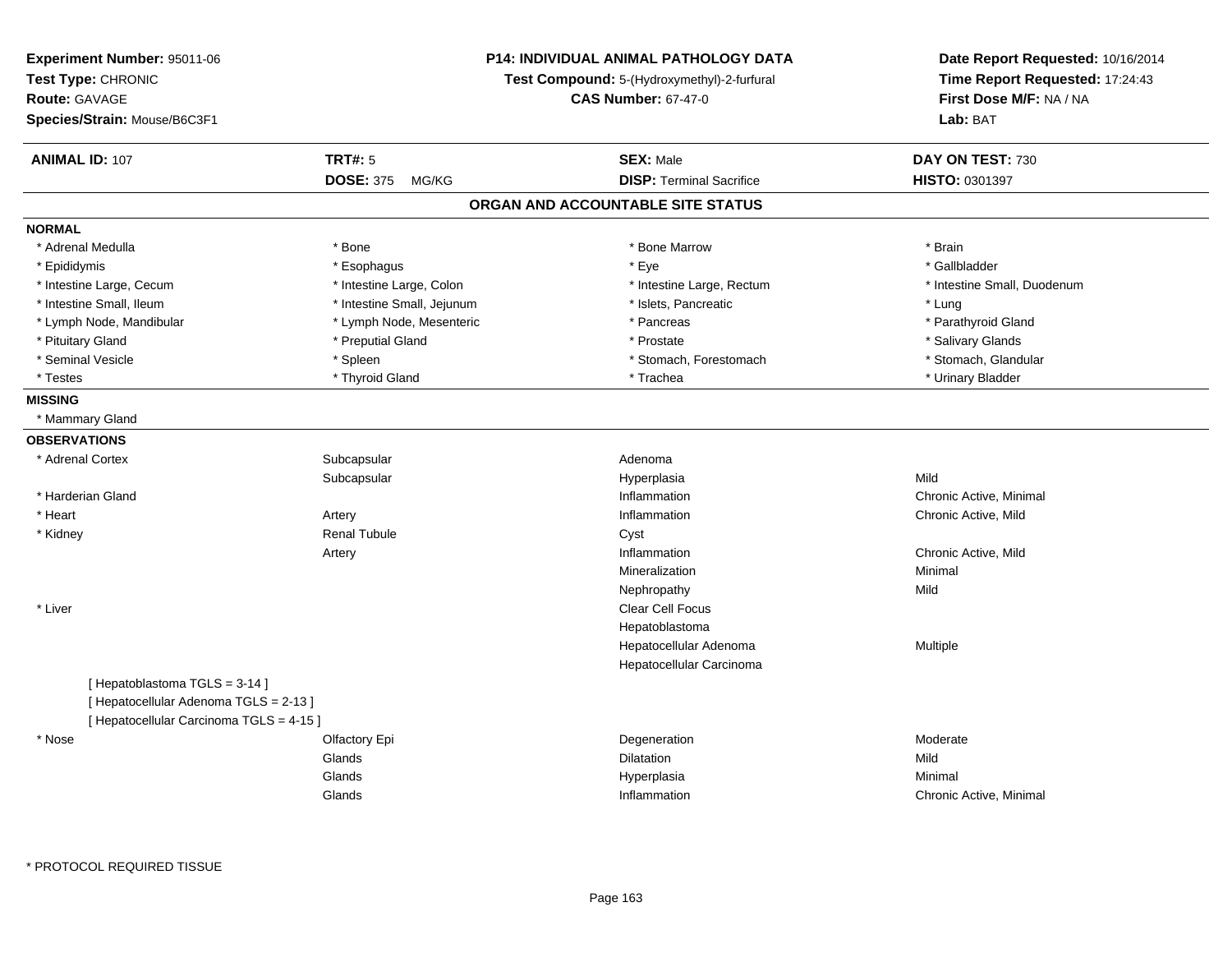| Experiment Number: 95011-06<br>Test Type: CHRONIC<br><b>Route: GAVAGE</b><br>Species/Strain: Mouse/B6C3F1 |                           | <b>P14: INDIVIDUAL ANIMAL PATHOLOGY DATA</b><br>Test Compound: 5-(Hydroxymethyl)-2-furfural<br><b>CAS Number: 67-47-0</b> | Date Report Requested: 10/16/2014<br>Time Report Requested: 17:24:43<br>First Dose M/F: NA / NA<br>Lab: BAT |
|-----------------------------------------------------------------------------------------------------------|---------------------------|---------------------------------------------------------------------------------------------------------------------------|-------------------------------------------------------------------------------------------------------------|
| <b>ANIMAL ID: 107</b>                                                                                     | TRT#: 5                   | <b>SEX: Male</b>                                                                                                          | DAY ON TEST: 730                                                                                            |
|                                                                                                           | <b>DOSE: 375</b><br>MG/KG | <b>DISP:</b> Terminal Sacrifice                                                                                           | HISTO: 0301397                                                                                              |
|                                                                                                           |                           | ORGAN AND ACCOUNTABLE SITE STATUS                                                                                         |                                                                                                             |
|                                                                                                           |                           | Inflammation                                                                                                              | Chronic Active, Minimal                                                                                     |
| * Skin                                                                                                    | Epidermis                 | Hyperplasia                                                                                                               | Mild                                                                                                        |
|                                                                                                           |                           | Inflammation                                                                                                              | Chronic Active, Mild                                                                                        |
| [Inflammation TGLS = $1-12$ ]                                                                             |                           |                                                                                                                           |                                                                                                             |
| * Thymus                                                                                                  |                           | Atrophy                                                                                                                   | Moderate                                                                                                    |
|                                                                                                           |                           | Cyst                                                                                                                      | Minimal                                                                                                     |
| PRIMARY CAUSE OF DEATH                                                                                    |                           |                                                                                                                           |                                                                                                             |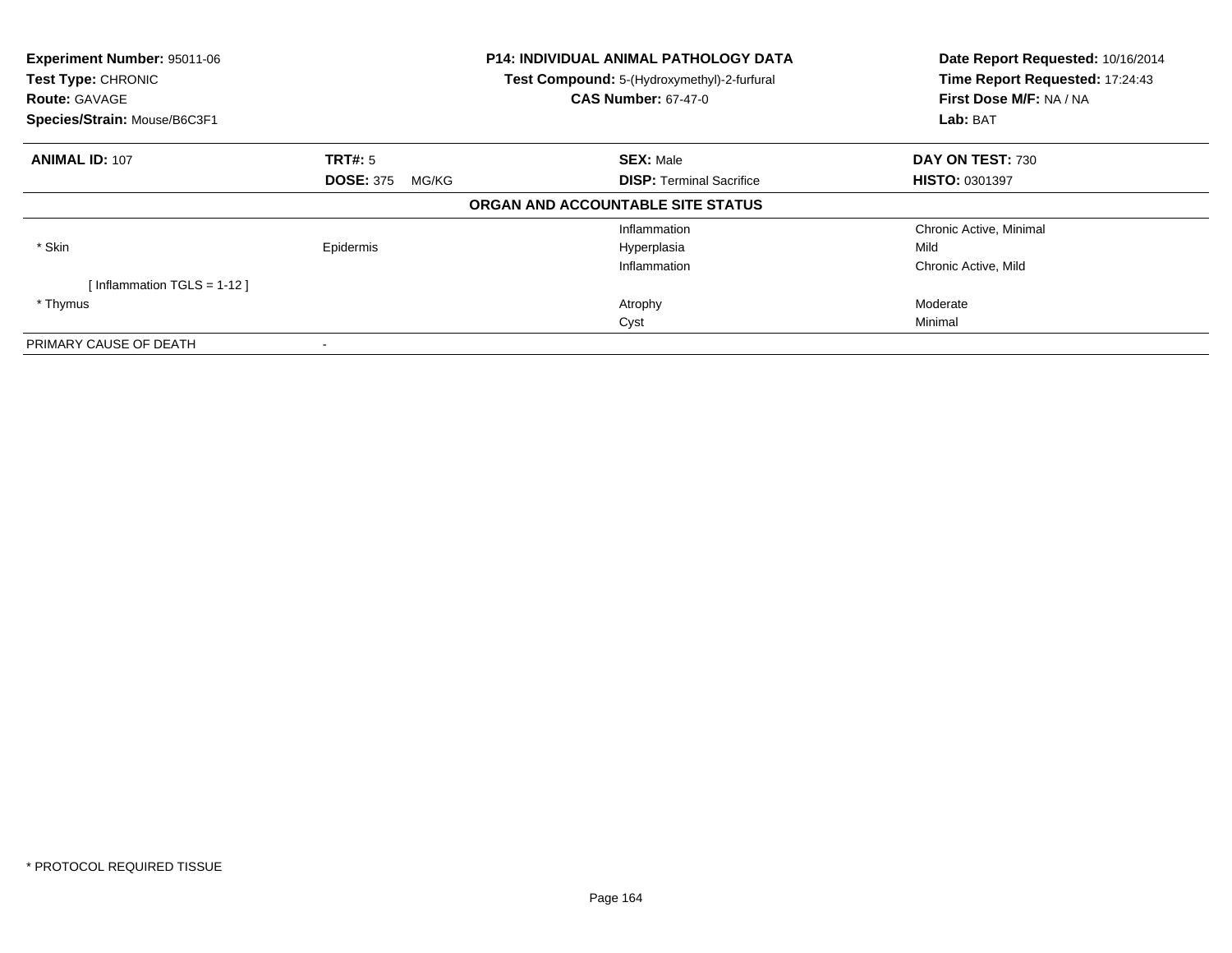| Experiment Number: 95011-06<br>Test Type: CHRONIC<br><b>Route: GAVAGE</b><br>Species/Strain: Mouse/B6C3F1 |                                                             | <b>P14: INDIVIDUAL ANIMAL PATHOLOGY DATA</b><br>Test Compound: 5-(Hydroxymethyl)-2-furfural<br><b>CAS Number: 67-47-0</b> | Date Report Requested: 10/16/2014<br>Time Report Requested: 17:24:43<br>First Dose M/F: NA / NA<br>Lab: BAT |
|-----------------------------------------------------------------------------------------------------------|-------------------------------------------------------------|---------------------------------------------------------------------------------------------------------------------------|-------------------------------------------------------------------------------------------------------------|
| <b>ANIMAL ID: 108</b>                                                                                     | <b>TRT#: 5</b>                                              | <b>SEX: Male</b>                                                                                                          | DAY ON TEST: 730                                                                                            |
|                                                                                                           | DOSE: 375 MG/KG                                             | <b>DISP: Terminal Sacrifice</b>                                                                                           | HISTO: 0301398                                                                                              |
|                                                                                                           |                                                             | ORGAN AND ACCOUNTABLE SITE STATUS                                                                                         |                                                                                                             |
| <b>NORMAL</b>                                                                                             |                                                             |                                                                                                                           |                                                                                                             |
| * Adrenal Medulla                                                                                         | * Bone                                                      | * Bone Marrow                                                                                                             | * Brain                                                                                                     |
| * Epididymis                                                                                              | * Esophagus                                                 | * Eye                                                                                                                     | * Gallbladder                                                                                               |
| * Harderian Gland                                                                                         | * Heart                                                     | * Intestine Large, Cecum                                                                                                  | * Intestine Large, Colon                                                                                    |
| * Intestine Large, Rectum                                                                                 | * Intestine Small, Duodenum                                 | * Intestine Small, Ileum                                                                                                  | * Intestine Small, Jejunum                                                                                  |
| * Islets, Pancreatic                                                                                      | * Lymph Node, Mandibular                                    | * Lymph Node, Mesenteric                                                                                                  | * Pancreas                                                                                                  |
| * Parathyroid Gland                                                                                       | * Pituitary Gland                                           | * Preputial Gland                                                                                                         | * Prostate                                                                                                  |
| * Salivary Glands                                                                                         | * Seminal Vesicle                                           | $^\star$ Skin                                                                                                             | * Spleen                                                                                                    |
| * Stomach, Forestomach                                                                                    | * Stomach, Glandular                                        | $^\star$ Testes                                                                                                           | * Trachea                                                                                                   |
| * Urinary Bladder                                                                                         |                                                             |                                                                                                                           |                                                                                                             |
| <b>MISSING</b>                                                                                            |                                                             |                                                                                                                           |                                                                                                             |
| * Mammary Gland                                                                                           |                                                             |                                                                                                                           |                                                                                                             |
| <b>OBSERVATIONS</b>                                                                                       |                                                             |                                                                                                                           |                                                                                                             |
| * Adrenal Cortex                                                                                          | Subcapsular                                                 | Adenoma                                                                                                                   | Multiple                                                                                                    |
|                                                                                                           | Subcapsular                                                 | Hyperplasia                                                                                                               | Mild                                                                                                        |
| * Kidney                                                                                                  |                                                             | Mineralization                                                                                                            | Minimal                                                                                                     |
|                                                                                                           |                                                             | Nephropathy                                                                                                               | Minimal                                                                                                     |
| * Liver                                                                                                   |                                                             | <b>Clear Cell Focus</b>                                                                                                   |                                                                                                             |
|                                                                                                           |                                                             | Hepatocellular Adenoma                                                                                                    | Multiple                                                                                                    |
|                                                                                                           |                                                             | Inflammation                                                                                                              | Chronic Active, Minimal                                                                                     |
|                                                                                                           |                                                             | Mixed Cell Focus                                                                                                          |                                                                                                             |
|                                                                                                           | Hepatocyte                                                  | Vacuolization Cytoplasmic                                                                                                 | Mild                                                                                                        |
| [Clear Cell Focus TGLS = 1,2,3,4,5-3+12+13+14+4+15]                                                       |                                                             |                                                                                                                           |                                                                                                             |
|                                                                                                           | [ Hepatocellular Adenoma TGLS = 1,2,3,4,5-3+12+13+14+4+15 ] |                                                                                                                           |                                                                                                             |
| [Mixed Cell Focus TGLS = 4-4]                                                                             |                                                             |                                                                                                                           |                                                                                                             |
| * Lung                                                                                                    |                                                             | Alveolar/Bronchiolar Adenoma                                                                                              |                                                                                                             |
| [ Alveolar/Bronchiolar Adenoma TGLS = 6-16 ]                                                              |                                                             |                                                                                                                           |                                                                                                             |
| * Nose                                                                                                    | Olfactory Epi                                               | Degeneration                                                                                                              | Minimal                                                                                                     |
|                                                                                                           | Glands                                                      | Dilatation                                                                                                                | Mild                                                                                                        |
|                                                                                                           | Glands                                                      | Hyperplasia                                                                                                               | Mild                                                                                                        |
|                                                                                                           | Olfactory Epi                                               | Metaplasia                                                                                                                | Mild                                                                                                        |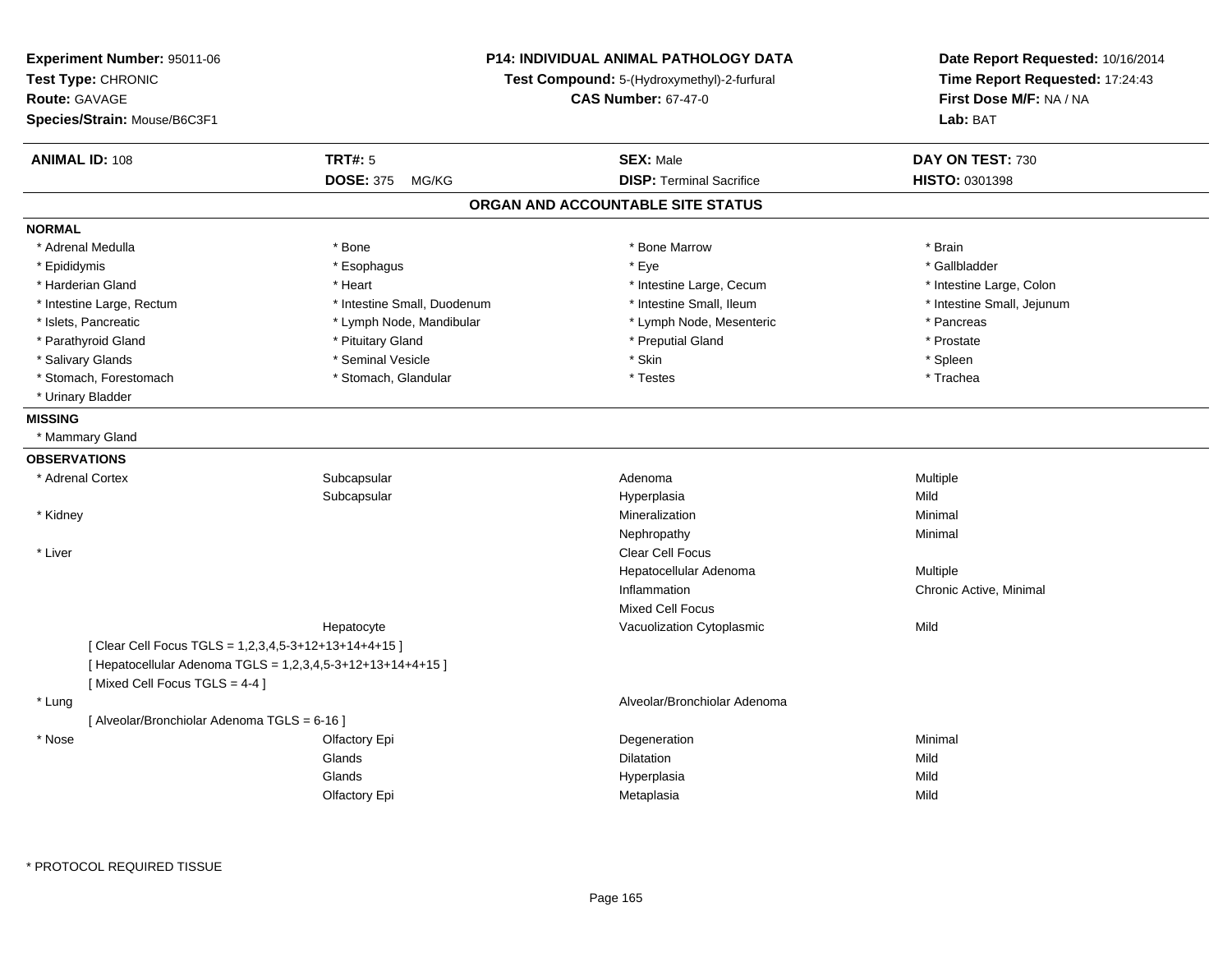| <b>Experiment Number: 95011-06</b><br>Test Type: CHRONIC |                           | <b>P14: INDIVIDUAL ANIMAL PATHOLOGY DATA</b> | Date Report Requested: 10/16/2014<br>Time Report Requested: 17:24:43 |
|----------------------------------------------------------|---------------------------|----------------------------------------------|----------------------------------------------------------------------|
|                                                          |                           | Test Compound: 5-(Hydroxymethyl)-2-furfural  |                                                                      |
| <b>Route: GAVAGE</b>                                     |                           | <b>CAS Number: 67-47-0</b>                   | First Dose M/F: NA / NA                                              |
| Species/Strain: Mouse/B6C3F1                             |                           |                                              | Lab: BAT                                                             |
| <b>ANIMAL ID: 108</b>                                    | TRT#: 5                   | <b>SEX: Male</b>                             | DAY ON TEST: 730                                                     |
|                                                          | <b>DOSE: 375</b><br>MG/KG | <b>DISP:</b> Terminal Sacrifice              | <b>HISTO: 0301398</b>                                                |
|                                                          |                           | ORGAN AND ACCOUNTABLE SITE STATUS            |                                                                      |
| * Thymus                                                 |                           | Cyst                                         | Mild                                                                 |
|                                                          |                           | <b>Ectopic Parathyroid Gland</b>             | Mild                                                                 |
| * Thyroid Gland                                          | Follicular Cel            | Hyperplasia                                  | Mild                                                                 |
|                                                          |                           | Inflammation                                 | Chronic Active, Mild                                                 |
| PRIMARY CAUSE OF DEATH                                   |                           |                                              |                                                                      |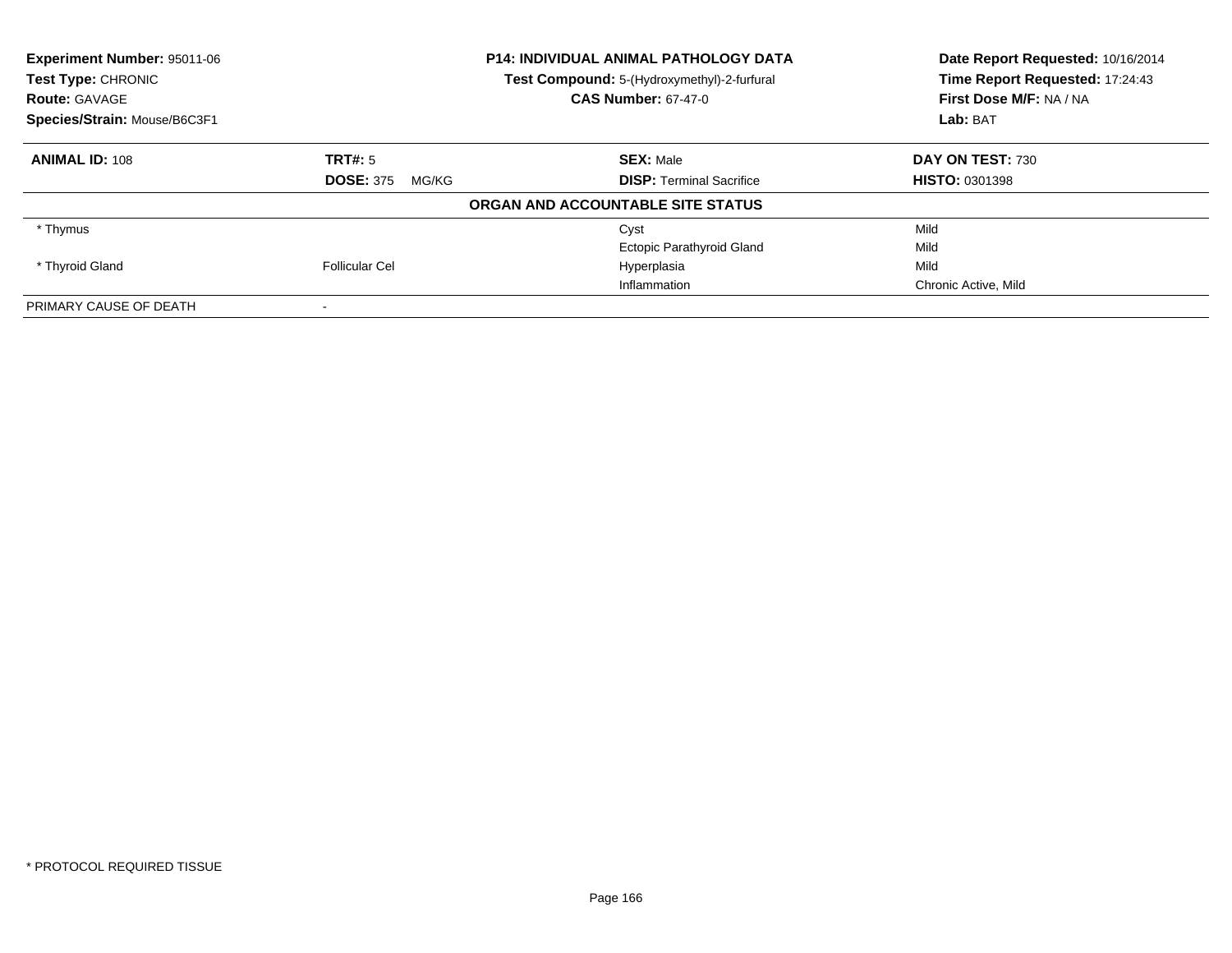| Experiment Number: 95011-06<br>Test Type: CHRONIC<br><b>Route: GAVAGE</b><br>Species/Strain: Mouse/B6C3F1 | <b>P14: INDIVIDUAL ANIMAL PATHOLOGY DATA</b><br>Test Compound: 5-(Hydroxymethyl)-2-furfural<br><b>CAS Number: 67-47-0</b> |                                                     | Date Report Requested: 10/16/2014<br>Time Report Requested: 17:24:43<br>First Dose M/F: NA / NA<br>Lab: BAT |
|-----------------------------------------------------------------------------------------------------------|---------------------------------------------------------------------------------------------------------------------------|-----------------------------------------------------|-------------------------------------------------------------------------------------------------------------|
| <b>ANIMAL ID: 109</b>                                                                                     | <b>TRT#: 5</b><br><b>DOSE: 375</b>                                                                                        | <b>SEX: Male</b><br><b>DISP: Terminal Sacrifice</b> | DAY ON TEST: 729                                                                                            |
|                                                                                                           | MG/KG                                                                                                                     |                                                     | HISTO: 0301399                                                                                              |
|                                                                                                           |                                                                                                                           | ORGAN AND ACCOUNTABLE SITE STATUS                   |                                                                                                             |
| <b>NORMAL</b>                                                                                             |                                                                                                                           |                                                     |                                                                                                             |
| * Adrenal Medulla                                                                                         | * Bone                                                                                                                    | * Bone Marrow                                       | * Brain                                                                                                     |
| * Epididymis                                                                                              | * Esophagus                                                                                                               | * Eye                                               | * Gallbladder                                                                                               |
| * Harderian Gland                                                                                         | * Heart                                                                                                                   | * Intestine Large, Cecum                            | * Intestine Large, Colon                                                                                    |
| * Intestine Large, Rectum                                                                                 | * Intestine Small, Duodenum                                                                                               | * Intestine Small, Ileum                            | * Intestine Small, Jejunum                                                                                  |
| * Islets, Pancreatic                                                                                      | * Lymph Node, Mandibular                                                                                                  | * Lymph Node, Mesenteric                            | * Pancreas                                                                                                  |
| * Pituitary Gland                                                                                         | * Preputial Gland                                                                                                         | * Prostate                                          | * Salivary Glands                                                                                           |
| * Seminal Vesicle                                                                                         | * Skin                                                                                                                    | * Spleen                                            | * Stomach, Forestomach                                                                                      |
| * Stomach, Glandular                                                                                      | * Testes                                                                                                                  | * Thymus                                            | * Trachea                                                                                                   |
| * Urinary Bladder                                                                                         |                                                                                                                           |                                                     |                                                                                                             |
| <b>MISSING</b>                                                                                            |                                                                                                                           |                                                     |                                                                                                             |
| * Mammary Gland                                                                                           | * Parathyroid Gland                                                                                                       |                                                     |                                                                                                             |
| <b>OBSERVATIONS</b>                                                                                       |                                                                                                                           |                                                     |                                                                                                             |
| * Adrenal Cortex                                                                                          | Subcapsular                                                                                                               | Adenoma                                             |                                                                                                             |
|                                                                                                           | Subcapsular                                                                                                               | Hyperplasia                                         | Minimal                                                                                                     |
| * Kidney                                                                                                  | <b>Renal Tubule</b>                                                                                                       | Cyst                                                |                                                                                                             |
|                                                                                                           |                                                                                                                           | Infarct                                             | Moderate                                                                                                    |
|                                                                                                           |                                                                                                                           | Mineralization                                      | Minimal                                                                                                     |
|                                                                                                           |                                                                                                                           | Nephropathy                                         | Mild                                                                                                        |
| * Liver                                                                                                   |                                                                                                                           | Clear Cell Focus                                    |                                                                                                             |
|                                                                                                           |                                                                                                                           | <b>Eosinophilic Focus</b>                           |                                                                                                             |
|                                                                                                           |                                                                                                                           | Hepatocellular Adenoma                              | Multiple                                                                                                    |
|                                                                                                           |                                                                                                                           | <b>Infiltration Cellular</b>                        | Mononuclear CI, Minimal                                                                                     |
|                                                                                                           |                                                                                                                           | Inflammation                                        | Chronic Active, Minimal                                                                                     |
|                                                                                                           |                                                                                                                           | <b>Mixed Cell Focus</b>                             |                                                                                                             |
|                                                                                                           | Hepatocyte                                                                                                                | Vacuolization Cytoplasmic                           | Mild                                                                                                        |
| Note: Clear cell focus also present on slide #05.                                                         |                                                                                                                           |                                                     |                                                                                                             |
| [ Hepatocellular Adenoma TGLS = 1,2-13+12 ]                                                               |                                                                                                                           |                                                     |                                                                                                             |
| * Lung                                                                                                    | Alveolar Epith                                                                                                            | Hyperplasia                                         | Mild                                                                                                        |
| * Nose                                                                                                    | Olfactory Epi                                                                                                             | Accumulation, Hyaline Droplet                       | Mild                                                                                                        |
|                                                                                                           | <b>Respirat Epith</b>                                                                                                     | Accumulation, Hyaline Droplet                       | Mild                                                                                                        |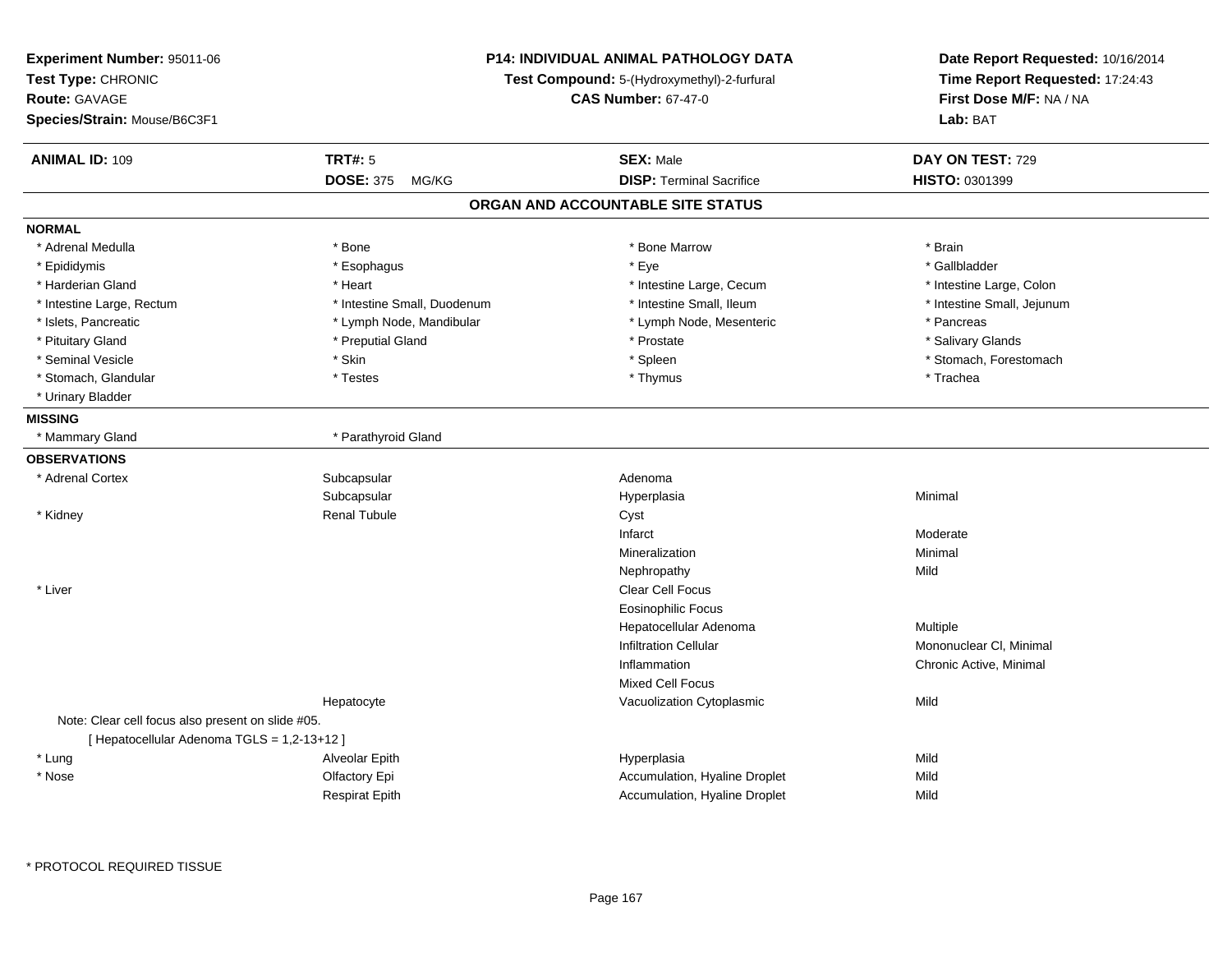| Experiment Number: 95011-06<br>Test Type: CHRONIC<br><b>Route: GAVAGE</b><br>Species/Strain: Mouse/B6C3F1 |                                      | <b>P14: INDIVIDUAL ANIMAL PATHOLOGY DATA</b><br>Test Compound: 5-(Hydroxymethyl)-2-furfural<br><b>CAS Number: 67-47-0</b> | Date Report Requested: 10/16/2014<br>Time Report Requested: 17:24:43<br>First Dose M/F: NA / NA<br>Lab: BAT |
|-----------------------------------------------------------------------------------------------------------|--------------------------------------|---------------------------------------------------------------------------------------------------------------------------|-------------------------------------------------------------------------------------------------------------|
| <b>ANIMAL ID: 109</b>                                                                                     | TRT#: 5<br><b>DOSE: 375</b><br>MG/KG | <b>SEX: Male</b><br><b>DISP:</b> Terminal Sacrifice                                                                       | DAY ON TEST: 729<br><b>HISTO: 0301399</b>                                                                   |
|                                                                                                           |                                      | ORGAN AND ACCOUNTABLE SITE STATUS                                                                                         |                                                                                                             |
|                                                                                                           | Glands                               | <b>Dilatation</b>                                                                                                         | Mild                                                                                                        |
|                                                                                                           | Glands                               | Hyperplasia                                                                                                               | Mild                                                                                                        |
|                                                                                                           | Glands                               | Inflammation                                                                                                              | Chronic Active, Mild                                                                                        |
|                                                                                                           |                                      | Inflammation                                                                                                              | Chronic Active, Minimal                                                                                     |
|                                                                                                           | Olfactory Epi                        | Metaplasia                                                                                                                | Mild                                                                                                        |
| * Thyroid Gland                                                                                           | <b>Follicular Cel</b>                | Carcinoma                                                                                                                 |                                                                                                             |
| [Carcinoma TGLS = $3-3$ ]                                                                                 |                                      |                                                                                                                           |                                                                                                             |
| PRIMARY CAUSE OF DEATH                                                                                    |                                      |                                                                                                                           |                                                                                                             |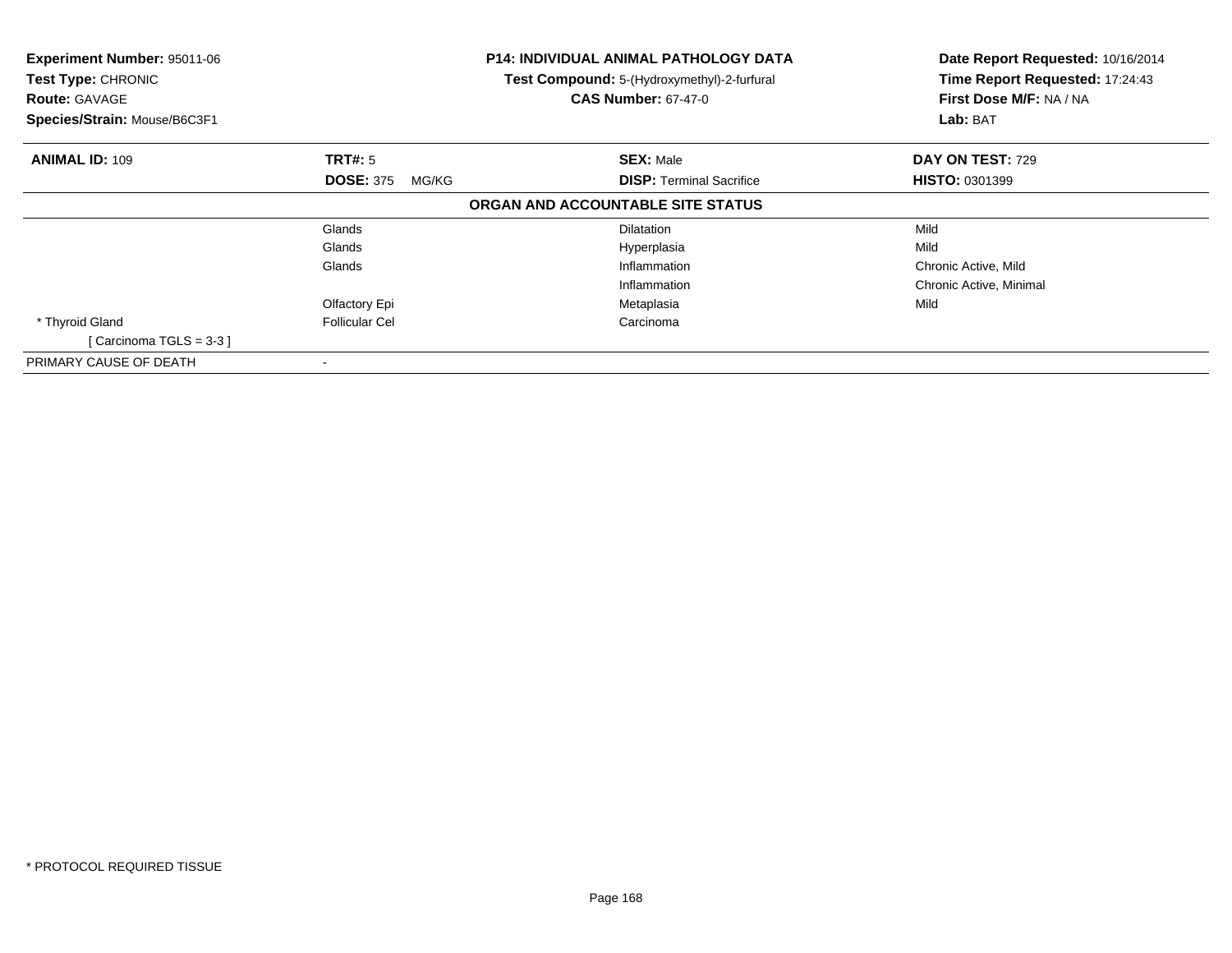| Experiment Number: 95011-06<br>Test Type: CHRONIC<br><b>Route: GAVAGE</b><br>Species/Strain: Mouse/B6C3F1 |                                                                                          | <b>P14: INDIVIDUAL ANIMAL PATHOLOGY DATA</b><br>Test Compound: 5-(Hydroxymethyl)-2-furfural<br><b>CAS Number: 67-47-0</b> |                            |
|-----------------------------------------------------------------------------------------------------------|------------------------------------------------------------------------------------------|---------------------------------------------------------------------------------------------------------------------------|----------------------------|
| <b>ANIMAL ID: 110</b>                                                                                     | <b>TRT#: 5</b>                                                                           | <b>SEX: Male</b>                                                                                                          | DAY ON TEST: 729           |
|                                                                                                           | DOSE: 375 MG/KG                                                                          | <b>DISP: Terminal Sacrifice</b>                                                                                           | HISTO: 0301400             |
|                                                                                                           |                                                                                          | ORGAN AND ACCOUNTABLE SITE STATUS                                                                                         |                            |
| <b>NORMAL</b>                                                                                             |                                                                                          |                                                                                                                           |                            |
| * Adrenal Medulla                                                                                         | * Bone                                                                                   | * Bone Marrow                                                                                                             | * Brain                    |
| * Epididymis                                                                                              | * Esophagus                                                                              | $*$ Eye                                                                                                                   | * Gallbladder              |
| * Harderian Gland                                                                                         | * Heart                                                                                  | * Intestine Large, Cecum                                                                                                  | * Intestine Large, Colon   |
| * Intestine Large, Rectum                                                                                 | * Intestine Small, Duodenum                                                              | * Intestine Small, Ileum                                                                                                  | * Intestine Small, Jejunum |
| * Islets, Pancreatic                                                                                      | * Lung                                                                                   | * Lymph Node, Mandibular                                                                                                  | * Lymph Node, Mesenteric   |
| * Pancreas                                                                                                | * Parathyroid Gland                                                                      | * Pituitary Gland                                                                                                         | * Preputial Gland          |
| * Prostate                                                                                                | * Salivary Glands                                                                        | * Seminal Vesicle                                                                                                         | * Skin                     |
| * Spleen                                                                                                  | * Stomach, Forestomach                                                                   | * Stomach, Glandular                                                                                                      | * Testes                   |
| * Thyroid Gland                                                                                           | * Trachea                                                                                |                                                                                                                           |                            |
| <b>MISSING</b>                                                                                            |                                                                                          |                                                                                                                           |                            |
| * Mammary Gland                                                                                           |                                                                                          |                                                                                                                           |                            |
| <b>OBSERVATIONS</b>                                                                                       |                                                                                          |                                                                                                                           |                            |
| * Adrenal Cortex                                                                                          | Subcapsular                                                                              | Hyperplasia                                                                                                               | Mild                       |
| * Kidney                                                                                                  | <b>Renal Tubule</b>                                                                      | Cyst                                                                                                                      |                            |
|                                                                                                           |                                                                                          | Mineralization                                                                                                            | Minimal                    |
|                                                                                                           |                                                                                          | Nephropathy                                                                                                               | Mild                       |
| * Liver                                                                                                   |                                                                                          | Clear Cell Focus                                                                                                          |                            |
|                                                                                                           |                                                                                          | Hepatocellular Adenoma                                                                                                    | Multiple                   |
|                                                                                                           |                                                                                          | Inflammation                                                                                                              | Chronic Active, Minimal    |
|                                                                                                           | Hepatocyte                                                                               | Vacuolization Cytoplasmic                                                                                                 | Mild                       |
|                                                                                                           | Note: A portion of the hepatocellular adenoma present on slide #13 is also on slide #03. |                                                                                                                           |                            |
| Note: Clear cell foci are also present on slide #03.                                                      |                                                                                          |                                                                                                                           |                            |
| [Clear Cell Focus TGLS = 3-14]                                                                            |                                                                                          |                                                                                                                           |                            |
| [ Hepatocellular Adenoma TGLS = 1,2,3-12+13+14 ]                                                          |                                                                                          |                                                                                                                           |                            |
| * Nose                                                                                                    | Olfactory Epi                                                                            | Accumulation, Hyaline Droplet                                                                                             | Moderate                   |
|                                                                                                           | <b>Respirat Epith</b>                                                                    | Accumulation, Hyaline Droplet                                                                                             | Mild                       |
|                                                                                                           | Glands                                                                                   | Dilatation                                                                                                                | Mild                       |
|                                                                                                           | Glands                                                                                   | Hyperplasia                                                                                                               | Mild                       |
|                                                                                                           |                                                                                          | Inflammation                                                                                                              | Chronic Active, Minimal    |
|                                                                                                           | Olfactory Epi                                                                            | Metaplasia                                                                                                                | Mild                       |
|                                                                                                           |                                                                                          |                                                                                                                           |                            |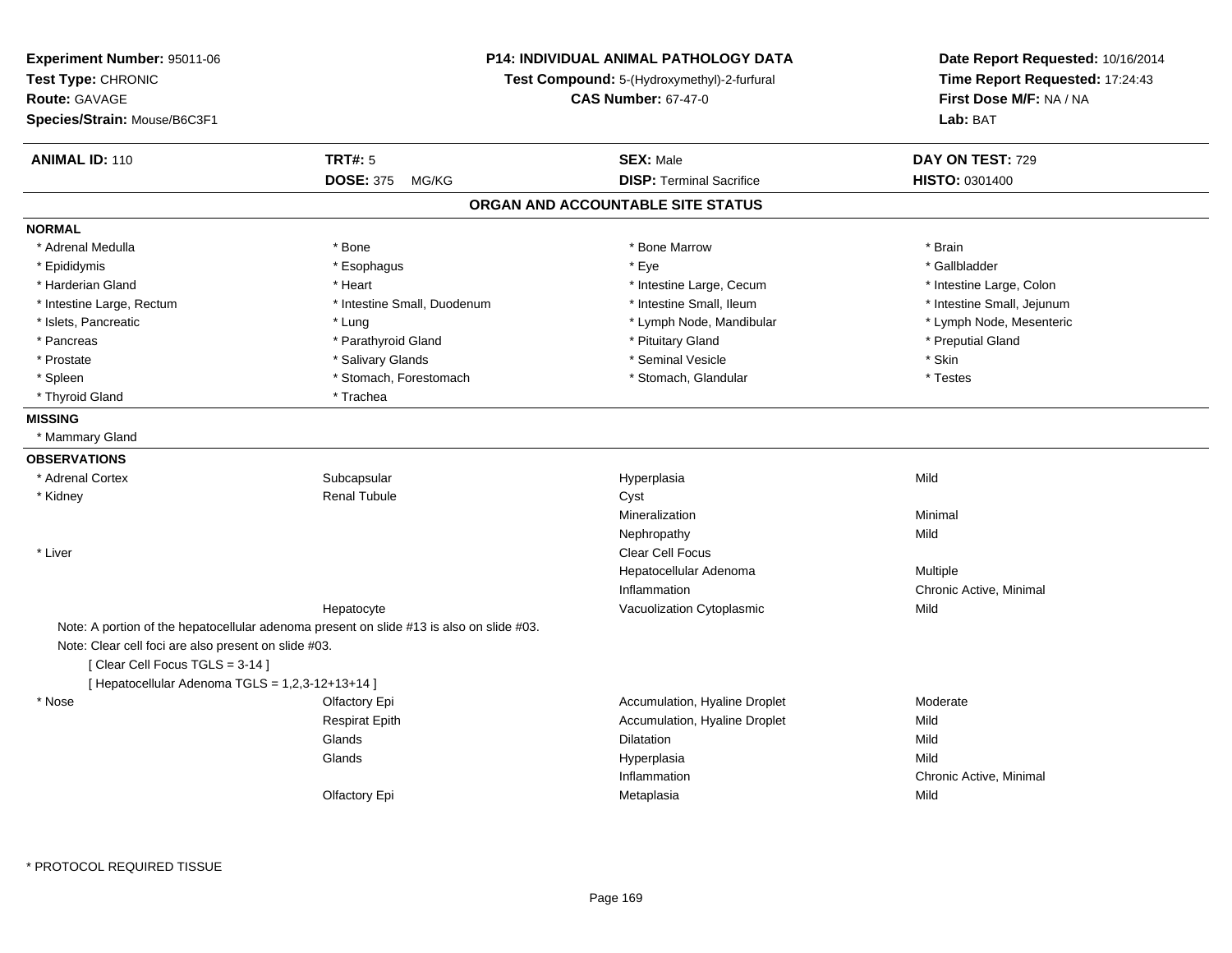| Experiment Number: 95011-06  |                            | <b>P14: INDIVIDUAL ANIMAL PATHOLOGY DATA</b> | Date Report Requested: 10/16/2014<br>Time Report Requested: 17:24:43 |
|------------------------------|----------------------------|----------------------------------------------|----------------------------------------------------------------------|
| <b>Test Type: CHRONIC</b>    |                            | Test Compound: 5-(Hydroxymethyl)-2-furfural  |                                                                      |
| <b>Route: GAVAGE</b>         | <b>CAS Number: 67-47-0</b> |                                              | First Dose M/F: NA / NA                                              |
| Species/Strain: Mouse/B6C3F1 |                            |                                              | Lab: BAT                                                             |
| <b>ANIMAL ID: 110</b>        | TRT#: 5                    | <b>SEX: Male</b>                             | <b>DAY ON TEST: 729</b>                                              |
|                              | <b>DOSE: 375</b><br>MG/KG  | <b>DISP: Terminal Sacrifice</b>              | <b>HISTO: 0301400</b>                                                |
|                              |                            | ORGAN AND ACCOUNTABLE SITE STATUS            |                                                                      |
| * Thymus                     |                            | Cyst                                         | Mild                                                                 |
| * Urinary Bladder            |                            | Mineralization                               | Minimal                                                              |
| PRIMARY CAUSE OF DEATH       | $\,$ $\,$                  |                                              |                                                                      |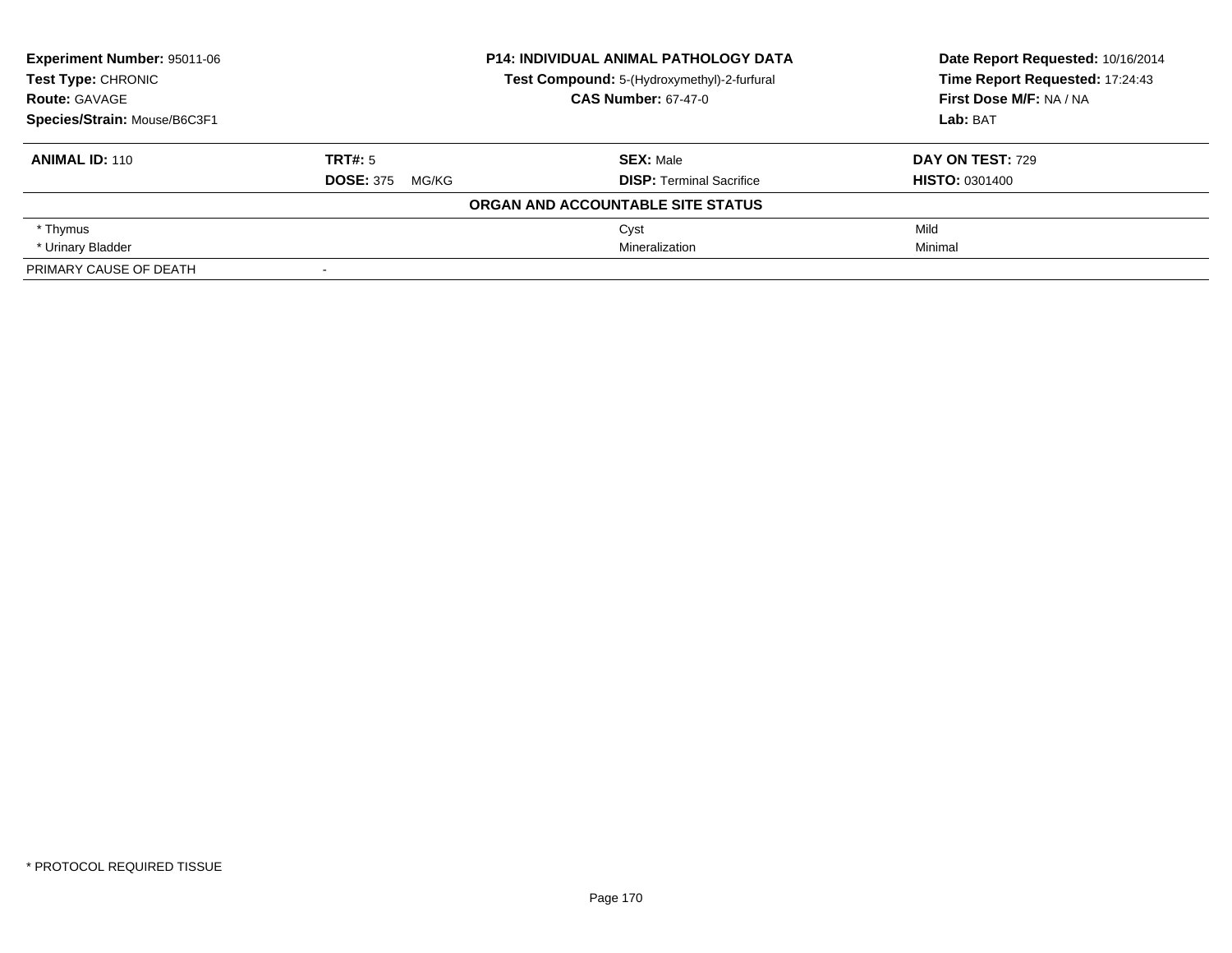| Experiment Number: 95011-06<br>Test Type: CHRONIC<br><b>Route: GAVAGE</b><br>Species/Strain: Mouse/B6C3F1 | P14: INDIVIDUAL ANIMAL PATHOLOGY DATA<br>Test Compound: 5-(Hydroxymethyl)-2-furfural<br><b>CAS Number: 67-47-0</b> |                                   | Date Report Requested: 10/16/2014<br>Time Report Requested: 17:24:43<br>First Dose M/F: NA / NA<br>Lab: BAT |
|-----------------------------------------------------------------------------------------------------------|--------------------------------------------------------------------------------------------------------------------|-----------------------------------|-------------------------------------------------------------------------------------------------------------|
| <b>ANIMAL ID: 111</b>                                                                                     | <b>TRT#: 5</b>                                                                                                     | <b>SEX: Male</b>                  | DAY ON TEST: 730                                                                                            |
|                                                                                                           | <b>DOSE: 375</b><br>MG/KG                                                                                          | <b>DISP: Terminal Sacrifice</b>   | HISTO: 0301401                                                                                              |
|                                                                                                           |                                                                                                                    | ORGAN AND ACCOUNTABLE SITE STATUS |                                                                                                             |
| <b>NORMAL</b>                                                                                             |                                                                                                                    |                                   |                                                                                                             |
| * Adrenal Medulla                                                                                         | * Bone                                                                                                             | * Bone Marrow                     | * Brain                                                                                                     |
| * Epididymis                                                                                              | * Esophagus                                                                                                        | * Eye                             | * Gallbladder                                                                                               |
| * Harderian Gland                                                                                         | * Heart                                                                                                            | * Intestine Large, Cecum          | * Intestine Large, Colon                                                                                    |
| * Intestine Large, Rectum                                                                                 | * Intestine Small, Duodenum                                                                                        | * Intestine Small, Ileum          | * Intestine Small, Jejunum                                                                                  |
| * Islets, Pancreatic                                                                                      | * Lung                                                                                                             | * Lymph Node, Mandibular          | * Lymph Node, Mesenteric                                                                                    |
| * Pancreas                                                                                                | * Parathyroid Gland                                                                                                | * Pituitary Gland                 | * Preputial Gland                                                                                           |
| * Prostate                                                                                                | * Salivary Glands                                                                                                  | * Seminal Vesicle                 | * Skin                                                                                                      |
| $*$ Spleen                                                                                                | * Stomach, Forestomach                                                                                             | * Stomach, Glandular              | * Testes                                                                                                    |
| * Trachea                                                                                                 | * Urinary Bladder                                                                                                  |                                   |                                                                                                             |
| <b>MISSING</b>                                                                                            |                                                                                                                    |                                   |                                                                                                             |
| * Mammary Gland                                                                                           |                                                                                                                    |                                   |                                                                                                             |
| <b>OBSERVATIONS</b>                                                                                       |                                                                                                                    |                                   |                                                                                                             |
| * Adrenal Cortex                                                                                          | Subcapsular                                                                                                        | Adenoma                           |                                                                                                             |
|                                                                                                           | Subcapsular                                                                                                        | Hyperplasia                       | Mild                                                                                                        |
|                                                                                                           |                                                                                                                    | Hypertrophy                       | Mild                                                                                                        |
| * Kidney                                                                                                  |                                                                                                                    | Mineralization                    | Minimal                                                                                                     |
|                                                                                                           |                                                                                                                    | Nephropathy                       | Mild                                                                                                        |
| * Liver                                                                                                   |                                                                                                                    | Hepatocellular Adenoma            | Multiple                                                                                                    |
|                                                                                                           |                                                                                                                    | Inflammation                      | Chronic Active, Mild                                                                                        |
|                                                                                                           |                                                                                                                    | <b>Mixed Cell Focus</b>           |                                                                                                             |
|                                                                                                           | Hepatocyte                                                                                                         | Necrosis                          | Mild                                                                                                        |
|                                                                                                           | Hepatocyte                                                                                                         | Vacuolization Cytoplasmic         | Mild                                                                                                        |
|                                                                                                           | Note: A portion of the hepatocellular adenoma present on slide #12 is also on slide #03.                           |                                   |                                                                                                             |
| [ Hepatocellular Adenoma TGLS = 1,2,3-12+13+14 ]                                                          |                                                                                                                    |                                   |                                                                                                             |
| [Mixed Cell Focus TGLS = 2-13]                                                                            |                                                                                                                    |                                   |                                                                                                             |
| * Nose                                                                                                    | Olfactory Epi                                                                                                      | Accumulation, Hyaline Droplet     | Minimal                                                                                                     |
|                                                                                                           | <b>Respirat Epith</b>                                                                                              | Accumulation, Hyaline Droplet     | Minimal                                                                                                     |
|                                                                                                           | Glands                                                                                                             | Dilatation                        | Mild                                                                                                        |
|                                                                                                           | Glands                                                                                                             | Hyperplasia                       | Mild                                                                                                        |
|                                                                                                           | Olfactory Epi                                                                                                      | Metaplasia                        | Mild                                                                                                        |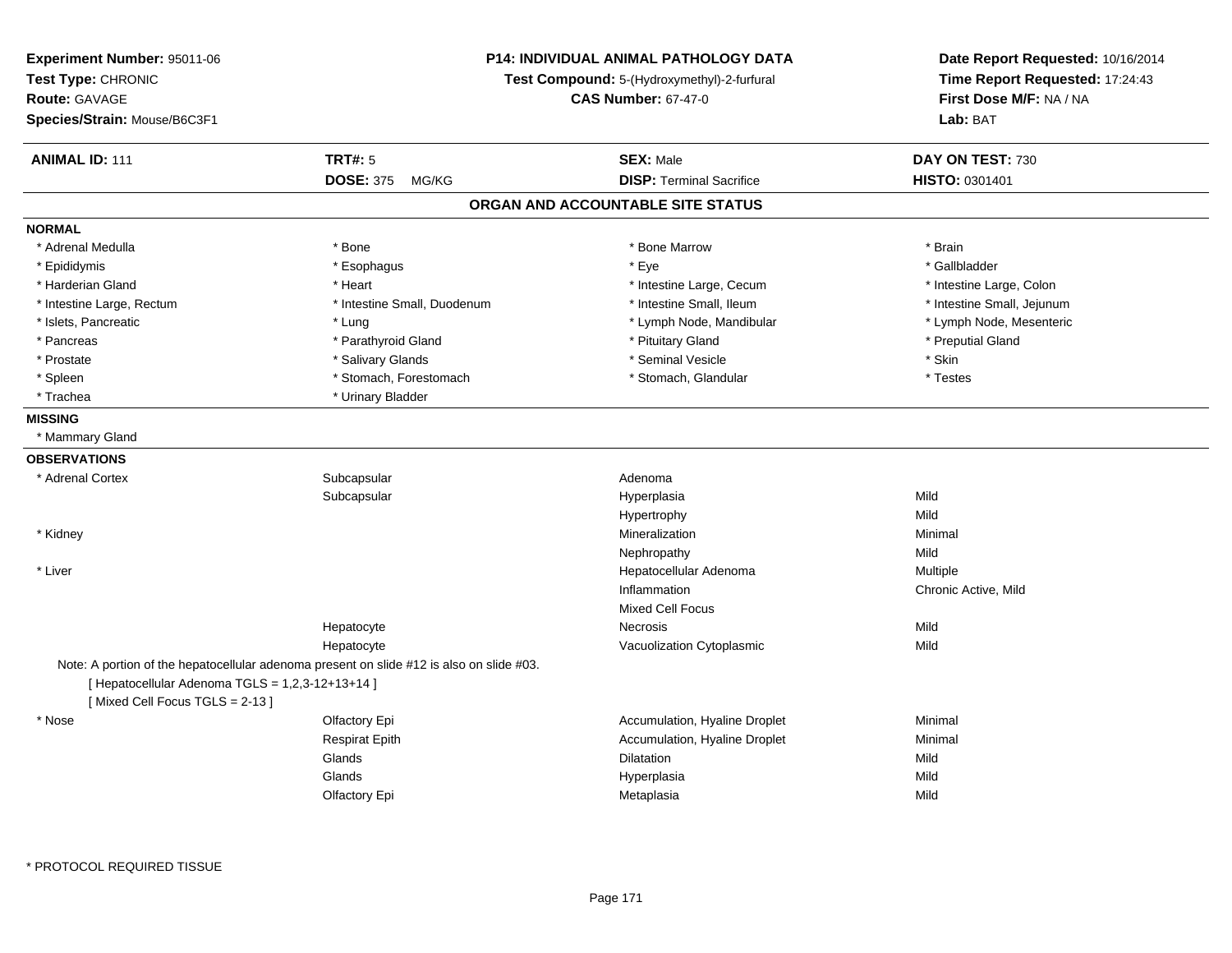| Experiment Number: 95011-06<br>Test Type: CHRONIC |                                                                               | <b>P14: INDIVIDUAL ANIMAL PATHOLOGY DATA</b> | Date Report Requested: 10/16/2014<br>Time Report Requested: 17:24:43 |
|---------------------------------------------------|-------------------------------------------------------------------------------|----------------------------------------------|----------------------------------------------------------------------|
|                                                   |                                                                               | Test Compound: 5-(Hydroxymethyl)-2-furfural  |                                                                      |
| <b>Route: GAVAGE</b>                              |                                                                               | <b>CAS Number: 67-47-0</b>                   | First Dose M/F: NA / NA                                              |
| Species/Strain: Mouse/B6C3F1                      |                                                                               |                                              | Lab: BAT                                                             |
| <b>ANIMAL ID: 111</b>                             | TRT#: 5                                                                       | <b>SEX: Male</b>                             | DAY ON TEST: 730                                                     |
|                                                   | <b>DOSE: 375</b><br>MG/KG                                                     | <b>DISP:</b> Terminal Sacrifice              | <b>HISTO: 0301401</b>                                                |
|                                                   |                                                                               | ORGAN AND ACCOUNTABLE SITE STATUS            |                                                                      |
| * Testes                                          |                                                                               |                                              |                                                                      |
|                                                   | Note: Rete testis with adjacent tubuli recti - bilateral - normal, not coded. |                                              |                                                                      |
| * Thymus                                          |                                                                               | Cyst                                         | Mild                                                                 |
| * Thyroid Gland                                   | Follicular Cel                                                                | Hyperplasia                                  | Minimal                                                              |
| PRIMARY CAUSE OF DEATH                            |                                                                               |                                              |                                                                      |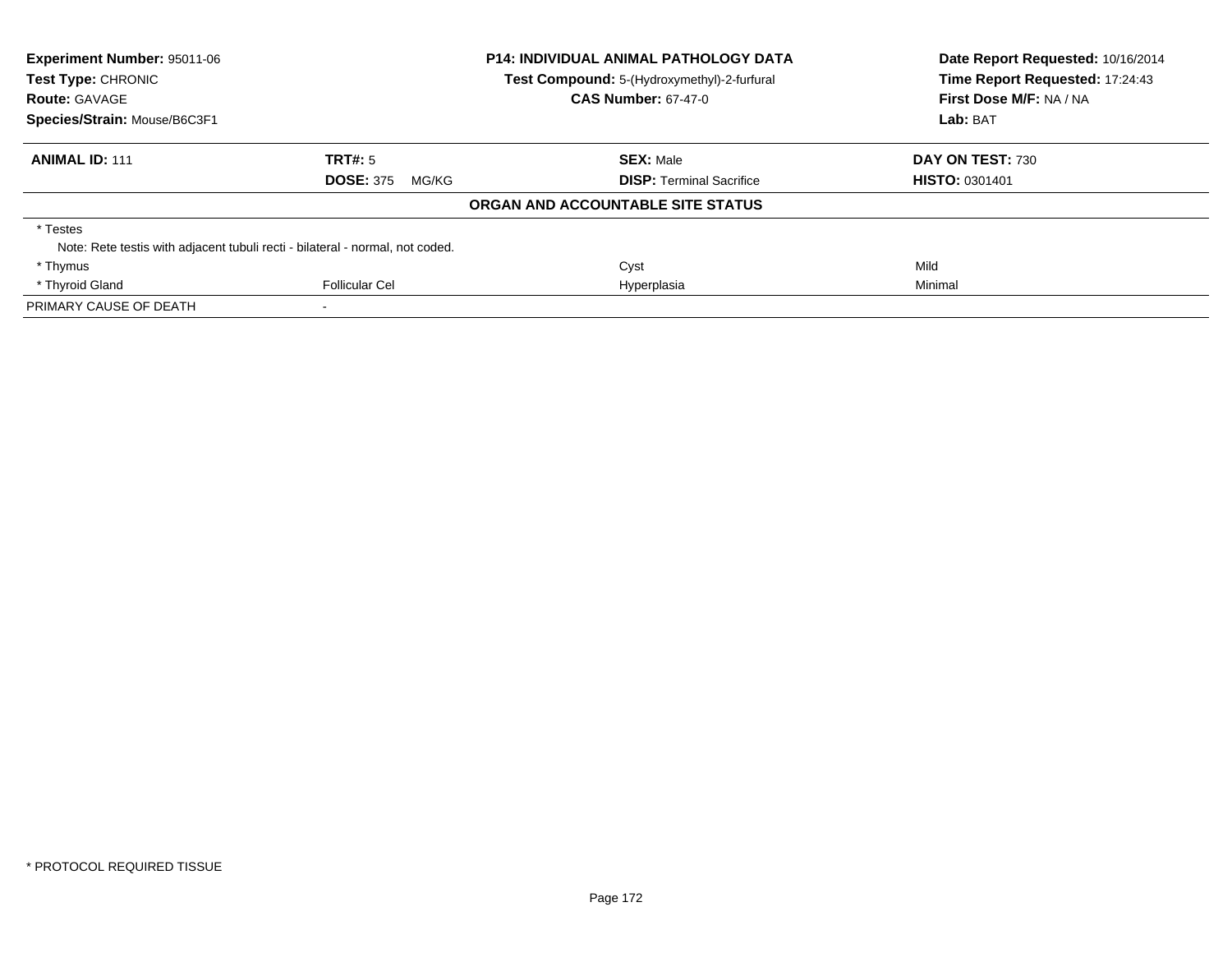| <b>Experiment Number: 95011-06</b><br>Test Type: CHRONIC<br><b>Route: GAVAGE</b><br>Species/Strain: Mouse/B6C3F1 |                          | P14: INDIVIDUAL ANIMAL PATHOLOGY DATA<br>Test Compound: 5-(Hydroxymethyl)-2-furfural<br><b>CAS Number: 67-47-0</b> | Date Report Requested: 10/16/2014<br>Time Report Requested: 17:24:43<br>First Dose M/F: NA / NA<br>Lab: BAT |
|------------------------------------------------------------------------------------------------------------------|--------------------------|--------------------------------------------------------------------------------------------------------------------|-------------------------------------------------------------------------------------------------------------|
| <b>ANIMAL ID: 112</b>                                                                                            | <b>TRT#: 5</b>           | <b>SEX: Male</b>                                                                                                   | DAY ON TEST: 652                                                                                            |
|                                                                                                                  | <b>DOSE: 375 MG/KG</b>   | <b>DISP:</b> Moribund Sacrifice                                                                                    | <b>HISTO: 0301402</b>                                                                                       |
|                                                                                                                  |                          | ORGAN AND ACCOUNTABLE SITE STATUS                                                                                  |                                                                                                             |
| <b>NORMAL</b>                                                                                                    |                          |                                                                                                                    |                                                                                                             |
| * Adrenal Medulla                                                                                                | * Bone                   | * Bone Marrow                                                                                                      | * Brain                                                                                                     |
| * Esophagus                                                                                                      | * Eye                    | * Gallbladder                                                                                                      | * Harderian Gland                                                                                           |
| * Heart                                                                                                          | * Intestine Large, Cecum | * Intestine Large, Colon                                                                                           | * Intestine Large, Rectum                                                                                   |
| * Intestine Small, Duodenum                                                                                      | * Intestine Small, Ileum | * Intestine Small, Jejunum                                                                                         | * Islets, Pancreatic                                                                                        |
| * Lymph Node, Mandibular                                                                                         | * Lymph Node, Mesenteric | * Pancreas                                                                                                         | * Parathyroid Gland                                                                                         |
| * Pituitary Gland                                                                                                | * Prostate               | * Salivary Glands                                                                                                  | * Skin                                                                                                      |
| * Stomach, Forestomach                                                                                           | * Stomach, Glandular     | * Thyroid Gland                                                                                                    | * Trachea                                                                                                   |
| * Urinary Bladder                                                                                                |                          |                                                                                                                    |                                                                                                             |
| <b>MISSING</b>                                                                                                   |                          |                                                                                                                    |                                                                                                             |
| * Mammary Gland                                                                                                  |                          |                                                                                                                    |                                                                                                             |
| <b>OBSERVATIONS</b>                                                                                              |                          |                                                                                                                    |                                                                                                             |
| * Adrenal Cortex                                                                                                 | Subcapsular              | Hyperplasia                                                                                                        | Minimal                                                                                                     |
| Coagulating Gland                                                                                                |                          | Atrophy                                                                                                            | Moderate                                                                                                    |
| * Epididymis                                                                                                     |                          | Atrophy                                                                                                            | Moderate                                                                                                    |
| * Kidney                                                                                                         |                          | Nephropathy                                                                                                        | Moderate                                                                                                    |
| * Liver                                                                                                          |                          | Hepatocellular Adenoma                                                                                             |                                                                                                             |
|                                                                                                                  |                          | Hepatocellular Carcinoma                                                                                           | Multiple                                                                                                    |
|                                                                                                                  |                          | Pigmentation                                                                                                       | Minimal                                                                                                     |
| [ Hepatocellular Adenoma TGLS = 3-12 ]                                                                           |                          |                                                                                                                    |                                                                                                             |
| [ Hepatocellular Carcinoma TGLS = 1,2-12+13 ]                                                                    |                          |                                                                                                                    |                                                                                                             |
| * Lung                                                                                                           |                          | Hepatocellular Carcinoma                                                                                           | Metastatic (Liver)                                                                                          |
| * Nose                                                                                                           | Olfactory Epi            | Degeneration                                                                                                       | Minimal                                                                                                     |
|                                                                                                                  | Glands                   | Dilatation                                                                                                         | Mild                                                                                                        |
|                                                                                                                  | Glands                   | Hyperplasia                                                                                                        | Minimal                                                                                                     |
|                                                                                                                  | Olfactory Epi            | Metaplasia                                                                                                         | Minimal                                                                                                     |
| * Preputial Gland                                                                                                | Duct                     | Ectasia                                                                                                            | Moderate                                                                                                    |
|                                                                                                                  |                          | Inflammation                                                                                                       | Chronic Active, Minimal                                                                                     |
| * Seminal Vesicle                                                                                                |                          | Atrophy                                                                                                            | Moderate                                                                                                    |
| * Spleen                                                                                                         |                          | Hematopoietic Cell Proliferation                                                                                   | Moderate                                                                                                    |
| * Testes                                                                                                         |                          | Atrophy                                                                                                            | Moderate                                                                                                    |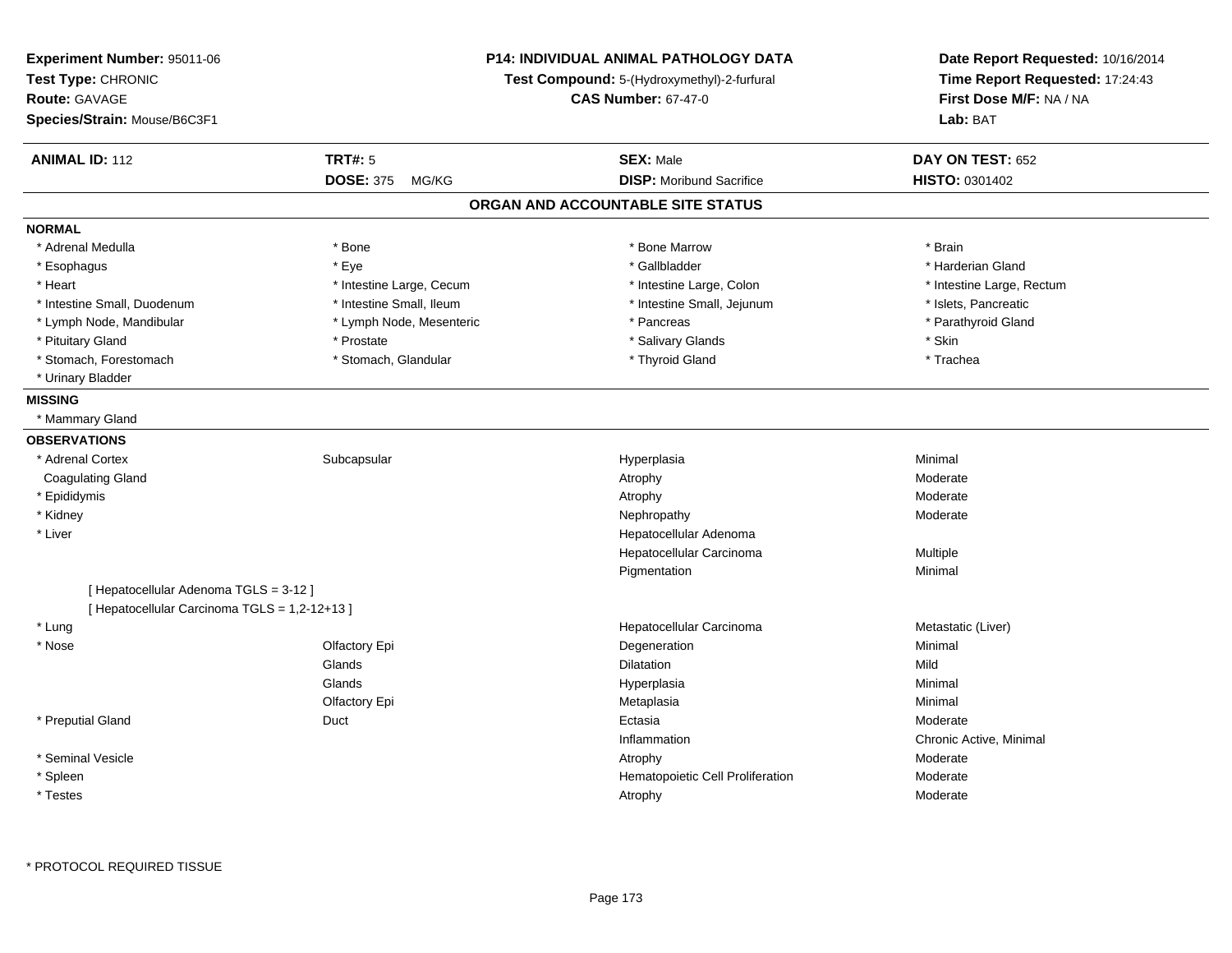| <b>Experiment Number: 95011-06</b><br><b>P14: INDIVIDUAL ANIMAL PATHOLOGY DATA</b><br>Test Type: CHRONIC<br>Test Compound: 5-(Hydroxymethyl)-2-furfural |                                  |                                   | Date Report Requested: 10/16/2014 |
|---------------------------------------------------------------------------------------------------------------------------------------------------------|----------------------------------|-----------------------------------|-----------------------------------|
|                                                                                                                                                         |                                  | Time Report Requested: 17:24:43   |                                   |
| <b>Route: GAVAGE</b>                                                                                                                                    | <b>CAS Number: 67-47-0</b>       |                                   | First Dose M/F: NA / NA           |
| Species/Strain: Mouse/B6C3F1                                                                                                                            |                                  |                                   | Lab: BAT                          |
| <b>ANIMAL ID: 112</b>                                                                                                                                   | TRT#: 5                          | <b>SEX: Male</b>                  | <b>DAY ON TEST: 652</b>           |
|                                                                                                                                                         | <b>DOSE: 375</b><br>MG/KG        | <b>DISP:</b> Moribund Sacrifice   | <b>HISTO: 0301402</b>             |
|                                                                                                                                                         |                                  | ORGAN AND ACCOUNTABLE SITE STATUS |                                   |
| * Thymus                                                                                                                                                |                                  | Atrophy                           | Moderate                          |
| PRIMARY CAUSE OF DEATH                                                                                                                                  | - Liver Hepatocellular Carcinoma |                                   |                                   |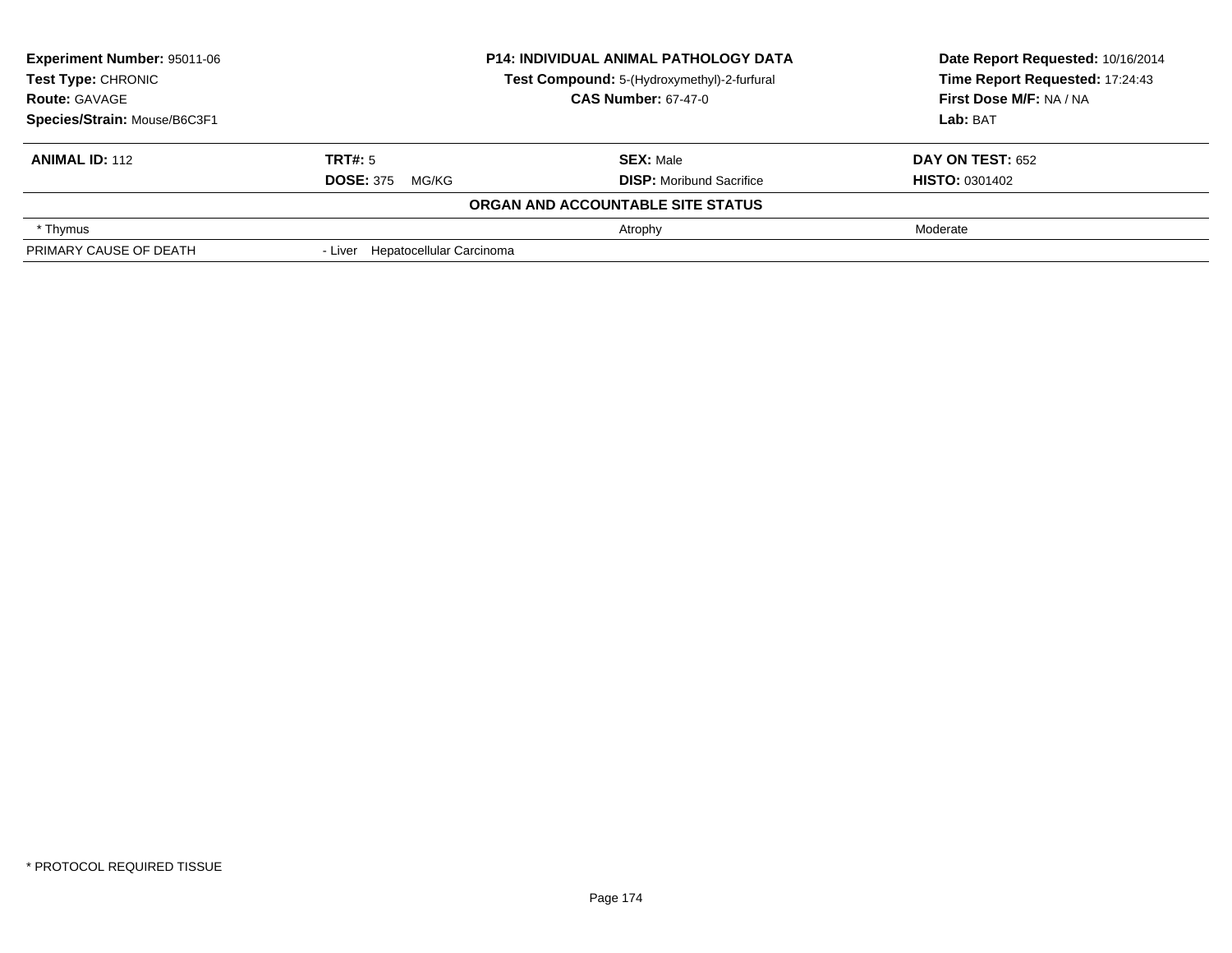| Experiment Number: 95011-06<br>Test Type: CHRONIC<br>Route: GAVAGE<br>Species/Strain: Mouse/B6C3F1                                                          | <b>P14: INDIVIDUAL ANIMAL PATHOLOGY DATA</b><br>Test Compound: 5-(Hydroxymethyl)-2-furfural<br><b>CAS Number: 67-47-0</b> |                                                                                                                                                                 | Date Report Requested: 10/16/2014<br>Time Report Requested: 17:24:43<br>First Dose M/F: NA / NA<br>Lab: BAT |
|-------------------------------------------------------------------------------------------------------------------------------------------------------------|---------------------------------------------------------------------------------------------------------------------------|-----------------------------------------------------------------------------------------------------------------------------------------------------------------|-------------------------------------------------------------------------------------------------------------|
| <b>ANIMAL ID: 113</b>                                                                                                                                       | <b>TRT#: 5</b>                                                                                                            | <b>SEX: Male</b>                                                                                                                                                | DAY ON TEST: 729                                                                                            |
|                                                                                                                                                             | <b>DOSE: 375</b><br>MG/KG                                                                                                 | <b>DISP: Terminal Sacrifice</b>                                                                                                                                 | <b>HISTO: 0301403</b>                                                                                       |
|                                                                                                                                                             |                                                                                                                           | ORGAN AND ACCOUNTABLE SITE STATUS                                                                                                                               |                                                                                                             |
| <b>NORMAL</b>                                                                                                                                               |                                                                                                                           |                                                                                                                                                                 |                                                                                                             |
| * Adrenal Medulla                                                                                                                                           | * Bone                                                                                                                    | * Bone Marrow                                                                                                                                                   | * Brain                                                                                                     |
| * Epididymis                                                                                                                                                | * Esophagus                                                                                                               | * Eye                                                                                                                                                           | * Gallbladder                                                                                               |
| * Harderian Gland                                                                                                                                           | * Heart                                                                                                                   | * Intestine Large, Cecum                                                                                                                                        | * Intestine Large, Colon                                                                                    |
| * Intestine Large, Rectum                                                                                                                                   | * Intestine Small, Duodenum                                                                                               | * Intestine Small, Ileum                                                                                                                                        | * Intestine Small, Jejunum                                                                                  |
| * Islets, Pancreatic                                                                                                                                        | * Lung                                                                                                                    | * Lymph Node, Mandibular                                                                                                                                        | * Pancreas                                                                                                  |
| * Parathyroid Gland                                                                                                                                         | * Pituitary Gland                                                                                                         | * Preputial Gland                                                                                                                                               | * Prostate                                                                                                  |
| * Salivary Glands                                                                                                                                           | * Seminal Vesicle                                                                                                         | * Skin                                                                                                                                                          | * Stomach, Forestomach                                                                                      |
| * Stomach, Glandular                                                                                                                                        | * Testes                                                                                                                  | * Thyroid Gland                                                                                                                                                 | * Trachea                                                                                                   |
| * Urinary Bladder                                                                                                                                           |                                                                                                                           |                                                                                                                                                                 |                                                                                                             |
| <b>MISSING</b>                                                                                                                                              |                                                                                                                           |                                                                                                                                                                 |                                                                                                             |
| * Mammary Gland                                                                                                                                             |                                                                                                                           |                                                                                                                                                                 |                                                                                                             |
| <b>OBSERVATIONS</b>                                                                                                                                         |                                                                                                                           |                                                                                                                                                                 |                                                                                                             |
| * Adrenal Cortex                                                                                                                                            | Subcapsular                                                                                                               | Hyperplasia                                                                                                                                                     | Minimal                                                                                                     |
|                                                                                                                                                             |                                                                                                                           | Hypertrophy                                                                                                                                                     | Mild                                                                                                        |
| * Kidney                                                                                                                                                    |                                                                                                                           | Metaplasia                                                                                                                                                      | Osseous, Minimal                                                                                            |
|                                                                                                                                                             |                                                                                                                           | Mineralization                                                                                                                                                  | Minimal                                                                                                     |
|                                                                                                                                                             |                                                                                                                           | Nephropathy                                                                                                                                                     | Minimal                                                                                                     |
| * Liver                                                                                                                                                     |                                                                                                                           | Hepatocellular Adenoma                                                                                                                                          | Multiple                                                                                                    |
|                                                                                                                                                             |                                                                                                                           | Infarct                                                                                                                                                         | Marked                                                                                                      |
|                                                                                                                                                             |                                                                                                                           | Inflammation                                                                                                                                                    | Chronic Active, Minimal                                                                                     |
|                                                                                                                                                             | Hepatocyte                                                                                                                | Vacuolization Cytoplasmic                                                                                                                                       | Mild                                                                                                        |
| Note: TGL#1-12: Consistent with a diagnosis of strangulated liver lobe.<br>[ Hepatocellular Adenoma TGLS = 2,3,4,5-4+13+15+14 ]<br>[Infarct TGLS = $1-12$ ] |                                                                                                                           |                                                                                                                                                                 |                                                                                                             |
| * Lymph Node, Mesenteric                                                                                                                                    |                                                                                                                           | Hyperplasia                                                                                                                                                     | Lymphoid, Moderate                                                                                          |
|                                                                                                                                                             |                                                                                                                           | <b>Infiltration Cellular</b>                                                                                                                                    | Plasma Cell, Marked                                                                                         |
|                                                                                                                                                             |                                                                                                                           | Note: Appears to be a congenital malformation involving the mes. LN (ectopic hepatocytes). Unable to code using current TDMS lexicon for mesenteric lymph node. |                                                                                                             |
| * Nose                                                                                                                                                      | Olfactory Epi                                                                                                             | Accumulation, Hyaline Droplet                                                                                                                                   | Minimal                                                                                                     |
|                                                                                                                                                             | Olfactory Epi                                                                                                             | Degeneration                                                                                                                                                    | Mild                                                                                                        |
|                                                                                                                                                             | Glands                                                                                                                    | <b>Dilatation</b>                                                                                                                                               | Mild                                                                                                        |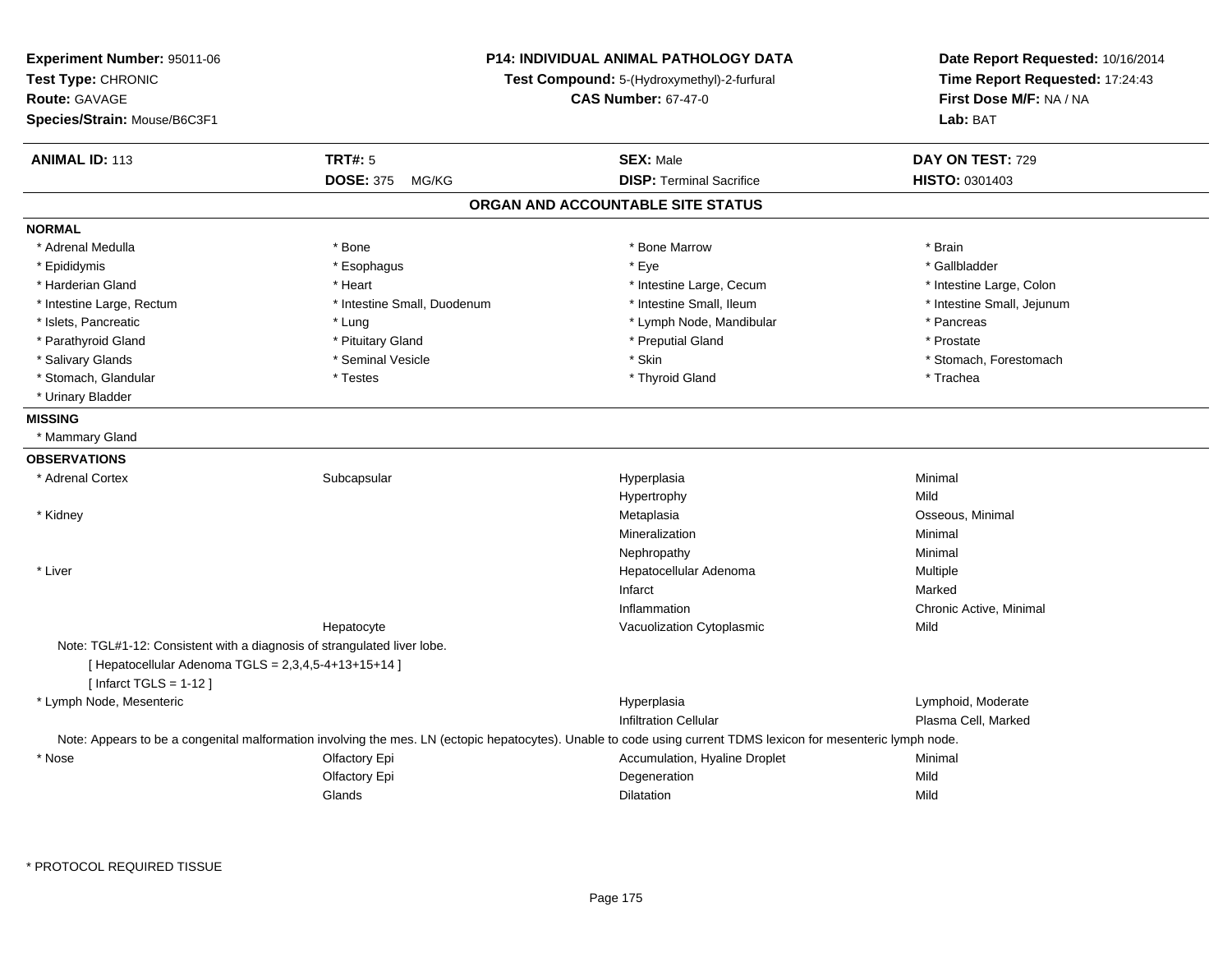| <b>Experiment Number: 95011-06</b><br>Test Type: CHRONIC<br><b>Route: GAVAGE</b><br>Species/Strain: Mouse/B6C3F1 | P14: INDIVIDUAL ANIMAL PATHOLOGY DATA<br>Test Compound: 5-(Hydroxymethyl)-2-furfural<br><b>CAS Number: 67-47-0</b> |                                                     | Date Report Requested: 10/16/2014<br>Time Report Requested: 17:24:43<br>First Dose M/F: NA / NA<br>Lab: BAT |
|------------------------------------------------------------------------------------------------------------------|--------------------------------------------------------------------------------------------------------------------|-----------------------------------------------------|-------------------------------------------------------------------------------------------------------------|
| <b>ANIMAL ID: 113</b><br><b>TRT#:</b> 5<br><b>DOSE: 375</b>                                                      | MG/KG                                                                                                              | <b>SEX: Male</b><br><b>DISP:</b> Terminal Sacrifice | DAY ON TEST: 729<br><b>HISTO: 0301403</b>                                                                   |
|                                                                                                                  |                                                                                                                    | ORGAN AND ACCOUNTABLE SITE STATUS                   |                                                                                                             |
| Glands<br>Glands<br>Olfactory Epi                                                                                |                                                                                                                    | Hyperplasia<br>Inflammation<br>Metaplasia           | Mild<br>Chronic Active, Mild<br>Mild                                                                        |
| * Spleen<br>* Testes<br>Note: Rete testis with adjacent tubuli recti - unilateral - normal, not coded.           |                                                                                                                    | Hematopoietic Cell Proliferation                    | Mild                                                                                                        |
| * Thymus<br>PRIMARY CAUSE OF DEATH                                                                               |                                                                                                                    | Cyst                                                | Minimal                                                                                                     |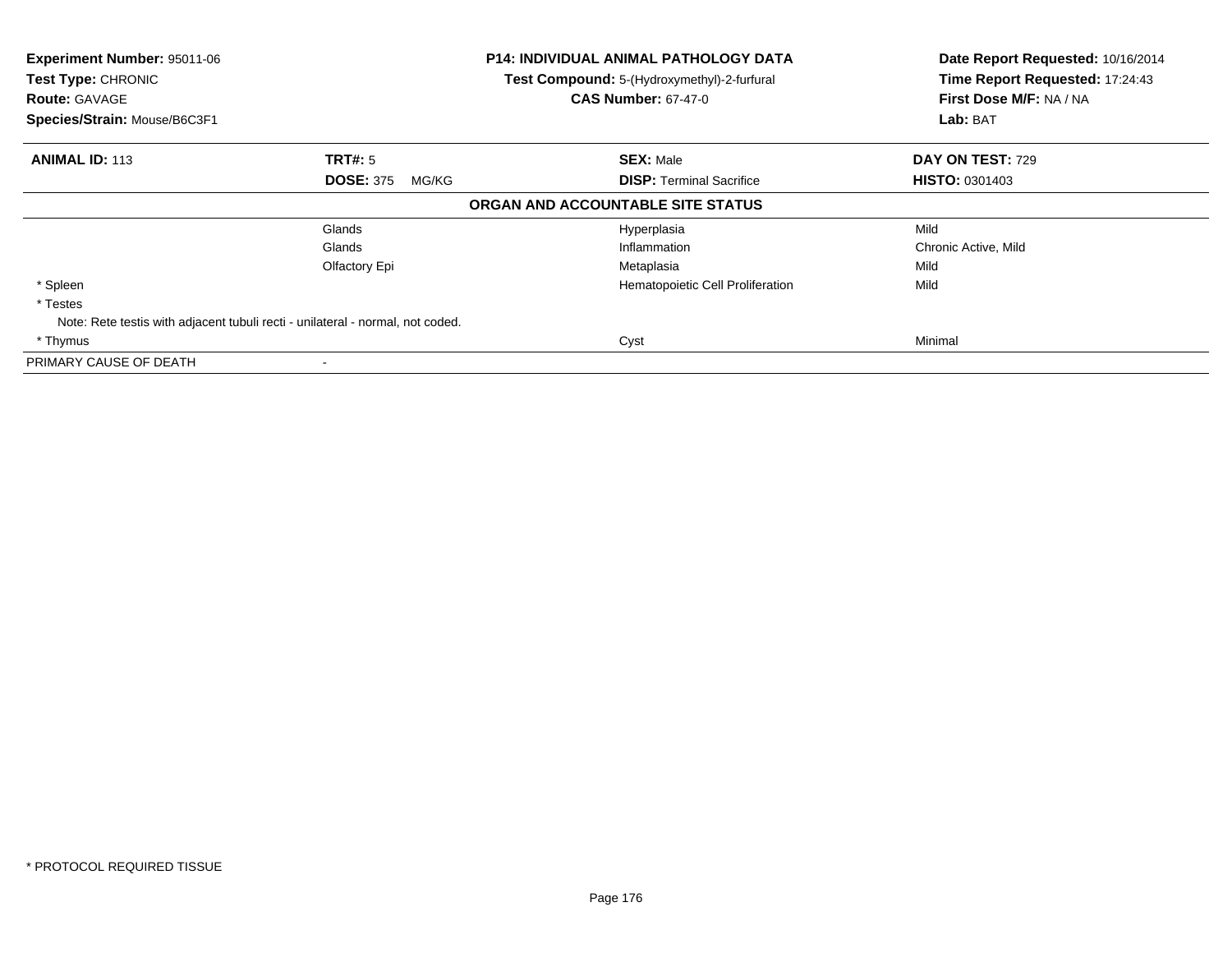| Experiment Number: 95011-06<br>Test Type: CHRONIC<br><b>Route: GAVAGE</b><br>Species/Strain: Mouse/B6C3F1 | <b>P14: INDIVIDUAL ANIMAL PATHOLOGY DATA</b><br>Test Compound: 5-(Hydroxymethyl)-2-furfural<br><b>CAS Number: 67-47-0</b> |                                          | Date Report Requested: 10/16/2014<br>Time Report Requested: 17:24:43<br>First Dose M/F: NA / NA<br>Lab: BAT |
|-----------------------------------------------------------------------------------------------------------|---------------------------------------------------------------------------------------------------------------------------|------------------------------------------|-------------------------------------------------------------------------------------------------------------|
| <b>ANIMAL ID: 114</b>                                                                                     | <b>TRT#: 5</b>                                                                                                            | <b>SEX: Male</b>                         | DAY ON TEST: 725                                                                                            |
|                                                                                                           | <b>DOSE: 375</b><br>MG/KG                                                                                                 | <b>DISP: Natural Death</b>               | HISTO: 0301404                                                                                              |
|                                                                                                           |                                                                                                                           | ORGAN AND ACCOUNTABLE SITE STATUS        |                                                                                                             |
| <b>NORMAL</b>                                                                                             |                                                                                                                           |                                          |                                                                                                             |
| * Adrenal Medulla                                                                                         | * Bone                                                                                                                    | * Bone Marrow                            | * Brain                                                                                                     |
| * Epididymis                                                                                              | * Esophagus                                                                                                               | * Eye                                    | * Heart                                                                                                     |
| * Intestine Large, Cecum                                                                                  | * Intestine Large, Colon                                                                                                  | * Intestine Large, Rectum                | * Intestine Small, Duodenum                                                                                 |
| * Intestine Small, Ileum                                                                                  | * Intestine Small, Jejunum                                                                                                | * Islets, Pancreatic                     | * Lymph Node, Mandibular                                                                                    |
| * Pancreas                                                                                                | * Parathyroid Gland                                                                                                       | * Preputial Gland                        | * Prostate                                                                                                  |
| * Salivary Glands                                                                                         | * Seminal Vesicle                                                                                                         | * Skin                                   | * Stomach, Forestomach                                                                                      |
| * Stomach, Glandular                                                                                      | * Thyroid Gland                                                                                                           | * Trachea                                | * Urinary Bladder                                                                                           |
| <b>MISSING</b>                                                                                            |                                                                                                                           |                                          |                                                                                                             |
| * Gallbladder                                                                                             | * Lymph Node, Mesenteric                                                                                                  | * Mammary Gland                          | * Thymus                                                                                                    |
| <b>OBSERVATIONS</b>                                                                                       |                                                                                                                           |                                          |                                                                                                             |
| * Adrenal Cortex                                                                                          |                                                                                                                           | <b>Accessory Adrenal Cortical Nodule</b> | Mild                                                                                                        |
|                                                                                                           | Subcapsular                                                                                                               | Hyperplasia                              | Minimal                                                                                                     |
| * Gallbladder                                                                                             |                                                                                                                           |                                          |                                                                                                             |
| Note: Gallbladder engulfed by hepatoblastoma on slide #14.                                                |                                                                                                                           |                                          |                                                                                                             |
| * Harderian Gland                                                                                         |                                                                                                                           | Adenoma                                  |                                                                                                             |
| [Adenoma TGLS = $1-9$ ]                                                                                   |                                                                                                                           |                                          |                                                                                                             |
| * Kidney                                                                                                  |                                                                                                                           | Mineralization                           | Minimal                                                                                                     |
|                                                                                                           | <b>Renal Tubule</b>                                                                                                       | Pigmentation                             | Moderate                                                                                                    |
| * Liver                                                                                                   |                                                                                                                           | Hepatoblastoma                           |                                                                                                             |
|                                                                                                           |                                                                                                                           | Hepatocellular Adenoma                   |                                                                                                             |
|                                                                                                           |                                                                                                                           | Inflammation                             | Chronic Active, Minimal                                                                                     |
|                                                                                                           |                                                                                                                           | Thrombosis                               | Marked                                                                                                      |
| [Hepatoblastoma TGLS = 2-14]                                                                              | Note: A portion of the hepatocellular carcinoma present on slide #13 is also on slide #04.                                |                                          |                                                                                                             |
| [ Hepatocellular Adenoma TGLS = 4-13 ]<br>* Lung                                                          |                                                                                                                           | Alveolar/Bronchiolar Adenoma             |                                                                                                             |
| [ Alveolar/Bronchiolar Adenoma TGLS = 5-15 ]                                                              |                                                                                                                           |                                          |                                                                                                             |
|                                                                                                           | Fat                                                                                                                       | Fibrosis                                 | Mild                                                                                                        |
| Mesentery                                                                                                 | Fat                                                                                                                       | Inflammation                             | Chronic Active, Mild                                                                                        |
|                                                                                                           | Fat                                                                                                                       | Mineralization                           | Mild                                                                                                        |
|                                                                                                           |                                                                                                                           |                                          |                                                                                                             |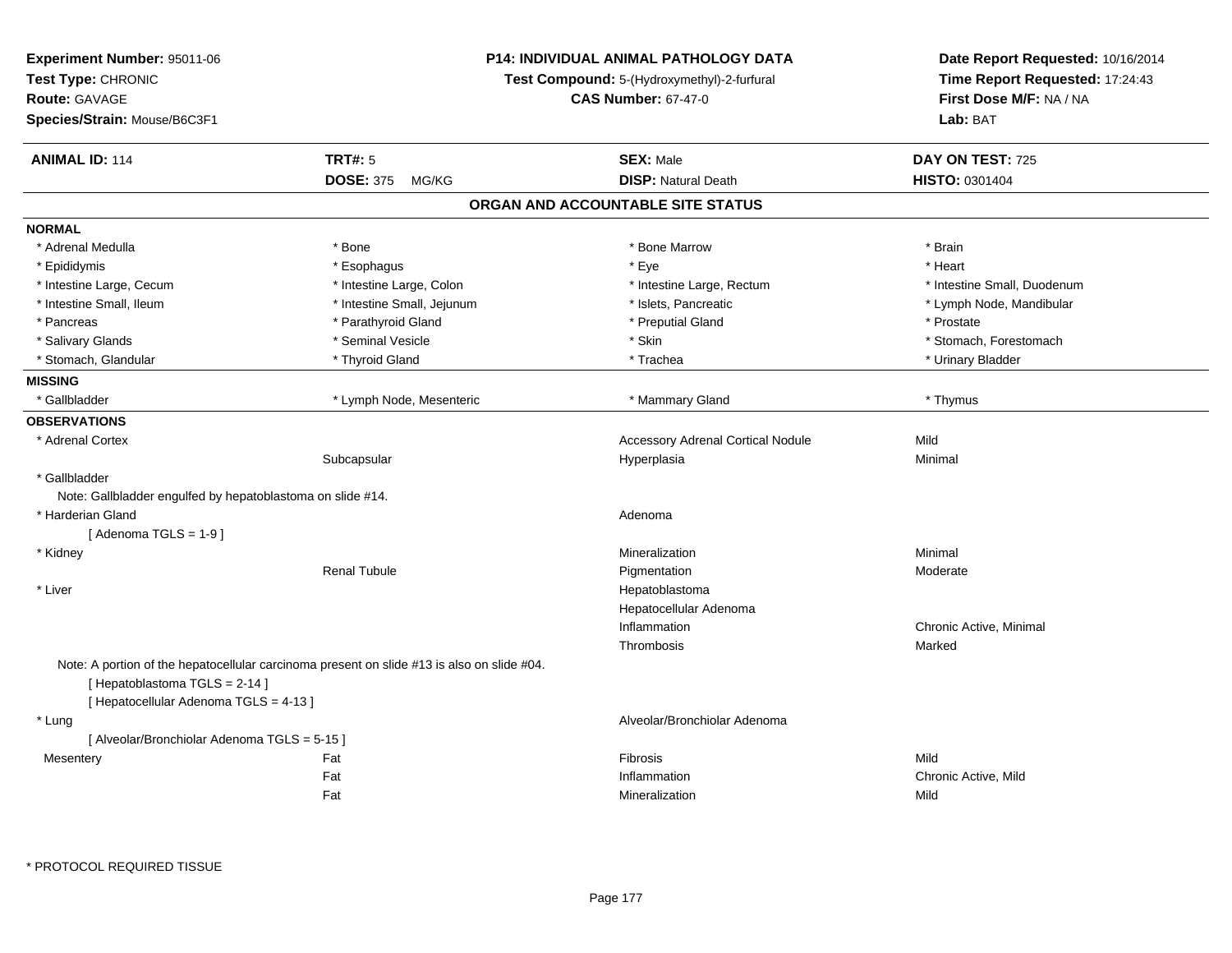| <b>Experiment Number: 95011-06</b><br>Test Type: CHRONIC<br><b>Route: GAVAGE</b><br>Species/Strain: Mouse/B6C3F1 |                           | P14: INDIVIDUAL ANIMAL PATHOLOGY DATA<br>Test Compound: 5-(Hydroxymethyl)-2-furfural<br><b>CAS Number: 67-47-0</b> | Date Report Requested: 10/16/2014<br>Time Report Requested: 17:24:43<br>First Dose M/F: NA / NA<br>Lab: BAT |
|------------------------------------------------------------------------------------------------------------------|---------------------------|--------------------------------------------------------------------------------------------------------------------|-------------------------------------------------------------------------------------------------------------|
| <b>ANIMAL ID: 114</b>                                                                                            | TRT#: 5                   | <b>SEX: Male</b>                                                                                                   | DAY ON TEST: 725                                                                                            |
|                                                                                                                  | <b>DOSE: 375</b><br>MG/KG | <b>DISP: Natural Death</b>                                                                                         | <b>HISTO: 0301404</b>                                                                                       |
|                                                                                                                  |                           | ORGAN AND ACCOUNTABLE SITE STATUS                                                                                  |                                                                                                             |
|                                                                                                                  | Fat                       | <b>Necrosis</b>                                                                                                    | Marked                                                                                                      |
| [Necrosis TGLS = $3-12$ ]                                                                                        |                           |                                                                                                                    |                                                                                                             |
| * Nose                                                                                                           | Olfactory Epi             | Accumulation, Hyaline Droplet                                                                                      | Minimal                                                                                                     |
|                                                                                                                  | Glands                    | Dilatation                                                                                                         | Mild                                                                                                        |
|                                                                                                                  | Glands                    | Hyperplasia                                                                                                        | Mild                                                                                                        |
|                                                                                                                  | Glands                    | Inflammation                                                                                                       | Chronic Active, Mild                                                                                        |
|                                                                                                                  |                           | Inflammation                                                                                                       | Chronic Active, Minimal                                                                                     |
|                                                                                                                  | Olfactory Epi             | Metaplasia                                                                                                         | Mild                                                                                                        |
| * Pituitary Gland                                                                                                | Pars Distalis             | Cyst                                                                                                               | Minimal                                                                                                     |
| * Spleen                                                                                                         |                           | Hematopoietic Cell Proliferation                                                                                   | Marked                                                                                                      |
| * Testes                                                                                                         | Bilateral, Germinal Epith | Degeneration                                                                                                       | Mild                                                                                                        |
| Note: Rete testis with adjacent tubuli recti - unilateral - normal, not coded.                                   |                           |                                                                                                                    |                                                                                                             |
| PRIMARY CAUSE OF DEATH                                                                                           | - Liver Hepatoblastoma    |                                                                                                                    |                                                                                                             |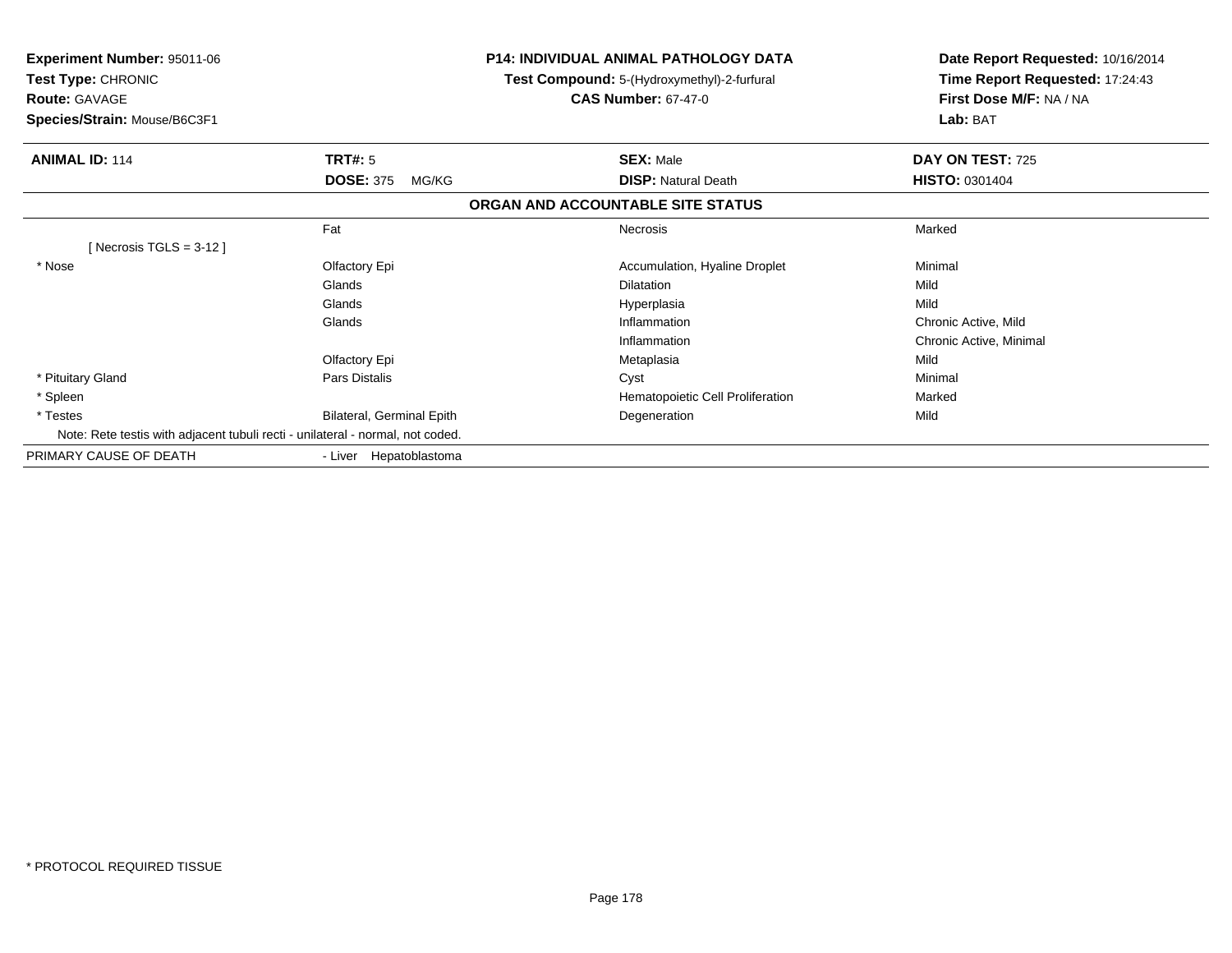| Experiment Number: 95011-06<br>Test Type: CHRONIC<br><b>Route: GAVAGE</b><br>Species/Strain: Mouse/B6C3F1 |                             | <b>P14: INDIVIDUAL ANIMAL PATHOLOGY DATA</b><br>Test Compound: 5-(Hydroxymethyl)-2-furfural<br><b>CAS Number: 67-47-0</b> | Date Report Requested: 10/16/2014<br>Time Report Requested: 17:24:43<br>First Dose M/F: NA / NA<br>Lab: BAT |
|-----------------------------------------------------------------------------------------------------------|-----------------------------|---------------------------------------------------------------------------------------------------------------------------|-------------------------------------------------------------------------------------------------------------|
| <b>ANIMAL ID: 115</b>                                                                                     | <b>TRT#: 5</b>              | <b>SEX: Male</b>                                                                                                          | DAY ON TEST: 728                                                                                            |
|                                                                                                           | <b>DOSE: 375</b><br>MG/KG   | <b>DISP: Terminal Sacrifice</b>                                                                                           | <b>HISTO: 0301405</b>                                                                                       |
|                                                                                                           |                             | ORGAN AND ACCOUNTABLE SITE STATUS                                                                                         |                                                                                                             |
| <b>NORMAL</b>                                                                                             |                             |                                                                                                                           |                                                                                                             |
| * Adrenal Medulla                                                                                         | * Bone                      | * Bone Marrow                                                                                                             | * Brain                                                                                                     |
| * Epididymis                                                                                              | * Esophagus                 | * Eye                                                                                                                     | * Gallbladder                                                                                               |
| * Harderian Gland                                                                                         | * Heart                     | * Intestine Large, Cecum                                                                                                  | * Intestine Large, Colon                                                                                    |
| * Intestine Large, Rectum                                                                                 | * Intestine Small, Duodenum | * Intestine Small, Ileum                                                                                                  | * Intestine Small, Jejunum                                                                                  |
| * Islets, Pancreatic                                                                                      | * Lymph Node, Mandibular    | * Lymph Node, Mesenteric                                                                                                  | * Pancreas                                                                                                  |
| * Parathyroid Gland                                                                                       | * Pituitary Gland           | * Prostate                                                                                                                | * Salivary Glands                                                                                           |
| * Seminal Vesicle                                                                                         | * Skin                      | * Spleen                                                                                                                  | * Stomach, Forestomach                                                                                      |
| * Stomach, Glandular                                                                                      | * Testes                    | * Thyroid Gland                                                                                                           | * Trachea                                                                                                   |
| * Urinary Bladder                                                                                         |                             |                                                                                                                           |                                                                                                             |
| <b>MISSING</b>                                                                                            |                             |                                                                                                                           |                                                                                                             |
| * Mammary Gland                                                                                           |                             |                                                                                                                           |                                                                                                             |
| <b>OBSERVATIONS</b>                                                                                       |                             |                                                                                                                           |                                                                                                             |
| * Adrenal Cortex                                                                                          | Subcapsular                 | Hyperplasia                                                                                                               | Minimal                                                                                                     |
| * Kidney                                                                                                  | <b>Renal Tubule</b>         | Cyst                                                                                                                      |                                                                                                             |
|                                                                                                           |                             | Mineralization                                                                                                            | Minimal                                                                                                     |
|                                                                                                           |                             | Nephropathy                                                                                                               | Minimal                                                                                                     |
| * Liver                                                                                                   |                             | <b>Clear Cell Focus</b>                                                                                                   |                                                                                                             |
|                                                                                                           |                             | Hepatocellular Adenoma                                                                                                    | Multiple                                                                                                    |
|                                                                                                           |                             | Inflammation                                                                                                              | Chronic Active, Minimal                                                                                     |
|                                                                                                           | Hepatocyte                  | Vacuolization Cytoplasmic                                                                                                 | Moderate                                                                                                    |
| Note: A small hepatocellular adenoma is also present on slide #04.                                        |                             |                                                                                                                           |                                                                                                             |
| Note: Clear cell focus also on slide #04.                                                                 |                             |                                                                                                                           |                                                                                                             |
| [Clear Cell Focus TGLS = 2-13]                                                                            |                             |                                                                                                                           |                                                                                                             |
| [ Hepatocellular Adenoma TGLS = 1-12 ]                                                                    |                             |                                                                                                                           |                                                                                                             |
| * Lung                                                                                                    |                             | Alveolar/Bronchiolar Adenoma                                                                                              |                                                                                                             |
| [ Alveolar/Bronchiolar Adenoma TGLS = 4-14 ]                                                              |                             |                                                                                                                           |                                                                                                             |
| * Nose                                                                                                    | Olfactory Epi               | Accumulation, Hyaline Droplet                                                                                             | Minimal                                                                                                     |
|                                                                                                           | <b>Respirat Epith</b>       | Accumulation, Hyaline Droplet                                                                                             | Mild                                                                                                        |
|                                                                                                           | Olfactory Epi               | Degeneration                                                                                                              | Mild                                                                                                        |
|                                                                                                           |                             |                                                                                                                           |                                                                                                             |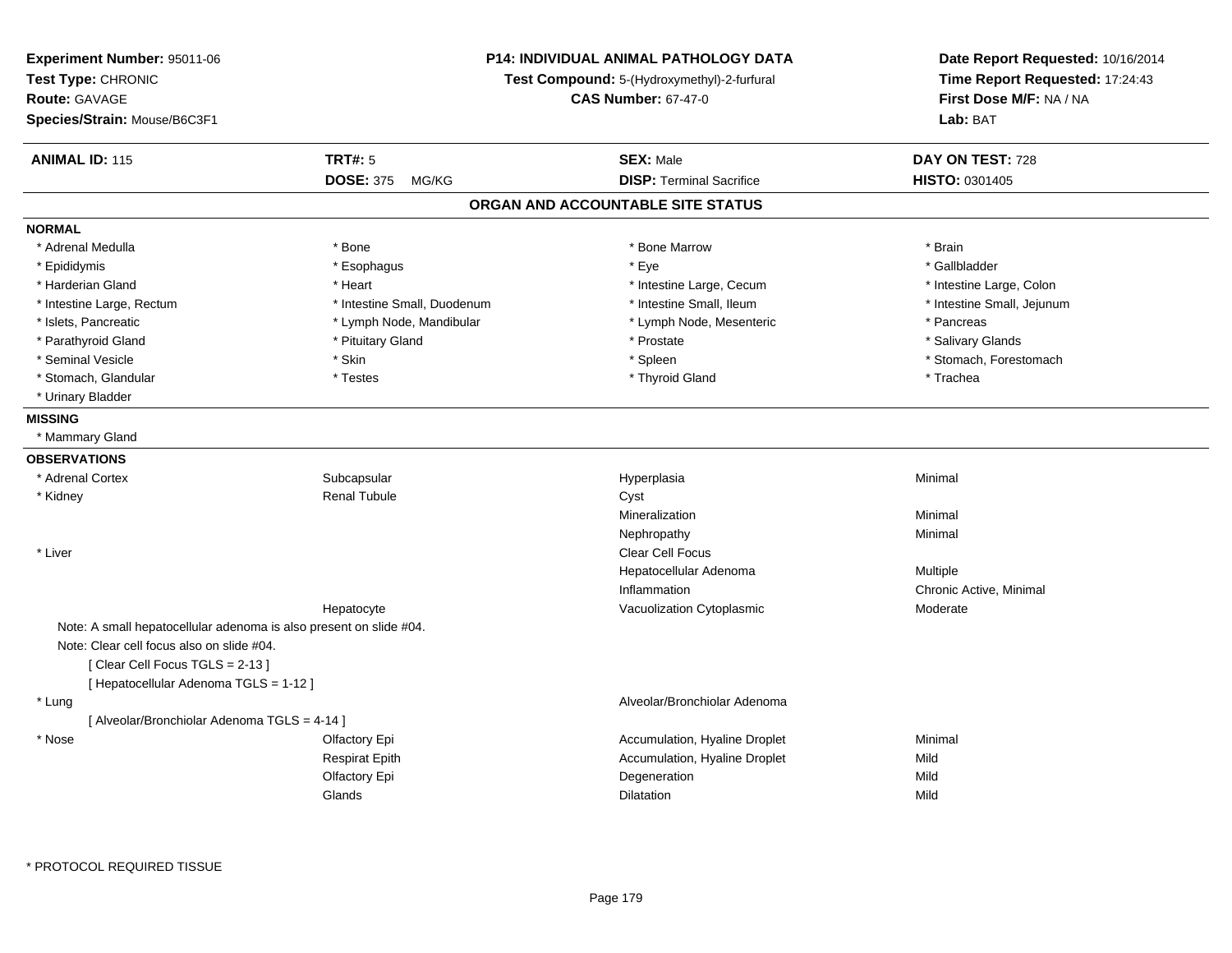| <b>Experiment Number: 95011-06</b><br><b>Test Type: CHRONIC</b><br><b>Route: GAVAGE</b><br>Species/Strain: Mouse/B6C3F1 |                           | P14: INDIVIDUAL ANIMAL PATHOLOGY DATA<br>Test Compound: 5-(Hydroxymethyl)-2-furfural<br><b>CAS Number: 67-47-0</b> | Date Report Requested: 10/16/2014<br>Time Report Requested: 17:24:43<br>First Dose M/F: NA / NA<br>Lab: BAT |  |
|-------------------------------------------------------------------------------------------------------------------------|---------------------------|--------------------------------------------------------------------------------------------------------------------|-------------------------------------------------------------------------------------------------------------|--|
| <b>ANIMAL ID: 115</b>                                                                                                   | TRT#: 5                   | <b>SEX: Male</b>                                                                                                   | DAY ON TEST: 728                                                                                            |  |
|                                                                                                                         | <b>DOSE: 375</b><br>MG/KG | <b>DISP:</b> Terminal Sacrifice                                                                                    | <b>HISTO: 0301405</b>                                                                                       |  |
|                                                                                                                         |                           | ORGAN AND ACCOUNTABLE SITE STATUS                                                                                  |                                                                                                             |  |
|                                                                                                                         | Glands                    | Hyperplasia                                                                                                        | Mild                                                                                                        |  |
|                                                                                                                         | Glands                    | Inflammation                                                                                                       | Chronic Active, Mild                                                                                        |  |
|                                                                                                                         |                           | Inflammation                                                                                                       | Chronic Active, Minimal                                                                                     |  |
|                                                                                                                         | Olfactory Epi             | Metaplasia                                                                                                         | Mild                                                                                                        |  |
| * Preputial Gland                                                                                                       | Duct                      | Ectasia                                                                                                            | Moderate                                                                                                    |  |
| Ectasia TGLS = 3-8 ]                                                                                                    |                           |                                                                                                                    |                                                                                                             |  |
| * Testes                                                                                                                |                           |                                                                                                                    |                                                                                                             |  |
| Note: Rete testis with adjacent tubuli recti - unilateral - normal, not coded.                                          |                           |                                                                                                                    |                                                                                                             |  |
| * Thymus                                                                                                                |                           | Cyst                                                                                                               | Minimal                                                                                                     |  |
| PRIMARY CAUSE OF DEATH                                                                                                  | $\blacksquare$            |                                                                                                                    |                                                                                                             |  |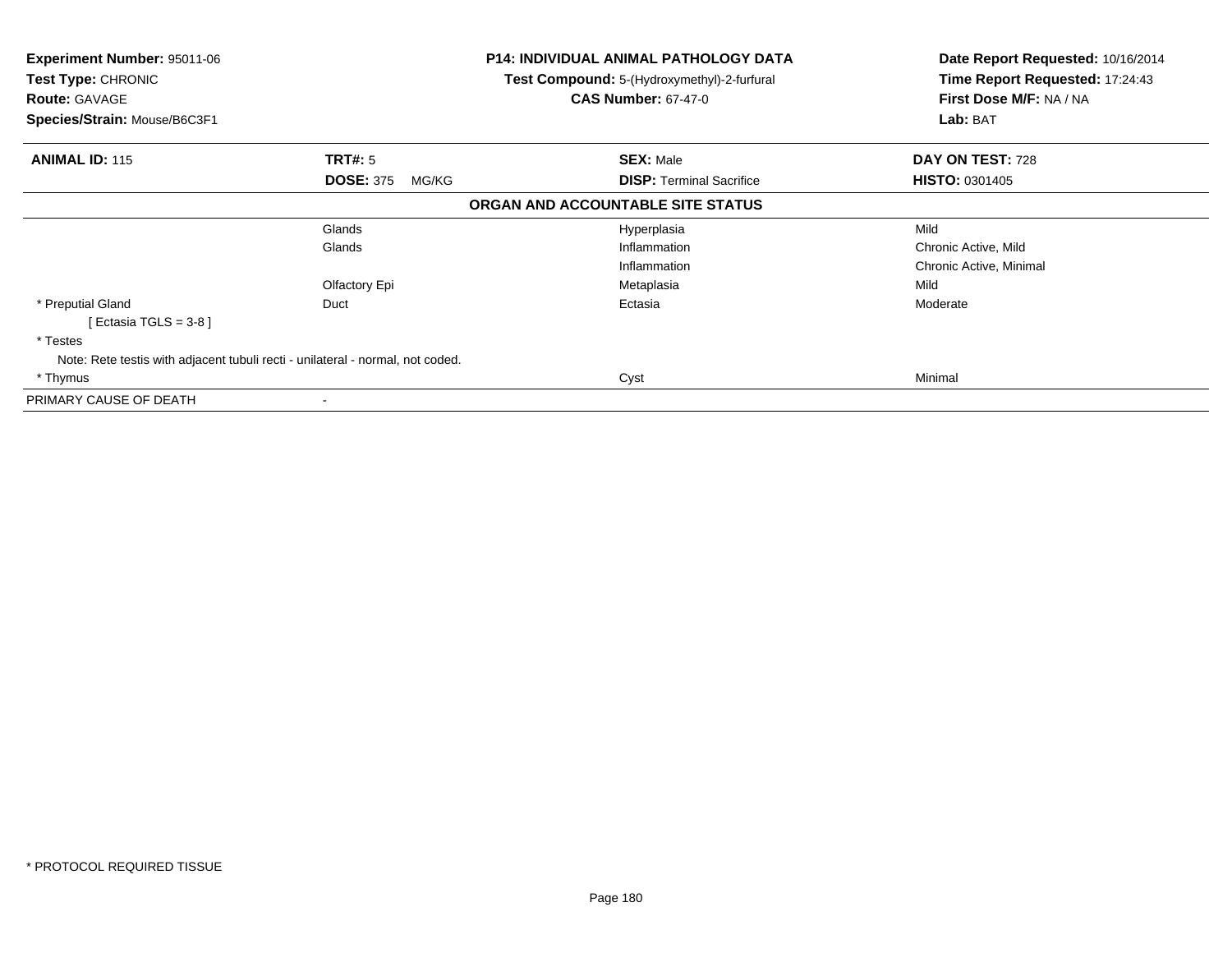|                                                           | <b>P14: INDIVIDUAL ANIMAL PATHOLOGY DATA</b> |                                                                                                                                                                      |
|-----------------------------------------------------------|----------------------------------------------|----------------------------------------------------------------------------------------------------------------------------------------------------------------------|
|                                                           | Test Compound: 5-(Hydroxymethyl)-2-furfural  |                                                                                                                                                                      |
|                                                           |                                              | First Dose M/F: NA / NA<br>Lab: BAT                                                                                                                                  |
| <b>TRT#: 5</b>                                            | <b>SEX: Male</b>                             | DAY ON TEST: 730                                                                                                                                                     |
| <b>DOSE: 375</b><br>MG/KG                                 | <b>DISP: Terminal Sacrifice</b>              | HISTO: 0301406                                                                                                                                                       |
|                                                           |                                              |                                                                                                                                                                      |
|                                                           |                                              |                                                                                                                                                                      |
| * Bone                                                    | * Bone Marrow                                | * Brain                                                                                                                                                              |
| * Esophagus                                               | * Eye                                        | * Gallbladder                                                                                                                                                        |
| * Heart                                                   | * Intestine Large, Cecum                     | * Intestine Large, Colon                                                                                                                                             |
| * Intestine Small, Duodenum                               | * Intestine Small, Ileum                     | * Intestine Small, Jejunum                                                                                                                                           |
| * Lung                                                    | * Lymph Node, Mandibular                     | * Mammary Gland                                                                                                                                                      |
| * Parathyroid Gland                                       | * Pituitary Gland                            | * Preputial Gland                                                                                                                                                    |
| * Salivary Glands                                         | * Seminal Vesicle                            | * Skin                                                                                                                                                               |
| * Stomach, Forestomach                                    | * Stomach, Glandular                         | * Testes                                                                                                                                                             |
| * Thyroid Gland                                           | * Trachea                                    | * Urinary Bladder                                                                                                                                                    |
|                                                           |                                              |                                                                                                                                                                      |
| Subcapsular                                               | Hyperplasia                                  | Minimal                                                                                                                                                              |
|                                                           | Mineralization                               | Minimal                                                                                                                                                              |
|                                                           | Nephropathy                                  | Mild                                                                                                                                                                 |
|                                                           | <b>Clear Cell Focus</b>                      |                                                                                                                                                                      |
|                                                           | Hepatocellular Adenoma                       | Multiple                                                                                                                                                             |
|                                                           | Inflammation                                 | Chronic Active, Minimal                                                                                                                                              |
| Hepatocyte                                                | Vacuolization Cytoplasmic                    | Mild                                                                                                                                                                 |
| Note: Clear cell focus also present on slides #12 and 14. |                                              |                                                                                                                                                                      |
|                                                           |                                              |                                                                                                                                                                      |
| [Clear Cell Focus TGLS = 4-4+15]                          |                                              |                                                                                                                                                                      |
| [ Hepatocellular Adenoma TGLS = 1,2,3-12+13+14 ]          |                                              |                                                                                                                                                                      |
|                                                           | Hyperplasia                                  | Lymphoid, Marked                                                                                                                                                     |
| Olfactory Epi                                             | Accumulation, Hyaline Droplet                | Minimal                                                                                                                                                              |
| <b>Respirat Epith</b>                                     | Accumulation, Hyaline Droplet                | Mild                                                                                                                                                                 |
| Olfactory Epi                                             | Degeneration                                 | Mild                                                                                                                                                                 |
| Glands                                                    | <b>Dilatation</b>                            | Mild                                                                                                                                                                 |
| Glands                                                    | Hyperplasia                                  | Mild                                                                                                                                                                 |
| Glands                                                    | Inflammation                                 | Chronic Active, Mild                                                                                                                                                 |
|                                                           | Inflammation                                 | Chronic Active, Minimal                                                                                                                                              |
| Olfactory Epi                                             | Metaplasia                                   | Minimal                                                                                                                                                              |
|                                                           |                                              | <b>CAS Number: 67-47-0</b><br>ORGAN AND ACCOUNTABLE SITE STATUS<br>Note: A portion of the hepatocellular adenomas present on slides #12 and 13 is also on slide #03. |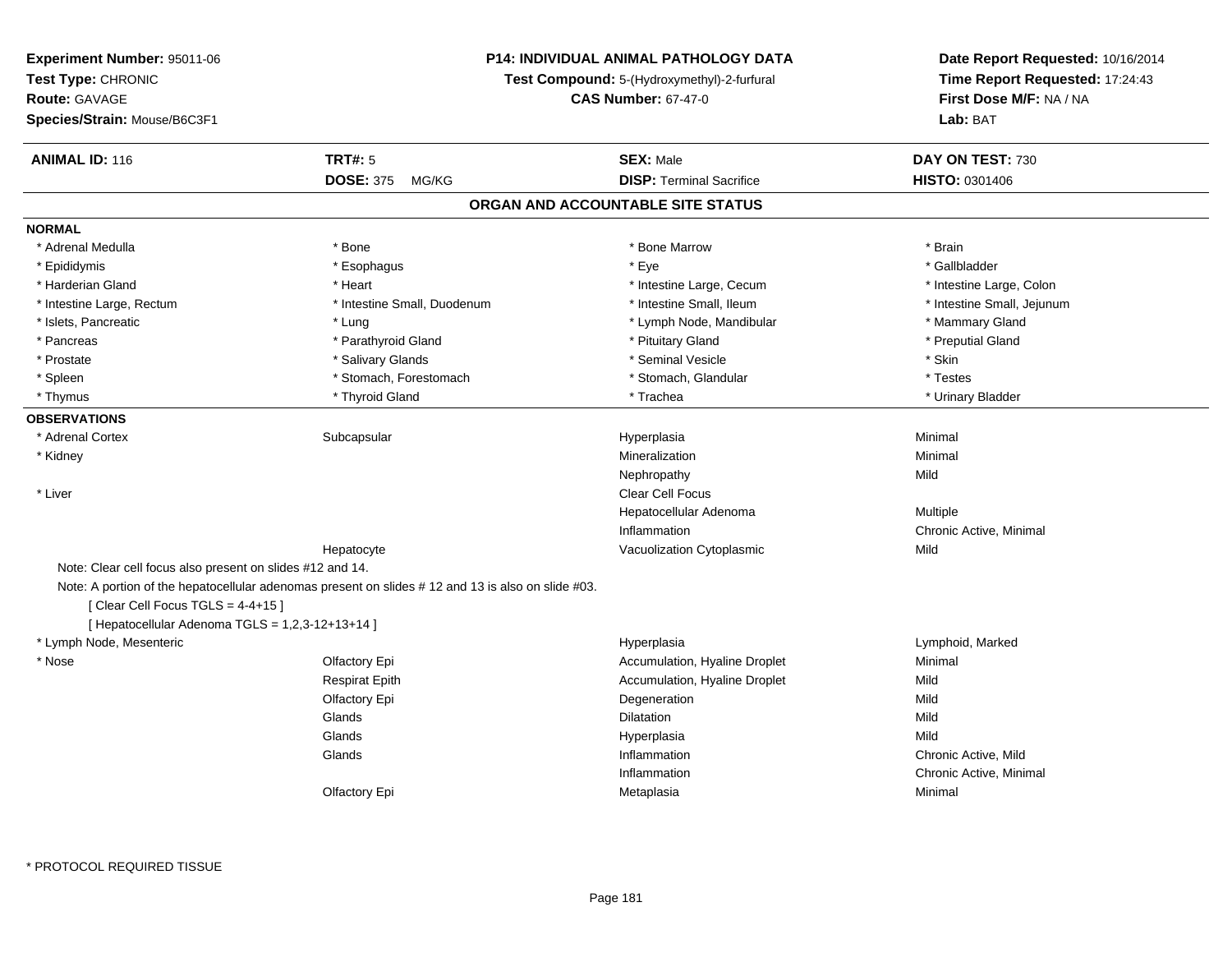| <b>Experiment Number: 95011-06</b><br><b>Test Type: CHRONIC</b>                |                            | <b>P14: INDIVIDUAL ANIMAL PATHOLOGY DATA</b><br>Test Compound: 5-(Hydroxymethyl)-2-furfural | Date Report Requested: 10/16/2014<br>Time Report Requested: 17:24:43 |  |
|--------------------------------------------------------------------------------|----------------------------|---------------------------------------------------------------------------------------------|----------------------------------------------------------------------|--|
| <b>Route: GAVAGE</b>                                                           | <b>CAS Number: 67-47-0</b> |                                                                                             | First Dose M/F: NA / NA                                              |  |
| Species/Strain: Mouse/B6C3F1                                                   |                            |                                                                                             | Lab: BAT                                                             |  |
| <b>ANIMAL ID: 116</b>                                                          | TRT#: 5                    | <b>SEX: Male</b>                                                                            | DAY ON TEST: 730                                                     |  |
|                                                                                | <b>DOSE: 375</b><br>MG/KG  | <b>DISP:</b> Terminal Sacrifice                                                             | <b>HISTO: 0301406</b>                                                |  |
|                                                                                |                            | ORGAN AND ACCOUNTABLE SITE STATUS                                                           |                                                                      |  |
| * Testes                                                                       |                            |                                                                                             |                                                                      |  |
| Note: Rete testis with adjacent tubuli recti - unilateral - normal, not coded. |                            |                                                                                             |                                                                      |  |
| PRIMARY CAUSE OF DEATH                                                         |                            |                                                                                             |                                                                      |  |

-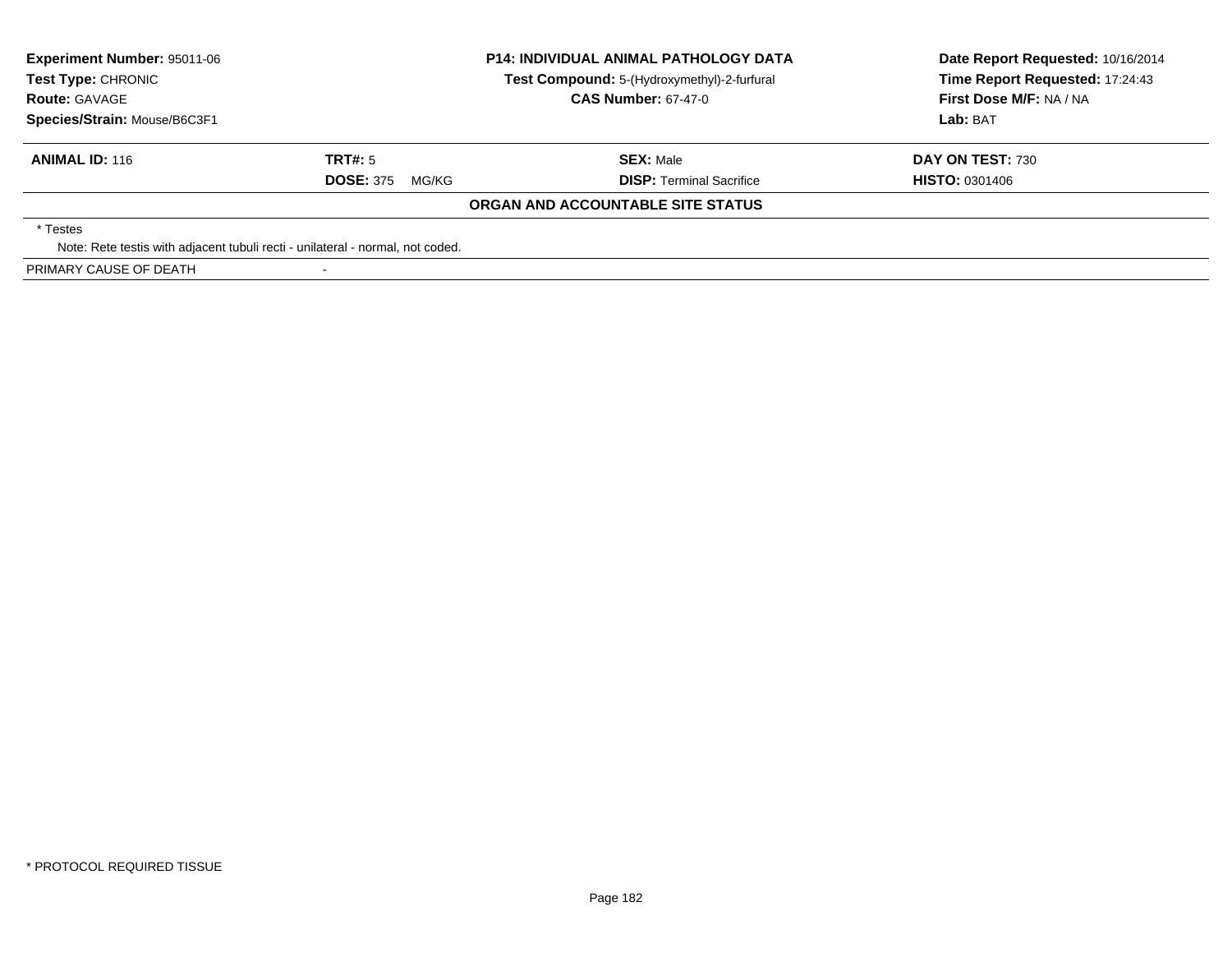| Experiment Number: 95011-06              | <b>P14: INDIVIDUAL ANIMAL PATHOLOGY DATA</b><br>Test Compound: 5-(Hydroxymethyl)-2-furfural<br><b>CAS Number: 67-47-0</b> |                                   | Date Report Requested: 10/16/2014 |  |
|------------------------------------------|---------------------------------------------------------------------------------------------------------------------------|-----------------------------------|-----------------------------------|--|
| Test Type: CHRONIC                       |                                                                                                                           |                                   | Time Report Requested: 17:24:43   |  |
| Route: GAVAGE                            |                                                                                                                           |                                   | First Dose M/F: NA / NA           |  |
| Species/Strain: Mouse/B6C3F1             |                                                                                                                           |                                   | Lab: BAT                          |  |
| <b>ANIMAL ID: 117</b>                    | <b>TRT#: 5</b>                                                                                                            | <b>SEX: Male</b>                  | DAY ON TEST: 399                  |  |
|                                          | <b>DOSE: 375</b><br>MG/KG                                                                                                 | <b>DISP: Natural Death</b>        | <b>HISTO: 0301407</b>             |  |
|                                          |                                                                                                                           | ORGAN AND ACCOUNTABLE SITE STATUS |                                   |  |
| <b>NORMAL</b>                            |                                                                                                                           |                                   |                                   |  |
| * Adrenal Medulla                        | * Bone                                                                                                                    | * Bone Marrow                     | * Brain                           |  |
| * Epididymis                             | * Esophagus                                                                                                               | * Eye                             | * Gallbladder                     |  |
| * Heart                                  | * Intestine Large, Cecum                                                                                                  | * Intestine Large, Colon          | * Intestine Large, Rectum         |  |
| * Intestine Small, Duodenum              | * Intestine Small, Ileum                                                                                                  | * Intestine Small, Jejunum        | * Islets. Pancreatic              |  |
| * Kidney                                 | * Lung                                                                                                                    | * Lymph Node, Mandibular          | * Lymph Node, Mesenteric          |  |
| * Nose                                   | * Pancreas                                                                                                                | * Parathyroid Gland               | * Pituitary Gland                 |  |
| * Preputial Gland                        | * Prostate                                                                                                                | * Salivary Glands                 | * Seminal Vesicle                 |  |
| * Skin                                   | * Spleen                                                                                                                  | * Stomach, Forestomach            | * Stomach, Glandular              |  |
| * Testes                                 | * Thymus                                                                                                                  | * Thyroid Gland                   | * Trachea                         |  |
| * Urinary Bladder                        |                                                                                                                           |                                   |                                   |  |
| <b>MISSING</b>                           |                                                                                                                           |                                   |                                   |  |
| * Mammary Gland                          |                                                                                                                           |                                   |                                   |  |
| <b>OBSERVATIONS</b>                      |                                                                                                                           |                                   |                                   |  |
| * Adrenal Cortex                         | Subcapsular                                                                                                               | Hyperplasia                       | Minimal                           |  |
| * Harderian Gland                        |                                                                                                                           | Adenoma                           |                                   |  |
| * Liver                                  |                                                                                                                           | Hepatocellular Adenoma            | Multiple                          |  |
|                                          | Hepatocyte                                                                                                                | Necrosis                          | Mild                              |  |
| [Hepatocellular Adenoma TGLS = 1,2-12+4] |                                                                                                                           |                                   |                                   |  |
| PRIMARY CAUSE OF DEATH                   | - Liver Hepatocellular Adenoma                                                                                            |                                   |                                   |  |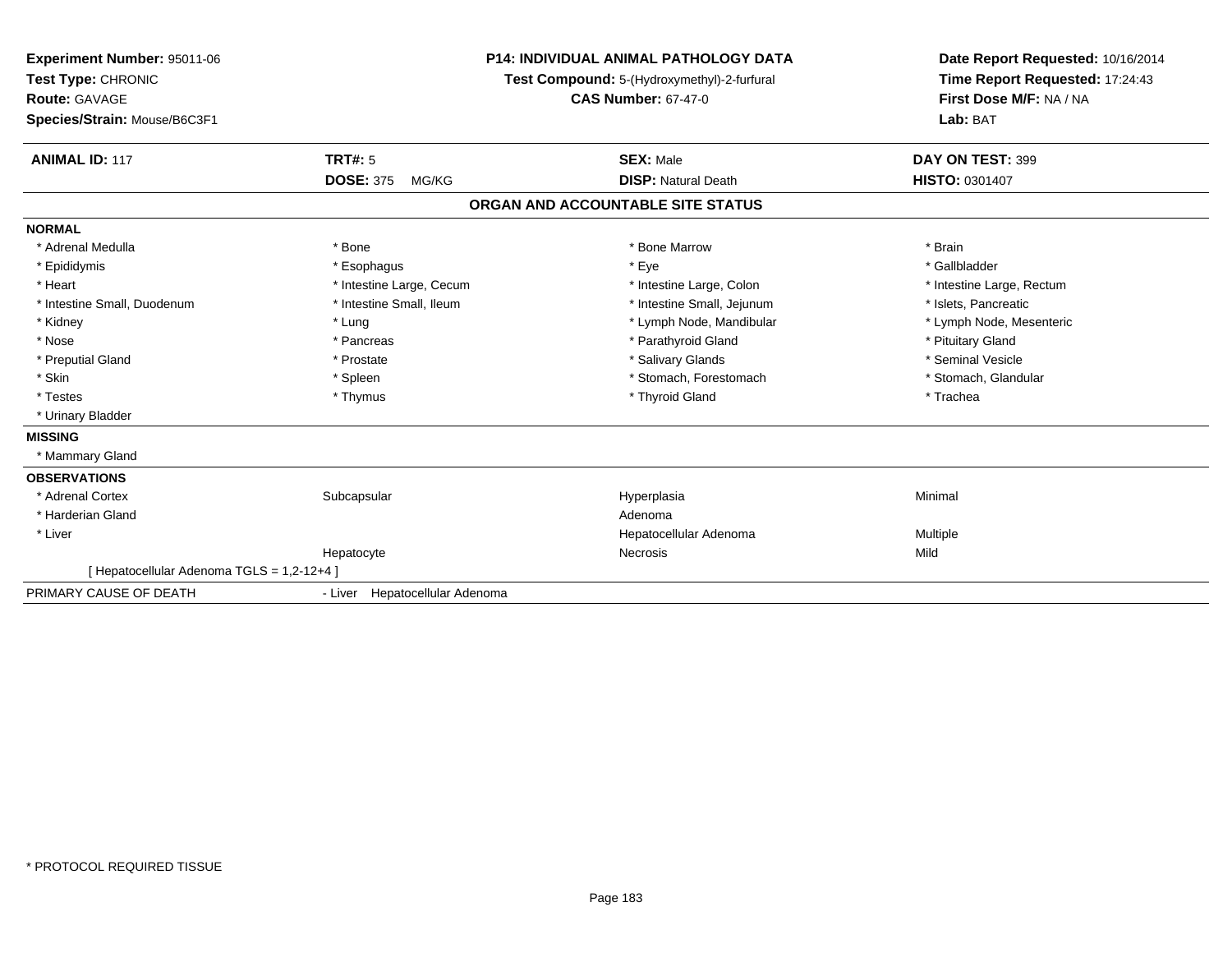| Experiment Number: 95011-06<br>Test Type: CHRONIC<br>Route: GAVAGE<br>Species/Strain: Mouse/B6C3F1                      | P14: INDIVIDUAL ANIMAL PATHOLOGY DATA<br>Test Compound: 5-(Hydroxymethyl)-2-furfural<br><b>CAS Number: 67-47-0</b>                                                                                                                         |                                   | Date Report Requested: 10/16/2014<br>Time Report Requested: 17:24:43<br>First Dose M/F: NA / NA<br>Lab: BAT |
|-------------------------------------------------------------------------------------------------------------------------|--------------------------------------------------------------------------------------------------------------------------------------------------------------------------------------------------------------------------------------------|-----------------------------------|-------------------------------------------------------------------------------------------------------------|
| <b>ANIMAL ID: 118</b>                                                                                                   | <b>TRT#: 5</b>                                                                                                                                                                                                                             | <b>SEX: Male</b>                  | DAY ON TEST: 730                                                                                            |
|                                                                                                                         | DOSE: 375 MG/KG                                                                                                                                                                                                                            | <b>DISP: Terminal Sacrifice</b>   | HISTO: 0301408                                                                                              |
|                                                                                                                         |                                                                                                                                                                                                                                            | ORGAN AND ACCOUNTABLE SITE STATUS |                                                                                                             |
| <b>NORMAL</b>                                                                                                           |                                                                                                                                                                                                                                            |                                   |                                                                                                             |
| * Adrenal Medulla                                                                                                       | * Bone                                                                                                                                                                                                                                     | * Bone Marrow                     | * Brain                                                                                                     |
| * Epididymis                                                                                                            | * Esophagus                                                                                                                                                                                                                                | * Eye                             | * Gallbladder                                                                                               |
| * Harderian Gland                                                                                                       | * Heart                                                                                                                                                                                                                                    | * Intestine Large, Cecum          | * Intestine Large, Colon                                                                                    |
| * Intestine Large, Rectum                                                                                               | * Intestine Small, Duodenum                                                                                                                                                                                                                | * Intestine Small, Ileum          | * Intestine Small, Jejunum                                                                                  |
| * Islets, Pancreatic                                                                                                    | * Lymph Node, Mandibular                                                                                                                                                                                                                   | * Lymph Node, Mesenteric          | * Pancreas                                                                                                  |
| * Parathyroid Gland                                                                                                     | * Pituitary Gland                                                                                                                                                                                                                          | * Preputial Gland                 | * Prostate                                                                                                  |
| * Salivary Glands                                                                                                       | * Seminal Vesicle                                                                                                                                                                                                                          | * Skin                            | * Spleen                                                                                                    |
| * Stomach, Forestomach                                                                                                  | * Stomach, Glandular                                                                                                                                                                                                                       | * Testes                          | * Thymus                                                                                                    |
| * Thyroid Gland                                                                                                         | * Trachea                                                                                                                                                                                                                                  | * Urinary Bladder                 |                                                                                                             |
| <b>MISSING</b>                                                                                                          |                                                                                                                                                                                                                                            |                                   |                                                                                                             |
| * Mammary Gland                                                                                                         |                                                                                                                                                                                                                                            |                                   |                                                                                                             |
| <b>OBSERVATIONS</b>                                                                                                     |                                                                                                                                                                                                                                            |                                   |                                                                                                             |
| * Adrenal Cortex                                                                                                        | Subcapsular                                                                                                                                                                                                                                | Hyperplasia                       | Minimal                                                                                                     |
| * Kidney                                                                                                                |                                                                                                                                                                                                                                            | Mineralization                    | Minimal                                                                                                     |
|                                                                                                                         |                                                                                                                                                                                                                                            | Nephropathy                       | Moderate                                                                                                    |
| * Liver                                                                                                                 |                                                                                                                                                                                                                                            | <b>Clear Cell Focus</b>           |                                                                                                             |
|                                                                                                                         |                                                                                                                                                                                                                                            | Hepatoblastoma                    |                                                                                                             |
|                                                                                                                         |                                                                                                                                                                                                                                            | Hepatocellular Adenoma            | Multiple                                                                                                    |
|                                                                                                                         |                                                                                                                                                                                                                                            | Hepatocellular Carcinoma          |                                                                                                             |
|                                                                                                                         |                                                                                                                                                                                                                                            | Inflammation                      | Chronic Active, Minimal                                                                                     |
|                                                                                                                         | Hepatocyte                                                                                                                                                                                                                                 | Vacuolization Cytoplasmic         | Mild                                                                                                        |
| [Hepatoblastoma TGLS = 3-14]<br>[ Hepatocellular Adenoma TGLS = 1,2-12+13 ]<br>[ Hepatocellular Carcinoma TGLS = 4-15 ] | Note: TGL#2-13: Prefer diagnosis of hepatocholangioma due to bile duct proliferation but unable to code using current TDMS lexicon for liver.<br>Note: A portion of the hepatocellular carcinoma present on slide #14 is also on slide #03 |                                   |                                                                                                             |
| * Lung                                                                                                                  |                                                                                                                                                                                                                                            | Pigmentation                      | Mild                                                                                                        |
| * Nose                                                                                                                  | Olfactory Epi                                                                                                                                                                                                                              | Degeneration                      | Mild                                                                                                        |
|                                                                                                                         | Glands                                                                                                                                                                                                                                     | Dilatation                        | Mild                                                                                                        |
|                                                                                                                         | Glands                                                                                                                                                                                                                                     |                                   | Mild                                                                                                        |
|                                                                                                                         |                                                                                                                                                                                                                                            | Hyperplasia                       |                                                                                                             |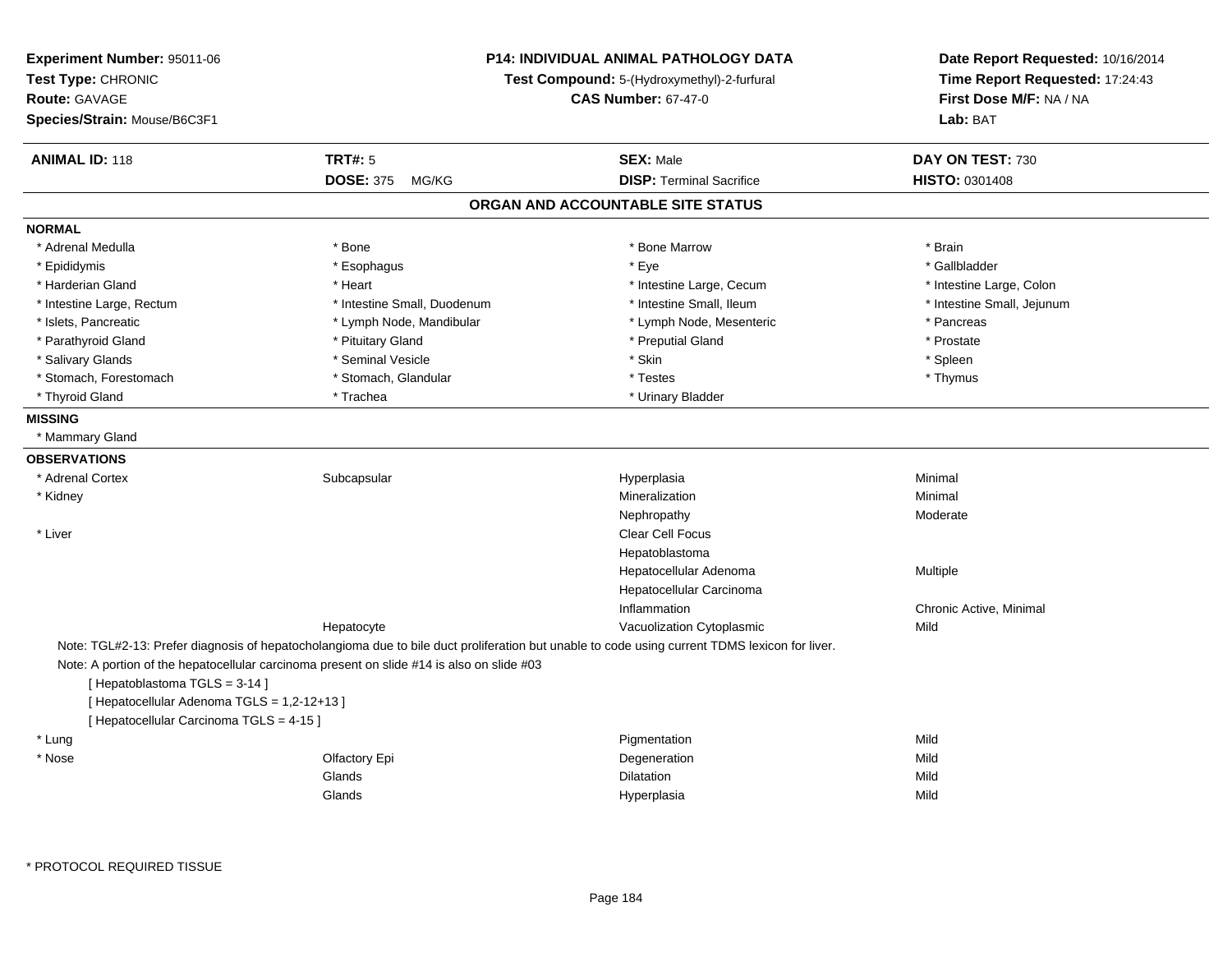| <b>Experiment Number: 95011-06</b><br>Test Type: CHRONIC                      |                           | P14: INDIVIDUAL ANIMAL PATHOLOGY DATA       | Date Report Requested: 10/16/2014 |
|-------------------------------------------------------------------------------|---------------------------|---------------------------------------------|-----------------------------------|
|                                                                               |                           | Test Compound: 5-(Hydroxymethyl)-2-furfural | Time Report Requested: 17:24:43   |
| <b>Route: GAVAGE</b>                                                          |                           | <b>CAS Number: 67-47-0</b>                  | First Dose M/F: NA / NA           |
| Species/Strain: Mouse/B6C3F1                                                  |                           |                                             | Lab: BAT                          |
| <b>ANIMAL ID: 118</b>                                                         | TRT#: 5                   | <b>SEX: Male</b>                            | DAY ON TEST: 730                  |
|                                                                               | <b>DOSE: 375</b><br>MG/KG | <b>DISP: Terminal Sacrifice</b>             | <b>HISTO: 0301408</b>             |
|                                                                               |                           | ORGAN AND ACCOUNTABLE SITE STATUS           |                                   |
|                                                                               |                           | Inflammation                                | Chronic Active, Minimal           |
|                                                                               | Olfactory Epi             | Metaplasia                                  | Mild                              |
| * Testes                                                                      |                           |                                             |                                   |
| Note: Rete testis with adjacent tubuli recti - bilateral - normal, not coded. |                           |                                             |                                   |
| PRIMARY CAUSE OF DEATH                                                        |                           |                                             |                                   |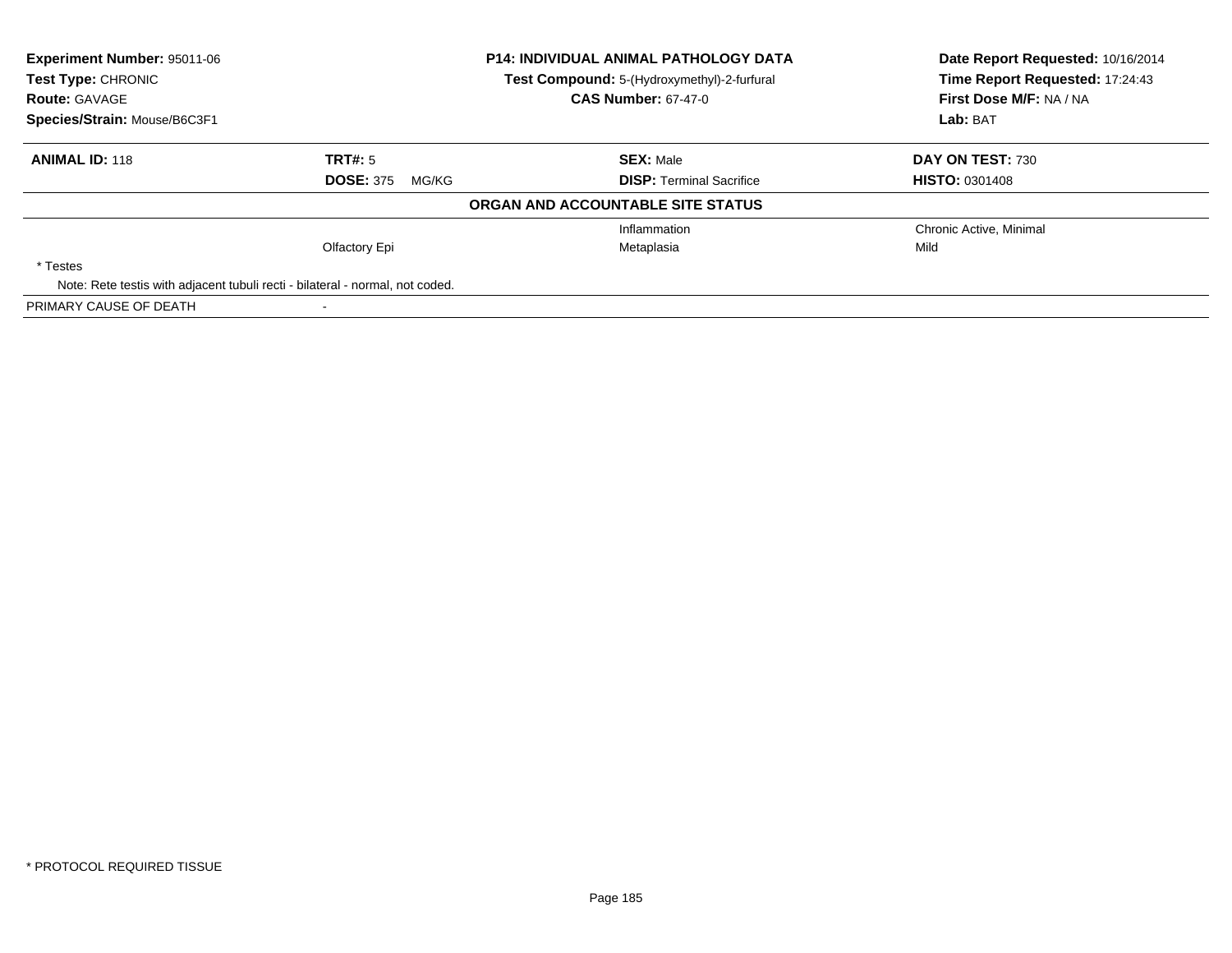| Experiment Number: 95011-06<br>Test Type: CHRONIC<br><b>Route: GAVAGE</b><br>Species/Strain: Mouse/B6C3F1 |                                                                                                                                          | <b>P14: INDIVIDUAL ANIMAL PATHOLOGY DATA</b><br>Test Compound: 5-(Hydroxymethyl)-2-furfural<br><b>CAS Number: 67-47-0</b> | Date Report Requested: 10/16/2014<br>Time Report Requested: 17:24:43<br>First Dose M/F: NA / NA<br>Lab: BAT |
|-----------------------------------------------------------------------------------------------------------|------------------------------------------------------------------------------------------------------------------------------------------|---------------------------------------------------------------------------------------------------------------------------|-------------------------------------------------------------------------------------------------------------|
| <b>ANIMAL ID: 119</b>                                                                                     | <b>TRT#: 5</b>                                                                                                                           | <b>SEX: Male</b>                                                                                                          | DAY ON TEST: 527                                                                                            |
|                                                                                                           | <b>DOSE: 375</b><br>MG/KG                                                                                                                | <b>DISP:</b> Moribund Sacrifice                                                                                           | <b>HISTO: 0301409</b>                                                                                       |
|                                                                                                           |                                                                                                                                          | ORGAN AND ACCOUNTABLE SITE STATUS                                                                                         |                                                                                                             |
| <b>NORMAL</b>                                                                                             |                                                                                                                                          |                                                                                                                           |                                                                                                             |
| * Adrenal Medulla                                                                                         | * Bone                                                                                                                                   | * Bone Marrow                                                                                                             | * Epididymis                                                                                                |
| * Esophagus                                                                                               | * Eye                                                                                                                                    | * Gallbladder                                                                                                             | * Harderian Gland                                                                                           |
| * Intestine Large, Cecum                                                                                  | * Intestine Large, Colon                                                                                                                 | * Intestine Large, Rectum                                                                                                 | * Intestine Small, Duodenum                                                                                 |
| * Intestine Small, Ileum                                                                                  | * Intestine Small, Jejunum                                                                                                               | * Islets, Pancreatic                                                                                                      | * Lymph Node, Mandibular                                                                                    |
| * Lymph Node, Mesenteric                                                                                  | * Pancreas                                                                                                                               | * Parathyroid Gland                                                                                                       | * Pituitary Gland                                                                                           |
| * Prostate                                                                                                | * Salivary Glands                                                                                                                        | * Seminal Vesicle                                                                                                         | * Skin                                                                                                      |
| * Stomach, Forestomach                                                                                    | * Stomach, Glandular                                                                                                                     | * Testes                                                                                                                  | * Thyroid Gland                                                                                             |
| * Trachea                                                                                                 | * Urinary Bladder                                                                                                                        |                                                                                                                           |                                                                                                             |
| <b>MISSING</b>                                                                                            |                                                                                                                                          |                                                                                                                           |                                                                                                             |
| * Mammary Gland                                                                                           |                                                                                                                                          |                                                                                                                           |                                                                                                             |
| <b>OBSERVATIONS</b>                                                                                       |                                                                                                                                          |                                                                                                                           |                                                                                                             |
| * Adrenal Cortex                                                                                          | Subcapsular                                                                                                                              | Hyperplasia                                                                                                               | Minimal                                                                                                     |
| * Brain                                                                                                   | Cerebrum, Hippocampus, Neuron                                                                                                            | Necrosis                                                                                                                  | Focal, Mild                                                                                                 |
| * Heart                                                                                                   |                                                                                                                                          | Hepatocholangiocarcinoma                                                                                                  | Metastatic (Liver)                                                                                          |
| * Kidney                                                                                                  |                                                                                                                                          | Hepatocholangiocarcinoma                                                                                                  | Metastatic (Liver)                                                                                          |
|                                                                                                           |                                                                                                                                          | Mineralization                                                                                                            | Minimal                                                                                                     |
|                                                                                                           |                                                                                                                                          | Nephropathy                                                                                                               | Minimal                                                                                                     |
| * Liver                                                                                                   |                                                                                                                                          | <b>Eosinophilic Focus</b>                                                                                                 |                                                                                                             |
|                                                                                                           |                                                                                                                                          | Hepatocholangiocarcinoma                                                                                                  |                                                                                                             |
|                                                                                                           |                                                                                                                                          | Inflammation                                                                                                              | Chronic Active, Minimal                                                                                     |
| [Hepatocholangiocarcinoma TGLS = 2-12]                                                                    |                                                                                                                                          |                                                                                                                           |                                                                                                             |
| * Lung                                                                                                    | Mediastinum                                                                                                                              | Hepatocholangiocarcinoma                                                                                                  | Metastatic (Liver)                                                                                          |
|                                                                                                           |                                                                                                                                          | Hepatocholangiocarcinoma                                                                                                  | Metastatic (Liver)                                                                                          |
| [Hepatocholangiocarcinoma TGLS = 3-3]                                                                     |                                                                                                                                          |                                                                                                                           |                                                                                                             |
| Lymph Node                                                                                                | Mediastinal                                                                                                                              | Hepatocholangiocarcinoma                                                                                                  | Metastatic (Liver)                                                                                          |
|                                                                                                           |                                                                                                                                          | Hepatocholangiocarcinoma                                                                                                  | Metastatic (Liver)                                                                                          |
|                                                                                                           | Note: Metastatic hepatocholangiocarcinoma also involves bronchial lymph node. Bronchial L N is not currently listed in the TDMS lexicon. |                                                                                                                           |                                                                                                             |
| * Nose                                                                                                    | Olfactory Epi                                                                                                                            | Degeneration                                                                                                              | Mild                                                                                                        |
|                                                                                                           | Glands                                                                                                                                   | Dilatation                                                                                                                | Mild                                                                                                        |
|                                                                                                           | Glands                                                                                                                                   | Hyperplasia                                                                                                               | Mild                                                                                                        |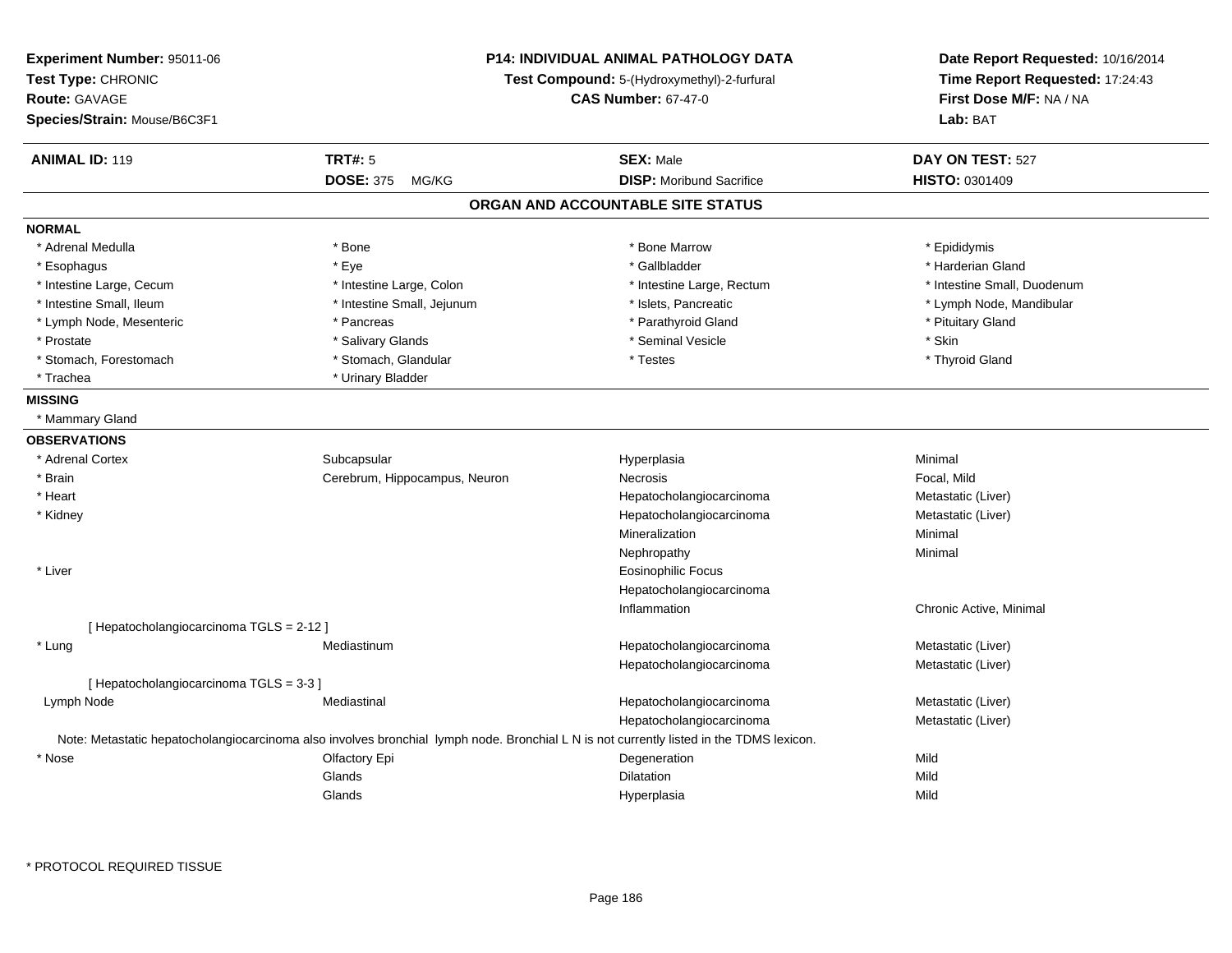| Experiment Number: 95011-06<br><b>Test Type: CHRONIC</b><br><b>Route: GAVAGE</b> |                                     | <b>P14: INDIVIDUAL ANIMAL PATHOLOGY DATA</b><br><b>Test Compound:</b> 5-(Hydroxymethyl)-2-furfural<br><b>CAS Number: 67-47-0</b> | Date Report Requested: 10/16/2014<br>Time Report Requested: 17:24:43<br>First Dose M/F: NA / NA |
|----------------------------------------------------------------------------------|-------------------------------------|----------------------------------------------------------------------------------------------------------------------------------|-------------------------------------------------------------------------------------------------|
| Species/Strain: Mouse/B6C3F1                                                     |                                     |                                                                                                                                  | Lab: BAT                                                                                        |
| <b>ANIMAL ID: 119</b>                                                            | <b>TRT#: 5</b>                      | <b>SEX: Male</b>                                                                                                                 | DAY ON TEST: 527                                                                                |
|                                                                                  | <b>DOSE: 375</b><br>MG/KG           | <b>DISP:</b> Moribund Sacrifice                                                                                                  | <b>HISTO: 0301409</b>                                                                           |
|                                                                                  |                                     | ORGAN AND ACCOUNTABLE SITE STATUS                                                                                                |                                                                                                 |
|                                                                                  | Olfactory Epi                       | Metaplasia                                                                                                                       | Mild                                                                                            |
| * Preputial Gland                                                                | Duct                                | Ectasia                                                                                                                          | Mild                                                                                            |
| Ectasia TGLS = 1-8 ]                                                             |                                     |                                                                                                                                  |                                                                                                 |
| * Spleen                                                                         |                                     | Hematopoietic Cell Proliferation                                                                                                 | Mild                                                                                            |
| * Testes                                                                         |                                     |                                                                                                                                  |                                                                                                 |
| Note: Rete testis with adjacent tubulo recti - unilateral - normal, not coded.   |                                     |                                                                                                                                  |                                                                                                 |
| * Thymus                                                                         |                                     | Atrophy                                                                                                                          | Moderate                                                                                        |
|                                                                                  |                                     | Cyst                                                                                                                             | Minimal                                                                                         |
| PRIMARY CAUSE OF DEATH                                                           | Hepatocholangiocarcinoma<br>- Liver |                                                                                                                                  |                                                                                                 |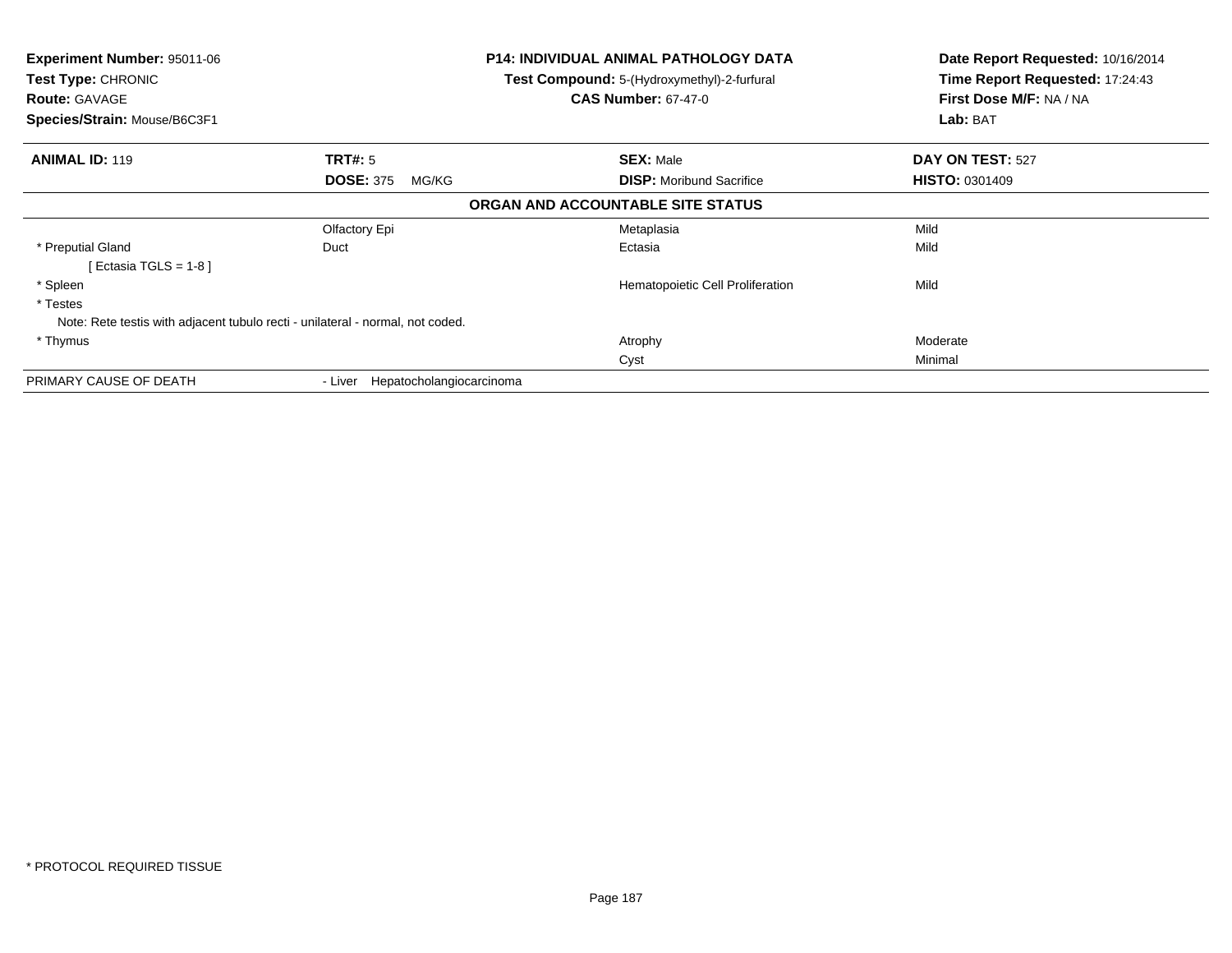| Experiment Number: 95011-06<br>Test Type: CHRONIC<br><b>Route: GAVAGE</b><br>Species/Strain: Mouse/B6C3F1 | <b>P14: INDIVIDUAL ANIMAL PATHOLOGY DATA</b><br>Test Compound: 5-(Hydroxymethyl)-2-furfural<br><b>CAS Number: 67-47-0</b> |                                   | Date Report Requested: 10/16/2014<br>Time Report Requested: 17:24:43<br>First Dose M/F: NA / NA<br>Lab: BAT |
|-----------------------------------------------------------------------------------------------------------|---------------------------------------------------------------------------------------------------------------------------|-----------------------------------|-------------------------------------------------------------------------------------------------------------|
| <b>ANIMAL ID: 120</b>                                                                                     | <b>TRT#: 5</b>                                                                                                            | <b>SEX: Male</b>                  | DAY ON TEST: 730                                                                                            |
|                                                                                                           | DOSE: 375 MG/KG                                                                                                           | <b>DISP: Terminal Sacrifice</b>   | HISTO: 0301410                                                                                              |
|                                                                                                           |                                                                                                                           | ORGAN AND ACCOUNTABLE SITE STATUS |                                                                                                             |
| <b>NORMAL</b>                                                                                             |                                                                                                                           |                                   |                                                                                                             |
| * Adrenal Medulla                                                                                         | * Bone                                                                                                                    | * Bone Marrow                     | * Brain                                                                                                     |
| * Epididymis                                                                                              | * Esophagus                                                                                                               | * Eye                             | * Gallbladder                                                                                               |
| * Harderian Gland                                                                                         | * Heart                                                                                                                   | * Intestine Large, Cecum          | * Intestine Large, Colon                                                                                    |
| * Intestine Large, Rectum                                                                                 | * Intestine Small, Duodenum                                                                                               | * Intestine Small, Ileum          | * Islets, Pancreatic                                                                                        |
| * Lymph Node, Mandibular                                                                                  | * Pancreas                                                                                                                | * Parathyroid Gland               | * Pituitary Gland                                                                                           |
| * Prostate                                                                                                | * Salivary Glands                                                                                                         | * Seminal Vesicle                 | * Skin                                                                                                      |
| * Spleen                                                                                                  | * Stomach, Forestomach                                                                                                    | * Stomach, Glandular              | * Testes                                                                                                    |
| * Thyroid Gland                                                                                           | * Trachea                                                                                                                 | * Urinary Bladder                 |                                                                                                             |
| <b>MISSING</b>                                                                                            |                                                                                                                           |                                   |                                                                                                             |
| * Mammary Gland                                                                                           |                                                                                                                           |                                   |                                                                                                             |
| <b>OBSERVATIONS</b>                                                                                       |                                                                                                                           |                                   |                                                                                                             |
| * Adrenal Cortex                                                                                          | Subcapsular                                                                                                               | Hyperplasia                       | Minimal                                                                                                     |
| * Intestine Small, Jejunum                                                                                |                                                                                                                           | Inflammation                      | Chronic Active, Mild                                                                                        |
| * Kidney                                                                                                  | <b>Renal Tubule</b>                                                                                                       | Cyst                              |                                                                                                             |
|                                                                                                           |                                                                                                                           | Mineralization                    | Minimal                                                                                                     |
|                                                                                                           |                                                                                                                           | Nephropathy                       | Mild                                                                                                        |
| * Liver                                                                                                   |                                                                                                                           | <b>Eosinophilic Focus</b>         |                                                                                                             |
|                                                                                                           |                                                                                                                           | Inflammation                      | Chronic Active, Minimal                                                                                     |
|                                                                                                           | Hepatocyte                                                                                                                | Vacuolization Cytoplasmic         | Mild                                                                                                        |
| * Lung                                                                                                    |                                                                                                                           | Inflammation                      | Chronic Active, Minimal                                                                                     |
| * Lymph Node, Mesenteric                                                                                  |                                                                                                                           | Hyperplasia                       | Lymphoid, Moderate                                                                                          |
| Mesentery                                                                                                 | Fat                                                                                                                       | Fibrosis                          | Moderate                                                                                                    |
|                                                                                                           | Fat                                                                                                                       | Inflammation                      | Chronic Active, Minimal                                                                                     |
|                                                                                                           | Fat                                                                                                                       | Mineralization                    | Mild                                                                                                        |
|                                                                                                           | Fat                                                                                                                       | Necrosis                          | Marked                                                                                                      |
|                                                                                                           |                                                                                                                           | Pigmentation                      | Mild                                                                                                        |
| [Necrosis TGLS = $1-12$ ]                                                                                 |                                                                                                                           |                                   |                                                                                                             |
| * Nose                                                                                                    | <b>Respirat Epith</b>                                                                                                     | Accumulation, Hyaline Droplet     | Mild                                                                                                        |
|                                                                                                           | Glands                                                                                                                    | Dilatation                        | Mild                                                                                                        |
|                                                                                                           | Glands                                                                                                                    | Hyperplasia                       | Mild                                                                                                        |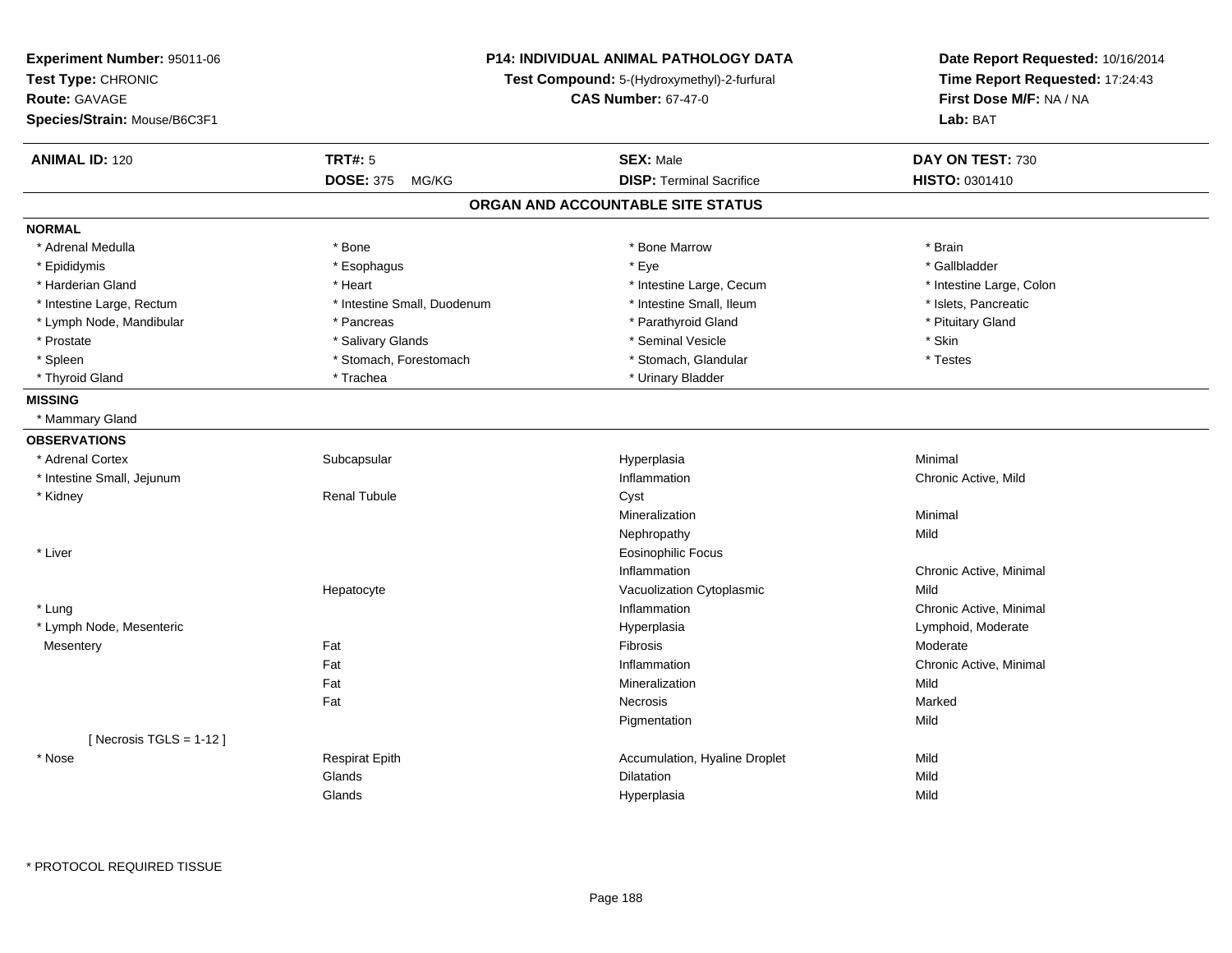| Experiment Number: 95011-06<br>Test Type: CHRONIC<br><b>Route: GAVAGE</b> |                           | <b>P14: INDIVIDUAL ANIMAL PATHOLOGY DATA</b><br>Test Compound: 5-(Hydroxymethyl)-2-furfural<br><b>CAS Number: 67-47-0</b> | Date Report Requested: 10/16/2014<br>Time Report Requested: 17:24:43<br>First Dose M/F: NA / NA |
|---------------------------------------------------------------------------|---------------------------|---------------------------------------------------------------------------------------------------------------------------|-------------------------------------------------------------------------------------------------|
| Species/Strain: Mouse/B6C3F1                                              |                           |                                                                                                                           | Lab: BAT                                                                                        |
| <b>ANIMAL ID: 120</b>                                                     | <b>TRT#: 5</b>            | <b>SEX: Male</b>                                                                                                          | DAY ON TEST: 730                                                                                |
|                                                                           | <b>DOSE: 375</b><br>MG/KG | <b>DISP:</b> Terminal Sacrifice                                                                                           | <b>HISTO: 0301410</b>                                                                           |
|                                                                           |                           | ORGAN AND ACCOUNTABLE SITE STATUS                                                                                         |                                                                                                 |
|                                                                           | Glands                    | Inflammation                                                                                                              | Chronic Active, Mild                                                                            |
|                                                                           |                           | Inflammation                                                                                                              | Chronic Active, Minimal                                                                         |
|                                                                           | Olfactory Epi             | Metaplasia                                                                                                                | Mild                                                                                            |
| * Preputial Gland                                                         |                           | Inflammation                                                                                                              | Chronic Active, Minimal                                                                         |
| * Thymus                                                                  |                           | Atrophy                                                                                                                   | Mild                                                                                            |
| PRIMARY CAUSE OF DEATH                                                    |                           |                                                                                                                           |                                                                                                 |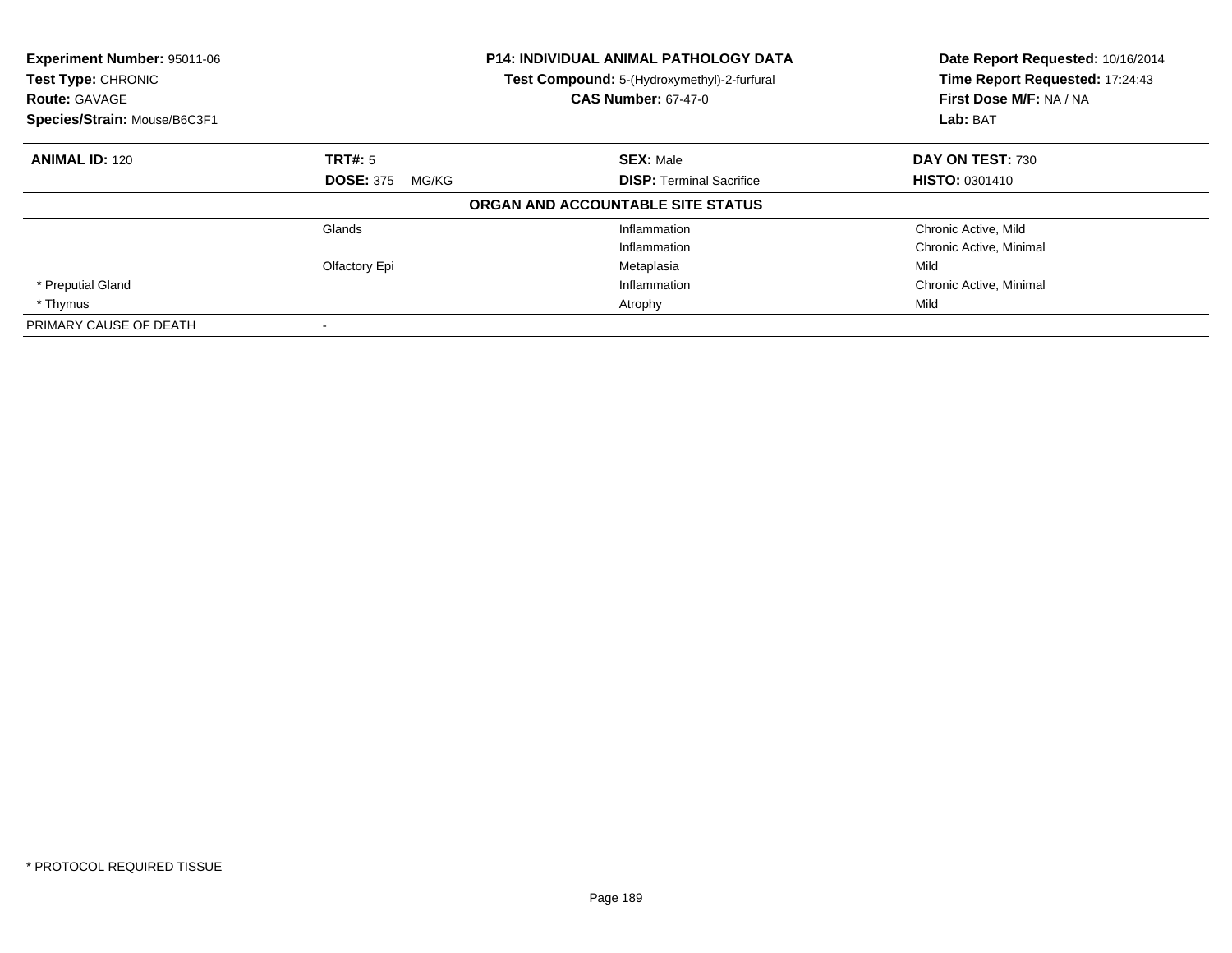| Experiment Number: 95011-06<br>Test Type: CHRONIC<br>Route: GAVAGE<br>Species/Strain: Mouse/B6C3F1 |                           | P14: INDIVIDUAL ANIMAL PATHOLOGY DATA<br>Test Compound: 5-(Hydroxymethyl)-2-furfural<br><b>CAS Number: 67-47-0</b> | Date Report Requested: 10/16/2014<br>Time Report Requested: 17:24:43<br>First Dose M/F: NA / NA<br>Lab: BAT |
|----------------------------------------------------------------------------------------------------|---------------------------|--------------------------------------------------------------------------------------------------------------------|-------------------------------------------------------------------------------------------------------------|
| <b>ANIMAL ID: 121</b>                                                                              | <b>TRT#: 5</b>            | <b>SEX: Male</b>                                                                                                   | DAY ON TEST: 729                                                                                            |
|                                                                                                    | <b>DOSE: 375</b><br>MG/KG | <b>DISP: Terminal Sacrifice</b>                                                                                    | HISTO: 0301411                                                                                              |
|                                                                                                    |                           | ORGAN AND ACCOUNTABLE SITE STATUS                                                                                  |                                                                                                             |
| <b>NORMAL</b>                                                                                      |                           |                                                                                                                    |                                                                                                             |
| * Adrenal Medulla                                                                                  | * Bone                    | * Bone Marrow                                                                                                      | * Brain                                                                                                     |
| * Epididymis                                                                                       | * Esophagus               | * Eye                                                                                                              | * Gallbladder                                                                                               |
| * Heart                                                                                            | * Intestine Large, Cecum  | * Intestine Large, Colon                                                                                           | * Intestine Large, Rectum                                                                                   |
| * Intestine Small, Duodenum                                                                        | * Intestine Small, Ileum  | * Intestine Small, Jejunum                                                                                         | * Islets, Pancreatic                                                                                        |
| * Lung                                                                                             | * Lymph Node, Mandibular  | * Lymph Node, Mesenteric                                                                                           | * Pancreas                                                                                                  |
| * Parathyroid Gland                                                                                | * Pituitary Gland         | * Preputial Gland                                                                                                  | * Prostate                                                                                                  |
| * Salivary Glands                                                                                  | * Seminal Vesicle         | * Skin                                                                                                             | * Spleen                                                                                                    |
| * Stomach, Forestomach                                                                             | * Stomach, Glandular      | * Testes                                                                                                           | * Trachea                                                                                                   |
| * Urinary Bladder                                                                                  |                           |                                                                                                                    |                                                                                                             |
| <b>MISSING</b>                                                                                     |                           |                                                                                                                    |                                                                                                             |
| * Mammary Gland                                                                                    | * Thymus                  |                                                                                                                    |                                                                                                             |
| <b>OBSERVATIONS</b>                                                                                |                           |                                                                                                                    |                                                                                                             |
| * Adrenal Cortex                                                                                   | Subcapsular               | Hyperplasia                                                                                                        | Mild                                                                                                        |
| * Harderian Gland                                                                                  |                           | Hyperplasia                                                                                                        | Marked                                                                                                      |
| * Kidney                                                                                           |                           | Mineralization                                                                                                     | Minimal                                                                                                     |
|                                                                                                    |                           | Nephropathy                                                                                                        | Minimal                                                                                                     |
| * Liver                                                                                            |                           | Hepatoblastoma                                                                                                     |                                                                                                             |
|                                                                                                    |                           | Hepatocellular Adenoma                                                                                             | <b>Multiple</b>                                                                                             |
|                                                                                                    |                           | Inflammation                                                                                                       | Chronic Active, Minimal                                                                                     |
|                                                                                                    |                           | <b>Mixed Cell Focus</b>                                                                                            |                                                                                                             |
|                                                                                                    | Hepatocyte                | <b>Necrosis</b>                                                                                                    | Mild                                                                                                        |
|                                                                                                    | Hepatocyte                | Vacuolization Cytoplasmic                                                                                          | Moderate                                                                                                    |
| Note: Hepatocellular adenoma also on slide #03.                                                    |                           |                                                                                                                    |                                                                                                             |
| [Hepatoblastoma TGLS = 1-12]                                                                       |                           |                                                                                                                    |                                                                                                             |
| [ Hepatocellular Adenoma TGLS = 2,3-13+14 ]                                                        |                           |                                                                                                                    |                                                                                                             |
| [Mixed Cell Focus TGLS = 4-15+15REE]                                                               |                           |                                                                                                                    |                                                                                                             |
| * Nose                                                                                             | Olfactory Epi             | Accumulation, Hyaline Droplet                                                                                      | Mild                                                                                                        |
|                                                                                                    | <b>Respirat Epith</b>     | Accumulation, Hyaline Droplet                                                                                      | Mild                                                                                                        |
|                                                                                                    | Glands                    | <b>Dilatation</b>                                                                                                  | Mild                                                                                                        |
|                                                                                                    | Glands                    | Hyperplasia                                                                                                        | Mild                                                                                                        |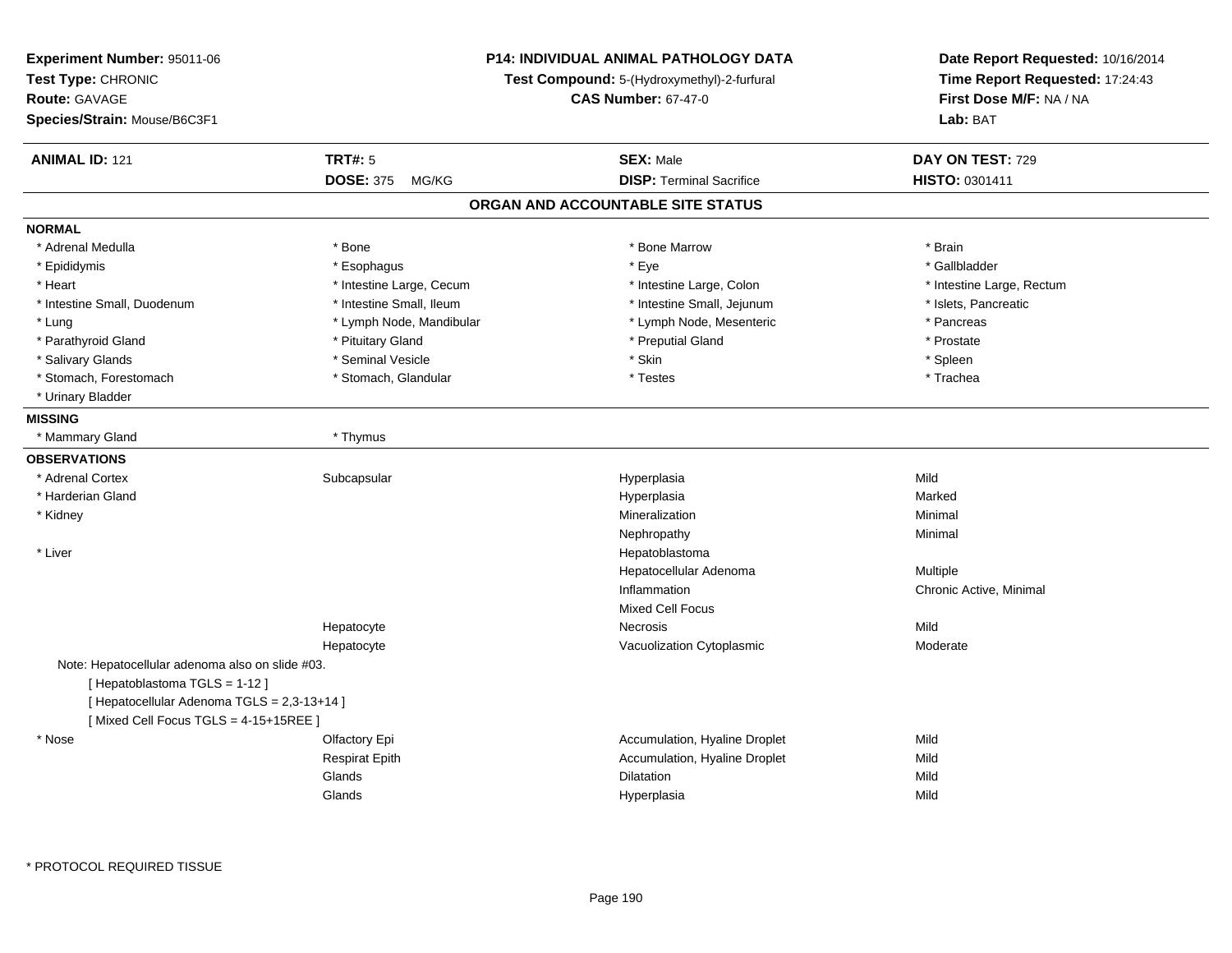| Experiment Number: 95011-06<br>Test Type: CHRONIC<br><b>Route: GAVAGE</b> |                                                                               | <b>P14: INDIVIDUAL ANIMAL PATHOLOGY DATA</b><br>Test Compound: 5-(Hydroxymethyl)-2-furfural<br><b>CAS Number: 67-47-0</b> | Date Report Requested: 10/16/2014<br>Time Report Requested: 17:24:43<br>First Dose M/F: NA / NA |  |
|---------------------------------------------------------------------------|-------------------------------------------------------------------------------|---------------------------------------------------------------------------------------------------------------------------|-------------------------------------------------------------------------------------------------|--|
| Species/Strain: Mouse/B6C3F1                                              |                                                                               |                                                                                                                           | Lab: BAT                                                                                        |  |
| <b>ANIMAL ID: 121</b>                                                     | TRT#: 5                                                                       | <b>SEX: Male</b>                                                                                                          | DAY ON TEST: 729                                                                                |  |
|                                                                           | <b>DOSE: 375</b><br>MG/KG                                                     | <b>DISP:</b> Terminal Sacrifice                                                                                           | <b>HISTO: 0301411</b>                                                                           |  |
|                                                                           |                                                                               | ORGAN AND ACCOUNTABLE SITE STATUS                                                                                         |                                                                                                 |  |
|                                                                           | Olfactory Epi                                                                 | Hyperplasia                                                                                                               | Minimal                                                                                         |  |
|                                                                           | Glands                                                                        | Inflammation                                                                                                              | Chronic Active, Minimal                                                                         |  |
|                                                                           | Olfactory Epi                                                                 | Metaplasia                                                                                                                | Mild                                                                                            |  |
| * Testes                                                                  |                                                                               |                                                                                                                           |                                                                                                 |  |
|                                                                           | Note: Rete testis with adjacent tubuli recti - bilateral - normal, not coded. |                                                                                                                           |                                                                                                 |  |
| * Thyroid Gland                                                           | <b>Follicular Cel</b>                                                         | Hyperplasia                                                                                                               | Mild                                                                                            |  |
| PRIMARY CAUSE OF DEATH                                                    |                                                                               |                                                                                                                           |                                                                                                 |  |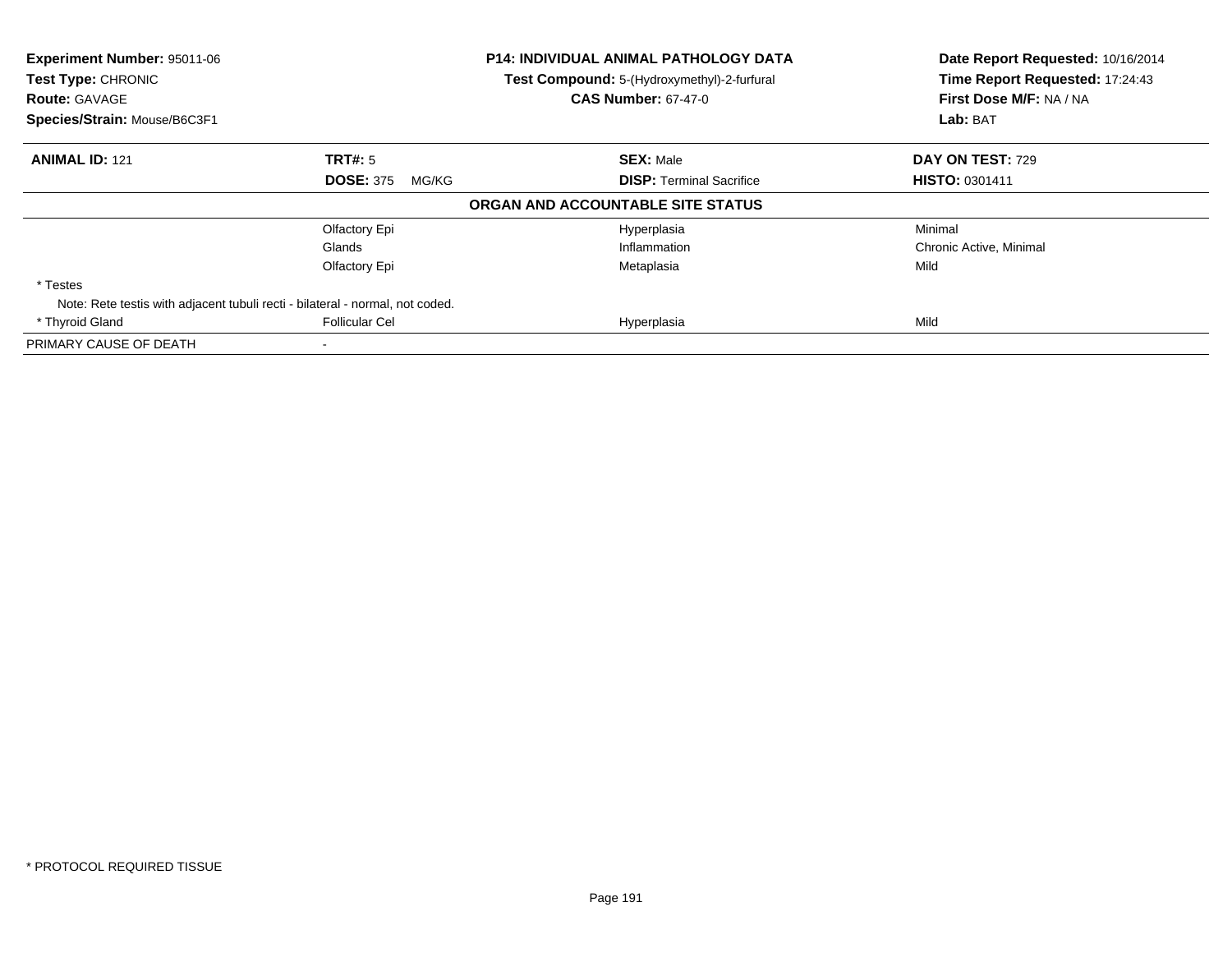| Experiment Number: 95011-06<br>Test Type: CHRONIC<br><b>Route: GAVAGE</b><br>Species/Strain: Mouse/B6C3F1 | P14: INDIVIDUAL ANIMAL PATHOLOGY DATA<br>Test Compound: 5-(Hydroxymethyl)-2-furfural<br><b>CAS Number: 67-47-0</b> |                                   | Date Report Requested: 10/16/2014<br>Time Report Requested: 17:24:43<br>First Dose M/F: NA / NA<br>Lab: BAT |
|-----------------------------------------------------------------------------------------------------------|--------------------------------------------------------------------------------------------------------------------|-----------------------------------|-------------------------------------------------------------------------------------------------------------|
| <b>ANIMAL ID: 122</b>                                                                                     | <b>TRT#: 5</b>                                                                                                     | <b>SEX: Male</b>                  | DAY ON TEST: 728                                                                                            |
|                                                                                                           | <b>DOSE: 375</b><br>MG/KG                                                                                          | <b>DISP: Terminal Sacrifice</b>   | <b>HISTO: 0301412</b>                                                                                       |
|                                                                                                           |                                                                                                                    | ORGAN AND ACCOUNTABLE SITE STATUS |                                                                                                             |
| <b>NORMAL</b>                                                                                             |                                                                                                                    |                                   |                                                                                                             |
| * Adrenal Medulla                                                                                         | * Bone                                                                                                             | * Bone Marrow                     | * Brain                                                                                                     |
| * Epididymis                                                                                              | * Esophagus                                                                                                        | * Eye                             | * Gallbladder                                                                                               |
| * Harderian Gland                                                                                         | * Heart                                                                                                            | * Intestine Large, Cecum          | * Intestine Large, Colon                                                                                    |
| * Intestine Large, Rectum                                                                                 | * Intestine Small, Duodenum                                                                                        | * Intestine Small, Ileum          | * Intestine Small, Jejunum                                                                                  |
| * Islets, Pancreatic                                                                                      | * Lung                                                                                                             | * Lymph Node, Mandibular          | * Lymph Node, Mesenteric                                                                                    |
| * Pancreas                                                                                                | * Parathyroid Gland                                                                                                | * Pituitary Gland                 | * Prostate                                                                                                  |
| * Salivary Glands                                                                                         | * Seminal Vesicle                                                                                                  | * Skin                            | * Spleen                                                                                                    |
| * Stomach, Forestomach                                                                                    | * Stomach, Glandular                                                                                               | * Testes                          | * Thymus                                                                                                    |
| * Thyroid Gland                                                                                           | * Trachea                                                                                                          | * Urinary Bladder                 |                                                                                                             |
| <b>MISSING</b>                                                                                            |                                                                                                                    |                                   |                                                                                                             |
| * Mammary Gland                                                                                           |                                                                                                                    |                                   |                                                                                                             |
| <b>OBSERVATIONS</b>                                                                                       |                                                                                                                    |                                   |                                                                                                             |
| * Adrenal Cortex                                                                                          | Subcapsular                                                                                                        | Hyperplasia                       | Mild                                                                                                        |
|                                                                                                           |                                                                                                                    | Hypertrophy                       | Mild                                                                                                        |
| * Kidney                                                                                                  |                                                                                                                    | Mineralization                    | Minimal                                                                                                     |
| * Liver                                                                                                   |                                                                                                                    | <b>Eosinophilic Focus</b>         |                                                                                                             |
|                                                                                                           |                                                                                                                    | Hepatocellular Adenoma            | Multiple                                                                                                    |
|                                                                                                           |                                                                                                                    | Hepatocellular Carcinoma          |                                                                                                             |
|                                                                                                           |                                                                                                                    | Inflammation                      | Chronic Active, Minimal                                                                                     |
| [ Hepatocellular Adenoma TGLS = 3,4,5-13+14+15 ]                                                          |                                                                                                                    |                                   |                                                                                                             |
| [ Hepatocellular Carcinoma TGLS = 2-12 ]                                                                  |                                                                                                                    |                                   |                                                                                                             |
| * Nose                                                                                                    | Olfactory Epi                                                                                                      | Accumulation, Hyaline Droplet     | Minimal                                                                                                     |
|                                                                                                           | <b>Respirat Epith</b>                                                                                              | Accumulation, Hyaline Droplet     | Minimal                                                                                                     |
|                                                                                                           | Glands                                                                                                             | <b>Dilatation</b>                 | Mild                                                                                                        |
|                                                                                                           | Glands                                                                                                             | Hyperplasia                       | Minimal                                                                                                     |
|                                                                                                           | Glands                                                                                                             | Inflammation                      | Chronic Active, Minimal                                                                                     |
| * Preputial Gland                                                                                         | Duct                                                                                                               | Ectasia                           | Mild                                                                                                        |
| [ Ectasia TGLS = $1-8$ ]                                                                                  |                                                                                                                    |                                   |                                                                                                             |
| PRIMARY CAUSE OF DEATH                                                                                    | $\sim$                                                                                                             |                                   |                                                                                                             |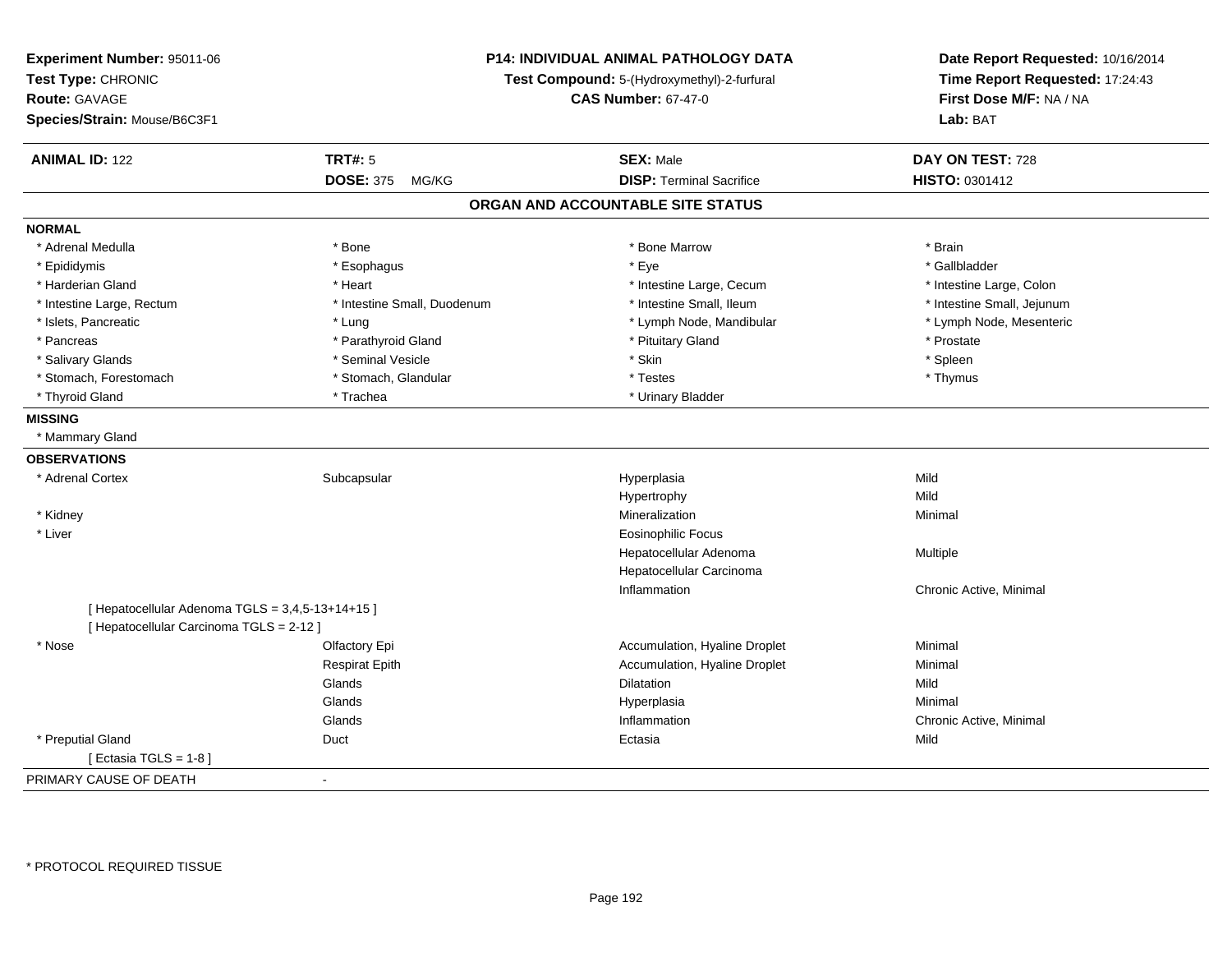| Experiment Number: 95011-06<br>Test Type: CHRONIC<br><b>Route: GAVAGE</b><br>Species/Strain: Mouse/B6C3F1 | P14: INDIVIDUAL ANIMAL PATHOLOGY DATA<br>Test Compound: 5-(Hydroxymethyl)-2-furfural<br><b>CAS Number: 67-47-0</b> | Date Report Requested: 10/16/2014<br>Time Report Requested: 17:24:43<br>First Dose M/F: NA / NA<br>Lab: BAT |
|-----------------------------------------------------------------------------------------------------------|--------------------------------------------------------------------------------------------------------------------|-------------------------------------------------------------------------------------------------------------|
| <b>ANIMAL ID: 123</b><br><b>TRT#: 5</b>                                                                   | <b>SEX: Male</b>                                                                                                   | DAY ON TEST: 485                                                                                            |
| <b>DOSE: 375</b><br>MG/KG                                                                                 | <b>DISP:</b> Moribund Sacrifice                                                                                    | HISTO: 0301413                                                                                              |
|                                                                                                           | ORGAN AND ACCOUNTABLE SITE STATUS                                                                                  |                                                                                                             |
| <b>NORMAL</b>                                                                                             |                                                                                                                    |                                                                                                             |
| * Adrenal Medulla<br>* Bone                                                                               | * Bone Marrow                                                                                                      | * Brain                                                                                                     |
| * Esophagus<br>* Eye                                                                                      | * Gallbladder                                                                                                      | * Harderian Gland                                                                                           |
| * Intestine Large, Colon<br>* Intestine Large, Cecum                                                      | * Intestine Large, Rectum                                                                                          | * Intestine Small, Duodenum                                                                                 |
| * Intestine Small, Ileum<br>* Intestine Small, Jejunum                                                    | * Islets, Pancreatic                                                                                               | * Parathyroid Gland                                                                                         |
| * Pituitary Gland<br>* Preputial Gland                                                                    | * Salivary Glands                                                                                                  | * Seminal Vesicle                                                                                           |
| * Skin<br>* Stomach, Forestomach                                                                          | * Stomach, Glandular                                                                                               | * Trachea                                                                                                   |
| <b>MISSING</b>                                                                                            |                                                                                                                    |                                                                                                             |
| * Mammary Gland<br>* Thymus                                                                               |                                                                                                                    |                                                                                                             |
| <b>OBSERVATIONS</b>                                                                                       |                                                                                                                    |                                                                                                             |
| * Adrenal Cortex<br>Subcapsular                                                                           | Hyperplasia                                                                                                        | Minimal                                                                                                     |
| Note: Section of both adrenal glands are on slide #06.                                                    |                                                                                                                    |                                                                                                             |
| * Epididymis                                                                                              | Lymphoma Malignant                                                                                                 |                                                                                                             |
| * Heart                                                                                                   | Lymphoma Malignant                                                                                                 |                                                                                                             |
|                                                                                                           | Thrombosis                                                                                                         | Marked                                                                                                      |
| [Thrombosis TGLS = $3-3$ ]                                                                                |                                                                                                                    |                                                                                                             |
| * Kidney                                                                                                  | Lymphoma Malignant                                                                                                 |                                                                                                             |
|                                                                                                           | Mineralization                                                                                                     | Minimal                                                                                                     |
|                                                                                                           | Nephropathy                                                                                                        | Moderate                                                                                                    |
| * Liver                                                                                                   | Lymphoma Malignant                                                                                                 |                                                                                                             |
| * Lung                                                                                                    | Lymphoma Malignant                                                                                                 |                                                                                                             |
| Mediastinal<br>Lymph Node                                                                                 | Lymphoma Malignant                                                                                                 |                                                                                                             |
| * Lymph Node, Mandibular                                                                                  | Lymphoma Malignant                                                                                                 |                                                                                                             |
| * Lymph Node, Mesenteric                                                                                  | Lymphoma Malignant                                                                                                 |                                                                                                             |
| [ Lymphoma Malignant TGLS = 2-5 ]                                                                         |                                                                                                                    |                                                                                                             |
| * Nose<br>Olfactory Epi                                                                                   | Accumulation, Hyaline Droplet                                                                                      | Moderate                                                                                                    |
| <b>Respirat Epith</b>                                                                                     | Accumulation, Hyaline Droplet                                                                                      | Moderate                                                                                                    |
| Glands                                                                                                    | <b>Dilatation</b>                                                                                                  | Mild                                                                                                        |
| Glands                                                                                                    | Hyperplasia                                                                                                        | Mild                                                                                                        |
|                                                                                                           | Inflammation                                                                                                       | Chronic Active, Minimal                                                                                     |
| Olfactory Epi                                                                                             | Metaplasia                                                                                                         | Minimal                                                                                                     |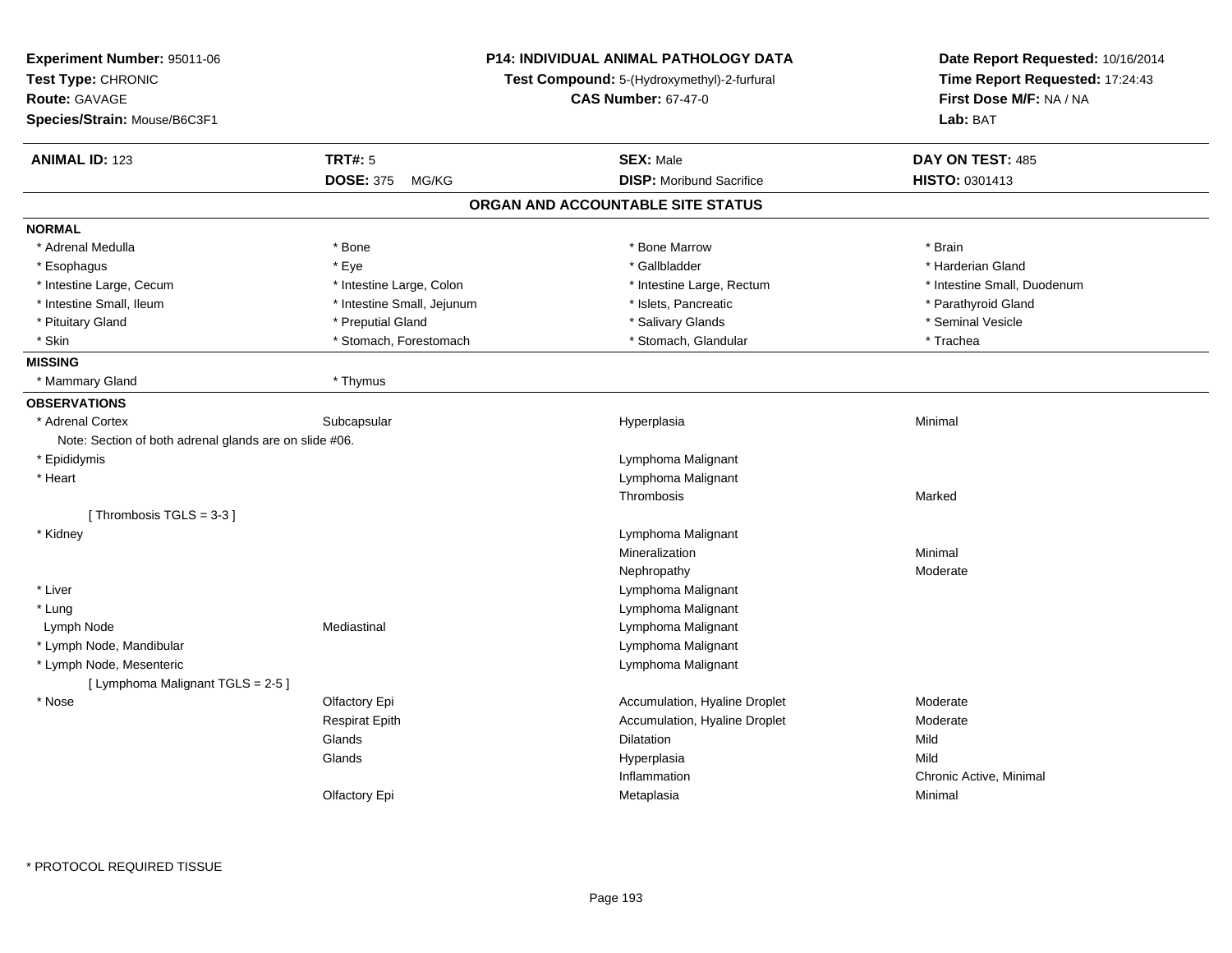| <b>Experiment Number: 95011-06</b><br><b>Test Type: CHRONIC</b><br><b>Route: GAVAGE</b><br>Species/Strain: Mouse/B6C3F1 |                                | <b>P14: INDIVIDUAL ANIMAL PATHOLOGY DATA</b><br>Test Compound: 5-(Hydroxymethyl)-2-furfural<br><b>CAS Number: 67-47-0</b> |                                  | Date Report Requested: 10/16/2014<br>Time Report Requested: 17:24:43<br>First Dose M/F: NA / NA<br>Lab: BAT |
|-------------------------------------------------------------------------------------------------------------------------|--------------------------------|---------------------------------------------------------------------------------------------------------------------------|----------------------------------|-------------------------------------------------------------------------------------------------------------|
| <b>ANIMAL ID: 123</b>                                                                                                   | TRT#: 5                        | <b>SEX: Male</b>                                                                                                          |                                  | DAY ON TEST: 485                                                                                            |
|                                                                                                                         | <b>DOSE: 375</b><br>MG/KG      |                                                                                                                           | <b>DISP:</b> Moribund Sacrifice  | <b>HISTO: 0301413</b>                                                                                       |
|                                                                                                                         |                                | ORGAN AND ACCOUNTABLE SITE STATUS                                                                                         |                                  |                                                                                                             |
| * Pancreas                                                                                                              |                                |                                                                                                                           | Lymphoma Malignant               |                                                                                                             |
| * Prostate                                                                                                              |                                |                                                                                                                           | Lymphoma Malignant               |                                                                                                             |
| * Spleen                                                                                                                |                                |                                                                                                                           | Hematopoietic Cell Proliferation | Moderate                                                                                                    |
|                                                                                                                         |                                |                                                                                                                           | Lymphoma Malignant               |                                                                                                             |
| [Hematopoietic Cell Proliferation TGLS = 1-4 ]                                                                          |                                |                                                                                                                           |                                  |                                                                                                             |
| [ Lymphoma Malignant TGLS = 1-4 ]                                                                                       |                                |                                                                                                                           |                                  |                                                                                                             |
| * Testes                                                                                                                |                                | Mineralization                                                                                                            |                                  | Minimal                                                                                                     |
| Note: Rete testis with adjacent tubuli recti - bilateral - normal, not coded.                                           |                                |                                                                                                                           |                                  |                                                                                                             |
| * Thyroid Gland                                                                                                         |                                |                                                                                                                           | Lymphoma Malignant               |                                                                                                             |
| * Urinary Bladder                                                                                                       |                                |                                                                                                                           | Lymphoma Malignant               |                                                                                                             |
| PRIMARY CAUSE OF DEATH                                                                                                  | Lymphoma Malignant<br>- Spleen |                                                                                                                           |                                  |                                                                                                             |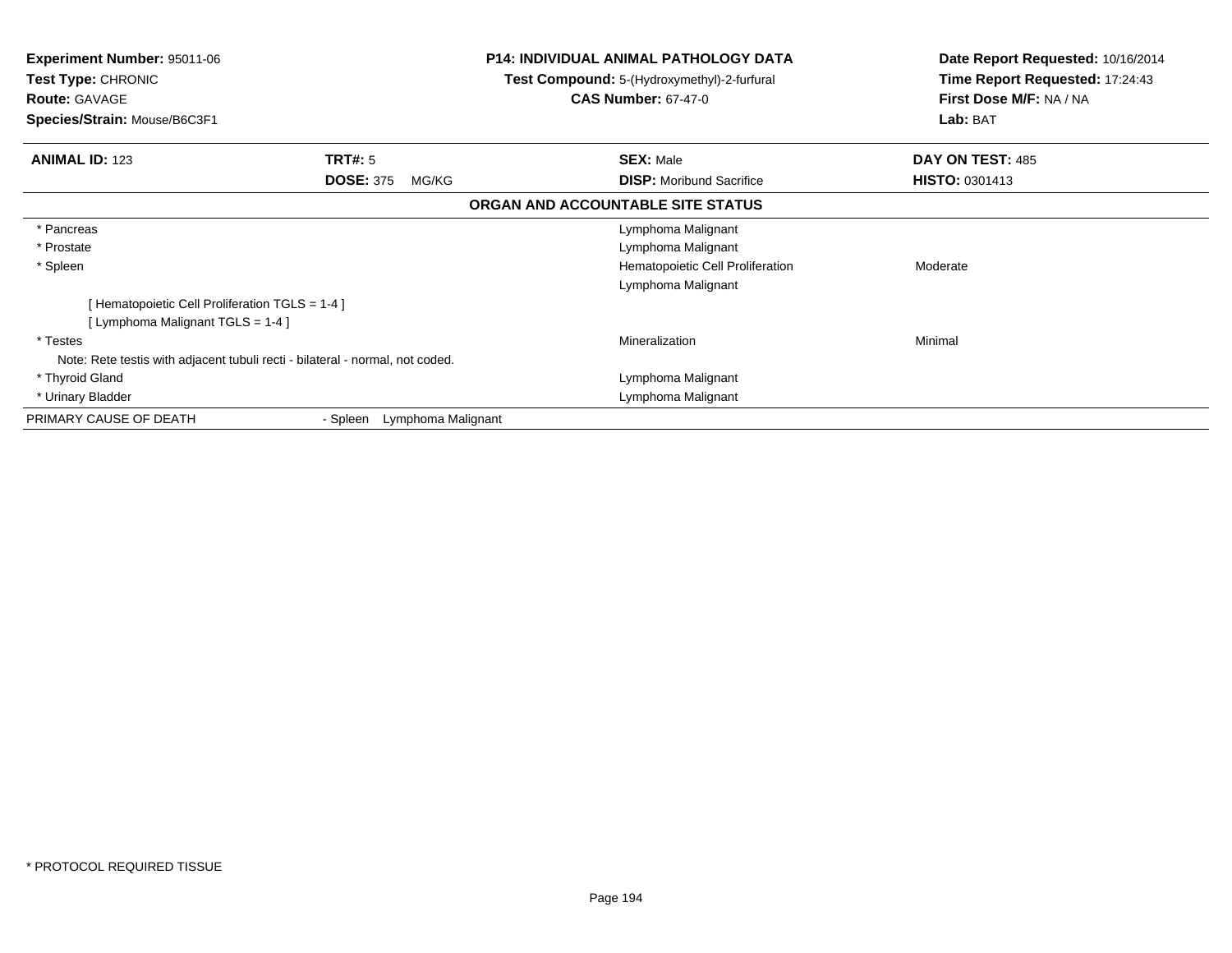| Experiment Number: 95011-06<br>Test Type: CHRONIC<br><b>Route: GAVAGE</b><br>Species/Strain: Mouse/B6C3F1 | P14: INDIVIDUAL ANIMAL PATHOLOGY DATA<br>Test Compound: 5-(Hydroxymethyl)-2-furfural<br><b>CAS Number: 67-47-0</b> |                                                                                                                                                          | Date Report Requested: 10/16/2014<br>Time Report Requested: 17:24:43<br>First Dose M/F: NA / NA<br>Lab: BAT |  |
|-----------------------------------------------------------------------------------------------------------|--------------------------------------------------------------------------------------------------------------------|----------------------------------------------------------------------------------------------------------------------------------------------------------|-------------------------------------------------------------------------------------------------------------|--|
| <b>ANIMAL ID: 124</b>                                                                                     | <b>TRT#: 5</b>                                                                                                     | <b>SEX: Male</b>                                                                                                                                         | DAY ON TEST: 730                                                                                            |  |
|                                                                                                           | <b>DOSE: 375 MG/KG</b>                                                                                             | <b>DISP: Terminal Sacrifice</b>                                                                                                                          | HISTO: 0301414                                                                                              |  |
|                                                                                                           |                                                                                                                    | ORGAN AND ACCOUNTABLE SITE STATUS                                                                                                                        |                                                                                                             |  |
| <b>NORMAL</b>                                                                                             |                                                                                                                    |                                                                                                                                                          |                                                                                                             |  |
| * Adrenal Medulla                                                                                         | * Bone                                                                                                             | * Bone Marrow                                                                                                                                            | * Brain                                                                                                     |  |
| * Epididymis                                                                                              | * Esophagus                                                                                                        | * Eye                                                                                                                                                    | * Gallbladder                                                                                               |  |
| * Harderian Gland                                                                                         | * Heart                                                                                                            | * Intestine Large, Cecum                                                                                                                                 | * Intestine Large, Colon                                                                                    |  |
| * Intestine Large, Rectum                                                                                 | * Intestine Small, Duodenum                                                                                        | * Intestine Small, Ileum                                                                                                                                 | * Intestine Small, Jejunum                                                                                  |  |
| * Islets, Pancreatic                                                                                      | * Lymph Node, Mandibular                                                                                           | * Lymph Node, Mesenteric                                                                                                                                 | * Pancreas                                                                                                  |  |
| * Parathyroid Gland                                                                                       | * Pituitary Gland                                                                                                  | * Prostate                                                                                                                                               | * Seminal Vesicle                                                                                           |  |
| <b>Skeletal Muscle</b>                                                                                    | * Skin                                                                                                             | * Spleen                                                                                                                                                 | * Stomach, Forestomach                                                                                      |  |
| * Stomach, Glandular                                                                                      | * Testes                                                                                                           | * Thyroid Gland                                                                                                                                          | * Trachea                                                                                                   |  |
| * Urinary Bladder                                                                                         |                                                                                                                    |                                                                                                                                                          |                                                                                                             |  |
| <b>MISSING</b>                                                                                            |                                                                                                                    |                                                                                                                                                          |                                                                                                             |  |
| * Mammary Gland                                                                                           |                                                                                                                    |                                                                                                                                                          |                                                                                                             |  |
| <b>OBSERVATIONS</b>                                                                                       |                                                                                                                    |                                                                                                                                                          |                                                                                                             |  |
| * Adrenal Cortex                                                                                          | Subcapsular                                                                                                        | Hyperplasia                                                                                                                                              | Minimal                                                                                                     |  |
|                                                                                                           |                                                                                                                    | Hypertrophy                                                                                                                                              | Moderate                                                                                                    |  |
| * Kidney                                                                                                  |                                                                                                                    | Nephropathy                                                                                                                                              | Mild                                                                                                        |  |
| * Liver                                                                                                   |                                                                                                                    | Clear Cell Focus                                                                                                                                         |                                                                                                             |  |
|                                                                                                           |                                                                                                                    | <b>Eosinophilic Focus</b>                                                                                                                                |                                                                                                             |  |
|                                                                                                           |                                                                                                                    | Hepatocellular Adenoma                                                                                                                                   | Multiple                                                                                                    |  |
|                                                                                                           |                                                                                                                    | Hepatocellular Carcinoma                                                                                                                                 | Multiple                                                                                                    |  |
|                                                                                                           |                                                                                                                    | Inflammation                                                                                                                                             | Chronic Active, Minimal                                                                                     |  |
|                                                                                                           | Hepatocyte                                                                                                         | Vacuolization Cytoplasmic                                                                                                                                | Mild                                                                                                        |  |
| Note: Clear cell foci are also on slides #03 and 04.                                                      |                                                                                                                    | Note: A portion of the hepatocellular adenomas present on slide #16 is also on slide #03. Hepatocellular adenomas are also present on slides #04 and 05. |                                                                                                             |  |
| [ Clear Cell Focus TGLS = 3,4-14+15 ]                                                                     |                                                                                                                    |                                                                                                                                                          |                                                                                                             |  |
| [ Hepatocellular Adenoma TGLS = 3,5-14+16 ]                                                               |                                                                                                                    |                                                                                                                                                          |                                                                                                             |  |
| [ Hepatocellular Carcinoma TGLS = 1,2-12+13 ]                                                             |                                                                                                                    |                                                                                                                                                          |                                                                                                             |  |
| * Lung                                                                                                    |                                                                                                                    | Hepatocellular Carcinoma                                                                                                                                 | Metastatic (Liver)                                                                                          |  |
| * Nose                                                                                                    | Olfactory Epi                                                                                                      | Degeneration                                                                                                                                             | Minimal                                                                                                     |  |
|                                                                                                           | Glands                                                                                                             | Hyperplasia                                                                                                                                              | Minimal                                                                                                     |  |
| * Preputial Gland                                                                                         | Duct                                                                                                               | Ectasia                                                                                                                                                  | Mild                                                                                                        |  |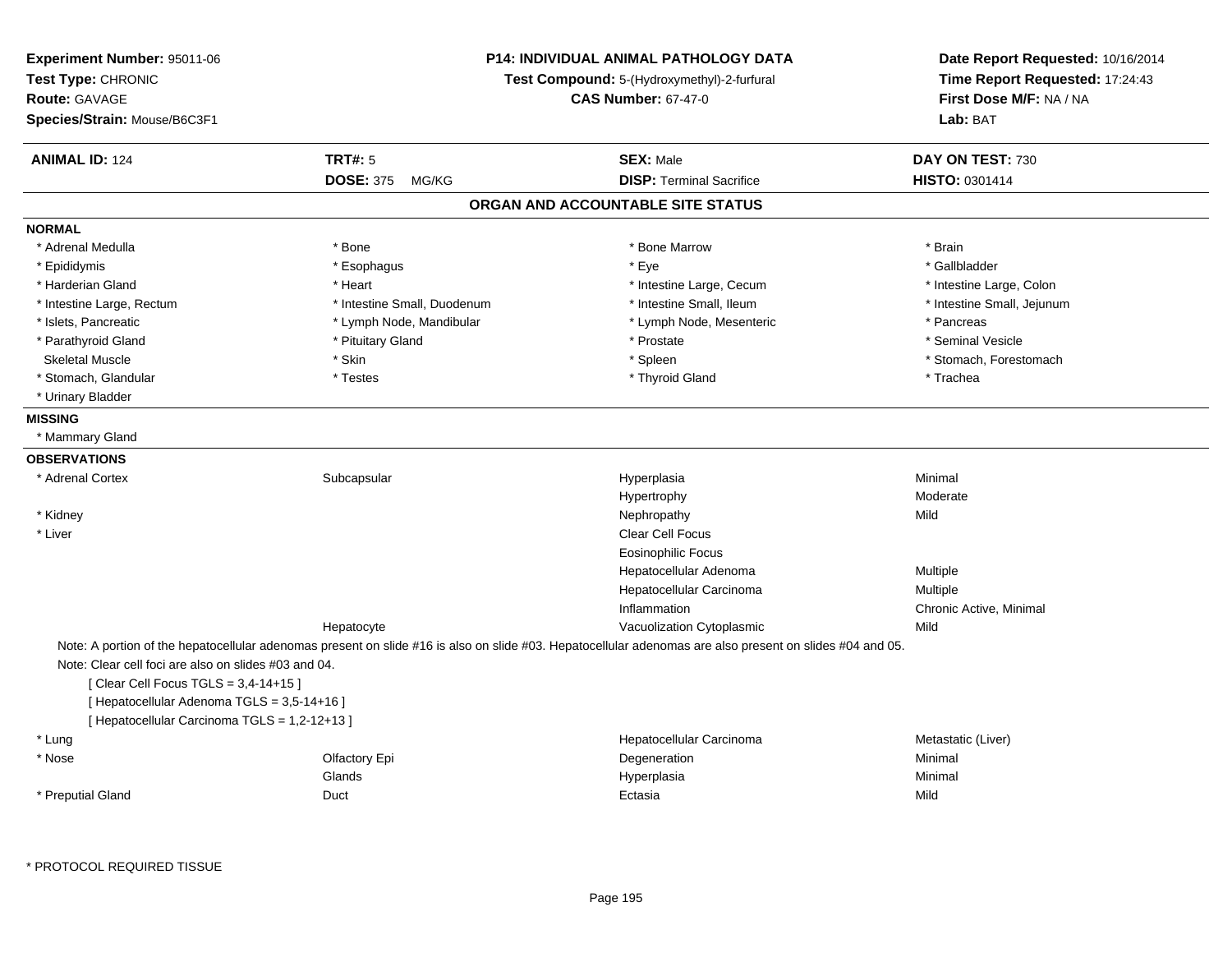| <b>Experiment Number: 95011-06</b><br><b>Test Type: CHRONIC</b> |                                                                                | <b>P14: INDIVIDUAL ANIMAL PATHOLOGY DATA</b> | Date Report Requested: 10/16/2014<br>Time Report Requested: 17:24:43 |
|-----------------------------------------------------------------|--------------------------------------------------------------------------------|----------------------------------------------|----------------------------------------------------------------------|
|                                                                 |                                                                                | Test Compound: 5-(Hydroxymethyl)-2-furfural  |                                                                      |
| <b>Route: GAVAGE</b>                                            |                                                                                | <b>CAS Number: 67-47-0</b>                   | First Dose M/F: NA / NA                                              |
| Species/Strain: Mouse/B6C3F1                                    |                                                                                |                                              | Lab: BAT                                                             |
| <b>ANIMAL ID: 124</b>                                           | TRT#: 5                                                                        | <b>SEX: Male</b>                             | DAY ON TEST: 730                                                     |
|                                                                 | <b>DOSE: 375</b><br>MG/KG                                                      | <b>DISP:</b> Terminal Sacrifice              | <b>HISTO: 0301414</b>                                                |
|                                                                 |                                                                                | ORGAN AND ACCOUNTABLE SITE STATUS            |                                                                      |
| * Salivary Glands                                               |                                                                                | Mineralization                               | Minimal                                                              |
| * Testes                                                        |                                                                                |                                              |                                                                      |
|                                                                 | Note: Rete testis with adjacent tubuli recti - unilateral - normal, not coded. |                                              |                                                                      |
| * Thymus                                                        |                                                                                | Atrophy                                      | Marked                                                               |
| PRIMARY CAUSE OF DEATH                                          |                                                                                |                                              |                                                                      |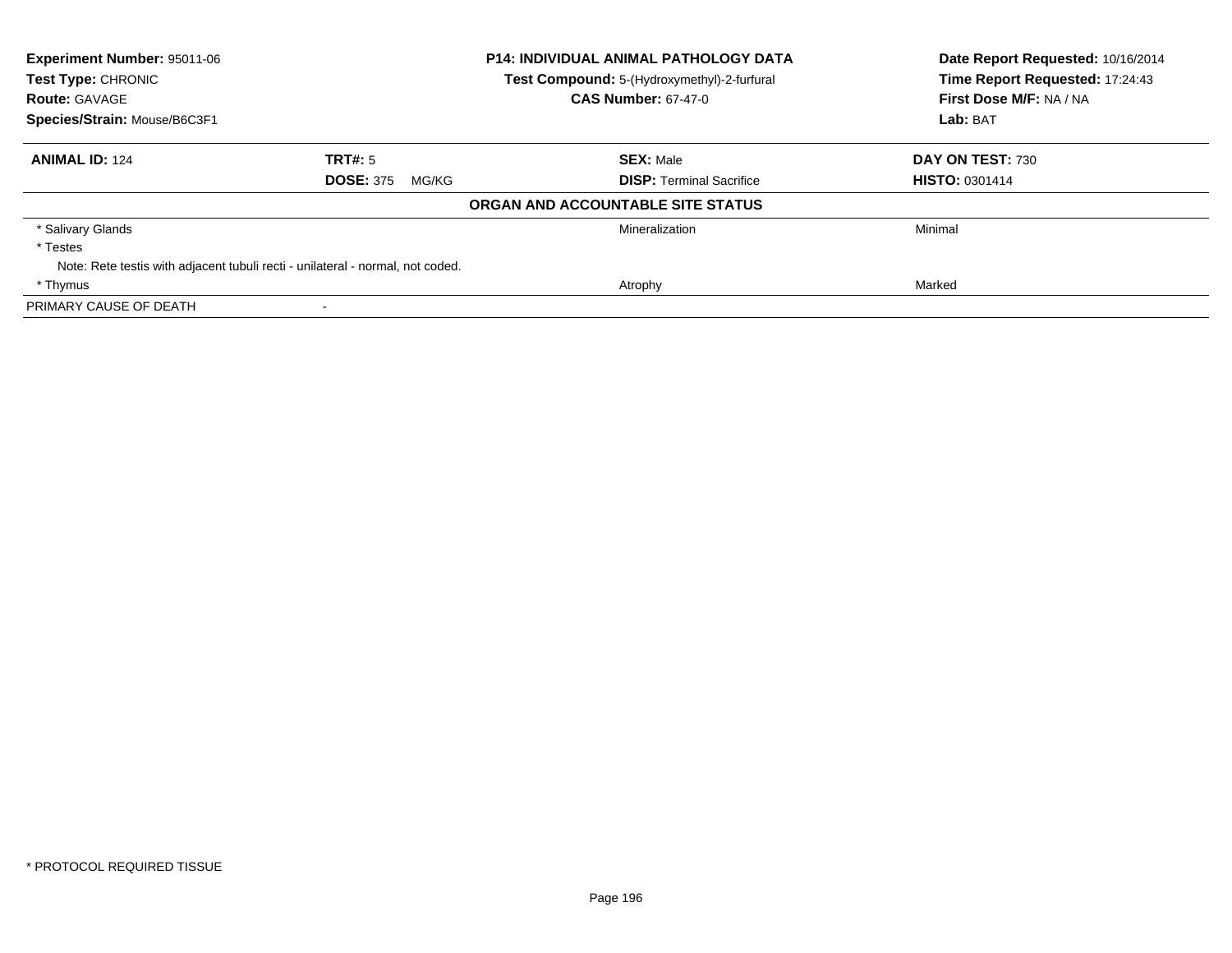| Experiment Number: 95011-06<br>Test Type: CHRONIC<br><b>Route: GAVAGE</b><br>Species/Strain: Mouse/B6C3F1                                                                                                            |                                                                                                   | <b>P14: INDIVIDUAL ANIMAL PATHOLOGY DATA</b><br>Test Compound: 5-(Hydroxymethyl)-2-furfural<br><b>CAS Number: 67-47-0</b> | Date Report Requested: 10/16/2014<br>Time Report Requested: 17:24:43<br>First Dose M/F: NA / NA<br>Lab: BAT |
|----------------------------------------------------------------------------------------------------------------------------------------------------------------------------------------------------------------------|---------------------------------------------------------------------------------------------------|---------------------------------------------------------------------------------------------------------------------------|-------------------------------------------------------------------------------------------------------------|
| <b>ANIMAL ID: 125</b>                                                                                                                                                                                                | <b>TRT#: 5</b>                                                                                    | <b>SEX: Male</b>                                                                                                          | DAY ON TEST: 729                                                                                            |
|                                                                                                                                                                                                                      | <b>DOSE: 375</b><br>MG/KG                                                                         | <b>DISP: Terminal Sacrifice</b>                                                                                           | HISTO: 0301415                                                                                              |
|                                                                                                                                                                                                                      |                                                                                                   | ORGAN AND ACCOUNTABLE SITE STATUS                                                                                         |                                                                                                             |
| <b>NORMAL</b>                                                                                                                                                                                                        |                                                                                                   |                                                                                                                           |                                                                                                             |
| * Adrenal Medulla                                                                                                                                                                                                    | * Bone                                                                                            | * Bone Marrow                                                                                                             | * Brain                                                                                                     |
| * Epididymis                                                                                                                                                                                                         | * Esophagus                                                                                       | * Eye                                                                                                                     | * Gallbladder                                                                                               |
| * Heart                                                                                                                                                                                                              | * Intestine Large, Cecum                                                                          | * Intestine Large, Colon                                                                                                  | * Intestine Large, Rectum                                                                                   |
| * Intestine Small, Duodenum                                                                                                                                                                                          | * Intestine Small, Ileum                                                                          | * Intestine Small, Jejunum                                                                                                | * Islets, Pancreatic                                                                                        |
| * Lung                                                                                                                                                                                                               | * Lymph Node, Mesenteric                                                                          | * Pancreas                                                                                                                | * Parathyroid Gland                                                                                         |
| * Pituitary Gland                                                                                                                                                                                                    | * Preputial Gland                                                                                 | * Prostate                                                                                                                | * Salivary Glands                                                                                           |
| * Seminal Vesicle                                                                                                                                                                                                    | * Skin                                                                                            | * Stomach, Glandular                                                                                                      | * Testes                                                                                                    |
| * Trachea                                                                                                                                                                                                            | * Urinary Bladder                                                                                 |                                                                                                                           |                                                                                                             |
| <b>MISSING</b>                                                                                                                                                                                                       |                                                                                                   |                                                                                                                           |                                                                                                             |
| * Mammary Gland                                                                                                                                                                                                      |                                                                                                   |                                                                                                                           |                                                                                                             |
| <b>OBSERVATIONS</b>                                                                                                                                                                                                  |                                                                                                   |                                                                                                                           |                                                                                                             |
| * Adrenal Cortex                                                                                                                                                                                                     | Subcapsular                                                                                       | Hyperplasia                                                                                                               | Minimal                                                                                                     |
| * Harderian Gland                                                                                                                                                                                                    |                                                                                                   | Adenoma                                                                                                                   |                                                                                                             |
| [Adenoma TGLS = $1-9$ ]                                                                                                                                                                                              |                                                                                                   |                                                                                                                           |                                                                                                             |
| * Kidney                                                                                                                                                                                                             | <b>Renal Tubule</b>                                                                               | Cyst                                                                                                                      |                                                                                                             |
|                                                                                                                                                                                                                      |                                                                                                   | Mineralization                                                                                                            | Minimal                                                                                                     |
|                                                                                                                                                                                                                      |                                                                                                   | Nephropathy                                                                                                               | Mild                                                                                                        |
| * Liver                                                                                                                                                                                                              |                                                                                                   | <b>Eosinophilic Focus</b>                                                                                                 |                                                                                                             |
|                                                                                                                                                                                                                      |                                                                                                   | Hepatoblastoma                                                                                                            |                                                                                                             |
|                                                                                                                                                                                                                      |                                                                                                   | Hepatocellular Adenoma                                                                                                    | Multiple                                                                                                    |
|                                                                                                                                                                                                                      |                                                                                                   | Hepatocellular Carcinoma                                                                                                  | Multiple                                                                                                    |
|                                                                                                                                                                                                                      | Hepatocyte                                                                                        | Vacuolization Cytoplasmic                                                                                                 | Mild                                                                                                        |
| Note: Eosinophilic focus also on slide #05.<br>[ Eosinophilic Focus TGLS = 5-15REE ]<br>[Hepatoblastoma TGLS = 3-13]<br>[ Hepatocellular Adenoma TGLS = 2,3-12+13 ]<br>[ Hepatocellular Carcinoma TGLS = 4,6-14+16 ] | Note: A portion of the hepatocellular adenoma present on slide #12 is also on slides #03 and #05. |                                                                                                                           |                                                                                                             |
| * Lymph Node, Mandibular                                                                                                                                                                                             |                                                                                                   | Hyperplasia                                                                                                               | Lymphoid, Mild                                                                                              |
| * Nose                                                                                                                                                                                                               | Olfactory Epi                                                                                     | Degeneration                                                                                                              | Minimal                                                                                                     |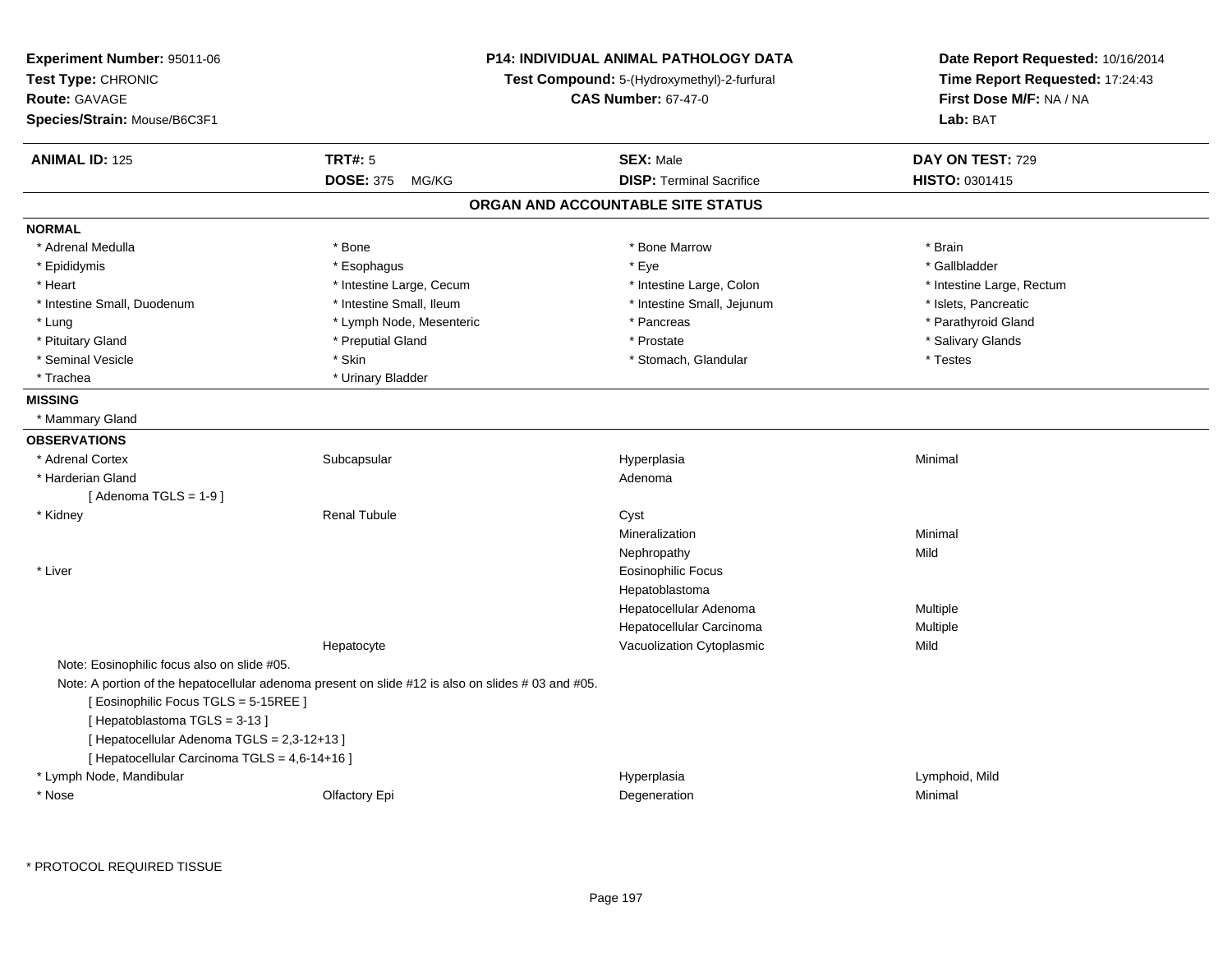| <b>Experiment Number: 95011-06</b><br>Test Type: CHRONIC<br><b>Route: GAVAGE</b><br>Species/Strain: Mouse/B6C3F1 |                           | <b>P14: INDIVIDUAL ANIMAL PATHOLOGY DATA</b><br>Test Compound: 5-(Hydroxymethyl)-2-furfural<br><b>CAS Number: 67-47-0</b> | Date Report Requested: 10/16/2014<br>Time Report Requested: 17:24:43<br>First Dose M/F: NA / NA<br>Lab: BAT |
|------------------------------------------------------------------------------------------------------------------|---------------------------|---------------------------------------------------------------------------------------------------------------------------|-------------------------------------------------------------------------------------------------------------|
| <b>ANIMAL ID: 125</b>                                                                                            | <b>TRT#: 5</b>            | <b>SEX: Male</b>                                                                                                          | DAY ON TEST: 729                                                                                            |
|                                                                                                                  | <b>DOSE: 375</b><br>MG/KG | <b>DISP:</b> Terminal Sacrifice                                                                                           | <b>HISTO: 0301415</b>                                                                                       |
|                                                                                                                  |                           | ORGAN AND ACCOUNTABLE SITE STATUS                                                                                         |                                                                                                             |
|                                                                                                                  | Glands                    | <b>Dilatation</b>                                                                                                         | Mild                                                                                                        |
|                                                                                                                  | Glands                    | Hyperplasia                                                                                                               | Minimal                                                                                                     |
| * Spleen                                                                                                         |                           | Hematopoietic Cell Proliferation                                                                                          | Mild                                                                                                        |
| * Stomach, Forestomach                                                                                           | Epithelium                | Hyperplasia                                                                                                               | Marked                                                                                                      |
| * Thymus                                                                                                         |                           | Atrophy                                                                                                                   | Moderate                                                                                                    |
|                                                                                                                  |                           | Cyst                                                                                                                      | Mild                                                                                                        |
| * Thyroid Gland                                                                                                  | Follicle                  | Degeneration                                                                                                              | Minimal                                                                                                     |
|                                                                                                                  | <b>Follicular Cel</b>     | Hyperplasia                                                                                                               | Mild                                                                                                        |
| PRIMARY CAUSE OF DEATH                                                                                           |                           |                                                                                                                           |                                                                                                             |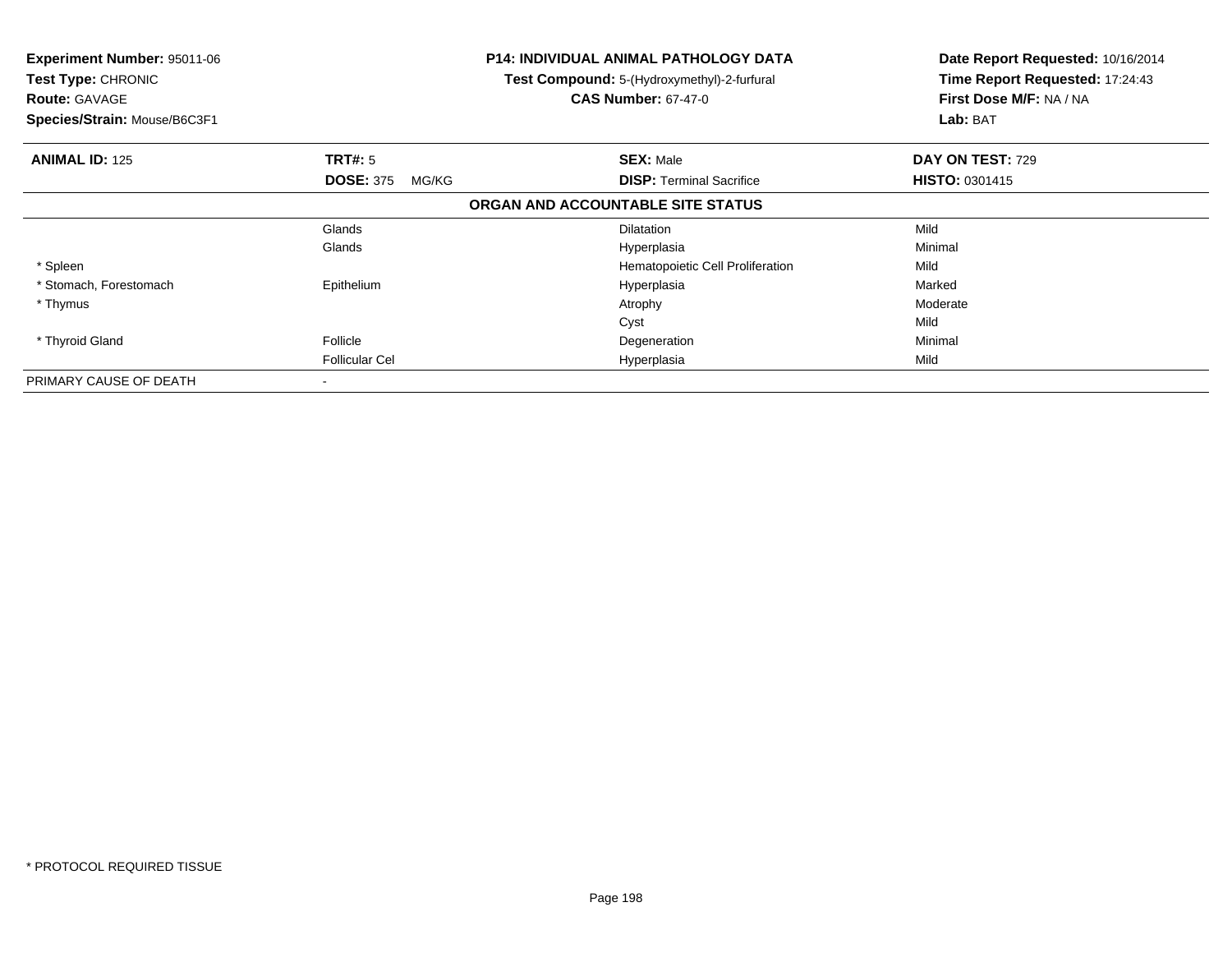| Experiment Number: 95011-06<br>Test Type: CHRONIC<br><b>Route: GAVAGE</b><br>Species/Strain: Mouse/B6C3F1 |                             | P14: INDIVIDUAL ANIMAL PATHOLOGY DATA<br>Test Compound: 5-(Hydroxymethyl)-2-furfural<br><b>CAS Number: 67-47-0</b> | Date Report Requested: 10/16/2014<br>Time Report Requested: 17:24:43<br>First Dose M/F: NA / NA<br>Lab: BAT |
|-----------------------------------------------------------------------------------------------------------|-----------------------------|--------------------------------------------------------------------------------------------------------------------|-------------------------------------------------------------------------------------------------------------|
| <b>ANIMAL ID: 126</b>                                                                                     | <b>TRT#: 5</b>              | <b>SEX: Male</b>                                                                                                   | DAY ON TEST: 729                                                                                            |
|                                                                                                           | <b>DOSE: 375</b><br>MG/KG   | <b>DISP: Terminal Sacrifice</b>                                                                                    | HISTO: 0301416                                                                                              |
|                                                                                                           |                             | ORGAN AND ACCOUNTABLE SITE STATUS                                                                                  |                                                                                                             |
| <b>NORMAL</b>                                                                                             |                             |                                                                                                                    |                                                                                                             |
| * Adrenal Medulla                                                                                         | * Bone                      | * Bone Marrow                                                                                                      | * Brain                                                                                                     |
| * Epididymis                                                                                              | * Esophagus                 | * Eye                                                                                                              | * Gallbladder                                                                                               |
| * Harderian Gland                                                                                         | * Heart                     | * Intestine Large, Cecum                                                                                           | * Intestine Large, Colon                                                                                    |
| * Intestine Large, Rectum                                                                                 | * Intestine Small, Duodenum | * Intestine Small, Ileum                                                                                           | * Intestine Small, Jejunum                                                                                  |
| * Islets, Pancreatic                                                                                      | * Lung                      | * Lymph Node, Mesenteric                                                                                           | * Pancreas                                                                                                  |
| * Parathyroid Gland                                                                                       | * Pituitary Gland           | * Preputial Gland                                                                                                  | * Prostate                                                                                                  |
| * Salivary Glands                                                                                         | * Seminal Vesicle           | * Skin                                                                                                             | * Spleen                                                                                                    |
| * Stomach, Forestomach                                                                                    | * Stomach, Glandular        | * Testes                                                                                                           | * Thymus                                                                                                    |
| * Thyroid Gland                                                                                           | * Trachea                   | * Urinary Bladder                                                                                                  |                                                                                                             |
| <b>MISSING</b>                                                                                            |                             |                                                                                                                    |                                                                                                             |
| * Mammary Gland                                                                                           |                             |                                                                                                                    |                                                                                                             |
| <b>OBSERVATIONS</b>                                                                                       |                             |                                                                                                                    |                                                                                                             |
| * Adrenal Cortex                                                                                          | Subcapsular                 | Hyperplasia                                                                                                        | Mild                                                                                                        |
|                                                                                                           | Zona Fascult                | Hyperplasia                                                                                                        | Mild                                                                                                        |
| * Kidney                                                                                                  |                             | Mineralization                                                                                                     | Minimal                                                                                                     |
|                                                                                                           |                             | Nephropathy                                                                                                        | Minimal                                                                                                     |
| * Liver                                                                                                   |                             | Hepatocellular Adenoma                                                                                             |                                                                                                             |
|                                                                                                           |                             | Inflammation                                                                                                       | Chronic Active, Minimal                                                                                     |
|                                                                                                           |                             | <b>Mixed Cell Focus</b>                                                                                            |                                                                                                             |
| [Mixed Cell Focus TGLS = 1-12]                                                                            |                             |                                                                                                                    |                                                                                                             |
| * Lymph Node, Mandibular                                                                                  |                             | Hyperplasia                                                                                                        | Lymphoid, Mild                                                                                              |
| * Nose                                                                                                    | Olfactory Epi               | Accumulation, Hyaline Droplet                                                                                      | Mild                                                                                                        |
|                                                                                                           | <b>Respirat Epith</b>       | Accumulation, Hyaline Droplet                                                                                      | Mild                                                                                                        |
|                                                                                                           | Glands                      | <b>Dilatation</b>                                                                                                  | Mild                                                                                                        |
|                                                                                                           | Glands                      | Hyperplasia                                                                                                        | Mild                                                                                                        |
|                                                                                                           | Glands                      | Inflammation                                                                                                       | Chronic Active, Mild                                                                                        |
|                                                                                                           | Olfactory Epi               | Metaplasia                                                                                                         | Mild                                                                                                        |
| PRIMARY CAUSE OF DEATH                                                                                    | $\blacksquare$              |                                                                                                                    |                                                                                                             |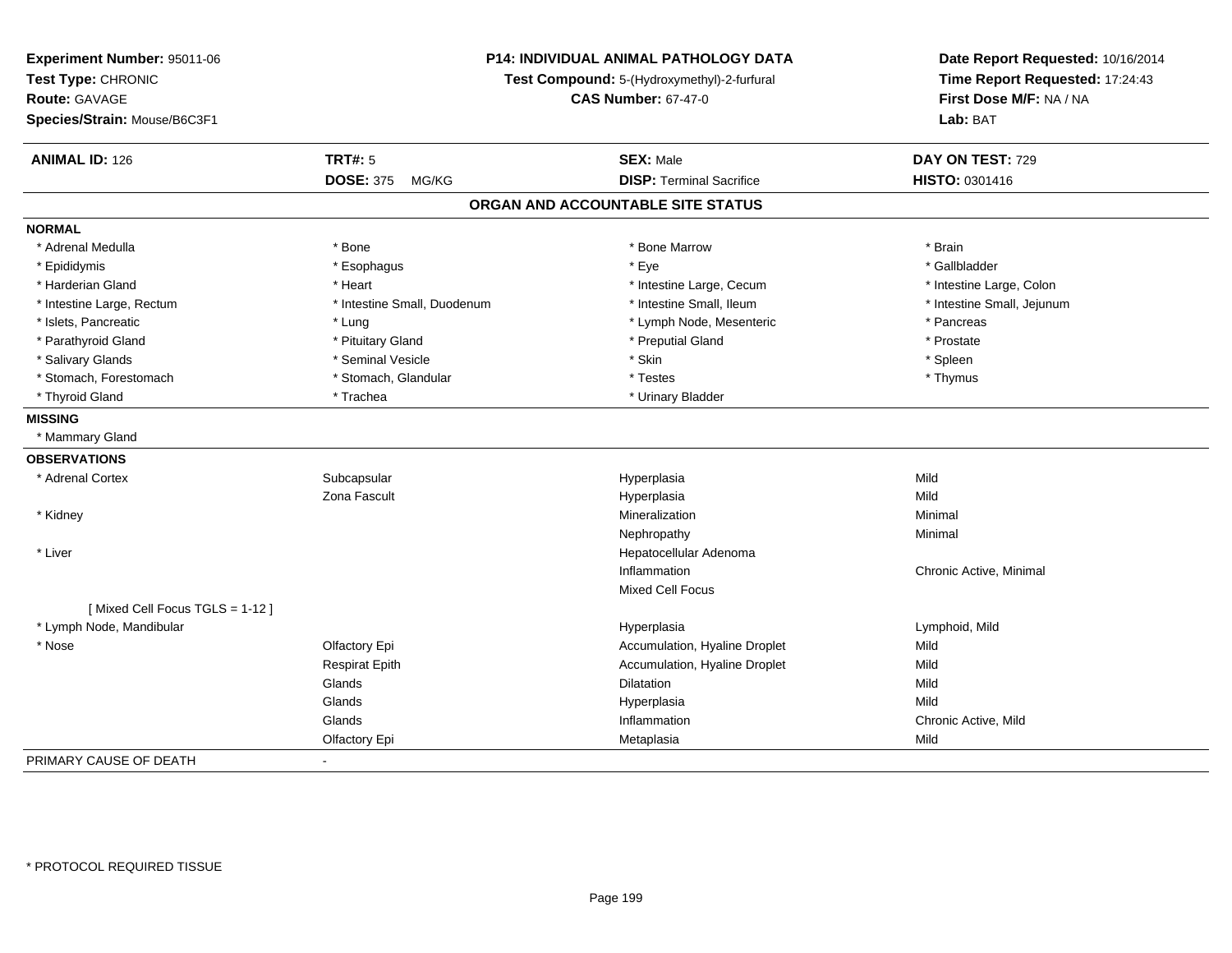| Experiment Number: 95011-06<br>Test Type: CHRONIC<br>Route: GAVAGE<br>Species/Strain: Mouse/B6C3F1 | <b>P14: INDIVIDUAL ANIMAL PATHOLOGY DATA</b><br>Test Compound: 5-(Hydroxymethyl)-2-furfural<br><b>CAS Number: 67-47-0</b> |                                   | Date Report Requested: 10/16/2014<br>Time Report Requested: 17:24:43<br>First Dose M/F: NA / NA<br>Lab: BAT |
|----------------------------------------------------------------------------------------------------|---------------------------------------------------------------------------------------------------------------------------|-----------------------------------|-------------------------------------------------------------------------------------------------------------|
| <b>ANIMAL ID: 127</b>                                                                              | <b>TRT#: 5</b>                                                                                                            | <b>SEX: Male</b>                  | DAY ON TEST: 729                                                                                            |
|                                                                                                    | DOSE: 375 MG/KG                                                                                                           | <b>DISP: Terminal Sacrifice</b>   | HISTO: 0301417                                                                                              |
|                                                                                                    |                                                                                                                           | ORGAN AND ACCOUNTABLE SITE STATUS |                                                                                                             |
| <b>NORMAL</b>                                                                                      |                                                                                                                           |                                   |                                                                                                             |
| * Adrenal Medulla                                                                                  | * Bone                                                                                                                    | * Bone Marrow                     | * Brain                                                                                                     |
| * Epididymis                                                                                       | * Esophagus                                                                                                               | * Eye                             | * Gallbladder                                                                                               |
| * Harderian Gland                                                                                  | * Heart                                                                                                                   | * Intestine Large, Cecum          | * Intestine Large, Colon                                                                                    |
| * Intestine Large, Rectum                                                                          | * Intestine Small, Duodenum                                                                                               | * Intestine Small, Ileum          | * Intestine Small, Jejunum                                                                                  |
| * Islets, Pancreatic                                                                               | * Lung                                                                                                                    | * Lymph Node, Mesenteric          | * Pancreas                                                                                                  |
| * Parathyroid Gland                                                                                | * Pituitary Gland                                                                                                         | * Preputial Gland                 | * Prostate                                                                                                  |
| * Salivary Glands                                                                                  | * Seminal Vesicle                                                                                                         | * Skin                            | * Stomach, Forestomach                                                                                      |
| * Stomach, Glandular                                                                               | * Testes                                                                                                                  | * Thyroid Gland                   | * Trachea                                                                                                   |
| * Urinary Bladder                                                                                  |                                                                                                                           |                                   |                                                                                                             |
| <b>MISSING</b>                                                                                     |                                                                                                                           |                                   |                                                                                                             |
| * Mammary Gland                                                                                    |                                                                                                                           |                                   |                                                                                                             |
| <b>OBSERVATIONS</b>                                                                                |                                                                                                                           |                                   |                                                                                                             |
| * Adrenal Cortex                                                                                   | Subcapsular                                                                                                               | Adenoma                           |                                                                                                             |
|                                                                                                    | Subcapsular                                                                                                               | Hyperplasia                       | Minimal                                                                                                     |
| * Kidney                                                                                           | <b>Renal Tubule</b>                                                                                                       | Cyst                              |                                                                                                             |
|                                                                                                    | <b>Renal Tubule</b>                                                                                                       | Hyperplasia                       | Mild                                                                                                        |
|                                                                                                    |                                                                                                                           | Mineralization                    | Minimal                                                                                                     |
|                                                                                                    |                                                                                                                           | Nephropathy                       | Minimal                                                                                                     |
| * Liver                                                                                            |                                                                                                                           | <b>Basophilic Focus</b>           |                                                                                                             |
|                                                                                                    |                                                                                                                           | <b>Clear Cell Focus</b>           |                                                                                                             |
|                                                                                                    |                                                                                                                           | <b>Eosinophilic Focus</b>         |                                                                                                             |
|                                                                                                    |                                                                                                                           | Hepatocellular Adenoma            | Multiple                                                                                                    |
|                                                                                                    |                                                                                                                           | Lymphoma Malignant                |                                                                                                             |
|                                                                                                    | Hepatocyte                                                                                                                | Vacuolization Cytoplasmic         | Mild                                                                                                        |
| [ Clear Cell Focus TGLS = 2,3-13+14 ]                                                              |                                                                                                                           |                                   |                                                                                                             |
| [ Hepatocellular Adenoma TGLS = 1,3-12+14 ]                                                        |                                                                                                                           |                                   |                                                                                                             |
| [ Lymphoma Malignant TGLS = 3-14 ]                                                                 |                                                                                                                           |                                   |                                                                                                             |
| Lymph Node                                                                                         | Mediastinal                                                                                                               | Lymphoma Malignant                |                                                                                                             |
| * Lymph Node, Mandibular                                                                           |                                                                                                                           | Hyperplasia                       | Lymphoid, Mild                                                                                              |
| * Nose                                                                                             | Glands                                                                                                                    | <b>Dilatation</b>                 | Mild                                                                                                        |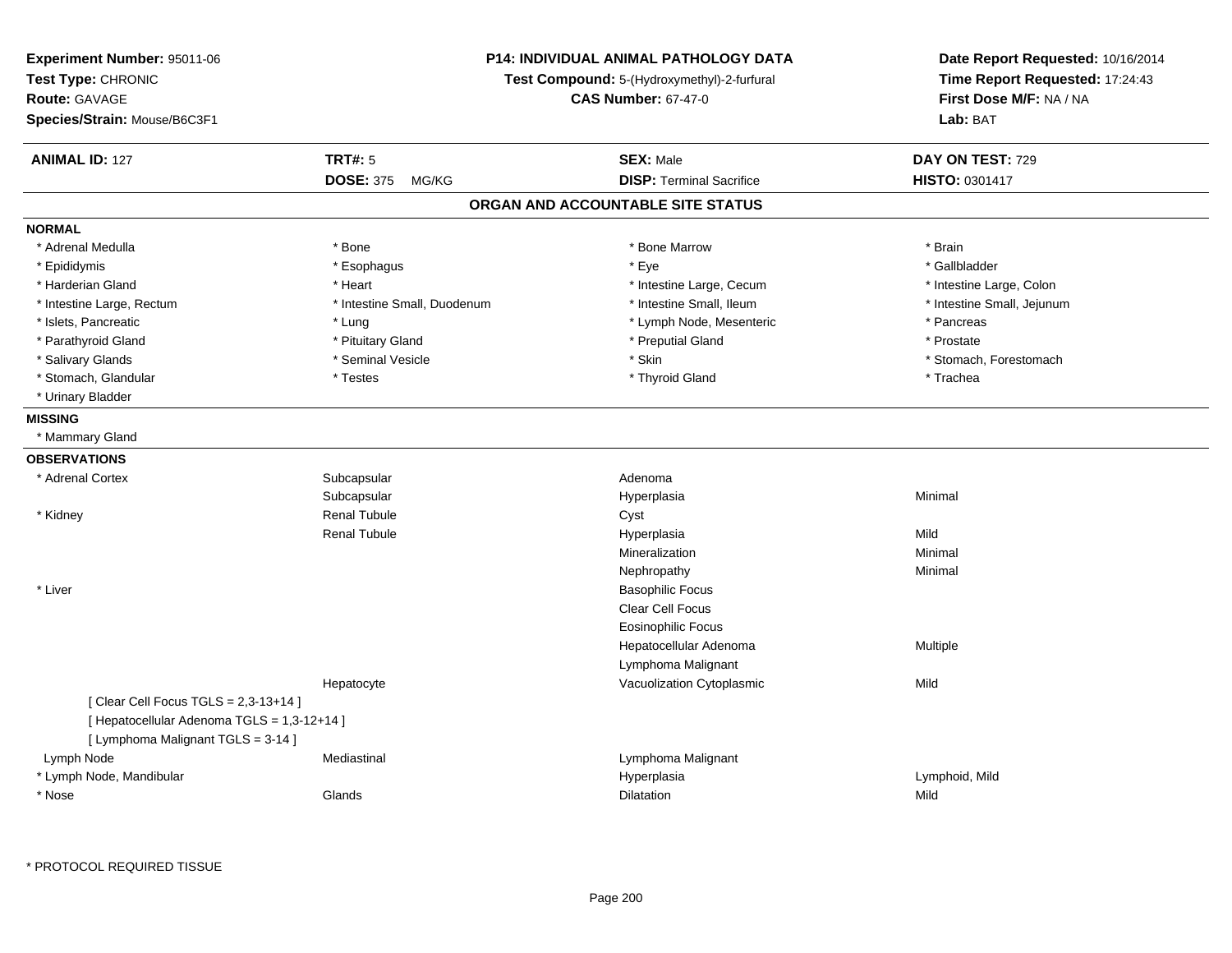| Experiment Number: 95011-06<br>Test Type: CHRONIC<br><b>Route: GAVAGE</b><br>Species/Strain: Mouse/B6C3F1 |                           | P14: INDIVIDUAL ANIMAL PATHOLOGY DATA<br>Test Compound: 5-(Hydroxymethyl)-2-furfural<br><b>CAS Number: 67-47-0</b> | Date Report Requested: 10/16/2014<br>Time Report Requested: 17:24:43<br>First Dose M/F: NA / NA<br>Lab: BAT |  |
|-----------------------------------------------------------------------------------------------------------|---------------------------|--------------------------------------------------------------------------------------------------------------------|-------------------------------------------------------------------------------------------------------------|--|
| <b>ANIMAL ID: 127</b>                                                                                     | TRT#: 5                   | <b>SEX: Male</b>                                                                                                   | DAY ON TEST: 729                                                                                            |  |
|                                                                                                           | <b>DOSE: 375</b><br>MG/KG | <b>DISP:</b> Terminal Sacrifice                                                                                    | <b>HISTO: 0301417</b>                                                                                       |  |
|                                                                                                           |                           | ORGAN AND ACCOUNTABLE SITE STATUS                                                                                  |                                                                                                             |  |
|                                                                                                           | Glands                    | Hyperplasia                                                                                                        | Mild                                                                                                        |  |
|                                                                                                           | Glands                    | Inflammation                                                                                                       | Chronic Active, Minimal                                                                                     |  |
|                                                                                                           |                           | Inflammation                                                                                                       | Chronic Active, Minimal                                                                                     |  |
|                                                                                                           | Olfactory Epi             | Metaplasia                                                                                                         | Mild                                                                                                        |  |
| * Spleen                                                                                                  | Lymph Follic              | Hyperplasia                                                                                                        | Moderate                                                                                                    |  |
| * Thymus                                                                                                  |                           | Cyst                                                                                                               | Mild                                                                                                        |  |
| PRIMARY CAUSE OF DEATH                                                                                    |                           |                                                                                                                    |                                                                                                             |  |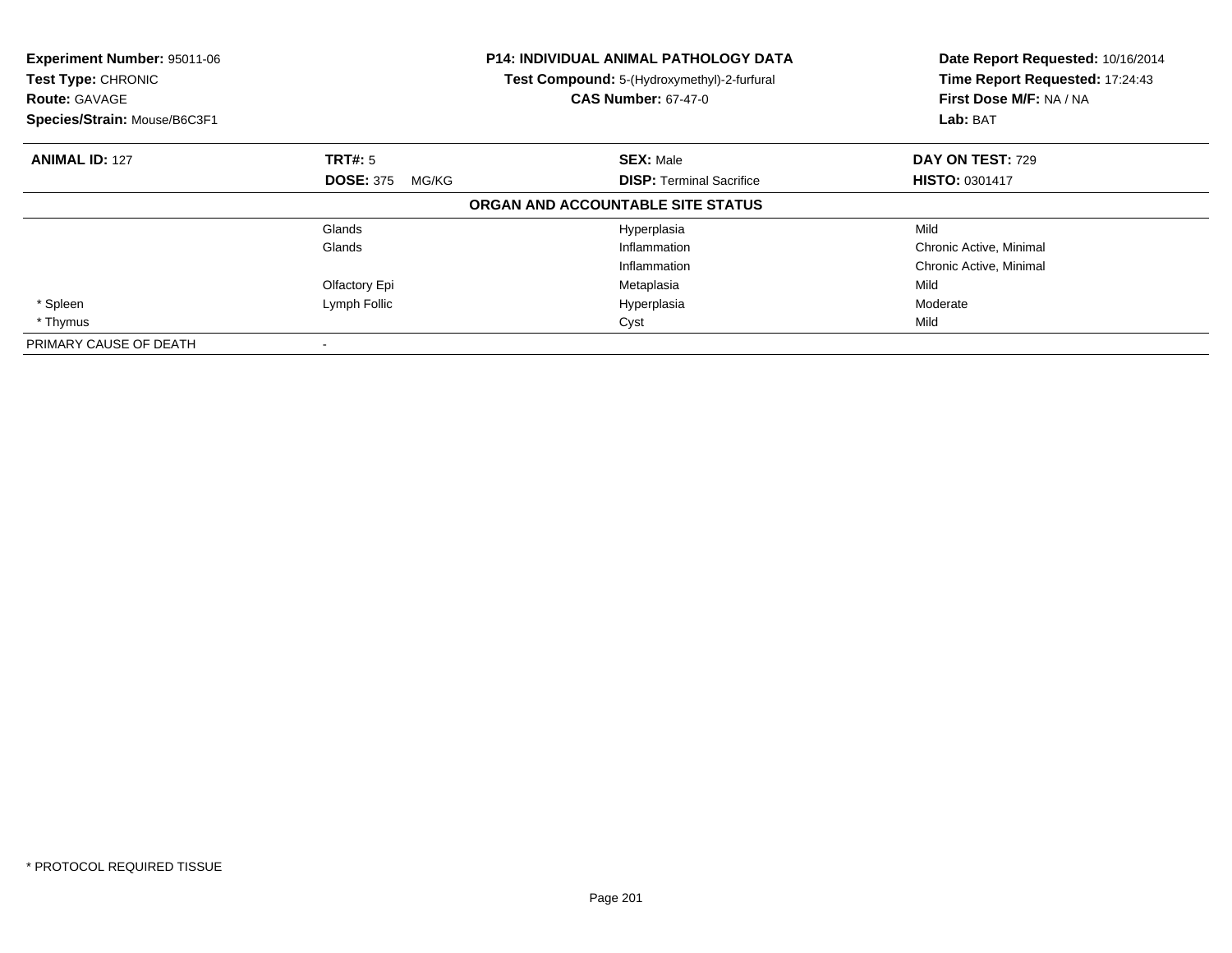| Experiment Number: 95011-06<br>Test Type: CHRONIC<br><b>Route: GAVAGE</b><br>Species/Strain: Mouse/B6C3F1 |                             | <b>P14: INDIVIDUAL ANIMAL PATHOLOGY DATA</b><br>Test Compound: 5-(Hydroxymethyl)-2-furfural<br><b>CAS Number: 67-47-0</b> |                            |
|-----------------------------------------------------------------------------------------------------------|-----------------------------|---------------------------------------------------------------------------------------------------------------------------|----------------------------|
| <b>ANIMAL ID: 128</b>                                                                                     | <b>TRT#: 5</b>              | <b>SEX: Male</b>                                                                                                          | DAY ON TEST: 729           |
|                                                                                                           | DOSE: 375 MG/KG             | <b>DISP: Terminal Sacrifice</b>                                                                                           | HISTO: 0301418             |
|                                                                                                           |                             | ORGAN AND ACCOUNTABLE SITE STATUS                                                                                         |                            |
| <b>NORMAL</b>                                                                                             |                             |                                                                                                                           |                            |
| * Adrenal Medulla                                                                                         | * Bone                      | * Bone Marrow                                                                                                             | * Brain                    |
| * Epididymis                                                                                              | * Esophagus                 | * Eye                                                                                                                     | * Gallbladder              |
| * Harderian Gland                                                                                         | * Heart                     | * Intestine Large, Cecum                                                                                                  | * Intestine Large, Colon   |
| * Intestine Large, Rectum                                                                                 | * Intestine Small, Duodenum | * Intestine Small, Ileum                                                                                                  | * Intestine Small, Jejunum |
| * Islets, Pancreatic                                                                                      | * Lung                      | * Lymph Node, Mandibular                                                                                                  | * Lymph Node, Mesenteric   |
| * Pancreas                                                                                                | * Parathyroid Gland         | * Preputial Gland                                                                                                         | * Prostate                 |
| * Salivary Glands                                                                                         | * Seminal Vesicle           | * Skin                                                                                                                    | * Spleen                   |
| * Stomach, Forestomach                                                                                    | * Stomach, Glandular        | * Testes                                                                                                                  | * Thyroid Gland            |
| * Trachea                                                                                                 | * Urinary Bladder           |                                                                                                                           |                            |
| <b>MISSING</b>                                                                                            |                             |                                                                                                                           |                            |
| * Mammary Gland                                                                                           |                             |                                                                                                                           |                            |
| <b>OBSERVATIONS</b>                                                                                       |                             |                                                                                                                           |                            |
| * Adrenal Cortex                                                                                          | Subcapsular                 | Hyperplasia                                                                                                               | Minimal                    |
|                                                                                                           |                             | Hypertrophy                                                                                                               | Mild                       |
| * Kidney                                                                                                  | <b>Renal Tubule</b>         | Cyst                                                                                                                      |                            |
|                                                                                                           |                             | Mineralization                                                                                                            | Minimal                    |
|                                                                                                           |                             | Nephropathy                                                                                                               | Mild                       |
| * Liver                                                                                                   |                             | <b>Clear Cell Focus</b>                                                                                                   |                            |
|                                                                                                           |                             | Hemangioma                                                                                                                |                            |
|                                                                                                           |                             | Hepatocellular Adenoma                                                                                                    | Multiple                   |
|                                                                                                           |                             | Inflammation                                                                                                              | Chronic Active, Minimal    |
|                                                                                                           |                             | Mixed Cell Focus                                                                                                          |                            |
|                                                                                                           | Hepatocyte                  | Vacuolization Cytoplasmic                                                                                                 | Mild                       |
| [Clear Cell Focus TGLS = 1-3+12]                                                                          |                             |                                                                                                                           |                            |
| [Hemangioma TGLS = 2-4]                                                                                   |                             |                                                                                                                           |                            |
| [ Hepatocellular Adenoma TGLS = 1,3-3+12+5 ]                                                              |                             |                                                                                                                           |                            |
| [Mixed Cell Focus TGLS = 1-12]                                                                            |                             |                                                                                                                           |                            |
| $^{\star}$ Nose                                                                                           | Olfactory Epi               | Degeneration                                                                                                              | Minimal                    |
|                                                                                                           | Glands                      | Dilatation                                                                                                                | Mild                       |
|                                                                                                           | Glands                      | Hyperplasia                                                                                                               | Minimal                    |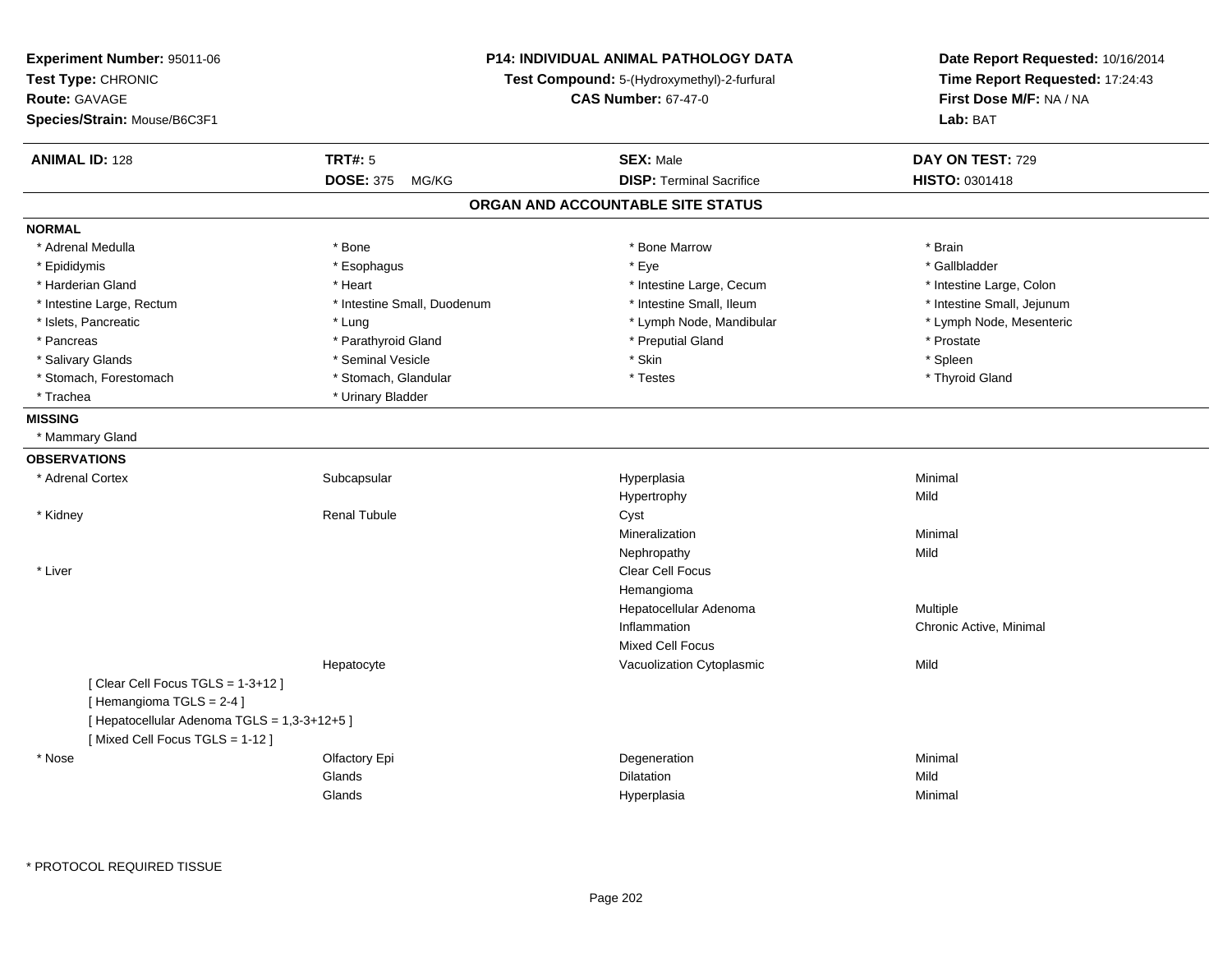| Experiment Number: 95011-06<br><b>P14: INDIVIDUAL ANIMAL PATHOLOGY DATA</b><br>Test Type: CHRONIC<br>Test Compound: 5-(Hydroxymethyl)-2-furfural |                           |                                   | Date Report Requested: 10/16/2014 |
|--------------------------------------------------------------------------------------------------------------------------------------------------|---------------------------|-----------------------------------|-----------------------------------|
|                                                                                                                                                  |                           | Time Report Requested: 17:24:43   |                                   |
| <b>Route: GAVAGE</b>                                                                                                                             |                           | <b>CAS Number: 67-47-0</b>        | First Dose M/F: NA / NA           |
| Species/Strain: Mouse/B6C3F1                                                                                                                     |                           |                                   | Lab: BAT                          |
| <b>ANIMAL ID: 128</b>                                                                                                                            | TRT#: 5                   | <b>SEX: Male</b>                  | DAY ON TEST: 729                  |
|                                                                                                                                                  | <b>DOSE: 375</b><br>MG/KG | <b>DISP:</b> Terminal Sacrifice   | <b>HISTO: 0301418</b>             |
|                                                                                                                                                  |                           | ORGAN AND ACCOUNTABLE SITE STATUS |                                   |
| * Pituitary Gland                                                                                                                                | Pars Distalis             | Cyst                              | Minimal                           |
| * Thymus                                                                                                                                         |                           | Cyst                              | Minimal                           |
| Tooth                                                                                                                                            |                           | Malformation                      |                                   |
| PRIMARY CAUSE OF DEATH                                                                                                                           |                           |                                   |                                   |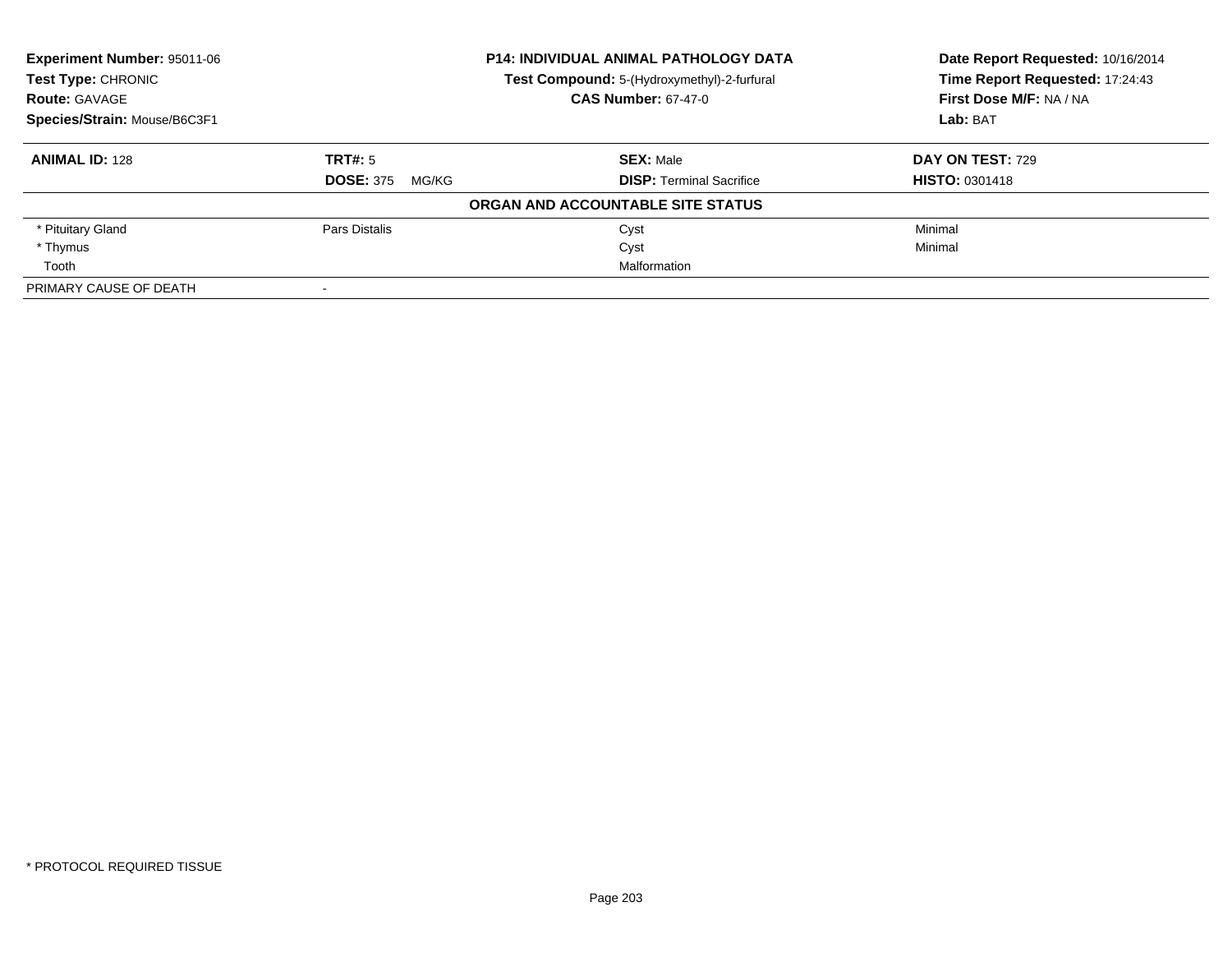| Experiment Number: 95011-06<br>Test Type: CHRONIC<br><b>Route: GAVAGE</b><br>Species/Strain: Mouse/B6C3F1                                 |                             | P14: INDIVIDUAL ANIMAL PATHOLOGY DATA<br>Test Compound: 5-(Hydroxymethyl)-2-furfural<br><b>CAS Number: 67-47-0</b> | Date Report Requested: 10/16/2014<br>Time Report Requested: 17:24:43<br>First Dose M/F: NA / NA<br>Lab: BAT |
|-------------------------------------------------------------------------------------------------------------------------------------------|-----------------------------|--------------------------------------------------------------------------------------------------------------------|-------------------------------------------------------------------------------------------------------------|
| <b>ANIMAL ID: 129</b>                                                                                                                     | <b>TRT#: 5</b>              | <b>SEX: Male</b>                                                                                                   | DAY ON TEST: 729                                                                                            |
|                                                                                                                                           | <b>DOSE: 375</b><br>MG/KG   | <b>DISP: Terminal Sacrifice</b>                                                                                    | HISTO: 0301419                                                                                              |
|                                                                                                                                           |                             | ORGAN AND ACCOUNTABLE SITE STATUS                                                                                  |                                                                                                             |
| <b>NORMAL</b>                                                                                                                             |                             |                                                                                                                    |                                                                                                             |
| * Adrenal Medulla                                                                                                                         | * Bone                      | * Bone Marrow                                                                                                      | * Brain                                                                                                     |
| * Epididymis                                                                                                                              | * Esophagus                 | * Eye                                                                                                              | * Gallbladder                                                                                               |
| * Harderian Gland                                                                                                                         | * Heart                     | * Intestine Large, Cecum                                                                                           | * Intestine Large, Colon                                                                                    |
| * Intestine Large, Rectum                                                                                                                 | * Intestine Small, Duodenum | * Intestine Small, Ileum                                                                                           | * Intestine Small, Jejunum                                                                                  |
| * Islets, Pancreatic                                                                                                                      | * Lymph Node, Mandibular    | * Lymph Node, Mesenteric                                                                                           | * Pancreas                                                                                                  |
| * Parathyroid Gland                                                                                                                       | * Pituitary Gland           | * Prostate                                                                                                         | * Salivary Glands                                                                                           |
| * Seminal Vesicle                                                                                                                         | * Skin                      | * Stomach, Forestomach                                                                                             | * Stomach, Glandular                                                                                        |
| * Thyroid Gland                                                                                                                           | * Trachea                   | * Urinary Bladder                                                                                                  |                                                                                                             |
| <b>MISSING</b>                                                                                                                            |                             |                                                                                                                    |                                                                                                             |
| * Mammary Gland                                                                                                                           |                             |                                                                                                                    |                                                                                                             |
| <b>OBSERVATIONS</b>                                                                                                                       |                             |                                                                                                                    |                                                                                                             |
| * Adrenal Cortex                                                                                                                          | Subcapsular                 | Hyperplasia                                                                                                        | Minimal                                                                                                     |
| * Kidney                                                                                                                                  |                             | Mineralization                                                                                                     | Minimal                                                                                                     |
|                                                                                                                                           |                             | Nephropathy                                                                                                        | Minimal                                                                                                     |
| * Liver                                                                                                                                   |                             | Hepatoblastoma                                                                                                     |                                                                                                             |
|                                                                                                                                           |                             | Hepatocellular Adenoma                                                                                             | Multiple                                                                                                    |
|                                                                                                                                           |                             | Inflammation                                                                                                       | Chronic Active, Minimal                                                                                     |
| Note: Left liver lobe hepatocellular adenoma also on slide #04.<br>[Hepatoblastoma TGLS = 2-13]<br>[ Hepatocellular Adenoma TGLS = 1-12 ] |                             |                                                                                                                    |                                                                                                             |
| * Lung                                                                                                                                    |                             | Alveolar/Bronchiolar Adenoma                                                                                       |                                                                                                             |
| * Nose                                                                                                                                    | Olfactory Epi               | Accumulation, Hyaline Droplet                                                                                      | Mild                                                                                                        |
|                                                                                                                                           | <b>Respirat Epith</b>       | Accumulation, Hyaline Droplet                                                                                      | Mild                                                                                                        |
|                                                                                                                                           | Glands                      | Dilatation                                                                                                         | Mild                                                                                                        |
|                                                                                                                                           | Glands                      | Hyperplasia                                                                                                        | Mild                                                                                                        |
|                                                                                                                                           | Glands                      | Inflammation                                                                                                       | Chronic Active, Mild                                                                                        |
|                                                                                                                                           | Olfactory Epi               | Metaplasia                                                                                                         | Mild                                                                                                        |
| * Preputial Gland                                                                                                                         | Bilateral, Duct             | Ectasia                                                                                                            | Mild                                                                                                        |
| * Spleen                                                                                                                                  |                             | Hematopoietic Cell Proliferation                                                                                   | Moderate                                                                                                    |
| * Testes                                                                                                                                  |                             | Mineralization                                                                                                     | Minimal                                                                                                     |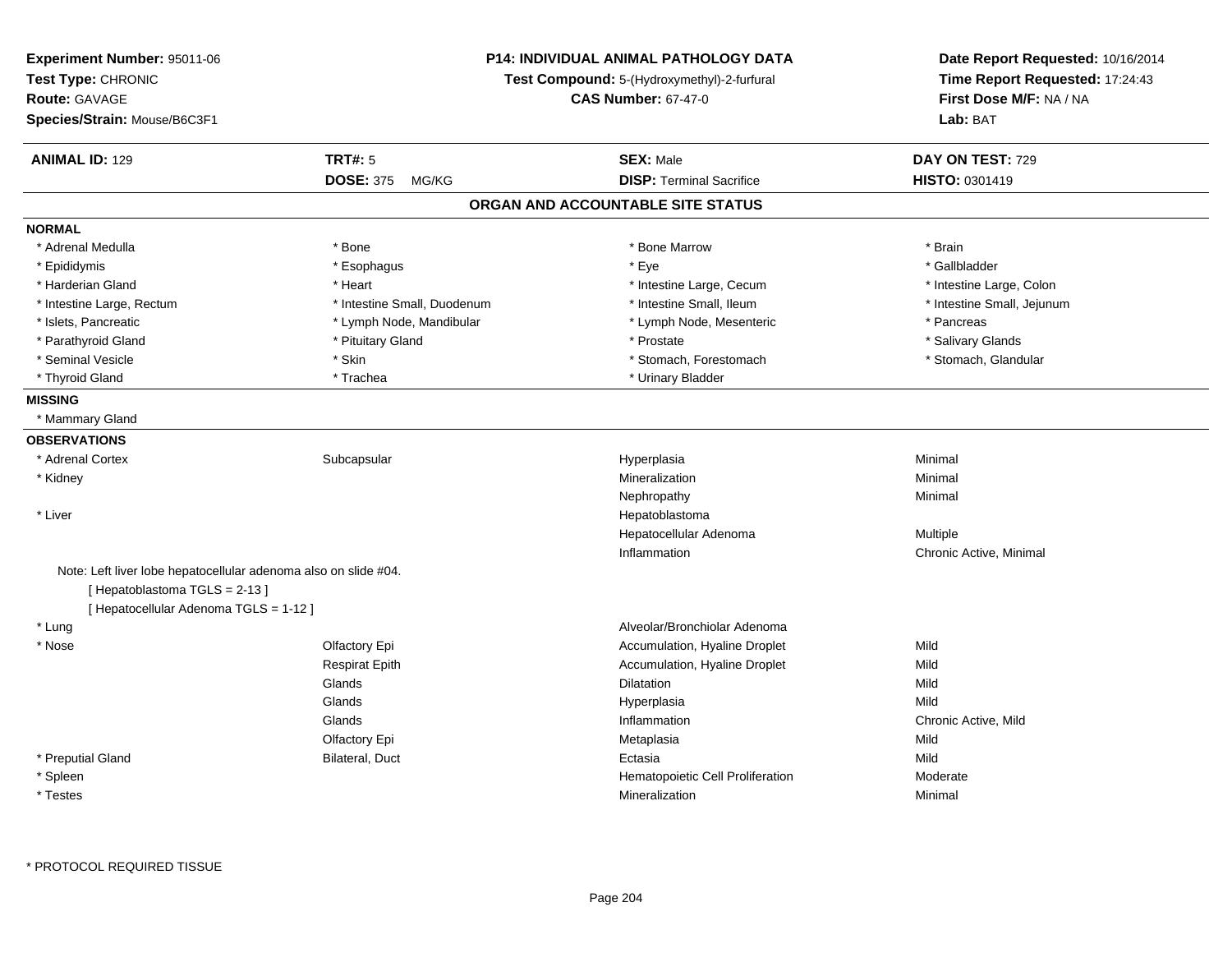| <b>Experiment Number: 95011-06</b> | <b>P14: INDIVIDUAL ANIMAL PATHOLOGY DATA</b> |                                             | Date Report Requested: 10/16/2014 |  |
|------------------------------------|----------------------------------------------|---------------------------------------------|-----------------------------------|--|
| Test Type: CHRONIC                 |                                              | Test Compound: 5-(Hydroxymethyl)-2-furfural | Time Report Requested: 17:24:43   |  |
| <b>Route: GAVAGE</b>               |                                              | <b>CAS Number: 67-47-0</b>                  | First Dose M/F: NA / NA           |  |
| Species/Strain: Mouse/B6C3F1       |                                              |                                             | Lab: BAT                          |  |
| <b>ANIMAL ID: 129</b>              | TRT#: 5                                      | <b>SEX: Male</b>                            | <b>DAY ON TEST: 729</b>           |  |
|                                    | <b>DOSE: 375</b><br>MG/KG                    | <b>DISP: Terminal Sacrifice</b>             | <b>HISTO: 0301419</b>             |  |
|                                    |                                              | ORGAN AND ACCOUNTABLE SITE STATUS           |                                   |  |
| * Thymus                           |                                              | Atrophy                                     | Moderate                          |  |
| Tooth                              |                                              | Malformation                                |                                   |  |
| PRIMARY CAUSE OF DEATH             |                                              |                                             |                                   |  |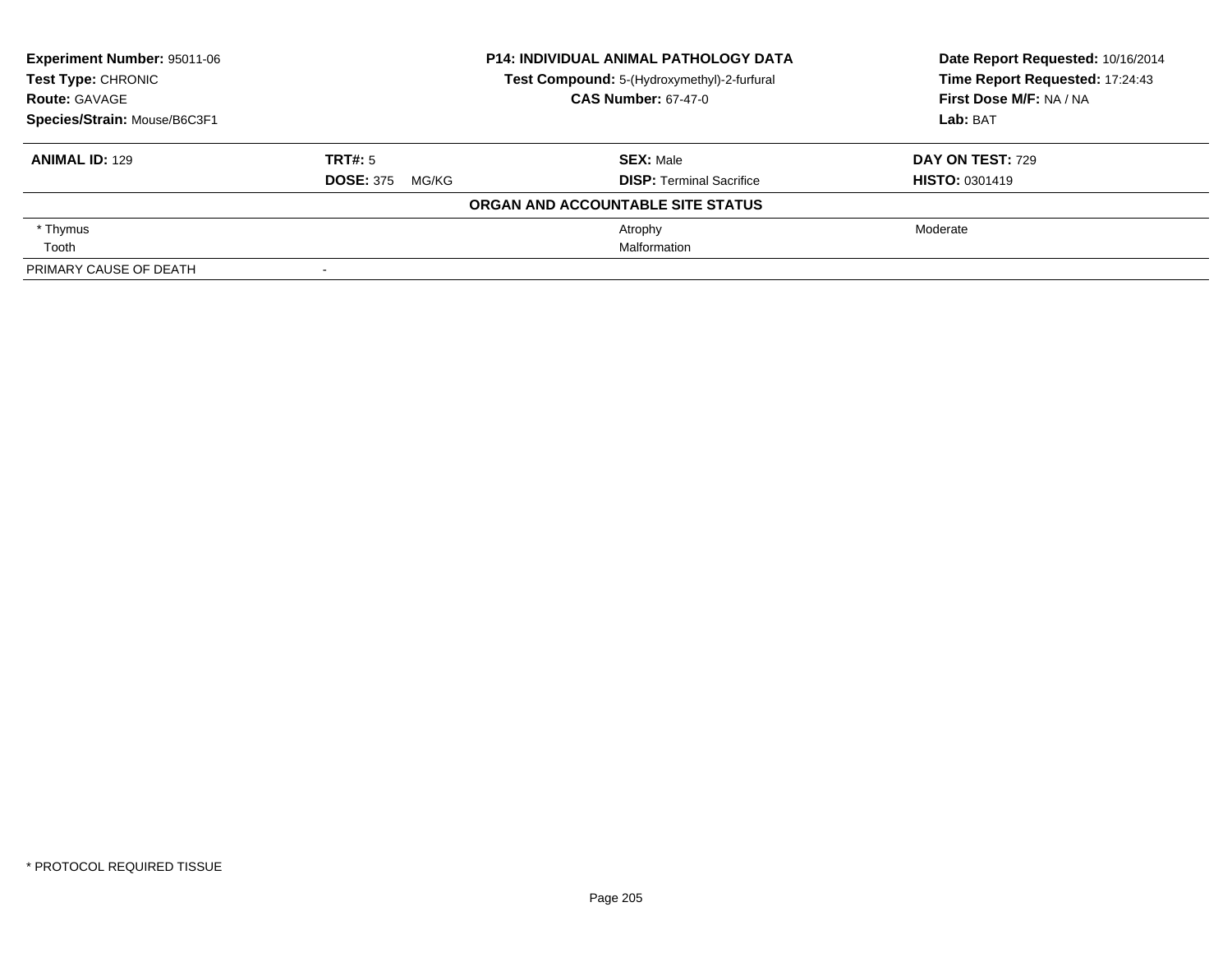| Experiment Number: 95011-06<br>Test Type: CHRONIC<br><b>Route: GAVAGE</b><br>Species/Strain: Mouse/B6C3F1 |                           | <b>P14: INDIVIDUAL ANIMAL PATHOLOGY DATA</b><br>Test Compound: 5-(Hydroxymethyl)-2-furfural<br><b>CAS Number: 67-47-0</b> | Date Report Requested: 10/16/2014<br>Time Report Requested: 17:24:43<br>First Dose M/F: NA / NA<br>Lab: BAT |
|-----------------------------------------------------------------------------------------------------------|---------------------------|---------------------------------------------------------------------------------------------------------------------------|-------------------------------------------------------------------------------------------------------------|
| <b>ANIMAL ID: 130</b>                                                                                     | TRT#: 5                   | <b>SEX: Male</b>                                                                                                          | DAY ON TEST: 729                                                                                            |
|                                                                                                           | <b>DOSE: 375</b><br>MG/KG | <b>DISP: Terminal Sacrifice</b>                                                                                           | HISTO: 0301420                                                                                              |
|                                                                                                           |                           | ORGAN AND ACCOUNTABLE SITE STATUS                                                                                         |                                                                                                             |
| <b>NORMAL</b>                                                                                             |                           |                                                                                                                           |                                                                                                             |
| * Adrenal Medulla                                                                                         | * Bone                    | * Bone Marrow                                                                                                             | * Brain                                                                                                     |
| * Epididymis                                                                                              | * Esophagus               | * Eye                                                                                                                     | * Gallbladder                                                                                               |
| * Heart                                                                                                   | * Intestine Large, Cecum  | * Intestine Large, Colon                                                                                                  | * Intestine Large, Rectum                                                                                   |
| * Intestine Small, Duodenum                                                                               | * Intestine Small, Ileum  | * Intestine Small, Jejunum                                                                                                | * Islets, Pancreatic                                                                                        |
| * Lung                                                                                                    | * Pancreas                | * Parathyroid Gland                                                                                                       | * Pituitary Gland                                                                                           |
| * Prostate                                                                                                | * Salivary Glands         | * Seminal Vesicle                                                                                                         | * Skin                                                                                                      |
| * Stomach, Forestomach                                                                                    | * Stomach, Glandular      | * Testes                                                                                                                  | * Thyroid Gland                                                                                             |
| * Trachea                                                                                                 | * Urinary Bladder         |                                                                                                                           |                                                                                                             |
| <b>MISSING</b>                                                                                            |                           |                                                                                                                           |                                                                                                             |
| * Mammary Gland                                                                                           |                           |                                                                                                                           |                                                                                                             |
| <b>OBSERVATIONS</b>                                                                                       |                           |                                                                                                                           |                                                                                                             |
| * Adrenal Cortex                                                                                          | Subcapsular               | Adenoma                                                                                                                   |                                                                                                             |
|                                                                                                           | Subcapsular               | Hyperplasia                                                                                                               | Mild                                                                                                        |
|                                                                                                           |                           | Hypertrophy                                                                                                               | Mild                                                                                                        |
| * Harderian Gland                                                                                         |                           | Adenoma                                                                                                                   |                                                                                                             |
| * Kidney                                                                                                  |                           | Mineralization                                                                                                            | Minimal                                                                                                     |
|                                                                                                           |                           | Nephropathy                                                                                                               | Minimal                                                                                                     |
| * Liver                                                                                                   |                           | Hepatocellular Adenoma                                                                                                    | Multiple                                                                                                    |
|                                                                                                           |                           | <b>Infiltration Cellular</b>                                                                                              | Mononuclear CI, Mild                                                                                        |
|                                                                                                           |                           | Inflammation                                                                                                              | Chronic Active, Minimal                                                                                     |
|                                                                                                           | Hepatocyte                | Vacuolization Cytoplasmic                                                                                                 | Mild                                                                                                        |
| [ Hepatocellular Adenoma TGLS = 2,3,4-12+13+14 ]                                                          |                           |                                                                                                                           |                                                                                                             |
| * Lymph Node, Mandibular                                                                                  |                           | Hyperplasia                                                                                                               | Lymphoid, Mild                                                                                              |
| * Lymph Node, Mesenteric                                                                                  |                           | Hyperplasia                                                                                                               | Lymphoid, Moderate                                                                                          |
| * Nose                                                                                                    | Glands                    | Dilatation                                                                                                                | Mild                                                                                                        |
|                                                                                                           | Glands                    | Hyperplasia                                                                                                               | Mild                                                                                                        |
|                                                                                                           | Glands                    | Inflammation                                                                                                              | Chronic Active, Mild                                                                                        |
|                                                                                                           |                           | Inflammation                                                                                                              | Chronic Active, Minimal                                                                                     |
|                                                                                                           | Olfactory Epi             | Metaplasia                                                                                                                | Mild                                                                                                        |
| * Preputial Gland                                                                                         | Duct                      | Ectasia                                                                                                                   | Moderate                                                                                                    |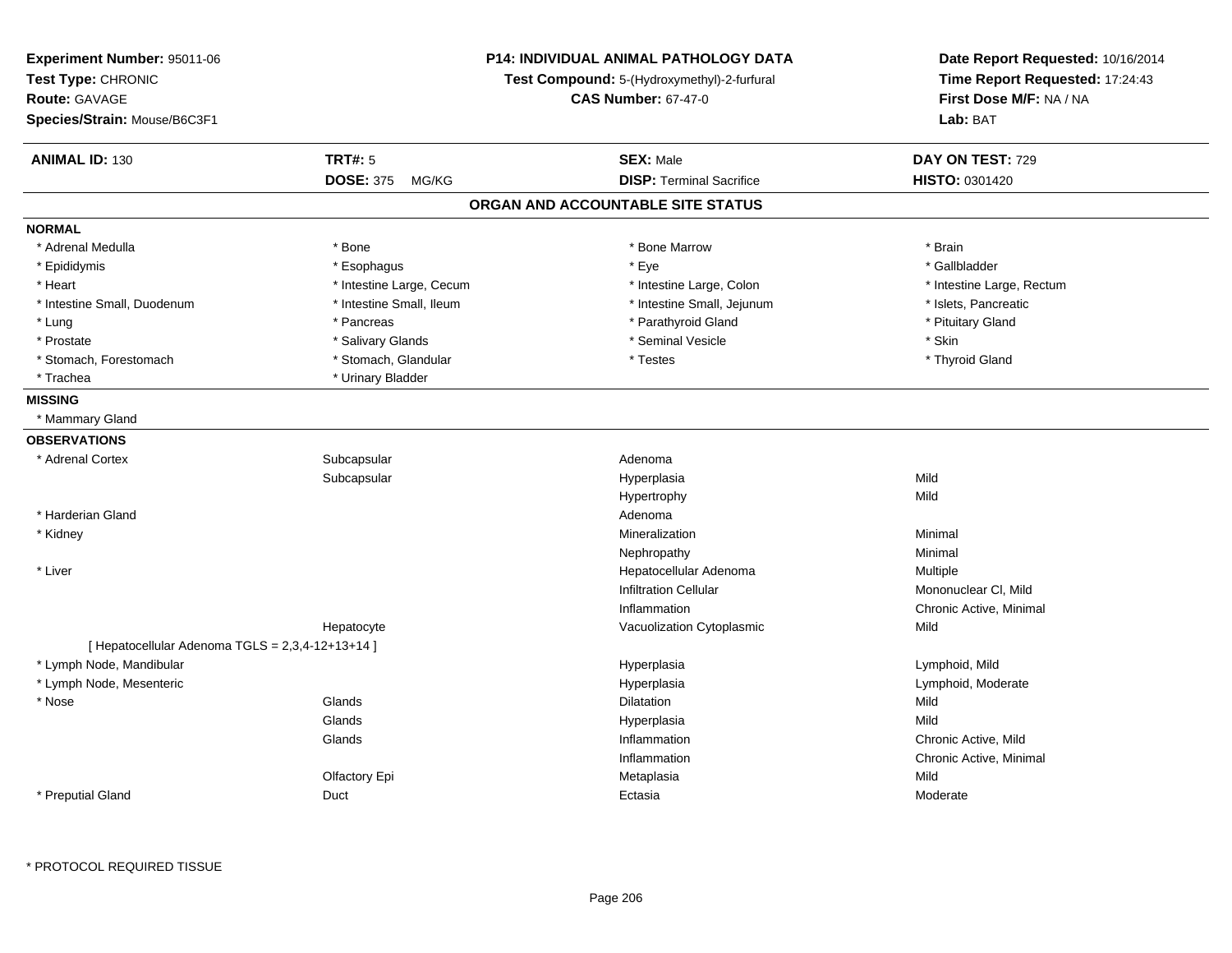| Experiment Number: 95011-06<br>Test Type: CHRONIC<br><b>Route: GAVAGE</b> |                                                                                | <b>P14: INDIVIDUAL ANIMAL PATHOLOGY DATA</b><br>Test Compound: 5-(Hydroxymethyl)-2-furfural<br><b>CAS Number: 67-47-0</b> | Date Report Requested: 10/16/2014<br>Time Report Requested: 17:24:43<br>First Dose M/F: NA / NA |
|---------------------------------------------------------------------------|--------------------------------------------------------------------------------|---------------------------------------------------------------------------------------------------------------------------|-------------------------------------------------------------------------------------------------|
| Species/Strain: Mouse/B6C3F1                                              |                                                                                |                                                                                                                           | Lab: BAT                                                                                        |
| <b>ANIMAL ID: 130</b>                                                     | TRT#: 5                                                                        | <b>SEX: Male</b>                                                                                                          | DAY ON TEST: 729                                                                                |
|                                                                           | <b>DOSE: 375</b><br>MG/KG                                                      | <b>DISP: Terminal Sacrifice</b>                                                                                           | <b>HISTO: 0301420</b>                                                                           |
|                                                                           |                                                                                | ORGAN AND ACCOUNTABLE SITE STATUS                                                                                         |                                                                                                 |
| [Ectasia TGLS = 1-8 ]                                                     |                                                                                |                                                                                                                           |                                                                                                 |
| * Spleen                                                                  | Lymph Follic                                                                   | Hyperplasia                                                                                                               | Moderate                                                                                        |
| * Testes                                                                  |                                                                                |                                                                                                                           |                                                                                                 |
|                                                                           | Note: Rete testis with adjacent tubuli recti - unilateral - normal, not coded. |                                                                                                                           |                                                                                                 |
| * Thymus                                                                  |                                                                                | Cyst                                                                                                                      | Moderate                                                                                        |
| PRIMARY CAUSE OF DEATH                                                    |                                                                                |                                                                                                                           |                                                                                                 |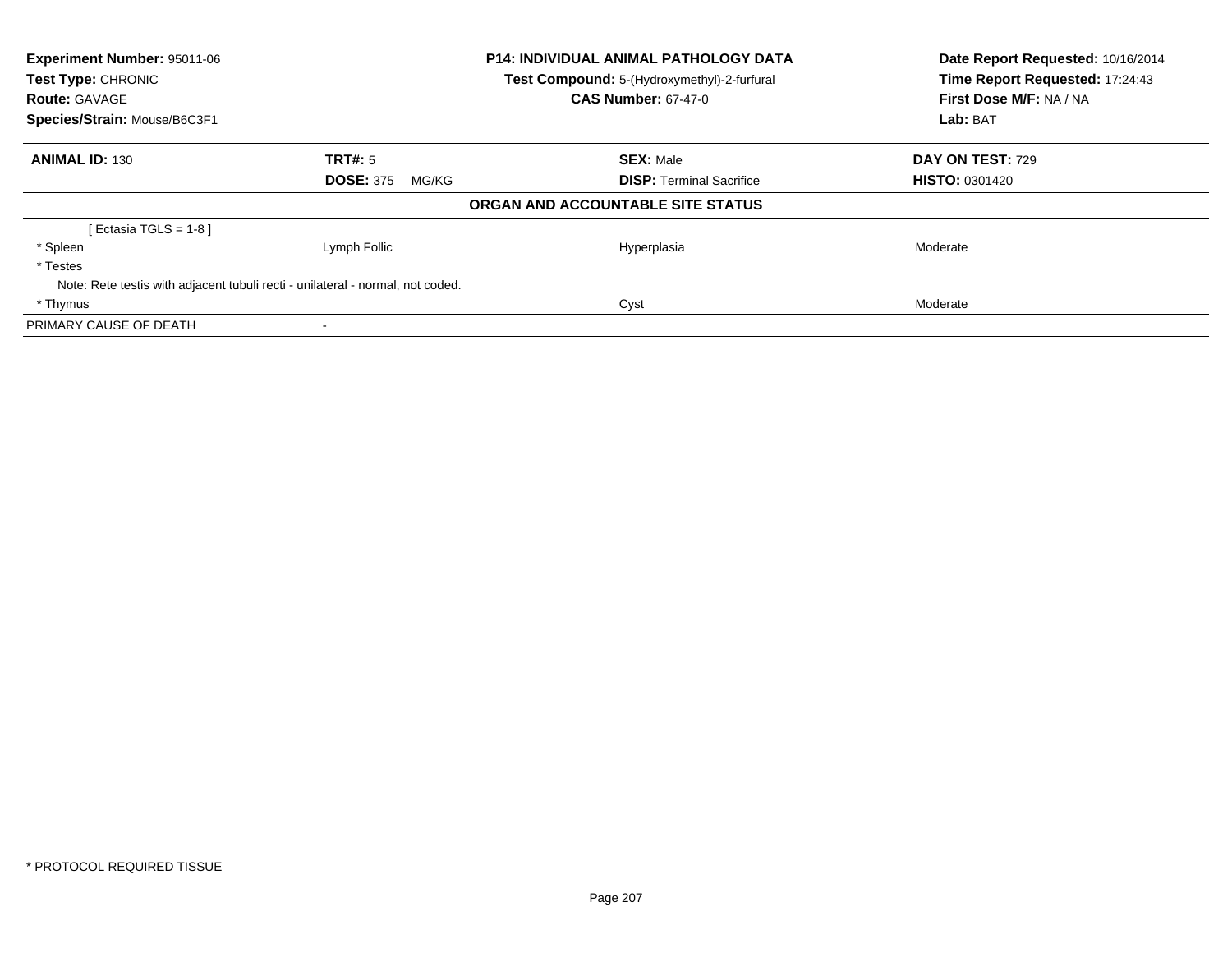| Experiment Number: 95011-06<br>Test Type: CHRONIC<br><b>Route: GAVAGE</b><br>Species/Strain: Mouse/B6C3F1 |                             | <b>P14: INDIVIDUAL ANIMAL PATHOLOGY DATA</b><br>Test Compound: 5-(Hydroxymethyl)-2-furfural<br><b>CAS Number: 67-47-0</b> |                            |
|-----------------------------------------------------------------------------------------------------------|-----------------------------|---------------------------------------------------------------------------------------------------------------------------|----------------------------|
| <b>ANIMAL ID: 131</b>                                                                                     | <b>TRT#: 5</b>              | <b>SEX: Male</b>                                                                                                          | DAY ON TEST: 730           |
|                                                                                                           | DOSE: 375 MG/KG             | <b>DISP: Terminal Sacrifice</b>                                                                                           | HISTO: 0301421             |
|                                                                                                           |                             | ORGAN AND ACCOUNTABLE SITE STATUS                                                                                         |                            |
| <b>NORMAL</b>                                                                                             |                             |                                                                                                                           |                            |
| * Adrenal Medulla                                                                                         | * Bone                      | * Bone Marrow                                                                                                             | * Brain                    |
| * Epididymis                                                                                              | * Esophagus                 | * Eye                                                                                                                     | * Gallbladder              |
| * Harderian Gland                                                                                         | * Heart                     | * Intestine Large, Cecum                                                                                                  | * Intestine Large, Colon   |
| * Intestine Large, Rectum                                                                                 | * Intestine Small, Duodenum | * Intestine Small, Ileum                                                                                                  | * Intestine Small, Jejunum |
| * Islets, Pancreatic                                                                                      | * Lung                      | * Lymph Node, Mandibular                                                                                                  | * Lymph Node, Mesenteric   |
| * Pancreas                                                                                                | * Parathyroid Gland         | * Pituitary Gland                                                                                                         | * Preputial Gland          |
| * Prostate                                                                                                | * Salivary Glands           | * Seminal Vesicle                                                                                                         | * Skin                     |
| * Spleen                                                                                                  | * Stomach, Forestomach      | * Stomach, Glandular                                                                                                      | * Testes                   |
| * Trachea                                                                                                 | * Urinary Bladder           |                                                                                                                           |                            |
| <b>MISSING</b>                                                                                            |                             |                                                                                                                           |                            |
| * Mammary Gland                                                                                           |                             |                                                                                                                           |                            |
| <b>OBSERVATIONS</b>                                                                                       |                             |                                                                                                                           |                            |
| * Adrenal Cortex                                                                                          | Subcapsular                 | Hyperplasia                                                                                                               | Minimal                    |
| * Kidney                                                                                                  | <b>Renal Tubule</b>         | Cyst                                                                                                                      |                            |
|                                                                                                           |                             | Mineralization                                                                                                            | Minimal                    |
|                                                                                                           |                             | Nephropathy                                                                                                               | Minimal                    |
| * Liver                                                                                                   |                             | <b>Clear Cell Focus</b>                                                                                                   |                            |
|                                                                                                           |                             | <b>Eosinophilic Focus</b>                                                                                                 |                            |
|                                                                                                           |                             | Hepatocellular Adenoma                                                                                                    | Multiple                   |
|                                                                                                           |                             | Inflammation                                                                                                              | Chronic Active, Minimal    |
|                                                                                                           |                             | <b>Mixed Cell Focus</b>                                                                                                   |                            |
|                                                                                                           | Hepatocyte                  | Vacuolization Cytoplasmic                                                                                                 | Mild                       |
| Note: Mixed cell focus is on slide #03.                                                                   |                             |                                                                                                                           |                            |
| [ Clear Cell Focus TGLS = 1-12 ]                                                                          |                             |                                                                                                                           |                            |
| [ Eosinophilic Focus TGLS = 1-12 ]                                                                        |                             |                                                                                                                           |                            |
| [ Hepatocellular Adenoma TGLS = 1-12 ]                                                                    |                             |                                                                                                                           |                            |
| * Nose                                                                                                    | Olfactory Epi               | Accumulation, Hyaline Droplet                                                                                             | Mild                       |
|                                                                                                           | <b>Respirat Epith</b>       | Accumulation, Hyaline Droplet                                                                                             | Mild                       |
|                                                                                                           | Glands                      | <b>Dilatation</b>                                                                                                         | Mild                       |
|                                                                                                           |                             |                                                                                                                           |                            |
|                                                                                                           | Glands                      | Hyperplasia                                                                                                               | Mild                       |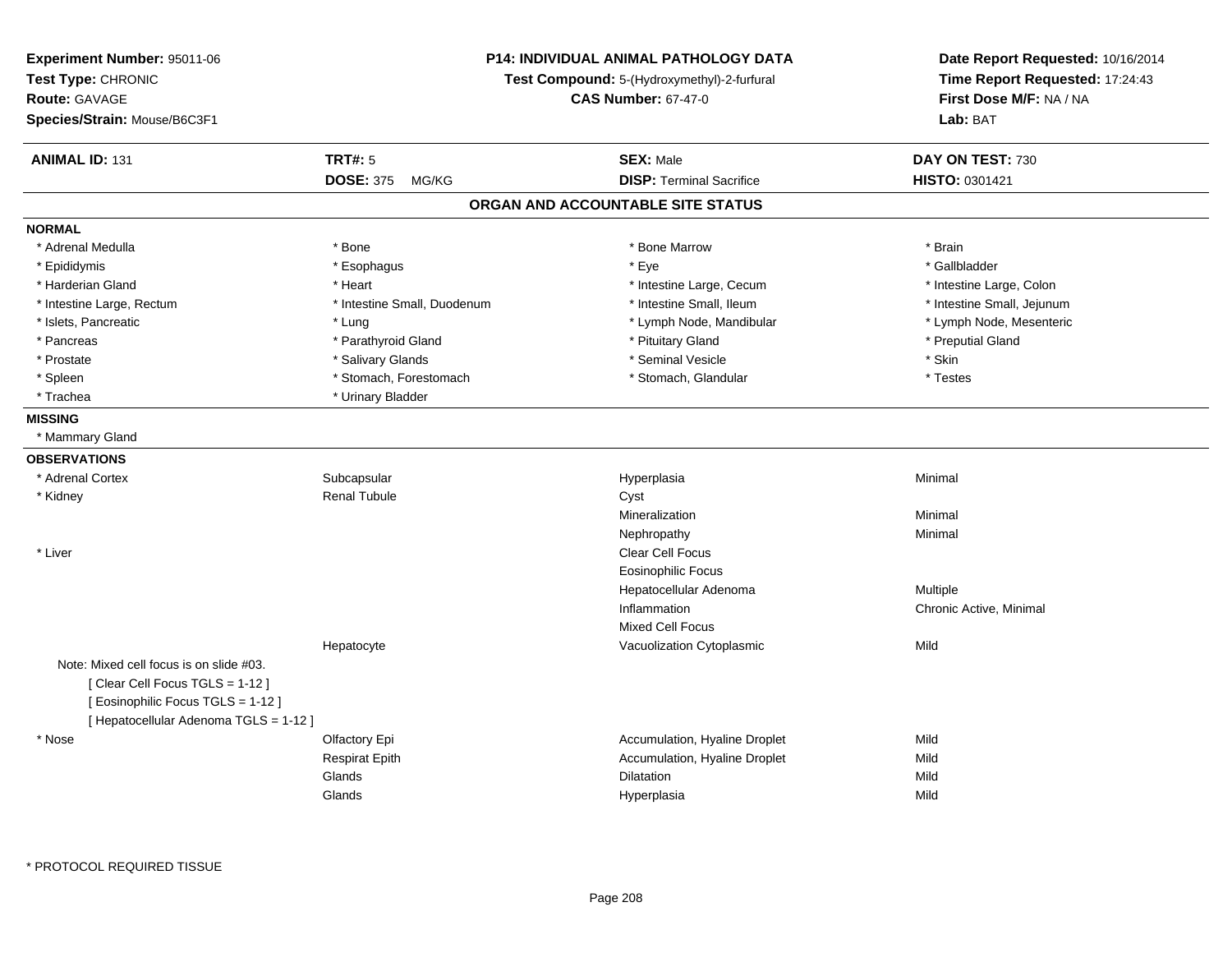| Experiment Number: 95011-06  |                           | <b>P14: INDIVIDUAL ANIMAL PATHOLOGY DATA</b> | Date Report Requested: 10/16/2014 |
|------------------------------|---------------------------|----------------------------------------------|-----------------------------------|
| Test Type: CHRONIC           |                           | Test Compound: 5-(Hydroxymethyl)-2-furfural  | Time Report Requested: 17:24:43   |
| <b>Route: GAVAGE</b>         |                           | <b>CAS Number: 67-47-0</b>                   | First Dose M/F: NA / NA           |
| Species/Strain: Mouse/B6C3F1 |                           |                                              | Lab: BAT                          |
| <b>ANIMAL ID: 131</b>        | TRT#: 5                   | <b>SEX: Male</b>                             | DAY ON TEST: 730                  |
|                              | <b>DOSE: 375</b><br>MG/KG | <b>DISP: Terminal Sacrifice</b>              | <b>HISTO: 0301421</b>             |
|                              |                           | ORGAN AND ACCOUNTABLE SITE STATUS            |                                   |
|                              | Glands                    | Inflammation                                 | Chronic Active, Mild              |
|                              | Olfactory Epi             | Metaplasia                                   | Mild                              |
| * Thymus                     |                           | Cyst                                         | Minimal                           |
| * Thyroid Gland              | Follicle                  | Cyst                                         | Moderate                          |
| PRIMARY CAUSE OF DEATH       |                           |                                              |                                   |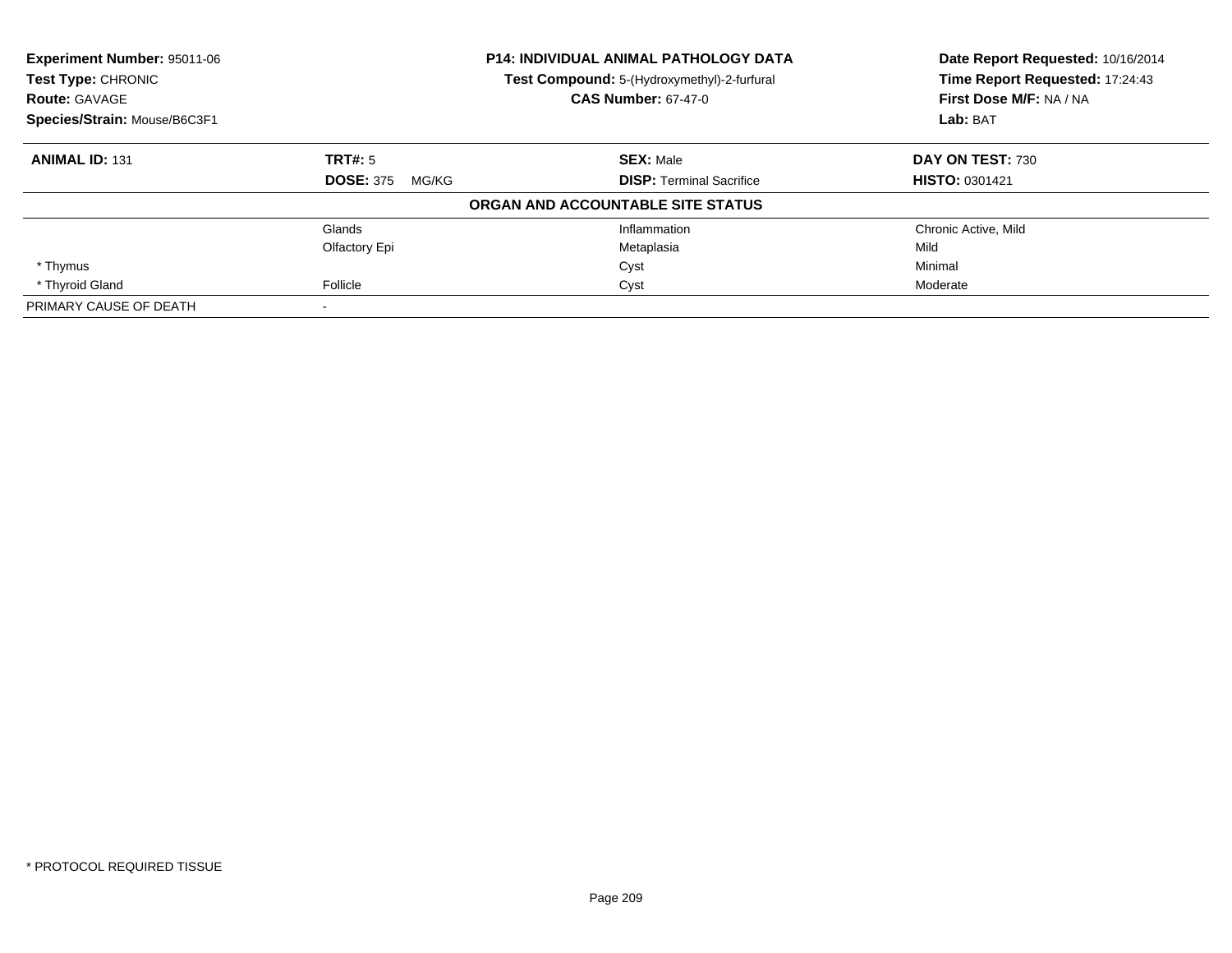| Experiment Number: 95011-06<br>Test Type: CHRONIC<br><b>Route: GAVAGE</b><br>Species/Strain: Mouse/B6C3F1 |                                                                                                                                 | <b>P14: INDIVIDUAL ANIMAL PATHOLOGY DATA</b><br>Test Compound: 5-(Hydroxymethyl)-2-furfural<br><b>CAS Number: 67-47-0</b> | Date Report Requested: 10/16/2014<br>Time Report Requested: 17:24:43<br>First Dose M/F: NA / NA<br>Lab: BAT |
|-----------------------------------------------------------------------------------------------------------|---------------------------------------------------------------------------------------------------------------------------------|---------------------------------------------------------------------------------------------------------------------------|-------------------------------------------------------------------------------------------------------------|
| <b>ANIMAL ID: 132</b>                                                                                     | <b>TRT#: 5</b>                                                                                                                  | <b>SEX: Male</b>                                                                                                          | DAY ON TEST: 730                                                                                            |
|                                                                                                           | <b>DOSE: 375</b><br>MG/KG                                                                                                       | <b>DISP: Terminal Sacrifice</b>                                                                                           | <b>HISTO: 0301422</b>                                                                                       |
|                                                                                                           |                                                                                                                                 | ORGAN AND ACCOUNTABLE SITE STATUS                                                                                         |                                                                                                             |
| <b>NORMAL</b>                                                                                             |                                                                                                                                 |                                                                                                                           |                                                                                                             |
| * Adrenal Medulla                                                                                         | * Bone                                                                                                                          | * Bone Marrow                                                                                                             | * Brain                                                                                                     |
| * Epididymis                                                                                              | * Esophagus                                                                                                                     | * Eye                                                                                                                     | * Gallbladder                                                                                               |
| * Harderian Gland                                                                                         | * Heart                                                                                                                         | * Intestine Large, Cecum                                                                                                  | * Intestine Large, Colon                                                                                    |
| * Intestine Large, Rectum                                                                                 | * Intestine Small, Duodenum                                                                                                     | * Intestine Small, Ileum                                                                                                  | * Intestine Small, Jejunum                                                                                  |
| * Islets, Pancreatic                                                                                      | <b>Lacrimal Gland</b>                                                                                                           | * Lymph Node, Mandibular                                                                                                  | * Lymph Node, Mesenteric                                                                                    |
| * Pancreas                                                                                                | * Parathyroid Gland                                                                                                             | * Pituitary Gland                                                                                                         | * Preputial Gland                                                                                           |
| * Prostate                                                                                                | * Salivary Glands                                                                                                               | * Seminal Vesicle                                                                                                         | $^\star$ Skin                                                                                               |
| * Spleen                                                                                                  | * Stomach, Forestomach                                                                                                          | * Stomach, Glandular                                                                                                      | * Testes                                                                                                    |
| * Trachea                                                                                                 | * Urinary Bladder                                                                                                               |                                                                                                                           |                                                                                                             |
| <b>MISSING</b>                                                                                            |                                                                                                                                 |                                                                                                                           |                                                                                                             |
| * Mammary Gland                                                                                           |                                                                                                                                 |                                                                                                                           |                                                                                                             |
| <b>OBSERVATIONS</b>                                                                                       |                                                                                                                                 |                                                                                                                           |                                                                                                             |
| * Adrenal Cortex                                                                                          | Subcapsular                                                                                                                     | Hyperplasia                                                                                                               | Minimal                                                                                                     |
|                                                                                                           |                                                                                                                                 | Hypertrophy                                                                                                               | Mild                                                                                                        |
| * Kidney                                                                                                  |                                                                                                                                 | Mineralization                                                                                                            | Minimal                                                                                                     |
|                                                                                                           |                                                                                                                                 | Nephropathy                                                                                                               | Minimal                                                                                                     |
| Lacrimal GI                                                                                               |                                                                                                                                 |                                                                                                                           |                                                                                                             |
|                                                                                                           | Note: TGL#1-12-NCL: Enlarged left lacrimal gland, documented at necropsy, considered to be within normal limits histologically. |                                                                                                                           |                                                                                                             |
| * Liver                                                                                                   |                                                                                                                                 | Clear Cell Focus                                                                                                          |                                                                                                             |
|                                                                                                           |                                                                                                                                 | Inflammation                                                                                                              | Chronic Active, Minimal                                                                                     |
|                                                                                                           | Hepatocyte                                                                                                                      | Vacuolization Cytoplasmic                                                                                                 | Mild                                                                                                        |
| * Lung                                                                                                    |                                                                                                                                 | Alveolar/Bronchiolar Adenoma                                                                                              |                                                                                                             |
| * Nose                                                                                                    | Olfactory Epi                                                                                                                   | Accumulation, Hyaline Droplet                                                                                             | Mild                                                                                                        |
|                                                                                                           | <b>Respirat Epith</b>                                                                                                           | Accumulation, Hyaline Droplet                                                                                             | Mild                                                                                                        |
|                                                                                                           | Glands                                                                                                                          | Dilatation                                                                                                                | Mild                                                                                                        |
|                                                                                                           | Glands                                                                                                                          | Hyperplasia                                                                                                               | Mild                                                                                                        |
|                                                                                                           | Glands                                                                                                                          | Inflammation                                                                                                              | Chronic Active, Minimal                                                                                     |
|                                                                                                           |                                                                                                                                 | Inflammation                                                                                                              | Chronic Active, Minimal                                                                                     |
|                                                                                                           | Olfactory Epi                                                                                                                   | Metaplasia                                                                                                                | Mild                                                                                                        |
| * Thymus                                                                                                  |                                                                                                                                 | Cyst                                                                                                                      | Mild                                                                                                        |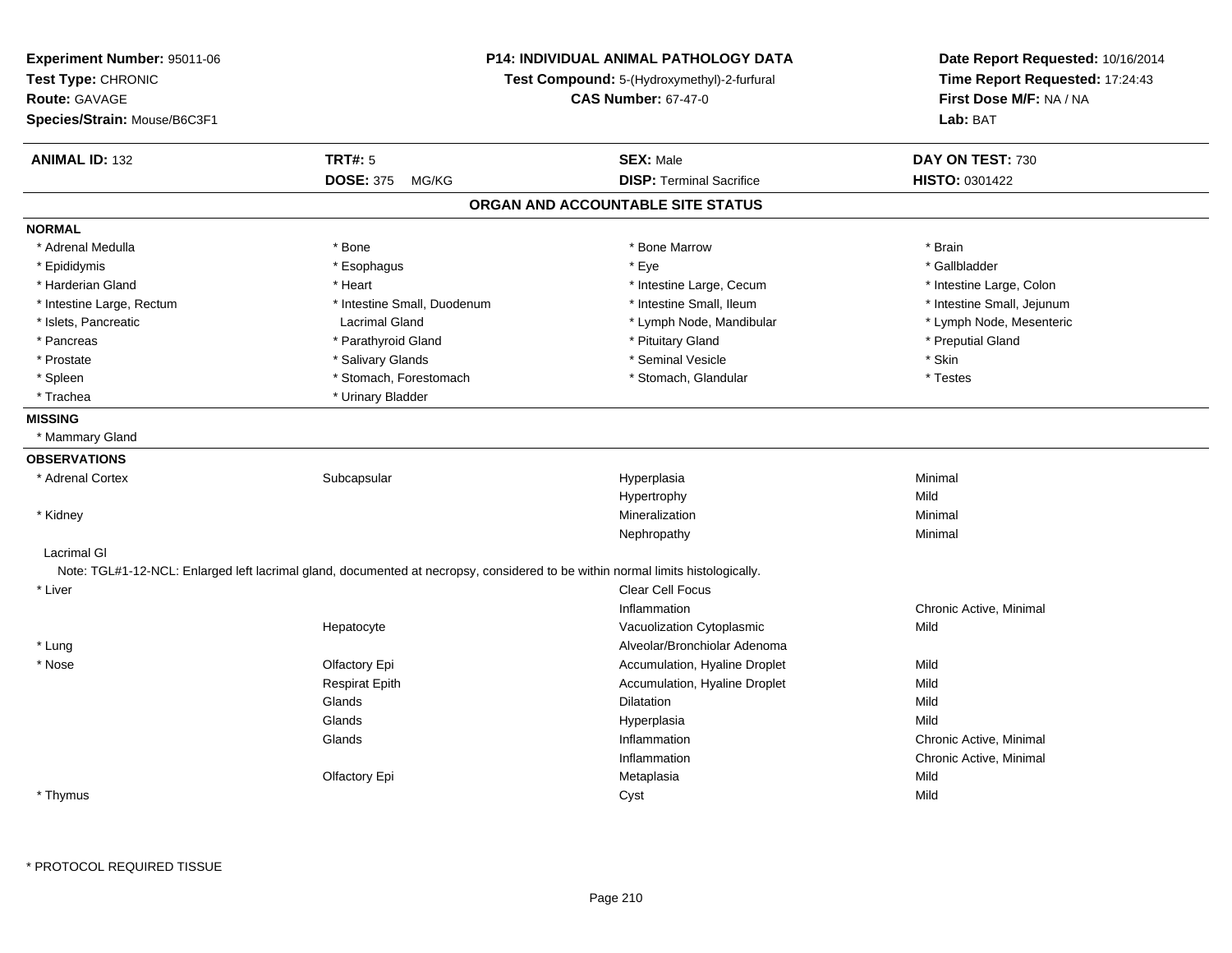| <b>Experiment Number: 95011-06</b> |                           | <b>P14: INDIVIDUAL ANIMAL PATHOLOGY DATA</b> | Date Report Requested: 10/16/2014 |
|------------------------------------|---------------------------|----------------------------------------------|-----------------------------------|
| Test Type: CHRONIC                 |                           | Test Compound: 5-(Hydroxymethyl)-2-furfural  | Time Report Requested: 17:24:43   |
| <b>Route: GAVAGE</b>               |                           | <b>CAS Number: 67-47-0</b>                   | First Dose M/F: NA / NA           |
| Species/Strain: Mouse/B6C3F1       |                           |                                              | Lab: BAT                          |
| <b>ANIMAL ID: 132</b>              | <b>TRT#: 5</b>            | <b>SEX: Male</b>                             | DAY ON TEST: 730                  |
|                                    | <b>DOSE: 375</b><br>MG/KG | <b>DISP:</b> Terminal Sacrifice              | <b>HISTO: 0301422</b>             |
|                                    |                           | ORGAN AND ACCOUNTABLE SITE STATUS            |                                   |
| * Thyroid Gland                    | Follicle                  | Degeneration                                 | Minimal                           |
| PRIMARY CAUSE OF DEATH             |                           |                                              |                                   |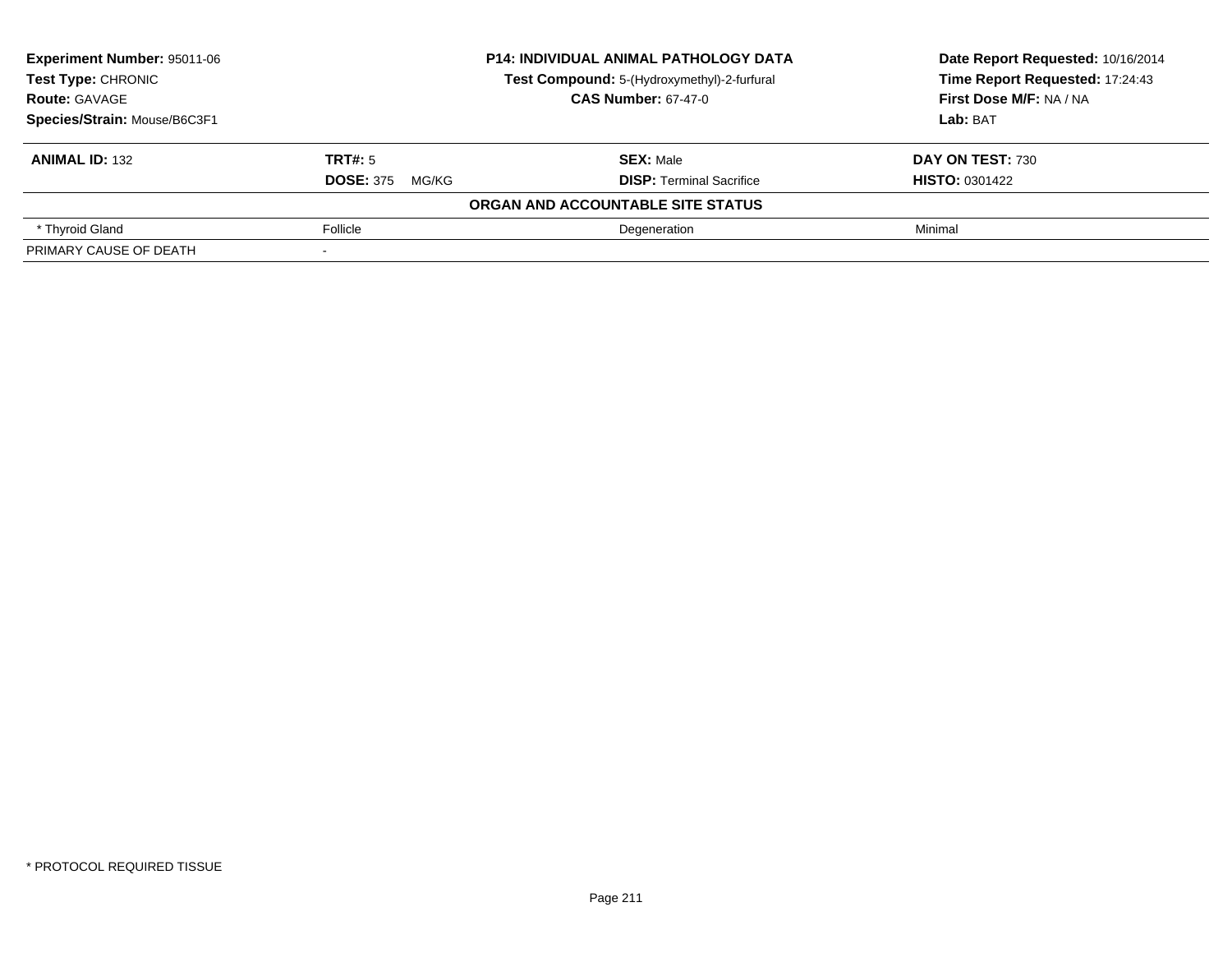| Experiment Number: 95011-06<br>Test Type: CHRONIC<br><b>Route: GAVAGE</b><br>Species/Strain: Mouse/B6C3F1 |                             | P14: INDIVIDUAL ANIMAL PATHOLOGY DATA<br>Test Compound: 5-(Hydroxymethyl)-2-furfural<br><b>CAS Number: 67-47-0</b> | Date Report Requested: 10/16/2014<br>Time Report Requested: 17:24:43<br>First Dose M/F: NA / NA<br>Lab: BAT |
|-----------------------------------------------------------------------------------------------------------|-----------------------------|--------------------------------------------------------------------------------------------------------------------|-------------------------------------------------------------------------------------------------------------|
| <b>ANIMAL ID: 133</b>                                                                                     | <b>TRT#: 5</b>              | <b>SEX: Male</b>                                                                                                   | DAY ON TEST: 729                                                                                            |
|                                                                                                           | <b>DOSE: 375</b><br>MG/KG   | <b>DISP: Terminal Sacrifice</b>                                                                                    | HISTO: 0301423                                                                                              |
|                                                                                                           |                             | ORGAN AND ACCOUNTABLE SITE STATUS                                                                                  |                                                                                                             |
| <b>NORMAL</b>                                                                                             |                             |                                                                                                                    |                                                                                                             |
| * Adrenal Medulla                                                                                         | * Bone                      | * Bone Marrow                                                                                                      | * Brain                                                                                                     |
| * Epididymis                                                                                              | * Esophagus                 | * Eye                                                                                                              | * Gallbladder                                                                                               |
| * Harderian Gland                                                                                         | * Heart                     | * Intestine Large, Cecum                                                                                           | * Intestine Large, Colon                                                                                    |
| * Intestine Large, Rectum                                                                                 | * Intestine Small, Duodenum | * Intestine Small, Ileum                                                                                           | * Intestine Small, Jejunum                                                                                  |
| * Islets, Pancreatic                                                                                      | * Lung                      | * Lymph Node, Mandibular                                                                                           | * Lymph Node, Mesenteric                                                                                    |
| * Pancreas                                                                                                | * Parathyroid Gland         | * Pituitary Gland                                                                                                  | * Preputial Gland                                                                                           |
| * Prostate                                                                                                | * Salivary Glands           | * Seminal Vesicle                                                                                                  | * Skin                                                                                                      |
| * Spleen                                                                                                  | * Stomach, Forestomach      | * Stomach, Glandular                                                                                               | * Testes                                                                                                    |
| * Thymus                                                                                                  | * Trachea                   | * Urinary Bladder                                                                                                  |                                                                                                             |
| <b>MISSING</b>                                                                                            |                             |                                                                                                                    |                                                                                                             |
| * Mammary Gland                                                                                           |                             |                                                                                                                    |                                                                                                             |
| <b>OBSERVATIONS</b>                                                                                       |                             |                                                                                                                    |                                                                                                             |
| * Adrenal Cortex                                                                                          | Subcapsular                 | Hyperplasia                                                                                                        | Minimal                                                                                                     |
| * Kidney                                                                                                  |                             | Mineralization                                                                                                     | Minimal                                                                                                     |
|                                                                                                           |                             | Nephropathy                                                                                                        | Minimal                                                                                                     |
| * Liver                                                                                                   |                             | Clear Cell Focus                                                                                                   |                                                                                                             |
|                                                                                                           |                             | Hepatocellular Adenoma                                                                                             | Multiple                                                                                                    |
|                                                                                                           |                             | <b>Mixed Cell Focus</b>                                                                                            |                                                                                                             |
|                                                                                                           | Hepatocyte                  | Vacuolization Cytoplasmic                                                                                          | Mild                                                                                                        |
| [ Hepatocellular Adenoma TGLS = 1,2-12+13 ]                                                               |                             |                                                                                                                    |                                                                                                             |
| * Nose                                                                                                    | Olfactory Epi               | Accumulation, Hyaline Droplet                                                                                      | Minimal                                                                                                     |
|                                                                                                           | Glands                      | Dilatation                                                                                                         | Mild                                                                                                        |
|                                                                                                           | Glands                      | Hyperplasia                                                                                                        | Mild                                                                                                        |
|                                                                                                           | Olfactory Epi               | Hyperplasia                                                                                                        | Minimal                                                                                                     |
|                                                                                                           | Glands                      | Inflammation                                                                                                       | Chronic Active, Mild                                                                                        |
|                                                                                                           | Olfactory Epi               | Metaplasia                                                                                                         | Mild                                                                                                        |
| * Testes                                                                                                  |                             |                                                                                                                    |                                                                                                             |
| Note: Rete testis with adjacent tubuli recti - unilateral - normal, not coded.                            |                             |                                                                                                                    |                                                                                                             |
| * Thyroid Gland                                                                                           | <b>Follicular Cel</b>       | Adenoma                                                                                                            |                                                                                                             |
|                                                                                                           | <b>Follicular Cel</b>       | Hyperplasia                                                                                                        | Mild                                                                                                        |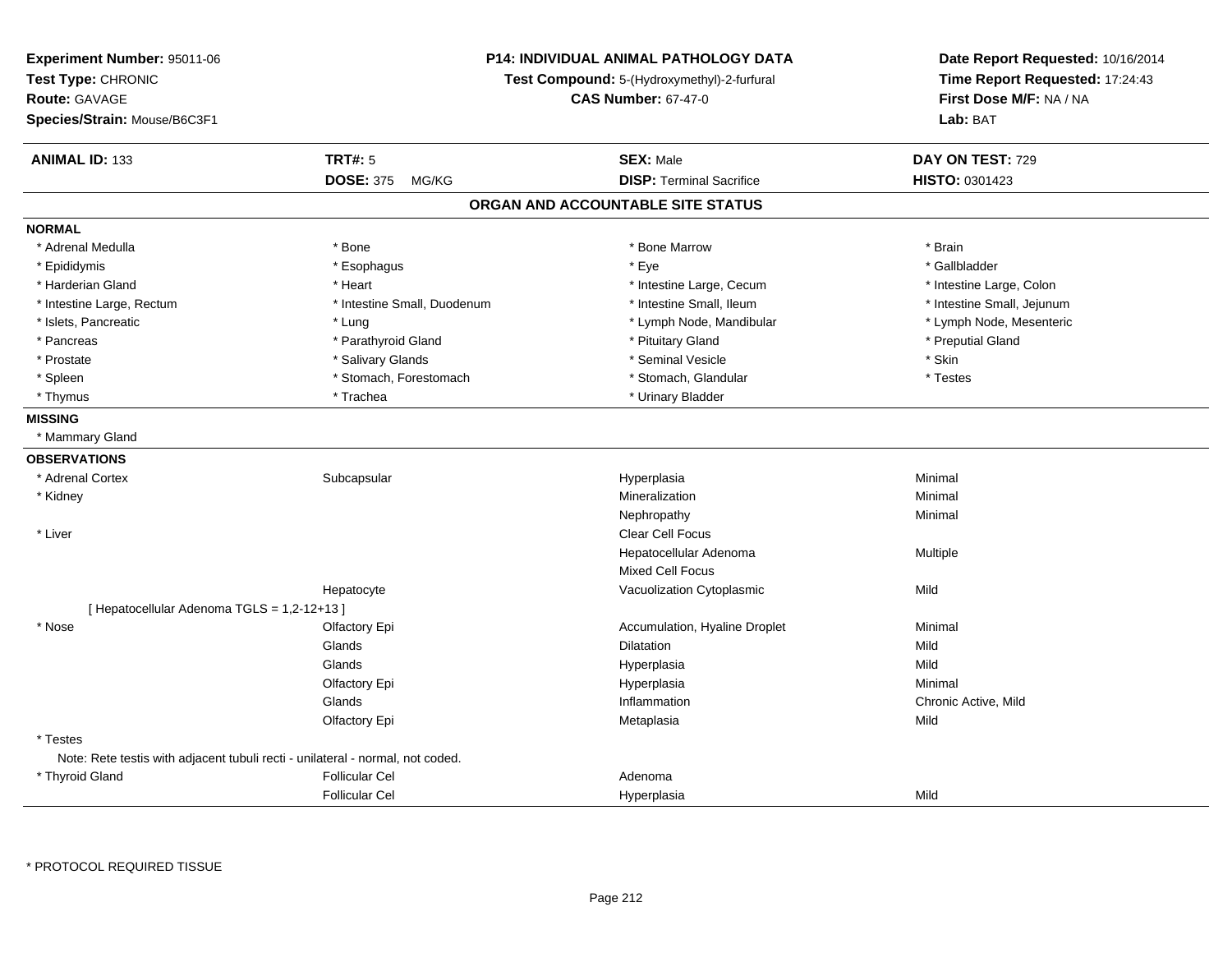| <b>Experiment Number: 95011-06</b> |                           | <b>P14: INDIVIDUAL ANIMAL PATHOLOGY DATA</b> | Date Report Requested: 10/16/2014 |
|------------------------------------|---------------------------|----------------------------------------------|-----------------------------------|
| <b>Test Type: CHRONIC</b>          |                           | Test Compound: 5-(Hydroxymethyl)-2-furfural  | Time Report Requested: 17:24:43   |
| <b>Route: GAVAGE</b>               |                           | <b>CAS Number: 67-47-0</b>                   | First Dose M/F: NA / NA           |
| Species/Strain: Mouse/B6C3F1       |                           |                                              | Lab: BAT                          |
| <b>ANIMAL ID: 133</b>              | TRT#: 5                   | <b>SEX: Male</b>                             | DAY ON TEST: 729                  |
|                                    | <b>DOSE: 375</b><br>MG/KG | <b>DISP:</b> Terminal Sacrifice              | <b>HISTO: 0301423</b>             |
|                                    |                           | ORGAN AND ACCOUNTABLE SITE STATUS            |                                   |
| PRIMARY CAUSE OF DEATH             |                           |                                              |                                   |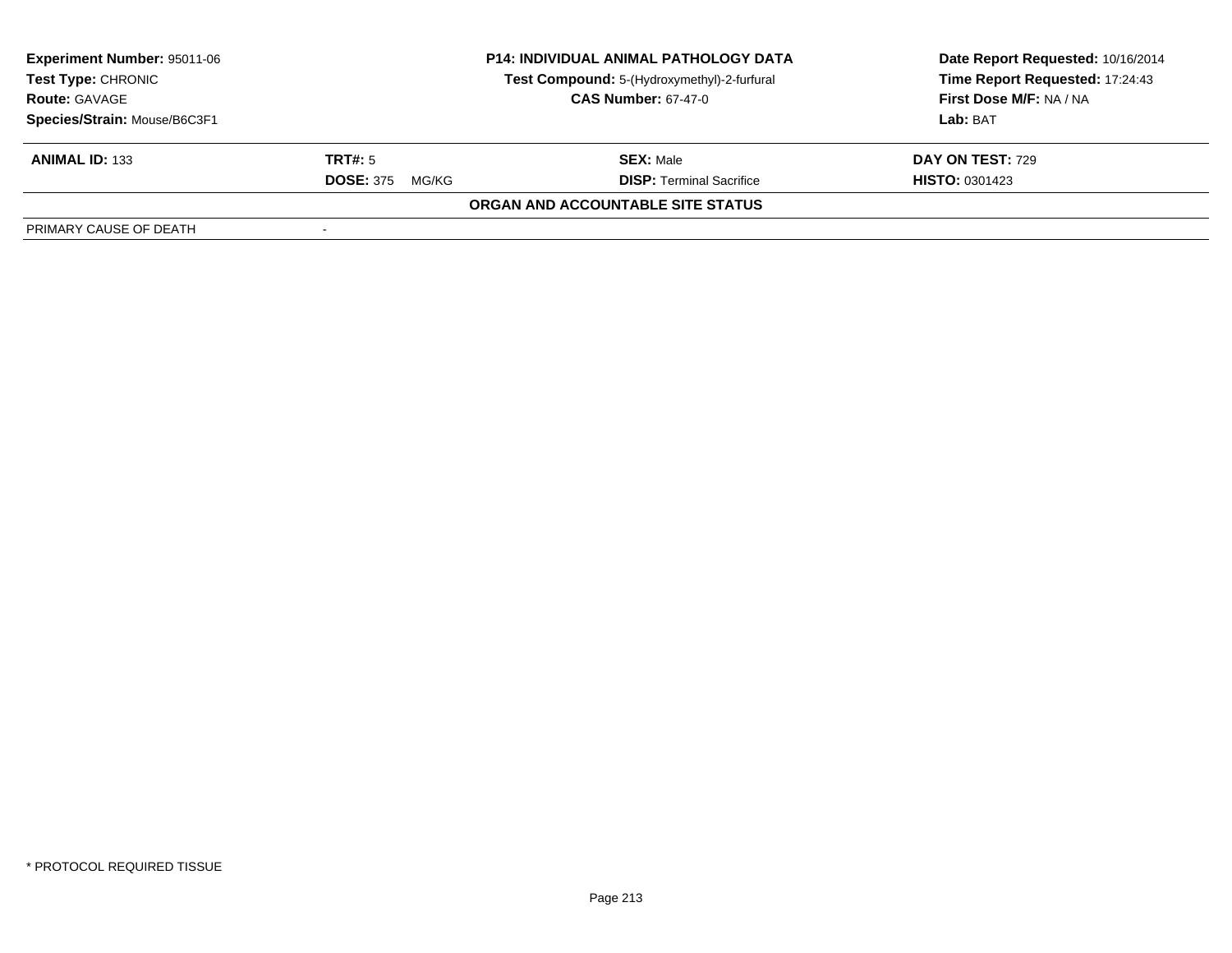| Experiment Number: 95011-06<br>Test Type: CHRONIC<br><b>Route: GAVAGE</b><br>Species/Strain: Mouse/B6C3F1 |                             | <b>P14: INDIVIDUAL ANIMAL PATHOLOGY DATA</b><br>Test Compound: 5-(Hydroxymethyl)-2-furfural<br><b>CAS Number: 67-47-0</b> | Date Report Requested: 10/16/2014<br>Time Report Requested: 17:24:43<br>First Dose M/F: NA / NA<br>Lab: BAT |
|-----------------------------------------------------------------------------------------------------------|-----------------------------|---------------------------------------------------------------------------------------------------------------------------|-------------------------------------------------------------------------------------------------------------|
| <b>ANIMAL ID: 134</b>                                                                                     | <b>TRT#: 5</b>              | <b>SEX: Male</b>                                                                                                          | DAY ON TEST: 730                                                                                            |
|                                                                                                           | DOSE: 375 MG/KG             | <b>DISP: Terminal Sacrifice</b>                                                                                           | HISTO: 0301424                                                                                              |
|                                                                                                           |                             | ORGAN AND ACCOUNTABLE SITE STATUS                                                                                         |                                                                                                             |
| <b>NORMAL</b>                                                                                             |                             |                                                                                                                           |                                                                                                             |
| * Adrenal Medulla                                                                                         | * Bone                      | * Bone Marrow                                                                                                             | * Brain                                                                                                     |
| * Epididymis                                                                                              | * Esophagus                 | * Eye                                                                                                                     | * Gallbladder                                                                                               |
| * Harderian Gland                                                                                         | * Heart                     | * Intestine Large, Cecum                                                                                                  | * Intestine Large, Colon                                                                                    |
| * Intestine Large, Rectum                                                                                 | * Intestine Small, Duodenum | * Intestine Small, Ileum                                                                                                  | * Intestine Small, Jejunum                                                                                  |
| * Islets, Pancreatic                                                                                      | * Lung                      | * Lymph Node, Mandibular                                                                                                  | * Lymph Node, Mesenteric                                                                                    |
| * Mammary Gland                                                                                           | * Pancreas                  | * Parathyroid Gland                                                                                                       | * Pituitary Gland                                                                                           |
| * Preputial Gland                                                                                         | * Prostate                  | * Seminal Vesicle                                                                                                         | * Skin                                                                                                      |
| * Stomach, Forestomach                                                                                    | * Stomach, Glandular        | * Testes                                                                                                                  | * Trachea                                                                                                   |
| * Urinary Bladder                                                                                         |                             |                                                                                                                           |                                                                                                             |
| <b>OBSERVATIONS</b>                                                                                       |                             |                                                                                                                           |                                                                                                             |
| * Adrenal Cortex                                                                                          | Subcapsular                 | Hyperplasia                                                                                                               | Mild                                                                                                        |
| * Kidney                                                                                                  |                             | Mineralization                                                                                                            | Minimal                                                                                                     |
|                                                                                                           |                             | Nephropathy                                                                                                               | Mild                                                                                                        |
| * Liver                                                                                                   |                             | Clear Cell Focus                                                                                                          |                                                                                                             |
|                                                                                                           |                             | Hepatocellular Adenoma                                                                                                    | Multiple                                                                                                    |
|                                                                                                           |                             | <b>Infiltration Cellular</b>                                                                                              | Mononuclear CI, Minimal                                                                                     |
|                                                                                                           |                             | Inflammation                                                                                                              | Chronic Active, Minimal                                                                                     |
|                                                                                                           | Hepatocyte                  | <b>Tension Lipidosis</b>                                                                                                  |                                                                                                             |
|                                                                                                           | Hepatocyte                  | Vacuolization Cytoplasmic                                                                                                 | Minimal                                                                                                     |
| [Clear Cell Focus TGLS = 4-14]                                                                            |                             |                                                                                                                           |                                                                                                             |
| [ Hepatocellular Adenoma TGLS = 1,2,3,4-12+13+15+14 ]                                                     |                             |                                                                                                                           |                                                                                                             |
| * Nose                                                                                                    | Olfactory Epi               | Accumulation, Hyaline Droplet                                                                                             | Minimal                                                                                                     |
|                                                                                                           | Glands                      | <b>Dilatation</b>                                                                                                         | Mild                                                                                                        |
|                                                                                                           | Glands                      | Hyperplasia                                                                                                               | Mild                                                                                                        |
|                                                                                                           | Glands                      | Inflammation                                                                                                              | Chronic Active, Minimal                                                                                     |
|                                                                                                           | Olfactory Epi               | Metaplasia                                                                                                                | Mild                                                                                                        |
| * Salivary Glands                                                                                         |                             | Atrophy                                                                                                                   | Minimal                                                                                                     |
| * Spleen                                                                                                  |                             | Hematopoietic Cell Proliferation                                                                                          | Mild                                                                                                        |
| * Thymus                                                                                                  |                             | Atrophy                                                                                                                   | Moderate                                                                                                    |
| * Thyroid Gland                                                                                           | <b>Follicular Cel</b>       | Adenoma                                                                                                                   |                                                                                                             |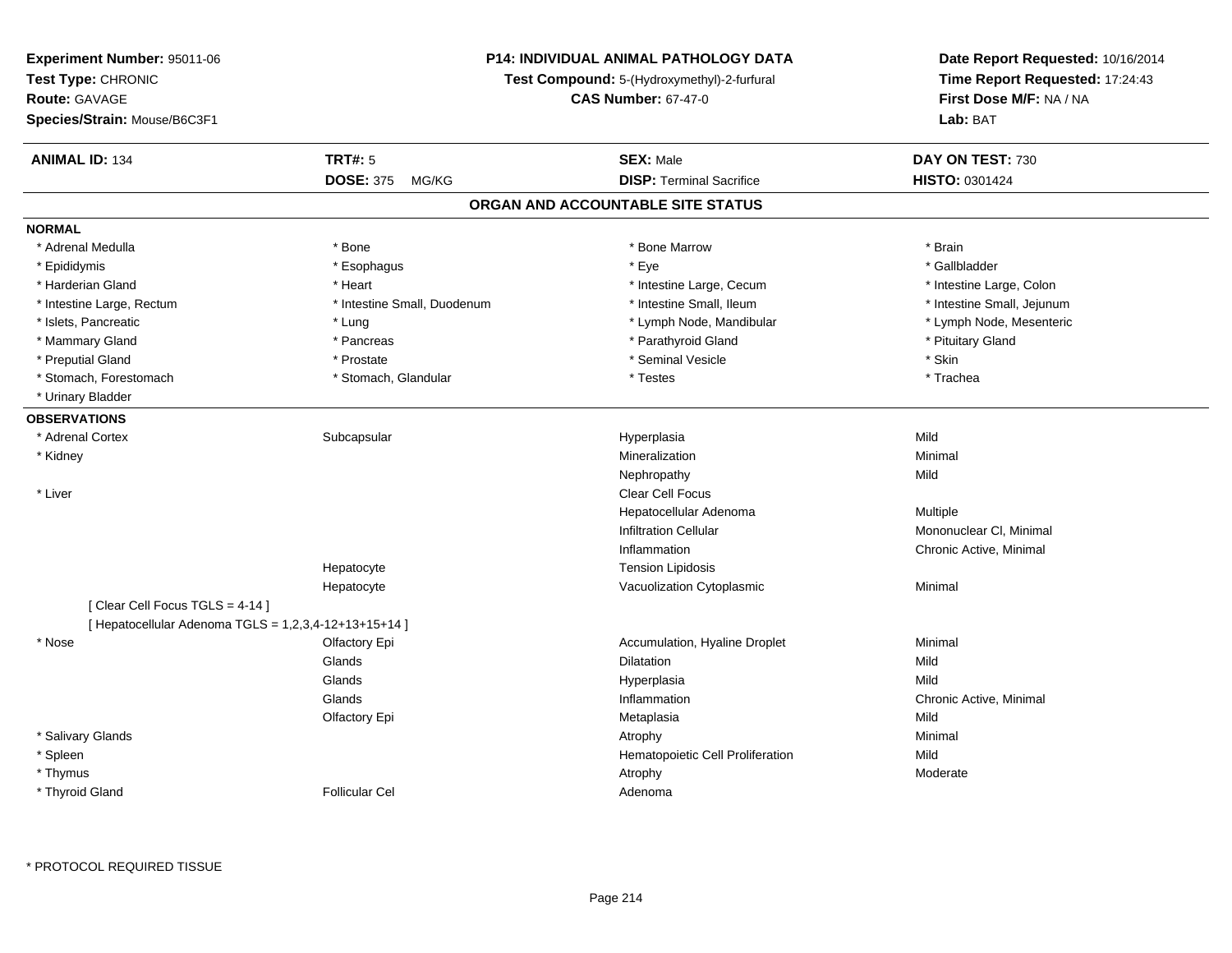| <b>Experiment Number: 95011-06</b> |                           | <b>P14: INDIVIDUAL ANIMAL PATHOLOGY DATA</b> | Date Report Requested: 10/16/2014 |
|------------------------------------|---------------------------|----------------------------------------------|-----------------------------------|
| Test Type: CHRONIC                 |                           | Test Compound: 5-(Hydroxymethyl)-2-furfural  | Time Report Requested: 17:24:43   |
| <b>Route: GAVAGE</b>               |                           | <b>CAS Number: 67-47-0</b>                   | First Dose M/F: NA / NA           |
| Species/Strain: Mouse/B6C3F1       |                           |                                              | Lab: BAT                          |
| <b>ANIMAL ID: 134</b>              | <b>TRT#:</b> 5            | <b>SEX: Male</b>                             | DAY ON TEST: 730                  |
|                                    | <b>DOSE: 375</b><br>MG/KG | <b>DISP: Terminal Sacrifice</b>              | <b>HISTO: 0301424</b>             |
|                                    |                           | ORGAN AND ACCOUNTABLE SITE STATUS            |                                   |
|                                    | Follicular Cel            | Hyperplasia                                  | Mild                              |
| PRIMARY CAUSE OF DEATH             |                           |                                              |                                   |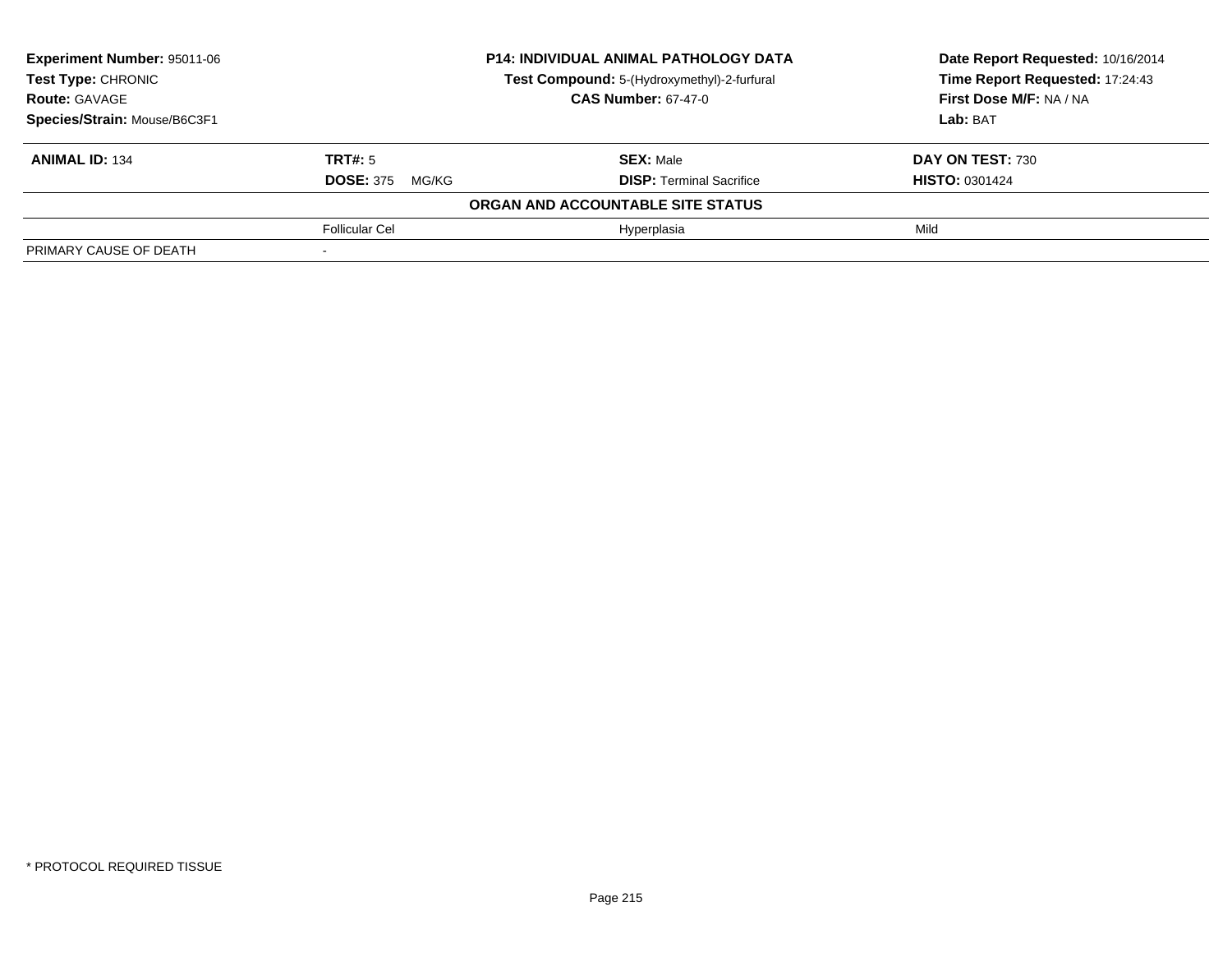| Experiment Number: 95011-06<br>Test Type: CHRONIC<br><b>Route: GAVAGE</b><br>Species/Strain: Mouse/B6C3F1 |                             | <b>P14: INDIVIDUAL ANIMAL PATHOLOGY DATA</b><br>Test Compound: 5-(Hydroxymethyl)-2-furfural<br><b>CAS Number: 67-47-0</b> |                            |
|-----------------------------------------------------------------------------------------------------------|-----------------------------|---------------------------------------------------------------------------------------------------------------------------|----------------------------|
| <b>ANIMAL ID: 135</b>                                                                                     | <b>TRT#: 5</b>              | <b>SEX: Male</b>                                                                                                          | DAY ON TEST: 728           |
|                                                                                                           | DOSE: 375 MG/KG             | <b>DISP: Terminal Sacrifice</b>                                                                                           | HISTO: 0301425             |
|                                                                                                           |                             | ORGAN AND ACCOUNTABLE SITE STATUS                                                                                         |                            |
| <b>NORMAL</b>                                                                                             |                             |                                                                                                                           |                            |
| * Adrenal Medulla                                                                                         | * Bone                      | * Bone Marrow                                                                                                             | * Brain                    |
| * Epididymis                                                                                              | * Esophagus                 | * Eye                                                                                                                     | * Gallbladder              |
| * Harderian Gland                                                                                         | * Heart                     | * Intestine Large, Cecum                                                                                                  | * Intestine Large, Colon   |
| * Intestine Large, Rectum                                                                                 | * Intestine Small, Duodenum | * Intestine Small, Ileum                                                                                                  | * Intestine Small, Jejunum |
| * Islets, Pancreatic                                                                                      | * Lung                      | * Lymph Node, Mesenteric                                                                                                  | * Pancreas                 |
| * Parathyroid Gland                                                                                       | * Pituitary Gland           | * Preputial Gland                                                                                                         | * Prostate                 |
| * Salivary Glands                                                                                         | * Seminal Vesicle           | $^\star$ Skin                                                                                                             | * Stomach, Forestomach     |
| * Stomach, Glandular                                                                                      | * Testes                    | * Thymus                                                                                                                  | * Thyroid Gland            |
| * Trachea                                                                                                 | * Urinary Bladder           |                                                                                                                           |                            |
| <b>MISSING</b>                                                                                            |                             |                                                                                                                           |                            |
| * Mammary Gland                                                                                           |                             |                                                                                                                           |                            |
| <b>OBSERVATIONS</b>                                                                                       |                             |                                                                                                                           |                            |
| * Adrenal Cortex                                                                                          | Subcapsular                 | Hyperplasia                                                                                                               | Mild                       |
|                                                                                                           |                             | Hypertrophy                                                                                                               | Mild                       |
| * Kidney                                                                                                  | <b>Renal Tubule</b>         | Cyst                                                                                                                      |                            |
|                                                                                                           |                             | Mineralization                                                                                                            | Minimal                    |
|                                                                                                           |                             | Nephropathy                                                                                                               | Mild                       |
| * Liver                                                                                                   |                             | Clear Cell Focus                                                                                                          |                            |
|                                                                                                           |                             | Hepatocellular Adenoma                                                                                                    | Multiple                   |
|                                                                                                           |                             | <b>Infiltration Cellular</b>                                                                                              | Mononuclear CI, Minimal    |
|                                                                                                           |                             | Inflammation                                                                                                              | Chronic Active, Minimal    |
|                                                                                                           | Hepatocyte                  | Vacuolization Cytoplasmic                                                                                                 | Moderate                   |
| Note: Clear cell focus also on slides #03 and 05.                                                         |                             |                                                                                                                           |                            |
| [ Clear Cell Focus TGLS = 3,4-14+13 ]                                                                     |                             |                                                                                                                           |                            |
| [ Hepatocellular Adenoma TGLS = 1,2,3-12+13+14 ]                                                          |                             |                                                                                                                           |                            |
| * Lymph Node, Mandibular                                                                                  |                             | Hyperplasia                                                                                                               | Lymphoid, Mild             |
| * Nose                                                                                                    | Olfactory Epi               | Degeneration                                                                                                              | Minimal                    |
|                                                                                                           | Glands                      | <b>Dilatation</b>                                                                                                         | Mild                       |
|                                                                                                           | Glands                      | Hyperplasia                                                                                                               | Mild                       |
|                                                                                                           | Glands                      | Inflammation                                                                                                              | Chronic Active, Mild       |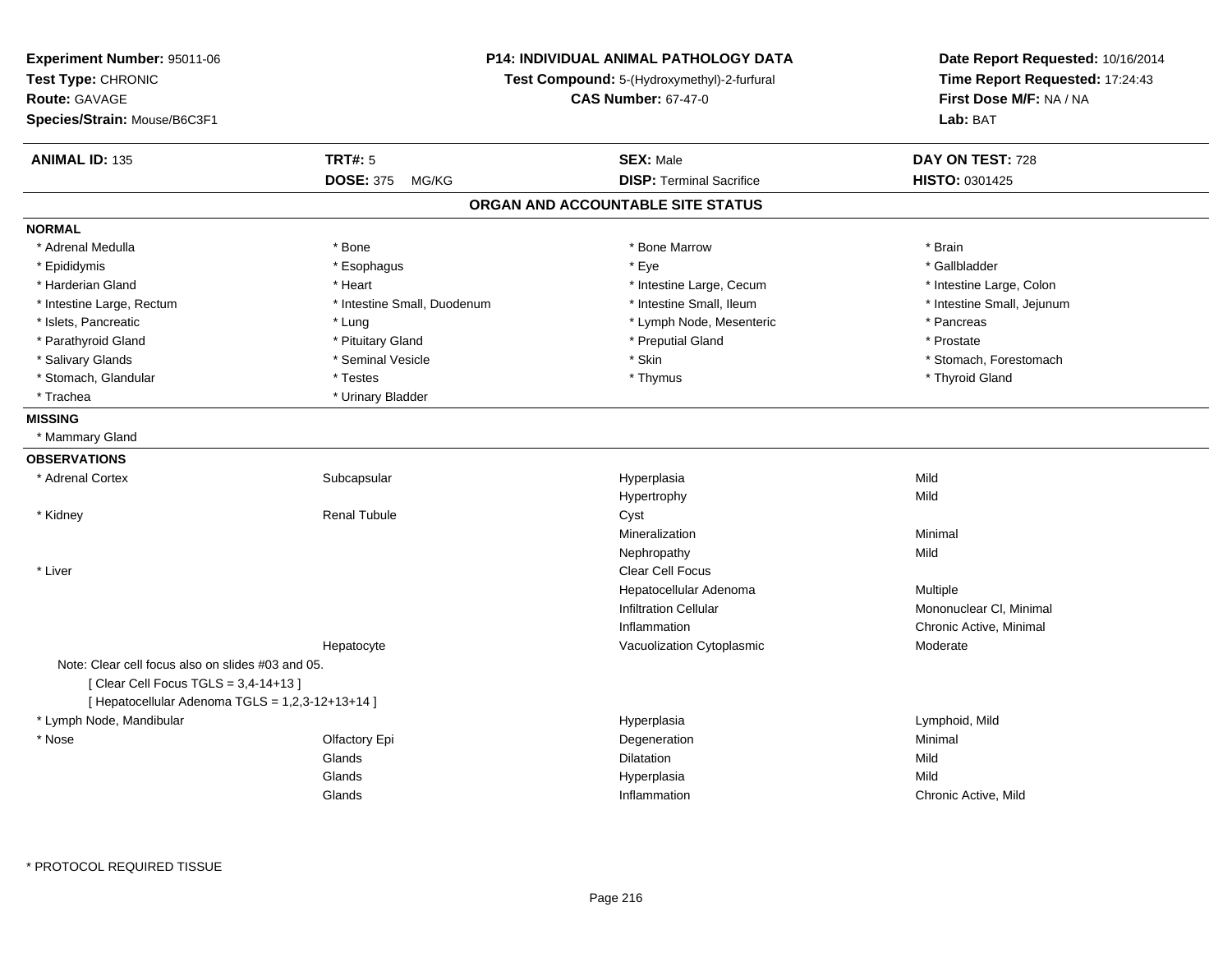| <b>Experiment Number: 95011-06</b><br>Test Type: CHRONIC<br><b>Route: GAVAGE</b> |                                                                                | <b>P14: INDIVIDUAL ANIMAL PATHOLOGY DATA</b><br>Test Compound: 5-(Hydroxymethyl)-2-furfural<br><b>CAS Number: 67-47-0</b> | Date Report Requested: 10/16/2014<br>Time Report Requested: 17:24:43<br>First Dose M/F: NA / NA |
|----------------------------------------------------------------------------------|--------------------------------------------------------------------------------|---------------------------------------------------------------------------------------------------------------------------|-------------------------------------------------------------------------------------------------|
| Species/Strain: Mouse/B6C3F1                                                     |                                                                                |                                                                                                                           | Lab: BAT                                                                                        |
| <b>ANIMAL ID: 135</b>                                                            | TRT#: 5                                                                        | <b>SEX: Male</b>                                                                                                          | DAY ON TEST: 728                                                                                |
|                                                                                  | <b>DOSE: 375</b><br>MG/KG                                                      | <b>DISP: Terminal Sacrifice</b>                                                                                           | <b>HISTO: 0301425</b>                                                                           |
|                                                                                  |                                                                                | ORGAN AND ACCOUNTABLE SITE STATUS                                                                                         |                                                                                                 |
|                                                                                  |                                                                                | Inflammation                                                                                                              | Chronic Active, Minimal                                                                         |
|                                                                                  | Olfactory Epi                                                                  | Metaplasia                                                                                                                | Mild                                                                                            |
| * Spleen                                                                         | Lymph Follic                                                                   | Hyperplasia                                                                                                               | Moderate                                                                                        |
| * Testes                                                                         |                                                                                |                                                                                                                           |                                                                                                 |
|                                                                                  | Note: Rete testis with adjacent tubuli recti - unilateral - normal, not coded. |                                                                                                                           |                                                                                                 |
| PRIMARY CAUSE OF DEATH                                                           |                                                                                |                                                                                                                           |                                                                                                 |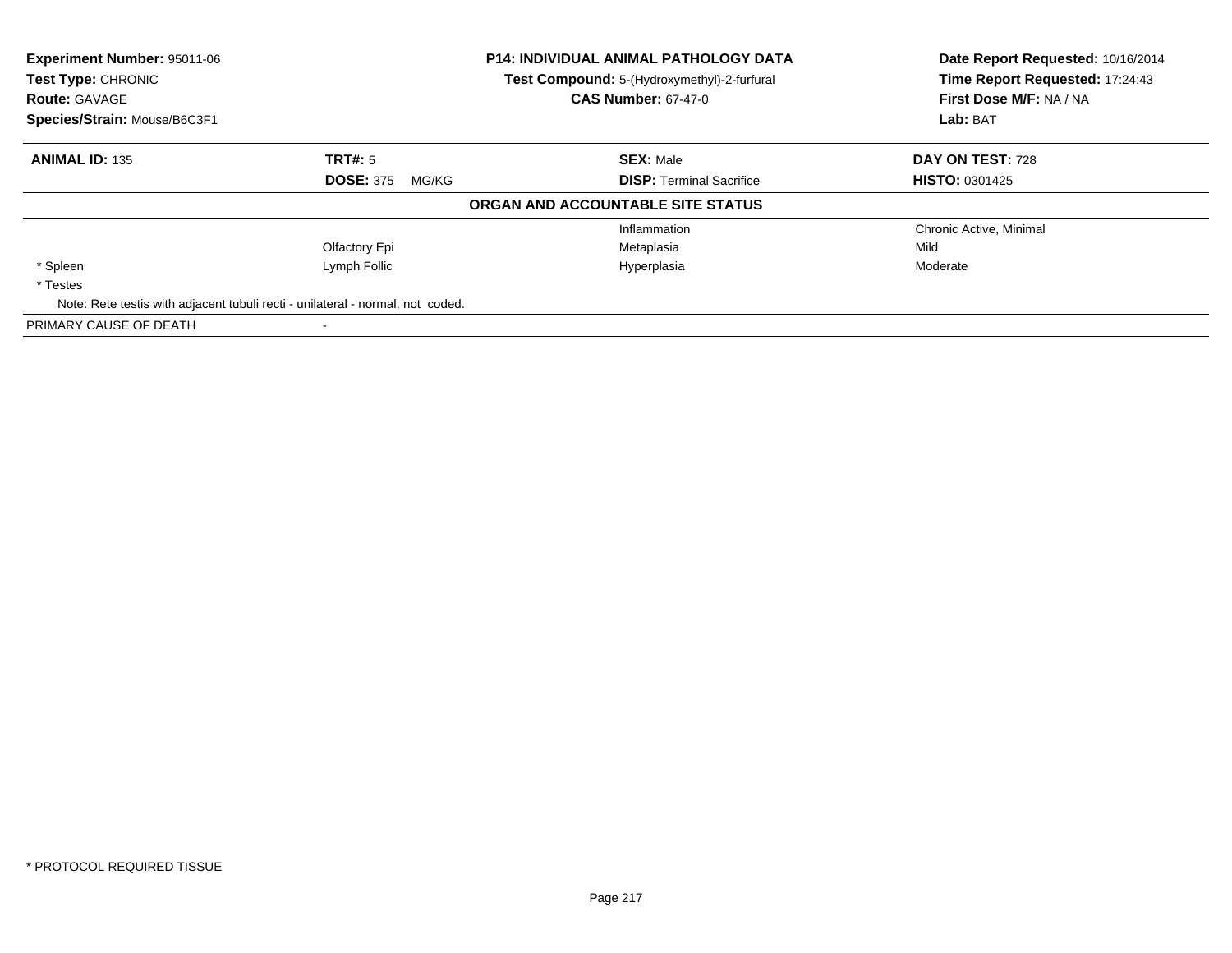| Experiment Number: 95011-06<br>Test Type: CHRONIC<br><b>Route: GAVAGE</b><br>Species/Strain: Mouse/B6C3F1 |                                                                                          | P14: INDIVIDUAL ANIMAL PATHOLOGY DATA<br>Test Compound: 5-(Hydroxymethyl)-2-furfural<br><b>CAS Number: 67-47-0</b> |                            |
|-----------------------------------------------------------------------------------------------------------|------------------------------------------------------------------------------------------|--------------------------------------------------------------------------------------------------------------------|----------------------------|
| <b>ANIMAL ID: 136</b>                                                                                     | <b>TRT#: 5</b>                                                                           | <b>SEX: Male</b>                                                                                                   | DAY ON TEST: 730           |
|                                                                                                           | <b>DOSE: 375</b><br>MG/KG                                                                | <b>DISP: Terminal Sacrifice</b>                                                                                    | HISTO: 0301426             |
|                                                                                                           |                                                                                          | ORGAN AND ACCOUNTABLE SITE STATUS                                                                                  |                            |
| <b>NORMAL</b>                                                                                             |                                                                                          |                                                                                                                    |                            |
| * Adrenal Medulla                                                                                         | * Bone                                                                                   | * Bone Marrow                                                                                                      | * Brain                    |
| * Epididymis                                                                                              | * Esophagus                                                                              | * Eye                                                                                                              | * Gallbladder              |
| * Harderian Gland                                                                                         | * Heart                                                                                  | * Intestine Large, Cecum                                                                                           | * Intestine Large, Colon   |
| * Intestine Large, Rectum                                                                                 | * Intestine Small, Duodenum                                                              | * Intestine Small, Ileum                                                                                           | * Intestine Small, Jejunum |
| * Islets, Pancreatic                                                                                      | * Lymph Node, Mandibular                                                                 | * Lymph Node, Mesenteric                                                                                           | * Pancreas                 |
| * Parathyroid Gland                                                                                       | * Pituitary Gland                                                                        | * Preputial Gland                                                                                                  | * Prostate                 |
| * Salivary Glands                                                                                         | * Seminal Vesicle                                                                        | * Skin                                                                                                             | * Spleen                   |
| * Stomach, Glandular                                                                                      | * Testes                                                                                 | * Trachea                                                                                                          | * Urinary Bladder          |
| <b>MISSING</b>                                                                                            |                                                                                          |                                                                                                                    |                            |
| * Mammary Gland                                                                                           |                                                                                          |                                                                                                                    |                            |
| <b>OBSERVATIONS</b>                                                                                       |                                                                                          |                                                                                                                    |                            |
| * Adrenal Cortex                                                                                          | Subcapsular                                                                              | Hyperplasia                                                                                                        | Mild                       |
| * Kidney                                                                                                  | <b>Renal Tubule</b>                                                                      | Cyst                                                                                                               |                            |
|                                                                                                           |                                                                                          | Mineralization                                                                                                     | Minimal                    |
|                                                                                                           |                                                                                          | Nephropathy                                                                                                        | Mild                       |
| * Liver                                                                                                   |                                                                                          | Clear Cell Focus                                                                                                   |                            |
|                                                                                                           |                                                                                          | Hepatoblastoma                                                                                                     |                            |
|                                                                                                           |                                                                                          | Hepatocellular Adenoma                                                                                             | <b>Multiple</b>            |
|                                                                                                           |                                                                                          | Inflammation                                                                                                       | Chronic Active, Minimal    |
| [Hepatoblastoma TGLS = 6-17]                                                                              | Note: A portion of the hepatocellular adenoma present on slide #14 is also on slide #03. |                                                                                                                    |                            |
| [ Hepatocellular Adenoma TGLS = 1,2,3,4-13+14+15+16 ]                                                     |                                                                                          |                                                                                                                    |                            |
| * Lung                                                                                                    |                                                                                          | Alveolar/Bronchiolar Adenoma                                                                                       |                            |
| * Nose                                                                                                    | Olfactory Epi                                                                            | Accumulation, Hyaline Droplet                                                                                      | Mild                       |
|                                                                                                           | <b>Respirat Epith</b>                                                                    | Accumulation, Hyaline Droplet                                                                                      | Minimal                    |
|                                                                                                           | Glands                                                                                   | Dilatation                                                                                                         | Mild                       |
|                                                                                                           | Glands                                                                                   | Hyperplasia                                                                                                        | Mild                       |
| * Stomach, Forestomach                                                                                    | Epithelium                                                                               | Hyperkeratosis                                                                                                     | Mild                       |
|                                                                                                           | Epithelium                                                                               | Hyperplasia                                                                                                        | Moderate                   |
|                                                                                                           |                                                                                          | Inflammation                                                                                                       | Chronic Active, Moderate   |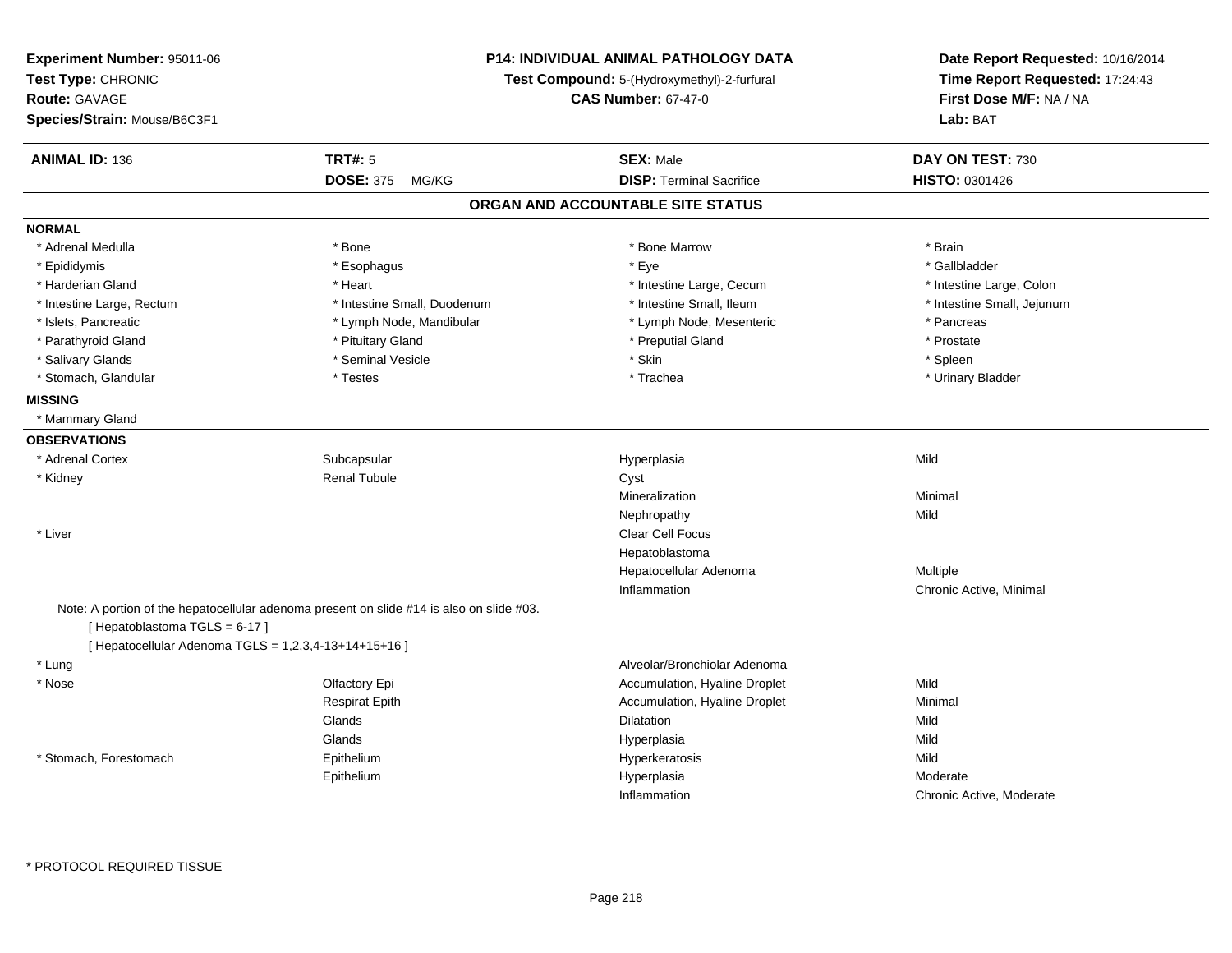| <b>Experiment Number: 95011-06</b><br>Test Type: CHRONIC<br><b>Route: GAVAGE</b> |                                                                                | <b>P14: INDIVIDUAL ANIMAL PATHOLOGY DATA</b><br>Test Compound: 5-(Hydroxymethyl)-2-furfural<br><b>CAS Number: 67-47-0</b> | Date Report Requested: 10/16/2014<br>Time Report Requested: 17:24:44<br>First Dose M/F: NA / NA |
|----------------------------------------------------------------------------------|--------------------------------------------------------------------------------|---------------------------------------------------------------------------------------------------------------------------|-------------------------------------------------------------------------------------------------|
| Species/Strain: Mouse/B6C3F1                                                     |                                                                                |                                                                                                                           | Lab: BAT                                                                                        |
| <b>ANIMAL ID: 136</b>                                                            | TRT#: 5                                                                        | <b>SEX: Male</b>                                                                                                          | DAY ON TEST: 730                                                                                |
|                                                                                  | <b>DOSE: 375</b><br>MG/KG                                                      | <b>DISP: Terminal Sacrifice</b>                                                                                           | <b>HISTO: 0301426</b>                                                                           |
|                                                                                  |                                                                                | ORGAN AND ACCOUNTABLE SITE STATUS                                                                                         |                                                                                                 |
| [ Hyperplasia TGLS = 5-12 ]                                                      |                                                                                |                                                                                                                           |                                                                                                 |
| * Testes                                                                         |                                                                                |                                                                                                                           |                                                                                                 |
|                                                                                  | Note: Rete testis with adjacent tubuli recti - unilateral - normal, not coded. |                                                                                                                           |                                                                                                 |
| * Thymus                                                                         |                                                                                | Atrophy                                                                                                                   | Moderate                                                                                        |
|                                                                                  |                                                                                | Cyst                                                                                                                      | Minimal                                                                                         |
| * Thyroid Gland                                                                  | <b>Follicular Cel</b>                                                          | Hyperplasia                                                                                                               | Mild                                                                                            |
| Tooth                                                                            |                                                                                | Odontoma                                                                                                                  |                                                                                                 |
| PRIMARY CAUSE OF DEATH                                                           |                                                                                |                                                                                                                           |                                                                                                 |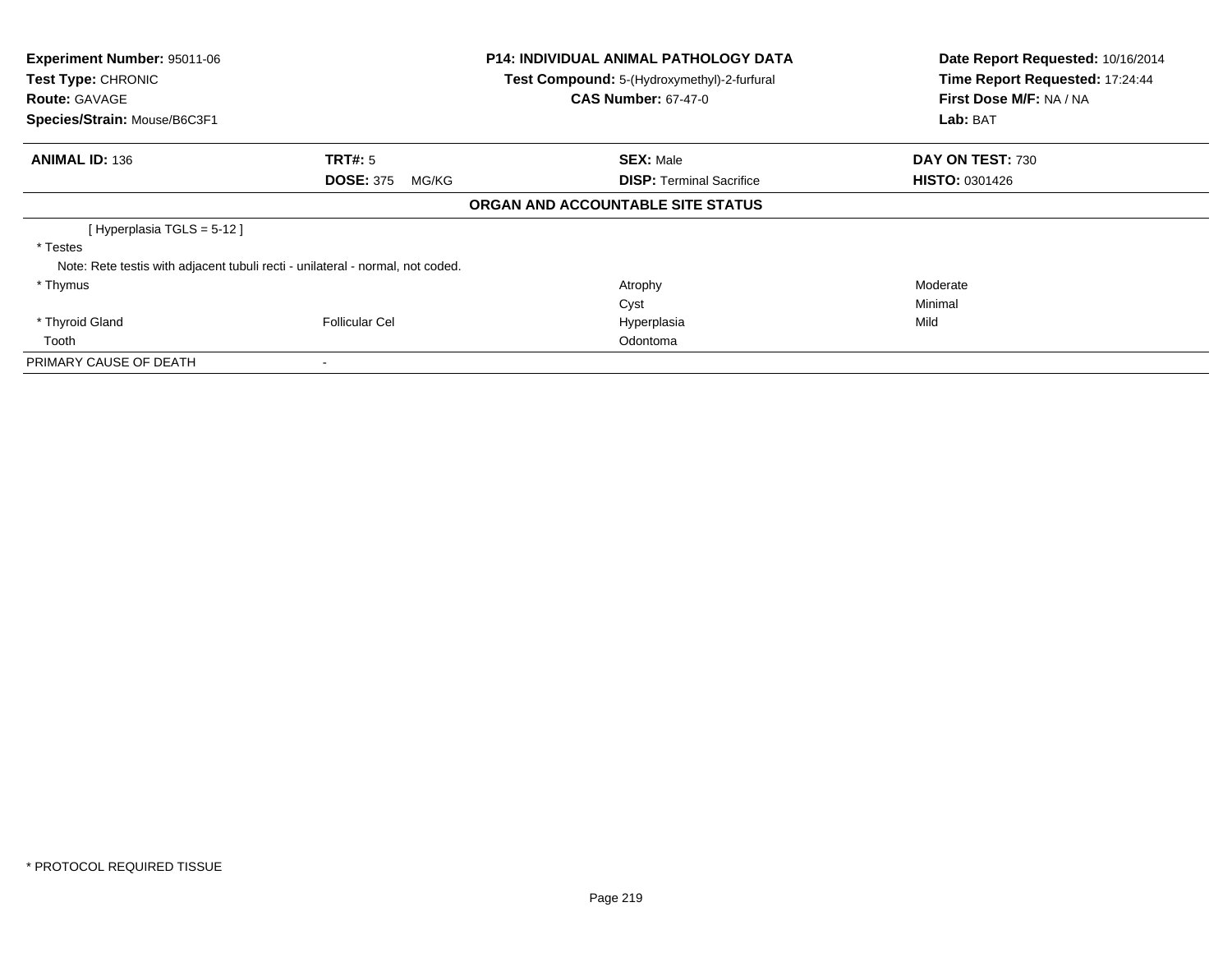| Experiment Number: 95011-06<br>Test Type: CHRONIC<br>Route: GAVAGE<br>Species/Strain: Mouse/B6C3F1 |                                             | P14: INDIVIDUAL ANIMAL PATHOLOGY DATA<br>Test Compound: 5-(Hydroxymethyl)-2-furfural<br><b>CAS Number: 67-47-0</b> |                                 | Date Report Requested: 10/16/2014<br>Time Report Requested: 17:24:44<br>First Dose M/F: NA / NA<br><b>Lab: BAT</b> |
|----------------------------------------------------------------------------------------------------|---------------------------------------------|--------------------------------------------------------------------------------------------------------------------|---------------------------------|--------------------------------------------------------------------------------------------------------------------|
| <b>ANIMAL ID: 137</b>                                                                              | <b>TRT#: 5</b><br><b>DOSE: 375</b><br>MG/KG | <b>SEX: Male</b>                                                                                                   | <b>DISP: Terminal Sacrifice</b> | DAY ON TEST: 729<br>HISTO: 0301427                                                                                 |
|                                                                                                    |                                             | ORGAN AND ACCOUNTABLE SITE STATUS                                                                                  |                                 |                                                                                                                    |
|                                                                                                    |                                             |                                                                                                                    |                                 |                                                                                                                    |
| <b>NORMAL</b><br>* Adrenal Medulla                                                                 | * Bone                                      |                                                                                                                    | * Bone Marrow                   | * Brain                                                                                                            |
| * Epididymis                                                                                       | * Esophagus                                 | * Eye                                                                                                              |                                 | * Gallbladder                                                                                                      |
| * Harderian Gland                                                                                  | * Heart                                     |                                                                                                                    | * Intestine Large, Cecum        | * Intestine Large, Colon                                                                                           |
| * Intestine Large, Rectum                                                                          | * Intestine Small, Duodenum                 |                                                                                                                    | * Intestine Small, Ileum        | * Intestine Small, Jejunum                                                                                         |
| * Islets, Pancreatic                                                                               | * Lung                                      |                                                                                                                    | * Lymph Node, Mandibular        | * Pancreas                                                                                                         |
| * Parathyroid Gland                                                                                | * Pituitary Gland                           |                                                                                                                    | * Preputial Gland               | * Prostate                                                                                                         |
| * Salivary Glands                                                                                  | * Seminal Vesicle                           | * Skin                                                                                                             |                                 | * Spleen                                                                                                           |
| * Stomach, Forestomach                                                                             | * Testes                                    | * Trachea                                                                                                          |                                 | * Urinary Bladder                                                                                                  |
| <b>MISSING</b>                                                                                     |                                             |                                                                                                                    |                                 |                                                                                                                    |
| * Mammary Gland                                                                                    |                                             |                                                                                                                    |                                 |                                                                                                                    |
| <b>OBSERVATIONS</b>                                                                                |                                             |                                                                                                                    |                                 |                                                                                                                    |
| * Adrenal Cortex                                                                                   | Subcapsular                                 | Hyperplasia                                                                                                        |                                 | Minimal                                                                                                            |
| * Kidney                                                                                           |                                             | Infarct                                                                                                            |                                 | Mild                                                                                                               |
|                                                                                                    |                                             | Metaplasia                                                                                                         |                                 | Osseous, Mild                                                                                                      |
|                                                                                                    |                                             | Mineralization                                                                                                     |                                 | Minimal                                                                                                            |
|                                                                                                    |                                             | Nephropathy                                                                                                        |                                 | Mild                                                                                                               |
| * Liver                                                                                            |                                             |                                                                                                                    | <b>Basophilic Focus</b>         |                                                                                                                    |
|                                                                                                    |                                             |                                                                                                                    | <b>Clear Cell Focus</b>         |                                                                                                                    |
|                                                                                                    |                                             |                                                                                                                    | Hepatocellular Adenoma          | Multiple                                                                                                           |
|                                                                                                    |                                             | Inflammation                                                                                                       |                                 | Chronic Active, Minimal                                                                                            |
|                                                                                                    | Hepatocyte                                  |                                                                                                                    | Vacuolization Cytoplasmic       | Mild                                                                                                               |
| [Basophilic Focus TGLS = 1-12]                                                                     |                                             |                                                                                                                    |                                 |                                                                                                                    |
| [Clear Cell Focus TGLS = 1-4]                                                                      |                                             |                                                                                                                    |                                 |                                                                                                                    |
| [ Hepatocellular Adenoma TGLS = 1-12 ]                                                             |                                             |                                                                                                                    |                                 |                                                                                                                    |
| * Lymph Node, Mesenteric                                                                           |                                             | Hyperplasia                                                                                                        |                                 | Lymphoid, Moderate                                                                                                 |
| * Nose                                                                                             | Glands                                      | <b>Dilatation</b>                                                                                                  |                                 | Mild                                                                                                               |
|                                                                                                    | Glands                                      | Hyperplasia                                                                                                        |                                 | Mild                                                                                                               |
|                                                                                                    | Glands                                      | Inflammation                                                                                                       |                                 | Chronic Active, Mild                                                                                               |
|                                                                                                    | Olfactory Epi                               | Metaplasia                                                                                                         |                                 | Mild                                                                                                               |
| * Stomach, Glandular                                                                               |                                             | Mineralization                                                                                                     |                                 | Minimal                                                                                                            |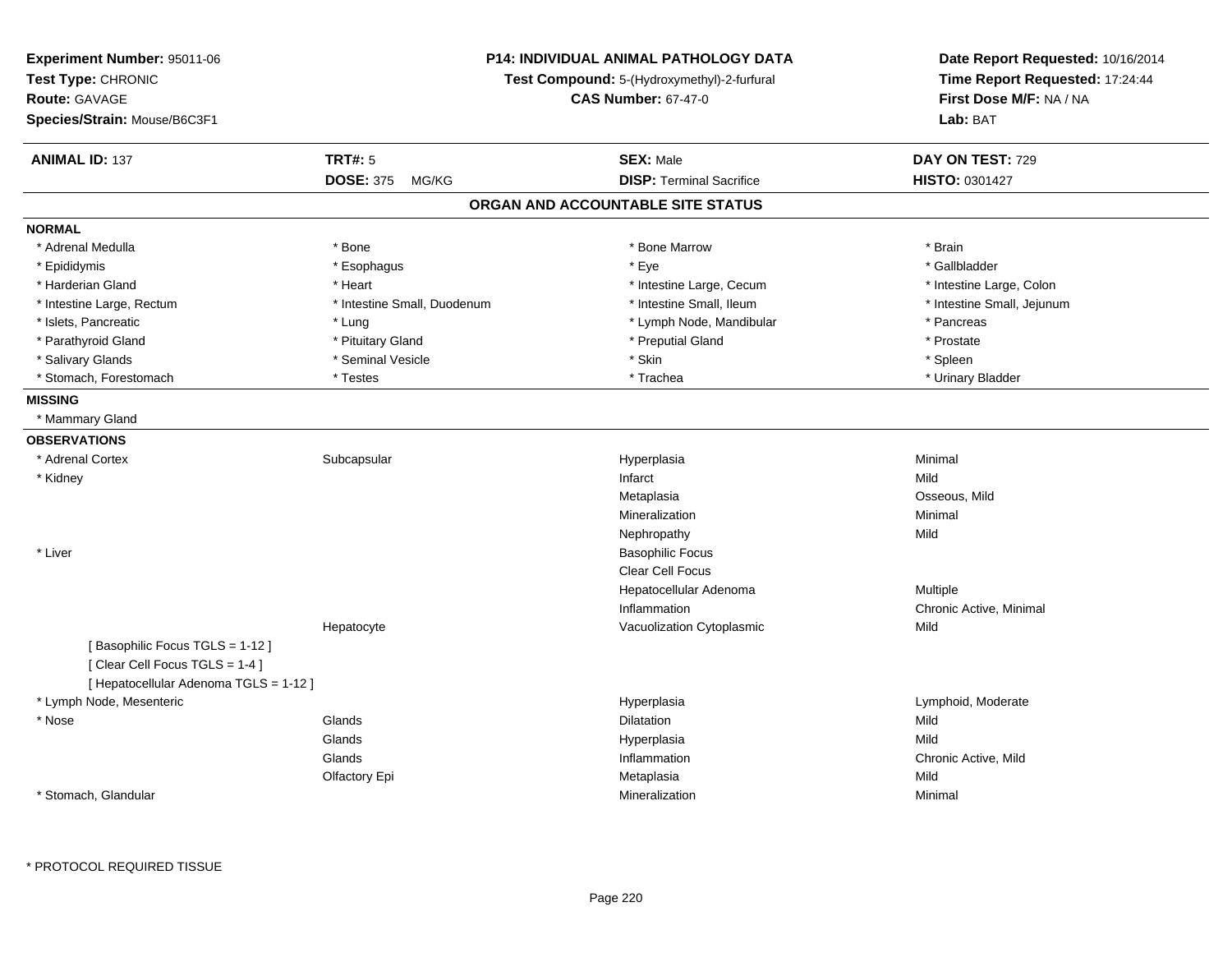| <b>Experiment Number: 95011-06</b> |                           | <b>P14: INDIVIDUAL ANIMAL PATHOLOGY DATA</b> | Date Report Requested: 10/16/2014<br>Time Report Requested: 17:24:44 |
|------------------------------------|---------------------------|----------------------------------------------|----------------------------------------------------------------------|
| <b>Test Type: CHRONIC</b>          |                           | Test Compound: 5-(Hydroxymethyl)-2-furfural  |                                                                      |
| <b>Route: GAVAGE</b>               |                           | <b>CAS Number: 67-47-0</b>                   | First Dose M/F: NA / NA                                              |
| Species/Strain: Mouse/B6C3F1       |                           |                                              | Lab: BAT                                                             |
| <b>ANIMAL ID: 137</b>              | TRT#: 5                   | <b>SEX: Male</b>                             | <b>DAY ON TEST: 729</b>                                              |
|                                    | <b>DOSE: 375</b><br>MG/KG | <b>DISP: Terminal Sacrifice</b>              | <b>HISTO: 0301427</b>                                                |
|                                    |                           | ORGAN AND ACCOUNTABLE SITE STATUS            |                                                                      |
| * Thymus                           |                           | Cyst                                         | Mild                                                                 |
| * Thyroid Gland                    | Follicle                  | Degeneration                                 | Minimal                                                              |
| PRIMARY CAUSE OF DEATH             |                           |                                              |                                                                      |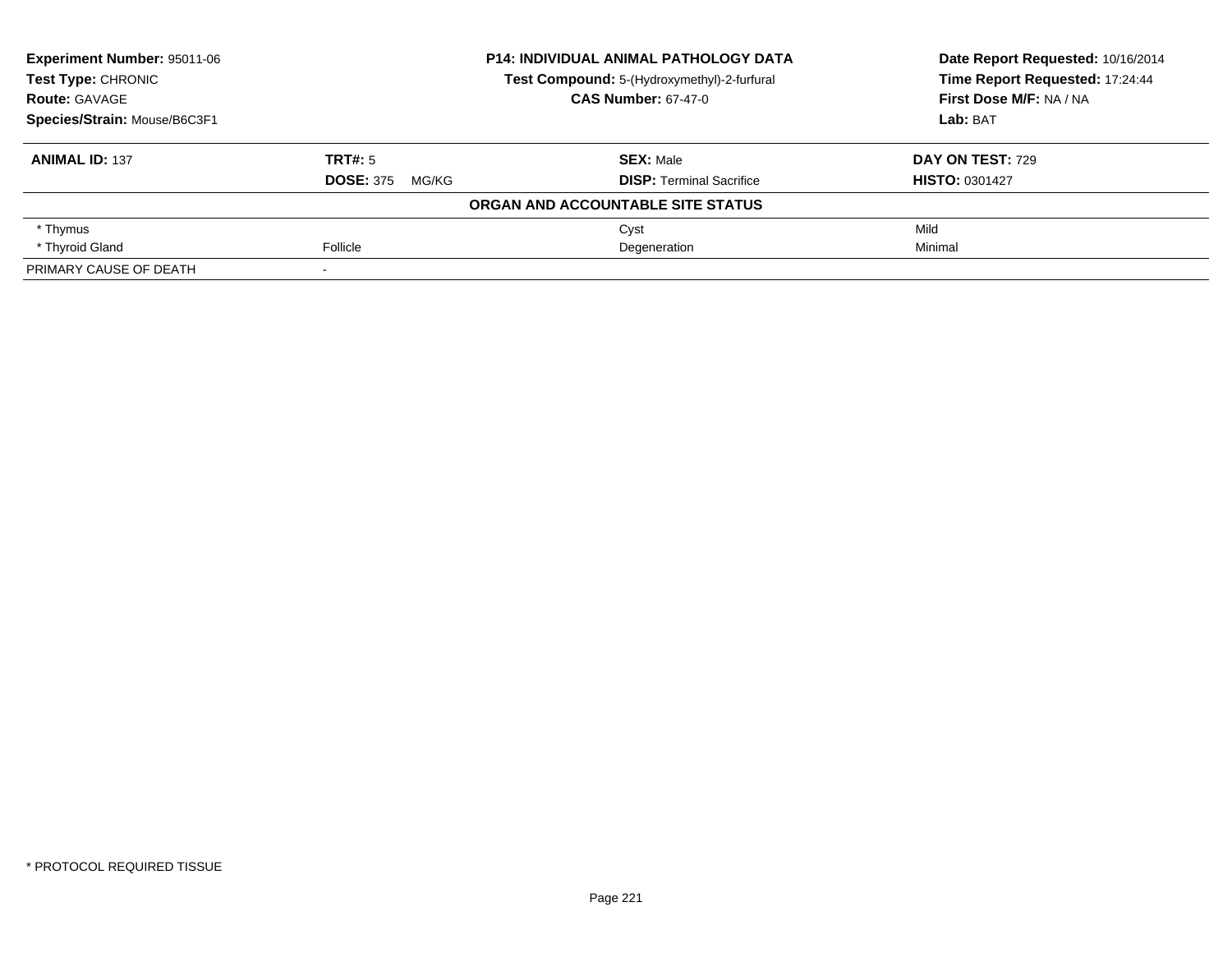| Experiment Number: 95011-06<br>Test Type: CHRONIC<br>Route: GAVAGE<br>Species/Strain: Mouse/B6C3F1 |                             | <b>P14: INDIVIDUAL ANIMAL PATHOLOGY DATA</b><br>Test Compound: 5-(Hydroxymethyl)-2-furfural<br><b>CAS Number: 67-47-0</b> |                            |
|----------------------------------------------------------------------------------------------------|-----------------------------|---------------------------------------------------------------------------------------------------------------------------|----------------------------|
| <b>ANIMAL ID: 138</b>                                                                              | <b>TRT#: 5</b>              | <b>SEX: Male</b>                                                                                                          | DAY ON TEST: 729           |
|                                                                                                    | DOSE: 375 MG/KG             | <b>DISP: Terminal Sacrifice</b>                                                                                           | <b>HISTO: 0301428</b>      |
|                                                                                                    |                             | ORGAN AND ACCOUNTABLE SITE STATUS                                                                                         |                            |
| <b>NORMAL</b>                                                                                      |                             |                                                                                                                           |                            |
| * Adrenal Medulla                                                                                  | * Bone                      | * Bone Marrow                                                                                                             | * Brain                    |
| * Epididymis                                                                                       | * Esophagus                 | $*$ Eye                                                                                                                   | * Gallbladder              |
| * Harderian Gland                                                                                  | * Heart                     | * Intestine Large, Cecum                                                                                                  | * Intestine Large, Colon   |
| * Intestine Large, Rectum                                                                          | * Intestine Small, Duodenum | * Intestine Small, Ileum                                                                                                  | * Intestine Small, Jejunum |
| * Islets, Pancreatic                                                                               | * Lung                      | * Lymph Node, Mandibular                                                                                                  | * Lymph Node, Mesenteric   |
| * Pancreas                                                                                         | * Parathyroid Gland         | * Pituitary Gland                                                                                                         | * Preputial Gland          |
| * Prostate                                                                                         | * Salivary Glands           | * Seminal Vesicle                                                                                                         | * Skin                     |
| * Spleen                                                                                           | * Stomach, Forestomach      | * Stomach, Glandular                                                                                                      | * Trachea                  |
| * Urinary Bladder                                                                                  |                             |                                                                                                                           |                            |
| <b>MISSING</b>                                                                                     |                             |                                                                                                                           |                            |
| * Mammary Gland                                                                                    |                             |                                                                                                                           |                            |
| <b>OBSERVATIONS</b>                                                                                |                             |                                                                                                                           |                            |
| * Adrenal Cortex                                                                                   | Subcapsular                 | Hyperplasia                                                                                                               | Mild                       |
| * Kidney                                                                                           |                             | Mineralization                                                                                                            | Minimal                    |
|                                                                                                    |                             | Nephropathy                                                                                                               | Minimal                    |
| * Liver                                                                                            |                             | <b>Basophilic Focus</b>                                                                                                   |                            |
|                                                                                                    |                             | Clear Cell Focus                                                                                                          |                            |
|                                                                                                    |                             | <b>Eosinophilic Focus</b>                                                                                                 |                            |
|                                                                                                    |                             | Hepatocellular Adenoma                                                                                                    | Multiple                   |
|                                                                                                    |                             | Inflammation                                                                                                              | Chronic Active, Minimal    |
|                                                                                                    |                             | <b>Mixed Cell Focus</b>                                                                                                   |                            |
|                                                                                                    | Hepatocyte                  | Vacuolization Cytoplasmic                                                                                                 | Moderate                   |
| Note: Clear cell foci also present on slides #04 and 13.                                           |                             |                                                                                                                           |                            |
| Note: Hepatocellular adenomas also present on slides #03 and 05.                                   |                             |                                                                                                                           |                            |
| [Clear Cell Focus TGLS = $4-15$ ]                                                                  |                             |                                                                                                                           |                            |
| [ Hepatocellular Adenoma TGLS = 1,2,3,5-12+13+14+16 ]                                              |                             |                                                                                                                           |                            |
| [Mixed Cell Focus TGLS = 4-15]                                                                     |                             |                                                                                                                           |                            |
| * Nose                                                                                             | Olfactory Epi               | Accumulation, Hyaline Droplet                                                                                             | Mild                       |
|                                                                                                    | Glands                      | <b>Dilatation</b>                                                                                                         | Mild                       |
|                                                                                                    | Glands                      | Hyperplasia                                                                                                               | Mild                       |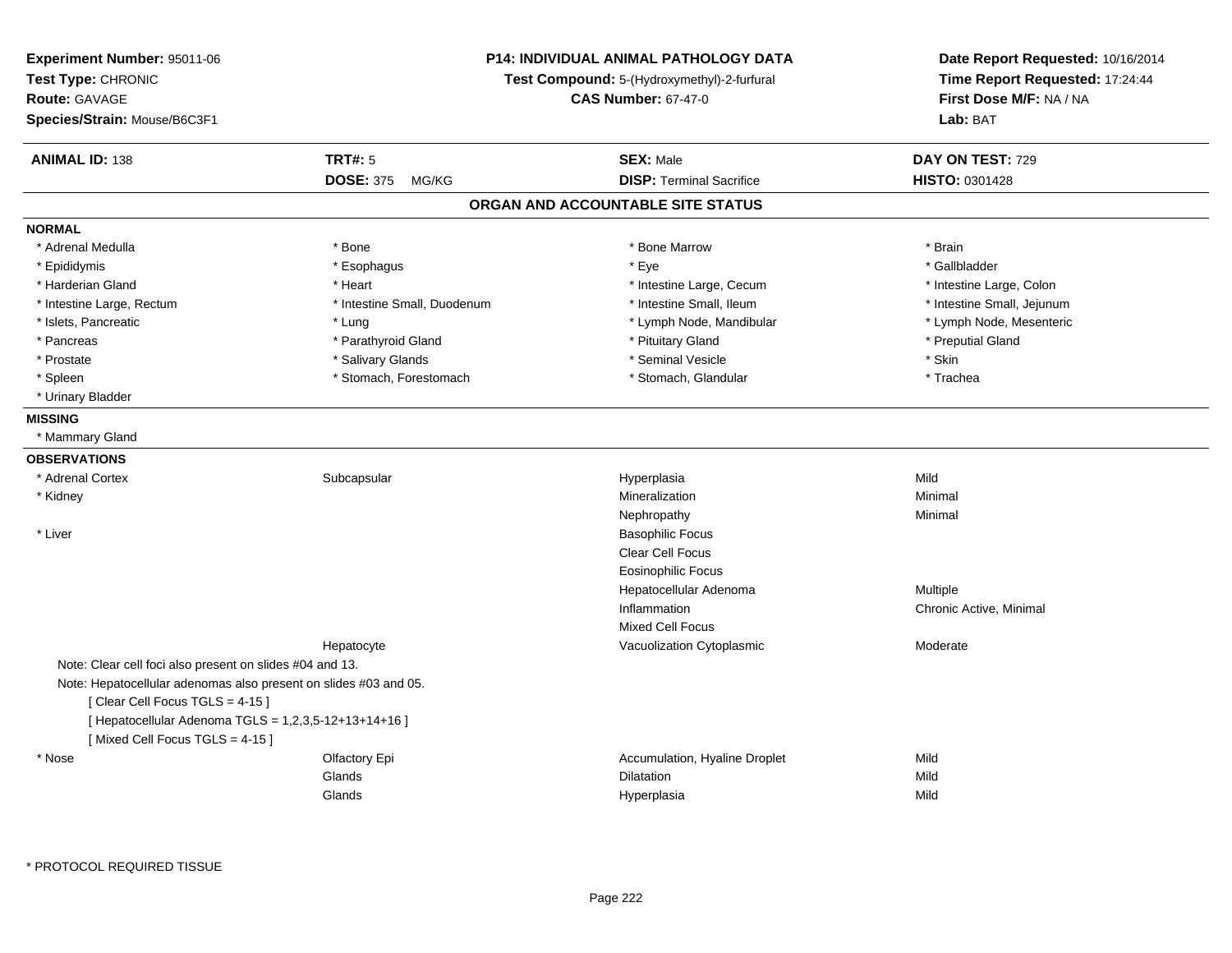| Experiment Number: 95011-06<br><b>Test Type: CHRONIC</b><br><b>Route: GAVAGE</b><br>Species/Strain: Mouse/B6C3F1 |                           | <b>P14: INDIVIDUAL ANIMAL PATHOLOGY DATA</b><br>Test Compound: 5-(Hydroxymethyl)-2-furfural<br><b>CAS Number: 67-47-0</b> | Date Report Requested: 10/16/2014<br>Time Report Requested: 17:24:44<br>First Dose M/F: NA / NA<br>Lab: BAT |
|------------------------------------------------------------------------------------------------------------------|---------------------------|---------------------------------------------------------------------------------------------------------------------------|-------------------------------------------------------------------------------------------------------------|
| <b>ANIMAL ID: 138</b>                                                                                            | <b>TRT#: 5</b>            | <b>SEX: Male</b>                                                                                                          | DAY ON TEST: 729                                                                                            |
|                                                                                                                  | <b>DOSE: 375</b><br>MG/KG | <b>DISP:</b> Terminal Sacrifice                                                                                           | <b>HISTO: 0301428</b>                                                                                       |
|                                                                                                                  |                           | ORGAN AND ACCOUNTABLE SITE STATUS                                                                                         |                                                                                                             |
|                                                                                                                  | Glands                    | Inflammation                                                                                                              | Chronic Active, Minimal                                                                                     |
|                                                                                                                  | Olfactory Epi             | Metaplasia                                                                                                                | Mild                                                                                                        |
| * Testes                                                                                                         | <b>Germinal Epith</b>     | Degeneration                                                                                                              | Mild                                                                                                        |
| * Thymus                                                                                                         |                           | Cyst                                                                                                                      | Mild                                                                                                        |
| * Thyroid Gland                                                                                                  | <b>Follicular Cel</b>     | Hyperplasia                                                                                                               | Minimal                                                                                                     |
| PRIMARY CAUSE OF DEATH                                                                                           |                           |                                                                                                                           |                                                                                                             |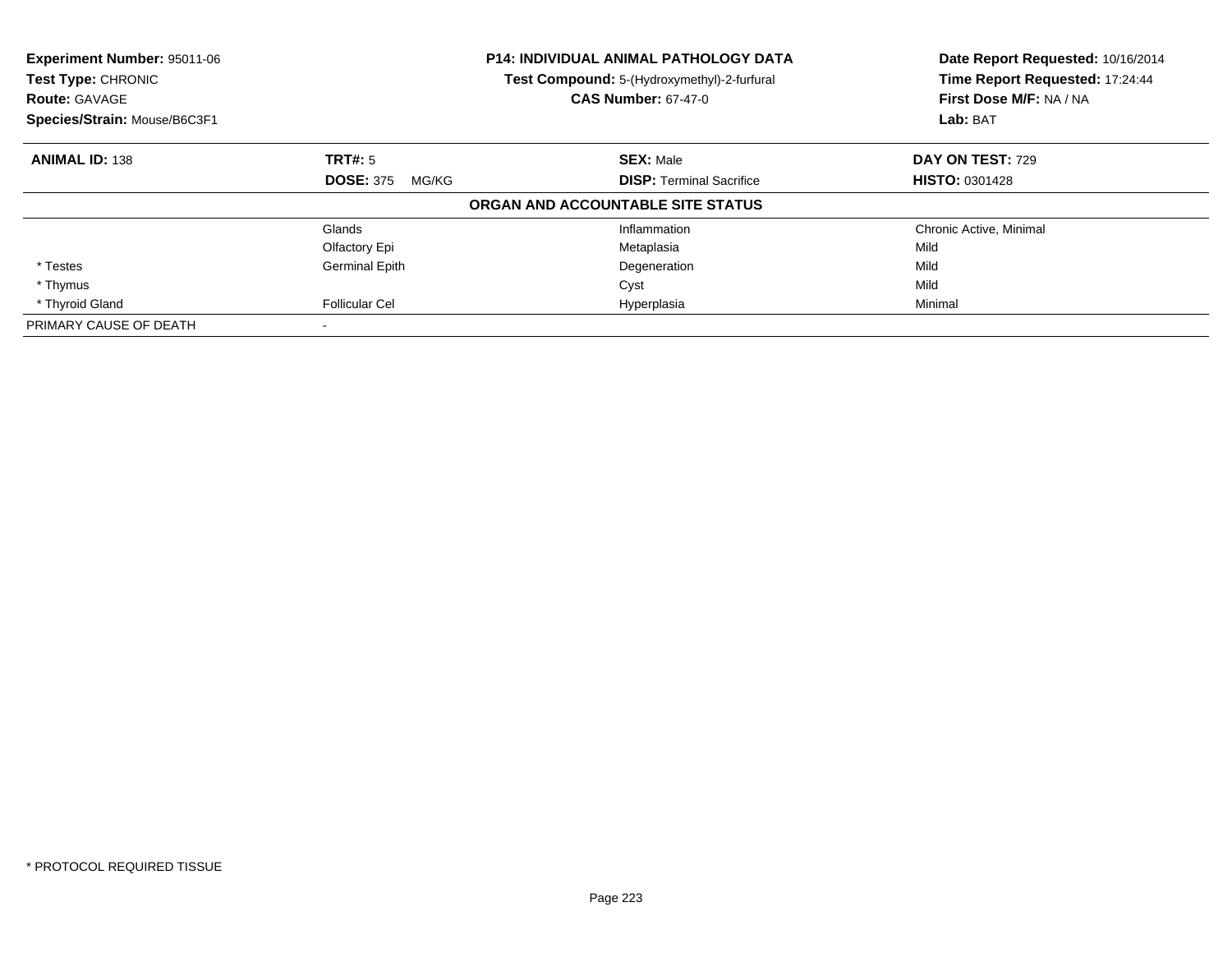| <b>Experiment Number: 95011-06</b><br>Test Type: CHRONIC<br><b>Route: GAVAGE</b><br>Species/Strain: Mouse/B6C3F1 |                           | P14: INDIVIDUAL ANIMAL PATHOLOGY DATA<br>Test Compound: 5-(Hydroxymethyl)-2-furfural<br><b>CAS Number: 67-47-0</b> | Date Report Requested: 10/16/2014<br>Time Report Requested: 17:24:44<br>First Dose M/F: NA / NA<br>Lab: BAT |
|------------------------------------------------------------------------------------------------------------------|---------------------------|--------------------------------------------------------------------------------------------------------------------|-------------------------------------------------------------------------------------------------------------|
| <b>ANIMAL ID: 139</b>                                                                                            | <b>TRT#: 5</b>            | <b>SEX: Male</b>                                                                                                   | DAY ON TEST: 729                                                                                            |
|                                                                                                                  | <b>DOSE: 375</b><br>MG/KG | <b>DISP: Terminal Sacrifice</b>                                                                                    | HISTO: 0301429                                                                                              |
|                                                                                                                  |                           | ORGAN AND ACCOUNTABLE SITE STATUS                                                                                  |                                                                                                             |
| <b>NORMAL</b>                                                                                                    |                           |                                                                                                                    |                                                                                                             |
| * Adrenal Medulla                                                                                                | * Bone                    | * Bone Marrow                                                                                                      | * Brain                                                                                                     |
| * Epididymis                                                                                                     | * Esophagus               | * Eye                                                                                                              | * Gallbladder                                                                                               |
| * Harderian Gland                                                                                                | * Intestine Large, Cecum  | * Intestine Large, Colon                                                                                           | * Intestine Large, Rectum                                                                                   |
| * Intestine Small, Duodenum                                                                                      | * Intestine Small, Ileum  | * Intestine Small, Jejunum                                                                                         | * Islets, Pancreatic                                                                                        |
| * Lung                                                                                                           | * Lymph Node, Mandibular  | * Lymph Node, Mesenteric                                                                                           | * Pancreas                                                                                                  |
| * Parathyroid Gland                                                                                              | * Pituitary Gland         | * Preputial Gland                                                                                                  | * Prostate                                                                                                  |
| * Salivary Glands                                                                                                | * Seminal Vesicle         | * Skin                                                                                                             | * Spleen                                                                                                    |
| * Stomach, Forestomach                                                                                           | * Stomach, Glandular      | * Testes                                                                                                           | * Thyroid Gland                                                                                             |
| * Trachea                                                                                                        | * Urinary Bladder         |                                                                                                                    |                                                                                                             |
| <b>MISSING</b>                                                                                                   |                           |                                                                                                                    |                                                                                                             |
| * Mammary Gland                                                                                                  |                           |                                                                                                                    |                                                                                                             |
| <b>OBSERVATIONS</b>                                                                                              |                           |                                                                                                                    |                                                                                                             |
| * Adrenal Cortex                                                                                                 | Subcapsular               | Hyperplasia                                                                                                        | Minimal                                                                                                     |
|                                                                                                                  |                           | Hypertrophy                                                                                                        | Mild                                                                                                        |
| * Heart                                                                                                          | Artery                    | Inflammation                                                                                                       | Chronic Active, Mild                                                                                        |
| * Kidney                                                                                                         | Artery                    | Inflammation                                                                                                       | Chronic Active, Moderate                                                                                    |
|                                                                                                                  |                           | Mineralization                                                                                                     | Minimal                                                                                                     |
|                                                                                                                  |                           | Nephropathy                                                                                                        | Minimal                                                                                                     |
| * Liver                                                                                                          |                           | Hepatocellular Adenoma                                                                                             | Multiple                                                                                                    |
|                                                                                                                  |                           | Inflammation                                                                                                       | Chronic Active, Minimal                                                                                     |
|                                                                                                                  |                           | <b>Mixed Cell Focus</b>                                                                                            |                                                                                                             |
|                                                                                                                  | Hepatocyte                | <b>Necrosis</b>                                                                                                    | Mild                                                                                                        |
|                                                                                                                  | Hepatocyte                | Vacuolization Cytoplasmic                                                                                          | Mild                                                                                                        |
| Note: Hepatocellular adenoma also on slide #04.                                                                  |                           |                                                                                                                    |                                                                                                             |
| [ Hepatocellular Adenoma TGLS = 2,3-12+13 ]                                                                      |                           |                                                                                                                    |                                                                                                             |
| Mesentery                                                                                                        | Fat                       | Inflammation                                                                                                       | Chronic Active, Mild                                                                                        |
|                                                                                                                  | Fat                       | Mineralization                                                                                                     | Mild                                                                                                        |
| [Inflammation TGLS = $1-12$ ]                                                                                    |                           |                                                                                                                    |                                                                                                             |
| * Nose                                                                                                           | Olfactory Epi             | Accumulation, Hyaline Droplet                                                                                      | Minimal                                                                                                     |
|                                                                                                                  | <b>Respirat Epith</b>     | Accumulation, Hyaline Droplet                                                                                      | Minimal                                                                                                     |

\* PROTOCOL REQUIRED TISSUE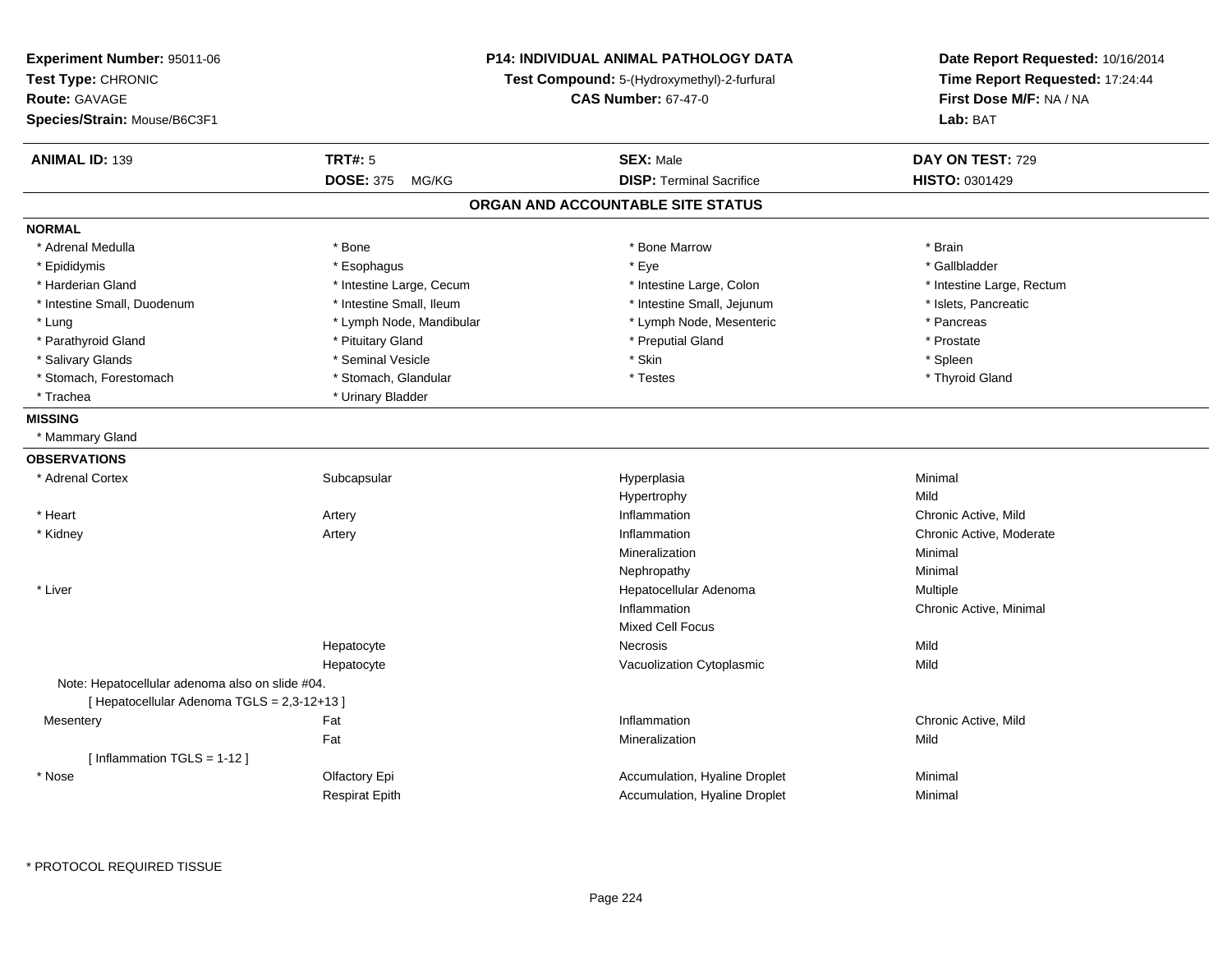| Experiment Number: 95011-06<br>Test Type: CHRONIC<br><b>Route: GAVAGE</b><br>Species/Strain: Mouse/B6C3F1 |                           | P14: INDIVIDUAL ANIMAL PATHOLOGY DATA<br>Test Compound: 5-(Hydroxymethyl)-2-furfural<br><b>CAS Number: 67-47-0</b> | Date Report Requested: 10/16/2014<br>Time Report Requested: 17:24:44<br>First Dose M/F: NA / NA<br>Lab: BAT |
|-----------------------------------------------------------------------------------------------------------|---------------------------|--------------------------------------------------------------------------------------------------------------------|-------------------------------------------------------------------------------------------------------------|
| <b>ANIMAL ID: 139</b>                                                                                     | TRT#: 5                   | <b>SEX: Male</b>                                                                                                   | <b>DAY ON TEST: 729</b>                                                                                     |
|                                                                                                           | <b>DOSE: 375</b><br>MG/KG | <b>DISP:</b> Terminal Sacrifice                                                                                    | <b>HISTO: 0301429</b>                                                                                       |
|                                                                                                           |                           | ORGAN AND ACCOUNTABLE SITE STATUS                                                                                  |                                                                                                             |
|                                                                                                           | Glands                    | <b>Dilatation</b>                                                                                                  | Mild                                                                                                        |
|                                                                                                           | Glands                    | Hyperplasia                                                                                                        | Mild                                                                                                        |
|                                                                                                           | Glands                    | Inflammation                                                                                                       | Chronic Active, Mild                                                                                        |
|                                                                                                           |                           | Inflammation                                                                                                       | Chronic Active, Minimal                                                                                     |
|                                                                                                           | Olfactory Epi             | Metaplasia                                                                                                         | Mild                                                                                                        |
| * Thymus                                                                                                  |                           | Cyst                                                                                                               | Minimal                                                                                                     |
| PRIMARY CAUSE OF DEATH                                                                                    |                           |                                                                                                                    |                                                                                                             |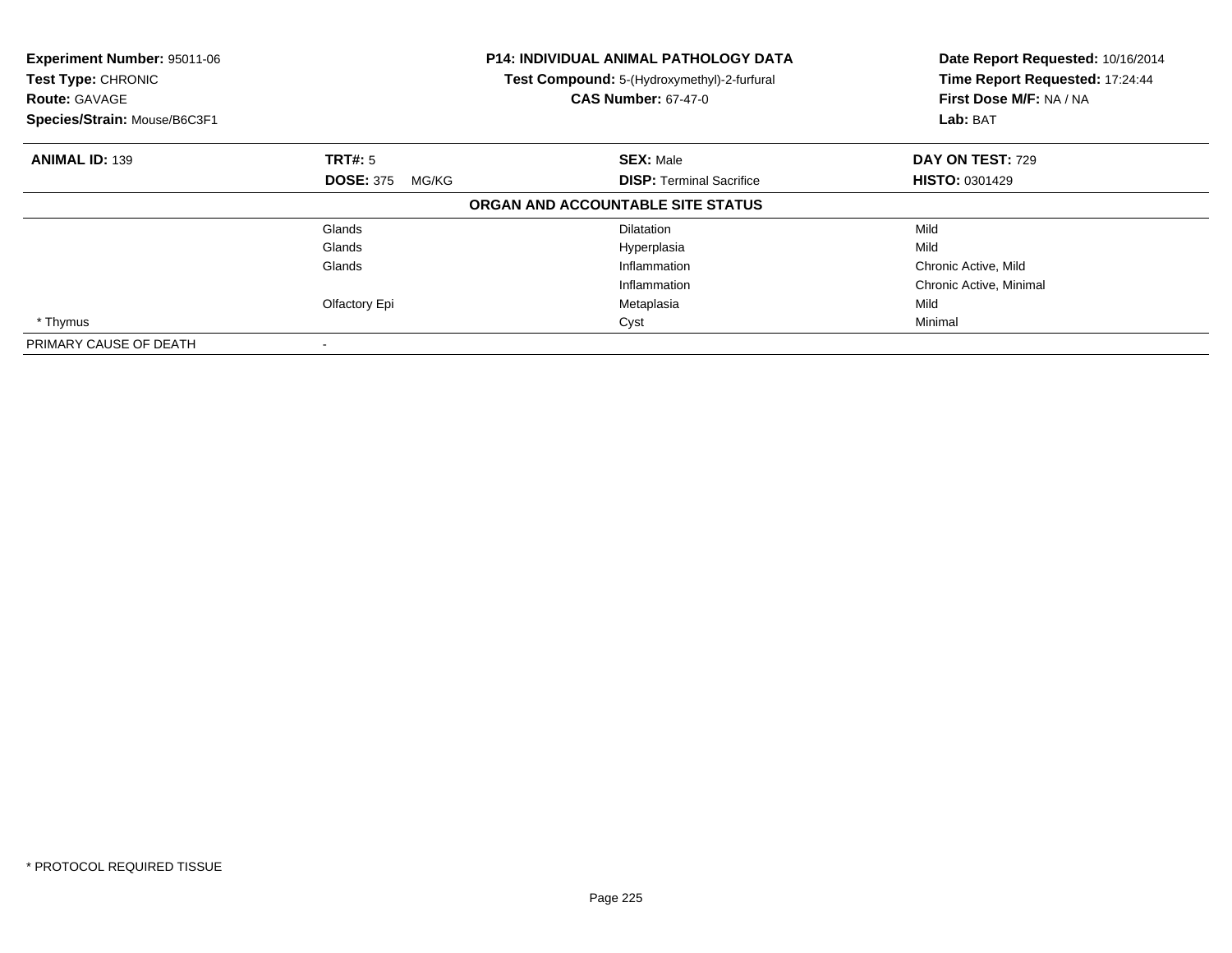| Experiment Number: 95011-06<br>Test Type: CHRONIC<br><b>Route: GAVAGE</b><br>Species/Strain: Mouse/B6C3F1 |                           | P14: INDIVIDUAL ANIMAL PATHOLOGY DATA<br>Test Compound: 5-(Hydroxymethyl)-2-furfural<br><b>CAS Number: 67-47-0</b> | Date Report Requested: 10/16/2014<br>Time Report Requested: 17:24:44<br>First Dose M/F: NA / NA<br>Lab: BAT |
|-----------------------------------------------------------------------------------------------------------|---------------------------|--------------------------------------------------------------------------------------------------------------------|-------------------------------------------------------------------------------------------------------------|
| <b>ANIMAL ID: 140</b>                                                                                     | <b>TRT#: 5</b>            | <b>SEX: Male</b>                                                                                                   | DAY ON TEST: 394                                                                                            |
|                                                                                                           | <b>DOSE: 375</b><br>MG/KG | <b>DISP: Moribund Sacrifice</b>                                                                                    | HISTO: 0301430                                                                                              |
|                                                                                                           |                           | ORGAN AND ACCOUNTABLE SITE STATUS                                                                                  |                                                                                                             |
| <b>NORMAL</b>                                                                                             |                           |                                                                                                                    |                                                                                                             |
| * Adrenal Medulla                                                                                         | * Bone                    | * Bone Marrow                                                                                                      | * Brain                                                                                                     |
| * Epididymis                                                                                              | * Esophagus               | * Eye                                                                                                              | * Gallbladder                                                                                               |
| * Harderian Gland                                                                                         | * Intestine Large, Cecum  | * Intestine Large, Colon                                                                                           | * Intestine Large, Rectum                                                                                   |
| * Intestine Small, Duodenum                                                                               | * Intestine Small, Ileum  | * Intestine Small, Jejunum                                                                                         | * Islets, Pancreatic                                                                                        |
| * Lymph Node, Mandibular                                                                                  | * Lymph Node, Mesenteric  | * Pancreas                                                                                                         | * Parathyroid Gland                                                                                         |
| * Pituitary Gland                                                                                         | * Preputial Gland         | * Prostate                                                                                                         | * Salivary Glands                                                                                           |
| * Seminal Vesicle                                                                                         | * Skin                    | * Spleen                                                                                                           | * Stomach, Glandular                                                                                        |
| * Testes                                                                                                  | * Thyroid Gland           | * Trachea                                                                                                          | * Urinary Bladder                                                                                           |
| <b>MISSING</b>                                                                                            |                           |                                                                                                                    |                                                                                                             |
| * Mammary Gland                                                                                           |                           |                                                                                                                    |                                                                                                             |
| <b>OBSERVATIONS</b>                                                                                       |                           |                                                                                                                    |                                                                                                             |
| * Adrenal Cortex                                                                                          | Subcapsular               | Hyperplasia                                                                                                        | Minimal                                                                                                     |
| * Heart                                                                                                   |                           | Cardiomyopathy                                                                                                     | Minimal                                                                                                     |
| * Kidney                                                                                                  |                           | Mineralization                                                                                                     | Minimal                                                                                                     |
|                                                                                                           |                           | Nephropathy                                                                                                        | Minimal                                                                                                     |
| * Liver                                                                                                   |                           | Hepatocellular Adenoma                                                                                             |                                                                                                             |
|                                                                                                           |                           | Inflammation                                                                                                       | Chronic Active, Minimal                                                                                     |
|                                                                                                           | Hepatocyte                | <b>Tension Lipidosis</b>                                                                                           | Mild                                                                                                        |
| [ Hepatocellular Adenoma TGLS = 4-13 ]                                                                    |                           |                                                                                                                    |                                                                                                             |
| * Lung                                                                                                    |                           | Alveolar/Bronchiolar Carcinoma                                                                                     |                                                                                                             |
|                                                                                                           | Alveolus                  | <b>Infiltration Cellular</b>                                                                                       | Histiocyte, Marked                                                                                          |
|                                                                                                           |                           | Inflammation                                                                                                       | Chronic Active, Moderate                                                                                    |
| [ Alveolar/Bronchiolar Carcinoma TGLS = 1-12 ]                                                            |                           |                                                                                                                    |                                                                                                             |
| [ Infiltration Cellular TGLS = 2,3-12 ]                                                                   |                           |                                                                                                                    |                                                                                                             |
| * Nose                                                                                                    | Glands                    | Dilatation                                                                                                         | Minimal                                                                                                     |
| * Stomach, Forestomach                                                                                    | Epithelium                | Hyperplasia                                                                                                        | Moderate                                                                                                    |
|                                                                                                           |                           | Inflammation                                                                                                       | Chronic Active, Marked                                                                                      |
|                                                                                                           |                           | Ulcer                                                                                                              | Marked                                                                                                      |
| [Hyperplasia TGLS = $5-14$ ]                                                                              |                           |                                                                                                                    |                                                                                                             |

[Inflammation  $TGLS = 5-14$ ]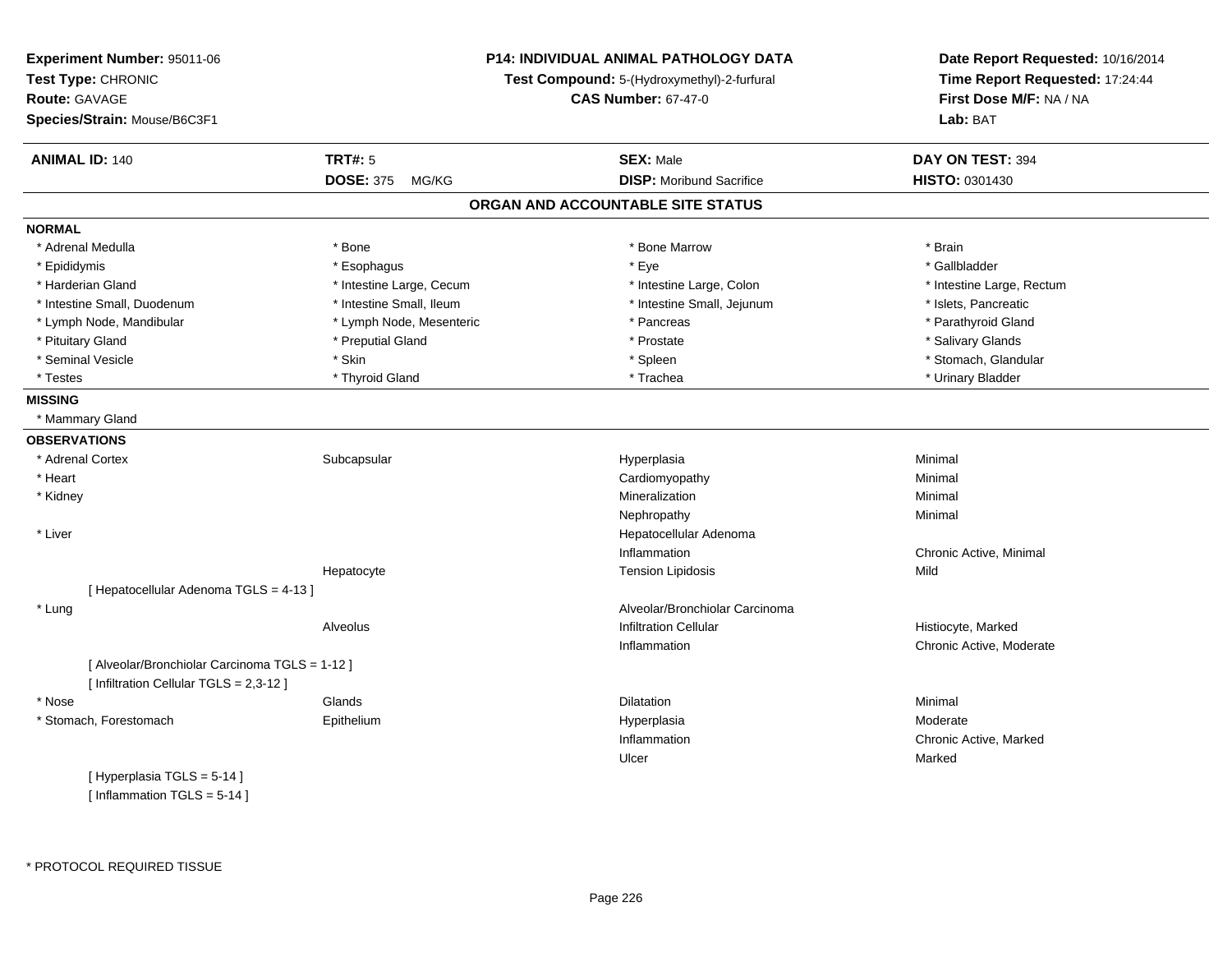| <b>Experiment Number: 95011-06</b><br>Test Type: CHRONIC                       |                                       | <b>P14: INDIVIDUAL ANIMAL PATHOLOGY DATA</b><br>Test Compound: 5-(Hydroxymethyl)-2-furfural | Date Report Requested: 10/16/2014<br>Time Report Requested: 17:24:44 |
|--------------------------------------------------------------------------------|---------------------------------------|---------------------------------------------------------------------------------------------|----------------------------------------------------------------------|
| <b>Route: GAVAGE</b>                                                           |                                       | <b>CAS Number: 67-47-0</b>                                                                  | First Dose M/F: NA / NA                                              |
| Species/Strain: Mouse/B6C3F1                                                   |                                       |                                                                                             | Lab: BAT                                                             |
| <b>ANIMAL ID: 140</b>                                                          | TRT#: 5                               | <b>SEX: Male</b>                                                                            | DAY ON TEST: 394                                                     |
|                                                                                | <b>DOSE: 375</b><br>MG/KG             | <b>DISP:</b> Moribund Sacrifice                                                             | <b>HISTO: 0301430</b>                                                |
|                                                                                |                                       | ORGAN AND ACCOUNTABLE SITE STATUS                                                           |                                                                      |
| [ Ulcer TGLS = $5-14$ ]                                                        |                                       |                                                                                             |                                                                      |
| * Testes                                                                       |                                       |                                                                                             |                                                                      |
| Note: Rete testis with adjacent tubuli recti - unilateral - normal, not coded. |                                       |                                                                                             |                                                                      |
| * Thymus                                                                       |                                       | Atrophy                                                                                     | Moderate                                                             |
| PRIMARY CAUSE OF DEATH                                                         | - Lung Alveolar/Bronchiolar Carcinoma |                                                                                             |                                                                      |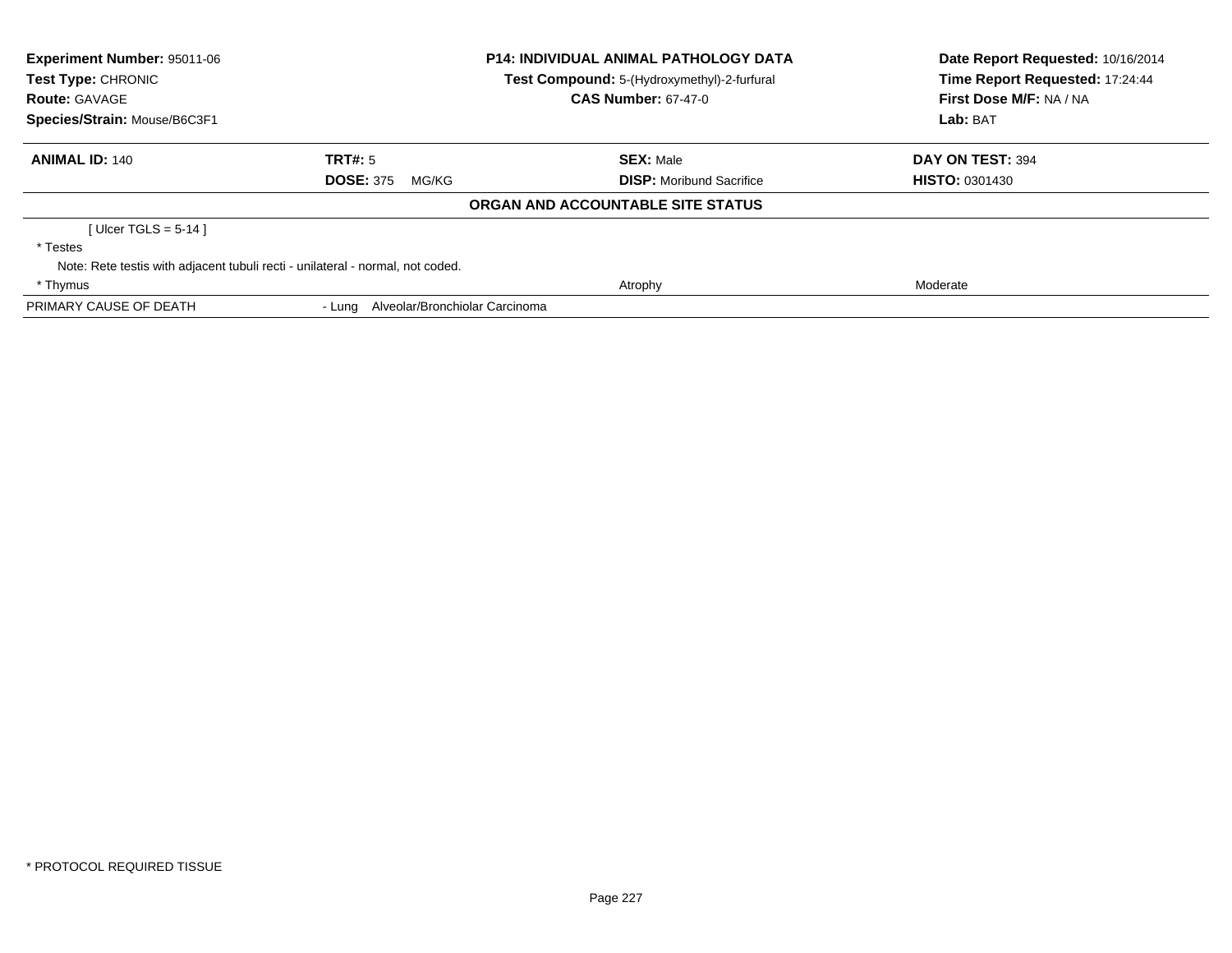| Experiment Number: 95011-06  | <b>P14: INDIVIDUAL ANIMAL PATHOLOGY DATA</b><br>Test Compound: 5-(Hydroxymethyl)-2-furfural<br><b>CAS Number: 67-47-0</b> |                                   | Date Report Requested: 10/16/2014<br>Time Report Requested: 17:24:44<br>First Dose M/F: NA / NA |
|------------------------------|---------------------------------------------------------------------------------------------------------------------------|-----------------------------------|-------------------------------------------------------------------------------------------------|
| Test Type: CHRONIC           |                                                                                                                           |                                   |                                                                                                 |
| <b>Route: GAVAGE</b>         |                                                                                                                           |                                   |                                                                                                 |
| Species/Strain: Mouse/B6C3F1 |                                                                                                                           |                                   | Lab: BAT                                                                                        |
| <b>ANIMAL ID: 141</b>        | <b>TRT#: 5</b>                                                                                                            | <b>SEX: Male</b>                  | DAY ON TEST: 729                                                                                |
|                              | <b>DOSE: 375</b><br>MG/KG                                                                                                 | <b>DISP: Terminal Sacrifice</b>   | HISTO: 0301431                                                                                  |
|                              |                                                                                                                           | ORGAN AND ACCOUNTABLE SITE STATUS |                                                                                                 |
| <b>NORMAL</b>                |                                                                                                                           |                                   |                                                                                                 |
| * Adrenal Medulla            | * Bone                                                                                                                    | * Bone Marrow                     | * Brain                                                                                         |
| * Epididymis                 | * Esophagus                                                                                                               | * Eye                             | * Gallbladder                                                                                   |
| * Harderian Gland            | * Intestine Large, Cecum                                                                                                  | * Intestine Large, Colon          | * Intestine Large, Rectum                                                                       |
| * Intestine Small, Duodenum  | * Intestine Small, Ileum                                                                                                  | * Intestine Small, Jejunum        | * Islets, Pancreatic                                                                            |
| $*$ Lung                     | * Lymph Node, Mandibular                                                                                                  | * Lymph Node, Mesenteric          | * Mammary Gland                                                                                 |
| * Pancreas                   | * Parathyroid Gland                                                                                                       | * Pituitary Gland                 | * Preputial Gland                                                                               |
| * Prostate                   | * Salivary Glands                                                                                                         | * Seminal Vesicle                 | * Skin                                                                                          |
| * Spleen                     | * Stomach, Forestomach                                                                                                    | * Stomach, Glandular              | * Testes                                                                                        |
| * Thyroid Gland              | * Trachea                                                                                                                 | * Urinary Bladder                 |                                                                                                 |
| <b>OBSERVATIONS</b>          |                                                                                                                           |                                   |                                                                                                 |
| * Adrenal Cortex             | Subcapsular                                                                                                               | Hyperplasia                       | Minimal                                                                                         |
|                              |                                                                                                                           | Hypertrophy                       | Minimal                                                                                         |
| * Heart                      | Artery                                                                                                                    | Inflammation                      | Chronic Active, Minimal                                                                         |
| * Kidney                     | <b>Renal Tubule</b>                                                                                                       | Cyst                              |                                                                                                 |
|                              |                                                                                                                           | Mineralization                    | Minimal                                                                                         |
|                              |                                                                                                                           | Nephropathy                       | Minimal                                                                                         |
| * Liver                      |                                                                                                                           | <b>Infiltration Cellular</b>      | Mononuclear CI, Minimal                                                                         |
|                              |                                                                                                                           | Inflammation                      | Chronic Active, Minimal                                                                         |
| * Nose                       | Olfactory Epi                                                                                                             | Degeneration                      | Mild                                                                                            |
|                              | Glands                                                                                                                    | Dilatation                        | Mild                                                                                            |
|                              | Glands                                                                                                                    | Hyperplasia                       | Mild                                                                                            |
|                              | Glands                                                                                                                    | Inflammation                      | Chronic Active, Mild                                                                            |
|                              |                                                                                                                           | Inflammation                      | Chronic Active, Minimal                                                                         |
| * Thymus                     |                                                                                                                           | Cyst                              | Mild                                                                                            |
| PRIMARY CAUSE OF DEATH       |                                                                                                                           |                                   |                                                                                                 |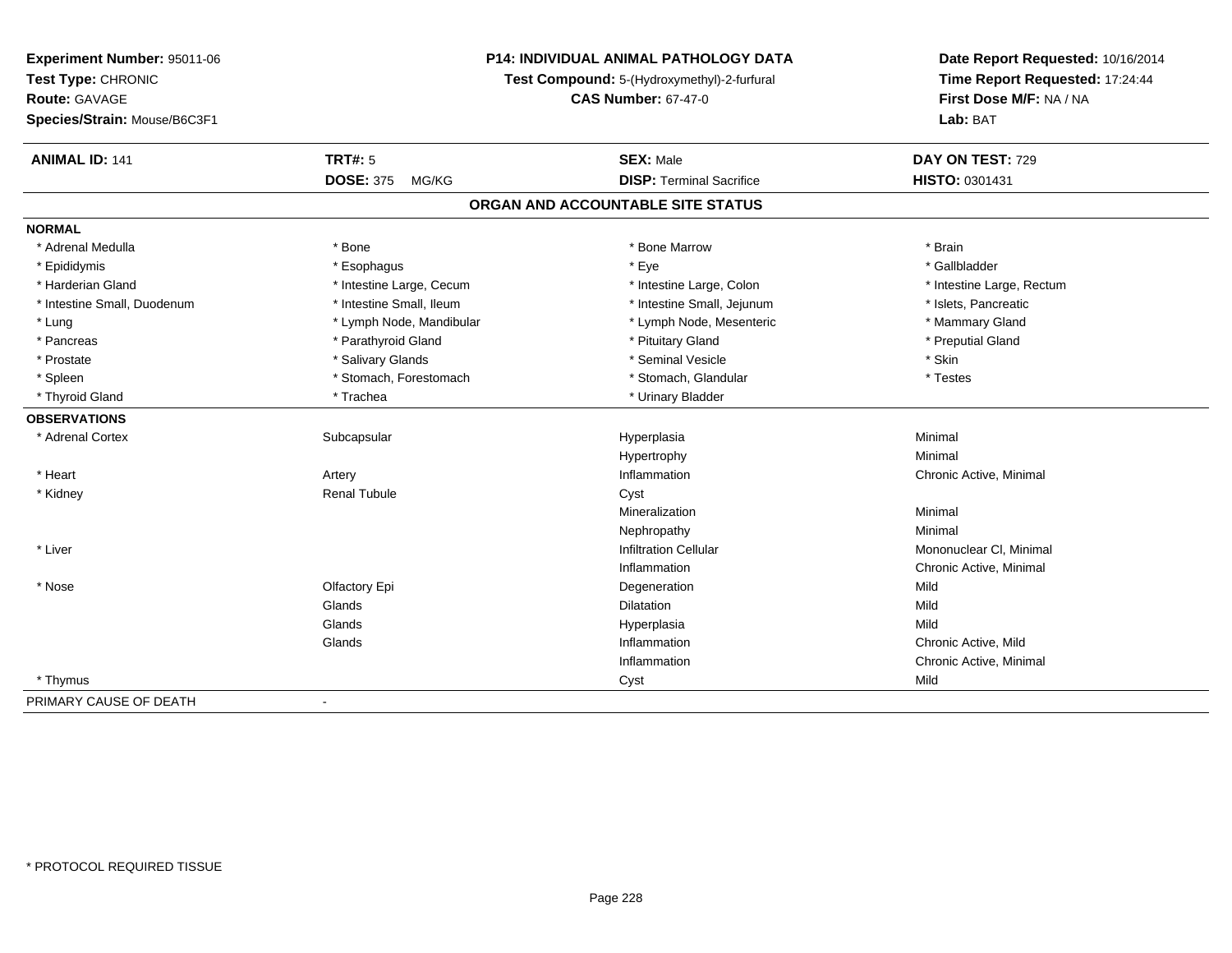| Experiment Number: 95011-06<br>Test Type: CHRONIC<br><b>Route: GAVAGE</b><br>Species/Strain: Mouse/B6C3F1 | P14: INDIVIDUAL ANIMAL PATHOLOGY DATA<br>Test Compound: 5-(Hydroxymethyl)-2-furfural<br><b>CAS Number: 67-47-0</b> |                                   | Date Report Requested: 10/16/2014<br>Time Report Requested: 17:24:44<br>First Dose M/F: NA / NA<br>Lab: BAT |  |
|-----------------------------------------------------------------------------------------------------------|--------------------------------------------------------------------------------------------------------------------|-----------------------------------|-------------------------------------------------------------------------------------------------------------|--|
| <b>ANIMAL ID: 142</b>                                                                                     | <b>TRT#: 5</b>                                                                                                     | <b>SEX: Male</b>                  | DAY ON TEST: 703                                                                                            |  |
|                                                                                                           | <b>DOSE: 375</b><br>MG/KG                                                                                          | <b>DISP: Natural Death</b>        | HISTO: 0301432                                                                                              |  |
|                                                                                                           |                                                                                                                    | ORGAN AND ACCOUNTABLE SITE STATUS |                                                                                                             |  |
| <b>NORMAL</b>                                                                                             |                                                                                                                    |                                   |                                                                                                             |  |
| * Adrenal Medulla                                                                                         | * Bone                                                                                                             | * Brain                           | * Esophagus                                                                                                 |  |
| * Gallbladder                                                                                             | * Intestine Large, Cecum                                                                                           | * Intestine Large, Colon          | * Intestine Large, Rectum                                                                                   |  |
| * Intestine Small, Duodenum                                                                               | * Intestine Small, Ileum                                                                                           | * Intestine Small, Jejunum        | * Islets, Pancreatic                                                                                        |  |
| * Lymph Node, Mesenteric                                                                                  | * Pituitary Gland                                                                                                  | * Stomach, Forestomach            | * Stomach, Glandular                                                                                        |  |
| * Trachea                                                                                                 |                                                                                                                    |                                   |                                                                                                             |  |
| <b>MISSING</b>                                                                                            |                                                                                                                    |                                   |                                                                                                             |  |
| * Mammary Gland                                                                                           | * Parathyroid Gland                                                                                                |                                   |                                                                                                             |  |
| <b>OBSERVATIONS</b>                                                                                       |                                                                                                                    |                                   |                                                                                                             |  |
| * Adrenal Cortex                                                                                          |                                                                                                                    | Lymphoma Malignant                |                                                                                                             |  |
| * Bone Marrow                                                                                             |                                                                                                                    | Lymphoma Malignant                |                                                                                                             |  |
| <b>Coagulating Gland</b>                                                                                  |                                                                                                                    | Lymphoma Malignant                |                                                                                                             |  |
| * Epididymis                                                                                              |                                                                                                                    | Lymphoma Malignant                |                                                                                                             |  |
| * Eye                                                                                                     |                                                                                                                    | Lymphoma Malignant                |                                                                                                             |  |
| * Harderian Gland                                                                                         |                                                                                                                    | Lymphoma Malignant                |                                                                                                             |  |
| * Heart                                                                                                   |                                                                                                                    | Lymphoma Malignant                |                                                                                                             |  |
| * Kidney                                                                                                  | <b>Renal Tubule</b>                                                                                                | Cyst                              |                                                                                                             |  |
|                                                                                                           |                                                                                                                    | Lymphoma Malignant                |                                                                                                             |  |
| * Liver                                                                                                   |                                                                                                                    | Hepatocellular Carcinoma          |                                                                                                             |  |
|                                                                                                           |                                                                                                                    | Lymphoma Malignant                |                                                                                                             |  |
| [ Hepatocellular Carcinoma TGLS = 3-13 ]                                                                  |                                                                                                                    |                                   |                                                                                                             |  |
| * Lung                                                                                                    |                                                                                                                    | Lymphoma Malignant                |                                                                                                             |  |
| Lymph Node                                                                                                | Inguinal                                                                                                           | Lymphoma Malignant                |                                                                                                             |  |
|                                                                                                           | Mediastinal                                                                                                        | Lymphoma Malignant                |                                                                                                             |  |
| * Lymph Node, Mandibular                                                                                  |                                                                                                                    | Lymphoma Malignant                |                                                                                                             |  |
| * Nose                                                                                                    | Glands                                                                                                             | <b>Dilatation</b>                 | Mild                                                                                                        |  |
|                                                                                                           | Glands                                                                                                             | Hyperplasia                       | Mild                                                                                                        |  |
|                                                                                                           | Glands                                                                                                             | Inflammation                      | Chronic Active, Minimal                                                                                     |  |
|                                                                                                           |                                                                                                                    | Lymphoma Malignant                |                                                                                                             |  |
|                                                                                                           | Olfactory Epi                                                                                                      | Metaplasia                        | Mild                                                                                                        |  |
| * Pancreas                                                                                                |                                                                                                                    | Lymphoma Malignant                |                                                                                                             |  |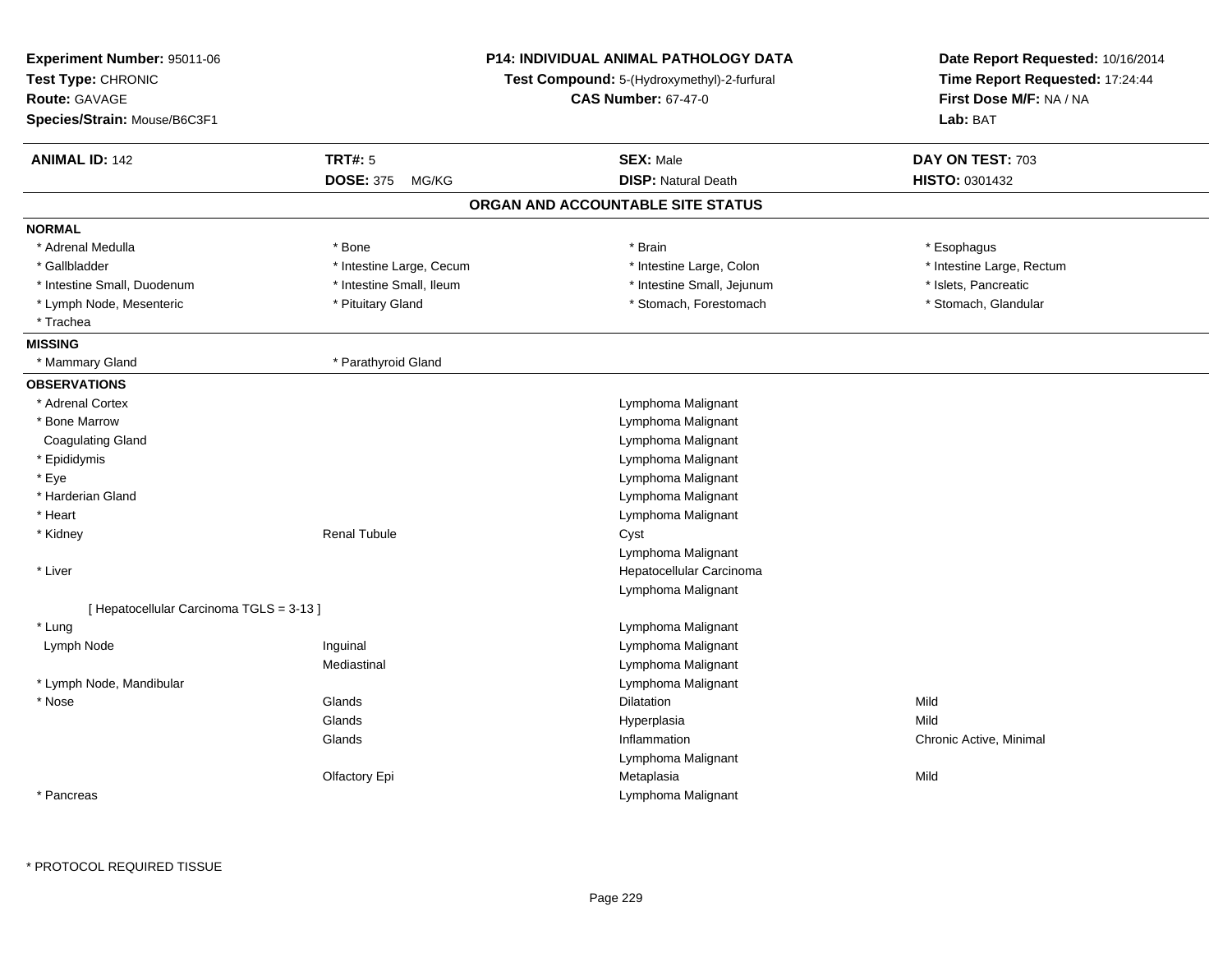| Experiment Number: 95011-06<br>Test Type: CHRONIC<br><b>Route: GAVAGE</b><br>Species/Strain: Mouse/B6C3F1 |                                     | P14: INDIVIDUAL ANIMAL PATHOLOGY DATA<br>Test Compound: 5-(Hydroxymethyl)-2-furfural<br><b>CAS Number: 67-47-0</b> | Date Report Requested: 10/16/2014<br>Time Report Requested: 17:24:44<br>First Dose M/F: NA / NA<br>Lab: BAT |
|-----------------------------------------------------------------------------------------------------------|-------------------------------------|--------------------------------------------------------------------------------------------------------------------|-------------------------------------------------------------------------------------------------------------|
| <b>ANIMAL ID: 142</b>                                                                                     | TRT#: 5                             | <b>SEX: Male</b>                                                                                                   | DAY ON TEST: 703                                                                                            |
|                                                                                                           | <b>DOSE: 375</b><br>MG/KG           | <b>DISP: Natural Death</b>                                                                                         | HISTO: 0301432                                                                                              |
|                                                                                                           |                                     | ORGAN AND ACCOUNTABLE SITE STATUS                                                                                  |                                                                                                             |
| * Preputial Gland                                                                                         |                                     | Lymphoma Malignant                                                                                                 |                                                                                                             |
| Note: Both preputial glands present on original slide #08.                                                |                                     |                                                                                                                    |                                                                                                             |
| * Prostate                                                                                                |                                     | Lymphoma Malignant                                                                                                 |                                                                                                             |
| * Salivary Glands                                                                                         |                                     | Lymphoma Malignant                                                                                                 |                                                                                                             |
| * Seminal Vesicle                                                                                         |                                     | Lymphoma Malignant                                                                                                 |                                                                                                             |
| * Skin                                                                                                    |                                     | Inflammation                                                                                                       | Chronic Active, Marked                                                                                      |
|                                                                                                           |                                     | Lymphoma Malignant                                                                                                 |                                                                                                             |
|                                                                                                           | Epidermis                           | Ulcer                                                                                                              | Marked                                                                                                      |
| [ Ulcer TGLS = $1-12$ ]                                                                                   |                                     |                                                                                                                    |                                                                                                             |
| * Spleen                                                                                                  |                                     | Lymphoma Malignant                                                                                                 |                                                                                                             |
| [ Lymphoma Malignant TGLS = 2-12 ]                                                                        |                                     |                                                                                                                    |                                                                                                             |
| * Testes                                                                                                  |                                     | Lymphoma Malignant                                                                                                 |                                                                                                             |
| * Thymus                                                                                                  |                                     | Atrophy                                                                                                            | Marked                                                                                                      |
| * Thyroid Gland                                                                                           | <b>Follicular Cel</b>               | Hyperplasia                                                                                                        | Mild                                                                                                        |
|                                                                                                           |                                     | Lymphoma Malignant                                                                                                 |                                                                                                             |
| * Urinary Bladder                                                                                         |                                     | Lymphoma Malignant                                                                                                 |                                                                                                             |
| PRIMARY CAUSE OF DEATH                                                                                    | Hepatocellular Carcinoma<br>- Liver |                                                                                                                    |                                                                                                             |
| <b>CONTRIBUTORY CAUSE OF DEATH</b>                                                                        | - Spleen Lymphoma Malignant         |                                                                                                                    |                                                                                                             |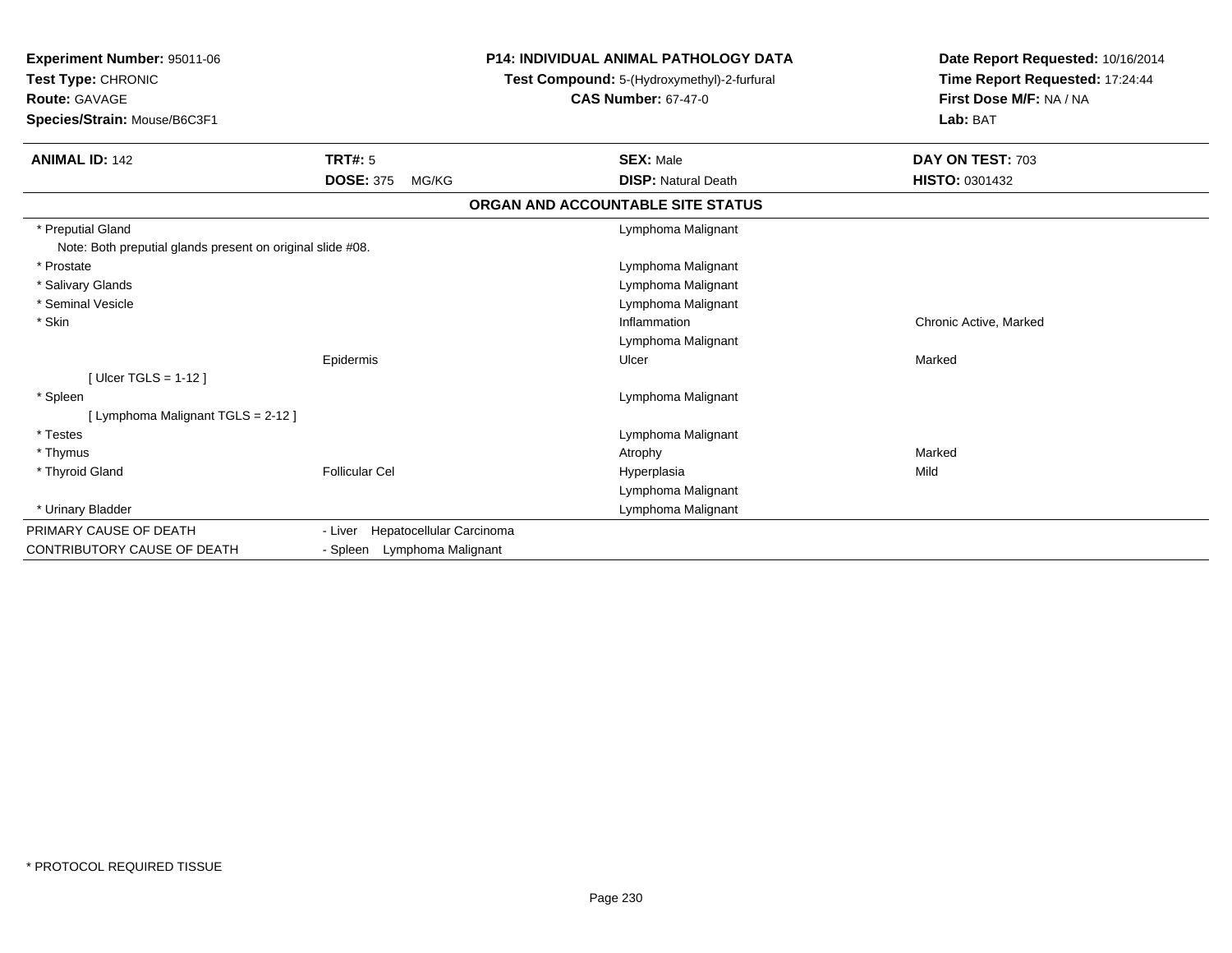| Experiment Number: 95011-06<br>Test Type: CHRONIC<br><b>Route: GAVAGE</b><br>Species/Strain: Mouse/B6C3F1 |                           | P14: INDIVIDUAL ANIMAL PATHOLOGY DATA<br>Test Compound: 5-(Hydroxymethyl)-2-furfural<br><b>CAS Number: 67-47-0</b> |                           |
|-----------------------------------------------------------------------------------------------------------|---------------------------|--------------------------------------------------------------------------------------------------------------------|---------------------------|
| <b>ANIMAL ID: 143</b>                                                                                     | <b>TRT#: 5</b>            | <b>SEX: Male</b>                                                                                                   | DAY ON TEST: 730          |
|                                                                                                           | <b>DOSE: 375</b><br>MG/KG | <b>DISP: Terminal Sacrifice</b>                                                                                    | HISTO: 0301433            |
|                                                                                                           |                           | ORGAN AND ACCOUNTABLE SITE STATUS                                                                                  |                           |
| <b>NORMAL</b>                                                                                             |                           |                                                                                                                    |                           |
| * Adrenal Medulla                                                                                         | * Bone                    | * Bone Marrow                                                                                                      | * Brain                   |
| * Epididymis                                                                                              | * Esophagus               | * Eye                                                                                                              | * Gallbladder             |
| * Harderian Gland                                                                                         | * Intestine Large, Cecum  | * Intestine Large, Colon                                                                                           | * Intestine Large, Rectum |
| * Intestine Small, Duodenum                                                                               | * Intestine Small, Ileum  | * Intestine Small, Jejunum                                                                                         | * Islets, Pancreatic      |
| * Lymph Node, Mandibular                                                                                  | * Lymph Node, Mesenteric  | * Pancreas                                                                                                         | * Parathyroid Gland       |
| * Pituitary Gland                                                                                         | * Preputial Gland         | * Prostate                                                                                                         | * Salivary Glands         |
| * Seminal Vesicle                                                                                         | * Skin                    | * Spleen                                                                                                           | * Stomach, Forestomach    |
| * Testes                                                                                                  | * Thyroid Gland           | * Trachea                                                                                                          | * Urinary Bladder         |
| <b>MISSING</b>                                                                                            |                           |                                                                                                                    |                           |
| * Mammary Gland                                                                                           |                           |                                                                                                                    |                           |
| <b>OBSERVATIONS</b>                                                                                       |                           |                                                                                                                    |                           |
| * Adrenal Cortex                                                                                          | Subcapsular               | Hyperplasia                                                                                                        | Minimal                   |
| * Heart                                                                                                   |                           | Mineralization                                                                                                     | Minimal                   |
| * Kidney                                                                                                  |                           | Mineralization                                                                                                     | Minimal                   |
|                                                                                                           |                           | Nephropathy                                                                                                        | Minimal                   |
| * Liver                                                                                                   |                           | <b>Clear Cell Focus</b>                                                                                            |                           |
|                                                                                                           |                           | Mineralization                                                                                                     | Minimal                   |
|                                                                                                           | Hepatocyte                | Vacuolization Cytoplasmic                                                                                          | Mild                      |
| * Lung                                                                                                    |                           | Alveolar/Bronchiolar Adenoma                                                                                       |                           |
| [ Alveolar/Bronchiolar Adenoma TGLS = 1-12 ]                                                              |                           |                                                                                                                    |                           |
| * Nose                                                                                                    | Olfactory Epi             | Accumulation, Hyaline Droplet                                                                                      | Mild                      |
|                                                                                                           | <b>Respirat Epith</b>     | Accumulation, Hyaline Droplet                                                                                      | Mild                      |
|                                                                                                           | Glands                    | Dilatation                                                                                                         | Mild                      |
|                                                                                                           | Glands                    | Hyperplasia                                                                                                        | Mild                      |
|                                                                                                           | Glands                    | Inflammation                                                                                                       | Chronic Active, Mild      |
|                                                                                                           |                           | Inflammation                                                                                                       | Chronic Active, Minimal   |
|                                                                                                           | Olfactory Epi             | Metaplasia                                                                                                         | Mild                      |
| * Stomach, Glandular                                                                                      |                           | Mineralization                                                                                                     | Minimal                   |
| * Thymus                                                                                                  |                           | Atrophy                                                                                                            | Moderate                  |

PRIMARY CAUSE OF DEATH-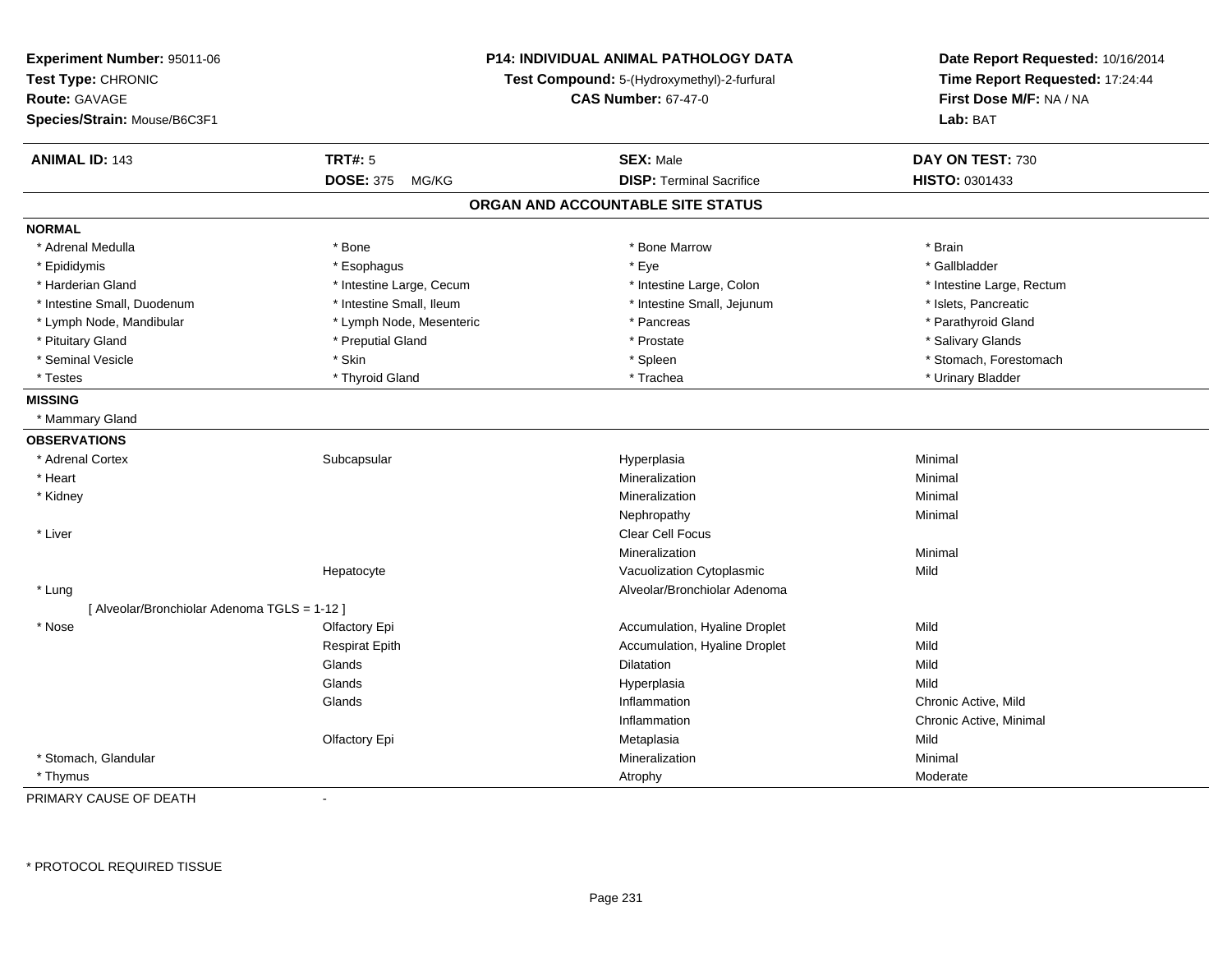| <b>Experiment Number: 95011-06</b><br><b>Test Type: CHRONIC</b><br><b>Route: GAVAGE</b> |                           | <b>P14: INDIVIDUAL ANIMAL PATHOLOGY DATA</b><br>Test Compound: 5-(Hydroxymethyl)-2-furfural | Date Report Requested: 10/16/2014<br>Time Report Requested: 17:24:44<br>First Dose M/F: NA / NA |
|-----------------------------------------------------------------------------------------|---------------------------|---------------------------------------------------------------------------------------------|-------------------------------------------------------------------------------------------------|
|                                                                                         |                           | <b>CAS Number: 67-47-0</b>                                                                  |                                                                                                 |
| Species/Strain: Mouse/B6C3F1                                                            |                           |                                                                                             | Lab: BAT                                                                                        |
| <b>ANIMAL ID: 143</b>                                                                   | <b>TRT#:</b> 5            | <b>SEX: Male</b>                                                                            | DAY ON TEST: 730                                                                                |
|                                                                                         | <b>DOSE: 375</b><br>MG/KG | <b>DISP: Terminal Sacrifice</b>                                                             | <b>HISTO: 0301433</b>                                                                           |
|                                                                                         |                           | ORGAN AND ACCOUNTABLE SITE STATUS                                                           |                                                                                                 |
|                                                                                         |                           |                                                                                             |                                                                                                 |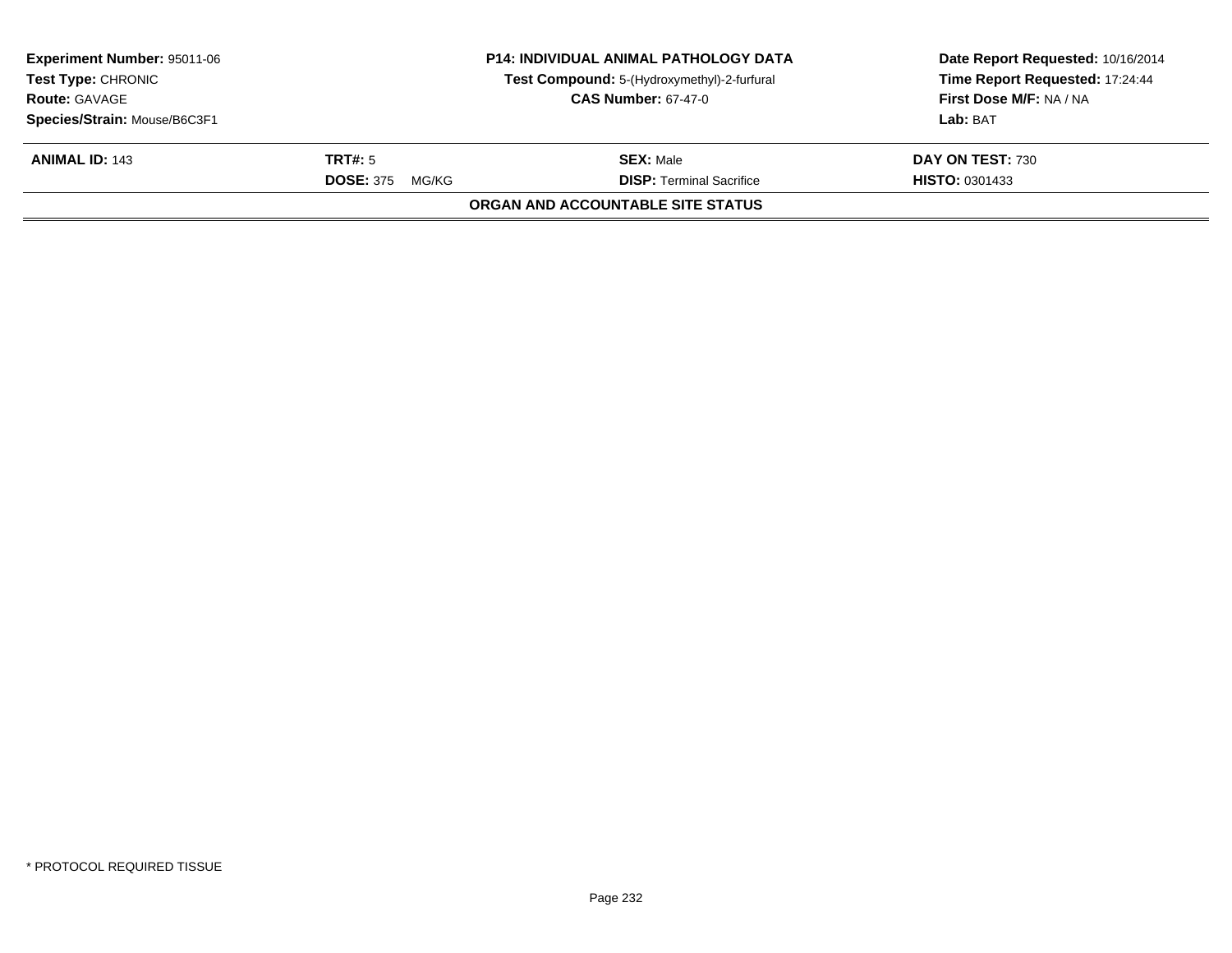| Experiment Number: 95011-06<br>Test Type: CHRONIC<br><b>Route: GAVAGE</b><br>Species/Strain: Mouse/B6C3F1 | P14: INDIVIDUAL ANIMAL PATHOLOGY DATA<br>Test Compound: 5-(Hydroxymethyl)-2-furfural<br><b>CAS Number: 67-47-0</b> |                                   | Date Report Requested: 10/16/2014<br>Time Report Requested: 17:24:44<br>First Dose M/F: NA / NA<br>Lab: BAT |
|-----------------------------------------------------------------------------------------------------------|--------------------------------------------------------------------------------------------------------------------|-----------------------------------|-------------------------------------------------------------------------------------------------------------|
| <b>ANIMAL ID: 144</b>                                                                                     | <b>TRT#: 5</b>                                                                                                     | <b>SEX: Male</b>                  | DAY ON TEST: 730                                                                                            |
|                                                                                                           | <b>DOSE: 375</b><br>MG/KG                                                                                          | <b>DISP: Terminal Sacrifice</b>   | HISTO: 0301434                                                                                              |
|                                                                                                           |                                                                                                                    | ORGAN AND ACCOUNTABLE SITE STATUS |                                                                                                             |
| <b>NORMAL</b>                                                                                             |                                                                                                                    |                                   |                                                                                                             |
| * Adrenal Medulla                                                                                         | * Bone                                                                                                             | * Bone Marrow                     | * Brain                                                                                                     |
| * Epididymis                                                                                              | * Esophagus                                                                                                        | * Eye                             | * Gallbladder                                                                                               |
| * Harderian Gland                                                                                         | * Heart                                                                                                            | * Intestine Large, Cecum          | * Intestine Large, Colon                                                                                    |
| * Intestine Large, Rectum                                                                                 | * Intestine Small, Duodenum                                                                                        | * Intestine Small, Ileum          | * Intestine Small, Jejunum                                                                                  |
| * Islets, Pancreatic                                                                                      | * Lung                                                                                                             | * Lymph Node, Mandibular          | * Lymph Node, Mesenteric                                                                                    |
| * Pancreas                                                                                                | * Parathyroid Gland                                                                                                | * Pituitary Gland                 | * Preputial Gland                                                                                           |
| * Prostate                                                                                                | * Salivary Glands                                                                                                  | * Seminal Vesicle                 | * Skin                                                                                                      |
| * Spleen                                                                                                  | * Stomach, Forestomach                                                                                             | * Stomach, Glandular              | * Testes                                                                                                    |
| * Thymus                                                                                                  | * Trachea                                                                                                          | * Urinary Bladder                 |                                                                                                             |
| <b>MISSING</b>                                                                                            |                                                                                                                    |                                   |                                                                                                             |
| * Mammary Gland                                                                                           |                                                                                                                    |                                   |                                                                                                             |
| <b>OBSERVATIONS</b>                                                                                       |                                                                                                                    |                                   |                                                                                                             |
| * Adrenal Cortex                                                                                          | Subcapsular                                                                                                        | Hyperplasia                       | Mild                                                                                                        |
|                                                                                                           |                                                                                                                    | Hypertrophy                       | Minimal                                                                                                     |
| * Kidney                                                                                                  |                                                                                                                    | Mineralization                    | Minimal                                                                                                     |
|                                                                                                           |                                                                                                                    | Nephropathy                       | Mild                                                                                                        |
| * Liver                                                                                                   |                                                                                                                    | <b>Basophilic Focus</b>           |                                                                                                             |
|                                                                                                           |                                                                                                                    | Clear Cell Focus                  |                                                                                                             |
|                                                                                                           |                                                                                                                    | <b>Eosinophilic Focus</b>         |                                                                                                             |
|                                                                                                           |                                                                                                                    | Inflammation                      | Chronic Active, Minimal                                                                                     |
|                                                                                                           |                                                                                                                    | <b>Mixed Cell Focus</b>           |                                                                                                             |
|                                                                                                           | Hepatocyte                                                                                                         | Vacuolization Cytoplasmic         | Mild                                                                                                        |
| [ Eosinophilic Focus TGLS = 1-12REE ]                                                                     |                                                                                                                    |                                   |                                                                                                             |
| * Nose                                                                                                    | Olfactory Epi                                                                                                      | Accumulation, Hyaline Droplet     | Moderate                                                                                                    |
|                                                                                                           | <b>Respirat Epith</b>                                                                                              | Accumulation, Hyaline Droplet     | Mild                                                                                                        |
|                                                                                                           | Glands                                                                                                             | Dilatation                        | Mild                                                                                                        |
|                                                                                                           | Glands                                                                                                             | Hyperplasia                       | Mild                                                                                                        |
|                                                                                                           | Glands                                                                                                             | Inflammation                      | Chronic Active, Mild                                                                                        |
|                                                                                                           | Olfactory Epi                                                                                                      | Metaplasia                        | Mild                                                                                                        |
| * Thyroid Gland                                                                                           | Follicle                                                                                                           | Degeneration                      | Minimal                                                                                                     |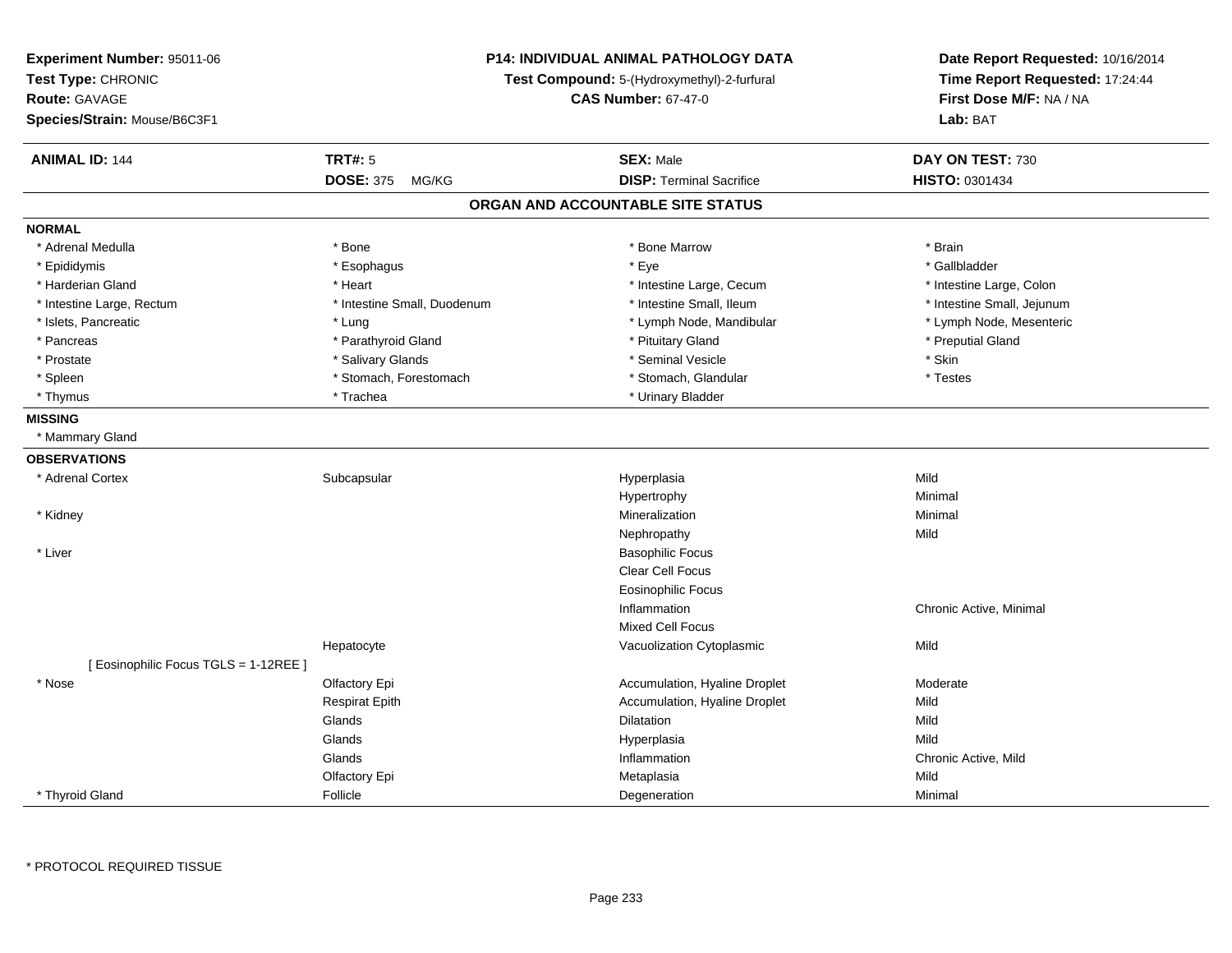| <b>Experiment Number: 95011-06</b><br><b>Test Type: CHRONIC</b><br><b>Route: GAVAGE</b><br>Species/Strain: Mouse/B6C3F1 | <b>P14: INDIVIDUAL ANIMAL PATHOLOGY DATA</b><br>Test Compound: 5-(Hydroxymethyl)-2-furfural<br><b>CAS Number: 67-47-0</b> |                                                     | Date Report Requested: 10/16/2014<br>Time Report Requested: 17:24:44<br>First Dose M/F: NA / NA<br>Lab: BAT |
|-------------------------------------------------------------------------------------------------------------------------|---------------------------------------------------------------------------------------------------------------------------|-----------------------------------------------------|-------------------------------------------------------------------------------------------------------------|
| <b>ANIMAL ID: 144</b>                                                                                                   | TRT#: 5<br><b>DOSE: 375</b><br>MG/KG                                                                                      | <b>SEX: Male</b><br><b>DISP:</b> Terminal Sacrifice | DAY ON TEST: 730<br><b>HISTO: 0301434</b>                                                                   |
|                                                                                                                         |                                                                                                                           | ORGAN AND ACCOUNTABLE SITE STATUS                   |                                                                                                             |
| PRIMARY CAUSE OF DEATH                                                                                                  |                                                                                                                           |                                                     |                                                                                                             |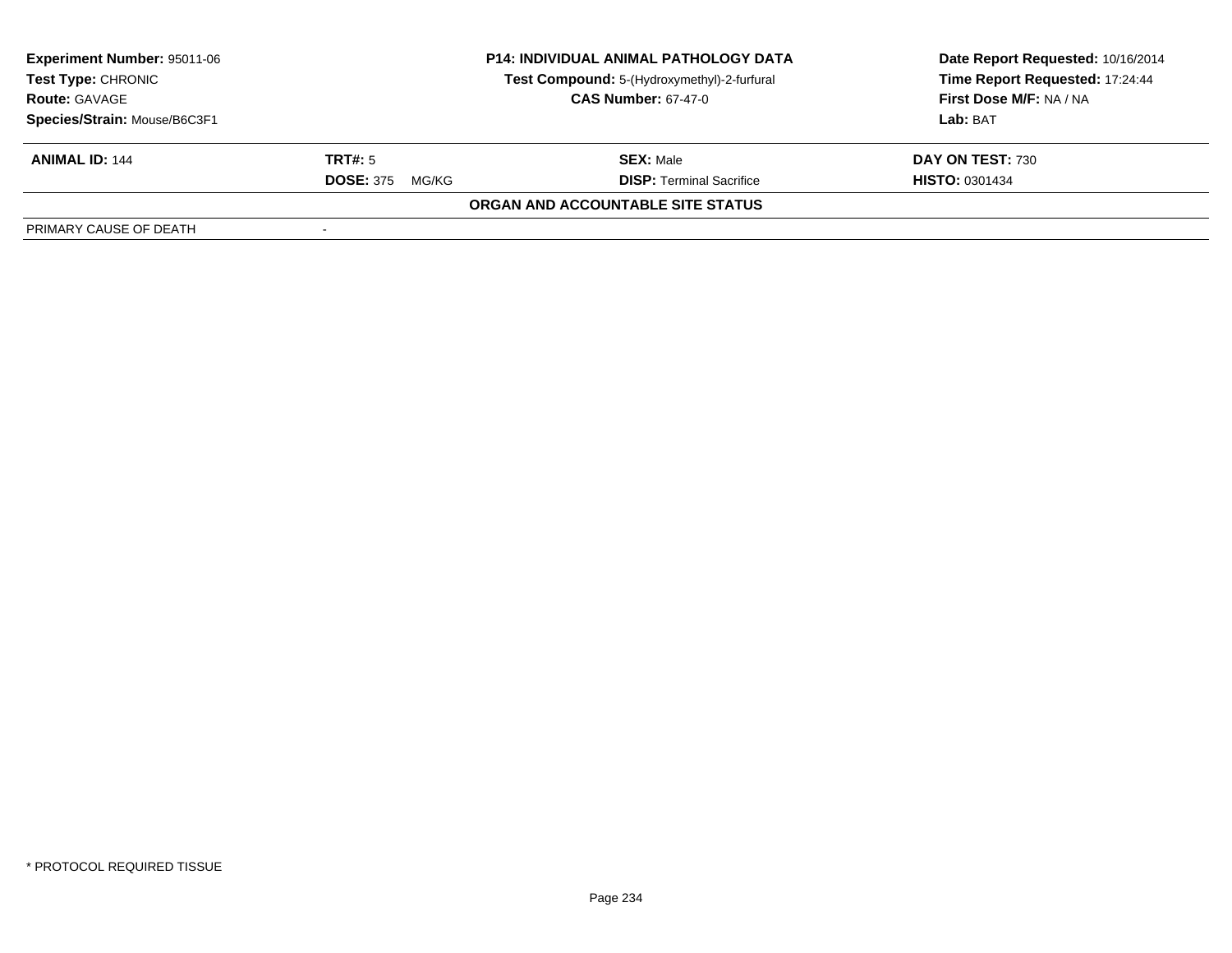| Experiment Number: 95011-06<br>Test Type: CHRONIC<br><b>Route: GAVAGE</b><br>Species/Strain: Mouse/B6C3F1                                                                                            |                                   | <b>P14: INDIVIDUAL ANIMAL PATHOLOGY DATA</b><br>Test Compound: 5-(Hydroxymethyl)-2-furfural<br><b>CAS Number: 67-47-0</b>              | Date Report Requested: 10/16/2014<br>Time Report Requested: 17:24:44<br>First Dose M/F: NA / NA<br>Lab: BAT |  |
|------------------------------------------------------------------------------------------------------------------------------------------------------------------------------------------------------|-----------------------------------|----------------------------------------------------------------------------------------------------------------------------------------|-------------------------------------------------------------------------------------------------------------|--|
| <b>ANIMAL ID: 145</b>                                                                                                                                                                                | <b>TRT#: 5</b><br>DOSE: 375 MG/KG | <b>SEX: Male</b><br><b>DISP: Terminal Sacrifice</b>                                                                                    | DAY ON TEST: 730<br>HISTO: 0301435                                                                          |  |
|                                                                                                                                                                                                      |                                   | ORGAN AND ACCOUNTABLE SITE STATUS                                                                                                      |                                                                                                             |  |
|                                                                                                                                                                                                      |                                   |                                                                                                                                        |                                                                                                             |  |
| <b>NORMAL</b><br>* Adrenal Medulla                                                                                                                                                                   | * Bone                            | * Bone Marrow                                                                                                                          | * Brain                                                                                                     |  |
| * Epididymis                                                                                                                                                                                         | * Esophagus                       | * Eye                                                                                                                                  | * Gallbladder                                                                                               |  |
| * Heart                                                                                                                                                                                              | * Intestine Large, Cecum          | * Intestine Large, Colon                                                                                                               | * Intestine Large, Rectum                                                                                   |  |
| * Intestine Small, Duodenum                                                                                                                                                                          | * Intestine Small, Ileum          | * Intestine Small, Jejunum                                                                                                             | * Islets, Pancreatic                                                                                        |  |
| * Lymph Node, Mandibular                                                                                                                                                                             | * Lymph Node, Mesenteric          | * Nose                                                                                                                                 | * Pancreas                                                                                                  |  |
| * Parathyroid Gland                                                                                                                                                                                  | * Pituitary Gland                 | * Preputial Gland                                                                                                                      | * Prostate                                                                                                  |  |
| * Salivary Glands                                                                                                                                                                                    | * Seminal Vesicle                 | * Skin                                                                                                                                 | * Spleen                                                                                                    |  |
| * Stomach, Forestomach                                                                                                                                                                               | * Stomach, Glandular              | * Thymus                                                                                                                               | * Trachea                                                                                                   |  |
| * Urinary Bladder                                                                                                                                                                                    |                                   |                                                                                                                                        |                                                                                                             |  |
| <b>MISSING</b>                                                                                                                                                                                       |                                   |                                                                                                                                        |                                                                                                             |  |
| * Mammary Gland                                                                                                                                                                                      |                                   |                                                                                                                                        |                                                                                                             |  |
| <b>OBSERVATIONS</b>                                                                                                                                                                                  |                                   |                                                                                                                                        |                                                                                                             |  |
| * Adrenal Cortex                                                                                                                                                                                     | Subcapsular                       | Hyperplasia                                                                                                                            | Mild                                                                                                        |  |
| * Harderian Gland                                                                                                                                                                                    |                                   | Adenoma                                                                                                                                |                                                                                                             |  |
| * Kidney                                                                                                                                                                                             |                                   | Mineralization                                                                                                                         | Minimal                                                                                                     |  |
|                                                                                                                                                                                                      |                                   | Nephropathy                                                                                                                            | Mild                                                                                                        |  |
| * Liver                                                                                                                                                                                              |                                   | <b>Clear Cell Focus</b>                                                                                                                |                                                                                                             |  |
|                                                                                                                                                                                                      |                                   | Eosinophilic Focus                                                                                                                     |                                                                                                             |  |
|                                                                                                                                                                                                      |                                   | Hepatocellular Adenoma                                                                                                                 | <b>Multiple</b>                                                                                             |  |
|                                                                                                                                                                                                      |                                   | Inflammation                                                                                                                           | Chronic Active, Minimal                                                                                     |  |
|                                                                                                                                                                                                      |                                   | <b>Mixed Cell Focus</b>                                                                                                                |                                                                                                             |  |
|                                                                                                                                                                                                      | Hepatocyte                        | Vacuolization Cytoplasmic                                                                                                              | Moderate                                                                                                    |  |
|                                                                                                                                                                                                      |                                   | Note: Mixed cell focus also on slide #03. Clear cell foci also on slides #04 and 05. Eosinophilic cell foci also on slides #04 and 05. |                                                                                                             |  |
| Note: Hepatocellular adenomas also on slide #04.<br>[Clear Cell Focus TGLS = 1-13]<br>[ Eosinophilic Focus TGLS = 1-13 ]<br>[ Hepatocellular Adenoma TGLS = 1-13 ]<br>[Mixed Cell Focus TGLS = 1-13] |                                   |                                                                                                                                        |                                                                                                             |  |
| * Lung                                                                                                                                                                                               |                                   | Alveolar/Bronchiolar Adenoma                                                                                                           |                                                                                                             |  |
|                                                                                                                                                                                                      | Alveolus                          | <b>Infiltration Cellular</b>                                                                                                           | Histiocyte, Moderate                                                                                        |  |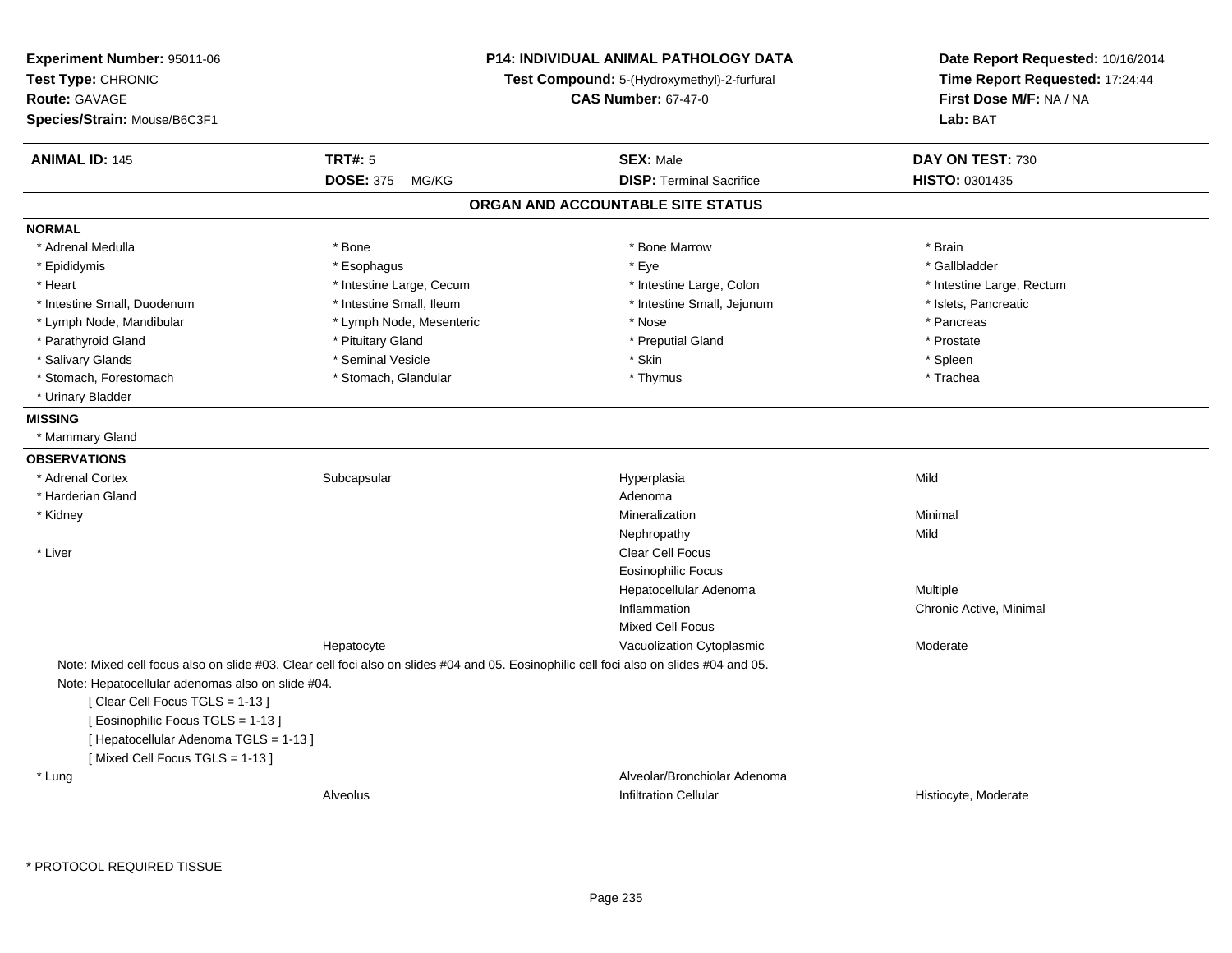| Experiment Number: 95011-06<br>Test Type: CHRONIC<br><b>Route: GAVAGE</b><br>Species/Strain: Mouse/B6C3F1 |                           | <b>P14: INDIVIDUAL ANIMAL PATHOLOGY DATA</b><br>Test Compound: 5-(Hydroxymethyl)-2-furfural<br><b>CAS Number: 67-47-0</b> | Date Report Requested: 10/16/2014<br>Time Report Requested: 17:24:44<br>First Dose M/F: NA / NA<br>Lab: BAT |  |
|-----------------------------------------------------------------------------------------------------------|---------------------------|---------------------------------------------------------------------------------------------------------------------------|-------------------------------------------------------------------------------------------------------------|--|
| <b>ANIMAL ID: 145</b>                                                                                     | <b>TRT#: 5</b>            | <b>SEX: Male</b>                                                                                                          | <b>DAY ON TEST: 730</b>                                                                                     |  |
|                                                                                                           | <b>DOSE: 375</b><br>MG/KG | <b>DISP:</b> Terminal Sacrifice                                                                                           | <b>HISTO: 0301435</b>                                                                                       |  |
|                                                                                                           |                           | ORGAN AND ACCOUNTABLE SITE STATUS                                                                                         |                                                                                                             |  |
|                                                                                                           |                           | Mineralization                                                                                                            | Minimal                                                                                                     |  |
| [Alveolar/Bronchiolar Adenoma TGLS = 2-12]                                                                |                           |                                                                                                                           |                                                                                                             |  |
| * Testes                                                                                                  |                           | Mineralization                                                                                                            | Minimal                                                                                                     |  |
| * Thyroid Gland                                                                                           | Follicle                  | Degeneration                                                                                                              | Minimal                                                                                                     |  |
|                                                                                                           | <b>Follicular Cel</b>     | Hyperplasia                                                                                                               | Mild                                                                                                        |  |
| Tooth                                                                                                     |                           | Odontoma                                                                                                                  |                                                                                                             |  |
| PRIMARY CAUSE OF DEATH                                                                                    |                           |                                                                                                                           |                                                                                                             |  |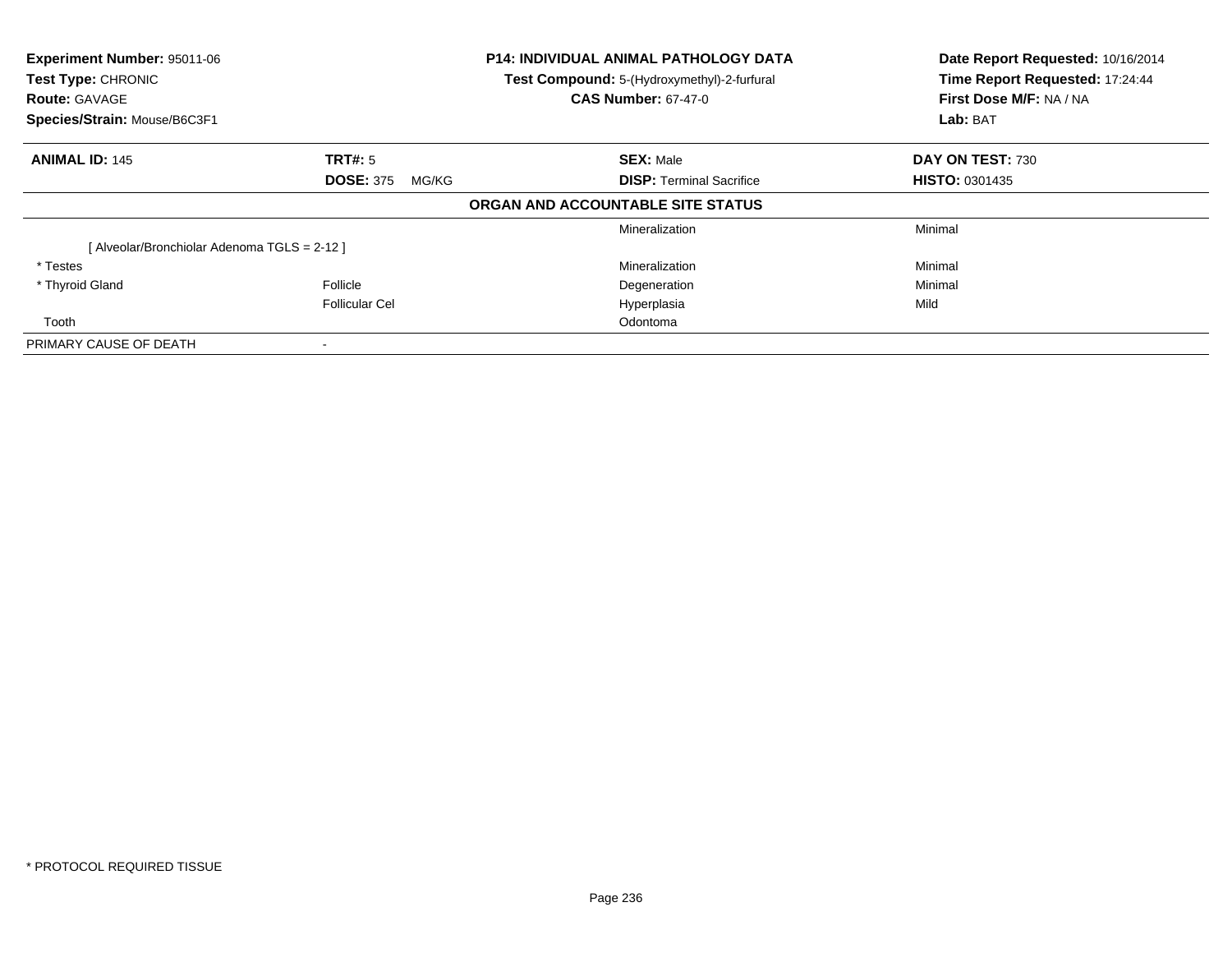| Experiment Number: 95011-06<br>Test Type: CHRONIC<br><b>Route: GAVAGE</b><br>Species/Strain: Mouse/B6C3F1 |                                                                                            | P14: INDIVIDUAL ANIMAL PATHOLOGY DATA<br>Test Compound: 5-(Hydroxymethyl)-2-furfural<br><b>CAS Number: 67-47-0</b> |                            |
|-----------------------------------------------------------------------------------------------------------|--------------------------------------------------------------------------------------------|--------------------------------------------------------------------------------------------------------------------|----------------------------|
| <b>ANIMAL ID: 146</b>                                                                                     | <b>TRT#: 5</b>                                                                             | <b>SEX: Male</b>                                                                                                   | DAY ON TEST: 730           |
|                                                                                                           | <b>DOSE: 375</b><br>MG/KG                                                                  | <b>DISP: Terminal Sacrifice</b>                                                                                    | HISTO: 0301436             |
|                                                                                                           |                                                                                            | ORGAN AND ACCOUNTABLE SITE STATUS                                                                                  |                            |
| <b>NORMAL</b>                                                                                             |                                                                                            |                                                                                                                    |                            |
| * Adrenal Medulla                                                                                         | * Bone                                                                                     | * Bone Marrow                                                                                                      | * Brain                    |
| * Epididymis                                                                                              | * Esophagus                                                                                | * Eye                                                                                                              | * Gallbladder              |
| * Harderian Gland                                                                                         | * Heart                                                                                    | * Intestine Large, Cecum                                                                                           | * Intestine Large, Colon   |
| * Intestine Large, Rectum                                                                                 | * Intestine Small, Duodenum                                                                | * Intestine Small, Ileum                                                                                           | * Intestine Small, Jejunum |
| * Islets, Pancreatic                                                                                      | * Lung                                                                                     | * Lymph Node, Mesenteric                                                                                           | * Pancreas                 |
| * Parathyroid Gland                                                                                       | * Pituitary Gland                                                                          | * Preputial Gland                                                                                                  | * Prostate                 |
| * Salivary Glands                                                                                         | * Seminal Vesicle                                                                          | * Skin                                                                                                             | * Spleen                   |
| * Stomach, Forestomach                                                                                    | * Stomach, Glandular                                                                       | * Thyroid Gland                                                                                                    | * Trachea                  |
| * Urinary Bladder                                                                                         |                                                                                            |                                                                                                                    |                            |
| <b>MISSING</b>                                                                                            |                                                                                            |                                                                                                                    |                            |
| * Mammary Gland                                                                                           |                                                                                            |                                                                                                                    |                            |
| <b>OBSERVATIONS</b>                                                                                       |                                                                                            |                                                                                                                    |                            |
| * Adrenal Cortex                                                                                          | Subcapsular                                                                                | Hyperplasia                                                                                                        | Minimal                    |
| * Kidney                                                                                                  |                                                                                            | Mineralization                                                                                                     | Minimal                    |
|                                                                                                           |                                                                                            | Nephropathy                                                                                                        | Moderate                   |
| * Liver                                                                                                   |                                                                                            | <b>Eosinophilic Focus</b>                                                                                          |                            |
|                                                                                                           |                                                                                            | Hepatocellular Carcinoma                                                                                           |                            |
|                                                                                                           |                                                                                            | Inflammation                                                                                                       | Chronic Active, Minimal    |
| [ Hepatocellular Carcinoma TGLS = 1-12 ]                                                                  | Note: A portion of the hepatocellular carcinoma present on slide #12 is also on slide #03. |                                                                                                                    |                            |
| * Lymph Node, Mandibular                                                                                  |                                                                                            | Hyperplasia                                                                                                        | Lymphoid, Mild             |
| * Nose                                                                                                    | Olfactory Epi                                                                              | Accumulation, Hyaline Droplet                                                                                      | Mild                       |
|                                                                                                           | <b>Respirat Epith</b>                                                                      | Accumulation, Hyaline Droplet                                                                                      | Mild                       |
|                                                                                                           | Glands                                                                                     | <b>Dilatation</b>                                                                                                  | Mild                       |
|                                                                                                           | Olfactory Epi                                                                              | Metaplasia                                                                                                         | Moderate                   |
| * Testes                                                                                                  | <b>Interstit Cell</b>                                                                      | Adenoma                                                                                                            |                            |
| * Thymus                                                                                                  |                                                                                            | Cyst                                                                                                               | Mild                       |
| PRIMARY CAUSE OF DEATH                                                                                    | $\overline{\phantom{a}}$                                                                   |                                                                                                                    |                            |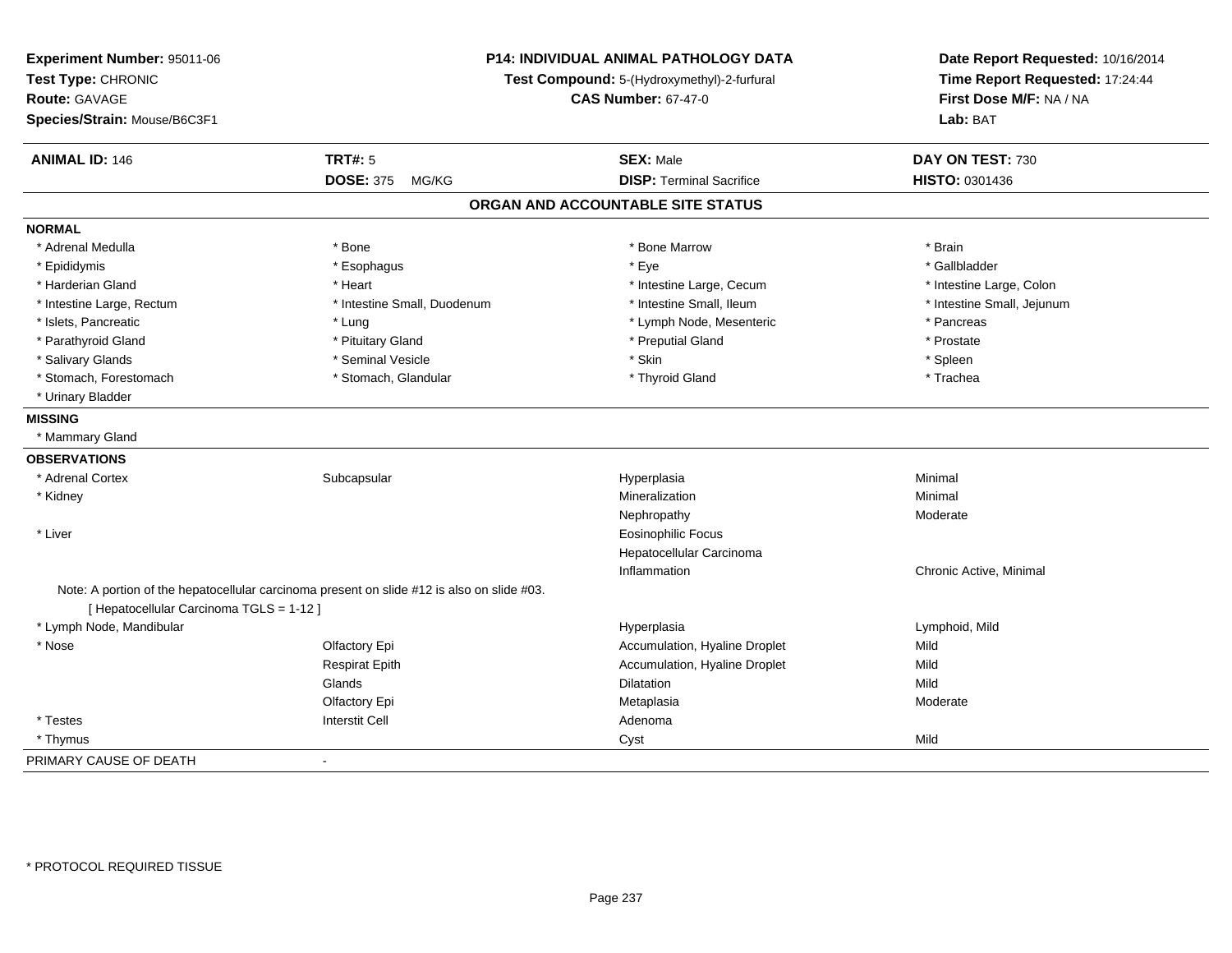| Experiment Number: 95011-06<br>Test Type: CHRONIC<br><b>Route: GAVAGE</b><br>Species/Strain: Mouse/B6C3F1                   | <b>P14: INDIVIDUAL ANIMAL PATHOLOGY DATA</b><br>Test Compound: 5-(Hydroxymethyl)-2-furfural<br><b>CAS Number: 67-47-0</b>                                                                                             |                                   | Date Report Requested: 10/16/2014<br>Time Report Requested: 17:24:44<br>First Dose M/F: NA / NA<br>Lab: BAT |
|-----------------------------------------------------------------------------------------------------------------------------|-----------------------------------------------------------------------------------------------------------------------------------------------------------------------------------------------------------------------|-----------------------------------|-------------------------------------------------------------------------------------------------------------|
| <b>ANIMAL ID: 147</b>                                                                                                       | <b>TRT#: 5</b>                                                                                                                                                                                                        | <b>SEX: Male</b>                  | DAY ON TEST: 730                                                                                            |
|                                                                                                                             | DOSE: 375 MG/KG                                                                                                                                                                                                       | <b>DISP: Terminal Sacrifice</b>   | HISTO: 0301437                                                                                              |
|                                                                                                                             |                                                                                                                                                                                                                       | ORGAN AND ACCOUNTABLE SITE STATUS |                                                                                                             |
| <b>NORMAL</b>                                                                                                               |                                                                                                                                                                                                                       |                                   |                                                                                                             |
| * Adrenal Medulla                                                                                                           | * Bone                                                                                                                                                                                                                | * Bone Marrow                     | * Brain                                                                                                     |
| * Epididymis                                                                                                                | * Esophagus                                                                                                                                                                                                           | * Eye                             | * Gallbladder                                                                                               |
| * Heart                                                                                                                     | * Intestine Large, Cecum                                                                                                                                                                                              | * Intestine Large, Colon          | * Intestine Large, Rectum                                                                                   |
| * Intestine Small, Duodenum                                                                                                 | * Intestine Small, Ileum                                                                                                                                                                                              | * Intestine Small, Jejunum        | * Islets, Pancreatic                                                                                        |
| * Lymph Node, Mandibular                                                                                                    | * Lymph Node, Mesenteric                                                                                                                                                                                              | * Pancreas                        | * Parathyroid Gland                                                                                         |
| * Pituitary Gland                                                                                                           | * Preputial Gland                                                                                                                                                                                                     | * Prostate                        | * Salivary Glands                                                                                           |
| * Seminal Vesicle                                                                                                           | * Skin                                                                                                                                                                                                                | * Spleen                          | * Stomach, Forestomach                                                                                      |
| * Stomach, Glandular                                                                                                        | * Testes                                                                                                                                                                                                              | * Thyroid Gland                   | * Trachea                                                                                                   |
| * Urinary Bladder                                                                                                           |                                                                                                                                                                                                                       |                                   |                                                                                                             |
| <b>MISSING</b>                                                                                                              |                                                                                                                                                                                                                       |                                   |                                                                                                             |
| * Mammary Gland                                                                                                             |                                                                                                                                                                                                                       |                                   |                                                                                                             |
| <b>OBSERVATIONS</b>                                                                                                         |                                                                                                                                                                                                                       |                                   |                                                                                                             |
| * Adrenal Cortex                                                                                                            | Subcapsular                                                                                                                                                                                                           | Hyperplasia                       | Minimal                                                                                                     |
| * Harderian Gland                                                                                                           |                                                                                                                                                                                                                       | Carcinoma                         |                                                                                                             |
| * Kidney                                                                                                                    |                                                                                                                                                                                                                       | Mineralization                    | Minimal                                                                                                     |
|                                                                                                                             |                                                                                                                                                                                                                       | Nephropathy                       | Minimal                                                                                                     |
| * Liver                                                                                                                     |                                                                                                                                                                                                                       | Clear Cell Focus                  |                                                                                                             |
|                                                                                                                             |                                                                                                                                                                                                                       | <b>Eosinophilic Focus</b>         |                                                                                                             |
|                                                                                                                             |                                                                                                                                                                                                                       | Hepatocellular Adenoma            | Multiple                                                                                                    |
|                                                                                                                             |                                                                                                                                                                                                                       | Hepatocellular Carcinoma          |                                                                                                             |
|                                                                                                                             |                                                                                                                                                                                                                       | Inflammation                      | Chronic Active, Minimal                                                                                     |
| [Eosinophilic Focus TGLS = 2-13]<br>[ Hepatocellular Adenoma TGLS = 2,3-13+14 ]<br>[ Hepatocellular Carcinoma TGLS = 1-12 ] | Note: TGL#2-13: Only two of the three hepatocellular nodules, documented at necropsy, were demonstrated histologically.<br>Note: A portion of the hepatocellular carcinoma present on slide #12 is also on slide #03. |                                   |                                                                                                             |
| * Lung                                                                                                                      |                                                                                                                                                                                                                       | Hepatocellular Carcinoma          | Metastatic (Liver)                                                                                          |
| * Nose                                                                                                                      | Olfactory Epi                                                                                                                                                                                                         | Accumulation, Hyaline Droplet     | Mild                                                                                                        |
|                                                                                                                             | <b>Respirat Epith</b>                                                                                                                                                                                                 | Accumulation, Hyaline Droplet     | Mild                                                                                                        |
|                                                                                                                             | Glands                                                                                                                                                                                                                | Dilatation                        | Mild                                                                                                        |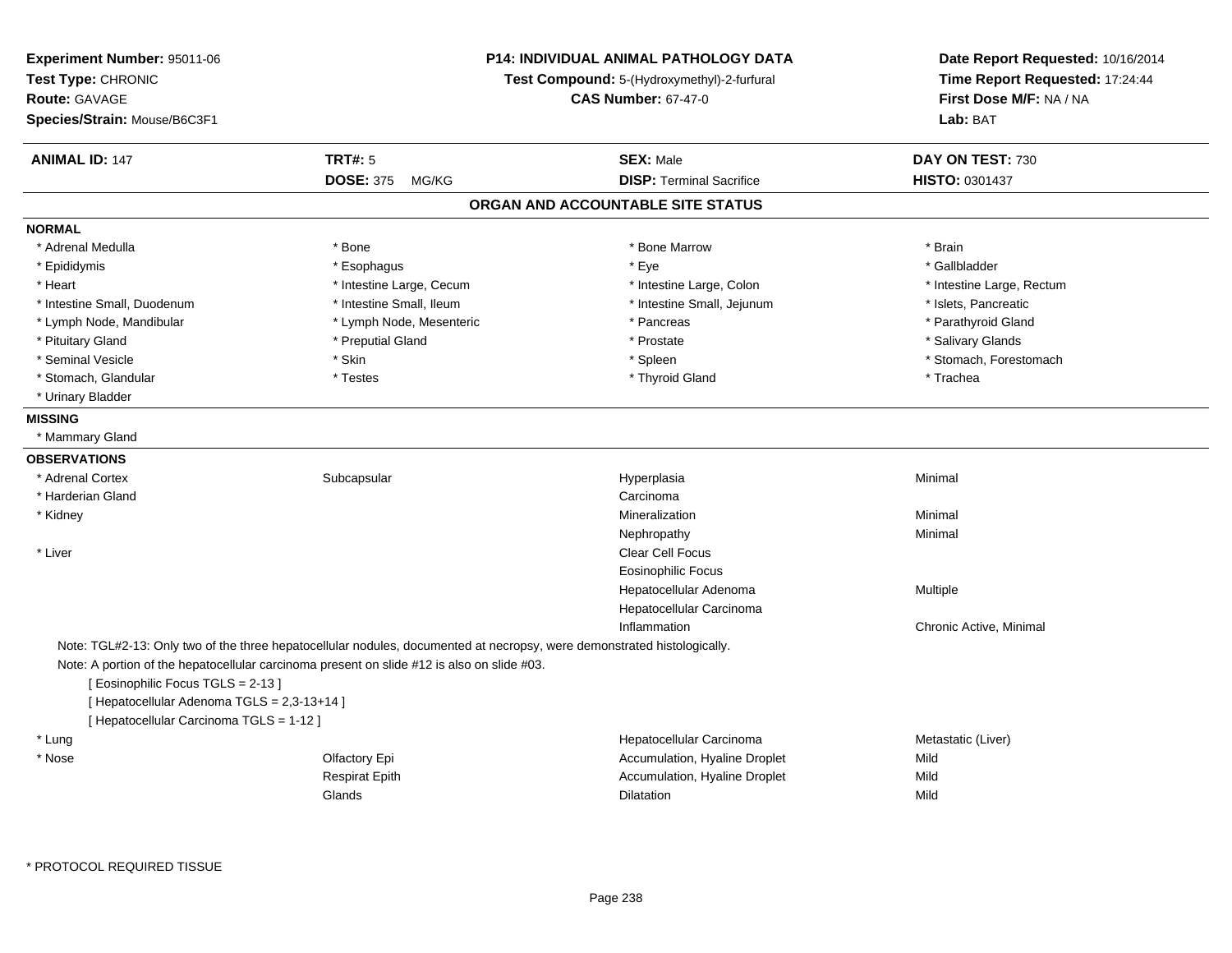| Experiment Number: 95011-06<br><b>Test Type: CHRONIC</b> |                           | <b>P14: INDIVIDUAL ANIMAL PATHOLOGY DATA</b><br>Test Compound: 5-(Hydroxymethyl)-2-furfural | Date Report Requested: 10/16/2014<br>Time Report Requested: 17:24:44 |  |
|----------------------------------------------------------|---------------------------|---------------------------------------------------------------------------------------------|----------------------------------------------------------------------|--|
| <b>Route: GAVAGE</b>                                     |                           | <b>CAS Number: 67-47-0</b>                                                                  | First Dose M/F: NA / NA                                              |  |
| Species/Strain: Mouse/B6C3F1                             |                           |                                                                                             | Lab: BAT                                                             |  |
| <b>ANIMAL ID: 147</b>                                    | TRT#: 5                   | <b>SEX: Male</b>                                                                            | DAY ON TEST: 730                                                     |  |
|                                                          | <b>DOSE: 375</b><br>MG/KG | <b>DISP: Terminal Sacrifice</b>                                                             | <b>HISTO: 0301437</b>                                                |  |
|                                                          |                           | ORGAN AND ACCOUNTABLE SITE STATUS                                                           |                                                                      |  |
|                                                          | Glands                    | Hyperplasia                                                                                 | Minimal                                                              |  |
|                                                          | Glands                    | Inflammation                                                                                | Chronic Active, Minimal                                              |  |
|                                                          | Olfactory Epi             | Metaplasia                                                                                  | Minimal                                                              |  |
| * Thymus                                                 |                           | Atrophy                                                                                     | Moderate                                                             |  |
| PRIMARY CAUSE OF DEATH                                   |                           |                                                                                             |                                                                      |  |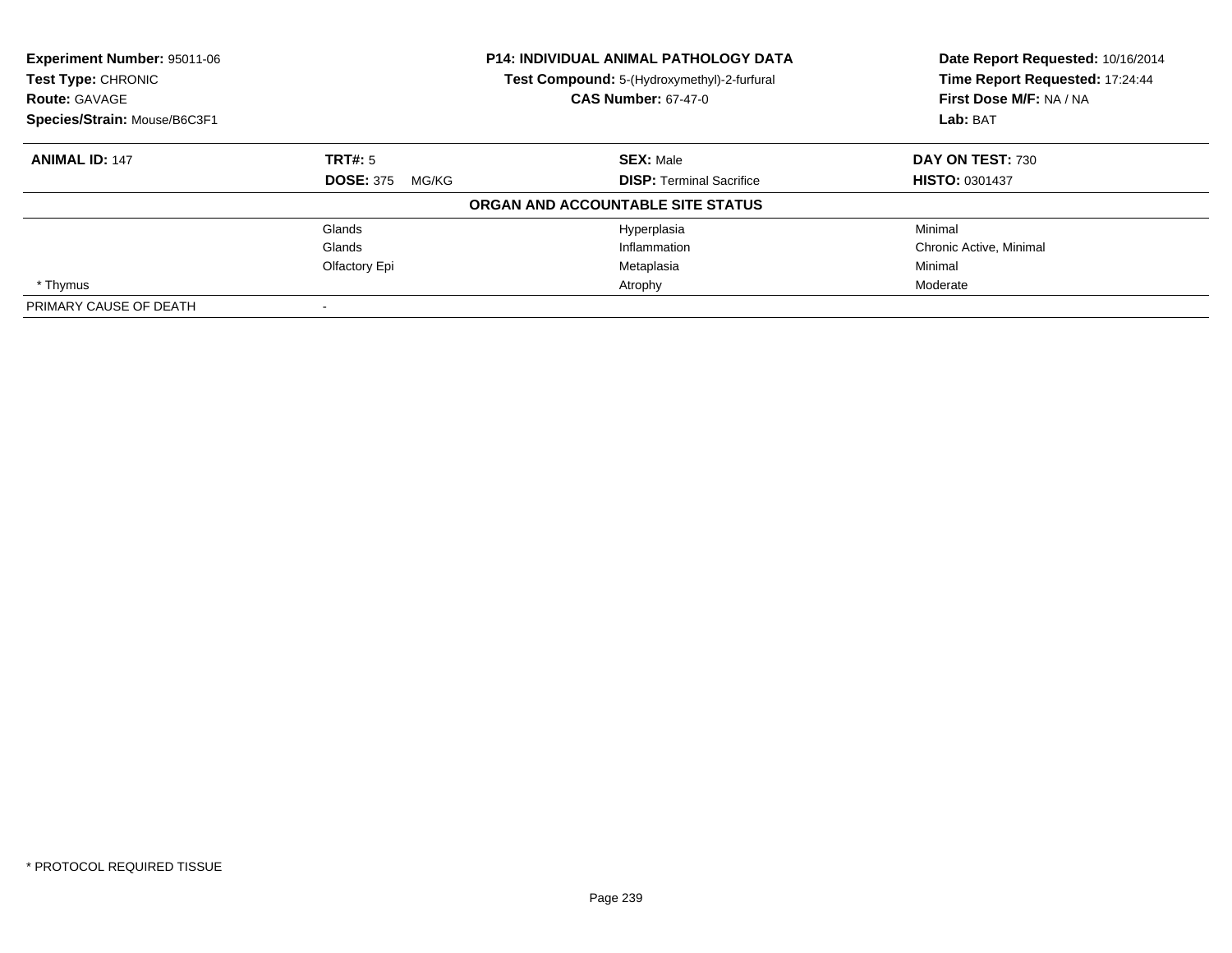| Experiment Number: 95011-06<br>Test Type: CHRONIC<br><b>Route: GAVAGE</b><br>Species/Strain: Mouse/B6C3F1 |                                                                                          | <b>P14: INDIVIDUAL ANIMAL PATHOLOGY DATA</b><br>Test Compound: 5-(Hydroxymethyl)-2-furfural<br><b>CAS Number: 67-47-0</b> | Date Report Requested: 10/16/2014<br>Time Report Requested: 17:24:44<br>First Dose M/F: NA / NA<br>Lab: BAT |
|-----------------------------------------------------------------------------------------------------------|------------------------------------------------------------------------------------------|---------------------------------------------------------------------------------------------------------------------------|-------------------------------------------------------------------------------------------------------------|
| <b>ANIMAL ID: 148</b>                                                                                     | <b>TRT#: 5</b>                                                                           | <b>SEX: Male</b>                                                                                                          | DAY ON TEST: 729                                                                                            |
|                                                                                                           | <b>DOSE: 375</b><br>MG/KG                                                                | <b>DISP: Terminal Sacrifice</b>                                                                                           | HISTO: 0301438                                                                                              |
|                                                                                                           |                                                                                          | ORGAN AND ACCOUNTABLE SITE STATUS                                                                                         |                                                                                                             |
| <b>NORMAL</b>                                                                                             |                                                                                          |                                                                                                                           |                                                                                                             |
| * Adrenal Cortex                                                                                          | * Adrenal Medulla                                                                        | * Bone                                                                                                                    | * Bone Marrow                                                                                               |
| * Brain                                                                                                   | * Epididymis                                                                             | * Esophagus                                                                                                               | * Eye                                                                                                       |
| * Gallbladder                                                                                             | * Harderian Gland                                                                        | * Heart                                                                                                                   | * Intestine Large, Cecum                                                                                    |
| * Intestine Large, Colon                                                                                  | * Intestine Large, Rectum                                                                | * Intestine Small, Duodenum                                                                                               | * Intestine Small, Ileum                                                                                    |
| * Intestine Small, Jejunum                                                                                | * Islets, Pancreatic                                                                     | * Lung                                                                                                                    | * Lymph Node, Mesenteric                                                                                    |
| * Pancreas                                                                                                | * Parathyroid Gland                                                                      | * Pituitary Gland                                                                                                         | * Preputial Gland                                                                                           |
| * Prostate                                                                                                | * Salivary Glands                                                                        | * Seminal Vesicle                                                                                                         | * Skin                                                                                                      |
| * Spleen                                                                                                  | * Stomach, Forestomach                                                                   | * Stomach, Glandular                                                                                                      | * Testes                                                                                                    |
| * Thyroid Gland                                                                                           | * Trachea                                                                                | * Urinary Bladder                                                                                                         |                                                                                                             |
| <b>MISSING</b>                                                                                            |                                                                                          |                                                                                                                           |                                                                                                             |
| * Mammary Gland                                                                                           |                                                                                          |                                                                                                                           |                                                                                                             |
| <b>OBSERVATIONS</b>                                                                                       |                                                                                          |                                                                                                                           |                                                                                                             |
| * Kidney                                                                                                  |                                                                                          | Mineralization                                                                                                            | Minimal                                                                                                     |
|                                                                                                           |                                                                                          | Nephropathy                                                                                                               | Mild                                                                                                        |
| * Liver                                                                                                   |                                                                                          | Hepatocellular Adenoma                                                                                                    | Multiple                                                                                                    |
|                                                                                                           |                                                                                          | Hepatocellular Carcinoma                                                                                                  |                                                                                                             |
|                                                                                                           |                                                                                          | Inflammation                                                                                                              | Chronic Active, Minimal                                                                                     |
|                                                                                                           |                                                                                          | <b>Mixed Cell Focus</b>                                                                                                   |                                                                                                             |
| Note: Mixed cell focus also on slide #04.                                                                 |                                                                                          |                                                                                                                           |                                                                                                             |
|                                                                                                           | Note: A portion of the hepatocellular adenoma present on slide #13 is also on slide #03. |                                                                                                                           |                                                                                                             |
| [ Hepatocellular Adenoma TGLS = 2,3-13+14 ]                                                               |                                                                                          |                                                                                                                           |                                                                                                             |
| [ Hepatocellular Carcinoma TGLS = 1-12 ]                                                                  |                                                                                          |                                                                                                                           |                                                                                                             |
| [Mixed Cell Focus TGLS = 3-14]                                                                            |                                                                                          |                                                                                                                           |                                                                                                             |
| * Lymph Node, Mandibular                                                                                  |                                                                                          | Hyperplasia                                                                                                               | Lymphoid, Moderate                                                                                          |
| * Nose                                                                                                    | Olfactory Epi                                                                            | Accumulation, Hyaline Droplet                                                                                             | Mild                                                                                                        |
|                                                                                                           | Glands                                                                                   | <b>Dilatation</b>                                                                                                         | Mild                                                                                                        |
|                                                                                                           | Glands                                                                                   | Hyperplasia                                                                                                               | Mild                                                                                                        |
|                                                                                                           | Glands                                                                                   | Inflammation                                                                                                              | Chronic Active, Minimal                                                                                     |
|                                                                                                           | Olfactory Epi                                                                            | Metaplasia                                                                                                                | Minimal                                                                                                     |
| * Thymus                                                                                                  |                                                                                          | Cyst                                                                                                                      | Minimal                                                                                                     |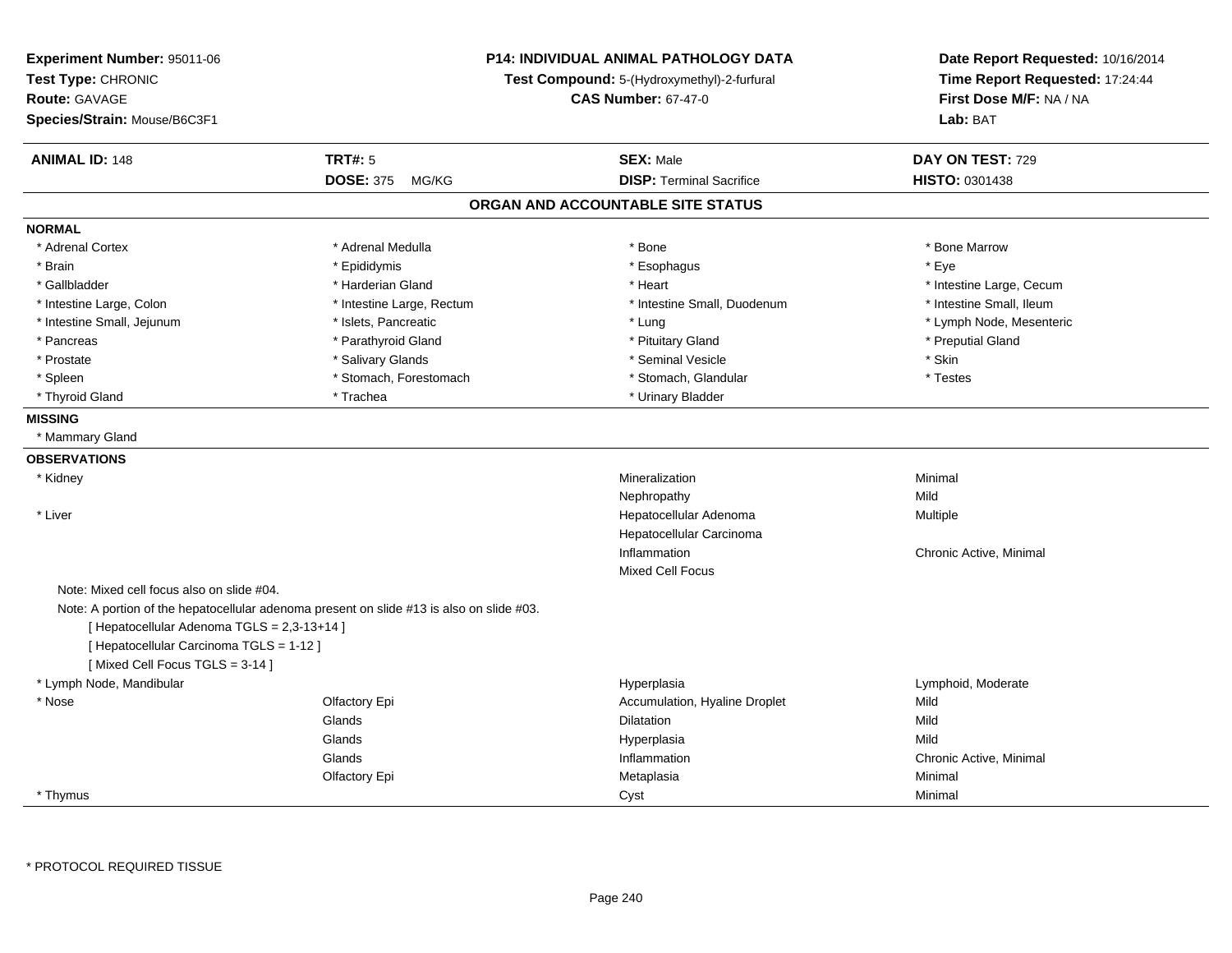| <b>Experiment Number: 95011-06</b><br><b>Test Type: CHRONIC</b><br><b>Route: GAVAGE</b><br>Species/Strain: Mouse/B6C3F1 | <b>P14: INDIVIDUAL ANIMAL PATHOLOGY DATA</b><br>Test Compound: 5-(Hydroxymethyl)-2-furfural<br><b>CAS Number: 67-47-0</b> |                                                     | Date Report Requested: 10/16/2014<br>Time Report Requested: 17:24:44<br>First Dose M/F: NA / NA<br>Lab: BAT |
|-------------------------------------------------------------------------------------------------------------------------|---------------------------------------------------------------------------------------------------------------------------|-----------------------------------------------------|-------------------------------------------------------------------------------------------------------------|
| <b>ANIMAL ID: 148</b>                                                                                                   | TRT#: 5<br><b>DOSE: 375</b><br>MG/KG                                                                                      | <b>SEX: Male</b><br><b>DISP:</b> Terminal Sacrifice | DAY ON TEST: 729<br><b>HISTO: 0301438</b>                                                                   |
|                                                                                                                         |                                                                                                                           | ORGAN AND ACCOUNTABLE SITE STATUS                   |                                                                                                             |
| PRIMARY CAUSE OF DEATH                                                                                                  |                                                                                                                           |                                                     |                                                                                                             |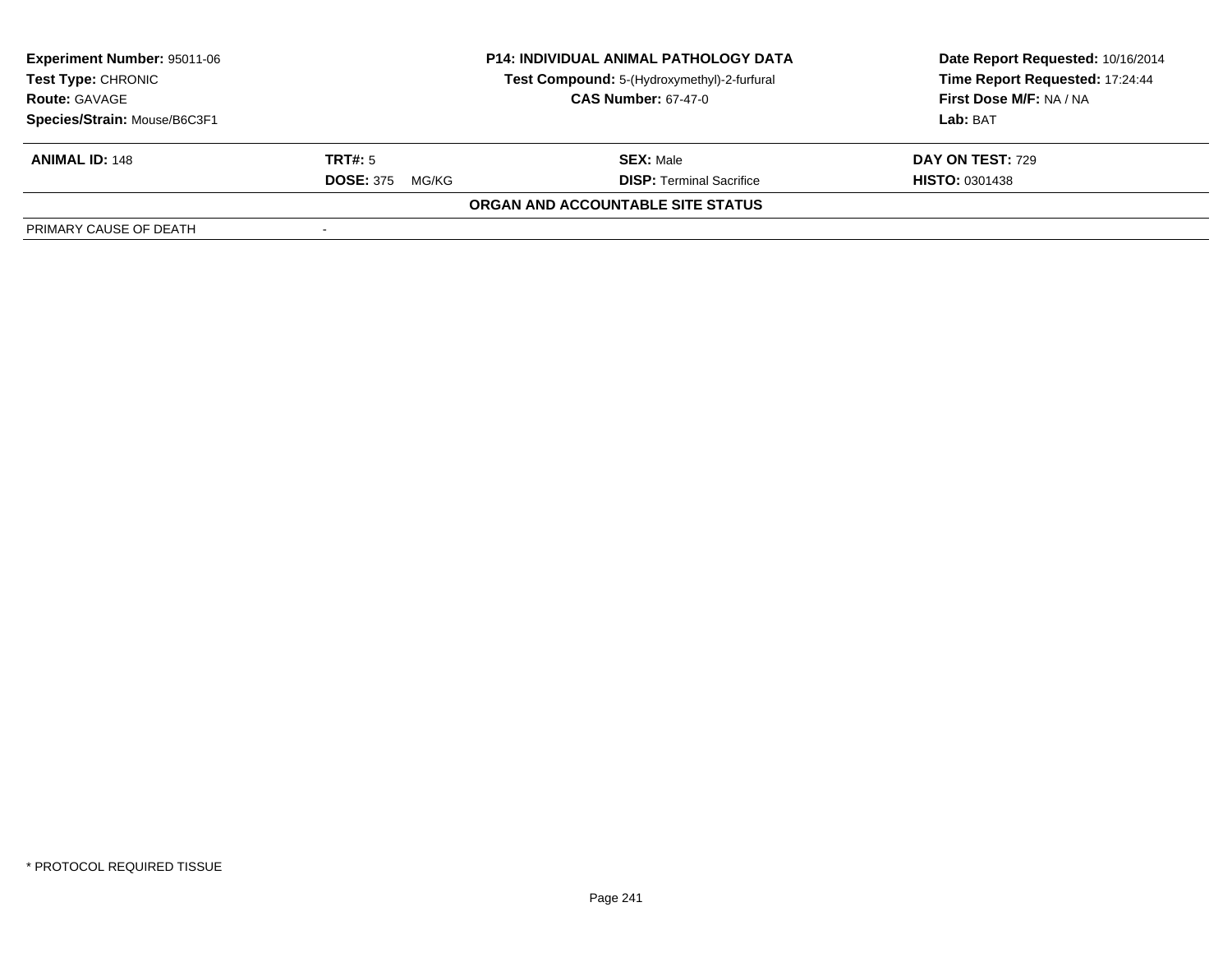| Experiment Number: 95011-06<br>Test Type: CHRONIC<br><b>Route: GAVAGE</b><br>Species/Strain: Mouse/B6C3F1 |                             | P14: INDIVIDUAL ANIMAL PATHOLOGY DATA<br>Test Compound: 5-(Hydroxymethyl)-2-furfural<br><b>CAS Number: 67-47-0</b> | Date Report Requested: 10/16/2014<br>Time Report Requested: 17:24:44<br>First Dose M/F: NA / NA<br>Lab: BAT |
|-----------------------------------------------------------------------------------------------------------|-----------------------------|--------------------------------------------------------------------------------------------------------------------|-------------------------------------------------------------------------------------------------------------|
| <b>ANIMAL ID: 149</b>                                                                                     | <b>TRT#: 5</b>              | <b>SEX: Male</b>                                                                                                   | DAY ON TEST: 730                                                                                            |
|                                                                                                           | <b>DOSE: 375</b><br>MG/KG   | <b>DISP: Terminal Sacrifice</b>                                                                                    | HISTO: 0301439                                                                                              |
|                                                                                                           |                             | ORGAN AND ACCOUNTABLE SITE STATUS                                                                                  |                                                                                                             |
| <b>NORMAL</b>                                                                                             |                             |                                                                                                                    |                                                                                                             |
| * Adrenal Medulla                                                                                         | * Bone                      | * Bone Marrow                                                                                                      | * Brain                                                                                                     |
| * Epididymis                                                                                              | * Esophagus                 | * Eye                                                                                                              | * Gallbladder                                                                                               |
| * Harderian Gland                                                                                         | * Heart                     | * Intestine Large, Cecum                                                                                           | * Intestine Large, Colon                                                                                    |
| * Intestine Large, Rectum                                                                                 | * Intestine Small, Duodenum | * Intestine Small, Ileum                                                                                           | * Intestine Small, Jejunum                                                                                  |
| * Islets, Pancreatic                                                                                      | * Lung                      | * Lymph Node, Mandibular                                                                                           | * Lymph Node, Mesenteric                                                                                    |
| * Pancreas                                                                                                | * Parathyroid Gland         | * Pituitary Gland                                                                                                  | * Preputial Gland                                                                                           |
| * Prostate                                                                                                | * Salivary Glands           | * Seminal Vesicle                                                                                                  | * Skin                                                                                                      |
| * Stomach, Forestomach                                                                                    | * Stomach, Glandular        | * Thyroid Gland                                                                                                    | * Trachea                                                                                                   |
| * Urinary Bladder                                                                                         |                             |                                                                                                                    |                                                                                                             |
| <b>MISSING</b>                                                                                            |                             |                                                                                                                    |                                                                                                             |
| * Mammary Gland                                                                                           |                             |                                                                                                                    |                                                                                                             |
| <b>OBSERVATIONS</b>                                                                                       |                             |                                                                                                                    |                                                                                                             |
| * Adrenal Cortex                                                                                          | Subcapsular                 | Hyperplasia                                                                                                        | Mild                                                                                                        |
|                                                                                                           |                             | Hypertrophy                                                                                                        | Mild                                                                                                        |
| * Kidney                                                                                                  |                             | Mineralization                                                                                                     | Minimal                                                                                                     |
|                                                                                                           |                             | Nephropathy                                                                                                        | Minimal                                                                                                     |
| * Liver                                                                                                   |                             | <b>Clear Cell Focus</b>                                                                                            |                                                                                                             |
|                                                                                                           |                             | <b>Eosinophilic Focus</b>                                                                                          |                                                                                                             |
|                                                                                                           |                             | Hepatocellular Adenoma                                                                                             | Multiple                                                                                                    |
|                                                                                                           |                             | Inflammation                                                                                                       | Chronic Active, Minimal                                                                                     |
|                                                                                                           | Hepatocyte                  | Vacuolization Cytoplasmic                                                                                          | Mild                                                                                                        |
| Note: Clear cell foci also on slides #03, 04 and 05.                                                      |                             |                                                                                                                    |                                                                                                             |
| [ Hepatocellular Adenoma TGLS = 1-12 ]                                                                    |                             |                                                                                                                    |                                                                                                             |
| * Nose                                                                                                    | Olfactory Epi               | Accumulation, Hyaline Droplet                                                                                      | Mild                                                                                                        |
|                                                                                                           | <b>Respirat Epith</b>       | Accumulation, Hyaline Droplet                                                                                      | Mild                                                                                                        |
|                                                                                                           | Glands                      | Dilatation                                                                                                         | Mild                                                                                                        |
|                                                                                                           | Glands                      | Hyperplasia                                                                                                        | Mild                                                                                                        |
|                                                                                                           | Glands                      | Inflammation                                                                                                       | Chronic Active, Mild                                                                                        |
|                                                                                                           | Olfactory Epi               | Metaplasia                                                                                                         | Mild                                                                                                        |
| * Spleen                                                                                                  | Lymph Follic                | Hyperplasia                                                                                                        | Moderate                                                                                                    |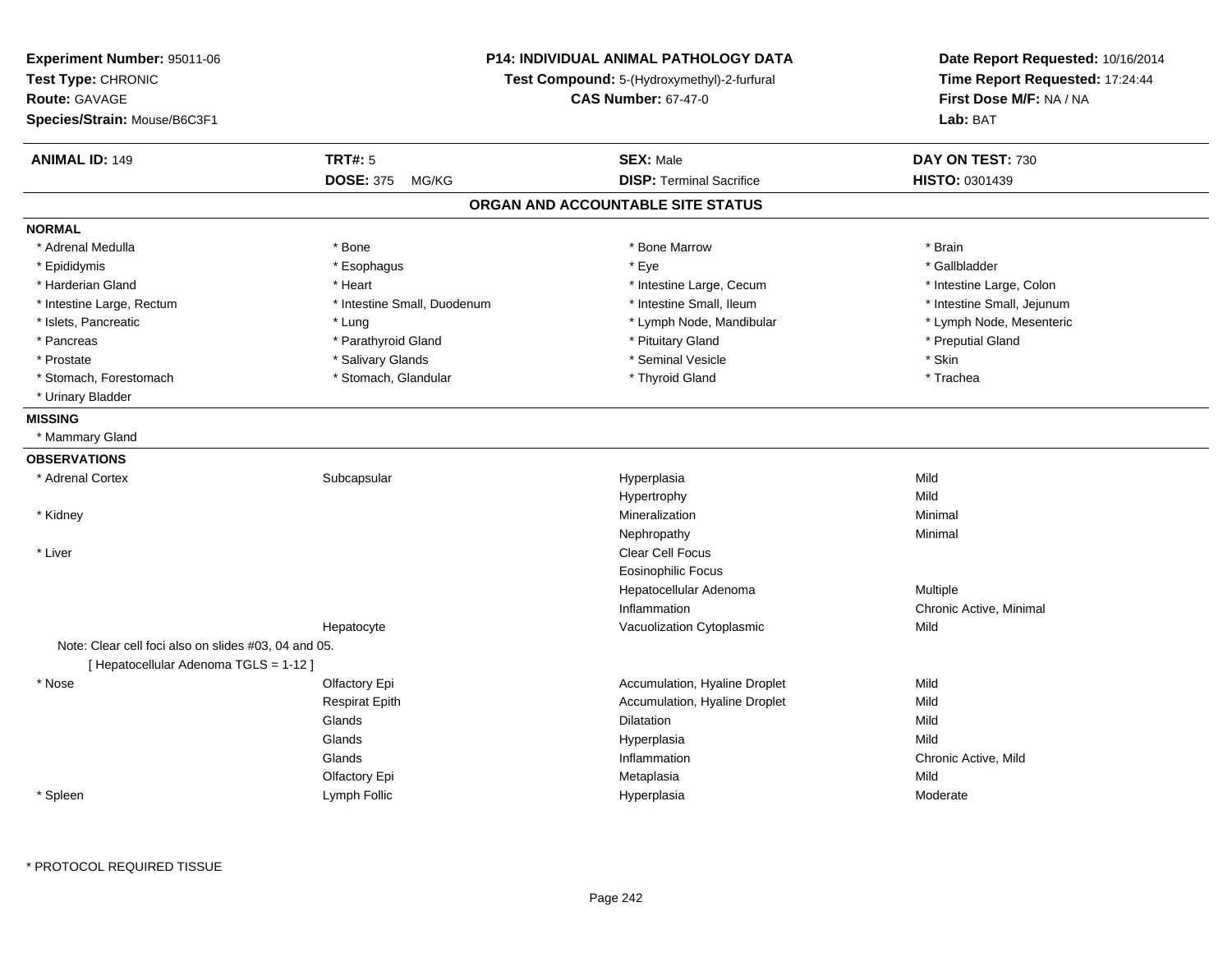| Experiment Number: 95011-06                        |                                             | <b>P14: INDIVIDUAL ANIMAL PATHOLOGY DATA</b> | Date Report Requested: 10/16/2014 |  |
|----------------------------------------------------|---------------------------------------------|----------------------------------------------|-----------------------------------|--|
| <b>Test Type: CHRONIC</b>                          | Test Compound: 5-(Hydroxymethyl)-2-furfural |                                              | Time Report Requested: 17:24:44   |  |
| <b>CAS Number: 67-47-0</b><br><b>Route: GAVAGE</b> |                                             | First Dose M/F: NA / NA                      |                                   |  |
| Species/Strain: Mouse/B6C3F1                       |                                             |                                              | Lab: BAT                          |  |
| <b>ANIMAL ID: 149</b>                              | TRT#: 5                                     | <b>SEX: Male</b>                             | DAY ON TEST: 730                  |  |
|                                                    | <b>DOSE: 375</b><br>MG/KG                   | <b>DISP: Terminal Sacrifice</b>              | <b>HISTO: 0301439</b>             |  |
|                                                    |                                             | ORGAN AND ACCOUNTABLE SITE STATUS            |                                   |  |
| * Testes                                           |                                             | Mineralization                               | Minimal                           |  |
| * Thymus                                           |                                             | Cyst                                         | Minimal                           |  |
| PRIMARY CAUSE OF DEATH                             |                                             |                                              |                                   |  |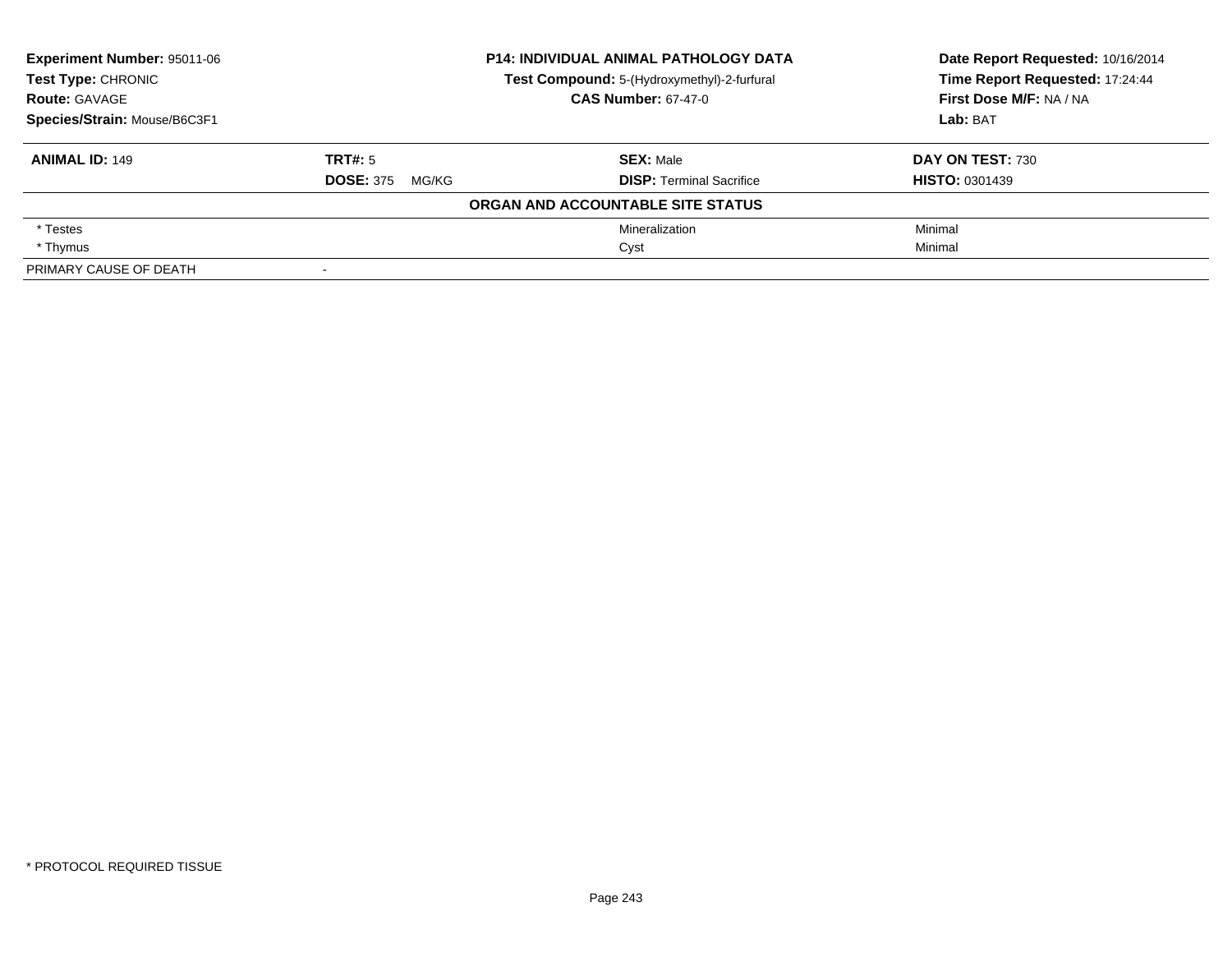| Experiment Number: 95011-06<br>Test Type: CHRONIC<br><b>Route: GAVAGE</b><br>Species/Strain: Mouse/B6C3F1 | <b>P14: INDIVIDUAL ANIMAL PATHOLOGY DATA</b><br>Test Compound: 5-(Hydroxymethyl)-2-furfural<br><b>CAS Number: 67-47-0</b> |                                   | Date Report Requested: 10/16/2014<br>Time Report Requested: 17:24:44<br>First Dose M/F: NA / NA<br>Lab: BAT |
|-----------------------------------------------------------------------------------------------------------|---------------------------------------------------------------------------------------------------------------------------|-----------------------------------|-------------------------------------------------------------------------------------------------------------|
| <b>ANIMAL ID: 150</b>                                                                                     | <b>TRT#: 5</b>                                                                                                            | <b>SEX: Male</b>                  | DAY ON TEST: 730                                                                                            |
|                                                                                                           | <b>DOSE: 375</b><br>MG/KG                                                                                                 | <b>DISP: Terminal Sacrifice</b>   | <b>HISTO: 0301440</b>                                                                                       |
|                                                                                                           |                                                                                                                           | ORGAN AND ACCOUNTABLE SITE STATUS |                                                                                                             |
| <b>NORMAL</b>                                                                                             |                                                                                                                           |                                   |                                                                                                             |
| * Adrenal Medulla                                                                                         | * Bone                                                                                                                    | * Bone Marrow                     | * Brain                                                                                                     |
| * Epididymis                                                                                              | * Esophagus                                                                                                               | * Eye                             | * Gallbladder                                                                                               |
| * Harderian Gland                                                                                         | * Heart                                                                                                                   | * Intestine Large, Cecum          | * Intestine Large, Colon                                                                                    |
| * Intestine Large, Rectum                                                                                 | * Intestine Small, Duodenum                                                                                               | * Intestine Small, Ileum          | * Intestine Small, Jejunum                                                                                  |
| * Islets, Pancreatic                                                                                      | * Lung                                                                                                                    | * Lymph Node, Mandibular          | * Lymph Node, Mesenteric                                                                                    |
| * Pancreas                                                                                                | * Parathyroid Gland                                                                                                       | * Pituitary Gland                 | * Preputial Gland                                                                                           |
| * Prostate                                                                                                | * Salivary Glands                                                                                                         | * Seminal Vesicle                 | * Skin                                                                                                      |
| * Stomach, Forestomach                                                                                    | * Stomach, Glandular                                                                                                      | * Testes                          | * Trachea                                                                                                   |
| * Urinary Bladder                                                                                         |                                                                                                                           |                                   |                                                                                                             |
| <b>MISSING</b>                                                                                            |                                                                                                                           |                                   |                                                                                                             |
| * Mammary Gland                                                                                           |                                                                                                                           |                                   |                                                                                                             |
| <b>OBSERVATIONS</b>                                                                                       |                                                                                                                           |                                   |                                                                                                             |
| * Adrenal Cortex                                                                                          | Subcapsular                                                                                                               | Hyperplasia                       | Minimal                                                                                                     |
| * Kidney                                                                                                  | Artery                                                                                                                    | Inflammation                      | Chronic Active, Marked                                                                                      |
|                                                                                                           |                                                                                                                           | Mineralization                    | Minimal                                                                                                     |
|                                                                                                           |                                                                                                                           | Nephropathy                       | Mild                                                                                                        |
| * Liver                                                                                                   |                                                                                                                           | Hemangiosarcoma                   | Multiple                                                                                                    |
|                                                                                                           |                                                                                                                           | Hepatocellular Adenoma            | Multiple                                                                                                    |
|                                                                                                           |                                                                                                                           | Hepatocellular Carcinoma          |                                                                                                             |
|                                                                                                           |                                                                                                                           | Histiocytic Sarcoma               |                                                                                                             |
|                                                                                                           | <b>Bile Duct</b>                                                                                                          | Hyperplasia                       | Moderate                                                                                                    |
|                                                                                                           | Hepatocyte                                                                                                                | Necrosis                          | Moderate                                                                                                    |
|                                                                                                           | Note: A portion of the hepatocellular carcinoma present on slide #15 is also on slide #16.                                |                                   |                                                                                                             |
| Note: A hepatocellular adenoma is also present on slide #04.                                              |                                                                                                                           |                                   |                                                                                                             |
|                                                                                                           | Note: Hepatic hemangiosarcomas also are present on slides #03, 05 and 14.                                                 |                                   |                                                                                                             |
| [Hemangiosarcoma TGLS = 2-12]                                                                             |                                                                                                                           |                                   |                                                                                                             |
| [ Hepatocellular Adenoma TGLS = 3,4,6-13+14+16 ]                                                          |                                                                                                                           |                                   |                                                                                                             |
| [ Hepatocellular Carcinoma TGLS = 5-15 ]                                                                  |                                                                                                                           |                                   |                                                                                                             |
| * Nose                                                                                                    | Olfactory Epi                                                                                                             | Degeneration                      | Minimal                                                                                                     |
|                                                                                                           | Glands                                                                                                                    | Dilatation                        | Mild                                                                                                        |

\* PROTOCOL REQUIRED TISSUE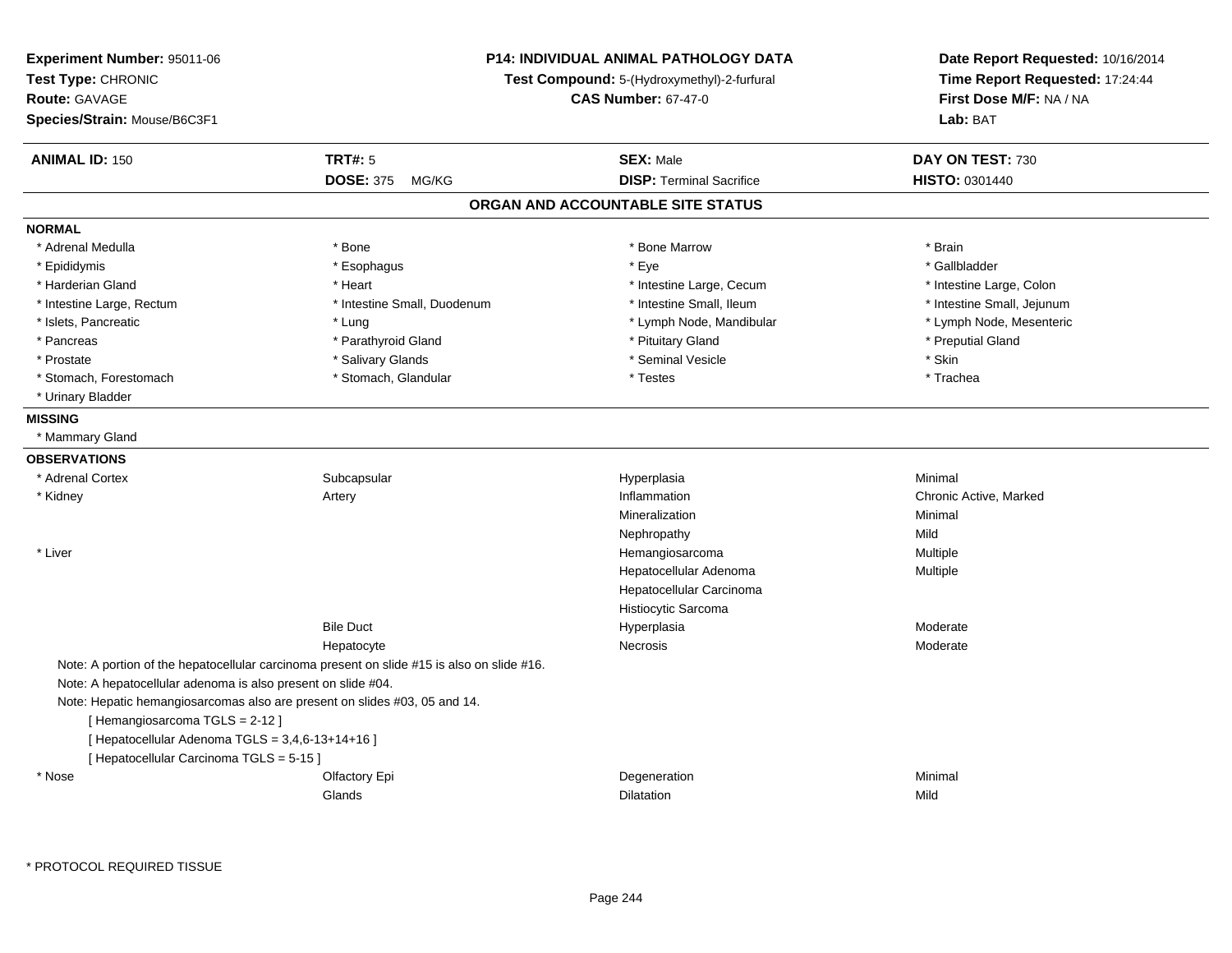| Experiment Number: 95011-06<br>Test Type: CHRONIC<br><b>Route: GAVAGE</b><br>Species/Strain: Mouse/B6C3F1 |                           | <b>P14: INDIVIDUAL ANIMAL PATHOLOGY DATA</b><br>Test Compound: 5-(Hydroxymethyl)-2-furfural<br><b>CAS Number: 67-47-0</b> | Date Report Requested: 10/16/2014<br>Time Report Requested: 17:24:44<br>First Dose M/F: NA / NA<br>Lab: BAT |  |
|-----------------------------------------------------------------------------------------------------------|---------------------------|---------------------------------------------------------------------------------------------------------------------------|-------------------------------------------------------------------------------------------------------------|--|
|                                                                                                           |                           |                                                                                                                           |                                                                                                             |  |
| <b>ANIMAL ID: 150</b>                                                                                     | <b>TRT#:</b> 5            | <b>SEX: Male</b>                                                                                                          | DAY ON TEST: 730                                                                                            |  |
|                                                                                                           | <b>DOSE: 375</b><br>MG/KG | <b>DISP:</b> Terminal Sacrifice                                                                                           | <b>HISTO: 0301440</b>                                                                                       |  |
|                                                                                                           |                           | ORGAN AND ACCOUNTABLE SITE STATUS                                                                                         |                                                                                                             |  |
|                                                                                                           | Glands                    | Hyperplasia                                                                                                               | Mild                                                                                                        |  |
|                                                                                                           | Glands                    | Inflammation                                                                                                              | Chronic Active, Minimal                                                                                     |  |
|                                                                                                           | Olfactory Epi             | Metaplasia                                                                                                                | Mild                                                                                                        |  |
| * Spleen                                                                                                  |                           | Hematopoietic Cell Proliferation                                                                                          | Moderate                                                                                                    |  |
| [Hematopoietic Cell Proliferation TGLS = 1-4 ]                                                            |                           |                                                                                                                           |                                                                                                             |  |
| * Thymus                                                                                                  |                           | Cyst                                                                                                                      | Mild                                                                                                        |  |
| * Thyroid Gland                                                                                           | <b>Follicular Cel</b>     | Hyperplasia                                                                                                               | Minimal                                                                                                     |  |
| PRIMARY CAUSE OF DEATH                                                                                    |                           |                                                                                                                           |                                                                                                             |  |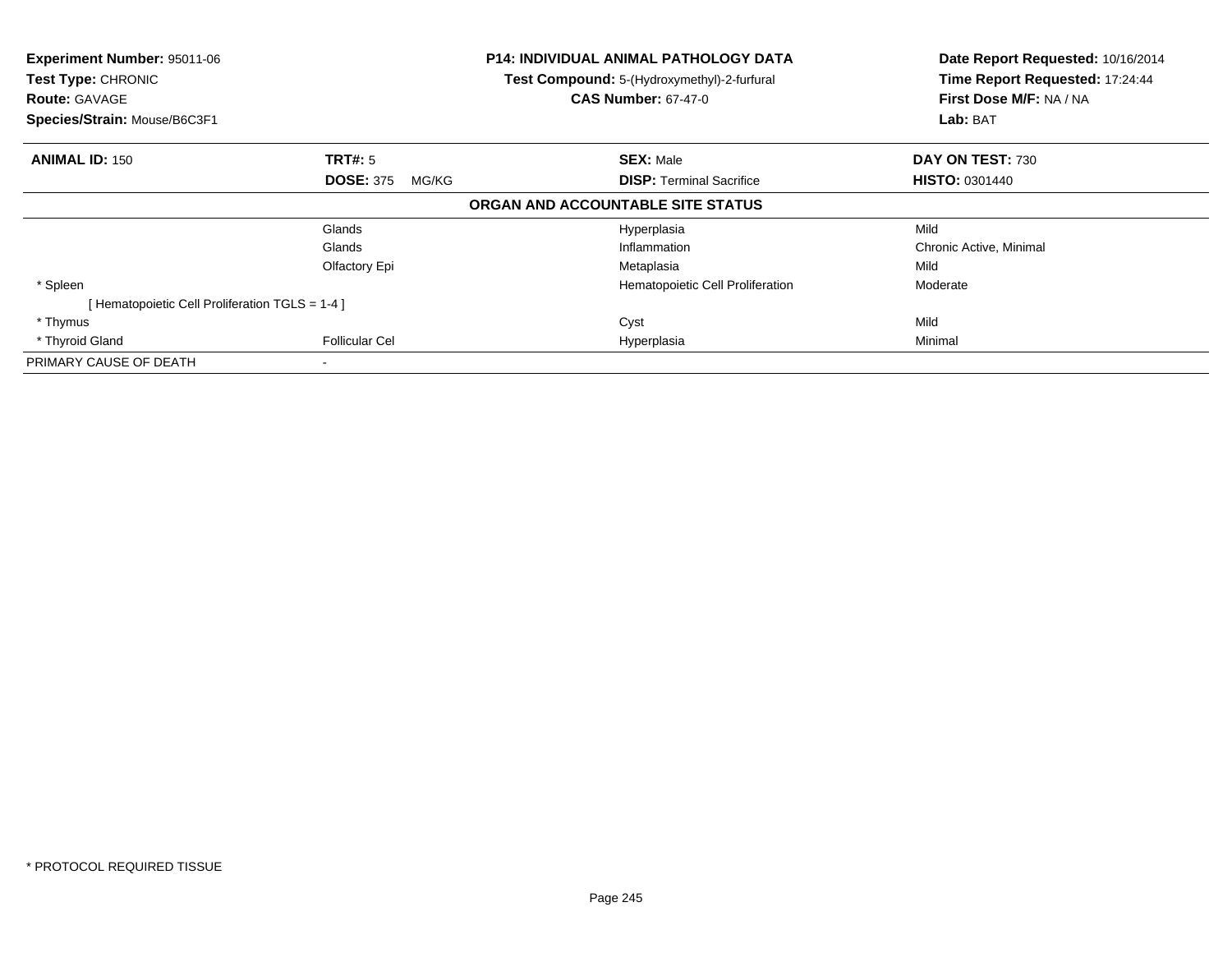| <b>Experiment Number: 95011-06</b><br>Test Type: CHRONIC<br><b>Route: GAVAGE</b><br>Species/Strain: Mouse/B6C3F1 | <b>P14: INDIVIDUAL ANIMAL PATHOLOGY DATA</b><br>Test Compound: 5-(Hydroxymethyl)-2-furfural<br><b>CAS Number: 67-47-0</b> |                                   | Date Report Requested: 10/16/2014<br>Time Report Requested: 17:24:44<br>First Dose M/F: NA / NA<br>Lab: BAT |
|------------------------------------------------------------------------------------------------------------------|---------------------------------------------------------------------------------------------------------------------------|-----------------------------------|-------------------------------------------------------------------------------------------------------------|
| <b>ANIMAL ID: 151</b>                                                                                            | <b>TRT#: 7</b>                                                                                                            | <b>SEX: Male</b>                  | DAY ON TEST: 19                                                                                             |
|                                                                                                                  | <b>DOSE: 750</b><br>MG/KG                                                                                                 | <b>DISP: Natural Death</b>        | <b>HISTO: 0301441</b>                                                                                       |
|                                                                                                                  |                                                                                                                           | ORGAN AND ACCOUNTABLE SITE STATUS |                                                                                                             |
| <b>NORMAL</b>                                                                                                    |                                                                                                                           |                                   |                                                                                                             |
| * Adrenal Cortex                                                                                                 | * Adrenal Medulla                                                                                                         | <b>Blood Vessel</b>               | * Bone                                                                                                      |
| * Bone Marrow                                                                                                    | * Brain                                                                                                                   | * Epididymis                      | * Esophagus                                                                                                 |
| * Eye                                                                                                            | * Gallbladder                                                                                                             | * Harderian Gland                 | * Heart                                                                                                     |
| * Intestine Large, Cecum                                                                                         | * Intestine Large, Colon                                                                                                  | * Intestine Large, Rectum         | * Intestine Small, Duodenum                                                                                 |
| * Intestine Small, Ileum                                                                                         | * Intestine Small, Jejunum                                                                                                | * Islets, Pancreatic              | * Kidney                                                                                                    |
| * Lung                                                                                                           | * Lymph Node, Mandibular                                                                                                  | * Lymph Node, Mesenteric          | * Nose                                                                                                      |
| * Pancreas                                                                                                       | * Parathyroid Gland                                                                                                       | * Pituitary Gland                 | * Preputial Gland                                                                                           |
| * Prostate                                                                                                       | * Salivary Glands                                                                                                         | * Seminal Vesicle                 | * Skin                                                                                                      |
| * Spleen                                                                                                         | * Stomach, Forestomach                                                                                                    | * Stomach, Glandular              | * Testes                                                                                                    |
| * Thymus                                                                                                         | * Thyroid Gland                                                                                                           | * Trachea                         | * Urinary Bladder                                                                                           |
| <b>MISSING</b>                                                                                                   |                                                                                                                           |                                   |                                                                                                             |
| * Mammary Gland                                                                                                  |                                                                                                                           |                                   |                                                                                                             |
| <b>OBSERVATIONS</b>                                                                                              |                                                                                                                           |                                   |                                                                                                             |
| * Liver                                                                                                          |                                                                                                                           | Inflammation                      | Chronic Active, Minimal                                                                                     |
| * Testes                                                                                                         |                                                                                                                           |                                   |                                                                                                             |
| Note: Rete testis with adjacent tubuli recti - bilateral - normal, not coded.                                    |                                                                                                                           |                                   |                                                                                                             |
| PRIMARY CAUSE OF DEATH                                                                                           | - UNCERTAIN                                                                                                               |                                   |                                                                                                             |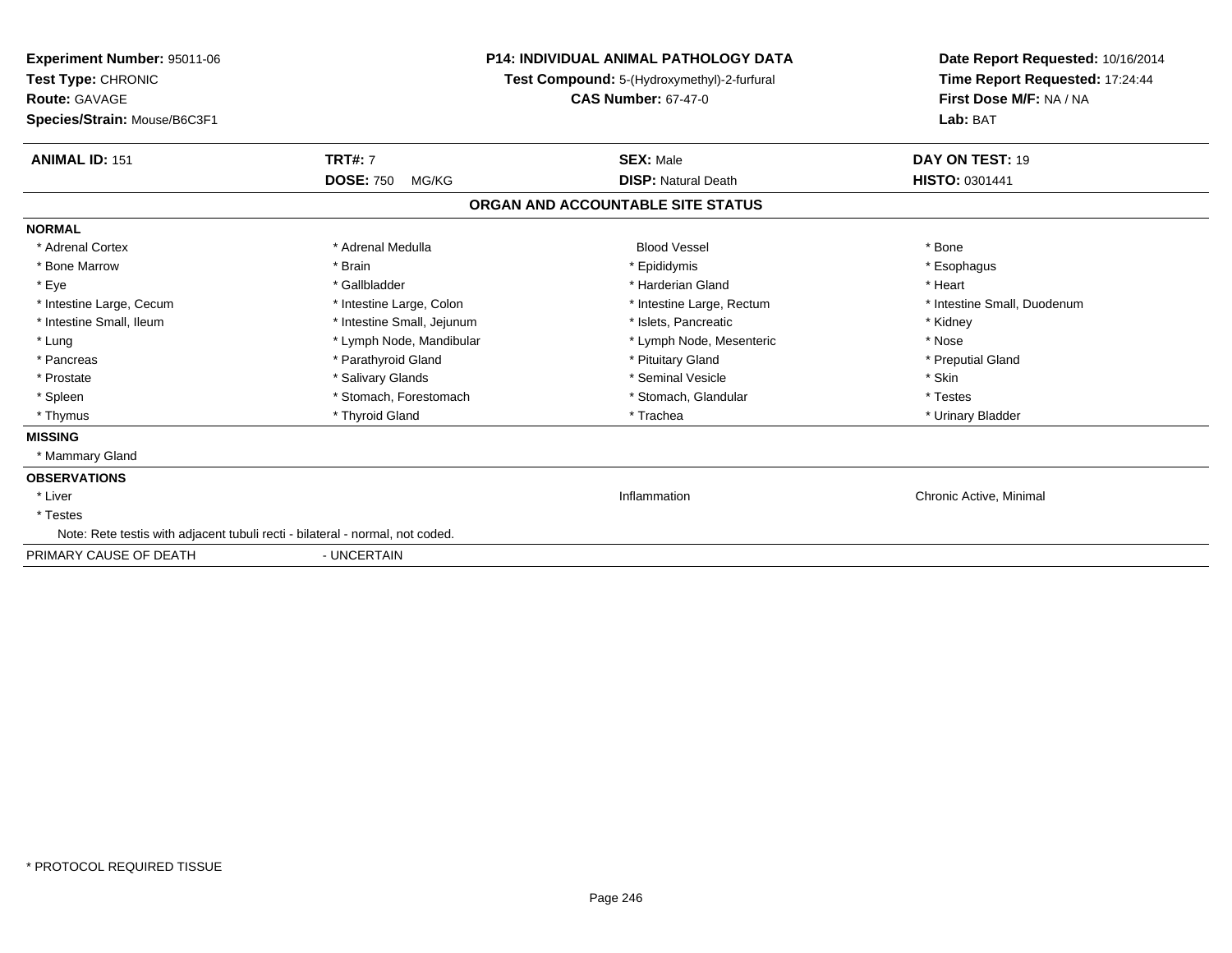| Experiment Number: 95011-06<br>Test Type: CHRONIC<br><b>Route: GAVAGE</b><br>Species/Strain: Mouse/B6C3F1 | <b>P14: INDIVIDUAL ANIMAL PATHOLOGY DATA</b><br>Test Compound: 5-(Hydroxymethyl)-2-furfural<br><b>CAS Number: 67-47-0</b> |                                   | Date Report Requested: 10/16/2014<br>Time Report Requested: 17:24:44<br>First Dose M/F: NA / NA<br>Lab: BAT |
|-----------------------------------------------------------------------------------------------------------|---------------------------------------------------------------------------------------------------------------------------|-----------------------------------|-------------------------------------------------------------------------------------------------------------|
| <b>ANIMAL ID: 152</b>                                                                                     | <b>TRT#: 7</b>                                                                                                            | <b>SEX: Male</b>                  | DAY ON TEST: 568                                                                                            |
|                                                                                                           | DOSE: 750 MG/KG                                                                                                           | <b>DISP: Natural Death</b>        | HISTO: 0301442                                                                                              |
|                                                                                                           |                                                                                                                           | ORGAN AND ACCOUNTABLE SITE STATUS |                                                                                                             |
| <b>NORMAL</b>                                                                                             |                                                                                                                           |                                   |                                                                                                             |
| * Adrenal Medulla                                                                                         | * Bone                                                                                                                    | * Bone Marrow                     | * Brain                                                                                                     |
| * Epididymis                                                                                              | * Esophagus                                                                                                               | * Eye                             | * Gallbladder                                                                                               |
| * Harderian Gland                                                                                         | * Heart                                                                                                                   | * Intestine Large, Cecum          | * Intestine Large, Colon                                                                                    |
| * Intestine Large, Rectum                                                                                 | * Intestine Small, Duodenum                                                                                               | * Intestine Small, Ileum          | * Intestine Small, Jejunum                                                                                  |
| * Islets, Pancreatic                                                                                      | * Lung                                                                                                                    | * Lymph Node, Mandibular          | * Lymph Node, Mesenteric                                                                                    |
| * Pancreas                                                                                                | * Parathyroid Gland                                                                                                       | * Pituitary Gland                 | * Preputial Gland                                                                                           |
| * Prostate                                                                                                | * Salivary Glands                                                                                                         | * Seminal Vesicle                 | * Skin                                                                                                      |
| * Spleen                                                                                                  | * Stomach, Forestomach                                                                                                    | * Stomach, Glandular              | * Testes                                                                                                    |
| * Thyroid Gland                                                                                           | * Trachea                                                                                                                 | * Urinary Bladder                 |                                                                                                             |
| <b>MISSING</b>                                                                                            |                                                                                                                           |                                   |                                                                                                             |
| * Mammary Gland                                                                                           |                                                                                                                           |                                   |                                                                                                             |
| <b>OBSERVATIONS</b>                                                                                       |                                                                                                                           |                                   |                                                                                                             |
| * Adrenal Cortex                                                                                          | Subcapsular                                                                                                               | Hyperplasia                       | Minimal                                                                                                     |
|                                                                                                           |                                                                                                                           | Hypertrophy                       | Mild                                                                                                        |
| * Kidney                                                                                                  |                                                                                                                           | Mineralization                    | Minimal                                                                                                     |
| * Liver                                                                                                   |                                                                                                                           | Hepatocellular Adenoma            |                                                                                                             |
|                                                                                                           |                                                                                                                           | Inflammation                      | Chronic Active, Minimal                                                                                     |
|                                                                                                           | Hepatocyte                                                                                                                | Vacuolization Cytoplasmic         | Minimal                                                                                                     |
| [ Hepatocellular Adenoma TGLS = 1-12 ]                                                                    | Note: A portion of the hepatocellular adenoma present on slide #12 is also on slide #03.                                  |                                   |                                                                                                             |
| * Nose                                                                                                    | Glands                                                                                                                    | <b>Dilatation</b>                 | Mild                                                                                                        |
|                                                                                                           | Glands                                                                                                                    | Hyperplasia                       | Moderate                                                                                                    |
|                                                                                                           | Glands                                                                                                                    | Inflammation                      | Chronic Active, Mild                                                                                        |
|                                                                                                           |                                                                                                                           | Inflammation                      | Chronic Active, Mild                                                                                        |
|                                                                                                           | Olfactory Epi                                                                                                             | Metaplasia                        | Marked                                                                                                      |
| * Thymus                                                                                                  |                                                                                                                           | Cyst                              | Minimal                                                                                                     |
| PRIMARY CAUSE OF DEATH                                                                                    | - Liver Hepatocellular Adenoma                                                                                            |                                   |                                                                                                             |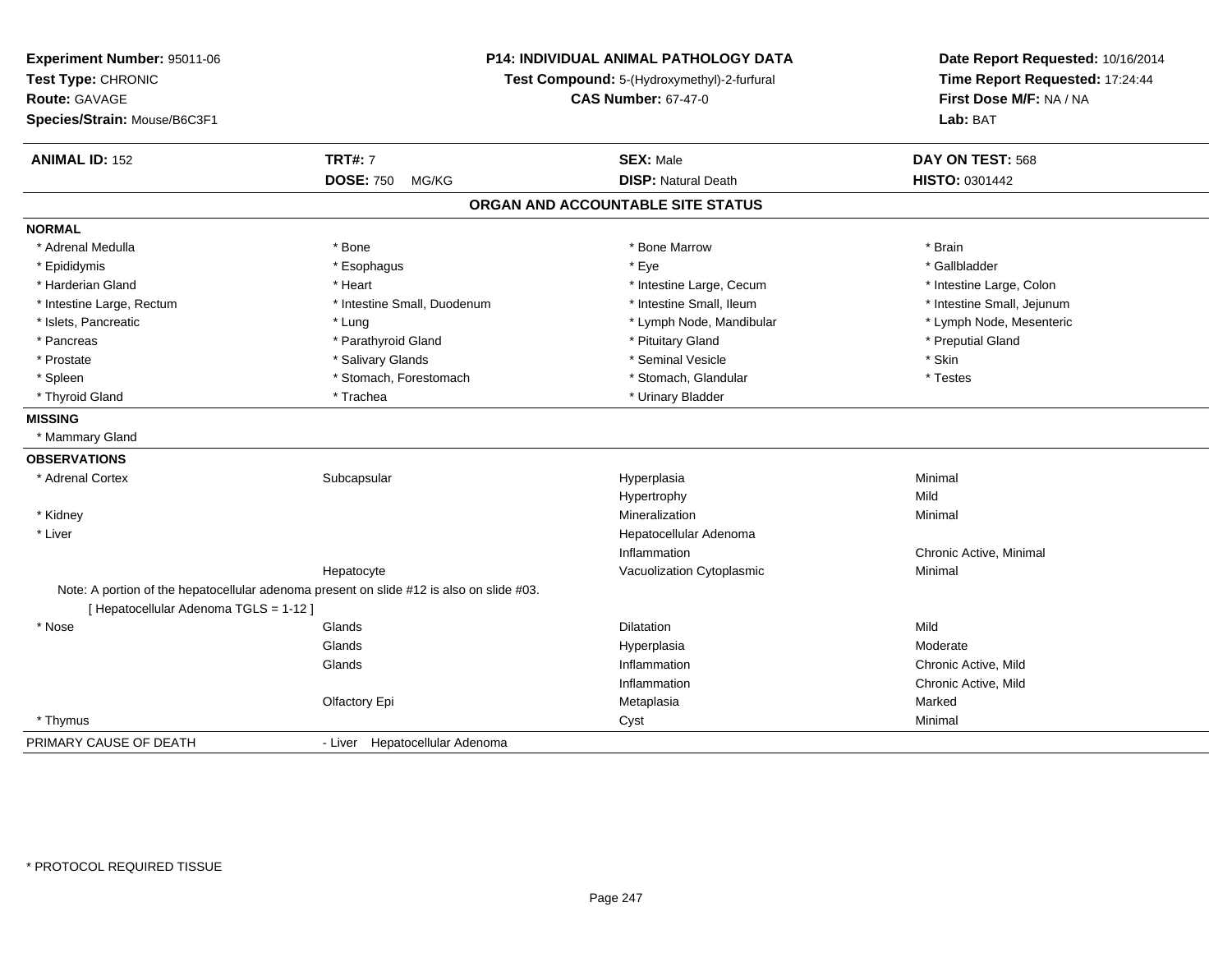| Experiment Number: 95011-06<br>Test Type: CHRONIC<br><b>Route: GAVAGE</b><br>Species/Strain: Mouse/B6C3F1 | <b>P14: INDIVIDUAL ANIMAL PATHOLOGY DATA</b><br>Test Compound: 5-(Hydroxymethyl)-2-furfural<br><b>CAS Number: 67-47-0</b> |                                   | Date Report Requested: 10/16/2014<br>Time Report Requested: 17:24:44<br>First Dose M/F: NA / NA<br>Lab: BAT |  |
|-----------------------------------------------------------------------------------------------------------|---------------------------------------------------------------------------------------------------------------------------|-----------------------------------|-------------------------------------------------------------------------------------------------------------|--|
| <b>ANIMAL ID: 154</b>                                                                                     | <b>TRT#: 7</b>                                                                                                            | <b>SEX: Male</b>                  | DAY ON TEST: 217                                                                                            |  |
|                                                                                                           | <b>DOSE: 750</b><br>MG/KG                                                                                                 | <b>DISP: Natural Death</b>        | HISTO: 0301444                                                                                              |  |
|                                                                                                           |                                                                                                                           | ORGAN AND ACCOUNTABLE SITE STATUS |                                                                                                             |  |
| <b>NORMAL</b>                                                                                             |                                                                                                                           |                                   |                                                                                                             |  |
| * Adrenal Medulla                                                                                         | * Bone                                                                                                                    | * Bone Marrow                     | * Brain                                                                                                     |  |
| * Epididymis                                                                                              | * Esophagus                                                                                                               | * Eye                             | * Gallbladder                                                                                               |  |
| * Harderian Gland                                                                                         | * Heart                                                                                                                   | * Intestine Large, Cecum          | * Intestine Large, Colon                                                                                    |  |
| * Intestine Large, Rectum                                                                                 | * Intestine Small, Duodenum                                                                                               | * Intestine Small, Ileum          | * Intestine Small, Jejunum                                                                                  |  |
| * Islets, Pancreatic                                                                                      | * Liver                                                                                                                   | * Lung                            | * Lymph Node, Mandibular                                                                                    |  |
| * Lymph Node, Mesenteric                                                                                  | * Pancreas                                                                                                                | * Parathyroid Gland               | * Pituitary Gland                                                                                           |  |
| * Preputial Gland                                                                                         | * Prostate                                                                                                                | * Salivary Glands                 | * Seminal Vesicle                                                                                           |  |
| * Skin                                                                                                    | * Spleen                                                                                                                  | * Stomach, Forestomach            | * Stomach, Glandular                                                                                        |  |
| * Testes                                                                                                  | * Thyroid Gland                                                                                                           | * Trachea                         | * Urinary Bladder                                                                                           |  |
| <b>MISSING</b>                                                                                            |                                                                                                                           |                                   |                                                                                                             |  |
| * Mammary Gland                                                                                           |                                                                                                                           |                                   |                                                                                                             |  |
| <b>OBSERVATIONS</b>                                                                                       |                                                                                                                           |                                   |                                                                                                             |  |
| * Adrenal Cortex                                                                                          | Subcapsular                                                                                                               | Hyperplasia                       | Minimal                                                                                                     |  |
| * Int Sm Ileum                                                                                            |                                                                                                                           |                                   |                                                                                                             |  |
| Note: Ileum section is located on slide #05.                                                              |                                                                                                                           |                                   |                                                                                                             |  |
| * Kidney                                                                                                  |                                                                                                                           | Nephropathy                       | Minimal                                                                                                     |  |
| * Nose                                                                                                    | Olfactory Epi                                                                                                             | Degeneration                      | Moderate                                                                                                    |  |
|                                                                                                           | Glands                                                                                                                    | <b>Dilatation</b>                 | Mild                                                                                                        |  |
|                                                                                                           | Glands                                                                                                                    | Hyperplasia                       | Mild                                                                                                        |  |
|                                                                                                           | Glands                                                                                                                    | Inflammation                      | Chronic Active, Mild                                                                                        |  |
|                                                                                                           |                                                                                                                           | Inflammation                      | Chronic Active, Minimal                                                                                     |  |
|                                                                                                           | Olfactory Epi                                                                                                             | Metaplasia                        | Marked                                                                                                      |  |
| * Thymus                                                                                                  |                                                                                                                           | Cyst                              | Minimal                                                                                                     |  |
| PRIMARY CAUSE OF DEATH                                                                                    | - UNCERTAIN                                                                                                               |                                   |                                                                                                             |  |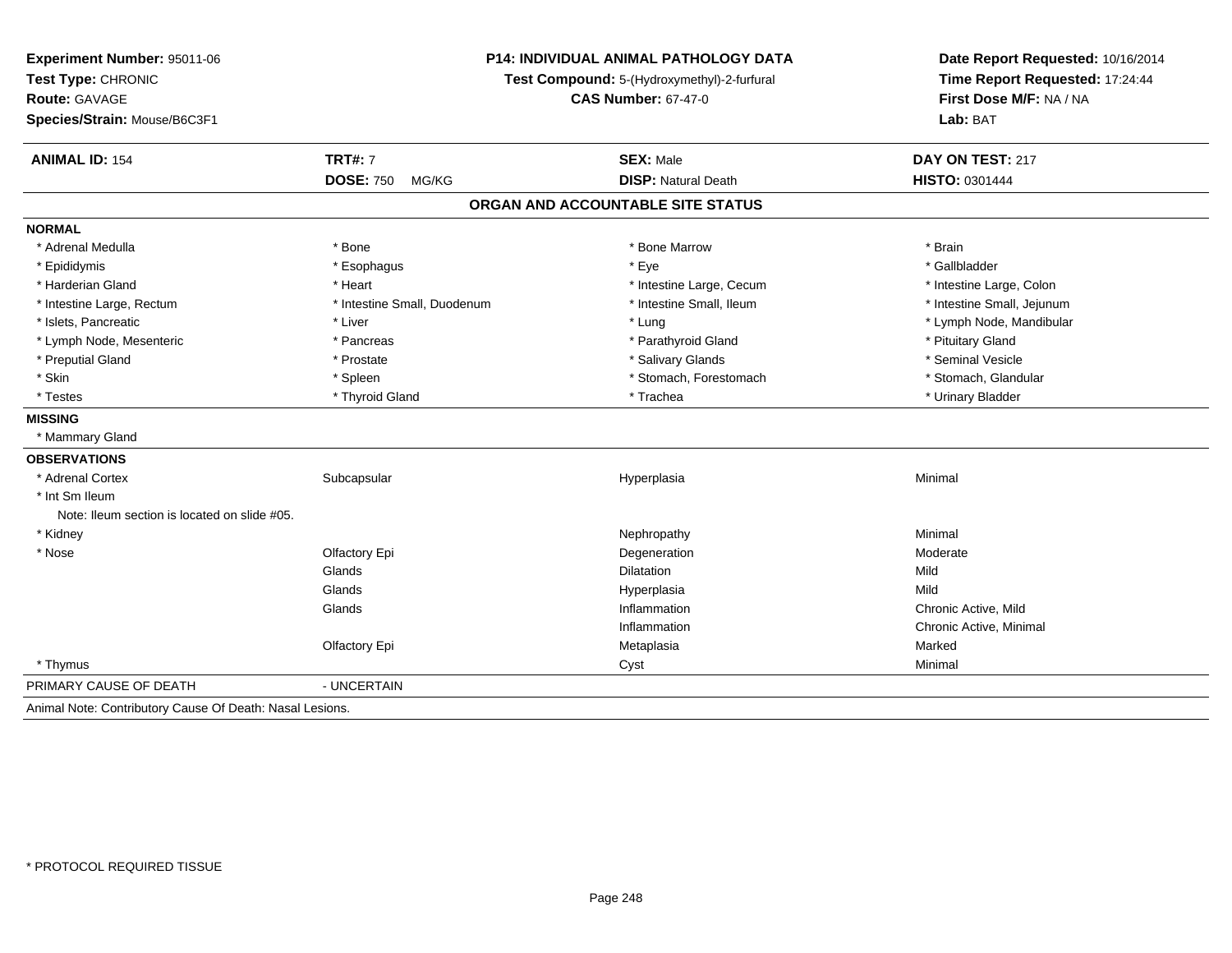| Experiment Number: 95011-06<br>Test Type: CHRONIC<br>Route: GAVAGE<br>Species/Strain: Mouse/B6C3F1 |                                                                                                 | <b>P14: INDIVIDUAL ANIMAL PATHOLOGY DATA</b><br>Test Compound: 5-(Hydroxymethyl)-2-furfural<br><b>CAS Number: 67-47-0</b> |                            |
|----------------------------------------------------------------------------------------------------|-------------------------------------------------------------------------------------------------|---------------------------------------------------------------------------------------------------------------------------|----------------------------|
| <b>ANIMAL ID: 155</b>                                                                              | <b>TRT#: 7</b>                                                                                  | <b>SEX: Male</b>                                                                                                          | DAY ON TEST: 528           |
|                                                                                                    | <b>DOSE: 750</b><br>MG/KG                                                                       | <b>DISP: Natural Death</b>                                                                                                | HISTO: 0301445             |
|                                                                                                    |                                                                                                 | ORGAN AND ACCOUNTABLE SITE STATUS                                                                                         |                            |
| <b>NORMAL</b>                                                                                      |                                                                                                 |                                                                                                                           |                            |
| * Adrenal Medulla                                                                                  | * Bone                                                                                          | * Bone Marrow                                                                                                             | * Brain                    |
| * Epididymis                                                                                       | * Esophagus                                                                                     | * Eye                                                                                                                     | * Gallbladder              |
| * Harderian Gland                                                                                  | * Heart                                                                                         | * Intestine Large, Cecum                                                                                                  | * Intestine Large, Colon   |
| * Intestine Large, Rectum                                                                          | * Intestine Small, Duodenum                                                                     | * Intestine Small, Ileum                                                                                                  | * Intestine Small, Jejunum |
| * Islets, Pancreatic                                                                               | * Kidney                                                                                        | * Lung                                                                                                                    | * Lymph Node, Mandibular   |
| * Lymph Node, Mesenteric                                                                           | * Pancreas                                                                                      | * Parathyroid Gland                                                                                                       | * Pituitary Gland          |
| * Prostate                                                                                         | * Salivary Glands                                                                               | * Seminal Vesicle                                                                                                         | * Skin                     |
| * Spleen                                                                                           | * Stomach, Forestomach                                                                          | * Stomach, Glandular                                                                                                      | * Testes                   |
| * Thyroid Gland                                                                                    | * Trachea                                                                                       | * Urinary Bladder                                                                                                         |                            |
| <b>MISSING</b>                                                                                     |                                                                                                 |                                                                                                                           |                            |
| * Mammary Gland                                                                                    |                                                                                                 |                                                                                                                           |                            |
| <b>AUTO PRECLUDES DIAG.</b>                                                                        |                                                                                                 |                                                                                                                           |                            |
| * Nose                                                                                             |                                                                                                 |                                                                                                                           |                            |
| <b>OBSERVATIONS</b>                                                                                |                                                                                                 |                                                                                                                           |                            |
| * Adrenal Cortex                                                                                   | Subcapsular                                                                                     | Hyperplasia                                                                                                               | Minimal                    |
| * Liver                                                                                            |                                                                                                 | Hepatocellular Adenoma                                                                                                    |                            |
|                                                                                                    |                                                                                                 | Inflammation                                                                                                              | Chronic Active, Minimal    |
|                                                                                                    |                                                                                                 | <b>Mixed Cell Focus</b>                                                                                                   |                            |
|                                                                                                    | Hepatocyte                                                                                      | Vacuolization Cytoplasmic                                                                                                 | Minimal                    |
| [ Hepatocellular Adenoma TGLS = 1-12 ]                                                             |                                                                                                 |                                                                                                                           |                            |
| * Nose                                                                                             |                                                                                                 |                                                                                                                           |                            |
|                                                                                                    | Note: Unable to make any diagnoses on this tissue due to autolysis and sloughing of epithelium. |                                                                                                                           |                            |
| * Preputial Gland                                                                                  | Duct                                                                                            | Ectasia                                                                                                                   | Moderate                   |
| * Thymus                                                                                           |                                                                                                 | Cyst                                                                                                                      | Minimal                    |
| PRIMARY CAUSE OF DEATH                                                                             | - Liver Hepatocellular Adenoma                                                                  |                                                                                                                           |                            |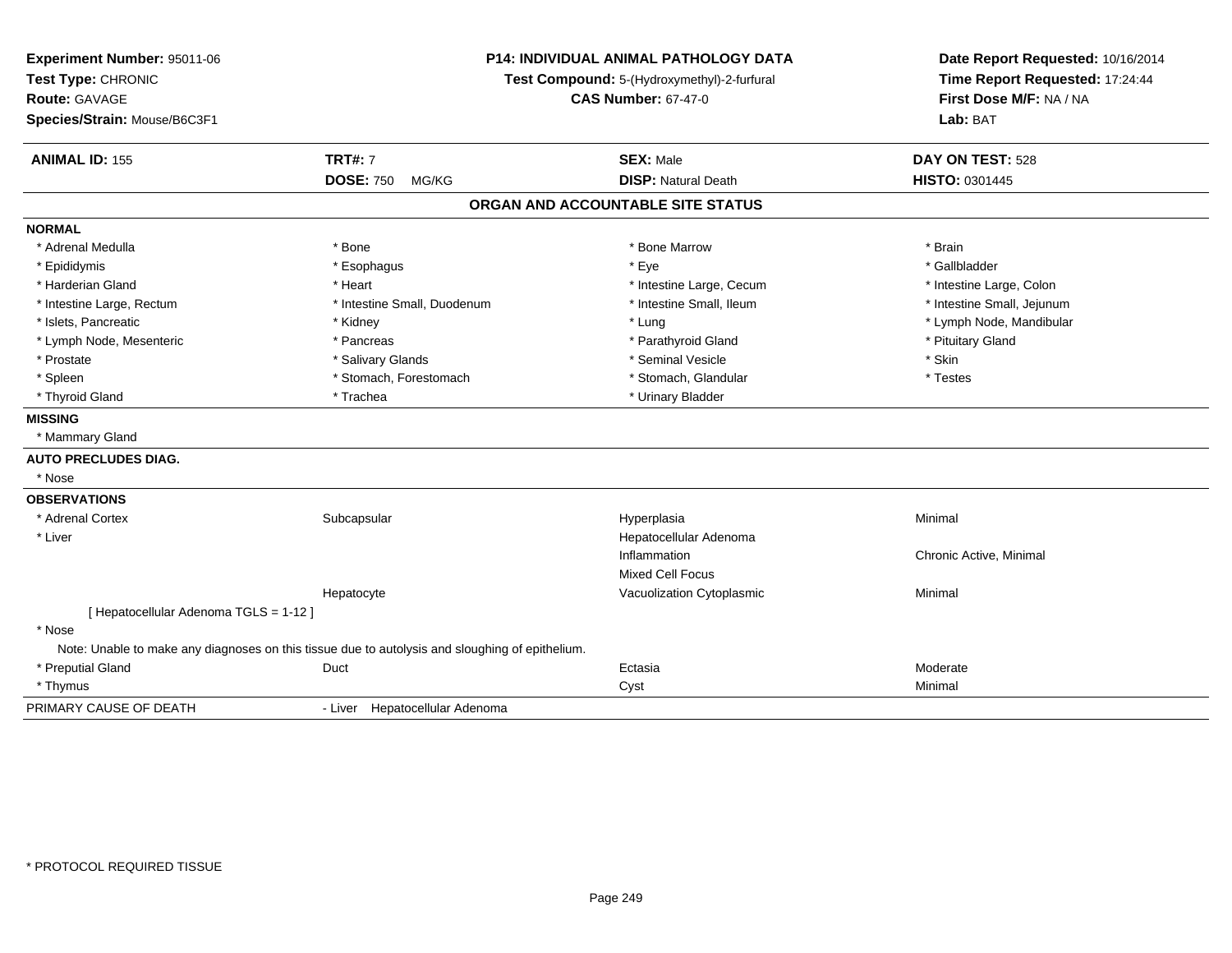| Experiment Number: 95011-06  | <b>P14: INDIVIDUAL ANIMAL PATHOLOGY DATA</b><br>Test Compound: 5-(Hydroxymethyl)-2-furfural |                                   | Date Report Requested: 10/16/2014<br>Time Report Requested: 17:24:44 |  |
|------------------------------|---------------------------------------------------------------------------------------------|-----------------------------------|----------------------------------------------------------------------|--|
| Test Type: CHRONIC           |                                                                                             |                                   |                                                                      |  |
| <b>Route: GAVAGE</b>         |                                                                                             | <b>CAS Number: 67-47-0</b>        | First Dose M/F: NA / NA                                              |  |
| Species/Strain: Mouse/B6C3F1 |                                                                                             |                                   | Lab: BAT                                                             |  |
| <b>ANIMAL ID: 156</b>        | <b>TRT#: 7</b>                                                                              | <b>SEX: Male</b>                  | DAY ON TEST: 513                                                     |  |
|                              | <b>DOSE: 750</b><br>MG/KG                                                                   | <b>DISP: Dosing Accident</b>      | <b>HISTO: 0301446</b>                                                |  |
|                              |                                                                                             | ORGAN AND ACCOUNTABLE SITE STATUS |                                                                      |  |
| <b>NORMAL</b>                |                                                                                             |                                   |                                                                      |  |
| * Adrenal Medulla            | * Bone                                                                                      | * Bone Marrow                     | * Brain                                                              |  |
| * Epididymis                 | * Esophagus                                                                                 | * Eye                             | * Gallbladder                                                        |  |
| * Harderian Gland            | * Heart                                                                                     | * Intestine Large, Cecum          | * Intestine Large, Colon                                             |  |
| * Intestine Large, Rectum    | * Intestine Small, Duodenum                                                                 | * Intestine Small, Ileum          | * Intestine Small, Jejunum                                           |  |
| * Islets, Pancreatic         | * Liver                                                                                     | * Lung                            | * Lymph Node, Mandibular                                             |  |
| * Lymph Node, Mesenteric     | * Pancreas                                                                                  | * Pituitary Gland                 | * Preputial Gland                                                    |  |
| * Prostate                   | * Salivary Glands                                                                           | * Seminal Vesicle                 | * Skin                                                               |  |
| * Spleen                     | * Stomach, Forestomach                                                                      | * Stomach, Glandular              | * Testes                                                             |  |
| * Thymus                     | * Thyroid Gland                                                                             | * Trachea                         | * Urinary Bladder                                                    |  |
| <b>MISSING</b>               |                                                                                             |                                   |                                                                      |  |
| * Mammary Gland              | * Parathyroid Gland                                                                         |                                   |                                                                      |  |
| <b>OBSERVATIONS</b>          |                                                                                             |                                   |                                                                      |  |
| * Adrenal Cortex             | Subcapsular                                                                                 | Hyperplasia                       | Minimal                                                              |  |
| * Kidney                     |                                                                                             | Mineralization                    | Minimal                                                              |  |
|                              |                                                                                             | Nephropathy                       | Mild                                                                 |  |
| * Nose                       | Glands                                                                                      | <b>Dilatation</b>                 | Mild                                                                 |  |
|                              | Glands                                                                                      | Hyperplasia                       | Moderate                                                             |  |
|                              | Glands                                                                                      | Inflammation                      | Chronic Active, Minimal                                              |  |
|                              |                                                                                             | Inflammation                      | Chronic Active, Mild                                                 |  |
|                              | Olfactory Epi                                                                               | Metaplasia                        | Marked                                                               |  |
| PRIMARY CAUSE OF DEATH       |                                                                                             |                                   |                                                                      |  |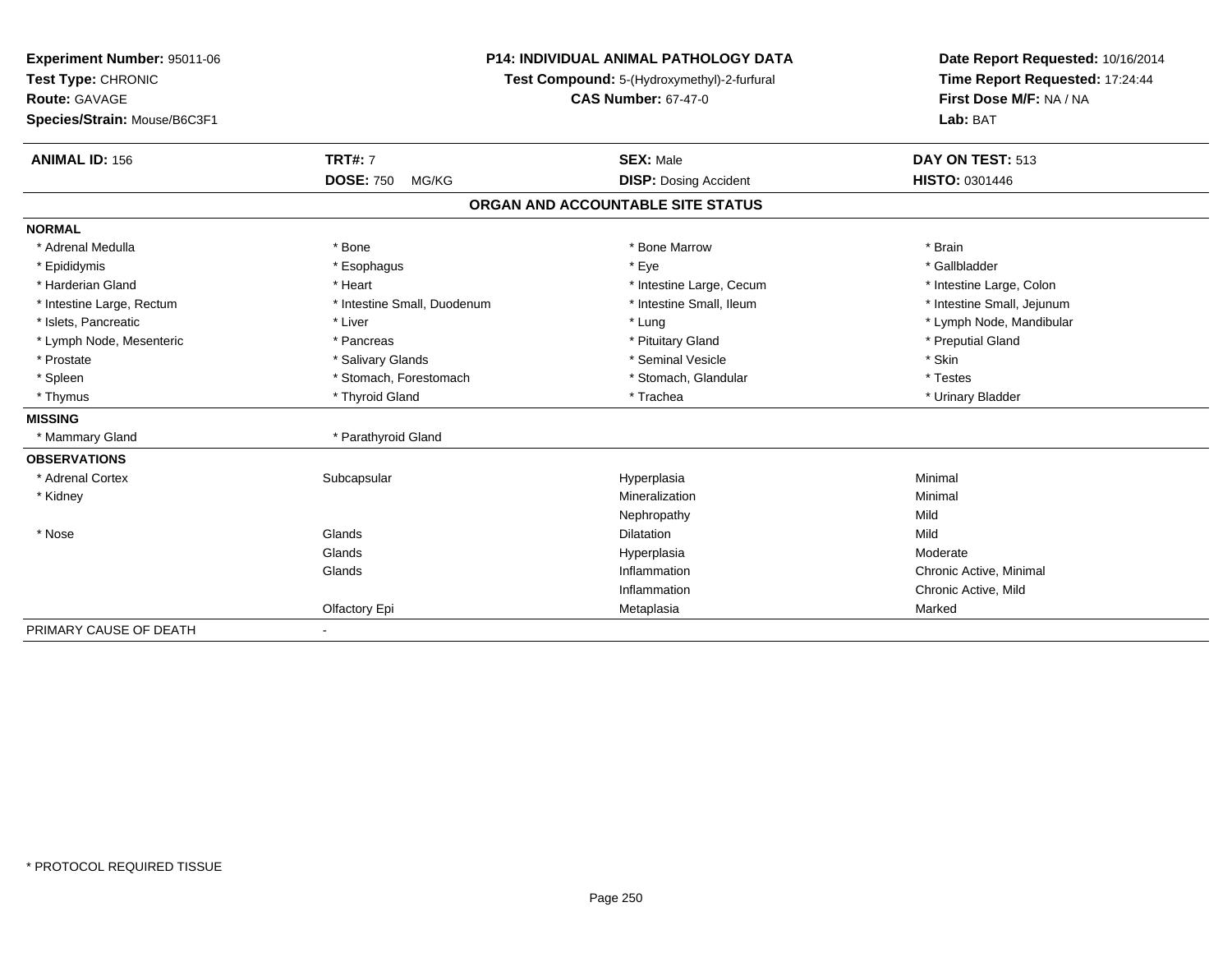| <b>P14: INDIVIDUAL ANIMAL PATHOLOGY DATA</b><br>Experiment Number: 95011-06<br>Test Type: CHRONIC<br>Test Compound: 5-(Hydroxymethyl)-2-furfural<br><b>Route: GAVAGE</b><br><b>CAS Number: 67-47-0</b> | Date Report Requested: 10/16/2014<br>Time Report Requested: 17:24:44 |  |
|--------------------------------------------------------------------------------------------------------------------------------------------------------------------------------------------------------|----------------------------------------------------------------------|--|
|                                                                                                                                                                                                        |                                                                      |  |
|                                                                                                                                                                                                        | First Dose M/F: NA / NA                                              |  |
| Species/Strain: Mouse/B6C3F1                                                                                                                                                                           | Lab: BAT                                                             |  |
|                                                                                                                                                                                                        |                                                                      |  |
| <b>TRT#: 7</b><br><b>SEX: Male</b><br><b>ANIMAL ID: 157</b>                                                                                                                                            | DAY ON TEST: 672                                                     |  |
| <b>DOSE: 750</b><br><b>DISP: Natural Death</b><br>HISTO: 0301447<br>MG/KG                                                                                                                              |                                                                      |  |
| ORGAN AND ACCOUNTABLE SITE STATUS                                                                                                                                                                      |                                                                      |  |
| <b>NORMAL</b>                                                                                                                                                                                          |                                                                      |  |
| * Adrenal Medulla<br>* Adrenal Cortex<br>* Bone                                                                                                                                                        | * Bone Marrow                                                        |  |
| * Esophagus<br>* Eye<br>* Brain<br>* Epididymis                                                                                                                                                        |                                                                      |  |
| * Gallbladder<br>* Harderian Gland<br>* Heart                                                                                                                                                          | * Intestine Large, Cecum                                             |  |
| * Intestine Small, Duodenum<br>* Intestine Large, Colon<br>* Intestine Large, Rectum                                                                                                                   | * Intestine Small, Ileum                                             |  |
| * Islets, Pancreatic<br>* Intestine Small, Jejunum<br>* Liver                                                                                                                                          | * Lymph Node, Mandibular                                             |  |
| * Pancreas<br>* Parathyroid Gland<br>* Lymph Node, Mesenteric                                                                                                                                          | * Pituitary Gland                                                    |  |
| * Seminal Vesicle<br>* Skin<br>* Prostate<br>* Salivary Glands                                                                                                                                         |                                                                      |  |
| * Spleen<br>* Stomach, Forestomach<br>* Stomach, Glandular<br>* Testes                                                                                                                                 |                                                                      |  |
| * Thyroid Gland<br>* Trachea<br>* Thymus                                                                                                                                                               | * Urinary Bladder                                                    |  |
| <b>MISSING</b>                                                                                                                                                                                         |                                                                      |  |
| * Mammary Gland                                                                                                                                                                                        |                                                                      |  |
| <b>OBSERVATIONS</b>                                                                                                                                                                                    |                                                                      |  |
| Minimal<br>* Kidney<br>Mineralization                                                                                                                                                                  |                                                                      |  |
| Minimal<br>Nephropathy                                                                                                                                                                                 |                                                                      |  |
| * Lung<br>Alveolar Epith<br>Mild<br>Hyperplasia                                                                                                                                                        |                                                                      |  |
| Fat<br>Fibrosis<br>Mild<br>Mesentery                                                                                                                                                                   |                                                                      |  |
| Fat<br>Inflammation                                                                                                                                                                                    | Chronic Active, Mild                                                 |  |
| Fat<br>Mild<br>Mineralization                                                                                                                                                                          |                                                                      |  |
| Fat<br>Marked<br><b>Necrosis</b>                                                                                                                                                                       |                                                                      |  |
| [Necrosis TGLS = $2-12$ ]                                                                                                                                                                              |                                                                      |  |
| * Nose<br>Olfactory Epi<br>Accumulation, Hyaline Droplet<br>Minimal                                                                                                                                    |                                                                      |  |
| Olfactory Epi<br>Degeneration<br>Mild                                                                                                                                                                  |                                                                      |  |
| Glands<br>Mild<br>Dilatation                                                                                                                                                                           |                                                                      |  |
| Glands<br>Moderate<br>Hyperplasia                                                                                                                                                                      |                                                                      |  |
| Glands<br>Inflammation                                                                                                                                                                                 | Chronic Active, Mild                                                 |  |
| Inflammation                                                                                                                                                                                           | Chronic Active, Mild                                                 |  |
| Olfactory Epi<br>Marked<br>Metaplasia                                                                                                                                                                  |                                                                      |  |
| * Preputial Gland<br>Mild<br>Duct<br>Ectasia                                                                                                                                                           |                                                                      |  |
| [ Ectasia TGLS = 1-8 ]                                                                                                                                                                                 |                                                                      |  |
| PRIMARY CAUSE OF DEATH<br>- UNCERTAIN                                                                                                                                                                  |                                                                      |  |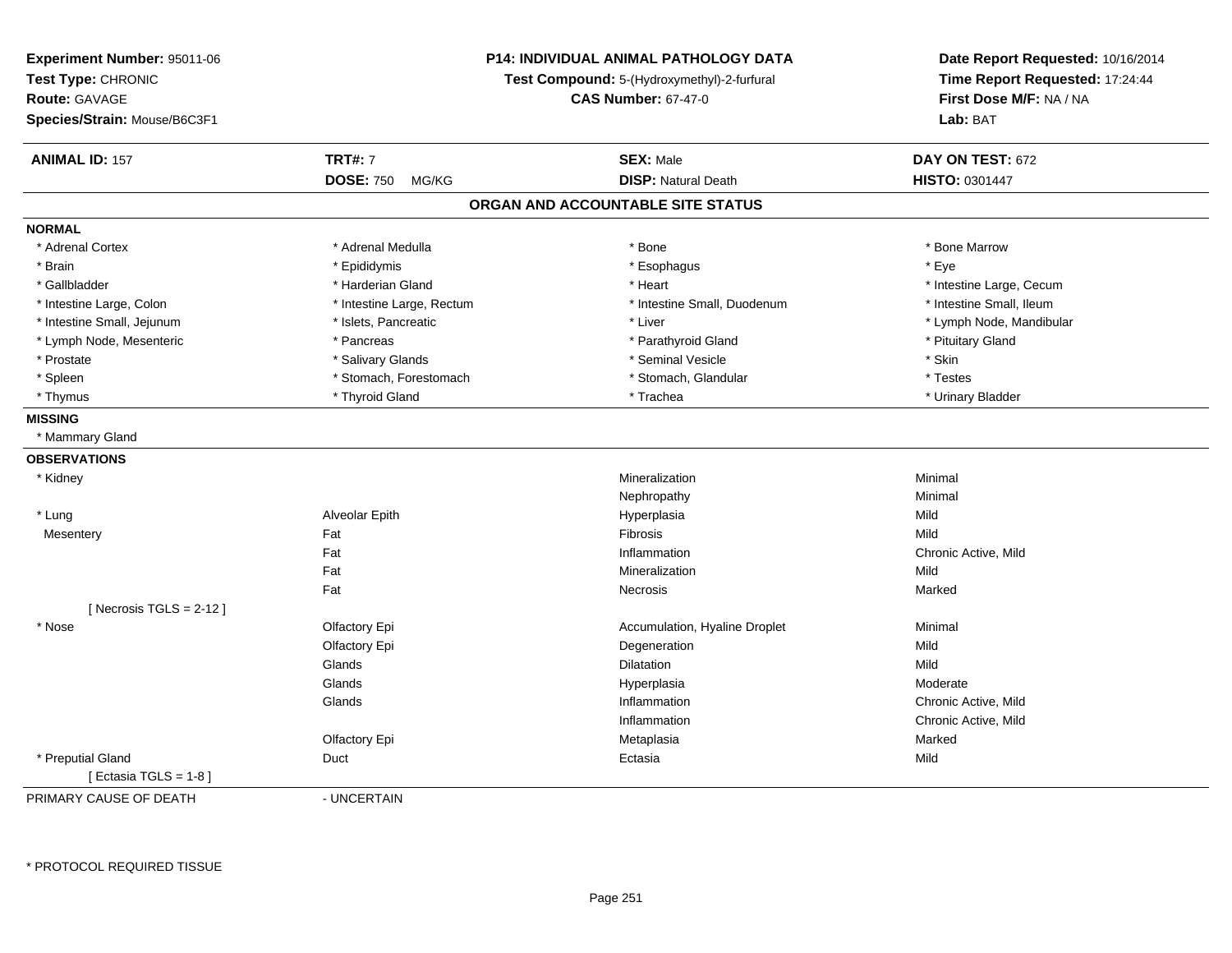| <b>Experiment Number: 95011-06</b><br><b>Test Type: CHRONIC</b><br><b>Route: GAVAGE</b> | <b>P14: INDIVIDUAL ANIMAL PATHOLOGY DATA</b><br>Test Compound: 5-(Hydroxymethyl)-2-furfural<br><b>CAS Number: 67-47-0</b> |                                   | Date Report Requested: 10/16/2014<br>Time Report Requested: 17:24:44<br>First Dose M/F: NA / NA<br>Lab: BAT |
|-----------------------------------------------------------------------------------------|---------------------------------------------------------------------------------------------------------------------------|-----------------------------------|-------------------------------------------------------------------------------------------------------------|
| Species/Strain: Mouse/B6C3F1                                                            |                                                                                                                           |                                   |                                                                                                             |
| <b>ANIMAL ID: 157</b>                                                                   | <b>TRT#: 7</b>                                                                                                            | <b>SEX: Male</b>                  | <b>DAY ON TEST: 672</b>                                                                                     |
|                                                                                         | <b>DOSE: 750</b><br>MG/KG                                                                                                 | <b>DISP: Natural Death</b>        | <b>HISTO: 0301447</b>                                                                                       |
|                                                                                         |                                                                                                                           | ORGAN AND ACCOUNTABLE SITE STATUS |                                                                                                             |
| Animal Note: Contributory Cause Of Death: Nasal Lesions.                                |                                                                                                                           |                                   |                                                                                                             |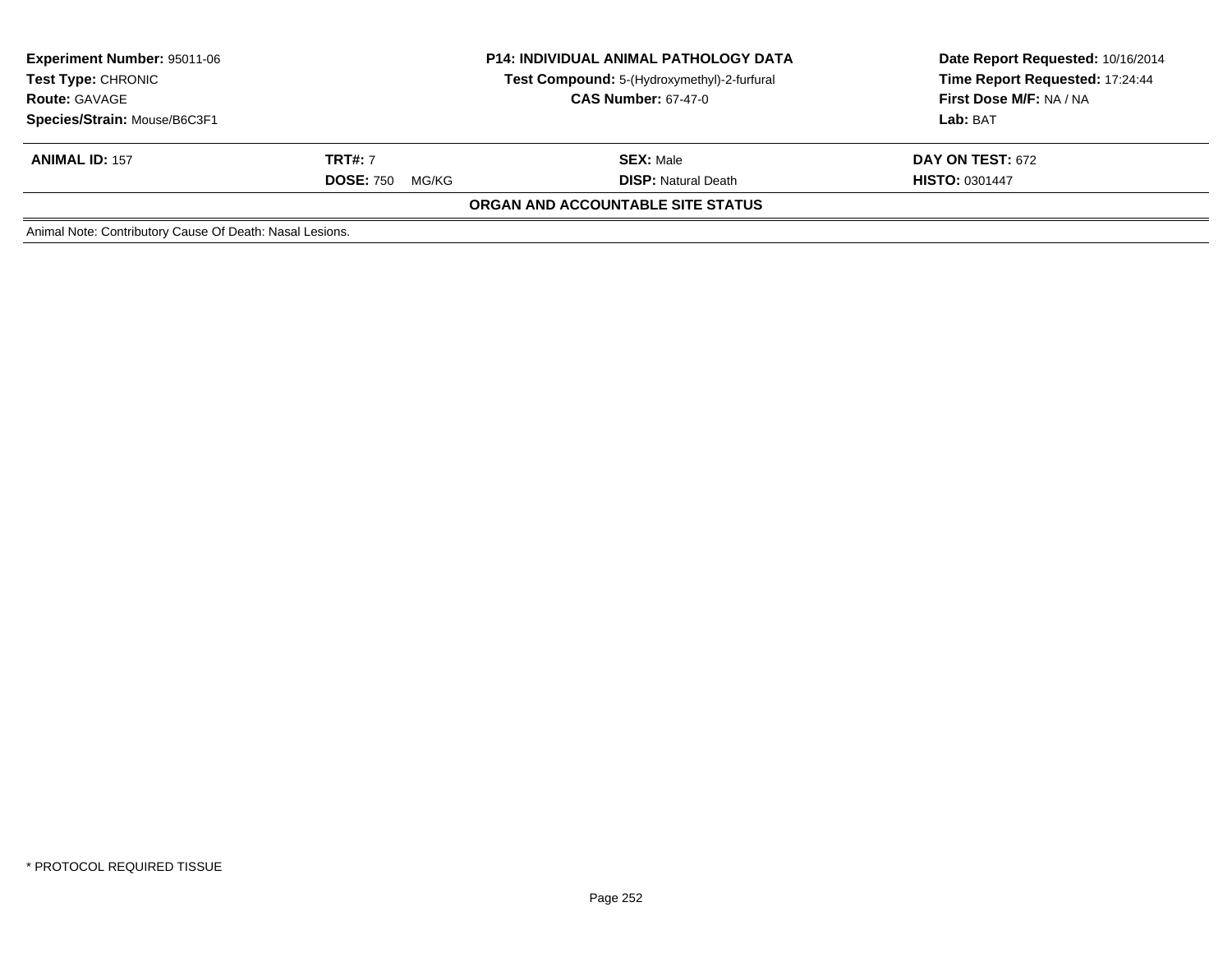| Experiment Number: 95011-06<br>Test Type: CHRONIC<br><b>Route: GAVAGE</b><br>Species/Strain: Mouse/B6C3F1 | <b>P14: INDIVIDUAL ANIMAL PATHOLOGY DATA</b><br>Test Compound: 5-(Hydroxymethyl)-2-furfural |                                   | Date Report Requested: 10/16/2014<br>Time Report Requested: 17:24:44<br>First Dose M/F: NA / NA<br>Lab: BAT |
|-----------------------------------------------------------------------------------------------------------|---------------------------------------------------------------------------------------------|-----------------------------------|-------------------------------------------------------------------------------------------------------------|
| <b>ANIMAL ID: 158</b>                                                                                     | <b>TRT#: 7</b>                                                                              | <b>SEX: Male</b>                  | DAY ON TEST: 729                                                                                            |
|                                                                                                           | <b>DOSE: 750</b><br>MG/KG                                                                   | <b>DISP: Terminal Sacrifice</b>   | HISTO: 0301448                                                                                              |
|                                                                                                           |                                                                                             | ORGAN AND ACCOUNTABLE SITE STATUS |                                                                                                             |
| <b>NORMAL</b>                                                                                             |                                                                                             |                                   |                                                                                                             |
| * Adrenal Medulla                                                                                         | * Bone                                                                                      | * Bone Marrow                     | * Brain                                                                                                     |
| * Epididymis                                                                                              | * Esophagus                                                                                 | * Eye                             | * Gallbladder                                                                                               |
| * Harderian Gland                                                                                         | * Intestine Large, Cecum                                                                    | * Intestine Large, Colon          | * Intestine Large, Rectum                                                                                   |
| * Intestine Small, Duodenum                                                                               | * Intestine Small, Ileum                                                                    | * Intestine Small, Jejunum        | * Islets, Pancreatic                                                                                        |
| * Lymph Node, Mandibular                                                                                  | * Lymph Node, Mesenteric                                                                    | * Pancreas                        | * Parathyroid Gland                                                                                         |
| * Pituitary Gland                                                                                         | * Preputial Gland                                                                           | * Prostate                        | * Salivary Glands                                                                                           |
| * Seminal Vesicle                                                                                         | * Skin                                                                                      | * Stomach, Glandular              | * Testes                                                                                                    |
| * Thyroid Gland                                                                                           | * Trachea                                                                                   | * Urinary Bladder                 |                                                                                                             |
| <b>MISSING</b>                                                                                            |                                                                                             |                                   |                                                                                                             |
| * Mammary Gland                                                                                           |                                                                                             |                                   |                                                                                                             |
| <b>OBSERVATIONS</b>                                                                                       |                                                                                             |                                   |                                                                                                             |
| * Adrenal Cortex                                                                                          | Subcapsular                                                                                 | Hyperplasia                       | Minimal                                                                                                     |
| * Heart                                                                                                   |                                                                                             | Cardiomyopathy                    | Minimal                                                                                                     |
| * Kidney                                                                                                  |                                                                                             | Mineralization                    | Minimal                                                                                                     |
|                                                                                                           |                                                                                             | Nephropathy                       | Mild                                                                                                        |
| * Liver                                                                                                   |                                                                                             | Hepatocellular Carcinoma          | Multiple                                                                                                    |
| [ Hepatocellular Carcinoma TGLS = 1,2-12+13 ]                                                             |                                                                                             |                                   |                                                                                                             |
| * Lung                                                                                                    | Alveolar Epith                                                                              | Hyperplasia                       | Minimal                                                                                                     |
| * Nose                                                                                                    | Olfactory Epi                                                                               | Accumulation, Hyaline Droplet     | Mild                                                                                                        |
|                                                                                                           | <b>Respirat Epith</b>                                                                       | Accumulation, Hyaline Droplet     | Mild                                                                                                        |
|                                                                                                           | Olfactory Epi                                                                               | Degeneration                      | Mild                                                                                                        |
|                                                                                                           | Glands                                                                                      | <b>Dilatation</b>                 | Mild                                                                                                        |
|                                                                                                           | Glands                                                                                      | Hyperplasia                       | Moderate                                                                                                    |
|                                                                                                           | Glands                                                                                      | Inflammation                      | Chronic Active, Minimal                                                                                     |
|                                                                                                           |                                                                                             | Inflammation                      | Chronic Active, Minimal                                                                                     |
|                                                                                                           | <b>Olfactory Epi</b>                                                                        | Metaplasia                        | Marked                                                                                                      |
| * Spleen                                                                                                  |                                                                                             | Hematopoietic Cell Proliferation  | Moderate                                                                                                    |
| * Stomach, Forestomach                                                                                    | Epithelium                                                                                  | Hyperkeratosis                    | Mild                                                                                                        |
|                                                                                                           | Epithelium                                                                                  | Hyperplasia                       | Mild                                                                                                        |
|                                                                                                           |                                                                                             | Inflammation                      | Chronic Active, Mild                                                                                        |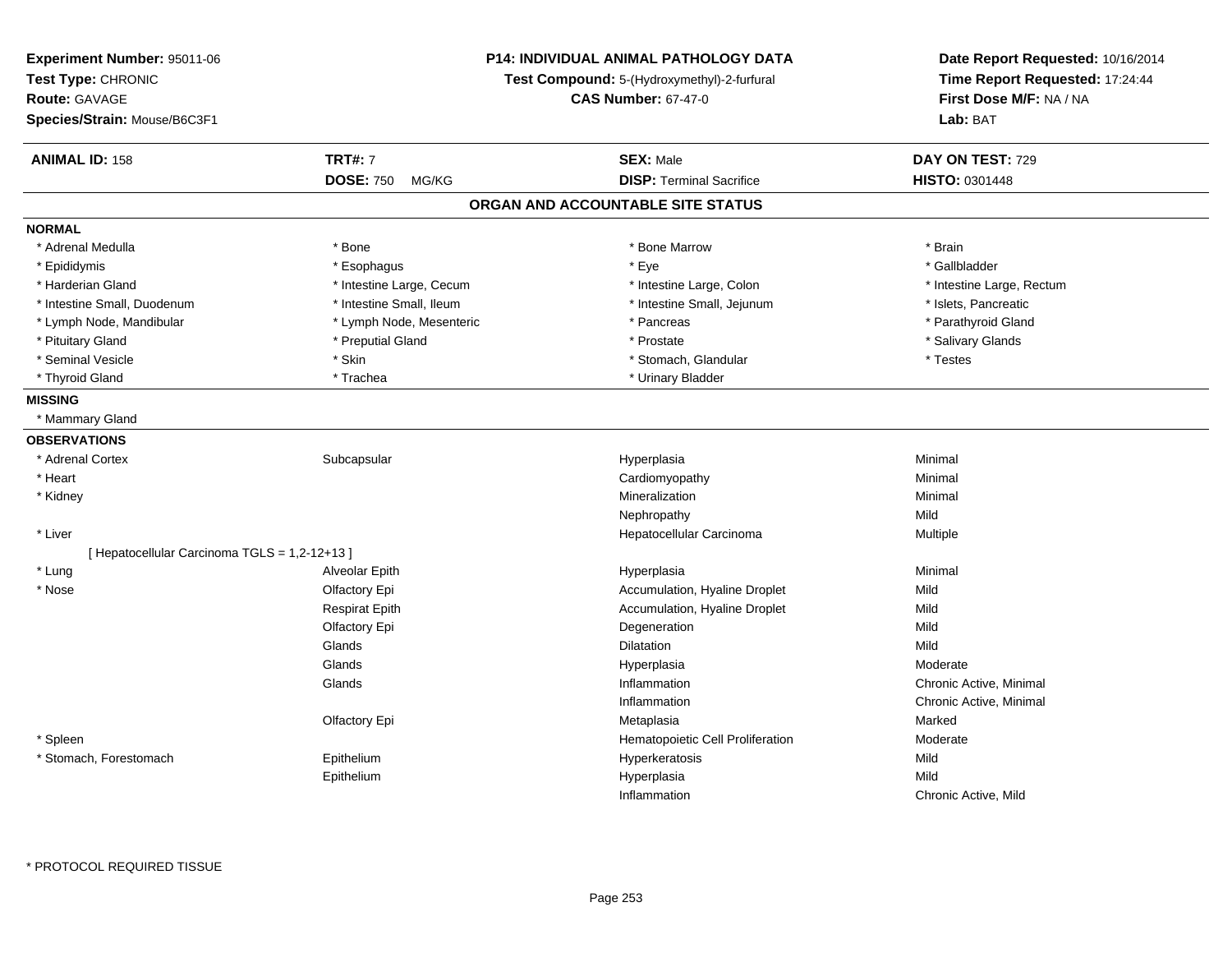| Experiment Number: 95011-06<br><b>Test Type: CHRONIC</b> |                                                                               | <b>P14: INDIVIDUAL ANIMAL PATHOLOGY DATA</b> | Date Report Requested: 10/16/2014<br>Time Report Requested: 17:24:44 |  |
|----------------------------------------------------------|-------------------------------------------------------------------------------|----------------------------------------------|----------------------------------------------------------------------|--|
|                                                          |                                                                               | Test Compound: 5-(Hydroxymethyl)-2-furfural  |                                                                      |  |
| <b>Route: GAVAGE</b>                                     |                                                                               | <b>CAS Number: 67-47-0</b>                   | First Dose M/F: NA / NA                                              |  |
| Species/Strain: Mouse/B6C3F1                             |                                                                               |                                              | Lab: BAT                                                             |  |
| <b>ANIMAL ID: 158</b>                                    | <b>TRT#: 7</b>                                                                | <b>SEX: Male</b>                             | DAY ON TEST: 729                                                     |  |
|                                                          | <b>DOSE: 750</b><br>MG/KG                                                     | <b>DISP:</b> Terminal Sacrifice              | <b>HISTO: 0301448</b>                                                |  |
|                                                          |                                                                               | ORGAN AND ACCOUNTABLE SITE STATUS            |                                                                      |  |
| [Hyperplasia TGLS = 3-14]                                |                                                                               |                                              |                                                                      |  |
| * Testes                                                 |                                                                               |                                              |                                                                      |  |
|                                                          | Note: Rete testis with adjacent tubuli recti - bilateral - normal, not coded. |                                              |                                                                      |  |
| * Thymus                                                 |                                                                               | Cyst                                         | Mild                                                                 |  |
| PRIMARY CAUSE OF DEATH                                   |                                                                               |                                              |                                                                      |  |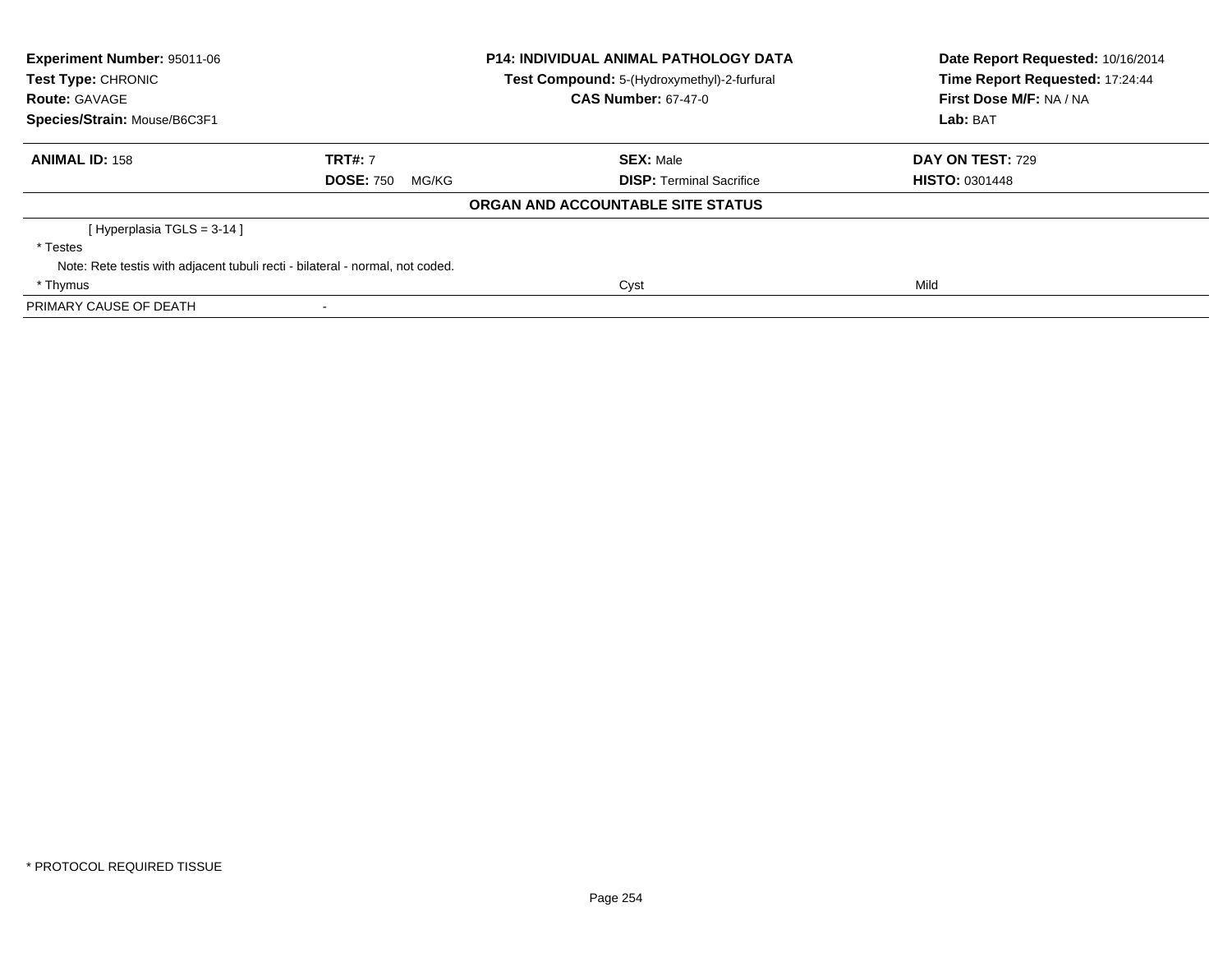| Experiment Number: 95011-06<br>Test Type: CHRONIC<br>Route: GAVAGE<br>Species/Strain: Mouse/B6C3F1 |                                                                                 | <b>P14: INDIVIDUAL ANIMAL PATHOLOGY DATA</b><br>Test Compound: 5-(Hydroxymethyl)-2-furfural<br><b>CAS Number: 67-47-0</b> | Date Report Requested: 10/16/2014<br>Time Report Requested: 17:24:44<br>First Dose M/F: NA / NA<br>Lab: BAT |
|----------------------------------------------------------------------------------------------------|---------------------------------------------------------------------------------|---------------------------------------------------------------------------------------------------------------------------|-------------------------------------------------------------------------------------------------------------|
| <b>ANIMAL ID: 159</b>                                                                              | <b>TRT#: 7</b>                                                                  | <b>SEX: Male</b>                                                                                                          | DAY ON TEST: 730                                                                                            |
|                                                                                                    | <b>DOSE: 750</b><br>MG/KG                                                       | <b>DISP: Terminal Sacrifice</b>                                                                                           | HISTO: 0301449                                                                                              |
|                                                                                                    |                                                                                 | ORGAN AND ACCOUNTABLE SITE STATUS                                                                                         |                                                                                                             |
| <b>NORMAL</b>                                                                                      |                                                                                 |                                                                                                                           |                                                                                                             |
| * Adrenal Medulla                                                                                  | * Bone                                                                          | * Bone Marrow                                                                                                             | * Epididymis                                                                                                |
| * Esophagus                                                                                        | $*$ Eye                                                                         | * Gallbladder                                                                                                             | * Heart                                                                                                     |
| * Intestine Large, Cecum                                                                           | * Intestine Large, Colon                                                        | * Intestine Large, Rectum                                                                                                 | * Intestine Small, Duodenum                                                                                 |
| * Intestine Small, Ileum                                                                           | * Intestine Small, Jejunum                                                      | * Islets, Pancreatic                                                                                                      | * Lung                                                                                                      |
| * Lymph Node, Mandibular                                                                           | * Lymph Node, Mesenteric                                                        | * Pancreas                                                                                                                | * Parathyroid Gland                                                                                         |
| * Pituitary Gland                                                                                  | * Prostate                                                                      | * Salivary Glands                                                                                                         | * Seminal Vesicle                                                                                           |
| * Skin                                                                                             | * Spleen                                                                        | * Stomach, Glandular                                                                                                      | * Testes                                                                                                    |
| * Trachea                                                                                          | * Urinary Bladder                                                               |                                                                                                                           |                                                                                                             |
| <b>MISSING</b>                                                                                     |                                                                                 |                                                                                                                           |                                                                                                             |
| * Mammary Gland                                                                                    |                                                                                 |                                                                                                                           |                                                                                                             |
| <b>OBSERVATIONS</b>                                                                                |                                                                                 |                                                                                                                           |                                                                                                             |
| * Adrenal Cortex                                                                                   | Subcapsular                                                                     | Hyperplasia                                                                                                               | Minimal                                                                                                     |
| * Brain                                                                                            |                                                                                 | Degeneration                                                                                                              | Marked                                                                                                      |
|                                                                                                    | Note: LESION IS AROUND OLFACTORY BULB ON NOSE LEVEL 3. THIS LOOKS LIKE MALACIA. | Note: OTHER BRAIN CHANGES DIAGNOSED BY THE REVIEWING PATHOLOGIST WILL REFER TO THIS AREA OF THE BRAIN.                    |                                                                                                             |
| * Harderian Gland                                                                                  |                                                                                 | Adenoma                                                                                                                   |                                                                                                             |
| [Adenoma TGLS = $1-9$ ]                                                                            |                                                                                 |                                                                                                                           |                                                                                                             |
| * Kidney                                                                                           |                                                                                 | Mineralization                                                                                                            | Minimal                                                                                                     |
|                                                                                                    |                                                                                 | Nephropathy                                                                                                               | Minimal                                                                                                     |
| * Liver                                                                                            |                                                                                 | Inflammation                                                                                                              | Chronic Active, Minimal                                                                                     |
|                                                                                                    | Hepatocyte                                                                      | Vacuolization Cytoplasmic                                                                                                 | Minimal                                                                                                     |
| * Nose                                                                                             | Olfactory Epi                                                                   | Accumulation, Hyaline Droplet                                                                                             | Minimal                                                                                                     |
|                                                                                                    | <b>Respirat Epith</b>                                                           | Accumulation, Hyaline Droplet                                                                                             | Minimal                                                                                                     |
|                                                                                                    | Glands                                                                          | Dilatation                                                                                                                | Mild                                                                                                        |
|                                                                                                    | Glands                                                                          | Hyperplasia                                                                                                               | Moderate                                                                                                    |
|                                                                                                    | Glands                                                                          | Inflammation                                                                                                              | Chronic Active, Mild                                                                                        |
|                                                                                                    |                                                                                 | Inflammation                                                                                                              | Chronic Active, Minimal                                                                                     |
|                                                                                                    | Olfactory Epi                                                                   | Metaplasia                                                                                                                | Marked                                                                                                      |
| * Preputial Gland                                                                                  | Duct                                                                            | Ectasia                                                                                                                   | Mild                                                                                                        |
| [ Ectasia TGLS = $2-8$ ]                                                                           |                                                                                 |                                                                                                                           |                                                                                                             |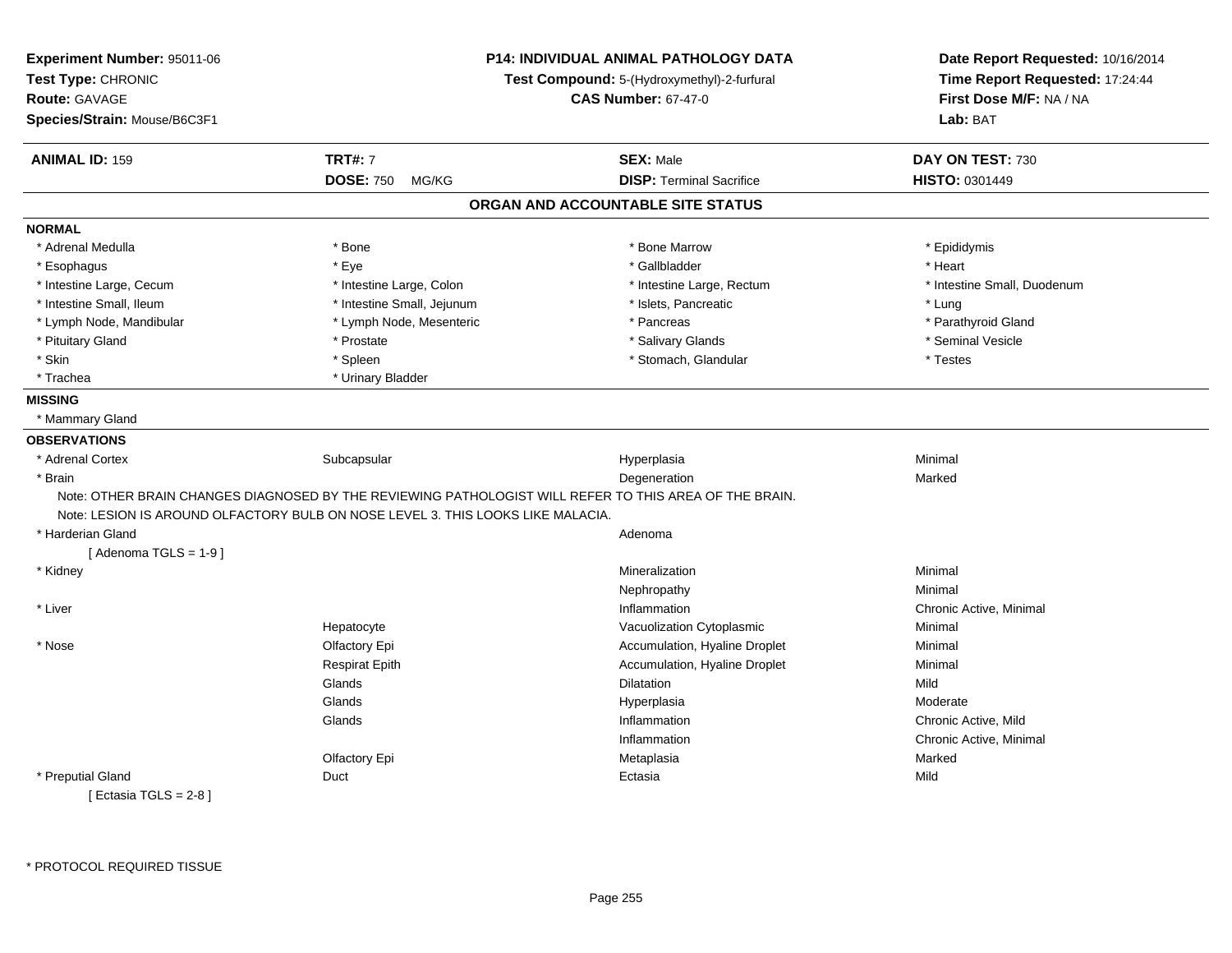| <b>Experiment Number: 95011-06</b><br>Test Type: CHRONIC<br><b>Route: GAVAGE</b><br>Species/Strain: Mouse/B6C3F1 |                           | <b>P14: INDIVIDUAL ANIMAL PATHOLOGY DATA</b><br><b>Test Compound:</b> 5-(Hydroxymethyl)-2-furfural<br><b>CAS Number: 67-47-0</b> | Date Report Requested: 10/16/2014<br>Time Report Requested: 17:24:44<br>First Dose M/F: NA / NA |
|------------------------------------------------------------------------------------------------------------------|---------------------------|----------------------------------------------------------------------------------------------------------------------------------|-------------------------------------------------------------------------------------------------|
|                                                                                                                  |                           |                                                                                                                                  | Lab: BAT                                                                                        |
| <b>ANIMAL ID: 159</b>                                                                                            | <b>TRT#: 7</b>            | <b>SEX: Male</b>                                                                                                                 | DAY ON TEST: 730                                                                                |
|                                                                                                                  | <b>DOSE: 750</b><br>MG/KG | <b>DISP:</b> Terminal Sacrifice                                                                                                  | <b>HISTO: 0301449</b>                                                                           |
|                                                                                                                  |                           | ORGAN AND ACCOUNTABLE SITE STATUS                                                                                                |                                                                                                 |
| * Stomach, Forestomach                                                                                           |                           | Squamous Cell Papilloma                                                                                                          |                                                                                                 |
| [Squamous Cell Papilloma TGLS = 3-12]                                                                            |                           |                                                                                                                                  |                                                                                                 |
| * Testes                                                                                                         |                           |                                                                                                                                  |                                                                                                 |
| Note: Rete testis with adjacent tubuli recti - unilateral - normal, not coded.                                   |                           |                                                                                                                                  |                                                                                                 |
| * Thymus                                                                                                         |                           | Atrophy                                                                                                                          | Moderate                                                                                        |
|                                                                                                                  |                           | Cyst                                                                                                                             | Minimal                                                                                         |
| * Thyroid Gland                                                                                                  | Follicle                  | Degeneration                                                                                                                     | Minimal                                                                                         |
|                                                                                                                  | <b>Follicular Cel</b>     | Hyperplasia                                                                                                                      | Minimal                                                                                         |
| PRIMARY CAUSE OF DEATH                                                                                           |                           |                                                                                                                                  |                                                                                                 |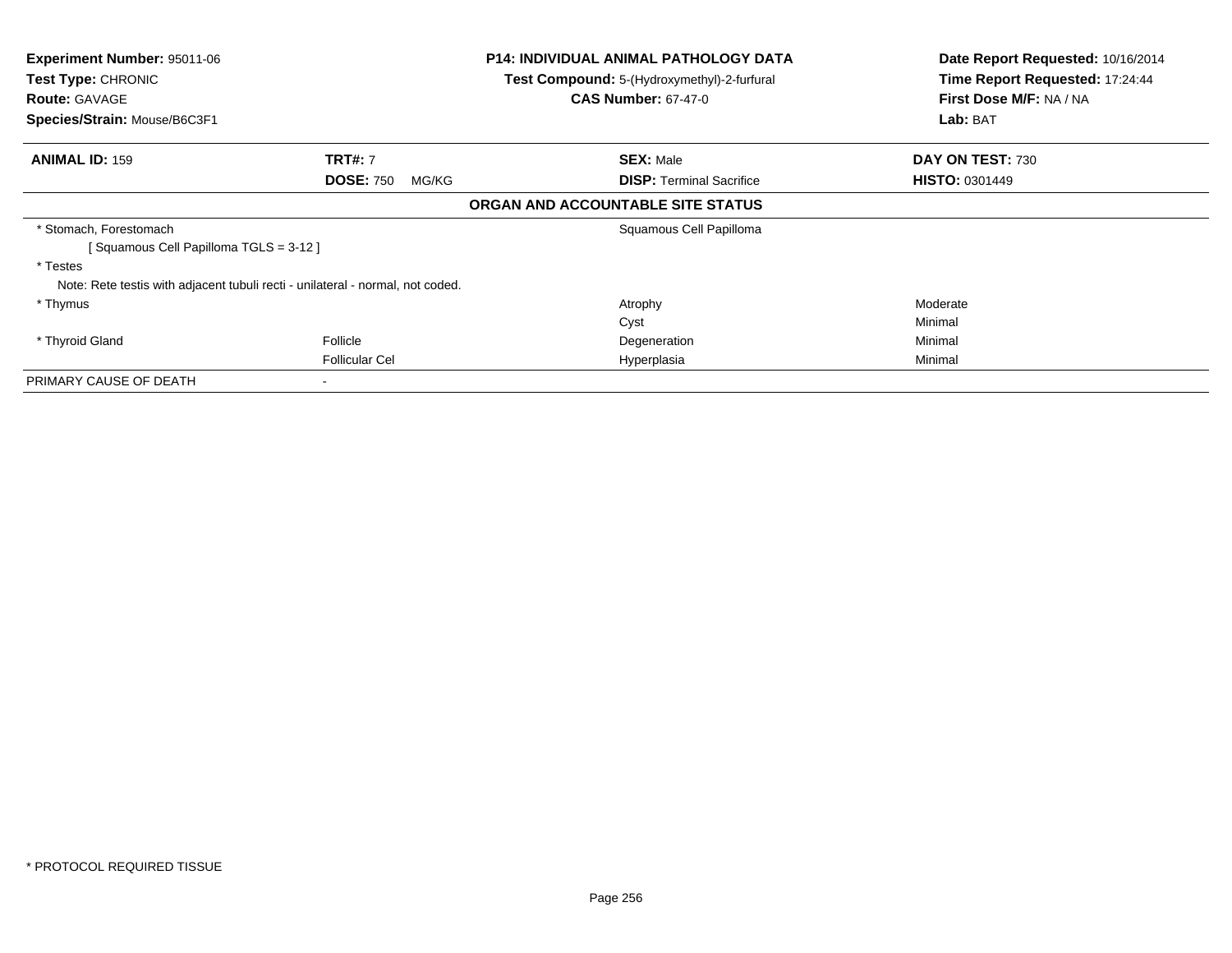| Experiment Number: 95011-06<br>Test Type: CHRONIC<br><b>Route: GAVAGE</b><br>Species/Strain: Mouse/B6C3F1 | <b>P14: INDIVIDUAL ANIMAL PATHOLOGY DATA</b><br>Test Compound: 5-(Hydroxymethyl)-2-furfural<br><b>CAS Number: 67-47-0</b> |                                   | Date Report Requested: 10/16/2014<br>Time Report Requested: 17:24:44<br>First Dose M/F: NA / NA<br>Lab: BAT |
|-----------------------------------------------------------------------------------------------------------|---------------------------------------------------------------------------------------------------------------------------|-----------------------------------|-------------------------------------------------------------------------------------------------------------|
| <b>ANIMAL ID: 160</b>                                                                                     | <b>TRT#: 7</b>                                                                                                            | <b>SEX: Male</b>                  | DAY ON TEST: 729                                                                                            |
|                                                                                                           | <b>DOSE: 750</b><br>MG/KG                                                                                                 | <b>DISP: Terminal Sacrifice</b>   | HISTO: 0301450                                                                                              |
|                                                                                                           |                                                                                                                           | ORGAN AND ACCOUNTABLE SITE STATUS |                                                                                                             |
| <b>NORMAL</b>                                                                                             |                                                                                                                           |                                   |                                                                                                             |
| * Adrenal Medulla                                                                                         | * Bone                                                                                                                    | * Bone Marrow                     | * Brain                                                                                                     |
| * Epididymis                                                                                              | * Esophagus                                                                                                               | * Eye                             | * Gallbladder                                                                                               |
| * Harderian Gland                                                                                         | * Heart                                                                                                                   | * Intestine Large, Cecum          | * Intestine Large, Colon                                                                                    |
| * Intestine Large, Rectum                                                                                 | * Intestine Small, Duodenum                                                                                               | * Intestine Small, Ileum          | * Intestine Small, Jejunum                                                                                  |
| * Islets, Pancreatic                                                                                      | * Lung                                                                                                                    | * Lymph Node, Mandibular          | * Lymph Node, Mesenteric                                                                                    |
| Oral Mucosa                                                                                               | * Pancreas                                                                                                                | * Parathyroid Gland               | * Preputial Gland                                                                                           |
| * Prostate                                                                                                | * Salivary Glands                                                                                                         | * Seminal Vesicle                 | * Skin                                                                                                      |
| * Spleen                                                                                                  | * Stomach, Forestomach                                                                                                    | * Stomach, Glandular              | * Thyroid Gland                                                                                             |
| * Trachea                                                                                                 | * Urinary Bladder                                                                                                         |                                   |                                                                                                             |
| <b>MISSING</b>                                                                                            |                                                                                                                           |                                   |                                                                                                             |
| * Mammary Gland                                                                                           |                                                                                                                           |                                   |                                                                                                             |
| <b>OBSERVATIONS</b>                                                                                       |                                                                                                                           |                                   |                                                                                                             |
| * Adrenal Cortex                                                                                          | Subcapsular                                                                                                               | Hyperplasia                       | Mild                                                                                                        |
| * Kidney                                                                                                  |                                                                                                                           | Mineralization                    | Minimal                                                                                                     |
|                                                                                                           |                                                                                                                           | Nephropathy                       | Minimal                                                                                                     |
| * Liver                                                                                                   |                                                                                                                           | Inflammation                      | Chronic Active, Minimal                                                                                     |
| * Nose                                                                                                    | Olfactory Epi                                                                                                             | Accumulation, Hyaline Droplet     | Minimal                                                                                                     |
|                                                                                                           | <b>Respirat Epith</b>                                                                                                     | Accumulation, Hyaline Droplet     | Minimal                                                                                                     |
|                                                                                                           | Glands                                                                                                                    | Dilatation                        | Mild                                                                                                        |
|                                                                                                           | Glands                                                                                                                    | Hyperplasia                       | Moderate                                                                                                    |
|                                                                                                           | Glands                                                                                                                    | Inflammation                      | Chronic Active, Mild                                                                                        |
|                                                                                                           |                                                                                                                           | Inflammation                      | Chronic Active, Minimal                                                                                     |
|                                                                                                           | Olfactory Epi                                                                                                             | Metaplasia                        | Marked                                                                                                      |
| * Pituitary Gland                                                                                         | <b>Pars Distalis</b>                                                                                                      | Cyst                              | Mild                                                                                                        |
| * Testes                                                                                                  | <b>Interstit Cell</b>                                                                                                     | Adenoma                           |                                                                                                             |
| [Adenoma TGLS = $1-7$ ]                                                                                   |                                                                                                                           |                                   |                                                                                                             |
| * Thymus                                                                                                  |                                                                                                                           | Atrophy                           | Moderate                                                                                                    |
|                                                                                                           |                                                                                                                           | Cyst                              | Minimal                                                                                                     |
| PRIMARY CAUSE OF DEATH                                                                                    |                                                                                                                           |                                   |                                                                                                             |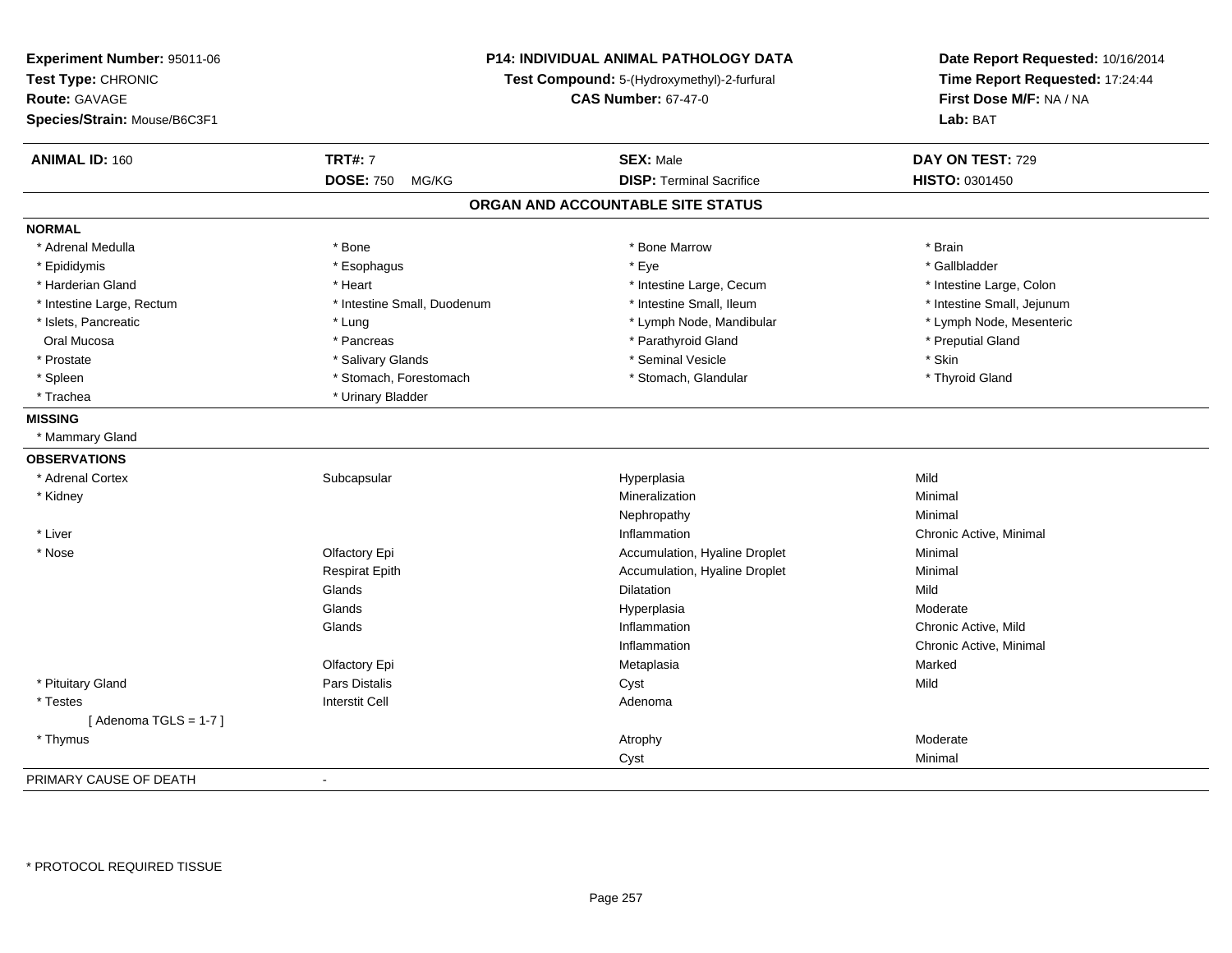| <b>P14: INDIVIDUAL ANIMAL PATHOLOGY DATA</b><br>Test Compound: 5-(Hydroxymethyl)-2-furfural<br><b>CAS Number: 67-47-0</b> |                               | Date Report Requested: 10/16/2014<br>Time Report Requested: 17:24:44<br>First Dose M/F: NA / NA |  |
|---------------------------------------------------------------------------------------------------------------------------|-------------------------------|-------------------------------------------------------------------------------------------------|--|
|                                                                                                                           |                               |                                                                                                 |  |
| <b>TRT#: 7</b>                                                                                                            | <b>SEX: Male</b>              | DAY ON TEST: 436                                                                                |  |
| <b>DOSE: 750</b><br>MG/KG                                                                                                 | <b>DISP: Natural Death</b>    | HISTO: 0301451                                                                                  |  |
|                                                                                                                           |                               |                                                                                                 |  |
|                                                                                                                           |                               |                                                                                                 |  |
| * Adrenal Medulla                                                                                                         | * Bone                        | * Bone Marrow                                                                                   |  |
| * Epididymis                                                                                                              | * Esophagus                   | * Eve                                                                                           |  |
| * Harderian Gland                                                                                                         | * Heart                       | * Intestine Large, Cecum                                                                        |  |
| * Intestine Large, Rectum                                                                                                 | * Intestine Small, Duodenum   | * Intestine Small, Ileum                                                                        |  |
| * Islets, Pancreatic                                                                                                      | * Kidney                      | * Lung                                                                                          |  |
| * Lymph Node, Mesenteric                                                                                                  | * Pancreas                    | * Parathyroid Gland                                                                             |  |
| * Preputial Gland                                                                                                         | * Prostate                    | * Salivary Glands                                                                               |  |
| * Skin                                                                                                                    | * Spleen                      | * Stomach, Forestomach                                                                          |  |
| * Testes                                                                                                                  | * Trachea                     | * Urinary Bladder                                                                               |  |
|                                                                                                                           |                               |                                                                                                 |  |
|                                                                                                                           |                               |                                                                                                 |  |
|                                                                                                                           |                               |                                                                                                 |  |
| Hepatocyte                                                                                                                | Vacuolization Cytoplasmic     | Moderate                                                                                        |  |
| <b>Respirat Epith</b>                                                                                                     | Accumulation, Hyaline Droplet | Minimal                                                                                         |  |
| Olfactory Epi                                                                                                             | Degeneration                  | Moderate                                                                                        |  |
| Glands                                                                                                                    | <b>Dilatation</b>             | Mild                                                                                            |  |
| Glands                                                                                                                    | Hyperplasia                   | Mild                                                                                            |  |
| Glands                                                                                                                    | Inflammation                  | Chronic Active, Minimal                                                                         |  |
|                                                                                                                           | Inflammation                  | Chronic Active, Minimal                                                                         |  |
| Olfactory Epi                                                                                                             | Metaplasia                    | Moderate                                                                                        |  |
|                                                                                                                           | Cyst                          | Minimal                                                                                         |  |
| Follicle                                                                                                                  | Degeneration                  | Minimal                                                                                         |  |
| - UNCERTAIN                                                                                                               |                               |                                                                                                 |  |
|                                                                                                                           |                               | ORGAN AND ACCOUNTABLE SITE STATUS                                                               |  |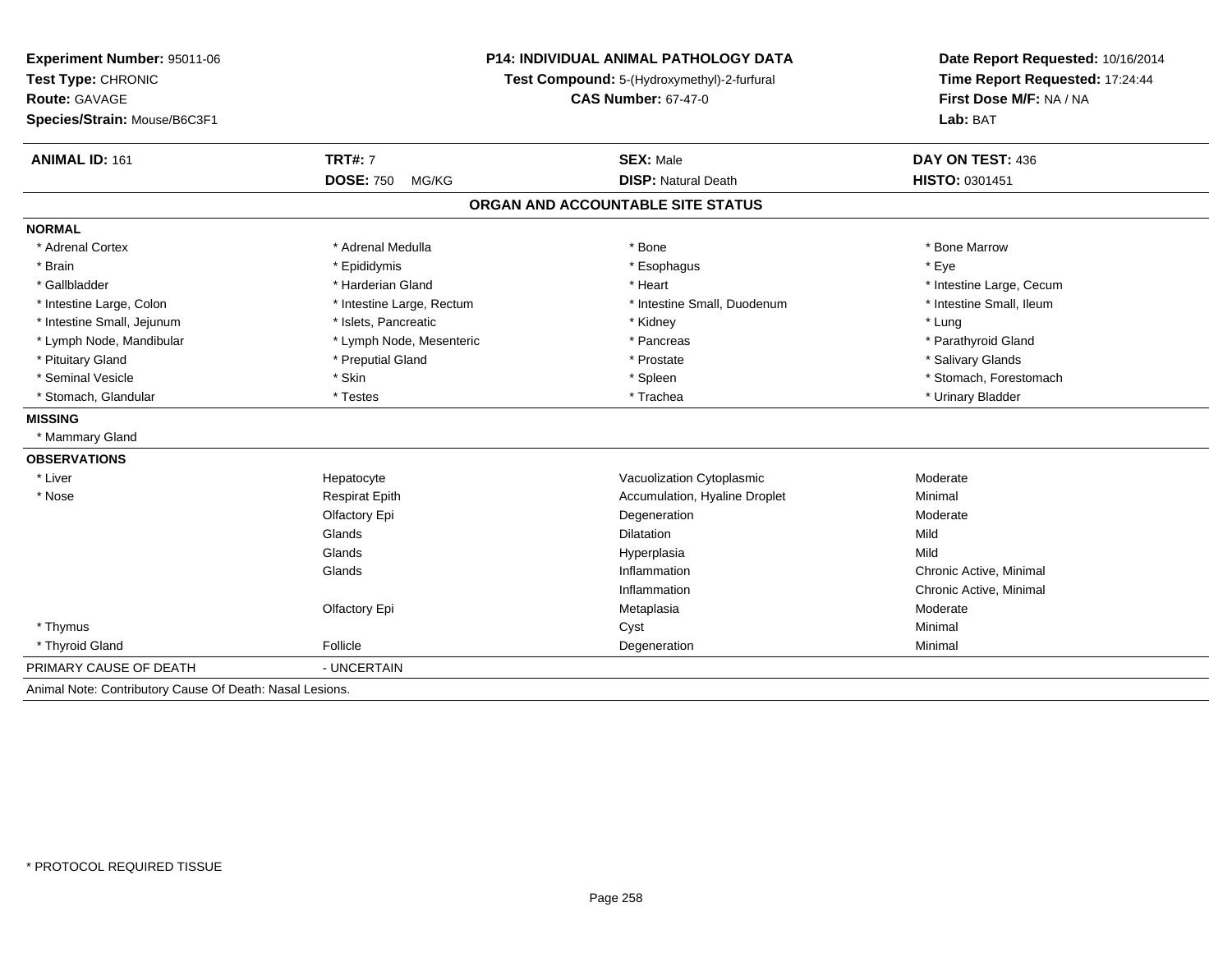| Experiment Number: 95011-06                              | <b>P14: INDIVIDUAL ANIMAL PATHOLOGY DATA</b><br>Test Compound: 5-(Hydroxymethyl)-2-furfural |                                   | Date Report Requested: 10/16/2014<br>Time Report Requested: 17:24:44 |
|----------------------------------------------------------|---------------------------------------------------------------------------------------------|-----------------------------------|----------------------------------------------------------------------|
| Test Type: CHRONIC                                       |                                                                                             |                                   |                                                                      |
| Route: GAVAGE                                            |                                                                                             | <b>CAS Number: 67-47-0</b>        | First Dose M/F: NA / NA                                              |
| Species/Strain: Mouse/B6C3F1                             |                                                                                             |                                   | Lab: BAT                                                             |
| <b>ANIMAL ID: 162</b>                                    | <b>TRT#: 7</b>                                                                              | <b>SEX: Male</b>                  | DAY ON TEST: 412                                                     |
|                                                          | <b>DOSE: 750</b><br>MG/KG                                                                   | <b>DISP: Natural Death</b>        | HISTO: 0301452                                                       |
|                                                          |                                                                                             | ORGAN AND ACCOUNTABLE SITE STATUS |                                                                      |
| <b>NORMAL</b>                                            |                                                                                             |                                   |                                                                      |
| * Adrenal Medulla                                        | * Bone                                                                                      | * Bone Marrow                     | * Brain                                                              |
| * Epididymis                                             | * Esophagus                                                                                 | * Eye                             | * Gallbladder                                                        |
| * Harderian Gland                                        | * Heart                                                                                     | * Intestine Large, Cecum          | * Intestine Large, Colon                                             |
| * Intestine Large, Rectum                                | * Intestine Small, Duodenum                                                                 | * Intestine Small, Ileum          | * Intestine Small, Jejunum                                           |
| * Islets, Pancreatic                                     | * Kidney                                                                                    | * Lung                            | * Lymph Node, Mandibular                                             |
| * Lymph Node, Mesenteric                                 | * Pancreas                                                                                  | * Parathyroid Gland               | * Pituitary Gland                                                    |
| * Preputial Gland                                        | * Prostate                                                                                  | * Salivary Glands                 | * Seminal Vesicle                                                    |
| * Skin                                                   | * Spleen                                                                                    | * Stomach, Glandular              | * Testes                                                             |
| * Thymus                                                 | * Thyroid Gland                                                                             | * Trachea                         | * Urinary Bladder                                                    |
| <b>MISSING</b>                                           |                                                                                             |                                   |                                                                      |
| * Mammary Gland                                          |                                                                                             |                                   |                                                                      |
| <b>OBSERVATIONS</b>                                      |                                                                                             |                                   |                                                                      |
| * Adrenal Cortex                                         | Subcapsular                                                                                 | Hyperplasia                       | Minimal                                                              |
| * Liver                                                  | Hepatocyte                                                                                  | Vacuolization Cytoplasmic         | Minimal                                                              |
| * Nose                                                   | Olfactory Epi                                                                               | Degeneration                      | Marked                                                               |
|                                                          | Glands                                                                                      | <b>Dilatation</b>                 | Mild                                                                 |
|                                                          | Glands                                                                                      | Hyperplasia                       | Mild                                                                 |
|                                                          |                                                                                             | Inflammation                      | Chronic Active, Minimal                                              |
|                                                          | Olfactory Epi                                                                               | Metaplasia                        | Mild                                                                 |
| * Stomach. Forestomach                                   | Epithelium                                                                                  | Hyperkeratosis                    | Mild                                                                 |
| PRIMARY CAUSE OF DEATH                                   | - UNCERTAIN                                                                                 |                                   |                                                                      |
| Animal Note: Contributory Cause Of death: Nasal Lesions. |                                                                                             |                                   |                                                                      |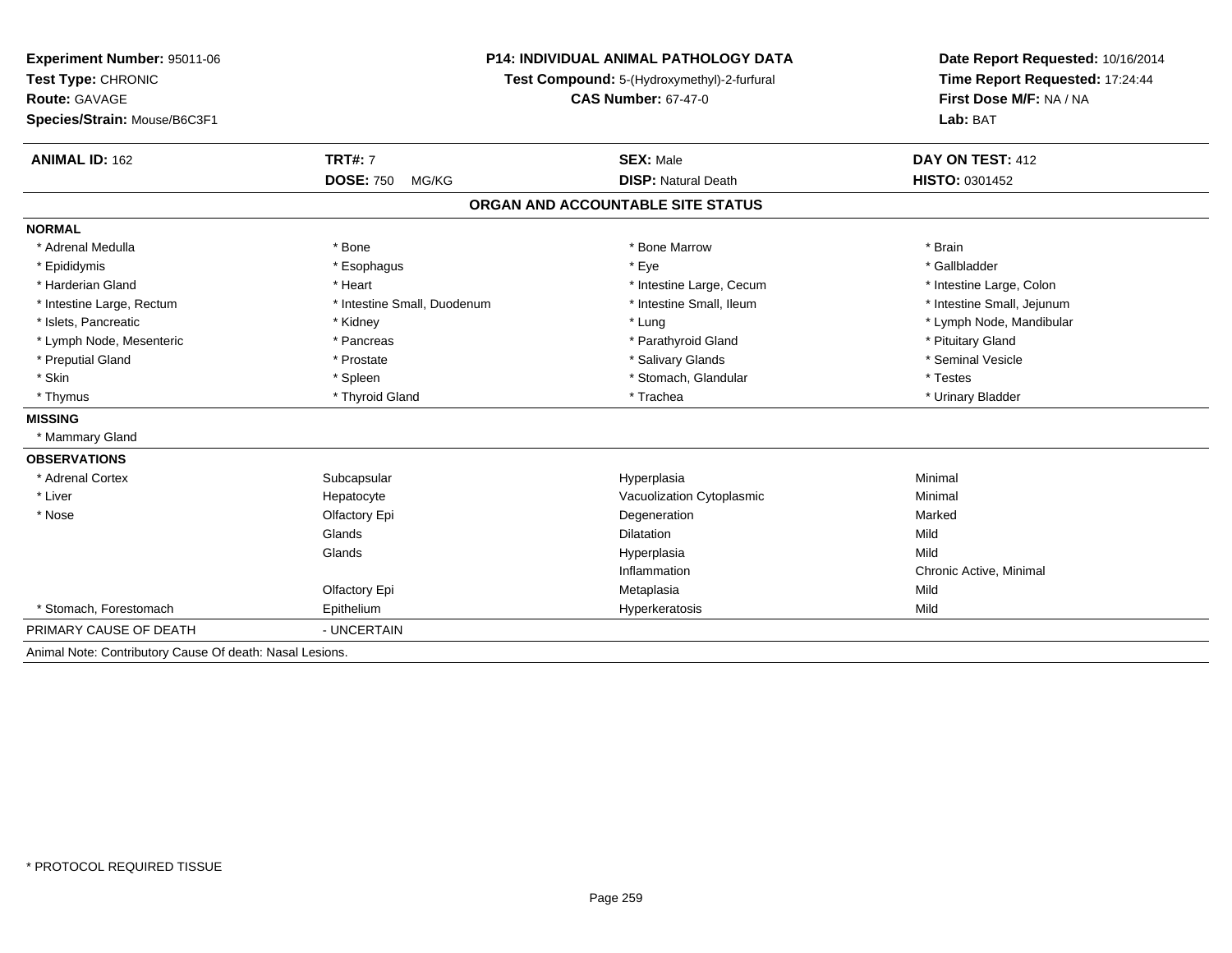| Experiment Number: 95011-06<br>Test Type: CHRONIC<br><b>Route: GAVAGE</b><br>Species/Strain: Mouse/B6C3F1 |                             | <b>P14: INDIVIDUAL ANIMAL PATHOLOGY DATA</b><br>Test Compound: 5-(Hydroxymethyl)-2-furfural<br><b>CAS Number: 67-47-0</b> | Date Report Requested: 10/16/2014<br>Time Report Requested: 17:24:44<br>First Dose M/F: NA / NA<br>Lab: BAT |
|-----------------------------------------------------------------------------------------------------------|-----------------------------|---------------------------------------------------------------------------------------------------------------------------|-------------------------------------------------------------------------------------------------------------|
| ANIMAL ID: 163                                                                                            | <b>TRT#: 7</b>              | <b>SEX: Male</b>                                                                                                          | DAY ON TEST: 643                                                                                            |
|                                                                                                           | <b>DOSE: 750</b><br>MG/KG   | <b>DISP: Natural Death</b>                                                                                                | HISTO: 0301453                                                                                              |
|                                                                                                           |                             | ORGAN AND ACCOUNTABLE SITE STATUS                                                                                         |                                                                                                             |
| <b>NORMAL</b>                                                                                             |                             |                                                                                                                           |                                                                                                             |
| * Adrenal Medulla                                                                                         | * Bone                      | * Bone Marrow                                                                                                             | * Brain                                                                                                     |
| * Epididymis                                                                                              | * Esophagus                 | * Eye                                                                                                                     | * Gallbladder                                                                                               |
| * Harderian Gland                                                                                         | * Heart                     | * Intestine Large, Cecum                                                                                                  | * Intestine Large, Colon                                                                                    |
| * Intestine Large, Rectum                                                                                 | * Intestine Small, Duodenum | * Intestine Small, Ileum                                                                                                  | * Intestine Small, Jejunum                                                                                  |
| * Islets, Pancreatic                                                                                      | * Lung                      | * Lymph Node, Mandibular                                                                                                  | * Lymph Node, Mesenteric                                                                                    |
| * Pancreas                                                                                                | * Parathyroid Gland         | * Pituitary Gland                                                                                                         | * Preputial Gland                                                                                           |
| * Prostate                                                                                                | * Salivary Glands           | * Seminal Vesicle                                                                                                         | * Skin                                                                                                      |
| * Spleen                                                                                                  | * Stomach, Forestomach      | * Stomach, Glandular                                                                                                      | * Testes                                                                                                    |
| * Thymus                                                                                                  | * Trachea                   | * Urinary Bladder                                                                                                         |                                                                                                             |
| <b>MISSING</b>                                                                                            |                             |                                                                                                                           |                                                                                                             |
| * Mammary Gland                                                                                           |                             |                                                                                                                           |                                                                                                             |
| <b>OBSERVATIONS</b>                                                                                       |                             |                                                                                                                           |                                                                                                             |
| * Adrenal Cortex                                                                                          | Subcapsular                 | Hyperplasia                                                                                                               | Minimal                                                                                                     |
| * Kidney                                                                                                  |                             | Mineralization                                                                                                            | Minimal                                                                                                     |
|                                                                                                           |                             | Nephropathy                                                                                                               | Minimal                                                                                                     |
| * Liver                                                                                                   |                             | Inflammation                                                                                                              | Chronic Active, Minimal                                                                                     |
| * Nose                                                                                                    | Olfactory Epi               | Accumulation, Hyaline Droplet                                                                                             | Mild                                                                                                        |
|                                                                                                           | <b>Respirat Epith</b>       | Accumulation, Hyaline Droplet                                                                                             | Mild                                                                                                        |
|                                                                                                           | Olfactory Epi               | Degeneration                                                                                                              | Moderate                                                                                                    |
|                                                                                                           | Glands                      | Dilatation                                                                                                                | Moderate                                                                                                    |
|                                                                                                           | Glands                      | Hyperplasia                                                                                                               | Marked                                                                                                      |
|                                                                                                           | Glands                      | Inflammation                                                                                                              | Chronic Active, Moderate                                                                                    |
|                                                                                                           |                             | Inflammation                                                                                                              | Chronic Active, Mild                                                                                        |
|                                                                                                           | Olfactory Epi               | Metaplasia                                                                                                                | Marked                                                                                                      |
| * Thyroid Gland                                                                                           | <b>Follicular Cel</b>       | Hyperplasia                                                                                                               | Minimal                                                                                                     |
| PRIMARY CAUSE OF DEATH                                                                                    | - UNCERTAIN                 |                                                                                                                           |                                                                                                             |
| Animal Note: Contributory Cause Of Death: Nasal Lesions.                                                  |                             |                                                                                                                           |                                                                                                             |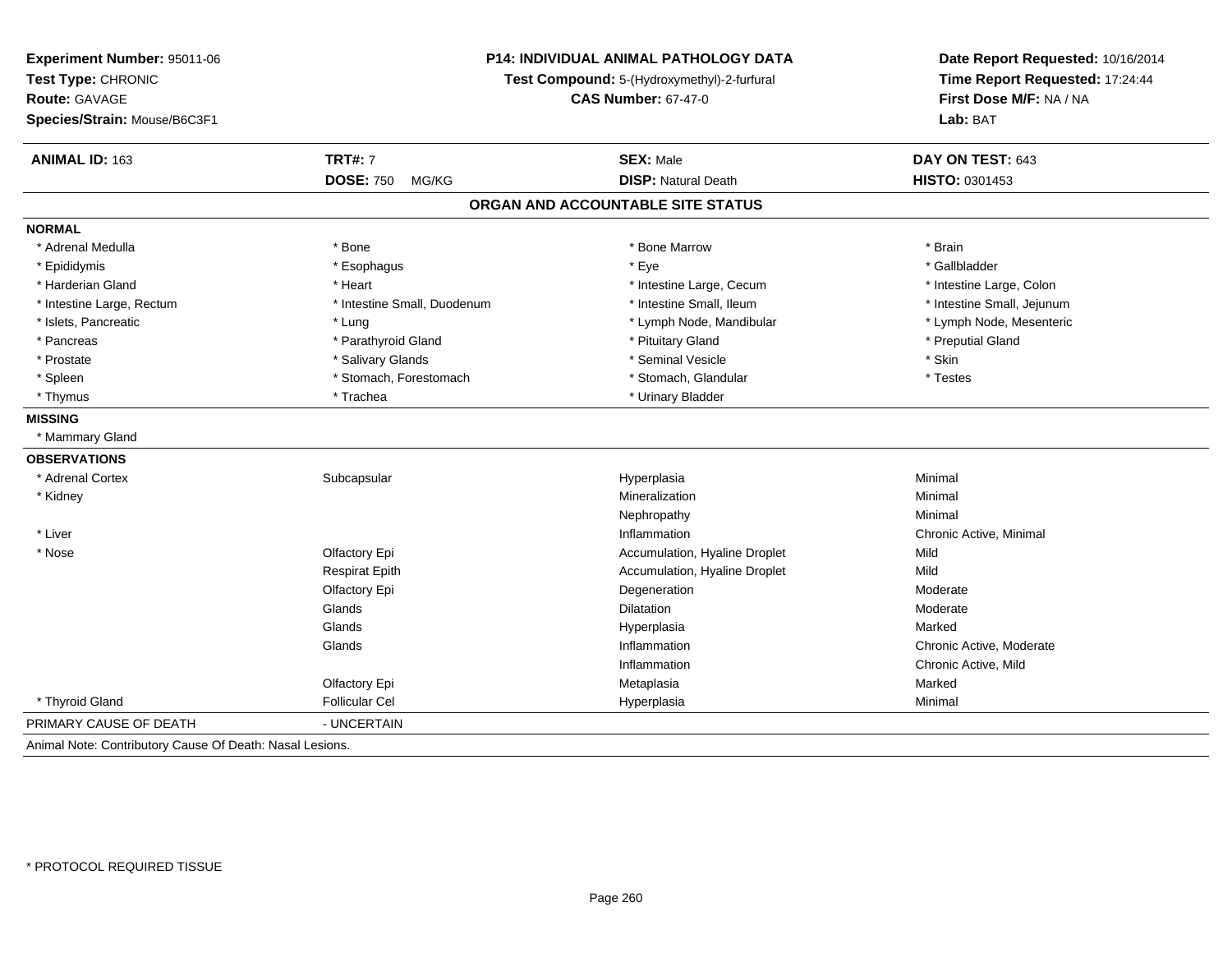| Experiment Number: 95011-06<br>Test Type: CHRONIC<br>Route: GAVAGE<br>Species/Strain: Mouse/B6C3F1 |                             | <b>P14: INDIVIDUAL ANIMAL PATHOLOGY DATA</b><br>Test Compound: 5-(Hydroxymethyl)-2-furfural<br><b>CAS Number: 67-47-0</b> | Date Report Requested: 10/16/2014<br>Time Report Requested: 17:24:44<br>First Dose M/F: NA / NA<br>Lab: BAT |  |
|----------------------------------------------------------------------------------------------------|-----------------------------|---------------------------------------------------------------------------------------------------------------------------|-------------------------------------------------------------------------------------------------------------|--|
| <b>ANIMAL ID: 164</b>                                                                              | <b>TRT#: 7</b>              | <b>SEX: Male</b>                                                                                                          | DAY ON TEST: 510                                                                                            |  |
|                                                                                                    | <b>DOSE: 750</b><br>MG/KG   | <b>DISP: Natural Death</b>                                                                                                | <b>HISTO: 0301454</b>                                                                                       |  |
|                                                                                                    |                             | ORGAN AND ACCOUNTABLE SITE STATUS                                                                                         |                                                                                                             |  |
| <b>NORMAL</b>                                                                                      |                             |                                                                                                                           |                                                                                                             |  |
| * Adrenal Medulla                                                                                  | * Bone                      | * Bone Marrow                                                                                                             | * Brain                                                                                                     |  |
| * Epididymis                                                                                       | * Esophagus                 | * Eye                                                                                                                     | * Gallbladder                                                                                               |  |
| * Harderian Gland                                                                                  | * Heart                     | * Intestine Large, Cecum                                                                                                  | * Intestine Large, Colon                                                                                    |  |
| * Intestine Large, Rectum                                                                          | * Intestine Small, Duodenum | * Intestine Small, Ileum                                                                                                  | * Intestine Small, Jejunum                                                                                  |  |
| * Islets, Pancreatic                                                                               | * Kidney                    | * Liver                                                                                                                   | * Lung                                                                                                      |  |
| * Lymph Node, Mandibular                                                                           | * Lymph Node, Mesenteric    | * Pancreas                                                                                                                | * Parathyroid Gland                                                                                         |  |
| * Pituitary Gland                                                                                  | * Preputial Gland           | * Prostate                                                                                                                | * Salivary Glands                                                                                           |  |
| * Seminal Vesicle                                                                                  | * Skin                      | * Spleen                                                                                                                  | * Stomach, Forestomach                                                                                      |  |
| * Stomach, Glandular                                                                               | * Testes                    | * Thyroid Gland                                                                                                           | * Trachea                                                                                                   |  |
| * Urinary Bladder                                                                                  |                             |                                                                                                                           |                                                                                                             |  |
| <b>MISSING</b>                                                                                     |                             |                                                                                                                           |                                                                                                             |  |
| * Mammary Gland                                                                                    |                             |                                                                                                                           |                                                                                                             |  |
| <b>OBSERVATIONS</b>                                                                                |                             |                                                                                                                           |                                                                                                             |  |
| * Adrenal Cortex                                                                                   | Subcapsular                 | Hyperplasia                                                                                                               | Minimal                                                                                                     |  |
| * Nose                                                                                             | Olfactory Epi               | Accumulation, Hyaline Droplet                                                                                             | Minimal                                                                                                     |  |
|                                                                                                    | <b>Respirat Epith</b>       | Accumulation, Hyaline Droplet                                                                                             | Minimal                                                                                                     |  |
|                                                                                                    | Olfactory Epi               | Degeneration                                                                                                              | Moderate                                                                                                    |  |
|                                                                                                    | Glands                      | Dilatation                                                                                                                | Mild                                                                                                        |  |
|                                                                                                    | Glands                      | Hyperplasia                                                                                                               | Moderate                                                                                                    |  |
|                                                                                                    | Glands                      | Inflammation                                                                                                              | Chronic Active, Minimal                                                                                     |  |
|                                                                                                    |                             | Inflammation                                                                                                              | Chronic Active, Minimal                                                                                     |  |
|                                                                                                    | Olfactory Epi               | Metaplasia                                                                                                                | Marked                                                                                                      |  |
| * Thymus                                                                                           |                             | Cyst                                                                                                                      | Minimal                                                                                                     |  |
| PRIMARY CAUSE OF DEATH                                                                             | - UNCERTAIN                 |                                                                                                                           |                                                                                                             |  |
| Animal Note: Contributory Cause Of Death: Nasal Lesions.                                           |                             |                                                                                                                           |                                                                                                             |  |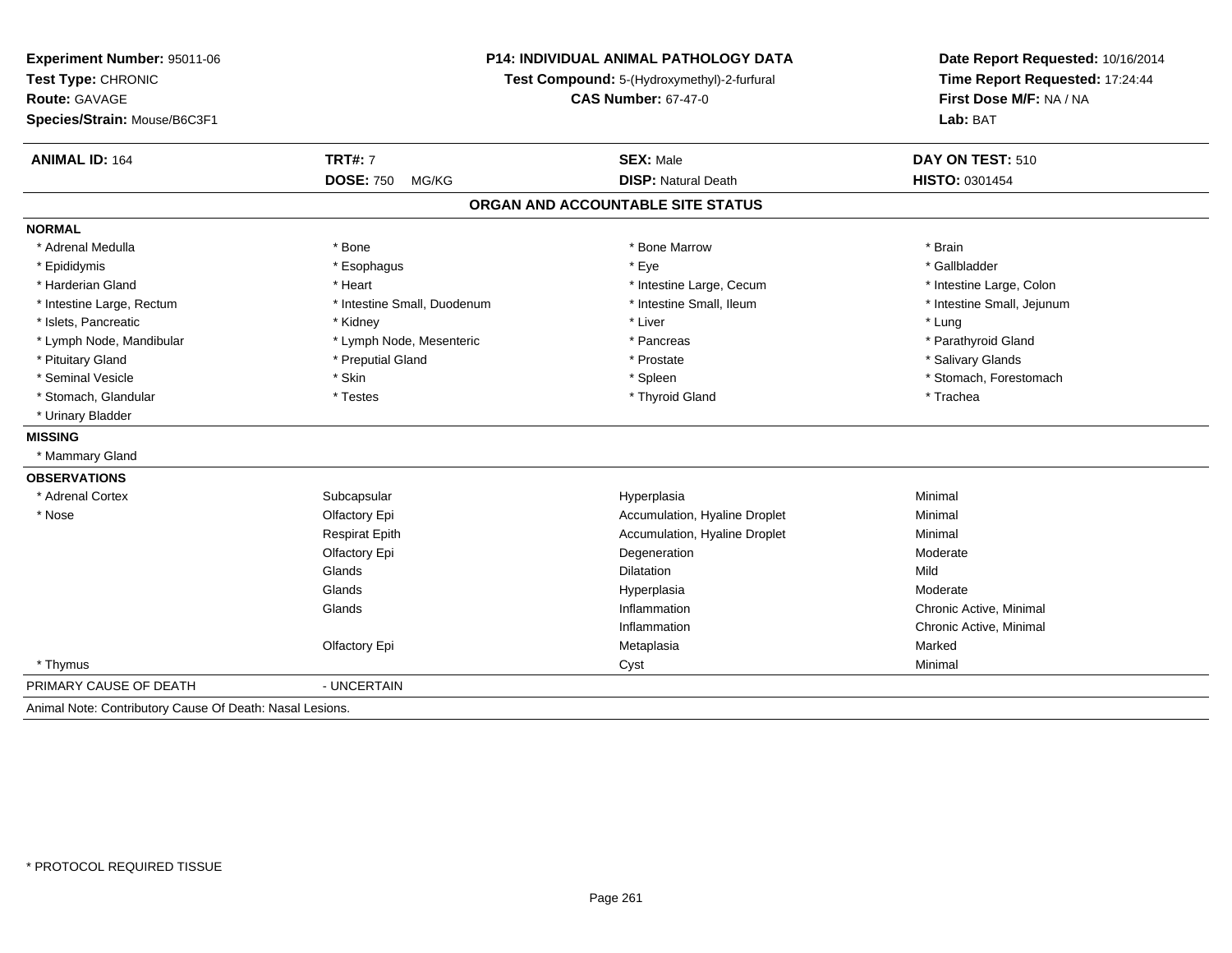| Experiment Number: 95011-06<br>Test Type: CHRONIC<br><b>Route: GAVAGE</b><br>Species/Strain: Mouse/B6C3F1 | <b>P14: INDIVIDUAL ANIMAL PATHOLOGY DATA</b><br>Test Compound: 5-(Hydroxymethyl)-2-furfural<br><b>CAS Number: 67-47-0</b> | Date Report Requested: 10/16/2014<br>Time Report Requested: 17:24:44<br>First Dose M/F: NA / NA<br>Lab: BAT |
|-----------------------------------------------------------------------------------------------------------|---------------------------------------------------------------------------------------------------------------------------|-------------------------------------------------------------------------------------------------------------|
| <b>TRT#: 7</b><br><b>ANIMAL ID: 165</b>                                                                   | <b>SEX: Male</b>                                                                                                          | DAY ON TEST: 730                                                                                            |
| <b>DOSE: 750</b>                                                                                          | <b>DISP: Terminal Sacrifice</b><br>MG/KG                                                                                  | HISTO: 0301455                                                                                              |
|                                                                                                           | ORGAN AND ACCOUNTABLE SITE STATUS                                                                                         |                                                                                                             |
| <b>NORMAL</b>                                                                                             |                                                                                                                           |                                                                                                             |
| * Bone<br>* Adrenal Medulla                                                                               | * Bone Marrow                                                                                                             | * Brain                                                                                                     |
| * Epididymis<br>* Esophagus                                                                               | * Eye                                                                                                                     | * Gallbladder                                                                                               |
| * Harderian Gland<br>* Heart                                                                              | * Intestine Large, Cecum                                                                                                  | * Intestine Large, Colon                                                                                    |
| * Intestine Small, Duodenum<br>* Intestine Large, Rectum                                                  | * Intestine Small, Ileum                                                                                                  | * Intestine Small, Jejunum                                                                                  |
| * Islets, Pancreatic<br>* Lymph Node, Mandibular                                                          | * Lymph Node, Mesenteric                                                                                                  | * Pancreas                                                                                                  |
| * Pituitary Gland<br>* Preputial Gland                                                                    | * Prostate                                                                                                                | * Salivary Glands                                                                                           |
| * Skin<br>* Seminal Vesicle                                                                               | * Spleen                                                                                                                  | * Stomach, Forestomach                                                                                      |
| * Stomach, Glandular<br>* Testes                                                                          | * Trachea                                                                                                                 | * Urinary Bladder                                                                                           |
| <b>MISSING</b>                                                                                            |                                                                                                                           |                                                                                                             |
| * Mammary Gland<br>* Parathyroid Gland                                                                    |                                                                                                                           |                                                                                                             |
| <b>OBSERVATIONS</b>                                                                                       |                                                                                                                           |                                                                                                             |
| * Adrenal Cortex<br>Subcapsular                                                                           | Hyperplasia                                                                                                               | Mild                                                                                                        |
| * Kidney                                                                                                  | Mineralization                                                                                                            | Minimal                                                                                                     |
|                                                                                                           | Nephropathy                                                                                                               | Minimal                                                                                                     |
| * Liver                                                                                                   | Hepatocellular Adenoma                                                                                                    | Multiple                                                                                                    |
| Hepatocyte                                                                                                | Vacuolization Cytoplasmic                                                                                                 | Minimal                                                                                                     |
| [ Hepatocellular Adenoma TGLS = 1,2-12 ]                                                                  |                                                                                                                           |                                                                                                             |
| * Lung<br>Alveolar Epith                                                                                  | Hyperplasia                                                                                                               | Mild                                                                                                        |
| Olfactory Epi<br>* Nose                                                                                   | Accumulation, Hyaline Droplet                                                                                             | Minimal                                                                                                     |
| <b>Respirat Epith</b>                                                                                     | Accumulation, Hyaline Droplet                                                                                             | Minimal                                                                                                     |
| Olfactory Epi                                                                                             | Degeneration                                                                                                              | Mild                                                                                                        |
| Glands                                                                                                    | Dilatation                                                                                                                | Mild                                                                                                        |
| Glands                                                                                                    | Hyperplasia                                                                                                               | Moderate                                                                                                    |
| Glands                                                                                                    | Inflammation                                                                                                              | Chronic Active, Mild                                                                                        |
|                                                                                                           | Inflammation                                                                                                              | Chronic Active, Minimal                                                                                     |
| Olfactory Epi                                                                                             | Metaplasia                                                                                                                | Marked                                                                                                      |
| * Thymus                                                                                                  | Atrophy                                                                                                                   | Moderate                                                                                                    |
|                                                                                                           | Cyst                                                                                                                      | Minimal                                                                                                     |
| * Thyroid Gland<br><b>Follicular Cel</b>                                                                  | Hyperplasia                                                                                                               | Mild                                                                                                        |

PRIMARY CAUSE OF DEATH-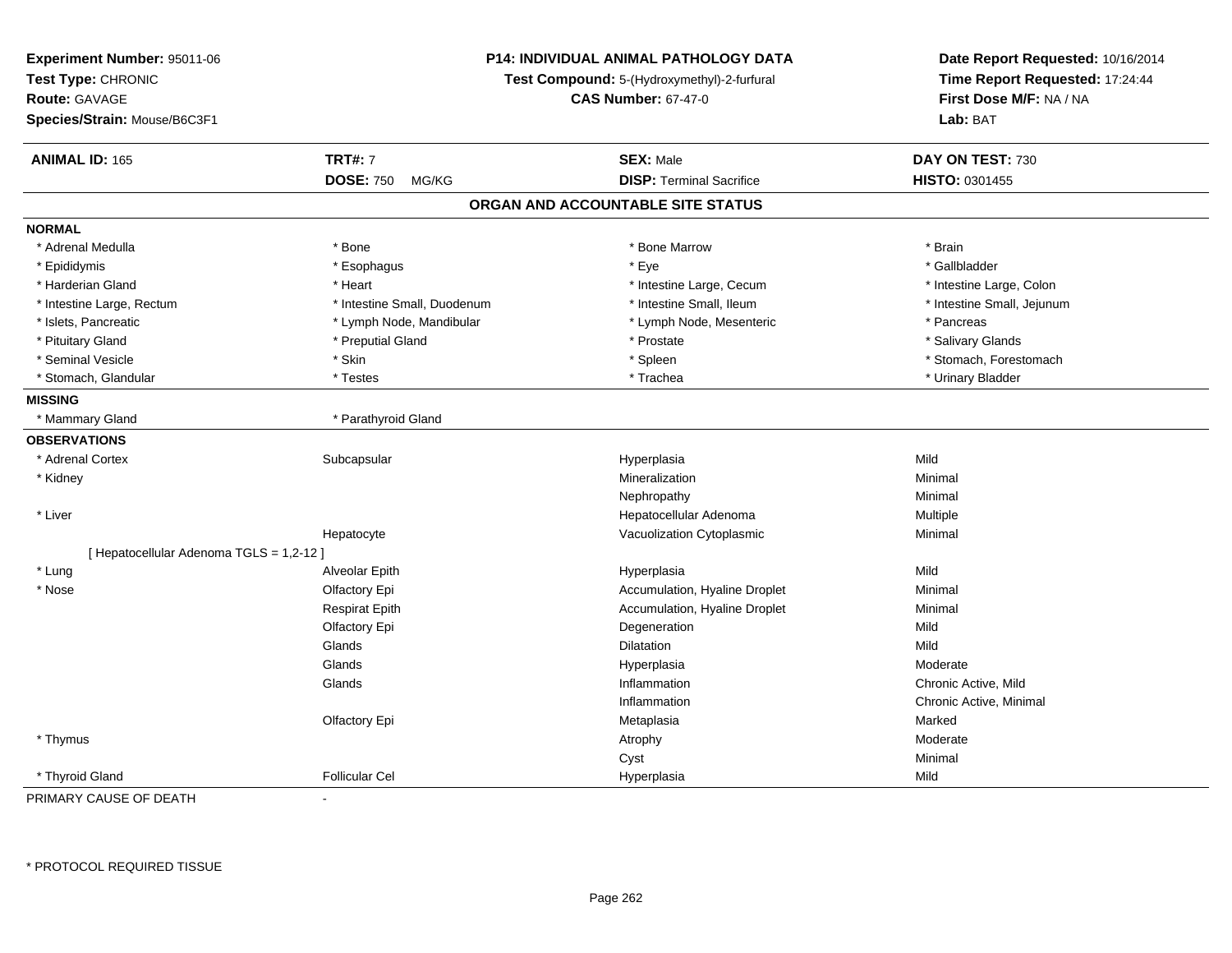|                           |                                             | Date Report Requested: 10/16/2014<br>Time Report Requested: 17:24:44<br>First Dose M/F: NA / NA |
|---------------------------|---------------------------------------------|-------------------------------------------------------------------------------------------------|
|                           | Test Compound: 5-(Hydroxymethyl)-2-furfural |                                                                                                 |
|                           | <b>CAS Number: 67-47-0</b>                  |                                                                                                 |
|                           |                                             | Lab: BAT                                                                                        |
| <b>TRT#:</b> 7            | <b>SEX: Male</b>                            | DAY ON TEST: 730                                                                                |
| <b>DOSE: 750</b><br>MG/KG | <b>DISP: Terminal Sacrifice</b>             | <b>HISTO: 0301455</b>                                                                           |
|                           |                                             |                                                                                                 |
|                           |                                             | <b>P14: INDIVIDUAL ANIMAL PATHOLOGY DATA</b><br>ORGAN AND ACCOUNTABLE SITE STATUS               |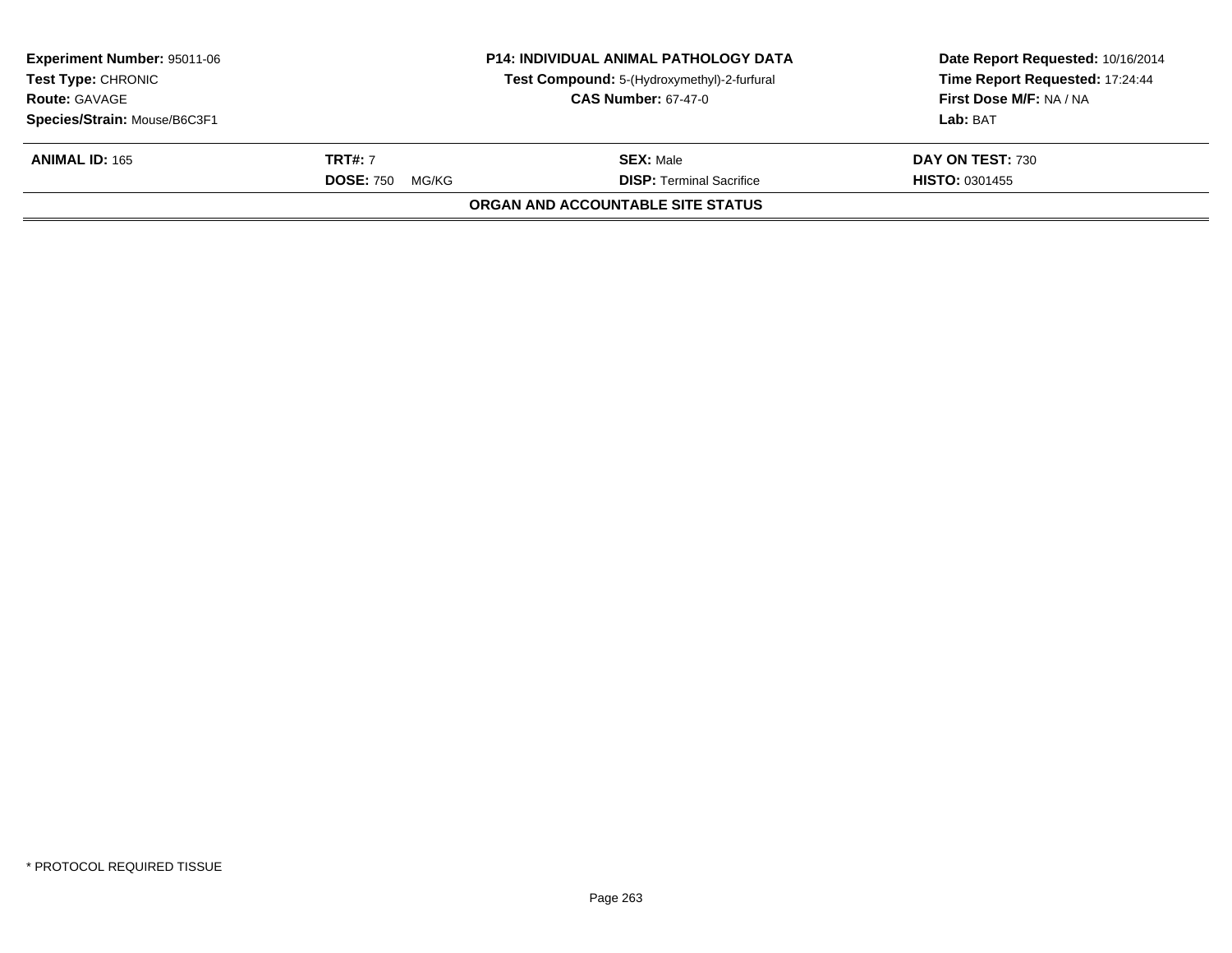| Experiment Number: 95011-06                              | <b>P14: INDIVIDUAL ANIMAL PATHOLOGY DATA</b><br>Test Compound: 5-(Hydroxymethyl)-2-furfural |                                   | Date Report Requested: 10/16/2014 |  |
|----------------------------------------------------------|---------------------------------------------------------------------------------------------|-----------------------------------|-----------------------------------|--|
| Test Type: CHRONIC                                       |                                                                                             |                                   | Time Report Requested: 17:24:44   |  |
| Route: GAVAGE                                            |                                                                                             | <b>CAS Number: 67-47-0</b>        | First Dose M/F: NA / NA           |  |
| Species/Strain: Mouse/B6C3F1                             |                                                                                             |                                   | Lab: BAT                          |  |
| <b>ANIMAL ID: 166</b>                                    | <b>TRT#: 7</b>                                                                              | <b>SEX: Male</b>                  | DAY ON TEST: 463                  |  |
|                                                          | <b>DOSE: 750</b><br>MG/KG                                                                   | <b>DISP: Natural Death</b>        | <b>HISTO: 0301456</b>             |  |
|                                                          |                                                                                             | ORGAN AND ACCOUNTABLE SITE STATUS |                                   |  |
| <b>NORMAL</b>                                            |                                                                                             |                                   |                                   |  |
| * Adrenal Cortex                                         | * Adrenal Medulla                                                                           | * Bone                            | * Bone Marrow                     |  |
| * Brain                                                  | * Epididymis                                                                                | * Esophagus                       | * Eye                             |  |
| * Gallbladder                                            | * Harderian Gland                                                                           | * Heart                           | * Intestine Large, Cecum          |  |
| * Intestine Large, Colon                                 | * Intestine Large, Rectum                                                                   | * Intestine Small, Duodenum       | * Intestine Small, Ileum          |  |
| * Intestine Small, Jejunum                               | * Islets, Pancreatic                                                                        | * Kidney                          | * Lung                            |  |
| * Lymph Node, Mandibular                                 | * Lymph Node, Mesenteric                                                                    | * Pancreas                        | * Parathyroid Gland               |  |
| * Pituitary Gland                                        | * Preputial Gland                                                                           | * Prostate                        | * Salivary Glands                 |  |
| * Seminal Vesicle                                        | * Skin                                                                                      | * Spleen                          | * Stomach, Forestomach            |  |
| * Stomach, Glandular                                     | * Testes                                                                                    | * Thymus                          | * Thyroid Gland                   |  |
| * Trachea                                                | * Urinary Bladder                                                                           |                                   |                                   |  |
| <b>MISSING</b>                                           |                                                                                             |                                   |                                   |  |
| * Mammary Gland                                          |                                                                                             |                                   |                                   |  |
| <b>OBSERVATIONS</b>                                      |                                                                                             |                                   |                                   |  |
| * Liver                                                  |                                                                                             | Inflammation                      | Chronic Active, Minimal           |  |
| * Nose                                                   | Olfactory Epi                                                                               | Degeneration                      | Marked                            |  |
|                                                          | Glands                                                                                      | <b>Dilatation</b>                 | Mild                              |  |
|                                                          | Glands                                                                                      | Hyperplasia                       | Moderate                          |  |
|                                                          | Glands                                                                                      | Inflammation                      | Chronic Active, Mild              |  |
|                                                          |                                                                                             | Inflammation                      | Chronic Active, Minimal           |  |
|                                                          | Olfactory Epi                                                                               | Metaplasia                        | Marked                            |  |
| PRIMARY CAUSE OF DEATH                                   | - UNCERTAIN                                                                                 |                                   |                                   |  |
| Animal Note: Contributory Cause Of Death: Nasal Lesions. |                                                                                             |                                   |                                   |  |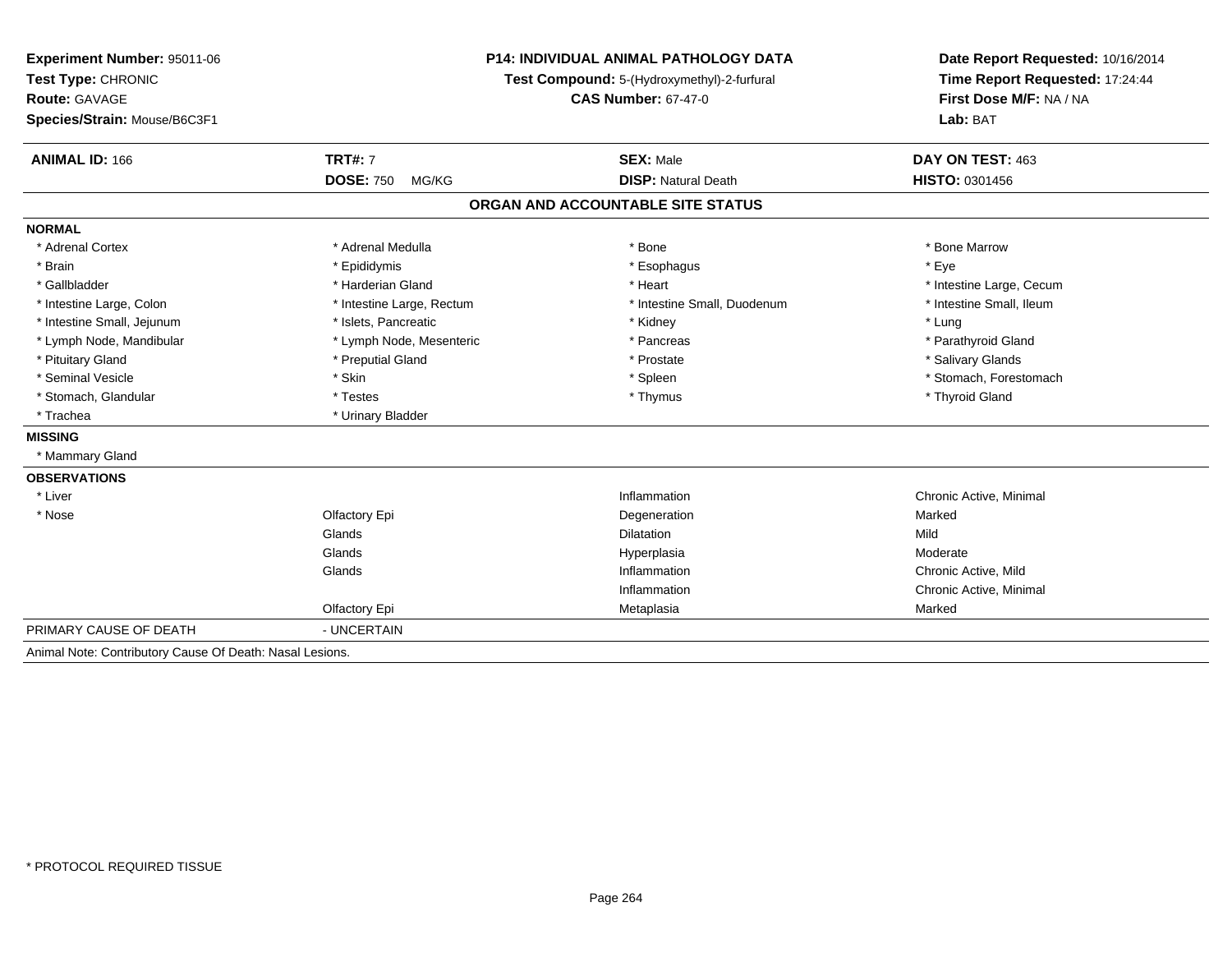| Experiment Number: 95011-06<br>Test Type: CHRONIC<br><b>Route: GAVAGE</b><br>Species/Strain: Mouse/B6C3F1 | <b>P14: INDIVIDUAL ANIMAL PATHOLOGY DATA</b><br>Test Compound: 5-(Hydroxymethyl)-2-furfural<br><b>CAS Number: 67-47-0</b> |                                   | Date Report Requested: 10/16/2014<br>Time Report Requested: 17:24:44<br>First Dose M/F: NA / NA<br>Lab: BAT |
|-----------------------------------------------------------------------------------------------------------|---------------------------------------------------------------------------------------------------------------------------|-----------------------------------|-------------------------------------------------------------------------------------------------------------|
| <b>ANIMAL ID: 167</b>                                                                                     | <b>TRT#: 7</b>                                                                                                            | <b>SEX: Male</b>                  | DAY ON TEST: 652                                                                                            |
|                                                                                                           | DOSE: 750 MG/KG                                                                                                           | <b>DISP: Natural Death</b>        | HISTO: 0301457                                                                                              |
|                                                                                                           |                                                                                                                           | ORGAN AND ACCOUNTABLE SITE STATUS |                                                                                                             |
| <b>NORMAL</b>                                                                                             |                                                                                                                           |                                   |                                                                                                             |
| * Adrenal Medulla                                                                                         | * Bone                                                                                                                    | * Bone Marrow                     | * Brain                                                                                                     |
| * Epididymis                                                                                              | * Esophagus                                                                                                               | * Eye                             | * Gallbladder                                                                                               |
| * Harderian Gland                                                                                         | * Heart                                                                                                                   | * Intestine Large, Cecum          | * Intestine Large, Colon                                                                                    |
| * Intestine Large, Rectum                                                                                 | * Intestine Small, Duodenum                                                                                               | * Intestine Small, Ileum          | * Intestine Small, Jejunum                                                                                  |
| * Islets, Pancreatic                                                                                      | * Liver                                                                                                                   | * Lung                            | * Lymph Node, Mandibular                                                                                    |
| * Lymph Node, Mesenteric                                                                                  | * Pancreas                                                                                                                | * Parathyroid Gland               | * Pituitary Gland                                                                                           |
| * Preputial Gland                                                                                         | * Prostate                                                                                                                | * Salivary Glands                 | * Seminal Vesicle                                                                                           |
| * Skin                                                                                                    | * Spleen                                                                                                                  | * Stomach, Forestomach            | * Stomach, Glandular                                                                                        |
| * Testes                                                                                                  | * Thymus                                                                                                                  | * Thyroid Gland                   | * Trachea                                                                                                   |
| * Urinary Bladder                                                                                         |                                                                                                                           |                                   |                                                                                                             |
| <b>MISSING</b>                                                                                            |                                                                                                                           |                                   |                                                                                                             |
| * Mammary Gland                                                                                           |                                                                                                                           |                                   |                                                                                                             |
| <b>OBSERVATIONS</b>                                                                                       |                                                                                                                           |                                   |                                                                                                             |
| * Adrenal Cortex                                                                                          | Subcapsular                                                                                                               | Hyperplasia                       | Mild                                                                                                        |
| * Eye                                                                                                     |                                                                                                                           |                                   |                                                                                                             |
| Note: No optic nerve found in block or wet tissue.                                                        |                                                                                                                           |                                   |                                                                                                             |
| * Kidney                                                                                                  |                                                                                                                           | Mineralization                    | Minimal                                                                                                     |
|                                                                                                           |                                                                                                                           | Nephropathy                       | Minimal                                                                                                     |
| * Nose                                                                                                    | <b>Respirat Epith</b>                                                                                                     | Accumulation, Hyaline Droplet     | Minimal                                                                                                     |
|                                                                                                           | Olfactory Epi                                                                                                             | Degeneration                      | Mild                                                                                                        |
|                                                                                                           | Glands                                                                                                                    | <b>Dilatation</b>                 | Mild                                                                                                        |
|                                                                                                           | Glands                                                                                                                    | Hyperplasia                       | Moderate                                                                                                    |
|                                                                                                           | Glands                                                                                                                    | Inflammation                      | Chronic Active, Mild                                                                                        |
|                                                                                                           |                                                                                                                           | Inflammation                      | Chronic Active, Mild                                                                                        |
|                                                                                                           | Olfactory Epi                                                                                                             | Metaplasia                        | Marked                                                                                                      |
| PRIMARY CAUSE OF DEATH                                                                                    | - UNCERTAIN                                                                                                               |                                   |                                                                                                             |
| Animal Note: Contributory Cause Of Death: Nasal Lesions.                                                  |                                                                                                                           |                                   |                                                                                                             |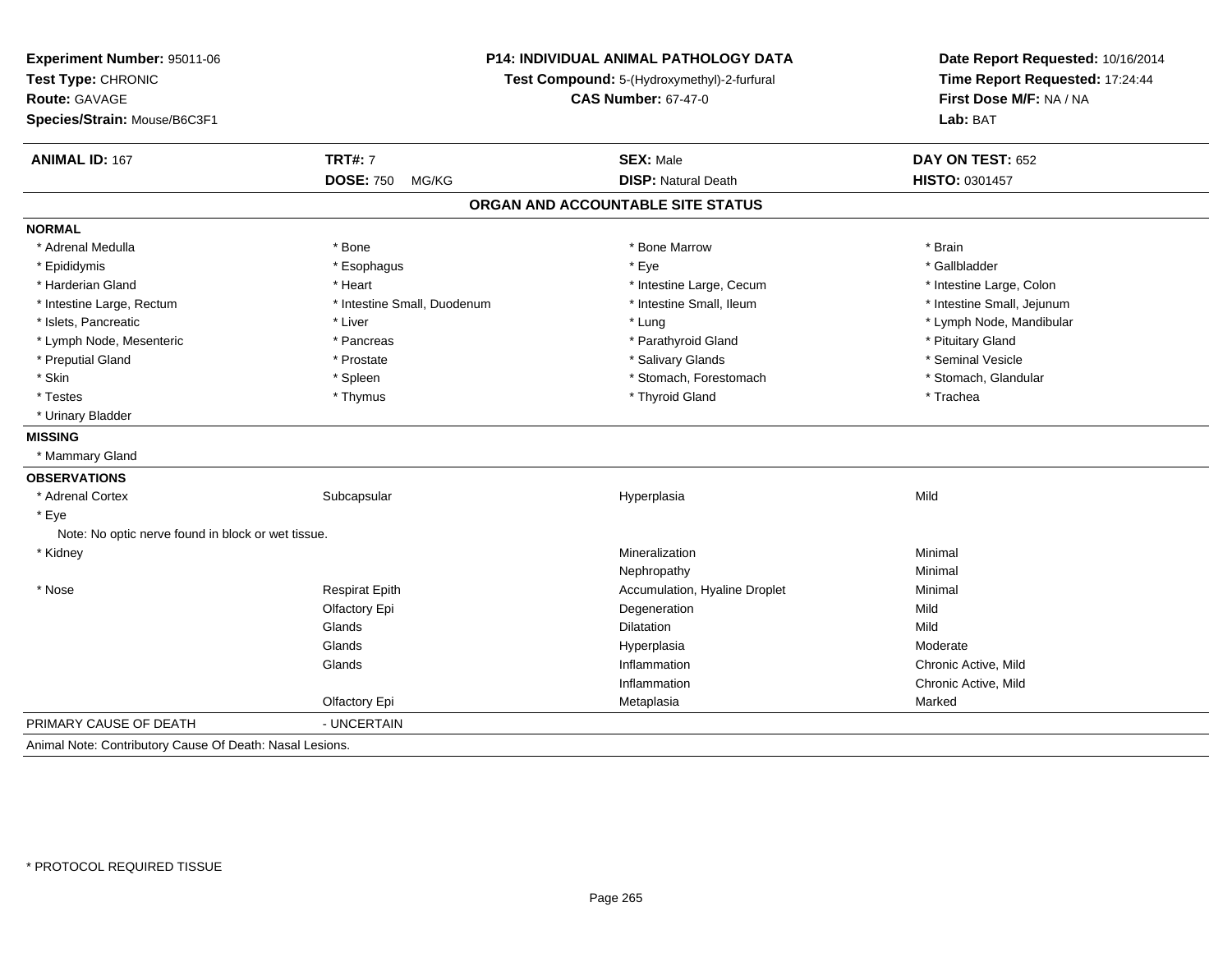| Experiment Number: 95011-06<br>Test Type: CHRONIC<br>Route: GAVAGE<br>Species/Strain: Mouse/B6C3F1 | <b>P14: INDIVIDUAL ANIMAL PATHOLOGY DATA</b><br>Test Compound: 5-(Hydroxymethyl)-2-furfural<br><b>CAS Number: 67-47-0</b> | Date Report Requested: 10/16/2014<br>Time Report Requested: 17:24:44<br>First Dose M/F: NA / NA<br>Lab: BAT |
|----------------------------------------------------------------------------------------------------|---------------------------------------------------------------------------------------------------------------------------|-------------------------------------------------------------------------------------------------------------|
| <b>TRT#: 7</b><br><b>ANIMAL ID: 168</b>                                                            | <b>SEX: Male</b>                                                                                                          | DAY ON TEST: 729                                                                                            |
| <b>DOSE: 750</b><br>MG/KG                                                                          | <b>DISP: Terminal Sacrifice</b>                                                                                           | HISTO: 0301458                                                                                              |
|                                                                                                    | ORGAN AND ACCOUNTABLE SITE STATUS                                                                                         |                                                                                                             |
| <b>NORMAL</b>                                                                                      |                                                                                                                           |                                                                                                             |
| * Adrenal Medulla<br>* Bone                                                                        | * Bone Marrow                                                                                                             | $*$ Brain                                                                                                   |
| * Epididymis<br>* Esophagus                                                                        | * Eye                                                                                                                     | * Gallbladder                                                                                               |
| * Harderian Gland<br>* Heart                                                                       | * Intestine Large, Cecum                                                                                                  | * Intestine Large, Colon                                                                                    |
| * Intestine Large, Rectum<br>* Intestine Small, Duodenum                                           | * Intestine Small, Ileum                                                                                                  | * Intestine Small, Jejunum                                                                                  |
| * Islets, Pancreatic<br>* Lymph Node, Mandibular                                                   | * Lymph Node, Mesenteric                                                                                                  | * Pancreas                                                                                                  |
| * Parathyroid Gland<br>* Pituitary Gland                                                           | * Preputial Gland                                                                                                         | * Prostate                                                                                                  |
| * Salivary Glands<br>* Seminal Vesicle                                                             | * Skin                                                                                                                    | * Spleen                                                                                                    |
| * Stomach, Forestomach<br>* Stomach, Glandular                                                     | * Testes                                                                                                                  | * Thyroid Gland                                                                                             |
| * Trachea<br>* Urinary Bladder                                                                     |                                                                                                                           |                                                                                                             |
| <b>MISSING</b>                                                                                     |                                                                                                                           |                                                                                                             |
| * Mammary Gland                                                                                    |                                                                                                                           |                                                                                                             |
| <b>OBSERVATIONS</b>                                                                                |                                                                                                                           |                                                                                                             |
| * Adrenal Cortex<br>Subcapsular                                                                    | Hyperplasia                                                                                                               | Minimal                                                                                                     |
| * Kidney                                                                                           | Mineralization                                                                                                            | Minimal                                                                                                     |
|                                                                                                    | Nephropathy                                                                                                               | Minimal                                                                                                     |
| * Liver                                                                                            | <b>Eosinophilic Focus</b>                                                                                                 |                                                                                                             |
|                                                                                                    | Hepatocellular Adenoma                                                                                                    | Multiple                                                                                                    |
|                                                                                                    | Inflammation                                                                                                              | Chronic Active, Minimal                                                                                     |
| Hepatocyte                                                                                         | Vacuolization Cytoplasmic                                                                                                 | Mild                                                                                                        |
| [ Eosinophilic Focus TGLS = 3,4-12 ]                                                               |                                                                                                                           |                                                                                                             |
| [ Hepatocellular Adenoma TGLS = 1,2-4+13 ]                                                         |                                                                                                                           |                                                                                                             |
| * Lung<br>Alveolar Epith                                                                           | Hyperplasia                                                                                                               | Mild                                                                                                        |
| * Nose<br>Olfactory Epi                                                                            | Accumulation, Hyaline Droplet                                                                                             | Minimal                                                                                                     |
| <b>Respirat Epith</b>                                                                              | Accumulation, Hyaline Droplet                                                                                             | Minimal                                                                                                     |
| Olfactory Epi                                                                                      | Degeneration                                                                                                              | Mild                                                                                                        |
| Glands                                                                                             | Dilatation                                                                                                                | Mild                                                                                                        |
| Glands                                                                                             | Hyperplasia                                                                                                               | Moderate                                                                                                    |
| Glands                                                                                             | Inflammation                                                                                                              | Chronic Active, Mild                                                                                        |
|                                                                                                    | Inflammation                                                                                                              | Chronic Active, Minimal                                                                                     |
| Olfactory Epi                                                                                      | Metaplasia                                                                                                                | Marked                                                                                                      |

\* PROTOCOL REQUIRED TISSUE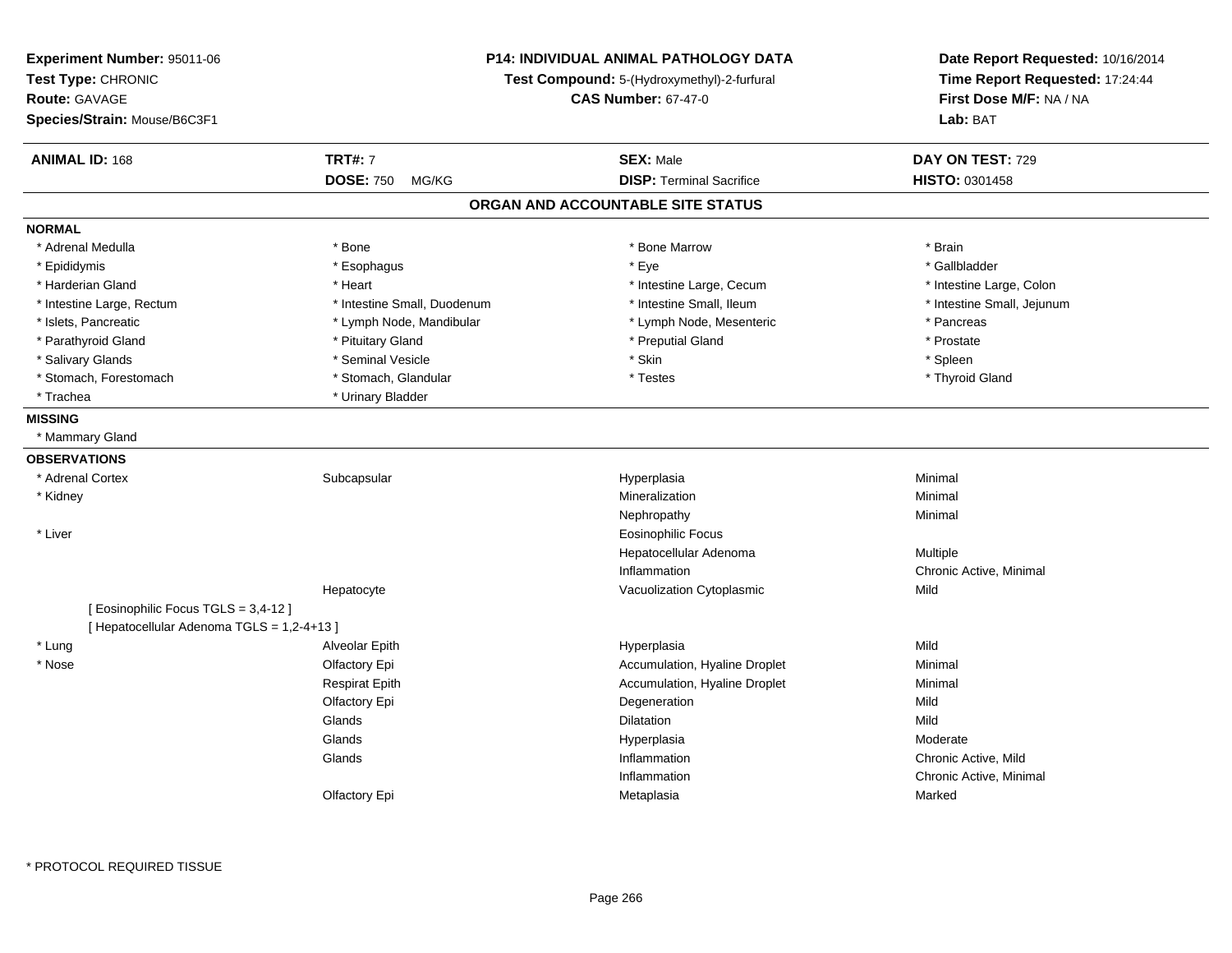| Experiment Number: 95011-06<br>Test Type: CHRONIC<br><b>Route: GAVAGE</b> | <b>P14: INDIVIDUAL ANIMAL PATHOLOGY DATA</b><br><b>Test Compound:</b> 5-(Hydroxymethyl)-2-furfural<br><b>CAS Number: 67-47-0</b> |                                   | Date Report Requested: 10/16/2014<br>Time Report Requested: 17:24:44<br>First Dose M/F: NA / NA |  |
|---------------------------------------------------------------------------|----------------------------------------------------------------------------------------------------------------------------------|-----------------------------------|-------------------------------------------------------------------------------------------------|--|
| Species/Strain: Mouse/B6C3F1                                              |                                                                                                                                  |                                   | <b>Lab: BAT</b>                                                                                 |  |
| <b>ANIMAL ID: 168</b>                                                     | <b>TRT#: 7</b>                                                                                                                   | <b>SEX: Male</b>                  | DAY ON TEST: 729                                                                                |  |
|                                                                           | <b>DOSE: 750</b><br>MG/KG                                                                                                        | <b>DISP:</b> Terminal Sacrifice   | <b>HISTO: 0301458</b>                                                                           |  |
|                                                                           |                                                                                                                                  | ORGAN AND ACCOUNTABLE SITE STATUS |                                                                                                 |  |
| * Testes                                                                  |                                                                                                                                  |                                   |                                                                                                 |  |
|                                                                           | Note: Rete testis with adjacent tubuli recti - unilateral - normal, not coded.                                                   |                                   |                                                                                                 |  |
| * Thymus                                                                  |                                                                                                                                  | Cyst                              | Mild                                                                                            |  |
| PRIMARY CAUSE OF DEATH                                                    |                                                                                                                                  |                                   |                                                                                                 |  |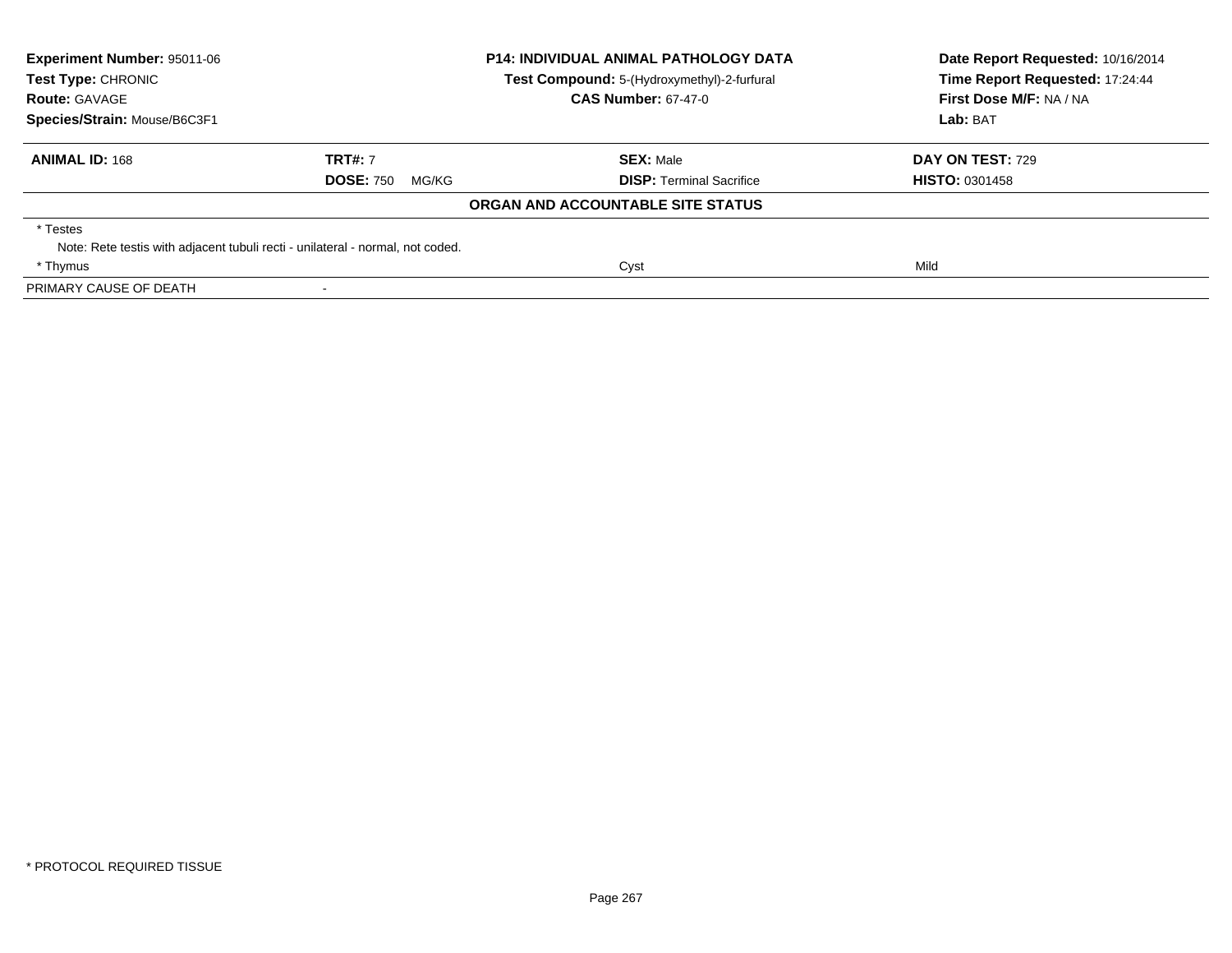| Experiment Number: 95011-06<br>Test Type: CHRONIC<br><b>Route: GAVAGE</b><br>Species/Strain: Mouse/B6C3F1 | <b>P14: INDIVIDUAL ANIMAL PATHOLOGY DATA</b><br>Test Compound: 5-(Hydroxymethyl)-2-furfural<br><b>CAS Number: 67-47-0</b> |                                   | Date Report Requested: 10/16/2014<br>Time Report Requested: 17:24:44<br>First Dose M/F: NA / NA<br>Lab: BAT |
|-----------------------------------------------------------------------------------------------------------|---------------------------------------------------------------------------------------------------------------------------|-----------------------------------|-------------------------------------------------------------------------------------------------------------|
| <b>ANIMAL ID: 169</b>                                                                                     | <b>TRT#: 7</b>                                                                                                            | <b>SEX: Male</b>                  | DAY ON TEST: 729                                                                                            |
|                                                                                                           | <b>DOSE: 750</b><br>MG/KG                                                                                                 | <b>DISP: Terminal Sacrifice</b>   | HISTO: 0301459                                                                                              |
|                                                                                                           |                                                                                                                           | ORGAN AND ACCOUNTABLE SITE STATUS |                                                                                                             |
| <b>NORMAL</b>                                                                                             |                                                                                                                           |                                   |                                                                                                             |
| * Adrenal Medulla                                                                                         | * Bone                                                                                                                    | * Bone Marrow                     | * Brain                                                                                                     |
| * Epididymis                                                                                              | * Esophagus                                                                                                               | * Eye                             | * Gallbladder                                                                                               |
| * Harderian Gland                                                                                         | * Heart                                                                                                                   | * Intestine Large, Cecum          | * Intestine Large, Colon                                                                                    |
| * Intestine Large, Rectum                                                                                 | * Intestine Small, Duodenum                                                                                               | * Intestine Small, Ileum          | * Intestine Small, Jejunum                                                                                  |
| * Islets, Pancreatic                                                                                      | * Lymph Node, Mandibular                                                                                                  | * Lymph Node, Mesenteric          | * Pancreas                                                                                                  |
| * Parathyroid Gland                                                                                       | * Pituitary Gland                                                                                                         | * Preputial Gland                 | * Prostate                                                                                                  |
| * Salivary Glands                                                                                         | * Seminal Vesicle                                                                                                         | * Skin                            | * Spleen                                                                                                    |
| * Stomach, Forestomach                                                                                    | * Stomach, Glandular                                                                                                      | * Testes                          | * Thyroid Gland                                                                                             |
| * Trachea                                                                                                 | * Urinary Bladder                                                                                                         |                                   |                                                                                                             |
| <b>MISSING</b>                                                                                            |                                                                                                                           |                                   |                                                                                                             |
| * Mammary Gland                                                                                           |                                                                                                                           |                                   |                                                                                                             |
| <b>OBSERVATIONS</b>                                                                                       |                                                                                                                           |                                   |                                                                                                             |
| * Adrenal Cortex                                                                                          | Subcapsular                                                                                                               | Hyperplasia                       | Mild                                                                                                        |
| * Kidney                                                                                                  |                                                                                                                           | Mineralization                    | Minimal                                                                                                     |
|                                                                                                           |                                                                                                                           | Nephropathy                       | Minimal                                                                                                     |
| * Liver                                                                                                   |                                                                                                                           | <b>Eosinophilic Focus</b>         |                                                                                                             |
|                                                                                                           |                                                                                                                           | Inflammation                      | Chronic Active, Minimal                                                                                     |
| * Lung                                                                                                    | Alveolar Epith                                                                                                            | Hyperplasia                       | Mild                                                                                                        |
| * Nose                                                                                                    | Olfactory Epi                                                                                                             | Accumulation, Hyaline Droplet     | Minimal                                                                                                     |
|                                                                                                           | <b>Respirat Epith</b>                                                                                                     | Accumulation, Hyaline Droplet     | Minimal                                                                                                     |
|                                                                                                           | Olfactory Epi                                                                                                             | Degeneration                      | Mild                                                                                                        |
|                                                                                                           | Glands                                                                                                                    | Dilatation                        | Mild                                                                                                        |
|                                                                                                           | Glands                                                                                                                    | Hyperplasia                       | Moderate                                                                                                    |
|                                                                                                           | Olfactory Epi                                                                                                             | Hyperplasia                       | Minimal                                                                                                     |
|                                                                                                           | Glands                                                                                                                    | Inflammation                      | Chronic Active, Mild                                                                                        |
|                                                                                                           |                                                                                                                           | Inflammation                      | Chronic Active, Minimal                                                                                     |
|                                                                                                           | Olfactory Epi                                                                                                             | Metaplasia                        | Marked                                                                                                      |
| * Testes                                                                                                  |                                                                                                                           |                                   |                                                                                                             |
| Note: Rete testis with adjacent tubuli recti - unilateral - normal, not coded.                            |                                                                                                                           |                                   |                                                                                                             |
| * Thymus                                                                                                  |                                                                                                                           | Cyst                              | Mild                                                                                                        |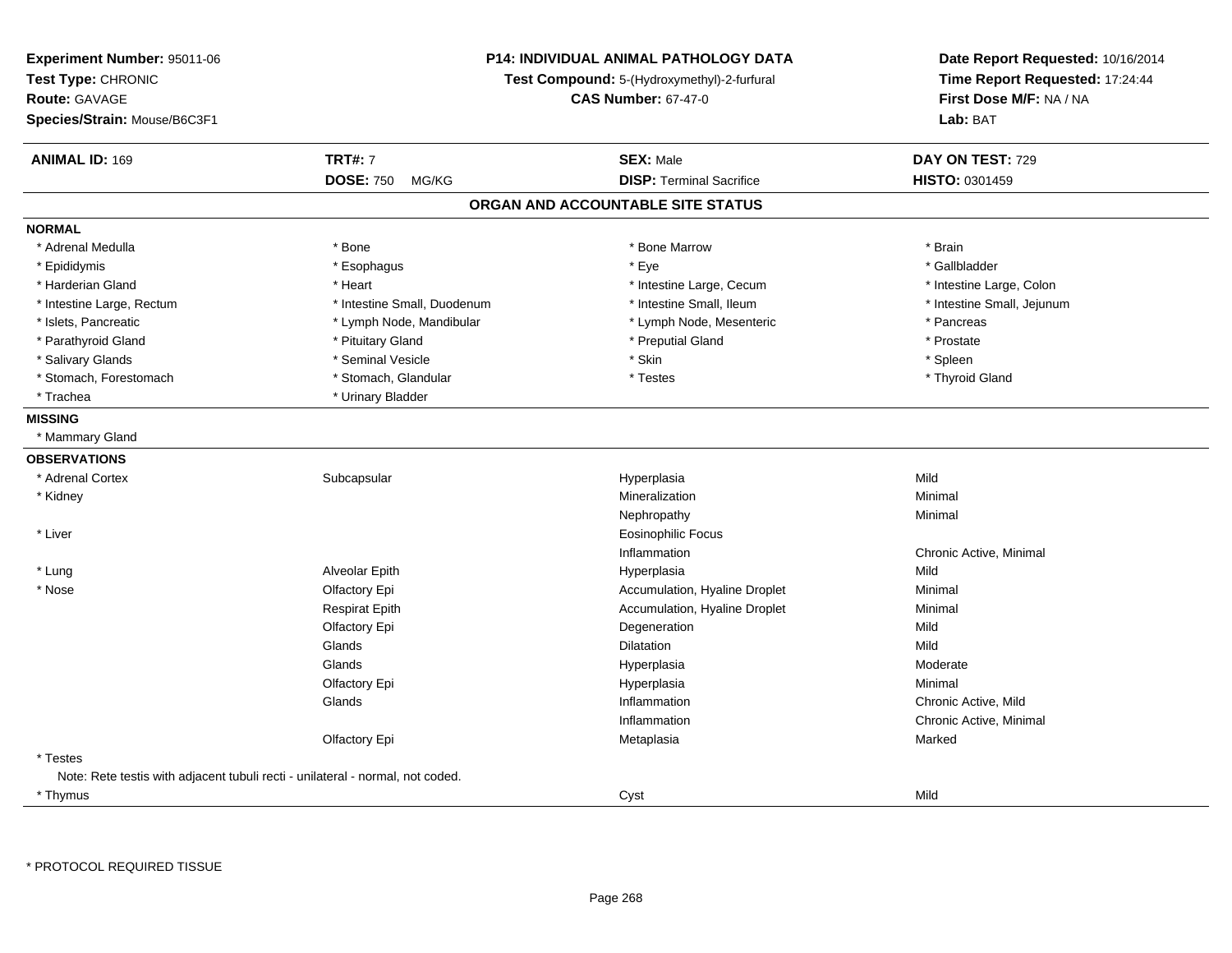| <b>Experiment Number: 95011-06</b>                                                 | <b>P14: INDIVIDUAL ANIMAL PATHOLOGY DATA</b> |                                             | Date Report Requested: 10/16/2014 |  |
|------------------------------------------------------------------------------------|----------------------------------------------|---------------------------------------------|-----------------------------------|--|
| <b>Test Type: CHRONIC</b>                                                          |                                              | Test Compound: 5-(Hydroxymethyl)-2-furfural | Time Report Requested: 17:24:44   |  |
| <b>CAS Number: 67-47-0</b><br><b>Route: GAVAGE</b><br>Species/Strain: Mouse/B6C3F1 |                                              |                                             | <b>First Dose M/F: NA / NA</b>    |  |
|                                                                                    |                                              |                                             | Lab: BAT                          |  |
| <b>ANIMAL ID: 169</b>                                                              | <b>TRT#: 7</b>                               | <b>SEX: Male</b>                            | DAY ON TEST: 729                  |  |
|                                                                                    | <b>DOSE: 750</b><br>MG/KG                    | <b>DISP:</b> Terminal Sacrifice             | <b>HISTO: 0301459</b>             |  |
|                                                                                    |                                              | ORGAN AND ACCOUNTABLE SITE STATUS           |                                   |  |
| PRIMARY CAUSE OF DEATH                                                             |                                              |                                             |                                   |  |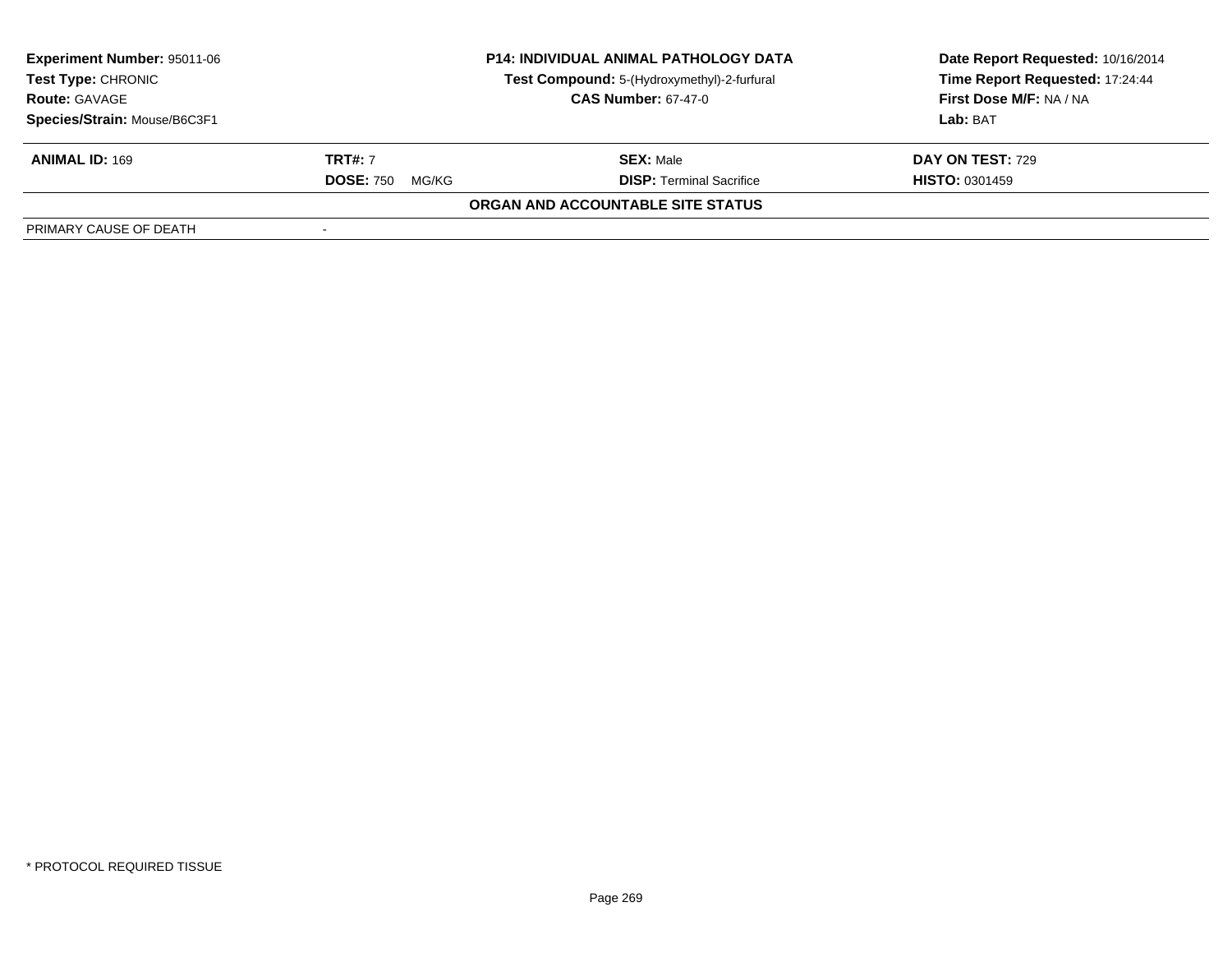| Experiment Number: 95011-06<br>Test Type: CHRONIC<br>Route: GAVAGE<br>Species/Strain: Mouse/B6C3F1 | <b>P14: INDIVIDUAL ANIMAL PATHOLOGY DATA</b><br>Test Compound: 5-(Hydroxymethyl)-2-furfural<br><b>CAS Number: 67-47-0</b> |                                   | Date Report Requested: 10/16/2014<br>Time Report Requested: 17:24:44<br>First Dose M/F: NA / NA<br>Lab: BAT |  |
|----------------------------------------------------------------------------------------------------|---------------------------------------------------------------------------------------------------------------------------|-----------------------------------|-------------------------------------------------------------------------------------------------------------|--|
| <b>ANIMAL ID: 170</b>                                                                              | <b>TRT#: 7</b>                                                                                                            | <b>SEX: Male</b>                  | DAY ON TEST: 730                                                                                            |  |
|                                                                                                    | <b>DOSE: 750</b><br>MG/KG                                                                                                 | <b>DISP: Terminal Sacrifice</b>   | HISTO: 0301460                                                                                              |  |
|                                                                                                    |                                                                                                                           | ORGAN AND ACCOUNTABLE SITE STATUS |                                                                                                             |  |
| <b>NORMAL</b>                                                                                      |                                                                                                                           |                                   |                                                                                                             |  |
| * Adrenal Medulla                                                                                  | * Bone                                                                                                                    | * Bone Marrow                     | * Brain                                                                                                     |  |
| * Epididymis                                                                                       | * Esophagus                                                                                                               | * Eye                             | * Gallbladder                                                                                               |  |
| * Harderian Gland                                                                                  | * Heart                                                                                                                   | * Intestine Large, Cecum          | * Intestine Large, Colon                                                                                    |  |
| * Intestine Large, Rectum                                                                          | * Intestine Small, Duodenum                                                                                               | * Intestine Small, Ileum          | * Intestine Small, Jejunum                                                                                  |  |
| * Islets, Pancreatic                                                                               | * Lymph Node, Mandibular                                                                                                  | * Lymph Node, Mesenteric          | * Pancreas                                                                                                  |  |
| * Parathyroid Gland                                                                                | * Pituitary Gland                                                                                                         | * Preputial Gland                 | * Prostate                                                                                                  |  |
| * Salivary Glands                                                                                  | * Seminal Vesicle                                                                                                         | * Skin                            | * Stomach, Forestomach                                                                                      |  |
| * Stomach, Glandular                                                                               | * Testes                                                                                                                  | * Trachea                         | * Urinary Bladder                                                                                           |  |
| <b>MISSING</b>                                                                                     |                                                                                                                           |                                   |                                                                                                             |  |
| * Mammary Gland                                                                                    |                                                                                                                           |                                   |                                                                                                             |  |
| <b>OBSERVATIONS</b>                                                                                |                                                                                                                           |                                   |                                                                                                             |  |
| * Adrenal Cortex                                                                                   | Subcapsular                                                                                                               | Hyperplasia                       | Minimal                                                                                                     |  |
| * Kidney                                                                                           |                                                                                                                           | Mineralization                    | Minimal                                                                                                     |  |
|                                                                                                    |                                                                                                                           | Nephropathy                       | Minimal                                                                                                     |  |
| * Liver                                                                                            |                                                                                                                           | Hepatocellular Adenoma            |                                                                                                             |  |
|                                                                                                    |                                                                                                                           | Hepatocellular Carcinoma          |                                                                                                             |  |
|                                                                                                    |                                                                                                                           | Inflammation                      | Chronic Active, Minimal                                                                                     |  |
| [ Hepatocellular Adenoma TGLS = 2-4 ]                                                              |                                                                                                                           |                                   |                                                                                                             |  |
| [ Hepatocellular Carcinoma TGLS = 1-12 ]                                                           |                                                                                                                           |                                   |                                                                                                             |  |
| * Lung                                                                                             |                                                                                                                           | Hepatocellular Carcinoma          | Metastatic (Liver)                                                                                          |  |
|                                                                                                    |                                                                                                                           | Thrombosis                        | Mild                                                                                                        |  |
| * Nose                                                                                             | Olfactory Epi                                                                                                             | Accumulation, Hyaline Droplet     | Mild                                                                                                        |  |
|                                                                                                    | <b>Respirat Epith</b>                                                                                                     | Accumulation, Hyaline Droplet     | Mild                                                                                                        |  |
|                                                                                                    | Olfactory Epi                                                                                                             | Degeneration                      | Mild                                                                                                        |  |
|                                                                                                    | Glands                                                                                                                    | Dilatation                        | Mild                                                                                                        |  |
|                                                                                                    | Glands                                                                                                                    | Hyperplasia                       | Moderate                                                                                                    |  |
|                                                                                                    | Glands                                                                                                                    | Inflammation                      | Chronic Active, Mild                                                                                        |  |
|                                                                                                    |                                                                                                                           | Inflammation                      | Chronic Active, Minimal                                                                                     |  |
|                                                                                                    | Olfactory Epi                                                                                                             | Metaplasia                        | Marked                                                                                                      |  |
| * Spleen                                                                                           |                                                                                                                           | Hematopoietic Cell Proliferation  | Mild                                                                                                        |  |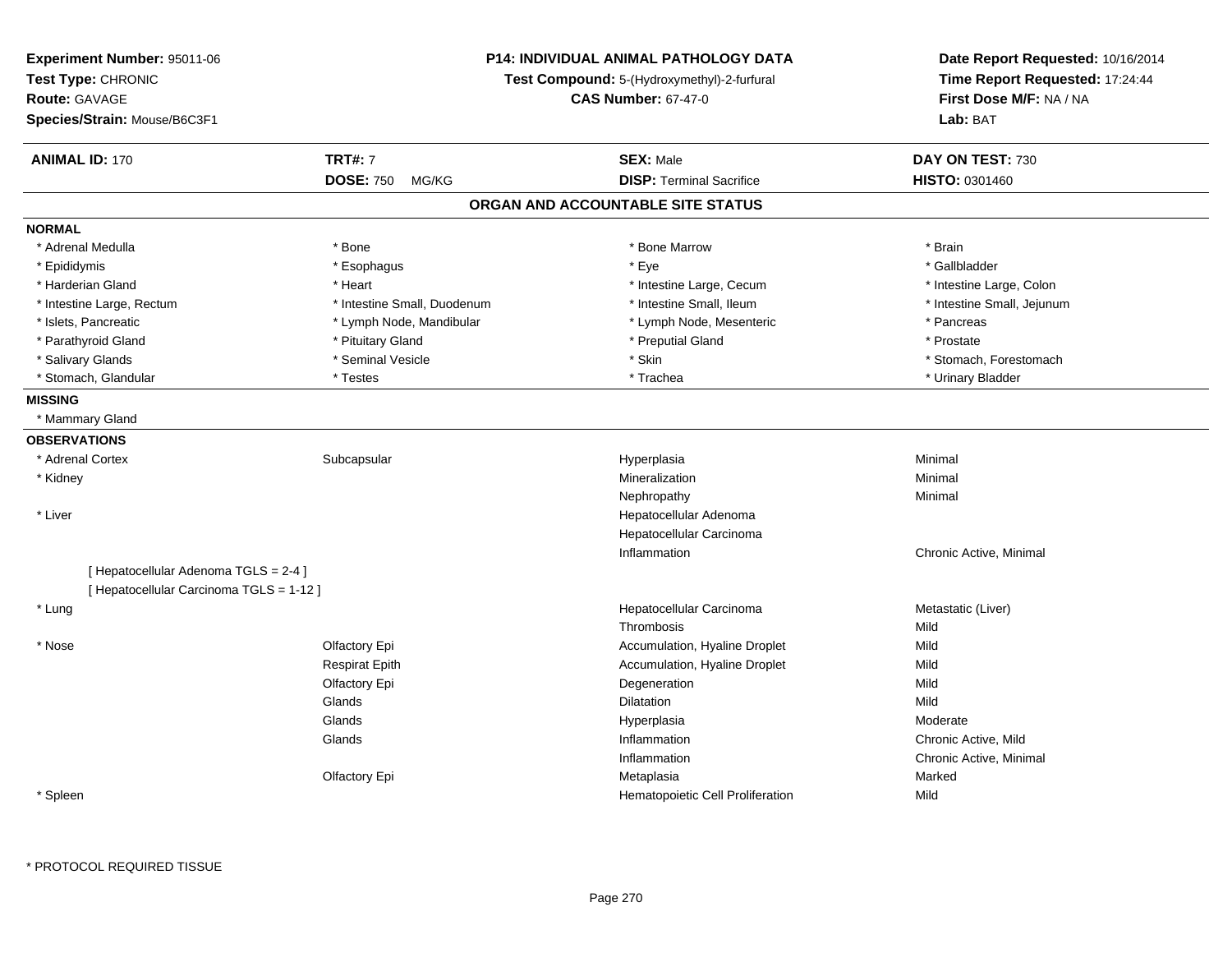| <b>Experiment Number: 95011-06</b><br>Test Type: CHRONIC                       |                           | <b>P14: INDIVIDUAL ANIMAL PATHOLOGY DATA</b><br>Test Compound: 5-(Hydroxymethyl)-2-furfural | Date Report Requested: 10/16/2014<br>Time Report Requested: 17:24:44 |  |
|--------------------------------------------------------------------------------|---------------------------|---------------------------------------------------------------------------------------------|----------------------------------------------------------------------|--|
| <b>Route: GAVAGE</b>                                                           |                           | <b>CAS Number: 67-47-0</b>                                                                  | First Dose M/F: NA / NA                                              |  |
| Species/Strain: Mouse/B6C3F1                                                   |                           |                                                                                             | Lab: BAT                                                             |  |
| <b>ANIMAL ID: 170</b>                                                          | <b>TRT#: 7</b>            | <b>SEX: Male</b>                                                                            | DAY ON TEST: 730                                                     |  |
|                                                                                | <b>DOSE: 750</b><br>MG/KG | <b>DISP:</b> Terminal Sacrifice                                                             | <b>HISTO: 0301460</b>                                                |  |
|                                                                                |                           | ORGAN AND ACCOUNTABLE SITE STATUS                                                           |                                                                      |  |
| * Testes                                                                       |                           |                                                                                             |                                                                      |  |
| Note: Rete testis with adjacent tubuli recti - unilateral - normal, not coded. |                           |                                                                                             |                                                                      |  |
| * Thymus                                                                       |                           | Atrophy                                                                                     | Moderate                                                             |  |
| * Thyroid Gland                                                                | Follicle                  | Degeneration                                                                                | Minimal                                                              |  |
| PRIMARY CAUSE OF DEATH                                                         |                           |                                                                                             |                                                                      |  |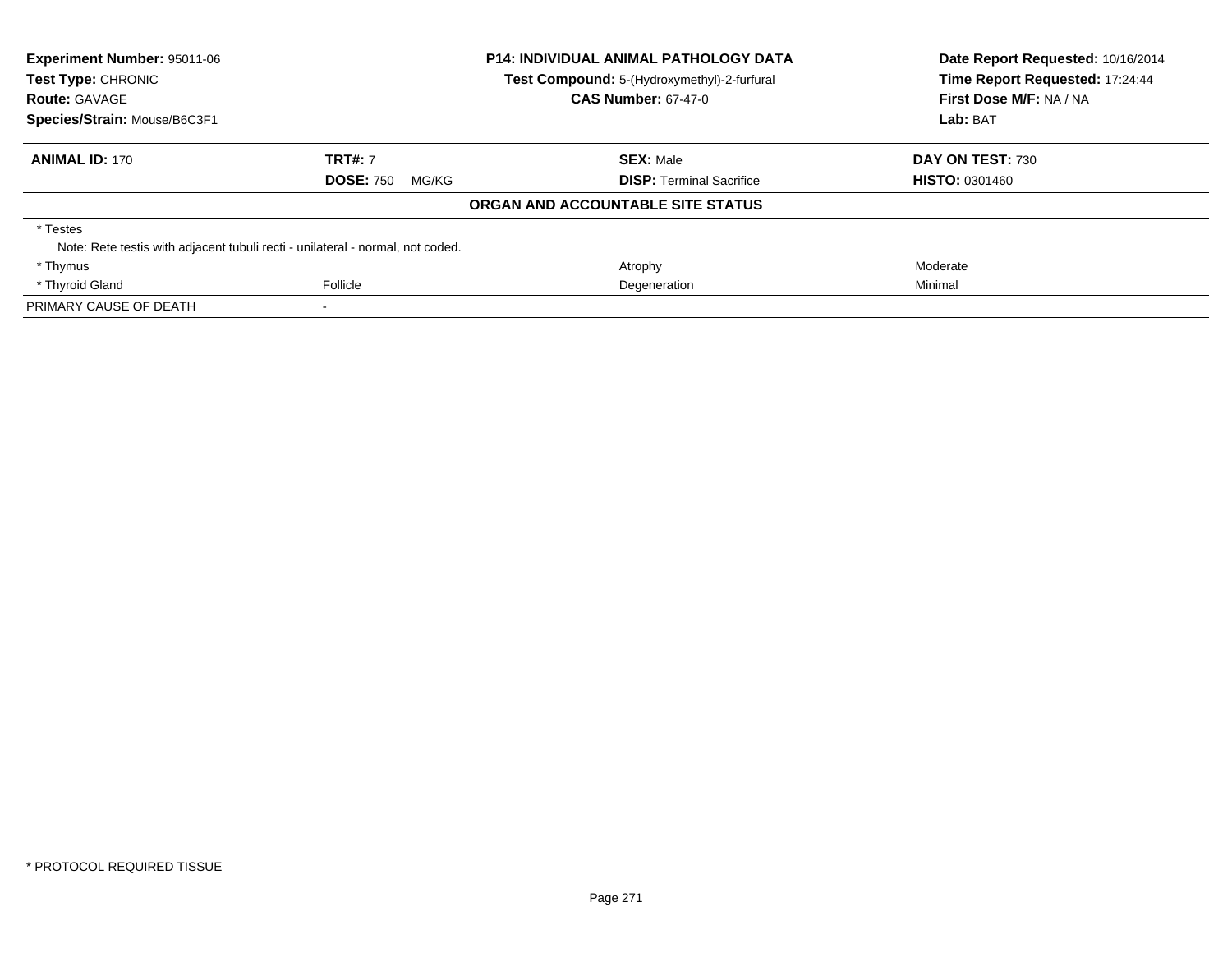| Experiment Number: 95011-06<br>Test Type: CHRONIC<br><b>Route: GAVAGE</b><br>Species/Strain: Mouse/B6C3F1 | P14: INDIVIDUAL ANIMAL PATHOLOGY DATA<br>Test Compound: 5-(Hydroxymethyl)-2-furfural<br><b>CAS Number: 67-47-0</b> |                                   | Date Report Requested: 10/16/2014<br>Time Report Requested: 17:24:44<br>First Dose M/F: NA / NA<br>Lab: BAT |
|-----------------------------------------------------------------------------------------------------------|--------------------------------------------------------------------------------------------------------------------|-----------------------------------|-------------------------------------------------------------------------------------------------------------|
| <b>ANIMAL ID: 171</b>                                                                                     | <b>TRT#: 7</b>                                                                                                     | <b>SEX: Male</b>                  | DAY ON TEST: 672                                                                                            |
|                                                                                                           | <b>DOSE: 750</b><br>MG/KG                                                                                          | <b>DISP: Natural Death</b>        | <b>HISTO: 0301461</b>                                                                                       |
|                                                                                                           |                                                                                                                    | ORGAN AND ACCOUNTABLE SITE STATUS |                                                                                                             |
| <b>NORMAL</b>                                                                                             |                                                                                                                    |                                   |                                                                                                             |
| * Adrenal Medulla                                                                                         | * Bone                                                                                                             | * Bone Marrow                     | * Brain                                                                                                     |
| * Epididymis                                                                                              | * Esophagus                                                                                                        | * Eye                             | * Gallbladder                                                                                               |
| * Harderian Gland                                                                                         | * Intestine Large, Cecum                                                                                           | * Intestine Large, Colon          | * Intestine Large, Rectum                                                                                   |
| * Intestine Small, Duodenum                                                                               | * Intestine Small, Ileum                                                                                           | * Intestine Small, Jejunum        | * Islets, Pancreatic                                                                                        |
| * Lung                                                                                                    | * Lymph Node, Mandibular                                                                                           | * Lymph Node, Mesenteric          | * Pancreas                                                                                                  |
| * Parathyroid Gland                                                                                       | * Pituitary Gland                                                                                                  | * Preputial Gland                 | * Prostate                                                                                                  |
| * Salivary Glands                                                                                         | * Seminal Vesicle                                                                                                  | * Skin                            | * Spleen                                                                                                    |
| * Stomach, Forestomach                                                                                    | * Stomach, Glandular                                                                                               | * Testes                          | * Thyroid Gland                                                                                             |
| * Trachea                                                                                                 | * Urinary Bladder                                                                                                  |                                   |                                                                                                             |
| <b>MISSING</b>                                                                                            |                                                                                                                    |                                   |                                                                                                             |
| * Mammary Gland                                                                                           |                                                                                                                    |                                   |                                                                                                             |
| <b>OBSERVATIONS</b>                                                                                       |                                                                                                                    |                                   |                                                                                                             |
| * Adrenal Cortex                                                                                          | Subcapsular                                                                                                        | Hyperplasia                       | Minimal                                                                                                     |
|                                                                                                           |                                                                                                                    | Hypertrophy                       | Minimal                                                                                                     |
| * Heart                                                                                                   |                                                                                                                    | Cardiomyopathy                    | Minimal                                                                                                     |
| * Kidney                                                                                                  |                                                                                                                    | Mineralization                    | Minimal                                                                                                     |
|                                                                                                           |                                                                                                                    | Nephropathy                       | Minimal                                                                                                     |
| $*$ Liver                                                                                                 |                                                                                                                    | Inflammation                      | Chronic Active, Minimal                                                                                     |
| * Nose                                                                                                    | Olfactory Epi                                                                                                      | Accumulation, Hyaline Droplet     | Mild                                                                                                        |
|                                                                                                           | <b>Respirat Epith</b>                                                                                              | Accumulation, Hyaline Droplet     | Mild                                                                                                        |
|                                                                                                           | Olfactory Epi                                                                                                      | Degeneration                      | Mild                                                                                                        |
|                                                                                                           | Glands                                                                                                             | <b>Dilatation</b>                 | Mild                                                                                                        |
|                                                                                                           | Glands                                                                                                             | Hyperplasia                       | Moderate                                                                                                    |
|                                                                                                           | Glands                                                                                                             | Inflammation                      | Chronic Active, Mild                                                                                        |
|                                                                                                           |                                                                                                                    | Inflammation                      | Chronic Active, Mild                                                                                        |
|                                                                                                           | Olfactory Epi                                                                                                      | Metaplasia                        | Marked                                                                                                      |
| * Testes                                                                                                  |                                                                                                                    |                                   |                                                                                                             |
| Note: Rete testis with adjacent tubuli recti - unilateral - normal, not coded.                            |                                                                                                                    |                                   |                                                                                                             |
| * Thymus                                                                                                  |                                                                                                                    | Cyst                              | Minimal                                                                                                     |
| DRIMARY CALISE OF DEATH                                                                                   | <b>IINCEPTAIN</b>                                                                                                  |                                   |                                                                                                             |

PRIMARY CAUSE OF DEATH

- UNCERTAIN

\* PROTOCOL REQUIRED TISSUE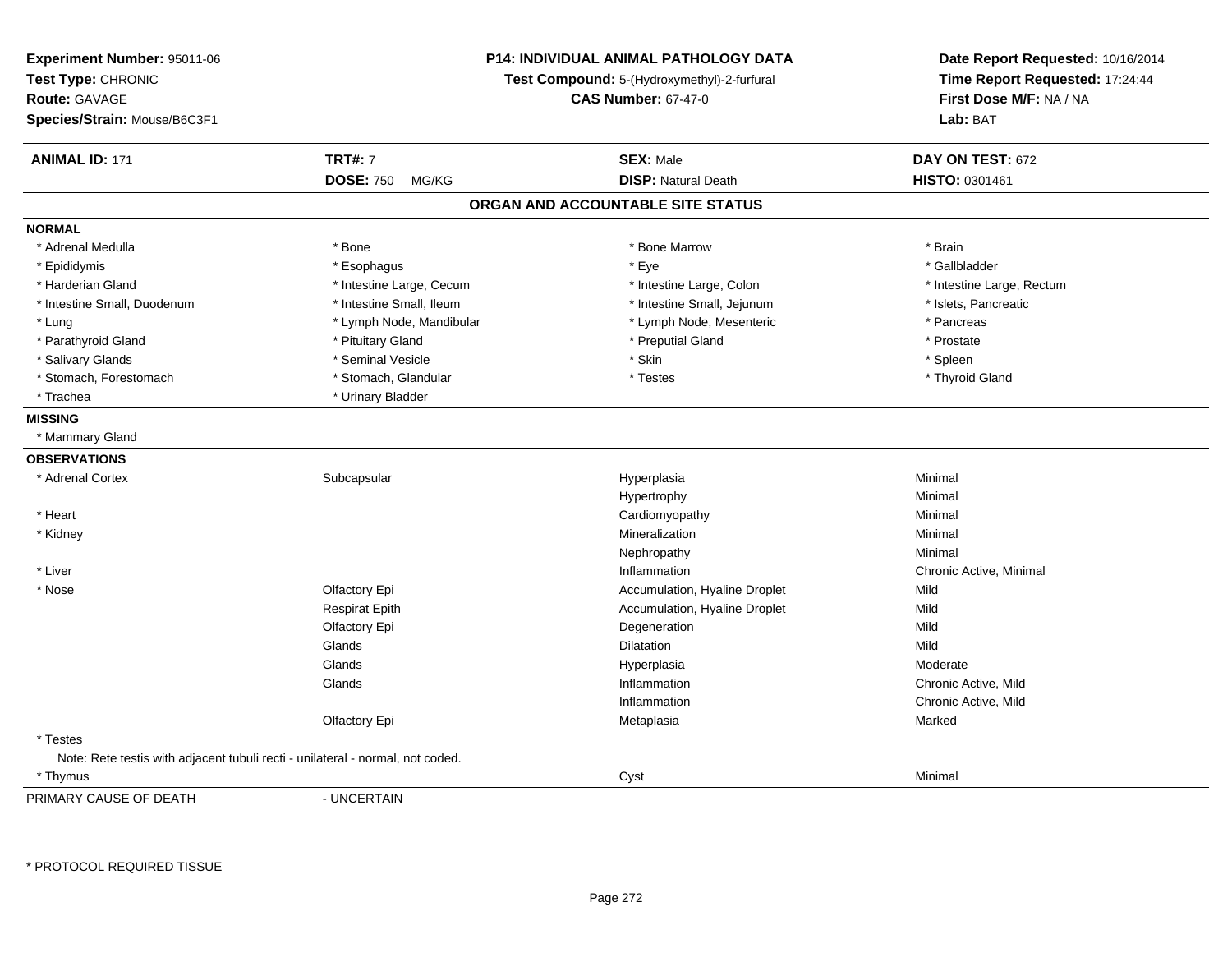| <b>Experiment Number: 95011-06</b><br><b>Test Type: CHRONIC</b><br><b>Route: GAVAGE</b><br>Species/Strain: Mouse/B6C3F1 | <b>P14: INDIVIDUAL ANIMAL PATHOLOGY DATA</b><br>Test Compound: 5-(Hydroxymethyl)-2-furfural<br><b>CAS Number: 67-47-0</b> |                                   | Date Report Requested: 10/16/2014<br>Time Report Requested: 17:24:44<br>First Dose M/F: NA / NA<br>Lab: BAT |
|-------------------------------------------------------------------------------------------------------------------------|---------------------------------------------------------------------------------------------------------------------------|-----------------------------------|-------------------------------------------------------------------------------------------------------------|
|                                                                                                                         |                                                                                                                           |                                   |                                                                                                             |
| <b>ANIMAL ID: 171</b>                                                                                                   | <b>TRT#: 7</b>                                                                                                            | <b>SEX: Male</b>                  | <b>DAY ON TEST: 672</b>                                                                                     |
|                                                                                                                         | <b>DOSE: 750</b><br>MG/KG                                                                                                 | <b>DISP: Natural Death</b>        | <b>HISTO: 0301461</b>                                                                                       |
|                                                                                                                         |                                                                                                                           | ORGAN AND ACCOUNTABLE SITE STATUS |                                                                                                             |
| Animal Note: Contributory Cause Of Death: Nasal Lesions.                                                                |                                                                                                                           |                                   |                                                                                                             |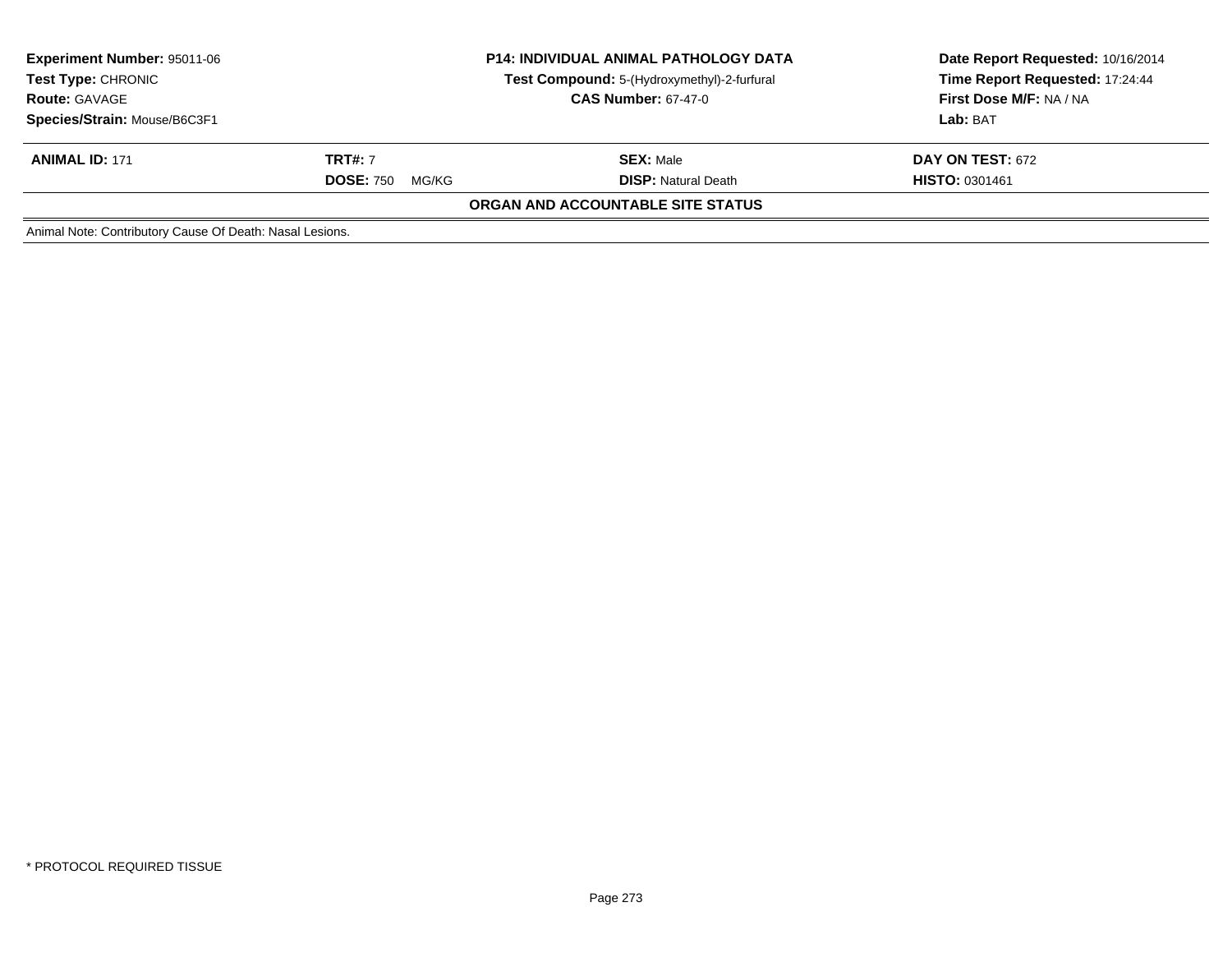| Experiment Number: 95011-06<br>Test Type: CHRONIC<br><b>Route: GAVAGE</b><br>Species/Strain: Mouse/B6C3F1 |                          | <b>P14: INDIVIDUAL ANIMAL PATHOLOGY DATA</b><br>Test Compound: 5-(Hydroxymethyl)-2-furfural<br><b>CAS Number: 67-47-0</b> | Date Report Requested: 10/16/2014<br>Time Report Requested: 17:24:44<br>First Dose M/F: NA / NA<br>Lab: BAT |
|-----------------------------------------------------------------------------------------------------------|--------------------------|---------------------------------------------------------------------------------------------------------------------------|-------------------------------------------------------------------------------------------------------------|
| <b>ANIMAL ID: 172</b>                                                                                     | <b>TRT#: 7</b>           | <b>SEX: Male</b>                                                                                                          | DAY ON TEST: 509                                                                                            |
|                                                                                                           | DOSE: 750 MG/KG          | <b>DISP: Natural Death</b>                                                                                                | <b>HISTO: 0301462</b>                                                                                       |
|                                                                                                           |                          | ORGAN AND ACCOUNTABLE SITE STATUS                                                                                         |                                                                                                             |
| <b>NORMAL</b>                                                                                             |                          |                                                                                                                           |                                                                                                             |
| * Adrenal Medulla                                                                                         | * Bone                   | * Bone Marrow                                                                                                             | * Brain                                                                                                     |
| * Epididymis                                                                                              | * Esophagus              | * Eye                                                                                                                     | * Gallbladder                                                                                               |
| * Harderian Gland                                                                                         | * Intestine Large, Cecum | * Intestine Large, Colon                                                                                                  | * Intestine Large, Rectum                                                                                   |
| * Intestine Small, Duodenum                                                                               | * Intestine Small, Ileum | * Intestine Small, Jejunum                                                                                                | * Islets, Pancreatic                                                                                        |
| * Lung                                                                                                    | * Lymph Node, Mandibular | * Lymph Node, Mesenteric                                                                                                  | * Pancreas                                                                                                  |
| * Parathyroid Gland                                                                                       | * Pituitary Gland        | * Preputial Gland                                                                                                         | * Prostate                                                                                                  |
| * Salivary Glands                                                                                         | * Seminal Vesicle        | * Skin                                                                                                                    | * Spleen                                                                                                    |
| * Stomach, Forestomach                                                                                    | * Stomach, Glandular     | * Thymus                                                                                                                  | * Trachea                                                                                                   |
| * Urinary Bladder                                                                                         |                          |                                                                                                                           |                                                                                                             |
| <b>MISSING</b>                                                                                            |                          |                                                                                                                           |                                                                                                             |
| * Mammary Gland                                                                                           |                          |                                                                                                                           |                                                                                                             |
| <b>OBSERVATIONS</b>                                                                                       |                          |                                                                                                                           |                                                                                                             |
| * Adrenal Cortex                                                                                          | Subcapsular              | Hyperplasia                                                                                                               | Mild                                                                                                        |
| * Heart                                                                                                   |                          | Mineralization                                                                                                            | Minimal                                                                                                     |
| * Kidney                                                                                                  |                          | Mineralization                                                                                                            | Minimal                                                                                                     |
|                                                                                                           |                          | Nephropathy                                                                                                               | Moderate                                                                                                    |
| * Liver                                                                                                   |                          | Hepatocellular Carcinoma                                                                                                  |                                                                                                             |
|                                                                                                           |                          | Mineralization                                                                                                            | Mild                                                                                                        |
|                                                                                                           | Hepatocyte               | Necrosis                                                                                                                  | Mild                                                                                                        |
|                                                                                                           |                          | Pigmentation                                                                                                              | Minimal                                                                                                     |
| [ Hepatocellular Carcinoma TGLS = 1-3+12 ]                                                                |                          |                                                                                                                           |                                                                                                             |
| * Nose                                                                                                    | Olfactory Epi            | Accumulation, Hyaline Droplet                                                                                             | Minimal                                                                                                     |
|                                                                                                           | <b>Respirat Epith</b>    | Accumulation, Hyaline Droplet                                                                                             | Minimal                                                                                                     |
|                                                                                                           | Olfactory Epi            | Degeneration                                                                                                              | Marked                                                                                                      |
|                                                                                                           | Glands                   | <b>Dilatation</b>                                                                                                         | Mild                                                                                                        |
|                                                                                                           | Glands                   | Hyperplasia                                                                                                               | Moderate                                                                                                    |
|                                                                                                           | Olfactory Epi            | Hyperplasia                                                                                                               | Mild                                                                                                        |
|                                                                                                           | Glands                   | Inflammation                                                                                                              | Chronic Active, Minimal                                                                                     |
|                                                                                                           |                          | Inflammation                                                                                                              | Chronic Active, Minimal                                                                                     |
|                                                                                                           | Olfactory Epi            | Metaplasia                                                                                                                | Marked                                                                                                      |
|                                                                                                           |                          |                                                                                                                           |                                                                                                             |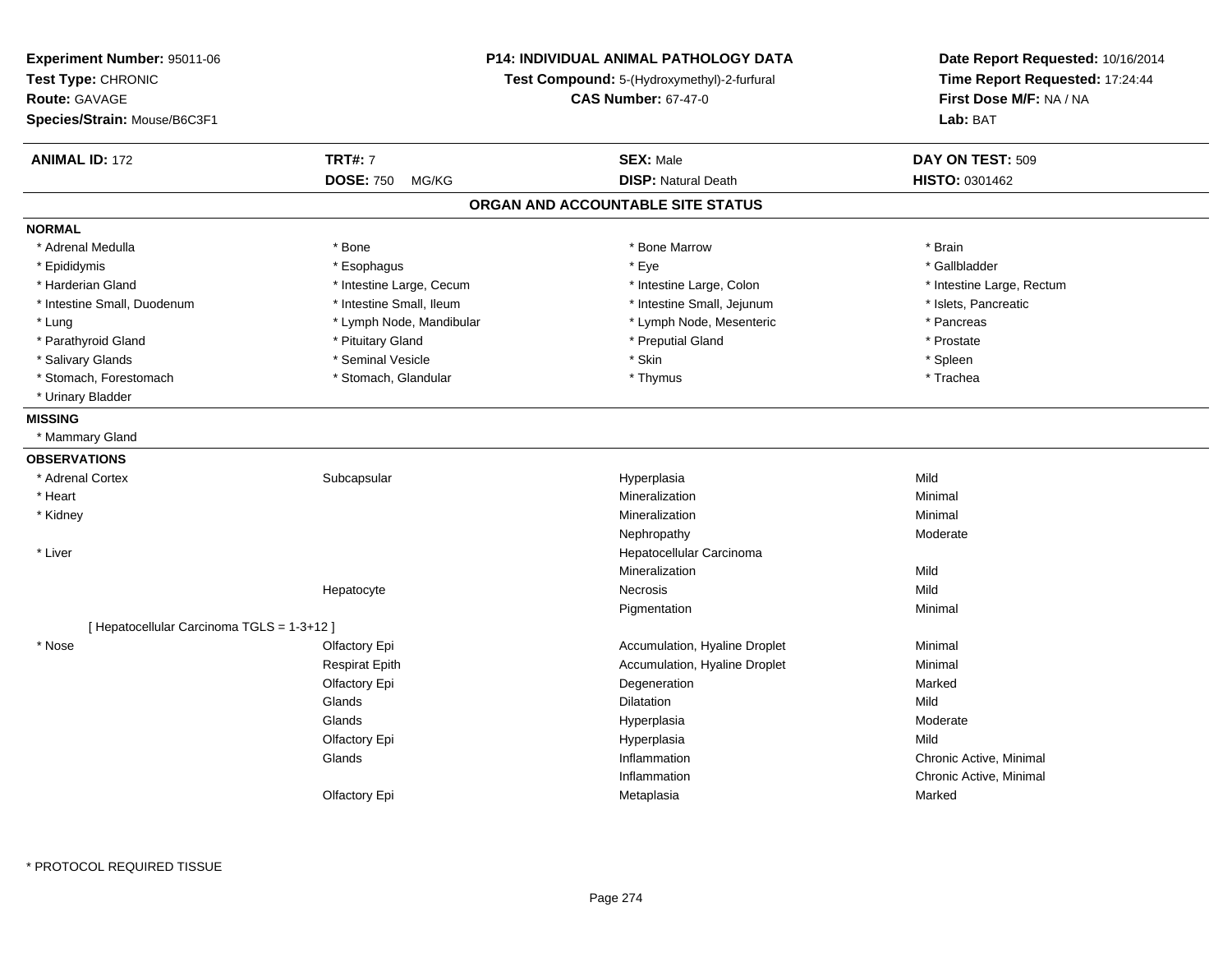| Experiment Number: 95011-06<br>Test Type: CHRONIC<br><b>Route: GAVAGE</b><br>Species/Strain: Mouse/B6C3F1 |                                  | <b>P14: INDIVIDUAL ANIMAL PATHOLOGY DATA</b><br>Test Compound: 5-(Hydroxymethyl)-2-furfural<br><b>CAS Number: 67-47-0</b> | Date Report Requested: 10/16/2014<br>Time Report Requested: 17:24:44<br>First Dose M/F: NA / NA<br>Lab: BAT |  |
|-----------------------------------------------------------------------------------------------------------|----------------------------------|---------------------------------------------------------------------------------------------------------------------------|-------------------------------------------------------------------------------------------------------------|--|
| <b>ANIMAL ID: 172</b>                                                                                     | <b>TRT#: 7</b>                   | <b>SEX: Male</b>                                                                                                          | DAY ON TEST: 509                                                                                            |  |
|                                                                                                           | <b>DOSE: 750</b><br>MG/KG        | <b>DISP: Natural Death</b>                                                                                                | <b>HISTO: 0301462</b>                                                                                       |  |
|                                                                                                           |                                  | ORGAN AND ACCOUNTABLE SITE STATUS                                                                                         |                                                                                                             |  |
| * Testes                                                                                                  | <b>Germinal Epith</b>            | Degeneration                                                                                                              | Minimal                                                                                                     |  |
|                                                                                                           |                                  | Mineralization                                                                                                            | Minimal                                                                                                     |  |
| * Thyroid Gland                                                                                           | Follicle                         | Cyst                                                                                                                      | Mild                                                                                                        |  |
|                                                                                                           | <b>Follicular Cel</b>            | Hyperplasia                                                                                                               | Mild                                                                                                        |  |
| PRIMARY CAUSE OF DEATH                                                                                    | - Liver Hepatocellular Carcinoma |                                                                                                                           |                                                                                                             |  |
| Animal Note: Contributory Cause Of Death: Nasal Lesions.                                                  |                                  |                                                                                                                           |                                                                                                             |  |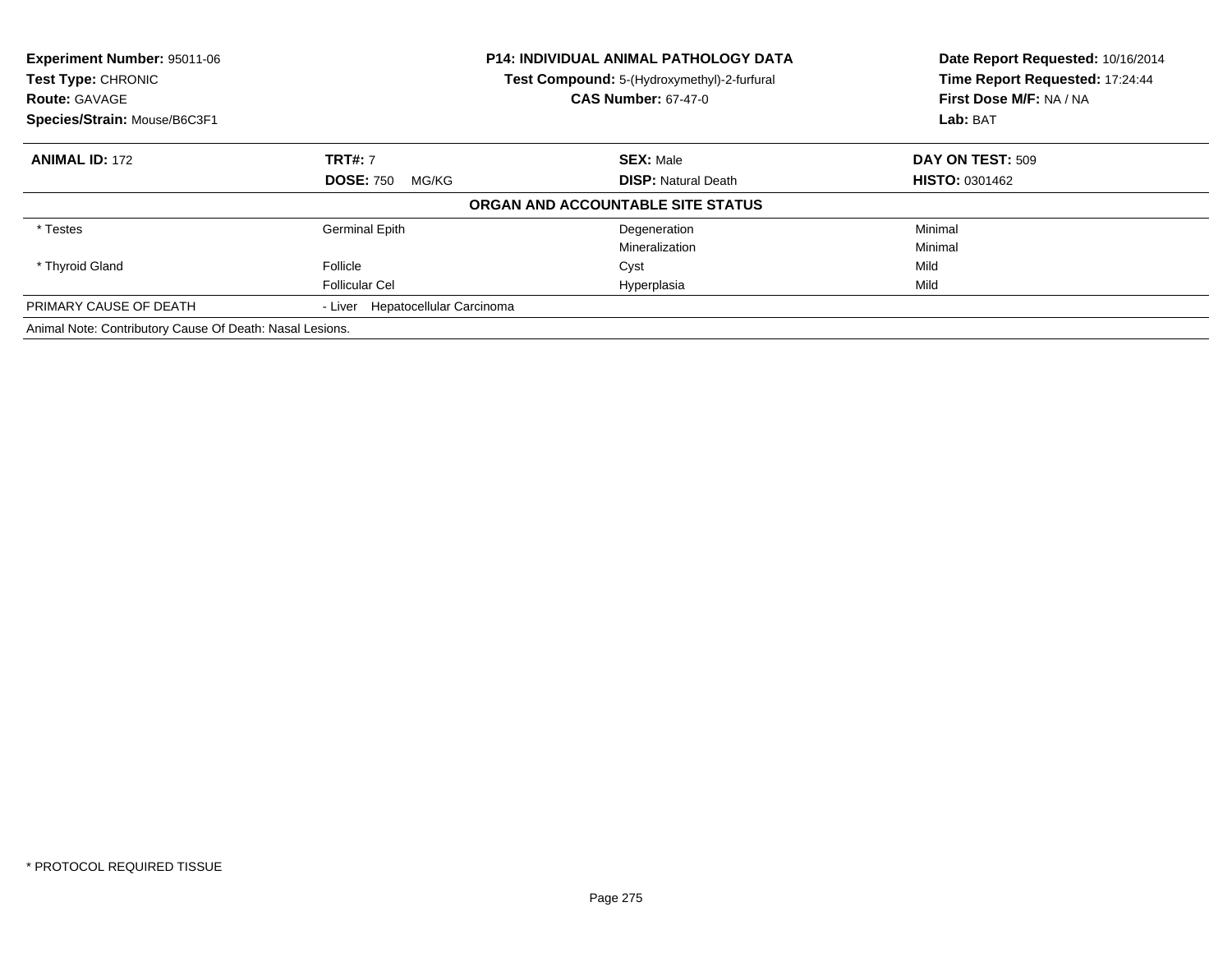| Experiment Number: 95011-06                              |                                                                           | <b>P14: INDIVIDUAL ANIMAL PATHOLOGY DATA</b> |                                                                                                 |
|----------------------------------------------------------|---------------------------------------------------------------------------|----------------------------------------------|-------------------------------------------------------------------------------------------------|
| Test Type: CHRONIC                                       | Test Compound: 5-(Hydroxymethyl)-2-furfural<br><b>CAS Number: 67-47-0</b> |                                              | Date Report Requested: 10/16/2014<br>Time Report Requested: 17:24:44<br>First Dose M/F: NA / NA |
| <b>Route: GAVAGE</b>                                     |                                                                           |                                              |                                                                                                 |
| Species/Strain: Mouse/B6C3F1                             |                                                                           |                                              | Lab: BAT                                                                                        |
| <b>ANIMAL ID: 173</b>                                    | <b>TRT#: 7</b>                                                            | <b>SEX: Male</b>                             | DAY ON TEST: 652                                                                                |
|                                                          | <b>DOSE: 750</b><br>MG/KG                                                 | <b>DISP: Natural Death</b>                   | HISTO: 0301463                                                                                  |
|                                                          |                                                                           | ORGAN AND ACCOUNTABLE SITE STATUS            |                                                                                                 |
| <b>NORMAL</b>                                            |                                                                           |                                              |                                                                                                 |
| * Adrenal Medulla                                        | * Bone                                                                    | * Bone Marrow                                | * Epididymis                                                                                    |
| * Esophagus                                              | * Eye                                                                     | * Gallbladder                                | * Harderian Gland                                                                               |
| * Heart                                                  | * Intestine Large, Cecum                                                  | * Intestine Large, Colon                     | * Intestine Large, Rectum                                                                       |
| * Intestine Small, Duodenum                              | * Intestine Small, Ileum                                                  | * Intestine Small, Jejunum                   | * Islets, Pancreatic                                                                            |
| * Liver                                                  | * Lung                                                                    | * Lymph Node, Mandibular                     | * Lymph Node, Mesenteric                                                                        |
| * Pancreas                                               | * Pituitary Gland                                                         | * Preputial Gland                            | * Prostate                                                                                      |
| * Salivary Glands                                        | * Seminal Vesicle                                                         | * Skin                                       | * Spleen                                                                                        |
| * Stomach, Forestomach                                   | * Stomach, Glandular                                                      | * Testes                                     | * Thyroid Gland                                                                                 |
| * Trachea                                                | * Urinary Bladder                                                         |                                              |                                                                                                 |
| <b>MISSING</b>                                           |                                                                           |                                              |                                                                                                 |
| * Mammary Gland                                          | * Parathyroid Gland                                                       |                                              |                                                                                                 |
| <b>OBSERVATIONS</b>                                      |                                                                           |                                              |                                                                                                 |
| * Adrenal Cortex                                         | Subcapsular                                                               | Hyperplasia                                  | Minimal                                                                                         |
| * Brain                                                  |                                                                           | Degeneration                                 | Mild                                                                                            |
| * Kidney                                                 |                                                                           | Mineralization                               | Minimal                                                                                         |
|                                                          |                                                                           | Nephropathy                                  | Minimal                                                                                         |
| $*$ Nose                                                 | Olfactory Epi                                                             | Accumulation, Hyaline Droplet                | Mild                                                                                            |
|                                                          | <b>Respirat Epith</b>                                                     | Accumulation, Hyaline Droplet                | Mild                                                                                            |
|                                                          | Olfactory Epi                                                             | Degeneration                                 | Marked                                                                                          |
|                                                          | Glands                                                                    | <b>Dilatation</b>                            | Moderate                                                                                        |
|                                                          | Glands                                                                    | Hyperplasia                                  | Marked                                                                                          |
|                                                          | Glands                                                                    | Inflammation                                 | Chronic Active, Mild                                                                            |
|                                                          |                                                                           | Inflammation                                 | Chronic Active, Mild                                                                            |
|                                                          | Olfactory Epi                                                             | Metaplasia                                   | Marked                                                                                          |
| * Thymus                                                 |                                                                           | Cyst                                         | Mild                                                                                            |
| PRIMARY CAUSE OF DEATH                                   | - UNCERTAIN                                                               |                                              |                                                                                                 |
| Animal Note: Contributory Cause Of Death: Nasal Lesions. |                                                                           |                                              |                                                                                                 |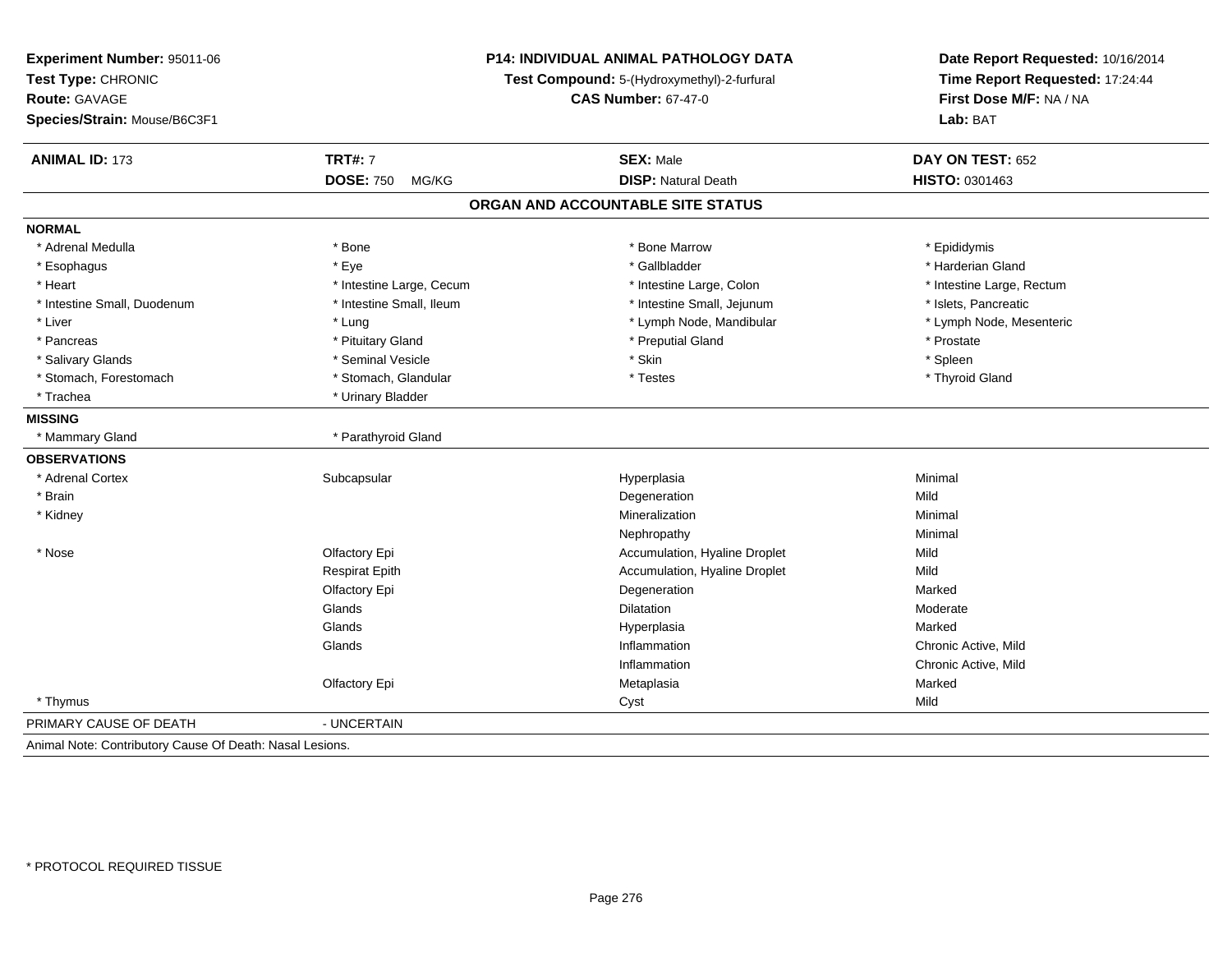| Experiment Number: 95011-06<br>Test Type: CHRONIC<br><b>Route: GAVAGE</b><br>Species/Strain: Mouse/B6C3F1 |                             | <b>P14: INDIVIDUAL ANIMAL PATHOLOGY DATA</b><br>Test Compound: 5-(Hydroxymethyl)-2-furfural<br><b>CAS Number: 67-47-0</b> | Date Report Requested: 10/16/2014<br>Time Report Requested: 17:24:44<br>First Dose M/F: NA / NA<br>Lab: BAT |
|-----------------------------------------------------------------------------------------------------------|-----------------------------|---------------------------------------------------------------------------------------------------------------------------|-------------------------------------------------------------------------------------------------------------|
| <b>ANIMAL ID: 174</b>                                                                                     | <b>TRT#: 7</b>              | <b>SEX: Male</b>                                                                                                          | DAY ON TEST: 436                                                                                            |
|                                                                                                           | <b>DOSE: 750</b><br>MG/KG   | <b>DISP: Natural Death</b>                                                                                                | HISTO: 0301464                                                                                              |
|                                                                                                           |                             | ORGAN AND ACCOUNTABLE SITE STATUS                                                                                         |                                                                                                             |
| <b>NORMAL</b>                                                                                             |                             |                                                                                                                           |                                                                                                             |
| * Adrenal Medulla                                                                                         | * Bone                      | * Bone Marrow                                                                                                             | * Brain                                                                                                     |
| * Epididymis                                                                                              | * Esophagus                 | * Eve                                                                                                                     | * Gallbladder                                                                                               |
| * Harderian Gland                                                                                         | * Heart                     | * Intestine Large, Cecum                                                                                                  | * Intestine Large, Colon                                                                                    |
| * Intestine Large, Rectum                                                                                 | * Intestine Small, Duodenum | * Intestine Small, Ileum                                                                                                  | * Intestine Small, Jejunum                                                                                  |
| * Islets, Pancreatic                                                                                      | * Kidney                    | * Liver                                                                                                                   | * Lung                                                                                                      |
| * Lymph Node, Mandibular                                                                                  | * Lymph Node, Mesenteric    | * Pancreas                                                                                                                | * Pituitary Gland                                                                                           |
| * Preputial Gland                                                                                         | * Prostate                  | * Salivary Glands                                                                                                         | * Seminal Vesicle                                                                                           |
| * Skin                                                                                                    | * Spleen                    | * Stomach, Forestomach                                                                                                    | * Stomach, Glandular                                                                                        |
| * Testes                                                                                                  | * Thymus                    | * Thyroid Gland                                                                                                           | * Trachea                                                                                                   |
| * Urinary Bladder                                                                                         |                             |                                                                                                                           |                                                                                                             |
| <b>MISSING</b>                                                                                            |                             |                                                                                                                           |                                                                                                             |
| * Mammary Gland                                                                                           | * Parathyroid Gland         |                                                                                                                           |                                                                                                             |
| <b>OBSERVATIONS</b>                                                                                       |                             |                                                                                                                           |                                                                                                             |
| * Adrenal Cortex                                                                                          | Subcapsular                 | Hyperplasia                                                                                                               | Minimal                                                                                                     |
| * Nose                                                                                                    | Olfactory Epi               | Degeneration                                                                                                              | Mild                                                                                                        |
|                                                                                                           | Glands                      | Dilatation                                                                                                                | Mild                                                                                                        |
|                                                                                                           | Glands                      | Hyperplasia                                                                                                               | Moderate                                                                                                    |
|                                                                                                           | Glands                      | Inflammation                                                                                                              | Chronic Active, Minimal                                                                                     |
|                                                                                                           |                             | Inflammation                                                                                                              | Chronic Active, Mild                                                                                        |
|                                                                                                           | Olfactory Epi               | Metaplasia                                                                                                                | Marked                                                                                                      |
| * Testes                                                                                                  |                             |                                                                                                                           |                                                                                                             |
| Note: Rete testis with adjacent tubuli recti - unilateral - normal, not coded.                            |                             |                                                                                                                           |                                                                                                             |
| PRIMARY CAUSE OF DEATH                                                                                    | - UNCERTAIN                 |                                                                                                                           |                                                                                                             |
| Animal Note: Contributory Cause Of Death: Nasal Lesions.                                                  |                             |                                                                                                                           |                                                                                                             |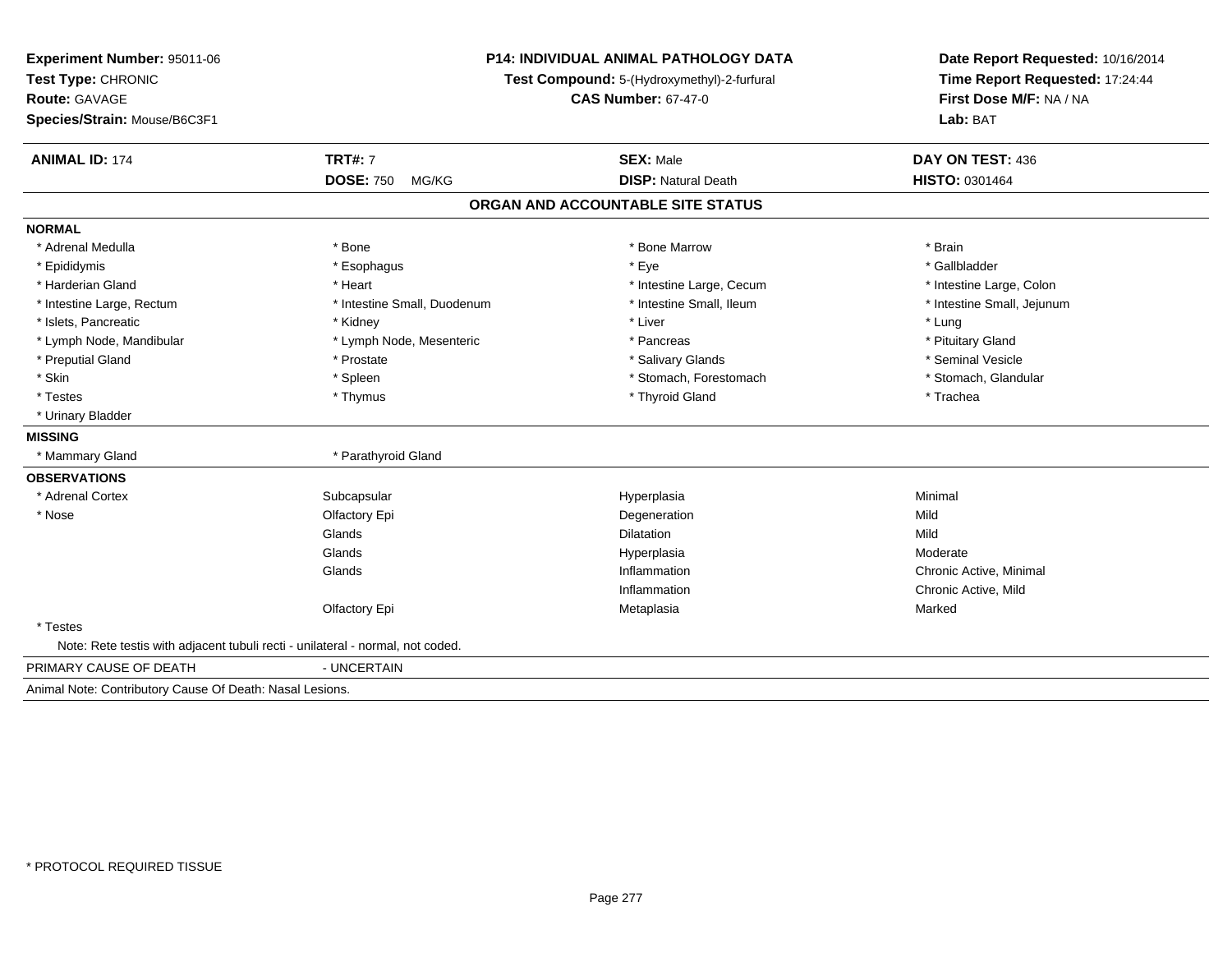| Experiment Number: 95011-06<br>Test Type: CHRONIC<br><b>Route: GAVAGE</b><br>Species/Strain: Mouse/B6C3F1 | P14: INDIVIDUAL ANIMAL PATHOLOGY DATA<br>Test Compound: 5-(Hydroxymethyl)-2-furfural<br><b>CAS Number: 67-47-0</b> |                                   | Date Report Requested: 10/16/2014<br>Time Report Requested: 17:24:44<br>First Dose M/F: NA / NA<br>Lab: BAT |
|-----------------------------------------------------------------------------------------------------------|--------------------------------------------------------------------------------------------------------------------|-----------------------------------|-------------------------------------------------------------------------------------------------------------|
| <b>ANIMAL ID: 175</b>                                                                                     | <b>TRT#: 7</b>                                                                                                     | <b>SEX: Male</b>                  | DAY ON TEST: 678                                                                                            |
|                                                                                                           | <b>DOSE: 750</b><br>MG/KG                                                                                          | <b>DISP:</b> Moribund Sacrifice   | HISTO: 0301465                                                                                              |
|                                                                                                           |                                                                                                                    | ORGAN AND ACCOUNTABLE SITE STATUS |                                                                                                             |
| <b>NORMAL</b>                                                                                             |                                                                                                                    |                                   |                                                                                                             |
| * Adrenal Medulla                                                                                         | * Bone                                                                                                             | * Bone Marrow                     | * Brain                                                                                                     |
| * Epididymis                                                                                              | * Esophagus                                                                                                        | * Eye                             | * Gallbladder                                                                                               |
| * Harderian Gland                                                                                         | * Intestine Large, Cecum                                                                                           | * Intestine Large, Colon          | * Intestine Large, Rectum                                                                                   |
| * Intestine Small, Duodenum                                                                               | * Intestine Small, Ileum                                                                                           | * Intestine Small, Jejunum        | * Islets, Pancreatic                                                                                        |
| * Lung                                                                                                    | * Lymph Node, Mandibular                                                                                           | * Lymph Node, Mesenteric          | * Pancreas                                                                                                  |
| * Parathyroid Gland                                                                                       | * Pituitary Gland                                                                                                  | * Preputial Gland                 | * Prostate                                                                                                  |
| * Salivary Glands                                                                                         | * Seminal Vesicle                                                                                                  | * Skin                            | * Spleen                                                                                                    |
| * Stomach, Forestomach                                                                                    | * Stomach, Glandular                                                                                               | * Trachea                         | * Urinary Bladder                                                                                           |
| <b>MISSING</b>                                                                                            |                                                                                                                    |                                   |                                                                                                             |
| * Mammary Gland                                                                                           |                                                                                                                    |                                   |                                                                                                             |
| <b>OBSERVATIONS</b>                                                                                       |                                                                                                                    |                                   |                                                                                                             |
| * Adrenal Cortex                                                                                          | Subcapsular                                                                                                        | Hyperplasia                       | Minimal                                                                                                     |
|                                                                                                           |                                                                                                                    | Hypertrophy                       | Mild                                                                                                        |
| * Heart                                                                                                   |                                                                                                                    | Mineralization                    | Minimal                                                                                                     |
| * Kidney                                                                                                  |                                                                                                                    | Mineralization                    | Minimal                                                                                                     |
|                                                                                                           |                                                                                                                    | Nephropathy                       | Minimal                                                                                                     |
| * Liver                                                                                                   |                                                                                                                    | <b>Infiltration Cellular</b>      | Mononuclear CI, Minimal                                                                                     |
| * Nose                                                                                                    | Olfactory Epi                                                                                                      | Accumulation, Hyaline Droplet     | Minimal                                                                                                     |
|                                                                                                           | <b>Respirat Epith</b>                                                                                              | Accumulation, Hyaline Droplet     | Mild                                                                                                        |
|                                                                                                           | Olfactory Epi                                                                                                      | Degeneration                      | Mild                                                                                                        |
|                                                                                                           | Glands                                                                                                             | <b>Dilatation</b>                 | Mild                                                                                                        |
|                                                                                                           | Glands                                                                                                             | Hyperplasia                       | Marked                                                                                                      |
|                                                                                                           | Glands                                                                                                             | Inflammation                      | Chronic Active, Mild                                                                                        |
|                                                                                                           |                                                                                                                    | Inflammation                      | Chronic Active, Mild                                                                                        |
|                                                                                                           | Olfactory Epi                                                                                                      | Metaplasia                        | Marked                                                                                                      |
| * Testes                                                                                                  | <b>Germinal Epith</b>                                                                                              | Degeneration                      | Mild                                                                                                        |
| * Thymus                                                                                                  |                                                                                                                    | Atrophy                           | Marked                                                                                                      |
|                                                                                                           |                                                                                                                    | Cyst                              | Mild                                                                                                        |
| * Thyroid Gland                                                                                           | <b>Follicular Cel</b>                                                                                              | Hyperplasia                       | Mild                                                                                                        |
| PRIMARY CAUSE OF DEATH                                                                                    | - UNCERTAIN                                                                                                        |                                   |                                                                                                             |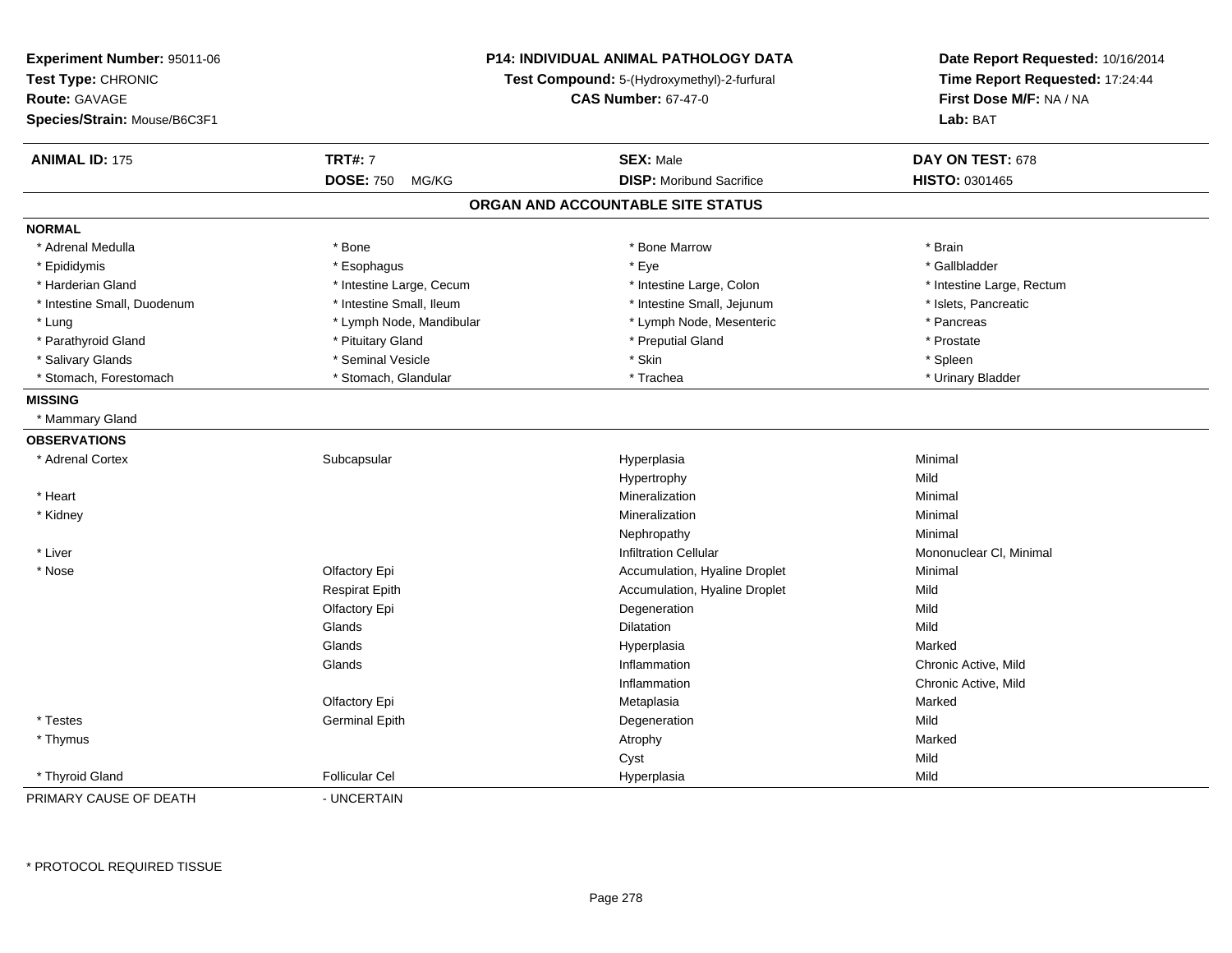| <b>Experiment Number: 95011-06</b><br><b>Test Type: CHRONIC</b><br><b>Route: GAVAGE</b><br>Species/Strain: Mouse/B6C3F1 | <b>P14: INDIVIDUAL ANIMAL PATHOLOGY DATA</b><br>Test Compound: 5-(Hydroxymethyl)-2-furfural<br><b>CAS Number: 67-47-0</b> |                                                     | Date Report Requested: 10/16/2014<br>Time Report Requested: 17:24:44<br>First Dose M/F: NA / NA<br><b>Lab: BAT</b> |
|-------------------------------------------------------------------------------------------------------------------------|---------------------------------------------------------------------------------------------------------------------------|-----------------------------------------------------|--------------------------------------------------------------------------------------------------------------------|
| <b>ANIMAL ID: 175</b>                                                                                                   | <b>TRT#: 7</b><br><b>DOSE: 750</b><br>MG/KG                                                                               | <b>SEX: Male</b><br><b>DISP:</b> Moribund Sacrifice | <b>DAY ON TEST: 678</b><br><b>HISTO: 0301465</b>                                                                   |
|                                                                                                                         |                                                                                                                           | ORGAN AND ACCOUNTABLE SITE STATUS                   |                                                                                                                    |
| Animal Note: Contributory Cause Of Death: Nasal Lesions.                                                                |                                                                                                                           |                                                     |                                                                                                                    |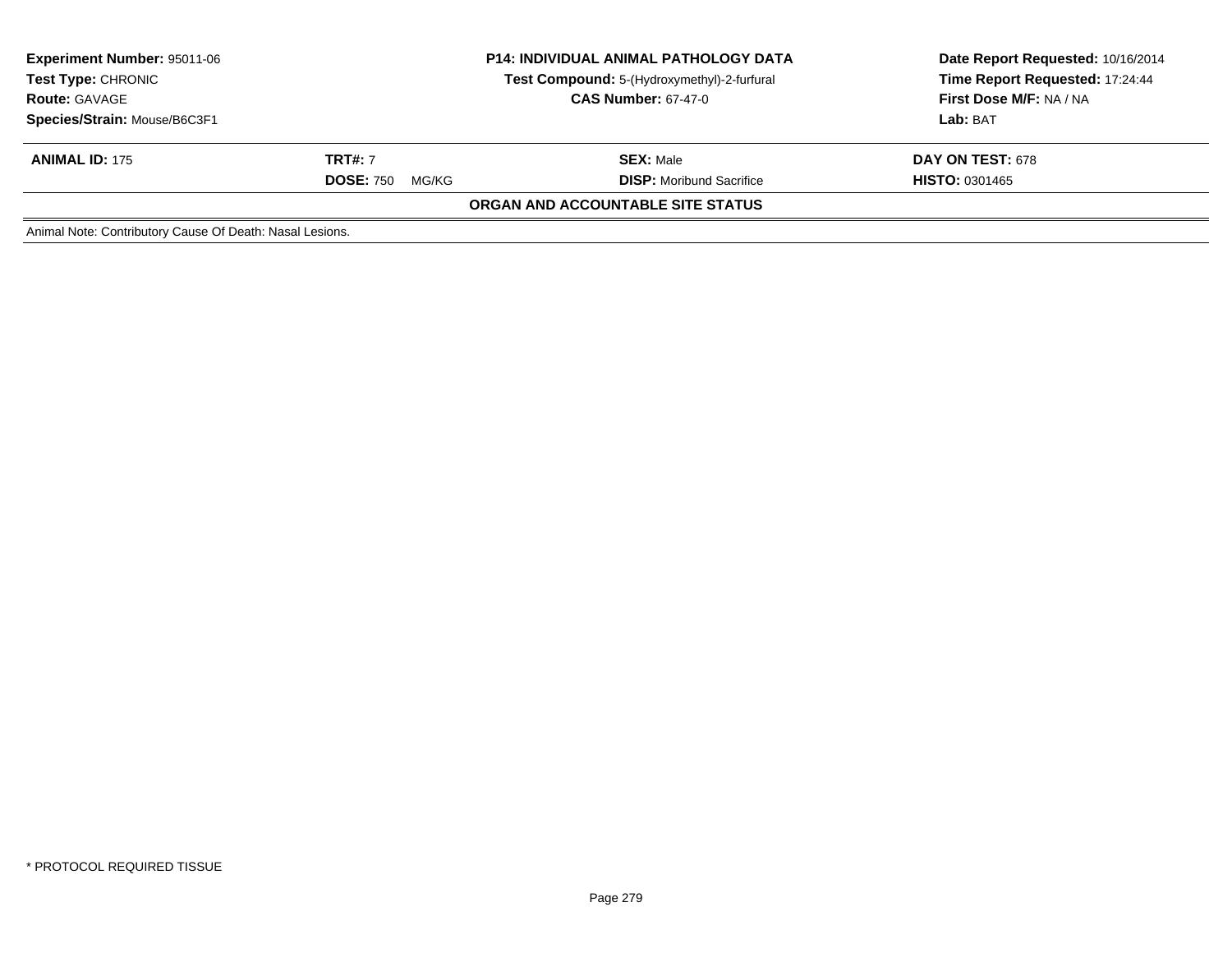| Experiment Number: 95011-06<br>Test Type: CHRONIC<br>Route: GAVAGE<br>Species/Strain: Mouse/B6C3F1 | P14: INDIVIDUAL ANIMAL PATHOLOGY DATA<br>Test Compound: 5-(Hydroxymethyl)-2-furfural<br><b>CAS Number: 67-47-0</b> |                                   | Date Report Requested: 10/16/2014<br>Time Report Requested: 17:24:44<br>First Dose M/F: NA / NA<br>Lab: BAT |  |
|----------------------------------------------------------------------------------------------------|--------------------------------------------------------------------------------------------------------------------|-----------------------------------|-------------------------------------------------------------------------------------------------------------|--|
| <b>ANIMAL ID: 176</b>                                                                              | <b>TRT#: 7</b>                                                                                                     | <b>SEX: Male</b>                  | DAY ON TEST: 352                                                                                            |  |
|                                                                                                    | <b>DOSE: 750</b><br>MG/KG                                                                                          | <b>DISP: Natural Death</b>        | <b>HISTO: 0301466</b>                                                                                       |  |
|                                                                                                    |                                                                                                                    | ORGAN AND ACCOUNTABLE SITE STATUS |                                                                                                             |  |
| <b>NORMAL</b>                                                                                      |                                                                                                                    |                                   |                                                                                                             |  |
| * Adrenal Cortex                                                                                   | * Adrenal Medulla                                                                                                  | * Bone                            | * Bone Marrow                                                                                               |  |
| * Brain                                                                                            | * Epididymis                                                                                                       | * Esophagus                       | * Eye                                                                                                       |  |
| * Gallbladder                                                                                      | * Harderian Gland                                                                                                  | * Heart                           | * Intestine Large, Cecum                                                                                    |  |
| * Intestine Large, Colon                                                                           | * Intestine Large, Rectum                                                                                          | * Intestine Small, Duodenum       | * Intestine Small. Ileum                                                                                    |  |
| * Intestine Small, Jejunum                                                                         | * Islets, Pancreatic                                                                                               | * Kidney                          | * Liver                                                                                                     |  |
| * Lung                                                                                             | * Lymph Node, Mandibular                                                                                           | * Lymph Node, Mesenteric          | * Pancreas                                                                                                  |  |
| * Pituitary Gland                                                                                  | * Preputial Gland                                                                                                  | * Prostate                        | * Salivary Glands                                                                                           |  |
| * Seminal Vesicle                                                                                  | * Skin                                                                                                             | * Spleen                          | * Stomach, Forestomach                                                                                      |  |
| * Stomach, Glandular                                                                               | * Testes                                                                                                           | * Thymus                          | * Thyroid Gland                                                                                             |  |
| * Trachea                                                                                          |                                                                                                                    |                                   |                                                                                                             |  |
| <b>MISSING</b>                                                                                     |                                                                                                                    |                                   |                                                                                                             |  |
| * Mammary Gland                                                                                    | * Parathyroid Gland                                                                                                |                                   |                                                                                                             |  |
| <b>OBSERVATIONS</b>                                                                                |                                                                                                                    |                                   |                                                                                                             |  |
| * Nose                                                                                             | Olfactory Epi                                                                                                      | Accumulation, Hyaline Droplet     | Minimal                                                                                                     |  |
|                                                                                                    | <b>Respirat Epith</b>                                                                                              | Accumulation, Hyaline Droplet     | Minimal                                                                                                     |  |
|                                                                                                    | Olfactory Epi                                                                                                      | Degeneration                      | Mild                                                                                                        |  |
|                                                                                                    | Glands                                                                                                             | Dilatation                        | Mild                                                                                                        |  |
|                                                                                                    | Glands                                                                                                             | Hyperplasia                       | Moderate                                                                                                    |  |
|                                                                                                    | Glands                                                                                                             | Inflammation                      | Chronic Active, Minimal                                                                                     |  |
|                                                                                                    |                                                                                                                    | Inflammation                      | Chronic Active, Mild                                                                                        |  |
|                                                                                                    | Olfactory Epi                                                                                                      | Metaplasia                        | Marked                                                                                                      |  |
| * Urinary Bladder                                                                                  |                                                                                                                    | Mineralization                    | Minimal                                                                                                     |  |
| PRIMARY CAUSE OF DEATH                                                                             | - UNCERTAIN                                                                                                        |                                   |                                                                                                             |  |
| Animal Note: Contributory Cause Of Death: Nasal Lesions.                                           |                                                                                                                    |                                   |                                                                                                             |  |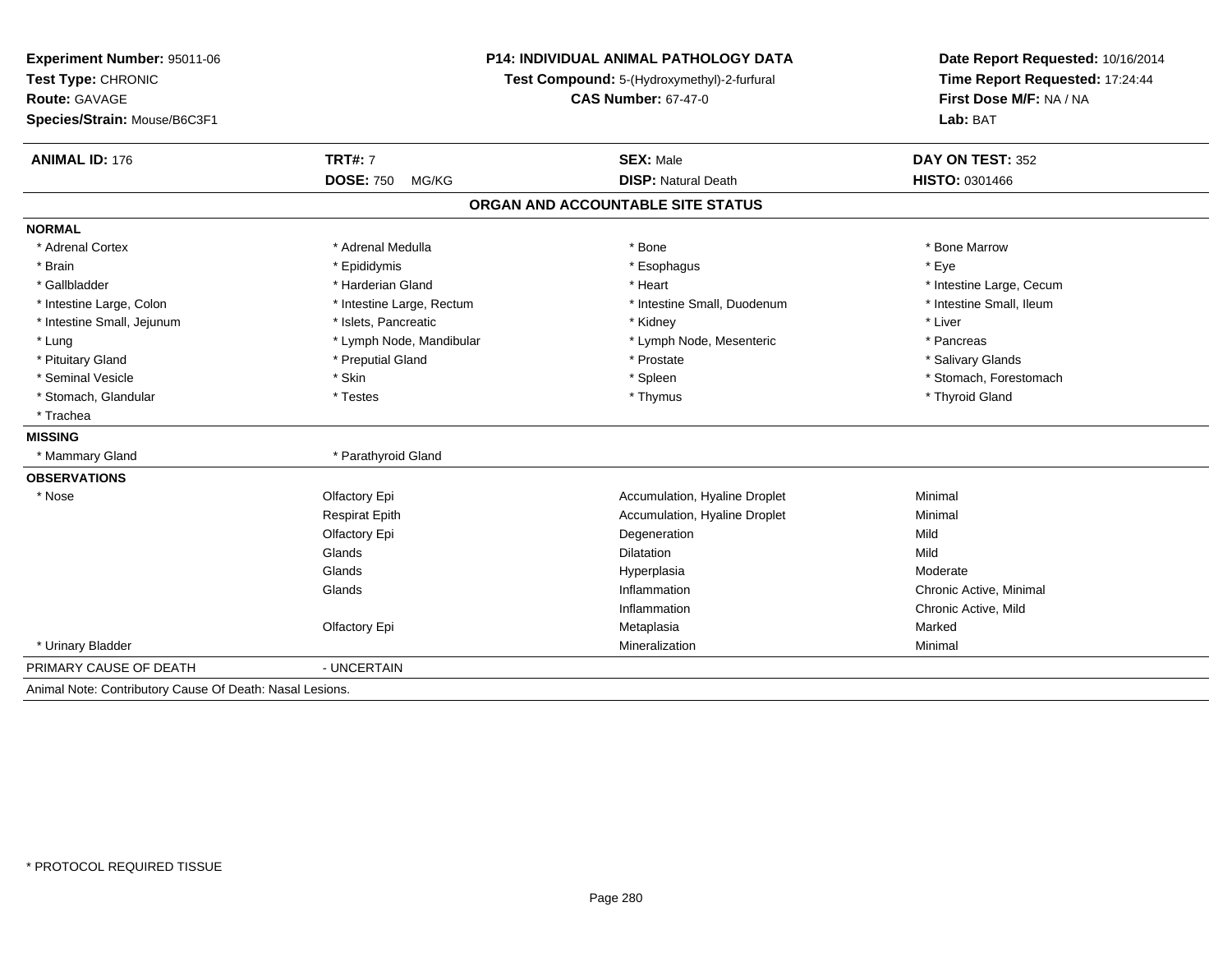| Experiment Number: 95011-06<br>Test Type: CHRONIC                              |                             | <b>P14: INDIVIDUAL ANIMAL PATHOLOGY DATA</b><br>Test Compound: 5-(Hydroxymethyl)-2-furfural | Date Report Requested: 10/16/2014<br>Time Report Requested: 17:24:44<br>First Dose M/F: NA / NA |  |
|--------------------------------------------------------------------------------|-----------------------------|---------------------------------------------------------------------------------------------|-------------------------------------------------------------------------------------------------|--|
| <b>Route: GAVAGE</b>                                                           | <b>CAS Number: 67-47-0</b>  |                                                                                             |                                                                                                 |  |
| Species/Strain: Mouse/B6C3F1                                                   |                             |                                                                                             | Lab: BAT                                                                                        |  |
| <b>ANIMAL ID: 177</b>                                                          | <b>TRT#: 7</b>              | <b>SEX: Male</b>                                                                            | DAY ON TEST: 467                                                                                |  |
|                                                                                | <b>DOSE: 750</b><br>MG/KG   | <b>DISP: Natural Death</b>                                                                  | HISTO: 0301467                                                                                  |  |
|                                                                                |                             | ORGAN AND ACCOUNTABLE SITE STATUS                                                           |                                                                                                 |  |
| <b>NORMAL</b>                                                                  |                             |                                                                                             |                                                                                                 |  |
| * Adrenal Medulla                                                              | * Bone                      | * Bone Marrow                                                                               | * Brain                                                                                         |  |
| * Epididymis                                                                   | * Esophagus                 | * Eye                                                                                       | * Gallbladder                                                                                   |  |
| * Harderian Gland                                                              | * Heart                     | * Intestine Large, Cecum                                                                    | * Intestine Large, Colon                                                                        |  |
| * Intestine Large, Rectum                                                      | * Intestine Small, Duodenum | * Intestine Small, Ileum                                                                    | * Intestine Small, Jejunum                                                                      |  |
| * Islets, Pancreatic                                                           | * Kidney                    | * Lung                                                                                      | * Lymph Node, Mesenteric                                                                        |  |
| * Pancreas                                                                     | * Parathyroid Gland         | * Pituitary Gland                                                                           | * Preputial Gland                                                                               |  |
| * Prostate                                                                     | * Salivary Glands           | * Seminal Vesicle                                                                           | * Skin                                                                                          |  |
| * Spleen                                                                       | * Stomach, Forestomach      | * Stomach, Glandular                                                                        | * Testes                                                                                        |  |
| * Thyroid Gland                                                                | * Trachea                   | * Urinary Bladder                                                                           |                                                                                                 |  |
| <b>MISSING</b>                                                                 |                             |                                                                                             |                                                                                                 |  |
| * Lymph Node, Mandibular                                                       | * Mammary Gland             |                                                                                             |                                                                                                 |  |
| <b>OBSERVATIONS</b>                                                            |                             |                                                                                             |                                                                                                 |  |
| * Adrenal Cortex                                                               | Subcapsular                 | Hyperplasia                                                                                 | Minimal                                                                                         |  |
| * Liver                                                                        |                             | Inflammation                                                                                | Chronic Active, Minimal                                                                         |  |
| * Nose                                                                         | Olfactory Epi               | Degeneration                                                                                | Mild                                                                                            |  |
|                                                                                | Glands                      | Dilatation                                                                                  | Mild                                                                                            |  |
|                                                                                | Glands                      | Hyperplasia                                                                                 | Moderate                                                                                        |  |
|                                                                                | Glands                      | Inflammation                                                                                | Chronic Active, Minimal                                                                         |  |
|                                                                                |                             | Inflammation                                                                                | Chronic Active, Minimal                                                                         |  |
|                                                                                | Olfactory Epi               | Metaplasia                                                                                  | Marked                                                                                          |  |
| * Testes                                                                       |                             |                                                                                             |                                                                                                 |  |
| Note: Rete testis with adjacent tubuli recti - unilateral - normal, not coded. |                             |                                                                                             |                                                                                                 |  |
| * Thymus                                                                       |                             | Cyst                                                                                        | Minimal                                                                                         |  |
| PRIMARY CAUSE OF DEATH                                                         | - UNCERTAIN                 |                                                                                             |                                                                                                 |  |
| Animal Note: Contributory Cause Of Death: Nasal Lesions.                       |                             |                                                                                             |                                                                                                 |  |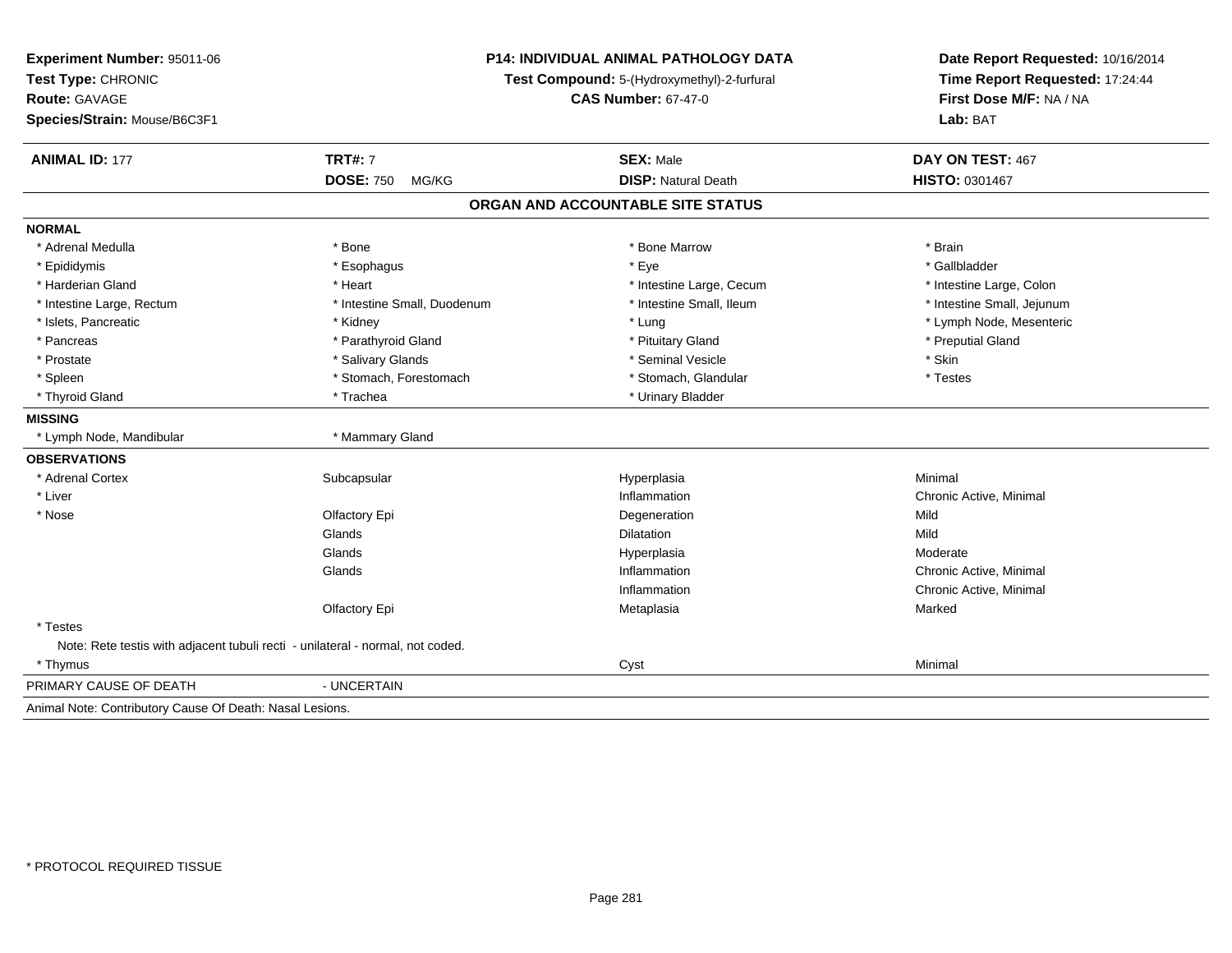| Experiment Number: 95011-06<br>Test Type: CHRONIC |                                                                                                                                                                 | <b>P14: INDIVIDUAL ANIMAL PATHOLOGY DATA</b><br>Test Compound: 5-(Hydroxymethyl)-2-furfural | Date Report Requested: 10/16/2014<br>Time Report Requested: 17:24:44 |
|---------------------------------------------------|-----------------------------------------------------------------------------------------------------------------------------------------------------------------|---------------------------------------------------------------------------------------------|----------------------------------------------------------------------|
| Route: GAVAGE                                     |                                                                                                                                                                 | <b>CAS Number: 67-47-0</b>                                                                  | First Dose M/F: NA / NA                                              |
| Species/Strain: Mouse/B6C3F1                      |                                                                                                                                                                 |                                                                                             | Lab: BAT                                                             |
| <b>ANIMAL ID: 178</b>                             | <b>TRT#: 7</b>                                                                                                                                                  | <b>SEX: Male</b>                                                                            | DAY ON TEST: 729                                                     |
|                                                   | <b>DOSE: 750</b><br>MG/KG                                                                                                                                       | <b>DISP: Terminal Sacrifice</b>                                                             | <b>HISTO: 0301468</b>                                                |
|                                                   |                                                                                                                                                                 | ORGAN AND ACCOUNTABLE SITE STATUS                                                           |                                                                      |
| <b>NORMAL</b>                                     |                                                                                                                                                                 |                                                                                             |                                                                      |
| * Adrenal Medulla                                 | * Bone                                                                                                                                                          | * Bone Marrow                                                                               | * Brain                                                              |
| * Epididymis                                      | * Esophagus                                                                                                                                                     | * Eye                                                                                       | * Gallbladder                                                        |
| * Intestine Large, Cecum                          | * Intestine Large, Colon                                                                                                                                        | * Intestine Large, Rectum                                                                   | * Intestine Small, Duodenum                                          |
| * Intestine Small, Ileum                          | * Intestine Small, Jejunum                                                                                                                                      | * Islets, Pancreatic                                                                        | * Lung                                                               |
| * Lymph Node, Mandibular                          | * Lymph Node, Mesenteric                                                                                                                                        | * Pancreas                                                                                  | * Parathyroid Gland                                                  |
| * Pituitary Gland                                 | * Prostate                                                                                                                                                      | * Salivary Glands                                                                           | * Seminal Vesicle                                                    |
| * Spleen                                          | * Stomach, Glandular                                                                                                                                            | * Testes                                                                                    | * Thyroid Gland                                                      |
| * Trachea                                         | * Urinary Bladder                                                                                                                                               |                                                                                             |                                                                      |
| <b>MISSING</b>                                    |                                                                                                                                                                 |                                                                                             |                                                                      |
| * Mammary Gland                                   |                                                                                                                                                                 |                                                                                             |                                                                      |
| <b>OBSERVATIONS</b>                               |                                                                                                                                                                 |                                                                                             |                                                                      |
| * Adrenal Cortex                                  | Subcapsular                                                                                                                                                     | Hyperplasia                                                                                 | Minimal                                                              |
| * Harderian Gland                                 |                                                                                                                                                                 | Adenoma                                                                                     |                                                                      |
| * Heart                                           |                                                                                                                                                                 | Mineralization                                                                              | Minimal                                                              |
| * Kidney                                          |                                                                                                                                                                 | Mineralization                                                                              | Minimal                                                              |
|                                                   |                                                                                                                                                                 | Nephropathy                                                                                 | Minimal                                                              |
| * Liver                                           |                                                                                                                                                                 | Hepatocellular Adenoma                                                                      | Multiple                                                             |
|                                                   |                                                                                                                                                                 | Hepatocellular Carcinoma                                                                    |                                                                      |
| [ Hepatocellular Carcinoma TGLS = 1-12 ]          | Note: A portion of median lobe hepatocellular carcinoma (TGL#1-12) also present on slide #03.<br>[ Hepatocellular Adenoma TGLS = 2,3,4,6,7,8-13+13+14+15+17+4 ] |                                                                                             |                                                                      |
| * Nose                                            | Olfactory Epi                                                                                                                                                   | Accumulation, Hyaline Droplet                                                               | Mild                                                                 |
|                                                   | Respirat Epith                                                                                                                                                  | Accumulation, Hyaline Droplet                                                               | Mild                                                                 |
|                                                   | Glands                                                                                                                                                          | Dilatation                                                                                  | Mild                                                                 |
|                                                   | Glands                                                                                                                                                          | Hyperplasia                                                                                 | Moderate                                                             |
|                                                   | Glands                                                                                                                                                          | Inflammation                                                                                | Chronic Active, Mild                                                 |
|                                                   |                                                                                                                                                                 | Inflammation                                                                                | Chronic Active, Minimal                                              |
|                                                   | Olfactory Epi                                                                                                                                                   | Metaplasia                                                                                  | Marked                                                               |
| * Preputial Gland                                 | Duct                                                                                                                                                            | Ectasia                                                                                     | Mild                                                                 |
| * Skin                                            | <b>Subcut Tiss</b>                                                                                                                                              | Inflammation                                                                                | Chronic Active, Mild                                                 |
|                                                   |                                                                                                                                                                 |                                                                                             |                                                                      |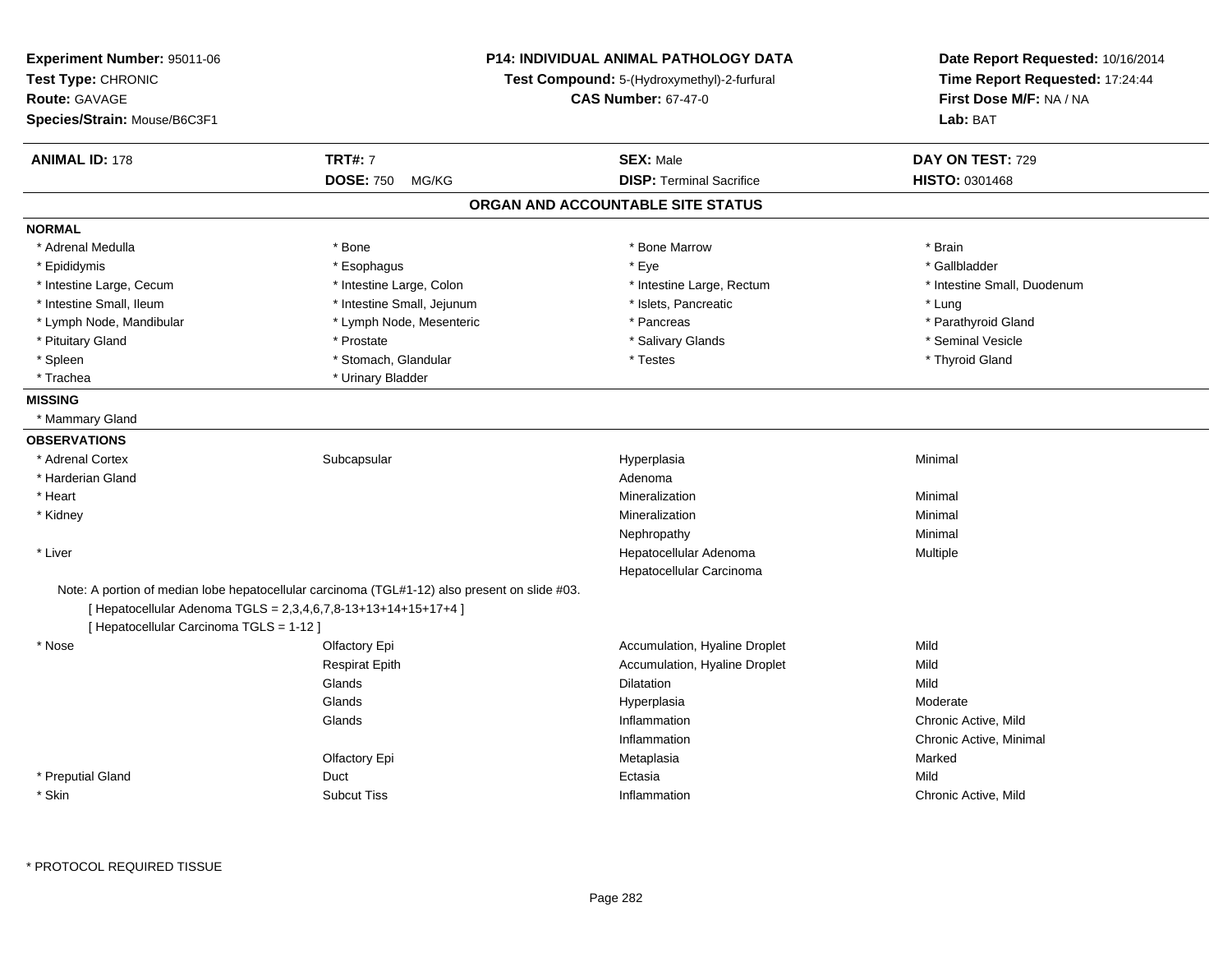| <b>Experiment Number: 95011-06</b><br>Test Type: CHRONIC<br><b>Route: GAVAGE</b> |                           | <b>P14: INDIVIDUAL ANIMAL PATHOLOGY DATA</b><br>Test Compound: 5-(Hydroxymethyl)-2-furfural<br><b>CAS Number: 67-47-0</b> | Date Report Requested: 10/16/2014<br>Time Report Requested: 17:24:44<br>First Dose M/F: NA / NA |
|----------------------------------------------------------------------------------|---------------------------|---------------------------------------------------------------------------------------------------------------------------|-------------------------------------------------------------------------------------------------|
| Species/Strain: Mouse/B6C3F1                                                     |                           |                                                                                                                           | Lab: BAT                                                                                        |
| <b>ANIMAL ID: 178</b>                                                            | <b>TRT#: 7</b>            | <b>SEX: Male</b>                                                                                                          | DAY ON TEST: 729                                                                                |
|                                                                                  | <b>DOSE: 750</b><br>MG/KG | <b>DISP: Terminal Sacrifice</b>                                                                                           | <b>HISTO: 0301468</b>                                                                           |
|                                                                                  |                           | ORGAN AND ACCOUNTABLE SITE STATUS                                                                                         |                                                                                                 |
|                                                                                  | <b>Subcut Tiss</b>        | Mineralization                                                                                                            | Mild                                                                                            |
|                                                                                  | <b>Subcut Tiss</b>        | <b>Necrosis</b>                                                                                                           | Marked                                                                                          |
| [Necrosis TGLS = $9-18$ ]                                                        |                           |                                                                                                                           |                                                                                                 |
| * Stomach, Forestomach                                                           | Epithelium                | Hyperkeratosis                                                                                                            | Moderate                                                                                        |
|                                                                                  | Epithelium                | Hyperplasia                                                                                                               | Moderate                                                                                        |
| [Hyperplasia TGLS = 5-16]                                                        |                           |                                                                                                                           |                                                                                                 |
| * Testes                                                                         |                           |                                                                                                                           |                                                                                                 |
| Note: Rete testis with adjacent tubuli recti - unilateral - normal, not coded.   |                           |                                                                                                                           |                                                                                                 |
| * Thymus                                                                         |                           | Atrophy                                                                                                                   | Minimal                                                                                         |
| Tooth                                                                            |                           | Malformation                                                                                                              |                                                                                                 |
| PRIMARY CAUSE OF DEATH                                                           |                           |                                                                                                                           |                                                                                                 |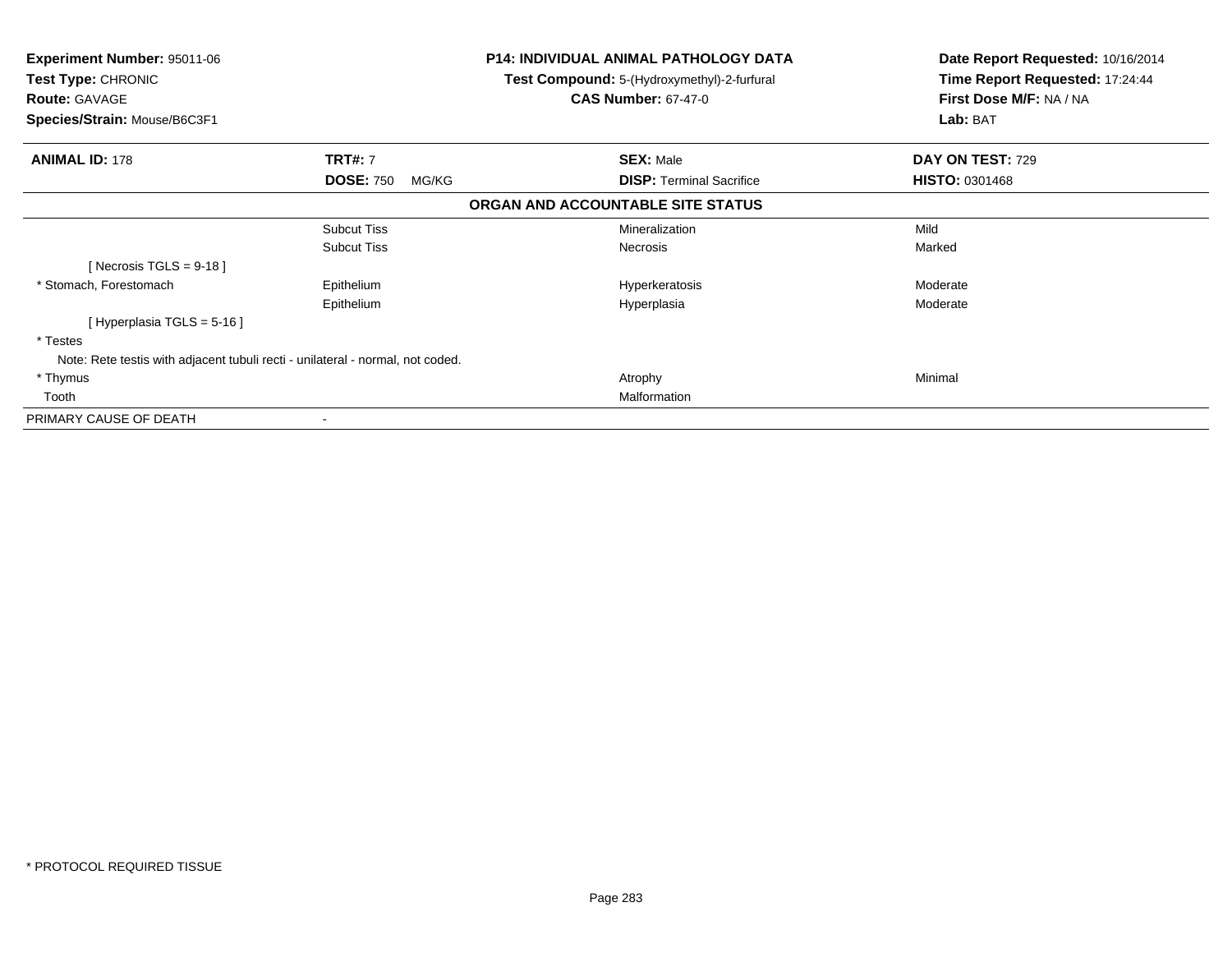| Experiment Number: 95011-06<br>Test Type: CHRONIC<br><b>Route: GAVAGE</b><br>Species/Strain: Mouse/B6C3F1 |                             | P14: INDIVIDUAL ANIMAL PATHOLOGY DATA<br>Test Compound: 5-(Hydroxymethyl)-2-furfural<br><b>CAS Number: 67-47-0</b> |                            |
|-----------------------------------------------------------------------------------------------------------|-----------------------------|--------------------------------------------------------------------------------------------------------------------|----------------------------|
| <b>ANIMAL ID: 179</b>                                                                                     | <b>TRT#: 7</b>              | <b>SEX: Male</b>                                                                                                   | DAY ON TEST: 377           |
|                                                                                                           | <b>DOSE: 750</b><br>MG/KG   | <b>DISP: Natural Death</b>                                                                                         | HISTO: 0301469             |
|                                                                                                           |                             | ORGAN AND ACCOUNTABLE SITE STATUS                                                                                  |                            |
| <b>NORMAL</b>                                                                                             |                             |                                                                                                                    |                            |
| * Adrenal Medulla                                                                                         | * Bone                      | * Bone Marrow                                                                                                      | * Brain                    |
| * Epididymis                                                                                              | * Esophagus                 | * Eye                                                                                                              | * Gallbladder              |
| * Harderian Gland                                                                                         | * Heart                     | * Intestine Large, Cecum                                                                                           | * Intestine Large, Colon   |
| * Intestine Large, Rectum                                                                                 | * Intestine Small, Duodenum | * Intestine Small, Ileum                                                                                           | * Intestine Small, Jejunum |
| * Islets, Pancreatic                                                                                      | * Kidney                    | * Liver                                                                                                            | * Lung                     |
| * Lymph Node, Mandibular                                                                                  | * Lymph Node, Mesenteric    | * Pancreas                                                                                                         | * Pituitary Gland          |
| * Preputial Gland                                                                                         | * Prostate                  | * Salivary Glands                                                                                                  | * Seminal Vesicle          |
| * Skin                                                                                                    | * Spleen                    | * Stomach, Forestomach                                                                                             | * Stomach, Glandular       |
| * Testes                                                                                                  | * Thymus                    | * Thyroid Gland                                                                                                    | * Trachea                  |
| * Urinary Bladder                                                                                         |                             |                                                                                                                    |                            |
| <b>MISSING</b>                                                                                            |                             |                                                                                                                    |                            |
| * Mammary Gland                                                                                           | * Parathyroid Gland         |                                                                                                                    |                            |
| <b>OBSERVATIONS</b>                                                                                       |                             |                                                                                                                    |                            |
| * Adrenal Cortex                                                                                          | Subcapsular                 | Hyperplasia                                                                                                        | Minimal                    |
| * Nose                                                                                                    | Olfactory Epi               | Accumulation, Hyaline Droplet                                                                                      | Minimal                    |
|                                                                                                           | <b>Respirat Epith</b>       | Accumulation, Hyaline Droplet                                                                                      | Mild                       |
|                                                                                                           | Olfactory Epi               | Degeneration                                                                                                       | Moderate                   |
|                                                                                                           | Glands                      | <b>Dilatation</b>                                                                                                  | Mild                       |
|                                                                                                           | Glands                      | Hyperplasia                                                                                                        | Moderate                   |
|                                                                                                           | Glands                      | Inflammation                                                                                                       | Chronic Active, Minimal    |
|                                                                                                           |                             | Inflammation                                                                                                       | Chronic Active, Minimal    |
|                                                                                                           | Olfactory Epi               | Metaplasia                                                                                                         | Marked                     |
| * Testes                                                                                                  |                             |                                                                                                                    |                            |
| Note: Rete testis with adjacent tubuli recti - unilateral - normal, not coded.                            |                             |                                                                                                                    |                            |
| PRIMARY CAUSE OF DEATH                                                                                    | - UNCERTAIN                 |                                                                                                                    |                            |
| Animal Note: Contributory Cause Of Death: Nasal Lesions.                                                  |                             |                                                                                                                    |                            |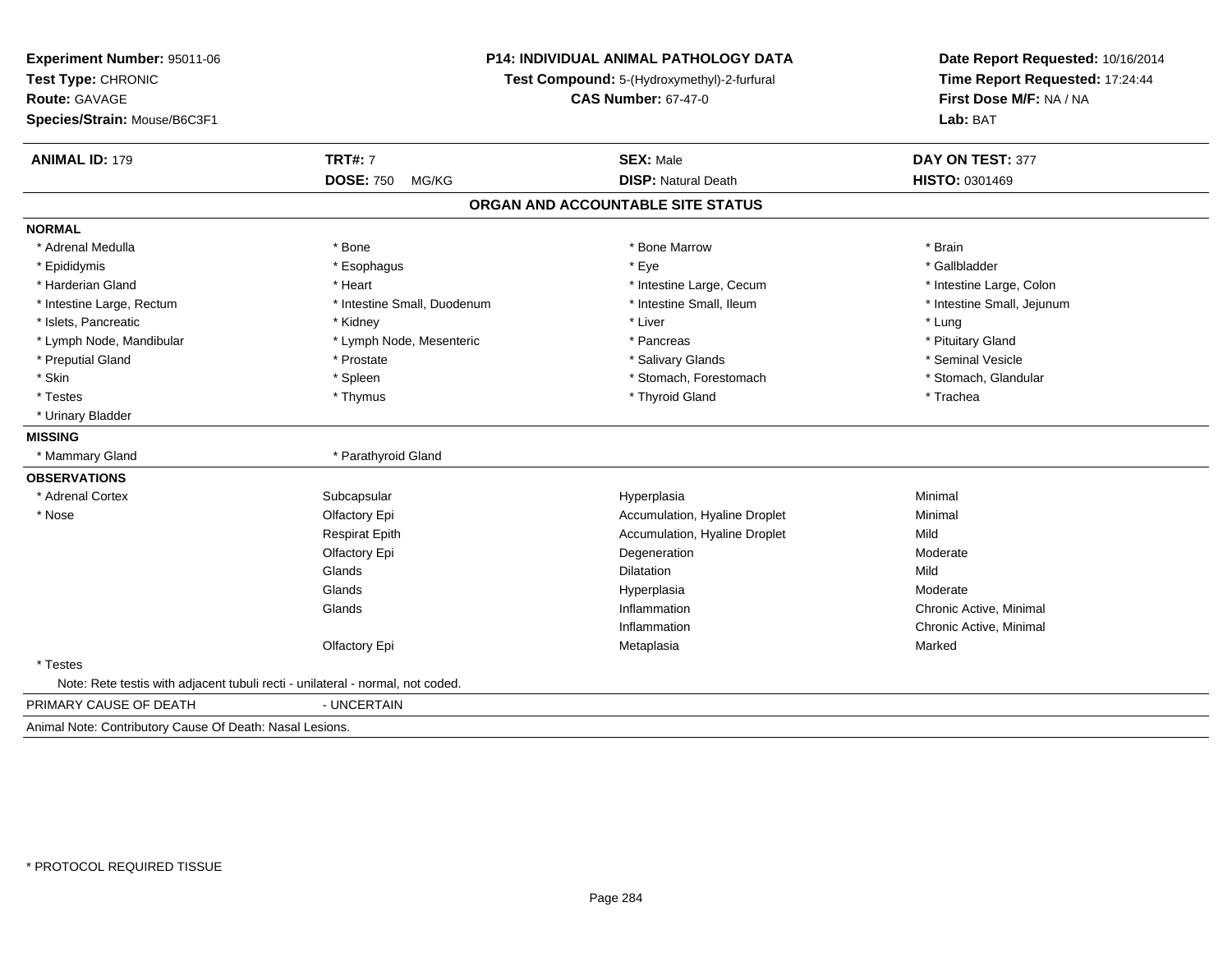| Experiment Number: 95011-06<br>Test Type: CHRONIC<br>Route: GAVAGE<br>Species/Strain: Mouse/B6C3F1 | <b>P14: INDIVIDUAL ANIMAL PATHOLOGY DATA</b><br>Test Compound: 5-(Hydroxymethyl)-2-furfural<br><b>CAS Number: 67-47-0</b> |                                   | Date Report Requested: 10/16/2014<br>Time Report Requested: 17:24:44<br>First Dose M/F: NA / NA<br>Lab: BAT |
|----------------------------------------------------------------------------------------------------|---------------------------------------------------------------------------------------------------------------------------|-----------------------------------|-------------------------------------------------------------------------------------------------------------|
| <b>ANIMAL ID: 180</b>                                                                              | <b>TRT#: 7</b>                                                                                                            | <b>SEX: Male</b>                  | DAY ON TEST: 730                                                                                            |
|                                                                                                    | <b>DOSE: 750</b><br>MG/KG                                                                                                 | <b>DISP: Terminal Sacrifice</b>   | HISTO: 0301470                                                                                              |
|                                                                                                    |                                                                                                                           | ORGAN AND ACCOUNTABLE SITE STATUS |                                                                                                             |
| <b>NORMAL</b>                                                                                      |                                                                                                                           |                                   |                                                                                                             |
| * Adrenal Medulla                                                                                  | * Bone                                                                                                                    | * Bone Marrow                     | * Brain                                                                                                     |
| * Epididymis                                                                                       | * Esophagus                                                                                                               | * Eye                             | * Gallbladder                                                                                               |
| * Harderian Gland                                                                                  | * Heart                                                                                                                   | * Intestine Large, Cecum          | * Intestine Large, Colon                                                                                    |
| * Intestine Large, Rectum                                                                          | * Intestine Small, Duodenum                                                                                               | * Intestine Small, Ileum          | * Intestine Small, Jejunum                                                                                  |
| * Islets, Pancreatic                                                                               | * Lung                                                                                                                    | * Lymph Node, Mandibular          | * Lymph Node, Mesenteric                                                                                    |
| * Pancreas                                                                                         | * Pituitary Gland                                                                                                         | * Preputial Gland                 | * Prostate                                                                                                  |
| * Salivary Glands                                                                                  | * Seminal Vesicle                                                                                                         | * Skin                            | * Spleen                                                                                                    |
| * Stomach, Forestomach                                                                             | * Stomach, Glandular                                                                                                      | * Testes                          | * Thymus                                                                                                    |
| * Thyroid Gland                                                                                    | * Trachea                                                                                                                 | * Urinary Bladder                 |                                                                                                             |
| <b>MISSING</b>                                                                                     |                                                                                                                           |                                   |                                                                                                             |
| * Mammary Gland                                                                                    |                                                                                                                           |                                   |                                                                                                             |
| <b>OBSERVATIONS</b>                                                                                |                                                                                                                           |                                   |                                                                                                             |
| * Adrenal Cortex                                                                                   | Subcapsular                                                                                                               | Hyperplasia                       | Minimal                                                                                                     |
|                                                                                                    |                                                                                                                           | Hypertrophy                       | Minimal                                                                                                     |
| * Kidney                                                                                           |                                                                                                                           | Mineralization                    | Minimal                                                                                                     |
|                                                                                                    |                                                                                                                           | Nephropathy                       | Minimal                                                                                                     |
| * Liver                                                                                            |                                                                                                                           | Eosinophilic Focus                |                                                                                                             |
| * Nose                                                                                             | Olfactory Epi                                                                                                             | Accumulation, Hyaline Droplet     | Minimal                                                                                                     |
|                                                                                                    | <b>Respirat Epith</b>                                                                                                     | Accumulation, Hyaline Droplet     | Mild                                                                                                        |
|                                                                                                    | Olfactory Epi                                                                                                             | Degeneration                      | Mild                                                                                                        |
|                                                                                                    | Glands                                                                                                                    | <b>Dilatation</b>                 | Mild                                                                                                        |
|                                                                                                    | Glands                                                                                                                    | Hyperplasia                       | Moderate                                                                                                    |
|                                                                                                    | Glands                                                                                                                    | Inflammation                      | Chronic Active, Mild                                                                                        |
|                                                                                                    |                                                                                                                           | Inflammation                      | Chronic Active, Minimal                                                                                     |
|                                                                                                    | Olfactory Epi                                                                                                             | Metaplasia                        | Marked                                                                                                      |
| * Parathyroid Gland                                                                                |                                                                                                                           | Cyst                              | Mild                                                                                                        |
| PRIMARY CAUSE OF DEATH                                                                             | $\blacksquare$                                                                                                            |                                   |                                                                                                             |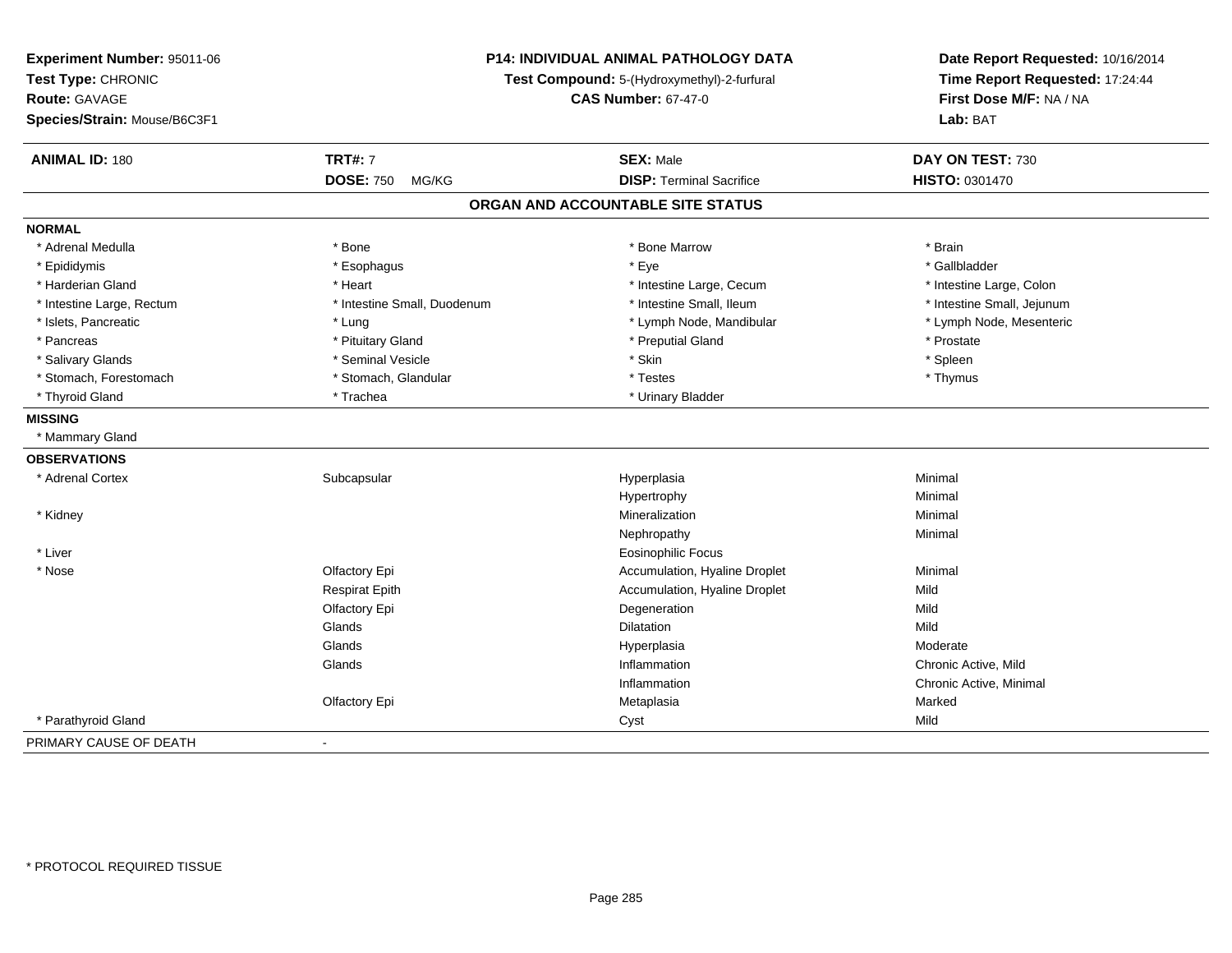| Experiment Number: 95011-06<br>Test Type: CHRONIC<br><b>Route: GAVAGE</b> | P14: INDIVIDUAL ANIMAL PATHOLOGY DATA<br>Test Compound: 5-(Hydroxymethyl)-2-furfural<br><b>CAS Number: 67-47-0</b> |                                   | Date Report Requested: 10/16/2014<br>Time Report Requested: 17:24:44<br>First Dose M/F: NA / NA |
|---------------------------------------------------------------------------|--------------------------------------------------------------------------------------------------------------------|-----------------------------------|-------------------------------------------------------------------------------------------------|
| Species/Strain: Mouse/B6C3F1                                              |                                                                                                                    |                                   | Lab: BAT                                                                                        |
| <b>ANIMAL ID: 181</b>                                                     | <b>TRT#: 7</b>                                                                                                     | <b>SEX: Male</b>                  | DAY ON TEST: 589                                                                                |
|                                                                           | <b>DOSE: 750</b><br>MG/KG                                                                                          | <b>DISP: Natural Death</b>        | HISTO: 0301471                                                                                  |
|                                                                           |                                                                                                                    | ORGAN AND ACCOUNTABLE SITE STATUS |                                                                                                 |
| <b>NORMAL</b>                                                             |                                                                                                                    |                                   |                                                                                                 |
| * Adrenal Medulla                                                         | * Bone                                                                                                             | * Bone Marrow                     | * Brain                                                                                         |
| * Epididymis                                                              | * Esophagus                                                                                                        | * Eye                             | * Gallbladder                                                                                   |
| * Harderian Gland                                                         | * Heart                                                                                                            | * Intestine Large, Cecum          | * Intestine Large, Colon                                                                        |
| * Intestine Large, Rectum                                                 | * Intestine Small, Duodenum                                                                                        | * Intestine Small, Ileum          | * Intestine Small, Jejunum                                                                      |
| * Islets, Pancreatic                                                      | * Lymph Node, Mandibular                                                                                           | * Lymph Node, Mesenteric          | * Pancreas                                                                                      |
| * Parathyroid Gland                                                       | * Pituitary Gland                                                                                                  | * Preputial Gland                 | * Prostate                                                                                      |
| * Salivary Glands                                                         | * Seminal Vesicle                                                                                                  | * Skin                            | * Spleen                                                                                        |
| * Stomach, Forestomach                                                    | * Stomach, Glandular                                                                                               | * Testes                          | * Thyroid Gland                                                                                 |
| * Trachea                                                                 | * Urinary Bladder                                                                                                  |                                   |                                                                                                 |
| <b>MISSING</b>                                                            |                                                                                                                    |                                   |                                                                                                 |
| * Mammary Gland                                                           |                                                                                                                    |                                   |                                                                                                 |
| <b>OBSERVATIONS</b>                                                       |                                                                                                                    |                                   |                                                                                                 |
| * Adrenal Cortex                                                          | Subcapsular                                                                                                        | Hyperplasia                       | Mild                                                                                            |
| * Kidney                                                                  |                                                                                                                    | Nephropathy                       | Minimal                                                                                         |
| * Liver                                                                   |                                                                                                                    | <b>Eosinophilic Focus</b>         |                                                                                                 |
| * Lung                                                                    |                                                                                                                    | Alveolar/Bronchiolar Adenoma      | <b>Multiple</b>                                                                                 |
|                                                                           | Alveolar Epith                                                                                                     | Hyperplasia                       | Moderate                                                                                        |
| * Nose                                                                    | Olfactory Epi                                                                                                      | Degeneration                      | Mild                                                                                            |
|                                                                           | Glands                                                                                                             | <b>Dilatation</b>                 | Mild                                                                                            |
|                                                                           | Glands                                                                                                             | Hyperplasia                       | Moderate                                                                                        |
|                                                                           | Glands                                                                                                             | Inflammation                      | Chronic Active, Mild                                                                            |
|                                                                           |                                                                                                                    | Inflammation                      | Chronic Active, Mild                                                                            |
|                                                                           | Olfactory Epi                                                                                                      | Metaplasia                        | Marked                                                                                          |
| * Thymus                                                                  |                                                                                                                    | Cyst                              | Minimal                                                                                         |
| PRIMARY CAUSE OF DEATH                                                    | - UNCERTAIN                                                                                                        |                                   |                                                                                                 |
| Animal Note: Contributory Cause Of Death: Nasal Lesions.                  |                                                                                                                    |                                   |                                                                                                 |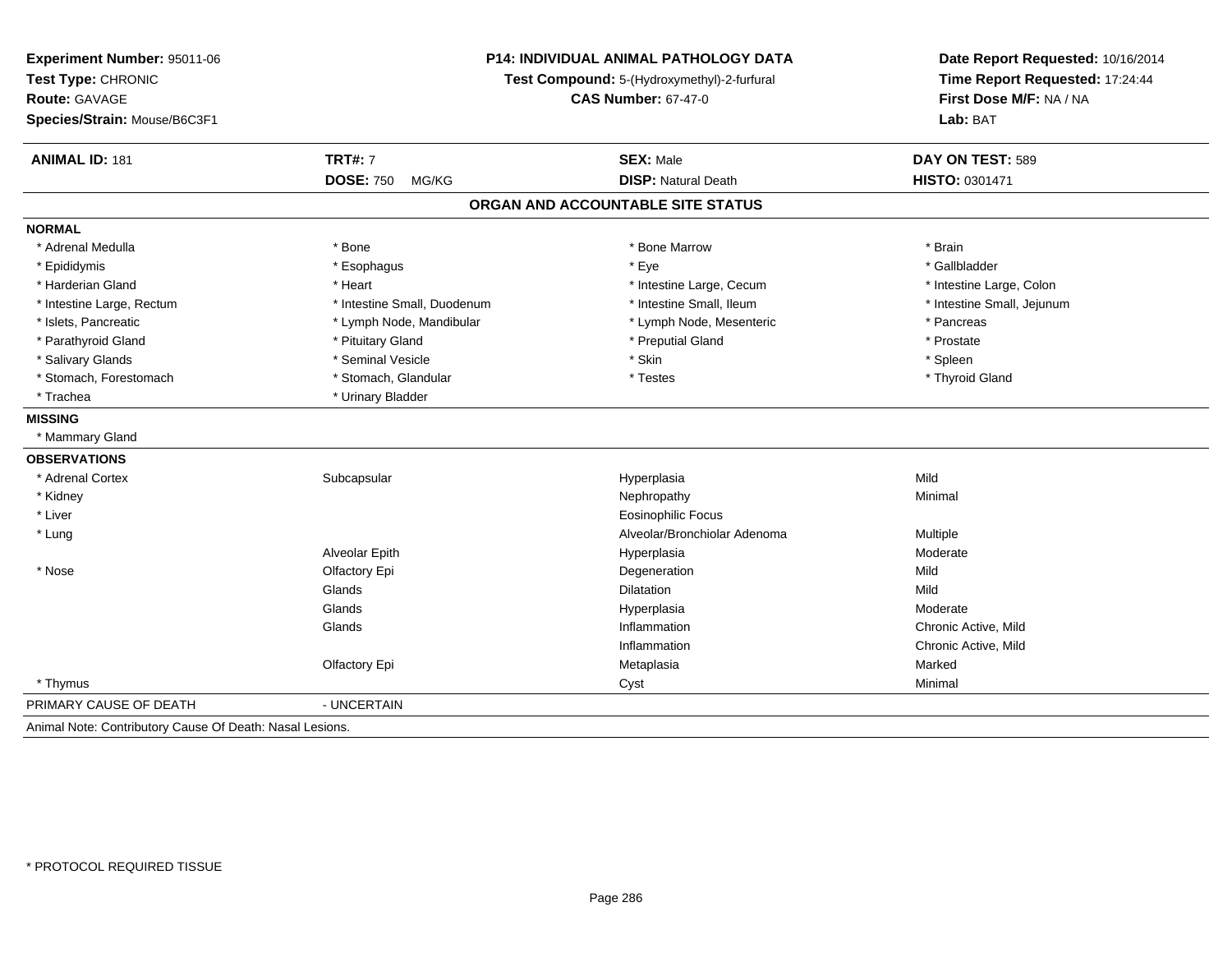| Experiment Number: 95011-06<br>Test Type: CHRONIC<br><b>Route: GAVAGE</b><br>Species/Strain: Mouse/B6C3F1 |                           | <b>P14: INDIVIDUAL ANIMAL PATHOLOGY DATA</b><br>Test Compound: 5-(Hydroxymethyl)-2-furfural<br><b>CAS Number: 67-47-0</b> | Date Report Requested: 10/16/2014<br>Time Report Requested: 17:24:44<br>First Dose M/F: NA / NA<br>Lab: BAT |
|-----------------------------------------------------------------------------------------------------------|---------------------------|---------------------------------------------------------------------------------------------------------------------------|-------------------------------------------------------------------------------------------------------------|
| <b>ANIMAL ID: 182</b>                                                                                     | <b>TRT#: 7</b>            | <b>SEX: Male</b>                                                                                                          | DAY ON TEST: 730                                                                                            |
|                                                                                                           | <b>DOSE: 750</b><br>MG/KG | <b>DISP: Terminal Sacrifice</b>                                                                                           | HISTO: 0301472                                                                                              |
|                                                                                                           |                           | ORGAN AND ACCOUNTABLE SITE STATUS                                                                                         |                                                                                                             |
| <b>NORMAL</b>                                                                                             |                           |                                                                                                                           |                                                                                                             |
| * Adrenal Medulla                                                                                         | * Bone                    | * Bone Marrow                                                                                                             | * Brain                                                                                                     |
| * Epididymis                                                                                              | * Esophagus               | * Eye                                                                                                                     | * Gallbladder                                                                                               |
| * Heart                                                                                                   | * Intestine Large, Cecum  | * Intestine Large, Colon                                                                                                  | * Intestine Large, Rectum                                                                                   |
| * Intestine Small, Duodenum                                                                               | * Intestine Small, Ileum  | * Intestine Small, Jejunum                                                                                                | * Islets, Pancreatic                                                                                        |
| * Lymph Node, Mandibular                                                                                  | * Lymph Node, Mesenteric  | * Pancreas                                                                                                                | * Parathyroid Gland                                                                                         |
| * Pituitary Gland                                                                                         | * Prostate                | * Salivary Glands                                                                                                         | * Seminal Vesicle                                                                                           |
| * Skin                                                                                                    | * Spleen                  | * Stomach, Forestomach                                                                                                    | * Stomach, Glandular                                                                                        |
| * Testes                                                                                                  | * Thyroid Gland           | * Trachea                                                                                                                 | * Urinary Bladder                                                                                           |
| <b>MISSING</b>                                                                                            |                           |                                                                                                                           |                                                                                                             |
| * Mammary Gland                                                                                           |                           |                                                                                                                           |                                                                                                             |
| <b>OBSERVATIONS</b>                                                                                       |                           |                                                                                                                           |                                                                                                             |
| * Adrenal Cortex                                                                                          | Subcapsular               | Hyperplasia                                                                                                               | Minimal                                                                                                     |
| * Harderian Gland                                                                                         |                           | Adenoma                                                                                                                   |                                                                                                             |
| [Adenoma TGLS = $1-9$ ]                                                                                   |                           |                                                                                                                           |                                                                                                             |
| * Kidney                                                                                                  |                           | Mineralization                                                                                                            | Minimal                                                                                                     |
|                                                                                                           |                           | Nephropathy                                                                                                               | Minimal                                                                                                     |
| * Liver                                                                                                   |                           | Inflammation                                                                                                              | Chronic Active, Minimal                                                                                     |
| $^{\star}$ Lung                                                                                           |                           | Alveolar/Bronchiolar Adenoma                                                                                              |                                                                                                             |
| [Alveolar/Bronchiolar Adenoma TGLS = 2-12]                                                                |                           |                                                                                                                           |                                                                                                             |
| * Nose                                                                                                    | Olfactory Epi             | Accumulation, Hyaline Droplet                                                                                             | Mild                                                                                                        |
|                                                                                                           | <b>Respirat Epith</b>     | Accumulation, Hyaline Droplet                                                                                             | Mild                                                                                                        |
|                                                                                                           | Olfactory Epi             | Degeneration                                                                                                              | Mild                                                                                                        |
|                                                                                                           | Glands                    | Dilatation                                                                                                                | Mild                                                                                                        |
|                                                                                                           | Glands                    | Hyperplasia                                                                                                               | Moderate                                                                                                    |
|                                                                                                           | Glands                    | Inflammation                                                                                                              | Chronic Active, Mild                                                                                        |
|                                                                                                           |                           | Inflammation                                                                                                              | Chronic Active, Minimal                                                                                     |
|                                                                                                           | Olfactory Epi             | Metaplasia                                                                                                                | Marked                                                                                                      |
| * Preputial Gland                                                                                         | Duct                      | Ectasia                                                                                                                   | Mild                                                                                                        |
| * Testes                                                                                                  |                           |                                                                                                                           |                                                                                                             |

Note: Rete testis with adjacent tubuli recti - unilateral - normal, not coded.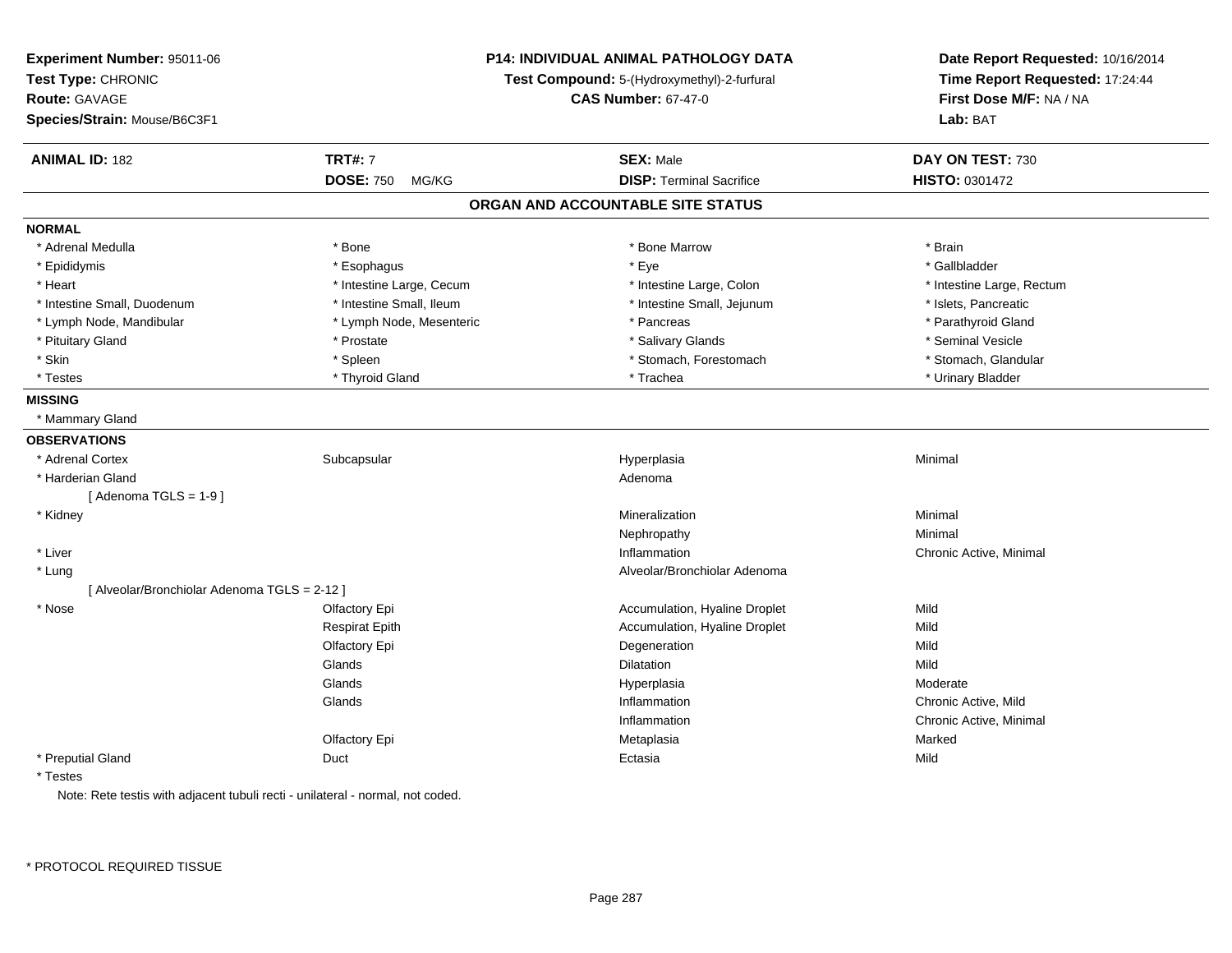| <b>Experiment Number: 95011-06</b>                                |                            | P14: INDIVIDUAL ANIMAL PATHOLOGY DATA | Date Report Requested: 10/16/2014 |  |
|-------------------------------------------------------------------|----------------------------|---------------------------------------|-----------------------------------|--|
| Test Type: CHRONIC<br>Test Compound: 5-(Hydroxymethyl)-2-furfural |                            |                                       | Time Report Requested: 17:24:44   |  |
| <b>Route: GAVAGE</b>                                              | <b>CAS Number: 67-47-0</b> |                                       | <b>First Dose M/F: NA / NA</b>    |  |
| Species/Strain: Mouse/B6C3F1                                      |                            |                                       | Lab: BAT                          |  |
| <b>ANIMAL ID: 182</b>                                             | <b>TRT#: 7</b>             | <b>SEX: Male</b>                      | DAY ON TEST: 730                  |  |
|                                                                   | <b>DOSE: 750</b><br>MG/KG  | <b>DISP: Terminal Sacrifice</b>       | <b>HISTO: 0301472</b>             |  |
|                                                                   |                            | ORGAN AND ACCOUNTABLE SITE STATUS     |                                   |  |
| * Thymus                                                          |                            | Cyst                                  | Minimal                           |  |
| PRIMARY CAUSE OF DEATH                                            |                            |                                       |                                   |  |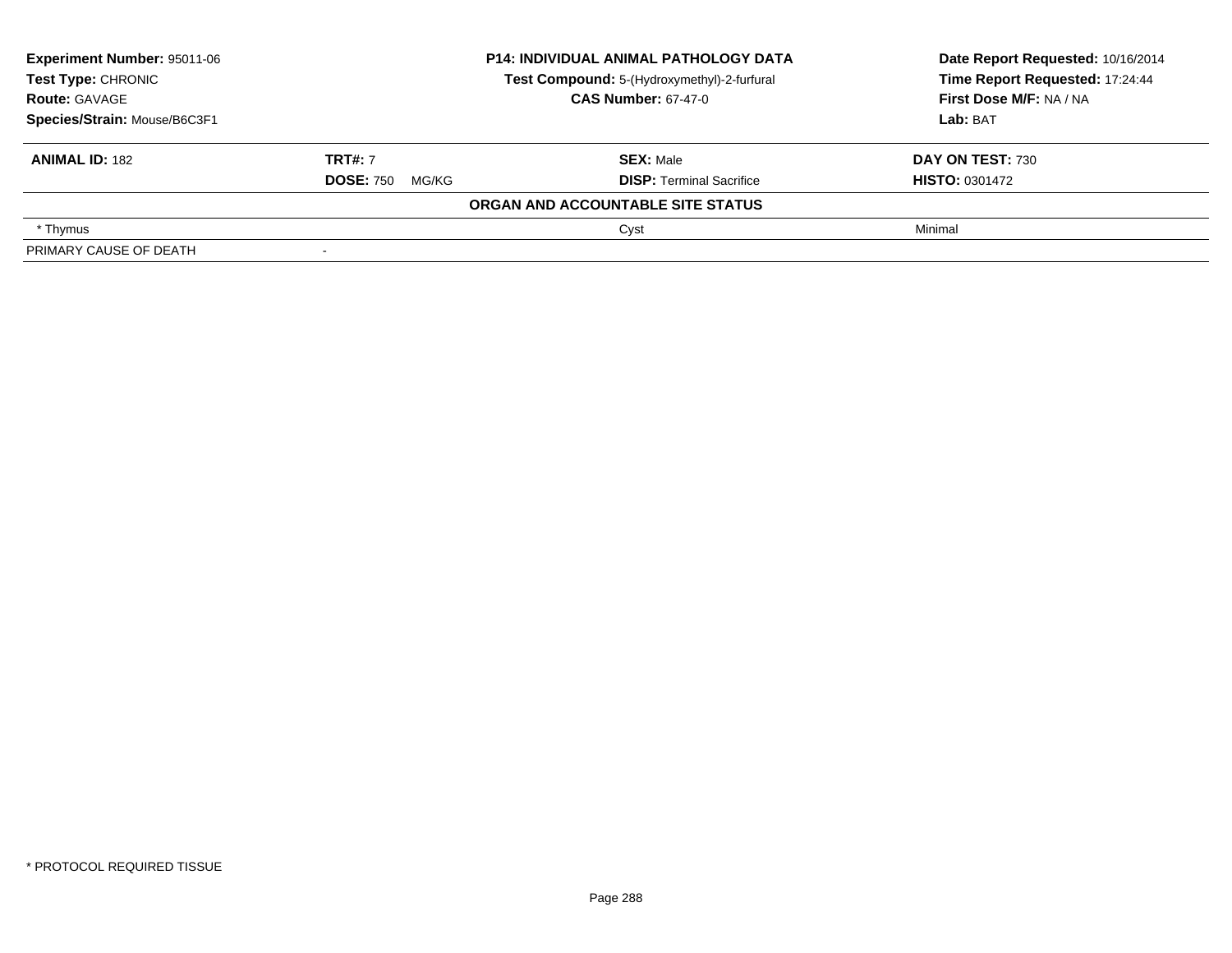| Experiment Number: 95011-06<br>Test Type: CHRONIC<br>Route: GAVAGE<br>Species/Strain: Mouse/B6C3F1 |                            | <b>P14: INDIVIDUAL ANIMAL PATHOLOGY DATA</b><br>Test Compound: 5-(Hydroxymethyl)-2-furfural<br><b>CAS Number: 67-47-0</b> | Date Report Requested: 10/16/2014<br>Time Report Requested: 17:24:44<br>First Dose M/F: NA / NA<br>Lab: BAT |
|----------------------------------------------------------------------------------------------------|----------------------------|---------------------------------------------------------------------------------------------------------------------------|-------------------------------------------------------------------------------------------------------------|
| <b>ANIMAL ID: 183</b>                                                                              | <b>TRT#: 7</b>             | <b>SEX: Male</b>                                                                                                          | DAY ON TEST: 729                                                                                            |
|                                                                                                    | <b>DOSE: 750</b><br>MG/KG  | <b>DISP: Terminal Sacrifice</b>                                                                                           | <b>HISTO: 0301473</b>                                                                                       |
|                                                                                                    |                            | ORGAN AND ACCOUNTABLE SITE STATUS                                                                                         |                                                                                                             |
| <b>NORMAL</b>                                                                                      |                            |                                                                                                                           |                                                                                                             |
| * Adrenal Medulla                                                                                  | * Bone                     | * Bone Marrow                                                                                                             | * Epididymis                                                                                                |
| * Esophagus                                                                                        | * Eye                      | * Gallbladder                                                                                                             | * Heart                                                                                                     |
| * Intestine Large, Cecum                                                                           | * Intestine Large, Colon   | * Intestine Large, Rectum                                                                                                 | * Intestine Small, Duodenum                                                                                 |
| * Intestine Small, Ileum                                                                           | * Intestine Small, Jejunum | * Islets, Pancreatic                                                                                                      | * Lung                                                                                                      |
| * Lymph Node, Mandibular                                                                           | * Lymph Node, Mesenteric   | * Pancreas                                                                                                                | * Parathyroid Gland                                                                                         |
| * Pituitary Gland                                                                                  | * Preputial Gland          | * Prostate                                                                                                                | * Salivary Glands                                                                                           |
| * Seminal Vesicle                                                                                  | * Skin                     | * Spleen                                                                                                                  | * Stomach, Forestomach                                                                                      |
| * Stomach, Glandular                                                                               | * Testes                   | * Thymus                                                                                                                  | * Thyroid Gland                                                                                             |
| * Trachea                                                                                          | * Urinary Bladder          |                                                                                                                           |                                                                                                             |
| <b>MISSING</b>                                                                                     |                            |                                                                                                                           |                                                                                                             |
| * Mammary Gland                                                                                    |                            |                                                                                                                           |                                                                                                             |
| <b>OBSERVATIONS</b>                                                                                |                            |                                                                                                                           |                                                                                                             |
| * Adrenal Cortex                                                                                   | Subcapsular                | Hyperplasia                                                                                                               | Minimal                                                                                                     |
| * Brain                                                                                            | Artery                     | Inflammation                                                                                                              | Mild                                                                                                        |
| Note: IN MENINGES OF OLFACTORY BULB.                                                               |                            |                                                                                                                           |                                                                                                             |
| * Harderian Gland                                                                                  |                            | Adenoma                                                                                                                   |                                                                                                             |
| Note: Harderian gland adenoma present on slides #01 and 09.                                        |                            |                                                                                                                           |                                                                                                             |
| * Kidney                                                                                           |                            | Mineralization                                                                                                            | Minimal                                                                                                     |
|                                                                                                    |                            | Nephropathy                                                                                                               | Minimal                                                                                                     |
| * Liver                                                                                            |                            | <b>Eosinophilic Focus</b>                                                                                                 |                                                                                                             |
|                                                                                                    |                            | Hepatocellular Adenoma                                                                                                    |                                                                                                             |
|                                                                                                    |                            | Inflammation                                                                                                              | Chronic Active, Minimal                                                                                     |
|                                                                                                    |                            | Mixed Cell Focus                                                                                                          |                                                                                                             |
| [Eosinophilic Focus TGLS = 2-13]                                                                   |                            |                                                                                                                           |                                                                                                             |
| [ Hepatocellular Adenoma TGLS = 2-13 ]                                                             |                            |                                                                                                                           |                                                                                                             |
| [Mixed Cell Focus TGLS = 2-13]                                                                     |                            |                                                                                                                           |                                                                                                             |
| Mesentery                                                                                          | Fat                        | Fibrosis                                                                                                                  | Mild                                                                                                        |
|                                                                                                    | Fat                        | Inflammation                                                                                                              | Chronic Active, Mild                                                                                        |
|                                                                                                    | Fat                        | Mineralization                                                                                                            | Mild                                                                                                        |
|                                                                                                    | Fat                        | <b>Necrosis</b>                                                                                                           | Marked                                                                                                      |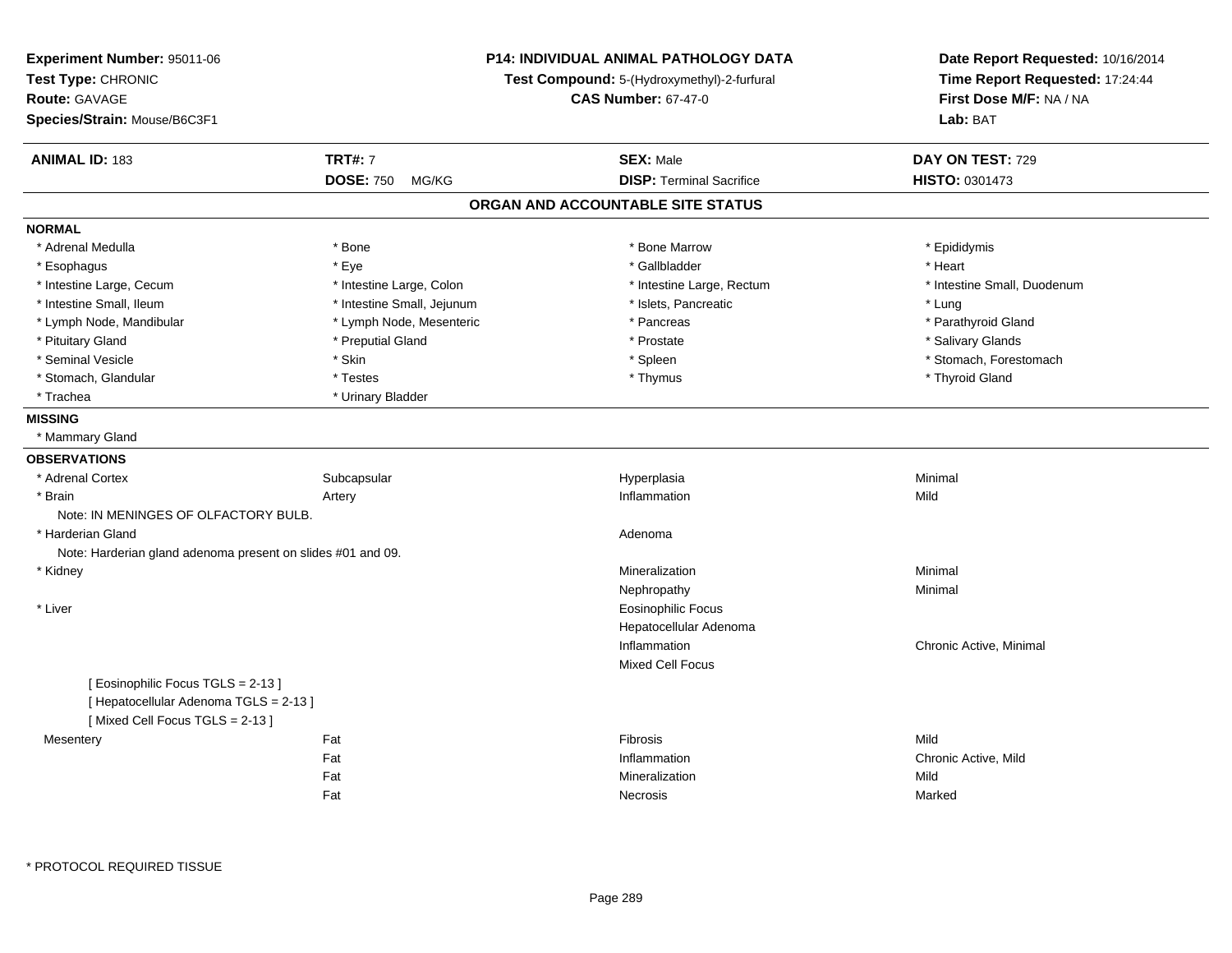| <b>Experiment Number: 95011-06</b><br>Test Type: CHRONIC<br><b>Route: GAVAGE</b><br>Species/Strain: Mouse/B6C3F1 |                           | <b>P14: INDIVIDUAL ANIMAL PATHOLOGY DATA</b><br><b>Test Compound:</b> 5-(Hydroxymethyl)-2-furfural<br><b>CAS Number: 67-47-0</b> | Date Report Requested: 10/16/2014<br>Time Report Requested: 17:24:44<br>First Dose M/F: NA / NA<br>Lab: BAT |
|------------------------------------------------------------------------------------------------------------------|---------------------------|----------------------------------------------------------------------------------------------------------------------------------|-------------------------------------------------------------------------------------------------------------|
| <b>ANIMAL ID: 183</b>                                                                                            | <b>TRT#: 7</b>            | <b>SEX: Male</b>                                                                                                                 | DAY ON TEST: 729                                                                                            |
|                                                                                                                  | <b>DOSE: 750</b><br>MG/KG | <b>DISP:</b> Terminal Sacrifice                                                                                                  | <b>HISTO: 0301473</b>                                                                                       |
|                                                                                                                  |                           | ORGAN AND ACCOUNTABLE SITE STATUS                                                                                                |                                                                                                             |
| [Necrosis TGLS = $1-12$ ]                                                                                        |                           |                                                                                                                                  |                                                                                                             |
| * Nose                                                                                                           | Olfactory Epi             | Accumulation, Hyaline Droplet                                                                                                    | Minimal                                                                                                     |
|                                                                                                                  | <b>Respirat Epith</b>     | Accumulation, Hyaline Droplet                                                                                                    | Mild                                                                                                        |
|                                                                                                                  | Glands                    | <b>Dilatation</b>                                                                                                                | Mild                                                                                                        |
|                                                                                                                  | Glands                    | Hyperplasia                                                                                                                      | Moderate                                                                                                    |
|                                                                                                                  | Glands                    | Inflammation                                                                                                                     | Chronic Active, Mild                                                                                        |
|                                                                                                                  |                           | Inflammation                                                                                                                     | Chronic Active, Minimal                                                                                     |
|                                                                                                                  | Olfactory Epi             | Metaplasia                                                                                                                       | Marked                                                                                                      |
| PRIMARY CAUSE OF DEATH                                                                                           |                           |                                                                                                                                  |                                                                                                             |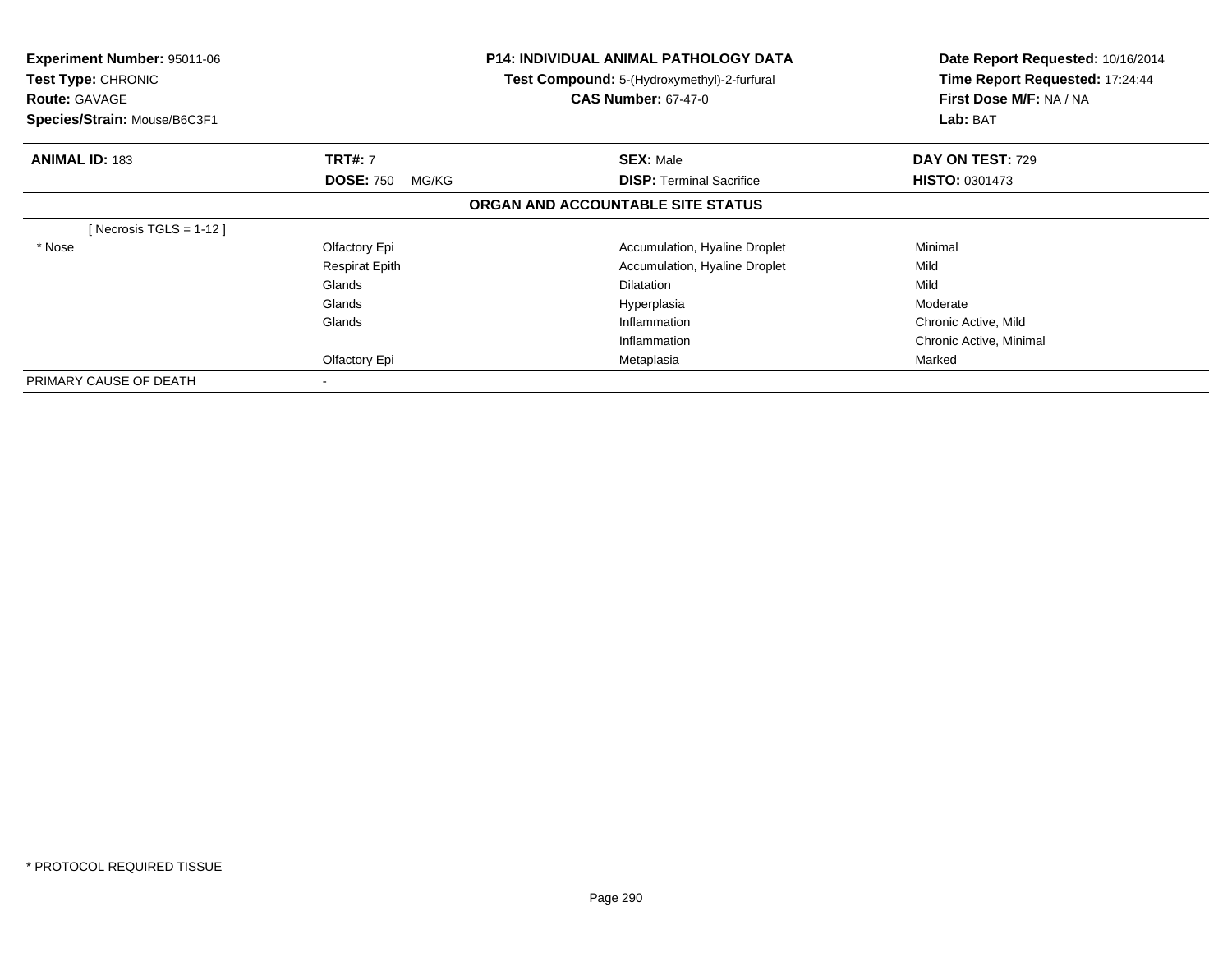| Experiment Number: 95011-06<br>Test Type: CHRONIC<br>Route: GAVAGE<br>Species/Strain: Mouse/B6C3F1 | <b>P14: INDIVIDUAL ANIMAL PATHOLOGY DATA</b><br>Test Compound: 5-(Hydroxymethyl)-2-furfural<br><b>CAS Number: 67-47-0</b> |                                   | Date Report Requested: 10/16/2014<br>Time Report Requested: 17:24:44<br>First Dose M/F: NA / NA<br>Lab: BAT |
|----------------------------------------------------------------------------------------------------|---------------------------------------------------------------------------------------------------------------------------|-----------------------------------|-------------------------------------------------------------------------------------------------------------|
| <b>ANIMAL ID: 184</b>                                                                              | <b>TRT#: 7</b>                                                                                                            | <b>SEX: Male</b>                  | DAY ON TEST: 729                                                                                            |
|                                                                                                    | <b>DOSE: 750</b><br>MG/KG                                                                                                 | <b>DISP: Terminal Sacrifice</b>   | <b>HISTO: 0301474</b>                                                                                       |
|                                                                                                    |                                                                                                                           | ORGAN AND ACCOUNTABLE SITE STATUS |                                                                                                             |
| <b>NORMAL</b>                                                                                      |                                                                                                                           |                                   |                                                                                                             |
| * Adrenal Medulla                                                                                  | * Bone                                                                                                                    | * Bone Marrow                     | * Brain                                                                                                     |
| * Epididymis                                                                                       | * Esophagus                                                                                                               | * Eye                             | * Gallbladder                                                                                               |
| * Heart                                                                                            | * Intestine Large, Cecum                                                                                                  | * Intestine Large, Colon          | * Intestine Large, Rectum                                                                                   |
| * Intestine Small, Duodenum                                                                        | * Intestine Small, Ileum                                                                                                  | * Intestine Small, Jejunum        | * Islets, Pancreatic                                                                                        |
| * Lung                                                                                             | * Lymph Node, Mandibular                                                                                                  | * Lymph Node, Mesenteric          | * Pancreas                                                                                                  |
| * Parathyroid Gland                                                                                | * Pituitary Gland                                                                                                         | * Preputial Gland                 | * Prostate                                                                                                  |
| * Salivary Glands                                                                                  | * Seminal Vesicle                                                                                                         | * Skin                            | * Spleen                                                                                                    |
| * Stomach, Forestomach                                                                             | * Stomach, Glandular                                                                                                      | * Testes                          | * Thyroid Gland                                                                                             |
| * Trachea                                                                                          | * Urinary Bladder                                                                                                         |                                   |                                                                                                             |
| <b>MISSING</b>                                                                                     |                                                                                                                           |                                   |                                                                                                             |
| * Mammary Gland                                                                                    |                                                                                                                           |                                   |                                                                                                             |
| <b>OBSERVATIONS</b>                                                                                |                                                                                                                           |                                   |                                                                                                             |
| * Adrenal Cortex                                                                                   | Subcapsular                                                                                                               | Hyperplasia                       | Minimal                                                                                                     |
| * Harderian Gland                                                                                  |                                                                                                                           | Hyperplasia                       | Marked                                                                                                      |
| * Kidney                                                                                           |                                                                                                                           | Mineralization                    | Minimal                                                                                                     |
|                                                                                                    |                                                                                                                           | Nephropathy                       | Minimal                                                                                                     |
| * Liver                                                                                            |                                                                                                                           | Inflammation                      | Chronic Active, Minimal                                                                                     |
| * Nose                                                                                             | Olfactory Epi                                                                                                             | Accumulation, Hyaline Droplet     | Mild                                                                                                        |
|                                                                                                    | <b>Respirat Epith</b>                                                                                                     | Accumulation, Hyaline Droplet     | Mild                                                                                                        |
|                                                                                                    | Olfactory Epi                                                                                                             | Degeneration                      | Mild                                                                                                        |
|                                                                                                    | Glands                                                                                                                    | <b>Dilatation</b>                 | Mild                                                                                                        |
|                                                                                                    | Glands                                                                                                                    | Hyperplasia                       | Moderate                                                                                                    |
|                                                                                                    | Glands                                                                                                                    | Inflammation                      | Chronic Active, Mild                                                                                        |
|                                                                                                    |                                                                                                                           | Inflammation                      | Chronic Active, Minimal                                                                                     |
|                                                                                                    | Olfactory Epi                                                                                                             | Metaplasia                        | Marked                                                                                                      |
| * Thymus                                                                                           |                                                                                                                           | Atrophy                           | Marked                                                                                                      |
| PRIMARY CAUSE OF DEATH                                                                             | $\blacksquare$                                                                                                            |                                   |                                                                                                             |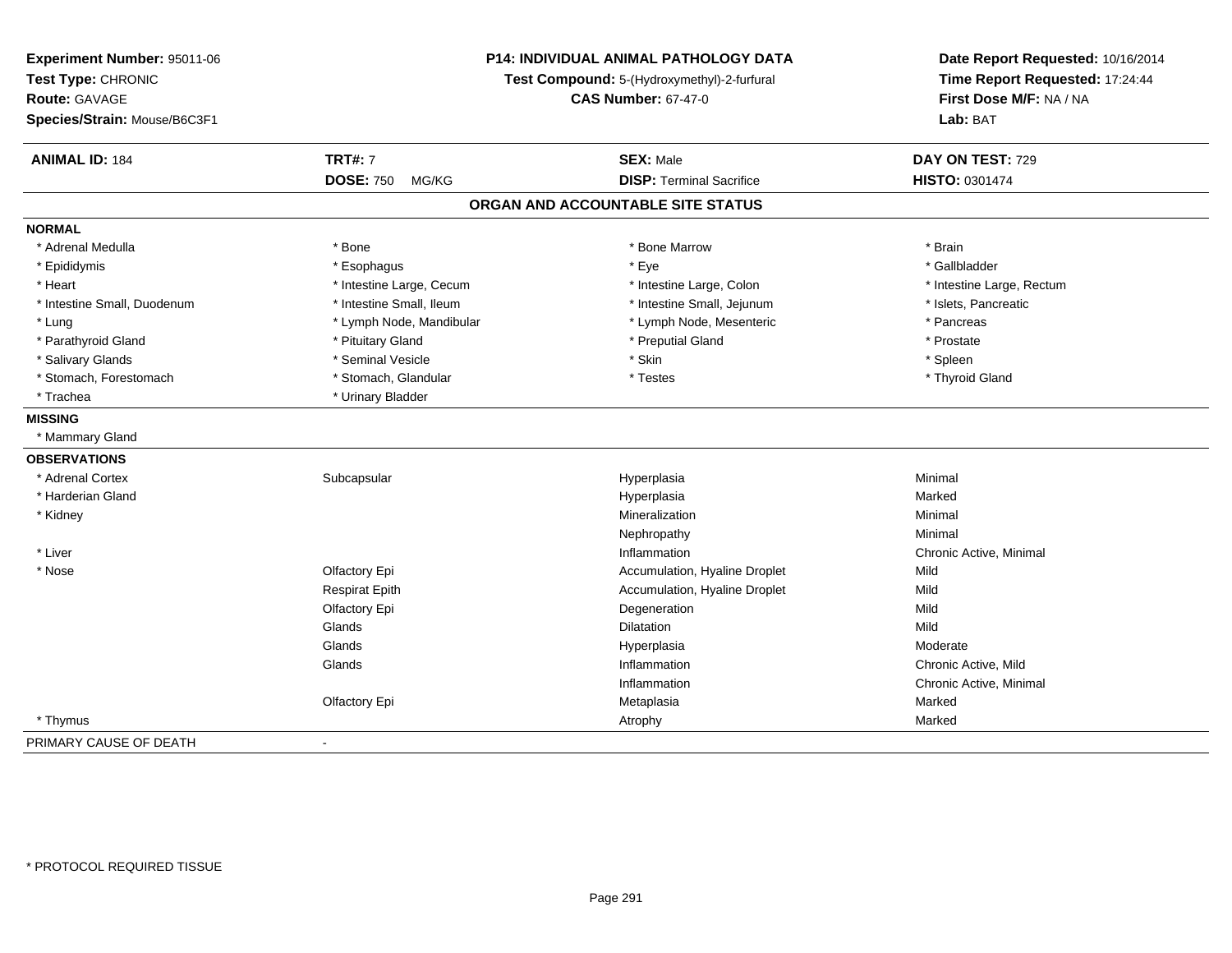| Experiment Number: 95011-06<br>Test Type: CHRONIC<br><b>Route: GAVAGE</b><br>Species/Strain: Mouse/B6C3F1 |                             | P14: INDIVIDUAL ANIMAL PATHOLOGY DATA<br>Test Compound: 5-(Hydroxymethyl)-2-furfural<br><b>CAS Number: 67-47-0</b> |                            |
|-----------------------------------------------------------------------------------------------------------|-----------------------------|--------------------------------------------------------------------------------------------------------------------|----------------------------|
| <b>ANIMAL ID: 185</b>                                                                                     | <b>TRT#: 7</b>              | <b>SEX: Male</b>                                                                                                   | DAY ON TEST: 589           |
|                                                                                                           | <b>DOSE: 750</b><br>MG/KG   | <b>DISP: Natural Death</b>                                                                                         | <b>HISTO: 0301475</b>      |
|                                                                                                           |                             | ORGAN AND ACCOUNTABLE SITE STATUS                                                                                  |                            |
| <b>NORMAL</b>                                                                                             |                             |                                                                                                                    |                            |
| * Adrenal Medulla                                                                                         | * Bone                      | * Bone Marrow                                                                                                      | * Brain                    |
| * Epididymis                                                                                              | * Esophagus                 | * Eye                                                                                                              | * Gallbladder              |
| * Harderian Gland                                                                                         | * Heart                     | * Intestine Large, Cecum                                                                                           | * Intestine Large, Colon   |
| * Intestine Large, Rectum                                                                                 | * Intestine Small, Duodenum | * Intestine Small, Ileum                                                                                           | * Intestine Small, Jejunum |
| * Islets, Pancreatic                                                                                      | * Lung                      | * Lymph Node, Mandibular                                                                                           | * Lymph Node, Mesenteric   |
| * Pancreas                                                                                                | * Parathyroid Gland         | * Pituitary Gland                                                                                                  | * Preputial Gland          |
| * Prostate                                                                                                | * Salivary Glands           | * Seminal Vesicle                                                                                                  | * Skin                     |
| * Spleen                                                                                                  | * Stomach, Forestomach      | * Stomach, Glandular                                                                                               | * Testes                   |
| * Trachea                                                                                                 | * Urinary Bladder           |                                                                                                                    |                            |
| <b>MISSING</b>                                                                                            |                             |                                                                                                                    |                            |
| * Mammary Gland                                                                                           |                             |                                                                                                                    |                            |
| <b>OBSERVATIONS</b>                                                                                       |                             |                                                                                                                    |                            |
| * Adrenal Cortex                                                                                          | Subcapsular                 | Hyperplasia                                                                                                        | Mild                       |
|                                                                                                           |                             | Hyperplasia                                                                                                        | Mild                       |
|                                                                                                           |                             | Hypertrophy                                                                                                        | Mild                       |
| * Kidney                                                                                                  |                             | Mineralization                                                                                                     | Minimal                    |
|                                                                                                           |                             | Nephropathy                                                                                                        | Minimal                    |
| * Liver                                                                                                   |                             | Inflammation                                                                                                       | Chronic Active, Minimal    |
| * Nose                                                                                                    | Olfactory Epi               | Accumulation, Hyaline Droplet                                                                                      | Minimal                    |
|                                                                                                           | Olfactory Epi               | Degeneration                                                                                                       | Mild                       |
|                                                                                                           | Glands                      | Dilatation                                                                                                         | Mild                       |
|                                                                                                           | Glands                      | Hyperplasia                                                                                                        | Moderate                   |
|                                                                                                           | Glands                      | Inflammation                                                                                                       | Chronic Active, Mild       |
|                                                                                                           |                             | Inflammation                                                                                                       | Chronic Active, Mild       |
|                                                                                                           | Olfactory Epi               | Metaplasia                                                                                                         | Marked                     |
| * Testes                                                                                                  |                             |                                                                                                                    |                            |
| Note: Rete testis with adjacent tubuli recti - unilateral - normal, not coded.                            |                             |                                                                                                                    |                            |
| * Thymus                                                                                                  |                             | Cyst                                                                                                               | Minimal                    |
| * Thyroid Gland                                                                                           | Follicle                    | Degeneration                                                                                                       | Minimal                    |
| PRIMARY CAUSE OF DEATH                                                                                    | - UNCERTAIN                 |                                                                                                                    |                            |

\* PROTOCOL REQUIRED TISSUE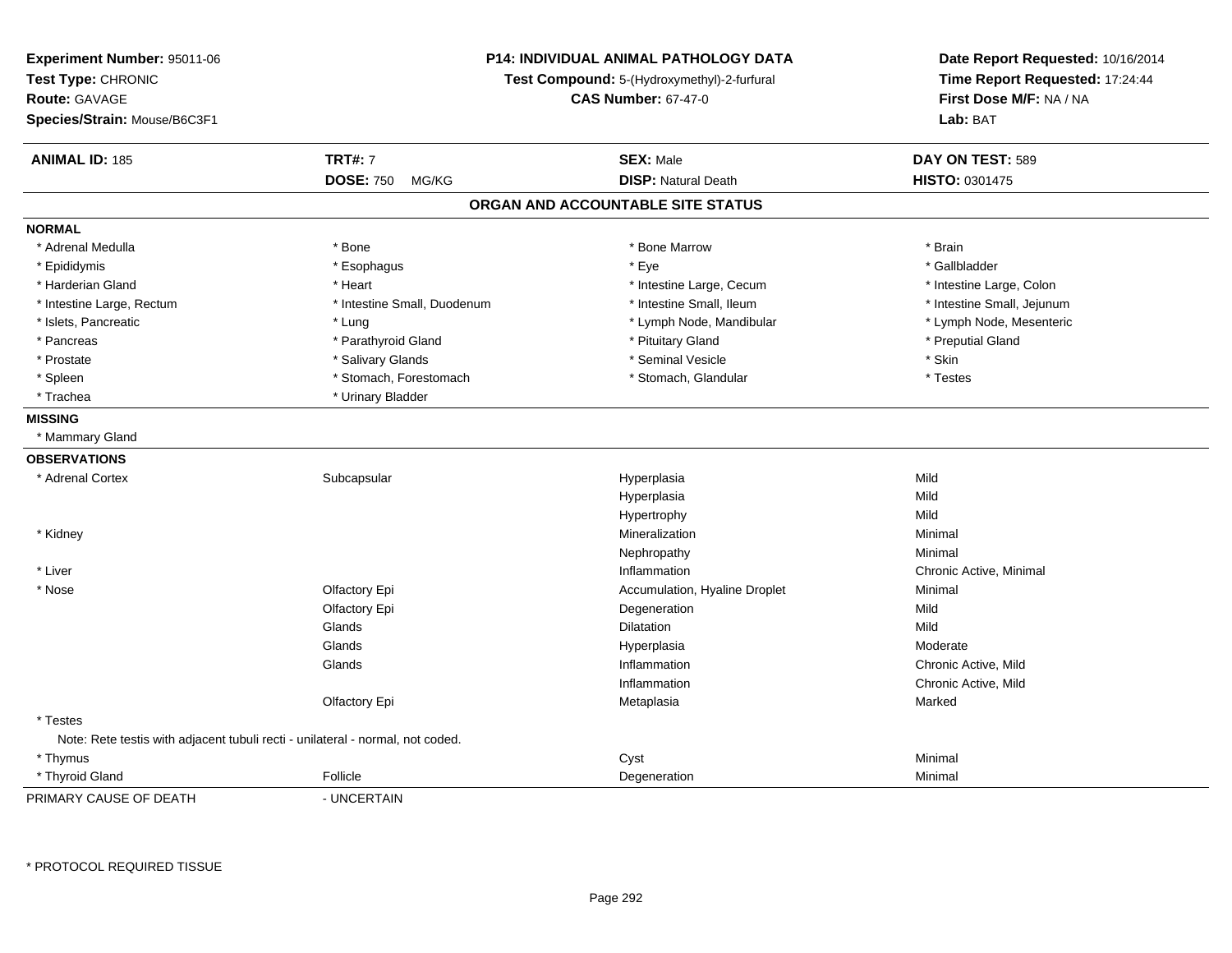| <b>Experiment Number: 95011-06</b><br><b>Test Type: CHRONIC</b><br><b>Route: GAVAGE</b><br>Species/Strain: Mouse/B6C3F1 | <b>P14: INDIVIDUAL ANIMAL PATHOLOGY DATA</b><br>Test Compound: 5-(Hydroxymethyl)-2-furfural<br><b>CAS Number: 67-47-0</b> |                                   | Date Report Requested: 10/16/2014<br>Time Report Requested: 17:24:44<br>First Dose M/F: NA / NA<br>Lab: BAT |
|-------------------------------------------------------------------------------------------------------------------------|---------------------------------------------------------------------------------------------------------------------------|-----------------------------------|-------------------------------------------------------------------------------------------------------------|
|                                                                                                                         |                                                                                                                           |                                   |                                                                                                             |
| <b>ANIMAL ID: 185</b>                                                                                                   | <b>TRT#:</b> 7                                                                                                            | <b>SEX: Male</b>                  | DAY ON TEST: 589                                                                                            |
|                                                                                                                         | <b>DOSE: 750</b><br>MG/KG                                                                                                 | <b>DISP:</b> Natural Death        | <b>HISTO: 0301475</b>                                                                                       |
|                                                                                                                         |                                                                                                                           | ORGAN AND ACCOUNTABLE SITE STATUS |                                                                                                             |
| Animal Note: Contributory Cause Of Death: Nasal Lesions.                                                                |                                                                                                                           |                                   |                                                                                                             |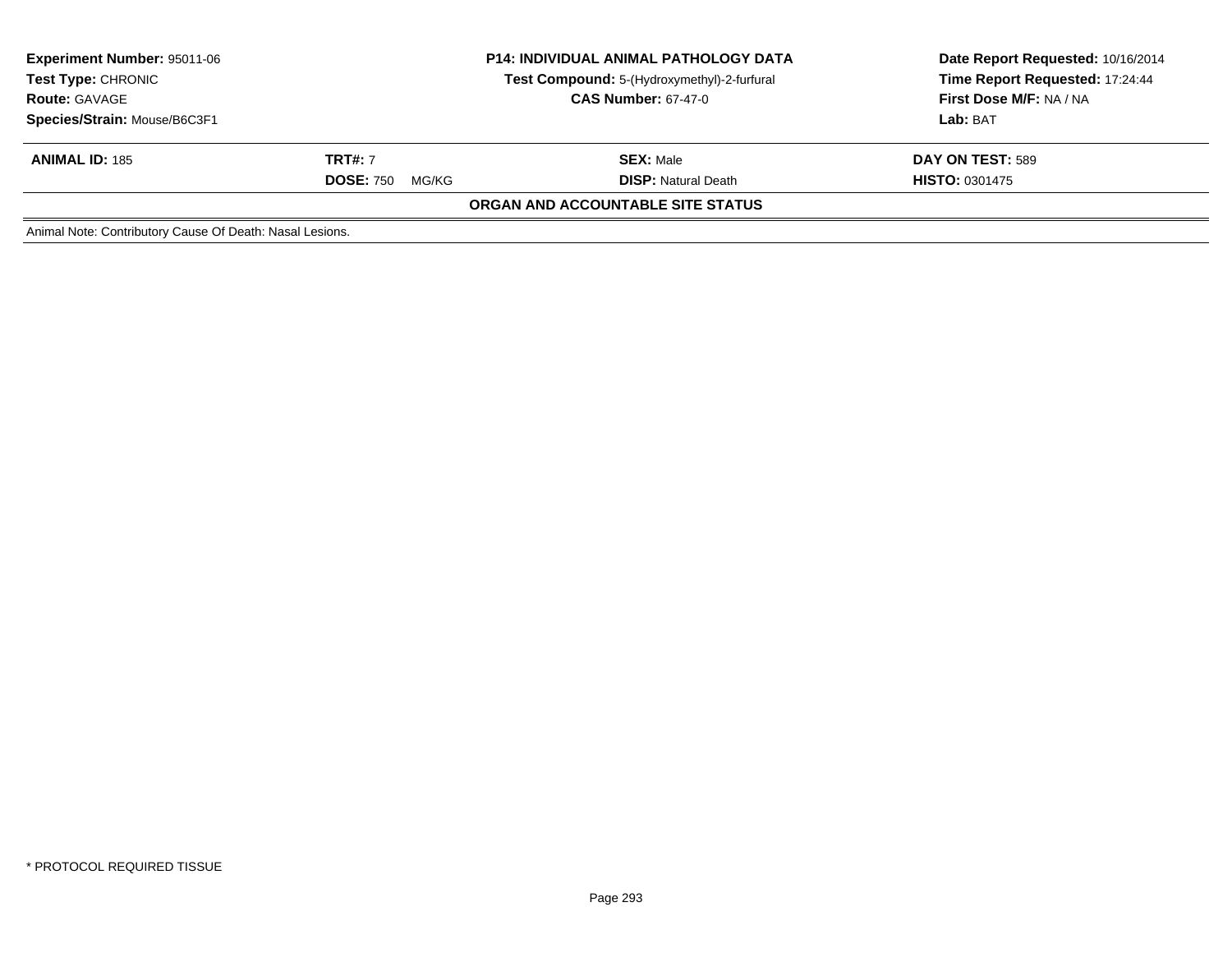| Experiment Number: 95011-06<br>Test Type: CHRONIC | P14: INDIVIDUAL ANIMAL PATHOLOGY DATA<br>Test Compound: 5-(Hydroxymethyl)-2-furfural             |                                   | Date Report Requested: 10/16/2014<br>Time Report Requested: 17:24:44 |
|---------------------------------------------------|--------------------------------------------------------------------------------------------------|-----------------------------------|----------------------------------------------------------------------|
| <b>Route: GAVAGE</b>                              |                                                                                                  | <b>CAS Number: 67-47-0</b>        | First Dose M/F: NA / NA                                              |
| Species/Strain: Mouse/B6C3F1                      |                                                                                                  |                                   | Lab: BAT                                                             |
| <b>ANIMAL ID: 186</b>                             | <b>TRT#: 7</b>                                                                                   | <b>SEX: Male</b>                  | DAY ON TEST: 498                                                     |
|                                                   | <b>DOSE: 750</b><br>MG/KG                                                                        | <b>DISP: Dosing Accident</b>      | HISTO: 0301476                                                       |
|                                                   |                                                                                                  | ORGAN AND ACCOUNTABLE SITE STATUS |                                                                      |
| <b>NORMAL</b>                                     |                                                                                                  |                                   |                                                                      |
| * Adrenal Medulla                                 | * Bone                                                                                           | * Bone Marrow                     | * Brain                                                              |
| * Epididymis                                      | * Esophagus                                                                                      | * Eye                             | * Gallbladder                                                        |
| * Harderian Gland                                 | * Heart                                                                                          | * Intestine Large, Cecum          | * Intestine Large, Colon                                             |
| * Intestine Large, Rectum                         | * Intestine Small, Duodenum                                                                      | * Intestine Small, Ileum          | * Intestine Small, Jejunum                                           |
| * Islets, Pancreatic                              | * Liver                                                                                          | * Lung                            | * Lymph Node, Mandibular                                             |
| * Lymph Node, Mesenteric                          | * Pancreas                                                                                       | * Pituitary Gland                 | * Preputial Gland                                                    |
| * Prostate                                        | * Salivary Glands                                                                                | * Seminal Vesicle                 | * Skin                                                               |
| * Spleen                                          | * Stomach, Forestomach                                                                           | * Stomach, Glandular              | * Testes                                                             |
| * Thyroid Gland                                   | * Trachea                                                                                        | * Urinary Bladder                 |                                                                      |
| <b>MISSING</b>                                    |                                                                                                  |                                   |                                                                      |
| * Mammary Gland                                   | * Parathyroid Gland                                                                              |                                   |                                                                      |
| <b>OBSERVATIONS</b>                               |                                                                                                  |                                   |                                                                      |
| * Adrenal Cortex                                  | Subcapsular                                                                                      | Hyperplasia                       | Mild                                                                 |
| * Kidney                                          |                                                                                                  | Mineralization                    | Minimal                                                              |
|                                                   |                                                                                                  | Nephropathy                       | Minimal                                                              |
| * Nose                                            | Olfactory Epi                                                                                    | Accumulation, Hyaline Droplet     | Minimal                                                              |
|                                                   | <b>Respirat Epith</b>                                                                            | Accumulation, Hyaline Droplet     | Mild                                                                 |
|                                                   | Olfactory Epi                                                                                    | Degeneration                      | Mild                                                                 |
|                                                   | Glands                                                                                           | <b>Dilatation</b>                 | Mild                                                                 |
|                                                   | Glands                                                                                           | Hyperplasia                       | Moderate                                                             |
|                                                   | Glands                                                                                           | Inflammation                      | Chronic Active, Mild                                                 |
|                                                   |                                                                                                  | Inflammation                      | Chronic Active, Mild                                                 |
|                                                   | Olfactory Epi                                                                                    | Metaplasia                        | Marked                                                               |
| * Thymus                                          |                                                                                                  | Cyst                              | Minimal                                                              |
| * Trachea                                         |                                                                                                  |                                   |                                                                      |
|                                                   | Note: TGL#1-3+12: Tracheal perforation, documented at necropsy, not demonstrated histologically. |                                   |                                                                      |

PRIMARY CAUSE OF DEATH-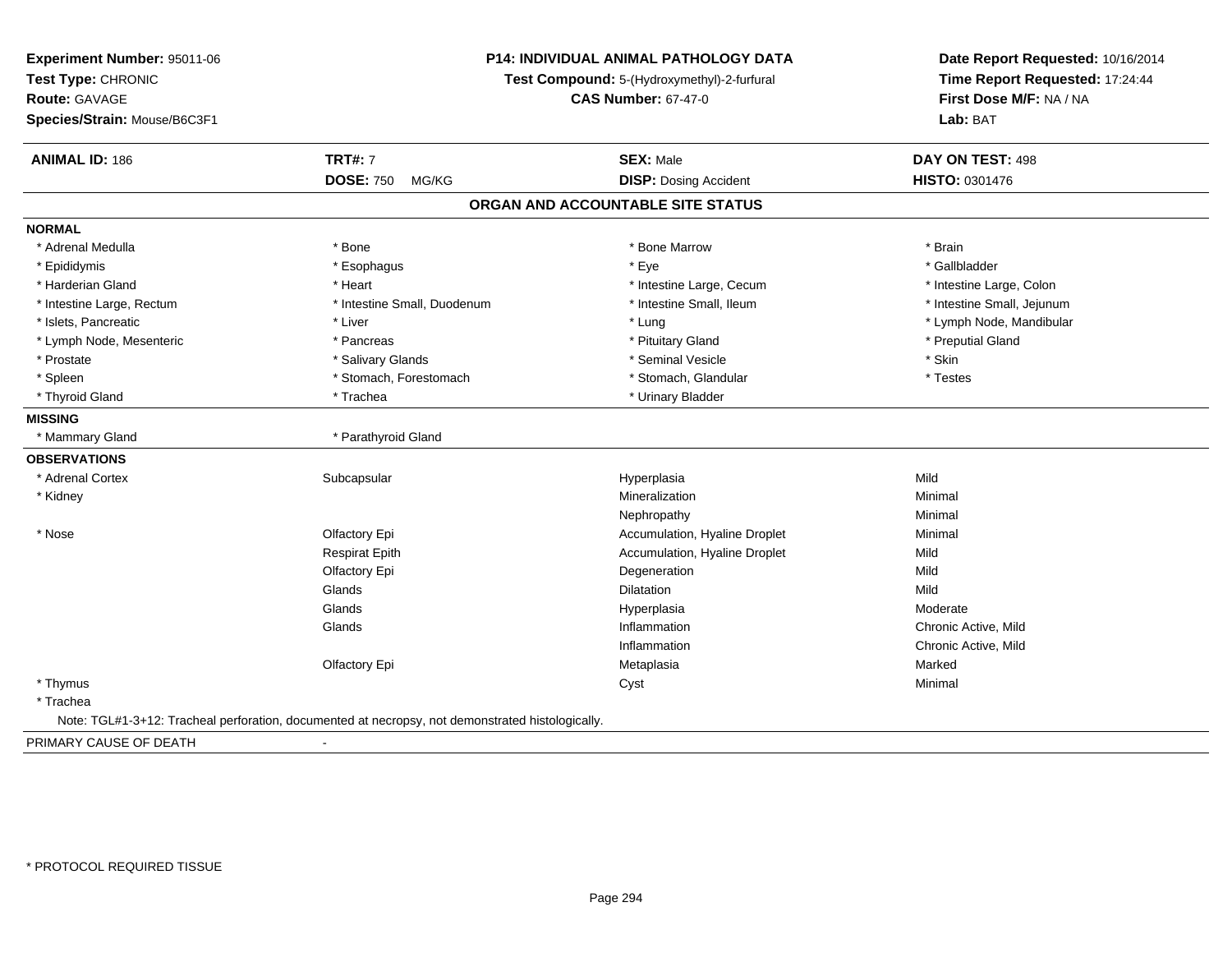| Experiment Number: 95011-06<br>Test Type: CHRONIC<br><b>Route: GAVAGE</b><br>Species/Strain: Mouse/B6C3F1 |                             | P14: INDIVIDUAL ANIMAL PATHOLOGY DATA<br>Test Compound: 5-(Hydroxymethyl)-2-furfural<br><b>CAS Number: 67-47-0</b> | Date Report Requested: 10/16/2014<br>Time Report Requested: 17:24:44<br>First Dose M/F: NA / NA<br>Lab: BAT |  |
|-----------------------------------------------------------------------------------------------------------|-----------------------------|--------------------------------------------------------------------------------------------------------------------|-------------------------------------------------------------------------------------------------------------|--|
| <b>ANIMAL ID: 187</b>                                                                                     | <b>TRT#: 7</b>              | <b>SEX: Male</b>                                                                                                   | DAY ON TEST: 352                                                                                            |  |
|                                                                                                           | <b>DOSE: 750</b><br>MG/KG   | <b>DISP: Natural Death</b>                                                                                         | HISTO: 0301477                                                                                              |  |
|                                                                                                           |                             | ORGAN AND ACCOUNTABLE SITE STATUS                                                                                  |                                                                                                             |  |
| <b>NORMAL</b>                                                                                             |                             |                                                                                                                    |                                                                                                             |  |
| * Adrenal Medulla                                                                                         | * Bone                      | * Bone Marrow                                                                                                      | * Brain                                                                                                     |  |
| * Epididymis                                                                                              | * Esophagus                 | * Eye                                                                                                              | * Gallbladder                                                                                               |  |
| * Harderian Gland                                                                                         | * Heart                     | * Intestine Large, Cecum                                                                                           | * Intestine Large, Colon                                                                                    |  |
| * Intestine Large, Rectum                                                                                 | * Intestine Small, Duodenum | * Intestine Small, Ileum                                                                                           | * Intestine Small, Jejunum                                                                                  |  |
| * Islets, Pancreatic                                                                                      | * Kidney                    | * Liver                                                                                                            | * Lung                                                                                                      |  |
| * Lymph Node, Mandibular                                                                                  | * Lymph Node, Mesenteric    | * Pancreas                                                                                                         | * Pituitary Gland                                                                                           |  |
| * Preputial Gland                                                                                         | * Prostate                  | * Salivary Glands                                                                                                  | * Seminal Vesicle                                                                                           |  |
| * Skin                                                                                                    | * Spleen                    | * Stomach, Forestomach                                                                                             | * Stomach, Glandular                                                                                        |  |
| * Testes                                                                                                  | * Thymus                    | * Thyroid Gland                                                                                                    | * Trachea                                                                                                   |  |
| * Urinary Bladder                                                                                         |                             |                                                                                                                    |                                                                                                             |  |
| <b>MISSING</b>                                                                                            |                             |                                                                                                                    |                                                                                                             |  |
| * Mammary Gland                                                                                           | * Parathyroid Gland         |                                                                                                                    |                                                                                                             |  |
| <b>OBSERVATIONS</b>                                                                                       |                             |                                                                                                                    |                                                                                                             |  |
| * Adrenal Cortex                                                                                          | Subcapsular                 | Hyperplasia                                                                                                        | Minimal                                                                                                     |  |
| * Eye                                                                                                     |                             |                                                                                                                    |                                                                                                             |  |
| Note: Optic nerve not found in block or wet tissue.                                                       |                             |                                                                                                                    |                                                                                                             |  |
| * Nose                                                                                                    | <b>Respirat Epith</b>       | Accumulation, Hyaline Droplet                                                                                      | Marked                                                                                                      |  |
|                                                                                                           | Olfactory Epi               | Degeneration                                                                                                       | Marked                                                                                                      |  |
|                                                                                                           | Glands                      | Dilatation                                                                                                         | Mild                                                                                                        |  |
|                                                                                                           | Glands                      | Hyperplasia                                                                                                        | Mild                                                                                                        |  |
|                                                                                                           | Glands                      | Inflammation                                                                                                       | Chronic Active, Minimal                                                                                     |  |
|                                                                                                           |                             | Inflammation                                                                                                       | Chronic Active, Mild                                                                                        |  |
|                                                                                                           | Olfactory Epi               | Metaplasia                                                                                                         | Marked                                                                                                      |  |
| PRIMARY CAUSE OF DEATH                                                                                    | - UNCERTAIN                 |                                                                                                                    |                                                                                                             |  |
| Animal Note: Contributory Cause Of Death: Nasal Lesions.                                                  |                             |                                                                                                                    |                                                                                                             |  |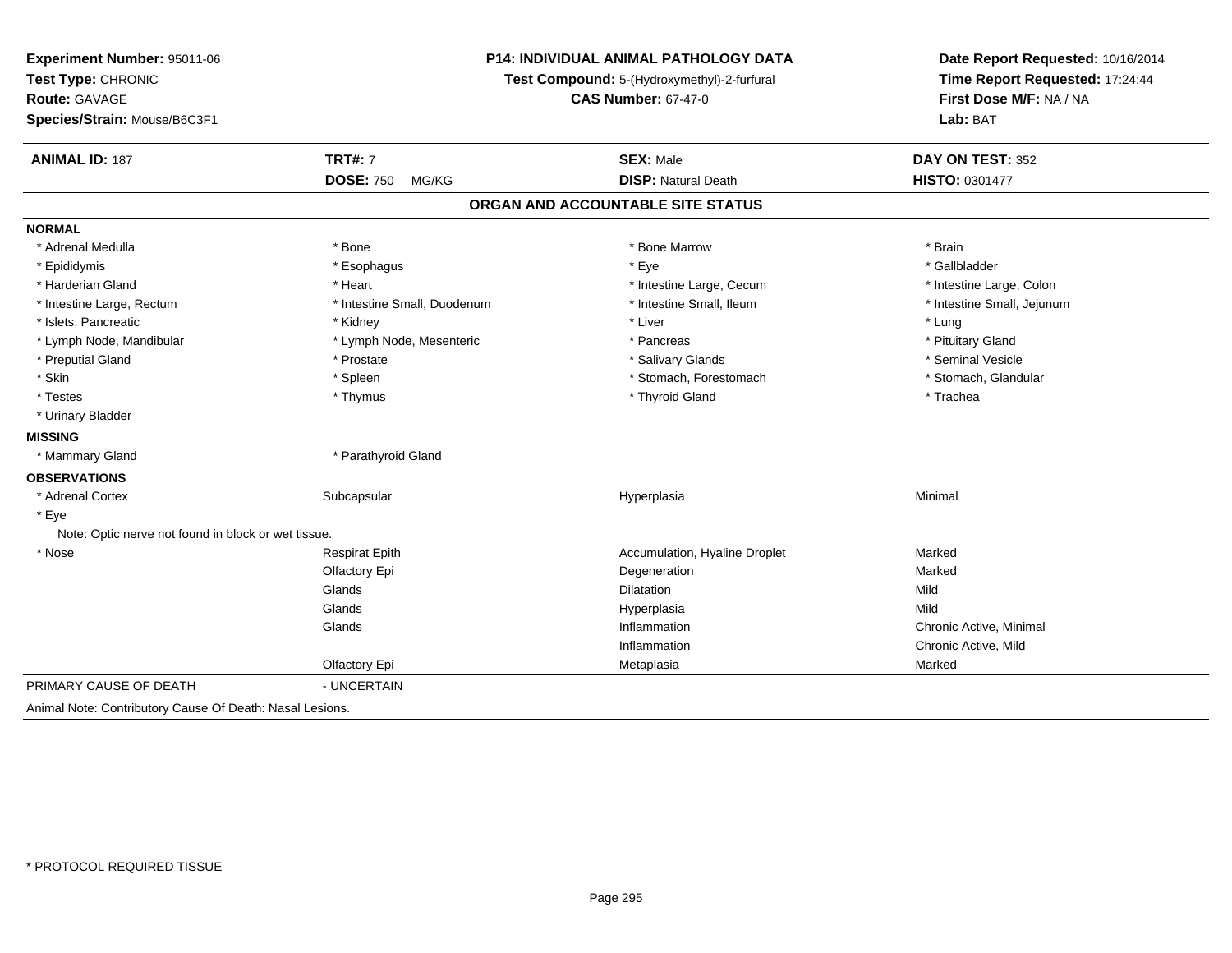| Experiment Number: 95011-06<br>Test Type: CHRONIC<br><b>Route: GAVAGE</b><br>Species/Strain: Mouse/B6C3F1 | P14: INDIVIDUAL ANIMAL PATHOLOGY DATA<br>Test Compound: 5-(Hydroxymethyl)-2-furfural<br><b>CAS Number: 67-47-0</b> |                                   | Date Report Requested: 10/16/2014<br>Time Report Requested: 17:24:44<br>First Dose M/F: NA / NA<br>Lab: BAT |  |
|-----------------------------------------------------------------------------------------------------------|--------------------------------------------------------------------------------------------------------------------|-----------------------------------|-------------------------------------------------------------------------------------------------------------|--|
| <b>ANIMAL ID: 188</b>                                                                                     | <b>TRT#: 7</b>                                                                                                     | <b>SEX: Male</b>                  | DAY ON TEST: 726                                                                                            |  |
|                                                                                                           | <b>DOSE: 750</b><br>MG/KG                                                                                          | <b>DISP: Natural Death</b>        | HISTO: 0301478                                                                                              |  |
|                                                                                                           |                                                                                                                    | ORGAN AND ACCOUNTABLE SITE STATUS |                                                                                                             |  |
| <b>NORMAL</b>                                                                                             |                                                                                                                    |                                   |                                                                                                             |  |
| * Adrenal Medulla                                                                                         | * Bone                                                                                                             | * Bone Marrow                     | * Epididymis                                                                                                |  |
| * Esophagus                                                                                               | * Eye                                                                                                              | * Gallbladder                     | * Harderian Gland                                                                                           |  |
| * Heart                                                                                                   | * Intestine Large, Cecum                                                                                           | * Intestine Large, Colon          | * Intestine Large, Rectum                                                                                   |  |
| * Intestine Small, Duodenum                                                                               | * Intestine Small, Ileum                                                                                           | * Intestine Small, Jejunum        | * Islets, Pancreatic                                                                                        |  |
| * Lung                                                                                                    | * Lymph Node, Mandibular                                                                                           | * Lymph Node, Mesenteric          | * Pancreas                                                                                                  |  |
| * Parathyroid Gland                                                                                       | * Pituitary Gland                                                                                                  | * Preputial Gland                 | * Prostate                                                                                                  |  |
| * Salivary Glands                                                                                         | * Seminal Vesicle                                                                                                  | * Skin                            | * Spleen                                                                                                    |  |
| * Stomach, Forestomach                                                                                    | * Stomach, Glandular                                                                                               | * Testes                          | * Thymus                                                                                                    |  |
| * Thyroid Gland                                                                                           | * Trachea                                                                                                          | * Urinary Bladder                 |                                                                                                             |  |
| <b>MISSING</b>                                                                                            |                                                                                                                    |                                   |                                                                                                             |  |
| * Mammary Gland                                                                                           |                                                                                                                    |                                   |                                                                                                             |  |
| <b>OBSERVATIONS</b>                                                                                       |                                                                                                                    |                                   |                                                                                                             |  |
| * Adrenal Cortex                                                                                          | Subcapsular                                                                                                        | Hyperplasia                       | Minimal                                                                                                     |  |
| * Brain                                                                                                   |                                                                                                                    | Degeneration                      | Moderate                                                                                                    |  |
| Note: Olfactory bulbs.                                                                                    |                                                                                                                    |                                   |                                                                                                             |  |
| * Kidney                                                                                                  |                                                                                                                    | Mineralization                    | Minimal                                                                                                     |  |
|                                                                                                           |                                                                                                                    | Nephropathy                       | Minimal                                                                                                     |  |
| * Liver                                                                                                   |                                                                                                                    | <b>Eosinophilic Focus</b>         |                                                                                                             |  |
|                                                                                                           |                                                                                                                    | Inflammation                      | Chronic Active, Minimal                                                                                     |  |
|                                                                                                           |                                                                                                                    | <b>Mixed Cell Focus</b>           |                                                                                                             |  |
| * Nose                                                                                                    | Olfactory Epi                                                                                                      | Degeneration                      | Moderate                                                                                                    |  |
|                                                                                                           | Glands                                                                                                             | <b>Dilatation</b>                 | Mild                                                                                                        |  |
|                                                                                                           | Glands                                                                                                             | Hyperplasia                       | Moderate                                                                                                    |  |
|                                                                                                           | Glands                                                                                                             | Inflammation                      | Chronic Active, Mild                                                                                        |  |
|                                                                                                           |                                                                                                                    | Inflammation                      | Chronic Active, Mild                                                                                        |  |
|                                                                                                           | Olfactory Epi                                                                                                      | Metaplasia                        | Marked                                                                                                      |  |
| <b>Skeletal Muscle</b>                                                                                    |                                                                                                                    | Hemangiosarcoma                   |                                                                                                             |  |
| [Hemangiosarcoma TGLS = 1-12]                                                                             |                                                                                                                    |                                   |                                                                                                             |  |
| PRIMARY CAUSE OF DEATH                                                                                    | - UNCERTAIN                                                                                                        |                                   |                                                                                                             |  |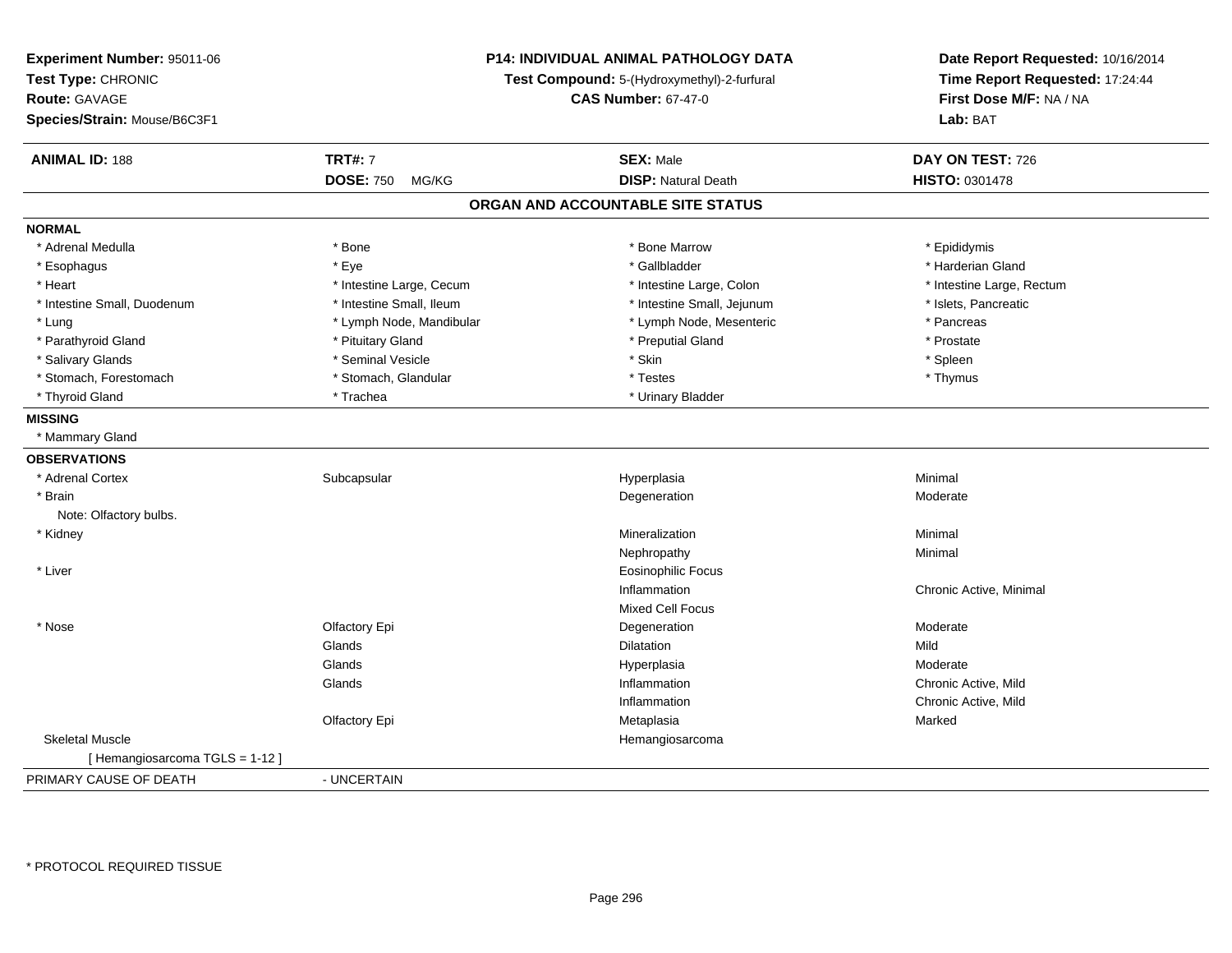| <b>Experiment Number: 95011-06</b><br><b>Test Type: CHRONIC</b><br><b>Route: GAVAGE</b><br>Species/Strain: Mouse/B6C3F1 | <b>P14: INDIVIDUAL ANIMAL PATHOLOGY DATA</b><br>Test Compound: 5-(Hydroxymethyl)-2-furfural<br><b>CAS Number: 67-47-0</b> |                                                | Date Report Requested: 10/16/2014<br>Time Report Requested: 17:24:44<br>First Dose M/F: NA / NA<br>Lab: BAT |
|-------------------------------------------------------------------------------------------------------------------------|---------------------------------------------------------------------------------------------------------------------------|------------------------------------------------|-------------------------------------------------------------------------------------------------------------|
| <b>ANIMAL ID: 188</b>                                                                                                   | <b>TRT#:</b> 7<br><b>DOSE: 750</b><br>MG/KG                                                                               | <b>SEX: Male</b><br><b>DISP:</b> Natural Death | DAY ON TEST: 726<br><b>HISTO: 0301478</b>                                                                   |
|                                                                                                                         |                                                                                                                           | ORGAN AND ACCOUNTABLE SITE STATUS              |                                                                                                             |
| Animal Note: Contributory Cause Of Death: Nasal Lesions.                                                                |                                                                                                                           |                                                |                                                                                                             |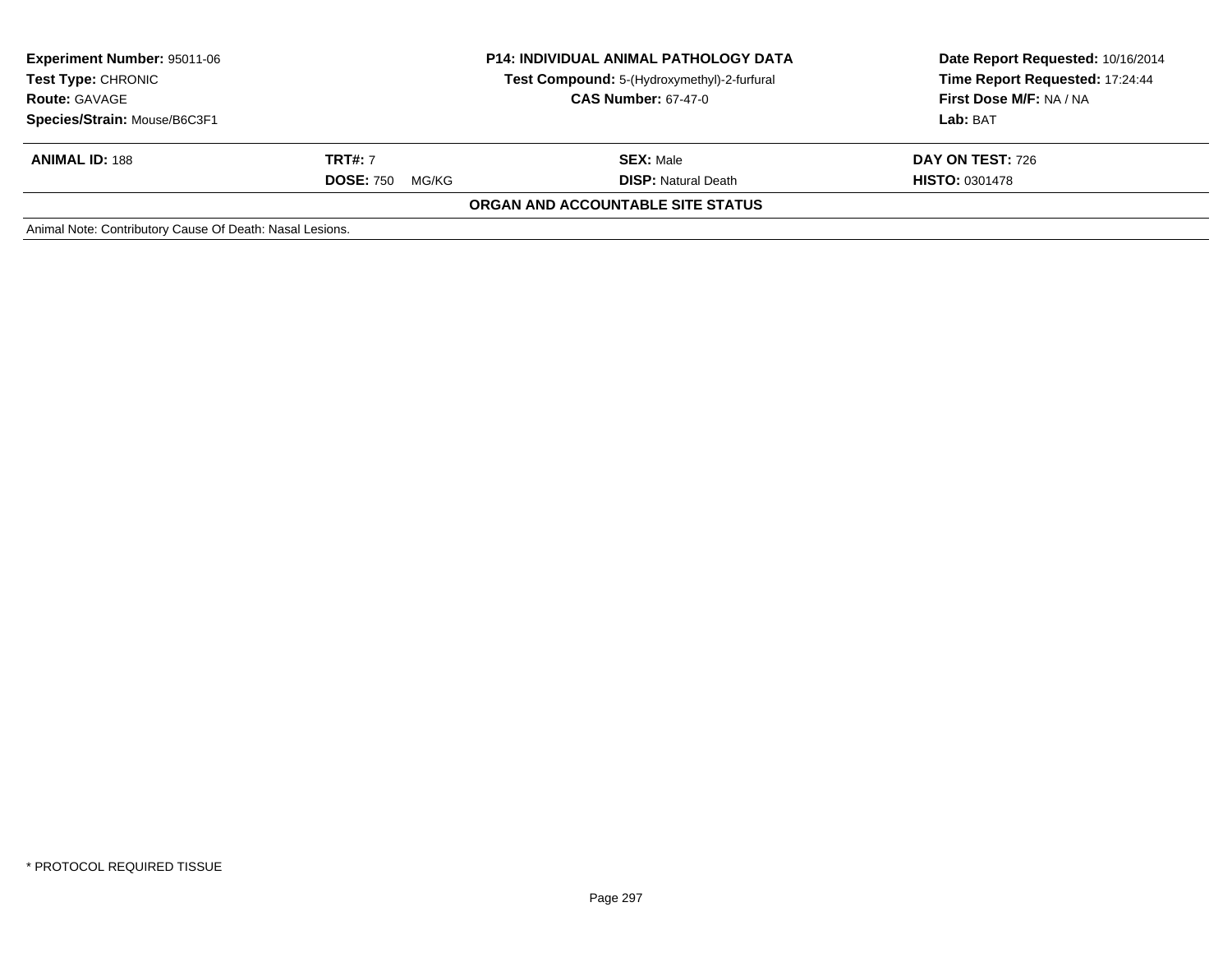| <b>TRT#: 7</b><br><b>ANIMAL ID: 189</b><br><b>SEX: Male</b><br>DAY ON TEST: 719<br><b>DOSE: 750</b><br><b>DISP: Natural Death</b><br>HISTO: 0301479<br>MG/KG<br>ORGAN AND ACCOUNTABLE SITE STATUS<br>* Adrenal Medulla<br>* Bone<br>* Bone Marrow<br>* Brain<br>$*$ Eye<br>* Epididymis<br>* Esophagus<br>* Gallbladder<br>* Heart<br>* Intestine Large, Cecum<br>* Harderian Gland<br>* Intestine Large, Colon<br>* Intestine Small, Duodenum<br>* Intestine Small, Ileum<br>* Intestine Small, Jejunum<br>* Intestine Large, Rectum<br>* Islets, Pancreatic<br>* Lymph Node, Mandibular<br>* Lung<br>* Lymph Node, Mesenteric<br>* Pituitary Gland<br>* Pancreas<br>* Parathyroid Gland<br>* Prostate<br>$*$ Spleen<br>* Skin<br>* Salivary Glands<br>* Seminal Vesicle<br>* Stomach, Glandular<br>* Testes<br>* Thymus<br>* Thyroid Gland<br>* Trachea<br>* Urinary Bladder<br>* Mammary Gland<br>* Adrenal Cortex<br>Subcapsular<br>Hyperplasia<br>Minimal<br>Mineralization<br>Minimal<br>* Kidney<br>Nephropathy<br>Minimal<br>* Liver<br>Hepatocellular Adenoma<br>Hepatocyte<br><b>Tension Lipidosis</b><br>Minimal<br>[ Hepatocellular Adenoma TGLS = 2-13 ]<br>* Nose<br>Olfactory Epi<br>Accumulation, Hyaline Droplet<br>Mild<br><b>Respirat Epith</b><br>Accumulation, Hyaline Droplet<br>Mild<br>Mild<br>Olfactory Epi<br>Degeneration<br>Mild<br>Glands<br>Dilatation<br>Glands<br>Moderate<br>Hyperplasia<br>Glands<br>Chronic Active, Mild<br>Inflammation<br>Inflammation<br>Chronic Active, Minimal<br>Olfactory Epi<br>Marked<br>Metaplasia<br>Mild<br>* Preputial Gland<br>Duct<br>Ectasia<br>[ Ectasia TGLS = $1-8$ ]<br>Mild<br>* Stomach, Forestomach<br>Epithelium<br>Hyperkeratosis<br>Epithelium<br>Mild | Experiment Number: 95011-06<br>Test Type: CHRONIC<br>Route: GAVAGE<br>Species/Strain: Mouse/B6C3F1 | P14: INDIVIDUAL ANIMAL PATHOLOGY DATA<br>Test Compound: 5-(Hydroxymethyl)-2-furfural<br><b>CAS Number: 67-47-0</b> |             | Date Report Requested: 10/16/2014<br>Time Report Requested: 17:24:44<br>First Dose M/F: NA / NA<br>Lab: BAT |
|-------------------------------------------------------------------------------------------------------------------------------------------------------------------------------------------------------------------------------------------------------------------------------------------------------------------------------------------------------------------------------------------------------------------------------------------------------------------------------------------------------------------------------------------------------------------------------------------------------------------------------------------------------------------------------------------------------------------------------------------------------------------------------------------------------------------------------------------------------------------------------------------------------------------------------------------------------------------------------------------------------------------------------------------------------------------------------------------------------------------------------------------------------------------------------------------------------------------------------------------------------------------------------------------------------------------------------------------------------------------------------------------------------------------------------------------------------------------------------------------------------------------------------------------------------------------------------------------------------------------------------------------------------------------------------------------------------------------------------------|----------------------------------------------------------------------------------------------------|--------------------------------------------------------------------------------------------------------------------|-------------|-------------------------------------------------------------------------------------------------------------|
|                                                                                                                                                                                                                                                                                                                                                                                                                                                                                                                                                                                                                                                                                                                                                                                                                                                                                                                                                                                                                                                                                                                                                                                                                                                                                                                                                                                                                                                                                                                                                                                                                                                                                                                                     |                                                                                                    |                                                                                                                    |             |                                                                                                             |
|                                                                                                                                                                                                                                                                                                                                                                                                                                                                                                                                                                                                                                                                                                                                                                                                                                                                                                                                                                                                                                                                                                                                                                                                                                                                                                                                                                                                                                                                                                                                                                                                                                                                                                                                     |                                                                                                    |                                                                                                                    |             |                                                                                                             |
|                                                                                                                                                                                                                                                                                                                                                                                                                                                                                                                                                                                                                                                                                                                                                                                                                                                                                                                                                                                                                                                                                                                                                                                                                                                                                                                                                                                                                                                                                                                                                                                                                                                                                                                                     |                                                                                                    |                                                                                                                    |             |                                                                                                             |
|                                                                                                                                                                                                                                                                                                                                                                                                                                                                                                                                                                                                                                                                                                                                                                                                                                                                                                                                                                                                                                                                                                                                                                                                                                                                                                                                                                                                                                                                                                                                                                                                                                                                                                                                     | <b>NORMAL</b>                                                                                      |                                                                                                                    |             |                                                                                                             |
|                                                                                                                                                                                                                                                                                                                                                                                                                                                                                                                                                                                                                                                                                                                                                                                                                                                                                                                                                                                                                                                                                                                                                                                                                                                                                                                                                                                                                                                                                                                                                                                                                                                                                                                                     |                                                                                                    |                                                                                                                    |             |                                                                                                             |
|                                                                                                                                                                                                                                                                                                                                                                                                                                                                                                                                                                                                                                                                                                                                                                                                                                                                                                                                                                                                                                                                                                                                                                                                                                                                                                                                                                                                                                                                                                                                                                                                                                                                                                                                     |                                                                                                    |                                                                                                                    |             |                                                                                                             |
|                                                                                                                                                                                                                                                                                                                                                                                                                                                                                                                                                                                                                                                                                                                                                                                                                                                                                                                                                                                                                                                                                                                                                                                                                                                                                                                                                                                                                                                                                                                                                                                                                                                                                                                                     |                                                                                                    |                                                                                                                    |             |                                                                                                             |
|                                                                                                                                                                                                                                                                                                                                                                                                                                                                                                                                                                                                                                                                                                                                                                                                                                                                                                                                                                                                                                                                                                                                                                                                                                                                                                                                                                                                                                                                                                                                                                                                                                                                                                                                     |                                                                                                    |                                                                                                                    |             |                                                                                                             |
|                                                                                                                                                                                                                                                                                                                                                                                                                                                                                                                                                                                                                                                                                                                                                                                                                                                                                                                                                                                                                                                                                                                                                                                                                                                                                                                                                                                                                                                                                                                                                                                                                                                                                                                                     |                                                                                                    |                                                                                                                    |             |                                                                                                             |
|                                                                                                                                                                                                                                                                                                                                                                                                                                                                                                                                                                                                                                                                                                                                                                                                                                                                                                                                                                                                                                                                                                                                                                                                                                                                                                                                                                                                                                                                                                                                                                                                                                                                                                                                     |                                                                                                    |                                                                                                                    |             |                                                                                                             |
|                                                                                                                                                                                                                                                                                                                                                                                                                                                                                                                                                                                                                                                                                                                                                                                                                                                                                                                                                                                                                                                                                                                                                                                                                                                                                                                                                                                                                                                                                                                                                                                                                                                                                                                                     |                                                                                                    |                                                                                                                    |             |                                                                                                             |
|                                                                                                                                                                                                                                                                                                                                                                                                                                                                                                                                                                                                                                                                                                                                                                                                                                                                                                                                                                                                                                                                                                                                                                                                                                                                                                                                                                                                                                                                                                                                                                                                                                                                                                                                     |                                                                                                    |                                                                                                                    |             |                                                                                                             |
|                                                                                                                                                                                                                                                                                                                                                                                                                                                                                                                                                                                                                                                                                                                                                                                                                                                                                                                                                                                                                                                                                                                                                                                                                                                                                                                                                                                                                                                                                                                                                                                                                                                                                                                                     |                                                                                                    |                                                                                                                    |             |                                                                                                             |
|                                                                                                                                                                                                                                                                                                                                                                                                                                                                                                                                                                                                                                                                                                                                                                                                                                                                                                                                                                                                                                                                                                                                                                                                                                                                                                                                                                                                                                                                                                                                                                                                                                                                                                                                     | <b>MISSING</b>                                                                                     |                                                                                                                    |             |                                                                                                             |
|                                                                                                                                                                                                                                                                                                                                                                                                                                                                                                                                                                                                                                                                                                                                                                                                                                                                                                                                                                                                                                                                                                                                                                                                                                                                                                                                                                                                                                                                                                                                                                                                                                                                                                                                     |                                                                                                    |                                                                                                                    |             |                                                                                                             |
|                                                                                                                                                                                                                                                                                                                                                                                                                                                                                                                                                                                                                                                                                                                                                                                                                                                                                                                                                                                                                                                                                                                                                                                                                                                                                                                                                                                                                                                                                                                                                                                                                                                                                                                                     | <b>OBSERVATIONS</b>                                                                                |                                                                                                                    |             |                                                                                                             |
|                                                                                                                                                                                                                                                                                                                                                                                                                                                                                                                                                                                                                                                                                                                                                                                                                                                                                                                                                                                                                                                                                                                                                                                                                                                                                                                                                                                                                                                                                                                                                                                                                                                                                                                                     |                                                                                                    |                                                                                                                    |             |                                                                                                             |
|                                                                                                                                                                                                                                                                                                                                                                                                                                                                                                                                                                                                                                                                                                                                                                                                                                                                                                                                                                                                                                                                                                                                                                                                                                                                                                                                                                                                                                                                                                                                                                                                                                                                                                                                     |                                                                                                    |                                                                                                                    |             |                                                                                                             |
|                                                                                                                                                                                                                                                                                                                                                                                                                                                                                                                                                                                                                                                                                                                                                                                                                                                                                                                                                                                                                                                                                                                                                                                                                                                                                                                                                                                                                                                                                                                                                                                                                                                                                                                                     |                                                                                                    |                                                                                                                    |             |                                                                                                             |
|                                                                                                                                                                                                                                                                                                                                                                                                                                                                                                                                                                                                                                                                                                                                                                                                                                                                                                                                                                                                                                                                                                                                                                                                                                                                                                                                                                                                                                                                                                                                                                                                                                                                                                                                     |                                                                                                    |                                                                                                                    |             |                                                                                                             |
|                                                                                                                                                                                                                                                                                                                                                                                                                                                                                                                                                                                                                                                                                                                                                                                                                                                                                                                                                                                                                                                                                                                                                                                                                                                                                                                                                                                                                                                                                                                                                                                                                                                                                                                                     |                                                                                                    |                                                                                                                    |             |                                                                                                             |
|                                                                                                                                                                                                                                                                                                                                                                                                                                                                                                                                                                                                                                                                                                                                                                                                                                                                                                                                                                                                                                                                                                                                                                                                                                                                                                                                                                                                                                                                                                                                                                                                                                                                                                                                     |                                                                                                    |                                                                                                                    |             |                                                                                                             |
|                                                                                                                                                                                                                                                                                                                                                                                                                                                                                                                                                                                                                                                                                                                                                                                                                                                                                                                                                                                                                                                                                                                                                                                                                                                                                                                                                                                                                                                                                                                                                                                                                                                                                                                                     |                                                                                                    |                                                                                                                    |             |                                                                                                             |
|                                                                                                                                                                                                                                                                                                                                                                                                                                                                                                                                                                                                                                                                                                                                                                                                                                                                                                                                                                                                                                                                                                                                                                                                                                                                                                                                                                                                                                                                                                                                                                                                                                                                                                                                     |                                                                                                    |                                                                                                                    |             |                                                                                                             |
|                                                                                                                                                                                                                                                                                                                                                                                                                                                                                                                                                                                                                                                                                                                                                                                                                                                                                                                                                                                                                                                                                                                                                                                                                                                                                                                                                                                                                                                                                                                                                                                                                                                                                                                                     |                                                                                                    |                                                                                                                    |             |                                                                                                             |
|                                                                                                                                                                                                                                                                                                                                                                                                                                                                                                                                                                                                                                                                                                                                                                                                                                                                                                                                                                                                                                                                                                                                                                                                                                                                                                                                                                                                                                                                                                                                                                                                                                                                                                                                     |                                                                                                    |                                                                                                                    |             |                                                                                                             |
|                                                                                                                                                                                                                                                                                                                                                                                                                                                                                                                                                                                                                                                                                                                                                                                                                                                                                                                                                                                                                                                                                                                                                                                                                                                                                                                                                                                                                                                                                                                                                                                                                                                                                                                                     |                                                                                                    |                                                                                                                    |             |                                                                                                             |
|                                                                                                                                                                                                                                                                                                                                                                                                                                                                                                                                                                                                                                                                                                                                                                                                                                                                                                                                                                                                                                                                                                                                                                                                                                                                                                                                                                                                                                                                                                                                                                                                                                                                                                                                     |                                                                                                    |                                                                                                                    |             |                                                                                                             |
|                                                                                                                                                                                                                                                                                                                                                                                                                                                                                                                                                                                                                                                                                                                                                                                                                                                                                                                                                                                                                                                                                                                                                                                                                                                                                                                                                                                                                                                                                                                                                                                                                                                                                                                                     |                                                                                                    |                                                                                                                    |             |                                                                                                             |
|                                                                                                                                                                                                                                                                                                                                                                                                                                                                                                                                                                                                                                                                                                                                                                                                                                                                                                                                                                                                                                                                                                                                                                                                                                                                                                                                                                                                                                                                                                                                                                                                                                                                                                                                     |                                                                                                    |                                                                                                                    |             |                                                                                                             |
|                                                                                                                                                                                                                                                                                                                                                                                                                                                                                                                                                                                                                                                                                                                                                                                                                                                                                                                                                                                                                                                                                                                                                                                                                                                                                                                                                                                                                                                                                                                                                                                                                                                                                                                                     |                                                                                                    |                                                                                                                    |             |                                                                                                             |
|                                                                                                                                                                                                                                                                                                                                                                                                                                                                                                                                                                                                                                                                                                                                                                                                                                                                                                                                                                                                                                                                                                                                                                                                                                                                                                                                                                                                                                                                                                                                                                                                                                                                                                                                     |                                                                                                    |                                                                                                                    |             |                                                                                                             |
|                                                                                                                                                                                                                                                                                                                                                                                                                                                                                                                                                                                                                                                                                                                                                                                                                                                                                                                                                                                                                                                                                                                                                                                                                                                                                                                                                                                                                                                                                                                                                                                                                                                                                                                                     |                                                                                                    |                                                                                                                    |             |                                                                                                             |
|                                                                                                                                                                                                                                                                                                                                                                                                                                                                                                                                                                                                                                                                                                                                                                                                                                                                                                                                                                                                                                                                                                                                                                                                                                                                                                                                                                                                                                                                                                                                                                                                                                                                                                                                     |                                                                                                    |                                                                                                                    | Hyperplasia |                                                                                                             |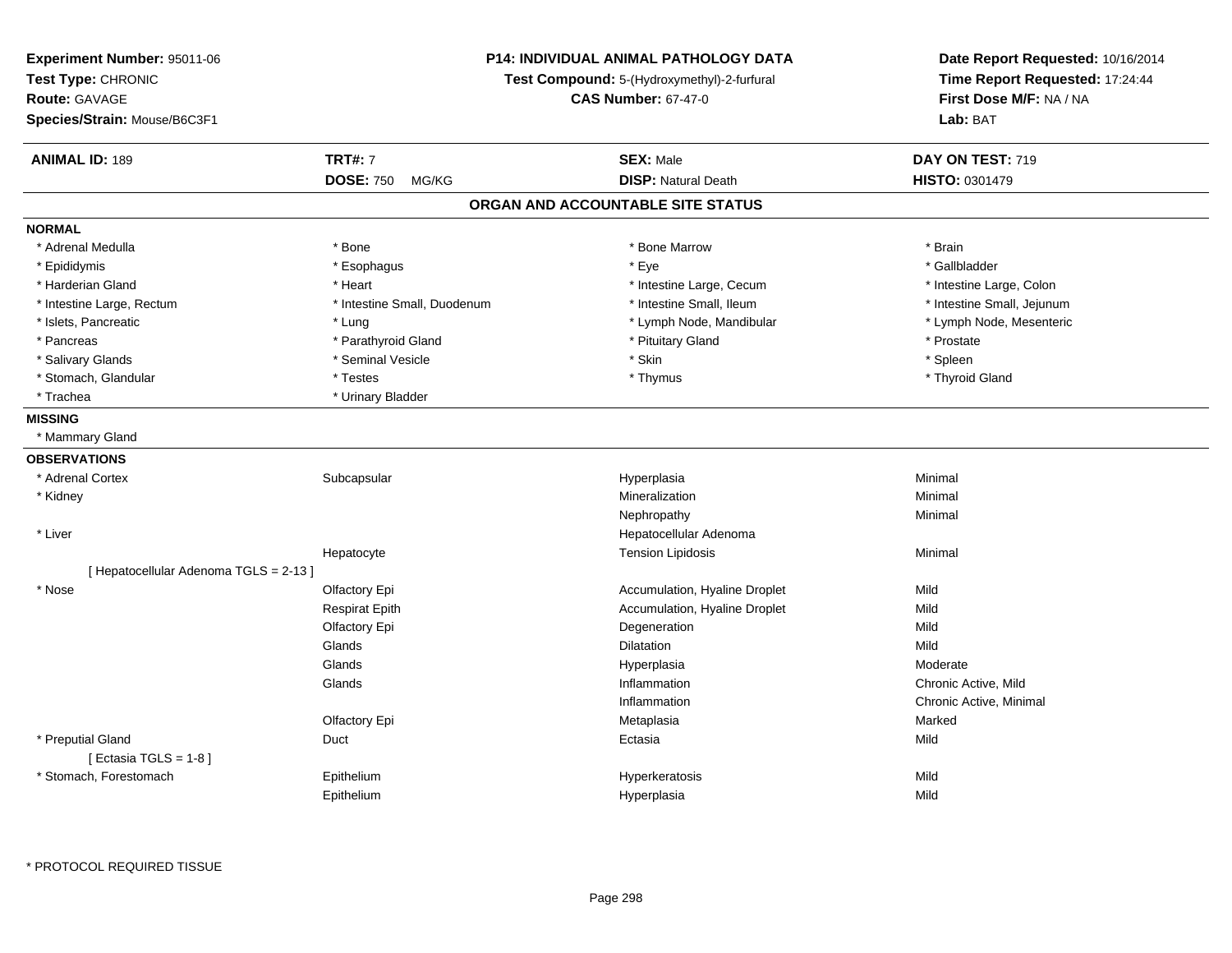| <b>Experiment Number: 95011-06</b>                                             |                           | <b>P14: INDIVIDUAL ANIMAL PATHOLOGY DATA</b> | Date Report Requested: 10/16/2014 |  |
|--------------------------------------------------------------------------------|---------------------------|----------------------------------------------|-----------------------------------|--|
| Test Type: CHRONIC                                                             |                           | Test Compound: 5-(Hydroxymethyl)-2-furfural  | Time Report Requested: 17:24:44   |  |
| <b>Route: GAVAGE</b>                                                           |                           | <b>CAS Number: 67-47-0</b>                   | First Dose M/F: NA / NA           |  |
| Species/Strain: Mouse/B6C3F1                                                   |                           |                                              | Lab: BAT                          |  |
| <b>ANIMAL ID: 189</b>                                                          | <b>TRT#: 7</b>            | <b>SEX: Male</b>                             | DAY ON TEST: 719                  |  |
|                                                                                | <b>DOSE: 750</b><br>MG/KG | <b>DISP: Natural Death</b>                   | <b>HISTO: 0301479</b>             |  |
|                                                                                |                           | ORGAN AND ACCOUNTABLE SITE STATUS            |                                   |  |
|                                                                                |                           | Inflammation                                 | Chronic Active, Mild              |  |
| [Hyperplasia TGLS = $3-12$ ]                                                   |                           |                                              |                                   |  |
| * Testes                                                                       |                           |                                              |                                   |  |
| Note: Rete testis with adjacent tubuli recti - unilateral - normal, not coded. |                           |                                              |                                   |  |
| PRIMARY CAUSE OF DEATH                                                         | - UNCERTAIN               |                                              |                                   |  |
| Animal Note: Contributory Cause Of Death: Nasal Lesions.                       |                           |                                              |                                   |  |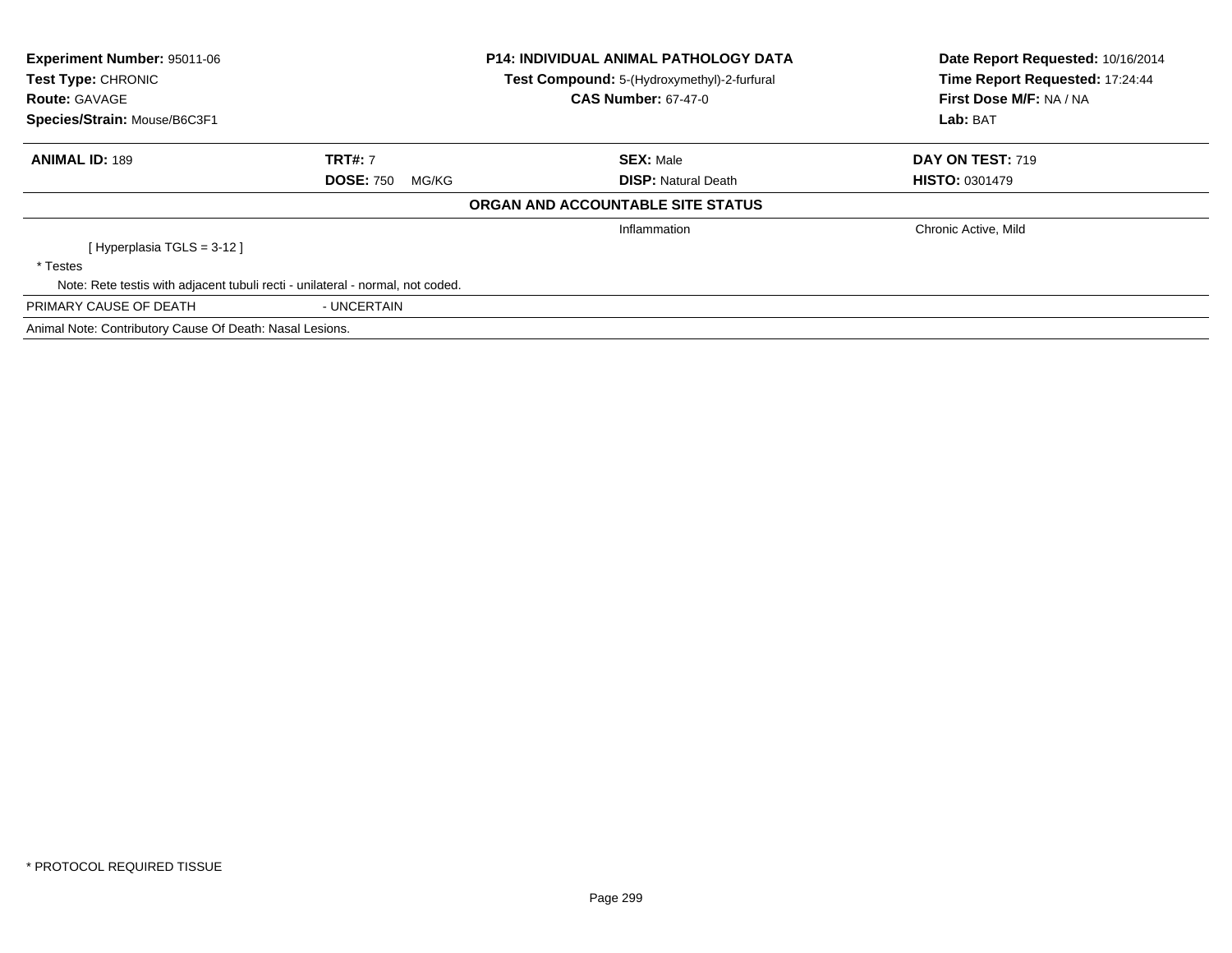| Experiment Number: 95011-06<br>Test Type: CHRONIC<br><b>Route: GAVAGE</b><br>Species/Strain: Mouse/B6C3F1 | <b>P14: INDIVIDUAL ANIMAL PATHOLOGY DATA</b><br>Test Compound: 5-(Hydroxymethyl)-2-furfural<br><b>CAS Number: 67-47-0</b> |                                   | Date Report Requested: 10/16/2014<br>Time Report Requested: 17:24:44<br>First Dose M/F: NA / NA<br>Lab: BAT |
|-----------------------------------------------------------------------------------------------------------|---------------------------------------------------------------------------------------------------------------------------|-----------------------------------|-------------------------------------------------------------------------------------------------------------|
| <b>ANIMAL ID: 190</b>                                                                                     | <b>TRT#: 7</b>                                                                                                            | <b>SEX: Male</b>                  | DAY ON TEST: 455                                                                                            |
|                                                                                                           | <b>DOSE: 750</b><br>MG/KG                                                                                                 | <b>DISP: Natural Death</b>        | HISTO: 0301480                                                                                              |
|                                                                                                           |                                                                                                                           | ORGAN AND ACCOUNTABLE SITE STATUS |                                                                                                             |
| <b>NORMAL</b>                                                                                             |                                                                                                                           |                                   |                                                                                                             |
| * Adrenal Cortex                                                                                          | * Adrenal Medulla                                                                                                         | * Bone                            | * Bone Marrow                                                                                               |
| * Brain                                                                                                   | * Epididymis                                                                                                              | * Esophagus                       | * Eye                                                                                                       |
| * Harderian Gland                                                                                         | * Heart                                                                                                                   | * Intestine Large, Cecum          | * Intestine Large, Colon                                                                                    |
| * Intestine Large, Rectum                                                                                 | * Intestine Small, Duodenum                                                                                               | * Intestine Small, Ileum          | * Intestine Small, Jejunum                                                                                  |
| * Islets, Pancreatic                                                                                      | * Kidney                                                                                                                  | * Lung                            | * Lymph Node, Mandibular                                                                                    |
| * Lymph Node, Mesenteric                                                                                  | * Pancreas                                                                                                                | * Pituitary Gland                 | * Preputial Gland                                                                                           |
| * Prostate                                                                                                | * Salivary Glands                                                                                                         | * Seminal Vesicle                 | * Skin                                                                                                      |
| * Spleen                                                                                                  | * Stomach, Forestomach                                                                                                    | * Stomach, Glandular              | * Testes                                                                                                    |
| * Trachea                                                                                                 | * Urinary Bladder                                                                                                         |                                   |                                                                                                             |
| <b>MISSING</b>                                                                                            |                                                                                                                           |                                   |                                                                                                             |
| * Mammary Gland                                                                                           | * Parathyroid Gland                                                                                                       |                                   |                                                                                                             |
| <b>OBSERVATIONS</b>                                                                                       |                                                                                                                           |                                   |                                                                                                             |
| * Gallbladder                                                                                             |                                                                                                                           | <b>Infiltration Cellular</b>      | Mononuclear CI, Minimal                                                                                     |
| * Liver                                                                                                   |                                                                                                                           | Mineralization                    | Minimal                                                                                                     |
| * Nose                                                                                                    | <b>Respirat Epith</b>                                                                                                     | Accumulation, Hyaline Droplet     | Mild                                                                                                        |
|                                                                                                           | Olfactory Epi                                                                                                             | Degeneration                      | Mild                                                                                                        |
|                                                                                                           | Glands                                                                                                                    | Dilatation                        | Mild                                                                                                        |
|                                                                                                           | Glands                                                                                                                    | Hyperplasia                       | Moderate                                                                                                    |
|                                                                                                           | Olfactory Epi                                                                                                             | Hyperplasia                       | Minimal                                                                                                     |
|                                                                                                           | Glands                                                                                                                    | Inflammation                      | Chronic Active, Mild                                                                                        |
|                                                                                                           |                                                                                                                           | Inflammation                      | Chronic Active, Mild                                                                                        |
|                                                                                                           | Olfactory Epi                                                                                                             | Metaplasia                        | Marked                                                                                                      |
| * Thymus                                                                                                  |                                                                                                                           | Cyst                              | Minimal                                                                                                     |
| * Thyroid Gland                                                                                           |                                                                                                                           | Inflammation                      | Chronic Active, Minimal                                                                                     |
| PRIMARY CAUSE OF DEATH                                                                                    | - UNCERTAIN                                                                                                               |                                   |                                                                                                             |
| Animal Note: Contributory Cause Of Death: Nasal Lesions.                                                  |                                                                                                                           |                                   |                                                                                                             |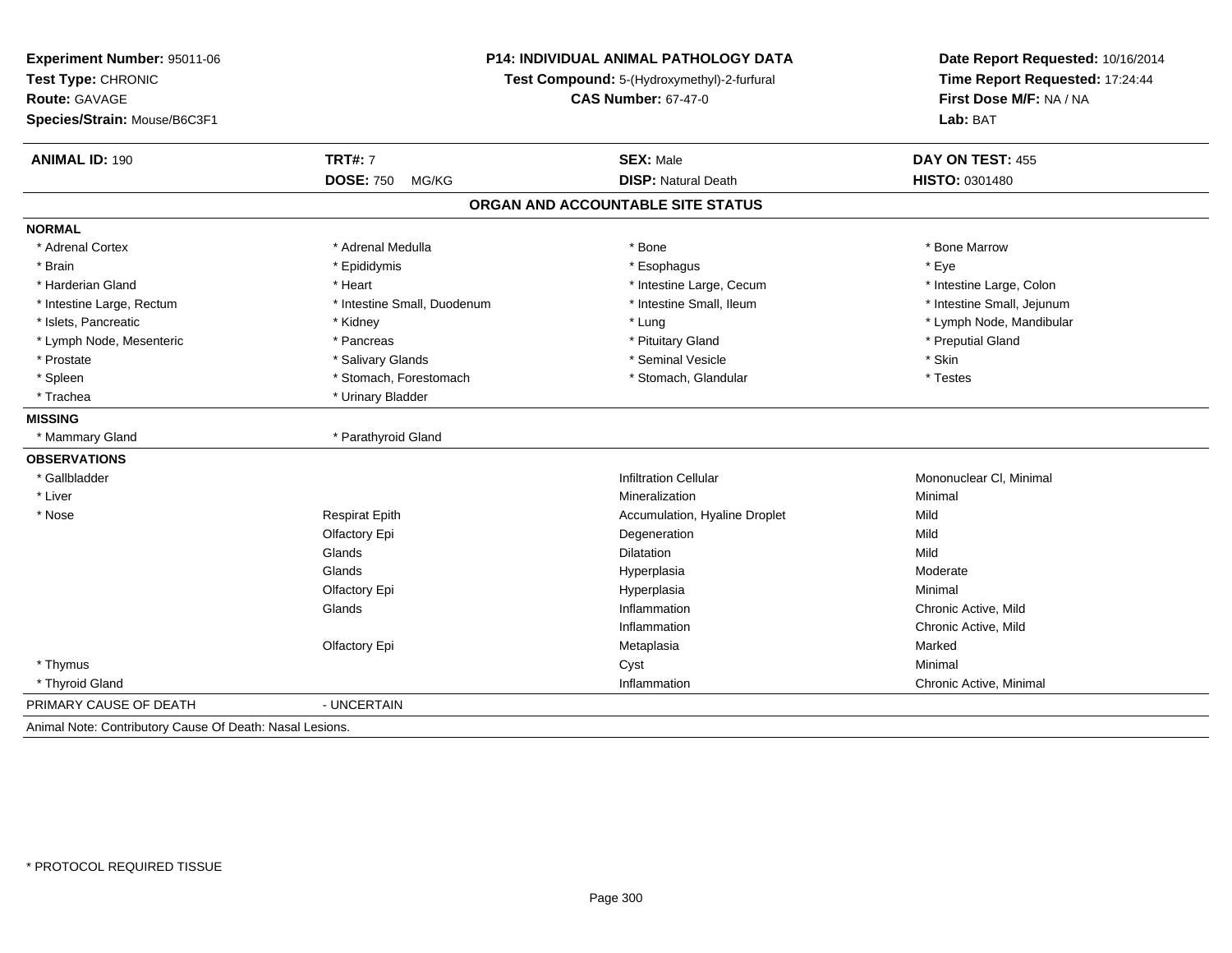| Experiment Number: 95011-06<br>Test Type: CHRONIC<br><b>Route: GAVAGE</b><br>Species/Strain: Mouse/B6C3F1 |                             | <b>P14: INDIVIDUAL ANIMAL PATHOLOGY DATA</b><br>Test Compound: 5-(Hydroxymethyl)-2-furfural<br><b>CAS Number: 67-47-0</b> |                            |
|-----------------------------------------------------------------------------------------------------------|-----------------------------|---------------------------------------------------------------------------------------------------------------------------|----------------------------|
| <b>ANIMAL ID: 191</b>                                                                                     | <b>TRT#: 7</b>              | <b>SEX: Male</b>                                                                                                          | DAY ON TEST: 729           |
|                                                                                                           | <b>DOSE: 750</b><br>MG/KG   | <b>DISP: Terminal Sacrifice</b>                                                                                           | HISTO: 0301481             |
|                                                                                                           |                             | ORGAN AND ACCOUNTABLE SITE STATUS                                                                                         |                            |
| <b>NORMAL</b>                                                                                             |                             |                                                                                                                           |                            |
| * Adrenal Medulla                                                                                         | * Bone                      | * Bone Marrow                                                                                                             | * Brain                    |
| * Epididymis                                                                                              | * Esophagus                 | * Eye                                                                                                                     | * Gallbladder              |
| * Harderian Gland                                                                                         | * Heart                     | * Intestine Large, Cecum                                                                                                  | * Intestine Large, Colon   |
| * Intestine Large, Rectum                                                                                 | * Intestine Small, Duodenum | * Intestine Small, Ileum                                                                                                  | * Intestine Small, Jejunum |
| * Islets, Pancreatic                                                                                      | * Lymph Node, Mandibular    | * Lymph Node, Mesenteric                                                                                                  | * Pancreas                 |
| * Parathyroid Gland                                                                                       | * Pituitary Gland           | * Preputial Gland                                                                                                         | * Prostate                 |
| * Salivary Glands                                                                                         | * Seminal Vesicle           | * Skin                                                                                                                    | * Spleen                   |
| * Stomach, Forestomach                                                                                    | * Stomach, Glandular        | * Testes                                                                                                                  | * Trachea                  |
| * Urinary Bladder                                                                                         |                             |                                                                                                                           |                            |
| <b>MISSING</b>                                                                                            |                             |                                                                                                                           |                            |
| * Mammary Gland                                                                                           |                             |                                                                                                                           |                            |
| <b>OBSERVATIONS</b>                                                                                       |                             |                                                                                                                           |                            |
| * Adrenal Cortex                                                                                          | Subcapsular                 | Hyperplasia                                                                                                               | Minimal                    |
| * Kidney                                                                                                  |                             | Mineralization                                                                                                            | Minimal                    |
|                                                                                                           |                             | Nephropathy                                                                                                               | Minimal                    |
| * Liver                                                                                                   |                             | <b>Eosinophilic Focus</b>                                                                                                 |                            |
|                                                                                                           |                             | Hepatocholangiocarcinoma                                                                                                  |                            |
|                                                                                                           |                             | Infarct                                                                                                                   | Marked                     |
|                                                                                                           |                             | Inflammation                                                                                                              | Chronic Active, Minimal    |
|                                                                                                           | Hepatocyte                  | Vacuolization Cytoplasmic                                                                                                 | Mild                       |
| [ Eosinophilic Focus TGLS = 3-14 ]                                                                        |                             |                                                                                                                           |                            |
| [ Hepatocholangiocarcinoma TGLS = 2-13 ]                                                                  |                             |                                                                                                                           |                            |
| [Infarct TGLS = $1-12$ ]                                                                                  |                             |                                                                                                                           |                            |
| * Lung                                                                                                    | Alveolar Epith              | Hyperplasia                                                                                                               | Mild                       |
| * Nose                                                                                                    | <b>Respirat Epith</b>       | Accumulation, Hyaline Droplet                                                                                             | Mild                       |
|                                                                                                           | Olfactory Epi               | Degeneration                                                                                                              | Mild                       |
|                                                                                                           | Glands                      | <b>Dilatation</b>                                                                                                         | Mild                       |
|                                                                                                           | Glands                      | Hyperplasia                                                                                                               | Moderate                   |
|                                                                                                           | Glands                      | Inflammation                                                                                                              | Chronic Active, Mild       |
|                                                                                                           |                             | Inflammation                                                                                                              | Chronic Active, Minimal    |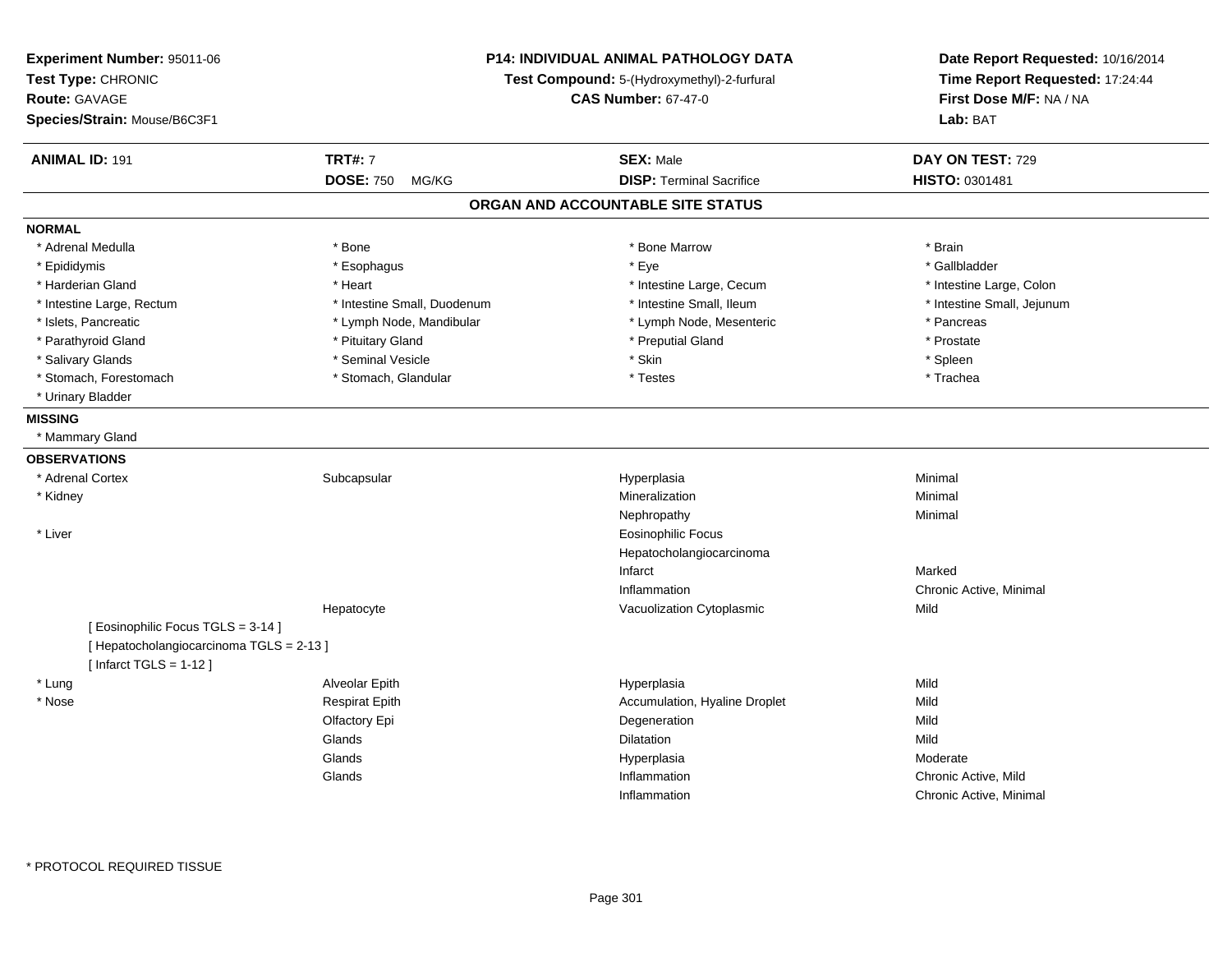| <b>Experiment Number: 95011-06</b><br>Test Type: CHRONIC |                           | <b>P14: INDIVIDUAL ANIMAL PATHOLOGY DATA</b>                                                                                                                        | Date Report Requested: 10/16/2014 |
|----------------------------------------------------------|---------------------------|---------------------------------------------------------------------------------------------------------------------------------------------------------------------|-----------------------------------|
|                                                          |                           | Test Compound: 5-(Hydroxymethyl)-2-furfural                                                                                                                         | Time Report Requested: 17:24:44   |
| <b>Route: GAVAGE</b>                                     |                           | <b>CAS Number: 67-47-0</b>                                                                                                                                          | First Dose M/F: NA / NA           |
| Species/Strain: Mouse/B6C3F1                             |                           |                                                                                                                                                                     | Lab: BAT                          |
| <b>ANIMAL ID: 191</b>                                    | <b>TRT#: 7</b>            | <b>SEX: Male</b>                                                                                                                                                    | DAY ON TEST: 729                  |
|                                                          | <b>DOSE: 750</b><br>MG/KG | <b>DISP:</b> Terminal Sacrifice                                                                                                                                     | <b>HISTO: 0301481</b>             |
|                                                          |                           | ORGAN AND ACCOUNTABLE SITE STATUS                                                                                                                                   |                                   |
|                                                          | Olfactory Epi             | Metaplasia                                                                                                                                                          | Marked                            |
| * Pancreas                                               |                           |                                                                                                                                                                     |                                   |
|                                                          |                           | Note: TGL#1-12-Pancreatic mass, documented at necropsy, is infarcted liver lobe histologically. Probably secondary to strangulation. Pancreas within normal limits. |                                   |
| * Thymus                                                 |                           | Cyst                                                                                                                                                                | Minimal                           |
| * Thyroid Gland                                          | <b>Follicular Cel</b>     | Adenoma                                                                                                                                                             |                                   |
| PRIMARY CAUSE OF DEATH                                   |                           |                                                                                                                                                                     |                                   |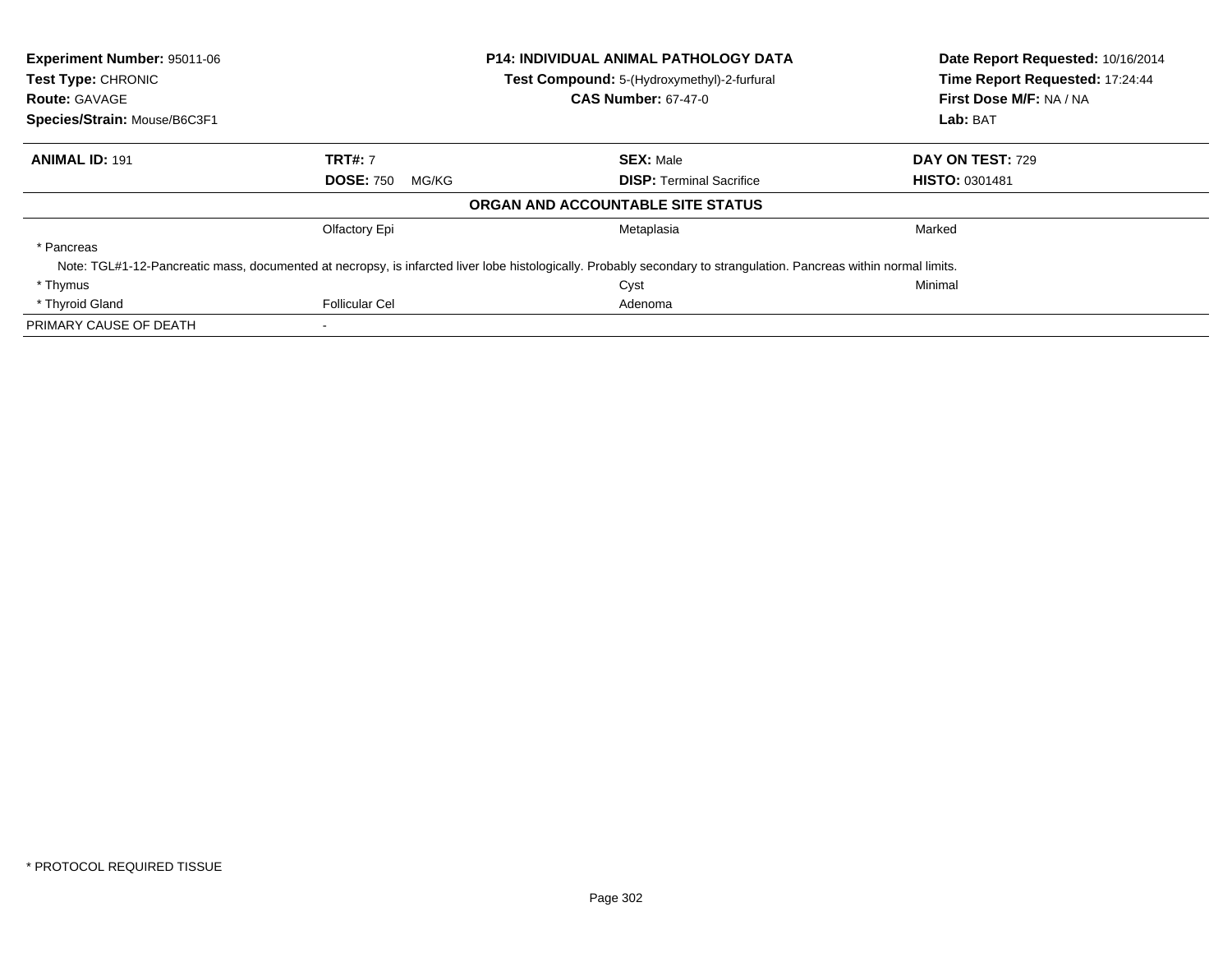| Experiment Number: 95011-06<br>Test Type: CHRONIC<br><b>Route: GAVAGE</b><br>Species/Strain: Mouse/B6C3F1 | <b>P14: INDIVIDUAL ANIMAL PATHOLOGY DATA</b><br>Test Compound: 5-(Hydroxymethyl)-2-furfural<br><b>CAS Number: 67-47-0</b> |                                   | Date Report Requested: 10/16/2014<br>Time Report Requested: 17:24:44<br>First Dose M/F: NA / NA<br>Lab: BAT |  |
|-----------------------------------------------------------------------------------------------------------|---------------------------------------------------------------------------------------------------------------------------|-----------------------------------|-------------------------------------------------------------------------------------------------------------|--|
| <b>ANIMAL ID: 192</b>                                                                                     | <b>TRT#: 7</b>                                                                                                            | <b>SEX: Male</b>                  | DAY ON TEST: 476                                                                                            |  |
|                                                                                                           | <b>DOSE: 750</b><br>MG/KG                                                                                                 | <b>DISP: Natural Death</b>        | HISTO: 0301482                                                                                              |  |
|                                                                                                           |                                                                                                                           | ORGAN AND ACCOUNTABLE SITE STATUS |                                                                                                             |  |
| <b>NORMAL</b>                                                                                             |                                                                                                                           |                                   |                                                                                                             |  |
| * Adrenal Medulla                                                                                         | * Bone                                                                                                                    | * Bone Marrow                     | * Brain                                                                                                     |  |
| * Epididymis                                                                                              | * Esophagus                                                                                                               | * Eye                             | * Gallbladder                                                                                               |  |
| * Harderian Gland                                                                                         | * Heart                                                                                                                   | * Intestine Large, Cecum          | * Intestine Large, Colon                                                                                    |  |
| * Intestine Large, Rectum                                                                                 | * Intestine Small, Duodenum                                                                                               | * Intestine Small, Ileum          | * Intestine Small, Jejunum                                                                                  |  |
| * Islets, Pancreatic                                                                                      | * Lung                                                                                                                    | * Lymph Node, Mandibular          | * Lymph Node, Mesenteric                                                                                    |  |
| * Pancreas                                                                                                | * Pituitary Gland                                                                                                         | * Preputial Gland                 | * Prostate                                                                                                  |  |
| * Salivary Glands                                                                                         | * Seminal Vesicle                                                                                                         | * Skin                            | * Spleen                                                                                                    |  |
| * Stomach, Forestomach                                                                                    | * Stomach, Glandular                                                                                                      | * Testes                          | * Thyroid Gland                                                                                             |  |
| * Trachea                                                                                                 | * Urinary Bladder                                                                                                         |                                   |                                                                                                             |  |
| <b>MISSING</b>                                                                                            |                                                                                                                           |                                   |                                                                                                             |  |
| * Mammary Gland                                                                                           | * Parathyroid Gland                                                                                                       |                                   |                                                                                                             |  |
| <b>OBSERVATIONS</b>                                                                                       |                                                                                                                           |                                   |                                                                                                             |  |
| * Adrenal Cortex                                                                                          | Subcapsular                                                                                                               | Hyperplasia                       | Minimal                                                                                                     |  |
| * Kidney                                                                                                  |                                                                                                                           | Mineralization                    | Minimal                                                                                                     |  |
|                                                                                                           |                                                                                                                           | Nephropathy                       | Minimal                                                                                                     |  |
| * Liver                                                                                                   |                                                                                                                           | Hepatocellular Carcinoma          |                                                                                                             |  |
| [ Hepatocellular Carcinoma TGLS = 1-12 ]                                                                  |                                                                                                                           |                                   |                                                                                                             |  |
| * Nose                                                                                                    | Olfactory Epi                                                                                                             | Accumulation, Hyaline Droplet     | Minimal                                                                                                     |  |
|                                                                                                           | <b>Respirat Epith</b>                                                                                                     | Accumulation, Hyaline Droplet     | Minimal                                                                                                     |  |
|                                                                                                           | Olfactory Epi                                                                                                             | Degeneration                      | Mild                                                                                                        |  |
|                                                                                                           | Glands                                                                                                                    | <b>Dilatation</b>                 | Mild                                                                                                        |  |
|                                                                                                           | Glands                                                                                                                    | Hyperplasia                       | Moderate                                                                                                    |  |
|                                                                                                           | Glands                                                                                                                    | Inflammation                      | Chronic Active, Mild                                                                                        |  |
|                                                                                                           |                                                                                                                           | Inflammation                      | Chronic Active, Mild                                                                                        |  |
|                                                                                                           | Olfactory Epi                                                                                                             | Metaplasia                        | Marked                                                                                                      |  |
| * Testes                                                                                                  |                                                                                                                           |                                   |                                                                                                             |  |
| Note: Rete testis with adjacent tubuli recti - unilateral - normal, not coded.                            |                                                                                                                           |                                   |                                                                                                             |  |
| * Thymus                                                                                                  |                                                                                                                           | Cyst                              | Minimal                                                                                                     |  |
| PRIMARY CAUSE OF DEATH                                                                                    | - Liver Hepatocellular Carcinoma                                                                                          |                                   |                                                                                                             |  |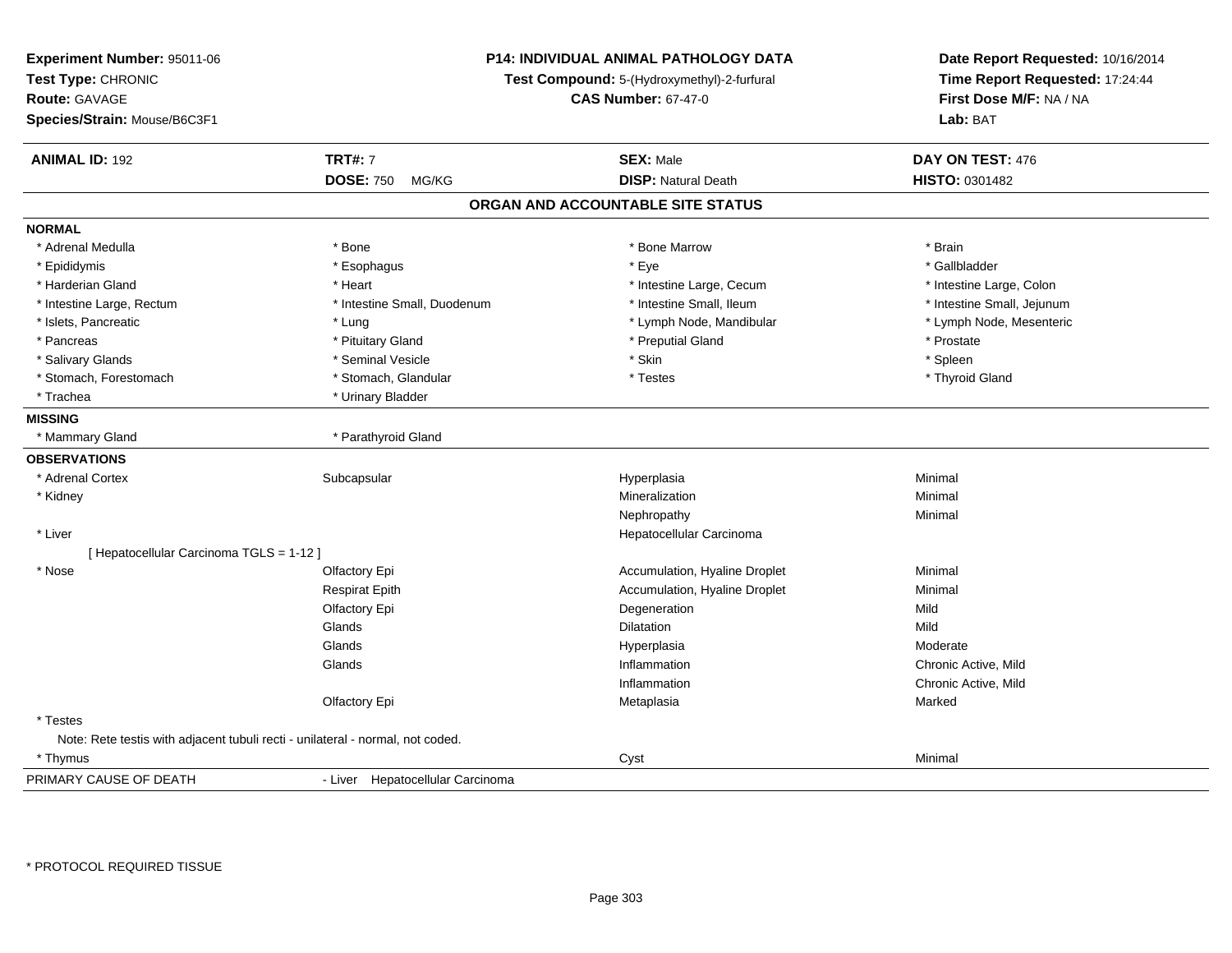| <b>Experiment Number: 95011-06</b><br><b>Test Type: CHRONIC</b><br><b>Route: GAVAGE</b><br>Species/Strain: Mouse/B6C3F1 | <b>P14: INDIVIDUAL ANIMAL PATHOLOGY DATA</b><br>Test Compound: 5-(Hydroxymethyl)-2-furfural<br><b>CAS Number: 67-47-0</b> |                                                | Date Report Requested: 10/16/2014<br>Time Report Requested: 17:24:44<br>First Dose M/F: NA / NA<br>Lab: BAT |
|-------------------------------------------------------------------------------------------------------------------------|---------------------------------------------------------------------------------------------------------------------------|------------------------------------------------|-------------------------------------------------------------------------------------------------------------|
| <b>ANIMAL ID: 192</b>                                                                                                   | <b>TRT#:</b> 7<br><b>DOSE: 750</b><br>MG/KG                                                                               | <b>SEX: Male</b><br><b>DISP:</b> Natural Death | <b>DAY ON TEST: 476</b><br><b>HISTO: 0301482</b>                                                            |
|                                                                                                                         |                                                                                                                           | ORGAN AND ACCOUNTABLE SITE STATUS              |                                                                                                             |
| Animal Note: Contributory Cause Of Death: Nasal Lesions.                                                                |                                                                                                                           |                                                |                                                                                                             |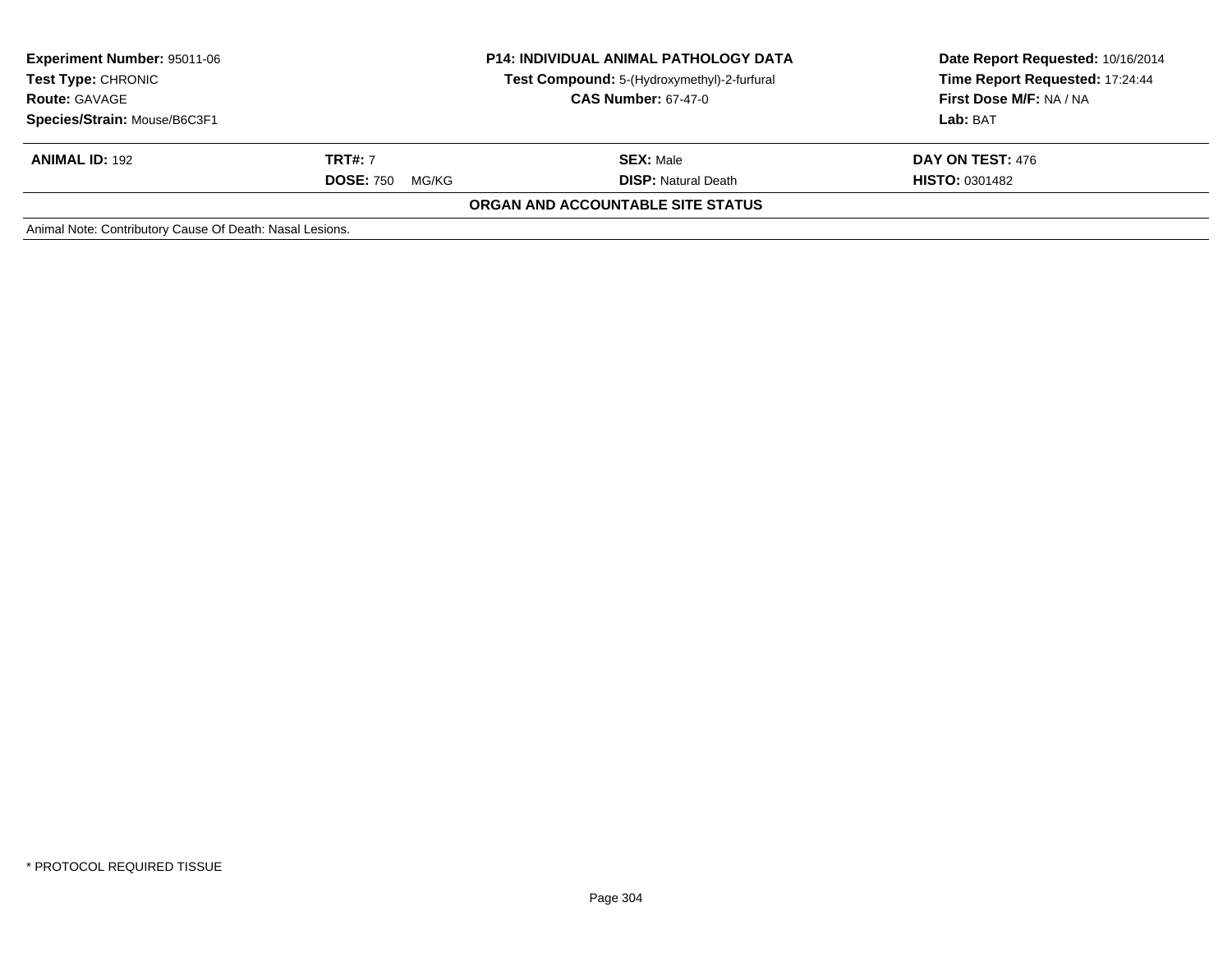| Experiment Number: 95011-06<br>Test Type: CHRONIC<br><b>Route: GAVAGE</b><br>Species/Strain: Mouse/B6C3F1 | P14: INDIVIDUAL ANIMAL PATHOLOGY DATA<br>Test Compound: 5-(Hydroxymethyl)-2-furfural<br><b>CAS Number: 67-47-0</b> |                                   | Date Report Requested: 10/16/2014<br>Time Report Requested: 17:24:44<br>First Dose M/F: NA / NA<br>Lab: BAT |  |
|-----------------------------------------------------------------------------------------------------------|--------------------------------------------------------------------------------------------------------------------|-----------------------------------|-------------------------------------------------------------------------------------------------------------|--|
| <b>ANIMAL ID: 193</b>                                                                                     | <b>TRT#: 7</b>                                                                                                     | <b>SEX: Male</b>                  | DAY ON TEST: 729                                                                                            |  |
|                                                                                                           | <b>DOSE: 750</b><br>MG/KG                                                                                          | <b>DISP: Terminal Sacrifice</b>   | <b>HISTO: 0301483</b>                                                                                       |  |
|                                                                                                           |                                                                                                                    | ORGAN AND ACCOUNTABLE SITE STATUS |                                                                                                             |  |
| <b>NORMAL</b>                                                                                             |                                                                                                                    |                                   |                                                                                                             |  |
| * Adrenal Medulla                                                                                         | * Bone                                                                                                             | * Bone Marrow                     | * Brain                                                                                                     |  |
| * Epididymis                                                                                              | * Esophagus                                                                                                        | * Eye                             | * Gallbladder                                                                                               |  |
| * Harderian Gland                                                                                         | * Heart                                                                                                            | * Intestine Large, Cecum          | * Intestine Large, Colon                                                                                    |  |
| * Intestine Large, Rectum                                                                                 | * Intestine Small, Duodenum                                                                                        | * Intestine Small, Ileum          | * Intestine Small, Jejunum                                                                                  |  |
| * Islets, Pancreatic                                                                                      | * Lung                                                                                                             | * Lymph Node, Mandibular          | * Lymph Node, Mesenteric                                                                                    |  |
| * Pancreas                                                                                                | * Parathyroid Gland                                                                                                | * Pituitary Gland                 | * Prostate                                                                                                  |  |
| * Salivary Glands                                                                                         | * Seminal Vesicle                                                                                                  | * Skin                            | * Spleen                                                                                                    |  |
| * Stomach, Forestomach                                                                                    | * Stomach, Glandular                                                                                               | * Testes                          | * Thymus                                                                                                    |  |
| * Trachea                                                                                                 | * Urinary Bladder                                                                                                  |                                   |                                                                                                             |  |
| <b>MISSING</b>                                                                                            |                                                                                                                    |                                   |                                                                                                             |  |
| * Mammary Gland                                                                                           |                                                                                                                    |                                   |                                                                                                             |  |
| <b>OBSERVATIONS</b>                                                                                       |                                                                                                                    |                                   |                                                                                                             |  |
| * Adrenal Cortex                                                                                          | Subcapsular                                                                                                        | Hyperplasia                       | Minimal                                                                                                     |  |
|                                                                                                           |                                                                                                                    | Hypertrophy                       | Mild                                                                                                        |  |
| * Kidney                                                                                                  |                                                                                                                    | Mineralization                    | Minimal                                                                                                     |  |
|                                                                                                           |                                                                                                                    | Nephropathy                       | Minimal                                                                                                     |  |
| * Liver                                                                                                   |                                                                                                                    | Clear Cell Focus                  |                                                                                                             |  |
|                                                                                                           |                                                                                                                    | <b>Eosinophilic Focus</b>         |                                                                                                             |  |
|                                                                                                           |                                                                                                                    | Hepatocellular Adenoma            | <b>Multiple</b>                                                                                             |  |
|                                                                                                           |                                                                                                                    | Inflammation                      | Chronic Active, Minimal                                                                                     |  |
|                                                                                                           | Hepatocyte                                                                                                         | Vacuolization Cytoplasmic         | Mild                                                                                                        |  |
| Note: Hepatocellular adenoma also present on slide #03.                                                   |                                                                                                                    |                                   |                                                                                                             |  |
| [ Clear Cell Focus TGLS = 2,6-16+13 ]                                                                     |                                                                                                                    |                                   |                                                                                                             |  |
|                                                                                                           | [ Hepatocellular Adenoma TGLS = 1,2,3,4,5,6-14+16+15+12+12+13 ]                                                    |                                   |                                                                                                             |  |
| * Nose                                                                                                    | Olfactory Epi                                                                                                      | Accumulation, Hyaline Droplet     | Mild                                                                                                        |  |
|                                                                                                           | <b>Respirat Epith</b>                                                                                              | Accumulation, Hyaline Droplet     | Mild                                                                                                        |  |
|                                                                                                           | Olfactory Epi                                                                                                      | Degeneration                      | Mild                                                                                                        |  |
|                                                                                                           | Glands                                                                                                             | Dilatation                        | Mild                                                                                                        |  |
|                                                                                                           | Glands                                                                                                             | Hyperplasia                       | Moderate                                                                                                    |  |
|                                                                                                           | Glands                                                                                                             | Inflammation                      | Chronic Active, Mild                                                                                        |  |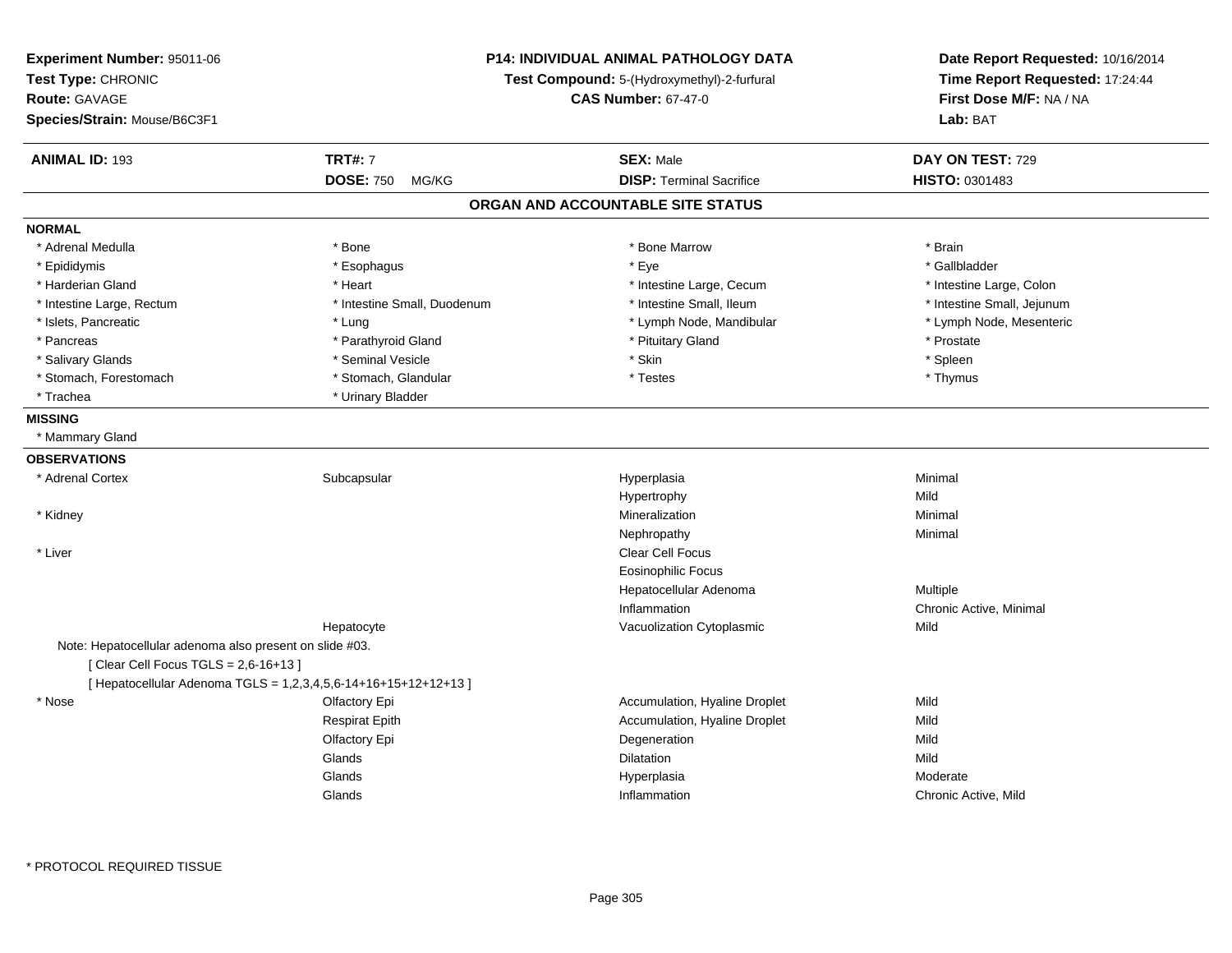| Experiment Number: 95011-06<br>Test Type: CHRONIC<br><b>Route: GAVAGE</b><br>Species/Strain: Mouse/B6C3F1 |                                             | P14: INDIVIDUAL ANIMAL PATHOLOGY DATA<br><b>Test Compound:</b> 5-(Hydroxymethyl)-2-furfural<br><b>CAS Number: 67-47-0</b> | Date Report Requested: 10/16/2014<br>Time Report Requested: 17:24:44<br>First Dose M/F: NA / NA<br>Lab: BAT |
|-----------------------------------------------------------------------------------------------------------|---------------------------------------------|---------------------------------------------------------------------------------------------------------------------------|-------------------------------------------------------------------------------------------------------------|
| <b>ANIMAL ID: 193</b>                                                                                     | <b>TRT#: 7</b><br><b>DOSE: 750</b><br>MG/KG | <b>SEX: Male</b><br><b>DISP:</b> Terminal Sacrifice                                                                       | <b>DAY ON TEST: 729</b><br><b>HISTO: 0301483</b>                                                            |
|                                                                                                           |                                             | ORGAN AND ACCOUNTABLE SITE STATUS                                                                                         |                                                                                                             |
|                                                                                                           | Olfactory Epi                               | Inflammation<br>Metaplasia                                                                                                | Chronic Active, Minimal<br>Marked                                                                           |
| * Preputial Gland<br>* Testes                                                                             | Duct                                        | Ectasia                                                                                                                   | Mild                                                                                                        |
| Note: Rete testis with adjacent tubuli recti - unilateral - normal, not coded.                            |                                             |                                                                                                                           |                                                                                                             |
| * Thyroid Gland                                                                                           | <b>Follicular Cel</b>                       | Adenoma                                                                                                                   |                                                                                                             |
|                                                                                                           | <b>Follicular Cel</b>                       | Hyperplasia                                                                                                               | Mild                                                                                                        |
| PRIMARY CAUSE OF DEATH                                                                                    |                                             |                                                                                                                           |                                                                                                             |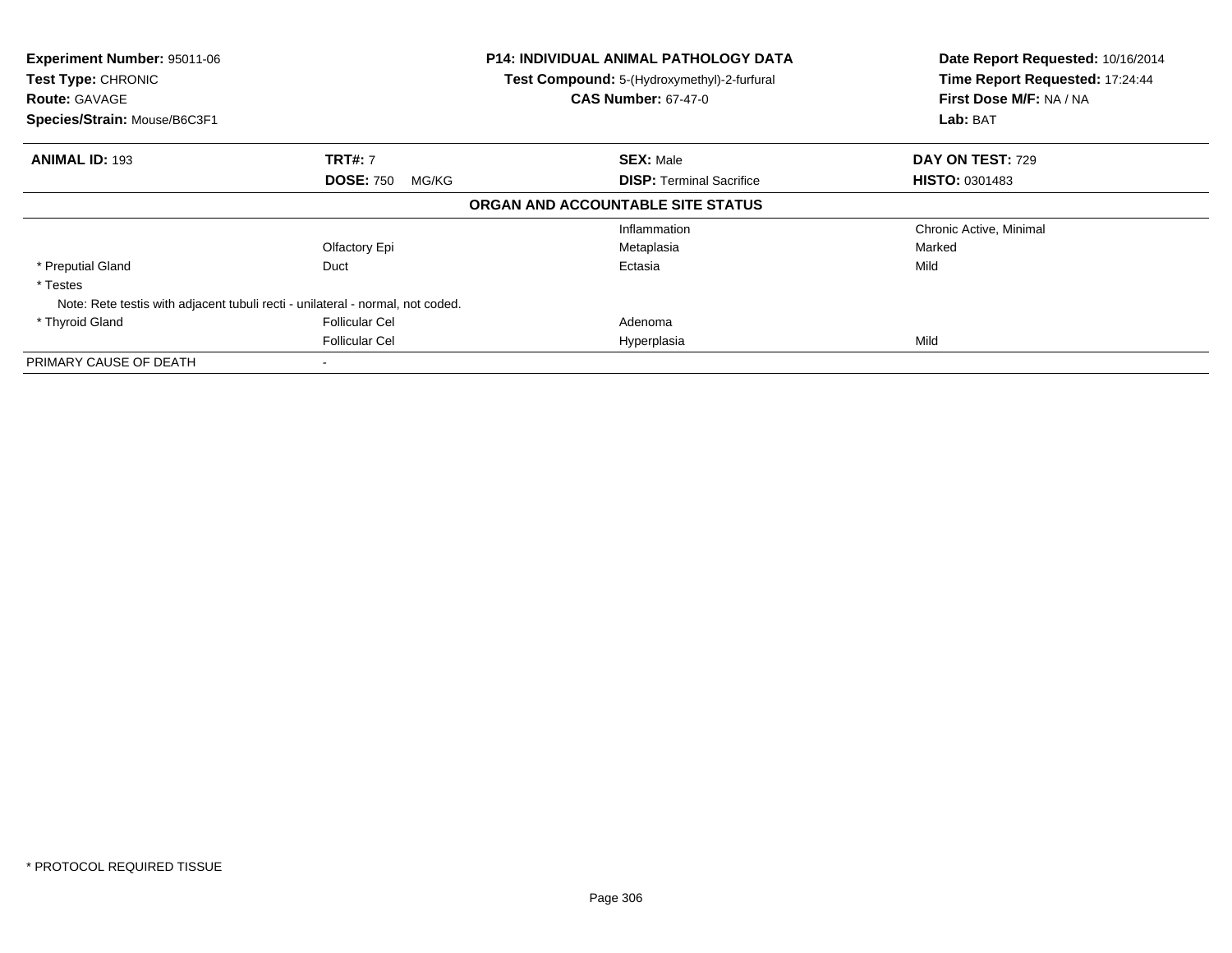| Experiment Number: 95011-06<br>Test Type: CHRONIC<br><b>Route: GAVAGE</b><br>Species/Strain: Mouse/B6C3F1 |                             | <b>P14: INDIVIDUAL ANIMAL PATHOLOGY DATA</b><br>Test Compound: 5-(Hydroxymethyl)-2-furfural<br><b>CAS Number: 67-47-0</b> | Date Report Requested: 10/16/2014<br>Time Report Requested: 17:24:44<br>First Dose M/F: NA / NA<br>Lab: BAT |  |
|-----------------------------------------------------------------------------------------------------------|-----------------------------|---------------------------------------------------------------------------------------------------------------------------|-------------------------------------------------------------------------------------------------------------|--|
| <b>ANIMAL ID: 194</b>                                                                                     | <b>TRT#: 7</b>              | <b>SEX: Male</b>                                                                                                          | DAY ON TEST: 371                                                                                            |  |
|                                                                                                           | <b>DOSE: 750</b><br>MG/KG   | <b>DISP: Natural Death</b>                                                                                                | HISTO: 0301484                                                                                              |  |
|                                                                                                           |                             | ORGAN AND ACCOUNTABLE SITE STATUS                                                                                         |                                                                                                             |  |
| <b>NORMAL</b>                                                                                             |                             |                                                                                                                           |                                                                                                             |  |
| * Adrenal Medulla                                                                                         | * Bone                      | * Bone Marrow                                                                                                             | * Brain                                                                                                     |  |
| * Epididymis                                                                                              | * Esophagus                 | * Eye                                                                                                                     | * Gallbladder                                                                                               |  |
| * Harderian Gland                                                                                         | * Heart                     | * Intestine Large, Cecum                                                                                                  | * Intestine Large, Colon                                                                                    |  |
| * Intestine Large, Rectum                                                                                 | * Intestine Small, Duodenum | * Intestine Small. Ileum                                                                                                  | * Intestine Small, Jejunum                                                                                  |  |
| * Islets, Pancreatic                                                                                      | * Kidney                    | * Liver                                                                                                                   | * Lung                                                                                                      |  |
| * Lymph Node, Mandibular                                                                                  | * Lymph Node, Mesenteric    | * Pancreas                                                                                                                | * Pituitary Gland                                                                                           |  |
| * Preputial Gland                                                                                         | * Prostate                  | * Salivary Glands                                                                                                         | * Seminal Vesicle                                                                                           |  |
| * Skin                                                                                                    | * Spleen                    | * Stomach, Forestomach                                                                                                    | * Stomach, Glandular                                                                                        |  |
| * Testes                                                                                                  | * Thymus                    | * Thyroid Gland                                                                                                           | * Trachea                                                                                                   |  |
| * Urinary Bladder                                                                                         |                             |                                                                                                                           |                                                                                                             |  |
| <b>MISSING</b>                                                                                            |                             |                                                                                                                           |                                                                                                             |  |
| * Mammary Gland                                                                                           | * Parathyroid Gland         |                                                                                                                           |                                                                                                             |  |
| <b>OBSERVATIONS</b>                                                                                       |                             |                                                                                                                           |                                                                                                             |  |
| * Adrenal Cortex                                                                                          | Subcapsular                 | Hyperplasia                                                                                                               | Minimal                                                                                                     |  |
| * Nose                                                                                                    | <b>Respirat Epith</b>       | Accumulation, Hyaline Droplet                                                                                             | Mild                                                                                                        |  |
|                                                                                                           | Olfactory Epi               | Degeneration                                                                                                              | Moderate                                                                                                    |  |
|                                                                                                           | Glands                      | Dilatation                                                                                                                | Mild                                                                                                        |  |
|                                                                                                           | Glands                      | Hyperplasia                                                                                                               | Moderate                                                                                                    |  |
|                                                                                                           | Glands                      | Inflammation                                                                                                              | Chronic Active, Minimal                                                                                     |  |
|                                                                                                           |                             | Inflammation                                                                                                              | Chronic Active, Mild                                                                                        |  |
|                                                                                                           | Olfactory Epi               | Metaplasia                                                                                                                | Marked                                                                                                      |  |
| PRIMARY CAUSE OF DEATH                                                                                    | - UNCERTAIN                 |                                                                                                                           |                                                                                                             |  |
| Animal Note: Contributory Cause Of Death: Nasal Lesions.                                                  |                             |                                                                                                                           |                                                                                                             |  |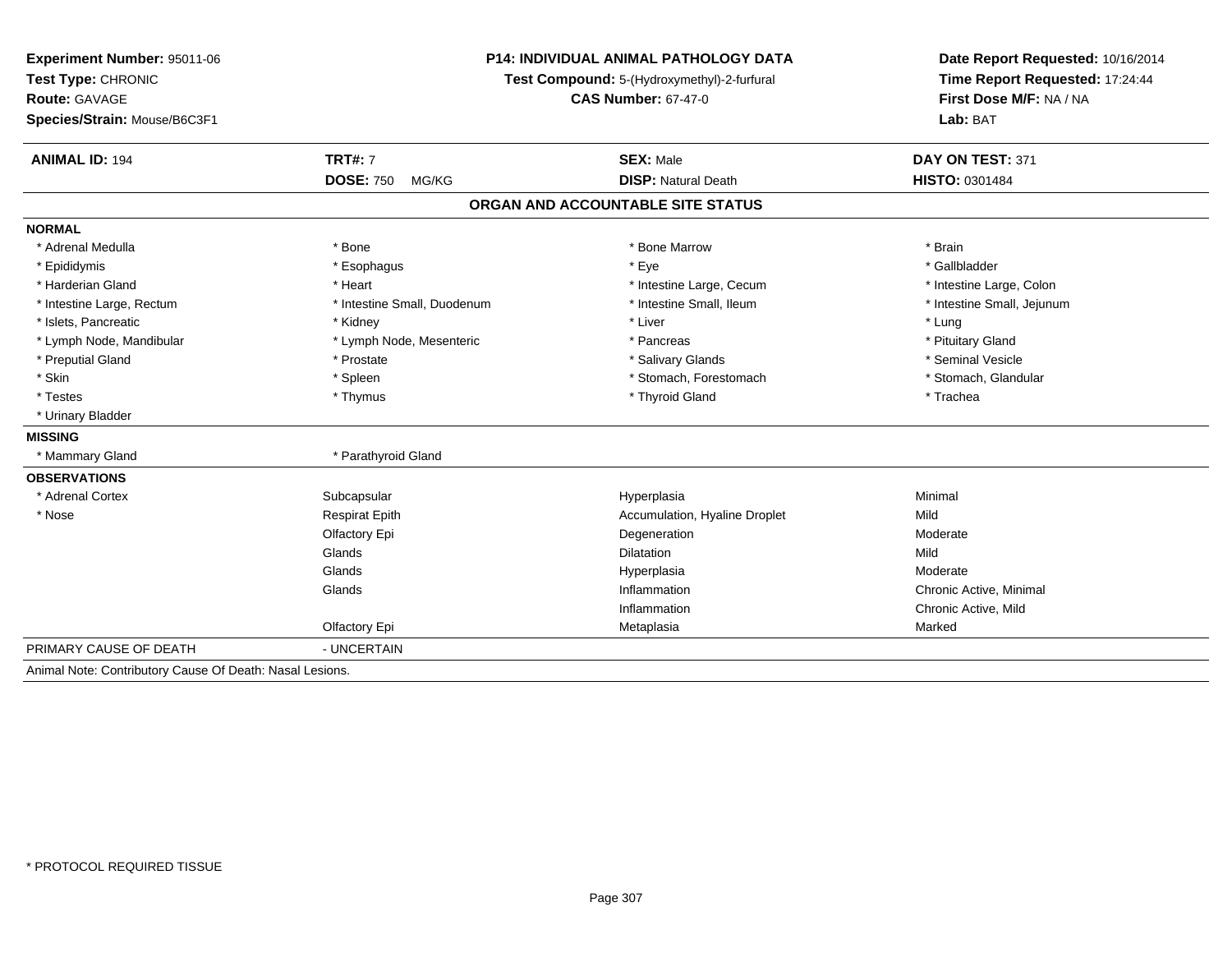| Experiment Number: 95011-06                              | <b>P14: INDIVIDUAL ANIMAL PATHOLOGY DATA</b><br>Test Compound: 5-(Hydroxymethyl)-2-furfural |                                   | Date Report Requested: 10/16/2014 |  |
|----------------------------------------------------------|---------------------------------------------------------------------------------------------|-----------------------------------|-----------------------------------|--|
| Test Type: CHRONIC                                       |                                                                                             |                                   | Time Report Requested: 17:24:44   |  |
| Route: GAVAGE                                            |                                                                                             | <b>CAS Number: 67-47-0</b>        | First Dose M/F: NA / NA           |  |
| Species/Strain: Mouse/B6C3F1                             |                                                                                             |                                   | Lab: BAT                          |  |
| <b>ANIMAL ID: 195</b>                                    | <b>TRT#: 7</b>                                                                              | <b>SEX: Male</b>                  | DAY ON TEST: 217                  |  |
|                                                          | <b>DOSE: 750</b><br>MG/KG                                                                   | <b>DISP: Natural Death</b>        | HISTO: 0301485                    |  |
|                                                          |                                                                                             | ORGAN AND ACCOUNTABLE SITE STATUS |                                   |  |
| <b>NORMAL</b>                                            |                                                                                             |                                   |                                   |  |
| * Adrenal Medulla                                        | * Bone                                                                                      | * Bone Marrow                     | * Brain                           |  |
| * Epididymis                                             | * Esophagus                                                                                 | * Eye                             | * Gallbladder                     |  |
| * Harderian Gland                                        | * Heart                                                                                     | * Intestine Large, Cecum          | * Intestine Large, Colon          |  |
| * Intestine Large, Rectum                                | * Intestine Small, Duodenum                                                                 | * Intestine Small, Ileum          | * Intestine Small, Jejunum        |  |
| * Islets, Pancreatic                                     | * Kidney                                                                                    | * Lung                            | * Lymph Node, Mandibular          |  |
| * Lymph Node, Mesenteric                                 | * Pancreas                                                                                  | * Parathyroid Gland               | * Pituitary Gland                 |  |
| * Preputial Gland                                        | * Prostate                                                                                  | * Salivary Glands                 | * Seminal Vesicle                 |  |
| * Skin                                                   | * Spleen                                                                                    | * Stomach, Forestomach            | * Stomach, Glandular              |  |
| * Testes                                                 | * Thymus                                                                                    | * Thyroid Gland                   | * Trachea                         |  |
| * Urinary Bladder                                        |                                                                                             |                                   |                                   |  |
| <b>MISSING</b>                                           |                                                                                             |                                   |                                   |  |
| * Mammary Gland                                          |                                                                                             |                                   |                                   |  |
| <b>OBSERVATIONS</b>                                      |                                                                                             |                                   |                                   |  |
| * Adrenal Cortex                                         | Subcapsular                                                                                 | Hyperplasia                       | Minimal                           |  |
| * Liver                                                  |                                                                                             | <b>Basophilic Focus</b>           |                                   |  |
| * Nose                                                   | Olfactory Epi                                                                               | Degeneration                      | Marked                            |  |
|                                                          | Glands                                                                                      | <b>Dilatation</b>                 | Mild                              |  |
|                                                          | Glands                                                                                      | Hyperplasia                       | Mild                              |  |
|                                                          | Glands                                                                                      | Inflammation                      | Chronic Active, Minimal           |  |
|                                                          |                                                                                             | Inflammation                      | Chronic Active, Minimal           |  |
| PRIMARY CAUSE OF DEATH                                   | - UNCERTAIN                                                                                 |                                   |                                   |  |
| Animal Note: Contributory Cause Of Death: Nasal Lesions. |                                                                                             |                                   |                                   |  |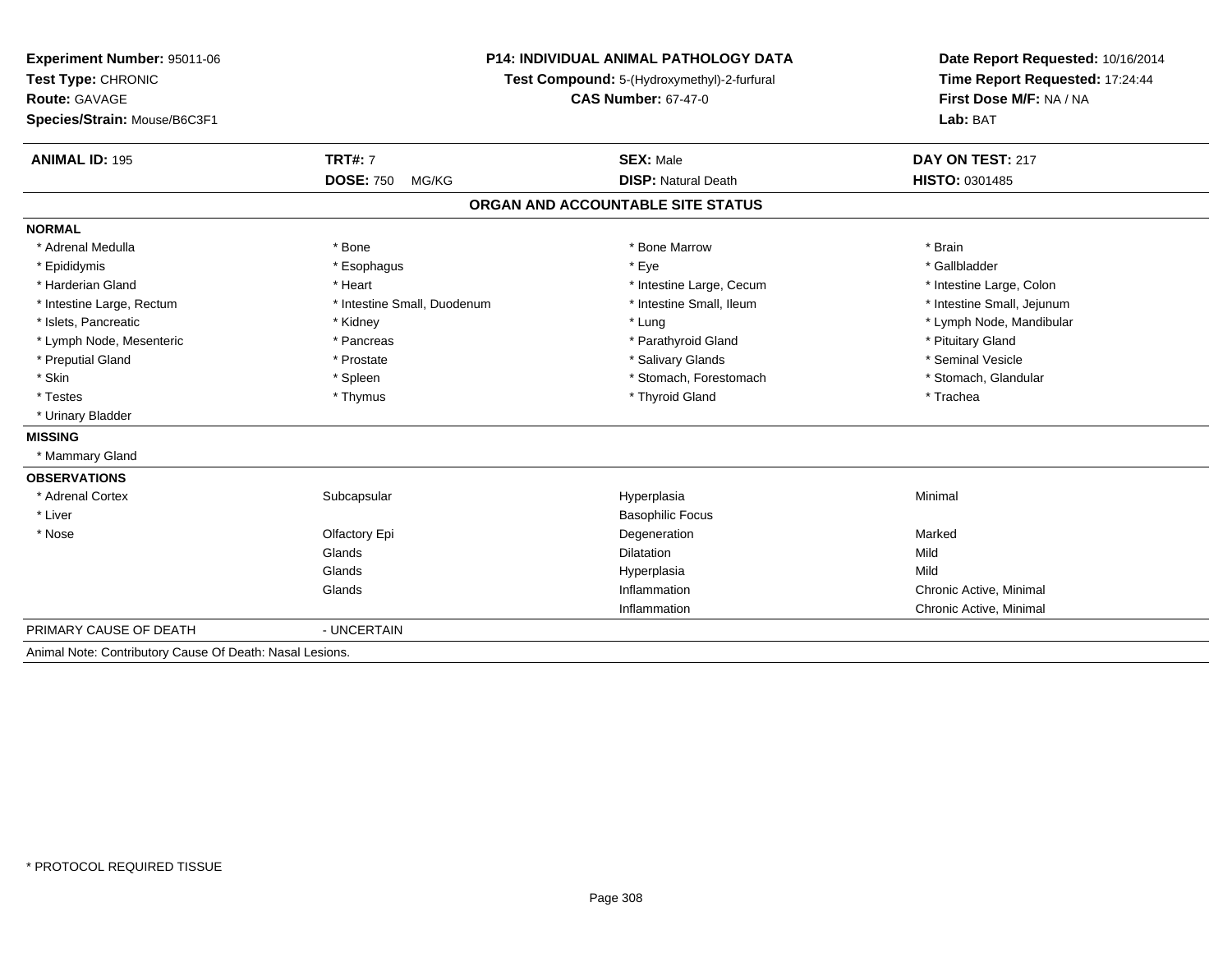| Experiment Number: 95011-06<br>Test Type: CHRONIC<br><b>Route: GAVAGE</b><br>Species/Strain: Mouse/B6C3F1 |                             | <b>P14: INDIVIDUAL ANIMAL PATHOLOGY DATA</b><br>Test Compound: 5-(Hydroxymethyl)-2-furfural<br><b>CAS Number: 67-47-0</b> |                                   | Date Report Requested: 10/16/2014<br>Time Report Requested: 17:24:44<br>First Dose M/F: NA / NA<br>Lab: BAT |  |
|-----------------------------------------------------------------------------------------------------------|-----------------------------|---------------------------------------------------------------------------------------------------------------------------|-----------------------------------|-------------------------------------------------------------------------------------------------------------|--|
| <b>ANIMAL ID: 196</b>                                                                                     | <b>TRT#: 7</b>              |                                                                                                                           | <b>SEX: Male</b>                  | DAY ON TEST: 360                                                                                            |  |
|                                                                                                           | <b>DOSE: 750</b><br>MG/KG   |                                                                                                                           | <b>DISP: Natural Death</b>        | <b>HISTO: 0301486</b>                                                                                       |  |
|                                                                                                           |                             |                                                                                                                           | ORGAN AND ACCOUNTABLE SITE STATUS |                                                                                                             |  |
| <b>NORMAL</b>                                                                                             |                             |                                                                                                                           |                                   |                                                                                                             |  |
| * Adrenal Medulla                                                                                         | * Bone                      |                                                                                                                           | * Bone Marrow                     | * Brain                                                                                                     |  |
| * Epididymis                                                                                              | * Esophagus                 |                                                                                                                           | * Eye                             | * Gallbladder                                                                                               |  |
| * Harderian Gland                                                                                         | * Heart                     |                                                                                                                           | * Intestine Large, Cecum          | * Intestine Large, Colon                                                                                    |  |
| * Intestine Large, Rectum                                                                                 | * Intestine Small, Duodenum |                                                                                                                           | * Intestine Small, Ileum          | * Intestine Small, Jejunum                                                                                  |  |
| * Islets, Pancreatic                                                                                      | * Kidney                    |                                                                                                                           | * Liver                           | * Lung                                                                                                      |  |
| * Lymph Node, Mandibular                                                                                  | * Lymph Node, Mesenteric    |                                                                                                                           | * Pancreas                        | * Pituitary Gland                                                                                           |  |
| * Preputial Gland                                                                                         | * Prostate                  |                                                                                                                           | * Salivary Glands                 | * Seminal Vesicle                                                                                           |  |
| * Skin                                                                                                    | * Spleen                    |                                                                                                                           | * Stomach, Forestomach            | * Stomach, Glandular                                                                                        |  |
| * Testes                                                                                                  | * Thymus                    |                                                                                                                           | * Thyroid Gland                   | * Trachea                                                                                                   |  |
| * Urinary Bladder                                                                                         |                             |                                                                                                                           |                                   |                                                                                                             |  |
| <b>MISSING</b>                                                                                            |                             |                                                                                                                           |                                   |                                                                                                             |  |
| * Mammary Gland                                                                                           | * Parathyroid Gland         |                                                                                                                           |                                   |                                                                                                             |  |
| <b>AUTO PRECLUDES DIAG.</b>                                                                               |                             |                                                                                                                           |                                   |                                                                                                             |  |
| * Nose                                                                                                    |                             |                                                                                                                           |                                   |                                                                                                             |  |
| <b>OBSERVATIONS</b>                                                                                       |                             |                                                                                                                           |                                   |                                                                                                             |  |
| * Adrenal Cortex                                                                                          | Subcapsular                 |                                                                                                                           | Hyperplasia                       | Minimal                                                                                                     |  |
| * Nose                                                                                                    |                             |                                                                                                                           |                                   |                                                                                                             |  |
| Note: All nasal tissues are severely autolyzed.                                                           |                             |                                                                                                                           |                                   |                                                                                                             |  |
| PRIMARY CAUSE OF DEATH                                                                                    | - UNCERTAIN                 |                                                                                                                           |                                   |                                                                                                             |  |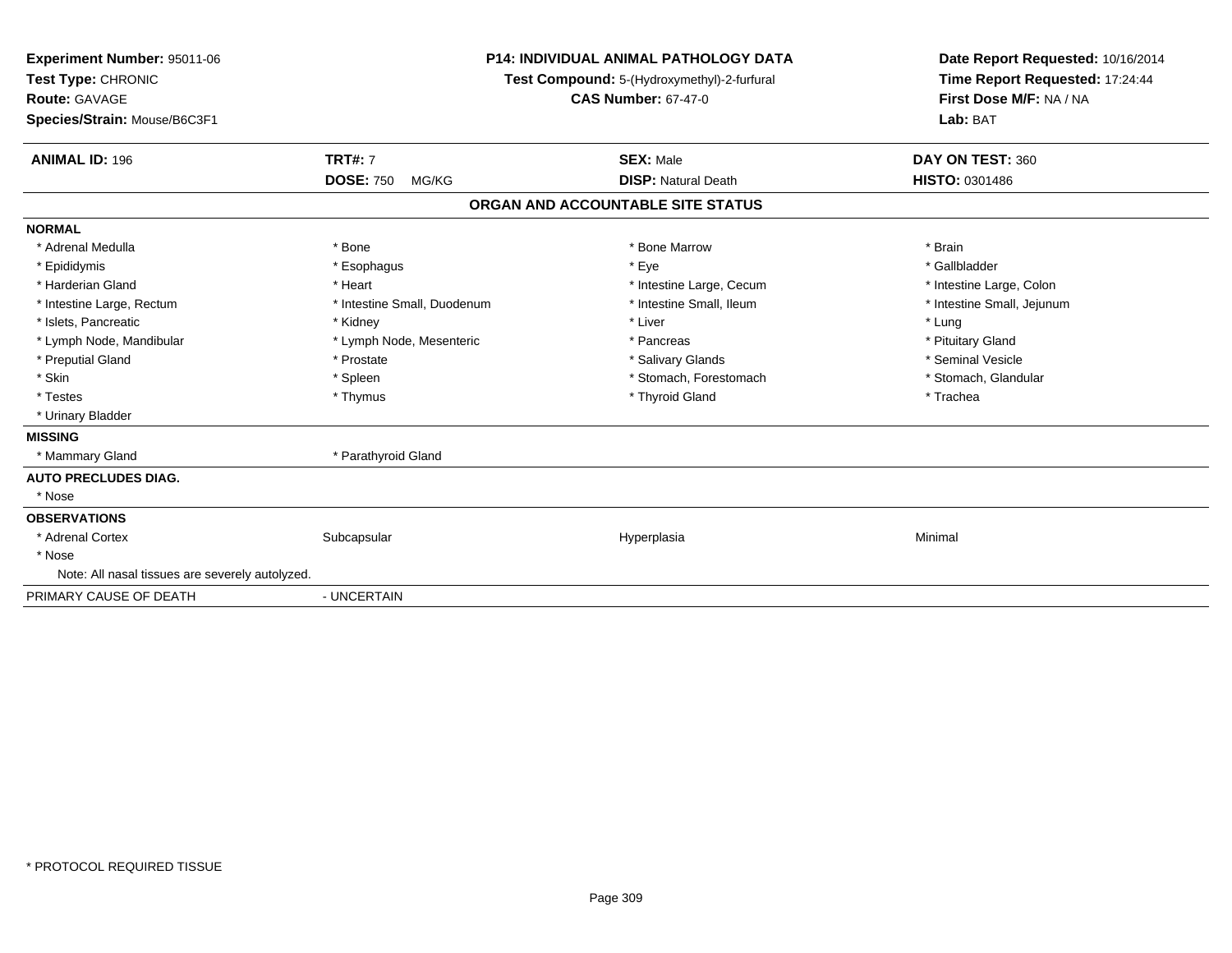| Experiment Number: 95011-06<br>Test Type: CHRONIC<br><b>Route: GAVAGE</b>      |                                | P14: INDIVIDUAL ANIMAL PATHOLOGY DATA<br>Test Compound: 5-(Hydroxymethyl)-2-furfural<br><b>CAS Number: 67-47-0</b> | Date Report Requested: 10/16/2014<br>Time Report Requested: 17:24:44<br>First Dose M/F: NA / NA |
|--------------------------------------------------------------------------------|--------------------------------|--------------------------------------------------------------------------------------------------------------------|-------------------------------------------------------------------------------------------------|
| Species/Strain: Mouse/B6C3F1                                                   |                                |                                                                                                                    | Lab: BAT                                                                                        |
| <b>ANIMAL ID: 197</b>                                                          | <b>TRT#: 7</b>                 | <b>SEX: Male</b>                                                                                                   | DAY ON TEST: 449                                                                                |
|                                                                                | <b>DOSE: 750</b><br>MG/KG      | <b>DISP: Natural Death</b>                                                                                         | HISTO: 0301487                                                                                  |
|                                                                                |                                | ORGAN AND ACCOUNTABLE SITE STATUS                                                                                  |                                                                                                 |
| <b>NORMAL</b>                                                                  |                                |                                                                                                                    |                                                                                                 |
| * Adrenal Medulla                                                              | * Bone                         | * Bone Marrow                                                                                                      | * Brain                                                                                         |
| * Epididymis                                                                   | * Esophagus                    | * Eye                                                                                                              | * Gallbladder                                                                                   |
| * Heart                                                                        | * Intestine Large, Cecum       | * Intestine Large, Colon                                                                                           | * Intestine Large, Rectum                                                                       |
| * Intestine Small, Duodenum                                                    | * Intestine Small, Ileum       | * Intestine Small, Jejunum                                                                                         | * Islets, Pancreatic                                                                            |
| * Kidney                                                                       | * Lung                         | * Lymph Node, Mandibular                                                                                           | * Lymph Node, Mesenteric                                                                        |
| * Pancreas                                                                     | * Parathyroid Gland            | * Pituitary Gland                                                                                                  | * Preputial Gland                                                                               |
| * Prostate                                                                     | * Salivary Glands              | * Seminal Vesicle                                                                                                  | * Skin                                                                                          |
| * Spleen                                                                       | * Stomach, Forestomach         | * Stomach, Glandular                                                                                               | * Testes                                                                                        |
| * Trachea                                                                      | * Urinary Bladder              |                                                                                                                    |                                                                                                 |
| <b>MISSING</b>                                                                 |                                |                                                                                                                    |                                                                                                 |
| * Harderian Gland                                                              | * Mammary Gland                |                                                                                                                    |                                                                                                 |
| <b>OBSERVATIONS</b>                                                            |                                |                                                                                                                    |                                                                                                 |
| * Adrenal Cortex                                                               | Subcapsular                    | Hyperplasia                                                                                                        | Mild                                                                                            |
| * Liver                                                                        |                                | Hepatocellular Adenoma                                                                                             |                                                                                                 |
|                                                                                | Hepatocyte                     | Vacuolization Cytoplasmic                                                                                          | Minimal                                                                                         |
| [Hepatocellular Adenoma TGLS = 1-12]                                           |                                |                                                                                                                    |                                                                                                 |
| * Nose                                                                         | Olfactory Epi                  | Accumulation, Hyaline Droplet                                                                                      | Mild                                                                                            |
|                                                                                | Respirat Epith                 | Accumulation, Hyaline Droplet                                                                                      | Mild                                                                                            |
|                                                                                | Olfactory Epi                  | Degeneration                                                                                                       | Mild                                                                                            |
|                                                                                | Glands                         | Dilatation                                                                                                         | Mild                                                                                            |
|                                                                                | Glands                         | Hyperplasia                                                                                                        | Moderate                                                                                        |
|                                                                                | Glands                         | Inflammation                                                                                                       | Chronic Active, Minimal                                                                         |
|                                                                                |                                | Inflammation                                                                                                       | Chronic Active, Minimal                                                                         |
|                                                                                | Olfactory Epi                  | Metaplasia                                                                                                         | Marked                                                                                          |
| * Testes                                                                       |                                |                                                                                                                    |                                                                                                 |
| Note: Rete testis with adjacent tubuli recti - unilateral - normal, not coded. |                                |                                                                                                                    |                                                                                                 |
| * Thymus                                                                       |                                | Atrophy                                                                                                            | Moderate                                                                                        |
| * Thyroid Gland                                                                | Follicle                       | Degeneration                                                                                                       | Mild                                                                                            |
| PRIMARY CAUSE OF DEATH                                                         | - Liver Hepatocellular Adenoma |                                                                                                                    |                                                                                                 |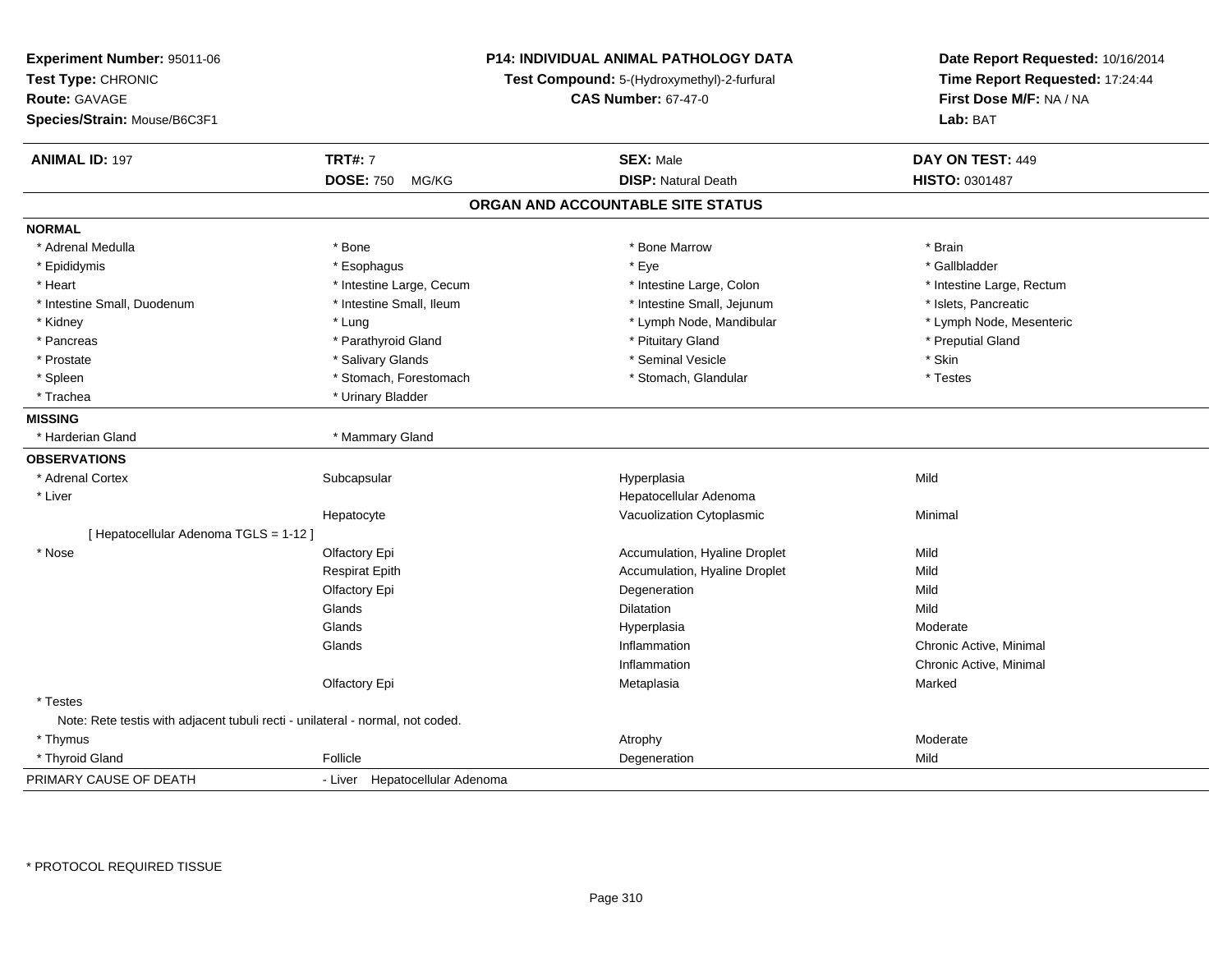| <b>Experiment Number: 95011-06</b><br><b>Test Type: CHRONIC</b><br><b>Route: GAVAGE</b><br>Species/Strain: Mouse/B6C3F1 | <b>P14: INDIVIDUAL ANIMAL PATHOLOGY DATA</b><br>Test Compound: 5-(Hydroxymethyl)-2-furfural<br><b>CAS Number: 67-47-0</b> |                                                | Date Report Requested: 10/16/2014<br>Time Report Requested: 17:24:44<br>First Dose M/F: NA / NA<br>Lab: BAT |
|-------------------------------------------------------------------------------------------------------------------------|---------------------------------------------------------------------------------------------------------------------------|------------------------------------------------|-------------------------------------------------------------------------------------------------------------|
| <b>ANIMAL ID: 197</b>                                                                                                   | <b>TRT#:</b> 7<br><b>DOSE: 750</b><br>MG/KG                                                                               | <b>SEX: Male</b><br><b>DISP:</b> Natural Death | DAY ON TEST: 449<br><b>HISTO: 0301487</b>                                                                   |
|                                                                                                                         |                                                                                                                           | ORGAN AND ACCOUNTABLE SITE STATUS              |                                                                                                             |
| Animal Note: Contributory Cause Of Death: Nasal Lesions.                                                                |                                                                                                                           |                                                |                                                                                                             |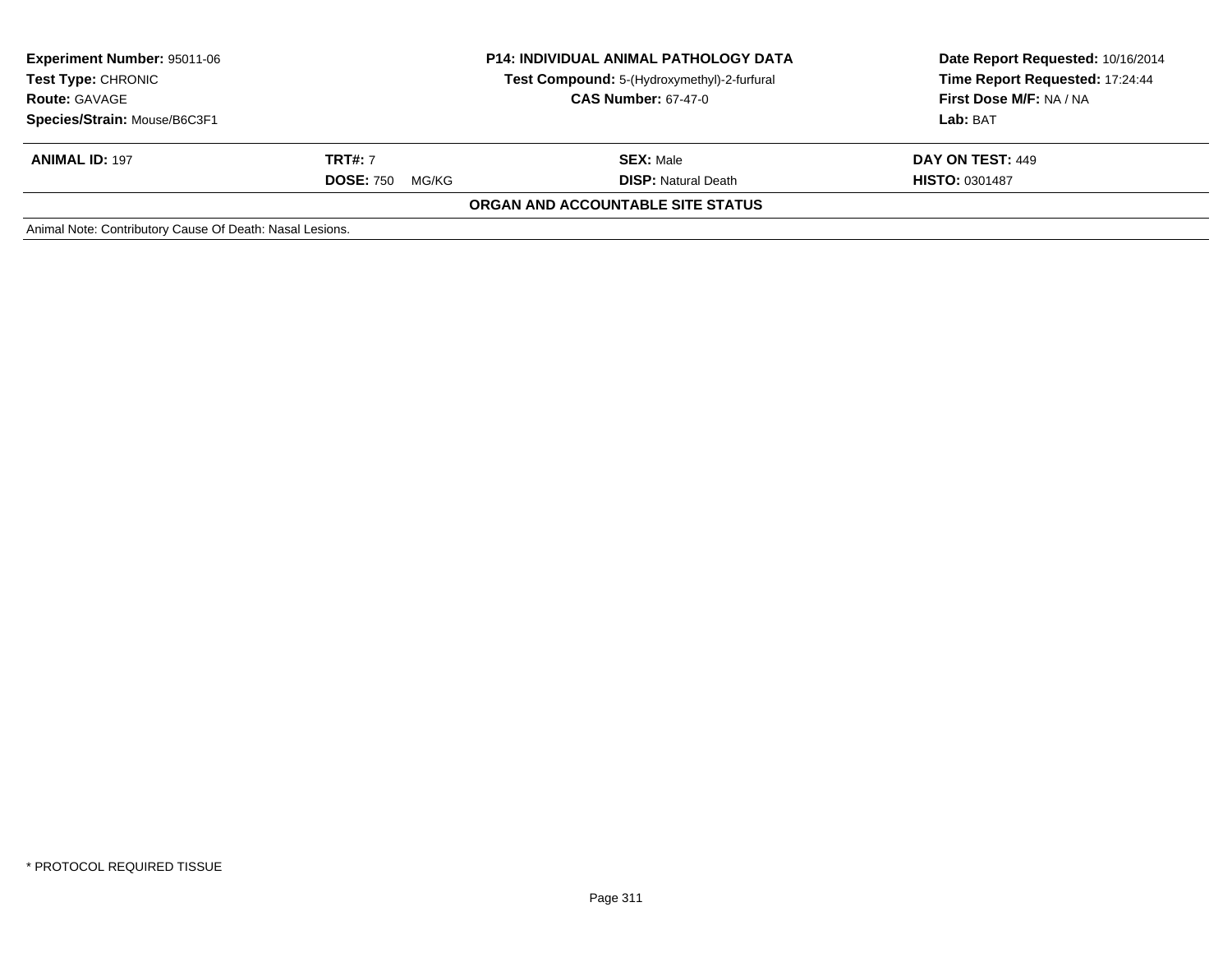| Experiment Number: 95011-06                              |                                             | <b>P14: INDIVIDUAL ANIMAL PATHOLOGY DATA</b> | Date Report Requested: 10/16/2014 |  |
|----------------------------------------------------------|---------------------------------------------|----------------------------------------------|-----------------------------------|--|
| Test Type: CHRONIC                                       | Test Compound: 5-(Hydroxymethyl)-2-furfural |                                              | Time Report Requested: 17:24:44   |  |
| Route: GAVAGE                                            |                                             | <b>CAS Number: 67-47-0</b>                   | First Dose M/F: NA / NA           |  |
| Species/Strain: Mouse/B6C3F1                             |                                             |                                              | Lab: BAT                          |  |
|                                                          |                                             |                                              |                                   |  |
| <b>ANIMAL ID: 198</b>                                    | <b>TRT#: 7</b>                              | <b>SEX: Male</b>                             | DAY ON TEST: 190                  |  |
|                                                          | <b>DOSE: 750</b><br>MG/KG                   | <b>DISP: Natural Death</b>                   | <b>HISTO: 0301488</b>             |  |
|                                                          |                                             | ORGAN AND ACCOUNTABLE SITE STATUS            |                                   |  |
| <b>NORMAL</b>                                            |                                             |                                              |                                   |  |
| * Adrenal Cortex                                         | * Adrenal Medulla                           | * Bone                                       | * Bone Marrow                     |  |
| * Brain                                                  | * Epididymis                                | * Esophagus                                  | * Eve                             |  |
| * Gallbladder                                            | * Harderian Gland                           | * Heart                                      | * Intestine Large, Cecum          |  |
| * Intestine Large, Colon                                 | * Intestine Large, Rectum                   | * Intestine Small, Duodenum                  | * Intestine Small, Ileum          |  |
| * Intestine Small, Jejunum                               | * Islets, Pancreatic                        | * Kidney                                     | * Liver                           |  |
| * Lung                                                   | * Lymph Node, Mandibular                    | * Lymph Node, Mesenteric                     | * Pancreas                        |  |
| * Parathyroid Gland                                      | * Pituitary Gland                           | * Preputial Gland                            | * Prostate                        |  |
| * Salivary Glands                                        | * Seminal Vesicle                           | * Skin                                       | * Spleen                          |  |
| * Stomach, Forestomach                                   | * Stomach, Glandular                        | * Testes                                     | * Thymus                          |  |
| * Thyroid Gland                                          | * Trachea                                   | * Urinary Bladder                            |                                   |  |
| <b>MISSING</b>                                           |                                             |                                              |                                   |  |
| * Mammary Gland                                          |                                             |                                              |                                   |  |
| <b>OBSERVATIONS</b>                                      |                                             |                                              |                                   |  |
| * Nose                                                   | Olfactory Epi                               | Degeneration                                 | Moderate                          |  |
|                                                          | Glands                                      | <b>Dilatation</b>                            | Mild                              |  |
|                                                          | Glands                                      | Hyperplasia                                  | Mild                              |  |
|                                                          |                                             | Inflammation                                 | Chronic Active, Mild              |  |
| PRIMARY CAUSE OF DEATH                                   | - UNCERTAIN                                 |                                              |                                   |  |
| Animal Note: Contributory Cause Of Death: Nasal Lesions. |                                             |                                              |                                   |  |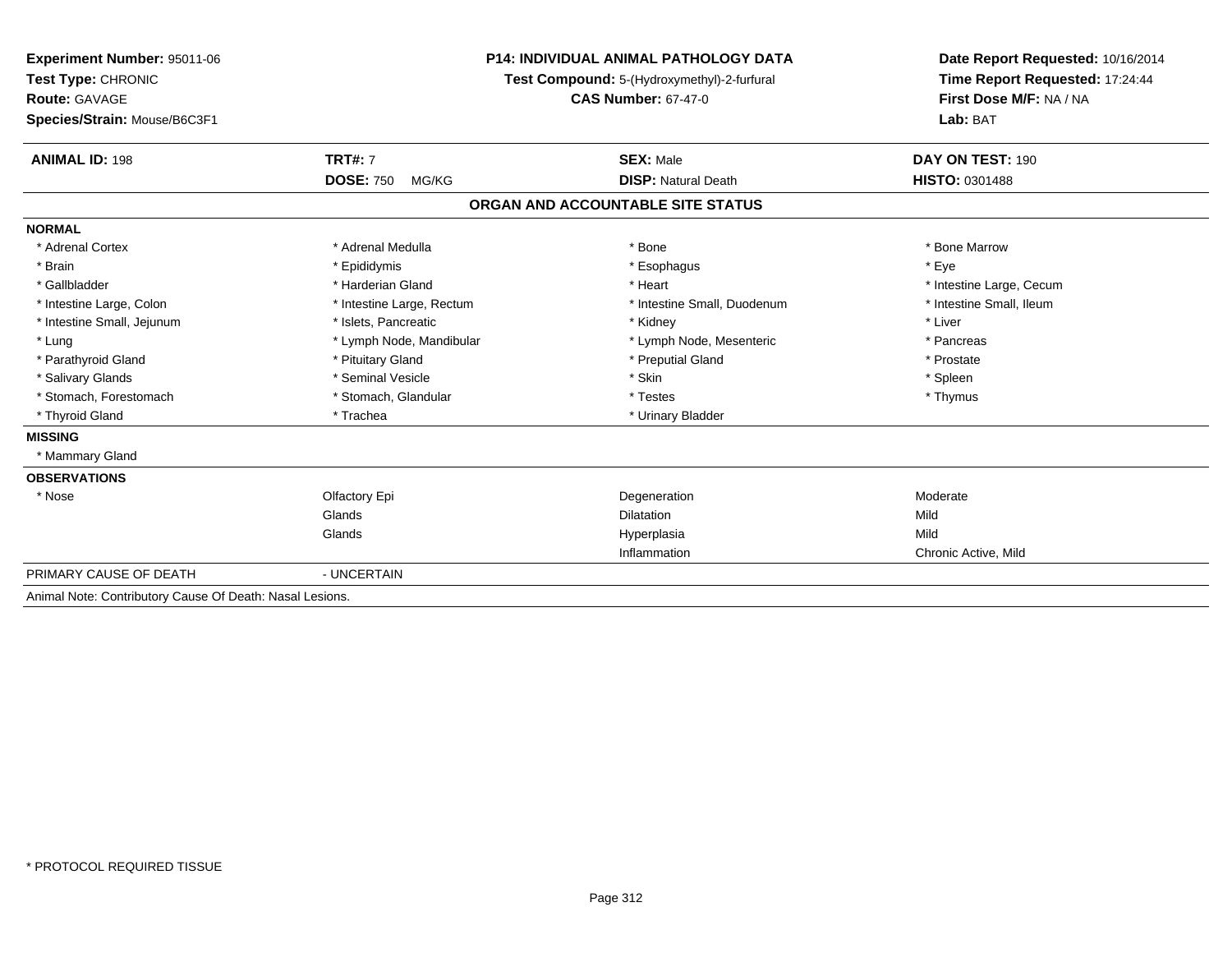| Experiment Number: 95011-06<br>Test Type: CHRONIC<br><b>Route: GAVAGE</b><br>Species/Strain: Mouse/B6C3F1 |                           | <b>P14: INDIVIDUAL ANIMAL PATHOLOGY DATA</b><br>Test Compound: 5-(Hydroxymethyl)-2-furfural<br><b>CAS Number: 67-47-0</b> | Date Report Requested: 10/16/2014<br>Time Report Requested: 17:24:44<br>First Dose M/F: NA / NA<br>Lab: BAT |
|-----------------------------------------------------------------------------------------------------------|---------------------------|---------------------------------------------------------------------------------------------------------------------------|-------------------------------------------------------------------------------------------------------------|
| <b>ANIMAL ID: 199</b>                                                                                     | <b>TRT#: 7</b>            | <b>SEX: Male</b>                                                                                                          | DAY ON TEST: 197                                                                                            |
|                                                                                                           | <b>DOSE: 750</b><br>MG/KG | <b>DISP: Natural Death</b>                                                                                                | HISTO: 0301489                                                                                              |
|                                                                                                           |                           | ORGAN AND ACCOUNTABLE SITE STATUS                                                                                         |                                                                                                             |
| <b>NORMAL</b>                                                                                             |                           |                                                                                                                           |                                                                                                             |
| * Adrenal Cortex                                                                                          | * Adrenal Medulla         | * Bone                                                                                                                    | * Bone Marrow                                                                                               |
| * Brain                                                                                                   | * Epididymis              | * Esophagus                                                                                                               | * Eve                                                                                                       |
| * Gallbladder                                                                                             | * Harderian Gland         | * Heart                                                                                                                   | * Intestine Large, Cecum                                                                                    |
| * Intestine Large, Colon                                                                                  | * Intestine Large, Rectum | * Intestine Small, Duodenum                                                                                               | * Intestine Small. Ileum                                                                                    |
| * Intestine Small, Jejunum                                                                                | * Islets, Pancreatic      | * Kidney                                                                                                                  | * Liver                                                                                                     |
| * Lung                                                                                                    | * Lymph Node, Mandibular  | * Lymph Node, Mesenteric                                                                                                  | * Nose                                                                                                      |
| * Pancreas                                                                                                | * Parathyroid Gland       | * Pituitary Gland                                                                                                         | * Preputial Gland                                                                                           |
| * Prostate                                                                                                | * Salivary Glands         | * Seminal Vesicle                                                                                                         | * Skin                                                                                                      |
| * Spleen                                                                                                  | * Stomach, Forestomach    | * Stomach, Glandular                                                                                                      | * Testes                                                                                                    |
| * Thyroid Gland                                                                                           | * Trachea                 | * Urinary Bladder                                                                                                         |                                                                                                             |
| <b>MISSING</b>                                                                                            |                           |                                                                                                                           |                                                                                                             |
| * Mammary Gland                                                                                           |                           |                                                                                                                           |                                                                                                             |
| <b>OBSERVATIONS</b>                                                                                       |                           |                                                                                                                           |                                                                                                             |
| * Thymus                                                                                                  |                           | Cyst                                                                                                                      | Minimal                                                                                                     |
| PRIMARY CAUSE OF DEATH                                                                                    | - UNCERTAIN               |                                                                                                                           |                                                                                                             |
| Animal Note: All tissues examined histologically were mildly to markedly autolytic,                       |                           |                                                                                                                           |                                                                                                             |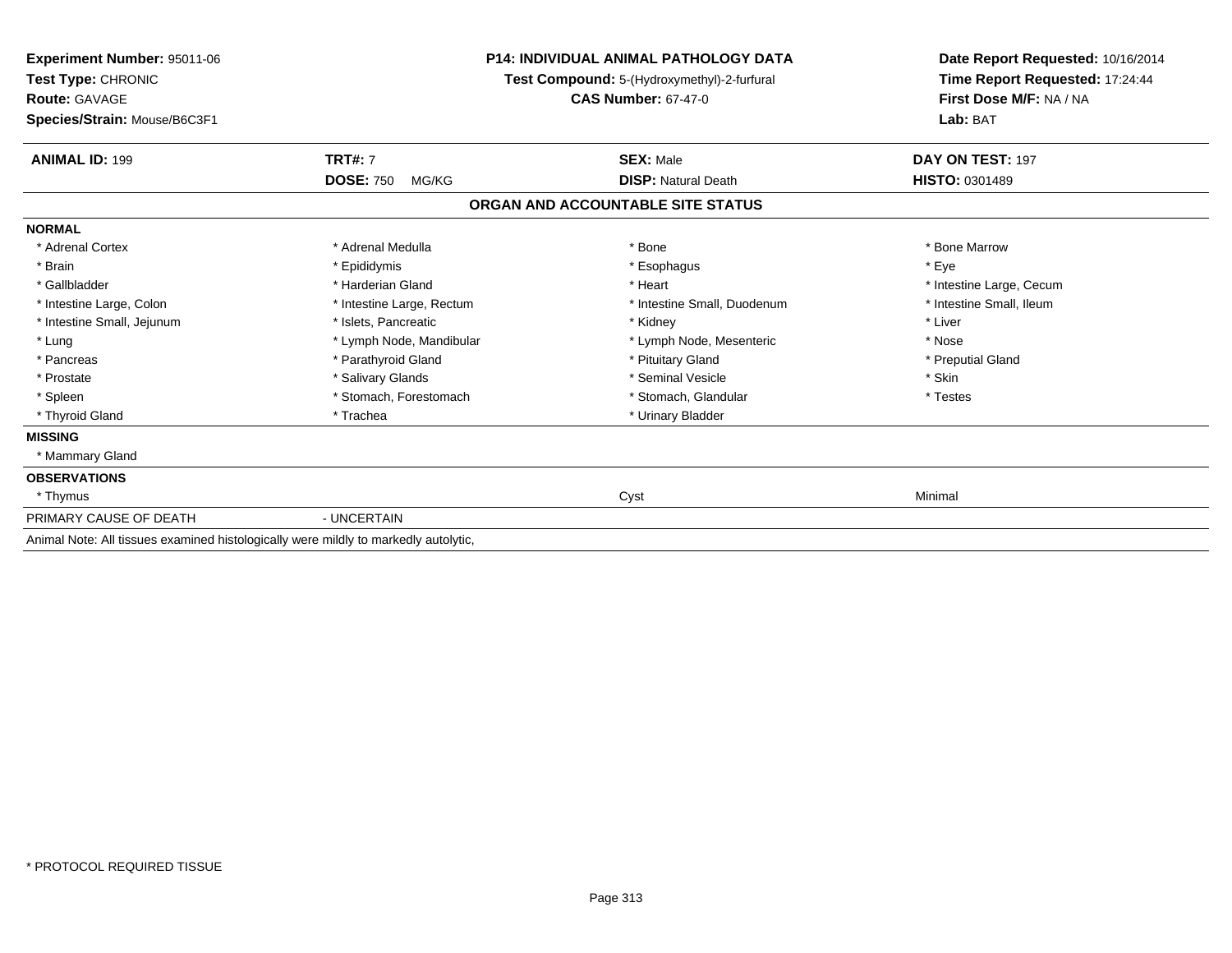| Experiment Number: 95011-06<br>Test Type: CHRONIC<br>Route: GAVAGE<br>Species/Strain: Mouse/B6C3F1 |                                                                                                        | <b>P14: INDIVIDUAL ANIMAL PATHOLOGY DATA</b><br>Test Compound: 5-(Hydroxymethyl)-2-furfural<br><b>CAS Number: 67-47-0</b> | Date Report Requested: 10/16/2014<br>Time Report Requested: 17:24:44<br>First Dose M/F: NA / NA<br>Lab: BAT |
|----------------------------------------------------------------------------------------------------|--------------------------------------------------------------------------------------------------------|---------------------------------------------------------------------------------------------------------------------------|-------------------------------------------------------------------------------------------------------------|
| <b>ANIMAL ID: 200</b>                                                                              | <b>TRT#: 7</b>                                                                                         | <b>SEX: Male</b>                                                                                                          | DAY ON TEST: 662                                                                                            |
|                                                                                                    | <b>DOSE: 750</b><br>MG/KG                                                                              | <b>DISP: Natural Death</b>                                                                                                | HISTO: 0301490                                                                                              |
|                                                                                                    |                                                                                                        | ORGAN AND ACCOUNTABLE SITE STATUS                                                                                         |                                                                                                             |
| <b>NORMAL</b>                                                                                      |                                                                                                        |                                                                                                                           |                                                                                                             |
| * Adrenal Medulla                                                                                  | * Bone                                                                                                 | * Bone Marrow                                                                                                             | * Brain                                                                                                     |
| * Epididymis                                                                                       | * Esophagus                                                                                            | * Eye                                                                                                                     | * Gallbladder                                                                                               |
| * Harderian Gland                                                                                  | * Intestine Large, Cecum                                                                               | * Intestine Large, Colon                                                                                                  | * Intestine Large, Rectum                                                                                   |
| * Intestine Small, Duodenum                                                                        | * Intestine Small, Ileum                                                                               | * Intestine Small, Jejunum                                                                                                | * Islets, Pancreatic                                                                                        |
| * Lymph Node, Mandibular                                                                           | * Lymph Node, Mesenteric                                                                               | * Pancreas                                                                                                                | * Parathyroid Gland                                                                                         |
| * Preputial Gland                                                                                  | * Prostate                                                                                             | * Salivary Glands                                                                                                         | * Seminal Vesicle                                                                                           |
| * Skin                                                                                             | * Spleen                                                                                               | * Stomach, Glandular                                                                                                      | * Testes                                                                                                    |
| * Thyroid Gland                                                                                    | * Trachea                                                                                              | * Urinary Bladder                                                                                                         |                                                                                                             |
| <b>MISSING</b>                                                                                     |                                                                                                        |                                                                                                                           |                                                                                                             |
| * Mammary Gland                                                                                    |                                                                                                        |                                                                                                                           |                                                                                                             |
| <b>OBSERVATIONS</b>                                                                                |                                                                                                        |                                                                                                                           |                                                                                                             |
| * Adrenal Cortex                                                                                   | Subcapsular                                                                                            | Hyperplasia                                                                                                               | Minimal                                                                                                     |
| * Heart                                                                                            |                                                                                                        | Mineralization                                                                                                            | Minimal                                                                                                     |
| * Kidney                                                                                           |                                                                                                        | Hydronephrosis                                                                                                            | Mild                                                                                                        |
|                                                                                                    |                                                                                                        | Mineralization                                                                                                            | Minimal                                                                                                     |
|                                                                                                    |                                                                                                        | Nephropathy                                                                                                               | Minimal                                                                                                     |
| [Hydronephrosis TGLS = 2-4]                                                                        |                                                                                                        |                                                                                                                           |                                                                                                             |
| * Liver                                                                                            |                                                                                                        | Hepatocellular Carcinoma                                                                                                  |                                                                                                             |
| [ Hepatocellular Carcinoma TGLS = 1-5 ]                                                            | Note: A portion of the median lobe hepatocellular carcinoma present on slide #05 is also on slide #03. |                                                                                                                           |                                                                                                             |
| * Lung                                                                                             |                                                                                                        | Alveolar/Bronchiolar Adenoma                                                                                              |                                                                                                             |
| * Nose                                                                                             | Olfactory Epi                                                                                          | Degeneration                                                                                                              | Marked                                                                                                      |
|                                                                                                    | Glands                                                                                                 | Dilatation                                                                                                                | Mild                                                                                                        |
|                                                                                                    | Glands                                                                                                 | Hyperplasia                                                                                                               | Moderate                                                                                                    |
|                                                                                                    | Glands                                                                                                 | Inflammation                                                                                                              | Chronic Active, Minimal                                                                                     |
|                                                                                                    |                                                                                                        | Inflammation                                                                                                              | Chronic Active, Moderate                                                                                    |
|                                                                                                    | Olfactory Epi                                                                                          | Metaplasia                                                                                                                | Marked                                                                                                      |
| * Pituitary Gland                                                                                  | Pars Distalis                                                                                          | Cyst                                                                                                                      | Minimal                                                                                                     |
| * Stomach, Forestomach                                                                             | Epithelium                                                                                             | Hyperplasia                                                                                                               | Mild                                                                                                        |
| * Thymus                                                                                           |                                                                                                        | Atrophy                                                                                                                   | Marked                                                                                                      |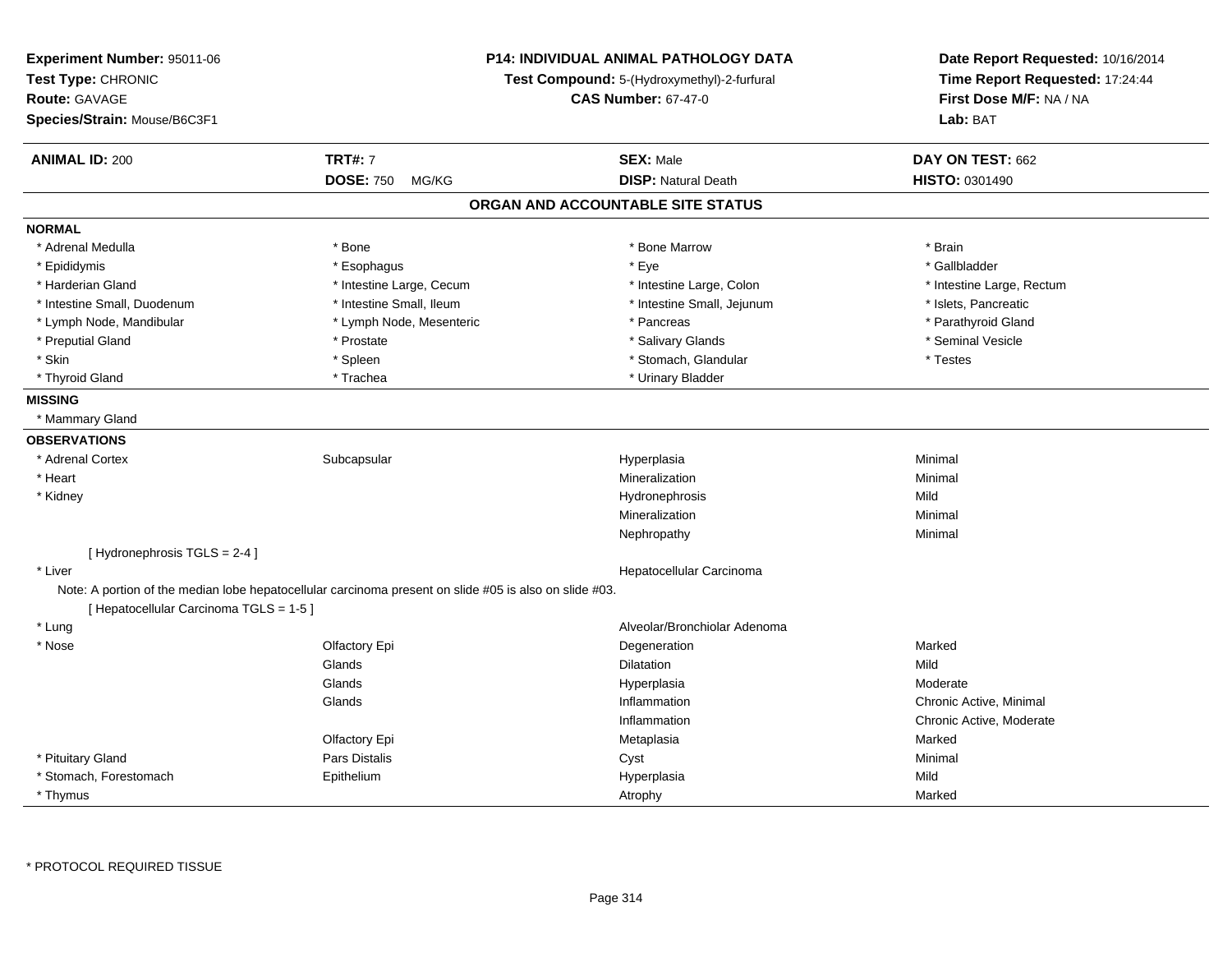| Experiment Number: 95011-06<br><b>Test Type: CHRONIC</b><br><b>Route: GAVAGE</b> | <b>P14: INDIVIDUAL ANIMAL PATHOLOGY DATA</b><br>Test Compound: 5-(Hydroxymethyl)-2-furfural<br><b>CAS Number: 67-47-0</b> |                                   | Date Report Requested: 10/16/2014<br>Time Report Requested: 17:24:44<br>First Dose M/F: NA / NA |
|----------------------------------------------------------------------------------|---------------------------------------------------------------------------------------------------------------------------|-----------------------------------|-------------------------------------------------------------------------------------------------|
| Species/Strain: Mouse/B6C3F1                                                     |                                                                                                                           |                                   | Lab: BAT                                                                                        |
| <b>ANIMAL ID: 200</b>                                                            | <b>TRT#: 7</b>                                                                                                            | <b>SEX: Male</b>                  | <b>DAY ON TEST: 662</b>                                                                         |
|                                                                                  | <b>DOSE: 750</b><br>MG/KG                                                                                                 | <b>DISP:</b> Natural Death        | <b>HISTO: 0301490</b>                                                                           |
|                                                                                  |                                                                                                                           | ORGAN AND ACCOUNTABLE SITE STATUS |                                                                                                 |
| PRIMARY CAUSE OF DEATH                                                           | - Liver Hepatocellular Carcinoma                                                                                          |                                   |                                                                                                 |
| Animal Note: Contributory Cause Of Death: Nasal Lesions.                         |                                                                                                                           |                                   |                                                                                                 |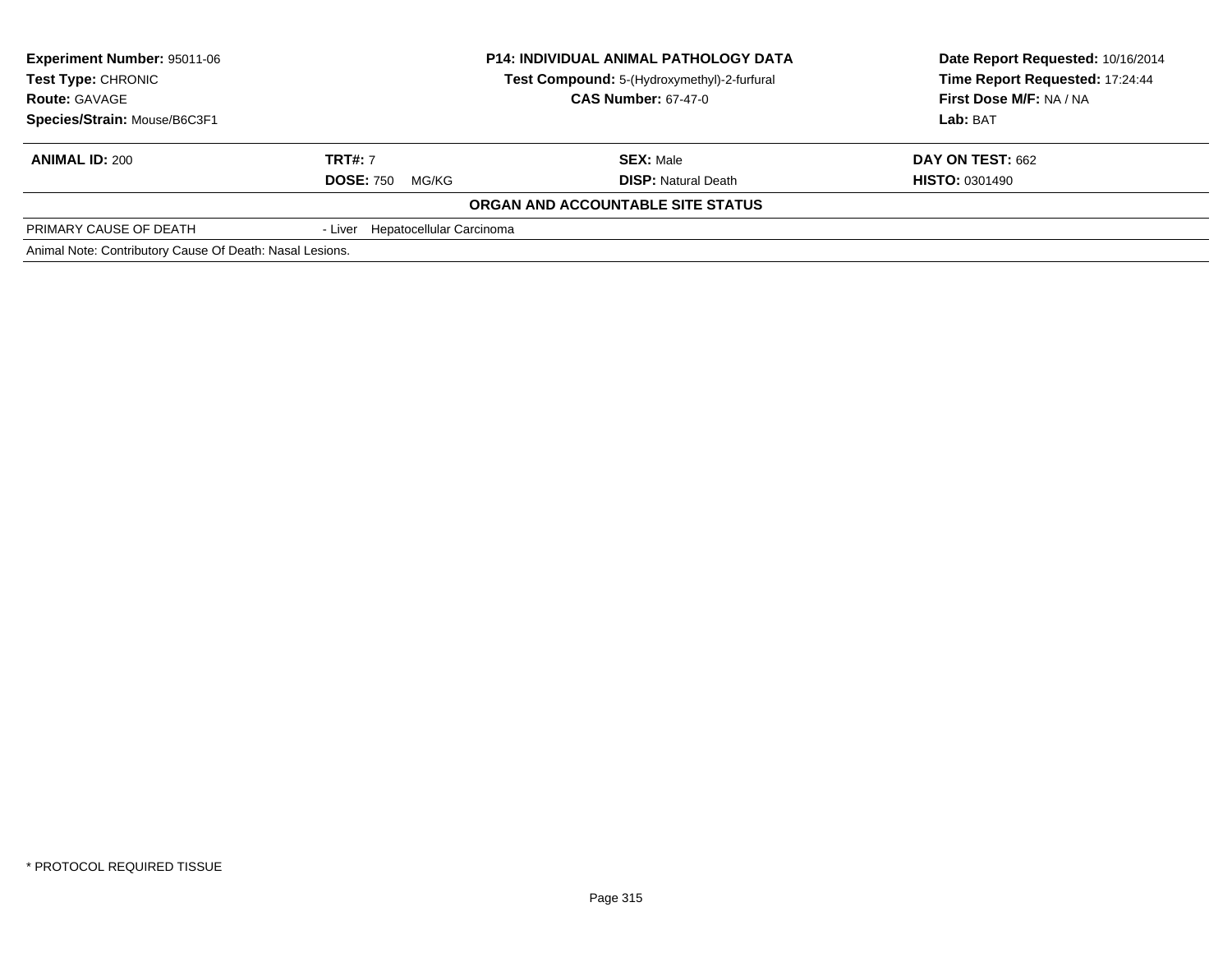| Experiment Number: 95011-06<br>Test Type: CHRONIC<br>Route: GAVAGE<br>Species/Strain: Mouse/B6C3F1<br><b>ANIMAL ID: 201</b> | TRT#: 2<br>DOSE: 0 MG/KG    | <b>P14: INDIVIDUAL ANIMAL PATHOLOGY DATA</b><br>Test Compound: 5-(Hydroxymethyl)-2-furfural<br><b>CAS Number: 67-47-0</b><br><b>SEX: Female</b><br><b>DISP: Natural Death</b> | Date Report Requested: 10/16/2014<br>Time Report Requested: 17:24:44<br>First Dose M/F: NA / NA<br>Lab: BAT<br>DAY ON TEST: 696<br>HISTO: 0301491 |
|-----------------------------------------------------------------------------------------------------------------------------|-----------------------------|-------------------------------------------------------------------------------------------------------------------------------------------------------------------------------|---------------------------------------------------------------------------------------------------------------------------------------------------|
|                                                                                                                             |                             | ORGAN AND ACCOUNTABLE SITE STATUS                                                                                                                                             |                                                                                                                                                   |
| <b>NORMAL</b>                                                                                                               |                             |                                                                                                                                                                               |                                                                                                                                                   |
| * Adrenal Medulla                                                                                                           | * Bone                      | * Bone Marrow                                                                                                                                                                 | * Brain                                                                                                                                           |
| * Clitoral Gland                                                                                                            | * Esophagus                 | * Eye                                                                                                                                                                         | * Gallbladder                                                                                                                                     |
| * Harderian Gland                                                                                                           | * Heart                     | * Intestine Large, Cecum                                                                                                                                                      | * Intestine Large, Colon                                                                                                                          |
| * Intestine Large, Rectum                                                                                                   | * Intestine Small, Duodenum | * Intestine Small, Ileum                                                                                                                                                      | * Intestine Small, Jejunum                                                                                                                        |
| * Islets, Pancreatic                                                                                                        | * Lung                      | * Lymph Node, Mandibular                                                                                                                                                      | * Lymph Node, Mesenteric                                                                                                                          |
| * Mammary Gland                                                                                                             | * Nose                      | * Parathyroid Gland                                                                                                                                                           | * Pituitary Gland                                                                                                                                 |
| * Salivary Glands                                                                                                           | * Skin                      | * Spleen                                                                                                                                                                      | * Stomach, Forestomach                                                                                                                            |
| * Stomach, Glandular                                                                                                        | * Trachea                   | * Urinary Bladder                                                                                                                                                             |                                                                                                                                                   |
| <b>OBSERVATIONS</b>                                                                                                         |                             |                                                                                                                                                                               |                                                                                                                                                   |
| * Adrenal Cortex                                                                                                            | Subcapsular                 | Hyperplasia                                                                                                                                                                   | Mild                                                                                                                                              |
| * Kidney                                                                                                                    |                             | Nephropathy                                                                                                                                                                   | Minimal                                                                                                                                           |
| * Liver                                                                                                                     |                             | Inflammation                                                                                                                                                                  | Chronic Active, Minimal                                                                                                                           |
| * Ovary                                                                                                                     |                             | Atrophy                                                                                                                                                                       | Marked                                                                                                                                            |
| * Pancreas                                                                                                                  | Acinus                      | Hypertrophy                                                                                                                                                                   | Mild                                                                                                                                              |
| * Thymus                                                                                                                    |                             | Cyst                                                                                                                                                                          | Mild                                                                                                                                              |
| * Thyroid Gland                                                                                                             | <b>Follicular Cel</b>       | Hyperplasia                                                                                                                                                                   | Mild                                                                                                                                              |
| * Uterus                                                                                                                    | Endometrium                 | Hyperplasia                                                                                                                                                                   | Cystic, Marked                                                                                                                                    |
| [Hyperplasia TGLS = 1-7]                                                                                                    |                             |                                                                                                                                                                               |                                                                                                                                                   |
| PRIMARY CAUSE OF DEATH                                                                                                      | - UNCERTAIN                 |                                                                                                                                                                               |                                                                                                                                                   |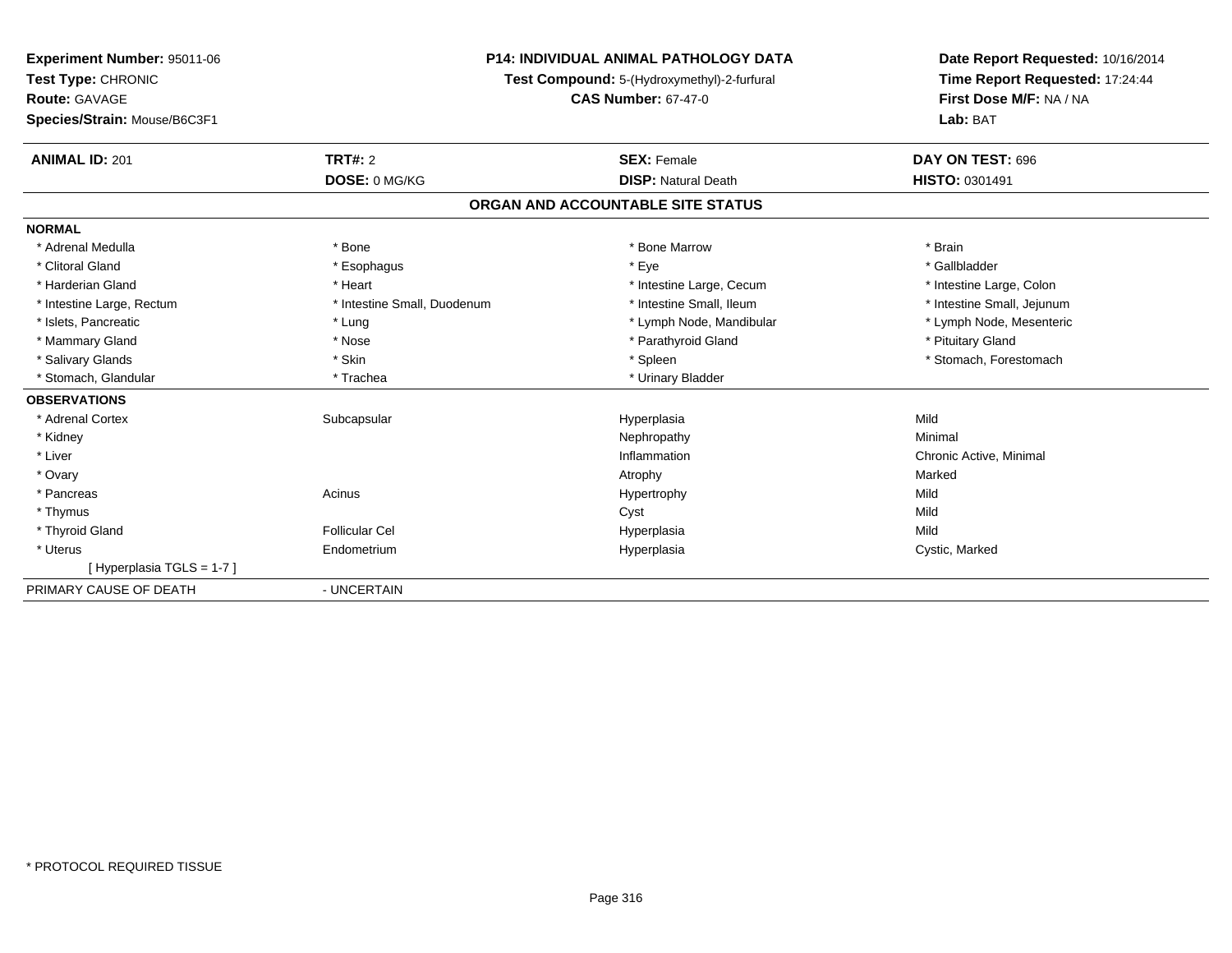| Experiment Number: 95011-06<br>Test Type: CHRONIC<br><b>Route: GAVAGE</b><br>Species/Strain: Mouse/B6C3F1 |                             | P14: INDIVIDUAL ANIMAL PATHOLOGY DATA<br>Test Compound: 5-(Hydroxymethyl)-2-furfural<br><b>CAS Number: 67-47-0</b> | Date Report Requested: 10/16/2014<br>Time Report Requested: 17:24:44<br>First Dose M/F: NA / NA<br>Lab: BAT |
|-----------------------------------------------------------------------------------------------------------|-----------------------------|--------------------------------------------------------------------------------------------------------------------|-------------------------------------------------------------------------------------------------------------|
| <b>ANIMAL ID: 202</b>                                                                                     | <b>TRT#: 2</b>              | <b>SEX: Female</b>                                                                                                 | DAY ON TEST: 623                                                                                            |
|                                                                                                           | DOSE: 0 MG/KG               | <b>DISP: Natural Death</b>                                                                                         | HISTO: 0301492                                                                                              |
|                                                                                                           |                             | ORGAN AND ACCOUNTABLE SITE STATUS                                                                                  |                                                                                                             |
| <b>NORMAL</b>                                                                                             |                             |                                                                                                                    |                                                                                                             |
| * Adrenal Medulla                                                                                         | * Bone                      | * Bone Marrow                                                                                                      | * Brain                                                                                                     |
| * Clitoral Gland                                                                                          | * Esophagus                 | * Eye                                                                                                              | * Gallbladder                                                                                               |
| * Harderian Gland                                                                                         | * Heart                     | * Intestine Large, Cecum                                                                                           | * Intestine Large, Colon                                                                                    |
| * Intestine Large, Rectum                                                                                 | * Intestine Small, Duodenum | * Intestine Small, Ileum                                                                                           | * Intestine Small, Jejunum                                                                                  |
| * Islets, Pancreatic                                                                                      | * Lung                      | * Lymph Node, Mandibular                                                                                           | * Lymph Node, Mesenteric                                                                                    |
| * Mammary Gland                                                                                           | * Nose                      | * Ovary                                                                                                            | * Pancreas                                                                                                  |
| * Parathyroid Gland                                                                                       | * Pituitary Gland           | * Salivary Glands                                                                                                  | * Skin                                                                                                      |
| * Stomach, Forestomach                                                                                    | * Stomach, Glandular        | * Thyroid Gland                                                                                                    | * Trachea                                                                                                   |
| * Urinary Bladder                                                                                         |                             |                                                                                                                    |                                                                                                             |
| <b>OBSERVATIONS</b>                                                                                       |                             |                                                                                                                    |                                                                                                             |
| * Adrenal Cortex                                                                                          | Subcapsular                 | Hyperplasia                                                                                                        | Mild                                                                                                        |
| * Clitoral GI                                                                                             |                             |                                                                                                                    |                                                                                                             |
| Note: Only one clitoral gland available for histological examination.                                     |                             |                                                                                                                    |                                                                                                             |
| * Kidney                                                                                                  |                             | Nephropathy                                                                                                        | Minimal                                                                                                     |
| * Liver                                                                                                   | Hepatocyte                  | Necrosis                                                                                                           | Mild                                                                                                        |
|                                                                                                           | Hepatocyte                  | Vacuolization Cytoplasmic                                                                                          | Moderate                                                                                                    |
| [Necrosis TGLS = $1-4+5$ ]                                                                                |                             |                                                                                                                    |                                                                                                             |
| [Vacuolization Cytoplasmic TGLS = 1-4+5]                                                                  |                             |                                                                                                                    |                                                                                                             |
| Lymph Node                                                                                                | Renal                       | Hematopoietic Cell Proliferation                                                                                   | Marked                                                                                                      |
| [ Hematopoietic Cell Proliferation TGLS = 3-13 ]                                                          |                             |                                                                                                                    |                                                                                                             |
| * Spleen                                                                                                  |                             | Hematopoietic Cell Proliferation                                                                                   | Marked                                                                                                      |
| * Thymus                                                                                                  |                             | Atrophy                                                                                                            | Moderate                                                                                                    |
| * Uterus                                                                                                  |                             | Hemangioma                                                                                                         |                                                                                                             |
|                                                                                                           | Endometrium                 | Hyperplasia                                                                                                        | Cystic, Minimal                                                                                             |
| [Hemangioma TGLS = 2-12]                                                                                  |                             |                                                                                                                    |                                                                                                             |
| PRIMARY CAUSE OF DEATH                                                                                    | - Uterus Hemangioma         |                                                                                                                    |                                                                                                             |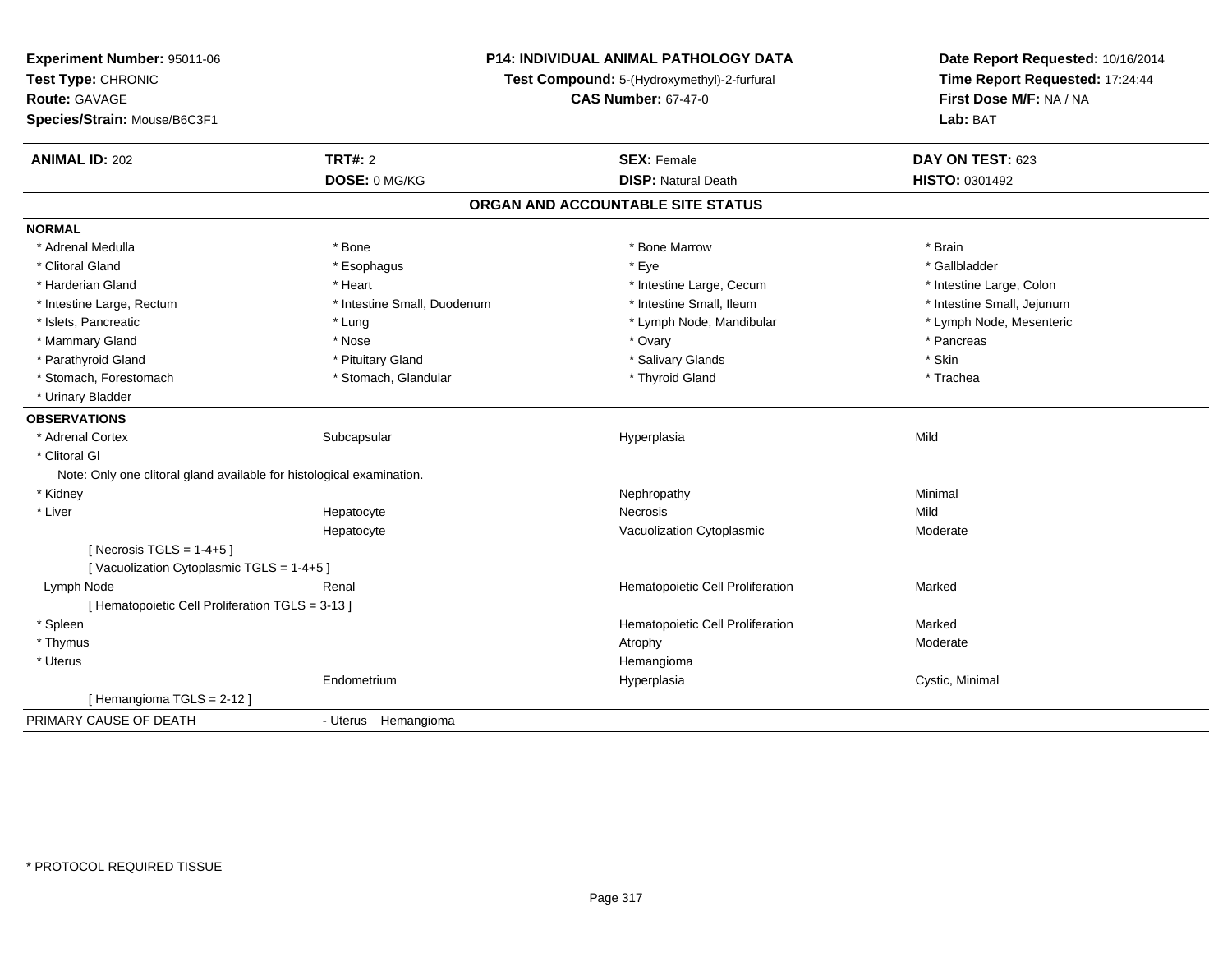| Experiment Number: 95011-06              | <b>P14: INDIVIDUAL ANIMAL PATHOLOGY DATA</b> |                                             | Date Report Requested: 10/16/2014 |
|------------------------------------------|----------------------------------------------|---------------------------------------------|-----------------------------------|
| Test Type: CHRONIC                       |                                              | Test Compound: 5-(Hydroxymethyl)-2-furfural | Time Report Requested: 17:24:44   |
| Route: GAVAGE                            |                                              | <b>CAS Number: 67-47-0</b>                  | First Dose M/F: NA / NA           |
| Species/Strain: Mouse/B6C3F1             |                                              |                                             | Lab: BAT                          |
| <b>TRT#: 2</b><br><b>ANIMAL ID: 203</b>  |                                              | <b>SEX: Female</b>                          | DAY ON TEST: 728                  |
| DOSE: 0 MG/KG                            |                                              | <b>DISP: Terminal Sacrifice</b>             | HISTO: 0301493                    |
|                                          |                                              | ORGAN AND ACCOUNTABLE SITE STATUS           |                                   |
| <b>NORMAL</b>                            |                                              |                                             |                                   |
| * Adrenal Medulla<br>* Bone              |                                              | * Bone Marrow                               | * Brain                           |
| * Clitoral Gland<br>* Esophagus          |                                              | * Eye                                       | * Harderian Gland                 |
| * Heart                                  | * Intestine Large, Cecum                     | * Intestine Large, Colon                    | * Intestine Large, Rectum         |
| * Intestine Small, Duodenum              | * Intestine Small, Ileum                     | * Intestine Small, Jejunum                  | * Islets, Pancreatic              |
| * Lung                                   | * Lymph Node, Mandibular                     | * Lymph Node, Mesenteric                    | * Mammary Gland                   |
| * Ovary<br>* Pancreas                    |                                              | * Parathyroid Gland                         | * Pituitary Gland                 |
| * Skin<br>* Salivary Glands              |                                              | * Stomach, Forestomach                      | * Trachea                         |
| * Urinary Bladder                        |                                              |                                             |                                   |
| <b>OBSERVATIONS</b>                      |                                              |                                             |                                   |
| * Adrenal Cortex<br>Subcapsular          |                                              | Hyperplasia                                 | Mild                              |
| * Gallbladder                            |                                              | <b>Infiltration Cellular</b>                | Mononuclear CI, Mild              |
| * Kidney                                 |                                              | Nephropathy                                 | Minimal                           |
| * Liver                                  |                                              | <b>Infiltration Cellular</b>                | Mononuclear CI, Mild              |
|                                          |                                              | Inflammation                                | Chronic Active, Minimal           |
| Hepatocyte                               |                                              | Vacuolization Cytoplasmic                   | Mild                              |
| Glands<br>* Nose                         |                                              | Dilatation                                  | Minimal                           |
| * Spleen<br>Lymph Follic                 |                                              | Hyperplasia                                 | Moderate                          |
| * Stomach, Glandular                     |                                              | Mineralization                              | Mild                              |
| * Thymus                                 |                                              | Cyst                                        | Minimal                           |
| * Thyroid Gland<br>Follicle              |                                              | Degeneration                                | Mild                              |
| * Uterus<br>Endometrium                  |                                              | Hyperplasia                                 | Cystic, Marked                    |
| [Hyperplasia TGLS = 1-7]                 |                                              |                                             |                                   |
| PRIMARY CAUSE OF DEATH<br>$\blacksquare$ |                                              |                                             |                                   |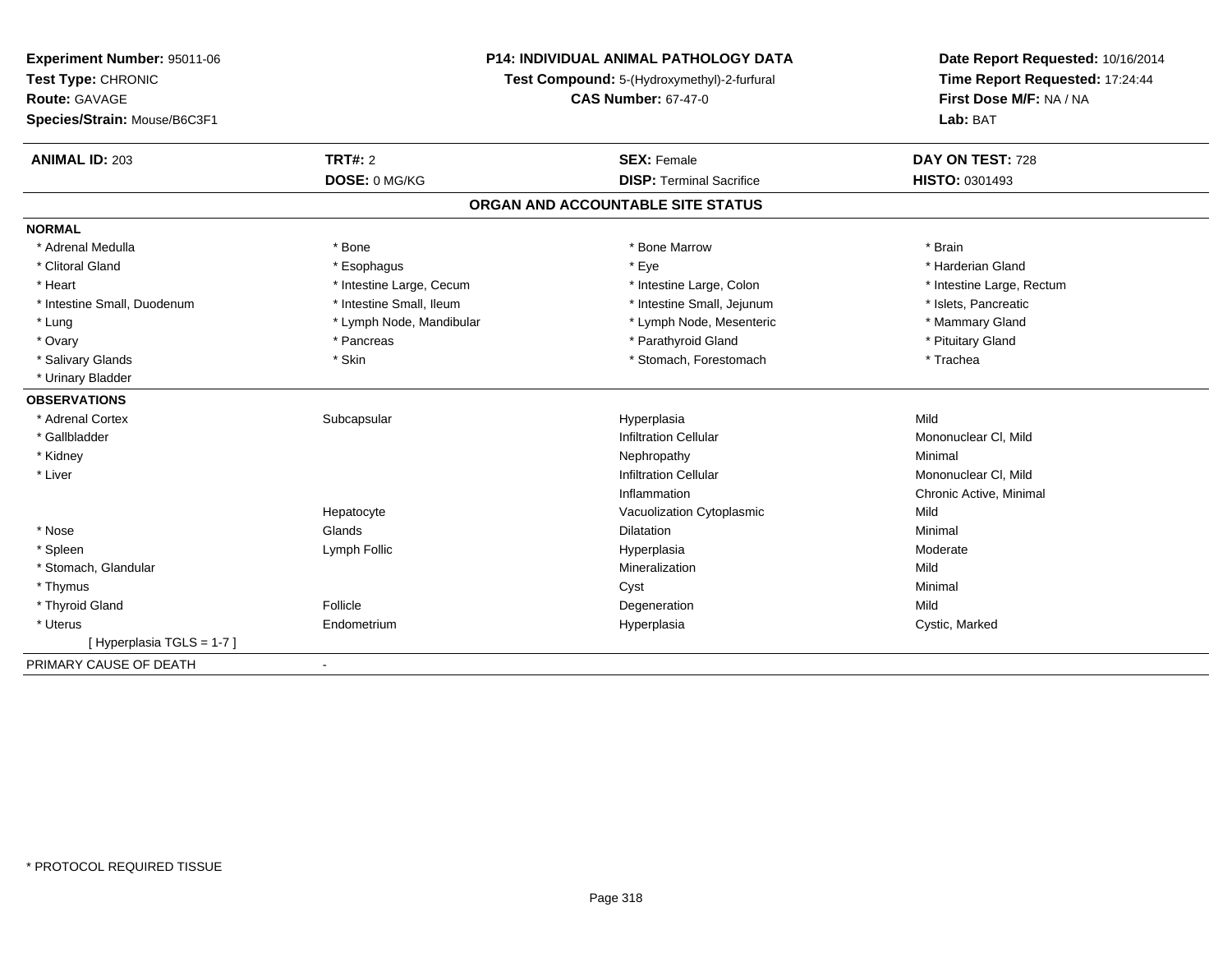| Test Type: CHRONIC<br>Test Compound: 5-(Hydroxymethyl)-2-furfural                                                  |                                                            |  |
|--------------------------------------------------------------------------------------------------------------------|------------------------------------------------------------|--|
|                                                                                                                    | Time Report Requested: 17:24:44<br>First Dose M/F: NA / NA |  |
| <b>Route: GAVAGE</b><br><b>CAS Number: 67-47-0</b>                                                                 |                                                            |  |
| Species/Strain: Mouse/B6C3F1<br>Lab: BAT                                                                           |                                                            |  |
| <b>ANIMAL ID: 204</b><br>TRT#: 2<br>DAY ON TEST: 728<br><b>SEX: Female</b>                                         |                                                            |  |
| DOSE: 0 MG/KG<br>HISTO: 0301494<br><b>DISP: Terminal Sacrifice</b>                                                 |                                                            |  |
| ORGAN AND ACCOUNTABLE SITE STATUS                                                                                  |                                                            |  |
| <b>NORMAL</b>                                                                                                      |                                                            |  |
| * Bone Marrow<br>* Adrenal Medulla<br>* Bone<br>* Brain                                                            |                                                            |  |
| * Eye<br>* Gallbladder<br>* Clitoral Gland<br>* Esophagus                                                          |                                                            |  |
| * Harderian Gland<br>* Heart<br>* Intestine Large, Cecum<br>* Intestine Large, Colon                               |                                                            |  |
| * Intestine Small, Jejunum<br>* Intestine Large, Rectum<br>* Intestine Small, Duodenum<br>* Intestine Small, Ileum |                                                            |  |
| * Islets, Pancreatic<br>* Kidney<br>* Lung<br>* Lymph Node, Mandibular                                             |                                                            |  |
| * Lymph Node, Mesenteric<br>* Mammary Gland<br>* Ovary<br>* Pancreas                                               |                                                            |  |
| * Skin<br>* Parathyroid Gland<br>* Pituitary Gland<br>* Salivary Glands                                            |                                                            |  |
| * Stomach, Forestomach<br>* Stomach, Glandular<br>* Thyroid Gland<br>* Spleen                                      |                                                            |  |
| * Urinary Bladder<br>* Trachea                                                                                     |                                                            |  |
| <b>OBSERVATIONS</b>                                                                                                |                                                            |  |
| * Adrenal Cortex<br>Subcapsular<br>Hyperplasia<br>Mild                                                             |                                                            |  |
| * Liver<br>Inflammation<br>Chronic Active, Minimal                                                                 |                                                            |  |
| <b>Mixed Cell Focus</b>                                                                                            |                                                            |  |
| Mild<br>Hepatocyte<br>Vacuolization Cytoplasmic                                                                    |                                                            |  |
| [Mixed Cell Focus TGLS = 3-13]                                                                                     |                                                            |  |
| Fat<br>Fibrosis<br>Mild<br>Mesentery                                                                               |                                                            |  |
| Fat<br>Inflammation<br>Chronic Active, Mild                                                                        |                                                            |  |
| Fat<br>Mineralization<br>Minimal                                                                                   |                                                            |  |
| Fat<br>Marked<br>Necrosis                                                                                          |                                                            |  |
| [ Necrosis TGLS = $1-12$ ]                                                                                         |                                                            |  |
| * Nose<br>Glands<br>Minimal<br>Dilatation                                                                          |                                                            |  |
| * Thymus<br>Mild<br>Cyst                                                                                           |                                                            |  |
| * Uterus<br>Endometrium<br>Cystic, Marked<br>Hyperplasia                                                           |                                                            |  |
| [Hyperplasia TGLS = 2-7]                                                                                           |                                                            |  |
| PRIMARY CAUSE OF DEATH<br>$\blacksquare$                                                                           |                                                            |  |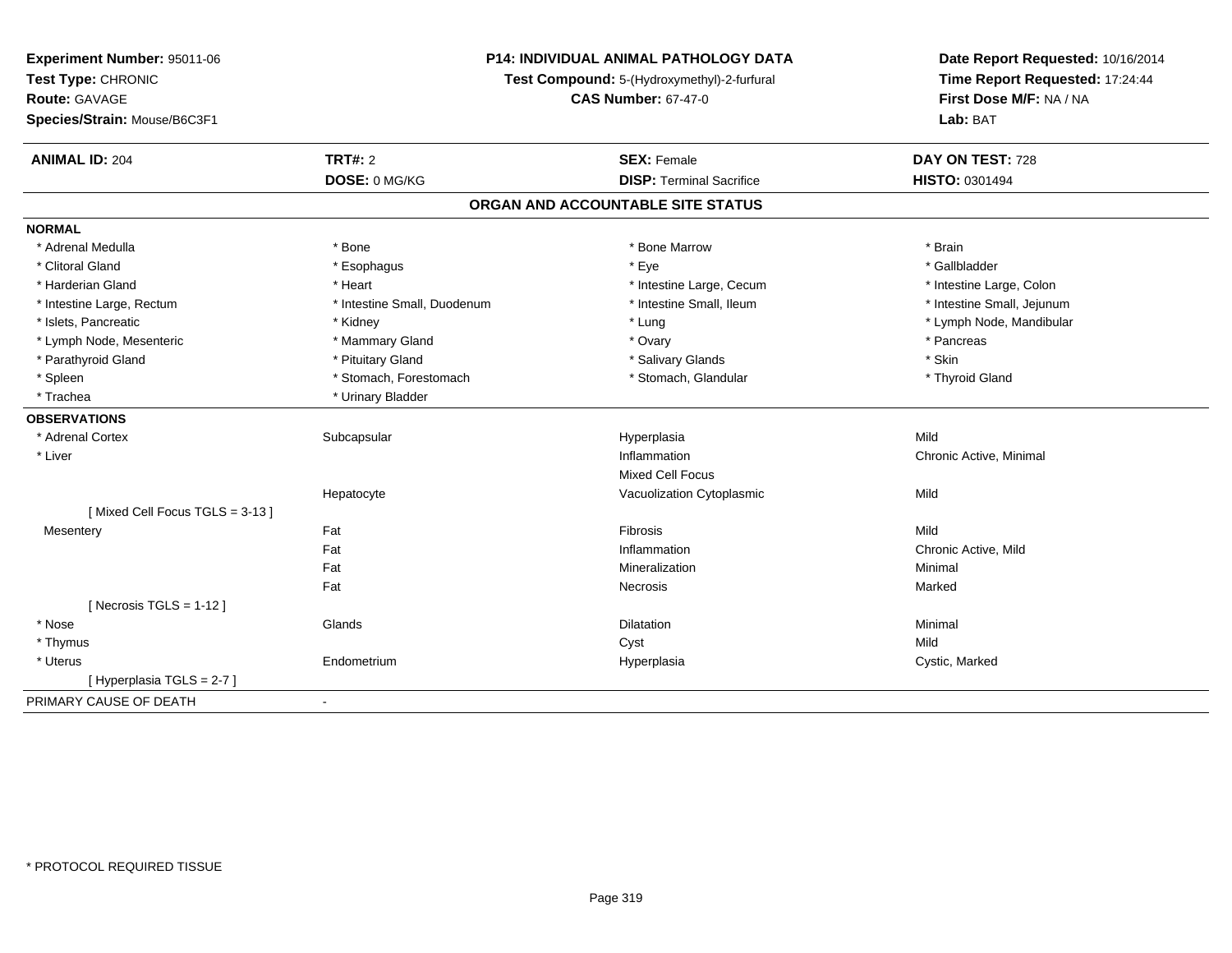| Experiment Number: 95011-06<br>Test Type: CHRONIC    | <b>P14: INDIVIDUAL ANIMAL PATHOLOGY DATA</b><br>Test Compound: 5-(Hydroxymethyl)-2-furfural |                                   | Date Report Requested: 10/16/2014<br>Time Report Requested: 17:24:44 |  |
|------------------------------------------------------|---------------------------------------------------------------------------------------------|-----------------------------------|----------------------------------------------------------------------|--|
| <b>Route: GAVAGE</b><br>Species/Strain: Mouse/B6C3F1 |                                                                                             | <b>CAS Number: 67-47-0</b>        | First Dose M/F: NA / NA<br>Lab: BAT                                  |  |
| <b>ANIMAL ID: 205</b>                                | <b>TRT#: 2</b>                                                                              | <b>SEX: Female</b>                | DAY ON TEST: 728                                                     |  |
|                                                      | DOSE: 0 MG/KG                                                                               | <b>DISP: Terminal Sacrifice</b>   | HISTO: 0301495                                                       |  |
|                                                      |                                                                                             | ORGAN AND ACCOUNTABLE SITE STATUS |                                                                      |  |
| <b>NORMAL</b>                                        |                                                                                             |                                   |                                                                      |  |
| * Adrenal Medulla                                    | * Bone                                                                                      | * Bone Marrow                     | * Brain                                                              |  |
| * Clitoral Gland                                     | * Esophagus                                                                                 | * Eye                             | * Gallbladder                                                        |  |
| * Harderian Gland                                    | * Heart                                                                                     | * Intestine Large, Cecum          | * Intestine Large, Colon                                             |  |
| * Intestine Large, Rectum                            | * Intestine Small, Duodenum                                                                 | * Intestine Small, Ileum          | * Intestine Small, Jejunum                                           |  |
| * Islets, Pancreatic                                 | * Lung                                                                                      | * Lymph Node, Mandibular          | * Lymph Node, Mesenteric                                             |  |
| * Mammary Gland                                      | * Nose                                                                                      | * Ovary                           | * Pancreas                                                           |  |
| * Parathyroid Gland                                  | * Pituitary Gland                                                                           | * Salivary Glands                 | * Skin                                                               |  |
| * Stomach, Forestomach                               | * Stomach, Glandular                                                                        | * Thyroid Gland                   | * Trachea                                                            |  |
| * Urinary Bladder                                    |                                                                                             |                                   |                                                                      |  |
| <b>OBSERVATIONS</b>                                  |                                                                                             |                                   |                                                                      |  |
| * Adrenal Cortex                                     | Subcapsular                                                                                 | Hyperplasia                       | Moderate                                                             |  |
| * Kidney                                             |                                                                                             | Nephropathy                       | Minimal                                                              |  |
| * Liver                                              |                                                                                             | <b>Infiltration Cellular</b>      | Mononuclear CI, Mild                                                 |  |
|                                                      |                                                                                             | Inflammation                      | Chronic Active, Minimal                                              |  |
|                                                      | Hepatocyte                                                                                  | Vacuolization Cytoplasmic         | Mild                                                                 |  |
| * Spleen                                             | Lymph Follic                                                                                | Hyperplasia                       | Moderate                                                             |  |
| * Thymus                                             |                                                                                             | Cyst                              | Minimal                                                              |  |
| * Uterus                                             |                                                                                             | Hemangioma                        |                                                                      |  |
|                                                      | Endometrium                                                                                 | Hyperplasia                       | Cystic, Marked                                                       |  |
| [Hemangioma TGLS = 1-12]                             |                                                                                             |                                   |                                                                      |  |
| [Hyperplasia TGLS = 2-7]                             |                                                                                             |                                   |                                                                      |  |
| PRIMARY CAUSE OF DEATH                               |                                                                                             |                                   |                                                                      |  |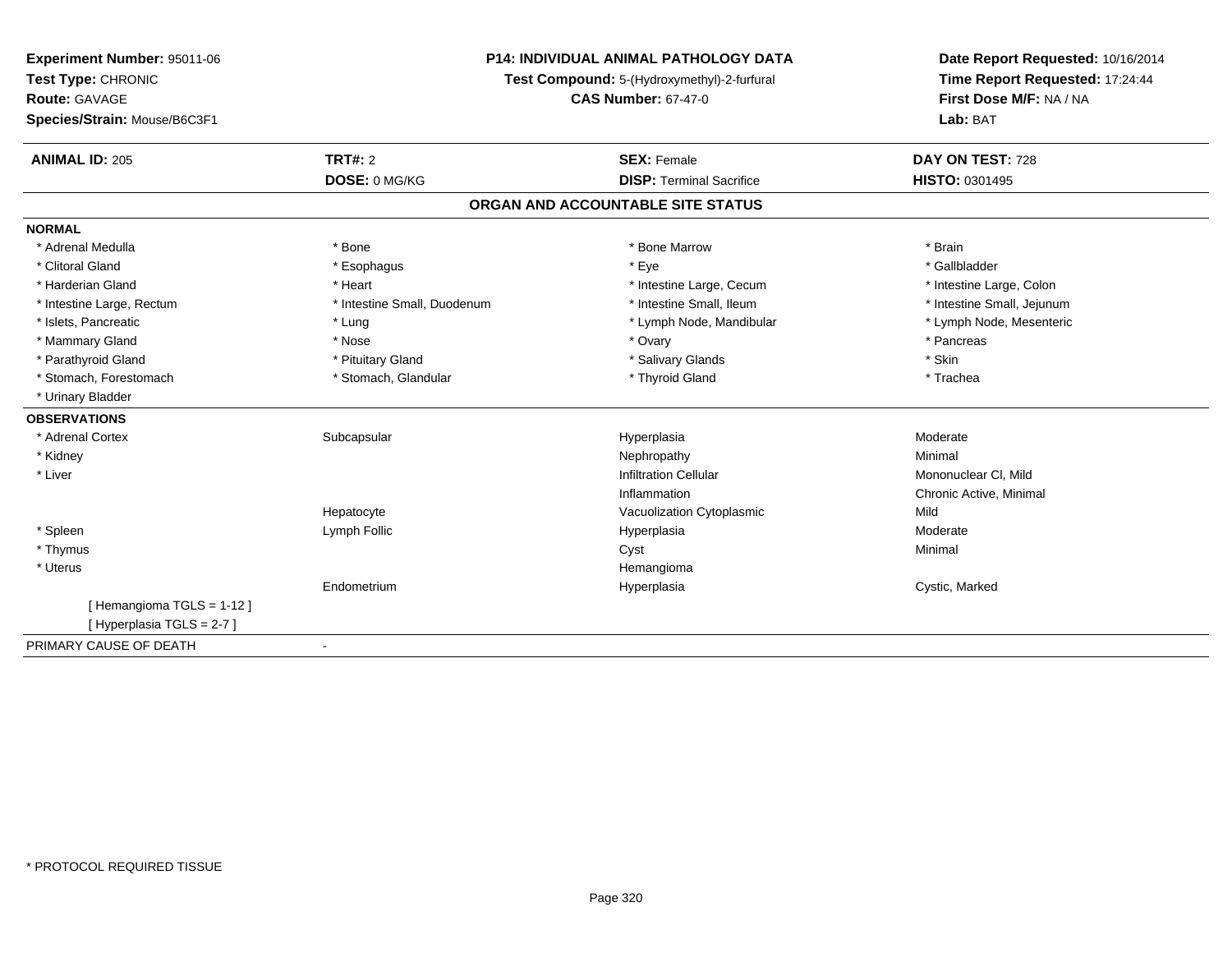| Experiment Number: 95011-06           | <b>P14: INDIVIDUAL ANIMAL PATHOLOGY DATA</b><br>Test Compound: 5-(Hydroxymethyl)-2-furfural |                                   | Date Report Requested: 10/16/2014<br>Time Report Requested: 17:24:44 |  |
|---------------------------------------|---------------------------------------------------------------------------------------------|-----------------------------------|----------------------------------------------------------------------|--|
| Test Type: CHRONIC                    |                                                                                             |                                   |                                                                      |  |
| <b>Route: GAVAGE</b>                  |                                                                                             | <b>CAS Number: 67-47-0</b>        | First Dose M/F: NA / NA                                              |  |
| Species/Strain: Mouse/B6C3F1          |                                                                                             |                                   | Lab: BAT                                                             |  |
| <b>ANIMAL ID: 206</b>                 | <b>TRT#: 2</b>                                                                              | <b>SEX: Female</b>                | DAY ON TEST: 728                                                     |  |
|                                       | DOSE: 0 MG/KG                                                                               | <b>DISP: Terminal Sacrifice</b>   | HISTO: 0301496                                                       |  |
|                                       |                                                                                             | ORGAN AND ACCOUNTABLE SITE STATUS |                                                                      |  |
| <b>NORMAL</b>                         |                                                                                             |                                   |                                                                      |  |
| * Adrenal Medulla                     | * Bone                                                                                      | * Bone Marrow                     | * Brain                                                              |  |
| * Clitoral Gland                      | * Esophagus                                                                                 | * Eye                             | * Gallbladder                                                        |  |
| * Harderian Gland                     | * Heart                                                                                     | * Intestine Large, Colon          | * Intestine Large, Rectum                                            |  |
| * Intestine Small, Duodenum           | * Intestine Small, Ileum                                                                    | * Intestine Small, Jejunum        | * Islets, Pancreatic                                                 |  |
| * Kidney                              | * Lung                                                                                      | * Lymph Node, Mandibular          | * Lymph Node, Mesenteric                                             |  |
| * Mammary Gland                       | * Pancreas                                                                                  | * Parathyroid Gland               | * Pituitary Gland                                                    |  |
| * Salivary Glands                     | * Skin                                                                                      | * Stomach, Glandular              | * Thymus                                                             |  |
| * Trachea                             | * Urinary Bladder                                                                           |                                   |                                                                      |  |
| <b>OBSERVATIONS</b>                   |                                                                                             |                                   |                                                                      |  |
| * Adrenal Cortex                      | Subcapsular                                                                                 | Hyperplasia                       | Mild                                                                 |  |
| * Intestine Large, Cecum              | Lymphoid Tiss                                                                               | Hyperplasia                       | Moderate                                                             |  |
| * Liver                               |                                                                                             | <b>Infiltration Cellular</b>      | Mononuclear CI, Minimal                                              |  |
|                                       |                                                                                             | Inflammation                      | Chronic Active, Minimal                                              |  |
|                                       | Hepatocyte                                                                                  | <b>Tension Lipidosis</b>          | Mild                                                                 |  |
|                                       | Hepatocyte                                                                                  | Vacuolization Cytoplasmic         | Mild                                                                 |  |
| * Nose                                | Olfactory Epi                                                                               | Degeneration                      | Minimal                                                              |  |
|                                       | Glands                                                                                      | Dilatation                        | Mild                                                                 |  |
|                                       | Olfactory Epi                                                                               | Metaplasia                        | Minimal                                                              |  |
| * Ovary                               |                                                                                             | Pigmentation                      | Mild                                                                 |  |
| * Spleen                              | Lymph Follic                                                                                | Hyperplasia                       | Moderate                                                             |  |
| * Stomach, Forestomach                |                                                                                             | Squamous Cell Papilloma           |                                                                      |  |
| [Squamous Cell Papilloma TGLS = 1-12] |                                                                                             |                                   |                                                                      |  |
| * Thyroid Gland                       | <b>Follicular Cel</b>                                                                       | Hyperplasia                       | Mild                                                                 |  |
| * Uterus                              | Endometrium                                                                                 | Hyperplasia                       | Cystic, Mild                                                         |  |
| PRIMARY CAUSE OF DEATH                | $\sim$                                                                                      |                                   |                                                                      |  |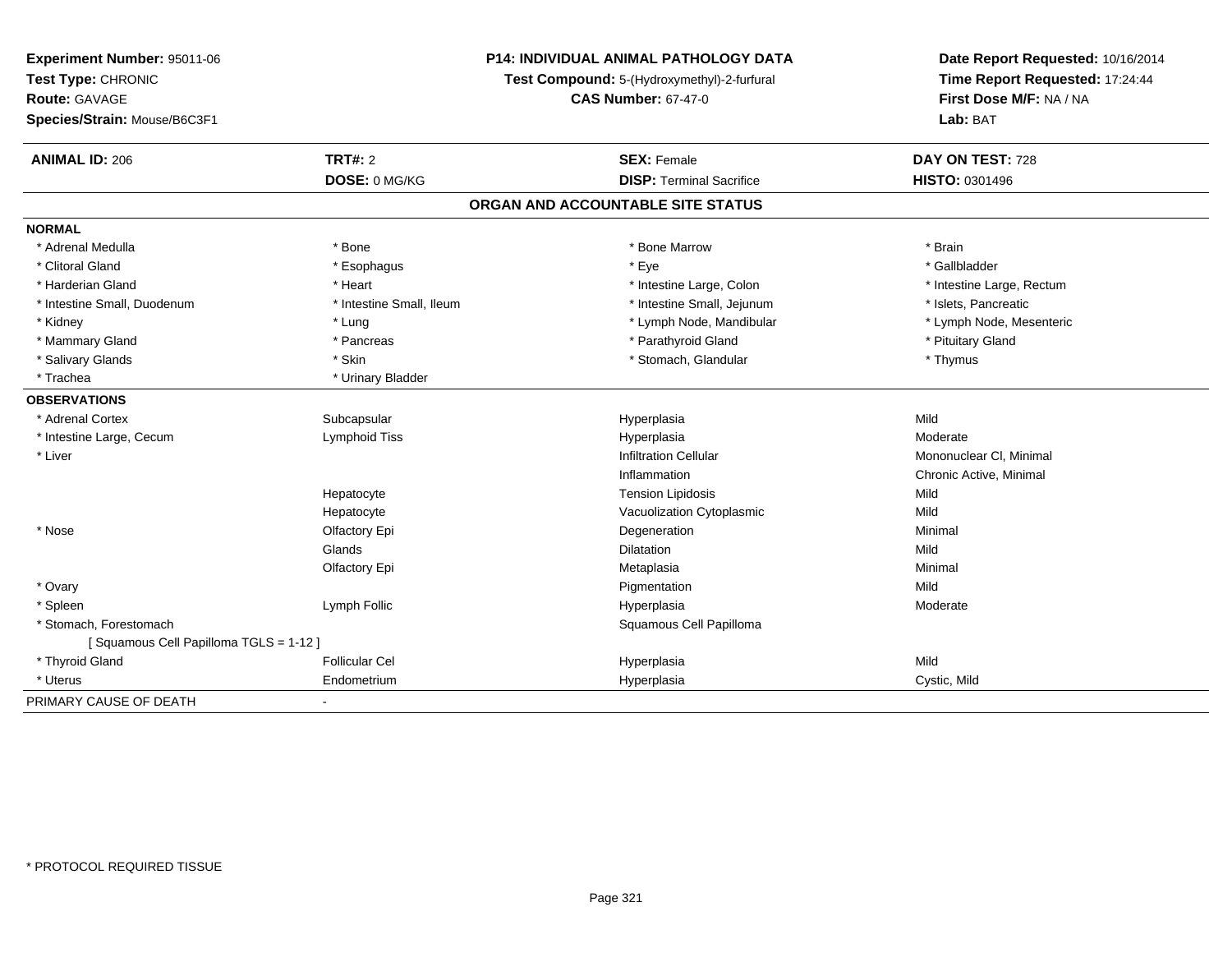| Experiment Number: 95011-06<br>Test Type: CHRONIC<br>Route: GAVAGE<br>Species/Strain: Mouse/B6C3F1 |                            | P14: INDIVIDUAL ANIMAL PATHOLOGY DATA<br>Test Compound: 5-(Hydroxymethyl)-2-furfural<br><b>CAS Number: 67-47-0</b> | Date Report Requested: 10/16/2014<br>Time Report Requested: 17:24:44<br>First Dose M/F: NA / NA<br>Lab: BAT |  |
|----------------------------------------------------------------------------------------------------|----------------------------|--------------------------------------------------------------------------------------------------------------------|-------------------------------------------------------------------------------------------------------------|--|
| <b>ANIMAL ID: 207</b>                                                                              | TRT#: 2<br>DOSE: 0 MG/KG   | <b>SEX: Female</b><br><b>DISP: Terminal Sacrifice</b>                                                              | DAY ON TEST: 727<br>HISTO: 0301497                                                                          |  |
|                                                                                                    |                            |                                                                                                                    |                                                                                                             |  |
|                                                                                                    |                            | ORGAN AND ACCOUNTABLE SITE STATUS                                                                                  |                                                                                                             |  |
| <b>NORMAL</b>                                                                                      |                            |                                                                                                                    |                                                                                                             |  |
| * Adrenal Medulla                                                                                  | * Bone                     | * Bone Marrow                                                                                                      | * Brain                                                                                                     |  |
| * Clitoral Gland                                                                                   | * Esophagus                | * Eye                                                                                                              | * Heart                                                                                                     |  |
| * Intestine Large, Cecum                                                                           | * Intestine Large, Colon   | * Intestine Large, Rectum                                                                                          | * Intestine Small, Duodenum                                                                                 |  |
| * Intestine Small, Ileum                                                                           | * Intestine Small, Jejunum | * Islets, Pancreatic                                                                                               | * Lung                                                                                                      |  |
| * Lymph Node, Mandibular                                                                           | * Lymph Node, Mesenteric   | * Mammary Gland                                                                                                    | * Nose                                                                                                      |  |
| * Pancreas                                                                                         | * Pituitary Gland          | * Salivary Glands                                                                                                  | * Skin                                                                                                      |  |
| * Stomach, Forestomach                                                                             | * Thymus                   | * Trachea                                                                                                          | * Urinary Bladder                                                                                           |  |
| <b>MISSING</b>                                                                                     |                            |                                                                                                                    |                                                                                                             |  |
| * Parathyroid Gland                                                                                |                            |                                                                                                                    |                                                                                                             |  |
| <b>OBSERVATIONS</b>                                                                                |                            |                                                                                                                    |                                                                                                             |  |
| * Adrenal Cortex                                                                                   | Subcapsular                | Hyperplasia                                                                                                        | Mild                                                                                                        |  |
| * Gallbladder                                                                                      |                            | <b>Infiltration Cellular</b>                                                                                       | Mononuclear CI, Minimal                                                                                     |  |
| * Harderian Gland                                                                                  |                            | Adenoma                                                                                                            |                                                                                                             |  |
| [Adenoma TGLS = $1-9$ ]                                                                            |                            |                                                                                                                    |                                                                                                             |  |
| * Kidney                                                                                           |                            | Nephropathy                                                                                                        | Minimal                                                                                                     |  |
| * Liver                                                                                            |                            | <b>Infiltration Cellular</b>                                                                                       | Mononuclear CI, Mild                                                                                        |  |
|                                                                                                    |                            | Inflammation                                                                                                       | Chronic Active, Minimal                                                                                     |  |
|                                                                                                    | Hepatocyte                 | Vacuolization Cytoplasmic                                                                                          | Mild                                                                                                        |  |
| * Ovary                                                                                            |                            | Atrophy                                                                                                            | Moderate                                                                                                    |  |
|                                                                                                    |                            | Cyst                                                                                                               |                                                                                                             |  |
| * Spleen                                                                                           | Lymph Follic               | Hyperplasia                                                                                                        | Moderate                                                                                                    |  |
| * Stomach, Glandular                                                                               |                            | Mineralization                                                                                                     | Minimal                                                                                                     |  |
| * Thyroid Gland                                                                                    | Follicle                   | Degeneration                                                                                                       | Mild                                                                                                        |  |
| * Uterus                                                                                           | Endometrium                | Hyperplasia                                                                                                        | Cystic, Marked                                                                                              |  |
| [ Hyperplasia TGLS = 2-7 ]                                                                         |                            |                                                                                                                    |                                                                                                             |  |
| PRIMARY CAUSE OF DEATH                                                                             | $\blacksquare$             |                                                                                                                    |                                                                                                             |  |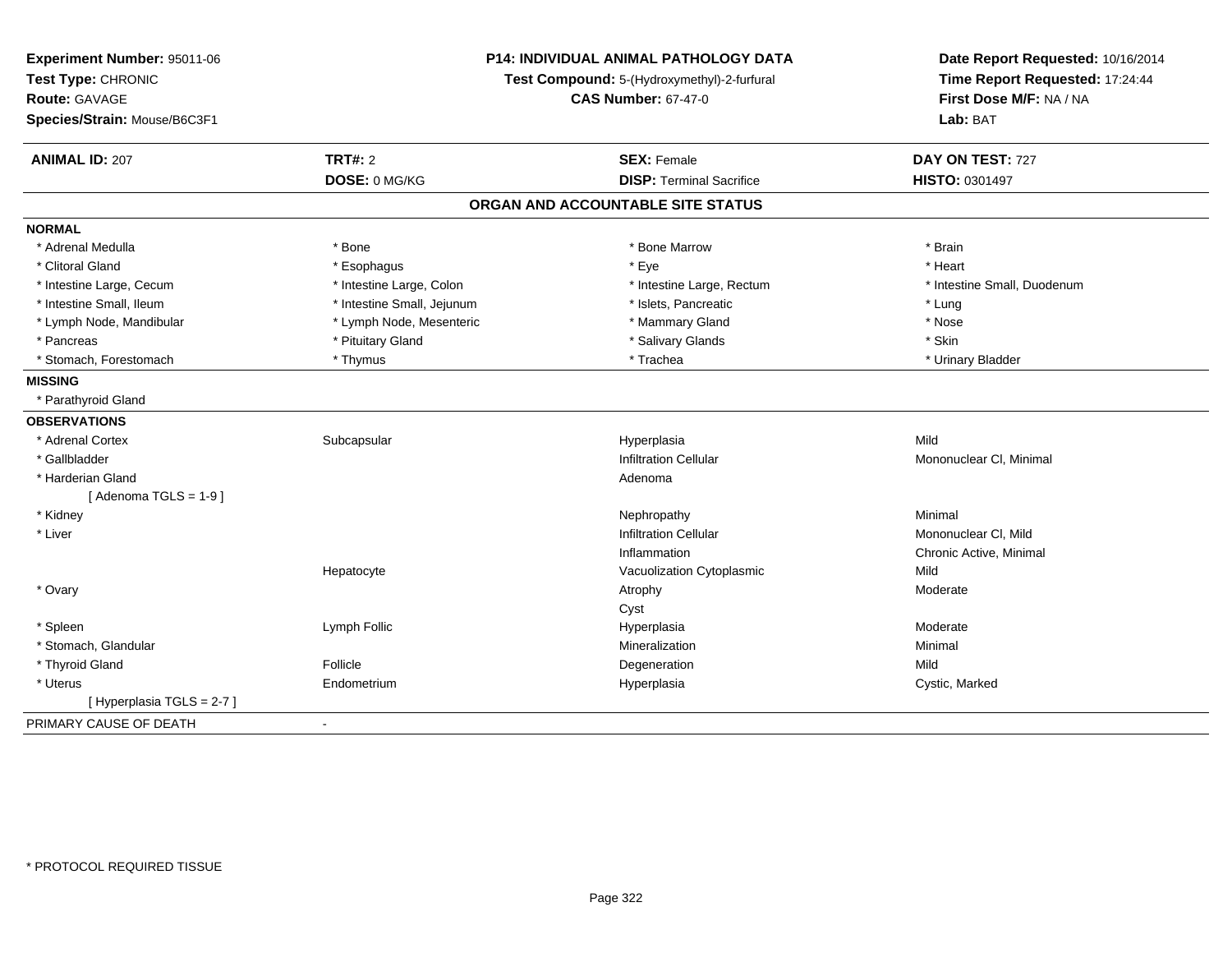| Time Report Requested: 17:24:44<br>Test Type: CHRONIC<br>Test Compound: 5-(Hydroxymethyl)-2-furfural<br><b>CAS Number: 67-47-0</b><br>First Dose M/F: NA / NA<br><b>Route: GAVAGE</b><br>Species/Strain: Mouse/B6C3F1<br>Lab: BAT<br><b>TRT#: 2</b><br><b>ANIMAL ID: 208</b><br><b>SEX: Female</b><br>DAY ON TEST: 727<br>DOSE: 0 MG/KG<br><b>DISP: Terminal Sacrifice</b><br><b>HISTO: 0301498</b><br>ORGAN AND ACCOUNTABLE SITE STATUS<br><b>NORMAL</b><br>* Bone Marrow<br>* Brain<br>* Clitoral Gland<br>* Adrenal Medulla<br>* Heart<br>* Eye<br>* Harderian Gland<br>* Esophagus<br>* Intestine Small, Duodenum<br>* Intestine Small, Ileum<br>* Intestine Large, Cecum<br>* Intestine Large, Rectum<br>* Intestine Small, Jejunum<br>* Lymph Node, Mandibular<br>* Mammary Gland<br>* Nose<br>* Parathyroid Gland<br>* Pituitary Gland<br>* Salivary Glands<br>* Pancreas<br>* Skin<br>* Stomach, Forestomach<br>* Stomach, Glandular<br>* Trachea<br>* Urinary Bladder<br><b>OBSERVATIONS</b><br>* Adrenal Cortex<br>Subcapsular<br>Mild<br>Hyperplasia<br>Fibrous Osteodystrophy<br>Mild<br>* Bone<br>* Gallbladder<br><b>Infiltration Cellular</b><br>Mononuclear CI, Mild<br>* Intestine Large, Colon<br>Inflammation<br>Chronic Active, Mild<br>Artery<br>* Islets, Pancreatic<br>Mild<br>Hyperplasia<br>* Kidney<br>Minimal<br>Nephropathy<br>* Liver<br><b>Infiltration Cellular</b><br>Mononuclear CI, Mild<br>Chronic Active, Minimal<br>Inflammation<br>Minimal<br>Hepatocyte<br>Vacuolization Cytoplasmic<br>* Lung<br>Inflammation<br>Chronic Active, Minimal<br>Lymph Node<br>Mediastinal<br>Hyperplasia<br>Lymphoid, Moderate<br>* Lymph Node, Mesenteric<br>Hyperplasia<br>Lymphoid, Marked<br>* Ovary<br>Moderate<br>Atrophy<br>Cyst<br>Minimal<br>Mineralization<br>Minimal<br>Pigmentation<br><b>Skeletal Muscle</b><br>Inflammation<br>Chronic Active, Minimal<br>Note: Skeletal muscle lesion is on slide #01.<br>* Spleen<br>Moderate<br>Lymph Follic<br>Hyperplasia<br>Mild<br>* Thymus<br>Cyst<br>* Thyroid Gland<br>Inflammation<br>Chronic Active, Minimal<br>* Uterus<br>Endometrium<br>Hyperplasia<br>Cystic, Mild | Experiment Number: 95011-06 | <b>P14: INDIVIDUAL ANIMAL PATHOLOGY DATA</b> | Date Report Requested: 10/16/2014 |
|------------------------------------------------------------------------------------------------------------------------------------------------------------------------------------------------------------------------------------------------------------------------------------------------------------------------------------------------------------------------------------------------------------------------------------------------------------------------------------------------------------------------------------------------------------------------------------------------------------------------------------------------------------------------------------------------------------------------------------------------------------------------------------------------------------------------------------------------------------------------------------------------------------------------------------------------------------------------------------------------------------------------------------------------------------------------------------------------------------------------------------------------------------------------------------------------------------------------------------------------------------------------------------------------------------------------------------------------------------------------------------------------------------------------------------------------------------------------------------------------------------------------------------------------------------------------------------------------------------------------------------------------------------------------------------------------------------------------------------------------------------------------------------------------------------------------------------------------------------------------------------------------------------------------------------------------------------------------------------------------------------------------------------------------------------------------------------------------------------------------------------------------------|-----------------------------|----------------------------------------------|-----------------------------------|
|                                                                                                                                                                                                                                                                                                                                                                                                                                                                                                                                                                                                                                                                                                                                                                                                                                                                                                                                                                                                                                                                                                                                                                                                                                                                                                                                                                                                                                                                                                                                                                                                                                                                                                                                                                                                                                                                                                                                                                                                                                                                                                                                                      |                             |                                              |                                   |
|                                                                                                                                                                                                                                                                                                                                                                                                                                                                                                                                                                                                                                                                                                                                                                                                                                                                                                                                                                                                                                                                                                                                                                                                                                                                                                                                                                                                                                                                                                                                                                                                                                                                                                                                                                                                                                                                                                                                                                                                                                                                                                                                                      |                             |                                              |                                   |
|                                                                                                                                                                                                                                                                                                                                                                                                                                                                                                                                                                                                                                                                                                                                                                                                                                                                                                                                                                                                                                                                                                                                                                                                                                                                                                                                                                                                                                                                                                                                                                                                                                                                                                                                                                                                                                                                                                                                                                                                                                                                                                                                                      |                             |                                              |                                   |
|                                                                                                                                                                                                                                                                                                                                                                                                                                                                                                                                                                                                                                                                                                                                                                                                                                                                                                                                                                                                                                                                                                                                                                                                                                                                                                                                                                                                                                                                                                                                                                                                                                                                                                                                                                                                                                                                                                                                                                                                                                                                                                                                                      |                             |                                              |                                   |
|                                                                                                                                                                                                                                                                                                                                                                                                                                                                                                                                                                                                                                                                                                                                                                                                                                                                                                                                                                                                                                                                                                                                                                                                                                                                                                                                                                                                                                                                                                                                                                                                                                                                                                                                                                                                                                                                                                                                                                                                                                                                                                                                                      |                             |                                              |                                   |
|                                                                                                                                                                                                                                                                                                                                                                                                                                                                                                                                                                                                                                                                                                                                                                                                                                                                                                                                                                                                                                                                                                                                                                                                                                                                                                                                                                                                                                                                                                                                                                                                                                                                                                                                                                                                                                                                                                                                                                                                                                                                                                                                                      |                             |                                              |                                   |
|                                                                                                                                                                                                                                                                                                                                                                                                                                                                                                                                                                                                                                                                                                                                                                                                                                                                                                                                                                                                                                                                                                                                                                                                                                                                                                                                                                                                                                                                                                                                                                                                                                                                                                                                                                                                                                                                                                                                                                                                                                                                                                                                                      |                             |                                              |                                   |
|                                                                                                                                                                                                                                                                                                                                                                                                                                                                                                                                                                                                                                                                                                                                                                                                                                                                                                                                                                                                                                                                                                                                                                                                                                                                                                                                                                                                                                                                                                                                                                                                                                                                                                                                                                                                                                                                                                                                                                                                                                                                                                                                                      |                             |                                              |                                   |
|                                                                                                                                                                                                                                                                                                                                                                                                                                                                                                                                                                                                                                                                                                                                                                                                                                                                                                                                                                                                                                                                                                                                                                                                                                                                                                                                                                                                                                                                                                                                                                                                                                                                                                                                                                                                                                                                                                                                                                                                                                                                                                                                                      |                             |                                              |                                   |
|                                                                                                                                                                                                                                                                                                                                                                                                                                                                                                                                                                                                                                                                                                                                                                                                                                                                                                                                                                                                                                                                                                                                                                                                                                                                                                                                                                                                                                                                                                                                                                                                                                                                                                                                                                                                                                                                                                                                                                                                                                                                                                                                                      |                             |                                              |                                   |
|                                                                                                                                                                                                                                                                                                                                                                                                                                                                                                                                                                                                                                                                                                                                                                                                                                                                                                                                                                                                                                                                                                                                                                                                                                                                                                                                                                                                                                                                                                                                                                                                                                                                                                                                                                                                                                                                                                                                                                                                                                                                                                                                                      |                             |                                              |                                   |
|                                                                                                                                                                                                                                                                                                                                                                                                                                                                                                                                                                                                                                                                                                                                                                                                                                                                                                                                                                                                                                                                                                                                                                                                                                                                                                                                                                                                                                                                                                                                                                                                                                                                                                                                                                                                                                                                                                                                                                                                                                                                                                                                                      |                             |                                              |                                   |
|                                                                                                                                                                                                                                                                                                                                                                                                                                                                                                                                                                                                                                                                                                                                                                                                                                                                                                                                                                                                                                                                                                                                                                                                                                                                                                                                                                                                                                                                                                                                                                                                                                                                                                                                                                                                                                                                                                                                                                                                                                                                                                                                                      |                             |                                              |                                   |
|                                                                                                                                                                                                                                                                                                                                                                                                                                                                                                                                                                                                                                                                                                                                                                                                                                                                                                                                                                                                                                                                                                                                                                                                                                                                                                                                                                                                                                                                                                                                                                                                                                                                                                                                                                                                                                                                                                                                                                                                                                                                                                                                                      |                             |                                              |                                   |
|                                                                                                                                                                                                                                                                                                                                                                                                                                                                                                                                                                                                                                                                                                                                                                                                                                                                                                                                                                                                                                                                                                                                                                                                                                                                                                                                                                                                                                                                                                                                                                                                                                                                                                                                                                                                                                                                                                                                                                                                                                                                                                                                                      |                             |                                              |                                   |
|                                                                                                                                                                                                                                                                                                                                                                                                                                                                                                                                                                                                                                                                                                                                                                                                                                                                                                                                                                                                                                                                                                                                                                                                                                                                                                                                                                                                                                                                                                                                                                                                                                                                                                                                                                                                                                                                                                                                                                                                                                                                                                                                                      |                             |                                              |                                   |
|                                                                                                                                                                                                                                                                                                                                                                                                                                                                                                                                                                                                                                                                                                                                                                                                                                                                                                                                                                                                                                                                                                                                                                                                                                                                                                                                                                                                                                                                                                                                                                                                                                                                                                                                                                                                                                                                                                                                                                                                                                                                                                                                                      |                             |                                              |                                   |
|                                                                                                                                                                                                                                                                                                                                                                                                                                                                                                                                                                                                                                                                                                                                                                                                                                                                                                                                                                                                                                                                                                                                                                                                                                                                                                                                                                                                                                                                                                                                                                                                                                                                                                                                                                                                                                                                                                                                                                                                                                                                                                                                                      |                             |                                              |                                   |
|                                                                                                                                                                                                                                                                                                                                                                                                                                                                                                                                                                                                                                                                                                                                                                                                                                                                                                                                                                                                                                                                                                                                                                                                                                                                                                                                                                                                                                                                                                                                                                                                                                                                                                                                                                                                                                                                                                                                                                                                                                                                                                                                                      |                             |                                              |                                   |
|                                                                                                                                                                                                                                                                                                                                                                                                                                                                                                                                                                                                                                                                                                                                                                                                                                                                                                                                                                                                                                                                                                                                                                                                                                                                                                                                                                                                                                                                                                                                                                                                                                                                                                                                                                                                                                                                                                                                                                                                                                                                                                                                                      |                             |                                              |                                   |
|                                                                                                                                                                                                                                                                                                                                                                                                                                                                                                                                                                                                                                                                                                                                                                                                                                                                                                                                                                                                                                                                                                                                                                                                                                                                                                                                                                                                                                                                                                                                                                                                                                                                                                                                                                                                                                                                                                                                                                                                                                                                                                                                                      |                             |                                              |                                   |
|                                                                                                                                                                                                                                                                                                                                                                                                                                                                                                                                                                                                                                                                                                                                                                                                                                                                                                                                                                                                                                                                                                                                                                                                                                                                                                                                                                                                                                                                                                                                                                                                                                                                                                                                                                                                                                                                                                                                                                                                                                                                                                                                                      |                             |                                              |                                   |
|                                                                                                                                                                                                                                                                                                                                                                                                                                                                                                                                                                                                                                                                                                                                                                                                                                                                                                                                                                                                                                                                                                                                                                                                                                                                                                                                                                                                                                                                                                                                                                                                                                                                                                                                                                                                                                                                                                                                                                                                                                                                                                                                                      |                             |                                              |                                   |
|                                                                                                                                                                                                                                                                                                                                                                                                                                                                                                                                                                                                                                                                                                                                                                                                                                                                                                                                                                                                                                                                                                                                                                                                                                                                                                                                                                                                                                                                                                                                                                                                                                                                                                                                                                                                                                                                                                                                                                                                                                                                                                                                                      |                             |                                              |                                   |
|                                                                                                                                                                                                                                                                                                                                                                                                                                                                                                                                                                                                                                                                                                                                                                                                                                                                                                                                                                                                                                                                                                                                                                                                                                                                                                                                                                                                                                                                                                                                                                                                                                                                                                                                                                                                                                                                                                                                                                                                                                                                                                                                                      |                             |                                              |                                   |
|                                                                                                                                                                                                                                                                                                                                                                                                                                                                                                                                                                                                                                                                                                                                                                                                                                                                                                                                                                                                                                                                                                                                                                                                                                                                                                                                                                                                                                                                                                                                                                                                                                                                                                                                                                                                                                                                                                                                                                                                                                                                                                                                                      |                             |                                              |                                   |
|                                                                                                                                                                                                                                                                                                                                                                                                                                                                                                                                                                                                                                                                                                                                                                                                                                                                                                                                                                                                                                                                                                                                                                                                                                                                                                                                                                                                                                                                                                                                                                                                                                                                                                                                                                                                                                                                                                                                                                                                                                                                                                                                                      |                             |                                              |                                   |
|                                                                                                                                                                                                                                                                                                                                                                                                                                                                                                                                                                                                                                                                                                                                                                                                                                                                                                                                                                                                                                                                                                                                                                                                                                                                                                                                                                                                                                                                                                                                                                                                                                                                                                                                                                                                                                                                                                                                                                                                                                                                                                                                                      |                             |                                              |                                   |
|                                                                                                                                                                                                                                                                                                                                                                                                                                                                                                                                                                                                                                                                                                                                                                                                                                                                                                                                                                                                                                                                                                                                                                                                                                                                                                                                                                                                                                                                                                                                                                                                                                                                                                                                                                                                                                                                                                                                                                                                                                                                                                                                                      |                             |                                              |                                   |
|                                                                                                                                                                                                                                                                                                                                                                                                                                                                                                                                                                                                                                                                                                                                                                                                                                                                                                                                                                                                                                                                                                                                                                                                                                                                                                                                                                                                                                                                                                                                                                                                                                                                                                                                                                                                                                                                                                                                                                                                                                                                                                                                                      |                             |                                              |                                   |
|                                                                                                                                                                                                                                                                                                                                                                                                                                                                                                                                                                                                                                                                                                                                                                                                                                                                                                                                                                                                                                                                                                                                                                                                                                                                                                                                                                                                                                                                                                                                                                                                                                                                                                                                                                                                                                                                                                                                                                                                                                                                                                                                                      |                             |                                              |                                   |
|                                                                                                                                                                                                                                                                                                                                                                                                                                                                                                                                                                                                                                                                                                                                                                                                                                                                                                                                                                                                                                                                                                                                                                                                                                                                                                                                                                                                                                                                                                                                                                                                                                                                                                                                                                                                                                                                                                                                                                                                                                                                                                                                                      |                             |                                              |                                   |
|                                                                                                                                                                                                                                                                                                                                                                                                                                                                                                                                                                                                                                                                                                                                                                                                                                                                                                                                                                                                                                                                                                                                                                                                                                                                                                                                                                                                                                                                                                                                                                                                                                                                                                                                                                                                                                                                                                                                                                                                                                                                                                                                                      |                             |                                              |                                   |
|                                                                                                                                                                                                                                                                                                                                                                                                                                                                                                                                                                                                                                                                                                                                                                                                                                                                                                                                                                                                                                                                                                                                                                                                                                                                                                                                                                                                                                                                                                                                                                                                                                                                                                                                                                                                                                                                                                                                                                                                                                                                                                                                                      |                             |                                              |                                   |
|                                                                                                                                                                                                                                                                                                                                                                                                                                                                                                                                                                                                                                                                                                                                                                                                                                                                                                                                                                                                                                                                                                                                                                                                                                                                                                                                                                                                                                                                                                                                                                                                                                                                                                                                                                                                                                                                                                                                                                                                                                                                                                                                                      |                             |                                              |                                   |
|                                                                                                                                                                                                                                                                                                                                                                                                                                                                                                                                                                                                                                                                                                                                                                                                                                                                                                                                                                                                                                                                                                                                                                                                                                                                                                                                                                                                                                                                                                                                                                                                                                                                                                                                                                                                                                                                                                                                                                                                                                                                                                                                                      |                             |                                              |                                   |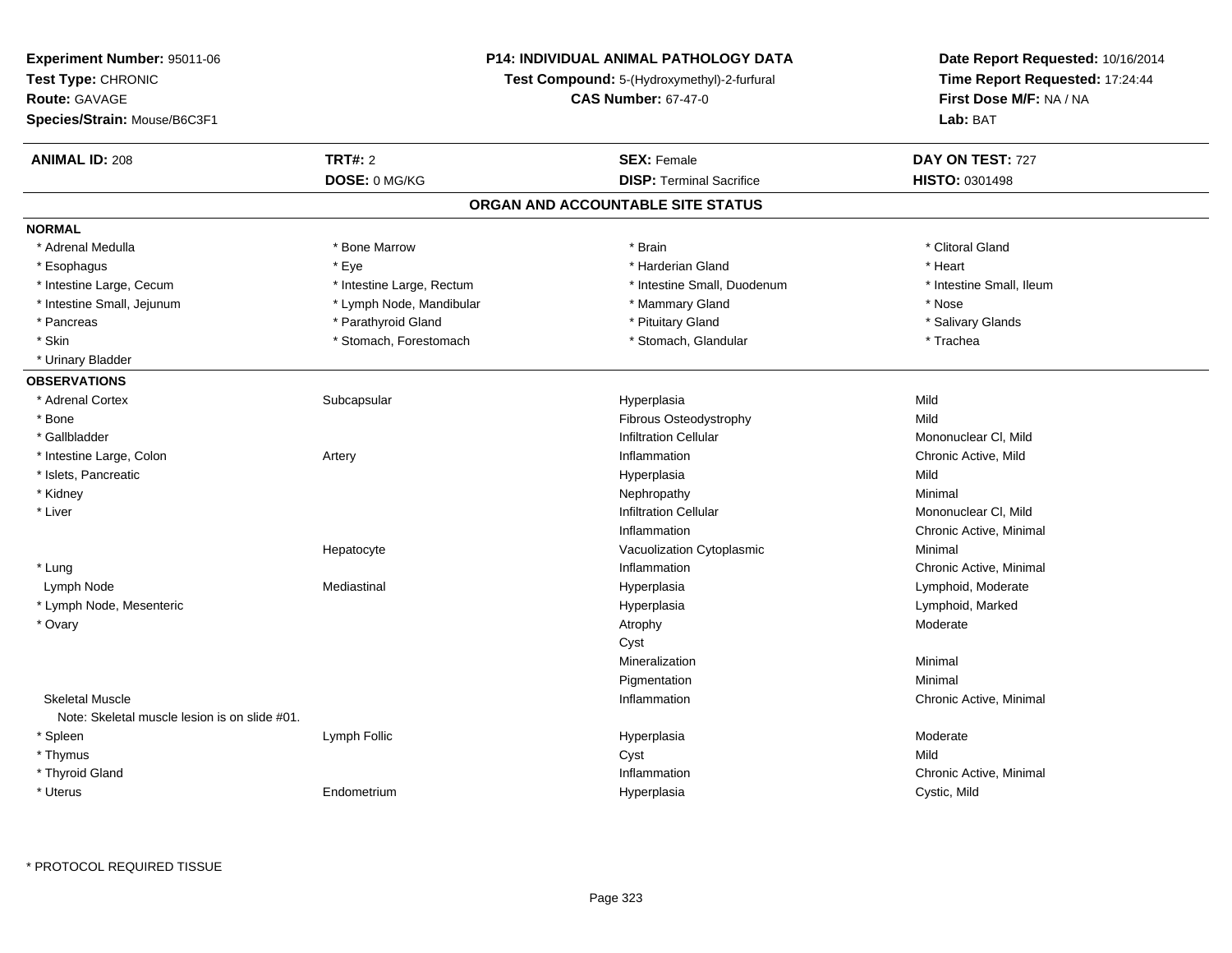| Experiment Number: 95011-06<br>Test Type: CHRONIC |                      | <b>P14: INDIVIDUAL ANIMAL PATHOLOGY DATA</b> | Date Report Requested: 10/16/2014 |
|---------------------------------------------------|----------------------|----------------------------------------------|-----------------------------------|
|                                                   |                      | Test Compound: 5-(Hydroxymethyl)-2-furfural  | Time Report Requested: 17:24:44   |
| <b>Route: GAVAGE</b>                              |                      | <b>CAS Number: 67-47-0</b>                   | First Dose M/F: NA / NA           |
| Species/Strain: Mouse/B6C3F1                      |                      |                                              | Lab: BAT                          |
| <b>ANIMAL ID: 208</b>                             | TRT#: 2              | <b>SEX: Female</b>                           | <b>DAY ON TEST: 727</b>           |
|                                                   | <b>DOSE: 0 MG/KG</b> | <b>DISP: Terminal Sacrifice</b>              | <b>HISTO: 0301498</b>             |
|                                                   |                      | ORGAN AND ACCOUNTABLE SITE STATUS            |                                   |
| [Hyperplasia TGLS = $1-7$ ]                       |                      |                                              |                                   |
| PRIMARY CAUSE OF DEATH                            |                      |                                              |                                   |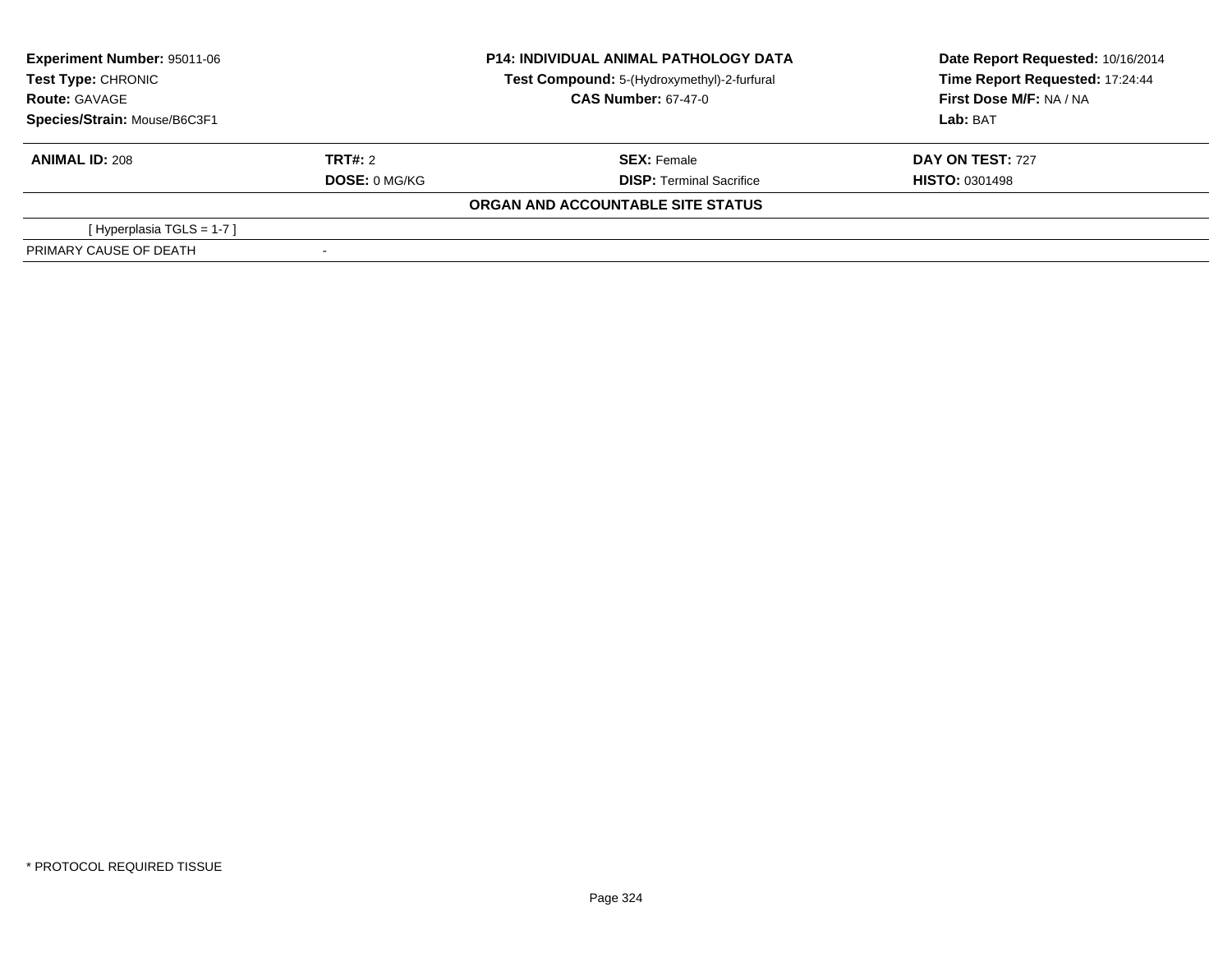| <b>Experiment Number: 95011-06</b><br>Test Type: CHRONIC<br><b>Route: GAVAGE</b><br>Species/Strain: Mouse/B6C3F1 | <b>P14: INDIVIDUAL ANIMAL PATHOLOGY DATA</b><br>Test Compound: 5-(Hydroxymethyl)-2-furfural<br><b>CAS Number: 67-47-0</b> |                                                       | Date Report Requested: 10/16/2014<br>Time Report Requested: 17:24:44<br>First Dose M/F: NA / NA<br>Lab: BAT |
|------------------------------------------------------------------------------------------------------------------|---------------------------------------------------------------------------------------------------------------------------|-------------------------------------------------------|-------------------------------------------------------------------------------------------------------------|
| <b>ANIMAL ID: 209</b>                                                                                            | <b>TRT#: 2</b><br>DOSE: 0 MG/KG                                                                                           | <b>SEX: Female</b><br><b>DISP: Terminal Sacrifice</b> | DAY ON TEST: 729<br><b>HISTO: 0301499</b>                                                                   |
|                                                                                                                  |                                                                                                                           | ORGAN AND ACCOUNTABLE SITE STATUS                     |                                                                                                             |
| <b>NORMAL</b>                                                                                                    |                                                                                                                           |                                                       |                                                                                                             |
| * Adrenal Medulla                                                                                                | * Bone                                                                                                                    | * Bone Marrow                                         | * Brain                                                                                                     |
| * Clitoral Gland                                                                                                 | * Esophagus                                                                                                               | * Gallbladder                                         | * Harderian Gland                                                                                           |
| * Heart                                                                                                          | * Intestine Large, Cecum                                                                                                  | * Intestine Large, Colon                              | * Intestine Large, Rectum                                                                                   |
| * Intestine Small, Duodenum                                                                                      | * Intestine Small, Ileum                                                                                                  | * Intestine Small, Jejunum                            | * Islets, Pancreatic                                                                                        |
| * Mammary Gland                                                                                                  | * Pancreas                                                                                                                | * Parathyroid Gland                                   | * Pituitary Gland                                                                                           |
| * Salivary Glands                                                                                                | * Skin                                                                                                                    | * Stomach, Forestomach                                | * Stomach, Glandular                                                                                        |
| * Trachea                                                                                                        | * Urinary Bladder                                                                                                         |                                                       |                                                                                                             |
| <b>MISSING</b>                                                                                                   |                                                                                                                           |                                                       |                                                                                                             |
| * Thymus                                                                                                         |                                                                                                                           |                                                       |                                                                                                             |
| <b>OBSERVATIONS</b>                                                                                              |                                                                                                                           |                                                       |                                                                                                             |
| * Adrenal Cortex                                                                                                 | Subcapsular                                                                                                               | Hyperplasia                                           | Mild                                                                                                        |
| * Clitoral GI                                                                                                    |                                                                                                                           |                                                       |                                                                                                             |
| Note: Only one clitoral gland available for histologic examination.                                              |                                                                                                                           |                                                       |                                                                                                             |
| * Eye                                                                                                            | Antr Chamber                                                                                                              | Inflammation                                          | Suppurative, Mild                                                                                           |
| * Kidney                                                                                                         |                                                                                                                           | Nephropathy                                           | Minimal                                                                                                     |
| * Liver                                                                                                          |                                                                                                                           | <b>Infiltration Cellular</b>                          | Mononuclear CI, Mild                                                                                        |
|                                                                                                                  |                                                                                                                           | Inflammation                                          | Granulomatous, Mild                                                                                         |
| * Lung                                                                                                           | Mediastinum                                                                                                               | <b>Infiltration Cellular</b>                          | Mononuclear CI, Mild                                                                                        |
| Lymph Node                                                                                                       | Mediastinal                                                                                                               | Hyperplasia                                           | Lymphoid, Moderate                                                                                          |
| * Lymph Node, Mandibular                                                                                         |                                                                                                                           | Hyperplasia                                           | Lymphoid, Marked                                                                                            |
| * Lymph Node, Mesenteric                                                                                         |                                                                                                                           | Hyperplasia                                           | Lymphoid, Marked                                                                                            |
| Mesentery<br>Note: Mesentery lesion on slide #08.                                                                |                                                                                                                           | Infiltration Cellular                                 | Mononuclear CI, Mild                                                                                        |
| * Nose                                                                                                           | <b>Respirat Epith</b>                                                                                                     | Accumulation, Hyaline Droplet                         | Mild                                                                                                        |
|                                                                                                                  | Glands                                                                                                                    | Dilatation                                            | Minimal                                                                                                     |
| * Ovary                                                                                                          |                                                                                                                           | Atrophy                                               | Moderate                                                                                                    |
| Oviduct                                                                                                          |                                                                                                                           | <b>Infiltration Cellular</b>                          | Mononuclear CI, Mild                                                                                        |
| <b>Skeletal Muscle</b>                                                                                           |                                                                                                                           | <b>Infiltration Cellular</b>                          | Mononuclear CI, Mild                                                                                        |
| Note: Skeletal muscle lesion on slide #08.                                                                       |                                                                                                                           |                                                       |                                                                                                             |
| * Spleen                                                                                                         | Lymph Follic                                                                                                              | Hyperplasia                                           | Marked                                                                                                      |

\* PROTOCOL REQUIRED TISSUE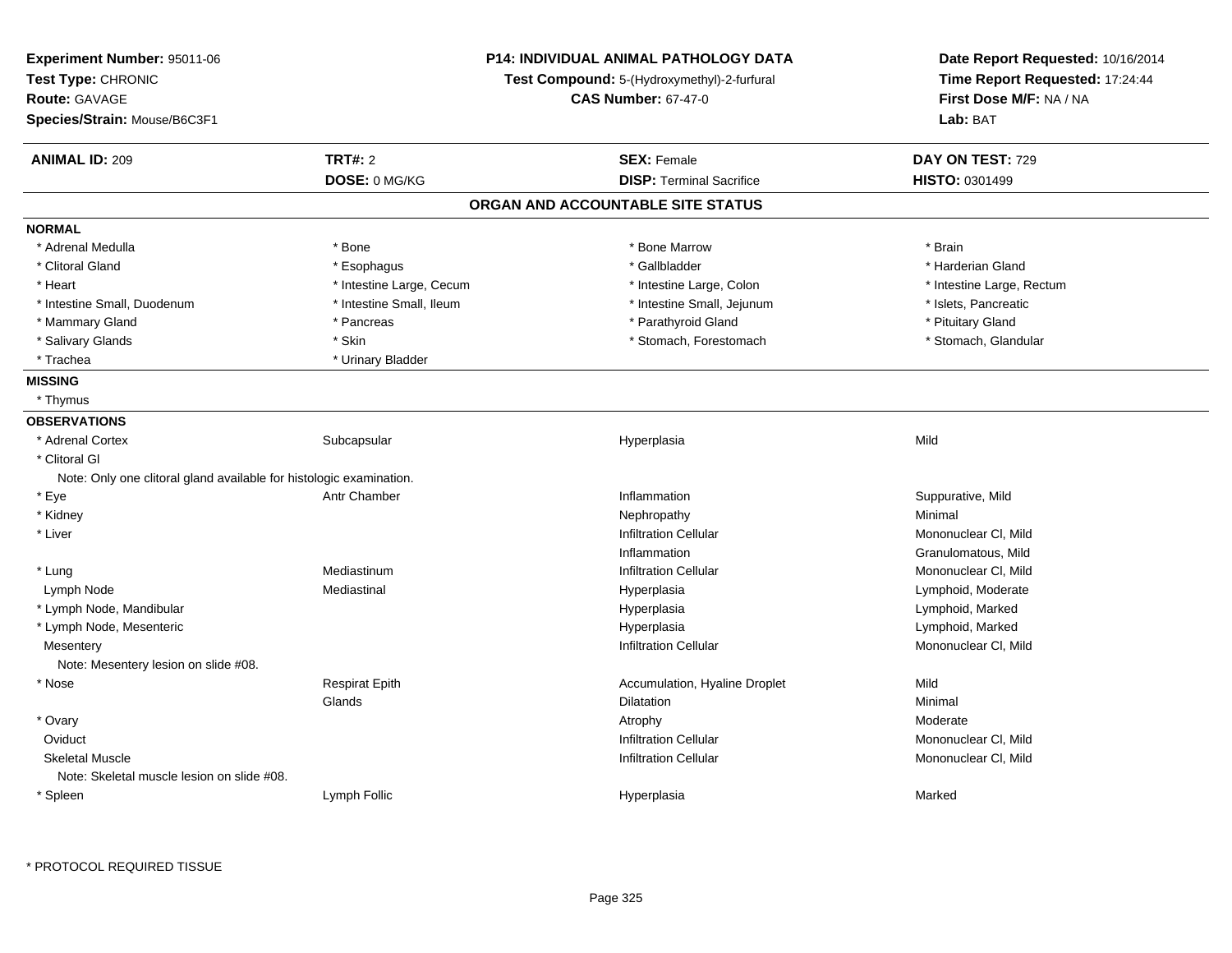| Experiment Number: 95011-06<br>Test Type: CHRONIC |                | <b>P14: INDIVIDUAL ANIMAL PATHOLOGY DATA</b> | Date Report Requested: 10/16/2014<br>Time Report Requested: 17:24:44 |  |
|---------------------------------------------------|----------------|----------------------------------------------|----------------------------------------------------------------------|--|
|                                                   |                | Test Compound: 5-(Hydroxymethyl)-2-furfural  |                                                                      |  |
| <b>Route: GAVAGE</b>                              |                | <b>CAS Number: 67-47-0</b>                   | First Dose M/F: NA / NA                                              |  |
| Species/Strain: Mouse/B6C3F1                      |                |                                              | Lab: BAT                                                             |  |
| <b>ANIMAL ID: 209</b>                             | <b>TRT#: 2</b> | <b>SEX: Female</b>                           | DAY ON TEST: 729                                                     |  |
|                                                   | DOSE: 0 MG/KG  | <b>DISP:</b> Terminal Sacrifice              | <b>HISTO: 0301499</b>                                                |  |
|                                                   |                | ORGAN AND ACCOUNTABLE SITE STATUS            |                                                                      |  |
| [Hyperplasia TGLS = $1-4$ ]                       |                |                                              |                                                                      |  |
| * Thyroid Gland                                   | Follicle       | Degeneration                                 | Moderate                                                             |  |
|                                                   |                | Inflammation                                 | Chronic Active, Mild                                                 |  |
| * Uterus                                          | Endometrium    | Hyperplasia                                  | Cystic, Marked                                                       |  |
| PRIMARY CAUSE OF DEATH                            |                |                                              |                                                                      |  |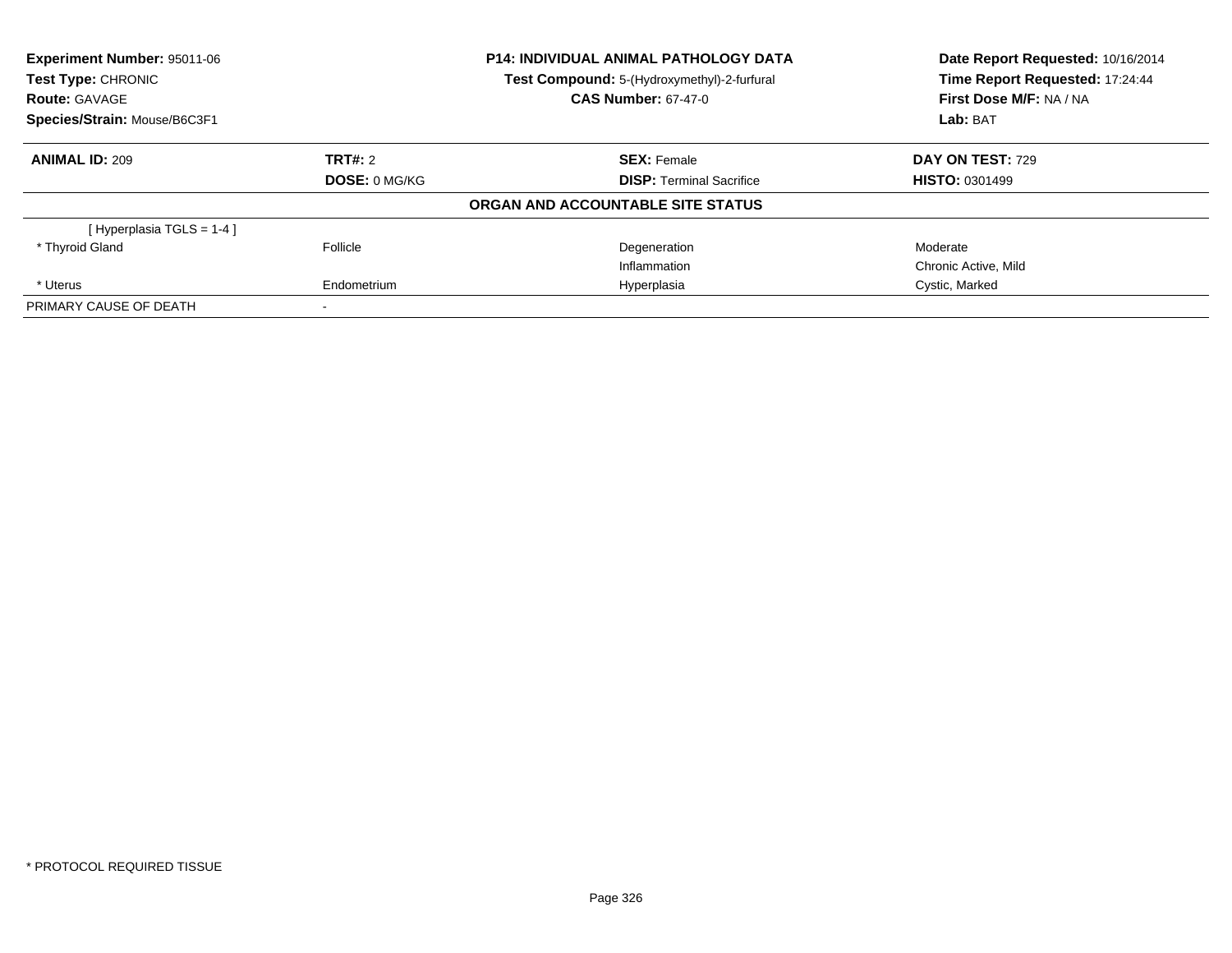| Experiment Number: 95011-06<br>Test Type: CHRONIC   |                                                                                            | <b>P14: INDIVIDUAL ANIMAL PATHOLOGY DATA</b><br>Test Compound: 5-(Hydroxymethyl)-2-furfural | Date Report Requested: 10/16/2014<br>Time Report Requested: 17:24:44 |  |
|-----------------------------------------------------|--------------------------------------------------------------------------------------------|---------------------------------------------------------------------------------------------|----------------------------------------------------------------------|--|
| <b>Route: GAVAGE</b>                                |                                                                                            | <b>CAS Number: 67-47-0</b>                                                                  | First Dose M/F: NA / NA                                              |  |
| Species/Strain: Mouse/B6C3F1                        |                                                                                            |                                                                                             | Lab: BAT                                                             |  |
| <b>ANIMAL ID: 210</b>                               | <b>TRT#: 2</b>                                                                             | <b>SEX: Female</b>                                                                          | DAY ON TEST: 728                                                     |  |
|                                                     | DOSE: 0 MG/KG                                                                              | <b>DISP: Terminal Sacrifice</b>                                                             | HISTO: 0301500                                                       |  |
|                                                     |                                                                                            | ORGAN AND ACCOUNTABLE SITE STATUS                                                           |                                                                      |  |
| <b>NORMAL</b>                                       |                                                                                            |                                                                                             |                                                                      |  |
| * Adrenal Medulla                                   | * Bone                                                                                     | * Bone Marrow                                                                               | * Brain                                                              |  |
| * Clitoral Gland                                    | * Esophagus                                                                                | * Eye                                                                                       | * Gallbladder                                                        |  |
| * Harderian Gland                                   | * Heart                                                                                    | * Intestine Large, Cecum                                                                    | * Intestine Large, Colon                                             |  |
| * Intestine Large, Rectum                           | * Intestine Small, Duodenum                                                                | * Intestine Small, Ileum                                                                    | * Intestine Small, Jejunum                                           |  |
| * Islets, Pancreatic                                | * Lymph Node, Mesenteric                                                                   | * Mammary Gland                                                                             | * Pancreas                                                           |  |
| * Pituitary Gland                                   | * Salivary Glands                                                                          | * Skin                                                                                      | * Stomach, Forestomach                                               |  |
| * Stomach, Glandular                                | * Thyroid Gland                                                                            | * Trachea                                                                                   | * Urinary Bladder                                                    |  |
| <b>MISSING</b>                                      |                                                                                            |                                                                                             |                                                                      |  |
| * Parathyroid Gland                                 | * Thymus                                                                                   |                                                                                             |                                                                      |  |
| <b>OBSERVATIONS</b>                                 |                                                                                            |                                                                                             |                                                                      |  |
| * Adrenal Cortex                                    | Subcapsular                                                                                | Hyperplasia                                                                                 | Mild                                                                 |  |
| * Eye                                               |                                                                                            |                                                                                             |                                                                      |  |
| Note: Optic nerve not found in block or wet tissue. |                                                                                            |                                                                                             |                                                                      |  |
| * Kidney                                            |                                                                                            | Nephropathy                                                                                 | Minimal                                                              |  |
| * Liver                                             |                                                                                            | Hepatocellular Adenoma                                                                      |                                                                      |  |
|                                                     |                                                                                            | Hepatocellular Carcinoma                                                                    |                                                                      |  |
|                                                     |                                                                                            | Inflammation                                                                                | Chronic Active, Minimal                                              |  |
| Note: Hepatocellular adenoma on slide #05.          |                                                                                            |                                                                                             |                                                                      |  |
|                                                     | Note: A portion of the hepatocellular carcinoma present on slide #12 is also on slide #03. |                                                                                             |                                                                      |  |
| [ Hepatocellular Carcinoma TGLS = 2-12 ]            |                                                                                            |                                                                                             |                                                                      |  |
| * Lung                                              |                                                                                            | Alveolar/Bronchiolar Carcinoma                                                              |                                                                      |  |
|                                                     |                                                                                            | Hepatocellular Carcinoma                                                                    | Metastatic (Liver)                                                   |  |
| [ Alveolar/Bronchiolar Carcinoma TGLS = 4-14 ]      |                                                                                            |                                                                                             |                                                                      |  |
| * Lymph Node, Mandibular                            |                                                                                            | Pigmentation                                                                                | Mild                                                                 |  |
| Mesentery                                           | Fat                                                                                        | Fibrosis                                                                                    | Mild                                                                 |  |
|                                                     | Fat                                                                                        | Mineralization                                                                              | Mild                                                                 |  |
|                                                     | Fat                                                                                        | Necrosis                                                                                    | Marked                                                               |  |
| [Necrosis TGLS = $3-13$ ]                           |                                                                                            |                                                                                             |                                                                      |  |
| * Nose                                              | Glands                                                                                     | <b>Dilatation</b>                                                                           | Mild                                                                 |  |
| * Ovary                                             |                                                                                            | Cyst                                                                                        |                                                                      |  |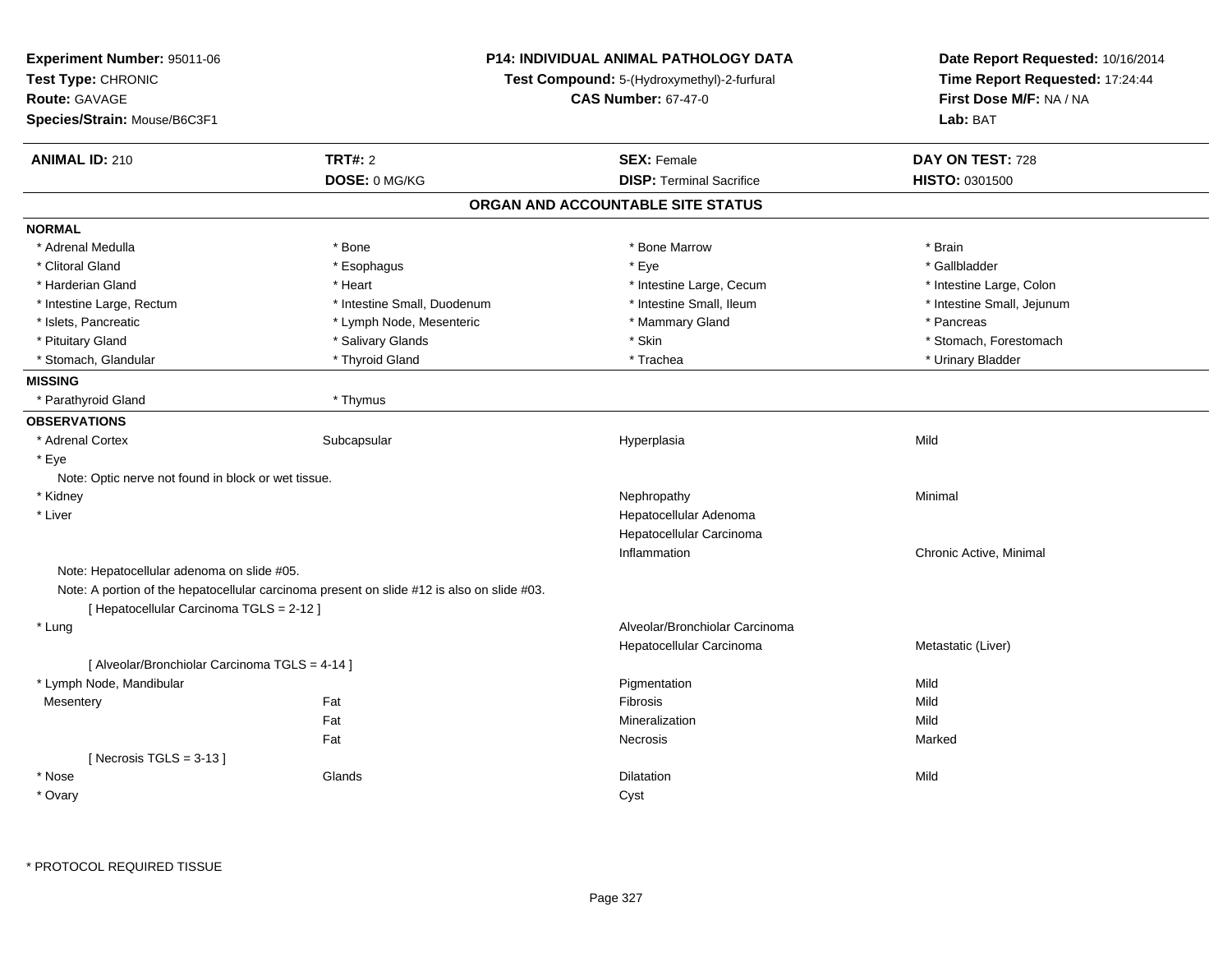| <b>Experiment Number: 95011-06</b><br><b>P14: INDIVIDUAL ANIMAL PATHOLOGY DATA</b><br><b>Test Type: CHRONIC</b><br>Test Compound: 5-(Hydroxymethyl)-2-furfural |                      |                                   | Date Report Requested: 10/16/2014 |
|----------------------------------------------------------------------------------------------------------------------------------------------------------------|----------------------|-----------------------------------|-----------------------------------|
|                                                                                                                                                                |                      |                                   | Time Report Requested: 17:24:44   |
| <b>Route: GAVAGE</b>                                                                                                                                           |                      | <b>CAS Number: 67-47-0</b>        | First Dose M/F: NA / NA           |
| Species/Strain: Mouse/B6C3F1                                                                                                                                   |                      |                                   | Lab: BAT                          |
| <b>ANIMAL ID: 210</b>                                                                                                                                          | <b>TRT#: 2</b>       | <b>SEX: Female</b>                | DAY ON TEST: 728                  |
|                                                                                                                                                                | <b>DOSE: 0 MG/KG</b> | <b>DISP:</b> Terminal Sacrifice   | <b>HISTO: 0301500</b>             |
|                                                                                                                                                                |                      | ORGAN AND ACCOUNTABLE SITE STATUS |                                   |
| * Spleen                                                                                                                                                       | Lymph Follic         | Hyperplasia                       | Moderate                          |
| [Hyperplasia TGLS = 1-4 ]                                                                                                                                      |                      |                                   |                                   |
| * Uterus                                                                                                                                                       | Endometrium          | Hyperplasia                       | Cystic, Mild                      |
| PRIMARY CAUSE OF DEATH                                                                                                                                         |                      |                                   |                                   |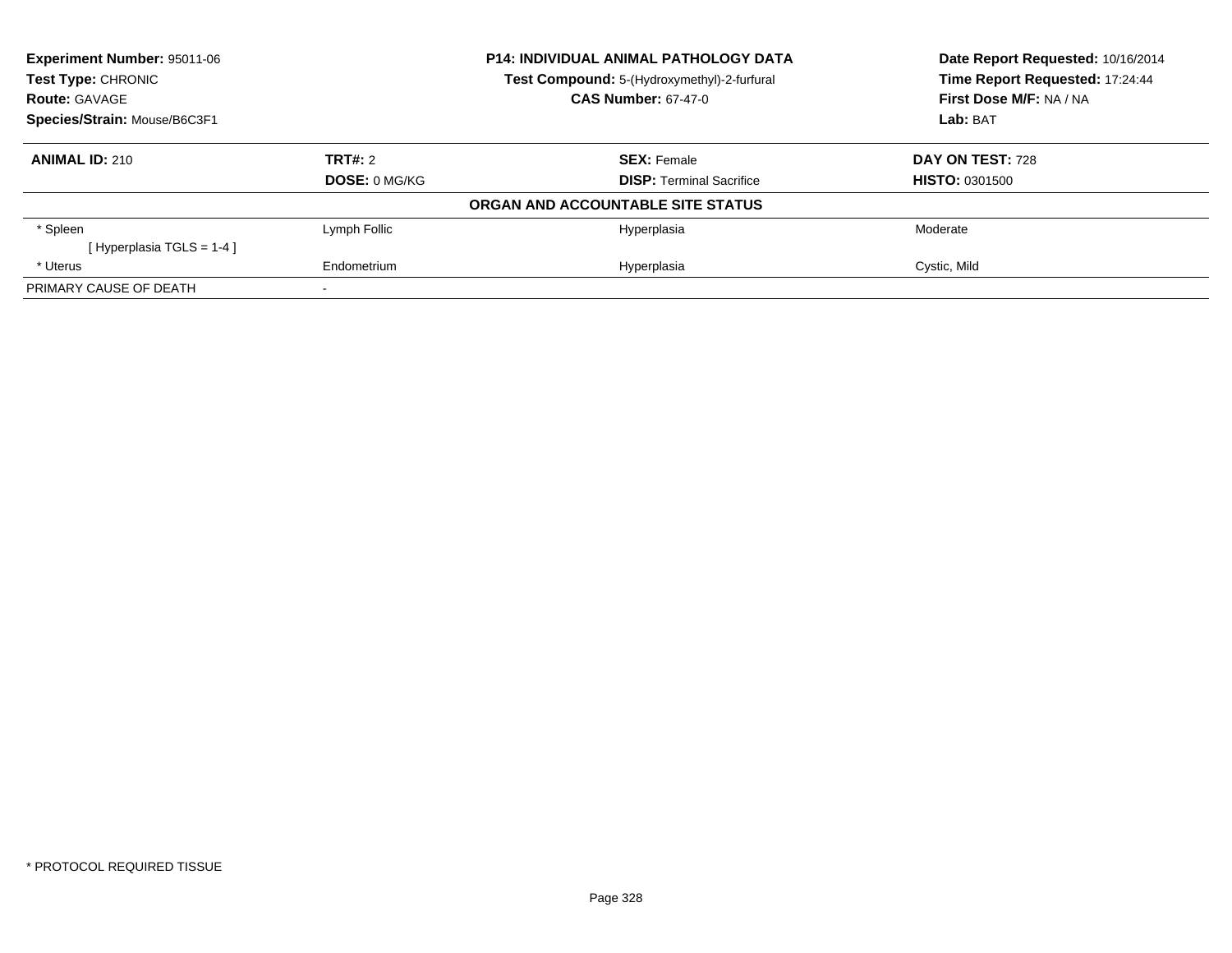| <b>Experiment Number: 95011-06</b> | P14: INDIVIDUAL ANIMAL PATHOLOGY DATA<br>Test Compound: 5-(Hydroxymethyl)-2-furfural<br><b>CAS Number: 67-47-0</b> |                                                                                                                                          | Date Report Requested: 10/16/2014 |  |
|------------------------------------|--------------------------------------------------------------------------------------------------------------------|------------------------------------------------------------------------------------------------------------------------------------------|-----------------------------------|--|
| Test Type: CHRONIC                 |                                                                                                                    |                                                                                                                                          | Time Report Requested: 17:24:44   |  |
| <b>Route: GAVAGE</b>               |                                                                                                                    |                                                                                                                                          | First Dose M/F: NA / NA           |  |
| Species/Strain: Mouse/B6C3F1       |                                                                                                                    |                                                                                                                                          | Lab: BAT                          |  |
| <b>ANIMAL ID: 211</b>              | <b>TRT#: 2</b>                                                                                                     | <b>SEX: Female</b>                                                                                                                       | DAY ON TEST: 729                  |  |
|                                    | DOSE: 0 MG/KG                                                                                                      | <b>DISP: Terminal Sacrifice</b>                                                                                                          | HISTO: 0301501                    |  |
|                                    |                                                                                                                    | ORGAN AND ACCOUNTABLE SITE STATUS                                                                                                        |                                   |  |
| <b>NORMAL</b>                      |                                                                                                                    |                                                                                                                                          |                                   |  |
| * Adrenal Medulla                  | * Bone                                                                                                             | * Bone Marrow                                                                                                                            | * Brain                           |  |
| * Clitoral Gland                   | * Esophagus                                                                                                        | * Eye                                                                                                                                    | * Gallbladder                     |  |
| * Harderian Gland                  | * Heart                                                                                                            | * Intestine Large, Cecum                                                                                                                 | * Intestine Large, Colon          |  |
| * Intestine Large, Rectum          | * Intestine Small, Duodenum                                                                                        | * Intestine Small, Ileum                                                                                                                 | * Intestine Small, Jejunum        |  |
| * Islets, Pancreatic               | * Lung                                                                                                             | * Lymph Node, Mandibular                                                                                                                 | * Mammary Gland                   |  |
| * Pancreas                         | * Parathyroid Gland                                                                                                | * Salivary Glands                                                                                                                        | * Skin                            |  |
| * Stomach, Forestomach             | * Stomach, Glandular                                                                                               | * Trachea                                                                                                                                | * Urinary Bladder                 |  |
| <b>MISSING</b>                     |                                                                                                                    |                                                                                                                                          |                                   |  |
| * Lymph Node, Mesenteric           |                                                                                                                    |                                                                                                                                          |                                   |  |
| <b>OBSERVATIONS</b>                |                                                                                                                    |                                                                                                                                          |                                   |  |
| * Adrenal Cortex                   | Subcapsular                                                                                                        | Hyperplasia                                                                                                                              | Mild                              |  |
|                                    | Note: Only one adrenal gland available for histologic examination. Right adrenal gland missing at trim.            |                                                                                                                                          |                                   |  |
| * Kidney                           |                                                                                                                    | Nephropathy                                                                                                                              | Minimal                           |  |
| * Liver                            |                                                                                                                    | Hepatoblastoma                                                                                                                           |                                   |  |
|                                    |                                                                                                                    | Inflammation                                                                                                                             | Chronic Active, Minimal           |  |
| [Hepatoblastoma TGLS = 2-13]       |                                                                                                                    |                                                                                                                                          |                                   |  |
| Mesentery                          |                                                                                                                    | Hepatoblastoma                                                                                                                           | Metastatic (Liver)                |  |
| [Hepatoblastoma TGLS = 1-12]       |                                                                                                                    |                                                                                                                                          |                                   |  |
| * Nose                             | Glands                                                                                                             | <b>Dilatation</b>                                                                                                                        | Mild                              |  |
| * Ovary                            |                                                                                                                    | Atrophy                                                                                                                                  | Moderate                          |  |
|                                    |                                                                                                                    | Cyst                                                                                                                                     |                                   |  |
| * Pancreas                         |                                                                                                                    |                                                                                                                                          |                                   |  |
|                                    |                                                                                                                    | Note: TGL#1-12: Pancreatic nodules, documented at necropsy, are foci of hepatoblastoma involving the mesentery surrounding the pancreas. |                                   |  |
| * Pituitary Gland                  | Pars Distalis                                                                                                      | Adenoma                                                                                                                                  |                                   |  |
| [Adenoma TGLS = $3-6$ ]            |                                                                                                                    |                                                                                                                                          |                                   |  |
| * Spleen                           |                                                                                                                    | Hematopoietic Cell Proliferation                                                                                                         | Moderate                          |  |
| * Thymus                           |                                                                                                                    | Cyst                                                                                                                                     | Mild                              |  |
| * Thyroid Gland                    | Bilateral, Follicular Cel                                                                                          | Adenoma                                                                                                                                  |                                   |  |
|                                    | <b>Follicular Cel</b>                                                                                              | Hyperplasia                                                                                                                              | Mild                              |  |
| * Uterus                           | Endometrium                                                                                                        | Hyperplasia                                                                                                                              | Cystic, Moderate                  |  |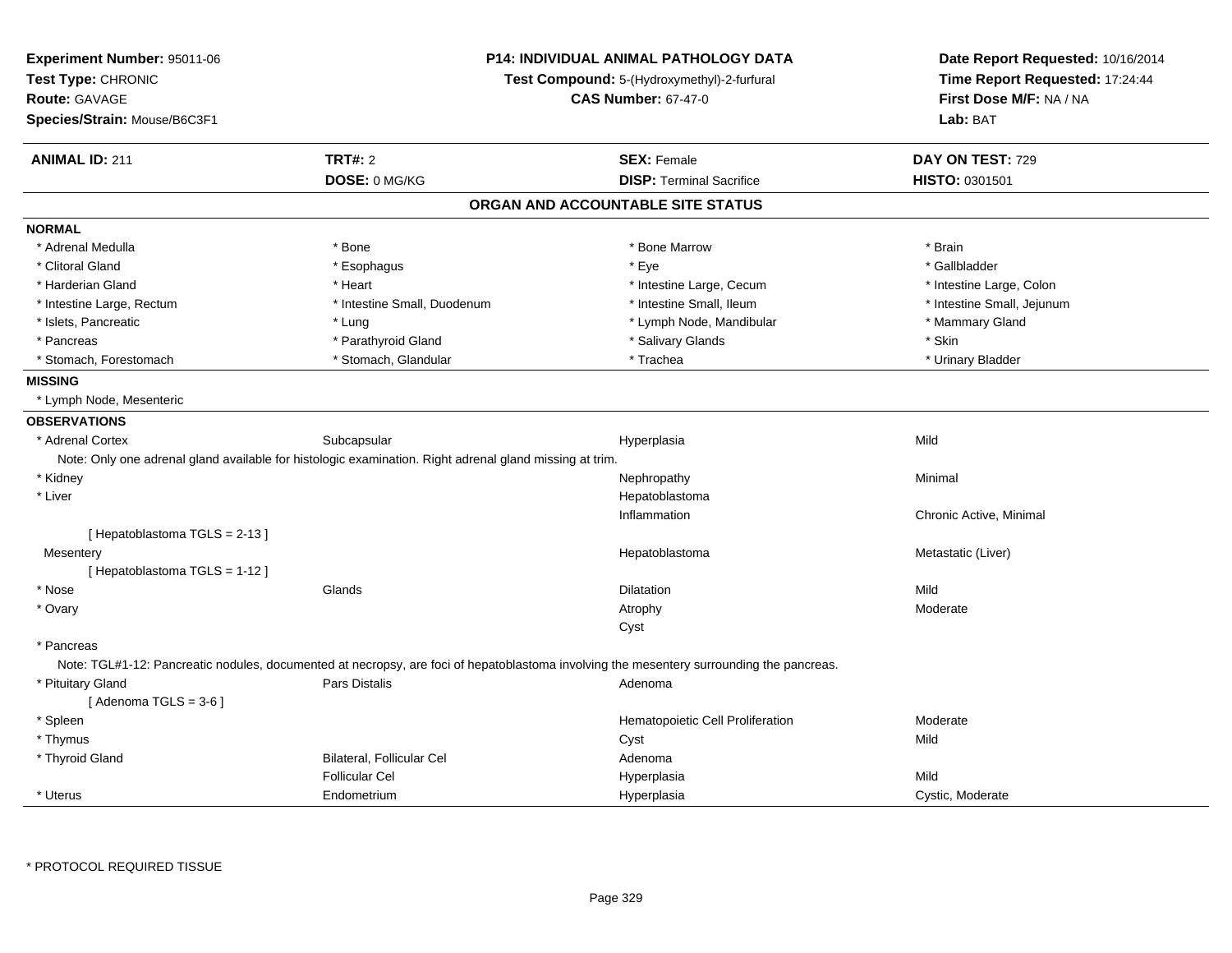| <b>Experiment Number: 95011-06</b><br>Test Type: CHRONIC<br><b>Route: GAVAGE</b><br>Species/Strain: Mouse/B6C3F1 | <b>P14: INDIVIDUAL ANIMAL PATHOLOGY DATA</b><br>Test Compound: 5-(Hydroxymethyl)-2-furfural<br><b>CAS Number: 67-47-0</b> |                                   | Date Report Requested: 10/16/2014<br>Time Report Requested: 17:24:44<br>First Dose M/F: NA / NA<br>Lab: BAT |
|------------------------------------------------------------------------------------------------------------------|---------------------------------------------------------------------------------------------------------------------------|-----------------------------------|-------------------------------------------------------------------------------------------------------------|
| <b>ANIMAL ID: 211</b>                                                                                            | <b>TRT#:</b> 2                                                                                                            | <b>SEX: Female</b>                | DAY ON TEST: 729                                                                                            |
|                                                                                                                  | <b>DOSE: 0 MG/KG</b>                                                                                                      | <b>DISP:</b> Terminal Sacrifice   | <b>HISTO: 0301501</b>                                                                                       |
|                                                                                                                  |                                                                                                                           | ORGAN AND ACCOUNTABLE SITE STATUS |                                                                                                             |
| PRIMARY CAUSE OF DEATH                                                                                           |                                                                                                                           |                                   |                                                                                                             |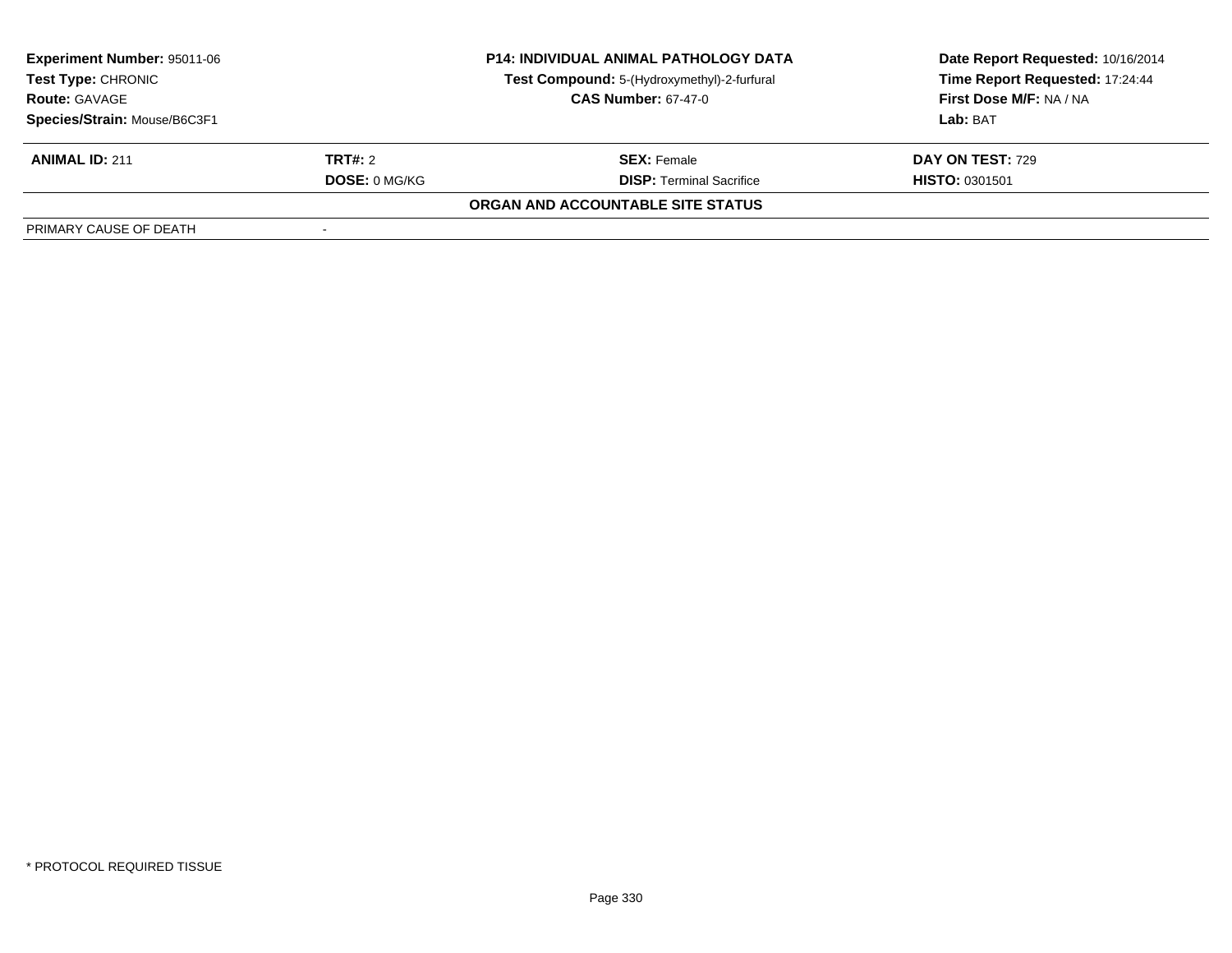| Experiment Number: 95011-06<br>Test Type: CHRONIC | <b>P14: INDIVIDUAL ANIMAL PATHOLOGY DATA</b><br>Test Compound: 5-(Hydroxymethyl)-2-furfural |                                   | Date Report Requested: 10/16/2014<br>Time Report Requested: 17:24:44 |
|---------------------------------------------------|---------------------------------------------------------------------------------------------|-----------------------------------|----------------------------------------------------------------------|
| <b>Route: GAVAGE</b>                              |                                                                                             | <b>CAS Number: 67-47-0</b>        | First Dose M/F: NA / NA                                              |
| Species/Strain: Mouse/B6C3F1                      |                                                                                             |                                   | Lab: BAT                                                             |
| <b>ANIMAL ID: 212</b>                             | <b>TRT#: 2</b>                                                                              | <b>SEX: Female</b>                | DAY ON TEST: 727                                                     |
|                                                   | DOSE: 0 MG/KG                                                                               | <b>DISP: Terminal Sacrifice</b>   | HISTO: 0301502                                                       |
|                                                   |                                                                                             | ORGAN AND ACCOUNTABLE SITE STATUS |                                                                      |
| <b>NORMAL</b>                                     |                                                                                             |                                   |                                                                      |
| * Adrenal Medulla                                 | * Bone                                                                                      | * Bone Marrow                     | * Brain                                                              |
| * Clitoral Gland                                  | * Esophagus                                                                                 | * Eye                             | * Gallbladder                                                        |
| * Harderian Gland                                 | * Heart                                                                                     | * Intestine Large, Cecum          | * Intestine Large, Colon                                             |
| * Intestine Large, Rectum                         | * Intestine Small, Duodenum                                                                 | * Intestine Small, Ileum          | * Intestine Small, Jejunum                                           |
| * Islets, Pancreatic                              | * Lung                                                                                      | * Lymph Node, Mandibular          | * Lymph Node, Mesenteric                                             |
| * Mammary Gland                                   | * Nose                                                                                      | * Pancreas                        | * Parathyroid Gland                                                  |
| * Pituitary Gland                                 | * Salivary Glands                                                                           | * Skin                            | * Spleen                                                             |
| * Stomach, Forestomach                            | * Stomach, Glandular                                                                        | * Trachea                         | * Urinary Bladder                                                    |
| <b>OBSERVATIONS</b>                               |                                                                                             |                                   |                                                                      |
| * Adrenal Cortex                                  | Subcapsular                                                                                 | Hyperplasia                       | Mild                                                                 |
| * Kidney                                          |                                                                                             | Nephropathy                       | Minimal                                                              |
| * Liver                                           |                                                                                             | Hepatocellular Adenoma            |                                                                      |
|                                                   |                                                                                             | Inflammation                      | Chronic Active, Minimal                                              |
| [ Hepatocellular Adenoma TGLS = 3-13 ]            |                                                                                             |                                   |                                                                      |
| * Lung                                            |                                                                                             |                                   |                                                                      |
|                                                   | Note: TGL#2-12-NCL: Nodule, documented at necropsy, not demonstrated histologically.        |                                   |                                                                      |
| * Ovary                                           |                                                                                             | Atrophy                           | Moderate                                                             |
|                                                   |                                                                                             | Cyst                              |                                                                      |
| * Thymus                                          |                                                                                             | Cyst                              | Mild                                                                 |
| * Thyroid Gland                                   | Follicle                                                                                    | Degeneration                      | Mild                                                                 |
| * Uterus                                          | Endometrium                                                                                 | Hyperplasia                       | Cystic, Marked                                                       |
| [Hyperplasia TGLS = 1-7]                          |                                                                                             |                                   |                                                                      |
| PRIMARY CAUSE OF DEATH                            | $\blacksquare$                                                                              |                                   |                                                                      |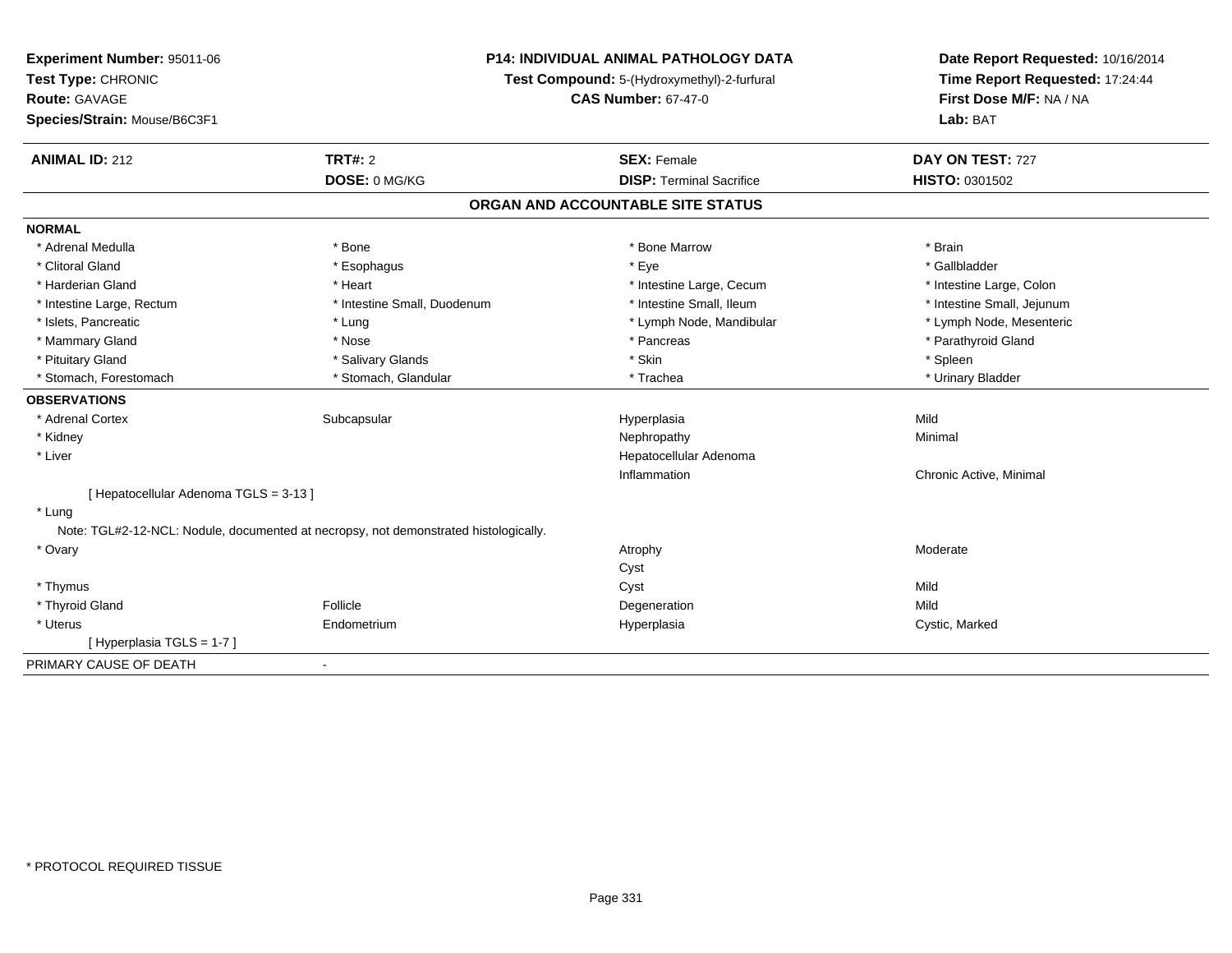| Experiment Number: 95011-06   | <b>P14: INDIVIDUAL ANIMAL PATHOLOGY DATA</b><br>Test Compound: 5-(Hydroxymethyl)-2-furfural |                                                                                                                                                             | Date Report Requested: 10/16/2014<br>Time Report Requested: 17:24:44 |  |
|-------------------------------|---------------------------------------------------------------------------------------------|-------------------------------------------------------------------------------------------------------------------------------------------------------------|----------------------------------------------------------------------|--|
| Test Type: CHRONIC            |                                                                                             |                                                                                                                                                             |                                                                      |  |
| <b>Route: GAVAGE</b>          |                                                                                             | <b>CAS Number: 67-47-0</b>                                                                                                                                  | First Dose M/F: NA / NA                                              |  |
| Species/Strain: Mouse/B6C3F1  |                                                                                             |                                                                                                                                                             | Lab: BAT                                                             |  |
| <b>ANIMAL ID: 213</b>         | TRT#: 2                                                                                     | <b>SEX: Female</b>                                                                                                                                          | DAY ON TEST: 521                                                     |  |
|                               | DOSE: 0 MG/KG                                                                               | <b>DISP:</b> Moribund Sacrifice                                                                                                                             | HISTO: 0301503                                                       |  |
|                               |                                                                                             | ORGAN AND ACCOUNTABLE SITE STATUS                                                                                                                           |                                                                      |  |
| <b>NORMAL</b>                 |                                                                                             |                                                                                                                                                             |                                                                      |  |
| * Adrenal Medulla             | * Bone                                                                                      | * Brain                                                                                                                                                     | * Clitoral Gland                                                     |  |
| * Esophagus                   | * Eye                                                                                       | * Gallbladder                                                                                                                                               | * Harderian Gland                                                    |  |
| * Heart                       | * Intestine Large, Cecum                                                                    | * Intestine Large, Colon                                                                                                                                    | * Intestine Large, Rectum                                            |  |
| * Intestine Small, Duodenum   | * Intestine Small, Ileum                                                                    | * Intestine Small, Jejunum                                                                                                                                  | * Islets, Pancreatic                                                 |  |
| * Kidney                      | * Lung                                                                                      | * Lymph Node, Mandibular                                                                                                                                    | * Lymph Node, Mesenteric                                             |  |
| * Mammary Gland               | * Nose                                                                                      | * Pancreas                                                                                                                                                  | * Parathyroid Gland                                                  |  |
| Peripheral Nerve              | * Pituitary Gland                                                                           | * Salivary Glands                                                                                                                                           | Spinal Cord                                                          |  |
| * Stomach, Forestomach        | * Stomach, Glandular                                                                        | * Thyroid Gland                                                                                                                                             | * Trachea                                                            |  |
| * Urinary Bladder             |                                                                                             |                                                                                                                                                             |                                                                      |  |
| <b>OBSERVATIONS</b>           |                                                                                             |                                                                                                                                                             |                                                                      |  |
| * Adrenal Cortex              | Subcapsular                                                                                 | Hyperplasia                                                                                                                                                 | Mild                                                                 |  |
| * Bone Marrow                 |                                                                                             | Hemangiosarcoma                                                                                                                                             | Metastatic (Spleen)                                                  |  |
| * Liver                       |                                                                                             | <b>Infiltration Cellular</b>                                                                                                                                | Mononuclear CI, Minimal                                              |  |
|                               |                                                                                             | Inflammation                                                                                                                                                | Chronic Active, Minimal                                              |  |
| * Ovary                       |                                                                                             | Cyst                                                                                                                                                        |                                                                      |  |
| <b>Skeletal Muscle</b>        |                                                                                             | Hemangiosarcoma                                                                                                                                             | Metastatic (Spleen)                                                  |  |
| [Hemangiosarcoma TGLS = 1-12] |                                                                                             |                                                                                                                                                             |                                                                      |  |
| * Skin                        | <b>Subcut Tiss</b>                                                                          | Hemangiosarcoma                                                                                                                                             | Metastatic (Spleen)                                                  |  |
| [Hemangiosarcoma TGLS = 1-12] |                                                                                             |                                                                                                                                                             |                                                                      |  |
| * Spleen                      |                                                                                             | Hemangiosarcoma                                                                                                                                             |                                                                      |  |
| [Hemangiosarcoma TGLS = 2-4]  |                                                                                             |                                                                                                                                                             |                                                                      |  |
| * Thymus                      |                                                                                             | Cyst                                                                                                                                                        | Minimal                                                              |  |
| * Uterus                      | Endometrium                                                                                 | Hyperplasia                                                                                                                                                 | Cystic, Moderate                                                     |  |
| [Hyperplasia TGLS = 3-7]      |                                                                                             |                                                                                                                                                             |                                                                      |  |
| PRIMARY CAUSE OF DEATH        | - UNCERTAIN                                                                                 |                                                                                                                                                             |                                                                      |  |
|                               |                                                                                             | Animal Note: Exact cause of clinical paralysis not demonstrated histologically, but it may ha ve been related to metastasis of the splenic hemangiosarcoma. |                                                                      |  |

Animal Note: Section of aorta is with heart on slide #03 instead of slide #06.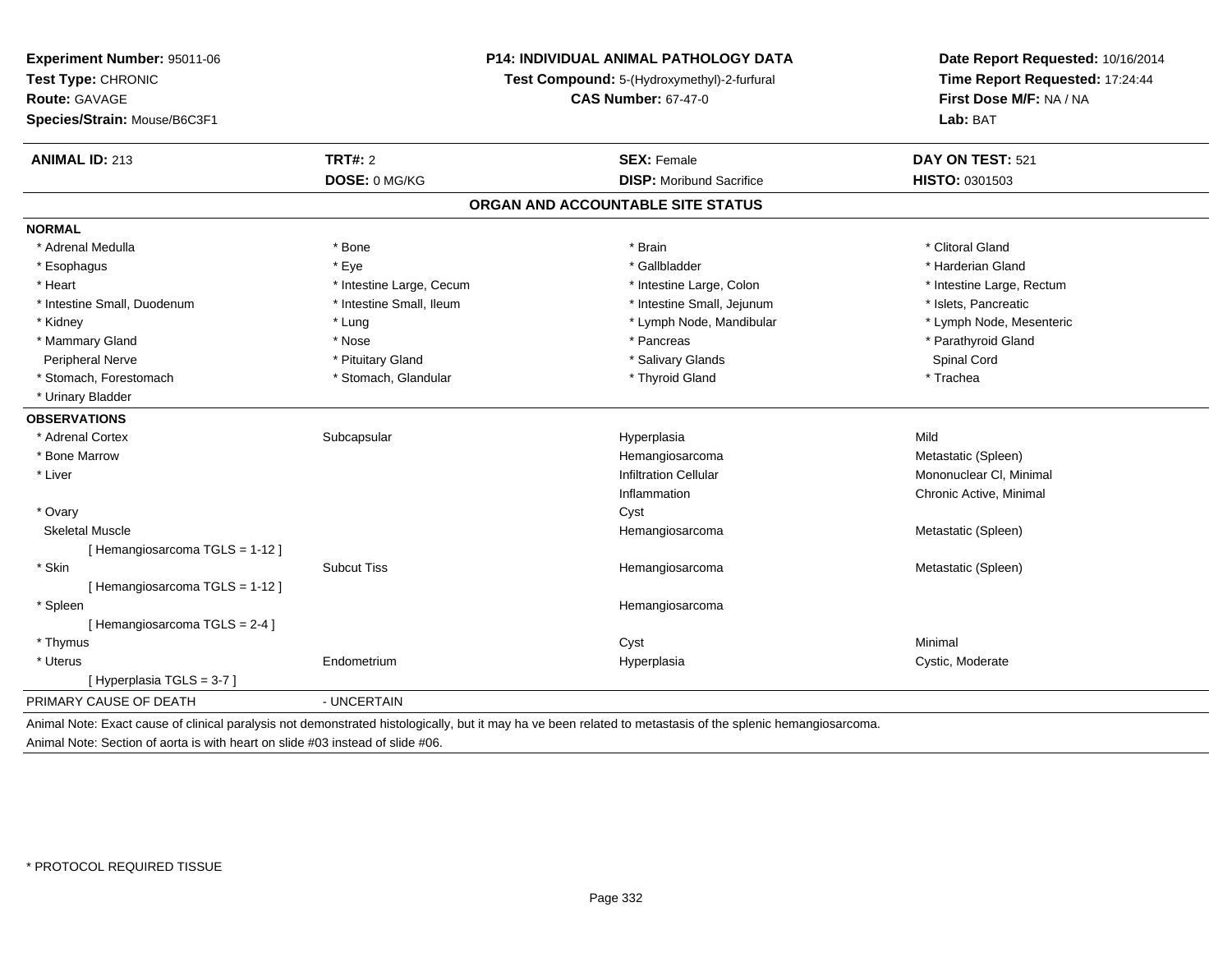| Experiment Number: 95011-06<br>Test Type: CHRONIC           | <b>P14: INDIVIDUAL ANIMAL PATHOLOGY DATA</b><br>Test Compound: 5-(Hydroxymethyl)-2-furfural |                                   | Date Report Requested: 10/16/2014<br>Time Report Requested: 17:24:44 |
|-------------------------------------------------------------|---------------------------------------------------------------------------------------------|-----------------------------------|----------------------------------------------------------------------|
| Route: GAVAGE                                               |                                                                                             | <b>CAS Number: 67-47-0</b>        | First Dose M/F: NA / NA                                              |
| Species/Strain: Mouse/B6C3F1                                |                                                                                             |                                   | Lab: BAT                                                             |
| <b>ANIMAL ID: 214</b>                                       | TRT#: 2                                                                                     | <b>SEX: Female</b>                | DAY ON TEST: 727                                                     |
|                                                             | DOSE: 0 MG/KG                                                                               | <b>DISP: Terminal Sacrifice</b>   | HISTO: 0301504                                                       |
|                                                             |                                                                                             | ORGAN AND ACCOUNTABLE SITE STATUS |                                                                      |
| <b>NORMAL</b>                                               |                                                                                             |                                   |                                                                      |
| * Adrenal Medulla                                           | * Bone                                                                                      | * Bone Marrow                     | * Brain                                                              |
| * Clitoral Gland                                            | * Esophagus                                                                                 | * Eye                             | * Gallbladder                                                        |
| * Harderian Gland                                           | * Heart                                                                                     | * Intestine Large, Cecum          | * Intestine Large, Colon                                             |
| * Intestine Large, Rectum                                   | * Intestine Small, Duodenum                                                                 | * Intestine Small, Ileum          | * Intestine Small, Jejunum                                           |
| * Islets, Pancreatic                                        | * Lymph Node, Mandibular                                                                    | * Mammary Gland                   | * Nose                                                               |
| * Pancreas                                                  | * Parathyroid Gland                                                                         | * Pituitary Gland                 | * Salivary Glands                                                    |
| * Skin                                                      | * Stomach, Forestomach                                                                      | * Stomach, Glandular              | * Thyroid Gland                                                      |
| * Trachea                                                   | * Urinary Bladder                                                                           |                                   |                                                                      |
| <b>OBSERVATIONS</b>                                         |                                                                                             |                                   |                                                                      |
| * Adrenal Cortex                                            | Subcapsular                                                                                 | Hyperplasia                       | Mild                                                                 |
| * Kidney                                                    |                                                                                             | Nephropathy                       | Minimal                                                              |
| * Liver                                                     |                                                                                             | Hepatocellular Adenoma            | Multiple                                                             |
|                                                             |                                                                                             | Hepatocellular Carcinoma          |                                                                      |
|                                                             |                                                                                             | Inflammation                      | Chronic Active, Mild                                                 |
|                                                             | Hepatocyte                                                                                  | Vacuolization Cytoplasmic         | Mild                                                                 |
| Note: Microscopic hepatocellular adenoma also on slide #04. |                                                                                             |                                   |                                                                      |
| [Hepatocellular Adenoma TGLS = 1-12]                        |                                                                                             |                                   |                                                                      |
| [ Hepatocellular Carcinoma TGLS = 2-13 ]                    |                                                                                             |                                   |                                                                      |
| * Lung                                                      |                                                                                             | Alveolar/Bronchiolar Adenoma      |                                                                      |
| * Lymph Node, Mesenteric                                    |                                                                                             | Hyperplasia                       | Lymphoid, Marked                                                     |
| * Ovary                                                     |                                                                                             | Atrophy                           | Moderate                                                             |
| * Spleen                                                    |                                                                                             | Hematopoietic Cell Proliferation  | Moderate                                                             |
| * Thymus                                                    |                                                                                             | Cyst                              | Mild                                                                 |
| * Uterus                                                    | Endometrium                                                                                 | Hyperplasia                       | Cystic, Moderate                                                     |
| PRIMARY CAUSE OF DEATH                                      | $\blacksquare$                                                                              |                                   |                                                                      |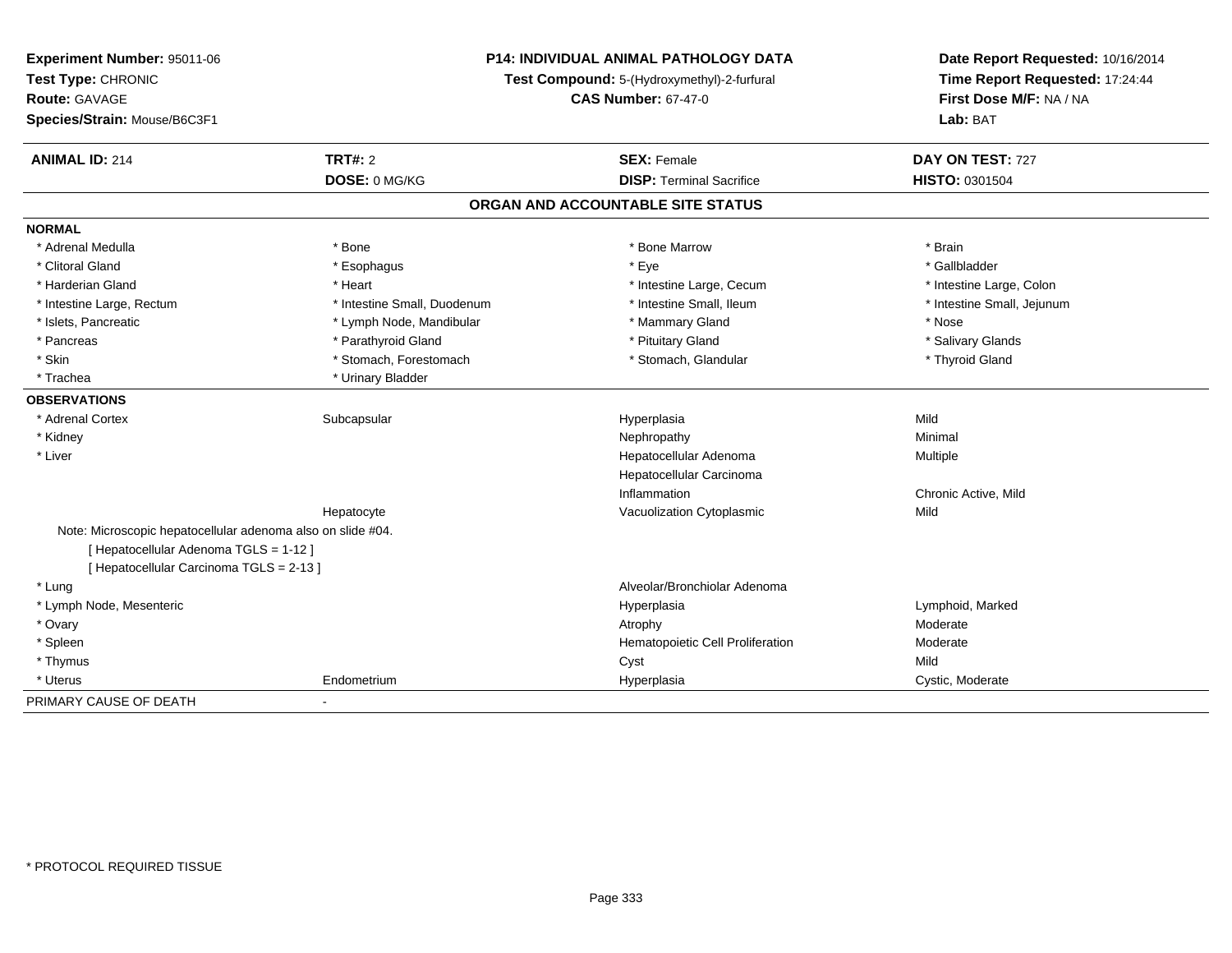| Experiment Number: 95011-06<br>Test Type: CHRONIC<br><b>Route: GAVAGE</b> | P14: INDIVIDUAL ANIMAL PATHOLOGY DATA<br>Test Compound: 5-(Hydroxymethyl)-2-furfural<br><b>CAS Number: 67-47-0</b> |                                   | Date Report Requested: 10/16/2014<br>Time Report Requested: 17:24:44<br>First Dose M/F: NA / NA |
|---------------------------------------------------------------------------|--------------------------------------------------------------------------------------------------------------------|-----------------------------------|-------------------------------------------------------------------------------------------------|
| Species/Strain: Mouse/B6C3F1                                              |                                                                                                                    |                                   | Lab: BAT                                                                                        |
| <b>ANIMAL ID: 215</b>                                                     | TRT#: 2                                                                                                            | <b>SEX: Female</b>                | DAY ON TEST: 729                                                                                |
|                                                                           | DOSE: 0 MG/KG                                                                                                      | <b>DISP: Terminal Sacrifice</b>   | HISTO: 0301505                                                                                  |
|                                                                           |                                                                                                                    | ORGAN AND ACCOUNTABLE SITE STATUS |                                                                                                 |
| <b>NORMAL</b>                                                             |                                                                                                                    |                                   |                                                                                                 |
| * Adrenal Medulla                                                         | * Bone Marrow                                                                                                      | * Brain                           | * Clitoral Gland                                                                                |
| * Esophagus                                                               | * Eye                                                                                                              | * Gallbladder                     | * Harderian Gland                                                                               |
| * Heart                                                                   | * Intestine Large, Cecum                                                                                           | * Intestine Large, Colon          | * Intestine Large, Rectum                                                                       |
| * Intestine Small, Duodenum                                               | * Intestine Small, Ileum                                                                                           | * Intestine Small, Jejunum        | * Islets, Pancreatic                                                                            |
| * Lung                                                                    | * Lymph Node, Mandibular                                                                                           | * Lymph Node, Mesenteric          | * Mammary Gland                                                                                 |
| * Nose                                                                    | * Ovary                                                                                                            | * Pancreas                        | * Parathyroid Gland                                                                             |
| * Pituitary Gland                                                         | * Salivary Glands                                                                                                  | * Skin                            | * Spleen                                                                                        |
| * Stomach, Forestomach                                                    | * Stomach, Glandular                                                                                               | * Trachea                         | * Urinary Bladder                                                                               |
| <b>OBSERVATIONS</b>                                                       |                                                                                                                    |                                   |                                                                                                 |
| * Adrenal Cortex                                                          | Subcapsular                                                                                                        | Hyperplasia                       | Mild                                                                                            |
| * Bone                                                                    |                                                                                                                    | Fibrous Osteodystrophy            | Mild                                                                                            |
| * Kidney                                                                  |                                                                                                                    | Mineralization                    | Minimal                                                                                         |
|                                                                           |                                                                                                                    | Nephropathy                       | Minimal                                                                                         |
| * Liver                                                                   |                                                                                                                    | <b>Eosinophilic Focus</b>         |                                                                                                 |
|                                                                           |                                                                                                                    | <b>Infiltration Cellular</b>      | Mononuclear CI, Minimal                                                                         |
|                                                                           |                                                                                                                    | Inflammation                      | Chronic Active, Minimal                                                                         |
|                                                                           |                                                                                                                    | Mixed Cell Focus                  |                                                                                                 |
|                                                                           | Hepatocyte                                                                                                         | <b>Tension Lipidosis</b>          | Mild                                                                                            |
|                                                                           | Hepatocyte                                                                                                         | Vacuolization Cytoplasmic         | Mild                                                                                            |
| [Eosinophilic Focus TGLS = 2-12]                                          |                                                                                                                    |                                   |                                                                                                 |
| * Thymus                                                                  |                                                                                                                    | Cyst                              | Mild                                                                                            |
|                                                                           |                                                                                                                    | <b>Ectopic Parathyroid Gland</b>  | Minimal                                                                                         |
| * Thyroid Gland                                                           | <b>Follicular Cel</b>                                                                                              | Hyperplasia                       | Minimal                                                                                         |
| * Uterus                                                                  | Endometrium                                                                                                        | Hyperplasia                       | Cystic, Moderate                                                                                |
| [Hyperplasia TGLS = 1-7]                                                  |                                                                                                                    |                                   |                                                                                                 |
| PRIMARY CAUSE OF DEATH                                                    | $\blacksquare$                                                                                                     |                                   |                                                                                                 |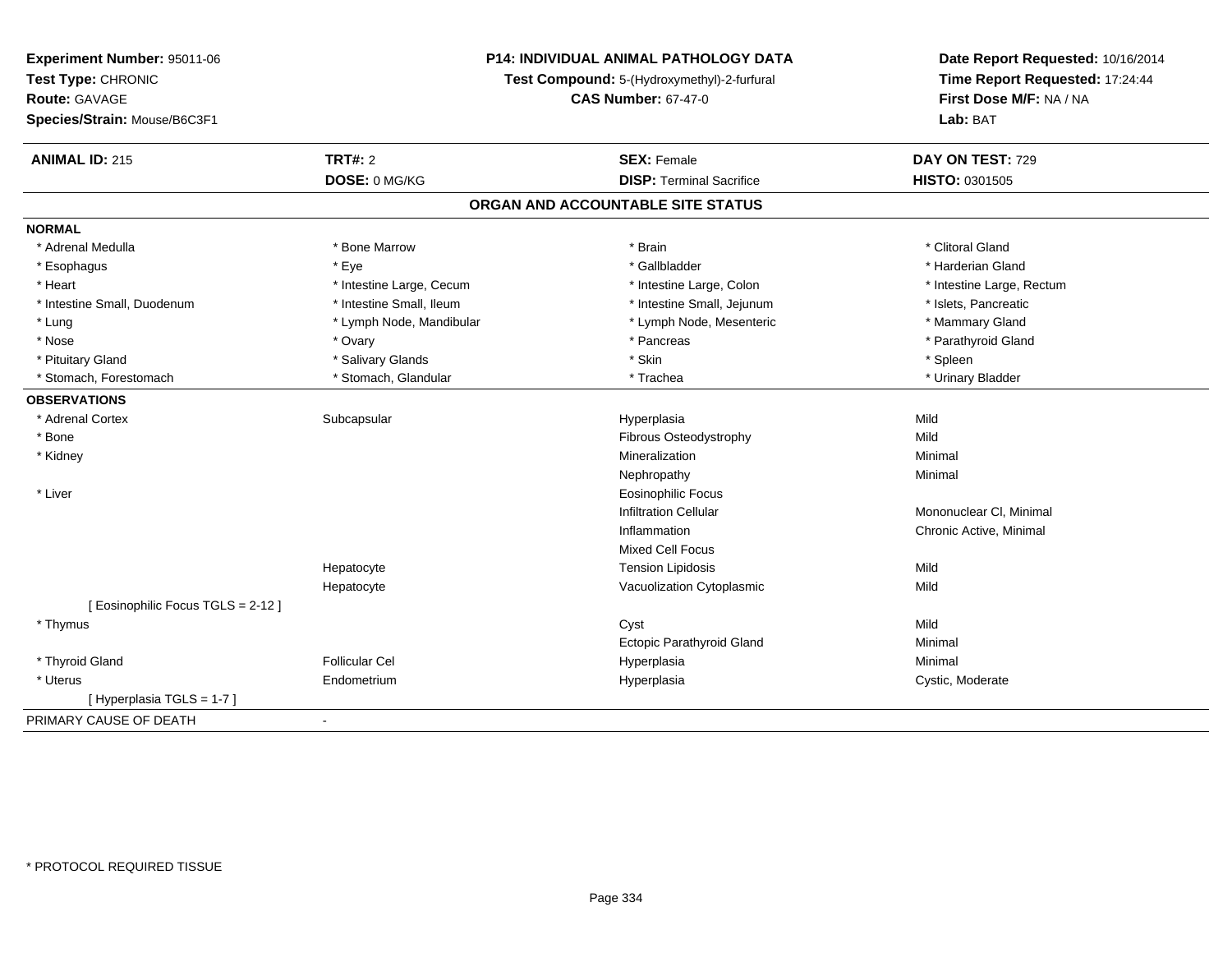| Experiment Number: 95011-06                       | <b>P14: INDIVIDUAL ANIMAL PATHOLOGY DATA</b> |                                             | Date Report Requested: 10/16/2014 |
|---------------------------------------------------|----------------------------------------------|---------------------------------------------|-----------------------------------|
| Test Type: CHRONIC                                |                                              | Test Compound: 5-(Hydroxymethyl)-2-furfural | Time Report Requested: 17:24:44   |
| Route: GAVAGE                                     |                                              | <b>CAS Number: 67-47-0</b>                  | First Dose M/F: NA / NA           |
| Species/Strain: Mouse/B6C3F1                      |                                              |                                             | Lab: BAT                          |
| <b>ANIMAL ID: 216</b>                             | <b>TRT#: 2</b>                               | <b>SEX: Female</b>                          | DAY ON TEST: 728                  |
|                                                   | DOSE: 0 MG/KG                                | <b>DISP: Terminal Sacrifice</b>             | HISTO: 0301506                    |
|                                                   |                                              | ORGAN AND ACCOUNTABLE SITE STATUS           |                                   |
| <b>NORMAL</b>                                     |                                              |                                             |                                   |
| * Adrenal Medulla                                 | * Bone                                       | * Bone Marrow                               | * Brain                           |
| * Clitoral Gland                                  | * Esophagus                                  | * Eye                                       | * Gallbladder                     |
| * Harderian Gland                                 | * Heart                                      | * Intestine Large, Cecum                    | * Intestine Large, Colon          |
| * Intestine Large, Rectum                         | * Intestine Small, Duodenum                  | * Intestine Small, Ileum                    | * Intestine Small, Jejunum        |
| * Islets, Pancreatic                              | * Kidney                                     | * Lung                                      | * Lymph Node, Mandibular          |
| * Mammary Gland                                   | * Ovary                                      | * Pancreas                                  | * Parathyroid Gland               |
| * Salivary Glands                                 | * Skin                                       | * Spleen                                    | * Stomach, Forestomach            |
| * Stomach, Glandular                              | * Trachea                                    | * Urinary Bladder                           |                                   |
| <b>OBSERVATIONS</b>                               |                                              |                                             |                                   |
| * Adrenal Cortex                                  | Subcapsular                                  | Hyperplasia                                 | Moderate                          |
| * Eye                                             |                                              |                                             |                                   |
| Note: No optic nerve found in block or wet tissue |                                              |                                             |                                   |
| * Liver                                           |                                              | <b>Infiltration Cellular</b>                | Mononuclear CI, Minimal           |
|                                                   |                                              | Inflammation                                | Chronic Active, Minimal           |
|                                                   | Hepatocyte                                   | <b>Tension Lipidosis</b>                    | Mild                              |
|                                                   | Hepatocyte                                   | Vacuolization Cytoplasmic                   | Mild                              |
| * Lymph Node, Mesenteric                          |                                              | Hyperplasia                                 | Lymphoid, Moderate                |
| * Nose                                            | <b>Respirat Epith</b>                        | Accumulation, Hyaline Droplet               | Mild                              |
| * Pituitary Gland                                 | Pars Distalis                                | Hyperplasia                                 | Mild                              |
| * Thymus                                          |                                              | Cyst                                        | Mild                              |
| * Thyroid Gland                                   | Follicle                                     | Cyst                                        | Mild                              |
| * Uterus                                          | Endometrium                                  | Hyperplasia                                 | Cystic, Moderate                  |
| PRIMARY CAUSE OF DEATH                            | $\blacksquare$                               |                                             |                                   |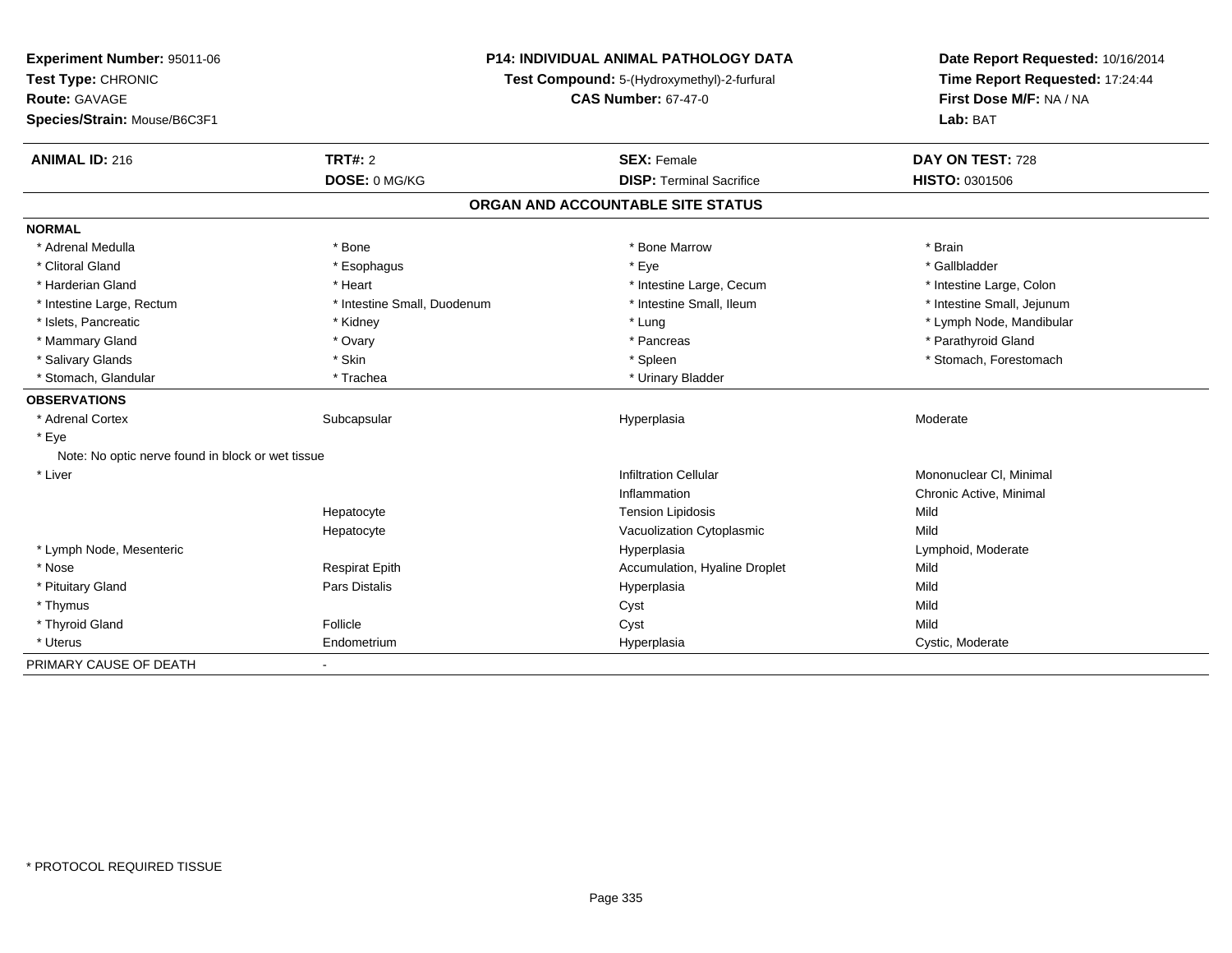| Experiment Number: 95011-06<br>Test Type: CHRONIC | <b>P14: INDIVIDUAL ANIMAL PATHOLOGY DATA</b><br>Test Compound: 5-(Hydroxymethyl)-2-furfural<br><b>CAS Number: 67-47-0</b> |                                   | Date Report Requested: 10/16/2014<br>Time Report Requested: 17:24:44 |
|---------------------------------------------------|---------------------------------------------------------------------------------------------------------------------------|-----------------------------------|----------------------------------------------------------------------|
| Route: GAVAGE                                     |                                                                                                                           |                                   | First Dose M/F: NA / NA                                              |
| Species/Strain: Mouse/B6C3F1                      |                                                                                                                           |                                   | Lab: BAT                                                             |
| <b>ANIMAL ID: 217</b>                             | <b>TRT#: 2</b>                                                                                                            | <b>SEX: Female</b>                | DAY ON TEST: 728                                                     |
|                                                   | DOSE: 0 MG/KG                                                                                                             | <b>DISP: Terminal Sacrifice</b>   | <b>HISTO: 0301507</b>                                                |
|                                                   |                                                                                                                           | ORGAN AND ACCOUNTABLE SITE STATUS |                                                                      |
| <b>NORMAL</b>                                     |                                                                                                                           |                                   |                                                                      |
| * Adrenal Medulla                                 | * Bone                                                                                                                    | * Bone Marrow                     | * Brain                                                              |
| * Clitoral Gland                                  | * Esophagus                                                                                                               | * Eye                             | * Gallbladder                                                        |
| * Harderian Gland                                 | * Heart                                                                                                                   | * Intestine Large, Cecum          | * Intestine Large, Colon                                             |
| * Intestine Large, Rectum                         | * Intestine Small, Duodenum                                                                                               | * Intestine Small, Ileum          | * Intestine Small, Jejunum                                           |
| * Islets, Pancreatic                              | * Lung                                                                                                                    | * Mammary Gland                   | * Nose                                                               |
| * Pancreas                                        | * Parathyroid Gland                                                                                                       | * Salivary Glands                 | * Skin                                                               |
| * Spleen                                          | * Stomach, Forestomach                                                                                                    | * Stomach, Glandular              | * Thyroid Gland                                                      |
| * Trachea                                         | * Urinary Bladder                                                                                                         |                                   |                                                                      |
| <b>OBSERVATIONS</b>                               |                                                                                                                           |                                   |                                                                      |
| * Adrenal Cortex                                  | Subcapsular                                                                                                               | Hyperplasia                       | Mild                                                                 |
| * Kidney                                          |                                                                                                                           | Nephropathy                       | Minimal                                                              |
| * Liver                                           |                                                                                                                           | <b>Infiltration Cellular</b>      | Mononuclear CI, Mild                                                 |
|                                                   |                                                                                                                           | Inflammation                      | Chronic Active, Minimal                                              |
|                                                   | Hepatocyte                                                                                                                | Vacuolization Cytoplasmic         | Mild                                                                 |
| Lymph Node                                        | Mediastinal                                                                                                               | Hyperplasia                       | Lymphoid, Mild                                                       |
| * Lymph Node, Mandibular                          |                                                                                                                           | Hyperplasia                       | Lymphoid, Mild                                                       |
| * Lymph Node, Mesenteric                          |                                                                                                                           | Hyperplasia                       | Lymphoid, Mild                                                       |
| * Ovary                                           |                                                                                                                           | Mineralization                    | Minimal                                                              |
| * Pituitary Gland                                 | <b>Pars Distalis</b>                                                                                                      | Hyperplasia                       | Mild                                                                 |
| * Thymus                                          |                                                                                                                           | Cyst                              | Minimal                                                              |
| * Uterus                                          | Endometrium                                                                                                               | Hyperplasia                       | Cystic, Moderate                                                     |
| PRIMARY CAUSE OF DEATH                            |                                                                                                                           |                                   |                                                                      |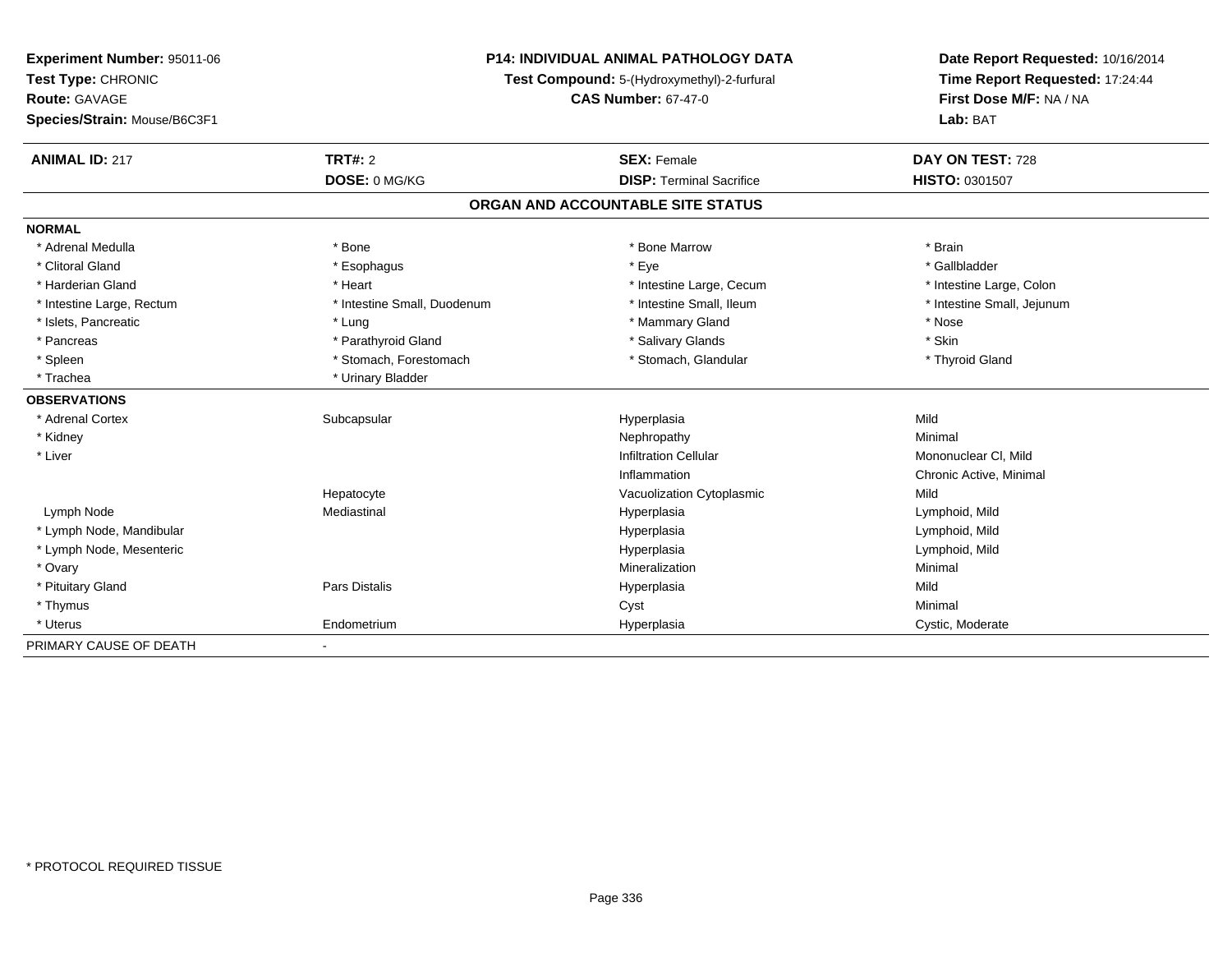| Experiment Number: 95011-06<br>Test Type: CHRONIC  |                             | P14: INDIVIDUAL ANIMAL PATHOLOGY DATA<br>Test Compound: 5-(Hydroxymethyl)-2-furfural<br><b>CAS Number: 67-47-0</b> |                                     |  |
|----------------------------------------------------|-----------------------------|--------------------------------------------------------------------------------------------------------------------|-------------------------------------|--|
| <b>Route: GAVAGE</b>                               |                             |                                                                                                                    |                                     |  |
| Species/Strain: Mouse/B6C3F1                       |                             |                                                                                                                    | First Dose M/F: NA / NA<br>Lab: BAT |  |
| <b>ANIMAL ID: 218</b>                              | <b>TRT#: 2</b>              | <b>SEX: Female</b>                                                                                                 | DAY ON TEST: 728                    |  |
|                                                    | DOSE: 0 MG/KG               | <b>DISP: Terminal Sacrifice</b>                                                                                    | <b>HISTO: 0301508</b>               |  |
|                                                    |                             | ORGAN AND ACCOUNTABLE SITE STATUS                                                                                  |                                     |  |
| <b>NORMAL</b>                                      |                             |                                                                                                                    |                                     |  |
| * Adrenal Medulla                                  | * Bone                      | * Bone Marrow                                                                                                      | * Brain                             |  |
| * Clitoral Gland                                   | * Esophagus                 | * Eye                                                                                                              | * Gallbladder                       |  |
| * Harderian Gland                                  | * Heart                     | * Intestine Large, Cecum                                                                                           | * Intestine Large, Colon            |  |
| * Intestine Large, Rectum                          | * Intestine Small, Duodenum | * Intestine Small. Ileum                                                                                           | * Intestine Small, Jejunum          |  |
| * Islets, Pancreatic                               | * Kidney                    | * Lung                                                                                                             | * Lymph Node, Mandibular            |  |
| * Lymph Node, Mesenteric                           | * Mammary Gland             | * Ovary                                                                                                            | * Pancreas                          |  |
| * Parathyroid Gland                                | * Pituitary Gland           | * Salivary Glands                                                                                                  | * Skin                              |  |
| * Spleen                                           | * Stomach, Forestomach      | * Stomach, Glandular                                                                                               | * Trachea                           |  |
| * Urinary Bladder                                  |                             |                                                                                                                    |                                     |  |
| <b>OBSERVATIONS</b>                                |                             |                                                                                                                    |                                     |  |
| * Adrenal Cortex                                   | Subcapsular                 | Hyperplasia                                                                                                        | Mild                                |  |
| * Eye                                              |                             |                                                                                                                    |                                     |  |
| Note: No optic nerve found in block or wet tissue. |                             |                                                                                                                    |                                     |  |
| * Liver                                            |                             | <b>Infiltration Cellular</b>                                                                                       | Mononuclear CI, Minimal             |  |
|                                                    |                             | Inflammation                                                                                                       | Chronic Active, Minimal             |  |
|                                                    | Hepatocyte                  | Vacuolization Cytoplasmic                                                                                          | Mild                                |  |
| * Nose                                             | <b>Respirat Epith</b>       | Accumulation, Hyaline Droplet                                                                                      | Minimal                             |  |
| * Thymus                                           |                             | Cyst                                                                                                               | Mild                                |  |
| * Thyroid Gland                                    |                             | Inflammation                                                                                                       | Chronic Active, Mild                |  |
| * Uterus                                           | Endometrium                 | Hyperplasia                                                                                                        | Cystic, Marked                      |  |
| [Hyperplasia TGLS = 1-7]                           |                             |                                                                                                                    |                                     |  |
| PRIMARY CAUSE OF DEATH                             |                             |                                                                                                                    |                                     |  |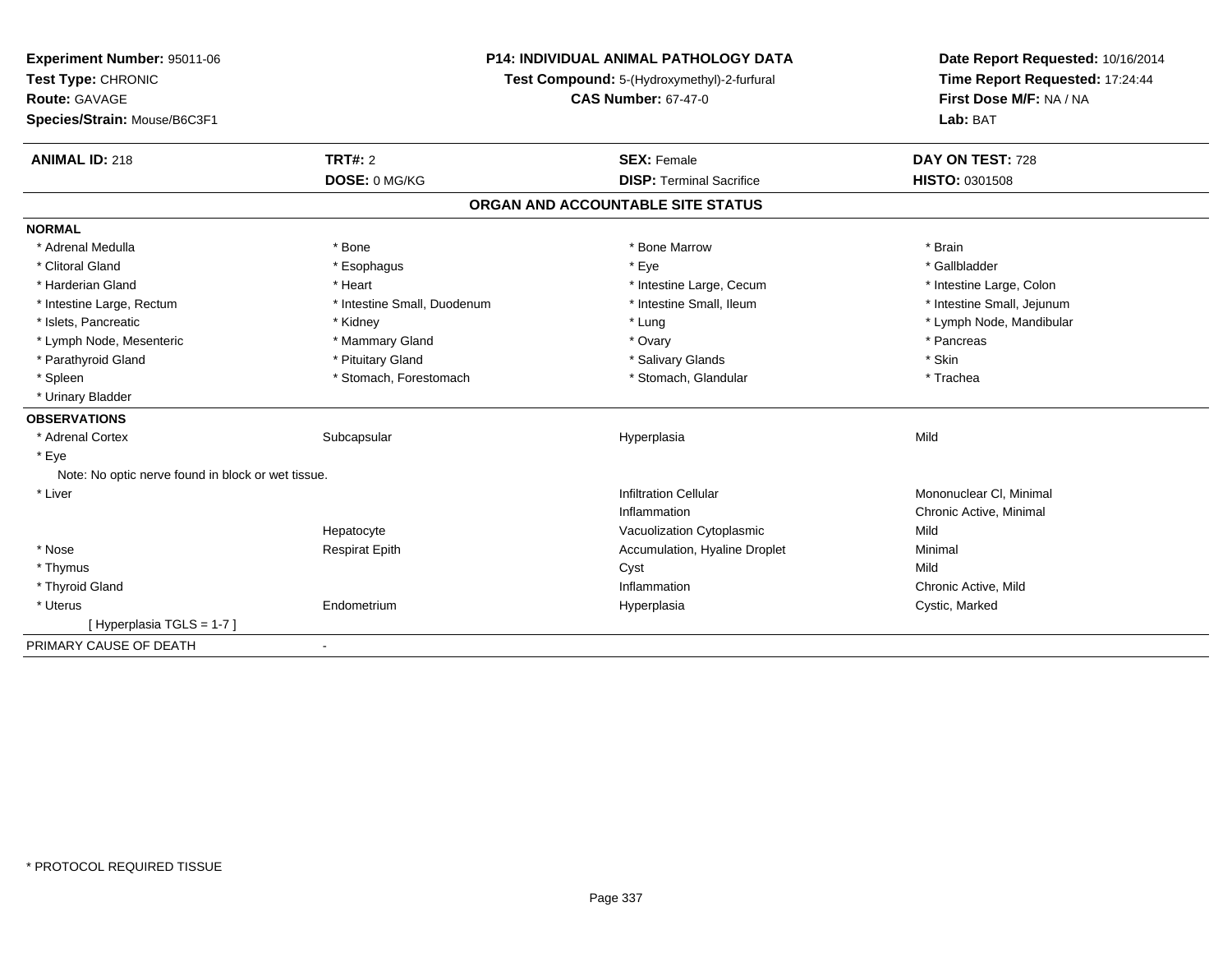| <b>Experiment Number: 95011-06</b> | <b>P14: INDIVIDUAL ANIMAL PATHOLOGY DATA</b><br>Test Compound: 5-(Hydroxymethyl)-2-furfural |                                   | Date Report Requested: 10/16/2014 |
|------------------------------------|---------------------------------------------------------------------------------------------|-----------------------------------|-----------------------------------|
| Test Type: CHRONIC                 |                                                                                             |                                   | Time Report Requested: 17:24:44   |
| <b>Route: GAVAGE</b>               |                                                                                             | <b>CAS Number: 67-47-0</b>        | First Dose M/F: NA / NA           |
| Species/Strain: Mouse/B6C3F1       |                                                                                             |                                   | Lab: BAT                          |
| <b>ANIMAL ID: 219</b>              | <b>TRT#: 2</b>                                                                              | <b>SEX: Female</b>                | DAY ON TEST: 727                  |
|                                    | DOSE: 0 MG/KG                                                                               | <b>DISP: Terminal Sacrifice</b>   | <b>HISTO: 0301509</b>             |
|                                    |                                                                                             | ORGAN AND ACCOUNTABLE SITE STATUS |                                   |
| <b>NORMAL</b>                      |                                                                                             |                                   |                                   |
| * Adrenal Medulla                  | * Bone                                                                                      | * Bone Marrow                     | * Brain                           |
| * Clitoral Gland                   | * Esophagus                                                                                 | * Eye                             | * Gallbladder                     |
| * Heart                            | * Intestine Large, Cecum                                                                    | * Intestine Large, Colon          | * Intestine Large, Rectum         |
| * Intestine Small, Duodenum        | * Intestine Small, Ileum                                                                    | * Intestine Small, Jejunum        | * Islets, Pancreatic              |
| * Lymph Node, Mandibular           | * Lymph Node, Mesenteric                                                                    | * Mammary Gland                   | * Pancreas                        |
| * Parathyroid Gland                | * Pituitary Gland                                                                           | * Salivary Glands                 | * Skin                            |
| * Spleen                           | * Stomach, Forestomach                                                                      | * Stomach, Glandular              | * Thymus                          |
| * Thyroid Gland                    | * Trachea                                                                                   | * Urinary Bladder                 | * Uterus                          |
| <b>OBSERVATIONS</b>                |                                                                                             |                                   |                                   |
| * Adrenal Cortex                   | Subcapsular                                                                                 | Hyperplasia                       | Mild                              |
| * Harderian Gland                  |                                                                                             | Adenoma                           |                                   |
| * Kidney                           |                                                                                             | Mineralization                    | Minimal                           |
| * Liver                            |                                                                                             | <b>Infiltration Cellular</b>      | Mononuclear CI, Minimal           |
|                                    |                                                                                             | Inflammation                      | Chronic Active, Minimal           |
|                                    | Hepatocyte                                                                                  | Vacuolization Cytoplasmic         | Mild                              |
| * Lung                             |                                                                                             | Alveolar/Bronchiolar Adenoma      |                                   |
| * Nose                             | Olfactory Epi                                                                               | Accumulation, Hyaline Droplet     | Minimal                           |
|                                    | <b>Respirat Epith</b>                                                                       | Accumulation, Hyaline Droplet     | Minimal                           |
| * Ovary                            |                                                                                             | Cyst                              |                                   |
| [Cyst TGLS = 1-7]                  |                                                                                             |                                   |                                   |
| PRIMARY CAUSE OF DEATH             | $\overline{\phantom{a}}$                                                                    |                                   |                                   |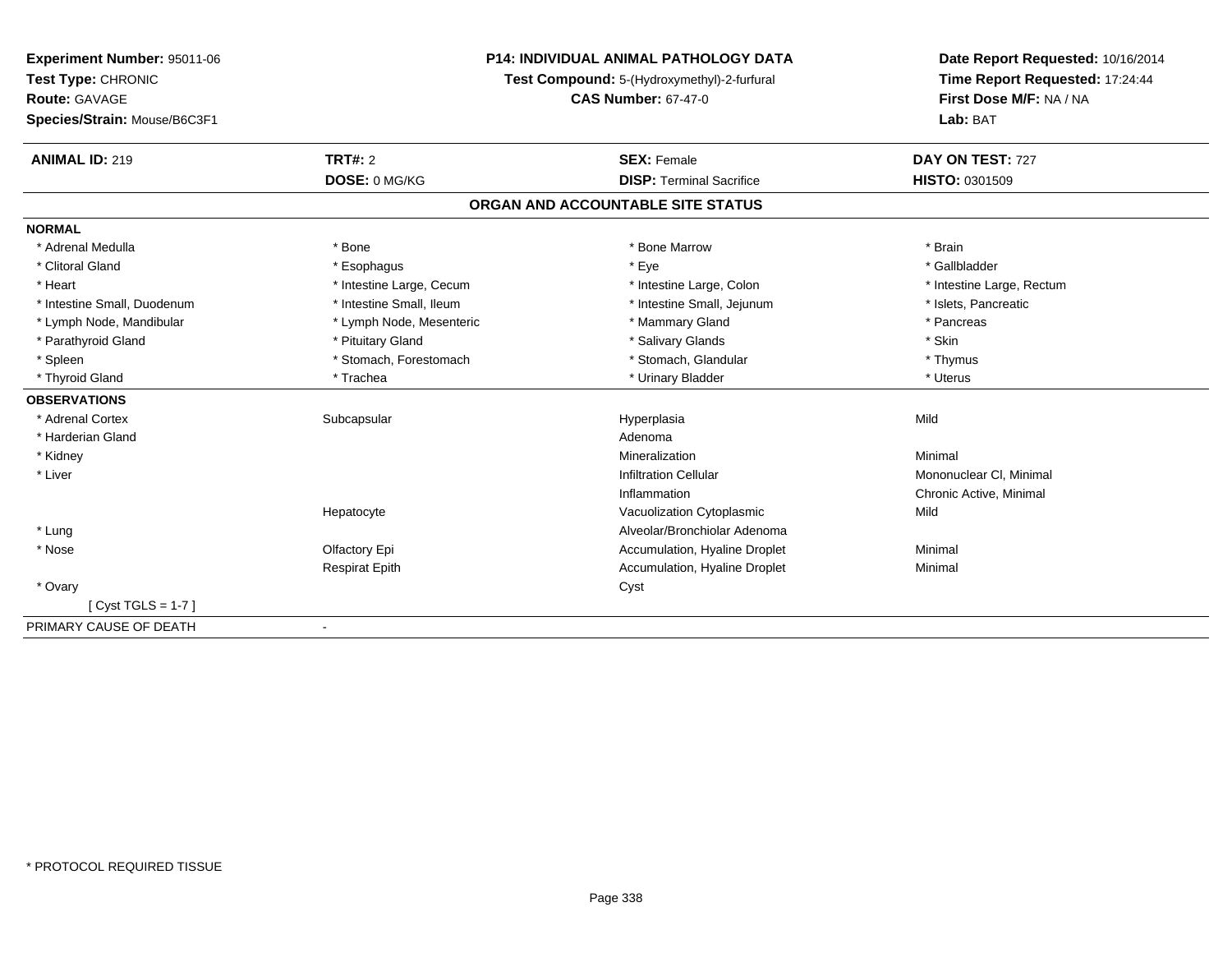| Experiment Number: 95011-06                                              | <b>P14: INDIVIDUAL ANIMAL PATHOLOGY DATA</b> |                                             | Date Report Requested: 10/16/2014 |
|--------------------------------------------------------------------------|----------------------------------------------|---------------------------------------------|-----------------------------------|
| Test Type: CHRONIC                                                       |                                              | Test Compound: 5-(Hydroxymethyl)-2-furfural | Time Report Requested: 17:24:44   |
| <b>Route: GAVAGE</b>                                                     |                                              | <b>CAS Number: 67-47-0</b>                  | First Dose M/F: NA / NA           |
| Species/Strain: Mouse/B6C3F1                                             |                                              |                                             | Lab: BAT                          |
| <b>ANIMAL ID: 220</b>                                                    | <b>TRT#: 2</b>                               | <b>SEX: Female</b>                          | DAY ON TEST: 655                  |
|                                                                          | DOSE: 0 MG/KG                                | <b>DISP: Natural Death</b>                  | HISTO: 0301510                    |
|                                                                          |                                              | ORGAN AND ACCOUNTABLE SITE STATUS           |                                   |
| <b>NORMAL</b>                                                            |                                              |                                             |                                   |
| * Adrenal Medulla                                                        | * Bone                                       | * Bone Marrow                               | * Brain                           |
| * Clitoral Gland                                                         | * Esophagus                                  | * Eye                                       | * Gallbladder                     |
| * Harderian Gland                                                        | * Heart                                      | * Intestine Large, Cecum                    | * Intestine Large, Colon          |
| * Intestine Large, Rectum                                                | * Intestine Small, Duodenum                  | * Intestine Small, Ileum                    | * Intestine Small, Jejunum        |
| * Islets, Pancreatic                                                     | * Lung                                       | * Lymph Node, Mandibular                    | * Lymph Node, Mesenteric          |
| * Mammary Gland                                                          | * Nose                                       | * Ovary                                     | * Pancreas                        |
| * Parathyroid Gland                                                      | * Salivary Glands                            | * Skin                                      | * Spleen                          |
| * Stomach, Forestomach                                                   | * Stomach, Glandular                         | * Thymus                                    | * Thyroid Gland                   |
| * Trachea                                                                | * Urinary Bladder                            |                                             |                                   |
| <b>OBSERVATIONS</b>                                                      |                                              |                                             |                                   |
| * Adrenal Cortex                                                         | Subcapsular                                  | Hyperplasia                                 | Mild                              |
| * Clitoral GI                                                            |                                              |                                             |                                   |
| Note: Only one clitoral gland available for histopathologic examination. |                                              |                                             |                                   |
| * Kidney                                                                 |                                              | Mineralization                              | Minimal                           |
|                                                                          |                                              | Nephropathy                                 | Minimal                           |
| * Liver                                                                  |                                              | Lymphoma Malignant                          |                                   |
| * Pituitary Gland                                                        | <b>Pars Distalis</b>                         | Angiectasis                                 | Minimal                           |
| * Uterus                                                                 | Endometrium                                  | Hyperplasia                                 | Cystic, Marked                    |
| [Hyperplasia TGLS = 1-7]                                                 |                                              |                                             |                                   |
| PRIMARY CAUSE OF DEATH                                                   | - Liver Lymphoma Malignant                   |                                             |                                   |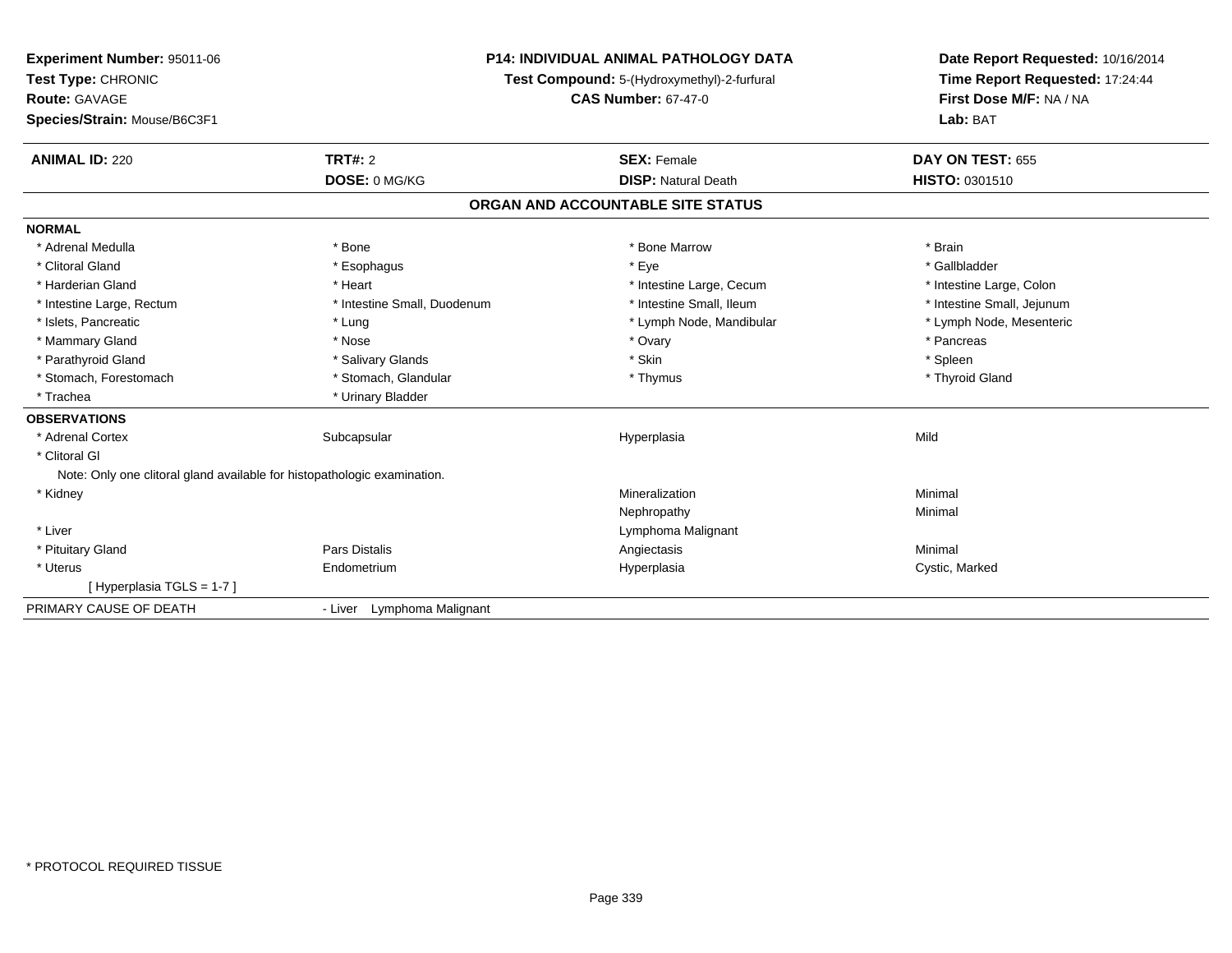| Experiment Number: 95011-06                    | <b>P14: INDIVIDUAL ANIMAL PATHOLOGY DATA</b>                                                    |                                                                                                                                                | Date Report Requested: 10/16/2014 |
|------------------------------------------------|-------------------------------------------------------------------------------------------------|------------------------------------------------------------------------------------------------------------------------------------------------|-----------------------------------|
| Test Type: CHRONIC                             |                                                                                                 | Test Compound: 5-(Hydroxymethyl)-2-furfural                                                                                                    | Time Report Requested: 17:24:44   |
| <b>Route: GAVAGE</b>                           |                                                                                                 | <b>CAS Number: 67-47-0</b>                                                                                                                     | First Dose M/F: NA / NA           |
| Species/Strain: Mouse/B6C3F1                   |                                                                                                 |                                                                                                                                                | Lab: BAT                          |
| <b>ANIMAL ID: 221</b>                          | <b>TRT#: 2</b>                                                                                  | <b>SEX: Female</b>                                                                                                                             | DAY ON TEST: 716                  |
|                                                | DOSE: 0 MG/KG                                                                                   | <b>DISP: Natural Death</b>                                                                                                                     | HISTO: 0301511                    |
|                                                |                                                                                                 | ORGAN AND ACCOUNTABLE SITE STATUS                                                                                                              |                                   |
| <b>NORMAL</b>                                  |                                                                                                 |                                                                                                                                                |                                   |
| * Adrenal Medulla                              | * Bone                                                                                          | * Bone Marrow                                                                                                                                  | * Brain                           |
| * Clitoral Gland                               | * Esophagus                                                                                     | * Gallbladder                                                                                                                                  | * Harderian Gland                 |
| * Intestine Large, Cecum                       | * Intestine Large, Colon                                                                        | * Intestine Large, Rectum                                                                                                                      | * Intestine Small, Duodenum       |
| * Intestine Small, Ileum                       | * Intestine Small, Jejunum                                                                      | * Islets, Pancreatic                                                                                                                           | * Lymph Node, Mandibular          |
| * Lymph Node, Mesenteric                       | * Nose                                                                                          | * Pancreas                                                                                                                                     | * Parathyroid Gland               |
| * Pituitary Gland                              | * Salivary Glands                                                                               | * Skin                                                                                                                                         | * Stomach, Forestomach            |
| * Stomach, Glandular                           | * Thyroid Gland                                                                                 | * Trachea                                                                                                                                      | * Urinary Bladder                 |
| * Uterus                                       |                                                                                                 |                                                                                                                                                |                                   |
| <b>MISSING</b>                                 |                                                                                                 |                                                                                                                                                |                                   |
| * Eye                                          |                                                                                                 |                                                                                                                                                |                                   |
| <b>OBSERVATIONS</b>                            |                                                                                                 |                                                                                                                                                |                                   |
| * Adrenal Cortex                               | Subcapsular                                                                                     | Hyperplasia                                                                                                                                    | Moderate                          |
| * Eye                                          |                                                                                                 |                                                                                                                                                |                                   |
| Note: Eyes missing at necropsy - cannibalized. |                                                                                                 |                                                                                                                                                |                                   |
| * Heart                                        | Valve                                                                                           | Inflammation                                                                                                                                   | Suppurative, Marked               |
|                                                |                                                                                                 | Note: Inflammed aortic valve also contains numerous bacterial colonies and is consistent with a diagnosis of vegatative valvular endocarditis. |                                   |
| * Kidney                                       |                                                                                                 | Nephropathy                                                                                                                                    | Moderate                          |
| * Liver                                        |                                                                                                 | Clear Cell Focus                                                                                                                               |                                   |
|                                                |                                                                                                 | Inflammation                                                                                                                                   | Chronic Active, Moderate          |
|                                                | Hepatocyte                                                                                      | Necrosis                                                                                                                                       | Mild                              |
|                                                | Hepatocyte                                                                                      | Vacuolization Cytoplasmic                                                                                                                      | Mild                              |
| [Necrosis TGLS = $2-4+5$ ]                     |                                                                                                 |                                                                                                                                                |                                   |
| * Lung                                         |                                                                                                 | Carcinoma                                                                                                                                      | Metastatic (Mammary Gland)        |
| * Mammary Gland                                |                                                                                                 | Carcinoma                                                                                                                                      |                                   |
| [Carcinoma TGLS = 1-12]                        |                                                                                                 |                                                                                                                                                |                                   |
| * Ovary                                        |                                                                                                 | Cyst                                                                                                                                           |                                   |
| [Cyst TGLS = $3-7$ ]                           |                                                                                                 |                                                                                                                                                |                                   |
| * Skin                                         |                                                                                                 |                                                                                                                                                |                                   |
|                                                | Note: TGL#1-12: Skin mass, documented at necropsy, is a mammary gland carcinoma histologically. |                                                                                                                                                |                                   |
| * Spleen                                       |                                                                                                 | Hematopoietic Cell Proliferation                                                                                                               | Moderate                          |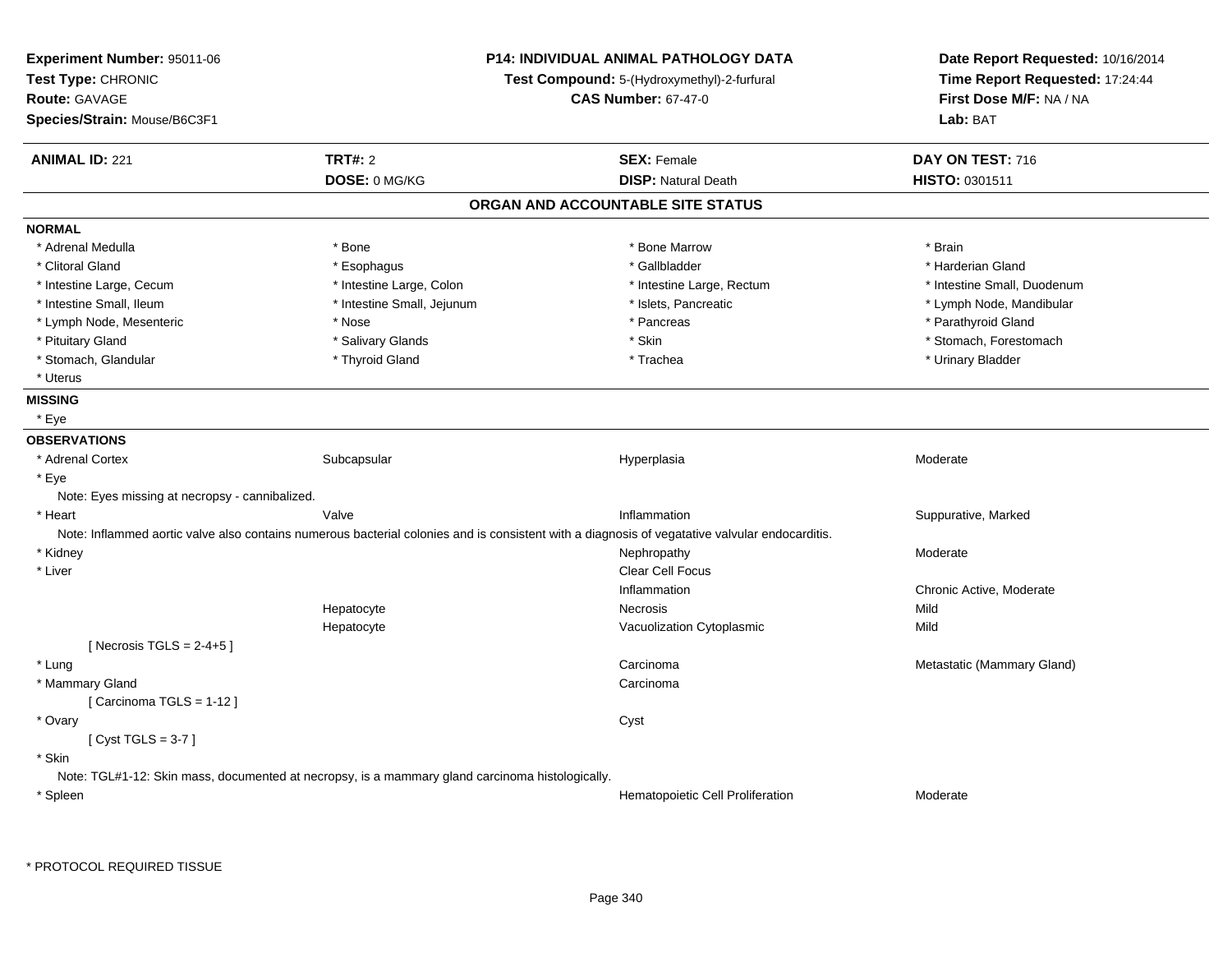| <b>Experiment Number: 95011-06</b><br>Test Type: CHRONIC |                            | <b>P14: INDIVIDUAL ANIMAL PATHOLOGY DATA</b><br>Test Compound: 5-(Hydroxymethyl)-2-furfural | Date Report Requested: 10/16/2014<br>Time Report Requested: 17:24:44 |  |
|----------------------------------------------------------|----------------------------|---------------------------------------------------------------------------------------------|----------------------------------------------------------------------|--|
| <b>Route: GAVAGE</b>                                     |                            | <b>CAS Number: 67-47-0</b>                                                                  | First Dose M/F: NA / NA                                              |  |
| Species/Strain: Mouse/B6C3F1                             |                            |                                                                                             | Lab: BAT                                                             |  |
| <b>ANIMAL ID: 221</b>                                    | TRT#: 2                    | <b>SEX: Female</b>                                                                          | <b>DAY ON TEST: 716</b>                                              |  |
|                                                          | <b>DOSE: 0 MG/KG</b>       | <b>DISP:</b> Natural Death                                                                  | <b>HISTO: 0301511</b>                                                |  |
|                                                          |                            | ORGAN AND ACCOUNTABLE SITE STATUS                                                           |                                                                      |  |
| * Thymus                                                 |                            | Atrophy                                                                                     | Moderate                                                             |  |
| PRIMARY CAUSE OF DEATH                                   | - Heart Valve Inflammation |                                                                                             |                                                                      |  |
| CONTRIBUTORY CAUSE OF DEATH                              | - Mammary Gland Carcinoma  |                                                                                             |                                                                      |  |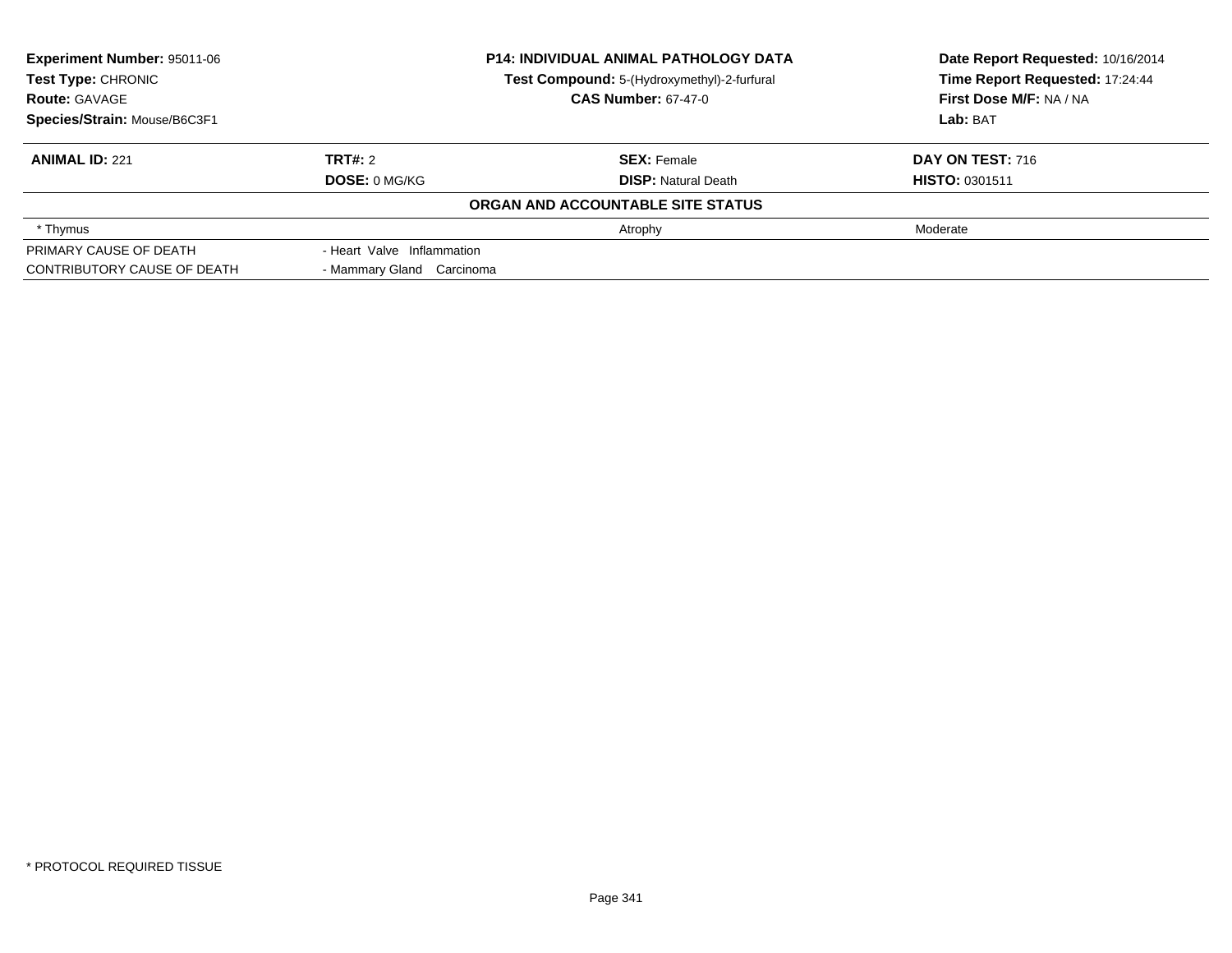| Experiment Number: 95011-06<br>Test Type: CHRONIC<br><b>Route: GAVAGE</b><br>Species/Strain: Mouse/B6C3F1 |                                                                                   | <b>P14: INDIVIDUAL ANIMAL PATHOLOGY DATA</b><br>Test Compound: 5-(Hydroxymethyl)-2-furfural<br><b>CAS Number: 67-47-0</b> | Date Report Requested: 10/16/2014<br>Time Report Requested: 17:24:44<br>First Dose M/F: NA / NA<br>Lab: BAT |
|-----------------------------------------------------------------------------------------------------------|-----------------------------------------------------------------------------------|---------------------------------------------------------------------------------------------------------------------------|-------------------------------------------------------------------------------------------------------------|
| <b>ANIMAL ID: 222</b>                                                                                     | <b>TRT#: 2</b>                                                                    | <b>SEX: Female</b>                                                                                                        | DAY ON TEST: 700                                                                                            |
|                                                                                                           | DOSE: 0 MG/KG                                                                     | <b>DISP:</b> Moribund Sacrifice                                                                                           | HISTO: 0301512                                                                                              |
|                                                                                                           |                                                                                   | ORGAN AND ACCOUNTABLE SITE STATUS                                                                                         |                                                                                                             |
| <b>NORMAL</b>                                                                                             |                                                                                   |                                                                                                                           |                                                                                                             |
| * Adrenal Medulla                                                                                         | * Bone                                                                            | * Bone Marrow                                                                                                             | * Clitoral Gland                                                                                            |
| * Esophagus                                                                                               | * Eye                                                                             | * Gallbladder                                                                                                             | * Harderian Gland                                                                                           |
| * Heart                                                                                                   | * Intestine Large, Cecum                                                          | * Intestine Large, Colon                                                                                                  | * Intestine Large, Rectum                                                                                   |
| * Intestine Small, Duodenum                                                                               | * Intestine Small, Ileum                                                          | * Intestine Small, Jejunum                                                                                                | * Islets, Pancreatic                                                                                        |
| * Lung                                                                                                    | * Lymph Node, Mandibular                                                          | * Lymph Node, Mesenteric                                                                                                  | * Mammary Gland                                                                                             |
| * Ovary                                                                                                   | * Pancreas                                                                        | * Parathyroid Gland                                                                                                       | * Salivary Glands                                                                                           |
| * Skin                                                                                                    | * Spleen                                                                          | * Stomach, Forestomach                                                                                                    | * Stomach, Glandular                                                                                        |
| * Trachea                                                                                                 | * Urinary Bladder                                                                 | * Uterus                                                                                                                  |                                                                                                             |
| <b>OBSERVATIONS</b>                                                                                       |                                                                                   |                                                                                                                           |                                                                                                             |
| * Adrenal Cortex                                                                                          | Subcapsular                                                                       | Hyperplasia                                                                                                               | Mild                                                                                                        |
| * Brain                                                                                                   |                                                                                   | Hydrocephalus                                                                                                             | Mild                                                                                                        |
| * Kidney                                                                                                  |                                                                                   | Nephropathy                                                                                                               | Minimal                                                                                                     |
| * Liver                                                                                                   | Hepatocyte                                                                        | Vacuolization Cytoplasmic                                                                                                 | Moderate                                                                                                    |
| * Nose                                                                                                    | Olfactory Epi                                                                     | Degeneration                                                                                                              | Mild                                                                                                        |
| * Pituitary Gland                                                                                         | Pars Intermed                                                                     | Adenoma                                                                                                                   |                                                                                                             |
| [Adenoma TGLS = $2-12$ ]                                                                                  |                                                                                   |                                                                                                                           |                                                                                                             |
| * Spleen                                                                                                  |                                                                                   |                                                                                                                           |                                                                                                             |
|                                                                                                           | Note: TGL#1-4 - NCL: Spleen considered to be within normal limits histologically. |                                                                                                                           |                                                                                                             |
| * Thymus                                                                                                  |                                                                                   | Atrophy                                                                                                                   | Moderate                                                                                                    |
|                                                                                                           |                                                                                   | Cyst                                                                                                                      | Minimal                                                                                                     |
| * Thyroid Gland                                                                                           | Follicle                                                                          | Degeneration                                                                                                              | Mild                                                                                                        |
| PRIMARY CAUSE OF DEATH                                                                                    | - Pituitary Gland Pars Intermed Adenoma                                           |                                                                                                                           |                                                                                                             |
| CONTRIBUTORY CAUSE OF DEATH                                                                               | - Brain Hydrocephalus                                                             |                                                                                                                           |                                                                                                             |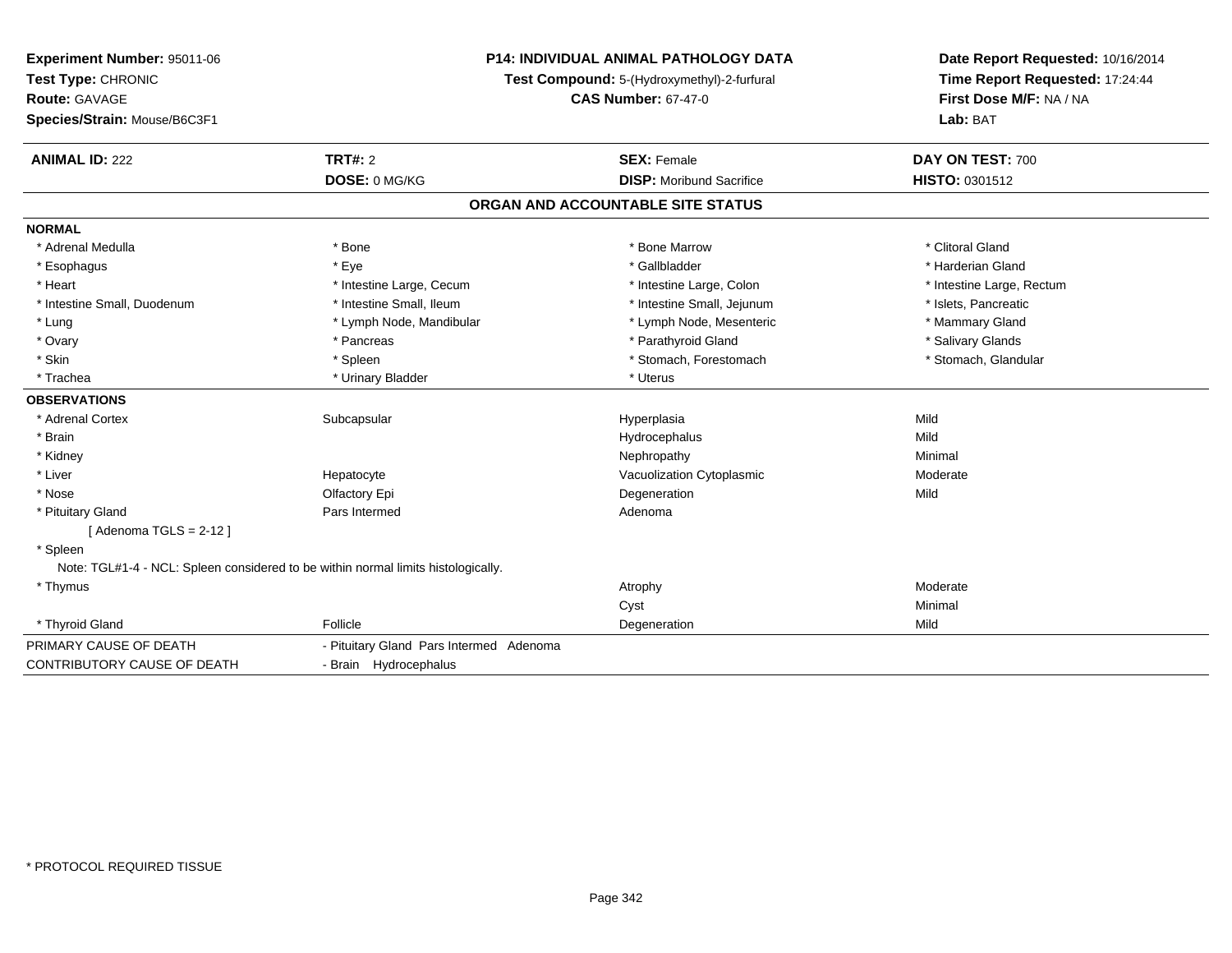| Experiment Number: 95011-06<br>Test Type: CHRONIC<br><b>Route: GAVAGE</b> |                             | <b>P14: INDIVIDUAL ANIMAL PATHOLOGY DATA</b><br>Test Compound: 5-(Hydroxymethyl)-2-furfural<br><b>CAS Number: 67-47-0</b> | Date Report Requested: 10/16/2014<br>Time Report Requested: 17:24:44<br>First Dose M/F: NA / NA |
|---------------------------------------------------------------------------|-----------------------------|---------------------------------------------------------------------------------------------------------------------------|-------------------------------------------------------------------------------------------------|
| Species/Strain: Mouse/B6C3F1                                              |                             |                                                                                                                           | Lab: BAT                                                                                        |
| <b>ANIMAL ID: 223</b>                                                     | TRT#: 2                     | <b>SEX: Female</b>                                                                                                        | DAY ON TEST: 729                                                                                |
|                                                                           | DOSE: 0 MG/KG               | <b>DISP: Terminal Sacrifice</b>                                                                                           | <b>HISTO: 0301513</b>                                                                           |
|                                                                           |                             | ORGAN AND ACCOUNTABLE SITE STATUS                                                                                         |                                                                                                 |
| <b>NORMAL</b>                                                             |                             |                                                                                                                           |                                                                                                 |
| * Adrenal Medulla                                                         | * Bone                      | * Bone Marrow                                                                                                             | * Brain                                                                                         |
| * Clitoral Gland                                                          | * Esophagus                 | * Eye                                                                                                                     | * Gallbladder                                                                                   |
| * Harderian Gland                                                         | * Heart                     | * Intestine Large, Cecum                                                                                                  | * Intestine Large, Colon                                                                        |
| * Intestine Large, Rectum                                                 | * Intestine Small, Duodenum | * Intestine Small, Ileum                                                                                                  | * Intestine Small, Jejunum                                                                      |
| * Islets, Pancreatic                                                      | * Lymph Node, Mandibular    | * Lymph Node, Mesenteric                                                                                                  | * Mammary Gland                                                                                 |
| * Nose                                                                    | * Ovary                     | * Pancreas                                                                                                                | * Parathyroid Gland                                                                             |
| * Pituitary Gland                                                         | * Salivary Glands           | * Skin                                                                                                                    | * Spleen                                                                                        |
| * Stomach, Forestomach                                                    | * Stomach, Glandular        | * Trachea                                                                                                                 | * Urinary Bladder                                                                               |
| * Uterus                                                                  |                             |                                                                                                                           |                                                                                                 |
| <b>OBSERVATIONS</b>                                                       |                             |                                                                                                                           |                                                                                                 |
| * Adrenal Cortex                                                          | Subcapsular                 | Hyperplasia                                                                                                               | Mild                                                                                            |
| * Kidney                                                                  |                             | Nephropathy                                                                                                               | Minimal                                                                                         |
| * Liver                                                                   |                             | <b>Infiltration Cellular</b>                                                                                              | Mononuclear CI, Minimal                                                                         |
|                                                                           |                             | Inflammation                                                                                                              | Chronic Active, Minimal                                                                         |
| * Lung                                                                    |                             | Mineralization                                                                                                            | Minimal                                                                                         |
| * Thymus                                                                  |                             | Cyst                                                                                                                      | Mild                                                                                            |
| * Thyroid Gland                                                           | Follicle                    | Degeneration                                                                                                              | Minimal                                                                                         |
| PRIMARY CAUSE OF DEATH                                                    |                             |                                                                                                                           |                                                                                                 |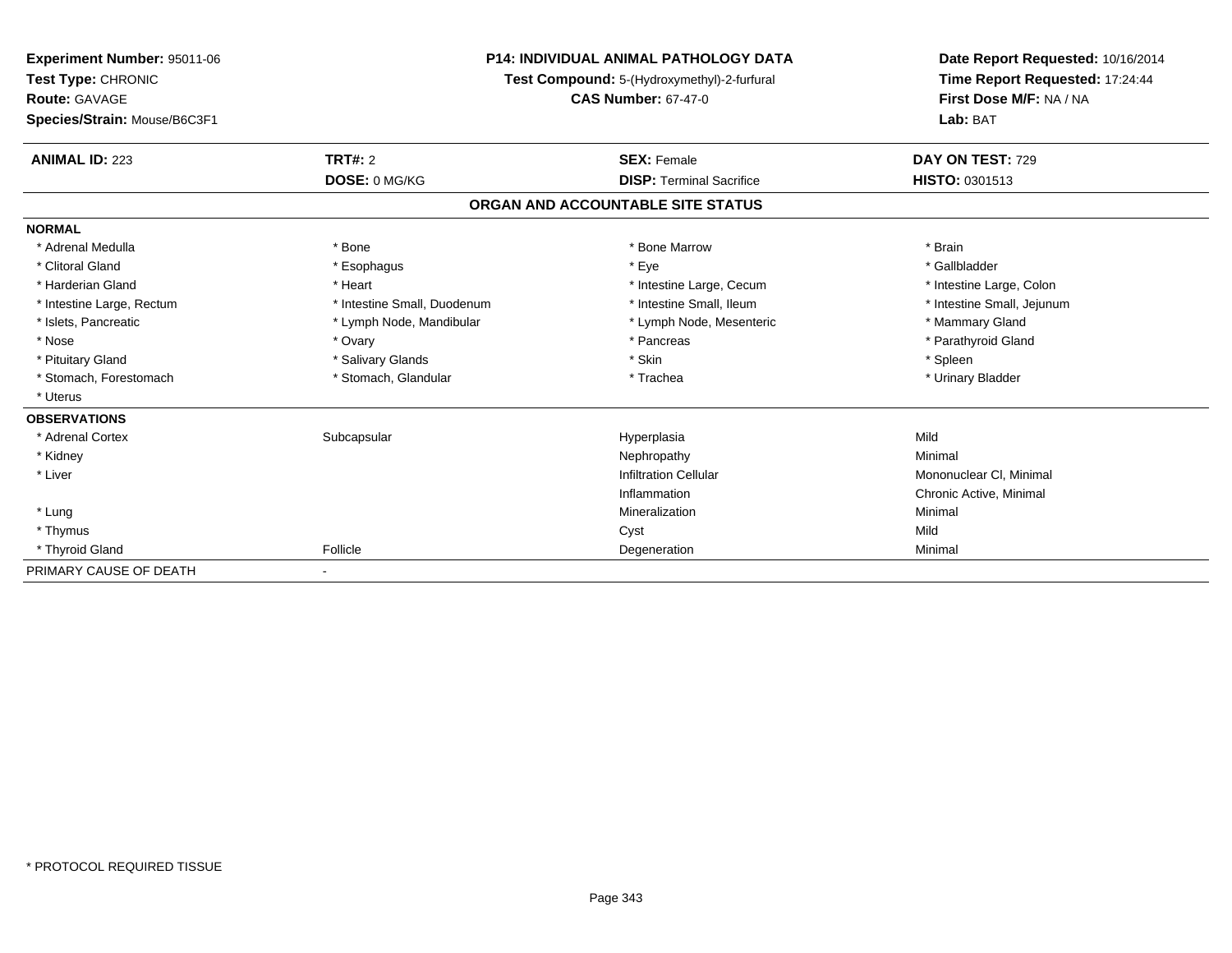| Experiment Number: 95011-06                                             |                                                                                                       | <b>P14: INDIVIDUAL ANIMAL PATHOLOGY DATA</b> |                                                                                                 |  |
|-------------------------------------------------------------------------|-------------------------------------------------------------------------------------------------------|----------------------------------------------|-------------------------------------------------------------------------------------------------|--|
| Test Type: CHRONIC                                                      |                                                                                                       | Test Compound: 5-(Hydroxymethyl)-2-furfural  | Date Report Requested: 10/16/2014<br>Time Report Requested: 17:24:44<br>First Dose M/F: NA / NA |  |
| <b>Route: GAVAGE</b>                                                    |                                                                                                       | <b>CAS Number: 67-47-0</b>                   |                                                                                                 |  |
| Species/Strain: Mouse/B6C3F1                                            |                                                                                                       |                                              | Lab: BAT                                                                                        |  |
| <b>ANIMAL ID: 224</b>                                                   | TRT#: 2                                                                                               | <b>SEX: Female</b>                           | DAY ON TEST: 677                                                                                |  |
|                                                                         | DOSE: 0 MG/KG                                                                                         | <b>DISP: Natural Death</b>                   | HISTO: 0301514                                                                                  |  |
|                                                                         |                                                                                                       | ORGAN AND ACCOUNTABLE SITE STATUS            |                                                                                                 |  |
| <b>NORMAL</b>                                                           |                                                                                                       |                                              |                                                                                                 |  |
| * Adrenal Cortex                                                        | * Adrenal Medulla                                                                                     | * Bone                                       | * Bone Marrow                                                                                   |  |
| * Brain                                                                 | * Clitoral Gland                                                                                      | * Esophagus                                  | * Eve                                                                                           |  |
| * Gallbladder                                                           | * Harderian Gland                                                                                     | * Heart                                      | * Intestine Large, Cecum                                                                        |  |
| * Intestine Large, Colon                                                | * Intestine Large, Rectum                                                                             | * Intestine Small, Duodenum                  | * Intestine Small, Ileum                                                                        |  |
| * Intestine Small, Jejunum                                              | * Islets, Pancreatic                                                                                  | * Kidney                                     | * Liver                                                                                         |  |
| * Lung                                                                  | * Lymph Node, Mesenteric                                                                              | * Mammary Gland                              | * Nose                                                                                          |  |
| * Pituitary Gland                                                       | * Skin                                                                                                | * Stomach, Forestomach                       | * Stomach, Glandular                                                                            |  |
| * Trachea                                                               | * Urinary Bladder                                                                                     | * Uterus                                     |                                                                                                 |  |
| <b>MISSING</b>                                                          |                                                                                                       |                                              |                                                                                                 |  |
| * Lymph Node, Mandibular                                                | * Pancreas                                                                                            | * Parathyroid Gland                          | * Salivary Glands                                                                               |  |
| * Spleen                                                                | * Thyroid Gland                                                                                       |                                              |                                                                                                 |  |
| <b>OBSERVATIONS</b>                                                     |                                                                                                       |                                              |                                                                                                 |  |
| * Eye                                                                   |                                                                                                       |                                              |                                                                                                 |  |
|                                                                         | Note: Only one eye available for histological examination. Eye is present on slide #01, nose section. |                                              |                                                                                                 |  |
| * Harderian GI                                                          |                                                                                                       |                                              |                                                                                                 |  |
| Note: Harderian Gland present on slide #01 associated wih nose section. |                                                                                                       |                                              |                                                                                                 |  |
| * Ovary                                                                 |                                                                                                       | Atrophy                                      | Marked                                                                                          |  |
| Note: Only one ovary available for histologic examination.              |                                                                                                       |                                              |                                                                                                 |  |
| * Thymus                                                                |                                                                                                       | Atrophy                                      | Marked                                                                                          |  |
| PRIMARY CAUSE OF DEATH                                                  | - UNCERTAIN                                                                                           |                                              |                                                                                                 |  |
|                                                                         | Animal Note: All tissues examined histologically from this animal were markedly autolytic.            |                                              |                                                                                                 |  |
|                                                                         | Animal Note: Thymus, esophagus and trachea are present on slide #03 associated with lung sect ion.    |                                              |                                                                                                 |  |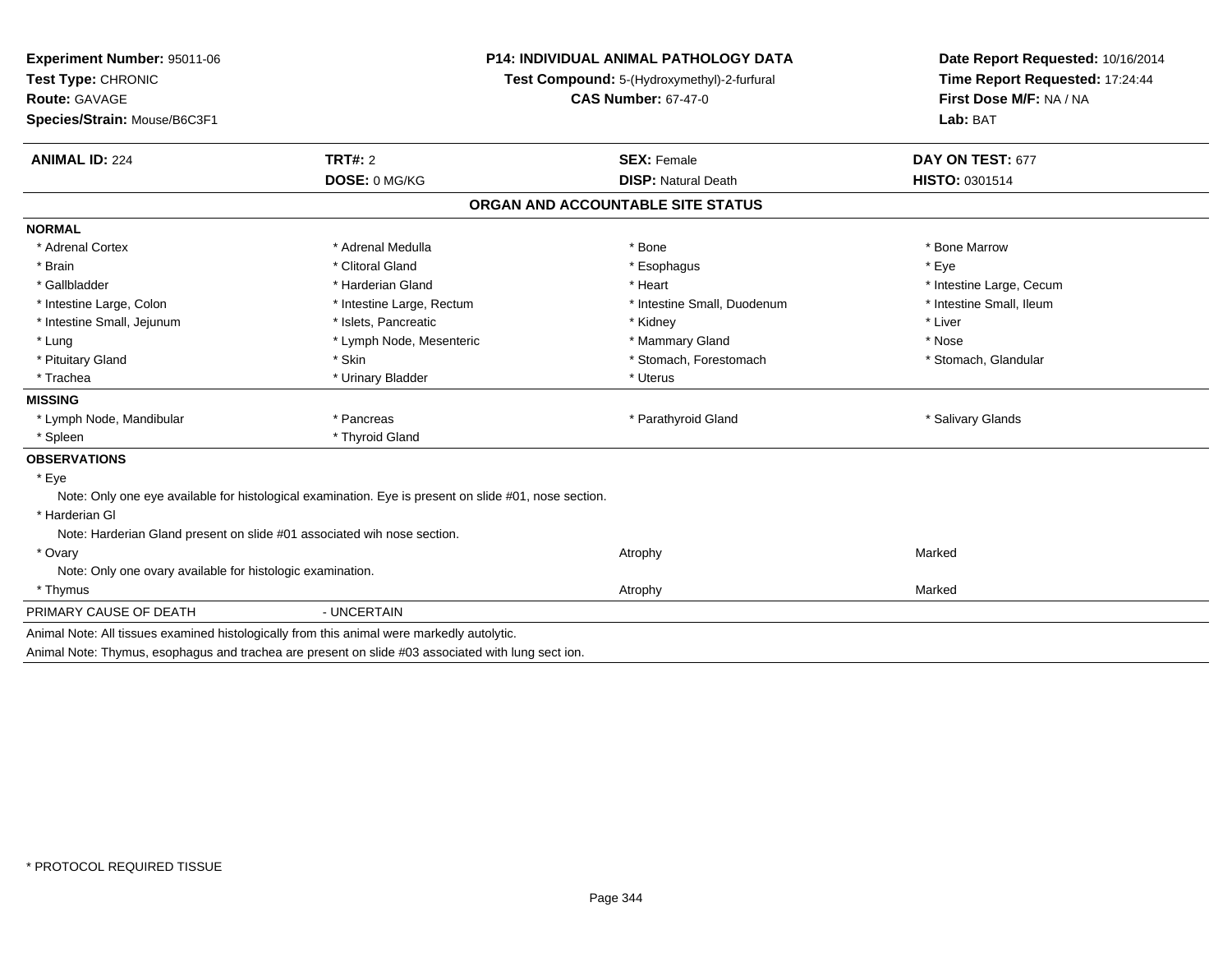| Experiment Number: 95011-06  | P14: INDIVIDUAL ANIMAL PATHOLOGY DATA<br>Test Compound: 5-(Hydroxymethyl)-2-furfural |                                   | Date Report Requested: 10/16/2014 |  |
|------------------------------|--------------------------------------------------------------------------------------|-----------------------------------|-----------------------------------|--|
| Test Type: CHRONIC           |                                                                                      |                                   | Time Report Requested: 17:24:44   |  |
| Route: GAVAGE                |                                                                                      | <b>CAS Number: 67-47-0</b>        | First Dose M/F: NA / NA           |  |
| Species/Strain: Mouse/B6C3F1 |                                                                                      |                                   | Lab: BAT                          |  |
| <b>ANIMAL ID: 225</b>        | TRT#: 2                                                                              | <b>SEX: Female</b>                | DAY ON TEST: 727                  |  |
|                              | DOSE: 0 MG/KG                                                                        | <b>DISP: Terminal Sacrifice</b>   | HISTO: 0301515                    |  |
|                              |                                                                                      | ORGAN AND ACCOUNTABLE SITE STATUS |                                   |  |
| <b>NORMAL</b>                |                                                                                      |                                   |                                   |  |
| * Adrenal Medulla            | * Bone                                                                               | * Bone Marrow                     | * Brain                           |  |
| * Clitoral Gland             | * Esophagus                                                                          | * Eye                             | * Gallbladder                     |  |
| * Harderian Gland            | * Heart                                                                              | * Intestine Large, Cecum          | * Intestine Large, Colon          |  |
| * Intestine Large, Rectum    | * Intestine Small, Duodenum                                                          | * Intestine Small. Ileum          | * Intestine Small, Jejunum        |  |
| * Islets, Pancreatic         | * Lymph Node, Mandibular                                                             | * Mammary Gland                   | * Nose                            |  |
| * Ovary                      | * Pancreas                                                                           | * Parathyroid Gland               | * Salivary Glands                 |  |
| * Skin                       | * Stomach, Forestomach                                                               | * Stomach, Glandular              | * Trachea                         |  |
| * Urinary Bladder            |                                                                                      |                                   |                                   |  |
| <b>OBSERVATIONS</b>          |                                                                                      |                                   |                                   |  |
| * Adrenal Cortex             | Subcapsular                                                                          | Hyperplasia                       | Mild                              |  |
| * Kidney                     |                                                                                      | Mineralization                    | Minimal                           |  |
| * Liver                      |                                                                                      | <b>Infiltration Cellular</b>      | Mononuclear CI, Minimal           |  |
|                              |                                                                                      | Inflammation                      | Chronic Active, Minimal           |  |
|                              | Hepatocyte                                                                           | Vacuolization Cytoplasmic         | Mild                              |  |
| * Lung                       |                                                                                      | Inflammation                      | Chronic Active, Mild              |  |
| * Lymph Node, Mesenteric     |                                                                                      | Hemangiosarcoma                   |                                   |  |
|                              |                                                                                      | Inflammation                      | Chronic Active, Mild              |  |
| * Pituitary Gland            | Pars Distalis                                                                        | Adenoma                           |                                   |  |
| * Spleen                     |                                                                                      | Hematopoietic Cell Proliferation  | Mild                              |  |
| * Thymus                     |                                                                                      | Cyst                              | Mild                              |  |
| * Thyroid Gland              | <b>Follicular Cel</b>                                                                | Hyperplasia                       | Mild                              |  |
| * Uterus                     | Endometrium                                                                          | Hyperplasia                       | Cystic, Moderate                  |  |
| [Hyperplasia TGLS = 1-7]     |                                                                                      |                                   |                                   |  |
| PRIMARY CAUSE OF DEATH       | $\blacksquare$                                                                       |                                   |                                   |  |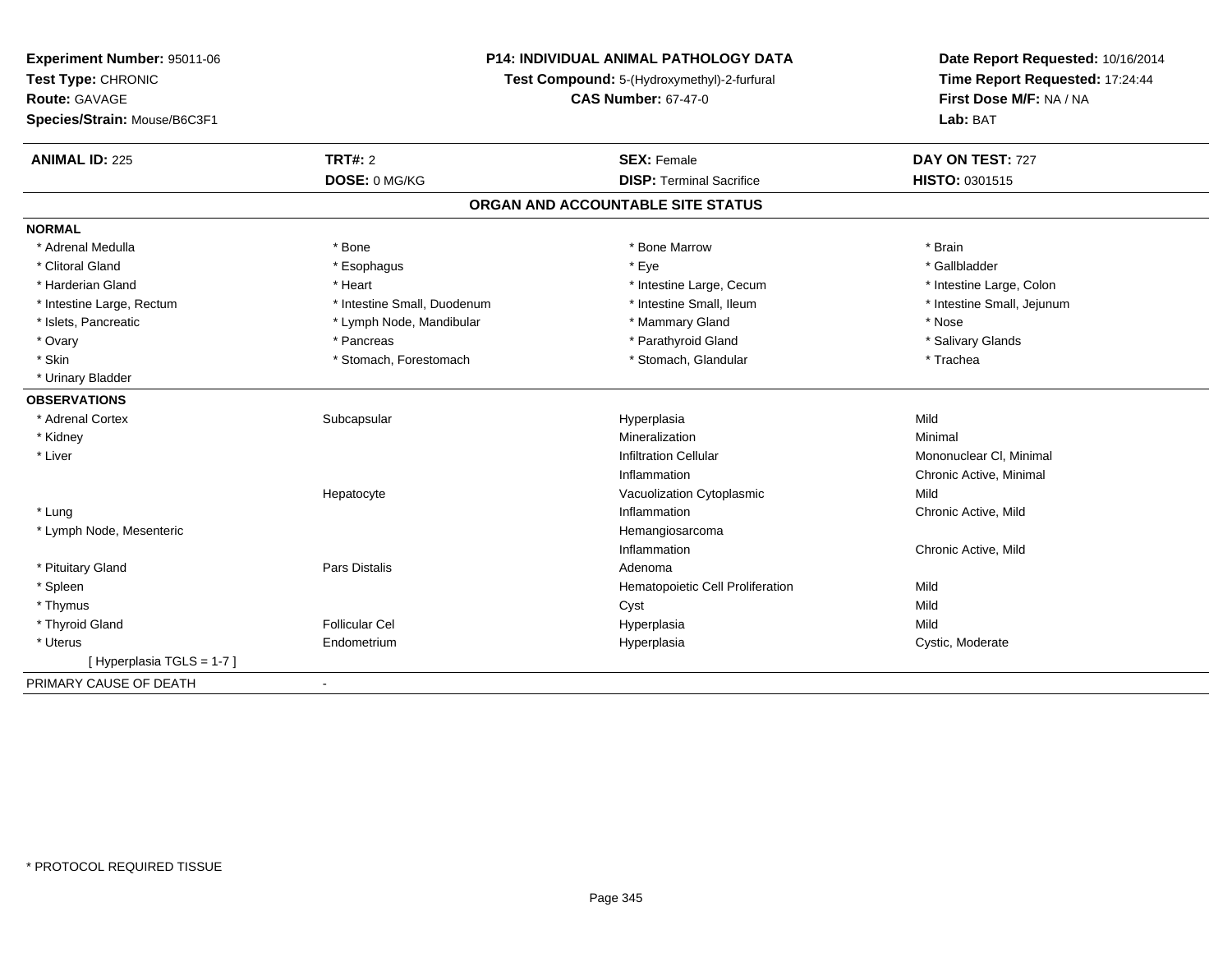| Experiment Number: 95011-06              | <b>P14: INDIVIDUAL ANIMAL PATHOLOGY DATA</b><br>Test Compound: 5-(Hydroxymethyl)-2-furfural |                                   | Date Report Requested: 10/16/2014 |  |
|------------------------------------------|---------------------------------------------------------------------------------------------|-----------------------------------|-----------------------------------|--|
| Test Type: CHRONIC                       |                                                                                             |                                   | Time Report Requested: 17:24:44   |  |
| Route: GAVAGE                            |                                                                                             | <b>CAS Number: 67-47-0</b>        | First Dose M/F: NA / NA           |  |
| Species/Strain: Mouse/B6C3F1             |                                                                                             |                                   | Lab: BAT                          |  |
| <b>ANIMAL ID: 226</b>                    | <b>TRT#: 2</b>                                                                              | <b>SEX: Female</b>                | DAY ON TEST: 601                  |  |
|                                          | DOSE: 0 MG/KG                                                                               | <b>DISP:</b> Moribund Sacrifice   | HISTO: 0301516                    |  |
|                                          |                                                                                             | ORGAN AND ACCOUNTABLE SITE STATUS |                                   |  |
| <b>NORMAL</b>                            |                                                                                             |                                   |                                   |  |
| * Adrenal Medulla                        | * Bone                                                                                      | * Bone Marrow                     | * Brain                           |  |
| * Clitoral Gland                         | * Esophagus                                                                                 | * Eye                             | * Gallbladder                     |  |
| * Harderian Gland                        | * Intestine Large, Cecum                                                                    | * Intestine Large, Colon          | * Intestine Large, Rectum         |  |
| * Intestine Small, Duodenum              | * Intestine Small. Ileum                                                                    | * Intestine Small, Jejunum        | * Islets, Pancreatic              |  |
| * Lung                                   | * Lymph Node, Mandibular                                                                    | * Lymph Node, Mesenteric          | * Mammary Gland                   |  |
| * Nose                                   | * Ovary                                                                                     | * Pancreas                        | * Parathyroid Gland               |  |
| * Pituitary Gland                        | * Salivary Glands                                                                           | * Skin                            | * Spleen                          |  |
| * Stomach, Glandular                     | * Thyroid Gland                                                                             | * Trachea                         | * Urinary Bladder                 |  |
| <b>OBSERVATIONS</b>                      |                                                                                             |                                   |                                   |  |
| * Adrenal Cortex                         | Subcapsular                                                                                 | Hyperplasia                       | Mild                              |  |
| * Heart                                  |                                                                                             | Cardiomyopathy                    | Minimal                           |  |
| * Kidney                                 |                                                                                             | Mineralization                    | Minimal                           |  |
|                                          |                                                                                             | Nephropathy                       | Minimal                           |  |
| * Liver                                  |                                                                                             | <b>Infiltration Cellular</b>      | Mononuclear CI, Minimal           |  |
|                                          |                                                                                             | Inflammation                      | Chronic Active, Minimal           |  |
|                                          | Hepatocyte                                                                                  | Vacuolization Cytoplasmic         | Marked                            |  |
| [Vacuolization Cytoplasmic TGLS = 1-4+5] |                                                                                             |                                   |                                   |  |
| * Stomach, Forestomach                   | Epithelium                                                                                  | Hyperkeratosis                    | Mild                              |  |
|                                          | Epithelium                                                                                  | Hyperplasia                       | Mild                              |  |
| * Thymus                                 |                                                                                             | Atrophy                           | Moderate                          |  |
|                                          |                                                                                             | Cyst                              | Minimal                           |  |
| * Uterus                                 | Endometrium                                                                                 | Hyperplasia                       | Cystic, Mild                      |  |
| PRIMARY CAUSE OF DEATH                   | - UNCERTAIN                                                                                 |                                   |                                   |  |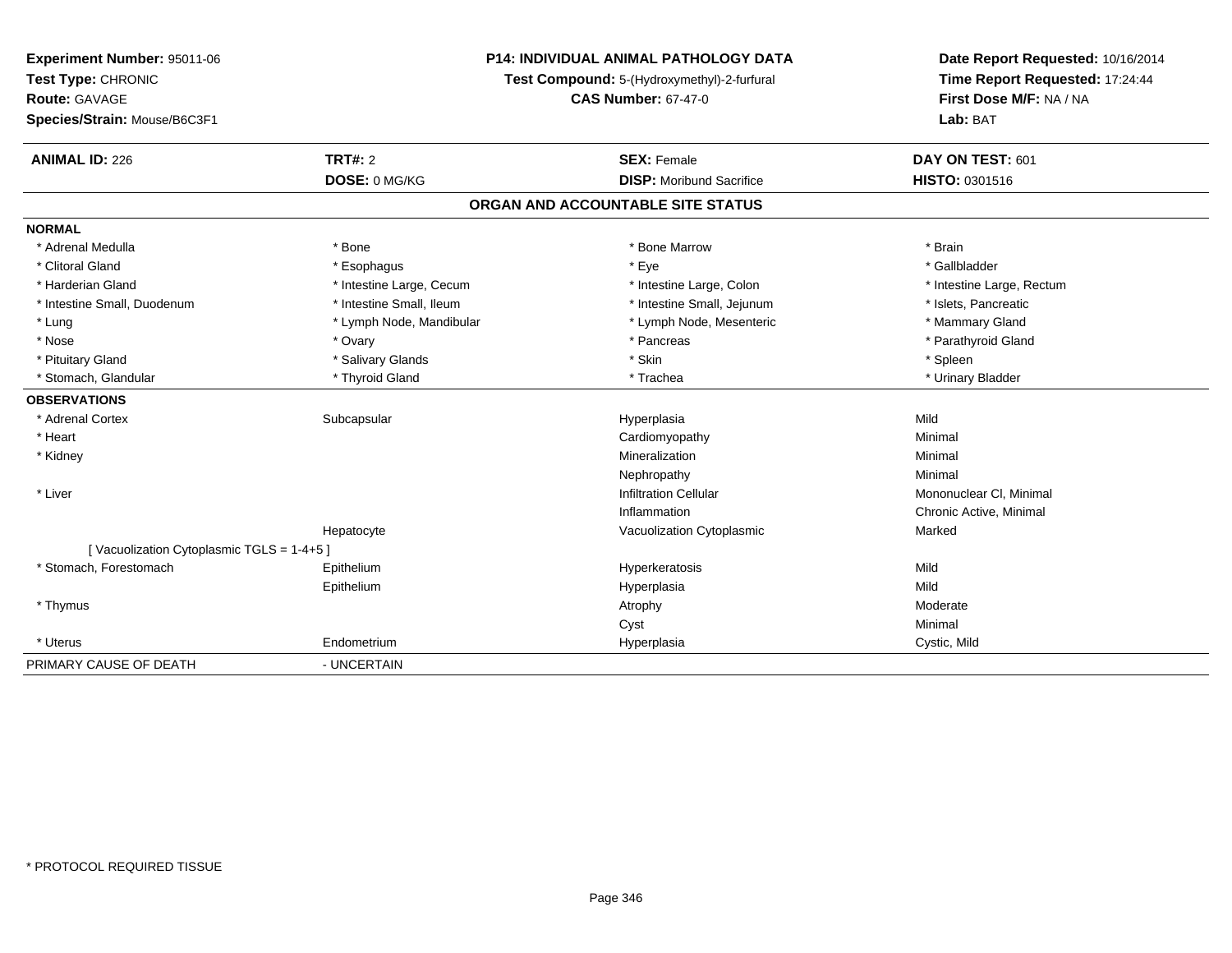| Experiment Number: 95011-06                                           | <b>P14: INDIVIDUAL ANIMAL PATHOLOGY DATA</b><br>Test Compound: 5-(Hydroxymethyl)-2-furfural |                                   | Date Report Requested: 10/16/2014<br>Time Report Requested: 17:24:44 |
|-----------------------------------------------------------------------|---------------------------------------------------------------------------------------------|-----------------------------------|----------------------------------------------------------------------|
| Test Type: CHRONIC                                                    |                                                                                             |                                   |                                                                      |
| <b>Route: GAVAGE</b>                                                  |                                                                                             | <b>CAS Number: 67-47-0</b>        | First Dose M/F: NA / NA                                              |
| Species/Strain: Mouse/B6C3F1                                          |                                                                                             |                                   | Lab: BAT                                                             |
| <b>ANIMAL ID: 227</b>                                                 | <b>TRT#: 2</b>                                                                              | <b>SEX: Female</b>                | DAY ON TEST: 727                                                     |
|                                                                       | DOSE: 0 MG/KG                                                                               | <b>DISP: Terminal Sacrifice</b>   | HISTO: 0301517                                                       |
|                                                                       |                                                                                             | ORGAN AND ACCOUNTABLE SITE STATUS |                                                                      |
| <b>NORMAL</b>                                                         |                                                                                             |                                   |                                                                      |
| * Adrenal Medulla                                                     | * Bone                                                                                      | * Bone Marrow                     | * Brain                                                              |
| * Clitoral Gland                                                      | * Esophagus                                                                                 | * Eye                             | * Gallbladder                                                        |
| * Harderian Gland                                                     | * Heart                                                                                     | * Intestine Large, Cecum          | * Intestine Large, Colon                                             |
| * Intestine Large, Rectum                                             | * Intestine Small, Duodenum                                                                 | * Intestine Small, Ileum          | * Intestine Small, Jejunum                                           |
| * Islets, Pancreatic                                                  | * Lung                                                                                      | * Lymph Node, Mandibular          | * Lymph Node, Mesenteric                                             |
| * Mammary Gland                                                       | * Nose                                                                                      | * Pancreas                        | * Parathyroid Gland                                                  |
| * Pituitary Gland                                                     | * Salivary Glands                                                                           | * Skin                            | * Stomach, Forestomach                                               |
| * Stomach, Glandular                                                  | * Thyroid Gland                                                                             | * Trachea                         | * Urinary Bladder                                                    |
| <b>OBSERVATIONS</b>                                                   |                                                                                             |                                   |                                                                      |
| * Adrenal Cortex                                                      | Subcapsular                                                                                 | Hyperplasia                       | Mild                                                                 |
| * Kidney                                                              |                                                                                             | Nephropathy                       | Mild                                                                 |
| * Liver                                                               |                                                                                             | Hepatocellular Adenoma            | Multiple                                                             |
|                                                                       |                                                                                             | <b>Infiltration Cellular</b>      | Mononuclear CI, Mild                                                 |
|                                                                       |                                                                                             | Inflammation                      | Chronic Active, Minimal                                              |
|                                                                       | Hepatocyte                                                                                  | Vacuolization Cytoplasmic         | Mild                                                                 |
|                                                                       | Note: A portion of the hepatocellular adenoma present on slide #12 is also on slide #03.    |                                   |                                                                      |
| Note: No normal section of liver median lobe available for slide #05. |                                                                                             |                                   |                                                                      |
| [ Hepatocellular Adenoma TGLS = 1,2-12+13 ]                           |                                                                                             |                                   |                                                                      |
| * Ovary                                                               |                                                                                             | Atrophy                           | Moderate                                                             |
|                                                                       | <b>Bilateral</b>                                                                            | Cyst                              |                                                                      |
| * Spleen                                                              |                                                                                             | Hematopoietic Cell Proliferation  | Moderate                                                             |
| * Thymus                                                              |                                                                                             | Atrophy                           | Mild                                                                 |
|                                                                       |                                                                                             | Cyst                              | Mild                                                                 |
|                                                                       |                                                                                             | Ectopic Parathyroid Gland         | Mild                                                                 |
| * Uterus                                                              | Endometrium                                                                                 | Hyperplasia                       | Cystic, Mild                                                         |
| PRIMARY CAUSE OF DEATH                                                | $\blacksquare$                                                                              |                                   |                                                                      |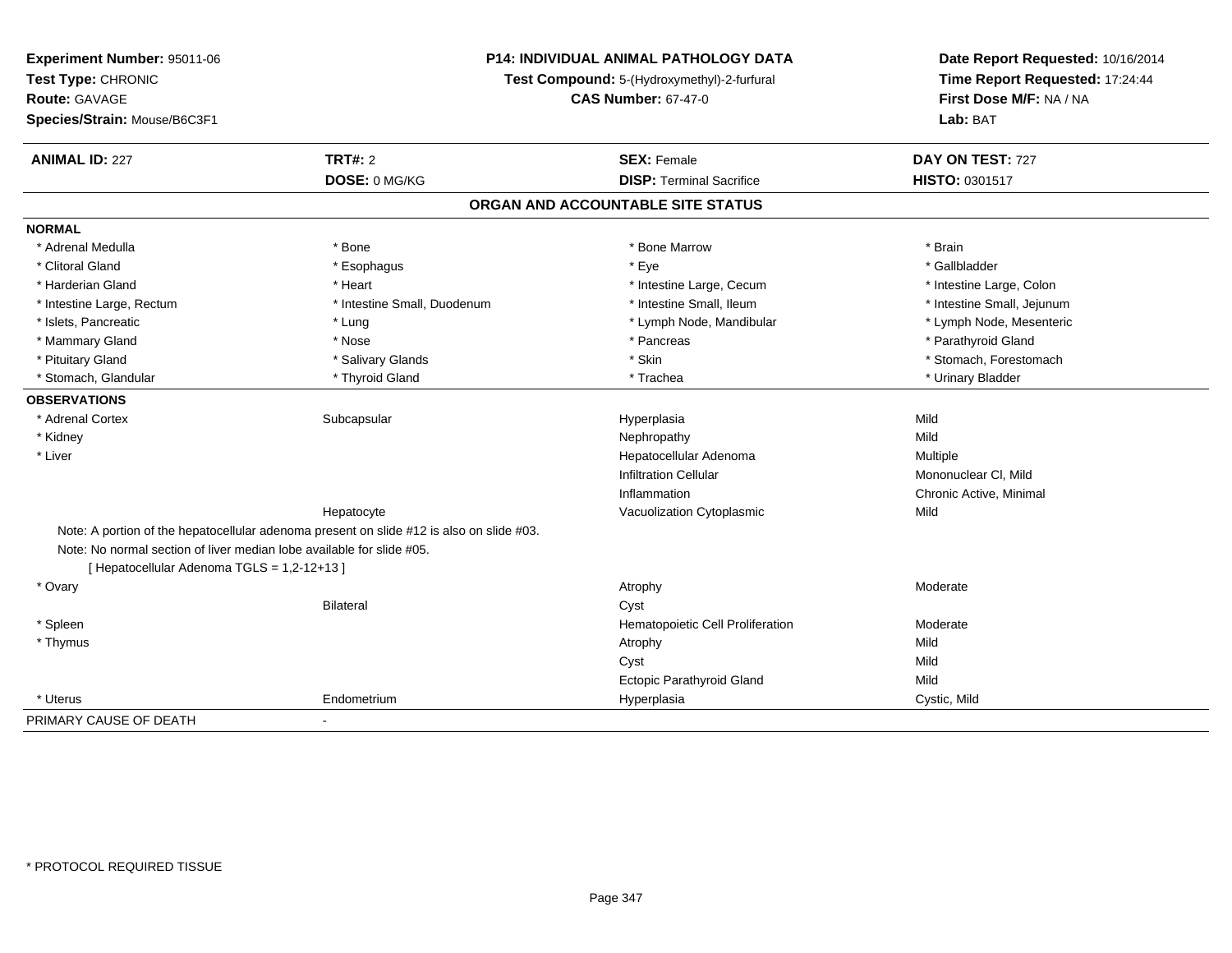| Experiment Number: 95011-06<br>Test Type: CHRONIC<br>Route: GAVAGE<br>Species/Strain: Mouse/B6C3F1 | P14: INDIVIDUAL ANIMAL PATHOLOGY DATA<br>Test Compound: 5-(Hydroxymethyl)-2-furfural<br><b>CAS Number: 67-47-0</b> |                                   | Date Report Requested: 10/16/2014<br>Time Report Requested: 17:24:44<br>First Dose M/F: NA / NA<br>Lab: BAT |
|----------------------------------------------------------------------------------------------------|--------------------------------------------------------------------------------------------------------------------|-----------------------------------|-------------------------------------------------------------------------------------------------------------|
| <b>ANIMAL ID: 228</b>                                                                              | <b>TRT#: 2</b>                                                                                                     | <b>SEX: Female</b>                | DAY ON TEST: 729                                                                                            |
|                                                                                                    | DOSE: 0 MG/KG                                                                                                      | <b>DISP: Terminal Sacrifice</b>   | HISTO: 0301518                                                                                              |
|                                                                                                    |                                                                                                                    | ORGAN AND ACCOUNTABLE SITE STATUS |                                                                                                             |
| <b>NORMAL</b>                                                                                      |                                                                                                                    |                                   |                                                                                                             |
| * Adrenal Medulla                                                                                  | * Bone                                                                                                             | * Bone Marrow                     | * Brain                                                                                                     |
| * Clitoral Gland                                                                                   | * Esophagus                                                                                                        | * Eye                             | * Gallbladder                                                                                               |
| * Harderian Gland                                                                                  | * Heart                                                                                                            | * Intestine Large, Cecum          | * Intestine Large, Colon                                                                                    |
| * Intestine Large, Rectum                                                                          | * Intestine Small, Duodenum                                                                                        | * Intestine Small, Ileum          | * Intestine Small, Jejunum                                                                                  |
| * Islets, Pancreatic                                                                               | * Lung                                                                                                             | * Lymph Node, Mandibular          | * Lymph Node, Mesenteric                                                                                    |
| * Mammary Gland                                                                                    | * Nose                                                                                                             | * Pancreas                        | * Salivary Glands                                                                                           |
| * Skin                                                                                             | * Stomach, Forestomach                                                                                             | * Stomach, Glandular              | * Trachea                                                                                                   |
| * Urinary Bladder                                                                                  |                                                                                                                    |                                   |                                                                                                             |
| <b>MISSING</b>                                                                                     |                                                                                                                    |                                   |                                                                                                             |
| * Parathyroid Gland                                                                                |                                                                                                                    |                                   |                                                                                                             |
| <b>OBSERVATIONS</b>                                                                                |                                                                                                                    |                                   |                                                                                                             |
| * Adrenal Cortex                                                                                   | Subcapsular                                                                                                        | Hyperplasia                       | Mild                                                                                                        |
| * Kidney                                                                                           |                                                                                                                    | Nephropathy                       | Minimal                                                                                                     |
| * Liver                                                                                            |                                                                                                                    | <b>Infiltration Cellular</b>      | Mononuclear CI, Minimal                                                                                     |
|                                                                                                    |                                                                                                                    | Inflammation                      | Chronic Active, Minimal                                                                                     |
|                                                                                                    | Hepatocyte                                                                                                         | Vacuolization Cytoplasmic         | Mild                                                                                                        |
| * Ovary                                                                                            |                                                                                                                    | Atrophy                           | Moderate                                                                                                    |
|                                                                                                    | Bilateral                                                                                                          | Cyst                              |                                                                                                             |
|                                                                                                    |                                                                                                                    | Cystadenoma                       |                                                                                                             |
| [ Cyst TGLS = 2,3-7 ]                                                                              |                                                                                                                    |                                   |                                                                                                             |
| * Pituitary Gland                                                                                  | Pars Intermed                                                                                                      | Adenoma                           |                                                                                                             |
|                                                                                                    | Pars Distalis                                                                                                      | Hyperplasia                       | Mild                                                                                                        |
| [Adenoma TGLS = $1-6$ ]                                                                            |                                                                                                                    |                                   |                                                                                                             |
| * Spleen                                                                                           |                                                                                                                    | Hemangiosarcoma                   |                                                                                                             |
| * Thymus                                                                                           |                                                                                                                    | Cyst                              | Minimal                                                                                                     |
| * Thyroid Gland                                                                                    | Follicle                                                                                                           | Degeneration                      | Mild                                                                                                        |
| * Uterus                                                                                           | Endometrium                                                                                                        | Hyperplasia                       | Cystic, Mild                                                                                                |
| PRIMARY CAUSE OF DEATH                                                                             | $\sim$                                                                                                             |                                   |                                                                                                             |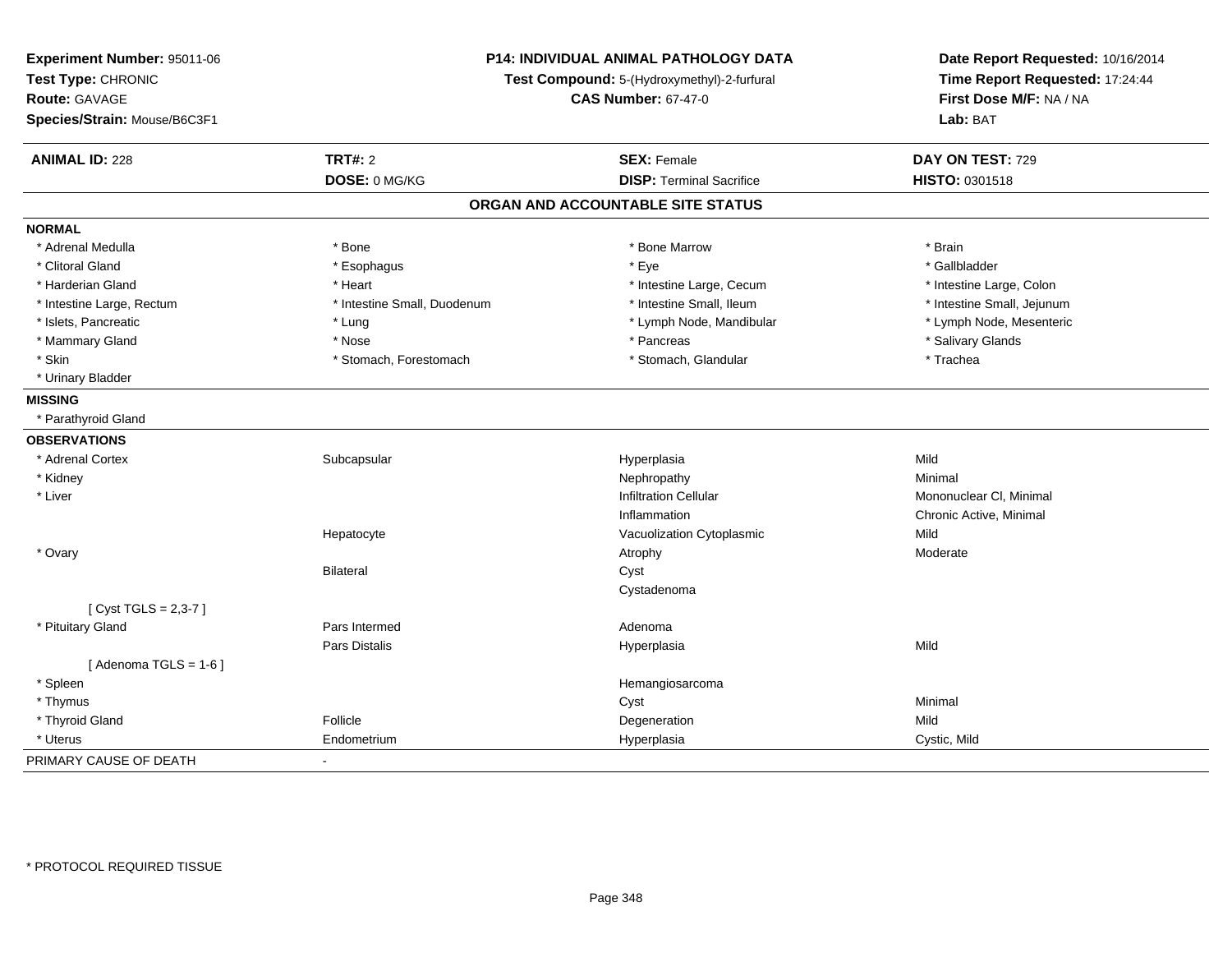| Experiment Number: 95011-06<br>Test Type: CHRONIC<br><b>Route: GAVAGE</b><br>Species/Strain: Mouse/B6C3F1 |                             | <b>P14: INDIVIDUAL ANIMAL PATHOLOGY DATA</b><br>Test Compound: 5-(Hydroxymethyl)-2-furfural<br><b>CAS Number: 67-47-0</b> | Date Report Requested: 10/16/2014<br>Time Report Requested: 17:24:44<br>First Dose M/F: NA / NA<br>Lab: BAT |
|-----------------------------------------------------------------------------------------------------------|-----------------------------|---------------------------------------------------------------------------------------------------------------------------|-------------------------------------------------------------------------------------------------------------|
| <b>ANIMAL ID: 229</b>                                                                                     | <b>TRT#: 2</b>              | <b>SEX: Female</b>                                                                                                        | DAY ON TEST: 728                                                                                            |
|                                                                                                           | DOSE: 0 MG/KG               | <b>DISP: Terminal Sacrifice</b>                                                                                           | HISTO: 0301519                                                                                              |
|                                                                                                           |                             | ORGAN AND ACCOUNTABLE SITE STATUS                                                                                         |                                                                                                             |
| <b>NORMAL</b>                                                                                             |                             |                                                                                                                           |                                                                                                             |
| * Adrenal Medulla                                                                                         | * Bone                      | * Bone Marrow                                                                                                             | * Brain                                                                                                     |
| * Clitoral Gland                                                                                          | * Esophagus                 | * Eye                                                                                                                     | * Gallbladder                                                                                               |
| * Harderian Gland                                                                                         | * Heart                     | * Intestine Large, Cecum                                                                                                  | * Intestine Large, Colon                                                                                    |
| * Intestine Large, Rectum                                                                                 | * Intestine Small, Duodenum | * Intestine Small, Ileum                                                                                                  | * Intestine Small, Jejunum                                                                                  |
| * Islets, Pancreatic                                                                                      | * Lung                      | * Lymph Node, Mandibular                                                                                                  | * Lymph Node, Mesenteric                                                                                    |
| * Mammary Gland                                                                                           | * Nose                      | * Ovary                                                                                                                   | * Pancreas                                                                                                  |
| * Parathyroid Gland                                                                                       | * Pituitary Gland           | * Salivary Glands                                                                                                         | * Skin                                                                                                      |
| * Stomach, Forestomach                                                                                    | * Stomach, Glandular        | * Trachea                                                                                                                 | * Urinary Bladder                                                                                           |
| <b>OBSERVATIONS</b>                                                                                       |                             |                                                                                                                           |                                                                                                             |
| * Adrenal Cortex                                                                                          | Subcapsular                 | Hyperplasia                                                                                                               | Mild                                                                                                        |
| * Clitoral GI                                                                                             |                             |                                                                                                                           |                                                                                                             |
| Note: Only one clitoral gland available for histologic examination.                                       |                             |                                                                                                                           |                                                                                                             |
| * Kidney                                                                                                  |                             | Lymphoma Malignant                                                                                                        |                                                                                                             |
| * Liver                                                                                                   |                             | <b>Eosinophilic Focus</b>                                                                                                 |                                                                                                             |
|                                                                                                           |                             | Hepatocellular Adenoma                                                                                                    | Multiple                                                                                                    |
|                                                                                                           |                             | Inflammation                                                                                                              | Chronic Active, Minimal                                                                                     |
|                                                                                                           |                             | Lymphoma Malignant                                                                                                        |                                                                                                             |
|                                                                                                           | Hepatocyte                  | Vacuolization Cytoplasmic                                                                                                 | Mild                                                                                                        |
| Note: Microscopic hepatocellular adenoma also on slide #04.                                               |                             |                                                                                                                           |                                                                                                             |
| [ Hepatocellular Adenoma TGLS = 6-15 ]                                                                    |                             |                                                                                                                           |                                                                                                             |
| [ Lymphoma Malignant TGLS = 2,3,4,6-12+13+14+15 ]                                                         |                             |                                                                                                                           |                                                                                                             |
| * Spleen                                                                                                  |                             | Hemangiosarcoma                                                                                                           |                                                                                                             |
|                                                                                                           |                             | Hematopoietic Cell Proliferation                                                                                          | Mild                                                                                                        |
|                                                                                                           |                             | Lymphoma Malignant                                                                                                        |                                                                                                             |
| [Hemangiosarcoma TGLS = 5-12]                                                                             |                             |                                                                                                                           |                                                                                                             |
| * Thymus                                                                                                  |                             | Cyst                                                                                                                      | Minimal                                                                                                     |
| * Thyroid Gland                                                                                           | <b>Follicular Cel</b>       | Hyperplasia                                                                                                               | Minimal                                                                                                     |
| * Uterus                                                                                                  | Endometrium                 | Hyperplasia                                                                                                               | Cystic, Marked                                                                                              |
| [Hyperplasia TGLS = 1-7]                                                                                  |                             |                                                                                                                           |                                                                                                             |
| PRIMARY CAUSE OF DEATH                                                                                    | $\blacksquare$              |                                                                                                                           |                                                                                                             |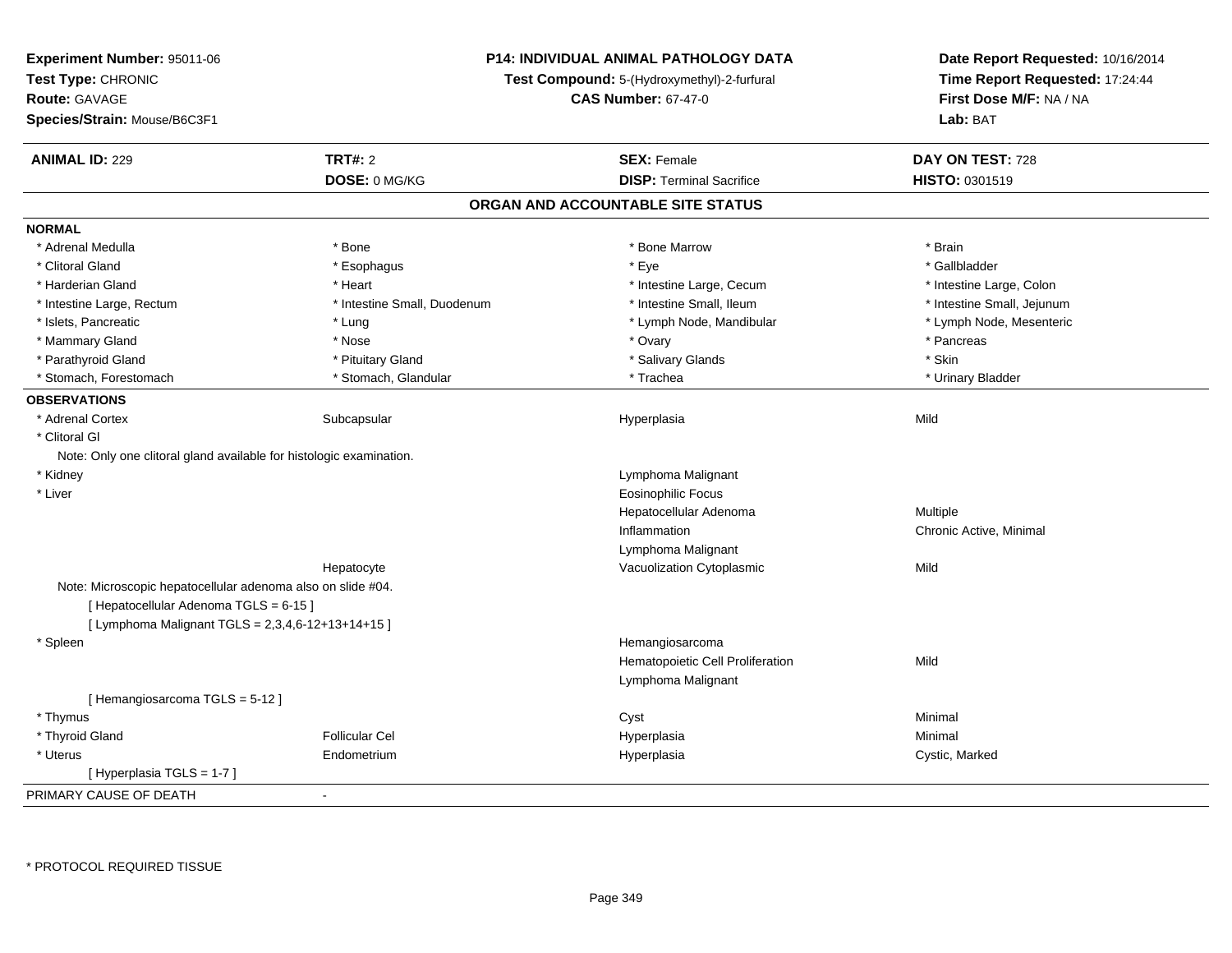| Experiment Number: 95011-06<br>Test Type: CHRONIC<br><b>Route: GAVAGE</b><br>Species/Strain: Mouse/B6C3F1 | <b>P14: INDIVIDUAL ANIMAL PATHOLOGY DATA</b><br>Test Compound: 5-(Hydroxymethyl)-2-furfural<br><b>CAS Number: 67-47-0</b> |                                   | Date Report Requested: 10/16/2014<br>Time Report Requested: 17:24:44<br>First Dose M/F: NA / NA<br>Lab: BAT |  |
|-----------------------------------------------------------------------------------------------------------|---------------------------------------------------------------------------------------------------------------------------|-----------------------------------|-------------------------------------------------------------------------------------------------------------|--|
| <b>ANIMAL ID: 230</b>                                                                                     | <b>TRT#: 2</b>                                                                                                            | <b>SEX: Female</b>                | DAY ON TEST: 728                                                                                            |  |
|                                                                                                           | DOSE: 0 MG/KG                                                                                                             | <b>DISP: Terminal Sacrifice</b>   | HISTO: 0301520                                                                                              |  |
|                                                                                                           |                                                                                                                           | ORGAN AND ACCOUNTABLE SITE STATUS |                                                                                                             |  |
| <b>NORMAL</b>                                                                                             |                                                                                                                           |                                   |                                                                                                             |  |
| * Adrenal Medulla                                                                                         | * Bone                                                                                                                    | * Bone Marrow                     | * Brain                                                                                                     |  |
| * Clitoral Gland                                                                                          | * Esophagus                                                                                                               | * Eye                             | * Gallbladder                                                                                               |  |
| * Harderian Gland                                                                                         | * Heart                                                                                                                   | * Intestine Large, Cecum          | * Intestine Large, Colon                                                                                    |  |
| * Intestine Large, Rectum                                                                                 | * Intestine Small, Duodenum                                                                                               | * Intestine Small, Ileum          | * Intestine Small, Jejunum                                                                                  |  |
| * Islets, Pancreatic                                                                                      | * Lung                                                                                                                    | * Lymph Node, Mandibular          | * Lymph Node, Mesenteric                                                                                    |  |
| * Mammary Gland                                                                                           | * Nose                                                                                                                    | * Ovary                           | * Pancreas                                                                                                  |  |
| * Parathyroid Gland                                                                                       | * Pituitary Gland                                                                                                         | * Salivary Glands                 | * Skin                                                                                                      |  |
| * Spleen                                                                                                  | * Stomach, Forestomach                                                                                                    | * Stomach, Glandular              | * Thyroid Gland                                                                                             |  |
| * Trachea                                                                                                 | * Urinary Bladder                                                                                                         |                                   |                                                                                                             |  |
| <b>OBSERVATIONS</b>                                                                                       |                                                                                                                           |                                   |                                                                                                             |  |
| * Adrenal Cortex                                                                                          | Subcapsular                                                                                                               | Hyperplasia                       | Mild                                                                                                        |  |
| * Kidney                                                                                                  |                                                                                                                           | Mineralization                    | Minimal                                                                                                     |  |
|                                                                                                           |                                                                                                                           | Nephropathy                       | Minimal                                                                                                     |  |
| * Liver                                                                                                   |                                                                                                                           | <b>Infiltration Cellular</b>      | Mononuclear CI, Minimal                                                                                     |  |
|                                                                                                           |                                                                                                                           | Inflammation                      | Chronic Active, Minimal                                                                                     |  |
|                                                                                                           | Hepatocyte                                                                                                                | Vacuolization Cytoplasmic         | Mild                                                                                                        |  |
| Mesentery                                                                                                 | Fat                                                                                                                       | Fibrosis                          | Minimal                                                                                                     |  |
|                                                                                                           | Fat                                                                                                                       | Inflammation                      | Chronic Active, Mild                                                                                        |  |
|                                                                                                           | Fat                                                                                                                       | Necrosis                          | Marked                                                                                                      |  |
| [Necrosis TGLS = $1-12$ ]                                                                                 |                                                                                                                           |                                   |                                                                                                             |  |
| <b>Skeletal Muscle</b>                                                                                    |                                                                                                                           | <b>Infiltration Cellular</b>      | Lymphoid, Moderate                                                                                          |  |
| Note: Skeletal muscle lesion is on slide #08.                                                             |                                                                                                                           |                                   |                                                                                                             |  |
| * Thymus                                                                                                  |                                                                                                                           | Cyst                              | Mild                                                                                                        |  |
|                                                                                                           |                                                                                                                           | <b>Ectopic Parathyroid Gland</b>  | Mild                                                                                                        |  |
| * Uterus                                                                                                  | Endometrium                                                                                                               | Hyperplasia                       | Cystic, Moderate                                                                                            |  |
|                                                                                                           |                                                                                                                           | Polyp Stromal                     |                                                                                                             |  |
| PRIMARY CAUSE OF DEATH                                                                                    | $\overline{a}$                                                                                                            |                                   |                                                                                                             |  |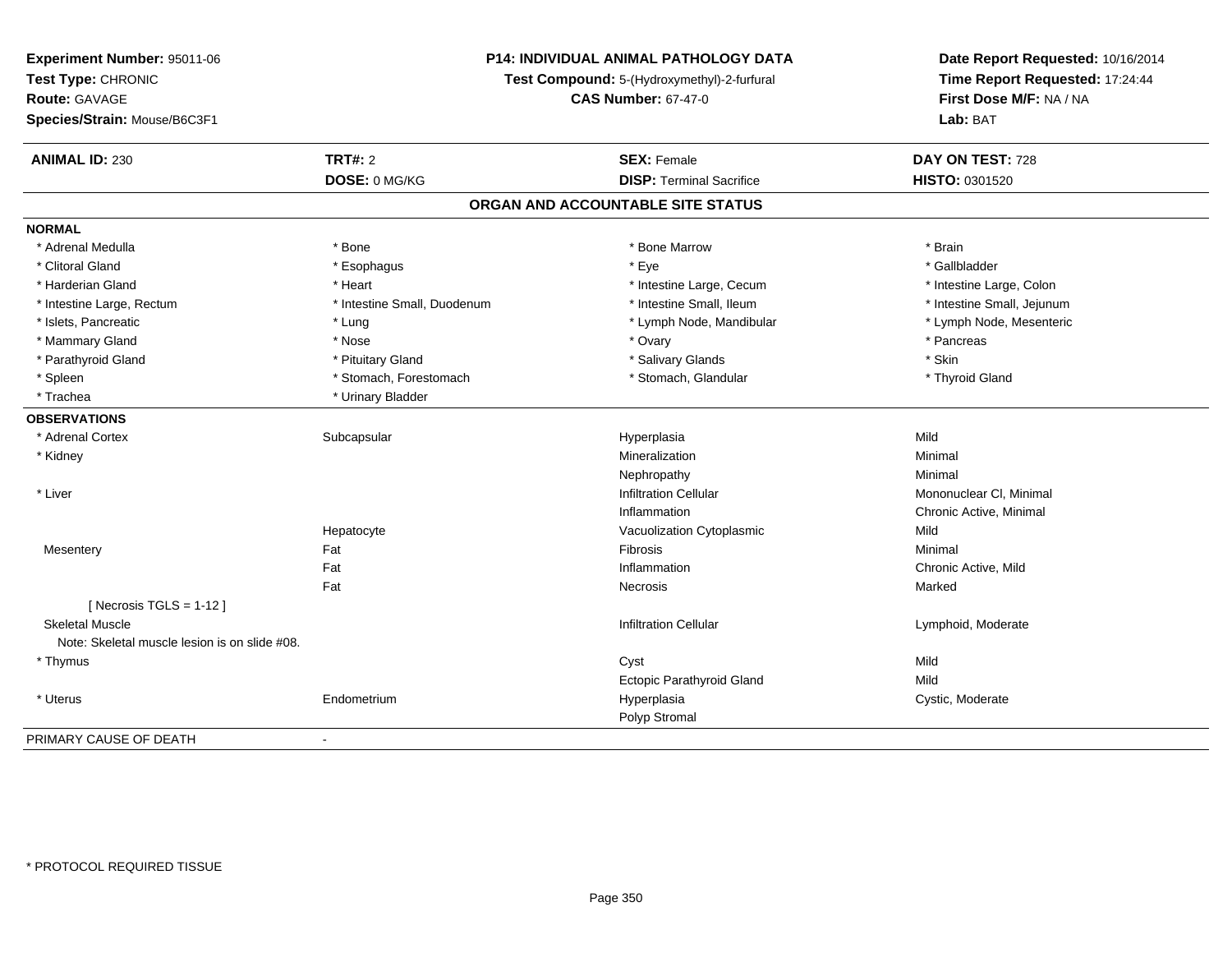| Experiment Number: 95011-06  | <b>P14: INDIVIDUAL ANIMAL PATHOLOGY DATA</b><br>Test Compound: 5-(Hydroxymethyl)-2-furfural<br><b>CAS Number: 67-47-0</b> |                                   | Date Report Requested: 10/16/2014                          |  |
|------------------------------|---------------------------------------------------------------------------------------------------------------------------|-----------------------------------|------------------------------------------------------------|--|
| Test Type: CHRONIC           |                                                                                                                           |                                   | Time Report Requested: 17:24:44<br>First Dose M/F: NA / NA |  |
| <b>Route: GAVAGE</b>         |                                                                                                                           |                                   |                                                            |  |
| Species/Strain: Mouse/B6C3F1 |                                                                                                                           |                                   | Lab: BAT                                                   |  |
| <b>ANIMAL ID: 231</b>        | <b>TRT#: 2</b>                                                                                                            | <b>SEX: Female</b>                | DAY ON TEST: 727                                           |  |
|                              | DOSE: 0 MG/KG                                                                                                             | <b>DISP: Terminal Sacrifice</b>   | HISTO: 0301521                                             |  |
|                              |                                                                                                                           | ORGAN AND ACCOUNTABLE SITE STATUS |                                                            |  |
| <b>NORMAL</b>                |                                                                                                                           |                                   |                                                            |  |
| * Adrenal Medulla            | * Bone                                                                                                                    | * Bone Marrow                     | * Brain                                                    |  |
| * Clitoral Gland             | * Esophagus                                                                                                               | * Eye                             | * Gallbladder                                              |  |
| * Harderian Gland            | * Heart                                                                                                                   | * Intestine Large, Cecum          | * Intestine Large, Colon                                   |  |
| * Intestine Large, Rectum    | * Intestine Small, Duodenum                                                                                               | * Intestine Small, Ileum          | * Intestine Small, Jejunum                                 |  |
| * Islets, Pancreatic         | * Kidney                                                                                                                  | * Lung                            | * Lymph Node, Mandibular                                   |  |
| * Mammary Gland              | * Nose                                                                                                                    | * Ovary                           | * Pancreas                                                 |  |
| * Parathyroid Gland          | * Pituitary Gland                                                                                                         | * Salivary Glands                 | * Skin                                                     |  |
| * Spleen                     | * Stomach, Forestomach                                                                                                    | * Stomach, Glandular              | * Trachea                                                  |  |
| * Urinary Bladder            |                                                                                                                           |                                   |                                                            |  |
| <b>OBSERVATIONS</b>          |                                                                                                                           |                                   |                                                            |  |
| * Adrenal Cortex             | Subcapsular                                                                                                               | Hyperplasia                       | Mild                                                       |  |
| * Liver                      |                                                                                                                           | <b>Infiltration Cellular</b>      | Mononuclear CI, Minimal                                    |  |
|                              |                                                                                                                           | Inflammation                      | Chronic Active, Minimal                                    |  |
|                              | Hepatocyte                                                                                                                | Vacuolization Cytoplasmic         | Mild                                                       |  |
| * Lymph Node, Mesenteric     |                                                                                                                           | Lymphoma Malignant                |                                                            |  |
| * Thymus                     |                                                                                                                           | Cyst                              | Minimal                                                    |  |
|                              |                                                                                                                           | Ectopic Parathyroid Gland         | Minimal                                                    |  |
|                              |                                                                                                                           | Lymphoma Malignant                |                                                            |  |
| * Thyroid Gland              | Follicle                                                                                                                  | Degeneration                      | Mild                                                       |  |
| * Uterus                     | Endometrium                                                                                                               | Hyperplasia                       | Cystic, Minimal                                            |  |
| PRIMARY CAUSE OF DEATH       |                                                                                                                           |                                   |                                                            |  |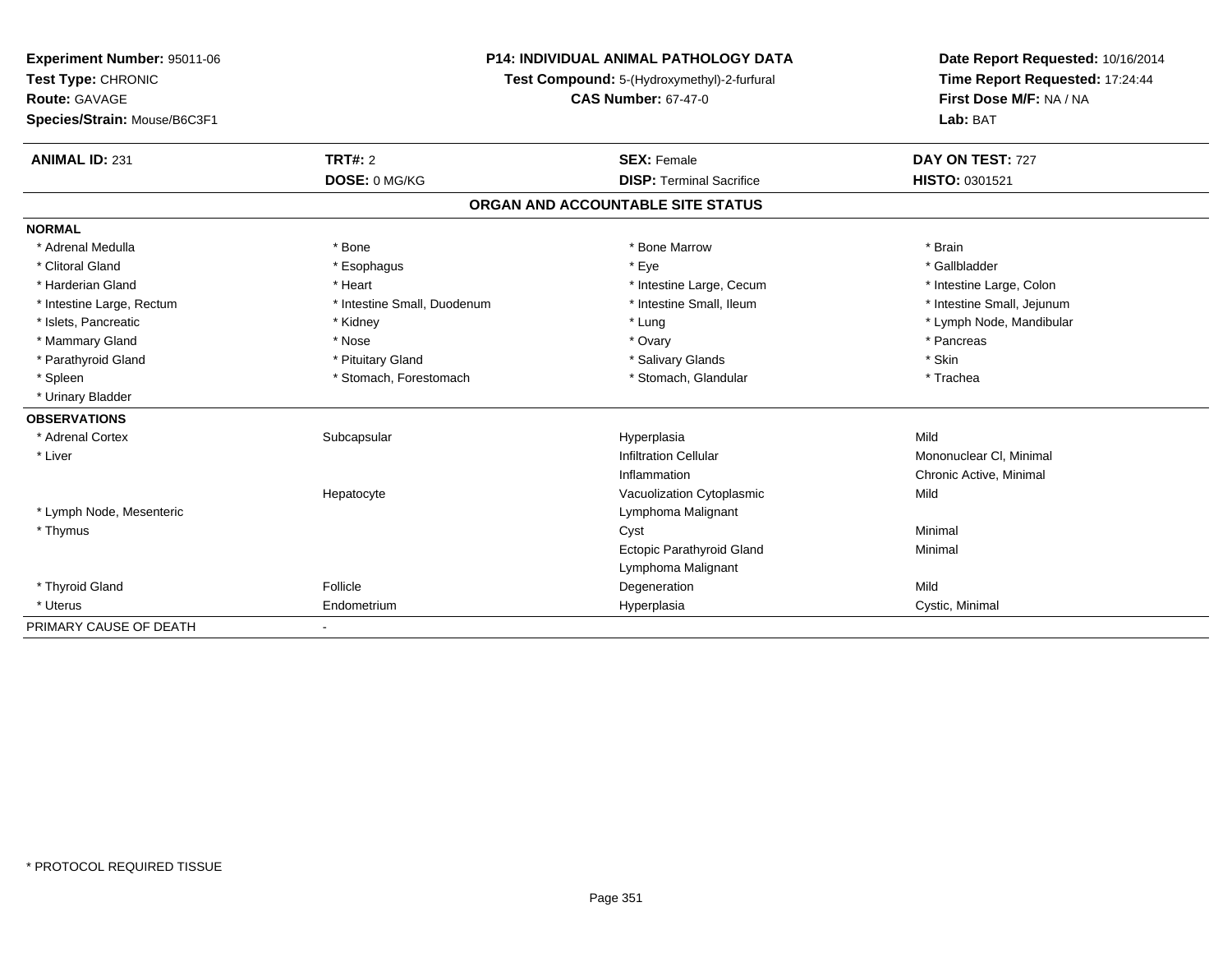| Experiment Number: 95011-06<br>Test Type: CHRONIC<br><b>Route: GAVAGE</b> | <b>P14: INDIVIDUAL ANIMAL PATHOLOGY DATA</b><br>Test Compound: 5-(Hydroxymethyl)-2-furfural<br><b>CAS Number: 67-47-0</b> |                                   | Date Report Requested: 10/16/2014<br>Time Report Requested: 17:24:44<br>First Dose M/F: NA / NA |  |
|---------------------------------------------------------------------------|---------------------------------------------------------------------------------------------------------------------------|-----------------------------------|-------------------------------------------------------------------------------------------------|--|
| Species/Strain: Mouse/B6C3F1                                              |                                                                                                                           |                                   | Lab: BAT                                                                                        |  |
| <b>ANIMAL ID: 232</b>                                                     | <b>TRT#: 2</b>                                                                                                            | <b>SEX: Female</b>                | DAY ON TEST: 727                                                                                |  |
|                                                                           | DOSE: 0 MG/KG                                                                                                             | <b>DISP: Terminal Sacrifice</b>   | HISTO: 0301522                                                                                  |  |
|                                                                           |                                                                                                                           | ORGAN AND ACCOUNTABLE SITE STATUS |                                                                                                 |  |
| <b>NORMAL</b>                                                             |                                                                                                                           |                                   |                                                                                                 |  |
| * Adrenal Medulla                                                         | * Bone                                                                                                                    | * Bone Marrow                     | * Brain                                                                                         |  |
| * Clitoral Gland                                                          | * Esophagus                                                                                                               | * Eye                             | * Gallbladder                                                                                   |  |
| * Harderian Gland                                                         | * Heart                                                                                                                   | * Intestine Large, Cecum          | * Intestine Large, Colon                                                                        |  |
| * Intestine Large, Rectum                                                 | * Intestine Small, Duodenum                                                                                               | * Intestine Small, Ileum          | * Intestine Small, Jejunum                                                                      |  |
| * Islets, Pancreatic                                                      | * Lymph Node, Mandibular                                                                                                  | * Lymph Node, Mesenteric          | * Mammary Gland                                                                                 |  |
| * Nose                                                                    | * Ovary                                                                                                                   | * Pancreas                        | * Parathyroid Gland                                                                             |  |
| * Pituitary Gland                                                         | * Salivary Glands                                                                                                         | * Skin                            | * Spleen                                                                                        |  |
| * Stomach, Forestomach                                                    | * Stomach, Glandular                                                                                                      | * Trachea                         | * Urinary Bladder                                                                               |  |
| <b>OBSERVATIONS</b>                                                       |                                                                                                                           |                                   |                                                                                                 |  |
| * Adrenal Cortex                                                          | Subcapsular                                                                                                               | Hyperplasia                       | Mild                                                                                            |  |
| * Kidney                                                                  |                                                                                                                           | Metaplasia                        | Osseous, Mild                                                                                   |  |
|                                                                           |                                                                                                                           | Mineralization                    | Minimal                                                                                         |  |
| * Liver                                                                   |                                                                                                                           | Hepatocellular Adenoma            |                                                                                                 |  |
|                                                                           |                                                                                                                           | <b>Infiltration Cellular</b>      | Mononuclear CI, Mild                                                                            |  |
|                                                                           |                                                                                                                           | Inflammation                      | Chronic Active, Minimal                                                                         |  |
|                                                                           | Hepatocyte                                                                                                                | Vacuolization Cytoplasmic         | Mild                                                                                            |  |
| [ Hepatocellular Adenoma TGLS = 2-12 ]                                    |                                                                                                                           |                                   |                                                                                                 |  |
| * Lung                                                                    |                                                                                                                           | Inflammation                      | Chronic Active, Minimal                                                                         |  |
| * Ovary                                                                   |                                                                                                                           |                                   |                                                                                                 |  |
| Note: Only one ovary available for histologic examination.                |                                                                                                                           |                                   |                                                                                                 |  |
| * Thymus                                                                  |                                                                                                                           | Ectopic Parathyroid Gland         | Mild                                                                                            |  |
| * Thyroid Gland                                                           | <b>Follicular Cel</b>                                                                                                     | Hyperplasia                       | Mild                                                                                            |  |
| * Uterus                                                                  | Endometrium                                                                                                               | Hyperplasia                       | Cystic, Marked                                                                                  |  |
| [ Hyperplasia TGLS = 1-7 ]                                                |                                                                                                                           |                                   |                                                                                                 |  |
| PRIMARY CAUSE OF DEATH                                                    | $\overline{\phantom{a}}$                                                                                                  |                                   |                                                                                                 |  |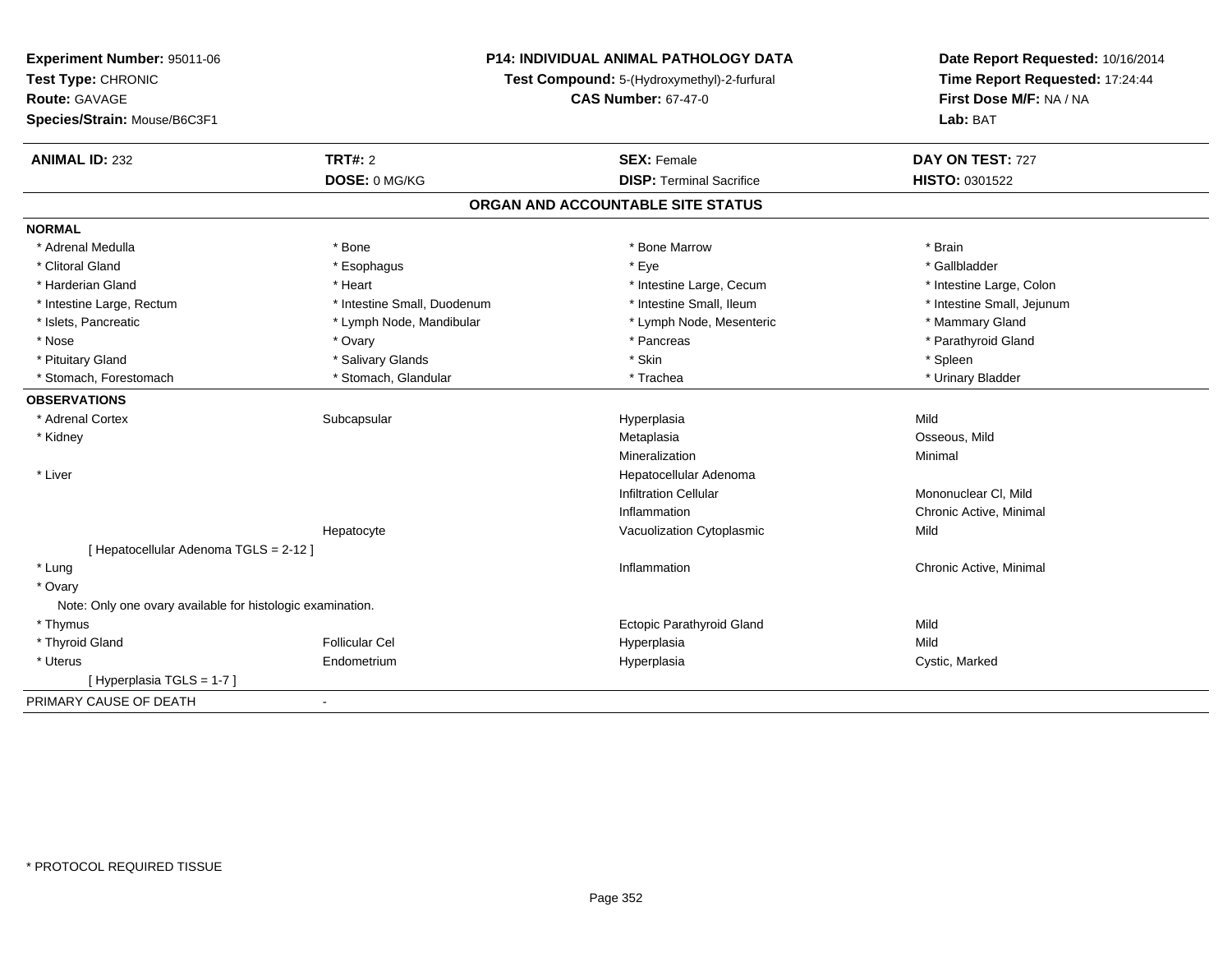| Experiment Number: 95011-06            |                                                                           | <b>P14: INDIVIDUAL ANIMAL PATHOLOGY DATA</b> | Date Report Requested: 10/16/2014                          |
|----------------------------------------|---------------------------------------------------------------------------|----------------------------------------------|------------------------------------------------------------|
| Test Type: CHRONIC                     | Test Compound: 5-(Hydroxymethyl)-2-furfural<br><b>CAS Number: 67-47-0</b> |                                              | Time Report Requested: 17:24:44<br>First Dose M/F: NA / NA |
| <b>Route: GAVAGE</b>                   |                                                                           |                                              |                                                            |
| Species/Strain: Mouse/B6C3F1           |                                                                           |                                              | Lab: BAT                                                   |
| <b>ANIMAL ID: 233</b>                  | <b>TRT#: 2</b>                                                            | <b>SEX: Female</b>                           | DAY ON TEST: 728                                           |
|                                        | DOSE: 0 MG/KG                                                             | <b>DISP: Terminal Sacrifice</b>              | HISTO: 0301523                                             |
|                                        |                                                                           | ORGAN AND ACCOUNTABLE SITE STATUS            |                                                            |
| <b>NORMAL</b>                          |                                                                           |                                              |                                                            |
| * Adrenal Medulla                      | * Bone                                                                    | * Bone Marrow                                | * Brain                                                    |
| * Clitoral Gland                       | * Esophagus                                                               | * Eye                                        | * Gallbladder                                              |
| * Harderian Gland                      | * Heart                                                                   | * Intestine Large, Cecum                     | * Intestine Large, Colon                                   |
| * Intestine Large, Rectum              | * Intestine Small, Duodenum                                               | * Intestine Small, Ileum                     | * Intestine Small, Jejunum                                 |
| * Islets, Pancreatic                   | * Kidney                                                                  | * Lung                                       | * Mammary Gland                                            |
| * Nose                                 | * Pancreas                                                                | * Parathyroid Gland                          | * Pituitary Gland                                          |
| * Salivary Glands                      | * Skin                                                                    | * Spleen                                     | * Stomach, Forestomach                                     |
| * Stomach, Glandular                   | * Thymus                                                                  | * Trachea                                    | * Urinary Bladder                                          |
| <b>OBSERVATIONS</b>                    |                                                                           |                                              |                                                            |
| * Adrenal Cortex                       | Subcapsular                                                               | Hyperplasia                                  | Minimal                                                    |
| * Liver                                |                                                                           | Hepatocellular Adenoma                       |                                                            |
|                                        |                                                                           | <b>Infiltration Cellular</b>                 | Mononuclear CI, Mild                                       |
|                                        |                                                                           | Inflammation                                 | Chronic Active, Minimal                                    |
| [ Hepatocellular Adenoma TGLS = 3-12 ] |                                                                           |                                              |                                                            |
| Lymph Node                             | Mediastinal                                                               | Hyperplasia                                  | Lymphoid, Moderate                                         |
| * Lymph Node, Mandibular               |                                                                           | Hyperplasia                                  | Lymphoid, Moderate                                         |
| * Lymph Node, Mesenteric               |                                                                           | Hyperplasia                                  | Lymphoid, Moderate                                         |
| Mesentery                              | Fat                                                                       | Fibrosis                                     | Moderate                                                   |
|                                        | Fat                                                                       | Inflammation                                 | Chronic Active, Mild                                       |
|                                        | Fat                                                                       | Mineralization                               | Mild                                                       |
|                                        | Fat                                                                       | Necrosis                                     | Marked                                                     |
| [Necrosis $TGLS = 2-12$ ]              |                                                                           |                                              |                                                            |
| * Ovary                                |                                                                           | Cystadenoma                                  |                                                            |
|                                        |                                                                           | Pigmentation                                 | Moderate                                                   |
| * Thyroid Gland                        |                                                                           | Inflammation                                 | Chronic Active, Minimal                                    |
| * Uterus                               | Endometrium                                                               | Hyperplasia                                  | Cystic, Marked                                             |
| [Hyperplasia TGLS = 1-7]               |                                                                           |                                              |                                                            |
| PRIMARY CAUSE OF DEATH                 | $\blacksquare$                                                            |                                              |                                                            |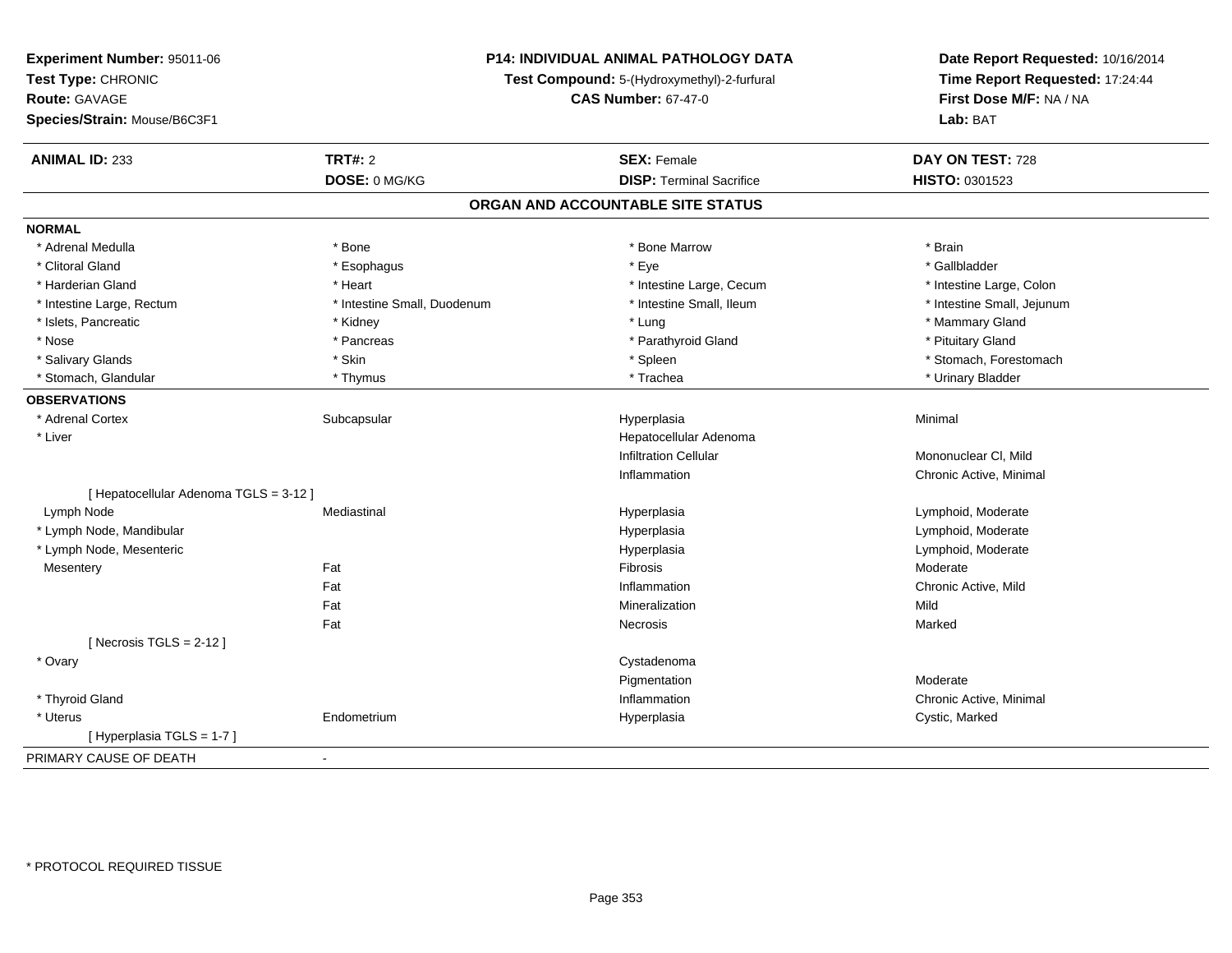| <b>Experiment Number: 95011-06</b> | <b>P14: INDIVIDUAL ANIMAL PATHOLOGY DATA</b><br>Test Compound: 5-(Hydroxymethyl)-2-furfural |                                   | Date Report Requested: 10/16/2014 |  |
|------------------------------------|---------------------------------------------------------------------------------------------|-----------------------------------|-----------------------------------|--|
| Test Type: CHRONIC                 |                                                                                             |                                   | Time Report Requested: 17:24:44   |  |
| <b>Route: GAVAGE</b>               |                                                                                             | <b>CAS Number: 67-47-0</b>        | First Dose M/F: NA / NA           |  |
| Species/Strain: Mouse/B6C3F1       |                                                                                             |                                   | Lab: BAT                          |  |
| <b>ANIMAL ID: 234</b>              | <b>TRT#: 2</b>                                                                              | <b>SEX: Female</b>                | DAY ON TEST: 729                  |  |
|                                    | DOSE: 0 MG/KG                                                                               | <b>DISP: Terminal Sacrifice</b>   | HISTO: 0301524                    |  |
|                                    |                                                                                             | ORGAN AND ACCOUNTABLE SITE STATUS |                                   |  |
| <b>NORMAL</b>                      |                                                                                             |                                   |                                   |  |
| * Adrenal Medulla                  | * Bone                                                                                      | * Bone Marrow                     | * Brain                           |  |
| * Clitoral Gland                   | * Esophagus                                                                                 | * Eye                             | * Gallbladder                     |  |
| * Harderian Gland                  | * Heart                                                                                     | * Intestine Large, Cecum          | * Intestine Large, Colon          |  |
| * Intestine Large, Rectum          | * Intestine Small, Duodenum                                                                 | * Intestine Small, Ileum          | * Intestine Small, Jejunum        |  |
| * Islets, Pancreatic               | * Lung                                                                                      | * Lymph Node, Mandibular          | * Lymph Node, Mesenteric          |  |
| * Mammary Gland                    | * Nose                                                                                      | * Ovary                           | * Pancreas                        |  |
| * Parathyroid Gland                | * Pituitary Gland                                                                           | * Salivary Glands                 | * Skin                            |  |
| * Spleen                           | * Stomach, Forestomach                                                                      | * Stomach, Glandular              | * Thyroid Gland                   |  |
| * Trachea                          | * Urinary Bladder                                                                           |                                   |                                   |  |
| <b>OBSERVATIONS</b>                |                                                                                             |                                   |                                   |  |
| * Adrenal Cortex                   | Subcapsular                                                                                 | Hyperplasia                       | Mild                              |  |
| * Kidney                           |                                                                                             | Mineralization                    | Minimal                           |  |
|                                    |                                                                                             | Nephropathy                       | Minimal                           |  |
| * Liver                            |                                                                                             | <b>Infiltration Cellular</b>      | Mononuclear CI, Mild              |  |
|                                    |                                                                                             | Inflammation                      | Chronic Active, Minimal           |  |
|                                    | Hepatocyte                                                                                  | <b>Tension Lipidosis</b>          | Mild                              |  |
|                                    | Hepatocyte                                                                                  | Vacuolization Cytoplasmic         | Mild                              |  |
| * Thymus                           |                                                                                             | Cyst                              | Mild                              |  |
| * Uterus                           | Endometrium                                                                                 | Hyperplasia                       | Cystic, Mild                      |  |
| [Hyperplasia TGLS = 1-7]           |                                                                                             |                                   |                                   |  |
| PRIMARY CAUSE OF DEATH             | $\blacksquare$                                                                              |                                   |                                   |  |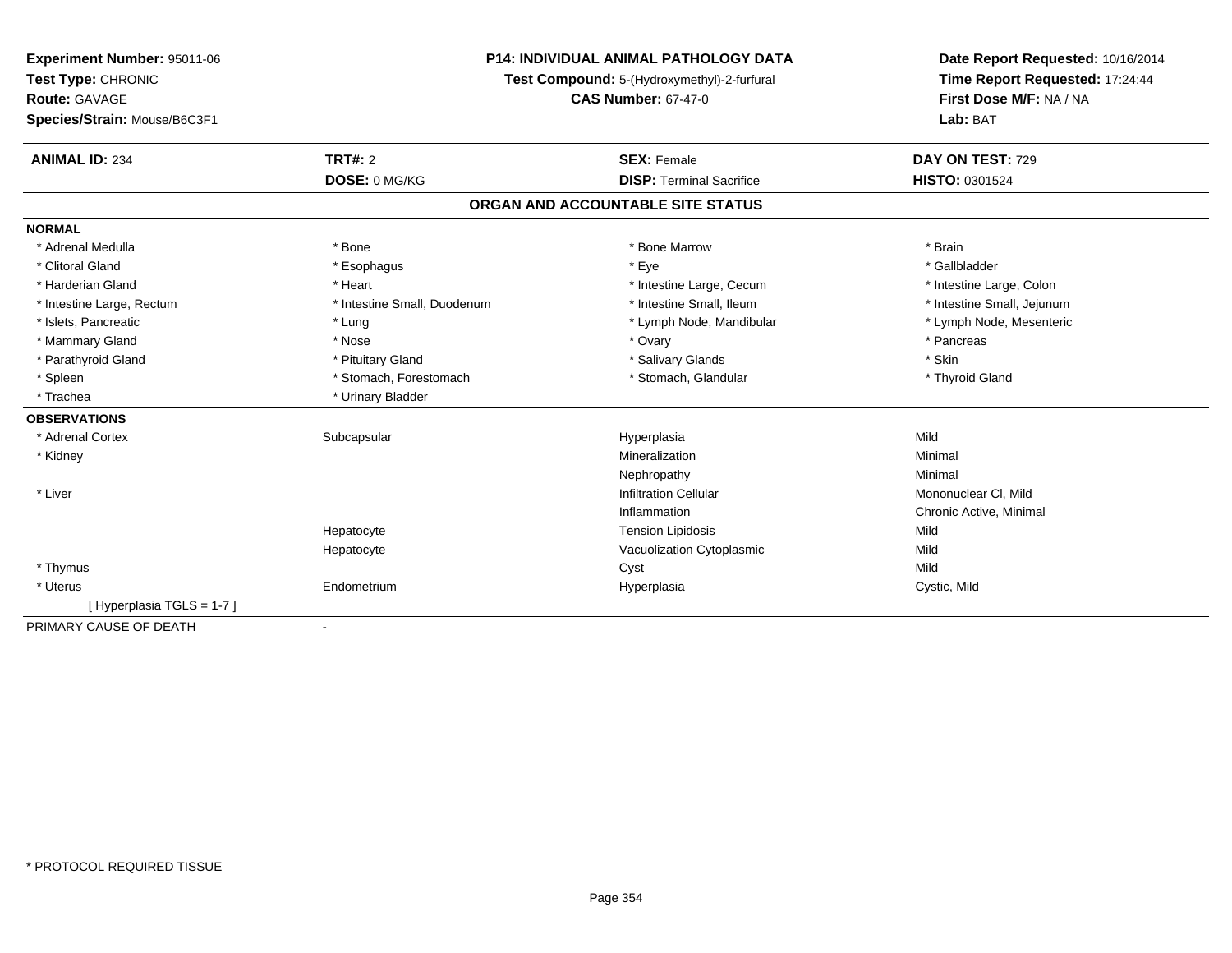| Experiment Number: 95011-06<br>Test Type: CHRONIC<br><b>Route: GAVAGE</b><br>Species/Strain: Mouse/B6C3F1 |                                                                                          | <b>P14: INDIVIDUAL ANIMAL PATHOLOGY DATA</b><br>Test Compound: 5-(Hydroxymethyl)-2-furfural<br><b>CAS Number: 67-47-0</b> | Date Report Requested: 10/16/2014<br>Time Report Requested: 17:24:44<br>First Dose M/F: NA / NA<br>Lab: BAT |  |
|-----------------------------------------------------------------------------------------------------------|------------------------------------------------------------------------------------------|---------------------------------------------------------------------------------------------------------------------------|-------------------------------------------------------------------------------------------------------------|--|
| <b>ANIMAL ID: 235</b>                                                                                     | <b>TRT#: 2</b>                                                                           | <b>SEX: Female</b>                                                                                                        | DAY ON TEST: 729                                                                                            |  |
|                                                                                                           | DOSE: 0 MG/KG                                                                            | <b>DISP: Terminal Sacrifice</b>                                                                                           | HISTO: 0301525                                                                                              |  |
|                                                                                                           |                                                                                          | ORGAN AND ACCOUNTABLE SITE STATUS                                                                                         |                                                                                                             |  |
| <b>NORMAL</b>                                                                                             |                                                                                          |                                                                                                                           |                                                                                                             |  |
| * Adrenal Medulla                                                                                         | * Bone                                                                                   | * Bone Marrow                                                                                                             | * Brain                                                                                                     |  |
| * Clitoral Gland                                                                                          | * Esophagus                                                                              | * Eye                                                                                                                     | * Gallbladder                                                                                               |  |
| * Harderian Gland                                                                                         | * Heart                                                                                  | * Intestine Large, Cecum                                                                                                  | * Intestine Large, Colon                                                                                    |  |
| * Intestine Large, Rectum                                                                                 | * Intestine Small, Duodenum                                                              | * Intestine Small, Ileum                                                                                                  | * Intestine Small, Jejunum                                                                                  |  |
| * Islets, Pancreatic                                                                                      | * Lung                                                                                   | * Lymph Node, Mandibular                                                                                                  | * Lymph Node, Mesenteric                                                                                    |  |
| * Mammary Gland                                                                                           | * Nose                                                                                   | * Ovary                                                                                                                   | * Pancreas                                                                                                  |  |
| * Parathyroid Gland                                                                                       | * Pituitary Gland                                                                        | * Salivary Glands                                                                                                         | * Skin                                                                                                      |  |
| * Spleen                                                                                                  | * Stomach, Forestomach                                                                   | * Stomach, Glandular                                                                                                      | * Thyroid Gland                                                                                             |  |
| * Trachea                                                                                                 | * Urinary Bladder                                                                        |                                                                                                                           |                                                                                                             |  |
| <b>OBSERVATIONS</b>                                                                                       |                                                                                          |                                                                                                                           |                                                                                                             |  |
| * Adrenal Cortex                                                                                          | Subcapsular                                                                              | Hyperplasia                                                                                                               | Mild                                                                                                        |  |
| * Kidney                                                                                                  |                                                                                          | Metaplasia                                                                                                                | Osseous, Mild                                                                                               |  |
|                                                                                                           |                                                                                          | Nephropathy                                                                                                               | Minimal                                                                                                     |  |
| * Liver                                                                                                   |                                                                                          | Hepatocellular Adenoma                                                                                                    |                                                                                                             |  |
|                                                                                                           |                                                                                          | <b>Infiltration Cellular</b>                                                                                              | Mononuclear CI, Mild                                                                                        |  |
|                                                                                                           |                                                                                          | Inflammation                                                                                                              | Chronic Active, Minimal                                                                                     |  |
|                                                                                                           | Hepatocyte                                                                               | Vacuolization Cytoplasmic                                                                                                 | Mild                                                                                                        |  |
|                                                                                                           | Note: A portion of the hepatocellular adenoma present on slide #12 is also on slide #03. |                                                                                                                           |                                                                                                             |  |
| [ Hepatocellular Adenoma TGLS = 2-12 ]                                                                    |                                                                                          |                                                                                                                           |                                                                                                             |  |
| * Thymus                                                                                                  |                                                                                          | Cyst                                                                                                                      | Mild                                                                                                        |  |
| * Uterus                                                                                                  | Endometrium                                                                              | Hyperplasia                                                                                                               | Cystic, Marked                                                                                              |  |
| [Hyperplasia TGLS = 1-7]                                                                                  |                                                                                          |                                                                                                                           |                                                                                                             |  |
| PRIMARY CAUSE OF DEATH                                                                                    | $\blacksquare$                                                                           |                                                                                                                           |                                                                                                             |  |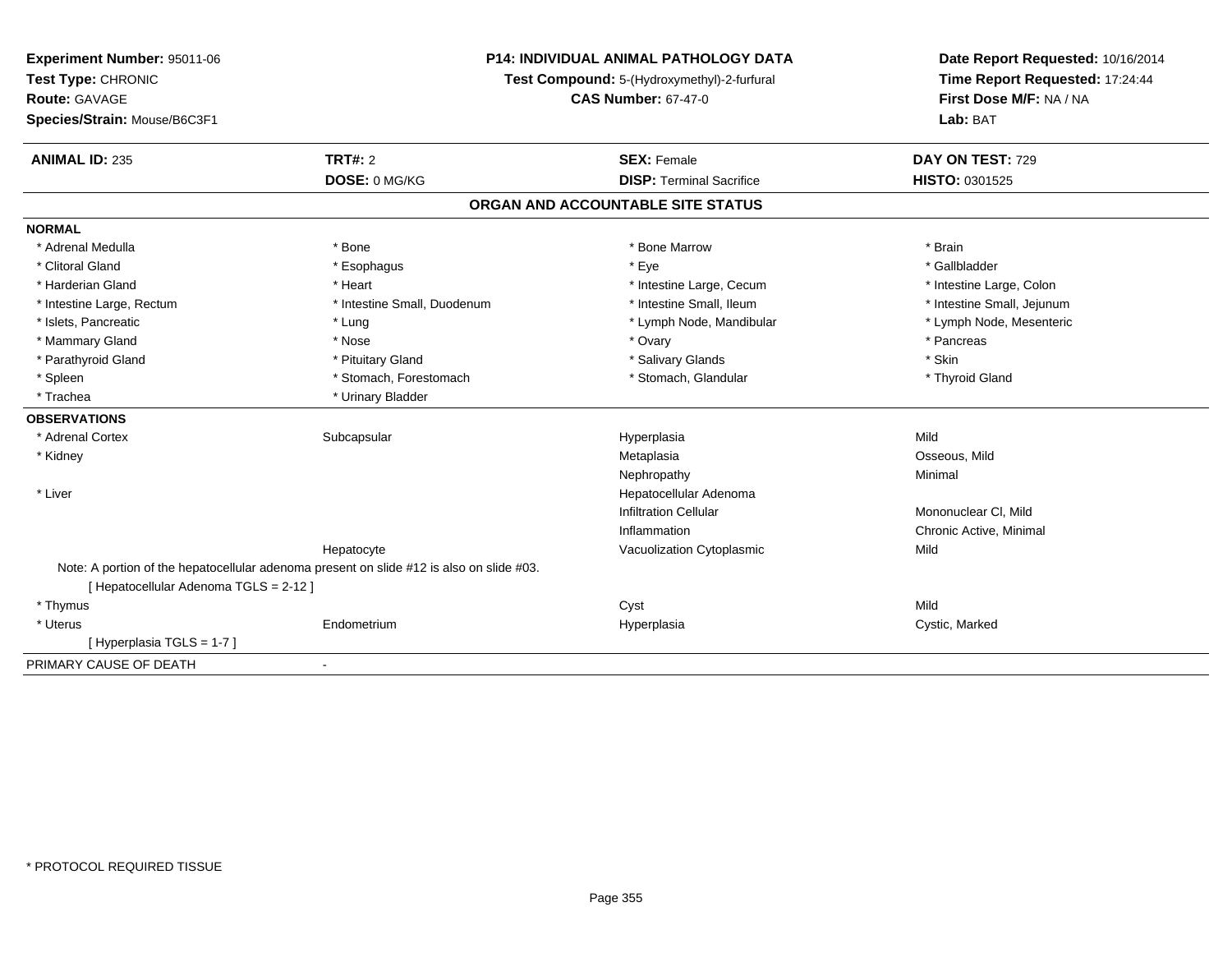| Experiment Number: 95011-06  | P14: INDIVIDUAL ANIMAL PATHOLOGY DATA<br>Test Compound: 5-(Hydroxymethyl)-2-furfural<br><b>CAS Number: 67-47-0</b> |                                   | Date Report Requested: 10/16/2014                          |  |
|------------------------------|--------------------------------------------------------------------------------------------------------------------|-----------------------------------|------------------------------------------------------------|--|
| Test Type: CHRONIC           |                                                                                                                    |                                   | Time Report Requested: 17:24:44<br>First Dose M/F: NA / NA |  |
| <b>Route: GAVAGE</b>         |                                                                                                                    |                                   |                                                            |  |
| Species/Strain: Mouse/B6C3F1 |                                                                                                                    |                                   | Lab: BAT                                                   |  |
| <b>ANIMAL ID: 236</b>        | TRT#: 2                                                                                                            | <b>SEX: Female</b>                | DAY ON TEST: 727                                           |  |
|                              | DOSE: 0 MG/KG                                                                                                      | <b>DISP: Terminal Sacrifice</b>   | HISTO: 0301526                                             |  |
|                              |                                                                                                                    | ORGAN AND ACCOUNTABLE SITE STATUS |                                                            |  |
| <b>NORMAL</b>                |                                                                                                                    |                                   |                                                            |  |
| * Adrenal Medulla            | * Bone Marrow                                                                                                      | * Brain                           | * Clitoral Gland                                           |  |
| * Esophagus                  | * Eye                                                                                                              | * Gallbladder                     | * Heart                                                    |  |
| * Intestine Large, Cecum     | * Intestine Large, Colon                                                                                           | * Intestine Large, Rectum         | * Intestine Small, Duodenum                                |  |
| * Intestine Small, Ileum     | * Intestine Small, Jejunum                                                                                         | * Islets, Pancreatic              | * Lung                                                     |  |
| * Lymph Node, Mandibular     | * Lymph Node, Mesenteric                                                                                           | * Mammary Gland                   | * Ovary                                                    |  |
| * Pancreas                   | * Parathyroid Gland                                                                                                | * Pituitary Gland                 | * Salivary Glands                                          |  |
| * Skin                       | * Spleen                                                                                                           | * Stomach, Forestomach            | * Stomach, Glandular                                       |  |
| * Thyroid Gland              | * Trachea                                                                                                          | * Urinary Bladder                 |                                                            |  |
| <b>OBSERVATIONS</b>          |                                                                                                                    |                                   |                                                            |  |
| * Adrenal Cortex             | Subcapsular                                                                                                        | Hyperplasia                       | Mild                                                       |  |
| * Bone                       |                                                                                                                    | Fibrous Osteodystrophy            | Mild                                                       |  |
| * Harderian Gland            |                                                                                                                    | Adenoma                           |                                                            |  |
| [Adenoma TGLS = $1-9$ ]      |                                                                                                                    |                                   |                                                            |  |
| * Kidney                     |                                                                                                                    | Mineralization                    | Minimal                                                    |  |
|                              |                                                                                                                    | Nephropathy                       | Minimal                                                    |  |
| * Liver                      |                                                                                                                    | <b>Eosinophilic Focus</b>         |                                                            |  |
|                              |                                                                                                                    | <b>Infiltration Cellular</b>      | Mononuclear CI, Mild                                       |  |
|                              |                                                                                                                    | Inflammation                      | Chronic Active, Minimal                                    |  |
|                              | Hepatocyte                                                                                                         | <b>Tension Lipidosis</b>          | Mild                                                       |  |
|                              | Hepatocyte                                                                                                         | Vacuolization Cytoplasmic         | Mild                                                       |  |
| * Nose                       | Glands                                                                                                             | Dilatation                        | Minimal                                                    |  |
| * Thymus                     |                                                                                                                    | Cyst                              | Minimal                                                    |  |
|                              |                                                                                                                    | <b>Ectopic Parathyroid Gland</b>  | Mild                                                       |  |
| * Uterus                     | Endometrium                                                                                                        | Hyperplasia                       | Cystic, Marked                                             |  |
| [Hyperplasia TGLS = $2-7$ ]  |                                                                                                                    |                                   |                                                            |  |
| PRIMARY CAUSE OF DEATH       | $\blacksquare$                                                                                                     |                                   |                                                            |  |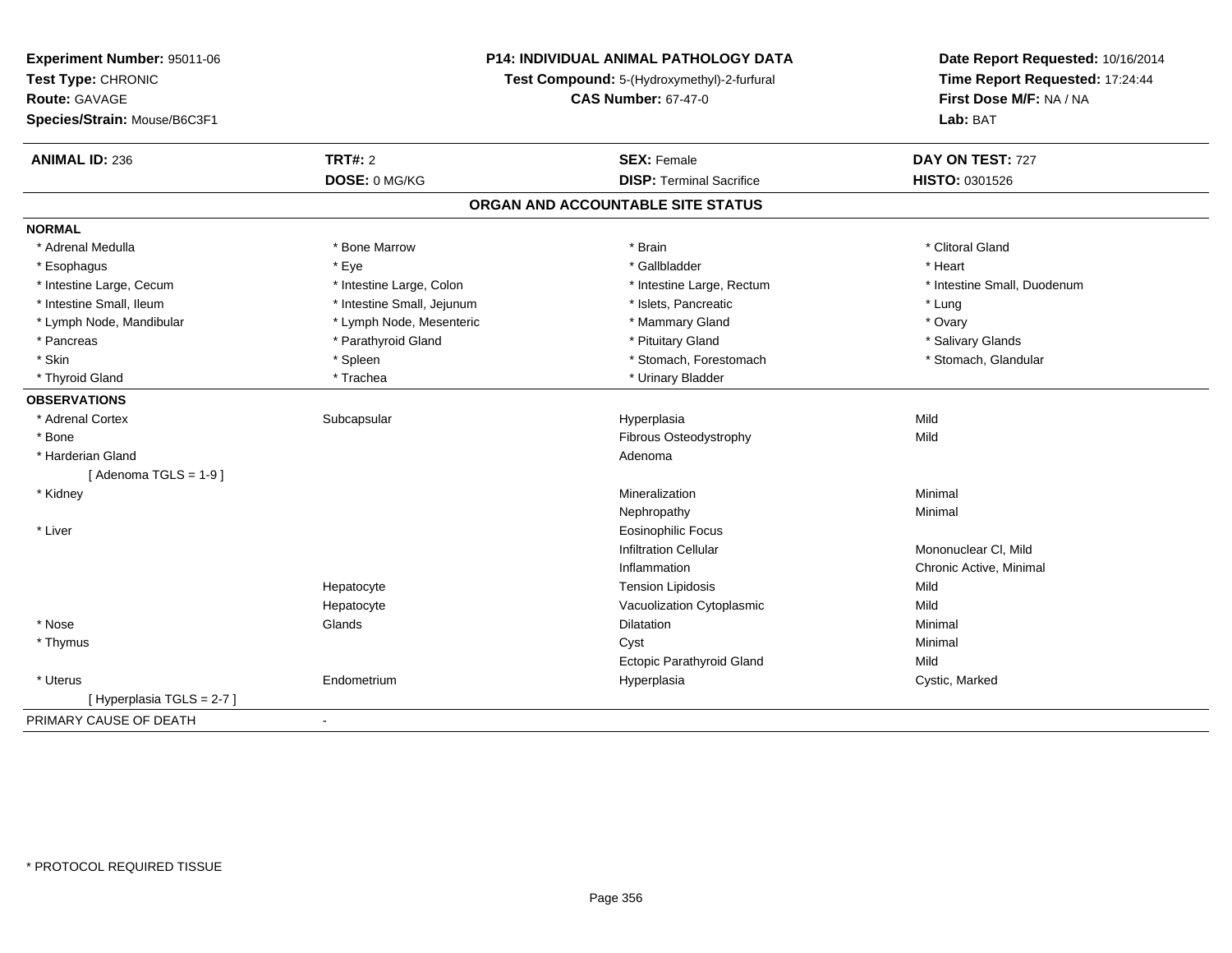| Experiment Number: 95011-06                                         |                          | <b>P14: INDIVIDUAL ANIMAL PATHOLOGY DATA</b> | Date Report Requested: 10/16/2014                          |  |
|---------------------------------------------------------------------|--------------------------|----------------------------------------------|------------------------------------------------------------|--|
| Test Type: CHRONIC                                                  |                          | Test Compound: 5-(Hydroxymethyl)-2-furfural  | Time Report Requested: 17:24:44<br>First Dose M/F: NA / NA |  |
| <b>Route: GAVAGE</b>                                                |                          | <b>CAS Number: 67-47-0</b>                   |                                                            |  |
| Species/Strain: Mouse/B6C3F1                                        |                          |                                              | Lab: BAT                                                   |  |
| <b>ANIMAL ID: 237</b>                                               | TRT#: 2                  | <b>SEX: Female</b>                           | DAY ON TEST: 727                                           |  |
|                                                                     | DOSE: 0 MG/KG            | <b>DISP: Terminal Sacrifice</b>              | HISTO: 0301527                                             |  |
|                                                                     |                          | ORGAN AND ACCOUNTABLE SITE STATUS            |                                                            |  |
| <b>NORMAL</b>                                                       |                          |                                              |                                                            |  |
| * Adrenal Medulla                                                   | * Bone                   | * Bone Marrow                                | * Brain                                                    |  |
| * Clitoral Gland                                                    | * Esophagus              | * Eye                                        | * Gallbladder                                              |  |
| * Heart                                                             | * Intestine Large, Cecum | * Intestine Large, Colon                     | * Intestine Large, Rectum                                  |  |
| * Intestine Small, Duodenum                                         | * Intestine Small, Ileum | * Intestine Small, Jejunum                   | * Islets, Pancreatic                                       |  |
| * Kidney                                                            | * Lung                   | * Lymph Node, Mandibular                     | * Lymph Node, Mesenteric                                   |  |
| * Mammary Gland                                                     | * Nose                   | * Ovary                                      | * Pancreas                                                 |  |
| * Parathyroid Gland                                                 | * Pituitary Gland        | * Salivary Glands                            | * Skin                                                     |  |
| * Spleen                                                            | * Stomach, Forestomach   | * Stomach, Glandular                         | * Trachea                                                  |  |
| * Urinary Bladder                                                   |                          |                                              |                                                            |  |
| <b>OBSERVATIONS</b>                                                 |                          |                                              |                                                            |  |
| * Adrenal Cortex                                                    | Subcapsular              | Hyperplasia                                  | Mild                                                       |  |
| * Clitoral GI                                                       |                          |                                              |                                                            |  |
| Note: Only one clitoral gland available for histologic examination. |                          |                                              |                                                            |  |
| * Harderian Gland                                                   |                          | Adenoma                                      |                                                            |  |
| * Liver                                                             |                          | <b>Eosinophilic Focus</b>                    |                                                            |  |
|                                                                     |                          | Inflammation                                 | Chronic Active, Minimal                                    |  |
|                                                                     |                          | <b>Mixed Cell Focus</b>                      |                                                            |  |
|                                                                     | Hepatocyte               | Vacuolization Cytoplasmic                    | Mild                                                       |  |
| * Thymus                                                            |                          | Cyst                                         | Mild                                                       |  |
| * Thyroid Gland                                                     | <b>Follicular Cel</b>    | Hyperplasia                                  | Mild                                                       |  |
| * Uterus                                                            | Endometrium              | Hyperplasia                                  | Cystic, Mild                                               |  |
| PRIMARY CAUSE OF DEATH                                              |                          |                                              |                                                            |  |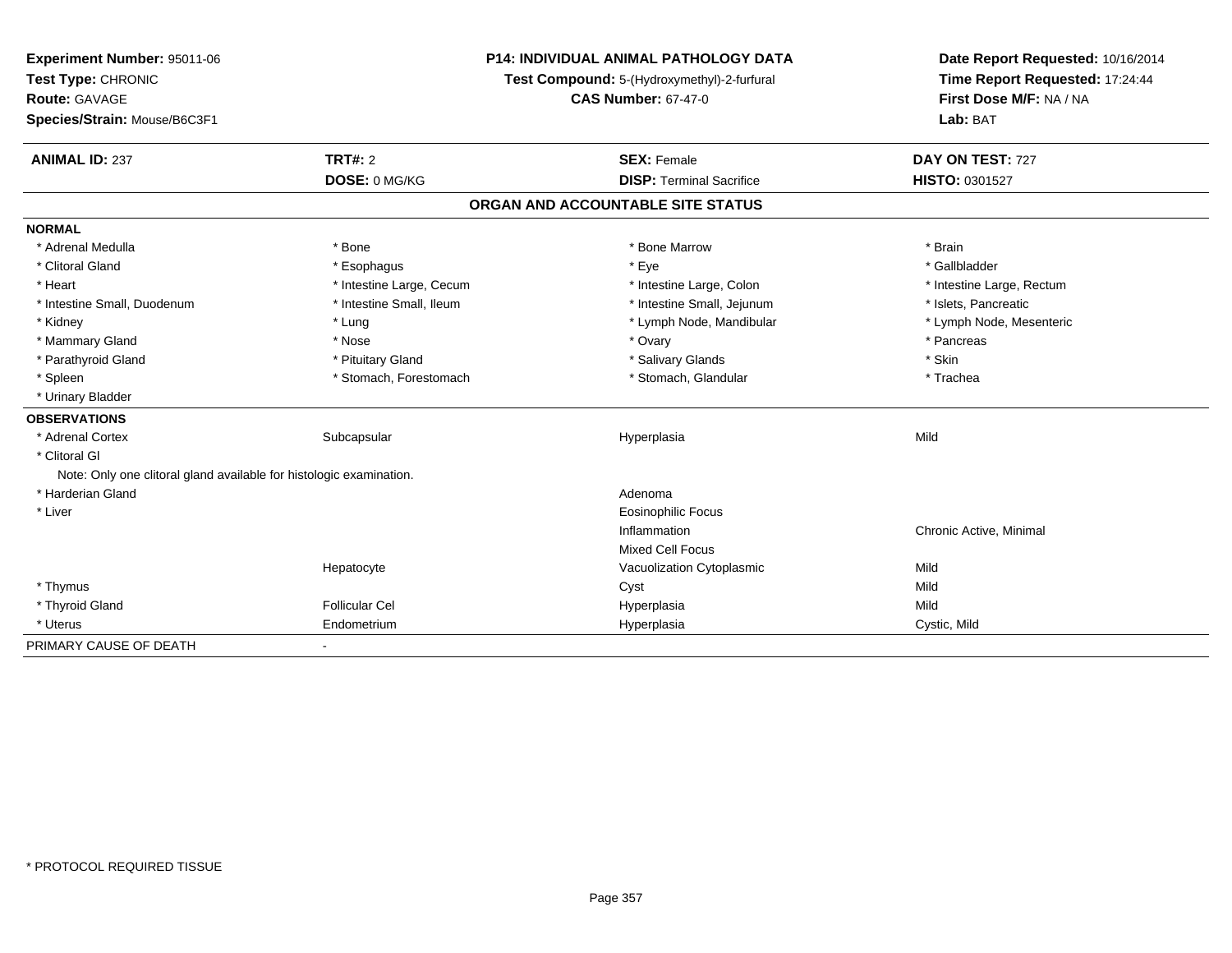|                                                                                                                    | Date Report Requested: 10/16/2014 |  |
|--------------------------------------------------------------------------------------------------------------------|-----------------------------------|--|
| Test Type: CHRONIC<br>Test Compound: 5-(Hydroxymethyl)-2-furfural                                                  | Time Report Requested: 17:24:44   |  |
| First Dose M/F: NA / NA<br>Route: GAVAGE<br><b>CAS Number: 67-47-0</b>                                             |                                   |  |
| Species/Strain: Mouse/B6C3F1<br>Lab: BAT                                                                           |                                   |  |
| TRT#: 2<br>DAY ON TEST: 727<br><b>ANIMAL ID: 238</b><br><b>SEX: Female</b>                                         |                                   |  |
| DOSE: 0 MG/KG<br><b>DISP: Terminal Sacrifice</b><br>HISTO: 0301528                                                 |                                   |  |
| ORGAN AND ACCOUNTABLE SITE STATUS                                                                                  |                                   |  |
| <b>NORMAL</b>                                                                                                      |                                   |  |
| * Bone Marrow<br>* Brain<br>* Adrenal Medulla<br>* Bone                                                            |                                   |  |
| $*$ Eye<br>* Clitoral Gland<br>* Gallbladder<br>* Esophagus                                                        |                                   |  |
| * Harderian Gland<br>* Heart<br>* Intestine Large, Cecum<br>* Intestine Large, Colon                               |                                   |  |
| * Intestine Large, Rectum<br>* Intestine Small, Duodenum<br>* Intestine Small, Ileum<br>* Intestine Small, Jejunum |                                   |  |
| * Islets, Pancreatic<br>* Lymph Node, Mandibular<br>* Lymph Node, Mesenteric<br>* Lung                             |                                   |  |
| * Parathyroid Gland<br>* Mammary Gland<br>* Pancreas<br>* Ovary                                                    |                                   |  |
| * Salivary Glands<br>* Skin<br>* Spleen<br>* Stomach, Glandular                                                    |                                   |  |
| * Trachea<br>* Urinary Bladder                                                                                     |                                   |  |
| <b>OBSERVATIONS</b>                                                                                                |                                   |  |
| Mild<br>* Adrenal Cortex<br>Subcapsular<br>Hyperplasia                                                             |                                   |  |
| Mineralization<br>Minimal<br>* Kidney                                                                              |                                   |  |
| Nephropathy<br>Minimal                                                                                             |                                   |  |
| * Liver<br><b>Infiltration Cellular</b><br>Mononuclear CI, Mild                                                    |                                   |  |
| Chronic Active, Minimal<br>Inflammation                                                                            |                                   |  |
| Vacuolization Cytoplasmic<br>Mild<br>Hepatocyte                                                                    |                                   |  |
| * Nose<br>Glands<br>Dilatation<br>Mild                                                                             |                                   |  |
| * Pituitary Gland<br>Pars Distalis<br>Hyperplasia<br>Mild                                                          |                                   |  |
| * Stomach, Forestomach<br>Epithelium<br>Hyperkeratosis<br>Mild                                                     |                                   |  |
| Epithelium<br>Hyperplasia<br>Moderate                                                                              |                                   |  |
| [ Hyperplasia TGLS = 2-12 ]                                                                                        |                                   |  |
| Mild<br>* Thymus<br>Cyst                                                                                           |                                   |  |
| <b>Ectopic Parathyroid Gland</b><br>Mild                                                                           |                                   |  |
| * Thyroid Gland<br><b>Follicular Cel</b><br>Mild<br>Hyperplasia                                                    |                                   |  |
| * Uterus<br>Endometrium<br>Hyperplasia<br>Cystic, Moderate                                                         |                                   |  |
| [Hyperplasia TGLS = 1-7]                                                                                           |                                   |  |
| PRIMARY CAUSE OF DEATH<br>$\blacksquare$                                                                           |                                   |  |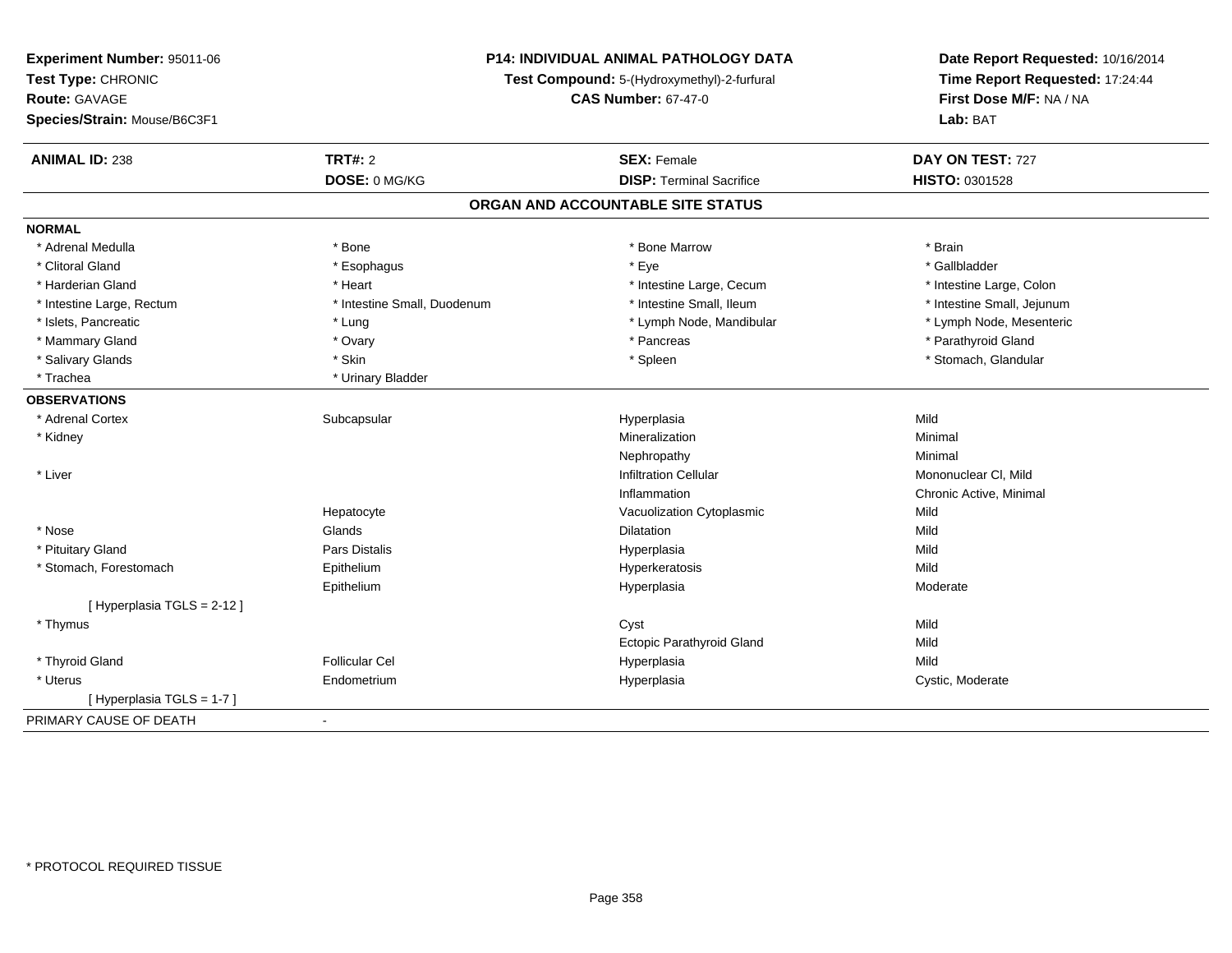| Experiment Number: 95011-06<br>Test Type: CHRONIC<br>Route: GAVAGE<br>Species/Strain: Mouse/B6C3F1 |                                  | <b>P14: INDIVIDUAL ANIMAL PATHOLOGY DATA</b><br>Test Compound: 5-(Hydroxymethyl)-2-furfural<br><b>CAS Number: 67-47-0</b> | Date Report Requested: 10/16/2014<br>Time Report Requested: 17:24:44<br>First Dose M/F: NA / NA<br>Lab: BAT |  |
|----------------------------------------------------------------------------------------------------|----------------------------------|---------------------------------------------------------------------------------------------------------------------------|-------------------------------------------------------------------------------------------------------------|--|
| <b>ANIMAL ID: 239</b>                                                                              | <b>TRT#: 2</b>                   | <b>SEX: Female</b>                                                                                                        | DAY ON TEST: 450                                                                                            |  |
|                                                                                                    | DOSE: 0 MG/KG                    | <b>DISP:</b> Moribund Sacrifice                                                                                           | HISTO: 0301529                                                                                              |  |
|                                                                                                    |                                  | ORGAN AND ACCOUNTABLE SITE STATUS                                                                                         |                                                                                                             |  |
| <b>NORMAL</b>                                                                                      |                                  |                                                                                                                           |                                                                                                             |  |
| * Adrenal Medulla                                                                                  | * Brain                          | * Clitoral Gland                                                                                                          | * Esophagus                                                                                                 |  |
| * Eye                                                                                              | * Gallbladder                    | * Harderian Gland                                                                                                         | * Heart                                                                                                     |  |
| * Intestine Large, Cecum                                                                           | * Intestine Large, Colon         | * Intestine Large, Rectum                                                                                                 | * Intestine Small, Duodenum                                                                                 |  |
| * Intestine Small, Ileum                                                                           | * Intestine Small, Jejunum       | * Islets, Pancreatic                                                                                                      | * Lung                                                                                                      |  |
| * Lymph Node, Mandibular                                                                           | * Lymph Node, Mesenteric         | * Mammary Gland                                                                                                           | * Ovary                                                                                                     |  |
| * Pancreas                                                                                         | * Parathyroid Gland              | * Pituitary Gland                                                                                                         | * Salivary Glands                                                                                           |  |
| * Skin                                                                                             | * Spleen                         | * Stomach, Forestomach                                                                                                    | * Stomach, Glandular                                                                                        |  |
| * Trachea                                                                                          | * Urinary Bladder                | * Uterus                                                                                                                  |                                                                                                             |  |
| <b>MISSING</b>                                                                                     |                                  |                                                                                                                           |                                                                                                             |  |
| * Bone                                                                                             | * Bone Marrow                    | * Nose                                                                                                                    |                                                                                                             |  |
| <b>OBSERVATIONS</b>                                                                                |                                  |                                                                                                                           |                                                                                                             |  |
| * Adrenal Cortex                                                                                   | Subcapsular                      | Hyperplasia                                                                                                               | Mild                                                                                                        |  |
| * Kidney                                                                                           |                                  | Nephropathy                                                                                                               | Minimal                                                                                                     |  |
| * Liver                                                                                            |                                  | <b>Infiltration Cellular</b>                                                                                              | Mononuclear CI, Minimal                                                                                     |  |
|                                                                                                    |                                  | Inflammation                                                                                                              | Chronic Active, Minimal                                                                                     |  |
| Mesentery                                                                                          | Fat                              | Fibrosis                                                                                                                  | Mild                                                                                                        |  |
|                                                                                                    | Fat                              | Inflammation                                                                                                              | Chronic Active, Mild                                                                                        |  |
|                                                                                                    | Fat                              | Necrosis                                                                                                                  | Marked                                                                                                      |  |
| [Fibrosis TGLS = $2-13$ ]<br>[Inflammation TGLS = $2-13$ ]<br>[Necrosis $TGLS = 2-13$ ]            |                                  |                                                                                                                           |                                                                                                             |  |
| * Thymus                                                                                           |                                  | Atrophy                                                                                                                   | Mild                                                                                                        |  |
|                                                                                                    |                                  | Cyst                                                                                                                      | Minimal                                                                                                     |  |
| * Thyroid Gland                                                                                    | Follicle                         | Degeneration                                                                                                              | Mild                                                                                                        |  |
| Tongue                                                                                             |                                  | Squamous Cell Carcinoma                                                                                                   |                                                                                                             |  |
| [Squamous Cell Carcinoma TGLS = 1-12]                                                              |                                  |                                                                                                                           |                                                                                                             |  |
| PRIMARY CAUSE OF DEATH                                                                             | - Tongue Squamous Cell Carcinoma |                                                                                                                           |                                                                                                             |  |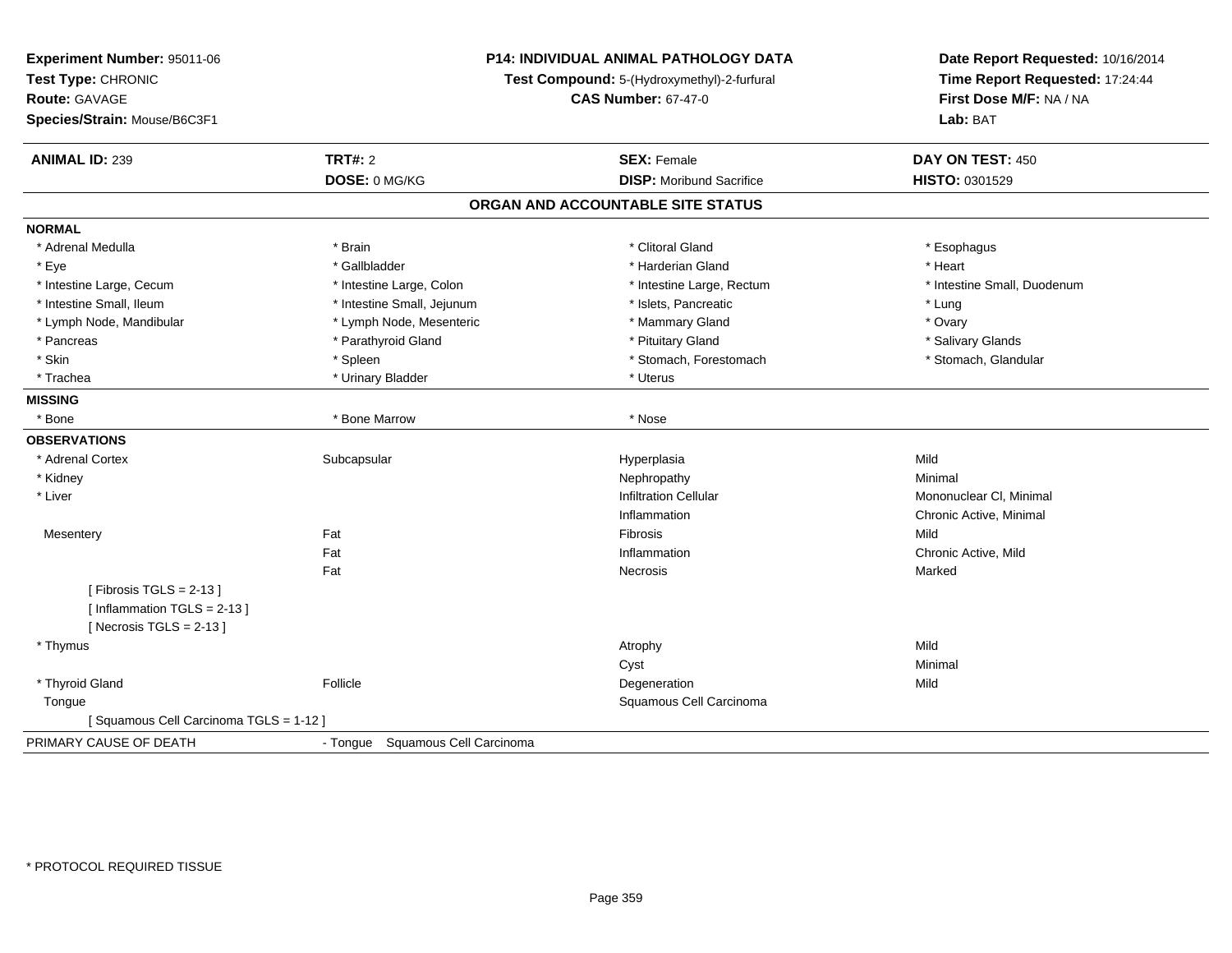| Test Compound: 5-(Hydroxymethyl)-2-furfural<br>Time Report Requested: 17:24:44<br>First Dose M/F: NA / NA<br><b>CAS Number: 67-47-0</b><br>Lab: BAT<br><b>TRT#: 2</b><br><b>SEX: Female</b><br>DAY ON TEST: 727<br><b>ANIMAL ID: 240</b><br>DOSE: 0 MG/KG<br><b>DISP: Terminal Sacrifice</b><br>HISTO: 0301530<br>ORGAN AND ACCOUNTABLE SITE STATUS<br>* Adrenal Medulla<br>* Bone<br>* Bone Marrow<br>* Brain<br>* Clitoral Gland<br>* Eye<br>* Gallbladder<br>* Esophagus<br>* Intestine Large, Cecum<br>* Harderian Gland<br>* Heart<br>* Intestine Large, Colon<br>* Intestine Small, Duodenum<br>* Intestine Small, Ileum<br>* Intestine Small, Jejunum<br>* Intestine Large, Rectum<br>* Islets, Pancreatic<br>* Lymph Node, Mesenteric<br>* Mammary Gland<br>* Lymph Node, Mandibular<br>* Pituitary Gland<br>* Salivary Glands<br>* Pancreas<br>* Parathyroid Gland<br>* Stomach, Glandular<br>* Trachea<br>* Urinary Bladder<br>* Skin<br>* Adrenal Cortex<br>Mild<br>Subcapsular<br>Hyperplasia<br>Mineralization<br>Minimal<br>* Kidney<br>Nephropathy<br>Minimal<br>* Liver<br>Hepatocellular Adenoma<br>Note: A portion of the hepatocellular adenoma present on slide #12 is also on slide #03.<br>[ Hepatocellular Adenoma TGLS = 3-12 ]<br>Mineralization<br>Minimal<br>* Lung<br>Mediastinal<br>Lymph Node<br>Hyperplasia<br>Lymphoid, Marked<br>* Nose<br>Glands<br>Mild<br>Dilatation<br>* Ovary<br>Pigmentation<br>Mild<br>* Spleen<br>Lymph Follic<br>Mild<br>Hyperplasia<br>[ Hyperplasia TGLS = 2-4 ]<br>* Stomach. Forestomach<br>Squamous Cell Papilloma<br>[Squamous Cell Papilloma TGLS = 4-13]<br>Cyst<br>Marked<br>* Thymus<br><b>Ectopic Parathyroid Gland</b><br>Mild<br>* Thyroid Gland<br><b>Follicular Cel</b><br>Hyperplasia<br>Mild<br>* Uterus<br>Cystic, Marked<br>Endometrium<br>Hyperplasia<br>[Hyperplasia TGLS = 1-7]<br>$\blacksquare$ | Experiment Number: 95011-06  | <b>P14: INDIVIDUAL ANIMAL PATHOLOGY DATA</b> | Date Report Requested: 10/16/2014 |
|-----------------------------------------------------------------------------------------------------------------------------------------------------------------------------------------------------------------------------------------------------------------------------------------------------------------------------------------------------------------------------------------------------------------------------------------------------------------------------------------------------------------------------------------------------------------------------------------------------------------------------------------------------------------------------------------------------------------------------------------------------------------------------------------------------------------------------------------------------------------------------------------------------------------------------------------------------------------------------------------------------------------------------------------------------------------------------------------------------------------------------------------------------------------------------------------------------------------------------------------------------------------------------------------------------------------------------------------------------------------------------------------------------------------------------------------------------------------------------------------------------------------------------------------------------------------------------------------------------------------------------------------------------------------------------------------------------------------------------------------------------------------------------------------------------------------------------------------------------------------------------------|------------------------------|----------------------------------------------|-----------------------------------|
|                                                                                                                                                                                                                                                                                                                                                                                                                                                                                                                                                                                                                                                                                                                                                                                                                                                                                                                                                                                                                                                                                                                                                                                                                                                                                                                                                                                                                                                                                                                                                                                                                                                                                                                                                                                                                                                                                   | Test Type: CHRONIC           |                                              |                                   |
|                                                                                                                                                                                                                                                                                                                                                                                                                                                                                                                                                                                                                                                                                                                                                                                                                                                                                                                                                                                                                                                                                                                                                                                                                                                                                                                                                                                                                                                                                                                                                                                                                                                                                                                                                                                                                                                                                   | <b>Route: GAVAGE</b>         |                                              |                                   |
|                                                                                                                                                                                                                                                                                                                                                                                                                                                                                                                                                                                                                                                                                                                                                                                                                                                                                                                                                                                                                                                                                                                                                                                                                                                                                                                                                                                                                                                                                                                                                                                                                                                                                                                                                                                                                                                                                   | Species/Strain: Mouse/B6C3F1 |                                              |                                   |
|                                                                                                                                                                                                                                                                                                                                                                                                                                                                                                                                                                                                                                                                                                                                                                                                                                                                                                                                                                                                                                                                                                                                                                                                                                                                                                                                                                                                                                                                                                                                                                                                                                                                                                                                                                                                                                                                                   |                              |                                              |                                   |
|                                                                                                                                                                                                                                                                                                                                                                                                                                                                                                                                                                                                                                                                                                                                                                                                                                                                                                                                                                                                                                                                                                                                                                                                                                                                                                                                                                                                                                                                                                                                                                                                                                                                                                                                                                                                                                                                                   |                              |                                              |                                   |
|                                                                                                                                                                                                                                                                                                                                                                                                                                                                                                                                                                                                                                                                                                                                                                                                                                                                                                                                                                                                                                                                                                                                                                                                                                                                                                                                                                                                                                                                                                                                                                                                                                                                                                                                                                                                                                                                                   |                              |                                              |                                   |
|                                                                                                                                                                                                                                                                                                                                                                                                                                                                                                                                                                                                                                                                                                                                                                                                                                                                                                                                                                                                                                                                                                                                                                                                                                                                                                                                                                                                                                                                                                                                                                                                                                                                                                                                                                                                                                                                                   | <b>NORMAL</b>                |                                              |                                   |
|                                                                                                                                                                                                                                                                                                                                                                                                                                                                                                                                                                                                                                                                                                                                                                                                                                                                                                                                                                                                                                                                                                                                                                                                                                                                                                                                                                                                                                                                                                                                                                                                                                                                                                                                                                                                                                                                                   |                              |                                              |                                   |
|                                                                                                                                                                                                                                                                                                                                                                                                                                                                                                                                                                                                                                                                                                                                                                                                                                                                                                                                                                                                                                                                                                                                                                                                                                                                                                                                                                                                                                                                                                                                                                                                                                                                                                                                                                                                                                                                                   |                              |                                              |                                   |
|                                                                                                                                                                                                                                                                                                                                                                                                                                                                                                                                                                                                                                                                                                                                                                                                                                                                                                                                                                                                                                                                                                                                                                                                                                                                                                                                                                                                                                                                                                                                                                                                                                                                                                                                                                                                                                                                                   |                              |                                              |                                   |
|                                                                                                                                                                                                                                                                                                                                                                                                                                                                                                                                                                                                                                                                                                                                                                                                                                                                                                                                                                                                                                                                                                                                                                                                                                                                                                                                                                                                                                                                                                                                                                                                                                                                                                                                                                                                                                                                                   |                              |                                              |                                   |
|                                                                                                                                                                                                                                                                                                                                                                                                                                                                                                                                                                                                                                                                                                                                                                                                                                                                                                                                                                                                                                                                                                                                                                                                                                                                                                                                                                                                                                                                                                                                                                                                                                                                                                                                                                                                                                                                                   |                              |                                              |                                   |
|                                                                                                                                                                                                                                                                                                                                                                                                                                                                                                                                                                                                                                                                                                                                                                                                                                                                                                                                                                                                                                                                                                                                                                                                                                                                                                                                                                                                                                                                                                                                                                                                                                                                                                                                                                                                                                                                                   |                              |                                              |                                   |
|                                                                                                                                                                                                                                                                                                                                                                                                                                                                                                                                                                                                                                                                                                                                                                                                                                                                                                                                                                                                                                                                                                                                                                                                                                                                                                                                                                                                                                                                                                                                                                                                                                                                                                                                                                                                                                                                                   |                              |                                              |                                   |
|                                                                                                                                                                                                                                                                                                                                                                                                                                                                                                                                                                                                                                                                                                                                                                                                                                                                                                                                                                                                                                                                                                                                                                                                                                                                                                                                                                                                                                                                                                                                                                                                                                                                                                                                                                                                                                                                                   | <b>OBSERVATIONS</b>          |                                              |                                   |
|                                                                                                                                                                                                                                                                                                                                                                                                                                                                                                                                                                                                                                                                                                                                                                                                                                                                                                                                                                                                                                                                                                                                                                                                                                                                                                                                                                                                                                                                                                                                                                                                                                                                                                                                                                                                                                                                                   |                              |                                              |                                   |
|                                                                                                                                                                                                                                                                                                                                                                                                                                                                                                                                                                                                                                                                                                                                                                                                                                                                                                                                                                                                                                                                                                                                                                                                                                                                                                                                                                                                                                                                                                                                                                                                                                                                                                                                                                                                                                                                                   |                              |                                              |                                   |
|                                                                                                                                                                                                                                                                                                                                                                                                                                                                                                                                                                                                                                                                                                                                                                                                                                                                                                                                                                                                                                                                                                                                                                                                                                                                                                                                                                                                                                                                                                                                                                                                                                                                                                                                                                                                                                                                                   |                              |                                              |                                   |
|                                                                                                                                                                                                                                                                                                                                                                                                                                                                                                                                                                                                                                                                                                                                                                                                                                                                                                                                                                                                                                                                                                                                                                                                                                                                                                                                                                                                                                                                                                                                                                                                                                                                                                                                                                                                                                                                                   |                              |                                              |                                   |
|                                                                                                                                                                                                                                                                                                                                                                                                                                                                                                                                                                                                                                                                                                                                                                                                                                                                                                                                                                                                                                                                                                                                                                                                                                                                                                                                                                                                                                                                                                                                                                                                                                                                                                                                                                                                                                                                                   |                              |                                              |                                   |
|                                                                                                                                                                                                                                                                                                                                                                                                                                                                                                                                                                                                                                                                                                                                                                                                                                                                                                                                                                                                                                                                                                                                                                                                                                                                                                                                                                                                                                                                                                                                                                                                                                                                                                                                                                                                                                                                                   |                              |                                              |                                   |
|                                                                                                                                                                                                                                                                                                                                                                                                                                                                                                                                                                                                                                                                                                                                                                                                                                                                                                                                                                                                                                                                                                                                                                                                                                                                                                                                                                                                                                                                                                                                                                                                                                                                                                                                                                                                                                                                                   |                              |                                              |                                   |
|                                                                                                                                                                                                                                                                                                                                                                                                                                                                                                                                                                                                                                                                                                                                                                                                                                                                                                                                                                                                                                                                                                                                                                                                                                                                                                                                                                                                                                                                                                                                                                                                                                                                                                                                                                                                                                                                                   |                              |                                              |                                   |
|                                                                                                                                                                                                                                                                                                                                                                                                                                                                                                                                                                                                                                                                                                                                                                                                                                                                                                                                                                                                                                                                                                                                                                                                                                                                                                                                                                                                                                                                                                                                                                                                                                                                                                                                                                                                                                                                                   |                              |                                              |                                   |
|                                                                                                                                                                                                                                                                                                                                                                                                                                                                                                                                                                                                                                                                                                                                                                                                                                                                                                                                                                                                                                                                                                                                                                                                                                                                                                                                                                                                                                                                                                                                                                                                                                                                                                                                                                                                                                                                                   |                              |                                              |                                   |
|                                                                                                                                                                                                                                                                                                                                                                                                                                                                                                                                                                                                                                                                                                                                                                                                                                                                                                                                                                                                                                                                                                                                                                                                                                                                                                                                                                                                                                                                                                                                                                                                                                                                                                                                                                                                                                                                                   |                              |                                              |                                   |
|                                                                                                                                                                                                                                                                                                                                                                                                                                                                                                                                                                                                                                                                                                                                                                                                                                                                                                                                                                                                                                                                                                                                                                                                                                                                                                                                                                                                                                                                                                                                                                                                                                                                                                                                                                                                                                                                                   |                              |                                              |                                   |
|                                                                                                                                                                                                                                                                                                                                                                                                                                                                                                                                                                                                                                                                                                                                                                                                                                                                                                                                                                                                                                                                                                                                                                                                                                                                                                                                                                                                                                                                                                                                                                                                                                                                                                                                                                                                                                                                                   |                              |                                              |                                   |
|                                                                                                                                                                                                                                                                                                                                                                                                                                                                                                                                                                                                                                                                                                                                                                                                                                                                                                                                                                                                                                                                                                                                                                                                                                                                                                                                                                                                                                                                                                                                                                                                                                                                                                                                                                                                                                                                                   |                              |                                              |                                   |
|                                                                                                                                                                                                                                                                                                                                                                                                                                                                                                                                                                                                                                                                                                                                                                                                                                                                                                                                                                                                                                                                                                                                                                                                                                                                                                                                                                                                                                                                                                                                                                                                                                                                                                                                                                                                                                                                                   |                              |                                              |                                   |
|                                                                                                                                                                                                                                                                                                                                                                                                                                                                                                                                                                                                                                                                                                                                                                                                                                                                                                                                                                                                                                                                                                                                                                                                                                                                                                                                                                                                                                                                                                                                                                                                                                                                                                                                                                                                                                                                                   |                              |                                              |                                   |
|                                                                                                                                                                                                                                                                                                                                                                                                                                                                                                                                                                                                                                                                                                                                                                                                                                                                                                                                                                                                                                                                                                                                                                                                                                                                                                                                                                                                                                                                                                                                                                                                                                                                                                                                                                                                                                                                                   |                              |                                              |                                   |
|                                                                                                                                                                                                                                                                                                                                                                                                                                                                                                                                                                                                                                                                                                                                                                                                                                                                                                                                                                                                                                                                                                                                                                                                                                                                                                                                                                                                                                                                                                                                                                                                                                                                                                                                                                                                                                                                                   |                              |                                              |                                   |
|                                                                                                                                                                                                                                                                                                                                                                                                                                                                                                                                                                                                                                                                                                                                                                                                                                                                                                                                                                                                                                                                                                                                                                                                                                                                                                                                                                                                                                                                                                                                                                                                                                                                                                                                                                                                                                                                                   |                              |                                              |                                   |
|                                                                                                                                                                                                                                                                                                                                                                                                                                                                                                                                                                                                                                                                                                                                                                                                                                                                                                                                                                                                                                                                                                                                                                                                                                                                                                                                                                                                                                                                                                                                                                                                                                                                                                                                                                                                                                                                                   | PRIMARY CAUSE OF DEATH       |                                              |                                   |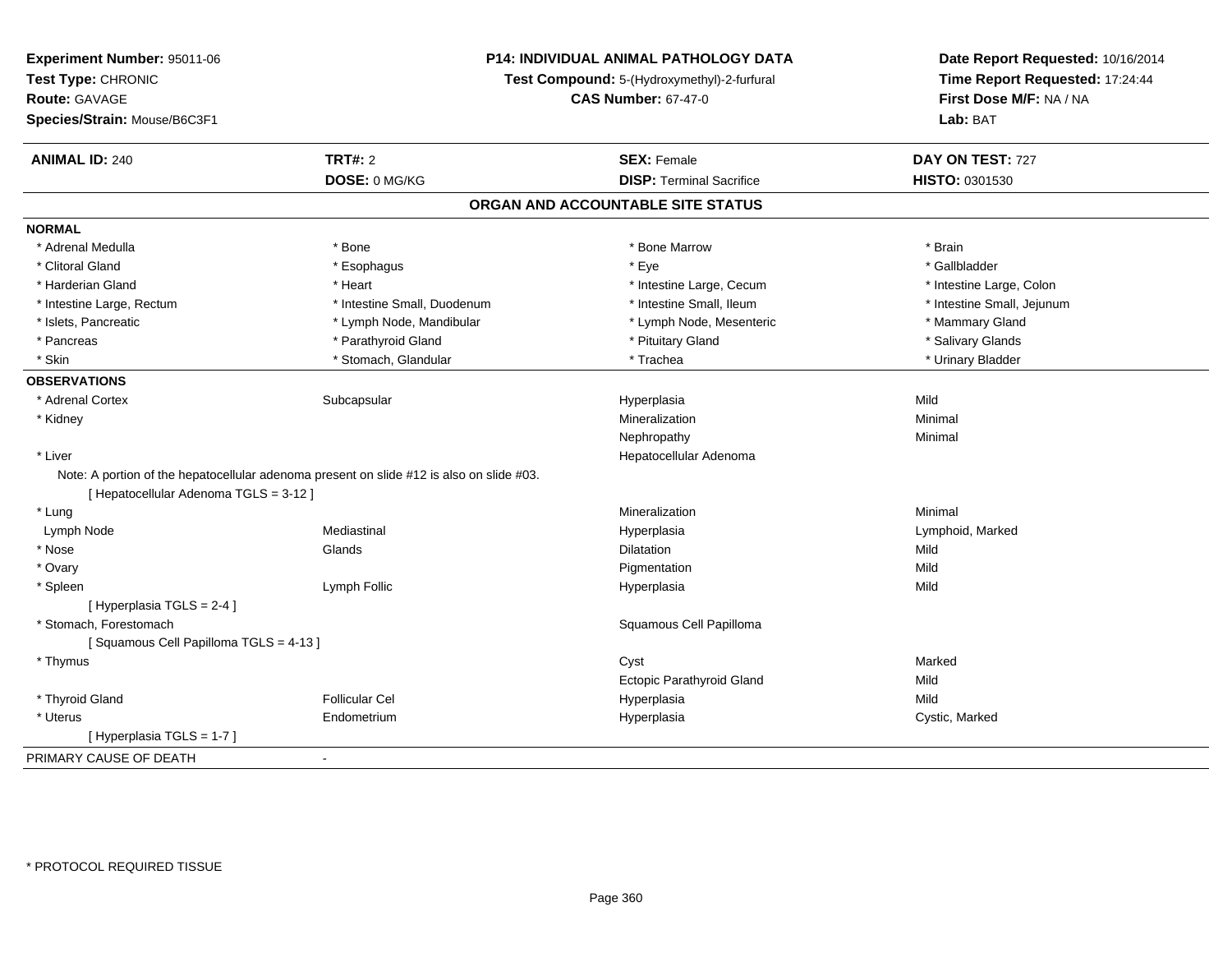| Experiment Number: 95011-06                                       | <b>P14: INDIVIDUAL ANIMAL PATHOLOGY DATA</b> |                                             | Date Report Requested: 10/16/2014 |
|-------------------------------------------------------------------|----------------------------------------------|---------------------------------------------|-----------------------------------|
| Test Type: CHRONIC<br>Route: GAVAGE<br><b>CAS Number: 67-47-0</b> |                                              | Test Compound: 5-(Hydroxymethyl)-2-furfural | Time Report Requested: 17:24:44   |
|                                                                   |                                              |                                             | First Dose M/F: NA / NA           |
| Species/Strain: Mouse/B6C3F1                                      |                                              |                                             | Lab: BAT                          |
| <b>ANIMAL ID: 241</b>                                             | <b>TRT#: 2</b>                               | <b>SEX: Female</b>                          | DAY ON TEST: 728                  |
|                                                                   | DOSE: 0 MG/KG                                | <b>DISP: Terminal Sacrifice</b>             | HISTO: 0301531                    |
|                                                                   |                                              | ORGAN AND ACCOUNTABLE SITE STATUS           |                                   |
| <b>NORMAL</b>                                                     |                                              |                                             |                                   |
| * Adrenal Medulla                                                 | * Bone                                       | * Bone Marrow                               | * Brain                           |
| * Clitoral Gland                                                  | * Esophagus                                  | * Eye                                       | * Gallbladder                     |
| * Heart                                                           | * Intestine Large, Cecum                     | * Intestine Large, Colon                    | * Intestine Large, Rectum         |
| * Intestine Small, Duodenum                                       | * Intestine Small, Ileum                     | * Intestine Small, Jejunum                  | * Islets, Pancreatic              |
| * Lung                                                            | * Lymph Node, Mandibular                     | * Lymph Node, Mesenteric                    | * Mammary Gland                   |
| * Pancreas                                                        | * Parathyroid Gland                          | * Salivary Glands                           | * Skin                            |
| * Spleen                                                          | * Stomach, Forestomach                       | * Stomach, Glandular                        | * Thymus                          |
| * Thyroid Gland                                                   | * Trachea                                    | * Urinary Bladder                           |                                   |
| <b>INSUFFICIENT TISSUE</b>                                        |                                              |                                             |                                   |
| * Pituitary Gland                                                 |                                              |                                             |                                   |
| <b>OBSERVATIONS</b>                                               |                                              |                                             |                                   |
| * Adrenal Cortex                                                  | Subcapsular                                  | Hyperplasia                                 | Mild                              |
| * Eye                                                             |                                              |                                             |                                   |
| Note: No optic nerve found in block or wet tissue.                |                                              |                                             |                                   |
| * Harderian Gland                                                 |                                              | Adenoma                                     |                                   |
| * Kidney                                                          |                                              | Mineralization                              | Minimal                           |
|                                                                   |                                              | Nephropathy                                 | Minimal                           |
| * Liver                                                           |                                              | <b>Eosinophilic Focus</b>                   |                                   |
|                                                                   |                                              | Hepatocellular Adenoma                      |                                   |
|                                                                   |                                              | <b>Infiltration Cellular</b>                | Mononuclear CI, Minimal           |
|                                                                   |                                              | Inflammation                                | Chronic Active, Minimal           |
|                                                                   | Hepatocyte                                   | Vacuolization Cytoplasmic                   | Mild                              |
| [ Hepatocellular Adenoma TGLS = 3-13 ]                            |                                              |                                             |                                   |
| Mesentery                                                         | Fat                                          | Fibrosis                                    | Mild                              |
|                                                                   | Fat                                          | Mineralization                              | Mild                              |
|                                                                   | Fat                                          | Necrosis                                    | Marked                            |
| [Necrosis $TGLS = 1-12$ ]                                         |                                              |                                             |                                   |
| * Nose                                                            | Glands                                       | Dilatation                                  | Minimal                           |
| * Ovary                                                           |                                              | Pigmentation                                | Minimal                           |
| * Uterus                                                          | Endometrium                                  | Hyperplasia                                 | Cystic, Mild                      |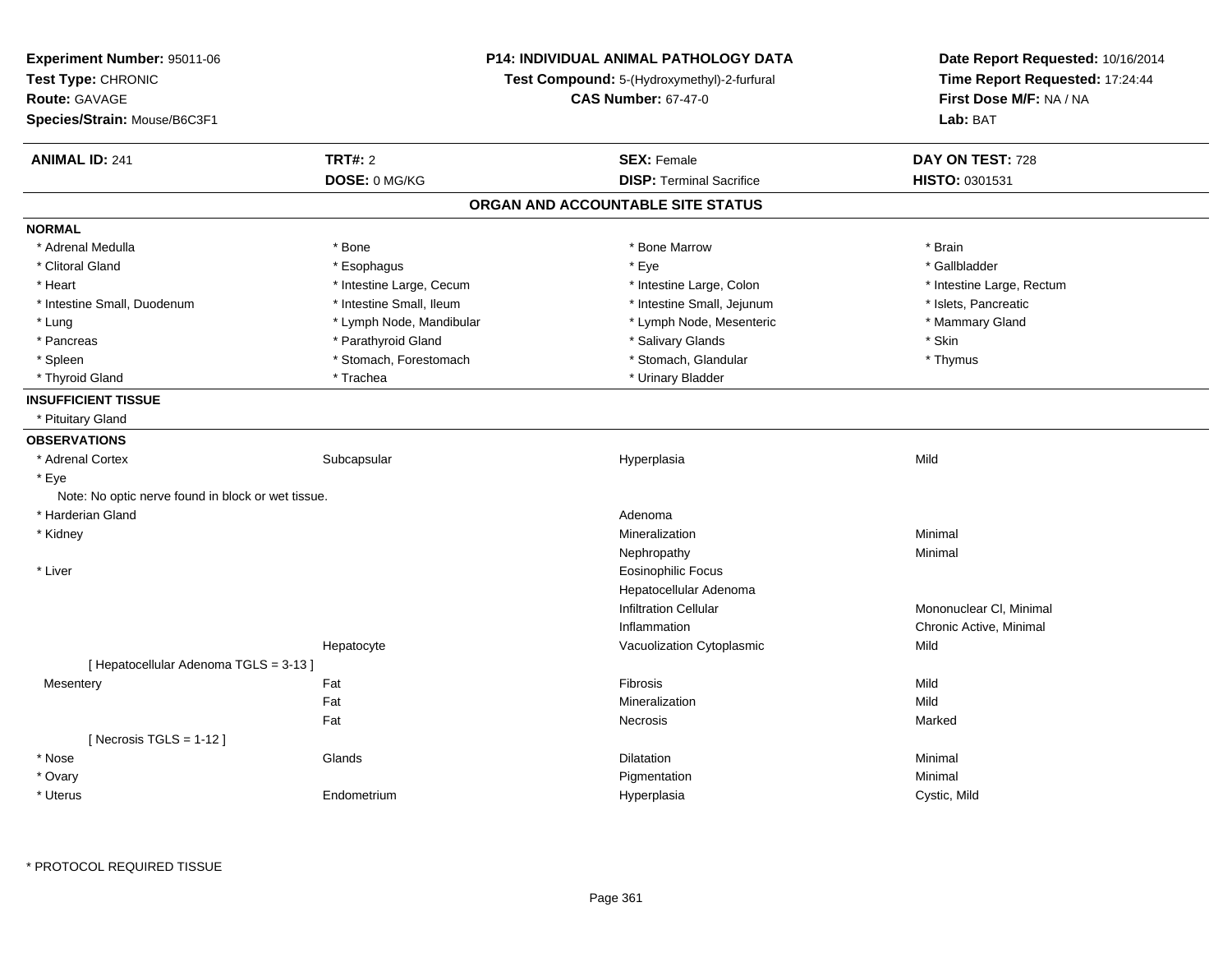| Experiment Number: 95011-06<br>Test Type: CHRONIC |                            | <b>P14: INDIVIDUAL ANIMAL PATHOLOGY DATA</b> | Date Report Requested: 10/16/2014 |
|---------------------------------------------------|----------------------------|----------------------------------------------|-----------------------------------|
|                                                   |                            | Test Compound: 5-(Hydroxymethyl)-2-furfural  | Time Report Requested: 17:24:44   |
| <b>Route: GAVAGE</b>                              | <b>CAS Number: 67-47-0</b> |                                              | First Dose M/F: NA / NA           |
| Species/Strain: Mouse/B6C3F1                      |                            |                                              | Lab: BAT                          |
| <b>ANIMAL ID: 241</b>                             | TRT#: 2                    | <b>SEX: Female</b>                           | DAY ON TEST: 728                  |
|                                                   | <b>DOSE: 0 MG/KG</b>       | <b>DISP: Terminal Sacrifice</b>              | <b>HISTO: 0301531</b>             |
|                                                   |                            | ORGAN AND ACCOUNTABLE SITE STATUS            |                                   |
| [Hyperplasia TGLS = $2-7$ ]                       |                            |                                              |                                   |
| PRIMARY CAUSE OF DEATH                            |                            |                                              |                                   |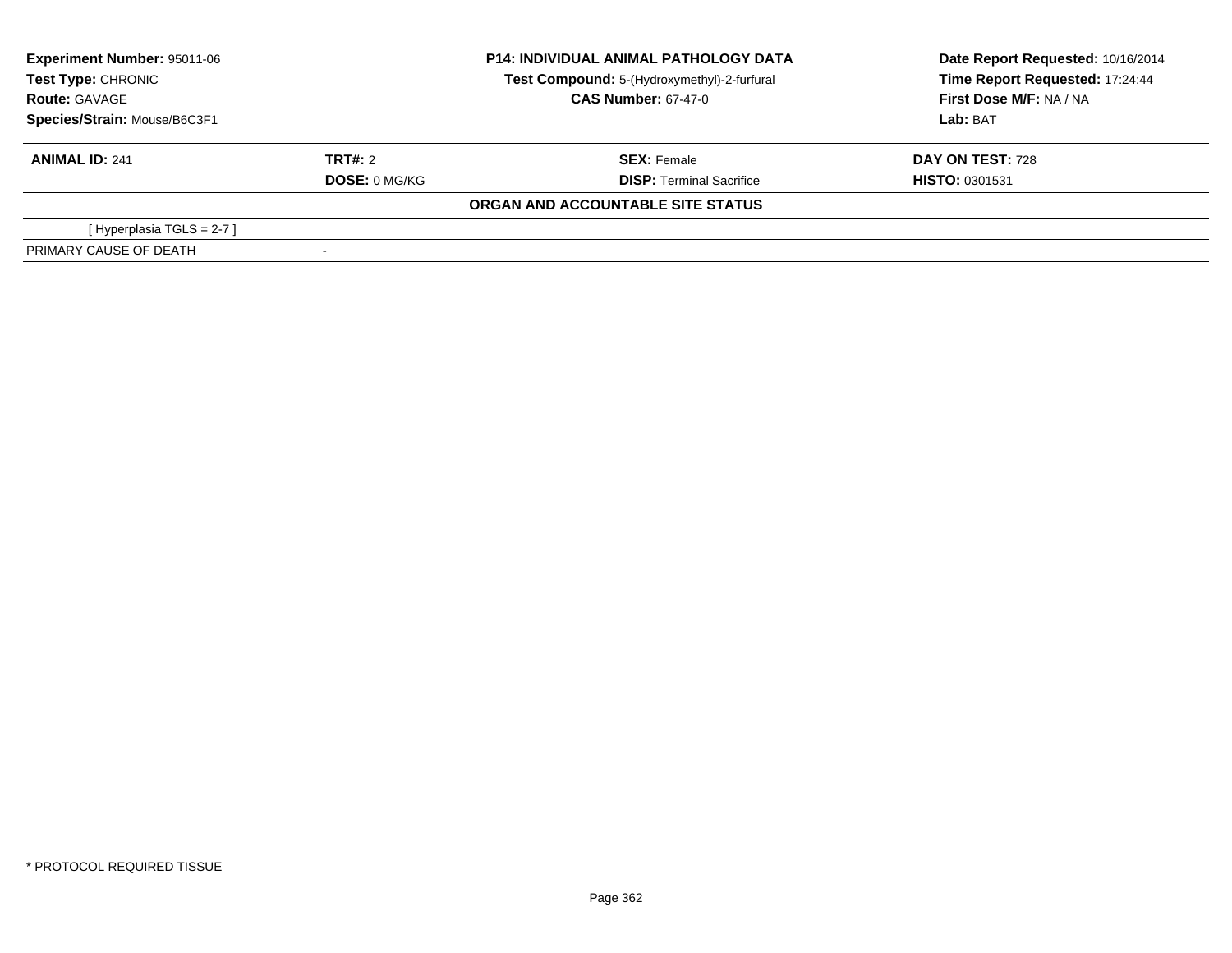| Experiment Number: 95011-06                                        | <b>P14: INDIVIDUAL ANIMAL PATHOLOGY DATA</b> |                                             | Date Report Requested: 10/16/2014 |  |
|--------------------------------------------------------------------|----------------------------------------------|---------------------------------------------|-----------------------------------|--|
| Test Type: CHRONIC                                                 |                                              | Test Compound: 5-(Hydroxymethyl)-2-furfural |                                   |  |
| <b>Route: GAVAGE</b>                                               |                                              | <b>CAS Number: 67-47-0</b>                  | First Dose M/F: NA / NA           |  |
| Species/Strain: Mouse/B6C3F1                                       |                                              |                                             | Lab: BAT                          |  |
| <b>ANIMAL ID: 242</b>                                              | TRT#: 2                                      | <b>SEX: Female</b>                          | DAY ON TEST: 728                  |  |
|                                                                    | DOSE: 0 MG/KG                                | <b>DISP: Terminal Sacrifice</b>             | <b>HISTO: 0301532</b>             |  |
|                                                                    |                                              | ORGAN AND ACCOUNTABLE SITE STATUS           |                                   |  |
| <b>NORMAL</b>                                                      |                                              |                                             |                                   |  |
| * Adrenal Medulla                                                  | * Bone                                       | * Bone Marrow                               | * Brain                           |  |
| * Clitoral Gland                                                   | * Esophagus                                  | * Eye                                       | * Gallbladder                     |  |
| * Harderian Gland                                                  | * Heart                                      | * Intestine Large, Cecum                    | * Intestine Large, Colon          |  |
| * Intestine Large, Rectum                                          | * Intestine Small, Duodenum                  | * Intestine Small, Ileum                    | * Intestine Small, Jejunum        |  |
| * Islets, Pancreatic                                               | * Kidney                                     | * Lung                                      | * Lymph Node, Mandibular          |  |
| * Lymph Node, Mesenteric                                           | * Mammary Gland                              | * Nose                                      | * Ovary                           |  |
| * Pancreas                                                         | * Parathyroid Gland                          | * Pituitary Gland                           | * Salivary Glands                 |  |
| * Skin                                                             | * Spleen                                     | * Stomach, Forestomach                      | * Stomach, Glandular              |  |
| * Trachea                                                          | * Urinary Bladder                            |                                             |                                   |  |
| <b>OBSERVATIONS</b>                                                |                                              |                                             |                                   |  |
| * Adrenal Cortex                                                   | Subcapsular                                  | Hyperplasia                                 | Minimal                           |  |
| Note: Only one adrenal gland available for histologic examination. |                                              |                                             |                                   |  |
| * Liver                                                            |                                              | <b>Infiltration Cellular</b>                | Mononuclear CI, Minimal           |  |
|                                                                    |                                              | Inflammation                                | Chronic Active, Minimal           |  |
|                                                                    |                                              | <b>Mixed Cell Focus</b>                     |                                   |  |
|                                                                    | Hepatocyte                                   | Vacuolization Cytoplasmic                   | Mild                              |  |
| * Thymus                                                           |                                              | Cyst                                        | Mild                              |  |
| * Thyroid Gland                                                    | Follicle                                     | Cyst                                        | Mild                              |  |
| * Uterus                                                           | Endometrium                                  | Hyperplasia                                 | Cystic, Moderate                  |  |
| [Hyperplasia TGLS = 1-7]                                           |                                              |                                             |                                   |  |
| PRIMARY CAUSE OF DEATH                                             | $\blacksquare$                               |                                             |                                   |  |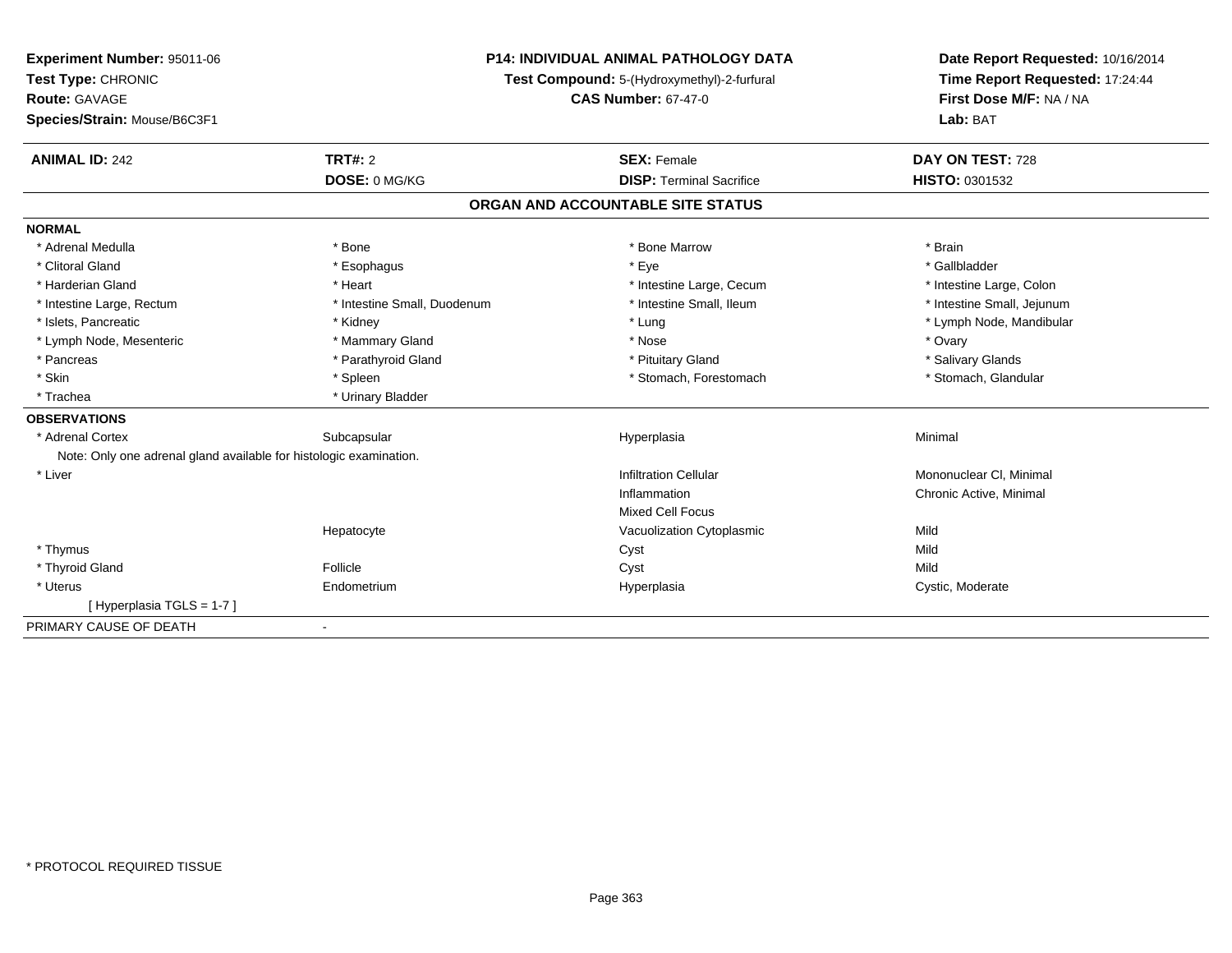| Experiment Number: 95011-06<br>Test Type: CHRONIC<br><b>Route: GAVAGE</b><br>Species/Strain: Mouse/B6C3F1 | P14: INDIVIDUAL ANIMAL PATHOLOGY DATA<br>Test Compound: 5-(Hydroxymethyl)-2-furfural<br><b>CAS Number: 67-47-0</b> |                                   | Date Report Requested: 10/16/2014<br>Time Report Requested: 17:24:44<br>First Dose M/F: NA / NA<br>Lab: BAT |  |
|-----------------------------------------------------------------------------------------------------------|--------------------------------------------------------------------------------------------------------------------|-----------------------------------|-------------------------------------------------------------------------------------------------------------|--|
| <b>ANIMAL ID: 243</b>                                                                                     | TRT#: 2                                                                                                            | <b>SEX: Female</b>                | DAY ON TEST: 727                                                                                            |  |
|                                                                                                           | DOSE: 0 MG/KG                                                                                                      | <b>DISP: Terminal Sacrifice</b>   | HISTO: 0301533                                                                                              |  |
|                                                                                                           |                                                                                                                    | ORGAN AND ACCOUNTABLE SITE STATUS |                                                                                                             |  |
| <b>NORMAL</b>                                                                                             |                                                                                                                    |                                   |                                                                                                             |  |
| * Adrenal Medulla                                                                                         | * Bone                                                                                                             | * Bone Marrow                     | * Brain                                                                                                     |  |
| * Clitoral Gland                                                                                          | * Esophagus                                                                                                        | * Eye                             | * Gallbladder                                                                                               |  |
| * Harderian Gland                                                                                         | * Heart                                                                                                            | * Intestine Large, Cecum          | * Intestine Large, Colon                                                                                    |  |
| * Intestine Large, Rectum                                                                                 | * Intestine Small, Duodenum                                                                                        | * Intestine Small, Ileum          | * Intestine Small, Jejunum                                                                                  |  |
| * Lung                                                                                                    | * Lymph Node, Mandibular                                                                                           | * Mammary Gland                   | * Nose                                                                                                      |  |
| * Pancreas                                                                                                | * Pituitary Gland                                                                                                  | * Salivary Glands                 | * Skin                                                                                                      |  |
| * Stomach, Forestomach                                                                                    | * Stomach, Glandular                                                                                               | * Thyroid Gland                   | * Trachea                                                                                                   |  |
| * Urinary Bladder                                                                                         |                                                                                                                    |                                   |                                                                                                             |  |
| <b>MISSING</b>                                                                                            |                                                                                                                    |                                   |                                                                                                             |  |
| * Thymus                                                                                                  |                                                                                                                    |                                   |                                                                                                             |  |
| <b>OBSERVATIONS</b>                                                                                       |                                                                                                                    |                                   |                                                                                                             |  |
| * Adrenal Cortex                                                                                          | Subcapsular                                                                                                        | Hyperplasia                       | Mild                                                                                                        |  |
| * Gallbladder                                                                                             |                                                                                                                    |                                   |                                                                                                             |  |
| Note: Section of gallbladder on slide #13.                                                                |                                                                                                                    |                                   |                                                                                                             |  |
| * Islets, Pancreatic                                                                                      |                                                                                                                    | Hyperplasia                       | Moderate                                                                                                    |  |
| * Kidney                                                                                                  |                                                                                                                    | Nephropathy                       | Minimal                                                                                                     |  |
| * Liver                                                                                                   |                                                                                                                    | Lymphoma Malignant                |                                                                                                             |  |
| [ Lymphoma Malignant TGLS = 3,4,5,6,7-13+14+15+16+17 ]                                                    |                                                                                                                    |                                   |                                                                                                             |  |
| * Lymph Node, Mesenteric                                                                                  |                                                                                                                    | Lymphoma Malignant                |                                                                                                             |  |
| [ Lymphoma Malignant TGLS = 2-12 ]                                                                        |                                                                                                                    |                                   |                                                                                                             |  |
| * Ovary                                                                                                   |                                                                                                                    | Atrophy                           | Moderate                                                                                                    |  |
| * Parathyroid Gland                                                                                       |                                                                                                                    | Cyst                              | Mild                                                                                                        |  |
| * Spleen                                                                                                  |                                                                                                                    | Hematopoietic Cell Proliferation  | Moderate                                                                                                    |  |
| [ Hematopoietic Cell Proliferation TGLS = 1-4 ]                                                           |                                                                                                                    |                                   |                                                                                                             |  |
| * Uterus                                                                                                  | Endometrium                                                                                                        | Hyperplasia                       | Cystic, Mild                                                                                                |  |
| PRIMARY CAUSE OF DEATH                                                                                    |                                                                                                                    |                                   |                                                                                                             |  |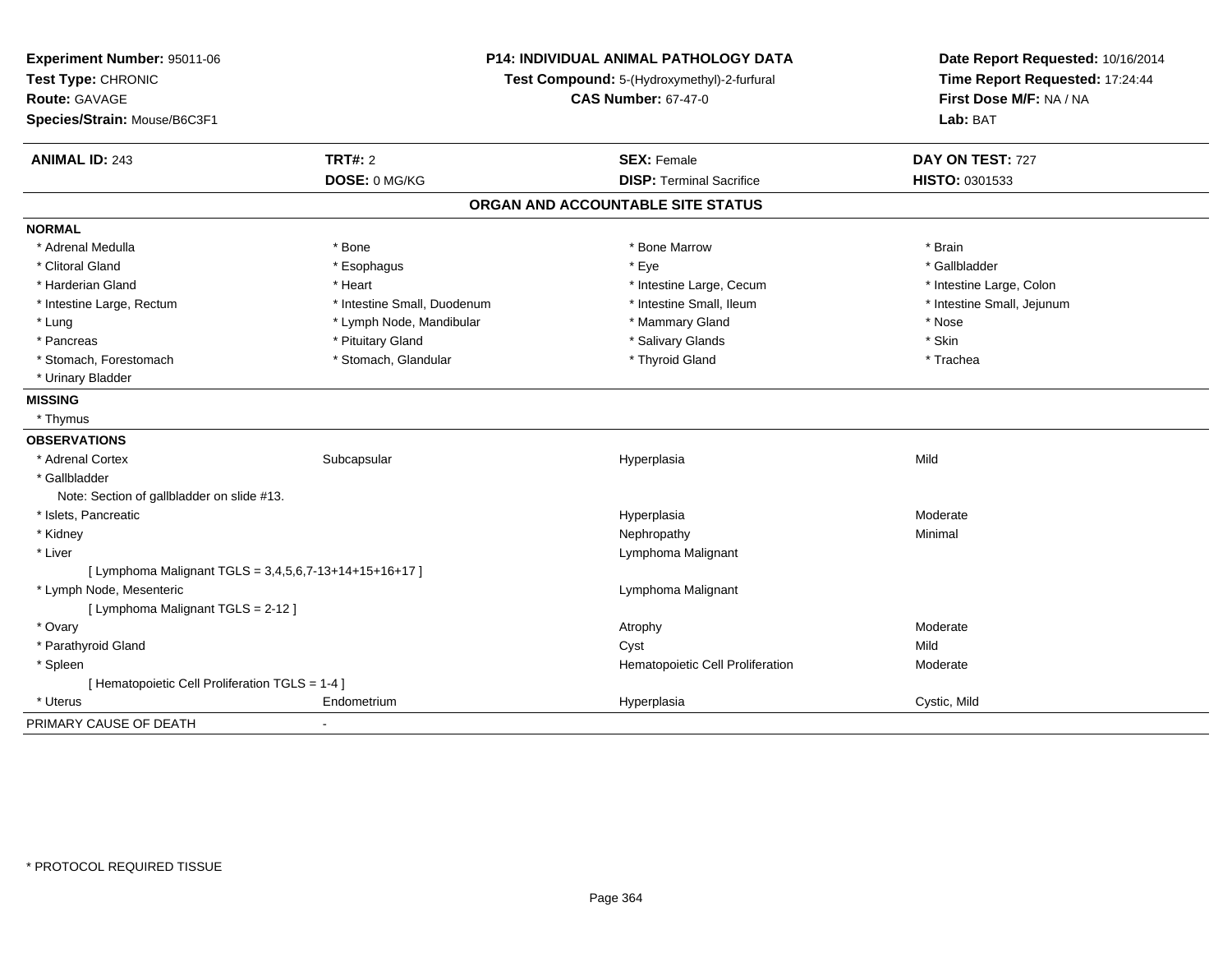| Experiment Number: 95011-06                         |                                                                           | <b>P14: INDIVIDUAL ANIMAL PATHOLOGY DATA</b> | Date Report Requested: 10/16/2014                          |  |
|-----------------------------------------------------|---------------------------------------------------------------------------|----------------------------------------------|------------------------------------------------------------|--|
| Test Type: CHRONIC                                  | Test Compound: 5-(Hydroxymethyl)-2-furfural<br><b>CAS Number: 67-47-0</b> |                                              | Time Report Requested: 17:24:44<br>First Dose M/F: NA / NA |  |
| Route: GAVAGE                                       |                                                                           |                                              |                                                            |  |
| Species/Strain: Mouse/B6C3F1                        |                                                                           |                                              | Lab: BAT                                                   |  |
| <b>ANIMAL ID: 244</b>                               | <b>TRT#: 2</b>                                                            | <b>SEX: Female</b>                           | DAY ON TEST: 493                                           |  |
|                                                     | DOSE: 0 MG/KG                                                             | <b>DISP: Natural Death</b>                   | HISTO: 0301534                                             |  |
|                                                     |                                                                           | ORGAN AND ACCOUNTABLE SITE STATUS            |                                                            |  |
| <b>NORMAL</b>                                       |                                                                           |                                              |                                                            |  |
| * Adrenal Medulla                                   | * Bone                                                                    | * Bone Marrow                                | * Brain                                                    |  |
| * Clitoral Gland                                    | * Esophagus                                                               | * Eye                                        | * Gallbladder                                              |  |
| * Heart                                             | * Intestine Large, Cecum                                                  | * Intestine Large, Colon                     | * Intestine Large, Rectum                                  |  |
| * Intestine Small, Duodenum                         | * Intestine Small, Ileum                                                  | * Intestine Small, Jejunum                   | * Islets, Pancreatic                                       |  |
| * Mammary Gland                                     | * Nose                                                                    | * Pituitary Gland                            | * Skin                                                     |  |
| * Stomach, Glandular                                | * Trachea                                                                 | * Uterus                                     |                                                            |  |
| <b>OBSERVATIONS</b>                                 |                                                                           |                                              |                                                            |  |
| * Adrenal Cortex                                    | Subcapsular                                                               | Hyperplasia                                  | Mild                                                       |  |
| * Eye                                               |                                                                           |                                              |                                                            |  |
| Note: Optic nerve not found in block or wet tissue. |                                                                           |                                              |                                                            |  |
| * Harderian Gland                                   |                                                                           | Lymphoma Malignant                           |                                                            |  |
| * Kidney                                            |                                                                           | Lymphoma Malignant                           |                                                            |  |
| * Liver                                             |                                                                           | Lymphoma Malignant                           |                                                            |  |
| * Lung                                              |                                                                           | Lymphoma Malignant                           |                                                            |  |
| Lymph Node                                          | Inguinal                                                                  | Lymphoma Malignant                           |                                                            |  |
|                                                     | Lumbar                                                                    | Lymphoma Malignant                           |                                                            |  |
|                                                     | Mediastinal                                                               | Lymphoma Malignant                           |                                                            |  |
|                                                     | Renal                                                                     | Lymphoma Malignant                           |                                                            |  |
| [ Lymphoma Malignant TGLS = 5-14 ]                  |                                                                           |                                              |                                                            |  |
| [ Lymphoma Malignant TGLS = 4-13 ]                  |                                                                           |                                              |                                                            |  |
| [ Lymphoma Malignant TGLS = 3-12 ]                  |                                                                           |                                              |                                                            |  |
| * Lymph Node, Mandibular                            |                                                                           | Lymphoma Malignant                           |                                                            |  |
| [ Lymphoma Malignant TGLS = 1-2 ]                   |                                                                           |                                              |                                                            |  |
| * Lymph Node, Mesenteric                            |                                                                           | Lymphoma Malignant                           |                                                            |  |
| [ Lymphoma Malignant TGLS = 7-5 ]                   |                                                                           |                                              |                                                            |  |
| Mesentery                                           |                                                                           | Lymphoma Malignant                           |                                                            |  |
| * Ovary                                             |                                                                           | Lymphoma Malignant                           |                                                            |  |
| Oviduct                                             |                                                                           | Lymphoma Malignant                           |                                                            |  |
| * Pancreas                                          |                                                                           | Lymphoma Malignant                           |                                                            |  |
| * Parathyroid Gland                                 |                                                                           | Cyst                                         | Mild                                                       |  |
|                                                     |                                                                           |                                              |                                                            |  |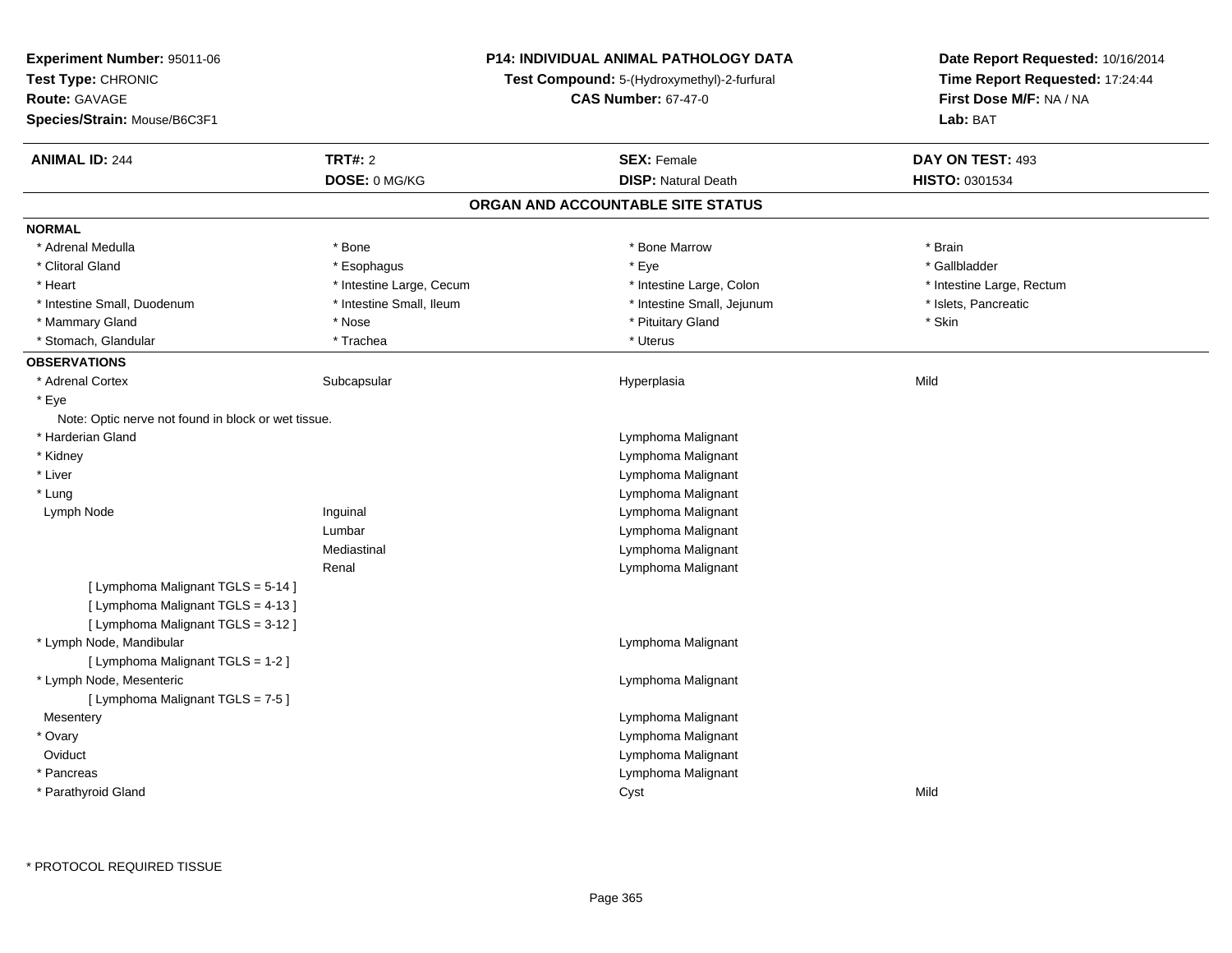| <b>Experiment Number: 95011-06</b><br><b>Test Type: CHRONIC</b><br><b>Route: GAVAGE</b><br>Species/Strain: Mouse/B6C3F1 | <b>P14: INDIVIDUAL ANIMAL PATHOLOGY DATA</b><br>Test Compound: 5-(Hydroxymethyl)-2-furfural<br><b>CAS Number: 67-47-0</b> |                                   | Date Report Requested: 10/16/2014<br>Time Report Requested: 17:24:44<br>First Dose M/F: NA / NA<br>Lab: BAT |
|-------------------------------------------------------------------------------------------------------------------------|---------------------------------------------------------------------------------------------------------------------------|-----------------------------------|-------------------------------------------------------------------------------------------------------------|
| <b>ANIMAL ID: 244</b>                                                                                                   | <b>TRT#: 2</b>                                                                                                            | <b>SEX: Female</b>                | DAY ON TEST: 493                                                                                            |
|                                                                                                                         | <b>DOSE: 0 MG/KG</b>                                                                                                      | <b>DISP: Natural Death</b>        | <b>HISTO: 0301534</b>                                                                                       |
|                                                                                                                         |                                                                                                                           | ORGAN AND ACCOUNTABLE SITE STATUS |                                                                                                             |
| * Salivary Glands                                                                                                       |                                                                                                                           | Lymphoma Malignant                |                                                                                                             |
| * Spleen                                                                                                                |                                                                                                                           | Lymphoma Malignant                |                                                                                                             |
| [Lymphoma Malignant TGLS = $2-4$ ]                                                                                      |                                                                                                                           |                                   |                                                                                                             |
| * Stomach, Forestomach                                                                                                  |                                                                                                                           | Lymphoma Malignant                |                                                                                                             |
| * Thymus                                                                                                                |                                                                                                                           | Lymphoma Malignant                |                                                                                                             |
| * Thyroid Gland                                                                                                         | Follicle                                                                                                                  | Degeneration                      | Minimal                                                                                                     |
| * Urinary Bladder                                                                                                       |                                                                                                                           | Lymphoma Malignant                |                                                                                                             |
| * Uterus                                                                                                                |                                                                                                                           |                                   |                                                                                                             |
| Note: TGL#6-7-NCL: Uterine horns considered to be within normal limits histologically.                                  |                                                                                                                           |                                   |                                                                                                             |
| PRIMARY CAUSE OF DEATH                                                                                                  | Lymphoma Malignant<br>- Spleen                                                                                            |                                   |                                                                                                             |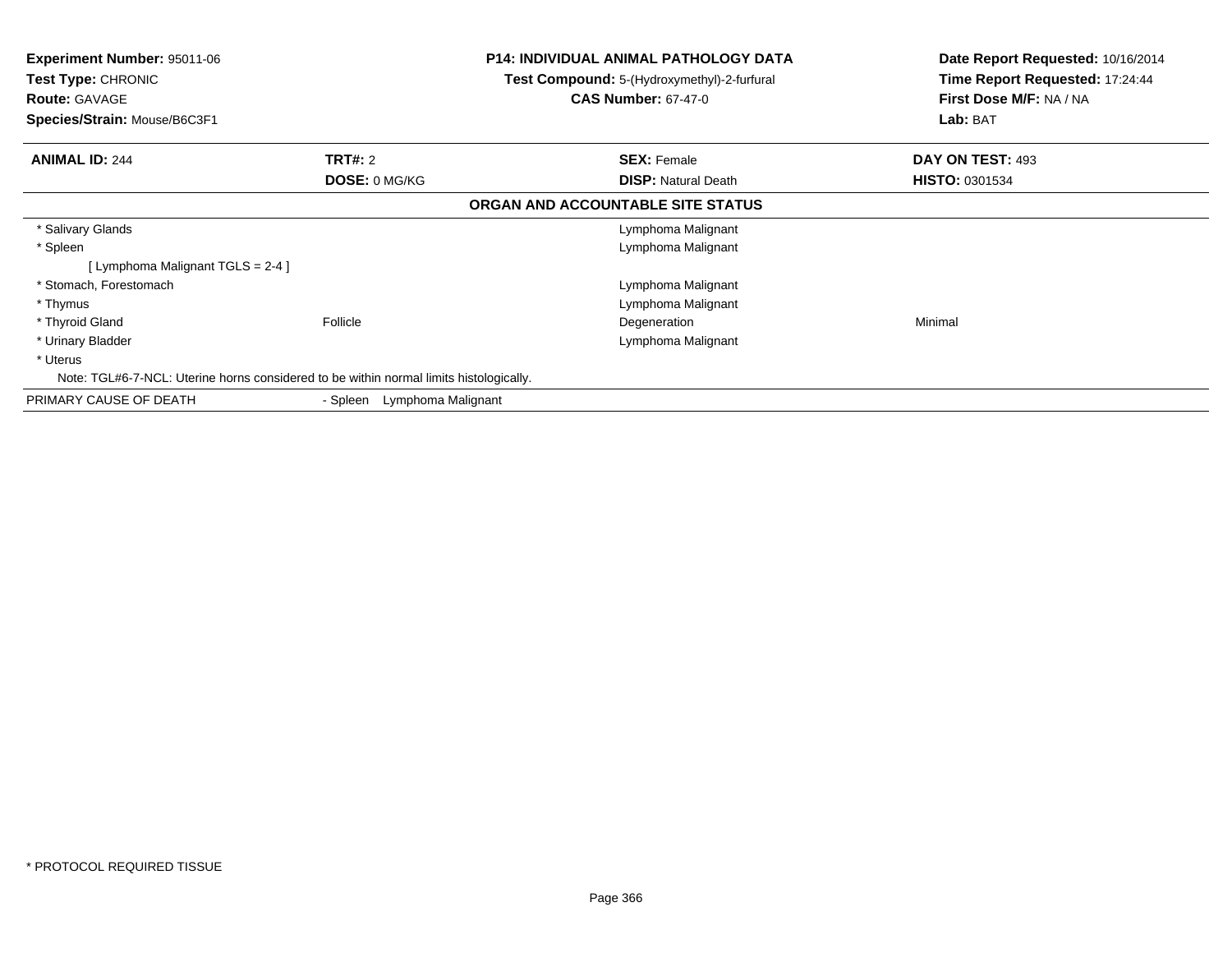| Experiment Number: 95011-06<br>Test Type: CHRONIC<br>Route: GAVAGE<br>Species/Strain: Mouse/B6C3F1                                                   |                                 | P14: INDIVIDUAL ANIMAL PATHOLOGY DATA<br>Test Compound: 5-(Hydroxymethyl)-2-furfural<br><b>CAS Number: 67-47-0</b> | Date Report Requested: 10/16/2014<br>Time Report Requested: 17:24:44<br>First Dose M/F: NA / NA<br>Lab: BAT |
|------------------------------------------------------------------------------------------------------------------------------------------------------|---------------------------------|--------------------------------------------------------------------------------------------------------------------|-------------------------------------------------------------------------------------------------------------|
| <b>ANIMAL ID: 245</b>                                                                                                                                | <b>TRT#: 2</b><br>DOSE: 0 MG/KG | <b>SEX: Female</b><br><b>DISP: Terminal Sacrifice</b>                                                              | DAY ON TEST: 729<br>HISTO: 0301535                                                                          |
|                                                                                                                                                      |                                 | ORGAN AND ACCOUNTABLE SITE STATUS                                                                                  |                                                                                                             |
| <b>NORMAL</b>                                                                                                                                        |                                 |                                                                                                                    |                                                                                                             |
| * Adrenal Medulla                                                                                                                                    | <b>Blood Vessel</b>             | * Bone                                                                                                             | * Brain                                                                                                     |
| * Clitoral Gland                                                                                                                                     | * Esophagus                     | * Eye                                                                                                              | * Gallbladder                                                                                               |
| * Heart                                                                                                                                              | * Intestine Large, Cecum        | * Intestine Large, Colon                                                                                           | * Intestine Large, Rectum                                                                                   |
| * Intestine Small, Duodenum                                                                                                                          | * Intestine Small, Ileum        | * Intestine Small, Jejunum                                                                                         | * Mammary Gland                                                                                             |
| * Skin                                                                                                                                               | * Stomach, Forestomach          | * Stomach, Glandular                                                                                               | * Thyroid Gland                                                                                             |
| * Trachea                                                                                                                                            |                                 |                                                                                                                    |                                                                                                             |
| <b>MISSING</b>                                                                                                                                       |                                 |                                                                                                                    |                                                                                                             |
| * Parathyroid Gland                                                                                                                                  |                                 |                                                                                                                    |                                                                                                             |
| <b>OBSERVATIONS</b>                                                                                                                                  |                                 |                                                                                                                    |                                                                                                             |
| * Adrenal Cortex                                                                                                                                     | Subcapsular                     | Hyperplasia<br>Lymphoma Malignant                                                                                  | Mild                                                                                                        |
| * Bone Marrow                                                                                                                                        |                                 | Lymphoma Malignant                                                                                                 |                                                                                                             |
| * Harderian Gland                                                                                                                                    |                                 | Lymphoma Malignant                                                                                                 |                                                                                                             |
| * Islets, Pancreatic                                                                                                                                 |                                 | Lymphoma Malignant                                                                                                 |                                                                                                             |
| * Kidney                                                                                                                                             |                                 | Lymphoma Malignant                                                                                                 |                                                                                                             |
|                                                                                                                                                      |                                 | Nephropathy                                                                                                        | Minimal                                                                                                     |
| * Liver                                                                                                                                              |                                 | Hepatocellular Adenoma                                                                                             |                                                                                                             |
|                                                                                                                                                      |                                 | Lymphoma Malignant                                                                                                 |                                                                                                             |
| [ Hepatocellular Adenoma TGLS = 2-12 ]                                                                                                               |                                 |                                                                                                                    |                                                                                                             |
| * Lung                                                                                                                                               |                                 | Lymphoma Malignant                                                                                                 |                                                                                                             |
| Lymph Node                                                                                                                                           | Axillary                        | Lymphoma Malignant                                                                                                 |                                                                                                             |
|                                                                                                                                                      | Lumbar                          | Lymphoma Malignant                                                                                                 |                                                                                                             |
|                                                                                                                                                      | Mediastinal                     | Lymphoma Malignant                                                                                                 |                                                                                                             |
|                                                                                                                                                      | Renal                           | Lymphoma Malignant                                                                                                 |                                                                                                             |
| [ Lymphoma Malignant TGLS = 9-18 ]<br>[ Lymphoma Malignant TGLS = 6-15 ]<br>[ Lymphoma Malignant TGLS = 7-16 ]<br>[ Lymphoma Malignant TGLS = 8-17 ] |                                 |                                                                                                                    |                                                                                                             |
| * Lymph Node, Mandibular<br>[ Lymphoma Malignant TGLS = 4-2 ]                                                                                        |                                 | Lymphoma Malignant                                                                                                 |                                                                                                             |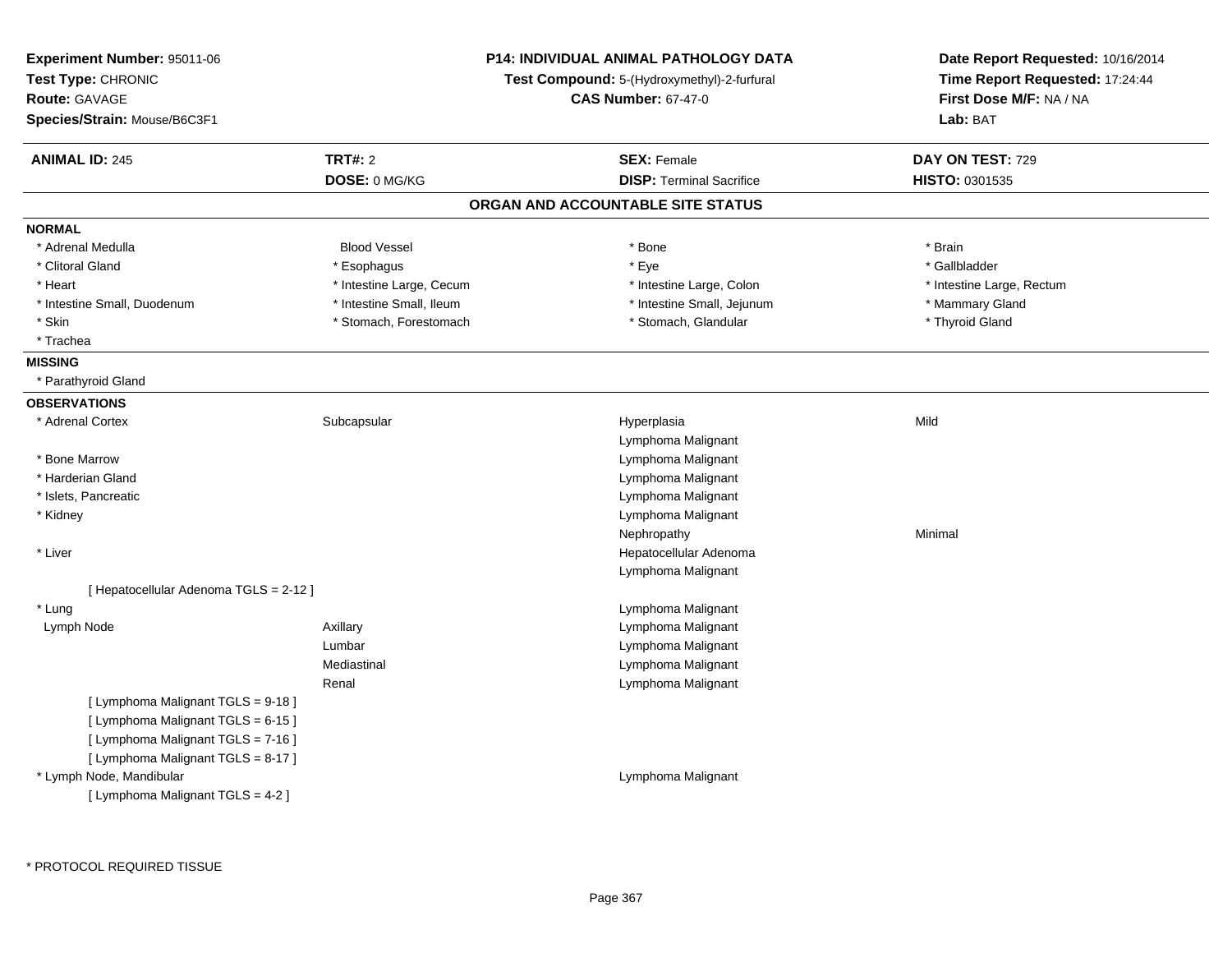| Experiment Number: 95011-06<br>Test Type: CHRONIC<br><b>Route: GAVAGE</b><br>Species/Strain: Mouse/B6C3F1 |                | <b>P14: INDIVIDUAL ANIMAL PATHOLOGY DATA</b> | Date Report Requested: 10/16/2014<br>Time Report Requested: 17:24:44<br>First Dose M/F: NA / NA |
|-----------------------------------------------------------------------------------------------------------|----------------|----------------------------------------------|-------------------------------------------------------------------------------------------------|
|                                                                                                           |                | Test Compound: 5-(Hydroxymethyl)-2-furfural  |                                                                                                 |
|                                                                                                           |                | <b>CAS Number: 67-47-0</b>                   |                                                                                                 |
|                                                                                                           |                |                                              | Lab: BAT                                                                                        |
| <b>ANIMAL ID: 245</b>                                                                                     | <b>TRT#: 2</b> | <b>SEX: Female</b>                           | DAY ON TEST: 729                                                                                |
|                                                                                                           | DOSE: 0 MG/KG  | <b>DISP: Terminal Sacrifice</b>              | HISTO: 0301535                                                                                  |
|                                                                                                           |                | ORGAN AND ACCOUNTABLE SITE STATUS            |                                                                                                 |
| * Lymph Node, Mesenteric                                                                                  |                | Lymphoma Malignant                           |                                                                                                 |
| Mesentery                                                                                                 | Fat            | Fibrosis                                     | Mild                                                                                            |
|                                                                                                           |                | Lymphoma Malignant                           |                                                                                                 |
|                                                                                                           | Fat            | <b>Necrosis</b>                              | Marked                                                                                          |
| [ Necrosis TGLS = $5-14$ ]                                                                                |                |                                              |                                                                                                 |
| * Nose                                                                                                    | Glands         | <b>Dilatation</b>                            | Minimal                                                                                         |
| * Ovary                                                                                                   |                | Cystadenoma                                  |                                                                                                 |
| * Pancreas                                                                                                |                | Lymphoma Malignant                           |                                                                                                 |
| * Pituitary Gland                                                                                         | Pars Distalis  | Hyperplasia                                  | Mild                                                                                            |
| * Salivary Glands                                                                                         |                | Lymphoma Malignant                           |                                                                                                 |
| * Spleen                                                                                                  |                | Hemangiosarcoma                              |                                                                                                 |
|                                                                                                           |                | Lymphoma Malignant                           |                                                                                                 |
| [Hemangiosarcoma TGLS = 3-13]                                                                             |                |                                              |                                                                                                 |
| [ Lymphoma Malignant TGLS = 3-13 ]                                                                        |                |                                              |                                                                                                 |
| * Thymus                                                                                                  |                | Lymphoma Malignant                           |                                                                                                 |
| * Urinary Bladder                                                                                         |                | Lymphoma Malignant                           |                                                                                                 |
| * Uterus                                                                                                  | Endometrium    | Hyperplasia                                  | Cystic, Marked                                                                                  |
| [Hyperplasia TGLS = 1-7]                                                                                  |                |                                              |                                                                                                 |
| PRIMARY CAUSE OF DEATH                                                                                    | $\blacksquare$ |                                              |                                                                                                 |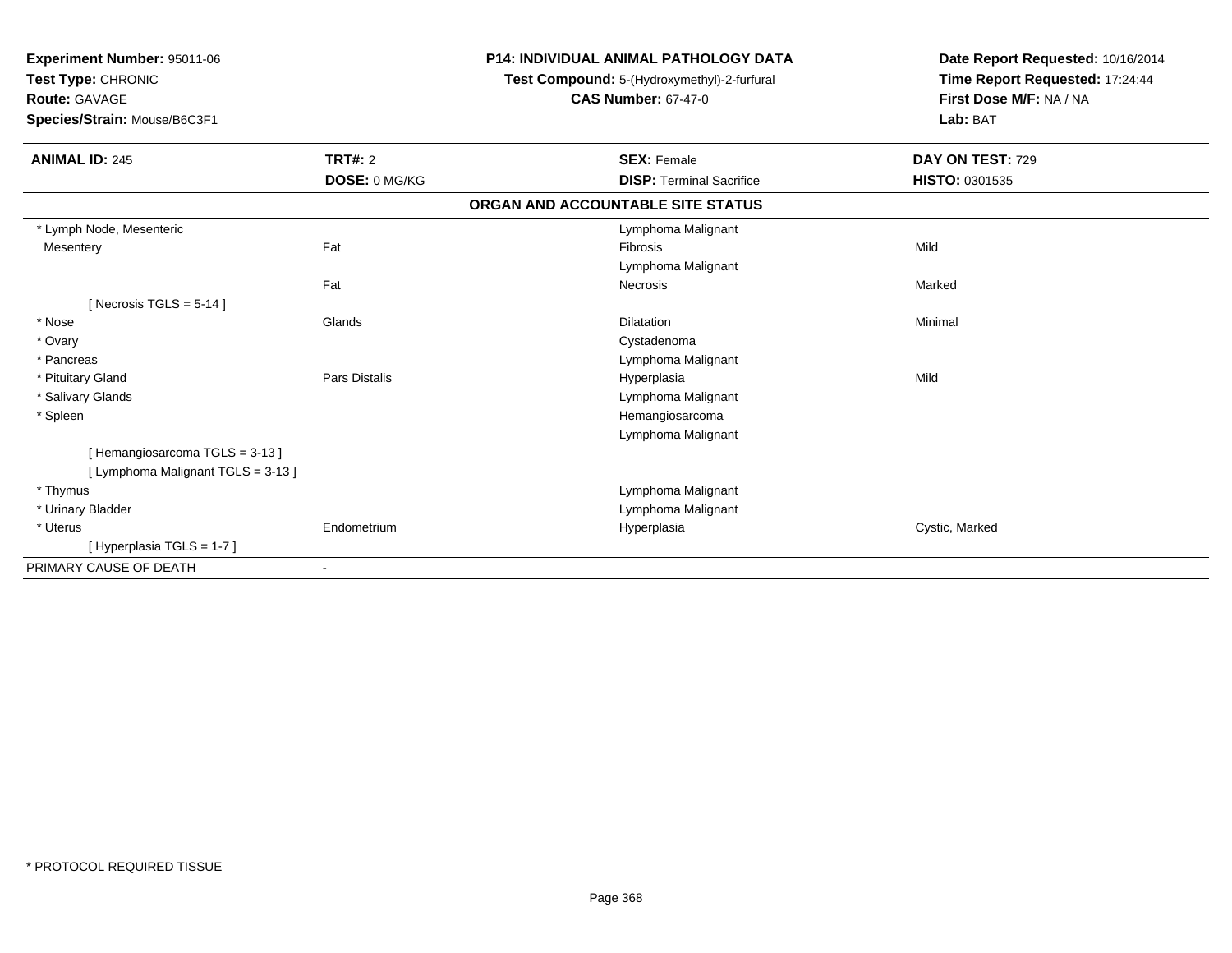| Experiment Number: 95011-06<br>Test Type: CHRONIC<br><b>Route: GAVAGE</b><br>Species/Strain: Mouse/B6C3F1 | P14: INDIVIDUAL ANIMAL PATHOLOGY DATA<br>Test Compound: 5-(Hydroxymethyl)-2-furfural<br><b>CAS Number: 67-47-0</b> |                                   | Date Report Requested: 10/16/2014<br>Time Report Requested: 17:24:44<br>First Dose M/F: NA / NA<br>Lab: BAT |  |
|-----------------------------------------------------------------------------------------------------------|--------------------------------------------------------------------------------------------------------------------|-----------------------------------|-------------------------------------------------------------------------------------------------------------|--|
| <b>ANIMAL ID: 246</b>                                                                                     | <b>TRT#: 2</b>                                                                                                     | <b>SEX: Female</b>                | DAY ON TEST: 230                                                                                            |  |
|                                                                                                           | DOSE: 0 MG/KG                                                                                                      | <b>DISP: Natural Death</b>        | HISTO: 0301536                                                                                              |  |
|                                                                                                           |                                                                                                                    | ORGAN AND ACCOUNTABLE SITE STATUS |                                                                                                             |  |
| NORMAL                                                                                                    |                                                                                                                    |                                   |                                                                                                             |  |
| * Bone                                                                                                    | * Bone Marrow                                                                                                      | * Clitoral Gland                  | * Esophagus                                                                                                 |  |
| * Eye                                                                                                     | * Gallbladder                                                                                                      | * Harderian Gland                 | * Intestine Large, Cecum                                                                                    |  |
| * Intestine Large, Colon                                                                                  | * Intestine Large, Rectum                                                                                          | * Intestine Small, Duodenum       | * Intestine Small, Ileum                                                                                    |  |
| * Intestine Small, Jejunum                                                                                | * Islets, Pancreatic                                                                                               | * Mammary Gland                   | * Pancreas                                                                                                  |  |
| * Pituitary Gland                                                                                         | * Salivary Glands                                                                                                  | * Skin                            | * Stomach, Forestomach                                                                                      |  |
| * Stomach, Glandular                                                                                      | * Thyroid Gland                                                                                                    | * Trachea                         | * Urinary Bladder                                                                                           |  |
| * Uterus                                                                                                  |                                                                                                                    |                                   |                                                                                                             |  |
| <b>MISSING</b>                                                                                            |                                                                                                                    |                                   |                                                                                                             |  |
| * Parathyroid Gland                                                                                       |                                                                                                                    |                                   |                                                                                                             |  |
| <b>OBSERVATIONS</b>                                                                                       |                                                                                                                    |                                   |                                                                                                             |  |
| * Adrenal Cortex                                                                                          |                                                                                                                    | Lymphoma Malignant                |                                                                                                             |  |
| * Adrenal Medulla                                                                                         |                                                                                                                    | Lymphoma Malignant                |                                                                                                             |  |
| * Brain                                                                                                   |                                                                                                                    | Lymphoma Malignant                |                                                                                                             |  |
| * Heart                                                                                                   |                                                                                                                    | Lymphoma Malignant                |                                                                                                             |  |
| * Kidney                                                                                                  |                                                                                                                    | Lymphoma Malignant                |                                                                                                             |  |
| [ Lymphoma Malignant TGLS = 2,3,4,5-13+14 ]                                                               |                                                                                                                    |                                   |                                                                                                             |  |
| * Liver                                                                                                   |                                                                                                                    | Lymphoma Malignant                |                                                                                                             |  |
| * Lung                                                                                                    | Mediastinum                                                                                                        | Lymphoma Malignant                |                                                                                                             |  |
|                                                                                                           |                                                                                                                    | Lymphoma Malignant                |                                                                                                             |  |
| * Lymph Node, Mandibular                                                                                  |                                                                                                                    | Lymphoma Malignant                |                                                                                                             |  |
| [ Lymphoma Malignant TGLS = 8-2 ]                                                                         |                                                                                                                    |                                   |                                                                                                             |  |
| * Lymph Node, Mesenteric                                                                                  |                                                                                                                    | Lymphoma Malignant                |                                                                                                             |  |
| * Nose                                                                                                    | Glands                                                                                                             | Dilatation                        | Minimal                                                                                                     |  |
|                                                                                                           | Glands                                                                                                             | Inflammation                      | Chronic Active, Minimal                                                                                     |  |
|                                                                                                           |                                                                                                                    | Lymphoma Malignant                |                                                                                                             |  |
| * Ovary                                                                                                   |                                                                                                                    | Lymphoma Malignant                |                                                                                                             |  |
| [ Lymphoma Malignant TGLS = 1-7 ]                                                                         |                                                                                                                    |                                   |                                                                                                             |  |
| * Spleen                                                                                                  |                                                                                                                    | Lymphoma Malignant                |                                                                                                             |  |
| [ Lymphoma Malignant TGLS = 6-4 ]                                                                         |                                                                                                                    |                                   |                                                                                                             |  |
| * Thymus                                                                                                  |                                                                                                                    | Lymphoma Malignant                |                                                                                                             |  |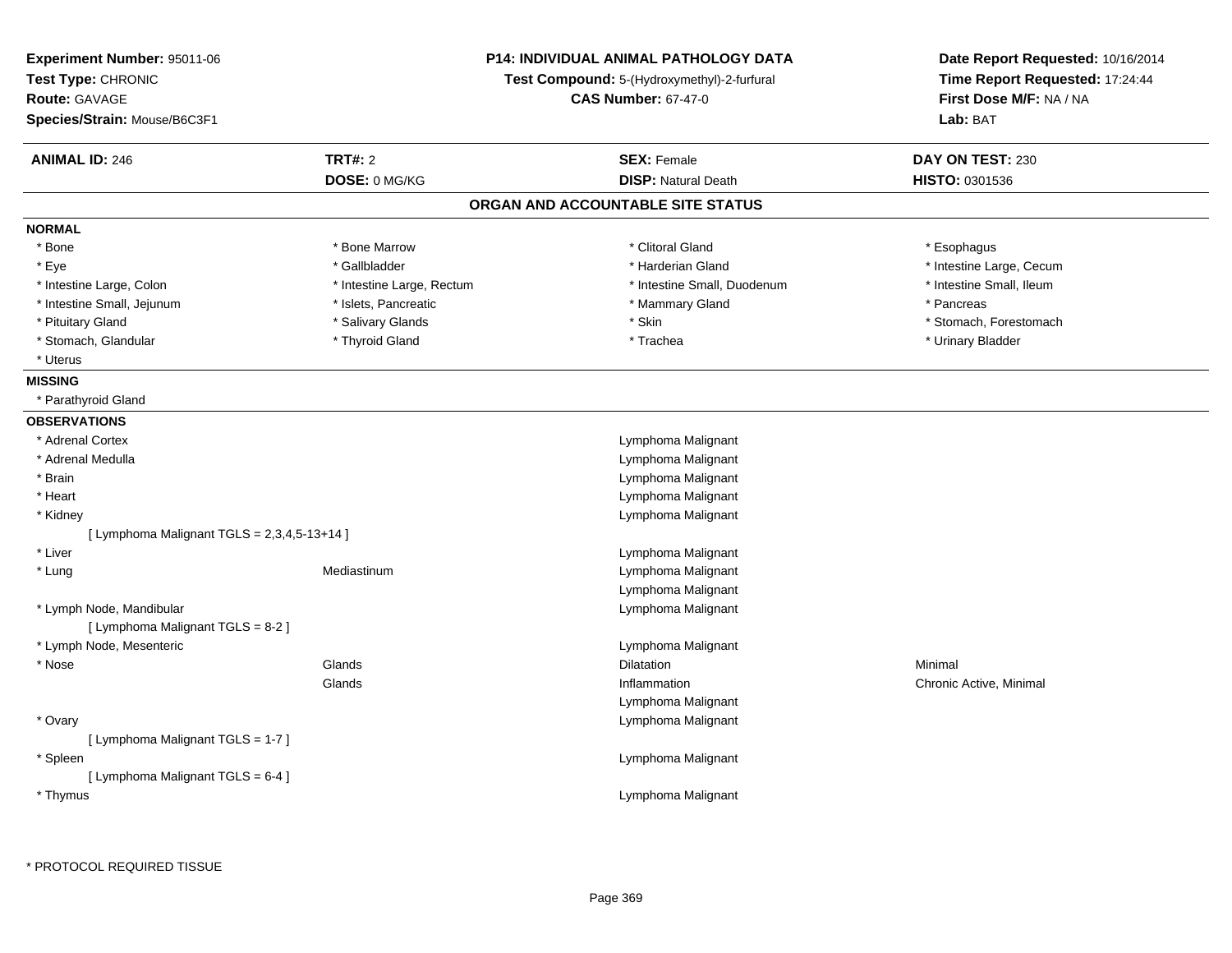| <b>Experiment Number: 95011-06</b><br><b>Test Type: CHRONIC</b><br><b>Route: GAVAGE</b> |                                | <b>P14: INDIVIDUAL ANIMAL PATHOLOGY DATA</b><br>Test Compound: 5-(Hydroxymethyl)-2-furfural<br><b>CAS Number: 67-47-0</b> | Date Report Requested: 10/16/2014<br>Time Report Requested: 17:24:44<br>First Dose M/F: NA / NA |
|-----------------------------------------------------------------------------------------|--------------------------------|---------------------------------------------------------------------------------------------------------------------------|-------------------------------------------------------------------------------------------------|
| Species/Strain: Mouse/B6C3F1                                                            |                                |                                                                                                                           | Lab: BAT                                                                                        |
| <b>ANIMAL ID: 246</b>                                                                   | TRT#: 2                        | <b>SEX: Female</b>                                                                                                        | <b>DAY ON TEST: 230</b>                                                                         |
|                                                                                         | <b>DOSE: 0 MG/KG</b>           | <b>DISP:</b> Natural Death                                                                                                | <b>HISTO: 0301536</b>                                                                           |
|                                                                                         |                                | ORGAN AND ACCOUNTABLE SITE STATUS                                                                                         |                                                                                                 |
| [Lymphoma Malignant TGLS = 7-12]                                                        |                                |                                                                                                                           |                                                                                                 |
| PRIMARY CAUSE OF DEATH                                                                  | Lymphoma Malignant<br>- Thvmus |                                                                                                                           |                                                                                                 |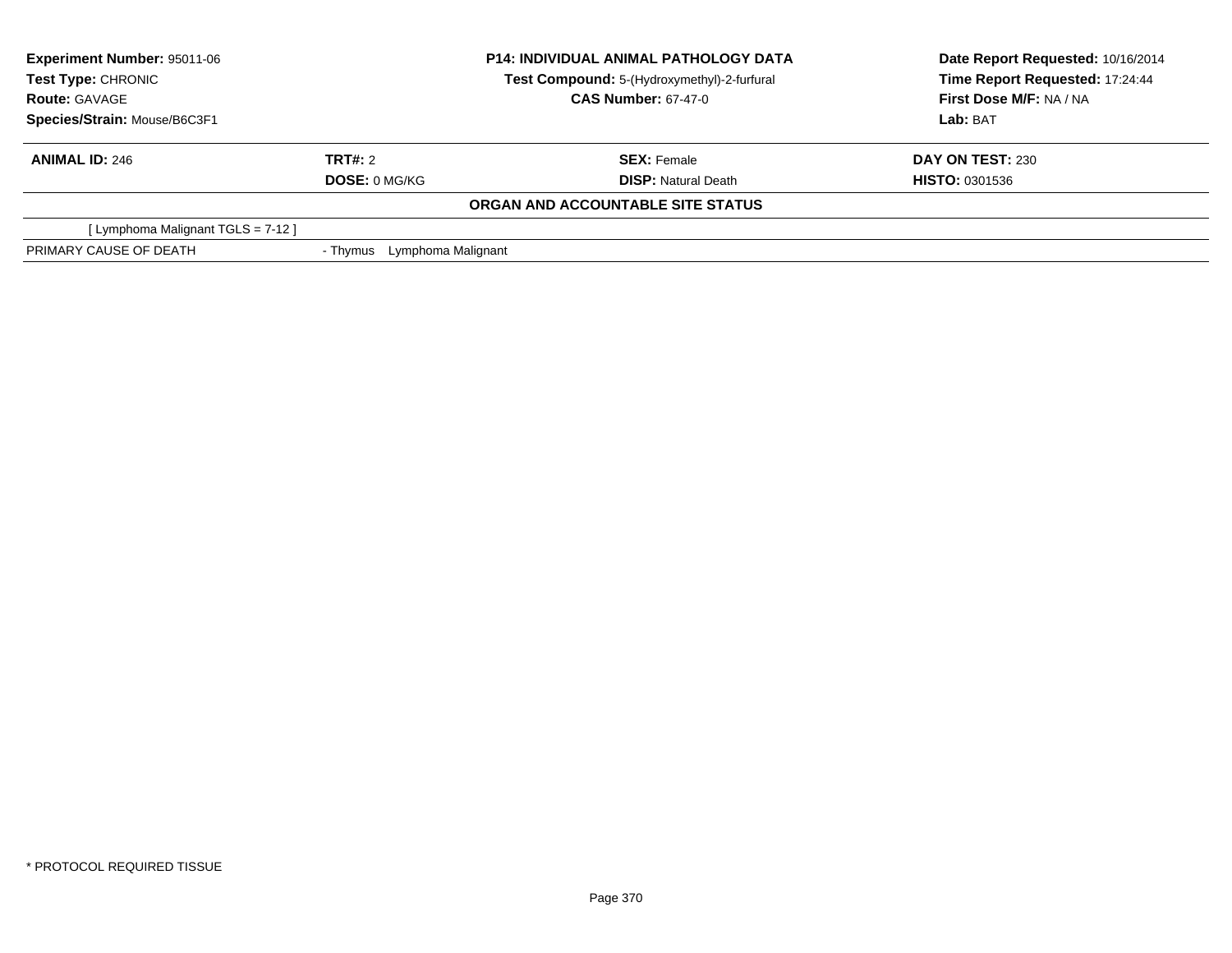| Experiment Number: 95011-06<br>Test Type: CHRONIC<br><b>Route: GAVAGE</b><br>Species/Strain: Mouse/B6C3F1 | P14: INDIVIDUAL ANIMAL PATHOLOGY DATA<br>Test Compound: 5-(Hydroxymethyl)-2-furfural<br><b>CAS Number: 67-47-0</b> |                                   | Date Report Requested: 10/16/2014<br>Time Report Requested: 17:24:44<br>First Dose M/F: NA / NA<br>Lab: BAT |
|-----------------------------------------------------------------------------------------------------------|--------------------------------------------------------------------------------------------------------------------|-----------------------------------|-------------------------------------------------------------------------------------------------------------|
| <b>ANIMAL ID: 247</b>                                                                                     | <b>TRT#: 2</b>                                                                                                     | <b>SEX: Female</b>                | DAY ON TEST: 729                                                                                            |
|                                                                                                           | DOSE: 0 MG/KG                                                                                                      | <b>DISP: Terminal Sacrifice</b>   | HISTO: 0301537                                                                                              |
|                                                                                                           |                                                                                                                    | ORGAN AND ACCOUNTABLE SITE STATUS |                                                                                                             |
| <b>NORMAL</b>                                                                                             |                                                                                                                    |                                   |                                                                                                             |
| * Adrenal Medulla                                                                                         | * Bone                                                                                                             | * Bone Marrow                     | * Brain                                                                                                     |
| * Clitoral Gland                                                                                          | * Esophagus                                                                                                        | * Eye                             | * Gallbladder                                                                                               |
| * Heart                                                                                                   | * Intestine Large, Cecum                                                                                           | * Intestine Large, Colon          | * Intestine Large, Rectum                                                                                   |
| * Intestine Small, Duodenum                                                                               | * Intestine Small, Ileum                                                                                           | * Intestine Small, Jejunum        | * Islets, Pancreatic                                                                                        |
| $*$ Lung                                                                                                  | * Lymph Node, Mandibular                                                                                           | * Lymph Node, Mesenteric          | * Mammary Gland                                                                                             |
| * Nose                                                                                                    | * Pancreas                                                                                                         | * Parathyroid Gland               | * Pituitary Gland                                                                                           |
| * Salivary Glands                                                                                         | * Skin                                                                                                             | * Spleen                          | * Stomach, Forestomach                                                                                      |
| * Stomach, Glandular                                                                                      | * Thyroid Gland                                                                                                    | * Trachea                         | * Urinary Bladder                                                                                           |
| <b>OBSERVATIONS</b>                                                                                       |                                                                                                                    |                                   |                                                                                                             |
| * Adrenal Cortex                                                                                          | Subcapsular                                                                                                        | Hyperplasia                       | Mild                                                                                                        |
| * Harderian Gland                                                                                         |                                                                                                                    | Adenoma                           |                                                                                                             |
| [Adenoma TGLS = $1-9$ ]                                                                                   |                                                                                                                    |                                   |                                                                                                             |
| * Kidney                                                                                                  |                                                                                                                    | Mineralization                    | Minimal                                                                                                     |
|                                                                                                           |                                                                                                                    | Nephropathy                       | Minimal                                                                                                     |
| * Liver                                                                                                   |                                                                                                                    | Hepatocellular Adenoma            |                                                                                                             |
|                                                                                                           |                                                                                                                    | <b>Infiltration Cellular</b>      | Mononuclear CI, Minimal                                                                                     |
|                                                                                                           |                                                                                                                    | Inflammation                      | Chronic Active, Minimal                                                                                     |
|                                                                                                           | Hepatocyte                                                                                                         | Vacuolization Cytoplasmic         | Mild                                                                                                        |
| [ Hepatocellular Adenoma TGLS = 2-12 ]                                                                    |                                                                                                                    |                                   |                                                                                                             |
| Mesentery                                                                                                 | Fat                                                                                                                | Fibrosis                          | Mild                                                                                                        |
|                                                                                                           | Fat                                                                                                                | Inflammation                      | Chronic Active, Mild                                                                                        |
|                                                                                                           | Fat                                                                                                                | Mineralization                    | Mild                                                                                                        |
|                                                                                                           | Fat                                                                                                                | Necrosis                          | Marked                                                                                                      |
| [Necrosis TGLS = $3-13$ ]                                                                                 | Note: TGL#2-12-Mesentery fat nodule, documented at necropsy, is a hepatocellular adenoma histologically.           |                                   |                                                                                                             |
| * Ovary                                                                                                   |                                                                                                                    | Cyst                              |                                                                                                             |
| * Thymus                                                                                                  |                                                                                                                    | Cyst                              | Mild                                                                                                        |
| * Uterus                                                                                                  | Endometrium                                                                                                        | Hyperplasia                       | Cystic, Mild                                                                                                |
| PRIMARY CAUSE OF DEATH                                                                                    | $\blacksquare$                                                                                                     |                                   |                                                                                                             |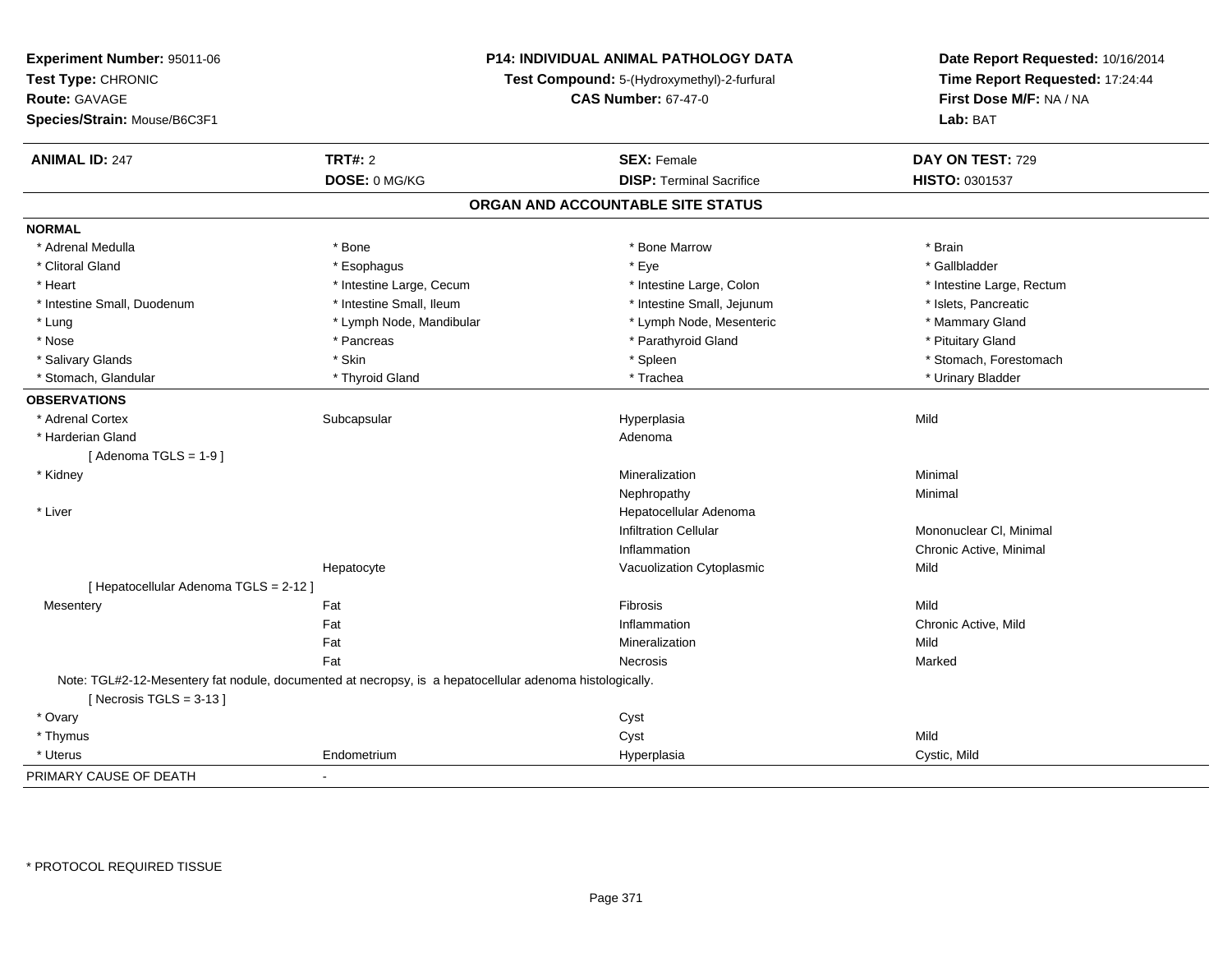| Experiment Number: 95011-06  | <b>P14: INDIVIDUAL ANIMAL PATHOLOGY DATA</b><br>Test Compound: 5-(Hydroxymethyl)-2-furfural<br><b>CAS Number: 67-47-0</b> |                                   | Date Report Requested: 10/16/2014 |  |
|------------------------------|---------------------------------------------------------------------------------------------------------------------------|-----------------------------------|-----------------------------------|--|
| Test Type: CHRONIC           |                                                                                                                           |                                   | Time Report Requested: 17:24:44   |  |
| <b>Route: GAVAGE</b>         |                                                                                                                           |                                   | First Dose M/F: NA / NA           |  |
| Species/Strain: Mouse/B6C3F1 |                                                                                                                           |                                   | Lab: BAT                          |  |
| <b>ANIMAL ID: 248</b>        | <b>TRT#: 2</b>                                                                                                            | <b>SEX: Female</b>                | DAY ON TEST: 727                  |  |
|                              | DOSE: 0 MG/KG                                                                                                             | <b>DISP: Terminal Sacrifice</b>   | HISTO: 0301538                    |  |
|                              |                                                                                                                           | ORGAN AND ACCOUNTABLE SITE STATUS |                                   |  |
| <b>NORMAL</b>                |                                                                                                                           |                                   |                                   |  |
| * Adrenal Medulla            | * Bone                                                                                                                    | * Bone Marrow                     | * Brain                           |  |
| * Clitoral Gland             | * Esophagus                                                                                                               | * Eye                             | * Gallbladder                     |  |
| * Harderian Gland            | * Heart                                                                                                                   | * Intestine Large, Cecum          | * Intestine Large, Colon          |  |
| * Intestine Large, Rectum    | * Intestine Small, Duodenum                                                                                               | * Intestine Small. Ileum          | * Intestine Small, Jejunum        |  |
| * Islets, Pancreatic         | * Kidney                                                                                                                  | * Lung                            | * Lymph Node, Mandibular          |  |
| * Lymph Node, Mesenteric     | * Mammary Gland                                                                                                           | * Nose                            | * Ovary                           |  |
| * Pancreas                   | * Parathyroid Gland                                                                                                       | * Salivary Glands                 | * Skin                            |  |
| * Spleen                     | * Stomach, Forestomach                                                                                                    | * Thyroid Gland                   | * Trachea                         |  |
| * Urinary Bladder            |                                                                                                                           |                                   |                                   |  |
| <b>OBSERVATIONS</b>          |                                                                                                                           |                                   |                                   |  |
| * Adrenal Cortex             | Subcapsular                                                                                                               | Hyperplasia                       | Mild                              |  |
| * Liver                      |                                                                                                                           | <b>Infiltration Cellular</b>      | Mononuclear CI, Minimal           |  |
|                              |                                                                                                                           | Inflammation                      | Chronic Active, Minimal           |  |
|                              | Hepatocyte                                                                                                                | Vacuolization Cytoplasmic         | Mild                              |  |
| * Pituitary Gland            | Pars Distalis                                                                                                             | Hyperplasia                       | Mild                              |  |
| * Stomach, Glandular         |                                                                                                                           | Mineralization                    | Minimal                           |  |
| * Thymus                     |                                                                                                                           | Ectopic Parathyroid Gland         | Mild                              |  |
| * Uterus                     | Endometrium                                                                                                               | Hyperplasia                       | Cystic, Marked                    |  |
| [Hyperplasia TGLS = 1-7]     |                                                                                                                           |                                   |                                   |  |
| PRIMARY CAUSE OF DEATH       | $\blacksquare$                                                                                                            |                                   |                                   |  |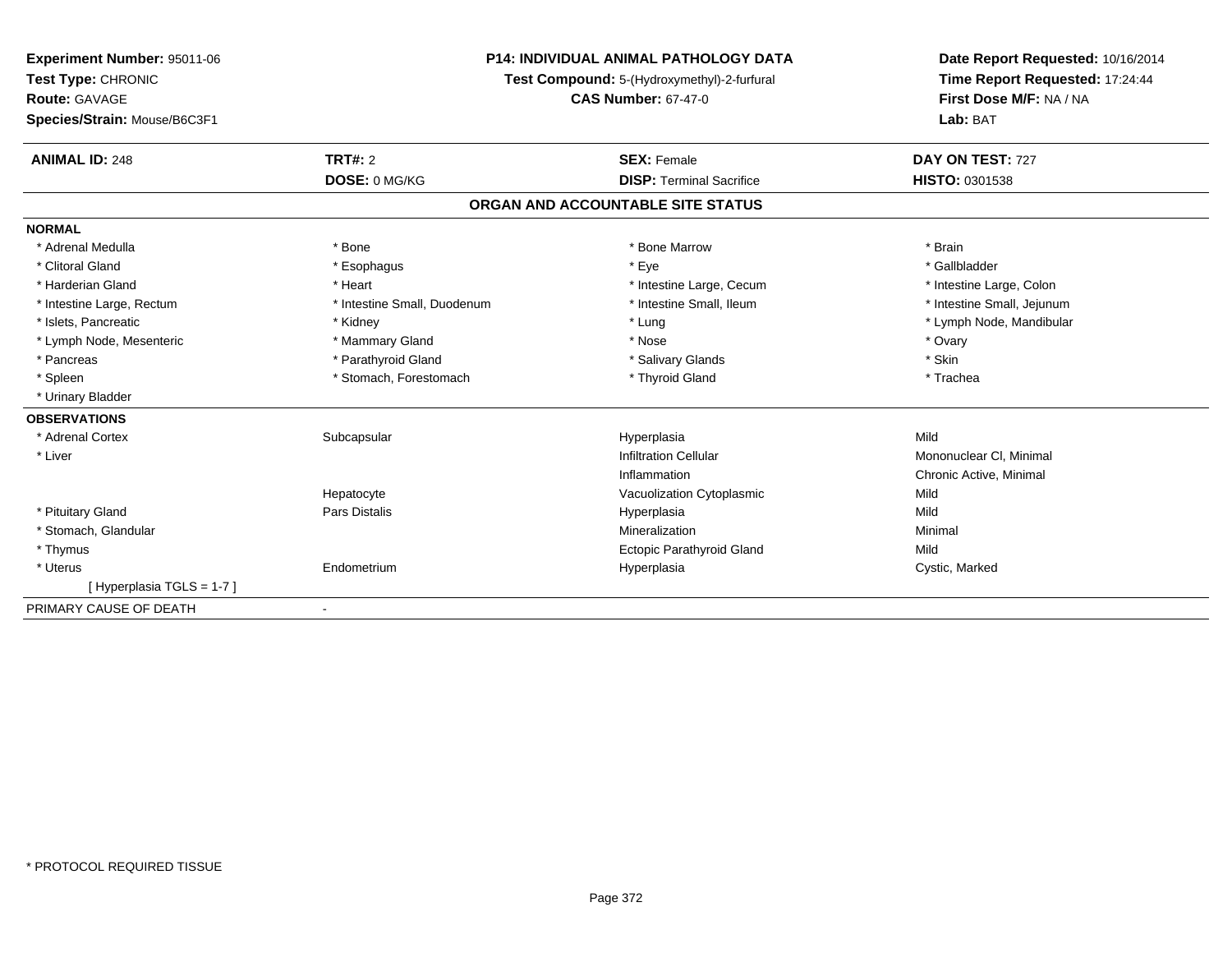| Experiment Number: 95011-06<br>Test Type: CHRONIC<br><b>Route: GAVAGE</b><br>Species/Strain: Mouse/B6C3F1 | P14: INDIVIDUAL ANIMAL PATHOLOGY DATA<br>Test Compound: 5-(Hydroxymethyl)-2-furfural<br><b>CAS Number: 67-47-0</b> |                                   | Date Report Requested: 10/16/2014<br>Time Report Requested: 17:24:44<br>First Dose M/F: NA / NA<br>Lab: BAT |
|-----------------------------------------------------------------------------------------------------------|--------------------------------------------------------------------------------------------------------------------|-----------------------------------|-------------------------------------------------------------------------------------------------------------|
| <b>ANIMAL ID: 249</b>                                                                                     | <b>TRT#: 2</b>                                                                                                     | <b>SEX: Female</b>                | DAY ON TEST: 727                                                                                            |
|                                                                                                           | DOSE: 0 MG/KG                                                                                                      | <b>DISP: Terminal Sacrifice</b>   | HISTO: 0301539                                                                                              |
|                                                                                                           |                                                                                                                    | ORGAN AND ACCOUNTABLE SITE STATUS |                                                                                                             |
| <b>NORMAL</b>                                                                                             |                                                                                                                    |                                   |                                                                                                             |
| * Adrenal Medulla                                                                                         | * Bone                                                                                                             | * Bone Marrow                     | * Brain                                                                                                     |
| * Clitoral Gland                                                                                          | * Esophagus                                                                                                        | * Eye                             | * Gallbladder                                                                                               |
| * Harderian Gland                                                                                         | * Heart                                                                                                            | * Intestine Large, Cecum          | * Intestine Large, Colon                                                                                    |
| * Intestine Large, Rectum                                                                                 | * Intestine Small, Duodenum                                                                                        | * Intestine Small, Ileum          | * Intestine Small, Jejunum                                                                                  |
| * Islets, Pancreatic                                                                                      | * Lung                                                                                                             | * Lymph Node, Mandibular          | * Lymph Node, Mesenteric                                                                                    |
| * Mammary Gland                                                                                           | * Nose                                                                                                             | * Pancreas                        | * Parathyroid Gland                                                                                         |
| * Pituitary Gland                                                                                         | * Salivary Glands                                                                                                  | * Skin                            | * Spleen                                                                                                    |
| * Stomach, Forestomach                                                                                    | * Stomach, Glandular                                                                                               | * Thyroid Gland                   | * Trachea                                                                                                   |
| * Urinary Bladder                                                                                         | * Uterus                                                                                                           |                                   |                                                                                                             |
| <b>OBSERVATIONS</b>                                                                                       |                                                                                                                    |                                   |                                                                                                             |
| * Adrenal Cortex                                                                                          | Subcapsular                                                                                                        | Hyperplasia                       | Mild                                                                                                        |
| * Kidney                                                                                                  |                                                                                                                    | Nephropathy                       | Minimal                                                                                                     |
| * Liver                                                                                                   |                                                                                                                    | Hematopoietic Cell Proliferation  | Minimal                                                                                                     |
|                                                                                                           |                                                                                                                    | Hepatocellular Adenoma            |                                                                                                             |
|                                                                                                           |                                                                                                                    | <b>Infiltration Cellular</b>      | Mononuclear CI, Minimal                                                                                     |
|                                                                                                           |                                                                                                                    | Inflammation                      | Chronic Active, Minimal                                                                                     |
|                                                                                                           | Hepatocyte                                                                                                         | Vacuolization Cytoplasmic         | Mild                                                                                                        |
| [ Hepatocellular Adenoma TGLS = 3-12 ]                                                                    |                                                                                                                    |                                   |                                                                                                             |
| Lymph Node                                                                                                | Mediastinal                                                                                                        | Lymphoma Malignant                |                                                                                                             |
| Mesentery                                                                                                 | Fat                                                                                                                | Fibrosis                          | Mild                                                                                                        |
|                                                                                                           | Fat                                                                                                                | Inflammation                      | Chronic Active, Moderate                                                                                    |
|                                                                                                           | Fat                                                                                                                | Mineralization                    | Mild                                                                                                        |
|                                                                                                           | Fat                                                                                                                | Necrosis                          | Marked                                                                                                      |
| [ Necrosis TGLS = 1,2-12+13 ]                                                                             |                                                                                                                    |                                   |                                                                                                             |
| * Ovary                                                                                                   |                                                                                                                    | Atrophy                           | Moderate                                                                                                    |
| Note: Only one ovary available for histologic examination,                                                |                                                                                                                    |                                   |                                                                                                             |
| * Thymus                                                                                                  |                                                                                                                    | Cyst                              | Mild                                                                                                        |
| PRIMARY CAUSE OF DEATH                                                                                    |                                                                                                                    |                                   |                                                                                                             |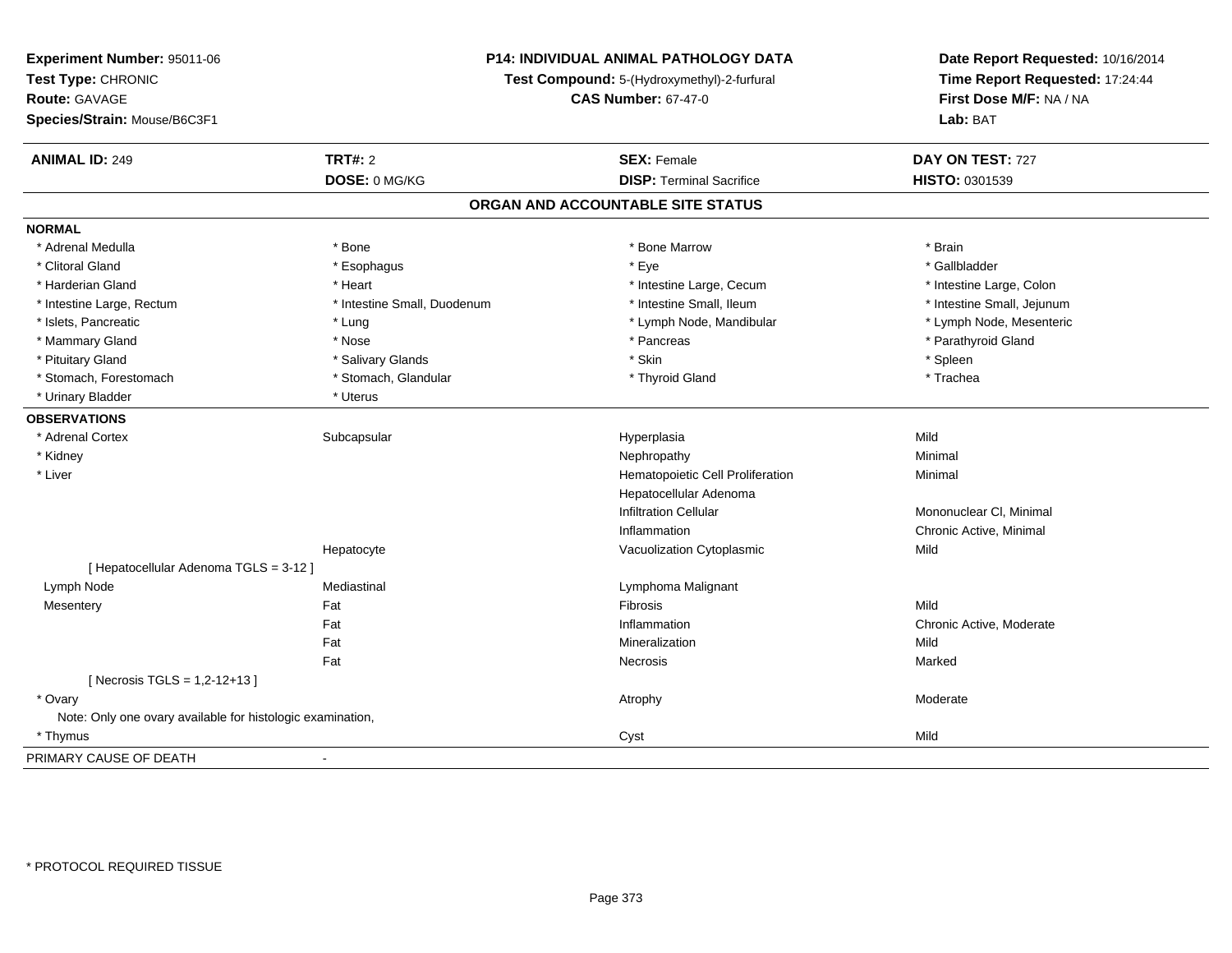| Experiment Number: 95011-06<br>Test Type: CHRONIC<br><b>Route: GAVAGE</b><br>Species/Strain: Mouse/B6C3F1 | P14: INDIVIDUAL ANIMAL PATHOLOGY DATA<br>Test Compound: 5-(Hydroxymethyl)-2-furfural<br><b>CAS Number: 67-47-0</b> |                                   | Date Report Requested: 10/16/2014<br>Time Report Requested: 17:24:44<br>First Dose M/F: NA / NA<br>Lab: BAT |
|-----------------------------------------------------------------------------------------------------------|--------------------------------------------------------------------------------------------------------------------|-----------------------------------|-------------------------------------------------------------------------------------------------------------|
| <b>ANIMAL ID: 250</b>                                                                                     | <b>TRT#: 2</b>                                                                                                     | <b>SEX: Female</b>                | DAY ON TEST: 728                                                                                            |
|                                                                                                           | DOSE: 0 MG/KG                                                                                                      | <b>DISP: Terminal Sacrifice</b>   | <b>HISTO: 0301540</b>                                                                                       |
|                                                                                                           |                                                                                                                    | ORGAN AND ACCOUNTABLE SITE STATUS |                                                                                                             |
| <b>NORMAL</b>                                                                                             |                                                                                                                    |                                   |                                                                                                             |
| * Adrenal Medulla                                                                                         | * Bone                                                                                                             | * Bone Marrow                     | * Brain                                                                                                     |
| * Clitoral Gland                                                                                          | * Esophagus                                                                                                        | * Gallbladder                     | * Heart                                                                                                     |
| * Intestine Large, Cecum                                                                                  | * Intestine Large, Colon                                                                                           | * Intestine Large, Rectum         | * Intestine Small, Duodenum                                                                                 |
| * Intestine Small, Ileum                                                                                  | * Intestine Small, Jejunum                                                                                         | * Islets, Pancreatic              | * Kidney                                                                                                    |
| * Lung                                                                                                    | * Lymph Node, Mandibular                                                                                           | * Lymph Node, Mesenteric          | * Mammary Gland                                                                                             |
| * Nose                                                                                                    | * Ovary                                                                                                            | * Pancreas                        | * Salivary Glands                                                                                           |
| * Skin                                                                                                    | * Stomach, Forestomach                                                                                             | * Stomach, Glandular              | * Trachea                                                                                                   |
| * Urinary Bladder                                                                                         | * Uterus                                                                                                           |                                   |                                                                                                             |
| <b>MISSING</b>                                                                                            |                                                                                                                    |                                   |                                                                                                             |
| * Parathyroid Gland                                                                                       | * Thyroid Gland                                                                                                    |                                   |                                                                                                             |
| <b>OBSERVATIONS</b>                                                                                       |                                                                                                                    |                                   |                                                                                                             |
| * Adrenal Cortex                                                                                          | Subcapsular                                                                                                        | Hyperplasia                       | Mild                                                                                                        |
| * Eye                                                                                                     | Cornea                                                                                                             | Hyperplasia                       | Moderate                                                                                                    |
|                                                                                                           | Cornea                                                                                                             | Inflammation                      | Chronic Active, Mild                                                                                        |
| * Harderian Gland                                                                                         | <b>Bilateral</b>                                                                                                   | Adenoma                           |                                                                                                             |
| [Adenoma TGLS = $1-9$ ]                                                                                   |                                                                                                                    |                                   |                                                                                                             |
| * Liver                                                                                                   |                                                                                                                    | <b>Eosinophilic Focus</b>         |                                                                                                             |
|                                                                                                           |                                                                                                                    | Hepatocellular Adenoma            | Multiple                                                                                                    |
|                                                                                                           |                                                                                                                    | <b>Infiltration Cellular</b>      | Mononuclear CI, Minimal                                                                                     |
|                                                                                                           |                                                                                                                    | Inflammation                      | Chronic Active, Minimal                                                                                     |
|                                                                                                           | Hepatocyte                                                                                                         | Vacuolization Cytoplasmic         | Mild                                                                                                        |
| [ Eosinophilic Focus TGLS = 5-15+16 ]                                                                     |                                                                                                                    |                                   |                                                                                                             |
| [ Hepatocellular Adenoma TGLS = 2,3,4,6-12+13+14 ]                                                        |                                                                                                                    |                                   |                                                                                                             |
| Lymph Node                                                                                                | Mediastinal                                                                                                        | Hyperplasia                       | Lymphoid, Moderate                                                                                          |
| * Ovary                                                                                                   |                                                                                                                    |                                   |                                                                                                             |
| Note: Only one ovary available for histologic examination.                                                |                                                                                                                    |                                   |                                                                                                             |
| * Pituitary Gland                                                                                         | Pars Distalis                                                                                                      | Hyperplasia                       | Mild                                                                                                        |
| * Spleen                                                                                                  |                                                                                                                    | Hematopoietic Cell Proliferation  | Mild                                                                                                        |
| * Thymus                                                                                                  |                                                                                                                    | Atrophy                           | Moderate                                                                                                    |

PRIMARY CAUSE OF DEATH-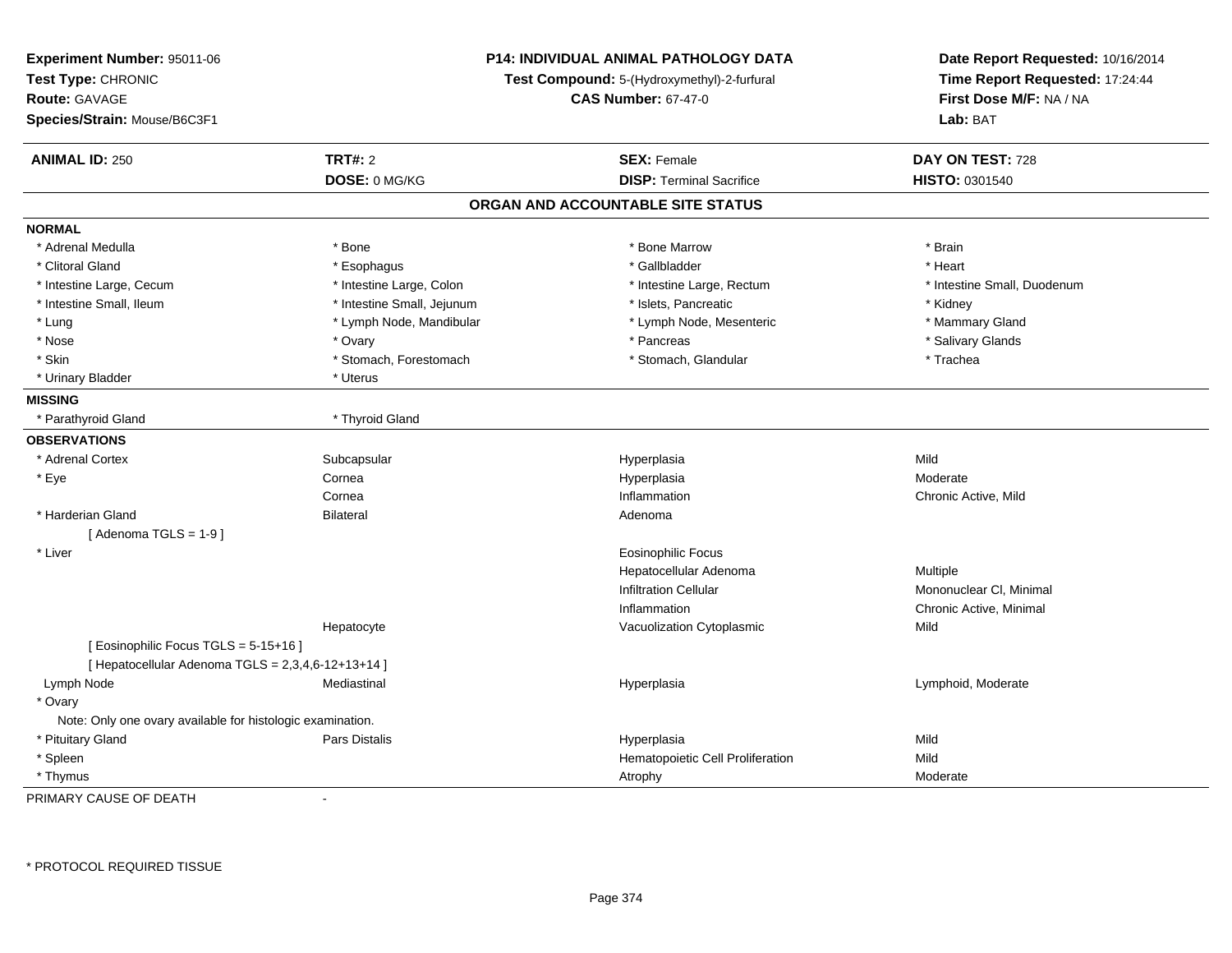| <b>Experiment Number: 95011-06</b><br><b>Test Type: CHRONIC</b> |                      | <b>P14: INDIVIDUAL ANIMAL PATHOLOGY DATA</b><br>Test Compound: 5-(Hydroxymethyl)-2-furfural | Date Report Requested: 10/16/2014<br>Time Report Requested: 17:24:44 |
|-----------------------------------------------------------------|----------------------|---------------------------------------------------------------------------------------------|----------------------------------------------------------------------|
| <b>CAS Number: 67-47-0</b><br><b>Route: GAVAGE</b>              |                      |                                                                                             | First Dose M/F: NA / NA                                              |
| Species/Strain: Mouse/B6C3F1                                    |                      |                                                                                             | Lab: BAT                                                             |
| <b>ANIMAL ID: 250</b>                                           | <b>TRT#: 2</b>       | <b>SEX: Female</b>                                                                          | DAY ON TEST: 728                                                     |
|                                                                 | <b>DOSE: 0 MG/KG</b> | <b>DISP: Terminal Sacrifice</b>                                                             | <b>HISTO: 0301540</b>                                                |
|                                                                 |                      | <b>ORGAN AND ACCOUNTABLE SITE STATUS</b>                                                    |                                                                      |
|                                                                 |                      |                                                                                             |                                                                      |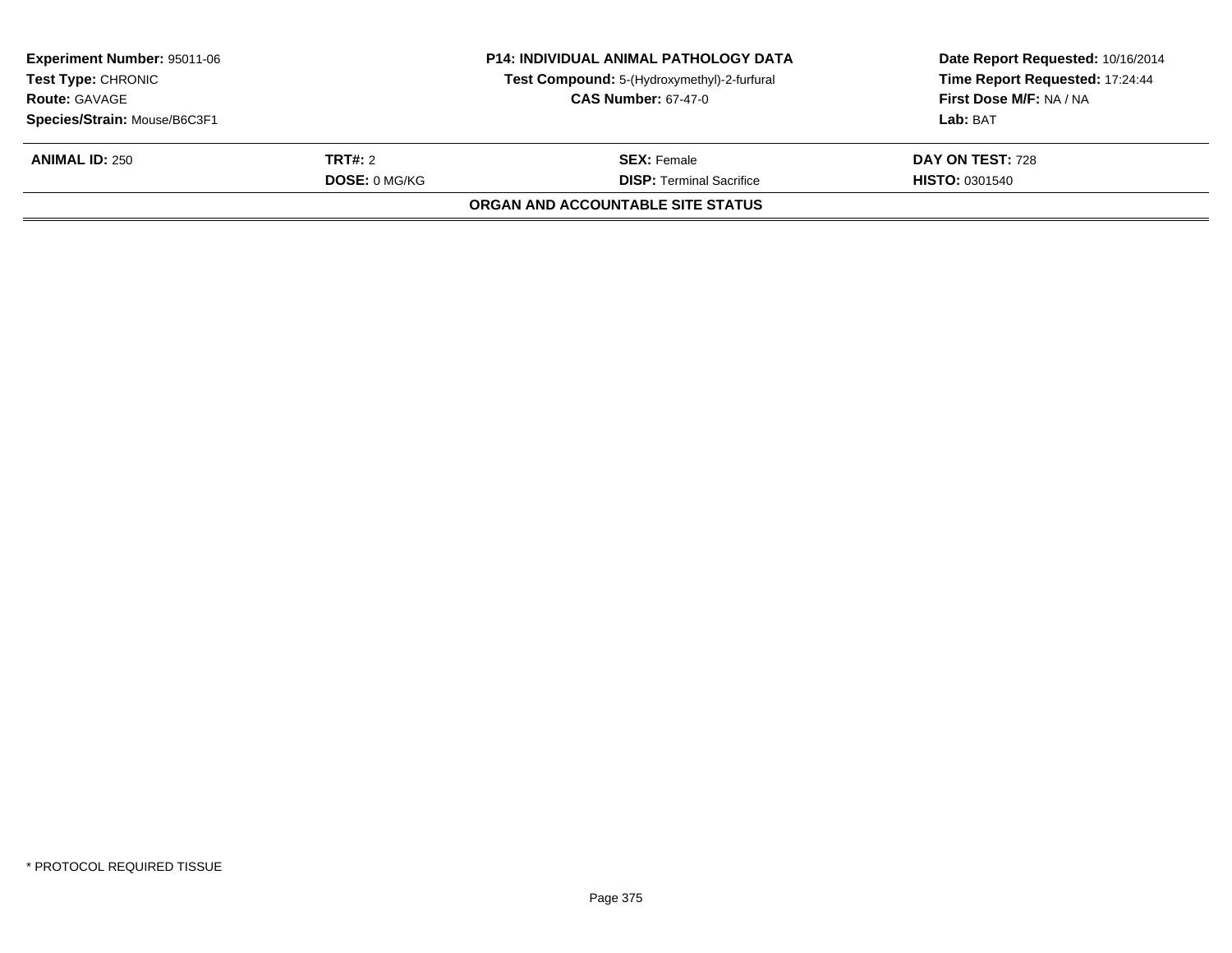| Experiment Number: 95011-06                               | P14: INDIVIDUAL ANIMAL PATHOLOGY DATA       | Date Report Requested: 10/16/2014<br>Time Report Requested: 17:24:44 |
|-----------------------------------------------------------|---------------------------------------------|----------------------------------------------------------------------|
| Test Type: CHRONIC                                        | Test Compound: 5-(Hydroxymethyl)-2-furfural | First Dose M/F: NA / NA                                              |
| Route: GAVAGE                                             | <b>CAS Number: 67-47-0</b>                  |                                                                      |
| Species/Strain: Mouse/B6C3F1                              |                                             | Lab: BAT                                                             |
| <b>TRT#: 4</b><br><b>ANIMAL ID: 251</b>                   | <b>SEX: Female</b>                          | DAY ON TEST: 727                                                     |
| <b>DOSE: 188</b>                                          | <b>DISP: Terminal Sacrifice</b><br>MG/KG    | HISTO: 0301541                                                       |
|                                                           | ORGAN AND ACCOUNTABLE SITE STATUS           |                                                                      |
| <b>NORMAL</b>                                             |                                             |                                                                      |
| * Adrenal Medulla<br>* Bone                               | * Bone Marrow                               | * Brain                                                              |
| * Clitoral Gland<br>* Esophagus                           | * Eye                                       | * Gallbladder                                                        |
| * Harderian Gland<br>* Heart                              | * Intestine Large, Cecum                    | * Intestine Large, Colon                                             |
| * Intestine Large, Rectum<br>* Intestine Small, Duodenum  | * Intestine Small. Ileum                    | * Intestine Small, Jejunum                                           |
| * Islets, Pancreatic<br>* Lung                            | * Lymph Node, Mandibular                    | * Lymph Node, Mesenteric                                             |
| * Mammary Gland<br>* Nose                                 | * Pancreas                                  | * Parathyroid Gland                                                  |
| * Pituitary Gland<br>* Salivary Glands                    | * Skin                                      | * Spleen                                                             |
| * Stomach, Forestomach<br>* Stomach, Glandular            | * Trachea                                   | * Urinary Bladder                                                    |
| <b>OBSERVATIONS</b>                                       |                                             |                                                                      |
| * Adrenal Cortex<br>Subcapsular                           | Hyperplasia                                 | Mild                                                                 |
| * Kidney                                                  | Metaplasia                                  | Osseous, Mild                                                        |
|                                                           | Nephropathy                                 | Minimal                                                              |
| * Liver                                                   | <b>Eosinophilic Focus</b>                   |                                                                      |
|                                                           | <b>Infiltration Cellular</b>                | Mononuclear CI, Mild                                                 |
|                                                           | Inflammation                                | Chronic Active, Minimal                                              |
| Hepatocyte                                                | Vacuolization Cytoplasmic                   | Mild                                                                 |
| Note: Microscopic Eosinophilic Focus present on slide #04 |                                             |                                                                      |
| * Ovary                                                   | Cyst                                        |                                                                      |
| * Thymus                                                  | Cyst                                        | Mild                                                                 |
| * Thyroid Gland<br><b>Follicular Cel</b>                  | Hyperplasia                                 | Mild                                                                 |
|                                                           | Inflammation                                | Chronic Active, Minimal                                              |
| * Uterus<br>Endometrium                                   | Hyperplasia                                 | Cystic, Marked                                                       |
| [Hyperplasia TGLS = 1-7]                                  |                                             |                                                                      |
| PRIMARY CAUSE OF DEATH<br>$\blacksquare$                  |                                             |                                                                      |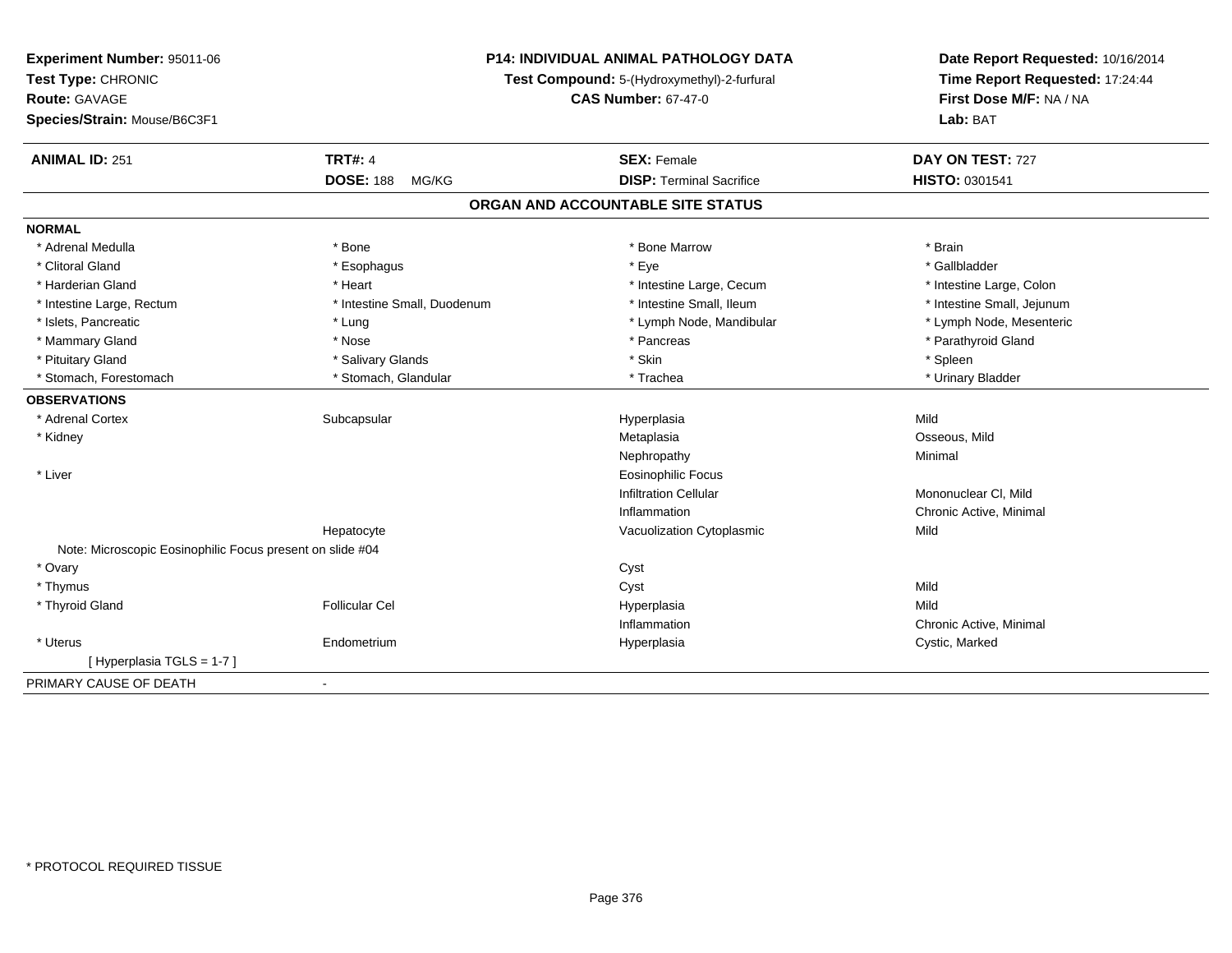| Experiment Number: 95011-06<br>Test Type: CHRONIC<br><b>Route: GAVAGE</b><br>Species/Strain: Mouse/B6C3F1 |                             | P14: INDIVIDUAL ANIMAL PATHOLOGY DATA<br>Test Compound: 5-(Hydroxymethyl)-2-furfural<br><b>CAS Number: 67-47-0</b> | Date Report Requested: 10/16/2014<br>Time Report Requested: 17:24:44<br>First Dose M/F: NA / NA<br>Lab: BAT |  |
|-----------------------------------------------------------------------------------------------------------|-----------------------------|--------------------------------------------------------------------------------------------------------------------|-------------------------------------------------------------------------------------------------------------|--|
| <b>ANIMAL ID: 252</b>                                                                                     | <b>TRT#: 4</b>              | <b>SEX: Female</b>                                                                                                 | DAY ON TEST: 728                                                                                            |  |
|                                                                                                           | <b>DOSE: 188</b><br>MG/KG   | <b>DISP: Terminal Sacrifice</b>                                                                                    | HISTO: 0301542                                                                                              |  |
|                                                                                                           |                             | ORGAN AND ACCOUNTABLE SITE STATUS                                                                                  |                                                                                                             |  |
| <b>NORMAL</b>                                                                                             |                             |                                                                                                                    |                                                                                                             |  |
| * Adrenal Medulla                                                                                         | * Bone                      | * Bone Marrow                                                                                                      | * Brain                                                                                                     |  |
| * Clitoral Gland                                                                                          | * Esophagus                 | * Eye                                                                                                              | * Gallbladder                                                                                               |  |
| * Harderian Gland                                                                                         | * Heart                     | * Intestine Large, Cecum                                                                                           | * Intestine Large, Colon                                                                                    |  |
| * Intestine Large, Rectum                                                                                 | * Intestine Small, Duodenum | * Intestine Small, Ileum                                                                                           | * Intestine Small, Jejunum                                                                                  |  |
| * Islets, Pancreatic                                                                                      | * Lymph Node, Mandibular    | * Lymph Node, Mesenteric                                                                                           | * Mammary Gland                                                                                             |  |
| * Ovary                                                                                                   | * Pancreas                  | * Pituitary Gland                                                                                                  | * Salivary Glands                                                                                           |  |
| * Skin                                                                                                    | * Spleen                    | * Stomach, Forestomach                                                                                             | * Stomach, Glandular                                                                                        |  |
| * Trachea                                                                                                 | * Urinary Bladder           |                                                                                                                    |                                                                                                             |  |
| <b>MISSING</b>                                                                                            |                             |                                                                                                                    |                                                                                                             |  |
| * Parathyroid Gland                                                                                       |                             |                                                                                                                    |                                                                                                             |  |
| <b>OBSERVATIONS</b>                                                                                       |                             |                                                                                                                    |                                                                                                             |  |
| * Adrenal Cortex                                                                                          | Subcapsular                 | Hyperplasia                                                                                                        | Mild                                                                                                        |  |
| * Kidney                                                                                                  |                             | Nephropathy                                                                                                        | Minimal                                                                                                     |  |
| * Liver                                                                                                   |                             | Hepatocellular Adenoma                                                                                             |                                                                                                             |  |
|                                                                                                           |                             | <b>Infiltration Cellular</b>                                                                                       | Mononuclear CI, Mild                                                                                        |  |
|                                                                                                           |                             | Inflammation                                                                                                       | Chronic Active, Minimal                                                                                     |  |
|                                                                                                           | Hepatocyte                  | Vacuolization Cytoplasmic                                                                                          | Mild                                                                                                        |  |
| Note: Microscopic hepatocellular adenoma is present on slide #03.                                         |                             |                                                                                                                    |                                                                                                             |  |
| * Lung                                                                                                    | Alveolar Epith              | Hyperplasia                                                                                                        | Moderate                                                                                                    |  |
| $*$ Nose                                                                                                  | Glands                      | Dilatation                                                                                                         | Minimal                                                                                                     |  |
| * Thymus                                                                                                  |                             | Cyst                                                                                                               | Mild                                                                                                        |  |
| * Thyroid Gland                                                                                           | <b>Follicular Cel</b>       | Adenoma                                                                                                            |                                                                                                             |  |
|                                                                                                           | <b>Follicular Cel</b>       | Hyperplasia                                                                                                        | Mild                                                                                                        |  |
| * Uterus                                                                                                  | Endometrium                 | Hyperplasia                                                                                                        | Cystic, Marked                                                                                              |  |
| [Hyperplasia TGLS = 1-7]                                                                                  |                             |                                                                                                                    |                                                                                                             |  |
| PRIMARY CAUSE OF DEATH                                                                                    | $\blacksquare$              |                                                                                                                    |                                                                                                             |  |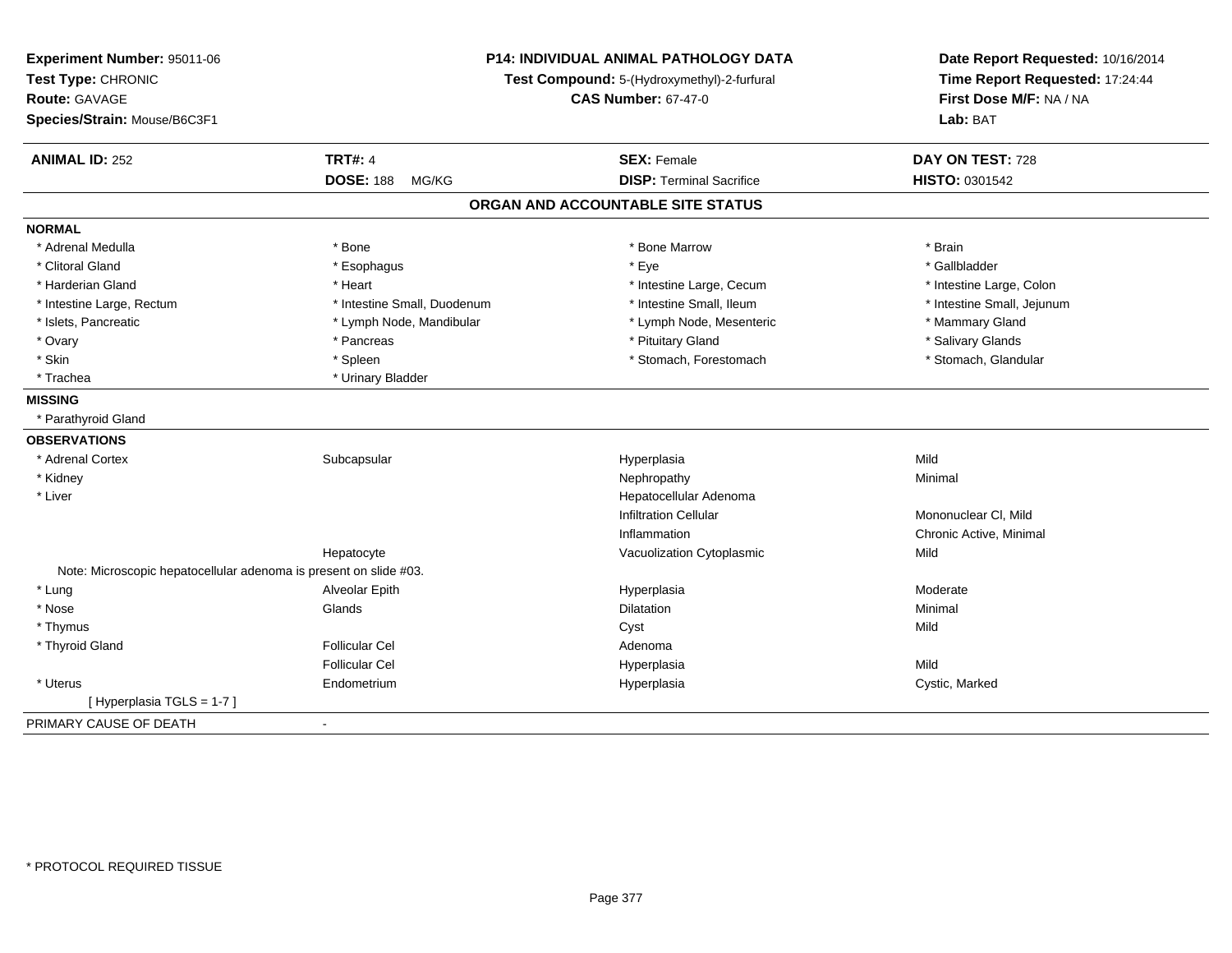| Experiment Number: 95011-06<br>Test Type: CHRONIC<br><b>Route: GAVAGE</b><br>Species/Strain: Mouse/B6C3F1 |                                                                    | <b>P14: INDIVIDUAL ANIMAL PATHOLOGY DATA</b><br>Test Compound: 5-(Hydroxymethyl)-2-furfural<br><b>CAS Number: 67-47-0</b> |                                    |
|-----------------------------------------------------------------------------------------------------------|--------------------------------------------------------------------|---------------------------------------------------------------------------------------------------------------------------|------------------------------------|
|                                                                                                           | <b>TRT#: 4</b>                                                     | <b>SEX: Female</b>                                                                                                        |                                    |
| <b>ANIMAL ID: 253</b>                                                                                     | <b>DOSE: 188</b><br>MG/KG                                          | <b>DISP: Terminal Sacrifice</b>                                                                                           | DAY ON TEST: 728<br>HISTO: 0301543 |
|                                                                                                           |                                                                    | ORGAN AND ACCOUNTABLE SITE STATUS                                                                                         |                                    |
| <b>NORMAL</b>                                                                                             |                                                                    |                                                                                                                           |                                    |
| * Adrenal Medulla                                                                                         | * Bone                                                             | * Bone Marrow                                                                                                             | * Brain                            |
| * Clitoral Gland                                                                                          | * Esophagus                                                        | * Eye                                                                                                                     | * Harderian Gland                  |
| * Heart                                                                                                   | * Intestine Large, Cecum                                           | * Intestine Large, Colon                                                                                                  | * Intestine Large, Rectum          |
| * Intestine Small, Duodenum                                                                               | * Intestine Small, Ileum                                           | * Intestine Small, Jejunum                                                                                                | * Islets, Pancreatic               |
| * Lung                                                                                                    | * Lymph Node, Mandibular                                           | * Lymph Node, Mesenteric                                                                                                  | * Mammary Gland                    |
| * Pancreas                                                                                                | * Parathyroid Gland                                                | * Pituitary Gland                                                                                                         | * Salivary Glands                  |
| * Skin                                                                                                    | * Stomach, Forestomach                                             | * Stomach, Glandular                                                                                                      | * Thymus                           |
| * Trachea                                                                                                 | * Urinary Bladder                                                  |                                                                                                                           |                                    |
| <b>MISSING</b>                                                                                            |                                                                    |                                                                                                                           |                                    |
| * Gallbladder                                                                                             |                                                                    |                                                                                                                           |                                    |
| <b>OBSERVATIONS</b>                                                                                       |                                                                    |                                                                                                                           |                                    |
| * Adrenal Cortex                                                                                          | Subcapsular                                                        | Hyperplasia                                                                                                               | Mild                               |
| * Kidney                                                                                                  |                                                                    | Nephropathy                                                                                                               | Mild                               |
| * Liver                                                                                                   |                                                                    | Hepatocellular Adenoma                                                                                                    | Multiple                           |
|                                                                                                           |                                                                    | Hepatocellular Carcinoma                                                                                                  |                                    |
|                                                                                                           |                                                                    | <b>Infiltration Cellular</b>                                                                                              | Mononuclear CI, Minimal            |
|                                                                                                           |                                                                    | Inflammation                                                                                                              | Chronic Active, Minimal            |
|                                                                                                           |                                                                    | <b>Mixed Cell Focus</b>                                                                                                   |                                    |
|                                                                                                           | Hepatocyte                                                         | Vacuolization Cytoplasmic                                                                                                 | Mild                               |
|                                                                                                           | [ Hepatocellular Adenoma TGLS = 3,9,4,5,7,8,9-4+4+12+13+15+16+17 ] |                                                                                                                           |                                    |
| [ Hepatocellular Carcinoma TGLS = 6-14 ]                                                                  |                                                                    |                                                                                                                           |                                    |
| * Nose                                                                                                    | Glands                                                             | Dilatation                                                                                                                | Mild                               |
|                                                                                                           | Glands                                                             |                                                                                                                           | Minimal                            |
|                                                                                                           |                                                                    | Hyperplasia                                                                                                               | Moderate                           |
| * Ovary                                                                                                   |                                                                    | Atrophy                                                                                                                   |                                    |
|                                                                                                           |                                                                    | Cyst                                                                                                                      | Mild                               |
| * Spleen<br>[ Hematopoietic Cell Proliferation TGLS = 2-4 ]                                               |                                                                    | Hematopoietic Cell Proliferation                                                                                          |                                    |
| * Thyroid Gland                                                                                           | <b>Follicular Cel</b>                                              |                                                                                                                           | Mild                               |
|                                                                                                           |                                                                    | Hyperplasia                                                                                                               |                                    |
| * Uterus                                                                                                  | Endometrium                                                        | Hyperplasia                                                                                                               | Cystic, Marked                     |
| [ Hyperplasia TGLS = 1-7 ]                                                                                |                                                                    |                                                                                                                           |                                    |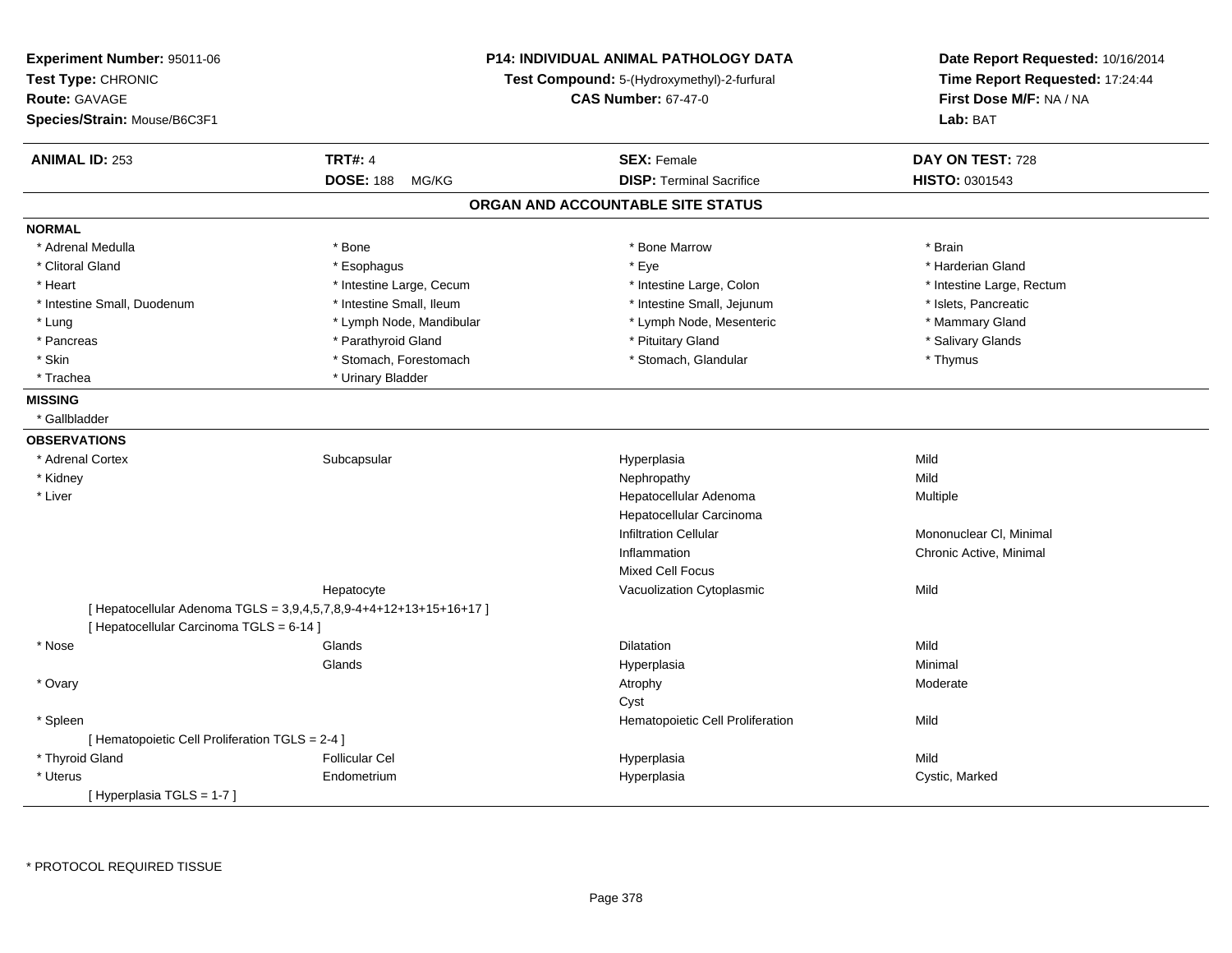| <b>Experiment Number: 95011-06</b><br><b>Test Type: CHRONIC</b><br><b>Route: GAVAGE</b> | <b>P14: INDIVIDUAL ANIMAL PATHOLOGY DATA</b><br>Test Compound: 5-(Hydroxymethyl)-2-furfural<br><b>CAS Number: 67-47-0</b> |                                   | Date Report Requested: 10/16/2014<br>Time Report Requested: 17:24:44<br><b>First Dose M/F: NA / NA</b> |
|-----------------------------------------------------------------------------------------|---------------------------------------------------------------------------------------------------------------------------|-----------------------------------|--------------------------------------------------------------------------------------------------------|
| Species/Strain: Mouse/B6C3F1                                                            |                                                                                                                           |                                   | Lab: BAT                                                                                               |
| <b>ANIMAL ID: 253</b>                                                                   | <b>TRT#: 4</b>                                                                                                            | <b>SEX:</b> Female                | DAY ON TEST: 728                                                                                       |
|                                                                                         | <b>DOSE: 188</b><br>MG/KG                                                                                                 | <b>DISP: Terminal Sacrifice</b>   | <b>HISTO: 0301543</b>                                                                                  |
|                                                                                         |                                                                                                                           | ORGAN AND ACCOUNTABLE SITE STATUS |                                                                                                        |
| PRIMARY CAUSE OF DEATH                                                                  |                                                                                                                           |                                   |                                                                                                        |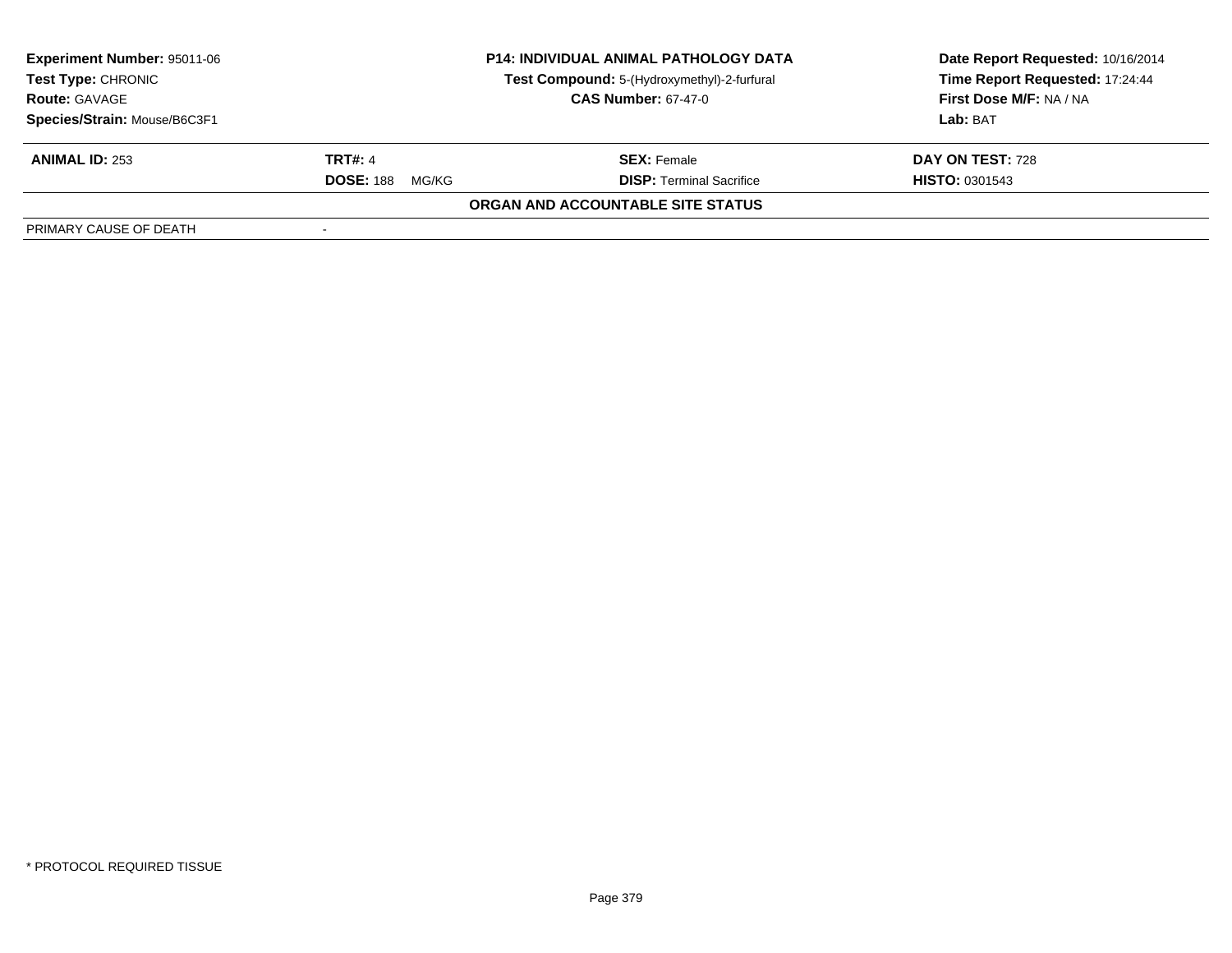| Experiment Number: 95011-06  | <b>P14: INDIVIDUAL ANIMAL PATHOLOGY DATA</b><br>Test Compound: 5-(Hydroxymethyl)-2-furfural |                                   | Date Report Requested: 10/16/2014 |  |
|------------------------------|---------------------------------------------------------------------------------------------|-----------------------------------|-----------------------------------|--|
| Test Type: CHRONIC           |                                                                                             |                                   | Time Report Requested: 17:24:44   |  |
| Route: GAVAGE                |                                                                                             | <b>CAS Number: 67-47-0</b>        | First Dose M/F: NA / NA           |  |
| Species/Strain: Mouse/B6C3F1 |                                                                                             |                                   | Lab: BAT                          |  |
| <b>ANIMAL ID: 254</b>        | <b>TRT#: 4</b>                                                                              | <b>SEX: Female</b>                | DAY ON TEST: 729                  |  |
|                              | <b>DOSE: 188</b><br>MG/KG                                                                   | <b>DISP: Terminal Sacrifice</b>   | <b>HISTO: 0301544</b>             |  |
|                              |                                                                                             | ORGAN AND ACCOUNTABLE SITE STATUS |                                   |  |
| <b>NORMAL</b>                |                                                                                             |                                   |                                   |  |
| * Adrenal Medulla            | * Bone                                                                                      | * Bone Marrow                     | * Brain                           |  |
| * Clitoral Gland             | * Esophagus                                                                                 | * Eye                             | * Gallbladder                     |  |
| * Harderian Gland            | * Heart                                                                                     | * Intestine Large, Cecum          | * Intestine Large, Colon          |  |
| * Intestine Large, Rectum    | * Intestine Small, Duodenum                                                                 | * Intestine Small, Ileum          | * Intestine Small, Jejunum        |  |
| * Islets, Pancreatic         | * Lung                                                                                      | * Lymph Node, Mesenteric          | * Mammary Gland                   |  |
| * Pancreas                   | * Parathyroid Gland                                                                         | * Pituitary Gland                 | * Salivary Glands                 |  |
| * Skin                       | * Spleen                                                                                    | * Stomach, Forestomach            | * Stomach, Glandular              |  |
| * Thymus                     | * Thyroid Gland                                                                             | * Trachea                         | * Urinary Bladder                 |  |
| <b>OBSERVATIONS</b>          |                                                                                             |                                   |                                   |  |
| * Adrenal Cortex             | Subcapsular                                                                                 | Hyperplasia                       | Mild                              |  |
| * Kidney                     |                                                                                             | Nephropathy                       | Minimal                           |  |
| * Liver                      |                                                                                             | <b>Infiltration Cellular</b>      | Mononuclear CI, Mild              |  |
|                              |                                                                                             | Inflammation                      | Chronic Active, Minimal           |  |
|                              | Hepatocyte                                                                                  | Vacuolization Cytoplasmic         | Mild                              |  |
| * Lymph Node, Mandibular     |                                                                                             | Hyperplasia                       | Lymphoid, Moderate                |  |
| * Nose                       | Glands                                                                                      | Dilatation                        | Minimal                           |  |
|                              | Glands                                                                                      | Hyperplasia                       | Minimal                           |  |
| * Ovary                      |                                                                                             | Cyst                              |                                   |  |
| * Uterus                     | Endometrium                                                                                 | Hyperplasia                       | Cystic, Moderate                  |  |
| PRIMARY CAUSE OF DEATH       | $\blacksquare$                                                                              |                                   |                                   |  |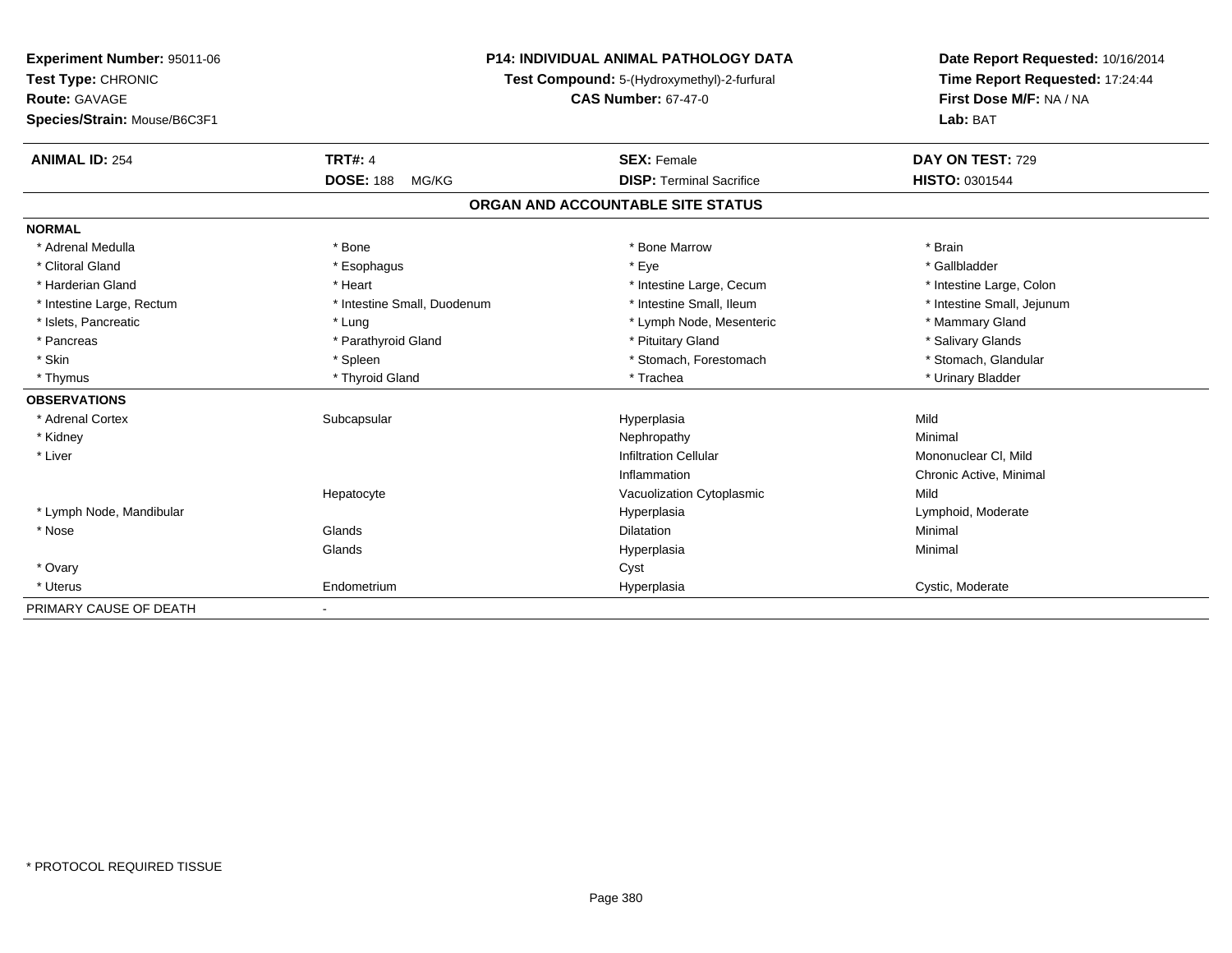| Experiment Number: 95011-06<br>Test Type: CHRONIC<br><b>Route: GAVAGE</b> | <b>P14: INDIVIDUAL ANIMAL PATHOLOGY DATA</b><br>Test Compound: 5-(Hydroxymethyl)-2-furfural<br><b>CAS Number: 67-47-0</b> |                                   | Date Report Requested: 10/16/2014<br>Time Report Requested: 17:24:44<br>First Dose M/F: NA / NA<br>Lab: BAT |
|---------------------------------------------------------------------------|---------------------------------------------------------------------------------------------------------------------------|-----------------------------------|-------------------------------------------------------------------------------------------------------------|
| Species/Strain: Mouse/B6C3F1                                              |                                                                                                                           |                                   |                                                                                                             |
| <b>ANIMAL ID: 255</b>                                                     | <b>TRT#: 4</b>                                                                                                            | <b>SEX: Female</b>                | DAY ON TEST: 729                                                                                            |
|                                                                           | <b>DOSE: 188</b><br>MG/KG                                                                                                 | <b>DISP: Terminal Sacrifice</b>   | HISTO: 0301545                                                                                              |
|                                                                           |                                                                                                                           | ORGAN AND ACCOUNTABLE SITE STATUS |                                                                                                             |
| <b>NORMAL</b>                                                             |                                                                                                                           |                                   |                                                                                                             |
| * Adrenal Medulla                                                         | * Bone                                                                                                                    | * Bone Marrow                     | * Brain                                                                                                     |
| * Clitoral Gland                                                          | * Esophagus                                                                                                               | * Eye                             | * Gallbladder                                                                                               |
| * Harderian Gland                                                         | * Heart                                                                                                                   | * Intestine Large, Cecum          | * Intestine Large, Colon                                                                                    |
| * Intestine Large, Rectum                                                 | * Intestine Small, Duodenum                                                                                               | * Intestine Small, Ileum          | * Intestine Small, Jejunum                                                                                  |
| * Islets, Pancreatic                                                      | * Lung                                                                                                                    | * Lymph Node, Mandibular          | * Mammary Gland                                                                                             |
| * Ovary                                                                   | * Pancreas                                                                                                                | * Parathyroid Gland               | * Pituitary Gland                                                                                           |
| * Salivary Glands                                                         | * Skin                                                                                                                    | * Stomach, Forestomach            | * Stomach, Glandular                                                                                        |
| * Thymus                                                                  | * Trachea                                                                                                                 | * Urinary Bladder                 |                                                                                                             |
| <b>OBSERVATIONS</b>                                                       |                                                                                                                           |                                   |                                                                                                             |
| * Adrenal Cortex                                                          | Subcapsular                                                                                                               | Hyperplasia                       | Mild                                                                                                        |
| * Kidney                                                                  |                                                                                                                           | Mineralization                    | Minimal                                                                                                     |
|                                                                           |                                                                                                                           | Nephropathy                       | Minimal                                                                                                     |
| * Liver                                                                   |                                                                                                                           | Hepatocellular Adenoma            | Multiple                                                                                                    |
|                                                                           |                                                                                                                           | <b>Infiltration Cellular</b>      | Mononuclear CI, Minimal                                                                                     |
|                                                                           |                                                                                                                           | Inflammation                      | Chronic Active, Minimal                                                                                     |
| [ Hepatocellular Adenoma TGLS = $2,3,4,5-5+12+4+12+13$ ]                  |                                                                                                                           |                                   |                                                                                                             |
| * Lymph Node, Mesenteric                                                  |                                                                                                                           | Lymphoma Malignant                |                                                                                                             |
| * Nose                                                                    | <b>Respirat Epith</b>                                                                                                     | Accumulation, Hyaline Droplet     | Minimal                                                                                                     |
|                                                                           | Glands                                                                                                                    | <b>Dilatation</b>                 | Mild                                                                                                        |
| * Spleen                                                                  |                                                                                                                           | Hematopoietic Cell Proliferation  | Mild                                                                                                        |
| * Thyroid Gland                                                           | <b>Follicular Cel</b>                                                                                                     | Adenoma                           |                                                                                                             |
|                                                                           | <b>Follicular Cel</b>                                                                                                     | Hyperplasia                       | Mild                                                                                                        |
| * Uterus                                                                  | Endometrium                                                                                                               | Hyperplasia                       | Cystic, Moderate                                                                                            |
| [Hyperplasia TGLS = 1-7]                                                  |                                                                                                                           |                                   |                                                                                                             |
| PRIMARY CAUSE OF DEATH                                                    | $\blacksquare$                                                                                                            |                                   |                                                                                                             |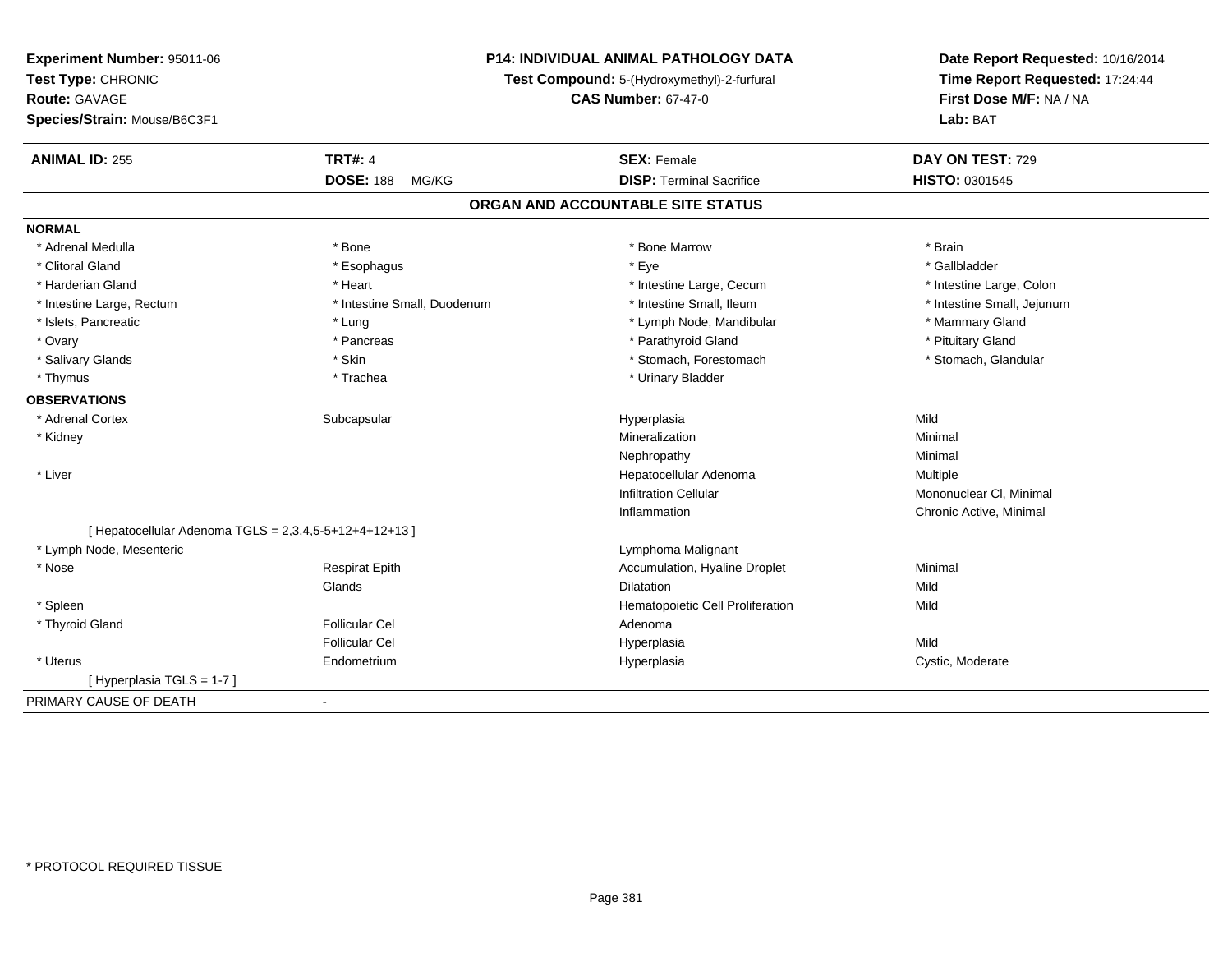| Experiment Number: 95011-06  | <b>P14: INDIVIDUAL ANIMAL PATHOLOGY DATA</b><br>Test Compound: 5-(Hydroxymethyl)-2-furfural |                                   | Date Report Requested: 10/16/2014<br>Time Report Requested: 17:24:44 |
|------------------------------|---------------------------------------------------------------------------------------------|-----------------------------------|----------------------------------------------------------------------|
| Test Type: CHRONIC           |                                                                                             |                                   |                                                                      |
| Route: GAVAGE                |                                                                                             | <b>CAS Number: 67-47-0</b>        | First Dose M/F: NA / NA                                              |
| Species/Strain: Mouse/B6C3F1 |                                                                                             |                                   | Lab: BAT                                                             |
| <b>ANIMAL ID: 256</b>        | <b>TRT#: 4</b>                                                                              | <b>SEX: Female</b>                | DAY ON TEST: 729                                                     |
|                              | <b>DOSE: 188</b><br>MG/KG                                                                   | <b>DISP: Terminal Sacrifice</b>   | HISTO: 0301546                                                       |
|                              |                                                                                             | ORGAN AND ACCOUNTABLE SITE STATUS |                                                                      |
| <b>NORMAL</b>                |                                                                                             |                                   |                                                                      |
| * Adrenal Medulla            | * Bone                                                                                      | * Bone Marrow                     | * Brain                                                              |
| * Clitoral Gland             | * Esophagus                                                                                 | * Eye                             | * Gallbladder                                                        |
| * Harderian Gland            | * Heart                                                                                     | * Intestine Large, Cecum          | * Intestine Large, Colon                                             |
| * Intestine Large, Rectum    | * Intestine Small, Duodenum                                                                 | * Intestine Small, Ileum          | * Intestine Small, Jejunum                                           |
| * Islets, Pancreatic         | * Kidney                                                                                    | * Lung                            | * Lymph Node, Mandibular                                             |
| * Lymph Node, Mesenteric     | * Mammary Gland                                                                             | * Ovary                           | * Pancreas                                                           |
| * Parathyroid Gland          | * Pituitary Gland                                                                           | * Salivary Glands                 | * Skin                                                               |
| * Spleen                     | * Stomach, Forestomach                                                                      | * Stomach, Glandular              | * Thyroid Gland                                                      |
| * Trachea                    | * Urinary Bladder                                                                           |                                   |                                                                      |
| <b>OBSERVATIONS</b>          |                                                                                             |                                   |                                                                      |
| * Adrenal Cortex             | Subcapsular                                                                                 | Hyperplasia                       | Mild                                                                 |
| * Liver                      |                                                                                             | <b>Eosinophilic Focus</b>         |                                                                      |
|                              |                                                                                             | <b>Infiltration Cellular</b>      | Mononuclear CI, Minimal                                              |
|                              |                                                                                             | Inflammation                      | Chronic Active, Minimal                                              |
|                              | Hepatocyte                                                                                  | Vacuolization Cytoplasmic         | Mild                                                                 |
| * Nose                       | Olfactory Epi                                                                               | Accumulation, Hyaline Droplet     | Minimal                                                              |
|                              | <b>Respirat Epith</b>                                                                       | Accumulation, Hyaline Droplet     | Minimal                                                              |
|                              | Glands                                                                                      | <b>Dilatation</b>                 | Mild                                                                 |
| * Thymus                     |                                                                                             | Cyst                              | Mild                                                                 |
| * Uterus                     | Endometrium                                                                                 | Hyperplasia                       | Cystic, Moderate                                                     |
| [Hyperplasia TGLS = 1-7]     |                                                                                             |                                   |                                                                      |
| PRIMARY CAUSE OF DEATH       | $\blacksquare$                                                                              |                                   |                                                                      |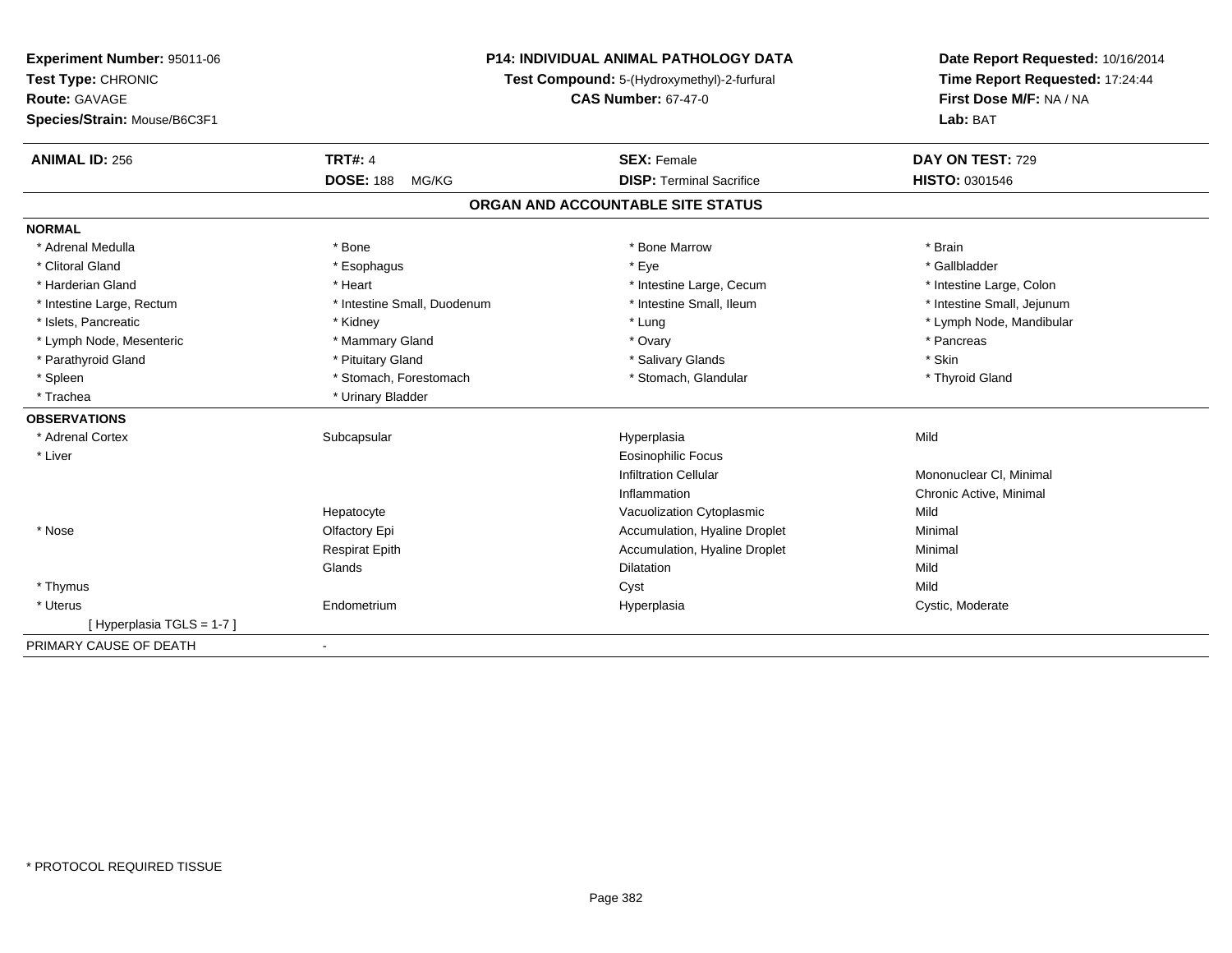| Experiment Number: 95011-06<br>Test Type: CHRONIC<br><b>Route: GAVAGE</b><br>Species/Strain: Mouse/B6C3F1 |                                                                      | <b>P14: INDIVIDUAL ANIMAL PATHOLOGY DATA</b><br>Test Compound: 5-(Hydroxymethyl)-2-furfural<br><b>CAS Number: 67-47-0</b>                              | Date Report Requested: 10/16/2014<br>Time Report Requested: 17:24:44<br>First Dose M/F: NA / NA<br>Lab: BAT |
|-----------------------------------------------------------------------------------------------------------|----------------------------------------------------------------------|--------------------------------------------------------------------------------------------------------------------------------------------------------|-------------------------------------------------------------------------------------------------------------|
| <b>ANIMAL ID: 257</b>                                                                                     | <b>TRT#: 4</b><br><b>DOSE: 188</b><br>MG/KG                          | <b>SEX: Female</b><br><b>DISP: Terminal Sacrifice</b>                                                                                                  | DAY ON TEST: 729<br>HISTO: 0301547                                                                          |
|                                                                                                           |                                                                      | ORGAN AND ACCOUNTABLE SITE STATUS                                                                                                                      |                                                                                                             |
| <b>NORMAL</b>                                                                                             |                                                                      |                                                                                                                                                        |                                                                                                             |
| * Adrenal Medulla                                                                                         | <b>Blood Vessel</b>                                                  | * Bone                                                                                                                                                 | * Bone Marrow                                                                                               |
| * Brain                                                                                                   | * Clitoral Gland                                                     | Ear                                                                                                                                                    | * Esophagus                                                                                                 |
| * Eye                                                                                                     | * Gallbladder                                                        | * Harderian Gland                                                                                                                                      | * Heart                                                                                                     |
| * Intestine Large, Cecum                                                                                  | * Intestine Large, Colon                                             | * Intestine Large, Rectum                                                                                                                              | * Intestine Small, Duodenum                                                                                 |
| * Intestine Small, Ileum                                                                                  | * Intestine Small, Jejunum                                           | * Islets, Pancreatic                                                                                                                                   | * Mammary Gland                                                                                             |
| * Nose                                                                                                    | * Parathyroid Gland                                                  | * Skin                                                                                                                                                 | * Stomach, Forestomach                                                                                      |
| * Stomach, Glandular                                                                                      | * Trachea                                                            |                                                                                                                                                        |                                                                                                             |
| <b>OBSERVATIONS</b>                                                                                       |                                                                      |                                                                                                                                                        |                                                                                                             |
| * Adrenal Cortex                                                                                          | Subcapsular                                                          | Hyperplasia                                                                                                                                            | Mild                                                                                                        |
| * Kidney                                                                                                  |                                                                      | Lymphoma Malignant                                                                                                                                     |                                                                                                             |
|                                                                                                           |                                                                      | Nephropathy                                                                                                                                            | Moderate                                                                                                    |
| * Liver                                                                                                   |                                                                      | <b>Eosinophilic Focus</b>                                                                                                                              |                                                                                                             |
|                                                                                                           |                                                                      | Hepatocellular Adenoma                                                                                                                                 | Multiple                                                                                                    |
|                                                                                                           |                                                                      | Infiltration Cellular                                                                                                                                  | Mononuclear CI, Minimal                                                                                     |
|                                                                                                           |                                                                      | Inflammation                                                                                                                                           | Chronic Active, Mild                                                                                        |
|                                                                                                           | [ Hepatocellular Adenoma TGLS = 6,7,8,14,15,16,17,18-5+13+19+20+21 ] |                                                                                                                                                        |                                                                                                             |
| * Lung                                                                                                    |                                                                      | Alveolar/Bronchiolar Adenoma                                                                                                                           | Multiple                                                                                                    |
|                                                                                                           |                                                                      | Lymphoma Malignant                                                                                                                                     |                                                                                                             |
| [ Alveolar/Bronchiolar Adenoma TGLS = 13-15 ]                                                             |                                                                      |                                                                                                                                                        |                                                                                                             |
| Lymph Node                                                                                                | Axillary                                                             | Lymphoma Malignant                                                                                                                                     |                                                                                                             |
|                                                                                                           | Mediastinal                                                          | Lymphoma Malignant                                                                                                                                     |                                                                                                             |
|                                                                                                           | Renal                                                                | Lymphoma Malignant                                                                                                                                     |                                                                                                             |
|                                                                                                           |                                                                      | Lymphoma Malignant                                                                                                                                     |                                                                                                             |
|                                                                                                           |                                                                      | Note: LYMPHOMA MALIGNANT DIAGNOSED AS LYMPH NODE, NOS WAS ENTERED AS LYMPH NODE-LYMPH MAL (TGLS=1,2-17,18) SINCE THE SITE NOS IS NOT AVAILABLE IN PCT. |                                                                                                             |
| [ Lymphoma Malignant TGLS = 1,2-17+18 ]                                                                   |                                                                      |                                                                                                                                                        |                                                                                                             |
| [ Lymphoma Malignant TGLS = 12-16 ]                                                                       |                                                                      |                                                                                                                                                        |                                                                                                             |
| [ Lymphoma Malignant TGLS = 19-20 ]                                                                       |                                                                      |                                                                                                                                                        |                                                                                                             |
| [ Lymphoma Malignant TGLS = 11-13 ]                                                                       |                                                                      |                                                                                                                                                        |                                                                                                             |
| * Lymph Node, Mandibular                                                                                  |                                                                      | Lymphoma Malignant                                                                                                                                     |                                                                                                             |
| Note: Mandibular lymph node is on slide #14.                                                              |                                                                      |                                                                                                                                                        |                                                                                                             |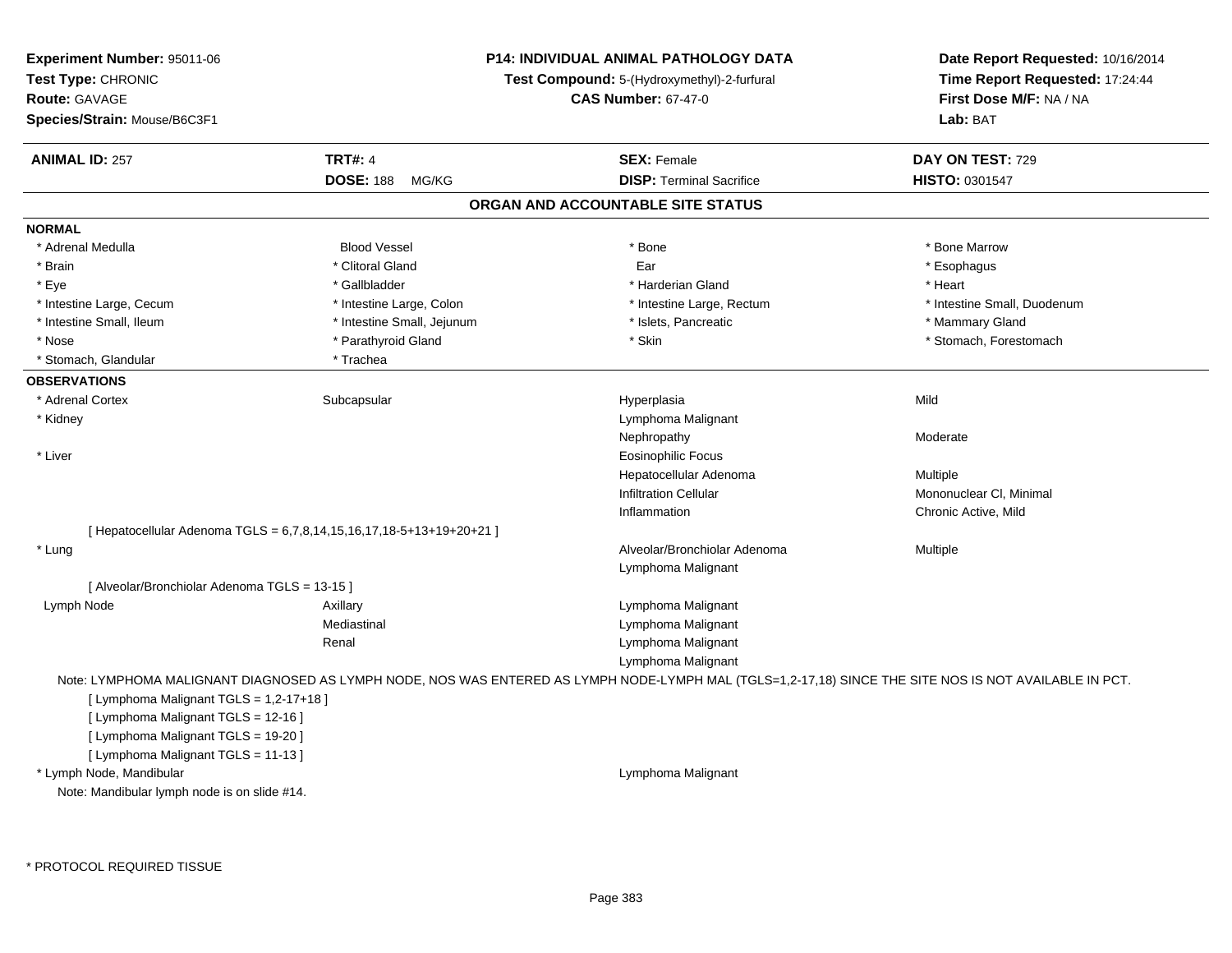| Experiment Number: 95011-06<br>Test Type: CHRONIC<br>Route: GAVAGE<br>Species/Strain: Mouse/B6C3F1 |                 | <b>P14: INDIVIDUAL ANIMAL PATHOLOGY DATA</b><br>Test Compound: 5-(Hydroxymethyl)-2-furfural<br><b>CAS Number: 67-47-0</b>     | Date Report Requested: 10/16/2014<br>Time Report Requested: 17:24:44<br>First Dose M/F: NA / NA<br>Lab: BAT |
|----------------------------------------------------------------------------------------------------|-----------------|-------------------------------------------------------------------------------------------------------------------------------|-------------------------------------------------------------------------------------------------------------|
| <b>ANIMAL ID: 257</b>                                                                              | <b>TRT#: 4</b>  | <b>SEX: Female</b>                                                                                                            | DAY ON TEST: 729                                                                                            |
|                                                                                                    | DOSE: 188 MG/KG | <b>DISP: Terminal Sacrifice</b>                                                                                               | HISTO: 0301547                                                                                              |
|                                                                                                    |                 | ORGAN AND ACCOUNTABLE SITE STATUS                                                                                             |                                                                                                             |
| [ Lymphoma Malignant TGLS = 3-14 ]                                                                 |                 |                                                                                                                               |                                                                                                             |
| * Lymph Node, Mesenteric                                                                           |                 | Carcinoma<br>Lymphoma Malignant                                                                                               | Metastatic (Uterus)                                                                                         |
| [ Lymphoma Malignant TGLS = 9-12 ]                                                                 |                 |                                                                                                                               |                                                                                                             |
| Mesentery                                                                                          |                 | Carcinoma                                                                                                                     | Metastatic (Uterus)                                                                                         |
|                                                                                                    | Fat             | Fibrosis                                                                                                                      | Mild                                                                                                        |
|                                                                                                    | Fat             | Inflammation                                                                                                                  | Chronic Active, Mild                                                                                        |
|                                                                                                    | Fat             | Mineralization                                                                                                                | Minimal                                                                                                     |
|                                                                                                    | Fat             | Necrosis                                                                                                                      | Marked                                                                                                      |
| [Necrosis TGLS = $10-12$ ]                                                                         |                 |                                                                                                                               |                                                                                                             |
| * Ovary                                                                                            |                 | Cyst                                                                                                                          |                                                                                                             |
|                                                                                                    |                 | Lymphoma Malignant                                                                                                            |                                                                                                             |
| * Pancreas                                                                                         |                 | Lymphoma Malignant                                                                                                            |                                                                                                             |
| * Pituitary Gland                                                                                  | Pars Distalis   | Hyperplasia                                                                                                                   | Moderate                                                                                                    |
| * Salivary Glands                                                                                  |                 | Lymphoma Malignant                                                                                                            |                                                                                                             |
|                                                                                                    |                 | Note: TGL#3-14: Salivary gland mass, documented at necropsy, is malignant lymphomatous mandibular lymph nodes histologically. |                                                                                                             |
| * Spleen                                                                                           |                 | Lymphoma Malignant                                                                                                            |                                                                                                             |
| [ Lymphoma Malignant TGLS = 4-4 ]                                                                  |                 |                                                                                                                               |                                                                                                             |
| * Thymus                                                                                           | Follicle        | Lymphoma Malignant                                                                                                            | Mild                                                                                                        |
| * Thyroid Gland                                                                                    |                 | Degeneration<br>Inflammation                                                                                                  |                                                                                                             |
|                                                                                                    |                 |                                                                                                                               | Chronic Active, Minimal                                                                                     |
| * Urinary Bladder<br>* Uterus                                                                      |                 | Lymphoma Malignant<br>Carcinoma                                                                                               |                                                                                                             |
|                                                                                                    |                 |                                                                                                                               |                                                                                                             |
|                                                                                                    | Endometrium     | Hyperplasia                                                                                                                   | Cystic, Marked                                                                                              |
|                                                                                                    |                 | Lymphoma Malignant                                                                                                            |                                                                                                             |
| [Carcinoma TGLS = $5-7$ ]<br>[Hyperplasia TGLS = 5-7]                                              |                 |                                                                                                                               |                                                                                                             |
|                                                                                                    |                 |                                                                                                                               |                                                                                                             |
| PRIMARY CAUSE OF DEATH                                                                             | $\sim$          |                                                                                                                               |                                                                                                             |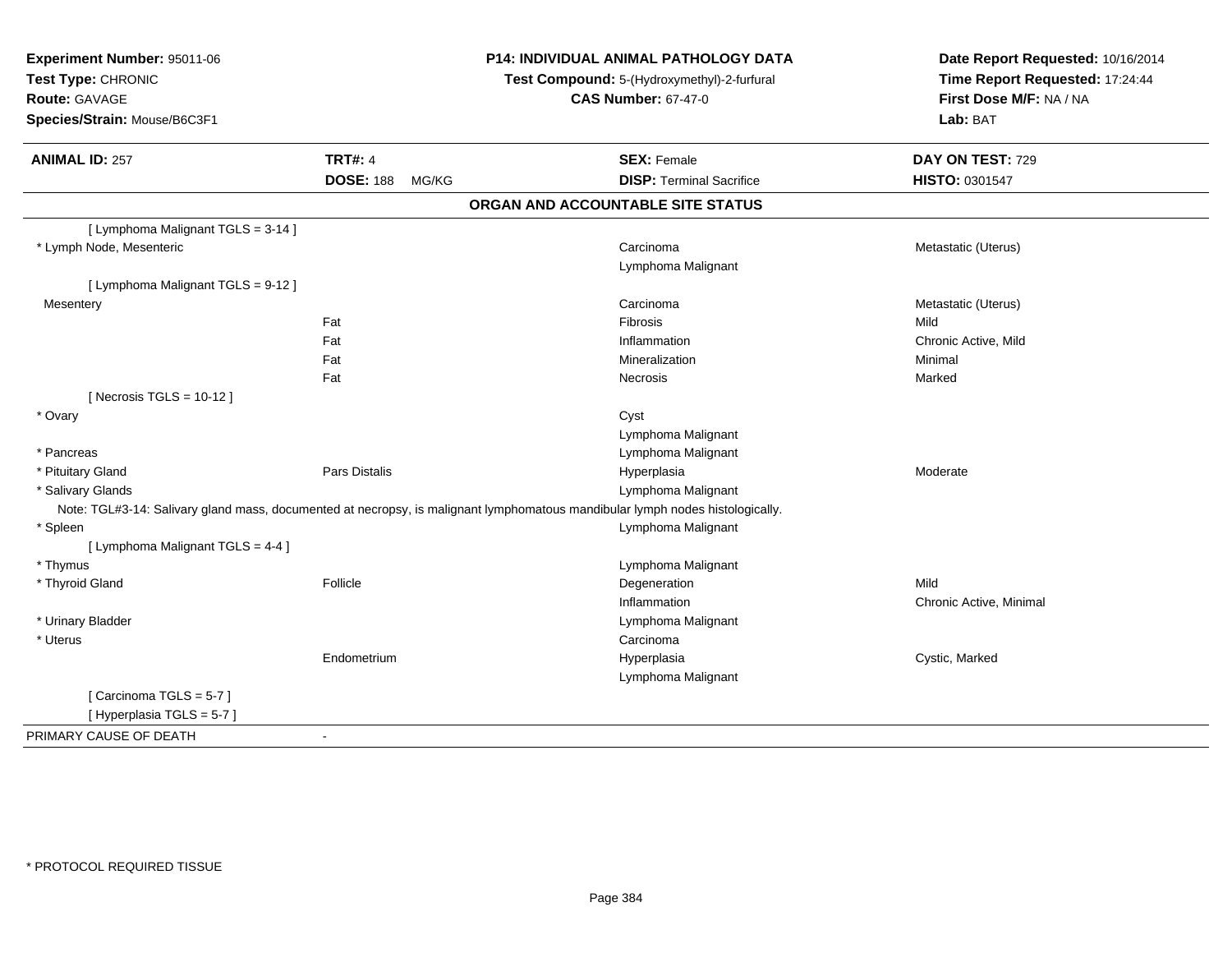| Experiment Number: 95011-06<br>Test Type: CHRONIC<br><b>Route: GAVAGE</b><br>Species/Strain: Mouse/B6C3F1 |                                             | <b>P14: INDIVIDUAL ANIMAL PATHOLOGY DATA</b><br>Test Compound: 5-(Hydroxymethyl)-2-furfural<br><b>CAS Number: 67-47-0</b> | Date Report Requested: 10/16/2014<br>Time Report Requested: 17:24:44<br>First Dose M/F: NA / NA<br>Lab: BAT |
|-----------------------------------------------------------------------------------------------------------|---------------------------------------------|---------------------------------------------------------------------------------------------------------------------------|-------------------------------------------------------------------------------------------------------------|
|                                                                                                           |                                             |                                                                                                                           |                                                                                                             |
| <b>ANIMAL ID: 258</b>                                                                                     | <b>TRT#: 4</b><br><b>DOSE: 188</b><br>MG/KG | <b>SEX: Female</b><br><b>DISP:</b> Moribund Sacrifice                                                                     | DAY ON TEST: 671<br><b>HISTO: 0301548</b>                                                                   |
|                                                                                                           |                                             | ORGAN AND ACCOUNTABLE SITE STATUS                                                                                         |                                                                                                             |
|                                                                                                           |                                             |                                                                                                                           |                                                                                                             |
| <b>NORMAL</b>                                                                                             |                                             |                                                                                                                           |                                                                                                             |
| * Adrenal Medulla                                                                                         | * Bone                                      | * Bone Marrow                                                                                                             | * Brain                                                                                                     |
| * Clitoral Gland                                                                                          | * Esophagus                                 | * Eye                                                                                                                     | * Gallbladder                                                                                               |
| * Harderian Gland                                                                                         | * Intestine Large, Rectum                   | * Intestine Small, Jejunum                                                                                                | * Islets, Pancreatic                                                                                        |
| * Kidney                                                                                                  | * Lymph Node, Mandibular                    | * Mammary Gland                                                                                                           | * Nose                                                                                                      |
| * Parathyroid Gland<br>* Trachea                                                                          | * Pituitary Gland                           | * Salivary Glands                                                                                                         | * Stomach, Forestomach                                                                                      |
|                                                                                                           | Vagina                                      |                                                                                                                           |                                                                                                             |
| <b>MISSING</b><br><b>Blood Vessel</b>                                                                     | * Ovary                                     |                                                                                                                           |                                                                                                             |
|                                                                                                           |                                             |                                                                                                                           |                                                                                                             |
| <b>OBSERVATIONS</b>                                                                                       |                                             |                                                                                                                           |                                                                                                             |
| * Adrenal Cortex                                                                                          |                                             | Fibrous Histiocytoma                                                                                                      | Metastatic (Skin)                                                                                           |
|                                                                                                           | Subcapsular                                 | Hyperplasia                                                                                                               | Mild                                                                                                        |
| Note: Only one adrenal gland available for histopathologic examination.                                   |                                             |                                                                                                                           |                                                                                                             |
| <b>Blood Vessel</b>                                                                                       |                                             |                                                                                                                           |                                                                                                             |
| Note: The aorta was missing at trim.                                                                      |                                             |                                                                                                                           |                                                                                                             |
| * Heart                                                                                                   |                                             | Fibrous Histiocytoma                                                                                                      | Metastatic (Skin)                                                                                           |
| * Intestine Large, Cecum                                                                                  |                                             | Fibrous Histiocytoma                                                                                                      | Metastatic (Skin)                                                                                           |
| * Intestine Large, Colon                                                                                  |                                             | Fibrous Histiocytoma                                                                                                      | Metastatic (Skin)                                                                                           |
| * Intestine Small, Duodenum                                                                               |                                             | Fibrous Histiocytoma                                                                                                      | Metastatic (Skin)                                                                                           |
| * Intestine Small, Ileum                                                                                  |                                             | Fibrous Histiocytoma                                                                                                      | Metastatic (Skin)                                                                                           |
| * Liver                                                                                                   |                                             | Fibrous Histiocytoma                                                                                                      | Metastatic (Skin)                                                                                           |
|                                                                                                           |                                             | Mineralization                                                                                                            | Marked                                                                                                      |
| [Fibrous Histiocytoma TGLS = 5,5,9-3+5+4]                                                                 |                                             |                                                                                                                           |                                                                                                             |
| $*$ Lung                                                                                                  | Mediastinum                                 | Fibrous Histiocytoma                                                                                                      | Metastatic (Skin)                                                                                           |
|                                                                                                           |                                             | Fibrous Histiocytoma                                                                                                      | Metastatic (Skin)                                                                                           |
| [Fibrous Histiocytoma TGLS = 7-3]                                                                         |                                             |                                                                                                                           |                                                                                                             |
| Lymph Node                                                                                                | Mediastinal                                 | Fibrous Histiocytoma                                                                                                      | Metastatic (Skin)                                                                                           |
| * Lymph Node, Mesenteric                                                                                  |                                             | Fibrous Histiocytoma                                                                                                      |                                                                                                             |
| [Fibrous Histiocytoma TGLS = 4-5]                                                                         |                                             |                                                                                                                           |                                                                                                             |
| Mesentery                                                                                                 |                                             | Fibrous Histiocytoma                                                                                                      | Metastatic (Skin)                                                                                           |
|                                                                                                           | Fat                                         | Mineralization                                                                                                            | Minimal                                                                                                     |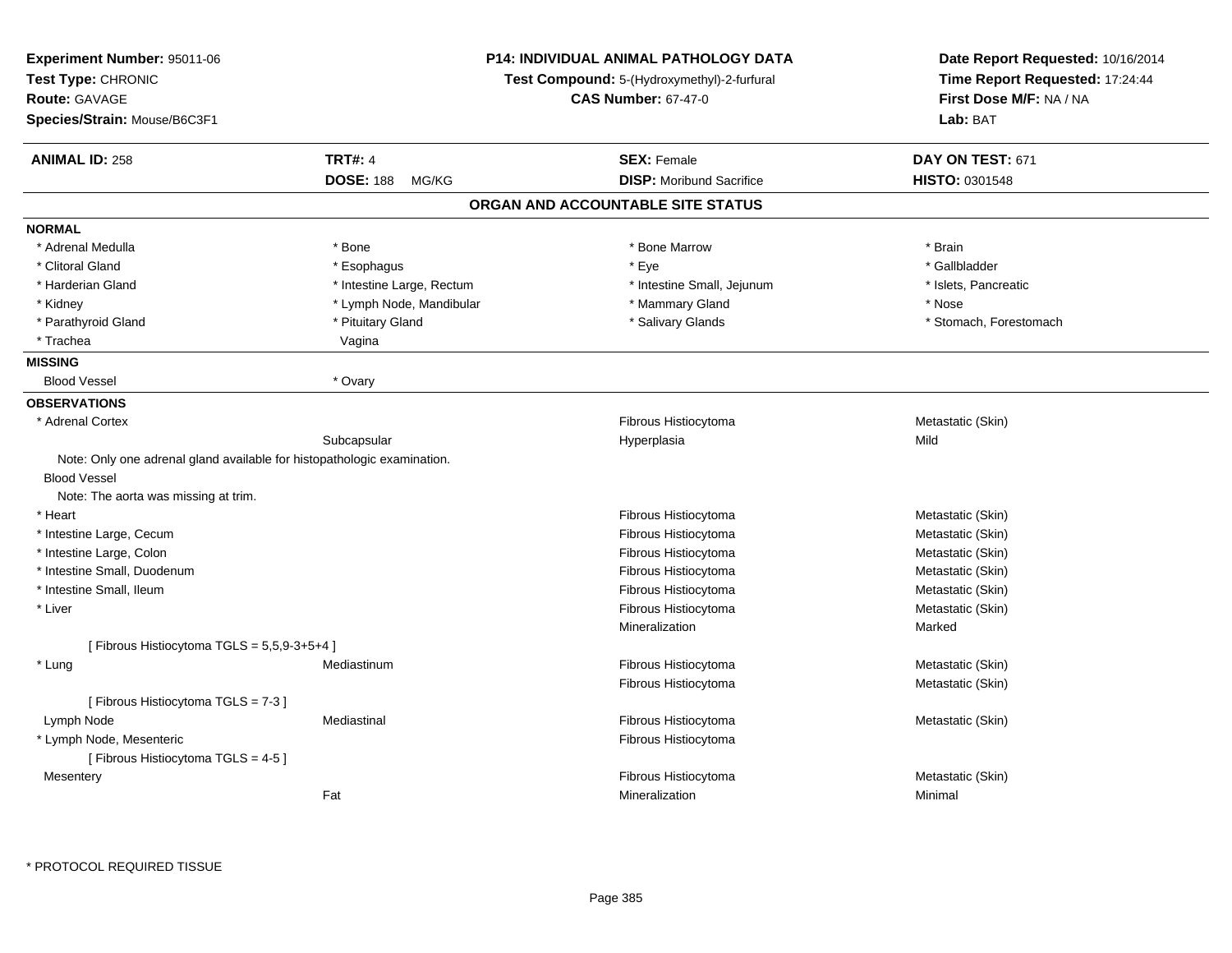| Experiment Number: 95011-06<br>Test Type: CHRONIC |                                         | <b>P14: INDIVIDUAL ANIMAL PATHOLOGY DATA</b>                                                                                                | Date Report Requested: 10/16/2014<br>Time Report Requested: 17:24:44 |  |
|---------------------------------------------------|-----------------------------------------|---------------------------------------------------------------------------------------------------------------------------------------------|----------------------------------------------------------------------|--|
|                                                   |                                         | Test Compound: 5-(Hydroxymethyl)-2-furfural                                                                                                 |                                                                      |  |
| Route: GAVAGE                                     |                                         | <b>CAS Number: 67-47-0</b>                                                                                                                  | First Dose M/F: NA / NA                                              |  |
| Species/Strain: Mouse/B6C3F1                      |                                         |                                                                                                                                             | Lab: BAT                                                             |  |
| <b>ANIMAL ID: 258</b>                             | <b>TRT#: 4</b>                          | <b>SEX: Female</b>                                                                                                                          | DAY ON TEST: 671                                                     |  |
|                                                   | <b>DOSE: 188</b><br>MG/KG               | <b>DISP: Moribund Sacrifice</b>                                                                                                             | HISTO: 0301548                                                       |  |
|                                                   |                                         | ORGAN AND ACCOUNTABLE SITE STATUS                                                                                                           |                                                                      |  |
| * Ovary                                           |                                         |                                                                                                                                             |                                                                      |  |
|                                                   |                                         | Note: TGL#10-7-NCL- Unable to demonstrate ovaries histologically. Probably replaced by metastatic neoplastic tissue.                        |                                                                      |  |
| * Pancreas                                        |                                         | Fibrous Histiocytoma                                                                                                                        | Metastatic (Skin)                                                    |  |
| <b>Skeletal Muscle</b>                            |                                         | Fibrous Histiocytoma                                                                                                                        | Metastatic (Skin)                                                    |  |
| [Fibrous Histiocytoma TGLS = 6-13]                |                                         |                                                                                                                                             |                                                                      |  |
| * Skin                                            | <b>Subcut Tiss</b>                      | Fibrous Histiocytoma                                                                                                                        |                                                                      |  |
| [ Fibrous Histiocytoma TGLS = 1,8-12+14 ]         |                                         |                                                                                                                                             |                                                                      |  |
| * Spleen                                          |                                         | Fibrous Histiocytoma                                                                                                                        | Metastatic (Skin)                                                    |  |
|                                                   |                                         | Hematopoietic Cell Proliferation                                                                                                            | Marked                                                               |  |
| [ Hematopoietic Cell Proliferation TGLS = 3-4 ]   |                                         |                                                                                                                                             |                                                                      |  |
| * Stomach, Glandular                              |                                         | Fibrous Histiocytoma                                                                                                                        | Metastatic (Skin)                                                    |  |
| * Thymus                                          |                                         | Cyst                                                                                                                                        | Minimal                                                              |  |
|                                                   |                                         | Fibrous Histiocytoma                                                                                                                        | Metastatic (Skin)                                                    |  |
| * Thyroid Gland                                   | Follicle                                | Cyst                                                                                                                                        | Mild                                                                 |  |
|                                                   | Follicle                                | Degeneration                                                                                                                                | Mild                                                                 |  |
| * Urinary Bladder                                 |                                         | Fibrous Histiocytoma                                                                                                                        | Metastatic (Skin)                                                    |  |
| * Uterus                                          | Endometrium                             | Hyperplasia                                                                                                                                 | Cystic, Moderate                                                     |  |
| PRIMARY CAUSE OF DEATH                            | - Skin Subcut Tiss Fibrous Histiocytoma |                                                                                                                                             |                                                                      |  |
|                                                   |                                         | Apimal Nota: TCL #6,42; Thereaio covity podules, decumented at poeranous are metastatio fibrous bioticoutame involving the elseletel musele |                                                                      |  |

Animal Note: TGL#6-13: Thoracic cavity nodules, documented at necropsy, are metastatic fibrou s histiocytoma involving the skeletal muscle.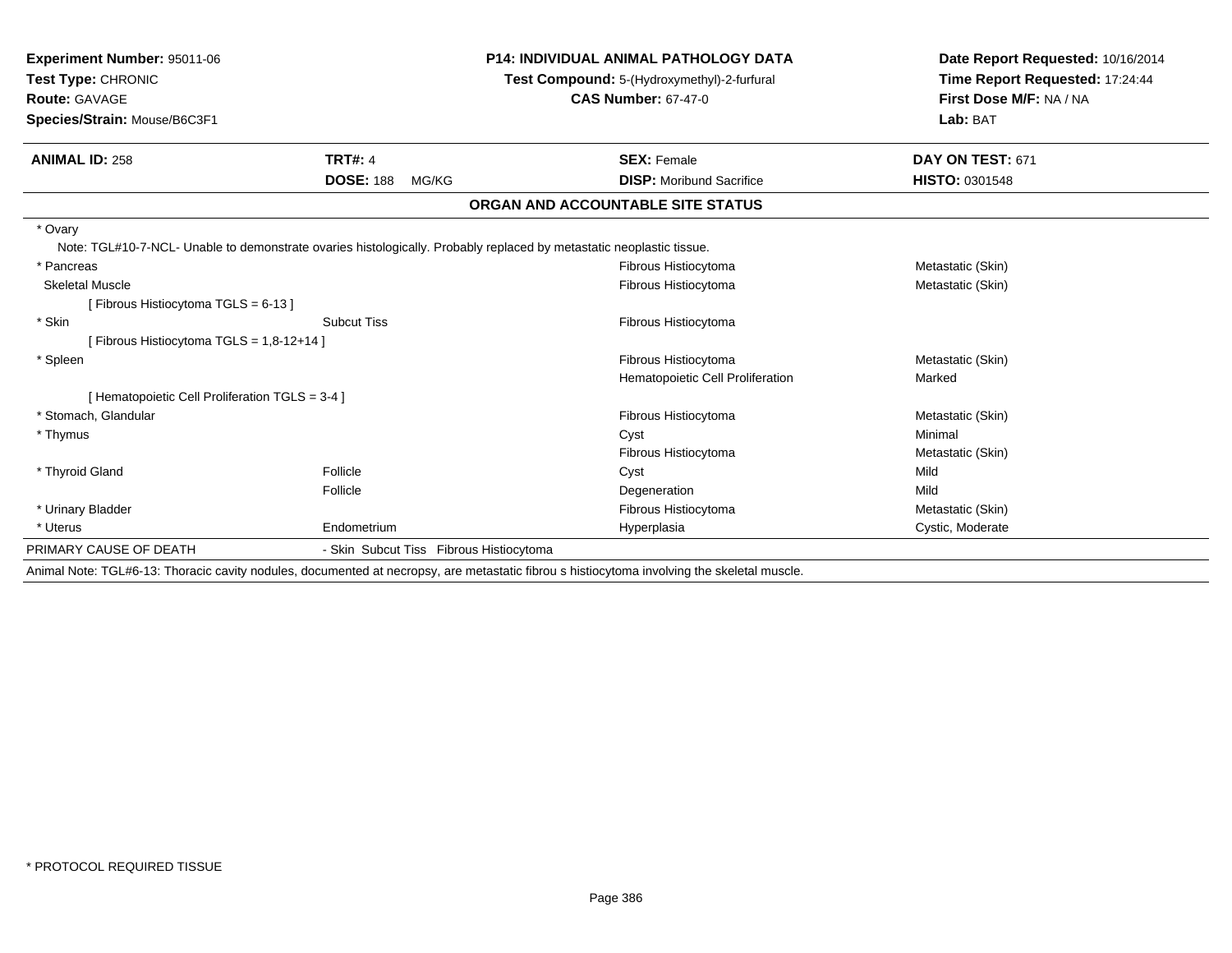| Experiment Number: 95011-06<br>Test Type: CHRONIC<br><b>Route: GAVAGE</b><br>Species/Strain: Mouse/B6C3F1 |                           | P14: INDIVIDUAL ANIMAL PATHOLOGY DATA<br>Test Compound: 5-(Hydroxymethyl)-2-furfural<br><b>CAS Number: 67-47-0</b> | Date Report Requested: 10/16/2014<br>Time Report Requested: 17:24:44<br>First Dose M/F: NA / NA<br>Lab: BAT |
|-----------------------------------------------------------------------------------------------------------|---------------------------|--------------------------------------------------------------------------------------------------------------------|-------------------------------------------------------------------------------------------------------------|
| <b>ANIMAL ID: 260</b>                                                                                     | <b>TRT#: 4</b>            | <b>SEX: Female</b>                                                                                                 | DAY ON TEST: 549                                                                                            |
|                                                                                                           | <b>DOSE: 188</b><br>MG/KG | <b>DISP:</b> Moribund Sacrifice                                                                                    | <b>HISTO: 0301550</b>                                                                                       |
|                                                                                                           |                           | ORGAN AND ACCOUNTABLE SITE STATUS                                                                                  |                                                                                                             |
| <b>NORMAL</b>                                                                                             |                           |                                                                                                                    |                                                                                                             |
| * Adrenal Medulla                                                                                         | * Bone                    | * Bone Marrow                                                                                                      | * Brain                                                                                                     |
| * Clitoral Gland                                                                                          | * Esophagus               | * Eye                                                                                                              | * Gallbladder                                                                                               |
| * Heart                                                                                                   | * Intestine Large, Cecum  | * Intestine Large, Colon                                                                                           | * Intestine Large, Rectum                                                                                   |
| * Intestine Small, Duodenum                                                                               | * Intestine Small, Ileum  | * Intestine Small, Jejunum                                                                                         | * Islets, Pancreatic                                                                                        |
| * Lung                                                                                                    | * Lymph Node, Mandibular  | * Lymph Node, Mesenteric                                                                                           | * Mammary Gland                                                                                             |
| * Pancreas                                                                                                | * Parathyroid Gland       | * Pituitary Gland                                                                                                  | * Salivary Glands                                                                                           |
| * Stomach, Forestomach                                                                                    | * Stomach, Glandular      | * Thyroid Gland                                                                                                    | * Trachea                                                                                                   |
| * Urinary Bladder                                                                                         | * Uterus                  |                                                                                                                    |                                                                                                             |
| <b>MISSING</b>                                                                                            |                           |                                                                                                                    |                                                                                                             |
| * Harderian Gland                                                                                         |                           |                                                                                                                    |                                                                                                             |
| <b>OBSERVATIONS</b>                                                                                       |                           |                                                                                                                    |                                                                                                             |
| * Adrenal Cortex                                                                                          | Subcapsular               | Hyperplasia                                                                                                        | Moderate                                                                                                    |
| * Harderian GI                                                                                            |                           |                                                                                                                    |                                                                                                             |
| Note: Harderian glands missing at trim.                                                                   |                           |                                                                                                                    |                                                                                                             |
| * Kidney                                                                                                  |                           | Mineralization                                                                                                     | Minimal                                                                                                     |
|                                                                                                           |                           | Nephropathy                                                                                                        | Minimal                                                                                                     |
| * Liver                                                                                                   |                           | <b>Basophilic Focus</b>                                                                                            |                                                                                                             |
|                                                                                                           |                           | <b>Eosinophilic Focus</b>                                                                                          |                                                                                                             |
|                                                                                                           |                           | Hematopoietic Cell Proliferation                                                                                   | Mild                                                                                                        |
|                                                                                                           | Hepatocyte                | Vacuolization Cytoplasmic                                                                                          | Moderate                                                                                                    |
| [ Eosinophilic Focus TGLS = 3-13 ]<br>* Mammary GI                                                        |                           |                                                                                                                    |                                                                                                             |
| Note: TGL#2-12: Mammary gld mass, documented at necropsy, is cutaneous fibrosarcoma histologically.       |                           |                                                                                                                    |                                                                                                             |
| * Nose                                                                                                    | Glands                    | Dilatation                                                                                                         | Mild                                                                                                        |
| * Ovary                                                                                                   |                           | Cyst                                                                                                               |                                                                                                             |
|                                                                                                           |                           | Mineralization                                                                                                     | Mild                                                                                                        |
| * Skin                                                                                                    | <b>Subcut Tiss</b>        | Fibrosarcoma                                                                                                       |                                                                                                             |
| [Fibrosarcoma TGLS = 2-12]                                                                                |                           |                                                                                                                    |                                                                                                             |
| * Spleen                                                                                                  |                           | Hematopoietic Cell Proliferation                                                                                   | Marked                                                                                                      |
| [ Hematopoietic Cell Proliferation TGLS = 1-4 ]                                                           |                           |                                                                                                                    |                                                                                                             |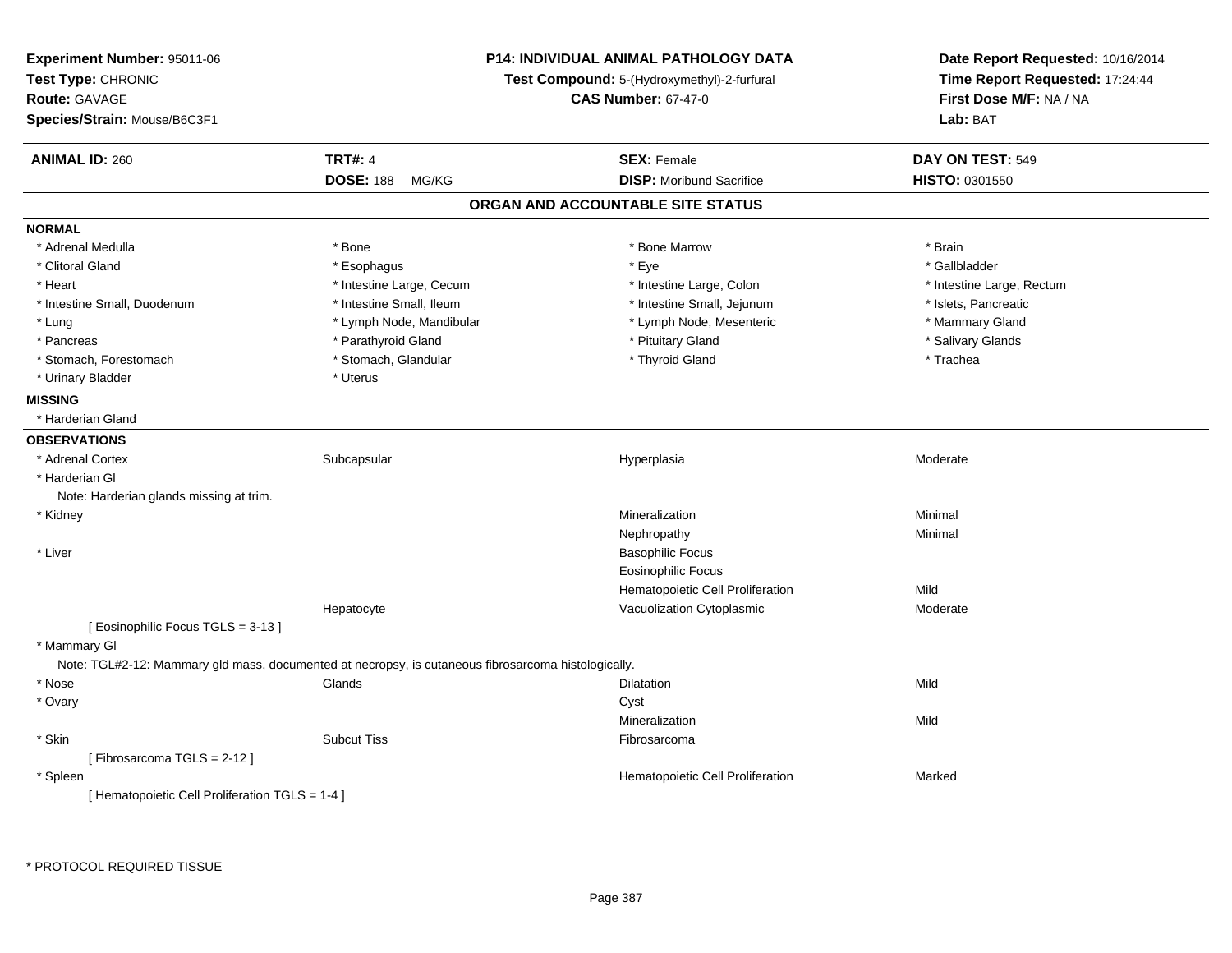| <b>Experiment Number: 95011-06</b> |                                 | <b>P14: INDIVIDUAL ANIMAL PATHOLOGY DATA</b> | Date Report Requested: 10/16/2014 |
|------------------------------------|---------------------------------|----------------------------------------------|-----------------------------------|
| <b>Test Type: CHRONIC</b>          |                                 | Test Compound: 5-(Hydroxymethyl)-2-furfural  | Time Report Requested: 17:24:44   |
| <b>Route: GAVAGE</b>               |                                 | <b>CAS Number: 67-47-0</b>                   | First Dose M/F: NA / NA           |
| Species/Strain: Mouse/B6C3F1       |                                 |                                              | Lab: BAT                          |
| <b>ANIMAL ID: 260</b>              | <b>TRT#: 4</b>                  | <b>SEX: Female</b>                           | DAY ON TEST: 549                  |
|                                    | <b>DOSE: 188</b><br>MG/KG       | <b>DISP:</b> Moribund Sacrifice              | <b>HISTO: 0301550</b>             |
|                                    |                                 | ORGAN AND ACCOUNTABLE SITE STATUS            |                                   |
| * Thymus                           |                                 | Atrophy                                      | Moderate                          |
|                                    |                                 | Cyst                                         | Minimal                           |
| PRIMARY CAUSE OF DEATH             | - Skin Subcut Tiss Fibrosarcoma |                                              |                                   |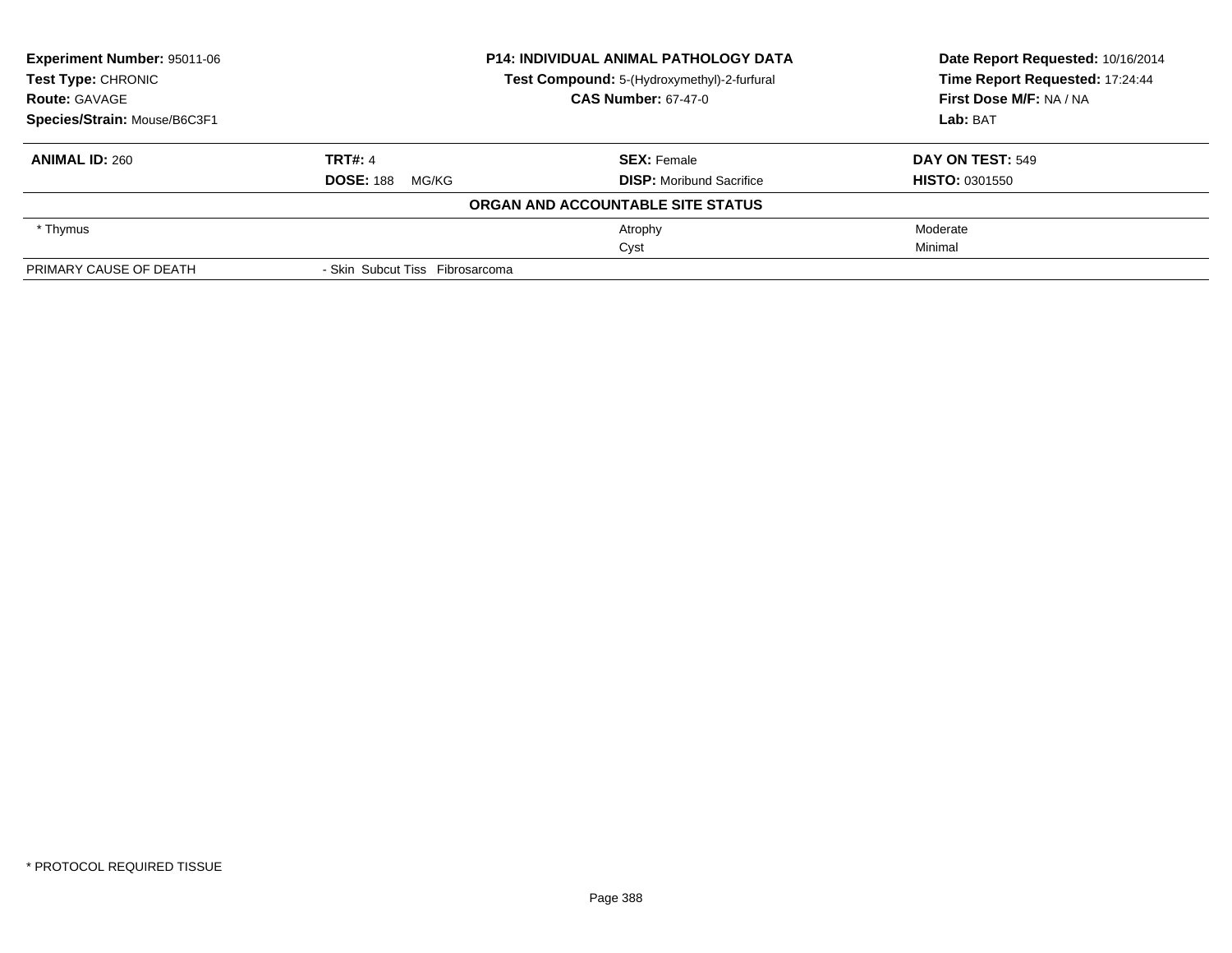| Experiment Number: 95011-06<br>Test Type: CHRONIC<br><b>Route: GAVAGE</b>    | P14: INDIVIDUAL ANIMAL PATHOLOGY DATA<br>Test Compound: 5-(Hydroxymethyl)-2-furfural<br><b>CAS Number: 67-47-0</b> |                                   | Date Report Requested: 10/16/2014<br>Time Report Requested: 17:24:44<br>First Dose M/F: NA / NA |
|------------------------------------------------------------------------------|--------------------------------------------------------------------------------------------------------------------|-----------------------------------|-------------------------------------------------------------------------------------------------|
| Species/Strain: Mouse/B6C3F1                                                 |                                                                                                                    |                                   | Lab: BAT                                                                                        |
| <b>ANIMAL ID: 261</b>                                                        | <b>TRT#: 4</b>                                                                                                     | <b>SEX: Female</b>                | DAY ON TEST: 727                                                                                |
|                                                                              | <b>DOSE: 188</b><br>MG/KG                                                                                          | <b>DISP: Terminal Sacrifice</b>   | HISTO: 0301551                                                                                  |
|                                                                              |                                                                                                                    | ORGAN AND ACCOUNTABLE SITE STATUS |                                                                                                 |
| <b>NORMAL</b>                                                                |                                                                                                                    |                                   |                                                                                                 |
| * Adrenal Medulla                                                            | * Bone                                                                                                             | * Bone Marrow                     | * Brain                                                                                         |
| * Clitoral Gland                                                             | * Esophagus                                                                                                        | * Eye                             | * Gallbladder                                                                                   |
| * Harderian Gland                                                            | * Heart                                                                                                            | * Intestine Large, Cecum          | * Intestine Large, Colon                                                                        |
| * Intestine Large, Rectum                                                    | * Intestine Small, Duodenum                                                                                        | * Intestine Small. Ileum          | * Intestine Small, Jejunum                                                                      |
| * Islets, Pancreatic                                                         | * Lung                                                                                                             | * Lymph Node, Mandibular          | * Lymph Node, Mesenteric                                                                        |
| * Mammary Gland                                                              | * Pancreas                                                                                                         | * Parathyroid Gland               | * Salivary Glands                                                                               |
| * Skin                                                                       | * Spleen                                                                                                           | * Stomach, Forestomach            | * Stomach, Glandular                                                                            |
| * Thyroid Gland                                                              | * Trachea                                                                                                          | * Urinary Bladder                 | * Uterus                                                                                        |
| <b>OBSERVATIONS</b>                                                          |                                                                                                                    |                                   |                                                                                                 |
| * Adrenal Cortex                                                             | Subcapsular                                                                                                        | Hyperplasia                       | Mild                                                                                            |
| * Kidney                                                                     |                                                                                                                    | Nephropathy                       | Minimal                                                                                         |
| * Liver                                                                      |                                                                                                                    | Hemangioma                        |                                                                                                 |
|                                                                              |                                                                                                                    | Hepatocellular Adenoma            | Multiple                                                                                        |
|                                                                              |                                                                                                                    | <b>Infiltration Cellular</b>      | Mononuclear CI, Minimal                                                                         |
|                                                                              |                                                                                                                    | Inflammation                      | Chronic Active, Minimal                                                                         |
|                                                                              | Hepatocyte                                                                                                         | Vacuolization Cytoplasmic         | Mild                                                                                            |
| [Hemangioma TGLS = 4-14]<br>[ Hepatocellular Adenoma TGLS = 2,3,5-12+13+15 ] |                                                                                                                    |                                   |                                                                                                 |
| * Nose                                                                       | Glands                                                                                                             | Dilatation                        | Minimal                                                                                         |
| * Ovary                                                                      |                                                                                                                    | Atrophy                           | Mild                                                                                            |
| * Pituitary Gland                                                            | Pars Distalis                                                                                                      | Adenoma                           |                                                                                                 |
| [Adenoma TGLS = $1-6$ ]                                                      |                                                                                                                    |                                   |                                                                                                 |
| * Thymus                                                                     |                                                                                                                    | Cyst                              | Mild                                                                                            |
|                                                                              |                                                                                                                    |                                   |                                                                                                 |
| PRIMARY CAUSE OF DEATH                                                       | $\blacksquare$                                                                                                     |                                   |                                                                                                 |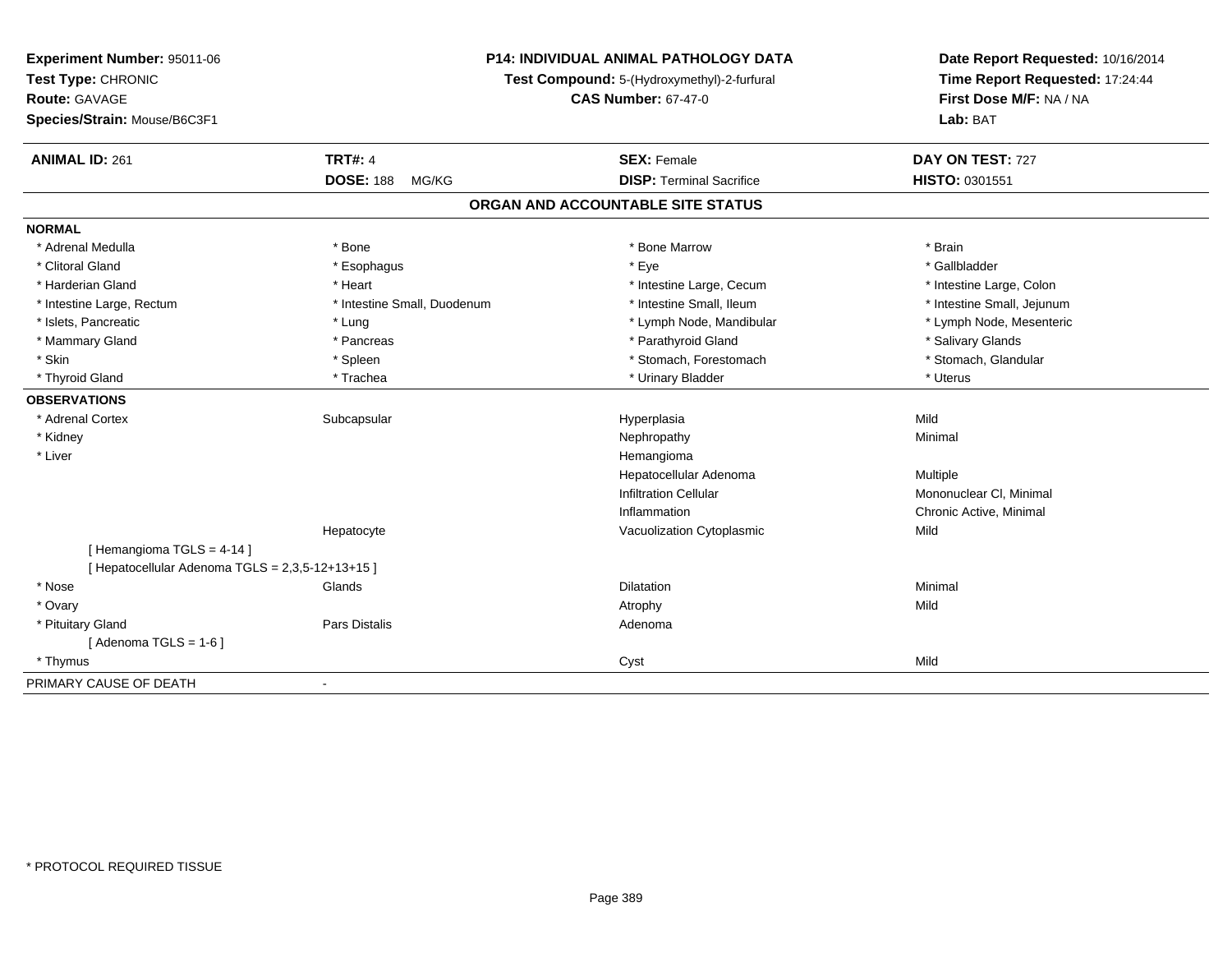| Experiment Number: 95011-06            |                                                                           | P14: INDIVIDUAL ANIMAL PATHOLOGY DATA | Date Report Requested: 10/16/2014 |  |
|----------------------------------------|---------------------------------------------------------------------------|---------------------------------------|-----------------------------------|--|
| Test Type: CHRONIC                     | Test Compound: 5-(Hydroxymethyl)-2-furfural<br><b>CAS Number: 67-47-0</b> |                                       | Time Report Requested: 17:24:44   |  |
| Route: GAVAGE                          |                                                                           |                                       | First Dose M/F: NA / NA           |  |
| Species/Strain: Mouse/B6C3F1           |                                                                           |                                       | Lab: BAT                          |  |
| <b>ANIMAL ID: 262</b>                  | <b>TRT#: 4</b>                                                            | <b>SEX: Female</b>                    | DAY ON TEST: 667                  |  |
|                                        | <b>DOSE: 188</b><br>MG/KG                                                 | <b>DISP: Natural Death</b>            | HISTO: 0301552                    |  |
|                                        |                                                                           | ORGAN AND ACCOUNTABLE SITE STATUS     |                                   |  |
| <b>NORMAL</b>                          |                                                                           |                                       |                                   |  |
| * Adrenal Medulla                      | * Bone                                                                    | * Bone Marrow                         | * Brain                           |  |
| * Clitoral Gland                       | * Esophagus                                                               | * Eye                                 | * Gallbladder                     |  |
| * Harderian Gland                      | * Heart                                                                   | * Intestine Large, Cecum              | * Intestine Large, Colon          |  |
| * Intestine Large, Rectum              | * Intestine Small, Duodenum                                               | * Intestine Small, Ileum              | * Islets, Pancreatic              |  |
| * Kidney                               | * Mammary Gland                                                           | * Parathyroid Gland                   | * Pituitary Gland                 |  |
| * Salivary Glands                      | * Skin                                                                    | * Stomach, Forestomach                | * Stomach, Glandular              |  |
| * Thyroid Gland                        | * Trachea                                                                 | * Urinary Bladder                     |                                   |  |
| <b>OBSERVATIONS</b>                    |                                                                           |                                       |                                   |  |
| * Adrenal Cortex                       | Subcapsular                                                               | Hyperplasia                           | Mild                              |  |
|                                        |                                                                           | Lymphoma Malignant                    |                                   |  |
| * Intestine Small, Jejunum             | Peyers Patch                                                              | Lymphoma Malignant                    |                                   |  |
| [ Lymphoma Malignant TGLS = 10-12 ]    |                                                                           |                                       |                                   |  |
| * Liver                                |                                                                           | Lymphoma Malignant                    |                                   |  |
| [ Lymphoma Malignant TGLS = 3,4-4+14 ] |                                                                           |                                       |                                   |  |
| * Lung                                 |                                                                           | Lymphoma Malignant                    |                                   |  |
| Lymph Node                             | <b>Iliac</b>                                                              | Lymphoma Malignant                    |                                   |  |
|                                        | Mediastinal                                                               | Lymphoma Malignant                    |                                   |  |
|                                        | Pancreatic                                                                | Lymphoma Malignant                    |                                   |  |
|                                        | Renal                                                                     | Lymphoma Malignant                    |                                   |  |
| [ Lymphoma Malignant TGLS = 9-15 ]     |                                                                           |                                       |                                   |  |
| [ Lymphoma Malignant TGLS = 7-13 ]     |                                                                           |                                       |                                   |  |
| [ Lymphoma Malignant TGLS = 8-14 ]     |                                                                           |                                       |                                   |  |
| * Lymph Node, Mandibular               |                                                                           | Lymphoma Malignant                    |                                   |  |
| [ Lymphoma Malignant TGLS = 6-2 ]      |                                                                           |                                       |                                   |  |
| * Lymph Node, Mesenteric               |                                                                           | Lymphoma Malignant                    |                                   |  |
| [ Lymphoma Malignant TGLS = 5-5 ]      |                                                                           |                                       |                                   |  |
| * Nose                                 | Glands                                                                    | Dilatation                            | Mild                              |  |
| * Ovary                                |                                                                           | Atrophy                               | Mild                              |  |
| * Pancreas                             |                                                                           | Lymphoma Malignant                    |                                   |  |
| * Spleen                               |                                                                           | Lymphoma Malignant                    |                                   |  |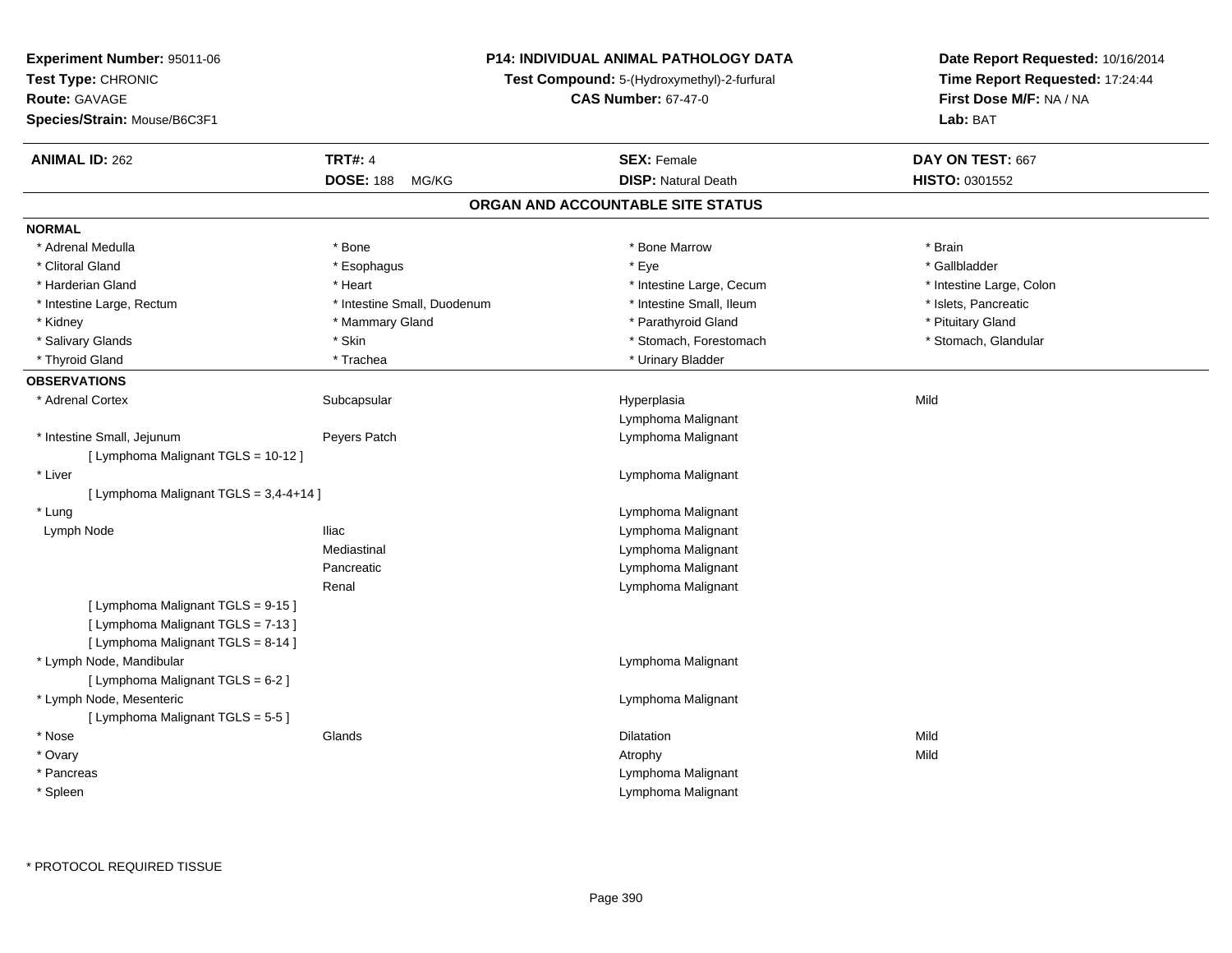| <b>Experiment Number: 95011-06</b> |                                | <b>P14: INDIVIDUAL ANIMAL PATHOLOGY DATA</b> | Date Report Requested: 10/16/2014<br>Time Report Requested: 17:24:44 |  |
|------------------------------------|--------------------------------|----------------------------------------------|----------------------------------------------------------------------|--|
| Test Type: CHRONIC                 |                                | Test Compound: 5-(Hydroxymethyl)-2-furfural  |                                                                      |  |
| <b>Route: GAVAGE</b>               |                                | <b>CAS Number: 67-47-0</b>                   | First Dose M/F: NA / NA                                              |  |
| Species/Strain: Mouse/B6C3F1       |                                |                                              | Lab: BAT                                                             |  |
| <b>ANIMAL ID: 262</b>              | <b>TRT#: 4</b>                 | <b>SEX: Female</b>                           | DAY ON TEST: 667                                                     |  |
|                                    | <b>DOSE: 188</b><br>MG/KG      | <b>DISP:</b> Natural Death                   | <b>HISTO: 0301552</b>                                                |  |
|                                    |                                | ORGAN AND ACCOUNTABLE SITE STATUS            |                                                                      |  |
| [Lymphoma Malignant TGLS = 1-4]    |                                |                                              |                                                                      |  |
| * Thymus                           |                                | Lymphoma Malignant                           |                                                                      |  |
| * Uterus                           | Endometrium                    | Hyperplasia                                  | Cystic, Mild                                                         |  |
| [Hyperplasia TGLS = $2-7$ ]        |                                |                                              |                                                                      |  |
| PRIMARY CAUSE OF DEATH             | Lymphoma Malignant<br>- Spleen |                                              |                                                                      |  |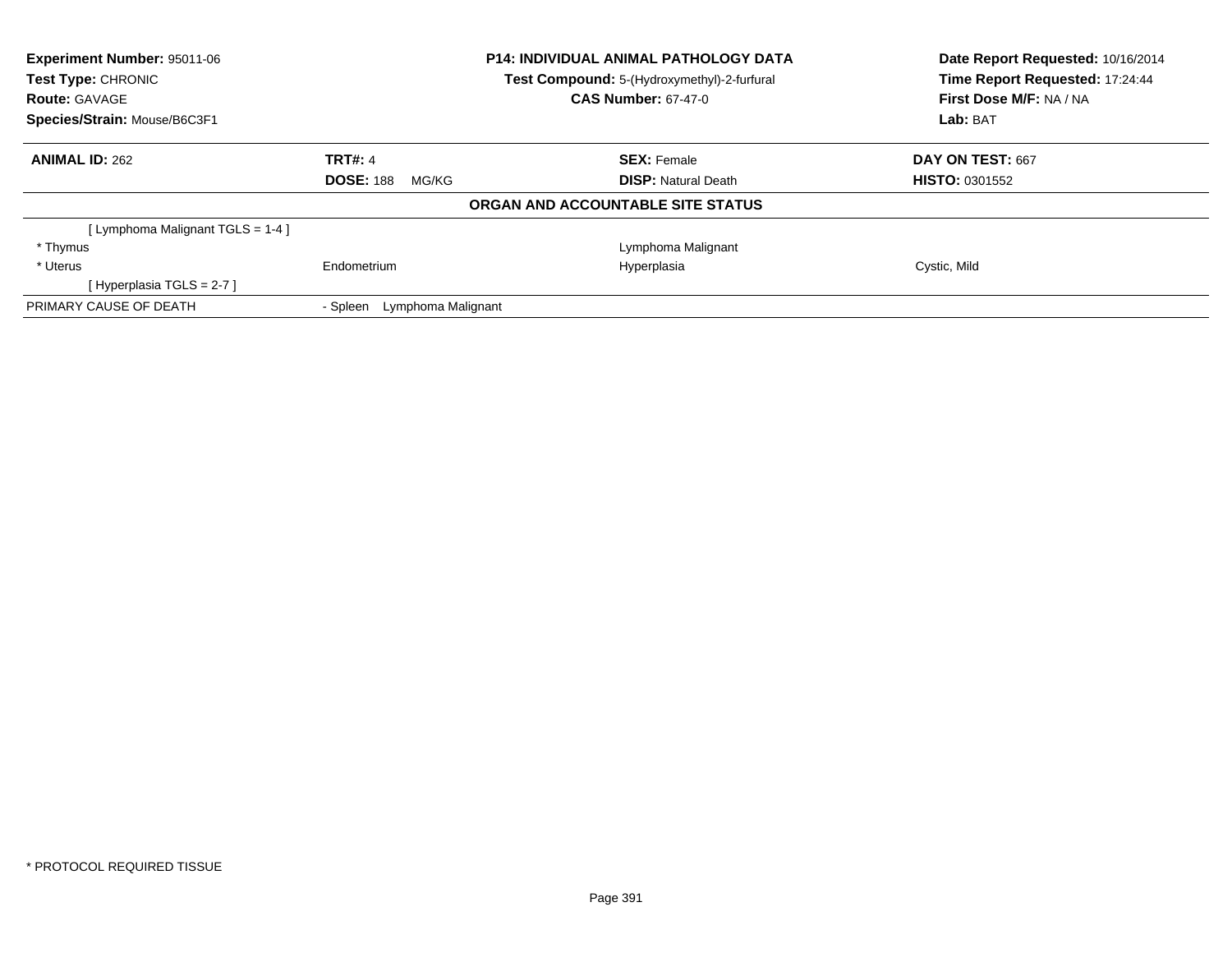| Experiment Number: 95011-06<br>Test Type: CHRONIC | P14: INDIVIDUAL ANIMAL PATHOLOGY DATA<br>Test Compound: 5-(Hydroxymethyl)-2-furfural |                                   | Date Report Requested: 10/16/2014<br>Time Report Requested: 17:24:44 |  |
|---------------------------------------------------|--------------------------------------------------------------------------------------|-----------------------------------|----------------------------------------------------------------------|--|
| Route: GAVAGE<br>Species/Strain: Mouse/B6C3F1     |                                                                                      | <b>CAS Number: 67-47-0</b>        | First Dose M/F: NA / NA<br>Lab: BAT                                  |  |
| <b>ANIMAL ID: 263</b>                             | <b>TRT#: 4</b>                                                                       | <b>SEX: Female</b>                | DAY ON TEST: 728                                                     |  |
|                                                   | <b>DOSE: 188</b><br>MG/KG                                                            | <b>DISP: Terminal Sacrifice</b>   | HISTO: 0301553                                                       |  |
|                                                   |                                                                                      | ORGAN AND ACCOUNTABLE SITE STATUS |                                                                      |  |
| <b>NORMAL</b>                                     |                                                                                      |                                   |                                                                      |  |
| * Adrenal Medulla                                 | * Bone                                                                               | * Bone Marrow                     | * Brain                                                              |  |
| * Clitoral Gland                                  | * Esophagus                                                                          | * Eye                             | * Gallbladder                                                        |  |
| * Harderian Gland                                 | * Heart                                                                              | * Intestine Large, Cecum          | * Intestine Large, Colon                                             |  |
| * Intestine Large, Rectum                         | * Intestine Small, Duodenum                                                          | * Intestine Small. Ileum          | * Intestine Small, Jejunum                                           |  |
| * Islets, Pancreatic                              | * Lymph Node, Mesenteric                                                             | * Mammary Gland                   | * Pancreas                                                           |  |
| * Parathyroid Gland                               | * Pituitary Gland                                                                    | * Salivary Glands                 | * Skin                                                               |  |
| * Spleen                                          | * Stomach, Forestomach                                                               | * Thyroid Gland                   | * Trachea                                                            |  |
| * Urinary Bladder                                 |                                                                                      |                                   |                                                                      |  |
| <b>OBSERVATIONS</b>                               |                                                                                      |                                   |                                                                      |  |
| * Adrenal Cortex                                  | Subcapsular                                                                          | Hyperplasia                       | Mild                                                                 |  |
| * Kidney                                          |                                                                                      | Nephropathy                       | Minimal                                                              |  |
| * Liver                                           |                                                                                      | <b>Infiltration Cellular</b>      | Mononuclear CI, Mild                                                 |  |
|                                                   |                                                                                      | Inflammation                      | Chronic Active, Minimal                                              |  |
|                                                   | Hepatocyte                                                                           | Vacuolization Cytoplasmic         | Mild                                                                 |  |
| * Lung                                            | Alveolar Epith                                                                       | Hyperplasia                       | Mild                                                                 |  |
| * Lymph Node, Mandibular                          |                                                                                      | Hyperplasia                       | Lymphoid, Marked                                                     |  |
| * Nose                                            | Olfactory Epi                                                                        | Degeneration                      | Minimal                                                              |  |
|                                                   | Glands                                                                               | Dilatation                        | Minimal                                                              |  |
| * Ovary                                           |                                                                                      | Cyst                              |                                                                      |  |
| * Stomach, Glandular                              |                                                                                      | Mineralization                    | Minimal                                                              |  |
| * Thymus                                          |                                                                                      | Ectopic Parathyroid Gland         | Minimal                                                              |  |
| * Uterus                                          | Endometrium                                                                          | Hyperplasia                       | Cystic, Mild                                                         |  |
| [Hyperplasia TGLS = 1-7]                          |                                                                                      |                                   |                                                                      |  |
| PRIMARY CAUSE OF DEATH                            | $\blacksquare$                                                                       |                                   |                                                                      |  |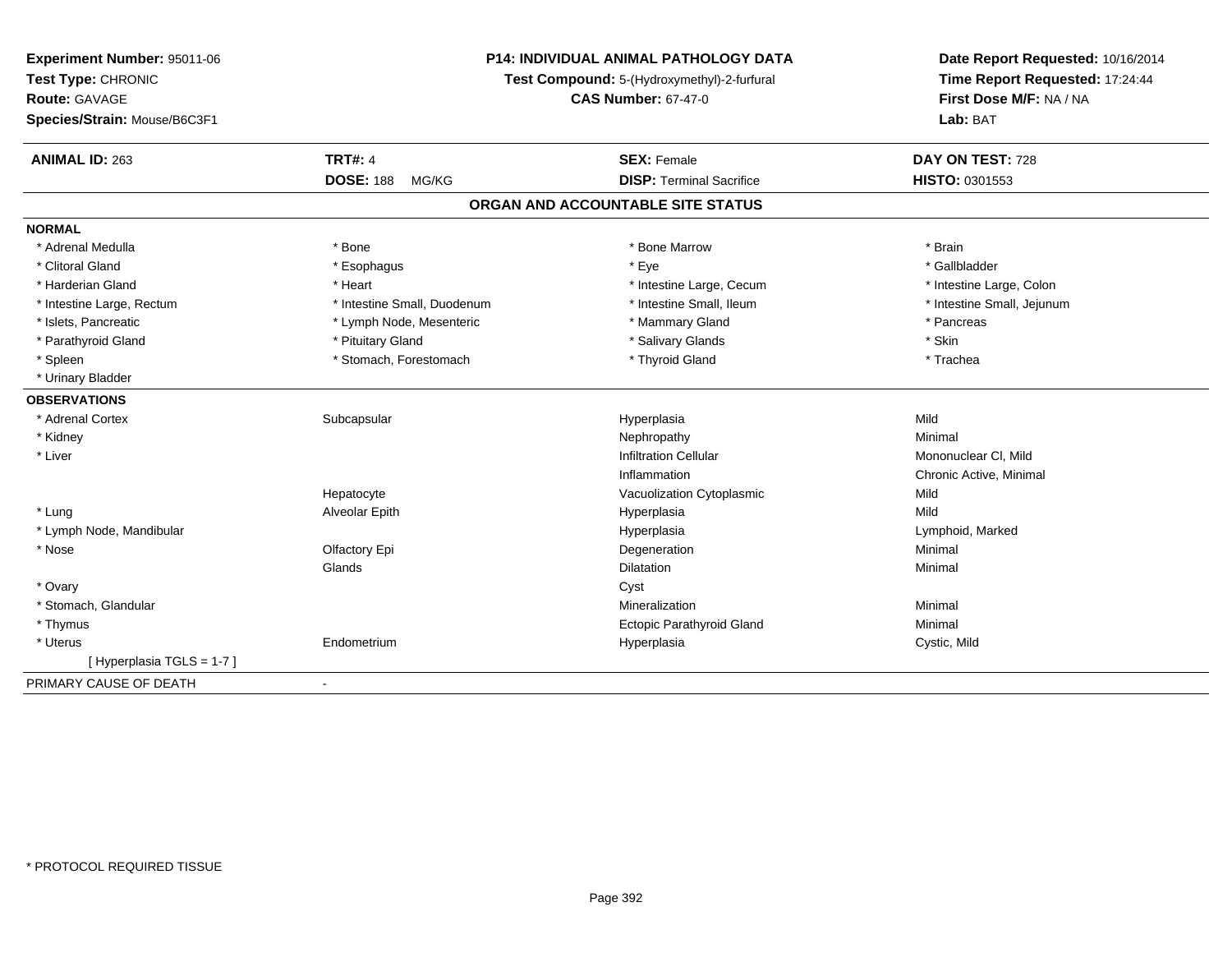| <b>Experiment Number: 95011-06</b><br>Test Type: CHRONIC<br>Route: GAVAGE<br>Species/Strain: Mouse/B6C3F1 |                                 | P14: INDIVIDUAL ANIMAL PATHOLOGY DATA<br>Test Compound: 5-(Hydroxymethyl)-2-furfural<br><b>CAS Number: 67-47-0</b> | Date Report Requested: 10/16/2014<br>Time Report Requested: 17:24:44<br>First Dose M/F: NA / NA<br>Lab: BAT |
|-----------------------------------------------------------------------------------------------------------|---------------------------------|--------------------------------------------------------------------------------------------------------------------|-------------------------------------------------------------------------------------------------------------|
| <b>ANIMAL ID: 264</b>                                                                                     | <b>TRT#: 4</b>                  | <b>SEX: Female</b>                                                                                                 | DAY ON TEST: 703                                                                                            |
|                                                                                                           | <b>DOSE: 188</b><br>MG/KG       | <b>DISP:</b> Moribund Sacrifice                                                                                    | HISTO: 0301554                                                                                              |
|                                                                                                           |                                 | ORGAN AND ACCOUNTABLE SITE STATUS                                                                                  |                                                                                                             |
| <b>NORMAL</b>                                                                                             |                                 |                                                                                                                    |                                                                                                             |
| * Adrenal Medulla                                                                                         | * Bone                          | * Bone Marrow                                                                                                      | * Brain                                                                                                     |
| * Clitoral Gland                                                                                          | * Esophagus                     | * Eye                                                                                                              | * Gallbladder                                                                                               |
| * Harderian Gland                                                                                         | * Heart                         | * Intestine Large, Cecum                                                                                           | * Intestine Large, Colon                                                                                    |
| * Intestine Large, Rectum                                                                                 | * Intestine Small, Duodenum     | * Intestine Small, Ileum                                                                                           | * Intestine Small, Jejunum                                                                                  |
| * Islets, Pancreatic                                                                                      | * Lung                          | * Lymph Node, Mandibular                                                                                           | * Lymph Node, Mesenteric                                                                                    |
| * Mammary Gland                                                                                           | * Pancreas                      | * Parathyroid Gland                                                                                                | * Salivary Glands                                                                                           |
| * Stomach, Forestomach                                                                                    | * Stomach, Glandular            | * Thyroid Gland                                                                                                    | * Trachea                                                                                                   |
| * Urinary Bladder                                                                                         |                                 |                                                                                                                    |                                                                                                             |
| <b>OBSERVATIONS</b>                                                                                       |                                 |                                                                                                                    |                                                                                                             |
| * Adrenal Cortex                                                                                          | Subcapsular                     | Hyperplasia                                                                                                        | Mild                                                                                                        |
| * Kidney                                                                                                  |                                 | Nephropathy                                                                                                        | Minimal                                                                                                     |
| * Liver                                                                                                   |                                 | Hepatocellular Adenoma                                                                                             |                                                                                                             |
|                                                                                                           |                                 | <b>Infiltration Cellular</b>                                                                                       | Mononuclear CI, Minimal                                                                                     |
|                                                                                                           |                                 | Inflammation                                                                                                       | Chronic Active, Mild                                                                                        |
| [ Hepatocellular Adenoma TGLS = 6-13 ]                                                                    |                                 |                                                                                                                    |                                                                                                             |
| * Nose                                                                                                    | Glands                          | <b>Dilatation</b>                                                                                                  | Mild                                                                                                        |
|                                                                                                           | Glands                          | Hyperplasia                                                                                                        | Mild                                                                                                        |
|                                                                                                           | Olfactory Epi                   | Metaplasia                                                                                                         | Mild                                                                                                        |
| * Ovary                                                                                                   |                                 | Cyst                                                                                                               |                                                                                                             |
| [Cyst TGLS = $3-7$ ]                                                                                      |                                 |                                                                                                                    |                                                                                                             |
| * Pituitary Gland                                                                                         | <b>Pars Distalis</b>            | Adenoma                                                                                                            |                                                                                                             |
| [Adenoma TGLS = $5-6$ ]                                                                                   |                                 |                                                                                                                    |                                                                                                             |
| * Skin                                                                                                    | <b>Subcut Tiss</b>              | Fibrosarcoma                                                                                                       |                                                                                                             |
| [Fibrosarcoma TGLS = 1-12]                                                                                |                                 |                                                                                                                    |                                                                                                             |
| * Spleen                                                                                                  |                                 | Hematopoietic Cell Proliferation                                                                                   | Moderate                                                                                                    |
| [ Hematopoietic Cell Proliferation TGLS = 4-4 ]                                                           |                                 |                                                                                                                    |                                                                                                             |
| * Thymus                                                                                                  |                                 | Atrophy                                                                                                            | Moderate                                                                                                    |
| * Uterus                                                                                                  | Endometrium                     | Hyperplasia                                                                                                        | Cystic, Moderate                                                                                            |
| [Hyperplasia TGLS = 2-7]                                                                                  |                                 |                                                                                                                    |                                                                                                             |
| PRIMARY CAUSE OF DEATH                                                                                    | - Skin Subcut Tiss Fibrosarcoma |                                                                                                                    |                                                                                                             |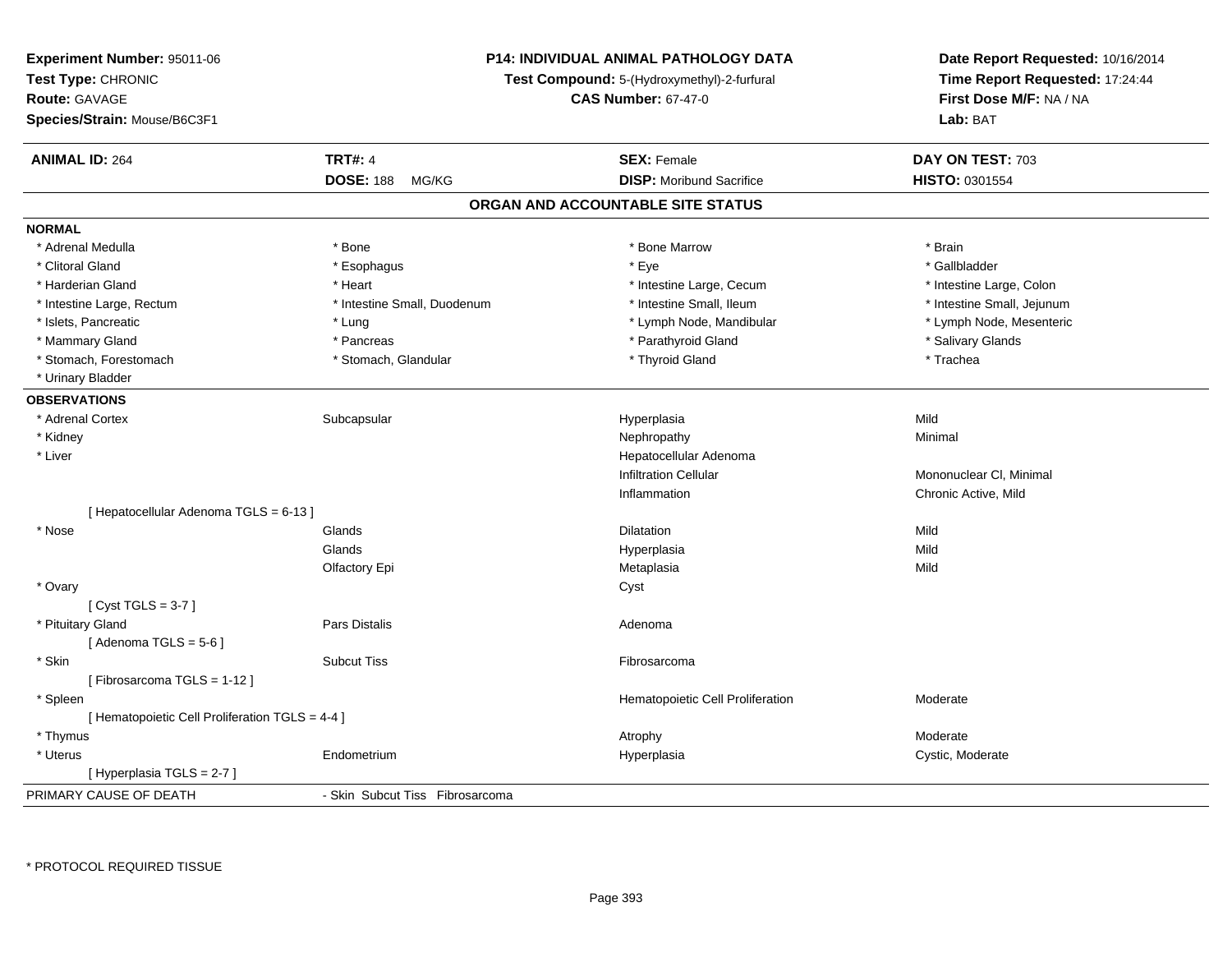| Experiment Number: 95011-06  | <b>P14: INDIVIDUAL ANIMAL PATHOLOGY DATA</b><br>Test Compound: 5-(Hydroxymethyl)-2-furfural |                                   | Date Report Requested: 10/16/2014 |  |
|------------------------------|---------------------------------------------------------------------------------------------|-----------------------------------|-----------------------------------|--|
| Test Type: CHRONIC           |                                                                                             |                                   | Time Report Requested: 17:24:44   |  |
| <b>Route: GAVAGE</b>         |                                                                                             | <b>CAS Number: 67-47-0</b>        | First Dose M/F: NA / NA           |  |
| Species/Strain: Mouse/B6C3F1 |                                                                                             |                                   | Lab: BAT                          |  |
| <b>ANIMAL ID: 265</b>        | <b>TRT#: 4</b>                                                                              | <b>SEX: Female</b>                | DAY ON TEST: 729                  |  |
|                              | <b>DOSE: 188</b><br>MG/KG                                                                   | <b>DISP: Terminal Sacrifice</b>   | HISTO: 0301555                    |  |
|                              |                                                                                             | ORGAN AND ACCOUNTABLE SITE STATUS |                                   |  |
| <b>NORMAL</b>                |                                                                                             |                                   |                                   |  |
| * Adrenal Medulla            | * Bone                                                                                      | * Bone Marrow                     | * Brain                           |  |
| * Clitoral Gland             | * Esophagus                                                                                 | * Eye                             | * Gallbladder                     |  |
| * Harderian Gland            | * Heart                                                                                     | * Intestine Large, Cecum          | * Intestine Large, Colon          |  |
| * Intestine Large, Rectum    | * Intestine Small, Duodenum                                                                 | * Intestine Small, Ileum          | * Intestine Small, Jejunum        |  |
| * Islets, Pancreatic         | * Kidney                                                                                    | * Lung                            | * Lymph Node, Mandibular          |  |
| * Lymph Node, Mesenteric     | * Mammary Gland                                                                             | * Pancreas                        | * Parathyroid Gland               |  |
| * Pituitary Gland            | * Salivary Glands                                                                           | * Skin                            | * Spleen                          |  |
| * Stomach, Forestomach       | * Stomach, Glandular                                                                        | * Trachea                         | * Urinary Bladder                 |  |
| <b>OBSERVATIONS</b>          |                                                                                             |                                   |                                   |  |
| * Adrenal Cortex             | Subcapsular                                                                                 | Hyperplasia                       | Mild                              |  |
| * Liver                      |                                                                                             | <b>Infiltration Cellular</b>      | Mononuclear CI, Minimal           |  |
|                              |                                                                                             | Inflammation                      | Chronic Active, Minimal           |  |
|                              | Hepatocyte                                                                                  | Vacuolization Cytoplasmic         | Mild                              |  |
| * Nose                       | Glands                                                                                      | <b>Dilatation</b>                 | Mild                              |  |
| * Ovary                      |                                                                                             | Cystadenoma                       |                                   |  |
| * Thymus                     |                                                                                             | Cyst                              | Mild                              |  |
|                              |                                                                                             | Ectopic Parathyroid Gland         | Mild                              |  |
| * Thyroid Gland              | Follicular Cel                                                                              | Hyperplasia                       | Mild                              |  |
| * Uterus                     | Endometrium                                                                                 | Hyperplasia                       | Cystic, Marked                    |  |
| [Hyperplasia TGLS = 1-7]     |                                                                                             |                                   |                                   |  |
| PRIMARY CAUSE OF DEATH       |                                                                                             |                                   |                                   |  |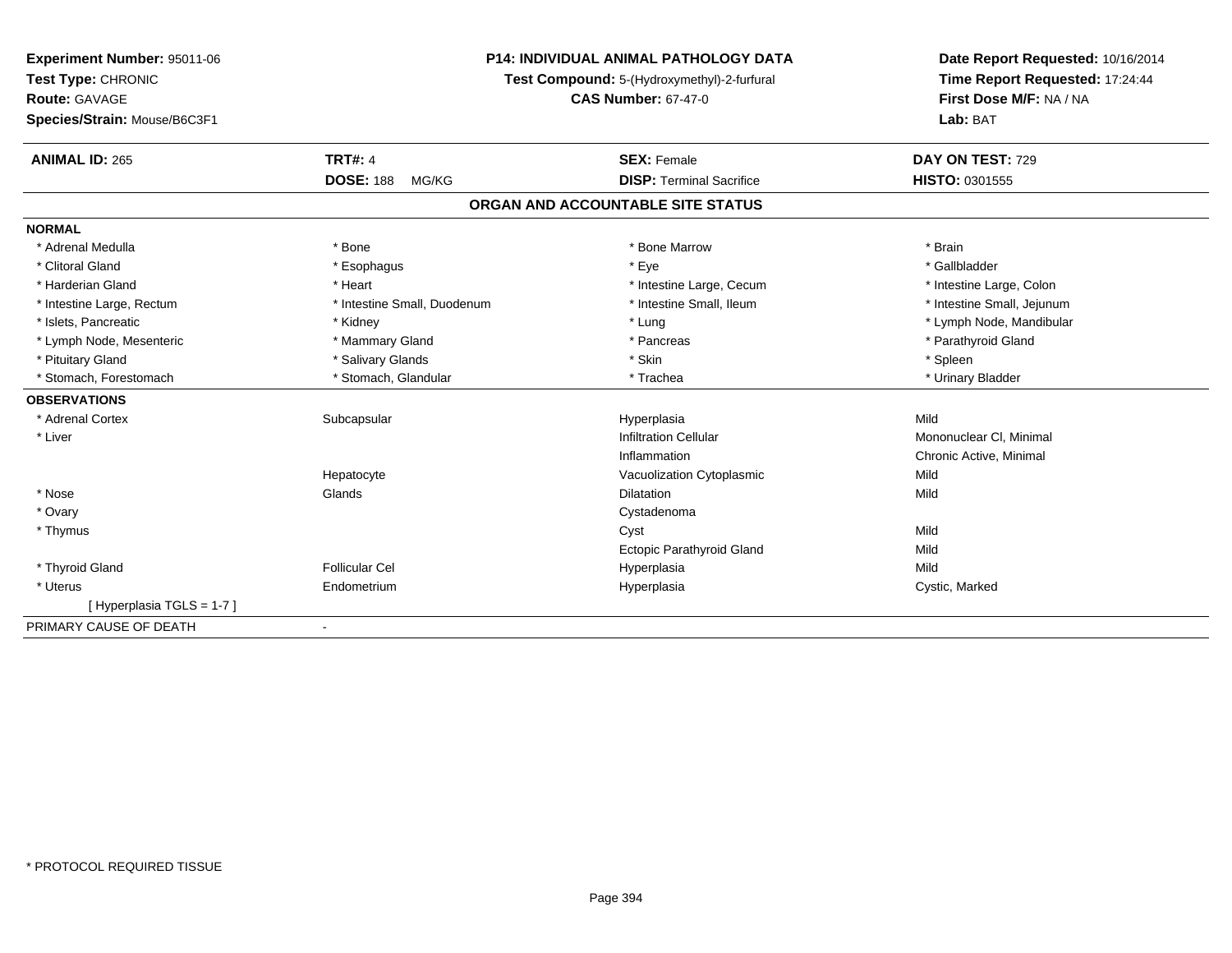| Experiment Number: 95011-06<br>Test Type: CHRONIC<br>Route: GAVAGE<br>Species/Strain: Mouse/B6C3F1 | <b>P14: INDIVIDUAL ANIMAL PATHOLOGY DATA</b><br>Test Compound: 5-(Hydroxymethyl)-2-furfural<br><b>CAS Number: 67-47-0</b> |                                          | Date Report Requested: 10/16/2014<br>Time Report Requested: 17:24:44<br>First Dose M/F: NA / NA<br>Lab: BAT |  |
|----------------------------------------------------------------------------------------------------|---------------------------------------------------------------------------------------------------------------------------|------------------------------------------|-------------------------------------------------------------------------------------------------------------|--|
| <b>ANIMAL ID: 266</b>                                                                              | <b>TRT#: 4</b>                                                                                                            | <b>SEX: Female</b>                       | DAY ON TEST: 527                                                                                            |  |
|                                                                                                    | <b>DOSE: 188</b><br>MG/KG                                                                                                 | <b>DISP:</b> Moribund Sacrifice          | HISTO: 0301556                                                                                              |  |
|                                                                                                    |                                                                                                                           | ORGAN AND ACCOUNTABLE SITE STATUS        |                                                                                                             |  |
| <b>NORMAL</b>                                                                                      |                                                                                                                           |                                          |                                                                                                             |  |
| * Adrenal Medulla                                                                                  | * Bone                                                                                                                    | * Bone Marrow                            | * Brain                                                                                                     |  |
| * Clitoral Gland                                                                                   | * Esophagus                                                                                                               | * Eye                                    | * Gallbladder                                                                                               |  |
| * Harderian Gland                                                                                  | * Heart                                                                                                                   | * Intestine Large, Cecum                 | * Intestine Large, Colon                                                                                    |  |
| * Intestine Large, Rectum                                                                          | * Intestine Small, Duodenum                                                                                               | * Intestine Small, Ileum                 | * Intestine Small, Jejunum                                                                                  |  |
| * Islets, Pancreatic                                                                               | * Lung                                                                                                                    | * Lymph Node, Mandibular                 | * Mammary Gland                                                                                             |  |
| * Pancreas                                                                                         | * Parathyroid Gland                                                                                                       | * Salivary Glands                        | * Skin                                                                                                      |  |
| * Spleen                                                                                           | * Stomach, Forestomach                                                                                                    | * Stomach, Glandular                     | * Trachea                                                                                                   |  |
| * Urinary Bladder                                                                                  |                                                                                                                           |                                          |                                                                                                             |  |
| <b>MISSING</b>                                                                                     |                                                                                                                           |                                          |                                                                                                             |  |
| * Lymph Node, Mesenteric                                                                           |                                                                                                                           |                                          |                                                                                                             |  |
| <b>OBSERVATIONS</b>                                                                                |                                                                                                                           |                                          |                                                                                                             |  |
| * Adrenal Cortex                                                                                   |                                                                                                                           | <b>Accessory Adrenal Cortical Nodule</b> | Mild                                                                                                        |  |
|                                                                                                    | Subcapsular                                                                                                               | Hyperplasia                              | Mild                                                                                                        |  |
| * Kidney                                                                                           |                                                                                                                           | Nephropathy                              | Minimal                                                                                                     |  |
| * Liver                                                                                            |                                                                                                                           | Hematopoietic Cell Proliferation         | Minimal                                                                                                     |  |
|                                                                                                    |                                                                                                                           | <b>Infiltration Cellular</b>             | Mononuclear CI, Minimal                                                                                     |  |
|                                                                                                    |                                                                                                                           | Inflammation                             | Chronic Active, Minimal                                                                                     |  |
| $*$ Nose                                                                                           | Glands                                                                                                                    | <b>Dilatation</b>                        | Minimal                                                                                                     |  |
| * Ovary                                                                                            |                                                                                                                           | Cyst                                     |                                                                                                             |  |
| [Cyst TGLS = $1-7$ ]                                                                               |                                                                                                                           |                                          |                                                                                                             |  |
| * Pituitary Gland                                                                                  | Pars Distalis                                                                                                             | Cyst                                     | Minimal                                                                                                     |  |
| * Thymus                                                                                           |                                                                                                                           | Cyst                                     | Minimal                                                                                                     |  |
| * Thyroid Gland                                                                                    |                                                                                                                           | Inflammation                             | Chronic Active, Minimal                                                                                     |  |
| * Uterus                                                                                           | Endometrium                                                                                                               | Hyperplasia                              | Cystic, Mild                                                                                                |  |
| PRIMARY CAUSE OF DEATH                                                                             | - UNCERTAIN                                                                                                               |                                          |                                                                                                             |  |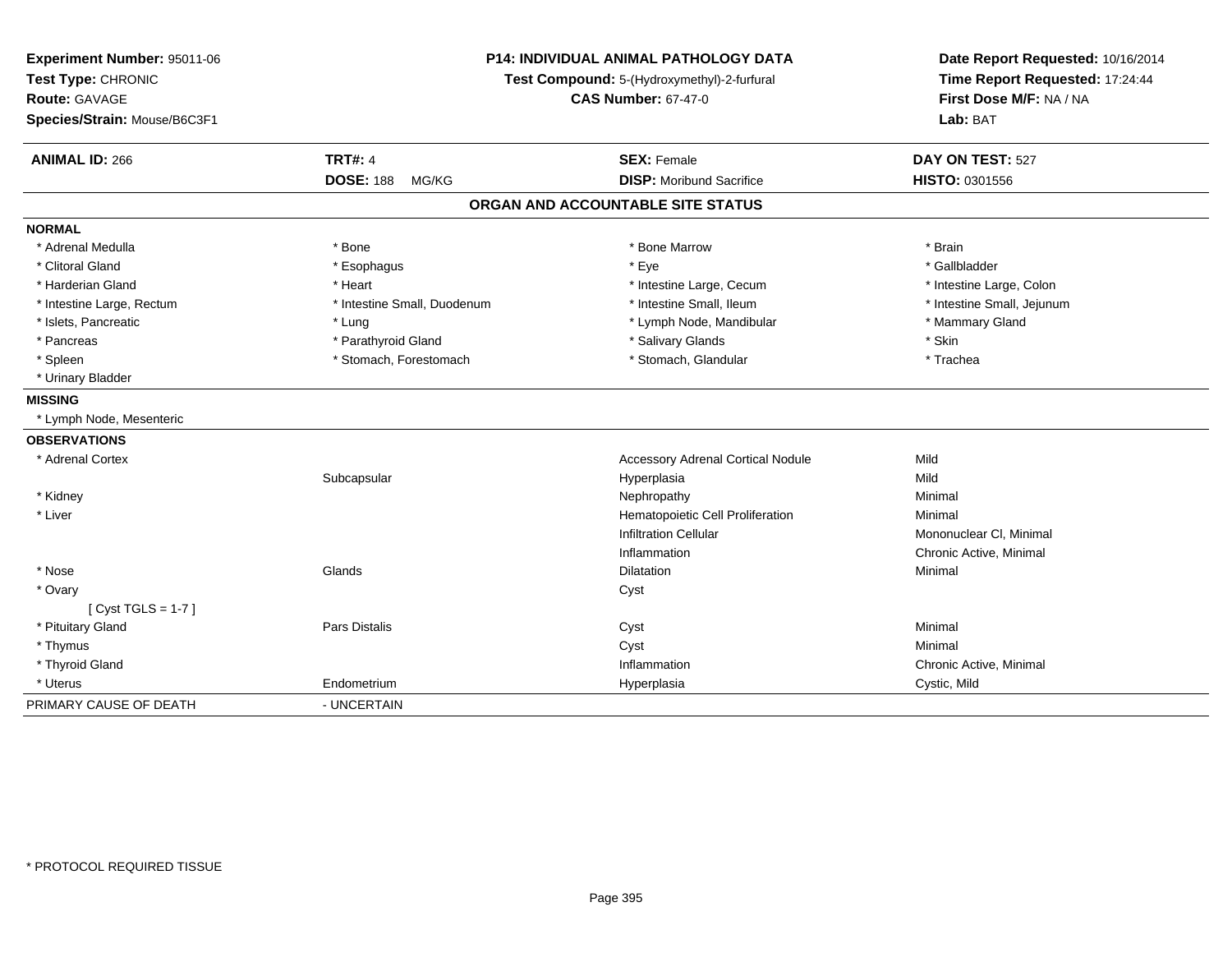| <b>TRT#: 4</b><br>DAY ON TEST: 603<br><b>ANIMAL ID: 267</b><br><b>SEX: Female</b><br><b>DOSE: 188</b><br><b>DISP: Moribund Sacrifice</b><br><b>HISTO: 0301557</b><br>MG/KG<br>ORGAN AND ACCOUNTABLE SITE STATUS<br>* Bone Marrow<br>* Clitoral Gland<br>* Adrenal Medulla<br>* Bone<br>* Intestine Large, Cecum<br>* Intestine Large, Rectum<br>* Eye<br>* Esophagus<br>* Intestine Small, Duodenum<br>* Intestine Small, Ileum<br>* Mammary Gland<br>* Pituitary Gland<br>* Trachea<br>* Parathyroid Gland<br>* Adrenal Cortex<br>Subcapsular<br>Hyperplasia<br>Mild<br>Lymphoma Malignant<br>Lymphoma Malignant<br>* Brain<br>* Gallbladder<br>Lymphoma Malignant<br>* Harderian Gland<br>Lymphoma Malignant<br>* Heart<br>Lymphoma Malignant<br>Mineralization<br>Minimal<br>* Intestine Large, Colon<br>Lymphoma Malignant<br>* Intestine Small, Jejunum<br>Muscularis, Serosa<br>Lymphoma Malignant<br>* Islets, Pancreatic<br>Lymphoma Malignant<br>Lymphoma Malignant<br>* Kidney<br>* Liver<br>Lymphoma Malignant<br>Hepatocyte<br>Vacuolization Cytoplasmic<br>Mild<br>Lymphoma Malignant<br>* Lung<br>Mediastinum<br>Lymphoma Malignant<br>Note: Mediastinal malignant lymphoma refers to lesion surrounding the aorta.<br>Lymph Node<br>Mediastinal<br>Lymphoma Malignant<br>* Lymph Node, Mandibular<br>Lymphoma Malignant<br>[ Lymphoma Malignant TGLS = 3-2 ]<br>* Lymph Node, Mesenteric<br>Lymphoma Malignant<br>[ Lymphoma Malignant TGLS = 2-12 ]<br>Lymphoma Malignant<br>Mesentery<br>Glands<br>Dilatation<br>Mild<br>* Nose | Experiment Number: 95011-06<br>Test Type: CHRONIC<br>Route: GAVAGE<br>Species/Strain: Mouse/B6C3F1 | <b>P14: INDIVIDUAL ANIMAL PATHOLOGY DATA</b><br>Test Compound: 5-(Hydroxymethyl)-2-furfural<br><b>CAS Number: 67-47-0</b> | Date Report Requested: 10/16/2014<br>Time Report Requested: 17:24:44<br>First Dose M/F: NA / NA<br>Lab: BAT |
|--------------------------------------------------------------------------------------------------------------------------------------------------------------------------------------------------------------------------------------------------------------------------------------------------------------------------------------------------------------------------------------------------------------------------------------------------------------------------------------------------------------------------------------------------------------------------------------------------------------------------------------------------------------------------------------------------------------------------------------------------------------------------------------------------------------------------------------------------------------------------------------------------------------------------------------------------------------------------------------------------------------------------------------------------------------------------------------------------------------------------------------------------------------------------------------------------------------------------------------------------------------------------------------------------------------------------------------------------------------------------------------------------------------------------------------------------------------------------------------------------------------------------------------------------|----------------------------------------------------------------------------------------------------|---------------------------------------------------------------------------------------------------------------------------|-------------------------------------------------------------------------------------------------------------|
|                                                                                                                                                                                                                                                                                                                                                                                                                                                                                                                                                                                                                                                                                                                                                                                                                                                                                                                                                                                                                                                                                                                                                                                                                                                                                                                                                                                                                                                                                                                                                  |                                                                                                    |                                                                                                                           |                                                                                                             |
|                                                                                                                                                                                                                                                                                                                                                                                                                                                                                                                                                                                                                                                                                                                                                                                                                                                                                                                                                                                                                                                                                                                                                                                                                                                                                                                                                                                                                                                                                                                                                  |                                                                                                    |                                                                                                                           |                                                                                                             |
|                                                                                                                                                                                                                                                                                                                                                                                                                                                                                                                                                                                                                                                                                                                                                                                                                                                                                                                                                                                                                                                                                                                                                                                                                                                                                                                                                                                                                                                                                                                                                  |                                                                                                    |                                                                                                                           |                                                                                                             |
|                                                                                                                                                                                                                                                                                                                                                                                                                                                                                                                                                                                                                                                                                                                                                                                                                                                                                                                                                                                                                                                                                                                                                                                                                                                                                                                                                                                                                                                                                                                                                  | <b>NORMAL</b>                                                                                      |                                                                                                                           |                                                                                                             |
|                                                                                                                                                                                                                                                                                                                                                                                                                                                                                                                                                                                                                                                                                                                                                                                                                                                                                                                                                                                                                                                                                                                                                                                                                                                                                                                                                                                                                                                                                                                                                  |                                                                                                    |                                                                                                                           |                                                                                                             |
|                                                                                                                                                                                                                                                                                                                                                                                                                                                                                                                                                                                                                                                                                                                                                                                                                                                                                                                                                                                                                                                                                                                                                                                                                                                                                                                                                                                                                                                                                                                                                  |                                                                                                    |                                                                                                                           |                                                                                                             |
|                                                                                                                                                                                                                                                                                                                                                                                                                                                                                                                                                                                                                                                                                                                                                                                                                                                                                                                                                                                                                                                                                                                                                                                                                                                                                                                                                                                                                                                                                                                                                  |                                                                                                    |                                                                                                                           |                                                                                                             |
|                                                                                                                                                                                                                                                                                                                                                                                                                                                                                                                                                                                                                                                                                                                                                                                                                                                                                                                                                                                                                                                                                                                                                                                                                                                                                                                                                                                                                                                                                                                                                  |                                                                                                    |                                                                                                                           |                                                                                                             |
|                                                                                                                                                                                                                                                                                                                                                                                                                                                                                                                                                                                                                                                                                                                                                                                                                                                                                                                                                                                                                                                                                                                                                                                                                                                                                                                                                                                                                                                                                                                                                  | <b>MISSING</b>                                                                                     |                                                                                                                           |                                                                                                             |
|                                                                                                                                                                                                                                                                                                                                                                                                                                                                                                                                                                                                                                                                                                                                                                                                                                                                                                                                                                                                                                                                                                                                                                                                                                                                                                                                                                                                                                                                                                                                                  |                                                                                                    |                                                                                                                           |                                                                                                             |
|                                                                                                                                                                                                                                                                                                                                                                                                                                                                                                                                                                                                                                                                                                                                                                                                                                                                                                                                                                                                                                                                                                                                                                                                                                                                                                                                                                                                                                                                                                                                                  | <b>OBSERVATIONS</b>                                                                                |                                                                                                                           |                                                                                                             |
|                                                                                                                                                                                                                                                                                                                                                                                                                                                                                                                                                                                                                                                                                                                                                                                                                                                                                                                                                                                                                                                                                                                                                                                                                                                                                                                                                                                                                                                                                                                                                  |                                                                                                    |                                                                                                                           |                                                                                                             |
|                                                                                                                                                                                                                                                                                                                                                                                                                                                                                                                                                                                                                                                                                                                                                                                                                                                                                                                                                                                                                                                                                                                                                                                                                                                                                                                                                                                                                                                                                                                                                  |                                                                                                    |                                                                                                                           |                                                                                                             |
|                                                                                                                                                                                                                                                                                                                                                                                                                                                                                                                                                                                                                                                                                                                                                                                                                                                                                                                                                                                                                                                                                                                                                                                                                                                                                                                                                                                                                                                                                                                                                  |                                                                                                    |                                                                                                                           |                                                                                                             |
|                                                                                                                                                                                                                                                                                                                                                                                                                                                                                                                                                                                                                                                                                                                                                                                                                                                                                                                                                                                                                                                                                                                                                                                                                                                                                                                                                                                                                                                                                                                                                  |                                                                                                    |                                                                                                                           |                                                                                                             |
|                                                                                                                                                                                                                                                                                                                                                                                                                                                                                                                                                                                                                                                                                                                                                                                                                                                                                                                                                                                                                                                                                                                                                                                                                                                                                                                                                                                                                                                                                                                                                  |                                                                                                    |                                                                                                                           |                                                                                                             |
|                                                                                                                                                                                                                                                                                                                                                                                                                                                                                                                                                                                                                                                                                                                                                                                                                                                                                                                                                                                                                                                                                                                                                                                                                                                                                                                                                                                                                                                                                                                                                  |                                                                                                    |                                                                                                                           |                                                                                                             |
|                                                                                                                                                                                                                                                                                                                                                                                                                                                                                                                                                                                                                                                                                                                                                                                                                                                                                                                                                                                                                                                                                                                                                                                                                                                                                                                                                                                                                                                                                                                                                  |                                                                                                    |                                                                                                                           |                                                                                                             |
|                                                                                                                                                                                                                                                                                                                                                                                                                                                                                                                                                                                                                                                                                                                                                                                                                                                                                                                                                                                                                                                                                                                                                                                                                                                                                                                                                                                                                                                                                                                                                  |                                                                                                    |                                                                                                                           |                                                                                                             |
|                                                                                                                                                                                                                                                                                                                                                                                                                                                                                                                                                                                                                                                                                                                                                                                                                                                                                                                                                                                                                                                                                                                                                                                                                                                                                                                                                                                                                                                                                                                                                  |                                                                                                    |                                                                                                                           |                                                                                                             |
|                                                                                                                                                                                                                                                                                                                                                                                                                                                                                                                                                                                                                                                                                                                                                                                                                                                                                                                                                                                                                                                                                                                                                                                                                                                                                                                                                                                                                                                                                                                                                  |                                                                                                    |                                                                                                                           |                                                                                                             |
|                                                                                                                                                                                                                                                                                                                                                                                                                                                                                                                                                                                                                                                                                                                                                                                                                                                                                                                                                                                                                                                                                                                                                                                                                                                                                                                                                                                                                                                                                                                                                  |                                                                                                    |                                                                                                                           |                                                                                                             |
|                                                                                                                                                                                                                                                                                                                                                                                                                                                                                                                                                                                                                                                                                                                                                                                                                                                                                                                                                                                                                                                                                                                                                                                                                                                                                                                                                                                                                                                                                                                                                  |                                                                                                    |                                                                                                                           |                                                                                                             |
|                                                                                                                                                                                                                                                                                                                                                                                                                                                                                                                                                                                                                                                                                                                                                                                                                                                                                                                                                                                                                                                                                                                                                                                                                                                                                                                                                                                                                                                                                                                                                  |                                                                                                    |                                                                                                                           |                                                                                                             |
|                                                                                                                                                                                                                                                                                                                                                                                                                                                                                                                                                                                                                                                                                                                                                                                                                                                                                                                                                                                                                                                                                                                                                                                                                                                                                                                                                                                                                                                                                                                                                  |                                                                                                    |                                                                                                                           |                                                                                                             |
|                                                                                                                                                                                                                                                                                                                                                                                                                                                                                                                                                                                                                                                                                                                                                                                                                                                                                                                                                                                                                                                                                                                                                                                                                                                                                                                                                                                                                                                                                                                                                  |                                                                                                    |                                                                                                                           |                                                                                                             |
|                                                                                                                                                                                                                                                                                                                                                                                                                                                                                                                                                                                                                                                                                                                                                                                                                                                                                                                                                                                                                                                                                                                                                                                                                                                                                                                                                                                                                                                                                                                                                  |                                                                                                    |                                                                                                                           |                                                                                                             |
|                                                                                                                                                                                                                                                                                                                                                                                                                                                                                                                                                                                                                                                                                                                                                                                                                                                                                                                                                                                                                                                                                                                                                                                                                                                                                                                                                                                                                                                                                                                                                  |                                                                                                    |                                                                                                                           |                                                                                                             |
|                                                                                                                                                                                                                                                                                                                                                                                                                                                                                                                                                                                                                                                                                                                                                                                                                                                                                                                                                                                                                                                                                                                                                                                                                                                                                                                                                                                                                                                                                                                                                  |                                                                                                    |                                                                                                                           |                                                                                                             |
|                                                                                                                                                                                                                                                                                                                                                                                                                                                                                                                                                                                                                                                                                                                                                                                                                                                                                                                                                                                                                                                                                                                                                                                                                                                                                                                                                                                                                                                                                                                                                  |                                                                                                    |                                                                                                                           |                                                                                                             |
|                                                                                                                                                                                                                                                                                                                                                                                                                                                                                                                                                                                                                                                                                                                                                                                                                                                                                                                                                                                                                                                                                                                                                                                                                                                                                                                                                                                                                                                                                                                                                  |                                                                                                    |                                                                                                                           |                                                                                                             |
|                                                                                                                                                                                                                                                                                                                                                                                                                                                                                                                                                                                                                                                                                                                                                                                                                                                                                                                                                                                                                                                                                                                                                                                                                                                                                                                                                                                                                                                                                                                                                  |                                                                                                    |                                                                                                                           |                                                                                                             |
|                                                                                                                                                                                                                                                                                                                                                                                                                                                                                                                                                                                                                                                                                                                                                                                                                                                                                                                                                                                                                                                                                                                                                                                                                                                                                                                                                                                                                                                                                                                                                  |                                                                                                    |                                                                                                                           |                                                                                                             |
|                                                                                                                                                                                                                                                                                                                                                                                                                                                                                                                                                                                                                                                                                                                                                                                                                                                                                                                                                                                                                                                                                                                                                                                                                                                                                                                                                                                                                                                                                                                                                  |                                                                                                    |                                                                                                                           |                                                                                                             |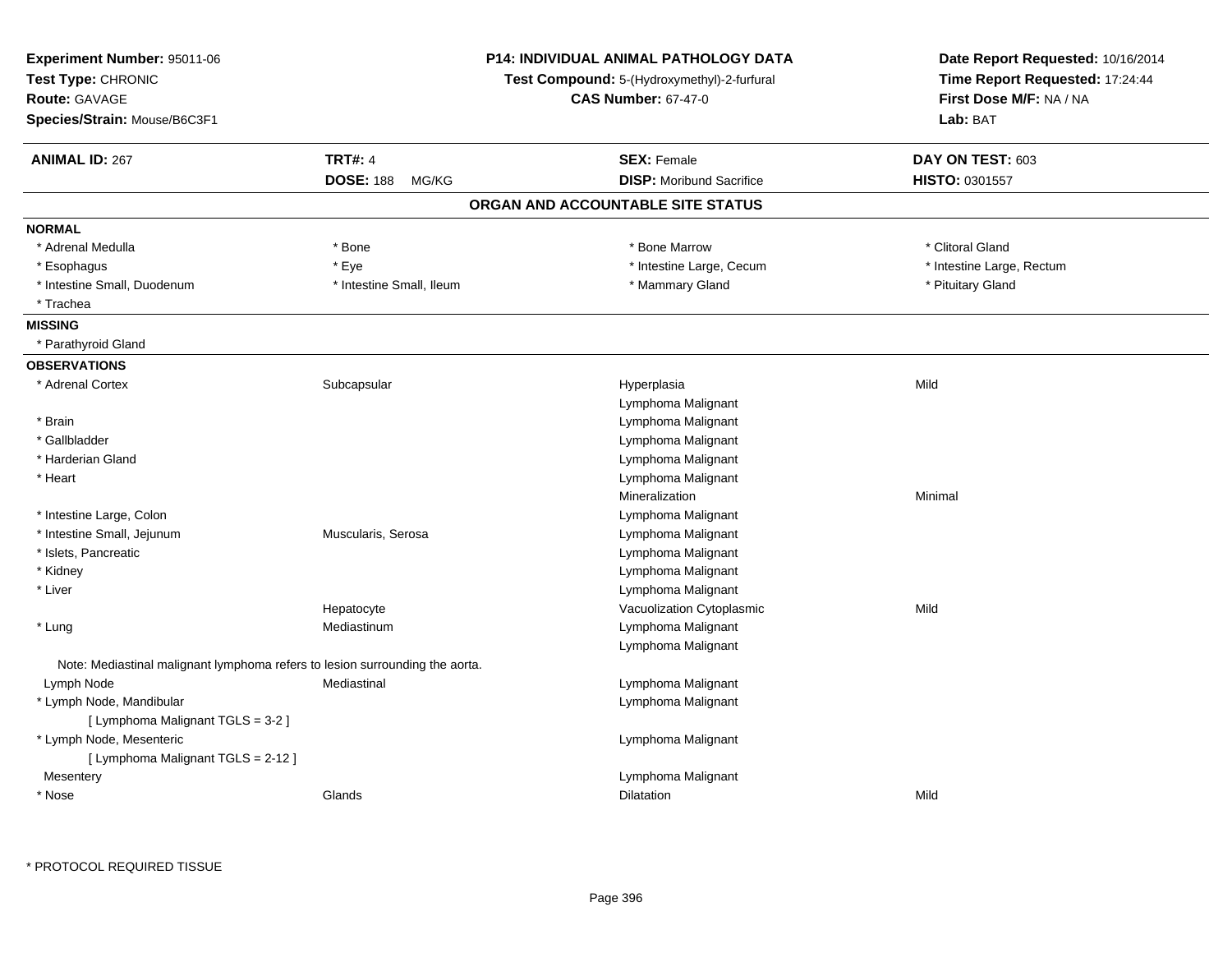| Experiment Number: 95011-06                                                          | P14: INDIVIDUAL ANIMAL PATHOLOGY DATA |                                             | Date Report Requested: 10/16/2014<br>Time Report Requested: 17:24:44 |
|--------------------------------------------------------------------------------------|---------------------------------------|---------------------------------------------|----------------------------------------------------------------------|
| Test Type: CHRONIC                                                                   |                                       | Test Compound: 5-(Hydroxymethyl)-2-furfural |                                                                      |
| Route: GAVAGE                                                                        |                                       | <b>CAS Number: 67-47-0</b>                  | First Dose M/F: NA / NA                                              |
| Species/Strain: Mouse/B6C3F1                                                         |                                       |                                             | Lab: BAT                                                             |
| <b>ANIMAL ID: 267</b>                                                                | <b>TRT#: 4</b>                        | <b>SEX: Female</b>                          | DAY ON TEST: 603                                                     |
|                                                                                      | <b>DOSE: 188</b><br>MG/KG             | <b>DISP:</b> Moribund Sacrifice             | HISTO: 0301557                                                       |
|                                                                                      |                                       | ORGAN AND ACCOUNTABLE SITE STATUS           |                                                                      |
|                                                                                      |                                       | Lymphoma Malignant                          |                                                                      |
| * Ovary                                                                              |                                       | Lymphoma Malignant                          |                                                                      |
| Note: Ovaries present on slide #07 but completely replaced by malignant lymphocytes. |                                       |                                             |                                                                      |
| Oviduct                                                                              |                                       | Lymphoma Malignant                          |                                                                      |
| * Pancreas                                                                           |                                       | Lymphoma Malignant                          |                                                                      |
| * Salivary Glands                                                                    |                                       | Lymphoma Malignant                          |                                                                      |
| * Skin                                                                               |                                       | Lymphoma Malignant                          |                                                                      |
| * Spleen                                                                             |                                       | Lymphoma Malignant                          |                                                                      |
| [ Lymphoma Malignant TGLS = 5-4 ]                                                    |                                       |                                             |                                                                      |
| * Stomach, Forestomach                                                               | Epithelium                            | Hyperkeratosis                              | Mild                                                                 |
|                                                                                      | Epithelium                            | Hyperplasia                                 | Mild                                                                 |
|                                                                                      |                                       | Inflammation                                | Chronic Active, Mild                                                 |
|                                                                                      |                                       | Lymphoma Malignant                          |                                                                      |
| * Stomach, Glandular                                                                 |                                       | Lymphoma Malignant                          |                                                                      |
| * Thymus                                                                             |                                       | Lymphoma Malignant                          |                                                                      |
| [ Lymphoma Malignant TGLS = 4-13 ]                                                   |                                       |                                             |                                                                      |
| * Thyroid Gland                                                                      | Follicle                              | Degeneration                                | Moderate                                                             |
| * Urinary Bladder                                                                    |                                       | Lymphoma Malignant                          |                                                                      |
| * Uterus                                                                             | Endometrium                           | Hyperplasia                                 | Cystic, Moderate                                                     |
|                                                                                      |                                       | Lymphoma Malignant                          |                                                                      |
| [Hyperplasia TGLS = 1-7]                                                             |                                       |                                             |                                                                      |
| PRIMARY CAUSE OF DEATH                                                               | Lymphoma Malignant<br>- Spleen        |                                             |                                                                      |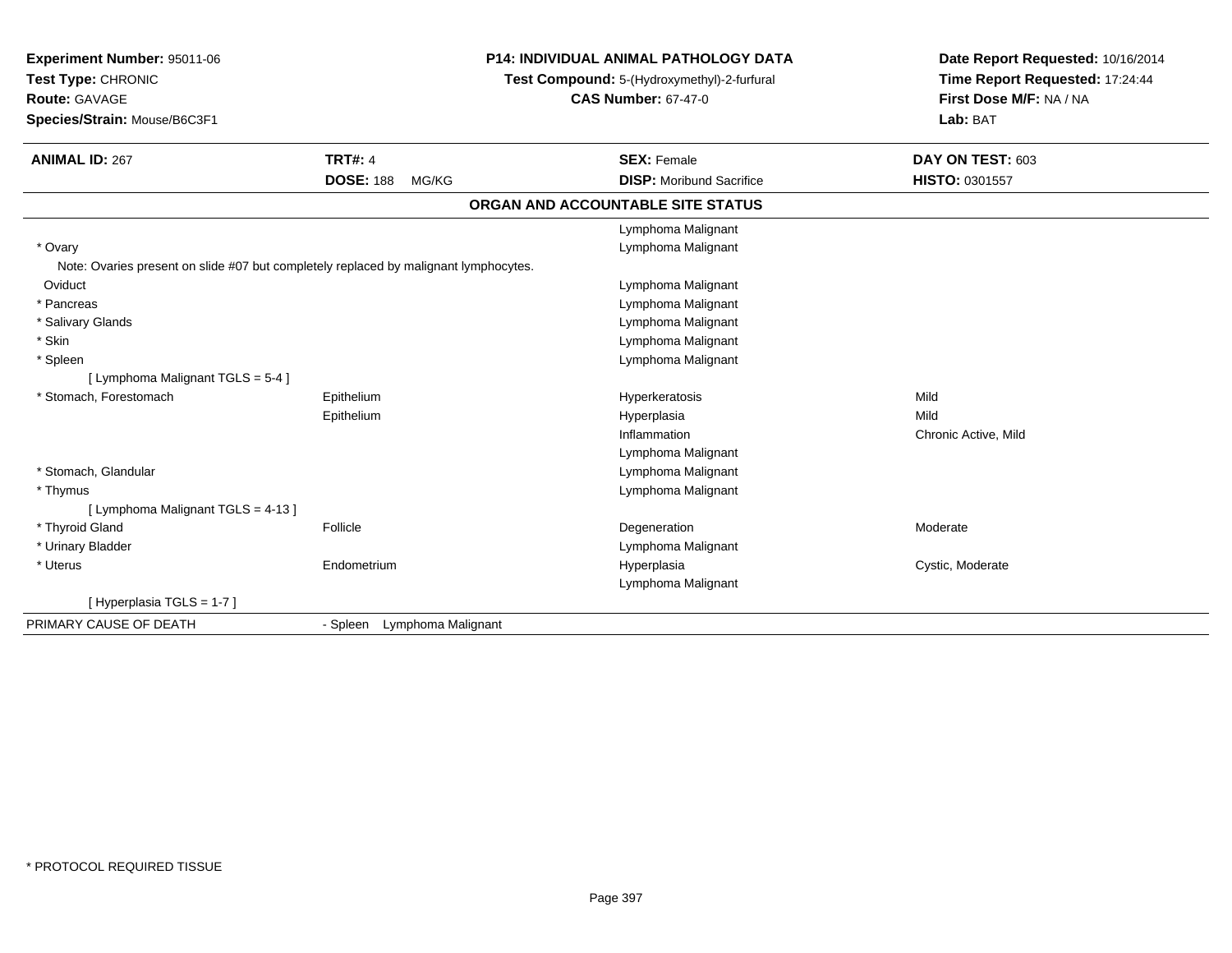| Test Type: CHRONIC<br>Time Report Requested: 17:24:44<br>Test Compound: 5-(Hydroxymethyl)-2-furfural<br>First Dose M/F: NA / NA<br>Route: GAVAGE<br><b>CAS Number: 67-47-0</b><br>Species/Strain: Mouse/B6C3F1<br>Lab: BAT |  |
|----------------------------------------------------------------------------------------------------------------------------------------------------------------------------------------------------------------------------|--|
|                                                                                                                                                                                                                            |  |
|                                                                                                                                                                                                                            |  |
|                                                                                                                                                                                                                            |  |
| <b>TRT#: 4</b><br><b>ANIMAL ID: 268</b><br>DAY ON TEST: 727<br><b>SEX: Female</b>                                                                                                                                          |  |
| <b>DOSE: 188</b><br><b>DISP: Terminal Sacrifice</b><br>HISTO: 0301558<br>MG/KG                                                                                                                                             |  |
| ORGAN AND ACCOUNTABLE SITE STATUS                                                                                                                                                                                          |  |
| <b>NORMAL</b>                                                                                                                                                                                                              |  |
| * Adrenal Medulla<br>* Bone<br>* Bone Marrow<br>* Brain                                                                                                                                                                    |  |
| * Gallbladder<br>* Clitoral Gland<br>* Esophagus<br>* Eye                                                                                                                                                                  |  |
| * Harderian Gland<br>* Heart<br>* Intestine Large, Cecum<br>* Intestine Large, Colon                                                                                                                                       |  |
| * Intestine Small, Ileum<br>* Intestine Large, Rectum<br>* Intestine Small, Duodenum<br>* Intestine Small, Jejunum                                                                                                         |  |
| * Islets, Pancreatic<br>* Mammary Gland<br>* Lung<br>* Lymph Node, Mesenteric                                                                                                                                              |  |
| * Salivary Glands<br>* Ovary<br>* Pancreas<br>* Parathyroid Gland                                                                                                                                                          |  |
| * Skin<br>* Stomach, Forestomach<br>* Stomach, Glandular<br>* Spleen                                                                                                                                                       |  |
| * Trachea<br>* Urinary Bladder                                                                                                                                                                                             |  |
| <b>OBSERVATIONS</b>                                                                                                                                                                                                        |  |
| Mild<br>* Adrenal Cortex<br>Subcapsular<br>Hyperplasia                                                                                                                                                                     |  |
| Atypia Cellular<br>Mild<br>* Kidney                                                                                                                                                                                        |  |
| Nephropathy<br>Minimal                                                                                                                                                                                                     |  |
| * Liver<br><b>Infiltration Cellular</b><br>Mononuclear CI, Minimal                                                                                                                                                         |  |
| Inflammation<br>Chronic Active, Minimal                                                                                                                                                                                    |  |
| Vacuolization Cytoplasmic<br>Mild<br>Hepatocyte                                                                                                                                                                            |  |
| * Lymph Node, Mandibular<br>Hyperplasia<br>Lymphoid, Mild                                                                                                                                                                  |  |
| $*$ Nose<br>Glands<br>Dilatation<br>Mild                                                                                                                                                                                   |  |
| Mild<br>* Pituitary Gland<br>Pars Distalis<br>Hyperplasia                                                                                                                                                                  |  |
| Mild<br>* Thymus<br>Cyst                                                                                                                                                                                                   |  |
| * Thyroid Gland<br>Follicle<br>Degeneration<br>Minimal                                                                                                                                                                     |  |
| Inflammation<br>Chronic Active, Minimal                                                                                                                                                                                    |  |
| * Uterus<br>Endometrium<br>Cystic, Mild<br>Hyperplasia                                                                                                                                                                     |  |
| [Hyperplasia TGLS = 1-7]                                                                                                                                                                                                   |  |
| PRIMARY CAUSE OF DEATH<br>$\blacksquare$                                                                                                                                                                                   |  |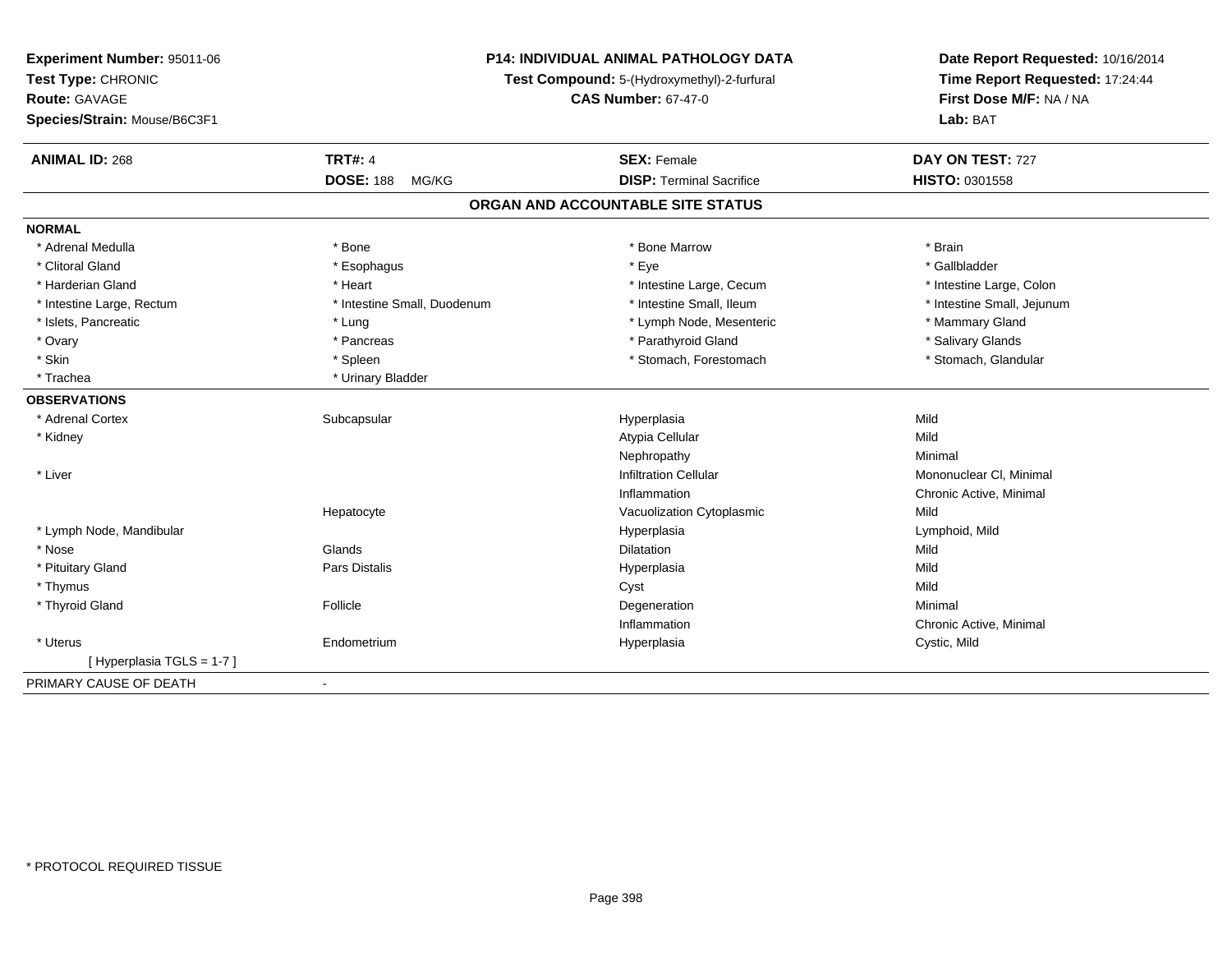| Experiment Number: 95011-06                                       | <b>P14: INDIVIDUAL ANIMAL PATHOLOGY DATA</b><br>Test Compound: 5-(Hydroxymethyl)-2-furfural |                                   | Date Report Requested: 10/16/2014 |  |
|-------------------------------------------------------------------|---------------------------------------------------------------------------------------------|-----------------------------------|-----------------------------------|--|
| Test Type: CHRONIC                                                |                                                                                             |                                   | Time Report Requested: 17:24:44   |  |
| <b>Route: GAVAGE</b>                                              |                                                                                             | <b>CAS Number: 67-47-0</b>        | First Dose M/F: NA / NA           |  |
| Species/Strain: Mouse/B6C3F1                                      |                                                                                             |                                   | Lab: BAT                          |  |
| <b>ANIMAL ID: 269</b>                                             | <b>TRT#: 4</b>                                                                              | <b>SEX: Female</b>                | DAY ON TEST: 728                  |  |
|                                                                   | <b>DOSE: 188</b><br>MG/KG                                                                   | <b>DISP: Terminal Sacrifice</b>   | HISTO: 0301559                    |  |
|                                                                   |                                                                                             | ORGAN AND ACCOUNTABLE SITE STATUS |                                   |  |
| <b>NORMAL</b>                                                     |                                                                                             |                                   |                                   |  |
| * Adrenal Medulla                                                 | * Bone                                                                                      | * Bone Marrow                     | * Brain                           |  |
| * Clitoral Gland                                                  | * Esophagus                                                                                 | * Eye                             | * Gallbladder                     |  |
| * Harderian Gland                                                 | * Heart                                                                                     | * Intestine Large, Cecum          | * Intestine Large, Colon          |  |
| * Intestine Large, Rectum                                         | * Intestine Small, Duodenum                                                                 | * Intestine Small, Ileum          | * Intestine Small, Jejunum        |  |
| * Islets, Pancreatic                                              | * Lymph Node, Mesenteric                                                                    | * Mammary Gland                   | * Nose                            |  |
| * Ovary                                                           | * Parathyroid Gland                                                                         | * Pituitary Gland                 | * Skin                            |  |
| * Stomach, Forestomach                                            | * Stomach, Glandular                                                                        | * Trachea                         | * Urinary Bladder                 |  |
| <b>OBSERVATIONS</b>                                               |                                                                                             |                                   |                                   |  |
| * Adrenal Cortex                                                  | Subcapsular                                                                                 | Hyperplasia                       | Mild                              |  |
| * Kidney                                                          |                                                                                             | Infarct                           | Moderate                          |  |
|                                                                   |                                                                                             | Lymphoma Malignant                |                                   |  |
|                                                                   |                                                                                             | Nephropathy                       | Minimal                           |  |
| * Liver                                                           |                                                                                             | Hepatocellular Adenoma            |                                   |  |
|                                                                   |                                                                                             | <b>Infiltration Cellular</b>      | Mononuclear CI, Minimal           |  |
|                                                                   |                                                                                             | Inflammation                      | Chronic Active, Minimal           |  |
|                                                                   | Hepatocyte                                                                                  | Vacuolization Cytoplasmic         | Mild                              |  |
| [ Hepatocellular Adenoma TGLS = 3-5 ]                             |                                                                                             |                                   |                                   |  |
| * Lung                                                            |                                                                                             | Lymphoma Malignant                |                                   |  |
| Lymph Node                                                        | Mediastinal                                                                                 | Lymphoma Malignant                |                                   |  |
| Note: Mediastinal lymph node on side #03 adjacent to lung tissue. |                                                                                             |                                   |                                   |  |
| * Lymph Node, Mandibular                                          |                                                                                             | Lymphoma Malignant                |                                   |  |
| * Pancreas                                                        |                                                                                             | Lymphoma Malignant                |                                   |  |
| * Salivary Glands                                                 |                                                                                             | Lymphoma Malignant                |                                   |  |
| * Spleen                                                          |                                                                                             | Lymphoma Malignant                |                                   |  |
| [ Lymphoma Malignant TGLS = 1-4 ]                                 |                                                                                             |                                   |                                   |  |
| * Thymus                                                          |                                                                                             | Lymphoma Malignant                |                                   |  |
| * Thyroid Gland                                                   | Follicle                                                                                    | Degeneration                      | Mild                              |  |
| * Uterus                                                          | Endometrium                                                                                 | Hyperplasia                       | Cystic, Marked                    |  |
| [Hyperplasia TGLS = 2-7]                                          |                                                                                             |                                   |                                   |  |
| PRIMARY CAUSE OF DEATH                                            | ÷,                                                                                          |                                   |                                   |  |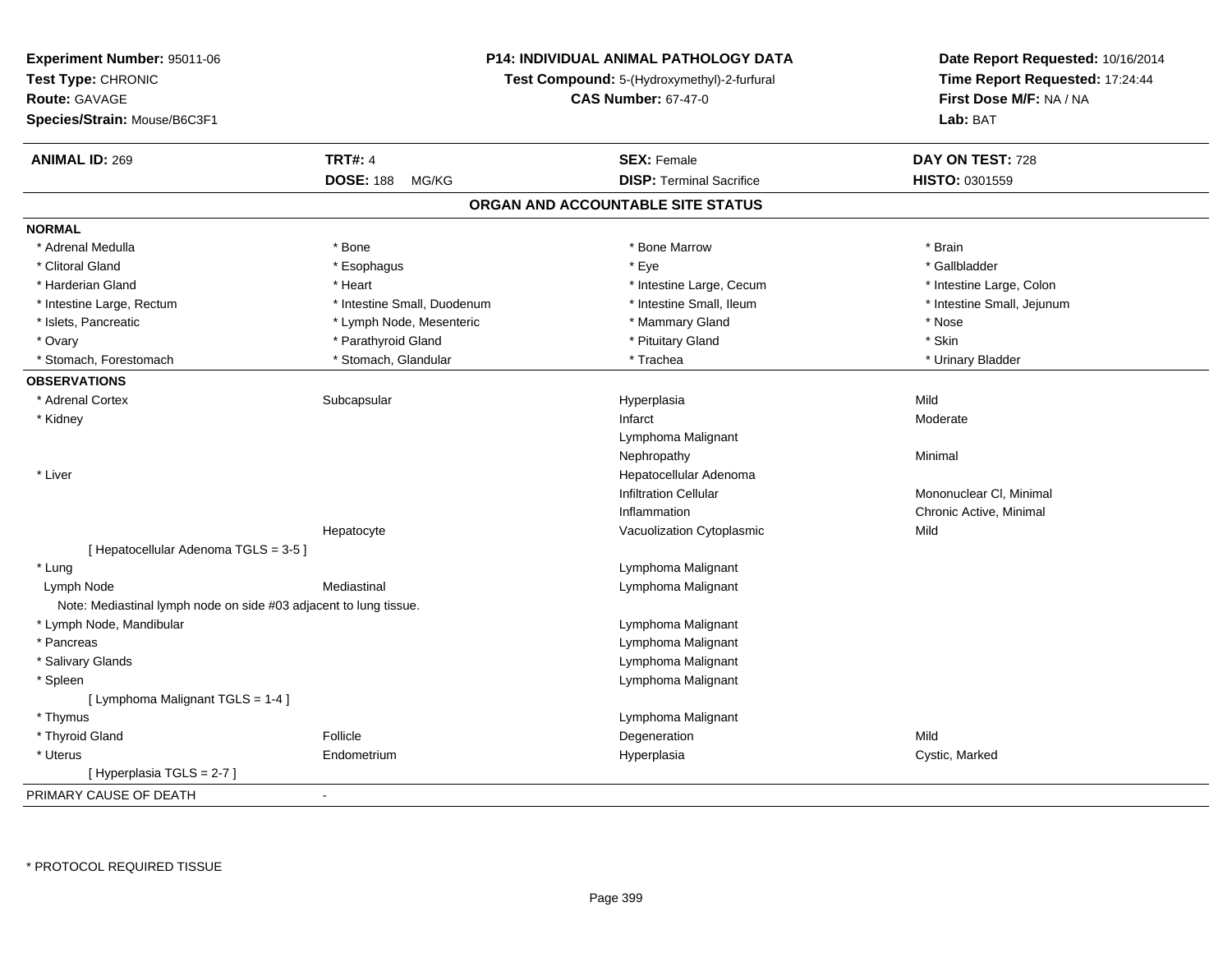| Experiment Number: 95011-06                    |                                                                                                               | <b>P14: INDIVIDUAL ANIMAL PATHOLOGY DATA</b> | Date Report Requested: 10/16/2014                          |  |
|------------------------------------------------|---------------------------------------------------------------------------------------------------------------|----------------------------------------------|------------------------------------------------------------|--|
| Test Type: CHRONIC                             |                                                                                                               | Test Compound: 5-(Hydroxymethyl)-2-furfural  | Time Report Requested: 17:24:44<br>First Dose M/F: NA / NA |  |
| <b>Route: GAVAGE</b>                           |                                                                                                               | <b>CAS Number: 67-47-0</b>                   |                                                            |  |
| Species/Strain: Mouse/B6C3F1                   |                                                                                                               |                                              | Lab: BAT                                                   |  |
| <b>ANIMAL ID: 270</b>                          | <b>TRT#: 4</b>                                                                                                | <b>SEX: Female</b>                           | DAY ON TEST: 728                                           |  |
|                                                | <b>DOSE: 188</b><br>MG/KG                                                                                     | <b>DISP: Terminal Sacrifice</b>              | HISTO: 0301560                                             |  |
|                                                |                                                                                                               | ORGAN AND ACCOUNTABLE SITE STATUS            |                                                            |  |
| <b>NORMAL</b>                                  |                                                                                                               |                                              |                                                            |  |
| * Adrenal Medulla                              | * Bone                                                                                                        | * Brain                                      | * Clitoral Gland                                           |  |
| * Esophagus                                    | * Eye                                                                                                         | * Gallbladder                                | * Harderian Gland                                          |  |
| * Heart                                        | * Intestine Large, Cecum                                                                                      | * Intestine Large, Colon                     | * Intestine Large, Rectum                                  |  |
| * Intestine Small, Duodenum                    | * Intestine Small, Ileum                                                                                      | * Intestine Small, Jejunum                   | * Islets, Pancreatic                                       |  |
| * Mammary Gland                                | * Nose                                                                                                        | * Parathyroid Gland                          | * Pituitary Gland                                          |  |
| * Salivary Glands                              | <b>Skeletal Muscle</b>                                                                                        | * Stomach, Forestomach                       | * Stomach, Glandular                                       |  |
| * Thyroid Gland                                | * Trachea                                                                                                     | * Urinary Bladder                            |                                                            |  |
| <b>OBSERVATIONS</b>                            |                                                                                                               |                                              |                                                            |  |
| * Adrenal Cortex                               | Subcapsular                                                                                                   | Hyperplasia                                  | Mild                                                       |  |
| * Bone Marrow                                  |                                                                                                               | Hemangiosarcoma                              |                                                            |  |
| * Kidney                                       |                                                                                                               | Nephropathy                                  | Minimal                                                    |  |
| * Liver                                        |                                                                                                               | <b>Infiltration Cellular</b>                 | Mononuclear CI, Minimal                                    |  |
|                                                |                                                                                                               | Inflammation                                 | Chronic Active, Minimal                                    |  |
| * Lung                                         |                                                                                                               | Alveolar/Bronchiolar Carcinoma               |                                                            |  |
|                                                | Alveolus                                                                                                      | <b>Infiltration Cellular</b>                 | Histiocyte, Moderate                                       |  |
|                                                |                                                                                                               | <b>Infiltration Cellular</b>                 | Mononuclear CI, Moderate                                   |  |
| [ Alveolar/Bronchiolar Carcinoma TGLS = 4-12 ] |                                                                                                               |                                              |                                                            |  |
| Lymph Node                                     | Mediastinal                                                                                                   | Hyperplasia                                  | Lymphoid, Marked                                           |  |
| * Lymph Node, Mandibular                       |                                                                                                               | Hyperplasia                                  | Lymphoid, Marked                                           |  |
| * Lymph Node, Mesenteric                       |                                                                                                               | Hyperplasia                                  | Lymphoid, Marked                                           |  |
| * Ovary                                        |                                                                                                               | Pigmentation                                 | Mild                                                       |  |
| * Pancreas                                     | Acinus                                                                                                        | Atrophy                                      | Marked                                                     |  |
| [Atrophy TGLS = $3-5$ ]                        |                                                                                                               |                                              |                                                            |  |
| <b>Skel Muscle</b>                             |                                                                                                               |                                              |                                                            |  |
|                                                | Note: TGL#5-13: Skeletal muscle mass, documented at necrospy, is subcutaneous hemangiosarcoma histologically. |                                              |                                                            |  |
| * Skin                                         | <b>Subcut Tiss</b>                                                                                            | Hemangiosarcoma                              |                                                            |  |
| [Hemangiosarcoma TGLS = 5-13]                  |                                                                                                               |                                              |                                                            |  |
| * Spleen                                       |                                                                                                               | Hemangiosarcoma                              |                                                            |  |
|                                                |                                                                                                               | Hematopoietic Cell Proliferation             | Mild                                                       |  |
| [Hemangiosarcoma TGLS = 1-12]                  |                                                                                                               |                                              |                                                            |  |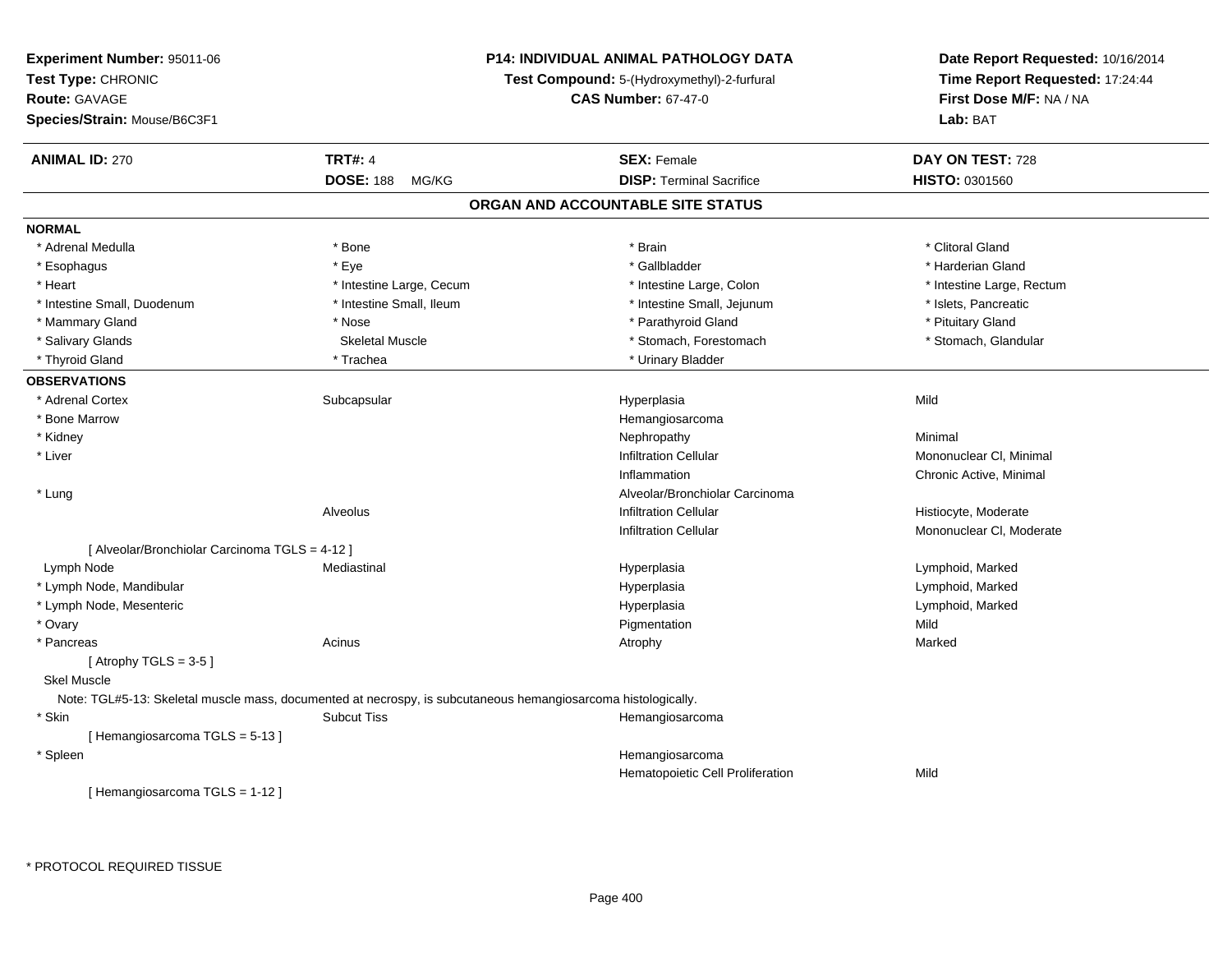| <b>Experiment Number: 95011-06</b> |                           | <b>P14: INDIVIDUAL ANIMAL PATHOLOGY DATA</b> | Date Report Requested: 10/16/2014 |  |
|------------------------------------|---------------------------|----------------------------------------------|-----------------------------------|--|
| Test Type: CHRONIC                 |                           | Test Compound: 5-(Hydroxymethyl)-2-furfural  | Time Report Requested: 17:24:44   |  |
| <b>Route: GAVAGE</b>               |                           | <b>CAS Number: 67-47-0</b>                   | First Dose M/F: NA / NA           |  |
| Species/Strain: Mouse/B6C3F1       |                           |                                              | Lab: BAT                          |  |
| <b>ANIMAL ID: 270</b>              | <b>TRT#: 4</b>            | <b>SEX: Female</b>                           | DAY ON TEST: 728                  |  |
|                                    | <b>DOSE: 188</b><br>MG/KG | <b>DISP:</b> Terminal Sacrifice              | <b>HISTO: 0301560</b>             |  |
|                                    |                           | ORGAN AND ACCOUNTABLE SITE STATUS            |                                   |  |
| * Thymus                           |                           | <b>Ectopic Parathyroid Gland</b>             | Mild                              |  |
| * Uterus                           | Endometrium               | Hyperplasia                                  | Cystic, Mild                      |  |
| [Hyperplasia TGLS = 2-7]           |                           |                                              |                                   |  |
| PRIMARY CAUSE OF DEATH             |                           |                                              |                                   |  |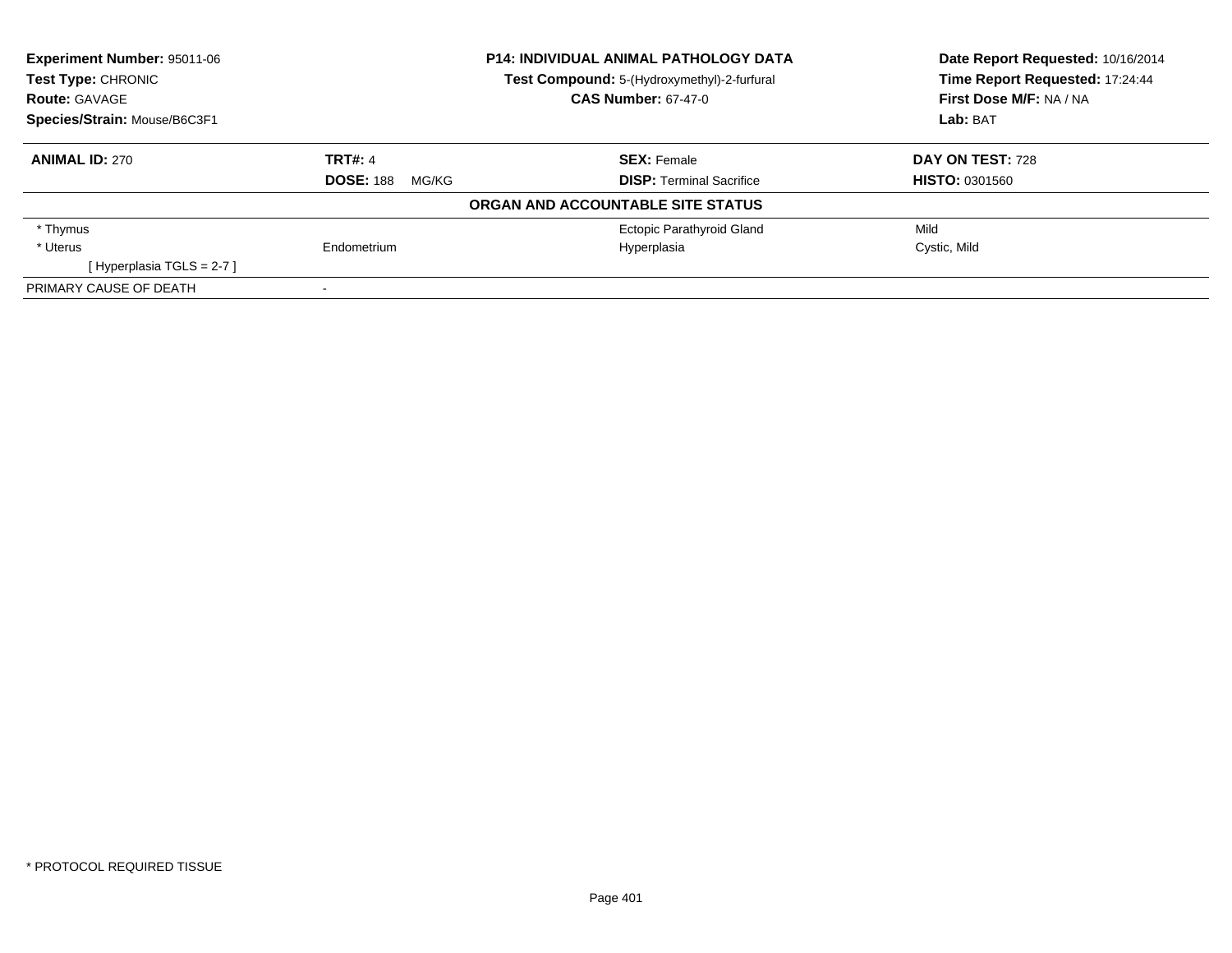| Experiment Number: 95011-06          | <b>P14: INDIVIDUAL ANIMAL PATHOLOGY DATA</b><br>Test Compound: 5-(Hydroxymethyl)-2-furfural |                                   | Date Report Requested: 10/16/2014 |  |
|--------------------------------------|---------------------------------------------------------------------------------------------|-----------------------------------|-----------------------------------|--|
| Test Type: CHRONIC                   |                                                                                             |                                   | Time Report Requested: 17:24:44   |  |
| <b>Route: GAVAGE</b>                 |                                                                                             | <b>CAS Number: 67-47-0</b>        | First Dose M/F: NA / NA           |  |
| Species/Strain: Mouse/B6C3F1         |                                                                                             |                                   | Lab: BAT                          |  |
| <b>ANIMAL ID: 271</b>                | <b>TRT#: 4</b>                                                                              | <b>SEX: Female</b>                | DAY ON TEST: 727                  |  |
|                                      | <b>DOSE: 188</b><br>MG/KG                                                                   | <b>DISP: Terminal Sacrifice</b>   | HISTO: 0301561                    |  |
|                                      |                                                                                             | ORGAN AND ACCOUNTABLE SITE STATUS |                                   |  |
| <b>NORMAL</b>                        |                                                                                             |                                   |                                   |  |
| * Adrenal Medulla                    | * Bone                                                                                      | * Bone Marrow                     | * Brain                           |  |
| * Clitoral Gland                     | * Esophagus                                                                                 | * Eye                             | * Gallbladder                     |  |
| * Harderian Gland                    | * Heart                                                                                     | * Intestine Large, Cecum          | * Intestine Large, Colon          |  |
| * Intestine Large, Rectum            | * Intestine Small, Duodenum                                                                 | * Intestine Small, Ileum          | * Intestine Small, Jejunum        |  |
| * Islets, Pancreatic                 | * Lung                                                                                      | * Lymph Node, Mandibular          | * Lymph Node, Mesenteric          |  |
| * Mammary Gland                      | * Ovary                                                                                     | * Pancreas                        | * Parathyroid Gland               |  |
| * Pituitary Gland                    | * Salivary Glands                                                                           | * Skin                            | * Spleen                          |  |
| * Stomach, Forestomach               | * Stomach, Glandular                                                                        | * Trachea                         | * Urinary Bladder                 |  |
| <b>OBSERVATIONS</b>                  |                                                                                             |                                   |                                   |  |
| * Adrenal Cortex                     | Subcapsular                                                                                 | Hyperplasia                       | Mild                              |  |
| * Kidney                             |                                                                                             | Nephropathy                       | Minimal                           |  |
| * Liver                              |                                                                                             | <b>Basophilic Focus</b>           |                                   |  |
|                                      |                                                                                             | Hepatocellular Adenoma            | Multiple                          |  |
|                                      |                                                                                             | <b>Infiltration Cellular</b>      | Mononuclear CI, Minimal           |  |
|                                      |                                                                                             | Inflammation                      | Chronic Active, Minimal           |  |
|                                      | Hepatocyte                                                                                  | Vacuolization Cytoplasmic         | Mild                              |  |
| [Hepatocellular Adenoma TGLS = 2-12] |                                                                                             |                                   |                                   |  |
| * Nose                               | Glands                                                                                      | <b>Dilatation</b>                 | Minimal                           |  |
| * Thymus                             |                                                                                             | Cyst                              | Mild                              |  |
|                                      |                                                                                             | Ectopic Parathyroid Gland         | Mild                              |  |
| * Thyroid Gland                      | Follicle                                                                                    | Degeneration                      | Moderate                          |  |
| * Uterus                             | Endometrium                                                                                 | Hyperplasia                       | Cystic, Moderate                  |  |
| [Hyperplasia TGLS = 1-7]             |                                                                                             |                                   |                                   |  |
| PRIMARY CAUSE OF DEATH               | $\blacksquare$                                                                              |                                   |                                   |  |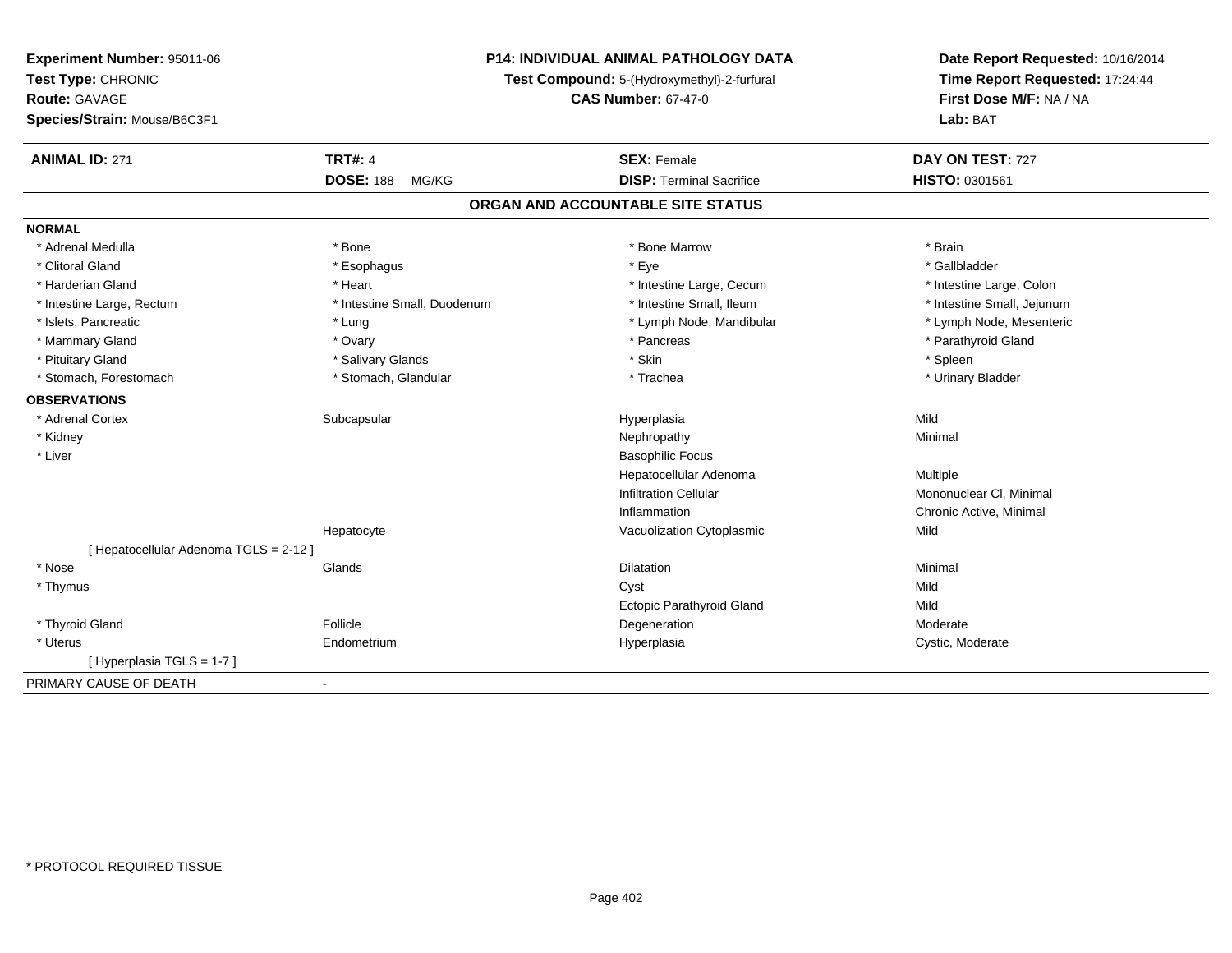| Experiment Number: 95011-06<br>Test Type: CHRONIC<br>Route: GAVAGE<br>Species/Strain: Mouse/B6C3F1 |                             | P14: INDIVIDUAL ANIMAL PATHOLOGY DATA<br>Test Compound: 5-(Hydroxymethyl)-2-furfural<br><b>CAS Number: 67-47-0</b> | Date Report Requested: 10/16/2014<br>Time Report Requested: 17:24:45<br>First Dose M/F: NA / NA<br>Lab: BAT |  |
|----------------------------------------------------------------------------------------------------|-----------------------------|--------------------------------------------------------------------------------------------------------------------|-------------------------------------------------------------------------------------------------------------|--|
| <b>ANIMAL ID: 272</b>                                                                              | <b>TRT#: 4</b>              | <b>SEX: Female</b>                                                                                                 | DAY ON TEST: 727                                                                                            |  |
|                                                                                                    | <b>DOSE: 188</b><br>MG/KG   | <b>DISP: Terminal Sacrifice</b>                                                                                    | HISTO: 0301562                                                                                              |  |
|                                                                                                    |                             | ORGAN AND ACCOUNTABLE SITE STATUS                                                                                  |                                                                                                             |  |
| <b>NORMAL</b>                                                                                      |                             |                                                                                                                    |                                                                                                             |  |
| * Adrenal Medulla                                                                                  | * Bone                      | * Bone Marrow                                                                                                      | * Brain                                                                                                     |  |
| * Clitoral Gland                                                                                   | * Esophagus                 | * Eye                                                                                                              | * Gallbladder                                                                                               |  |
| * Harderian Gland                                                                                  | * Heart                     | * Intestine Large, Cecum                                                                                           | * Intestine Large, Colon                                                                                    |  |
| * Intestine Large, Rectum                                                                          | * Intestine Small, Duodenum | * Intestine Small, Ileum                                                                                           | * Intestine Small, Jejunum                                                                                  |  |
| * Islets, Pancreatic                                                                               | * Lung                      | * Lymph Node, Mandibular                                                                                           | * Lymph Node, Mesenteric                                                                                    |  |
| * Mammary Gland                                                                                    | * Nose                      | * Pancreas                                                                                                         | * Parathyroid Gland                                                                                         |  |
| * Pituitary Gland                                                                                  | * Salivary Glands           | * Skin                                                                                                             | * Spleen                                                                                                    |  |
| * Stomach, Forestomach                                                                             | * Stomach, Glandular        | * Trachea                                                                                                          | * Urinary Bladder                                                                                           |  |
| * Uterus                                                                                           |                             |                                                                                                                    |                                                                                                             |  |
| <b>OBSERVATIONS</b>                                                                                |                             |                                                                                                                    |                                                                                                             |  |
| * Adrenal Cortex                                                                                   | Subcapsular                 | Hyperplasia                                                                                                        | Mild                                                                                                        |  |
| * Kidney                                                                                           |                             | Nephropathy                                                                                                        | Minimal                                                                                                     |  |
| * Liver                                                                                            |                             | <b>Basophilic Focus</b>                                                                                            |                                                                                                             |  |
|                                                                                                    |                             | Hepatocellular Adenoma                                                                                             |                                                                                                             |  |
|                                                                                                    |                             | <b>Infiltration Cellular</b>                                                                                       | Mononuclear CI, Minimal                                                                                     |  |
|                                                                                                    |                             | Inflammation                                                                                                       | Chronic Active, Minimal                                                                                     |  |
|                                                                                                    | Hepatocyte                  | Vacuolization Cytoplasmic                                                                                          | Mild                                                                                                        |  |
| [ Hepatocellular Adenoma TGLS = 2-12 ]                                                             |                             |                                                                                                                    |                                                                                                             |  |
| * Ovary                                                                                            |                             | Atrophy                                                                                                            | Marked                                                                                                      |  |
|                                                                                                    |                             | Pigmentation                                                                                                       | Minimal                                                                                                     |  |
|                                                                                                    |                             | Thecoma Malignant                                                                                                  |                                                                                                             |  |
| [Thecoma Malignant TGLS = 1-7]                                                                     |                             |                                                                                                                    |                                                                                                             |  |
| * Thymus                                                                                           |                             | Atrophy                                                                                                            | Moderate                                                                                                    |  |
| * Thyroid Gland                                                                                    | Follicle                    | Degeneration                                                                                                       | Mild                                                                                                        |  |
| PRIMARY CAUSE OF DEATH                                                                             | $\blacksquare$              |                                                                                                                    |                                                                                                             |  |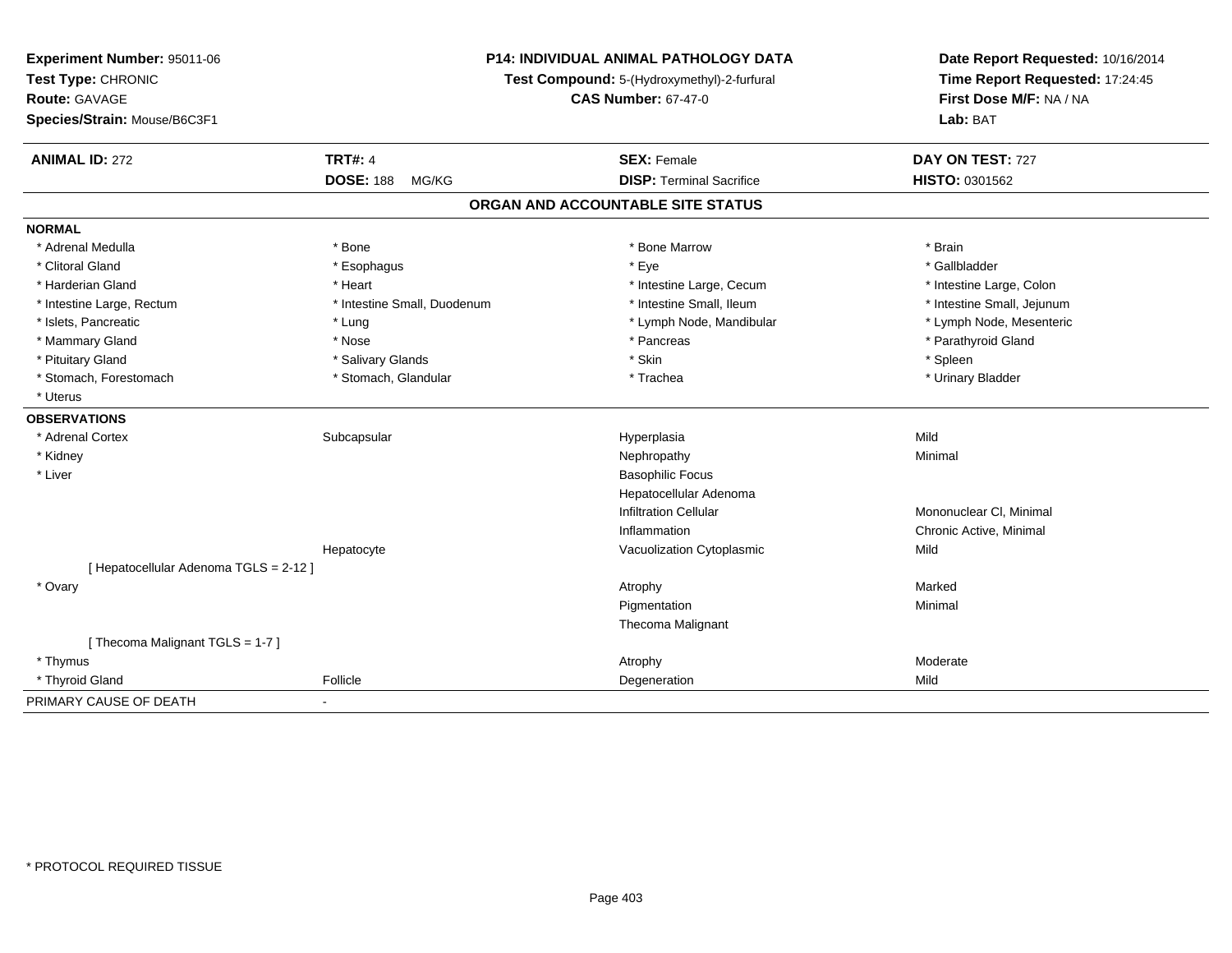| <b>Experiment Number: 95011-06</b> | <b>P14: INDIVIDUAL ANIMAL PATHOLOGY DATA</b> |                                             | Date Report Requested: 10/16/2014 |  |
|------------------------------------|----------------------------------------------|---------------------------------------------|-----------------------------------|--|
| Test Type: CHRONIC                 |                                              | Test Compound: 5-(Hydroxymethyl)-2-furfural | Time Report Requested: 17:24:45   |  |
| <b>Route: GAVAGE</b>               |                                              | <b>CAS Number: 67-47-0</b>                  | First Dose M/F: NA / NA           |  |
| Species/Strain: Mouse/B6C3F1       |                                              |                                             | Lab: BAT                          |  |
| <b>ANIMAL ID: 273</b>              | <b>TRT#: 4</b>                               | <b>SEX: Female</b>                          | DAY ON TEST: 729                  |  |
|                                    | <b>DOSE: 188</b><br>MG/KG                    | <b>DISP: Terminal Sacrifice</b>             | HISTO: 0301563                    |  |
|                                    |                                              | ORGAN AND ACCOUNTABLE SITE STATUS           |                                   |  |
| <b>NORMAL</b>                      |                                              |                                             |                                   |  |
| * Adrenal Medulla                  | * Bone Marrow                                | * Brain                                     | * Clitoral Gland                  |  |
| * Esophagus                        | * Eye                                        | * Gallbladder                               | * Harderian Gland                 |  |
| * Heart                            | * Intestine Large, Cecum                     | * Intestine Large, Colon                    | * Intestine Large, Rectum         |  |
| * Intestine Small, Duodenum        | * Intestine Small, Ileum                     | * Intestine Small, Jejunum                  | * Islets, Pancreatic              |  |
| * Lung                             | * Lymph Node, Mandibular                     | * Lymph Node, Mesenteric                    | * Mammary Gland                   |  |
| * Pancreas                         | * Parathyroid Gland                          | * Pituitary Gland                           | * Salivary Glands                 |  |
| * Skin                             | * Spleen                                     | * Stomach, Forestomach                      | * Stomach, Glandular              |  |
| * Thymus                           | * Thyroid Gland                              | * Trachea                                   | * Urinary Bladder                 |  |
| <b>OBSERVATIONS</b>                |                                              |                                             |                                   |  |
| * Adrenal Cortex                   | Subcapsular                                  | Hyperplasia                                 | Mild                              |  |
|                                    | Zona Fascult                                 | Hyperplasia                                 | Mild                              |  |
| * Bone                             |                                              | Fibrous Osteodystrophy                      | Marked                            |  |
| * Kidney                           |                                              | Nephropathy                                 | Minimal                           |  |
| * Liver                            |                                              | <b>Infiltration Cellular</b>                | Mononuclear CI, Minimal           |  |
|                                    |                                              | Inflammation                                | Chronic Active, Minimal           |  |
|                                    | Hepatocyte                                   | Vacuolization Cytoplasmic                   | Mild                              |  |
| * Nose                             | Glands                                       | <b>Dilatation</b>                           | Mild                              |  |
| * Ovary                            |                                              | Cyst                                        |                                   |  |
| * Uterus                           | Endometrium                                  | Hyperplasia                                 | Cystic, Moderate                  |  |
| [Hyperplasia TGLS = 1-7]           |                                              |                                             |                                   |  |
| PRIMARY CAUSE OF DEATH             | $\blacksquare$                               |                                             |                                   |  |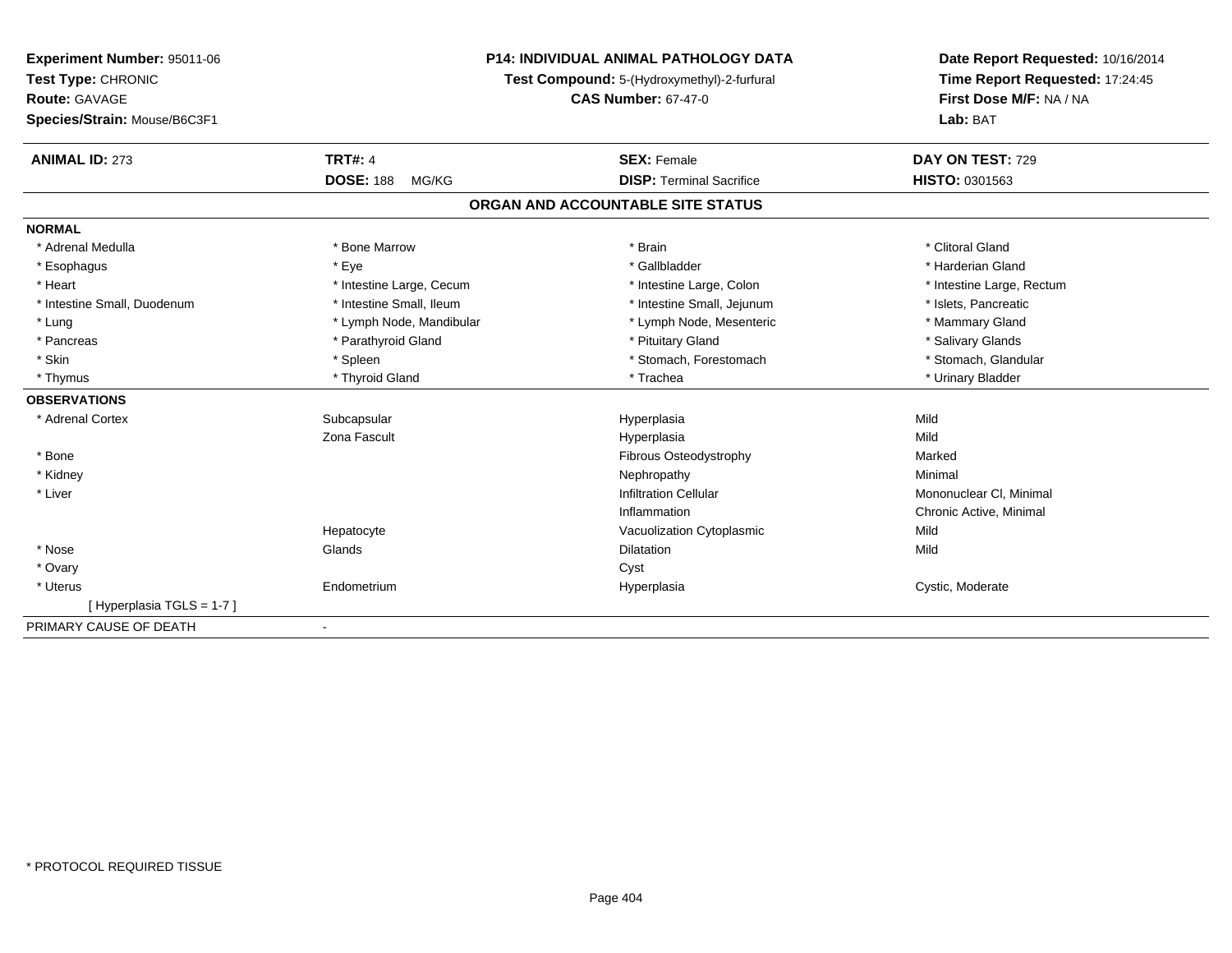| Experiment Number: 95011-06<br>Test Type: CHRONIC    |                                | <b>P14: INDIVIDUAL ANIMAL PATHOLOGY DATA</b><br>Test Compound: 5-(Hydroxymethyl)-2-furfural | Date Report Requested: 10/16/2014<br>Time Report Requested: 17:24:45 |  |
|------------------------------------------------------|--------------------------------|---------------------------------------------------------------------------------------------|----------------------------------------------------------------------|--|
| <b>Route: GAVAGE</b><br>Species/Strain: Mouse/B6C3F1 |                                | <b>CAS Number: 67-47-0</b>                                                                  | First Dose M/F: NA / NA<br>Lab: BAT                                  |  |
| <b>ANIMAL ID: 274</b>                                | <b>TRT#: 4</b>                 | <b>SEX: Female</b>                                                                          | DAY ON TEST: 695                                                     |  |
|                                                      | <b>DOSE: 188</b><br>MG/KG      | <b>DISP: Natural Death</b>                                                                  | HISTO: 0301564                                                       |  |
|                                                      |                                | ORGAN AND ACCOUNTABLE SITE STATUS                                                           |                                                                      |  |
| <b>NORMAL</b>                                        |                                |                                                                                             |                                                                      |  |
| * Adrenal Medulla                                    | * Bone                         | * Bone Marrow                                                                               | * Brain                                                              |  |
| * Clitoral Gland                                     | * Esophagus                    | * Eye                                                                                       | * Gallbladder                                                        |  |
| * Harderian Gland                                    | * Heart                        | * Intestine Large, Cecum                                                                    | * Intestine Large, Colon                                             |  |
| * Intestine Large, Rectum                            | * Intestine Small, Duodenum    | * Intestine Small. Ileum                                                                    | * Intestine Small, Jejunum                                           |  |
| * Islets, Pancreatic                                 | * Lung                         | * Lymph Node, Mandibular                                                                    | * Lymph Node, Mesenteric                                             |  |
| * Mammary Gland                                      | * Nose                         | * Ovary                                                                                     | * Pancreas                                                           |  |
| * Parathyroid Gland                                  | * Salivary Glands              | * Skin                                                                                      | * Spleen                                                             |  |
| * Stomach, Forestomach                               | * Stomach, Glandular           | * Thymus                                                                                    | * Thyroid Gland                                                      |  |
| * Trachea                                            | * Urinary Bladder              |                                                                                             |                                                                      |  |
| <b>OBSERVATIONS</b>                                  |                                |                                                                                             |                                                                      |  |
| * Adrenal Cortex                                     | Subcapsular                    | Hyperplasia                                                                                 | Mild                                                                 |  |
| * Kidney                                             |                                | Mineralization                                                                              | Minimal                                                              |  |
| * Liver                                              |                                | <b>Eosinophilic Focus</b>                                                                   |                                                                      |  |
|                                                      |                                | Hepatocellular Adenoma                                                                      | Multiple                                                             |  |
|                                                      |                                | <b>Infiltration Cellular</b>                                                                | Mononuclear CI, Minimal                                              |  |
|                                                      |                                | Inflammation                                                                                | Chronic Active, Minimal                                              |  |
|                                                      | Hepatocyte                     | Vacuolization Cytoplasmic                                                                   | Mild                                                                 |  |
| [ Hepatocellular Adenoma TGLS = 2,3,4-12+13+13 ]     |                                |                                                                                             |                                                                      |  |
| * Pituitary Gland                                    | <b>Pars Distalis</b>           | Hyperplasia                                                                                 | Mild                                                                 |  |
| * Uterus                                             | Endometrium                    | Hyperplasia                                                                                 | Cystic, Marked                                                       |  |
| [Hyperplasia TGLS = 1-7]                             |                                |                                                                                             |                                                                      |  |
| PRIMARY CAUSE OF DEATH                               | - Liver Hepatocellular Adenoma |                                                                                             |                                                                      |  |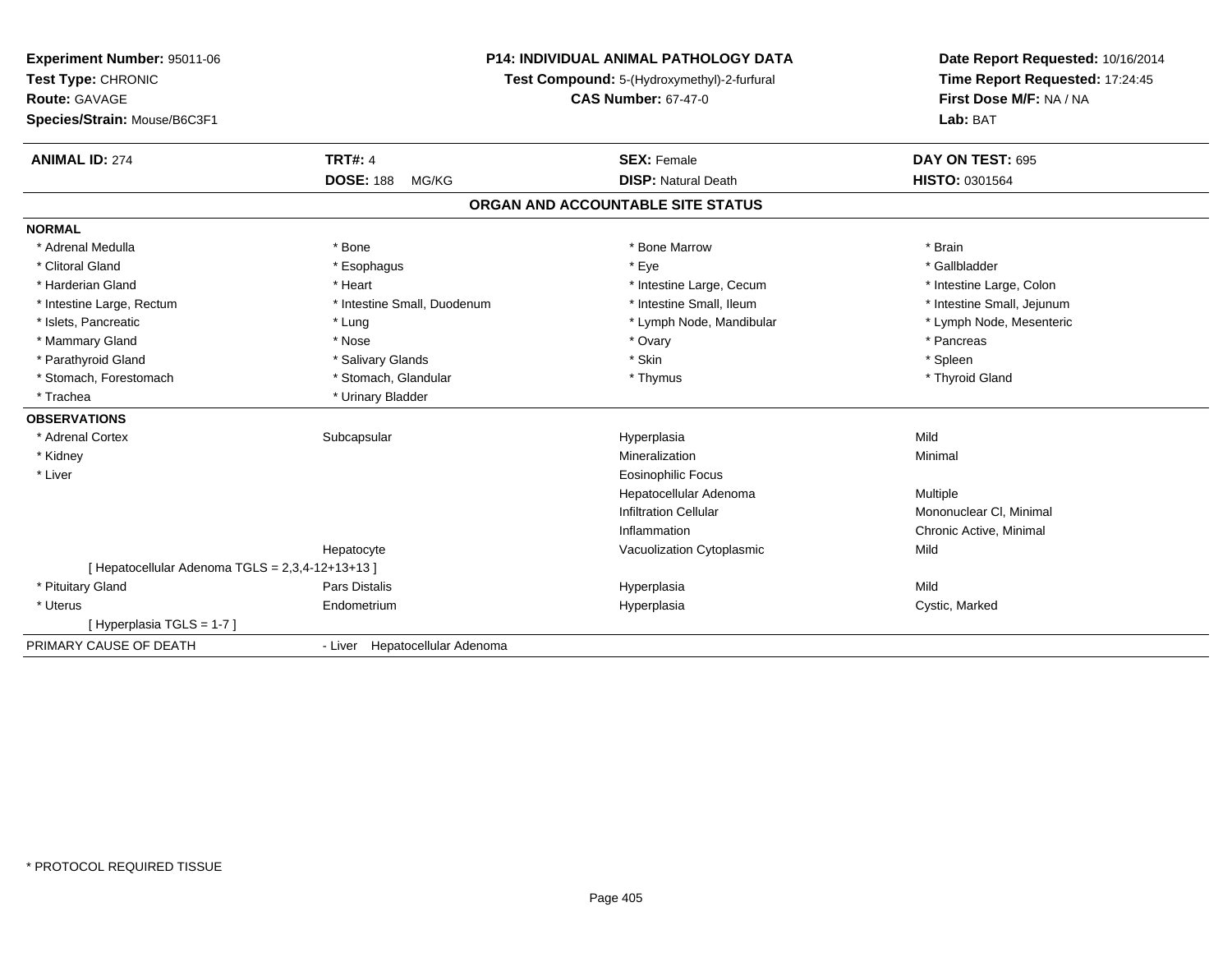| Experiment Number: 95011-06<br>Test Type: CHRONIC<br><b>Route: GAVAGE</b> | P14: INDIVIDUAL ANIMAL PATHOLOGY DATA<br>Test Compound: 5-(Hydroxymethyl)-2-furfural<br><b>CAS Number: 67-47-0</b> |                                   | Date Report Requested: 10/16/2014<br>Time Report Requested: 17:24:45<br>First Dose M/F: NA / NA |
|---------------------------------------------------------------------------|--------------------------------------------------------------------------------------------------------------------|-----------------------------------|-------------------------------------------------------------------------------------------------|
| Species/Strain: Mouse/B6C3F1                                              |                                                                                                                    |                                   | Lab: BAT                                                                                        |
| <b>ANIMAL ID: 275</b>                                                     | <b>TRT#: 4</b>                                                                                                     | <b>SEX: Female</b>                | DAY ON TEST: 727                                                                                |
|                                                                           | <b>DOSE: 188</b><br>MG/KG                                                                                          | <b>DISP: Terminal Sacrifice</b>   | <b>HISTO: 0301565</b>                                                                           |
|                                                                           |                                                                                                                    | ORGAN AND ACCOUNTABLE SITE STATUS |                                                                                                 |
| <b>NORMAL</b>                                                             |                                                                                                                    |                                   |                                                                                                 |
| * Adrenal Medulla                                                         | * Bone                                                                                                             | * Bone Marrow                     | * Brain                                                                                         |
| * Clitoral Gland                                                          | * Esophagus                                                                                                        | * Eye                             | * Gallbladder                                                                                   |
| * Harderian Gland                                                         | * Heart                                                                                                            | * Intestine Large, Cecum          | * Intestine Large, Colon                                                                        |
| * Intestine Large, Rectum                                                 | * Intestine Small, Duodenum                                                                                        | * Intestine Small, Ileum          | * Islets, Pancreatic                                                                            |
| * Lymph Node, Mandibular                                                  | * Lymph Node, Mesenteric                                                                                           | * Mammary Gland                   | * Ovary                                                                                         |
| * Pancreas                                                                | * Parathyroid Gland                                                                                                | * Salivary Glands                 | * Skin                                                                                          |
| * Spleen                                                                  | * Stomach, Forestomach                                                                                             | * Stomach, Glandular              | * Trachea                                                                                       |
| * Urinary Bladder                                                         |                                                                                                                    |                                   |                                                                                                 |
| <b>OBSERVATIONS</b>                                                       |                                                                                                                    |                                   |                                                                                                 |
| * Adrenal Cortex                                                          | Subcapsular                                                                                                        | Hyperplasia                       | Mild                                                                                            |
| * Intestine Small, Jejunum                                                |                                                                                                                    | Hemangioma                        |                                                                                                 |
| [Hemangioma TGLS = 1-12]                                                  |                                                                                                                    |                                   |                                                                                                 |
| * Kidney                                                                  |                                                                                                                    | Nephropathy                       | Minimal                                                                                         |
| * Liver                                                                   |                                                                                                                    | <b>Eosinophilic Focus</b>         |                                                                                                 |
|                                                                           |                                                                                                                    | <b>Infiltration Cellular</b>      | Mononuclear CI, Minimal                                                                         |
|                                                                           |                                                                                                                    | Inflammation                      | Chronic Active, Minimal                                                                         |
|                                                                           | Hepatocyte                                                                                                         | Vacuolization Cytoplasmic         | Mild                                                                                            |
| * Lung                                                                    | Alveolar Epith                                                                                                     | Hyperplasia                       | Mild                                                                                            |
| $*$ Nose                                                                  | Glands                                                                                                             | Dilatation                        | Minimal                                                                                         |
|                                                                           | Glands                                                                                                             | Hyperplasia                       | Minimal                                                                                         |
| * Pituitary Gland                                                         | Pars Distalis                                                                                                      | Hyperplasia                       | Moderate                                                                                        |
| * Thymus                                                                  |                                                                                                                    | Cyst                              | Mild                                                                                            |
|                                                                           |                                                                                                                    | Ectopic Parathyroid Gland         | Mild                                                                                            |
| * Thyroid Gland                                                           |                                                                                                                    | Ectopic Thymus                    | Mild                                                                                            |
| * Uterus                                                                  | Endometrium                                                                                                        | Hyperplasia                       | Cystic, Moderate                                                                                |
| PRIMARY CAUSE OF DEATH                                                    | $\blacksquare$                                                                                                     |                                   |                                                                                                 |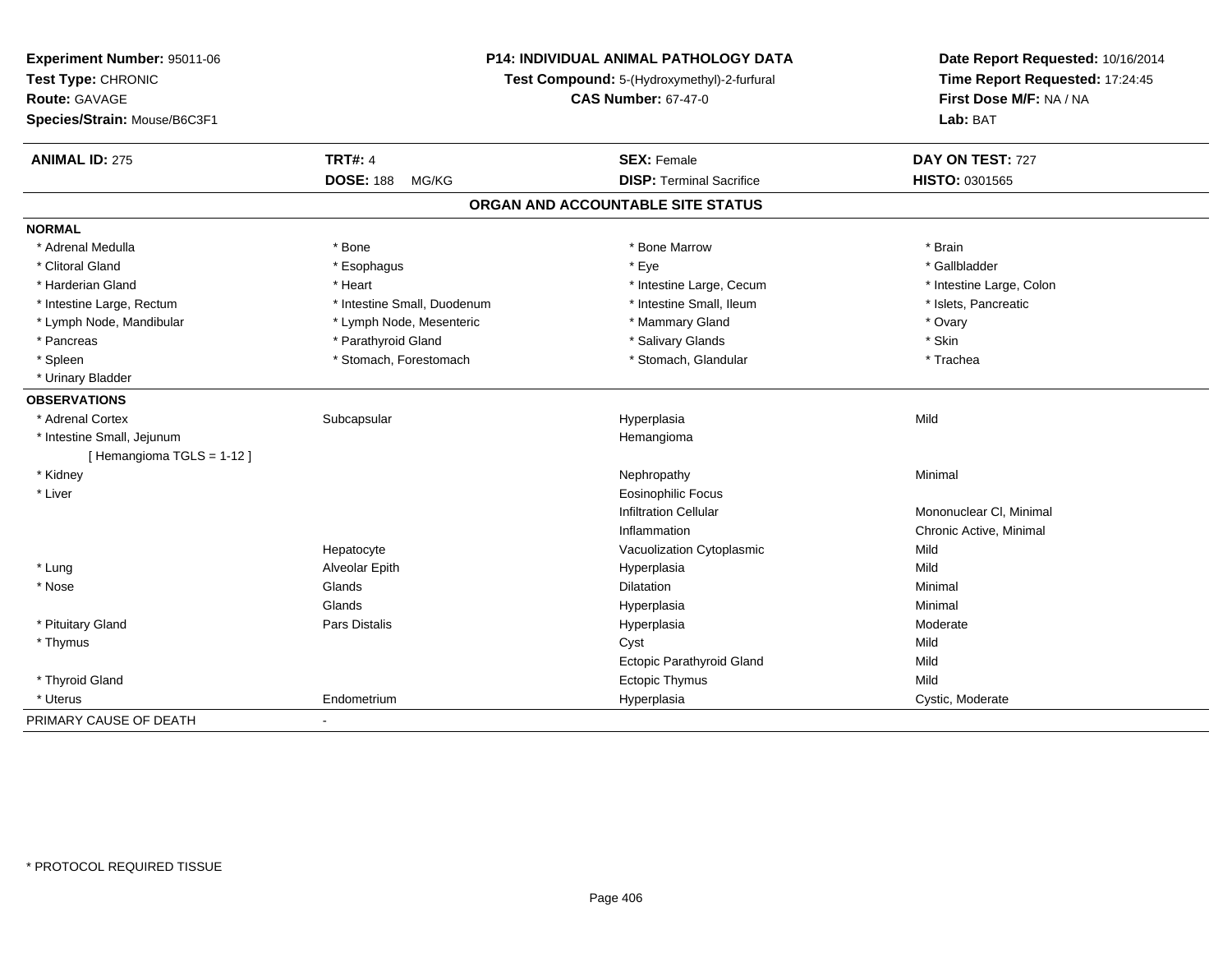| Experiment Number: 95011-06<br>Test Type: CHRONIC<br><b>Route: GAVAGE</b><br>Species/Strain: Mouse/B6C3F1 |                             | P14: INDIVIDUAL ANIMAL PATHOLOGY DATA<br>Date Report Requested: 10/16/2014<br>Time Report Requested: 17:24:45<br>Test Compound: 5-(Hydroxymethyl)-2-furfural<br>First Dose M/F: NA / NA<br><b>CAS Number: 67-47-0</b><br>Lab: BAT |                            |
|-----------------------------------------------------------------------------------------------------------|-----------------------------|-----------------------------------------------------------------------------------------------------------------------------------------------------------------------------------------------------------------------------------|----------------------------|
| <b>ANIMAL ID: 276</b>                                                                                     | <b>TRT#: 4</b>              | <b>SEX: Female</b>                                                                                                                                                                                                                | DAY ON TEST: 729           |
|                                                                                                           | <b>DOSE: 188</b><br>MG/KG   | <b>DISP: Terminal Sacrifice</b>                                                                                                                                                                                                   | HISTO: 0301566             |
|                                                                                                           |                             | ORGAN AND ACCOUNTABLE SITE STATUS                                                                                                                                                                                                 |                            |
| <b>NORMAL</b>                                                                                             |                             |                                                                                                                                                                                                                                   |                            |
| * Adrenal Medulla                                                                                         | * Bone                      | * Bone Marrow                                                                                                                                                                                                                     | * Brain                    |
| * Clitoral Gland                                                                                          | * Esophagus                 | * Eye                                                                                                                                                                                                                             | * Gallbladder              |
| * Harderian Gland                                                                                         | * Heart                     | * Intestine Large, Cecum                                                                                                                                                                                                          | * Intestine Large, Colon   |
| * Intestine Large, Rectum                                                                                 | * Intestine Small, Duodenum | * Intestine Small, Ileum                                                                                                                                                                                                          | * Intestine Small, Jejunum |
| * Islets, Pancreatic                                                                                      | * Lung                      | * Lymph Node, Mandibular                                                                                                                                                                                                          | * Lymph Node, Mesenteric   |
| * Mammary Gland                                                                                           | * Ovary                     | * Pancreas                                                                                                                                                                                                                        | * Pituitary Gland          |
| * Salivary Glands                                                                                         | * Skin                      | * Spleen                                                                                                                                                                                                                          | * Stomach, Forestomach     |
| * Stomach, Glandular                                                                                      | * Trachea                   | * Urinary Bladder                                                                                                                                                                                                                 | * Uterus                   |
| <b>MISSING</b>                                                                                            |                             |                                                                                                                                                                                                                                   |                            |
| * Parathyroid Gland                                                                                       |                             |                                                                                                                                                                                                                                   |                            |
| <b>OBSERVATIONS</b>                                                                                       |                             |                                                                                                                                                                                                                                   |                            |
| * Adrenal Cortex                                                                                          | Subcapsular                 | Hyperplasia                                                                                                                                                                                                                       | Mild                       |
| * Eye                                                                                                     |                             |                                                                                                                                                                                                                                   |                            |
| Note: Optic nerve not found in block or wet tissue.                                                       |                             |                                                                                                                                                                                                                                   |                            |
| * Kidney                                                                                                  |                             | Nephropathy                                                                                                                                                                                                                       | Minimal                    |
| * Liver                                                                                                   |                             | Hepatocellular Adenoma                                                                                                                                                                                                            |                            |
|                                                                                                           |                             | <b>Infiltration Cellular</b>                                                                                                                                                                                                      | Mononuclear CI, Minimal    |
|                                                                                                           |                             | Inflammation                                                                                                                                                                                                                      | Chronic Active, Minimal    |
|                                                                                                           | Hepatocyte                  | Vacuolization Cytoplasmic                                                                                                                                                                                                         | Mild                       |
| [ Hepatocellular Adenoma TGLS = 1-12 ]                                                                    |                             |                                                                                                                                                                                                                                   |                            |
| * Nose                                                                                                    | Glands                      | Dilatation                                                                                                                                                                                                                        | Mild                       |
|                                                                                                           | Glands                      | Hyperplasia                                                                                                                                                                                                                       | Mild                       |
|                                                                                                           | Olfactory Epi               | Metaplasia                                                                                                                                                                                                                        | Mild                       |
| * Thymus                                                                                                  |                             | Cyst                                                                                                                                                                                                                              | Mild                       |
| * Thyroid Gland                                                                                           | <b>Follicular Cel</b>       | Adenoma                                                                                                                                                                                                                           | Multiple                   |
|                                                                                                           | <b>Follicular Cel</b>       | Hyperplasia                                                                                                                                                                                                                       | Moderate                   |
| PRIMARY CAUSE OF DEATH                                                                                    |                             |                                                                                                                                                                                                                                   |                            |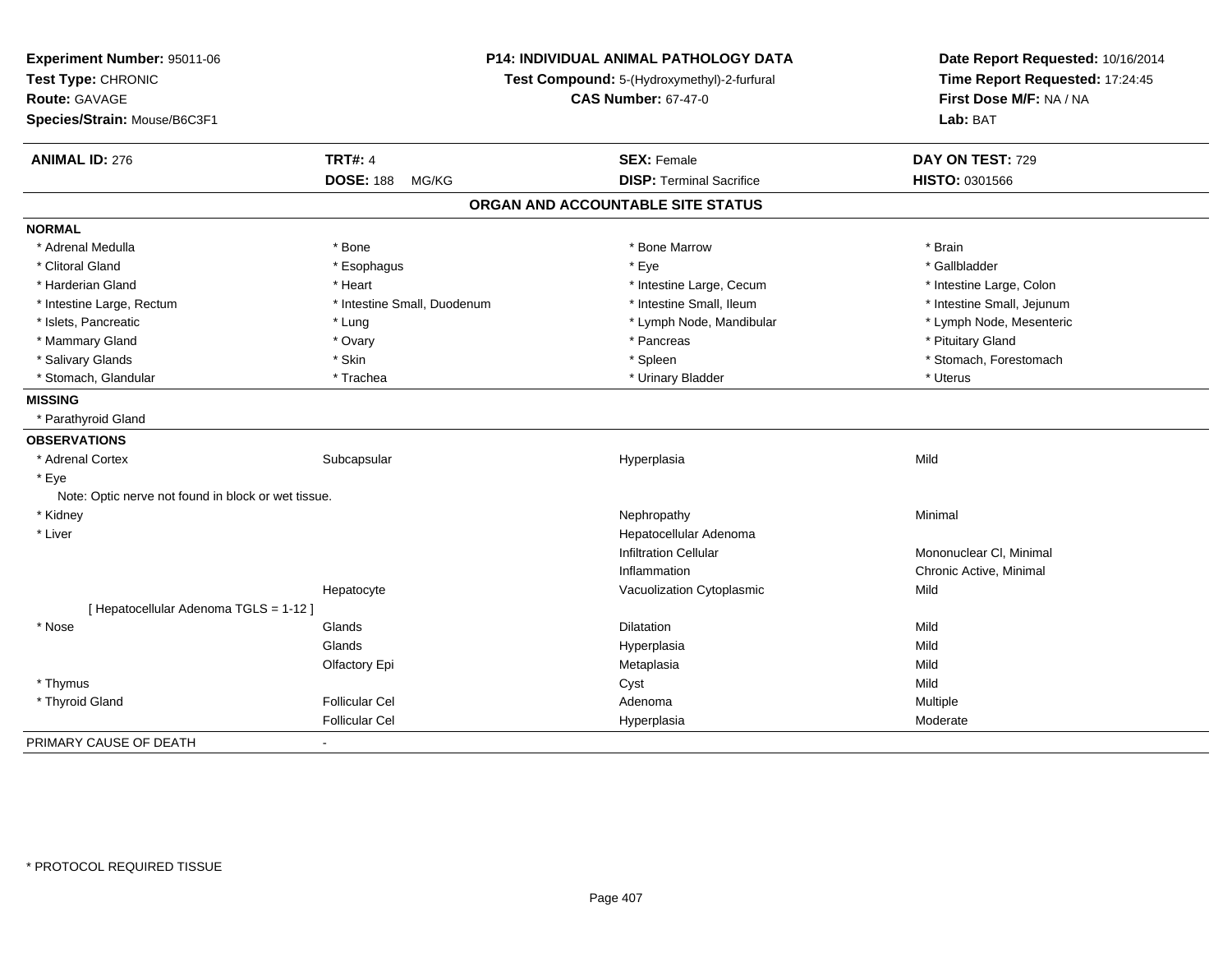| <b>Experiment Number: 95011-06</b><br>Test Type: CHRONIC<br><b>Route: GAVAGE</b><br>Species/Strain: Mouse/B6C3F1 |                             | <b>P14: INDIVIDUAL ANIMAL PATHOLOGY DATA</b><br>Test Compound: 5-(Hydroxymethyl)-2-furfural<br><b>CAS Number: 67-47-0</b>                    | Date Report Requested: 10/16/2014<br>Time Report Requested: 17:24:45<br>First Dose M/F: NA / NA<br><b>Lab: BAT</b> |
|------------------------------------------------------------------------------------------------------------------|-----------------------------|----------------------------------------------------------------------------------------------------------------------------------------------|--------------------------------------------------------------------------------------------------------------------|
| <b>ANIMAL ID: 277</b>                                                                                            | <b>TRT#: 4</b>              | <b>SEX: Female</b>                                                                                                                           | DAY ON TEST: 727                                                                                                   |
|                                                                                                                  | <b>DOSE: 188</b><br>MG/KG   | <b>DISP: Terminal Sacrifice</b>                                                                                                              | HISTO: 0301567                                                                                                     |
|                                                                                                                  |                             | ORGAN AND ACCOUNTABLE SITE STATUS                                                                                                            |                                                                                                                    |
| <b>NORMAL</b>                                                                                                    |                             |                                                                                                                                              |                                                                                                                    |
| * Adrenal Medulla                                                                                                | * Bone                      | * Bone Marrow                                                                                                                                | * Brain                                                                                                            |
| * Clitoral Gland                                                                                                 | * Esophagus                 | * Eye                                                                                                                                        | * Gallbladder                                                                                                      |
| * Harderian Gland                                                                                                | * Heart                     | * Intestine Large, Cecum                                                                                                                     | * Intestine Large, Colon                                                                                           |
| * Intestine Large, Rectum                                                                                        | * Intestine Small, Duodenum | * Intestine Small, Ileum                                                                                                                     | * Intestine Small, Jejunum                                                                                         |
| * Islets, Pancreatic                                                                                             | * Lung                      | * Lymph Node, Mandibular                                                                                                                     | * Lymph Node, Mesenteric                                                                                           |
| * Mammary Gland                                                                                                  | * Ovary                     | * Pancreas                                                                                                                                   | * Parathyroid Gland                                                                                                |
| * Pituitary Gland                                                                                                | * Salivary Glands           | * Skin                                                                                                                                       | * Spleen                                                                                                           |
| * Stomach, Forestomach                                                                                           | * Stomach, Glandular        | * Thymus                                                                                                                                     | * Trachea                                                                                                          |
| * Urinary Bladder                                                                                                |                             |                                                                                                                                              |                                                                                                                    |
| <b>OBSERVATIONS</b>                                                                                              |                             |                                                                                                                                              |                                                                                                                    |
| * Adrenal Cortex                                                                                                 | Subcapsular                 | Hyperplasia                                                                                                                                  | Mild                                                                                                               |
| * Kidney                                                                                                         |                             | Metaplasia                                                                                                                                   | Osseous, Mild                                                                                                      |
|                                                                                                                  |                             | Nephropathy                                                                                                                                  | Minimal                                                                                                            |
| * Liver                                                                                                          |                             | <b>Eosinophilic Focus</b>                                                                                                                    |                                                                                                                    |
|                                                                                                                  |                             | Hepatocellular Adenoma                                                                                                                       |                                                                                                                    |
|                                                                                                                  |                             | <b>Infiltration Cellular</b>                                                                                                                 | Mononuclear CI, Minimal                                                                                            |
|                                                                                                                  |                             | Inflammation                                                                                                                                 | Chronic Active, Minimal                                                                                            |
|                                                                                                                  | Hepatocyte                  | Vacuolization Cytoplasmic                                                                                                                    | Mild                                                                                                               |
| [ Hepatocellular Adenoma TGLS = 3-13 ]                                                                           |                             |                                                                                                                                              |                                                                                                                    |
| Mesentery                                                                                                        | Fat                         | Fibrosis                                                                                                                                     | Mild                                                                                                               |
|                                                                                                                  | Fat                         | Inflammation                                                                                                                                 | Chronic Active, Moderate                                                                                           |
|                                                                                                                  | Fat                         | Metaplasia                                                                                                                                   | Osseous, Mild                                                                                                      |
|                                                                                                                  | Fat                         | Necrosis                                                                                                                                     | Marked                                                                                                             |
| [Necrosis $TGLS = 2-12$ ]                                                                                        |                             |                                                                                                                                              |                                                                                                                    |
| * Nose                                                                                                           | Glands                      | <b>Dilatation</b>                                                                                                                            | Mild                                                                                                               |
|                                                                                                                  | Glands                      | Inflammation                                                                                                                                 | Chronic Active, Minimal                                                                                            |
| * Pancreas                                                                                                       |                             |                                                                                                                                              |                                                                                                                    |
|                                                                                                                  |                             | Note: TGL#2-12: Histologically, the pancreatic nodule, documented at necropsy, is a necrotic mesenteric fat nodule attached to the pancreas. |                                                                                                                    |
| * Thyroid Gland                                                                                                  | <b>Follicular Cel</b>       | Hyperplasia                                                                                                                                  | Mild                                                                                                               |
| * Uterus                                                                                                         | Endometrium                 | Hyperplasia                                                                                                                                  | Cystic, Marked                                                                                                     |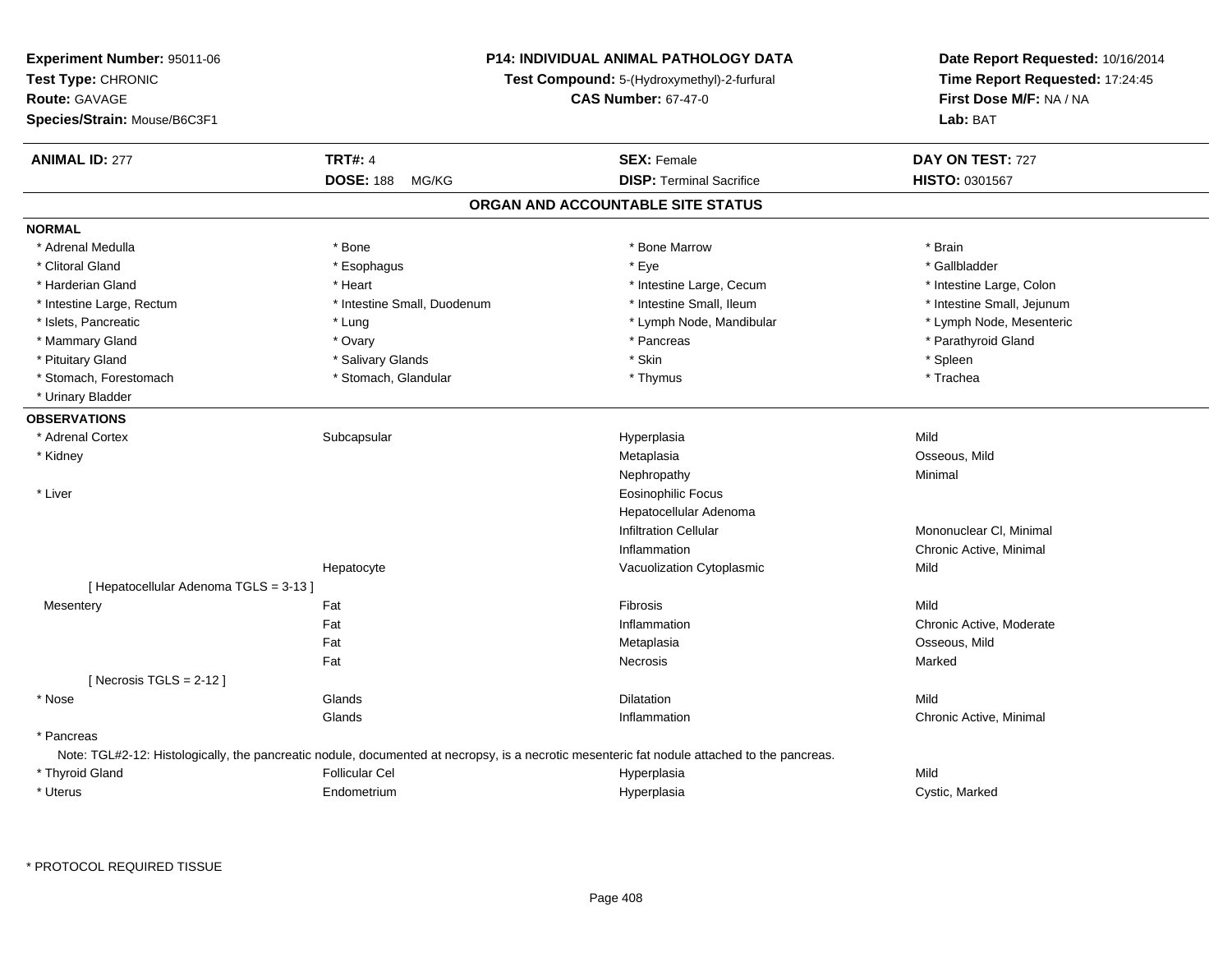| Experiment Number: 95011-06<br><b>P14: INDIVIDUAL ANIMAL PATHOLOGY DATA</b><br>Test Type: CHRONIC<br>Test Compound: 5-(Hydroxymethyl)-2-furfural |                            | Date Report Requested: 10/16/2014<br>Time Report Requested: 17:24:45 |                         |
|--------------------------------------------------------------------------------------------------------------------------------------------------|----------------------------|----------------------------------------------------------------------|-------------------------|
| <b>Route: GAVAGE</b>                                                                                                                             | <b>CAS Number: 67-47-0</b> |                                                                      | First Dose M/F: NA / NA |
| Species/Strain: Mouse/B6C3F1                                                                                                                     |                            |                                                                      | Lab: BAT                |
| <b>ANIMAL ID: 277</b>                                                                                                                            | <b>TRT#: 4</b>             | <b>SEX: Female</b>                                                   | <b>DAY ON TEST: 727</b> |
|                                                                                                                                                  | <b>DOSE: 188</b><br>MG/KG  | <b>DISP: Terminal Sacrifice</b>                                      | <b>HISTO: 0301567</b>   |
|                                                                                                                                                  |                            | ORGAN AND ACCOUNTABLE SITE STATUS                                    |                         |
| [Hyperplasia TGLS = $1-7$ ]                                                                                                                      |                            |                                                                      |                         |
| PRIMARY CAUSE OF DEATH                                                                                                                           |                            |                                                                      |                         |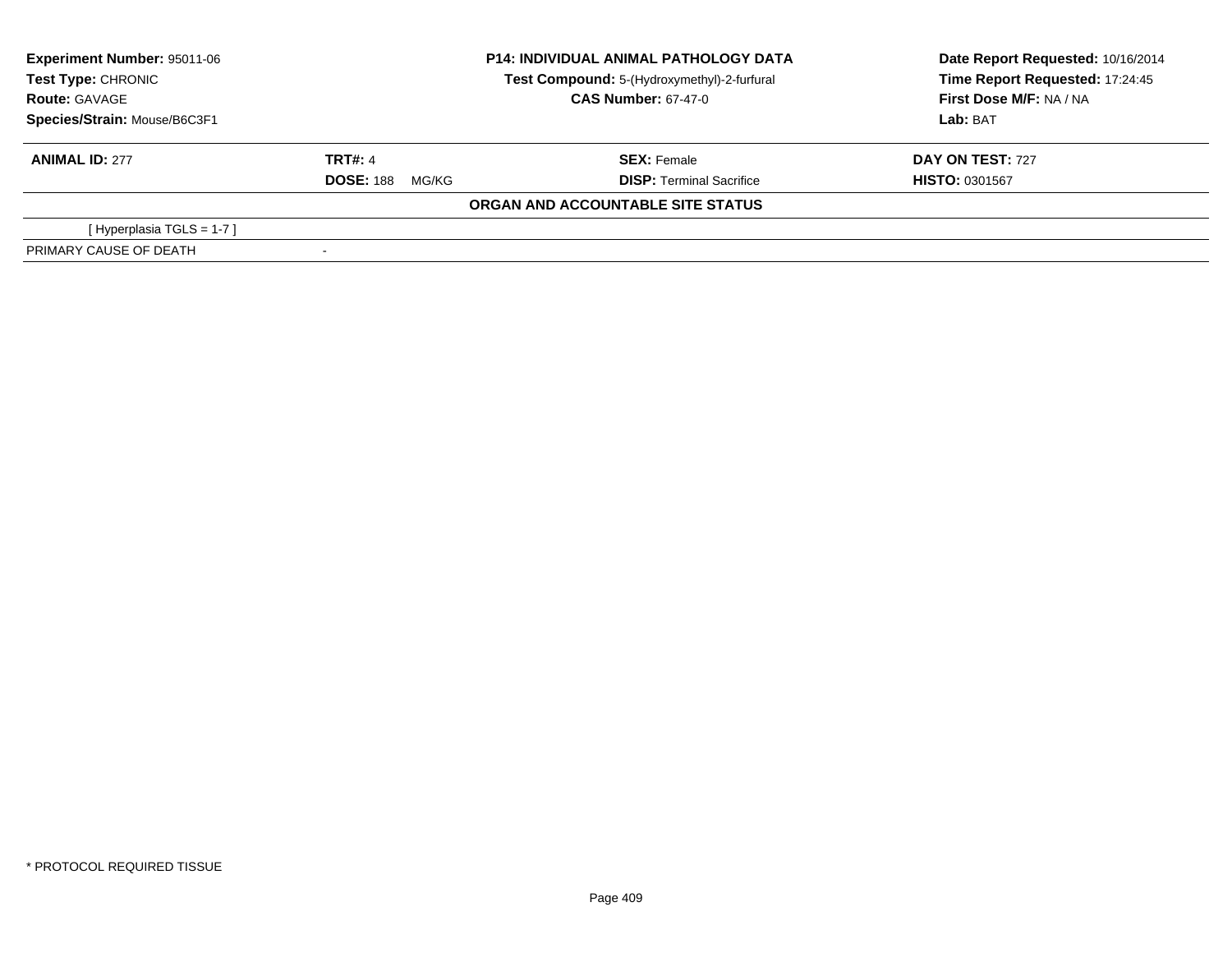| Experiment Number: 95011-06<br>Test Type: CHRONIC<br>Route: GAVAGE<br>Species/Strain: Mouse/B6C3F1 |                             | P14: INDIVIDUAL ANIMAL PATHOLOGY DATA<br>Test Compound: 5-(Hydroxymethyl)-2-furfural<br><b>CAS Number: 67-47-0</b> | Date Report Requested: 10/16/2014<br>Time Report Requested: 17:24:45<br>First Dose M/F: NA / NA<br>Lab: BAT |  |
|----------------------------------------------------------------------------------------------------|-----------------------------|--------------------------------------------------------------------------------------------------------------------|-------------------------------------------------------------------------------------------------------------|--|
| <b>ANIMAL ID: 278</b>                                                                              | <b>TRT#: 4</b>              | <b>SEX: Female</b>                                                                                                 | DAY ON TEST: 728                                                                                            |  |
|                                                                                                    | <b>DOSE: 188</b><br>MG/KG   | <b>DISP: Terminal Sacrifice</b>                                                                                    | <b>HISTO: 0301568</b>                                                                                       |  |
|                                                                                                    |                             | ORGAN AND ACCOUNTABLE SITE STATUS                                                                                  |                                                                                                             |  |
| <b>NORMAL</b>                                                                                      |                             |                                                                                                                    |                                                                                                             |  |
| * Adrenal Medulla                                                                                  | * Bone                      | * Bone Marrow                                                                                                      | * Brain                                                                                                     |  |
| * Clitoral Gland                                                                                   | * Esophagus                 | * Eye                                                                                                              | * Gallbladder                                                                                               |  |
| * Harderian Gland                                                                                  | * Heart                     | * Intestine Large, Cecum                                                                                           | * Intestine Large, Colon                                                                                    |  |
| * Intestine Large, Rectum                                                                          | * Intestine Small, Duodenum | * Intestine Small, Ileum                                                                                           | * Intestine Small, Jejunum                                                                                  |  |
| * Islets, Pancreatic                                                                               | * Lung                      | * Lymph Node, Mandibular                                                                                           | * Lymph Node, Mesenteric                                                                                    |  |
| * Mammary Gland                                                                                    | * Nose                      | * Ovary                                                                                                            | * Pancreas                                                                                                  |  |
| * Pituitary Gland                                                                                  | * Salivary Glands           | * Skin                                                                                                             | * Spleen                                                                                                    |  |
| * Stomach, Glandular                                                                               | * Thyroid Gland             | * Trachea                                                                                                          | * Urinary Bladder                                                                                           |  |
| <b>MISSING</b>                                                                                     |                             |                                                                                                                    |                                                                                                             |  |
| * Parathyroid Gland                                                                                |                             |                                                                                                                    |                                                                                                             |  |
| <b>OBSERVATIONS</b>                                                                                |                             |                                                                                                                    |                                                                                                             |  |
| * Adrenal Cortex                                                                                   | Subcapsular                 | Hyperplasia                                                                                                        | Mild                                                                                                        |  |
| * Kidney                                                                                           |                             | Nephropathy                                                                                                        | Minimal                                                                                                     |  |
| * Liver                                                                                            |                             | <b>Infiltration Cellular</b>                                                                                       | Mononuclear CI, Minimal                                                                                     |  |
|                                                                                                    |                             | Inflammation                                                                                                       | Chronic Active, Minimal                                                                                     |  |
|                                                                                                    | Hepatocyte                  | Vacuolization Cytoplasmic                                                                                          | Mild                                                                                                        |  |
| * Stomach, Forestomach                                                                             | Epithelium                  | Hyperkeratosis                                                                                                     | Moderate                                                                                                    |  |
|                                                                                                    | Epithelium                  | Hyperplasia                                                                                                        | Moderate                                                                                                    |  |
|                                                                                                    |                             | Inflammation                                                                                                       | Chronic Active, Moderate                                                                                    |  |
|                                                                                                    |                             | Ulcer                                                                                                              | Moderate                                                                                                    |  |
| * Thymus                                                                                           |                             | Cyst                                                                                                               | Mild                                                                                                        |  |
| * Uterus                                                                                           | Endometrium                 | Hyperplasia                                                                                                        | Cystic, Mild                                                                                                |  |
| [Hyperplasia TGLS = 1-7]                                                                           |                             |                                                                                                                    |                                                                                                             |  |
| PRIMARY CAUSE OF DEATH                                                                             | $\blacksquare$              |                                                                                                                    |                                                                                                             |  |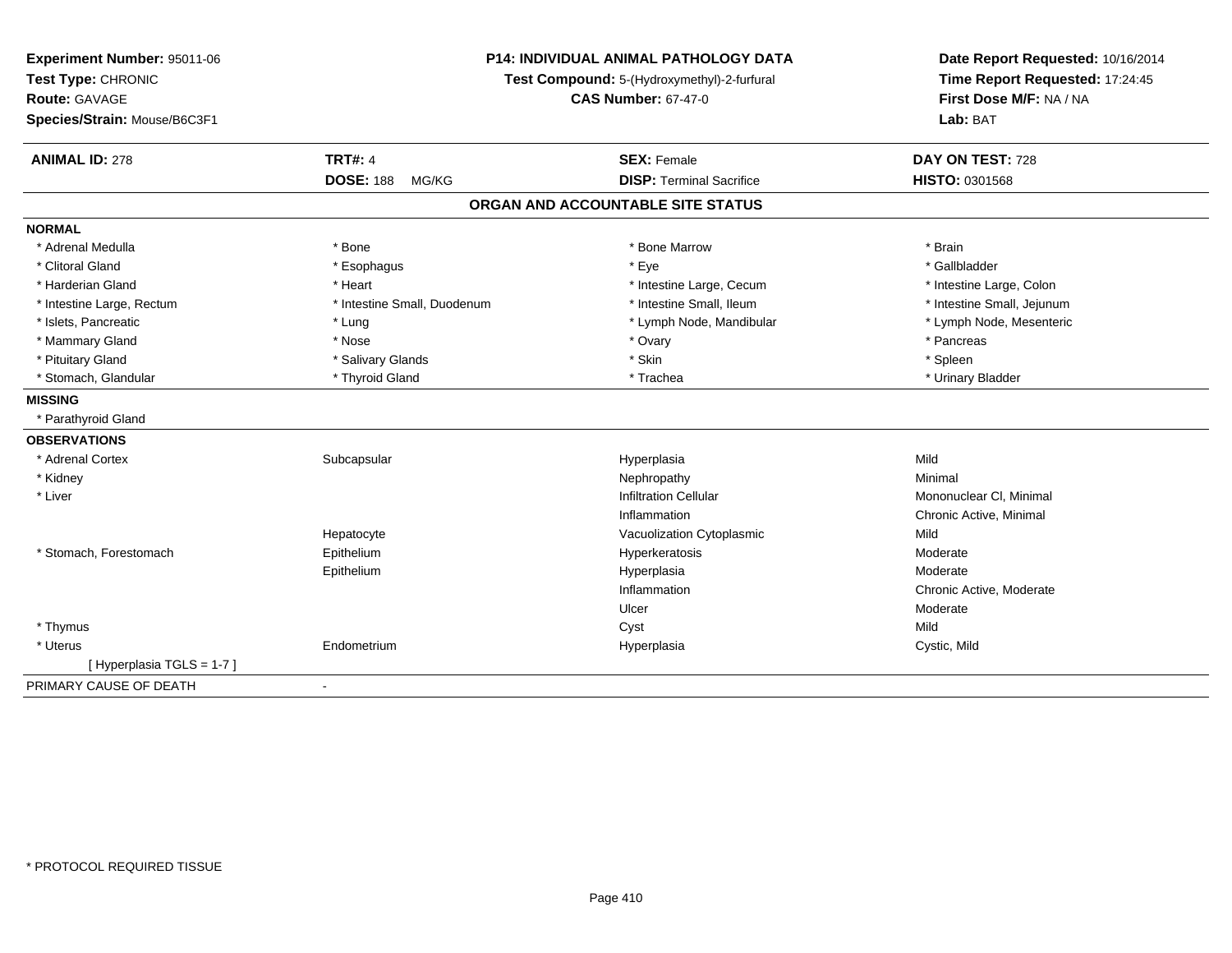| Experiment Number: 95011-06<br>Test Type: CHRONIC<br><b>Route: GAVAGE</b><br>Species/Strain: Mouse/B6C3F1 |                             | P14: INDIVIDUAL ANIMAL PATHOLOGY DATA<br>Test Compound: 5-(Hydroxymethyl)-2-furfural<br><b>CAS Number: 67-47-0</b> |                            |
|-----------------------------------------------------------------------------------------------------------|-----------------------------|--------------------------------------------------------------------------------------------------------------------|----------------------------|
| <b>ANIMAL ID: 279</b>                                                                                     | <b>TRT#: 4</b>              | <b>SEX: Female</b>                                                                                                 | DAY ON TEST: 727           |
|                                                                                                           | <b>DOSE: 188</b><br>MG/KG   | <b>DISP: Terminal Sacrifice</b>                                                                                    | HISTO: 0301569             |
|                                                                                                           |                             | ORGAN AND ACCOUNTABLE SITE STATUS                                                                                  |                            |
| <b>NORMAL</b>                                                                                             |                             |                                                                                                                    |                            |
| * Adrenal Medulla                                                                                         | * Bone                      | * Bone Marrow                                                                                                      | * Brain                    |
| * Clitoral Gland                                                                                          | * Esophagus                 | * Eye                                                                                                              | * Gallbladder              |
| * Harderian Gland                                                                                         | * Heart                     | * Intestine Large, Cecum                                                                                           | * Intestine Large, Colon   |
| * Intestine Large, Rectum                                                                                 | * Intestine Small, Duodenum | * Intestine Small, Ileum                                                                                           | * Intestine Small, Jejunum |
| * Islets, Pancreatic                                                                                      | * Lymph Node, Mesenteric    | * Mammary Gland                                                                                                    | * Pancreas                 |
| * Parathyroid Gland                                                                                       | * Pituitary Gland           | * Salivary Glands                                                                                                  | * Skin                     |
| * Spleen                                                                                                  | * Stomach, Forestomach      | * Stomach, Glandular                                                                                               | * Trachea                  |
| * Urinary Bladder                                                                                         |                             |                                                                                                                    |                            |
| <b>OBSERVATIONS</b>                                                                                       |                             |                                                                                                                    |                            |
| * Adrenal Cortex                                                                                          | Subcapsular                 | Hyperplasia                                                                                                        | Mild                       |
| * Eye                                                                                                     |                             |                                                                                                                    |                            |
| Note: No optic nerve found in block or wet tissue.                                                        |                             |                                                                                                                    |                            |
| * Kidney                                                                                                  |                             | Nephropathy                                                                                                        | Minimal                    |
| * Liver                                                                                                   |                             | <b>Infiltration Cellular</b>                                                                                       | Mononuclear CI, Minimal    |
|                                                                                                           |                             | Inflammation                                                                                                       | Chronic Active, Minimal    |
|                                                                                                           | Hepatocyte                  | Vacuolization Cytoplasmic                                                                                          | Mild                       |
| * Lung                                                                                                    |                             | Alveolar/Bronchiolar Carcinoma                                                                                     |                            |
|                                                                                                           | Alveolar Epith              | Hyperplasia                                                                                                        | Mild                       |
|                                                                                                           | Alveolus                    | <b>Infiltration Cellular</b>                                                                                       | Histiocyte, Moderate       |
| [ Alveolar/Bronchiolar Carcinoma TGLS = 2-12 ]                                                            |                             |                                                                                                                    |                            |
| * Lymph Node, Mandibular                                                                                  |                             | Hyperplasia                                                                                                        | Lymphoid, Marked           |
| * Nose                                                                                                    | Glands                      | <b>Dilatation</b>                                                                                                  | Mild                       |
| * Ovary                                                                                                   |                             | Cyst                                                                                                               |                            |
| * Thymus                                                                                                  |                             | Cyst                                                                                                               | Mild                       |
| * Thyroid Gland                                                                                           | Follicle                    | Cyst                                                                                                               | Moderate                   |
| * Uterus                                                                                                  | Endometrium                 | Hyperplasia                                                                                                        | Cystic, Marked             |
| [Hyperplasia TGLS = 1-7]                                                                                  |                             |                                                                                                                    |                            |
| PRIMARY CAUSE OF DEATH                                                                                    | $\blacksquare$              |                                                                                                                    |                            |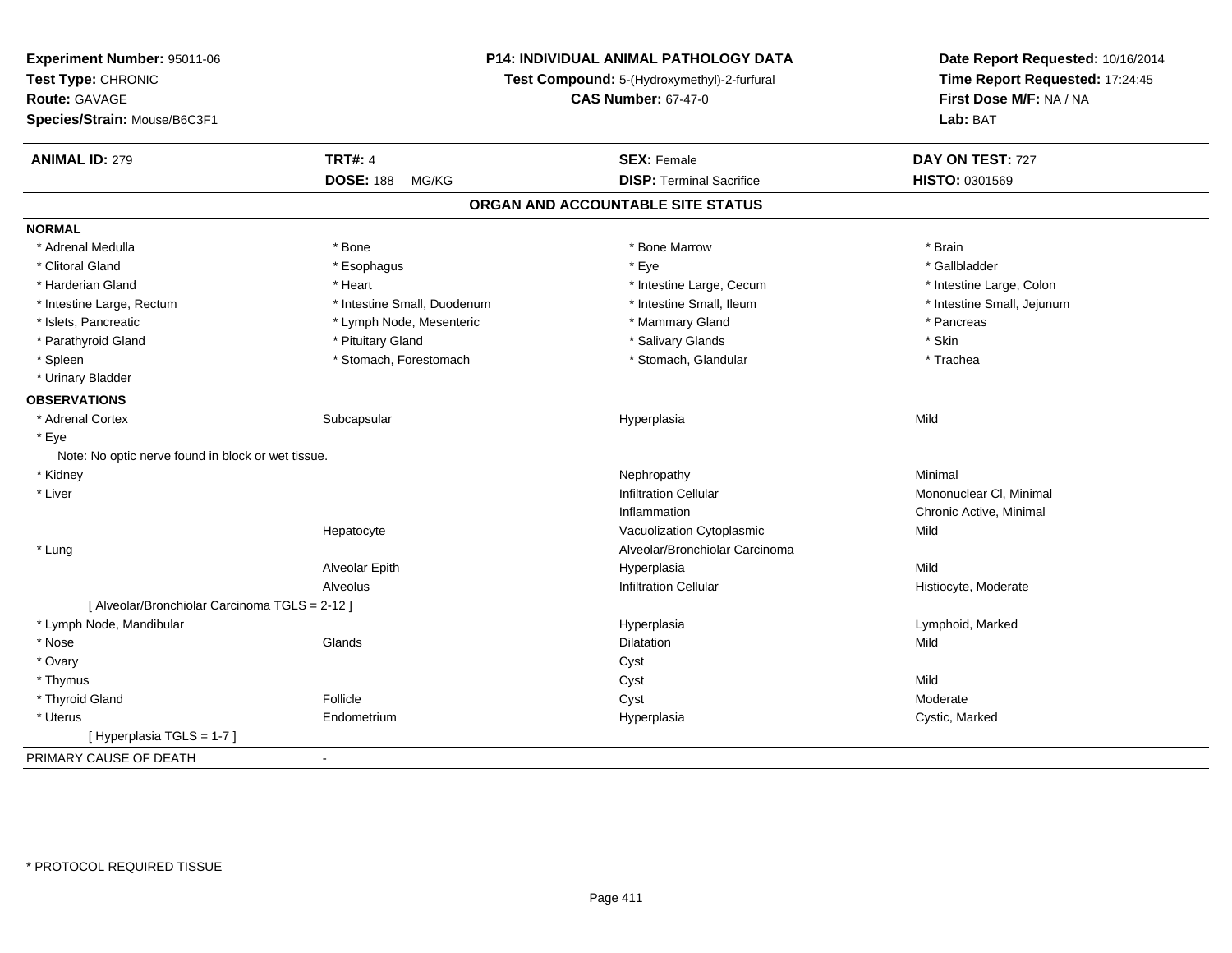| Experiment Number: 95011-06  | <b>P14: INDIVIDUAL ANIMAL PATHOLOGY DATA</b><br>Test Compound: 5-(Hydroxymethyl)-2-furfural |                                   | Date Report Requested: 10/16/2014<br>Time Report Requested: 17:24:45 |
|------------------------------|---------------------------------------------------------------------------------------------|-----------------------------------|----------------------------------------------------------------------|
| Test Type: CHRONIC           |                                                                                             |                                   |                                                                      |
| <b>Route: GAVAGE</b>         |                                                                                             | <b>CAS Number: 67-47-0</b>        | First Dose M/F: NA / NA                                              |
| Species/Strain: Mouse/B6C3F1 |                                                                                             |                                   | Lab: BAT                                                             |
| <b>ANIMAL ID: 280</b>        | <b>TRT#: 4</b>                                                                              | <b>SEX: Female</b>                | DAY ON TEST: 729                                                     |
|                              | <b>DOSE: 188</b><br>MG/KG                                                                   | <b>DISP: Terminal Sacrifice</b>   | HISTO: 0301570                                                       |
|                              |                                                                                             | ORGAN AND ACCOUNTABLE SITE STATUS |                                                                      |
| <b>NORMAL</b>                |                                                                                             |                                   |                                                                      |
| * Adrenal Medulla            | * Bone Marrow                                                                               | * Brain                           | * Clitoral Gland                                                     |
| * Esophagus                  | * Eye                                                                                       | * Gallbladder                     | * Heart                                                              |
| * Intestine Large, Cecum     | * Intestine Large, Colon                                                                    | * Intestine Large, Rectum         | * Intestine Small, Duodenum                                          |
| * Intestine Small, Ileum     | * Intestine Small, Jejunum                                                                  | * Islets, Pancreatic              | * Lung                                                               |
| * Lymph Node, Mandibular     | * Lymph Node, Mesenteric                                                                    | * Mammary Gland                   | * Ovary                                                              |
| * Pancreas                   | * Parathyroid Gland                                                                         | * Pituitary Gland                 | * Salivary Glands                                                    |
| * Skin                       | * Spleen                                                                                    | * Stomach, Forestomach            | * Stomach, Glandular                                                 |
| * Thyroid Gland              | * Trachea                                                                                   | * Urinary Bladder                 |                                                                      |
| <b>OBSERVATIONS</b>          |                                                                                             |                                   |                                                                      |
| * Adrenal Cortex             | Subcapsular                                                                                 | Hyperplasia                       | Mild                                                                 |
| * Bone                       |                                                                                             | Fibrous Osteodystrophy            | Mild                                                                 |
| * Harderian Gland            |                                                                                             | Hyperplasia                       | Marked                                                               |
| * Kidney                     |                                                                                             | Infarct                           | Mild                                                                 |
|                              |                                                                                             | Nephropathy                       | Minimal                                                              |
| * Liver                      |                                                                                             | <b>Eosinophilic Focus</b>         |                                                                      |
|                              |                                                                                             | <b>Infiltration Cellular</b>      | Mononuclear CI, Minimal                                              |
|                              |                                                                                             | Inflammation                      | Chronic Active, Minimal                                              |
|                              | Hepatocyte                                                                                  | Vacuolization Cytoplasmic         | Mild                                                                 |
| * Nose                       | Glands                                                                                      | Dilatation                        | Mild                                                                 |
|                              | Glands                                                                                      | Inflammation                      | Chronic Active, Minimal                                              |
| * Thymus                     |                                                                                             | Cyst                              | Mild                                                                 |
| * Uterus                     | Endometrium                                                                                 | Hyperplasia                       | Cystic, Mild                                                         |
| PRIMARY CAUSE OF DEATH       | $\sim$                                                                                      |                                   |                                                                      |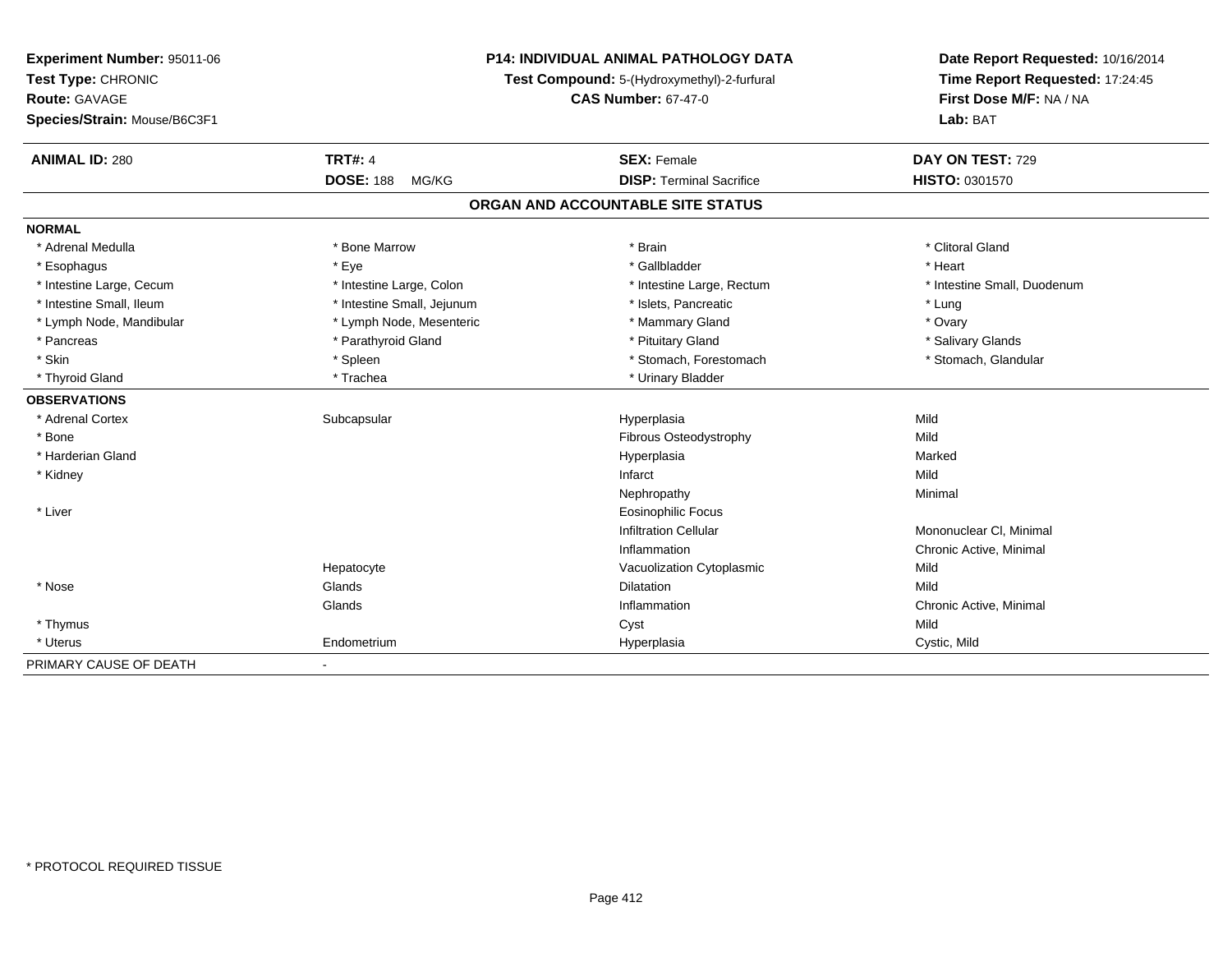| Experiment Number: 95011-06<br>Test Type: CHRONIC<br><b>Route: GAVAGE</b><br>Species/Strain: Mouse/B6C3F1 |                           | <b>P14: INDIVIDUAL ANIMAL PATHOLOGY DATA</b><br>Test Compound: 5-(Hydroxymethyl)-2-furfural<br><b>CAS Number: 67-47-0</b> |                           |
|-----------------------------------------------------------------------------------------------------------|---------------------------|---------------------------------------------------------------------------------------------------------------------------|---------------------------|
| <b>ANIMAL ID: 281</b>                                                                                     | <b>TRT#: 4</b>            | <b>SEX: Female</b>                                                                                                        | DAY ON TEST: 727          |
|                                                                                                           | <b>DOSE: 188</b><br>MG/KG | <b>DISP: Terminal Sacrifice</b>                                                                                           | HISTO: 0301571            |
|                                                                                                           |                           | ORGAN AND ACCOUNTABLE SITE STATUS                                                                                         |                           |
| <b>NORMAL</b>                                                                                             |                           |                                                                                                                           |                           |
| * Adrenal Medulla                                                                                         | * Bone                    | * Bone Marrow                                                                                                             | * Brain                   |
| * Clitoral Gland                                                                                          | * Esophagus               | * Eye                                                                                                                     | * Gallbladder             |
| * Heart                                                                                                   | * Intestine Large, Cecum  | * Intestine Large, Colon                                                                                                  | * Intestine Large, Rectum |
| * Intestine Small, Duodenum                                                                               | * Intestine Small, Ileum  | * Intestine Small, Jejunum                                                                                                | * Islets, Pancreatic      |
| * Lung                                                                                                    | * Lymph Node, Mandibular  | * Lymph Node, Mesenteric                                                                                                  | * Mammary Gland           |
| * Ovary                                                                                                   | * Pancreas                | * Parathyroid Gland                                                                                                       | * Pituitary Gland         |
| * Salivary Glands                                                                                         | * Skin                    | * Spleen                                                                                                                  | * Stomach, Glandular      |
| * Trachea                                                                                                 | * Urinary Bladder         |                                                                                                                           |                           |
| <b>OBSERVATIONS</b>                                                                                       |                           |                                                                                                                           |                           |
| * Adrenal Cortex                                                                                          | Subcapsular               | Hyperplasia                                                                                                               | Mild                      |
| * Harderian Gland                                                                                         |                           | Hyperplasia                                                                                                               | Mild                      |
| * Kidney                                                                                                  |                           | Nephropathy                                                                                                               | Minimal                   |
| * Liver                                                                                                   |                           | Hepatocellular Adenoma                                                                                                    | Multiple                  |
|                                                                                                           |                           | <b>Infiltration Cellular</b>                                                                                              | Mononuclear CI, Minimal   |
|                                                                                                           |                           | Inflammation                                                                                                              | Chronic Active, Minimal   |
|                                                                                                           | Hepatocyte                | Vacuolization Cytoplasmic                                                                                                 | Mild                      |
| [ Hepatocellular Adenoma TGLS = 2-12 ]                                                                    |                           |                                                                                                                           |                           |
| * Nose                                                                                                    | Glands                    | <b>Dilatation</b>                                                                                                         | Mild                      |
| * Stomach, Forestomach                                                                                    |                           | Squamous Cell Papilloma                                                                                                   |                           |
| [Squamous Cell Papilloma TGLS = 3-13+13A]                                                                 |                           |                                                                                                                           |                           |
| * Thymus                                                                                                  |                           | Cyst                                                                                                                      | Mild                      |
|                                                                                                           |                           | Ectopic Parathyroid Gland                                                                                                 | Mild                      |
| * Thyroid Gland                                                                                           | <b>Follicular Cel</b>     | Hyperplasia                                                                                                               | Mild                      |
|                                                                                                           |                           | Inflammation                                                                                                              | Chronic Active, Mild      |
| * Uterus                                                                                                  | Endometrium               | Hyperplasia                                                                                                               | Cystic, Moderate          |
| [Hyperplasia TGLS = 1-7]                                                                                  |                           |                                                                                                                           |                           |
| PRIMARY CAUSE OF DEATH                                                                                    | $\sim$                    |                                                                                                                           |                           |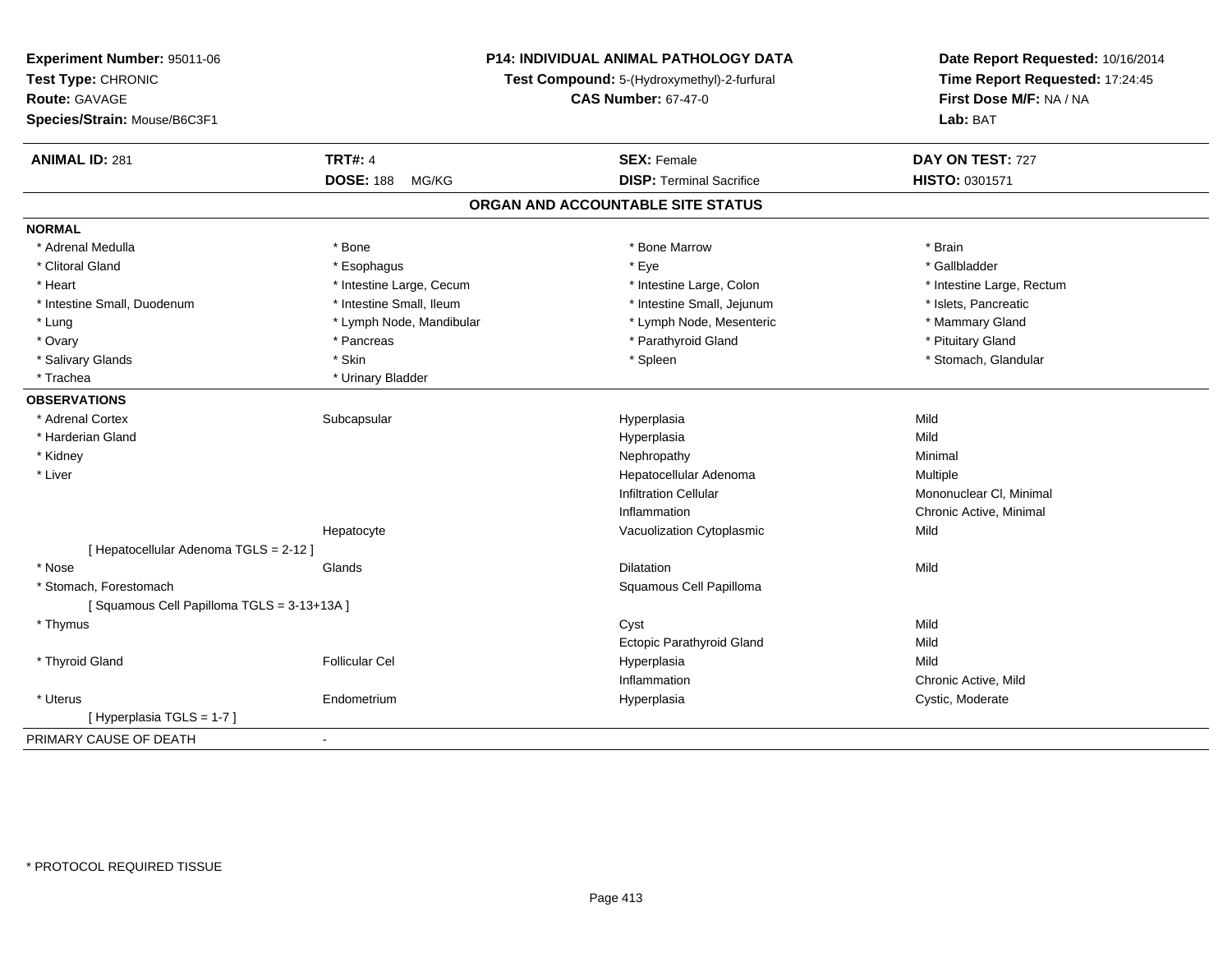| Experiment Number: 95011-06<br>Test Type: CHRONIC<br><b>Route: GAVAGE</b><br>Species/Strain: Mouse/B6C3F1 | P14: INDIVIDUAL ANIMAL PATHOLOGY DATA<br>Test Compound: 5-(Hydroxymethyl)-2-furfural<br><b>CAS Number: 67-47-0</b> |                                   | Date Report Requested: 10/16/2014<br>Time Report Requested: 17:24:45<br>First Dose M/F: NA / NA<br>Lab: BAT |
|-----------------------------------------------------------------------------------------------------------|--------------------------------------------------------------------------------------------------------------------|-----------------------------------|-------------------------------------------------------------------------------------------------------------|
| <b>ANIMAL ID: 282</b>                                                                                     | <b>TRT#: 4</b>                                                                                                     | <b>SEX: Female</b>                | DAY ON TEST: 728                                                                                            |
|                                                                                                           | <b>DOSE: 188</b><br>MG/KG                                                                                          | <b>DISP: Terminal Sacrifice</b>   | HISTO: 0301572                                                                                              |
|                                                                                                           |                                                                                                                    | ORGAN AND ACCOUNTABLE SITE STATUS |                                                                                                             |
| <b>NORMAL</b>                                                                                             |                                                                                                                    |                                   |                                                                                                             |
| * Adrenal Medulla                                                                                         | * Bone                                                                                                             | * Bone Marrow                     | * Brain                                                                                                     |
| * Clitoral Gland                                                                                          | * Esophagus                                                                                                        | * Eye                             | * Gallbladder                                                                                               |
| * Harderian Gland                                                                                         | * Heart                                                                                                            | * Intestine Large, Cecum          | * Intestine Large, Colon                                                                                    |
| * Intestine Large, Rectum                                                                                 | * Intestine Small, Duodenum                                                                                        | * Intestine Small, Ileum          | * Intestine Small, Jejunum                                                                                  |
| * Islets, Pancreatic                                                                                      | * Lung                                                                                                             | * Lymph Node, Mesenteric          | * Mammary Gland                                                                                             |
| * Pancreas                                                                                                | * Salivary Glands                                                                                                  | * Skin                            | * Spleen                                                                                                    |
| * Stomach, Forestomach                                                                                    | * Stomach, Glandular                                                                                               | * Thyroid Gland                   | * Trachea                                                                                                   |
| * Urinary Bladder                                                                                         |                                                                                                                    |                                   |                                                                                                             |
| <b>MISSING</b>                                                                                            |                                                                                                                    |                                   |                                                                                                             |
| * Parathyroid Gland                                                                                       |                                                                                                                    |                                   |                                                                                                             |
| <b>OBSERVATIONS</b>                                                                                       |                                                                                                                    |                                   |                                                                                                             |
| * Adrenal Cortex                                                                                          | Subcapsular                                                                                                        | Hyperplasia                       | Mild                                                                                                        |
|                                                                                                           |                                                                                                                    | Lymphoma Malignant                |                                                                                                             |
| * Kidney                                                                                                  |                                                                                                                    | Infarct                           | Mild                                                                                                        |
|                                                                                                           |                                                                                                                    | Nephropathy                       | Minimal                                                                                                     |
| * Liver                                                                                                   |                                                                                                                    | <b>Eosinophilic Focus</b>         |                                                                                                             |
|                                                                                                           |                                                                                                                    | <b>Infiltration Cellular</b>      | Mononuclear CI, Minimal                                                                                     |
|                                                                                                           |                                                                                                                    | Inflammation                      | Chronic Active, Minimal                                                                                     |
|                                                                                                           | Hepatocyte                                                                                                         | Vacuolization Cytoplasmic         | Mild                                                                                                        |
| Lymph Node                                                                                                | Mediastinal                                                                                                        | Lymphoma Malignant                |                                                                                                             |
| [ Lymphoma Malignant TGLS = 2-6 ]                                                                         |                                                                                                                    |                                   |                                                                                                             |
| * Lymph Node, Mandibular                                                                                  |                                                                                                                    | Lymphoma Malignant                |                                                                                                             |
| * Nose                                                                                                    | Glands                                                                                                             | Dilatation                        | Mild                                                                                                        |
|                                                                                                           | Glands                                                                                                             | Inflammation                      | Chronic Active, Minimal                                                                                     |
| * Ovary                                                                                                   |                                                                                                                    | Cystadenoma                       |                                                                                                             |
| * Pituitary Gland                                                                                         | <b>Pars Distalis</b>                                                                                               | Hyperplasia                       | Mild                                                                                                        |
| * Thymus                                                                                                  |                                                                                                                    | Cyst                              | Mild                                                                                                        |
|                                                                                                           |                                                                                                                    | Lymphoma Malignant                |                                                                                                             |
| [ Lymphoma Malignant TGLS = 2-6 ]                                                                         |                                                                                                                    |                                   |                                                                                                             |
| * Uterus                                                                                                  | Endometrium                                                                                                        | Hyperplasia                       | Cystic, Moderate                                                                                            |
|                                                                                                           |                                                                                                                    |                                   |                                                                                                             |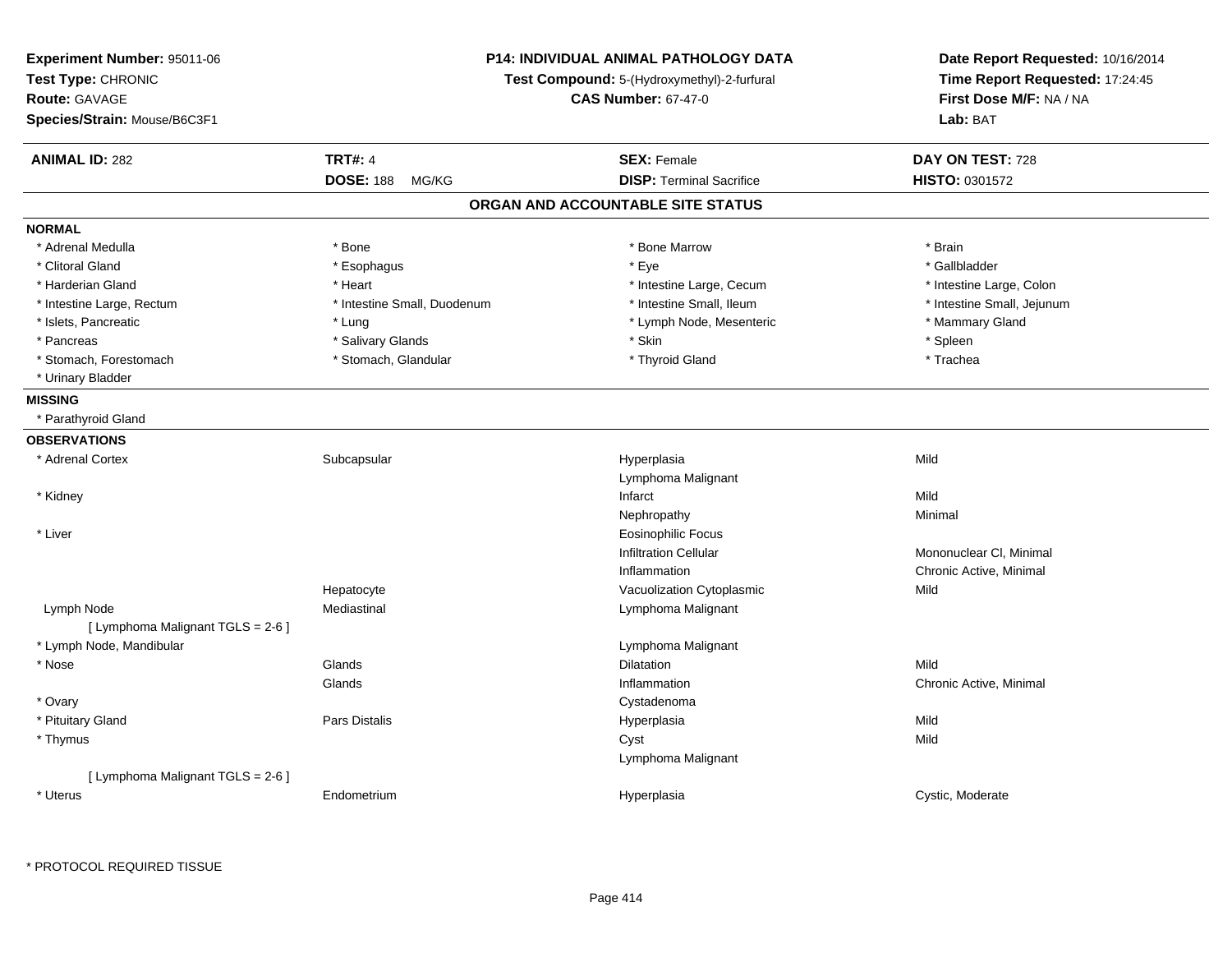| Experiment Number: 95011-06<br>Test Type: CHRONIC |                            | <b>P14: INDIVIDUAL ANIMAL PATHOLOGY DATA</b><br>Test Compound: 5-(Hydroxymethyl)-2-furfural | Date Report Requested: 10/16/2014<br>Time Report Requested: 17:24:45 |
|---------------------------------------------------|----------------------------|---------------------------------------------------------------------------------------------|----------------------------------------------------------------------|
| <b>Route: GAVAGE</b>                              | <b>CAS Number: 67-47-0</b> |                                                                                             | First Dose M/F: NA / NA                                              |
| Species/Strain: Mouse/B6C3F1                      |                            |                                                                                             | Lab: BAT                                                             |
| <b>ANIMAL ID: 282</b>                             | <b>TRT#: 4</b>             | <b>SEX: Female</b>                                                                          | DAY ON TEST: 728                                                     |
|                                                   | <b>DOSE: 188</b><br>MG/KG  | <b>DISP: Terminal Sacrifice</b>                                                             | <b>HISTO: 0301572</b>                                                |
|                                                   |                            | ORGAN AND ACCOUNTABLE SITE STATUS                                                           |                                                                      |
| [Hyperplasia TGLS = $1-7$ ]                       |                            |                                                                                             |                                                                      |
| PRIMARY CAUSE OF DEATH                            |                            |                                                                                             |                                                                      |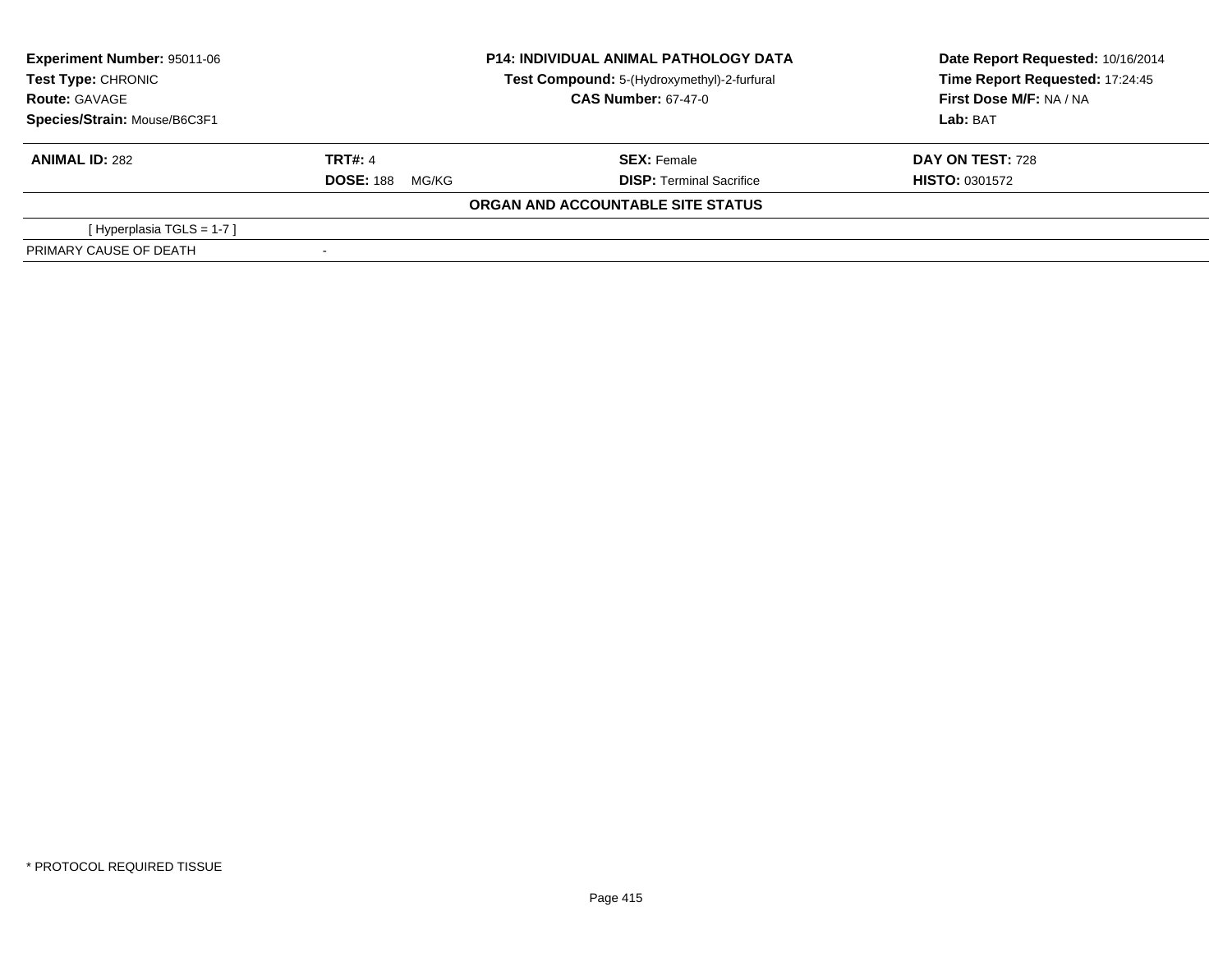| Experiment Number: 95011-06<br>Test Type: CHRONIC<br><b>Route: GAVAGE</b> |                           | <b>P14: INDIVIDUAL ANIMAL PATHOLOGY DATA</b><br>Test Compound: 5-(Hydroxymethyl)-2-furfural<br><b>CAS Number: 67-47-0</b> | Date Report Requested: 10/16/2014<br>Time Report Requested: 17:24:45<br>First Dose M/F: NA / NA<br>Lab: BAT |
|---------------------------------------------------------------------------|---------------------------|---------------------------------------------------------------------------------------------------------------------------|-------------------------------------------------------------------------------------------------------------|
| Species/Strain: Mouse/B6C3F1                                              |                           |                                                                                                                           |                                                                                                             |
| <b>ANIMAL ID: 283</b>                                                     | <b>TRT#: 4</b>            | <b>SEX: Female</b>                                                                                                        | DAY ON TEST: 727                                                                                            |
|                                                                           | <b>DOSE: 188</b><br>MG/KG | <b>DISP: Terminal Sacrifice</b>                                                                                           | HISTO: 0301573                                                                                              |
|                                                                           |                           | ORGAN AND ACCOUNTABLE SITE STATUS                                                                                         |                                                                                                             |
| <b>NORMAL</b>                                                             |                           |                                                                                                                           |                                                                                                             |
| * Adrenal Medulla                                                         | * Bone                    | * Brain                                                                                                                   | * Clitoral Gland                                                                                            |
| * Esophagus                                                               | * Eye                     | * Heart                                                                                                                   | * Intestine Large, Cecum                                                                                    |
| * Intestine Large, Colon                                                  | * Intestine Large, Rectum | * Intestine Small, Duodenum                                                                                               | * Intestine Small, Ileum                                                                                    |
| * Intestine Small, Jejunum                                                | * Islets, Pancreatic      | * Lymph Node, Mesenteric                                                                                                  | * Mammary Gland                                                                                             |
| * Nose                                                                    | * Pancreas                | * Parathyroid Gland                                                                                                       | * Pituitary Gland                                                                                           |
| * Salivary Glands                                                         | * Skin                    | * Stomach, Forestomach                                                                                                    | * Stomach, Glandular                                                                                        |
| * Trachea                                                                 | * Urinary Bladder         |                                                                                                                           |                                                                                                             |
| <b>OBSERVATIONS</b>                                                       |                           |                                                                                                                           |                                                                                                             |
| * Adrenal Cortex                                                          | Subcapsular               | Hyperplasia                                                                                                               | Mild                                                                                                        |
| * Bone Marrow                                                             |                           | Hemangiosarcoma                                                                                                           |                                                                                                             |
| * Gallbladder                                                             |                           | <b>Infiltration Cellular</b>                                                                                              | Mononuclear CI, Mild                                                                                        |
| * Harderian Gland                                                         |                           | Inflammation                                                                                                              | Chronic Active, Mild                                                                                        |
| * Kidney                                                                  |                           | Nephropathy                                                                                                               | Minimal                                                                                                     |
| * Liver                                                                   |                           | Hepatocellular Adenoma                                                                                                    |                                                                                                             |
|                                                                           |                           | <b>Infiltration Cellular</b>                                                                                              | Mononuclear CI, Minimal                                                                                     |
|                                                                           |                           | Inflammation                                                                                                              | Chronic Active, Minimal                                                                                     |
| [ Hepatocellular Adenoma TGLS = 3-12 ]                                    |                           |                                                                                                                           |                                                                                                             |
| * Lung                                                                    |                           | Alveolar/Bronchiolar Adenoma                                                                                              |                                                                                                             |
| * Lymph Node, Mandibular                                                  |                           | Hyperplasia                                                                                                               | Lymphoid, Marked                                                                                            |
| * Ovary                                                                   |                           | Cystadenoma                                                                                                               |                                                                                                             |
| * Spleen                                                                  |                           | Hemangiosarcoma                                                                                                           |                                                                                                             |
| [Hemangiosarcoma TGLS = 2-4 ]                                             |                           |                                                                                                                           |                                                                                                             |
| * Thymus                                                                  |                           | Cyst                                                                                                                      | Mild                                                                                                        |
| * Thyroid Gland                                                           | <b>Follicular Cel</b>     | Hyperplasia                                                                                                               | Mild                                                                                                        |
| * Uterus                                                                  | Endometrium               | Hyperplasia                                                                                                               | Cystic, Marked                                                                                              |
| [Hyperplasia TGLS = 1-7]                                                  |                           |                                                                                                                           |                                                                                                             |
| PRIMARY CAUSE OF DEATH                                                    | $\blacksquare$            |                                                                                                                           |                                                                                                             |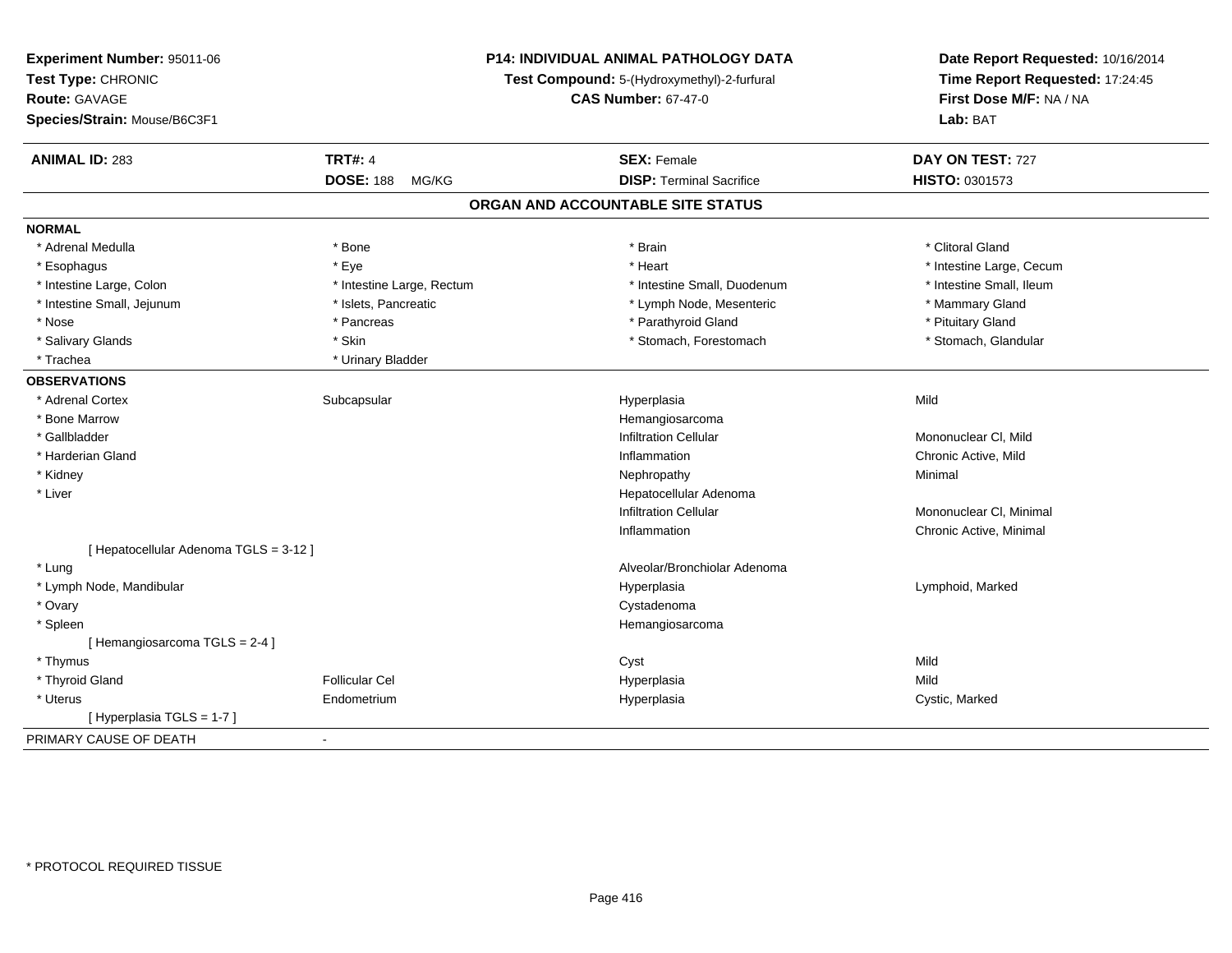| Experiment Number: 95011-06           |                             | P14: INDIVIDUAL ANIMAL PATHOLOGY DATA       | Date Report Requested: 10/16/2014 |
|---------------------------------------|-----------------------------|---------------------------------------------|-----------------------------------|
| Test Type: CHRONIC                    |                             | Test Compound: 5-(Hydroxymethyl)-2-furfural | Time Report Requested: 17:24:45   |
| <b>Route: GAVAGE</b>                  |                             | <b>CAS Number: 67-47-0</b>                  | First Dose M/F: NA / NA           |
| Species/Strain: Mouse/B6C3F1          |                             |                                             | Lab: BAT                          |
| <b>ANIMAL ID: 284</b>                 | <b>TRT#: 4</b>              | <b>SEX: Female</b>                          | DAY ON TEST: 728                  |
|                                       | <b>DOSE: 188</b><br>MG/KG   | <b>DISP: Terminal Sacrifice</b>             | HISTO: 0301574                    |
|                                       |                             | ORGAN AND ACCOUNTABLE SITE STATUS           |                                   |
| <b>NORMAL</b>                         |                             |                                             |                                   |
| * Adrenal Medulla                     | * Bone                      | * Bone Marrow                               | * Brain                           |
| * Clitoral Gland                      | * Esophagus                 | * Eye                                       | * Gallbladder                     |
| * Harderian Gland                     | * Heart                     | * Intestine Large, Cecum                    | * Intestine Large, Colon          |
| * Intestine Large, Rectum             | * Intestine Small, Duodenum | * Intestine Small, Ileum                    | * Intestine Small, Jejunum        |
| * Islets, Pancreatic                  | * Kidney                    | * Lung                                      | * Lymph Node, Mesenteric          |
| * Mammary Gland                       | * Ovary                     | * Pancreas                                  | * Parathyroid Gland               |
| * Salivary Glands                     | * Skin                      | * Spleen                                    | * Stomach, Forestomach            |
| * Stomach, Glandular                  | * Thymus                    | * Trachea                                   | * Urinary Bladder                 |
| <b>OBSERVATIONS</b>                   |                             |                                             |                                   |
| * Adrenal Cortex                      | Subcapsular                 | Hyperplasia                                 | Mild                              |
| * Liver                               |                             | Clear Cell Focus                            |                                   |
|                                       |                             | Hepatocellular Adenoma                      |                                   |
|                                       |                             | <b>Infiltration Cellular</b>                | Mononuclear CI, Minimal           |
|                                       |                             | Inflammation                                | Chronic Active, Minimal           |
|                                       |                             | <b>Mixed Cell Focus</b>                     |                                   |
|                                       | Hepatocyte                  | Vacuolization Cytoplasmic                   | Mild                              |
| Note: NO CORRESPONDING LESION TGLS=3  |                             |                                             |                                   |
| [ Hepatocellular Adenoma TGLS = 2-4 ] |                             |                                             |                                   |
| [Mixed Cell Focus TGLS = 4-12REE]     |                             |                                             |                                   |
| * Lymph Node, Mandibular              |                             | Hyperplasia                                 | Lymphoid, Moderate                |
| * Nose                                | Glands                      | Dilatation                                  | Mild                              |
| * Pituitary Gland                     | Pars Distalis               | Hyperplasia                                 | Mild                              |
| * Thyroid Gland                       | <b>Follicular Cel</b>       | Hyperplasia                                 | Minimal                           |
| * Uterus                              | Endometrium                 | Hyperplasia                                 | Cystic, Marked                    |
| [Hyperplasia TGLS = 1-7]              |                             |                                             |                                   |
| PRIMARY CAUSE OF DEATH                | $\blacksquare$              |                                             |                                   |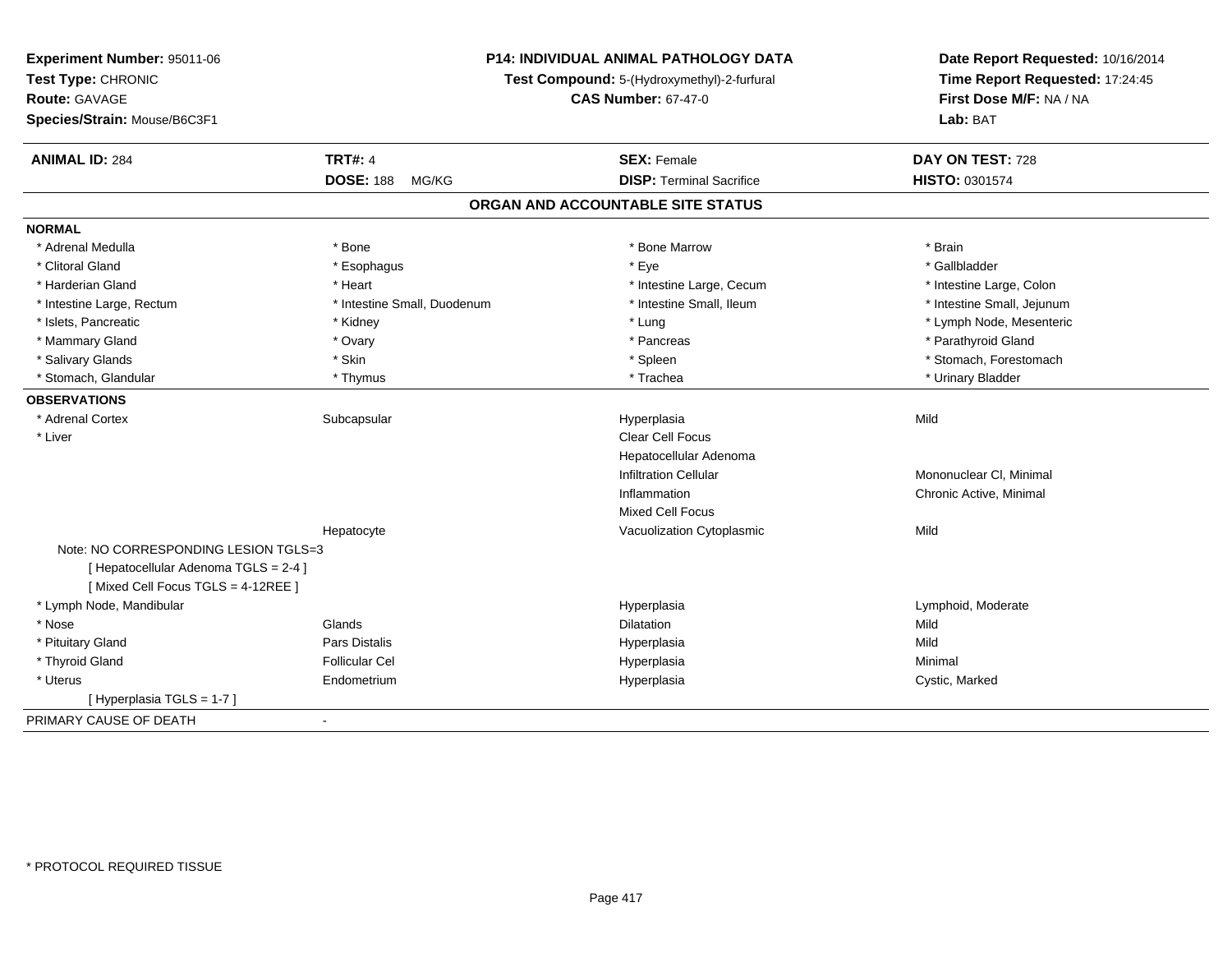| Experiment Number: 95011-06<br>Test Type: CHRONIC<br><b>Route: GAVAGE</b><br>Species/Strain: Mouse/B6C3F1 |                            | P14: INDIVIDUAL ANIMAL PATHOLOGY DATA<br>Test Compound: 5-(Hydroxymethyl)-2-furfural<br><b>CAS Number: 67-47-0</b> | Date Report Requested: 10/16/2014<br>Time Report Requested: 17:24:45<br>First Dose M/F: NA / NA<br>Lab: BAT |
|-----------------------------------------------------------------------------------------------------------|----------------------------|--------------------------------------------------------------------------------------------------------------------|-------------------------------------------------------------------------------------------------------------|
| <b>ANIMAL ID: 285</b>                                                                                     | <b>TRT#: 4</b>             | <b>SEX: Female</b>                                                                                                 | DAY ON TEST: 728                                                                                            |
|                                                                                                           | <b>DOSE: 188</b><br>MG/KG  | <b>DISP: Terminal Sacrifice</b>                                                                                    | <b>HISTO: 0301575</b>                                                                                       |
|                                                                                                           |                            | ORGAN AND ACCOUNTABLE SITE STATUS                                                                                  |                                                                                                             |
| <b>NORMAL</b>                                                                                             |                            |                                                                                                                    |                                                                                                             |
| * Adrenal Medulla                                                                                         | * Bone                     | * Bone Marrow                                                                                                      | * Brain                                                                                                     |
| * Clitoral Gland                                                                                          | * Esophagus                | * Eye                                                                                                              | * Gallbladder                                                                                               |
| * Intestine Large, Cecum                                                                                  | * Intestine Large, Colon   | * Intestine Large, Rectum                                                                                          | * Intestine Small, Duodenum                                                                                 |
| * Intestine Small, Ileum                                                                                  | * Intestine Small, Jejunum | * Islets, Pancreatic                                                                                               | * Lung                                                                                                      |
| * Lymph Node, Mandibular                                                                                  | * Mammary Gland            | * Pancreas                                                                                                         | * Parathyroid Gland                                                                                         |
| * Skin                                                                                                    | * Spleen                   | * Stomach, Forestomach                                                                                             | * Stomach, Glandular                                                                                        |
| * Trachea                                                                                                 | * Urinary Bladder          |                                                                                                                    |                                                                                                             |
| <b>OBSERVATIONS</b>                                                                                       |                            |                                                                                                                    |                                                                                                             |
| * Adrenal Cortex                                                                                          | Subcapsular                | Hyperplasia                                                                                                        | Mild                                                                                                        |
| * Harderian Gland                                                                                         |                            | Adenoma                                                                                                            |                                                                                                             |
| [Adenoma TGLS = $1-9$ ]                                                                                   |                            |                                                                                                                    |                                                                                                             |
| * Heart                                                                                                   | Artery                     | Inflammation                                                                                                       | Chronic Active, Mild                                                                                        |
| * Kidney                                                                                                  | Artery                     | Inflammation                                                                                                       | Chronic Active, Moderate                                                                                    |
|                                                                                                           |                            | Nephropathy                                                                                                        | Minimal                                                                                                     |
| * Liver                                                                                                   |                            | Hepatocellular Adenoma                                                                                             | Multiple                                                                                                    |
|                                                                                                           |                            | <b>Infiltration Cellular</b>                                                                                       | Mononuclear CI, Mild                                                                                        |
|                                                                                                           |                            | Inflammation                                                                                                       | Chronic Active, Minimal                                                                                     |
|                                                                                                           | Hepatocyte                 | Vacuolization Cytoplasmic                                                                                          | Mild                                                                                                        |
| * Lymph Node, Mesenteric                                                                                  | Artery                     | Inflammation                                                                                                       | Chronic Active, Mild                                                                                        |
| * Nose                                                                                                    | Glands                     | Dilatation                                                                                                         | Mild                                                                                                        |
|                                                                                                           | Olfactory Epi              | Metaplasia                                                                                                         | Minimal                                                                                                     |
| * Ovary                                                                                                   | <b>Bilateral</b>           | Cyst                                                                                                               |                                                                                                             |
| * Pituitary Gland                                                                                         | Pars Distalis              | Adenoma                                                                                                            |                                                                                                             |
| [Adenoma TGLS = $3-6$ ]                                                                                   |                            |                                                                                                                    |                                                                                                             |
| * Salivary Glands                                                                                         | Artery                     | Inflammation                                                                                                       | Chronic Active, Mild                                                                                        |
| * Thymus                                                                                                  |                            | Ectopic Parathyroid Gland                                                                                          | Mild                                                                                                        |
| * Thyroid Gland                                                                                           | <b>Follicular Cel</b>      | Adenoma                                                                                                            |                                                                                                             |
|                                                                                                           | <b>Follicular Cel</b>      | Hyperplasia                                                                                                        | Mild                                                                                                        |
| * Uterus                                                                                                  | Endometrium                | Hyperplasia                                                                                                        | Cystic, Marked                                                                                              |
| [Hyperplasia TGLS = $2-7$ ]                                                                               |                            |                                                                                                                    |                                                                                                             |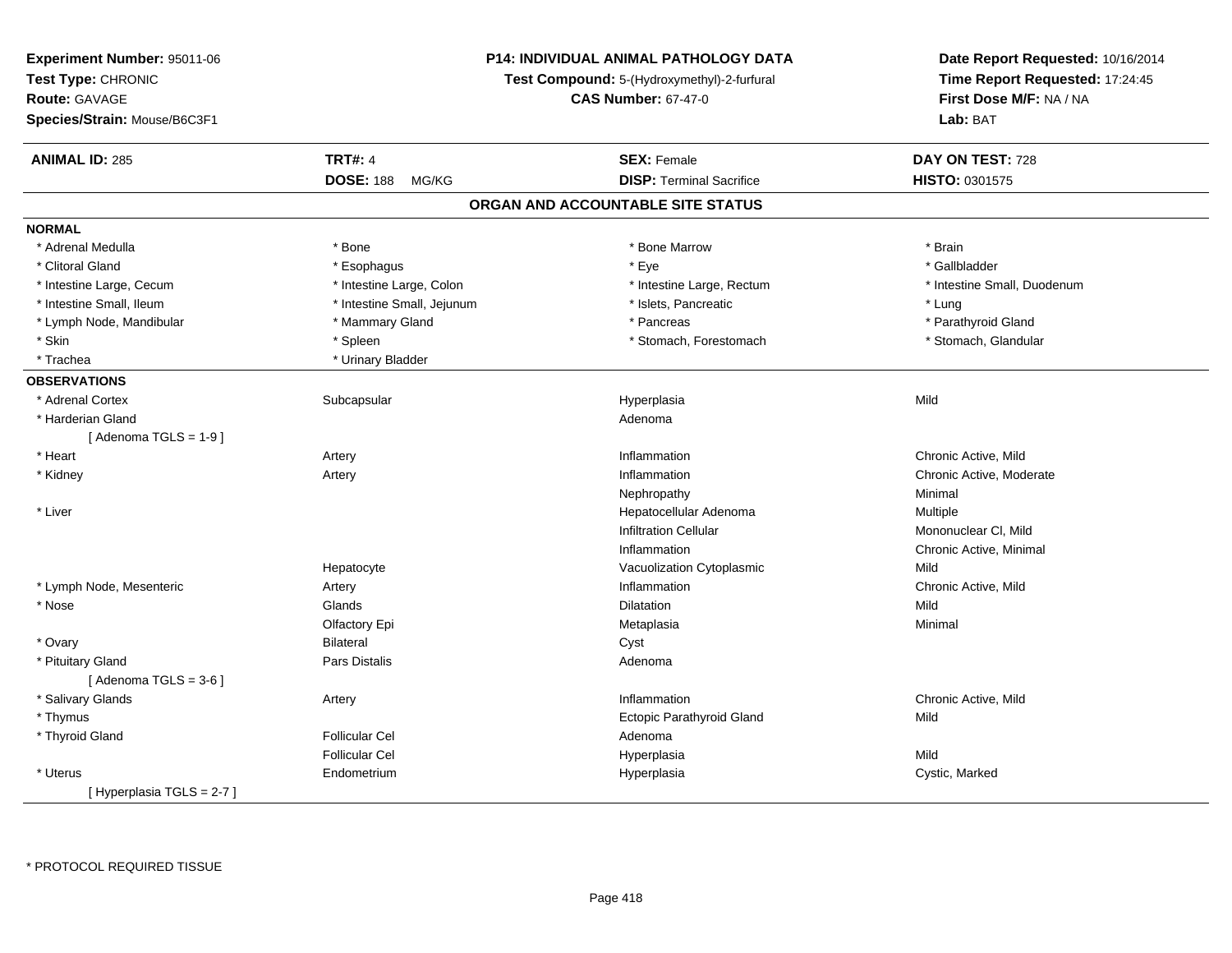| Experiment Number: 95011-06  |                           | <b>P14: INDIVIDUAL ANIMAL PATHOLOGY DATA</b> | Date Report Requested: 10/16/2014 |
|------------------------------|---------------------------|----------------------------------------------|-----------------------------------|
| <b>Test Type: CHRONIC</b>    |                           | Test Compound: 5-(Hydroxymethyl)-2-furfural  | Time Report Requested: 17:24:45   |
| <b>Route: GAVAGE</b>         |                           | <b>CAS Number: 67-47-0</b>                   | <b>First Dose M/F: NA / NA</b>    |
| Species/Strain: Mouse/B6C3F1 |                           |                                              | Lab: BAT                          |
| <b>ANIMAL ID: 285</b>        | <b>TRT#: 4</b>            | <b>SEX: Female</b>                           | DAY ON TEST: 728                  |
|                              | <b>DOSE: 188</b><br>MG/KG | <b>DISP: Terminal Sacrifice</b>              | <b>HISTO: 0301575</b>             |
|                              |                           | <b>ORGAN AND ACCOUNTABLE SITE STATUS</b>     |                                   |
| PRIMARY CAUSE OF DEATH       |                           |                                              |                                   |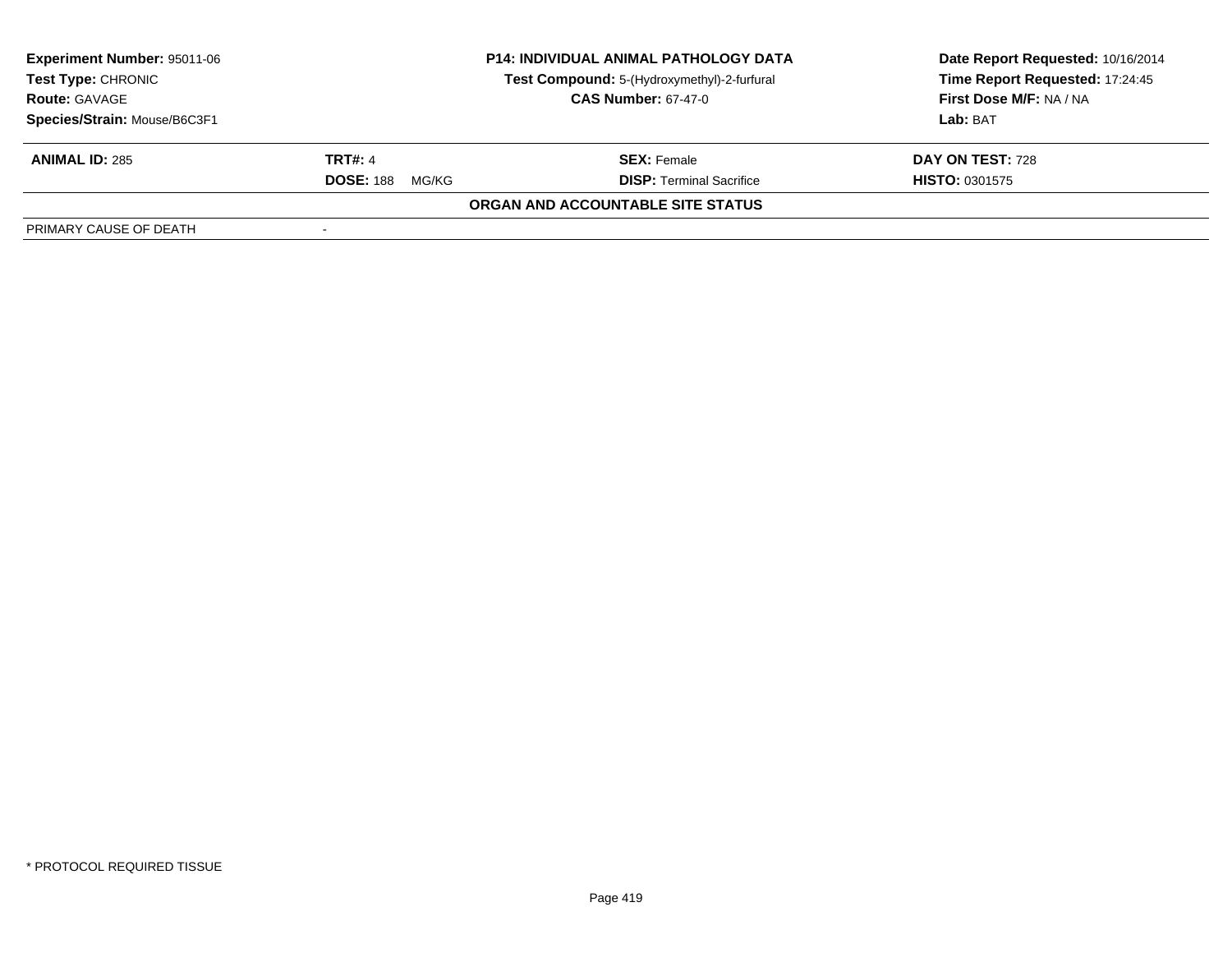| Experiment Number: 95011-06<br>Test Type: CHRONIC<br>Route: GAVAGE |                                                                                                | <b>P14: INDIVIDUAL ANIMAL PATHOLOGY DATA</b><br>Test Compound: 5-(Hydroxymethyl)-2-furfural<br><b>CAS Number: 67-47-0</b> | Date Report Requested: 10/16/2014<br>Time Report Requested: 17:24:45<br>First Dose M/F: NA / NA |
|--------------------------------------------------------------------|------------------------------------------------------------------------------------------------|---------------------------------------------------------------------------------------------------------------------------|-------------------------------------------------------------------------------------------------|
| Species/Strain: Mouse/B6C3F1                                       |                                                                                                |                                                                                                                           | Lab: BAT                                                                                        |
| <b>ANIMAL ID: 286</b>                                              | <b>TRT#: 4</b>                                                                                 | <b>SEX: Female</b>                                                                                                        | DAY ON TEST: 728                                                                                |
|                                                                    | <b>DOSE: 188</b><br>MG/KG                                                                      | <b>DISP: Terminal Sacrifice</b>                                                                                           | HISTO: 0301576                                                                                  |
|                                                                    |                                                                                                | ORGAN AND ACCOUNTABLE SITE STATUS                                                                                         |                                                                                                 |
| <b>NORMAL</b>                                                      |                                                                                                |                                                                                                                           |                                                                                                 |
| * Adrenal Medulla                                                  | * Bone                                                                                         | * Bone Marrow                                                                                                             | * Clitoral Gland                                                                                |
| * Esophagus                                                        | * Eve                                                                                          | * Gallbladder                                                                                                             | * Harderian Gland                                                                               |
| * Heart                                                            | * Intestine Large, Cecum                                                                       | * Intestine Large, Colon                                                                                                  | * Intestine Large, Rectum                                                                       |
| * Intestine Small, Duodenum                                        | * Intestine Small, Ileum                                                                       | * Intestine Small, Jejunum                                                                                                | * Islets, Pancreatic                                                                            |
| * Lung                                                             | * Lymph Node, Mandibular                                                                       | * Lymph Node, Mesenteric                                                                                                  | * Mammary Gland                                                                                 |
| * Ovary                                                            | * Pancreas                                                                                     | * Parathyroid Gland                                                                                                       | * Salivary Glands                                                                               |
| * Skin                                                             | * Spleen                                                                                       | * Stomach, Forestomach                                                                                                    | * Stomach, Glandular                                                                            |
| * Trachea                                                          | * Urinary Bladder                                                                              | * Uterus                                                                                                                  |                                                                                                 |
| <b>OBSERVATIONS</b>                                                |                                                                                                |                                                                                                                           |                                                                                                 |
| * Adrenal Cortex                                                   | Subcapsular                                                                                    | Hyperplasia                                                                                                               | Mild                                                                                            |
| * Brain                                                            |                                                                                                | Compression                                                                                                               | Moderate                                                                                        |
| * Kidney                                                           |                                                                                                | Nephropathy                                                                                                               | Minimal                                                                                         |
| * Liver                                                            |                                                                                                | <b>Basophilic Focus</b>                                                                                                   |                                                                                                 |
|                                                                    |                                                                                                | <b>Infiltration Cellular</b>                                                                                              | Mononuclear CI. Minimal                                                                         |
|                                                                    |                                                                                                | Inflammation                                                                                                              | Chronic Active, Minimal                                                                         |
|                                                                    | Hepatocyte                                                                                     | Vacuolization Cytoplasmic                                                                                                 | Marked                                                                                          |
|                                                                    | Note: TGL#2-5/5REE-NCL: Median lobe foci, documented at trim, not demonstrated histologically. |                                                                                                                           |                                                                                                 |
| $*$ Nose                                                           | <b>Respirat Epith</b>                                                                          | Accumulation, Hyaline Droplet                                                                                             | Mild                                                                                            |
|                                                                    | Glands                                                                                         | Dilatation                                                                                                                | Mild                                                                                            |
| * Pituitary Gland                                                  | Pars Distalis                                                                                  | Adenoma                                                                                                                   |                                                                                                 |
| [Adenoma TGLS = $1-6$ ]                                            |                                                                                                |                                                                                                                           |                                                                                                 |
| * Thymus                                                           |                                                                                                | Cyst                                                                                                                      | Mild                                                                                            |
| * Thyroid Gland                                                    | Follicle                                                                                       | Degeneration                                                                                                              | Mild                                                                                            |
| PRIMARY CAUSE OF DEATH                                             | $\blacksquare$                                                                                 |                                                                                                                           |                                                                                                 |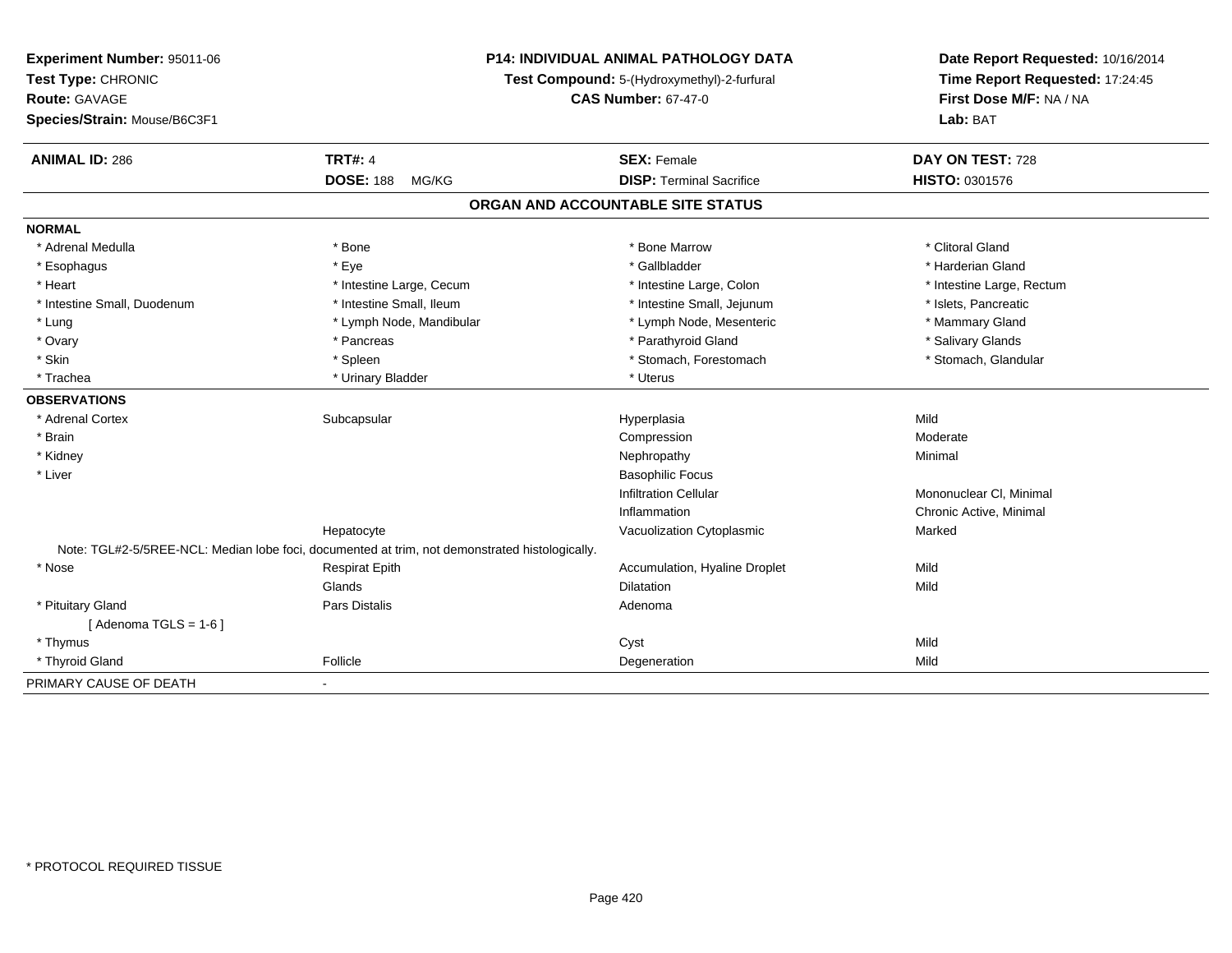| Experiment Number: 95011-06<br>Test Type: CHRONIC<br>Route: GAVAGE<br>Species/Strain: Mouse/B6C3F1 | <b>P14: INDIVIDUAL ANIMAL PATHOLOGY DATA</b><br>Test Compound: 5-(Hydroxymethyl)-2-furfural<br><b>CAS Number: 67-47-0</b> |                                   | Date Report Requested: 10/16/2014<br>Time Report Requested: 17:24:45<br>First Dose M/F: NA / NA<br>Lab: BAT |
|----------------------------------------------------------------------------------------------------|---------------------------------------------------------------------------------------------------------------------------|-----------------------------------|-------------------------------------------------------------------------------------------------------------|
| <b>ANIMAL ID: 287</b>                                                                              | <b>TRT#: 4</b>                                                                                                            | <b>SEX: Female</b>                | DAY ON TEST: 728                                                                                            |
|                                                                                                    | <b>DOSE: 188</b><br>MG/KG                                                                                                 | <b>DISP: Terminal Sacrifice</b>   | HISTO: 0301577                                                                                              |
|                                                                                                    |                                                                                                                           | ORGAN AND ACCOUNTABLE SITE STATUS |                                                                                                             |
| <b>NORMAL</b>                                                                                      |                                                                                                                           |                                   |                                                                                                             |
| * Adrenal Medulla                                                                                  | * Bone                                                                                                                    | * Bone Marrow                     | * Brain                                                                                                     |
| * Clitoral Gland                                                                                   | * Esophagus                                                                                                               | * Eye                             | * Gallbladder                                                                                               |
| * Harderian Gland                                                                                  | * Heart                                                                                                                   | * Intestine Large, Cecum          | * Intestine Large, Colon                                                                                    |
| * Intestine Large, Rectum                                                                          | * Intestine Small, Duodenum                                                                                               | * Intestine Small, Ileum          | * Intestine Small, Jejunum                                                                                  |
| * Islets, Pancreatic                                                                               | * Lung                                                                                                                    | * Lymph Node, Mandibular          | * Lymph Node, Mesenteric                                                                                    |
| * Mammary Gland                                                                                    | * Nose                                                                                                                    | * Pancreas                        | * Salivary Glands                                                                                           |
| * Skin                                                                                             | * Spleen                                                                                                                  | * Stomach, Forestomach            | * Stomach, Glandular                                                                                        |
| * Trachea                                                                                          | * Urinary Bladder                                                                                                         |                                   |                                                                                                             |
| <b>MISSING</b>                                                                                     |                                                                                                                           |                                   |                                                                                                             |
| * Parathyroid Gland                                                                                |                                                                                                                           |                                   |                                                                                                             |
| <b>OBSERVATIONS</b>                                                                                |                                                                                                                           |                                   |                                                                                                             |
| * Adrenal Cortex                                                                                   | Subcapsular                                                                                                               | Hyperplasia                       | Mild                                                                                                        |
| * Kidney                                                                                           |                                                                                                                           | Infarct                           | Moderate                                                                                                    |
|                                                                                                    |                                                                                                                           | Nephropathy                       | Minimal                                                                                                     |
| * Liver                                                                                            |                                                                                                                           | <b>Basophilic Focus</b>           |                                                                                                             |
|                                                                                                    |                                                                                                                           | <b>Eosinophilic Focus</b>         |                                                                                                             |
|                                                                                                    |                                                                                                                           | <b>Infiltration Cellular</b>      | Mononuclear CI, Mild                                                                                        |
|                                                                                                    |                                                                                                                           | Inflammation                      | Chronic Active, Minimal                                                                                     |
|                                                                                                    |                                                                                                                           | Mixed Cell Focus                  |                                                                                                             |
|                                                                                                    | Hepatocyte                                                                                                                | Vacuolization Cytoplasmic         | Mild                                                                                                        |
| [Basophilic Focus TGLS = 2-4]<br>[Eosinophilic Focus TGLS = 3-5]<br>[Mixed Cell Focus TGLS = 3-5]  |                                                                                                                           |                                   |                                                                                                             |
| * Ovary                                                                                            |                                                                                                                           | Cyst                              |                                                                                                             |
| * Pituitary Gland                                                                                  | <b>Pars Distalis</b>                                                                                                      | Hyperplasia                       | Moderate                                                                                                    |
| * Thymus                                                                                           |                                                                                                                           | Cyst                              | Mild                                                                                                        |
| * Thyroid Gland                                                                                    | <b>Follicular Cel</b>                                                                                                     | Adenoma                           |                                                                                                             |
|                                                                                                    | Follicle                                                                                                                  | Degeneration                      | Mild                                                                                                        |
| [Adenoma TGLS = $4-3$ ]                                                                            |                                                                                                                           |                                   |                                                                                                             |
| * Uterus                                                                                           | Endometrium                                                                                                               | Hyperplasia                       | Cystic, Marked                                                                                              |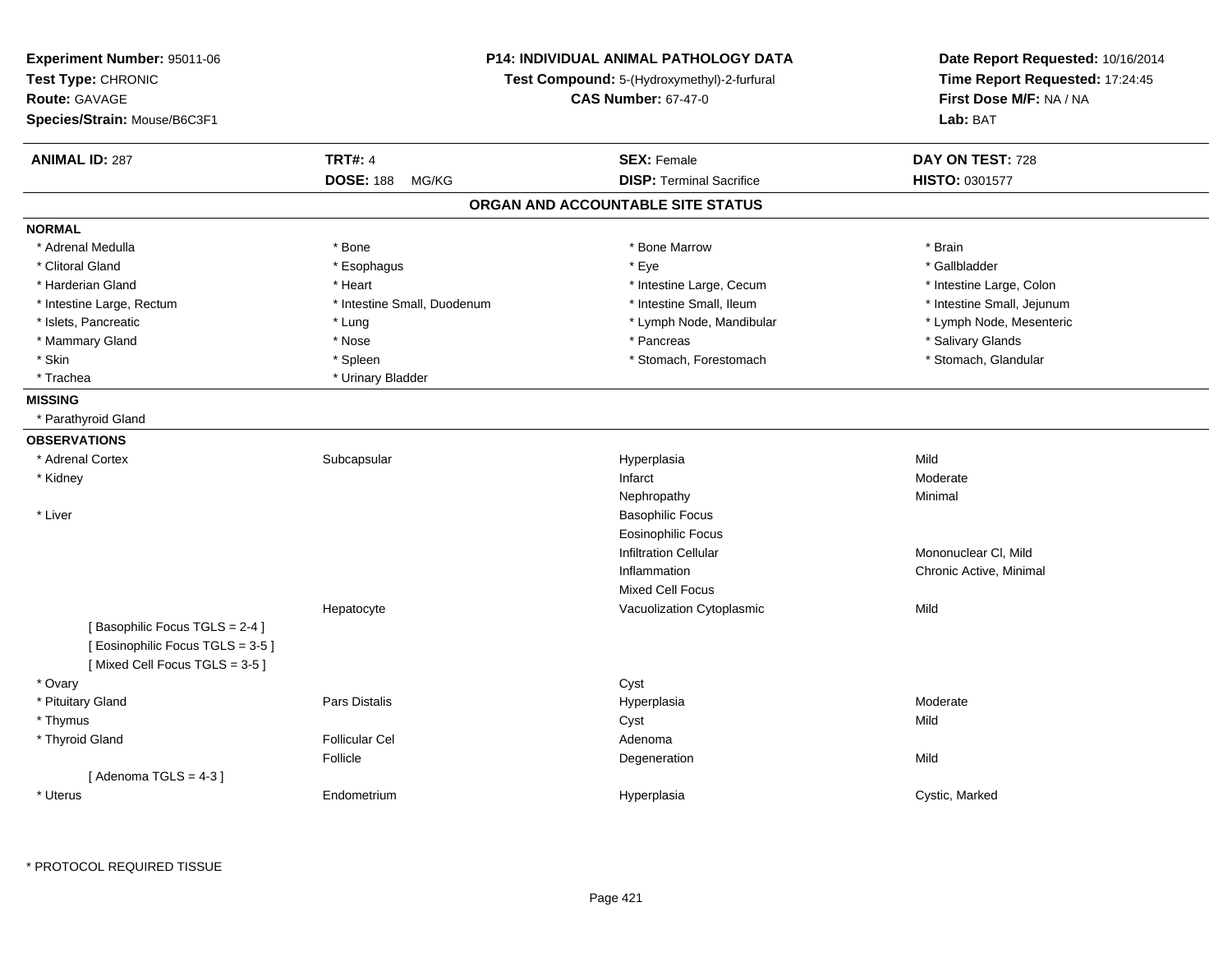| <b>Experiment Number: 95011-06</b><br>Test Type: CHRONIC | <b>P14: INDIVIDUAL ANIMAL PATHOLOGY DATA</b><br>Test Compound: 5-(Hydroxymethyl)-2-furfural |                                   | Date Report Requested: 10/16/2014<br>Time Report Requested: 17:24:45 |  |
|----------------------------------------------------------|---------------------------------------------------------------------------------------------|-----------------------------------|----------------------------------------------------------------------|--|
| <b>Route: GAVAGE</b>                                     | <b>CAS Number: 67-47-0</b>                                                                  |                                   | First Dose M/F: NA / NA                                              |  |
| Species/Strain: Mouse/B6C3F1                             |                                                                                             |                                   | Lab: BAT                                                             |  |
| <b>ANIMAL ID: 287</b>                                    | <b>TRT#: 4</b>                                                                              | <b>SEX: Female</b>                | <b>DAY ON TEST: 728</b>                                              |  |
|                                                          | <b>DOSE: 188</b><br>MG/KG                                                                   | <b>DISP:</b> Terminal Sacrifice   | <b>HISTO: 0301577</b>                                                |  |
|                                                          |                                                                                             | ORGAN AND ACCOUNTABLE SITE STATUS |                                                                      |  |
| [Hyperplasia TGLS = $1-7$ ]                              |                                                                                             |                                   |                                                                      |  |
| PRIMARY CAUSE OF DEATH                                   |                                                                                             |                                   |                                                                      |  |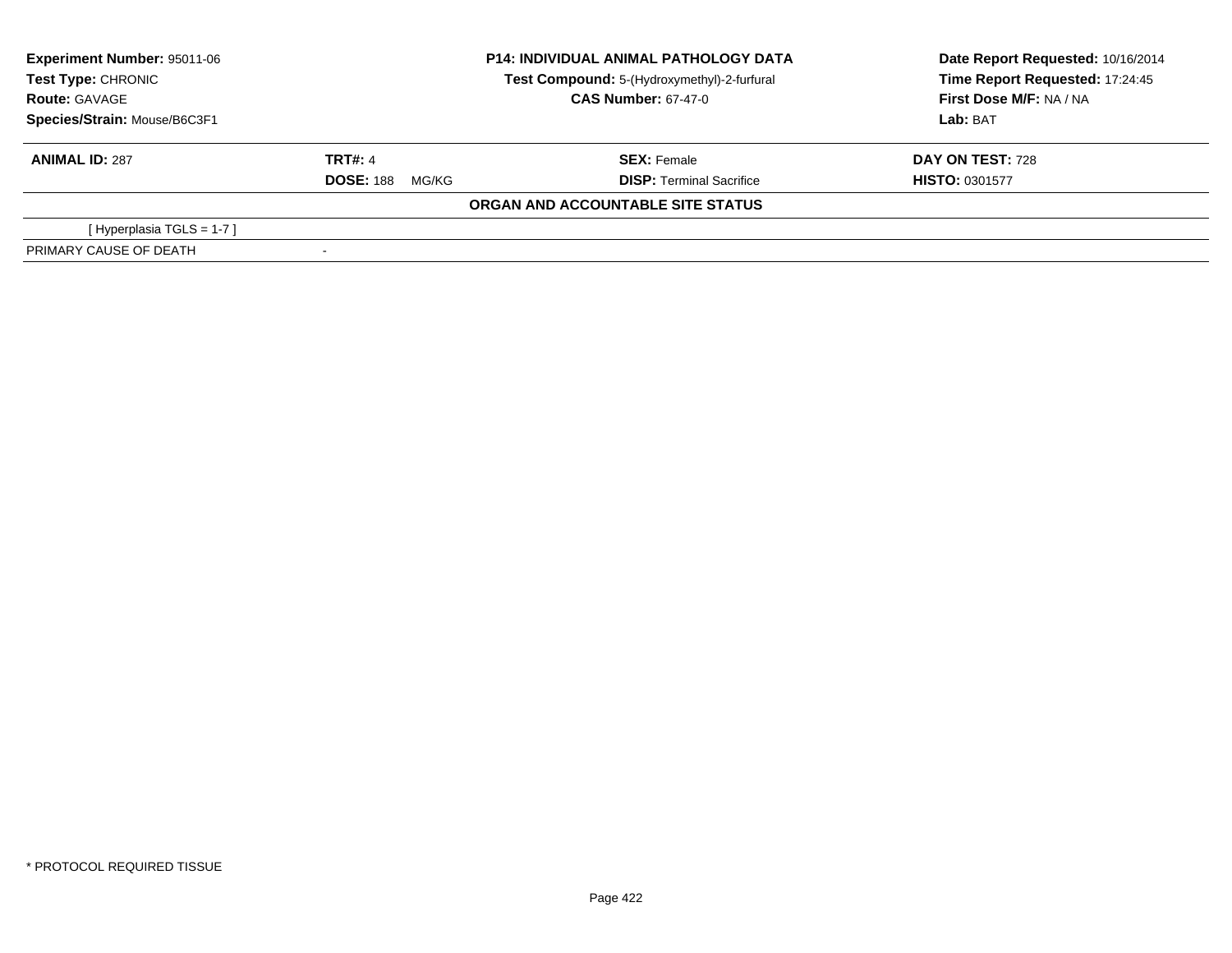| Experiment Number: 95011-06         | <b>P14: INDIVIDUAL ANIMAL PATHOLOGY DATA</b> |                                             | Date Report Requested: 10/16/2014 |  |
|-------------------------------------|----------------------------------------------|---------------------------------------------|-----------------------------------|--|
| Test Type: CHRONIC                  |                                              | Test Compound: 5-(Hydroxymethyl)-2-furfural | Time Report Requested: 17:24:45   |  |
| <b>Route: GAVAGE</b>                |                                              | <b>CAS Number: 67-47-0</b>                  | First Dose M/F: NA / NA           |  |
| Species/Strain: Mouse/B6C3F1        |                                              |                                             | Lab: BAT                          |  |
| <b>ANIMAL ID: 288</b>               | <b>TRT#: 4</b>                               | <b>SEX: Female</b>                          | DAY ON TEST: 729                  |  |
|                                     | <b>DOSE: 188</b><br>MG/KG                    | <b>DISP: Terminal Sacrifice</b>             | <b>HISTO: 0301578</b>             |  |
|                                     |                                              | ORGAN AND ACCOUNTABLE SITE STATUS           |                                   |  |
| <b>NORMAL</b>                       |                                              |                                             |                                   |  |
| * Adrenal Medulla                   | * Bone                                       | * Bone Marrow                               | * Brain                           |  |
| * Clitoral Gland                    | * Esophagus                                  | * Eye                                       | * Gallbladder                     |  |
| * Harderian Gland                   | * Heart                                      | * Intestine Large, Cecum                    | * Intestine Large, Colon          |  |
| * Intestine Large, Rectum           | * Intestine Small, Duodenum                  | * Intestine Small, Ileum                    | * Intestine Small, Jejunum        |  |
| * Islets, Pancreatic                | * Lung                                       | * Lymph Node, Mandibular                    | * Lymph Node, Mesenteric          |  |
| * Mammary Gland                     | * Ovary                                      | * Pancreas                                  | * Parathyroid Gland               |  |
| * Salivary Glands                   | * Skin                                       | * Spleen                                    | * Stomach, Forestomach            |  |
| * Stomach, Glandular                | * Trachea                                    | * Urinary Bladder                           |                                   |  |
| <b>OBSERVATIONS</b>                 |                                              |                                             |                                   |  |
| * Adrenal Cortex                    |                                              | <b>Accessory Adrenal Cortical Nodule</b>    | Moderate                          |  |
|                                     | Subcapsular                                  | Hyperplasia                                 | Mild                              |  |
| * Kidney                            |                                              | Nephropathy                                 | Minimal                           |  |
| * Liver                             |                                              | Hepatocellular Adenoma                      |                                   |  |
|                                     |                                              | <b>Infiltration Cellular</b>                | Mononuclear CI, Minimal           |  |
|                                     |                                              | Inflammation                                | Chronic Active, Minimal           |  |
|                                     | Hepatocyte                                   | Vacuolization Cytoplasmic                   | Mild                              |  |
| [Hepatocellular Adenoma TGLS = 2-4] |                                              |                                             |                                   |  |
| * Nose                              | Glands                                       | <b>Dilatation</b>                           | Mild                              |  |
| * Pituitary Gland                   | Pars Distalis                                | Adenoma                                     |                                   |  |
| [Adenoma TGLS = $3-6$ ]             |                                              |                                             |                                   |  |
| * Thymus                            |                                              | Cyst                                        | Mild                              |  |
| * Thyroid Gland                     | Follicle                                     | Degeneration                                | Mild                              |  |
| * Uterus                            | Endometrium                                  | Hyperplasia                                 | Cystic, Moderate                  |  |
| [Hyperplasia TGLS = 1-7]            |                                              |                                             |                                   |  |
| PRIMARY CAUSE OF DEATH              | $\blacksquare$                               |                                             |                                   |  |
|                                     |                                              |                                             |                                   |  |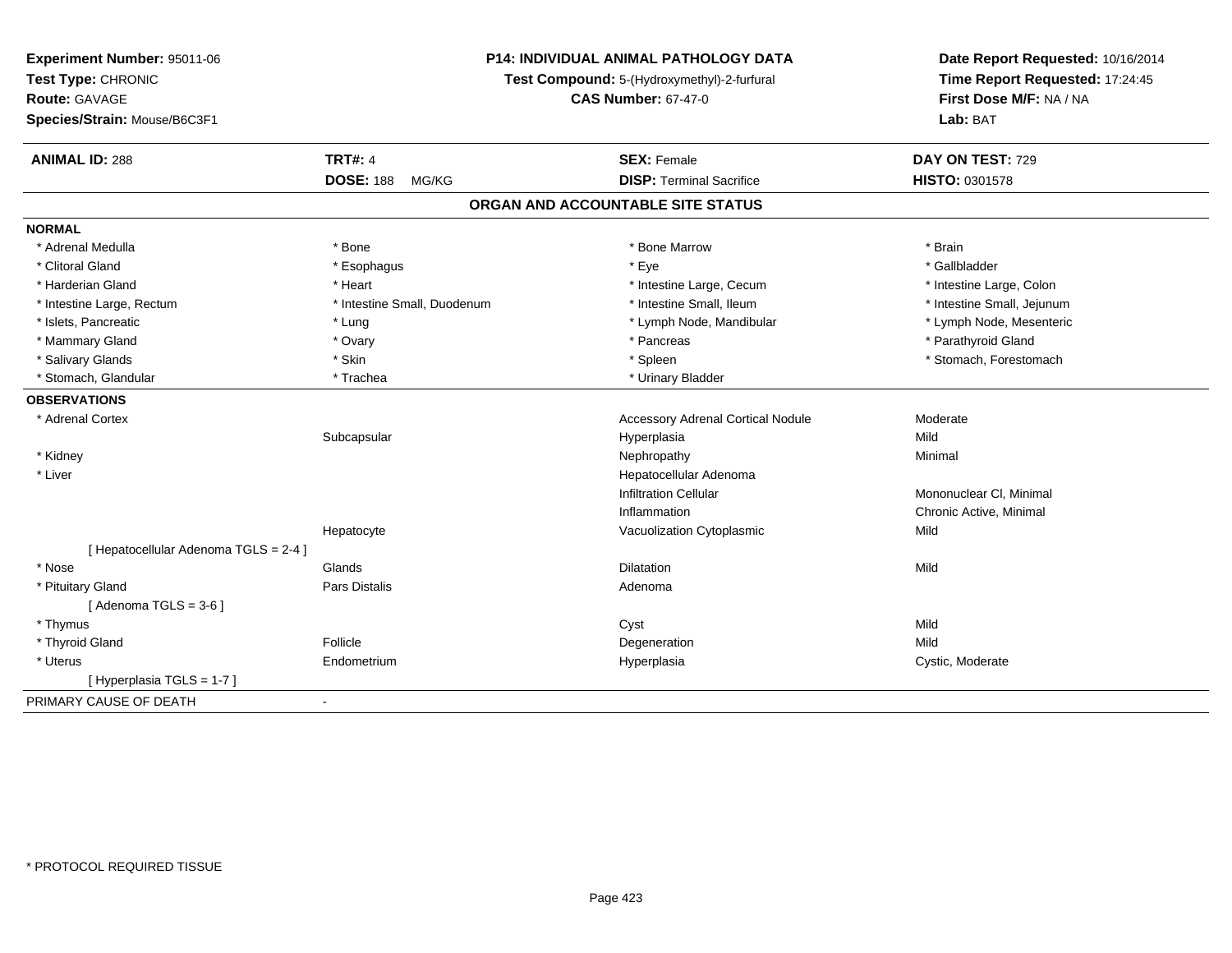| Experiment Number: 95011-06<br>Test Type: CHRONIC<br><b>Route: GAVAGE</b><br>Species/Strain: Mouse/B6C3F1 |                             | P14: INDIVIDUAL ANIMAL PATHOLOGY DATA<br>Test Compound: 5-(Hydroxymethyl)-2-furfural<br><b>CAS Number: 67-47-0</b> | Date Report Requested: 10/16/2014<br>Time Report Requested: 17:24:45<br>First Dose M/F: NA / NA<br>Lab: BAT |
|-----------------------------------------------------------------------------------------------------------|-----------------------------|--------------------------------------------------------------------------------------------------------------------|-------------------------------------------------------------------------------------------------------------|
| <b>ANIMAL ID: 289</b>                                                                                     | <b>TRT#: 4</b>              | <b>SEX: Female</b>                                                                                                 | DAY ON TEST: 728                                                                                            |
|                                                                                                           | <b>DOSE: 188</b><br>MG/KG   | <b>DISP: Terminal Sacrifice</b>                                                                                    | HISTO: 0301579                                                                                              |
|                                                                                                           |                             | ORGAN AND ACCOUNTABLE SITE STATUS                                                                                  |                                                                                                             |
| <b>NORMAL</b>                                                                                             |                             |                                                                                                                    |                                                                                                             |
| * Adrenal Medulla                                                                                         | * Bone                      | * Bone Marrow                                                                                                      | * Brain                                                                                                     |
| * Clitoral Gland                                                                                          | * Esophagus                 | * Eye                                                                                                              | * Gallbladder                                                                                               |
| * Harderian Gland                                                                                         | * Heart                     | * Intestine Large, Cecum                                                                                           | * Intestine Large, Colon                                                                                    |
| * Intestine Large, Rectum                                                                                 | * Intestine Small, Duodenum | * Intestine Small, Ileum                                                                                           | * Intestine Small, Jejunum                                                                                  |
| * Islets, Pancreatic                                                                                      | * Lung                      | * Lymph Node, Mandibular                                                                                           | * Lymph Node, Mesenteric                                                                                    |
| * Mammary Gland                                                                                           | * Ovary                     | * Pancreas                                                                                                         | * Pituitary Gland                                                                                           |
| * Salivary Glands                                                                                         | * Skin                      | * Spleen                                                                                                           | * Stomach, Forestomach                                                                                      |
| * Stomach, Glandular                                                                                      | * Trachea                   | * Urinary Bladder                                                                                                  |                                                                                                             |
| <b>MISSING</b>                                                                                            |                             |                                                                                                                    |                                                                                                             |
| * Parathyroid Gland                                                                                       |                             |                                                                                                                    |                                                                                                             |
| <b>OBSERVATIONS</b>                                                                                       |                             |                                                                                                                    |                                                                                                             |
| * Adrenal Cortex                                                                                          | Subcapsular                 | Hyperplasia                                                                                                        | Mild                                                                                                        |
| * Kidney                                                                                                  |                             | Nephropathy                                                                                                        | Minimal                                                                                                     |
| * Liver                                                                                                   |                             | <b>Eosinophilic Focus</b>                                                                                          |                                                                                                             |
|                                                                                                           |                             | Hepatocellular Adenoma                                                                                             |                                                                                                             |
|                                                                                                           |                             | Infiltration Cellular                                                                                              | Mononuclear CI, Minimal                                                                                     |
|                                                                                                           |                             | Inflammation                                                                                                       | Chronic Active, Minimal                                                                                     |
|                                                                                                           | Hepatocyte                  | Vacuolization Cytoplasmic                                                                                          | Mild                                                                                                        |
| [ Hepatocellular Adenoma TGLS = 2-4 ]                                                                     |                             |                                                                                                                    |                                                                                                             |
| * Nose                                                                                                    | <b>Respirat Epith</b>       | Accumulation, Hyaline Droplet                                                                                      | Minimal                                                                                                     |
|                                                                                                           | Glands                      | <b>Dilatation</b>                                                                                                  | Mild                                                                                                        |
| * Thymus                                                                                                  |                             | Cyst                                                                                                               | Mild                                                                                                        |
| * Thyroid Gland                                                                                           | Follicle                    | Degeneration                                                                                                       | Mild                                                                                                        |
|                                                                                                           | <b>Follicular Cel</b>       | Hyperplasia                                                                                                        | Mild                                                                                                        |
| * Uterus                                                                                                  | Lymphatic                   | Angiectasis                                                                                                        | Marked                                                                                                      |
|                                                                                                           | Endometrium                 | Hyperplasia                                                                                                        | Cystic, Mild                                                                                                |
| [Angiectasis TGLS = 1-7]<br>[Hyperplasia TGLS = 1-7]                                                      |                             |                                                                                                                    |                                                                                                             |
| PRIMARY CAUSE OF DEATH                                                                                    | $\blacksquare$              |                                                                                                                    |                                                                                                             |
|                                                                                                           |                             |                                                                                                                    |                                                                                                             |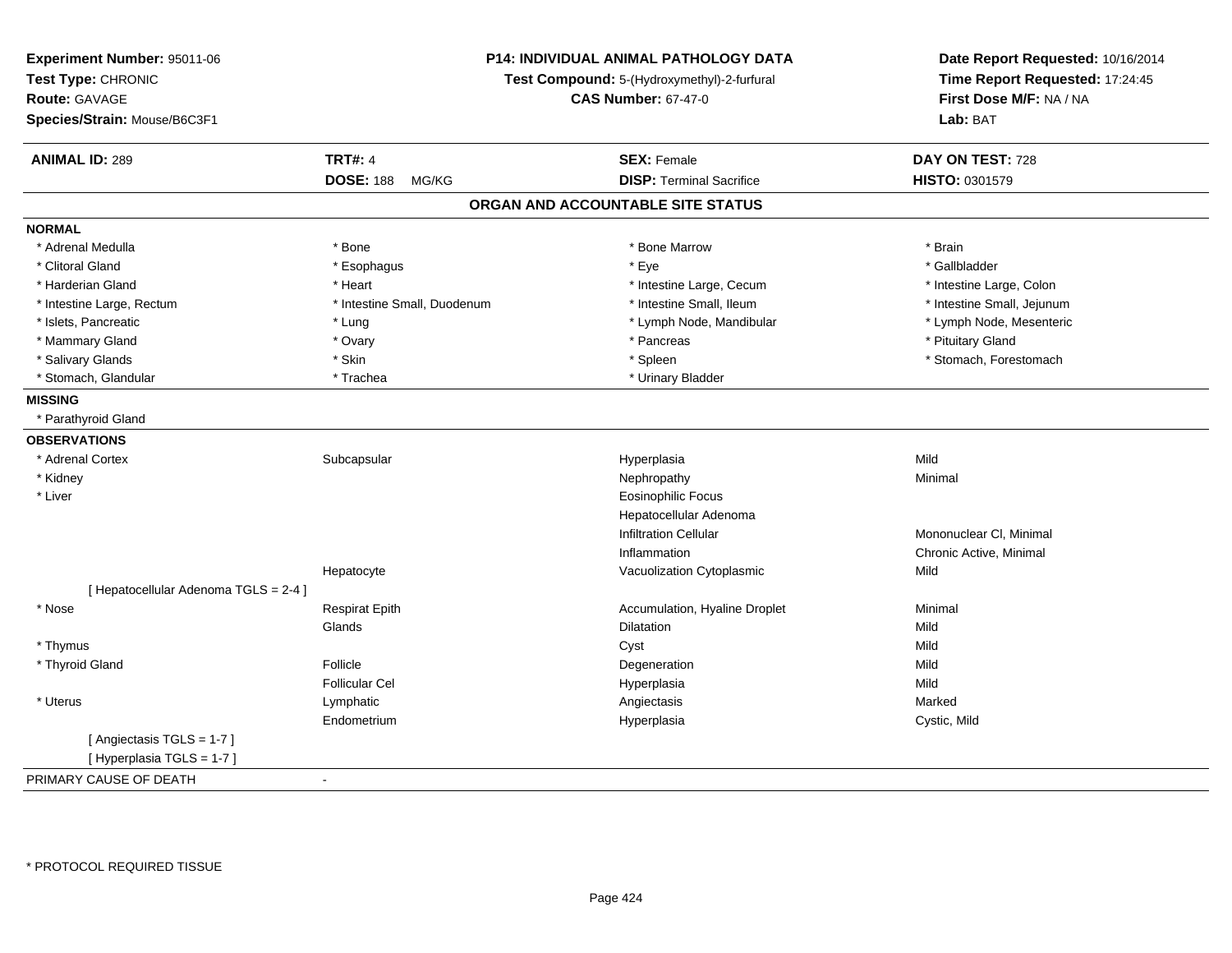| Experiment Number: 95011-06<br>Test Type: CHRONIC<br><b>Route: GAVAGE</b><br>Species/Strain: Mouse/B6C3F1 |                           | P14: INDIVIDUAL ANIMAL PATHOLOGY DATA<br>Test Compound: 5-(Hydroxymethyl)-2-furfural<br><b>CAS Number: 67-47-0</b> |                           |
|-----------------------------------------------------------------------------------------------------------|---------------------------|--------------------------------------------------------------------------------------------------------------------|---------------------------|
|                                                                                                           |                           |                                                                                                                    | Lab: BAT                  |
| <b>ANIMAL ID: 290</b>                                                                                     | <b>TRT#: 4</b>            | <b>SEX: Female</b>                                                                                                 | DAY ON TEST: 728          |
|                                                                                                           | <b>DOSE: 188</b><br>MG/KG | <b>DISP: Terminal Sacrifice</b>                                                                                    | HISTO: 0301580            |
|                                                                                                           |                           | ORGAN AND ACCOUNTABLE SITE STATUS                                                                                  |                           |
| <b>NORMAL</b>                                                                                             |                           |                                                                                                                    |                           |
| * Adrenal Medulla                                                                                         | * Bone                    | * Bone Marrow                                                                                                      | * Brain                   |
| * Clitoral Gland                                                                                          | * Esophagus               | * Eye                                                                                                              | * Gallbladder             |
| * Heart                                                                                                   | * Intestine Large, Cecum  | * Intestine Large, Colon                                                                                           | * Intestine Large, Rectum |
| * Intestine Small, Duodenum                                                                               | * Intestine Small, Ileum  | * Intestine Small, Jejunum                                                                                         | * Islets, Pancreatic      |
| * Lung                                                                                                    | * Lymph Node, Mandibular  | * Lymph Node, Mesenteric                                                                                           | * Mammary Gland           |
| * Ovary                                                                                                   | * Pancreas                | * Parathyroid Gland                                                                                                | * Salivary Glands         |
| * Skin                                                                                                    | * Spleen                  | * Stomach, Forestomach                                                                                             | * Stomach, Glandular      |
| * Thymus                                                                                                  | * Trachea                 | * Urinary Bladder                                                                                                  |                           |
| <b>OBSERVATIONS</b>                                                                                       |                           |                                                                                                                    |                           |
| * Adrenal Cortex                                                                                          | Subcapsular               | Hyperplasia                                                                                                        | Mild                      |
| * Harderian Gland                                                                                         |                           | Adenoma                                                                                                            |                           |
| * Kidney                                                                                                  |                           | Nephropathy                                                                                                        | Minimal                   |
| * Liver                                                                                                   |                           | Eosinophilic Focus                                                                                                 |                           |
|                                                                                                           |                           | <b>Infiltration Cellular</b>                                                                                       | Mononuclear CI, Minimal   |
|                                                                                                           |                           | Inflammation                                                                                                       | Chronic Active, Minimal   |
|                                                                                                           | Hepatocyte                | Vacuolization Cytoplasmic                                                                                          | Mild                      |
| Mesentery                                                                                                 | Fat                       | Fibrosis                                                                                                           | Mild                      |
|                                                                                                           | Fat                       | Inflammation                                                                                                       | Chronic Active, Minimal   |
|                                                                                                           | Fat                       | Necrosis                                                                                                           | Marked                    |
| [ Necrosis $TGLS = 1-12$ ]                                                                                |                           |                                                                                                                    |                           |
| $*$ Nose                                                                                                  | Glands                    | Dilatation                                                                                                         | Mild                      |
| * Pituitary Gland                                                                                         | Pars Distalis             | Cyst                                                                                                               | Mild                      |
| * Thyroid Gland                                                                                           | <b>Follicular Cel</b>     | Adenoma                                                                                                            |                           |
| [Adenoma TGLS = $2-3$ ]                                                                                   |                           |                                                                                                                    |                           |
| * Uterus                                                                                                  | Endometrium               | Hyperplasia                                                                                                        | Cystic, Mild              |
| PRIMARY CAUSE OF DEATH                                                                                    | ÷,                        |                                                                                                                    |                           |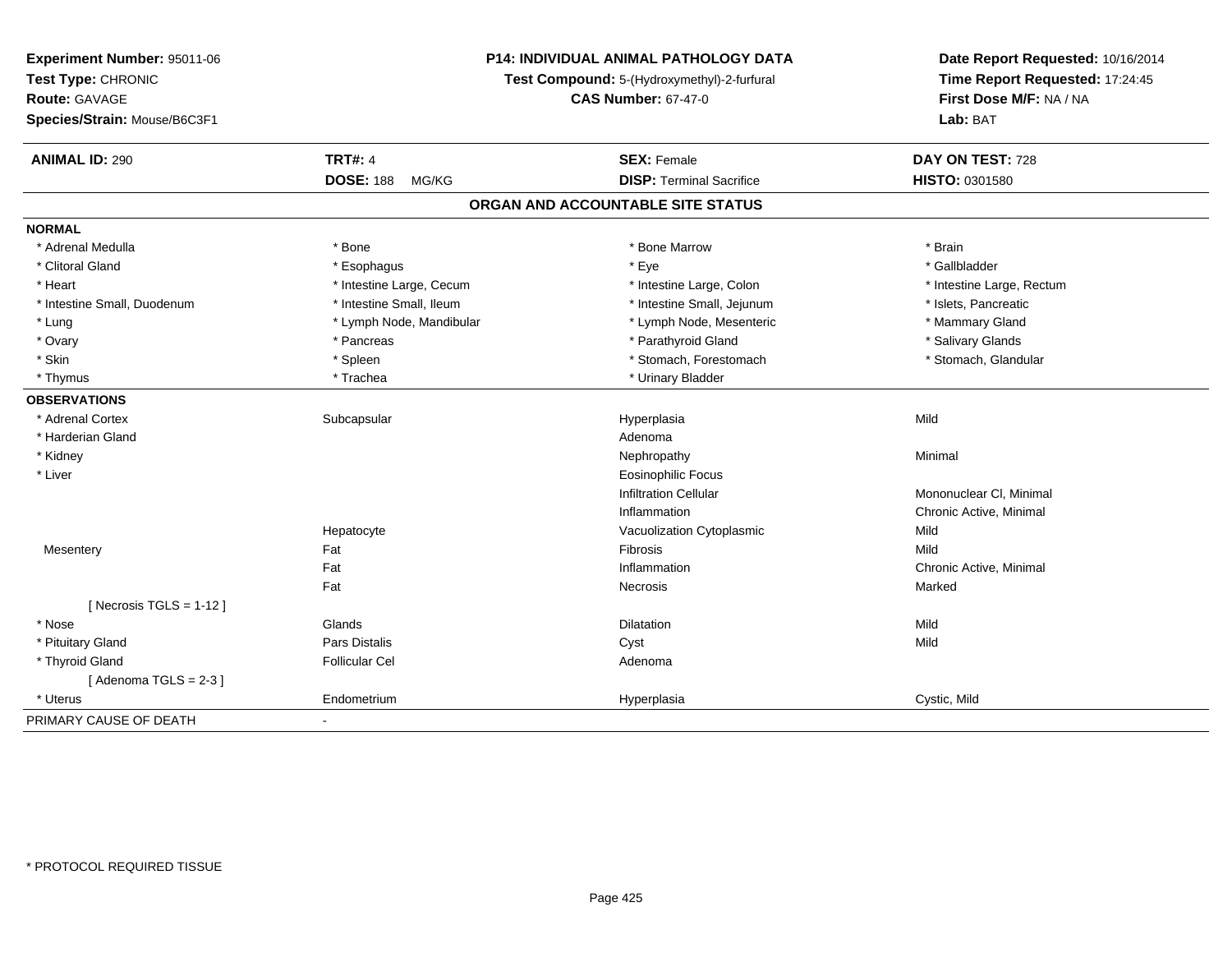| Experiment Number: 95011-06         | P14: INDIVIDUAL ANIMAL PATHOLOGY DATA<br>Test Compound: 5-(Hydroxymethyl)-2-furfural |                                   | Date Report Requested: 10/16/2014<br>Time Report Requested: 17:24:45 |
|-------------------------------------|--------------------------------------------------------------------------------------|-----------------------------------|----------------------------------------------------------------------|
| Test Type: CHRONIC                  |                                                                                      |                                   |                                                                      |
| <b>Route: GAVAGE</b>                |                                                                                      | <b>CAS Number: 67-47-0</b>        | First Dose M/F: NA / NA                                              |
| Species/Strain: Mouse/B6C3F1        |                                                                                      |                                   | Lab: BAT                                                             |
| <b>ANIMAL ID: 291</b>               | <b>TRT#: 4</b>                                                                       | <b>SEX: Female</b>                | DAY ON TEST: 729                                                     |
|                                     | <b>DOSE: 188</b><br>MG/KG                                                            | <b>DISP: Terminal Sacrifice</b>   | HISTO: 0301581                                                       |
|                                     |                                                                                      | ORGAN AND ACCOUNTABLE SITE STATUS |                                                                      |
| <b>NORMAL</b>                       |                                                                                      |                                   |                                                                      |
| * Adrenal Medulla                   | * Bone Marrow                                                                        | * Brain                           | * Clitoral Gland                                                     |
| * Esophagus                         | * Eye                                                                                | * Gallbladder                     | * Harderian Gland                                                    |
| * Heart                             | * Intestine Large, Cecum                                                             | * Intestine Large, Colon          | * Intestine Large, Rectum                                            |
| * Intestine Small, Duodenum         | * Intestine Small, Ileum                                                             | * Intestine Small, Jejunum        | * Islets, Pancreatic                                                 |
| * Lung                              | * Lymph Node, Mandibular                                                             | * Lymph Node, Mesenteric          | * Mammary Gland                                                      |
| * Ovary                             | * Pancreas                                                                           | * Parathyroid Gland               | * Pituitary Gland                                                    |
| * Salivary Glands                   | * Skin                                                                               | * Spleen                          | * Stomach, Forestomach                                               |
| * Stomach, Glandular                | * Trachea                                                                            | * Urinary Bladder                 |                                                                      |
| <b>OBSERVATIONS</b>                 |                                                                                      |                                   |                                                                      |
| * Adrenal Cortex                    | Subcapsular                                                                          | Hyperplasia                       | Mild                                                                 |
| * Bone                              |                                                                                      | Fibrous Osteodystrophy            | Moderate                                                             |
| * Kidney                            |                                                                                      | Nephropathy                       | Minimal                                                              |
| * Liver                             |                                                                                      | Hepatocellular Adenoma            |                                                                      |
|                                     |                                                                                      | <b>Infiltration Cellular</b>      | Mononuclear CI, Minimal                                              |
|                                     |                                                                                      | Inflammation                      | Chronic Active, Minimal                                              |
|                                     | Hepatocyte                                                                           | Vacuolization Cytoplasmic         | Mild                                                                 |
| [Hepatocellular Adenoma TGLS = 1-4] |                                                                                      |                                   |                                                                      |
| * Nose                              | Glands                                                                               | <b>Dilatation</b>                 | Minimal                                                              |
|                                     | Glands                                                                               | Hyperplasia                       | Minimal                                                              |
|                                     | Olfactory Epi                                                                        | Metaplasia                        | Minimal                                                              |
| * Thymus                            |                                                                                      | Cyst                              | Mild                                                                 |
|                                     |                                                                                      | Ectopic Parathyroid Gland         | Mild                                                                 |
| * Thyroid Gland                     | Follicle                                                                             | Degeneration                      | Mild                                                                 |
|                                     |                                                                                      | Inflammation                      | Chronic Active, Mild                                                 |
| * Uterus                            | Endometrium                                                                          | Hyperplasia                       | Cystic, Mild                                                         |
| PRIMARY CAUSE OF DEATH              | $\blacksquare$                                                                       |                                   |                                                                      |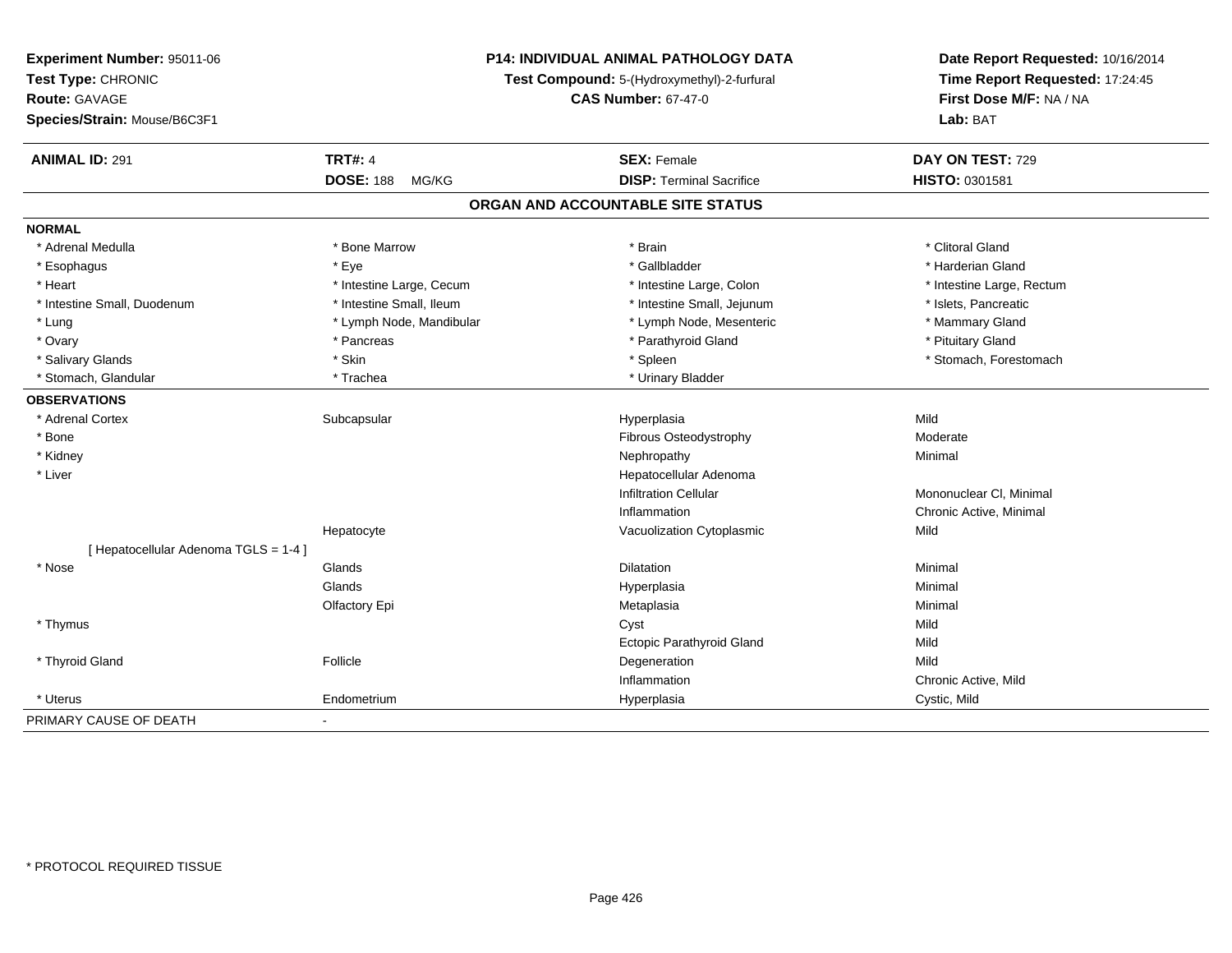| Experiment Number: 95011-06                   |                                             | <b>P14: INDIVIDUAL ANIMAL PATHOLOGY DATA</b> |                                                                      |
|-----------------------------------------------|---------------------------------------------|----------------------------------------------|----------------------------------------------------------------------|
| Test Type: CHRONIC                            | Test Compound: 5-(Hydroxymethyl)-2-furfural |                                              | Date Report Requested: 10/16/2014<br>Time Report Requested: 17:24:45 |
| Route: GAVAGE                                 |                                             | <b>CAS Number: 67-47-0</b>                   | First Dose M/F: NA / NA                                              |
| Species/Strain: Mouse/B6C3F1                  |                                             |                                              | Lab: BAT                                                             |
|                                               |                                             |                                              |                                                                      |
| <b>ANIMAL ID: 292</b>                         | <b>TRT#: 4</b>                              | <b>SEX: Female</b>                           | DAY ON TEST: 728                                                     |
|                                               | <b>DOSE: 188</b><br>MG/KG                   | <b>DISP: Terminal Sacrifice</b>              | HISTO: 0301582                                                       |
|                                               |                                             | ORGAN AND ACCOUNTABLE SITE STATUS            |                                                                      |
| <b>NORMAL</b>                                 |                                             |                                              |                                                                      |
| * Adrenal Medulla                             | * Bone                                      | * Bone Marrow                                | * Brain                                                              |
| * Clitoral Gland                              | * Esophagus                                 | * Eye                                        | * Gallbladder                                                        |
| * Harderian Gland                             | * Heart                                     | * Intestine Large, Cecum                     | * Intestine Large, Colon                                             |
| * Intestine Large, Rectum                     | * Intestine Small, Duodenum                 | * Intestine Small, Ileum                     | * Intestine Small, Jejunum                                           |
| * Lymph Node, Mesenteric                      | * Mammary Gland                             | * Nose                                       | * Ovary                                                              |
| * Pancreas                                    | * Parathyroid Gland                         | * Salivary Glands                            | * Skin                                                               |
| * Spleen                                      | * Stomach, Forestomach                      | * Stomach, Glandular                         | * Thyroid Gland                                                      |
| * Trachea                                     | * Urinary Bladder                           | * Uterus                                     |                                                                      |
| <b>OBSERVATIONS</b>                           |                                             |                                              |                                                                      |
| * Adrenal Cortex                              | Subcapsular                                 | Hyperplasia                                  | Minimal                                                              |
| * Islets, Pancreatic                          |                                             | Adenoma                                      |                                                                      |
| * Kidney                                      |                                             | Nephropathy                                  | Minimal                                                              |
| * Liver                                       |                                             | <b>Eosinophilic Focus</b>                    |                                                                      |
|                                               |                                             | Hepatocellular Adenoma                       |                                                                      |
|                                               |                                             | <b>Infiltration Cellular</b>                 | Mononuclear CI, Minimal                                              |
|                                               |                                             | Inflammation                                 | Chronic Active, Minimal                                              |
|                                               | Hepatocyte                                  | Vacuolization Cytoplasmic                    | Mild                                                                 |
| [ Hepatocellular Adenoma TGLS = 4-5REE ]      |                                             |                                              |                                                                      |
| * Lung                                        |                                             | Alveolar/Bronchiolar Carcinoma               |                                                                      |
|                                               | Alveolus                                    | <b>Infiltration Cellular</b>                 | Histiocyte, Moderate                                                 |
| [ Alveolar/Bronchiolar Carcinoma TGLS = 3-3 ] |                                             |                                              |                                                                      |
| * Lymph Node, Mandibular                      |                                             | Hyperplasia                                  | Lymphoid, Moderate                                                   |
| Mesentery                                     | Fat                                         | Fibrosis                                     | Moderate                                                             |
|                                               | Fat                                         | Inflammation                                 | Chronic Active, Mild                                                 |
|                                               | Fat                                         | Mineralization                               | Minimal                                                              |
|                                               | Fat                                         | Necrosis                                     | Marked                                                               |
| [ Necrosis TGLS = 1,2-12+13 ]                 |                                             |                                              |                                                                      |
| * Pituitary Gland                             | <b>Pars Distalis</b>                        | Hyperplasia                                  | Moderate                                                             |
| * Thymus                                      |                                             | Cyst                                         | Minimal                                                              |
|                                               |                                             | <b>Ectopic Parathyroid Gland</b>             | Mild                                                                 |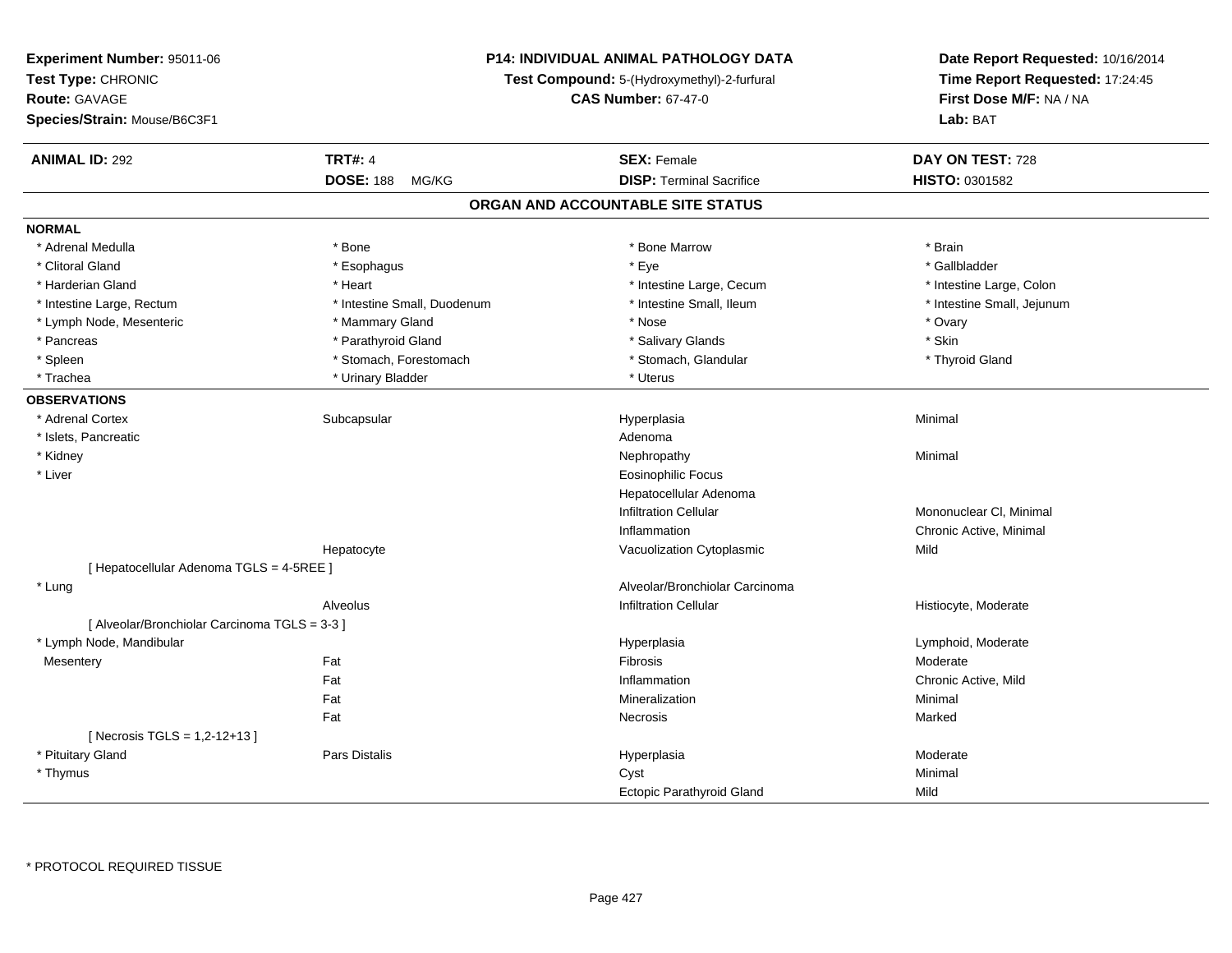| Experiment Number: 95011-06                        |                           | <b>P14: INDIVIDUAL ANIMAL PATHOLOGY DATA</b> | Date Report Requested: 10/16/2014<br>Time Report Requested: 17:24:45 |
|----------------------------------------------------|---------------------------|----------------------------------------------|----------------------------------------------------------------------|
| <b>Test Type: CHRONIC</b>                          |                           | Test Compound: 5-(Hydroxymethyl)-2-furfural  |                                                                      |
| <b>CAS Number: 67-47-0</b><br><b>Route: GAVAGE</b> |                           | <b>First Dose M/F: NA / NA</b>               |                                                                      |
| Species/Strain: Mouse/B6C3F1                       |                           |                                              | Lab: BAT                                                             |
| <b>ANIMAL ID: 292</b>                              | <b>TRT#: 4</b>            | <b>SEX: Female</b>                           | DAY ON TEST: 728                                                     |
|                                                    | <b>DOSE: 188</b><br>MG/KG | <b>DISP: Terminal Sacrifice</b>              | <b>HISTO: 0301582</b>                                                |
|                                                    |                           | <b>ORGAN AND ACCOUNTABLE SITE STATUS</b>     |                                                                      |
| PRIMARY CAUSE OF DEATH                             |                           |                                              |                                                                      |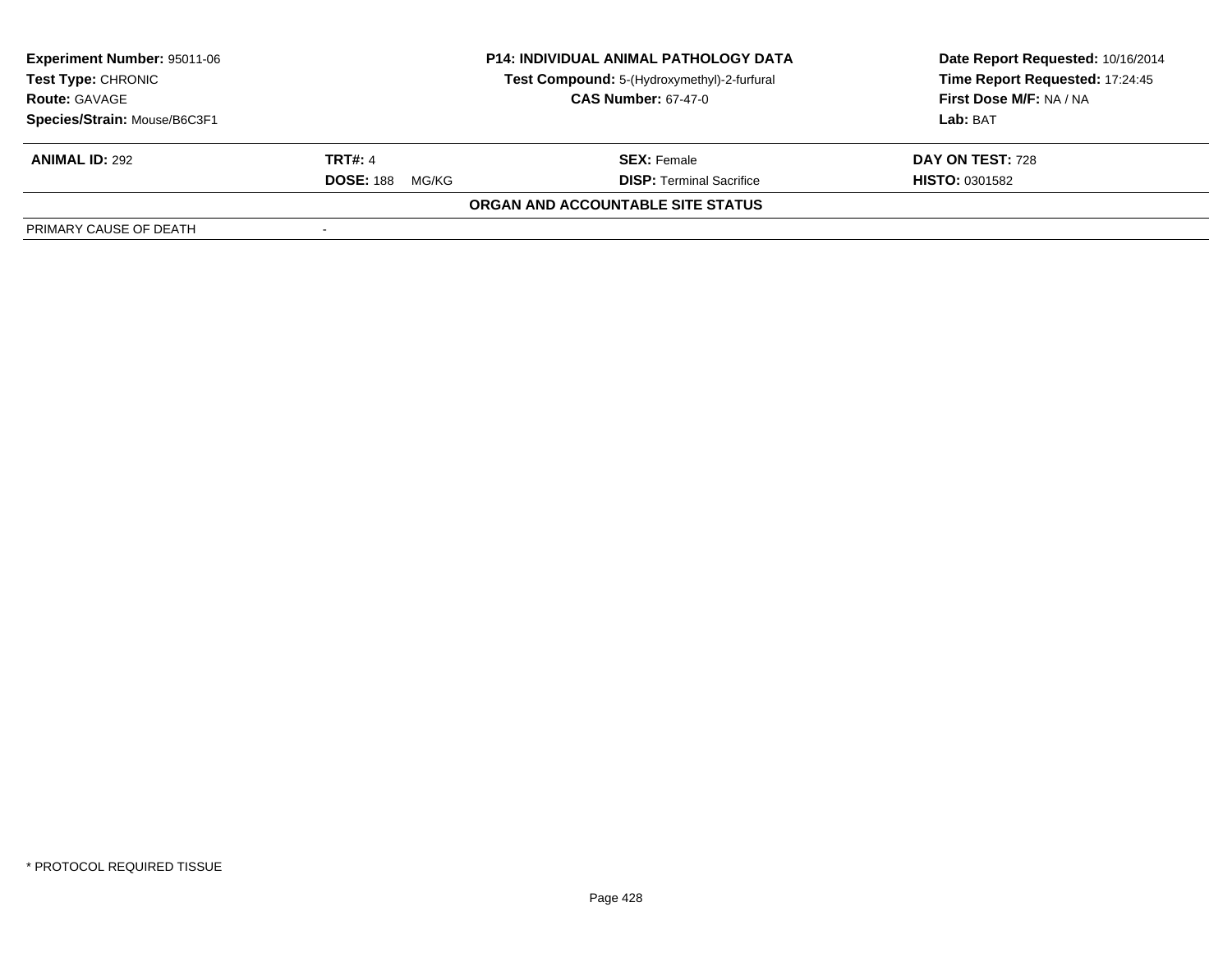| Experiment Number: 95011-06<br>Test Type: CHRONIC<br>Route: GAVAGE<br>Species/Strain: Mouse/B6C3F1 |                                                                     | <b>P14: INDIVIDUAL ANIMAL PATHOLOGY DATA</b><br>Test Compound: 5-(Hydroxymethyl)-2-furfural<br><b>CAS Number: 67-47-0</b> | Date Report Requested: 10/16/2014<br>Time Report Requested: 17:24:45<br>First Dose M/F: NA / NA<br>Lab: BAT |
|----------------------------------------------------------------------------------------------------|---------------------------------------------------------------------|---------------------------------------------------------------------------------------------------------------------------|-------------------------------------------------------------------------------------------------------------|
| <b>ANIMAL ID: 293</b>                                                                              | <b>TRT#: 4</b>                                                      | <b>SEX: Female</b>                                                                                                        | DAY ON TEST: 727                                                                                            |
|                                                                                                    | <b>DOSE: 188</b><br>MG/KG                                           | <b>DISP: Terminal Sacrifice</b>                                                                                           | HISTO: 0301583                                                                                              |
|                                                                                                    |                                                                     | ORGAN AND ACCOUNTABLE SITE STATUS                                                                                         |                                                                                                             |
| <b>NORMAL</b>                                                                                      |                                                                     |                                                                                                                           |                                                                                                             |
| * Adrenal Medulla                                                                                  | * Bone                                                              | * Bone Marrow                                                                                                             | * Brain                                                                                                     |
| * Clitoral Gland                                                                                   | * Esophagus                                                         | * Eye                                                                                                                     | * Gallbladder                                                                                               |
| * Harderian Gland                                                                                  | * Heart                                                             | * Intestine Large, Cecum                                                                                                  | * Intestine Large, Colon                                                                                    |
| * Intestine Large, Rectum                                                                          | * Intestine Small, Duodenum                                         | * Intestine Small, Ileum                                                                                                  | * Intestine Small, Jejunum                                                                                  |
| * Islets, Pancreatic                                                                               | * Lung                                                              | * Lymph Node, Mandibular                                                                                                  | * Lymph Node, Mesenteric                                                                                    |
| * Mammary Gland                                                                                    | * Pancreas                                                          | * Parathyroid Gland                                                                                                       | * Salivary Glands                                                                                           |
| * Skin                                                                                             | * Spleen                                                            | * Stomach, Forestomach                                                                                                    | * Stomach, Glandular                                                                                        |
| * Thyroid Gland                                                                                    | * Trachea                                                           | * Urinary Bladder                                                                                                         |                                                                                                             |
| <b>OBSERVATIONS</b>                                                                                |                                                                     |                                                                                                                           |                                                                                                             |
| * Adrenal Cortex                                                                                   | Subcapsular                                                         | Hyperplasia                                                                                                               | Mild                                                                                                        |
| * Kidney                                                                                           |                                                                     | Nephropathy                                                                                                               | Minimal                                                                                                     |
| * Liver                                                                                            |                                                                     | Eosinophilic Focus                                                                                                        |                                                                                                             |
|                                                                                                    |                                                                     | Hepatocellular Adenoma                                                                                                    | Multiple                                                                                                    |
|                                                                                                    |                                                                     | <b>Infiltration Cellular</b>                                                                                              | Mononuclear CI, Minimal                                                                                     |
|                                                                                                    |                                                                     | Inflammation                                                                                                              | Chronic Active, Minimal                                                                                     |
|                                                                                                    |                                                                     | Mixed Cell Focus                                                                                                          |                                                                                                             |
|                                                                                                    | Hepatocyte                                                          | Vacuolization Cytoplasmic                                                                                                 | Mild                                                                                                        |
| [ Eosinophilic Focus TGLS = 3,6-13+17 ]                                                            |                                                                     |                                                                                                                           |                                                                                                             |
|                                                                                                    | [ Hepatocellular Adenoma TGLS = 1,2,3,4,4,5,6-12+4+13+14+15+16+17 ] |                                                                                                                           |                                                                                                             |
| [Mixed Cell Focus TGLS = 3-13]                                                                     |                                                                     |                                                                                                                           |                                                                                                             |
| * Nose                                                                                             | Glands                                                              | <b>Dilatation</b>                                                                                                         | Mild                                                                                                        |
|                                                                                                    | Glands                                                              | Inflammation                                                                                                              | Chronic Active, Minimal                                                                                     |
|                                                                                                    |                                                                     | Inflammation                                                                                                              | Chronic Active, Minimal                                                                                     |
| * Ovary                                                                                            |                                                                     | Cyst                                                                                                                      |                                                                                                             |
| * Pituitary Gland                                                                                  | Pars Distalis                                                       | Hyperplasia                                                                                                               | Mild<br>Mild                                                                                                |
| * Thymus<br>* Uterus                                                                               | Endometrium                                                         | Cyst<br>Hyperplasia                                                                                                       | Cystic, Moderate                                                                                            |
|                                                                                                    |                                                                     |                                                                                                                           |                                                                                                             |
| PRIMARY CAUSE OF DEATH                                                                             | $\blacksquare$                                                      |                                                                                                                           |                                                                                                             |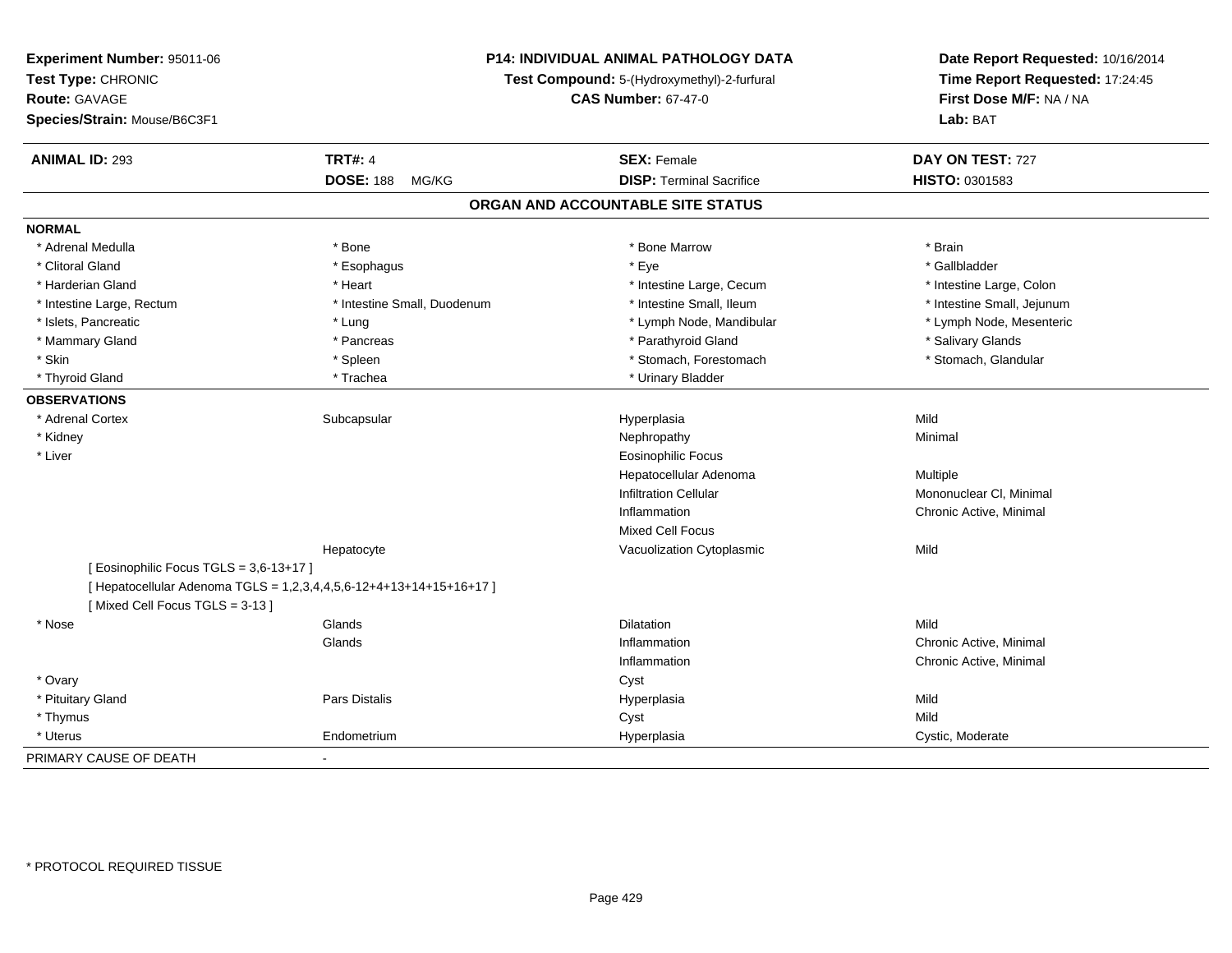| Experiment Number: 95011-06           |                             | <b>P14: INDIVIDUAL ANIMAL PATHOLOGY DATA</b> |                                                            |
|---------------------------------------|-----------------------------|----------------------------------------------|------------------------------------------------------------|
| Test Type: CHRONIC                    |                             | Test Compound: 5-(Hydroxymethyl)-2-furfural  | Time Report Requested: 17:24:45<br>First Dose M/F: NA / NA |
| <b>Route: GAVAGE</b>                  |                             | <b>CAS Number: 67-47-0</b>                   |                                                            |
| Species/Strain: Mouse/B6C3F1          |                             |                                              | Lab: BAT                                                   |
| <b>ANIMAL ID: 294</b>                 | <b>TRT#: 4</b>              | <b>SEX: Female</b>                           | DAY ON TEST: 727                                           |
|                                       | <b>DOSE: 188</b><br>MG/KG   | <b>DISP: Terminal Sacrifice</b>              | HISTO: 0301584                                             |
|                                       |                             | ORGAN AND ACCOUNTABLE SITE STATUS            |                                                            |
| <b>NORMAL</b>                         |                             |                                              |                                                            |
| * Adrenal Medulla                     | * Bone                      | * Bone Marrow                                | * Brain                                                    |
| * Clitoral Gland                      | * Esophagus                 | * Eye                                        | * Gallbladder                                              |
| * Harderian Gland                     | * Heart                     | * Intestine Large, Cecum                     | * Intestine Large, Colon                                   |
| * Intestine Large, Rectum             | * Intestine Small, Duodenum | * Intestine Small, Ileum                     | * Intestine Small, Jejunum                                 |
| * Islets, Pancreatic                  | * Lung                      | * Lymph Node, Mesenteric                     | * Mammary Gland                                            |
| * Ovary                               | * Pancreas                  | * Parathyroid Gland                          | * Salivary Glands                                          |
| * Skin                                | * Spleen                    | * Stomach, Forestomach                       | * Stomach, Glandular                                       |
| * Thymus                              | * Thyroid Gland             | * Trachea                                    | * Urinary Bladder                                          |
| <b>OBSERVATIONS</b>                   |                             |                                              |                                                            |
| * Adrenal Cortex                      | Subcapsular                 | Hyperplasia                                  | Mild                                                       |
| * Kidney                              |                             | Nephropathy                                  | Minimal                                                    |
| * Liver                               |                             | Hepatocellular Adenoma                       |                                                            |
|                                       |                             | <b>Infiltration Cellular</b>                 | Mononuclear CI, Minimal                                    |
|                                       |                             | Inflammation                                 | Chronic Active, Minimal                                    |
|                                       | Hepatocyte                  | <b>Tension Lipidosis</b>                     | Mild                                                       |
|                                       | Hepatocyte                  | Vacuolization Cytoplasmic                    | Mild                                                       |
| [ Hepatocellular Adenoma TGLS = 2-4 ] |                             |                                              |                                                            |
| * Lymph Node, Mandibular              |                             | Hyperplasia                                  | Lymphoid, Marked                                           |
| * Nose                                | Glands                      | Dilatation                                   | Mild                                                       |
|                                       | Glands                      | Inflammation                                 | Chronic Active, Minimal                                    |
| * Pituitary Gland                     | Pars Distalis               | Hyperplasia                                  | Mild                                                       |
| * Uterus                              | Endometrium                 | Hyperplasia                                  | Cystic, Moderate                                           |
| [Hyperplasia TGLS = 1-7]              |                             |                                              |                                                            |
| PRIMARY CAUSE OF DEATH                | $\blacksquare$              |                                              |                                                            |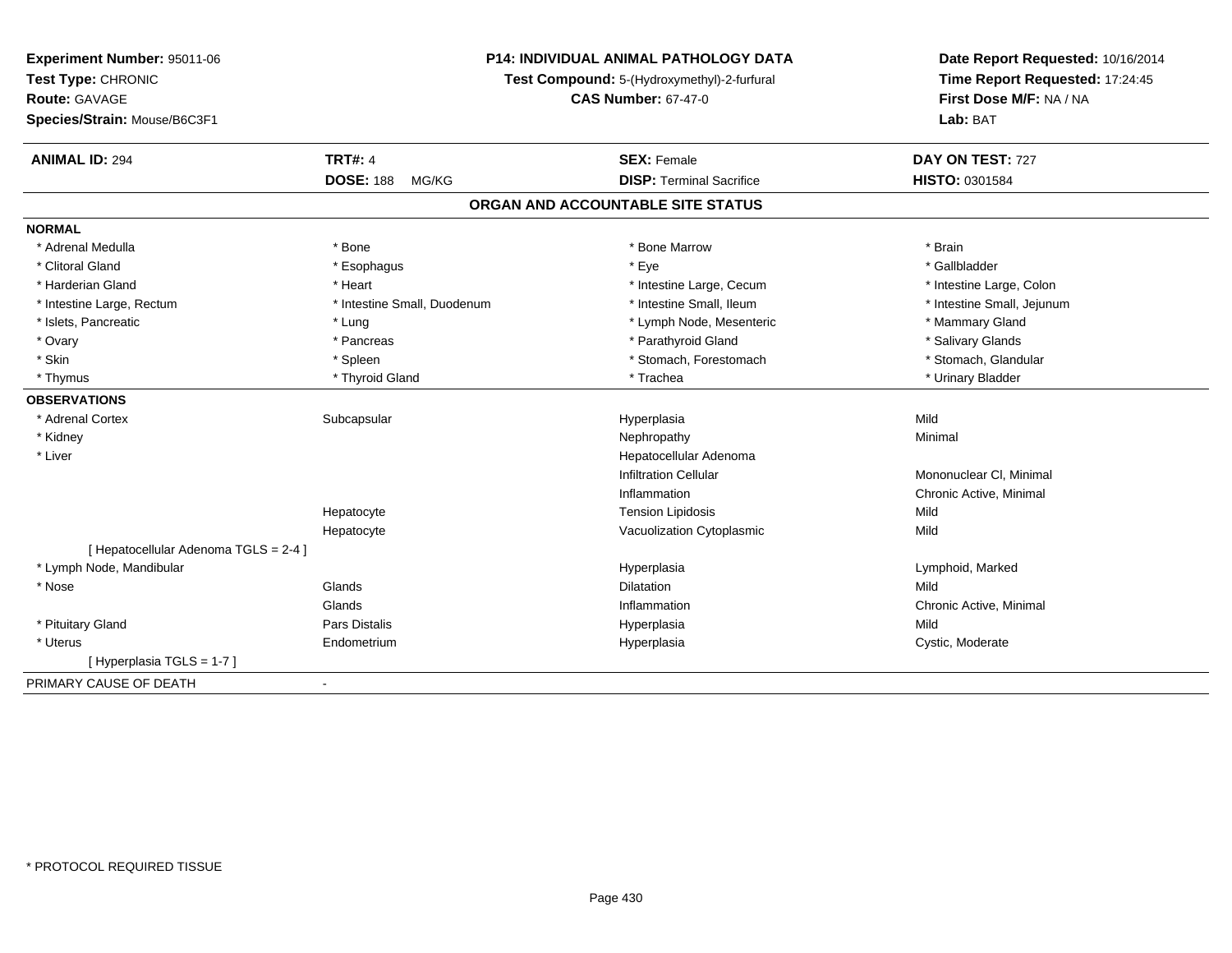| Experiment Number: 95011-06  | <b>P14: INDIVIDUAL ANIMAL PATHOLOGY DATA</b><br>Test Compound: 5-(Hydroxymethyl)-2-furfural |                                   | Date Report Requested: 10/16/2014 |
|------------------------------|---------------------------------------------------------------------------------------------|-----------------------------------|-----------------------------------|
| Test Type: CHRONIC           |                                                                                             |                                   | Time Report Requested: 17:24:45   |
| <b>Route: GAVAGE</b>         |                                                                                             | <b>CAS Number: 67-47-0</b>        | First Dose M/F: NA / NA           |
| Species/Strain: Mouse/B6C3F1 |                                                                                             |                                   | Lab: BAT                          |
| <b>ANIMAL ID: 295</b>        | <b>TRT#: 4</b>                                                                              | <b>SEX: Female</b>                | DAY ON TEST: 727                  |
|                              | <b>DOSE: 188</b><br>MG/KG                                                                   | <b>DISP: Terminal Sacrifice</b>   | HISTO: 0301585                    |
|                              |                                                                                             | ORGAN AND ACCOUNTABLE SITE STATUS |                                   |
| <b>NORMAL</b>                |                                                                                             |                                   |                                   |
| * Adrenal Medulla            | * Bone                                                                                      | * Bone Marrow                     | * Brain                           |
| * Clitoral Gland             | * Esophagus                                                                                 | * Eye                             | * Gallbladder                     |
| * Harderian Gland            | * Intestine Large, Cecum                                                                    | * Intestine Large, Colon          | * Intestine Large, Rectum         |
| * Intestine Small, Duodenum  | * Intestine Small, Ileum                                                                    | * Intestine Small, Jejunum        | * Islets, Pancreatic              |
| * Lung                       | * Lymph Node, Mandibular                                                                    | * Lymph Node, Mesenteric          | * Mammary Gland                   |
| * Pancreas                   | * Parathyroid Gland                                                                         | * Pituitary Gland                 | * Salivary Glands                 |
| * Skin                       | * Spleen                                                                                    | * Stomach, Forestomach            | * Stomach, Glandular              |
| * Thyroid Gland              | * Trachea                                                                                   | * Urinary Bladder                 |                                   |
| <b>OBSERVATIONS</b>          |                                                                                             |                                   |                                   |
| * Adrenal Cortex             | Subcapsular                                                                                 | Hyperplasia                       | Mild                              |
| * Heart                      | Artery                                                                                      | Inflammation                      | Chronic Active, Moderate          |
| * Kidney                     |                                                                                             | Nephropathy                       | Minimal                           |
| * Liver                      |                                                                                             | <b>Infiltration Cellular</b>      | Mononuclear CI, Minimal           |
|                              |                                                                                             | Inflammation                      | Chronic Active, Minimal           |
|                              | Hepatocyte                                                                                  | Vacuolization Cytoplasmic         | Mild                              |
| * Nose                       | Glands                                                                                      | <b>Dilatation</b>                 | Mild                              |
|                              | Glands                                                                                      | Hyperplasia                       | Mild                              |
|                              | Olfactory Epi                                                                               | Metaplasia                        | Mild                              |
| * Ovary                      |                                                                                             | Atrophy                           | Moderate                          |
| * Thymus                     |                                                                                             | Cyst                              | Mild                              |
| * Uterus                     | Endometrium                                                                                 | Hyperplasia                       | Cystic, Moderate                  |
| [Hyperplasia TGLS = 1-7]     |                                                                                             |                                   |                                   |
| PRIMARY CAUSE OF DEATH       | $\blacksquare$                                                                              |                                   |                                   |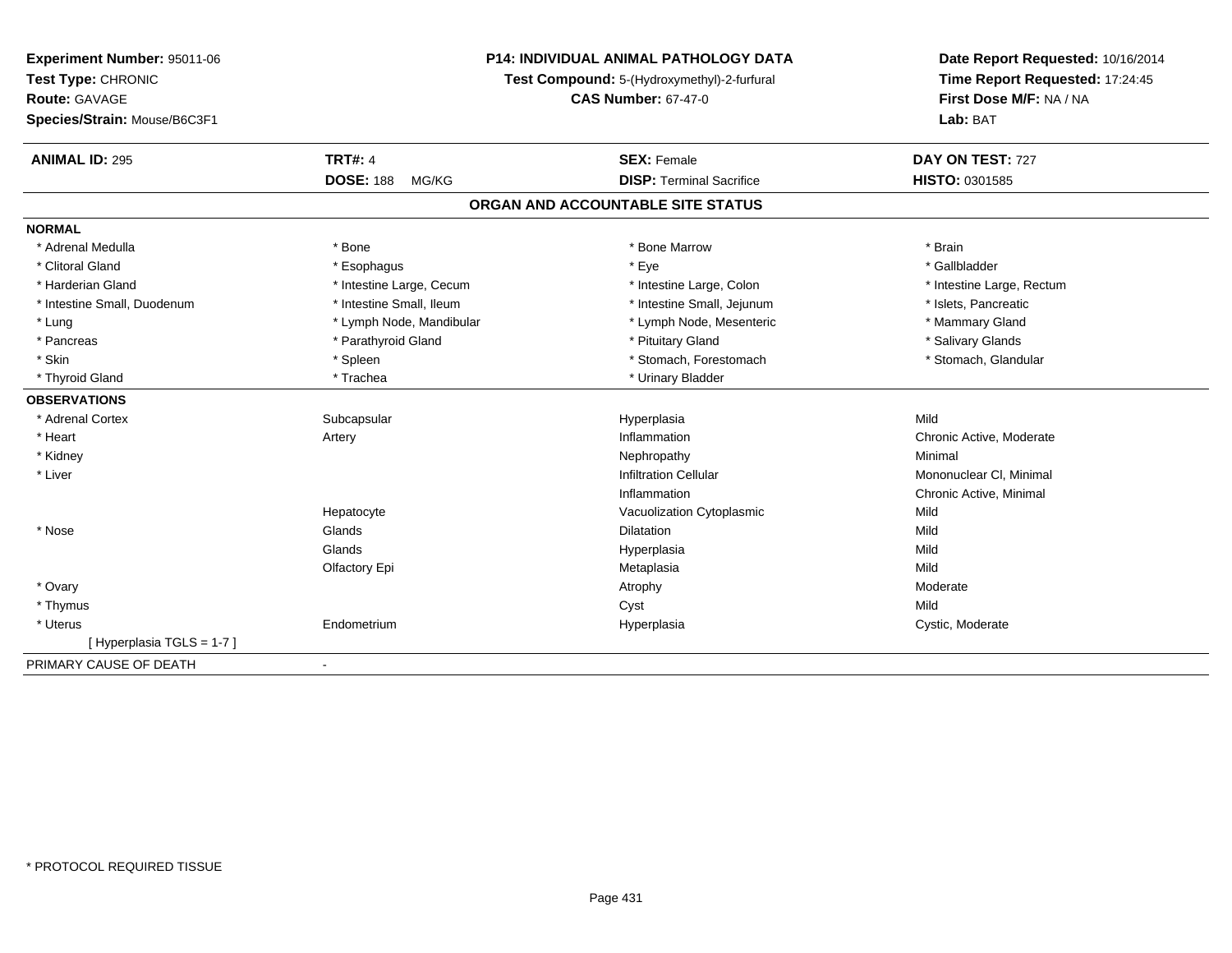| Experiment Number: 95011-06<br>Test Type: CHRONIC<br><b>Route: GAVAGE</b><br>Species/Strain: Mouse/B6C3F1 |                           | <b>P14: INDIVIDUAL ANIMAL PATHOLOGY DATA</b><br>Test Compound: 5-(Hydroxymethyl)-2-furfural<br><b>CAS Number: 67-47-0</b> | Date Report Requested: 10/16/2014<br>Time Report Requested: 17:24:45<br>First Dose M/F: NA / NA<br>Lab: BAT |
|-----------------------------------------------------------------------------------------------------------|---------------------------|---------------------------------------------------------------------------------------------------------------------------|-------------------------------------------------------------------------------------------------------------|
| <b>ANIMAL ID: 296</b>                                                                                     | <b>TRT#: 4</b>            | <b>SEX: Female</b>                                                                                                        | DAY ON TEST: 729                                                                                            |
|                                                                                                           | <b>DOSE: 188</b><br>MG/KG | <b>DISP: Terminal Sacrifice</b>                                                                                           | HISTO: 0301586                                                                                              |
|                                                                                                           |                           | ORGAN AND ACCOUNTABLE SITE STATUS                                                                                         |                                                                                                             |
| <b>NORMAL</b>                                                                                             |                           |                                                                                                                           |                                                                                                             |
| * Adrenal Medulla                                                                                         | * Bone                    | * Bone Marrow                                                                                                             | * Brain                                                                                                     |
| * Clitoral Gland                                                                                          | * Esophagus               | * Eye                                                                                                                     | * Gallbladder                                                                                               |
| * Harderian Gland                                                                                         | * Intestine Large, Cecum  | * Intestine Large, Colon                                                                                                  | * Intestine Large, Rectum                                                                                   |
| * Intestine Small, Duodenum                                                                               | * Intestine Small, Ileum  | * Intestine Small, Jejunum                                                                                                | * Islets, Pancreatic                                                                                        |
| * Lung                                                                                                    | * Lymph Node, Mandibular  | * Lymph Node, Mesenteric                                                                                                  | * Mammary Gland                                                                                             |
| * Pancreas                                                                                                | * Parathyroid Gland       | * Pituitary Gland                                                                                                         | * Salivary Glands                                                                                           |
| * Skin                                                                                                    | * Spleen                  | * Stomach, Forestomach                                                                                                    | * Stomach, Glandular                                                                                        |
| * Trachea                                                                                                 | * Urinary Bladder         |                                                                                                                           |                                                                                                             |
| <b>OBSERVATIONS</b>                                                                                       |                           |                                                                                                                           |                                                                                                             |
| * Adrenal Cortex                                                                                          | Subcapsular               | Hyperplasia                                                                                                               | Minimal                                                                                                     |
| * Heart                                                                                                   | Artery                    | Inflammation                                                                                                              | Chronic Active, Minimal                                                                                     |
| * Kidney                                                                                                  |                           | Nephropathy                                                                                                               | Minimal                                                                                                     |
| * Liver                                                                                                   |                           | Hepatocellular Adenoma                                                                                                    |                                                                                                             |
|                                                                                                           |                           | <b>Infiltration Cellular</b>                                                                                              | Mononuclear CI, Minimal                                                                                     |
|                                                                                                           |                           | Inflammation                                                                                                              | Chronic Active, Minimal                                                                                     |
|                                                                                                           | Hepatocyte                | <b>Tension Lipidosis</b>                                                                                                  | Mild                                                                                                        |
|                                                                                                           | Hepatocyte                | Vacuolization Cytoplasmic                                                                                                 | Mild                                                                                                        |
| [ Hepatocellular Adenoma TGLS = 4-3+5 ]                                                                   |                           |                                                                                                                           |                                                                                                             |
| Mesentery                                                                                                 | Fat                       | Inflammation                                                                                                              | Chronic Active, Moderate                                                                                    |
| [Inflammation TGLS = $2,3-12+13$ ]                                                                        |                           |                                                                                                                           |                                                                                                             |
| * Nose                                                                                                    | Glands                    | <b>Dilatation</b>                                                                                                         | Minimal                                                                                                     |
| * Ovary                                                                                                   |                           | Cyst                                                                                                                      |                                                                                                             |
| * Thymus                                                                                                  |                           | Cyst                                                                                                                      | Mild                                                                                                        |
| * Thyroid Gland                                                                                           | Follicle                  | Degeneration                                                                                                              | Mild                                                                                                        |
| * Uterus                                                                                                  | Endometrium               | Hyperplasia                                                                                                               | Cystic, Marked                                                                                              |
| [Hyperplasia TGLS = 1-7]                                                                                  |                           |                                                                                                                           |                                                                                                             |
| PRIMARY CAUSE OF DEATH                                                                                    | $\mathbf{r}$              |                                                                                                                           |                                                                                                             |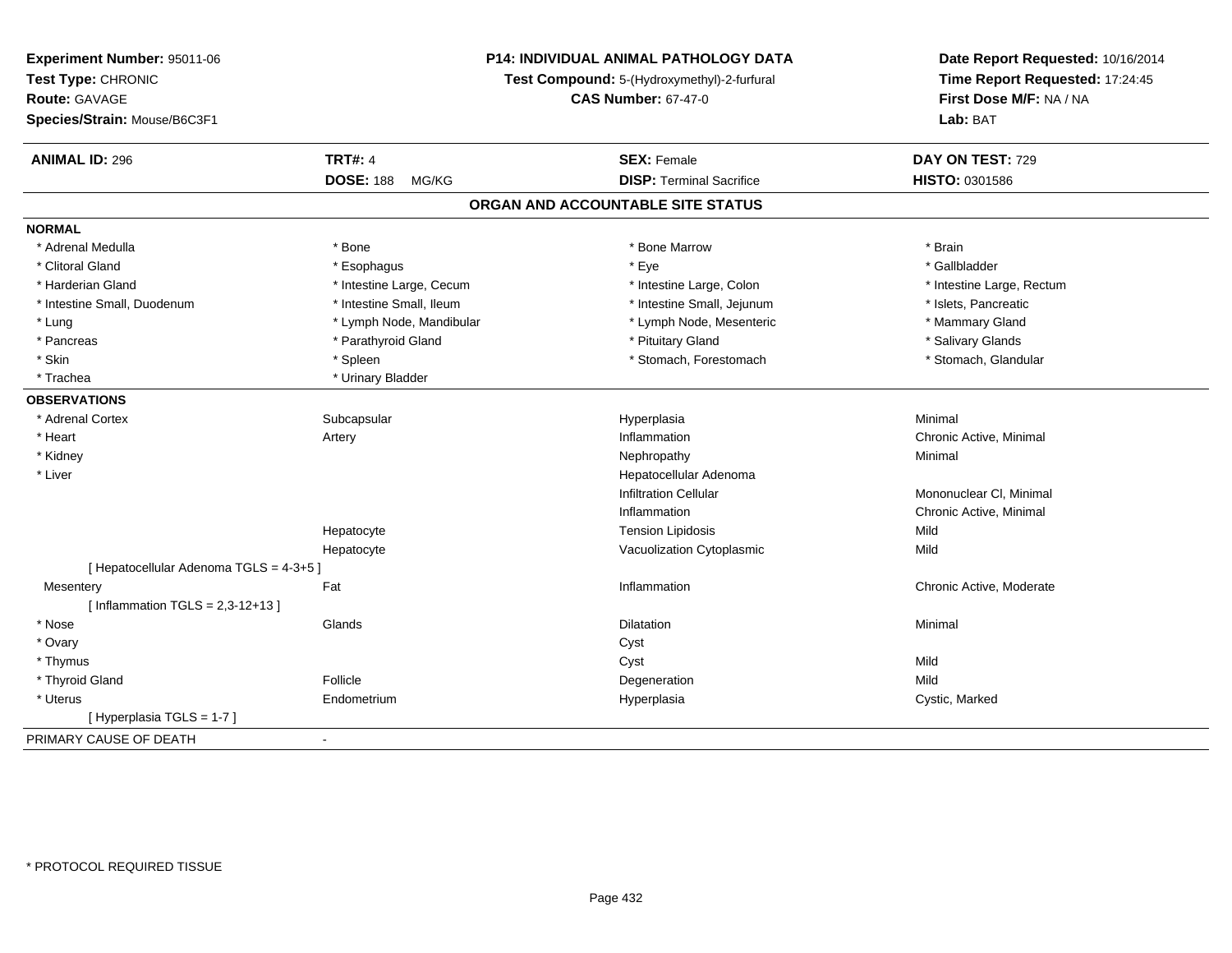| Experiment Number: 95011-06                        | P14: INDIVIDUAL ANIMAL PATHOLOGY DATA<br>Test Compound: 5-(Hydroxymethyl)-2-furfural       |                                   | Date Report Requested: 10/16/2014<br>Time Report Requested: 17:24:45 |
|----------------------------------------------------|--------------------------------------------------------------------------------------------|-----------------------------------|----------------------------------------------------------------------|
| Test Type: CHRONIC                                 |                                                                                            |                                   |                                                                      |
| <b>Route: GAVAGE</b>                               |                                                                                            | First Dose M/F: NA / NA           |                                                                      |
| Species/Strain: Mouse/B6C3F1                       |                                                                                            |                                   | Lab: BAT                                                             |
| <b>ANIMAL ID: 297</b>                              | <b>TRT#: 4</b>                                                                             | <b>SEX: Female</b>                | DAY ON TEST: 728                                                     |
|                                                    | <b>DOSE: 188</b><br>MG/KG                                                                  | <b>DISP: Terminal Sacrifice</b>   | HISTO: 0301587                                                       |
|                                                    |                                                                                            | ORGAN AND ACCOUNTABLE SITE STATUS |                                                                      |
| <b>NORMAL</b>                                      |                                                                                            |                                   |                                                                      |
| * Adrenal Medulla                                  | * Bone                                                                                     | * Bone Marrow                     | * Brain                                                              |
| * Clitoral Gland                                   | * Esophagus                                                                                | * Eye                             | * Gallbladder                                                        |
| * Harderian Gland                                  | * Heart                                                                                    | * Intestine Large, Cecum          | * Intestine Large, Colon                                             |
| * Intestine Large, Rectum                          | * Intestine Small, Duodenum                                                                | * Intestine Small, Ileum          | * Intestine Small, Jejunum                                           |
| * Islets, Pancreatic                               | * Lung                                                                                     | * Lymph Node, Mandibular          | * Lymph Node, Mesenteric                                             |
| * Mammary Gland                                    | * Nose                                                                                     | * Pancreas                        | * Parathyroid Gland                                                  |
| * Pituitary Gland                                  | * Salivary Glands                                                                          | * Skin                            | * Spleen                                                             |
| * Stomach, Forestomach                             | * Stomach, Glandular                                                                       | * Thymus                          | * Trachea                                                            |
| * Urinary Bladder                                  |                                                                                            |                                   |                                                                      |
| <b>OBSERVATIONS</b>                                |                                                                                            |                                   |                                                                      |
| * Adrenal Cortex                                   | Subcapsular                                                                                | Hyperplasia                       | Mild                                                                 |
| * Eye                                              |                                                                                            |                                   |                                                                      |
| Note: No optic nerve found in block or wet tissue. |                                                                                            |                                   |                                                                      |
| * Kidney                                           |                                                                                            | Nephropathy                       | Minimal                                                              |
| * Liver                                            |                                                                                            | Hepatocellular Adenoma            | Multiple                                                             |
|                                                    |                                                                                            | <b>Infiltration Cellular</b>      | Mononuclear CI, Minimal                                              |
|                                                    |                                                                                            | Inflammation                      | Chronic Active, Minimal                                              |
|                                                    | Hepatocyte                                                                                 | <b>Tension Lipidosis</b>          | Mild                                                                 |
|                                                    | Hepatocyte                                                                                 | Vacuolization Cytoplasmic         | Mild                                                                 |
|                                                    | Note: A portion of the hepatocellular adenoma, present on slide #12, is also on slide #03. |                                   |                                                                      |
| [ Hepatocellular Adenoma TGLS = 1,2-12+13 ]        |                                                                                            |                                   |                                                                      |
| * Ovary                                            |                                                                                            | Cystadenoma                       |                                                                      |
| * Thyroid Gland                                    | Follicle                                                                                   | Degeneration                      | Mild                                                                 |
| * Uterus                                           | Endometrium                                                                                | Hyperplasia                       | Cystic, Moderate                                                     |
|                                                    |                                                                                            | Polyp Stromal                     |                                                                      |
| PRIMARY CAUSE OF DEATH                             | $\overline{\phantom{a}}$                                                                   |                                   |                                                                      |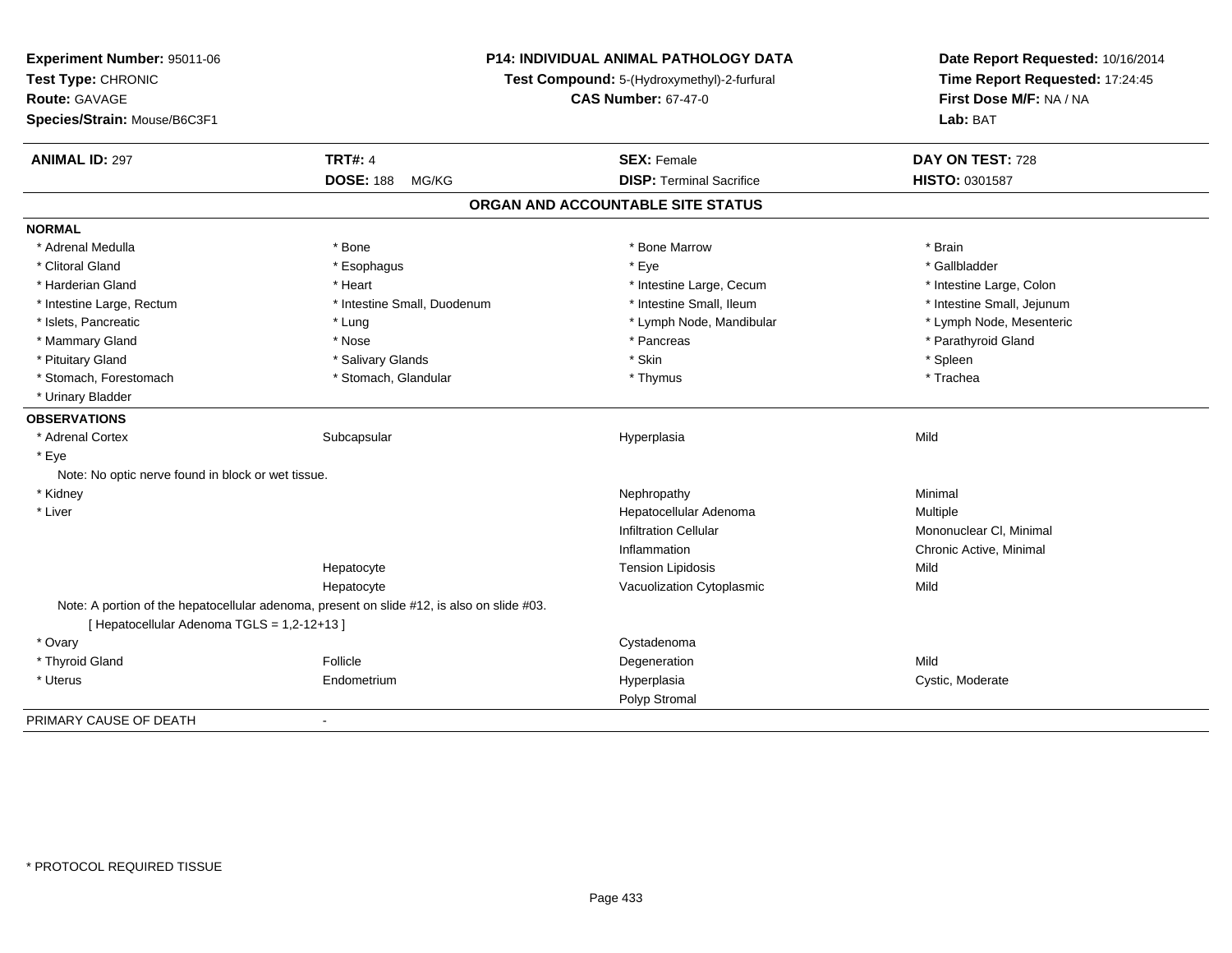| Experiment Number: 95011-06  | P14: INDIVIDUAL ANIMAL PATHOLOGY DATA<br>Test Compound: 5-(Hydroxymethyl)-2-furfural |                                   | Date Report Requested: 10/16/2014<br>Time Report Requested: 17:24:45 |
|------------------------------|--------------------------------------------------------------------------------------|-----------------------------------|----------------------------------------------------------------------|
| Test Type: CHRONIC           |                                                                                      |                                   |                                                                      |
| Route: GAVAGE                |                                                                                      | <b>CAS Number: 67-47-0</b>        | First Dose M/F: NA / NA                                              |
| Species/Strain: Mouse/B6C3F1 |                                                                                      |                                   | Lab: BAT                                                             |
| <b>ANIMAL ID: 298</b>        | <b>TRT#: 4</b>                                                                       | <b>SEX: Female</b>                | DAY ON TEST: 728                                                     |
|                              | <b>DOSE: 188</b><br>MG/KG                                                            | <b>DISP: Terminal Sacrifice</b>   | HISTO: 0301588                                                       |
|                              |                                                                                      | ORGAN AND ACCOUNTABLE SITE STATUS |                                                                      |
| <b>NORMAL</b>                |                                                                                      |                                   |                                                                      |
| * Adrenal Medulla            | * Bone                                                                               | * Bone Marrow                     | * Brain                                                              |
| * Clitoral Gland             | * Esophagus                                                                          | * Eye                             | * Gallbladder                                                        |
| * Heart                      | * Intestine Large, Cecum                                                             | * Intestine Large, Colon          | * Intestine Large, Rectum                                            |
| * Intestine Small, Duodenum  | * Intestine Small, Ileum                                                             | * Intestine Small, Jejunum        | * Islets, Pancreatic                                                 |
| * Lung                       | * Lymph Node, Mandibular                                                             | * Lymph Node, Mesenteric          | * Mammary Gland                                                      |
| * Pancreas                   | * Parathyroid Gland                                                                  | * Pituitary Gland                 | * Salivary Glands                                                    |
| * Skin                       | * Spleen                                                                             | * Stomach, Forestomach            | * Stomach, Glandular                                                 |
| * Thyroid Gland              | * Trachea                                                                            | * Urinary Bladder                 |                                                                      |
| <b>OBSERVATIONS</b>          |                                                                                      |                                   |                                                                      |
| * Adrenal Cortex             | Subcapsular                                                                          | Hyperplasia                       | Mild                                                                 |
| * Harderian Gland            |                                                                                      | Adenoma                           |                                                                      |
| [Adenoma TGLS = $1-9$ ]      |                                                                                      |                                   |                                                                      |
| * Kidney                     |                                                                                      | Nephropathy                       | Minimal                                                              |
| * Liver                      |                                                                                      | <b>Infiltration Cellular</b>      | Mononuclear CI, Minimal                                              |
|                              |                                                                                      | Inflammation                      | Chronic Active, Minimal                                              |
|                              | Hepatocyte                                                                           | <b>Tension Lipidosis</b>          | Mild                                                                 |
|                              | Hepatocyte                                                                           | Vacuolization Cytoplasmic         | Mild                                                                 |
| * Nose                       | Glands                                                                               | Dilatation                        | Mild                                                                 |
|                              | Glands                                                                               | Inflammation                      | Chronic Active, Minimal                                              |
| * Ovary                      |                                                                                      | Pigmentation                      | Minimal                                                              |
| * Thymus                     |                                                                                      | Cyst                              | Mild                                                                 |
|                              |                                                                                      | <b>Ectopic Parathyroid Gland</b>  | Mild                                                                 |
| * Uterus                     | Endometrium                                                                          | Hyperplasia                       | Cystic, Mild                                                         |
| PRIMARY CAUSE OF DEATH       |                                                                                      |                                   |                                                                      |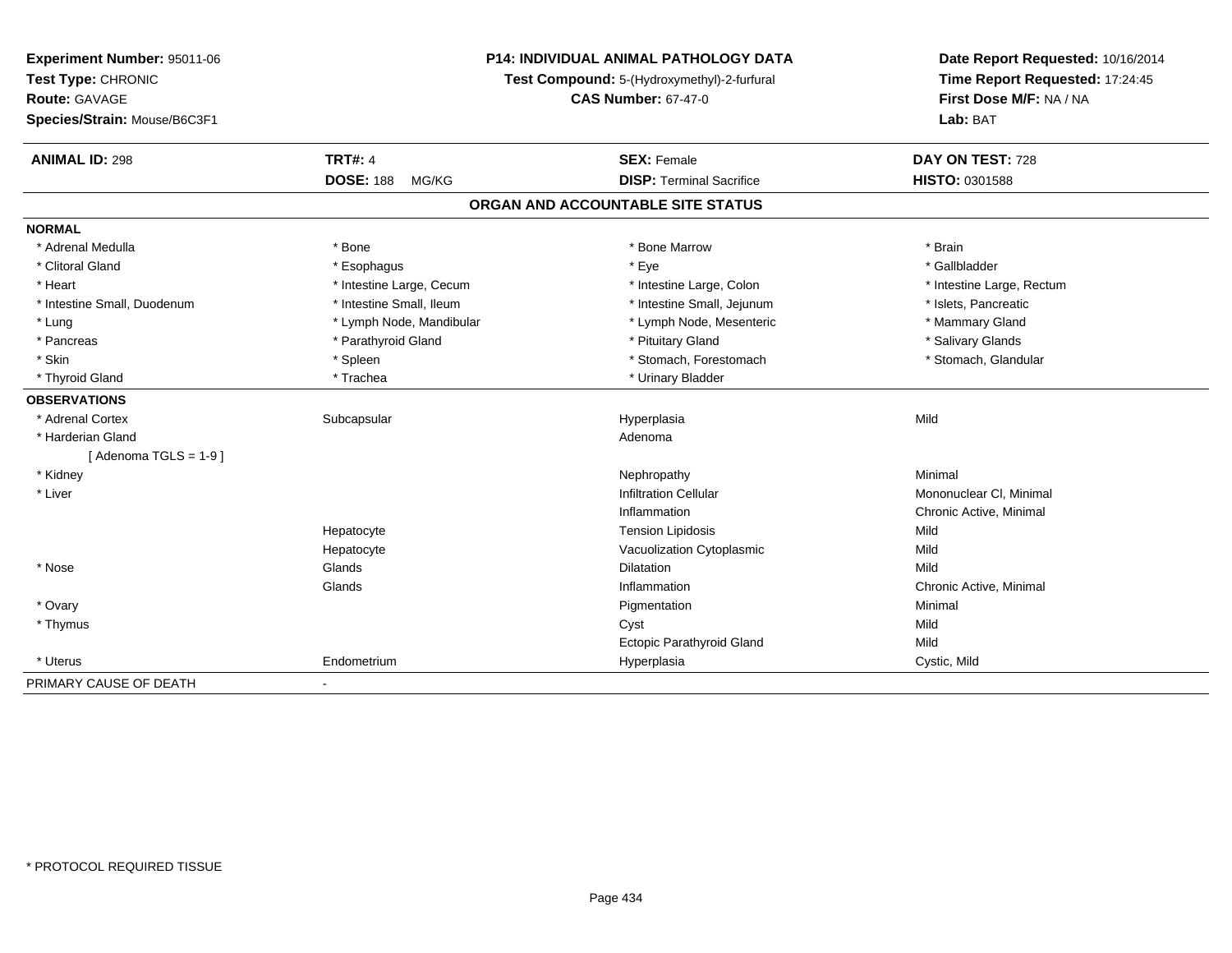| <b>Experiment Number: 95011-06</b>                                | <b>P14: INDIVIDUAL ANIMAL PATHOLOGY DATA</b> |                                   | Date Report Requested: 10/16/2014<br>Time Report Requested: 17:24:45 |  |
|-------------------------------------------------------------------|----------------------------------------------|-----------------------------------|----------------------------------------------------------------------|--|
| Test Type: CHRONIC<br>Test Compound: 5-(Hydroxymethyl)-2-furfural |                                              |                                   |                                                                      |  |
| <b>Route: GAVAGE</b>                                              |                                              | <b>CAS Number: 67-47-0</b>        | First Dose M/F: NA / NA                                              |  |
| Species/Strain: Mouse/B6C3F1                                      |                                              |                                   | Lab: BAT                                                             |  |
| <b>ANIMAL ID: 299</b>                                             | <b>TRT#: 4</b>                               | <b>SEX: Female</b>                | DAY ON TEST: 727                                                     |  |
|                                                                   | <b>DOSE: 188</b><br>MG/KG                    | <b>DISP: Terminal Sacrifice</b>   | HISTO: 0301589                                                       |  |
|                                                                   |                                              | ORGAN AND ACCOUNTABLE SITE STATUS |                                                                      |  |
| <b>NORMAL</b>                                                     |                                              |                                   |                                                                      |  |
| * Adrenal Medulla                                                 | * Bone                                       | * Bone Marrow                     | * Brain                                                              |  |
| * Clitoral Gland                                                  | * Esophagus                                  | * Eye                             | * Gallbladder                                                        |  |
| * Harderian Gland                                                 | * Heart                                      | * Intestine Large, Cecum          | * Intestine Large, Colon                                             |  |
| * Intestine Large, Rectum                                         | * Intestine Small, Duodenum                  | * Intestine Small, Ileum          | * Intestine Small, Jejunum                                           |  |
| * Islets, Pancreatic                                              | * Lymph Node, Mandibular                     | * Lymph Node, Mesenteric          | * Mammary Gland                                                      |  |
| * Nose                                                            | * Ovary                                      | * Pancreas                        | * Parathyroid Gland                                                  |  |
| * Pituitary Gland                                                 | * Salivary Glands                            | * Skin                            | * Spleen                                                             |  |
| * Stomach, Forestomach                                            | * Stomach, Glandular                         | * Trachea                         | * Urinary Bladder                                                    |  |
| <b>OBSERVATIONS</b>                                               |                                              |                                   |                                                                      |  |
| * Adrenal Cortex                                                  | Subcapsular                                  | Hyperplasia                       | Mild                                                                 |  |
| * Kidney                                                          |                                              | Nephropathy                       | Minimal                                                              |  |
| * Liver                                                           |                                              | Hepatocellular Adenoma            |                                                                      |  |
|                                                                   |                                              | <b>Infiltration Cellular</b>      | Mononuclear CI, Minimal                                              |  |
|                                                                   |                                              | Inflammation                      | Chronic Active, Minimal                                              |  |
|                                                                   |                                              | Mixed Cell Focus                  |                                                                      |  |
|                                                                   | Hepatocyte                                   | Vacuolization Cytoplasmic         | Mild                                                                 |  |
| [ Hepatocellular Adenoma TGLS = 1-12 ]                            |                                              |                                   |                                                                      |  |
| * Lung                                                            | Alveolar Epith                               | Hyperplasia                       | Mild                                                                 |  |
| * Thymus                                                          |                                              | Cyst                              | Mild                                                                 |  |
| * Thyroid Gland                                                   |                                              | Inflammation                      | Chronic Active, Minimal                                              |  |
| * Uterus                                                          | Endometrium                                  | Hyperplasia                       | Cystic, Mild                                                         |  |

-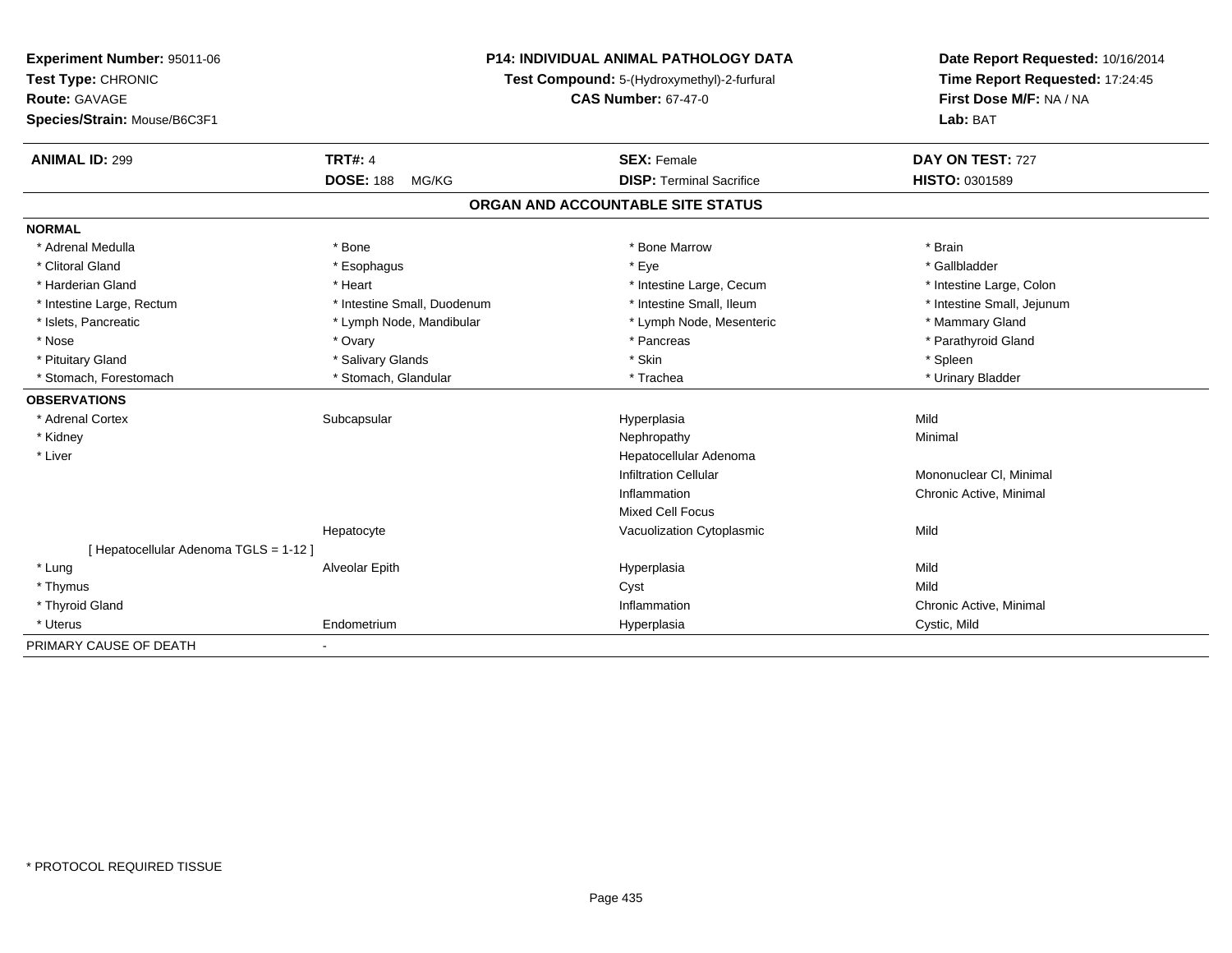| Experiment Number: 95011-06<br>Test Type: CHRONIC<br>Route: GAVAGE  |                           | P14: INDIVIDUAL ANIMAL PATHOLOGY DATA<br>Test Compound: 5-(Hydroxymethyl)-2-furfural | Date Report Requested: 10/16/2014<br>Time Report Requested: 17:24:45 |  |
|---------------------------------------------------------------------|---------------------------|--------------------------------------------------------------------------------------|----------------------------------------------------------------------|--|
|                                                                     |                           | <b>CAS Number: 67-47-0</b>                                                           | First Dose M/F: NA / NA                                              |  |
| Species/Strain: Mouse/B6C3F1                                        |                           |                                                                                      | Lab: BAT                                                             |  |
| <b>ANIMAL ID: 300</b>                                               | <b>TRT#: 4</b>            | <b>SEX: Female</b>                                                                   | DAY ON TEST: 727                                                     |  |
|                                                                     | <b>DOSE: 188</b><br>MG/KG | <b>DISP: Terminal Sacrifice</b>                                                      | HISTO: 0301590                                                       |  |
|                                                                     |                           | ORGAN AND ACCOUNTABLE SITE STATUS                                                    |                                                                      |  |
| <b>NORMAL</b>                                                       |                           |                                                                                      |                                                                      |  |
| * Adrenal Medulla                                                   | * Bone                    | * Bone Marrow                                                                        | * Brain                                                              |  |
| * Clitoral Gland                                                    | * Esophagus               | * Eye                                                                                | * Harderian Gland                                                    |  |
| * Heart                                                             | * Intestine Large, Cecum  | * Intestine Large, Colon                                                             | * Intestine Large, Rectum                                            |  |
| * Intestine Small, Duodenum                                         | * Intestine Small, Ileum  | * Intestine Small, Jejunum                                                           | * Islets, Pancreatic                                                 |  |
| * Lung                                                              | * Lymph Node, Mandibular  | * Lymph Node, Mesenteric                                                             | * Mammary Gland                                                      |  |
| * Pancreas                                                          | * Salivary Glands         | * Skin                                                                               | * Spleen                                                             |  |
| * Stomach, Forestomach                                              | * Stomach, Glandular      | * Thyroid Gland                                                                      | * Trachea                                                            |  |
| * Urinary Bladder                                                   |                           |                                                                                      |                                                                      |  |
| <b>MISSING</b>                                                      |                           |                                                                                      |                                                                      |  |
| * Parathyroid Gland                                                 |                           |                                                                                      |                                                                      |  |
| <b>OBSERVATIONS</b>                                                 |                           |                                                                                      |                                                                      |  |
| * Adrenal Cortex                                                    | Subcapsular               | Hyperplasia                                                                          | Mild                                                                 |  |
| * Clitoral GI                                                       |                           |                                                                                      |                                                                      |  |
| Note: Only one clitoral gland available for histologic examination. |                           |                                                                                      |                                                                      |  |
| * Gallbladder                                                       |                           | <b>Infiltration Cellular</b>                                                         | Mononuclear CI, Mild                                                 |  |
| * Kidney                                                            |                           | Nephropathy                                                                          | Minimal                                                              |  |
| * Liver                                                             |                           | <b>Basophilic Focus</b>                                                              |                                                                      |  |
|                                                                     |                           | Hepatocellular Adenoma                                                               |                                                                      |  |
|                                                                     |                           | <b>Infiltration Cellular</b>                                                         | Mononuclear CI, Minimal                                              |  |
|                                                                     |                           | Inflammation                                                                         | Chronic Active, Minimal                                              |  |
|                                                                     | Hepatocyte                | Vacuolization Cytoplasmic                                                            | Mild                                                                 |  |
| [ Hepatocellular Adenoma TGLS = 2-5 ]                               |                           |                                                                                      |                                                                      |  |
| * Nose                                                              | Glands                    | Dilatation                                                                           | Mild                                                                 |  |
| * Ovary                                                             |                           | Cyst                                                                                 |                                                                      |  |
| [Cyst TGLS = $1-7$ ]                                                |                           |                                                                                      |                                                                      |  |
| * Pituitary Gland                                                   | Pars Distalis             | Hyperplasia                                                                          | Mild                                                                 |  |
| * Thymus                                                            |                           | Hyperplasia                                                                          | Lymphoid, Moderate                                                   |  |
| * Uterus                                                            | Endometrium               | Hyperplasia                                                                          | Cystic, Mild                                                         |  |
| PRIMARY CAUSE OF DEATH                                              |                           |                                                                                      |                                                                      |  |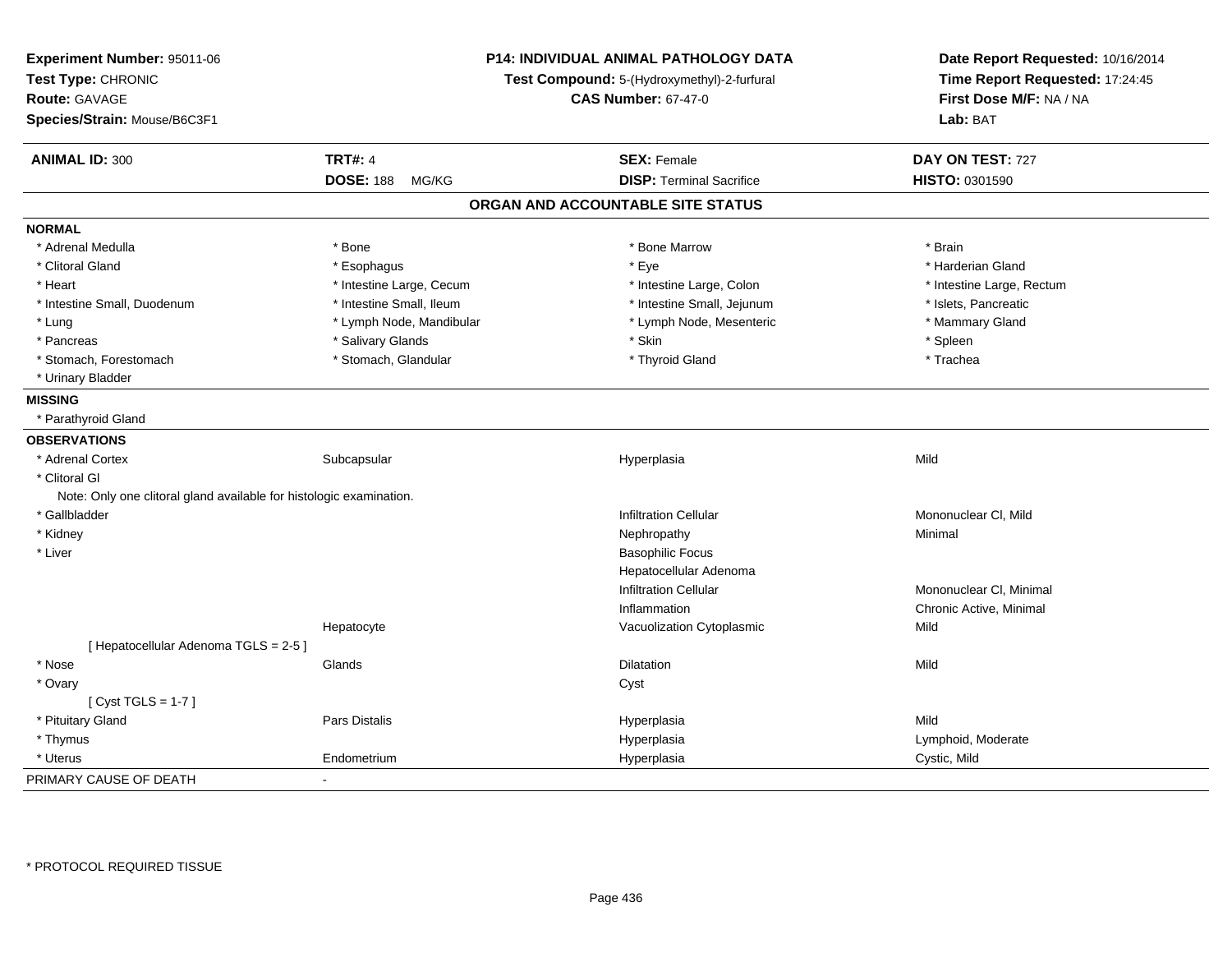| Experiment Number: 95011-06<br>Test Type: CHRONIC<br><b>Route: GAVAGE</b><br>Species/Strain: Mouse/B6C3F1 |                             | <b>P14: INDIVIDUAL ANIMAL PATHOLOGY DATA</b><br>Test Compound: 5-(Hydroxymethyl)-2-furfural<br><b>CAS Number: 67-47-0</b>            | Date Report Requested: 10/16/2014<br>Time Report Requested: 17:24:45<br>First Dose M/F: NA / NA<br>Lab: BAT |
|-----------------------------------------------------------------------------------------------------------|-----------------------------|--------------------------------------------------------------------------------------------------------------------------------------|-------------------------------------------------------------------------------------------------------------|
| <b>ANIMAL ID: 301</b>                                                                                     | <b>TRT#: 6</b>              | <b>SEX: Female</b>                                                                                                                   | DAY ON TEST: 496                                                                                            |
|                                                                                                           | <b>DOSE: 375</b><br>MG/KG   | <b>DISP: Natural Death</b>                                                                                                           | HISTO: 0301591                                                                                              |
|                                                                                                           |                             | ORGAN AND ACCOUNTABLE SITE STATUS                                                                                                    |                                                                                                             |
| <b>NORMAL</b>                                                                                             |                             |                                                                                                                                      |                                                                                                             |
| * Adrenal Medulla                                                                                         | * Bone                      | * Bone Marrow                                                                                                                        | * Brain                                                                                                     |
| * Clitoral Gland                                                                                          | * Esophagus                 | * Eye                                                                                                                                | * Gallbladder                                                                                               |
| * Harderian Gland                                                                                         | * Heart                     | * Intestine Large, Cecum                                                                                                             | * Intestine Large, Colon                                                                                    |
| * Intestine Large, Rectum                                                                                 | * Intestine Small, Duodenum | * Intestine Small, Ileum                                                                                                             | * Intestine Small, Jejunum                                                                                  |
| * Islets, Pancreatic                                                                                      | * Kidney                    | * Lung                                                                                                                               | * Lymph Node, Mandibular                                                                                    |
| * Lymph Node, Mesenteric                                                                                  | * Mammary Gland             | * Ovary                                                                                                                              | * Pancreas                                                                                                  |
| * Parathyroid Gland                                                                                       | * Pituitary Gland           | * Salivary Glands                                                                                                                    | * Skin                                                                                                      |
| * Stomach, Forestomach                                                                                    | * Stomach, Glandular        | * Thyroid Gland                                                                                                                      | * Trachea                                                                                                   |
| * Urinary Bladder                                                                                         | * Uterus                    |                                                                                                                                      |                                                                                                             |
| <b>OBSERVATIONS</b>                                                                                       |                             |                                                                                                                                      |                                                                                                             |
| * Adrenal Cortex                                                                                          | Subcapsular                 | Hyperplasia                                                                                                                          | Mild                                                                                                        |
| * Liver                                                                                                   | Hepatocyte                  | <b>Necrosis</b>                                                                                                                      | Moderate                                                                                                    |
|                                                                                                           |                             | Thrombosis                                                                                                                           | Moderate                                                                                                    |
| * Nose                                                                                                    | Olfactory Epi               | Accumulation, Hyaline Droplet                                                                                                        | Minimal                                                                                                     |
|                                                                                                           | <b>Respirat Epith</b>       | Accumulation, Hyaline Droplet                                                                                                        | Minimal                                                                                                     |
|                                                                                                           | Glands                      | Dilatation                                                                                                                           | Mild                                                                                                        |
| * Ovary                                                                                                   |                             |                                                                                                                                      |                                                                                                             |
|                                                                                                           |                             | Note: TGL#1-7-NCL: Ovary within normal limits histologically. Ovarian cyst, documented at necropsy, not demonstrated histologically. |                                                                                                             |
| * Spleen                                                                                                  |                             | Hematopoietic Cell Proliferation                                                                                                     | Moderate                                                                                                    |
| * Thymus                                                                                                  |                             | Atrophy                                                                                                                              | Moderate                                                                                                    |
| PRIMARY CAUSE OF DEATH                                                                                    | - Liver Hepatocyte Necrosis |                                                                                                                                      |                                                                                                             |
| <b>CONTRIBUTORY CAUSE OF DEATH</b>                                                                        | - Liver Thrombosis          |                                                                                                                                      |                                                                                                             |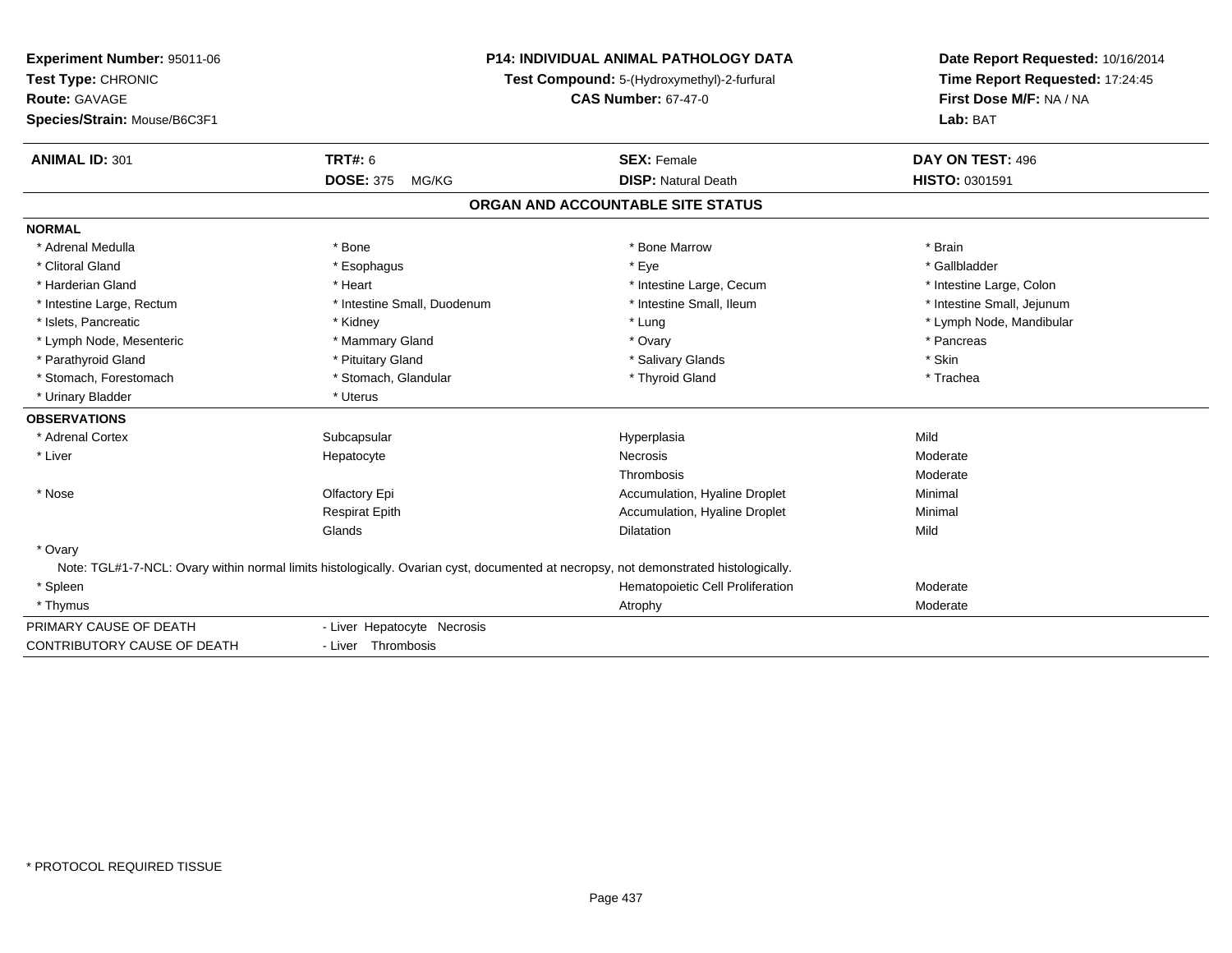| Time Report Requested: 17:24:45<br>Test Type: CHRONIC<br>Test Compound: 5-(Hydroxymethyl)-2-furfural<br>First Dose M/F: NA / NA<br><b>CAS Number: 67-47-0</b><br><b>Route: GAVAGE</b><br>Species/Strain: Mouse/B6C3F1<br>Lab: BAT<br><b>TRT#: 6</b><br><b>ANIMAL ID: 302</b><br><b>SEX: Female</b><br>DAY ON TEST: 727 | Experiment Number: 95011-06 | <b>P14: INDIVIDUAL ANIMAL PATHOLOGY DATA</b> |                                 | Date Report Requested: 10/16/2014 |  |
|------------------------------------------------------------------------------------------------------------------------------------------------------------------------------------------------------------------------------------------------------------------------------------------------------------------------|-----------------------------|----------------------------------------------|---------------------------------|-----------------------------------|--|
|                                                                                                                                                                                                                                                                                                                        |                             |                                              |                                 |                                   |  |
|                                                                                                                                                                                                                                                                                                                        |                             |                                              |                                 |                                   |  |
|                                                                                                                                                                                                                                                                                                                        |                             |                                              |                                 |                                   |  |
|                                                                                                                                                                                                                                                                                                                        |                             |                                              |                                 |                                   |  |
|                                                                                                                                                                                                                                                                                                                        |                             | <b>DOSE: 375</b><br>MG/KG                    | <b>DISP: Terminal Sacrifice</b> | HISTO: 0301592                    |  |
| ORGAN AND ACCOUNTABLE SITE STATUS                                                                                                                                                                                                                                                                                      |                             |                                              |                                 |                                   |  |
| <b>NORMAL</b>                                                                                                                                                                                                                                                                                                          |                             |                                              |                                 |                                   |  |
| * Adrenal Medulla<br>* Bone<br>* Bone Marrow<br>* Brain                                                                                                                                                                                                                                                                |                             |                                              |                                 |                                   |  |
| * Clitoral Gland<br>* Eye<br>* Gallbladder<br>* Esophagus                                                                                                                                                                                                                                                              |                             |                                              |                                 |                                   |  |
| * Heart<br>* Intestine Large, Cecum<br>* Intestine Large, Colon<br>* Intestine Large, Rectum                                                                                                                                                                                                                           |                             |                                              |                                 |                                   |  |
| * Intestine Small, Duodenum<br>* Intestine Small, Ileum<br>* Intestine Small, Jejunum<br>* Islets, Pancreatic                                                                                                                                                                                                          |                             |                                              |                                 |                                   |  |
| * Mammary Gland<br>* Kidney<br>* Lung<br>* Lymph Node, Mesenteric                                                                                                                                                                                                                                                      |                             |                                              |                                 |                                   |  |
| * Salivary Glands<br>* Pancreas<br>* Parathyroid Gland<br>* Pituitary Gland                                                                                                                                                                                                                                            |                             |                                              |                                 |                                   |  |
| * Stomach, Glandular<br>* Skin<br>* Stomach, Forestomach<br>* Spleen                                                                                                                                                                                                                                                   |                             |                                              |                                 |                                   |  |
| * Urinary Bladder<br>* Thymus<br>* Trachea                                                                                                                                                                                                                                                                             |                             |                                              |                                 |                                   |  |
| <b>OBSERVATIONS</b>                                                                                                                                                                                                                                                                                                    |                             |                                              |                                 |                                   |  |
| * Adrenal Cortex<br>Subcapsular<br>Mild<br>Hyperplasia                                                                                                                                                                                                                                                                 |                             |                                              |                                 |                                   |  |
| * Harderian Gland<br>Adenoma                                                                                                                                                                                                                                                                                           |                             |                                              |                                 |                                   |  |
| * Liver<br><b>Eosinophilic Focus</b>                                                                                                                                                                                                                                                                                   |                             |                                              |                                 |                                   |  |
| <b>Infiltration Cellular</b><br>Mononuclear CI, Minimal                                                                                                                                                                                                                                                                |                             |                                              |                                 |                                   |  |
| Mild<br>Hepatocyte<br>Vacuolization Cytoplasmic                                                                                                                                                                                                                                                                        |                             |                                              |                                 |                                   |  |
| * Lymph Node, Mandibular<br>Hyperplasia<br>Lymphoid, Mild                                                                                                                                                                                                                                                              |                             |                                              |                                 |                                   |  |
| <b>Infiltration Cellular</b><br>Mast Cell, Mild                                                                                                                                                                                                                                                                        |                             |                                              |                                 |                                   |  |
| * Nose<br>Olfactory Epi<br>Degeneration<br>Minimal                                                                                                                                                                                                                                                                     |                             |                                              |                                 |                                   |  |
| Glands<br>Hyperplasia<br>Minimal                                                                                                                                                                                                                                                                                       |                             |                                              |                                 |                                   |  |
| * Ovary<br>Atrophy<br>Moderate                                                                                                                                                                                                                                                                                         |                             |                                              |                                 |                                   |  |
| Cyst                                                                                                                                                                                                                                                                                                                   |                             |                                              |                                 |                                   |  |
| [Cyst TGLS = $2-7$ ]                                                                                                                                                                                                                                                                                                   |                             |                                              |                                 |                                   |  |
| * Thyroid Gland<br><b>Follicular Cel</b><br>Mild<br>Hyperplasia                                                                                                                                                                                                                                                        |                             |                                              |                                 |                                   |  |
| * Uterus<br>Endometrium<br>Hyperplasia<br>Cystic, Moderate                                                                                                                                                                                                                                                             |                             |                                              |                                 |                                   |  |
| [Hyperplasia TGLS = 1-7]                                                                                                                                                                                                                                                                                               |                             |                                              |                                 |                                   |  |
| PRIMARY CAUSE OF DEATH<br>$\blacksquare$                                                                                                                                                                                                                                                                               |                             |                                              |                                 |                                   |  |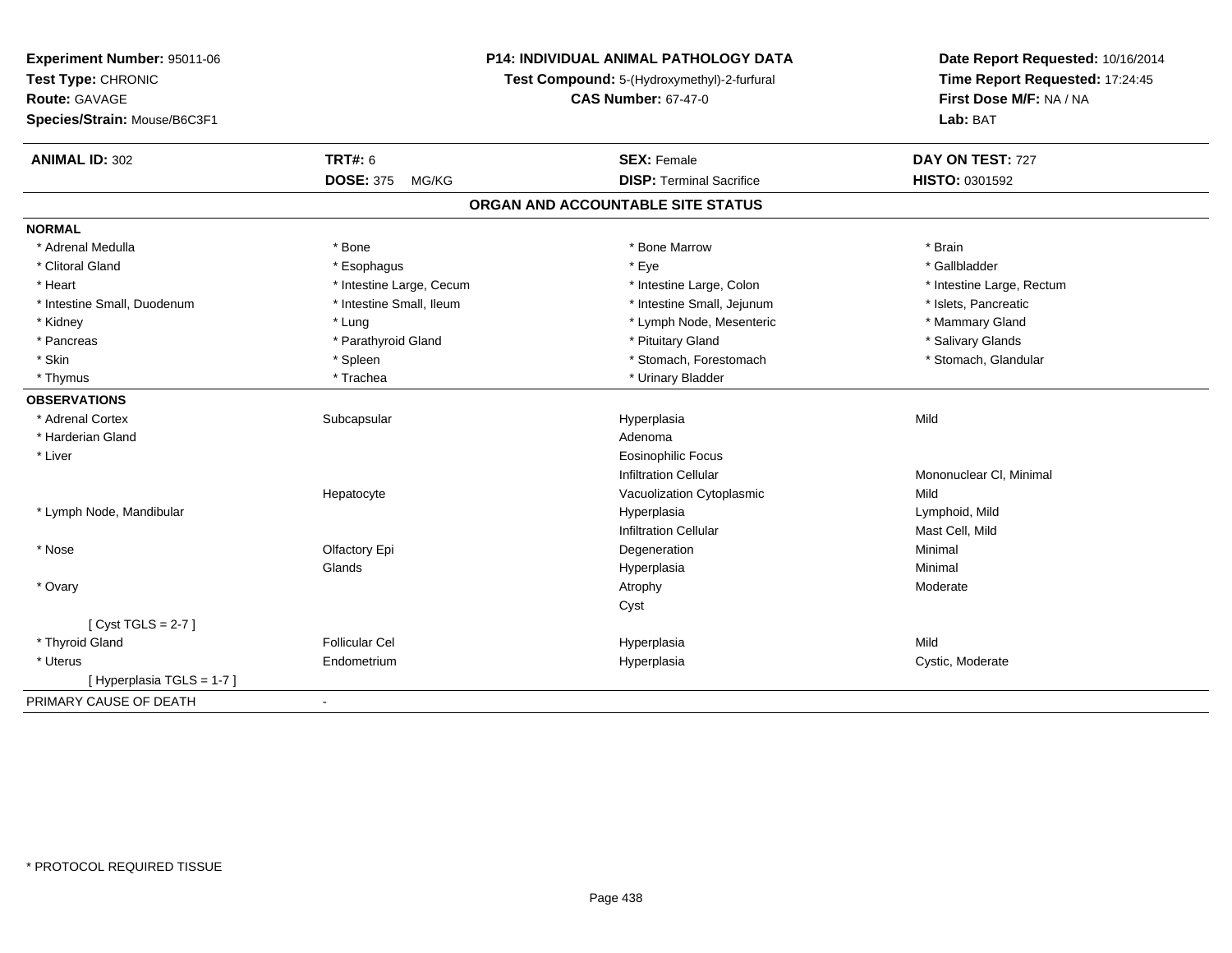| <b>Experiment Number: 95011-06</b>                       | <b>P14: INDIVIDUAL ANIMAL PATHOLOGY DATA</b><br>Test Compound: 5-(Hydroxymethyl)-2-furfural |                                   | Date Report Requested: 10/16/2014 |  |
|----------------------------------------------------------|---------------------------------------------------------------------------------------------|-----------------------------------|-----------------------------------|--|
| Test Type: CHRONIC                                       |                                                                                             |                                   | Time Report Requested: 17:24:45   |  |
| Route: GAVAGE                                            |                                                                                             | <b>CAS Number: 67-47-0</b>        | First Dose M/F: NA / NA           |  |
| Species/Strain: Mouse/B6C3F1                             |                                                                                             |                                   | Lab: BAT                          |  |
| <b>ANIMAL ID: 303</b>                                    | TRT#: 6                                                                                     | <b>SEX: Female</b>                | DAY ON TEST: 648                  |  |
|                                                          | <b>DOSE: 375</b><br>MG/KG                                                                   | <b>DISP: Natural Death</b>        | <b>HISTO: 0301593</b>             |  |
|                                                          |                                                                                             | ORGAN AND ACCOUNTABLE SITE STATUS |                                   |  |
| <b>NORMAL</b>                                            |                                                                                             |                                   |                                   |  |
| * Adrenal Medulla                                        | * Bone                                                                                      | * Bone Marrow                     | * Brain                           |  |
| * Clitoral Gland                                         | * Esophagus                                                                                 | * Eve                             | * Gallbladder                     |  |
| * Harderian Gland                                        | * Heart                                                                                     | * Intestine Large, Cecum          | * Intestine Large, Colon          |  |
| * Intestine Large, Rectum                                | * Intestine Small, Duodenum                                                                 | * Intestine Small. Ileum          | * Intestine Small, Jejunum        |  |
| * Islets, Pancreatic                                     | * Kidney                                                                                    | * Lung                            | * Lymph Node, Mandibular          |  |
| * Lymph Node, Mesenteric                                 | * Mammary Gland                                                                             | * Ovary                           | * Pancreas                        |  |
| * Parathyroid Gland                                      | * Pituitary Gland                                                                           | * Salivary Glands                 | * Stomach, Forestomach            |  |
| * Stomach, Glandular                                     | * Thyroid Gland                                                                             | * Trachea                         | * Urinary Bladder                 |  |
| <b>OBSERVATIONS</b>                                      |                                                                                             |                                   |                                   |  |
| * Adrenal Cortex                                         | Subcapsular                                                                                 | Hyperplasia                       | Mild                              |  |
| * Liver                                                  |                                                                                             | Inflammation                      | Chronic Active, Minimal           |  |
|                                                          | Hepatocyte                                                                                  | Necrosis                          | Mild                              |  |
|                                                          | Hepatocyte                                                                                  | Vacuolization Cytoplasmic         | Mild                              |  |
| * Nose                                                   | <b>Respirat Epith</b>                                                                       | Accumulation, Hyaline Droplet     | Moderate                          |  |
|                                                          | Olfactory Epi                                                                               | Degeneration                      | Moderate                          |  |
|                                                          | Glands                                                                                      | <b>Dilatation</b>                 | Mild                              |  |
| * Skin                                                   | <b>Subcut Tiss</b>                                                                          | Schwannoma Malignant              |                                   |  |
| [Schwannoma Malignant TGLS = 1-12]                       |                                                                                             |                                   |                                   |  |
| * Spleen                                                 |                                                                                             | Hematopoietic Cell Proliferation  | Moderate                          |  |
| * Thymus                                                 |                                                                                             | Atrophy                           | Moderate                          |  |
| * Uterus                                                 | Endometrium                                                                                 | Hyperplasia                       | Cystic, Moderate                  |  |
| [Hyperplasia TGLS = $2-7$ ]                              |                                                                                             |                                   |                                   |  |
| PRIMARY CAUSE OF DEATH                                   | - Skin Subcut Tiss Schwannoma Malignant                                                     |                                   |                                   |  |
| Animal Note: Contributory Cause Of Death: Nasal Lesions. |                                                                                             |                                   |                                   |  |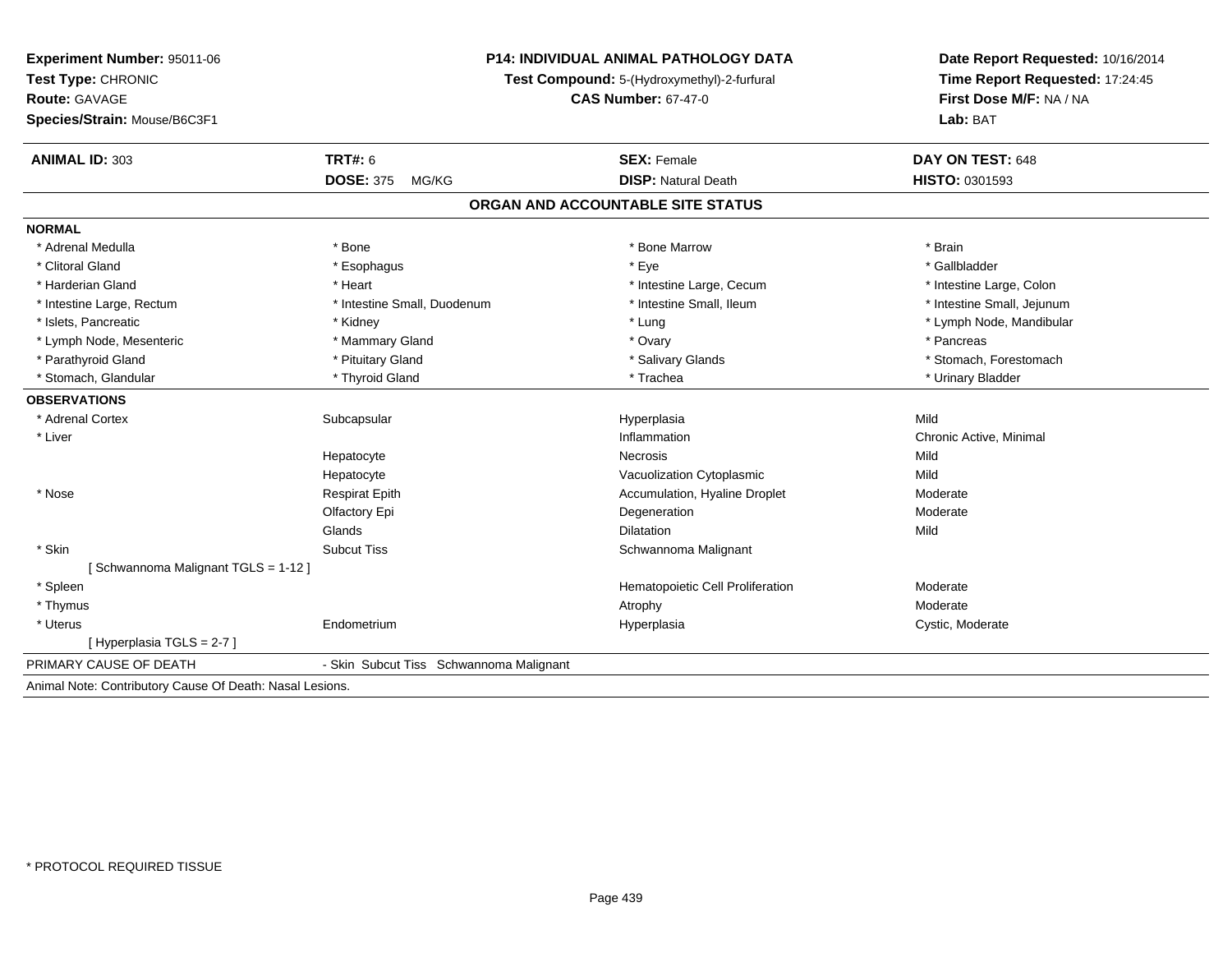| Experiment Number: 95011-06<br>Test Type: CHRONIC<br><b>Route: GAVAGE</b><br>Species/Strain: Mouse/B6C3F1 |                           | P14: INDIVIDUAL ANIMAL PATHOLOGY DATA<br>Test Compound: 5-(Hydroxymethyl)-2-furfural<br><b>CAS Number: 67-47-0</b> | Date Report Requested: 10/16/2014<br>Time Report Requested: 17:24:45<br>First Dose M/F: NA / NA<br>Lab: BAT |
|-----------------------------------------------------------------------------------------------------------|---------------------------|--------------------------------------------------------------------------------------------------------------------|-------------------------------------------------------------------------------------------------------------|
| <b>ANIMAL ID: 304</b>                                                                                     | <b>TRT#: 6</b>            | <b>SEX: Female</b>                                                                                                 | DAY ON TEST: 727                                                                                            |
|                                                                                                           | <b>DOSE: 375</b><br>MG/KG | <b>DISP: Terminal Sacrifice</b>                                                                                    | HISTO: 0301594                                                                                              |
|                                                                                                           |                           | ORGAN AND ACCOUNTABLE SITE STATUS                                                                                  |                                                                                                             |
| <b>NORMAL</b>                                                                                             |                           |                                                                                                                    |                                                                                                             |
| * Adrenal Medulla                                                                                         | * Bone                    | * Bone Marrow                                                                                                      | * Brain                                                                                                     |
| * Clitoral Gland                                                                                          | * Esophagus               | * Eye                                                                                                              | * Gallbladder                                                                                               |
| * Heart                                                                                                   | * Intestine Large, Cecum  | * Intestine Large, Colon                                                                                           | * Intestine Large, Rectum                                                                                   |
| * Intestine Small, Duodenum                                                                               | * Intestine Small, Ileum  | * Intestine Small, Jejunum                                                                                         | * Islets, Pancreatic                                                                                        |
| * Lung                                                                                                    | * Lymph Node, Mandibular  | * Lymph Node, Mesenteric                                                                                           | * Mammary Gland                                                                                             |
| * Pancreas                                                                                                | * Pituitary Gland         | * Salivary Glands                                                                                                  | * Skin                                                                                                      |
| * Spleen                                                                                                  | * Stomach, Forestomach    | * Stomach, Glandular                                                                                               | * Thymus                                                                                                    |
| * Trachea                                                                                                 | * Urinary Bladder         |                                                                                                                    |                                                                                                             |
| <b>MISSING</b>                                                                                            |                           |                                                                                                                    |                                                                                                             |
| * Parathyroid Gland                                                                                       |                           |                                                                                                                    |                                                                                                             |
| <b>OBSERVATIONS</b>                                                                                       |                           |                                                                                                                    |                                                                                                             |
| * Adrenal Cortex                                                                                          | Subcapsular               | Hyperplasia                                                                                                        | Mild                                                                                                        |
| * Harderian Gland                                                                                         |                           | Adenoma                                                                                                            |                                                                                                             |
| * Kidney                                                                                                  |                           | Nephropathy                                                                                                        | Minimal                                                                                                     |
| * Liver                                                                                                   |                           | Hepatocellular Adenoma                                                                                             | Multiple                                                                                                    |
|                                                                                                           |                           | Inflammation                                                                                                       | Chronic Active, Minimal                                                                                     |
|                                                                                                           |                           | <b>Mixed Cell Focus</b>                                                                                            |                                                                                                             |
|                                                                                                           | Hepatocyte                | Vacuolization Cytoplasmic                                                                                          | Mild                                                                                                        |
| Note: Microscopic hepatocellular adenoma also on slide #04.                                               |                           |                                                                                                                    |                                                                                                             |
| [Hepatocellular Adenoma TGLS = 2-3+12]                                                                    |                           |                                                                                                                    |                                                                                                             |
| * Nose                                                                                                    | Olfactory Epi             | Accumulation, Hyaline Droplet                                                                                      | Mild                                                                                                        |
|                                                                                                           | Olfactory Epi             | Degeneration                                                                                                       | Mild                                                                                                        |
|                                                                                                           | Glands                    | Dilatation                                                                                                         | Mild                                                                                                        |
|                                                                                                           | Glands                    | Hyperplasia                                                                                                        | Mild                                                                                                        |
|                                                                                                           | Olfactory Epi             | Metaplasia                                                                                                         | Minimal                                                                                                     |
| * Ovary                                                                                                   |                           | Cyst                                                                                                               |                                                                                                             |
| Note: Only one ovary available for histologic examination.                                                |                           |                                                                                                                    |                                                                                                             |
| [Cyst TGLS = $1-7$ ]                                                                                      |                           |                                                                                                                    |                                                                                                             |
| * Thyroid Gland                                                                                           | Follicle                  | Degeneration                                                                                                       | Mild                                                                                                        |
| * Uterus                                                                                                  | Endometrium               | Hyperplasia                                                                                                        | Cystic, Mild                                                                                                |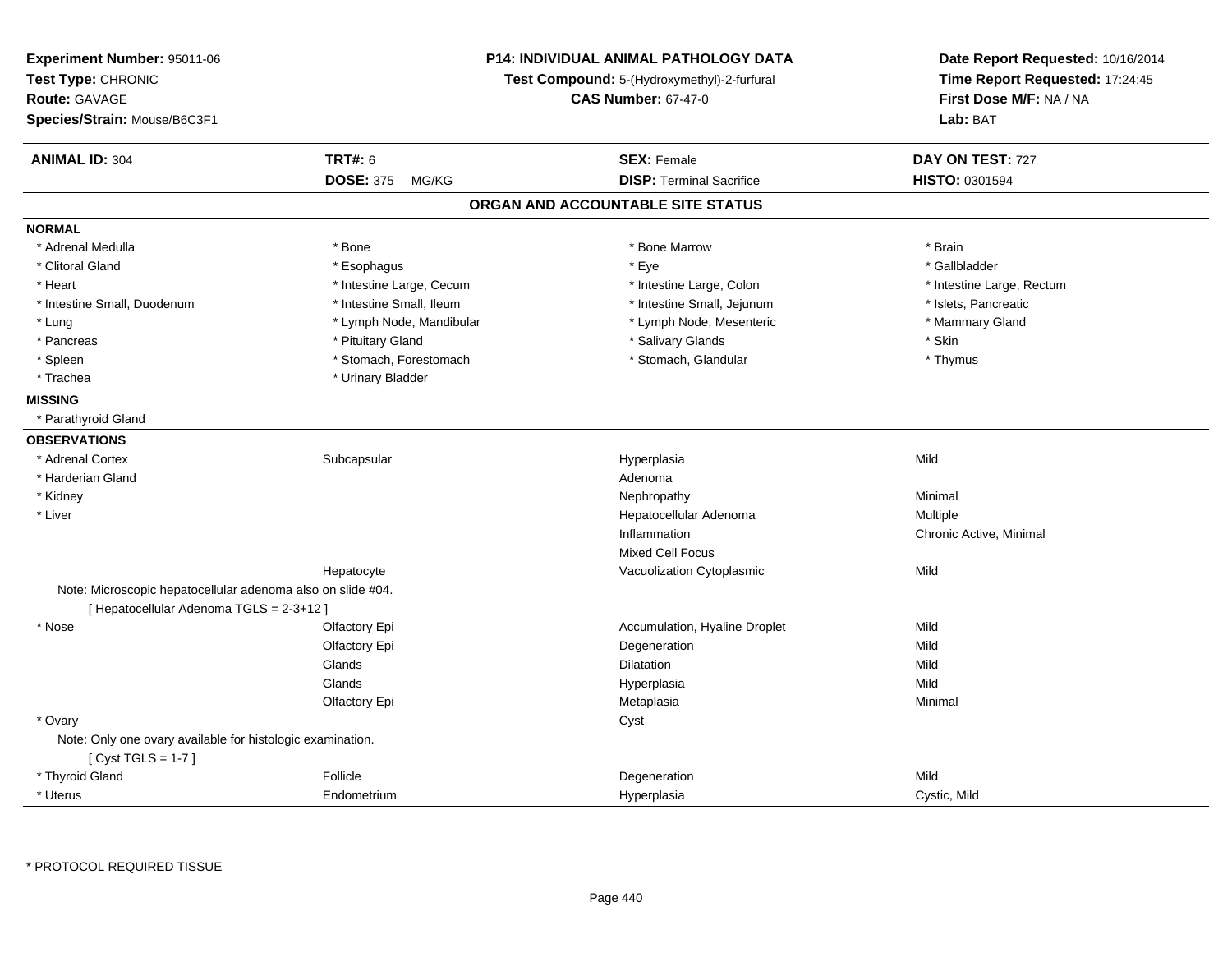| <b>Experiment Number: 95011-06</b> |                            | <b>P14: INDIVIDUAL ANIMAL PATHOLOGY DATA</b> | Date Report Requested: 10/16/2014<br>Time Report Requested: 17:24:45 |
|------------------------------------|----------------------------|----------------------------------------------|----------------------------------------------------------------------|
| <b>Test Type: CHRONIC</b>          |                            | Test Compound: 5-(Hydroxymethyl)-2-furfural  |                                                                      |
| <b>Route: GAVAGE</b>               | <b>CAS Number: 67-47-0</b> |                                              | First Dose M/F: NA / NA                                              |
| Species/Strain: Mouse/B6C3F1       |                            |                                              | Lab: BAT                                                             |
| <b>ANIMAL ID: 304</b>              | <b>TRT#:</b> 6             | <b>SEX: Female</b>                           | DAY ON TEST: 727                                                     |
|                                    | <b>DOSE: 375</b><br>MG/KG  | <b>DISP: Terminal Sacrifice</b>              | <b>HISTO: 0301594</b>                                                |
|                                    |                            | ORGAN AND ACCOUNTABLE SITE STATUS            |                                                                      |
| PRIMARY CAUSE OF DEATH             |                            |                                              |                                                                      |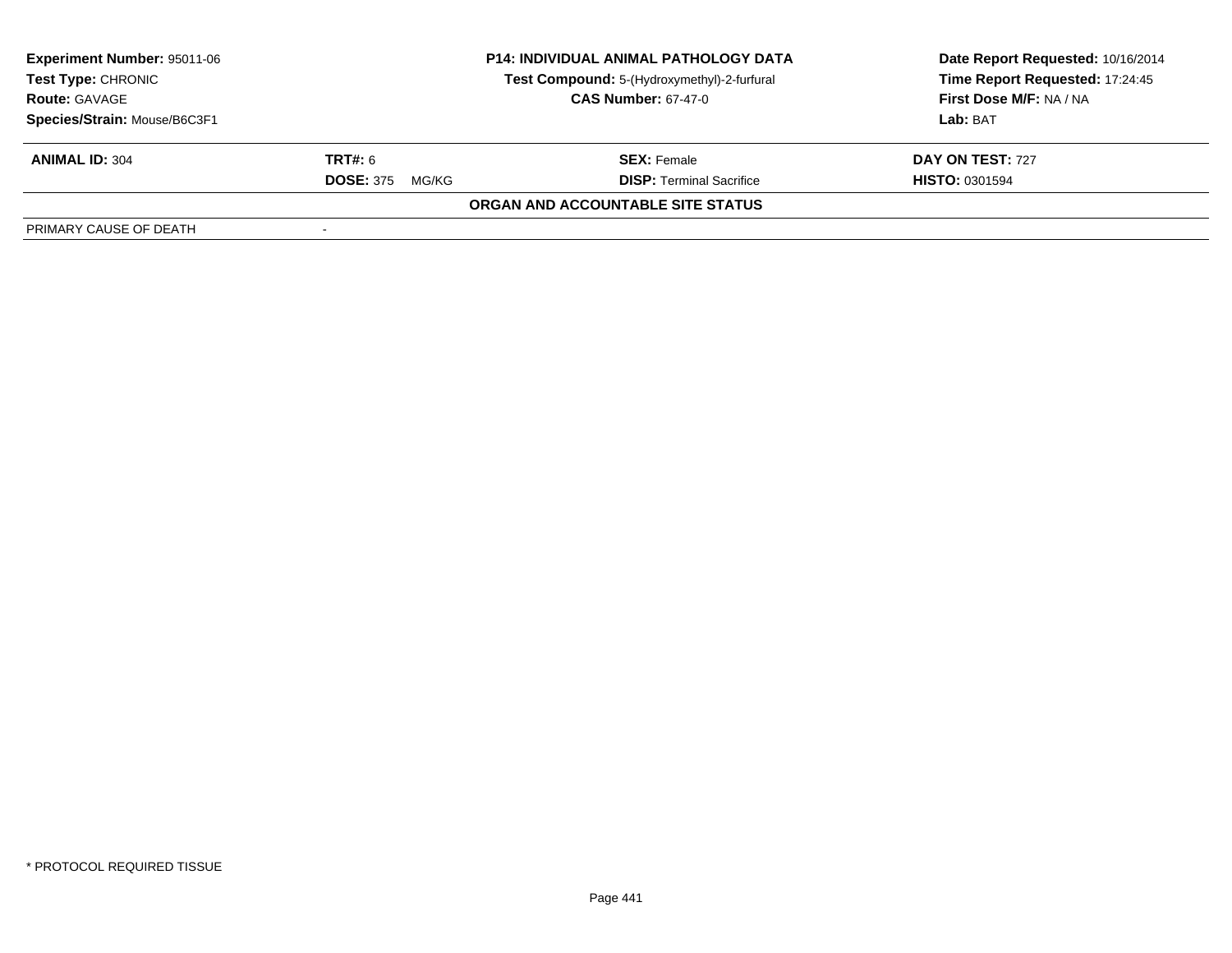| Experiment Number: 95011-06<br>Test Type: CHRONIC<br><b>Route: GAVAGE</b><br>Species/Strain: Mouse/B6C3F1 | P14: INDIVIDUAL ANIMAL PATHOLOGY DATA<br>Test Compound: 5-(Hydroxymethyl)-2-furfural<br><b>CAS Number: 67-47-0</b> |  | Date Report Requested: 10/16/2014<br>Time Report Requested: 17:24:45<br>First Dose M/F: NA / NA<br>Lab: BAT |                           |
|-----------------------------------------------------------------------------------------------------------|--------------------------------------------------------------------------------------------------------------------|--|-------------------------------------------------------------------------------------------------------------|---------------------------|
| <b>ANIMAL ID: 305</b>                                                                                     | <b>TRT#: 6</b>                                                                                                     |  | <b>SEX: Female</b>                                                                                          | DAY ON TEST: 701          |
|                                                                                                           | <b>DOSE: 375</b><br>MG/KG                                                                                          |  | <b>DISP:</b> Moribund Sacrifice                                                                             | <b>HISTO: 0301595</b>     |
|                                                                                                           |                                                                                                                    |  | ORGAN AND ACCOUNTABLE SITE STATUS                                                                           |                           |
| <b>NORMAL</b>                                                                                             |                                                                                                                    |  |                                                                                                             |                           |
| * Adrenal Medulla                                                                                         | * Bone Marrow                                                                                                      |  | * Brain                                                                                                     | * Clitoral Gland          |
| * Esophagus                                                                                               | * Eye                                                                                                              |  | * Gallbladder                                                                                               | * Harderian Gland         |
| * Heart                                                                                                   | * Intestine Large, Cecum                                                                                           |  | * Intestine Large, Colon                                                                                    | * Intestine Large, Rectum |
| * Intestine Small, Duodenum                                                                               | * Intestine Small, Ileum                                                                                           |  | * Intestine Small, Jejunum                                                                                  | * Islets, Pancreatic      |
| * Lung                                                                                                    | * Lymph Node, Mesenteric                                                                                           |  | * Mammary Gland                                                                                             | * Ovary                   |
| * Pancreas                                                                                                | * Pituitary Gland                                                                                                  |  | * Salivary Glands                                                                                           | * Skin                    |
| * Spleen                                                                                                  | * Stomach, Forestomach                                                                                             |  | * Stomach, Glandular                                                                                        | * Trachea                 |
| * Urinary Bladder                                                                                         |                                                                                                                    |  |                                                                                                             |                           |
| <b>MISSING</b>                                                                                            |                                                                                                                    |  |                                                                                                             |                           |
| * Lymph Node, Mandibular                                                                                  | * Parathyroid Gland                                                                                                |  |                                                                                                             |                           |
| <b>OBSERVATIONS</b>                                                                                       |                                                                                                                    |  |                                                                                                             |                           |
| * Adrenal Cortex                                                                                          | Subcapsular                                                                                                        |  | Hyperplasia                                                                                                 | Moderate                  |
| * Bone                                                                                                    | Vertebra                                                                                                           |  | Osteosarcoma                                                                                                |                           |
| [Osteosarcoma TGLS = 2-12]                                                                                |                                                                                                                    |  |                                                                                                             |                           |
| * Kidney                                                                                                  |                                                                                                                    |  | Nephropathy                                                                                                 | Minimal                   |
| * Liver                                                                                                   |                                                                                                                    |  | Hepatocellular Adenoma                                                                                      |                           |
|                                                                                                           |                                                                                                                    |  | <b>Infiltration Cellular</b>                                                                                | Mononuclear CI, Mild      |
|                                                                                                           |                                                                                                                    |  | Inflammation                                                                                                | Chronic Active, Mild      |
| [ Hepatocellular Adenoma TGLS = 3-4 ]                                                                     |                                                                                                                    |  |                                                                                                             |                           |
| $^{\star}$ Nose                                                                                           | <b>Respirat Epith</b>                                                                                              |  | Accumulation, Hyaline Droplet                                                                               | Mild                      |
|                                                                                                           | Olfactory Epi                                                                                                      |  | Degeneration                                                                                                | Mild                      |
|                                                                                                           | Glands                                                                                                             |  | Dilatation                                                                                                  | Mild                      |
|                                                                                                           | Glands                                                                                                             |  | Hyperplasia                                                                                                 | Mild                      |
|                                                                                                           | Glands                                                                                                             |  | Inflammation                                                                                                | Chronic Active, Mild      |
|                                                                                                           | Olfactory Epi                                                                                                      |  | Metaplasia                                                                                                  | Mild                      |
| * Thymus                                                                                                  |                                                                                                                    |  | Cyst                                                                                                        | Mild                      |
| * Thyroid Gland                                                                                           | Follicle                                                                                                           |  | Degeneration                                                                                                | Minimal                   |
|                                                                                                           | <b>Follicular Cel</b>                                                                                              |  | Hyperplasia                                                                                                 | Mild                      |
| * Uterus                                                                                                  | Endometrium                                                                                                        |  | Hyperplasia                                                                                                 | Cystic, Moderate          |
| [Hyperplasia TGLS = 1-7]                                                                                  |                                                                                                                    |  |                                                                                                             |                           |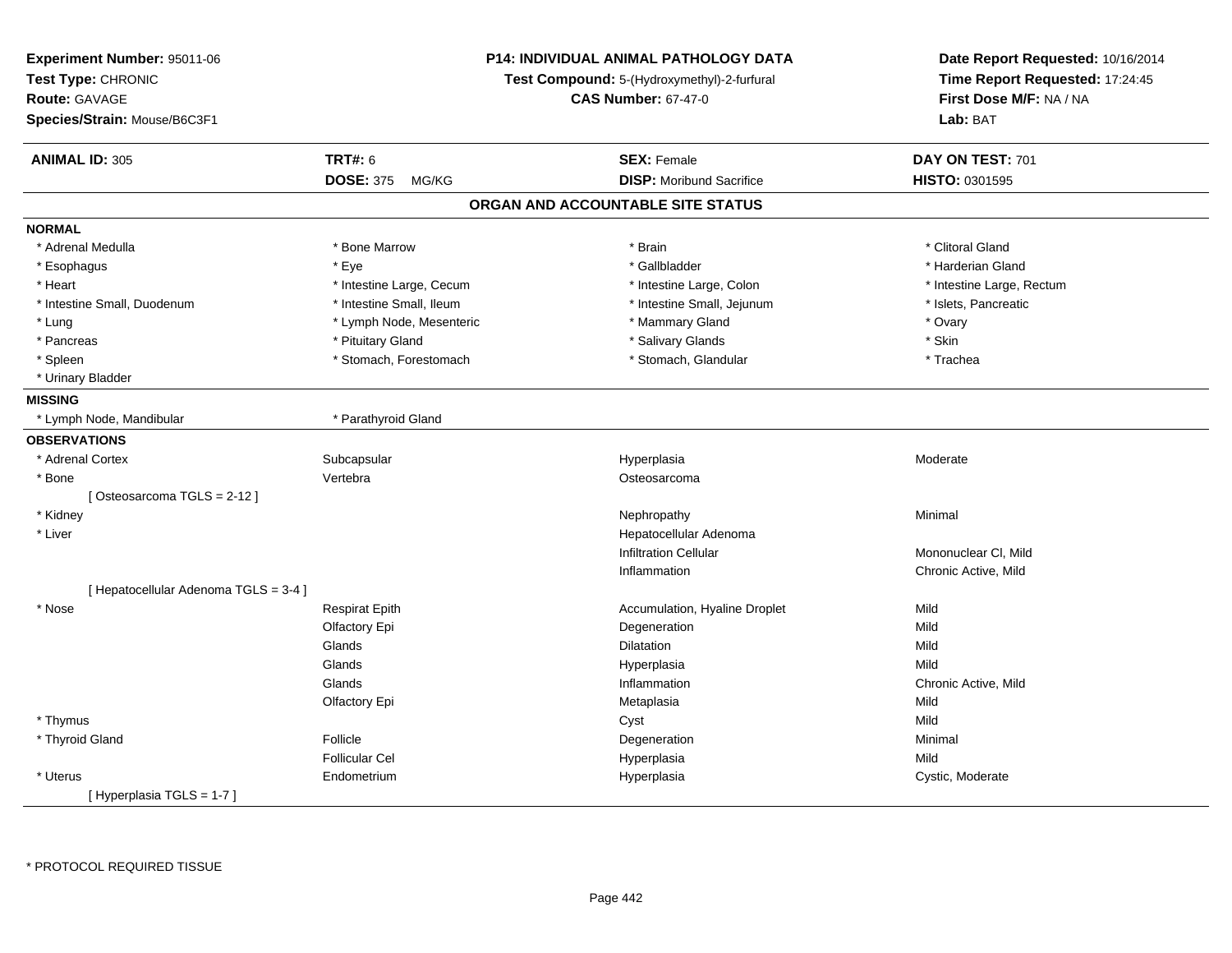| <b>Experiment Number: 95011-06</b><br><b>Test Type: CHRONIC</b><br><b>Route: GAVAGE</b> | <b>P14: INDIVIDUAL ANIMAL PATHOLOGY DATA</b><br>Test Compound: 5-(Hydroxymethyl)-2-furfural<br><b>CAS Number: 67-47-0</b> |                                          | Date Report Requested: 10/16/2014<br>Time Report Requested: 17:24:45<br>First Dose M/F: NA / NA |
|-----------------------------------------------------------------------------------------|---------------------------------------------------------------------------------------------------------------------------|------------------------------------------|-------------------------------------------------------------------------------------------------|
| Species/Strain: Mouse/B6C3F1                                                            |                                                                                                                           |                                          | Lab: BAT                                                                                        |
| <b>ANIMAL ID: 305</b>                                                                   | <b>TRT#:</b> 6                                                                                                            | <b>SEX:</b> Female                       | <b>DAY ON TEST: 701</b>                                                                         |
|                                                                                         | <b>DOSE: 375</b><br>MG/KG                                                                                                 | <b>DISP:</b> Moribund Sacrifice          | <b>HISTO: 0301595</b>                                                                           |
|                                                                                         |                                                                                                                           | <b>ORGAN AND ACCOUNTABLE SITE STATUS</b> |                                                                                                 |
| PRIMARY CAUSE OF DEATH                                                                  | - Bone Vertebra Osteosarcoma                                                                                              |                                          |                                                                                                 |
| Animal Note: Contributory Cause Of Morbidity: Nasal Lesions.                            |                                                                                                                           |                                          |                                                                                                 |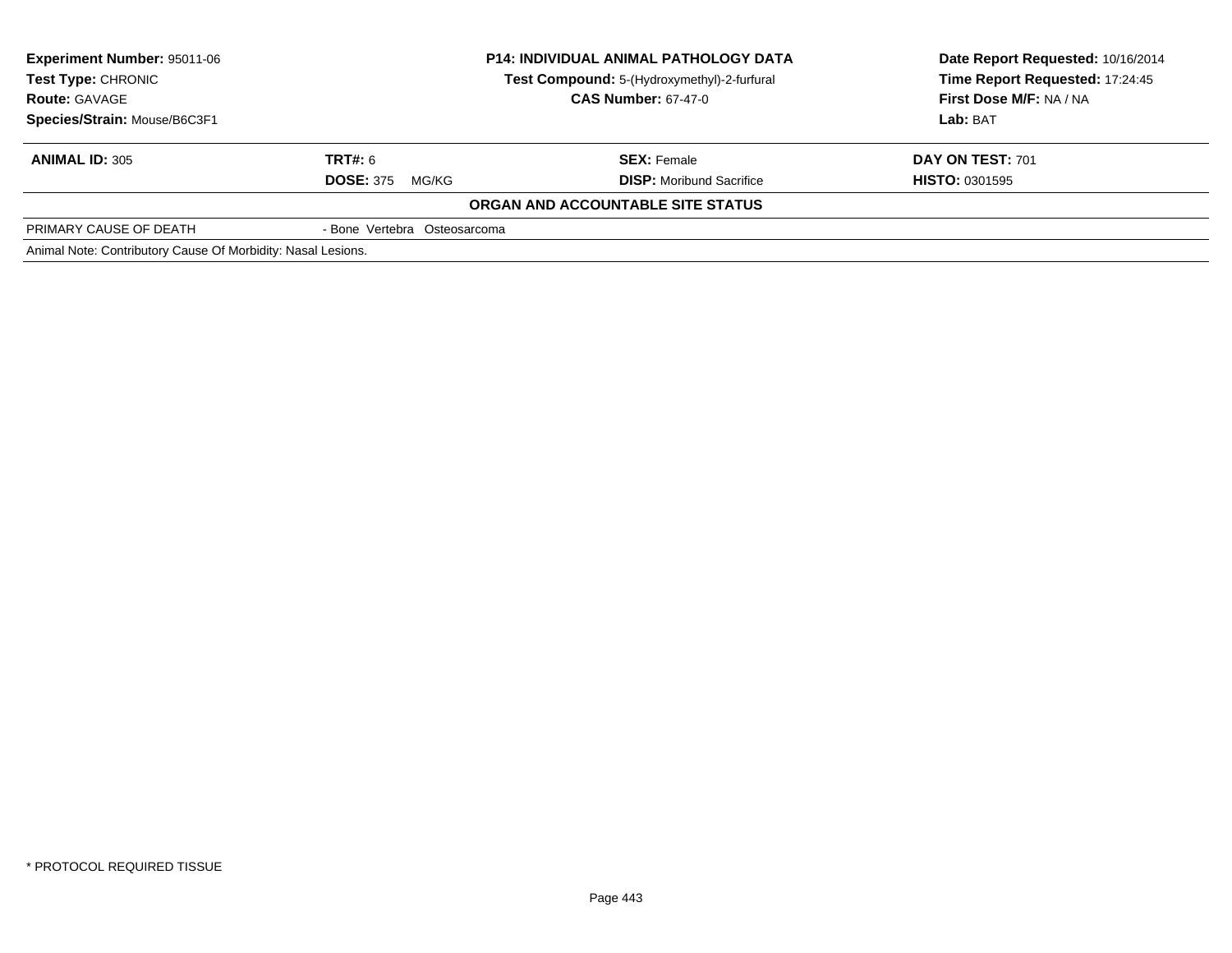| Experiment Number: 95011-06<br>Test Type: CHRONIC<br><b>Route: GAVAGE</b><br>Species/Strain: Mouse/B6C3F1 |                            | <b>P14: INDIVIDUAL ANIMAL PATHOLOGY DATA</b><br>Test Compound: 5-(Hydroxymethyl)-2-furfural<br><b>CAS Number: 67-47-0</b> | Date Report Requested: 10/16/2014<br>Time Report Requested: 17:24:45<br>First Dose M/F: NA / NA<br>Lab: BAT |
|-----------------------------------------------------------------------------------------------------------|----------------------------|---------------------------------------------------------------------------------------------------------------------------|-------------------------------------------------------------------------------------------------------------|
| <b>ANIMAL ID: 306</b>                                                                                     | <b>TRT#: 6</b>             | <b>SEX: Female</b>                                                                                                        | DAY ON TEST: 555                                                                                            |
|                                                                                                           | <b>DOSE: 375</b><br>MG/KG  | <b>DISP:</b> Moribund Sacrifice                                                                                           | HISTO: 0301596                                                                                              |
|                                                                                                           |                            | ORGAN AND ACCOUNTABLE SITE STATUS                                                                                         |                                                                                                             |
| <b>NORMAL</b>                                                                                             |                            |                                                                                                                           |                                                                                                             |
| * Adrenal Medulla                                                                                         | * Bone                     | * Bone Marrow                                                                                                             | * Brain                                                                                                     |
| * Clitoral Gland                                                                                          | * Esophagus                | * Gallbladder                                                                                                             | * Heart                                                                                                     |
| * Intestine Large, Cecum                                                                                  | * Intestine Large, Colon   | * Intestine Large, Rectum                                                                                                 | * Intestine Small, Duodenum                                                                                 |
| * Intestine Small, Ileum                                                                                  | * Intestine Small, Jejunum | * Islets, Pancreatic                                                                                                      | * Lung                                                                                                      |
| * Lymph Node, Mandibular                                                                                  | * Lymph Node, Mesenteric   | * Mammary Gland                                                                                                           | * Ovary                                                                                                     |
| * Pancreas                                                                                                | * Parathyroid Gland        | * Pituitary Gland                                                                                                         | * Salivary Glands                                                                                           |
| * Skin                                                                                                    | * Spleen                   | * Stomach, Forestomach                                                                                                    | * Stomach, Glandular                                                                                        |
| * Trachea                                                                                                 | * Urinary Bladder          |                                                                                                                           |                                                                                                             |
| <b>OBSERVATIONS</b>                                                                                       |                            |                                                                                                                           |                                                                                                             |
| * Adrenal Cortex                                                                                          |                            | <b>Accessory Adrenal Cortical Nodule</b>                                                                                  | Mild                                                                                                        |
|                                                                                                           | Subcapsular                | Hyperplasia                                                                                                               | Mild                                                                                                        |
| * Eye                                                                                                     | Cornea                     | Inflammation                                                                                                              | Chronic Active, Mild                                                                                        |
| * Harderian Gland                                                                                         |                            | Adenoma                                                                                                                   |                                                                                                             |
| [Adenoma TGLS = $1-9$ ]                                                                                   |                            |                                                                                                                           |                                                                                                             |
| * Kidney                                                                                                  |                            | Nephropathy                                                                                                               | Minimal                                                                                                     |
| * Liver                                                                                                   |                            | Hepatocellular Adenoma                                                                                                    |                                                                                                             |
|                                                                                                           |                            | <b>Infiltration Cellular</b>                                                                                              | Mononuclear CI, Minimal                                                                                     |
|                                                                                                           |                            | Inflammation                                                                                                              | Chronic Active, Minimal                                                                                     |
|                                                                                                           | Hepatocyte                 | Vacuolization Cytoplasmic                                                                                                 | Marked                                                                                                      |
| [ Hepatocellular Adenoma TGLS = 2-12 ]                                                                    |                            |                                                                                                                           |                                                                                                             |
| * Nose                                                                                                    | <b>Respirat Epith</b>      | Accumulation, Hyaline Droplet                                                                                             | Mild                                                                                                        |
|                                                                                                           | Olfactory Epi              | Degeneration                                                                                                              | Mild                                                                                                        |
|                                                                                                           | Glands                     | <b>Dilatation</b>                                                                                                         | Minimal                                                                                                     |
|                                                                                                           | Glands                     | Hyperplasia                                                                                                               | Minimal                                                                                                     |
|                                                                                                           | Nasolacrim Dct             | Inflammation                                                                                                              | Suppurative, Mild                                                                                           |
| * Thymus                                                                                                  |                            | Cyst                                                                                                                      | Minimal                                                                                                     |
| * Thyroid Gland                                                                                           | Follicle                   | Degeneration                                                                                                              | Minimal                                                                                                     |
| * Uterus                                                                                                  | Endometrium                | Hyperplasia                                                                                                               | Cystic, Moderate                                                                                            |
| [Hyperplasia TGLS = 3-7]                                                                                  |                            |                                                                                                                           |                                                                                                             |
| PRIMARY CAUSE OF DEATH                                                                                    | - Harderian Gland Adenoma  |                                                                                                                           |                                                                                                             |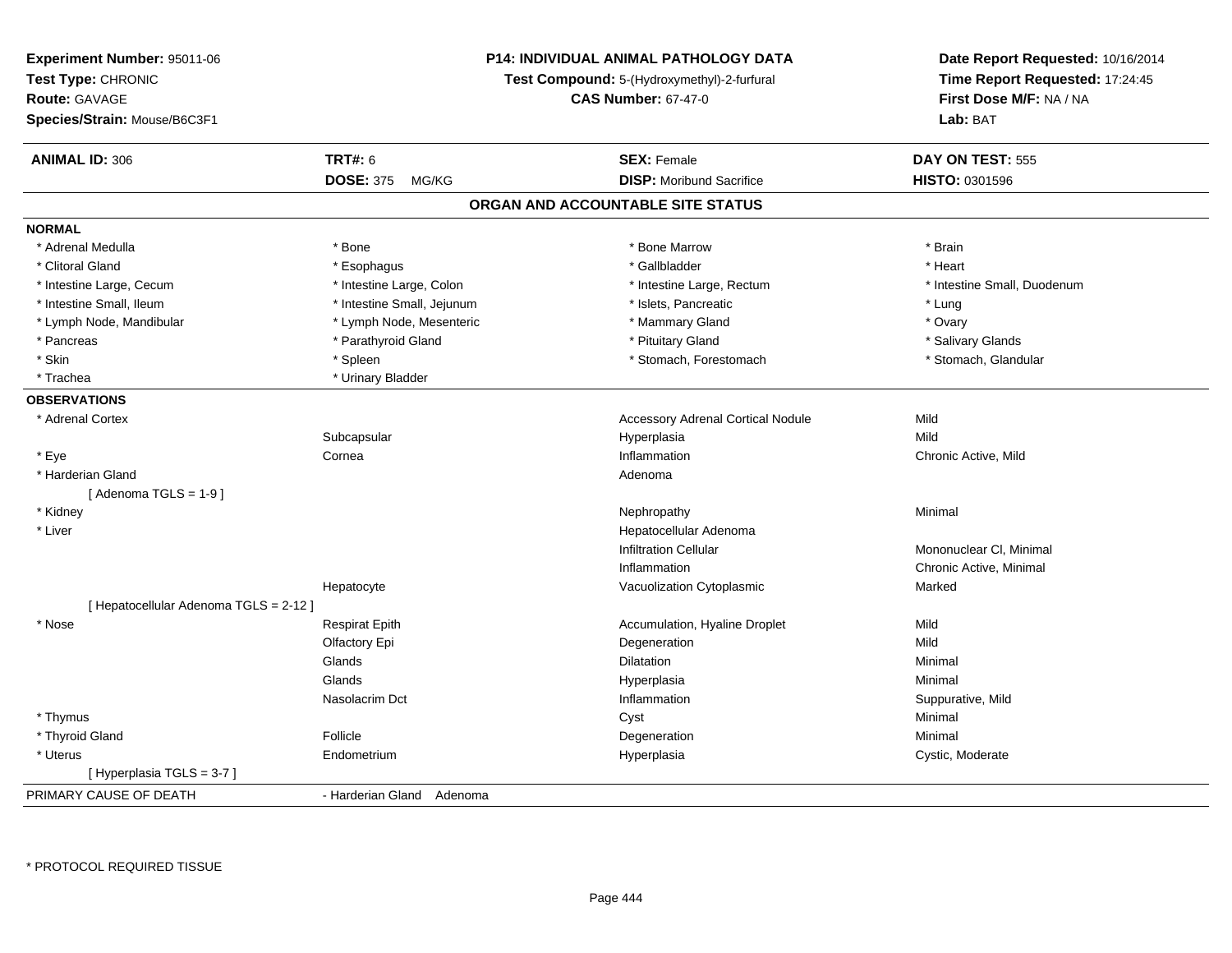| Experiment Number: 95011-06<br><b>Test Type: CHRONIC</b><br><b>Route: GAVAGE</b> | <b>P14: INDIVIDUAL ANIMAL PATHOLOGY DATA</b><br>Test Compound: 5-(Hydroxymethyl)-2-furfural<br><b>CAS Number: 67-47-0</b> |                                   | Date Report Requested: 10/16/2014<br>Time Report Requested: 17:24:45<br>First Dose M/F: NA / NA |
|----------------------------------------------------------------------------------|---------------------------------------------------------------------------------------------------------------------------|-----------------------------------|-------------------------------------------------------------------------------------------------|
| Species/Strain: Mouse/B6C3F1                                                     |                                                                                                                           |                                   | Lab: BAT                                                                                        |
| <b>ANIMAL ID: 306</b>                                                            | <b>TRT#:</b> 6                                                                                                            | <b>SEX: Female</b>                | <b>DAY ON TEST: 555</b>                                                                         |
|                                                                                  | <b>DOSE: 375</b><br>MG/KG                                                                                                 | <b>DISP:</b> Moribund Sacrifice   | <b>HISTO: 0301596</b>                                                                           |
|                                                                                  |                                                                                                                           | ORGAN AND ACCOUNTABLE SITE STATUS |                                                                                                 |
| Animal Note: Contributory Cause Of Morbidity: Nasal Lesions.                     |                                                                                                                           |                                   |                                                                                                 |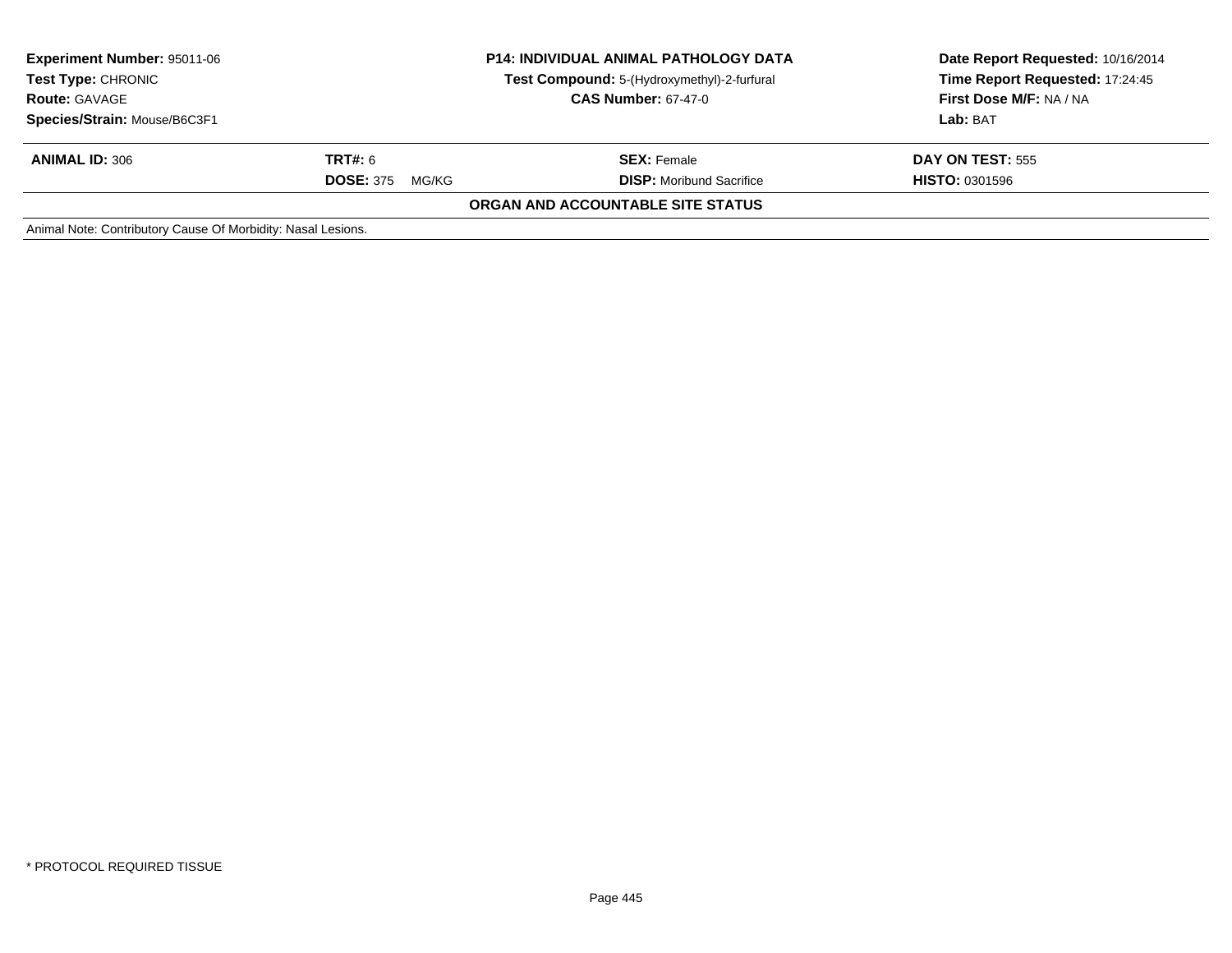| Experiment Number: 95011-06<br>Test Type: CHRONIC<br><b>Route: GAVAGE</b><br>Species/Strain: Mouse/B6C3F1 | P14: INDIVIDUAL ANIMAL PATHOLOGY DATA<br>Test Compound: 5-(Hydroxymethyl)-2-furfural<br><b>CAS Number: 67-47-0</b> |                                   | Date Report Requested: 10/16/2014<br>Time Report Requested: 17:24:45<br>First Dose M/F: NA / NA<br>Lab: BAT |
|-----------------------------------------------------------------------------------------------------------|--------------------------------------------------------------------------------------------------------------------|-----------------------------------|-------------------------------------------------------------------------------------------------------------|
| <b>ANIMAL ID: 307</b>                                                                                     | <b>TRT#: 6</b>                                                                                                     | <b>SEX: Female</b>                | DAY ON TEST: 727                                                                                            |
|                                                                                                           | <b>DOSE: 375</b><br>MG/KG                                                                                          | <b>DISP: Terminal Sacrifice</b>   | HISTO: 0301597                                                                                              |
|                                                                                                           |                                                                                                                    | ORGAN AND ACCOUNTABLE SITE STATUS |                                                                                                             |
| <b>NORMAL</b>                                                                                             |                                                                                                                    |                                   |                                                                                                             |
| * Adrenal Medulla                                                                                         | $*$ Bone                                                                                                           | * Bone Marrow                     | * Brain                                                                                                     |
| * Clitoral Gland                                                                                          | * Esophagus                                                                                                        | * Eye                             | * Gallbladder                                                                                               |
| * Heart                                                                                                   | * Intestine Large, Cecum                                                                                           | * Intestine Large, Colon          | * Intestine Large, Rectum                                                                                   |
| * Intestine Small, Duodenum                                                                               | * Intestine Small, Ileum                                                                                           | * Intestine Small, Jejunum        | * Islets, Pancreatic                                                                                        |
| * Lung                                                                                                    | * Lymph Node, Mandibular                                                                                           | * Lymph Node, Mesenteric          | * Mammary Gland                                                                                             |
| * Pancreas                                                                                                | * Pituitary Gland                                                                                                  | * Salivary Glands                 | * Skin                                                                                                      |
| * Spleen                                                                                                  | * Stomach, Forestomach                                                                                             | * Stomach, Glandular              | * Thyroid Gland                                                                                             |
| * Trachea                                                                                                 | * Urinary Bladder                                                                                                  |                                   |                                                                                                             |
| <b>MISSING</b>                                                                                            |                                                                                                                    |                                   |                                                                                                             |
| * Parathyroid Gland                                                                                       |                                                                                                                    |                                   |                                                                                                             |
| <b>OBSERVATIONS</b>                                                                                       |                                                                                                                    |                                   |                                                                                                             |
| * Adrenal Cortex                                                                                          | Subcapsular                                                                                                        | Hyperplasia                       | Mild                                                                                                        |
| * Harderian Gland                                                                                         |                                                                                                                    | Adenoma                           |                                                                                                             |
| * Kidney                                                                                                  |                                                                                                                    | Nephropathy                       | Minimal                                                                                                     |
| * Liver                                                                                                   |                                                                                                                    | Inflammation                      | Chronic Active, Minimal                                                                                     |
|                                                                                                           | Hepatocyte                                                                                                         | Vacuolization Cytoplasmic         | Mild                                                                                                        |
| * Nose                                                                                                    | <b>Respirat Epith</b>                                                                                              | Accumulation, Hyaline Droplet     | Moderate                                                                                                    |
|                                                                                                           | Olfactory Epi                                                                                                      | Degeneration                      | Moderate                                                                                                    |
|                                                                                                           | Glands                                                                                                             | Dilatation                        | Mild                                                                                                        |
|                                                                                                           | Glands                                                                                                             | Hyperplasia                       | Mild                                                                                                        |
|                                                                                                           | Olfactory Epi                                                                                                      | Hyperplasia                       | Minimal                                                                                                     |
|                                                                                                           | Olfactory Epi                                                                                                      | Metaplasia                        | Mild                                                                                                        |
| * Ovary                                                                                                   |                                                                                                                    | Atrophy                           | Moderate                                                                                                    |
|                                                                                                           |                                                                                                                    | Cyst                              |                                                                                                             |
|                                                                                                           |                                                                                                                    | Cystadenoma                       |                                                                                                             |
| [Cystadenoma TGLS = 1-7]                                                                                  |                                                                                                                    |                                   |                                                                                                             |
| * Thymus                                                                                                  |                                                                                                                    | Cyst                              | Mild                                                                                                        |
|                                                                                                           |                                                                                                                    | Hyperplasia                       | Lymphoid, Mild                                                                                              |
| * Uterus                                                                                                  | Endometrium                                                                                                        | Hyperplasia                       | Cystic, Mild                                                                                                |
|                                                                                                           |                                                                                                                    | Inflammation                      | Chronic Active, Mild                                                                                        |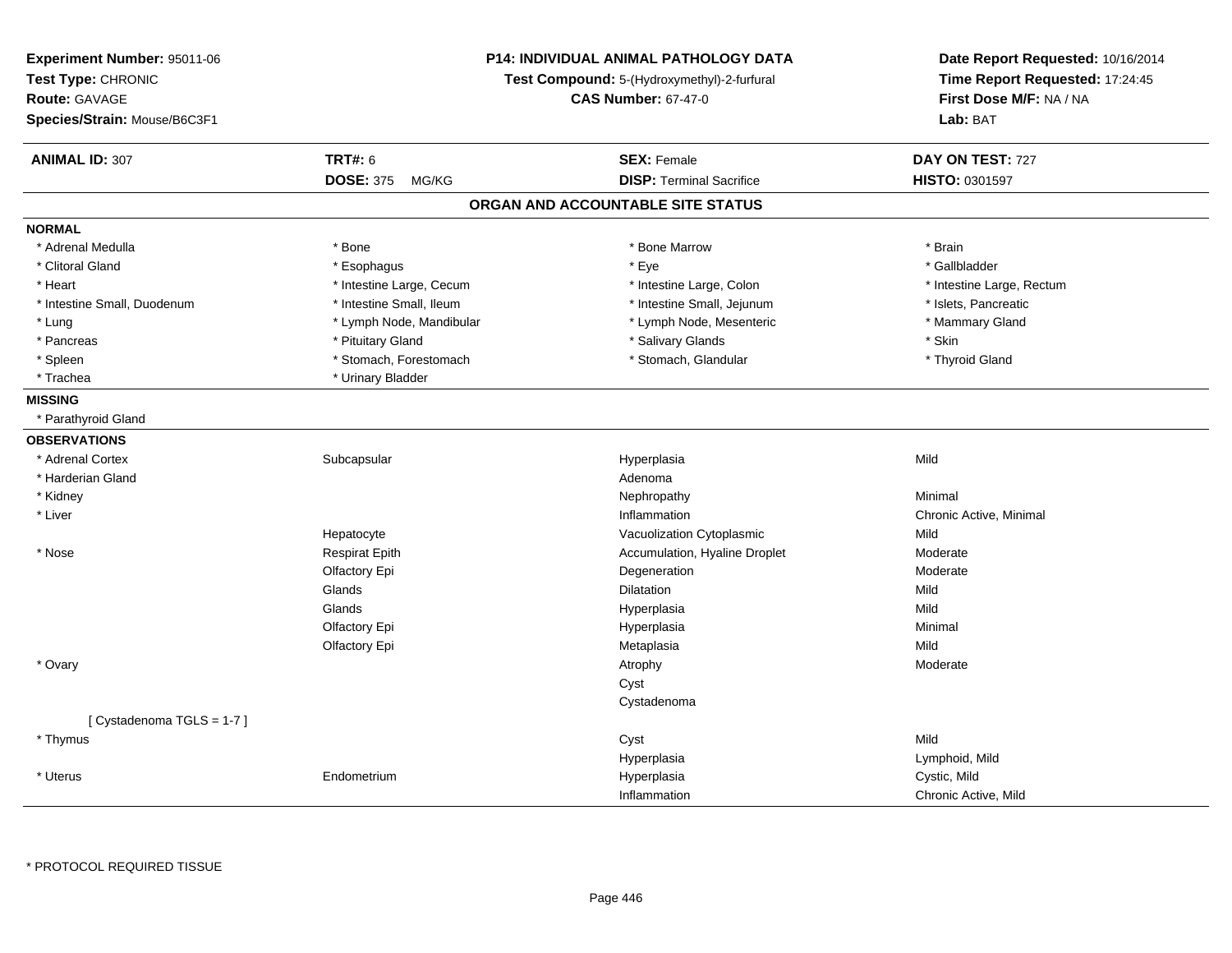| Experiment Number: 95011-06  | <b>P14: INDIVIDUAL ANIMAL PATHOLOGY DATA</b> |                                             | Date Report Requested: 10/16/2014 |
|------------------------------|----------------------------------------------|---------------------------------------------|-----------------------------------|
| <b>Test Type: CHRONIC</b>    |                                              | Test Compound: 5-(Hydroxymethyl)-2-furfural | Time Report Requested: 17:24:45   |
| <b>Route: GAVAGE</b>         |                                              | <b>CAS Number: 67-47-0</b>                  | First Dose M/F: NA / NA           |
| Species/Strain: Mouse/B6C3F1 |                                              |                                             | Lab: BAT                          |
| <b>ANIMAL ID: 307</b>        | <b>TRT#:</b> 6                               | <b>SEX:</b> Female                          | DAY ON TEST: 727                  |
|                              | <b>DOSE: 375</b><br>MG/KG                    | <b>DISP: Terminal Sacrifice</b>             | <b>HISTO: 0301597</b>             |
|                              |                                              | ORGAN AND ACCOUNTABLE SITE STATUS           |                                   |
| PRIMARY CAUSE OF DEATH       |                                              |                                             |                                   |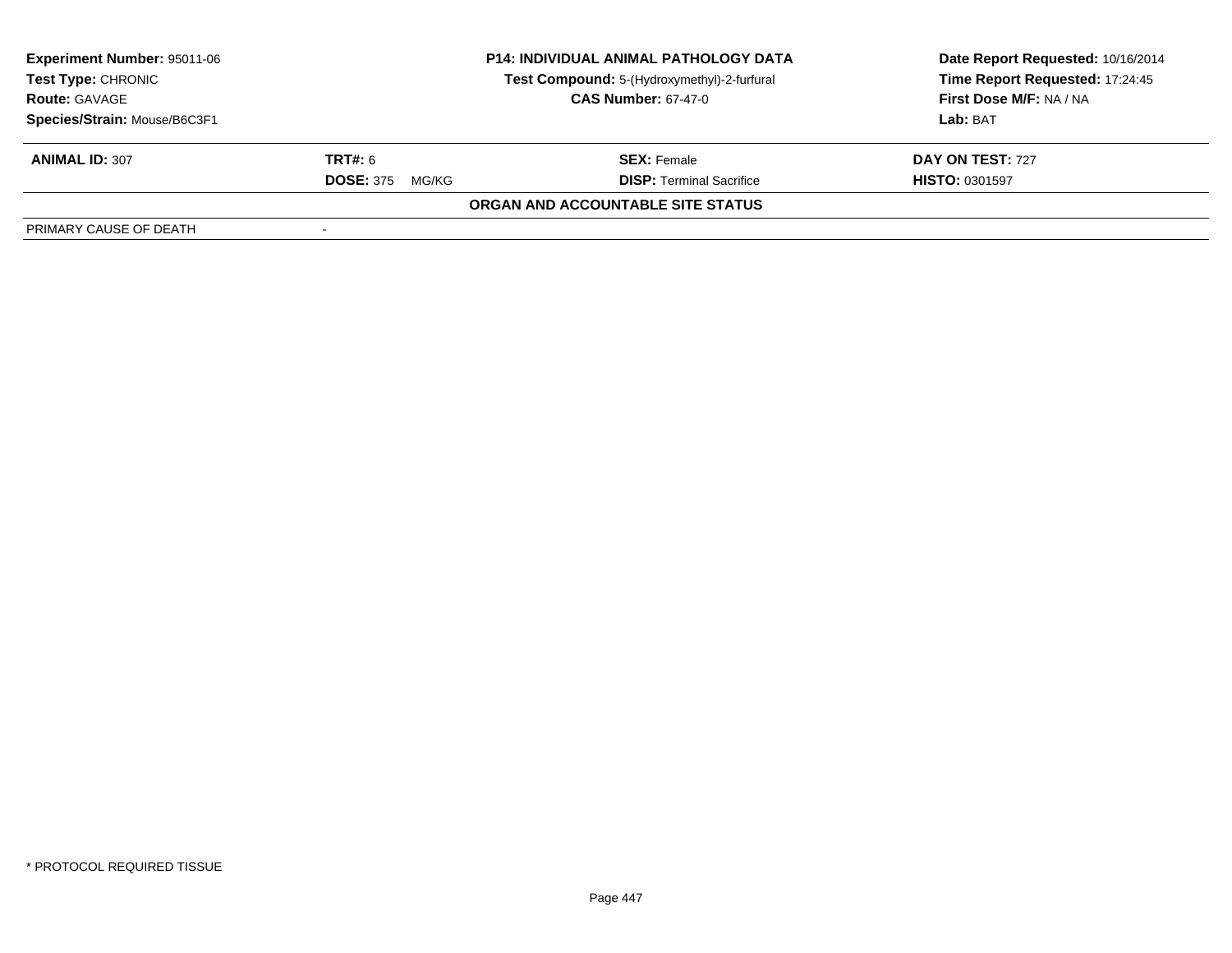| Experiment Number: 95011-06<br>Test Type: CHRONIC<br><b>Route: GAVAGE</b><br>Species/Strain: Mouse/B6C3F1 |                             | P14: INDIVIDUAL ANIMAL PATHOLOGY DATA<br>Test Compound: 5-(Hydroxymethyl)-2-furfural<br><b>CAS Number: 67-47-0</b> | Date Report Requested: 10/16/2014<br>Time Report Requested: 17:24:45<br>First Dose M/F: NA / NA<br>Lab: BAT |
|-----------------------------------------------------------------------------------------------------------|-----------------------------|--------------------------------------------------------------------------------------------------------------------|-------------------------------------------------------------------------------------------------------------|
| <b>ANIMAL ID: 308</b>                                                                                     | <b>TRT#: 6</b>              | <b>SEX: Female</b>                                                                                                 | DAY ON TEST: 729                                                                                            |
|                                                                                                           | <b>DOSE: 375</b><br>MG/KG   | <b>DISP: Terminal Sacrifice</b>                                                                                    | HISTO: 0301598                                                                                              |
|                                                                                                           |                             | ORGAN AND ACCOUNTABLE SITE STATUS                                                                                  |                                                                                                             |
| <b>NORMAL</b>                                                                                             |                             |                                                                                                                    |                                                                                                             |
| * Adrenal Medulla                                                                                         | * Bone                      | * Bone Marrow                                                                                                      | * Brain                                                                                                     |
| * Clitoral Gland                                                                                          | * Esophagus                 | * Eye                                                                                                              | * Gallbladder                                                                                               |
| * Harderian Gland                                                                                         | * Heart                     | * Intestine Large, Cecum                                                                                           | * Intestine Large, Colon                                                                                    |
| * Intestine Large, Rectum                                                                                 | * Intestine Small, Duodenum | * Intestine Small, Ileum                                                                                           | * Intestine Small, Jejunum                                                                                  |
| * Islets, Pancreatic                                                                                      | * Lung                      | * Lymph Node, Mandibular                                                                                           | * Lymph Node, Mesenteric                                                                                    |
| * Mammary Gland                                                                                           | Oral Mucosa                 | Oviduct                                                                                                            | * Pancreas                                                                                                  |
| * Pituitary Gland                                                                                         | * Salivary Glands           | * Skin                                                                                                             | * Stomach, Forestomach                                                                                      |
| * Stomach, Glandular                                                                                      | * Trachea                   | * Urinary Bladder                                                                                                  |                                                                                                             |
| <b>MISSING</b>                                                                                            |                             |                                                                                                                    |                                                                                                             |
| * Parathyroid Gland                                                                                       |                             |                                                                                                                    |                                                                                                             |
| <b>OBSERVATIONS</b>                                                                                       |                             |                                                                                                                    |                                                                                                             |
| * Adrenal Cortex                                                                                          | Subcapsular                 | Hyperplasia                                                                                                        | Mild                                                                                                        |
| * Kidney                                                                                                  |                             | Nephropathy                                                                                                        | Minimal                                                                                                     |
| * Liver                                                                                                   |                             | <b>Basophilic Focus</b>                                                                                            |                                                                                                             |
|                                                                                                           |                             | Hepatocellular Adenoma                                                                                             |                                                                                                             |
|                                                                                                           |                             | <b>Infiltration Cellular</b>                                                                                       | Mononuclear CI, Mild                                                                                        |
|                                                                                                           | Hepatocyte                  | Vacuolization Cytoplasmic                                                                                          | Mild                                                                                                        |
| * Nose                                                                                                    | Glands                      | <b>Dilatation</b>                                                                                                  | Mild                                                                                                        |
|                                                                                                           | Glands                      | Hyperplasia                                                                                                        | Mild                                                                                                        |
|                                                                                                           | Olfactory Epi               | Hyperplasia                                                                                                        | Minimal                                                                                                     |
|                                                                                                           | Glands                      | Inflammation                                                                                                       | Chronic Active, Mild                                                                                        |
|                                                                                                           |                             | Inflammation                                                                                                       | Chronic Active, Minimal                                                                                     |
|                                                                                                           | Olfactory Epi               | Metaplasia                                                                                                         | Mild                                                                                                        |
| * Ovary                                                                                                   |                             | Cyst                                                                                                               |                                                                                                             |
| * Spleen                                                                                                  | Lymph Follic                | Hyperplasia                                                                                                        | Moderate                                                                                                    |
| * Thymus                                                                                                  |                             | Hyperplasia                                                                                                        | Lymphoid, Mild                                                                                              |
| * Thyroid Gland                                                                                           |                             | Inflammation                                                                                                       | Chronic Active, Minimal                                                                                     |
| * Uterus                                                                                                  |                             | Polyp Stromal                                                                                                      |                                                                                                             |
| [Polyp Stromal TGLS = 1-7]                                                                                |                             |                                                                                                                    |                                                                                                             |

PRIMARY CAUSE OF DEATH-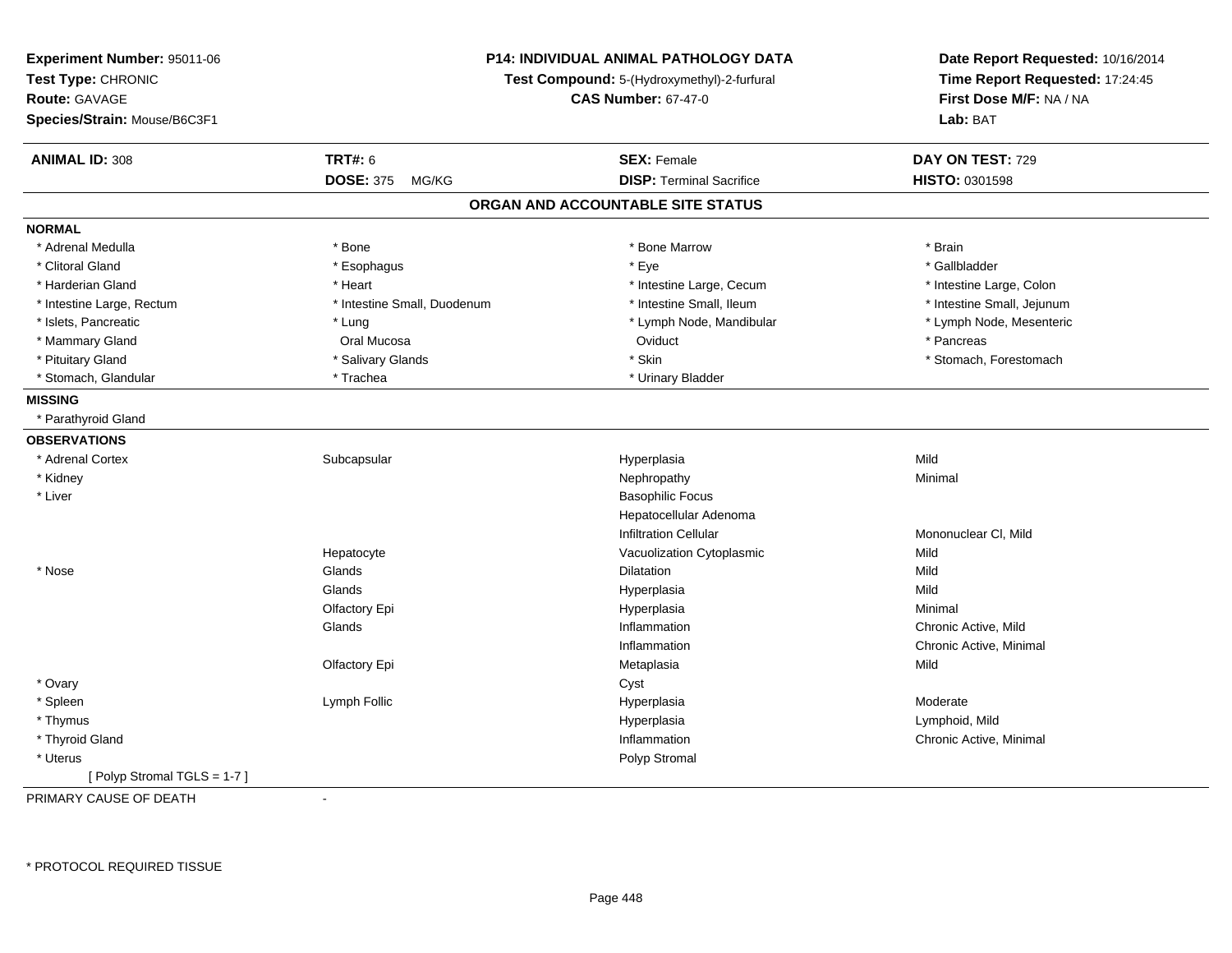| <b>Experiment Number: 95011-06</b><br><b>Test Type: CHRONIC</b> |                           | <b>P14: INDIVIDUAL ANIMAL PATHOLOGY DATA</b><br>Test Compound: 5-(Hydroxymethyl)-2-furfural | Date Report Requested: 10/16/2014<br>Time Report Requested: 17:24:45 |
|-----------------------------------------------------------------|---------------------------|---------------------------------------------------------------------------------------------|----------------------------------------------------------------------|
| <b>Route: GAVAGE</b><br><b>CAS Number: 67-47-0</b>              |                           |                                                                                             | <b>First Dose M/F: NA / NA</b>                                       |
| Species/Strain: Mouse/B6C3F1                                    |                           |                                                                                             | Lab: BAT                                                             |
| <b>ANIMAL ID: 308</b>                                           | <b>TRT#:</b> 6            | <b>SEX:</b> Female                                                                          | <b>DAY ON TEST: 729</b>                                              |
|                                                                 | <b>DOSE: 375</b><br>MG/KG | <b>DISP: Terminal Sacrifice</b>                                                             | <b>HISTO: 0301598</b>                                                |
|                                                                 |                           | ORGAN AND ACCOUNTABLE SITE STATUS                                                           |                                                                      |
|                                                                 |                           |                                                                                             |                                                                      |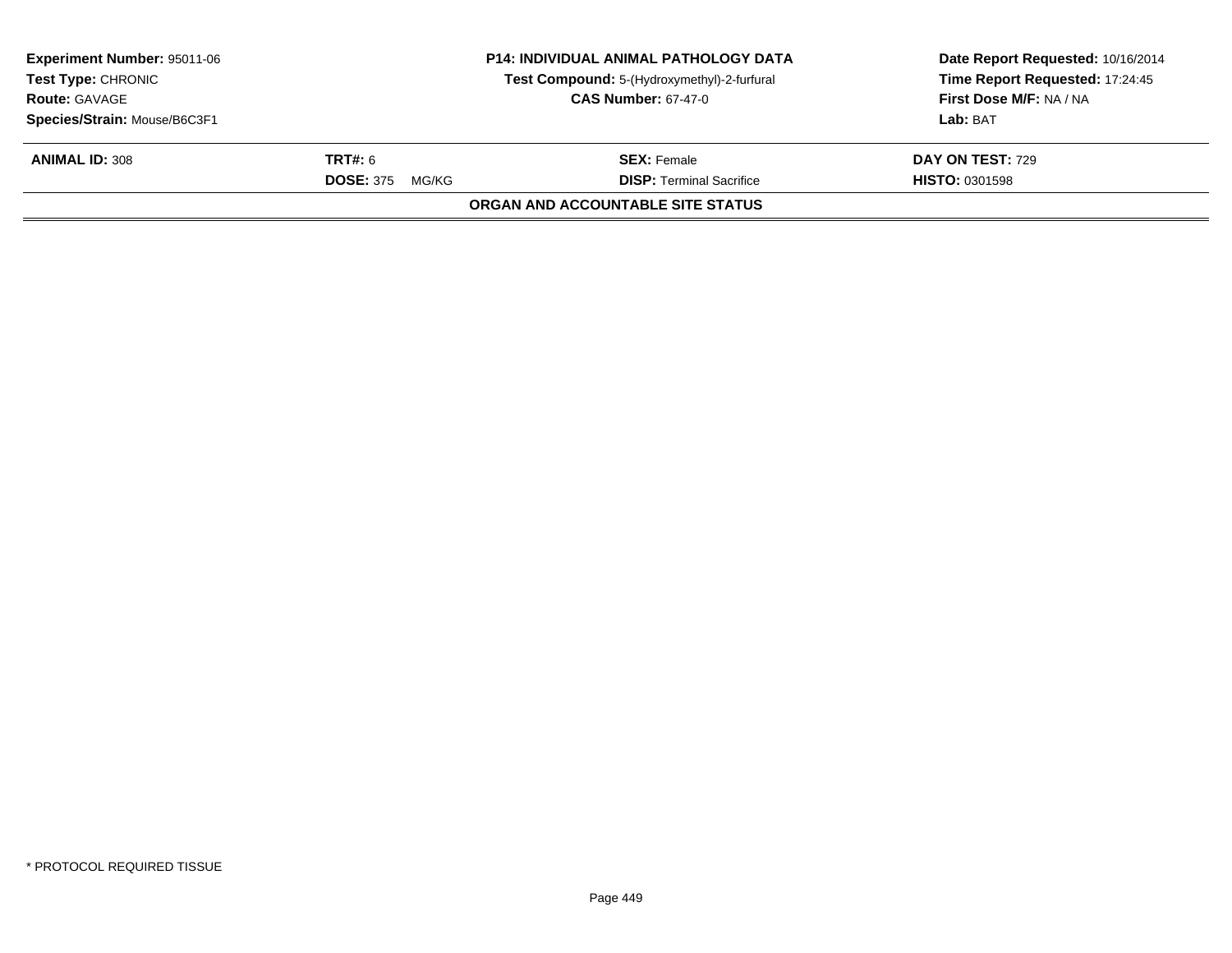| Experiment Number: 95011-06            |                           | <b>P14: INDIVIDUAL ANIMAL PATHOLOGY DATA</b> | Date Report Requested: 10/16/2014<br>Time Report Requested: 17:24:45 |  |
|----------------------------------------|---------------------------|----------------------------------------------|----------------------------------------------------------------------|--|
| Test Type: CHRONIC                     |                           | Test Compound: 5-(Hydroxymethyl)-2-furfural  |                                                                      |  |
| <b>Route: GAVAGE</b>                   |                           | <b>CAS Number: 67-47-0</b>                   | First Dose M/F: NA / NA                                              |  |
| Species/Strain: Mouse/B6C3F1           |                           |                                              | Lab: BAT                                                             |  |
| <b>ANIMAL ID: 309</b>                  | <b>TRT#: 6</b>            | <b>SEX: Female</b>                           | DAY ON TEST: 728                                                     |  |
|                                        | <b>DOSE: 375</b><br>MG/KG | <b>DISP: Terminal Sacrifice</b>              | HISTO: 0301599                                                       |  |
|                                        |                           | ORGAN AND ACCOUNTABLE SITE STATUS            |                                                                      |  |
| <b>NORMAL</b>                          |                           |                                              |                                                                      |  |
| * Adrenal Medulla                      | * Bone                    | * Bone Marrow                                | * Brain                                                              |  |
| * Clitoral Gland                       | * Esophagus               | * Intestine Large, Cecum                     | * Intestine Large, Colon                                             |  |
| * Intestine Small, Duodenum            | * Intestine Small, Ileum  | * Intestine Small, Jejunum                   | * Islets, Pancreatic                                                 |  |
| * Mammary Gland                        | * Parathyroid Gland       | * Pituitary Gland                            | * Skin                                                               |  |
| * Trachea                              |                           |                                              |                                                                      |  |
| <b>OBSERVATIONS</b>                    |                           |                                              |                                                                      |  |
| * Adrenal Cortex                       | Subcapsular               | Hyperplasia                                  | Mild                                                                 |  |
|                                        |                           | Lymphoma Malignant                           |                                                                      |  |
| <b>Blood Vessel</b>                    | Aorta                     | Lymphoma Malignant                           |                                                                      |  |
| * Eye                                  |                           | Lymphoma Malignant                           |                                                                      |  |
| * Gallbladder                          |                           | Lymphoma Malignant                           |                                                                      |  |
| * Harderian Gland                      |                           | Lymphoma Malignant                           |                                                                      |  |
| * Heart                                |                           | Lymphoma Malignant                           |                                                                      |  |
| * Intestine Large, Rectum              |                           | Lymphoma Malignant                           |                                                                      |  |
| * Kidney                               |                           | Lymphoma Malignant                           |                                                                      |  |
|                                        |                           | Nephropathy                                  | Minimal                                                              |  |
| * Liver                                |                           | Hepatocellular Adenoma                       |                                                                      |  |
|                                        |                           | Lymphoma Malignant                           |                                                                      |  |
|                                        | Hepatocyte                | <b>Tension Lipidosis</b>                     | Mild                                                                 |  |
|                                        | Hepatocyte                | Vacuolization Cytoplasmic                    | Mild                                                                 |  |
| [ Hepatocellular Adenoma TGLS = 3-12 ] |                           |                                              |                                                                      |  |
| * Lung                                 | Mediastinum               | Lymphoma Malignant                           |                                                                      |  |
|                                        |                           | Lymphoma Malignant                           |                                                                      |  |
| * Lymph Node, Mandibular               |                           | Lymphoma Malignant                           |                                                                      |  |
| * Lymph Node, Mesenteric               |                           | Lymphoma Malignant                           |                                                                      |  |
| Mesentery                              |                           | Lymphoma Malignant                           |                                                                      |  |
| $*$ Nose                               | <b>Respirat Epith</b>     | Accumulation, Hyaline Droplet                | Moderate                                                             |  |
|                                        | Olfactory Epi             | Degeneration                                 | Moderate                                                             |  |
|                                        | Glands                    | <b>Dilatation</b>                            | Minimal                                                              |  |
|                                        | Glands                    | Hyperplasia                                  | Minimal                                                              |  |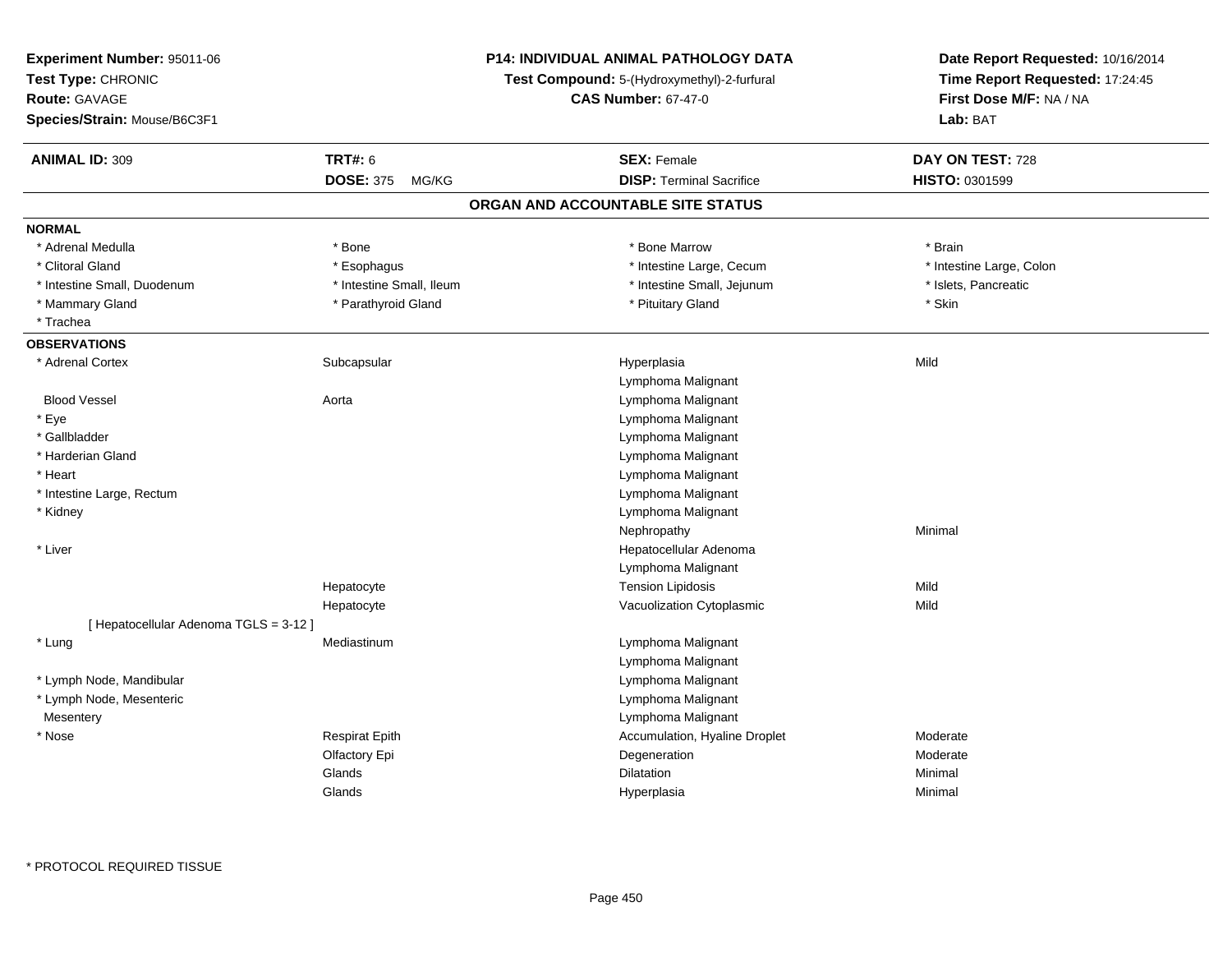| Experiment Number: 95011-06<br>Test Type: CHRONIC<br><b>Route: GAVAGE</b><br>Species/Strain: Mouse/B6C3F1 |                           | <b>P14: INDIVIDUAL ANIMAL PATHOLOGY DATA</b><br>Test Compound: 5-(Hydroxymethyl)-2-furfural<br><b>CAS Number: 67-47-0</b> | Date Report Requested: 10/16/2014<br>Time Report Requested: 17:24:45<br>First Dose M/F: NA / NA<br>Lab: BAT |
|-----------------------------------------------------------------------------------------------------------|---------------------------|---------------------------------------------------------------------------------------------------------------------------|-------------------------------------------------------------------------------------------------------------|
| <b>ANIMAL ID: 309</b>                                                                                     | <b>TRT#: 6</b>            | <b>SEX: Female</b>                                                                                                        | DAY ON TEST: 728                                                                                            |
|                                                                                                           | <b>DOSE: 375</b><br>MG/KG | <b>DISP: Terminal Sacrifice</b>                                                                                           | HISTO: 0301599                                                                                              |
|                                                                                                           |                           | ORGAN AND ACCOUNTABLE SITE STATUS                                                                                         |                                                                                                             |
| * Ovary                                                                                                   |                           | Atrophy<br>Cyst                                                                                                           | Moderate                                                                                                    |
|                                                                                                           |                           | Lymphoma Malignant                                                                                                        |                                                                                                             |
| * Pancreas                                                                                                |                           | Lymphoma Malignant                                                                                                        |                                                                                                             |
| * Salivary Glands                                                                                         |                           | Lymphoma Malignant                                                                                                        |                                                                                                             |
| <b>Skeletal Muscle</b>                                                                                    |                           | Lymphoma Malignant                                                                                                        |                                                                                                             |
| [ Lymphoma Malignant TGLS = 4-13 ]                                                                        |                           |                                                                                                                           |                                                                                                             |
| * Spleen                                                                                                  |                           | Hematopoietic Cell Proliferation                                                                                          | Moderate                                                                                                    |
|                                                                                                           |                           | Lymphoma Malignant                                                                                                        |                                                                                                             |
| [ Hematopoietic Cell Proliferation TGLS = 2-4 ]                                                           |                           |                                                                                                                           |                                                                                                             |
| [ Lymphoma Malignant TGLS = 2-4 ]                                                                         |                           |                                                                                                                           |                                                                                                             |
| * Stomach, Forestomach                                                                                    |                           | Lymphoma Malignant                                                                                                        |                                                                                                             |
| * Stomach, Glandular                                                                                      |                           | Lymphoma Malignant                                                                                                        |                                                                                                             |
| * Thymus                                                                                                  |                           | Lymphoma Malignant                                                                                                        |                                                                                                             |
| [ Lymphoma Malignant TGLS = 5-14 ]                                                                        |                           |                                                                                                                           |                                                                                                             |
| * Thyroid Gland                                                                                           | Follicle                  | Degeneration                                                                                                              | Mild                                                                                                        |
|                                                                                                           |                           | Lymphoma Malignant                                                                                                        |                                                                                                             |
| * Urinary Bladder                                                                                         |                           | Lymphoma Malignant                                                                                                        |                                                                                                             |
| * Uterus                                                                                                  | Endometrium               | Hyperplasia                                                                                                               | Cystic, Mild                                                                                                |
|                                                                                                           |                           | Lymphoma Malignant                                                                                                        |                                                                                                             |
|                                                                                                           |                           | Polyp Stromal                                                                                                             |                                                                                                             |
| [Hyperplasia TGLS = 1-15]<br>[Polyp Stromal TGLS = 6-7]                                                   |                           |                                                                                                                           |                                                                                                             |
|                                                                                                           |                           |                                                                                                                           |                                                                                                             |
| PRIMARY CAUSE OF DEATH                                                                                    | $\blacksquare$            |                                                                                                                           |                                                                                                             |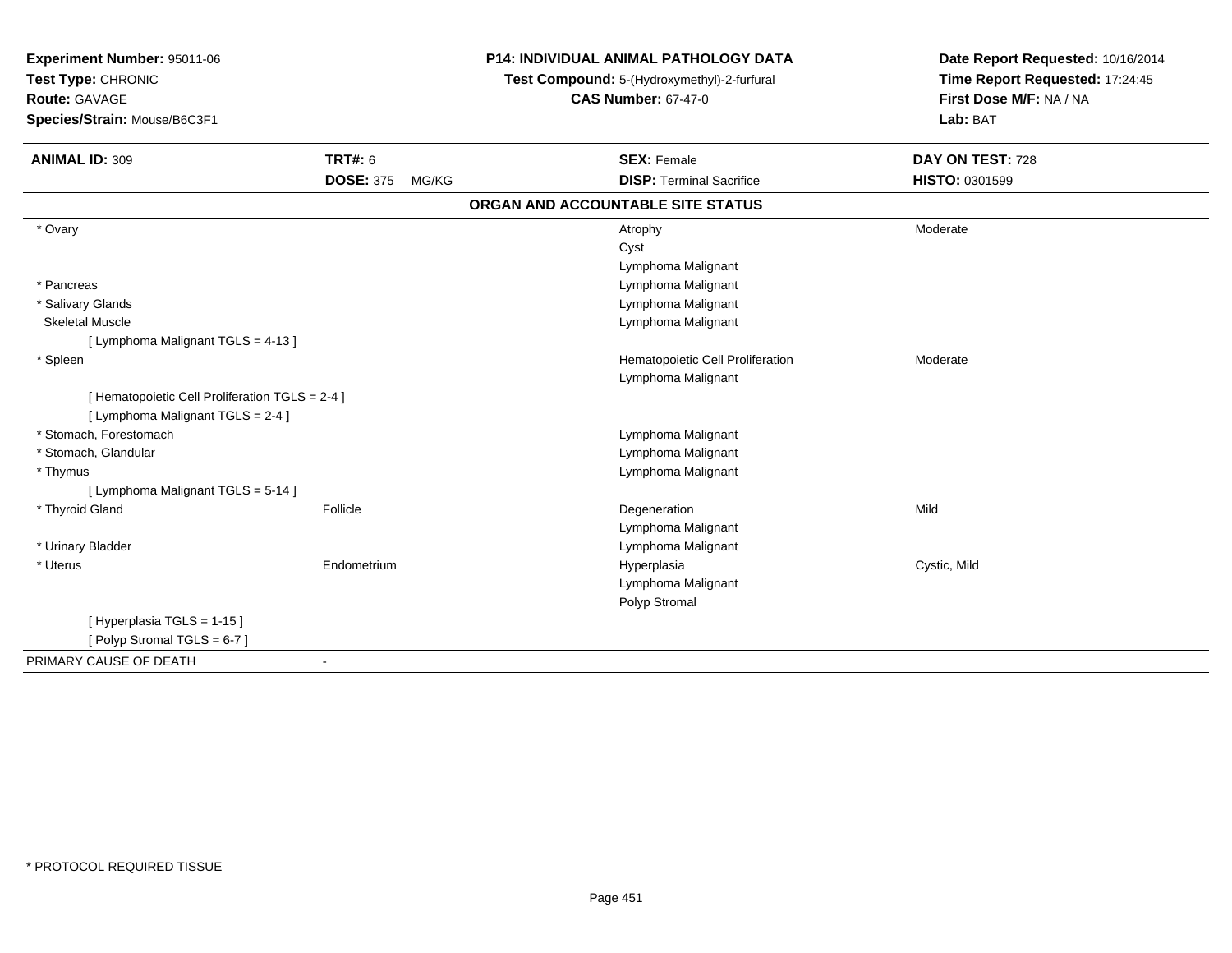| Experiment Number: 95011-06<br>Test Type: CHRONIC                  |                             | P14: INDIVIDUAL ANIMAL PATHOLOGY DATA<br>Test Compound: 5-(Hydroxymethyl)-2-furfural | Date Report Requested: 10/16/2014<br>Time Report Requested: 17:24:45 |
|--------------------------------------------------------------------|-----------------------------|--------------------------------------------------------------------------------------|----------------------------------------------------------------------|
| Route: GAVAGE                                                      |                             | <b>CAS Number: 67-47-0</b>                                                           | First Dose M/F: NA / NA                                              |
| Species/Strain: Mouse/B6C3F1                                       |                             |                                                                                      | Lab: BAT                                                             |
| <b>ANIMAL ID: 310</b>                                              | <b>TRT#: 6</b>              | <b>SEX: Female</b>                                                                   | DAY ON TEST: 727                                                     |
|                                                                    | <b>DOSE: 375</b><br>MG/KG   | <b>DISP: Terminal Sacrifice</b>                                                      | <b>HISTO: 0301600</b>                                                |
|                                                                    |                             | ORGAN AND ACCOUNTABLE SITE STATUS                                                    |                                                                      |
| <b>NORMAL</b>                                                      |                             |                                                                                      |                                                                      |
| * Adrenal Medulla                                                  | * Bone                      | * Bone Marrow                                                                        | * Brain                                                              |
| * Clitoral Gland                                                   | * Esophagus                 | * Eye                                                                                | * Gallbladder                                                        |
| * Harderian Gland                                                  | * Heart                     | * Intestine Large, Cecum                                                             | * Intestine Large, Colon                                             |
| * Intestine Large, Rectum                                          | * Intestine Small, Duodenum | * Intestine Small, Ileum                                                             | * Intestine Small, Jejunum                                           |
| * Islets, Pancreatic                                               | * Kidney                    | * Lung                                                                               | * Lymph Node, Mandibular                                             |
| * Lymph Node, Mesenteric                                           | * Mammary Gland             | * Pancreas                                                                           | * Pituitary Gland                                                    |
| * Salivary Glands                                                  | * Skin                      | * Spleen                                                                             | * Stomach, Forestomach                                               |
| * Stomach, Glandular                                               | * Thymus                    | * Trachea                                                                            |                                                                      |
| <b>MISSING</b>                                                     |                             |                                                                                      |                                                                      |
| * Parathyroid Gland                                                | * Urinary Bladder           |                                                                                      |                                                                      |
| <b>INSUFFICIENT TISSUE</b>                                         |                             |                                                                                      |                                                                      |
| * Ovary                                                            |                             |                                                                                      |                                                                      |
| <b>OBSERVATIONS</b>                                                |                             |                                                                                      |                                                                      |
| * Adrenal Cortex                                                   | Subcapsular                 | Hyperplasia                                                                          | Mild                                                                 |
| Note: Only one adrenal gland available for histologic examination. |                             |                                                                                      |                                                                      |
| * Liver                                                            |                             | Inflammation                                                                         | Chronic Active, Minimal                                              |
|                                                                    |                             | Pigmentation                                                                         | Mild                                                                 |
|                                                                    | Hepatocyte                  | Vacuolization Cytoplasmic                                                            | Mild                                                                 |
| * Nose                                                             | <b>Respirat Epith</b>       | Accumulation, Hyaline Droplet                                                        | Mild                                                                 |
|                                                                    | Olfactory Epi               | Degeneration                                                                         | Minimal                                                              |
|                                                                    | Glands                      | <b>Dilatation</b>                                                                    | Mild                                                                 |
|                                                                    | Glands                      | Hyperplasia                                                                          | Mild                                                                 |
|                                                                    | Olfactory Epi               | Hyperplasia                                                                          | Mild                                                                 |
| * Thyroid Gland                                                    | <b>Follicular Cel</b>       | Hyperplasia                                                                          | Mild                                                                 |
| * Uterus                                                           | Endometrium                 | Hyperplasia                                                                          | Cystic, Mild                                                         |
| [Hyperplasia TGLS = 1-7]                                           |                             |                                                                                      |                                                                      |
| PRIMARY CAUSE OF DEATH                                             | $\blacksquare$              |                                                                                      |                                                                      |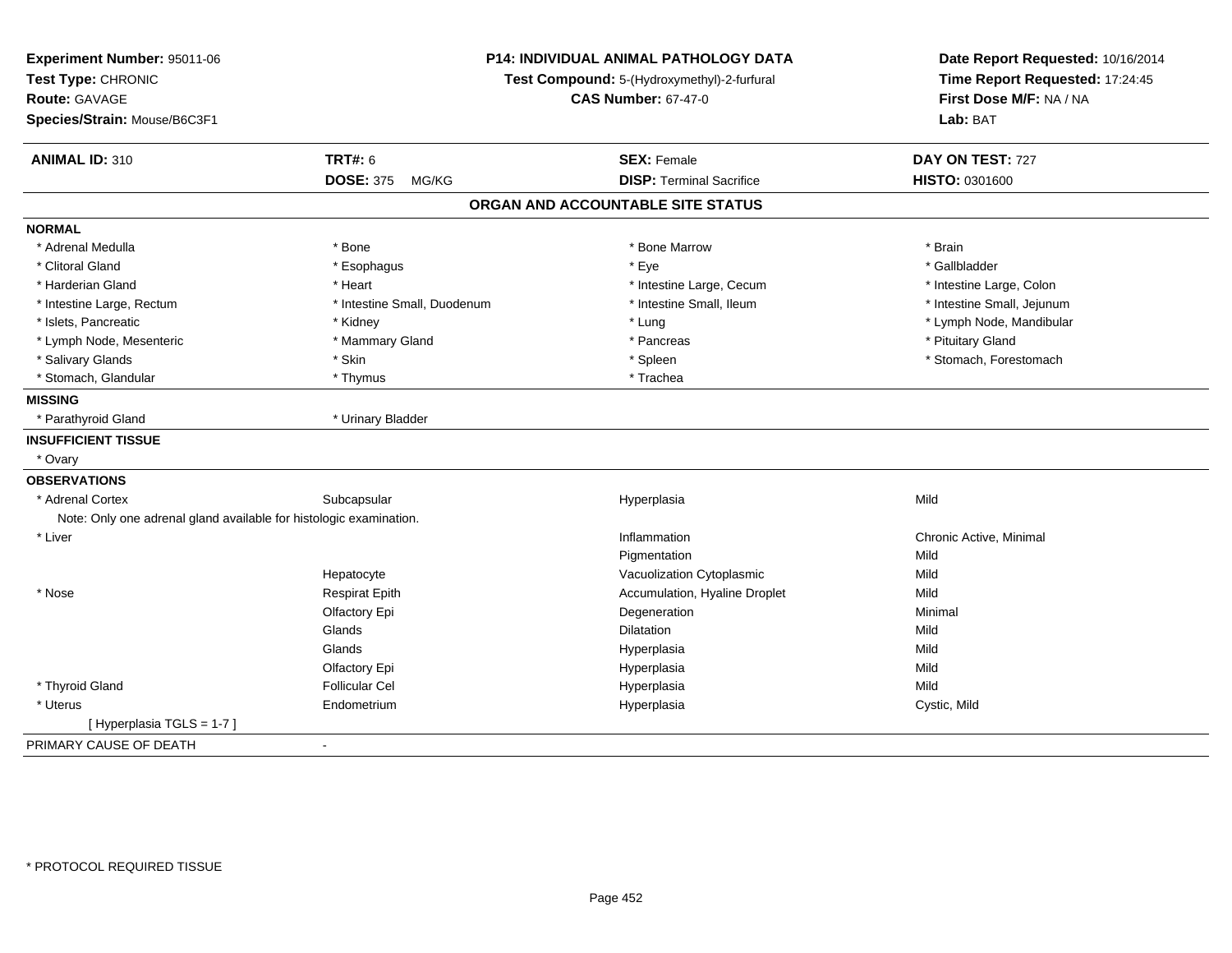| Experiment Number: 95011-06           |                                                                           | P14: INDIVIDUAL ANIMAL PATHOLOGY DATA | Date Report Requested: 10/16/2014                          |  |
|---------------------------------------|---------------------------------------------------------------------------|---------------------------------------|------------------------------------------------------------|--|
| Test Type: CHRONIC                    | Test Compound: 5-(Hydroxymethyl)-2-furfural<br><b>CAS Number: 67-47-0</b> |                                       | Time Report Requested: 17:24:45<br>First Dose M/F: NA / NA |  |
| <b>Route: GAVAGE</b>                  |                                                                           |                                       |                                                            |  |
| Species/Strain: Mouse/B6C3F1          |                                                                           |                                       | Lab: BAT                                                   |  |
| <b>ANIMAL ID: 311</b>                 | <b>TRT#: 6</b>                                                            | <b>SEX: Female</b>                    | DAY ON TEST: 727                                           |  |
|                                       | DOSE: 375 MG/KG                                                           | <b>DISP: Terminal Sacrifice</b>       | HISTO: 0301601                                             |  |
|                                       |                                                                           | ORGAN AND ACCOUNTABLE SITE STATUS     |                                                            |  |
| <b>NORMAL</b>                         |                                                                           |                                       |                                                            |  |
| * Adrenal Medulla                     | * Bone                                                                    | * Bone Marrow                         | * Brain                                                    |  |
| * Clitoral Gland                      | * Esophagus                                                               | * Eye                                 | * Gallbladder                                              |  |
| * Harderian Gland                     | * Heart                                                                   | * Intestine Large, Cecum              | * Intestine Large, Colon                                   |  |
| * Intestine Large, Rectum             | * Intestine Small, Duodenum                                               | * Intestine Small, Ileum              | * Intestine Small, Jejunum                                 |  |
| * Islets, Pancreatic                  | * Lung                                                                    | * Lymph Node, Mandibular              | * Lymph Node, Mesenteric                                   |  |
| * Mammary Gland                       | * Pancreas                                                                | * Parathyroid Gland                   | * Salivary Glands                                          |  |
| * Skin                                | * Spleen                                                                  | * Stomach, Forestomach                | * Stomach, Glandular                                       |  |
| * Thyroid Gland                       | * Trachea                                                                 | * Urinary Bladder                     |                                                            |  |
| <b>OBSERVATIONS</b>                   |                                                                           |                                       |                                                            |  |
| * Adrenal Cortex                      | Subcapsular                                                               | Hyperplasia                           | Mild                                                       |  |
| * Kidney                              |                                                                           | Nephropathy                           | Minimal                                                    |  |
| * Liver                               |                                                                           | Hepatocellular Adenoma                |                                                            |  |
|                                       |                                                                           | Infiltration Cellular                 | Mononuclear CI, Mild                                       |  |
|                                       |                                                                           | Inflammation                          | Chronic Active, Minimal                                    |  |
|                                       |                                                                           | Mixed Cell Focus                      |                                                            |  |
|                                       | Hepatocyte                                                                | Vacuolization Cytoplasmic             | Mild                                                       |  |
| [ Hepatocellular Adenoma TGLS = 2-4 ] |                                                                           |                                       |                                                            |  |
| * Nose                                | Olfactory Epi                                                             | Accumulation, Hyaline Droplet         | Minimal                                                    |  |
|                                       | <b>Respirat Epith</b>                                                     | Accumulation, Hyaline Droplet         | Moderate                                                   |  |
|                                       | Olfactory Epi                                                             | Degeneration                          | Moderate                                                   |  |
|                                       | Glands                                                                    | <b>Dilatation</b>                     | Mild                                                       |  |
|                                       | Glands                                                                    | Hyperplasia                           | Mild                                                       |  |
|                                       | Olfactory Epi                                                             | Metaplasia                            | Mild                                                       |  |
| * Ovary                               |                                                                           | Cyst                                  |                                                            |  |
| * Pituitary Gland                     | Pars Distalis                                                             | Hyperplasia                           | Minimal                                                    |  |
| * Thymus                              |                                                                           | Cyst                                  | Minimal                                                    |  |
| * Uterus                              | Endometrium                                                               | Hyperplasia                           | Cystic, Moderate                                           |  |
| [Hyperplasia TGLS = 1-7]              |                                                                           |                                       |                                                            |  |
| PRIMARY CAUSE OF DEATH                | $\blacksquare$                                                            |                                       |                                                            |  |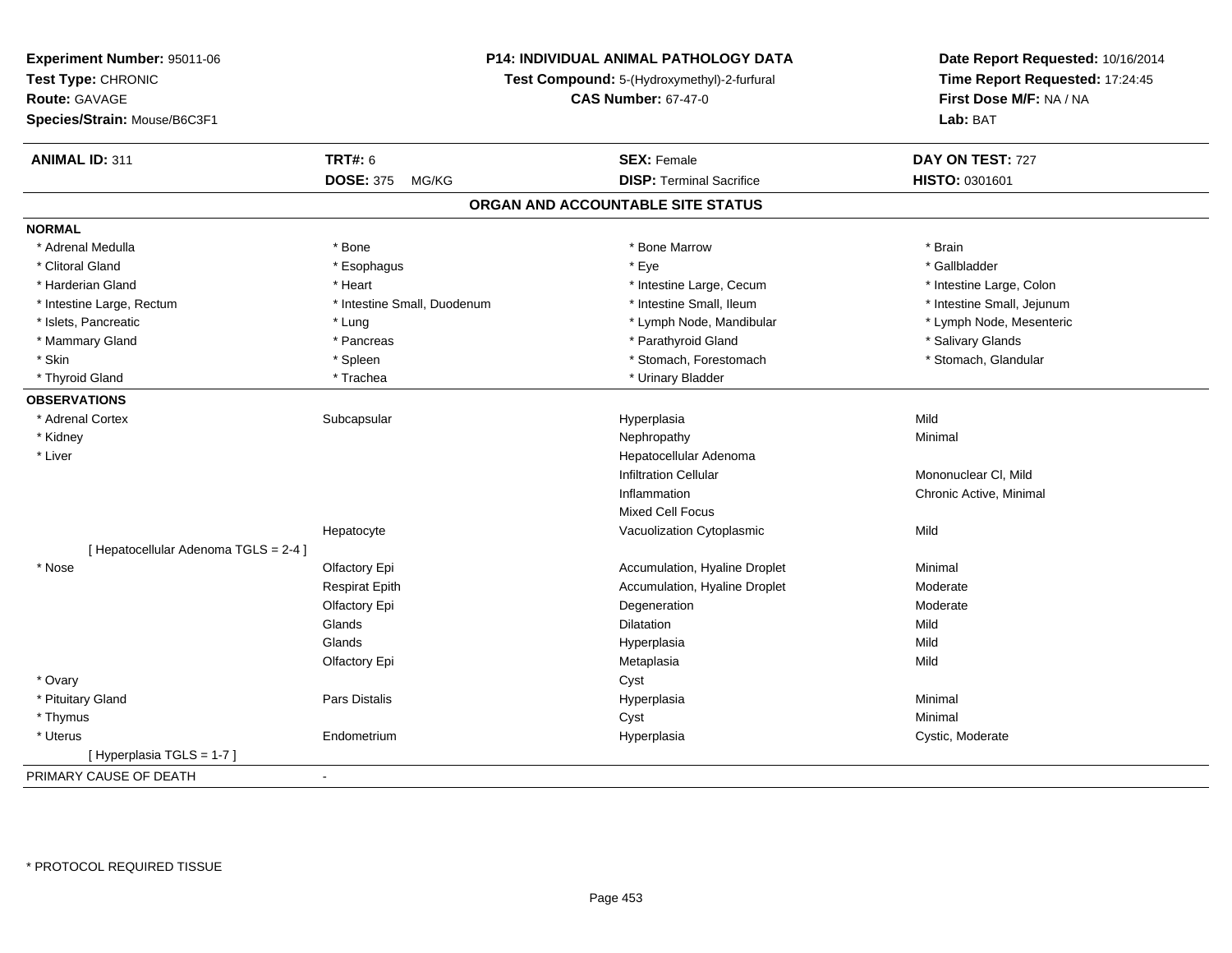| Experiment Number: 95011-06<br>Test Type: CHRONIC<br><b>Route: GAVAGE</b><br>Species/Strain: Mouse/B6C3F1 |                                    | <b>P14: INDIVIDUAL ANIMAL PATHOLOGY DATA</b><br>Test Compound: 5-(Hydroxymethyl)-2-furfural<br><b>CAS Number: 67-47-0</b> | Date Report Requested: 10/16/2014<br>Time Report Requested: 17:24:45<br>First Dose M/F: NA / NA<br>Lab: BAT |  |
|-----------------------------------------------------------------------------------------------------------|------------------------------------|---------------------------------------------------------------------------------------------------------------------------|-------------------------------------------------------------------------------------------------------------|--|
| <b>ANIMAL ID: 312</b>                                                                                     | <b>TRT#: 6</b><br><b>DOSE: 375</b> | <b>SEX: Female</b><br><b>DISP: Terminal Sacrifice</b>                                                                     | DAY ON TEST: 728                                                                                            |  |
|                                                                                                           | MG/KG                              |                                                                                                                           | HISTO: 0301602                                                                                              |  |
|                                                                                                           |                                    | ORGAN AND ACCOUNTABLE SITE STATUS                                                                                         |                                                                                                             |  |
| <b>NORMAL</b>                                                                                             |                                    |                                                                                                                           |                                                                                                             |  |
| * Adrenal Medulla                                                                                         | * Bone                             | * Bone Marrow                                                                                                             | * Brain                                                                                                     |  |
| * Clitoral Gland                                                                                          | * Esophagus                        | * Eye                                                                                                                     | * Gallbladder                                                                                               |  |
| * Harderian Gland                                                                                         | * Heart                            | * Intestine Large, Cecum                                                                                                  | * Intestine Large, Colon                                                                                    |  |
| * Intestine Large, Rectum                                                                                 | * Intestine Small, Duodenum        | * Intestine Small, Ileum                                                                                                  | * Intestine Small, Jejunum                                                                                  |  |
| * Islets, Pancreatic                                                                                      | * Lung                             | * Lymph Node, Mandibular                                                                                                  | * Lymph Node, Mesenteric                                                                                    |  |
| * Mammary Gland                                                                                           | * Pancreas                         | * Parathyroid Gland                                                                                                       | * Salivary Glands                                                                                           |  |
| * Skin                                                                                                    | * Spleen                           | * Stomach, Forestomach                                                                                                    | * Stomach, Glandular                                                                                        |  |
| * Thymus                                                                                                  | * Trachea                          | * Urinary Bladder                                                                                                         |                                                                                                             |  |
| <b>MISSING</b>                                                                                            |                                    |                                                                                                                           |                                                                                                             |  |
| * Pituitary Gland                                                                                         |                                    |                                                                                                                           |                                                                                                             |  |
| <b>OBSERVATIONS</b>                                                                                       |                                    |                                                                                                                           |                                                                                                             |  |
| * Adrenal Cortex                                                                                          | Subcapsular                        | Hyperplasia                                                                                                               | Minimal                                                                                                     |  |
| * Kidney                                                                                                  |                                    | Nephropathy                                                                                                               | Minimal                                                                                                     |  |
| * Liver                                                                                                   |                                    | Inflammation                                                                                                              | Chronic Active, Minimal                                                                                     |  |
|                                                                                                           | Hepatocyte                         | Vacuolization Cytoplasmic                                                                                                 | Mild                                                                                                        |  |
| * Nose                                                                                                    | Glands                             | <b>Dilatation</b>                                                                                                         | Mild                                                                                                        |  |
|                                                                                                           | Glands                             | Hyperplasia                                                                                                               | Mild                                                                                                        |  |
|                                                                                                           | Glands                             | Inflammation                                                                                                              | Chronic Active, Minimal                                                                                     |  |
|                                                                                                           | Olfactory Epi                      | Metaplasia                                                                                                                | Mild                                                                                                        |  |
| * Ovary                                                                                                   |                                    | Atrophy                                                                                                                   | Marked                                                                                                      |  |
|                                                                                                           |                                    | Cyst                                                                                                                      |                                                                                                             |  |
| [Cyst TGLS = $1-7$ ]                                                                                      |                                    |                                                                                                                           |                                                                                                             |  |
| * Thyroid Gland                                                                                           | <b>Follicular Cel</b>              | Hyperplasia                                                                                                               | Mild                                                                                                        |  |
| * Uterus                                                                                                  | Endometrium                        | Hyperplasia                                                                                                               | Cystic, Mild                                                                                                |  |
| PRIMARY CAUSE OF DEATH                                                                                    | $\blacksquare$                     |                                                                                                                           |                                                                                                             |  |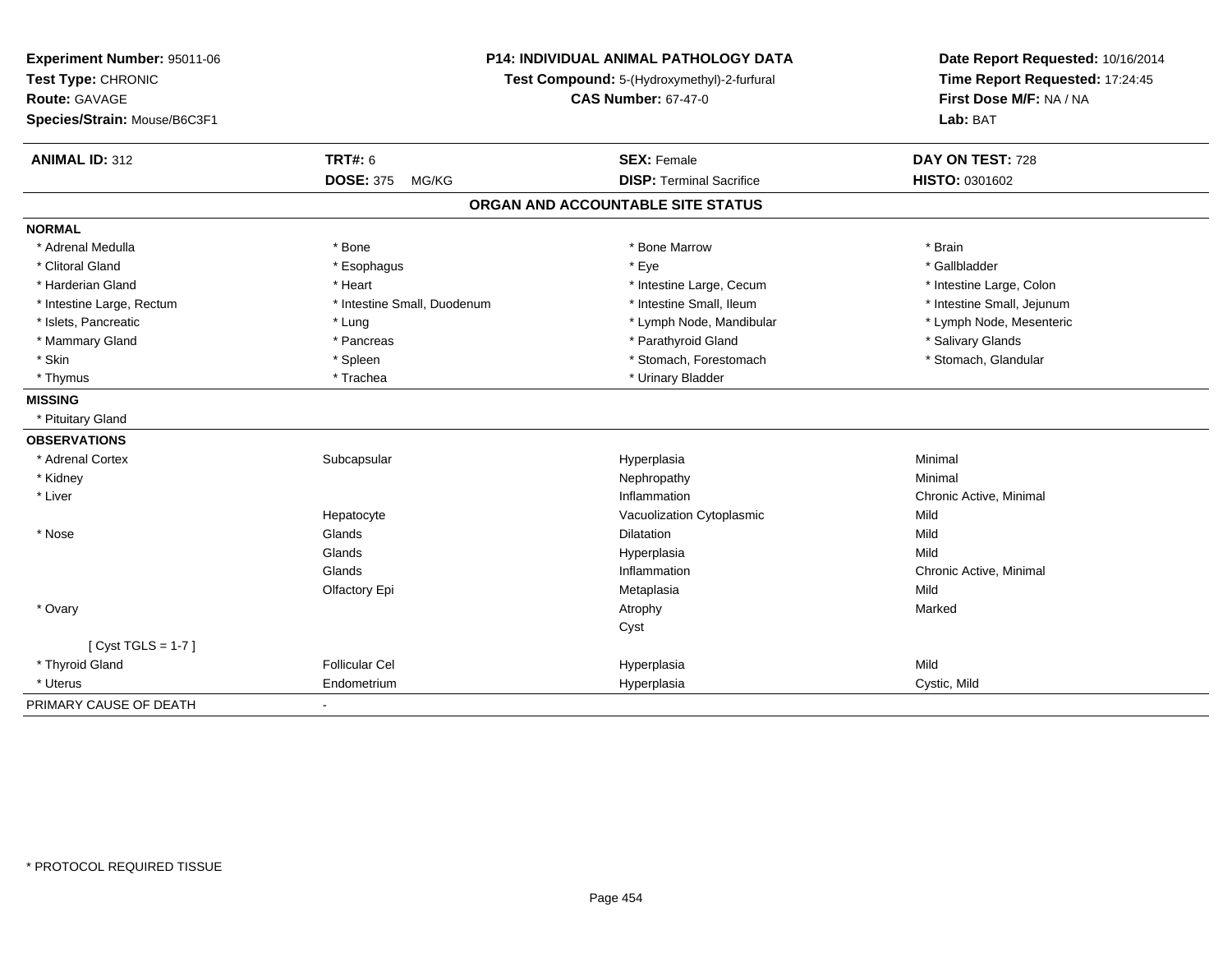| Experiment Number: 95011-06<br>Test Type: CHRONIC<br><b>Route: GAVAGE</b><br>Species/Strain: Mouse/B6C3F1 |                             | <b>P14: INDIVIDUAL ANIMAL PATHOLOGY DATA</b><br>Test Compound: 5-(Hydroxymethyl)-2-furfural<br><b>CAS Number: 67-47-0</b> | Date Report Requested: 10/16/2014<br>Time Report Requested: 17:24:45<br>First Dose M/F: NA / NA<br>Lab: BAT |
|-----------------------------------------------------------------------------------------------------------|-----------------------------|---------------------------------------------------------------------------------------------------------------------------|-------------------------------------------------------------------------------------------------------------|
| <b>ANIMAL ID: 313</b>                                                                                     | <b>TRT#: 6</b>              | <b>SEX: Female</b>                                                                                                        | DAY ON TEST: 727                                                                                            |
|                                                                                                           | <b>DOSE: 375</b><br>MG/KG   | <b>DISP: Terminal Sacrifice</b>                                                                                           | HISTO: 0301603                                                                                              |
|                                                                                                           |                             | ORGAN AND ACCOUNTABLE SITE STATUS                                                                                         |                                                                                                             |
| <b>NORMAL</b>                                                                                             |                             |                                                                                                                           |                                                                                                             |
| * Adrenal Medulla                                                                                         | * Bone                      | * Bone Marrow                                                                                                             | * Brain                                                                                                     |
| * Clitoral Gland                                                                                          | * Esophagus                 | * Eye                                                                                                                     | * Gallbladder                                                                                               |
| * Harderian Gland                                                                                         | * Heart                     | * Intestine Large, Cecum                                                                                                  | * Intestine Large, Colon                                                                                    |
| * Intestine Large, Rectum                                                                                 | * Intestine Small, Duodenum | * Intestine Small, Ileum                                                                                                  | * Intestine Small, Jejunum                                                                                  |
| * Islets, Pancreatic                                                                                      | * Lung                      | * Lymph Node, Mandibular                                                                                                  | * Lymph Node, Mesenteric                                                                                    |
| * Pancreas                                                                                                | * Parathyroid Gland         | * Pituitary Gland                                                                                                         | * Salivary Glands                                                                                           |
| * Skin                                                                                                    | * Spleen                    | * Stomach, Forestomach                                                                                                    | * Stomach, Glandular                                                                                        |
| * Trachea                                                                                                 | * Urinary Bladder           |                                                                                                                           |                                                                                                             |
| <b>OBSERVATIONS</b>                                                                                       |                             |                                                                                                                           |                                                                                                             |
| * Adrenal Cortex                                                                                          | Subcapsular                 | Hyperplasia                                                                                                               | Minimal                                                                                                     |
| * Kidney                                                                                                  |                             | Nephropathy                                                                                                               | Minimal                                                                                                     |
| * Liver                                                                                                   |                             | Hepatocellular Adenoma                                                                                                    |                                                                                                             |
|                                                                                                           |                             | <b>Infiltration Cellular</b>                                                                                              | Mononuclear CI, Mild                                                                                        |
|                                                                                                           |                             | Inflammation                                                                                                              | Chronic Active, Minimal                                                                                     |
|                                                                                                           | Hepatocyte                  | Vacuolization Cytoplasmic                                                                                                 | Mild                                                                                                        |
| [ Hepatocellular Adenoma TGLS = 2-4 ]                                                                     |                             |                                                                                                                           |                                                                                                             |
| * Mammary Gland                                                                                           |                             | Carcinoma                                                                                                                 |                                                                                                             |
| [Carcinoma TGLS = 1-12]                                                                                   |                             |                                                                                                                           |                                                                                                             |
| * Nose                                                                                                    | Olfactory Epi               | Accumulation, Hyaline Droplet                                                                                             | Mild                                                                                                        |
|                                                                                                           | <b>Respirat Epith</b>       | Accumulation, Hyaline Droplet                                                                                             | Mild                                                                                                        |
|                                                                                                           | Glands                      | Dilatation                                                                                                                | Mild                                                                                                        |
|                                                                                                           | Glands                      | Hyperplasia                                                                                                               | Mild                                                                                                        |
| * Ovary                                                                                                   |                             | Atrophy                                                                                                                   | Moderate                                                                                                    |
|                                                                                                           |                             | Cyst                                                                                                                      |                                                                                                             |
| * Thymus                                                                                                  |                             | Cyst                                                                                                                      | Mild                                                                                                        |
| * Thyroid Gland                                                                                           |                             | Ultimobranchial Cyst                                                                                                      | Mild                                                                                                        |
| * Uterus                                                                                                  | Endometrium                 | Hyperplasia                                                                                                               | Cystic, Moderate                                                                                            |
| [Hyperplasia TGLS = 3-7 ]                                                                                 |                             |                                                                                                                           |                                                                                                             |
| PRIMARY CAUSE OF DEATH                                                                                    | $\blacksquare$              |                                                                                                                           |                                                                                                             |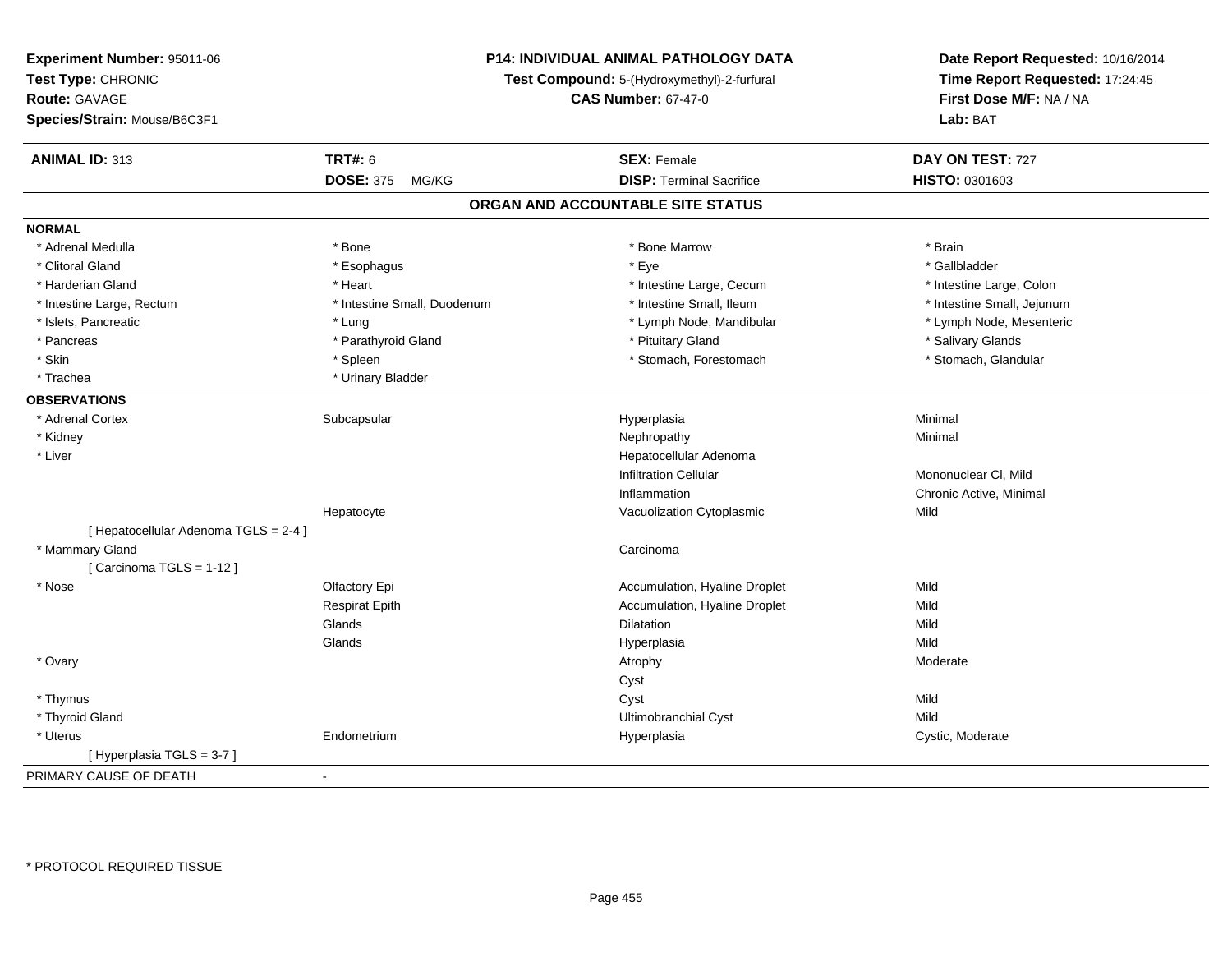| Experiment Number: 95011-06        | P14: INDIVIDUAL ANIMAL PATHOLOGY DATA<br>Test Compound: 5-(Hydroxymethyl)-2-furfural<br><b>CAS Number: 67-47-0</b> |                                   | Date Report Requested: 10/16/2014 |  |
|------------------------------------|--------------------------------------------------------------------------------------------------------------------|-----------------------------------|-----------------------------------|--|
| Test Type: CHRONIC                 |                                                                                                                    |                                   | Time Report Requested: 17:24:45   |  |
| Route: GAVAGE                      |                                                                                                                    |                                   | First Dose M/F: NA / NA           |  |
| Species/Strain: Mouse/B6C3F1       |                                                                                                                    |                                   | Lab: BAT                          |  |
| <b>ANIMAL ID: 314</b>              | <b>TRT#: 6</b>                                                                                                     | <b>SEX: Female</b>                | DAY ON TEST: 673                  |  |
|                                    | <b>DOSE: 375</b><br>MG/KG                                                                                          | <b>DISP:</b> Moribund Sacrifice   | HISTO: 0301604                    |  |
|                                    |                                                                                                                    | ORGAN AND ACCOUNTABLE SITE STATUS |                                   |  |
| <b>NORMAL</b>                      |                                                                                                                    |                                   |                                   |  |
| * Adrenal Medulla                  | * Bone                                                                                                             | * Bone Marrow                     | * Brain                           |  |
| * Clitoral Gland                   | * Esophagus                                                                                                        | * Eye                             | * Gallbladder                     |  |
| * Harderian Gland                  | * Heart                                                                                                            | * Intestine Large, Cecum          | * Intestine Large, Colon          |  |
| * Intestine Large, Rectum          | * Intestine Small, Duodenum                                                                                        | * Intestine Small, Ileum          | * Intestine Small, Jejunum        |  |
| * Islets, Pancreatic               | * Mammary Gland                                                                                                    | * Pancreas                        | * Parathyroid Gland               |  |
| * Pituitary Gland                  | * Salivary Glands                                                                                                  | $^\star$ Skin                     | * Stomach, Forestomach            |  |
| * Stomach, Glandular               | * Trachea                                                                                                          | * Urinary Bladder                 |                                   |  |
| <b>OBSERVATIONS</b>                |                                                                                                                    |                                   |                                   |  |
| * Adrenal Cortex                   |                                                                                                                    | Hematopoietic Cell Proliferation  | Mild                              |  |
|                                    | Subcapsular                                                                                                        | Hyperplasia                       | Mild                              |  |
|                                    |                                                                                                                    | Mineralization                    | Mild                              |  |
| * Kidney                           |                                                                                                                    | Nephropathy                       | Minimal                           |  |
| * Liver                            | Hepatocyte                                                                                                         | Vacuolization Cytoplasmic         | Mild                              |  |
| * Lung                             |                                                                                                                    | Lymphoma Malignant                |                                   |  |
| Lymph Node                         | Lumbar                                                                                                             | Lymphoma Malignant                |                                   |  |
|                                    | Mediastinal                                                                                                        | Lymphoma Malignant                |                                   |  |
|                                    | Renal                                                                                                              | Lymphoma Malignant                |                                   |  |
| [ Lymphoma Malignant TGLS = 2-12 ] |                                                                                                                    |                                   |                                   |  |
| [ Lymphoma Malignant TGLS = 6-14 ] |                                                                                                                    |                                   |                                   |  |
| [ Lymphoma Malignant TGLS = 3-13 ] |                                                                                                                    |                                   |                                   |  |
| * Lymph Node, Mandibular           |                                                                                                                    | Lymphoma Malignant                |                                   |  |
| [ Lymphoma Malignant TGLS = 4-2 ]  |                                                                                                                    |                                   |                                   |  |
| * Lymph Node, Mesenteric           |                                                                                                                    | Lymphoma Malignant                |                                   |  |
| [ Lymphoma Malignant TGLS = 5-5 ]  |                                                                                                                    |                                   |                                   |  |
| * Nose                             | Olfactory Epi                                                                                                      | Accumulation, Hyaline Droplet     | Minimal                           |  |
|                                    | <b>Respirat Epith</b>                                                                                              | Accumulation, Hyaline Droplet     | Minimal                           |  |
|                                    | Glands                                                                                                             | Dilatation                        | Mild                              |  |
|                                    | Glands                                                                                                             | Hyperplasia                       | Mild                              |  |
|                                    | Olfactory Epi                                                                                                      | Metaplasia                        | Mild                              |  |
| * Ovary                            |                                                                                                                    | Atrophy                           | Moderate                          |  |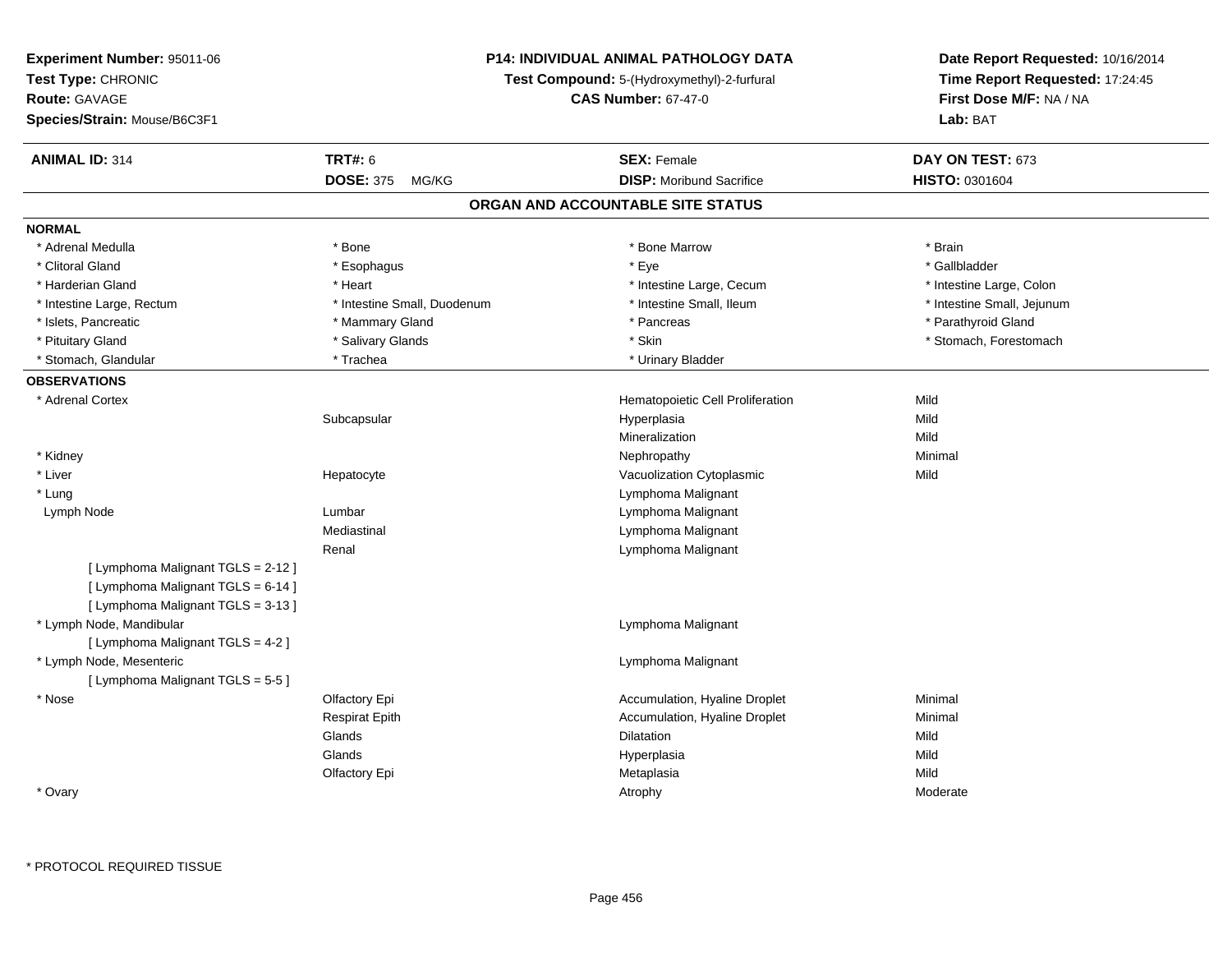| Experiment Number: 95011-06<br>Test Type: CHRONIC<br><b>Route: GAVAGE</b><br>Species/Strain: Mouse/B6C3F1 |                                | <b>P14: INDIVIDUAL ANIMAL PATHOLOGY DATA</b><br>Test Compound: 5-(Hydroxymethyl)-2-furfural<br><b>CAS Number: 67-47-0</b> | Date Report Requested: 10/16/2014<br>Time Report Requested: 17:24:45<br>First Dose M/F: NA / NA<br>Lab: BAT |
|-----------------------------------------------------------------------------------------------------------|--------------------------------|---------------------------------------------------------------------------------------------------------------------------|-------------------------------------------------------------------------------------------------------------|
| <b>ANIMAL ID: 314</b>                                                                                     | <b>TRT#: 6</b>                 | <b>SEX: Female</b>                                                                                                        | DAY ON TEST: 673                                                                                            |
|                                                                                                           | <b>DOSE: 375</b><br>MG/KG      | <b>DISP:</b> Moribund Sacrifice                                                                                           | <b>HISTO: 0301604</b>                                                                                       |
|                                                                                                           |                                | ORGAN AND ACCOUNTABLE SITE STATUS                                                                                         |                                                                                                             |
|                                                                                                           |                                | Lymphoma Malignant                                                                                                        |                                                                                                             |
| * Spleen                                                                                                  |                                | Lymphoma Malignant                                                                                                        |                                                                                                             |
| [ Lymphoma Malignant TGLS = 1-4 ]                                                                         |                                |                                                                                                                           |                                                                                                             |
| * Thymus                                                                                                  |                                | Lymphoma Malignant                                                                                                        |                                                                                                             |
| [ Lymphoma Malignant TGLS = $7-6$ ]                                                                       |                                |                                                                                                                           |                                                                                                             |
| * Thyroid Gland                                                                                           | Follicle                       | Degeneration                                                                                                              | Mild                                                                                                        |
| * Uterus                                                                                                  | Endometrium                    | Hyperplasia                                                                                                               | Cystic, Minimal                                                                                             |
| PRIMARY CAUSE OF DEATH                                                                                    | Lymphoma Malignant<br>- Spleen |                                                                                                                           |                                                                                                             |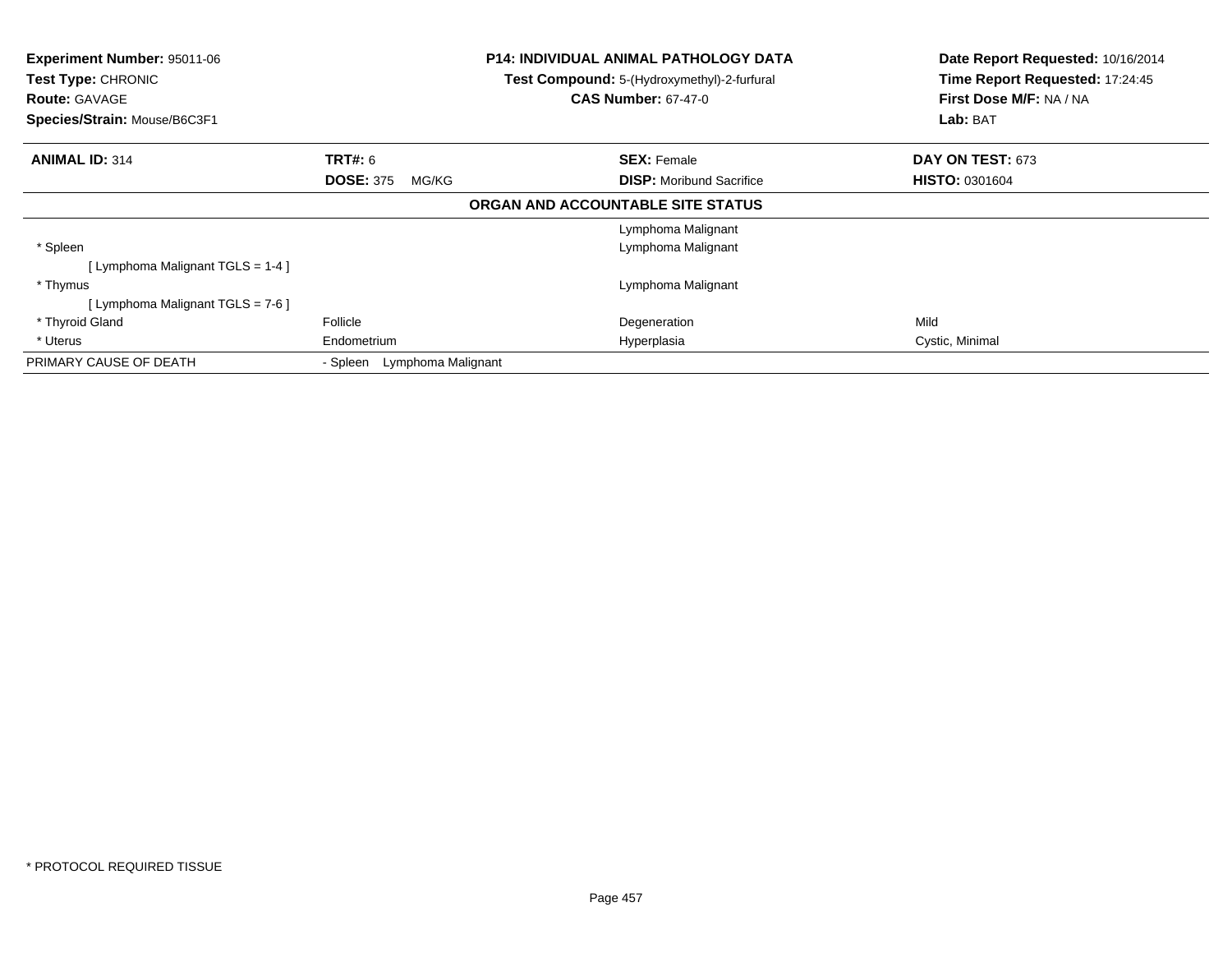| Experiment Number: 95011-06<br>Test Type: CHRONIC<br><b>Route: GAVAGE</b> |                            | <b>P14: INDIVIDUAL ANIMAL PATHOLOGY DATA</b><br>Test Compound: 5-(Hydroxymethyl)-2-furfural<br><b>CAS Number: 67-47-0</b> | Date Report Requested: 10/16/2014<br>Time Report Requested: 17:24:45<br>First Dose M/F: NA / NA<br>Lab: BAT |
|---------------------------------------------------------------------------|----------------------------|---------------------------------------------------------------------------------------------------------------------------|-------------------------------------------------------------------------------------------------------------|
| Species/Strain: Mouse/B6C3F1                                              |                            |                                                                                                                           |                                                                                                             |
| <b>ANIMAL ID: 315</b>                                                     | <b>TRT#: 6</b>             | <b>SEX: Female</b>                                                                                                        | DAY ON TEST: 728                                                                                            |
|                                                                           | <b>DOSE: 375</b><br>MG/KG  | <b>DISP: Terminal Sacrifice</b>                                                                                           | HISTO: 0301605                                                                                              |
|                                                                           |                            | ORGAN AND ACCOUNTABLE SITE STATUS                                                                                         |                                                                                                             |
| <b>NORMAL</b>                                                             |                            |                                                                                                                           |                                                                                                             |
| * Adrenal Medulla                                                         | * Bone                     | * Bone Marrow                                                                                                             | * Brain                                                                                                     |
| * Clitoral Gland                                                          | * Esophagus                | * Eye                                                                                                                     | * Gallbladder                                                                                               |
| * Intestine Large, Cecum                                                  | * Intestine Large, Colon   | * Intestine Large, Rectum                                                                                                 | * Intestine Small, Duodenum                                                                                 |
| * Intestine Small, Ileum                                                  | * Intestine Small, Jejunum | * Islets, Pancreatic                                                                                                      | * Lung                                                                                                      |
| * Lymph Node, Mandibular                                                  | * Lymph Node, Mesenteric   | * Mammary Gland                                                                                                           | * Pancreas                                                                                                  |
| * Pituitary Gland                                                         | * Skin                     | * Spleen                                                                                                                  | * Stomach, Forestomach                                                                                      |
| * Stomach, Glandular                                                      | * Thymus                   | * Thyroid Gland                                                                                                           | * Trachea                                                                                                   |
| * Urinary Bladder                                                         |                            |                                                                                                                           |                                                                                                             |
| <b>MISSING</b>                                                            |                            |                                                                                                                           |                                                                                                             |
| * Parathyroid Gland                                                       |                            |                                                                                                                           |                                                                                                             |
| <b>OBSERVATIONS</b>                                                       |                            |                                                                                                                           |                                                                                                             |
| * Adrenal Cortex                                                          | Subcapsular                | Hyperplasia                                                                                                               | Minimal                                                                                                     |
| * Harderian Gland                                                         |                            | Adenoma                                                                                                                   |                                                                                                             |
| [Adenoma TGLS = $1-9$ ]                                                   |                            |                                                                                                                           |                                                                                                             |
| * Heart                                                                   | Artery                     | Inflammation                                                                                                              | Chronic Active, Minimal                                                                                     |
| * Kidney                                                                  |                            | Nephropathy                                                                                                               | Minimal                                                                                                     |
| * Liver                                                                   |                            | <b>Eosinophilic Focus</b>                                                                                                 |                                                                                                             |
|                                                                           |                            | Inflammation                                                                                                              | Chronic Active, Minimal                                                                                     |
|                                                                           | Hepatocyte                 | Vacuolization Cytoplasmic                                                                                                 | Mild                                                                                                        |
| * Nose                                                                    | Olfactory Epi              | Accumulation, Hyaline Droplet                                                                                             | Mild                                                                                                        |
|                                                                           | <b>Respirat Epith</b>      | Accumulation, Hyaline Droplet                                                                                             | Mild                                                                                                        |
|                                                                           | Glands                     | Dilatation                                                                                                                | Mild                                                                                                        |
| * Ovary                                                                   |                            | Cyst                                                                                                                      |                                                                                                             |
| [Cyst TGLS = $2-7$ ]                                                      |                            |                                                                                                                           |                                                                                                             |
| * Salivary Glands                                                         | Artery                     | Inflammation                                                                                                              | Chronic Active, Mild                                                                                        |
| * Uterus                                                                  | Endometrium                | Hyperplasia                                                                                                               | Cystic, Mild                                                                                                |
| PRIMARY CAUSE OF DEATH                                                    |                            |                                                                                                                           |                                                                                                             |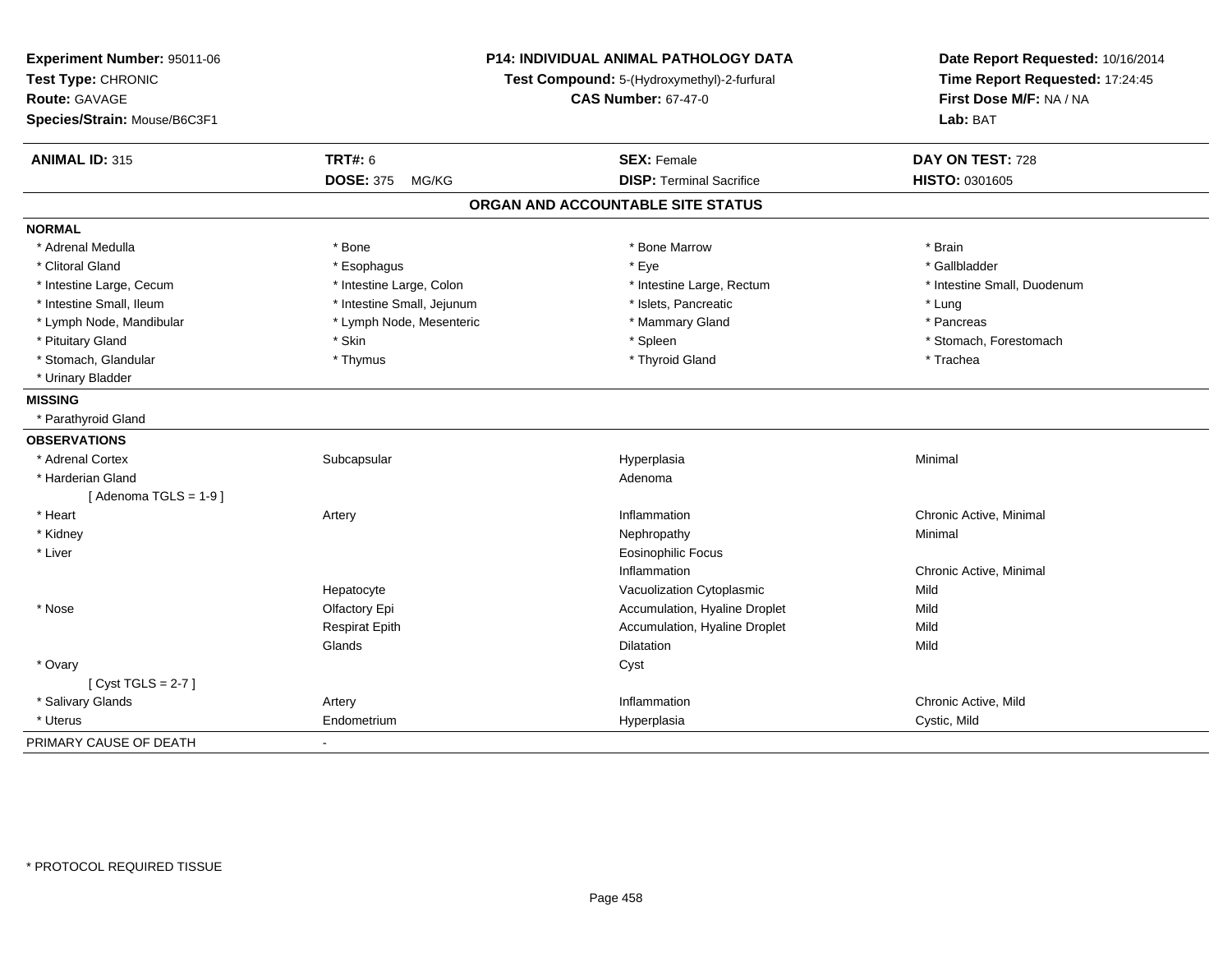| Experiment Number: 95011-06<br>Test Type: CHRONIC<br><b>Route: GAVAGE</b><br>Species/Strain: Mouse/B6C3F1 |                                                                                          | <b>P14: INDIVIDUAL ANIMAL PATHOLOGY DATA</b><br>Test Compound: 5-(Hydroxymethyl)-2-furfural<br><b>CAS Number: 67-47-0</b> | Date Report Requested: 10/16/2014<br>Time Report Requested: 17:24:45<br>First Dose M/F: NA / NA<br>Lab: BAT |
|-----------------------------------------------------------------------------------------------------------|------------------------------------------------------------------------------------------|---------------------------------------------------------------------------------------------------------------------------|-------------------------------------------------------------------------------------------------------------|
| <b>ANIMAL ID: 316</b>                                                                                     | <b>TRT#: 6</b>                                                                           | <b>SEX: Female</b>                                                                                                        | DAY ON TEST: 728                                                                                            |
|                                                                                                           | <b>DOSE: 375</b><br>MG/KG                                                                | <b>DISP: Terminal Sacrifice</b>                                                                                           | HISTO: 0301606                                                                                              |
|                                                                                                           |                                                                                          | ORGAN AND ACCOUNTABLE SITE STATUS                                                                                         |                                                                                                             |
| <b>NORMAL</b>                                                                                             |                                                                                          |                                                                                                                           |                                                                                                             |
| * Adrenal Medulla                                                                                         | * Bone                                                                                   | * Bone Marrow                                                                                                             | * Brain                                                                                                     |
| * Clitoral Gland                                                                                          | * Esophagus                                                                              | * Eye                                                                                                                     | * Gallbladder                                                                                               |
| * Harderian Gland                                                                                         | * Heart                                                                                  | * Intestine Large, Cecum                                                                                                  | * Intestine Large, Colon                                                                                    |
| * Intestine Large, Rectum                                                                                 | * Intestine Small, Duodenum                                                              | * Intestine Small, Ileum                                                                                                  | * Intestine Small, Jejunum                                                                                  |
| * Islets, Pancreatic                                                                                      | * Lung                                                                                   | * Lymph Node, Mandibular                                                                                                  | * Lymph Node, Mesenteric                                                                                    |
| * Mammary Gland                                                                                           | * Ovary                                                                                  | * Pancreas                                                                                                                | * Pituitary Gland                                                                                           |
| * Salivary Glands                                                                                         | * Skin                                                                                   | * Spleen                                                                                                                  | * Stomach, Forestomach                                                                                      |
| * Stomach, Glandular                                                                                      | * Thymus                                                                                 | * Trachea                                                                                                                 | * Urinary Bladder                                                                                           |
| <b>MISSING</b>                                                                                            |                                                                                          |                                                                                                                           |                                                                                                             |
| * Parathyroid Gland                                                                                       |                                                                                          |                                                                                                                           |                                                                                                             |
| <b>OBSERVATIONS</b>                                                                                       |                                                                                          |                                                                                                                           |                                                                                                             |
| * Adrenal Cortex                                                                                          | Subcapsular                                                                              | Hyperplasia                                                                                                               | Mild                                                                                                        |
| * Kidney                                                                                                  |                                                                                          | Nephropathy                                                                                                               | Minimal                                                                                                     |
| * Liver                                                                                                   |                                                                                          | Hepatocellular Adenoma                                                                                                    |                                                                                                             |
|                                                                                                           |                                                                                          | <b>Infiltration Cellular</b>                                                                                              | Mononuclear CI, Minimal                                                                                     |
|                                                                                                           |                                                                                          | Inflammation                                                                                                              | Chronic Active, Minimal                                                                                     |
|                                                                                                           | Hepatocyte                                                                               | Vacuolization Cytoplasmic                                                                                                 | Mild                                                                                                        |
|                                                                                                           | Note: A portion of the hepatocellular adenoma present on slide #05 is also on slide #03. |                                                                                                                           |                                                                                                             |
| [ Hepatocellular Adenoma TGLS = 1-5 ]                                                                     |                                                                                          |                                                                                                                           |                                                                                                             |
| * Nose                                                                                                    | Olfactory Epi                                                                            | Accumulation, Hyaline Droplet                                                                                             | Mild                                                                                                        |
|                                                                                                           | <b>Respirat Epith</b>                                                                    | Accumulation, Hyaline Droplet                                                                                             | Mild                                                                                                        |
|                                                                                                           | Glands                                                                                   | <b>Dilatation</b>                                                                                                         | Mild                                                                                                        |
|                                                                                                           | Glands                                                                                   | Hyperplasia                                                                                                               | Mild                                                                                                        |
|                                                                                                           | Glands                                                                                   | Inflammation                                                                                                              | Chronic Active, Minimal                                                                                     |
|                                                                                                           | Olfactory Epi                                                                            | Metaplasia                                                                                                                | Mild                                                                                                        |
| * Thyroid Gland                                                                                           | Follicle                                                                                 | Degeneration                                                                                                              | Minimal                                                                                                     |
| * Uterus                                                                                                  | Endometrium                                                                              | Hyperplasia                                                                                                               | Cystic, Mild                                                                                                |
| PRIMARY CAUSE OF DEATH                                                                                    | $\blacksquare$                                                                           |                                                                                                                           |                                                                                                             |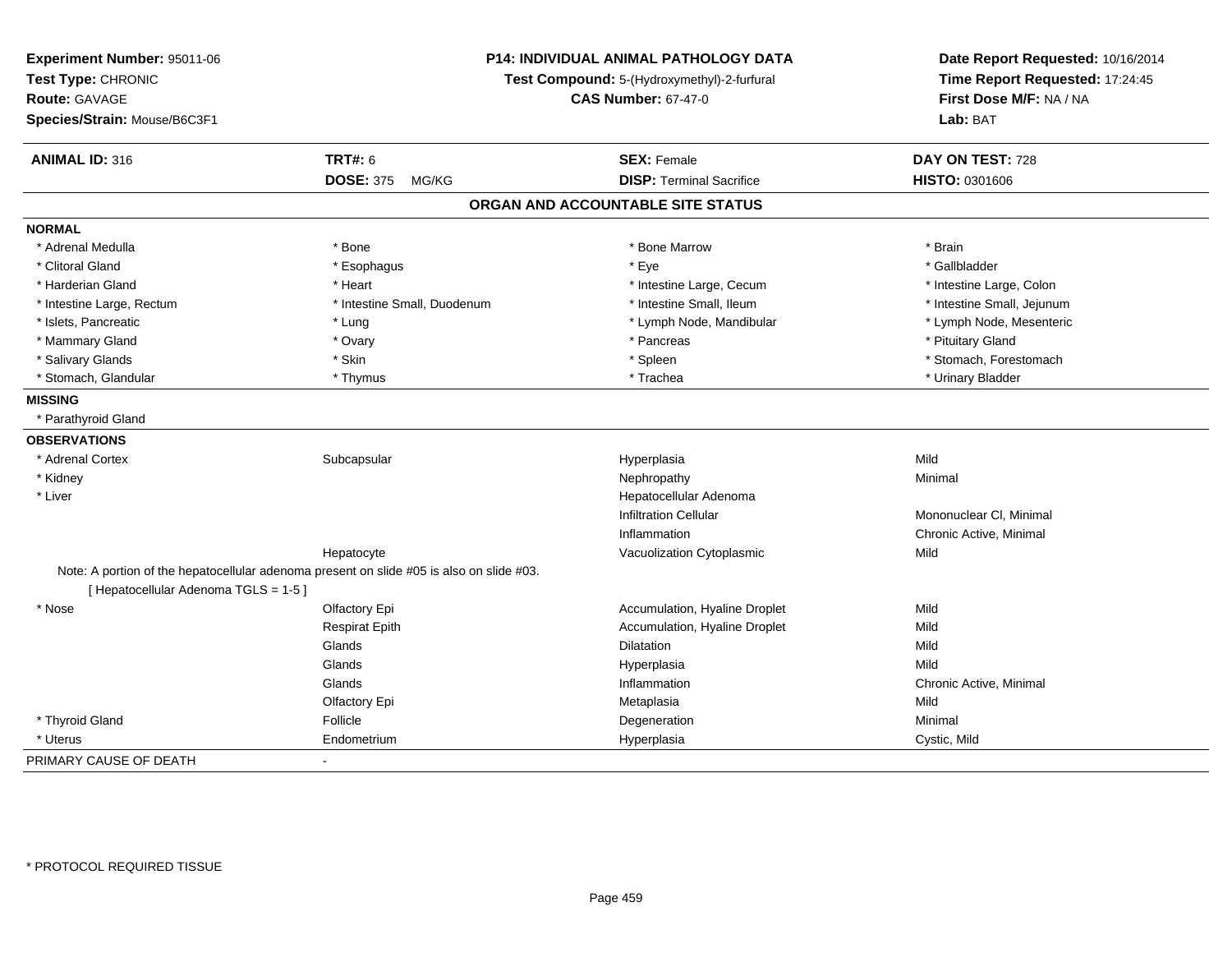| Experiment Number: 95011-06                              |                           | <b>P14: INDIVIDUAL ANIMAL PATHOLOGY DATA</b> | Date Report Requested: 10/16/2014 |
|----------------------------------------------------------|---------------------------|----------------------------------------------|-----------------------------------|
| Test Type: CHRONIC                                       |                           | Test Compound: 5-(Hydroxymethyl)-2-furfural  | Time Report Requested: 17:24:45   |
| <b>Route: GAVAGE</b>                                     |                           | <b>CAS Number: 67-47-0</b>                   | First Dose M/F: NA / NA           |
| Species/Strain: Mouse/B6C3F1                             |                           |                                              | Lab: BAT                          |
| <b>ANIMAL ID: 317</b>                                    | <b>TRT#: 6</b>            | <b>SEX: Female</b>                           | DAY ON TEST: 728                  |
|                                                          | <b>DOSE: 375</b><br>MG/KG | <b>DISP: Terminal Sacrifice</b>              | HISTO: 0301607                    |
|                                                          |                           | ORGAN AND ACCOUNTABLE SITE STATUS            |                                   |
| <b>NORMAL</b>                                            |                           |                                              |                                   |
| * Adrenal Medulla                                        | * Bone Marrow             | * Brain                                      | * Clitoral Gland                  |
| * Esophagus                                              | * Eye                     | * Gallbladder                                | * Harderian Gland                 |
| * Heart                                                  | * Intestine Large, Cecum  | * Intestine Large, Colon                     | * Intestine Large, Rectum         |
| * Intestine Small, Duodenum                              | * Intestine Small, Ileum  | * Intestine Small, Jejunum                   | * Islets, Pancreatic              |
| * Lung                                                   | * Lymph Node, Mandibular  | * Lymph Node, Mesenteric                     | * Mammary Gland                   |
| * Ovary                                                  | * Pancreas                | * Parathyroid Gland                          | * Pituitary Gland                 |
| * Salivary Glands                                        | * Skin                    | * Spleen                                     | * Stomach, Forestomach            |
| * Stomach, Glandular                                     | * Trachea                 | * Urinary Bladder                            |                                   |
| <b>OBSERVATIONS</b>                                      |                           |                                              |                                   |
| * Adrenal Cortex                                         | Subcapsular               | Hyperplasia                                  | Mild                              |
| * Bone                                                   |                           | Fibrous Osteodystrophy                       | Mild                              |
| * Kidney                                                 |                           | Nephropathy                                  | Minimal                           |
| * Liver                                                  |                           | <b>Eosinophilic Focus</b>                    |                                   |
|                                                          |                           | Hepatocellular Adenoma                       | Multiple                          |
|                                                          |                           | <b>Infiltration Cellular</b>                 | Mononuclear CI, Minimal           |
|                                                          |                           | Inflammation                                 | Chronic Active, Minimal           |
|                                                          | Hepatocyte                | Vacuolization Cytoplasmic                    | Mild                              |
| [ Eosinophilic Focus TGLS = 3-4 ]                        |                           |                                              |                                   |
| [ Hepatocellular Adenoma TGLS = 1,2,3,4-3+5+12+4+13REE ] |                           |                                              |                                   |
| Mesentery                                                | Fat                       | Fibrosis                                     | Moderate                          |
|                                                          | Fat                       | Inflammation                                 | Chronic Active, Mild              |
|                                                          | Fat                       | Mineralization                               | Minimal                           |
|                                                          | Fat                       | Necrosis                                     | Marked                            |
| [Necrosis TGLS = $5-14$ ]                                |                           |                                              |                                   |
| * Nose                                                   | Olfactory Epi             | Degeneration                                 | Mild                              |
|                                                          | Glands                    | Dilatation                                   | Mild                              |
|                                                          | Glands                    | Hyperplasia                                  | Mild                              |
|                                                          |                           | Inflammation                                 | Chronic Active, Minimal           |
| * Thymus                                                 |                           | Ectopic Parathyroid Gland                    | Mild                              |
|                                                          |                           | Hyperplasia                                  | Lymphoid, Moderate                |
|                                                          |                           |                                              |                                   |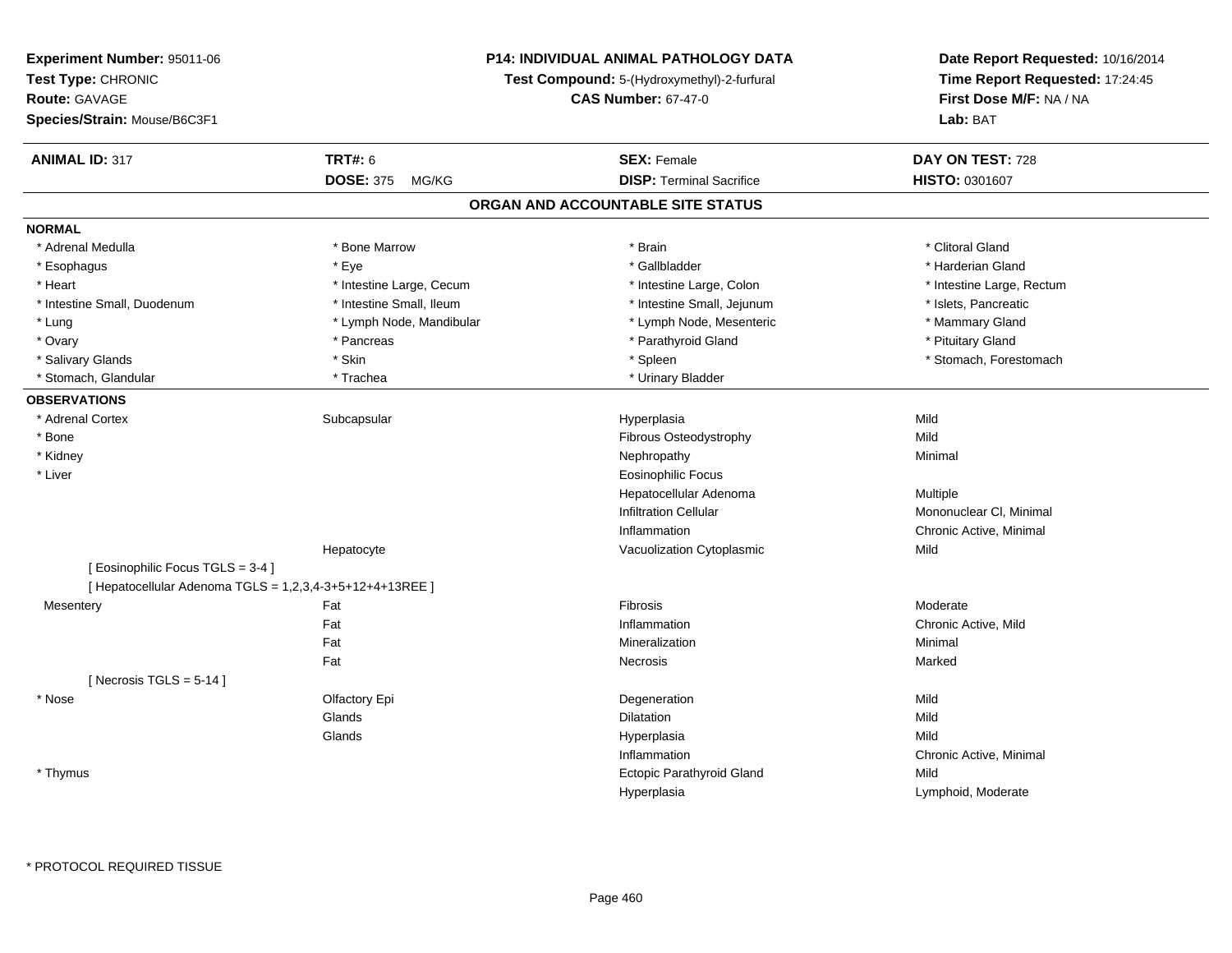| Experiment Number: 95011-06  |                                             | <b>P14: INDIVIDUAL ANIMAL PATHOLOGY DATA</b> | Date Report Requested: 10/16/2014 |
|------------------------------|---------------------------------------------|----------------------------------------------|-----------------------------------|
| <b>Test Type: CHRONIC</b>    | Test Compound: 5-(Hydroxymethyl)-2-furfural |                                              | Time Report Requested: 17:24:45   |
| <b>Route: GAVAGE</b>         |                                             | <b>CAS Number: 67-47-0</b>                   | First Dose M/F: NA / NA           |
| Species/Strain: Mouse/B6C3F1 |                                             |                                              | Lab: BAT                          |
| <b>ANIMAL ID: 317</b>        | <b>TRT#: 6</b>                              | <b>SEX: Female</b>                           | DAY ON TEST: 728                  |
|                              | <b>DOSE: 375</b><br>MG/KG                   | <b>DISP: Terminal Sacrifice</b>              | <b>HISTO: 0301607</b>             |
|                              |                                             | ORGAN AND ACCOUNTABLE SITE STATUS            |                                   |
| * Thyroid Gland              |                                             | Inflammation                                 | Chronic Active, Minimal           |
| * Uterus                     | Endometrium                                 | Hyperplasia                                  | Cystic, Marked                    |
| [Hyperplasia TGLS = $6-7$ ]  |                                             |                                              |                                   |
| PRIMARY CAUSE OF DEATH       |                                             |                                              |                                   |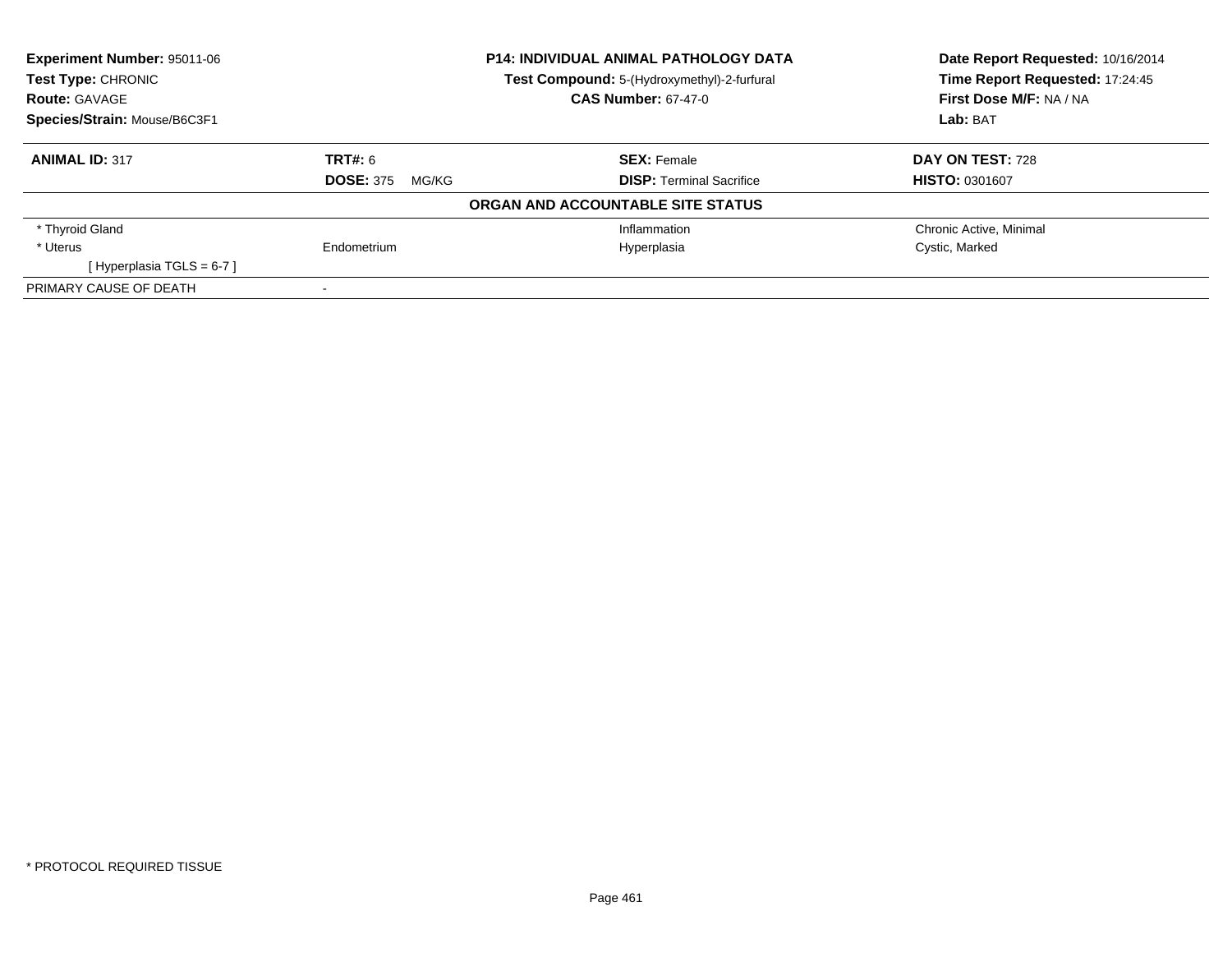| Experiment Number: 95011-06<br>Test Type: CHRONIC<br>Route: GAVAGE<br>Species/Strain: Mouse/B6C3F1 |                           | P14: INDIVIDUAL ANIMAL PATHOLOGY DATA<br>Test Compound: 5-(Hydroxymethyl)-2-furfural<br><b>CAS Number: 67-47-0</b> |                           |
|----------------------------------------------------------------------------------------------------|---------------------------|--------------------------------------------------------------------------------------------------------------------|---------------------------|
| <b>ANIMAL ID: 318</b>                                                                              | <b>TRT#: 6</b>            | <b>SEX: Female</b>                                                                                                 | DAY ON TEST: 727          |
|                                                                                                    | <b>DOSE: 375</b><br>MG/KG | <b>DISP: Terminal Sacrifice</b>                                                                                    | HISTO: 0301608            |
|                                                                                                    |                           | ORGAN AND ACCOUNTABLE SITE STATUS                                                                                  |                           |
| <b>NORMAL</b>                                                                                      |                           |                                                                                                                    |                           |
| * Adrenal Medulla                                                                                  | * Bone                    | * Bone Marrow                                                                                                      | * Brain                   |
| * Clitoral Gland                                                                                   | * Esophagus               | * Eye                                                                                                              | * Gallbladder             |
| * Heart                                                                                            | * Intestine Large, Cecum  | * Intestine Large, Colon                                                                                           | * Intestine Large, Rectum |
| * Intestine Small, Duodenum                                                                        | * Intestine Small, Ileum  | * Intestine Small, Jejunum                                                                                         | * Islets, Pancreatic      |
| * Lung                                                                                             | * Lymph Node, Mandibular  | * Lymph Node, Mesenteric                                                                                           | * Mammary Gland           |
| * Pancreas                                                                                         | * Parathyroid Gland       | * Salivary Glands                                                                                                  | * Skin                    |
| * Spleen                                                                                           | * Stomach, Forestomach    | * Stomach, Glandular                                                                                               | * Trachea                 |
| * Urinary Bladder                                                                                  | * Uterus                  |                                                                                                                    |                           |
| <b>MISSING</b>                                                                                     |                           |                                                                                                                    |                           |
| * Pituitary Gland                                                                                  |                           |                                                                                                                    |                           |
| <b>OBSERVATIONS</b>                                                                                |                           |                                                                                                                    |                           |
| * Adrenal Cortex                                                                                   | Subcapsular               | Hyperplasia                                                                                                        | Mild                      |
| * Harderian Gland                                                                                  |                           | Adenoma                                                                                                            |                           |
| * Kidney                                                                                           |                           | Nephropathy                                                                                                        | Minimal                   |
| * Liver                                                                                            |                           | <b>Infiltration Cellular</b>                                                                                       | Mononuclear CI, Minimal   |
|                                                                                                    |                           | Inflammation                                                                                                       | Chronic Active, Minimal   |
|                                                                                                    |                           | Mixed Cell Focus                                                                                                   |                           |
|                                                                                                    | Hepatocyte                | Vacuolization Cytoplasmic                                                                                          | Mild                      |
| * Nose                                                                                             | Olfactory Epi             | Accumulation, Hyaline Droplet                                                                                      | Minimal                   |
|                                                                                                    | <b>Respirat Epith</b>     | Accumulation, Hyaline Droplet                                                                                      | Mild                      |
|                                                                                                    | Olfactory Epi             | Degeneration                                                                                                       | Mild                      |
|                                                                                                    | Glands                    | <b>Dilatation</b>                                                                                                  | Mild                      |
|                                                                                                    | Glands                    | Hyperplasia                                                                                                        | Mild                      |
|                                                                                                    | Glands                    | Inflammation                                                                                                       | Chronic Active, Minimal   |
|                                                                                                    | Olfactory Epi             | Metaplasia                                                                                                         | Mild                      |
| * Ovary                                                                                            |                           | Atrophy                                                                                                            | Mild                      |
|                                                                                                    |                           | Cyst                                                                                                               |                           |
| * Thymus                                                                                           |                           | Cyst                                                                                                               | Mild                      |
| * Thyroid Gland                                                                                    | Follicle                  | Degeneration                                                                                                       | Mild                      |

PRIMARY CAUSE OF DEATH-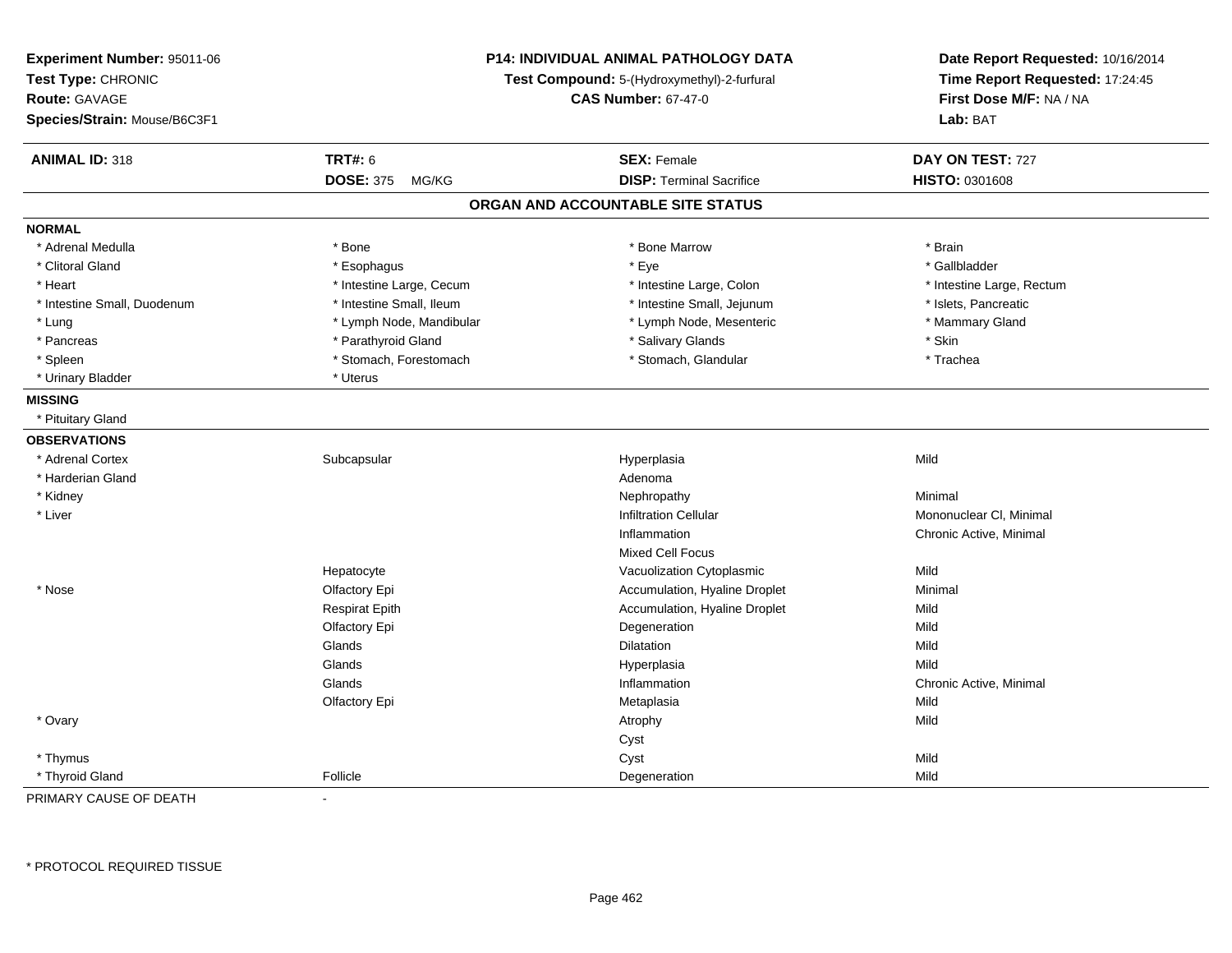| <b>Experiment Number: 95011-06</b><br><b>Test Type: CHRONIC</b> | <b>P14: INDIVIDUAL ANIMAL PATHOLOGY DATA</b><br>Test Compound: 5-(Hydroxymethyl)-2-furfural |                                   | Date Report Requested: 10/16/2014<br>Time Report Requested: 17:24:45 |
|-----------------------------------------------------------------|---------------------------------------------------------------------------------------------|-----------------------------------|----------------------------------------------------------------------|
| <b>Route: GAVAGE</b>                                            |                                                                                             | <b>CAS Number: 67-47-0</b>        | First Dose M/F: NA / NA                                              |
| Species/Strain: Mouse/B6C3F1                                    |                                                                                             |                                   | Lab: BAT                                                             |
| <b>ANIMAL ID: 318</b>                                           | <b>TRT#:</b> 6                                                                              | <b>SEX: Female</b>                | DAY ON TEST: 727                                                     |
|                                                                 | <b>DOSE: 375</b><br>MG/KG                                                                   | <b>DISP: Terminal Sacrifice</b>   | <b>HISTO: 0301608</b>                                                |
|                                                                 |                                                                                             | ORGAN AND ACCOUNTABLE SITE STATUS |                                                                      |
|                                                                 |                                                                                             |                                   |                                                                      |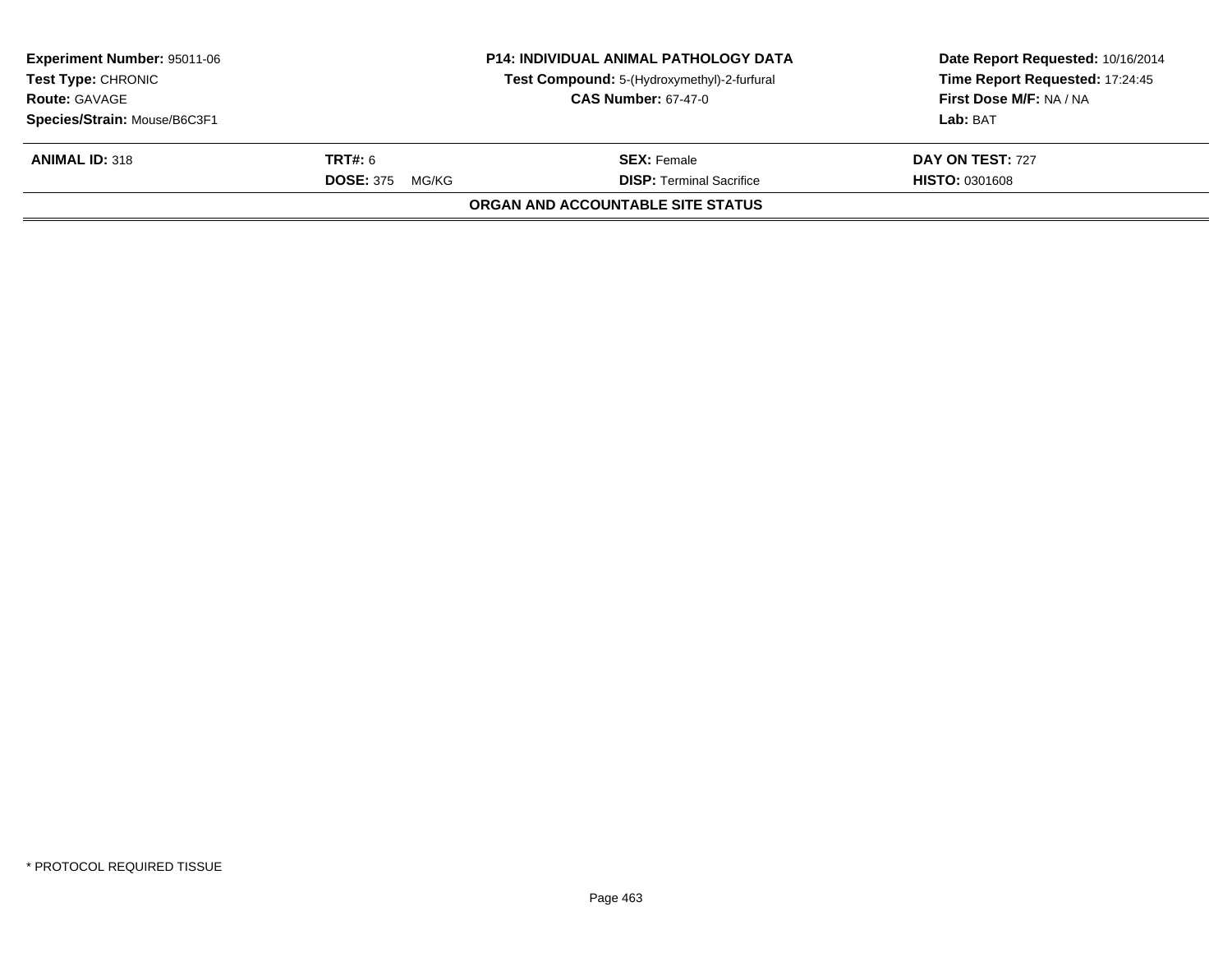| Experiment Number: 95011-06<br>Test Type: CHRONIC<br><b>Route: GAVAGE</b><br>Species/Strain: Mouse/B6C3F1 |                                                                                                   | <b>P14: INDIVIDUAL ANIMAL PATHOLOGY DATA</b><br>Test Compound: 5-(Hydroxymethyl)-2-furfural<br><b>CAS Number: 67-47-0</b> | Date Report Requested: 10/16/2014<br>Time Report Requested: 17:24:45<br>First Dose M/F: NA / NA<br>Lab: BAT |
|-----------------------------------------------------------------------------------------------------------|---------------------------------------------------------------------------------------------------|---------------------------------------------------------------------------------------------------------------------------|-------------------------------------------------------------------------------------------------------------|
|                                                                                                           |                                                                                                   |                                                                                                                           |                                                                                                             |
| <b>ANIMAL ID: 319</b>                                                                                     | <b>TRT#: 6</b>                                                                                    | <b>SEX: Female</b>                                                                                                        | DAY ON TEST: 695                                                                                            |
|                                                                                                           | <b>DOSE: 375</b><br>MG/KG                                                                         | <b>DISP: Natural Death</b>                                                                                                | HISTO: 0301609                                                                                              |
|                                                                                                           |                                                                                                   | ORGAN AND ACCOUNTABLE SITE STATUS                                                                                         |                                                                                                             |
| <b>NORMAL</b>                                                                                             |                                                                                                   |                                                                                                                           |                                                                                                             |
| * Adrenal Medulla                                                                                         | * Bone                                                                                            | * Bone Marrow                                                                                                             | * Brain                                                                                                     |
| * Clitoral Gland                                                                                          | * Esophagus                                                                                       | * Eye                                                                                                                     | * Gallbladder                                                                                               |
| * Harderian Gland                                                                                         | * Heart                                                                                           | * Intestine Large, Cecum                                                                                                  | * Intestine Large, Colon                                                                                    |
| * Intestine Large, Rectum                                                                                 | * Intestine Small, Duodenum                                                                       | * Intestine Small, Ileum                                                                                                  | * Intestine Small, Jejunum                                                                                  |
| * Islets, Pancreatic                                                                                      | * Lung                                                                                            | * Lymph Node, Mandibular                                                                                                  | * Lymph Node, Mesenteric                                                                                    |
| * Mammary Gland                                                                                           | * Ovary                                                                                           | * Pancreas                                                                                                                | * Parathyroid Gland                                                                                         |
| * Pituitary Gland                                                                                         | * Salivary Glands                                                                                 | * Skin                                                                                                                    | * Spleen                                                                                                    |
| * Stomach, Forestomach                                                                                    | * Stomach, Glandular                                                                              | * Thyroid Gland                                                                                                           | * Trachea                                                                                                   |
| * Urinary Bladder                                                                                         |                                                                                                   |                                                                                                                           |                                                                                                             |
| <b>OBSERVATIONS</b>                                                                                       |                                                                                                   |                                                                                                                           |                                                                                                             |
| * Adrenal Cortex                                                                                          | Subcapsular                                                                                       | Hyperplasia                                                                                                               | Mild                                                                                                        |
| * Kidney                                                                                                  |                                                                                                   | Nephropathy                                                                                                               | Minimal                                                                                                     |
| * Liver                                                                                                   |                                                                                                   | Hepatocellular Adenoma                                                                                                    |                                                                                                             |
|                                                                                                           |                                                                                                   | <b>Infiltration Cellular</b>                                                                                              | Mononuclear CI, Minimal                                                                                     |
|                                                                                                           |                                                                                                   | Inflammation                                                                                                              | Chronic Active, Minimal                                                                                     |
| [ Hepatocellular Adenoma TGLS = 2-4 ]                                                                     | Note: TGL#s3-12+12REE -NCL: Liver focus, documented at necropsy, not demonstrated histologically. |                                                                                                                           |                                                                                                             |
| $*$ Nose                                                                                                  | Olfactory Epi                                                                                     | Accumulation, Hyaline Droplet                                                                                             | Mild                                                                                                        |
|                                                                                                           | <b>Respirat Epith</b>                                                                             | Accumulation, Hyaline Droplet                                                                                             | Moderate                                                                                                    |
|                                                                                                           | Olfactory Epi                                                                                     | Degeneration                                                                                                              | Moderate                                                                                                    |
|                                                                                                           | Glands                                                                                            | Dilatation                                                                                                                | Mild                                                                                                        |
|                                                                                                           | Glands                                                                                            | Hyperplasia                                                                                                               | Moderate                                                                                                    |
|                                                                                                           | Glands                                                                                            | Inflammation                                                                                                              | Chronic Active, Minimal                                                                                     |
|                                                                                                           |                                                                                                   | Inflammation                                                                                                              | Chronic Active, Minimal                                                                                     |
|                                                                                                           | Olfactory Epi                                                                                     | Metaplasia                                                                                                                | Mild                                                                                                        |
| * Thymus                                                                                                  |                                                                                                   | Cyst                                                                                                                      | Minimal                                                                                                     |
|                                                                                                           |                                                                                                   | <b>Ectopic Parathyroid Gland</b>                                                                                          | Mild                                                                                                        |
| * Uterus                                                                                                  | Endometrium                                                                                       | Hyperplasia                                                                                                               | Cystic, Moderate                                                                                            |
| Note: Only the right uterine horn was dilatated at trim.                                                  |                                                                                                   |                                                                                                                           |                                                                                                             |
| [Hyperplasia TGLS = 1-7]                                                                                  |                                                                                                   |                                                                                                                           |                                                                                                             |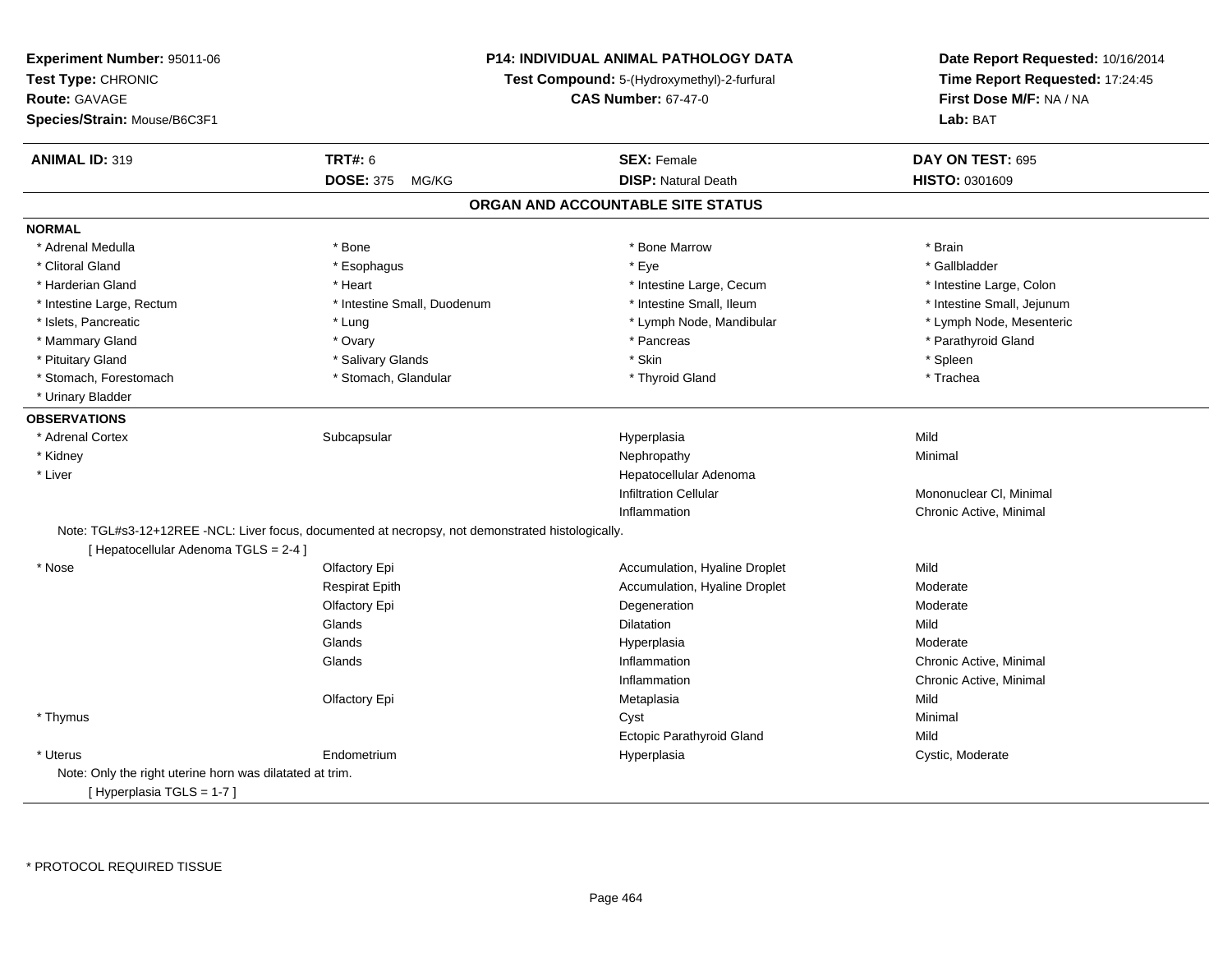| <b>Experiment Number: 95011-06</b><br>Test Type: CHRONIC | <b>P14: INDIVIDUAL ANIMAL PATHOLOGY DATA</b><br>Test Compound: 5-(Hydroxymethyl)-2-furfural |                                   | Date Report Requested: 10/16/2014<br>Time Report Requested: 17:24:45<br>First Dose M/F: NA / NA |
|----------------------------------------------------------|---------------------------------------------------------------------------------------------|-----------------------------------|-------------------------------------------------------------------------------------------------|
| <b>Route: GAVAGE</b><br>Species/Strain: Mouse/B6C3F1     |                                                                                             | <b>CAS Number: 67-47-0</b>        | Lab: BAT                                                                                        |
|                                                          |                                                                                             |                                   |                                                                                                 |
| <b>ANIMAL ID: 319</b>                                    | TRT#: 6                                                                                     | <b>SEX: Female</b>                | <b>DAY ON TEST: 695</b>                                                                         |
|                                                          | <b>DOSE: 375</b><br>MG/KG                                                                   | <b>DISP: Natural Death</b>        | <b>HISTO: 0301609</b>                                                                           |
|                                                          |                                                                                             | ORGAN AND ACCOUNTABLE SITE STATUS |                                                                                                 |
| PRIMARY CAUSE OF DEATH                                   | - UNCERTAIN                                                                                 |                                   |                                                                                                 |
| Animal Note: Contributory Cause Of Death: Nasal Lesions. |                                                                                             |                                   |                                                                                                 |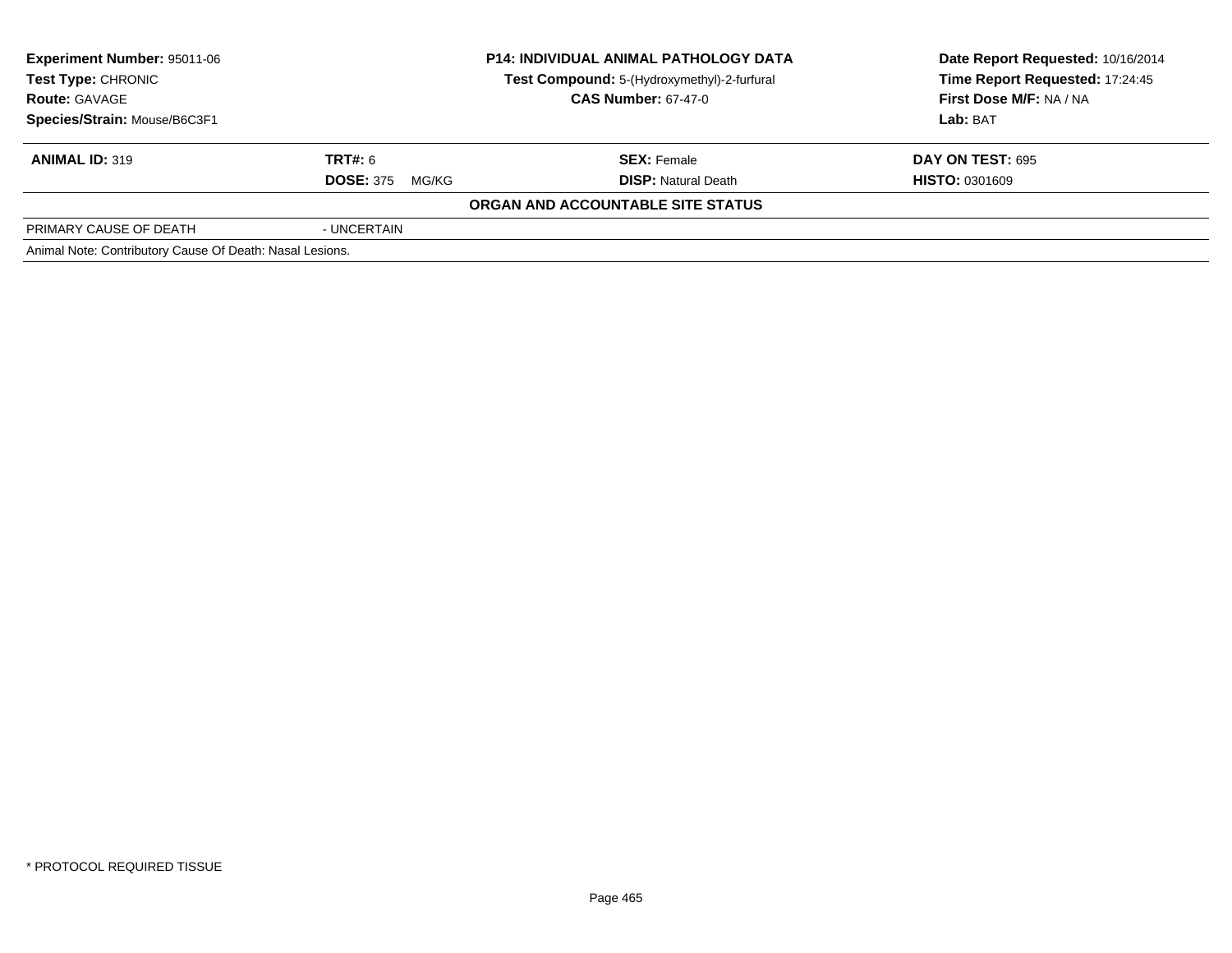| Experiment Number: 95011-06<br>Test Type: CHRONIC<br>Route: GAVAGE<br>Species/Strain: Mouse/B6C3F1 |                             | <b>P14: INDIVIDUAL ANIMAL PATHOLOGY DATA</b><br>Test Compound: 5-(Hydroxymethyl)-2-furfural<br><b>CAS Number: 67-47-0</b> | Date Report Requested: 10/16/2014<br>Time Report Requested: 17:24:45<br>First Dose M/F: NA / NA<br>Lab: BAT |
|----------------------------------------------------------------------------------------------------|-----------------------------|---------------------------------------------------------------------------------------------------------------------------|-------------------------------------------------------------------------------------------------------------|
| <b>ANIMAL ID: 320</b>                                                                              | <b>TRT#: 6</b>              | <b>SEX: Female</b>                                                                                                        | DAY ON TEST: 727                                                                                            |
|                                                                                                    | <b>DOSE: 375</b><br>MG/KG   | <b>DISP: Terminal Sacrifice</b>                                                                                           | HISTO: 0301610                                                                                              |
|                                                                                                    |                             | ORGAN AND ACCOUNTABLE SITE STATUS                                                                                         |                                                                                                             |
| <b>NORMAL</b>                                                                                      |                             |                                                                                                                           |                                                                                                             |
| * Adrenal Medulla                                                                                  | * Bone                      | * Bone Marrow                                                                                                             | * Brain                                                                                                     |
| * Clitoral Gland                                                                                   | * Esophagus                 | * Eye                                                                                                                     | * Gallbladder                                                                                               |
| * Harderian Gland                                                                                  | * Heart                     | * Intestine Large, Cecum                                                                                                  | * Intestine Large, Colon                                                                                    |
| * Intestine Large, Rectum                                                                          | * Intestine Small, Duodenum | * Intestine Small, Ileum                                                                                                  | * Intestine Small, Jejunum                                                                                  |
| * Islets, Pancreatic                                                                               | * Kidney                    | * Lung                                                                                                                    | * Lymph Node, Mandibular                                                                                    |
| * Lymph Node, Mesenteric                                                                           | * Mammary Gland             | * Ovary                                                                                                                   | * Salivary Glands                                                                                           |
| * Skin                                                                                             | * Spleen                    | * Stomach, Forestomach                                                                                                    | * Stomach, Glandular                                                                                        |
| * Thyroid Gland                                                                                    | * Trachea                   | * Urinary Bladder                                                                                                         |                                                                                                             |
| <b>MISSING</b>                                                                                     |                             |                                                                                                                           |                                                                                                             |
| * Parathyroid Gland                                                                                |                             |                                                                                                                           |                                                                                                             |
| <b>OBSERVATIONS</b>                                                                                |                             |                                                                                                                           |                                                                                                             |
| * Adrenal Cortex                                                                                   | Subcapsular                 | Hyperplasia                                                                                                               | Mild                                                                                                        |
| * Liver                                                                                            |                             | <b>Basophilic Focus</b>                                                                                                   |                                                                                                             |
|                                                                                                    |                             | <b>Eosinophilic Focus</b>                                                                                                 |                                                                                                             |
|                                                                                                    |                             | Hepatocellular Adenoma                                                                                                    | Multiple                                                                                                    |
|                                                                                                    |                             | <b>Infiltration Cellular</b>                                                                                              | Mononuclear CI, Minimal                                                                                     |
|                                                                                                    |                             | Inflammation                                                                                                              | Chronic Active, Minimal                                                                                     |
|                                                                                                    | Hepatocyte                  | <b>Tension Lipidosis</b>                                                                                                  | Mild                                                                                                        |
|                                                                                                    | Hepatocyte                  | Vacuolization Cytoplasmic                                                                                                 | Mild                                                                                                        |
| [ Hepatocellular Adenoma TGLS = 1,2,3-4+12+13 ]                                                    |                             |                                                                                                                           |                                                                                                             |
| * Nose                                                                                             | Olfactory Epi               | Accumulation, Hyaline Droplet                                                                                             | Minimal                                                                                                     |
|                                                                                                    | <b>Respirat Epith</b>       | Accumulation, Hyaline Droplet                                                                                             | Moderate                                                                                                    |
|                                                                                                    | Olfactory Epi               | Degeneration                                                                                                              | Mild                                                                                                        |
|                                                                                                    | Glands                      | Dilatation                                                                                                                | Mild                                                                                                        |
|                                                                                                    | Glands                      | Hyperplasia                                                                                                               | Mild                                                                                                        |
|                                                                                                    | Glands                      | Inflammation                                                                                                              | Chronic Active, Minimal                                                                                     |
|                                                                                                    |                             | Inflammation                                                                                                              | Chronic Active, Minimal                                                                                     |
|                                                                                                    | Olfactory Epi               | Metaplasia                                                                                                                | Mild                                                                                                        |
| * Pancreas                                                                                         | Acinus                      | Atrophy                                                                                                                   | Marked                                                                                                      |
| * Pituitary Gland                                                                                  | Pars Distalis               | Hyperplasia                                                                                                               | Mild                                                                                                        |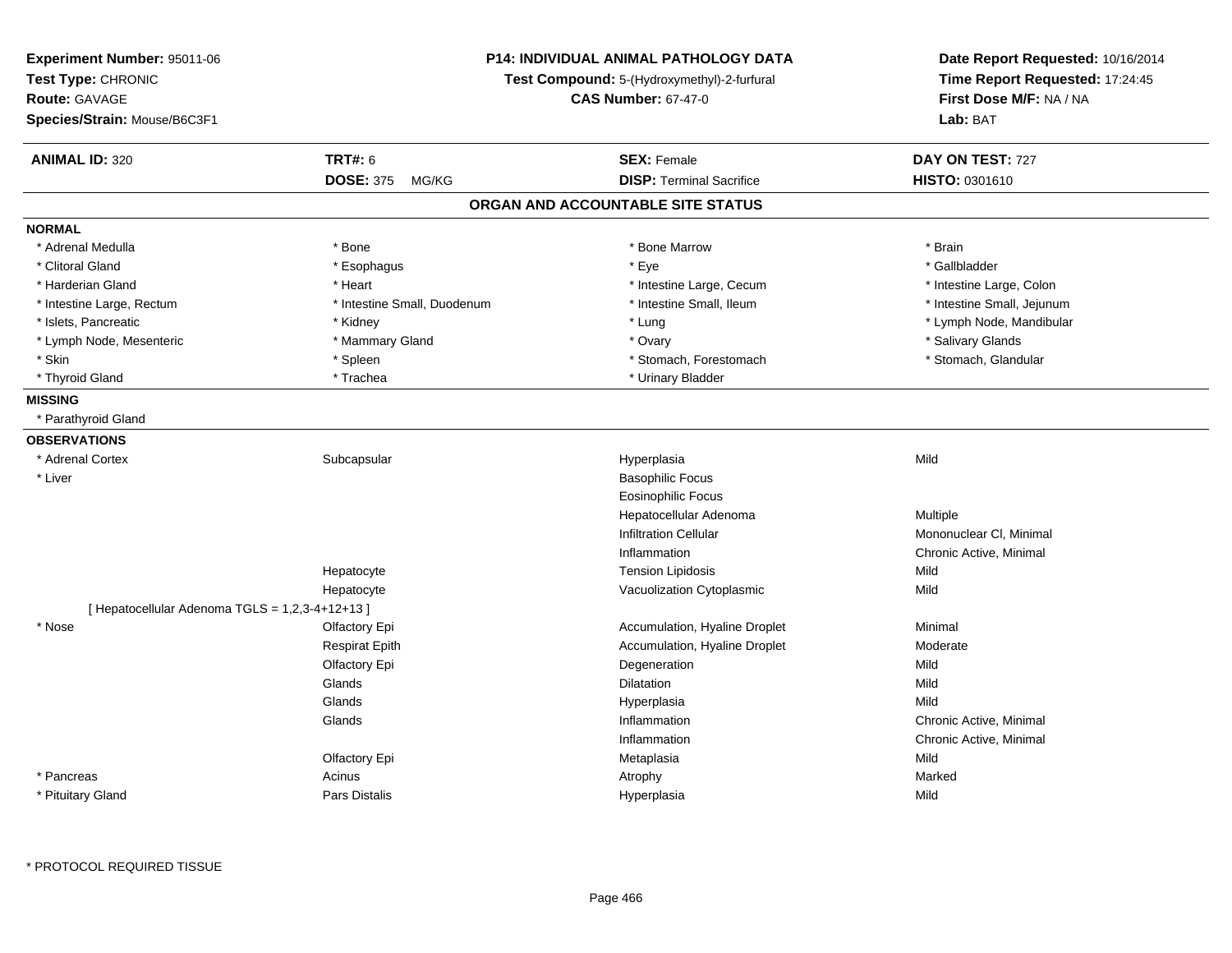| <b>Experiment Number: 95011-06</b> | <b>P14: INDIVIDUAL ANIMAL PATHOLOGY DATA</b> |                                             | Date Report Requested: 10/16/2014 |
|------------------------------------|----------------------------------------------|---------------------------------------------|-----------------------------------|
| Test Type: CHRONIC                 |                                              | Test Compound: 5-(Hydroxymethyl)-2-furfural | Time Report Requested: 17:24:45   |
| <b>Route: GAVAGE</b>               |                                              | <b>CAS Number: 67-47-0</b>                  | First Dose M/F: NA / NA           |
| Species/Strain: Mouse/B6C3F1       |                                              |                                             | Lab: BAT                          |
| <b>ANIMAL ID: 320</b>              | <b>TRT#: 6</b>                               | <b>SEX: Female</b>                          | DAY ON TEST: 727                  |
|                                    | <b>DOSE: 375</b><br>MG/KG                    | <b>DISP:</b> Terminal Sacrifice             | <b>HISTO: 0301610</b>             |
|                                    |                                              | ORGAN AND ACCOUNTABLE SITE STATUS           |                                   |
| * Thymus                           |                                              | Cyst                                        | Mild                              |
| * Uterus                           | Endometrium                                  | Hyperplasia                                 | Cystic, Moderate                  |
| [Hyperplasia TGLS = $4-7$ ]        |                                              |                                             |                                   |
| PRIMARY CAUSE OF DEATH             |                                              |                                             |                                   |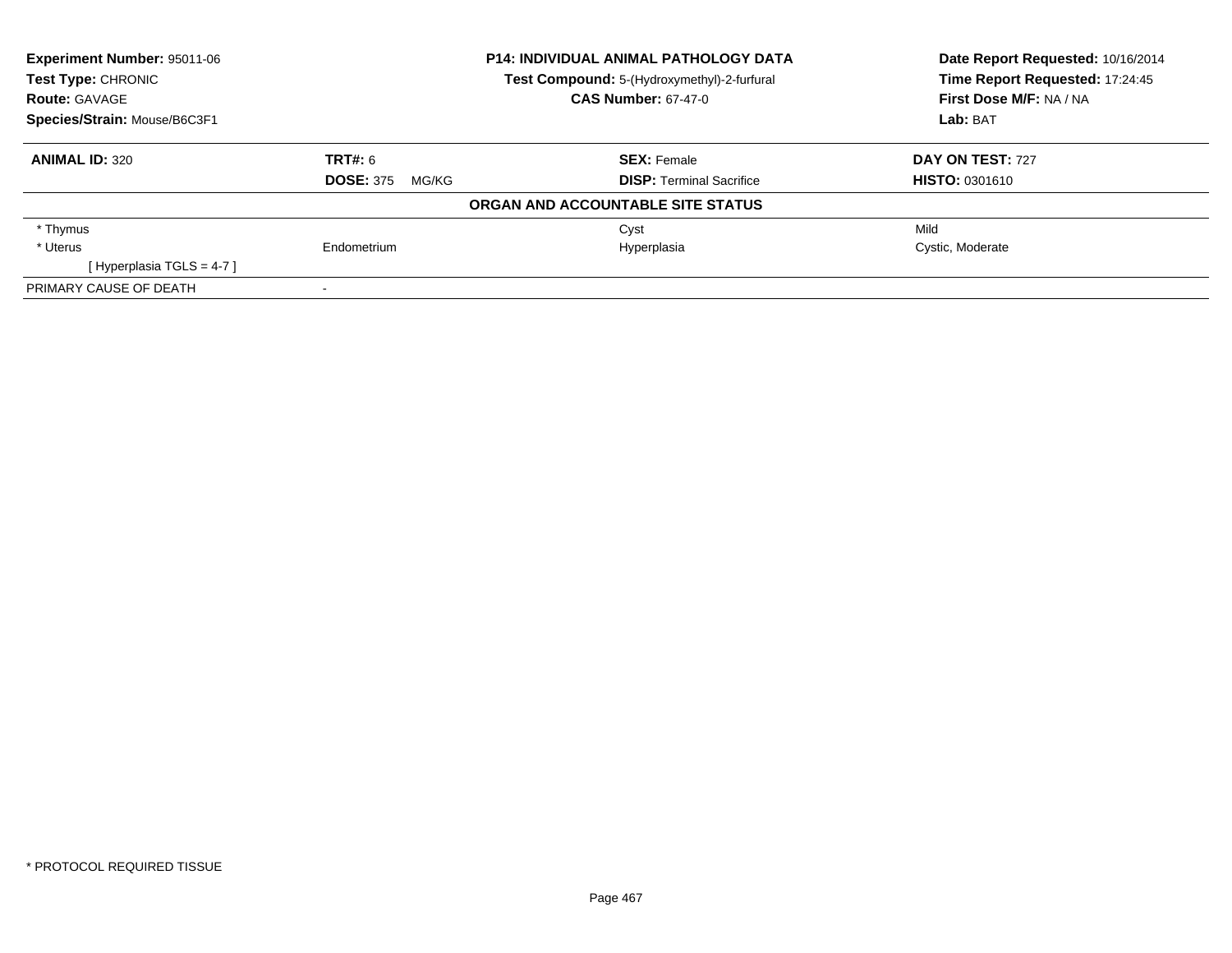| Experiment Number: 95011-06<br>Test Type: CHRONIC<br><b>Route: GAVAGE</b><br>Species/Strain: Mouse/B6C3F1 |                             | <b>P14: INDIVIDUAL ANIMAL PATHOLOGY DATA</b><br>Test Compound: 5-(Hydroxymethyl)-2-furfural<br><b>CAS Number: 67-47-0</b> | Date Report Requested: 10/16/2014<br>Time Report Requested: 17:24:45<br>First Dose M/F: NA / NA<br>Lab: BAT |
|-----------------------------------------------------------------------------------------------------------|-----------------------------|---------------------------------------------------------------------------------------------------------------------------|-------------------------------------------------------------------------------------------------------------|
| <b>ANIMAL ID: 321</b>                                                                                     | <b>TRT#: 6</b>              | <b>SEX: Female</b>                                                                                                        | DAY ON TEST: 728                                                                                            |
|                                                                                                           | <b>DOSE: 375</b><br>MG/KG   | <b>DISP: Terminal Sacrifice</b>                                                                                           | HISTO: 0301611                                                                                              |
|                                                                                                           |                             | ORGAN AND ACCOUNTABLE SITE STATUS                                                                                         |                                                                                                             |
| <b>NORMAL</b>                                                                                             |                             |                                                                                                                           |                                                                                                             |
| * Adrenal Medulla                                                                                         | * Bone                      | * Bone Marrow                                                                                                             | * Brain                                                                                                     |
| * Clitoral Gland                                                                                          | * Esophagus                 | * Eye                                                                                                                     | * Gallbladder                                                                                               |
| * Harderian Gland                                                                                         | * Heart                     | * Intestine Large, Cecum                                                                                                  | * Intestine Large, Colon                                                                                    |
| * Intestine Large, Rectum                                                                                 | * Intestine Small, Duodenum | * Intestine Small, Ileum                                                                                                  | * Intestine Small, Jejunum                                                                                  |
| * Islets, Pancreatic                                                                                      | * Kidney                    | * Lung                                                                                                                    | * Lymph Node, Mandibular                                                                                    |
| * Lymph Node, Mesenteric                                                                                  | * Mammary Gland             | * Pancreas                                                                                                                | * Pituitary Gland                                                                                           |
| * Salivary Glands                                                                                         | * Skin                      | * Spleen                                                                                                                  | * Stomach, Forestomach                                                                                      |
| * Stomach, Glandular                                                                                      | * Thyroid Gland             | * Trachea                                                                                                                 | * Urinary Bladder                                                                                           |
| <b>MISSING</b>                                                                                            |                             |                                                                                                                           |                                                                                                             |
| * Parathyroid Gland                                                                                       |                             |                                                                                                                           |                                                                                                             |
| <b>OBSERVATIONS</b>                                                                                       |                             |                                                                                                                           |                                                                                                             |
| * Adrenal Cortex                                                                                          | Subcapsular                 | Hyperplasia                                                                                                               | Mild                                                                                                        |
| * Liver                                                                                                   |                             | <b>Infiltration Cellular</b>                                                                                              | Mononuclear CI, Minimal                                                                                     |
|                                                                                                           |                             | Inflammation                                                                                                              | Chronic Active, Minimal                                                                                     |
|                                                                                                           |                             | <b>Mixed Cell Focus</b>                                                                                                   |                                                                                                             |
|                                                                                                           | Hepatocyte                  | Vacuolization Cytoplasmic                                                                                                 | Mild                                                                                                        |
| [Mixed Cell Focus TGLS = 2-5]                                                                             |                             |                                                                                                                           |                                                                                                             |
| * Nose                                                                                                    | Olfactory Epi               | Accumulation, Hyaline Droplet                                                                                             | Mild                                                                                                        |
|                                                                                                           | <b>Respirat Epith</b>       | Accumulation, Hyaline Droplet                                                                                             | Mild                                                                                                        |
|                                                                                                           | Olfactory Epi               | Degeneration                                                                                                              | Mild                                                                                                        |
|                                                                                                           | Glands                      | Dilatation                                                                                                                | Mild                                                                                                        |
|                                                                                                           | Glands                      | Hyperplasia                                                                                                               | Mild                                                                                                        |
|                                                                                                           | Glands                      | Inflammation                                                                                                              | Chronic Active, Minimal                                                                                     |
|                                                                                                           |                             | Inflammation                                                                                                              | Chronic Active, Minimal                                                                                     |
|                                                                                                           | Olfactory Epi               | Metaplasia                                                                                                                | Mild                                                                                                        |
| * Ovary                                                                                                   |                             | Cyst                                                                                                                      |                                                                                                             |
| * Thymus                                                                                                  |                             | Cyst                                                                                                                      | Mild                                                                                                        |
| * Uterus                                                                                                  | Endometrium                 | Hyperplasia                                                                                                               | Cystic, Mild                                                                                                |
| [Hyperplasia TGLS = 1-7]                                                                                  |                             |                                                                                                                           |                                                                                                             |

PRIMARY CAUSE OF DEATH-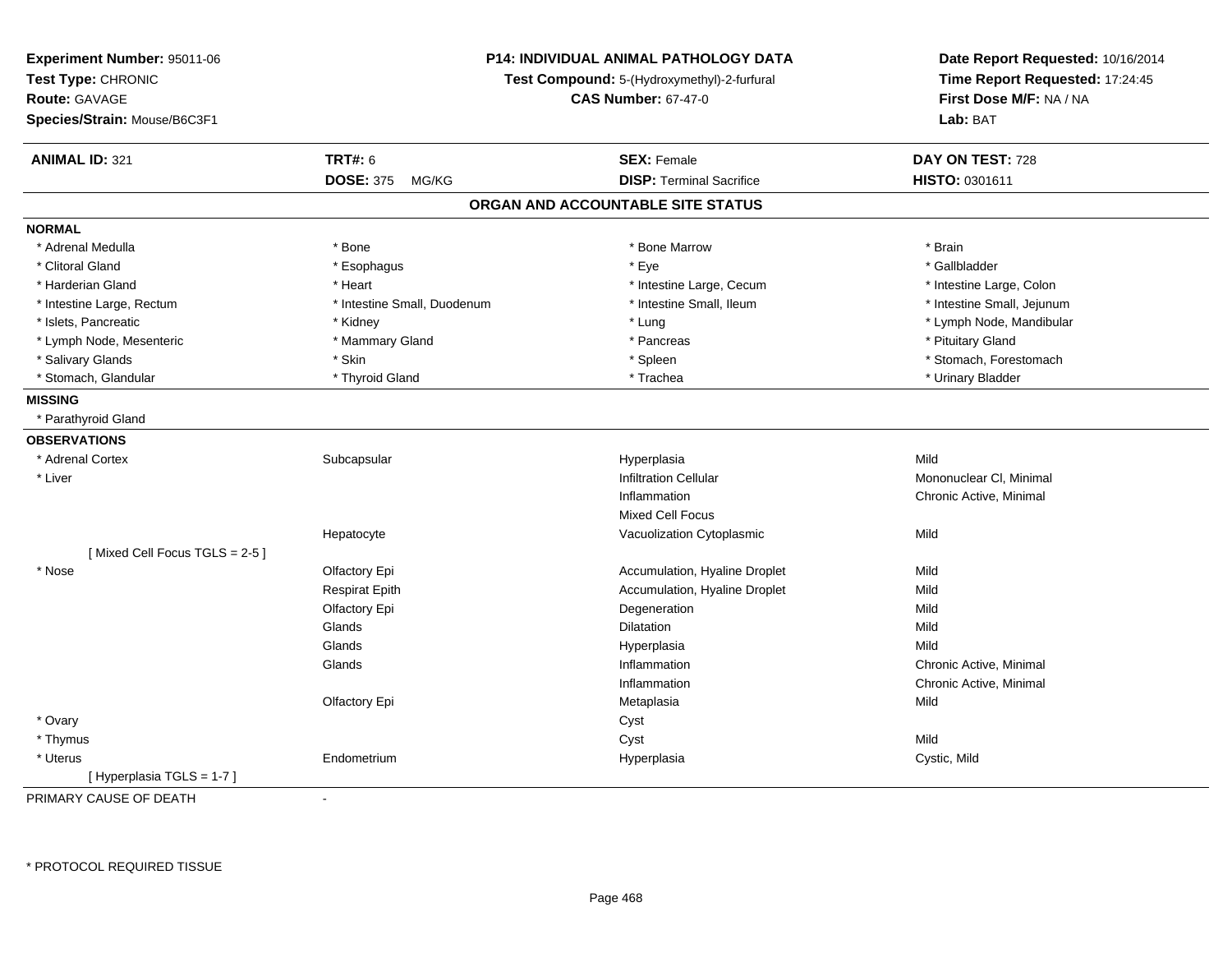| <b>Experiment Number: 95011-06</b> |                           | <b>P14: INDIVIDUAL ANIMAL PATHOLOGY DATA</b> | Date Report Requested: 10/16/2014 |
|------------------------------------|---------------------------|----------------------------------------------|-----------------------------------|
| <b>Test Type: CHRONIC</b>          |                           | Test Compound: 5-(Hydroxymethyl)-2-furfural  | Time Report Requested: 17:24:45   |
| <b>Route: GAVAGE</b>               |                           | <b>CAS Number: 67-47-0</b>                   | First Dose M/F: NA / NA           |
| Species/Strain: Mouse/B6C3F1       |                           |                                              | Lab: BAT                          |
| <b>ANIMAL ID: 321</b>              | <b>TRT#:</b> 6            | <b>SEX: Female</b>                           | <b>DAY ON TEST: 728</b>           |
|                                    | <b>DOSE: 375</b><br>MG/KG | <b>DISP: Terminal Sacrifice</b>              | <b>HISTO: 0301611</b>             |
|                                    |                           | ORGAN AND ACCOUNTABLE SITE STATUS            |                                   |
|                                    |                           |                                              |                                   |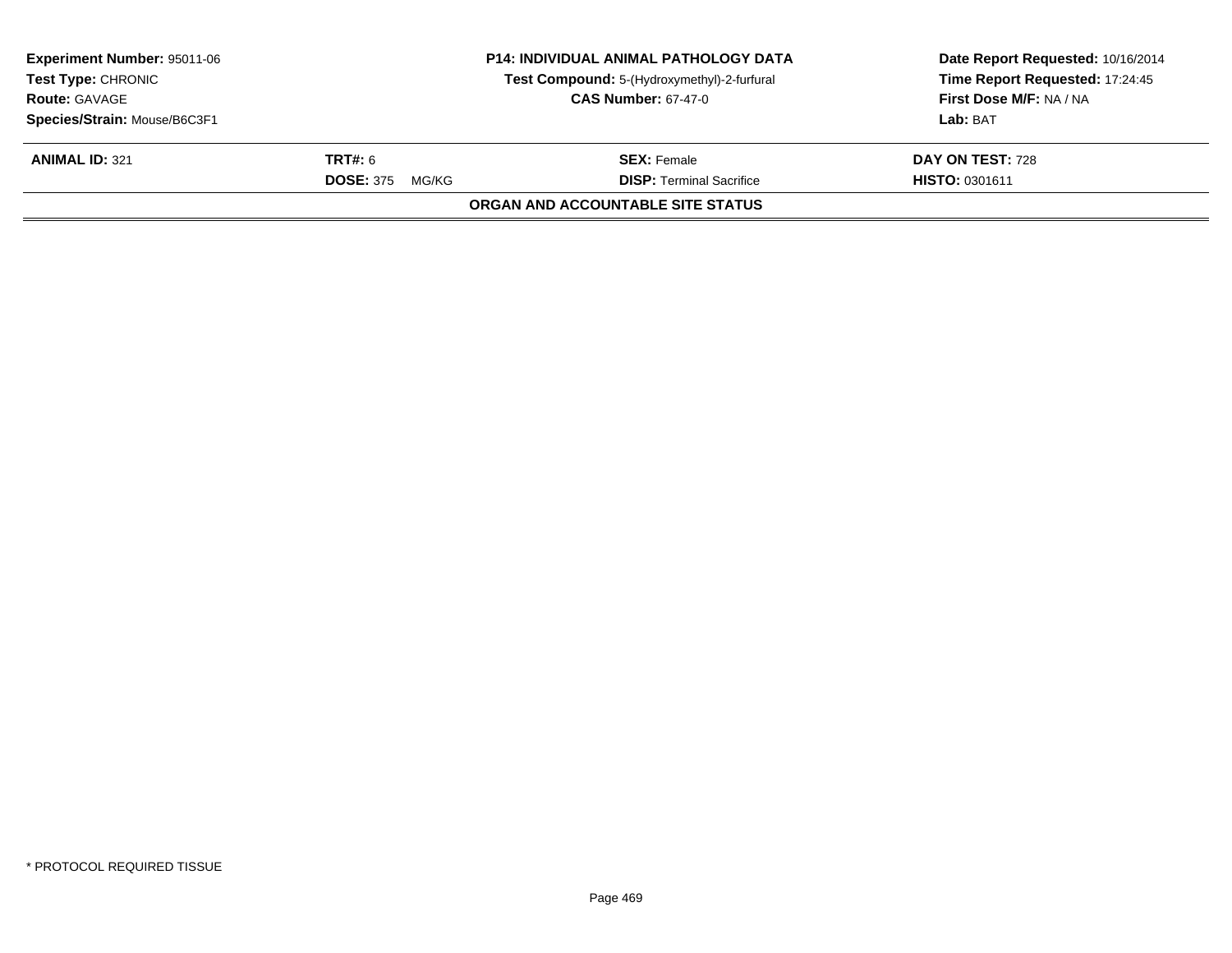| Experiment Number: 95011-06                                 | P14: INDIVIDUAL ANIMAL PATHOLOGY DATA<br>Test Compound: 5-(Hydroxymethyl)-2-furfural |                                   | Date Report Requested: 10/16/2014<br>Time Report Requested: 17:24:45 |
|-------------------------------------------------------------|--------------------------------------------------------------------------------------|-----------------------------------|----------------------------------------------------------------------|
| Test Type: CHRONIC                                          |                                                                                      |                                   |                                                                      |
| <b>Route: GAVAGE</b>                                        |                                                                                      | <b>CAS Number: 67-47-0</b>        | First Dose M/F: NA / NA                                              |
| Species/Strain: Mouse/B6C3F1                                |                                                                                      |                                   | Lab: BAT                                                             |
| <b>ANIMAL ID: 322</b>                                       | <b>TRT#: 6</b>                                                                       | <b>SEX: Female</b>                | DAY ON TEST: 728                                                     |
|                                                             | <b>DOSE: 375</b><br>MG/KG                                                            | <b>DISP: Terminal Sacrifice</b>   | HISTO: 0301612                                                       |
|                                                             |                                                                                      | ORGAN AND ACCOUNTABLE SITE STATUS |                                                                      |
| <b>NORMAL</b>                                               |                                                                                      |                                   |                                                                      |
| * Adrenal Medulla                                           | * Bone                                                                               | * Bone Marrow                     | * Brain                                                              |
| * Clitoral Gland                                            | * Esophagus                                                                          | * Eye                             | * Gallbladder                                                        |
| * Harderian Gland                                           | * Heart                                                                              | * Intestine Large, Cecum          | * Intestine Large, Colon                                             |
| * Intestine Large, Rectum                                   | * Intestine Small, Duodenum                                                          | * Intestine Small, Ileum          | * Intestine Small, Jejunum                                           |
| * Islets, Pancreatic                                        | * Lung                                                                               | * Lymph Node, Mandibular          | * Lymph Node, Mesenteric                                             |
| * Mammary Gland                                             | * Ovary                                                                              | * Pancreas                        | * Parathyroid Gland                                                  |
| * Pituitary Gland                                           | * Salivary Glands                                                                    | * Skin                            | * Spleen                                                             |
| * Stomach, Forestomach                                      | * Stomach, Glandular                                                                 | * Thymus                          | * Trachea                                                            |
| * Urinary Bladder                                           |                                                                                      |                                   |                                                                      |
| <b>OBSERVATIONS</b>                                         |                                                                                      |                                   |                                                                      |
| * Adrenal Cortex                                            | Subcapsular                                                                          | Hyperplasia                       | Mild                                                                 |
| * Kidney                                                    |                                                                                      | Nephropathy                       | Minimal                                                              |
| * Liver                                                     |                                                                                      | Hepatocellular Adenoma            | Multiple                                                             |
| Note: A microscopic hepatocellular adenoma is on slide #03. |                                                                                      |                                   |                                                                      |
| [Hepatocellular Adenoma TGLS = 2-4]                         |                                                                                      |                                   |                                                                      |
| * Nose                                                      | Olfactory Epi                                                                        | Accumulation, Hyaline Droplet     | Mild                                                                 |
|                                                             | <b>Respirat Epith</b>                                                                | Accumulation, Hyaline Droplet     | Moderate                                                             |
|                                                             | Olfactory Epi                                                                        | Degeneration                      | Moderate                                                             |
|                                                             | Glands                                                                               | Dilatation                        | Mild                                                                 |
|                                                             | Glands                                                                               | Hyperplasia                       | Mild                                                                 |
|                                                             |                                                                                      | Inflammation                      | Chronic Active, Minimal                                              |
|                                                             | Olfactory Epi                                                                        | Metaplasia                        | Mild                                                                 |
| * Thyroid Gland                                             | Follicle                                                                             | Degeneration                      | Mild                                                                 |
| * Uterus                                                    | Endometrium                                                                          | Hyperplasia                       | Cystic, Moderate                                                     |
| [Hyperplasia TGLS = 1-7]                                    |                                                                                      |                                   |                                                                      |
| PRIMARY CAUSE OF DEATH                                      | $\blacksquare$                                                                       |                                   |                                                                      |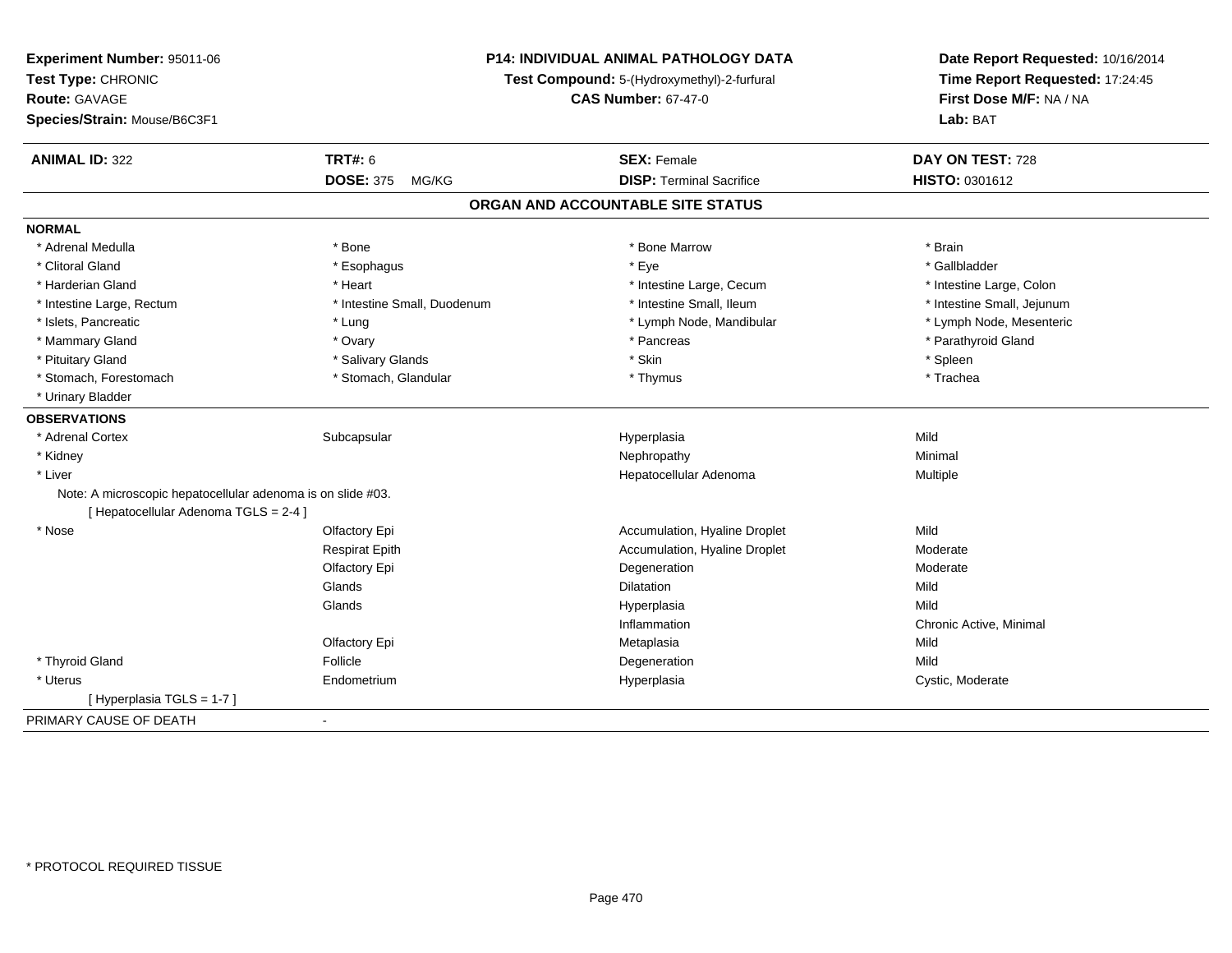| Experiment Number: 95011-06                                         |                             | <b>P14: INDIVIDUAL ANIMAL PATHOLOGY DATA</b> |                                                                      |  |
|---------------------------------------------------------------------|-----------------------------|----------------------------------------------|----------------------------------------------------------------------|--|
| Test Type: CHRONIC                                                  |                             | Test Compound: 5-(Hydroxymethyl)-2-furfural  | Date Report Requested: 10/16/2014<br>Time Report Requested: 17:24:45 |  |
| <b>Route: GAVAGE</b>                                                |                             | <b>CAS Number: 67-47-0</b>                   | First Dose M/F: NA / NA                                              |  |
| Species/Strain: Mouse/B6C3F1                                        |                             |                                              | Lab: BAT                                                             |  |
| <b>ANIMAL ID: 323</b>                                               | <b>TRT#: 6</b>              | <b>SEX: Female</b>                           | DAY ON TEST: 727                                                     |  |
|                                                                     | <b>DOSE: 375</b><br>MG/KG   | <b>DISP: Terminal Sacrifice</b>              | HISTO: 0301613                                                       |  |
|                                                                     |                             | ORGAN AND ACCOUNTABLE SITE STATUS            |                                                                      |  |
| <b>NORMAL</b>                                                       |                             |                                              |                                                                      |  |
| * Adrenal Medulla                                                   | * Bone                      | * Bone Marrow                                | * Brain                                                              |  |
| * Clitoral Gland                                                    | * Esophagus                 | * Eye                                        | * Gallbladder                                                        |  |
| * Harderian Gland                                                   | * Heart                     | * Intestine Large, Cecum                     | * Intestine Large, Colon                                             |  |
| * Intestine Large, Rectum                                           | * Intestine Small, Duodenum | * Intestine Small, Ileum                     | * Intestine Small, Jejunum                                           |  |
| * Islets, Pancreatic                                                | * Lung                      | * Lymph Node, Mandibular                     | * Lymph Node, Mesenteric                                             |  |
| * Mammary Gland                                                     | Oral Mucosa                 | * Ovary                                      | * Pancreas                                                           |  |
| * Parathyroid Gland                                                 | * Pituitary Gland           | * Salivary Glands                            | * Skin                                                               |  |
| * Stomach, Forestomach                                              | * Stomach, Glandular        | * Trachea                                    |                                                                      |  |
| <b>OBSERVATIONS</b>                                                 |                             |                                              |                                                                      |  |
| * Adrenal Cortex                                                    | Subcapsular                 | Hyperplasia                                  | Mild                                                                 |  |
|                                                                     | Zona Fascult                | Hyperplasia                                  | Minimal                                                              |  |
| * Clitoral GI                                                       |                             |                                              |                                                                      |  |
| Note: Only one clitoral gland available for histologic examination. |                             |                                              |                                                                      |  |
| * Kidney                                                            |                             | Nephropathy                                  | Minimal                                                              |  |
| * Liver                                                             |                             | Hepatocellular Adenoma                       |                                                                      |  |
|                                                                     |                             | <b>Infiltration Cellular</b>                 | Mononuclear CI, Mild                                                 |  |
|                                                                     |                             | Inflammation                                 | Chronic Active, Mild                                                 |  |
|                                                                     | Hepatocyte                  | Vacuolization Cytoplasmic                    | Mild                                                                 |  |
| [ Hepatocellular Adenoma TGLS = 3-5REE ]                            |                             |                                              |                                                                      |  |
| * Nose                                                              | Olfactory Epi               | Accumulation, Hyaline Droplet                | Minimal                                                              |  |
|                                                                     | <b>Respirat Epith</b>       | Accumulation, Hyaline Droplet                | Mild                                                                 |  |
|                                                                     | Olfactory Epi               | Degeneration                                 | Mild                                                                 |  |
|                                                                     | Glands                      | Dilatation                                   | Mild                                                                 |  |
|                                                                     | Glands                      | Hyperplasia                                  | Mild                                                                 |  |
|                                                                     | Glands                      | Inflammation                                 | Chronic Active, Mild                                                 |  |
| * Spleen                                                            |                             | Hematopoietic Cell Proliferation             | Moderate                                                             |  |
| * Thymus                                                            |                             | Cyst                                         | Mild                                                                 |  |
|                                                                     |                             | <b>Ectopic Parathyroid Gland</b>             | Minimal                                                              |  |
| * Thyroid Gland                                                     | Follicle                    | Degeneration                                 | Mild                                                                 |  |
| * Urinary Bladder                                                   |                             | Histiocytic Sarcoma                          | Metastatic (Uterus)                                                  |  |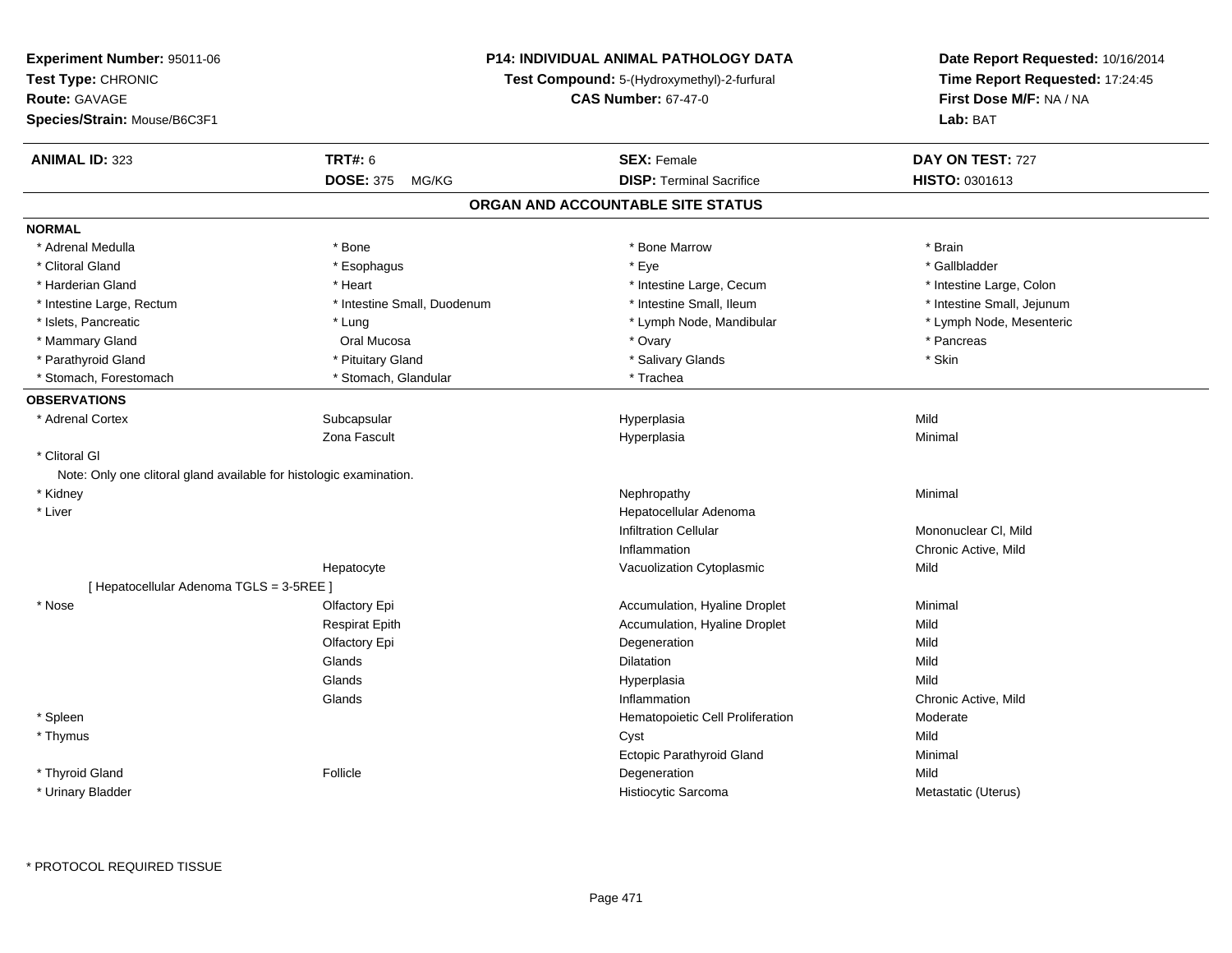| Experiment Number: 95011-06       |                           | P14: INDIVIDUAL ANIMAL PATHOLOGY DATA       | Date Report Requested: 10/16/2014<br>Time Report Requested: 17:24:45 |  |
|-----------------------------------|---------------------------|---------------------------------------------|----------------------------------------------------------------------|--|
| <b>Test Type: CHRONIC</b>         |                           | Test Compound: 5-(Hydroxymethyl)-2-furfural |                                                                      |  |
| <b>Route: GAVAGE</b>              |                           | <b>CAS Number: 67-47-0</b>                  | First Dose M/F: NA / NA                                              |  |
| Species/Strain: Mouse/B6C3F1      |                           |                                             | Lab: BAT                                                             |  |
| <b>ANIMAL ID: 323</b>             | <b>TRT#: 6</b>            | <b>SEX: Female</b>                          | DAY ON TEST: 727                                                     |  |
|                                   | <b>DOSE: 375</b><br>MG/KG | <b>DISP:</b> Terminal Sacrifice             | <b>HISTO: 0301613</b>                                                |  |
|                                   |                           | ORGAN AND ACCOUNTABLE SITE STATUS           |                                                                      |  |
| * Uterus                          |                           | Histiocytic Sarcoma                         |                                                                      |  |
|                                   | Endometrium               | Hyperplasia                                 | Cystic, Marked                                                       |  |
| [Histiocytic Sarcoma TGLS = 2-12] |                           |                                             |                                                                      |  |
| [Hyperplasia TGLS = $1-7$ ]       |                           |                                             |                                                                      |  |
| PRIMARY CAUSE OF DEATH            |                           |                                             |                                                                      |  |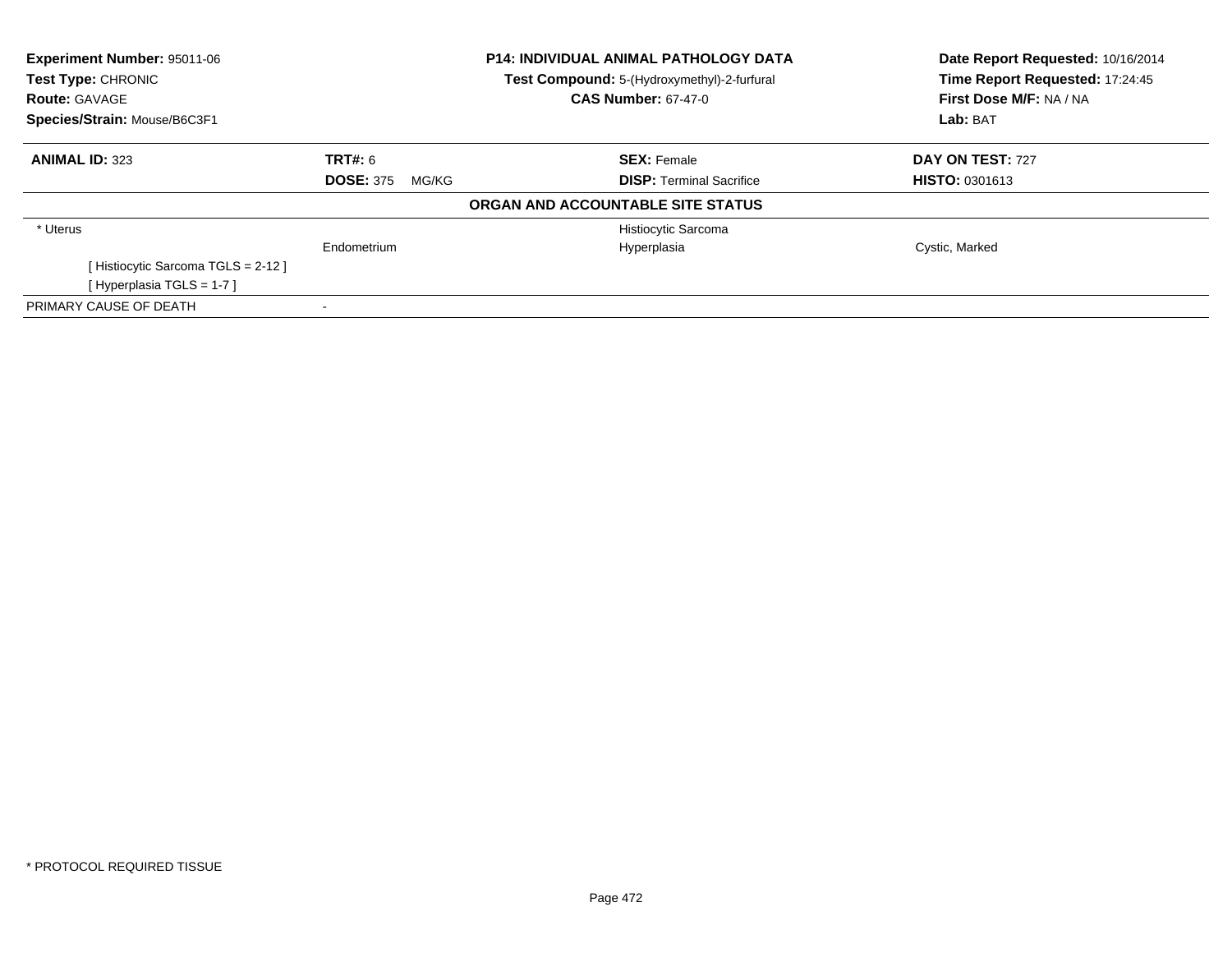| Experiment Number: 95011-06                                                         | <b>P14: INDIVIDUAL ANIMAL PATHOLOGY DATA</b><br>Test Compound: 5-(Hydroxymethyl)-2-furfural |                                   | Date Report Requested: 10/16/2014 |  |
|-------------------------------------------------------------------------------------|---------------------------------------------------------------------------------------------|-----------------------------------|-----------------------------------|--|
| Test Type: CHRONIC                                                                  |                                                                                             |                                   | Time Report Requested: 17:24:45   |  |
| <b>Route: GAVAGE</b>                                                                |                                                                                             | <b>CAS Number: 67-47-0</b>        | First Dose M/F: NA / NA           |  |
| Species/Strain: Mouse/B6C3F1                                                        |                                                                                             |                                   | Lab: BAT                          |  |
| <b>ANIMAL ID: 324</b>                                                               | <b>TRT#: 6</b>                                                                              | <b>SEX: Female</b>                | DAY ON TEST: 475                  |  |
|                                                                                     | <b>DOSE: 375</b><br>MG/KG                                                                   | <b>DISP: Natural Death</b>        | HISTO: 0301614                    |  |
|                                                                                     |                                                                                             | ORGAN AND ACCOUNTABLE SITE STATUS |                                   |  |
| <b>NORMAL</b>                                                                       |                                                                                             |                                   |                                   |  |
| * Adrenal Medulla                                                                   | * Bone                                                                                      | * Bone Marrow                     | * Brain                           |  |
| * Clitoral Gland                                                                    | * Esophagus                                                                                 | * Eye                             | * Gallbladder                     |  |
| * Harderian Gland                                                                   | * Heart                                                                                     | * Intestine Large, Cecum          | * Intestine Large, Colon          |  |
| * Intestine Large, Rectum                                                           | * Intestine Small, Duodenum                                                                 | * Intestine Small, Ileum          | * Intestine Small, Jejunum        |  |
| * Islets, Pancreatic                                                                | * Lung                                                                                      | * Lymph Node, Mandibular          | * Lymph Node, Mesenteric          |  |
| * Mammary Gland                                                                     | * Ovary                                                                                     | * Pancreas                        | * Pituitary Gland                 |  |
| * Salivary Glands                                                                   | * Skin                                                                                      | * Spleen                          | * Stomach, Forestomach            |  |
| * Stomach, Glandular                                                                | * Thymus                                                                                    | * Thyroid Gland                   | * Trachea                         |  |
| * Urinary Bladder                                                                   | * Uterus                                                                                    |                                   |                                   |  |
| <b>MISSING</b>                                                                      |                                                                                             |                                   |                                   |  |
| * Parathyroid Gland                                                                 |                                                                                             |                                   |                                   |  |
| <b>OBSERVATIONS</b>                                                                 |                                                                                             |                                   |                                   |  |
| * Adrenal Cortex                                                                    | Subcapsular                                                                                 | Hyperplasia                       | Mild                              |  |
| * Eye                                                                               |                                                                                             |                                   |                                   |  |
| Note: No optic nerve found in block or wet tissue.                                  |                                                                                             |                                   |                                   |  |
| * Kidney                                                                            |                                                                                             | Nephropathy                       | Minimal                           |  |
| * Liver                                                                             |                                                                                             | Inflammation                      | Chronic Active, Minimal           |  |
| * Nose                                                                              | Olfactory Epi                                                                               | Degeneration                      | Minimal                           |  |
|                                                                                     | Glands                                                                                      | <b>Dilatation</b>                 | Mild                              |  |
|                                                                                     | Glands                                                                                      | Hyperplasia                       | Minimal                           |  |
| PRIMARY CAUSE OF DEATH                                                              | - UNCERTAIN                                                                                 |                                   |                                   |  |
| Animal Note: All tissues examined histologically were mildly to markedly autolytic. |                                                                                             |                                   |                                   |  |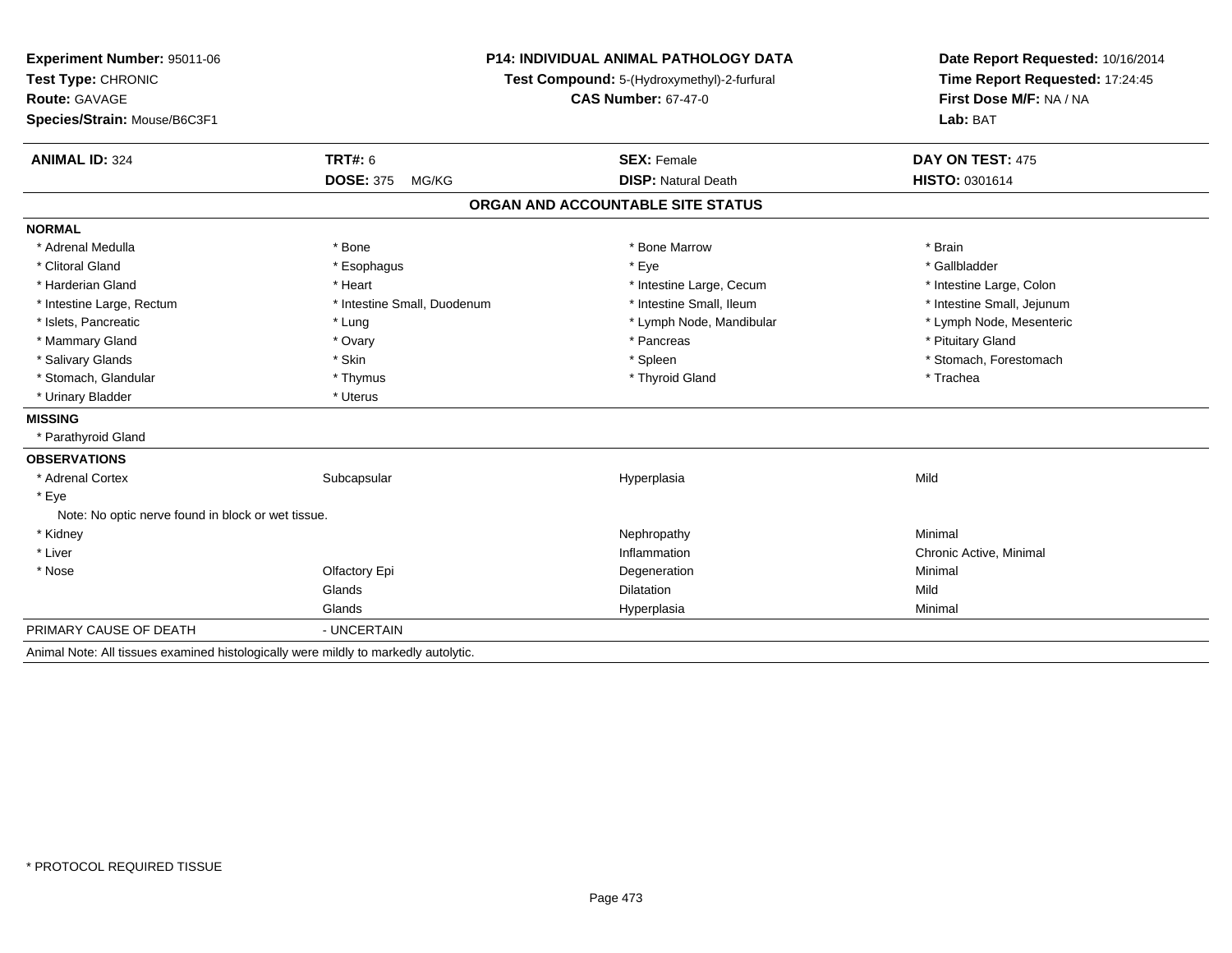| Test Type: CHRONIC<br>Test Compound: 5-(Hydroxymethyl)-2-furfural<br>Time Report Requested: 17:24:45<br><b>CAS Number: 67-47-0</b><br>First Dose M/F: NA / NA<br><b>Route: GAVAGE</b><br>Species/Strain: Mouse/B6C3F1<br>Lab: BAT<br><b>TRT#: 6</b><br><b>ANIMAL ID: 325</b><br><b>SEX: Female</b><br>DAY ON TEST: 728<br><b>DOSE: 375</b><br><b>DISP: Terminal Sacrifice</b><br>HISTO: 0301615<br>MG/KG<br>ORGAN AND ACCOUNTABLE SITE STATUS<br><b>NORMAL</b><br>* Bone Marrow<br>* Brain<br>* Adrenal Medulla<br>* Bone<br>* Clitoral Gland<br>* Eye<br>* Gallbladder<br>* Esophagus<br>* Harderian Gland<br>* Heart<br>* Intestine Large, Cecum<br>* Intestine Large, Colon<br>* Intestine Small, Duodenum<br>* Intestine Small, Ileum<br>* Intestine Small, Jejunum<br>* Intestine Large, Rectum<br>* Lymph Node, Mandibular<br>* Islets, Pancreatic<br>* Lung<br>* Kidney<br>* Lymph Node, Mesenteric<br>* Mammary Gland<br>* Ovary<br>* Pancreas<br>* Skin<br>* Parathyroid Gland<br>* Pituitary Gland<br>* Salivary Glands<br>* Stomach, Forestomach<br>* Stomach, Glandular<br>* Spleen<br>* Thyroid Gland<br>* Trachea<br>* Urinary Bladder<br><b>OBSERVATIONS</b><br>* Adrenal Cortex<br>Mild<br>Subcapsular<br>Hyperplasia<br>Mononuclear CI, Mild<br>* Liver<br><b>Infiltration Cellular</b><br>Inflammation<br>Chronic Active, Minimal<br>Mineralization<br>Minimal<br>Hepatocyte<br>Vacuolization Cytoplasmic<br>Mild<br>* Nose<br><b>Respirat Epith</b><br>Accumulation, Hyaline Droplet<br>Mild<br>Olfactory Epi<br>Degeneration<br>Mild<br>Glands<br><b>Dilatation</b><br>Mild<br>Glands<br>Mild<br>Hyperplasia<br>Glands<br>Inflammation<br>Chronic Active, Minimal<br>Mild<br>Olfactory Epi<br>Metaplasia<br>* Parathyroid GI<br>Note: Parathyroid gland tissue on slide #06 associated with thymus.<br>* Thymus<br>Cyst<br>Minimal<br>Ectopic Parathyroid Gland<br>Minimal<br>* Uterus<br>Endometrium<br>Hyperplasia<br>Cystic, Moderate<br>Polyp Stromal<br>[Hyperplasia TGLS = 1-7]<br>[Polyp Stromal TGLS = 1-7]<br>PRIMARY CAUSE OF DEATH<br>$\blacksquare$ | Experiment Number: 95011-06 | <b>P14: INDIVIDUAL ANIMAL PATHOLOGY DATA</b> | Date Report Requested: 10/16/2014 |  |
|-------------------------------------------------------------------------------------------------------------------------------------------------------------------------------------------------------------------------------------------------------------------------------------------------------------------------------------------------------------------------------------------------------------------------------------------------------------------------------------------------------------------------------------------------------------------------------------------------------------------------------------------------------------------------------------------------------------------------------------------------------------------------------------------------------------------------------------------------------------------------------------------------------------------------------------------------------------------------------------------------------------------------------------------------------------------------------------------------------------------------------------------------------------------------------------------------------------------------------------------------------------------------------------------------------------------------------------------------------------------------------------------------------------------------------------------------------------------------------------------------------------------------------------------------------------------------------------------------------------------------------------------------------------------------------------------------------------------------------------------------------------------------------------------------------------------------------------------------------------------------------------------------------------------------------------------------------------------------------------------------------------------------------------------------------------------------------------|-----------------------------|----------------------------------------------|-----------------------------------|--|
|                                                                                                                                                                                                                                                                                                                                                                                                                                                                                                                                                                                                                                                                                                                                                                                                                                                                                                                                                                                                                                                                                                                                                                                                                                                                                                                                                                                                                                                                                                                                                                                                                                                                                                                                                                                                                                                                                                                                                                                                                                                                                     |                             |                                              |                                   |  |
|                                                                                                                                                                                                                                                                                                                                                                                                                                                                                                                                                                                                                                                                                                                                                                                                                                                                                                                                                                                                                                                                                                                                                                                                                                                                                                                                                                                                                                                                                                                                                                                                                                                                                                                                                                                                                                                                                                                                                                                                                                                                                     |                             |                                              |                                   |  |
|                                                                                                                                                                                                                                                                                                                                                                                                                                                                                                                                                                                                                                                                                                                                                                                                                                                                                                                                                                                                                                                                                                                                                                                                                                                                                                                                                                                                                                                                                                                                                                                                                                                                                                                                                                                                                                                                                                                                                                                                                                                                                     |                             |                                              |                                   |  |
|                                                                                                                                                                                                                                                                                                                                                                                                                                                                                                                                                                                                                                                                                                                                                                                                                                                                                                                                                                                                                                                                                                                                                                                                                                                                                                                                                                                                                                                                                                                                                                                                                                                                                                                                                                                                                                                                                                                                                                                                                                                                                     |                             |                                              |                                   |  |
|                                                                                                                                                                                                                                                                                                                                                                                                                                                                                                                                                                                                                                                                                                                                                                                                                                                                                                                                                                                                                                                                                                                                                                                                                                                                                                                                                                                                                                                                                                                                                                                                                                                                                                                                                                                                                                                                                                                                                                                                                                                                                     |                             |                                              |                                   |  |
|                                                                                                                                                                                                                                                                                                                                                                                                                                                                                                                                                                                                                                                                                                                                                                                                                                                                                                                                                                                                                                                                                                                                                                                                                                                                                                                                                                                                                                                                                                                                                                                                                                                                                                                                                                                                                                                                                                                                                                                                                                                                                     |                             |                                              |                                   |  |
|                                                                                                                                                                                                                                                                                                                                                                                                                                                                                                                                                                                                                                                                                                                                                                                                                                                                                                                                                                                                                                                                                                                                                                                                                                                                                                                                                                                                                                                                                                                                                                                                                                                                                                                                                                                                                                                                                                                                                                                                                                                                                     |                             |                                              |                                   |  |
|                                                                                                                                                                                                                                                                                                                                                                                                                                                                                                                                                                                                                                                                                                                                                                                                                                                                                                                                                                                                                                                                                                                                                                                                                                                                                                                                                                                                                                                                                                                                                                                                                                                                                                                                                                                                                                                                                                                                                                                                                                                                                     |                             |                                              |                                   |  |
|                                                                                                                                                                                                                                                                                                                                                                                                                                                                                                                                                                                                                                                                                                                                                                                                                                                                                                                                                                                                                                                                                                                                                                                                                                                                                                                                                                                                                                                                                                                                                                                                                                                                                                                                                                                                                                                                                                                                                                                                                                                                                     |                             |                                              |                                   |  |
|                                                                                                                                                                                                                                                                                                                                                                                                                                                                                                                                                                                                                                                                                                                                                                                                                                                                                                                                                                                                                                                                                                                                                                                                                                                                                                                                                                                                                                                                                                                                                                                                                                                                                                                                                                                                                                                                                                                                                                                                                                                                                     |                             |                                              |                                   |  |
|                                                                                                                                                                                                                                                                                                                                                                                                                                                                                                                                                                                                                                                                                                                                                                                                                                                                                                                                                                                                                                                                                                                                                                                                                                                                                                                                                                                                                                                                                                                                                                                                                                                                                                                                                                                                                                                                                                                                                                                                                                                                                     |                             |                                              |                                   |  |
|                                                                                                                                                                                                                                                                                                                                                                                                                                                                                                                                                                                                                                                                                                                                                                                                                                                                                                                                                                                                                                                                                                                                                                                                                                                                                                                                                                                                                                                                                                                                                                                                                                                                                                                                                                                                                                                                                                                                                                                                                                                                                     |                             |                                              |                                   |  |
|                                                                                                                                                                                                                                                                                                                                                                                                                                                                                                                                                                                                                                                                                                                                                                                                                                                                                                                                                                                                                                                                                                                                                                                                                                                                                                                                                                                                                                                                                                                                                                                                                                                                                                                                                                                                                                                                                                                                                                                                                                                                                     |                             |                                              |                                   |  |
|                                                                                                                                                                                                                                                                                                                                                                                                                                                                                                                                                                                                                                                                                                                                                                                                                                                                                                                                                                                                                                                                                                                                                                                                                                                                                                                                                                                                                                                                                                                                                                                                                                                                                                                                                                                                                                                                                                                                                                                                                                                                                     |                             |                                              |                                   |  |
|                                                                                                                                                                                                                                                                                                                                                                                                                                                                                                                                                                                                                                                                                                                                                                                                                                                                                                                                                                                                                                                                                                                                                                                                                                                                                                                                                                                                                                                                                                                                                                                                                                                                                                                                                                                                                                                                                                                                                                                                                                                                                     |                             |                                              |                                   |  |
|                                                                                                                                                                                                                                                                                                                                                                                                                                                                                                                                                                                                                                                                                                                                                                                                                                                                                                                                                                                                                                                                                                                                                                                                                                                                                                                                                                                                                                                                                                                                                                                                                                                                                                                                                                                                                                                                                                                                                                                                                                                                                     |                             |                                              |                                   |  |
|                                                                                                                                                                                                                                                                                                                                                                                                                                                                                                                                                                                                                                                                                                                                                                                                                                                                                                                                                                                                                                                                                                                                                                                                                                                                                                                                                                                                                                                                                                                                                                                                                                                                                                                                                                                                                                                                                                                                                                                                                                                                                     |                             |                                              |                                   |  |
|                                                                                                                                                                                                                                                                                                                                                                                                                                                                                                                                                                                                                                                                                                                                                                                                                                                                                                                                                                                                                                                                                                                                                                                                                                                                                                                                                                                                                                                                                                                                                                                                                                                                                                                                                                                                                                                                                                                                                                                                                                                                                     |                             |                                              |                                   |  |
|                                                                                                                                                                                                                                                                                                                                                                                                                                                                                                                                                                                                                                                                                                                                                                                                                                                                                                                                                                                                                                                                                                                                                                                                                                                                                                                                                                                                                                                                                                                                                                                                                                                                                                                                                                                                                                                                                                                                                                                                                                                                                     |                             |                                              |                                   |  |
|                                                                                                                                                                                                                                                                                                                                                                                                                                                                                                                                                                                                                                                                                                                                                                                                                                                                                                                                                                                                                                                                                                                                                                                                                                                                                                                                                                                                                                                                                                                                                                                                                                                                                                                                                                                                                                                                                                                                                                                                                                                                                     |                             |                                              |                                   |  |
|                                                                                                                                                                                                                                                                                                                                                                                                                                                                                                                                                                                                                                                                                                                                                                                                                                                                                                                                                                                                                                                                                                                                                                                                                                                                                                                                                                                                                                                                                                                                                                                                                                                                                                                                                                                                                                                                                                                                                                                                                                                                                     |                             |                                              |                                   |  |
|                                                                                                                                                                                                                                                                                                                                                                                                                                                                                                                                                                                                                                                                                                                                                                                                                                                                                                                                                                                                                                                                                                                                                                                                                                                                                                                                                                                                                                                                                                                                                                                                                                                                                                                                                                                                                                                                                                                                                                                                                                                                                     |                             |                                              |                                   |  |
|                                                                                                                                                                                                                                                                                                                                                                                                                                                                                                                                                                                                                                                                                                                                                                                                                                                                                                                                                                                                                                                                                                                                                                                                                                                                                                                                                                                                                                                                                                                                                                                                                                                                                                                                                                                                                                                                                                                                                                                                                                                                                     |                             |                                              |                                   |  |
|                                                                                                                                                                                                                                                                                                                                                                                                                                                                                                                                                                                                                                                                                                                                                                                                                                                                                                                                                                                                                                                                                                                                                                                                                                                                                                                                                                                                                                                                                                                                                                                                                                                                                                                                                                                                                                                                                                                                                                                                                                                                                     |                             |                                              |                                   |  |
|                                                                                                                                                                                                                                                                                                                                                                                                                                                                                                                                                                                                                                                                                                                                                                                                                                                                                                                                                                                                                                                                                                                                                                                                                                                                                                                                                                                                                                                                                                                                                                                                                                                                                                                                                                                                                                                                                                                                                                                                                                                                                     |                             |                                              |                                   |  |
|                                                                                                                                                                                                                                                                                                                                                                                                                                                                                                                                                                                                                                                                                                                                                                                                                                                                                                                                                                                                                                                                                                                                                                                                                                                                                                                                                                                                                                                                                                                                                                                                                                                                                                                                                                                                                                                                                                                                                                                                                                                                                     |                             |                                              |                                   |  |
|                                                                                                                                                                                                                                                                                                                                                                                                                                                                                                                                                                                                                                                                                                                                                                                                                                                                                                                                                                                                                                                                                                                                                                                                                                                                                                                                                                                                                                                                                                                                                                                                                                                                                                                                                                                                                                                                                                                                                                                                                                                                                     |                             |                                              |                                   |  |
|                                                                                                                                                                                                                                                                                                                                                                                                                                                                                                                                                                                                                                                                                                                                                                                                                                                                                                                                                                                                                                                                                                                                                                                                                                                                                                                                                                                                                                                                                                                                                                                                                                                                                                                                                                                                                                                                                                                                                                                                                                                                                     |                             |                                              |                                   |  |
|                                                                                                                                                                                                                                                                                                                                                                                                                                                                                                                                                                                                                                                                                                                                                                                                                                                                                                                                                                                                                                                                                                                                                                                                                                                                                                                                                                                                                                                                                                                                                                                                                                                                                                                                                                                                                                                                                                                                                                                                                                                                                     |                             |                                              |                                   |  |
|                                                                                                                                                                                                                                                                                                                                                                                                                                                                                                                                                                                                                                                                                                                                                                                                                                                                                                                                                                                                                                                                                                                                                                                                                                                                                                                                                                                                                                                                                                                                                                                                                                                                                                                                                                                                                                                                                                                                                                                                                                                                                     |                             |                                              |                                   |  |
|                                                                                                                                                                                                                                                                                                                                                                                                                                                                                                                                                                                                                                                                                                                                                                                                                                                                                                                                                                                                                                                                                                                                                                                                                                                                                                                                                                                                                                                                                                                                                                                                                                                                                                                                                                                                                                                                                                                                                                                                                                                                                     |                             |                                              |                                   |  |
|                                                                                                                                                                                                                                                                                                                                                                                                                                                                                                                                                                                                                                                                                                                                                                                                                                                                                                                                                                                                                                                                                                                                                                                                                                                                                                                                                                                                                                                                                                                                                                                                                                                                                                                                                                                                                                                                                                                                                                                                                                                                                     |                             |                                              |                                   |  |
|                                                                                                                                                                                                                                                                                                                                                                                                                                                                                                                                                                                                                                                                                                                                                                                                                                                                                                                                                                                                                                                                                                                                                                                                                                                                                                                                                                                                                                                                                                                                                                                                                                                                                                                                                                                                                                                                                                                                                                                                                                                                                     |                             |                                              |                                   |  |
|                                                                                                                                                                                                                                                                                                                                                                                                                                                                                                                                                                                                                                                                                                                                                                                                                                                                                                                                                                                                                                                                                                                                                                                                                                                                                                                                                                                                                                                                                                                                                                                                                                                                                                                                                                                                                                                                                                                                                                                                                                                                                     |                             |                                              |                                   |  |
|                                                                                                                                                                                                                                                                                                                                                                                                                                                                                                                                                                                                                                                                                                                                                                                                                                                                                                                                                                                                                                                                                                                                                                                                                                                                                                                                                                                                                                                                                                                                                                                                                                                                                                                                                                                                                                                                                                                                                                                                                                                                                     |                             |                                              |                                   |  |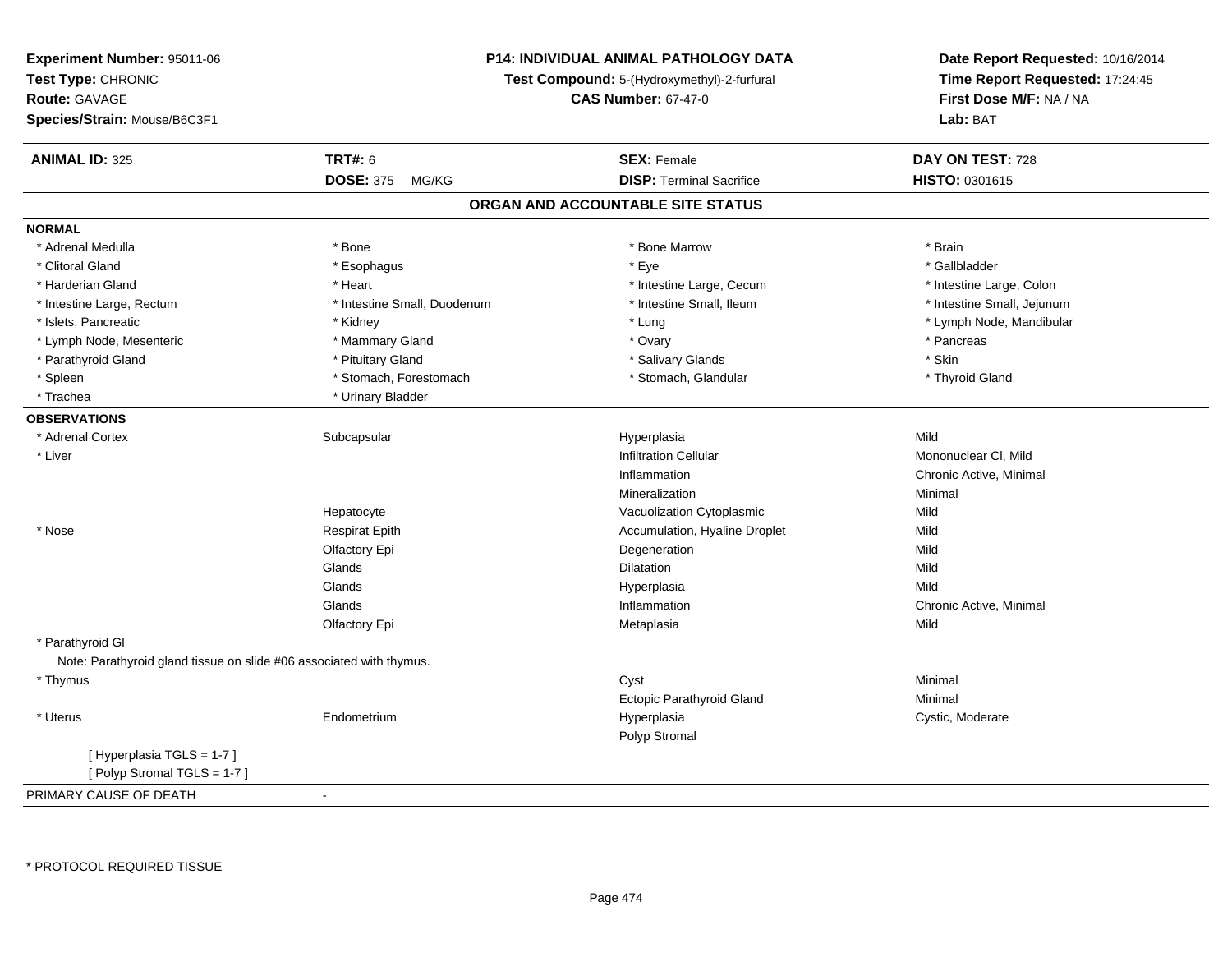| Experiment Number: 95011-06           |                             | <b>P14: INDIVIDUAL ANIMAL PATHOLOGY DATA</b> |                                                                      |  |
|---------------------------------------|-----------------------------|----------------------------------------------|----------------------------------------------------------------------|--|
| Test Type: CHRONIC                    |                             | Test Compound: 5-(Hydroxymethyl)-2-furfural  | Date Report Requested: 10/16/2014<br>Time Report Requested: 17:24:45 |  |
| <b>Route: GAVAGE</b>                  |                             | <b>CAS Number: 67-47-0</b>                   |                                                                      |  |
| Species/Strain: Mouse/B6C3F1          |                             |                                              | First Dose M/F: NA / NA<br>Lab: BAT                                  |  |
| <b>ANIMAL ID: 326</b>                 | <b>TRT#: 6</b>              | <b>SEX: Female</b>                           | DAY ON TEST: 727                                                     |  |
|                                       | <b>DOSE: 375</b><br>MG/KG   | <b>DISP: Terminal Sacrifice</b>              | HISTO: 0301616                                                       |  |
|                                       |                             | ORGAN AND ACCOUNTABLE SITE STATUS            |                                                                      |  |
| <b>NORMAL</b>                         |                             |                                              |                                                                      |  |
| * Adrenal Medulla                     | * Bone                      | * Bone Marrow                                | * Brain                                                              |  |
| * Clitoral Gland                      | * Esophagus                 | * Eye                                        | * Gallbladder                                                        |  |
| * Harderian Gland                     | * Heart                     | * Intestine Large, Cecum                     | * Intestine Large, Colon                                             |  |
| * Intestine Large, Rectum             | * Intestine Small, Duodenum | * Intestine Small, Ileum                     | * Intestine Small, Jejunum                                           |  |
| * Islets, Pancreatic                  | * Kidney                    | * Lung                                       | * Lymph Node, Mandibular                                             |  |
| * Lymph Node, Mesenteric              | * Mammary Gland             | * Pancreas                                   | * Parathyroid Gland                                                  |  |
| * Pituitary Gland                     | * Salivary Glands           | * Skin                                       | * Spleen                                                             |  |
| * Stomach, Forestomach                | * Stomach, Glandular        | * Trachea                                    | * Urinary Bladder                                                    |  |
| <b>OBSERVATIONS</b>                   |                             |                                              |                                                                      |  |
| * Adrenal Cortex                      | Subcapsular                 | Hyperplasia                                  | Mild                                                                 |  |
| * Liver                               |                             | Hepatocellular Adenoma                       |                                                                      |  |
|                                       |                             | <b>Infiltration Cellular</b>                 | Mononuclear CI, Minimal                                              |  |
|                                       |                             | Inflammation                                 | Chronic Active, Minimal                                              |  |
|                                       | Hepatocyte                  | Vacuolization Cytoplasmic                    | Mild                                                                 |  |
| [ Hepatocellular Adenoma TGLS = 2-5 ] |                             |                                              |                                                                      |  |
| Mesentery                             | Fat                         | Fibrosis                                     | Mild                                                                 |  |
|                                       | Fat                         | Inflammation                                 | Chronic Active, Mild                                                 |  |
|                                       | Fat                         | Necrosis                                     | Marked                                                               |  |
| [ Necrosis $TGLS = 1-12$ ]            |                             |                                              |                                                                      |  |
| * Nose                                | Olfactory Epi               | Accumulation, Hyaline Droplet                | Minimal                                                              |  |
|                                       | <b>Respirat Epith</b>       | Accumulation, Hyaline Droplet                | Mild                                                                 |  |
|                                       | Glands                      | Dilatation                                   | Mild                                                                 |  |
|                                       | Glands                      | Hyperplasia                                  | Mild                                                                 |  |
|                                       | Glands                      | Inflammation                                 | Chronic Active, Minimal                                              |  |
|                                       | Olfactory Epi               | Metaplasia                                   | Mild                                                                 |  |
| * Ovary                               |                             | Atrophy                                      | Moderate                                                             |  |
|                                       |                             | Cyst                                         |                                                                      |  |
| * Thymus                              |                             | Cyst                                         | Mild                                                                 |  |
| * Thyroid Gland                       | Follicle                    | Degeneration                                 | Mild                                                                 |  |
|                                       | <b>Follicular Cel</b>       | Hyperplasia                                  | Mild                                                                 |  |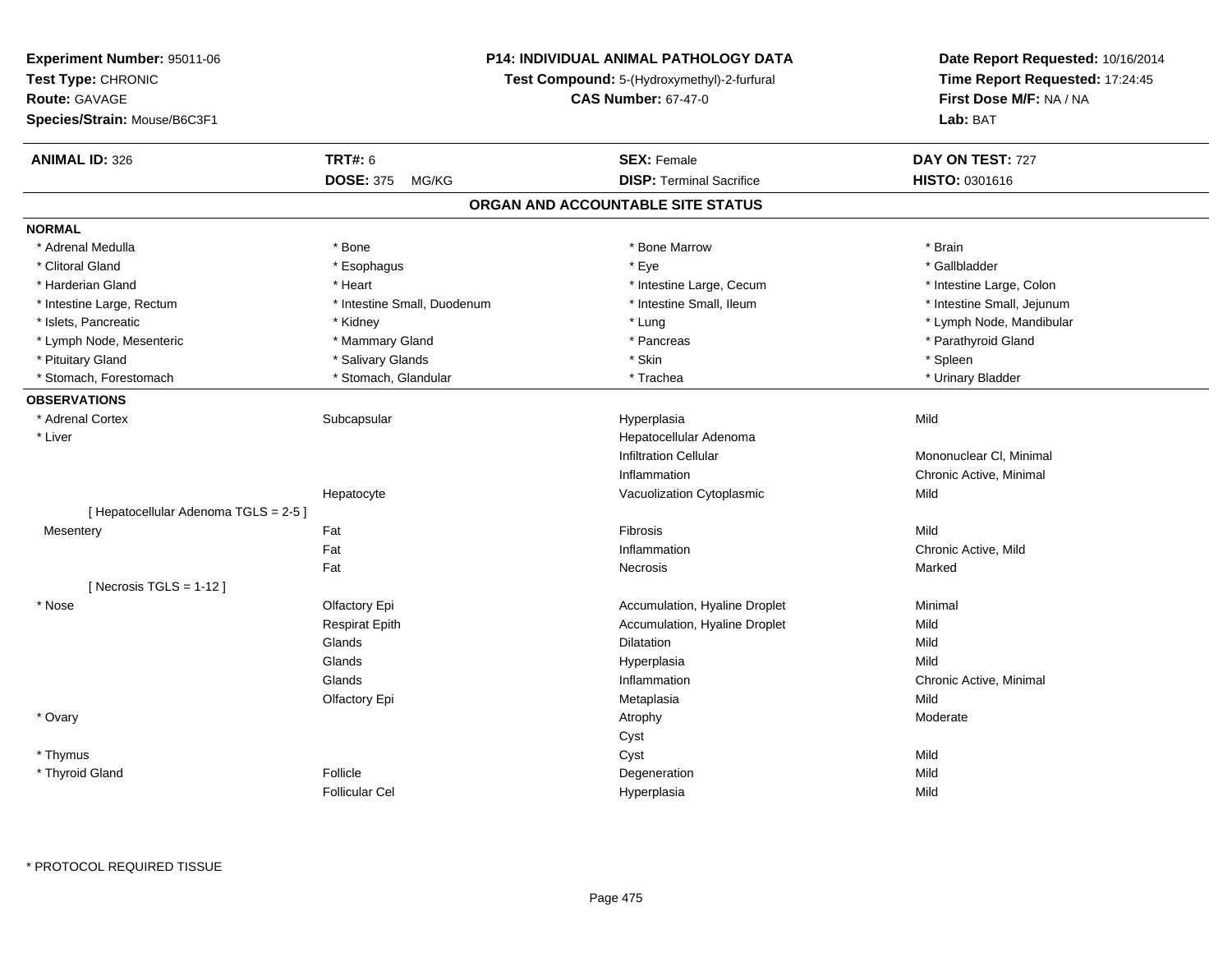| <b>Experiment Number: 95011-06</b> |                           | <b>P14: INDIVIDUAL ANIMAL PATHOLOGY DATA</b> | Date Report Requested: 10/16/2014 |  |
|------------------------------------|---------------------------|----------------------------------------------|-----------------------------------|--|
| Test Type: CHRONIC                 |                           | Test Compound: 5-(Hydroxymethyl)-2-furfural  | Time Report Requested: 17:24:45   |  |
| <b>Route: GAVAGE</b>               |                           | <b>CAS Number: 67-47-0</b>                   | First Dose M/F: NA / NA           |  |
| Species/Strain: Mouse/B6C3F1       |                           |                                              | Lab: BAT                          |  |
| <b>ANIMAL ID: 326</b>              | <b>TRT#: 6</b>            | <b>SEX: Female</b>                           | DAY ON TEST: 727                  |  |
|                                    | <b>DOSE: 375</b><br>MG/KG | <b>DISP: Terminal Sacrifice</b>              | <b>HISTO: 0301616</b>             |  |
|                                    |                           | ORGAN AND ACCOUNTABLE SITE STATUS            |                                   |  |
| * Uterus                           | Endometrium               | Hyperplasia                                  | Cystic, Moderate                  |  |
| [Hyperplasia TGLS = $3-7$ ]        |                           |                                              |                                   |  |
| PRIMARY CAUSE OF DEATH             |                           |                                              |                                   |  |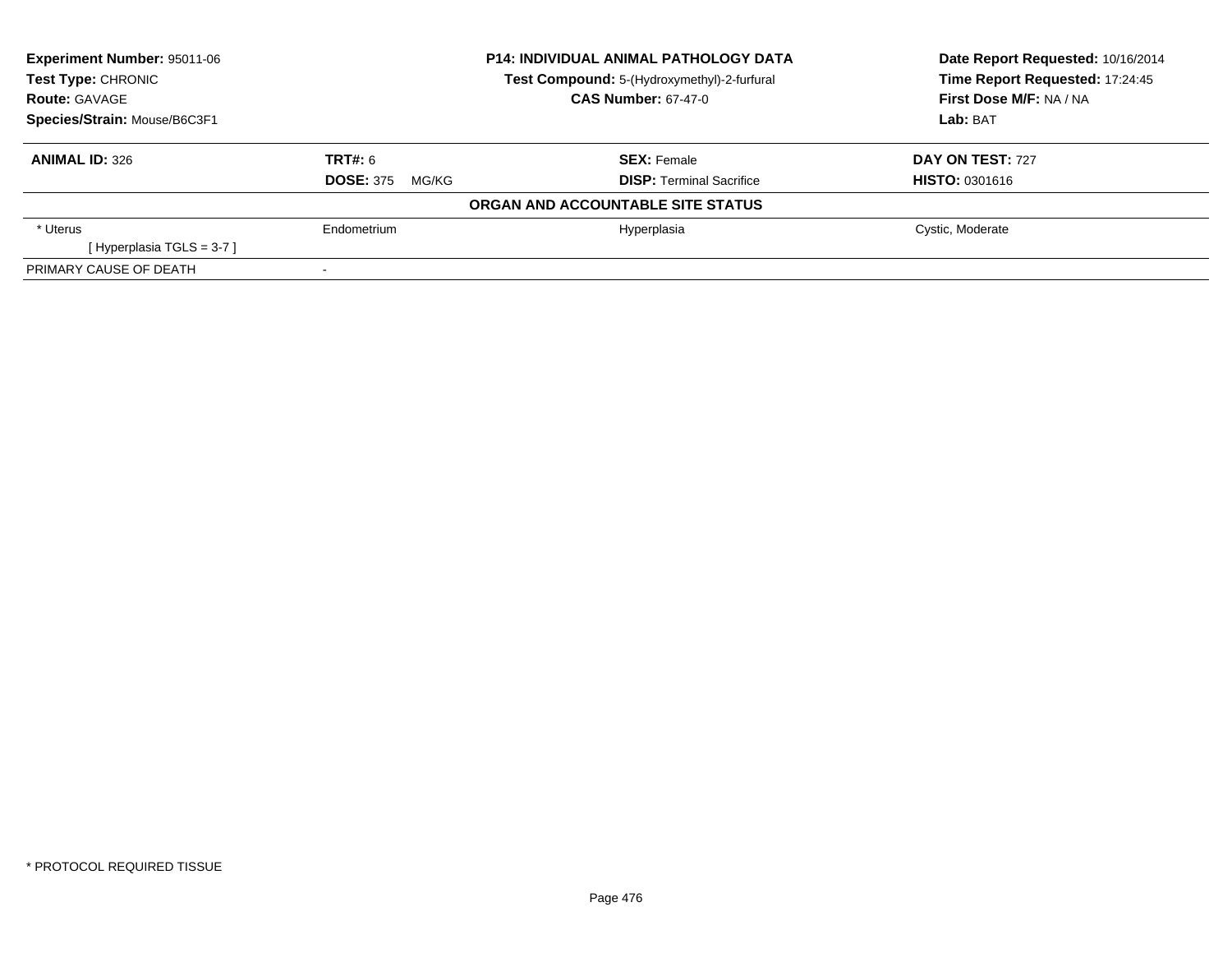| Experiment Number: 95011-06                                         |                                                                           | P14: INDIVIDUAL ANIMAL PATHOLOGY DATA | Date Report Requested: 10/16/2014                          |
|---------------------------------------------------------------------|---------------------------------------------------------------------------|---------------------------------------|------------------------------------------------------------|
| Test Type: CHRONIC                                                  | Test Compound: 5-(Hydroxymethyl)-2-furfural<br><b>CAS Number: 67-47-0</b> |                                       | Time Report Requested: 17:24:45<br>First Dose M/F: NA / NA |
| <b>Route: GAVAGE</b>                                                |                                                                           |                                       |                                                            |
| Species/Strain: Mouse/B6C3F1                                        |                                                                           |                                       | Lab: BAT                                                   |
| <b>ANIMAL ID: 327</b>                                               | <b>TRT#: 6</b>                                                            | <b>SEX: Female</b>                    | DAY ON TEST: 728                                           |
|                                                                     | <b>DOSE: 375</b><br>MG/KG                                                 | <b>DISP: Terminal Sacrifice</b>       | HISTO: 0301617                                             |
|                                                                     |                                                                           | ORGAN AND ACCOUNTABLE SITE STATUS     |                                                            |
| <b>NORMAL</b>                                                       |                                                                           |                                       |                                                            |
| * Adrenal Medulla                                                   | * Bone                                                                    | * Bone Marrow                         | * Brain                                                    |
| * Clitoral Gland                                                    | * Esophagus                                                               | * Eye                                 | * Gallbladder                                              |
| * Harderian Gland                                                   | * Heart                                                                   | * Intestine Large, Cecum              | * Intestine Large, Colon                                   |
| * Intestine Large, Rectum                                           | * Intestine Small, Duodenum                                               | * Intestine Small, Ileum              | * Intestine Small, Jejunum                                 |
| * Islets, Pancreatic                                                | * Lung                                                                    | * Lymph Node, Mandibular              | * Lymph Node, Mesenteric                                   |
| * Mammary Gland                                                     | * Pancreas                                                                | * Parathyroid Gland                   | * Salivary Glands                                          |
| * Skin                                                              | * Spleen                                                                  | * Stomach, Forestomach                | * Stomach, Glandular                                       |
| * Trachea                                                           | * Urinary Bladder                                                         | * Uterus                              |                                                            |
| <b>OBSERVATIONS</b>                                                 |                                                                           |                                       |                                                            |
| * Adrenal Cortex                                                    | Subcapsular                                                               | Hyperplasia                           | Mild                                                       |
| * Kidney                                                            |                                                                           | Nephropathy                           | Minimal                                                    |
| * Liver                                                             |                                                                           | <b>Infiltration Cellular</b>          | Mononuclear CI, Minimal                                    |
|                                                                     |                                                                           | Inflammation                          | Chronic Active, Minimal                                    |
|                                                                     | Hepatocyte                                                                | Vacuolization Cytoplasmic             | Mild                                                       |
| * Nose                                                              | Olfactory Epi                                                             | Accumulation, Hyaline Droplet         | Minimal                                                    |
|                                                                     | <b>Respirat Epith</b>                                                     | Accumulation, Hyaline Droplet         | Mild                                                       |
|                                                                     | Olfactory Epi                                                             | Degeneration                          | Mild                                                       |
|                                                                     | Glands                                                                    | <b>Dilatation</b>                     | Mild                                                       |
|                                                                     | Glands                                                                    | Hyperplasia                           | Mild                                                       |
|                                                                     | Glands                                                                    | Inflammation                          | Chronic Active, Minimal                                    |
|                                                                     | Olfactory Epi                                                             | Metaplasia                            | Mild                                                       |
| * Ovary                                                             |                                                                           | Cyst                                  |                                                            |
| * Parathyroid GI                                                    |                                                                           |                                       |                                                            |
| Note: Parathyroid gland tissue on slide #06 associated with thymus. |                                                                           |                                       |                                                            |
| * Pituitary Gland                                                   | <b>Pars Distalis</b>                                                      | Adenoma                               |                                                            |
| * Thymus                                                            |                                                                           | Ectopic Parathyroid Gland             | Mild                                                       |
| * Thyroid Gland                                                     |                                                                           | Inflammation                          | Chronic Active, Mild                                       |
| PRIMARY CAUSE OF DEATH                                              | $\blacksquare$                                                            |                                       |                                                            |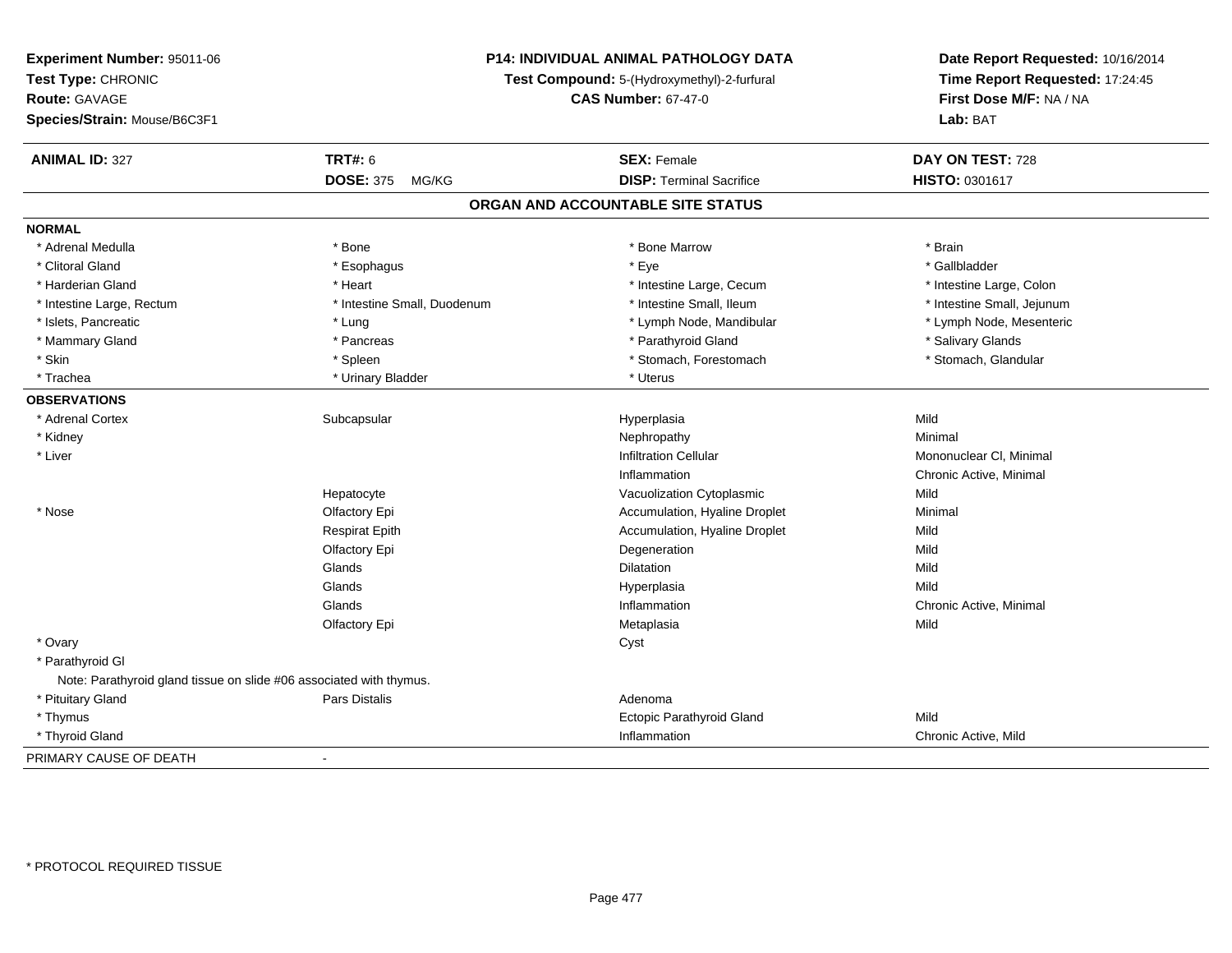| Experiment Number: 95011-06<br>Test Type: CHRONIC<br>Route: GAVAGE<br>Species/Strain: Mouse/B6C3F1 |                           | P14: INDIVIDUAL ANIMAL PATHOLOGY DATA<br>Test Compound: 5-(Hydroxymethyl)-2-furfural<br><b>CAS Number: 67-47-0</b> | Date Report Requested: 10/16/2014<br>Time Report Requested: 17:24:45<br>First Dose M/F: NA / NA<br>Lab: BAT |
|----------------------------------------------------------------------------------------------------|---------------------------|--------------------------------------------------------------------------------------------------------------------|-------------------------------------------------------------------------------------------------------------|
| <b>ANIMAL ID: 328</b>                                                                              | <b>TRT#: 6</b>            | <b>SEX: Female</b>                                                                                                 | DAY ON TEST: 729                                                                                            |
|                                                                                                    | <b>DOSE: 375</b><br>MG/KG | <b>DISP: Terminal Sacrifice</b>                                                                                    | <b>HISTO: 0301618</b>                                                                                       |
|                                                                                                    |                           | ORGAN AND ACCOUNTABLE SITE STATUS                                                                                  |                                                                                                             |
| <b>NORMAL</b>                                                                                      |                           |                                                                                                                    |                                                                                                             |
| * Adrenal Medulla                                                                                  | <b>Blood Vessel</b>       | * Bone                                                                                                             | * Bone Marrow                                                                                               |
| * Brain                                                                                            | * Clitoral Gland          | * Esophagus                                                                                                        | * Eye                                                                                                       |
| * Gallbladder                                                                                      | * Harderian Gland         | * Heart                                                                                                            | * Intestine Large, Cecum                                                                                    |
| * Intestine Large, Colon                                                                           | * Intestine Large, Rectum | * Intestine Small, Duodenum                                                                                        | * Intestine Small, Ileum                                                                                    |
| * Intestine Small, Jejunum                                                                         | * Islets, Pancreatic      | * Lung                                                                                                             | * Lymph Node, Mandibular                                                                                    |
| * Lymph Node, Mesenteric                                                                           | * Mammary Gland           | * Pancreas                                                                                                         | * Parathyroid Gland                                                                                         |
| * Pituitary Gland                                                                                  | * Salivary Glands         | * Skin                                                                                                             | * Spleen                                                                                                    |
| * Stomach, Forestomach                                                                             | * Stomach, Glandular      | * Thymus                                                                                                           | * Trachea                                                                                                   |
| * Urinary Bladder                                                                                  |                           |                                                                                                                    |                                                                                                             |
| <b>OBSERVATIONS</b>                                                                                |                           |                                                                                                                    |                                                                                                             |
| * Adrenal Cortex                                                                                   | Subcapsular               | Hyperplasia                                                                                                        | Mild                                                                                                        |
| * Clitoral GI<br>Note: Only one clitoral gland available for histologic examination.               |                           |                                                                                                                    |                                                                                                             |
| * Kidney                                                                                           |                           | Nephropathy                                                                                                        | Minimal                                                                                                     |
| * Liver                                                                                            |                           | <b>Infiltration Cellular</b>                                                                                       | Mononuclear CI, Minimal                                                                                     |
|                                                                                                    |                           | Inflammation                                                                                                       | Chronic Active, Minimal                                                                                     |
|                                                                                                    | Hepatocyte                | Vacuolization Cytoplasmic                                                                                          | Mild                                                                                                        |
| * Nose                                                                                             | Olfactory Epi             | Accumulation, Hyaline Droplet                                                                                      | Minimal                                                                                                     |
|                                                                                                    | <b>Respirat Epith</b>     | Accumulation, Hyaline Droplet                                                                                      | Mild                                                                                                        |
|                                                                                                    | Olfactory Epi             | Degeneration                                                                                                       | Mild                                                                                                        |
|                                                                                                    | Glands                    | Dilatation                                                                                                         | Mild                                                                                                        |
|                                                                                                    | Glands                    | Hyperplasia                                                                                                        | Mild                                                                                                        |
|                                                                                                    | Olfactory Epi             | Hyperplasia                                                                                                        | Minimal                                                                                                     |
|                                                                                                    | Olfactory Epi             | Metaplasia                                                                                                         | Mild                                                                                                        |
| * Ovary                                                                                            |                           | Cyst                                                                                                               |                                                                                                             |
| [Cyst TGLS = $1-7$ ]                                                                               |                           |                                                                                                                    |                                                                                                             |
| * Thyroid Gland                                                                                    | <b>Follicular Cel</b>     | Hyperplasia                                                                                                        | Mild                                                                                                        |
|                                                                                                    |                           | Inflammation                                                                                                       | Chronic Active, Mild                                                                                        |
| * Uterus                                                                                           | Endometrium               | Hyperplasia                                                                                                        | Cystic, Mild                                                                                                |
| PRIMARY CAUSE OF DEATH                                                                             |                           |                                                                                                                    |                                                                                                             |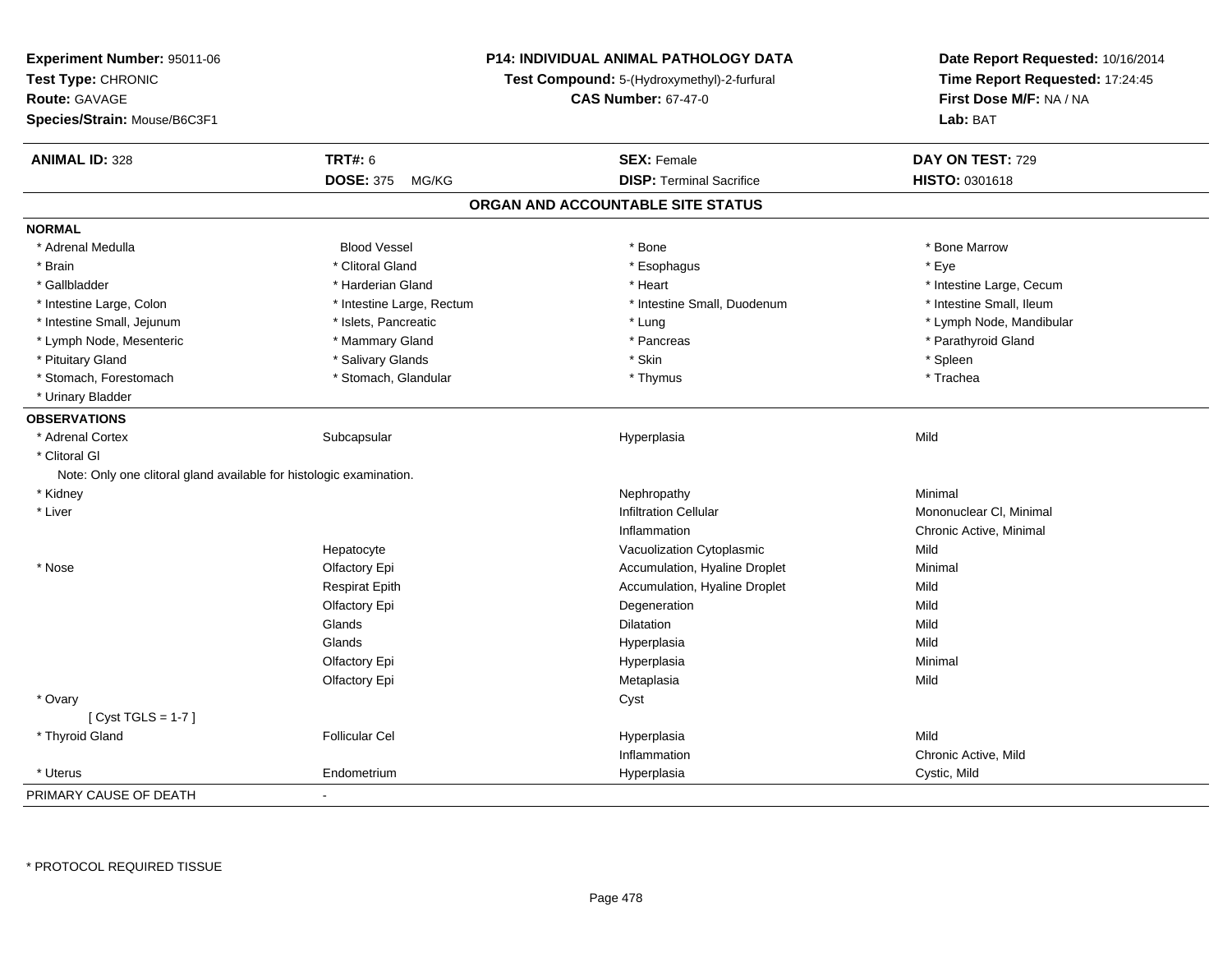| Experiment Number: 95011-06<br>Test Type: CHRONIC<br>Route: GAVAGE<br>Species/Strain: Mouse/B6C3F1 |                             | P14: INDIVIDUAL ANIMAL PATHOLOGY DATA<br>Test Compound: 5-(Hydroxymethyl)-2-furfural<br><b>CAS Number: 67-47-0</b> | Date Report Requested: 10/16/2014<br>Time Report Requested: 17:24:45<br>First Dose M/F: NA / NA<br>Lab: BAT |
|----------------------------------------------------------------------------------------------------|-----------------------------|--------------------------------------------------------------------------------------------------------------------|-------------------------------------------------------------------------------------------------------------|
| <b>ANIMAL ID: 329</b>                                                                              | <b>TRT#: 6</b>              | <b>SEX: Female</b>                                                                                                 | DAY ON TEST: 700                                                                                            |
|                                                                                                    | <b>DOSE: 375</b><br>MG/KG   | <b>DISP: Natural Death</b>                                                                                         | <b>HISTO: 0301619</b>                                                                                       |
|                                                                                                    |                             | ORGAN AND ACCOUNTABLE SITE STATUS                                                                                  |                                                                                                             |
| <b>NORMAL</b>                                                                                      |                             |                                                                                                                    |                                                                                                             |
| * Adrenal Medulla                                                                                  | <b>Blood Vessel</b>         | * Bone                                                                                                             | * Bone Marrow                                                                                               |
| * Clitoral Gland                                                                                   | * Esophagus                 | * Eye                                                                                                              | * Gallbladder                                                                                               |
| * Harderian Gland                                                                                  | * Heart                     | * Intestine Large, Cecum                                                                                           | * Intestine Large, Colon                                                                                    |
| * Intestine Large, Rectum                                                                          | * Intestine Small, Duodenum | * Intestine Small, Ileum                                                                                           | * Intestine Small, Jejunum                                                                                  |
| * Islets, Pancreatic                                                                               | * Lung                      | * Lymph Node, Mandibular                                                                                           | * Lymph Node, Mesenteric                                                                                    |
| * Mammary Gland                                                                                    | * Ovary                     | * Pancreas                                                                                                         | * Pituitary Gland                                                                                           |
| * Salivary Glands                                                                                  | * Skin                      | * Spleen                                                                                                           | * Stomach, Forestomach                                                                                      |
| * Stomach, Glandular                                                                               | * Trachea                   | * Urinary Bladder                                                                                                  |                                                                                                             |
| <b>MISSING</b>                                                                                     |                             |                                                                                                                    |                                                                                                             |
| * Parathyroid Gland                                                                                |                             |                                                                                                                    |                                                                                                             |
| <b>OBSERVATIONS</b>                                                                                |                             |                                                                                                                    |                                                                                                             |
| * Adrenal Cortex                                                                                   | Subcapsular                 | Hyperplasia                                                                                                        | Mild                                                                                                        |
| * Brain                                                                                            | Cerebrum, Neuron            | Necrosis                                                                                                           | Minimal                                                                                                     |
| * Eye                                                                                              |                             |                                                                                                                    |                                                                                                             |
| Note: Optic nerve not found in block or wet tissue.                                                |                             |                                                                                                                    |                                                                                                             |
| * Kidney                                                                                           |                             | Infarct                                                                                                            | Moderate                                                                                                    |
|                                                                                                    |                             | Mineralization                                                                                                     | Minimal                                                                                                     |
|                                                                                                    |                             | Nephropathy                                                                                                        | Minimal                                                                                                     |
| * Liver                                                                                            |                             | <b>Infiltration Cellular</b>                                                                                       | Mononuclear CI, Minimal                                                                                     |
|                                                                                                    |                             | Inflammation                                                                                                       | Chronic Active, Mild                                                                                        |
| * Nose                                                                                             | Olfactory Epi               | Degeneration                                                                                                       | Minimal                                                                                                     |
|                                                                                                    | Glands                      | Dilatation                                                                                                         | Mild                                                                                                        |
|                                                                                                    | Glands                      | Hyperplasia                                                                                                        | Minimal                                                                                                     |
|                                                                                                    | Olfactory Epi               | Hyperplasia                                                                                                        | Minimal                                                                                                     |
| * Thymus                                                                                           |                             | Cyst                                                                                                               | Mild                                                                                                        |
| * Thyroid Gland                                                                                    | <b>Follicular Cel</b>       | Hyperplasia                                                                                                        | Mild                                                                                                        |
| * Uterus                                                                                           |                             | Hemorrhage                                                                                                         | Marked                                                                                                      |
|                                                                                                    | Endometrium                 | Hyperplasia                                                                                                        | Cystic, Minimal                                                                                             |
| [Hemorrhage TGLS = 1-7]                                                                            |                             |                                                                                                                    |                                                                                                             |
| PRIMARY CAUSE OF DEATH                                                                             | - Uterus Hemorrhage         |                                                                                                                    |                                                                                                             |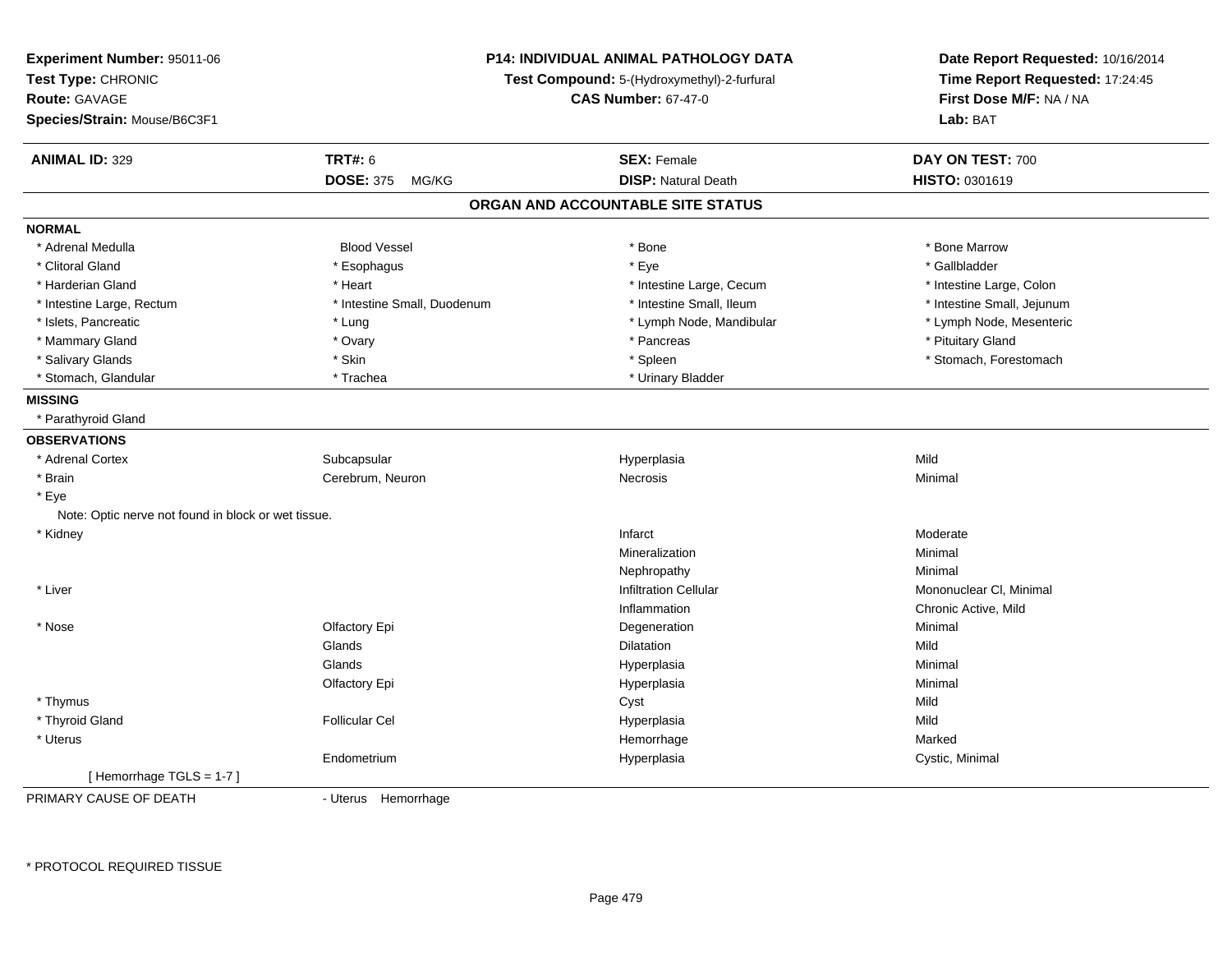| <b>Experiment Number: 95011-06</b><br><b>Test Type: CHRONIC</b> |                           | <b>P14: INDIVIDUAL ANIMAL PATHOLOGY DATA</b><br>Test Compound: 5-(Hydroxymethyl)-2-furfural | Date Report Requested: 10/16/2014<br>Time Report Requested: 17:24:45 |
|-----------------------------------------------------------------|---------------------------|---------------------------------------------------------------------------------------------|----------------------------------------------------------------------|
| <b>Route: GAVAGE</b><br><b>CAS Number: 67-47-0</b>              |                           |                                                                                             | First Dose M/F: NA / NA                                              |
| Species/Strain: Mouse/B6C3F1                                    |                           |                                                                                             | Lab: BAT                                                             |
| <b>ANIMAL ID: 329</b>                                           | <b>TRT#:</b> 6            | <b>SEX: Female</b>                                                                          | <b>DAY ON TEST: 700</b>                                              |
|                                                                 | <b>DOSE: 375</b><br>MG/KG | <b>DISP: Natural Death</b>                                                                  | <b>HISTO: 0301619</b>                                                |
|                                                                 |                           | ORGAN AND ACCOUNTABLE SITE STATUS                                                           |                                                                      |
|                                                                 |                           |                                                                                             |                                                                      |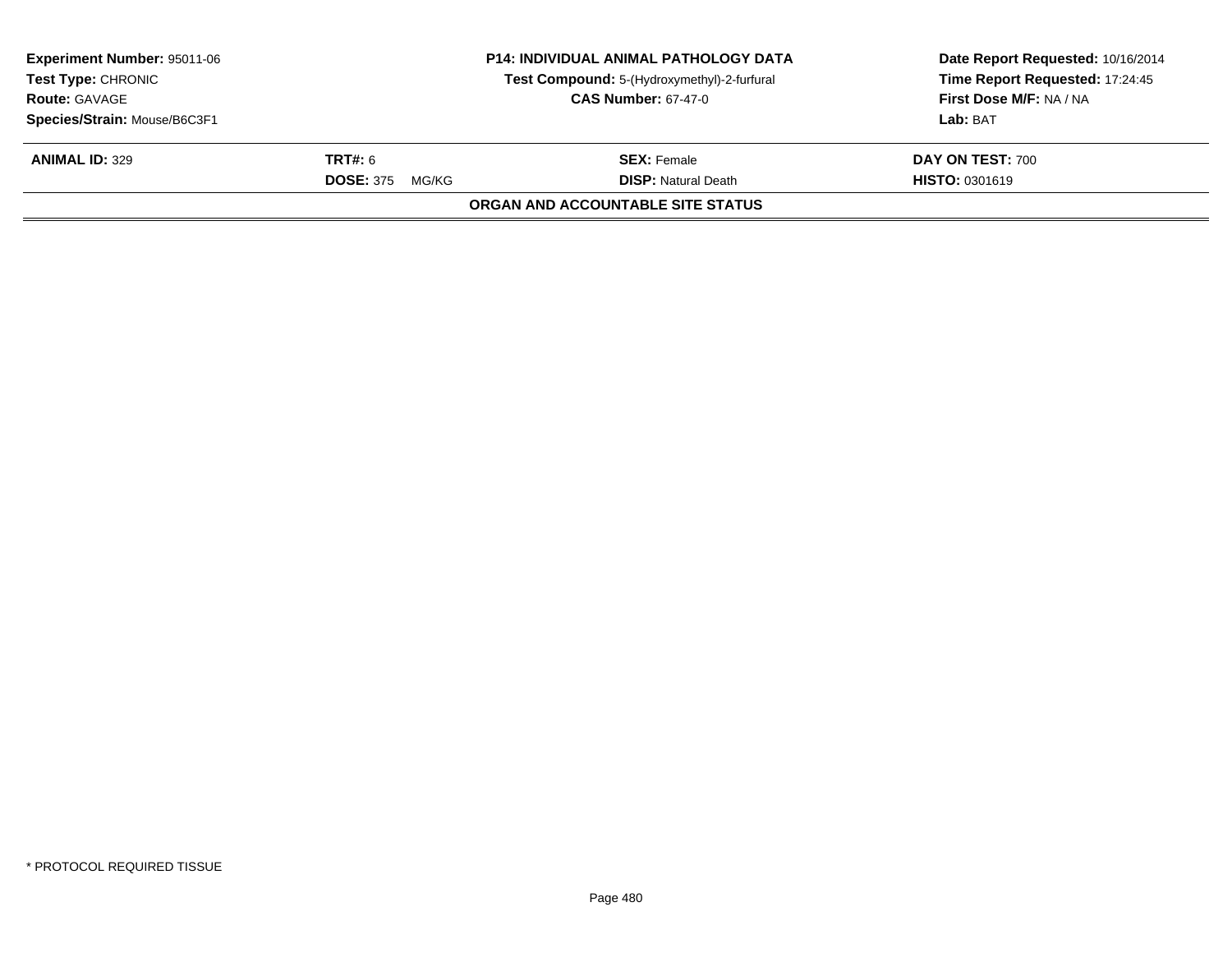| Experiment Number: 95011-06<br>Test Type: CHRONIC<br>Route: GAVAGE<br>Species/Strain: Mouse/B6C3F1 |                             | <b>P14: INDIVIDUAL ANIMAL PATHOLOGY DATA</b><br>Test Compound: 5-(Hydroxymethyl)-2-furfural<br><b>CAS Number: 67-47-0</b> | Date Report Requested: 10/16/2014<br>Time Report Requested: 17:24:45<br>First Dose M/F: NA / NA<br>Lab: BAT |
|----------------------------------------------------------------------------------------------------|-----------------------------|---------------------------------------------------------------------------------------------------------------------------|-------------------------------------------------------------------------------------------------------------|
| <b>ANIMAL ID: 330</b>                                                                              | <b>TRT#: 6</b>              | <b>SEX: Female</b>                                                                                                        | DAY ON TEST: 727                                                                                            |
|                                                                                                    | <b>DOSE: 375</b><br>MG/KG   | <b>DISP: Terminal Sacrifice</b>                                                                                           | HISTO: 0301620                                                                                              |
|                                                                                                    |                             | ORGAN AND ACCOUNTABLE SITE STATUS                                                                                         |                                                                                                             |
| <b>NORMAL</b>                                                                                      |                             |                                                                                                                           |                                                                                                             |
| * Adrenal Medulla                                                                                  | * Bone                      | * Bone Marrow                                                                                                             | * Brain                                                                                                     |
| * Clitoral Gland                                                                                   | * Esophagus                 | * Eye                                                                                                                     | * Gallbladder                                                                                               |
| * Harderian Gland                                                                                  | * Heart                     | * Intestine Large, Cecum                                                                                                  | * Intestine Large, Colon                                                                                    |
| * Intestine Large, Rectum                                                                          | * Intestine Small, Duodenum | * Intestine Small, Ileum                                                                                                  | * Intestine Small, Jejunum                                                                                  |
| * Islets, Pancreatic                                                                               | * Lung                      | * Lymph Node, Mandibular                                                                                                  | * Lymph Node, Mesenteric                                                                                    |
| * Mammary Gland                                                                                    | * Ovary                     | * Pancreas                                                                                                                | * Pituitary Gland                                                                                           |
| * Salivary Glands                                                                                  | * Skin                      | * Spleen                                                                                                                  | * Stomach, Forestomach                                                                                      |
| * Stomach, Glandular                                                                               | * Thyroid Gland             | * Trachea                                                                                                                 | * Urinary Bladder                                                                                           |
| <b>MISSING</b>                                                                                     |                             |                                                                                                                           |                                                                                                             |
| * Parathyroid Gland                                                                                |                             |                                                                                                                           |                                                                                                             |
| <b>OBSERVATIONS</b>                                                                                |                             |                                                                                                                           |                                                                                                             |
| * Adrenal Cortex                                                                                   | Subcapsular                 | Hyperplasia                                                                                                               | Mild                                                                                                        |
| * Kidney                                                                                           |                             | Nephropathy                                                                                                               | Minimal                                                                                                     |
| * Liver                                                                                            |                             | Hepatocellular Adenoma                                                                                                    |                                                                                                             |
|                                                                                                    |                             | <b>Infiltration Cellular</b>                                                                                              | Mononuclear CI, Minimal                                                                                     |
|                                                                                                    |                             | Inflammation                                                                                                              | Chronic Active, Minimal                                                                                     |
|                                                                                                    |                             | Mixed Cell Focus                                                                                                          |                                                                                                             |
|                                                                                                    | Hepatocyte                  | Vacuolization Cytoplasmic                                                                                                 | Mild                                                                                                        |
| * Nose                                                                                             | Olfactory Epi               | Accumulation, Hyaline Droplet                                                                                             | Minimal                                                                                                     |
|                                                                                                    | <b>Respirat Epith</b>       | Accumulation, Hyaline Droplet                                                                                             | Mild                                                                                                        |
|                                                                                                    | Olfactory Epi               | Degeneration                                                                                                              | Mild                                                                                                        |
|                                                                                                    | Glands                      | Dilatation                                                                                                                | Mild                                                                                                        |
|                                                                                                    | Glands                      | Hyperplasia                                                                                                               | Mild                                                                                                        |
|                                                                                                    | Glands                      | Inflammation                                                                                                              | Chronic Active, Minimal                                                                                     |
|                                                                                                    |                             | Inflammation                                                                                                              | Chronic Active, Minimal                                                                                     |
|                                                                                                    | Olfactory Epi               | Metaplasia                                                                                                                | Mild                                                                                                        |
| * Thymus                                                                                           |                             | Cyst                                                                                                                      | Mild                                                                                                        |
| * Uterus                                                                                           | Endometrium                 | Hyperplasia                                                                                                               | Cystic, Mild                                                                                                |
| PRIMARY CAUSE OF DEATH                                                                             | $\blacksquare$              |                                                                                                                           |                                                                                                             |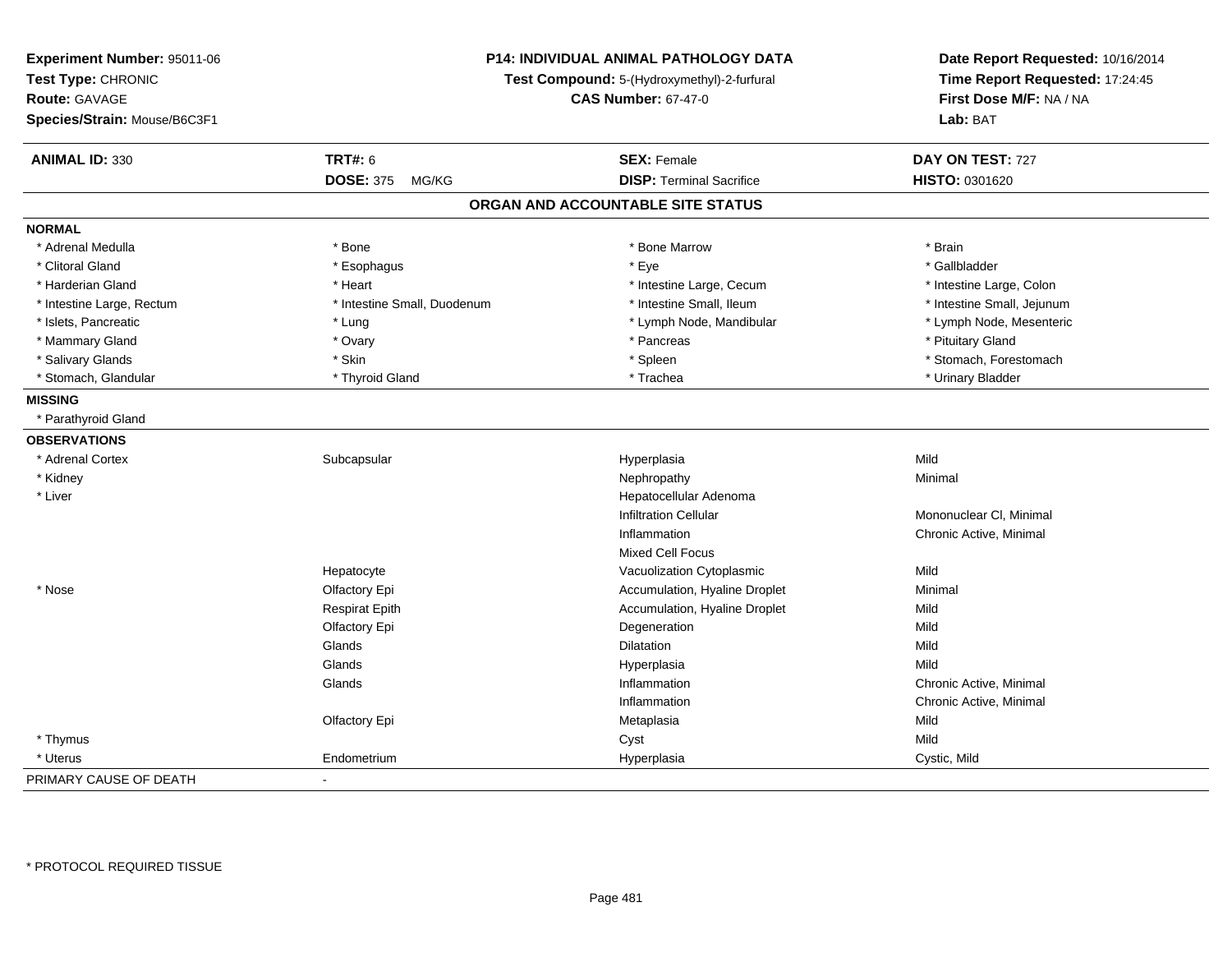| Experiment Number: 95011-06<br>Test Type: CHRONIC<br><b>Route: GAVAGE</b><br>Species/Strain: Mouse/B6C3F1 |                           | P14: INDIVIDUAL ANIMAL PATHOLOGY DATA<br>Test Compound: 5-(Hydroxymethyl)-2-furfural<br><b>CAS Number: 67-47-0</b> | Date Report Requested: 10/16/2014<br>Time Report Requested: 17:24:45<br>First Dose M/F: NA / NA<br>Lab: BAT |
|-----------------------------------------------------------------------------------------------------------|---------------------------|--------------------------------------------------------------------------------------------------------------------|-------------------------------------------------------------------------------------------------------------|
| <b>ANIMAL ID: 331</b>                                                                                     | <b>TRT#: 6</b>            | <b>SEX: Female</b>                                                                                                 | DAY ON TEST: 673                                                                                            |
|                                                                                                           | <b>DOSE: 375</b><br>MG/KG | <b>DISP:</b> Moribund Sacrifice                                                                                    | HISTO: 0301621                                                                                              |
|                                                                                                           |                           | ORGAN AND ACCOUNTABLE SITE STATUS                                                                                  |                                                                                                             |
| <b>NORMAL</b>                                                                                             |                           |                                                                                                                    |                                                                                                             |
| * Adrenal Medulla                                                                                         | * Bone                    | * Bone Marrow                                                                                                      | * Brain                                                                                                     |
| * Clitoral Gland                                                                                          | * Esophagus               | * Gallbladder                                                                                                      | * Intestine Large, Cecum                                                                                    |
| * Intestine Large, Colon                                                                                  | * Intestine Large, Rectum | * Intestine Small, Duodenum                                                                                        | * Intestine Small, Ileum                                                                                    |
| * Intestine Small, Jejunum                                                                                | * Islets, Pancreatic      | * Kidney                                                                                                           | * Lung                                                                                                      |
| * Lymph Node, Mandibular                                                                                  | * Lymph Node, Mesenteric  | * Mammary Gland                                                                                                    | * Ovary                                                                                                     |
| * Pancreas                                                                                                | * Parathyroid Gland       | * Pituitary Gland                                                                                                  | * Salivary Glands                                                                                           |
| * Skin                                                                                                    | * Spleen                  | * Stomach, Forestomach                                                                                             | * Stomach, Glandular                                                                                        |
| * Trachea                                                                                                 | * Urinary Bladder         |                                                                                                                    |                                                                                                             |
| <b>OBSERVATIONS</b>                                                                                       |                           |                                                                                                                    |                                                                                                             |
| * Adrenal Cortex                                                                                          | Subcapsular               | Hyperplasia                                                                                                        | Mild                                                                                                        |
| * Eye                                                                                                     |                           | Atrophy                                                                                                            | Marked                                                                                                      |
|                                                                                                           | Lens                      | Cataract                                                                                                           | Marked                                                                                                      |
| Note: Eye changes are consistent with a diagnosis of phthisis bulbi.                                      |                           |                                                                                                                    |                                                                                                             |
| * Harderian Gland                                                                                         |                           | Adenoma                                                                                                            |                                                                                                             |
| [Adenoma TGLS = $1-9$ ]                                                                                   |                           |                                                                                                                    |                                                                                                             |
| * Heart                                                                                                   |                           | Cardiomyopathy                                                                                                     | Mild                                                                                                        |
| * Liver                                                                                                   |                           | <b>Basophilic Focus</b>                                                                                            |                                                                                                             |
|                                                                                                           |                           | Inflammation                                                                                                       | Chronic Active, Minimal                                                                                     |
|                                                                                                           |                           | Mixed Cell Focus                                                                                                   |                                                                                                             |
| * Nose                                                                                                    | Glands                    | Dilatation                                                                                                         | Mild                                                                                                        |
|                                                                                                           | Glands                    | Hyperplasia                                                                                                        | Minimal                                                                                                     |
|                                                                                                           | Nasolacrim Dct            | Inflammation                                                                                                       | Suppurative, Mild                                                                                           |
|                                                                                                           | Olfactory Epi             | Metaplasia                                                                                                         | Mild                                                                                                        |
| * Thymus                                                                                                  |                           | Cyst                                                                                                               | Minimal                                                                                                     |
| * Thyroid Gland                                                                                           | Follicle                  | Degeneration                                                                                                       | Mild                                                                                                        |
| * Uterus                                                                                                  | Endometrium               | Hyperplasia                                                                                                        | Cystic, Moderate                                                                                            |
| [Hyperplasia TGLS = 2-7]                                                                                  |                           |                                                                                                                    |                                                                                                             |
| PRIMARY CAUSE OF DEATH                                                                                    | - Harderian Gland Adenoma |                                                                                                                    |                                                                                                             |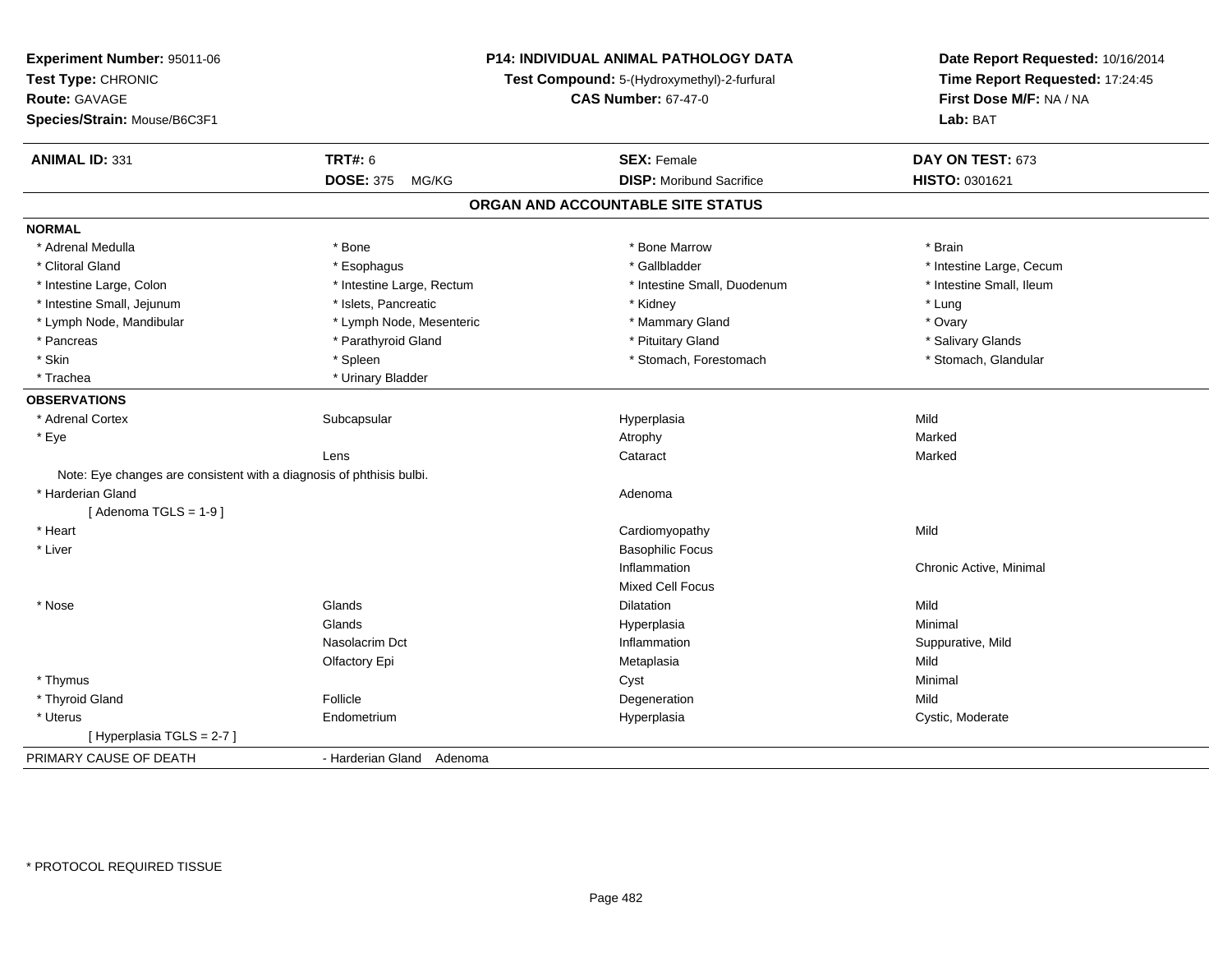| Experiment Number: 95011-06           |                                                                           | P14: INDIVIDUAL ANIMAL PATHOLOGY DATA | Date Report Requested: 10/16/2014 |  |
|---------------------------------------|---------------------------------------------------------------------------|---------------------------------------|-----------------------------------|--|
| Test Type: CHRONIC                    | Test Compound: 5-(Hydroxymethyl)-2-furfural<br><b>CAS Number: 67-47-0</b> |                                       | Time Report Requested: 17:24:45   |  |
| <b>Route: GAVAGE</b>                  |                                                                           |                                       | First Dose M/F: NA / NA           |  |
| Species/Strain: Mouse/B6C3F1          |                                                                           |                                       | Lab: BAT                          |  |
| <b>ANIMAL ID: 332</b>                 | <b>TRT#: 6</b>                                                            | <b>SEX: Female</b>                    | DAY ON TEST: 722                  |  |
|                                       | <b>DOSE: 375</b><br>MG/KG                                                 | <b>DISP: Natural Death</b>            | HISTO: 0301622                    |  |
|                                       |                                                                           | ORGAN AND ACCOUNTABLE SITE STATUS     |                                   |  |
| <b>NORMAL</b>                         |                                                                           |                                       |                                   |  |
| * Adrenal Medulla                     | * Bone                                                                    | * Brain                               | * Clitoral Gland                  |  |
| * Esophagus                           | * Eye                                                                     | * Gallbladder                         | * Harderian Gland                 |  |
| * Intestine Large, Cecum              | * Intestine Large, Colon                                                  | * Intestine Large, Rectum             | * Intestine Small, Duodenum       |  |
| * Intestine Small, Ileum              | * Intestine Small, Jejunum                                                | * Islets, Pancreatic                  | * Lung                            |  |
| * Lymph Node, Mandibular              | * Mammary Gland                                                           | * Ovary                               | * Pancreas                        |  |
| * Parathyroid Gland                   | * Pituitary Gland                                                         | * Salivary Glands                     | * Skin                            |  |
| * Stomach, Forestomach                | * Stomach, Glandular                                                      | * Trachea                             | * Urinary Bladder                 |  |
| <b>OBSERVATIONS</b>                   |                                                                           |                                       |                                   |  |
| * Adrenal Cortex                      | Subcapsular                                                               | Hyperplasia                           | Mild                              |  |
| * Bone Marrow                         |                                                                           | Hemangiosarcoma                       | Metastatic (Spleen)               |  |
| * Heart                               |                                                                           | Hemangiosarcoma                       | Metastatic (Spleen)               |  |
| * Kidney                              |                                                                           | Hemangiosarcoma                       | Metastatic (Spleen)               |  |
|                                       |                                                                           | Mineralization                        | Minimal                           |  |
| [Hemangiosarcoma TGLS = 5-12]         |                                                                           |                                       |                                   |  |
| * Liver                               |                                                                           | Hematopoietic Cell Proliferation      | Mild                              |  |
|                                       |                                                                           | Hepatocellular Adenoma                |                                   |  |
|                                       |                                                                           | <b>Infiltration Cellular</b>          | Mononuclear CI, Minimal           |  |
|                                       |                                                                           | Inflammation                          | Chronic Active, Minimal           |  |
| [ Hepatocellular Adenoma TGLS = 4-5 ] |                                                                           |                                       |                                   |  |
| * Lymph Node, Mesenteric              |                                                                           | Hemorrhage                            | Marked                            |  |
| [Hemorrhage TGLS = 6-12]              |                                                                           |                                       |                                   |  |
| Mesentery                             |                                                                           | Hemangiosarcoma                       | Metastatic (Spleen)               |  |
| * Nose                                | <b>Respirat Epith</b>                                                     | Accumulation, Hyaline Droplet         | Mild                              |  |
|                                       | Olfactory Epi                                                             | Degeneration                          | Mild                              |  |
|                                       | Glands                                                                    | Dilatation                            | Mild                              |  |
|                                       | Glands                                                                    | Hyperplasia                           | Mild                              |  |
|                                       |                                                                           | Inflammation                          | Chronic Active, Minimal           |  |
|                                       | Olfactory Epi                                                             | Metaplasia                            | Mild                              |  |
| * Spleen                              |                                                                           | Hemangiosarcoma                       |                                   |  |
| [Hemangiosarcoma TGLS = 1-4]          |                                                                           |                                       |                                   |  |

\* PROTOCOL REQUIRED TISSUE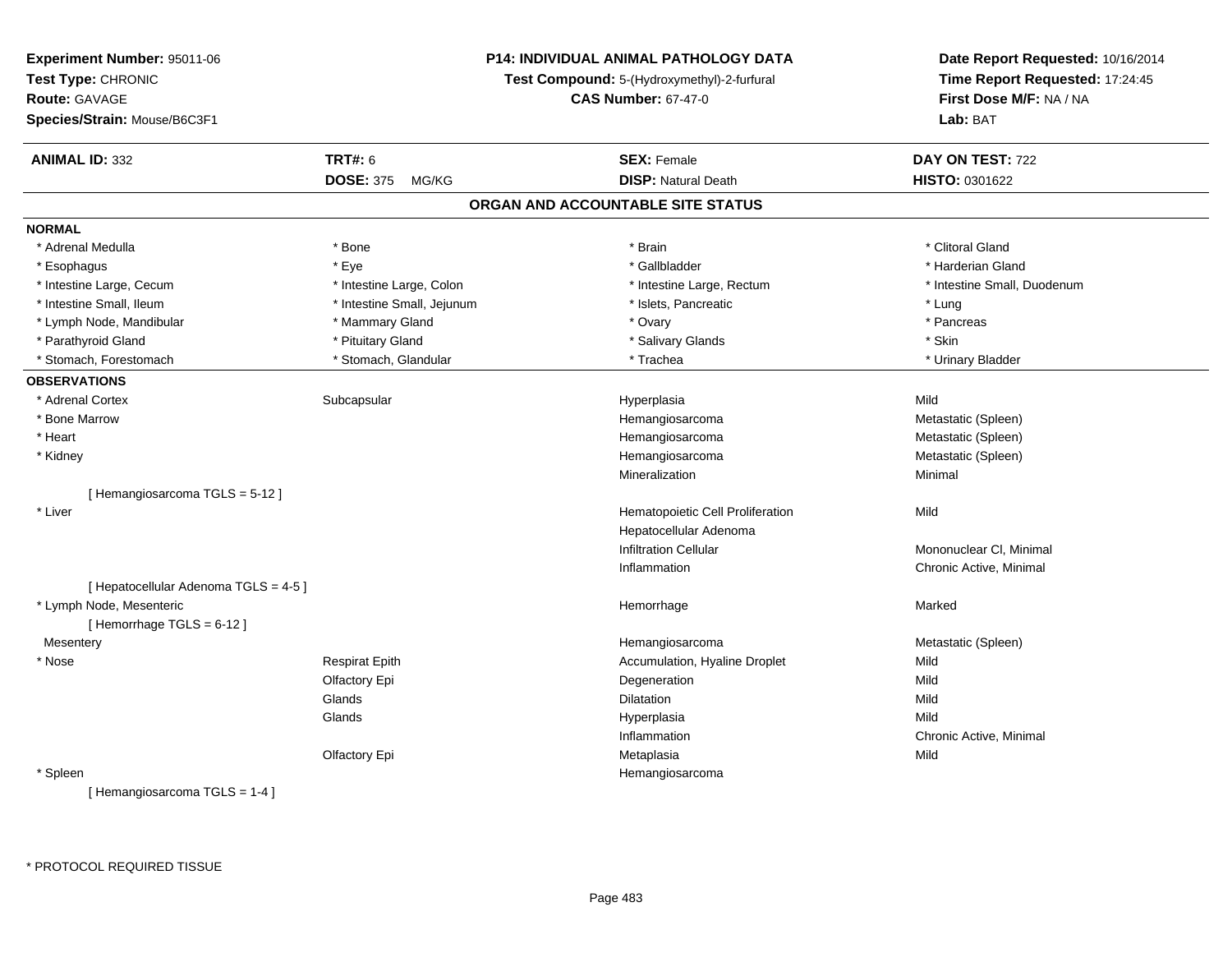| Experiment Number: 95011-06<br>Test Type: CHRONIC<br><b>Route: GAVAGE</b><br>Species/Strain: Mouse/B6C3F1 |                                             | <b>P14: INDIVIDUAL ANIMAL PATHOLOGY DATA</b><br>Test Compound: 5-(Hydroxymethyl)-2-furfural<br><b>CAS Number: 67-47-0</b> | Date Report Requested: 10/16/2014<br>Time Report Requested: 17:24:45<br>First Dose M/F: NA / NA<br>Lab: BAT |
|-----------------------------------------------------------------------------------------------------------|---------------------------------------------|---------------------------------------------------------------------------------------------------------------------------|-------------------------------------------------------------------------------------------------------------|
| <b>ANIMAL ID: 332</b>                                                                                     | <b>TRT#: 6</b><br><b>DOSE: 375</b><br>MG/KG | <b>SEX: Female</b><br><b>DISP:</b> Natural Death                                                                          | DAY ON TEST: 722<br><b>HISTO: 0301622</b>                                                                   |
|                                                                                                           |                                             | ORGAN AND ACCOUNTABLE SITE STATUS                                                                                         |                                                                                                             |
| * Thymus                                                                                                  |                                             | Cyst                                                                                                                      | Mild                                                                                                        |
| * Thyroid Gland                                                                                           | Follicle                                    | Degeneration                                                                                                              | Mild                                                                                                        |
| * Uterus                                                                                                  | Endometrium                                 | Hyperplasia                                                                                                               | Cystic, Marked                                                                                              |
| [Hyperplasia TGLS = $3-7$ ]                                                                               |                                             |                                                                                                                           |                                                                                                             |
| PRIMARY CAUSE OF DEATH                                                                                    | - Spleen<br>Hemangiosarcoma                 |                                                                                                                           |                                                                                                             |
| CONTRIBUTORY CAUSE OF DEATH                                                                               | Hemangiosarcoma Spleen<br>- Kidnev          |                                                                                                                           |                                                                                                             |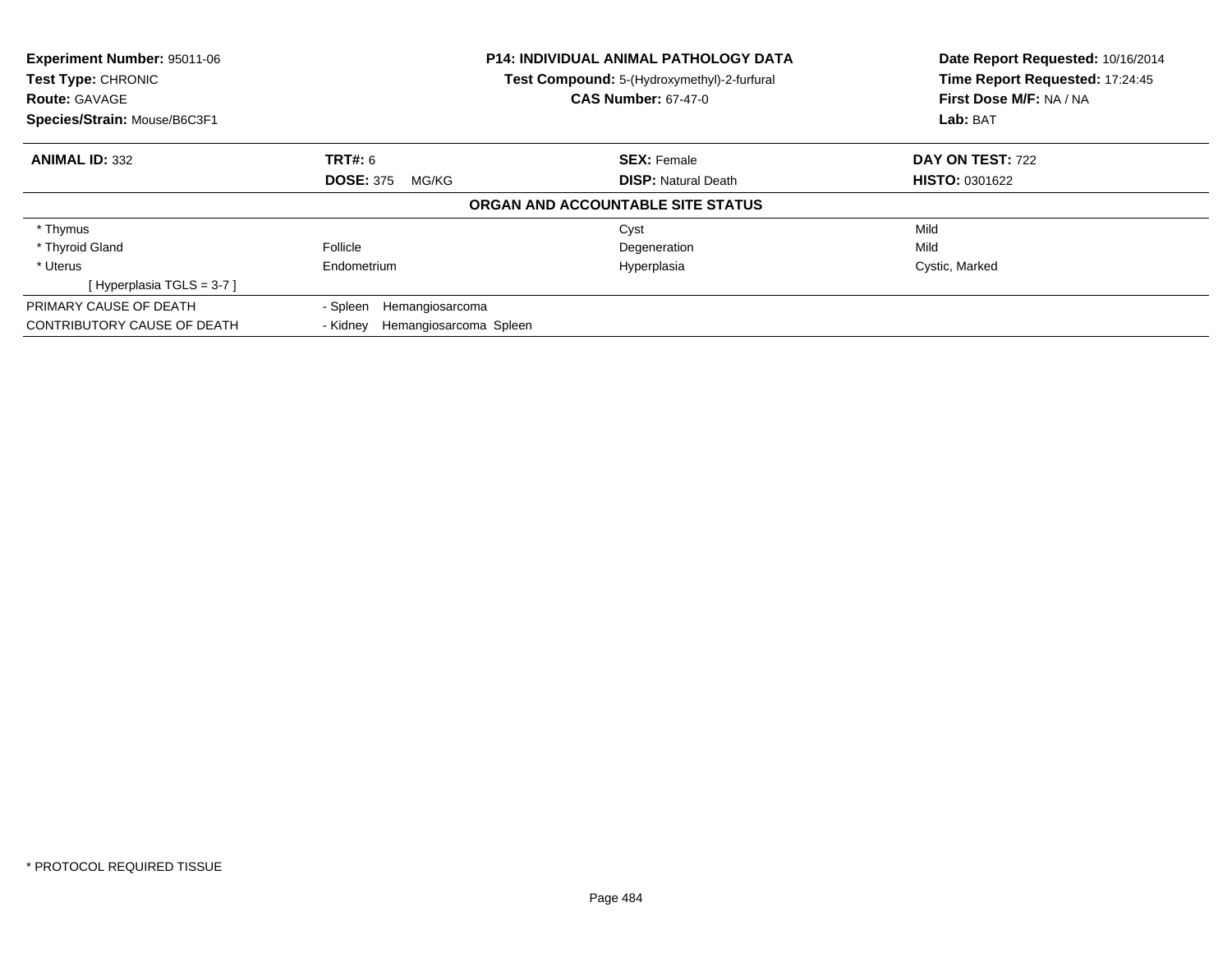| Experiment Number: 95011-06<br>Test Type: CHRONIC<br><b>Route: GAVAGE</b><br>Species/Strain: Mouse/B6C3F1 | <b>P14: INDIVIDUAL ANIMAL PATHOLOGY DATA</b><br>Test Compound: 5-(Hydroxymethyl)-2-furfural<br><b>CAS Number: 67-47-0</b> |                                                       | Date Report Requested: 10/16/2014<br>Time Report Requested: 17:24:45<br>First Dose M/F: NA / NA<br>Lab: BAT |
|-----------------------------------------------------------------------------------------------------------|---------------------------------------------------------------------------------------------------------------------------|-------------------------------------------------------|-------------------------------------------------------------------------------------------------------------|
| <b>ANIMAL ID: 333</b>                                                                                     | <b>TRT#: 6</b><br><b>DOSE: 375</b><br>MG/KG                                                                               | <b>SEX: Female</b><br><b>DISP: Terminal Sacrifice</b> | DAY ON TEST: 727<br>HISTO: 0301623                                                                          |
|                                                                                                           |                                                                                                                           | ORGAN AND ACCOUNTABLE SITE STATUS                     |                                                                                                             |
| <b>NORMAL</b>                                                                                             |                                                                                                                           |                                                       |                                                                                                             |
| * Adrenal Medulla                                                                                         | * Bone                                                                                                                    | * Bone Marrow                                         | * Brain                                                                                                     |
| * Clitoral Gland                                                                                          | * Esophagus                                                                                                               | * Eye                                                 | * Gallbladder                                                                                               |
| * Harderian Gland                                                                                         | * Heart                                                                                                                   | * Intestine Large, Cecum                              | * Intestine Large, Colon                                                                                    |
| * Intestine Large, Rectum                                                                                 | * Intestine Small, Duodenum                                                                                               | * Intestine Small, Ileum                              | * Intestine Small, Jejunum                                                                                  |
| * Islets, Pancreatic                                                                                      | * Lung                                                                                                                    | * Lymph Node, Mandibular                              | * Lymph Node, Mesenteric                                                                                    |
| * Mammary Gland                                                                                           | * Ovary                                                                                                                   | * Pancreas                                            | * Parathyroid Gland                                                                                         |
| * Salivary Glands                                                                                         | * Skin                                                                                                                    | * Spleen                                              | * Trachea                                                                                                   |
| * Urinary Bladder                                                                                         |                                                                                                                           |                                                       |                                                                                                             |
| <b>OBSERVATIONS</b>                                                                                       |                                                                                                                           |                                                       |                                                                                                             |
| * Adrenal Cortex                                                                                          | Subcapsular                                                                                                               | Hyperplasia                                           | Mild                                                                                                        |
| * Kidney                                                                                                  |                                                                                                                           | Metaplasia                                            | Osseous, Minimal                                                                                            |
|                                                                                                           |                                                                                                                           | Nephropathy                                           | Minimal                                                                                                     |
| * Liver                                                                                                   |                                                                                                                           | Hepatocellular Adenoma                                |                                                                                                             |
|                                                                                                           |                                                                                                                           | <b>Infiltration Cellular</b>                          | Mononuclear CI, Minimal                                                                                     |
|                                                                                                           |                                                                                                                           | Inflammation                                          | Chronic Active, Minimal                                                                                     |
|                                                                                                           | Hepatocyte                                                                                                                | Vacuolization Cytoplasmic                             | Mild                                                                                                        |
| * Nose                                                                                                    | Olfactory Epi                                                                                                             | Accumulation, Hyaline Droplet                         | Mild                                                                                                        |
|                                                                                                           | <b>Respirat Epith</b>                                                                                                     | Accumulation, Hyaline Droplet                         | Mild                                                                                                        |
|                                                                                                           | Glands                                                                                                                    | <b>Dilatation</b>                                     | Mild                                                                                                        |
|                                                                                                           | Glands                                                                                                                    | Hyperplasia                                           | Mild                                                                                                        |
|                                                                                                           | Glands                                                                                                                    | Inflammation                                          | Chronic Active, Minimal                                                                                     |
|                                                                                                           |                                                                                                                           | Inflammation                                          | Chronic Active, Minimal                                                                                     |
|                                                                                                           | Olfactory Epi                                                                                                             | Metaplasia                                            | Mild                                                                                                        |
| * Pituitary Gland                                                                                         | Pars Distalis                                                                                                             | Adenoma                                               |                                                                                                             |
|                                                                                                           | Pars Distalis                                                                                                             | Hyperplasia                                           | Mild                                                                                                        |
| * Stomach, Forestomach                                                                                    | Epithelium                                                                                                                | Hyperplasia                                           | Mild                                                                                                        |
| * Stomach, Glandular                                                                                      |                                                                                                                           | Mineralization                                        | Minimal                                                                                                     |
| * Thymus                                                                                                  |                                                                                                                           | Cyst                                                  | Mild                                                                                                        |
| * Thyroid Gland                                                                                           |                                                                                                                           | Inflammation                                          | Chronic Active, Mild                                                                                        |
| * Uterus                                                                                                  | Endometrium                                                                                                               | Hyperplasia                                           | Cystic, Moderate                                                                                            |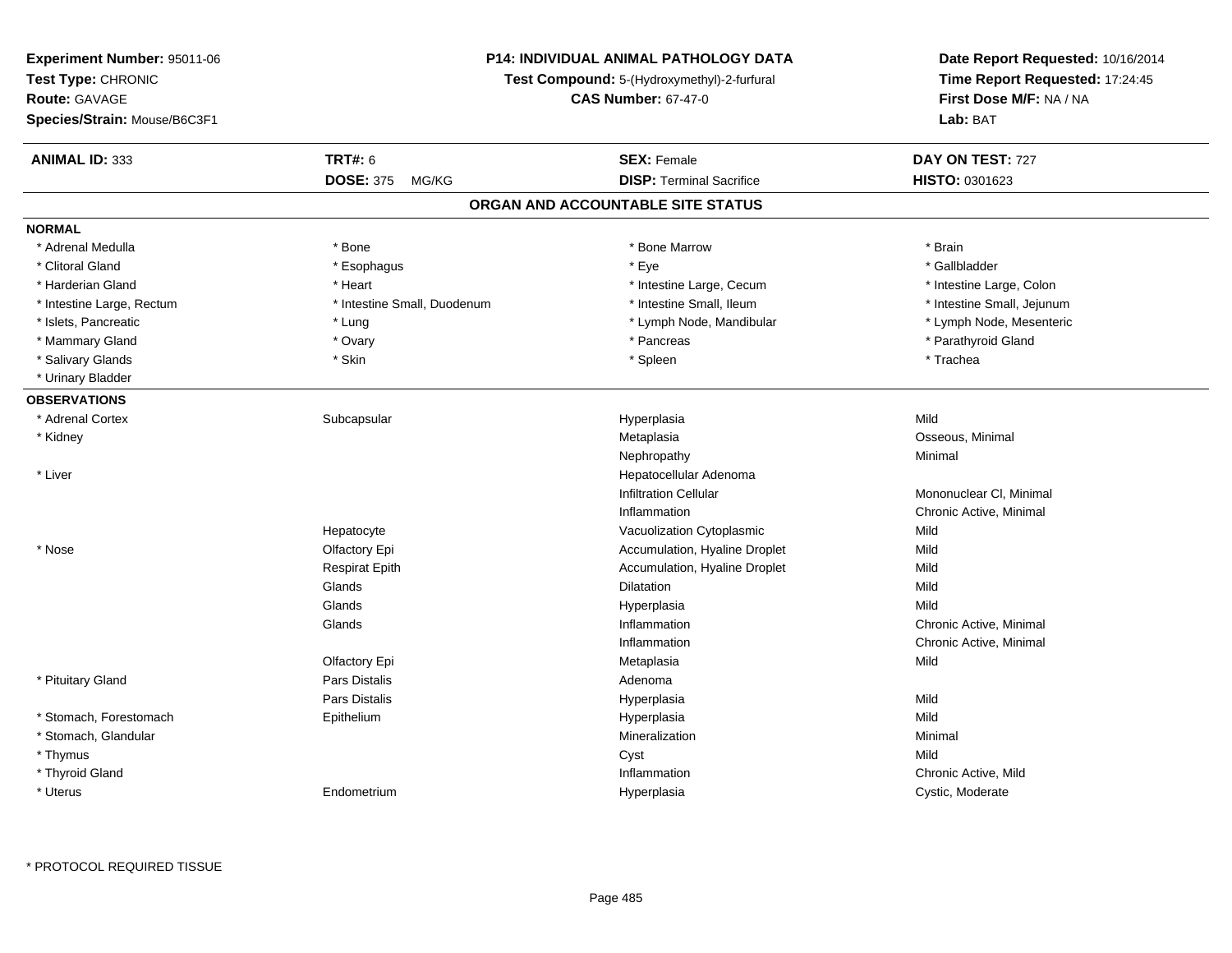| Experiment Number: 95011-06<br>Test Type: CHRONIC |                            | <b>P14: INDIVIDUAL ANIMAL PATHOLOGY DATA</b><br>Test Compound: 5-(Hydroxymethyl)-2-furfural | Date Report Requested: 10/16/2014<br>Time Report Requested: 17:24:45 |
|---------------------------------------------------|----------------------------|---------------------------------------------------------------------------------------------|----------------------------------------------------------------------|
| <b>Route: GAVAGE</b>                              | <b>CAS Number: 67-47-0</b> |                                                                                             | First Dose M/F: NA / NA                                              |
| Species/Strain: Mouse/B6C3F1                      |                            |                                                                                             | Lab: BAT                                                             |
| <b>ANIMAL ID: 333</b>                             | <b>TRT#: 6</b>             | <b>SEX: Female</b>                                                                          | <b>DAY ON TEST: 727</b>                                              |
|                                                   | <b>DOSE: 375</b><br>MG/KG  | <b>DISP: Terminal Sacrifice</b>                                                             | <b>HISTO: 0301623</b>                                                |
|                                                   |                            | ORGAN AND ACCOUNTABLE SITE STATUS                                                           |                                                                      |
| [Hyperplasia TGLS = $1-7$ ]                       |                            |                                                                                             |                                                                      |
| PRIMARY CAUSE OF DEATH                            |                            |                                                                                             |                                                                      |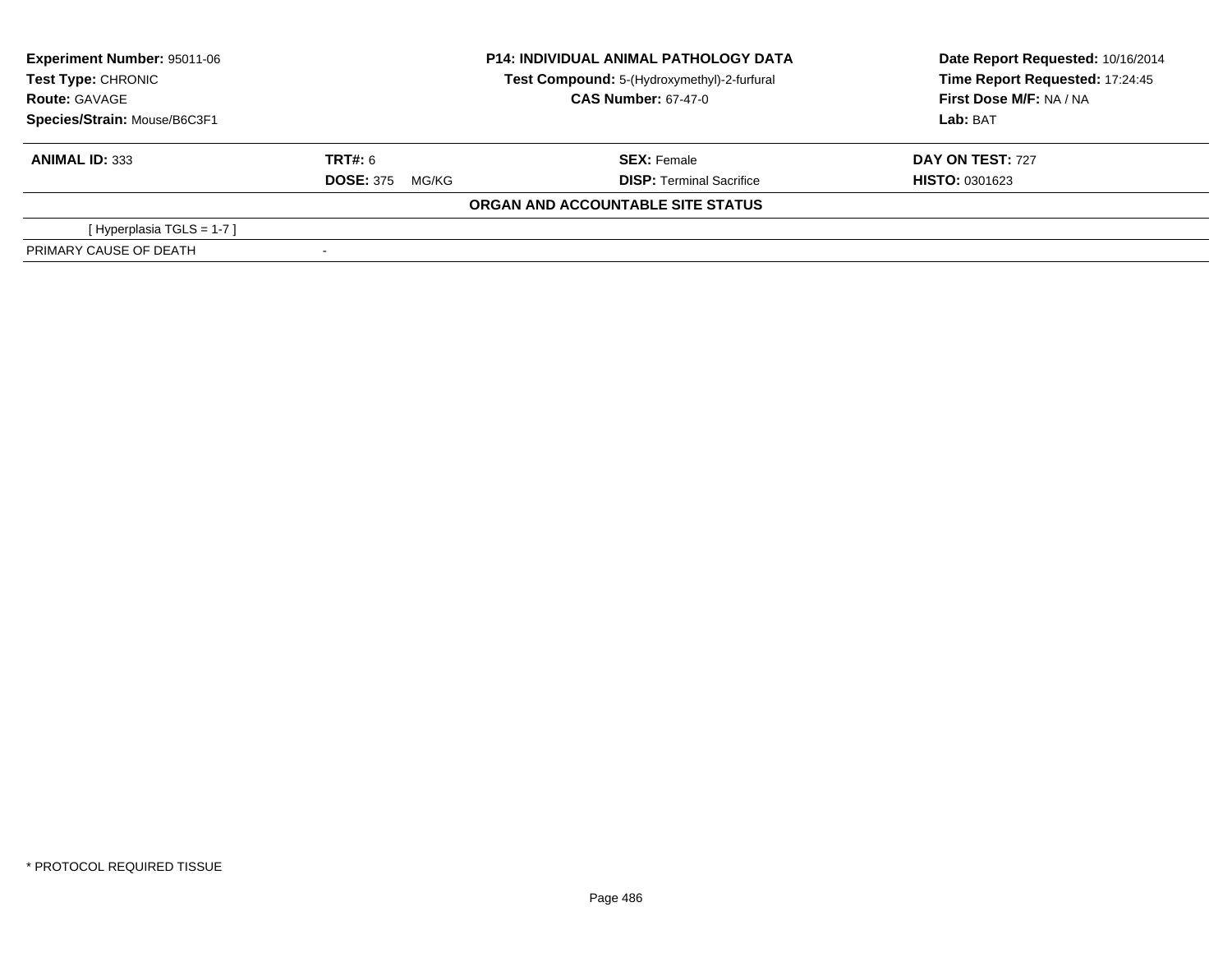| Experiment Number: 95011-06<br>Test Type: CHRONIC<br>Route: GAVAGE<br>Species/Strain: Mouse/B6C3F1 |                                | <b>P14: INDIVIDUAL ANIMAL PATHOLOGY DATA</b><br>Test Compound: 5-(Hydroxymethyl)-2-furfural<br><b>CAS Number: 67-47-0</b> | Date Report Requested: 10/16/2014<br>Time Report Requested: 17:24:45<br>First Dose M/F: NA / NA<br>Lab: BAT |
|----------------------------------------------------------------------------------------------------|--------------------------------|---------------------------------------------------------------------------------------------------------------------------|-------------------------------------------------------------------------------------------------------------|
| <b>ANIMAL ID: 334</b>                                                                              | <b>TRT#: 6</b>                 | <b>SEX: Female</b>                                                                                                        | DAY ON TEST: 675                                                                                            |
|                                                                                                    | <b>DOSE: 375</b><br>MG/KG      | <b>DISP:</b> Moribund Sacrifice                                                                                           | HISTO: 0301624                                                                                              |
|                                                                                                    |                                | ORGAN AND ACCOUNTABLE SITE STATUS                                                                                         |                                                                                                             |
| <b>NORMAL</b>                                                                                      |                                |                                                                                                                           |                                                                                                             |
| * Adrenal Medulla                                                                                  | * Bone                         | * Bone Marrow                                                                                                             | * Brain                                                                                                     |
| * Clitoral Gland                                                                                   | * Esophagus                    | * Eye                                                                                                                     | * Harderian Gland                                                                                           |
| * Heart                                                                                            | * Intestine Large, Cecum       | * Intestine Large, Colon                                                                                                  | * Intestine Large, Rectum                                                                                   |
| * Intestine Small, Duodenum                                                                        | * Intestine Small, Ileum       | * Intestine Small, Jejunum                                                                                                | * Kidney                                                                                                    |
| * Mammary Gland                                                                                    | * Parathyroid Gland            | * Pituitary Gland                                                                                                         | * Salivary Glands                                                                                           |
| * Skin                                                                                             | * Stomach, Forestomach         | * Stomach, Glandular                                                                                                      | * Thymus                                                                                                    |
| * Trachea                                                                                          | * Urinary Bladder              | * Uterus                                                                                                                  |                                                                                                             |
| <b>MISSING</b>                                                                                     |                                |                                                                                                                           |                                                                                                             |
| * Lymph Node, Mandibular                                                                           |                                |                                                                                                                           |                                                                                                             |
| <b>OBSERVATIONS</b>                                                                                |                                |                                                                                                                           |                                                                                                             |
| * Adrenal Cortex                                                                                   | Subcapsular                    | Hyperplasia                                                                                                               | Mild                                                                                                        |
| * Gallbladder                                                                                      |                                | Lymphoma Malignant                                                                                                        |                                                                                                             |
| * Islets, Pancreatic                                                                               |                                | Lymphoma Malignant                                                                                                        |                                                                                                             |
| * Liver                                                                                            |                                | Lymphoma Malignant                                                                                                        |                                                                                                             |
| [ Lymphoma Malignant TGLS = $3-3+4+5$ ]                                                            |                                |                                                                                                                           |                                                                                                             |
| * Lung                                                                                             |                                | Lymphoma Malignant                                                                                                        |                                                                                                             |
| Lymph Node                                                                                         | Inguinal                       | Lymphoma Malignant                                                                                                        |                                                                                                             |
|                                                                                                    | Mediastinal                    | Lymphoma Malignant                                                                                                        |                                                                                                             |
| [ Lymphoma Malignant TGLS = 4-6 ]                                                                  |                                |                                                                                                                           |                                                                                                             |
| * Lymph Node, Mesenteric                                                                           |                                | Lymphoma Malignant                                                                                                        |                                                                                                             |
| [ Lymphoma Malignant TGLS = 5-12 ]                                                                 |                                |                                                                                                                           |                                                                                                             |
| Mesentery                                                                                          |                                | Lymphoma Malignant                                                                                                        |                                                                                                             |
| * Nose                                                                                             | Olfactory Epi                  | Accumulation, Hyaline Droplet                                                                                             | Minimal                                                                                                     |
|                                                                                                    | <b>Respirat Epith</b>          | Accumulation, Hyaline Droplet                                                                                             | Mild                                                                                                        |
| * Ovary                                                                                            |                                | Atrophy                                                                                                                   | Marked                                                                                                      |
| * Pancreas                                                                                         |                                | Lymphoma Malignant                                                                                                        |                                                                                                             |
| * Spleen                                                                                           |                                | Lymphoma Malignant                                                                                                        |                                                                                                             |
| [ Lymphoma Malignant TGLS = 2-12 ]                                                                 |                                |                                                                                                                           |                                                                                                             |
| * Thyroid Gland                                                                                    | Follicle                       | Degeneration                                                                                                              | Mild                                                                                                        |
| PRIMARY CAUSE OF DEATH                                                                             | - Spleen<br>Lymphoma Malignant |                                                                                                                           |                                                                                                             |

\* PROTOCOL REQUIRED TISSUE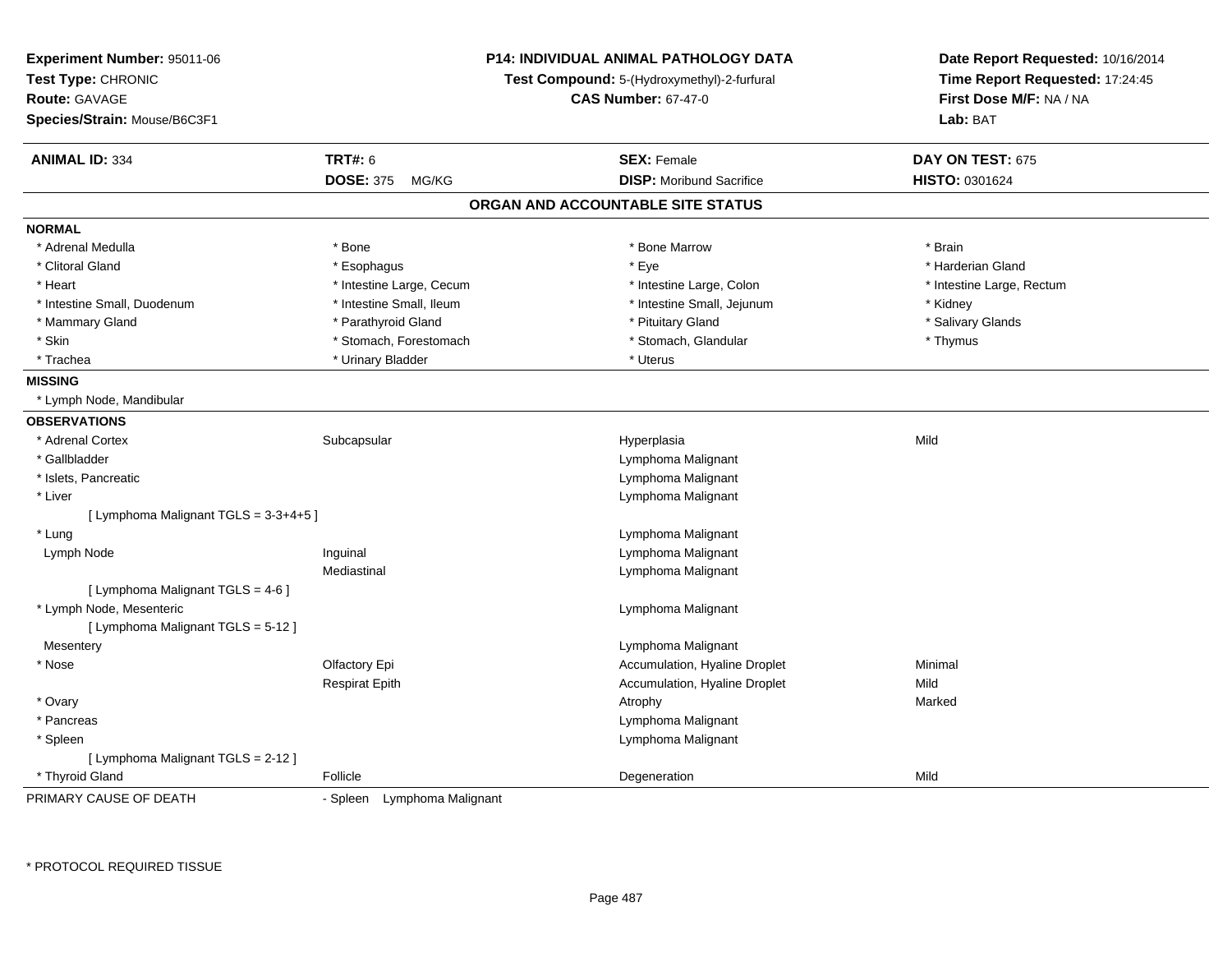| <b>Experiment Number: 95011-06</b><br><b>Test Type: CHRONIC</b><br><b>Route: GAVAGE</b> | <b>P14: INDIVIDUAL ANIMAL PATHOLOGY DATA</b><br>Test Compound: 5-(Hydroxymethyl)-2-furfural<br><b>CAS Number: 67-47-0</b> |                                                       | Date Report Requested: 10/16/2014<br>Time Report Requested: 17:24:45<br>First Dose M/F: NA / NA |
|-----------------------------------------------------------------------------------------|---------------------------------------------------------------------------------------------------------------------------|-------------------------------------------------------|-------------------------------------------------------------------------------------------------|
| Species/Strain: Mouse/B6C3F1                                                            |                                                                                                                           |                                                       | Lab: BAT                                                                                        |
| <b>ANIMAL ID: 334</b>                                                                   | <b>TRT#:</b> 6<br><b>DOSE: 375</b><br>MG/KG                                                                               | <b>SEX:</b> Female<br><b>DISP:</b> Moribund Sacrifice | <b>DAY ON TEST: 675</b><br><b>HISTO: 0301624</b>                                                |
|                                                                                         |                                                                                                                           | ORGAN AND ACCOUNTABLE SITE STATUS                     |                                                                                                 |
|                                                                                         |                                                                                                                           |                                                       |                                                                                                 |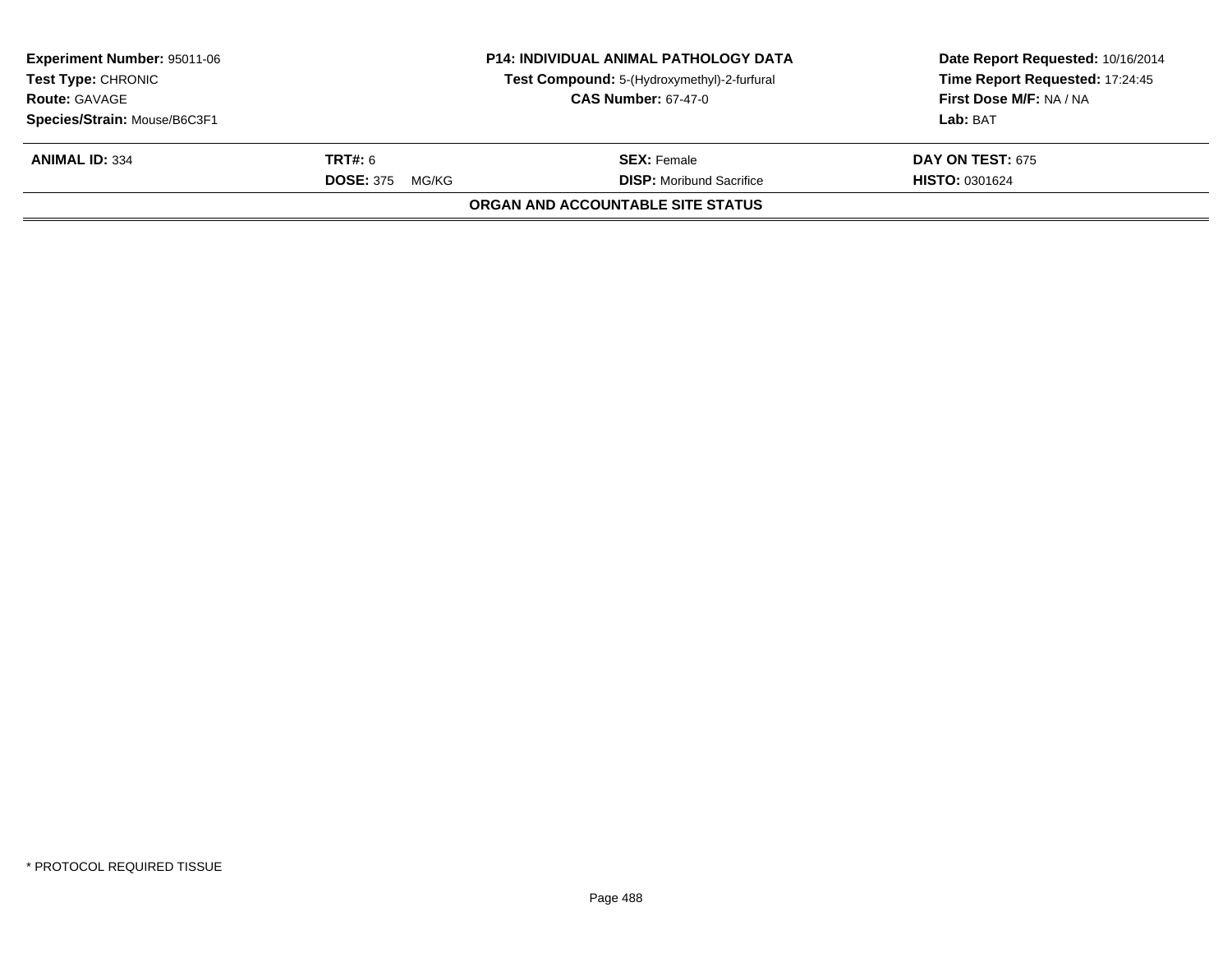| Experiment Number: 95011-06<br>Test Type: CHRONIC<br><b>Route: GAVAGE</b><br>Species/Strain: Mouse/B6C3F1 |                           | <b>P14: INDIVIDUAL ANIMAL PATHOLOGY DATA</b><br>Test Compound: 5-(Hydroxymethyl)-2-furfural<br><b>CAS Number: 67-47-0</b> | Date Report Requested: 10/16/2014<br>Time Report Requested: 17:24:45<br>First Dose M/F: NA / NA<br>Lab: BAT |
|-----------------------------------------------------------------------------------------------------------|---------------------------|---------------------------------------------------------------------------------------------------------------------------|-------------------------------------------------------------------------------------------------------------|
| <b>ANIMAL ID: 335</b>                                                                                     | <b>TRT#: 6</b>            | <b>SEX: Female</b>                                                                                                        | DAY ON TEST: 729                                                                                            |
|                                                                                                           | <b>DOSE: 375</b><br>MG/KG | <b>DISP: Terminal Sacrifice</b>                                                                                           | HISTO: 0301625                                                                                              |
|                                                                                                           |                           | ORGAN AND ACCOUNTABLE SITE STATUS                                                                                         |                                                                                                             |
| <b>NORMAL</b>                                                                                             |                           |                                                                                                                           |                                                                                                             |
| * Adrenal Medulla                                                                                         | * Bone                    | * Bone Marrow                                                                                                             | * Clitoral Gland                                                                                            |
| * Esophagus                                                                                               | * Eye                     | * Gallbladder                                                                                                             | * Harderian Gland                                                                                           |
| * Heart                                                                                                   | * Intestine Large, Cecum  | * Intestine Large, Colon                                                                                                  | * Intestine Large, Rectum                                                                                   |
| * Intestine Small, Duodenum                                                                               | * Intestine Small, Ileum  | * Islets, Pancreatic                                                                                                      | * Lymph Node, Mandibular                                                                                    |
| * Mammary Gland                                                                                           | * Pancreas                | * Salivary Glands                                                                                                         | * Skin                                                                                                      |
| * Spleen                                                                                                  | * Stomach, Forestomach    | * Stomach, Glandular                                                                                                      | * Thyroid Gland                                                                                             |
| * Trachea                                                                                                 | * Urinary Bladder         |                                                                                                                           |                                                                                                             |
| <b>MISSING</b>                                                                                            |                           |                                                                                                                           |                                                                                                             |
| * Parathyroid Gland                                                                                       |                           |                                                                                                                           |                                                                                                             |
| <b>OBSERVATIONS</b>                                                                                       |                           |                                                                                                                           |                                                                                                             |
| * Adrenal Cortex                                                                                          | Subcapsular               | Hyperplasia                                                                                                               | Mild                                                                                                        |
| * Brain                                                                                                   |                           | Compression                                                                                                               | Moderate                                                                                                    |
|                                                                                                           |                           | Degeneration                                                                                                              | Mild                                                                                                        |
| * Intestine Small, Jejunum                                                                                | Peyers Patch              | Lymphoma Malignant                                                                                                        |                                                                                                             |
| [ Lymphoma Malignant TGLS = 2,3-12+13 ]                                                                   |                           |                                                                                                                           |                                                                                                             |
| * Kidney                                                                                                  |                           | Nephropathy                                                                                                               | Minimal                                                                                                     |
| * Liver                                                                                                   |                           | <b>Infiltration Cellular</b>                                                                                              | Mononuclear CI, Minimal                                                                                     |
|                                                                                                           |                           | Inflammation                                                                                                              | Chronic Active, Minimal                                                                                     |
|                                                                                                           | Hepatocyte                | Vacuolization Cytoplasmic                                                                                                 | Mild                                                                                                        |
| * Lung                                                                                                    |                           | Alveolar/Bronchiolar Carcinoma                                                                                            |                                                                                                             |
| [ Alveolar/Bronchiolar Carcinoma TGLS = 4-3 ]                                                             |                           |                                                                                                                           |                                                                                                             |
| * Lymph Node, Mesenteric                                                                                  |                           | Lymphoma Malignant                                                                                                        |                                                                                                             |
| * Nose                                                                                                    | Olfactory Epi             | Accumulation, Hyaline Droplet                                                                                             | Moderate                                                                                                    |
|                                                                                                           | <b>Respirat Epith</b>     | Accumulation, Hyaline Droplet                                                                                             | Moderate                                                                                                    |
|                                                                                                           | Glands                    | Dilatation                                                                                                                | Mild                                                                                                        |
|                                                                                                           | Glands                    | Hyperplasia                                                                                                               | Mild                                                                                                        |
|                                                                                                           | Glands                    | Inflammation                                                                                                              | Chronic Active, Minimal                                                                                     |
|                                                                                                           |                           | Inflammation                                                                                                              | Chronic Active, Minimal                                                                                     |
|                                                                                                           | Olfactory Epi             | Metaplasia                                                                                                                | Minimal                                                                                                     |
| * Ovary                                                                                                   |                           | Atrophy                                                                                                                   | Moderate                                                                                                    |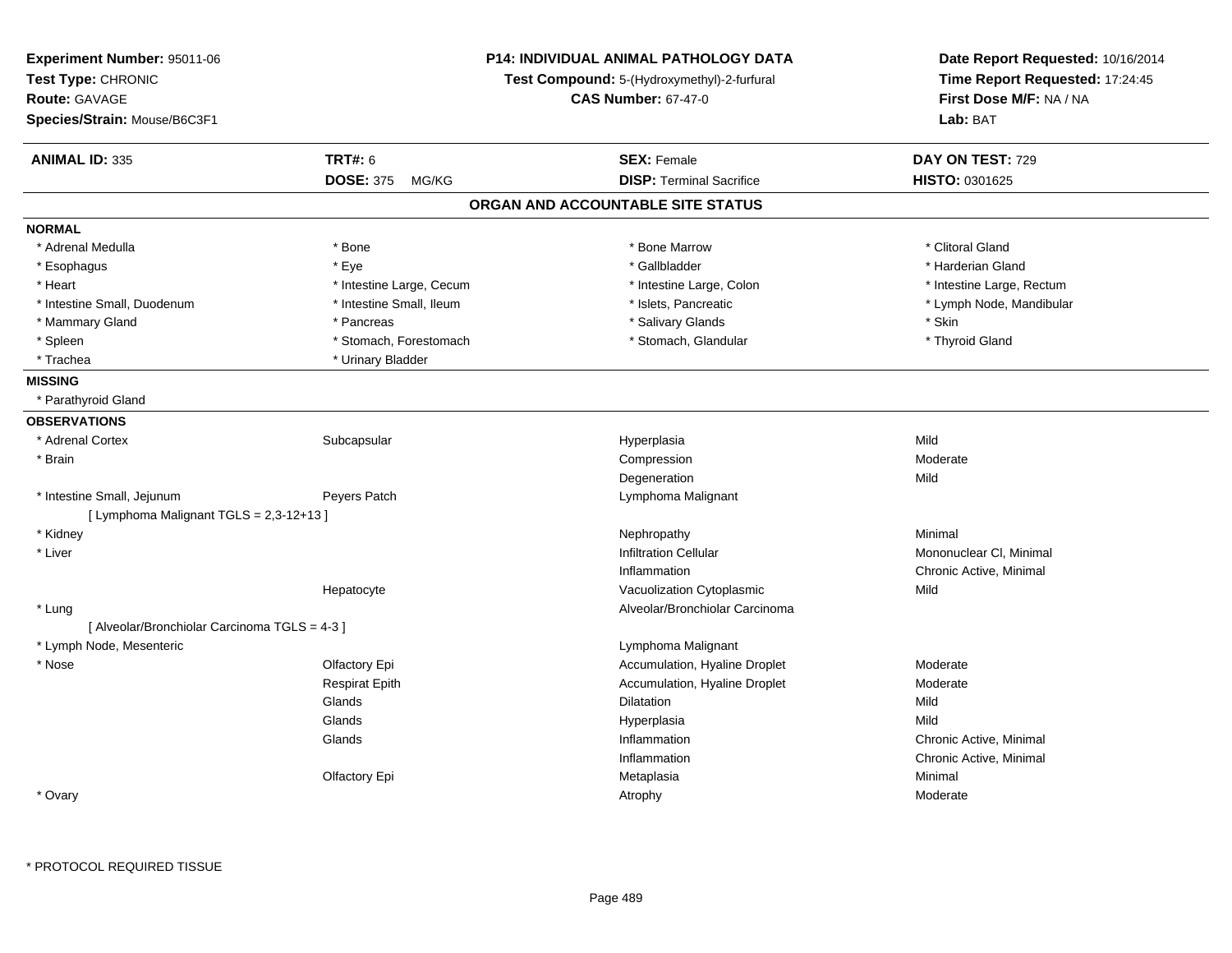| <b>Experiment Number: 95011-06</b><br>Test Type: CHRONIC |                           | <b>P14: INDIVIDUAL ANIMAL PATHOLOGY DATA</b><br>Test Compound: 5-(Hydroxymethyl)-2-furfural | Date Report Requested: 10/16/2014<br>Time Report Requested: 17:24:45 |
|----------------------------------------------------------|---------------------------|---------------------------------------------------------------------------------------------|----------------------------------------------------------------------|
| <b>Route: GAVAGE</b>                                     |                           | <b>CAS Number: 67-47-0</b>                                                                  | First Dose M/F: NA / NA                                              |
| Species/Strain: Mouse/B6C3F1                             |                           |                                                                                             | Lab: BAT                                                             |
| <b>ANIMAL ID: 335</b>                                    | <b>TRT#: 6</b>            | <b>SEX: Female</b>                                                                          | DAY ON TEST: 729                                                     |
|                                                          | <b>DOSE: 375</b><br>MG/KG | <b>DISP:</b> Terminal Sacrifice                                                             | <b>HISTO: 0301625</b>                                                |
|                                                          |                           | ORGAN AND ACCOUNTABLE SITE STATUS                                                           |                                                                      |
| * Pituitary Gland                                        | Pars Distalis             | Adenoma                                                                                     |                                                                      |
| $Adenoma TGLS = 1-6$                                     |                           |                                                                                             |                                                                      |
| * Thymus                                                 |                           | Cyst                                                                                        | Mild                                                                 |
| * Uterus                                                 | Endometrium               | Hyperplasia                                                                                 | Cystic, Mild                                                         |
| PRIMARY CAUSE OF DEATH                                   |                           |                                                                                             |                                                                      |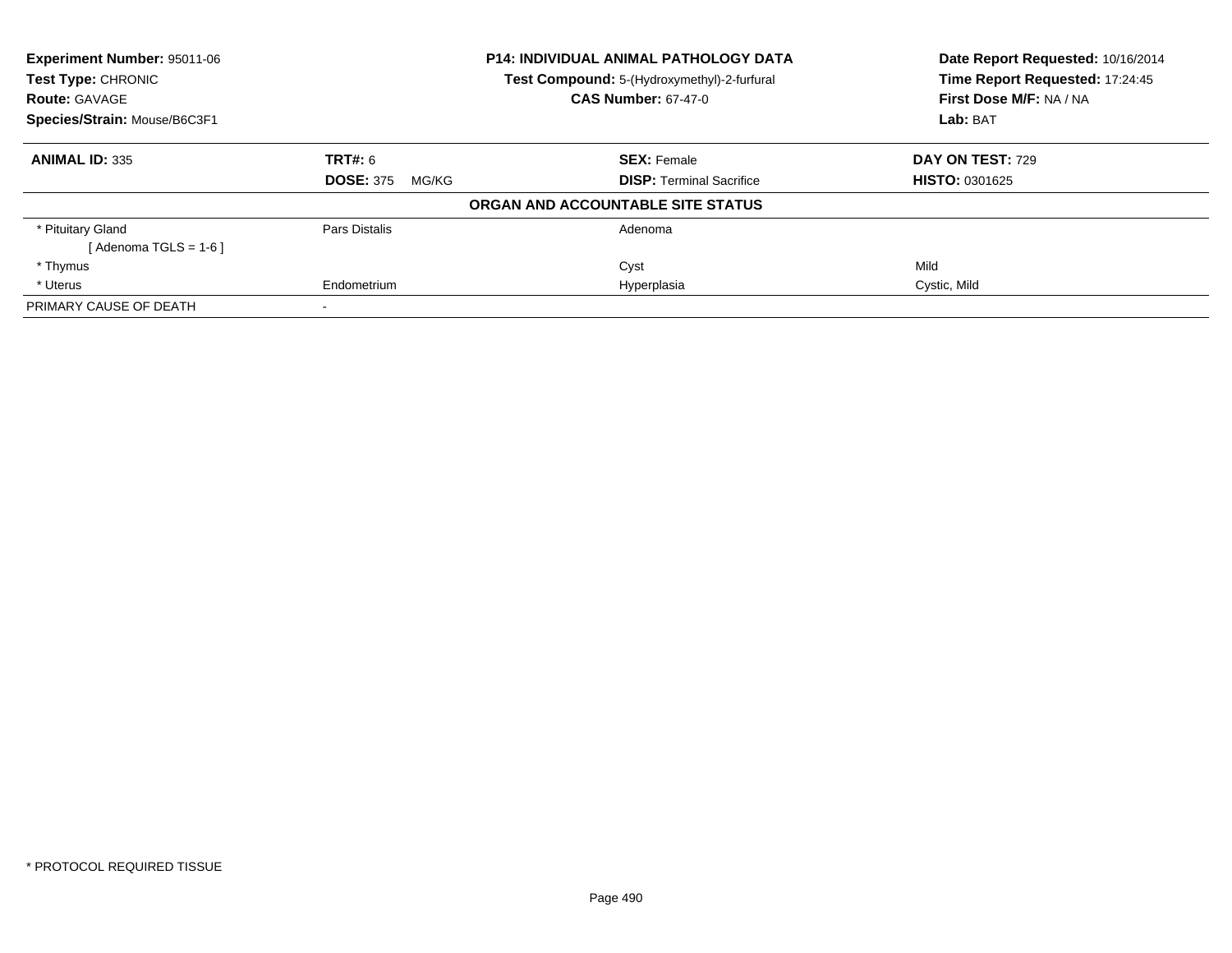| <b>TRT#: 6</b><br><b>ANIMAL ID: 336</b><br><b>SEX: Female</b><br>DAY ON TEST: 693<br><b>DOSE: 375</b><br><b>DISP: Natural Death</b><br>HISTO: 0301626<br>MG/KG<br>ORGAN AND ACCOUNTABLE SITE STATUS<br><b>NORMAL</b><br>* Bone Marrow<br>* Brain<br>* Adrenal Medulla<br>* Bone<br>* Gallbladder<br>* Harderian Gland<br>* Clitoral Gland<br>* Esophagus<br>* Heart<br>* Intestine Large, Cecum<br>* Intestine Large, Colon<br>* Intestine Large, Rectum<br>* Intestine Small, Ileum<br>* Intestine Small, Jejunum<br>* Intestine Small, Duodenum<br>* Islets, Pancreatic<br>* Mammary Gland<br>* Skin<br>* Lymph Node, Mesenteric<br>* Pancreas<br>* Stomach, Forestomach<br>* Stomach, Glandular<br>* Trachea<br>* Urinary Bladder<br>* Lymph Node, Mandibular<br>* Parathyroid Gland<br>* Pituitary Gland<br>* Salivary Glands<br>* Thyroid Gland<br>Tongue<br><b>OBSERVATIONS</b><br>Mild<br>* Adrenal Cortex<br>Subcapsular<br>Hyperplasia<br>* Eye<br>Atrophy<br>Marked<br>Note: Histologically, a markedly atrophied eye (phthisis bulbi) was present on slide #09 associated with Harderian gland tissue.<br>Mineralization<br>* Kidney<br>Minimal<br>Nephropathy<br>Minimal<br>* Liver<br>Hemorrhage<br>Marked<br>Hepatocellular Adenoma<br>Hepatocellular Carcinoma<br>Chronic Active, Marked<br>Inflammation<br>Necrosis<br>Moderate<br>Hepatocyte<br>[ Hepatocellular Carcinoma TGLS = 4-12 ]<br>[Necrosis $TGLS = 3-13$ ]<br>Alveolar/Bronchiolar Adenoma<br>* Lung<br>* Nose<br>Accumulation, Hyaline Droplet<br>Mild<br>Olfactory Epi<br>Accumulation, Hyaline Droplet<br><b>Respirat Epith</b><br>Mild<br>Olfactory Epi<br>Degeneration<br>Mild<br>Glands<br>Dilatation<br>Mild<br>Glands<br>Mild<br>Hyperplasia<br>Glands<br>Inflammation<br>Chronic Active, Minimal<br>Inflammation<br>Chronic Active, Minimal | Experiment Number: 95011-06<br>Test Type: CHRONIC<br>Route: GAVAGE<br>Species/Strain: Mouse/B6C3F1 | P14: INDIVIDUAL ANIMAL PATHOLOGY DATA<br>Test Compound: 5-(Hydroxymethyl)-2-furfural<br><b>CAS Number: 67-47-0</b> | Date Report Requested: 10/16/2014<br>Time Report Requested: 17:24:45<br>First Dose M/F: NA / NA<br>Lab: BAT |
|----------------------------------------------------------------------------------------------------------------------------------------------------------------------------------------------------------------------------------------------------------------------------------------------------------------------------------------------------------------------------------------------------------------------------------------------------------------------------------------------------------------------------------------------------------------------------------------------------------------------------------------------------------------------------------------------------------------------------------------------------------------------------------------------------------------------------------------------------------------------------------------------------------------------------------------------------------------------------------------------------------------------------------------------------------------------------------------------------------------------------------------------------------------------------------------------------------------------------------------------------------------------------------------------------------------------------------------------------------------------------------------------------------------------------------------------------------------------------------------------------------------------------------------------------------------------------------------------------------------------------------------------------------------------------------------------------------------------------------------------------------------------------------------------------------------------------------|----------------------------------------------------------------------------------------------------|--------------------------------------------------------------------------------------------------------------------|-------------------------------------------------------------------------------------------------------------|
|                                                                                                                                                                                                                                                                                                                                                                                                                                                                                                                                                                                                                                                                                                                                                                                                                                                                                                                                                                                                                                                                                                                                                                                                                                                                                                                                                                                                                                                                                                                                                                                                                                                                                                                                                                                                                                  |                                                                                                    |                                                                                                                    |                                                                                                             |
|                                                                                                                                                                                                                                                                                                                                                                                                                                                                                                                                                                                                                                                                                                                                                                                                                                                                                                                                                                                                                                                                                                                                                                                                                                                                                                                                                                                                                                                                                                                                                                                                                                                                                                                                                                                                                                  |                                                                                                    |                                                                                                                    |                                                                                                             |
|                                                                                                                                                                                                                                                                                                                                                                                                                                                                                                                                                                                                                                                                                                                                                                                                                                                                                                                                                                                                                                                                                                                                                                                                                                                                                                                                                                                                                                                                                                                                                                                                                                                                                                                                                                                                                                  |                                                                                                    |                                                                                                                    |                                                                                                             |
|                                                                                                                                                                                                                                                                                                                                                                                                                                                                                                                                                                                                                                                                                                                                                                                                                                                                                                                                                                                                                                                                                                                                                                                                                                                                                                                                                                                                                                                                                                                                                                                                                                                                                                                                                                                                                                  |                                                                                                    |                                                                                                                    |                                                                                                             |
|                                                                                                                                                                                                                                                                                                                                                                                                                                                                                                                                                                                                                                                                                                                                                                                                                                                                                                                                                                                                                                                                                                                                                                                                                                                                                                                                                                                                                                                                                                                                                                                                                                                                                                                                                                                                                                  |                                                                                                    |                                                                                                                    |                                                                                                             |
|                                                                                                                                                                                                                                                                                                                                                                                                                                                                                                                                                                                                                                                                                                                                                                                                                                                                                                                                                                                                                                                                                                                                                                                                                                                                                                                                                                                                                                                                                                                                                                                                                                                                                                                                                                                                                                  |                                                                                                    |                                                                                                                    |                                                                                                             |
|                                                                                                                                                                                                                                                                                                                                                                                                                                                                                                                                                                                                                                                                                                                                                                                                                                                                                                                                                                                                                                                                                                                                                                                                                                                                                                                                                                                                                                                                                                                                                                                                                                                                                                                                                                                                                                  |                                                                                                    |                                                                                                                    |                                                                                                             |
|                                                                                                                                                                                                                                                                                                                                                                                                                                                                                                                                                                                                                                                                                                                                                                                                                                                                                                                                                                                                                                                                                                                                                                                                                                                                                                                                                                                                                                                                                                                                                                                                                                                                                                                                                                                                                                  |                                                                                                    |                                                                                                                    |                                                                                                             |
|                                                                                                                                                                                                                                                                                                                                                                                                                                                                                                                                                                                                                                                                                                                                                                                                                                                                                                                                                                                                                                                                                                                                                                                                                                                                                                                                                                                                                                                                                                                                                                                                                                                                                                                                                                                                                                  |                                                                                                    |                                                                                                                    |                                                                                                             |
|                                                                                                                                                                                                                                                                                                                                                                                                                                                                                                                                                                                                                                                                                                                                                                                                                                                                                                                                                                                                                                                                                                                                                                                                                                                                                                                                                                                                                                                                                                                                                                                                                                                                                                                                                                                                                                  |                                                                                                    |                                                                                                                    |                                                                                                             |
|                                                                                                                                                                                                                                                                                                                                                                                                                                                                                                                                                                                                                                                                                                                                                                                                                                                                                                                                                                                                                                                                                                                                                                                                                                                                                                                                                                                                                                                                                                                                                                                                                                                                                                                                                                                                                                  | <b>MISSING</b>                                                                                     |                                                                                                                    |                                                                                                             |
|                                                                                                                                                                                                                                                                                                                                                                                                                                                                                                                                                                                                                                                                                                                                                                                                                                                                                                                                                                                                                                                                                                                                                                                                                                                                                                                                                                                                                                                                                                                                                                                                                                                                                                                                                                                                                                  |                                                                                                    |                                                                                                                    |                                                                                                             |
|                                                                                                                                                                                                                                                                                                                                                                                                                                                                                                                                                                                                                                                                                                                                                                                                                                                                                                                                                                                                                                                                                                                                                                                                                                                                                                                                                                                                                                                                                                                                                                                                                                                                                                                                                                                                                                  |                                                                                                    |                                                                                                                    |                                                                                                             |
|                                                                                                                                                                                                                                                                                                                                                                                                                                                                                                                                                                                                                                                                                                                                                                                                                                                                                                                                                                                                                                                                                                                                                                                                                                                                                                                                                                                                                                                                                                                                                                                                                                                                                                                                                                                                                                  |                                                                                                    |                                                                                                                    |                                                                                                             |
|                                                                                                                                                                                                                                                                                                                                                                                                                                                                                                                                                                                                                                                                                                                                                                                                                                                                                                                                                                                                                                                                                                                                                                                                                                                                                                                                                                                                                                                                                                                                                                                                                                                                                                                                                                                                                                  |                                                                                                    |                                                                                                                    |                                                                                                             |
|                                                                                                                                                                                                                                                                                                                                                                                                                                                                                                                                                                                                                                                                                                                                                                                                                                                                                                                                                                                                                                                                                                                                                                                                                                                                                                                                                                                                                                                                                                                                                                                                                                                                                                                                                                                                                                  |                                                                                                    |                                                                                                                    |                                                                                                             |
|                                                                                                                                                                                                                                                                                                                                                                                                                                                                                                                                                                                                                                                                                                                                                                                                                                                                                                                                                                                                                                                                                                                                                                                                                                                                                                                                                                                                                                                                                                                                                                                                                                                                                                                                                                                                                                  |                                                                                                    |                                                                                                                    |                                                                                                             |
|                                                                                                                                                                                                                                                                                                                                                                                                                                                                                                                                                                                                                                                                                                                                                                                                                                                                                                                                                                                                                                                                                                                                                                                                                                                                                                                                                                                                                                                                                                                                                                                                                                                                                                                                                                                                                                  |                                                                                                    |                                                                                                                    |                                                                                                             |
|                                                                                                                                                                                                                                                                                                                                                                                                                                                                                                                                                                                                                                                                                                                                                                                                                                                                                                                                                                                                                                                                                                                                                                                                                                                                                                                                                                                                                                                                                                                                                                                                                                                                                                                                                                                                                                  |                                                                                                    |                                                                                                                    |                                                                                                             |
|                                                                                                                                                                                                                                                                                                                                                                                                                                                                                                                                                                                                                                                                                                                                                                                                                                                                                                                                                                                                                                                                                                                                                                                                                                                                                                                                                                                                                                                                                                                                                                                                                                                                                                                                                                                                                                  |                                                                                                    |                                                                                                                    |                                                                                                             |
|                                                                                                                                                                                                                                                                                                                                                                                                                                                                                                                                                                                                                                                                                                                                                                                                                                                                                                                                                                                                                                                                                                                                                                                                                                                                                                                                                                                                                                                                                                                                                                                                                                                                                                                                                                                                                                  |                                                                                                    |                                                                                                                    |                                                                                                             |
|                                                                                                                                                                                                                                                                                                                                                                                                                                                                                                                                                                                                                                                                                                                                                                                                                                                                                                                                                                                                                                                                                                                                                                                                                                                                                                                                                                                                                                                                                                                                                                                                                                                                                                                                                                                                                                  |                                                                                                    |                                                                                                                    |                                                                                                             |
|                                                                                                                                                                                                                                                                                                                                                                                                                                                                                                                                                                                                                                                                                                                                                                                                                                                                                                                                                                                                                                                                                                                                                                                                                                                                                                                                                                                                                                                                                                                                                                                                                                                                                                                                                                                                                                  |                                                                                                    |                                                                                                                    |                                                                                                             |
|                                                                                                                                                                                                                                                                                                                                                                                                                                                                                                                                                                                                                                                                                                                                                                                                                                                                                                                                                                                                                                                                                                                                                                                                                                                                                                                                                                                                                                                                                                                                                                                                                                                                                                                                                                                                                                  |                                                                                                    |                                                                                                                    |                                                                                                             |
|                                                                                                                                                                                                                                                                                                                                                                                                                                                                                                                                                                                                                                                                                                                                                                                                                                                                                                                                                                                                                                                                                                                                                                                                                                                                                                                                                                                                                                                                                                                                                                                                                                                                                                                                                                                                                                  |                                                                                                    |                                                                                                                    |                                                                                                             |
|                                                                                                                                                                                                                                                                                                                                                                                                                                                                                                                                                                                                                                                                                                                                                                                                                                                                                                                                                                                                                                                                                                                                                                                                                                                                                                                                                                                                                                                                                                                                                                                                                                                                                                                                                                                                                                  |                                                                                                    |                                                                                                                    |                                                                                                             |
|                                                                                                                                                                                                                                                                                                                                                                                                                                                                                                                                                                                                                                                                                                                                                                                                                                                                                                                                                                                                                                                                                                                                                                                                                                                                                                                                                                                                                                                                                                                                                                                                                                                                                                                                                                                                                                  |                                                                                                    |                                                                                                                    |                                                                                                             |
|                                                                                                                                                                                                                                                                                                                                                                                                                                                                                                                                                                                                                                                                                                                                                                                                                                                                                                                                                                                                                                                                                                                                                                                                                                                                                                                                                                                                                                                                                                                                                                                                                                                                                                                                                                                                                                  |                                                                                                    |                                                                                                                    |                                                                                                             |
|                                                                                                                                                                                                                                                                                                                                                                                                                                                                                                                                                                                                                                                                                                                                                                                                                                                                                                                                                                                                                                                                                                                                                                                                                                                                                                                                                                                                                                                                                                                                                                                                                                                                                                                                                                                                                                  |                                                                                                    |                                                                                                                    |                                                                                                             |
|                                                                                                                                                                                                                                                                                                                                                                                                                                                                                                                                                                                                                                                                                                                                                                                                                                                                                                                                                                                                                                                                                                                                                                                                                                                                                                                                                                                                                                                                                                                                                                                                                                                                                                                                                                                                                                  |                                                                                                    |                                                                                                                    |                                                                                                             |
|                                                                                                                                                                                                                                                                                                                                                                                                                                                                                                                                                                                                                                                                                                                                                                                                                                                                                                                                                                                                                                                                                                                                                                                                                                                                                                                                                                                                                                                                                                                                                                                                                                                                                                                                                                                                                                  |                                                                                                    |                                                                                                                    |                                                                                                             |
|                                                                                                                                                                                                                                                                                                                                                                                                                                                                                                                                                                                                                                                                                                                                                                                                                                                                                                                                                                                                                                                                                                                                                                                                                                                                                                                                                                                                                                                                                                                                                                                                                                                                                                                                                                                                                                  |                                                                                                    |                                                                                                                    |                                                                                                             |
|                                                                                                                                                                                                                                                                                                                                                                                                                                                                                                                                                                                                                                                                                                                                                                                                                                                                                                                                                                                                                                                                                                                                                                                                                                                                                                                                                                                                                                                                                                                                                                                                                                                                                                                                                                                                                                  |                                                                                                    |                                                                                                                    |                                                                                                             |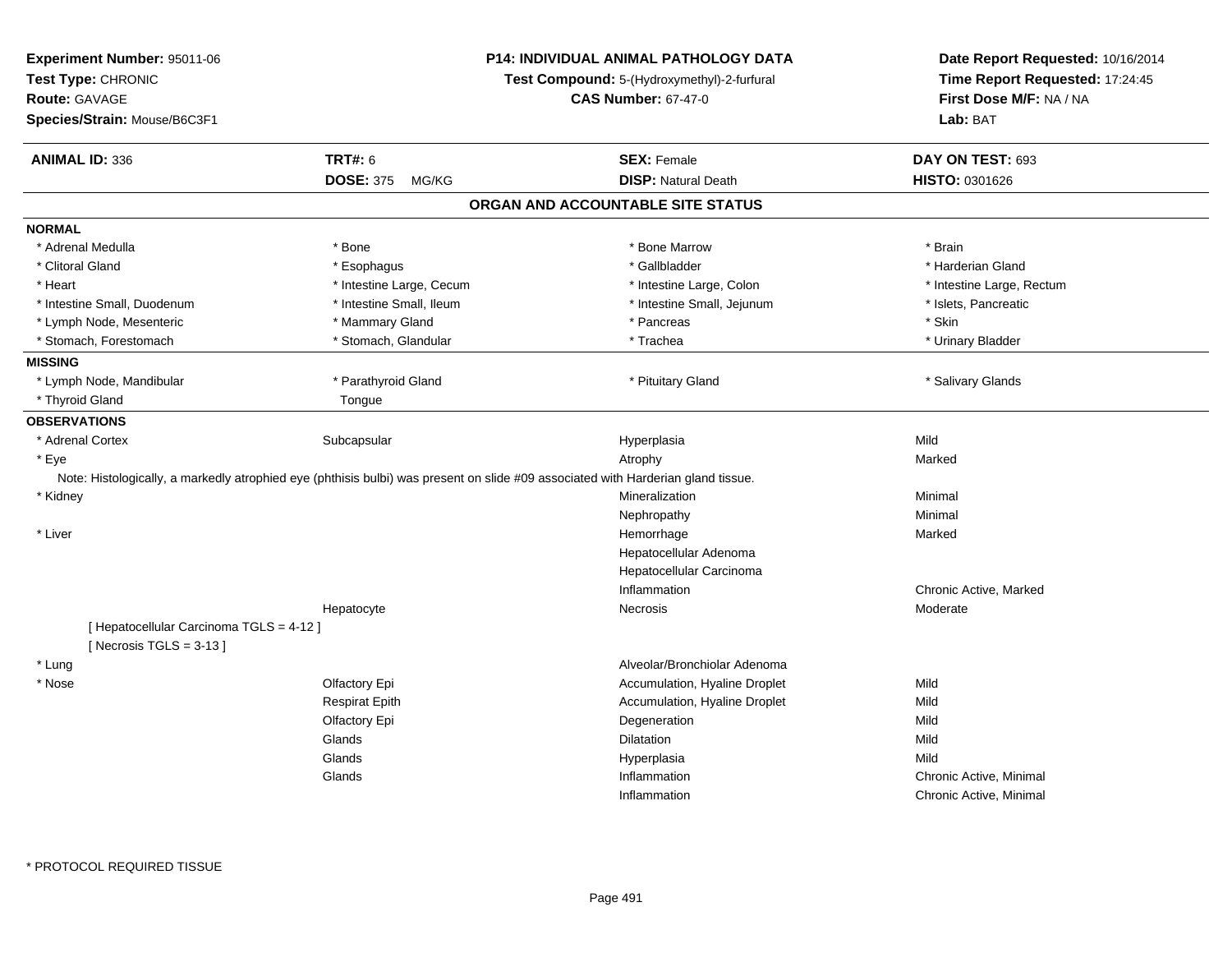| <b>Experiment Number: 95011-06</b><br>Test Type: CHRONIC<br><b>Route: GAVAGE</b> |                                     | P14: INDIVIDUAL ANIMAL PATHOLOGY DATA<br><b>Test Compound:</b> 5-(Hydroxymethyl)-2-furfural<br><b>CAS Number: 67-47-0</b> | Date Report Requested: 10/16/2014<br>Time Report Requested: 17:24:45<br>First Dose M/F: NA / NA |
|----------------------------------------------------------------------------------|-------------------------------------|---------------------------------------------------------------------------------------------------------------------------|-------------------------------------------------------------------------------------------------|
| Species/Strain: Mouse/B6C3F1                                                     |                                     |                                                                                                                           | Lab: BAT                                                                                        |
| <b>ANIMAL ID: 336</b>                                                            | <b>TRT#: 6</b>                      | <b>SEX: Female</b>                                                                                                        | DAY ON TEST: 693                                                                                |
|                                                                                  | <b>DOSE: 375</b><br>MG/KG           | <b>DISP: Natural Death</b>                                                                                                | <b>HISTO: 0301626</b>                                                                           |
|                                                                                  |                                     | ORGAN AND ACCOUNTABLE SITE STATUS                                                                                         |                                                                                                 |
|                                                                                  | Olfactory Epi                       | Metaplasia                                                                                                                | Mild                                                                                            |
| * Ovary                                                                          |                                     | Atrophy                                                                                                                   | Moderate                                                                                        |
| * Spleen                                                                         |                                     | Hematopoietic Cell Proliferation                                                                                          | Moderate                                                                                        |
| [Hematopoietic Cell Proliferation TGLS = 1-4]                                    |                                     |                                                                                                                           |                                                                                                 |
| * Thymus                                                                         |                                     | Atrophy                                                                                                                   | Moderate                                                                                        |
| * Uterus                                                                         | Endometrium                         | Hyperplasia                                                                                                               | Cystic, Marked                                                                                  |
| [Hyperplasia TGLS = 2-7 ]                                                        |                                     |                                                                                                                           |                                                                                                 |
| PRIMARY CAUSE OF DEATH                                                           | Hepatocellular Carcinoma<br>- Liver |                                                                                                                           |                                                                                                 |
| Animal Note: Contributory Cause Of Death: Nasal Lesions.                         |                                     |                                                                                                                           |                                                                                                 |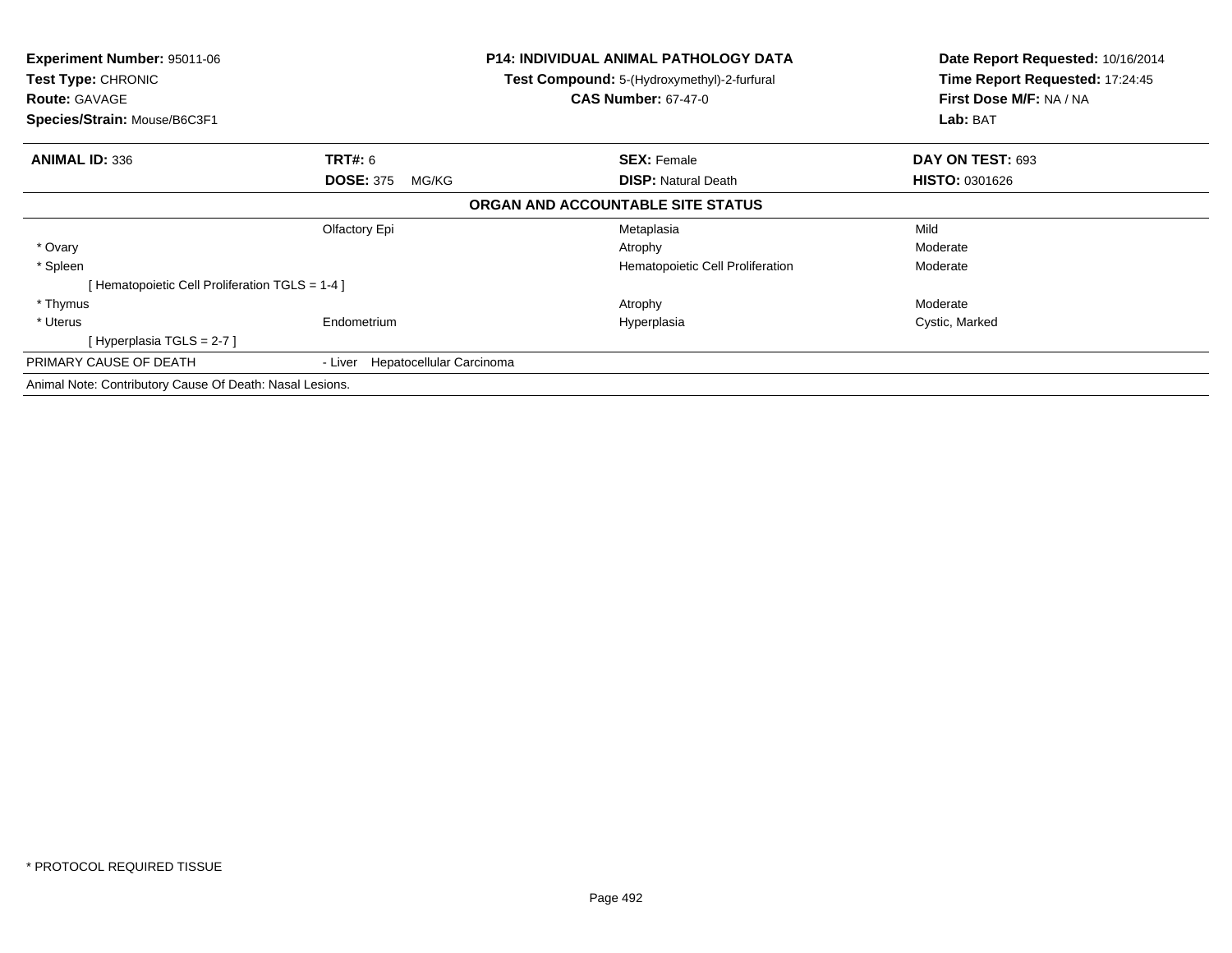| Experiment Number: 95011-06<br>Test Type: CHRONIC<br>Route: GAVAGE<br>Species/Strain: Mouse/B6C3F1 |                            | P14: INDIVIDUAL ANIMAL PATHOLOGY DATA<br>Test Compound: 5-(Hydroxymethyl)-2-furfural<br><b>CAS Number: 67-47-0</b> | Date Report Requested: 10/16/2014<br>Time Report Requested: 17:24:45<br>First Dose M/F: NA / NA<br>Lab: BAT |
|----------------------------------------------------------------------------------------------------|----------------------------|--------------------------------------------------------------------------------------------------------------------|-------------------------------------------------------------------------------------------------------------|
| <b>ANIMAL ID: 337</b>                                                                              | <b>TRT#: 6</b>             | <b>SEX: Female</b>                                                                                                 | DAY ON TEST: 654                                                                                            |
|                                                                                                    | <b>DOSE: 375</b><br>MG/KG  | <b>DISP: Natural Death</b>                                                                                         | HISTO: 0301627                                                                                              |
|                                                                                                    |                            | ORGAN AND ACCOUNTABLE SITE STATUS                                                                                  |                                                                                                             |
| <b>NORMAL</b>                                                                                      |                            |                                                                                                                    |                                                                                                             |
| * Adrenal Medulla                                                                                  | * Bone                     | * Bone Marrow                                                                                                      | * Clitoral Gland                                                                                            |
| * Esophagus                                                                                        | * Eye                      | * Gallbladder                                                                                                      | * Harderian Gland                                                                                           |
| * Intestine Large, Cecum                                                                           | * Intestine Large, Colon   | * Intestine Large, Rectum                                                                                          | * Intestine Small, Duodenum                                                                                 |
| * Intestine Small, Ileum                                                                           | * Intestine Small, Jejunum | * Islets, Pancreatic                                                                                               | * Mammary Gland                                                                                             |
| * Pancreas                                                                                         | * Pituitary Gland          | * Salivary Glands                                                                                                  | * Skin                                                                                                      |
| * Stomach, Forestomach                                                                             | * Stomach, Glandular       | * Thyroid Gland                                                                                                    | * Trachea                                                                                                   |
| * Urinary Bladder                                                                                  |                            |                                                                                                                    |                                                                                                             |
| <b>MISSING</b>                                                                                     |                            |                                                                                                                    |                                                                                                             |
| * Parathyroid Gland                                                                                |                            |                                                                                                                    |                                                                                                             |
| <b>OBSERVATIONS</b>                                                                                |                            |                                                                                                                    |                                                                                                             |
| * Adrenal Cortex                                                                                   | Subcapsular                | Hyperplasia                                                                                                        | Mild                                                                                                        |
|                                                                                                    |                            | Lymphoma Malignant                                                                                                 |                                                                                                             |
| * Brain                                                                                            |                            | Hemorrhage                                                                                                         | Mild                                                                                                        |
|                                                                                                    |                            | Lymphoma Malignant                                                                                                 |                                                                                                             |
| [Hemorrhage TGLS = $2-2$ ]                                                                         |                            |                                                                                                                    |                                                                                                             |
| * Heart                                                                                            |                            | Thrombosis                                                                                                         | Marked                                                                                                      |
| * Kidney                                                                                           |                            | Lymphoma Malignant                                                                                                 |                                                                                                             |
|                                                                                                    |                            | Mineralization                                                                                                     | Minimal                                                                                                     |
|                                                                                                    |                            | Nephropathy                                                                                                        | Minimal                                                                                                     |
| * Liver                                                                                            |                            | Lymphoma Malignant                                                                                                 |                                                                                                             |
| * Lung                                                                                             |                            | Lymphoma Malignant                                                                                                 |                                                                                                             |
| Lymph Node                                                                                         | Mediastinal                | Lymphoma Malignant                                                                                                 |                                                                                                             |
| * Lymph Node, Mandibular                                                                           |                            | Lymphoma Malignant                                                                                                 |                                                                                                             |
| * Lymph Node, Mesenteric                                                                           |                            | Lymphoma Malignant                                                                                                 |                                                                                                             |
| * Nose                                                                                             | <b>Respirat Epith</b>      | Accumulation, Hyaline Droplet                                                                                      | Mild                                                                                                        |
|                                                                                                    | Olfactory Epi              | Degeneration                                                                                                       | Mild                                                                                                        |
|                                                                                                    | Glands                     | <b>Dilatation</b>                                                                                                  | Mild                                                                                                        |
|                                                                                                    |                            | Lymphoma Malignant                                                                                                 |                                                                                                             |
|                                                                                                    | Olfactory Epi              | Metaplasia                                                                                                         | Minimal                                                                                                     |
| * Ovary                                                                                            |                            | Cyst                                                                                                               |                                                                                                             |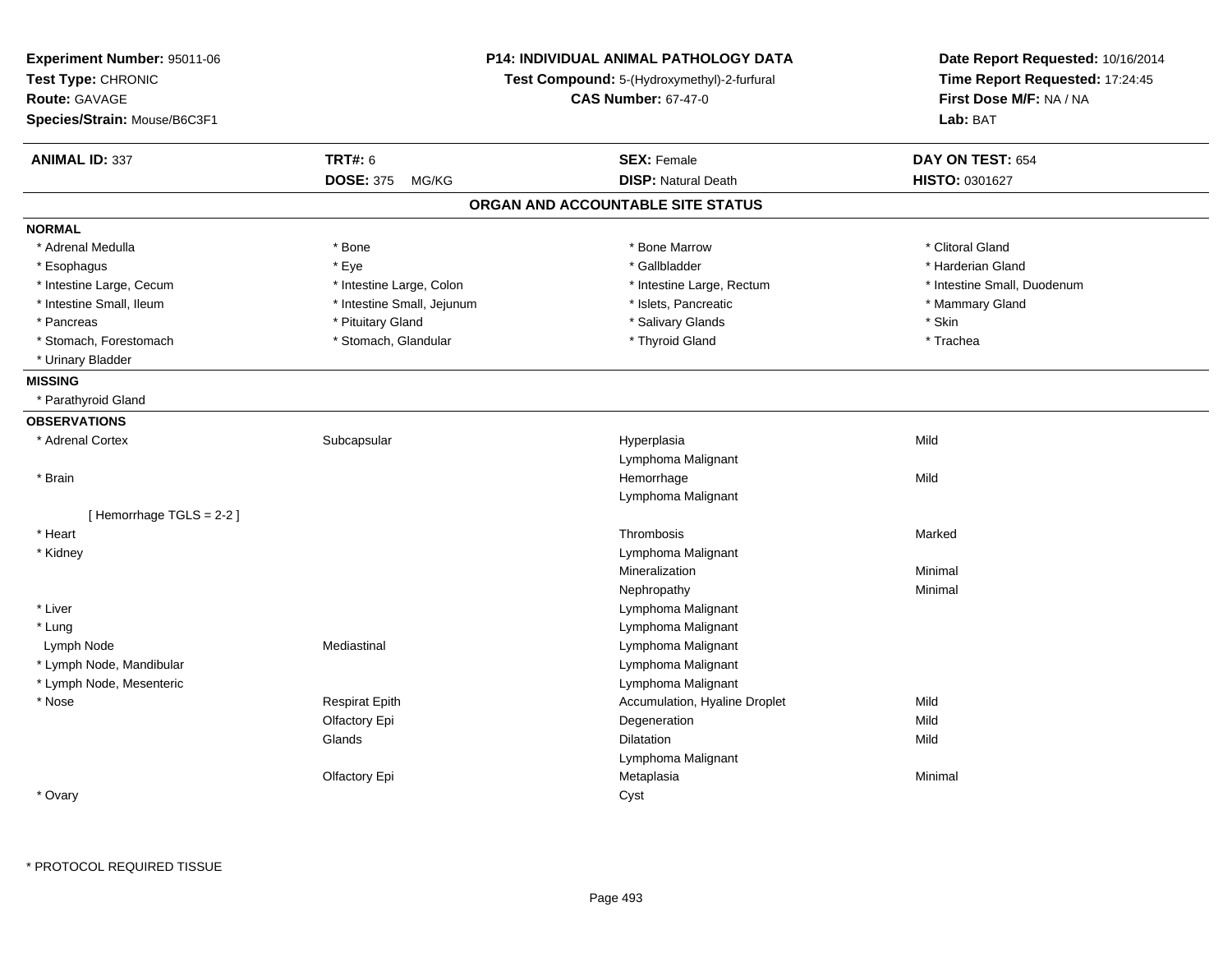| <b>Experiment Number: 95011-06</b><br>Test Type: CHRONIC<br><b>Route: GAVAGE</b><br>Species/Strain: Mouse/B6C3F1 |                                                      | <b>P14: INDIVIDUAL ANIMAL PATHOLOGY DATA</b><br>Test Compound: 5-(Hydroxymethyl)-2-furfural<br><b>CAS Number: 67-47-0</b> | Date Report Requested: 10/16/2014<br>Time Report Requested: 17:24:45<br>First Dose M/F: NA / NA<br>Lab: BAT |
|------------------------------------------------------------------------------------------------------------------|------------------------------------------------------|---------------------------------------------------------------------------------------------------------------------------|-------------------------------------------------------------------------------------------------------------|
| <b>ANIMAL ID: 337</b>                                                                                            | <b>TRT#:</b> 6<br><b>DOSE: 375</b><br>MG/KG          | <b>SEX: Female</b><br><b>DISP: Natural Death</b>                                                                          | DAY ON TEST: 654<br>HISTO: 0301627                                                                          |
|                                                                                                                  |                                                      | ORGAN AND ACCOUNTABLE SITE STATUS                                                                                         |                                                                                                             |
| Oviduct<br>* Spleen                                                                                              |                                                      | Cystadenoma<br>Lymphoma Malignant<br>Lymphoma Malignant<br>Lymphoma Malignant                                             |                                                                                                             |
| [Lymphoma Malignant TGLS = 1-4]<br>* Thymus                                                                      |                                                      | Atrophy<br>Ectopic Parathyroid Gland<br>Lymphoma Malignant                                                                | Marked<br>Mild                                                                                              |
| * Uterus                                                                                                         | Endometrium                                          | Hyperplasia<br>Lymphoma Malignant                                                                                         | Cystic, Mild                                                                                                |
| PRIMARY CAUSE OF DEATH<br>CONTRIBUTORY CAUSE OF DEATH                                                            | - Spleen<br>Lymphoma Malignant<br>- Heart Thrombosis |                                                                                                                           |                                                                                                             |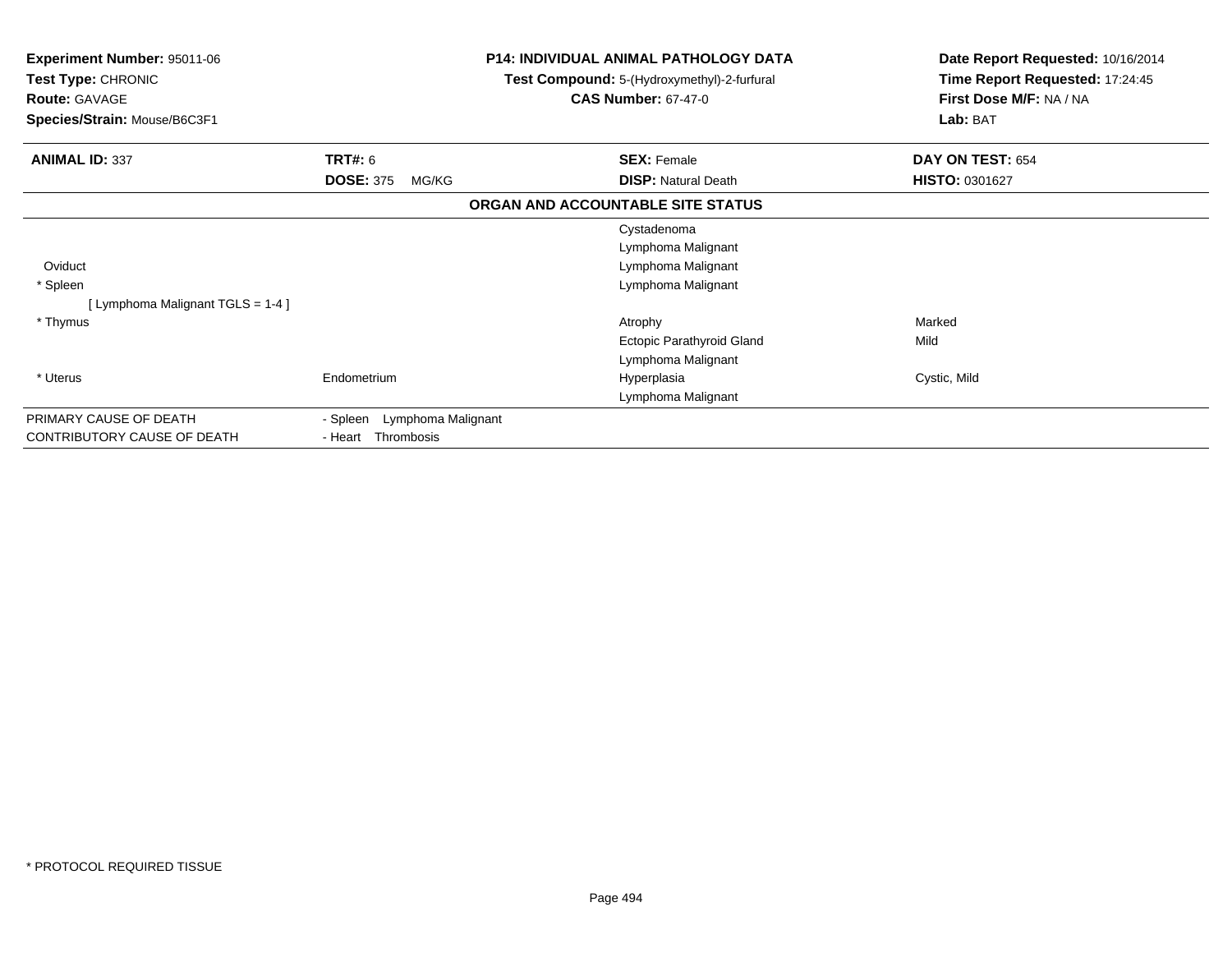| Experiment Number: 95011-06<br>Test Type: CHRONIC<br><b>Route: GAVAGE</b><br>Species/Strain: Mouse/B6C3F1 |                             | P14: INDIVIDUAL ANIMAL PATHOLOGY DATA<br>Test Compound: 5-(Hydroxymethyl)-2-furfural<br><b>CAS Number: 67-47-0</b> | Date Report Requested: 10/16/2014<br>Time Report Requested: 17:24:45<br>First Dose M/F: NA / NA<br>Lab: BAT |
|-----------------------------------------------------------------------------------------------------------|-----------------------------|--------------------------------------------------------------------------------------------------------------------|-------------------------------------------------------------------------------------------------------------|
| <b>ANIMAL ID: 338</b>                                                                                     | <b>TRT#: 6</b>              | <b>SEX: Female</b>                                                                                                 | DAY ON TEST: 729                                                                                            |
|                                                                                                           | DOSE: 375 MG/KG             | <b>DISP: Terminal Sacrifice</b>                                                                                    | HISTO: 0301628                                                                                              |
|                                                                                                           |                             | ORGAN AND ACCOUNTABLE SITE STATUS                                                                                  |                                                                                                             |
| <b>NORMAL</b>                                                                                             |                             |                                                                                                                    |                                                                                                             |
| * Adrenal Medulla                                                                                         | * Bone                      | * Bone Marrow                                                                                                      | * Brain                                                                                                     |
| * Clitoral Gland                                                                                          | * Esophagus                 | * Eye                                                                                                              | * Gallbladder                                                                                               |
| * Harderian Gland                                                                                         | * Heart                     | * Intestine Large, Cecum                                                                                           | * Intestine Large, Colon                                                                                    |
| * Intestine Large, Rectum                                                                                 | * Intestine Small, Duodenum | * Intestine Small, Ileum                                                                                           | * Intestine Small, Jejunum                                                                                  |
| * Islets, Pancreatic                                                                                      | * Lung                      | * Lymph Node, Mandibular                                                                                           | * Lymph Node, Mesenteric                                                                                    |
| * Mammary Gland                                                                                           | * Ovary                     | * Pancreas                                                                                                         | * Parathyroid Gland                                                                                         |
| * Pituitary Gland                                                                                         | * Salivary Glands           | * Skin                                                                                                             | * Spleen                                                                                                    |
| * Stomach, Forestomach                                                                                    | * Stomach, Glandular        | * Thymus                                                                                                           | * Trachea                                                                                                   |
| * Urinary Bladder                                                                                         |                             |                                                                                                                    |                                                                                                             |
| <b>OBSERVATIONS</b>                                                                                       |                             |                                                                                                                    |                                                                                                             |
| * Adrenal Cortex                                                                                          | Subcapsular                 | Hyperplasia                                                                                                        | Mild                                                                                                        |
| * Kidney                                                                                                  |                             | Nephropathy                                                                                                        | Minimal                                                                                                     |
| * Liver                                                                                                   |                             | Eosinophilic Focus                                                                                                 |                                                                                                             |
|                                                                                                           |                             | Hepatocellular Adenoma                                                                                             | Multiple                                                                                                    |
|                                                                                                           |                             | <b>Infiltration Cellular</b>                                                                                       | Mononuclear CI, Minimal                                                                                     |
|                                                                                                           |                             | Inflammation                                                                                                       | Chronic Active, Minimal                                                                                     |
|                                                                                                           | Hepatocyte                  | Vacuolization Cytoplasmic                                                                                          | Mild                                                                                                        |
| Note: Microscopic hepatocellular adenoma also on slide #03.                                               |                             |                                                                                                                    |                                                                                                             |
| [ Hepatocellular Adenoma TGLS = 2,3,4-13+12+14 ]                                                          |                             |                                                                                                                    |                                                                                                             |
| * Nose                                                                                                    | Olfactory Epi               | Degeneration                                                                                                       | Mild                                                                                                        |
|                                                                                                           | Glands                      | <b>Dilatation</b>                                                                                                  | Mild                                                                                                        |
|                                                                                                           | Glands                      | Hyperplasia                                                                                                        | Mild                                                                                                        |
|                                                                                                           | Glands                      | Inflammation                                                                                                       | Chronic Active, Mild                                                                                        |
|                                                                                                           | Olfactory Epi               | Metaplasia                                                                                                         | Minimal                                                                                                     |
| * Ovary                                                                                                   |                             |                                                                                                                    |                                                                                                             |
| Note: Only one ovary available for histologic examination.                                                |                             |                                                                                                                    |                                                                                                             |
| * Thyroid Gland                                                                                           | <b>Follicular Cel</b>       | Adenoma                                                                                                            |                                                                                                             |
|                                                                                                           | <b>Follicular Cel</b>       | Hyperplasia                                                                                                        | Mild                                                                                                        |
| * Uterus                                                                                                  | Endometrium                 | Hyperplasia                                                                                                        | Cystic, Moderate                                                                                            |
| [Hyperplasia TGLS = 1-7]                                                                                  |                             |                                                                                                                    |                                                                                                             |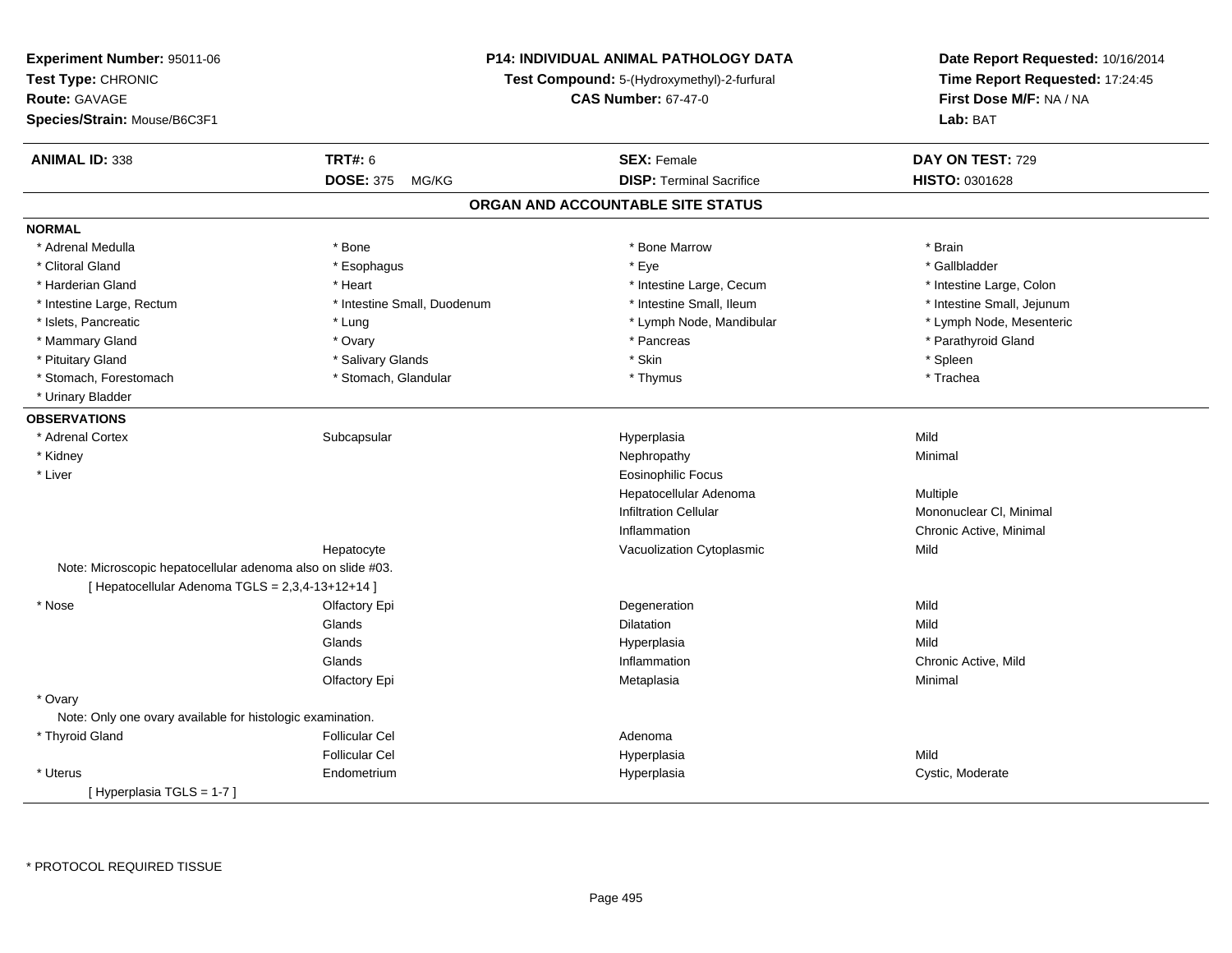| <b>Experiment Number: 95011-06</b><br><b>Test Type: CHRONIC</b><br><b>Route: GAVAGE</b> | <b>P14: INDIVIDUAL ANIMAL PATHOLOGY DATA</b><br>Test Compound: 5-(Hydroxymethyl)-2-furfural<br><b>CAS Number: 67-47-0</b> |                                   | Date Report Requested: 10/16/2014<br>Time Report Requested: 17:24:45<br>First Dose M/F: NA / NA |
|-----------------------------------------------------------------------------------------|---------------------------------------------------------------------------------------------------------------------------|-----------------------------------|-------------------------------------------------------------------------------------------------|
| Species/Strain: Mouse/B6C3F1                                                            |                                                                                                                           |                                   | Lab: BAT                                                                                        |
| <b>ANIMAL ID: 338</b>                                                                   | <b>TRT#:</b> 6                                                                                                            | <b>SEX: Female</b>                | <b>DAY ON TEST: 729</b>                                                                         |
|                                                                                         | <b>DOSE: 375</b><br>MG/KG                                                                                                 | <b>DISP: Terminal Sacrifice</b>   | <b>HISTO: 0301628</b>                                                                           |
|                                                                                         |                                                                                                                           | ORGAN AND ACCOUNTABLE SITE STATUS |                                                                                                 |
| PRIMARY CAUSE OF DEATH                                                                  |                                                                                                                           |                                   |                                                                                                 |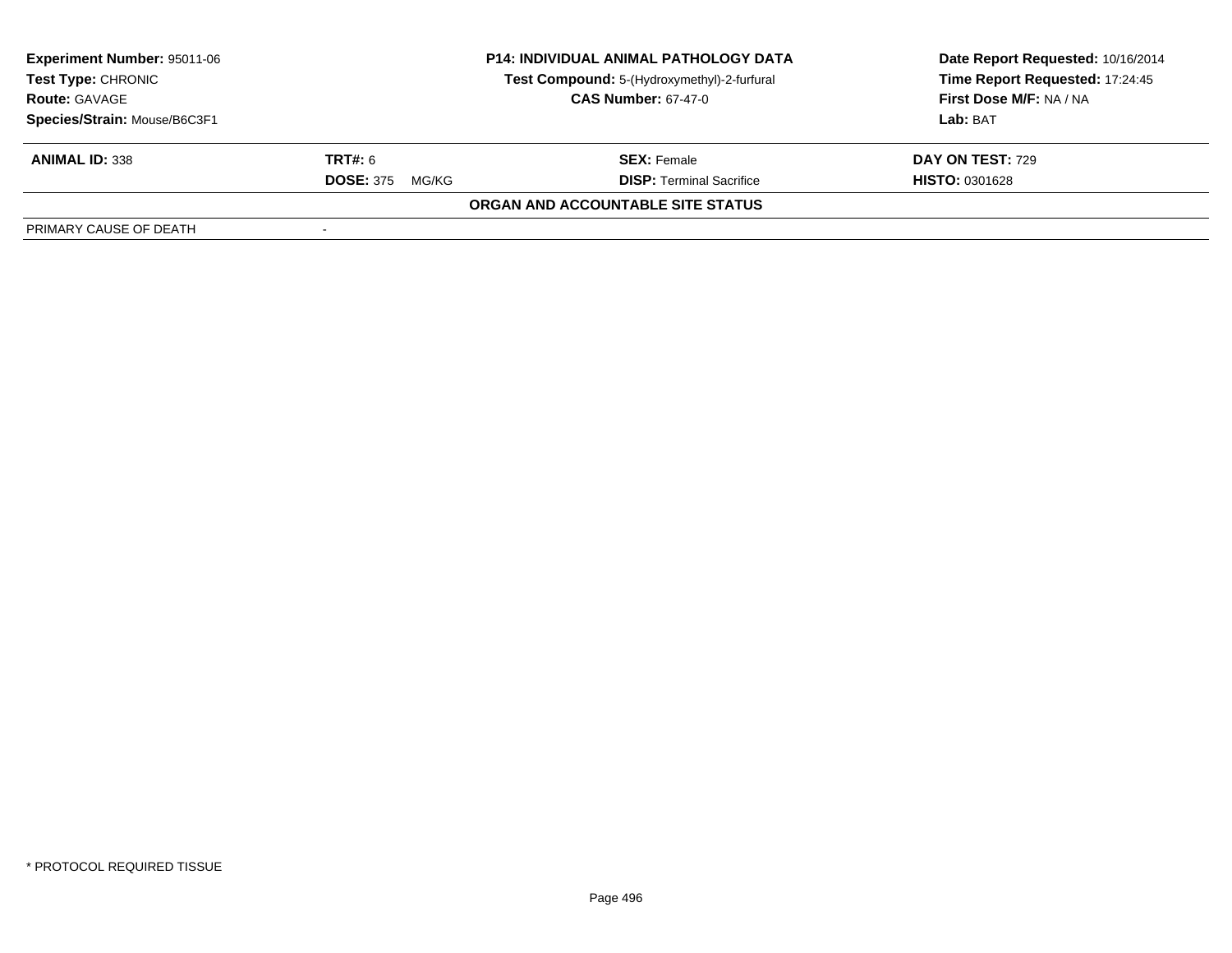| Experiment Number: 95011-06<br>Test Type: CHRONIC<br>Route: GAVAGE<br>Species/Strain: Mouse/B6C3F1 | P14: INDIVIDUAL ANIMAL PATHOLOGY DATA<br>Test Compound: 5-(Hydroxymethyl)-2-furfural<br><b>CAS Number: 67-47-0</b> |                                   | Date Report Requested: 10/16/2014<br>Time Report Requested: 17:24:45<br>First Dose M/F: NA / NA<br>Lab: BAT |  |
|----------------------------------------------------------------------------------------------------|--------------------------------------------------------------------------------------------------------------------|-----------------------------------|-------------------------------------------------------------------------------------------------------------|--|
| <b>ANIMAL ID: 339</b>                                                                              | <b>TRT#: 6</b>                                                                                                     | <b>SEX: Female</b>                | DAY ON TEST: 728                                                                                            |  |
|                                                                                                    | <b>DOSE: 375</b><br>MG/KG                                                                                          | <b>DISP: Terminal Sacrifice</b>   | HISTO: 0301629                                                                                              |  |
|                                                                                                    |                                                                                                                    | ORGAN AND ACCOUNTABLE SITE STATUS |                                                                                                             |  |
| <b>NORMAL</b>                                                                                      |                                                                                                                    |                                   |                                                                                                             |  |
| * Adrenal Medulla                                                                                  | * Bone                                                                                                             | * Bone Marrow                     | * Brain                                                                                                     |  |
| * Clitoral Gland                                                                                   | * Esophagus                                                                                                        | * Eye                             | * Gallbladder                                                                                               |  |
| * Harderian Gland                                                                                  | * Heart                                                                                                            | * Intestine Large, Cecum          | * Intestine Large, Colon                                                                                    |  |
| * Intestine Large, Rectum                                                                          | * Intestine Small, Duodenum                                                                                        | * Intestine Small, Ileum          | * Intestine Small, Jejunum                                                                                  |  |
| * Islets, Pancreatic                                                                               | * Lung                                                                                                             | * Lymph Node, Mandibular          | * Lymph Node, Mesenteric                                                                                    |  |
| * Mammary Gland                                                                                    | * Pancreas                                                                                                         | * Parathyroid Gland               | * Salivary Glands                                                                                           |  |
| * Skin                                                                                             | * Spleen                                                                                                           | * Stomach, Forestomach            | * Stomach, Glandular                                                                                        |  |
| * Trachea                                                                                          | * Urinary Bladder                                                                                                  |                                   |                                                                                                             |  |
| <b>OBSERVATIONS</b>                                                                                |                                                                                                                    |                                   |                                                                                                             |  |
| * Adrenal Cortex                                                                                   | Subcapsular                                                                                                        | Hyperplasia                       | Mild                                                                                                        |  |
| * Kidney                                                                                           |                                                                                                                    | Nephropathy                       | Minimal                                                                                                     |  |
| * Liver                                                                                            |                                                                                                                    | <b>Eosinophilic Focus</b>         |                                                                                                             |  |
|                                                                                                    |                                                                                                                    | Hepatocellular Adenoma            | Multiple                                                                                                    |  |
|                                                                                                    |                                                                                                                    | <b>Infiltration Cellular</b>      | Mononuclear CI, Minimal                                                                                     |  |
|                                                                                                    |                                                                                                                    | Inflammation                      | Chronic Active, Minimal                                                                                     |  |
| [ Hepatocellular Adenoma TGLS = 2,3,4-12+13 ]                                                      | Note: A portion of the hepatocellular adenoma present on slide #12 to also on slide #03.                           |                                   |                                                                                                             |  |
| * Nose                                                                                             | Olfactory Epi                                                                                                      | Accumulation, Hyaline Droplet     | Mild                                                                                                        |  |
|                                                                                                    | <b>Respirat Epith</b>                                                                                              | Accumulation, Hyaline Droplet     | Mild                                                                                                        |  |
|                                                                                                    | Glands                                                                                                             | Dilatation                        | Mild                                                                                                        |  |
|                                                                                                    | Glands                                                                                                             | Hyperplasia                       | Mild                                                                                                        |  |
|                                                                                                    | Glands                                                                                                             | Inflammation                      | Chronic Active, Minimal                                                                                     |  |
|                                                                                                    | Olfactory Epi                                                                                                      | Metaplasia                        | Mild                                                                                                        |  |
| * Ovary                                                                                            |                                                                                                                    | Atrophy                           | Moderate                                                                                                    |  |
| * Pituitary Gland                                                                                  | Pars Distalis                                                                                                      | Hyperplasia                       | Mild                                                                                                        |  |
| * Thymus                                                                                           |                                                                                                                    | Cyst                              | Minimal                                                                                                     |  |
| * Thyroid Gland                                                                                    | <b>Follicular Cel</b>                                                                                              | Hyperplasia                       | Minimal                                                                                                     |  |
| * Uterus                                                                                           | Endometrium                                                                                                        | Hyperplasia                       | Cystic, Marked                                                                                              |  |
| [Hyperplasia TGLS = 1-7]                                                                           |                                                                                                                    |                                   |                                                                                                             |  |
| PRIMARY CAUSE OF DEATH                                                                             | $\blacksquare$                                                                                                     |                                   |                                                                                                             |  |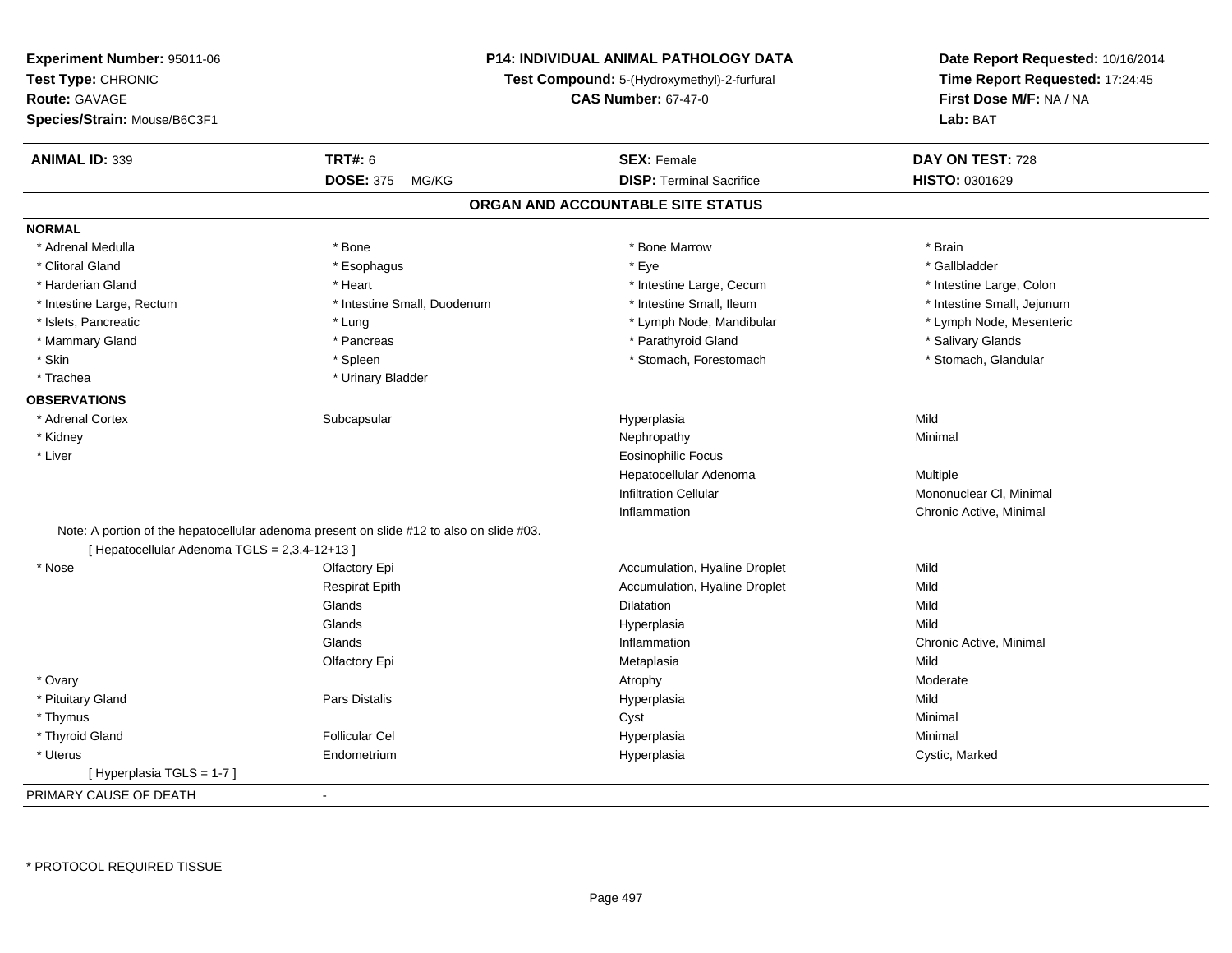| Experiment Number: 95011-06<br>Test Type: CHRONIC<br><b>Route: GAVAGE</b><br>Species/Strain: Mouse/B6C3F1 | P14: INDIVIDUAL ANIMAL PATHOLOGY DATA<br>Test Compound: 5-(Hydroxymethyl)-2-furfural<br><b>CAS Number: 67-47-0</b> |                                   | Date Report Requested: 10/16/2014<br>Time Report Requested: 17:24:45<br>First Dose M/F: NA / NA<br>Lab: BAT |
|-----------------------------------------------------------------------------------------------------------|--------------------------------------------------------------------------------------------------------------------|-----------------------------------|-------------------------------------------------------------------------------------------------------------|
| <b>ANIMAL ID: 340</b>                                                                                     | <b>TRT#: 6</b>                                                                                                     | <b>SEX: Female</b>                | DAY ON TEST: 729                                                                                            |
|                                                                                                           | <b>DOSE: 375</b><br>MG/KG                                                                                          | <b>DISP: Terminal Sacrifice</b>   | HISTO: 0301630                                                                                              |
|                                                                                                           |                                                                                                                    | ORGAN AND ACCOUNTABLE SITE STATUS |                                                                                                             |
| <b>NORMAL</b>                                                                                             |                                                                                                                    |                                   |                                                                                                             |
| * Adrenal Medulla                                                                                         | * Bone                                                                                                             | * Bone Marrow                     | * Brain                                                                                                     |
| * Clitoral Gland                                                                                          | * Esophagus                                                                                                        | * Eye                             | * Gallbladder                                                                                               |
| * Harderian Gland                                                                                         | * Heart                                                                                                            | * Intestine Large, Cecum          | * Intestine Large, Colon                                                                                    |
| * Intestine Large, Rectum                                                                                 | * Intestine Small, Duodenum                                                                                        | * Intestine Small, Ileum          | * Intestine Small, Jejunum                                                                                  |
| * Islets, Pancreatic                                                                                      | * Kidney                                                                                                           | * Lymph Node, Mandibular          | * Mammary Gland                                                                                             |
| * Pancreas                                                                                                | * Parathyroid Gland                                                                                                | * Pituitary Gland                 | * Salivary Glands                                                                                           |
| * Skin                                                                                                    | * Spleen                                                                                                           | * Stomach, Forestomach            | * Stomach, Glandular                                                                                        |
| * Thyroid Gland                                                                                           | * Trachea                                                                                                          | * Urinary Bladder                 |                                                                                                             |
| <b>MISSING</b>                                                                                            |                                                                                                                    |                                   |                                                                                                             |
| * Lymph Node, Mesenteric                                                                                  |                                                                                                                    |                                   |                                                                                                             |
| <b>OBSERVATIONS</b>                                                                                       |                                                                                                                    |                                   |                                                                                                             |
| * Adrenal Cortex                                                                                          | Subcapsular                                                                                                        | Hyperplasia                       | Mild                                                                                                        |
| * Liver                                                                                                   |                                                                                                                    | <b>Basophilic Focus</b>           |                                                                                                             |
|                                                                                                           | <b>Bile Duct</b>                                                                                                   | Cyst                              | Marked                                                                                                      |
|                                                                                                           |                                                                                                                    | Hepatocellular Adenoma            | Multiple                                                                                                    |
|                                                                                                           |                                                                                                                    | Hepatocellular Carcinoma          | Multiple                                                                                                    |
|                                                                                                           |                                                                                                                    | <b>Infiltration Cellular</b>      | Mononuclear CI, Minimal                                                                                     |
|                                                                                                           |                                                                                                                    | Inflammation                      | Chronic Active, Minimal                                                                                     |
|                                                                                                           | Hepatocyte                                                                                                         | Vacuolization Cytoplasmic         | Mild                                                                                                        |
| Note: Microscopic hepatocellular adenoma also on slide #04                                                |                                                                                                                    |                                   |                                                                                                             |
| [ Hepatocellular Adenoma TGLS = 4-14 ]                                                                    |                                                                                                                    |                                   |                                                                                                             |
| [ Hepatocellular Carcinoma TGLS = 2,3-12+13 ]                                                             |                                                                                                                    |                                   |                                                                                                             |
| * Lung                                                                                                    |                                                                                                                    | Hepatocellular Carcinoma          | Metastatic (Liver)                                                                                          |
| * Nose                                                                                                    | Olfactory Epi                                                                                                      | Accumulation, Hyaline Droplet     | Mild                                                                                                        |
|                                                                                                           | <b>Respirat Epith</b>                                                                                              | Accumulation, Hyaline Droplet     | Mild                                                                                                        |
|                                                                                                           | Glands                                                                                                             | Dilatation                        | Mild                                                                                                        |
|                                                                                                           | Glands                                                                                                             | Hyperplasia                       | Mild                                                                                                        |
|                                                                                                           | Glands                                                                                                             | Inflammation                      | Chronic Active, Mild                                                                                        |
|                                                                                                           | Olfactory Epi                                                                                                      | Metaplasia                        | Mild                                                                                                        |
| * Ovary                                                                                                   |                                                                                                                    | Cyst                              |                                                                                                             |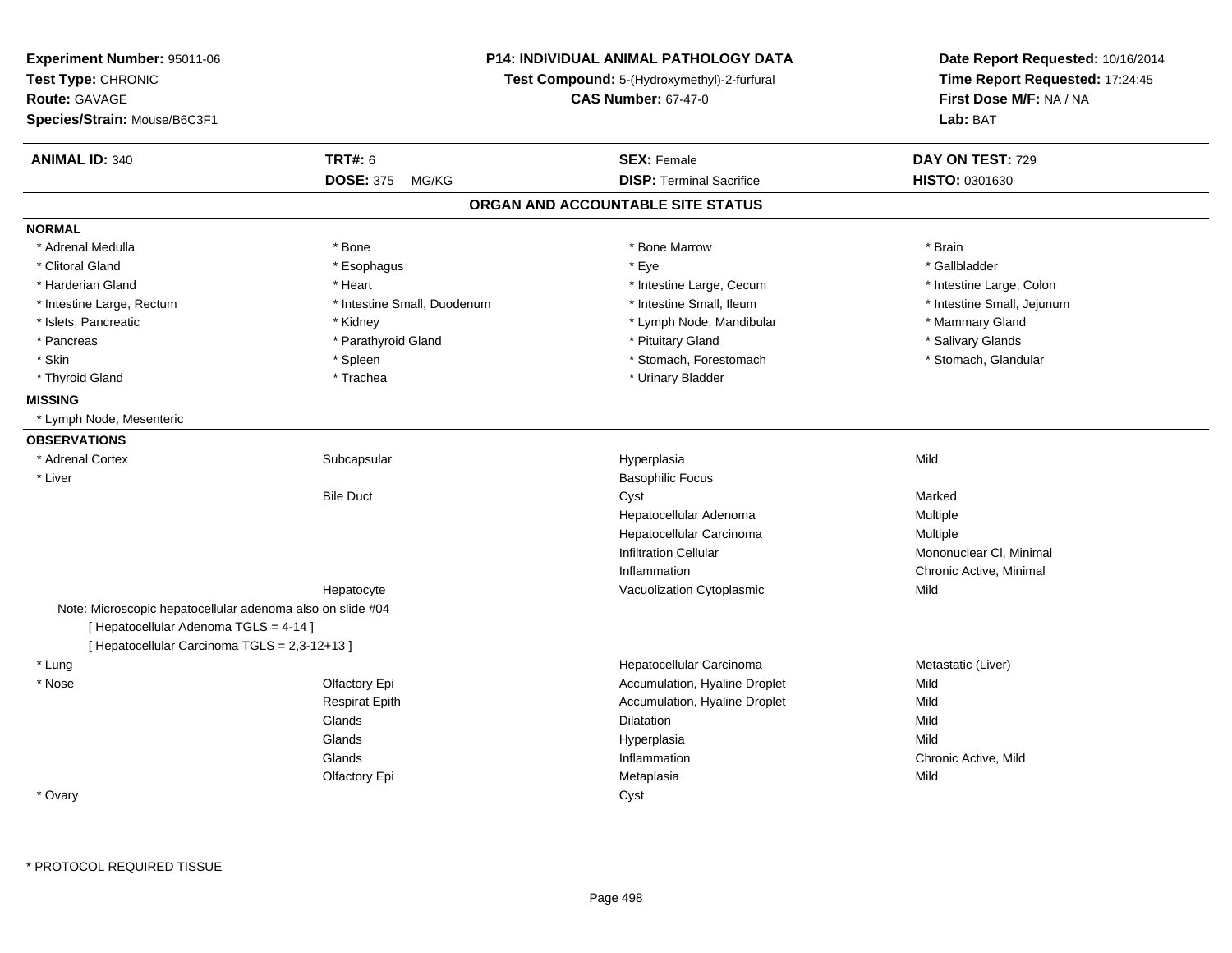| <b>Experiment Number: 95011-06</b> |                            | <b>P14: INDIVIDUAL ANIMAL PATHOLOGY DATA</b> | Date Report Requested: 10/16/2014 |  |
|------------------------------------|----------------------------|----------------------------------------------|-----------------------------------|--|
| Test Type: CHRONIC                 |                            | Test Compound: 5-(Hydroxymethyl)-2-furfural  | Time Report Requested: 17:24:45   |  |
| <b>Route: GAVAGE</b>               |                            | <b>CAS Number: 67-47-0</b>                   | First Dose M/F: NA / NA           |  |
| Species/Strain: Mouse/B6C3F1       |                            |                                              | Lab: BAT                          |  |
| <b>ANIMAL ID: 340</b>              | <b>TRT#: 6</b>             | <b>SEX: Female</b>                           | DAY ON TEST: 729                  |  |
|                                    | <b>DOSE: 375</b><br>MG/KG  | <b>DISP:</b> Terminal Sacrifice              | <b>HISTO: 0301630</b>             |  |
|                                    |                            | ORGAN AND ACCOUNTABLE SITE STATUS            |                                   |  |
| $[Cyst TGLS = 1-7]$                |                            |                                              |                                   |  |
| * Thymus                           |                            | Cyst                                         | Minimal                           |  |
| * Uterus                           | Hyperplasia<br>Endometrium |                                              | Cystic, Mild                      |  |
| PRIMARY CAUSE OF DEATH             |                            |                                              |                                   |  |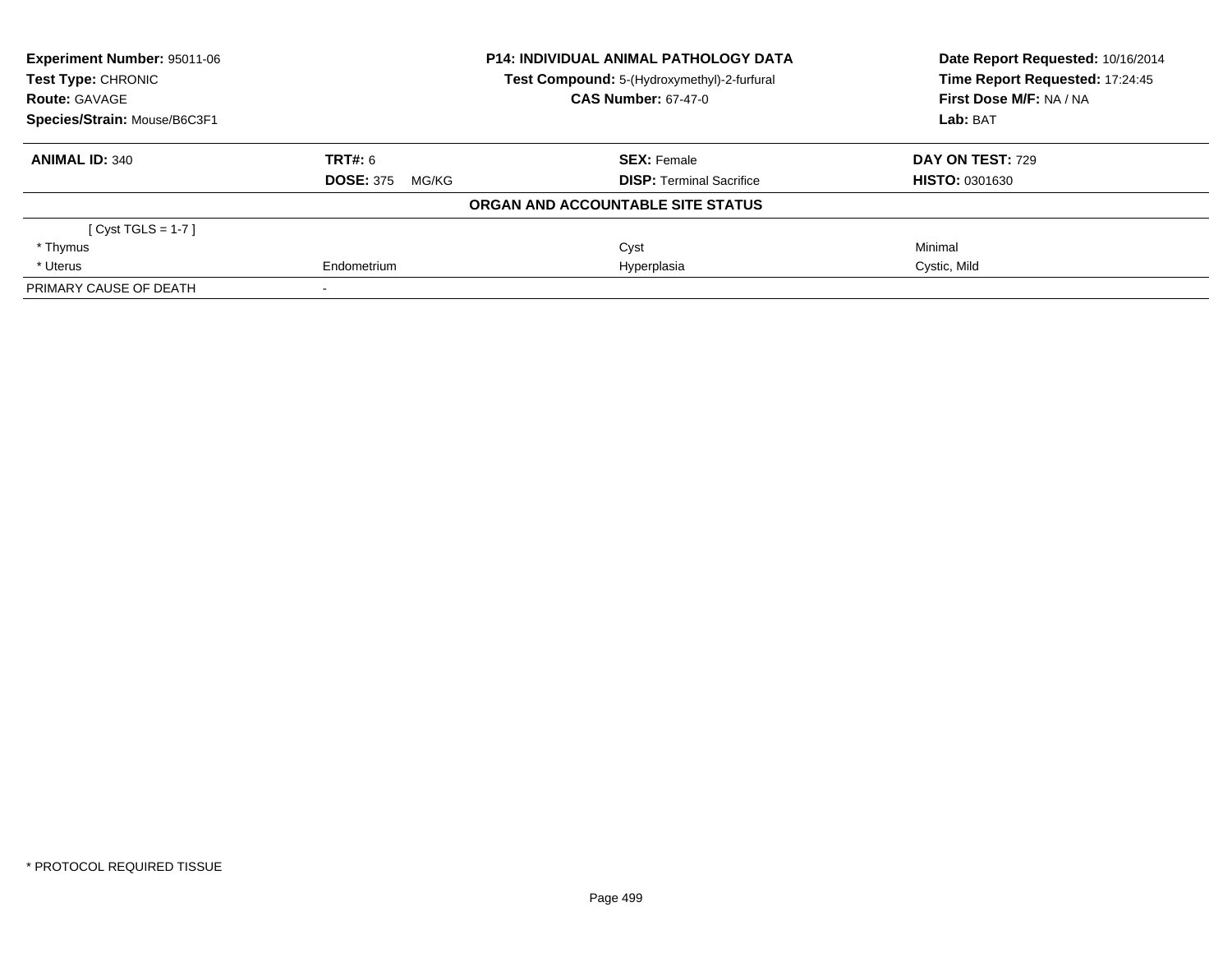| Experiment Number: 95011-06            |                           | <b>P14: INDIVIDUAL ANIMAL PATHOLOGY DATA</b> | Date Report Requested: 10/16/2014<br>Time Report Requested: 17:24:45<br>First Dose M/F: NA / NA |  |
|----------------------------------------|---------------------------|----------------------------------------------|-------------------------------------------------------------------------------------------------|--|
| Test Type: CHRONIC                     |                           | Test Compound: 5-(Hydroxymethyl)-2-furfural  |                                                                                                 |  |
| <b>Route: GAVAGE</b>                   |                           | <b>CAS Number: 67-47-0</b>                   |                                                                                                 |  |
| Species/Strain: Mouse/B6C3F1           |                           |                                              | Lab: BAT                                                                                        |  |
| <b>ANIMAL ID: 341</b>                  | <b>TRT#: 6</b>            | <b>SEX: Female</b>                           | DAY ON TEST: 727                                                                                |  |
|                                        | <b>DOSE: 375</b><br>MG/KG | <b>DISP: Terminal Sacrifice</b>              | HISTO: 0301631                                                                                  |  |
|                                        |                           | ORGAN AND ACCOUNTABLE SITE STATUS            |                                                                                                 |  |
| <b>NORMAL</b>                          |                           |                                              |                                                                                                 |  |
| * Adrenal Medulla                      | * Bone                    | * Bone Marrow                                | * Brain                                                                                         |  |
| * Clitoral Gland                       | * Esophagus               | $*$ Eye                                      | * Gallbladder                                                                                   |  |
| * Heart                                | * Intestine Large, Cecum  | * Intestine Large, Colon                     | * Intestine Large, Rectum                                                                       |  |
| * Intestine Small, Duodenum            | * Intestine Small, Ileum  | * Intestine Small, Jejunum                   | * Islets, Pancreatic                                                                            |  |
| * Kidney                               | * Lung                    | * Lymph Node, Mandibular                     | * Lymph Node, Mesenteric                                                                        |  |
| * Mammary Gland                        | * Ovary                   | * Pancreas                                   | * Parathyroid Gland                                                                             |  |
| * Pituitary Gland                      | * Salivary Glands         | * Skin                                       | * Spleen                                                                                        |  |
| * Stomach, Forestomach                 | * Stomach, Glandular      | * Thyroid Gland                              | * Trachea                                                                                       |  |
| * Urinary Bladder                      |                           |                                              |                                                                                                 |  |
| <b>OBSERVATIONS</b>                    |                           |                                              |                                                                                                 |  |
| * Adrenal Cortex                       | Subcapsular               | Hyperplasia                                  | Mild                                                                                            |  |
| * Harderian Gland                      |                           | Hyperplasia                                  | Marked                                                                                          |  |
| * Liver                                |                           | Hepatocellular Adenoma                       |                                                                                                 |  |
|                                        |                           | <b>Infiltration Cellular</b>                 | Mononuclear CI, Minimal                                                                         |  |
|                                        |                           | Inflammation                                 | Chronic Active, Minimal                                                                         |  |
|                                        | Hepatocyte                | Vacuolization Cytoplasmic                    | Mild                                                                                            |  |
| [ Hepatocellular Adenoma TGLS = 2-12 ] |                           |                                              |                                                                                                 |  |
| * Nose                                 | Olfactory Epi             | Accumulation, Hyaline Droplet                | Mild                                                                                            |  |
|                                        | <b>Respirat Epith</b>     | Accumulation, Hyaline Droplet                | Mild                                                                                            |  |
|                                        | Glands                    | Dilatation                                   | Mild                                                                                            |  |
|                                        | Glands                    | Hyperplasia                                  | Mild                                                                                            |  |
|                                        | Olfactory Epi             | Hyperplasia                                  | Minimal                                                                                         |  |
|                                        | Glands                    | Inflammation                                 | Chronic Active, Mild                                                                            |  |
|                                        |                           | Inflammation                                 | Chronic Active, Minimal                                                                         |  |
|                                        | Olfactory Epi             | Metaplasia                                   | Mild                                                                                            |  |
| * Thymus                               |                           | Cyst                                         | Mild                                                                                            |  |
|                                        |                           | Ectopic Parathyroid Gland                    | Mild                                                                                            |  |
| * Uterus                               | Endometrium               | Hyperplasia                                  | Cystic, Marked                                                                                  |  |
| [Hyperplasia TGLS = 1-7]               |                           |                                              |                                                                                                 |  |
| PRIMARY CAUSE OF DEATH                 | $\overline{a}$            |                                              |                                                                                                 |  |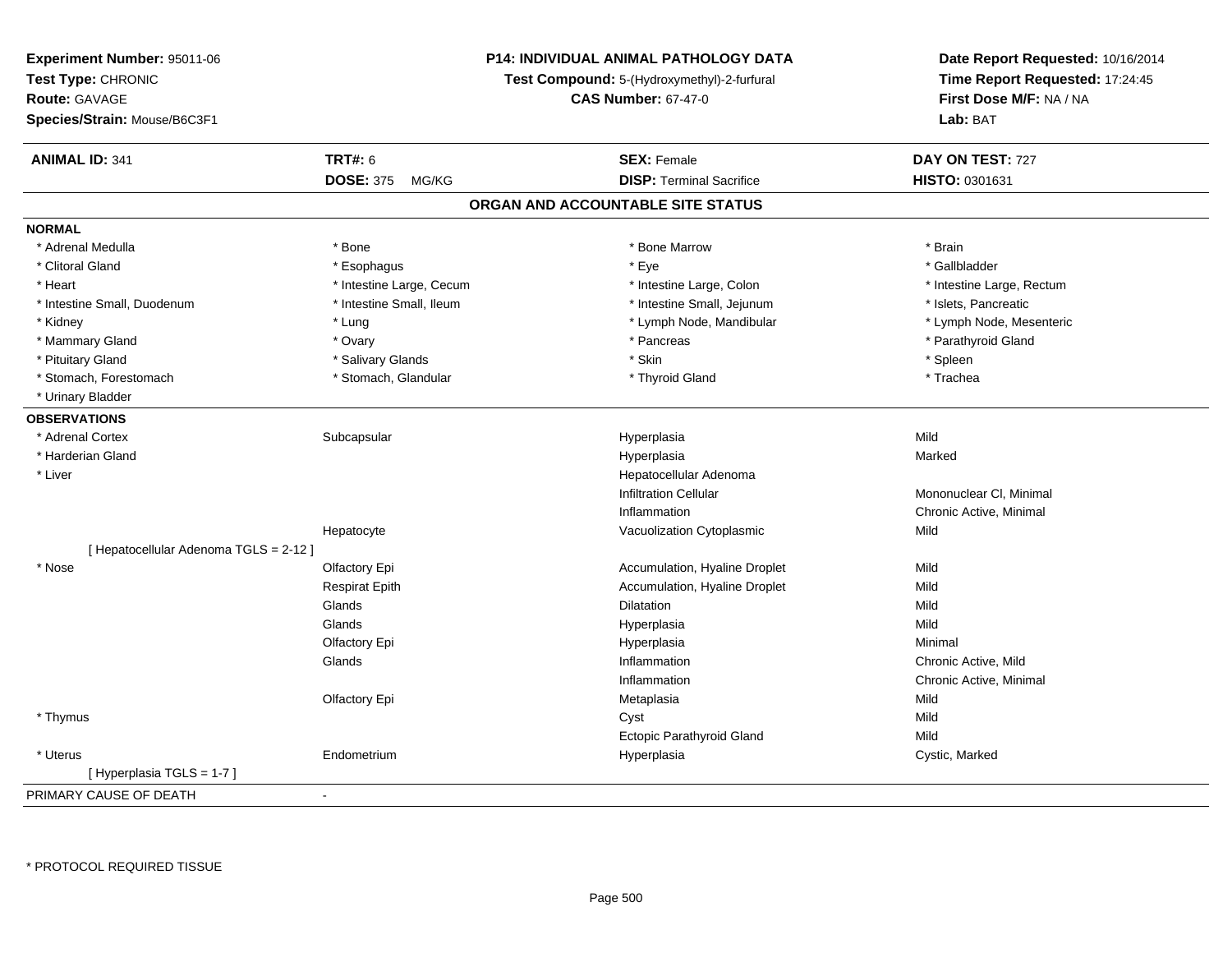| Experiment Number: 95011-06                   |                                             | P14: INDIVIDUAL ANIMAL PATHOLOGY DATA | Date Report Requested: 10/16/2014 |  |
|-----------------------------------------------|---------------------------------------------|---------------------------------------|-----------------------------------|--|
| Test Type: CHRONIC                            | Test Compound: 5-(Hydroxymethyl)-2-furfural |                                       | Time Report Requested: 17:24:45   |  |
| <b>Route: GAVAGE</b>                          |                                             | <b>CAS Number: 67-47-0</b>            | First Dose M/F: NA / NA           |  |
| Species/Strain: Mouse/B6C3F1                  |                                             |                                       | Lab: BAT                          |  |
| <b>ANIMAL ID: 342</b>                         | <b>TRT#: 6</b>                              | <b>SEX: Female</b>                    | DAY ON TEST: 626                  |  |
|                                               | <b>DOSE: 375</b><br>MG/KG                   | <b>DISP:</b> Moribund Sacrifice       | HISTO: 0301632                    |  |
|                                               |                                             | ORGAN AND ACCOUNTABLE SITE STATUS     |                                   |  |
| <b>NORMAL</b>                                 |                                             |                                       |                                   |  |
| * Adrenal Medulla                             | * Bone                                      | * Bone Marrow                         | * Clitoral Gland                  |  |
| * Esophagus                                   | * Eye                                       | * Gallbladder                         | * Heart                           |  |
| * Intestine Large, Cecum                      | * Intestine Large, Colon                    | * Intestine Large, Rectum             | * Intestine Small, Duodenum       |  |
| * Intestine Small, Ileum                      | * Intestine Small, Jejunum                  | * Islets, Pancreatic                  | * Kidney                          |  |
| * Lung                                        | * Lymph Node, Mandibular                    | * Lymph Node, Mesenteric              | * Ovary                           |  |
| * Pancreas                                    | * Parathyroid Gland                         | * Salivary Glands                     | * Skin                            |  |
| * Spleen                                      | * Stomach, Forestomach                      | * Stomach, Glandular                  | * Trachea                         |  |
| * Urinary Bladder                             |                                             |                                       |                                   |  |
| <b>OBSERVATIONS</b>                           |                                             |                                       |                                   |  |
| * Adrenal Cortex                              | Subcapsular                                 | Hyperplasia                           | Mild                              |  |
| * Brain                                       |                                             | Compression                           | Moderate                          |  |
| * Harderian Gland                             |                                             | Adenoma                               |                                   |  |
| * Liver                                       |                                             | <b>Infiltration Cellular</b>          | Mononuclear CI, Minimal           |  |
|                                               |                                             | Inflammation                          | Chronic Active, Minimal           |  |
| * Mammary Gland                               |                                             | Hyperplasia                           | Cystic, Moderate                  |  |
| * Nose                                        | Olfactory Epi                               | Accumulation, Hyaline Droplet         | Mild                              |  |
|                                               | <b>Respirat Epith</b>                       | Accumulation, Hyaline Droplet         | Mild                              |  |
|                                               | Olfactory Epi                               | Degeneration                          | Mild                              |  |
|                                               | Glands                                      | <b>Dilatation</b>                     | Mild                              |  |
|                                               | Glands                                      | Hyperplasia                           | Mild                              |  |
|                                               |                                             | Inflammation                          | Chronic Active, Minimal           |  |
| * Pituitary Gland<br>[Adenoma TGLS = $1-12$ ] | Pars Distalis                               | Adenoma                               |                                   |  |
| * Thymus                                      |                                             | Cyst                                  | Minimal                           |  |
| * Thyroid Gland                               | <b>Follicular Cel</b>                       | Hyperplasia                           | Mild                              |  |
| * Uterus                                      | Endometrium                                 | Hyperplasia                           | Cystic, Minimal                   |  |
| PRIMARY CAUSE OF DEATH                        | - Pituitary Gland Pars Distalis Adenoma     |                                       |                                   |  |
| <b>CONTRIBUTORY CAUSE OF DEATH</b>            | - Brain Compression                         |                                       |                                   |  |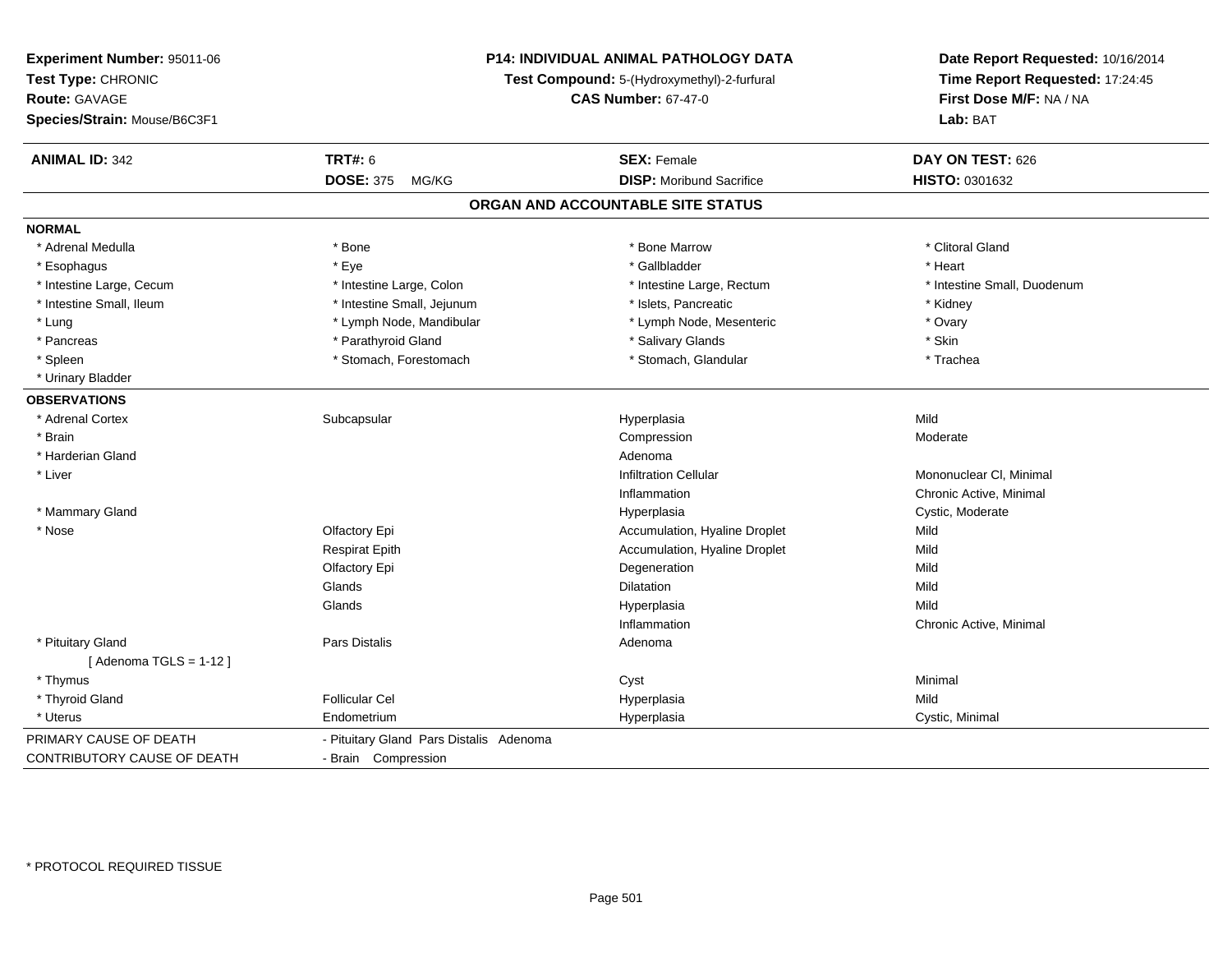| Experiment Number: 95011-06<br>Test Type: CHRONIC<br>Route: GAVAGE<br>Species/Strain: Mouse/B6C3F1 | <b>P14: INDIVIDUAL ANIMAL PATHOLOGY DATA</b><br>Test Compound: 5-(Hydroxymethyl)-2-furfural<br><b>CAS Number: 67-47-0</b> |                                   | Date Report Requested: 10/16/2014<br>Time Report Requested: 17:24:45<br>First Dose M/F: NA / NA<br>Lab: BAT |  |
|----------------------------------------------------------------------------------------------------|---------------------------------------------------------------------------------------------------------------------------|-----------------------------------|-------------------------------------------------------------------------------------------------------------|--|
| <b>ANIMAL ID: 343</b>                                                                              | <b>TRT#: 6</b>                                                                                                            | <b>SEX: Female</b>                | DAY ON TEST: 721                                                                                            |  |
|                                                                                                    | DOSE: 375 MG/KG                                                                                                           | <b>DISP:</b> Moribund Sacrifice   | <b>HISTO: 0301633</b>                                                                                       |  |
|                                                                                                    |                                                                                                                           | ORGAN AND ACCOUNTABLE SITE STATUS |                                                                                                             |  |
| <b>NORMAL</b>                                                                                      |                                                                                                                           |                                   |                                                                                                             |  |
| * Adrenal Medulla                                                                                  | * Bone                                                                                                                    | * Bone Marrow                     | * Brain                                                                                                     |  |
| * Clitoral Gland                                                                                   | * Esophagus                                                                                                               | * Eye                             | * Gallbladder                                                                                               |  |
| * Heart                                                                                            | * Intestine Large, Cecum                                                                                                  | * Intestine Large, Colon          | * Intestine Large, Rectum                                                                                   |  |
| * Intestine Small, Duodenum                                                                        | * Intestine Small, Ileum                                                                                                  | * Intestine Small, Jejunum        | * Islets, Pancreatic                                                                                        |  |
| * Lung                                                                                             | * Lymph Node, Mesenteric                                                                                                  | * Mammary Gland                   | * Pancreas                                                                                                  |  |
| * Parathyroid Gland                                                                                | * Pituitary Gland                                                                                                         | * Salivary Glands                 | * Skin                                                                                                      |  |
| * Spleen                                                                                           | * Stomach, Forestomach                                                                                                    | * Stomach, Glandular              | * Trachea                                                                                                   |  |
| * Urinary Bladder                                                                                  |                                                                                                                           |                                   |                                                                                                             |  |
| <b>OBSERVATIONS</b>                                                                                |                                                                                                                           |                                   |                                                                                                             |  |
| * Adrenal Cortex                                                                                   | Subcapsular                                                                                                               | Hyperplasia                       | Mild                                                                                                        |  |
|                                                                                                    | Zona Fascult                                                                                                              | Hyperplasia                       | Mild                                                                                                        |  |
| * Harderian Gland                                                                                  |                                                                                                                           | Hyperplasia                       | Mild                                                                                                        |  |
| * Kidney                                                                                           |                                                                                                                           | Nephropathy                       | Minimal                                                                                                     |  |
| * Liver                                                                                            |                                                                                                                           | Hepatocellular Adenoma            |                                                                                                             |  |
|                                                                                                    |                                                                                                                           | <b>Infiltration Cellular</b>      | Mononuclear CI, Minimal                                                                                     |  |
|                                                                                                    |                                                                                                                           | Inflammation                      | Chronic Active, Minimal                                                                                     |  |
|                                                                                                    | Hepatocyte                                                                                                                | Vacuolization Cytoplasmic         | Mild                                                                                                        |  |
| Note: Microscopic hepatocellular adenoma on slide #05.                                             |                                                                                                                           |                                   |                                                                                                             |  |
| * Lymph Node, Mandibular                                                                           |                                                                                                                           | Hyperplasia                       | Lymphoid, Moderate                                                                                          |  |
| * Nose                                                                                             | Olfactory Epi                                                                                                             | Accumulation, Hyaline Droplet     | Mild                                                                                                        |  |
|                                                                                                    | Respirat Epith                                                                                                            | Accumulation, Hyaline Droplet     | Moderate                                                                                                    |  |
|                                                                                                    | Olfactory Epi                                                                                                             | Degeneration                      | Mild                                                                                                        |  |
|                                                                                                    | Glands                                                                                                                    | <b>Dilatation</b>                 | Mild                                                                                                        |  |
|                                                                                                    | Glands                                                                                                                    | Hyperplasia                       | Mild                                                                                                        |  |
| * Ovary                                                                                            |                                                                                                                           | Atrophy                           | Moderate                                                                                                    |  |
| Peripheral Nerve                                                                                   | Sciatic                                                                                                                   | Demyelination                     | Mild                                                                                                        |  |
| Spinal Cord                                                                                        |                                                                                                                           | Demyelination                     | Mild                                                                                                        |  |
| * Thymus                                                                                           |                                                                                                                           | Atrophy                           | Moderate                                                                                                    |  |
| * Thyroid Gland                                                                                    | Follicle                                                                                                                  | Degeneration                      | Mild                                                                                                        |  |
| * Uterus                                                                                           | Endometrium                                                                                                               | Hyperplasia                       | Cystic, Moderate                                                                                            |  |
|                                                                                                    |                                                                                                                           |                                   |                                                                                                             |  |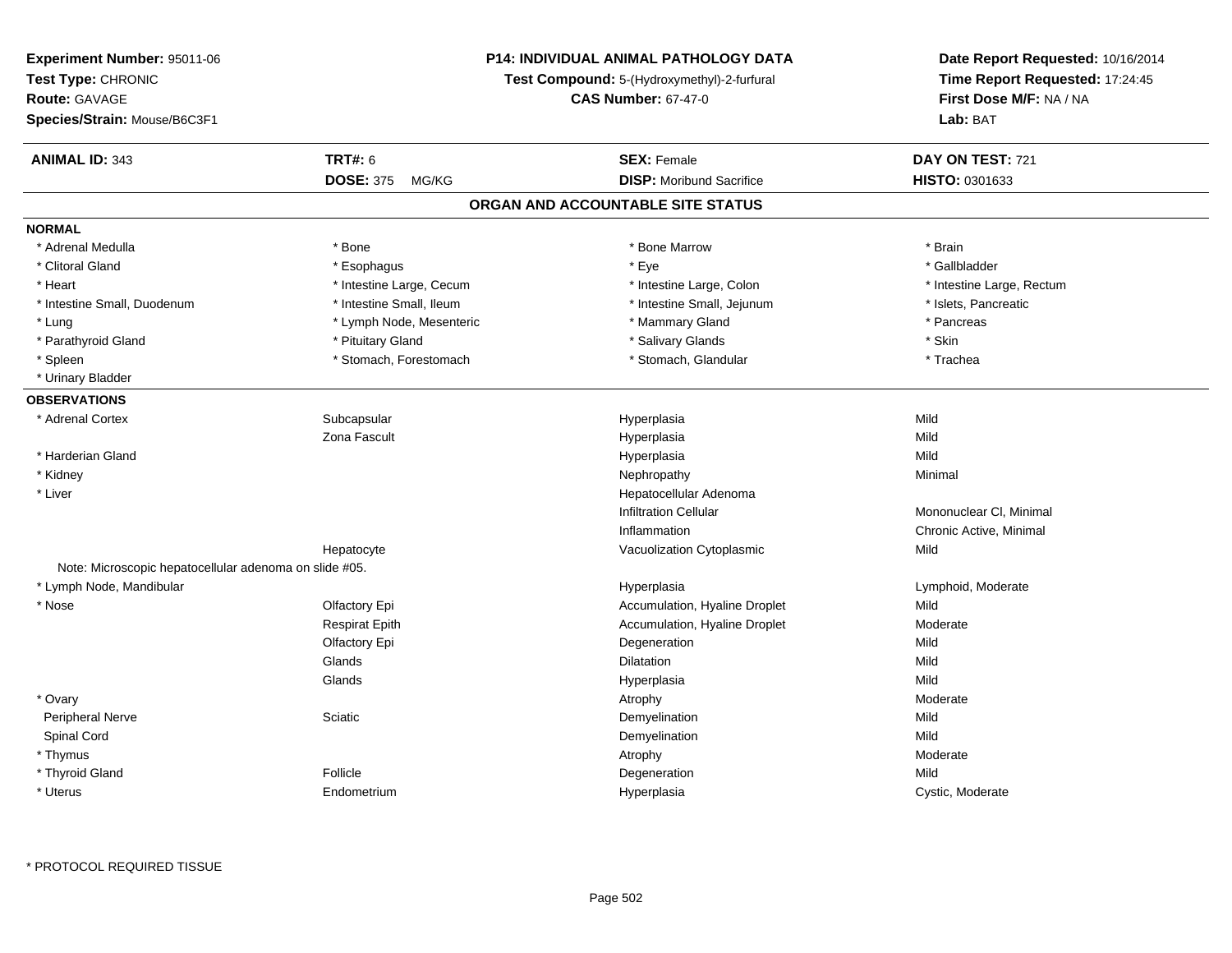| Experiment Number: 95011-06<br><b>Test Type: CHRONIC</b>     |                                                                           | <b>P14: INDIVIDUAL ANIMAL PATHOLOGY DATA</b> | Date Report Requested: 10/16/2014<br>Time Report Requested: 17:24:45 |
|--------------------------------------------------------------|---------------------------------------------------------------------------|----------------------------------------------|----------------------------------------------------------------------|
| <b>Route: GAVAGE</b>                                         | Test Compound: 5-(Hydroxymethyl)-2-furfural<br><b>CAS Number: 67-47-0</b> |                                              | First Dose M/F: NA / NA                                              |
| Species/Strain: Mouse/B6C3F1                                 |                                                                           |                                              | Lab: BAT                                                             |
| <b>ANIMAL ID: 343</b>                                        | TRT#: 6                                                                   | <b>SEX: Female</b>                           | <b>DAY ON TEST: 721</b>                                              |
|                                                              | <b>DOSE: 375</b><br>MG/KG                                                 | <b>DISP:</b> Moribund Sacrifice              | <b>HISTO: 0301633</b>                                                |
|                                                              |                                                                           | ORGAN AND ACCOUNTABLE SITE STATUS            |                                                                      |
| [Hyperplasia TGLS = $1-7$ ]                                  |                                                                           |                                              |                                                                      |
| PRIMARY CAUSE OF DEATH                                       | - Spinal Cord Demyelination                                               |                                              |                                                                      |
| CONTRIBUTORY CAUSE OF DEATH                                  | - Peripheral Nerve Sciatic Demyelination                                  |                                              |                                                                      |
| Animal Note: Contributory Cause of Morbidity: Nasal Lesions. |                                                                           |                                              |                                                                      |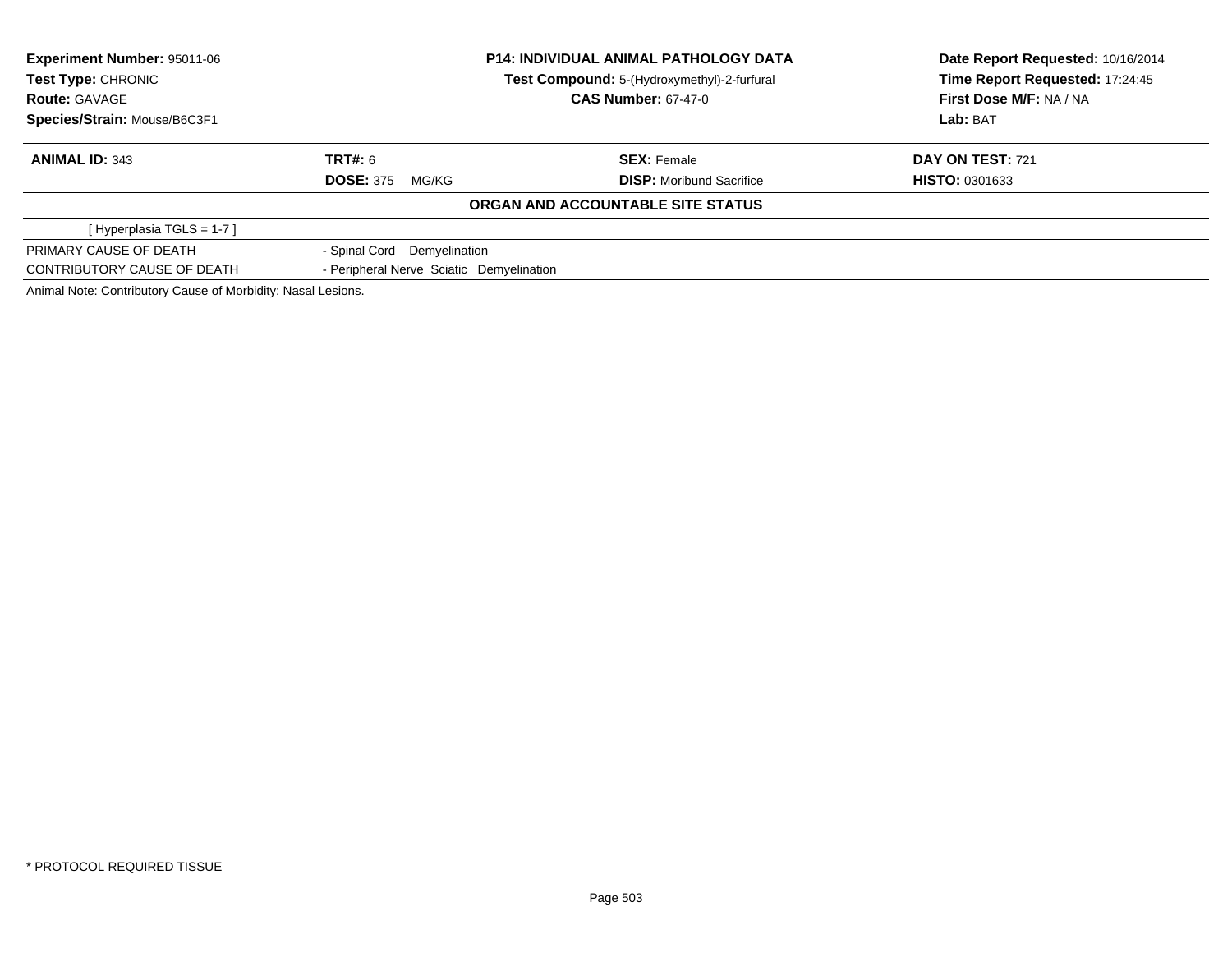| Experiment Number: 95011-06<br>Test Type: CHRONIC | P14: INDIVIDUAL ANIMAL PATHOLOGY DATA<br>Test Compound: 5-(Hydroxymethyl)-2-furfural |                                   | Date Report Requested: 10/16/2014<br>Time Report Requested: 17:24:45 |  |
|---------------------------------------------------|--------------------------------------------------------------------------------------|-----------------------------------|----------------------------------------------------------------------|--|
| Route: GAVAGE                                     |                                                                                      | <b>CAS Number: 67-47-0</b>        | First Dose M/F: NA / NA                                              |  |
| Species/Strain: Mouse/B6C3F1                      |                                                                                      |                                   | Lab: BAT                                                             |  |
| <b>ANIMAL ID: 344</b>                             | <b>TRT#: 6</b>                                                                       | <b>SEX: Female</b>                | DAY ON TEST: 649                                                     |  |
|                                                   | <b>DOSE: 375</b><br>MG/KG                                                            | <b>DISP: Natural Death</b>        | HISTO: 0301634                                                       |  |
|                                                   |                                                                                      | ORGAN AND ACCOUNTABLE SITE STATUS |                                                                      |  |
| <b>NORMAL</b>                                     |                                                                                      |                                   |                                                                      |  |
| * Adrenal Medulla                                 | * Bone                                                                               | * Bone Marrow                     | * Brain                                                              |  |
| * Esophagus                                       | * Eye                                                                                | * Gallbladder                     | * Harderian Gland                                                    |  |
| * Heart                                           | * Intestine Large, Cecum                                                             | * Intestine Large, Colon          | * Intestine Large, Rectum                                            |  |
| * Intestine Small, Duodenum                       | * Intestine Small, Ileum                                                             | * Intestine Small, Jejunum        | * Islets, Pancreatic                                                 |  |
| * Kidney                                          | * Lymph Node, Mandibular                                                             | * Lymph Node, Mesenteric          | * Mammary Gland                                                      |  |
| * Parathyroid Gland                               | * Pituitary Gland                                                                    | * Salivary Glands                 | * Skin                                                               |  |
| * Spleen                                          | * Stomach, Forestomach                                                               | * Stomach, Glandular              | * Thymus                                                             |  |
| * Thyroid Gland                                   | * Trachea                                                                            | * Urinary Bladder                 |                                                                      |  |
| <b>MISSING</b>                                    |                                                                                      |                                   |                                                                      |  |
| * Clitoral Gland                                  |                                                                                      |                                   |                                                                      |  |
| <b>OBSERVATIONS</b>                               |                                                                                      |                                   |                                                                      |  |
| * Adrenal Cortex                                  | Subcapsular                                                                          | Hyperplasia                       | Mild                                                                 |  |
| * Liver                                           |                                                                                      | <b>Basophilic Focus</b>           |                                                                      |  |
|                                                   |                                                                                      | <b>Infiltration Cellular</b>      | Mononuclear CI, Minimal                                              |  |
|                                                   |                                                                                      | Inflammation                      | Chronic Active, Minimal                                              |  |
|                                                   | Hepatocyte                                                                           | Vacuolization Cytoplasmic         | Mild                                                                 |  |
| * Lung                                            |                                                                                      | Alveolar/Bronchiolar Adenoma      |                                                                      |  |
| [ Alveolar/Bronchiolar Adenoma TGLS = 2-3 ]       |                                                                                      |                                   |                                                                      |  |
| * Nose                                            | <b>Respirat Epith</b>                                                                | Accumulation, Hyaline Droplet     | Mild                                                                 |  |
|                                                   | Olfactory Epi                                                                        | Degeneration                      | Mild                                                                 |  |
|                                                   | Glands                                                                               | <b>Dilatation</b>                 | Mild                                                                 |  |
| * Ovary                                           |                                                                                      | Cyst                              |                                                                      |  |
| [Cyst TGLS = $1-7$ ]                              |                                                                                      |                                   |                                                                      |  |
| * Pancreas                                        | Acinus                                                                               | Atrophy                           | Moderate                                                             |  |
| * Uterus                                          | Endometrium                                                                          | Hyperplasia                       | Cystic, Mild                                                         |  |
| PRIMARY CAUSE OF DEATH                            | - UNCERTAIN                                                                          |                                   |                                                                      |  |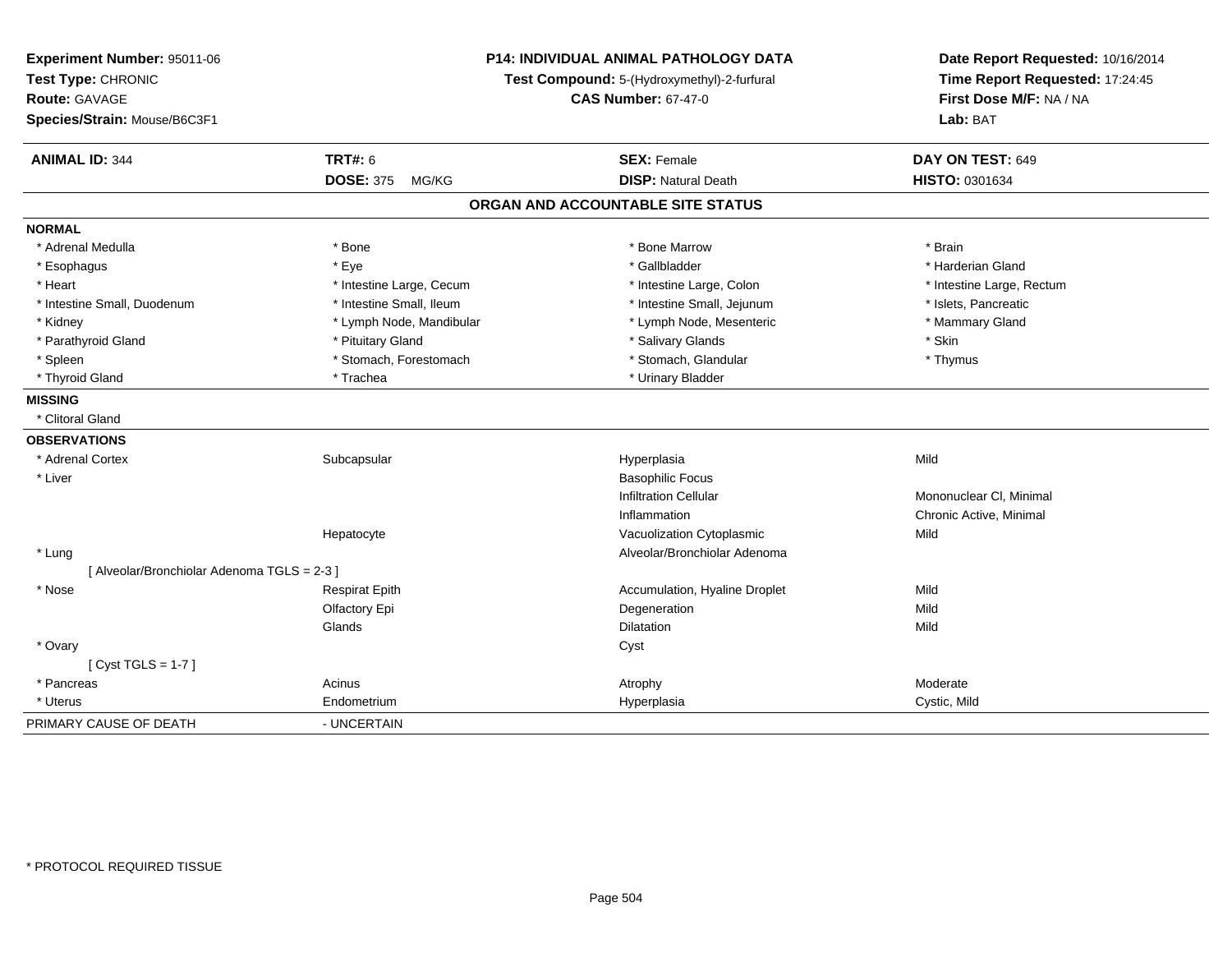| Experiment Number: 95011-06<br>Test Type: CHRONIC<br><b>Route: GAVAGE</b><br>Species/Strain: Mouse/B6C3F1 | <b>P14: INDIVIDUAL ANIMAL PATHOLOGY DATA</b><br>Test Compound: 5-(Hydroxymethyl)-2-furfural<br><b>CAS Number: 67-47-0</b> |                                   | Date Report Requested: 10/16/2014<br>Time Report Requested: 17:24:45<br>First Dose M/F: NA / NA<br>Lab: BAT |  |
|-----------------------------------------------------------------------------------------------------------|---------------------------------------------------------------------------------------------------------------------------|-----------------------------------|-------------------------------------------------------------------------------------------------------------|--|
| <b>ANIMAL ID: 345</b>                                                                                     | <b>TRT#: 6</b>                                                                                                            | <b>SEX: Female</b>                | DAY ON TEST: 728                                                                                            |  |
|                                                                                                           | <b>DOSE: 375</b><br>MG/KG                                                                                                 | <b>DISP: Terminal Sacrifice</b>   | HISTO: 0301635                                                                                              |  |
|                                                                                                           |                                                                                                                           | ORGAN AND ACCOUNTABLE SITE STATUS |                                                                                                             |  |
| <b>NORMAL</b>                                                                                             |                                                                                                                           |                                   |                                                                                                             |  |
| * Adrenal Medulla                                                                                         | * Bone                                                                                                                    | * Bone Marrow                     | * Brain                                                                                                     |  |
| * Clitoral Gland                                                                                          | * Esophagus                                                                                                               | * Eye                             | * Gallbladder                                                                                               |  |
| * Harderian Gland                                                                                         | * Heart                                                                                                                   | * Intestine Large, Cecum          | * Intestine Large, Colon                                                                                    |  |
| * Intestine Large, Rectum                                                                                 | * Intestine Small, Duodenum                                                                                               | * Intestine Small, Ileum          | * Intestine Small, Jejunum                                                                                  |  |
| * Islets, Pancreatic                                                                                      | * Lung                                                                                                                    | * Lymph Node, Mesenteric          | * Mammary Gland                                                                                             |  |
| * Pancreas                                                                                                | * Parathyroid Gland                                                                                                       | * Pituitary Gland                 | * Salivary Glands                                                                                           |  |
| * Skin                                                                                                    | * Spleen                                                                                                                  | * Stomach, Forestomach            | * Stomach, Glandular                                                                                        |  |
| * Thyroid Gland                                                                                           | * Trachea                                                                                                                 | * Urinary Bladder                 |                                                                                                             |  |
| <b>MISSING</b>                                                                                            |                                                                                                                           |                                   |                                                                                                             |  |
| * Lymph Node, Mandibular                                                                                  |                                                                                                                           |                                   |                                                                                                             |  |
| <b>OBSERVATIONS</b>                                                                                       |                                                                                                                           |                                   |                                                                                                             |  |
| * Adrenal Cortex                                                                                          | Subcapsular                                                                                                               | Hyperplasia                       | Mild                                                                                                        |  |
| * Kidney                                                                                                  |                                                                                                                           | Nephropathy                       | Minimal                                                                                                     |  |
| * Liver                                                                                                   |                                                                                                                           | <b>Infiltration Cellular</b>      | Mononuclear CI, Minimal                                                                                     |  |
|                                                                                                           |                                                                                                                           | Inflammation                      | Chronic Active, Minimal                                                                                     |  |
|                                                                                                           | Hepatocyte                                                                                                                | Vacuolization Cytoplasmic         | Mild                                                                                                        |  |
| Mesentery                                                                                                 | Fat                                                                                                                       | <b>Fibrosis</b>                   | Mild                                                                                                        |  |
|                                                                                                           | Fat                                                                                                                       | Inflammation                      | Chronic Active, Minimal                                                                                     |  |
|                                                                                                           | Fat                                                                                                                       | Necrosis                          | Marked                                                                                                      |  |
| [ Necrosis TGLS = $2-12$ ]                                                                                |                                                                                                                           |                                   |                                                                                                             |  |
| * Nose                                                                                                    | Olfactory Epi                                                                                                             | Accumulation, Hyaline Droplet     | Mild                                                                                                        |  |
|                                                                                                           | <b>Respirat Epith</b>                                                                                                     | Accumulation, Hyaline Droplet     | Moderate                                                                                                    |  |
|                                                                                                           | Olfactory Epi                                                                                                             | Degeneration                      | Moderate                                                                                                    |  |
|                                                                                                           | Glands                                                                                                                    | <b>Dilatation</b>                 | Mild                                                                                                        |  |
|                                                                                                           | Glands                                                                                                                    | Hyperplasia                       | Mild                                                                                                        |  |
|                                                                                                           | Olfactory Epi                                                                                                             | Hyperplasia                       | Minimal                                                                                                     |  |
|                                                                                                           | Glands                                                                                                                    | Inflammation                      | Chronic Active, Minimal                                                                                     |  |
|                                                                                                           | Olfactory Epi                                                                                                             | Metaplasia                        | Mild                                                                                                        |  |
| * Ovary                                                                                                   |                                                                                                                           | Cyst                              |                                                                                                             |  |
| * Thymus                                                                                                  |                                                                                                                           | Cyst                              | Mild                                                                                                        |  |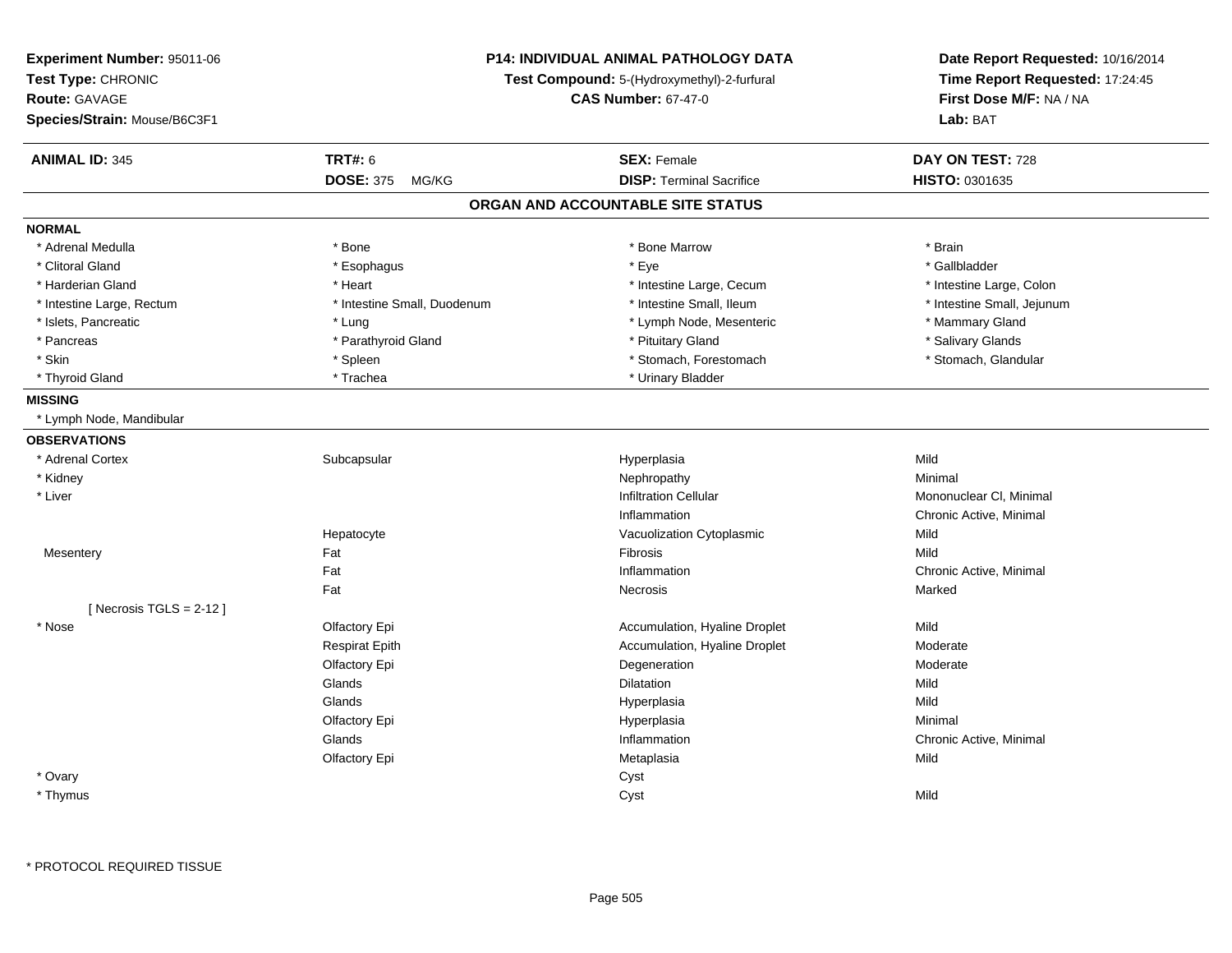| <b>Experiment Number: 95011-06</b> |                           | <b>P14: INDIVIDUAL ANIMAL PATHOLOGY DATA</b> | Date Report Requested: 10/16/2014 |  |
|------------------------------------|---------------------------|----------------------------------------------|-----------------------------------|--|
| Test Type: CHRONIC                 |                           | Test Compound: 5-(Hydroxymethyl)-2-furfural  | Time Report Requested: 17:24:45   |  |
| <b>Route: GAVAGE</b>               |                           | <b>CAS Number: 67-47-0</b>                   | First Dose M/F: NA / NA           |  |
| Species/Strain: Mouse/B6C3F1       |                           |                                              | Lab: BAT                          |  |
| <b>ANIMAL ID: 345</b>              | <b>TRT#: 6</b>            | <b>SEX: Female</b>                           | DAY ON TEST: 728                  |  |
|                                    | <b>DOSE: 375</b><br>MG/KG | <b>DISP: Terminal Sacrifice</b>              | <b>HISTO: 0301635</b>             |  |
|                                    |                           | ORGAN AND ACCOUNTABLE SITE STATUS            |                                   |  |
| * Uterus                           | Endometrium               | Hyperplasia                                  | Cystic, Moderate                  |  |
| [Hyperplasia TGLS = $1-7$ ]        |                           |                                              |                                   |  |
| PRIMARY CAUSE OF DEATH             |                           |                                              |                                   |  |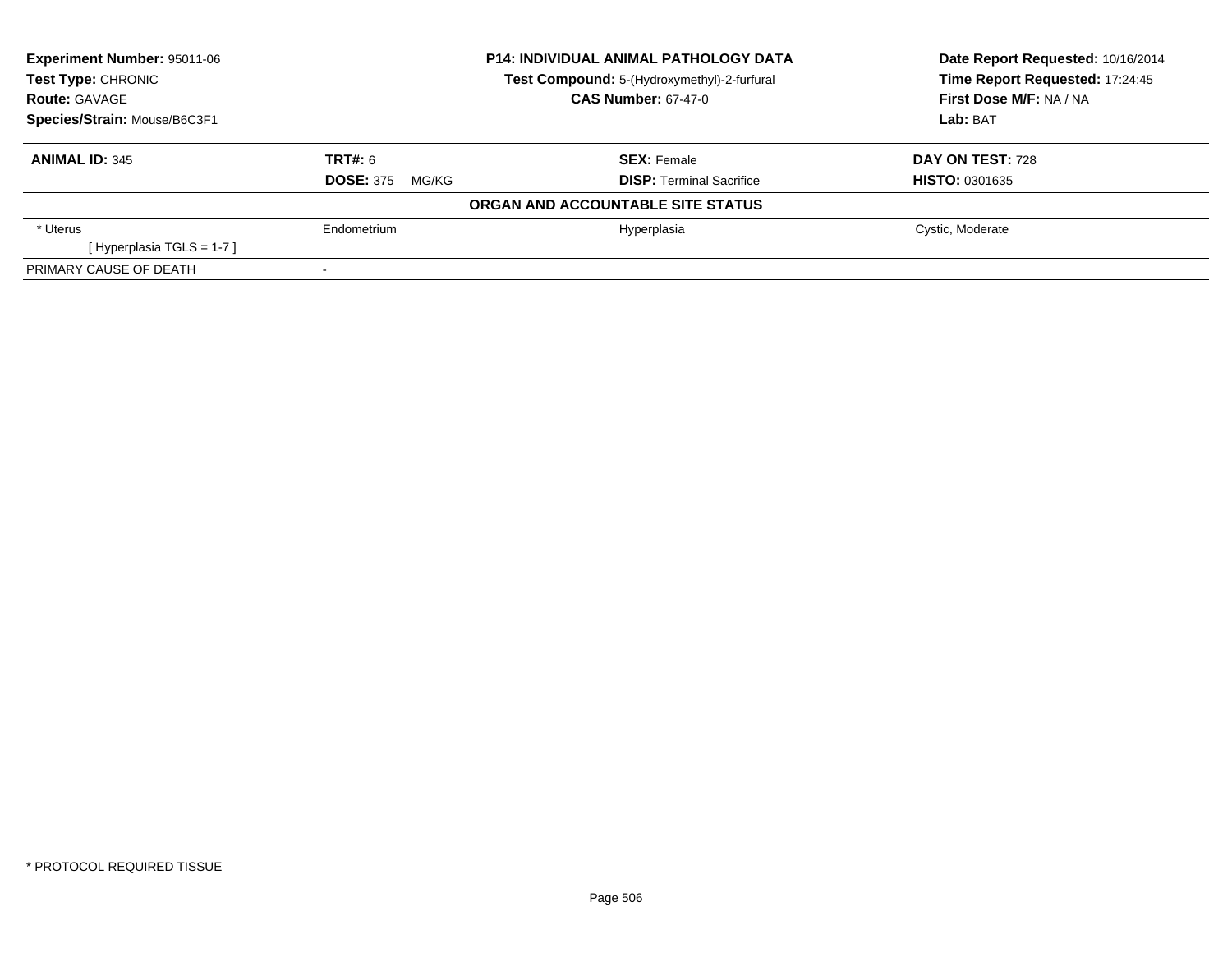| <b>Experiment Number: 95011-06</b><br>Test Type: CHRONIC<br><b>Route: GAVAGE</b><br>Species/Strain: Mouse/B6C3F1 | <b>P14: INDIVIDUAL ANIMAL PATHOLOGY DATA</b><br>Test Compound: 5-(Hydroxymethyl)-2-furfural<br><b>CAS Number: 67-47-0</b> |                                   | Date Report Requested: 10/16/2014<br>Time Report Requested: 17:24:45<br>First Dose M/F: NA / NA<br>Lab: BAT |
|------------------------------------------------------------------------------------------------------------------|---------------------------------------------------------------------------------------------------------------------------|-----------------------------------|-------------------------------------------------------------------------------------------------------------|
| <b>ANIMAL ID: 346</b>                                                                                            | <b>TRT#: 6</b>                                                                                                            | <b>SEX: Female</b>                | DAY ON TEST: 727                                                                                            |
|                                                                                                                  | <b>DOSE: 375</b><br>MG/KG                                                                                                 | <b>DISP: Terminal Sacrifice</b>   | HISTO: 0301636                                                                                              |
|                                                                                                                  |                                                                                                                           | ORGAN AND ACCOUNTABLE SITE STATUS |                                                                                                             |
| <b>NORMAL</b>                                                                                                    |                                                                                                                           |                                   |                                                                                                             |
| * Adrenal Medulla                                                                                                | * Bone                                                                                                                    | * Bone Marrow                     | * Brain                                                                                                     |
| * Clitoral Gland                                                                                                 | * Esophagus                                                                                                               | * Eye                             | * Gallbladder                                                                                               |
| * Harderian Gland                                                                                                | * Heart                                                                                                                   | * Intestine Large, Cecum          | * Intestine Large, Colon                                                                                    |
| * Intestine Large, Rectum                                                                                        | * Intestine Small, Duodenum                                                                                               | * Intestine Small, Ileum          | * Intestine Small, Jejunum                                                                                  |
| * Islets, Pancreatic                                                                                             | * Lung                                                                                                                    | * Lymph Node, Mandibular          | * Lymph Node, Mesenteric                                                                                    |
| * Mammary Gland                                                                                                  | * Pancreas                                                                                                                | * Parathyroid Gland               | * Pituitary Gland                                                                                           |
| * Salivary Glands                                                                                                | * Spleen                                                                                                                  | * Stomach, Forestomach            | * Stomach, Glandular                                                                                        |
| * Trachea                                                                                                        | Vagina                                                                                                                    | Zymbal's Gland                    |                                                                                                             |
| <b>OBSERVATIONS</b>                                                                                              |                                                                                                                           |                                   |                                                                                                             |
| * Adrenal Cortex                                                                                                 | Subcapsular                                                                                                               | Hyperplasia                       | Mild                                                                                                        |
| * Clitoral Gl                                                                                                    |                                                                                                                           |                                   |                                                                                                             |
| Note: Only one clitoral gland available for histologic examination.                                              |                                                                                                                           |                                   |                                                                                                             |
| * Kidney                                                                                                         |                                                                                                                           | Mineralization                    | Minimal                                                                                                     |
|                                                                                                                  |                                                                                                                           | Nephropathy                       | Minimal                                                                                                     |
| * Liver                                                                                                          |                                                                                                                           | Hepatocellular Adenoma            |                                                                                                             |
|                                                                                                                  |                                                                                                                           | <b>Infiltration Cellular</b>      | Mononuclear CI, Minimal                                                                                     |
|                                                                                                                  |                                                                                                                           | Inflammation                      | Chronic Active, Minimal                                                                                     |
|                                                                                                                  | Hepatocyte                                                                                                                | Vacuolization Cytoplasmic         | Mild                                                                                                        |
| [ Hepatocellular Adenoma TGLS = 3-13 ]                                                                           |                                                                                                                           |                                   |                                                                                                             |
| * Nose                                                                                                           | Glands                                                                                                                    | <b>Dilatation</b>                 | Mild                                                                                                        |
|                                                                                                                  | Glands                                                                                                                    | Hyperplasia                       | Mild                                                                                                        |
|                                                                                                                  |                                                                                                                           | Inflammation                      | Chronic Active, Minimal                                                                                     |
|                                                                                                                  | Olfactory Epi                                                                                                             | Metaplasia                        | Mild                                                                                                        |
| * Ovary                                                                                                          |                                                                                                                           | Hyperplasia                       | Adenomatous, Mild                                                                                           |
| * Skin                                                                                                           | <b>Subcut Tiss</b>                                                                                                        | Sarcoma Stromal                   | Metastatic (Uterus)                                                                                         |
| * Thymus                                                                                                         |                                                                                                                           | Cyst                              | Mild                                                                                                        |
|                                                                                                                  |                                                                                                                           | <b>Ectopic Parathyroid Gland</b>  | Mild                                                                                                        |
| * Thyroid Gland                                                                                                  |                                                                                                                           | <b>Ectopic Thymus</b>             | Mild                                                                                                        |
| * Urinary Bladder                                                                                                |                                                                                                                           | Sarcoma Stromal                   | Metastatic (Uterus)                                                                                         |
| * Uterus                                                                                                         |                                                                                                                           | Sarcoma Stromal                   |                                                                                                             |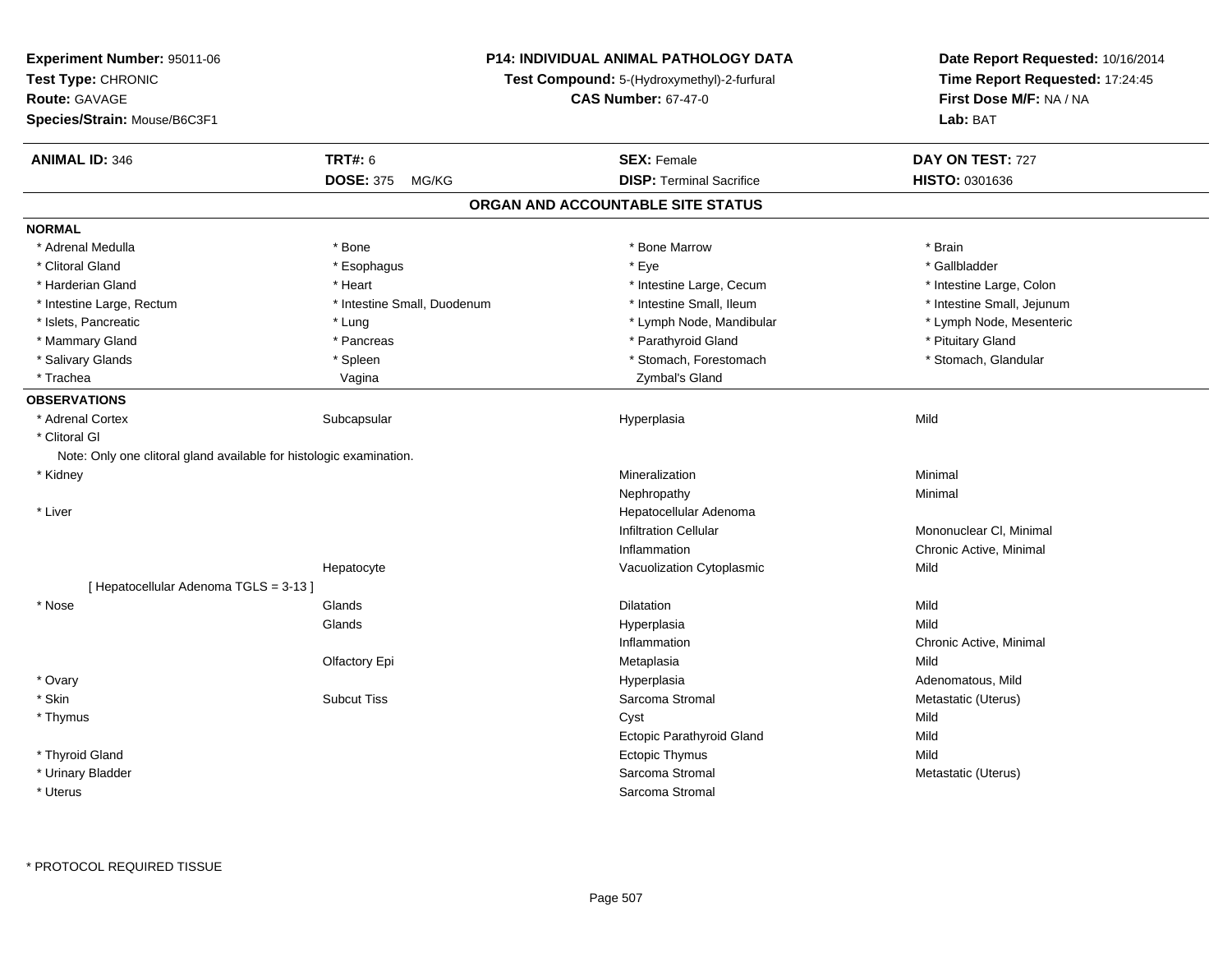| Experiment Number: 95011-06<br>Test Type: CHRONIC |                            | <b>P14: INDIVIDUAL ANIMAL PATHOLOGY DATA</b><br>Test Compound: 5-(Hydroxymethyl)-2-furfural | Date Report Requested: 10/16/2014<br>Time Report Requested: 17:24:45 |
|---------------------------------------------------|----------------------------|---------------------------------------------------------------------------------------------|----------------------------------------------------------------------|
| <b>Route: GAVAGE</b>                              | <b>CAS Number: 67-47-0</b> |                                                                                             | First Dose M/F: NA / NA                                              |
| Species/Strain: Mouse/B6C3F1                      |                            |                                                                                             | Lab: BAT                                                             |
| <b>ANIMAL ID: 346</b>                             | TRT#: 6                    | <b>SEX: Female</b>                                                                          | <b>DAY ON TEST: 727</b>                                              |
|                                                   | <b>DOSE: 375</b><br>MG/KG  | <b>DISP: Terminal Sacrifice</b>                                                             | <b>HISTO: 0301636</b>                                                |
|                                                   |                            | ORGAN AND ACCOUNTABLE SITE STATUS                                                           |                                                                      |
| [Sarcoma Stromal TGLS = $1,2-12+7$ ]              |                            |                                                                                             |                                                                      |
| PRIMARY CAUSE OF DEATH                            |                            |                                                                                             |                                                                      |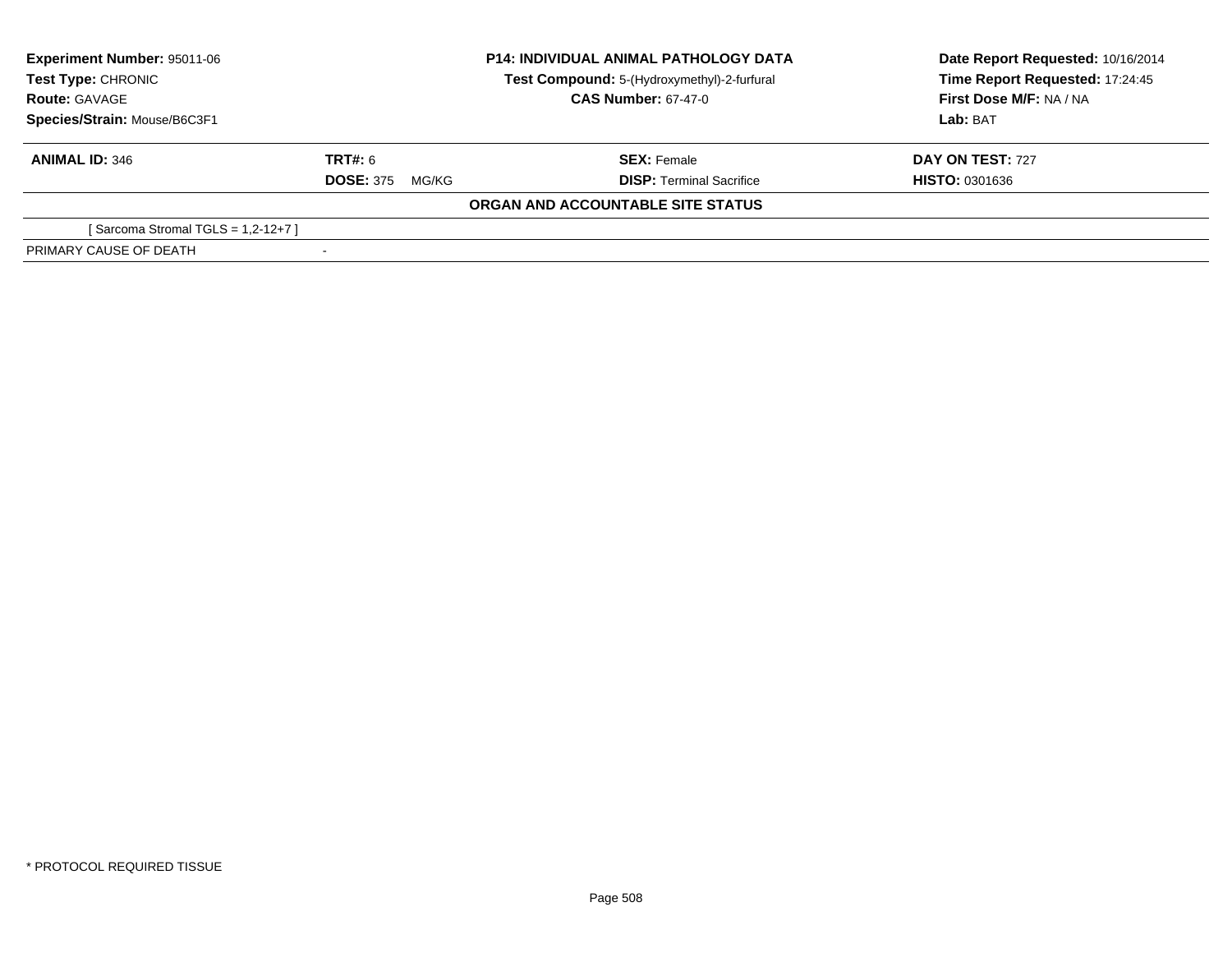| Experiment Number: 95011-06                        | P14: INDIVIDUAL ANIMAL PATHOLOGY DATA<br>Test Compound: 5-(Hydroxymethyl)-2-furfural |                                   | Date Report Requested: 10/16/2014<br>Time Report Requested: 17:24:45 |  |
|----------------------------------------------------|--------------------------------------------------------------------------------------|-----------------------------------|----------------------------------------------------------------------|--|
| Test Type: CHRONIC                                 |                                                                                      |                                   |                                                                      |  |
| <b>CAS Number: 67-47-0</b><br><b>Route: GAVAGE</b> |                                                                                      |                                   | First Dose M/F: NA / NA                                              |  |
| Species/Strain: Mouse/B6C3F1                       |                                                                                      |                                   | Lab: BAT                                                             |  |
| <b>ANIMAL ID: 347</b>                              | <b>TRT#: 6</b>                                                                       | <b>SEX: Female</b>                | DAY ON TEST: 727                                                     |  |
|                                                    | <b>DOSE: 375</b><br>MG/KG                                                            | <b>DISP: Terminal Sacrifice</b>   | HISTO: 0301637                                                       |  |
|                                                    |                                                                                      | ORGAN AND ACCOUNTABLE SITE STATUS |                                                                      |  |
| <b>NORMAL</b>                                      |                                                                                      |                                   |                                                                      |  |
| * Bone                                             | * Bone Marrow                                                                        | * Brain                           | * Clitoral Gland                                                     |  |
| * Esophagus                                        | * Eye                                                                                | * Gallbladder                     | * Heart                                                              |  |
| * Intestine Large, Cecum                           | * Intestine Large, Colon                                                             | * Intestine Large, Rectum         | * Intestine Small, Duodenum                                          |  |
| * Intestine Small, Ileum                           | * Intestine Small, Jejunum                                                           | * Islets, Pancreatic              | * Lung                                                               |  |
| * Lymph Node, Mandibular                           | * Lymph Node, Mesenteric                                                             | * Mammary Gland                   | * Pancreas                                                           |  |
| * Parathyroid Gland                                | * Pituitary Gland                                                                    | * Salivary Glands                 | * Skin                                                               |  |
| * Spleen                                           | * Stomach, Forestomach                                                               | * Stomach, Glandular              | * Thymus                                                             |  |
| * Trachea                                          | * Urinary Bladder                                                                    |                                   |                                                                      |  |
| <b>OBSERVATIONS</b>                                |                                                                                      |                                   |                                                                      |  |
| * Adrenal Cortex                                   | Subcapsular                                                                          | Hyperplasia                       | Mild                                                                 |  |
| * Adrenal Medulla                                  |                                                                                      | Hyperplasia                       | Moderate                                                             |  |
| * Harderian Gland                                  |                                                                                      | Hyperplasia                       | Mild                                                                 |  |
| * Kidney                                           |                                                                                      | Nephropathy                       | Minimal                                                              |  |
| * Liver                                            |                                                                                      | <b>Infiltration Cellular</b>      | Mononuclear CI, Mild                                                 |  |
|                                                    |                                                                                      | Inflammation                      | Chronic Active, Minimal                                              |  |
| * Nose                                             | Olfactory Epi                                                                        | Degeneration                      | Mild                                                                 |  |
|                                                    | Glands                                                                               | Dilatation                        | Mild                                                                 |  |
|                                                    | Glands                                                                               | Hyperplasia                       | Mild                                                                 |  |
|                                                    | Olfactory Epi                                                                        | Hyperplasia                       | Minimal                                                              |  |
| * Ovary                                            |                                                                                      | Atrophy                           | Mild                                                                 |  |
| * Thyroid Gland                                    | Bilateral, Follicular Cel                                                            | Adenoma                           |                                                                      |  |
|                                                    | <b>Follicular Cel</b>                                                                | Hyperplasia                       | Mild                                                                 |  |
| * Uterus                                           | Endometrium                                                                          | Hyperplasia                       | Cystic, Marked                                                       |  |
| [Hyperplasia TGLS = 1-7]                           |                                                                                      |                                   |                                                                      |  |
| PRIMARY CAUSE OF DEATH                             | $\sim$                                                                               |                                   |                                                                      |  |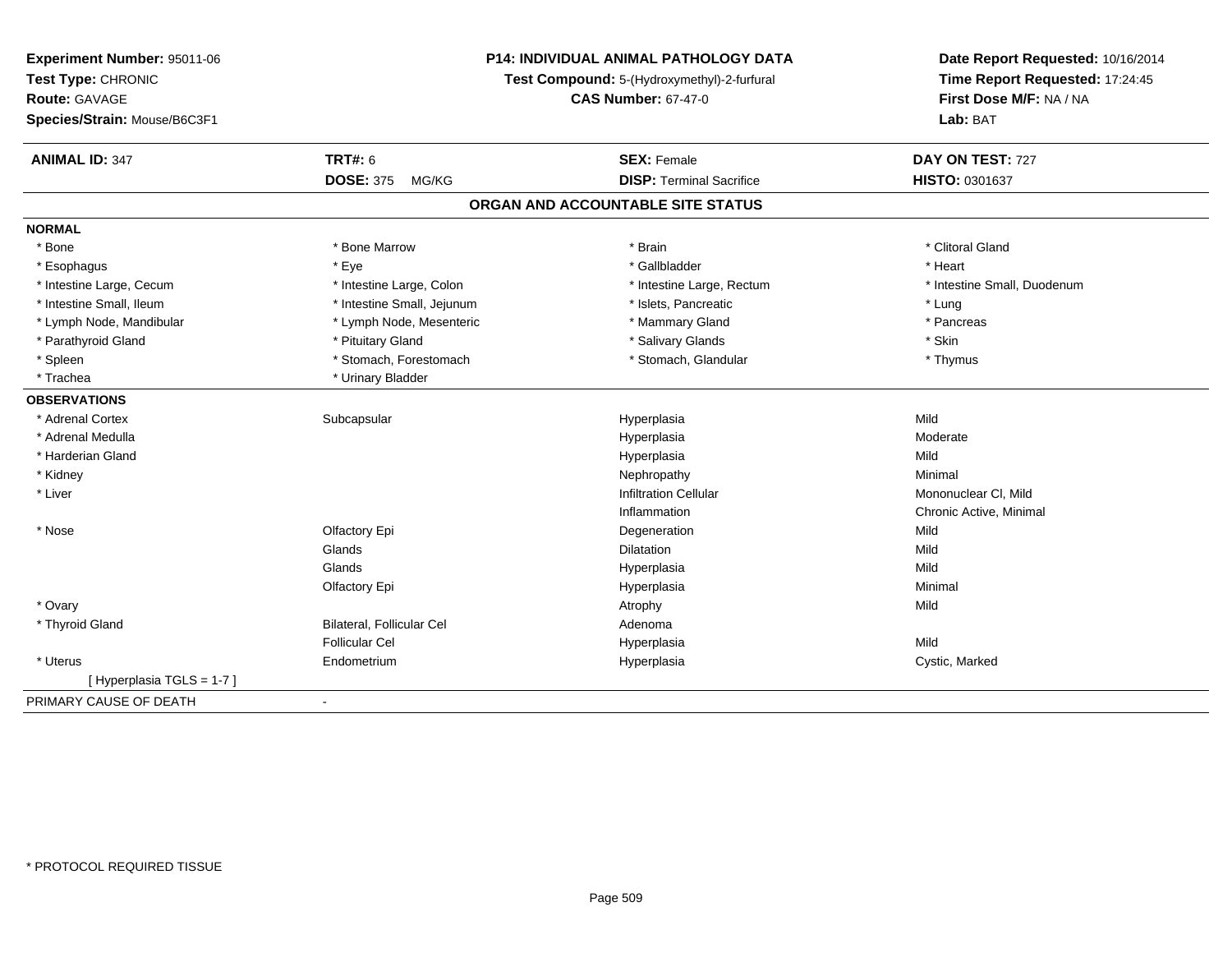| Experiment Number: 95011-06<br>Test Type: CHRONIC                                   |                            | <b>P14: INDIVIDUAL ANIMAL PATHOLOGY DATA</b> | Date Report Requested: 10/16/2014<br>Time Report Requested: 17:24:45 |  |
|-------------------------------------------------------------------------------------|----------------------------|----------------------------------------------|----------------------------------------------------------------------|--|
|                                                                                     |                            | Test Compound: 5-(Hydroxymethyl)-2-furfural  |                                                                      |  |
| <b>Route: GAVAGE</b>                                                                |                            | <b>CAS Number: 67-47-0</b>                   | First Dose M/F: NA / NA<br>Lab: BAT                                  |  |
| Species/Strain: Mouse/B6C3F1                                                        |                            |                                              |                                                                      |  |
| <b>ANIMAL ID: 348</b>                                                               | <b>TRT#: 6</b>             | <b>SEX: Female</b>                           | DAY ON TEST: 531                                                     |  |
|                                                                                     | <b>DOSE: 375</b><br>MG/KG  | <b>DISP: Natural Death</b>                   | HISTO: 0301638                                                       |  |
|                                                                                     |                            | ORGAN AND ACCOUNTABLE SITE STATUS            |                                                                      |  |
| <b>NORMAL</b>                                                                       |                            |                                              |                                                                      |  |
| * Adrenal Medulla                                                                   | * Bone                     | * Bone Marrow                                | * Brain                                                              |  |
| * Clitoral Gland                                                                    | * Esophagus                | * Eye                                        | * Heart                                                              |  |
| * Intestine Large, Cecum                                                            | * Intestine Large, Colon   | * Intestine Large, Rectum                    | * Intestine Small, Duodenum                                          |  |
| * Intestine Small, Ileum                                                            | * Intestine Small, Jejunum | * Islets, Pancreatic                         | * Kidney                                                             |  |
| * Liver                                                                             | * Lung                     | * Lymph Node, Mandibular                     | * Lymph Node, Mesenteric                                             |  |
| * Mammary Gland                                                                     | * Ovary                    | * Pancreas                                   | * Pituitary Gland                                                    |  |
| * Salivary Glands                                                                   | * Skin                     | * Spleen                                     | * Stomach, Forestomach                                               |  |
| * Stomach, Glandular                                                                | * Thymus                   | * Thyroid Gland                              | * Trachea                                                            |  |
| * Urinary Bladder                                                                   |                            |                                              |                                                                      |  |
| <b>MISSING</b>                                                                      |                            |                                              |                                                                      |  |
| * Gallbladder                                                                       | * Parathyroid Gland        |                                              |                                                                      |  |
| <b>OBSERVATIONS</b>                                                                 |                            |                                              |                                                                      |  |
| * Adrenal Cortex                                                                    | Subcapsular                | Hyperplasia                                  | Mild                                                                 |  |
| * Eye                                                                               |                            |                                              |                                                                      |  |
| Note: Optic nerve not found in block or wet tissue.                                 |                            |                                              |                                                                      |  |
| * Harderian Gland                                                                   |                            | Adenoma                                      |                                                                      |  |
| [Adenoma TGLS = $1-9$ ]                                                             |                            |                                              |                                                                      |  |
| * Nose                                                                              | Olfactory Epi              | Degeneration                                 | Minimal                                                              |  |
|                                                                                     | Glands                     | <b>Dilatation</b>                            | Minimal                                                              |  |
| * Uterus                                                                            | Endometrium                | Hyperplasia                                  | Cystic, Mild                                                         |  |
| PRIMARY CAUSE OF DEATH                                                              | - UNCERTAIN                |                                              |                                                                      |  |
| Animal Note: All tissues examined histologically were mildly to markedly autolytic. |                            |                                              |                                                                      |  |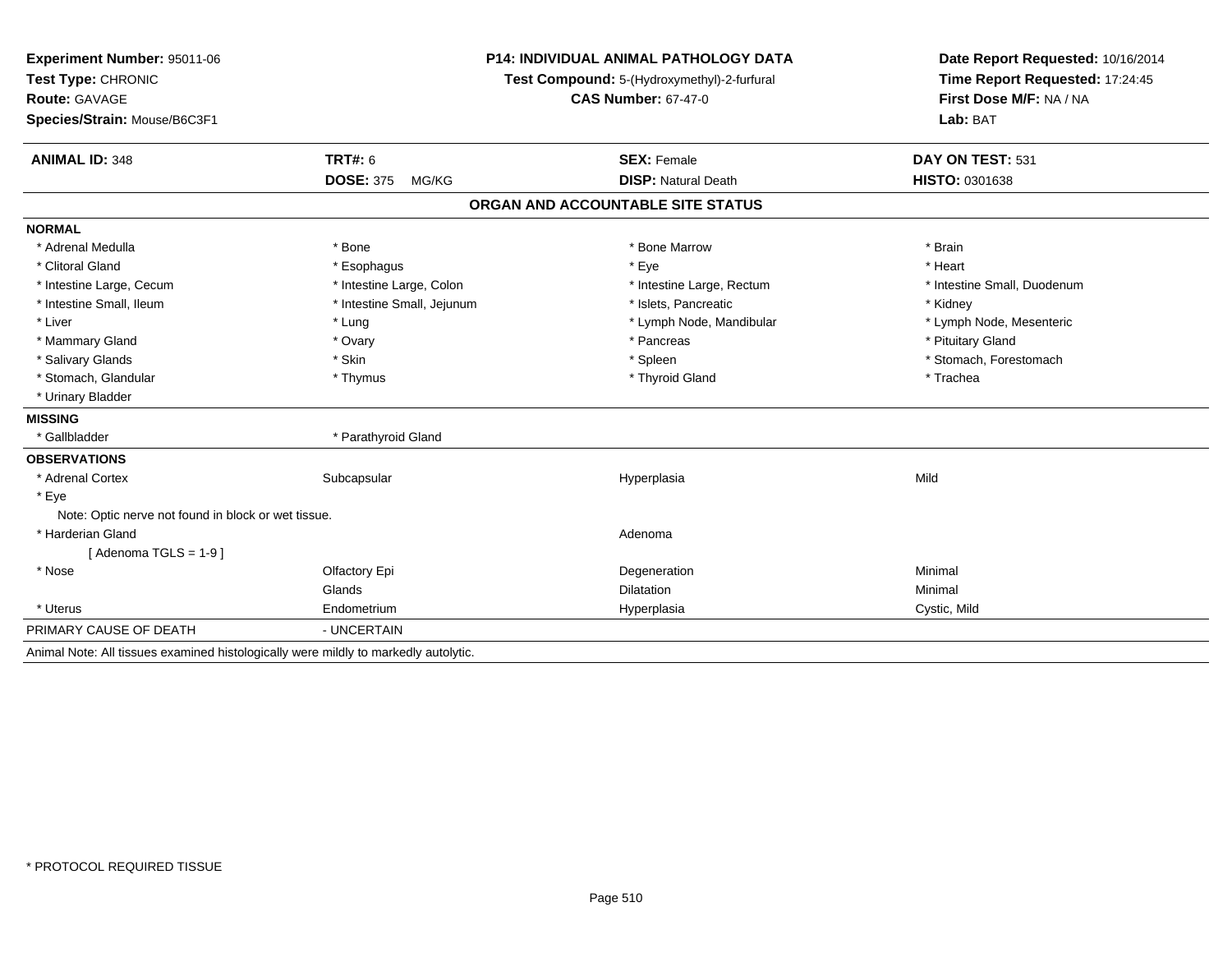| Experiment Number: 95011-06<br>Test Type: CHRONIC<br>Route: GAVAGE<br>Species/Strain: Mouse/B6C3F1 |                             | P14: INDIVIDUAL ANIMAL PATHOLOGY DATA<br>Test Compound: 5-(Hydroxymethyl)-2-furfural<br><b>CAS Number: 67-47-0</b> | Date Report Requested: 10/16/2014<br>Time Report Requested: 17:24:45<br>First Dose M/F: NA / NA<br>Lab: BAT |  |
|----------------------------------------------------------------------------------------------------|-----------------------------|--------------------------------------------------------------------------------------------------------------------|-------------------------------------------------------------------------------------------------------------|--|
| <b>ANIMAL ID: 349</b>                                                                              | <b>TRT#: 6</b>              | <b>SEX: Female</b>                                                                                                 | DAY ON TEST: 615                                                                                            |  |
|                                                                                                    | <b>DOSE: 375</b><br>MG/KG   | <b>DISP:</b> Moribund Sacrifice                                                                                    | HISTO: 0301639                                                                                              |  |
|                                                                                                    |                             | ORGAN AND ACCOUNTABLE SITE STATUS                                                                                  |                                                                                                             |  |
| <b>NORMAL</b>                                                                                      |                             |                                                                                                                    |                                                                                                             |  |
| * Adrenal Medulla                                                                                  | * Bone                      | * Bone Marrow                                                                                                      | * Esophagus                                                                                                 |  |
| * Eye                                                                                              | * Gallbladder               | * Harderian Gland                                                                                                  | * Intestine Large, Cecum                                                                                    |  |
| * Intestine Large, Rectum                                                                          | * Intestine Small, Duodenum | * Intestine Small, Ileum                                                                                           | * Intestine Small, Jejunum                                                                                  |  |
| * Islets, Pancreatic                                                                               | * Lung                      | * Lymph Node, Mandibular                                                                                           | * Lymph Node, Mesenteric                                                                                    |  |
| * Mammary Gland                                                                                    | * Pancreas                  | * Parathyroid Gland                                                                                                | * Pituitary Gland                                                                                           |  |
| * Salivary Glands                                                                                  | * Skin                      | * Spleen                                                                                                           | * Stomach, Glandular                                                                                        |  |
| * Trachea                                                                                          |                             |                                                                                                                    |                                                                                                             |  |
| <b>OBSERVATIONS</b>                                                                                |                             |                                                                                                                    |                                                                                                             |  |
| * Adrenal Cortex                                                                                   | Subcapsular                 | Hyperplasia                                                                                                        | Mild                                                                                                        |  |
| * Brain                                                                                            | Artery                      | Inflammation                                                                                                       | Chronic Active, Moderate                                                                                    |  |
| * Clitoral Gland                                                                                   |                             | Inflammation                                                                                                       | Chronic Active, Minimal                                                                                     |  |
| * Heart                                                                                            | Artery                      | Inflammation                                                                                                       | Chronic Active, Moderate                                                                                    |  |
| * Intestine Large, Colon                                                                           | Artery                      | Inflammation                                                                                                       | Chronic Active, Moderate                                                                                    |  |
| * Kidney                                                                                           | Artery                      | Inflammation                                                                                                       | Chronic Active, Moderate                                                                                    |  |
|                                                                                                    |                             | Nephropathy                                                                                                        | Minimal                                                                                                     |  |
| * Liver                                                                                            |                             | Hepatocellular Adenoma                                                                                             |                                                                                                             |  |
|                                                                                                    |                             | <b>Infiltration Cellular</b>                                                                                       | Mononuclear CI, Minimal                                                                                     |  |
|                                                                                                    |                             | Inflammation                                                                                                       | Chronic Active, Minimal                                                                                     |  |
| [ Hepatocellular Adenoma TGLS = 3-12 ]                                                             |                             |                                                                                                                    |                                                                                                             |  |
| * Nose                                                                                             | Olfactory Epi               | Degeneration                                                                                                       | Mild                                                                                                        |  |
|                                                                                                    | Glands                      | Dilatation                                                                                                         | Minimal                                                                                                     |  |
| * Ovary                                                                                            |                             | Cyst                                                                                                               |                                                                                                             |  |
| [Cyst TGLS = $2-7$ ]                                                                               |                             |                                                                                                                    |                                                                                                             |  |
| * Stomach, Forestomach                                                                             | Epithelium                  | Hyperplasia                                                                                                        | Minimal                                                                                                     |  |
| * Thymus                                                                                           |                             | Cyst                                                                                                               | Minimal                                                                                                     |  |
| * Thyroid Gland                                                                                    | Follicle                    | Degeneration                                                                                                       | Minimal                                                                                                     |  |
| * Urinary Bladder                                                                                  | Artery                      | Inflammation                                                                                                       | Chronic Active, Mild                                                                                        |  |
| * Uterus                                                                                           | Endometrium                 | Hyperplasia                                                                                                        | Cystic, Marked                                                                                              |  |
| [Hyperplasia TGLS = 1-7]                                                                           |                             |                                                                                                                    |                                                                                                             |  |
| PRIMARY CAUSE OF DEATH                                                                             | - UNCERTAIN                 |                                                                                                                    |                                                                                                             |  |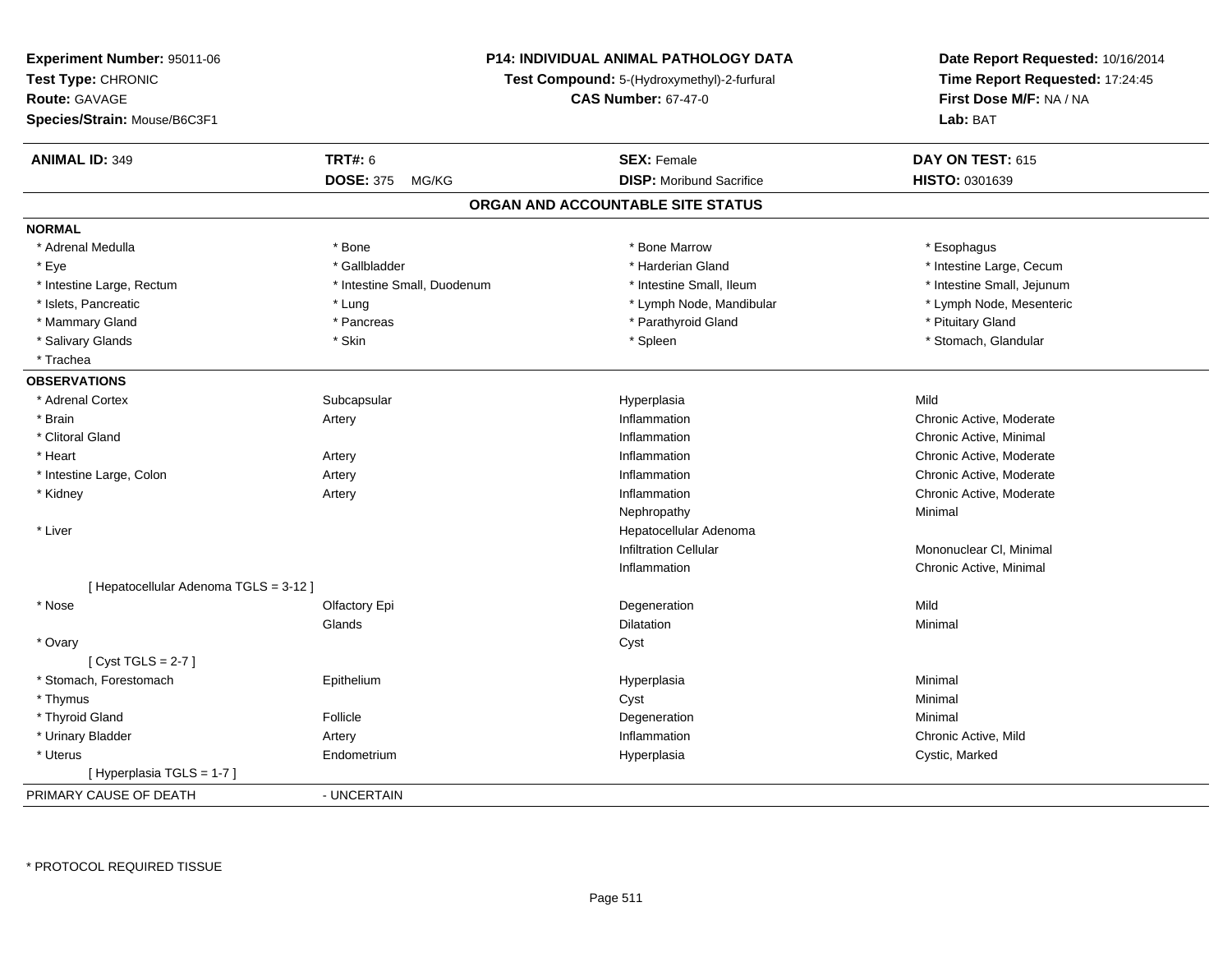| <b>Experiment Number: 95011-06</b><br><b>Test Type: CHRONIC</b><br><b>Route: GAVAGE</b> | <b>P14: INDIVIDUAL ANIMAL PATHOLOGY DATA</b><br>Test Compound: 5-(Hydroxymethyl)-2-furfural<br><b>CAS Number: 67-47-0</b> |                                                                                                                                                                                | Date Report Requested: 10/16/2014<br>Time Report Requested: 17:24:45<br>First Dose M/F: NA / NA |  |
|-----------------------------------------------------------------------------------------|---------------------------------------------------------------------------------------------------------------------------|--------------------------------------------------------------------------------------------------------------------------------------------------------------------------------|-------------------------------------------------------------------------------------------------|--|
| Species/Strain: Mouse/B6C3F1                                                            |                                                                                                                           |                                                                                                                                                                                | Lab: BAT                                                                                        |  |
| <b>ANIMAL ID: 349</b>                                                                   | TRT#: 6                                                                                                                   | <b>SEX: Female</b>                                                                                                                                                             | <b>DAY ON TEST: 615</b>                                                                         |  |
|                                                                                         | <b>DOSE: 375</b><br>MG/KG                                                                                                 | <b>DISP:</b> Moribund Sacrifice                                                                                                                                                | <b>HISTO: 0301639</b>                                                                           |  |
|                                                                                         |                                                                                                                           | ORGAN AND ACCOUNTABLE SITE STATUS                                                                                                                                              |                                                                                                 |  |
|                                                                                         |                                                                                                                           | Animal Note: Inflam, art. lesions: nose, brain, heart, kidneys, colon and urin. bladder is co nsistent with a Dx of systemic periateritis and may be the reason for morbidity. |                                                                                                 |  |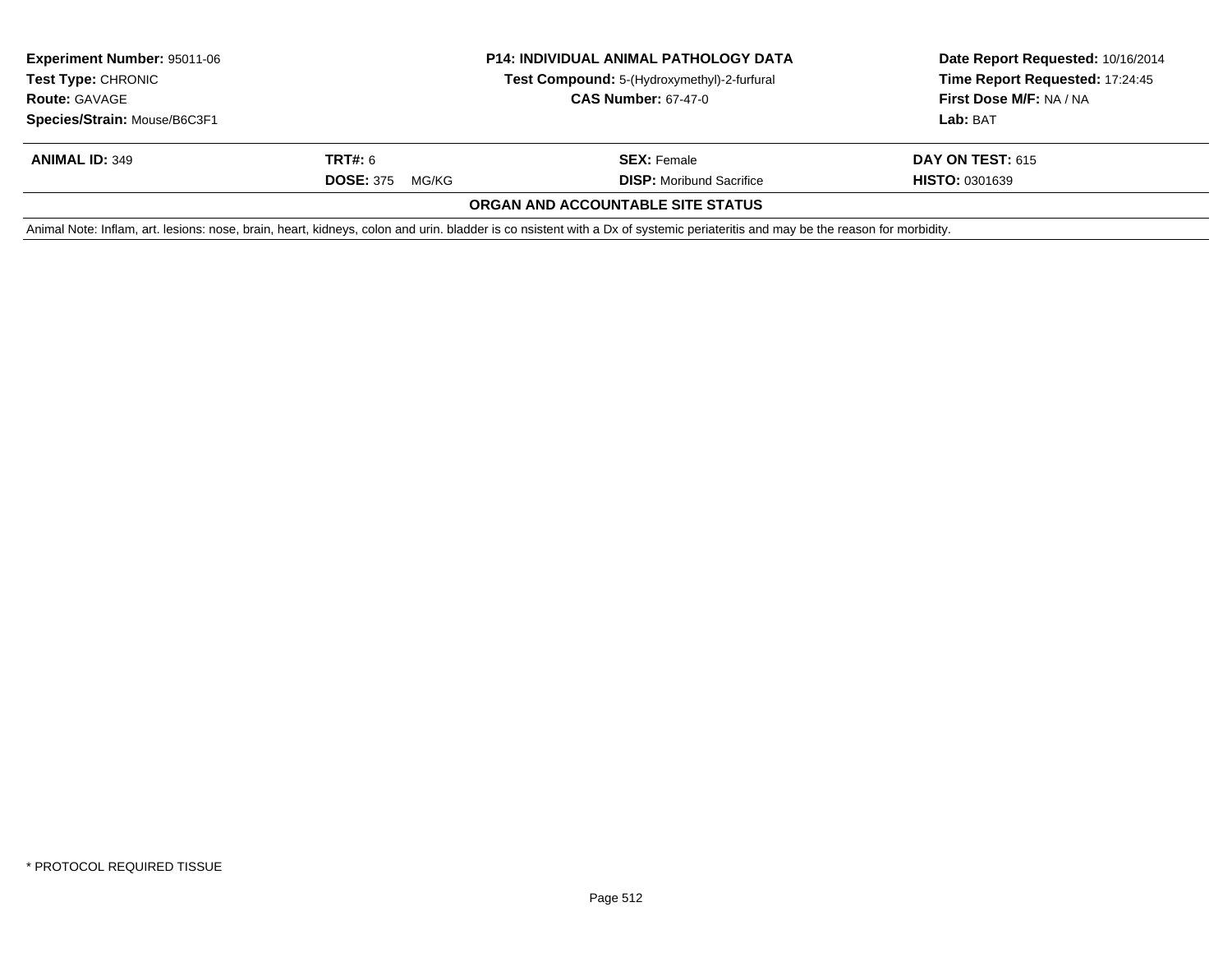| Experiment Number: 95011-06<br>Test Type: CHRONIC<br>Route: GAVAGE<br>Species/Strain: Mouse/B6C3F1 |                           | <b>P14: INDIVIDUAL ANIMAL PATHOLOGY DATA</b><br>Test Compound: 5-(Hydroxymethyl)-2-furfural<br><b>CAS Number: 67-47-0</b> |                                   | Date Report Requested: 10/16/2014<br>Time Report Requested: 17:24:45<br>First Dose M/F: NA / NA<br>Lab: BAT |  |
|----------------------------------------------------------------------------------------------------|---------------------------|---------------------------------------------------------------------------------------------------------------------------|-----------------------------------|-------------------------------------------------------------------------------------------------------------|--|
| <b>ANIMAL ID: 350</b>                                                                              | <b>TRT#: 6</b>            |                                                                                                                           | <b>SEX: Female</b>                | DAY ON TEST: 727                                                                                            |  |
|                                                                                                    | <b>DOSE: 375</b><br>MG/KG |                                                                                                                           | <b>DISP: Terminal Sacrifice</b>   | HISTO: 0301640                                                                                              |  |
|                                                                                                    |                           |                                                                                                                           | ORGAN AND ACCOUNTABLE SITE STATUS |                                                                                                             |  |
| <b>NORMAL</b>                                                                                      |                           |                                                                                                                           |                                   |                                                                                                             |  |
| * Adrenal Medulla                                                                                  | * Bone                    |                                                                                                                           | * Bone Marrow                     | * Brain                                                                                                     |  |
| * Clitoral Gland                                                                                   | * Esophagus               |                                                                                                                           | * Eye                             | * Gallbladder                                                                                               |  |
| * Heart                                                                                            | * Intestine Large, Cecum  |                                                                                                                           | * Intestine Large, Colon          | * Intestine Large, Rectum                                                                                   |  |
| * Intestine Small, Duodenum                                                                        | * Intestine Small, Ileum  |                                                                                                                           | * Islets, Pancreatic              | * Kidney                                                                                                    |  |
| * Lung                                                                                             | * Lymph Node, Mandibular  |                                                                                                                           | * Lymph Node, Mesenteric          | * Mammary Gland                                                                                             |  |
| * Ovary                                                                                            | * Pancreas                |                                                                                                                           | * Pituitary Gland                 | * Salivary Glands                                                                                           |  |
| * Skin                                                                                             | * Spleen                  |                                                                                                                           | * Stomach, Forestomach            | * Stomach, Glandular                                                                                        |  |
| * Thymus                                                                                           | * Thyroid Gland           |                                                                                                                           | * Trachea                         | * Urinary Bladder                                                                                           |  |
| * Uterus                                                                                           |                           |                                                                                                                           |                                   |                                                                                                             |  |
| <b>MISSING</b>                                                                                     |                           |                                                                                                                           |                                   |                                                                                                             |  |
| * Parathyroid Gland                                                                                |                           |                                                                                                                           |                                   |                                                                                                             |  |
| <b>OBSERVATIONS</b>                                                                                |                           |                                                                                                                           |                                   |                                                                                                             |  |
| * Adrenal Cortex                                                                                   | Subcapsular               |                                                                                                                           | Hyperplasia                       | Mild                                                                                                        |  |
| * Harderian Gland                                                                                  |                           |                                                                                                                           | Hyperplasia                       | Marked                                                                                                      |  |
| * Intestine Small, Jejunum                                                                         | Peyers Patch              |                                                                                                                           | Hyperplasia                       | Lymphoid, Marked                                                                                            |  |
| [ Hyperplasia TGLS = 1,2-12+13REE ]                                                                |                           |                                                                                                                           |                                   |                                                                                                             |  |
| $*$ Liver                                                                                          |                           |                                                                                                                           | Hepatocellular Adenoma            |                                                                                                             |  |
|                                                                                                    |                           |                                                                                                                           | <b>Infiltration Cellular</b>      | Mononuclear CI, Minimal                                                                                     |  |
|                                                                                                    |                           |                                                                                                                           | Inflammation                      | Chronic Active, Minimal                                                                                     |  |
|                                                                                                    | Hepatocyte                |                                                                                                                           | Vacuolization Cytoplasmic         | Mild                                                                                                        |  |
| [ Hepatocellular Adenoma TGLS = 3-14 ]                                                             |                           |                                                                                                                           |                                   |                                                                                                             |  |
| * Nose                                                                                             | Olfactory Epi             |                                                                                                                           | Degeneration                      | Mild                                                                                                        |  |
|                                                                                                    | Glands                    |                                                                                                                           | Dilatation                        | Minimal                                                                                                     |  |
|                                                                                                    | Glands                    |                                                                                                                           | Hyperplasia                       | Mild                                                                                                        |  |
| PRIMARY CAUSE OF DEATH                                                                             | $\blacksquare$            |                                                                                                                           |                                   |                                                                                                             |  |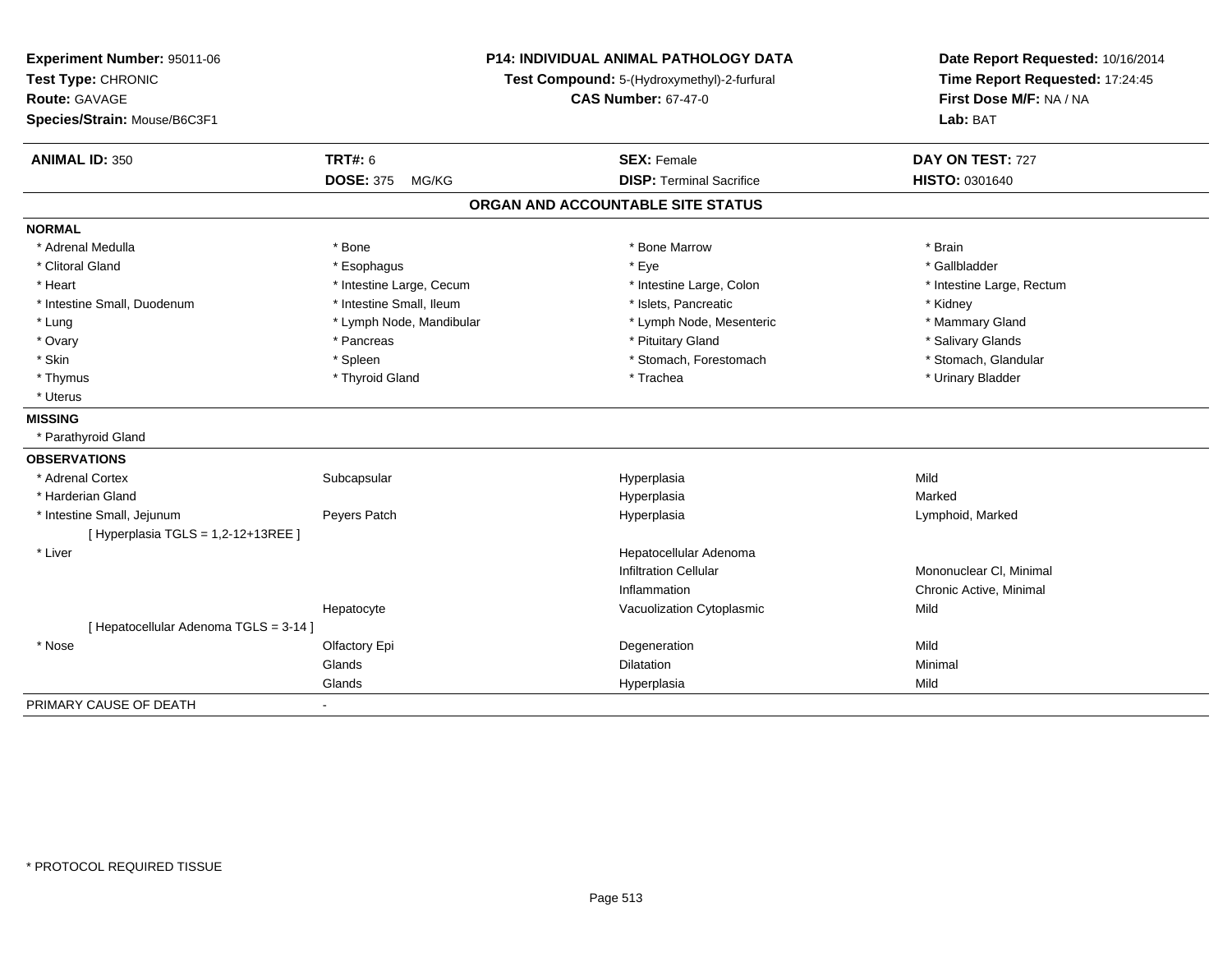| Experiment Number: 95011-06<br>Test Type: CHRONIC<br><b>Route: GAVAGE</b>         |                           | <b>P14: INDIVIDUAL ANIMAL PATHOLOGY DATA</b><br>Test Compound: 5-(Hydroxymethyl)-2-furfural | Date Report Requested: 10/16/2014<br>Time Report Requested: 17:24:45<br>First Dose M/F: NA / NA |  |
|-----------------------------------------------------------------------------------|---------------------------|---------------------------------------------------------------------------------------------|-------------------------------------------------------------------------------------------------|--|
|                                                                                   |                           | <b>CAS Number: 67-47-0</b>                                                                  |                                                                                                 |  |
| Species/Strain: Mouse/B6C3F1                                                      |                           |                                                                                             | Lab: BAT                                                                                        |  |
| <b>ANIMAL ID: 351</b>                                                             | <b>TRT#: 8</b>            | <b>SEX: Female</b>                                                                          | DAY ON TEST: 443                                                                                |  |
|                                                                                   | <b>DOSE: 750</b><br>MG/KG | <b>DISP: Natural Death</b>                                                                  | HISTO: 0301641                                                                                  |  |
|                                                                                   |                           | ORGAN AND ACCOUNTABLE SITE STATUS                                                           |                                                                                                 |  |
| <b>NORMAL</b>                                                                     |                           |                                                                                             |                                                                                                 |  |
| * Adrenal Medulla                                                                 | * Bone                    | * Bone Marrow                                                                               | * Brain                                                                                         |  |
| * Clitoral Gland                                                                  | * Esophagus               | * Eye                                                                                       | * Gallbladder                                                                                   |  |
| * Heart                                                                           | * Intestine Large, Cecum  | * Intestine Large, Colon                                                                    | * Intestine Large, Rectum                                                                       |  |
| * Intestine Small, Duodenum                                                       | * Intestine Small, Ileum  | * Intestine Small, Jejunum                                                                  | * Islets, Pancreatic                                                                            |  |
| * Kidney                                                                          | * Lung                    | * Lymph Node, Mesenteric                                                                    | * Mammary Gland                                                                                 |  |
| * Ovary                                                                           | * Pancreas                | * Pituitary Gland                                                                           | * Skin                                                                                          |  |
| * Spleen                                                                          | * Stomach, Forestomach    | * Stomach, Glandular                                                                        | * Thymus                                                                                        |  |
| * Trachea                                                                         | * Urinary Bladder         | * Uterus                                                                                    |                                                                                                 |  |
| <b>MISSING</b>                                                                    |                           |                                                                                             |                                                                                                 |  |
| * Harderian Gland                                                                 | * Lymph Node, Mandibular  | * Parathyroid Gland                                                                         | * Salivary Glands                                                                               |  |
| * Thyroid Gland                                                                   |                           |                                                                                             |                                                                                                 |  |
| <b>OBSERVATIONS</b>                                                               |                           |                                                                                             |                                                                                                 |  |
| * Adrenal Cortex                                                                  | Subcapsular               | Hyperplasia                                                                                 | Mild                                                                                            |  |
| * Liver                                                                           |                           | Inflammation                                                                                | Chronic Active, Minimal                                                                         |  |
| * Nose                                                                            | Olfactory Epi             | Degeneration                                                                                | Mild                                                                                            |  |
|                                                                                   | Glands                    | Dilatation                                                                                  | Moderate                                                                                        |  |
|                                                                                   | Glands                    | Hyperplasia                                                                                 | Moderate                                                                                        |  |
|                                                                                   | Glands                    | Inflammation                                                                                | Chronic Active, Minimal                                                                         |  |
|                                                                                   |                           | Inflammation                                                                                | Chronic Active, Mild                                                                            |  |
|                                                                                   | Olfactory Epi             | Metaplasia                                                                                  | Marked                                                                                          |  |
| PRIMARY CAUSE OF DEATH                                                            | - UNCERTAIN               |                                                                                             |                                                                                                 |  |
| Animal Note: Many of the tissues examined histologically were markedly autolytic. |                           |                                                                                             |                                                                                                 |  |
| Animal Note: Contributory Cause Of Death: Nasal Lesions.                          |                           |                                                                                             |                                                                                                 |  |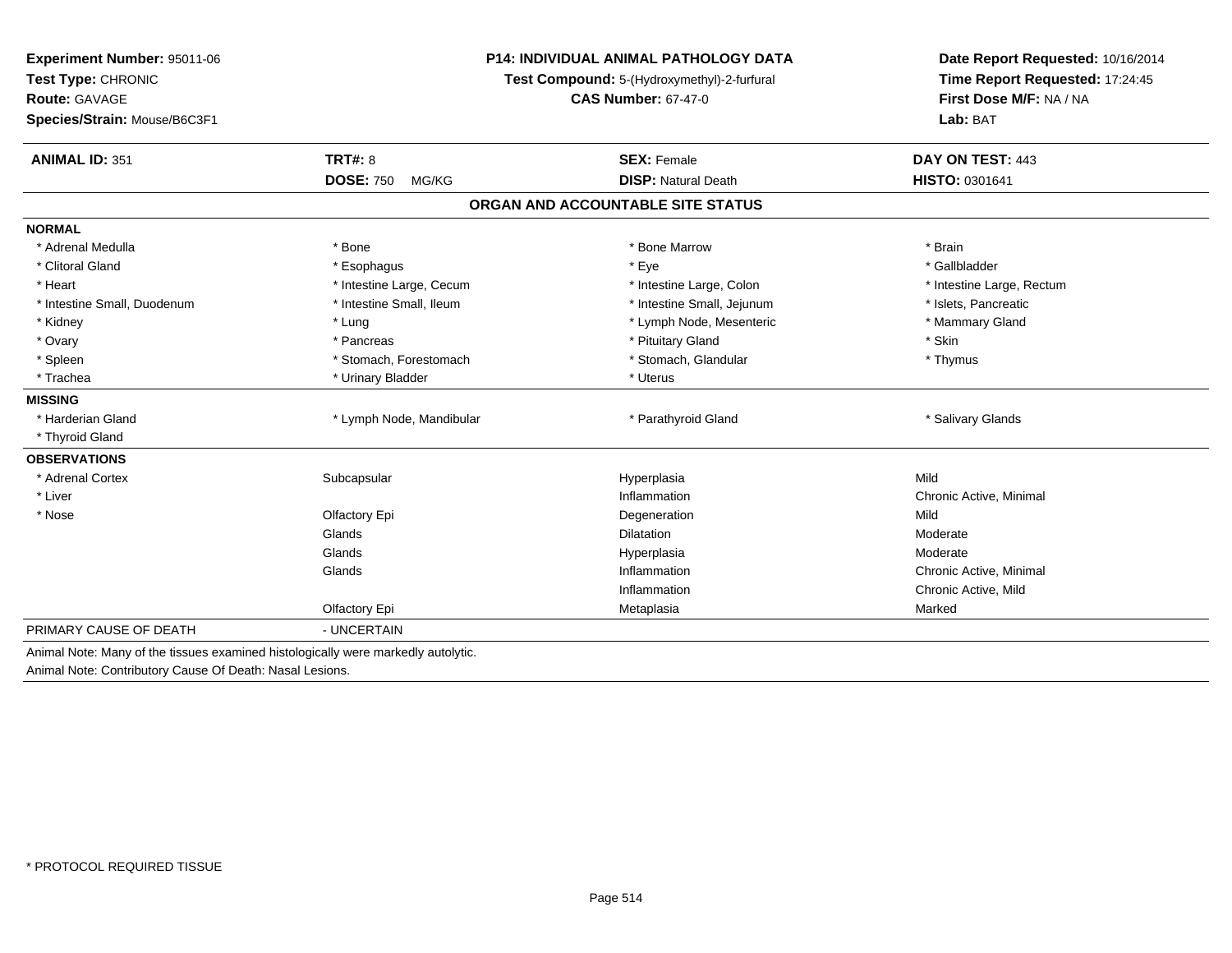| Experiment Number: 95011-06                                         | <b>P14: INDIVIDUAL ANIMAL PATHOLOGY DATA</b> |                                             | Date Report Requested: 10/16/2014                          |  |
|---------------------------------------------------------------------|----------------------------------------------|---------------------------------------------|------------------------------------------------------------|--|
| Test Type: CHRONIC                                                  |                                              | Test Compound: 5-(Hydroxymethyl)-2-furfural | Time Report Requested: 17:24:45<br>First Dose M/F: NA / NA |  |
| Route: GAVAGE                                                       |                                              | <b>CAS Number: 67-47-0</b>                  |                                                            |  |
| Species/Strain: Mouse/B6C3F1                                        |                                              |                                             | Lab: BAT                                                   |  |
| <b>ANIMAL ID: 352</b>                                               | <b>TRT#: 8</b>                               | <b>SEX: Female</b>                          | DAY ON TEST: 206                                           |  |
|                                                                     | <b>DOSE: 750</b><br>MG/KG                    | <b>DISP: Natural Death</b>                  | HISTO: 0301642                                             |  |
|                                                                     |                                              | ORGAN AND ACCOUNTABLE SITE STATUS           |                                                            |  |
| <b>NORMAL</b>                                                       |                                              |                                             |                                                            |  |
| * Adrenal Medulla                                                   | * Bone                                       | * Bone Marrow                               | * Brain                                                    |  |
| * Clitoral Gland                                                    | * Esophagus                                  | * Eye                                       | * Gallbladder                                              |  |
| * Harderian Gland                                                   | * Heart                                      | * Intestine Large, Cecum                    | * Intestine Large, Colon                                   |  |
| * Intestine Large, Rectum                                           | * Intestine Small, Duodenum                  | * Intestine Small, Ileum                    | * Intestine Small, Jejunum                                 |  |
| * Islets, Pancreatic                                                | * Kidney                                     | * Liver                                     | * Lung                                                     |  |
| * Lymph Node, Mesenteric                                            | * Mammary Gland                              | * Ovary                                     | * Pancreas                                                 |  |
| * Parathyroid Gland                                                 | * Pituitary Gland                            | * Skin                                      | * Spleen                                                   |  |
| * Stomach, Forestomach                                              | * Stomach, Glandular                         | * Thymus                                    | * Thyroid Gland                                            |  |
| * Trachea                                                           | * Urinary Bladder                            | * Uterus                                    |                                                            |  |
| <b>MISSING</b>                                                      |                                              |                                             |                                                            |  |
| * Lymph Node, Mandibular                                            | * Salivary Glands                            |                                             |                                                            |  |
| <b>OBSERVATIONS</b>                                                 |                                              |                                             |                                                            |  |
| * Adrenal Cortex                                                    | Subcapsular                                  | Hyperplasia                                 | Minimal                                                    |  |
| * Harderian Gl                                                      |                                              |                                             |                                                            |  |
| Note: Right Harderian gland missing at necropsy due to cannibalism. |                                              |                                             |                                                            |  |
| * Nose                                                              | Olfactory Epi                                | Degeneration                                | Moderate                                                   |  |
|                                                                     | Glands                                       | <b>Dilatation</b>                           | Mild                                                       |  |
|                                                                     | Olfactory Epi                                | Hyperplasia                                 | Mild                                                       |  |
|                                                                     |                                              | Inflammation                                | Chronic Active, Minimal                                    |  |
| PRIMARY CAUSE OF DEATH                                              | - UNCERTAIN                                  |                                             |                                                            |  |
| Animal Note: Contributory Cause Of Death: Nasal Lesions.            |                                              |                                             |                                                            |  |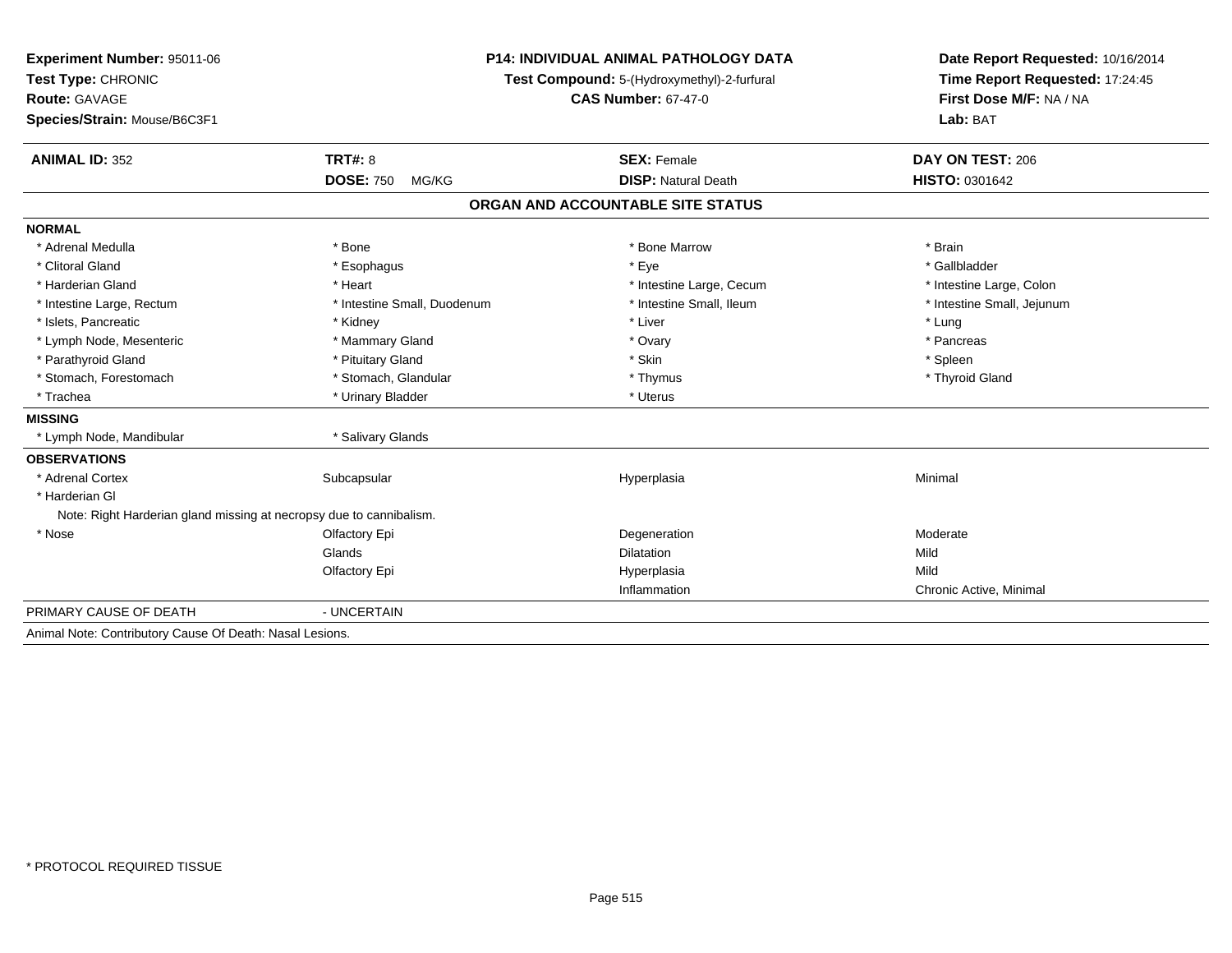| Experiment Number: 95011-06  |                             | <b>P14: INDIVIDUAL ANIMAL PATHOLOGY DATA</b> | Date Report Requested: 10/16/2014 |
|------------------------------|-----------------------------|----------------------------------------------|-----------------------------------|
| Test Type: CHRONIC           |                             | Test Compound: 5-(Hydroxymethyl)-2-furfural  | Time Report Requested: 17:24:45   |
| <b>Route: GAVAGE</b>         |                             | <b>CAS Number: 67-47-0</b>                   | First Dose M/F: NA / NA           |
| Species/Strain: Mouse/B6C3F1 |                             |                                              | Lab: BAT                          |
| <b>ANIMAL ID: 353</b>        | <b>TRT#: 8</b>              | <b>SEX: Female</b>                           | DAY ON TEST: 728                  |
|                              | <b>DOSE: 750</b><br>MG/KG   | <b>DISP: Terminal Sacrifice</b>              | HISTO: 0301643                    |
|                              |                             | ORGAN AND ACCOUNTABLE SITE STATUS            |                                   |
| <b>NORMAL</b>                |                             |                                              |                                   |
| * Adrenal Medulla            | * Bone                      | * Bone Marrow                                | * Brain                           |
| * Clitoral Gland             | * Esophagus                 | * Eye                                        | * Gallbladder                     |
| * Harderian Gland            | * Heart                     | * Intestine Large, Cecum                     | * Intestine Large, Colon          |
| * Intestine Large, Rectum    | * Intestine Small, Duodenum | * Intestine Small, Ileum                     | * Intestine Small, Jejunum        |
| * Islets, Pancreatic         | * Kidney                    | * Lung                                       | * Lymph Node, Mandibular          |
| * Lymph Node, Mesenteric     | * Mammary Gland             | * Ovary                                      | * Pancreas                        |
| * Parathyroid Gland          | * Pituitary Gland           | * Salivary Glands                            | * Skin                            |
| * Spleen                     | * Stomach, Forestomach      | * Stomach, Glandular                         | * Thyroid Gland                   |
| * Trachea                    | * Urinary Bladder           |                                              |                                   |
| <b>OBSERVATIONS</b>          |                             |                                              |                                   |
| * Adrenal Cortex             | Subcapsular                 | Hyperplasia                                  | Mild                              |
| * Liver                      |                             | <b>Infiltration Cellular</b>                 | Mononuclear CI, Minimal           |
|                              |                             | Inflammation                                 | Chronic Active, Minimal           |
|                              | Hepatocyte                  | Vacuolization Cytoplasmic                    | Moderate                          |
| * Nose                       | Olfactory Epi               | Degeneration                                 | Mild                              |
|                              | Glands                      | <b>Dilatation</b>                            | Minimal                           |
|                              | Glands                      | Inflammation                                 | Chronic Active, Minimal           |
|                              | Olfactory Epi               | Metaplasia                                   | Mild                              |
| * Thymus                     |                             | Cyst                                         | Mild                              |
| * Uterus                     |                             | Hemangiosarcoma                              |                                   |
| [Hemangiosarcoma TGLS = 1-7] |                             |                                              |                                   |
| PRIMARY CAUSE OF DEATH       |                             |                                              |                                   |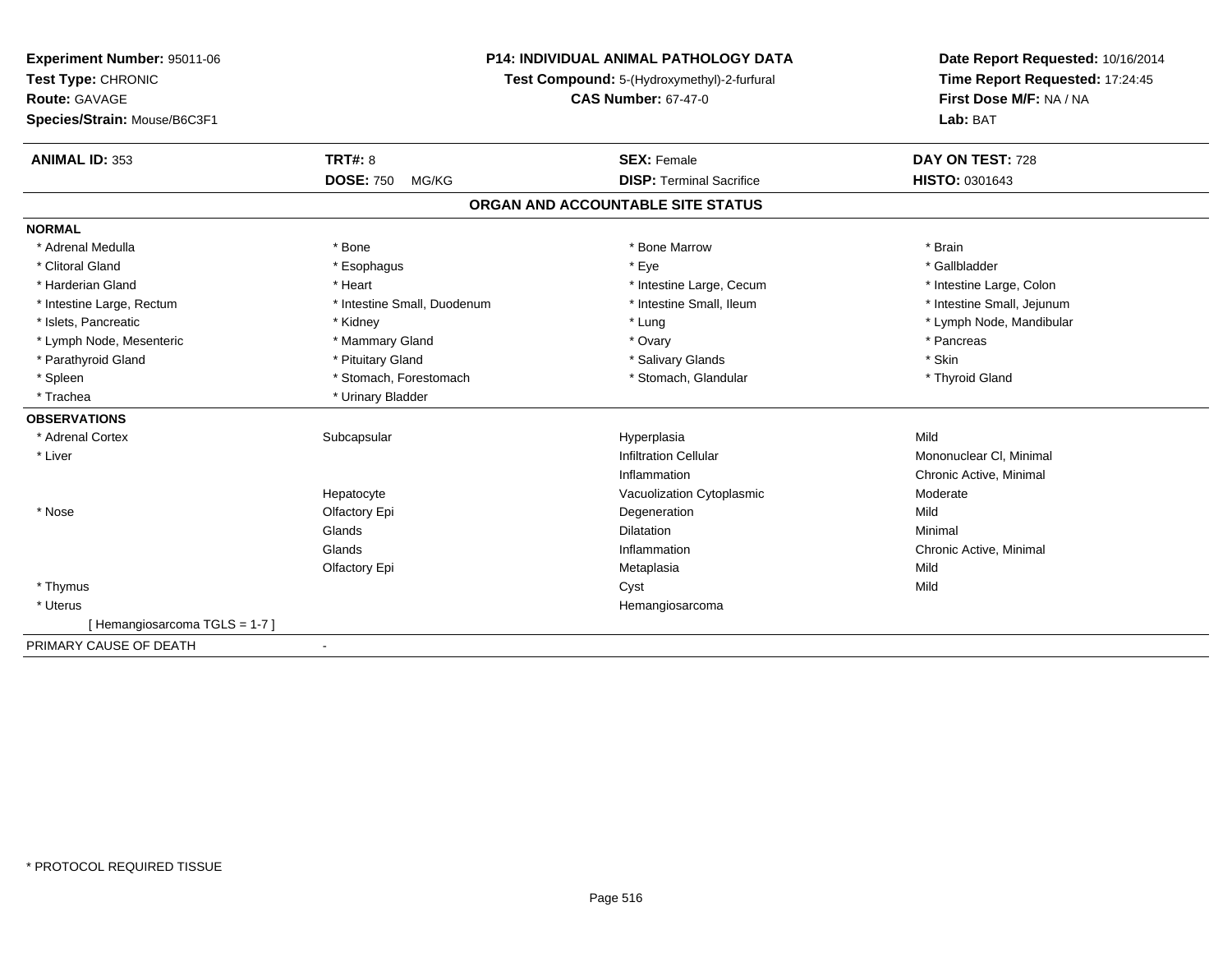| Experiment Number: 95011-06  | <b>P14: INDIVIDUAL ANIMAL PATHOLOGY DATA</b><br>Test Compound: 5-(Hydroxymethyl)-2-furfural<br><b>CAS Number: 67-47-0</b> |                                   | Date Report Requested: 10/16/2014<br>Time Report Requested: 17:24:45<br>First Dose M/F: NA / NA |
|------------------------------|---------------------------------------------------------------------------------------------------------------------------|-----------------------------------|-------------------------------------------------------------------------------------------------|
| Test Type: CHRONIC           |                                                                                                                           |                                   |                                                                                                 |
| <b>Route: GAVAGE</b>         |                                                                                                                           |                                   |                                                                                                 |
| Species/Strain: Mouse/B6C3F1 |                                                                                                                           |                                   | Lab: BAT                                                                                        |
|                              |                                                                                                                           |                                   |                                                                                                 |
| <b>ANIMAL ID: 354</b>        | <b>TRT#: 8</b>                                                                                                            | <b>SEX: Female</b>                | DAY ON TEST: 427                                                                                |
|                              | <b>DOSE: 750</b><br>MG/KG                                                                                                 | <b>DISP:</b> Moribund Sacrifice   | HISTO: 0301644                                                                                  |
|                              |                                                                                                                           | ORGAN AND ACCOUNTABLE SITE STATUS |                                                                                                 |
| <b>NORMAL</b>                |                                                                                                                           |                                   |                                                                                                 |
| * Adrenal Medulla            | * Bone                                                                                                                    | * Bone Marrow                     | * Brain                                                                                         |
| * Clitoral Gland             | * Esophagus                                                                                                               | * Eye                             | * Gallbladder                                                                                   |
| * Harderian Gland            | * Heart                                                                                                                   | * Intestine Large, Cecum          | * Intestine Large, Colon                                                                        |
| * Intestine Large, Rectum    | * Intestine Small, Duodenum                                                                                               | * Intestine Small, Ileum          | * Intestine Small, Jejunum                                                                      |
| * Islets, Pancreatic         | * Liver                                                                                                                   | * Lung                            | * Lymph Node, Mandibular                                                                        |
| * Lymph Node, Mesenteric     | * Mammary Gland                                                                                                           | * Ovary                           | * Pancreas                                                                                      |
| * Parathyroid Gland          | * Pituitary Gland                                                                                                         | * Salivary Glands                 | * Skin                                                                                          |
| * Stomach, Forestomach       | * Stomach, Glandular                                                                                                      | * Thyroid Gland                   | * Trachea                                                                                       |
| * Urinary Bladder            |                                                                                                                           |                                   |                                                                                                 |
| <b>OBSERVATIONS</b>          |                                                                                                                           |                                   |                                                                                                 |
| * Adrenal Cortex             | Subcapsular                                                                                                               | Hyperplasia                       | Mild                                                                                            |
| * Kidney                     |                                                                                                                           | Nephropathy                       | Minimal                                                                                         |
| $*$ Nose                     | Olfactory Epi                                                                                                             | Degeneration                      | Moderate                                                                                        |
|                              | Glands                                                                                                                    | Dilatation                        | Mild                                                                                            |
|                              | Glands                                                                                                                    | Hyperplasia                       | Mild                                                                                            |
|                              | Olfactory Epi                                                                                                             | Hyperplasia                       | Mild                                                                                            |
|                              | Glands                                                                                                                    | Inflammation                      | Chronic Active, Minimal                                                                         |
|                              |                                                                                                                           | Inflammation                      | Chronic Active, Minimal                                                                         |
|                              | Olfactory Epi                                                                                                             | Metaplasia                        | Marked                                                                                          |
| * Spleen                     |                                                                                                                           | Hematopoietic Cell Proliferation  | Moderate                                                                                        |
| * Thymus                     |                                                                                                                           | Atrophy                           | Moderate                                                                                        |
| * Uterus                     |                                                                                                                           | Angiectasis                       | Moderate                                                                                        |
|                              | Endometrium                                                                                                               | Hyperplasia                       | Cystic, Marked                                                                                  |
|                              |                                                                                                                           | Thrombosis                        | Moderate                                                                                        |
| [Angiectasis TGLS = 1-12]    |                                                                                                                           |                                   |                                                                                                 |
| [Hyperplasia TGLS = 1-12]    |                                                                                                                           |                                   |                                                                                                 |
| [Thrombosis TGLS = 1-12]     |                                                                                                                           |                                   |                                                                                                 |
| PRIMARY CAUSE OF DEATH       | - Uterus Endometrium Hyperplasia                                                                                          |                                   |                                                                                                 |
| CONTRIBUTORY CAUSE OF DEATH  | - Uterus Thrombosis                                                                                                       |                                   |                                                                                                 |
|                              |                                                                                                                           |                                   |                                                                                                 |

Animal Note: Contributory Cause Of Morbidity: Nasal lesions.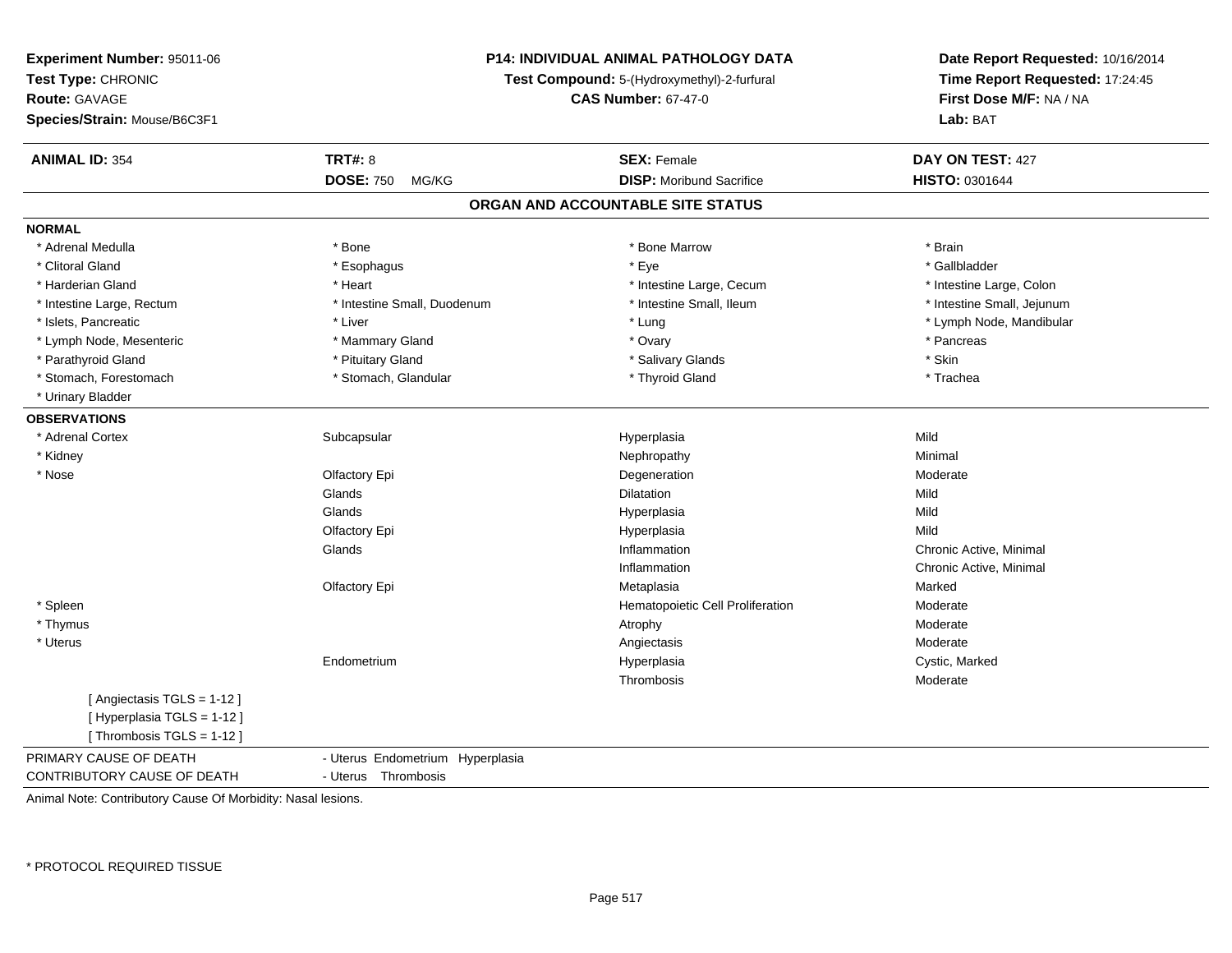| <b>Experiment Number: 95011-06</b><br><b>Test Type: CHRONIC</b><br><b>Route: GAVAGE</b><br>Species/Strain: Mouse/B6C3F1 | <b>P14: INDIVIDUAL ANIMAL PATHOLOGY DATA</b><br>Test Compound: 5-(Hydroxymethyl)-2-furfural<br><b>CAS Number: 67-47-0</b> |                                   | Time Report Requested: 17:24:45<br>First Dose M/F: NA / NA<br>Lab: BAT |
|-------------------------------------------------------------------------------------------------------------------------|---------------------------------------------------------------------------------------------------------------------------|-----------------------------------|------------------------------------------------------------------------|
| <b>ANIMAL ID: 354</b>                                                                                                   | <b>TRT#: 8</b>                                                                                                            | <b>SEX: Female</b>                | DAY ON TEST: 427                                                       |
|                                                                                                                         | <b>DOSE: 750</b><br>MG/KG                                                                                                 | <b>DISP:</b> Moribund Sacrifice   | <b>HISTO: 0301644</b>                                                  |
|                                                                                                                         |                                                                                                                           | ORGAN AND ACCOUNTABLE SITE STATUS |                                                                        |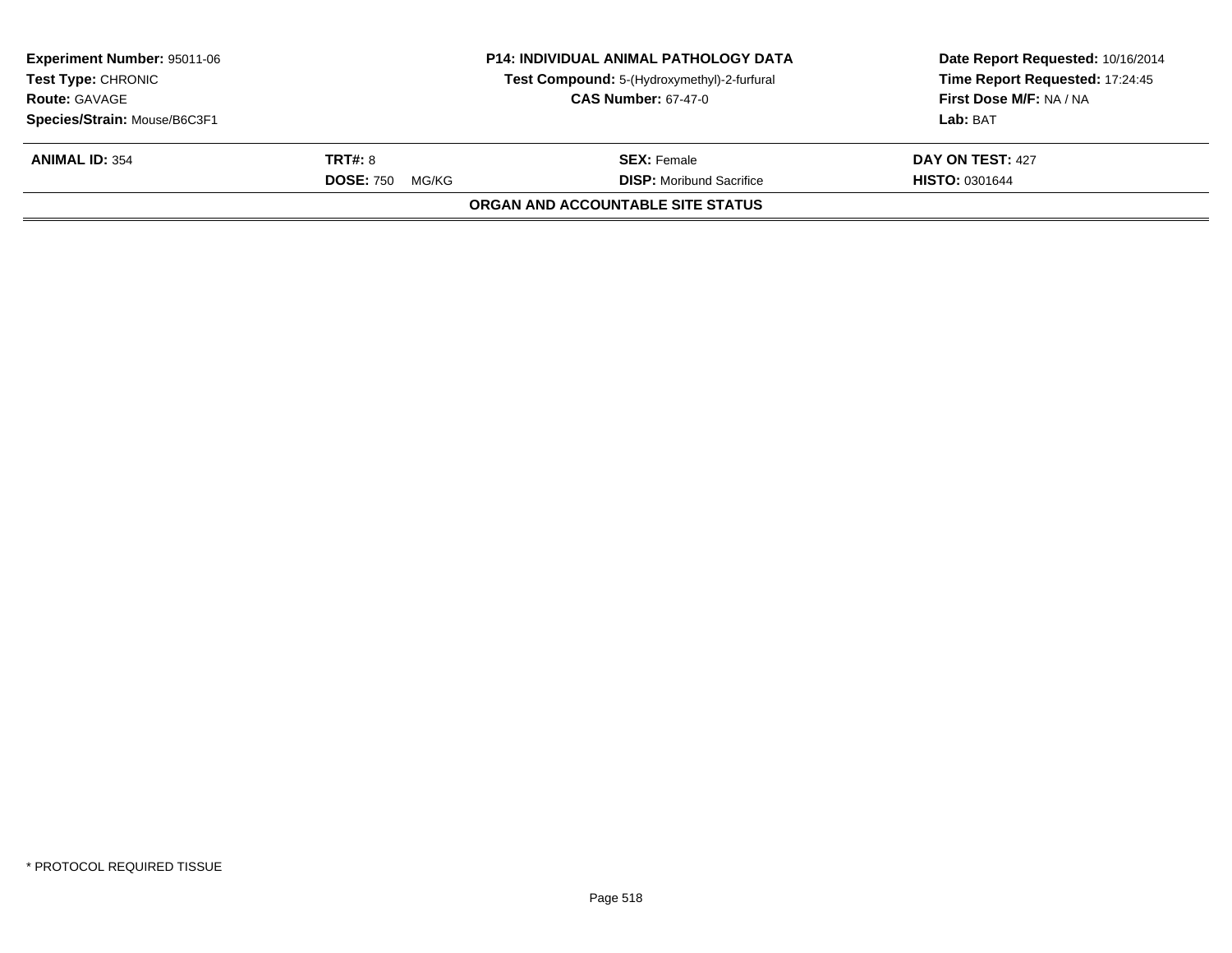| Experiment Number: 95011-06<br>Test Type: CHRONIC<br><b>Route: GAVAGE</b><br>Species/Strain: Mouse/B6C3F1 |                             | P14: INDIVIDUAL ANIMAL PATHOLOGY DATA<br>Test Compound: 5-(Hydroxymethyl)-2-furfural<br><b>CAS Number: 67-47-0</b> |                            |
|-----------------------------------------------------------------------------------------------------------|-----------------------------|--------------------------------------------------------------------------------------------------------------------|----------------------------|
| <b>ANIMAL ID: 355</b>                                                                                     | <b>TRT#: 8</b>              | <b>SEX: Female</b>                                                                                                 | DAY ON TEST: 729           |
|                                                                                                           | <b>DOSE: 750</b><br>MG/KG   | <b>DISP: Terminal Sacrifice</b>                                                                                    | HISTO: 0301645             |
|                                                                                                           |                             | ORGAN AND ACCOUNTABLE SITE STATUS                                                                                  |                            |
| <b>NORMAL</b>                                                                                             |                             |                                                                                                                    |                            |
| * Adrenal Medulla                                                                                         | * Bone                      | * Bone Marrow                                                                                                      | * Brain                    |
| * Clitoral Gland                                                                                          | * Esophagus                 | * Eye                                                                                                              | * Gallbladder              |
| * Harderian Gland                                                                                         | * Heart                     | * Intestine Large, Cecum                                                                                           | * Intestine Large, Colon   |
| * Intestine Large, Rectum                                                                                 | * Intestine Small, Duodenum | * Intestine Small, Ileum                                                                                           | * Intestine Small, Jejunum |
| * Islets, Pancreatic                                                                                      | * Kidney                    | * Lymph Node, Mandibular                                                                                           | * Lymph Node, Mesenteric   |
| * Mammary Gland                                                                                           | * Pancreas                  | * Parathyroid Gland                                                                                                | * Pituitary Gland          |
| * Salivary Glands                                                                                         | * Skin                      | * Spleen                                                                                                           | * Stomach, Forestomach     |
| * Stomach, Glandular                                                                                      | * Thymus                    | * Thyroid Gland                                                                                                    | * Trachea                  |
| * Urinary Bladder                                                                                         | * Uterus                    |                                                                                                                    |                            |
| <b>OBSERVATIONS</b>                                                                                       |                             |                                                                                                                    |                            |
| * Adrenal Cortex                                                                                          | Subcapsular                 | Hyperplasia                                                                                                        | Mild                       |
| * Clitoral Gl                                                                                             |                             |                                                                                                                    |                            |
| Note: Clitoral glands are on slide #07.                                                                   |                             |                                                                                                                    |                            |
| * Liver                                                                                                   |                             | <b>Infiltration Cellular</b>                                                                                       | Mononuclear CI, Minimal    |
|                                                                                                           |                             | Inflammation                                                                                                       | Chronic Active, Minimal    |
|                                                                                                           | Hepatocyte                  | Vacuolization Cytoplasmic                                                                                          | Marked                     |
| * Lung                                                                                                    |                             | Alveolar/Bronchiolar Adenoma                                                                                       |                            |
| [ Alveolar/Bronchiolar Adenoma TGLS = 1-12 ]                                                              |                             |                                                                                                                    |                            |
| * Nose                                                                                                    | Glands                      | <b>Dilatation</b>                                                                                                  | Moderate                   |
|                                                                                                           | Glands                      | Hyperplasia                                                                                                        | Moderate                   |
|                                                                                                           | Glands                      | Inflammation                                                                                                       | Chronic Active, Mild       |
|                                                                                                           |                             | Inflammation                                                                                                       | Chronic Active, Mild       |
|                                                                                                           | Olfactory Epi               | Metaplasia                                                                                                         | Marked                     |
| * Ovary                                                                                                   |                             | Atrophy                                                                                                            | Moderate                   |
| Note: Only one ovary available for histologic examination.                                                |                             |                                                                                                                    |                            |
| Note: Ovaries are on slide #08.                                                                           |                             |                                                                                                                    |                            |
| PRIMARY CAUSE OF DEATH                                                                                    | $\overline{a}$              |                                                                                                                    |                            |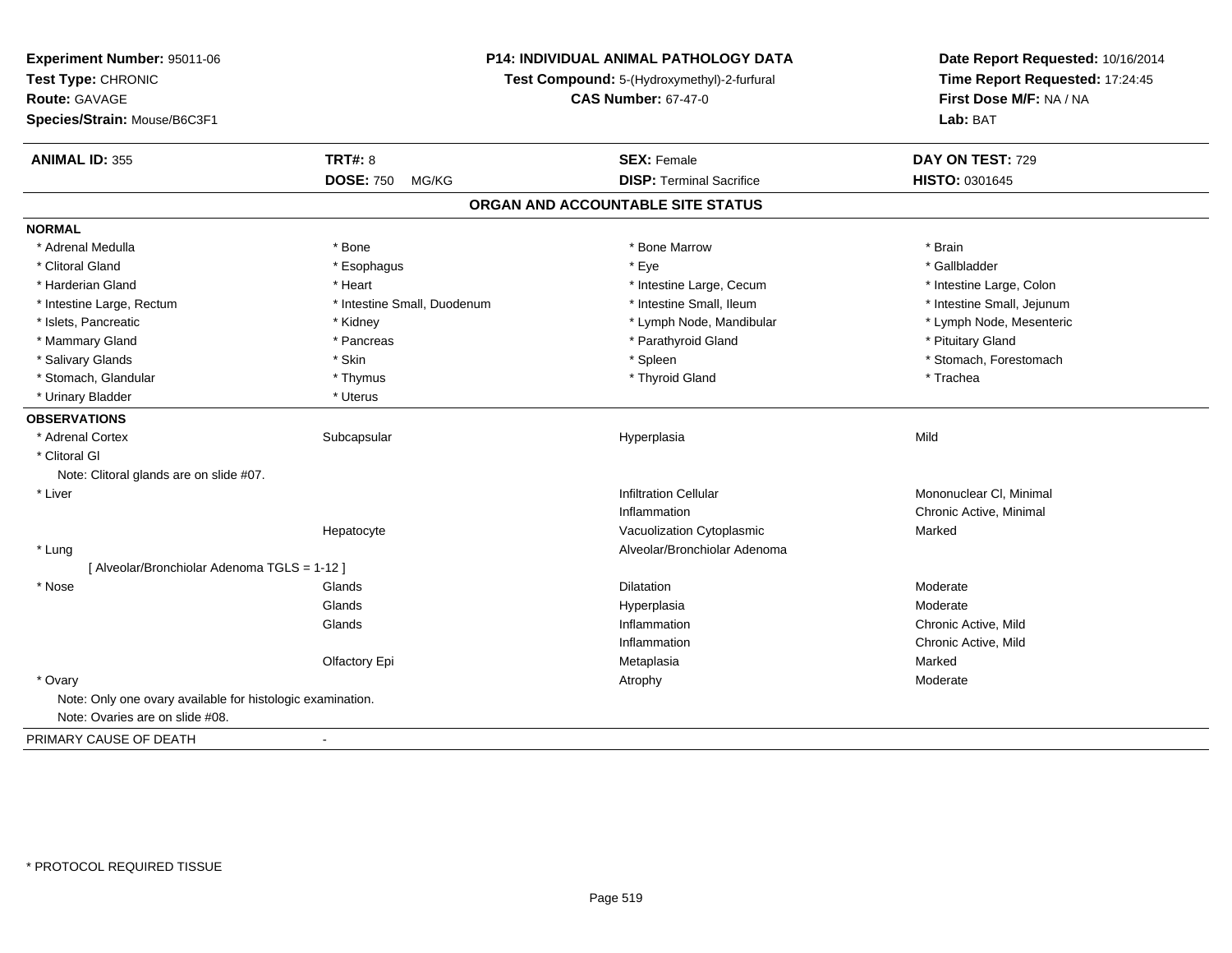| Experiment Number: 95011-06<br>Test Type: CHRONIC<br><b>Route: GAVAGE</b><br>Species/Strain: Mouse/B6C3F1 | P14: INDIVIDUAL ANIMAL PATHOLOGY DATA<br>Test Compound: 5-(Hydroxymethyl)-2-furfural<br><b>CAS Number: 67-47-0</b> |                                   | Date Report Requested: 10/16/2014<br>Time Report Requested: 17:24:45<br>First Dose M/F: NA / NA<br>Lab: BAT |
|-----------------------------------------------------------------------------------------------------------|--------------------------------------------------------------------------------------------------------------------|-----------------------------------|-------------------------------------------------------------------------------------------------------------|
|                                                                                                           |                                                                                                                    |                                   |                                                                                                             |
| <b>ANIMAL ID: 356</b>                                                                                     | <b>TRT#: 8</b>                                                                                                     | <b>SEX: Female</b>                | DAY ON TEST: 728                                                                                            |
|                                                                                                           | <b>DOSE: 750</b><br>MG/KG                                                                                          | <b>DISP: Terminal Sacrifice</b>   | HISTO: 0301646                                                                                              |
|                                                                                                           |                                                                                                                    | ORGAN AND ACCOUNTABLE SITE STATUS |                                                                                                             |
| <b>NORMAL</b>                                                                                             |                                                                                                                    |                                   |                                                                                                             |
| * Adrenal Medulla                                                                                         | * Bone                                                                                                             | * Bone Marrow                     | * Brain                                                                                                     |
| * Clitoral Gland                                                                                          | * Esophagus                                                                                                        | * Eye                             | * Gallbladder                                                                                               |
| * Harderian Gland                                                                                         | * Heart                                                                                                            | * Intestine Large, Cecum          | * Intestine Large, Colon                                                                                    |
| * Intestine Large, Rectum                                                                                 | * Intestine Small, Duodenum                                                                                        | * Intestine Small, Jejunum        | * Islets, Pancreatic                                                                                        |
| * Kidney                                                                                                  | * Lung                                                                                                             | * Lymph Node, Mandibular          | * Lymph Node, Mesenteric                                                                                    |
| * Mammary Gland                                                                                           | * Pancreas                                                                                                         | * Parathyroid Gland               | * Pituitary Gland                                                                                           |
| * Salivary Glands                                                                                         | * Skin                                                                                                             | * Stomach, Forestomach            | * Stomach, Glandular                                                                                        |
| * Thymus                                                                                                  | * Trachea                                                                                                          | * Urinary Bladder                 | * Uterus                                                                                                    |
| <b>MISSING</b>                                                                                            |                                                                                                                    |                                   |                                                                                                             |
| * Intestine Small. Ileum                                                                                  |                                                                                                                    |                                   |                                                                                                             |
| <b>OBSERVATIONS</b>                                                                                       |                                                                                                                    |                                   |                                                                                                             |
| * Adrenal Cortex                                                                                          | Subcapsular                                                                                                        | Hyperplasia                       | Mild                                                                                                        |
| * Clitoral GI                                                                                             |                                                                                                                    |                                   |                                                                                                             |
| Note: Only one clitoral gland available for histologic examination.                                       |                                                                                                                    |                                   |                                                                                                             |
| * Liver                                                                                                   |                                                                                                                    | <b>Infiltration Cellular</b>      | Mononuclear CI, Minimal                                                                                     |
|                                                                                                           |                                                                                                                    | Inflammation                      | Chronic Active, Minimal                                                                                     |
|                                                                                                           | Hepatocyte                                                                                                         | Vacuolization Cytoplasmic         | Marked                                                                                                      |
| Lymph Node                                                                                                | Pancreatic                                                                                                         | Lymphoma Malignant                |                                                                                                             |
| [ Lymphoma Malignant TGLS = 1-12 ]                                                                        |                                                                                                                    |                                   |                                                                                                             |
| * Nose                                                                                                    | Glands                                                                                                             | <b>Dilatation</b>                 | Moderate                                                                                                    |
|                                                                                                           | Glands                                                                                                             | Hyperplasia                       | Moderate                                                                                                    |
|                                                                                                           | Glands                                                                                                             | Inflammation                      | Chronic Active, Mild                                                                                        |
|                                                                                                           |                                                                                                                    | Inflammation                      | Chronic Active, Mild                                                                                        |
|                                                                                                           | Olfactory Epi                                                                                                      | Metaplasia                        | Marked                                                                                                      |
| * Ovary                                                                                                   |                                                                                                                    | Atrophy                           | Moderate                                                                                                    |
| * Spleen                                                                                                  | Lymph Follic                                                                                                       | Hyperplasia                       | Marked                                                                                                      |
| * Thyroid Gland                                                                                           |                                                                                                                    | Inflammation                      | Chronic Active, Mild                                                                                        |
| PRIMARY CAUSE OF DEATH                                                                                    | $\sim$                                                                                                             |                                   |                                                                                                             |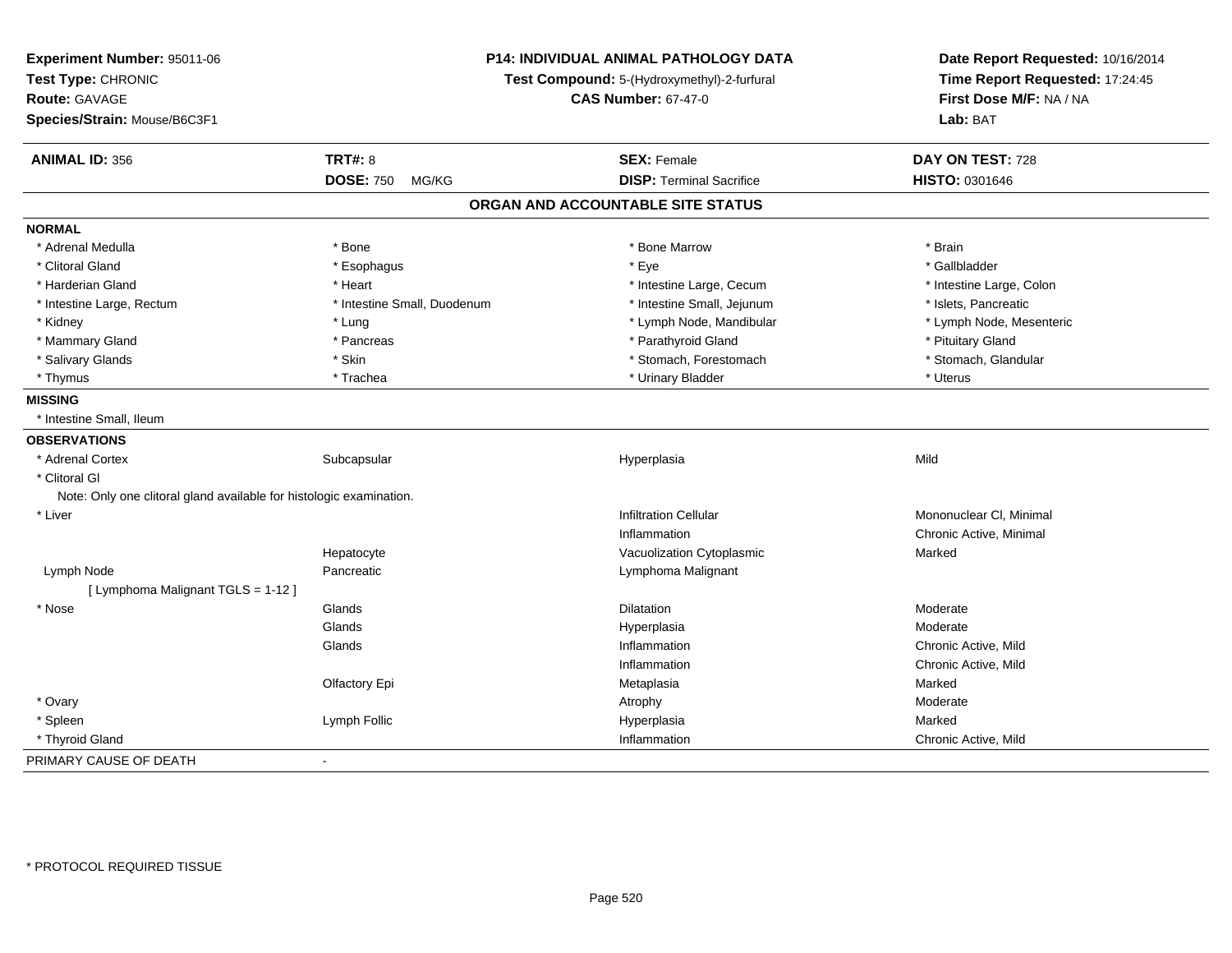| Experiment Number: 95011-06<br>Test Type: CHRONIC<br><b>Route: GAVAGE</b><br>Species/Strain: Mouse/B6C3F1 |                            | <b>P14: INDIVIDUAL ANIMAL PATHOLOGY DATA</b><br>Test Compound: 5-(Hydroxymethyl)-2-furfural<br><b>CAS Number: 67-47-0</b> | Date Report Requested: 10/16/2014<br>Time Report Requested: 17:24:45<br>First Dose M/F: NA / NA<br>Lab: BAT |
|-----------------------------------------------------------------------------------------------------------|----------------------------|---------------------------------------------------------------------------------------------------------------------------|-------------------------------------------------------------------------------------------------------------|
| <b>ANIMAL ID: 357</b>                                                                                     | <b>TRT#: 8</b>             | <b>SEX: Female</b>                                                                                                        | DAY ON TEST: 675                                                                                            |
|                                                                                                           | <b>DOSE: 750</b><br>MG/KG  | <b>DISP: Moribund Sacrifice</b>                                                                                           | HISTO: 0301647                                                                                              |
|                                                                                                           |                            | ORGAN AND ACCOUNTABLE SITE STATUS                                                                                         |                                                                                                             |
| <b>NORMAL</b>                                                                                             |                            |                                                                                                                           |                                                                                                             |
| * Adrenal Medulla                                                                                         | * Bone                     | * Bone Marrow                                                                                                             | * Brain                                                                                                     |
| * Clitoral Gland                                                                                          | * Esophagus                | * Gallbladder                                                                                                             | * Heart                                                                                                     |
| * Intestine Large, Cecum                                                                                  | * Intestine Large, Colon   | * Intestine Large, Rectum                                                                                                 | * Intestine Small, Duodenum                                                                                 |
| * Intestine Small, Ileum                                                                                  | * Intestine Small, Jejunum | * Islets, Pancreatic                                                                                                      | * Lung                                                                                                      |
| * Lymph Node, Mandibular                                                                                  | * Lymph Node, Mesenteric   | * Mammary Gland                                                                                                           | * Pancreas                                                                                                  |
| * Parathyroid Gland                                                                                       | * Pituitary Gland          | * Salivary Glands                                                                                                         | * Skin                                                                                                      |
| * Spleen                                                                                                  | * Stomach, Forestomach     | * Stomach, Glandular                                                                                                      | * Thyroid Gland                                                                                             |
| * Trachea                                                                                                 | * Urinary Bladder          |                                                                                                                           |                                                                                                             |
| <b>OBSERVATIONS</b>                                                                                       |                            |                                                                                                                           |                                                                                                             |
| * Adrenal Cortex                                                                                          | Subcapsular                | Hyperplasia                                                                                                               | Mild                                                                                                        |
| * Eye                                                                                                     | Cornea                     | Inflammation                                                                                                              | Chronic Active, Mild                                                                                        |
| [Inflammation TGLS = $2-9$ ]                                                                              |                            |                                                                                                                           |                                                                                                             |
| * Harderian Gland                                                                                         |                            | Adenoma                                                                                                                   |                                                                                                             |
| [Adenoma TGLS = $1-9$ ]                                                                                   |                            |                                                                                                                           |                                                                                                             |
| * Kidney                                                                                                  |                            | Nephropathy                                                                                                               | Minimal                                                                                                     |
| * Liver                                                                                                   |                            | <b>Infiltration Cellular</b>                                                                                              | Mononuclear CI, Minimal                                                                                     |
|                                                                                                           |                            | Inflammation                                                                                                              | Chronic Active, Minimal                                                                                     |
| * Nose                                                                                                    | Olfactory Epi              | Degeneration                                                                                                              | Moderate                                                                                                    |
|                                                                                                           | Glands                     | Dilatation                                                                                                                | Moderate                                                                                                    |
|                                                                                                           | Glands                     | Hyperplasia                                                                                                               | Marked                                                                                                      |
|                                                                                                           | Olfactory Epi              | Hyperplasia                                                                                                               | Mild                                                                                                        |
|                                                                                                           | Glands                     | Inflammation                                                                                                              | Chronic Active, Mild                                                                                        |
|                                                                                                           | Nasolacrim Dct             | Inflammation                                                                                                              | Suppurative, Moderate                                                                                       |
|                                                                                                           |                            | Inflammation                                                                                                              | Chronic Active, Mild                                                                                        |
|                                                                                                           | Olfactory Epi              | Metaplasia                                                                                                                | Marked                                                                                                      |
| * Ovary                                                                                                   |                            | Atrophy                                                                                                                   | Moderate                                                                                                    |
| * Thymus                                                                                                  |                            | Cyst                                                                                                                      | Minimal                                                                                                     |
| * Uterus                                                                                                  | Endometrium                | Hyperplasia                                                                                                               | Cystic, Mild                                                                                                |
| PRIMARY CAUSE OF DEATH                                                                                    | - Harderian Gland Adenoma  |                                                                                                                           |                                                                                                             |

Animal Note: Contributory Cause Of Morbidity: Nasal Lesions.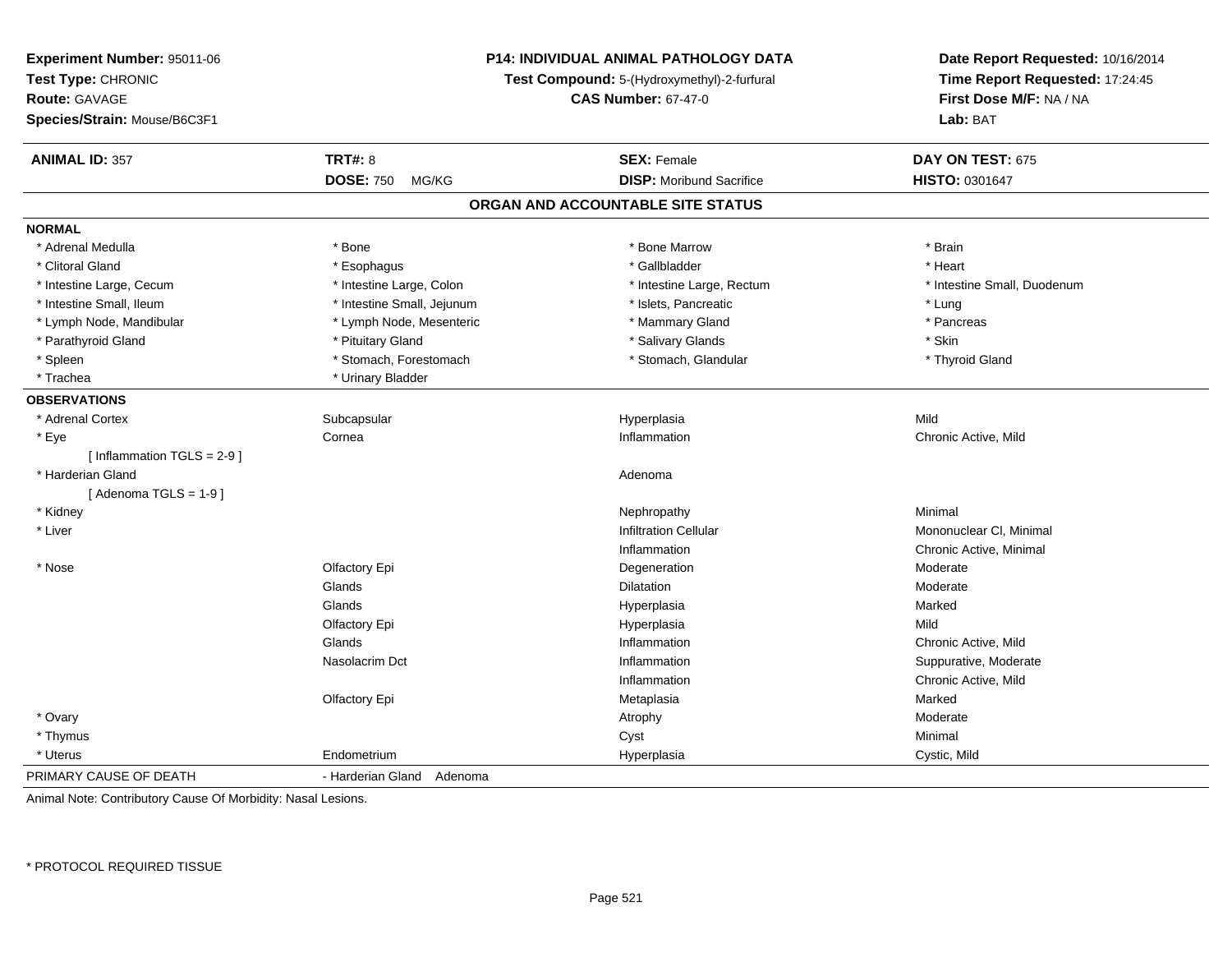| <b>Experiment Number: 95011-06</b><br><b>Test Type: CHRONIC</b><br><b>Route: GAVAGE</b> |                                             | <b>P14: INDIVIDUAL ANIMAL PATHOLOGY DATA</b><br>Test Compound: 5-(Hydroxymethyl)-2-furfural<br><b>CAS Number: 67-47-0</b> | Date Report Requested: 10/16/2014<br>Time Report Requested: 17:24:45<br>First Dose M/F: NA / NA |
|-----------------------------------------------------------------------------------------|---------------------------------------------|---------------------------------------------------------------------------------------------------------------------------|-------------------------------------------------------------------------------------------------|
| Species/Strain: Mouse/B6C3F1                                                            |                                             |                                                                                                                           | Lab: BAT                                                                                        |
| <b>ANIMAL ID: 357</b>                                                                   | <b>TRT#: 8</b><br><b>DOSE: 750</b><br>MG/KG | <b>SEX: Female</b><br><b>DISP:</b> Moribund Sacrifice                                                                     | <b>DAY ON TEST: 675</b><br><b>HISTO: 0301647</b>                                                |
|                                                                                         |                                             | ORGAN AND ACCOUNTABLE SITE STATUS                                                                                         |                                                                                                 |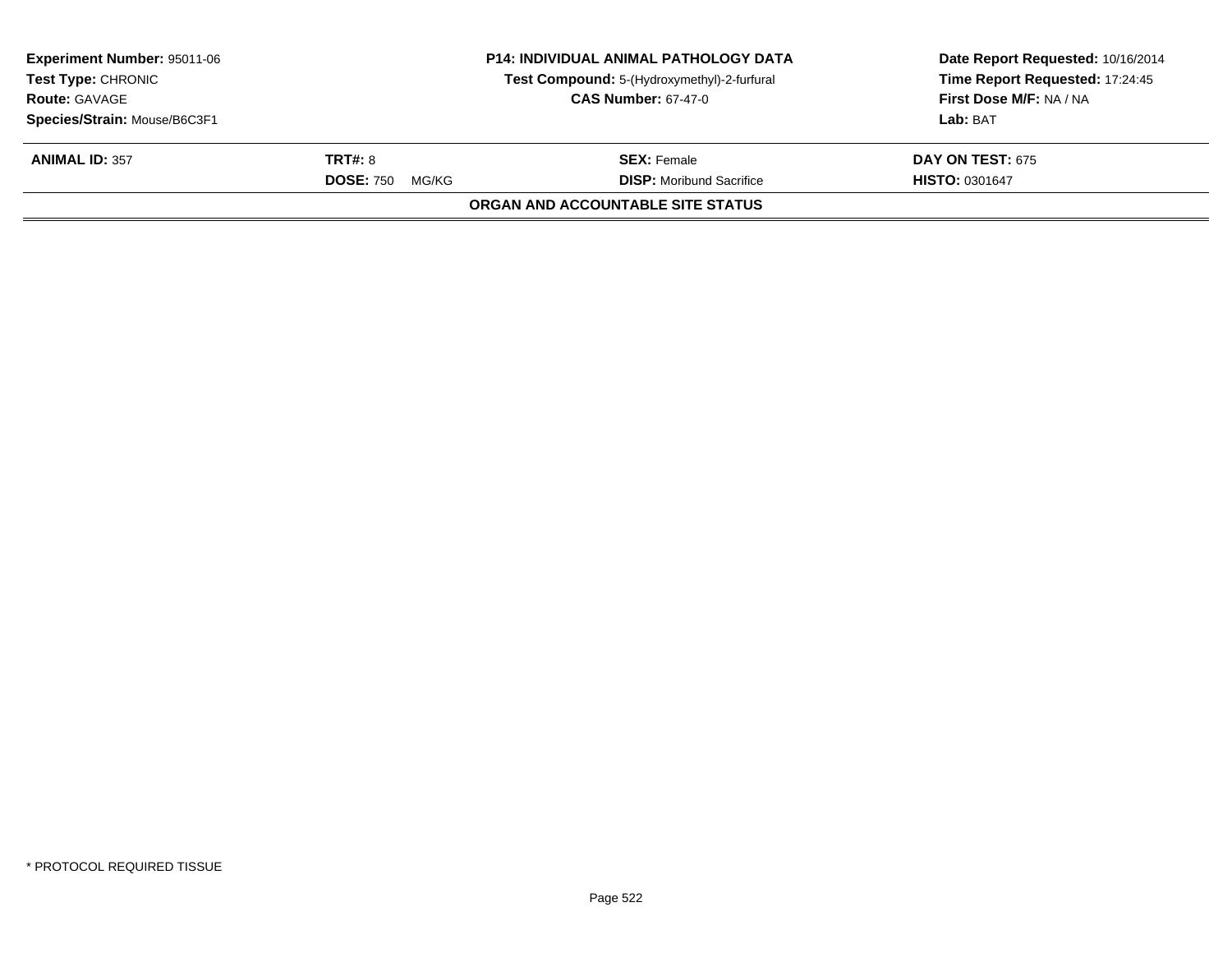| <b>Experiment Number: 95011-06</b><br>Test Type: CHRONIC<br><b>Route: GAVAGE</b><br>Species/Strain: Mouse/B6C3F1 |                             | <b>P14: INDIVIDUAL ANIMAL PATHOLOGY DATA</b><br>Test Compound: 5-(Hydroxymethyl)-2-furfural<br><b>CAS Number: 67-47-0</b> | Date Report Requested: 10/16/2014<br>Time Report Requested: 17:24:45<br>First Dose M/F: NA / NA<br>Lab: BAT |  |
|------------------------------------------------------------------------------------------------------------------|-----------------------------|---------------------------------------------------------------------------------------------------------------------------|-------------------------------------------------------------------------------------------------------------|--|
| <b>ANIMAL ID: 358</b>                                                                                            | TRT#: 8                     | <b>SEX: Female</b>                                                                                                        | DAY ON TEST: 122                                                                                            |  |
|                                                                                                                  | <b>DOSE: 750</b><br>MG/KG   | <b>DISP: Natural Death</b>                                                                                                | <b>HISTO: 0301648</b>                                                                                       |  |
|                                                                                                                  |                             | ORGAN AND ACCOUNTABLE SITE STATUS                                                                                         |                                                                                                             |  |
| <b>NORMAL</b>                                                                                                    |                             |                                                                                                                           |                                                                                                             |  |
| * Adrenal Medulla                                                                                                | * Bone                      | * Bone Marrow                                                                                                             | * Brain                                                                                                     |  |
| * Clitoral Gland                                                                                                 | * Esophagus                 | * Eye                                                                                                                     | * Gallbladder                                                                                               |  |
| * Harderian Gland                                                                                                | * Heart                     | * Intestine Large, Cecum                                                                                                  | * Intestine Large, Colon                                                                                    |  |
| * Intestine Large, Rectum                                                                                        | * Intestine Small, Duodenum | * Intestine Small, Ileum                                                                                                  | * Intestine Small, Jejunum                                                                                  |  |
| * Islets, Pancreatic                                                                                             | * Liver                     | * Lung                                                                                                                    | * Lymph Node, Mesenteric                                                                                    |  |
| * Ovary                                                                                                          | * Pancreas                  | * Parathyroid Gland                                                                                                       | * Pituitary Gland                                                                                           |  |
| * Skin                                                                                                           | * Spleen                    | * Stomach, Forestomach                                                                                                    | * Stomach, Glandular                                                                                        |  |
| * Thymus                                                                                                         | * Thyroid Gland             | * Trachea                                                                                                                 | * Urinary Bladder                                                                                           |  |
| <b>MISSING</b>                                                                                                   |                             |                                                                                                                           |                                                                                                             |  |
| * Lymph Node, Mandibular                                                                                         | * Mammary Gland             | * Salivary Glands                                                                                                         |                                                                                                             |  |
| <b>OBSERVATIONS</b>                                                                                              |                             |                                                                                                                           |                                                                                                             |  |
| * Adrenal Cortex                                                                                                 | Subcapsular                 | Hyperplasia                                                                                                               | Minimal                                                                                                     |  |
| * Kidney                                                                                                         |                             | Nephropathy                                                                                                               | Minimal                                                                                                     |  |
| * Nose                                                                                                           | Olfactory Epi               | Degeneration                                                                                                              | Minimal                                                                                                     |  |
| * Uterus                                                                                                         | Endometrium                 | Hyperplasia                                                                                                               | Cystic, Minimal                                                                                             |  |
| PRIMARY CAUSE OF DEATH                                                                                           | - UNCERTAIN                 |                                                                                                                           |                                                                                                             |  |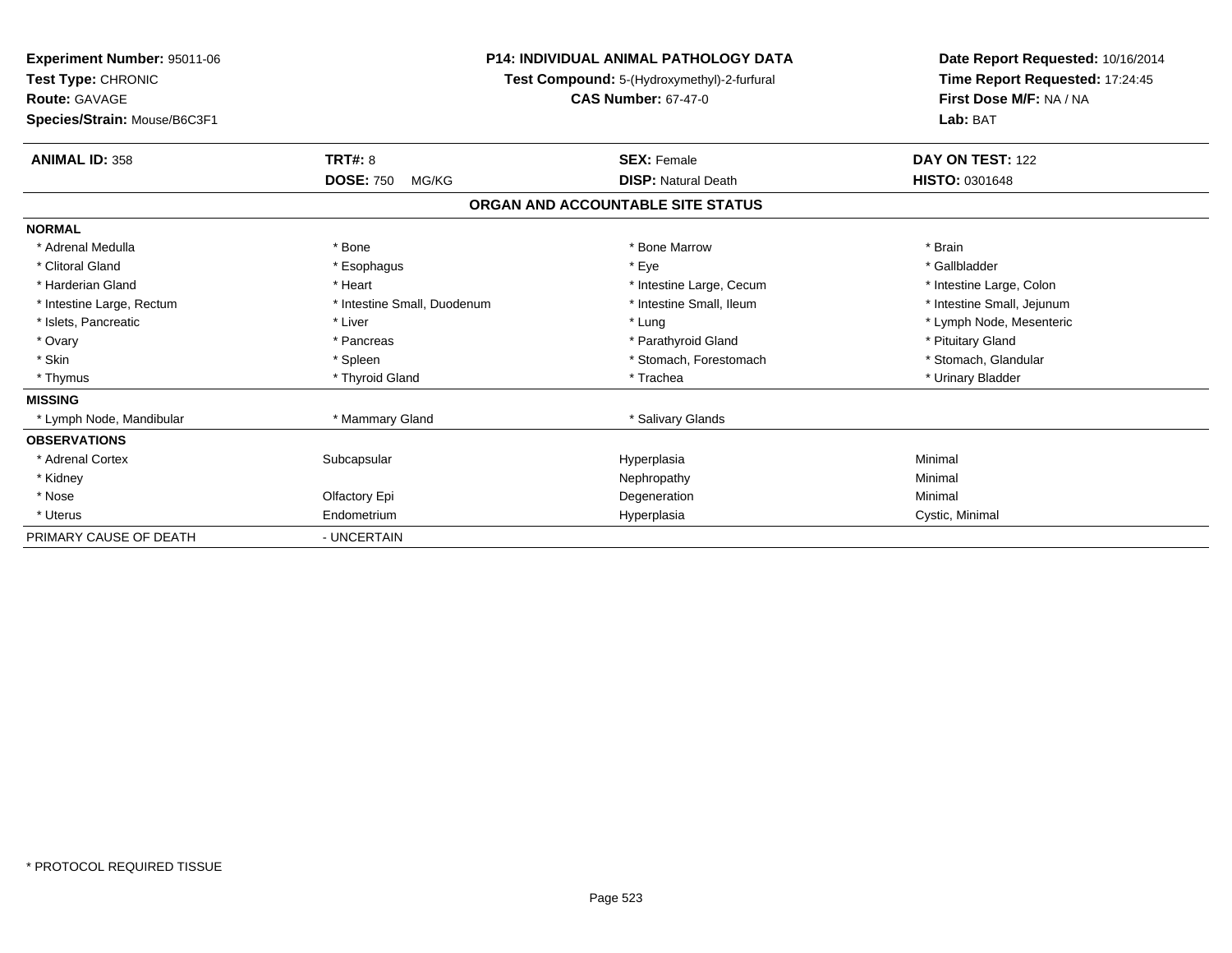| Experiment Number: 95011-06<br>Test Type: CHRONIC<br><b>Route: GAVAGE</b><br>Species/Strain: Mouse/B6C3F1 | P14: INDIVIDUAL ANIMAL PATHOLOGY DATA<br>Test Compound: 5-(Hydroxymethyl)-2-furfural<br><b>CAS Number: 67-47-0</b> |                                   | Date Report Requested: 10/16/2014<br>Time Report Requested: 17:24:45<br>First Dose M/F: NA / NA<br>Lab: BAT |  |
|-----------------------------------------------------------------------------------------------------------|--------------------------------------------------------------------------------------------------------------------|-----------------------------------|-------------------------------------------------------------------------------------------------------------|--|
| <b>ANIMAL ID: 359</b>                                                                                     | <b>TRT#: 8</b>                                                                                                     | <b>SEX: Female</b>                | DAY ON TEST: 727                                                                                            |  |
|                                                                                                           | <b>DOSE: 750</b><br>MG/KG                                                                                          | <b>DISP: Terminal Sacrifice</b>   | HISTO: 0301649                                                                                              |  |
|                                                                                                           |                                                                                                                    | ORGAN AND ACCOUNTABLE SITE STATUS |                                                                                                             |  |
| <b>NORMAL</b>                                                                                             |                                                                                                                    |                                   |                                                                                                             |  |
| * Adrenal Medulla                                                                                         | * Bone                                                                                                             | * Bone Marrow                     | * Brain                                                                                                     |  |
| * Clitoral Gland                                                                                          | * Esophagus                                                                                                        | * Eye                             | * Gallbladder                                                                                               |  |
| * Harderian Gland                                                                                         | * Heart                                                                                                            | * Intestine Large, Cecum          | * Intestine Large, Colon                                                                                    |  |
| * Intestine Large, Rectum                                                                                 | * Intestine Small, Duodenum                                                                                        | * Intestine Small, Ileum          | * Intestine Small, Jejunum                                                                                  |  |
| * Islets, Pancreatic                                                                                      | * Kidney                                                                                                           | * Lung                            | * Lymph Node, Mandibular                                                                                    |  |
| * Lymph Node, Mesenteric                                                                                  | * Mammary Gland                                                                                                    | * Pancreas                        | * Parathyroid Gland                                                                                         |  |
| * Salivary Glands                                                                                         | * Skin                                                                                                             | * Spleen                          | * Stomach, Forestomach                                                                                      |  |
| * Stomach, Glandular                                                                                      | * Thymus                                                                                                           | * Thyroid Gland                   | * Trachea                                                                                                   |  |
| * Urinary Bladder                                                                                         |                                                                                                                    |                                   |                                                                                                             |  |
| <b>MISSING</b>                                                                                            |                                                                                                                    |                                   |                                                                                                             |  |
| * Pituitary Gland                                                                                         |                                                                                                                    |                                   |                                                                                                             |  |
| <b>OBSERVATIONS</b>                                                                                       |                                                                                                                    |                                   |                                                                                                             |  |
| * Adrenal Cortex                                                                                          | Subcapsular                                                                                                        | Hyperplasia                       | Mild                                                                                                        |  |
| Note: Only one adrenal gland available for histologic examination.                                        |                                                                                                                    |                                   |                                                                                                             |  |
| * Liver                                                                                                   |                                                                                                                    | <b>Infiltration Cellular</b>      | Mononuclear CI, Minimal                                                                                     |  |
|                                                                                                           |                                                                                                                    | Inflammation                      | Chronic Active, Minimal                                                                                     |  |
|                                                                                                           | Hepatocyte                                                                                                         | Vacuolization Cytoplasmic         | Marked                                                                                                      |  |
| * Nose                                                                                                    | Glands                                                                                                             | <b>Dilatation</b>                 | Mild                                                                                                        |  |
|                                                                                                           | Glands                                                                                                             | Hyperplasia                       | Moderate                                                                                                    |  |
|                                                                                                           | Glands                                                                                                             | Inflammation                      | Chronic Active, Minimal                                                                                     |  |
|                                                                                                           | Olfactory Epi                                                                                                      | Metaplasia                        | Marked                                                                                                      |  |
| * Ovary                                                                                                   |                                                                                                                    | Atrophy                           | Moderate                                                                                                    |  |
|                                                                                                           |                                                                                                                    | Cystadenoma                       |                                                                                                             |  |
|                                                                                                           |                                                                                                                    | Pigmentation                      | Minimal                                                                                                     |  |
| * Uterus                                                                                                  | Endometrium                                                                                                        | Hyperplasia                       | Cystic, Mild                                                                                                |  |
| PRIMARY CAUSE OF DEATH                                                                                    |                                                                                                                    |                                   |                                                                                                             |  |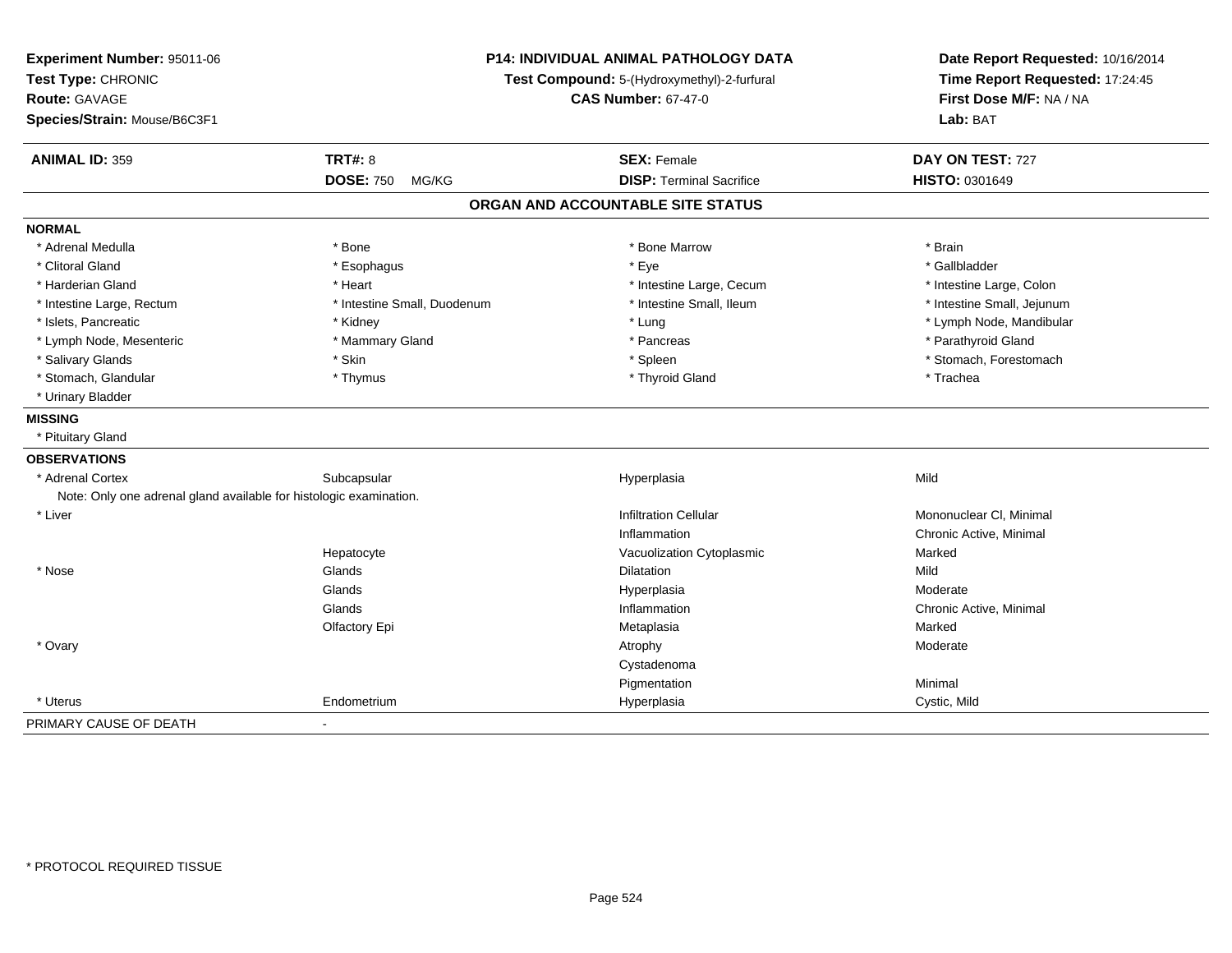| <b>Experiment Number: 95011-06</b><br>Test Type: CHRONIC<br><b>Route: GAVAGE</b><br>Species/Strain: Mouse/B6C3F1 | P14: INDIVIDUAL ANIMAL PATHOLOGY DATA<br>Test Compound: 5-(Hydroxymethyl)-2-furfural<br><b>CAS Number: 67-47-0</b> |                                   | Date Report Requested: 10/16/2014<br>Time Report Requested: 17:24:45<br>First Dose M/F: NA / NA<br>Lab: BAT |
|------------------------------------------------------------------------------------------------------------------|--------------------------------------------------------------------------------------------------------------------|-----------------------------------|-------------------------------------------------------------------------------------------------------------|
| <b>ANIMAL ID: 360</b>                                                                                            | <b>TRT#: 8</b>                                                                                                     | <b>SEX: Female</b>                | <b>DAY ON TEST: 190</b>                                                                                     |
|                                                                                                                  | <b>DOSE: 750</b><br>MG/KG                                                                                          | <b>DISP: Natural Death</b>        | <b>HISTO: 0301650</b>                                                                                       |
|                                                                                                                  |                                                                                                                    | ORGAN AND ACCOUNTABLE SITE STATUS |                                                                                                             |
| <b>NORMAL</b>                                                                                                    |                                                                                                                    |                                   |                                                                                                             |
| * Adrenal Medulla                                                                                                | * Bone                                                                                                             | * Bone Marrow                     | * Brain                                                                                                     |
| * Clitoral Gland                                                                                                 | * Esophagus                                                                                                        | * Eye                             | * Gallbladder                                                                                               |
| * Harderian Gland                                                                                                | * Heart                                                                                                            | * Intestine Large, Cecum          | * Intestine Large, Colon                                                                                    |
| * Intestine Large, Rectum                                                                                        | * Intestine Small, Duodenum                                                                                        | * Intestine Small, Ileum          | * Intestine Small, Jejunum                                                                                  |
| * Islets, Pancreatic                                                                                             | * Liver                                                                                                            | * Lung                            | * Lymph Node, Mandibular                                                                                    |
| * Lymph Node, Mesenteric                                                                                         | * Nose                                                                                                             | * Ovary                           | * Pancreas                                                                                                  |
| * Pituitary Gland                                                                                                | * Salivary Glands                                                                                                  | * Skin                            | * Spleen                                                                                                    |
| * Stomach, Forestomach                                                                                           | * Stomach, Glandular                                                                                               | * Thymus                          | * Thyroid Gland                                                                                             |
| * Trachea                                                                                                        | * Urinary Bladder                                                                                                  | * Uterus                          |                                                                                                             |
| <b>MISSING</b>                                                                                                   |                                                                                                                    |                                   |                                                                                                             |
| * Mammary Gland                                                                                                  | * Parathyroid Gland                                                                                                |                                   |                                                                                                             |
| <b>OBSERVATIONS</b>                                                                                              |                                                                                                                    |                                   |                                                                                                             |
| * Adrenal Cortex                                                                                                 | Subcapsular                                                                                                        | Hyperplasia                       | Minimal                                                                                                     |
| * Kidney                                                                                                         |                                                                                                                    | Nephropathy                       | Minimal                                                                                                     |
| PRIMARY CAUSE OF DEATH                                                                                           | - UNCERTAIN                                                                                                        |                                   |                                                                                                             |
|                                                                                                                  | Animal Note: All tissues from this animal examined microscopically were mildly to markedly au tolytic.             |                                   |                                                                                                             |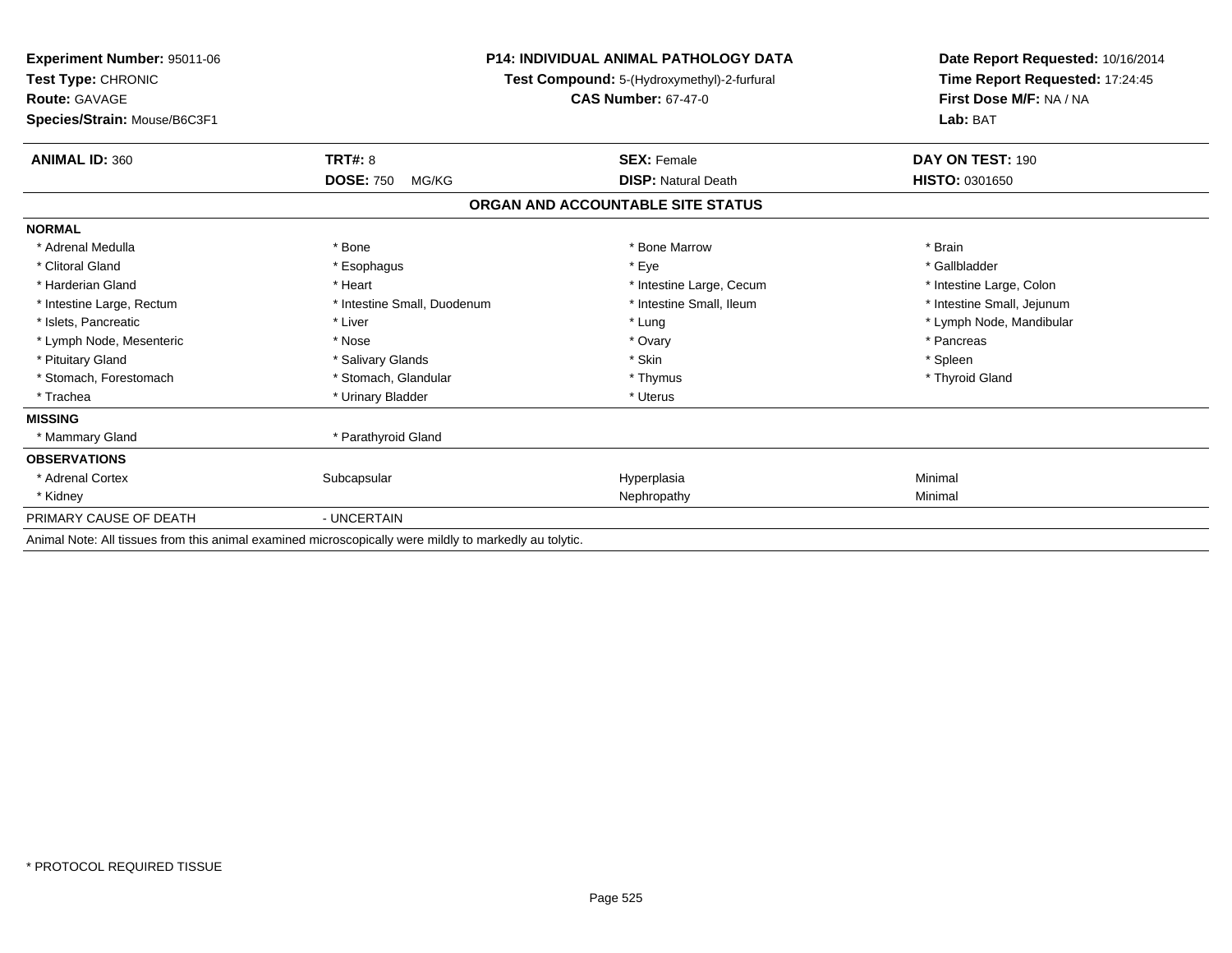| Experiment Number: 95011-06<br>Test Type: CHRONIC<br>Route: GAVAGE<br>Species/Strain: Mouse/B6C3F1 |                             | <b>P14: INDIVIDUAL ANIMAL PATHOLOGY DATA</b><br>Test Compound: 5-(Hydroxymethyl)-2-furfural<br><b>CAS Number: 67-47-0</b> | Date Report Requested: 10/16/2014<br>Time Report Requested: 17:24:45<br>First Dose M/F: NA / NA<br>Lab: BAT |  |
|----------------------------------------------------------------------------------------------------|-----------------------------|---------------------------------------------------------------------------------------------------------------------------|-------------------------------------------------------------------------------------------------------------|--|
| <b>ANIMAL ID: 361</b>                                                                              | <b>TRT#: 8</b>              | <b>SEX: Female</b>                                                                                                        | DAY ON TEST: 728                                                                                            |  |
|                                                                                                    | <b>DOSE: 750</b><br>MG/KG   | <b>DISP: Terminal Sacrifice</b>                                                                                           | HISTO: 0301651                                                                                              |  |
|                                                                                                    |                             | ORGAN AND ACCOUNTABLE SITE STATUS                                                                                         |                                                                                                             |  |
| <b>NORMAL</b>                                                                                      |                             |                                                                                                                           |                                                                                                             |  |
| * Adrenal Medulla                                                                                  | * Bone                      | * Bone Marrow                                                                                                             | * Brain                                                                                                     |  |
| * Clitoral Gland                                                                                   | * Esophagus                 | * Eye                                                                                                                     | * Gallbladder                                                                                               |  |
| * Harderian Gland                                                                                  | * Heart                     | * Intestine Large, Cecum                                                                                                  | * Intestine Large, Colon                                                                                    |  |
| * Intestine Large, Rectum                                                                          | * Intestine Small, Duodenum | * Intestine Small, Ileum                                                                                                  | * Intestine Small, Jejunum                                                                                  |  |
| * Islets. Pancreatic                                                                               | * Kidney                    | * Lung                                                                                                                    | * Lymph Node, Mandibular                                                                                    |  |
| * Lymph Node, Mesenteric                                                                           | * Mammary Gland             | * Pancreas                                                                                                                | * Parathyroid Gland                                                                                         |  |
| * Salivary Glands                                                                                  | * Skin                      | * Spleen                                                                                                                  | * Stomach, Forestomach                                                                                      |  |
| * Stomach, Glandular                                                                               | * Thyroid Gland             | * Trachea                                                                                                                 | * Urinary Bladder                                                                                           |  |
| <b>MISSING</b>                                                                                     |                             |                                                                                                                           |                                                                                                             |  |
| * Pituitary Gland                                                                                  | * Thymus                    |                                                                                                                           |                                                                                                             |  |
| <b>OBSERVATIONS</b>                                                                                |                             |                                                                                                                           |                                                                                                             |  |
| * Adrenal Cortex                                                                                   | Subcapsular                 | Hyperplasia                                                                                                               | Mild                                                                                                        |  |
| * Liver                                                                                            |                             | <b>Infiltration Cellular</b>                                                                                              | Mononuclear CI, Minimal                                                                                     |  |
|                                                                                                    |                             | Inflammation                                                                                                              | Chronic Active, Minimal                                                                                     |  |
|                                                                                                    | Hepatocyte                  | Vacuolization Cytoplasmic                                                                                                 | Marked                                                                                                      |  |
| * Nose                                                                                             | Glands                      | Dilatation                                                                                                                | Mild                                                                                                        |  |
|                                                                                                    | Glands                      | Hyperplasia                                                                                                               | Moderate                                                                                                    |  |
|                                                                                                    | Glands                      | Inflammation                                                                                                              | Chronic Active, Mild                                                                                        |  |
|                                                                                                    |                             | Inflammation                                                                                                              | Chronic Active, Minimal                                                                                     |  |
|                                                                                                    | Olfactory Epi               | Metaplasia                                                                                                                | Marked                                                                                                      |  |
| * Ovary                                                                                            |                             | Atrophy                                                                                                                   | Moderate                                                                                                    |  |
| * Uterus                                                                                           | Endometrium                 | Hyperplasia                                                                                                               | Cystic, Mild                                                                                                |  |
| PRIMARY CAUSE OF DEATH                                                                             |                             |                                                                                                                           |                                                                                                             |  |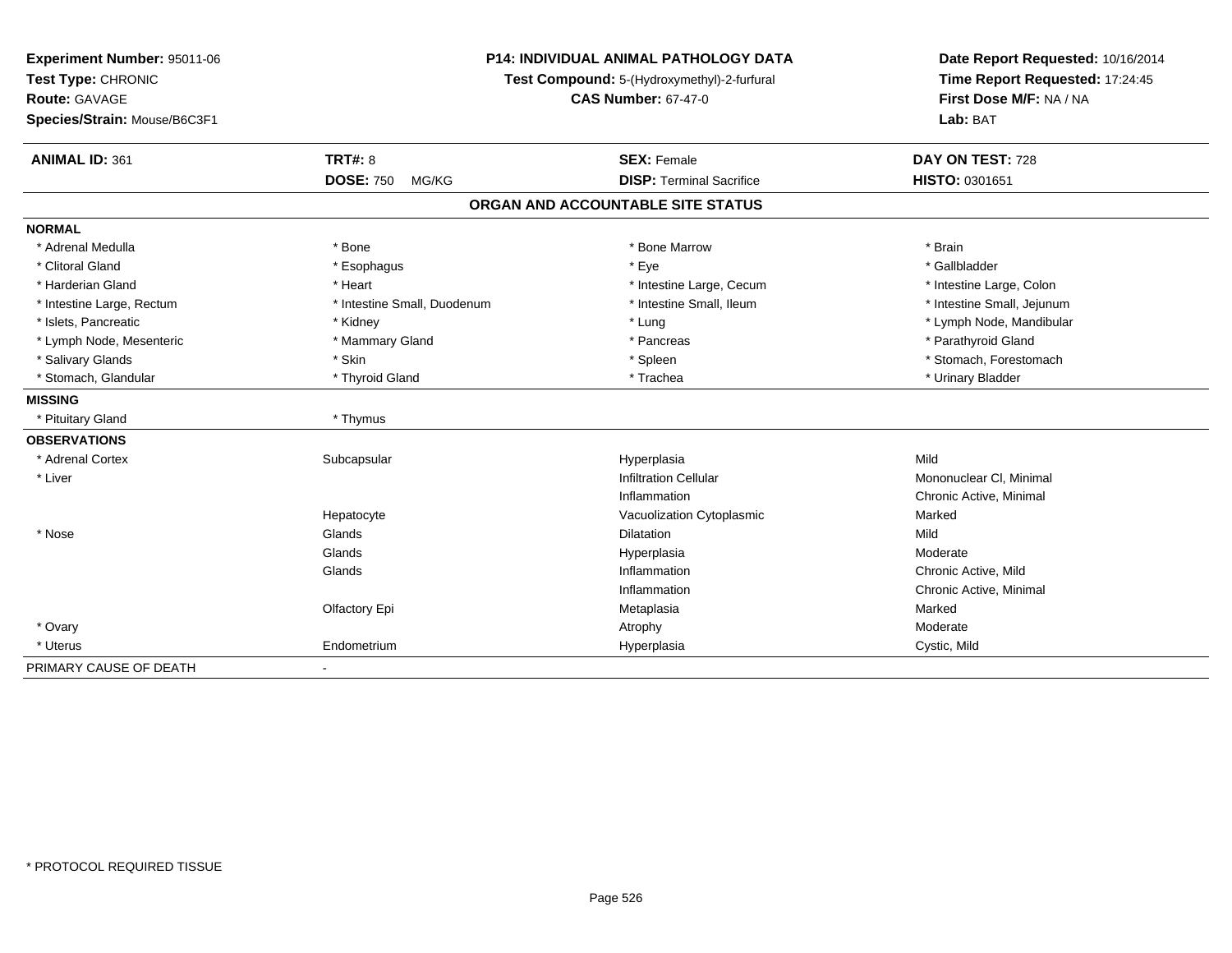| <b>Experiment Number: 95011-06</b><br>Test Type: CHRONIC<br><b>Route: GAVAGE</b><br>Species/Strain: Mouse/B6C3F1 |                                             | <b>P14: INDIVIDUAL ANIMAL PATHOLOGY DATA</b><br>Test Compound: 5-(Hydroxymethyl)-2-furfural<br><b>CAS Number: 67-47-0</b> | Date Report Requested: 10/16/2014<br>Time Report Requested: 17:24:45<br>First Dose M/F: NA / NA<br>Lab: BAT |
|------------------------------------------------------------------------------------------------------------------|---------------------------------------------|---------------------------------------------------------------------------------------------------------------------------|-------------------------------------------------------------------------------------------------------------|
|                                                                                                                  |                                             |                                                                                                                           |                                                                                                             |
| <b>ANIMAL ID: 362</b>                                                                                            | <b>TRT#: 8</b><br><b>DOSE: 750</b><br>MG/KG | <b>SEX: Female</b><br><b>DISP: Natural Death</b>                                                                          | DAY ON TEST: 206<br>HISTO: 0301652                                                                          |
|                                                                                                                  |                                             | ORGAN AND ACCOUNTABLE SITE STATUS                                                                                         |                                                                                                             |
| <b>NORMAL</b>                                                                                                    |                                             |                                                                                                                           |                                                                                                             |
| * Adrenal Medulla                                                                                                | * Bone                                      | * Bone Marrow                                                                                                             | * Brain                                                                                                     |
| * Clitoral Gland                                                                                                 | * Esophagus                                 | * Eye                                                                                                                     | * Gallbladder                                                                                               |
| * Harderian Gland                                                                                                | * Heart                                     | * Intestine Large, Cecum                                                                                                  | * Intestine Large, Colon                                                                                    |
| * Intestine Large, Rectum                                                                                        | * Intestine Small, Duodenum                 | * Intestine Small. Ileum                                                                                                  | * Intestine Small, Jejunum                                                                                  |
| * Islets, Pancreatic                                                                                             | * Kidney                                    | * Liver                                                                                                                   | * Lung                                                                                                      |
| * Lymph Node, Mesenteric                                                                                         | * Mammary Gland                             | * Ovary                                                                                                                   | * Pancreas                                                                                                  |
| * Pituitary Gland                                                                                                | * Skin                                      | * Spleen                                                                                                                  | * Stomach, Forestomach                                                                                      |
| * Stomach, Glandular                                                                                             | * Thymus                                    | * Thyroid Gland                                                                                                           | * Trachea                                                                                                   |
| * Urinary Bladder                                                                                                | * Uterus                                    |                                                                                                                           |                                                                                                             |
| <b>MISSING</b>                                                                                                   |                                             |                                                                                                                           |                                                                                                             |
| * Lymph Node, Mandibular                                                                                         | * Parathyroid Gland                         | * Salivary Glands                                                                                                         |                                                                                                             |
| <b>OBSERVATIONS</b>                                                                                              |                                             |                                                                                                                           |                                                                                                             |
| * Adrenal Cortex                                                                                                 | Subcapsular                                 | Hyperplasia                                                                                                               | Minimal                                                                                                     |
| * Nose                                                                                                           | Olfactory Epi                               | Degeneration                                                                                                              | Moderate                                                                                                    |
|                                                                                                                  | Glands                                      | Hyperplasia                                                                                                               | Minimal                                                                                                     |
|                                                                                                                  | Olfactory Epi                               | Hyperplasia                                                                                                               | Mild                                                                                                        |
| PRIMARY CAUSE OF DEATH                                                                                           | - UNCERTAIN                                 |                                                                                                                           |                                                                                                             |
| Animal Note: Contributory Cause Of Death: Nasal Lesions.                                                         |                                             |                                                                                                                           |                                                                                                             |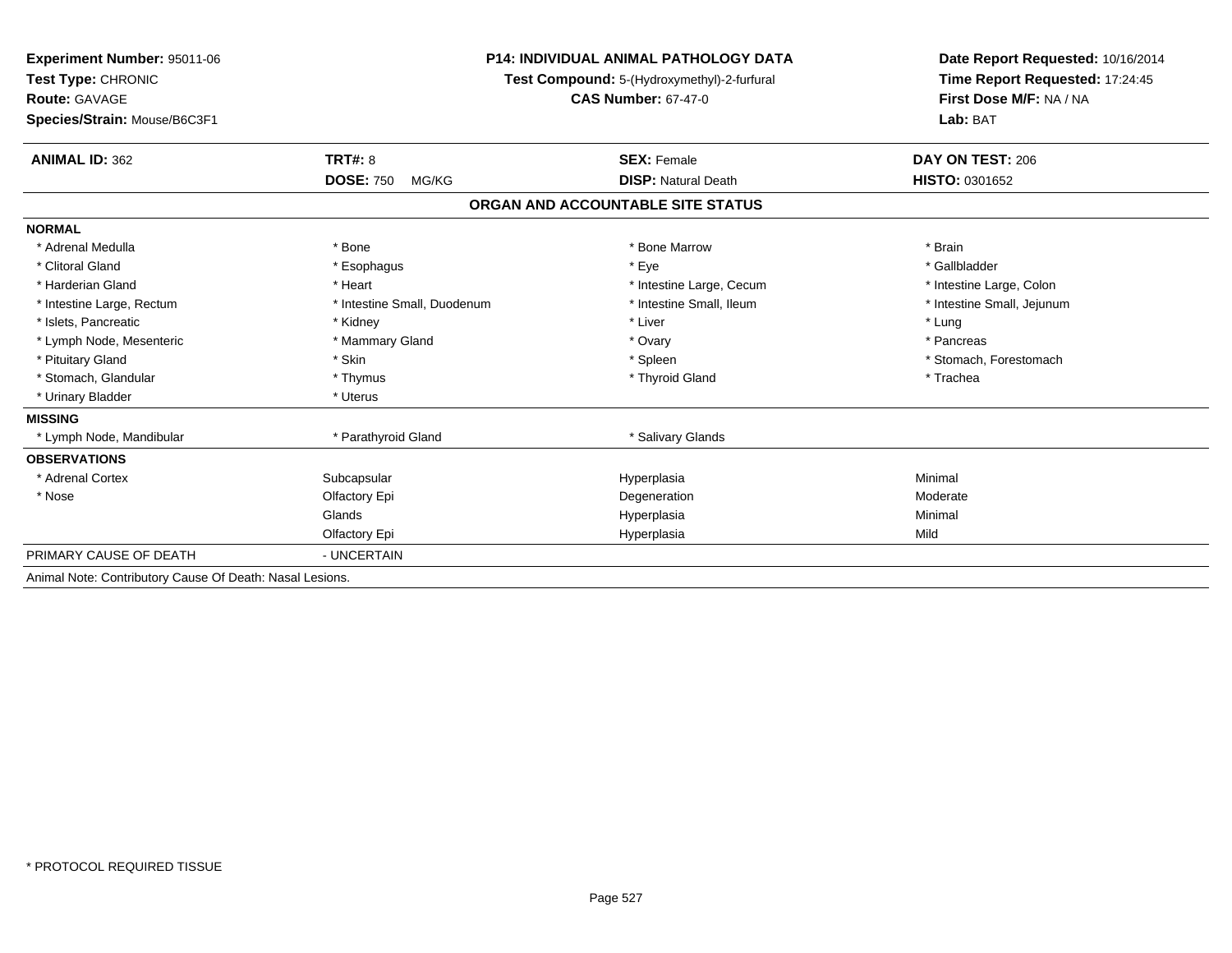| Experiment Number: 95011-06<br>Test Type: CHRONIC<br><b>Route: GAVAGE</b><br>Species/Strain: Mouse/B6C3F1 |                             | P14: INDIVIDUAL ANIMAL PATHOLOGY DATA<br>Test Compound: 5-(Hydroxymethyl)-2-furfural<br><b>CAS Number: 67-47-0</b> |                            |
|-----------------------------------------------------------------------------------------------------------|-----------------------------|--------------------------------------------------------------------------------------------------------------------|----------------------------|
|                                                                                                           |                             |                                                                                                                    | Lab: BAT                   |
| ANIMAL ID: 363                                                                                            | <b>TRT#: 8</b>              | <b>SEX: Female</b>                                                                                                 | DAY ON TEST: 728           |
|                                                                                                           | <b>DOSE: 750</b><br>MG/KG   | <b>DISP: Terminal Sacrifice</b>                                                                                    | HISTO: 0301653             |
|                                                                                                           |                             | ORGAN AND ACCOUNTABLE SITE STATUS                                                                                  |                            |
| <b>NORMAL</b>                                                                                             |                             |                                                                                                                    |                            |
| * Adrenal Medulla                                                                                         | * Bone                      | * Bone Marrow                                                                                                      | * Brain                    |
| * Clitoral Gland                                                                                          | * Esophagus                 | * Eye                                                                                                              | * Gallbladder              |
| * Harderian Gland                                                                                         | * Heart                     | * Intestine Large, Cecum                                                                                           | * Intestine Large, Colon   |
| * Intestine Large, Rectum                                                                                 | * Intestine Small, Duodenum | * Intestine Small, Ileum                                                                                           | * Intestine Small, Jejunum |
| * Islets, Pancreatic                                                                                      | * Lung                      | * Lymph Node, Mandibular                                                                                           | * Mammary Gland            |
| * Pancreas                                                                                                | * Parathyroid Gland         | * Pituitary Gland                                                                                                  | * Salivary Glands          |
| * Skin                                                                                                    | * Spleen                    | * Stomach, Forestomach                                                                                             | * Stomach, Glandular       |
| * Thymus                                                                                                  | * Thyroid Gland             | * Trachea                                                                                                          | * Urinary Bladder          |
| <b>MISSING</b>                                                                                            |                             |                                                                                                                    |                            |
| * Lymph Node, Mesenteric                                                                                  |                             |                                                                                                                    |                            |
| <b>OBSERVATIONS</b>                                                                                       |                             |                                                                                                                    |                            |
| * Adrenal Cortex                                                                                          | Subcapsular                 | Hyperplasia                                                                                                        | Mild                       |
| Note: Only one adrenal gland available for histologic examination.                                        |                             |                                                                                                                    |                            |
| * Kidney                                                                                                  |                             | Nephropathy                                                                                                        | Moderate                   |
| * Liver                                                                                                   |                             | <b>Infiltration Cellular</b>                                                                                       | Mononuclear CI, Minimal    |
|                                                                                                           |                             | Inflammation                                                                                                       | Chronic Active, Minimal    |
|                                                                                                           | Hepatocyte                  | Vacuolization Cytoplasmic                                                                                          | Marked                     |
| * Nose                                                                                                    | Olfactory Epi               | Accumulation, Hyaline Droplet                                                                                      | Mild                       |
|                                                                                                           | <b>Respirat Epith</b>       | Accumulation, Hyaline Droplet                                                                                      | Mild                       |
|                                                                                                           | Glands                      | Dilatation                                                                                                         | Mild                       |
|                                                                                                           | Glands                      | Hyperplasia                                                                                                        | Moderate                   |
|                                                                                                           | Glands                      | Inflammation                                                                                                       | Chronic Active, Mild       |
|                                                                                                           |                             | Inflammation                                                                                                       | Chronic Active, Mild       |
|                                                                                                           | Olfactory Epi               | Metaplasia                                                                                                         | Marked                     |
| * Ovary                                                                                                   |                             | Atrophy                                                                                                            | Marked                     |
| Note: Only one ovary available for histologic examination.                                                |                             |                                                                                                                    |                            |
| * Uterus                                                                                                  | Endometrium                 | Hyperplasia                                                                                                        | Cystic, Mild               |
| PRIMARY CAUSE OF DEATH                                                                                    |                             |                                                                                                                    |                            |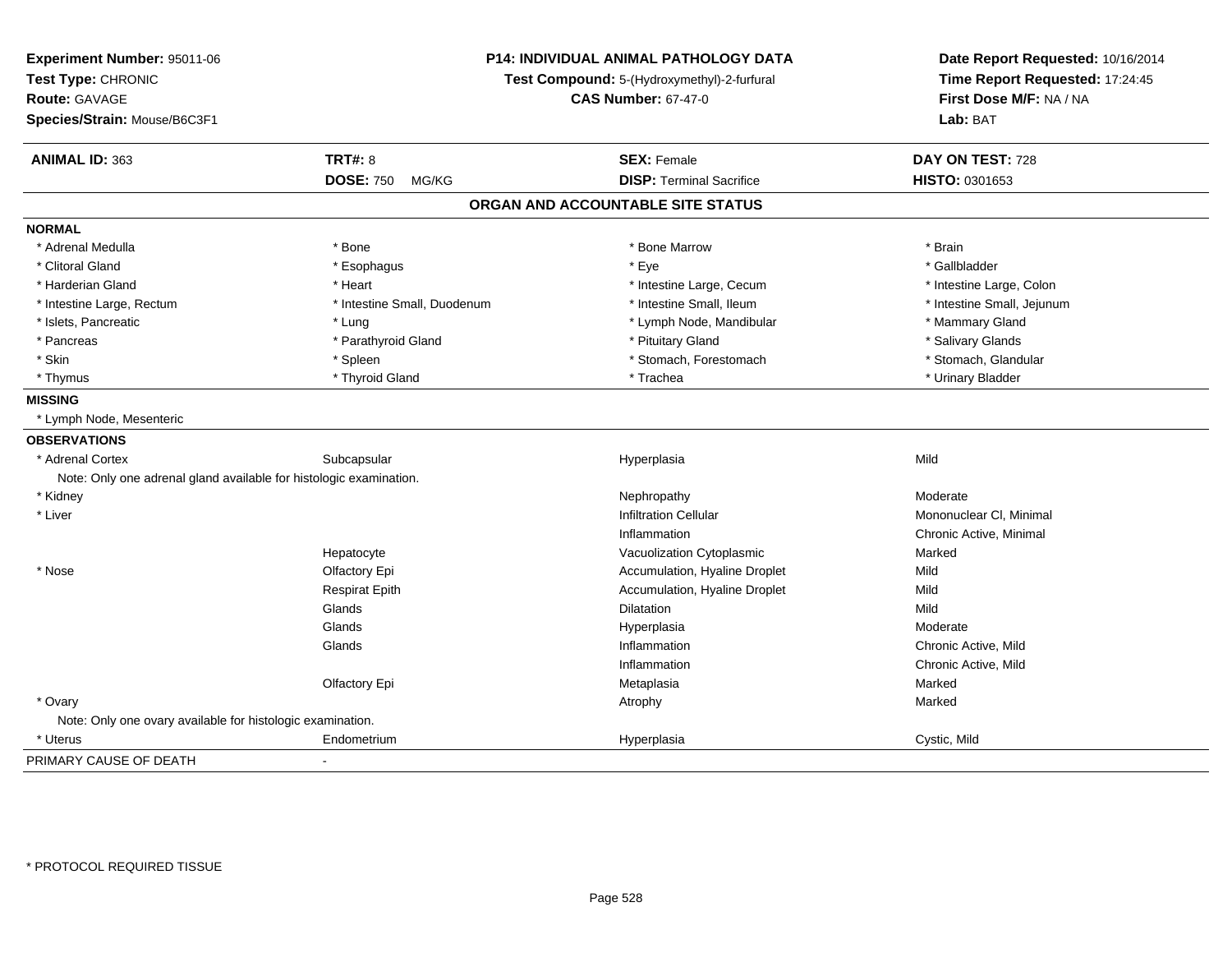| Experiment Number: 95011-06<br>Test Type: CHRONIC<br><b>Route: GAVAGE</b> |                           | P14: INDIVIDUAL ANIMAL PATHOLOGY DATA<br>Test Compound: 5-(Hydroxymethyl)-2-furfural<br><b>CAS Number: 67-47-0</b> | Date Report Requested: 10/16/2014<br>Time Report Requested: 17:24:45<br>First Dose M/F: NA / NA |
|---------------------------------------------------------------------------|---------------------------|--------------------------------------------------------------------------------------------------------------------|-------------------------------------------------------------------------------------------------|
| Species/Strain: Mouse/B6C3F1                                              |                           |                                                                                                                    | Lab: BAT                                                                                        |
| <b>ANIMAL ID: 364</b>                                                     | <b>TRT#: 8</b>            | <b>SEX: Female</b>                                                                                                 | DAY ON TEST: 729                                                                                |
|                                                                           | <b>DOSE: 750</b><br>MG/KG | <b>DISP: Terminal Sacrifice</b>                                                                                    | HISTO: 0301654                                                                                  |
|                                                                           |                           | ORGAN AND ACCOUNTABLE SITE STATUS                                                                                  |                                                                                                 |
| <b>NORMAL</b>                                                             |                           |                                                                                                                    |                                                                                                 |
| * Bone Marrow                                                             | * Brain                   | * Esophagus                                                                                                        | * Eye                                                                                           |
| * Gallbladder                                                             | * Harderian Gland         | * Heart                                                                                                            | * Intestine Large, Cecum                                                                        |
| * Intestine Large, Colon                                                  | * Intestine Large, Rectum | * Intestine Small, Duodenum                                                                                        | * Intestine Small, Ileum                                                                        |
| * Intestine Small, Jejunum                                                | * Islets, Pancreatic      | * Lymph Node, Mandibular                                                                                           | * Lymph Node, Mesenteric                                                                        |
| * Mammary Gland                                                           | * Pancreas                | * Salivary Glands                                                                                                  | * Skin                                                                                          |
| * Spleen                                                                  | * Stomach, Forestomach    | * Stomach, Glandular                                                                                               | * Thyroid Gland                                                                                 |
| * Trachea                                                                 | * Urinary Bladder         | * Uterus                                                                                                           |                                                                                                 |
| <b>MISSING</b>                                                            |                           |                                                                                                                    |                                                                                                 |
| * Adrenal Cortex                                                          | * Adrenal Medulla         | * Clitoral Gland                                                                                                   | * Ovary                                                                                         |
| * Parathyroid Gland                                                       | * Pituitary Gland         |                                                                                                                    |                                                                                                 |
| <b>OBSERVATIONS</b>                                                       |                           |                                                                                                                    |                                                                                                 |
| * Bone                                                                    |                           | Fibrous Osteodystrophy                                                                                             | Mild                                                                                            |
| * Kidney                                                                  |                           | Nephropathy                                                                                                        | Minimal                                                                                         |
| * Liver                                                                   |                           | <b>Infiltration Cellular</b>                                                                                       | Mononuclear CI, Minimal                                                                         |
|                                                                           |                           | Inflammation                                                                                                       | Chronic Active, Minimal                                                                         |
|                                                                           | Hepatocyte                | Vacuolization Cytoplasmic                                                                                          | Marked                                                                                          |
| * Lung                                                                    |                           | Alveolar/Bronchiolar Adenoma                                                                                       |                                                                                                 |
| [ Alveolar/Bronchiolar Adenoma TGLS = 1-12 ]                              |                           |                                                                                                                    |                                                                                                 |
| * Nose                                                                    | Glands                    | <b>Dilatation</b>                                                                                                  | Mild                                                                                            |
|                                                                           | Glands                    | Hyperplasia                                                                                                        | Mild                                                                                            |
|                                                                           | Glands                    | Inflammation                                                                                                       | Chronic Active, Minimal                                                                         |
|                                                                           | Olfactory Epi             | Metaplasia                                                                                                         | Marked                                                                                          |
| <b>Skeletal Muscle</b>                                                    |                           | Rhabdomyosarcoma                                                                                                   |                                                                                                 |
| [Rhabdomyosarcoma TGLS = 2-13]                                            |                           |                                                                                                                    |                                                                                                 |
| * Thymus                                                                  |                           | Cyst                                                                                                               | Minimal                                                                                         |
| PRIMARY CAUSE OF DEATH                                                    |                           |                                                                                                                    |                                                                                                 |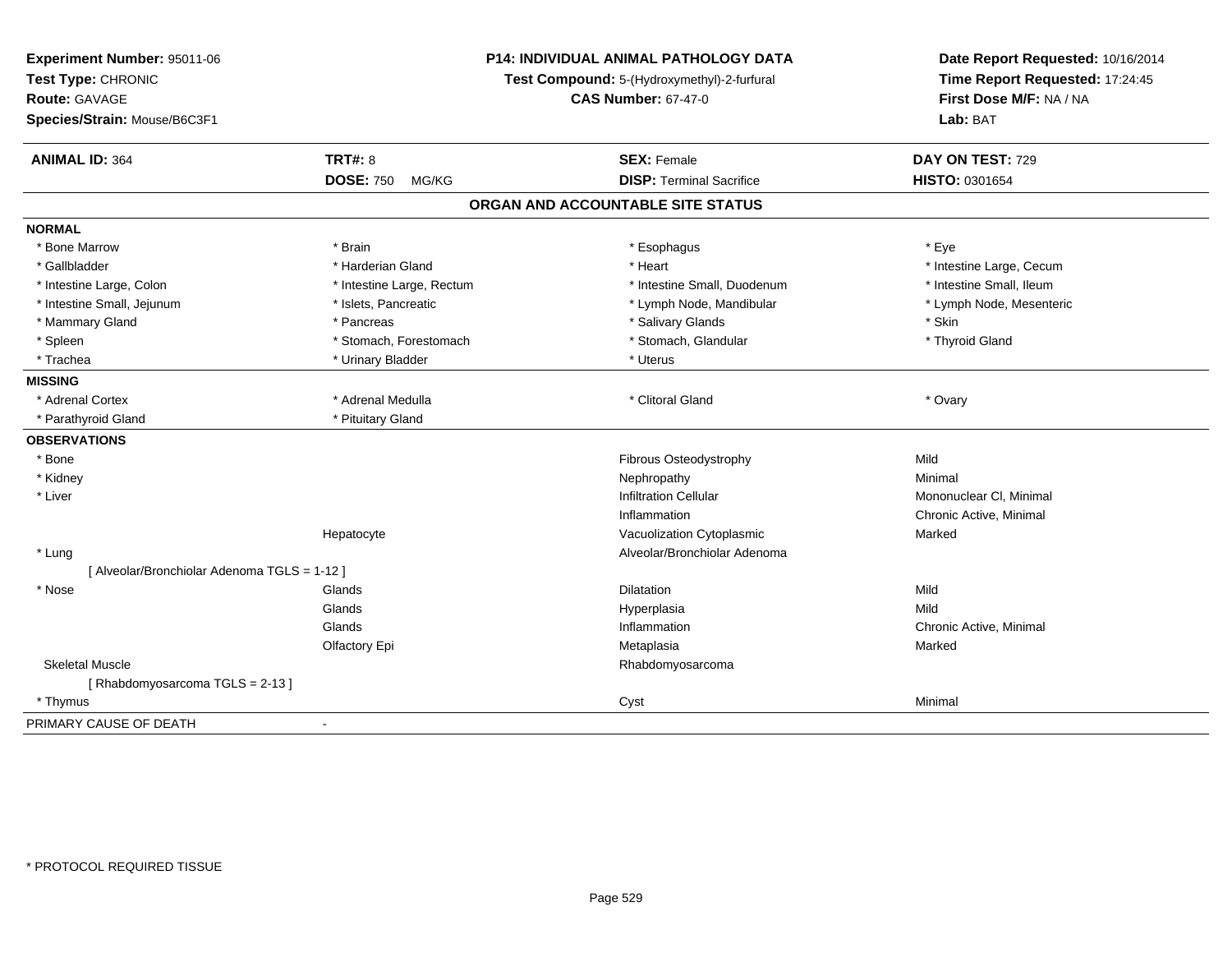| Experiment Number: 95011-06<br>Test Type: CHRONIC<br><b>Route: GAVAGE</b><br>Species/Strain: Mouse/B6C3F1 |                                             | <b>P14: INDIVIDUAL ANIMAL PATHOLOGY DATA</b><br>Test Compound: 5-(Hydroxymethyl)-2-furfural<br><b>CAS Number: 67-47-0</b> | Date Report Requested: 10/16/2014<br>Time Report Requested: 17:24:45<br>First Dose M/F: NA / NA<br>Lab: BAT |
|-----------------------------------------------------------------------------------------------------------|---------------------------------------------|---------------------------------------------------------------------------------------------------------------------------|-------------------------------------------------------------------------------------------------------------|
| <b>ANIMAL ID: 365</b>                                                                                     | <b>TRT#: 8</b><br><b>DOSE: 750</b><br>MG/KG | <b>SEX: Female</b><br><b>DISP: Natural Death</b>                                                                          | DAY ON TEST: 181<br>HISTO: 0301655                                                                          |
|                                                                                                           |                                             |                                                                                                                           |                                                                                                             |
|                                                                                                           |                                             | ORGAN AND ACCOUNTABLE SITE STATUS                                                                                         |                                                                                                             |
| <b>NORMAL</b>                                                                                             |                                             |                                                                                                                           |                                                                                                             |
| * Adrenal Medulla                                                                                         | * Bone                                      | * Bone Marrow                                                                                                             | * Brain                                                                                                     |
| * Clitoral Gland                                                                                          | * Esophagus                                 | * Eye                                                                                                                     | * Gallbladder                                                                                               |
| * Harderian Gland                                                                                         | * Heart                                     | * Intestine Large, Cecum                                                                                                  | * Intestine Large, Colon                                                                                    |
| * Intestine Large, Rectum                                                                                 | * Intestine Small, Duodenum                 | * Intestine Small, Ileum                                                                                                  | * Intestine Small, Jejunum                                                                                  |
| * Islets, Pancreatic                                                                                      | * Lung                                      | * Lymph Node, Mandibular                                                                                                  | * Lymph Node, Mesenteric                                                                                    |
| * Ovary                                                                                                   | * Pancreas                                  | * Parathyroid Gland                                                                                                       | * Pituitary Gland                                                                                           |
| * Salivary Glands                                                                                         | * Skin                                      | * Spleen                                                                                                                  | * Stomach, Forestomach                                                                                      |
| * Stomach, Glandular                                                                                      | * Thymus                                    | * Thyroid Gland                                                                                                           | * Trachea                                                                                                   |
| * Urinary Bladder                                                                                         |                                             |                                                                                                                           |                                                                                                             |
| <b>MISSING</b>                                                                                            |                                             |                                                                                                                           |                                                                                                             |
| * Mammary Gland                                                                                           |                                             |                                                                                                                           |                                                                                                             |
| <b>OBSERVATIONS</b>                                                                                       |                                             |                                                                                                                           |                                                                                                             |
| * Adrenal Cortex                                                                                          | Subcapsular                                 | Hyperplasia                                                                                                               | Minimal                                                                                                     |
| * Kidney                                                                                                  |                                             | Nephropathy                                                                                                               | Minimal                                                                                                     |
| * Liver                                                                                                   |                                             | Inflammation                                                                                                              | Chronic Active, Minimal                                                                                     |
| * Nose                                                                                                    | Olfactory Epi                               | Degeneration                                                                                                              | Minimal                                                                                                     |
|                                                                                                           | Glands                                      | <b>Dilatation</b>                                                                                                         | Minimal                                                                                                     |
|                                                                                                           | <b>Olfactory Epi</b>                        | Hyperplasia                                                                                                               | Minimal                                                                                                     |
| * Uterus                                                                                                  | Endometrium                                 | Hyperplasia                                                                                                               | Cystic, Minimal                                                                                             |
| PRIMARY CAUSE OF DEATH                                                                                    | - UNCERTAIN                                 |                                                                                                                           |                                                                                                             |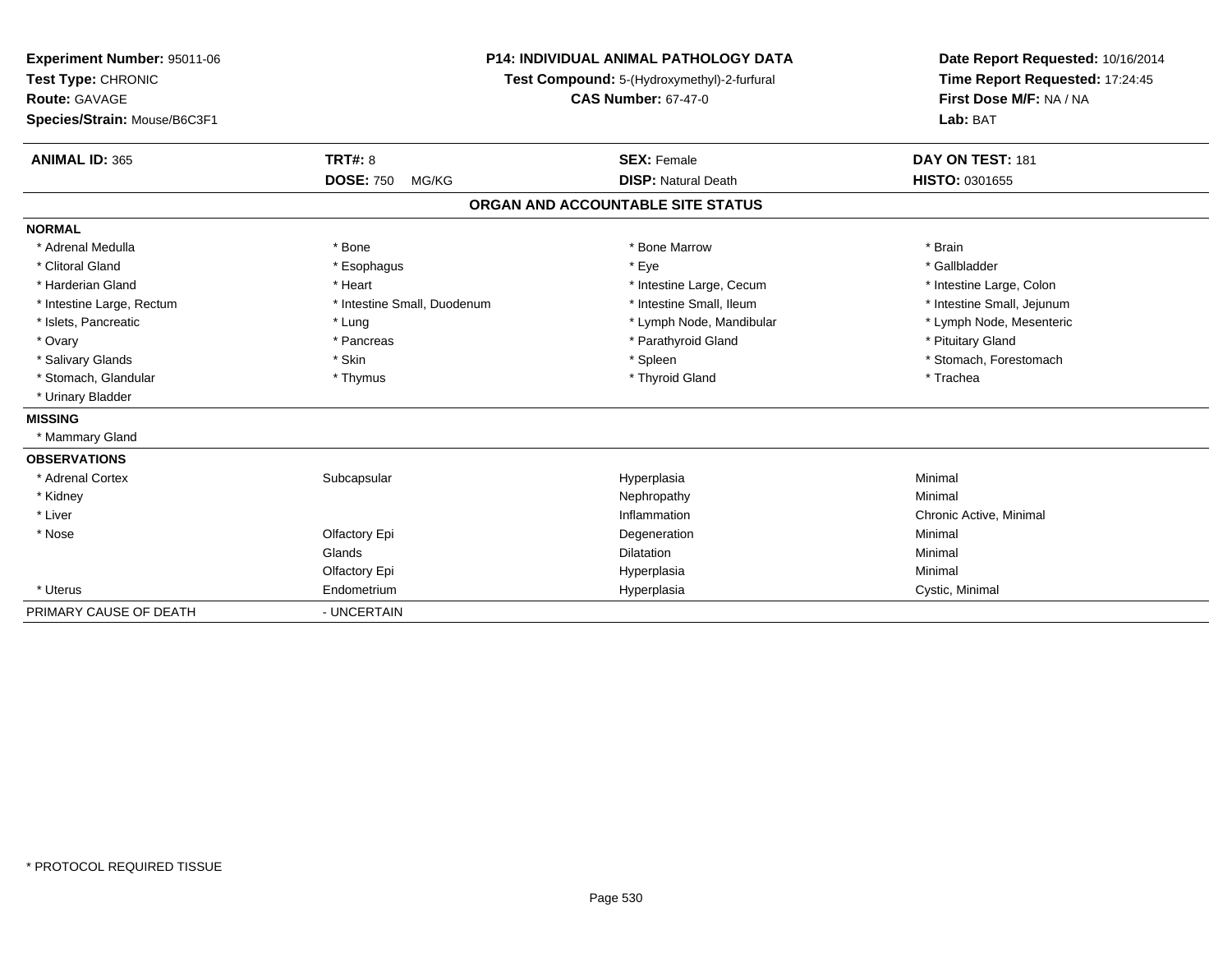| Experiment Number: 95011-06<br>Test Type: CHRONIC<br><b>Route: GAVAGE</b><br>Species/Strain: Mouse/B6C3F1 |                           | P14: INDIVIDUAL ANIMAL PATHOLOGY DATA<br>Test Compound: 5-(Hydroxymethyl)-2-furfural<br><b>CAS Number: 67-47-0</b> | Date Report Requested: 10/16/2014<br>Time Report Requested: 17:24:45<br>First Dose M/F: NA / NA<br>Lab: BAT |
|-----------------------------------------------------------------------------------------------------------|---------------------------|--------------------------------------------------------------------------------------------------------------------|-------------------------------------------------------------------------------------------------------------|
| <b>ANIMAL ID: 366</b>                                                                                     | <b>TRT#: 8</b>            | <b>SEX: Female</b>                                                                                                 | DAY ON TEST: 448                                                                                            |
|                                                                                                           | <b>DOSE: 750</b><br>MG/KG | <b>DISP:</b> Moribund Sacrifice                                                                                    | HISTO: 0301656                                                                                              |
|                                                                                                           |                           | ORGAN AND ACCOUNTABLE SITE STATUS                                                                                  |                                                                                                             |
| <b>NORMAL</b>                                                                                             |                           |                                                                                                                    |                                                                                                             |
| * Adrenal Medulla                                                                                         | * Bone                    | * Bone Marrow                                                                                                      | * Brain                                                                                                     |
| * Clitoral Gland                                                                                          | * Esophagus               | * Eye                                                                                                              | * Gallbladder                                                                                               |
| * Heart                                                                                                   | * Intestine Large, Cecum  | * Intestine Large, Colon                                                                                           | * Intestine Large, Rectum                                                                                   |
| * Intestine Small, Duodenum                                                                               | * Intestine Small, Ileum  | * Intestine Small, Jejunum                                                                                         | * Islets, Pancreatic                                                                                        |
| * Lung                                                                                                    | * Lymph Node, Mandibular  | * Lymph Node, Mesenteric                                                                                           | * Mammary Gland                                                                                             |
| * Pancreas                                                                                                | * Parathyroid Gland       | * Pituitary Gland                                                                                                  | * Salivary Glands                                                                                           |
| * Skin                                                                                                    | * Spleen                  | * Stomach, Forestomach                                                                                             | * Trachea                                                                                                   |
| * Urinary Bladder                                                                                         |                           |                                                                                                                    |                                                                                                             |
| <b>OBSERVATIONS</b>                                                                                       |                           |                                                                                                                    |                                                                                                             |
| * Adrenal Cortex                                                                                          | Subcapsular               | Hyperplasia                                                                                                        | Mild                                                                                                        |
| * Harderian Gland                                                                                         |                           | Hyperplasia                                                                                                        | Marked                                                                                                      |
| * Kidney                                                                                                  |                           | Nephropathy                                                                                                        | Minimal                                                                                                     |
| * Liver                                                                                                   |                           | <b>Infiltration Cellular</b>                                                                                       | Mononuclear CI, Minimal                                                                                     |
|                                                                                                           |                           | Inflammation                                                                                                       | Chronic Active, Minimal                                                                                     |
|                                                                                                           | Hepatocyte                | Vacuolization Cytoplasmic                                                                                          | Minimal                                                                                                     |
| * Nose                                                                                                    | Olfactory Epi             | Accumulation, Hyaline Droplet                                                                                      | Mild                                                                                                        |
|                                                                                                           | Glands                    | <b>Dilatation</b>                                                                                                  | Moderate                                                                                                    |
|                                                                                                           | Glands                    | Hyperplasia                                                                                                        | Moderate                                                                                                    |
|                                                                                                           | Olfactory Epi             | Hyperplasia                                                                                                        | Minimal                                                                                                     |
|                                                                                                           | Glands                    | Inflammation                                                                                                       | Chronic Active, Mild                                                                                        |
|                                                                                                           |                           | Inflammation                                                                                                       | Chronic Active, Mild                                                                                        |
|                                                                                                           | Olfactory Epi             | Metaplasia                                                                                                         | Marked                                                                                                      |
| * Ovary                                                                                                   |                           | Cyst                                                                                                               |                                                                                                             |
| * Stomach, Glandular                                                                                      |                           | Mineralization                                                                                                     | Minimal                                                                                                     |
| * Thymus                                                                                                  |                           | Cyst                                                                                                               | Minimal                                                                                                     |
| * Thyroid Gland                                                                                           | Follicle                  | Degeneration                                                                                                       | Minimal                                                                                                     |
| * Uterus                                                                                                  | Endometrium               | Hyperplasia                                                                                                        | Cystic, Mild                                                                                                |
| PRIMARY CAUSE OF DEATH                                                                                    | - UNCERTAIN               |                                                                                                                    |                                                                                                             |
| Animal Note: Contributory Cause Of Morbidity: Nasal Lesions.                                              |                           |                                                                                                                    |                                                                                                             |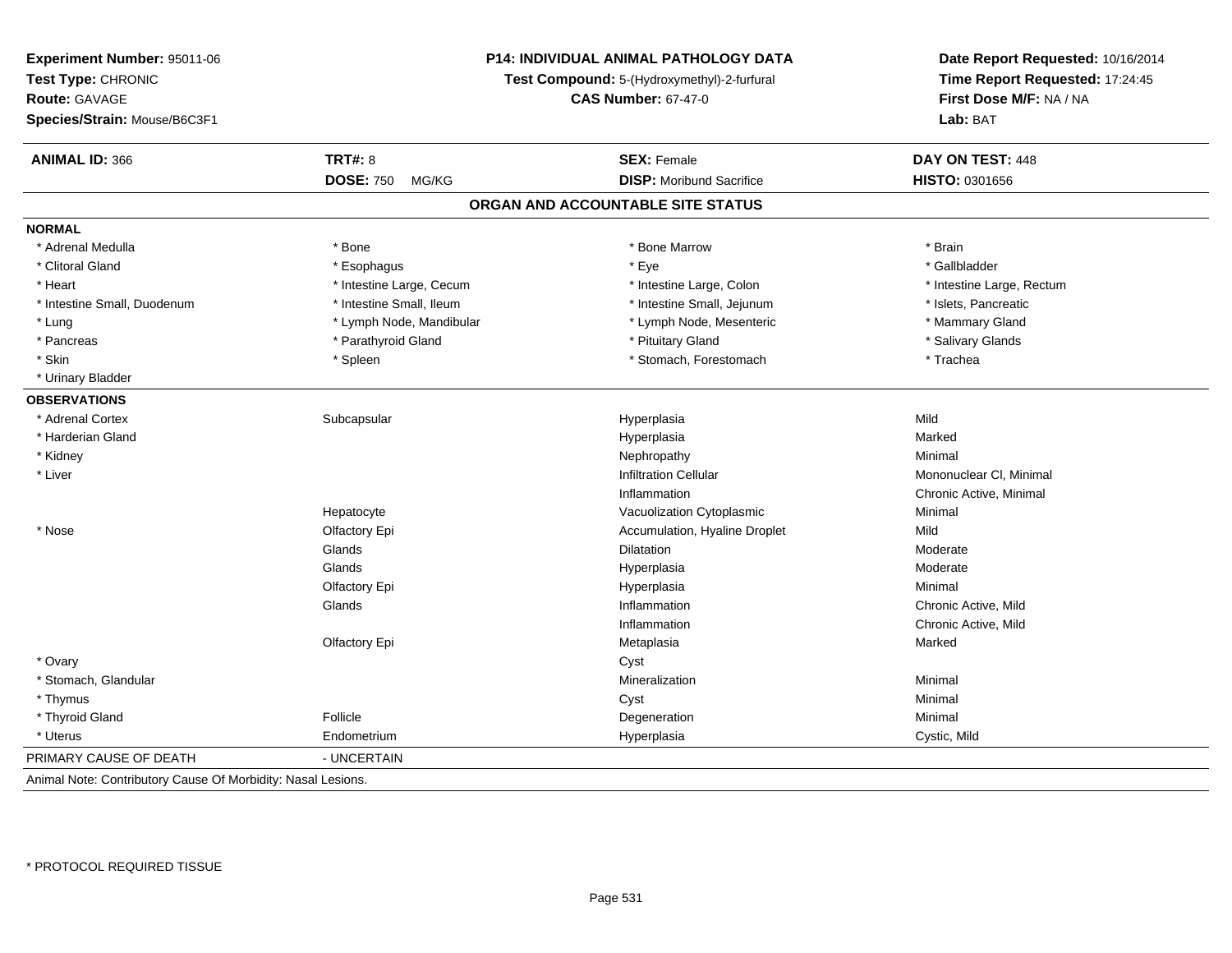| Experiment Number: 95011-06<br>Test Type: CHRONIC<br><b>Route: GAVAGE</b> |                           | P14: INDIVIDUAL ANIMAL PATHOLOGY DATA<br>Test Compound: 5-(Hydroxymethyl)-2-furfural<br><b>CAS Number: 67-47-0</b> | Date Report Requested: 10/16/2014<br>Time Report Requested: 17:24:45<br>First Dose M/F: NA / NA |
|---------------------------------------------------------------------------|---------------------------|--------------------------------------------------------------------------------------------------------------------|-------------------------------------------------------------------------------------------------|
| Species/Strain: Mouse/B6C3F1                                              |                           |                                                                                                                    | Lab: BAT                                                                                        |
| <b>ANIMAL ID: 367</b>                                                     | <b>TRT#: 8</b>            | <b>SEX: Female</b>                                                                                                 | DAY ON TEST: 728                                                                                |
|                                                                           | <b>DOSE: 750</b><br>MG/KG | <b>DISP: Terminal Sacrifice</b>                                                                                    | HISTO: 0301657                                                                                  |
|                                                                           |                           | ORGAN AND ACCOUNTABLE SITE STATUS                                                                                  |                                                                                                 |
| <b>NORMAL</b>                                                             |                           |                                                                                                                    |                                                                                                 |
| * Adrenal Medulla                                                         | * Bone                    | * Bone Marrow                                                                                                      | * Brain                                                                                         |
| * Clitoral Gland                                                          | * Esophagus               | * Eye                                                                                                              | * Gallbladder                                                                                   |
| * Heart                                                                   | * Intestine Large, Cecum  | * Intestine Large, Colon                                                                                           | * Intestine Large, Rectum                                                                       |
| * Intestine Small, Duodenum                                               | * Intestine Small, Ileum  | * Intestine Small, Jejunum                                                                                         | * Islets, Pancreatic                                                                            |
| * Kidney                                                                  | * Lung                    | * Lymph Node, Mandibular                                                                                           | * Lymph Node, Mesenteric                                                                        |
| * Mammary Gland                                                           | * Pancreas                | * Salivary Glands                                                                                                  | * Skin                                                                                          |
| * Spleen                                                                  | * Stomach, Forestomach    | * Stomach, Glandular                                                                                               | * Thymus                                                                                        |
| * Thyroid Gland                                                           | * Trachea                 | * Urinary Bladder                                                                                                  | * Uterus                                                                                        |
| <b>MISSING</b>                                                            |                           |                                                                                                                    |                                                                                                 |
| * Parathyroid Gland                                                       | * Pituitary Gland         |                                                                                                                    |                                                                                                 |
| <b>OBSERVATIONS</b>                                                       |                           |                                                                                                                    |                                                                                                 |
| * Adrenal Cortex                                                          | Subcapsular               | Hyperplasia                                                                                                        | Mild                                                                                            |
| * Clitoral GI                                                             |                           |                                                                                                                    |                                                                                                 |
| Note: Only one clitoral gland available for histologic examination.       |                           |                                                                                                                    |                                                                                                 |
| * Harderian Gland                                                         |                           | Adenoma                                                                                                            |                                                                                                 |
| [Adenoma TGLS = $1-9$ ]                                                   |                           |                                                                                                                    |                                                                                                 |
| * Liver                                                                   |                           | <b>Infiltration Cellular</b>                                                                                       | Mononuclear CI, Minimal                                                                         |
|                                                                           | Hepatocyte                | Vacuolization Cytoplasmic                                                                                          | Mild                                                                                            |
| * Nose                                                                    | Olfactory Epi             | Accumulation, Hyaline Droplet                                                                                      | Mild                                                                                            |
|                                                                           | Glands                    | Dilatation                                                                                                         | Mild                                                                                            |
|                                                                           | Glands                    | Hyperplasia                                                                                                        | Mild                                                                                            |
|                                                                           | Glands                    | Inflammation                                                                                                       | Chronic Active, Minimal                                                                         |
|                                                                           |                           | Inflammation                                                                                                       | Chronic Active, Minimal                                                                         |
|                                                                           | Olfactory Epi             | Metaplasia                                                                                                         | Marked                                                                                          |
| * Ovary                                                                   |                           | Atrophy                                                                                                            | Moderate                                                                                        |
|                                                                           |                           | Cyst                                                                                                               |                                                                                                 |
| [Cyst TGLS = $2-7$ ]                                                      |                           |                                                                                                                    |                                                                                                 |
| PRIMARY CAUSE OF DEATH                                                    | $\blacksquare$            |                                                                                                                    |                                                                                                 |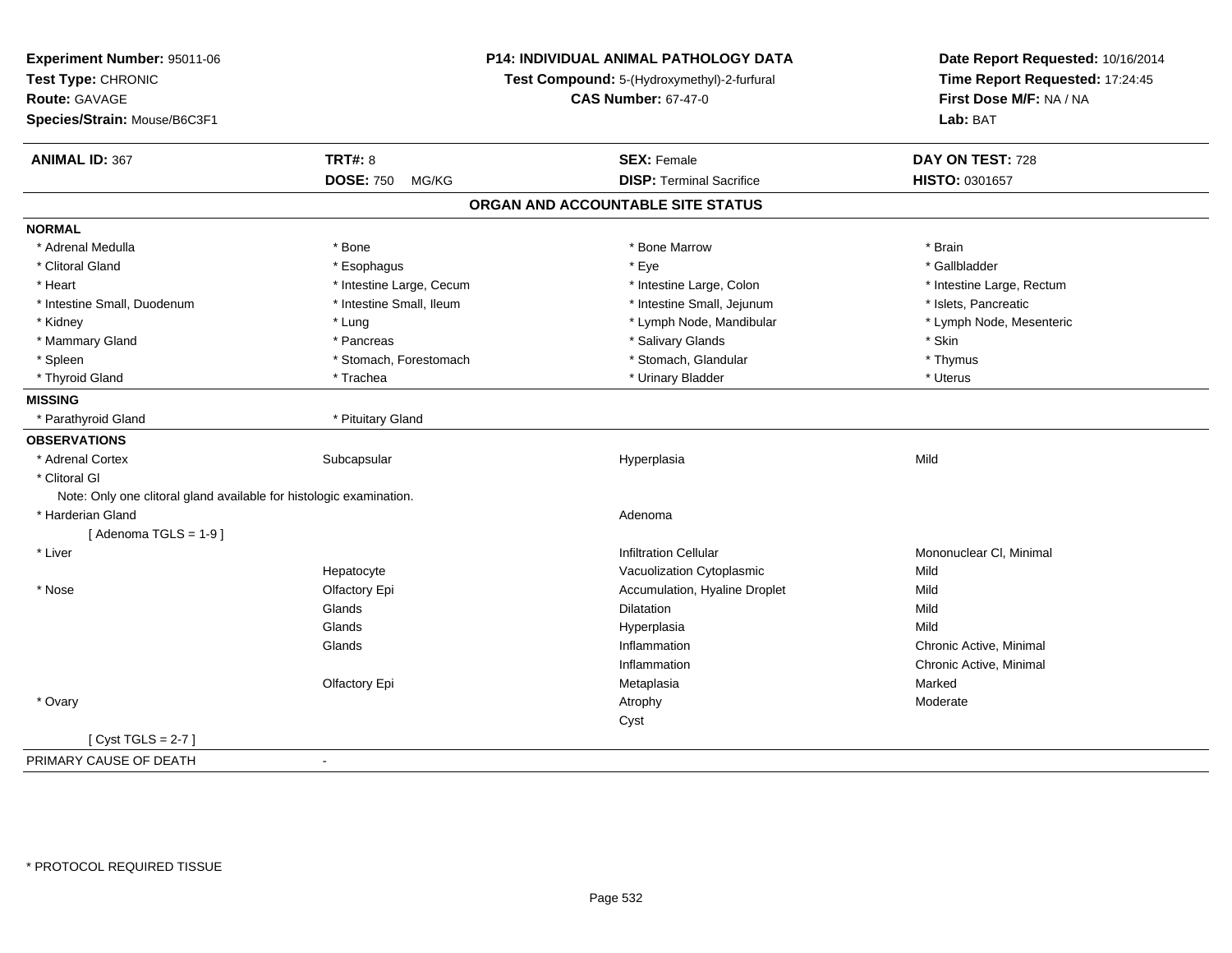| Experiment Number: 95011-06<br>Test Type: CHRONIC<br><b>Route: GAVAGE</b><br>Species/Strain: Mouse/B6C3F1 |                             | P14: INDIVIDUAL ANIMAL PATHOLOGY DATA<br>Test Compound: 5-(Hydroxymethyl)-2-furfural<br><b>CAS Number: 67-47-0</b> | Date Report Requested: 10/16/2014<br>Time Report Requested: 17:24:45<br>First Dose M/F: NA / NA<br>Lab: BAT |
|-----------------------------------------------------------------------------------------------------------|-----------------------------|--------------------------------------------------------------------------------------------------------------------|-------------------------------------------------------------------------------------------------------------|
| <b>ANIMAL ID: 368</b>                                                                                     | <b>TRT#: 8</b>              | <b>SEX: Female</b>                                                                                                 | DAY ON TEST: 728                                                                                            |
|                                                                                                           | <b>DOSE: 750</b><br>MG/KG   | <b>DISP: Terminal Sacrifice</b>                                                                                    | <b>HISTO: 0301658</b>                                                                                       |
|                                                                                                           |                             | ORGAN AND ACCOUNTABLE SITE STATUS                                                                                  |                                                                                                             |
| <b>NORMAL</b>                                                                                             |                             |                                                                                                                    |                                                                                                             |
| * Adrenal Medulla                                                                                         | * Bone                      | * Bone Marrow                                                                                                      | * Brain                                                                                                     |
| * Clitoral Gland                                                                                          | * Esophagus                 | * Eye                                                                                                              | * Gallbladder                                                                                               |
| * Harderian Gland                                                                                         | * Heart                     | * Intestine Large, Cecum                                                                                           | * Intestine Large, Colon                                                                                    |
| * Intestine Large, Rectum                                                                                 | * Intestine Small, Duodenum | * Intestine Small, Ileum                                                                                           | * Intestine Small, Jejunum                                                                                  |
| * Islets, Pancreatic                                                                                      | * Kidney                    | * Lung                                                                                                             | * Lymph Node, Mandibular                                                                                    |
| * Lymph Node, Mesenteric                                                                                  | * Mammary Gland             | * Pancreas                                                                                                         | * Salivary Glands                                                                                           |
| * Skin                                                                                                    | * Spleen                    | * Stomach, Forestomach                                                                                             | * Stomach, Glandular                                                                                        |
| * Thymus                                                                                                  | * Thyroid Gland             | * Trachea                                                                                                          | * Urinary Bladder                                                                                           |
| * Uterus                                                                                                  |                             |                                                                                                                    |                                                                                                             |
| <b>MISSING</b>                                                                                            |                             |                                                                                                                    |                                                                                                             |
| * Parathyroid Gland                                                                                       | * Pituitary Gland           |                                                                                                                    |                                                                                                             |
| <b>OBSERVATIONS</b>                                                                                       |                             |                                                                                                                    |                                                                                                             |
| * Adrenal Cortex                                                                                          | Subcapsular                 | Hyperplasia                                                                                                        | Mild                                                                                                        |
| * Eye                                                                                                     |                             |                                                                                                                    |                                                                                                             |
| Note: Optic nerve not present in block or wet tissue.                                                     |                             |                                                                                                                    |                                                                                                             |
| * Liver                                                                                                   |                             | <b>Eosinophilic Focus</b>                                                                                          |                                                                                                             |
|                                                                                                           |                             | <b>Infiltration Cellular</b>                                                                                       | Mononuclear CI, Minimal                                                                                     |
|                                                                                                           |                             | Inflammation                                                                                                       | Chronic Active, Minimal                                                                                     |
|                                                                                                           | Hepatocyte                  | Vacuolization Cytoplasmic                                                                                          | Mild                                                                                                        |
| * Nose                                                                                                    | Olfactory Epi               | Accumulation, Hyaline Droplet                                                                                      | Mild                                                                                                        |
|                                                                                                           | <b>Respirat Epith</b>       | Accumulation, Hyaline Droplet                                                                                      | Minimal                                                                                                     |
|                                                                                                           | Glands                      | Dilatation                                                                                                         | Moderate                                                                                                    |
|                                                                                                           | Glands                      | Hyperplasia                                                                                                        | Moderate                                                                                                    |
|                                                                                                           | Glands                      | Inflammation                                                                                                       | Chronic Active, Mild                                                                                        |
|                                                                                                           |                             | Inflammation                                                                                                       | Chronic Active, Minimal                                                                                     |
|                                                                                                           | Olfactory Epi               | Metaplasia                                                                                                         | Marked                                                                                                      |
| * Ovary                                                                                                   |                             | Atrophy                                                                                                            | Moderate                                                                                                    |
|                                                                                                           |                             | Cyst                                                                                                               |                                                                                                             |
|                                                                                                           |                             | Cystadenoma                                                                                                        |                                                                                                             |
| [ Cyst TGLS = 1-7 ]                                                                                       |                             |                                                                                                                    |                                                                                                             |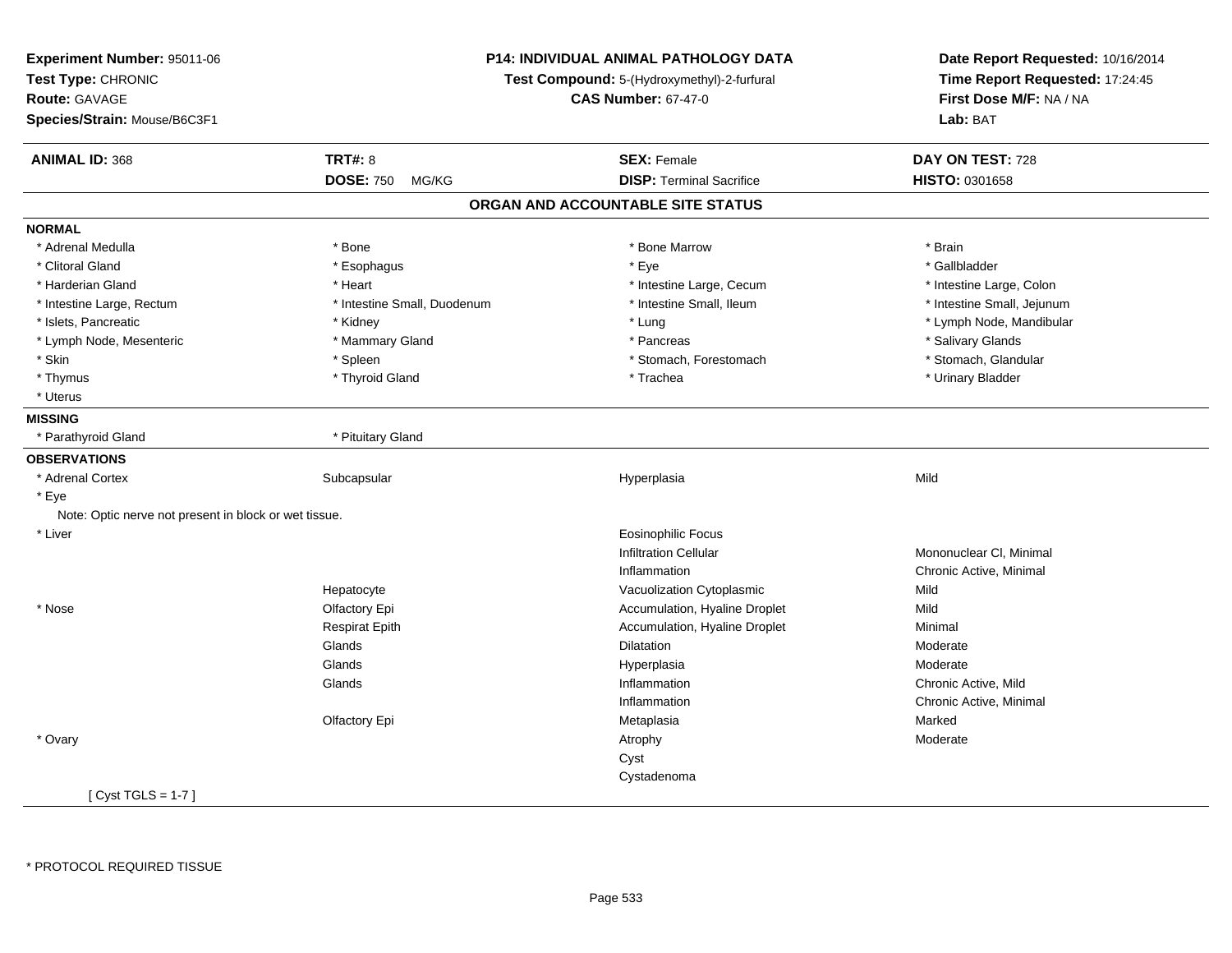| <b>Experiment Number: 95011-06</b><br><b>Test Type: CHRONIC</b><br><b>Route: GAVAGE</b> | <b>P14: INDIVIDUAL ANIMAL PATHOLOGY DATA</b><br>Test Compound: 5-(Hydroxymethyl)-2-furfural<br><b>CAS Number: 67-47-0</b> |                                   | Date Report Requested: 10/16/2014<br>Time Report Requested: 17:24:45<br>First Dose M/F: NA / NA |
|-----------------------------------------------------------------------------------------|---------------------------------------------------------------------------------------------------------------------------|-----------------------------------|-------------------------------------------------------------------------------------------------|
| Species/Strain: Mouse/B6C3F1                                                            |                                                                                                                           |                                   | <b>Lab: BAT</b>                                                                                 |
| <b>ANIMAL ID: 368</b>                                                                   | <b>TRT#: 8</b>                                                                                                            | <b>SEX: Female</b>                | DAY ON TEST: 728                                                                                |
|                                                                                         | <b>DOSE: 750</b><br>MG/KG                                                                                                 | <b>DISP: Terminal Sacrifice</b>   | <b>HISTO: 0301658</b>                                                                           |
|                                                                                         |                                                                                                                           | ORGAN AND ACCOUNTABLE SITE STATUS |                                                                                                 |
| PRIMARY CAUSE OF DEATH                                                                  |                                                                                                                           |                                   |                                                                                                 |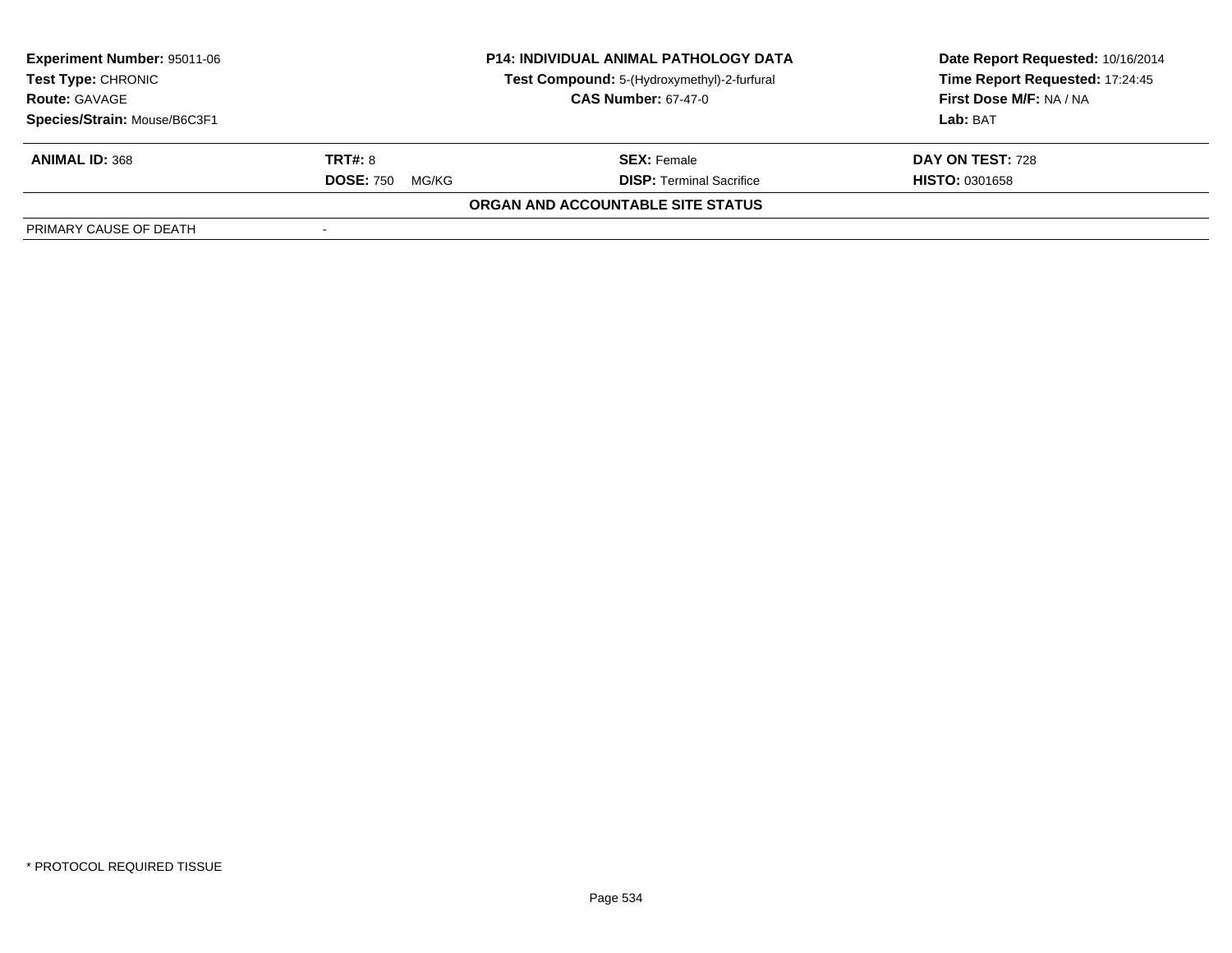| Experiment Number: 95011-06<br>Test Type: CHRONIC<br><b>Route: GAVAGE</b><br>Species/Strain: Mouse/B6C3F1 |                           | <b>P14: INDIVIDUAL ANIMAL PATHOLOGY DATA</b><br>Test Compound: 5-(Hydroxymethyl)-2-furfural<br><b>CAS Number: 67-47-0</b> | Date Report Requested: 10/16/2014<br>Time Report Requested: 17:24:45<br>First Dose M/F: NA / NA<br>Lab: BAT |
|-----------------------------------------------------------------------------------------------------------|---------------------------|---------------------------------------------------------------------------------------------------------------------------|-------------------------------------------------------------------------------------------------------------|
| <b>ANIMAL ID: 369</b>                                                                                     | <b>TRT#: 8</b>            | <b>SEX: Female</b>                                                                                                        | DAY ON TEST: 729                                                                                            |
|                                                                                                           | <b>DOSE: 750</b><br>MG/KG | <b>DISP: Terminal Sacrifice</b>                                                                                           | HISTO: 0301659                                                                                              |
|                                                                                                           |                           | ORGAN AND ACCOUNTABLE SITE STATUS                                                                                         |                                                                                                             |
| <b>NORMAL</b>                                                                                             |                           |                                                                                                                           |                                                                                                             |
| * Adrenal Medulla                                                                                         | * Bone                    | * Bone Marrow                                                                                                             | * Brain                                                                                                     |
| * Clitoral Gland                                                                                          | * Esophagus               | * Eye                                                                                                                     | * Gallbladder                                                                                               |
| * Heart                                                                                                   | * Intestine Large, Cecum  | * Intestine Large, Colon                                                                                                  | * Intestine Large, Rectum                                                                                   |
| * Intestine Small, Duodenum                                                                               | * Intestine Small, Ileum  | * Intestine Small, Jejunum                                                                                                | * Islets, Pancreatic                                                                                        |
| * Kidney                                                                                                  | * Lung                    | * Lymph Node, Mandibular                                                                                                  | * Lymph Node, Mesenteric                                                                                    |
| * Mammary Gland                                                                                           | * Pancreas                | * Parathyroid Gland                                                                                                       | * Salivary Glands                                                                                           |
| * Skin                                                                                                    | * Spleen                  | * Stomach, Forestomach                                                                                                    | * Stomach, Glandular                                                                                        |
| * Thymus                                                                                                  | * Trachea                 | * Urinary Bladder                                                                                                         |                                                                                                             |
| <b>MISSING</b>                                                                                            |                           |                                                                                                                           |                                                                                                             |
| * Harderian Gland                                                                                         | * Pituitary Gland         |                                                                                                                           |                                                                                                             |
| <b>OBSERVATIONS</b>                                                                                       |                           |                                                                                                                           |                                                                                                             |
| * Adrenal Cortex                                                                                          | Subcapsular               | Hyperplasia                                                                                                               | Mild                                                                                                        |
| * Liver                                                                                                   |                           | Hepatocellular Adenoma                                                                                                    |                                                                                                             |
|                                                                                                           |                           | <b>Infiltration Cellular</b>                                                                                              | Mononuclear CI, Minimal                                                                                     |
|                                                                                                           |                           | Inflammation                                                                                                              | Chronic Active, Minimal                                                                                     |
|                                                                                                           | Hepatocyte                | Vacuolization Cytoplasmic                                                                                                 | Mild                                                                                                        |
| [ Hepatocellular Adenoma TGLS = 2-12 ]                                                                    |                           |                                                                                                                           |                                                                                                             |
| * Nose                                                                                                    | Olfactory Epi             | Accumulation, Hyaline Droplet                                                                                             | Minimal                                                                                                     |
|                                                                                                           | Glands                    | <b>Dilatation</b>                                                                                                         | Moderate                                                                                                    |
|                                                                                                           | Glands                    | Hyperplasia                                                                                                               | Moderate                                                                                                    |
|                                                                                                           | Glands                    | Inflammation                                                                                                              | Chronic Active, Mild                                                                                        |
|                                                                                                           |                           | Inflammation                                                                                                              | Chronic Active, Mild                                                                                        |
|                                                                                                           | Olfactory Epi             | Metaplasia                                                                                                                | Marked                                                                                                      |
| * Ovary                                                                                                   |                           | Atrophy                                                                                                                   | Moderate                                                                                                    |
|                                                                                                           |                           | Cyst                                                                                                                      |                                                                                                             |
| * Thyroid Gland                                                                                           | <b>Follicular Cel</b>     | Hyperplasia                                                                                                               | Mild                                                                                                        |
| * Uterus                                                                                                  | Endometrium               | Hyperplasia                                                                                                               | Cystic, Marked                                                                                              |
| [Hyperplasia TGLS = 1-7]                                                                                  |                           |                                                                                                                           |                                                                                                             |
| PRIMARY CAUSE OF DEATH                                                                                    | $\blacksquare$            |                                                                                                                           |                                                                                                             |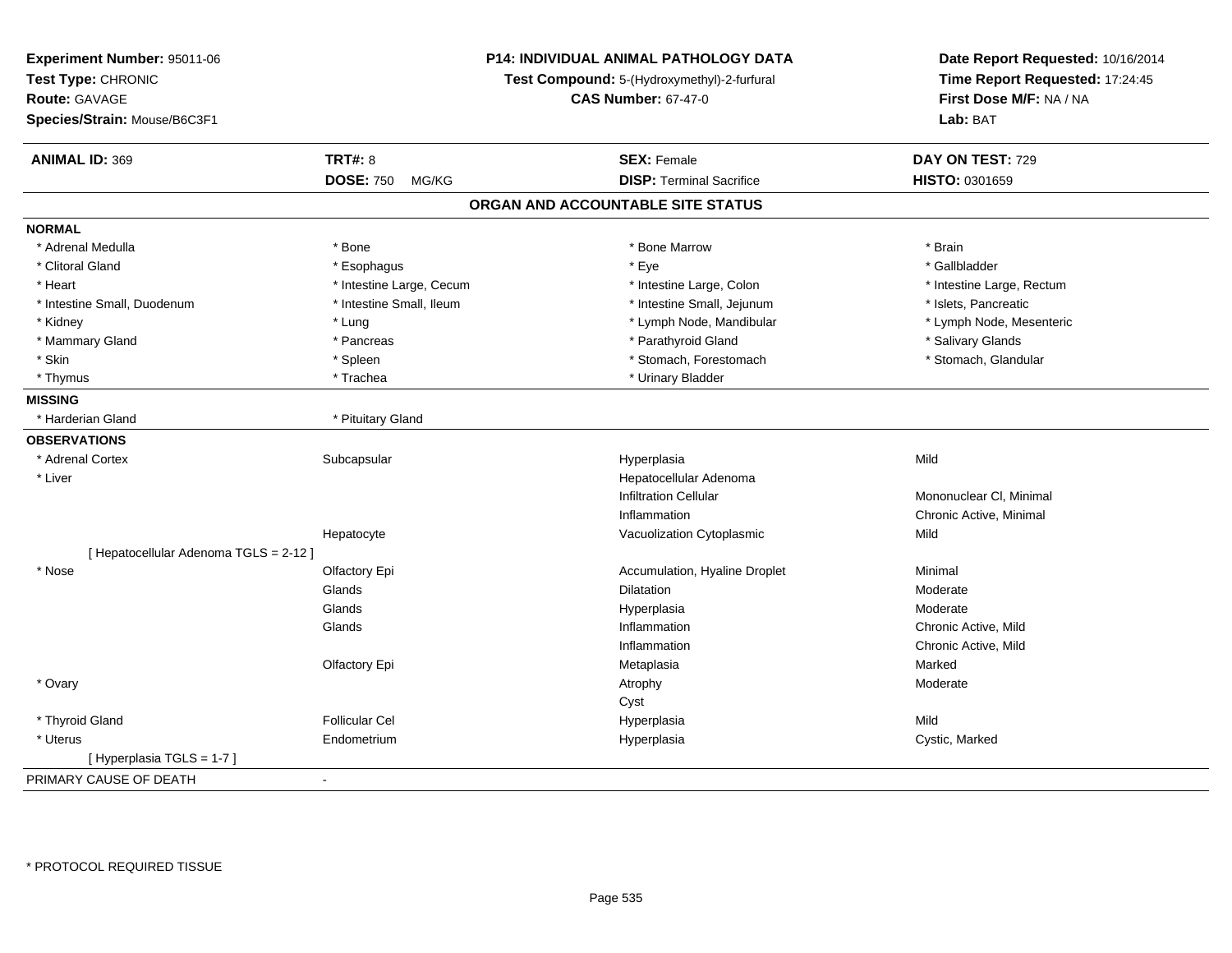| Experiment Number: 95011-06<br>Test Type: CHRONIC<br>Route: GAVAGE<br>Species/Strain: Mouse/B6C3F1 |                             | <b>P14: INDIVIDUAL ANIMAL PATHOLOGY DATA</b><br>Test Compound: 5-(Hydroxymethyl)-2-furfural<br><b>CAS Number: 67-47-0</b> | Date Report Requested: 10/16/2014<br>Time Report Requested: 17:24:45<br>First Dose M/F: NA / NA<br>Lab: BAT |
|----------------------------------------------------------------------------------------------------|-----------------------------|---------------------------------------------------------------------------------------------------------------------------|-------------------------------------------------------------------------------------------------------------|
| <b>ANIMAL ID: 370</b>                                                                              | <b>TRT#: 8</b>              | <b>SEX: Female</b>                                                                                                        | DAY ON TEST: 718                                                                                            |
|                                                                                                    | <b>DOSE: 750</b><br>MG/KG   | <b>DISP: Natural Death</b>                                                                                                | <b>HISTO: 0301660</b>                                                                                       |
|                                                                                                    |                             | ORGAN AND ACCOUNTABLE SITE STATUS                                                                                         |                                                                                                             |
| <b>NORMAL</b>                                                                                      |                             |                                                                                                                           |                                                                                                             |
| * Adrenal Medulla                                                                                  | * Bone                      | * Bone Marrow                                                                                                             | * Brain                                                                                                     |
| * Clitoral Gland                                                                                   | * Esophagus                 | * Eye                                                                                                                     | * Gallbladder                                                                                               |
| * Harderian Gland                                                                                  | * Heart                     | * Intestine Large, Cecum                                                                                                  | * Intestine Large, Colon                                                                                    |
| * Intestine Large, Rectum                                                                          | * Intestine Small, Duodenum | * Intestine Small, Ileum                                                                                                  | * Intestine Small, Jejunum                                                                                  |
| * Islets, Pancreatic                                                                               | * Kidney                    | * Mammary Gland                                                                                                           | * Pancreas                                                                                                  |
| * Pituitary Gland                                                                                  | * Skin                      | * Stomach, Forestomach                                                                                                    | * Stomach, Glandular                                                                                        |
| * Trachea                                                                                          | * Urinary Bladder           |                                                                                                                           |                                                                                                             |
| <b>MISSING</b>                                                                                     |                             |                                                                                                                           |                                                                                                             |
| * Lymph Node, Mandibular                                                                           | * Parathyroid Gland         | * Salivary Glands                                                                                                         | * Thyroid Gland                                                                                             |
| <b>OBSERVATIONS</b>                                                                                |                             |                                                                                                                           |                                                                                                             |
| * Adrenal Cortex                                                                                   | Subcapsular                 | Hyperplasia                                                                                                               | Mild                                                                                                        |
| Note: Only one adrenal gland available for histologic examination,                                 |                             |                                                                                                                           |                                                                                                             |
| * Liver                                                                                            |                             | Lymphoma Malignant                                                                                                        |                                                                                                             |
|                                                                                                    | Hepatocyte                  | Necrosis                                                                                                                  | Mild                                                                                                        |
| [ Lymphoma Malignant TGLS = 2-13 ]                                                                 |                             |                                                                                                                           |                                                                                                             |
| [Necrosis TGLS = $2-13$ ]                                                                          |                             |                                                                                                                           |                                                                                                             |
| * Lung                                                                                             |                             | Lymphoma Malignant                                                                                                        |                                                                                                             |
| Lymph Node                                                                                         | Mediastinal                 | Lymphoma Malignant                                                                                                        |                                                                                                             |
|                                                                                                    | Pancreatic                  | Lymphoma Malignant                                                                                                        |                                                                                                             |
| * Lymph Node, Mesenteric                                                                           |                             | Lymphoma Malignant                                                                                                        |                                                                                                             |
| * Nose                                                                                             | Olfactory Epi               | Accumulation, Hyaline Droplet                                                                                             | Minimal                                                                                                     |
|                                                                                                    | <b>Respirat Epith</b>       | Accumulation, Hyaline Droplet                                                                                             | Minimal                                                                                                     |
|                                                                                                    | Glands                      | Dilatation                                                                                                                | Mild                                                                                                        |
|                                                                                                    | Glands                      | Hyperplasia                                                                                                               | Moderate                                                                                                    |
|                                                                                                    |                             | Inflammation                                                                                                              | Chronic Active, Minimal                                                                                     |
|                                                                                                    | Olfactory Epi               | Metaplasia                                                                                                                | Marked                                                                                                      |
| * Ovary                                                                                            |                             | Atrophy                                                                                                                   | Moderate                                                                                                    |
|                                                                                                    |                             | Cyst                                                                                                                      |                                                                                                             |
|                                                                                                    |                             | Lymphoma Malignant                                                                                                        |                                                                                                             |
| Note: Only one ovary available for histologic examination.                                         |                             |                                                                                                                           |                                                                                                             |

only one ovary available for histologic example the over-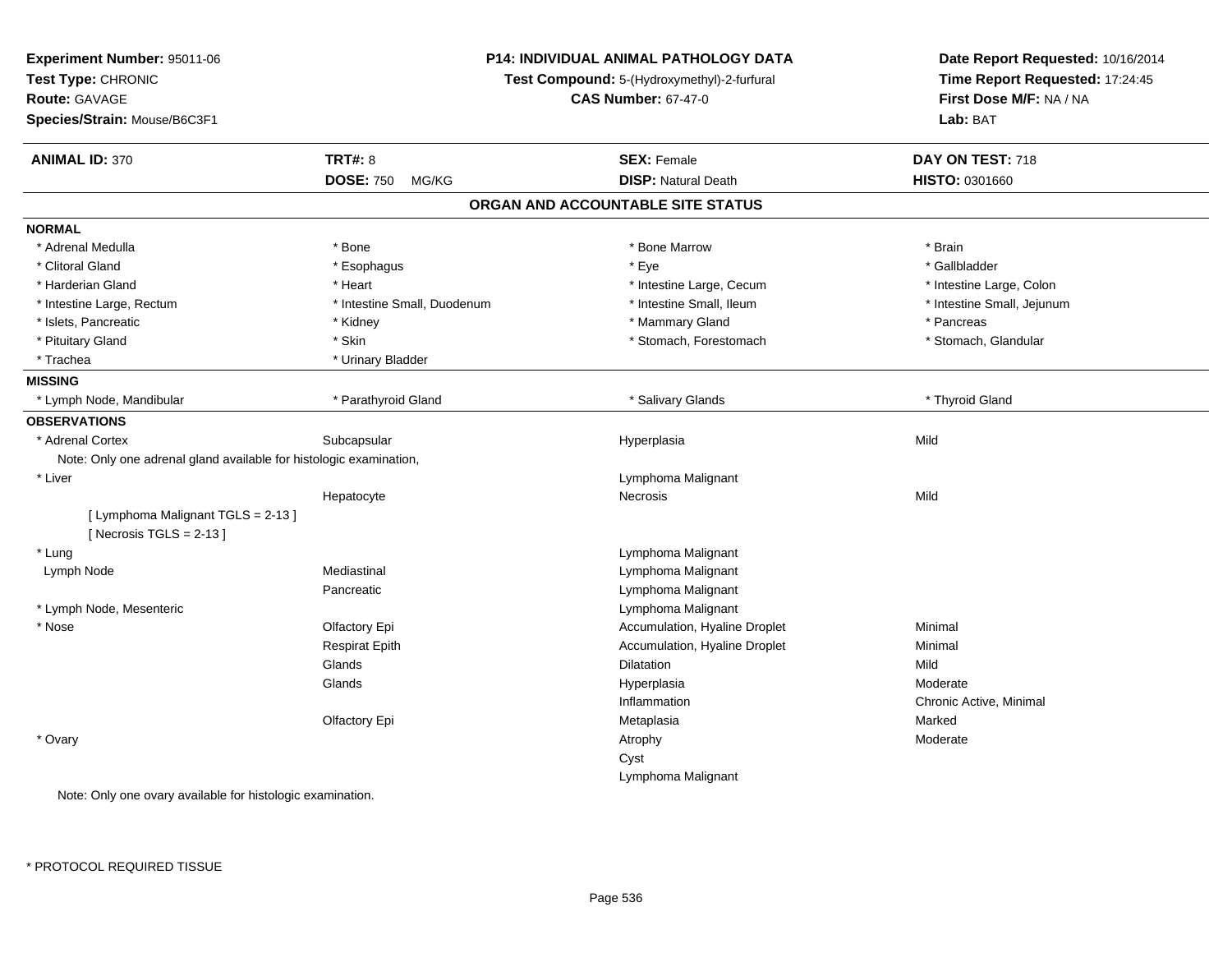| <b>Experiment Number: 95011-06</b><br>Test Type: CHRONIC          |                                | <b>P14: INDIVIDUAL ANIMAL PATHOLOGY DATA</b><br><b>Test Compound:</b> 5-(Hydroxymethyl)-2-furfural | Date Report Requested: 10/16/2014<br>Time Report Requested: 17:24:45 |
|-------------------------------------------------------------------|--------------------------------|----------------------------------------------------------------------------------------------------|----------------------------------------------------------------------|
| <b>Route: GAVAGE</b>                                              |                                | <b>CAS Number: 67-47-0</b>                                                                         | First Dose M/F: NA / NA                                              |
| Species/Strain: Mouse/B6C3F1                                      |                                |                                                                                                    | Lab: BAT                                                             |
| <b>ANIMAL ID: 370</b>                                             | <b>TRT#: 8</b>                 | <b>SEX: Female</b>                                                                                 | DAY ON TEST: 718                                                     |
|                                                                   | <b>DOSE: 750</b><br>MG/KG      | <b>DISP:</b> Natural Death                                                                         | <b>HISTO: 0301660</b>                                                |
|                                                                   |                                | ORGAN AND ACCOUNTABLE SITE STATUS                                                                  |                                                                      |
| * Spleen                                                          |                                | Lymphoma Malignant                                                                                 |                                                                      |
| [ Lymphoma Malignant TGLS = 1-12 ]                                |                                |                                                                                                    |                                                                      |
| * Thymus                                                          |                                | Lymphoma Malignant                                                                                 |                                                                      |
| * Uterus                                                          | Endometrium                    | Hyperplasia                                                                                        | Cystic, Mild                                                         |
|                                                                   |                                | Lymphoma Malignant                                                                                 |                                                                      |
| Note: Only one uterine horn available for histologic examination. |                                |                                                                                                    |                                                                      |
| [Hyperplasia TGLS = 3-7]                                          |                                |                                                                                                    |                                                                      |
| PRIMARY CAUSE OF DEATH                                            | - Spleen<br>Lymphoma Malignant |                                                                                                    |                                                                      |
| Animal Note: Contributory Cause Of Death: Nasal Lesions.          |                                |                                                                                                    |                                                                      |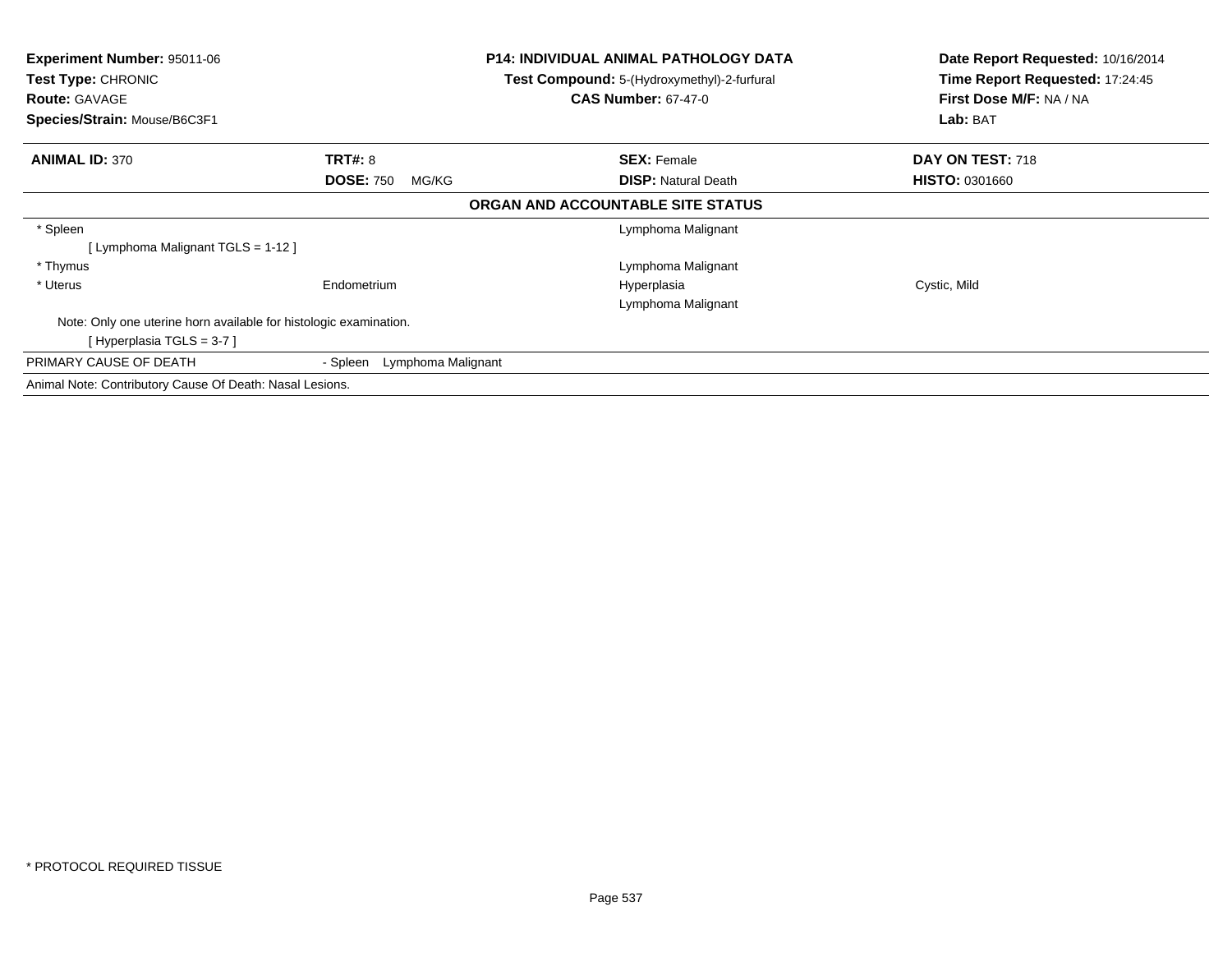| <b>P14: INDIVIDUAL ANIMAL PATHOLOGY DATA</b><br>Test Compound: 5-(Hydroxymethyl)-2-furfural<br><b>CAS Number: 67-47-0</b> |                               | Date Report Requested: 10/16/2014<br>Time Report Requested: 17:24:45<br>First Dose M/F: NA / NA<br>Lab: BAT |  |
|---------------------------------------------------------------------------------------------------------------------------|-------------------------------|-------------------------------------------------------------------------------------------------------------|--|
| <b>TRT#: 8</b>                                                                                                            | <b>SEX: Female</b>            | DAY ON TEST: 303                                                                                            |  |
| <b>DOSE: 750</b><br>MG/KG                                                                                                 | <b>DISP: Natural Death</b>    | HISTO: 0301661                                                                                              |  |
|                                                                                                                           |                               |                                                                                                             |  |
|                                                                                                                           |                               |                                                                                                             |  |
| * Bone                                                                                                                    | * Bone Marrow                 | * Brain                                                                                                     |  |
| * Esophagus                                                                                                               | * Eye                         | * Gallbladder                                                                                               |  |
| * Heart                                                                                                                   | * Intestine Large, Cecum      | * Intestine Large, Colon                                                                                    |  |
| * Intestine Small, Duodenum                                                                                               | * Intestine Small, Ileum      | * Intestine Small, Jejunum                                                                                  |  |
| * Kidney                                                                                                                  | * Lung                        | * Lymph Node, Mandibular                                                                                    |  |
| * Mammary Gland                                                                                                           | * Ovary                       | * Pancreas                                                                                                  |  |
| * Salivary Glands                                                                                                         | * Skin                        | * Spleen                                                                                                    |  |
| * Stomach, Glandular                                                                                                      | * Thymus                      | * Thyroid Gland                                                                                             |  |
| * Urinary Bladder                                                                                                         |                               |                                                                                                             |  |
|                                                                                                                           |                               |                                                                                                             |  |
|                                                                                                                           |                               |                                                                                                             |  |
|                                                                                                                           |                               |                                                                                                             |  |
| Subcapsular                                                                                                               | Hyperplasia                   | Minimal                                                                                                     |  |
| Hepatocyte                                                                                                                | Vacuolization Cytoplasmic     | Mild                                                                                                        |  |
| Olfactory Epi                                                                                                             | Accumulation, Hyaline Droplet | Mild                                                                                                        |  |
| <b>Respirat Epith</b>                                                                                                     | Accumulation, Hyaline Droplet | Mild                                                                                                        |  |
| Olfactory Epi                                                                                                             | Degeneration                  | Moderate                                                                                                    |  |
| Glands                                                                                                                    | <b>Dilatation</b>             | Mild                                                                                                        |  |
| Glands                                                                                                                    | Hyperplasia                   | Mild                                                                                                        |  |
| Olfactory Epi                                                                                                             | Hyperplasia                   | Mild                                                                                                        |  |
|                                                                                                                           | Inflammation                  | Chronic Active, Mild                                                                                        |  |
| Endometrium                                                                                                               | Hyperplasia                   | Cystic, Mild                                                                                                |  |
| - UNCERTAIN                                                                                                               |                               |                                                                                                             |  |
|                                                                                                                           |                               | ORGAN AND ACCOUNTABLE SITE STATUS                                                                           |  |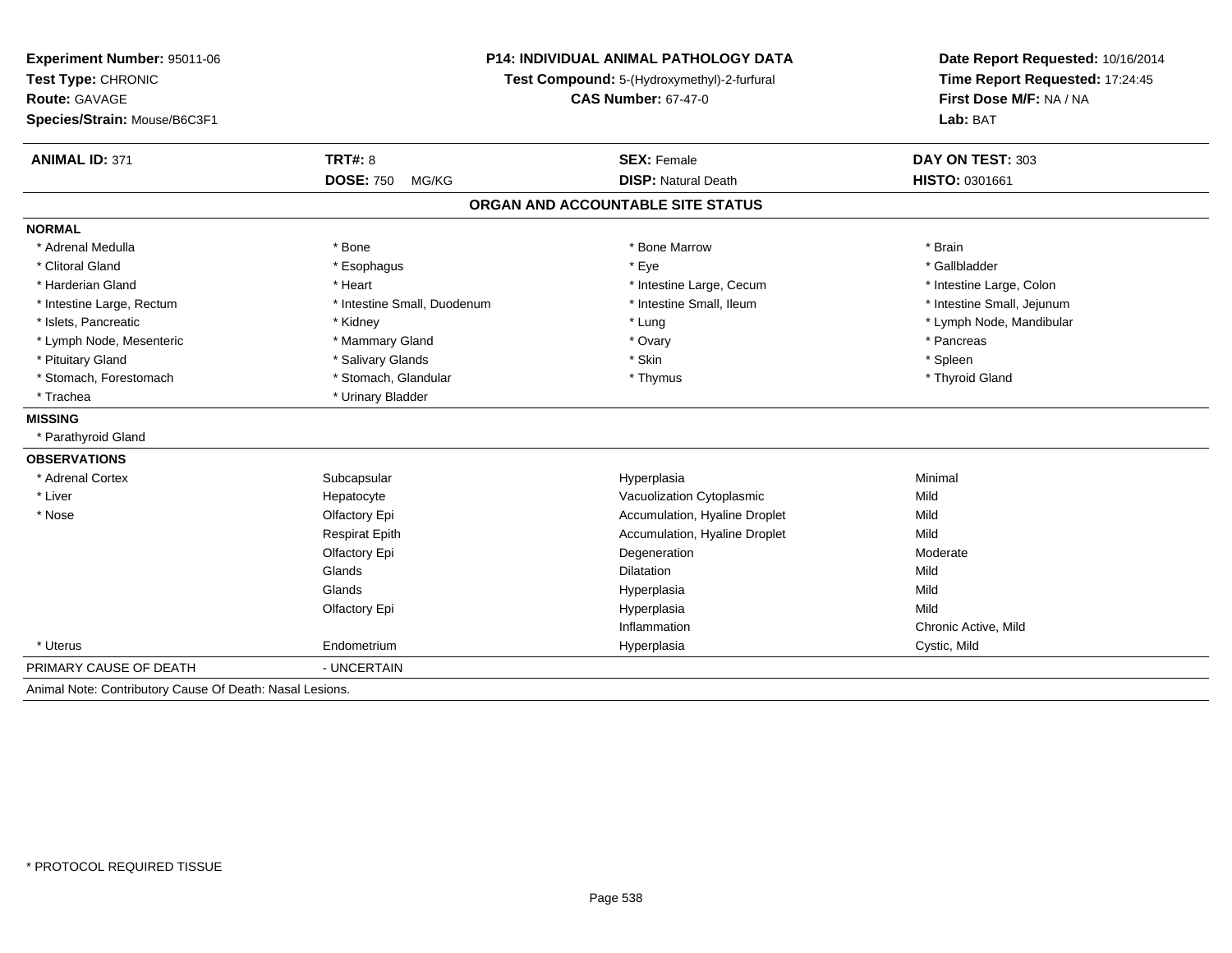| Experiment Number: 95011-06<br>Test Type: CHRONIC<br>Route: GAVAGE<br>Species/Strain: Mouse/B6C3F1 |                           | <b>P14: INDIVIDUAL ANIMAL PATHOLOGY DATA</b><br>Test Compound: 5-(Hydroxymethyl)-2-furfural<br><b>CAS Number: 67-47-0</b> | Date Report Requested: 10/16/2014<br>Time Report Requested: 17:24:45<br>First Dose M/F: NA / NA<br>Lab: BAT |
|----------------------------------------------------------------------------------------------------|---------------------------|---------------------------------------------------------------------------------------------------------------------------|-------------------------------------------------------------------------------------------------------------|
| <b>ANIMAL ID: 372</b>                                                                              | <b>TRT#: 8</b>            | <b>SEX: Female</b>                                                                                                        | DAY ON TEST: 728                                                                                            |
|                                                                                                    | <b>DOSE: 750</b><br>MG/KG | <b>DISP: Terminal Sacrifice</b>                                                                                           | <b>HISTO: 0301662</b>                                                                                       |
|                                                                                                    |                           | ORGAN AND ACCOUNTABLE SITE STATUS                                                                                         |                                                                                                             |
| <b>NORMAL</b>                                                                                      |                           |                                                                                                                           |                                                                                                             |
| * Adrenal Medulla                                                                                  | * Bone Marrow             | * Brain                                                                                                                   | * Clitoral Gland                                                                                            |
| * Esophagus                                                                                        | * Eye                     | * Gallbladder                                                                                                             | * Harderian Gland                                                                                           |
| * Heart                                                                                            | * Intestine Large, Cecum  | * Intestine Large, Colon                                                                                                  | * Intestine Large, Rectum                                                                                   |
| * Intestine Small, Duodenum                                                                        | * Intestine Small, Ileum  | * Intestine Small, Jejunum                                                                                                | * Islets, Pancreatic                                                                                        |
| * Kidney                                                                                           | * Lymph Node, Mandibular  | * Lymph Node, Mesenteric                                                                                                  | * Mammary Gland                                                                                             |
| * Parathyroid Gland                                                                                | * Pituitary Gland         | * Salivary Glands                                                                                                         | * Skin                                                                                                      |
| * Spleen                                                                                           | * Stomach, Glandular      | * Thyroid Gland                                                                                                           | * Trachea                                                                                                   |
| * Urinary Bladder                                                                                  |                           |                                                                                                                           |                                                                                                             |
| <b>MISSING</b>                                                                                     |                           |                                                                                                                           |                                                                                                             |
| * Thymus                                                                                           |                           |                                                                                                                           |                                                                                                             |
| <b>OBSERVATIONS</b>                                                                                |                           |                                                                                                                           |                                                                                                             |
| * Adrenal Cortex                                                                                   | Subcapsular               | Hyperplasia                                                                                                               | Mild                                                                                                        |
| * Bone                                                                                             |                           | Fibrous Osteodystrophy                                                                                                    | Mild                                                                                                        |
| * Liver                                                                                            |                           | <b>Infiltration Cellular</b>                                                                                              | Mononuclear CI, Mild                                                                                        |
|                                                                                                    |                           | Inflammation                                                                                                              | Chronic Active, Minimal                                                                                     |
|                                                                                                    | Hepatocyte                | Vacuolization Cytoplasmic                                                                                                 | Mild                                                                                                        |
| * Lung                                                                                             |                           | Alveolar/Bronchiolar Adenoma                                                                                              |                                                                                                             |
| [Alveolar/Bronchiolar Adenoma TGLS = 3-13]                                                         |                           |                                                                                                                           |                                                                                                             |
| * Nose                                                                                             | Glands                    | Dilatation                                                                                                                | Mild                                                                                                        |
|                                                                                                    | Glands                    | Hyperplasia                                                                                                               | Moderate                                                                                                    |
|                                                                                                    | Glands                    | Inflammation                                                                                                              | Chronic Active, Minimal                                                                                     |
|                                                                                                    |                           | Inflammation                                                                                                              | Chronic Active, Minimal                                                                                     |
|                                                                                                    | Olfactory Epi             | Metaplasia                                                                                                                | Marked                                                                                                      |
| * Ovary                                                                                            |                           | Atrophy                                                                                                                   | Moderate                                                                                                    |
| Note: Only one ovary available for histologic examination.                                         |                           |                                                                                                                           |                                                                                                             |
| * Pancreas                                                                                         |                           | Inflammation                                                                                                              | Chronic Active, Mild                                                                                        |
| * Stomach, Forestomach                                                                             |                           | Squamous Cell Papilloma                                                                                                   |                                                                                                             |
| [Squamous Cell Papilloma TGLS = 2-12]                                                              |                           |                                                                                                                           |                                                                                                             |
| * Uterus                                                                                           | Endometrium               | Hyperplasia                                                                                                               | Cystic, Moderate                                                                                            |
| [Hyperplasia TGLS = 1-7]                                                                           |                           |                                                                                                                           |                                                                                                             |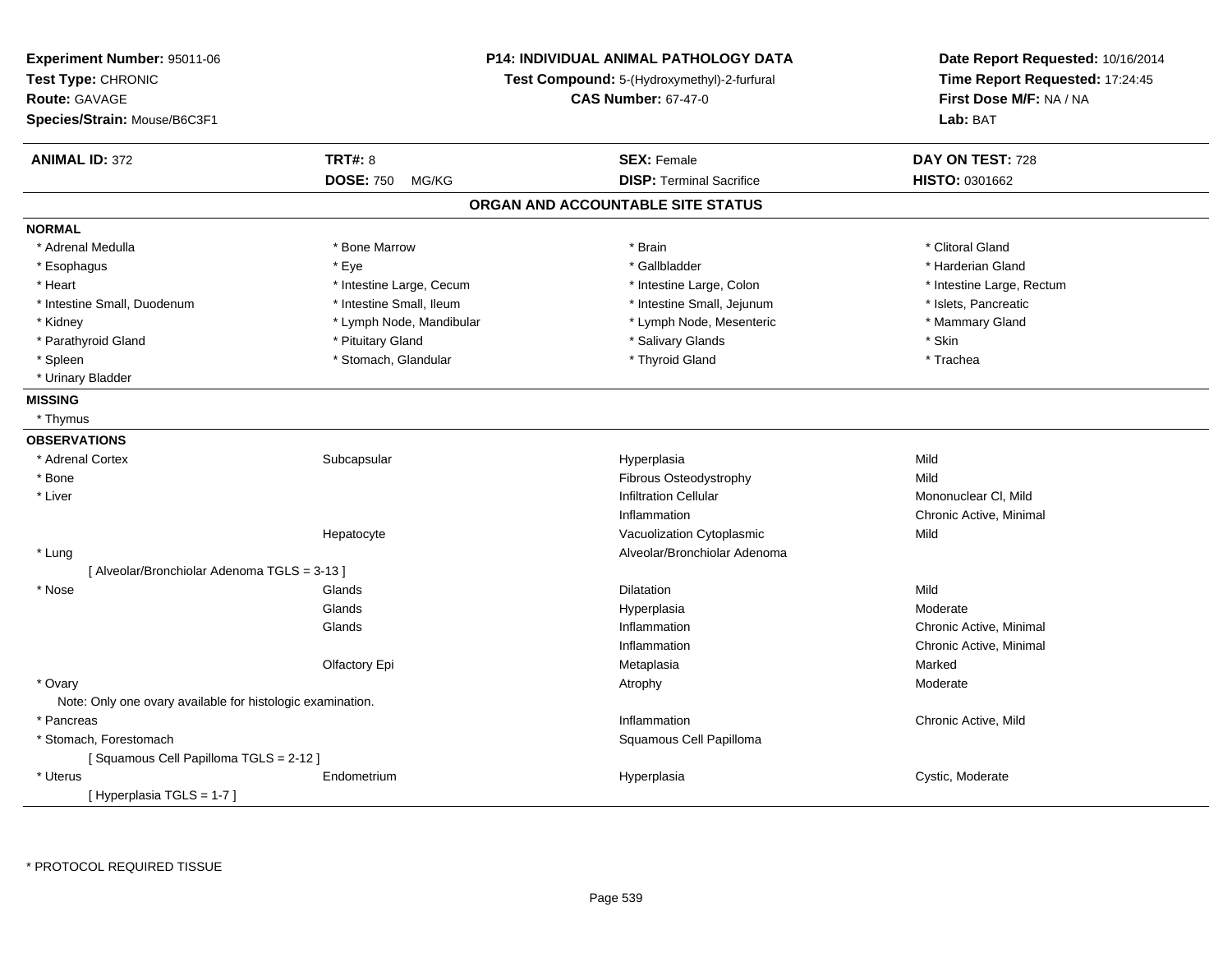| <b>Experiment Number: 95011-06</b><br><b>Test Type: CHRONIC</b><br><b>Route: GAVAGE</b> | <b>P14: INDIVIDUAL ANIMAL PATHOLOGY DATA</b><br>Test Compound: 5-(Hydroxymethyl)-2-furfural<br><b>CAS Number: 67-47-0</b> |                                   | Date Report Requested: 10/16/2014<br>Time Report Requested: 17:24:45<br>First Dose M/F: NA / NA |
|-----------------------------------------------------------------------------------------|---------------------------------------------------------------------------------------------------------------------------|-----------------------------------|-------------------------------------------------------------------------------------------------|
| Species/Strain: Mouse/B6C3F1                                                            |                                                                                                                           |                                   | Lab: BAT                                                                                        |
| <b>ANIMAL ID: 372</b>                                                                   | <b>TRT#: 8</b>                                                                                                            | <b>SEX: Female</b>                | DAY ON TEST: 728                                                                                |
|                                                                                         | <b>DOSE: 750</b><br>MG/KG                                                                                                 | <b>DISP: Terminal Sacrifice</b>   | <b>HISTO: 0301662</b>                                                                           |
|                                                                                         |                                                                                                                           | ORGAN AND ACCOUNTABLE SITE STATUS |                                                                                                 |
| PRIMARY CAUSE OF DEATH                                                                  |                                                                                                                           |                                   |                                                                                                 |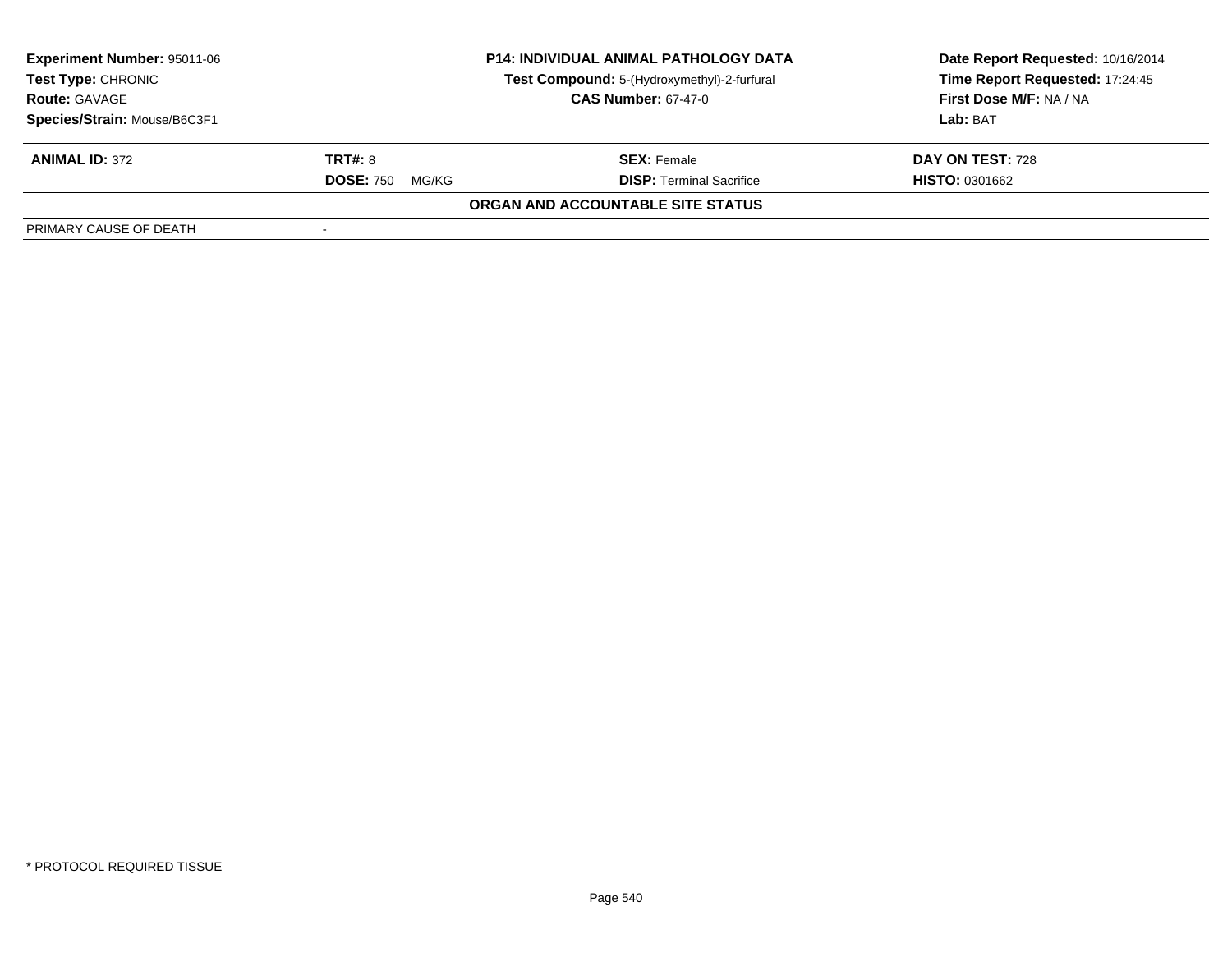| Experiment Number: 95011-06<br>Test Type: CHRONIC<br><b>Route: GAVAGE</b><br>Species/Strain: Mouse/B6C3F1 |                             | <b>P14: INDIVIDUAL ANIMAL PATHOLOGY DATA</b><br>Test Compound: 5-(Hydroxymethyl)-2-furfural<br><b>CAS Number: 67-47-0</b> | Date Report Requested: 10/16/2014<br>Time Report Requested: 17:24:45<br>First Dose M/F: NA / NA<br>Lab: BAT |  |
|-----------------------------------------------------------------------------------------------------------|-----------------------------|---------------------------------------------------------------------------------------------------------------------------|-------------------------------------------------------------------------------------------------------------|--|
|                                                                                                           |                             |                                                                                                                           |                                                                                                             |  |
| <b>ANIMAL ID: 373</b>                                                                                     | <b>TRT#: 8</b>              | <b>SEX: Female</b>                                                                                                        | DAY ON TEST: 237                                                                                            |  |
|                                                                                                           | <b>DOSE: 750</b><br>MG/KG   | <b>DISP: Natural Death</b>                                                                                                | HISTO: 0301663                                                                                              |  |
|                                                                                                           |                             | ORGAN AND ACCOUNTABLE SITE STATUS                                                                                         |                                                                                                             |  |
| <b>NORMAL</b>                                                                                             |                             |                                                                                                                           |                                                                                                             |  |
| * Adrenal Medulla                                                                                         | * Bone                      | * Bone Marrow                                                                                                             | * Brain                                                                                                     |  |
| * Clitoral Gland                                                                                          | * Esophagus                 | * Eye                                                                                                                     | * Gallbladder                                                                                               |  |
| * Harderian Gland                                                                                         | * Heart                     | * Intestine Large, Cecum                                                                                                  | * Intestine Large, Colon                                                                                    |  |
| * Intestine Large, Rectum                                                                                 | * Intestine Small, Duodenum | * Intestine Small, Ileum                                                                                                  | * Intestine Small, Jejunum                                                                                  |  |
| * Islets, Pancreatic                                                                                      | * Lung                      | * Lymph Node, Mandibular                                                                                                  | * Lymph Node, Mesenteric                                                                                    |  |
| * Mammary Gland                                                                                           | * Ovary                     | * Pancreas                                                                                                                | * Pituitary Gland                                                                                           |  |
| * Salivary Glands                                                                                         | * Skin                      | * Spleen                                                                                                                  | * Stomach, Forestomach                                                                                      |  |
| * Stomach, Glandular                                                                                      | * Thyroid Gland             | * Trachea                                                                                                                 | * Urinary Bladder                                                                                           |  |
| <b>MISSING</b>                                                                                            |                             |                                                                                                                           |                                                                                                             |  |
| * Parathyroid Gland                                                                                       |                             |                                                                                                                           |                                                                                                             |  |
| <b>OBSERVATIONS</b>                                                                                       |                             |                                                                                                                           |                                                                                                             |  |
| * Adrenal Cortex                                                                                          | Subcapsular                 | Hyperplasia                                                                                                               | Mild                                                                                                        |  |
| * Kidney                                                                                                  |                             | Nephropathy                                                                                                               | Minimal                                                                                                     |  |
| * Liver                                                                                                   |                             | Inflammation                                                                                                              | Chronic Active, Minimal                                                                                     |  |
|                                                                                                           | Hepatocyte                  | Vacuolization Cytoplasmic                                                                                                 | Mild                                                                                                        |  |
| * Nose                                                                                                    | Olfactory Epi               | Accumulation, Hyaline Droplet                                                                                             | Mild                                                                                                        |  |
|                                                                                                           | <b>Respirat Epith</b>       | Accumulation, Hyaline Droplet                                                                                             | Mild                                                                                                        |  |
|                                                                                                           | Glands                      | Dilatation                                                                                                                | Mild                                                                                                        |  |
|                                                                                                           | Glands                      | Hyperplasia                                                                                                               | Mild                                                                                                        |  |
|                                                                                                           | Olfactory Epi               | Hyperplasia                                                                                                               | Minimal                                                                                                     |  |
|                                                                                                           |                             | Inflammation                                                                                                              | Chronic Active, Mild                                                                                        |  |
| * Thymus                                                                                                  |                             | Cyst                                                                                                                      | Minimal                                                                                                     |  |
| * Uterus                                                                                                  | Endometrium                 | Hyperplasia                                                                                                               | Cystic, Minimal                                                                                             |  |
| PRIMARY CAUSE OF DEATH                                                                                    | - UNCERTAIN                 |                                                                                                                           |                                                                                                             |  |
| Animal Note: Contributory Cause Of Death: Nasal Lesions.                                                  |                             |                                                                                                                           |                                                                                                             |  |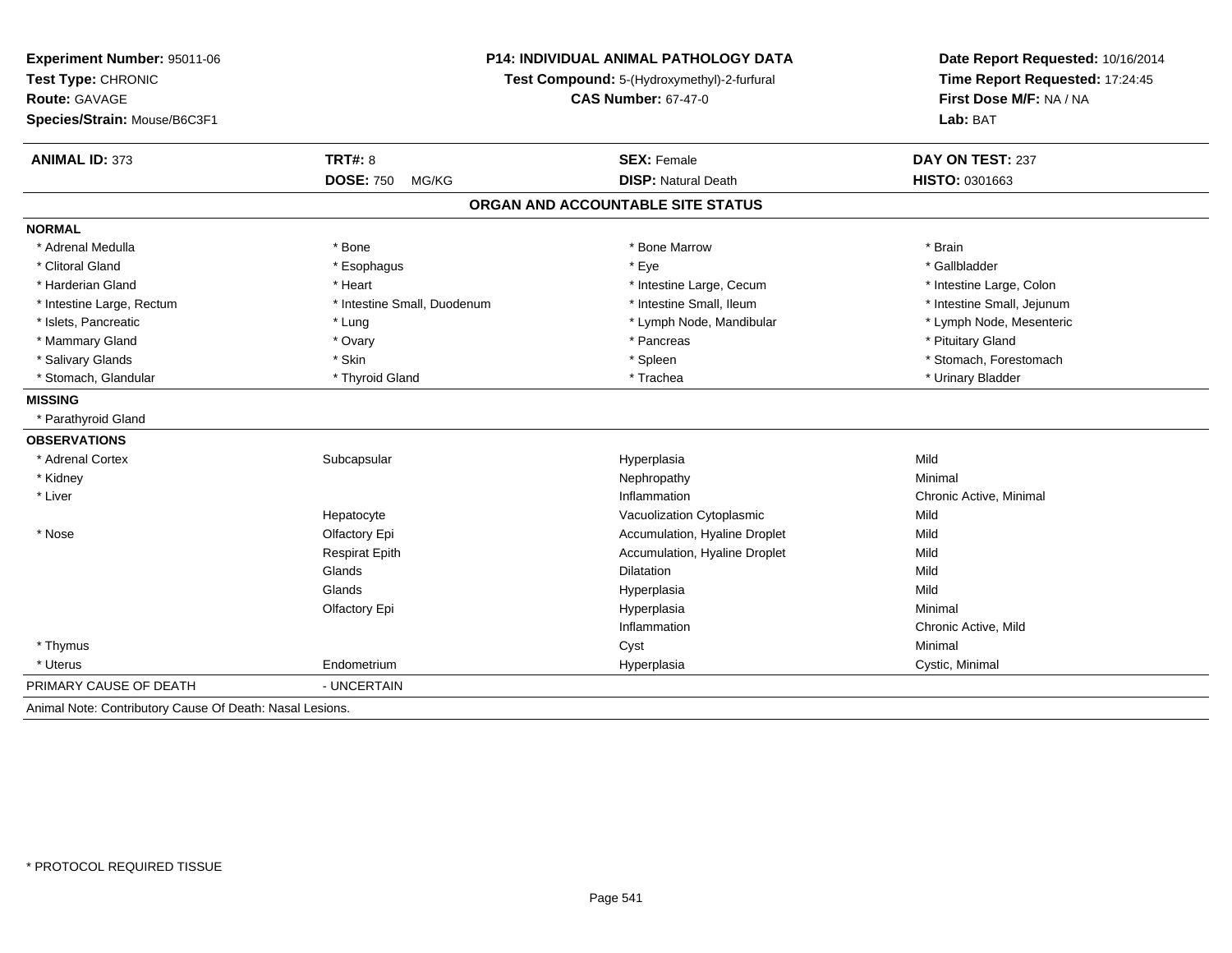| Experiment Number: 95011-06                              |                                             | P14: INDIVIDUAL ANIMAL PATHOLOGY DATA | Date Report Requested: 10/16/2014 |
|----------------------------------------------------------|---------------------------------------------|---------------------------------------|-----------------------------------|
| Test Type: CHRONIC                                       | Test Compound: 5-(Hydroxymethyl)-2-furfural |                                       | Time Report Requested: 17:24:45   |
| Route: GAVAGE                                            |                                             | <b>CAS Number: 67-47-0</b>            | First Dose M/F: NA / NA           |
| Species/Strain: Mouse/B6C3F1                             |                                             |                                       | Lab: BAT                          |
| <b>ANIMAL ID: 374</b>                                    | <b>TRT#: 8</b>                              | <b>SEX: Female</b>                    | DAY ON TEST: 468                  |
|                                                          | <b>DOSE: 750</b><br>MG/KG                   | <b>DISP: Natural Death</b>            | HISTO: 0301664                    |
|                                                          |                                             | ORGAN AND ACCOUNTABLE SITE STATUS     |                                   |
| <b>NORMAL</b>                                            |                                             |                                       |                                   |
| * Adrenal Medulla                                        | * Bone                                      | * Bone Marrow                         | * Brain                           |
| * Clitoral Gland                                         | * Esophagus                                 | * Eye                                 | * Gallbladder                     |
| * Harderian Gland                                        | * Heart                                     | * Intestine Large, Cecum              | * Intestine Large, Colon          |
| * Intestine Large, Rectum                                | * Intestine Small, Duodenum                 | * Intestine Small, Ileum              | * Intestine Small, Jejunum        |
| * Islets, Pancreatic                                     | * Lung                                      | * Lymph Node, Mandibular              | * Lymph Node, Mesenteric          |
| * Mammary Gland                                          | * Pancreas                                  | * Parathyroid Gland                   | * Pituitary Gland                 |
| * Salivary Glands                                        | * Skin                                      | * Spleen                              | * Stomach, Forestomach            |
| * Stomach, Glandular                                     | * Thymus                                    | * Trachea                             | * Urinary Bladder                 |
| * Uterus                                                 |                                             |                                       |                                   |
| <b>OBSERVATIONS</b>                                      |                                             |                                       |                                   |
| * Adrenal Cortex                                         | Subcapsular                                 | Hyperplasia                           | Minimal                           |
| * Kidney                                                 |                                             | Nephropathy                           | Minimal                           |
| * Liver                                                  |                                             | Infiltration Cellular                 | Mononuclear CI, Minimal           |
|                                                          |                                             | Inflammation                          | Chronic Active, Minimal           |
| * Nose                                                   | <b>Respirat Epith</b>                       | Accumulation, Hyaline Droplet         | Minimal                           |
|                                                          | Olfactory Epi                               | Degeneration                          | Mild                              |
|                                                          | Glands                                      | Dilatation                            | Mild                              |
|                                                          | Glands                                      | Hyperplasia                           | Moderate                          |
|                                                          | Olfactory Epi                               | Hyperplasia                           | Minimal                           |
|                                                          | Glands                                      | Inflammation                          | Chronic Active, Mild              |
|                                                          |                                             | Inflammation                          | Chronic Active, Mild              |
|                                                          | Olfactory Epi                               | Metaplasia                            | Marked                            |
| * Ovary                                                  |                                             | Cyst                                  |                                   |
| * Thyroid Gland                                          | Follicle                                    | Cyst                                  | Mild                              |
| PRIMARY CAUSE OF DEATH                                   | - UNCERTAIN                                 |                                       |                                   |
| Animal Note: Contributory Cause Of Death: Nasal Lesions. |                                             |                                       |                                   |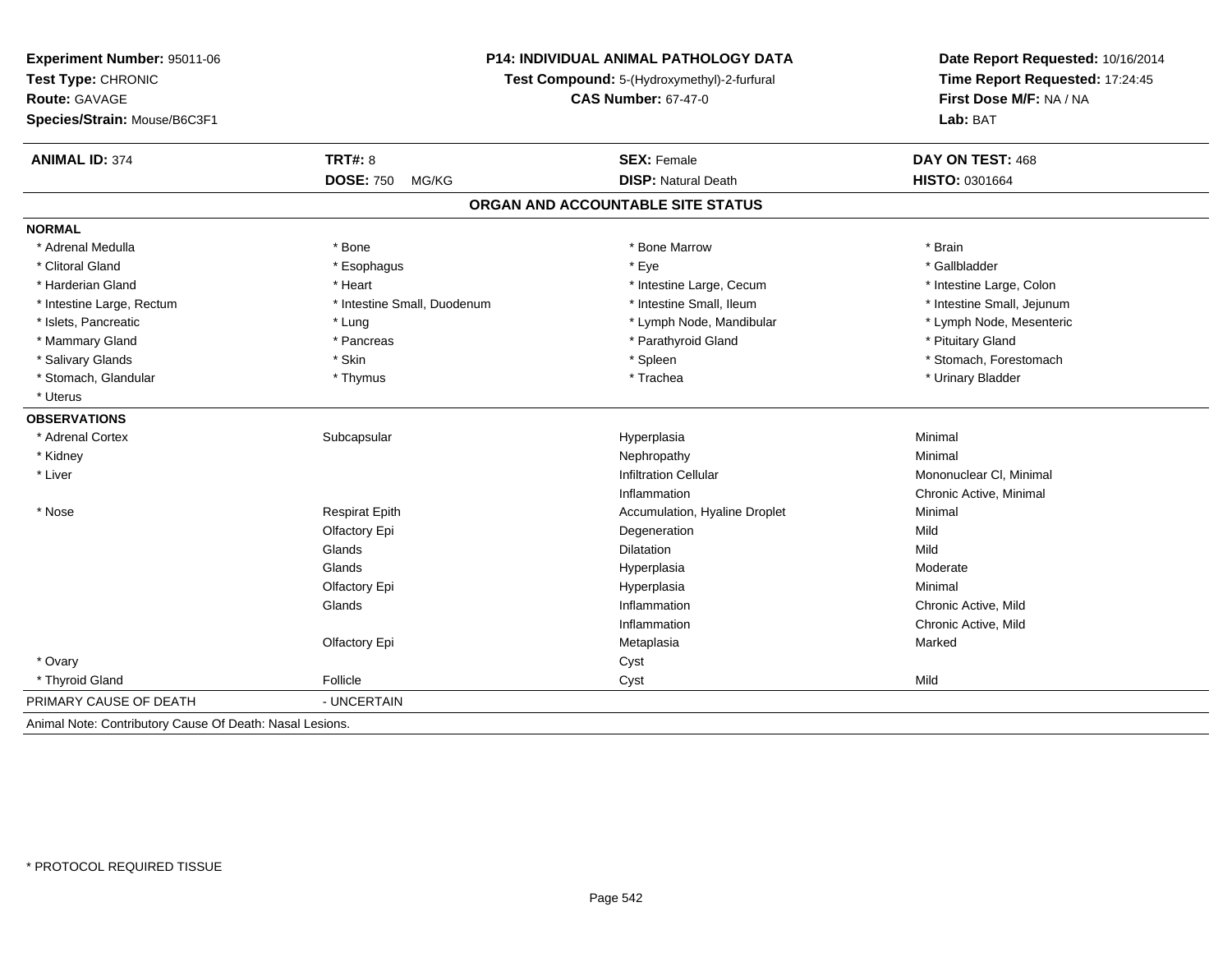| Experiment Number: 95011-06                               | <b>P14: INDIVIDUAL ANIMAL PATHOLOGY DATA</b><br>Test Compound: 5-(Hydroxymethyl)-2-furfural<br><b>CAS Number: 67-47-0</b> |                                   | Date Report Requested: 10/16/2014<br>Time Report Requested: 17:24:45<br>First Dose M/F: NA / NA |
|-----------------------------------------------------------|---------------------------------------------------------------------------------------------------------------------------|-----------------------------------|-------------------------------------------------------------------------------------------------|
| Test Type: CHRONIC                                        |                                                                                                                           |                                   |                                                                                                 |
| <b>Route: GAVAGE</b>                                      |                                                                                                                           |                                   |                                                                                                 |
| Species/Strain: Mouse/B6C3F1                              |                                                                                                                           |                                   | Lab: BAT                                                                                        |
| <b>ANIMAL ID: 375</b>                                     | <b>TRT#: 8</b>                                                                                                            | <b>SEX: Female</b>                | DAY ON TEST: 468                                                                                |
|                                                           | <b>DOSE: 750</b><br>MG/KG                                                                                                 | <b>DISP:</b> Moribund Sacrifice   | HISTO: 0301665                                                                                  |
|                                                           |                                                                                                                           | ORGAN AND ACCOUNTABLE SITE STATUS |                                                                                                 |
| <b>NORMAL</b>                                             |                                                                                                                           |                                   |                                                                                                 |
| * Adrenal Medulla                                         | * Bone                                                                                                                    | * Bone Marrow                     | * Brain                                                                                         |
| * Clitoral Gland                                          | * Esophagus                                                                                                               | * Eye                             | * Gallbladder                                                                                   |
| * Harderian Gland                                         | * Heart                                                                                                                   | * Intestine Large, Cecum          | * Intestine Large, Colon                                                                        |
| * Intestine Large, Rectum                                 | * Intestine Small, Duodenum                                                                                               | * Intestine Small, Ileum          | * Intestine Small, Jejunum                                                                      |
| * Islets, Pancreatic                                      | * Kidney                                                                                                                  | * Lung                            | * Lymph Node, Mandibular                                                                        |
| * Lymph Node, Mesenteric                                  | * Mammary Gland                                                                                                           | * Ovary                           | * Pancreas                                                                                      |
| * Parathyroid Gland                                       | * Pituitary Gland                                                                                                         | * Salivary Glands                 | * Skin                                                                                          |
| * Spleen                                                  | * Stomach, Forestomach                                                                                                    | * Stomach, Glandular              | * Thymus                                                                                        |
| * Thyroid Gland                                           | * Trachea                                                                                                                 | * Urinary Bladder                 |                                                                                                 |
| <b>OBSERVATIONS</b>                                       |                                                                                                                           |                                   |                                                                                                 |
| * Adrenal Cortex                                          | Subcapsular                                                                                                               | Hyperplasia                       | Mild                                                                                            |
| * Liver                                                   |                                                                                                                           | <b>Infiltration Cellular</b>      | Mononuclear CI, Minimal                                                                         |
|                                                           |                                                                                                                           | Inflammation                      | Chronic Active, Minimal                                                                         |
| * Nose                                                    | <b>Respirat Epith</b>                                                                                                     | Accumulation, Hyaline Droplet     | Mild                                                                                            |
|                                                           | Olfactory Epi                                                                                                             | Degeneration                      | Moderate                                                                                        |
|                                                           | Glands                                                                                                                    | <b>Dilatation</b>                 | Mild                                                                                            |
|                                                           | Glands                                                                                                                    | Hyperplasia                       | Moderate                                                                                        |
|                                                           | Glands                                                                                                                    | Inflammation                      | Chronic Active, Minimal                                                                         |
|                                                           |                                                                                                                           | Inflammation                      | Chronic Active, Mild                                                                            |
|                                                           | Olfactory Epi                                                                                                             | Metaplasia                        | Marked                                                                                          |
| * Uterus                                                  | Endometrium                                                                                                               | Hyperplasia                       | Cystic, Mild                                                                                    |
| PRIMARY CAUSE OF DEATH                                    | - UNCERTAIN                                                                                                               |                                   |                                                                                                 |
| Animal Note: Contributory Cause Of Death - Nasal Lesions. |                                                                                                                           |                                   |                                                                                                 |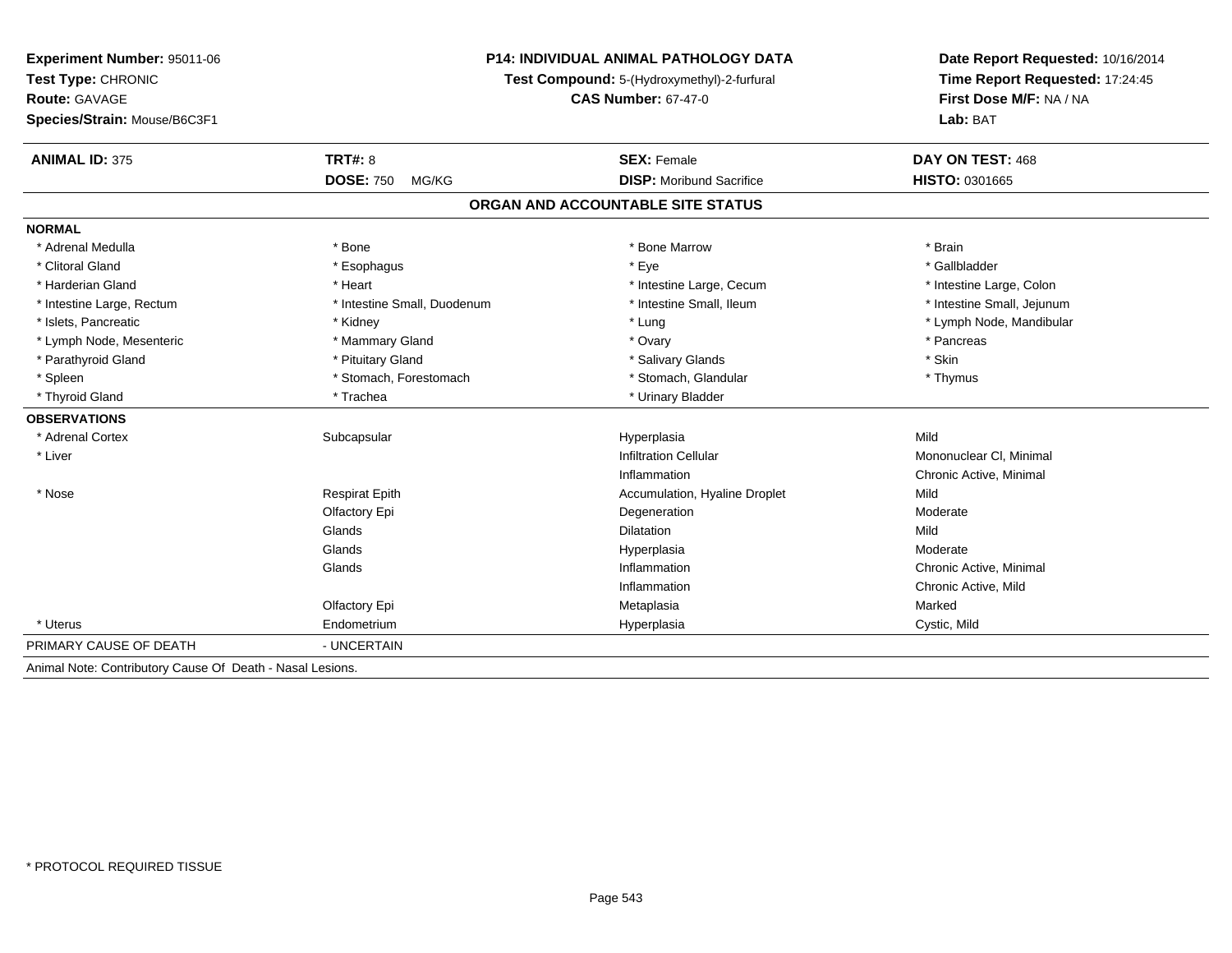| Experiment Number: 95011-06          |                                                                           | <b>P14: INDIVIDUAL ANIMAL PATHOLOGY DATA</b> | Date Report Requested: 10/16/2014 |
|--------------------------------------|---------------------------------------------------------------------------|----------------------------------------------|-----------------------------------|
| Test Type: CHRONIC                   | Test Compound: 5-(Hydroxymethyl)-2-furfural<br><b>CAS Number: 67-47-0</b> |                                              | Time Report Requested: 17:24:45   |
| <b>Route: GAVAGE</b>                 |                                                                           |                                              | First Dose M/F: NA / NA           |
| Species/Strain: Mouse/B6C3F1         |                                                                           |                                              | Lab: BAT                          |
| <b>ANIMAL ID: 376</b>                | <b>TRT#: 8</b>                                                            | <b>SEX: Female</b>                           | DAY ON TEST: 727                  |
|                                      | <b>DOSE: 750</b><br>MG/KG                                                 | <b>DISP: Terminal Sacrifice</b>              | HISTO: 0301666                    |
|                                      |                                                                           | ORGAN AND ACCOUNTABLE SITE STATUS            |                                   |
| <b>NORMAL</b>                        |                                                                           |                                              |                                   |
| * Adrenal Medulla                    | * Bone                                                                    | * Bone Marrow                                | * Brain                           |
| * Clitoral Gland                     | * Esophagus                                                               | * Eye                                        | * Gallbladder                     |
| * Harderian Gland                    | * Heart                                                                   | * Intestine Large, Cecum                     | * Intestine Large, Colon          |
| * Intestine Large, Rectum            | * Intestine Small, Duodenum                                               | * Intestine Small, Ileum                     | * Intestine Small, Jejunum        |
| * Islets, Pancreatic                 | * Lung                                                                    | * Lymph Node, Mandibular                     | * Lymph Node, Mesenteric          |
| * Mammary Gland                      | * Pancreas                                                                | * Parathyroid Gland                          | * Pituitary Gland                 |
| * Salivary Glands                    | * Skin                                                                    | * Spleen                                     | * Stomach, Glandular              |
| * Thyroid Gland                      | * Trachea                                                                 | * Urinary Bladder                            |                                   |
| <b>OBSERVATIONS</b>                  |                                                                           |                                              |                                   |
| * Adrenal Cortex                     | Subcapsular                                                               | Hyperplasia                                  | Moderate                          |
| * Kidney                             |                                                                           | Nephropathy                                  | Minimal                           |
| * Liver                              |                                                                           | <b>Eosinophilic Focus</b>                    |                                   |
|                                      |                                                                           | Hepatocellular Adenoma                       |                                   |
|                                      |                                                                           | <b>Infiltration Cellular</b>                 | Mononuclear CI, Mild              |
|                                      |                                                                           | Inflammation                                 | Chronic Active, Minimal           |
|                                      | Hepatocyte                                                                | Vacuolization Cytoplasmic                    | Mild                              |
| [Eosinophilic Focus TGLS = 2-12]     |                                                                           |                                              |                                   |
| [Hepatocellular Adenoma TGLS = 1-12] |                                                                           |                                              |                                   |
| * Nose                               | Olfactory Epi                                                             | Accumulation, Hyaline Droplet                | Mild                              |
|                                      | <b>Respirat Epith</b>                                                     | Accumulation, Hyaline Droplet                | Mild                              |
|                                      | Glands                                                                    | Dilatation                                   | Moderate                          |
|                                      | Glands                                                                    | Hyperplasia                                  | Moderate                          |
|                                      | Glands                                                                    | Inflammation                                 | Chronic Active, Mild              |
|                                      |                                                                           | Inflammation                                 | Chronic Active, Mild              |
|                                      | Olfactory Epi                                                             | Metaplasia                                   | Marked                            |
| * Ovary                              |                                                                           | Atrophy                                      | Moderate                          |
| * Stomach, Forestomach               | Epithelium                                                                | Hyperkeratosis                               | Mild                              |
|                                      | Epithelium                                                                | Hyperplasia                                  | Mild                              |
| * Thymus                             |                                                                           | Ectopic Parathyroid Gland                    | Mild                              |
| * Uterus                             | Endometrium                                                               | Hyperplasia                                  | Cystic, Moderate                  |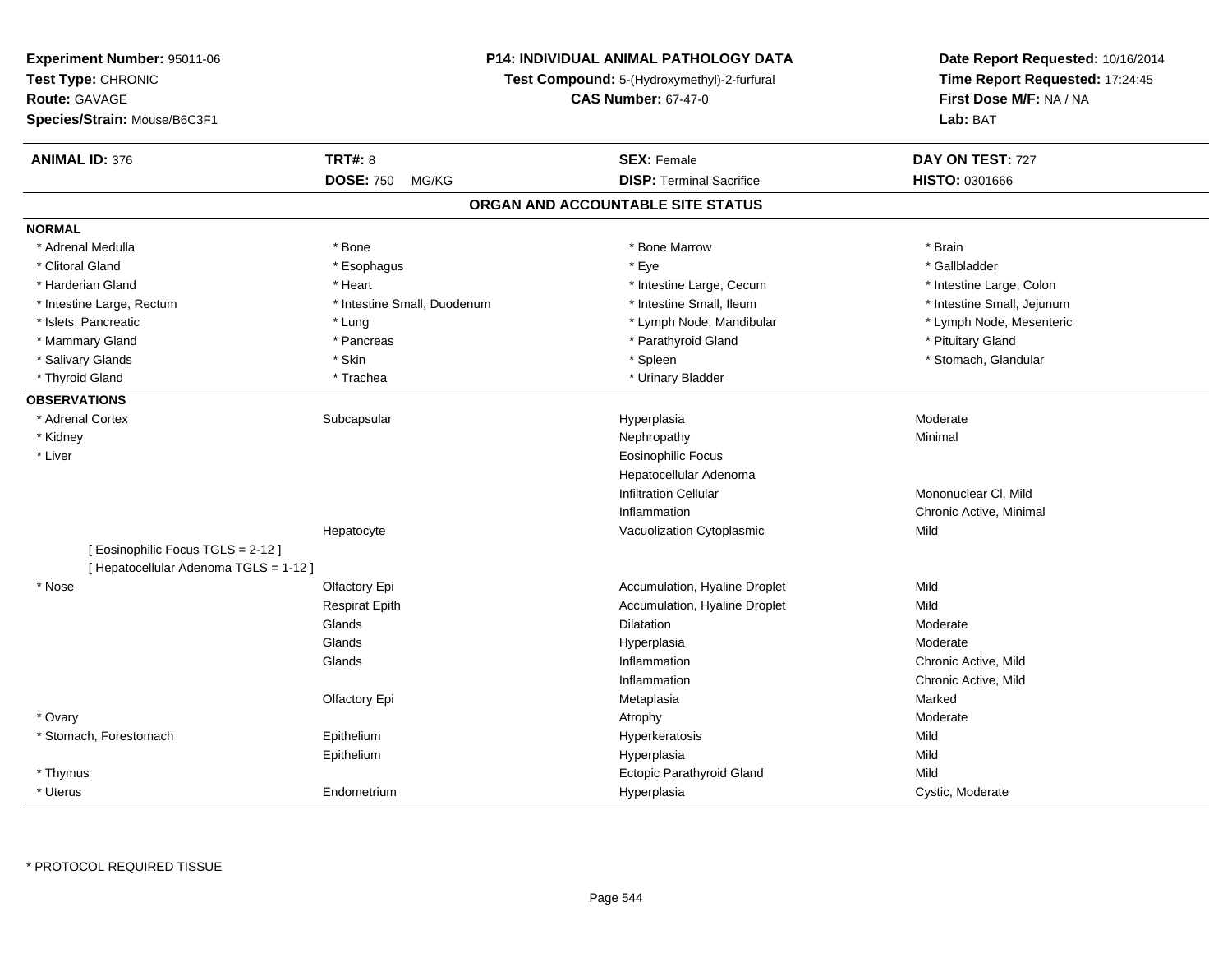| <b>Experiment Number: 95011-06</b><br><b>Test Type: CHRONIC</b><br><b>Route: GAVAGE</b> | <b>P14: INDIVIDUAL ANIMAL PATHOLOGY DATA</b><br>Test Compound: 5-(Hydroxymethyl)-2-furfural<br><b>CAS Number: 67-47-0</b> |                                   | Date Report Requested: 10/16/2014<br>Time Report Requested: 17:24:45<br><b>First Dose M/F: NA / NA</b> |
|-----------------------------------------------------------------------------------------|---------------------------------------------------------------------------------------------------------------------------|-----------------------------------|--------------------------------------------------------------------------------------------------------|
| Species/Strain: Mouse/B6C3F1                                                            |                                                                                                                           |                                   | Lab: BAT                                                                                               |
| <b>ANIMAL ID: 376</b>                                                                   | <b>TRT#: 8</b>                                                                                                            | <b>SEX:</b> Female                | DAY ON TEST: 727                                                                                       |
|                                                                                         | <b>DOSE: 750</b><br>MG/KG                                                                                                 | <b>DISP: Terminal Sacrifice</b>   | <b>HISTO: 0301666</b>                                                                                  |
|                                                                                         |                                                                                                                           | ORGAN AND ACCOUNTABLE SITE STATUS |                                                                                                        |
| PRIMARY CAUSE OF DEATH                                                                  |                                                                                                                           |                                   |                                                                                                        |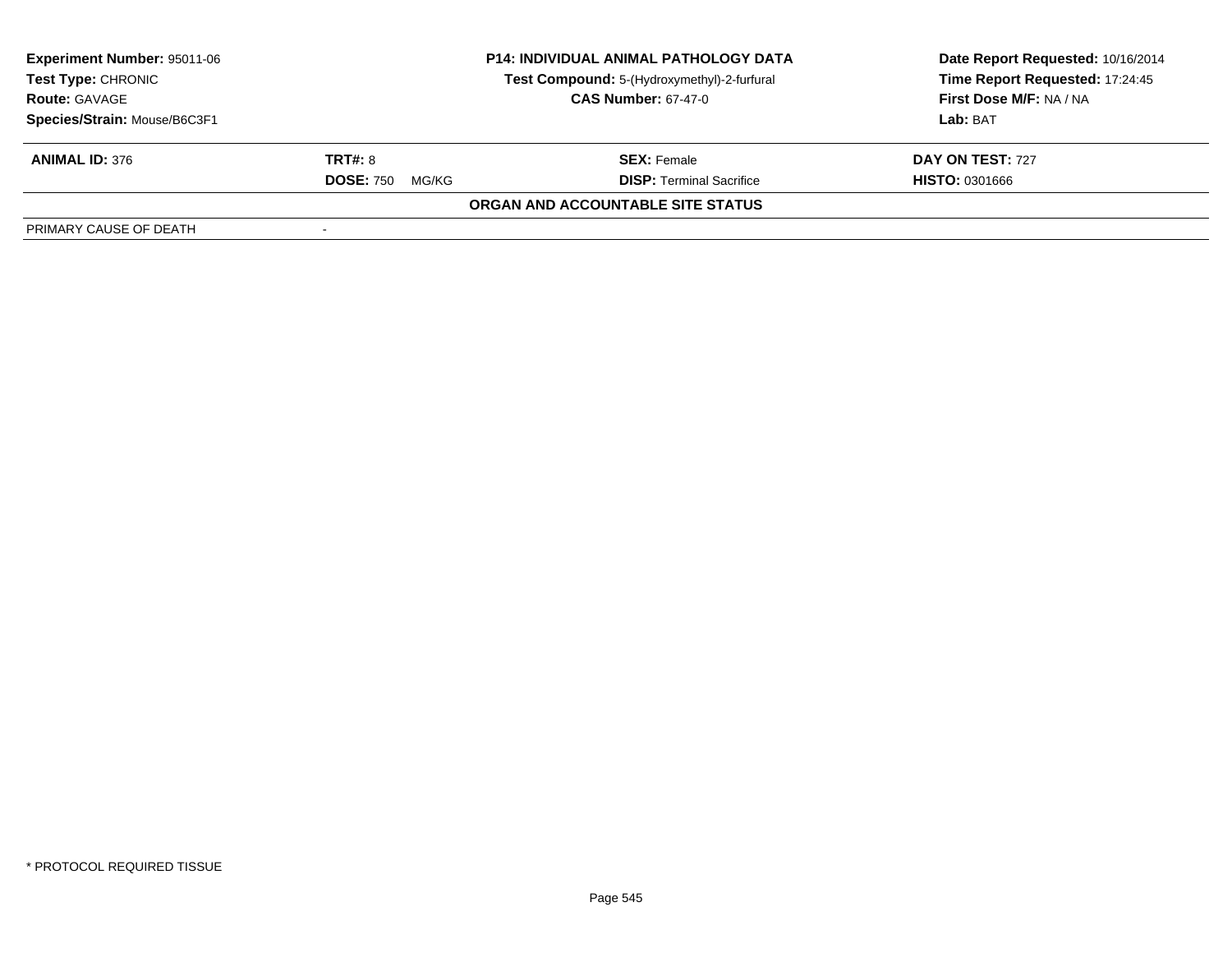| Experiment Number: 95011-06<br>Test Type: CHRONIC<br><b>Route: GAVAGE</b><br>Species/Strain: Mouse/B6C3F1 | P14: INDIVIDUAL ANIMAL PATHOLOGY DATA<br>Test Compound: 5-(Hydroxymethyl)-2-furfural<br><b>CAS Number: 67-47-0</b> |                                   | Date Report Requested: 10/16/2014<br>Time Report Requested: 17:24:45<br>First Dose M/F: NA / NA<br>Lab: BAT |
|-----------------------------------------------------------------------------------------------------------|--------------------------------------------------------------------------------------------------------------------|-----------------------------------|-------------------------------------------------------------------------------------------------------------|
| <b>ANIMAL ID: 377</b>                                                                                     | <b>TRT#: 8</b>                                                                                                     | <b>SEX: Female</b>                | DAY ON TEST: 728                                                                                            |
|                                                                                                           | <b>DOSE: 750</b><br>MG/KG                                                                                          | <b>DISP: Terminal Sacrifice</b>   | HISTO: 0301667                                                                                              |
|                                                                                                           |                                                                                                                    | ORGAN AND ACCOUNTABLE SITE STATUS |                                                                                                             |
| <b>NORMAL</b>                                                                                             |                                                                                                                    |                                   |                                                                                                             |
| * Adrenal Medulla                                                                                         | * Bone                                                                                                             | * Bone Marrow                     | * Brain                                                                                                     |
| * Clitoral Gland                                                                                          | * Esophagus                                                                                                        | * Eye                             | * Gallbladder                                                                                               |
| * Harderian Gland                                                                                         | * Heart                                                                                                            | * Intestine Large, Cecum          | * Intestine Large, Colon                                                                                    |
| * Intestine Large, Rectum                                                                                 | * Intestine Small, Duodenum                                                                                        | * Intestine Small, Ileum          | * Intestine Small, Jejunum                                                                                  |
| * Islets, Pancreatic                                                                                      | * Lymph Node, Mandibular                                                                                           | * Lymph Node, Mesenteric          | * Mammary Gland                                                                                             |
| * Pituitary Gland                                                                                         | * Salivary Glands                                                                                                  | * Skin                            | * Spleen                                                                                                    |
| * Stomach, Glandular                                                                                      | * Thymus                                                                                                           | * Trachea                         | * Urinary Bladder                                                                                           |
| <b>MISSING</b>                                                                                            |                                                                                                                    |                                   |                                                                                                             |
| * Parathyroid Gland                                                                                       |                                                                                                                    |                                   |                                                                                                             |
| <b>OBSERVATIONS</b>                                                                                       |                                                                                                                    |                                   |                                                                                                             |
| * Adrenal Cortex                                                                                          | Subcapsular                                                                                                        | Hyperplasia                       | Mild                                                                                                        |
| * Kidney                                                                                                  |                                                                                                                    | Mineralization                    | Minimal                                                                                                     |
|                                                                                                           |                                                                                                                    | Nephropathy                       | Minimal                                                                                                     |
| * Liver                                                                                                   |                                                                                                                    | <b>Infiltration Cellular</b>      | Mononuclear CI, Minimal                                                                                     |
|                                                                                                           |                                                                                                                    | Inflammation                      | Chronic Active, Minimal                                                                                     |
|                                                                                                           | Hepatocyte                                                                                                         | Vacuolization Cytoplasmic         | Mild                                                                                                        |
| * Lung                                                                                                    |                                                                                                                    | Hemangioma                        |                                                                                                             |
| * Nose                                                                                                    | Olfactory Epi                                                                                                      | Accumulation, Hyaline Droplet     | Mild                                                                                                        |
|                                                                                                           | <b>Respirat Epith</b>                                                                                              | Accumulation, Hyaline Droplet     | Mild                                                                                                        |
|                                                                                                           | Glands                                                                                                             | <b>Dilatation</b>                 | Moderate                                                                                                    |
|                                                                                                           | Glands                                                                                                             | Hyperplasia                       | Moderate                                                                                                    |
|                                                                                                           | Glands                                                                                                             | Inflammation                      | Chronic Active, Mild                                                                                        |
|                                                                                                           |                                                                                                                    | Inflammation                      | Chronic Active, Mild                                                                                        |
|                                                                                                           | Olfactory Epi                                                                                                      | Metaplasia                        | Marked                                                                                                      |
| * Ovary                                                                                                   |                                                                                                                    | Atrophy                           | Moderate                                                                                                    |
| * Pancreas                                                                                                |                                                                                                                    | Cyst                              | Marked                                                                                                      |
| [ Cyst TGLS = 1-12 ]                                                                                      |                                                                                                                    |                                   |                                                                                                             |
| * Stomach, Forestomach                                                                                    |                                                                                                                    | Squamous Cell Papilloma           |                                                                                                             |
| [Squamous Cell Papilloma TGLS = 2-13]                                                                     |                                                                                                                    |                                   |                                                                                                             |
| * Thyroid Gland                                                                                           | Follicle                                                                                                           | Degeneration                      | Mild                                                                                                        |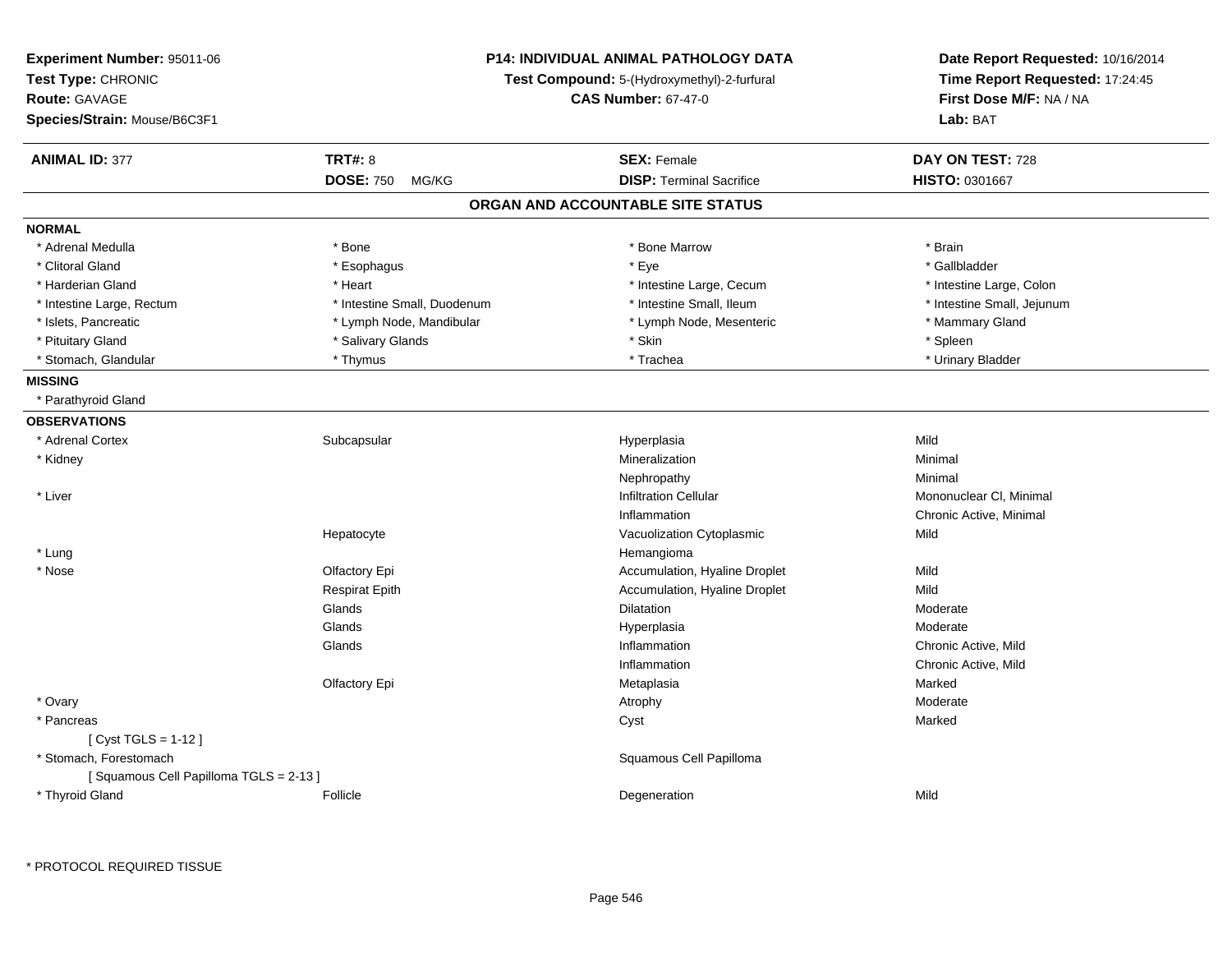| <b>Experiment Number: 95011-06</b> |                            | <b>P14: INDIVIDUAL ANIMAL PATHOLOGY DATA</b> | Date Report Requested: 10/16/2014<br>Time Report Requested: 17:24:45 |  |
|------------------------------------|----------------------------|----------------------------------------------|----------------------------------------------------------------------|--|
| Test Type: CHRONIC                 |                            | Test Compound: 5-(Hydroxymethyl)-2-furfural  |                                                                      |  |
| <b>Route: GAVAGE</b>               | <b>CAS Number: 67-47-0</b> |                                              | First Dose M/F: NA / NA                                              |  |
| Species/Strain: Mouse/B6C3F1       |                            |                                              | Lab: BAT                                                             |  |
| <b>ANIMAL ID: 377</b>              | <b>TRT#: 8</b>             | <b>SEX: Female</b>                           | DAY ON TEST: 728                                                     |  |
|                                    | <b>DOSE: 750</b><br>MG/KG  | <b>DISP: Terminal Sacrifice</b>              | <b>HISTO: 0301667</b>                                                |  |
|                                    |                            | ORGAN AND ACCOUNTABLE SITE STATUS            |                                                                      |  |
| * Uterus                           | Endometrium                | Hyperplasia                                  | Cystic, Moderate                                                     |  |
| PRIMARY CAUSE OF DEATH             |                            |                                              |                                                                      |  |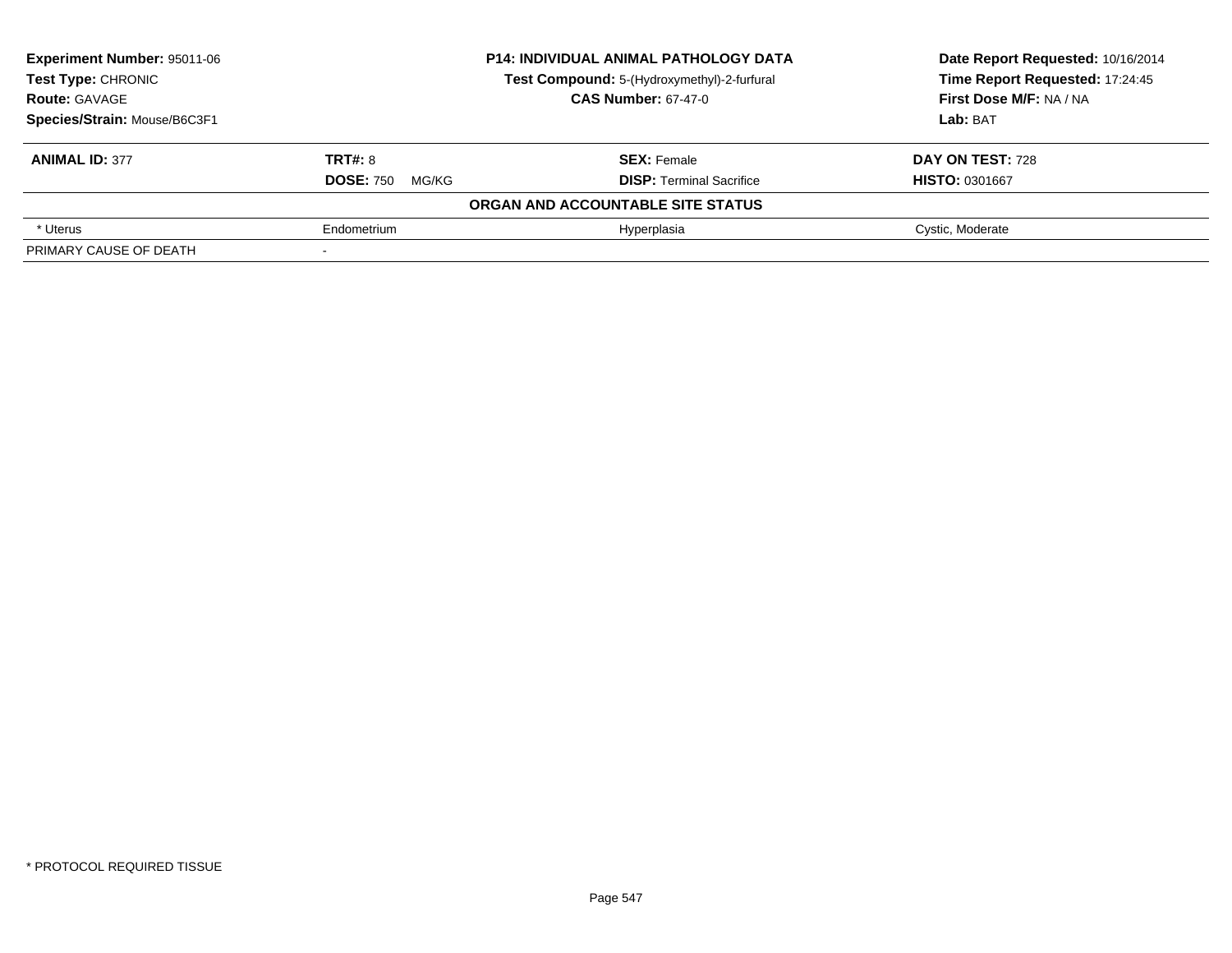| P14: INDIVIDUAL ANIMAL PATHOLOGY DATA<br>Experiment Number: 95011-06 |                                             |                                   | Date Report Requested: 10/16/2014 |
|----------------------------------------------------------------------|---------------------------------------------|-----------------------------------|-----------------------------------|
| Test Type: CHRONIC                                                   | Test Compound: 5-(Hydroxymethyl)-2-furfural |                                   | Time Report Requested: 17:24:45   |
| Route: GAVAGE                                                        |                                             | <b>CAS Number: 67-47-0</b>        | First Dose M/F: NA / NA           |
| Species/Strain: Mouse/B6C3F1                                         |                                             |                                   | Lab: BAT                          |
| <b>ANIMAL ID: 378</b>                                                | <b>TRT#: 8</b>                              | <b>SEX: Female</b>                | DAY ON TEST: 644                  |
|                                                                      | <b>DOSE: 750</b><br>MG/KG                   | <b>DISP: Natural Death</b>        | HISTO: 0301668                    |
|                                                                      |                                             | ORGAN AND ACCOUNTABLE SITE STATUS |                                   |
| <b>NORMAL</b>                                                        |                                             |                                   |                                   |
| * Adrenal Medulla                                                    | * Bone                                      | * Bone Marrow                     | * Brain                           |
| * Clitoral Gland                                                     | * Esophagus                                 | * Eye                             | * Gallbladder                     |
| * Harderian Gland                                                    | * Heart                                     | * Intestine Large, Cecum          | * Intestine Large, Colon          |
| * Intestine Large, Rectum                                            | * Intestine Small, Duodenum                 | * Intestine Small, Ileum          | * Intestine Small, Jejunum        |
| * Islets, Pancreatic                                                 | * Liver                                     | * Lung                            | * Lymph Node, Mandibular          |
| * Lymph Node, Mesenteric                                             | * Mammary Gland                             | * Ovary                           | * Pancreas                        |
| * Parathyroid Gland                                                  | * Pituitary Gland                           | * Salivary Glands                 | * Skin                            |
| * Spleen                                                             | * Stomach, Forestomach                      | * Stomach, Glandular              | * Trachea                         |
| * Urinary Bladder                                                    |                                             |                                   |                                   |
| <b>OBSERVATIONS</b>                                                  |                                             |                                   |                                   |
| * Adrenal Cortex                                                     | Subcapsular                                 | Hyperplasia                       | Moderate                          |
| * Kidney                                                             |                                             | Nephropathy                       | Minimal                           |
| * Nose                                                               | Olfactory Epi                               | Accumulation, Hyaline Droplet     | Mild                              |
|                                                                      | <b>Respirat Epith</b>                       | Accumulation, Hyaline Droplet     | Mild                              |
|                                                                      | Glands                                      | Dilatation                        | Mild                              |
|                                                                      | Glands                                      | Hyperplasia                       | Moderate                          |
|                                                                      | Olfactory Epi                               | Hyperplasia                       | Minimal                           |
|                                                                      | Glands                                      | Inflammation                      | Chronic Active, Mild              |
|                                                                      |                                             | Inflammation                      | Chronic Active, Minimal           |
|                                                                      | Olfactory Epi                               | Metaplasia                        | Marked                            |
| * Thymus                                                             |                                             | Cyst                              | Minimal                           |
| * Thyroid Gland                                                      | Follicle                                    | Degeneration                      | Mild                              |
|                                                                      | <b>Follicular Cel</b>                       | Hyperplasia                       | Mild                              |
| * Uterus                                                             | Endometrium                                 | Hyperplasia                       | Cystic, Mild                      |
| PRIMARY CAUSE OF DEATH                                               | - UNCERTAIN                                 |                                   |                                   |
| Animal Note: Contributory Cause Of Death: Nasal Lesions.             |                                             |                                   |                                   |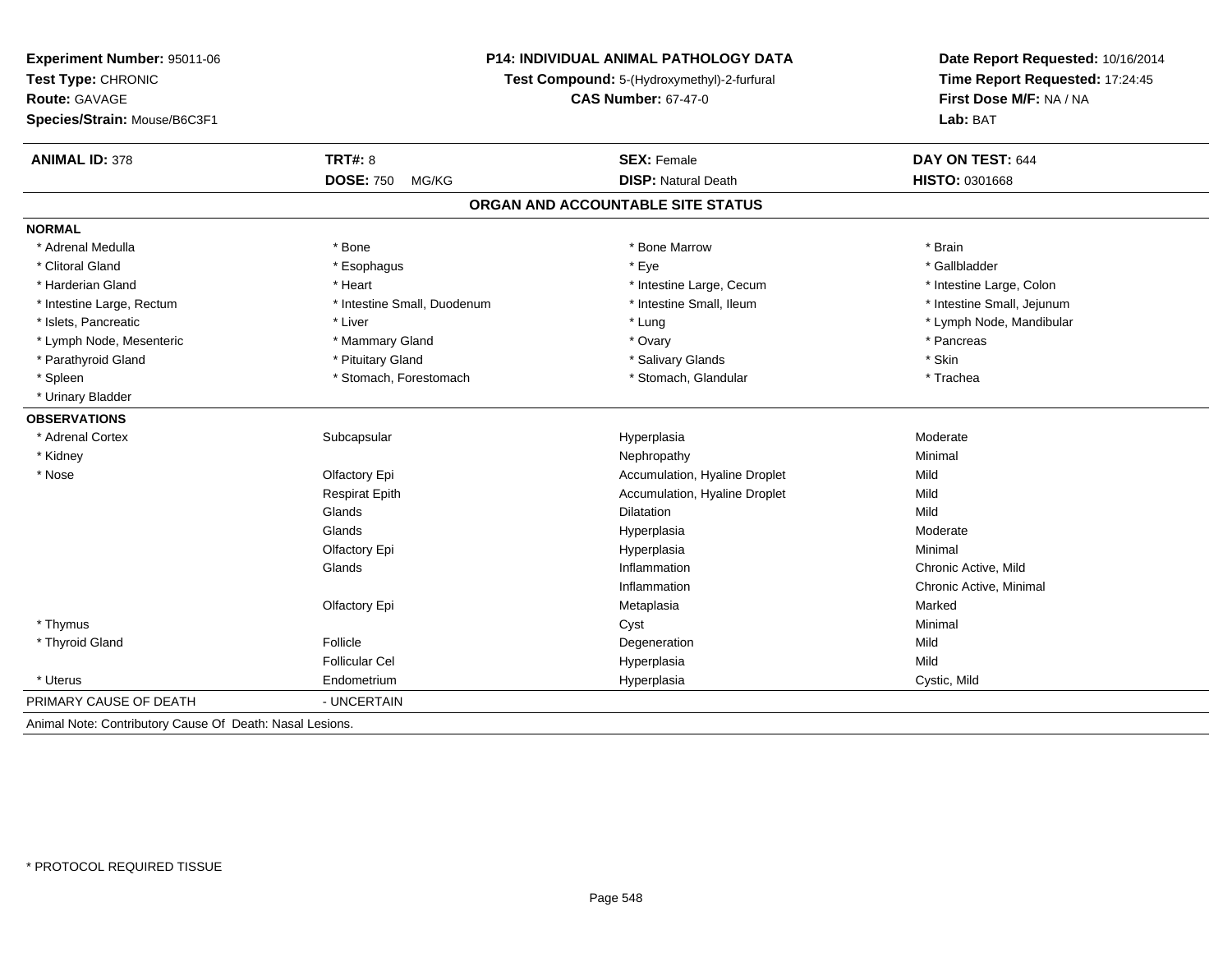| Experiment Number: 95011-06<br>Test Type: CHRONIC<br><b>Route: GAVAGE</b><br>Species/Strain: Mouse/B6C3F1 | <b>P14: INDIVIDUAL ANIMAL PATHOLOGY DATA</b><br>Test Compound: 5-(Hydroxymethyl)-2-furfural<br><b>CAS Number: 67-47-0</b> |                                   | Date Report Requested: 10/16/2014<br>Time Report Requested: 17:24:45<br>First Dose M/F: NA / NA<br>Lab: BAT |  |
|-----------------------------------------------------------------------------------------------------------|---------------------------------------------------------------------------------------------------------------------------|-----------------------------------|-------------------------------------------------------------------------------------------------------------|--|
| <b>ANIMAL ID: 379</b>                                                                                     | <b>TRT#: 8</b>                                                                                                            | <b>SEX: Female</b>                | DAY ON TEST: 621                                                                                            |  |
|                                                                                                           | <b>DOSE: 750</b><br>MG/KG                                                                                                 | <b>DISP: Natural Death</b>        | HISTO: 0301669                                                                                              |  |
|                                                                                                           |                                                                                                                           | ORGAN AND ACCOUNTABLE SITE STATUS |                                                                                                             |  |
| <b>NORMAL</b>                                                                                             |                                                                                                                           |                                   |                                                                                                             |  |
| * Adrenal Medulla                                                                                         | * Bone                                                                                                                    | * Bone Marrow                     | * Brain                                                                                                     |  |
| * Esophagus                                                                                               | * Eye                                                                                                                     | * Gallbladder                     | * Harderian Gland                                                                                           |  |
| * Heart                                                                                                   | * Intestine Large, Cecum                                                                                                  | * Intestine Large, Colon          | * Intestine Large, Rectum                                                                                   |  |
| * Intestine Small, Duodenum                                                                               | * Intestine Small, Ileum                                                                                                  | * Intestine Small, Jejunum        | * Islets, Pancreatic                                                                                        |  |
| * Lymph Node, Mandibular                                                                                  | * Lymph Node, Mesenteric                                                                                                  | * Mammary Gland                   | * Pancreas                                                                                                  |  |
| * Parathyroid Gland                                                                                       | * Pituitary Gland                                                                                                         | * Salivary Glands                 | * Skin                                                                                                      |  |
| * Stomach, Forestomach                                                                                    | * Stomach, Glandular                                                                                                      | * Thymus                          | * Thyroid Gland                                                                                             |  |
| * Trachea                                                                                                 | * Urinary Bladder                                                                                                         | * Uterus                          |                                                                                                             |  |
| <b>MISSING</b>                                                                                            |                                                                                                                           |                                   |                                                                                                             |  |
| * Clitoral Gland                                                                                          |                                                                                                                           |                                   |                                                                                                             |  |
| <b>OBSERVATIONS</b>                                                                                       |                                                                                                                           |                                   |                                                                                                             |  |
| * Adrenal Cortex                                                                                          | Subcapsular                                                                                                               | Hyperplasia                       | Mild                                                                                                        |  |
| * Kidney                                                                                                  |                                                                                                                           | Nephropathy                       | Minimal                                                                                                     |  |
| * Liver                                                                                                   |                                                                                                                           | Hepatocellular Carcinoma          |                                                                                                             |  |
| [Hepatocellular Carcinoma TGLS = 1-12]                                                                    |                                                                                                                           |                                   |                                                                                                             |  |
| * Lung                                                                                                    |                                                                                                                           | Hepatocellular Carcinoma          | Metastatic (Liver)                                                                                          |  |
| * Nose                                                                                                    | Olfactory Epi                                                                                                             | Accumulation, Hyaline Droplet     | Mild                                                                                                        |  |
|                                                                                                           | <b>Respirat Epith</b>                                                                                                     | Accumulation, Hyaline Droplet     | Mild                                                                                                        |  |
|                                                                                                           | Olfactory Epi                                                                                                             | Degeneration                      | Moderate                                                                                                    |  |
|                                                                                                           | Glands                                                                                                                    | Dilatation                        | Mild                                                                                                        |  |
|                                                                                                           | Glands                                                                                                                    | Hyperplasia                       | Moderate                                                                                                    |  |
|                                                                                                           | Glands                                                                                                                    | Inflammation                      | Chronic Active, Mild                                                                                        |  |
|                                                                                                           |                                                                                                                           | Inflammation                      | Chronic Active, Mild                                                                                        |  |
|                                                                                                           | Olfactory Epi                                                                                                             | Metaplasia                        | Marked                                                                                                      |  |
| * Ovary                                                                                                   |                                                                                                                           | Atrophy                           | Marked                                                                                                      |  |
| * Spleen                                                                                                  |                                                                                                                           | Hematopoietic Cell Proliferation  | Mild                                                                                                        |  |
| PRIMARY CAUSE OF DEATH                                                                                    | - Liver<br>Hepatocellular Carcinoma                                                                                       |                                   |                                                                                                             |  |
| Animal Note: Contributory Cause Of Death: Nasal Lesions.                                                  |                                                                                                                           |                                   |                                                                                                             |  |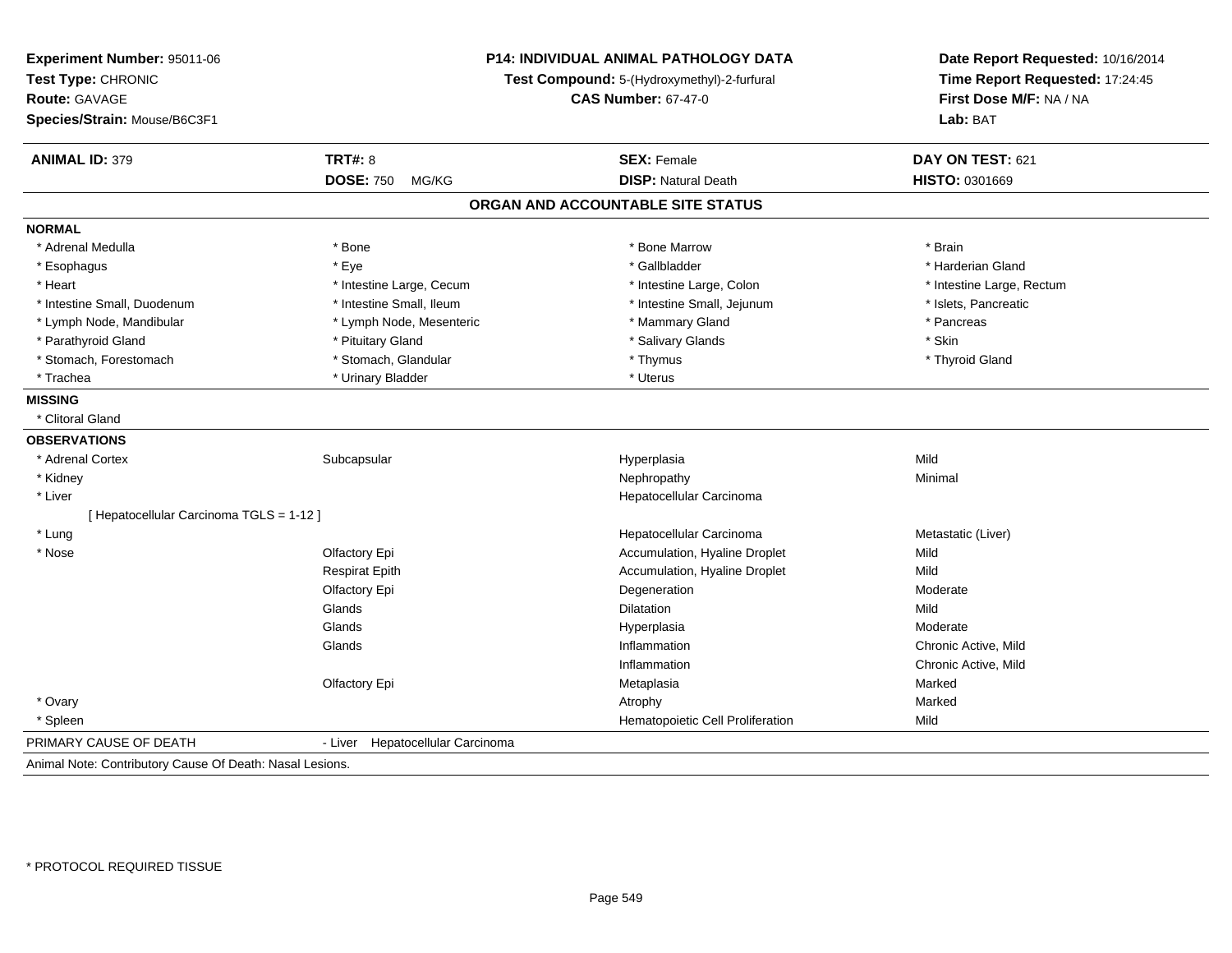| Experiment Number: 95011-06<br>Test Type: CHRONIC          |                             | P14: INDIVIDUAL ANIMAL PATHOLOGY DATA<br>Test Compound: 5-(Hydroxymethyl)-2-furfural | Date Report Requested: 10/16/2014<br>Time Report Requested: 17:24:45 |
|------------------------------------------------------------|-----------------------------|--------------------------------------------------------------------------------------|----------------------------------------------------------------------|
| <b>Route: GAVAGE</b>                                       |                             | <b>CAS Number: 67-47-0</b>                                                           | First Dose M/F: NA / NA                                              |
| Species/Strain: Mouse/B6C3F1                               |                             |                                                                                      | Lab: BAT                                                             |
| <b>ANIMAL ID: 380</b>                                      | <b>TRT#: 8</b>              | <b>SEX: Female</b>                                                                   | DAY ON TEST: 399                                                     |
|                                                            | <b>DOSE: 750</b><br>MG/KG   | <b>DISP: Natural Death</b>                                                           | HISTO: 0301670                                                       |
|                                                            |                             | ORGAN AND ACCOUNTABLE SITE STATUS                                                    |                                                                      |
| <b>NORMAL</b>                                              |                             |                                                                                      |                                                                      |
| * Adrenal Medulla                                          | <b>Blood Vessel</b>         | * Bone                                                                               | * Bone Marrow                                                        |
| * Brain                                                    | * Esophagus                 | * Eye                                                                                | * Gallbladder                                                        |
| * Harderian Gland                                          | * Heart                     | * Intestine Large, Cecum                                                             | * Intestine Large, Colon                                             |
| * Intestine Large, Rectum                                  | * Intestine Small, Duodenum | * Intestine Small, Ileum                                                             | * Intestine Small, Jejunum                                           |
| * Islets, Pancreatic                                       | * Kidney                    | * Liver                                                                              | * Lymph Node, Mandibular                                             |
| * Lymph Node, Mesenteric                                   | * Mammary Gland             | * Pancreas                                                                           | * Parathyroid Gland                                                  |
| * Pituitary Gland                                          | * Salivary Glands           | * Skin                                                                               | * Spleen                                                             |
| * Stomach, Forestomach                                     | * Stomach, Glandular        | * Thymus                                                                             | * Thyroid Gland                                                      |
| * Trachea                                                  | * Urinary Bladder           | * Uterus                                                                             |                                                                      |
| <b>MISSING</b>                                             |                             |                                                                                      |                                                                      |
| * Clitoral Gland                                           |                             |                                                                                      |                                                                      |
| <b>OBSERVATIONS</b>                                        |                             |                                                                                      |                                                                      |
| * Adrenal Cortex                                           | Subcapsular                 | Hyperplasia                                                                          | Mild                                                                 |
| * Lung                                                     | Alveolar Epith              | Hyperplasia                                                                          | Mild                                                                 |
| * Lym Node Mesen                                           |                             |                                                                                      |                                                                      |
| Note: Mesenteric lymph node present on original slide #05. |                             |                                                                                      |                                                                      |
| * Nose                                                     | <b>Respirat Epith</b>       | Accumulation, Hyaline Droplet                                                        | Mild                                                                 |
|                                                            | Olfactory Epi               | Degeneration                                                                         | Moderate                                                             |
|                                                            | Glands                      | <b>Dilatation</b>                                                                    | Mild                                                                 |
|                                                            | Glands                      | Hyperplasia                                                                          | Moderate                                                             |
|                                                            | Glands                      | Inflammation                                                                         | Chronic Active, Minimal                                              |
|                                                            |                             | Inflammation                                                                         | Chronic Active, Mild                                                 |
|                                                            | Olfactory Epi               | Metaplasia                                                                           | Marked                                                               |
| * Ovary                                                    |                             | Mineralization                                                                       | Minimal                                                              |
| PRIMARY CAUSE OF DEATH                                     | - UNCERTAIN                 |                                                                                      |                                                                      |
| Animal Note: Contributory Cause Of Death: Nasal Lesions.   |                             |                                                                                      |                                                                      |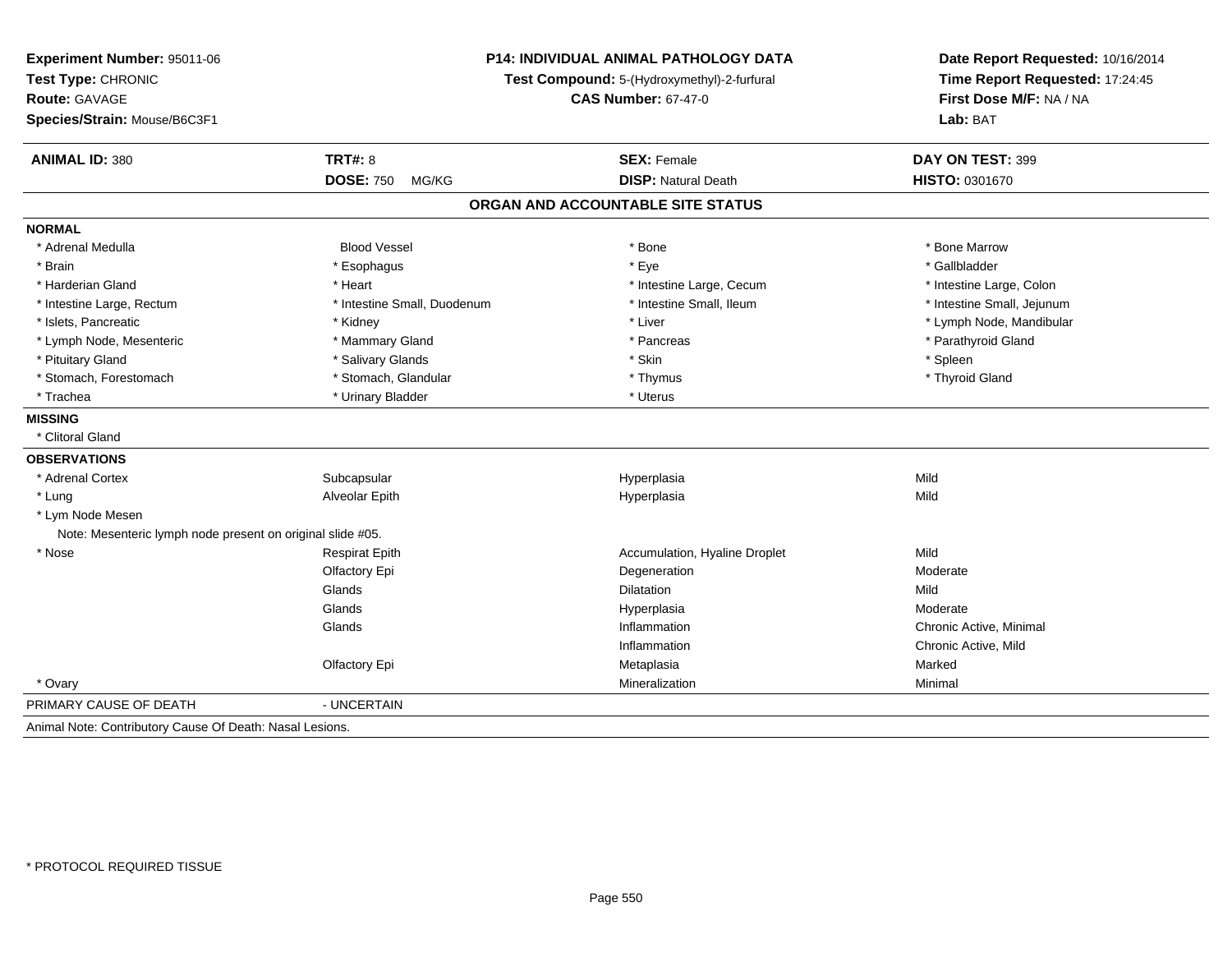| Experiment Number: 95011-06                                |                                             | <b>P14: INDIVIDUAL ANIMAL PATHOLOGY DATA</b> | Date Report Requested: 10/16/2014 |
|------------------------------------------------------------|---------------------------------------------|----------------------------------------------|-----------------------------------|
| Test Type: CHRONIC                                         | Test Compound: 5-(Hydroxymethyl)-2-furfural |                                              | Time Report Requested: 17:24:45   |
| <b>Route: GAVAGE</b>                                       |                                             | <b>CAS Number: 67-47-0</b>                   | First Dose M/F: NA / NA           |
| Species/Strain: Mouse/B6C3F1                               |                                             |                                              | Lab: BAT                          |
| <b>ANIMAL ID: 381</b>                                      | <b>TRT#: 8</b>                              | <b>SEX: Female</b>                           | DAY ON TEST: 727                  |
|                                                            | <b>DOSE: 750</b><br>MG/KG                   | <b>DISP: Terminal Sacrifice</b>              | HISTO: 0301671                    |
|                                                            |                                             | ORGAN AND ACCOUNTABLE SITE STATUS            |                                   |
| <b>NORMAL</b>                                              |                                             |                                              |                                   |
| * Adrenal Medulla                                          | * Bone                                      | * Bone Marrow                                | * Brain                           |
| * Clitoral Gland                                           | * Esophagus                                 | * Eye                                        | * Gallbladder                     |
| * Heart                                                    | * Intestine Large, Cecum                    | * Intestine Large, Colon                     | * Intestine Large, Rectum         |
| * Intestine Small, Duodenum                                | * Intestine Small, Ileum                    | * Intestine Small, Jejunum                   | * Islets, Pancreatic              |
| * Lung                                                     | * Lymph Node, Mandibular                    | * Lymph Node, Mesenteric                     | * Mammary Gland                   |
| * Pancreas                                                 | * Parathyroid Gland                         | * Pituitary Gland                            | * Salivary Glands                 |
| * Skin                                                     | * Stomach, Forestomach                      | * Stomach, Glandular                         | * Thymus                          |
| * Thyroid Gland                                            | * Trachea                                   |                                              |                                   |
| <b>OBSERVATIONS</b>                                        |                                             |                                              |                                   |
| * Adrenal Cortex                                           | Subcapsular                                 | Hyperplasia                                  | Moderate                          |
| * Harderian Gland                                          |                                             | Adenoma                                      |                                   |
| * Kidney                                                   |                                             | <b>Infiltration Cellular</b>                 | Mononuclear CI, Mild              |
|                                                            |                                             | Nephropathy                                  | Minimal                           |
| * Liver                                                    |                                             | <b>Eosinophilic Focus</b>                    |                                   |
|                                                            |                                             | <b>Infiltration Cellular</b>                 | Mononuclear CI, Mild              |
|                                                            |                                             | Inflammation                                 | Chronic Active, Minimal           |
|                                                            | Hepatocyte                                  | Vacuolization Cytoplasmic                    | Mild                              |
| * Nose                                                     | Olfactory Epi                               | Accumulation, Hyaline Droplet                | Mild                              |
|                                                            | <b>Respirat Epith</b>                       | Accumulation, Hyaline Droplet                | Mild                              |
|                                                            | Glands                                      | Dilatation                                   | Mild                              |
|                                                            | Glands                                      | Hyperplasia                                  | Moderate                          |
|                                                            | Glands                                      | Inflammation                                 | Chronic Active, Mild              |
|                                                            |                                             | Inflammation                                 | Chronic Active, Mild              |
|                                                            | Olfactory Epi                               | Metaplasia                                   | Marked                            |
| * Ovary                                                    |                                             | Atrophy                                      | Moderate                          |
|                                                            |                                             | Cyst                                         |                                   |
| Note: Only one ovary available for histologic examination. |                                             |                                              |                                   |
| * Spleen                                                   | Lymph Follic                                | Hyperplasia                                  | Moderate                          |
| * Urinary Bladder                                          |                                             | <b>Infiltration Cellular</b>                 | Mononuclear CI, Moderate          |
| * Uterus                                                   | Endometrium                                 | Hyperplasia                                  | Cystic, Mild                      |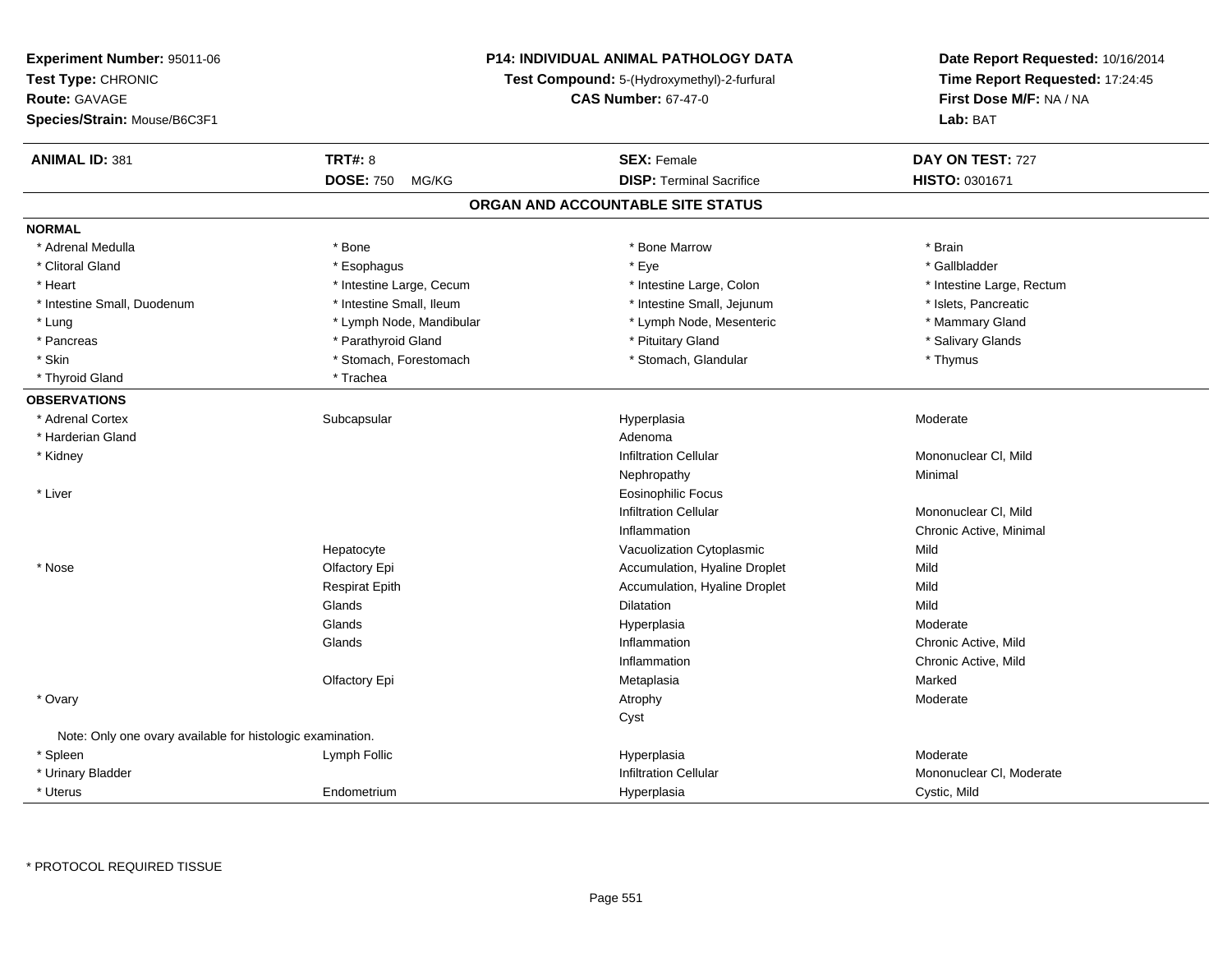| <b>Experiment Number: 95011-06</b><br><b>Test Type: CHRONIC</b><br><b>Route: GAVAGE</b> | <b>P14: INDIVIDUAL ANIMAL PATHOLOGY DATA</b><br>Test Compound: 5-(Hydroxymethyl)-2-furfural<br><b>CAS Number: 67-47-0</b> |                                   | Date Report Requested: 10/16/2014<br>Time Report Requested: 17:24:45<br>First Dose M/F: NA / NA |
|-----------------------------------------------------------------------------------------|---------------------------------------------------------------------------------------------------------------------------|-----------------------------------|-------------------------------------------------------------------------------------------------|
| Species/Strain: Mouse/B6C3F1                                                            |                                                                                                                           |                                   | Lab: BAT                                                                                        |
| <b>ANIMAL ID: 381</b>                                                                   | <b>TRT#: 8</b>                                                                                                            | <b>SEX: Female</b>                | DAY ON TEST: 727                                                                                |
|                                                                                         | <b>DOSE: 750</b><br>MG/KG                                                                                                 | <b>DISP: Terminal Sacrifice</b>   | <b>HISTO: 0301671</b>                                                                           |
|                                                                                         |                                                                                                                           | ORGAN AND ACCOUNTABLE SITE STATUS |                                                                                                 |
| PRIMARY CAUSE OF DEATH                                                                  |                                                                                                                           |                                   |                                                                                                 |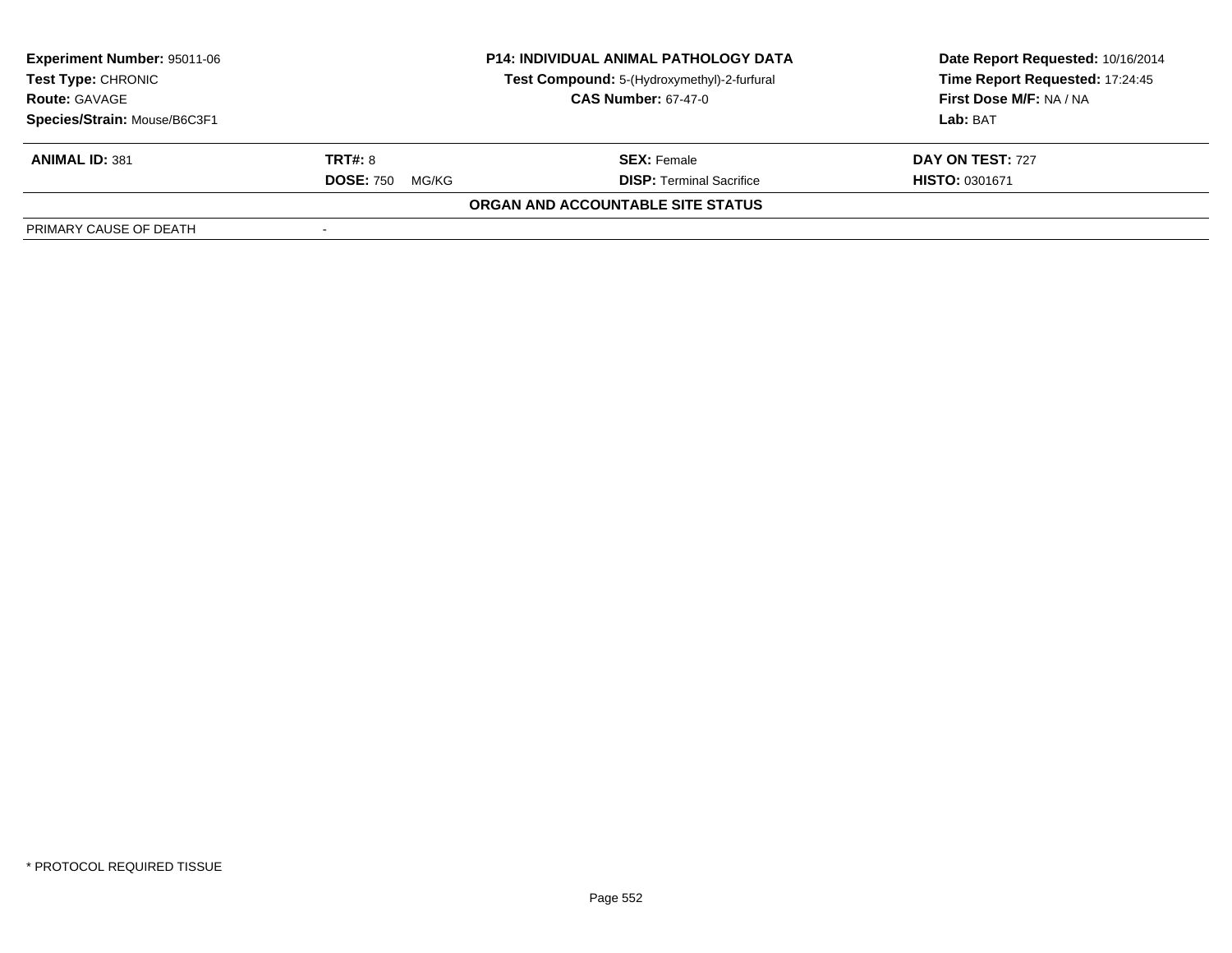| Experiment Number: 95011-06  | P14: INDIVIDUAL ANIMAL PATHOLOGY DATA<br>Test Compound: 5-(Hydroxymethyl)-2-furfural<br><b>CAS Number: 67-47-0</b> |                                   | Date Report Requested: 10/16/2014<br>Time Report Requested: 17:24:45<br>First Dose M/F: NA / NA |
|------------------------------|--------------------------------------------------------------------------------------------------------------------|-----------------------------------|-------------------------------------------------------------------------------------------------|
| Test Type: CHRONIC           |                                                                                                                    |                                   |                                                                                                 |
| Route: GAVAGE                |                                                                                                                    |                                   |                                                                                                 |
| Species/Strain: Mouse/B6C3F1 |                                                                                                                    |                                   | Lab: BAT                                                                                        |
| <b>ANIMAL ID: 382</b>        | <b>TRT#: 8</b>                                                                                                     | <b>SEX: Female</b>                | DAY ON TEST: 727                                                                                |
|                              | <b>DOSE: 750</b><br>MG/KG                                                                                          | <b>DISP: Terminal Sacrifice</b>   | HISTO: 0301672                                                                                  |
|                              |                                                                                                                    | ORGAN AND ACCOUNTABLE SITE STATUS |                                                                                                 |
| <b>NORMAL</b>                |                                                                                                                    |                                   |                                                                                                 |
| * Adrenal Medulla            | * Bone Marrow                                                                                                      | * Brain                           | * Clitoral Gland                                                                                |
| * Esophagus                  | * Eye                                                                                                              | * Gallbladder                     | * Harderian Gland                                                                               |
| * Heart                      | * Intestine Large, Cecum                                                                                           | * Intestine Large, Colon          | * Intestine Large, Rectum                                                                       |
| * Intestine Small, Duodenum  | * Intestine Small, Ileum                                                                                           | * Intestine Small, Jejunum        | * Islets, Pancreatic                                                                            |
| * Lung                       | * Lymph Node, Mandibular                                                                                           | * Lymph Node, Mesenteric          | * Mammary Gland                                                                                 |
| * Pancreas                   | * Parathyroid Gland                                                                                                | * Pituitary Gland                 | * Salivary Glands                                                                               |
| * Skin                       | * Spleen                                                                                                           | * Stomach, Forestomach            | * Stomach, Glandular                                                                            |
| * Thyroid Gland              | * Trachea                                                                                                          | * Urinary Bladder                 |                                                                                                 |
| <b>OBSERVATIONS</b>          |                                                                                                                    |                                   |                                                                                                 |
| * Adrenal Cortex             | Subcapsular                                                                                                        | Hyperplasia                       | Mild                                                                                            |
| * Bone                       |                                                                                                                    | Fibrous Osteodystrophy            | Mild                                                                                            |
| * Kidney                     |                                                                                                                    | Nephropathy                       | Minimal                                                                                         |
| * Liver                      |                                                                                                                    | Inflammation                      | Chronic Active, Minimal                                                                         |
|                              | Hepatocyte                                                                                                         | Vacuolization Cytoplasmic         | Mild                                                                                            |
| * Nose                       | Olfactory Epi                                                                                                      | Accumulation, Hyaline Droplet     | Mild                                                                                            |
|                              | <b>Respirat Epith</b>                                                                                              | Accumulation, Hyaline Droplet     | Mild                                                                                            |
|                              | Glands                                                                                                             | <b>Dilatation</b>                 | Mild                                                                                            |
|                              | Glands                                                                                                             | Hyperplasia                       | Moderate                                                                                        |
|                              | Olfactory Epi                                                                                                      | Hyperplasia                       | Minimal                                                                                         |
|                              | Glands                                                                                                             | Inflammation                      | Chronic Active, Mild                                                                            |
|                              |                                                                                                                    | Inflammation                      | Chronic Active, Mild                                                                            |
|                              | Olfactory Epi                                                                                                      | Metaplasia                        | Marked                                                                                          |
| * Ovary                      |                                                                                                                    | Atrophy                           | Moderate                                                                                        |
| * Thymus                     |                                                                                                                    | Cyst                              | Minimal                                                                                         |
| * Uterus                     | Endometrium                                                                                                        | Hyperplasia                       | Cystic, Moderate                                                                                |
|                              |                                                                                                                    | Polyp Stromal                     |                                                                                                 |
| PRIMARY CAUSE OF DEATH       |                                                                                                                    |                                   |                                                                                                 |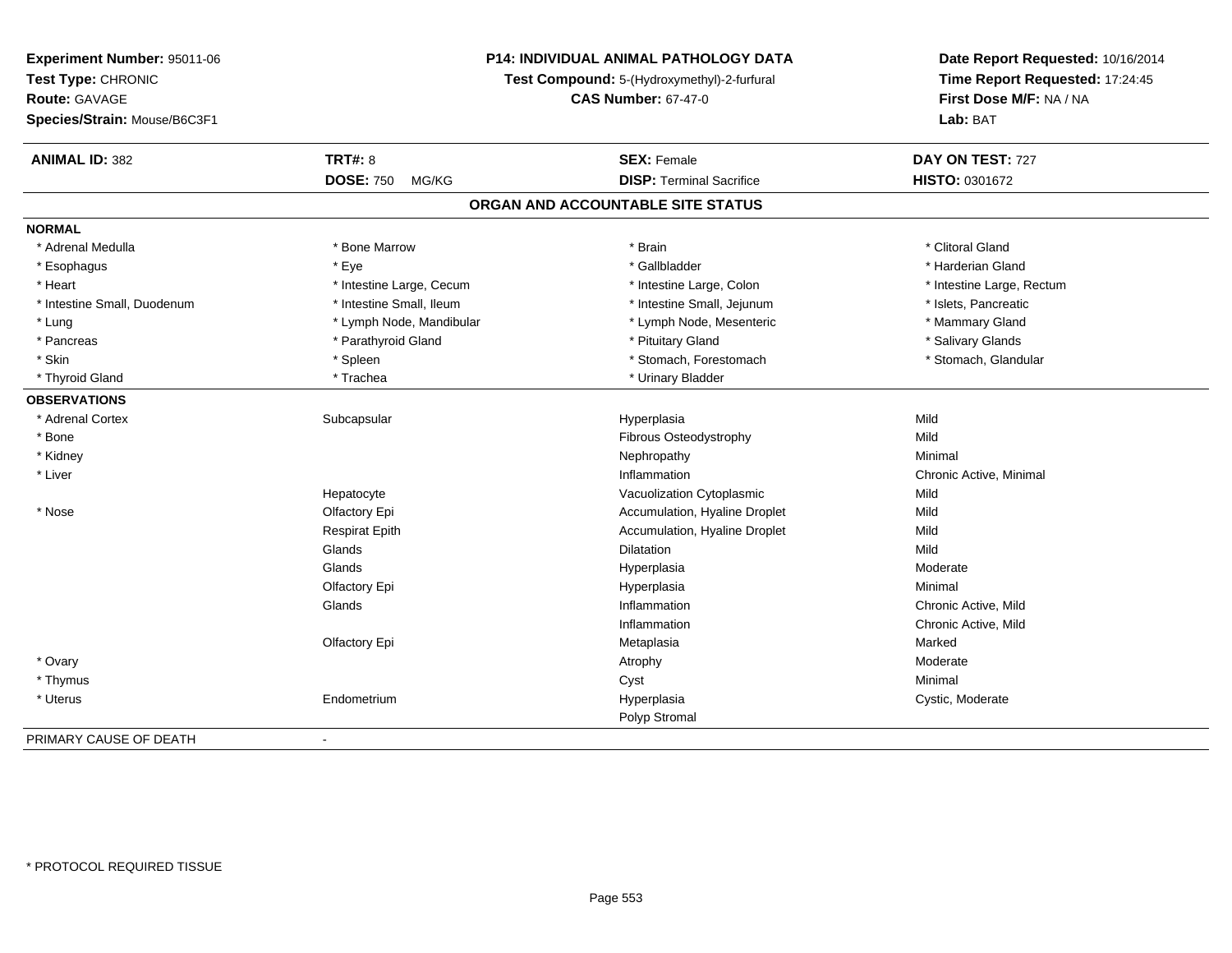| Experiment Number: 95011-06  | P14: INDIVIDUAL ANIMAL PATHOLOGY DATA<br>Test Compound: 5-(Hydroxymethyl)-2-furfural<br><b>CAS Number: 67-47-0</b> |                                   | Date Report Requested: 10/16/2014<br>Time Report Requested: 17:24:45<br>First Dose M/F: NA / NA |
|------------------------------|--------------------------------------------------------------------------------------------------------------------|-----------------------------------|-------------------------------------------------------------------------------------------------|
| Test Type: CHRONIC           |                                                                                                                    |                                   |                                                                                                 |
| <b>Route: GAVAGE</b>         |                                                                                                                    |                                   |                                                                                                 |
| Species/Strain: Mouse/B6C3F1 |                                                                                                                    |                                   | Lab: BAT                                                                                        |
| <b>ANIMAL ID: 383</b>        | <b>TRT#: 8</b>                                                                                                     | <b>SEX: Female</b>                | DAY ON TEST: 728                                                                                |
|                              | <b>DOSE: 750</b><br>MG/KG                                                                                          | <b>DISP: Terminal Sacrifice</b>   | HISTO: 0301673                                                                                  |
|                              |                                                                                                                    | ORGAN AND ACCOUNTABLE SITE STATUS |                                                                                                 |
| <b>NORMAL</b>                |                                                                                                                    |                                   |                                                                                                 |
| * Adrenal Medulla            | * Bone                                                                                                             | * Bone Marrow                     | * Brain                                                                                         |
| * Clitoral Gland             | * Esophagus                                                                                                        | * Eye                             | * Gallbladder                                                                                   |
| * Harderian Gland            | * Heart                                                                                                            | * Intestine Large, Cecum          | * Intestine Large, Colon                                                                        |
| * Intestine Large, Rectum    | * Intestine Small, Duodenum                                                                                        | * Intestine Small, Ileum          | * Intestine Small, Jejunum                                                                      |
| * Islets, Pancreatic         | * Kidney                                                                                                           | * Lung                            | * Lymph Node, Mandibular                                                                        |
| * Lymph Node, Mesenteric     | * Mammary Gland                                                                                                    | * Pancreas                        | * Parathyroid Gland                                                                             |
| * Pituitary Gland            | * Salivary Glands                                                                                                  | * Skin                            | * Spleen                                                                                        |
| * Stomach, Forestomach       | * Stomach, Glandular                                                                                               | * Thymus                          | * Thyroid Gland                                                                                 |
| * Trachea                    | * Urinary Bladder                                                                                                  | * Uterus                          |                                                                                                 |
| <b>OBSERVATIONS</b>          |                                                                                                                    |                                   |                                                                                                 |
| * Adrenal Cortex             | Subcapsular                                                                                                        | Hyperplasia                       | Mild                                                                                            |
| * Liver                      |                                                                                                                    | <b>Infiltration Cellular</b>      | Mononuclear CI, Mild                                                                            |
|                              |                                                                                                                    | Inflammation                      | Chronic Active, Mild                                                                            |
|                              | Hepatocyte                                                                                                         | Vacuolization Cytoplasmic         | Mild                                                                                            |
| * Nose                       | Olfactory Epi                                                                                                      | Accumulation, Hyaline Droplet     | Mild                                                                                            |
|                              | <b>Respirat Epith</b>                                                                                              | Accumulation, Hyaline Droplet     | Mild                                                                                            |
|                              | Glands                                                                                                             | Dilatation                        | Mild                                                                                            |
|                              | Glands                                                                                                             | Hyperplasia                       | Moderate                                                                                        |
|                              | Olfactory Epi                                                                                                      | Hyperplasia                       | Minimal                                                                                         |
|                              | Glands                                                                                                             | Inflammation                      | Chronic Active, Mild                                                                            |
|                              |                                                                                                                    | Inflammation                      | Chronic Active, Mild                                                                            |
|                              | Olfactory Epi                                                                                                      | Metaplasia                        | Marked                                                                                          |
| * Ovary                      |                                                                                                                    | Atrophy                           | Moderate                                                                                        |
| PRIMARY CAUSE OF DEATH       | $\blacksquare$                                                                                                     |                                   |                                                                                                 |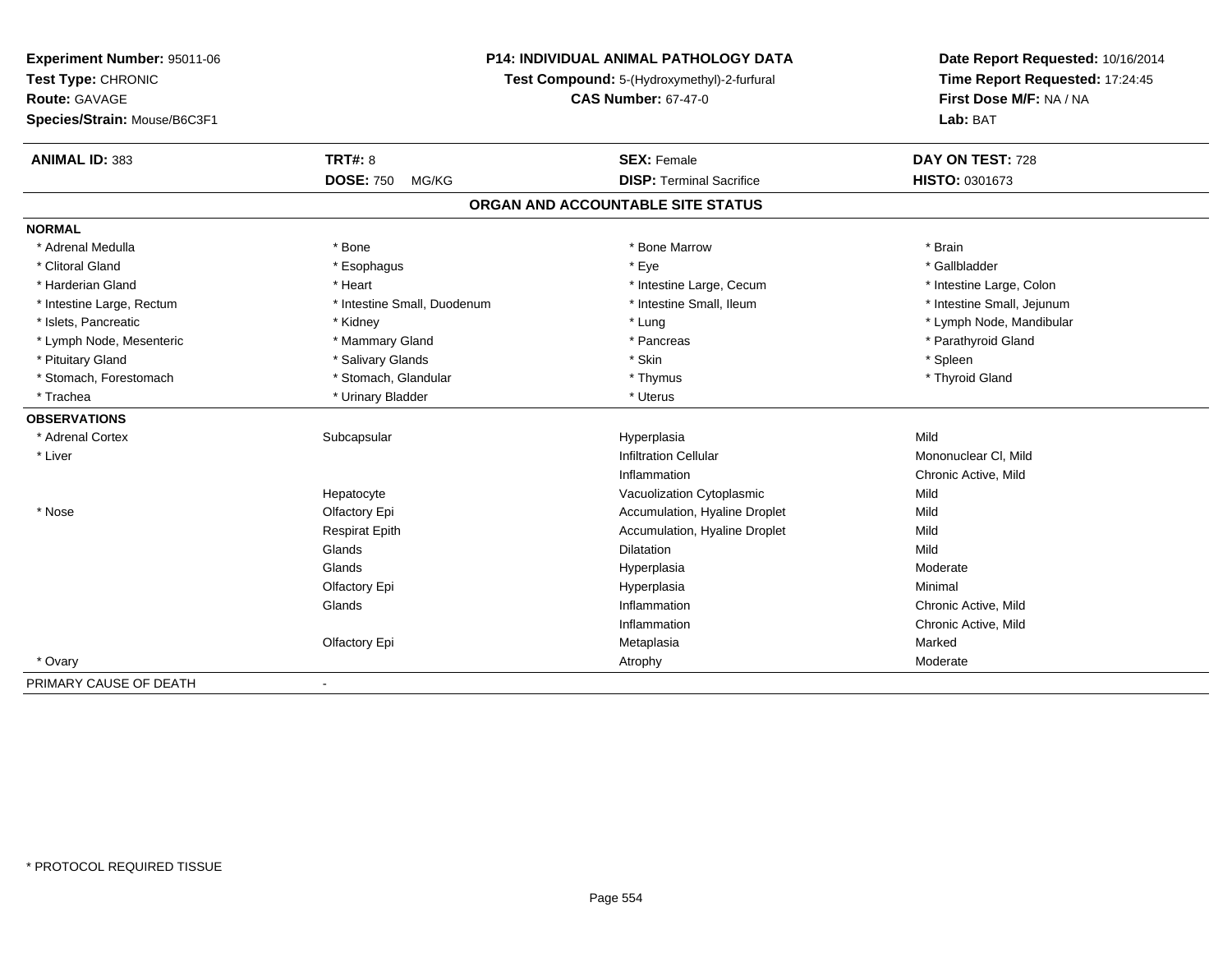| Experiment Number: 95011-06                              | <b>P14: INDIVIDUAL ANIMAL PATHOLOGY DATA</b><br>Test Compound: 5-(Hydroxymethyl)-2-furfural<br><b>CAS Number: 67-47-0</b> |                                   | Date Report Requested: 10/16/2014<br>Time Report Requested: 17:24:45<br>First Dose M/F: NA / NA |
|----------------------------------------------------------|---------------------------------------------------------------------------------------------------------------------------|-----------------------------------|-------------------------------------------------------------------------------------------------|
| Test Type: CHRONIC                                       |                                                                                                                           |                                   |                                                                                                 |
| Route: GAVAGE                                            |                                                                                                                           |                                   |                                                                                                 |
| Species/Strain: Mouse/B6C3F1                             |                                                                                                                           |                                   | Lab: BAT                                                                                        |
|                                                          |                                                                                                                           |                                   |                                                                                                 |
| <b>ANIMAL ID: 384</b>                                    | <b>TRT#: 8</b>                                                                                                            | <b>SEX: Female</b>                | DAY ON TEST: 470                                                                                |
|                                                          | <b>DOSE: 750</b><br>MG/KG                                                                                                 | <b>DISP: Natural Death</b>        | HISTO: 0301674                                                                                  |
|                                                          |                                                                                                                           | ORGAN AND ACCOUNTABLE SITE STATUS |                                                                                                 |
| <b>NORMAL</b>                                            |                                                                                                                           |                                   |                                                                                                 |
| * Adrenal Medulla                                        | * Bone                                                                                                                    | * Bone Marrow                     | * Brain                                                                                         |
| * Clitoral Gland                                         | * Esophagus                                                                                                               | * Eye                             | * Gallbladder                                                                                   |
| * Harderian Gland                                        | * Heart                                                                                                                   | * Intestine Large, Cecum          | * Intestine Large, Colon                                                                        |
| * Intestine Large, Rectum                                | * Intestine Small, Duodenum                                                                                               | * Intestine Small, Ileum          | * Intestine Small, Jejunum                                                                      |
| * Islets, Pancreatic                                     | * Lung                                                                                                                    | * Lymph Node, Mandibular          | * Lymph Node, Mesenteric                                                                        |
| * Mammary Gland                                          | * Ovary                                                                                                                   | * Pancreas                        | * Parathyroid Gland                                                                             |
| * Pituitary Gland                                        | * Salivary Glands                                                                                                         | * Skin                            | * Spleen                                                                                        |
| * Stomach, Forestomach                                   | * Stomach, Glandular                                                                                                      | * Thyroid Gland                   | * Trachea                                                                                       |
| * Urinary Bladder                                        |                                                                                                                           |                                   |                                                                                                 |
| <b>OBSERVATIONS</b>                                      |                                                                                                                           |                                   |                                                                                                 |
| * Adrenal Cortex                                         | Subcapsular                                                                                                               | Hyperplasia                       | Mild                                                                                            |
| * Kidney                                                 |                                                                                                                           | Nephropathy                       | Minimal                                                                                         |
| * Liver                                                  |                                                                                                                           | Inflammation                      | Chronic Active, Minimal                                                                         |
| * Nose                                                   | <b>Respirat Epith</b>                                                                                                     | Accumulation, Hyaline Droplet     | Mild                                                                                            |
|                                                          | Olfactory Epi                                                                                                             | Degeneration                      | Moderate                                                                                        |
|                                                          | Glands                                                                                                                    | Dilatation                        | Mild                                                                                            |
|                                                          | Glands                                                                                                                    | Hyperplasia                       | Mild                                                                                            |
|                                                          | Olfactory Epi                                                                                                             | Hyperplasia                       | Mild                                                                                            |
|                                                          | Glands                                                                                                                    | Inflammation                      | Chronic Active, Minimal                                                                         |
|                                                          |                                                                                                                           | Inflammation                      | Chronic Active, Mild                                                                            |
|                                                          | Olfactory Epi                                                                                                             | Metaplasia                        | Marked                                                                                          |
| * Thymus                                                 |                                                                                                                           | Cyst                              | Minimal                                                                                         |
| * Uterus                                                 | Endometrium                                                                                                               | Hyperplasia                       | Cystic, Moderate                                                                                |
| [Hyperplasia TGLS = 1-7]                                 |                                                                                                                           |                                   |                                                                                                 |
| PRIMARY CAUSE OF DEATH                                   | - UNCERTAIN                                                                                                               |                                   |                                                                                                 |
| Animal Note: Contributory Cause Of Death: Nasal Lesions. |                                                                                                                           |                                   |                                                                                                 |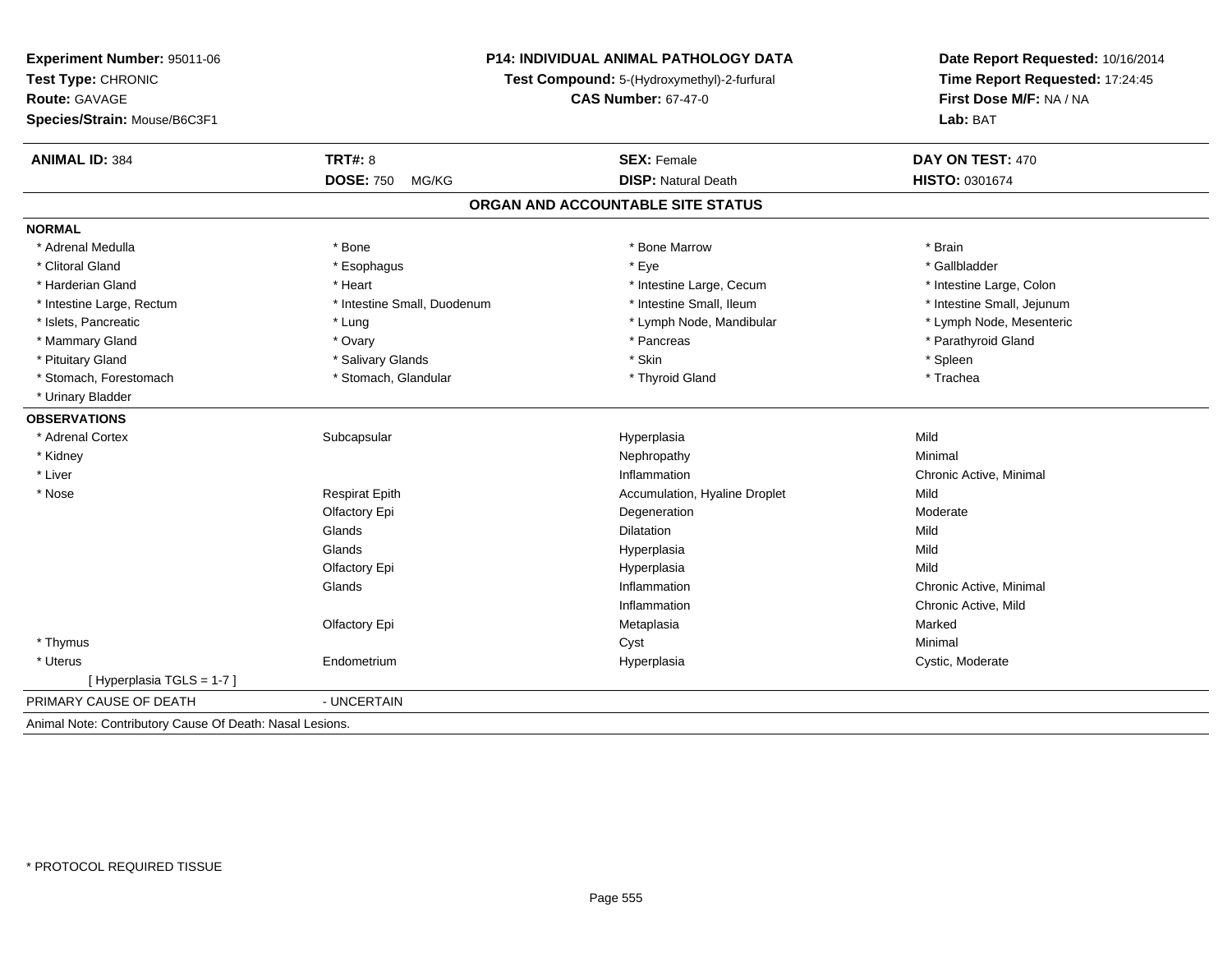| Experiment Number: 95011-06                                          |                            | P14: INDIVIDUAL ANIMAL PATHOLOGY DATA                                                                                                        | Date Report Requested: 10/16/2014                          |  |
|----------------------------------------------------------------------|----------------------------|----------------------------------------------------------------------------------------------------------------------------------------------|------------------------------------------------------------|--|
| Test Type: CHRONIC                                                   |                            | Test Compound: 5-(Hydroxymethyl)-2-furfural                                                                                                  | Time Report Requested: 17:24:45<br>First Dose M/F: NA / NA |  |
| Route: GAVAGE                                                        |                            | <b>CAS Number: 67-47-0</b>                                                                                                                   |                                                            |  |
| Species/Strain: Mouse/B6C3F1                                         |                            |                                                                                                                                              | Lab: BAT                                                   |  |
| <b>ANIMAL ID: 385</b>                                                | <b>TRT#: 8</b>             | <b>SEX: Female</b>                                                                                                                           | DAY ON TEST: 708                                           |  |
|                                                                      |                            |                                                                                                                                              |                                                            |  |
|                                                                      | <b>DOSE: 750</b><br>MG/KG  | <b>DISP:</b> Moribund Sacrifice                                                                                                              | HISTO: 0301675                                             |  |
|                                                                      |                            | ORGAN AND ACCOUNTABLE SITE STATUS                                                                                                            |                                                            |  |
| <b>NORMAL</b>                                                        |                            |                                                                                                                                              |                                                            |  |
| * Adrenal Medulla                                                    | * Bone                     | * Bone Marrow                                                                                                                                | * Clitoral Gland                                           |  |
| * Esophagus                                                          | * Eye                      | * Gallbladder                                                                                                                                | * Harderian Gland                                          |  |
| * Intestine Large, Cecum                                             | * Intestine Large, Colon   | * Intestine Large, Rectum                                                                                                                    | * Intestine Small, Duodenum                                |  |
| * Intestine Small, Ileum                                             | * Intestine Small, Jejunum | * Islets, Pancreatic                                                                                                                         | * Lung                                                     |  |
| * Lymph Node, Mesenteric                                             | * Mammary Gland            | * Ovary                                                                                                                                      | * Pancreas                                                 |  |
| * Parathyroid Gland                                                  | * Pituitary Gland          | * Skin                                                                                                                                       | * Spleen                                                   |  |
| * Stomach, Forestomach                                               | * Stomach, Glandular       | * Trachea                                                                                                                                    | * Urinary Bladder                                          |  |
| <b>OBSERVATIONS</b>                                                  |                            |                                                                                                                                              |                                                            |  |
| * Adrenal Cortex                                                     | Subcapsular                | Hyperplasia                                                                                                                                  | Moderate                                                   |  |
| <b>Blood Vessel</b>                                                  | Aorta                      | Inflammation                                                                                                                                 | Chronic Active, Moderate                                   |  |
| * Brain                                                              | Artery                     | Inflammation                                                                                                                                 | Chronic Active, Moderate                                   |  |
| * Heart                                                              | Artery                     | Inflammation                                                                                                                                 | Chronic Active, Mild                                       |  |
| * Kidney                                                             |                            | Nephropathy                                                                                                                                  | Minimal                                                    |  |
| * Liver                                                              |                            | <b>Infiltration Cellular</b>                                                                                                                 | Mononuclear CI, Minimal                                    |  |
|                                                                      |                            | Inflammation                                                                                                                                 | Chronic Active, Minimal                                    |  |
| Lymph Node                                                           | Mediastinal                | Hyperplasia                                                                                                                                  | Lymphoid, Mild                                             |  |
| * Lymph Node, Mandibular                                             |                            | Hyperplasia                                                                                                                                  | Lymphoid, Mild                                             |  |
| Mesentery                                                            | Artery                     | Inflammation                                                                                                                                 | Chronic Active, Moderate                                   |  |
| Note: Mesenteric periarterial inflammatory lesions are on slide #05. |                            |                                                                                                                                              |                                                            |  |
| * Nose                                                               | Glands                     | Dilatation                                                                                                                                   | Mild                                                       |  |
|                                                                      | Glands                     | Hyperplasia                                                                                                                                  | Mild                                                       |  |
|                                                                      | Olfactory Epi              | Hyperplasia                                                                                                                                  | Minimal                                                    |  |
|                                                                      | Glands                     | Inflammation                                                                                                                                 | Chronic Active, Mild                                       |  |
|                                                                      | Nasolacrim Dct             | Inflammation                                                                                                                                 | Suppurative, Mild                                          |  |
|                                                                      |                            | Inflammation                                                                                                                                 | Chronic Active, Minimal                                    |  |
|                                                                      | Olfactory Epi              | Metaplasia                                                                                                                                   | Marked                                                     |  |
| * Salivary Glands                                                    | Artery                     | Inflammation                                                                                                                                 | Chronic Active, Moderate                                   |  |
| <b>Skeletal Muscle</b>                                               |                            | Inflammation                                                                                                                                 | Chronic Active, Marked                                     |  |
|                                                                      |                            | Note: Skeletal muscle periarterial inflammatory lesions are on slide #01. Brain periarterial inflammatory lesions are on slides #01 and #02. |                                                            |  |
| * Thymus                                                             |                            | Cyst                                                                                                                                         | Minimal                                                    |  |
|                                                                      |                            |                                                                                                                                              |                                                            |  |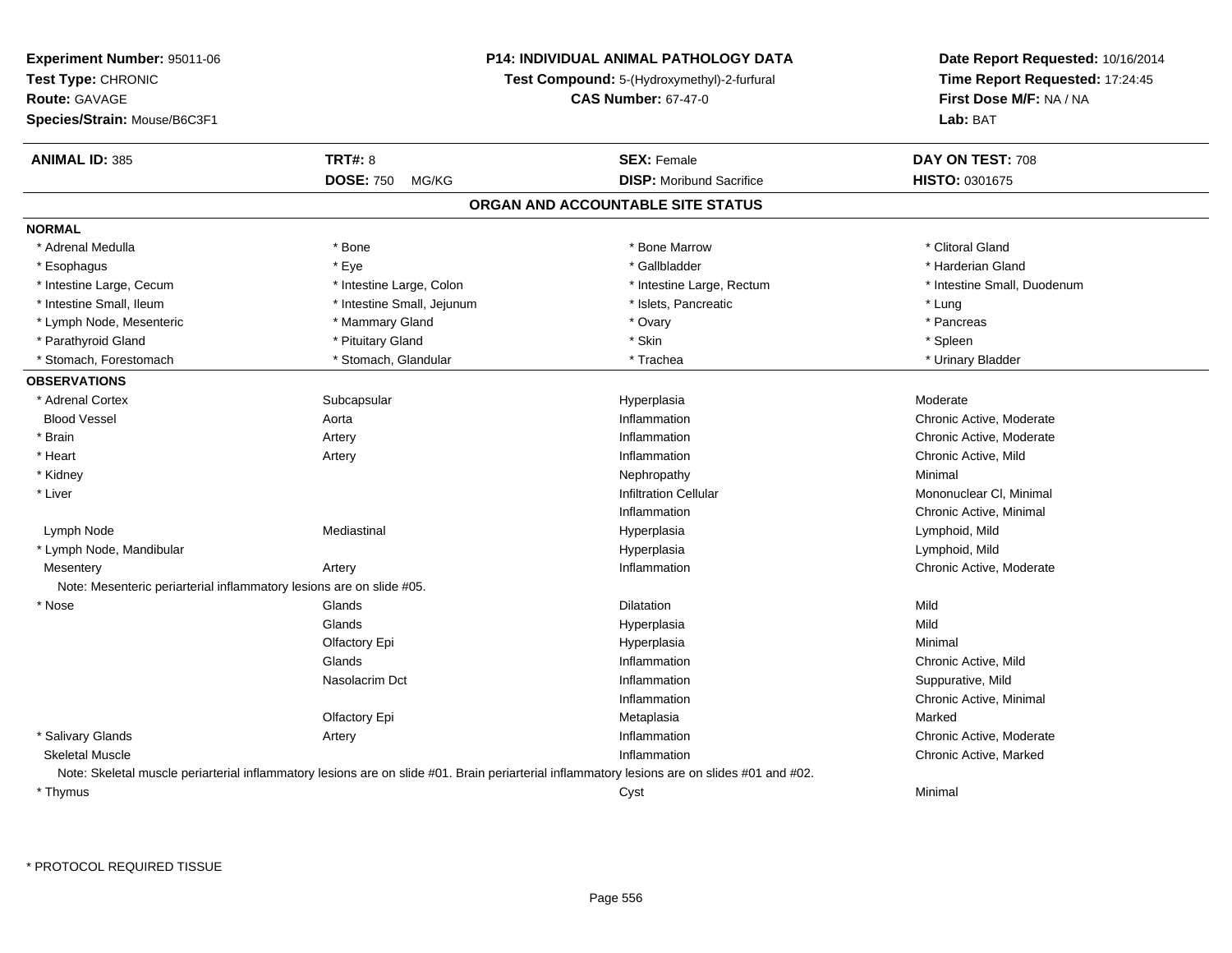| Experiment Number: 95011-06<br><b>P14: INDIVIDUAL ANIMAL PATHOLOGY DATA</b><br>Test Type: CHRONIC<br>Test Compound: 5-(Hydroxymethyl)-2-furfural |                                   |                                   | Date Report Requested: 10/16/2014 |
|--------------------------------------------------------------------------------------------------------------------------------------------------|-----------------------------------|-----------------------------------|-----------------------------------|
|                                                                                                                                                  |                                   | Time Report Requested: 17:24:45   |                                   |
| <b>Route: GAVAGE</b>                                                                                                                             |                                   | <b>CAS Number: 67-47-0</b>        | First Dose M/F: NA / NA           |
| Species/Strain: Mouse/B6C3F1                                                                                                                     |                                   |                                   | Lab: BAT                          |
| <b>ANIMAL ID: 385</b>                                                                                                                            | <b>TRT#: 8</b>                    | <b>SEX: Female</b>                | DAY ON TEST: 708                  |
|                                                                                                                                                  | <b>DOSE: 750</b><br>MG/KG         | <b>DISP:</b> Moribund Sacrifice   | <b>HISTO: 0301675</b>             |
|                                                                                                                                                  |                                   | ORGAN AND ACCOUNTABLE SITE STATUS |                                   |
| * Thyroid Gland                                                                                                                                  | Follicle                          | Degeneration                      | Moderate                          |
|                                                                                                                                                  |                                   | Inflammation                      | Chronic Active, Moderate          |
| * Uterus                                                                                                                                         | Endometrium                       | Hyperplasia                       | Cystic, Mild                      |
| PRIMARY CAUSE OF DEATH                                                                                                                           | - Skeletal Muscle<br>Inflammation |                                   |                                   |
| Animal Note: Contributory Cause Of Morbidity: Nasal Lesions.                                                                                     |                                   |                                   |                                   |
| Animal Note: Systemic periarteritis consistent with a diagnosis of periarteritis nodosa.                                                         |                                   |                                   |                                   |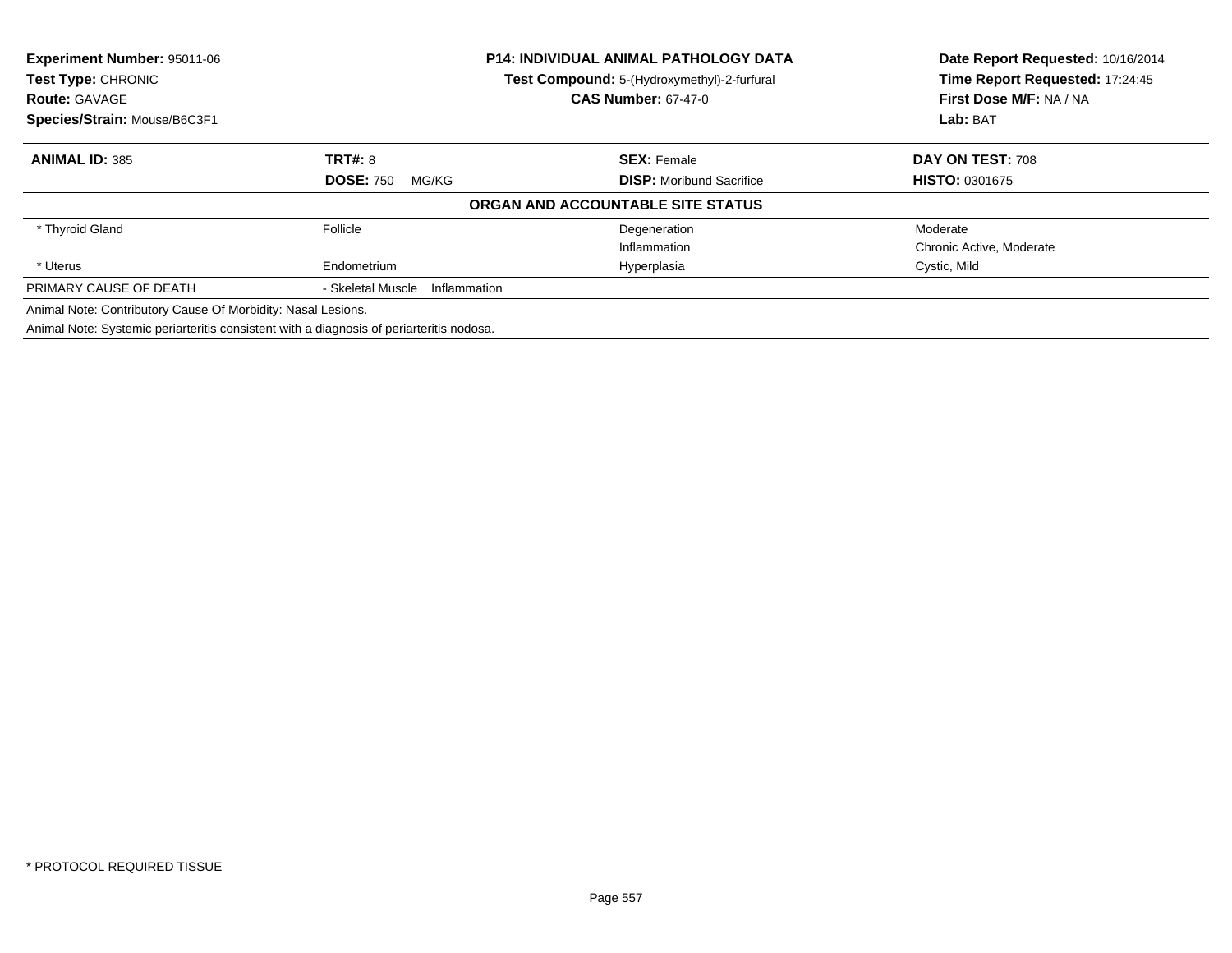| <b>Experiment Number: 95011-06</b>            |                           | <b>P14: INDIVIDUAL ANIMAL PATHOLOGY DATA</b> | Date Report Requested: 10/16/2014<br>Time Report Requested: 17:24:45 |
|-----------------------------------------------|---------------------------|----------------------------------------------|----------------------------------------------------------------------|
| Test Type: CHRONIC                            |                           | Test Compound: 5-(Hydroxymethyl)-2-furfural  |                                                                      |
| Route: GAVAGE                                 |                           | <b>CAS Number: 67-47-0</b>                   | First Dose M/F: NA / NA                                              |
| Species/Strain: Mouse/B6C3F1                  |                           |                                              | Lab: BAT                                                             |
| <b>ANIMAL ID: 386</b>                         | <b>TRT#: 8</b>            | <b>SEX: Female</b>                           | DAY ON TEST: 727                                                     |
|                                               | <b>DOSE: 750</b><br>MG/KG | <b>DISP: Terminal Sacrifice</b>              | HISTO: 0301676                                                       |
|                                               |                           | ORGAN AND ACCOUNTABLE SITE STATUS            |                                                                      |
| <b>NORMAL</b>                                 |                           |                                              |                                                                      |
| * Adrenal Medulla                             | * Bone Marrow             | * Brain                                      | * Clitoral Gland                                                     |
| * Esophagus                                   | * Eye                     | * Gallbladder                                | * Harderian Gland                                                    |
| * Heart                                       | * Intestine Large, Cecum  | * Intestine Large, Colon                     | * Intestine Large, Rectum                                            |
| * Intestine Small, Duodenum                   | * Intestine Small, Ileum  | * Intestine Small, Jejunum                   | * Islets, Pancreatic                                                 |
| * Lung                                        | * Lymph Node, Mandibular  | * Lymph Node, Mesenteric                     | * Mammary Gland                                                      |
| * Pancreas                                    | * Parathyroid Gland       | * Pituitary Gland                            | * Salivary Glands                                                    |
| * Skin                                        | * Spleen                  | * Stomach, Forestomach                       | * Stomach, Glandular                                                 |
| * Thymus                                      | * Thyroid Gland           | * Trachea                                    | * Urinary Bladder                                                    |
| <b>OBSERVATIONS</b>                           |                           |                                              |                                                                      |
| * Adrenal Cortex                              | Subcapsular               | Hyperplasia                                  | Moderate                                                             |
| * Bone                                        |                           | Fibrous Osteodystrophy                       | Moderate                                                             |
| * Kidney                                      |                           | Nephropathy                                  | Minimal                                                              |
| * Liver                                       |                           | Hepatocellular Carcinoma                     | Multiple                                                             |
|                                               |                           | <b>Infiltration Cellular</b>                 | Mononuclear CI, Mild                                                 |
|                                               |                           | Inflammation                                 | Chronic Active, Minimal                                              |
| [ Hepatocellular Carcinoma TGLS = 1,2-12+13 ] |                           |                                              |                                                                      |
| * Nose                                        | Olfactory Epi             | Accumulation, Hyaline Droplet                | Mild                                                                 |
|                                               | <b>Respirat Epith</b>     | Accumulation, Hyaline Droplet                | Mild                                                                 |
|                                               | Glands                    | <b>Dilatation</b>                            | Moderate                                                             |
|                                               | Glands                    | Hyperplasia                                  | Moderate                                                             |
|                                               | Olfactory Epi             | Hyperplasia                                  | Minimal                                                              |
|                                               | Glands                    | Inflammation                                 | Chronic Active, Mild                                                 |
|                                               |                           | Inflammation                                 | Chronic Active, Mild                                                 |
|                                               | Olfactory Epi             | Metaplasia                                   | Marked                                                               |
| * Ovary                                       |                           | Cyst                                         |                                                                      |
| * Uterus                                      | Endometrium               | Hyperplasia                                  | Cystic, Mild                                                         |
| PRIMARY CAUSE OF DEATH                        |                           |                                              |                                                                      |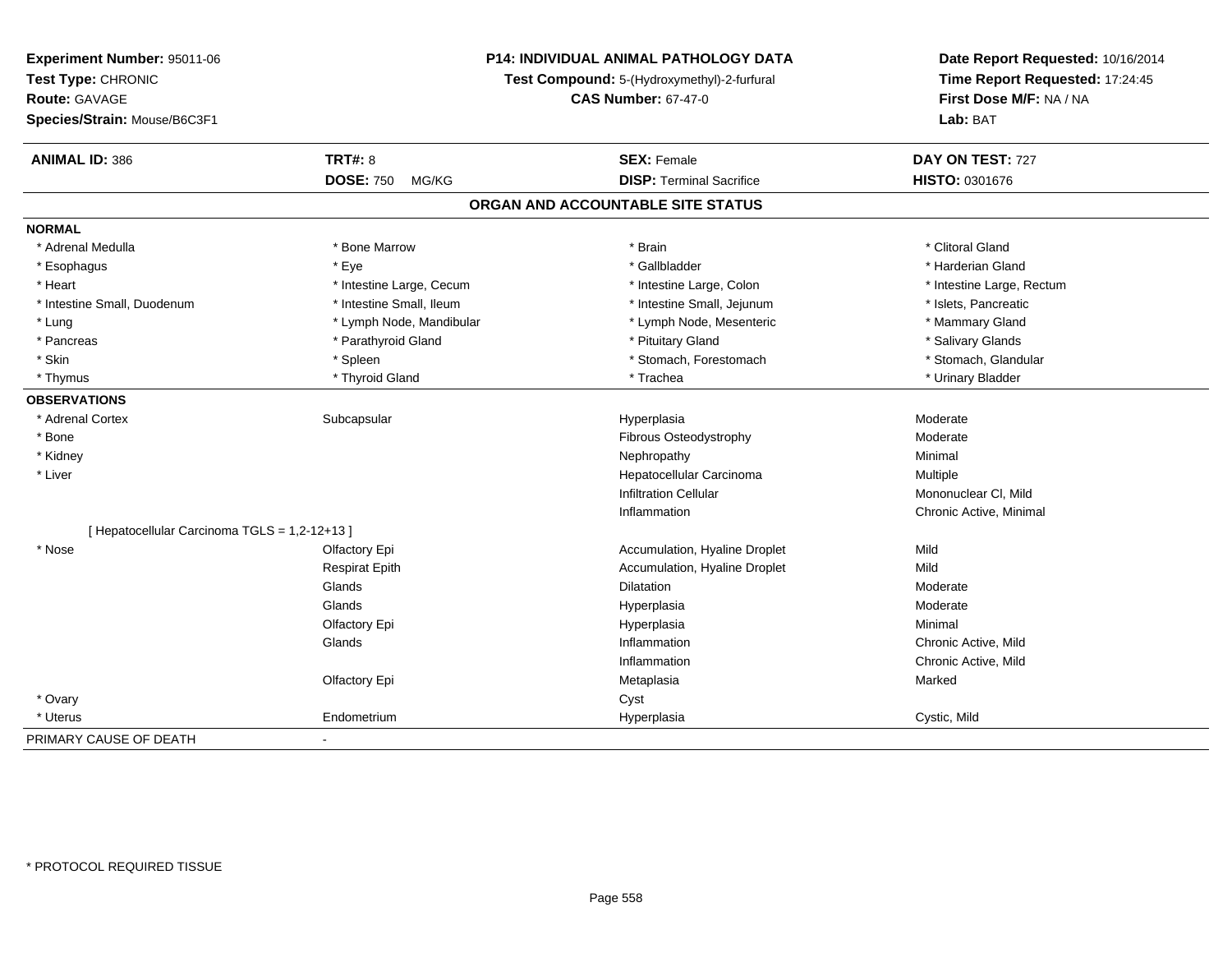| Experiment Number: 95011-06                              |                                                                           | <b>P14: INDIVIDUAL ANIMAL PATHOLOGY DATA</b> | Date Report Requested: 10/16/2014                          |
|----------------------------------------------------------|---------------------------------------------------------------------------|----------------------------------------------|------------------------------------------------------------|
| Test Type: CHRONIC                                       | Test Compound: 5-(Hydroxymethyl)-2-furfural<br><b>CAS Number: 67-47-0</b> |                                              | Time Report Requested: 17:24:45<br>First Dose M/F: NA / NA |
| Route: GAVAGE                                            |                                                                           |                                              |                                                            |
| Species/Strain: Mouse/B6C3F1                             |                                                                           |                                              | Lab: BAT                                                   |
| <b>ANIMAL ID: 387</b>                                    | <b>TRT#: 8</b>                                                            | <b>SEX: Female</b>                           | DAY ON TEST: 710                                           |
|                                                          | <b>DOSE: 750</b><br>MG/KG                                                 | <b>DISP: Natural Death</b>                   | HISTO: 0301677                                             |
|                                                          |                                                                           | ORGAN AND ACCOUNTABLE SITE STATUS            |                                                            |
| <b>NORMAL</b>                                            |                                                                           |                                              |                                                            |
| * Adrenal Medulla                                        | * Bone                                                                    | * Bone Marrow                                | * Brain                                                    |
| * Clitoral Gland                                         | * Esophagus                                                               | * Eye                                        | * Gallbladder                                              |
| * Heart                                                  | * Intestine Large, Cecum                                                  | * Intestine Large, Colon                     | * Intestine Large, Rectum                                  |
| * Intestine Small, Duodenum                              | * Intestine Small, Ileum                                                  | * Intestine Small, Jejunum                   | * Islets, Pancreatic                                       |
| * Lung                                                   | * Lymph Node, Mandibular                                                  | * Lymph Node, Mesenteric                     | * Mammary Gland                                            |
| * Ovary                                                  | * Pancreas                                                                | * Parathyroid Gland                          | * Pituitary Gland                                          |
| * Salivary Glands                                        | * Skin                                                                    | * Spleen                                     | * Stomach, Forestomach                                     |
| * Stomach, Glandular                                     | * Thymus                                                                  | * Trachea                                    | * Urinary Bladder                                          |
| * Uterus                                                 |                                                                           |                                              |                                                            |
| <b>OBSERVATIONS</b>                                      |                                                                           |                                              |                                                            |
| * Adrenal Cortex                                         | Subcapsular                                                               | Hyperplasia                                  | Mild                                                       |
| * Harderian Gland                                        |                                                                           | Hyperplasia                                  | Mild                                                       |
| * Kidney                                                 |                                                                           | Nephropathy                                  | Minimal                                                    |
| * Liver                                                  |                                                                           | <b>Infiltration Cellular</b>                 | Mononuclear CI, Minimal                                    |
|                                                          |                                                                           | Inflammation                                 | Chronic Active, Minimal                                    |
|                                                          | Hepatocyte                                                                | Vacuolization Cytoplasmic                    | Mild                                                       |
| * Nose                                                   | Olfactory Epi                                                             | Accumulation, Hyaline Droplet                | Minimal                                                    |
|                                                          | Olfactory Epi                                                             | Degeneration                                 | Mild                                                       |
|                                                          | Glands                                                                    | <b>Dilatation</b>                            | Moderate                                                   |
|                                                          | Glands                                                                    | Hyperplasia                                  | Moderate                                                   |
|                                                          | Olfactory Epi                                                             | Hyperplasia                                  | Minimal                                                    |
|                                                          | Glands                                                                    | Inflammation                                 | Chronic Active, Mild                                       |
|                                                          |                                                                           | Inflammation                                 | Chronic Active, Mild                                       |
|                                                          | Olfactory Epi                                                             | Metaplasia                                   | Marked                                                     |
| * Thyroid Gland                                          | <b>Follicular Cel</b>                                                     | Hyperplasia                                  | Mild                                                       |
| PRIMARY CAUSE OF DEATH                                   | - UNCERTAIN                                                               |                                              |                                                            |
| Animal Note: Contributory Cause Of Death: Nasal Lesions. |                                                                           |                                              |                                                            |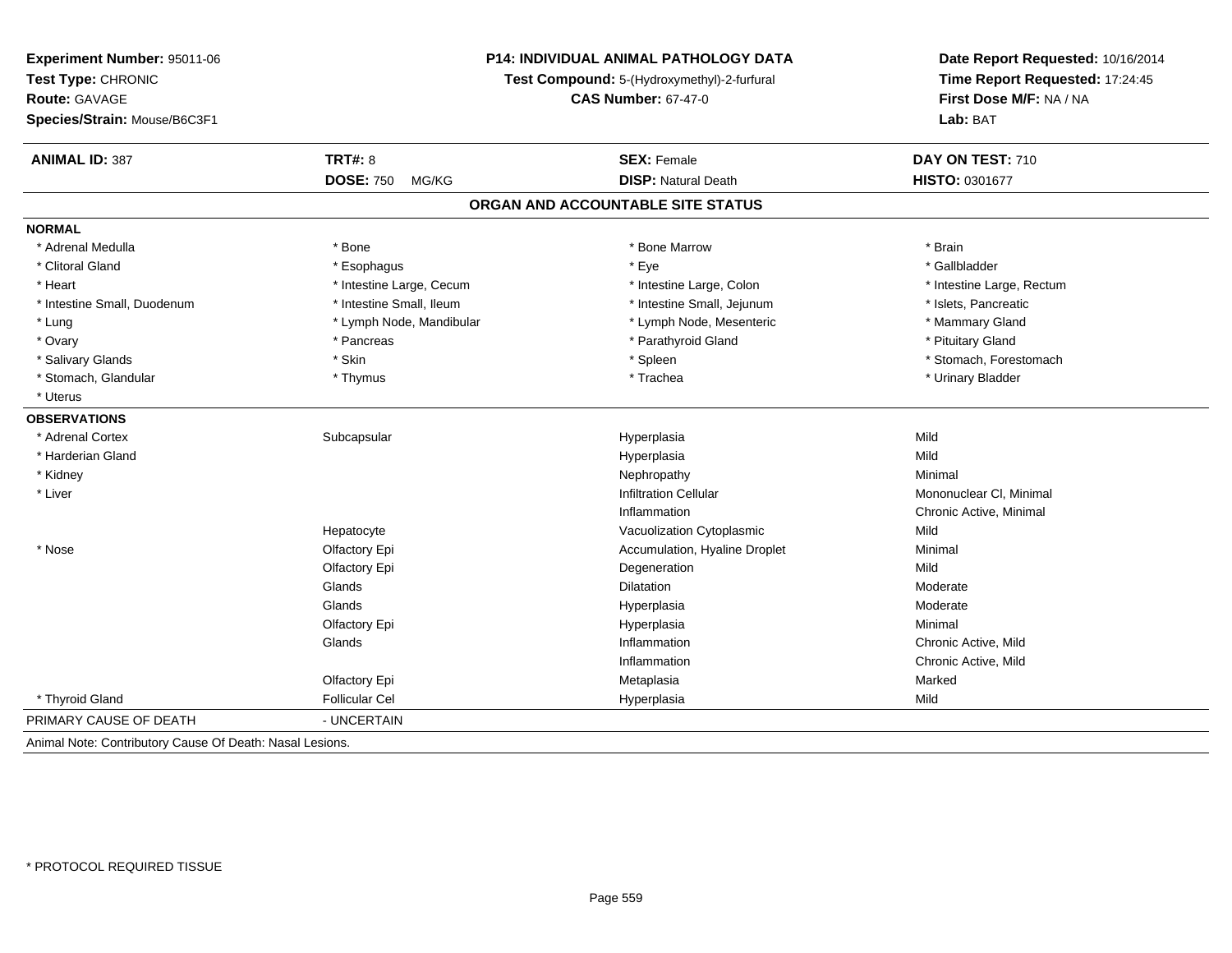| <b>Experiment Number: 95011-06</b><br>Test Type: CHRONIC<br><b>Route: GAVAGE</b><br>Species/Strain: Mouse/B6C3F1 | <b>P14: INDIVIDUAL ANIMAL PATHOLOGY DATA</b><br>Test Compound: 5-(Hydroxymethyl)-2-furfural<br><b>CAS Number: 67-47-0</b> |                                   | Date Report Requested: 10/16/2014<br>Time Report Requested: 17:24:45<br>First Dose M/F: NA / NA<br>Lab: BAT |
|------------------------------------------------------------------------------------------------------------------|---------------------------------------------------------------------------------------------------------------------------|-----------------------------------|-------------------------------------------------------------------------------------------------------------|
| <b>ANIMAL ID: 388</b>                                                                                            | <b>TRT#: 8</b>                                                                                                            | <b>SEX: Female</b>                | DAY ON TEST: 659                                                                                            |
|                                                                                                                  | <b>DOSE: 750</b><br>MG/KG                                                                                                 | <b>DISP:</b> Moribund Sacrifice   | HISTO: 0301678                                                                                              |
|                                                                                                                  |                                                                                                                           | ORGAN AND ACCOUNTABLE SITE STATUS |                                                                                                             |
| <b>NORMAL</b>                                                                                                    |                                                                                                                           |                                   |                                                                                                             |
| * Adrenal Medulla                                                                                                | * Bone                                                                                                                    | * Bone Marrow                     | * Brain                                                                                                     |
| * Clitoral Gland                                                                                                 | * Esophagus                                                                                                               | * Eye                             | * Gallbladder                                                                                               |
| * Harderian Gland                                                                                                | * Heart                                                                                                                   | * Intestine Large, Cecum          | * Intestine Large, Colon                                                                                    |
| * Intestine Large, Rectum                                                                                        | * Intestine Small, Duodenum                                                                                               | * Intestine Small, Ileum          | * Intestine Small, Jejunum                                                                                  |
| * Islets, Pancreatic                                                                                             | * Lymph Node, Mandibular                                                                                                  | * Lymph Node, Mesenteric          | * Mammary Gland                                                                                             |
| * Pancreas                                                                                                       | * Parathyroid Gland                                                                                                       | * Pituitary Gland                 | * Salivary Glands                                                                                           |
| * Skin                                                                                                           | * Stomach, Forestomach                                                                                                    | * Stomach, Glandular              | * Thyroid Gland                                                                                             |
| * Trachea                                                                                                        | * Urinary Bladder                                                                                                         |                                   |                                                                                                             |
| <b>OBSERVATIONS</b>                                                                                              |                                                                                                                           |                                   |                                                                                                             |
| * Adrenal Cortex                                                                                                 | Subcapsular                                                                                                               | Hyperplasia                       | Mild                                                                                                        |
| * Eye                                                                                                            |                                                                                                                           |                                   |                                                                                                             |
| Note: Optic nerve not found in block or wet tissue.                                                              |                                                                                                                           |                                   |                                                                                                             |
| * Kidney                                                                                                         |                                                                                                                           | Nephropathy                       | Moderate                                                                                                    |
| * Liver                                                                                                          |                                                                                                                           | Hepatocellular Carcinoma          |                                                                                                             |
|                                                                                                                  |                                                                                                                           | Inflammation                      | Chronic Active, Mild                                                                                        |
| [ Hepatocellular Carcinoma TGLS = 1-12 ]                                                                         |                                                                                                                           |                                   |                                                                                                             |
| * Lung                                                                                                           |                                                                                                                           | Hepatocellular Carcinoma          | Metastatic (Liver)                                                                                          |
| * Nose                                                                                                           | Olfactory Epi                                                                                                             | Accumulation, Hyaline Droplet     | Mild                                                                                                        |
|                                                                                                                  | <b>Respirat Epith</b>                                                                                                     | Accumulation, Hyaline Droplet     | Minimal                                                                                                     |
|                                                                                                                  | Glands                                                                                                                    | Dilatation                        | Mild                                                                                                        |
|                                                                                                                  | Glands                                                                                                                    | Hyperplasia                       | Moderate                                                                                                    |
|                                                                                                                  | Olfactory Epi                                                                                                             | Hyperplasia                       | Minimal                                                                                                     |
|                                                                                                                  | Glands                                                                                                                    | Inflammation                      | Chronic Active, Minimal                                                                                     |
|                                                                                                                  | Nasolacrim Dct                                                                                                            | Inflammation                      | Suppurative, Mild                                                                                           |
|                                                                                                                  |                                                                                                                           | Inflammation                      | Chronic Active, Minimal                                                                                     |
|                                                                                                                  | Olfactory Epi                                                                                                             | Metaplasia                        | Marked                                                                                                      |
| * Ovary                                                                                                          |                                                                                                                           | Atrophy                           | Marked                                                                                                      |
|                                                                                                                  |                                                                                                                           | Pigmentation                      | Mild                                                                                                        |
| Note: Only one ovary available for histopathologic examination.                                                  |                                                                                                                           |                                   |                                                                                                             |
| * Spleen                                                                                                         |                                                                                                                           | Hematopoietic Cell Proliferation  | Moderate                                                                                                    |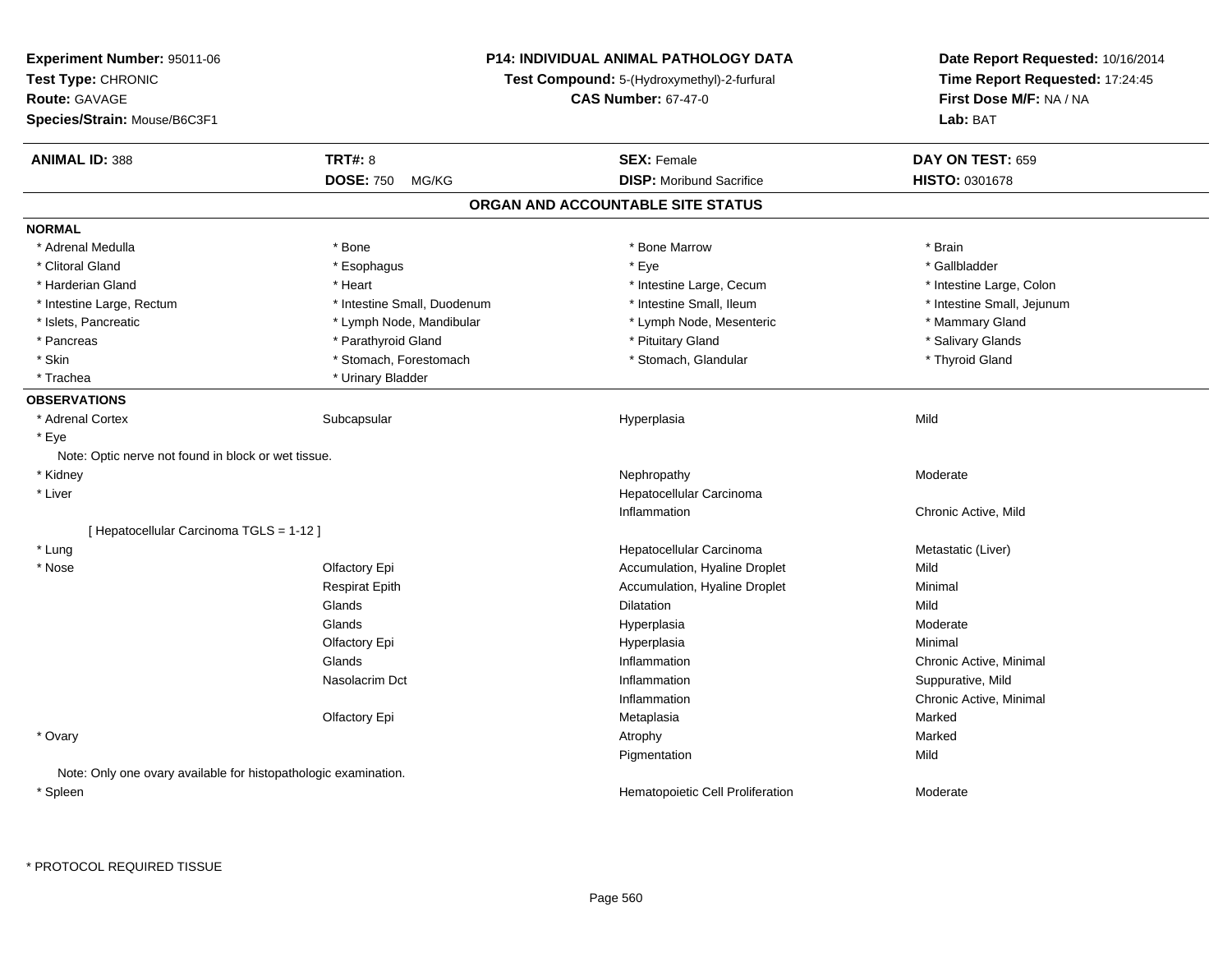| <b>Experiment Number: 95011-06</b>                           |                                  | <b>P14: INDIVIDUAL ANIMAL PATHOLOGY DATA</b> | Date Report Requested: 10/16/2014 |
|--------------------------------------------------------------|----------------------------------|----------------------------------------------|-----------------------------------|
| Test Type: CHRONIC                                           |                                  | Test Compound: 5-(Hydroxymethyl)-2-furfural  | Time Report Requested: 17:24:45   |
| <b>Route: GAVAGE</b>                                         | <b>CAS Number: 67-47-0</b>       |                                              | First Dose M/F: NA / NA           |
| Species/Strain: Mouse/B6C3F1                                 |                                  |                                              | Lab: BAT                          |
| <b>ANIMAL ID: 388</b>                                        | <b>TRT#: 8</b>                   | <b>SEX: Female</b>                           | DAY ON TEST: 659                  |
|                                                              | <b>DOSE: 750</b><br>MG/KG        | <b>DISP:</b> Moribund Sacrifice              | <b>HISTO: 0301678</b>             |
|                                                              |                                  | ORGAN AND ACCOUNTABLE SITE STATUS            |                                   |
| * Thymus                                                     |                                  | Atrophy                                      | Marked                            |
| * Uterus                                                     | Endometrium                      | Hyperplasia                                  | Cystic, Minimal                   |
| PRIMARY CAUSE OF DEATH                                       | - Liver Hepatocellular Carcinoma |                                              |                                   |
| Animal Note: Contributory Cause Of Morbidity: Nasal Lesions. |                                  |                                              |                                   |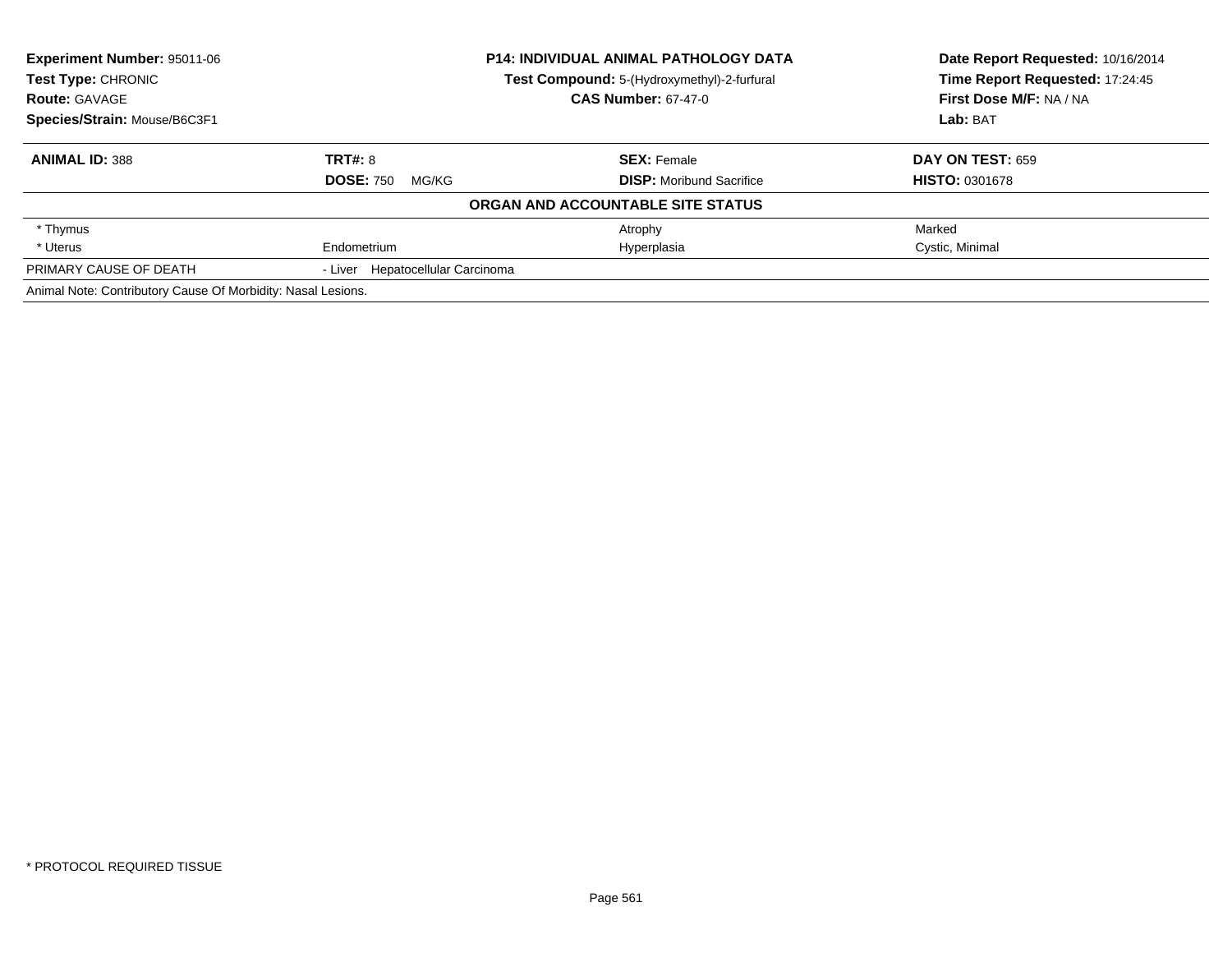| Experiment Number: 95011-06                              |                                             | <b>P14: INDIVIDUAL ANIMAL PATHOLOGY DATA</b> | Date Report Requested: 10/16/2014   |  |  |
|----------------------------------------------------------|---------------------------------------------|----------------------------------------------|-------------------------------------|--|--|
| Test Type: CHRONIC                                       | Test Compound: 5-(Hydroxymethyl)-2-furfural |                                              | Time Report Requested: 17:24:45     |  |  |
| <b>Route: GAVAGE</b>                                     |                                             | <b>CAS Number: 67-47-0</b>                   | First Dose M/F: NA / NA<br>Lab: BAT |  |  |
| Species/Strain: Mouse/B6C3F1                             |                                             |                                              |                                     |  |  |
| <b>ANIMAL ID: 389</b>                                    | <b>TRT#: 8</b>                              | <b>SEX: Female</b>                           | DAY ON TEST: 429                    |  |  |
|                                                          | <b>DOSE: 750</b><br>MG/KG                   | <b>DISP: Natural Death</b>                   | HISTO: 0301679                      |  |  |
|                                                          |                                             | ORGAN AND ACCOUNTABLE SITE STATUS            |                                     |  |  |
| <b>NORMAL</b>                                            |                                             |                                              |                                     |  |  |
| * Adrenal Medulla                                        | * Bone                                      | * Bone Marrow                                | * Brain                             |  |  |
| * Clitoral Gland                                         | * Esophagus                                 | * Eye                                        | * Gallbladder                       |  |  |
| * Harderian Gland                                        | * Heart                                     | * Intestine Large, Cecum                     | * Intestine Large, Colon            |  |  |
| * Intestine Large, Rectum                                | * Intestine Small, Duodenum                 | * Intestine Small, Ileum                     | * Intestine Small, Jejunum          |  |  |
| * Islets, Pancreatic                                     | * Lung                                      | * Lymph Node, Mandibular                     | * Lymph Node, Mesenteric            |  |  |
| * Mammary Gland                                          | * Ovary                                     | * Pancreas                                   | * Parathyroid Gland                 |  |  |
| * Pituitary Gland                                        | * Salivary Glands                           | * Skin                                       | * Spleen                            |  |  |
| * Stomach, Forestomach                                   | * Stomach, Glandular                        | * Thymus                                     | * Thyroid Gland                     |  |  |
| * Trachea                                                | * Urinary Bladder                           |                                              |                                     |  |  |
| <b>OBSERVATIONS</b>                                      |                                             |                                              |                                     |  |  |
| * Adrenal Cortex                                         | Subcapsular                                 | Hyperplasia                                  | Mild                                |  |  |
| * Kidney                                                 |                                             | Nephropathy                                  | Minimal                             |  |  |
| * Liver                                                  |                                             | Inflammation                                 | Chronic Active, Minimal             |  |  |
| * Nose                                                   | <b>Respirat Epith</b>                       | Accumulation, Hyaline Droplet                | Mild                                |  |  |
|                                                          | Olfactory Epi                               | Degeneration                                 | Mild                                |  |  |
|                                                          | Glands                                      | <b>Dilatation</b>                            | Mild                                |  |  |
|                                                          | Glands                                      | Hyperplasia                                  | Moderate                            |  |  |
|                                                          | Olfactory Epi                               | Hyperplasia                                  | Minimal                             |  |  |
|                                                          | Glands                                      | Inflammation                                 | Chronic Active, Minimal             |  |  |
|                                                          |                                             | Inflammation                                 | Chronic Active, Minimal             |  |  |
|                                                          | Olfactory Epi                               | Metaplasia                                   | Marked                              |  |  |
| * Uterus                                                 | Endometrium                                 | Hyperplasia                                  | Cystic, Mild                        |  |  |
| PRIMARY CAUSE OF DEATH                                   | - UNCERTAIN                                 |                                              |                                     |  |  |
| Animal Note: Contributory Cause Of Death: Nasal Lesions. |                                             |                                              |                                     |  |  |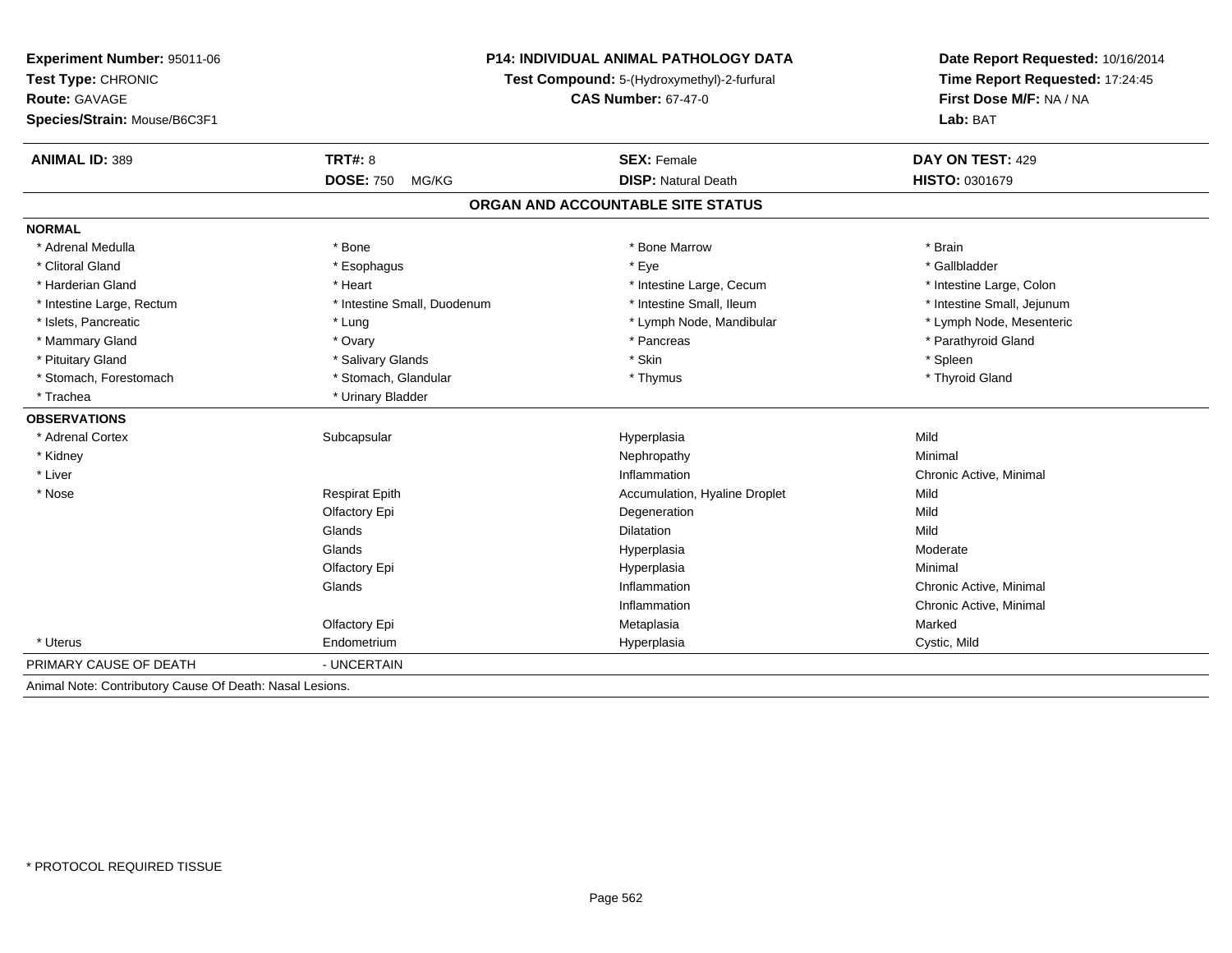| Experiment Number: 95011-06<br>Test Type: CHRONIC<br><b>Route: GAVAGE</b><br>Species/Strain: Mouse/B6C3F1 |                                  | <b>P14: INDIVIDUAL ANIMAL PATHOLOGY DATA</b><br>Test Compound: 5-(Hydroxymethyl)-2-furfural<br><b>CAS Number: 67-47-0</b> | Date Report Requested: 10/16/2014<br>Time Report Requested: 17:24:45<br>First Dose M/F: NA / NA<br>Lab: BAT |
|-----------------------------------------------------------------------------------------------------------|----------------------------------|---------------------------------------------------------------------------------------------------------------------------|-------------------------------------------------------------------------------------------------------------|
| <b>ANIMAL ID: 390</b>                                                                                     | <b>TRT#: 8</b>                   | <b>SEX: Female</b>                                                                                                        | DAY ON TEST: 507                                                                                            |
|                                                                                                           | <b>DOSE: 750</b><br>MG/KG        | <b>DISP: Natural Death</b>                                                                                                | HISTO: 0301680                                                                                              |
|                                                                                                           |                                  | ORGAN AND ACCOUNTABLE SITE STATUS                                                                                         |                                                                                                             |
| <b>NORMAL</b>                                                                                             |                                  |                                                                                                                           |                                                                                                             |
| * Adrenal Medulla                                                                                         | * Bone                           | * Bone Marrow                                                                                                             | * Brain                                                                                                     |
| * Clitoral Gland                                                                                          | * Eye                            | * Harderian Gland                                                                                                         | * Heart                                                                                                     |
| * Intestine Large, Cecum                                                                                  | * Intestine Large, Colon         | * Intestine Large, Rectum                                                                                                 | * Intestine Small, Duodenum                                                                                 |
| * Intestine Small, Ileum                                                                                  | * Intestine Small, Jejunum       | * Islets, Pancreatic                                                                                                      | * Kidney                                                                                                    |
| * Lymph Node, Mesenteric                                                                                  | * Mammary Gland                  | * Ovary                                                                                                                   | * Pancreas                                                                                                  |
| * Pituitary Gland                                                                                         | * Skin                           | * Spleen                                                                                                                  | * Stomach, Forestomach                                                                                      |
| * Stomach, Glandular                                                                                      | * Trachea                        | * Urinary Bladder                                                                                                         |                                                                                                             |
| <b>MISSING</b>                                                                                            |                                  |                                                                                                                           |                                                                                                             |
| * Esophagus                                                                                               | * Gallbladder                    | * Lymph Node, Mandibular                                                                                                  | * Parathyroid Gland                                                                                         |
| * Salivary Glands                                                                                         | * Thymus                         | * Thyroid Gland                                                                                                           |                                                                                                             |
| <b>OBSERVATIONS</b>                                                                                       |                                  |                                                                                                                           |                                                                                                             |
| * Adrenal Cortex                                                                                          | Subcapsular                      | Hyperplasia                                                                                                               | Minimal                                                                                                     |
| * Eye                                                                                                     |                                  |                                                                                                                           |                                                                                                             |
| Note: No optic nerve found in block or wet tissue.                                                        |                                  |                                                                                                                           |                                                                                                             |
| * Liver                                                                                                   |                                  | Hepatocellular Carcinoma                                                                                                  |                                                                                                             |
|                                                                                                           |                                  | Inflammation                                                                                                              | Chronic Active, Minimal                                                                                     |
|                                                                                                           | Hepatocyte                       | Vacuolization Cytoplasmic                                                                                                 | Mild                                                                                                        |
| [ Hepatocellular Carcinoma TGLS = 1-3+12 ]                                                                |                                  |                                                                                                                           |                                                                                                             |
| * Lung                                                                                                    |                                  | Hepatocellular Carcinoma                                                                                                  | Metastatic (Liver)                                                                                          |
| * Nose                                                                                                    | <b>Respirat Epith</b>            | Accumulation, Hyaline Droplet                                                                                             | Minimal                                                                                                     |
|                                                                                                           | Olfactory Epi                    | Degeneration                                                                                                              | Mild                                                                                                        |
|                                                                                                           | Glands                           | Dilatation                                                                                                                | Mild                                                                                                        |
|                                                                                                           | Glands                           | Hyperplasia                                                                                                               | Moderate                                                                                                    |
|                                                                                                           | Olfactory Epi                    | Hyperplasia                                                                                                               | Minimal                                                                                                     |
|                                                                                                           | Glands                           | Inflammation                                                                                                              | Chronic Active, Mild                                                                                        |
|                                                                                                           |                                  | Inflammation                                                                                                              | Chronic Active, Mild                                                                                        |
|                                                                                                           | Olfactory Epi                    | Metaplasia                                                                                                                | Marked                                                                                                      |
| * Uterus                                                                                                  | Endometrium                      | Hyperplasia                                                                                                               | Cystic, Mild                                                                                                |
| PRIMARY CAUSE OF DEATH                                                                                    | - Liver Hepatocellular Carcinoma |                                                                                                                           |                                                                                                             |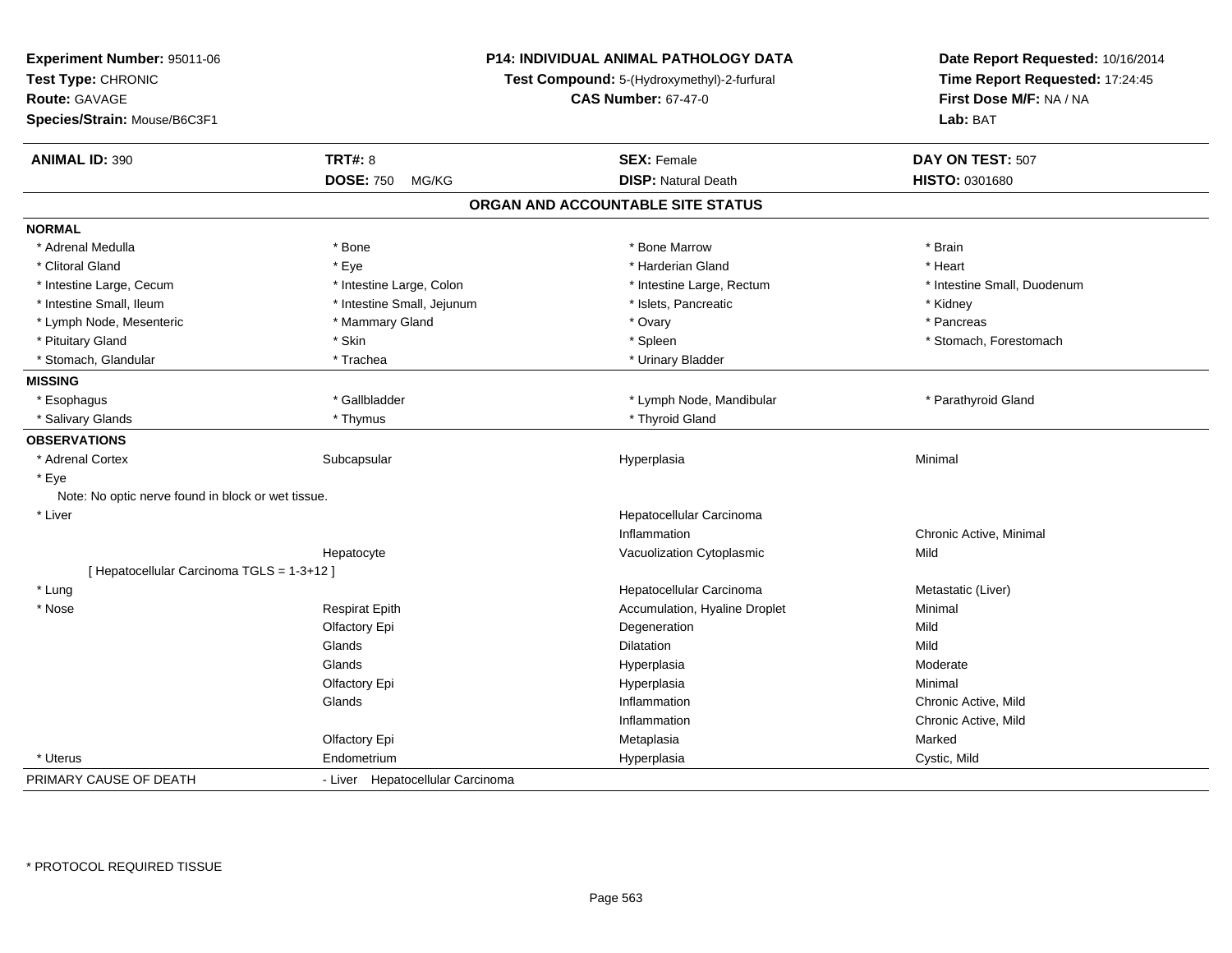| <b>Experiment Number: 95011-06</b><br><b>Test Type: CHRONIC</b><br><b>Route: GAVAGE</b> | <b>P14: INDIVIDUAL ANIMAL PATHOLOGY DATA</b><br>Test Compound: 5-(Hydroxymethyl)-2-furfural<br><b>CAS Number: 67-47-0</b> |                                          | Date Report Requested: 10/16/2014<br>Time Report Requested: 17:24:45<br>First Dose M/F: NA / NA |
|-----------------------------------------------------------------------------------------|---------------------------------------------------------------------------------------------------------------------------|------------------------------------------|-------------------------------------------------------------------------------------------------|
| Species/Strain: Mouse/B6C3F1                                                            |                                                                                                                           |                                          | Lab: BAT                                                                                        |
| <b>ANIMAL ID: 390</b>                                                                   | <b>TRT#: 8</b>                                                                                                            | <b>SEX: Female</b>                       | DAY ON TEST: 507                                                                                |
|                                                                                         | <b>DOSE: 750</b><br>MG/KG                                                                                                 | <b>DISP:</b> Natural Death               | <b>HISTO: 0301680</b>                                                                           |
|                                                                                         |                                                                                                                           | <b>ORGAN AND ACCOUNTABLE SITE STATUS</b> |                                                                                                 |
| Animal Note: Contributory Cause Of Death: Nasal Lesions.                                |                                                                                                                           |                                          |                                                                                                 |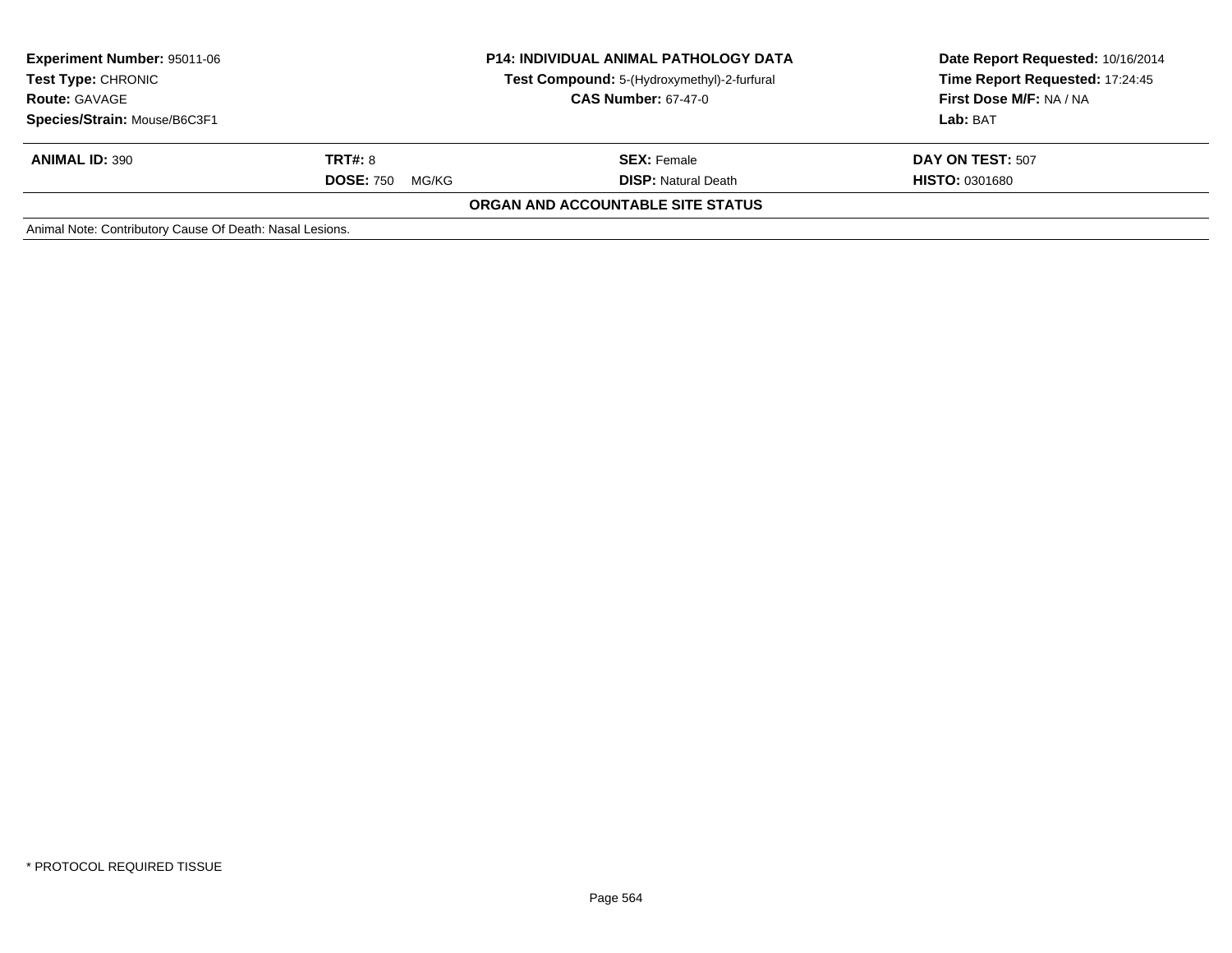| Experiment Number: 95011-06                     |                             | <b>P14: INDIVIDUAL ANIMAL PATHOLOGY DATA</b> | Date Report Requested: 10/16/2014                          |  |
|-------------------------------------------------|-----------------------------|----------------------------------------------|------------------------------------------------------------|--|
| Test Type: CHRONIC                              |                             | Test Compound: 5-(Hydroxymethyl)-2-furfural  | Time Report Requested: 17:24:45<br>First Dose M/F: NA / NA |  |
| Route: GAVAGE                                   |                             | <b>CAS Number: 67-47-0</b>                   |                                                            |  |
| Species/Strain: Mouse/B6C3F1                    |                             |                                              | Lab: BAT                                                   |  |
| <b>ANIMAL ID: 391</b>                           | <b>TRT#: 8</b>              | <b>SEX: Female</b>                           | DAY ON TEST: 729                                           |  |
|                                                 | <b>DOSE: 750</b><br>MG/KG   | <b>DISP: Terminal Sacrifice</b>              | HISTO: 0301681                                             |  |
|                                                 |                             | ORGAN AND ACCOUNTABLE SITE STATUS            |                                                            |  |
| <b>NORMAL</b>                                   |                             |                                              |                                                            |  |
| * Adrenal Medulla                               | * Bone                      | * Bone Marrow                                | * Brain                                                    |  |
| * Clitoral Gland                                | * Esophagus                 | * Eye                                        | * Gallbladder                                              |  |
| * Harderian Gland                               | * Heart                     | * Intestine Large, Cecum                     | * Intestine Large, Colon                                   |  |
| * Intestine Large, Rectum                       | * Intestine Small, Duodenum | * Intestine Small, Ileum                     | * Intestine Small, Jejunum                                 |  |
| * Islets, Pancreatic                            | * Kidney                    | * Lymph Node, Mandibular                     | * Lymph Node, Mesenteric                                   |  |
| * Mammary Gland                                 | * Pancreas                  | * Parathyroid Gland                          | * Pituitary Gland                                          |  |
| * Salivary Glands                               | * Skin                      | * Spleen                                     | * Stomach, Forestomach                                     |  |
| * Stomach, Glandular                            | * Thyroid Gland             | * Trachea                                    | * Urinary Bladder                                          |  |
| <b>OBSERVATIONS</b>                             |                             |                                              |                                                            |  |
| * Adrenal Cortex                                | Subcapsular                 | Hyperplasia                                  | Mild                                                       |  |
| * Liver                                         |                             | Hepatocellular Adenoma                       | Multiple                                                   |  |
|                                                 |                             | <b>Infiltration Cellular</b>                 | Mononuclear CI, Minimal                                    |  |
|                                                 | Hepatocyte                  | Vacuolization Cytoplasmic                    | Mild                                                       |  |
| Note: Hepatocellular adenoma also on slide #04. |                             |                                              |                                                            |  |
| [ Hepatocellular Adenoma TGLS = 1-12 ]          |                             |                                              |                                                            |  |
| * Lung                                          | Alveolar Epith              | Hyperplasia                                  | Mild                                                       |  |
| $*$ Nose                                        | Olfactory Epi               | Accumulation, Hyaline Droplet                | Minimal                                                    |  |
|                                                 | <b>Respirat Epith</b>       | Accumulation, Hyaline Droplet                | Mild                                                       |  |
|                                                 | Olfactory Epi               | Degeneration                                 | Mild                                                       |  |
|                                                 | Glands                      | Dilatation                                   | Mild                                                       |  |
|                                                 | Glands                      | Hyperplasia                                  | Moderate                                                   |  |
|                                                 | Olfactory Epi               | Hyperplasia                                  | Minimal                                                    |  |
|                                                 | Glands                      | Inflammation                                 | Chronic Active, Mild                                       |  |
|                                                 |                             | Inflammation                                 | Chronic Active, Mild                                       |  |
|                                                 | Olfactory Epi               | Metaplasia                                   | Marked                                                     |  |
| * Ovary                                         |                             | Cyst                                         |                                                            |  |
| * Thymus                                        |                             | Cyst                                         | Mild                                                       |  |
| * Uterus                                        | Endometrium                 | Hyperplasia                                  | Cystic, Mild                                               |  |
| PRIMARY CAUSE OF DEATH                          |                             |                                              |                                                            |  |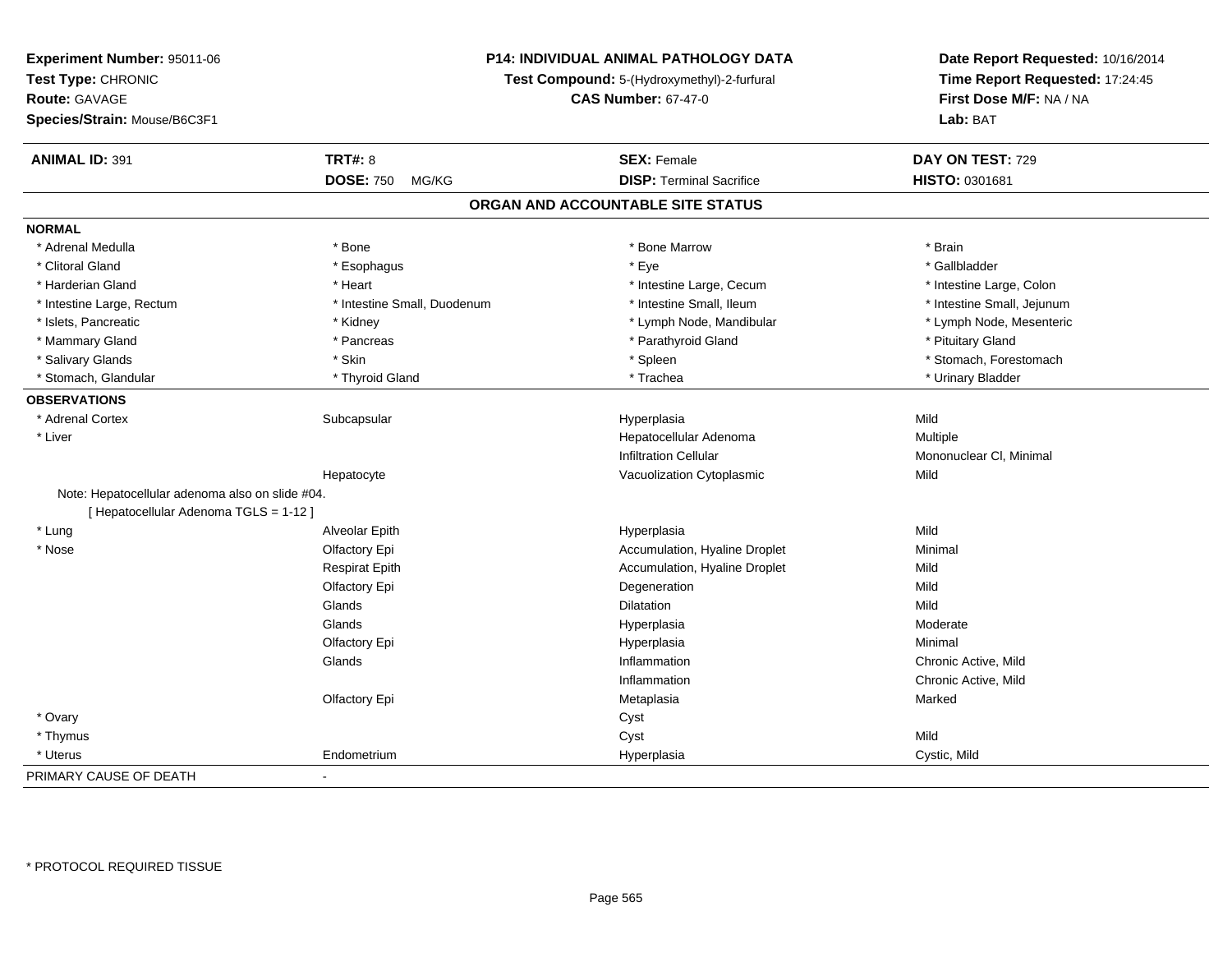| Experiment Number: 95011-06<br>Test Type: CHRONIC<br><b>Route: GAVAGE</b><br>Species/Strain: Mouse/B6C3F1 |                             | P14: INDIVIDUAL ANIMAL PATHOLOGY DATA<br>Test Compound: 5-(Hydroxymethyl)-2-furfural<br><b>CAS Number: 67-47-0</b> | Date Report Requested: 10/16/2014<br>Time Report Requested: 17:24:45<br>First Dose M/F: NA / NA<br>Lab: BAT |
|-----------------------------------------------------------------------------------------------------------|-----------------------------|--------------------------------------------------------------------------------------------------------------------|-------------------------------------------------------------------------------------------------------------|
| <b>ANIMAL ID: 392</b>                                                                                     | <b>TRT#: 8</b>              | <b>SEX: Female</b>                                                                                                 | DAY ON TEST: 728                                                                                            |
|                                                                                                           | <b>DOSE: 750</b><br>MG/KG   | <b>DISP: Terminal Sacrifice</b>                                                                                    | HISTO: 0301682                                                                                              |
|                                                                                                           |                             | ORGAN AND ACCOUNTABLE SITE STATUS                                                                                  |                                                                                                             |
| <b>NORMAL</b>                                                                                             |                             |                                                                                                                    |                                                                                                             |
| * Adrenal Medulla                                                                                         | * Bone                      | * Bone Marrow                                                                                                      | * Brain                                                                                                     |
| * Clitoral Gland                                                                                          | * Esophagus                 | * Eye                                                                                                              | * Gallbladder                                                                                               |
| * Harderian Gland                                                                                         | * Heart                     | * Intestine Large, Cecum                                                                                           | * Intestine Large, Colon                                                                                    |
| * Intestine Large, Rectum                                                                                 | * Intestine Small, Duodenum | * Intestine Small, Ileum                                                                                           | * Intestine Small, Jejunum                                                                                  |
| * Islets, Pancreatic                                                                                      | * Kidney                    | * Lung                                                                                                             | * Lymph Node, Mesenteric                                                                                    |
| * Mammary Gland                                                                                           | * Pancreas                  | * Pituitary Gland                                                                                                  | * Salivary Glands                                                                                           |
| * Skin                                                                                                    | * Spleen                    | * Stomach, Forestomach                                                                                             | * Stomach, Glandular                                                                                        |
| * Thymus                                                                                                  | * Thyroid Gland             | * Trachea                                                                                                          | * Urinary Bladder                                                                                           |
| <b>MISSING</b>                                                                                            |                             |                                                                                                                    |                                                                                                             |
| * Parathyroid Gland                                                                                       |                             |                                                                                                                    |                                                                                                             |
| <b>OBSERVATIONS</b>                                                                                       |                             |                                                                                                                    |                                                                                                             |
| * Adrenal Cortex                                                                                          | Subcapsular                 | Hyperplasia                                                                                                        | Mild                                                                                                        |
|                                                                                                           | Zona Fascult                | Hyperplasia                                                                                                        | Mild                                                                                                        |
| * Liver                                                                                                   |                             | Hepatocellular Adenoma                                                                                             |                                                                                                             |
|                                                                                                           |                             | <b>Infiltration Cellular</b>                                                                                       | Mononuclear CI, Minimal                                                                                     |
|                                                                                                           |                             | Inflammation                                                                                                       | Chronic Active, Minimal                                                                                     |
| [ Hepatocellular Adenoma TGLS = 2-12 ]                                                                    |                             |                                                                                                                    |                                                                                                             |
| * Lymph Node, Mandibular                                                                                  |                             | Hyperplasia                                                                                                        | Lymphoid, Marked                                                                                            |
| $*$ Nose                                                                                                  | Olfactory Epi               | Accumulation, Hyaline Droplet                                                                                      | Mild                                                                                                        |
|                                                                                                           | <b>Respirat Epith</b>       | Accumulation, Hyaline Droplet                                                                                      | Mild                                                                                                        |
|                                                                                                           | Glands                      | <b>Dilatation</b>                                                                                                  | Moderate                                                                                                    |
|                                                                                                           | Glands                      | Hyperplasia                                                                                                        | Moderate                                                                                                    |
|                                                                                                           | Olfactory Epi               | Hyperplasia                                                                                                        | Minimal                                                                                                     |
|                                                                                                           | Glands                      | Inflammation                                                                                                       | Chronic Active, Mild                                                                                        |
|                                                                                                           |                             | Inflammation                                                                                                       | Chronic Active, Mild                                                                                        |
|                                                                                                           | Olfactory Epi               | Metaplasia                                                                                                         | Marked                                                                                                      |
| * Ovary                                                                                                   |                             | Atrophy                                                                                                            | Moderate                                                                                                    |
|                                                                                                           |                             | Cyst                                                                                                               |                                                                                                             |
| * Uterus                                                                                                  | Endometrium                 | Hyperplasia                                                                                                        | Cystic, Marked                                                                                              |
| [Hyperplasia TGLS = 1-7]                                                                                  |                             |                                                                                                                    |                                                                                                             |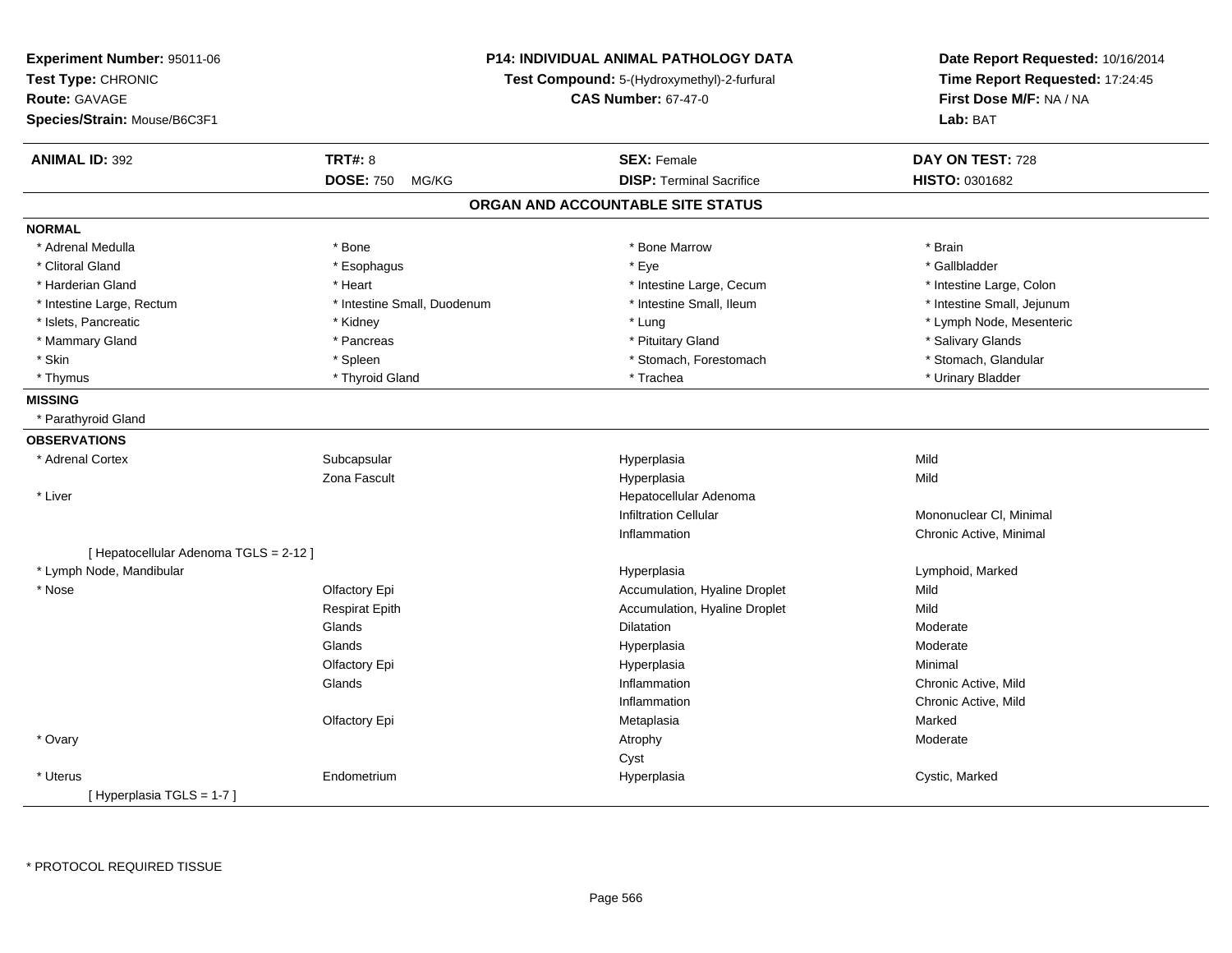| <b>Experiment Number: 95011-06</b><br><b>Test Type: CHRONIC</b><br><b>Route: GAVAGE</b> | <b>P14: INDIVIDUAL ANIMAL PATHOLOGY DATA</b><br>Test Compound: 5-(Hydroxymethyl)-2-furfural<br><b>CAS Number: 67-47-0</b> |                                   | Date Report Requested: 10/16/2014<br>Time Report Requested: 17:24:45<br>First Dose M/F: NA / NA |  |
|-----------------------------------------------------------------------------------------|---------------------------------------------------------------------------------------------------------------------------|-----------------------------------|-------------------------------------------------------------------------------------------------|--|
| Species/Strain: Mouse/B6C3F1                                                            |                                                                                                                           |                                   | Lab: BAT                                                                                        |  |
| <b>ANIMAL ID: 392</b>                                                                   | <b>TRT#: 8</b>                                                                                                            | <b>SEX: Female</b>                | DAY ON TEST: 728                                                                                |  |
|                                                                                         | <b>DOSE: 750</b><br>MG/KG                                                                                                 | <b>DISP: Terminal Sacrifice</b>   | <b>HISTO: 0301682</b>                                                                           |  |
|                                                                                         |                                                                                                                           | ORGAN AND ACCOUNTABLE SITE STATUS |                                                                                                 |  |
| PRIMARY CAUSE OF DEATH                                                                  |                                                                                                                           |                                   |                                                                                                 |  |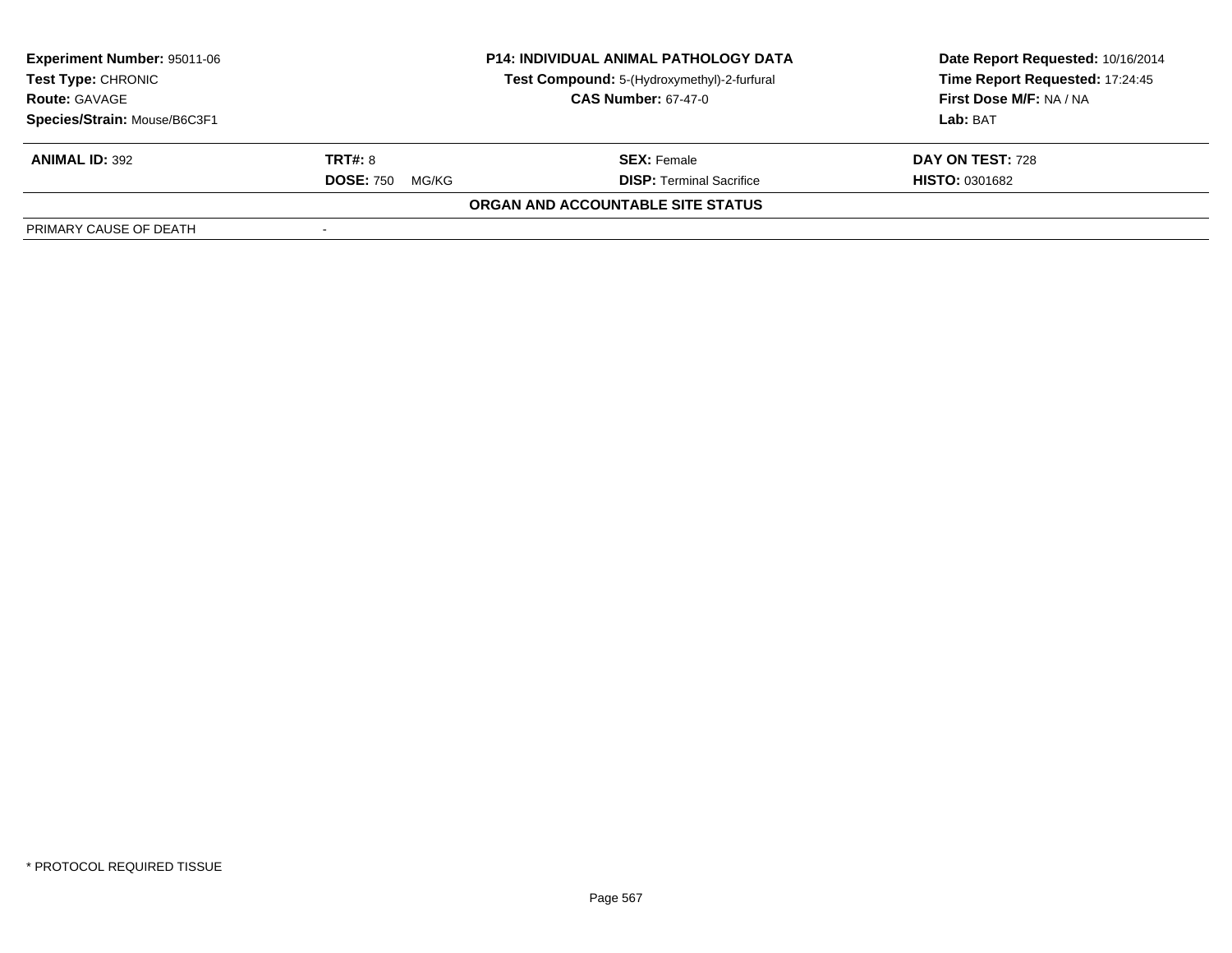| Experiment Number: 95011-06<br>Test Type: CHRONIC<br><b>Route: GAVAGE</b><br>Species/Strain: Mouse/B6C3F1<br><b>ANIMAL ID: 393</b> | <b>TRT#: 8</b>              | <b>P14: INDIVIDUAL ANIMAL PATHOLOGY DATA</b><br>Test Compound: 5-(Hydroxymethyl)-2-furfural<br><b>CAS Number: 67-47-0</b><br><b>SEX: Female</b> | Date Report Requested: 10/16/2014<br>Time Report Requested: 17:24:45<br>First Dose M/F: NA / NA<br>Lab: BAT<br>DAY ON TEST: 211 |
|------------------------------------------------------------------------------------------------------------------------------------|-----------------------------|-------------------------------------------------------------------------------------------------------------------------------------------------|---------------------------------------------------------------------------------------------------------------------------------|
|                                                                                                                                    | <b>DOSE: 750</b><br>MG/KG   | <b>DISP: Natural Death</b>                                                                                                                      | <b>HISTO: 0301683</b>                                                                                                           |
|                                                                                                                                    |                             | ORGAN AND ACCOUNTABLE SITE STATUS                                                                                                               |                                                                                                                                 |
| <b>NORMAL</b>                                                                                                                      |                             |                                                                                                                                                 |                                                                                                                                 |
| * Adrenal Medulla                                                                                                                  | * Bone                      | * Bone Marrow                                                                                                                                   | * Brain                                                                                                                         |
| * Clitoral Gland                                                                                                                   | * Esophagus                 | * Eye                                                                                                                                           | * Gallbladder                                                                                                                   |
| * Harderian Gland                                                                                                                  | * Heart                     | * Intestine Large, Cecum                                                                                                                        | * Intestine Large, Colon                                                                                                        |
| * Intestine Large, Rectum                                                                                                          | * Intestine Small, Duodenum | * Intestine Small, Ileum                                                                                                                        | * Intestine Small, Jejunum                                                                                                      |
| * Islets, Pancreatic                                                                                                               | * Kidney                    | * Liver                                                                                                                                         | * Lung                                                                                                                          |
| * Lymph Node, Mesenteric                                                                                                           | * Mammary Gland             | * Ovary                                                                                                                                         | * Pancreas                                                                                                                      |
| * Parathyroid Gland                                                                                                                | * Pituitary Gland           | * Skin                                                                                                                                          | * Spleen                                                                                                                        |
| * Stomach, Forestomach                                                                                                             | * Stomach, Glandular        | * Thymus                                                                                                                                        | * Thyroid Gland                                                                                                                 |
| * Trachea                                                                                                                          | * Urinary Bladder           | * Uterus                                                                                                                                        |                                                                                                                                 |
| <b>MISSING</b>                                                                                                                     |                             |                                                                                                                                                 |                                                                                                                                 |
| * Lymph Node, Mandibular                                                                                                           | * Salivary Glands           |                                                                                                                                                 |                                                                                                                                 |
| <b>OBSERVATIONS</b>                                                                                                                |                             |                                                                                                                                                 |                                                                                                                                 |
| * Adrenal Cortex                                                                                                                   | Subcapsular                 | Hyperplasia                                                                                                                                     | Minimal                                                                                                                         |
| * Eye                                                                                                                              |                             |                                                                                                                                                 |                                                                                                                                 |
| Note: No optic nerve found in block or wet tissue.                                                                                 |                             |                                                                                                                                                 |                                                                                                                                 |
| * Nose                                                                                                                             | <b>Respirat Epith</b>       | Accumulation, Hyaline Droplet                                                                                                                   | Minimal                                                                                                                         |
|                                                                                                                                    | Olfactory Epi               | Degeneration                                                                                                                                    | Mild                                                                                                                            |
|                                                                                                                                    | Glands                      | Dilatation                                                                                                                                      | Minimal                                                                                                                         |
| PRIMARY CAUSE OF DEATH                                                                                                             | - UNCERTAIN                 |                                                                                                                                                 |                                                                                                                                 |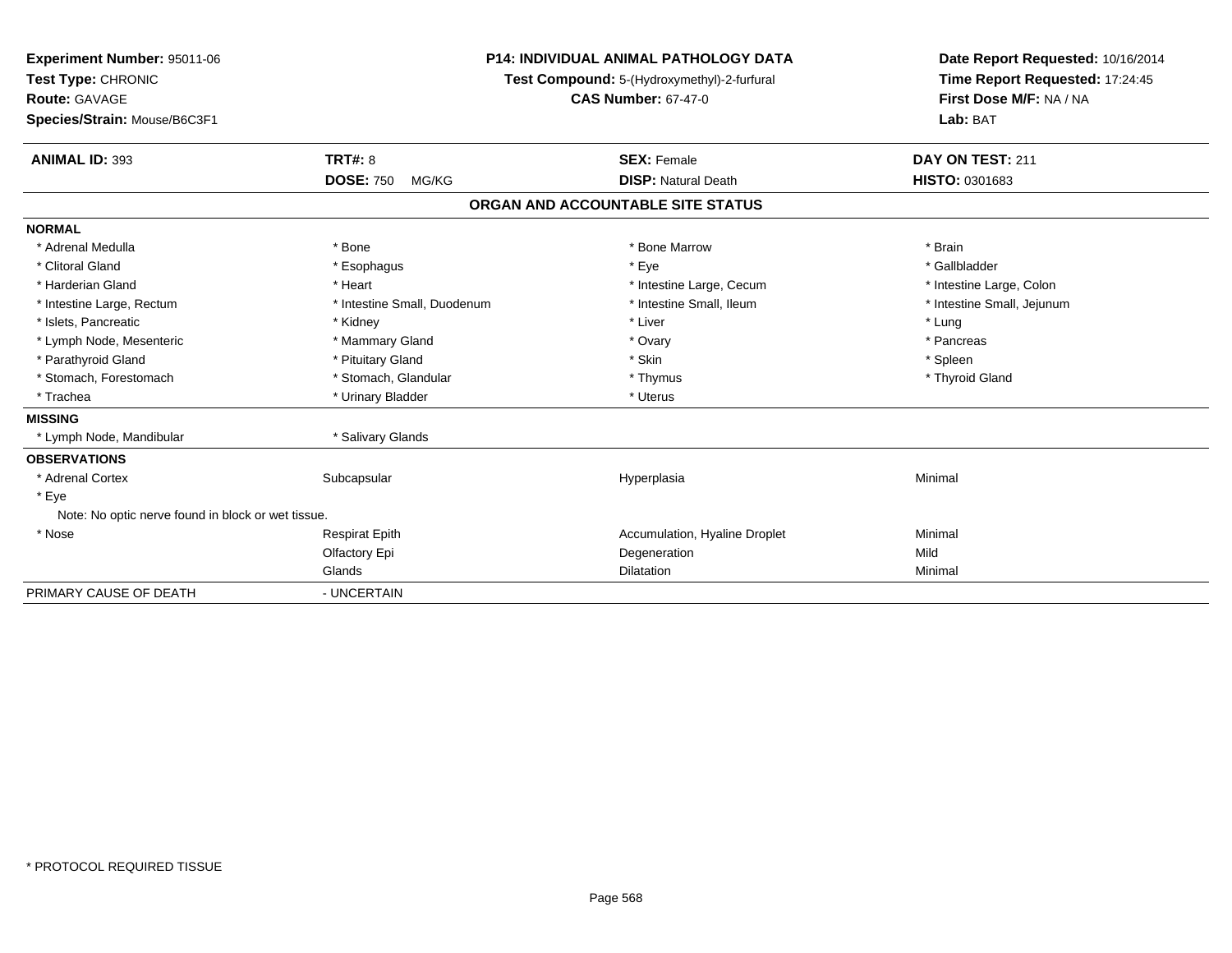| Experiment Number: 95011-06<br>Test Type: CHRONIC |                             | P14: INDIVIDUAL ANIMAL PATHOLOGY DATA<br>Test Compound: 5-(Hydroxymethyl)-2-furfural |                            |  |
|---------------------------------------------------|-----------------------------|--------------------------------------------------------------------------------------|----------------------------|--|
| Route: GAVAGE                                     |                             | <b>CAS Number: 67-47-0</b>                                                           | First Dose M/F: NA / NA    |  |
| Species/Strain: Mouse/B6C3F1                      |                             |                                                                                      | Lab: BAT                   |  |
| <b>ANIMAL ID: 394</b>                             | <b>TRT#: 8</b>              | <b>SEX: Female</b>                                                                   | DAY ON TEST: 359           |  |
|                                                   | <b>DOSE: 750</b><br>MG/KG   | <b>DISP: Natural Death</b>                                                           | HISTO: 0301684             |  |
|                                                   |                             | ORGAN AND ACCOUNTABLE SITE STATUS                                                    |                            |  |
| <b>NORMAL</b>                                     |                             |                                                                                      |                            |  |
| * Adrenal Medulla                                 | * Bone                      | * Bone Marrow                                                                        | * Brain                    |  |
| * Clitoral Gland                                  | * Esophagus                 | * Eye                                                                                | * Gallbladder              |  |
| * Harderian Gland                                 | * Heart                     | * Intestine Large, Cecum                                                             | * Intestine Large, Colon   |  |
| * Intestine Large, Rectum                         | * Intestine Small, Duodenum | * Intestine Small. Ileum                                                             | * Intestine Small, Jejunum |  |
| * Islets, Pancreatic                              | * Kidney                    | * Lung                                                                               | * Lymph Node, Mandibular   |  |
| * Lymph Node, Mesenteric                          | * Mammary Gland             | * Ovary                                                                              | * Pancreas                 |  |
| * Pituitary Gland                                 | * Salivary Glands           | * Skin                                                                               | * Spleen                   |  |
| * Stomach, Forestomach                            | * Stomach, Glandular        | * Thyroid Gland                                                                      | * Trachea                  |  |
| * Urinary Bladder                                 |                             |                                                                                      |                            |  |
| <b>MISSING</b>                                    |                             |                                                                                      |                            |  |
| * Parathyroid Gland                               |                             |                                                                                      |                            |  |
| <b>OBSERVATIONS</b>                               |                             |                                                                                      |                            |  |
| * Adrenal Cortex                                  | Subcapsular                 | Hyperplasia                                                                          | Mild                       |  |
| * Liver                                           |                             | Inflammation                                                                         | Chronic Active, Minimal    |  |
|                                                   | Hepatocyte                  | Vacuolization Cytoplasmic                                                            | Mild                       |  |
| * Nose                                            | Olfactory Epi               | Accumulation, Hyaline Droplet                                                        | Mild                       |  |
|                                                   | <b>Respirat Epith</b>       | Accumulation, Hyaline Droplet                                                        | Mild                       |  |
|                                                   | Olfactory Epi               | Degeneration                                                                         | Moderate                   |  |
|                                                   | Glands                      | Dilatation                                                                           | Mild                       |  |
|                                                   | Glands                      | Hyperplasia                                                                          | Mild                       |  |
|                                                   |                             | Inflammation                                                                         | Chronic Active, Mild       |  |
|                                                   | Olfactory Epi               | Metaplasia                                                                           | Marked                     |  |
| * Thymus                                          |                             | Cyst                                                                                 | Minimal                    |  |
| * Uterus                                          | Endometrium                 | Hyperplasia                                                                          | Cystic, Moderate           |  |
| PRIMARY CAUSE OF DEATH                            | - UNCERTAIN                 |                                                                                      |                            |  |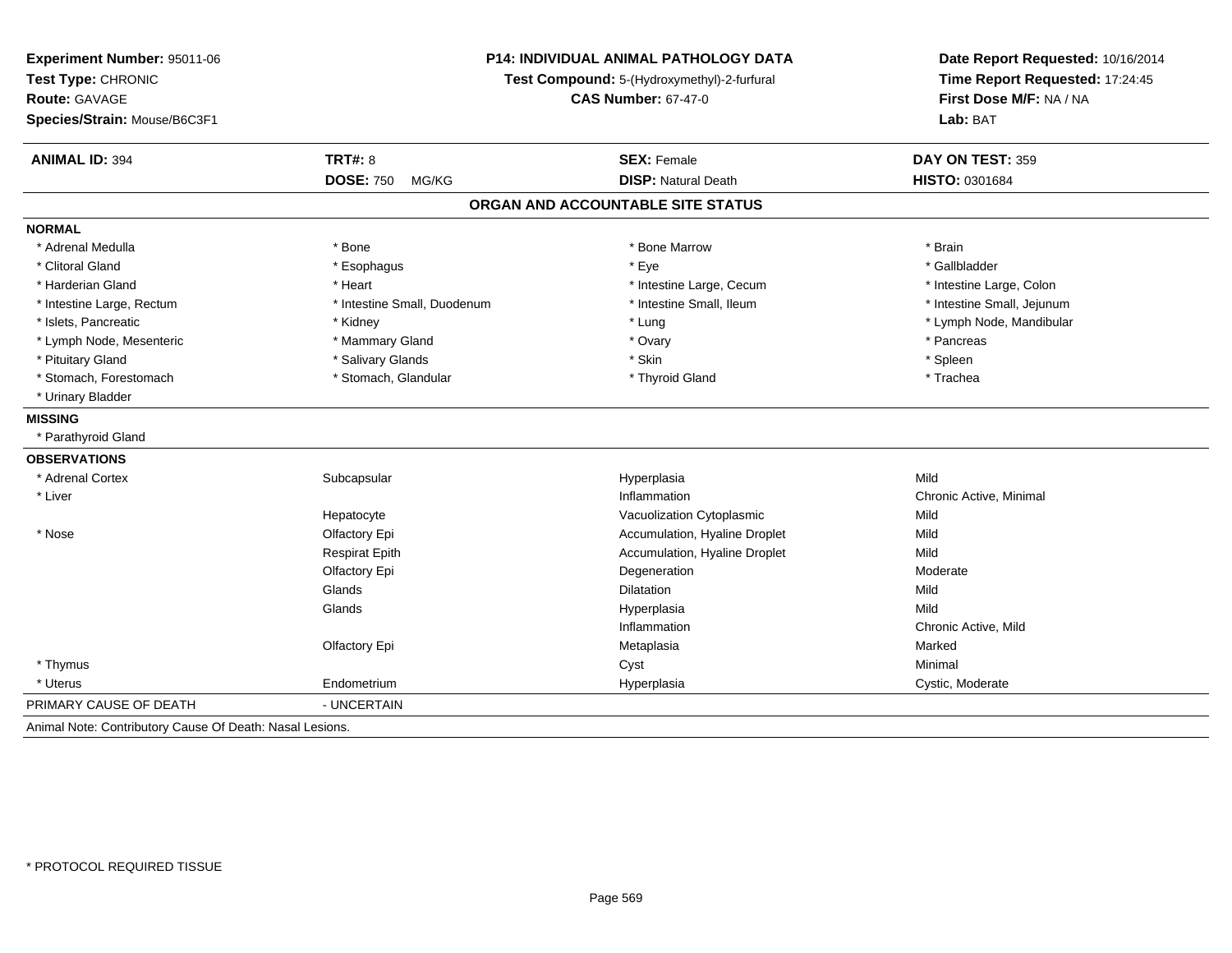| Experiment Number: 95011-06                          | <b>P14: INDIVIDUAL ANIMAL PATHOLOGY DATA</b>                                                          |                                             | Date Report Requested: 10/16/2014 |  |
|------------------------------------------------------|-------------------------------------------------------------------------------------------------------|---------------------------------------------|-----------------------------------|--|
| Test Type: CHRONIC                                   |                                                                                                       | Test Compound: 5-(Hydroxymethyl)-2-furfural | Time Report Requested: 17:24:45   |  |
| <b>Route: GAVAGE</b>                                 |                                                                                                       | <b>CAS Number: 67-47-0</b>                  | First Dose M/F: NA / NA           |  |
| Species/Strain: Mouse/B6C3F1                         |                                                                                                       |                                             | Lab: BAT                          |  |
| <b>ANIMAL ID: 395</b>                                | <b>TRT#: 8</b>                                                                                        | <b>SEX: Female</b>                          | DAY ON TEST: 199                  |  |
|                                                      | <b>DOSE: 750</b><br>MG/KG                                                                             | <b>DISP: Natural Death</b>                  | <b>HISTO: 0301685</b>             |  |
|                                                      |                                                                                                       | ORGAN AND ACCOUNTABLE SITE STATUS           |                                   |  |
| <b>NORMAL</b>                                        |                                                                                                       |                                             |                                   |  |
| * Adrenal Medulla                                    | * Bone                                                                                                | * Bone Marrow                               | * Brain                           |  |
| * Clitoral Gland                                     | * Esophagus                                                                                           | * Eye                                       | * Harderian Gland                 |  |
| * Heart                                              | * Intestine Large, Cecum                                                                              | * Intestine Large, Colon                    | * Intestine Large, Rectum         |  |
| * Intestine Small, Duodenum                          | * Intestine Small, Ileum                                                                              | * Intestine Small, Jejunum                  | * Islets, Pancreatic              |  |
| * Lung                                               | * Lymph Node, Mandibular                                                                              | * Lymph Node, Mesenteric                    | * Ovary                           |  |
| * Pancreas                                           | * Parathyroid Gland                                                                                   | * Pituitary Gland                           | * Salivary Glands                 |  |
| * Skin                                               | * Spleen                                                                                              | * Stomach, Forestomach                      | * Stomach, Glandular              |  |
| * Thymus                                             | * Thyroid Gland                                                                                       | * Trachea                                   | * Urinary Bladder                 |  |
| * Uterus                                             |                                                                                                       |                                             |                                   |  |
| <b>MISSING</b>                                       |                                                                                                       |                                             |                                   |  |
| * Gallbladder                                        | * Mammary Gland                                                                                       |                                             |                                   |  |
| <b>OBSERVATIONS</b>                                  |                                                                                                       |                                             |                                   |  |
| * Adrenal Cortex                                     | Subcapsular                                                                                           | Hyperplasia                                 | Minimal                           |  |
| * Eye                                                |                                                                                                       |                                             |                                   |  |
| Note: Optic nerve not forund in block or wet tissue. |                                                                                                       |                                             |                                   |  |
| * Kidney                                             |                                                                                                       | Nephropathy                                 | Minimal                           |  |
| * Liver                                              |                                                                                                       | Inflammation                                | Chronic Active, Minimal           |  |
|                                                      | Hepatocyte                                                                                            | Vacuolization Cytoplasmic                   | Moderate                          |  |
| * Nose                                               | Olfactory Epi                                                                                         | Degeneration                                | Mild                              |  |
|                                                      | Glands                                                                                                | <b>Dilatation</b>                           | Minimal                           |  |
| PRIMARY CAUSE OF DEATH                               | - UNCERTAIN                                                                                           |                                             |                                   |  |
|                                                      | Animal Note: All tissues examined histologically from this animal were mildly to markedly aut olytic. |                                             |                                   |  |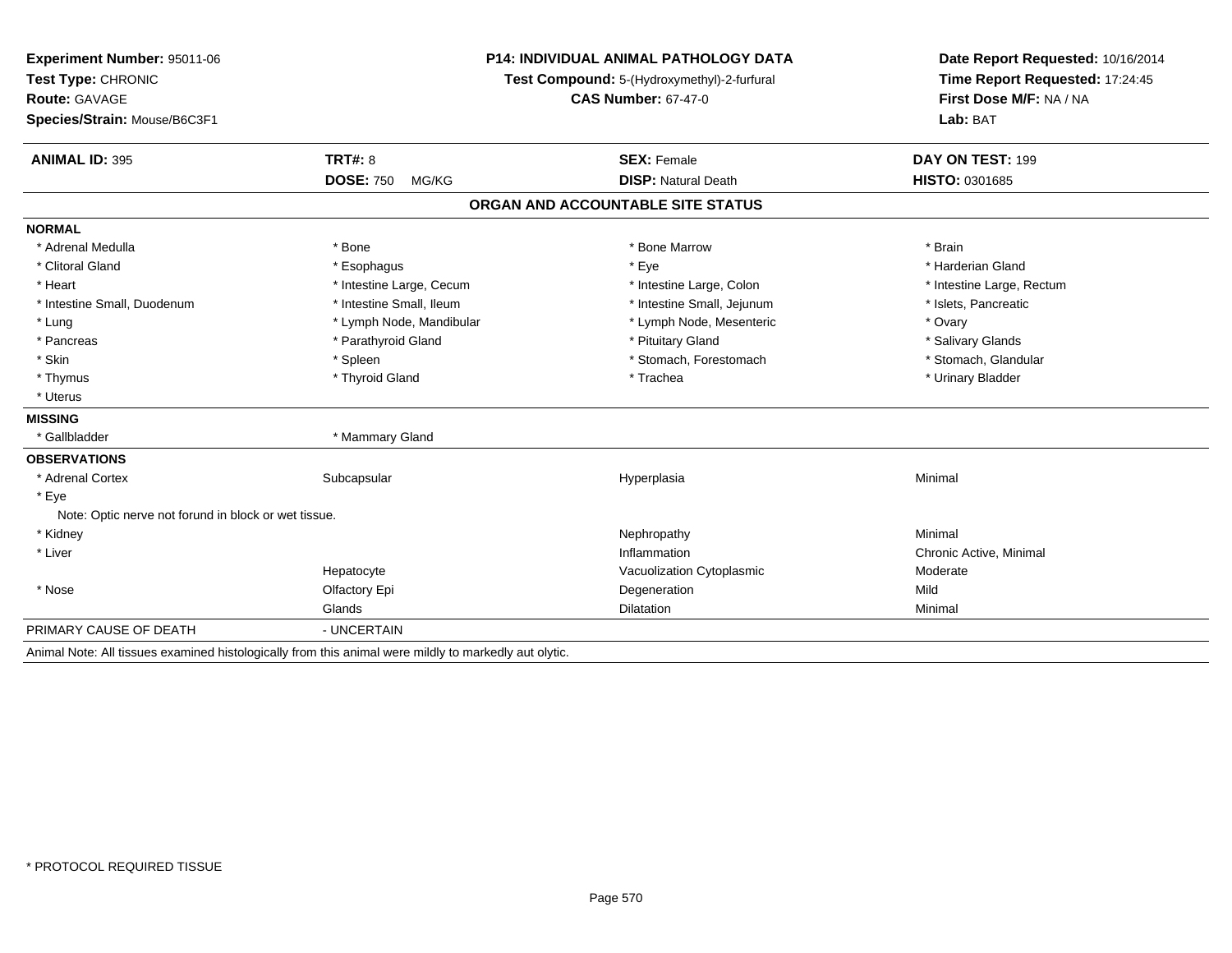| Experiment Number: 95011-06<br>Test Type: CHRONIC<br><b>Route: GAVAGE</b><br>Species/Strain: Mouse/B6C3F1 |                                                                                                     | <b>P14: INDIVIDUAL ANIMAL PATHOLOGY DATA</b><br>Test Compound: 5-(Hydroxymethyl)-2-furfural<br><b>CAS Number: 67-47-0</b> |                            |
|-----------------------------------------------------------------------------------------------------------|-----------------------------------------------------------------------------------------------------|---------------------------------------------------------------------------------------------------------------------------|----------------------------|
| <b>ANIMAL ID: 396</b>                                                                                     | <b>TRT#: 8</b>                                                                                      | <b>SEX: Female</b>                                                                                                        | DAY ON TEST: 429           |
|                                                                                                           | <b>DOSE: 750</b><br>MG/KG                                                                           | <b>DISP: Natural Death</b>                                                                                                | HISTO: 0301686             |
|                                                                                                           |                                                                                                     | ORGAN AND ACCOUNTABLE SITE STATUS                                                                                         |                            |
| <b>NORMAL</b>                                                                                             |                                                                                                     |                                                                                                                           |                            |
| * Adrenal Medulla                                                                                         | * Bone                                                                                              | * Bone Marrow                                                                                                             | * Brain                    |
| * Clitoral Gland                                                                                          | * Esophagus                                                                                         | * Eye                                                                                                                     | * Gallbladder              |
| * Harderian Gland                                                                                         | * Heart                                                                                             | * Intestine Large, Cecum                                                                                                  | * Intestine Large, Colon   |
| * Intestine Large, Rectum                                                                                 | * Intestine Small, Duodenum                                                                         | * Intestine Small, Ileum                                                                                                  | * Intestine Small, Jejunum |
| * Islets, Pancreatic                                                                                      | * Kidney                                                                                            | * Liver                                                                                                                   | * Lung                     |
| * Lymph Node, Mandibular                                                                                  | * Lymph Node, Mesenteric                                                                            | * Mammary Gland                                                                                                           | * Pancreas                 |
| * Parathyroid Gland                                                                                       | * Pituitary Gland                                                                                   | * Salivary Glands                                                                                                         | * Skin                     |
| * Spleen                                                                                                  | * Stomach, Forestomach                                                                              | * Stomach, Glandular                                                                                                      | * Thymus                   |
| * Thyroid Gland                                                                                           | * Trachea                                                                                           | * Urinary Bladder                                                                                                         | * Uterus                   |
| <b>MISSING</b>                                                                                            |                                                                                                     |                                                                                                                           |                            |
| * Ovary                                                                                                   |                                                                                                     |                                                                                                                           |                            |
| <b>OBSERVATIONS</b>                                                                                       |                                                                                                     |                                                                                                                           |                            |
| * Adrenal Cortex                                                                                          | Subcapsular                                                                                         | Hyperplasia                                                                                                               | Mild                       |
| * Lym Node Mesen                                                                                          |                                                                                                     |                                                                                                                           |                            |
| Note: Mesenteric lymph node is on slide #10.                                                              |                                                                                                     |                                                                                                                           |                            |
| * Nose                                                                                                    | Olfactory Epi                                                                                       | Degeneration                                                                                                              | Moderate                   |
|                                                                                                           | Glands                                                                                              | <b>Dilatation</b>                                                                                                         | Mild                       |
|                                                                                                           | Glands                                                                                              | Hyperplasia                                                                                                               | Moderate                   |
|                                                                                                           | Olfactory Epi                                                                                       | Hyperplasia                                                                                                               | Minimal                    |
|                                                                                                           | Glands                                                                                              | Inflammation                                                                                                              | Chronic Active, Mild       |
|                                                                                                           |                                                                                                     | Inflammation                                                                                                              | Chronic Active, Mild       |
|                                                                                                           | Olfactory Epi                                                                                       | Metaplasia                                                                                                                | Marked                     |
| * Ovary                                                                                                   |                                                                                                     |                                                                                                                           |                            |
| Note: TGL#1-7: NCL- Both ovaries missing in block and wet tissue.                                         |                                                                                                     |                                                                                                                           |                            |
| PRIMARY CAUSE OF DEATH                                                                                    | - UNCERTAIN                                                                                         |                                                                                                                           |                            |
| Animal Note: Contributory Cause Of Death: Nasal Lesions.                                                  | Animal Note: Many of the tissues examined histologically from this animal were markedly autol ytic. |                                                                                                                           |                            |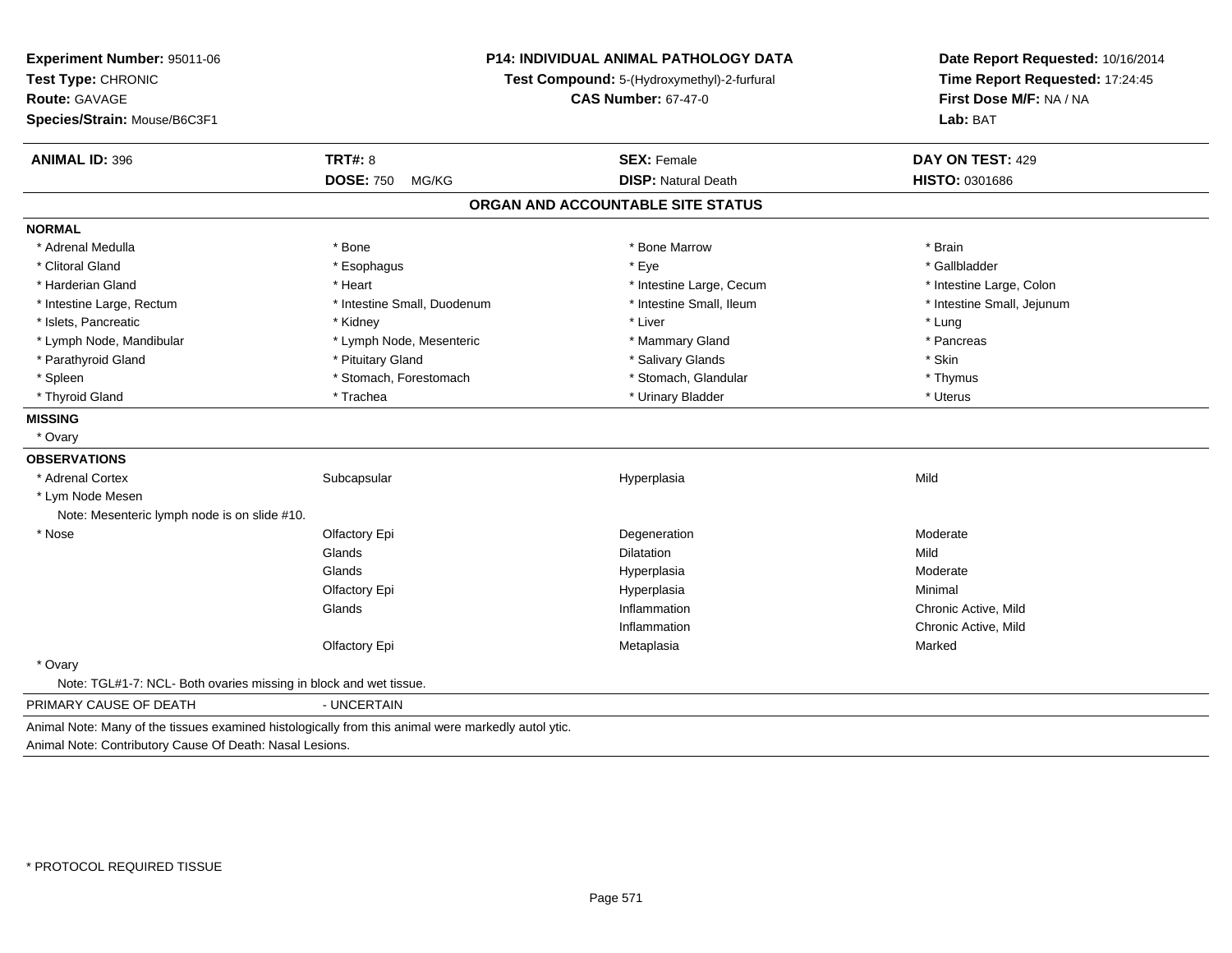| Experiment Number: 95011-06                | <b>P14: INDIVIDUAL ANIMAL PATHOLOGY DATA</b>                              | Date Report Requested: 10/16/2014 |                                                            |  |
|--------------------------------------------|---------------------------------------------------------------------------|-----------------------------------|------------------------------------------------------------|--|
| Test Type: CHRONIC                         | Test Compound: 5-(Hydroxymethyl)-2-furfural<br><b>CAS Number: 67-47-0</b> |                                   | Time Report Requested: 17:24:45<br>First Dose M/F: NA / NA |  |
| <b>Route: GAVAGE</b>                       |                                                                           |                                   |                                                            |  |
| Species/Strain: Mouse/B6C3F1               |                                                                           |                                   | Lab: BAT                                                   |  |
| <b>ANIMAL ID: 397</b>                      | <b>TRT#: 8</b>                                                            | <b>SEX: Female</b>                | DAY ON TEST: 727                                           |  |
|                                            | <b>DOSE: 750</b><br>MG/KG                                                 | <b>DISP: Terminal Sacrifice</b>   | HISTO: 0301687                                             |  |
|                                            |                                                                           | ORGAN AND ACCOUNTABLE SITE STATUS |                                                            |  |
| <b>NORMAL</b>                              |                                                                           |                                   |                                                            |  |
| * Adrenal Medulla                          | * Bone                                                                    | * Bone Marrow                     | * Brain                                                    |  |
| * Clitoral Gland                           | * Esophagus                                                               | * Eye                             | * Gallbladder                                              |  |
| * Harderian Gland                          | * Heart                                                                   | * Intestine Large, Cecum          | * Intestine Large, Colon                                   |  |
| * Intestine Large, Rectum                  | * Intestine Small, Duodenum                                               | * Intestine Small, Ileum          | * Intestine Small, Jejunum                                 |  |
| * Islets, Pancreatic                       | * Lung                                                                    | * Lymph Node, Mandibular          | * Lymph Node, Mesenteric                                   |  |
| * Mammary Gland                            | * Pancreas                                                                | * Parathyroid Gland               | * Pituitary Gland                                          |  |
| * Salivary Glands                          | * Skin                                                                    | * Spleen                          | * Stomach, Glandular                                       |  |
| * Thymus                                   | * Thyroid Gland                                                           | * Trachea                         | * Urinary Bladder                                          |  |
| <b>OBSERVATIONS</b>                        |                                                                           |                                   |                                                            |  |
| * Adrenal Cortex                           | Subcapsular                                                               | Hyperplasia                       | Mild                                                       |  |
| * Eye                                      |                                                                           |                                   |                                                            |  |
| Note: Optic nerve on slide #02 with brain. |                                                                           |                                   |                                                            |  |
| * Kidney                                   |                                                                           | Mineralization                    | Minimal                                                    |  |
| * Liver                                    |                                                                           | <b>Infiltration Cellular</b>      | Mononuclear CI, Minimal                                    |  |
|                                            |                                                                           | Inflammation                      | Chronic Active, Minimal                                    |  |
|                                            | Hepatocyte                                                                | Vacuolization Cytoplasmic         | Mild                                                       |  |
| * Nose                                     | Olfactory Epi                                                             | Accumulation, Hyaline Droplet     | Mild                                                       |  |
|                                            | <b>Respirat Epith</b>                                                     | Accumulation, Hyaline Droplet     | Mild                                                       |  |
|                                            | Olfactory Epi                                                             | Degeneration                      | Mild                                                       |  |
|                                            | Glands                                                                    | Dilatation                        | Moderate                                                   |  |
|                                            | Glands                                                                    | Hyperplasia                       | Moderate                                                   |  |
|                                            | Olfactory Epi                                                             | Hyperplasia                       | Minimal                                                    |  |
|                                            | Glands                                                                    | Inflammation                      | Chronic Active, Mild                                       |  |
|                                            |                                                                           | Inflammation                      | Chronic Active, Mild                                       |  |
|                                            | Olfactory Epi                                                             | Metaplasia                        | Marked                                                     |  |
| * Ovary                                    |                                                                           | Atrophy                           | Moderate                                                   |  |
| * Stomach, Forestomach                     |                                                                           | Squamous Cell Papilloma           |                                                            |  |
| [Squamous Cell Papilloma TGLS = 1-12]      |                                                                           |                                   |                                                            |  |
| * Uterus                                   | Endometrium                                                               | Hyperplasia                       | Cystic, Mild                                               |  |
| PRIMARY CAUSE OF DEATH                     |                                                                           |                                   |                                                            |  |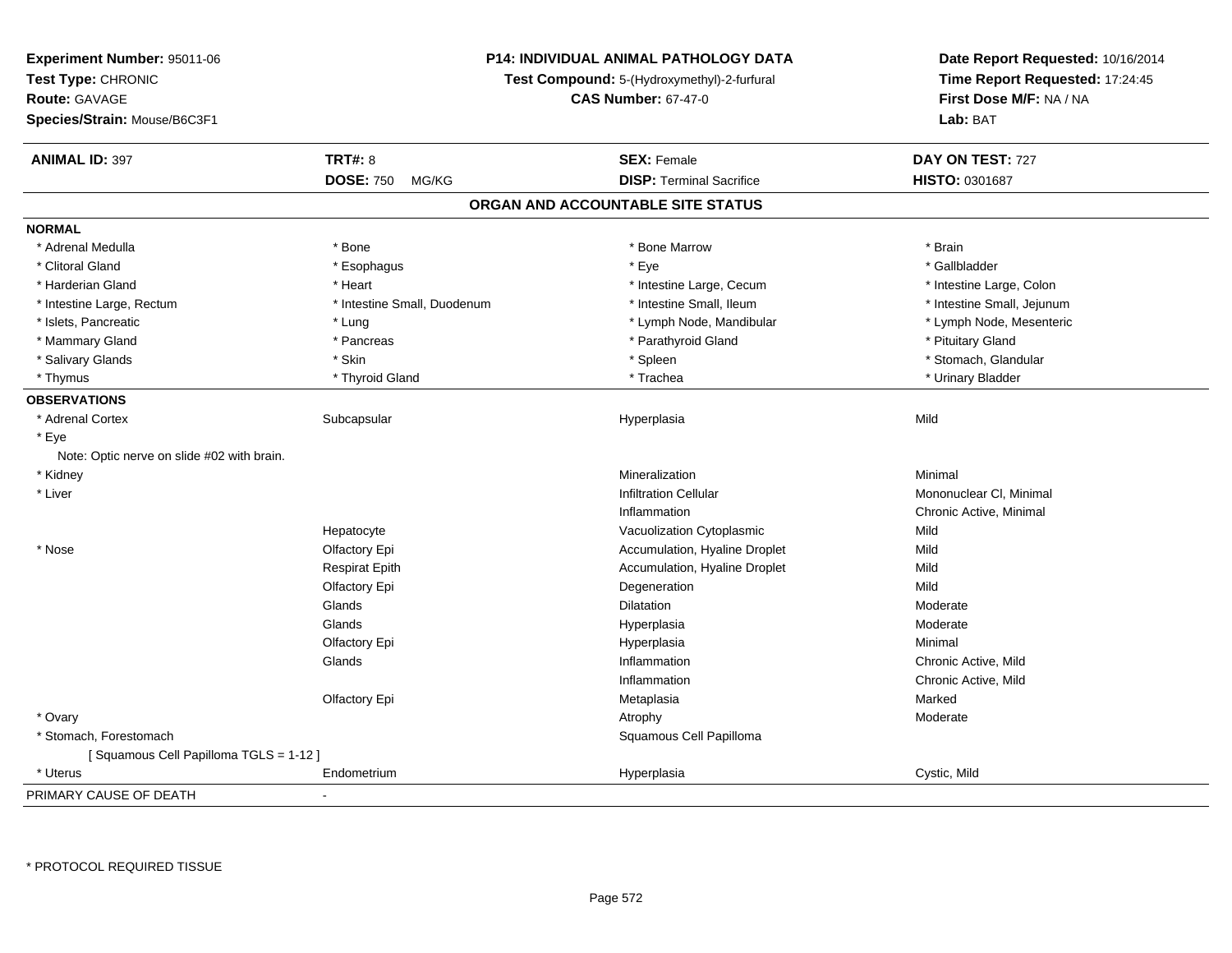| Experiment Number: 95011-06<br>Test Type: CHRONIC<br><b>Route: GAVAGE</b><br>Species/Strain: Mouse/B6C3F1 |                                                                                          | P14: INDIVIDUAL ANIMAL PATHOLOGY DATA<br>Test Compound: 5-(Hydroxymethyl)-2-furfural<br><b>CAS Number: 67-47-0</b> |                            |
|-----------------------------------------------------------------------------------------------------------|------------------------------------------------------------------------------------------|--------------------------------------------------------------------------------------------------------------------|----------------------------|
| <b>ANIMAL ID: 398</b>                                                                                     | <b>TRT#: 8</b>                                                                           | <b>SEX: Female</b>                                                                                                 | DAY ON TEST: 728           |
|                                                                                                           | <b>DOSE: 750</b><br>MG/KG                                                                | <b>DISP: Terminal Sacrifice</b>                                                                                    | HISTO: 0301688             |
|                                                                                                           |                                                                                          | ORGAN AND ACCOUNTABLE SITE STATUS                                                                                  |                            |
| <b>NORMAL</b>                                                                                             |                                                                                          |                                                                                                                    |                            |
| * Adrenal Medulla                                                                                         | * Bone                                                                                   | * Bone Marrow                                                                                                      | * Brain                    |
| * Clitoral Gland                                                                                          | * Esophagus                                                                              | * Eye                                                                                                              | * Gallbladder              |
| * Harderian Gland                                                                                         | * Heart                                                                                  | * Intestine Large, Cecum                                                                                           | * Intestine Large, Colon   |
| * Intestine Large, Rectum                                                                                 | * Intestine Small, Duodenum                                                              | * Intestine Small, Ileum                                                                                           | * Intestine Small, Jejunum |
| * Islets, Pancreatic                                                                                      | * Lung                                                                                   | * Lymph Node, Mandibular                                                                                           | * Lymph Node, Mesenteric   |
| * Mammary Gland                                                                                           | * Ovary                                                                                  | * Pancreas                                                                                                         | * Parathyroid Gland        |
| * Pituitary Gland                                                                                         | * Salivary Glands                                                                        | * Skin                                                                                                             | * Spleen                   |
| * Stomach, Forestomach                                                                                    | * Stomach, Glandular                                                                     | * Thyroid Gland                                                                                                    | * Trachea                  |
| * Urinary Bladder                                                                                         |                                                                                          |                                                                                                                    |                            |
| <b>OBSERVATIONS</b>                                                                                       |                                                                                          |                                                                                                                    |                            |
| * Adrenal Cortex                                                                                          | Subcapsular                                                                              | Hyperplasia                                                                                                        | Moderate                   |
| * Kidney                                                                                                  |                                                                                          | Nephropathy                                                                                                        | Minimal                    |
| * Liver                                                                                                   |                                                                                          | Hepatocellular Adenoma                                                                                             |                            |
|                                                                                                           |                                                                                          | <b>Infiltration Cellular</b>                                                                                       | Mononuclear CI, Minimal    |
|                                                                                                           |                                                                                          | Inflammation                                                                                                       | Chronic Active, Minimal    |
|                                                                                                           | Hepatocyte                                                                               | Vacuolization Cytoplasmic                                                                                          | Mild                       |
| [ Hepatocellular Adenoma TGLS = 1-12 ]                                                                    | Note: A portion of the hepatocellular adenoma present on slide #12 is also on slide #03. |                                                                                                                    |                            |
| * Nose                                                                                                    | Olfactory Epi                                                                            | Accumulation, Hyaline Droplet                                                                                      | Mild                       |
|                                                                                                           | Glands                                                                                   | Dilatation                                                                                                         | Moderate                   |
|                                                                                                           | Glands                                                                                   | Hyperplasia                                                                                                        | Moderate                   |
|                                                                                                           | Olfactory Epi                                                                            | Hyperplasia                                                                                                        | Minimal                    |
|                                                                                                           | Glands                                                                                   | Inflammation                                                                                                       | Chronic Active, Mild       |
|                                                                                                           |                                                                                          | Inflammation                                                                                                       | Chronic Active, Mild       |
|                                                                                                           | Olfactory Epi                                                                            | Metaplasia                                                                                                         | Marked                     |
| * Thymus                                                                                                  |                                                                                          | Cyst                                                                                                               | Minimal                    |
| * Uterus                                                                                                  | Endometrium                                                                              | Hyperplasia                                                                                                        | Cystic, Mild               |
| PRIMARY CAUSE OF DEATH                                                                                    |                                                                                          |                                                                                                                    |                            |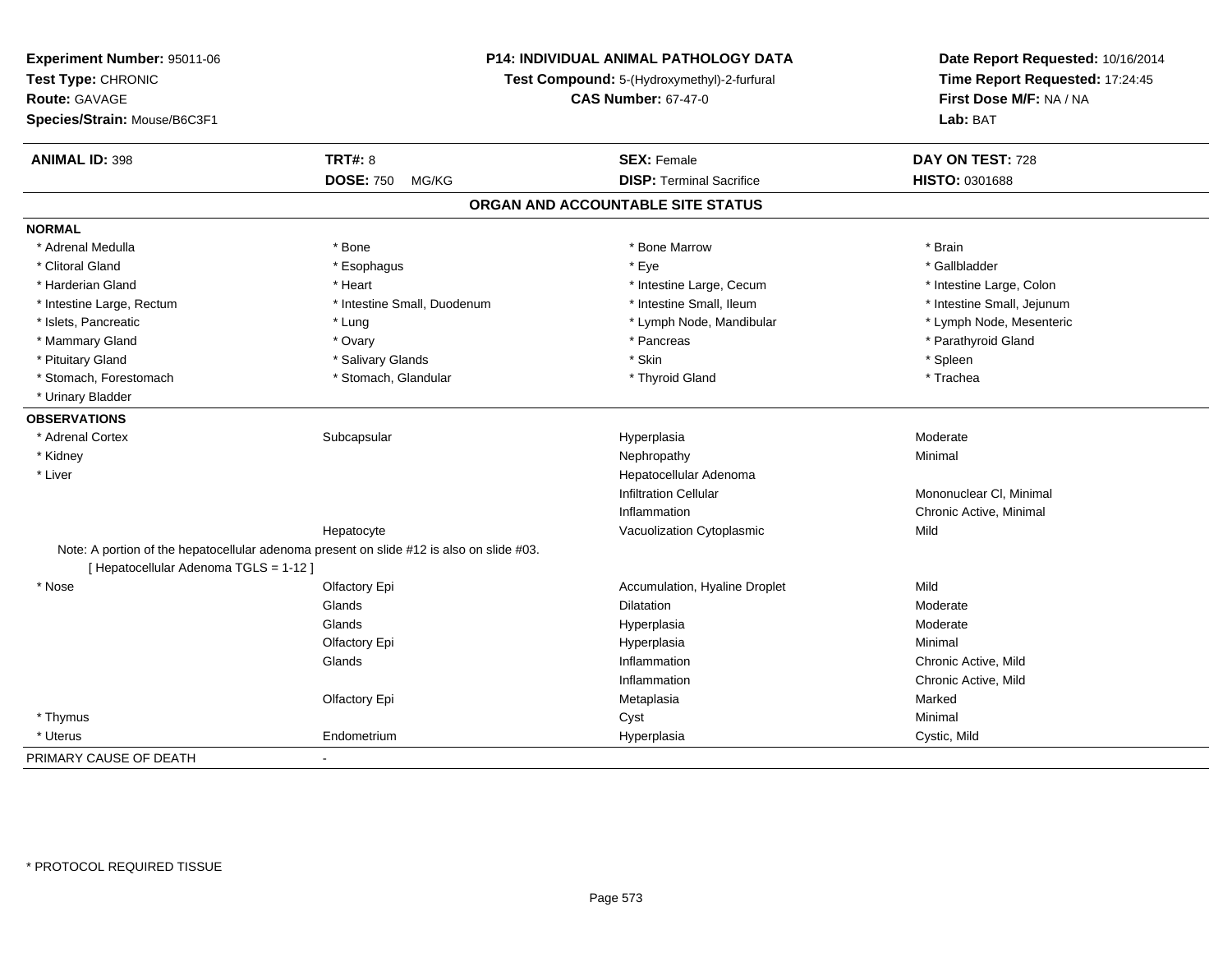| Experiment Number: 95011-06<br>Test Type: CHRONIC        |                             | <b>P14: INDIVIDUAL ANIMAL PATHOLOGY DATA</b><br>Test Compound: 5-(Hydroxymethyl)-2-furfural | Date Report Requested: 10/16/2014<br>Time Report Requested: 17:24:45 |
|----------------------------------------------------------|-----------------------------|---------------------------------------------------------------------------------------------|----------------------------------------------------------------------|
| <b>Route: GAVAGE</b>                                     |                             | <b>CAS Number: 67-47-0</b>                                                                  | First Dose M/F: NA / NA                                              |
| Species/Strain: Mouse/B6C3F1                             |                             |                                                                                             | Lab: BAT                                                             |
| <b>ANIMAL ID: 399</b>                                    | <b>TRT#: 8</b>              | <b>SEX: Female</b>                                                                          | DAY ON TEST: 230                                                     |
|                                                          | <b>DOSE: 750</b><br>MG/KG   | <b>DISP: Natural Death</b>                                                                  | HISTO: 0301689                                                       |
|                                                          |                             | ORGAN AND ACCOUNTABLE SITE STATUS                                                           |                                                                      |
| <b>NORMAL</b>                                            |                             |                                                                                             |                                                                      |
| * Adrenal Medulla                                        | * Bone                      | * Bone Marrow                                                                               | * Brain                                                              |
| * Clitoral Gland                                         | * Esophagus                 | * Eye                                                                                       | * Gallbladder                                                        |
| * Harderian Gland                                        | * Heart                     | * Intestine Large, Cecum                                                                    | * Intestine Large, Colon                                             |
| * Intestine Large, Rectum                                | * Intestine Small, Duodenum | * Intestine Small, Ileum                                                                    | * Intestine Small, Jejunum                                           |
| * Islets, Pancreatic                                     | * Lung                      | * Lymph Node, Mandibular                                                                    | * Lymph Node, Mesenteric                                             |
| * Mammary Gland                                          | * Ovary                     | * Pancreas                                                                                  | * Pituitary Gland                                                    |
| * Salivary Glands                                        | * Skin                      | * Spleen                                                                                    | * Stomach, Forestomach                                               |
| * Stomach, Glandular                                     | * Thyroid Gland             | * Trachea                                                                                   | * Urinary Bladder                                                    |
| <b>MISSING</b>                                           |                             |                                                                                             |                                                                      |
| * Parathyroid Gland                                      |                             |                                                                                             |                                                                      |
| <b>OBSERVATIONS</b>                                      |                             |                                                                                             |                                                                      |
| * Adrenal Cortex                                         | Subcapsular                 | Hyperplasia                                                                                 | Minimal                                                              |
| * Kidney                                                 |                             | Nephropathy                                                                                 | Minimal                                                              |
| * Liver                                                  |                             | Inflammation                                                                                | Chronic Active, Minimal                                              |
|                                                          | Hepatocyte                  | Vacuolization Cytoplasmic                                                                   | Mild                                                                 |
| * Nose                                                   | Olfactory Epi               | Accumulation, Hyaline Droplet                                                               | Mild                                                                 |
|                                                          | <b>Respirat Epith</b>       | Accumulation, Hyaline Droplet                                                               | Moderate                                                             |
|                                                          | Olfactory Epi               | Degeneration                                                                                | Moderate                                                             |
|                                                          | Glands                      | Dilatation                                                                                  | Minimal                                                              |
|                                                          | Glands                      | Hyperplasia                                                                                 | Mild                                                                 |
|                                                          |                             | Inflammation                                                                                | Chronic Active, Minimal                                              |
| * Thymus                                                 |                             | Cyst                                                                                        | Minimal                                                              |
| * Uterus                                                 | Endometrium                 | Hyperplasia                                                                                 | Cystic, Mild                                                         |
| PRIMARY CAUSE OF DEATH                                   | - UNCERTAIN                 |                                                                                             |                                                                      |
| Animal Note: Contributory Cause Of Death: Nasal Lesions. |                             |                                                                                             |                                                                      |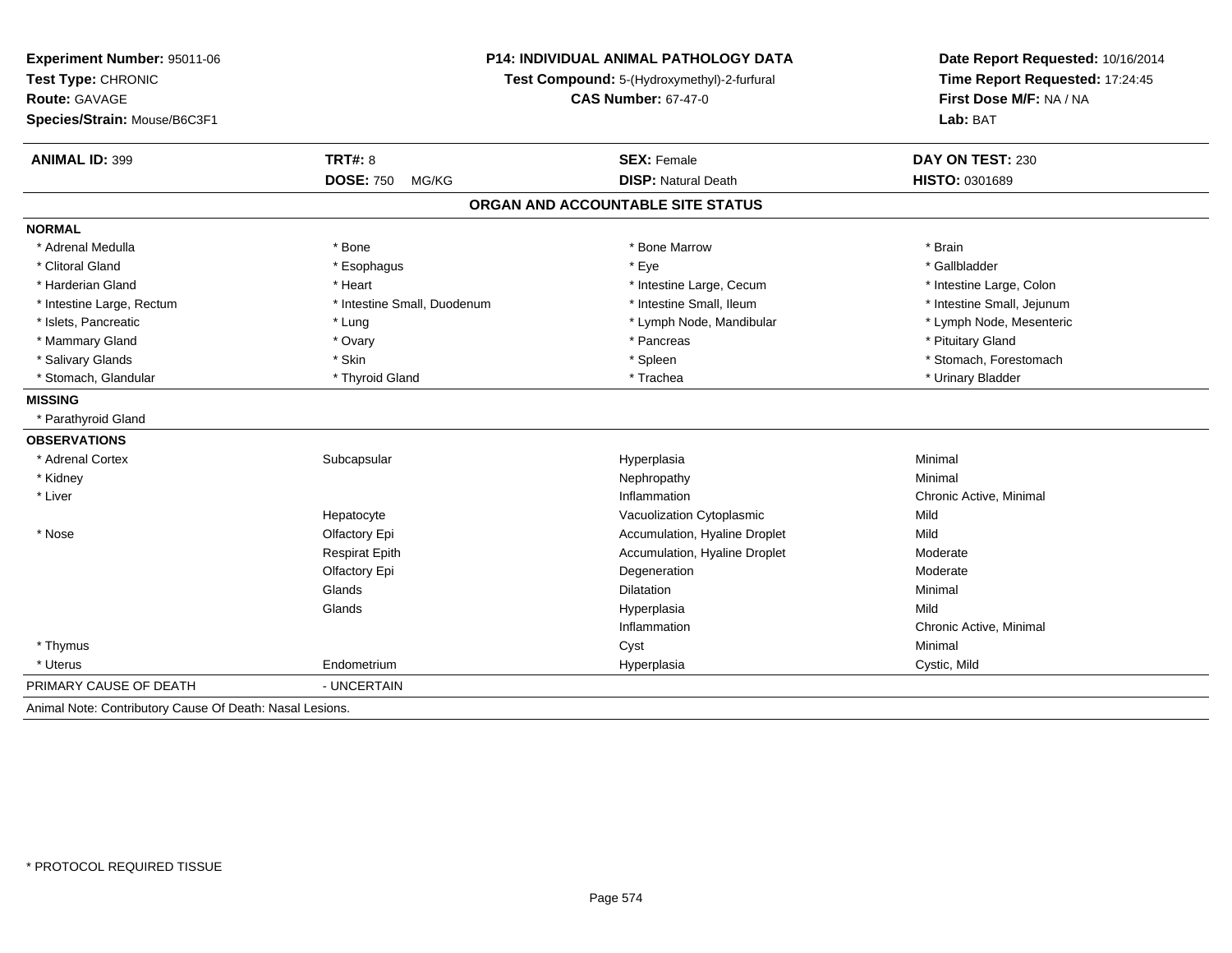| Experiment Number: 95011-06            |                             | <b>P14: INDIVIDUAL ANIMAL PATHOLOGY DATA</b> | Date Report Requested: 10/16/2014 |
|----------------------------------------|-----------------------------|----------------------------------------------|-----------------------------------|
| Test Type: CHRONIC                     |                             | Test Compound: 5-(Hydroxymethyl)-2-furfural  | Time Report Requested: 17:24:45   |
| <b>Route: GAVAGE</b>                   | <b>CAS Number: 67-47-0</b>  |                                              | First Dose M/F: NA / NA           |
| Species/Strain: Mouse/B6C3F1           |                             |                                              | Lab: BAT                          |
| <b>ANIMAL ID: 400</b>                  | <b>TRT#: 8</b>              | <b>SEX: Female</b>                           | DAY ON TEST: 728                  |
|                                        | <b>DOSE: 750</b><br>MG/KG   | <b>DISP: Terminal Sacrifice</b>              | HISTO: 0301690                    |
|                                        |                             | ORGAN AND ACCOUNTABLE SITE STATUS            |                                   |
| <b>NORMAL</b>                          |                             |                                              |                                   |
| * Adrenal Medulla                      | * Bone                      | * Bone Marrow                                | * Brain                           |
| * Clitoral Gland                       | * Esophagus                 | * Eye                                        | * Gallbladder                     |
| * Harderian Gland                      | * Heart                     | * Intestine Large, Cecum                     | * Intestine Large, Colon          |
| * Intestine Large, Rectum              | * Intestine Small, Duodenum | * Intestine Small, Ileum                     | * Intestine Small, Jejunum        |
| * Islets, Pancreatic                   | * Lung                      | * Lymph Node, Mandibular                     | * Lymph Node, Mesenteric          |
| * Mammary Gland                        | * Pancreas                  | * Parathyroid Gland                          | * Salivary Glands                 |
| * Skin                                 | * Spleen                    | * Stomach, Forestomach                       | * Stomach, Glandular              |
| * Thyroid Gland                        | * Trachea                   | * Urinary Bladder                            |                                   |
| <b>OBSERVATIONS</b>                    |                             |                                              |                                   |
| * Adrenal Cortex                       | Subcapsular                 | Hyperplasia                                  | Moderate                          |
| * Kidney                               | <b>Renal Tubule</b>         | Cyst                                         |                                   |
|                                        |                             | Nephropathy                                  | Minimal                           |
| * Liver                                |                             | Hepatocellular Adenoma                       |                                   |
|                                        |                             | <b>Infiltration Cellular</b>                 | Mononuclear CI, Minimal           |
|                                        |                             | Inflammation                                 | Chronic Active, Minimal           |
|                                        | Hepatocyte                  | Vacuolization Cytoplasmic                    | Mild                              |
| [ Hepatocellular Adenoma TGLS = 2-12 ] |                             |                                              |                                   |
| * Nose                                 | Olfactory Epi               | Accumulation, Hyaline Droplet                | Mild                              |
|                                        | <b>Respirat Epith</b>       | Accumulation, Hyaline Droplet                | Minimal                           |
|                                        | Glands                      | <b>Dilatation</b>                            | Moderate                          |
|                                        | Glands                      | Hyperplasia                                  | Moderate                          |
|                                        | Glands                      | Inflammation                                 | Chronic Active, Mild              |
|                                        |                             | Inflammation                                 | Chronic Active, Mild              |
|                                        | Olfactory Epi               | Metaplasia                                   | Marked                            |
| * Ovary                                |                             | Cyst                                         |                                   |
| * Pituitary Gland                      | Pars Distalis               | Angiectasis                                  | Mild                              |
| * Thymus                               |                             | Cyst                                         | Mild                              |
|                                        |                             | Ectopic Parathyroid Gland                    | Minimal                           |
| $*$ Uterus                             | Endometrium                 | Hyperplasia                                  | Cystic, Moderate                  |
| [Hyperplasia TGLS = $1-7$ ]            |                             |                                              |                                   |